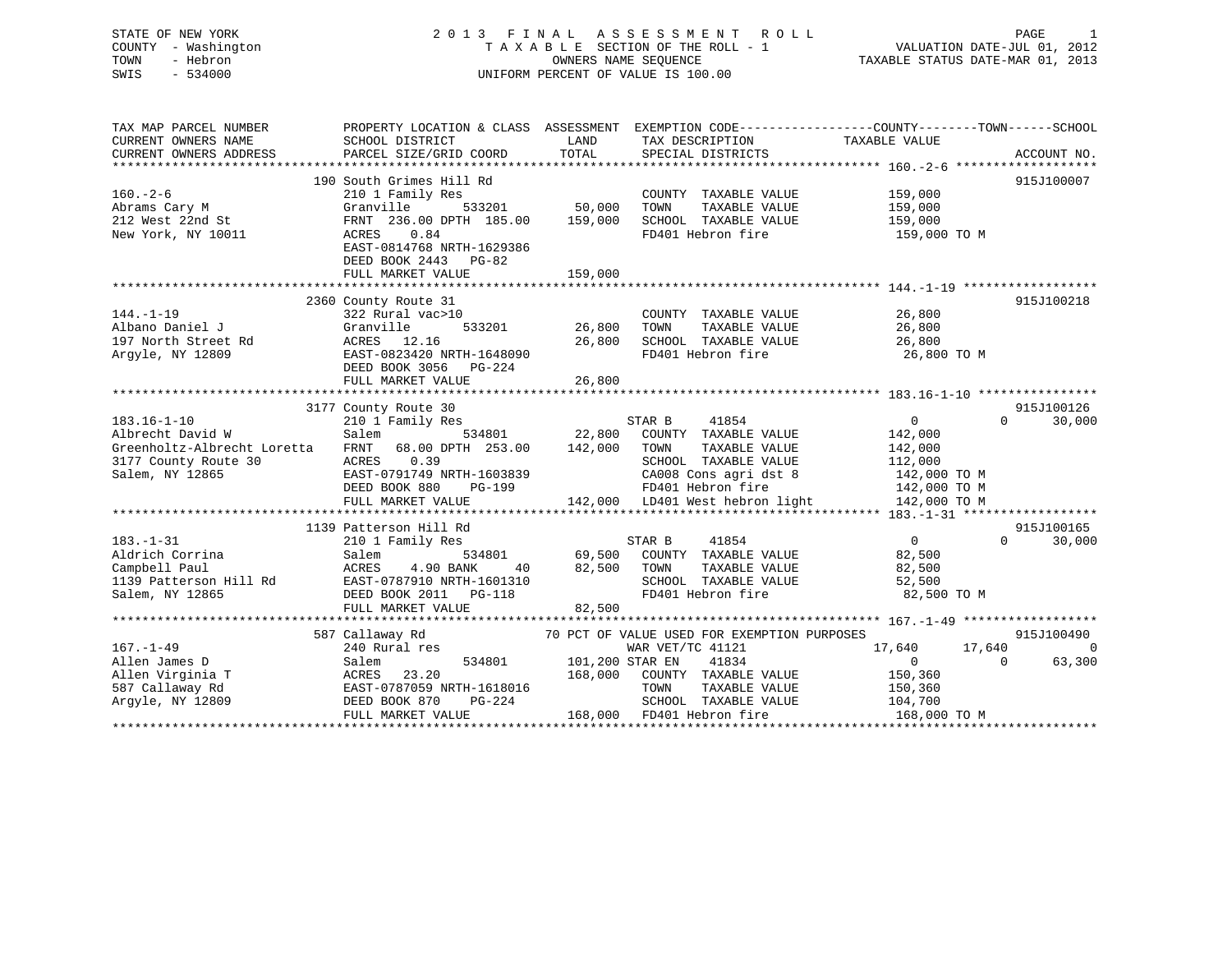### STATE OF NEW YORK 2 0 1 3 F I N A L A S S E S S M E N T R O L L PAGE 2 COUNTY - Washington T A X A B L E SECTION OF THE ROLL - 1 VALUATION DATE-JUL 01, 2012 TOWN - Hebron OWNERS NAME SEQUENCE TAXABLE STATUS DATE-MAR 01, 2013 SWIS - 534000 UNIFORM PERCENT OF VALUE IS 100.00

| TAX MAP PARCEL NUMBER                                                                              |                                                                                                                                                     | PROPERTY LOCATION & CLASS ASSESSMENT EXEMPTION CODE----------------COUNTY-------TOWN------SCHOOL                                                                                                                                                                                                                                                                                                                                                                  |                                                                                                                                                     |
|----------------------------------------------------------------------------------------------------|-----------------------------------------------------------------------------------------------------------------------------------------------------|-------------------------------------------------------------------------------------------------------------------------------------------------------------------------------------------------------------------------------------------------------------------------------------------------------------------------------------------------------------------------------------------------------------------------------------------------------------------|-----------------------------------------------------------------------------------------------------------------------------------------------------|
|                                                                                                    |                                                                                                                                                     |                                                                                                                                                                                                                                                                                                                                                                                                                                                                   | 915J101364                                                                                                                                          |
| $177. - 1 - 36.2$                                                                                  |                                                                                                                                                     | $\begin{array}{lllllllll} 177. -1-36.2 & \text{if} & 534801\\ \text{Allen Joel} & & & & 534801\\ \text{Allen Susan} & & & & 534801\\ 763 \text{ Chamberlin Mills Rd} & & & & 534801\\ 763 \text{ Chamberlin Mills Rd} & & & & 534801\\ 864.500 & & & & 94.500\\ \text{Salem, NY 12865} & & & & 534801\\ 87.500 & & & & 94.500\\ 87.500 & & & & 94.500\\ 87.500 & & & & 94$                                                                                        | 30,000<br>$\Omega$                                                                                                                                  |
|                                                                                                    | 197 Middle Rd                                                                                                                                       |                                                                                                                                                                                                                                                                                                                                                                                                                                                                   | 915J101245                                                                                                                                          |
|                                                                                                    |                                                                                                                                                     | 210 1 Family Res<br>Salem 534801 48,500 AGED-TOWN 41803<br>SCHOOL TAXABLE VALUE $2,700$<br>FD401 Hebron fire 120,000 TO M                                                                                                                                                                                                                                                                                                                                         | $\overline{0}$<br>$\overline{0}$<br>$\overline{\phantom{0}}$<br>42,000<br>$\begin{matrix}0\\0\\0\end{matrix}$<br>54,000<br>$\overline{0}$<br>63,300 |
|                                                                                                    |                                                                                                                                                     |                                                                                                                                                                                                                                                                                                                                                                                                                                                                   |                                                                                                                                                     |
| $183.20 - 1 - 11$<br>Allen Phillip J<br>24 Chamberlin Mills Rd<br>399/134<br>Salem, NY 12865       | 24 Chamberlin Mills Rd<br>FULL MARKET VALUE                                                                                                         | CHAINGLETIN ATTLE AND STAR B 41854 0<br>210 1 Family Res 534801 24,400 COUNTY TAXABLE VALUE 65,700<br>959/134 65,700 TOWN TAXABLE VALUE 65,700<br>FRNT 133.00 DPTH 155.00 SCHOOL TAXABLE VALUE 35,700<br>ACRES 0.47 BANK 151 CA008 Con<br>FRNT 133.00 DPTH 155.00<br>ACRES 0.47 BANK 151 CA008 Cons agri dst 8 65,700 TO M<br>EAST-0793172 NRTH-1602993 FD401 Hebron fire 65,700 TO M<br>DEED BOOK 1959 PG-221 LD401 West hebron light 65,700 TO M<br>$   65,700$ | 915J100580<br>$\Omega$<br>30,000                                                                                                                    |
|                                                                                                    | Middle Rd/e Off                                                                                                                                     |                                                                                                                                                                                                                                                                                                                                                                                                                                                                   | 9179900738                                                                                                                                          |
| $177. - 1 - 5.2$<br>Allen Susan<br>763 Chamberlain Mills Rd<br>Salem, NY 12865                     | 323 Vacant rural<br>534801 6,900<br>Salem<br>ACRES<br>9.79<br>EAST-0809704 NRTH-1617869<br>DEED BOOK 939 PG-151                                     | COUNTY TAXABLE VALUE<br>TAXABLE VALUE<br>TOWN<br>6,900 SCHOOL TAXABLE VALUE 6,900 6,900 CA008 Cons agri dst 8 6,900 TO M<br>FD401 Hebron fire                                                                                                                                                                                                                                                                                                                     | 6,900<br>6,900<br>6,900 ТО М                                                                                                                        |
|                                                                                                    | FULL MARKET VALUE                                                                                                                                   | 6,900                                                                                                                                                                                                                                                                                                                                                                                                                                                             |                                                                                                                                                     |
|                                                                                                    | Blossom Rd                                                                                                                                          |                                                                                                                                                                                                                                                                                                                                                                                                                                                                   | 915J101492                                                                                                                                          |
| $186. - 1 - 12$<br>Alonzo John A C<br>6553 Hidden Beach Dr<br>Alonzo John A C<br>Orlando, FL 32819 | 314 Rural vac<10<br>534801 26,000<br>Salem<br>ACRES 8.66 26,00<br>EAST-0819296 NRTH-1606749 26,00<br>DEED BOOK 758<br>$PG-148$<br>FULL MARKET VALUE | COUNTY TAXABLE VALUE 26,000<br>TAXABLE VALUE 26,000<br>TAXABLE VALUE 26,000<br>TOWN<br>26,000 SCHOOL TAXABLE VALUE<br>FD401 Hebron fire<br>26,000                                                                                                                                                                                                                                                                                                                 | 26,000 TO M                                                                                                                                         |
|                                                                                                    |                                                                                                                                                     |                                                                                                                                                                                                                                                                                                                                                                                                                                                                   |                                                                                                                                                     |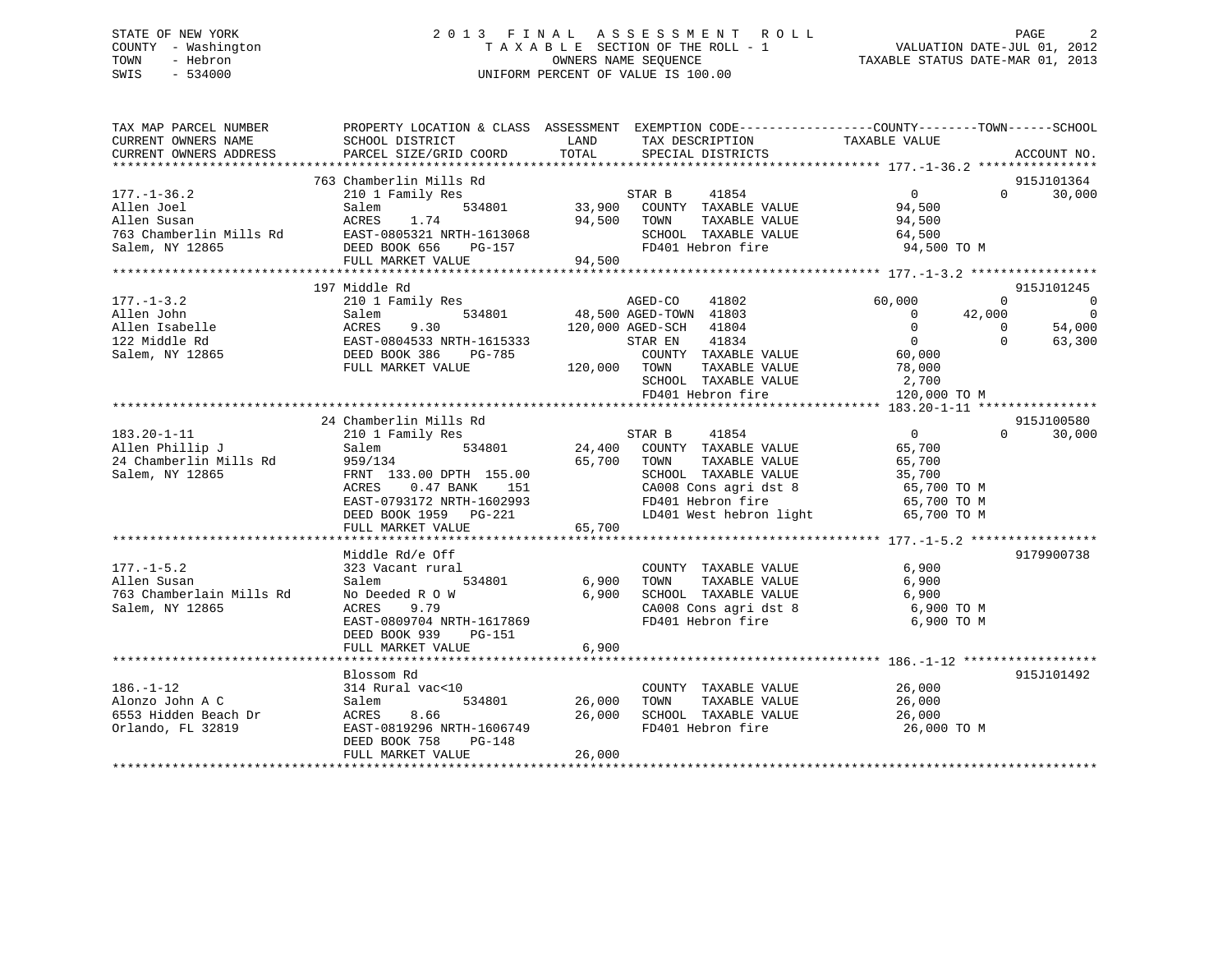### STATE OF NEW YORK 2 0 1 3 F I N A L A S S E S S M E N T R O L L PAGE 3 COUNTY - Washington T A X A B L E SECTION OF THE ROLL - 1 VALUATION DATE-JUL 01, 2012 TOWN - Hebron OWNERS NAME SEQUENCE TAXABLE STATUS DATE-MAR 01, 2013 SWIS - 534000 UNIFORM PERCENT OF VALUE IS 100.00

| TAX MAP PARCEL NUMBER<br>CURRENT OWNERS NAME<br>CURRENT OWNERS ADDRESS                                                       | PROPERTY LOCATION & CLASS ASSESSMENT EXEMPTION CODE---------------COUNTY-------TOWN------SCHOOL<br>SCHOOL DISTRICT<br>PARCEL SIZE/GRID COORD | LAND<br>TOTAL      | TAX DESCRIPTION TAXABLE VALUE<br>SERCIAL DISTRICTS<br>SPECIAL DISTRICTS |                                                | ACCOUNT NO.      |
|------------------------------------------------------------------------------------------------------------------------------|----------------------------------------------------------------------------------------------------------------------------------------------|--------------------|-------------------------------------------------------------------------|------------------------------------------------|------------------|
| $183. - 1 - 48$<br>Anaya Bodil Drescher                                                                                      | 44 Hebron Hills Rd<br>210 1 Family Res<br>534801<br>Salem                                                                                    | 65,200             | COUNTY TAXABLE VALUE<br>TAXABLE VALUE<br>TOWN                           | 187,500<br>187,500                             | 915J101108       |
| Anaya Albert<br>1065 Quaker Bridge Rd E 334 EAST-0788741 NRTH-1603580<br>Croton on the Hudson, NY 10520 DEED BOOK 590 PG-327 | ACRES<br>4.03<br>FULL MARKET VALUE                                                                                                           | 187,500<br>187,500 | SCHOOL TAXABLE VALUE<br>FD401 Hebron fire                               | 187,500<br>187,500 TO M                        |                  |
|                                                                                                                              |                                                                                                                                              |                    |                                                                         |                                                |                  |
|                                                                                                                              | 273 County Route 31                                                                                                                          |                    |                                                                         |                                                | 915J100006       |
| $176. - 1 - 33$<br>Andersen Robt R                                                                                           | 140 Truck crops<br>534801<br>Salem                                                                                                           |                    | AG DIST 41720<br>137,400 STAR EN 41834                                  | 65,669<br>65,669<br>$\overline{0}$<br>$\Omega$ | 65,669<br>63,300 |
| Andersen Lucille<br>273 County Route 31                                                                                      | 48.20<br>ACRES<br>EAST-0793974 NRTH-1612947                                                                                                  | 245,000            | COUNTY TAXABLE VALUE<br>TOWN<br>TAXABLE VALUE                           | 179,331<br>179,331                             |                  |
| Salem, NY 12865                                                                                                              | DEED BOOK 424<br>PG-929<br>FULL MARKET VALUE                                                                                                 |                    | SCHOOL TAXABLE VALUE<br>245,000 CA008 Cons agri dst 8                   | 116,031<br>179,331 TO M                        |                  |
| MAY BE SUBJECT TO PAYMENT<br>UNDER AGDIST LAW TIL 2017                                                                       |                                                                                                                                              |                    | 65,669 EX<br>FD401 Hebron fire                                          | 245,000 TO M                                   |                  |
|                                                                                                                              |                                                                                                                                              |                    |                                                                         |                                                |                  |
|                                                                                                                              | 1303 Big Burch Hill Rd                                                                                                                       |                    |                                                                         |                                                |                  |
| $142. - 3 - 8.9$                                                                                                             | 210 1 Family Res                                                                                                                             |                    | STAR B<br>41854                                                         | $0 \qquad \qquad$<br>$\Omega$                  | 30,000           |
| Anderson Matthew                                                                                                             | 533201<br>Granville                                                                                                                          |                    | 49,000 COUNTY TAXABLE VALUE                                             | 73,000                                         |                  |
| 1303 Big Burch Hill Rd $142.-1-8.9$                                                                                          |                                                                                                                                              | 73,000             | TOWN<br>TAXABLE VALUE                                                   | 73,000                                         |                  |
| Granville, NY 12832                                                                                                          | ACRES 2.99                                                                                                                                   |                    | SCHOOL TAXABLE VALUE                                                    | 43,000                                         |                  |
|                                                                                                                              | EAST-0802751 NRTH-1641579<br>DEED BOOK 667<br>PG-114                                                                                         | 73,000             | FD401 Hebron fire                                                       | 73,000 TO M                                    |                  |
|                                                                                                                              | FULL MARKET VALUE                                                                                                                            |                    |                                                                         |                                                |                  |
|                                                                                                                              | 171 Benn Rd                                                                                                                                  |                    |                                                                         |                                                | 915J100489       |
| $160. - 1 - 10$<br>Anoe Hilton J                                                                                             | 314 Rural vac<10<br>534801<br>Salem                                                                                                          |                    | COUNTY TAXABLE VALUE<br>4,275 TOWN<br>TAXABLE VALUE                     | 4,275<br>4,275                                 |                  |
| Anoe Syndonna M                                                                                                              | 2.00<br>ACRES                                                                                                                                | 4,275              | SCHOOL TAXABLE VALUE                                                    | 4,275                                          |                  |
| 193 Benn Rd                                                                                                                  | EAST-0805455 NRTH-1626601                                                                                                                    |                    | FD401 Hebron fire                                                       | 4,275 TO M                                     |                  |
| Granville, NY 12832                                                                                                          | DEED BOOK 943<br>PG-150                                                                                                                      |                    |                                                                         |                                                |                  |
|                                                                                                                              | FULL MARKET VALUE                                                                                                                            | 4,275              |                                                                         |                                                |                  |
|                                                                                                                              |                                                                                                                                              |                    |                                                                         |                                                |                  |
|                                                                                                                              | Benn Rd                                                                                                                                      |                    |                                                                         |                                                |                  |
| $169. - 1 - 3.3$                                                                                                             | 314 Rural vac<10                                                                                                                             |                    | COUNTY TAXABLE VALUE                                                    | 30,800                                         |                  |
| Anoe Hilton J                                                                                                                | Salem<br>534801                                                                                                                              | 30,800             | TAXABLE VALUE<br>TOWN                                                   | 30,800                                         |                  |
| Anoe Syndonna M                                                                                                              | ACRES 11.90                                                                                                                                  | 30,800             | SCHOOL TAXABLE VALUE                                                    | 30,800                                         |                  |
| 193 Benn Rd                                                                                                                  | EAST-0805871 NRTH-1626300                                                                                                                    |                    | CA008 Cons agri dst 8                                                   | 30,800 TO M                                    |                  |
| Granville, NY 12832                                                                                                          | DEED BOOK 950<br>PG-67                                                                                                                       |                    | FD401 Hebron fire                                                       | 30,800 TO M                                    |                  |
|                                                                                                                              | FULL MARKET VALUE                                                                                                                            | 30,800             |                                                                         |                                                |                  |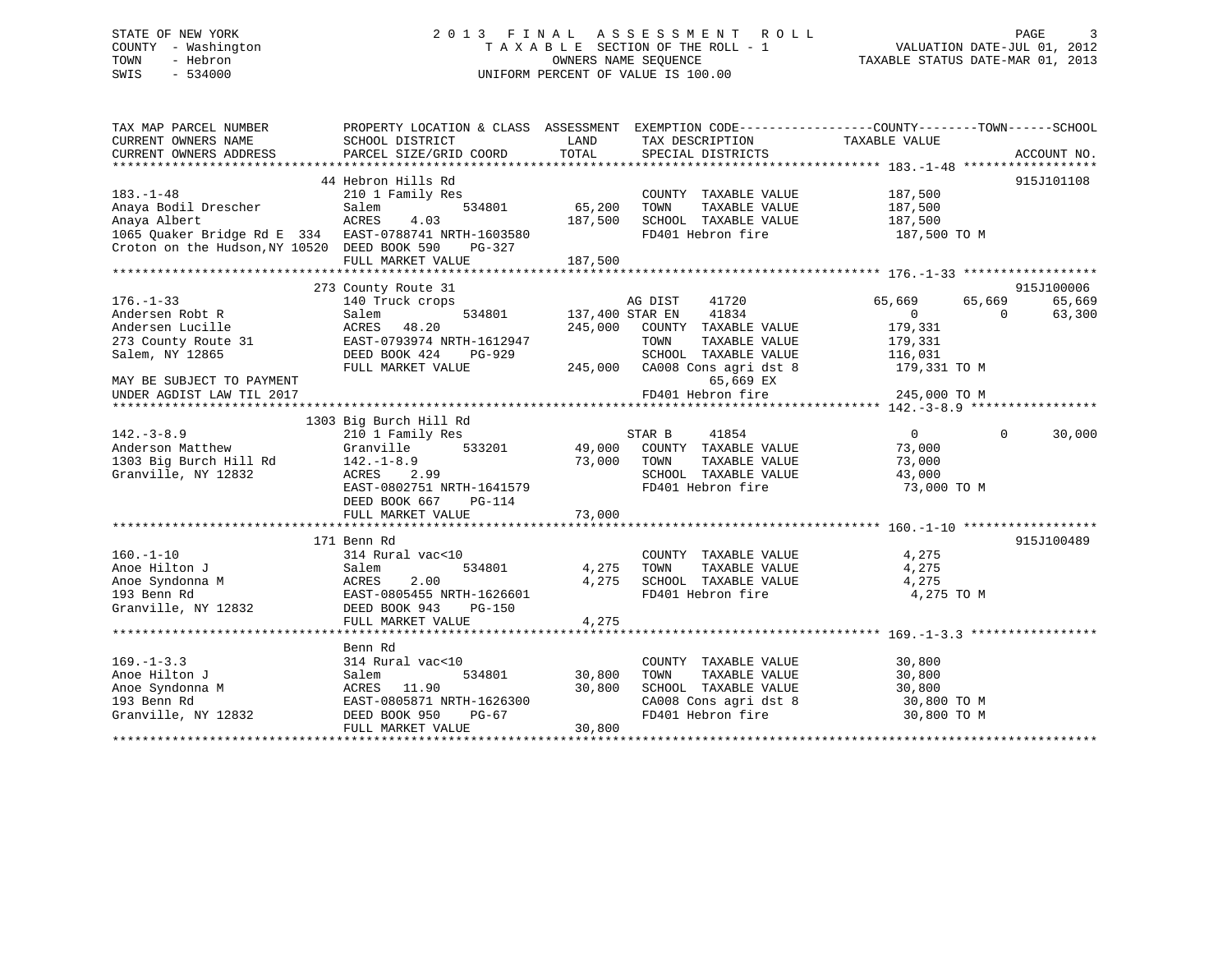### STATE OF NEW YORK 2 0 1 3 F I N A L A S S E S S M E N T R O L L PAGE 4 COUNTY - Washington T A X A B L E SECTION OF THE ROLL - 1 VALUATION DATE-JUL 01, 2012 TOWN - Hebron OWNERS NAME SEQUENCE TAXABLE STATUS DATE-MAR 01, 2013 SWIS - 534000 UNIFORM PERCENT OF VALUE IS 100.00

| TAX MAP PARCEL NUMBER<br>CURRENT OWNERS NAME | PROPERTY LOCATION & CLASS ASSESSMENT EXEMPTION CODE----------------COUNTY-------TOWN------SCHOOL<br>SCHOOL DISTRICT | LAND           | TAX DESCRIPTION                | TAXABLE VALUE    |                    |
|----------------------------------------------|---------------------------------------------------------------------------------------------------------------------|----------------|--------------------------------|------------------|--------------------|
| CURRENT OWNERS ADDRESS                       | PARCEL SIZE/GRID COORD                                                                                              | TOTAL          | SPECIAL DISTRICTS              |                  | ACCOUNT NO.        |
|                                              |                                                                                                                     |                |                                |                  | 915J101520         |
| $160. -1 - 9.3$                              | 193 Benn Rd                                                                                                         |                | 41854                          | $\mathbf{0}$     | $\Omega$<br>30,000 |
| Anoe Syndonna M                              | 210 1 Family Res<br>534801                                                                                          | 82,300         | STAR B<br>COUNTY TAXABLE VALUE | 177,500          |                    |
| Anoe Hilton J                                | Salem<br>4.70<br>ACRES                                                                                              | 177,500        | TAXABLE VALUE<br>TOWN          | 177,500          |                    |
| 193 Benn Rd                                  | EAST-0806223 NRTH-1625850                                                                                           |                | SCHOOL TAXABLE VALUE           | 147,500          |                    |
| Granville, NY 12832                          | DEED BOOK 950<br>PG-161                                                                                             |                | FD401 Hebron fire              | 177,500 TO M     |                    |
|                                              | FULL MARKET VALUE                                                                                                   | 177,500        |                                |                  |                    |
|                                              |                                                                                                                     |                |                                |                  |                    |
|                                              | 1171 Bogtown Rd                                                                                                     |                |                                |                  | 915J100194         |
| $184. - 1 - 10$                              | 260 Seasonal res                                                                                                    |                | COUNTY TAXABLE VALUE           | 77,000           |                    |
| Anolfo Louis                                 | Salem<br>534801                                                                                                     | 70,000         | TAXABLE VALUE<br>TOWN          | 77,000           |                    |
| 9 Hausman St                                 | ACRES 10.51                                                                                                         | 77,000         | SCHOOL TAXABLE VALUE           | 77,000           |                    |
| Brooklyn, NY 11222                           | EAST-0803332 NRTH-1607862                                                                                           |                | FD401 Hebron fire              | 77,000 TO M      |                    |
|                                              | DEED BOOK 3103 PG-302                                                                                               |                |                                |                  |                    |
|                                              | FULL MARKET VALUE                                                                                                   | 77,000         |                                |                  |                    |
|                                              |                                                                                                                     |                |                                |                  |                    |
|                                              | State Route 22                                                                                                      |                |                                |                  |                    |
| $186. - 1 - 29$                              | 314 Rural vac<10                                                                                                    |                | COUNTY TAXABLE VALUE           | 22,500           |                    |
| Antoniadis Mihail G                          | Salem<br>534801                                                                                                     | 22,500         | TAXABLE VALUE<br>TOWN          | 22,500           |                    |
| 6188 State Route 22                          | ACRES<br>6.18                                                                                                       | 22,500         | SCHOOL TAXABLE VALUE           | 22,500           |                    |
| Salem, NY 12865                              | EAST-0816224 NRTH-1607405                                                                                           |                | FD401 Hebron fire              | 22,500 TO M      |                    |
|                                              | DEED BOOK 879<br>$PG-200$                                                                                           |                |                                |                  |                    |
|                                              | FULL MARKET VALUE                                                                                                   | 22,500         |                                |                  |                    |
|                                              |                                                                                                                     |                |                                |                  |                    |
|                                              | County Route 30                                                                                                     |                |                                |                  | 915J100670         |
| $167. - 1 - 21$                              | 314 Rural vac<10                                                                                                    |                | COUNTY TAXABLE VALUE           | 44,700           |                    |
| Arend James                                  | 534801<br>Salem                                                                                                     | 44,700         | TAXABLE VALUE<br>TOWN          | 44,700           |                    |
| 3732 County Route 30                         | ACRES<br>4.40                                                                                                       | 44,700         | SCHOOL TAXABLE VALUE           | 44,700           |                    |
| Salem, NY 12865                              | EAST-0789762 NRTH-1618162                                                                                           |                | FD401 Hebron fire              | 44,700 TO M      |                    |
|                                              | DEED BOOK 900<br>$PG-48$                                                                                            |                |                                |                  |                    |
|                                              | FULL MARKET VALUE                                                                                                   | 44,700         |                                |                  |                    |
|                                              |                                                                                                                     |                |                                |                  |                    |
|                                              | 3732 County Route 30                                                                                                |                |                                |                  | 915J100142         |
| $175. - 1 - 4$                               | 240 Rural res                                                                                                       |                | CBT VET/TC 41131               | 30,000<br>50,000 | $\mathbf 0$        |
| Arend James                                  | Salem<br>534801                                                                                                     | 263,500 STAR B | 41854                          | $\overline{0}$   | 30,000<br>$\Omega$ |
| 3732 County Route 30                         | ACRES<br>70.00                                                                                                      | 282,000        | COUNTY TAXABLE VALUE           | 232,000          |                    |
| Salem, NY 12865                              | EAST-0790077 NRTH-1616326                                                                                           |                | TOWN<br>TAXABLE VALUE          | 252,000          |                    |
|                                              | DEED BOOK 900<br>$PG-48$                                                                                            |                | SCHOOL TAXABLE VALUE           | 252,000          |                    |
|                                              | FULL MARKET VALUE                                                                                                   | 282,000        | FD401 Hebron fire              | 282,000 TO M     |                    |
|                                              |                                                                                                                     |                |                                |                  |                    |
|                                              | Blossom Rd Lot 5 Hartz                                                                                              |                |                                |                  | 915J101621         |
| $186. - 1 - 3.5$                             | 260 Seasonal res                                                                                                    |                | COUNTY TAXABLE VALUE           | 63,000           |                    |
| Armitage Drew E                              | 534801<br>Salem                                                                                                     | 24,400         | TOWN<br>TAXABLE VALUE          | 63,000           |                    |
| Armitage John Lewis                          | 6.57<br>ACRES                                                                                                       | 63,000         | SCHOOL TAXABLE VALUE           | 63,000           |                    |
| 19 St. Andrew Dr                             | EAST-0820220 NRTH-1607215                                                                                           |                | FD401 Hebron fire              | 63,000 TO M      |                    |
| Clifton Park, NY 12065                       | DEED BOOK 2930<br>PG-252                                                                                            |                |                                |                  |                    |
|                                              | FULL MARKET VALUE                                                                                                   | 63,000         |                                |                  |                    |
|                                              |                                                                                                                     |                |                                |                  |                    |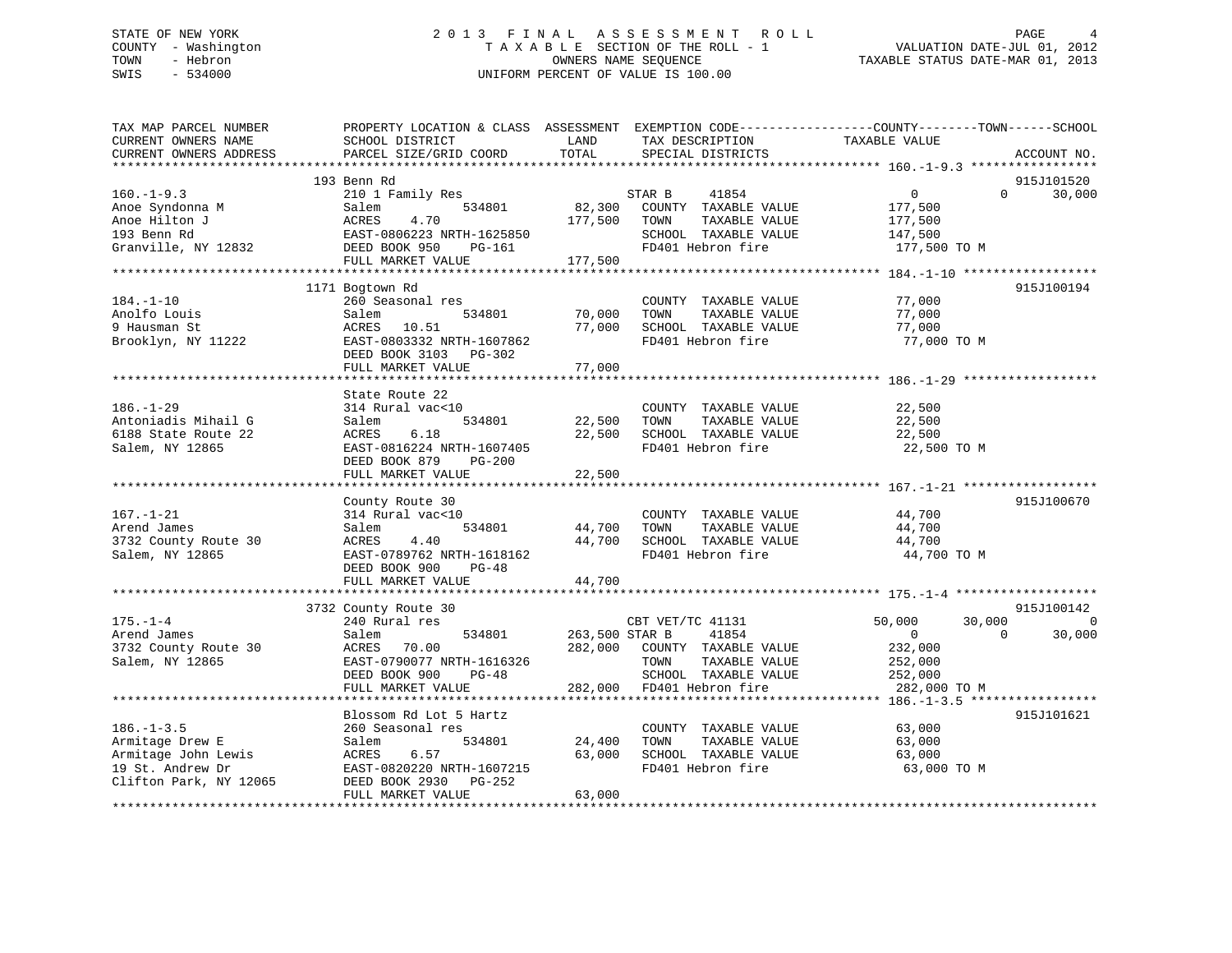### STATE OF NEW YORK 2 0 1 3 F I N A L A S S E S S M E N T R O L L PAGE 5 COUNTY - Washington T A X A B L E SECTION OF THE ROLL - 1 VALUATION DATE-JUL 01, 2012 TOWN - Hebron OWNERS NAME SEQUENCE TAXABLE STATUS DATE-MAR 01, 2013 SWIS - 534000 UNIFORM PERCENT OF VALUE IS 100.00

| TAX MAP PARCEL NUMBER  |                                |                                 | PROPERTY LOCATION & CLASS ASSESSMENT EXEMPTION CODE---------------COUNTY-------TOWN-----SCHOOL |
|------------------------|--------------------------------|---------------------------------|------------------------------------------------------------------------------------------------|
| CURRENT OWNERS NAME    | SCHOOL DISTRICT                | TAX DESCRIPTION<br>LAND         | TAXABLE VALUE                                                                                  |
| CURRENT OWNERS ADDRESS | PARCEL SIZE/GRID COORD         | TOTAL<br>SPECIAL DISTRICTS      | ACCOUNT NO.                                                                                    |
|                        |                                |                                 |                                                                                                |
|                        | Hebron Hills Rd                |                                 | 915J101332                                                                                     |
| $183. - 1 - 52$        | 314 Rural vac<10               | COUNTY TAXABLE VALUE            | 21,400                                                                                         |
| Armstrong Anthony D    | 534801<br>Salem                | 21,400<br>TAXABLE VALUE<br>TOWN | 21,400                                                                                         |
| Armstrong Holly B      | 1.00<br>ACRES                  | 21,400<br>SCHOOL TAXABLE VALUE  | 21,400                                                                                         |
| 57 Hanks Rd            | EAST-0788334 NRTH-1602665      | FD401 Hebron fire               | 21,400 TO M                                                                                    |
| PO Box 237             | DEED BOOK 2960 PG-190          |                                 |                                                                                                |
| Salem, NY 12865        | FULL MARKET VALUE              | 21,400                          |                                                                                                |
|                        |                                |                                 |                                                                                                |
|                        | 22 Bogtown Ln                  |                                 | 815J101735                                                                                     |
| $184. - 1 - 13.3$      | 210 1 Family Res               | STAR B<br>41854                 | 0<br>$\Omega$<br>30,000                                                                        |
| Armstrong Robert J     | 534801<br>Salem                | 71,000 COUNTY TAXABLE VALUE     | 173,000                                                                                        |
| 22 Bogtown Ln          | 557/280                        | TAXABLE VALUE<br>173,000 TOWN   | 173,000                                                                                        |
| Salem, NY 12865        | ACRES<br>5.40                  | SCHOOL TAXABLE VALUE            | 143,000                                                                                        |
|                        |                                |                                 |                                                                                                |
|                        | EAST-0803651 NRTH-1605858      | FD401 Hebron fire               | 173,000 TO M                                                                                   |
|                        | DEED BOOK 911<br>PG-61         |                                 |                                                                                                |
|                        | FULL MARKET VALUE              | 173,000                         |                                                                                                |
|                        |                                |                                 |                                                                                                |
|                        | 44 Bogtown Ln                  |                                 | 915J101072                                                                                     |
| $184. - 1 - 13.1$      | 240 Rural res                  | 41854<br>STAR B                 | $\overline{0}$<br>$\Omega$<br>30,000                                                           |
| Armstrong Timothy      | 534801<br>Salem                | 84,300 COUNTY TAXABLE VALUE     | 180,000                                                                                        |
| Armstrong Deborah      | ACRES 10.70                    | 180,000 TOWN<br>TAXABLE VALUE   | 180,000                                                                                        |
| 44 Bogtown Ln          | EAST-0803366 NRTH-1606100      | SCHOOL TAXABLE VALUE            | 150,000                                                                                        |
| Salem, NY 12865        | DEED BOOK 557<br><b>PG-280</b> | FD401 Hebron fire               | 180,000 TO M                                                                                   |
|                        | FULL MARKET VALUE              | 180,000                         |                                                                                                |
|                        |                                |                                 |                                                                                                |
|                        | 6403 State Route 22            |                                 | 915J100257                                                                                     |
| $178. - 1 - 15$        | 210 1 Family Res               | STAR B<br>41854                 | $\overline{0}$<br>$\Omega$<br>30,000                                                           |
| Aronson Francis E      | 534801<br>Salem                | 28,600 COUNTY TAXABLE VALUE     | 81,000                                                                                         |
| Aronson Jennifer       | FRNT 145.00 DPTH 130.00        | 81,000<br>TOWN<br>TAXABLE VALUE | 81,000                                                                                         |
| 6403 State Route 22    | ACRES<br>0.43                  | SCHOOL TAXABLE VALUE            | 51,000                                                                                         |
| Salem, NY 12865        | EAST-0816114 NRTH-1612197      | FD401 Hebron fire               | 81,000 TO M                                                                                    |
|                        | DEED BOOK 946<br>PG-161        |                                 |                                                                                                |
|                        | FULL MARKET VALUE              | 81,000                          |                                                                                                |
|                        |                                |                                 |                                                                                                |
|                        |                                |                                 | 915J101554                                                                                     |
|                        | County Route 31                |                                 |                                                                                                |
| $144. - 1 - 36$        | 323 Vacant rural               | COUNTY TAXABLE VALUE            | 3,900                                                                                          |
| Ascent Mils LLC        | Granville<br>533201            | 3,900<br>TOWN<br>TAXABLE VALUE  | 3,900                                                                                          |
| 12 South Union St      | 4.25<br>ACRES                  | 3,900<br>SCHOOL TAXABLE VALUE   | 3,900                                                                                          |
| Cambridge, NY 12816    | EAST-0816706 NRTH-1644597      | FD401 Hebron fire               | 3,900 TO M                                                                                     |
|                        | DEED BOOK 3006 PG-232          |                                 |                                                                                                |
|                        | FULL MARKET VALUE              | 3,900                           |                                                                                                |
|                        |                                |                                 |                                                                                                |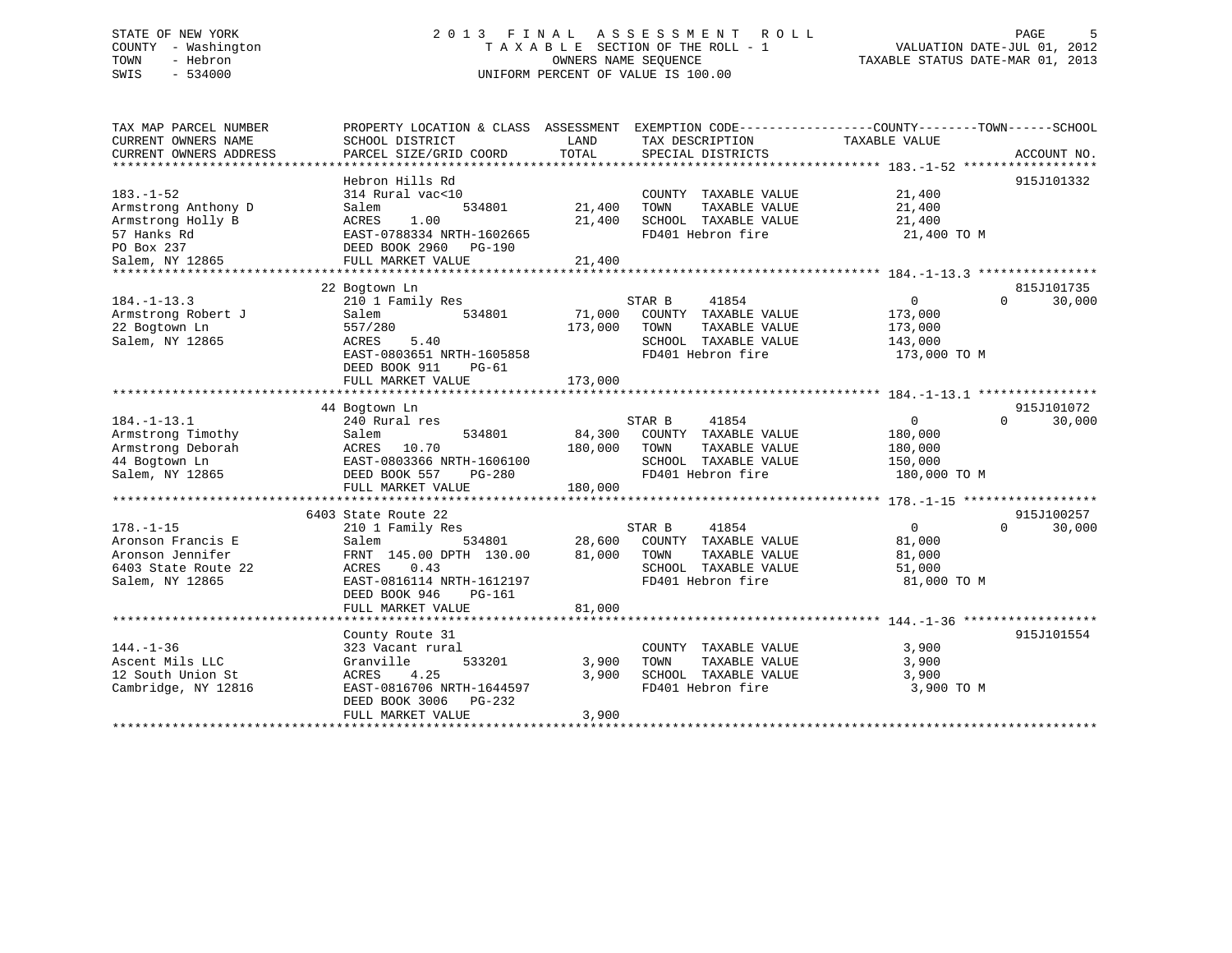### STATE OF NEW YORK 2 0 1 3 F I N A L A S S E S S M E N T R O L L PAGE 6 COUNTY - Washington T A X A B L E SECTION OF THE ROLL - 1 VALUATION DATE-JUL 01, 2012 TOWN - Hebron OWNERS NAME SEQUENCE TAXABLE STATUS DATE-MAR 01, 2013 SWIS - 534000 UNIFORM PERCENT OF VALUE IS 100.00

| TAX MAP PARCEL NUMBER<br>CURRENT OWNERS NAME<br>CURRENT OWNERS ADDRESS                                 | SCHOOL DISTRICT<br>PARCEL SIZE/GRID COORD                                                                                                            | PROPERTY LOCATION & CLASS ASSESSMENT EXEMPTION CODE----------------COUNTY-------TOWN------SCHOOL<br>LAND<br>TAX DESCRIPTION<br>TOTAL<br>SPECIAL DISTRICTS                                                                              | TAXABLE VALUE<br>ACCOUNT NO.                                                                                       |
|--------------------------------------------------------------------------------------------------------|------------------------------------------------------------------------------------------------------------------------------------------------------|----------------------------------------------------------------------------------------------------------------------------------------------------------------------------------------------------------------------------------------|--------------------------------------------------------------------------------------------------------------------|
| $169. - 1 - 12.1$<br>Ashton Sherman<br>291 Pine Hill Rd<br>Salem, NY 12865                             | 291 Pine Hill Rd<br>210 1 Family Res<br>Granville<br>2.44 BANK<br>ACRES<br>EAST-0812579 NRTH-1624565<br>DEED BOOK 752<br>PG-309<br>FULL MARKET VALUE | 98 PCT OF VALUE USED FOR EXEMPTION PURPOSES<br>WAR VET/TC 41121<br>533201 35,600 STAR B<br>41854<br>151 106,500<br>COUNTY TAXABLE VALUE<br>TOWN<br>TAXABLE VALUE<br>$\frac{1}{2}$<br>SCHOOL TAXABLE VALUE<br>106,500 FD401 Hebron fire | $\mathbf 0$<br>15,656 15,656<br>$\overline{0}$<br>$\Omega$<br>30,000<br>90,844<br>90,844<br>76,500<br>106,500 TO M |
| $159. - 1 - 36.2$<br>Aubin Charles<br>Aubin Carol<br>55 James Rd<br>Salem, NY 12865                    | 55 James Rd<br>270 Mfg housing<br>Hartford<br>2.69<br>ACRES<br>EAST-0791612 NRTH-1628991<br>DEED BOOK 2331 PG-90<br>FULL MARKET VALUE                | STAR B<br>41854<br>533801 36,200 COUNTY TAXABLE VALUE<br>48,000<br>TOWN<br>TAXABLE VALUE<br>SCHOOL TAXABLE VALUE<br>FD401 Hebron fire<br>48,000                                                                                        | $\Omega$<br>30,000<br>$\Omega$<br>48,000<br>48,000<br>18,000<br>48,000 TO M                                        |
|                                                                                                        | 89 Thunder Way                                                                                                                                       |                                                                                                                                                                                                                                        | 915J100070                                                                                                         |
| $175. - 1 - 21$<br>Austin Jeremy J<br>Humphrey Carrie G<br>PO Box 386<br>Salem, NY 12865               | 240 Rural res<br>Salem<br>ACRES 50.00 90,400 TOWN<br>EAST-0788054 NRTH-1610175 90,400 TOWN<br>DEED BOOK 2210 PG-186 FD401                            | STAR B<br>41854<br>534801 47,600 COUNTY TAXABLE VALUE<br>TAXABLE VALUE<br>SCHOOL TAXABLE VALUE<br>FD401 Hebron fire                                                                                                                    | $\overline{0}$<br>$\Omega$<br>30,000<br>90,400<br>90,400<br>60,400<br>90,400 TO M                                  |
|                                                                                                        | FULL MARKET VALUE                                                                                                                                    | 90,400                                                                                                                                                                                                                                 |                                                                                                                    |
|                                                                                                        | 34 Middle Rd                                                                                                                                         |                                                                                                                                                                                                                                        | 915J100103                                                                                                         |
| $177. - 1 - 38$<br>Ayers Bruce<br>34 Middle Rd<br>Salem, NY 12865                                      | 210 1 Family Res<br>Salem<br>ACRES 1.20 BANK 151 68,500 TOWN<br>EAST-0804678 NRTH-1613187 SCHOO<br>DEED BOOK 958 PG-297 FD401<br>FULL MARKET VALUE   | STAR B<br>41854<br>534801 32,500 COUNTY TAXABLE VALUE<br>TOWN TAXABLE VALUE 68,500<br>SCHOOL TAXABLE VALUE 38,500<br>FD401 Hebron fire 68,500 TO M<br>68,500                                                                           | $\overline{0}$<br>$\Omega$<br>30,000<br>68,500                                                                     |
|                                                                                                        | 163 County Route 28                                                                                                                                  |                                                                                                                                                                                                                                        | 915J100288                                                                                                         |
| $152. - 2 - 15$<br>Bailey Bobbie Jo<br>Pollock Clayton W<br>163 County Route 28<br>Granville, NY 12832 | 210 1 Family Res<br>533201<br>Granville<br>ACRES<br>1.10 BANK<br>26<br>EAST-0810690 NRTH-1642560<br>DEED BOOK 2140 PG-350<br>FULL MARKET VALUE       | STAR B<br>41854<br>63,100 COUNTY TAXABLE VALUE<br>126,500<br>TOWN<br>TAXABLE VALUE<br>SCHOOL TAXABLE VALUE<br>FD401 Hebron fire<br>126,500                                                                                             | $\overline{0}$<br>$\Omega$<br>30,000<br>126,500<br>126,500<br>96,500<br>126,500 TO M                               |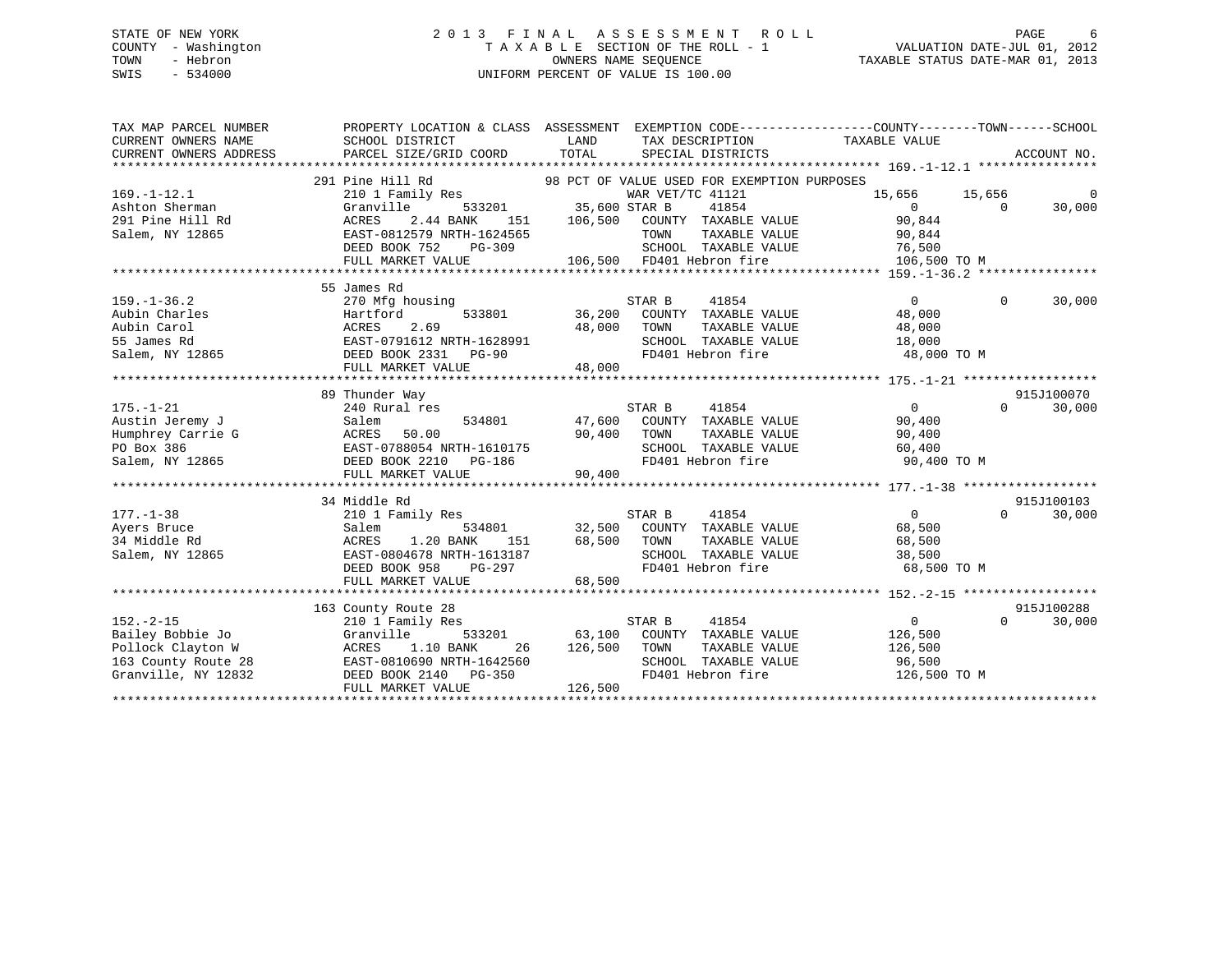#### STATE OF NEW YORK 2 0 1 3 F I N A L A S S E S S M E N T R O L L PAGE 7COUNTY - Washington T A X A B L E SECTION OF THE ROLL - 1 VALUATION DATE-JUL 01, 2012 TOWN - Hebron OWNERS NAME SEQUENCE TAXABLE STATUS DATE-MAR 01, 2013 SWIS - 534000 UNIFORM PERCENT OF VALUE IS 100.00

| TAX MAP PARCEL NUMBER  |                           |                                             | PROPERTY LOCATION & CLASS ASSESSMENT EXEMPTION CODE----------------COUNTY-------TOWN-----SCHOOL |
|------------------------|---------------------------|---------------------------------------------|-------------------------------------------------------------------------------------------------|
| CURRENT OWNERS NAME    | SCHOOL DISTRICT           | LAND<br>TAX DESCRIPTION                     | TAXABLE VALUE                                                                                   |
| CURRENT OWNERS ADDRESS | PARCEL SIZE/GRID COORD    | TOTAL<br>SPECIAL DISTRICTS                  | ACCOUNT NO.                                                                                     |
|                        |                           |                                             |                                                                                                 |
|                        | 7 Chamberlin Mills Rd     | 90 PCT OF VALUE USED FOR EXEMPTION PURPOSES | 915J100015                                                                                      |
| $183.20 - 1 - 7$       | 210 1 Family Res          | WAR VET/TC 41121                            | 11,408 11,408<br>$\overline{0}$                                                                 |
| Bain Allan             | Salem<br>534801           | 32,000 AGED-CO<br>41802                     | 9,696<br>$\Omega$<br>$\mathbf 0$                                                                |
| Bain Kathy             | 476/331                   | 41834<br>84,500 STAR EN                     | $\overline{0}$<br>$\Omega$<br>63,300                                                            |
| 7 Chamberlin Mills Rd  | 3.00<br>ACRES             | COUNTY TAXABLE VALUE                        | 63,396                                                                                          |
| Salem, NY 12865        | EAST-0792505 NRTH-1603007 | TAXABLE VALUE<br>TOWN                       | 73,092                                                                                          |
|                        | DEED BOOK 434<br>$PG-4$   | SCHOOL TAXABLE VALUE                        | 21,200                                                                                          |
|                        | FULL MARKET VALUE         | 84,500 CA008 Cons agri dst 8                | 84,500 TO M                                                                                     |
|                        |                           | FD401 Hebron fire                           | 84,500 TO M                                                                                     |
|                        |                           | LD401 West hebron light                     | 84,500 TO M                                                                                     |
|                        |                           |                                             |                                                                                                 |
|                        | 4294 County Route 30      |                                             | 915J100507                                                                                      |
| $158. - 1 - 4$         | 240 Rural res             | STAR B<br>41854                             | $\overline{0}$<br>$\Omega$<br>30,000                                                            |
| Bain Ronald            | 533801<br>Hartford        | 209,100<br>COUNTY TAXABLE VALUE             | 369,500                                                                                         |
| Bain Sharon            | ACRES 42.80               | 369,500<br>TOWN<br>TAXABLE VALUE            | 369,500                                                                                         |
| 4294 County Route 30   | EAST-0786269 NRTH-1628854 | SCHOOL TAXABLE VALUE                        | 339,500                                                                                         |
| Salem, NY 12865        | DEED BOOK 2332 PG-272     | CA008 Cons agri dst 8                       | 369,500 TO M                                                                                    |
|                        | FULL MARKET VALUE         | 369,500 FD401 Hebron fire                   | 369,500 TO M                                                                                    |
|                        |                           |                                             |                                                                                                 |
|                        | 6945 State Route 22       |                                             | 915J101119                                                                                      |
| $161. - 2 - 10.15$     | 270 Mfg housing           | 41854<br>STAR B                             | $\overline{0}$<br>$\Omega$<br>30,000                                                            |
| Baker Antoinette       | Granville<br>533201       | 36,800<br>COUNTY TAXABLE VALUE              | 51,500                                                                                          |
| 6945 State Route 22    | ACRES<br>2.90             | 51,500<br>TOWN<br>TAXABLE VALUE             | 51,500                                                                                          |
| Granville, NY 12832    | EAST-0816434 NRTH-1625258 | SCHOOL TAXABLE VALUE                        | 21,500                                                                                          |
|                        | DEED BOOK 2199<br>PG-250  | FD401 Hebron fire                           | 51,500 TO M                                                                                     |
|                        | FULL MARKET VALUE         | 51,500                                      |                                                                                                 |
|                        |                           |                                             |                                                                                                 |
|                        | 6565 State Route 22       |                                             | 915J100077                                                                                      |
| $177. - 1 - 11$        | 210 1 Family Res          | STAR B<br>41854                             | $\overline{0}$<br>30,000<br>$\Omega$                                                            |
| Baker Dorothy R        | Salem<br>534801           | COUNTY TAXABLE VALUE<br>31,000              | 61,500                                                                                          |
| 6565 State Route 22    | FRNT 250.00 DPTH 132.00   | TAXABLE VALUE<br>61,500<br>TOWN             | 61,500                                                                                          |
| Salem, NY 12865-2164   | ACRES<br>0.76             | SCHOOL TAXABLE VALUE                        | 31,500                                                                                          |
|                        | EAST-0815169 NRTH-1616092 | FD401 Hebron fire                           | 61,500 TO M                                                                                     |
|                        | DEED BOOK 824<br>$PG-36$  |                                             |                                                                                                 |
|                        | FULL MARKET VALUE         | 61,500                                      |                                                                                                 |
|                        |                           |                                             |                                                                                                 |
|                        | 6570 State Route 22       |                                             | 915J100019                                                                                      |
| $177. - 1 - 18$        | 210 1 Family Res          | STAR EN<br>41834                            | 63,300<br>$\Omega$<br>$\Omega$                                                                  |
| Baker Fred Jr          | 534801<br>Salem           | 35,300 COUNTY TAXABLE VALUE                 | 72,500                                                                                          |

6570 State Route 22 ACRES 2.30 72,500 TOWN TAXABLE VALUE 72,500 Salem, NY 12865 EAST-0815417 NRTH-1616256 SCHOOL TAXABLE VALUE 9,200  $DEED BOK 400 PC-407$  FD401 Hebron fire

\*\*\*\*\*\*\*\*\*\*\*\*\*\*\*\*\*\*\*\*\*\*\*\*\*\*\*\*\*\*\*\*\*\*\*\*\*\*\*\*\*\*\*\*\*\*\*\*\*\*\*\*\*\*\*\*\*\*\*\*\*\*\*\*\*\*\*\*\*\*\*\*\*\*\*\*\*\*\*\*\*\*\*\*\*\*\*\*\*\*\*\*\*\*\*\*\*\*\*\*\*\*\*\*\*\*\*\*\*\*\*\*\*\*\*\*\*\*\*\*\*\*\*\*\*\*\*\*\*\*\*\*

FULL MARKET VALUE 72,500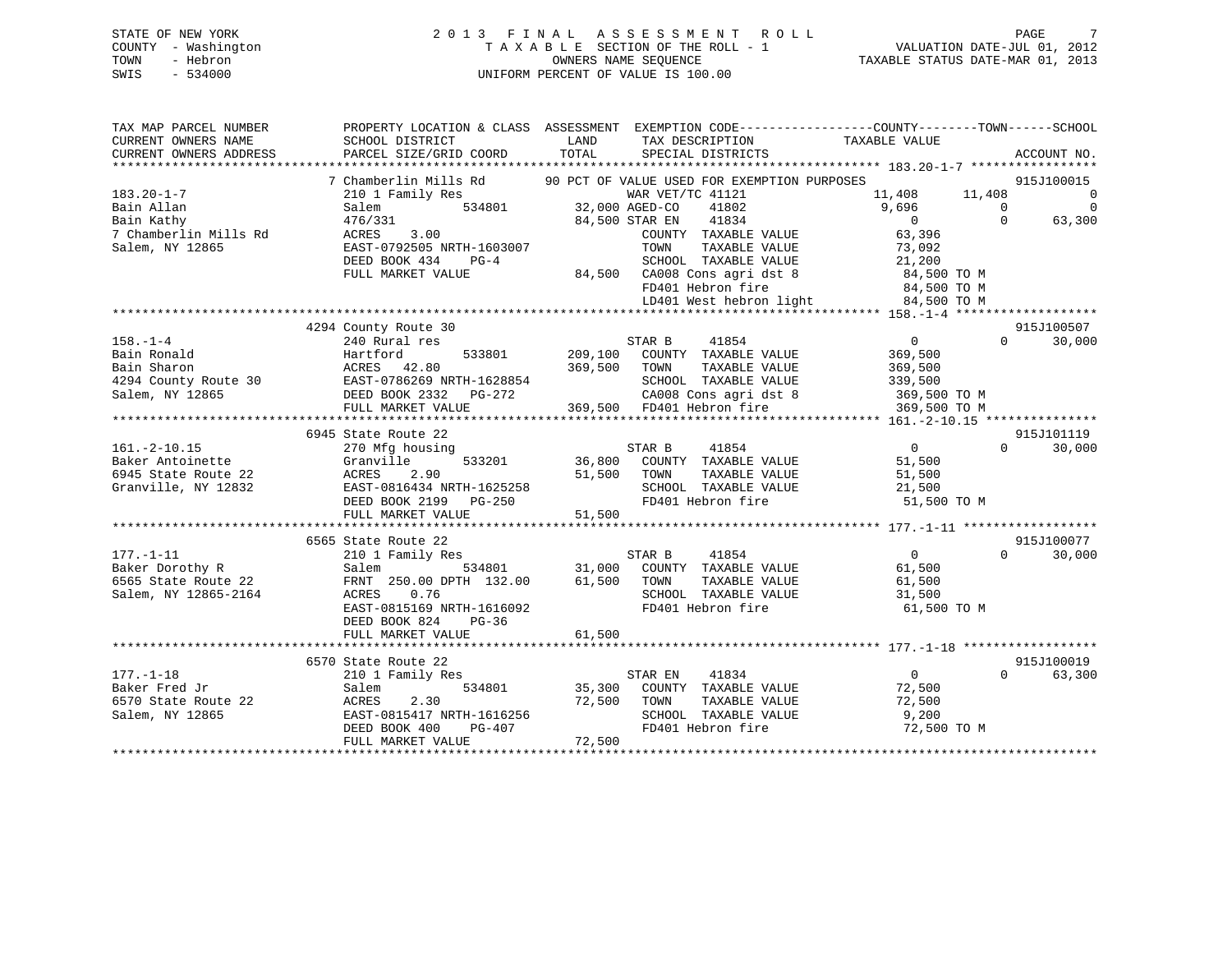### STATE OF NEW YORK 2 0 1 3 F I N A L A S S E S S M E N T R O L L PAGE 8 COUNTY - Washington T A X A B L E SECTION OF THE ROLL - 1 VALUATION DATE-JUL 01, 2012 TOWN - Hebron OWNERS NAME SEQUENCE TAXABLE STATUS DATE-MAR 01, 2013 SWIS - 534000 UNIFORM PERCENT OF VALUE IS 100.00

| TAX MAP PARCEL NUMBER<br>CURRENT OWNERS NAME<br>CURRENT OWNERS ADDRESS                                  | PROPERTY LOCATION & CLASS ASSESSMENT EXEMPTION CODE----------------COUNTY-------TOWN------SCHOOL<br>SCHOOL DISTRICT<br>PARCEL SIZE/GRID COORD                                       | LAND<br>TOTAL                 | TAX DESCRIPTION<br>SPECIAL DISTRICTS                                                                                            | TAXABLE VALUE                                                             | ACCOUNT NO.                      |
|---------------------------------------------------------------------------------------------------------|-------------------------------------------------------------------------------------------------------------------------------------------------------------------------------------|-------------------------------|---------------------------------------------------------------------------------------------------------------------------------|---------------------------------------------------------------------------|----------------------------------|
| $170. - 1 - 12.7$<br>Baker Glen<br>9915 State Route 22<br>Middle Granville, NY 12849                    | Mountainside Meadows Way<br>314 Rural vac<10<br>534801<br>Salem<br>Lot 7<br>ACRES<br>5.59<br>EAST-0816839 NRTH-1617207<br>DEED BOOK 2421 PG-327<br>FULL MARKET VALUE                | 21,800<br>21,800<br>21,800    | COUNTY TAXABLE VALUE<br>TOWN<br>TAXABLE VALUE<br>SCHOOL TAXABLE VALUE<br>CA008 Cons agri dst 8 21,800 TO M<br>FD401 Hebron fire | 21,800<br>21,800<br>21,800<br>21,800 TO M                                 | 915J101793                       |
| $170. - 1 - 12.8$<br>Baker Glen<br>9915 State Route 22<br>Middle Granville, NY 12849                    | Mountainside Meadows Way<br>314 Rural vac<10<br>534801<br>Salem<br>Lot 5<br>ACRES<br>5.64<br>EAST-0816512 NRTH-1617174<br>DEED BOOK 2421 PG-327<br>FULL MARKET VALUE                | 21,900<br>21,900<br>21,900    | COUNTY TAXABLE VALUE<br>TOWN<br>TAXABLE VALUE<br>SCHOOL TAXABLE VALUE<br>CA008 Cons agri dst 8<br>FD401 Hebron fire             | 21,900<br>21,900<br>21,900<br>$21,900$ TO M<br>21,900 TO M<br>21,900 TO M | 915J101794                       |
| $178. - 1 - 11.1$<br>Baker Michael<br>Baker Diana<br>97 Bromley Ln<br>Granville, NY 12832               | 97 Bromley Ln<br>210 1 Family Res<br>534801<br>Salem<br>lot 2<br>6.10<br>ACRES<br>EAST-0820223 NRTH-1614374<br>DEED BOOK 503<br>PG-914<br>FULL MARKET VALUE                         | 184,500 TOWN<br>184,500       | STAR B<br>41854<br>43,700 COUNTY TAXABLE VALUE<br>TAXABLE VALUE<br>SCHOOL TAXABLE VALUE<br>FD401 Hebron fire                    | $\overline{0}$<br>184,500<br>184,500<br>154,500<br>184,500 TO M           | 915J101339<br>$\Omega$<br>30,000 |
| $178. - 1 - 11.4$<br>Baker Michael<br>Baker Diana<br>97 Bromley Ln<br>Granville, NY 12832               | Bromley Ln<br>314 Rural vac<10<br>534801<br>Salem<br>lot 1<br>ACRES<br>1.42<br>EAST-0819976 NRTH-1614077<br>DEED BOOK 503<br>PG-914<br>FULL MARKET VALUE                            | 9,300<br>9,300<br>9,300       | COUNTY TAXABLE VALUE<br>TOWN<br>TAXABLE VALUE<br>SCHOOL TAXABLE VALUE<br>FD401 Hebron fire                                      | 9,300<br>9,300<br>9,300<br>9,300 TO M                                     |                                  |
| $143. - 1 - 12$<br>Baker Nathaniel C<br>Baker Benjamin C<br>1591 County Route 23<br>Granville, NY 12832 | 147 East Green Pond Way<br>260 Seasonal res - WTRFNT<br>Granville<br>533201<br>FRNT 150.00 DPTH 200.00<br>EAST-0816341 NRTH-1643719<br>DEED BOOK 871<br>PG-252<br>FULL MARKET VALUE | 113,700<br>136,500<br>136,500 | COUNTY TAXABLE VALUE<br>TAXABLE VALUE<br>TOWN<br>SCHOOL TAXABLE VALUE<br>FD401 Hebron fire                                      | 136,500<br>136,500<br>136,500<br>136,500 TO M                             | 915J100021                       |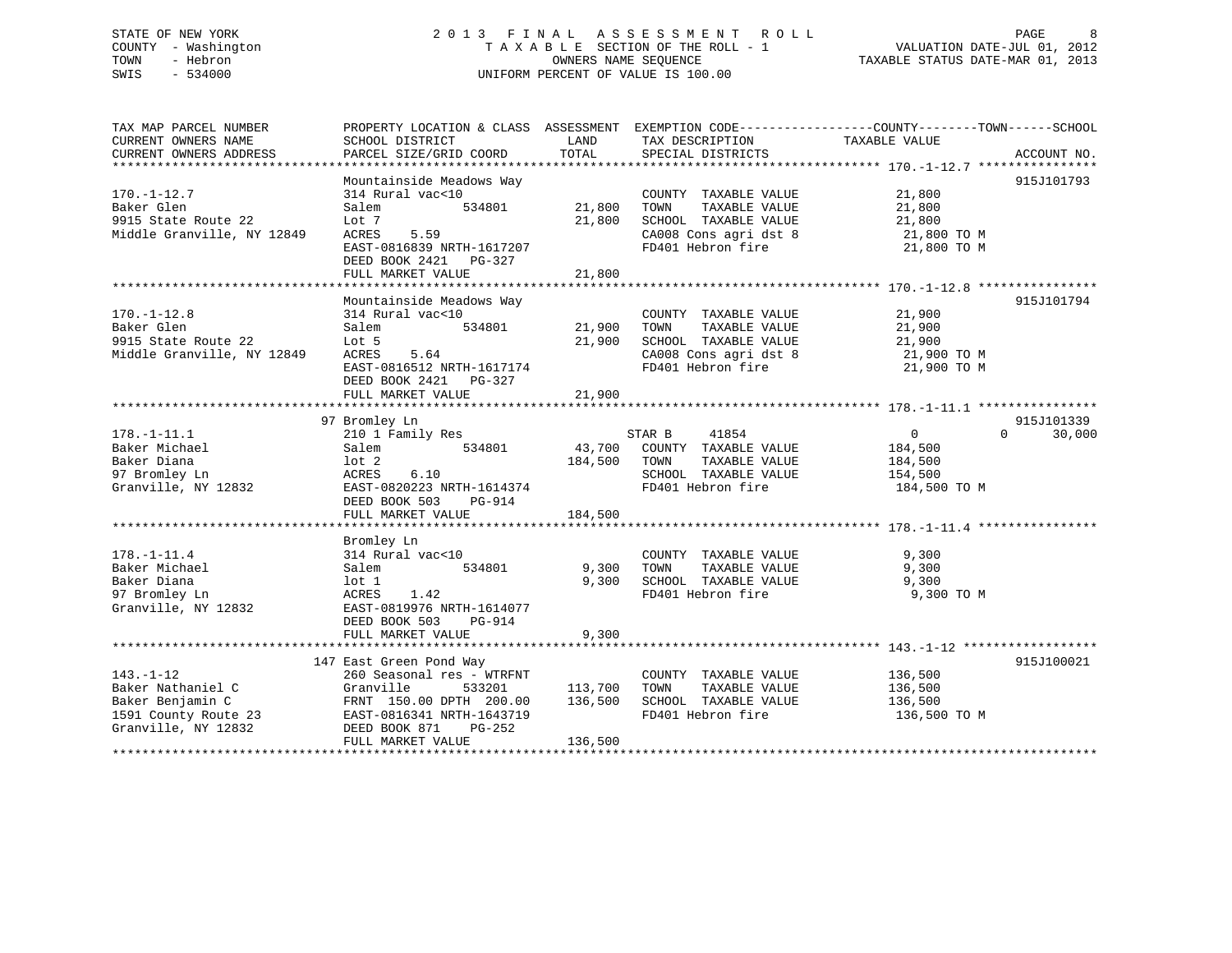# STATE OF NEW YORK GALL 2013 FINAL ASSESSMENT ROLL CHARGE 9 COUNTY - Washington  $T A X A B L E$  SECTION OF THE ROLL - 1<br>TOWN - Hebron DATE-JUL 000NERS NAME SEQUENCE SWIS - 534000 UNIFORM PERCENT OF VALUE IS 100.00

TAXABLE STATUS DATE-MAR 01, 2013

| TAX MAP PARCEL NUMBER<br>CURRENT OWNERS NAME<br>CURRENT OWNERS ADDRESS | SCHOOL DISTRICT<br>PARCEL SIZE/GRID COORD                                                  | LAND<br>TOTAL      | TAX DESCRIPTION<br>SPECIAL DISTRICTS                                  | PROPERTY LOCATION & CLASS ASSESSMENT EXEMPTION CODE---------------COUNTY-------TOWN-----SCHOOL<br>TAXABLE VALUE | ACCOUNT NO. |
|------------------------------------------------------------------------|--------------------------------------------------------------------------------------------|--------------------|-----------------------------------------------------------------------|-----------------------------------------------------------------------------------------------------------------|-------------|
|                                                                        |                                                                                            |                    |                                                                       |                                                                                                                 |             |
| $158. - 1 - 11$<br>Baker Richard P<br>9400 Woodington Dr               | 26 Wolfe Ln<br>260 Seasonal res<br>Hartford<br>533801<br>891/198, 891/193,891/189          | 128,800<br>133,500 | COUNTY TAXABLE VALUE<br>TOWN<br>TAXABLE VALUE<br>SCHOOL TAXABLE VALUE | 133,500<br>133,500<br>133,500                                                                                   | 915J100620  |
| Potomac, MD 20854                                                      | ACRES<br>6.50<br>EAST-0790282 NRTH-1631291<br>DEED BOOK 891<br>PG-196<br>FULL MARKET VALUE | 133,500            | FD401 Hebron fire                                                     | 133,500 TO M                                                                                                    |             |
|                                                                        |                                                                                            |                    |                                                                       |                                                                                                                 |             |
|                                                                        | 87&88 Thunder Way                                                                          |                    |                                                                       |                                                                                                                 | 915J101603  |
| $175. - 1 - 12.7$                                                      | 280 Res Multiple                                                                           |                    | COUNTY TAXABLE VALUE                                                  | 189,300                                                                                                         |             |
| Baker Wendell                                                          | 534801<br>Salem                                                                            | 71,000             | TOWN<br>TAXABLE VALUE                                                 | 189,300                                                                                                         |             |
| Baker Cindy                                                            | ACRES 15.78                                                                                | 189,300            | SCHOOL TAXABLE VALUE                                                  | 189,300                                                                                                         |             |
| PO Box 179<br>North River, NY 12856                                    | EAST-0789165 NRTH-1610278<br>DEED BOOK 573<br><b>PG-188</b>                                |                    | FD401 Hebron fire                                                     | 189,300 TO M                                                                                                    |             |
|                                                                        | FULL MARKET VALUE                                                                          | 189,300            |                                                                       |                                                                                                                 |             |
|                                                                        |                                                                                            |                    |                                                                       |                                                                                                                 |             |
|                                                                        | 133 Clark Way                                                                              |                    |                                                                       |                                                                                                                 | 915J101232  |
| $169. - 1 - 18.7$                                                      | 260 Seasonal res                                                                           |                    | COUNTY TAXABLE VALUE                                                  | 72,000                                                                                                          |             |
| Balenski John F                                                        | 533201<br>Granville                                                                        | 19,300             | TAXABLE VALUE<br>TOWN                                                 | 72,000                                                                                                          |             |
| 59 Horton St                                                           | Tax Sale 12056                                                                             | 72,000             | SCHOOL TAXABLE VALUE                                                  | 72,000                                                                                                          |             |
| Stamford, CT 06902                                                     | ACRES<br>2.82<br>EAST-0813547 NRTH-1623470<br>DEED BOOK 713<br>$PG-163$                    |                    | FD401 Hebron fire                                                     | 72,000 TO M                                                                                                     |             |
|                                                                        | FULL MARKET VALUE                                                                          | 72,000             |                                                                       |                                                                                                                 |             |
|                                                                        |                                                                                            |                    |                                                                       |                                                                                                                 | 915J100635  |
| $183.16 - 1 - 21$                                                      | 3168 County Route 30<br>230 3 Family Res                                                   |                    | COUNTY TAXABLE VALUE                                                  | 93,500                                                                                                          |             |
| Ball John                                                              | 534801<br>Salem                                                                            | 21,700             | TAXABLE VALUE<br>TOWN                                                 | 93,500                                                                                                          |             |
| Ball Carol                                                             | 3 units                                                                                    | 93,500             | SCHOOL TAXABLE VALUE                                                  | 93,500                                                                                                          |             |
| 61 Abbott Ave                                                          | FRNT<br>72.00 DPTH 203.00                                                                  |                    | CA008 Cons agri dst 8                                                 | 93,500 TO M                                                                                                     |             |
| Mellick, NY 11566                                                      | 0.34<br>ACRES                                                                              |                    | FD401 Hebron fire                                                     | 93,500 TO M                                                                                                     |             |
|                                                                        | EAST-0792124 NRTH-1603684<br>DEED BOOK 930<br>PG-225                                       |                    | LD401 West hebron light                                               | 93,500 TO M                                                                                                     |             |
|                                                                        | FULL MARKET VALUE                                                                          | 93,500             |                                                                       |                                                                                                                 |             |
|                                                                        | 3495 County Route 30                                                                       |                    |                                                                       |                                                                                                                 | 915J101138  |
| $175. - 1 - 12.2$                                                      | 240 Rural res                                                                              |                    | AGED-ALL 41800                                                        | 59,750<br>59,750                                                                                                | 59,750      |
| Balla Wade H                                                           | 534801<br>Salem                                                                            | 76,200 STAR EN     | 41834                                                                 | $\Omega$<br>$\circ$                                                                                             | 59,750      |
| 3495 County Route 30                                                   | ACRES<br>18.46                                                                             | 119,500            | COUNTY TAXABLE VALUE                                                  | 59,750                                                                                                          |             |
| Salem, NY 12865                                                        | EAST-0791303 NRTH-1611132                                                                  |                    | TOWN<br>TAXABLE VALUE                                                 | 59,750                                                                                                          |             |
|                                                                        | DEED BOOK 2939<br>PG-253                                                                   |                    | SCHOOL TAXABLE VALUE                                                  | $\mathbf 0$                                                                                                     |             |
|                                                                        | FULL MARKET VALUE                                                                          | 119,500            | CA008 Cons agri dst 8                                                 | 119,500 TO M                                                                                                    |             |
|                                                                        |                                                                                            |                    | FD401 Hebron fire                                                     | 119,500 TO M                                                                                                    |             |
|                                                                        |                                                                                            |                    |                                                                       |                                                                                                                 |             |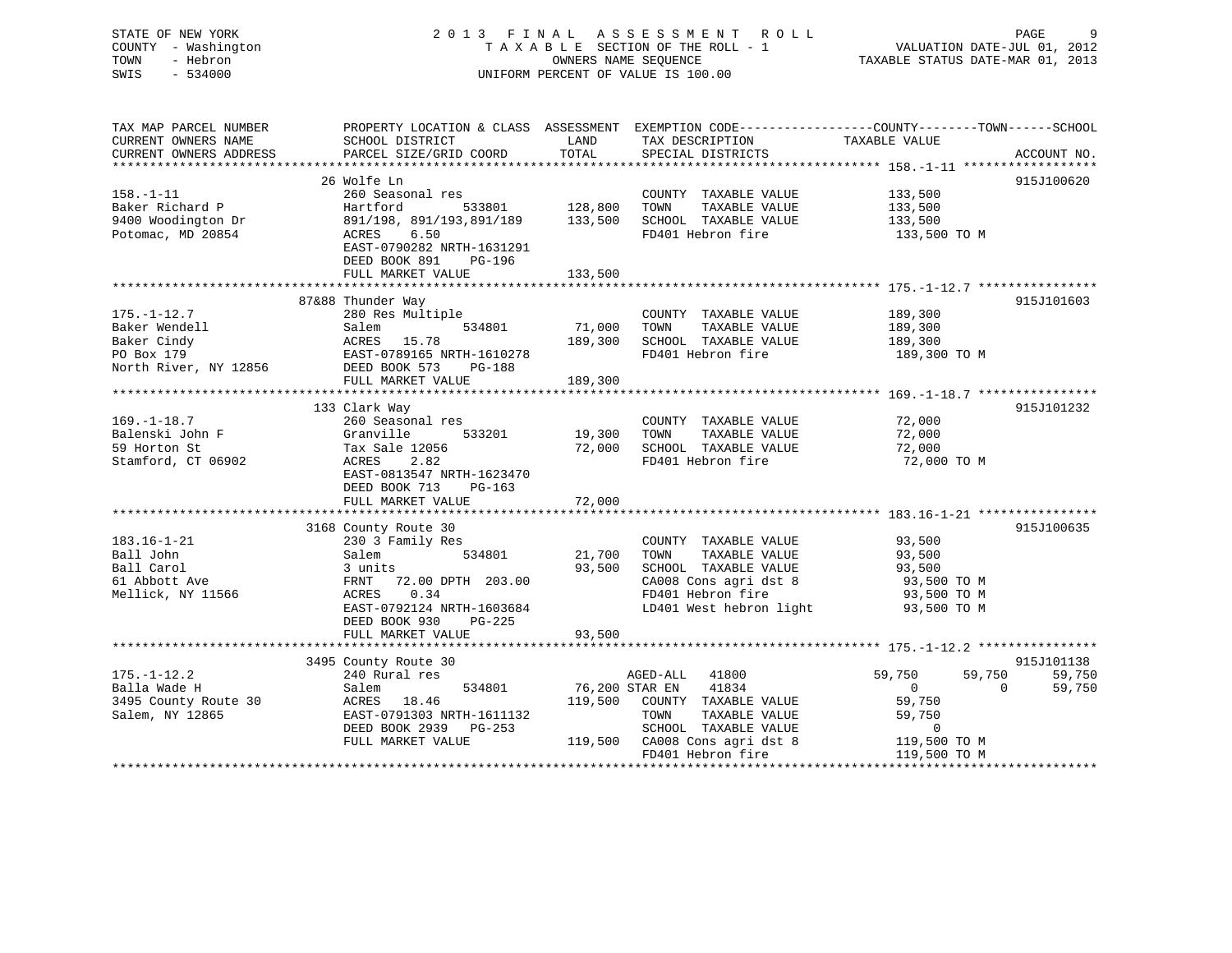### STATE OF NEW YORK 2 0 1 3 F I N A L A S S E S S M E N T R O L L PAGE 10 COUNTY - Washington T A X A B L E SECTION OF THE ROLL - 1 VALUATION DATE-JUL 01, 2012 TOWN - Hebron OWNERS NAME SEQUENCE TAXABLE STATUS DATE-MAR 01, 2013 SWIS - 534000 UNIFORM PERCENT OF VALUE IS 100.00

| TAX MAP PARCEL NUMBER                         | PROPERTY LOCATION & CLASS  ASSESSMENT  EXEMPTION CODE-----------------COUNTY-------TOWN------SCHOOL                                                                                                                                            |                                               |                                                         |                               |                |
|-----------------------------------------------|------------------------------------------------------------------------------------------------------------------------------------------------------------------------------------------------------------------------------------------------|-----------------------------------------------|---------------------------------------------------------|-------------------------------|----------------|
| CURRENT OWNERS NAME                           | SCHOOL DISTRICT                                                                                                                                                                                                                                | LAND                                          | TAX DESCRIPTION                                         | TAXABLE VALUE                 |                |
| CURRENT OWNERS ADDRESS PARCEL SIZE/GRID COORD |                                                                                                                                                                                                                                                | TOTAL                                         | SPECIAL DISTRICTS                                       |                               | ACCOUNT NO.    |
|                                               |                                                                                                                                                                                                                                                |                                               |                                                         |                               |                |
|                                               | 7008 State Route 22                                                                                                                                                                                                                            |                                               |                                                         |                               |                |
| 161.-2-7.2                                    | 270 Mfg housing                                                                                                                                                                                                                                |                                               | STAR B<br>41854                                         | $0 \qquad \qquad$<br>$\Omega$ | 30,000         |
| Ballantine Scott E                            | Granville<br>533201                                                                                                                                                                                                                            | 33,700                                        | COUNTY TAXABLE VALUE                                    | 36,500                        |                |
| 7008 State Route 22                           | lot A                                                                                                                                                                                                                                          | 36,500                                        | TOWN<br>TAXABLE VALUE                                   | 36,500                        |                |
| Granville, NY 12832                           | ACRES 1.67                                                                                                                                                                                                                                     |                                               | SCHOOL TAXABLE VALUE                                    | 6,500                         |                |
|                                               | EAST-0817630 NRTH-1626535                                                                                                                                                                                                                      |                                               | FD401 Hebron fire                                       | 36,500 TO M                   |                |
|                                               | DEED BOOK 916<br>PG-316                                                                                                                                                                                                                        |                                               |                                                         |                               |                |
|                                               | FULL MARKET VALUE                                                                                                                                                                                                                              | 36,500                                        |                                                         |                               |                |
|                                               |                                                                                                                                                                                                                                                |                                               |                                                         |                               |                |
|                                               | 516 Chamberlin Mills Rd 66 PCT OF VALUE USED FOR EXEMPTION PURPOSES                                                                                                                                                                            |                                               |                                                         |                               | 915J100022     |
|                                               |                                                                                                                                                                                                                                                |                                               |                                                         |                               |                |
| $176. - 1 - 25.1$                             | 240 Rural res                                                                                                                                                                                                                                  | $534801$ 169,300 STAR EN                      | WAR VET/TC 41121                                        | 23,364 18,000                 | $\overline{0}$ |
|                                               |                                                                                                                                                                                                                                                |                                               | 41834                                                   | $\overline{0}$<br>$\Omega$    | 63,300         |
|                                               |                                                                                                                                                                                                                                                | 236,000                                       | COUNTY TAXABLE VALUE                                    | 212,636                       |                |
|                                               |                                                                                                                                                                                                                                                |                                               | TAXABLE VALUE<br>TOWN                                   | 218,000                       |                |
| Salem, NY 12865                               | EAST-0799248 NRTH-1611664                                                                                                                                                                                                                      |                                               | SCHOOL TAXABLE VALUE 172,700                            |                               |                |
|                                               | DEED BOOK 393 PG-826                                                                                                                                                                                                                           |                                               |                                                         | 236,000 TO M                  |                |
|                                               | FULL MARKET VALUE                                                                                                                                                                                                                              |                                               | -826 CA008 Cons agri dst 8<br>236,000 FD401 Hebron fire | 236,000 TO M                  |                |
|                                               |                                                                                                                                                                                                                                                |                                               |                                                         |                               |                |
|                                               | 1286 Big Burch Hill Rd                                                                                                                                                                                                                         |                                               |                                                         |                               | 915J101093     |
| $142. - 3 - 8.3$                              | 210 1 Family Res                                                                                                                                                                                                                               |                                               | COUNTY TAXABLE VALUE                                    | 116,500                       |                |
| Barbato Lisa                                  | Granville                                                                                                                                                                                                                                      | з<br>533201                            64,500 | TOWN<br>TAXABLE VALUE                                   | 116,500                       |                |
|                                               |                                                                                                                                                                                                                                                | 116,500                                       | SCHOOL TAXABLE VALUE                                    | 116,500                       |                |
|                                               |                                                                                                                                                                                                                                                |                                               | FD401 Hebron fire                                       | 116,500 TO M                  |                |
|                                               |                                                                                                                                                                                                                                                |                                               |                                                         |                               |                |
|                                               |                                                                                                                                                                                                                                                |                                               |                                                         |                               |                |
|                                               | 21286 Big Burch Hill Road<br>1286 Big Burch Hill Road<br>Granville, NY 12832<br>PRIOR OWNER ON 3/01/2013<br>2008 BAST-0801501 NRTH-1640589<br>2015 DEED BOOK 3254<br>2015 DEED BOOK 3254<br>2015 DEED BOOK 3254<br>2016 PRIOR OWNER ON 3/01/20 |                                               |                                                         |                               |                |
|                                               |                                                                                                                                                                                                                                                | 116,500                                       |                                                         |                               |                |
|                                               |                                                                                                                                                                                                                                                |                                               |                                                         |                               |                |
|                                               | 66 James Rd                                                                                                                                                                                                                                    |                                               |                                                         |                               | 915J101271     |
|                                               |                                                                                                                                                                                                                                                |                                               | COUNTY TAXABLE VALUE                                    | 52,000                        |                |
|                                               |                                                                                                                                                                                                                                                | 533801 40,000                                 | TAXABLE VALUE<br>TOWN                                   | 52,000                        |                |
|                                               |                                                                                                                                                                                                                                                | 52,000                                        | SCHOOL TAXABLE VALUE                                    | 52,000                        |                |
|                                               |                                                                                                                                                                                                                                                |                                               | FD401 Hebron fire                                       | 52,000 TO M                   |                |
| Hartford, NY 12838 DEED BOOK 2690             | PG-102                                                                                                                                                                                                                                         |                                               |                                                         |                               |                |
|                                               | FULL MARKET VALUE                                                                                                                                                                                                                              | 52,000                                        |                                                         |                               |                |
|                                               |                                                                                                                                                                                                                                                |                                               |                                                         |                               |                |
|                                               | 102 Ferquson Ln                                                                                                                                                                                                                                |                                               |                                                         |                               | 915J100399     |
| $184. - 1 - 1$                                | $322$ Rural vac > 10                                                                                                                                                                                                                           |                                               | AG DIST<br>41720                                        | 43,355 43,355 43,355          |                |
|                                               |                                                                                                                                                                                                                                                |                                               | 534801 240,500 FOR 480A 47460                           | 95,921<br>95,921              | 95,921         |
|                                               |                                                                                                                                                                                                                                                |                                               |                                                         |                               |                |
|                                               |                                                                                                                                                                                                                                                |                                               | COUNTY TAXABLE VALUE                                    | 101,224                       |                |
|                                               | Salem, NY 12865<br>Salem, NY 12865<br>MAY BE SUBJECT TO PAYMENT<br>MAY BE SUBJECT TO PAYMENT<br>UNDER RPTL480A UNTIL 2022<br>FULL MARKET VALUE                                                                                                 |                                               | TOWN<br>TAXABLE VALUE                                   | 101,224                       |                |
|                                               |                                                                                                                                                                                                                                                |                                               | SCHOOL TAXABLE VALUE                                    | 101,224                       |                |
|                                               |                                                                                                                                                                                                                                                |                                               | CA008 Cons agri dst 8                                   | 197,145 TO M                  |                |
|                                               |                                                                                                                                                                                                                                                | 240,500                                       | 43,355 EX                                               |                               |                |
|                                               |                                                                                                                                                                                                                                                |                                               | FD401 Hebron fire                                       | 240,500 TO M                  |                |
|                                               |                                                                                                                                                                                                                                                |                                               |                                                         |                               |                |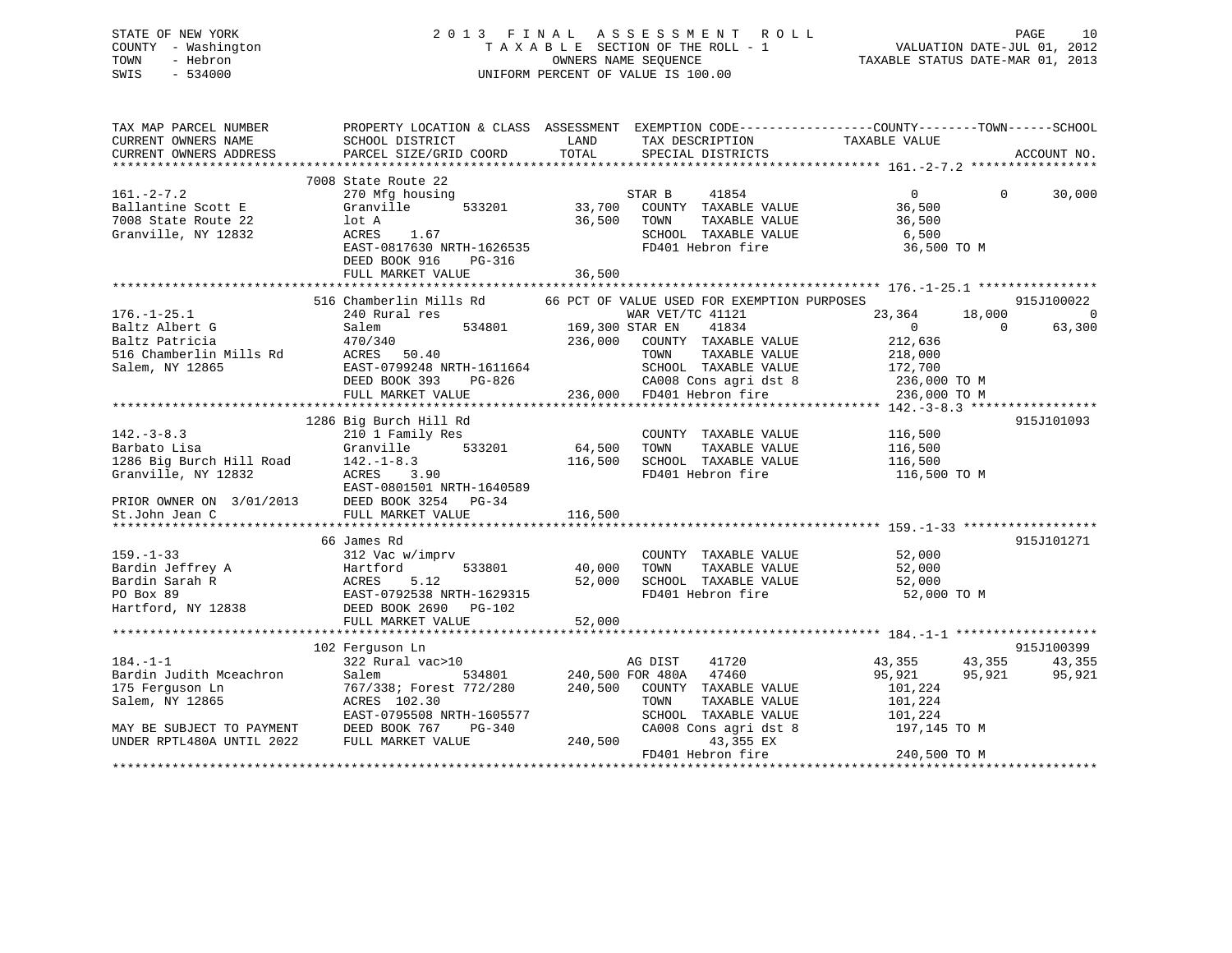### STATE OF NEW YORK 2 0 1 3 F I N A L A S S E S S M E N T R O L L PAGE 11 COUNTY - Washington T A X A B L E SECTION OF THE ROLL - 1 VALUATION DATE-JUL 01, 2012 TOWN - Hebron OWNERS NAME SEQUENCE TAXABLE STATUS DATE-MAR 01, 2013 SWIS - 534000 UNIFORM PERCENT OF VALUE IS 100.00

| TAX MAP PARCEL NUMBER<br>CURRENT OWNERS NAME<br>CURRENT OWNERS ADDRESS | PROPERTY LOCATION & CLASS ASSESSMENT EXEMPTION CODE----------------COUNTY-------TOWN-----SCHOOL<br>SCHOOL DISTRICT<br>PARCEL SIZE/GRID COORD | LAND<br>TOTAL | TAX DESCRIPTION<br>SPECIAL DISTRICTS        | TAXABLE VALUE  |          | ACCOUNT NO.              |
|------------------------------------------------------------------------|----------------------------------------------------------------------------------------------------------------------------------------------|---------------|---------------------------------------------|----------------|----------|--------------------------|
|                                                                        | 26 Liebig Rd                                                                                                                                 |               |                                             |                |          | 915J100027               |
| $152. - 1 - 6$                                                         | 210 1 Family Res                                                                                                                             |               | AGED-CO                                     | 49,750         | $\Omega$ | $\overline{\phantom{0}}$ |
| Bardin Mary L LE                                                       | 533201<br>Granville                                                                                                                          |               | AGED-CO 11201<br>21,300 AGED-TOWN 41803     | $\Omega$       | 29,850   | $\overline{\phantom{0}}$ |
| Bardin William                                                         | 1898/133                                                                                                                                     |               | 41804<br>99,500 AGED-SCH                    | $\Omega$       | $\Omega$ | 39,800                   |
| 26 Leibig Rd                                                           | FRNT 132.00 DPTH 107.00                                                                                                                      |               | 41834<br>STAR EN                            | $\overline{0}$ | $\Omega$ | 59,700                   |
| Granville, NY 12832                                                    | ACRES 0.32                                                                                                                                   |               | COUNTY TAXABLE VALUE                        | 49,750         |          |                          |
|                                                                        | EAST-0805516 NRTH-1638085                                                                                                                    |               | TAXABLE VALUE<br>TOWN                       | 69,650         |          |                          |
|                                                                        | DEED BOOK 3026 PG-48                                                                                                                         |               | SCHOOL TAXABLE VALUE                        | $\overline{0}$ |          |                          |
|                                                                        | FULL MARKET VALUE                                                                                                                            |               | 99,500 FD401 Hebron fire                    | 99,500 TO M    |          |                          |
|                                                                        |                                                                                                                                              |               |                                             |                |          |                          |
|                                                                        | 37 Bardin Ln                                                                                                                                 |               | 40 PCT OF VALUE USED FOR EXEMPTION PURPOSES |                |          | 915J100025               |
| $151. - 1 - 8$                                                         | 240 Rural res                                                                                                                                |               | WAR VET/TC 41121                            | 16,950 16,950  |          | $\bigcirc$               |
| Bardin Robert H LE                                                     | 533201 147,800 STAR B<br>Granville                                                                                                           |               | 41854                                       | $\overline{0}$ | $\Omega$ | 30,000                   |
| Bardin Donna                                                           | 622/246                                                                                                                                      | 282,500       | COUNTY TAXABLE VALUE                        | 265,550        |          |                          |
| 37 Bardin Rd                                                           | ACRES 14.10                                                                                                                                  |               | TAXABLE VALUE<br>TOWN                       | 265,550        |          |                          |
| Granville, NY 12832                                                    | EAST-0802856 NRTH-1638976                                                                                                                    |               | SCHOOL TAXABLE VALUE                        | 252,500        |          |                          |
|                                                                        | DEED BOOK 2058<br>PG-264                                                                                                                     |               | CA008 Cons agri dst 8 282,500 TO M          |                |          |                          |
|                                                                        | FULL MARKET VALUE                                                                                                                            |               | 282,500 FD401 Hebron fire                   | 282,500 TO M   |          |                          |
|                                                                        |                                                                                                                                              |               |                                             |                |          |                          |
|                                                                        | 3139 County Route 30                                                                                                                         |               |                                             |                |          | 915J100632               |
| $183.20 - 1 - 24$                                                      | 210 1 Family Res                                                                                                                             |               | COUNTY TAXABLE VALUE                        | 122,000        |          |                          |
| Bardin Stephen                                                         | Salem                                                                                                                                        | 534801 22,300 | TAXABLE VALUE<br>TOWN                       | 122,000        |          |                          |
| Bardin Judith                                                          | FRNT 100.00 DPTH 162.00                                                                                                                      | 122,000       | SCHOOL TAXABLE VALUE                        | 122,000        |          |                          |
| 175 Ferquson Ln                                                        | 0.37<br>ACRES                                                                                                                                |               | CA008 Cons agri dst 8                       | 122,000 TO M   |          |                          |
| Salem, NY 12865                                                        | EAST-0792048 NRTH-1602800                                                                                                                    |               | FD401 Hebron fire                           | 122,000 TO M   |          |                          |
|                                                                        | DEED BOOK 2175 PG-270                                                                                                                        |               | LD401 West hebron light                     | 122,000 TO M   |          |                          |
|                                                                        | FULL MARKET VALUE                                                                                                                            | 122,000       |                                             |                |          |                          |
|                                                                        |                                                                                                                                              |               |                                             |                |          |                          |
|                                                                        | 175 Ferguson Ln                                                                                                                              |               |                                             |                |          | 915J101574               |
| $184. - 1 - 1.1$                                                       | 241 Rural res&ag                                                                                                                             |               | AG DIST<br>41720                            | 157,356        | 157,356  | 157,356                  |
| Bardin Steve                                                           | Salem<br>534801                                                                                                                              |               | 41854<br>551,300 STAR B                     | $\Omega$       | $\Omega$ | 30,000                   |
| Bardin Judith Ellen                                                    | forest772/280                                                                                                                                |               | 715,500 FOR 480A 47460                      | 145,179        | 145,179  | 145,179                  |
| 175 Ferguson Ln                                                        | ACRES 134.00 BANK<br>151                                                                                                                     |               | COUNTY TAXABLE VALUE                        | 412,965        |          |                          |
| Salem, NY 12865                                                        | EAST-0794487 NRTH-1607649                                                                                                                    |               | TOWN<br>TAXABLE VALUE                       | 412,965        |          |                          |
|                                                                        | PG-196<br>DEED BOOK 558                                                                                                                      |               | SCHOOL TAXABLE VALUE 382,965                |                |          |                          |
| MAY BE SUBJECT TO PAYMENT                                              | FULL MARKET VALUE                                                                                                                            |               | 715,500 CA008 Cons agri dst 8               | 558,144 TO M   |          |                          |
| UNDER RPTL480A UNTIL 2022                                              |                                                                                                                                              |               | 157,356 EX                                  |                |          |                          |
|                                                                        |                                                                                                                                              |               | FD401 Hebron fire                           | 715,500 TO M   |          |                          |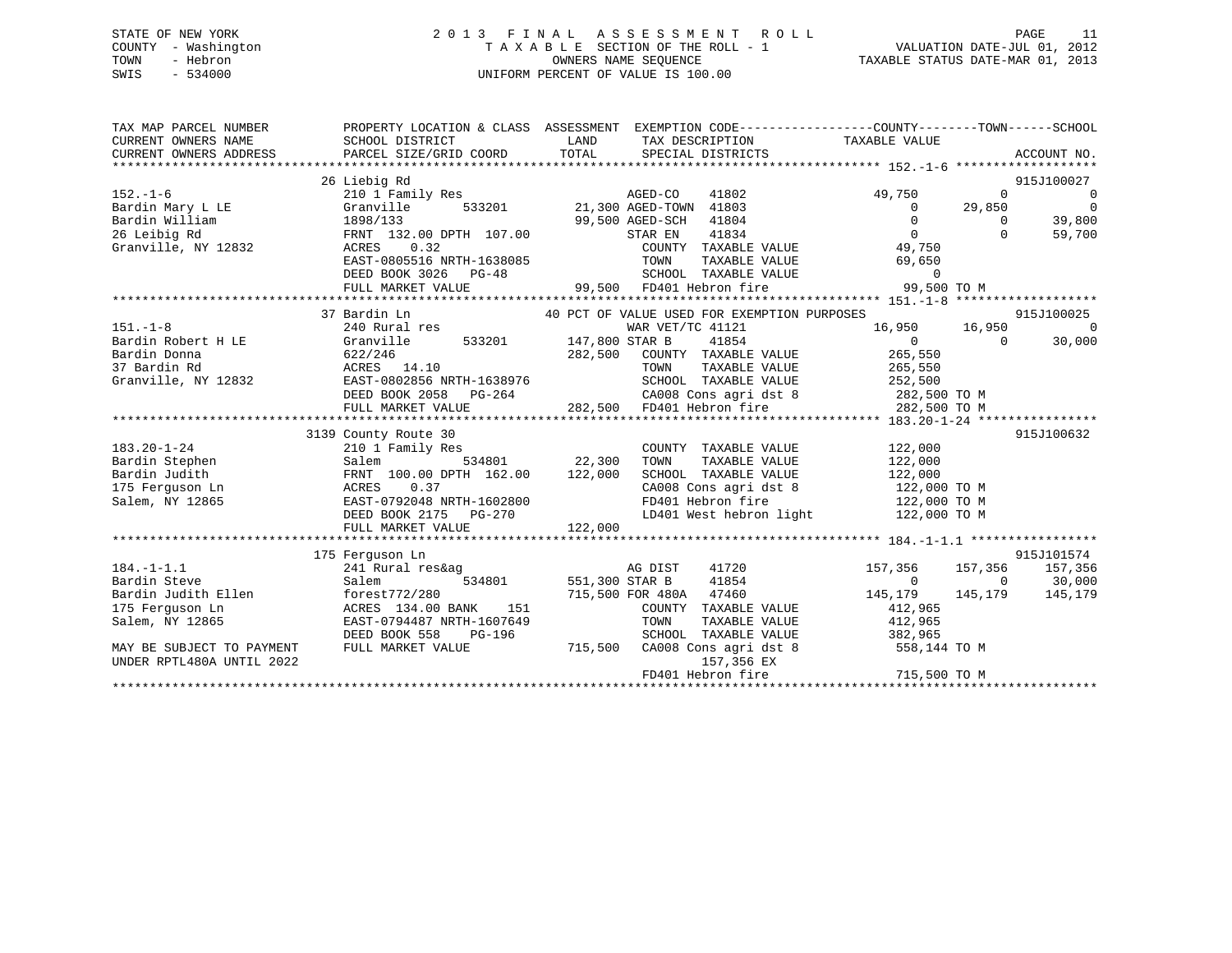### STATE OF NEW YORK 2 0 1 3 F I N A L A S S E S S M E N T R O L L PAGE 12 COUNTY - Washington T A X A B L E SECTION OF THE ROLL - 1 VALUATION DATE-JUL 01, 2012 TOWN - Hebron OWNERS NAME SEQUENCE TAXABLE STATUS DATE-MAR 01, 2013 SWIS - 534000 UNIFORM PERCENT OF VALUE IS 100.00UNIFORM PERCENT OF VALUE IS 100.00

TAX MAP PARCEL NUMBER PROPERTY LOCATION & CLASS ASSESSMENT EXEMPTION CODE------------------COUNTY--------TOWN------SCHOOL

| CURRENT OWNERS NAME       | SCHOOL DISTRICT           | LAND                   | TAX DESCRIPTION                             | TAXABLE VALUE    |                        |
|---------------------------|---------------------------|------------------------|---------------------------------------------|------------------|------------------------|
| CURRENT OWNERS ADDRESS    | PARCEL SIZE/GRID COORD    | TOTAL                  | SPECIAL DISTRICTS                           |                  | ACCOUNT NO.            |
|                           |                           |                        |                                             |                  |                        |
|                           | Little Burch Hill Rd      |                        |                                             |                  | 915J101515             |
| $152. - 1 - 1.1$          | 322 Rural vac>10          |                        | 41720<br>AG DIST                            | 35,266<br>35,266 | 35,266                 |
| Bardin William            | 533201<br>Granville       | 118,000                | COUNTY TAXABLE VALUE                        | 82,734           |                        |
| Bardin Donna              | ACRES<br>37.87            | 118,000                | TOWN<br>TAXABLE VALUE                       | 82,734           |                        |
| 37 Bardin Rd              | EAST-0803638 NRTH-1639042 |                        | SCHOOL TAXABLE VALUE                        | 82,734           |                        |
| Granville, NY 12832       | DEED BOOK 691<br>$PG-83$  |                        | CA008 Cons agri dst 8                       | 82,734 TO M      |                        |
|                           | FULL MARKET VALUE         | 118,000                | 35,266 EX                                   |                  |                        |
| MAY BE SUBJECT TO PAYMENT |                           |                        | FD401 Hebron fire                           | 118,000 TO M     |                        |
| UNDER AGDIST LAW TIL 2017 |                           |                        |                                             |                  |                        |
|                           |                           |                        |                                             |                  |                        |
|                           | 1069 Big Burch Hill Rd    |                        | 45 PCT OF VALUE USED FOR EXEMPTION PURPOSES |                  | 915J100030             |
| $151. - 1 - 24$           | 241 Rural res&ag          |                        | AG DIST<br>41720                            | 85,877<br>85,877 | 85,877                 |
| Bardwell Ralph Jr         | Hartford                  | 533801 354,500 AGED-CO | 41802                                       | 28,958           | $\Omega$<br>$\sqrt{ }$ |
| Bardwell Joann            | ACRES 170.00              |                        | 41834<br>429,000 STAR EN                    | $\sim$ 0         | 63,300<br>$\Omega$     |
| 1069 Big Burch Hill Rd    | EAST-0797953 NRTH-1639068 |                        | COUNTY TAXABLE VALUE                        | 314,165          |                        |
| Granville, NY 12832       | DEED BOOK 507 PG-262      |                        | TOWN<br>TAXABLE VALUE                       | 343,123          |                        |
|                           | FULL MARKET VALUE         | 429,000                | SCHOOL TAXABLE VALUE                        | 279,823          |                        |
| MAY BE SUBJECT TO PAYMENT |                           |                        | CA008 Cons agri dst 8                       | 343,123 TO M     |                        |
| UNDER AGDIST LAW TIL 2017 |                           |                        | 85,877 EX                                   |                  |                        |
|                           |                           |                        | FD401 Hebron fire                           | 429,000 TO M     |                        |
|                           |                           |                        |                                             |                  |                        |
|                           | 361 Little Burch Hill Rd  |                        |                                             |                  | 915J101683             |
| $151. - 1 - 22.24$        | 210 1 Family Res          |                        | STAR B<br>41854                             | $\overline{0}$   | $\Omega$<br>30,000     |
| Barendse Robert A         | Granville<br>533201       | 74,600                 | COUNTY TAXABLE VALUE                        | 108,000          |                        |
| 361 Little Burch Hill Rd  | Lot 4                     | 108,000                | TOWN<br>TAXABLE VALUE                       | 108,000          |                        |
| Granville, NY 12832       | ACRES<br>6.82             |                        | SCHOOL TAXABLE VALUE                        | 78,000           |                        |
|                           | EAST-0801457 NRTH-1637435 |                        | FD401 Hebron fire                           |                  |                        |
|                           | DEED BOOK 597 PG-311      |                        |                                             | 108,000 TO M     |                        |
|                           | FULL MARKET VALUE         | 108,000                |                                             |                  |                        |
|                           |                           |                        |                                             |                  |                        |
|                           |                           |                        |                                             |                  |                        |
|                           | 18 Clark Way              |                        |                                             |                  | $\Omega$               |
| $169. - 1 - 18.30$        | 270 Mfg housing           |                        | STAR B<br>41854                             | $\mathbf{0}$     | 30,000                 |
| Barker Terry M            | 533201<br>Granville       | 27,900                 | COUNTY TAXABLE VALUE                        | 33,000           |                        |
| Barker Anna M             | 2.79 BANK<br>ACRES<br>151 | 33,000                 | TAXABLE VALUE<br>TOWN                       | 33,000           |                        |
| 18 Clark Way              | EAST-0816050 NRTH-1623674 |                        | SCHOOL TAXABLE VALUE                        | 3,000            |                        |
| Salem, NY 12865           | DEED BOOK 720<br>$PG-68$  |                        | FD401 Hebron fire                           | 33,000 TO M      |                        |
|                           | FULL MARKET VALUE         | 33,000                 |                                             |                  |                        |
|                           |                           |                        |                                             |                  |                        |
|                           | 181 Barkley Ln            |                        |                                             |                  | 915J101122             |
| $183.2 - 1 - 18$          | 210 1 Family Res - WTRFNT |                        | COUNTY TAXABLE VALUE                        | 160,800          |                        |
| Barkley Camp LLC          | Salem<br>534801           | 90,900                 | TAXABLE VALUE<br>TOWN                       | 160,800          |                        |
| 3 Mark St                 | Lot 1                     | 160,800                | SCHOOL TAXABLE VALUE                        | 160,800          |                        |
| Troy, NY 12180            | FRNT 164.00 DPTH 341.00   |                        | FD401 Hebron fire                           | 160,800 TO M     |                        |
|                           | EAST-0788176 NRTH-1607346 |                        |                                             |                  |                        |
|                           | DEED BOOK 2823 PG-162     |                        |                                             |                  |                        |
|                           | FULL MARKET VALUE         | 160,800                |                                             |                  |                        |
|                           |                           |                        |                                             |                  |                        |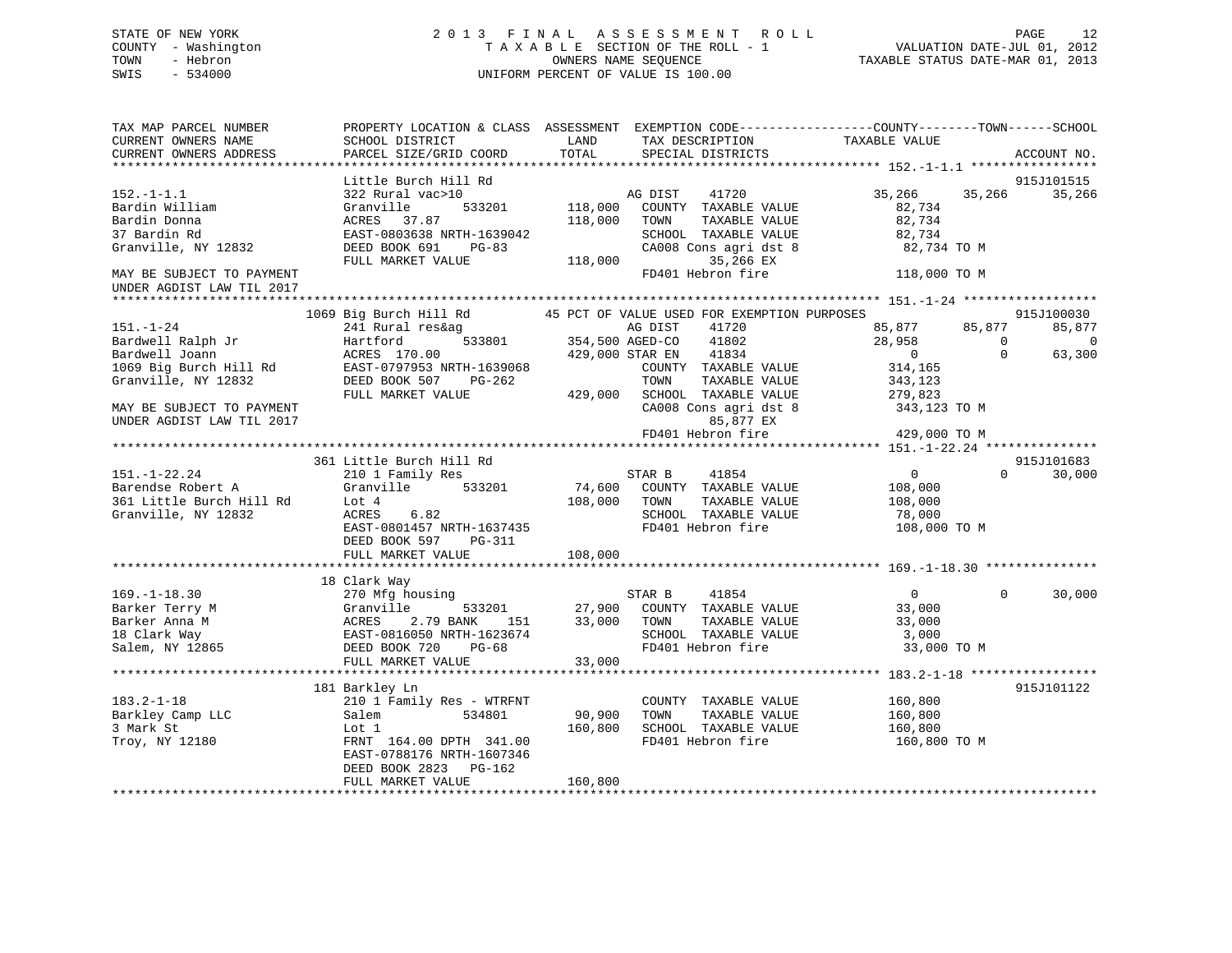### STATE OF NEW YORK 2 0 1 3 F I N A L A S S E S S M E N T R O L L PAGE 13 COUNTY - Washington T A X A B L E SECTION OF THE ROLL - 1 VALUATION DATE-JUL 01, 2012 TOWN - Hebron OWNERS NAME SEQUENCE TAXABLE STATUS DATE-MAR 01, 2013 SWIS - 534000 UNIFORM PERCENT OF VALUE IS 100.00

| TAX MAP PARCEL NUMBER<br>CURRENT OWNERS NAME                                                                           | PROPERTY LOCATION & CLASS ASSESSMENT<br>SCHOOL DISTRICT                                                                                                               | LAND                                | TAX DESCRIPTION                                                                                                                                                             | EXEMPTION CODE-----------------COUNTY-------TOWN------SCHOOL<br>TAXABLE VALUE                                                   |                    |
|------------------------------------------------------------------------------------------------------------------------|-----------------------------------------------------------------------------------------------------------------------------------------------------------------------|-------------------------------------|-----------------------------------------------------------------------------------------------------------------------------------------------------------------------------|---------------------------------------------------------------------------------------------------------------------------------|--------------------|
| CURRENT OWNERS ADDRESS                                                                                                 | PARCEL SIZE/GRID COORD                                                                                                                                                | TOTAL                               | SPECIAL DISTRICTS                                                                                                                                                           |                                                                                                                                 | ACCOUNT NO.        |
|                                                                                                                        | County Route 47                                                                                                                                                       |                                     |                                                                                                                                                                             |                                                                                                                                 | 915J101156         |
| $183.2 - 1 - 7$<br>Barkley Elizabeth<br>140-4 Robert Gardens North Apt FRNT 160.00 DPTH 251.00<br>Queensbury, NY 12804 | 314 Rural vac<10 - WTRFNT<br>Salem<br>534801<br>EAST-0786873 NRTH-1607827<br>DEED BOOK 652<br>PG-96                                                                   | 98,500<br>98,500                    | COUNTY TAXABLE VALUE<br>TOWN<br>TAXABLE VALUE<br>SCHOOL TAXABLE VALUE<br>FD401 Hebron fire                                                                                  | 98,500<br>98,500<br>98,500<br>98,500 TO M                                                                                       |                    |
|                                                                                                                        | FULL MARKET VALUE                                                                                                                                                     | 98,500                              |                                                                                                                                                                             |                                                                                                                                 |                    |
|                                                                                                                        |                                                                                                                                                                       |                                     |                                                                                                                                                                             |                                                                                                                                 |                    |
| $183.2 - 1 - 10$<br>Barkley Elizabeth<br>140-4 Robert Gardens North Apt ACRES<br>Oueensbury, NY 12804                  | County Route 47<br>314 Rural vac<10<br>534801<br>Salem<br>2.10<br>EAST-0787149 NRTH-1608220<br>DEED BOOK 652<br>PG-96                                                 | 50,500<br>50,500                    | COUNTY TAXABLE VALUE<br>TOWN<br>TAXABLE VALUE<br>SCHOOL TAXABLE VALUE<br>FD401 Hebron fire                                                                                  | 50,500<br>50,500<br>50,500<br>50,500 TO M                                                                                       | 915J101155         |
|                                                                                                                        | FULL MARKET VALUE                                                                                                                                                     | 50,500                              |                                                                                                                                                                             |                                                                                                                                 |                    |
|                                                                                                                        |                                                                                                                                                                       |                                     |                                                                                                                                                                             |                                                                                                                                 |                    |
| $183.2 - 1 - 37$<br>Barkley Estates Inc<br>Attn: Michael J. Colatarci<br>221 Birch Tree Cir<br>Aiken, SC 29803         | Barkley Lk<br>315 Underwtr lnd - WTRFNT<br>Salem<br>534801<br>453/954 477/514<br>ACRES 53.00<br>EAST-0787027 NRTH-1607218                                             | 147,000<br>147,000                  | COUNTY TAXABLE VALUE<br>TOWN<br>TAXABLE VALUE<br>SCHOOL TAXABLE VALUE<br>FD401 Hebron fire                                                                                  | 147,000<br>147,000<br>147,000<br>147,000 TO M                                                                                   | 915J101159         |
|                                                                                                                        | FULL MARKET VALUE                                                                                                                                                     | 147,000                             |                                                                                                                                                                             |                                                                                                                                 |                    |
|                                                                                                                        |                                                                                                                                                                       |                                     |                                                                                                                                                                             |                                                                                                                                 |                    |
| $177. - 1 - 5.1$<br>Barnes Anthony<br>Barnes Roxie Lee<br>206-14 46th Ave<br>Bayside, NY 11361                         | Middle Rd/e Off<br>323 Vacant rural<br>Salem<br>534801<br>No Deeded R O W<br>ACRES 12.00<br>EAST-0809132 NRTH-1617791<br>DEED BOOK 392<br>PG-985<br>FULL MARKET VALUE | 8,550<br>8,550<br>8,550             | COUNTY TAXABLE VALUE<br>TOWN<br>TAXABLE VALUE<br>SCHOOL TAXABLE VALUE<br>CA008 Cons agri dst 8<br>FD401 Hebron fire                                                         | 8,550<br>8,550<br>8,550<br>8,550 TO M<br>8,550 TO M                                                                             | 915J100037         |
|                                                                                                                        | 3180 County Route 30                                                                                                                                                  |                                     | 92 PCT OF VALUE USED FOR EXEMPTION PURPOSES                                                                                                                                 |                                                                                                                                 | 915J100038         |
| $183.16 - 1 - 18$<br>Barnes Frederick<br>3180 County Route 30<br>Salem, NY 12865                                       | 210 1 Family Res<br>534801<br>Salem<br>$183.16 - 1 - 18. - 1$<br>ACRES<br>7.77<br>EAST-0792491 NRTH-1604139<br>DEED BOOK 440<br>PG-957<br>FULL MARKET VALUE           | 46,200 STAR B<br>192,500<br>192,500 | CBT VET/TC 41131<br>41854<br>COUNTY TAXABLE VALUE<br>TOWN<br>TAXABLE VALUE<br>SCHOOL TAXABLE VALUE<br>CA008 Cons agri dst 8<br>FD401 Hebron fire<br>LD401 West hebron light | 44,275<br>30,000<br>$\overline{0}$<br>$\Omega$<br>148,225<br>162,500<br>162,500<br>192,500 TO M<br>192,500 TO M<br>192,500 TO M | $\Omega$<br>30,000 |
|                                                                                                                        |                                                                                                                                                                       |                                     |                                                                                                                                                                             |                                                                                                                                 |                    |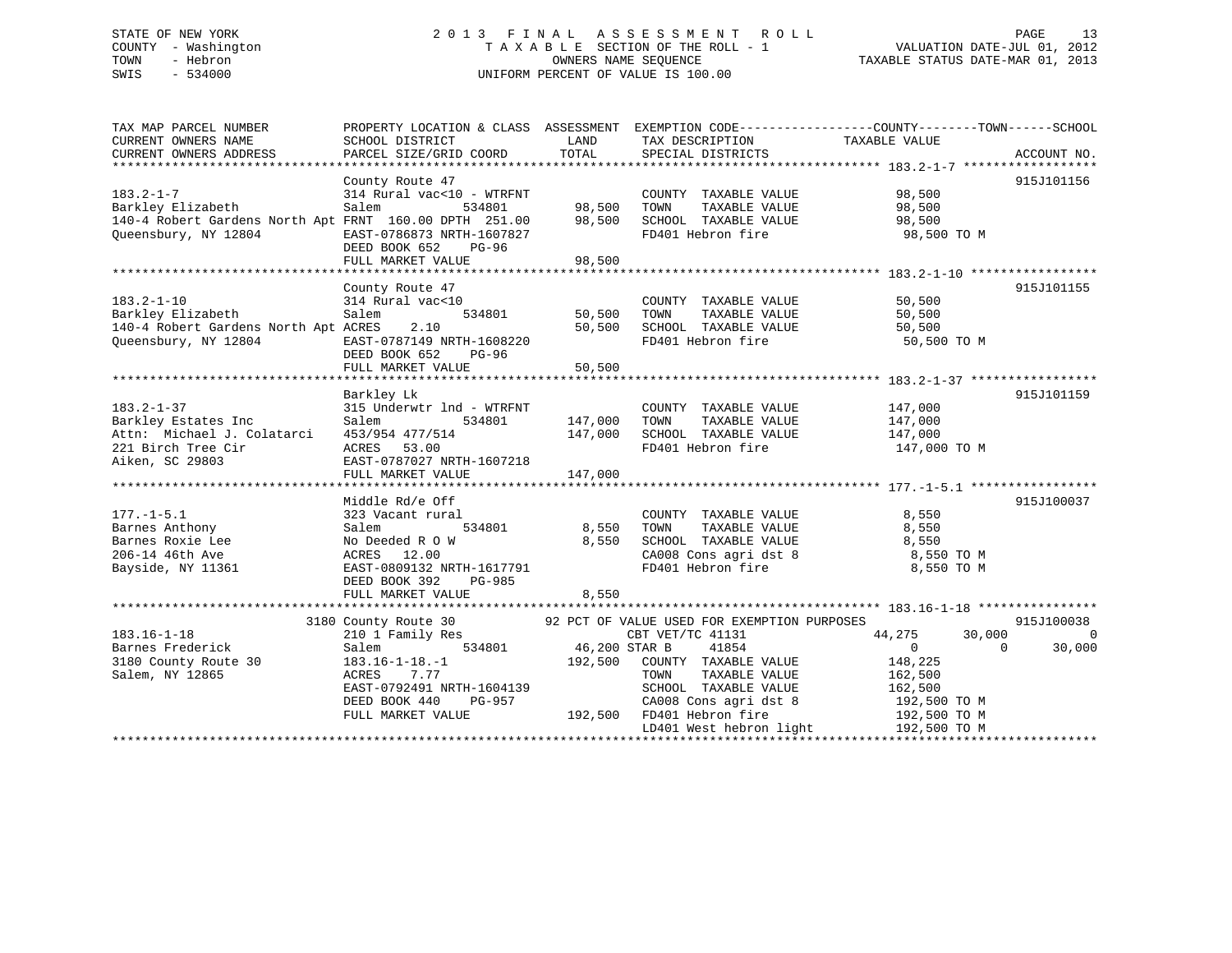### STATE OF NEW YORK 2 0 1 3 F I N A L A S S E S S M E N T R O L L PAGE 14 COUNTY - Washington T A X A B L E SECTION OF THE ROLL - 1 VALUATION DATE-JUL 01, 2012 TOWN - Hebron OWNERS NAME SEQUENCE TAXABLE STATUS DATE-MAR 01, 2013 SWIS - 534000 UNIFORM PERCENT OF VALUE IS 100.00

| TAX MAP PARCEL NUMBER<br>CURRENT OWNERS NAME | PROPERTY LOCATION & CLASS ASSESSMENT EXEMPTION CODE----------------COUNTY-------TOWN------SCHOOL<br>SCHOOL DISTRICT | LAND           | TAX DESCRIPTION             | TAXABLE VALUE  |                    |
|----------------------------------------------|---------------------------------------------------------------------------------------------------------------------|----------------|-----------------------------|----------------|--------------------|
| CURRENT OWNERS ADDRESS                       | PARCEL SIZE/GRID COORD                                                                                              | TOTAL          | SPECIAL DISTRICTS           |                | ACCOUNT NO.        |
|                                              |                                                                                                                     |                |                             |                |                    |
|                                              | 169 County Route 28                                                                                                 |                |                             |                | 915J100039         |
| $152. - 2 - 14$                              | 210 1 Family Res                                                                                                    |                | STAR EN<br>41834            | $\overline{0}$ | $\Omega$<br>63,300 |
| Barnes Lambert                               | Granville<br>533201                                                                                                 | 63,100         | COUNTY TAXABLE VALUE        | 109,500        |                    |
| Barnes Marion                                | 1.10<br>ACRES                                                                                                       | 109,500        | TOWN<br>TAXABLE VALUE       | 109,500        |                    |
| 169 County Route 28                          | EAST-0810754 NRTH-1642751                                                                                           |                | SCHOOL TAXABLE VALUE        | 46,200         |                    |
| Granville, NY 12832                          | DEED BOOK 413<br>PG-656                                                                                             |                | FD401 Hebron fire           | 109,500 TO M   |                    |
|                                              | FULL MARKET VALUE                                                                                                   | 109,500        |                             |                |                    |
|                                              |                                                                                                                     |                |                             |                |                    |
|                                              | Sawmill Rd                                                                                                          |                |                             |                | 915J100564         |
| $153. - 1 - 7$                               | 312 Vac w/imprv                                                                                                     |                | COUNTY TAXABLE VALUE        | 53,000         |                    |
| Barnes Lambert E                             | 533201<br>Granville                                                                                                 | 33,000         | TOWN<br>TAXABLE VALUE       | 53,000         |                    |
| Barnes Marion                                | ACRES<br>6.00                                                                                                       | 53,000         | SCHOOL TAXABLE VALUE 53,000 |                |                    |
| 169 County Route 28                          | EAST-0823379 NRTH-1637775                                                                                           |                | FD401 Hebron fire           | 53,000 TO M    |                    |
| Granville, NY 12832                          | DEED BOOK 492<br>PG-1095                                                                                            |                |                             |                |                    |
|                                              | FULL MARKET VALUE                                                                                                   | 53,000         |                             |                |                    |
|                                              |                                                                                                                     |                |                             |                |                    |
|                                              | 1073 Smith Rd                                                                                                       |                |                             |                | 915J101195         |
| $153. - 1 - 12.2$                            | 210 1 Family Res                                                                                                    |                | STAR B<br>41854             | $\overline{0}$ | $\Omega$<br>30,000 |
| Bartholomew James F                          | Granville<br>533201                                                                                                 | 44,600         | COUNTY TAXABLE VALUE        | 70,500         |                    |
| Bartholomew Vicki L                          | FRNT 320.00 DPTH 100.00                                                                                             | 70,500         | TOWN<br>TAXABLE VALUE       | 70,500         |                    |
| 1073 Smith Rd                                | ACRES<br>0.73                                                                                                       |                | SCHOOL TAXABLE VALUE        | 40,500         |                    |
| Granville, NY 12832                          | EAST-0816679 NRTH-1635970                                                                                           |                | CA008 Cons agri dst 8       | 70,500 TO M    |                    |
|                                              | DEED BOOK 742<br>PG-233                                                                                             |                |                             | 70,500 TO M    |                    |
|                                              | FULL MARKET VALUE                                                                                                   | 70,500         |                             |                |                    |
|                                              |                                                                                                                     |                |                             |                |                    |
|                                              | 6154 State Route 22                                                                                                 |                |                             |                | 915J101439         |
| $185. - 1 - 18$                              | 210 1 Family Res                                                                                                    |                | AGED-ALL 41800              | 29,250         | 29,250<br>29,250   |
| Basiroglou Athanasios                        | 534801<br>Salem                                                                                                     | 34,700 STAR EN | 41834                       | $\overline{0}$ | 29,250<br>$\Omega$ |
| Basiroglou Kyriaki                           | Lot H                                                                                                               | 58,500         | COUNTY TAXABLE VALUE        | 29,250         |                    |
| 6154 State Route 22                          | 2.38<br>ACRES                                                                                                       |                | TOWN<br>TAXABLE VALUE       | 29,250         |                    |
| Salem, NY 12865                              | EAST-0815249 NRTH-1605735                                                                                           |                | SCHOOL TAXABLE VALUE        | $\circ$        |                    |
|                                              | DEED BOOK 2634<br>PG-105                                                                                            |                | FD401 Hebron fire           | 58,500 TO M    |                    |
|                                              | FULL MARKET VALUE                                                                                                   | 58,500         |                             |                |                    |
|                                              |                                                                                                                     |                |                             |                |                    |
|                                              | 6154 State Route 22                                                                                                 |                |                             |                | 915J101440         |
| $185. - 1 - 19$                              | 312 Vac w/imprv                                                                                                     |                | COUNTY TAXABLE VALUE        | 16,300         |                    |
| Basiroglou Athanasios                        | 534801<br>Salem                                                                                                     | 14,000         | TOWN<br>TAXABLE VALUE       | 16,300         |                    |
| 6154 State Route 22                          | 2.06<br>ACRES                                                                                                       | 16,300         | SCHOOL TAXABLE VALUE        | 16,300         |                    |
| Salem, NY 12865                              | EAST-0815451 NRTH-1606107                                                                                           |                | FD401 Hebron fire           | 16,300 TO M    |                    |
|                                              | DEED BOOK 2569<br>PG-116                                                                                            |                |                             |                |                    |
|                                              | FULL MARKET VALUE                                                                                                   | 16,300         |                             |                |                    |
|                                              |                                                                                                                     |                |                             |                |                    |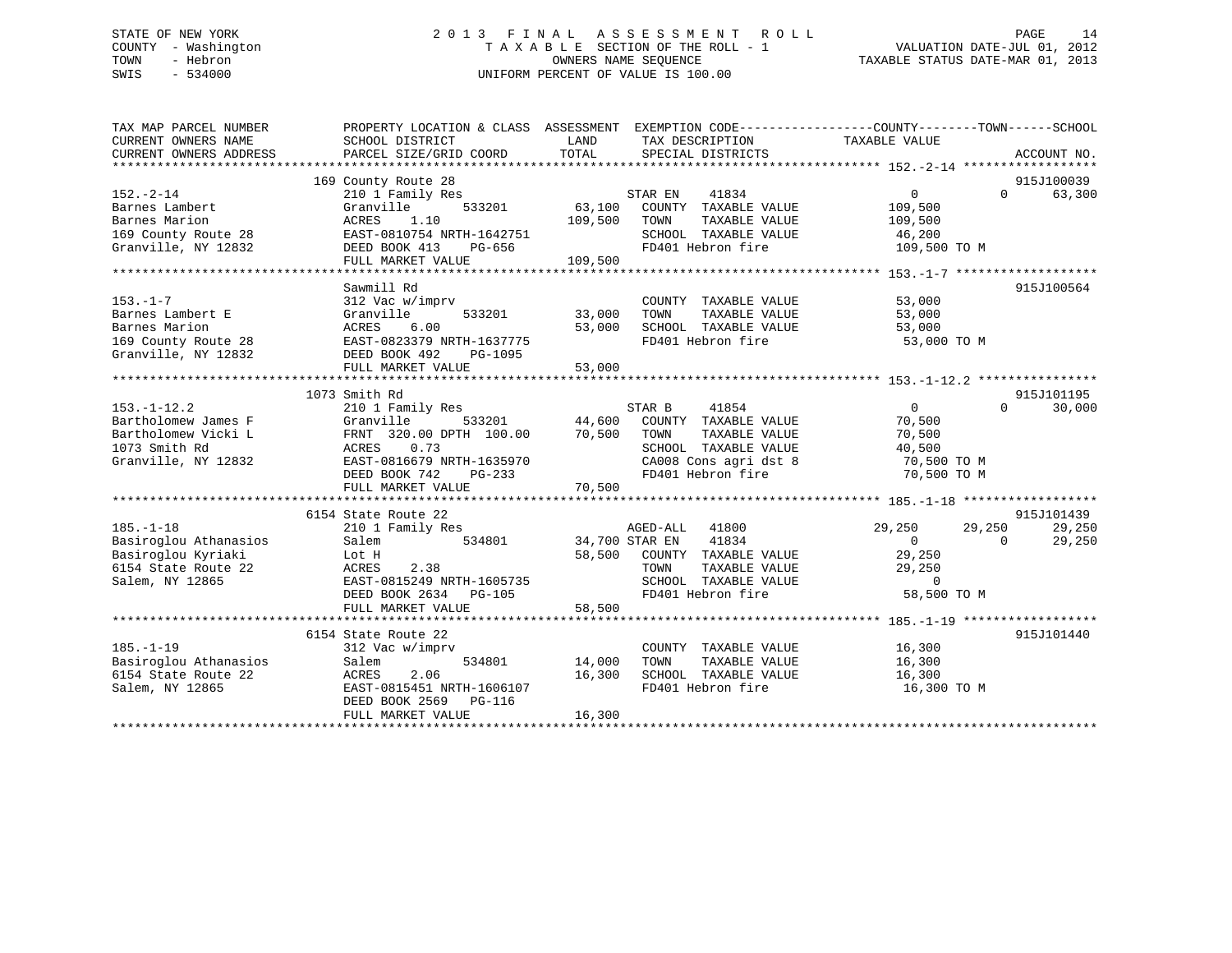### STATE OF NEW YORK 2 0 1 3 F I N A L A S S E S S M E N T R O L L PAGE 15 COUNTY - Washington T A X A B L E SECTION OF THE ROLL - 1 VALUATION DATE-JUL 01, 2012 TOWN - Hebron OWNERS NAME SEQUENCE TAXABLE STATUS DATE-MAR 01, 2013 SWIS - 534000 UNIFORM PERCENT OF VALUE IS 100.00

| PROPERTY LOCATION & CLASS ASSESSMENT EXEMPTION CODE---------------COUNTY-------TOWN------SCHOOL<br>TAX MAP PARCEL NUMBER                                                |          |            |
|-------------------------------------------------------------------------------------------------------------------------------------------------------------------------|----------|------------|
| 19 Lentine Way<br>$177. - 1 - 3.12$<br>STAR B<br>$\overline{0}$<br>210 1 Family Res<br>41854                                                                            | $\Omega$ | 30,000     |
| 37,300<br>Bassett Adam<br>Salem<br>COUNTY TAXABLE VALUE<br>534801<br>146,000                                                                                            |          |            |
| Curtis Patricia N<br>146,000<br>TAXABLE VALUE<br>Subdivision Lot #4<br>TOWN<br>146,000                                                                                  |          |            |
| PO Box 78<br>SCHOOL TAXABLE VALUE<br>ACRES<br>3.12<br>116,000                                                                                                           |          |            |
| EAST-0805402 NRTH-1616648<br>Salem, NY 12865<br>$\texttt{CA008}$ Cons agri dst 8 $\texttt{146,000}$ TO M<br>FD401 Hebron fire $\texttt{146,000}$ TO M                   |          |            |
| DEED BOOK 2059 PG-113                                                                                                                                                   |          |            |
|                                                                                                                                                                         |          |            |
| County Route 31                                                                                                                                                         |          | 915J100303 |
| $95,500$<br>95 Fre<br>$151. - 1 - 26$<br>312 Vac w/imprv<br>COUNTY TAXABLE VALUE<br>TOWN TAXABLE VALUE<br>533201 94,000                                                 |          |            |
| Bassett Steven J<br>Granville<br>95,500                                                                                                                                 |          |            |
| Passett Kathryn E<br>24 Lewis Hill Ln<br>34.00<br>24 Lewis Hill Ln<br>6 EAST-0803051 N<br>6 EAST-0803051 N<br>26 DEED BOOK 786<br>SCHOOL TAXABLE VALUE 95,500<br>95,500 |          |            |
| FD401 Hebron fire<br>EAST-0803051 NRTH-1634100<br>95,500 TO M                                                                                                           |          |            |
| PG-329                                                                                                                                                                  |          |            |
| 95,500<br>FULL MARKET VALUE                                                                                                                                             |          |            |
|                                                                                                                                                                         |          |            |
| 4037 County Route 30<br>$167. - 1 - 38$                                                                                                                                 |          | 915J100182 |
| 117,500<br>210 1 Family Res<br>COUNTY TAXABLE VALUE<br>- 533801 25,300<br>Batchelder Ashley V<br>TAXABLE VALUE<br>Hartford<br>TOWN<br>117,500                           |          |            |
| FRNT 250.00 DPTH 100.00 117,500<br>SCHOOL TAXABLE VALUE 117,500<br>4037 County Route 30                                                                                 |          |            |
| FD401 Hebron fire<br>Salem, NY 12865<br>EAST-0788004 NRTH-1622953<br>117,500 TO M                                                                                       |          |            |
| DEED BOOK 3171 PG-33                                                                                                                                                    |          |            |
|                                                                                                                                                                         |          |            |
|                                                                                                                                                                         |          |            |
| 288 Gilchrist Rd                                                                                                                                                        |          | 915J100341 |
| $175. - 1 - 26$<br>41854<br>$0 \qquad \qquad$<br>240 Rural res<br>STAR B                                                                                                | $\Omega$ | 30,000     |
| 534801 201,700 COUNTY TAXABLE VALUE<br>Batchelder Terry<br>300,500                                                                                                      |          |            |
| 300,500 TOWN<br>TAXABLE VALUE<br>Batchelder Erica<br>300,500                                                                                                            |          |            |
| 288 Gilchrist Rd<br>SCHOOL TAXABLE VALUE<br>270,500                                                                                                                     |          |            |
| EAST-0785983 NRTH-1614008<br>DEED BOOK 2024 PG-243<br>Arqyle, NY 12809<br>FD401 Hebron fire<br>300,500 TO M                                                             |          |            |
| FULL MARKET VALUE<br>300,500                                                                                                                                            |          |            |
|                                                                                                                                                                         |          |            |
| 6709 State Route 22                                                                                                                                                     |          | 915J100542 |
| $169. - 1 - 23$<br>53,500<br>210 1 Family Res<br>COUNTY TAXABLE VALUE                                                                                                   |          |            |
| 533201 30,300<br>Granville<br>TAXABLE VALUE<br>Bates Donald J<br>TOWN<br>53,500                                                                                         |          |            |
| SCHOOL TAXABLE VALUE<br>FRNT 170.00 DPTH 145.00<br>174 Butler Rd<br>53,500<br>53,500                                                                                    |          |            |
| Fort Edward, NY 12828<br>FD401 Hebron fire<br>53,500 TO M<br>ACRES 0.57                                                                                                 |          |            |
| EAST-0815229 NRTH-1619603                                                                                                                                               |          |            |
| DEED BOOK 2592 PG-55                                                                                                                                                    |          |            |
| 53,500<br>FULL MARKET VALUE                                                                                                                                             |          |            |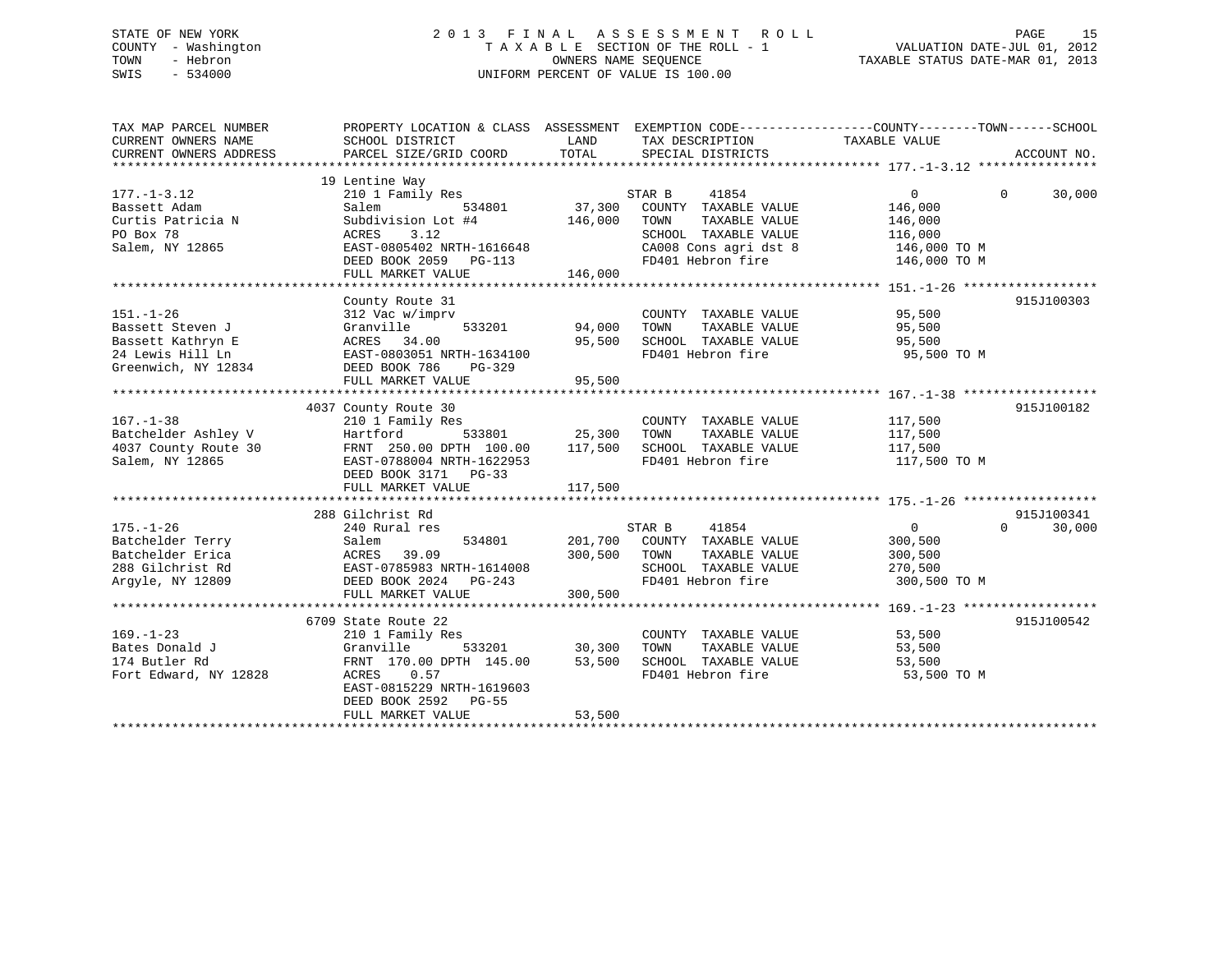### STATE OF NEW YORK 2 0 1 3 F I N A L A S S E S S M E N T R O L L PAGE 16 COUNTY - Washington T A X A B L E SECTION OF THE ROLL - 1 VALUATION DATE-JUL 01, 2012 TOWN - Hebron OWNERS NAME SEQUENCE TAXABLE STATUS DATE-MAR 01, 2013 SWIS - 534000 UNIFORM PERCENT OF VALUE IS 100.00

| TAX MAP PARCEL NUMBER<br>CURRENT OWNERS NAME | PROPERTY LOCATION & CLASS ASSESSMENT EXEMPTION CODE---------------COUNTY-------TOWN-----SCHOOL<br>SCHOOL DISTRICT | LAND               | TAX DESCRIPTION                                                 | TAXABLE VALUE           |                    |
|----------------------------------------------|-------------------------------------------------------------------------------------------------------------------|--------------------|-----------------------------------------------------------------|-------------------------|--------------------|
| CURRENT OWNERS ADDRESS                       | PARCEL SIZE/GRID COORD                                                                                            | TOTAL              | SPECIAL DISTRICTS                                               |                         | ACCOUNT NO.        |
|                                              |                                                                                                                   |                    |                                                                 |                         |                    |
|                                              | 132 Mcknight Hill Rd                                                                                              |                    |                                                                 |                         | 915J100423         |
| $176. - 1 - 8$                               | 240 Rural res                                                                                                     |                    | STAR EN<br>41834                                                | $\overline{0}$          | 63,300<br>$\Omega$ |
| Bauer Rob<br>Subers Peter                    | 534801<br>Salem<br>ACRES 119.00                                                                                   | 293,800<br>409,000 | COUNTY TAXABLE VALUE<br>TAXABLE VALUE<br>TOWN                   | 409,000                 |                    |
|                                              | EAST-0802417 NRTH-1615753                                                                                         |                    | SCHOOL TAXABLE VALUE                                            | 409,000                 |                    |
| 132 Mcknight Hill Rd                         |                                                                                                                   |                    | FD401 Hebron fire                                               | 345,700<br>409,000 TO M |                    |
| Salem, NY 12865                              | DEED BOOK 545<br>PG-176<br>FULL MARKET VALUE                                                                      |                    |                                                                 |                         |                    |
|                                              |                                                                                                                   | 409,000            |                                                                 |                         |                    |
|                                              | Lily Pond Rd/s Off                                                                                                |                    |                                                                 |                         | 915J101046         |
| $142. - 3 - 13$                              | 322 Rural vac>10                                                                                                  |                    | FOR 480A<br>47460                                               | 43,440                  | 43,440<br>43,440   |
| Baumgartner Johann                           | Hartford<br>533801                                                                                                |                    | 54,300 COUNTY TAXABLE VALUE                                     | 10,860                  |                    |
| Baumgartner Sonya                            | $142. - 1 - 13$                                                                                                   | 54,300             | TAXABLE VALUE<br>TOWN                                           | 10,860                  |                    |
| 9 Lindberg Ct                                | ACRES 18.70                                                                                                       |                    | SCHOOL TAXABLE VALUE                                            | 10,860                  |                    |
| Northport, NY 11768                          | EAST-0796690 NRTH-1642634                                                                                         |                    |                                                                 | 54,300 TO M             |                    |
|                                              | DEED BOOK 864<br>PG-37                                                                                            |                    | CA008 Cons agri dst 8<br>Think Hobert fire<br>FD401 Hebron fire | 54,300 TO M             |                    |
| MAY BE SUBJECT TO PAYMENT                    | FULL MARKET VALUE                                                                                                 | 54,300             |                                                                 |                         |                    |
| UNDER RPTL480A UNTIL 2022                    |                                                                                                                   |                    |                                                                 |                         |                    |
|                                              |                                                                                                                   |                    |                                                                 |                         |                    |
|                                              | 183 Darfler Rd                                                                                                    |                    |                                                                 |                         |                    |
| $159. - 1 - 24.2$                            | 283 Res w/Comuse                                                                                                  |                    | COUNTY TAXABLE VALUE                                            | 137,000                 |                    |
| Beadnell Jason                               | 533801<br>Hartford                                                                                                | 34,000             | TOWN<br>TAXABLE VALUE                                           | 137,000                 |                    |
| 7176 State Route 40                          | ACRES<br>1.80                                                                                                     | 137,000            |                                                                 | 137,000                 |                    |
| Argyle, NY 12809                             | EAST-0797541 NRTH-1629354                                                                                         |                    | SCHOOL TAXABLE VALUE<br>CA008 Cons agri dst 8                   | 137,000 TO M            |                    |
|                                              | DEED BOOK 2721 PG-236                                                                                             |                    | FD401 Hebron fire                                               | 137,000 TO M            |                    |
|                                              | FULL MARKET VALUE                                                                                                 | 137,000            |                                                                 |                         |                    |
|                                              |                                                                                                                   |                    |                                                                 |                         |                    |
|                                              | Darfler Rd                                                                                                        |                    |                                                                 |                         |                    |
| $159. - 1 - 24.3$                            | 314 Rural vac<10                                                                                                  |                    | COUNTY TAXABLE VALUE                                            | 4,800                   |                    |
| Beadnell Jason                               | 533801<br>Hartford                                                                                                | 4,800              | TOWN<br>TAXABLE VALUE                                           | 4,800                   |                    |
| 7188 State Route 40 Rd                       | 1.70<br>ACRES                                                                                                     | 4,800              | SCHOOL TAXABLE VALUE                                            | 4,800                   |                    |
| Argyle, NY 12809                             | EAST-0797428 NRTH-1629571                                                                                         |                    | CA008 Cons agri dst 8                                           | 4,800 TO M              |                    |
|                                              | DEED BOOK 3201 PG-237                                                                                             |                    | FD401 Hebron fire                                               | 4,800 TO M              |                    |
|                                              | FULL MARKET VALUE                                                                                                 | 4,800              |                                                                 |                         |                    |
|                                              |                                                                                                                   |                    |                                                                 |                         |                    |
|                                              | 111 Higgins Rd                                                                                                    |                    |                                                                 |                         | 915J101035         |
| $170. - 2 - 1$                               | 210 1 Family Res                                                                                                  |                    | STAR EN<br>41834                                                | $\overline{0}$          | $\Omega$<br>63,300 |
| Beattie Virginia M                           | Granville<br>533201                                                                                               | 41,300             | COUNTY TAXABLE VALUE                                            | 98,000                  |                    |
| 111 Higgins Rd                               | ACRES<br>4.70                                                                                                     | 98,000             | TAXABLE VALUE<br>TOWN                                           | 98,000                  |                    |
| Granville, NY 12832                          | EAST-0819651 NRTH-1625581                                                                                         |                    | SCHOOL TAXABLE VALUE                                            | 34,700                  |                    |
|                                              | DEED BOOK 917<br>PG-96                                                                                            |                    | FD401 Hebron fire                                               | 98,000 TO M             |                    |
|                                              | FULL MARKET VALUE                                                                                                 | 98,000             |                                                                 |                         |                    |
|                                              |                                                                                                                   |                    |                                                                 |                         |                    |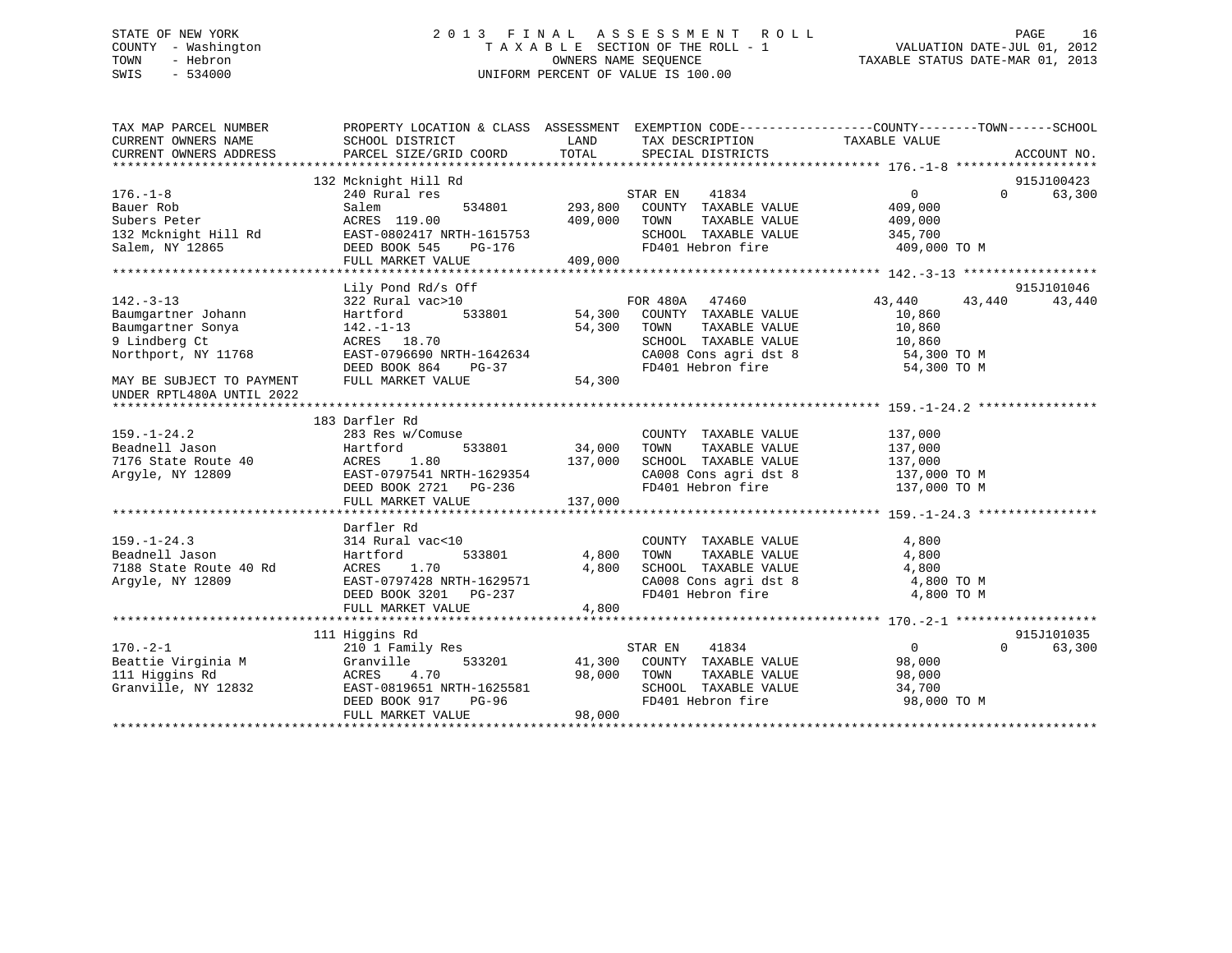### STATE OF NEW YORK 2 0 1 3 F I N A L A S S E S S M E N T R O L L PAGE 17 COUNTY - Washington T A X A B L E SECTION OF THE ROLL - 1 VALUATION DATE-JUL 01, 2012 TOWN - Hebron OWNERS NAME SEQUENCE TAXABLE STATUS DATE-MAR 01, 2013 SWIS - 534000 UNIFORM PERCENT OF VALUE IS 100.00

| TAX MAP PARCEL NUMBER<br>CURRENT OWNERS NAME<br>CURRENT OWNERS ADDRESS | PROPERTY LOCATION & CLASS ASSESSMENT EXEMPTION CODE---------------COUNTY-------TOWN------SCHOOL<br>SCHOOL DISTRICT<br>PARCEL SIZE/GRID COORD | LAND<br>TOTAL         | TAX DESCRIPTION<br>SPECIAL DISTRICTS      | TAXABLE VALUE   |          | ACCOUNT NO.    |
|------------------------------------------------------------------------|----------------------------------------------------------------------------------------------------------------------------------------------|-----------------------|-------------------------------------------|-----------------|----------|----------------|
|                                                                        |                                                                                                                                              |                       |                                           |                 |          |                |
|                                                                        | 1422 County Route 31                                                                                                                         |                       |                                           |                 |          | 915J100045     |
| $152. - 1 - 11$                                                        | 210 1 Family Res                                                                                                                             |                       | CBT VET/TC 41131                          | 24,750          | 24,750   | $\overline{0}$ |
| Becker Anna E                                                          | Granville                                                                                                                                    | 533201 30,800 STAR EN | 41834                                     | $\overline{0}$  | $\Omega$ | 63,300         |
| 1422 County Route 31                                                   | 2.50<br>ACRES                                                                                                                                | 99,000                | COUNTY TAXABLE VALUE                      | 74,250          |          |                |
| Granville, NY 12832                                                    | EAST-0806287 NRTH-1637571                                                                                                                    |                       | TOWN<br>TAXABLE VALUE                     | 74,250          |          |                |
|                                                                        | DEED BOOK 413<br>PG-1105                                                                                                                     |                       | SCHOOL TAXABLE VALUE                      | 35,700          |          |                |
|                                                                        | FULL MARKET VALUE                                                                                                                            |                       | 99,000 FD401 Hebron fire                  | 99,000 TO M     |          |                |
|                                                                        |                                                                                                                                              |                       |                                           |                 |          |                |
|                                                                        | County Route 31                                                                                                                              |                       |                                           |                 |          | 915J101136     |
| $151. - 1 - 12.2$                                                      | 314 Rural vac<10                                                                                                                             |                       | COUNTY TAXABLE VALUE                      | 12,400          |          |                |
| Becker George R                                                        | 533201<br>Granville                                                                                                                          | 12,400                | TOWN<br>TAXABLE VALUE                     | 12,400          |          |                |
| 1422 Co Rt 31                                                          | 1.50<br>ACRES                                                                                                                                | 12,400                | SCHOOL TAXABLE VALUE<br>FD401 Hebron fire | 12,400          |          |                |
| Granville, NY 12832                                                    | EAST-0806216 NRTH-1637374                                                                                                                    |                       | FD401 Hebron fire                         | 12,400 TO M     |          |                |
|                                                                        | DEED BOOK 601<br>PG-197                                                                                                                      |                       |                                           |                 |          |                |
|                                                                        |                                                                                                                                              |                       |                                           |                 |          |                |
|                                                                        |                                                                                                                                              |                       |                                           |                 |          |                |
|                                                                        | 137 Higgins Rd                                                                                                                               |                       |                                           |                 |          | 915J100047     |
| $170. - 2 - 6$                                                         | 210 1 Family Res                                                                                                                             |                       | STAR EN<br>41834                          | $\overline{0}$  | $\Omega$ | 63,300         |
| Beebe Glen L                                                           | Granville                                                                                                                                    | 533201 46,200         | COUNTY TAXABLE VALUE                      | 114,000         |          |                |
| Beebe Bonnie L                                                         | ACRES 7.80<br>EAST-0820089 NRTH-1625267                                                                                                      | 114,000               | TOWN<br>TAXABLE VALUE                     | 114,000         |          |                |
| 137 Higgins Rd                                                         |                                                                                                                                              |                       | SCHOOL TAXABLE VALUE                      | 50,700          |          |                |
| Granville, NY 12832                                                    | DEED BOOK 432<br>PG-1041                                                                                                                     |                       | FD401 Hebron fire                         | 114,000 TO M    |          |                |
|                                                                        | FULL MARKET VALUE                                                                                                                            | 114,000               |                                           |                 |          |                |
|                                                                        |                                                                                                                                              |                       |                                           |                 |          |                |
|                                                                        | 117 Higgins Rd                                                                                                                               |                       |                                           |                 |          | 915J100049     |
| $170. - 2 - 2$                                                         | 270 Mfg housing                                                                                                                              |                       | STAR B<br>41854                           | $\overline{0}$  | $\Omega$ | 30,000         |
| Beebe Victor                                                           | Granville<br>533201                                                                                                                          |                       | 30,000 COUNTY TAXABLE VALUE               | 34,200          |          |                |
| Beebe Joyce                                                            | ACRES<br>3.70                                                                                                                                | 34,200                | TOWN<br>TAXABLE VALUE                     | 34,200          |          |                |
| 117 Higgins Rd                                                         | EAST-0819636 NRTH-1625273                                                                                                                    |                       | SCHOOL TAXABLE VALUE                      | $3 + 7 = 4,200$ |          |                |
| Granville, NY 12832                                                    | DEED BOOK 432<br>PG-1043                                                                                                                     |                       | FD401 Hebron fire                         | 34,200 TO M     |          |                |
|                                                                        | FULL MARKET VALUE                                                                                                                            | 34,200                |                                           |                 |          |                |
|                                                                        |                                                                                                                                              |                       |                                           |                 |          |                |
|                                                                        | Darfler Rd                                                                                                                                   |                       |                                           |                 |          | 915J100002     |
| $159. - 1 - 21$                                                        | 312 Vac w/imprv                                                                                                                              |                       | AG DIST<br>41720                          | 23,936          | 23,936   | 23,936         |
| Behilo Edward J Jr                                                     | Hartford<br>533801                                                                                                                           | 97,000                | COUNTY TAXABLE VALUE                      | 81,564          |          |                |
| Behilo Carol A                                                         | ACRES 65.80                                                                                                                                  | 105,500               | TOWN<br>TAXABLE VALUE                     | 81,564          |          |                |
| PO Box 43                                                              | EAST-0799286 NRTH-1626270                                                                                                                    |                       | SCHOOL TAXABLE VALUE                      | 81,564          |          |                |
| Moodus, CT 06469                                                       | DEED BOOK 468<br>PG-679                                                                                                                      |                       | CA008 Cons agri dst 8                     | 81,564 TO M     |          |                |
|                                                                        | FULL MARKET VALUE                                                                                                                            | 105,500               | 23,936 EX                                 |                 |          |                |
| MAY BE SUBJECT TO PAYMENT                                              |                                                                                                                                              |                       | FD401 Hebron fire                         | 105,500 TO M    |          |                |
| UNDER AGDIST LAW TIL 2017                                              |                                                                                                                                              |                       |                                           |                 |          |                |
|                                                                        |                                                                                                                                              |                       |                                           |                 |          |                |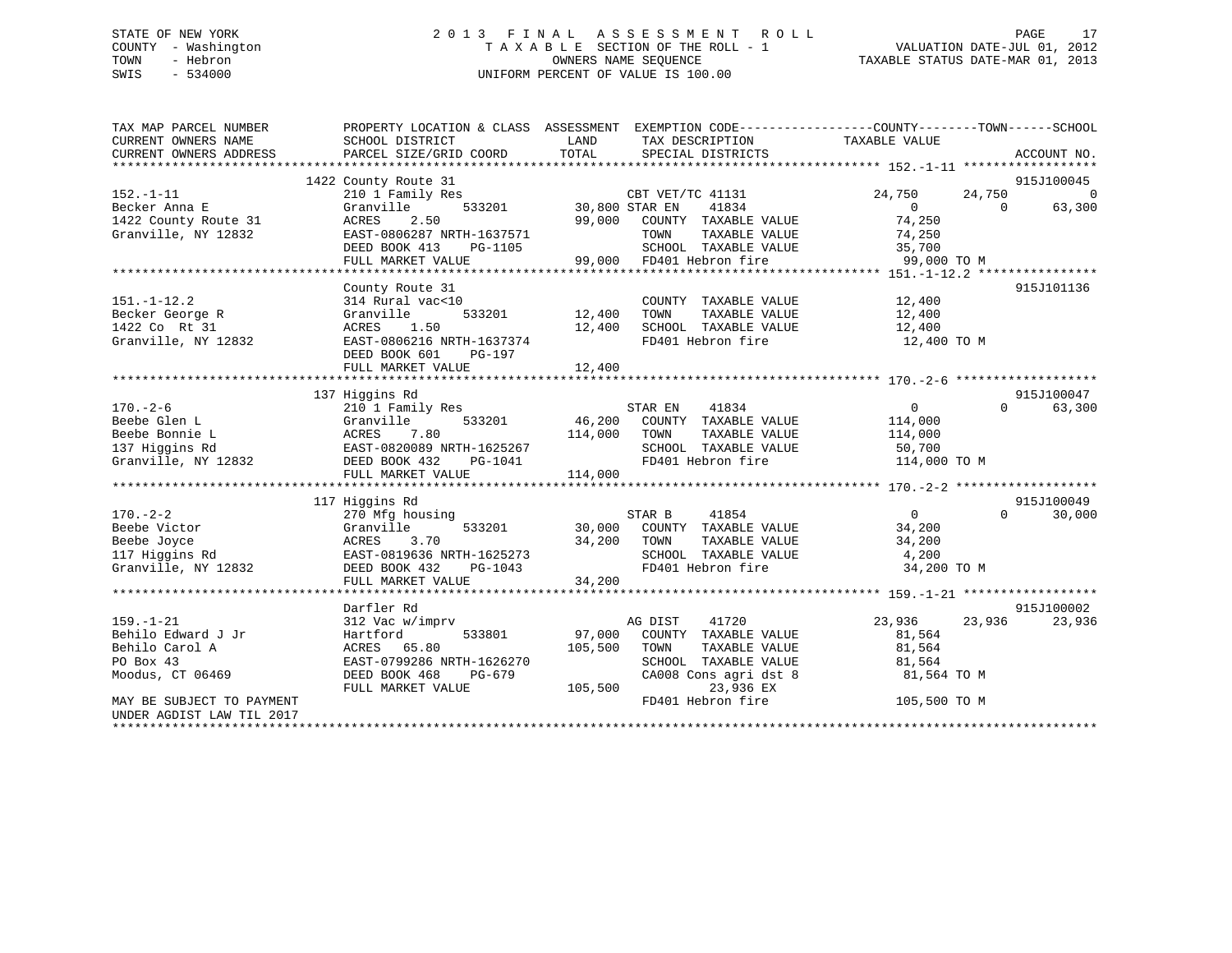| STATE OF NEW YORK   | 2013 FINAL ASSESSMENT ROLL                               | PAGE                        | 18 |
|---------------------|----------------------------------------------------------|-----------------------------|----|
| COUNTY - Washington | TAXABLE SECTION OF THE ROLL - 1                          | VALUATION DATE-JUL 01, 2012 |    |
| TOWN<br>- Hebron    | TAXABLE STATUS DATE-MAR 01, 2013<br>OWNERS NAME SEOUENCE |                             |    |
| $-534000$<br>SWIS   | UNIFORM PERCENT OF VALUE IS 100.00                       |                             |    |
|                     |                                                          |                             |    |

| TAX MAP PARCEL NUMBER<br>CURRENT OWNERS NAME | PROPERTY LOCATION & CLASS ASSESSMENT EXEMPTION CODE----------------COUNTY-------TOWN------SCHOOL<br>SCHOOL DISTRICT                               | LAND                   | TAX DESCRIPTION                                                                     | TAXABLE VALUE                                |            |                                            |
|----------------------------------------------|---------------------------------------------------------------------------------------------------------------------------------------------------|------------------------|-------------------------------------------------------------------------------------|----------------------------------------------|------------|--------------------------------------------|
| CURRENT OWNERS ADDRESS                       | PARCEL SIZE/GRID COORD                                                                                                                            | TOTAL                  | SPECIAL DISTRICTS                                                                   |                                              |            | ACCOUNT NO.                                |
|                                              |                                                                                                                                                   |                        |                                                                                     |                                              |            |                                            |
|                                              | 11 Pfiitze Rd                                                                                                                                     |                        |                                                                                     |                                              |            | 915L100499                                 |
| $183. - 1 - 24$                              | 111122<br>210 1 Family Res MAR VET/TC 41121<br>Salem 534801 54,400 DIS VET/TC 41141                                                               |                        |                                                                                     | 22,650 18,000                                |            | $\overline{\phantom{0}}$<br>$\overline{0}$ |
| Benassi Richard A<br>11 Pfiitze Rd           | ACRES<br>1.88 BANK 11A 151,000 STAR B                                                                                                             |                        | 41854                                                                               | 7,550 7,550<br>$\overline{0}$                | $\bigcirc$ | 30,000                                     |
| Salem, NY 12865                              | EAST-0791919 NRTH-1599953                                                                                                                         |                        | COUNTY TAXABLE VALUE                                                                | 120,800                                      |            |                                            |
|                                              | DEED BOOK 2339 PG-248                                                                                                                             |                        |                                                                                     | 125,450                                      |            |                                            |
|                                              | FULL MARKET VALUE                                                                                                                                 |                        | TOWN TAXABLE VALUE<br>151,000 SCHOOL TAXABLE VALUE                                  | 121,000                                      |            |                                            |
|                                              |                                                                                                                                                   |                        | CA008 Cons agri dst 8 151,000 TO M                                                  |                                              |            |                                            |
|                                              |                                                                                                                                                   |                        | FD401 Hebron fire                                                                   | 151,000 TO M                                 |            |                                            |
|                                              |                                                                                                                                                   |                        |                                                                                     |                                              |            |                                            |
|                                              | 4019 County Route 30                                                                                                                              |                        |                                                                                     |                                              |            | 915J101212                                 |
| $167. - 1 - 33.1$                            | 210 1 Family Res                                                                                                                                  |                        | COUNTY TAXABLE VALUE 116,000                                                        |                                              |            |                                            |
| Bender Robert E                              | Salem                                                                                                                                             | 534801 37,800 TOWN     | TAXABLE VALUE                                                                       | 116,000                                      |            |                                            |
| 4019 County Route 30                         | ACRES                                                                                                                                             |                        | 5.55 BANK 151 116,000 SCHOOL TAXABLE VALUE                                          | 116,000                                      |            |                                            |
| Salem, NY 12865                              | EAST-0787802 NRTH-1622559                                                                                                                         |                        | FD401 Hebron fire                                                                   | 116,000 TO M                                 |            |                                            |
|                                              | DEED BOOK 896<br>$PG-19$                                                                                                                          |                        |                                                                                     |                                              |            |                                            |
|                                              |                                                                                                                                                   |                        |                                                                                     |                                              |            |                                            |
|                                              |                                                                                                                                                   |                        |                                                                                     |                                              |            |                                            |
|                                              | State Route 22                                                                                                                                    |                        |                                                                                     |                                              |            | 915J101069                                 |
| $177. - 1 - 26.2$                            | 314 Rural vac<10                                                                                                                                  |                        | COUNTY TAXABLE VALUE                                                                | 23,000                                       |            |                                            |
| Benicase Alan S                              |                                                                                                                                                   | 534801 23,000<br>TOWN  | TAXABLE VALUE                                                                       | $\frac{23}{23},000$                          |            |                                            |
| Benicase Catherine E                         |                                                                                                                                                   | 23,000                 | SCHOOL TAXABLE VALUE                                                                | 23,000                                       |            |                                            |
| 66 Main St                                   |                                                                                                                                                   |                        | FD401 Hebron fire                                                                   | 23,000 TO M                                  |            |                                            |
|                                              | Highland, NY 12528 DEED BOOK 1665 PG-236                                                                                                          |                        |                                                                                     |                                              |            |                                            |
|                                              | FULL MARKET VALUE                                                                                                                                 | 23,000                 |                                                                                     |                                              |            |                                            |
|                                              |                                                                                                                                                   |                        |                                                                                     |                                              |            |                                            |
| $183. - 1 - 14$                              | 3278 County Route 30<br>312 Vac w/imprv                                                                                                           |                        |                                                                                     |                                              |            | 915J100504                                 |
| Bennett Jason                                | Salem                                                                                                                                             |                        |                                                                                     | 36,000                                       |            |                                            |
| 3278 County Route 30                         | 404/484                                                                                                                                           |                        | W/imprv<br>534801 35,000 TOWN TAXABLE VALUE<br>470/1038 36,000 SCHOOL TAXABLE VALUE | TAXABLE VALUE 36,000<br>TAXABLE VALUE 36,000 |            |                                            |
| Salem, NY 12865                              | 1.60<br>ACRES                                                                                                                                     |                        | CA008 Cons agri dst 8 36,000 TO M                                                   |                                              |            |                                            |
|                                              | EAST-0791474 NRTH-1606203                                                                                                                         |                        | FD401 Hebron fire                                                                   | 36,000 TO M                                  |            |                                            |
|                                              | DEED BOOK 2457 PG-4                                                                                                                               |                        | LD401 West hebron light                                                             | 36,000 TO M                                  |            |                                            |
|                                              | FULL MARKET VALUE                                                                                                                                 | 36,000                 |                                                                                     |                                              |            |                                            |
|                                              |                                                                                                                                                   |                        |                                                                                     |                                              |            |                                            |
|                                              | 158 Halls Pond Rd                                                                                                                                 |                        |                                                                                     |                                              |            | 915J101398                                 |
| $167. - 1 - 10.1$                            | 210 1 Family Res                                                                                                                                  | STAR B                 | 41854                                                                               | $\overline{a}$                               |            | $\Omega$<br>30,000                         |
|                                              |                                                                                                                                                   |                        | 533801 52,500 COUNTY TAXABLE VALUE 113,500                                          |                                              |            |                                            |
|                                              | Benson Craig<br>Bensen Marsha<br>158 Halls Pond Rd<br>158 Halls Pond Rd<br>158 Halls Pond Rd<br>158 Halls Pond Rd<br>158 Halls Pond Rd<br>1623720 | 151    113,500    TOWN | TAXABLE VALUE                                                                       | 113,500                                      |            |                                            |
|                                              |                                                                                                                                                   |                        | SCHOOL TAXABLE VALUE                                                                | 83,500                                       |            |                                            |
| Salem, NY 12865                              | DEED BOOK 2411 PG-125                                                                                                                             |                        | FD401 Hebron fire                                                                   | 113,500 TO M                                 |            |                                            |
|                                              | FULL MARKET VALUE                                                                                                                                 | 113,500                |                                                                                     |                                              |            |                                            |
|                                              |                                                                                                                                                   |                        |                                                                                     |                                              |            |                                            |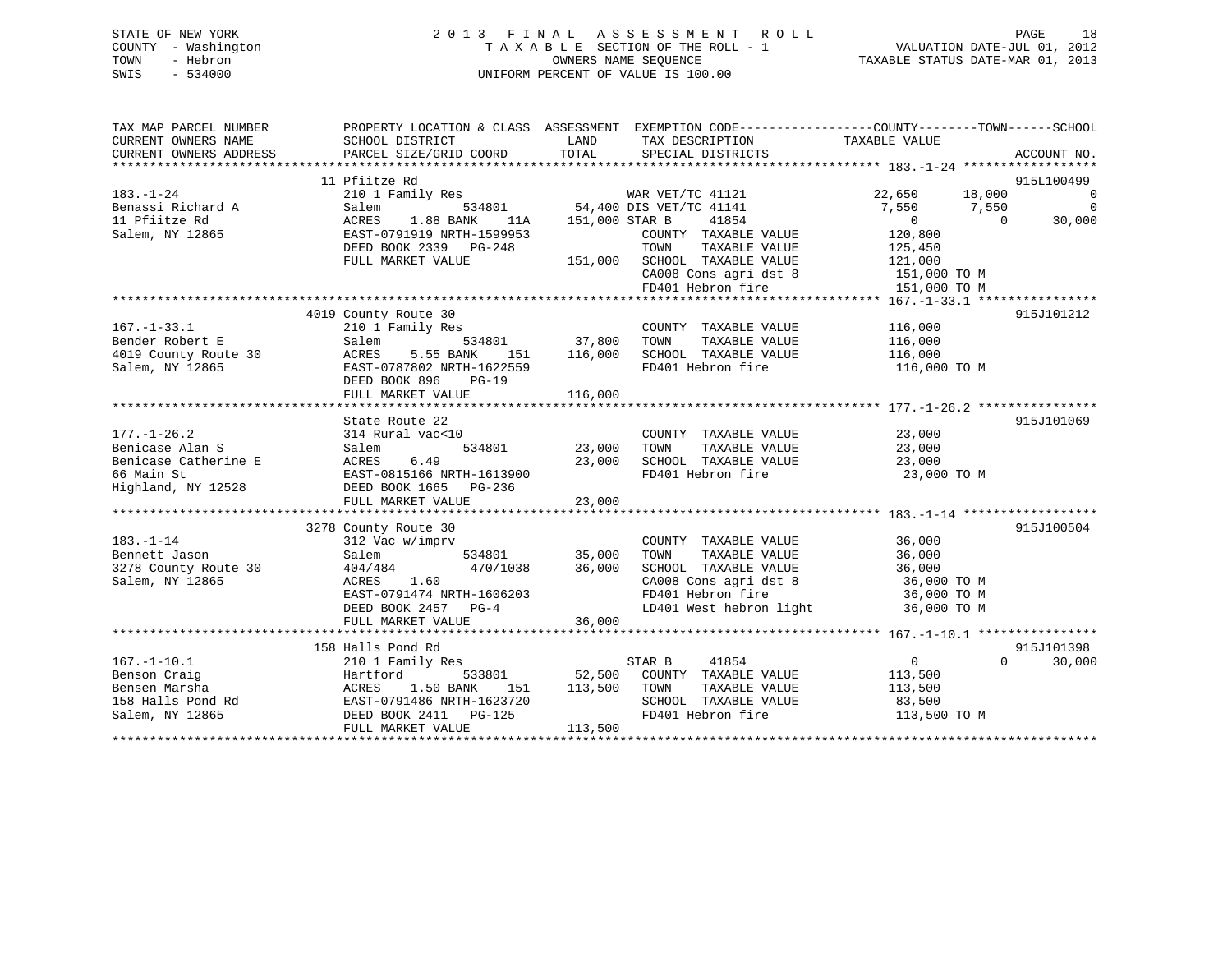### STATE OF NEW YORK 2 0 1 3 F I N A L A S S E S S M E N T R O L L PAGE 19 COUNTY - Washington T A X A B L E SECTION OF THE ROLL - 1 VALUATION DATE-JUL 01, 2012 TOWN - Hebron OWNERS NAME SEQUENCE TAXABLE STATUS DATE-MAR 01, 2013 SWIS - 534000 UNIFORM PERCENT OF VALUE IS 100.00

| TAX MAP PARCEL NUMBER<br>CURRENT OWNERS NAME | PROPERTY LOCATION & CLASS ASSESSMENT EXEMPTION CODE---------------COUNTY-------TOWN------SCHOOL<br>SCHOOL DISTRICT | LAND    | TAX DESCRIPTION                           | TAXABLE VALUE              |             |
|----------------------------------------------|--------------------------------------------------------------------------------------------------------------------|---------|-------------------------------------------|----------------------------|-------------|
| CURRENT OWNERS ADDRESS                       | PARCEL SIZE/GRID COORD                                                                                             | TOTAL   | SPECIAL DISTRICTS                         |                            | ACCOUNT NO. |
|                                              |                                                                                                                    |         |                                           |                            |             |
|                                              | 3264 County Route 30                                                                                               |         |                                           |                            | 915J101204  |
| $183. - 1 - 15$                              | 210 1 Family Res                                                                                                   |         | COUNTY TAXABLE VALUE                      | 141,000                    |             |
| Benson Elaine A                              | 534801<br>Salem                                                                                                    | 60,000  | TAXABLE VALUE<br>TOWN                     | 141,000                    |             |
| 3264 County Route 30                         | 3.00 BANK<br>ACRES<br>151                                                                                          | 141,000 | SCHOOL TAXABLE VALUE                      | 141,000                    |             |
| Salem, NY 12865                              | EAST-0791443 NRTH-1606011                                                                                          |         | CA008 Cons agri dst 8                     | 141,000 TO M               |             |
|                                              | DEED BOOK 468 PG-898                                                                                               |         | FD401 Hebron fire                         | 141,000 TO M               |             |
|                                              | FULL MARKET VALUE                                                                                                  |         | 141,000 LD401 West hebron light           | 141,000 TO M               |             |
|                                              |                                                                                                                    |         |                                           |                            |             |
|                                              | 3262 County Route 30                                                                                               |         |                                           |                            | 915J100633  |
| $183.-1-16.1$                                | 314 Rural vac<10                                                                                                   |         | COUNTY TAXABLE VALUE                      | 42,750                     |             |
| Benson Elaine A                              | Salem<br>534801                                                                                                    | 42,750  | TAXABLE VALUE<br>TOWN                     | 42,750                     |             |
| 3264 County Route 30                         | 4.00<br>ACRES                                                                                                      | 42,750  | SCHOOL TAXABLE VALUE                      | 42,750                     |             |
| Salem, NY 12865                              | EAST-0791492 NRTH-1605720                                                                                          |         | CA008 Cons agri dst 8                     | 42,750 TO M                |             |
|                                              | DEED BOOK 687<br>PG-285                                                                                            |         | FD401 Hebron fire                         | 42,750 TO M                |             |
|                                              | FULL MARKET VALUE                                                                                                  |         | 42,750 LD401 West hebron light            | 42,750 TO M                |             |
|                                              |                                                                                                                    |         |                                           |                            |             |
|                                              | East Green Pond Way                                                                                                |         |                                           |                            | 915J101451  |
| $144. - 1 - 37.7$                            | 314 Rural vac<10                                                                                                   |         | COUNTY TAXABLE VALUE                      | 31,000                     |             |
| Bergman Robert                               | Granville<br>533201                                                                                                | 31,000  | TOWN<br>TAXABLE VALUE                     | 31,000                     |             |
| Bergman Linda                                | Lot C                                                                                                              | 31,000  | SCHOOL TAXABLE VALUE                      | 31,000                     |             |
| 15 Oak St                                    | Parcel With Water Righrs                                                                                           |         | FD401 Hebron fire                         | 31,000 TO M                |             |
| Fort Edward, NY 12828                        | 5.10<br>ACRES                                                                                                      |         |                                           |                            |             |
|                                              | EAST-0817426 NRTH-1642092                                                                                          |         |                                           |                            |             |
|                                              | DEED BOOK 525<br>PG-178                                                                                            |         |                                           |                            |             |
|                                              | FULL MARKET VALUE                                                                                                  | 31,000  |                                           |                            |             |
|                                              |                                                                                                                    |         |                                           |                            |             |
|                                              | East Green Pond Way                                                                                                |         |                                           |                            | 915J101452  |
| $144. - 1 - 37.8$                            | 314 Rural vac<10                                                                                                   |         | COUNTY TAXABLE VALUE                      | 31,000                     |             |
| Bergman Robert                               | 533201<br>Granville                                                                                                | 31,000  | TOWN<br>TAXABLE VALUE                     | 31,000                     |             |
|                                              | 5.10                                                                                                               | 31,000  |                                           |                            |             |
| Bergman Linda                                | ACRES                                                                                                              |         | SCHOOL TAXABLE VALUE<br>FD401 Hebron fire | 31,000                     |             |
| 15 Oak St                                    | EAST-0817784 NRTH-1641889                                                                                          |         |                                           | 31,000 TO M                |             |
| Fort Edward, NY 12828                        | DEED BOOK 525<br>PG-181                                                                                            |         |                                           |                            |             |
|                                              | FULL MARKET VALUE                                                                                                  | 31,000  |                                           |                            |             |
|                                              |                                                                                                                    |         |                                           |                            |             |
|                                              | 252 Gilchrist Rd                                                                                                   |         |                                           |                            |             |
| $175. - 1 - 25.5$                            | 270 Mfg housing                                                                                                    |         | 41854<br>STAR B                           | $\overline{0}$<br>$\Omega$ | 30,000      |
| Bermes Lisa M                                | 534801<br>Salem                                                                                                    | 86,500  | COUNTY TAXABLE VALUE                      | 97,000                     |             |
| 252 Gilchrist Rd                             | 3.06 Ac Deed                                                                                                       | 97,000  | TOWN<br>TAXABLE VALUE                     | 97,000                     |             |
| Argyle, NY 12809                             | ACRES<br>2.80                                                                                                      |         | SCHOOL TAXABLE VALUE                      | 67,000                     |             |
|                                              | EAST-0785906 NRTH-1613932                                                                                          |         | FD401 Hebron fire                         | 97,000 TO M                |             |
|                                              | DEED BOOK 1996<br>PG-112                                                                                           |         |                                           |                            |             |
|                                              | FULL MARKET VALUE                                                                                                  | 97,000  |                                           |                            |             |
|                                              |                                                                                                                    |         |                                           |                            |             |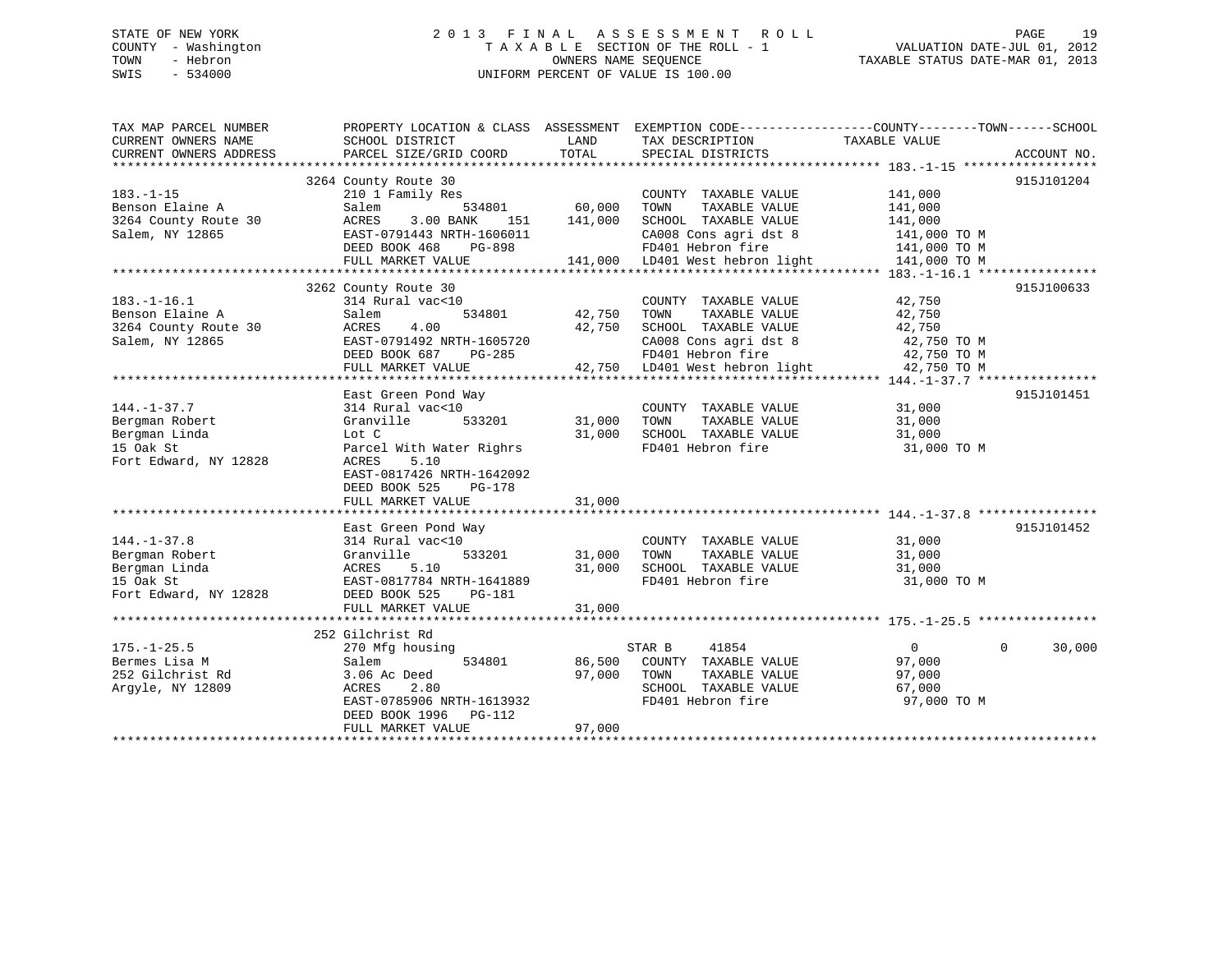### STATE OF NEW YORK 2 0 1 3 F I N A L A S S E S S M E N T R O L L PAGE 20 COUNTY - Washington T A X A B L E SECTION OF THE ROLL - 1 VALUATION DATE-JUL 01, 2012 TOWN - Hebron OWNERS NAME SEQUENCE TAXABLE STATUS DATE-MAR 01, 2013 SWIS - 534000 UNIFORM PERCENT OF VALUE IS 100.00

| TAX MAP PARCEL NUMBER                                                              | PROPERTY LOCATION & CLASS ASSESSMENT EXEMPTION CODE---------------COUNTY-------TOWN------SCHOOL            |                       |                                                                  |                              |                  |
|------------------------------------------------------------------------------------|------------------------------------------------------------------------------------------------------------|-----------------------|------------------------------------------------------------------|------------------------------|------------------|
| CURRENT OWNERS NAME                                                                | SCHOOL DISTRICT                                                                                            | LAND                  | TAX DESCRIPTION                                                  | TAXABLE VALUE                |                  |
| CURRENT OWNERS ADDRESS                                                             | PARCEL SIZE/GRID COORD                                                                                     | TOTAL                 | SPECIAL DISTRICTS                                                |                              | ACCOUNT NO.      |
|                                                                                    |                                                                                                            |                       |                                                                  |                              |                  |
|                                                                                    | Little Burch Hill Rd/e Of                                                                                  |                       |                                                                  |                              | 915J101246       |
| $151. - 1 - 16.2$                                                                  | 314 Rural vac<10                                                                                           |                       |                                                                  |                              |                  |
| Biancorosso Michael                                                                | 533201<br>Granville                                                                                        | COUNTY<br>13,400 TOWN | COUNTY TAXABLE VALUE<br>TOWN TAXABLE VALUE                       | 13,400<br>13,400             |                  |
| Biancorosso Grace                                                                  | 3.07<br>ACRES                                                                                              |                       | 13,400 SCHOOL TAXABLE VALUE 13,400                               |                              |                  |
| 69 North Fifth St                                                                  | ACRES 5.07<br>EAST-0800114 NRTH-1633555                                                                    |                       | FD401 Hebron fire                                                | 13,400 TO M                  |                  |
| Park Ridge, NJ 07656                                                               | DEED BOOK 501 PG-960                                                                                       |                       |                                                                  |                              |                  |
|                                                                                    | FULL MARKET VALUE                                                                                          | 13,400                |                                                                  |                              |                  |
|                                                                                    |                                                                                                            |                       |                                                                  |                              |                  |
|                                                                                    | County Route 31                                                                                            |                       |                                                                  |                              |                  |
|                                                                                    | 322 Rural vac>10                                                                                           |                       |                                                                  |                              |                  |
| $151. - 1 - 12.5$                                                                  |                                                                                                            |                       | 41720                                                            | 21,070 21,070                | 21,070           |
| Billow Greg M<br>Billow Jennifer B                                                 |                                                                                                            |                       |                                                                  | 65,930                       |                  |
|                                                                                    | $\frac{100 \text{ J/C}}{49.79}$                                                                            |                       |                                                                  | 65,930                       |                  |
| 4913 Charlais Ln                                                                   |                                                                                                            |                       |                                                                  |                              |                  |
| Park City, UT 04098                                                                |                                                                                                            |                       | SCHOOL TAXABLE VALUE 65,930<br>CA008 Cons agri dst 8 65,930 TO M |                              |                  |
|                                                                                    |                                                                                                            |                       |                                                                  |                              |                  |
| MAY BE SUBJECT TO PAYMENT                                                          | EAST-0803681 NRTH-1636056<br>DEED BOOK 1817 PG-248 21,070 EX<br>FULL MARKET VALUE 87,000 FD401 Hebron fire |                       |                                                                  | 87,000 TO M                  |                  |
| UNDER AGDIST LAW TIL 2017                                                          |                                                                                                            |                       |                                                                  |                              |                  |
|                                                                                    |                                                                                                            |                       |                                                                  |                              |                  |
|                                                                                    | Warner Rd                                                                                                  |                       |                                                                  |                              |                  |
| $153. - 1 - 5.3$                                                                   | 105 Vac farmland                                                                                           |                       |                                                                  | 72,321 72,321                | 72,321           |
| Birch Hill Farm LLC                                                                | Granville                                                                                                  |                       | rmland MGRI-D IND 41730<br>533201 80,500 COUNTY TAXABLE VALUE    | 8,179                        |                  |
| PO Box 115                                                                         | $1$ ot 3                                                                                                   |                       | 80,500 TOWN TAXABLE VALUE                                        | 8,179                        |                  |
| Granville, NY 12832                                                                | ACRES 18.88<br>EAST-0818636 NRTH-1639673<br>DEED BOOK 892 PG-129<br>FUILLETT WITH                          |                       | SCHOOL TAXABLE VALUE 8,179                                       |                              |                  |
|                                                                                    |                                                                                                            |                       | FD401 Hebron fire                                                | 80,500 TO M                  |                  |
| MAY BE SUBJECT TO PAYMENT                                                          |                                                                                                            |                       |                                                                  |                              |                  |
| UNDER AGDIST LAW TIL 2020                                                          | FULL MARKET VALUE                                                                                          | 80,500                |                                                                  |                              |                  |
|                                                                                    |                                                                                                            |                       |                                                                  |                              |                  |
|                                                                                    | State Route 22                                                                                             |                       |                                                                  |                              |                  |
| $153. - 1 - 5.4$                                                                   | 105 Vac farmland                                                                                           |                       |                                                                  | 60,459<br>60,459             | 60,459           |
| Birch Hill Farm LLC                                                                | Granville                                                                                                  |                       | rmland MGRI-D IND 41730<br>533201 64,500 COUNTY TAXABLE VALUE    | 4,041                        |                  |
| PO Box 115                                                                         |                                                                                                            |                       | TAXABLE VALUE                                                    | 4,041                        |                  |
|                                                                                    |                                                                                                            |                       |                                                                  |                              |                  |
| Granville, NY 12832                                                                | 10t 4 64,500 TOWN<br>ACRES 12.14 SCHOOL<br>EAST-0819038 NRTH-1638847 FD401 He                              |                       | SCHOOL TAXABLE VALUE 4,041                                       |                              |                  |
|                                                                                    |                                                                                                            |                       | FD401 Hebron fire                                                | 64,500 TO M                  |                  |
| MAY BE SUBJECT TO PAYMENT                                                          | DEED BOOK 892<br>PG-129                                                                                    |                       |                                                                  |                              |                  |
| UNDER AGDIST LAW TIL 2020                                                          | FULL MARKET VALUE 64,500                                                                                   |                       |                                                                  |                              |                  |
|                                                                                    |                                                                                                            |                       |                                                                  |                              |                  |
|                                                                                    | State Route 22                                                                                             |                       |                                                                  |                              |                  |
| $153. - 1 - 5.5$                                                                   | 105 Vac farmland                                                                                           |                       | AG DIST<br>41720                                                 | 56,193<br>$4,307$<br>$4,307$ | 56,193<br>56,193 |
| Birch Hill Farm LLC                                                                | Granville                                                                                                  |                       | 533201 60,500 COUNTY TAXABLE VALUE                               |                              |                  |
| PO Box 115                                                                         | $1$ ot 5                                                                                                   | 60,500 TOWN           | TAXABLE VALUE                                                    |                              |                  |
| Granville, NY 12832                                                                | $ACRES$ 10.51                                                                                              |                       | SCHOOL TAXABLE VALUE                                             | 4,307                        |                  |
|                                                                                    |                                                                                                            |                       |                                                                  | 60,500 TO M                  |                  |
|                                                                                    | PG-129                                                                                                     |                       |                                                                  |                              |                  |
| MAY BE SUBJECT TO PAYMENT DEED BOOK 892<br>UNDER AGDIST LAW TIL 2017 FULL MARKET V | FULL MARKET VALUE                                                                                          | 60,500                |                                                                  |                              |                  |
|                                                                                    |                                                                                                            |                       |                                                                  |                              |                  |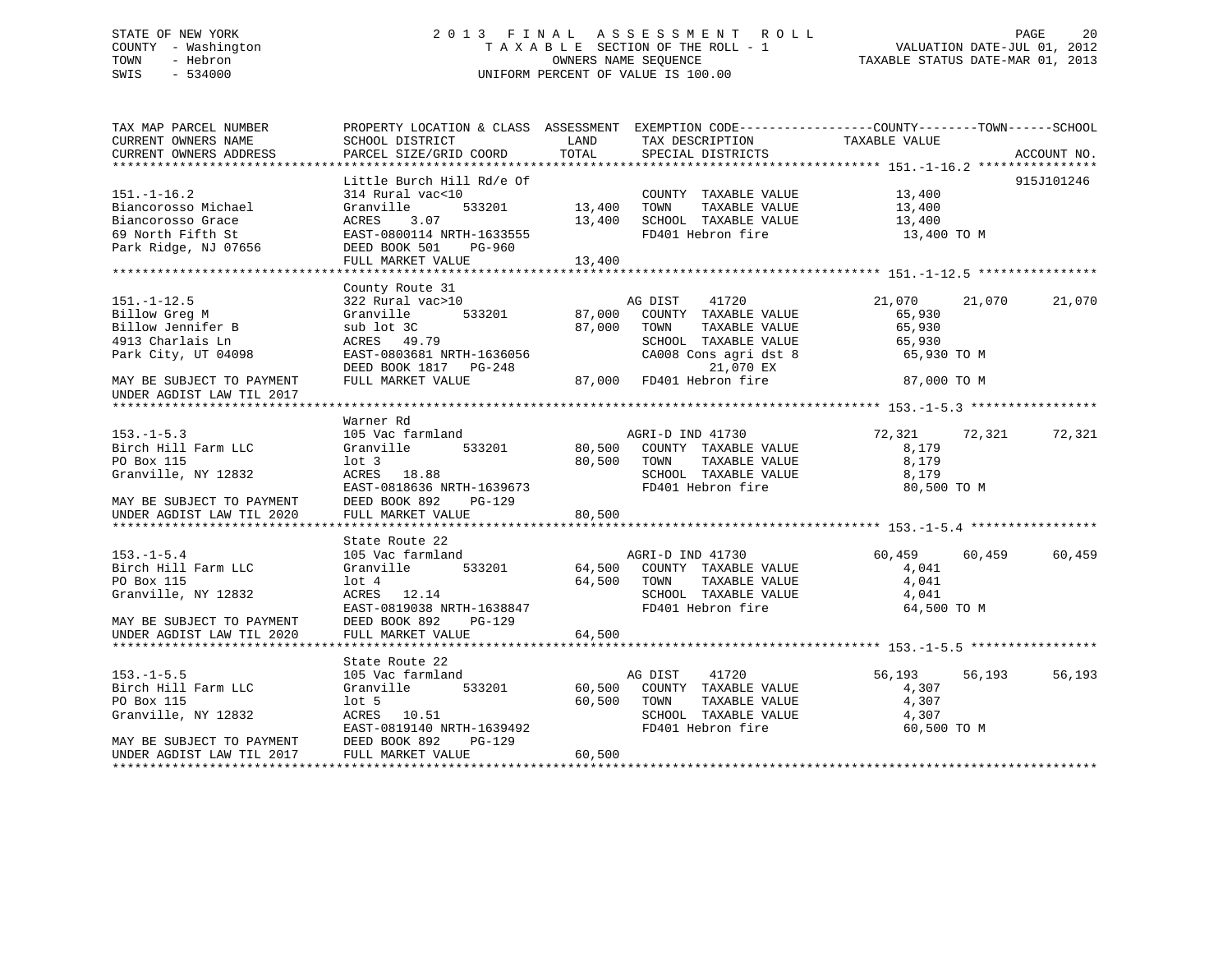### STATE OF NEW YORK 2 0 1 3 F I N A L A S S E S S M E N T R O L L PAGE 21 COUNTY - Washington T A X A B L E SECTION OF THE ROLL - 1 VALUATION DATE-JUL 01, 2012 TOWN - Hebron OWNERS NAME SEQUENCE TAXABLE STATUS DATE-MAR 01, 2013 SWIS - 534000 UNIFORM PERCENT OF VALUE IS 100.00

| TAX MAP PARCEL NUMBER<br>CURRENT OWNERS NAME<br>CURRENT OWNERS ADDRESS | PROPERTY LOCATION & CLASS ASSESSMENT<br>SCHOOL DISTRICT<br>PARCEL SIZE/GRID COORD | LAND<br>TOTAL | EXEMPTION CODE-----------------COUNTY-------TOWN------SCHOOL<br>TAX DESCRIPTION TAXABLE VALUE<br>SPECIAL DISTRICTS |                             | ACCOUNT NO.        |
|------------------------------------------------------------------------|-----------------------------------------------------------------------------------|---------------|--------------------------------------------------------------------------------------------------------------------|-----------------------------|--------------------|
|                                                                        |                                                                                   |               |                                                                                                                    |                             |                    |
| $153. - 1 - 5.8$<br>Birch Hill Farm LLC                                | 7505 State Route 22<br>117 Horse farm<br>Granville<br>533201                      | 143,900       | AGRI-D IND 41730<br>COUNTY TAXABLE VALUE                                                                           | 89,717<br>89,717<br>606,283 | 89,717             |
| PO Box 115                                                             | lot 1                                                                             | 696,000       | TAXABLE VALUE<br>TOWN                                                                                              | 606,283                     |                    |
| Granville, NY 12832                                                    | ACRES<br>37.72                                                                    |               | SCHOOL TAXABLE VALUE                                                                                               | 606,283                     |                    |
|                                                                        | EAST-0818432 NRTH-1638088                                                         |               | FD401 Hebron fire                                                                                                  | 696,000 TO M                |                    |
| MAY BE SUBJECT TO PAYMENT<br>UNDER AGDIST LAW TIL 2020                 | DEED BOOK 892<br>PG-129<br>FULL MARKET VALUE                                      | 696,000       |                                                                                                                    |                             |                    |
|                                                                        |                                                                                   |               |                                                                                                                    |                             |                    |
|                                                                        | 12 Waites Way                                                                     |               |                                                                                                                    |                             | 915J101761         |
| $168. - 1 - 18.1$                                                      | 210 1 Family Res                                                                  |               | 41834<br>STAR EN                                                                                                   | $\Omega$                    | $\Omega$<br>63,300 |
| Bishop Charles R                                                       | Hartford<br>533801                                                                | 60,200        | COUNTY TAXABLE VALUE                                                                                               | 104,500                     |                    |
| Bishop Debra J                                                         | ACRES<br>3.04 BANK<br>151                                                         | 104,500       | TAXABLE VALUE<br>TOWN                                                                                              | 104,500                     |                    |
| 12 Waites Way                                                          | EAST-0796703 NRTH-1620284                                                         |               | SCHOOL TAXABLE VALUE                                                                                               | 41,200                      |                    |
| Salem, NY 12865                                                        | DEED BOOK 1734 PG-49                                                              |               | CA008 Cons agri dst 8                                                                                              | 104,500 TO M                |                    |
|                                                                        | FULL MARKET VALUE                                                                 | 104,500       | FD401 Hebron fire                                                                                                  | 104,500 TO M                |                    |
|                                                                        |                                                                                   |               |                                                                                                                    |                             |                    |
|                                                                        | Chamberlin Mills Rd/s Off                                                         |               |                                                                                                                    |                             | 915J100475         |
| $177. - 1 - 44$                                                        | 323 Vacant rural                                                                  |               | COUNTY TAXABLE VALUE                                                                                               | 5,700                       |                    |
| Bishop Lori                                                            | Salem<br>534801                                                                   | 5,700         | TAXABLE VALUE<br>TOWN                                                                                              | 5,700                       |                    |
| 26 Button Rd                                                           | No Deeded R O W                                                                   | 5,700         | SCHOOL TAXABLE VALUE                                                                                               | 5,700                       |                    |
| Granville, NY 12832                                                    | 8.00<br>ACRES                                                                     |               | FD401 Hebron fire                                                                                                  | 5,700 TO M                  |                    |
|                                                                        | EAST-0807068 NRTH-1608914                                                         |               |                                                                                                                    |                             |                    |
|                                                                        | DEED BOOK 2282<br>PG-192                                                          |               |                                                                                                                    |                             |                    |
|                                                                        | FULL MARKET VALUE                                                                 | 5,700         |                                                                                                                    |                             |                    |
|                                                                        |                                                                                   |               |                                                                                                                    |                             |                    |
|                                                                        | 1841 County Route 31                                                              |               |                                                                                                                    |                             | 915J100060         |
| $152. - 2 - 22$                                                        | 270 Mfg housing                                                                   |               | STAR EN<br>41834                                                                                                   | $\mathbf{0}$                | $\Omega$<br>63,300 |
| Bishop Mary                                                            | Granville<br>533201                                                               | 42,400        | COUNTY TAXABLE VALUE                                                                                               | 78,000                      |                    |
| 1841 County Route 31                                                   | ACRES<br>1.61                                                                     | 78,000        | TAXABLE VALUE<br>TOWN                                                                                              | 78,000                      |                    |
| Granville, NY 12832                                                    | EAST-0814526 NRTH-1641026                                                         |               | SCHOOL TAXABLE VALUE                                                                                               | 14,700                      |                    |
|                                                                        | DEED BOOK 739<br>PG-336                                                           |               | FD401 Hebron fire                                                                                                  | 78,000 TO M                 |                    |
|                                                                        | FULL MARKET VALUE                                                                 | 78,000        |                                                                                                                    |                             |                    |
|                                                                        |                                                                                   |               |                                                                                                                    |                             |                    |
|                                                                        | 7311&7313 State Route 22                                                          |               |                                                                                                                    |                             | 915J100358         |
| $161. - 1 - 1.1$                                                       | 433 Auto body                                                                     |               | COUNTY TAXABLE VALUE                                                                                               | 296,100                     |                    |
| Bishop William                                                         | Granville<br>533201                                                               | 59,500        | TOWN<br>TAXABLE VALUE                                                                                              | 296,100                     |                    |
| Bishop Lori                                                            | ACRES 16.69                                                                       | 296,100       | SCHOOL TAXABLE VALUE                                                                                               | 296,100                     |                    |
| 26 Button Rd                                                           | EAST-0818961 NRTH-1633556                                                         |               | FD401 Hebron fire                                                                                                  | 296,100 TO M                |                    |
| Granville, NY 12832                                                    | DEED BOOK 839<br><b>PG-185</b>                                                    |               |                                                                                                                    |                             |                    |
|                                                                        | FULL MARKET VALUE                                                                 | 296,100       |                                                                                                                    |                             |                    |
|                                                                        |                                                                                   |               |                                                                                                                    |                             |                    |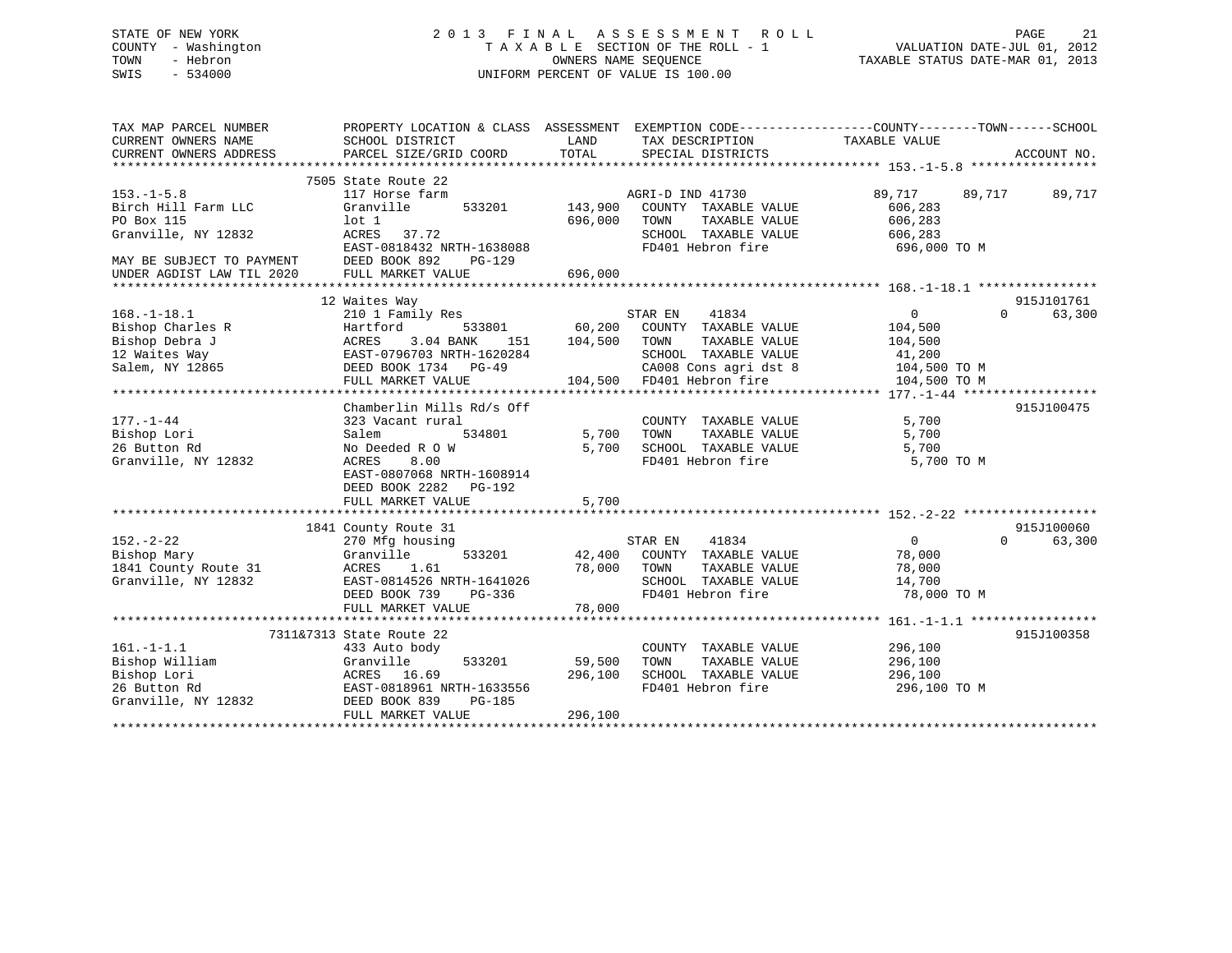### STATE OF NEW YORK 2 0 1 3 F I N A L A S S E S S M E N T R O L L PAGE 22 COUNTY - Washington T A X A B L E SECTION OF THE ROLL - 1 VALUATION DATE-JUL 01, 2012 TOWN - Hebron OWNERS NAME SEQUENCE TAXABLE STATUS DATE-MAR 01, 2013 SWIS - 534000 UNIFORM PERCENT OF VALUE IS 100.00

| TAX MAP PARCEL NUMBER     | PROPERTY LOCATION & CLASS ASSESSMENT EXEMPTION CODE----------------COUNTY-------TOWN------SCHOOL |                 |                                 |                |          |             |
|---------------------------|--------------------------------------------------------------------------------------------------|-----------------|---------------------------------|----------------|----------|-------------|
| CURRENT OWNERS NAME       | SCHOOL DISTRICT                                                                                  | LAND            | TAX DESCRIPTION                 | TAXABLE VALUE  |          |             |
| CURRENT OWNERS ADDRESS    | PARCEL SIZE/GRID COORD                                                                           | TOTAL           | SPECIAL DISTRICTS               |                |          | ACCOUNT NO. |
|                           |                                                                                                  |                 |                                 |                |          |             |
|                           | 26 Button Rd                                                                                     |                 |                                 |                |          |             |
| $152. - 2 - 22.1$         | 240 Rural res                                                                                    |                 | STAR B<br>41854                 | $\overline{0}$ | $\Omega$ | 30,000      |
| Bishop William R          | Granville<br>533201                                                                              | 107,300         | COUNTY TAXABLE VALUE            | 285,500        |          |             |
| Bishop Lori S             | ACRES 19.90                                                                                      | 285,500         | TAXABLE VALUE<br>TOWN           | 285,500        |          |             |
| 26 Button Rd              | EAST-0814795 NRTH-1641356                                                                        |                 | SCHOOL TAXABLE VALUE            | 255,500        |          |             |
| Granville, NY 12832       | DEED BOOK 714<br>$PG-29$                                                                         |                 | FD401 Hebron fire               | 285,500 TO M   |          |             |
|                           | FULL MARKET VALUE                                                                                | 285,500         |                                 |                |          |             |
|                           |                                                                                                  |                 |                                 |                |          |             |
|                           | 1327 Patterson Hill Rd                                                                           |                 |                                 |                |          | 915J100312  |
| $183.16 - 1 - 5$          | 210 1 Family Res                                                                                 |                 | STAR B<br>41854                 | $\overline{0}$ | $\Omega$ | 30,000      |
| Bisson Monica             | Salem<br>534801                                                                                  | 20,900          | COUNTY TAXABLE VALUE            | 103,000        |          |             |
| 1327 Patterson Hill Rd    | 99.00 DPTH 132.00<br>FRNT                                                                        | 103,000         | TOWN<br>TAXABLE VALUE           | 103,000        |          |             |
| Salem, NY 12865           | ACRES<br>0.30                                                                                    |                 | SCHOOL TAXABLE VALUE            | 73,000         |          |             |
|                           | EAST-0791696 NRTH-1604149                                                                        |                 | CA008 Cons agri dst 8           | 103,000 TO M   |          |             |
|                           | DEED BOOK 2354<br>PG-301                                                                         |                 | FD401 Hebron fire               | 103,000 TO M   |          |             |
|                           | FULL MARKET VALUE                                                                                |                 | 103,000 LD401 West hebron light | 103,000 TO M   |          |             |
|                           |                                                                                                  |                 |                                 |                |          |             |
|                           | 1187 County Route 31                                                                             |                 |                                 |                |          | 915J100061  |
| $159. - 1 - 11$           | 241 Rural res&ag                                                                                 |                 | AG DIST<br>41720                | 55,194         | 55,194   | 55,194      |
| Bitterly Fred R           | 533201<br>Granville                                                                              | 402,500 STAR EN | 41834                           | $\overline{0}$ | $\Omega$ | 63,300      |
| Adams Sandra Alexandria   | ACRES 208.60                                                                                     | 520,000         | COUNTY TAXABLE VALUE            | 464,806        |          |             |
| 1187 County Route 31      | EAST-0802187 NRTH-1632066                                                                        |                 | TAXABLE VALUE<br>TOWN           | 464,806        |          |             |
| Granville, NY 12832       | DEED BOOK 577<br>$PG-70$                                                                         |                 | SCHOOL TAXABLE VALUE            | 401,506        |          |             |
|                           | FULL MARKET VALUE                                                                                | 520,000         | CA008 Cons agri dst 8           | 464,806 TO M   |          |             |
| MAY BE SUBJECT TO PAYMENT |                                                                                                  |                 | 55,194 EX                       |                |          |             |
| UNDER AGDIST LAW TIL 2017 |                                                                                                  |                 | FD401 Hebron fire               | 520,000 TO M   |          |             |
|                           |                                                                                                  |                 |                                 |                |          |             |
|                           | First Light Rd                                                                                   |                 |                                 |                |          | 915J101713  |
| $169. - 1 - 1.1$          | 314 Rural vac<10                                                                                 |                 | COUNTY TAXABLE VALUE            | 22,000         |          |             |
| Blair Ian                 | 534801<br>Salem                                                                                  | 22,000          | TOWN<br>TAXABLE VALUE           | 22,000         |          |             |
| Blair Mary                | Lot 1                                                                                            | 22,000          | SCHOOL TAXABLE VALUE            | 22,000         |          |             |
| 230 W Broadway 509        | 5.82<br>ACRES                                                                                    |                 | FD401 Hebron fire               | 22,000 TO M    |          |             |
| Long Beach, NY 11561      | EAST-0804336 NRTH-1624191                                                                        |                 |                                 |                |          |             |
|                           | DEED BOOK 1942 PG-171                                                                            |                 |                                 |                |          |             |
|                           | FULL MARKET VALUE                                                                                | 22,000          |                                 |                |          |             |
|                           |                                                                                                  |                 |                                 |                |          |             |
|                           | First Light Rd                                                                                   |                 |                                 |                |          | 915J101714  |
| $169. - 1 - 1.2$          | 314 Rural vac<10                                                                                 |                 | COUNTY TAXABLE VALUE            | 21,000         |          |             |
| Blair Ian                 | 534801<br>Salem                                                                                  | 21,000          | TOWN<br>TAXABLE VALUE           | 21,000         |          |             |
| Blair Mary                | Lot 2                                                                                            | 21,000          | SCHOOL TAXABLE VALUE            | 21,000         |          |             |
| 230 W Broadway 509        | ACRES<br>5.05                                                                                    |                 | FD401 Hebron fire               | 21,000 TO M    |          |             |
| Long Beach, NY 11561      | EAST-0804763 NRTH-1624403                                                                        |                 |                                 |                |          |             |
|                           | DEED BOOK 1942<br>PG-171                                                                         |                 |                                 |                |          |             |
|                           | FULL MARKET VALUE                                                                                | 21,000          |                                 |                |          |             |
|                           |                                                                                                  |                 |                                 |                |          |             |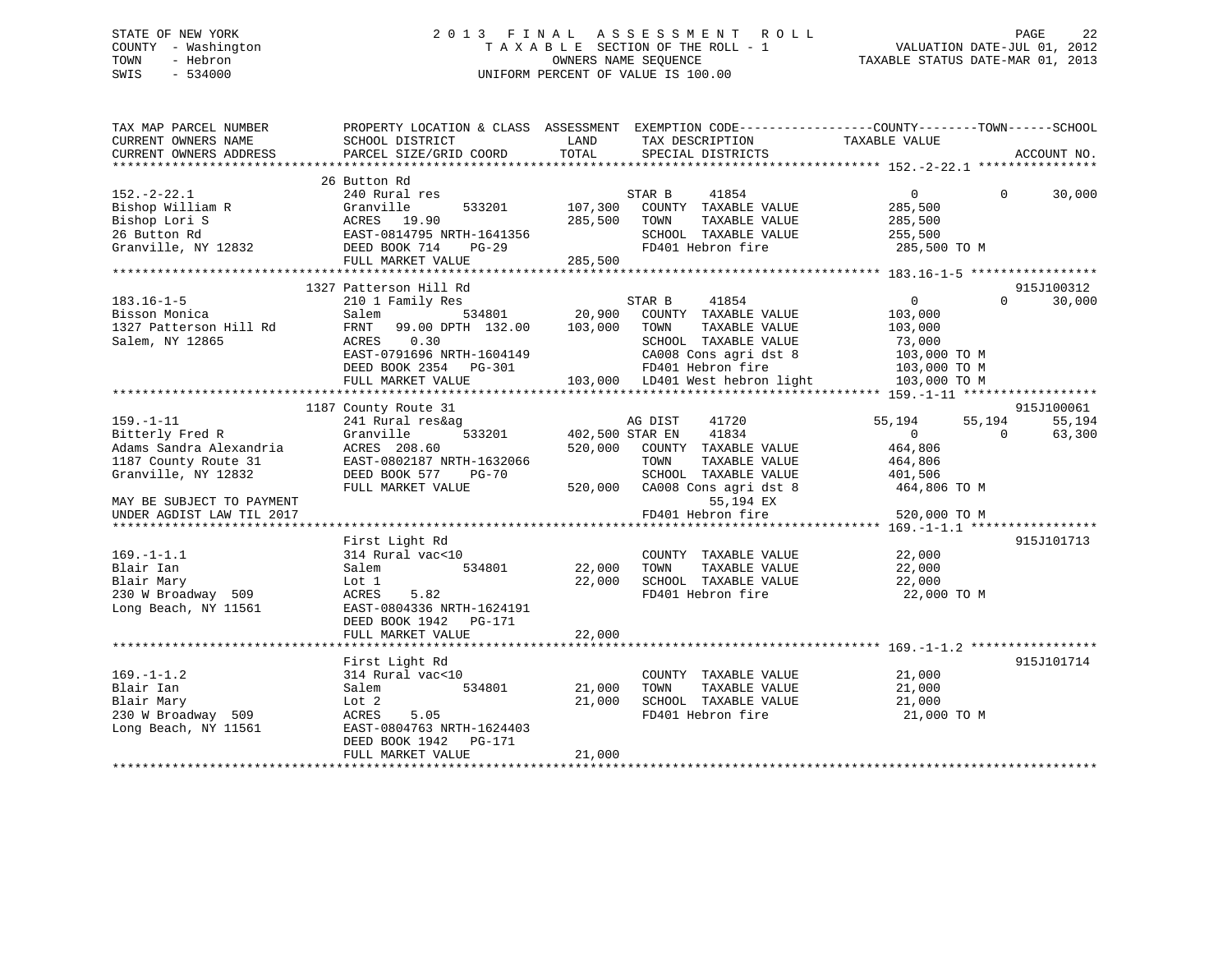### STATE OF NEW YORK 2 0 1 3 F I N A L A S S E S S M E N T R O L L PAGE 23 COUNTY - Washington T A X A B L E SECTION OF THE ROLL - 1 VALUATION DATE-JUL 01, 2012 TOWN - Hebron OWNERS NAME SEQUENCE TAXABLE STATUS DATE-MAR 01, 2013 SWIS - 534000 UNIFORM PERCENT OF VALUE IS 100.00

| TAX MAP PARCEL NUMBER  | PROPERTY LOCATION & CLASS ASSESSMENT EXEMPTION CODE----------------COUNTY-------TOWN------SCHOOL |                         |                       |                                                                     |             |
|------------------------|--------------------------------------------------------------------------------------------------|-------------------------|-----------------------|---------------------------------------------------------------------|-------------|
| CURRENT OWNERS NAME    | SCHOOL DISTRICT                                                                                  | LAND                    | TAX DESCRIPTION       | TAXABLE VALUE                                                       |             |
| CURRENT OWNERS ADDRESS | PARCEL SIZE/GRID COORD                                                                           | TOTAL                   | SPECIAL DISTRICTS     |                                                                     | ACCOUNT NO. |
|                        | First Light Rd                                                                                   |                         |                       |                                                                     | 915J101715  |
| $169. - 1 - 1.3$       | 314 Rural vac<10                                                                                 |                         | COUNTY TAXABLE VALUE  | 21,200                                                              |             |
| Blair Ian              | 534801<br>Salem                                                                                  | 21,200                  | TOWN<br>TAXABLE VALUE | 21,200                                                              |             |
| Blair Mary             | Lot 3                                                                                            | 21,200                  | SCHOOL TAXABLE VALUE  | 21,200                                                              |             |
| 230 W Broadway 509     | ACRES<br>5.18                                                                                    |                         | FD401 Hebron fire     | 21,200 TO M                                                         |             |
| Long Beach, NY 11561   | EAST-0805330 NRTH-1624491                                                                        |                         |                       |                                                                     |             |
|                        | DEED BOOK 1942<br>PG-171                                                                         |                         |                       |                                                                     |             |
|                        | FULL MARKET VALUE                                                                                | 21,200                  |                       |                                                                     |             |
|                        | ************************                                                                         | * * * * * * * * * * * * |                       | ************************************* 169.-1-1.4 ****************** |             |
|                        | First Light Rd                                                                                   |                         |                       |                                                                     | 915J101716  |
| $169. - 1 - 1.4$       | 314 Rural vac<10                                                                                 |                         | COUNTY TAXABLE VALUE  | 23,700                                                              |             |
| Blair Ian              | 534801<br>Salem                                                                                  | 23,700                  | TOWN<br>TAXABLE VALUE | 23,700                                                              |             |
| Blair Mary             | Lot 4                                                                                            | 23,700                  | SCHOOL TAXABLE VALUE  | 23,700                                                              |             |
| 230 W Broadway 509     | ACRES 6.95                                                                                       |                         | FD401 Hebron fire     | 23,700 TO M                                                         |             |
| Long Beach, NY 11561   | EAST-0805378 NRTH-1624093                                                                        |                         |                       |                                                                     |             |
|                        | DEED BOOK 1942 PG-171                                                                            |                         |                       |                                                                     |             |
|                        | FULL MARKET VALUE                                                                                | 23,700                  |                       |                                                                     |             |
|                        |                                                                                                  |                         |                       |                                                                     |             |
|                        | First Light Rd                                                                                   |                         |                       |                                                                     | 915J101717  |
| $169. - 1 - 1.5$       | 314 Rural vac<10                                                                                 |                         | COUNTY TAXABLE VALUE  | 21,500                                                              |             |
| Blair Ian              | 534801<br>Salem                                                                                  | 21,500                  | TOWN<br>TAXABLE VALUE | 21,500                                                              |             |
| Blair Mary             | Lot 5                                                                                            | 21,500                  | SCHOOL TAXABLE VALUE  | 21,500                                                              |             |
| 230 W Broadway 509     | 5.41<br>ACRES                                                                                    |                         | FD401 Hebron fire     | 21,500 TO M                                                         |             |
| Long Beach, NY 11561   | EAST-0804783 NRTH-1623989                                                                        |                         |                       |                                                                     |             |
|                        | DEED BOOK 1942<br>PG-171<br>FULL MARKET VALUE                                                    | 21,500                  |                       |                                                                     |             |
|                        |                                                                                                  |                         |                       |                                                                     |             |
|                        | First Light Rd                                                                                   |                         |                       |                                                                     | 915J101718  |
| $169. - 1 - 1.6$       | 314 Rural vac<10                                                                                 |                         | COUNTY TAXABLE VALUE  | 21,800                                                              |             |
| Blair Ian              | 534801<br>Salem                                                                                  | 21,800                  | TAXABLE VALUE<br>TOWN | 21,800                                                              |             |
| Blair Mary             | Lot 6                                                                                            | 21,800                  | SCHOOL TAXABLE VALUE  | 21,800                                                              |             |
| 230 W Broadway 509     | 5.60<br>ACRES                                                                                    |                         | FD401 Hebron fire     | 21,800 TO M                                                         |             |
| Long Beach, NY 11561   | EAST-0804591 NRTH-1623627                                                                        |                         |                       |                                                                     |             |
|                        | DEED BOOK 1942 PG-171                                                                            |                         |                       |                                                                     |             |
|                        | FULL MARKET VALUE                                                                                | 21,800                  |                       |                                                                     |             |
|                        |                                                                                                  |                         |                       |                                                                     |             |
|                        | First Light Rd                                                                                   |                         |                       |                                                                     | 915J101719  |
| $169. - 1 - 1.7$       | 314 Rural vac<10                                                                                 |                         | COUNTY TAXABLE VALUE  | 15,400                                                              |             |
| Blair Ian              | Salem<br>534801                                                                                  | 15,400                  | TOWN<br>TAXABLE VALUE | 15,400                                                              |             |
| Blair Mary             | Lot 7                                                                                            | 15,400                  | SCHOOL TAXABLE VALUE  | 15,400                                                              |             |
| 230 W Broadway 509     | ACRES<br>2.65                                                                                    |                         | FD401 Hebron fire     | 15,400 TO M                                                         |             |
| Long Beach, NY 11561   | EAST-0805088 NRTH-1623652                                                                        |                         |                       |                                                                     |             |
|                        | DEED BOOK 1942<br>PG-171                                                                         |                         |                       |                                                                     |             |
|                        | FULL MARKET VALUE                                                                                | 15,400                  |                       |                                                                     |             |
|                        |                                                                                                  |                         |                       |                                                                     |             |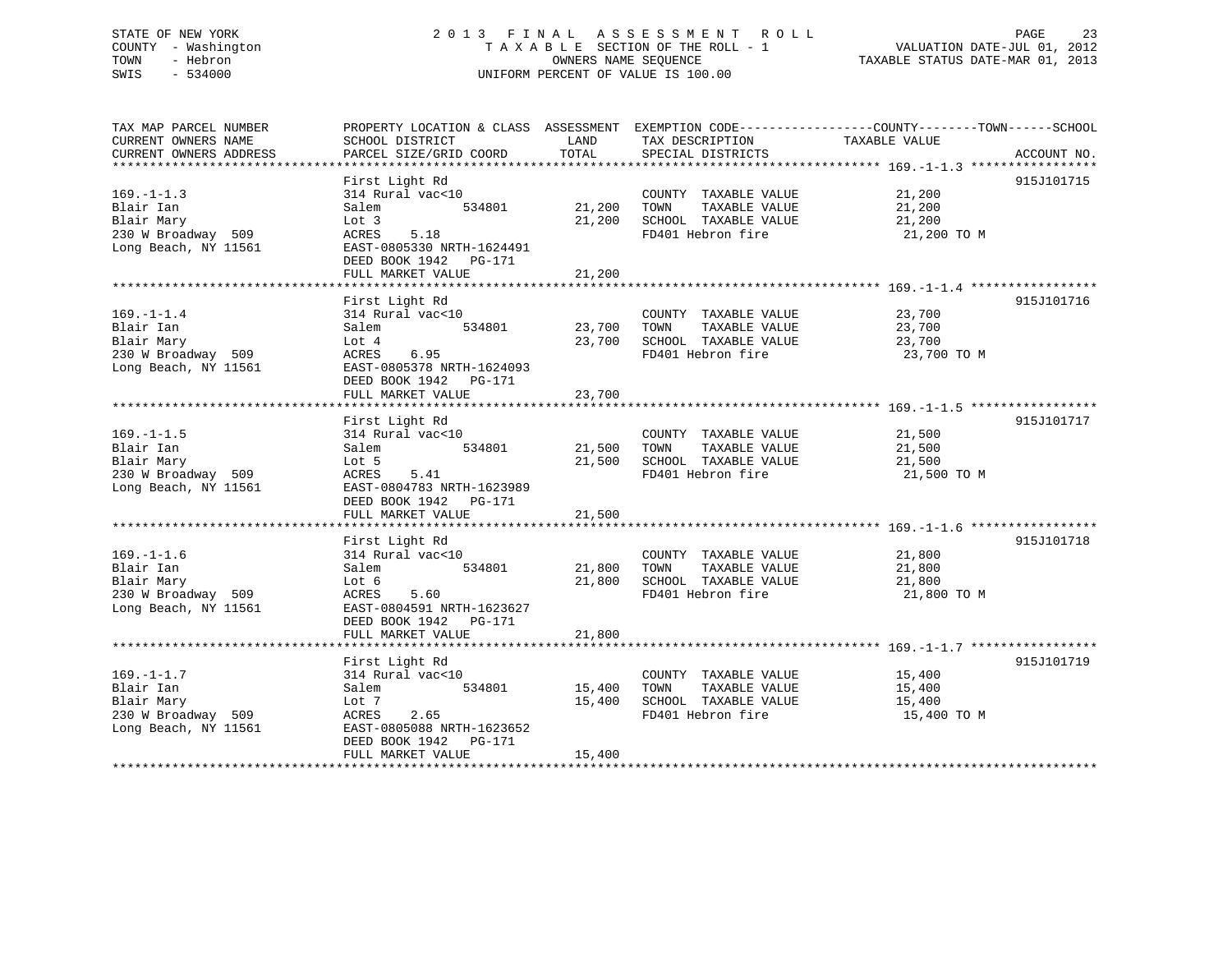### STATE OF NEW YORK 2 0 1 3 F I N A L A S S E S S M E N T R O L L PAGE 24 COUNTY - Washington T A X A B L E SECTION OF THE ROLL - 1 VALUATION DATE-JUL 01, 2012 TOWN - Hebron OWNERS NAME SEQUENCE TAXABLE STATUS DATE-MAR 01, 2013 SWIS - 534000 UNIFORM PERCENT OF VALUE IS 100.00

| TAX MAP PARCEL NUMBER<br>CURRENT OWNERS NAME | SCHOOL DISTRICT                                        | LAND            | TAX DESCRIPTION                           | PROPERTY LOCATION & CLASS ASSESSMENT EXEMPTION CODE---------------COUNTY-------TOWN-----SCHOOL<br>TAXABLE VALUE |  |
|----------------------------------------------|--------------------------------------------------------|-----------------|-------------------------------------------|-----------------------------------------------------------------------------------------------------------------|--|
| CURRENT OWNERS ADDRESS                       | PARCEL SIZE/GRID COORD                                 | TOTAL           | SPECIAL DISTRICTS                         | ACCOUNT NO.                                                                                                     |  |
|                                              |                                                        | *************** |                                           |                                                                                                                 |  |
|                                              | First Light Rd                                         |                 |                                           | 915J101720                                                                                                      |  |
| $169. - 1 - 1.8$                             | 314 Rural vac<10                                       |                 | COUNTY TAXABLE VALUE                      | 22,000                                                                                                          |  |
| Blair Ian                                    | Salem<br>534801                                        | 22,000          | TOWN<br>TAXABLE VALUE                     | 22,000                                                                                                          |  |
| Blair Mary                                   | Lot 8                                                  | 22,000          | SCHOOL TAXABLE VALUE                      | 22,000                                                                                                          |  |
| 230 W Broadway 509                           | 5.76<br>ACRES                                          |                 | FD401 Hebron fire                         | 22,000 TO M                                                                                                     |  |
| Long Beach, NY 11561                         | EAST-0804486 NRTH-1623108                              |                 |                                           |                                                                                                                 |  |
|                                              | DEED BOOK 1942<br>PG-171                               |                 |                                           |                                                                                                                 |  |
|                                              | FULL MARKET VALUE                                      | 22,000          |                                           |                                                                                                                 |  |
|                                              |                                                        |                 |                                           |                                                                                                                 |  |
|                                              | First Light Rd                                         |                 |                                           | 915J101721                                                                                                      |  |
| $169. - 1 - 1.9$                             | 314 Rural vac<10                                       |                 | COUNTY TAXABLE VALUE                      | 22,000                                                                                                          |  |
| Blair Ian                                    | Salem<br>534801                                        | 22,000          | TOWN<br>TAXABLE VALUE                     | 22,000                                                                                                          |  |
| Blair Mary                                   | Lot 9                                                  | 22,000          | SCHOOL TAXABLE VALUE                      | 22,000                                                                                                          |  |
| 230 W Broadway 509                           | ACRES<br>5.70                                          |                 | FD401 Hebron fire                         | 22,000 TO M                                                                                                     |  |
| Long Beach, NY 11561                         | EAST-0804857 NRTH-1623121                              |                 |                                           |                                                                                                                 |  |
|                                              | DEED BOOK 1942    PG-171                               |                 |                                           |                                                                                                                 |  |
|                                              | FULL MARKET VALUE                                      | 22,000          |                                           |                                                                                                                 |  |
|                                              |                                                        |                 |                                           |                                                                                                                 |  |
|                                              | 3638 County Route 30                                   |                 |                                           | 915J100538                                                                                                      |  |
| $175. - 1 - 15.1$                            | 210 1 Family Res                                       |                 | COUNTY TAXABLE VALUE                      | 253,500                                                                                                         |  |
| Bleier Daniel M                              | Salem<br>534801                                        | 117,900         | TOWN<br>TAXABLE VALUE                     | 253,500                                                                                                         |  |
| Weinstein Francine                           | 3.57<br>ACRES                                          | 253,500         | SCHOOL TAXABLE VALUE<br>FD401 Hebron fire | 253,500                                                                                                         |  |
| 516 W 47th St Apt N2A<br>New York, NY 10036  | EAST-0790740 NRTH-1614191<br>DEED BOOK 891<br>$PG-282$ |                 |                                           | 253,500 TO M                                                                                                    |  |
|                                              | FULL MARKET VALUE                                      | 253,500         |                                           |                                                                                                                 |  |
|                                              |                                                        |                 |                                           |                                                                                                                 |  |
|                                              | 49 Wolfe Ln                                            |                 |                                           | 915J100188                                                                                                      |  |
| $158. - 1 - 8$                               | 210 1 Family Res                                       |                 | COUNTY TAXABLE VALUE                      | 161,500                                                                                                         |  |
| Blinstrubas Robert                           | 533801<br>Hartford                                     | 91,900          | TOWN<br>TAXABLE VALUE                     | 161,500                                                                                                         |  |
| Blinstrubas Linda                            | ACRES<br>3.88                                          | 161,500         | SCHOOL TAXABLE VALUE                      | 161,500                                                                                                         |  |
| 21 Maple Dr                                  | EAST-0789795 NRTH-1629676                              |                 | FD401 Hebron fire                         | 161,500 TO M                                                                                                    |  |
| Prospect, CT 06712                           | DEED BOOK 3164 PG-315                                  |                 |                                           |                                                                                                                 |  |
|                                              | FULL MARKET VALUE                                      | 161,500         |                                           |                                                                                                                 |  |
|                                              |                                                        |                 |                                           |                                                                                                                 |  |
|                                              | Halls Pond Rd                                          |                 |                                           | 915J101075                                                                                                      |  |
| $158. - 1 - 9$                               | 314 Rural vac<10                                       |                 | COUNTY TAXABLE VALUE                      | 10,200                                                                                                          |  |
| Blinstrubas Robert                           | 533801<br>Hartford                                     | 10,200          | TOWN<br>TAXABLE VALUE                     | 10,200                                                                                                          |  |
| Blinstrubas Linda                            | 4.14<br>ACRES                                          | 10,200          | SCHOOL TAXABLE VALUE                      | 10,200                                                                                                          |  |
| 21 Maple Dr                                  | EAST-0790086 NRTH-1629658                              |                 | FD401 Hebron fire                         | 10,200 TO M                                                                                                     |  |
| Prospect, CT 06712                           | DEED BOOK 3164 PG-315                                  |                 |                                           |                                                                                                                 |  |
|                                              | FULL MARKET VALUE                                      | 10,200          |                                           |                                                                                                                 |  |
|                                              |                                                        |                 |                                           |                                                                                                                 |  |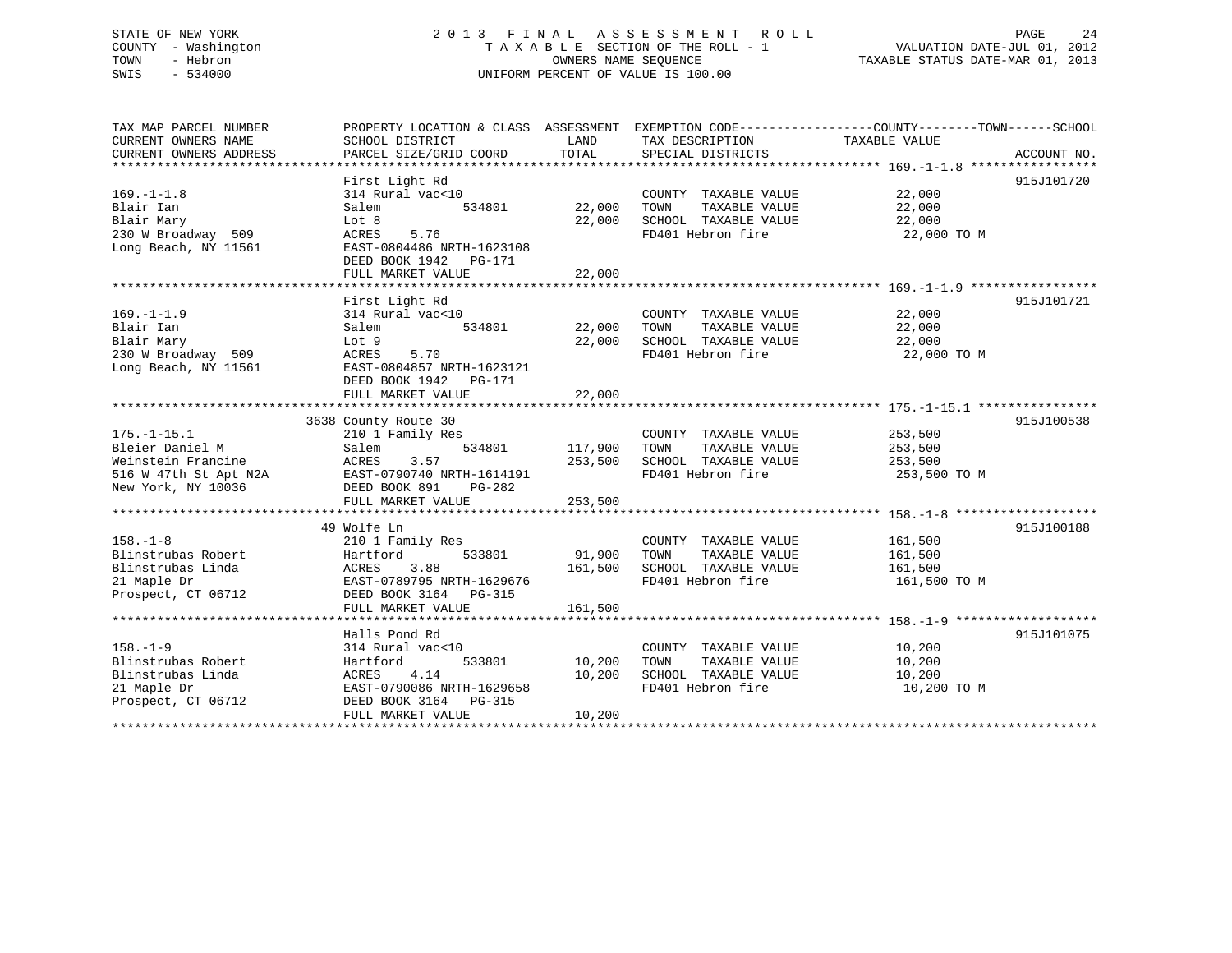### STATE OF NEW YORK 2 0 1 3 F I N A L A S S E S S M E N T R O L L PAGE 25 COUNTY - Washington T A X A B L E SECTION OF THE ROLL - 1 VALUATION DATE-JUL 01, 2012 TOWN - Hebron OWNERS NAME SEQUENCE TAXABLE STATUS DATE-MAR 01, 2013 SWIS - 534000 UNIFORM PERCENT OF VALUE IS 100.00

| TAX MAP PARCEL NUMBER            | PROPERTY LOCATION & CLASS ASSESSMENT EXEMPTION CODE----------------COUNTY-------TOWN------SCHOOL |         |                              |                       |                    |
|----------------------------------|--------------------------------------------------------------------------------------------------|---------|------------------------------|-----------------------|--------------------|
| CURRENT OWNERS NAME              | SCHOOL DISTRICT                                                                                  | LAND    | TAX DESCRIPTION              | TAXABLE VALUE         |                    |
| CURRENT OWNERS ADDRESS           | PARCEL SIZE/GRID COORD                                                                           | TOTAL   | SPECIAL DISTRICTS            |                       | ACCOUNT NO.        |
|                                  |                                                                                                  |         |                              |                       |                    |
|                                  | 6555 State Route 22                                                                              |         |                              |                       | 915J101338         |
| $177. - 1 - 14.1$                | 210 1 Family Res                                                                                 |         | 41854<br>STAR B              | $\Omega$              | $\Omega$<br>30,000 |
| Blockburger Dennis F             | 534801<br>Salem                                                                                  | 27,800  | COUNTY TAXABLE VALUE         | 47,000                |                    |
| Blockburger Anita L              | FRNT<br>86.00 DPTH 200.00                                                                        | 47,000  | TOWN<br>TAXABLE VALUE        | 47,000                |                    |
| 6555 State Route 22              | ACRES<br>$0.39$ BANK<br>151                                                                      |         | SCHOOL TAXABLE VALUE         | 17,000                |                    |
| Salem, NY 12865                  | EAST-0815183 NRTH-1615781                                                                        |         | FD401 Hebron fire            | 47,000 TO M           |                    |
|                                  | DEED BOOK 582<br>$PG-65$                                                                         |         |                              |                       |                    |
|                                  | FULL MARKET VALUE                                                                                | 47,000  |                              |                       |                    |
|                                  |                                                                                                  |         |                              |                       |                    |
|                                  | 52 Indian Head Way                                                                               |         |                              |                       | 915J101137         |
| $170. - 1 - 13.3$                | 210 1 Family Res                                                                                 |         | COUNTY TAXABLE VALUE         | 87,000                |                    |
| Bloom Bridget A                  | Granville<br>533201                                                                              | 37,300  | TAXABLE VALUE<br>TOWN        | 87,000                |                    |
| 34 Esopus Ave                    | 3.12 BANK<br>ACRES<br>151                                                                        | 87,000  | SCHOOL TAXABLE VALUE         | 87,000                |                    |
| Ulster Park, NY 12487            | EAST-0816461 NRTH-1619207                                                                        |         | FD401 Hebron fire            | 87,000 TO M           |                    |
|                                  | DEED BOOK 850<br>PG-146                                                                          |         |                              |                       |                    |
|                                  | FULL MARKET VALUE                                                                                | 87,000  |                              |                       |                    |
|                                  |                                                                                                  |         |                              |                       |                    |
|                                  | 3649 County Route 30                                                                             |         |                              |                       | 915J100516         |
| $175. - 1 - 16$                  | 210 1 Family Res                                                                                 |         | COUNTY TAXABLE VALUE         | 121,500               |                    |
| Bloom Roger F                    | Salem<br>534801                                                                                  | 69,600  | TAXABLE VALUE<br>TOWN        | 121,500               |                    |
| Schiff Robert N                  | ACRES<br>4.91                                                                                    | 121,500 | SCHOOL TAXABLE VALUE         | 121,500               |                    |
| 54 Riverside Dr                  | EAST-0790180 NRTH-1614203                                                                        |         | FD401 Hebron fire            | 121,500 TO M          |                    |
| New York, NY 10024               | DEED BOOK 626<br>$PG-173$                                                                        |         |                              |                       |                    |
|                                  | FULL MARKET VALUE                                                                                | 121,500 |                              |                       |                    |
|                                  |                                                                                                  |         |                              |                       |                    |
|                                  | 169 Thunder Way                                                                                  |         |                              |                       | 915J101479         |
|                                  | 242 Rurl res&rec                                                                                 |         | COUNTY TAXABLE VALUE         | 89,700                |                    |
| $175. - 1 - 12.5$<br>Blust Linda |                                                                                                  | 35,600  | TAXABLE VALUE                |                       |                    |
| 1957 Route 17K                   | Salem<br>534801<br>26.00 BANK<br>ACRES<br>11A                                                    | 89,700  | TOWN<br>SCHOOL TAXABLE VALUE | 89,700                |                    |
|                                  | EAST-0788936 NRTH-1611144                                                                        |         | FD401 Hebron fire            | 89,700<br>89,700 TO M |                    |
| Montgomery, NY 12549             |                                                                                                  |         |                              |                       |                    |
|                                  | DEED BOOK 1984 PG-124                                                                            |         |                              |                       |                    |
|                                  | FULL MARKET VALUE                                                                                | 89,700  |                              |                       |                    |
|                                  |                                                                                                  |         |                              |                       |                    |
|                                  | 95 Higgins Rd                                                                                    |         |                              |                       | 915J101113         |
| $161. - 2 - 10.3$                | 270 Mfg housing                                                                                  |         | COUNTY TAXABLE VALUE         | 46,500                |                    |
| Boques Paul E                    | Granville<br>533201                                                                              | 44,500  | TOWN<br>TAXABLE VALUE        | 46,500                |                    |
| 7 Tudor Ln                       | 881/177                                                                                          | 46,500  | SCHOOL TAXABLE VALUE         | 46,500                |                    |
| Naugatuck, CT 06770              | Dr $29/Lot$ 3                                                                                    |         | FD401 Hebron fire            | 46,500 TO M           |                    |
|                                  | ACRES 10.00                                                                                      |         |                              |                       |                    |
|                                  | EAST-0819035 NRTH-1626333                                                                        |         |                              |                       |                    |
|                                  | DEED BOOK 2127<br>$PG-103$                                                                       |         |                              |                       |                    |
|                                  | FULL MARKET VALUE                                                                                | 46,500  |                              |                       |                    |
|                                  |                                                                                                  |         |                              |                       |                    |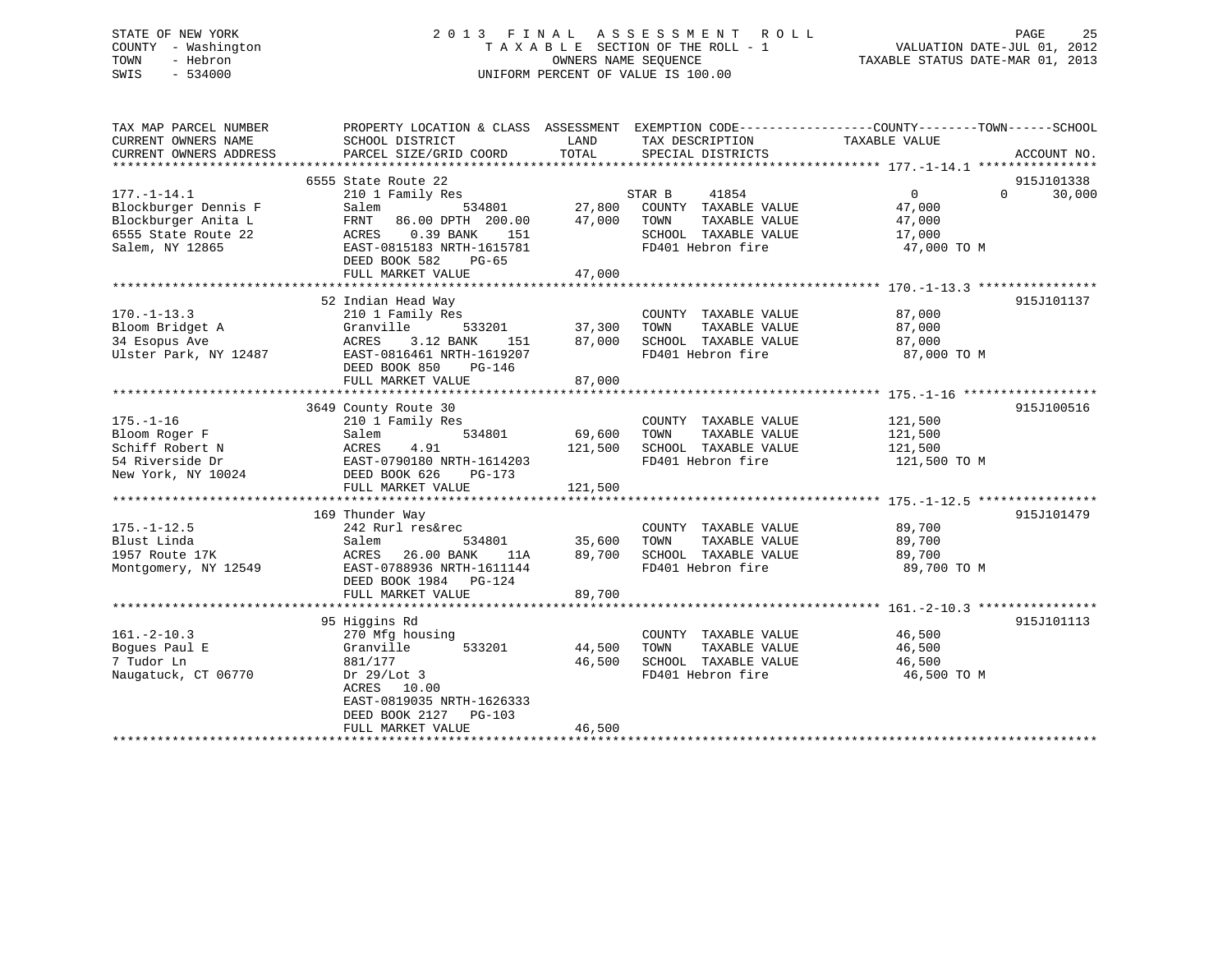### STATE OF NEW YORK 2 0 1 3 F I N A L A S S E S S M E N T R O L L PAGE 26 COUNTY - Washington T A X A B L E SECTION OF THE ROLL - 1 VALUATION DATE-JUL 01, 2012 TOWN - Hebron OWNERS NAME SEQUENCE TAXABLE STATUS DATE-MAR 01, 2013 SWIS - 534000 UNIFORM PERCENT OF VALUE IS 100.00

| TAX MAP PARCEL NUMBER<br>CURRENT OWNERS NAME<br>CURRENT OWNERS ADDRESS                                    | SCHOOL DISTRICT<br>PARCEL SIZE/GRID COORD                                                                                                                                                      | LAND<br>TOTAL                 | TAX DESCRIPTION<br>SPECIAL DISTRICTS                                                                          | PROPERTY LOCATION & CLASS ASSESSMENT EXEMPTION CODE----------------COUNTY-------TOWN------SCHOOL<br>TAXABLE VALUE<br>ACCOUNT NO. |  |
|-----------------------------------------------------------------------------------------------------------|------------------------------------------------------------------------------------------------------------------------------------------------------------------------------------------------|-------------------------------|---------------------------------------------------------------------------------------------------------------|----------------------------------------------------------------------------------------------------------------------------------|--|
| $159. - 1 - 27.2$<br>Bolduc Norman D<br>Bolduc Mary<br>258 Halls Pond Rd<br>Salem, NY 12865               | 258 Halls Pond Rd<br>240 Rural res<br>Hartford<br>533801<br>$1$ ot $2$<br>770/303<br>ACRES<br>29.93 BANK<br>151<br>EAST-0793593 NRTH-1626650<br>DEED BOOK 770<br>$PG-303$<br>FULL MARKET VALUE | 77,400<br>209,000<br>209,000  | STAR B<br>41854<br>COUNTY TAXABLE VALUE<br>TAXABLE VALUE<br>TOWN<br>SCHOOL TAXABLE VALUE<br>FD401 Hebron fire | $\Omega$<br>$\Omega$<br>30,000<br>209,000<br>209,000<br>179,000<br>209,000 TO M                                                  |  |
|                                                                                                           |                                                                                                                                                                                                |                               |                                                                                                               |                                                                                                                                  |  |
| $167. - 1 - 59$<br>Bolio Aaron<br>1017 Callaway Rd<br>Argyle, NY 12809                                    | 1017 Callaway Rd<br>210 1 Family Res<br>532001<br>Argyle<br>ACRES<br>3.00<br>EAST-0783271 NRTH-1624009<br>DEED BOOK 2626<br>PG-152<br>FULL MARKET VALUE                                        | 45,000<br>84,500<br>84,500    | STAR B<br>41854<br>COUNTY TAXABLE VALUE<br>TOWN<br>TAXABLE VALUE<br>SCHOOL TAXABLE VALUE<br>FD401 Hebron fire | 915J100064<br>$\mathbf{0}$<br>$\Omega$<br>30,000<br>84,500<br>84,500<br>54,500<br>84,500 TO M                                    |  |
|                                                                                                           |                                                                                                                                                                                                |                               |                                                                                                               |                                                                                                                                  |  |
| $159. - 1 - 25.1$<br>Boreas Farm Associates<br>Attn: Burckhardt<br>201 E Fourth St<br>New York, NY 10009  | 86 Darfler Ln<br>280 Res Multiple<br>533801<br>Hartford<br>ACRES 17.70<br>EAST-0797464 NRTH-1627290<br>DEED BOOK 649<br>PG-148<br>FULL MARKET VALUE                                            | 61,000<br>225,000<br>225,000  | COUNTY TAXABLE VALUE<br>TAXABLE VALUE<br>TOWN<br>SCHOOL TAXABLE VALUE<br>FD401 Hebron fire                    | 915J101395<br>225,000<br>225,000<br>225,000<br>225,000 TO M                                                                      |  |
|                                                                                                           |                                                                                                                                                                                                |                               |                                                                                                               |                                                                                                                                  |  |
| $159. - 1 - 25.15$<br>Boreas Farm Associates<br>Attn: Burckhardt<br>201 E Fourth St<br>New York, NY 10009 | Darfler Ln<br>314 Rural vac<10<br>Hartford<br>533801<br>lot M<br>ACRES<br>5.63<br>EAST-0797619 NRTH-1627741<br>DEED BOOK 649<br>$PG-148$                                                       | 14,910<br>14,910              | COUNTY TAXABLE VALUE<br>TOWN<br>TAXABLE VALUE<br>SCHOOL TAXABLE VALUE<br>FD401 Hebron fire                    | 915J101704<br>14,910<br>14,910<br>14,910<br>14,910 TO M                                                                          |  |
|                                                                                                           | FULL MARKET VALUE                                                                                                                                                                              | 14,910                        |                                                                                                               |                                                                                                                                  |  |
| $143. - 1 - 9$<br>Borlang Olai J Jr - LE<br>Sherlock Jan<br>3648 Burgoyne Ave<br>Hudson Falls, NY 12839   | 159 East Green Pond Way<br>260 Seasonal res - WTRFNT<br>Granville<br>533201<br>FRNT 100.00 DPTH 200.00<br>EAST-0816312 NRTH-1644185<br>DEED BOOK 1838<br><b>PG-119</b><br>FULL MARKET VALUE    | 109,100<br>124,500<br>124,500 | COUNTY TAXABLE VALUE<br>TAXABLE VALUE<br>TOWN<br>SCHOOL TAXABLE VALUE<br>FD401 Hebron fire                    | 915J100306<br>124,500<br>124,500<br>124,500<br>124,500 TO M                                                                      |  |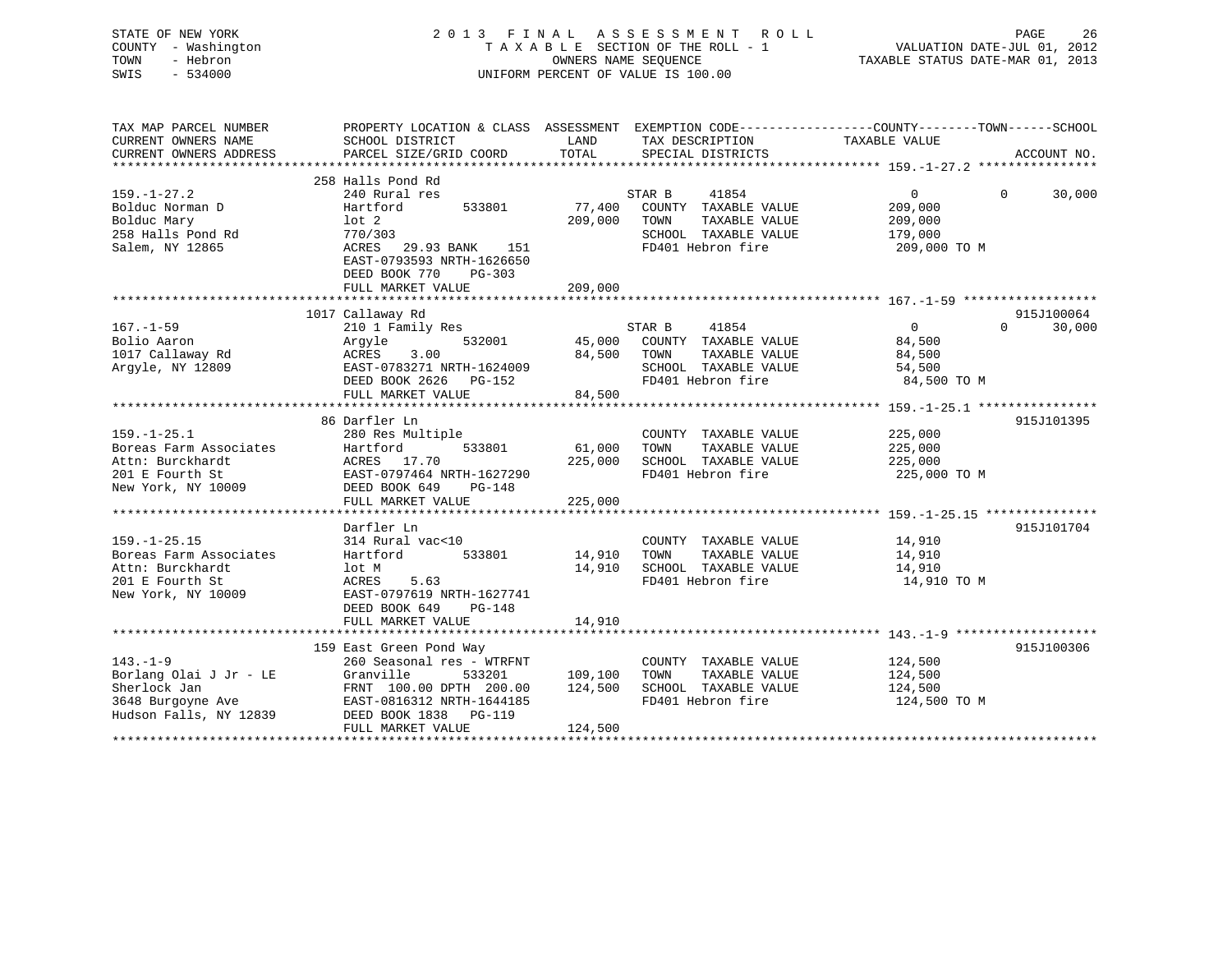| STATE OF NEW YORK<br>COUNTY - Washington<br>- Hebron<br>TOWN<br>SWIS<br>$-534000$            |                                                                                                                                                                  | OWNERS NAME SEQUENCE         | 2013 FINAL ASSESSMENT<br>R O L L<br>TAXABLE SECTION OF THE ROLL - 1<br>UNIFORM PERCENT OF VALUE IS 100.00     | PAGE<br>27<br>VALUATION DATE-JUL 01, 2012<br>TAXABLE STATUS DATE-MAR 01, 2013                                                    |
|----------------------------------------------------------------------------------------------|------------------------------------------------------------------------------------------------------------------------------------------------------------------|------------------------------|---------------------------------------------------------------------------------------------------------------|----------------------------------------------------------------------------------------------------------------------------------|
| TAX MAP PARCEL NUMBER<br>CURRENT OWNERS NAME<br>CURRENT OWNERS ADDRESS                       | SCHOOL DISTRICT<br>PARCEL SIZE/GRID COORD                                                                                                                        | LAND<br>TOTAL                | TAX DESCRIPTION<br>SPECIAL DISTRICTS                                                                          | PROPERTY LOCATION & CLASS ASSESSMENT EXEMPTION CODE----------------COUNTY-------TOWN------SCHOOL<br>TAXABLE VALUE<br>ACCOUNT NO. |
|                                                                                              |                                                                                                                                                                  |                              |                                                                                                               |                                                                                                                                  |
| $144. - 1 - 27$<br>Bouret George H<br>7676 State Route 22<br>Granville, NY 12832             | State Route 22<br>314 Rural vac<10<br>Granville<br>533201<br>FRNT 130.00 DPTH 208.00<br>ACRES<br>0.62<br>EAST-0820456 NRTH-1642851<br>DEED BOOK 908<br>PG-323    | 6,370<br>6,370               | COUNTY TAXABLE VALUE<br>TOWN<br>TAXABLE VALUE<br>SCHOOL TAXABLE VALUE<br>FD401 Hebron fire                    | 915J101026<br>6,370<br>6,370<br>6,370<br>6,370 TO M                                                                              |
|                                                                                              | FULL MARKET VALUE                                                                                                                                                | 6,370                        |                                                                                                               |                                                                                                                                  |
|                                                                                              |                                                                                                                                                                  |                              |                                                                                                               |                                                                                                                                  |
|                                                                                              | 7676 State Route 22                                                                                                                                              |                              |                                                                                                               | 915J100612                                                                                                                       |
| $144. - 1 - 28$<br>Bouret George H<br>7676 State Route 22<br>Granville, NY 12832             | 210 1 Family Res<br>Granville<br>533201<br>ACRES<br>1.80 BANK<br>11A<br>EAST-0820381 NRTH-1642621<br>DEED BOOK 879<br>$PG-167$<br>FULL MARKET VALUE              | 34,000<br>98,500<br>98,500   | STAR B<br>41854<br>COUNTY TAXABLE VALUE<br>TOWN<br>TAXABLE VALUE<br>SCHOOL TAXABLE VALUE<br>FD401 Hebron fire | 30,000<br>$\overline{0}$<br>$\Omega$<br>98,500<br>98,500<br>68,500<br>98,500 TO M                                                |
|                                                                                              |                                                                                                                                                                  |                              |                                                                                                               |                                                                                                                                  |
| $144. - 1 - 37.3$<br>Bourn Calvin L<br>21 Raceville Rd<br>Hampton, NY 12837                  | East Green Pond Way<br>314 Rural vac<10<br>Granville<br>533201<br>Water Rights<br>ACRES<br>5.10<br>EAST-0817217 NRTH-1642849<br>DEED BOOK 763<br>PG-106          | 31,000<br>31,000             | COUNTY TAXABLE VALUE<br>TAXABLE VALUE<br>TOWN<br>SCHOOL TAXABLE VALUE<br>FD401 Hebron fire                    | 915J101447<br>31,000<br>31,000<br>31,000<br>31,000 TO M                                                                          |
|                                                                                              | FULL MARKET VALUE                                                                                                                                                | 31,000                       |                                                                                                               |                                                                                                                                  |
| $177. - 1 - 39$<br>Boutsikaris Costa N<br>Boutsikaris Nina<br>3 LaVeta Pl<br>Nyack, NY 10960 | 20 Middle Rd<br>210 1 Family Res<br>Salem<br>534801<br>584/223 748/254<br>ACRES<br>7.20<br>EAST-0804893 NRTH-1613141<br>DEED BOOK 3216<br>$PG-1$                 | 45,300<br>125,500            | COUNTY TAXABLE VALUE<br>TOWN<br>TAXABLE VALUE<br>SCHOOL TAXABLE VALUE<br>FD401 Hebron fire                    | 915J100255<br>125,500<br>125,500<br>125,500<br>125,500 TO M                                                                      |
|                                                                                              | FULL MARKET VALUE<br>**********************************                                                                                                          | 125,500                      |                                                                                                               |                                                                                                                                  |
| $151. - 1 - 16.5$<br>Bowcock John P Jr<br>Bowcock Loree<br>26 Halliday Rd<br>Coram, NY 11727 | 226 Little Burch Hill Rd<br>210 1 Family Res<br>Granville<br>533201<br>ACRES<br>5.06<br>EAST-0800470 NRTH-1634324<br>DEED BOOK 517<br>PG-47<br>FULL MARKET VALUE | 70,200<br>102,000<br>102,000 | COUNTY TAXABLE VALUE<br>TAXABLE VALUE<br>TOWN<br>SCHOOL TAXABLE VALUE<br>FD401 Hebron fire                    | 915J101284<br>102,000<br>102,000<br>102,000<br>102,000 TO M                                                                      |

\*\*\*\*\*\*\*\*\*\*\*\*\*\*\*\*\*\*\*\*\*\*\*\*\*\*\*\*\*\*\*\*\*\*\*\*\*\*\*\*\*\*\*\*\*\*\*\*\*\*\*\*\*\*\*\*\*\*\*\*\*\*\*\*\*\*\*\*\*\*\*\*\*\*\*\*\*\*\*\*\*\*\*\*\*\*\*\*\*\*\*\*\*\*\*\*\*\*\*\*\*\*\*\*\*\*\*\*\*\*\*\*\*\*\*\*\*\*\*\*\*\*\*\*\*\*\*\*\*\*\*\*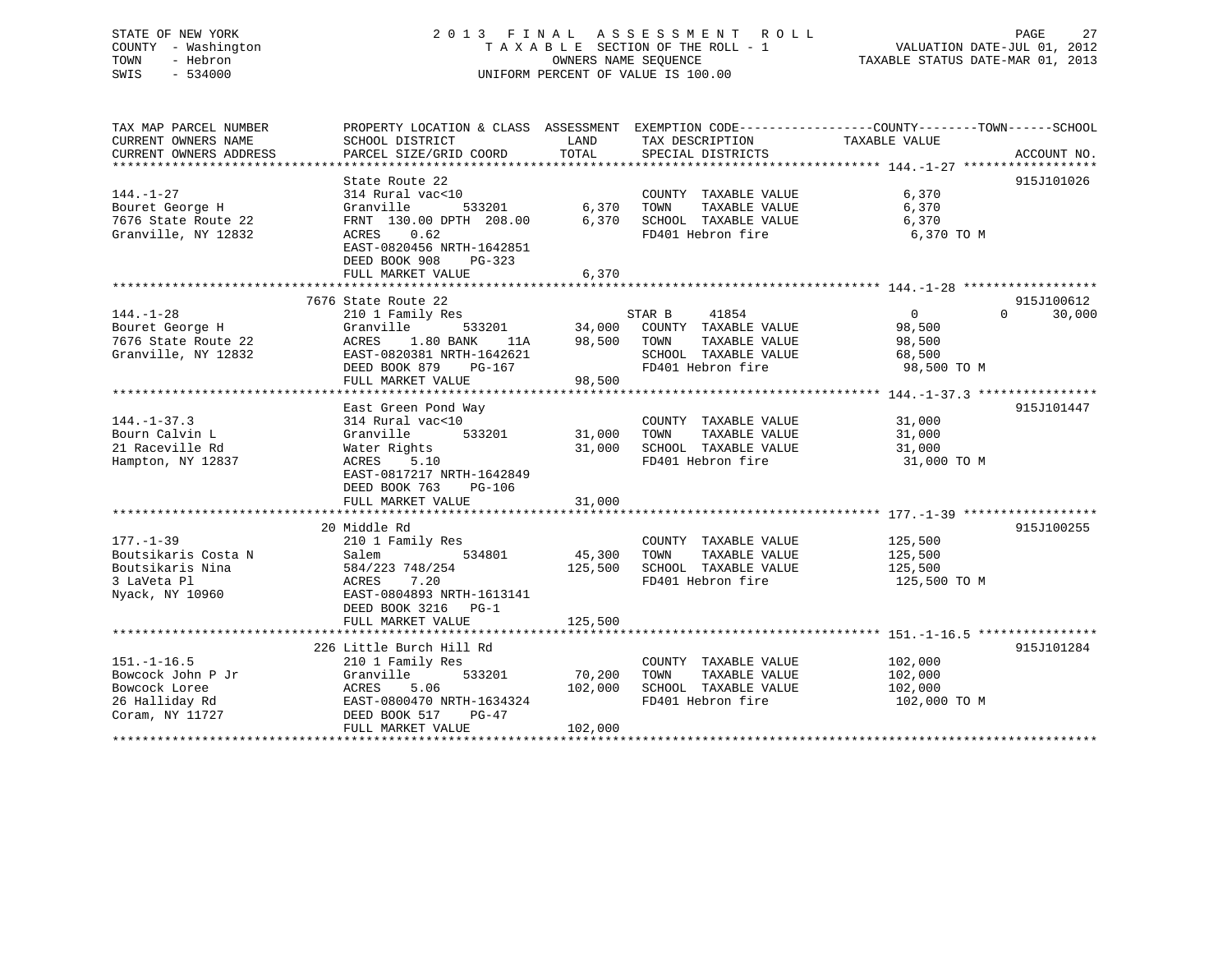### STATE OF NEW YORK 2 0 1 3 F I N A L A S S E S S M E N T R O L L PAGE 28 COUNTY - Washington T A X A B L E SECTION OF THE ROLL - 1 VALUATION DATE-JUL 01, 2012 TOWN - Hebron OWNERS NAME SEQUENCE TAXABLE STATUS DATE-MAR 01, 2013 SWIS - 534000 UNIFORM PERCENT OF VALUE IS 100.00

| TAX MAP PARCEL NUMBER                                                                                                                                                                                                                              | PROPERTY LOCATION & CLASS ASSESSMENT EXEMPTION CODE---------------COUNTY-------TOWN-----SCHOOL<br>PROPERTY LOCATIO<br>SCHOOL DISTRICT                                                                                                  |        |                                                                                         |             |                                 |
|----------------------------------------------------------------------------------------------------------------------------------------------------------------------------------------------------------------------------------------------------|----------------------------------------------------------------------------------------------------------------------------------------------------------------------------------------------------------------------------------------|--------|-----------------------------------------------------------------------------------------|-------------|---------------------------------|
|                                                                                                                                                                                                                                                    |                                                                                                                                                                                                                                        |        |                                                                                         |             |                                 |
|                                                                                                                                                                                                                                                    | 177 Benn Rd                                                                                                                                                                                                                            |        |                                                                                         |             | 915J101297                      |
|                                                                                                                                                                                                                                                    |                                                                                                                                                                                                                                        |        |                                                                                         |             |                                 |
|                                                                                                                                                                                                                                                    |                                                                                                                                                                                                                                        |        |                                                                                         |             |                                 |
|                                                                                                                                                                                                                                                    |                                                                                                                                                                                                                                        |        |                                                                                         |             |                                 |
|                                                                                                                                                                                                                                                    |                                                                                                                                                                                                                                        |        |                                                                                         |             |                                 |
|                                                                                                                                                                                                                                                    |                                                                                                                                                                                                                                        |        |                                                                                         |             |                                 |
|                                                                                                                                                                                                                                                    |                                                                                                                                                                                                                                        |        |                                                                                         |             |                                 |
|                                                                                                                                                                                                                                                    |                                                                                                                                                                                                                                        |        |                                                                                         |             |                                 |
|                                                                                                                                                                                                                                                    | Rykowski Ln                                                                                                                                                                                                                            |        |                                                                                         |             | 915J101586                      |
|                                                                                                                                                                                                                                                    |                                                                                                                                                                                                                                        |        |                                                                                         |             |                                 |
|                                                                                                                                                                                                                                                    |                                                                                                                                                                                                                                        |        |                                                                                         |             |                                 |
|                                                                                                                                                                                                                                                    |                                                                                                                                                                                                                                        |        |                                                                                         |             |                                 |
|                                                                                                                                                                                                                                                    |                                                                                                                                                                                                                                        |        |                                                                                         |             |                                 |
| 161.-2-3.12 314 Rural vac<10<br>Brace Aaron S<br>Brace Dorothy L<br>873 South Rd<br>East Arlington, VT 05252<br>DEED BOOK 772 PG-225<br>FIII.I, MARKET VALIIE<br>FIII.I, MARKET VALIIE<br>FIII.I, MARKET VALIIE<br>FIII.I, MARKET VALIIE<br>200000 |                                                                                                                                                                                                                                        |        |                                                                                         |             |                                 |
|                                                                                                                                                                                                                                                    | FULL MARKET VALUE 4,750                                                                                                                                                                                                                |        |                                                                                         |             |                                 |
|                                                                                                                                                                                                                                                    |                                                                                                                                                                                                                                        |        |                                                                                         |             |                                 |
|                                                                                                                                                                                                                                                    | 459 Mountainside Meadows Way                                                                                                                                                                                                           |        |                                                                                         |             | 915J101790                      |
| 459 MOULLALISTAR B 11854<br>210 1 Family Res<br>Brace Michelle Rae Salem 534801 534801 99,000 TOWN TAXABLE VALUE 99,000<br>99,000 TOWN TAXABLE VALUE 99,000 99,000                                                                                 |                                                                                                                                                                                                                                        |        |                                                                                         |             | $\Omega$ and $\Omega$<br>30,000 |
|                                                                                                                                                                                                                                                    |                                                                                                                                                                                                                                        |        |                                                                                         |             |                                 |
|                                                                                                                                                                                                                                                    |                                                                                                                                                                                                                                        |        |                                                                                         |             |                                 |
| Salem, NY 12865                                                                                                                                                                                                                                    |                                                                                                                                                                                                                                        |        |                                                                                         |             |                                 |
|                                                                                                                                                                                                                                                    |                                                                                                                                                                                                                                        |        |                                                                                         |             |                                 |
|                                                                                                                                                                                                                                                    |                                                                                                                                                                                                                                        |        |                                                                                         |             |                                 |
|                                                                                                                                                                                                                                                    | Let 1<br>29,000 TOWN TAXABLE VALUE<br>ACRES 3.46<br>EAST-0815617 NRTH-1617710<br>DEED BOOK 2104 PG-244<br>FULL MARKET VALUE<br>PA01 Hebron fire 99,000 TOM PG-244<br>PA01 Hebron fire 99,000 TOM PG-244<br>PA01 Hebron fire 99,000 TOM |        |                                                                                         |             |                                 |
|                                                                                                                                                                                                                                                    |                                                                                                                                                                                                                                        |        |                                                                                         |             |                                 |
|                                                                                                                                                                                                                                                    | 1143 Bogtown Rd 69 PCT OF VALUE USED FOR EXEMPTION PURPOSES                                                                                                                                                                            |        |                                                                                         |             | 915J100023                      |
|                                                                                                                                                                                                                                                    |                                                                                                                                                                                                                                        |        |                                                                                         |             | $\overline{0}$                  |
|                                                                                                                                                                                                                                                    |                                                                                                                                                                                                                                        |        |                                                                                         |             | 63,300                          |
|                                                                                                                                                                                                                                                    |                                                                                                                                                                                                                                        |        |                                                                                         |             |                                 |
|                                                                                                                                                                                                                                                    |                                                                                                                                                                                                                                        |        |                                                                                         |             |                                 |
|                                                                                                                                                                                                                                                    |                                                                                                                                                                                                                                        |        |                                                                                         |             |                                 |
|                                                                                                                                                                                                                                                    |                                                                                                                                                                                                                                        |        |                                                                                         |             |                                 |
|                                                                                                                                                                                                                                                    |                                                                                                                                                                                                                                        |        |                                                                                         |             |                                 |
|                                                                                                                                                                                                                                                    | Higgins Rd                                                                                                                                                                                                                             |        |                                                                                         |             |                                 |
|                                                                                                                                                                                                                                                    |                                                                                                                                                                                                                                        |        | COUNTY TAXABLE VALUE 59,500<br>TOWN TAXABLE VALUE 59,500<br>SCHOOL TAXABLE VALUE 59,500 |             |                                 |
|                                                                                                                                                                                                                                                    |                                                                                                                                                                                                                                        |        |                                                                                         |             |                                 |
|                                                                                                                                                                                                                                                    |                                                                                                                                                                                                                                        |        |                                                                                         |             |                                 |
|                                                                                                                                                                                                                                                    |                                                                                                                                                                                                                                        |        | CA008 Cons agri dst 8 59,500 TO M                                                       |             |                                 |
|                                                                                                                                                                                                                                                    |                                                                                                                                                                                                                                        |        | FD401 Hebron fire                                                                       | 59,500 TO M |                                 |
|                                                                                                                                                                                                                                                    | DEED BOOK 3151 PG-219                                                                                                                                                                                                                  |        |                                                                                         |             |                                 |
|                                                                                                                                                                                                                                                    | FULL MARKET VALUE                                                                                                                                                                                                                      | 59,500 |                                                                                         |             |                                 |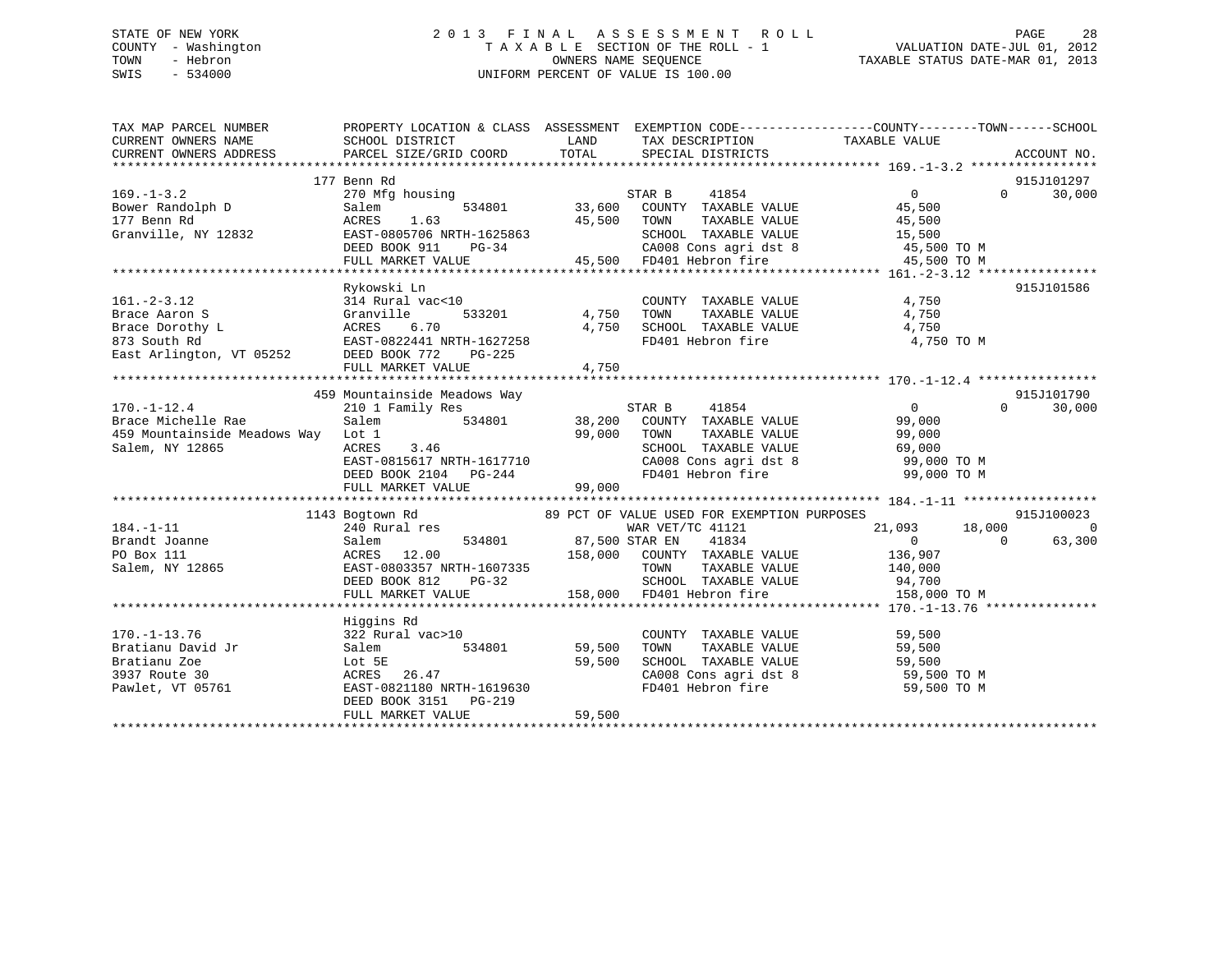### STATE OF NEW YORK 2 0 1 3 F I N A L A S S E S S M E N T R O L L PAGE 29 COUNTY - Washington T A X A B L E SECTION OF THE ROLL - 1 VALUATION DATE-JUL 01, 2012 TOWN - Hebron OWNERS NAME SEQUENCE TAXABLE STATUS DATE-MAR 01, 2013 SWIS - 534000 UNIFORM PERCENT OF VALUE IS 100.00

| TAX MAP PARCEL NUMBER<br>CURRENT OWNERS NAME | SCHOOL DISTRICT           | LAND<br>TAX DESCRIPTION          | PROPERTY LOCATION & CLASS ASSESSMENT EXEMPTION CODE---------------COUNTY-------TOWN------SCHOOL<br>TAXABLE VALUE |                    |
|----------------------------------------------|---------------------------|----------------------------------|------------------------------------------------------------------------------------------------------------------|--------------------|
| CURRENT OWNERS ADDRESS                       | PARCEL SIZE/GRID COORD    | TOTAL<br>SPECIAL DISTRICTS       |                                                                                                                  | ACCOUNT NO.        |
|                                              |                           |                                  |                                                                                                                  |                    |
|                                              | 6293 State Route 22       |                                  |                                                                                                                  | 915J101547         |
| $185. - 1 - 24$                              | 210 1 Family Res          | WAR VET/TC 41121                 | 25,650                                                                                                           | 18,000<br>$\Omega$ |
| Bratton Debra R                              | 534801<br>Salem           | 40,700 STAR B<br>41854           | $\Omega$                                                                                                         | $\Omega$<br>30,000 |
| Bratton Lanny I                              | 4.47<br>ACRES             | 171,000<br>COUNTY TAXABLE VALUE  | 145,350                                                                                                          |                    |
| 6293 State Route 22                          | EAST-0815859 NRTH-1609603 | TOWN<br>TAXABLE VALUE            | 153,000                                                                                                          |                    |
| Salem, NY 12865                              | DEED BOOK 3167 PG-284     | SCHOOL TAXABLE VALUE             | 141,000                                                                                                          |                    |
|                                              | FULL MARKET VALUE         | 171,000 FD401 Hebron fire        | 171,000 TO M                                                                                                     |                    |
|                                              |                           |                                  |                                                                                                                  |                    |
|                                              | State Route 22            |                                  |                                                                                                                  | 915J101901         |
| $185. - 1 - 29$                              | 314 Rural vac<10          | COUNTY TAXABLE VALUE             | 17,300                                                                                                           |                    |
| Bratton Debra R                              | 534801<br>Salem           | 17,300<br>TAXABLE VALUE<br>TOWN  | 17,300                                                                                                           |                    |
| Bratton Lanny I                              | lot <sub>8</sub>          | 17,300<br>SCHOOL TAXABLE VALUE   | 17,300                                                                                                           |                    |
| 6293 State Route 22                          | ACRES<br>3.49             | FD401 Hebron fire                | 17,300 TO M                                                                                                      |                    |
| Salem, NY 12865                              | EAST-0815752 NRTH-1609174 |                                  |                                                                                                                  |                    |
|                                              | DEED BOOK 3167 PG-284     |                                  |                                                                                                                  |                    |
|                                              | FULL MARKET VALUE         | 17,300                           |                                                                                                                  |                    |
|                                              |                           |                                  |                                                                                                                  |                    |
|                                              | 14 Sheldon Rd             |                                  |                                                                                                                  | 915J101357         |
| $177. - 1 - 23$                              | 210 1 Family Res          | STAR B<br>41854                  | $\Omega$                                                                                                         | 30,000<br>$\Omega$ |
| Braymer Eric T                               | 534801<br>Salem           | 30,900<br>COUNTY TAXABLE VALUE   | 85,000                                                                                                           |                    |
| 14 Sheldon Rd                                | 1668/101                  | 85,000<br>TOWN<br>TAXABLE VALUE  | 85,000                                                                                                           |                    |
| Granville, NY 12832                          | FRNT 185.00 DPTH 173.00   | SCHOOL TAXABLE VALUE             | 55,000                                                                                                           |                    |
|                                              | 0.73<br>ACRES             | FD401 Hebron fire                | 85,000 TO M                                                                                                      |                    |
|                                              | EAST-0815681 NRTH-1615549 |                                  |                                                                                                                  |                    |
|                                              | DEED BOOK 2230 PG-119     |                                  |                                                                                                                  |                    |
|                                              | FULL MARKET VALUE         | 85,000                           |                                                                                                                  |                    |
|                                              |                           |                                  |                                                                                                                  |                    |
|                                              | 37 Hebron Hills Rd        |                                  |                                                                                                                  | 915J100138         |
| $183. - 1 - 41$                              | 210 1 Family Res          | 41854<br>STAR B                  | $\overline{0}$                                                                                                   | 30,000<br>$\Omega$ |
| Braymer Zachary D                            | Salem<br>534801           | 67,500<br>COUNTY TAXABLE VALUE   | 172,000                                                                                                          |                    |
| 37 Hebron Hills Rd                           | ACRES<br>4.50             | 172,000<br>TAXABLE VALUE<br>TOWN | 172,000                                                                                                          |                    |
| Salem, NY 12865                              | EAST-0788056 NRTH-1602726 | SCHOOL TAXABLE VALUE             | 142,000                                                                                                          |                    |
|                                              | DEED BOOK 2895 PG-170     | FD401 Hebron fire                | 172,000 TO M                                                                                                     |                    |
|                                              | FULL MARKET VALUE         | 172,000                          |                                                                                                                  |                    |
|                                              |                           |                                  |                                                                                                                  |                    |
|                                              | 9 Sawmill Rd              |                                  |                                                                                                                  | 915J100102         |
| $153. - 1 - 9.1$                             | 210 1 Family Res          | COUNTY TAXABLE VALUE             | 106,300                                                                                                          |                    |
| Brayton Thomas                               | Granville<br>533201       | 70,300<br>TAXABLE VALUE<br>TOWN  | 106,300                                                                                                          |                    |
| 2349 Clark Rd                                | Byrd Sub/ Dr29\#77        | 106,300<br>SCHOOL TAXABLE VALUE  | 106,300                                                                                                          |                    |
| Canastota, NY 13032                          | ACRES<br>5.11             | FD401 Hebron fire                | 106,300 TO M                                                                                                     |                    |
|                                              | EAST-0819699 NRTH-1637622 |                                  |                                                                                                                  |                    |
| PRIOR OWNER ON 3/01/2013                     | DEED BOOK 3239 PG-290     |                                  |                                                                                                                  |                    |
| Brayton Thomas W                             | FULL MARKET VALUE         | 106,300                          |                                                                                                                  |                    |
|                                              |                           |                                  |                                                                                                                  |                    |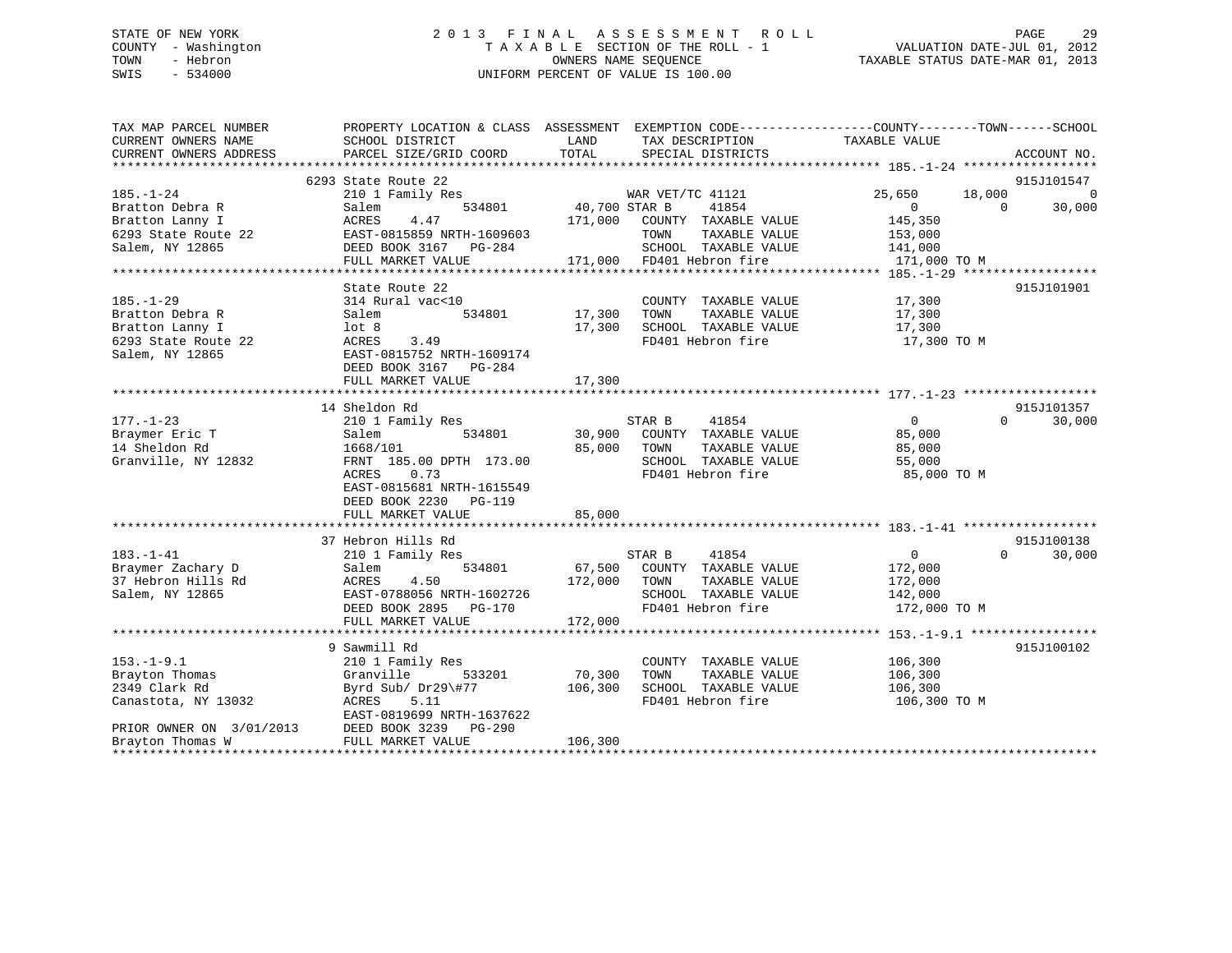### STATE OF NEW YORK 2 0 1 3 F I N A L A S S E S S M E N T R O L L PAGE 30 COUNTY - Washington T A X A B L E SECTION OF THE ROLL - 1 VALUATION DATE-JUL 01, 2012 TOWN - Hebron OWNERS NAME SEQUENCE TAXABLE STATUS DATE-MAR 01, 2013 SWIS - 534000 UNIFORM PERCENT OF VALUE IS 100.00

| TAX MAP PARCEL NUMBER                                                                                                                                                                                                          |                                                  |                       |                                             | PROPERTY LOCATION & CLASS ASSESSMENT EXEMPTION CODE----------------COUNTY-------TOWN------SCHOOL |             |
|--------------------------------------------------------------------------------------------------------------------------------------------------------------------------------------------------------------------------------|--------------------------------------------------|-----------------------|---------------------------------------------|--------------------------------------------------------------------------------------------------|-------------|
| CURRENT OWNERS NAME                                                                                                                                                                                                            | SCHOOL DISTRICT                                  | LAND                  | TAX DESCRIPTION                             | TAXABLE VALUE                                                                                    |             |
| CURRENT OWNERS ADDRESS                                                                                                                                                                                                         | PARCEL SIZE/GRID COORD                           | TOTAL                 | SPECIAL DISTRICTS                           |                                                                                                  | ACCOUNT NO. |
|                                                                                                                                                                                                                                |                                                  |                       |                                             |                                                                                                  |             |
|                                                                                                                                                                                                                                | 151 East Green Pond Way                          |                       |                                             |                                                                                                  | 915J100073  |
| $143. - 1 - 11$                                                                                                                                                                                                                | 260 Seasonal res - WTRFNT                        |                       | COUNTY TAXABLE VALUE                        |                                                                                                  |             |
| Brennen Joseph                                                                                                                                                                                                                 | 533201<br>Granville                              | 120,800               | TOWN<br>TAXABLE VALUE                       | 126,000<br>126,000                                                                               |             |
|                                                                                                                                                                                                                                |                                                  | 126,000               | SCHOOL TAXABLE VALUE 126,000                |                                                                                                  |             |
|                                                                                                                                                                                                                                |                                                  |                       | FD401 Hebron fire                           | 126,000 TO M                                                                                     |             |
|                                                                                                                                                                                                                                |                                                  |                       |                                             |                                                                                                  |             |
|                                                                                                                                                                                                                                | FULL MARKET VALUE                                | 126,000               |                                             |                                                                                                  |             |
|                                                                                                                                                                                                                                |                                                  |                       |                                             |                                                                                                  |             |
|                                                                                                                                                                                                                                | State Route 22                                   |                       |                                             |                                                                                                  | 915J101104  |
| $177. - 1 - 26.4$                                                                                                                                                                                                              | 312 Vac w/imprv                                  |                       | COUNTY TAXABLE VALUE 38,500                 |                                                                                                  |             |
| Brenner Jon M                                                                                                                                                                                                                  | Salem                                            | 534801 36,500         | TOWN<br>TAXABLE VALUE                       | 38,500                                                                                           |             |
|                                                                                                                                                                                                                                |                                                  | 38,500                | SCHOOL TAXABLE VALUE 38,500                 |                                                                                                  |             |
|                                                                                                                                                                                                                                |                                                  |                       | FD401 Hebron fire                           | 38,500 TO M                                                                                      |             |
| Example the model of the state of the state of the state of the state of the state of the state of the state of the state of the state of the state of the state of the state of the state of the state of the state of the st |                                                  |                       |                                             |                                                                                                  |             |
|                                                                                                                                                                                                                                | FULL MARKET VALUE                                |                       |                                             |                                                                                                  |             |
|                                                                                                                                                                                                                                |                                                  | 38,500                |                                             |                                                                                                  |             |
|                                                                                                                                                                                                                                | 1117 Chamberlin Mills Rd                         |                       |                                             |                                                                                                  | 915J101829  |
|                                                                                                                                                                                                                                |                                                  |                       |                                             |                                                                                                  | 40,398      |
| $177. - 1 - 28.1$                                                                                                                                                                                                              | 241 Rural res&ag                                 |                       | AG DIST<br>41720                            | 40,398<br>40,398                                                                                 |             |
| Brillon Joseph E                                                                                                                                                                                                               | Salem                                            | 534801 148,300 STAR B | 41854                                       | $\overline{0}$<br>$\Omega$                                                                       | 30,000      |
| Brillon Sally                                                                                                                                                                                                                  | 727/259 727/265                                  | 293,500               | COUNTY TAXABLE VALUE                        | 253,102                                                                                          |             |
| 1117 Chamberlin Mills Rd                                                                                                                                                                                                       | ACRES 39.90                                      |                       | TOWN<br>TAXABLE VALUE                       | 253,102<br>223,102                                                                               |             |
| Salem, NY 12865                                                                                                                                                                                                                | EAST-0812620 NRTH-1614583                        |                       |                                             | SCHOOL TAXABLE VALUE 223,102<br>CA008 Cons agri dst 8 253,102 TO M                               |             |
|                                                                                                                                                                                                                                | PG-240<br>LUE 293,500<br>DEED BOOK 621           |                       |                                             |                                                                                                  |             |
| MAY BE SUBJECT TO PAYMENT                                                                                                                                                                                                      | FULL MARKET VALUE                                |                       | 40,398 EX<br>40,398 EX<br>FD401 Hebron fire |                                                                                                  |             |
| UNDER AGDIST LAW TIL 2017                                                                                                                                                                                                      |                                                  |                       |                                             | 293,500 TO M                                                                                     |             |
|                                                                                                                                                                                                                                |                                                  |                       |                                             |                                                                                                  |             |
|                                                                                                                                                                                                                                | 132 Bromley Ln<br>Bromley Ln<br>210 1 Family Res |                       | 80 PCT OF VALUE USED FOR EXEMPTION PURPOSES |                                                                                                  | 915J100054  |
| $178. - 1 - 5$                                                                                                                                                                                                                 |                                                  |                       | CBT VET/TC 41131                            | 22,900<br>22,900                                                                                 | $\mathbf 0$ |
|                                                                                                                                                                                                                                |                                                  | 534801 46,200         | COUNTY TAXABLE VALUE                        | 91,600                                                                                           |             |
|                                                                                                                                                                                                                                |                                                  | 114,500               | TAXABLE VALUE<br>TOWN                       | 91,600                                                                                           |             |
|                                                                                                                                                                                                                                |                                                  |                       | SCHOOL TAXABLE VALUE 114,500                |                                                                                                  |             |
|                                                                                                                                                                                                                                |                                                  |                       | FD401 Hebron fire                           | 114,500 TO M                                                                                     |             |
| Bromley Casper C LE<br>Bromley Addie L LE<br>ACRES 7.80<br>Attn: Jameson Ronald S<br>132 Bromley Ln<br>Granville, NY 12832<br>FULL MARKET VALUE                                                                                |                                                  | 114,500               |                                             |                                                                                                  |             |
|                                                                                                                                                                                                                                |                                                  |                       |                                             |                                                                                                  |             |
|                                                                                                                                                                                                                                | 40 Barkley Ln                                    |                       |                                             |                                                                                                  | 915J101169  |
| $183.2 - 1 - 33$                                                                                                                                                                                                               | 242 Rurl res&rec - WTRFNT                        |                       | COUNTY TAXABLE VALUE                        | 703,500                                                                                          |             |
| Brooks Randolph                                                                                                                                                                                                                | 534801<br>Salem                                  | 345,900               | TOWN                                        | TAXABLE VALUE 703,500                                                                            |             |
| Brooks Bonnie N                                                                                                                                                                                                                | ACRES 13.35<br>EAST-0786028 NRTH-1606290         | 703,500               | SCHOOL TAXABLE VALUE<br>FD401 Hebron fire   | 703,500                                                                                          |             |
| 3 Schindler Dr                                                                                                                                                                                                                 |                                                  |                       |                                             | 703,500 TO M                                                                                     |             |
| Succasunna, NJ 07876 DEED BOOK 1975 PG-319                                                                                                                                                                                     |                                                  |                       |                                             |                                                                                                  |             |
|                                                                                                                                                                                                                                | FULL MARKET VALUE                                | 703,500               |                                             |                                                                                                  |             |
|                                                                                                                                                                                                                                |                                                  |                       |                                             |                                                                                                  |             |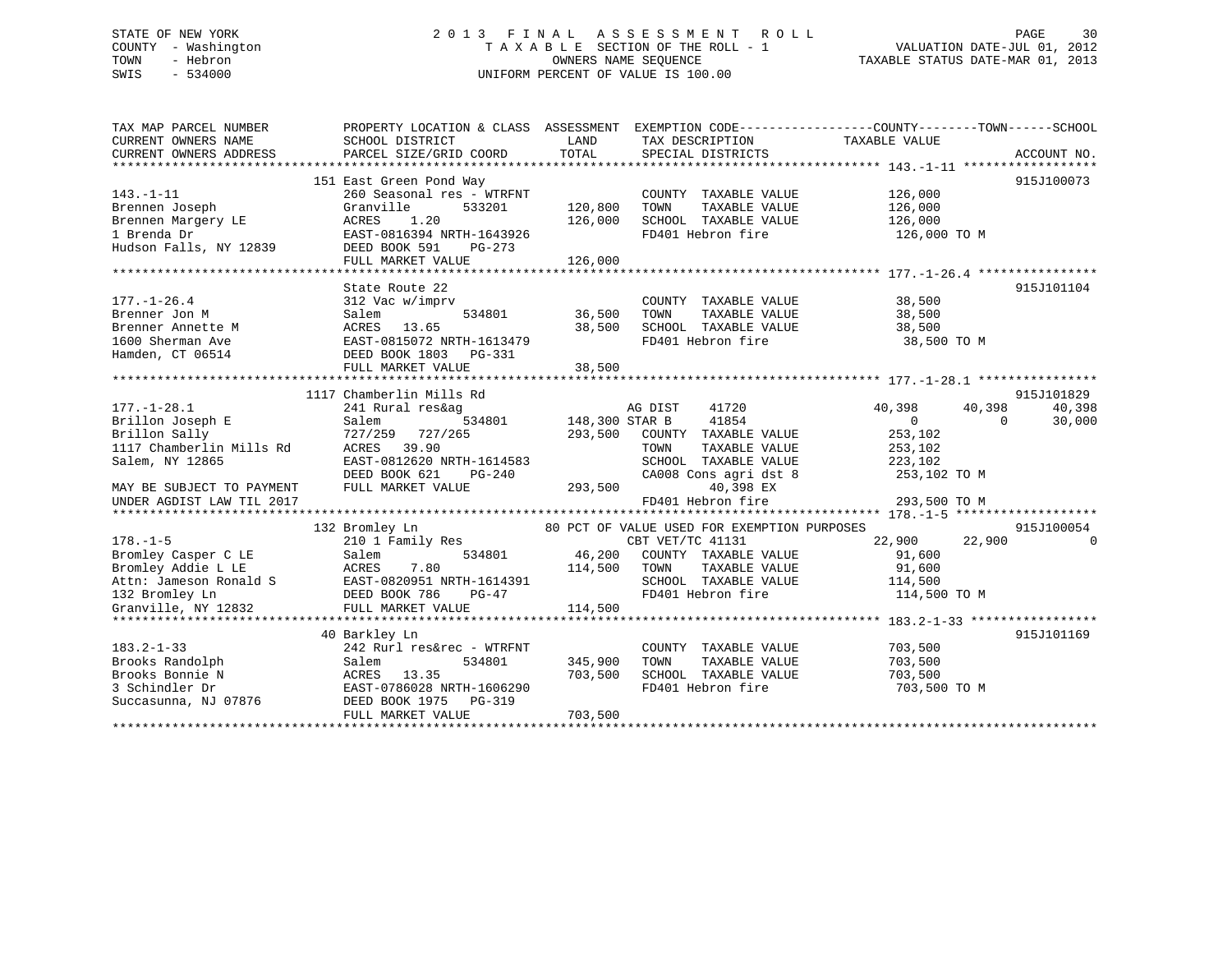### STATE OF NEW YORK 2 0 1 3 F I N A L A S S E S S M E N T R O L L PAGE 31 COUNTY - Washington T A X A B L E SECTION OF THE ROLL - 1 VALUATION DATE-JUL 01, 2012 TOWN - Hebron OWNERS NAME SEQUENCE TAXABLE STATUS DATE-MAR 01, 2013 SWIS - 534000 UNIFORM PERCENT OF VALUE IS 100.00

| TAX MAP PARCEL NUMBER<br>CURRENT OWNERS NAME<br>CURRENT OWNERS ADDRESS | PROPERTY LOCATION & CLASS ASSESSMENT EXEMPTION CODE---------------COUNTY-------TOWN-----SCHOOL<br>SCHOOL DISTRICT<br>PARCEL SIZE/GRID COORD TOTAL |              | SPECIAL DISTRICTS                                                                                                                                   |                            | ACCOUNT NO.        |
|------------------------------------------------------------------------|---------------------------------------------------------------------------------------------------------------------------------------------------|--------------|-----------------------------------------------------------------------------------------------------------------------------------------------------|----------------------------|--------------------|
|                                                                        |                                                                                                                                                   |              |                                                                                                                                                     |                            |                    |
|                                                                        | 325 Darfler Rd                                                                                                                                    |              |                                                                                                                                                     |                            | 915J101209         |
| $159. - 1 - 4.2$                                                       | 270 Mfg housing                                                                                                                                   |              |                                                                                                                                                     | $\overline{0}$             | $\Omega$<br>30,000 |
| Brosseau George                                                        | Hartford 533801                                                                                                                                   |              | $\begin{array}{cccc}\n\texttt{STAR B} & \texttt{41854} \\ \texttt{33801} & \texttt{32,000} & \texttt{COUNTY} & \texttt{TAXABLE VALUE}\n\end{array}$ | 55,500                     |                    |
| Brosseau Muriel                                                        | Easement 2688/227                                                                                                                                 | 55,500 TOWN  | TAXABLE VALUE                                                                                                                                       | 55,500                     |                    |
| 325 Darfler Rd                                                         | ACRES<br>1.00                                                                                                                                     |              | SCHOOL TAXABLE VALUE                                                                                                                                | 25,500                     |                    |
| Granville, NY 12832                                                    | EAST-0797041 NRTH-1632481                                                                                                                         |              | FD401 Hebron fire                                                                                                                                   | 55,500 TO M                |                    |
|                                                                        | DEED BOOK 840<br>PG-284                                                                                                                           |              |                                                                                                                                                     |                            |                    |
|                                                                        |                                                                                                                                                   |              |                                                                                                                                                     |                            |                    |
|                                                                        |                                                                                                                                                   |              |                                                                                                                                                     |                            |                    |
|                                                                        | Dunnigan Rd                                                                                                                                       |              |                                                                                                                                                     |                            |                    |
| $184. - 1 - 19.9$                                                      | 314 Rural vac<10                                                                                                                                  |              | COUNTY TAXABLE VALUE                                                                                                                                | 33,000                     |                    |
| Brown Bruce E                                                          | 534801 33,000<br>Salem                                                                                                                            |              | TOWN<br>TAXABLE VALUE                                                                                                                               | 33,000                     |                    |
| 27 Excelsior Spring Ave                                                | lot <sub>9</sub>                                                                                                                                  | 33,000       | SCHOOL TAXABLE VALUE                                                                                                                                | 33,000                     |                    |
| Saratoga Springs, NY 12866                                             | ACRES 5.82                                                                                                                                        |              | CA008 Cons agri dst 8 33,000 TO M                                                                                                                   |                            |                    |
|                                                                        | EAST-0797319 NRTH-1603606                                                                                                                         |              | FD401 Hebron fire                                                                                                                                   | 33,000 TO M                |                    |
|                                                                        | DEED BOOK 2731 PG-197                                                                                                                             |              |                                                                                                                                                     |                            |                    |
|                                                                        |                                                                                                                                                   |              |                                                                                                                                                     |                            |                    |
|                                                                        |                                                                                                                                                   |              |                                                                                                                                                     |                            |                    |
|                                                                        | 83 Thunder Way                                                                                                                                    |              |                                                                                                                                                     |                            | 915J100593         |
| $175. - 1 - 12.1$                                                      | 271 Mfg housings 534801 522,800 COUNTY TAXABLE VALUE                                                                                              |              |                                                                                                                                                     | $\overline{0}$<br>$\Omega$ | 30,000             |
| Brown Julius                                                           |                                                                                                                                                   |              |                                                                                                                                                     | 33,500                     |                    |
| Brown Rose                                                             | 769/328                                                                                                                                           | 33,500 TOWN  | TAXABLE VALUE                                                                                                                                       | 33,500                     |                    |
| 83 Thunder Way                                                         | ACRES 4.85                                                                                                                                        |              | SCHOOL TAXABLE VALUE                                                                                                                                | 3,500                      |                    |
| Salem, NY 12865                                                        | EAST-0790205 NRTH-1610347                                                                                                                         |              | FD401 Hebron fire                                                                                                                                   | 33,500 TO M                |                    |
|                                                                        | DEED BOOK 936<br>PG-194                                                                                                                           |              |                                                                                                                                                     |                            |                    |
|                                                                        | FULL MARKET VALUE                                                                                                                                 | 33,500       |                                                                                                                                                     |                            |                    |
|                                                                        |                                                                                                                                                   |              |                                                                                                                                                     |                            |                    |
|                                                                        | Patterson Hill Rd                                                                                                                                 |              |                                                                                                                                                     |                            | 915J101505         |
| $183. - 1 - 32.3$                                                      | 314 Rural vac<10                                                                                                                                  |              | COUNTY TAXABLE VALUE 38,000                                                                                                                         |                            |                    |
| Brown Mary Beth                                                        | 534801<br>Salem                                                                                                                                   |              | 38,000    TOWN      TAXABLE VALUE<br>38,000    SCHOOL   TAXABLE VALUE                                                                               | 38,000                     |                    |
| 43 Barn Rd Apt 1                                                       | ACRES<br>2.96                                                                                                                                     |              |                                                                                                                                                     | 38,000<br>38,000           |                    |
| Lake Placid, NY 12946                                                  | EAST-0788400 NRTH-1601551                                                                                                                         |              | FD401 Hebron fire                                                                                                                                   | 38,000 TO M                |                    |
|                                                                        | DEED BOOK 725 PG-150                                                                                                                              |              |                                                                                                                                                     |                            |                    |
|                                                                        | FULL MARKET VALUE                                                                                                                                 | 38,000       |                                                                                                                                                     |                            |                    |
|                                                                        |                                                                                                                                                   |              |                                                                                                                                                     |                            |                    |
|                                                                        | 1140 Patterson Hill Rd                                                                                                                            |              |                                                                                                                                                     |                            | 915J101545         |
| $183. - 1 - 32.6$                                                      | 210 1 Family Res                                                                                                                                  |              | STAR B<br>41854                                                                                                                                     | $0 \qquad \qquad$          | $\Omega$<br>30,000 |
| Brown Marybeth                                                         | 534801<br>Salem                                                                                                                                   |              | 86,900 COUNTY TAXABLE VALUE                                                                                                                         | 124,000                    |                    |
| 43 Barn Rd Apt 1                                                       | ACRES<br>2.88                                                                                                                                     | 124,000 TOWN | TAXABLE VALUE                                                                                                                                       | 124,000                    |                    |
| Lake Placid, NY 12946                                                  | EAST-0788376 NRTH-1601733                                                                                                                         |              | SCHOOL TAXABLE VALUE                                                                                                                                | 94,000                     |                    |
|                                                                        | DEED BOOK 716<br>$PG-67$                                                                                                                          |              | FD401 Hebron fire                                                                                                                                   | 124,000 TO M               |                    |
|                                                                        | FULL MARKET VALUE                                                                                                                                 | 124,000      |                                                                                                                                                     |                            |                    |
|                                                                        |                                                                                                                                                   |              |                                                                                                                                                     |                            |                    |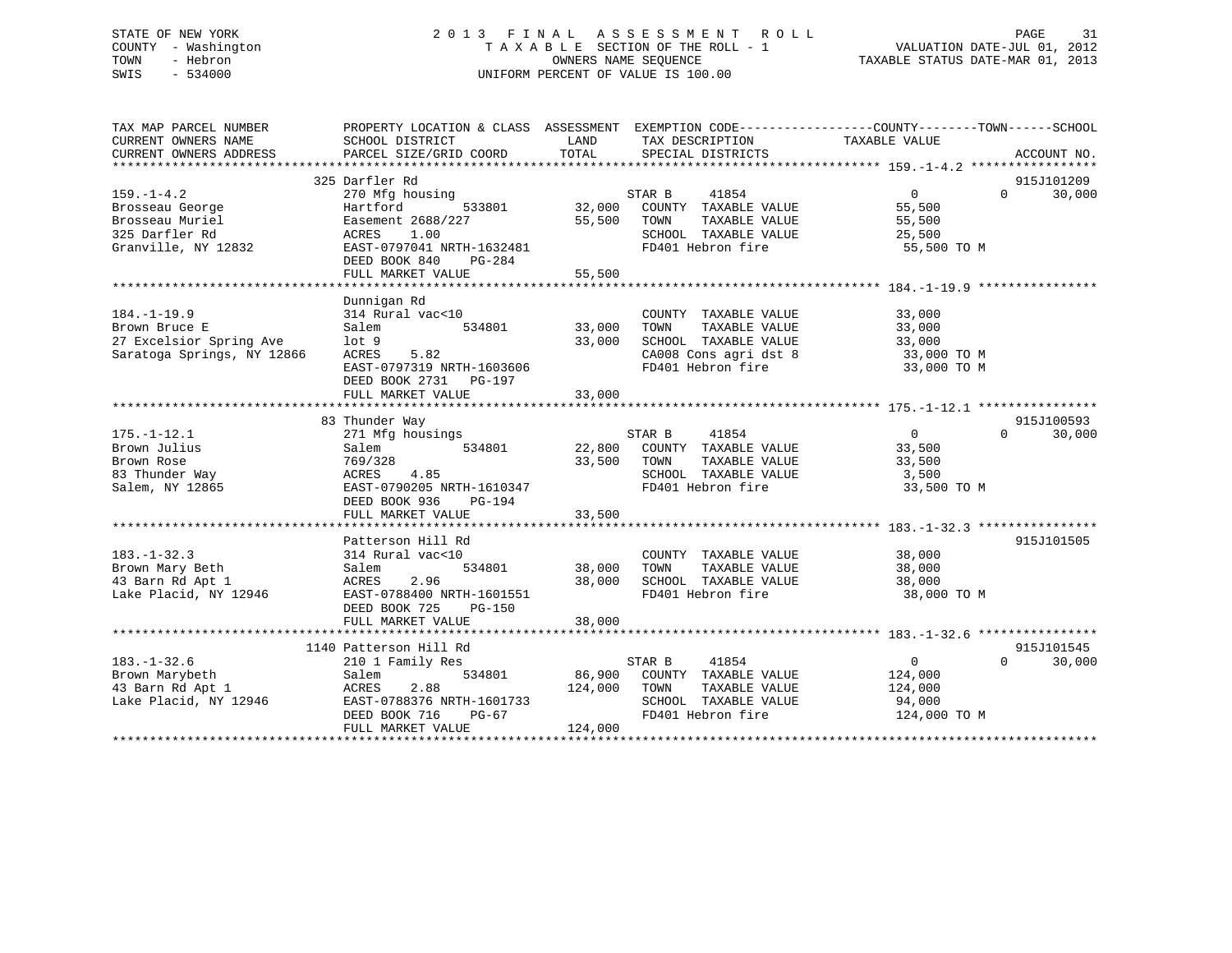## STATE OF NEW YORK 2013 FINAL ASSESSMENT ROLL PAGE 32 COUNTY - Washington T A X A B L E SECTION OF THE ROLL - 1 VALUATION DATE-JUL 01, 2012 SWIS - 534000 UNIFORM PERCENT OF VALUE IS 100.00

VALUATION DATE-JUL  $01$ , 2012

TAXABLE STATUS DATE-MAR 01, 2013

| TAX MAP PARCEL NUMBER<br>CURRENT OWNERS NAME<br>CURRENT OWNERS ADDRESS                  | SCHOOL DISTRICT<br>PARCEL SIZE/GRID COORD                                                                                                                                             | LAND<br>TOTAL                 | TAX DESCRIPTION TAXABLE VALUE<br>SPECIAL DISTRICTS                                                                  | PROPERTY LOCATION & CLASS ASSESSMENT EXEMPTION CODE----------------COUNTY-------TOWN------SCHOOL<br>ACCOUNT NO. |
|-----------------------------------------------------------------------------------------|---------------------------------------------------------------------------------------------------------------------------------------------------------------------------------------|-------------------------------|---------------------------------------------------------------------------------------------------------------------|-----------------------------------------------------------------------------------------------------------------|
| 167.–1–33.7<br>Brown Ton<br>Brown Miguel<br>6254 97th Pl                                | 4011 County Route 30<br>210 1 Family Res<br>534801<br>Salem<br>Lot C<br>2.07<br>ACRES<br>DEED BOOK 2844 PG-1<br>FULL MARKET VALUE                                                     | 29,700<br>109,000<br>109,000  | COUNTY TAXABLE VALUE<br>TAXABLE VALUE<br>TOWN<br>SCHOOL TAXABLE VALUE<br>FD401 Hebron fire                          | 915J101593<br>109,000<br>109,000<br>109,000<br>109,000 TO M                                                     |
| $167. - 1 - 33.8$<br>Brown Ton<br>Brown Miquel<br>6254 97th Pl<br>Rego Park, NY 11374   | Warnick Rd<br>312 Vac w/imprv<br>Siz ve<br>Salem<br>534801<br>contract 611/29<br>Lot D<br>ACRES<br>2.54<br>EAST-0787661 NRTH-1622070<br>DEED BOOK 2844<br>$PG-1$<br>FULL MARKET VALUE | 15,000<br>15,700<br>15,700    | COUNTY TAXABLE VALUE<br>TOWN<br>TAXABLE VALUE<br>SCHOOL TAXABLE VALUE<br>FD401 Hebron fire                          | 915J101675<br>15,700<br>15,700<br>15,700<br>15,700 TO M                                                         |
| 159.–1–16<br>Brown Violette<br>57 Heatherwood Dr<br>Marlboro, MA 01752                  | 1091 County Route 31<br>240 Rural res<br>533201<br>Granville<br>ACRES     40.00<br>EAST-0802351 NRTH-1628690<br>DEED BOOK 438<br>PG-713<br>FULL MARKET VALUE                          | 148,500<br>213,000<br>213,000 | COUNTY TAXABLE VALUE<br>TOWN<br>TAXABLE VALUE<br>SCHOOL TAXABLE VALUE<br>CA008 Cons agri dst 8<br>FD401 Hebron fire | 915J100080<br>213,000<br>213,000<br>213,000<br>213,000 TO M<br>213,000 TO M                                     |
| $151.-1-18.1$<br>Bruce Richard Craiq<br>210 Little Burch Hill Rd<br>Granville, NY 12832 | 210 Little Burch Hill Rd<br>210 1 Family Res<br>Granville<br>533201<br>ACRES 7.80<br>EAST-0799939 NRTH-1634159<br>DEED BOOK 2176 PG-202<br>FULL MARKET VALUE                          | 39,500<br>45,000<br>45,000    | STAR B<br>41854<br>COUNTY TAXABLE VALUE<br>TOWN<br>TAXABLE VALUE<br>SCHOOL TAXABLE VALUE<br>FD401 Hebron fire       | 915J101004<br>$\overline{0}$<br>$\overline{0}$<br>30,000<br>45,000<br>45,000<br>15,000<br>45,000 TO M           |
| 169.–1–18.36<br>Brustkem James<br>Brustkem Annie<br>43 Clark Way<br>Salem, NY 12865     | 43 Clark Way<br>210 1 Family Res<br>Granville 333201<br>FRNT 156.00 DPTH 266.00<br>ACRES 0.95 BANK 26<br>EAST-0815565 NRTH-1623146<br>FULL MARKET VALUE                               | 23,900<br>70,500<br>70,500    | 41854<br>STAR B<br>COUNTY TAXABLE VALUE<br>TOWN<br>TAXABLE VALUE<br>SCHOOL TAXABLE VALUE<br>FD401 Hebron fire       | 30,000<br>$\overline{0}$<br>$\mathbf{0}$<br>70,500<br>70,500<br>40,500<br>70,500 TO M                           |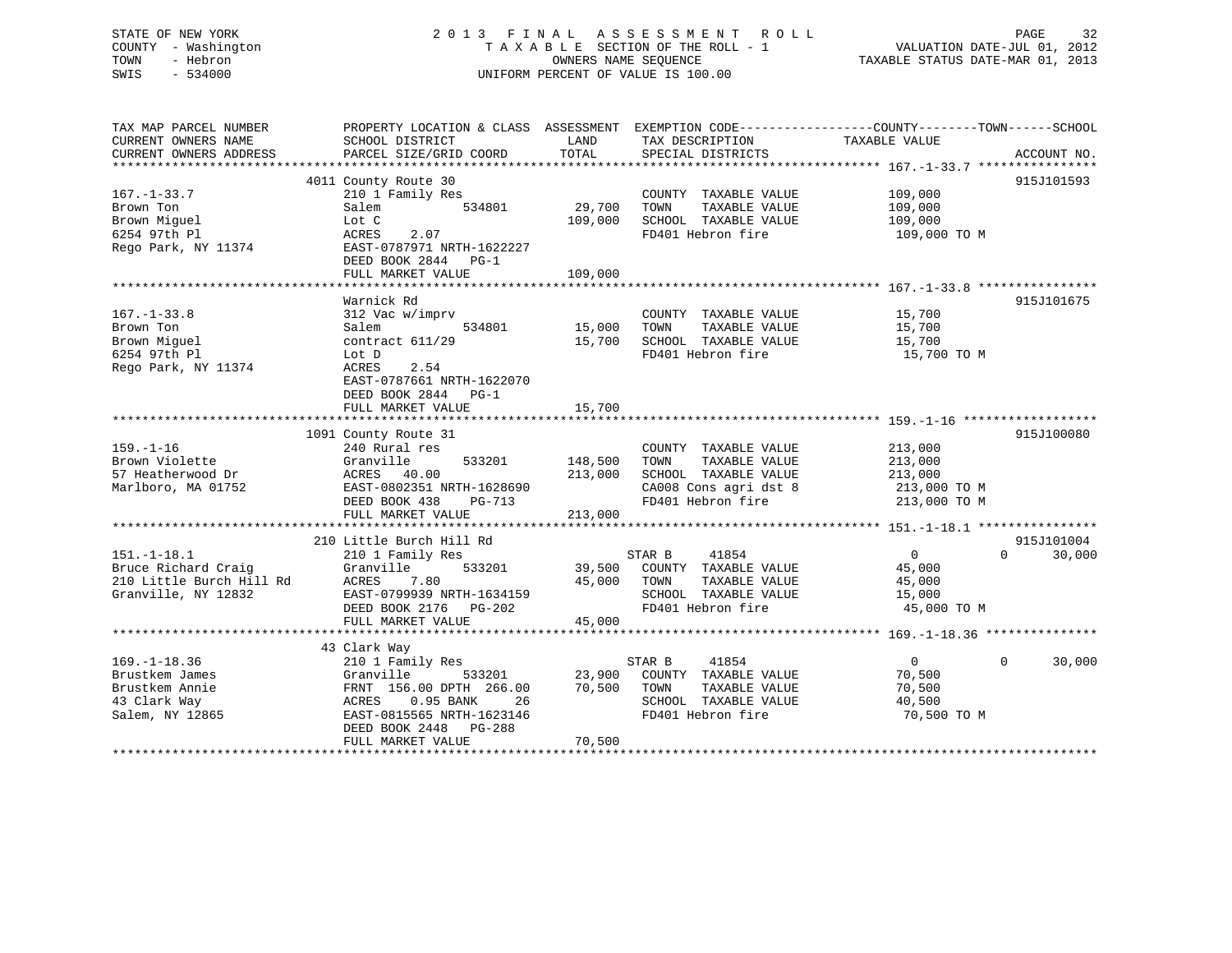# STATE OF NEW YORK 2 0 1 3 F I N A L A S S E S S M E N T R O L L PAGE 33COUNTY - Washington  $T A X A B L E$  SECTION OF THE ROLL - 1 TOWN - Hebron SWIS - 534000 UNIFORM PERCENT OF VALUE IS 100.00

VALUATION DATE-JUL 01, 2012

TAXABLE STATUS DATE-MAR 01, 2013

| TAX MAP PARCEL NUMBER<br>CURRENT OWNERS NAME | PROPERTY LOCATION & CLASS ASSESSMENT EXEMPTION CODE---------------COUNTY-------TOWN-----SCHOOL<br>SCHOOL DISTRICT | LAND    | TAX DESCRIPTION                                  | TAXABLE VALUE      |                    |
|----------------------------------------------|-------------------------------------------------------------------------------------------------------------------|---------|--------------------------------------------------|--------------------|--------------------|
| CURRENT OWNERS ADDRESS                       | PARCEL SIZE/GRID COORD                                                                                            | TOTAL   | SPECIAL DISTRICTS                                |                    | ACCOUNT NO.        |
|                                              | 115 Mountain Way                                                                                                  |         |                                                  |                    | 915J101693         |
| $159. - 1 - 25.4$                            | 260 Seasonal res                                                                                                  |         | COUNTY TAXABLE VALUE                             | 126,900            |                    |
| Brutka Kenneth                               | Hartford<br>533801                                                                                                | 58,000  | TOWN<br>TAXABLE VALUE                            | 126,900            |                    |
| Brutka Elizabeth                             | lot J                                                                                                             | 126,900 | SCHOOL TAXABLE VALUE                             | 126,900            |                    |
| 107 Hoover Dr                                | ACRES<br>5.95                                                                                                     |         | FD401 Hebron fire                                | 126,900 TO M       |                    |
| Brick, NJ 08724                              | EAST-0795615 NRTH-1627000                                                                                         |         |                                                  |                    |                    |
|                                              | DEED BOOK 614<br>PG-319                                                                                           |         |                                                  |                    |                    |
|                                              | FULL MARKET VALUE                                                                                                 | 126,900 |                                                  |                    |                    |
|                                              |                                                                                                                   |         |                                                  |                    |                    |
|                                              | Everetts Heights Way                                                                                              |         |                                                  |                    | 915J101019         |
| $152. - 2 - 8.2$                             | 314 Rural vac<10                                                                                                  |         | AGRI-D IND 41730                                 | 53,424             | 53,424<br>53,424   |
| Bucci Jerry                                  | 533201<br>Granville                                                                                               | 55,000  | COUNTY TAXABLE VALUE                             | 1,576              |                    |
| Bucci Kathleen                               | 3.06<br>ACRES                                                                                                     | 55,000  | TOWN<br>TAXABLE VALUE                            | 1,576              |                    |
| 41 Overlook Dr                               | EAST-0809005 NRTH-1641920                                                                                         |         | SCHOOL TAXABLE VALUE                             | 1,576              |                    |
| Valhalla, NY 10595                           | DEED BOOK 661<br>PG-333                                                                                           |         | FD401 Hebron fire                                | 55,000 TO M        |                    |
|                                              | FULL MARKET VALUE                                                                                                 | 55,000  |                                                  |                    |                    |
| MAY BE SUBJECT TO PAYMENT                    |                                                                                                                   |         |                                                  |                    |                    |
| UNDER AGDIST LAW TIL 2020                    |                                                                                                                   |         |                                                  |                    |                    |
|                                              |                                                                                                                   |         |                                                  |                    |                    |
|                                              | 145 Everetts Heights Way                                                                                          |         |                                                  |                    | 915J101196         |
| $152 - 2 - 8.5$                              | 241 Rural res&ag<br>Granville<br>533201                                                                           |         | AGRI-D IND 41730<br>218,100 COUNTY TAXABLE VALUE | 33,941             | 33,941<br>33,941   |
| Bucci Jerry<br>Bucci Kathleen                | ACRES<br>20.24                                                                                                    | 287,500 | TAXABLE VALUE<br>TOWN                            | 253,559<br>253,559 |                    |
| 41 Overlook Dr                               | EAST-0809141 NRTH-1641487                                                                                         |         | SCHOOL TAXABLE VALUE                             | 253,559            |                    |
| Valhalla, NY 10595                           | DEED BOOK 539<br>$PG-29$                                                                                          |         | FD401 Hebron fire                                | 287,500 TO M       |                    |
|                                              | FULL MARKET VALUE                                                                                                 | 287,500 |                                                  |                    |                    |
| MAY BE SUBJECT TO PAYMENT                    |                                                                                                                   |         |                                                  |                    |                    |
| UNDER AGDIST LAW TIL 2020                    |                                                                                                                   |         |                                                  |                    |                    |
|                                              |                                                                                                                   |         |                                                  |                    |                    |
|                                              | 151 Higgins Rd                                                                                                    |         |                                                  |                    | 915J100592         |
| $170. - 2 - 5$                               | 270 Mfg housing                                                                                                   |         | STAR B<br>41854                                  | $\overline{0}$     | 30,000<br>$\Omega$ |
| Burch Andre                                  | Granville<br>533201                                                                                               | 32,000  | COUNTY TAXABLE VALUE                             | 53,000             |                    |
| McClure Patricia                             | ACRES<br>1.00                                                                                                     | 53,000  | TOWN<br>TAXABLE VALUE                            | 53,000             |                    |
| 151 Higgins Rd                               | EAST-0819717 NRTH-1624820                                                                                         |         | SCHOOL TAXABLE VALUE                             | 23,000             |                    |
| Granville, NY 12832                          | DEED BOOK 1948 PG-223                                                                                             |         | FD401 Hebron fire                                | 53,000 TO M        |                    |
|                                              | FULL MARKET VALUE                                                                                                 | 53,000  |                                                  |                    |                    |
|                                              |                                                                                                                   |         |                                                  |                    |                    |
|                                              | Big Burch Hill Rd                                                                                                 |         |                                                  |                    | 915J100095         |
| $151 - 1 - 3$                                | 312 Vac w/imprv                                                                                                   |         | AG DIST<br>41720                                 | 129,000            | 129,000<br>129,000 |
| Burch Brian S                                | Hartford<br>533801                                                                                                | 211,000 | COUNTY TAXABLE VALUE                             | 100,500            |                    |
| Burch Linda                                  | ACRES 86.70                                                                                                       | 229,500 | TOWN<br>TAXABLE VALUE                            | 100,500            |                    |
| 183 Pope Hill Rd                             | EAST-0799103 NRTH-1639348                                                                                         |         | SCHOOL TAXABLE VALUE                             | 100,500            |                    |
| Arygle, NY 12809                             | DEED BOOK 2653 PG-14<br>FULL MARKET VALUE                                                                         | 229,500 | CA008 Cons agri dst 8<br>129,000 EX              | 100,500 TO M       |                    |
| MAY BE SUBJECT TO PAYMENT                    |                                                                                                                   |         | FD401 Hebron fire                                | 229,500 TO M       |                    |
| UNDER AGDIST LAW TIL 2017                    |                                                                                                                   |         |                                                  |                    |                    |
|                                              |                                                                                                                   |         |                                                  |                    |                    |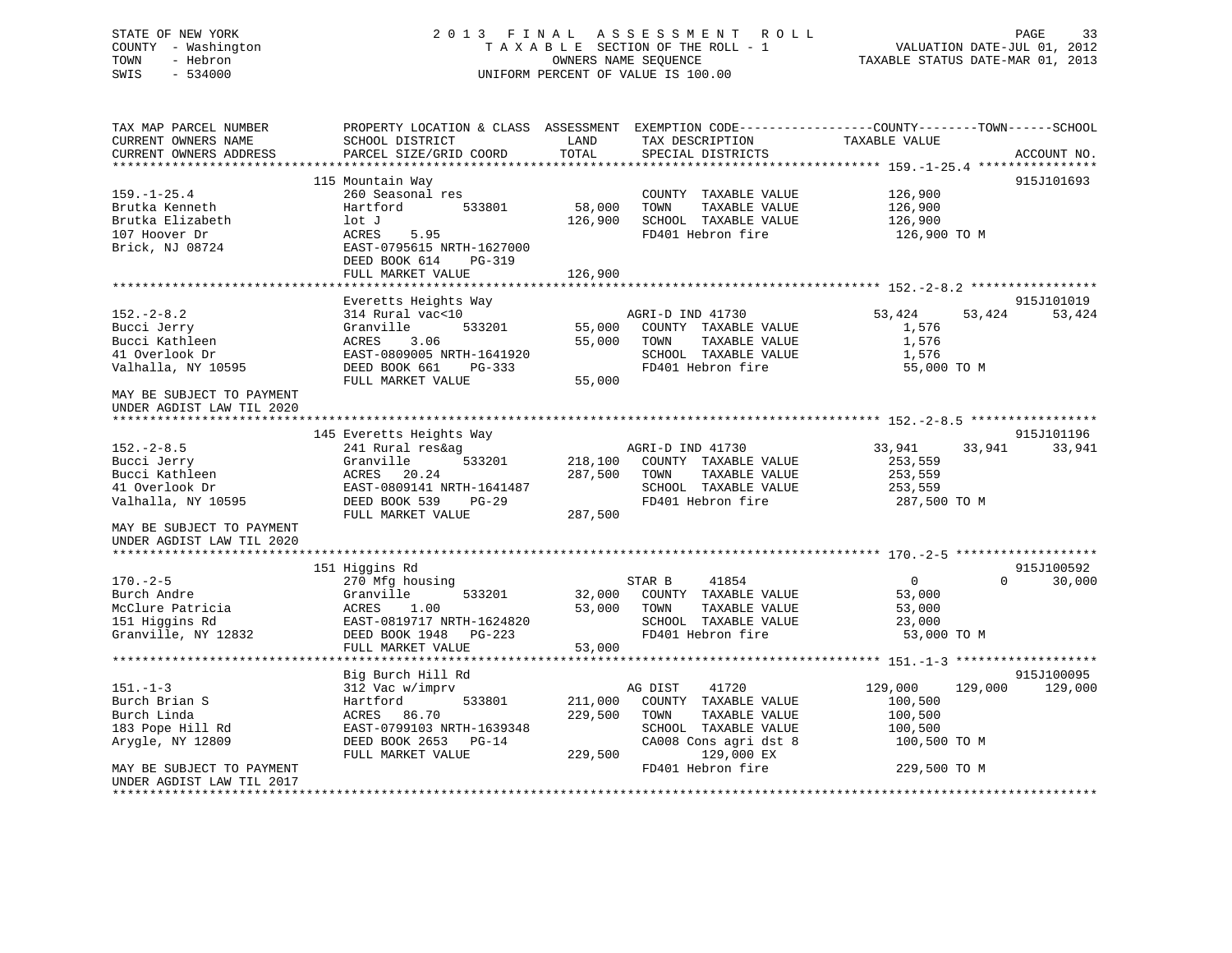### STATE OF NEW YORK 2 0 1 3 F I N A L A S S E S S M E N T R O L L PAGE 34 COUNTY - Washington T A X A B L E SECTION OF THE ROLL - 1 VALUATION DATE-JUL 01, 2012 TOWN - Hebron OWNERS NAME SEQUENCE TAXABLE STATUS DATE-MAR 01, 2013 SWIS - 534000 UNIFORM PERCENT OF VALUE IS 100.00

| TAX MAP PARCEL NUMBER<br>CURRENT OWNERS NAME<br>CURRENT OWNERS ADDRESS                             | SCHOOL DISTRICT<br>PARCEL SIZE/GRID COORD                                                           | LAND<br>TAX DESCRIPTION<br>TOTAL<br>SPECIAL DISTRICTS                                                                                               | PROPERTY LOCATION & CLASS ASSESSMENT EXEMPTION CODE----------------COUNTY-------TOWN-----SCHOOL<br>TAXABLE VALUE<br>ACCOUNT NO.                                                                                                                                                                                                                                                                 |
|----------------------------------------------------------------------------------------------------|-----------------------------------------------------------------------------------------------------|-----------------------------------------------------------------------------------------------------------------------------------------------------|-------------------------------------------------------------------------------------------------------------------------------------------------------------------------------------------------------------------------------------------------------------------------------------------------------------------------------------------------------------------------------------------------|
|                                                                                                    |                                                                                                     |                                                                                                                                                     |                                                                                                                                                                                                                                                                                                                                                                                                 |
|                                                                                                    | 1045 County Route 31                                                                                |                                                                                                                                                     | 915J100082                                                                                                                                                                                                                                                                                                                                                                                      |
| $159. - 1 - 17$<br>Burch Chas<br>Burch Joan A                                                      | 270 Mfg housing<br>Granville<br>2.10<br>ACRES                                                       | AGED-CO<br>41802<br>533201 34,800 STAR EN<br>41834<br>47,500 COUNTY TAXABLE VALUE                                                                   | $\begin{matrix} 0 & 0 \\ 0 & 0 \\ 0 & 0 \\ 0 & 0 \\ 0 & 0 \\ 0 & 0 \\ 0 & 0 \\ 0 & 0 \\ 0 & 0 \\ 0 & 0 \\ 0 & 0 \\ 0 & 0 & 0 \\ 0 & 0 & 0 \\ 0 & 0 & 0 \\ 0 & 0 & 0 & 0 \\ 0 & 0 & 0 & 0 \\ 0 & 0 & 0 & 0 \\ 0 & 0 & 0 & 0 & 0 \\ 0 & 0 & 0 & 0 & 0 \\ 0 & 0 & 0 & 0 & 0 \\ 0 & 0 & 0 & 0 & 0 & 0 \\ 0 & 0 & 0 & 0 & 0 & 0 \\ 0 & 0$<br>9,500<br>$\Omega$<br>47,500<br>$\overline{0}$<br>38,000 |
| 1045 County Route 31<br>Granville, NY 12832 DEED BOOK 427                                          | EAST-0803003 NRTH-1628568<br>PG-506<br>FULL MARKET VALUE                                            | TOWN<br>TAXABLE VALUE<br>SCHOOL TAXABLE VALUE<br>47,500 CA008 Cons agri dst 8<br>FD401 Hebron fire                                                  | 47,500<br>0<br>47,500 TO M                                                                                                                                                                                                                                                                                                                                                                      |
|                                                                                                    |                                                                                                     |                                                                                                                                                     | 47,500 TO M                                                                                                                                                                                                                                                                                                                                                                                     |
|                                                                                                    | James Rd/e Off                                                                                      |                                                                                                                                                     | 915J101002                                                                                                                                                                                                                                                                                                                                                                                      |
| $159. - 1 - 30$<br>Burch Duane<br>1466 Burch Rd<br>Granville, NY 12832                             | 105 Vac farmland<br>Hartford<br>1.00<br>ACRES<br>EAST-0793810 NRTH-1630864<br>DEED BOOK 2350 PG-197 | COUNTY TAXABLE VALUE<br>533801 760<br>TAXABLE VALUE<br>TOWN<br>SCHOOL TAXABLE VALUE<br>FD401 Hebron fire                                            | 760<br>760<br>760<br>760 TO M                                                                                                                                                                                                                                                                                                                                                                   |
|                                                                                                    | FULL MARKET VALUE                                                                                   | 760                                                                                                                                                 |                                                                                                                                                                                                                                                                                                                                                                                                 |
|                                                                                                    | Little Burch Hill Rd                                                                                |                                                                                                                                                     | 915J100089                                                                                                                                                                                                                                                                                                                                                                                      |
| $151. - 1 - 20.2$                                                                                  | 105 Vac farmland                                                                                    | AG DIST<br>41720                                                                                                                                    | 83,141<br>83,141<br>83,141                                                                                                                                                                                                                                                                                                                                                                      |
| Burch Duane L<br>1466 Burch Rd<br>Granville, NY 12832                                              | 533801<br>Hartford<br>2875/47<br>Lot 1<br>ACRES<br>23.62                                            | 91,000<br>COUNTY TAXABLE VALUE<br>91,000<br>TOWN<br>TAXABLE VALUE<br>SCHOOL TAXABLE VALUE<br>CA008 Cons agri dst 8                                  | 7,859<br>7,859<br>7,859<br>7,859 TO M                                                                                                                                                                                                                                                                                                                                                           |
| MAY BE SUBJECT TO PAYMENT                                                                          | EAST-0797770 NRTH-1635056                                                                           | 83,141 EX                                                                                                                                           |                                                                                                                                                                                                                                                                                                                                                                                                 |
| UNDER AGDIST LAW TIL 2017                                                                          | DEED BOOK 2939 PG-27<br>FULL MARKET VALUE                                                           | FD401 Hebron fire<br>91,000                                                                                                                         | 91,000 TO M                                                                                                                                                                                                                                                                                                                                                                                     |
|                                                                                                    |                                                                                                     |                                                                                                                                                     |                                                                                                                                                                                                                                                                                                                                                                                                 |
|                                                                                                    | Big Burch Hill Rd/s Off                                                                             |                                                                                                                                                     | 915J100094                                                                                                                                                                                                                                                                                                                                                                                      |
| $151. - 1 - 21$<br>Burch Duane L<br>Burch Stephanie M<br>1466 Burch Hill Rd<br>Granville, NY 12832 | 322 Rural vac>10<br>533801<br>Hartford<br>EAST-0798020 NRTH-1636667<br>DEED BOOK 1747 PG-60         | AGRI-D IND 41730<br>36,500 COUNTY TAXABLE VALUE<br>AGRI-D IND 41730<br>36,500<br>TAXABLE VALUE<br>TOWN<br>SCHOOL TAXABLE VALUE<br>FD401 Hebron fire | 17,287 17,287<br>17,287<br>19,213<br>19,213<br>19,213<br>36,500 TO M                                                                                                                                                                                                                                                                                                                            |
| MAY BE SUBJECT TO PAYMENT<br>UNDER AGDIST LAW TIL 2020                                             | FULL MARKET VALUE                                                                                   | 36,500                                                                                                                                              |                                                                                                                                                                                                                                                                                                                                                                                                 |
|                                                                                                    | Big Burch Hill Rd/n Off                                                                             |                                                                                                                                                     | 915J100096                                                                                                                                                                                                                                                                                                                                                                                      |
| $142. - 3 - 12$                                                                                    | 322 Rural vac>10                                                                                    | FOR 480A 47460                                                                                                                                      | 12,400<br>12,400 12,400                                                                                                                                                                                                                                                                                                                                                                         |
| Burch Gary                                                                                         | Hartford<br>533801                                                                                  | 15,300 COUNTY TAXABLE VALUE                                                                                                                         | 2,900                                                                                                                                                                                                                                                                                                                                                                                           |
| Burch Donna                                                                                        |                                                                                                     | 15,300 TOWN                                                                                                                                         | 2,900                                                                                                                                                                                                                                                                                                                                                                                           |
| 1678 Burch Rd                                                                                      | 142.-1-12<br>ACRES 21.50                                                                            | TOWN      TAXABLE VALUE<br>SCHOOL   TAXABLE VALUE                                                                                                   | 2,900                                                                                                                                                                                                                                                                                                                                                                                           |
| Granville, NY 12832                                                                                | EAST-0796976 NRTH-1641468<br>DEED BOOK 776<br>PG-65                                                 | CA008 Cons agri dst 8<br>FD401 Hebron fire                                                                                                          | 15,300 TO M<br>15,300 TO M                                                                                                                                                                                                                                                                                                                                                                      |
| MAY BE SUBJECT TO PAYMENT<br>UNDER RPTL480A UNTIL 2022                                             | FULL MARKET VALUE                                                                                   | 15,300                                                                                                                                              |                                                                                                                                                                                                                                                                                                                                                                                                 |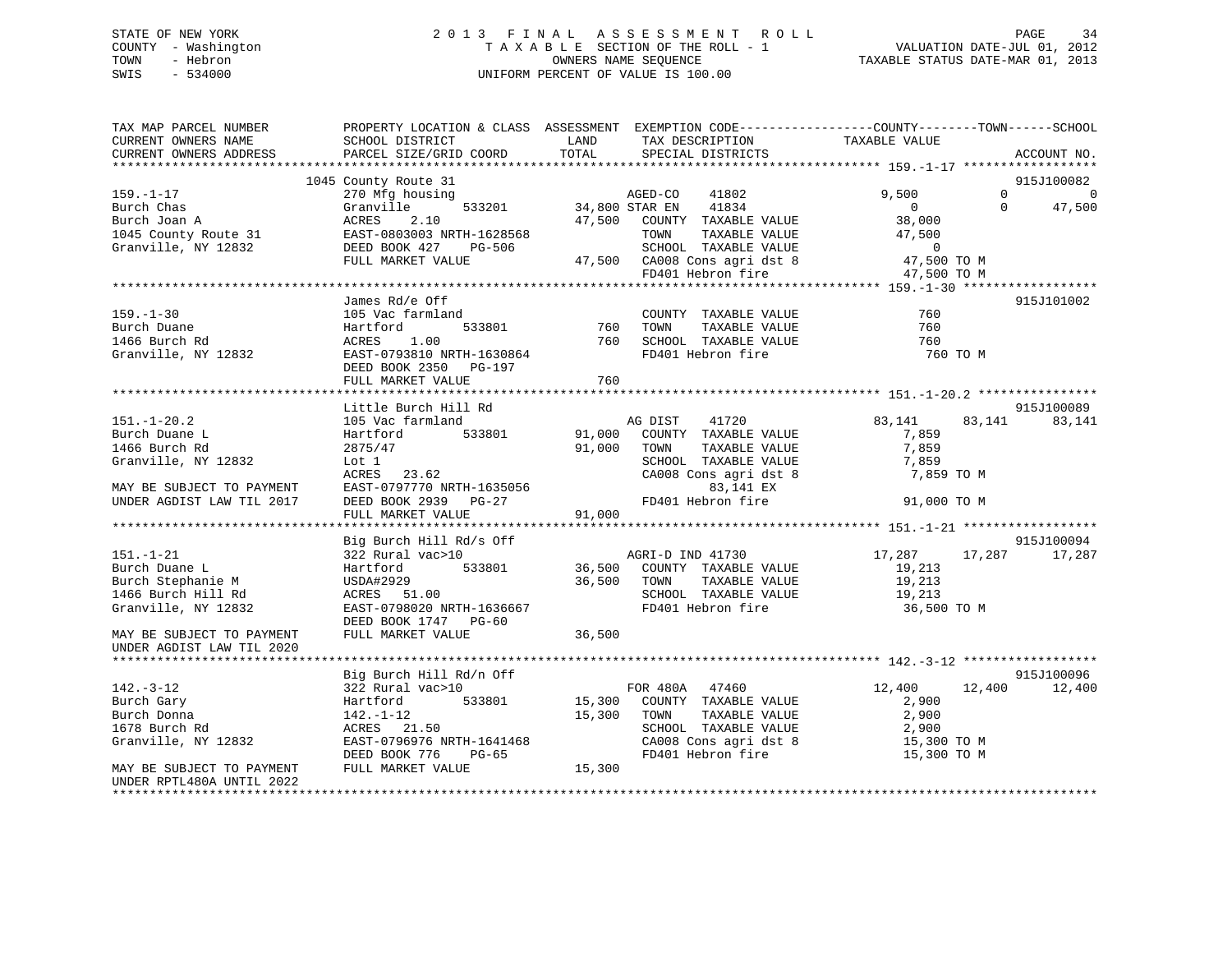### STATE OF NEW YORK 2 0 1 3 F I N A L A S S E S S M E N T R O L L PAGE 35 COUNTY - Washington T A X A B L E SECTION OF THE ROLL - 1 VALUATION DATE-JUL 01, 2012 TOWN - Hebron OWNERS NAME SEQUENCE TAXABLE STATUS DATE-MAR 01, 2013 SWIS - 534000 UNIFORM PERCENT OF VALUE IS 100.00

| TAX MAP PARCEL NUMBER<br>CURRENT OWNERS NAME           | PROPERTY LOCATION & CLASS ASSESSMENT EXEMPTION CODE----------------COUNTY-------TOWN------SCHOOL<br>SCHOOL DISTRICT | LAND<br>TOTAL | TAX DESCRIPTION<br>SPECIAL DISTRICTS          | TAXABLE VALUE           |        | ACCOUNT NO. |
|--------------------------------------------------------|---------------------------------------------------------------------------------------------------------------------|---------------|-----------------------------------------------|-------------------------|--------|-------------|
| CURRENT OWNERS ADDRESS                                 | PARCEL SIZE/GRID COORD                                                                                              |               |                                               |                         |        |             |
| $142. - 3 - 2.3$                                       | Lily Pond Rd E/off<br>322 Rural vac>10                                                                              |               | FOR 480A 47460                                | 16,617 16,617 16,617    |        |             |
| Burch Gary Jr                                          | 533801<br>Hartford                                                                                                  | 21,400        | COUNTY TAXABLE VALUE                          | 4,783                   |        |             |
| 1395 Burch Rd                                          | ROW 944/267                                                                                                         | 21,400        | TOWN<br>TAXABLE VALUE                         | 4,783                   |        |             |
| Granville, NY 12832                                    | ROW 958/248                                                                                                         |               | SCHOOL TAXABLE VALUE                          | 4,783                   |        |             |
|                                                        | $142. - 1 - 2.3$                                                                                                    |               | CA008 Cons agri dst 8                         | 21,400 TO M             |        |             |
| MAY BE SUBJECT TO PAYMENT                              | ACRES 30.05                                                                                                         |               | FD401 Hebron fire                             | 21,400 TO M             |        |             |
| UNDER RPTL480A UNTIL 2022                              | EAST-0798604 NRTH-1642586<br>DEED BOOK 2918 PG-240                                                                  | 21,400        |                                               |                         |        |             |
|                                                        | FULL MARKET VALUE                                                                                                   |               |                                               |                         |        |             |
|                                                        | Big Burch Hill Rd n/off                                                                                             |               |                                               |                         |        |             |
| $142.-3-12.1$                                          | 322 Rural vac>10                                                                                                    |               | FOR 480A 47460                                | 12,284                  | 12,284 | 12,284      |
| Burch Gary Jr                                          | 533801<br>Hartford                                                                                                  | 15,300        | COUNTY TAXABLE VALUE                          | 3,016                   |        |             |
| 1395 Burch Rd                                          | ACRES 21.50                                                                                                         | 15,300        | TAXABLE VALUE<br>TOWN                         | 3,016                   |        |             |
| Granville, NY 12832                                    | EAST-0797579 NRTH-1642801                                                                                           |               | SCHOOL TAXABLE VALUE                          | 3,016                   |        |             |
|                                                        | DEED BOOK 2918 PG-240                                                                                               |               | CA008 Cons agri dst 8                         | 15,300 TO M             |        |             |
| MAY BE SUBJECT TO PAYMENT<br>UNDER RPTL480A UNTIL 2022 | FULL MARKET VALUE                                                                                                   |               | 15,300 FD401 Hebron fire                      | 15,300 TO M             |        |             |
|                                                        |                                                                                                                     |               |                                               |                         |        |             |
|                                                        | Darfler Rd                                                                                                          |               |                                               |                         |        |             |
| $159. - 1 - 24.1$                                      | 312 Vac w/imprv                                                                                                     |               | COUNTY TAXABLE VALUE                          | 127,500                 |        |             |
| Burch Gary Jr                                          | Hartford<br>533801                                                                                                  | 125,000       | TOWN<br>TAXABLE VALUE                         | 127,500                 |        |             |
| Burch Keri                                             | ACRES 91.50                                                                                                         | 127,500       | SCHOOL TAXABLE VALUE                          | 127,500                 |        |             |
| 1395 Burch Rd                                          | EAST-0796038 NRTH-1629226                                                                                           |               | CA008 Cons agri dst 8                         | 127,500 TO M            |        |             |
| Granville, NY 12832                                    | DEED BOOK 3211 PG-41<br>FULL MARKET VALUE                                                                           | 127,500       | FD401 Hebron fire                             | 127,500 TO M            |        |             |
|                                                        |                                                                                                                     |               |                                               |                         |        |             |
|                                                        | 32 Woodcutters Way                                                                                                  |               |                                               |                         |        | 915J100004  |
| $177. - 1 - 3.21$                                      | 270 Mfg housing                                                                                                     |               | COUNTY TAXABLE VALUE                          | 39,500                  |        |             |
| Burch Gregory                                          | Salem                                                                                                               | 534801 33,500 | TOWN<br>TAXABLE VALUE                         | 39,500                  |        |             |
| Burch Crystal A                                        | Lot 9 Lentine Sub/ 29#90                                                                                            | 39,500        | SCHOOL TAXABLE VALUE                          | 39,500                  |        |             |
| 56 Coon Ln                                             | 5.24<br>ACRES                                                                                                       |               | CA008 Cons agri dst 8                         | 39,500 TO M             |        |             |
| Salem, NY 12865                                        | EAST-0806216 NRTH-1616852<br>DEED BOOK 2992 PG-318                                                                  |               | FD401 Hebron fire                             | 39,500 TO M             |        |             |
|                                                        | FULL MARKET VALUE                                                                                                   | 39,500        |                                               |                         |        |             |
|                                                        |                                                                                                                     |               |                                               |                         |        |             |
|                                                        | 14 Woodcutters Way                                                                                                  |               |                                               |                         |        | 915J100004  |
| $177. - 1 - 3.20$                                      | 271 Mfg housings<br>534801                                                                                          | 42,100        | COUNTY TAXABLE VALUE<br>TAXABLE VALUE<br>TOWN | 115,000                 |        |             |
| Burch Gregory A<br>56 Coon Lane                        | Salem<br>Lot 8                                                                                                      |               | SCHOOL TAXABLE VALUE                          | 115,000                 |        |             |
| Salem, NY 12865                                        | ACRES<br>5.08                                                                                                       | 115,000       | CA008 Cons agri dst 8                         | 115,000<br>115,000 TO M |        |             |
|                                                        | EAST-0805917 NRTH-1616496                                                                                           |               | FD401 Hebron fire                             | 115,000 TO M            |        |             |
|                                                        | DEED BOOK 2503 PG-234                                                                                               |               |                                               |                         |        |             |
|                                                        | FULL MARKET VALUE                                                                                                   | 115,000       |                                               |                         |        |             |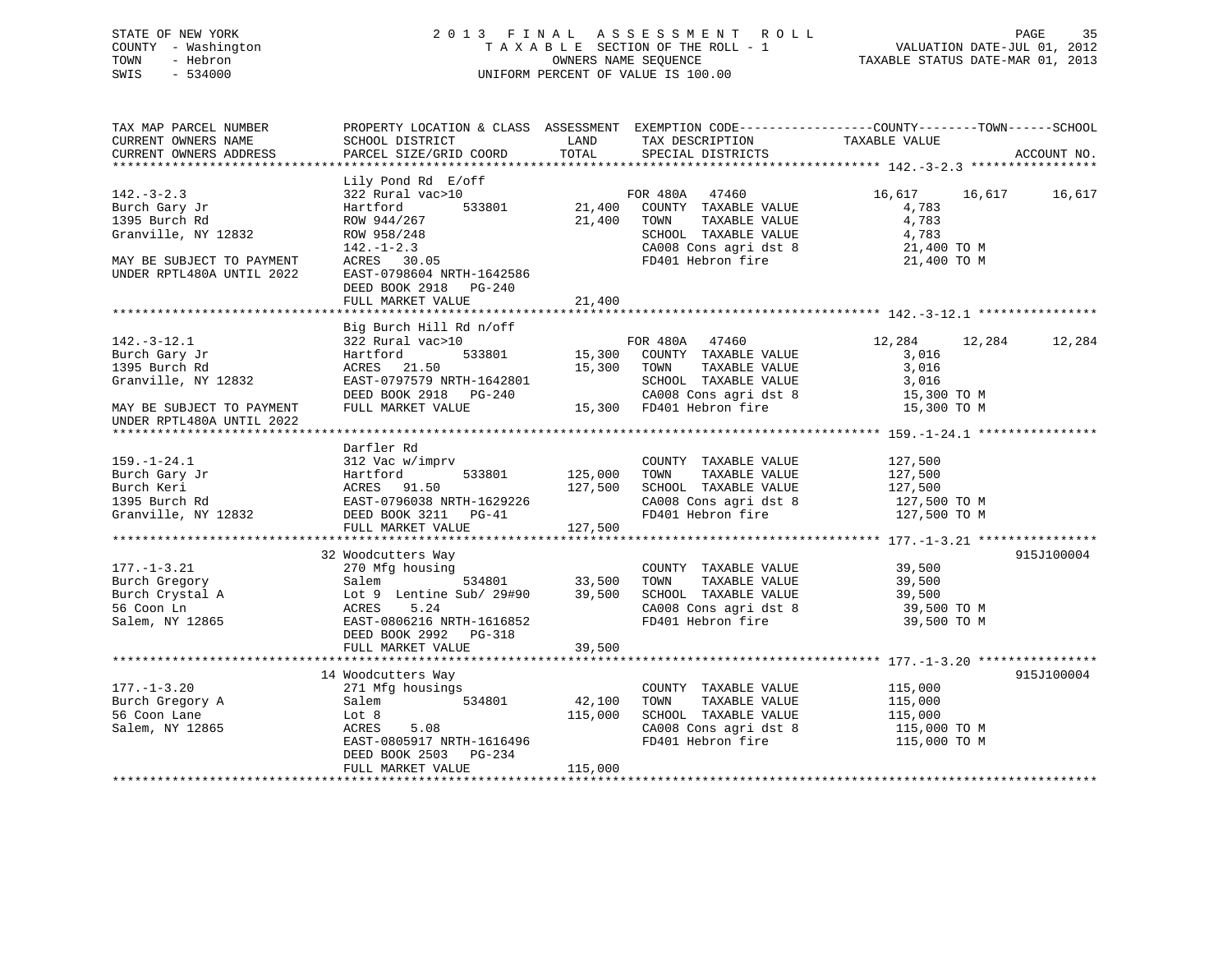### STATE OF NEW YORK 2 0 1 3 F I N A L A S S E S S M E N T R O L L PAGE 36 COUNTY - Washington T A X A B L E SECTION OF THE ROLL - 1 VALUATION DATE-JUL 01, 2012 TOWN - Hebron OWNERS NAME SEQUENCE TAXABLE STATUS DATE-MAR 01, 2013 SWIS - 534000 UNIFORM PERCENT OF VALUE IS 100.00

| TAX MAP PARCEL NUMBER<br>CURRENT OWNERS NAME<br>CURRENT OWNERS ADDRESS | PROPERTY LOCATION & CLASS ASSESSMENT<br>SCHOOL DISTRICT<br>PARCEL SIZE/GRID COORD | LAND<br>TOTAL | EXEMPTION CODE-----------------COUNTY-------TOWN------SCHOOL<br>TAX DESCRIPTION<br>SPECIAL DISTRICTS | TAXABLE VALUE  |          |             |
|------------------------------------------------------------------------|-----------------------------------------------------------------------------------|---------------|------------------------------------------------------------------------------------------------------|----------------|----------|-------------|
| *************************                                              |                                                                                   |               |                                                                                                      |                |          | ACCOUNT NO. |
|                                                                        | 48 Woodcutters Way                                                                |               |                                                                                                      |                |          | 915J100004  |
| $177. - 1 - 3.22$                                                      | 270 Mfg housing                                                                   |               | 41854<br>STAR B                                                                                      | $\overline{0}$ | $\Omega$ | 30,000      |
| Burch Michael                                                          | 534801<br>Salem                                                                   | 42,200        | COUNTY TAXABLE VALUE                                                                                 | 47,000         |          |             |
| Donna Burch                                                            | Lot 10 Lentine Sub/ 29#90                                                         | 47,000        | TOWN<br>TAXABLE VALUE                                                                                | 47,000         |          |             |
| PO Box 137                                                             | ACRES<br>5.10                                                                     |               | SCHOOL TAXABLE VALUE                                                                                 | 17,000         |          |             |
| Salem, NY 12865                                                        | EAST-0806368 NRTH-1617213                                                         |               | CA008 Cons agri dst 8                                                                                | 47,000 TO M    |          |             |
|                                                                        | DEED BOOK 1789 PG-142                                                             |               | FD401 Hebron fire                                                                                    | 47,000 TO M    |          |             |
|                                                                        | FULL MARKET VALUE                                                                 | 47,000        |                                                                                                      |                |          |             |
|                                                                        |                                                                                   |               |                                                                                                      |                |          |             |
|                                                                        | Bogtown Rd                                                                        |               |                                                                                                      |                |          | 915J101280  |
| $184. - 1 - 13.2$                                                      | 314 Rural vac<10                                                                  |               | COUNTY TAXABLE VALUE                                                                                 | 24,200         |          |             |
| Burke Jeremiah P                                                       | 534801<br>Salem                                                                   | 24,200        | TOWN<br>TAXABLE VALUE                                                                                | 24,200         |          |             |
| 509 State Route 67                                                     | ACRES<br>5.40                                                                     | 24,200        | SCHOOL TAXABLE VALUE                                                                                 | 24,200         |          |             |
| Malta, NY 12020                                                        | EAST-0804020 NRTH-1606195<br>DEED BOOK 482<br>PG-277                              |               | FD401 Hebron fire                                                                                    | 24,200 TO M    |          |             |
|                                                                        | FULL MARKET VALUE                                                                 | 24,200        |                                                                                                      |                |          |             |
|                                                                        |                                                                                   |               |                                                                                                      |                |          |             |
|                                                                        | 400 Mcknight Hill Rd                                                              |               |                                                                                                      |                |          | 915J101341  |
| $168. - 1 - 12.2$                                                      | 270 Mfg housing                                                                   |               | FOR 480A<br>47460                                                                                    | 133,986        | 133,986  | 133,986     |
| Burke, Sr. William D                                                   | Salem<br>534801                                                                   | 170,000       | COUNTY TAXABLE VALUE                                                                                 | 39,014         |          |             |
| Burke John M                                                           | ACRES 100.60                                                                      | 173,000       | TAXABLE VALUE<br>TOWN                                                                                | 39,014         |          |             |
| Attn: David W. Burke                                                   | EAST-0799108 NRTH-1618790                                                         |               | SCHOOL TAXABLE VALUE                                                                                 | 39,014         |          |             |
| 15 Orchard Ter                                                         | DEED BOOK 2605<br>PG-215                                                          |               | FD401 Hebron fire                                                                                    | 173,000 TO M   |          |             |
| Essex Junction, VT 05452                                               | FULL MARKET VALUE                                                                 | 173,000       |                                                                                                      |                |          |             |
| MAY BE SUBJECT TO PAYMENT<br>UNDER RPTL480A UNTIL 2022                 |                                                                                   |               |                                                                                                      |                |          |             |
|                                                                        | Higgins Rd                                                                        |               |                                                                                                      |                |          |             |
| $170. - 2 - 18.1$                                                      | 314 Rural vac<10                                                                  |               | COUNTY TAXABLE VALUE                                                                                 | 21,000         |          |             |
| Burns Sean                                                             | 534801<br>Salem                                                                   | 21,000        | TOWN<br>TAXABLE VALUE                                                                                | 21,000         |          |             |
| Pentcheva Maria                                                        | 5.01<br>ACRES                                                                     | 21,000        | SCHOOL TAXABLE VALUE                                                                                 | 21,000         |          |             |
| 81 Collingswood Dr                                                     | EAST-0820740 NRTH-1620683                                                         |               | FD401 Hebron fire                                                                                    | 21,000 TO M    |          |             |
| Sag Harbor, NY 11963                                                   | DEED BOOK 3242 PG-186                                                             |               |                                                                                                      |                |          |             |
|                                                                        | FULL MARKET VALUE                                                                 | 21,000        |                                                                                                      |                |          |             |
| PRIOR OWNER ON 3/01/2013                                               |                                                                                   |               |                                                                                                      |                |          |             |
| Koehler Heinz                                                          |                                                                                   |               |                                                                                                      |                |          |             |
|                                                                        |                                                                                   |               |                                                                                                      |                |          |             |
|                                                                        | 208 Indian Head Way                                                               |               |                                                                                                      |                |          | 915J101190  |
| $170. - 1 - 15.4$                                                      | 210 1 Family Res                                                                  |               | 41854<br>STAR B                                                                                      | 0              | $\Omega$ | 30,000      |
| Bush Tanner                                                            | 533201<br>Granville                                                               | 41,900        | COUNTY TAXABLE VALUE                                                                                 | 116,300        |          |             |
| Bush Sierra                                                            | ACRES<br>4.96                                                                     | 116,300       | TAXABLE VALUE<br>TOWN                                                                                | 116,300        |          |             |
| 208 Indian Head Way                                                    | EAST-0816523 NRTH-1619511                                                         |               | SCHOOL TAXABLE VALUE<br>FD401 Hebron fire                                                            | 86,300         |          |             |
| Salem, NY 12865                                                        | DEED BOOK 3024<br>PG-322<br>FULL MARKET VALUE                                     | 116,300       |                                                                                                      | 116,300 TO M   |          |             |
|                                                                        |                                                                                   |               |                                                                                                      |                |          |             |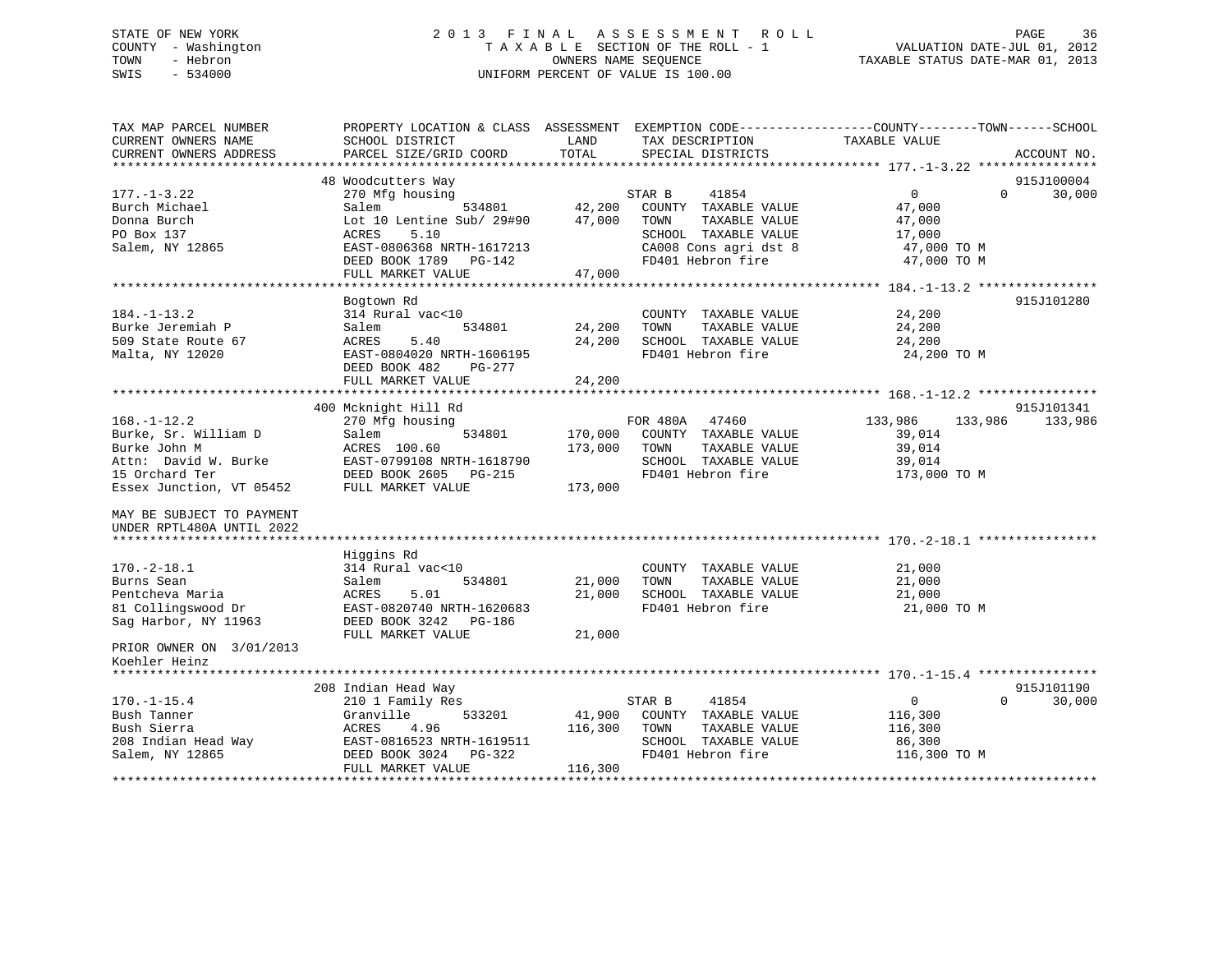# STATE OF NEW YORK 2 0 1 3 F I N A L A S S E S S M E N T R O L L PAGE 37 COUNTY - Washington T A X A B L E SECTION OF THE ROLL - 1 VALUATION DATE-JUL 01, 2012 TOWN - Hebron OWNERS NAME SEQUENCE TAXABLE STATUS DATE-MAR 01, 2013 SWIS - 534000 UNIFORM PERCENT OF VALUE IS 100.00

TAX MAP PARCEL NUMBER PROPERTY LOCATION & CLASS ASSESSMENT EXEMPTION CODE------------------COUNTY--------TOWN------SCHOOL CURRENT OWNERS NAME SCHOOL DISTRICT LAND TAX DESCRIPTION TAXABLE VALUE CURRENT OWNERS ADDRESS PARCEL SIZE/GRID COORD TOTAL SPECIAL DISTRICTS ACCOUNT NO. \*\*\*\*\*\*\*\*\*\*\*\*\*\*\*\*\*\*\*\*\*\*\*\*\*\*\*\*\*\*\*\*\*\*\*\*\*\*\*\*\*\*\*\*\*\*\*\*\*\*\*\*\*\*\*\*\*\*\*\*\*\*\*\*\*\*\*\*\*\*\*\*\*\*\*\*\*\*\*\*\*\*\*\*\*\*\*\*\*\*\*\*\*\*\*\*\*\*\*\*\*\*\* 186.-1-25 \*\*\*\*\*\*\*\*\*\*\*\*\*\*\*\*\*\* State Route 22 915J101747 186.-1-25 314 Rural vac<10 COUNTY TAXABLE VALUE 21,000 Buthier Jean Paul Salem 534801 21,000 TOWN TAXABLE VALUE 21,000 170 Avenue B ACRES 5.03 21,000 SCHOOL TAXABLE VALUE 21,000 New York, NY 10009-4648 EAST-0816399 NRTH-1608974 FD401 Hebron fire 21,000 TO M DEED BOOK 1795 PG-177 FULL MARKET VALUE 21,000 \*\*\*\*\*\*\*\*\*\*\*\*\*\*\*\*\*\*\*\*\*\*\*\*\*\*\*\*\*\*\*\*\*\*\*\*\*\*\*\*\*\*\*\*\*\*\*\*\*\*\*\*\*\*\*\*\*\*\*\*\*\*\*\*\*\*\*\*\*\*\*\*\*\*\*\*\*\*\*\*\*\*\*\*\*\*\*\*\*\*\*\*\*\*\*\*\*\*\*\*\*\*\* 186.-1-23 \*\*\*\*\*\*\*\*\*\*\*\*\*\*\*\*\*\*Wood Way<br>314 Rural vac<10 186.-1-23 314 Rural vac<10 COUNTY TAXABLE VALUE 23,400 Buthier Jean-Paul Salem 534801 23,400 TOWN TAXABLE VALUE 23,400 170 Avenue B #Gf ACRES 6.70 23,400 SCHOOL TAXABLE VALUE 23,400 New York, NY 10009 **EAST-0816717 NRTH-1609581** FD401 Hebron fire 23,400 TO M DEED BOOK 836 PG-85 FULL MARKET VALUE 23,400 \*\*\*\*\*\*\*\*\*\*\*\*\*\*\*\*\*\*\*\*\*\*\*\*\*\*\*\*\*\*\*\*\*\*\*\*\*\*\*\*\*\*\*\*\*\*\*\*\*\*\*\*\*\*\*\*\*\*\*\*\*\*\*\*\*\*\*\*\*\*\*\*\*\*\*\*\*\*\*\*\*\*\*\*\*\*\*\*\*\*\*\*\*\*\*\*\*\*\*\*\*\*\* 186.-1-23.1 \*\*\*\*\*\*\*\*\*\*\*\*\*\*\*\* State Route 22314 Rural vac<10 186.-1-23.1 314 Rural vac<10 COUNTY TAXABLE VALUE 12,200 Buthier Jean-Paul Salem 534801 12,200 TOWN TAXABLE VALUE 12,200 170 Avenue B #Gf ACRES 1.30 12,200 SCHOOL TAXABLE VALUE 12,200 New York, NY 10009 EAST-0816226 NRTH-1609588 FD401 Hebron fire 12,200 TO M DEED BOOK 822 PG-259FULL MARKET VALUE 12,200 \*\*\*\*\*\*\*\*\*\*\*\*\*\*\*\*\*\*\*\*\*\*\*\*\*\*\*\*\*\*\*\*\*\*\*\*\*\*\*\*\*\*\*\*\*\*\*\*\*\*\*\*\*\*\*\*\*\*\*\*\*\*\*\*\*\*\*\*\*\*\*\*\*\*\*\*\*\*\*\*\*\*\*\*\*\*\*\*\*\*\*\*\*\*\*\*\*\*\*\*\*\*\* 186.-1-24 \*\*\*\*\*\*\*\*\*\*\*\*\*\*\*\*\*\* 6288 State Route 22210 1 Family Res 186.-1-24 210 1 Family Res COUNTY TAXABLE VALUE 106,500 Buthier Jean-Paul Salem 534801 41,500 TOWN TAXABLE VALUE 106,500 170 Avenue B #Gf ACRES 4.80 106,500 SCHOOL TAXABLE VALUE 106,500 New York, NY 10009 **EAST-0816429 NRTH-1609253** FD401 Hebron fire 106,500 TO M DEED BOOK 747 PG-69FULL MARKET VALUE 106,500 \*\*\*\*\*\*\*\*\*\*\*\*\*\*\*\*\*\*\*\*\*\*\*\*\*\*\*\*\*\*\*\*\*\*\*\*\*\*\*\*\*\*\*\*\*\*\*\*\*\*\*\*\*\*\*\*\*\*\*\*\*\*\*\*\*\*\*\*\*\*\*\*\*\*\*\*\*\*\*\*\*\*\*\*\*\*\*\*\*\*\*\*\*\*\*\*\*\*\*\*\*\*\* 144.-1-33 \*\*\*\*\*\*\*\*\*\*\*\*\*\*\*\*\*\*915-T100062 69 Warner Rd 144.-1-33 283 Res w/Comuse STAR B 41854 0 0 30,000 Butler Richard W Granville 533201 82,000 COUNTY TAXABLE VALUE 229,500 Butler Pamela ACRES 9.80 229,500 TOWN TAXABLE VALUE 229,500 69 Warner Rd EAST-0819140 NRTH-1640879 SCHOOL TAXABLE VALUE 199,500 Granville, NY 12832 DEED BOOK 447 PG-564 CA001 Cons agri dst 1 229,500 TO FULL MARKET VALUE 229,500 FD401 Hebron fire 229,500 TO M \*\*\*\*\*\*\*\*\*\*\*\*\*\*\*\*\*\*\*\*\*\*\*\*\*\*\*\*\*\*\*\*\*\*\*\*\*\*\*\*\*\*\*\*\*\*\*\*\*\*\*\*\*\*\*\*\*\*\*\*\*\*\*\*\*\*\*\*\*\*\*\*\*\*\*\*\*\*\*\*\*\*\*\*\*\*\*\*\*\*\*\*\*\*\*\*\*\*\*\*\*\*\* 183.2-1-19 \*\*\*\*\*\*\*\*\*\*\*\*\*\*\*\*\* 171 Barkley Ln 915J101095 183.2-1-19 260 Seasonal res - WTRFNT COUNTY TAXABLE VALUE 148,000 Buttgereit Michael G Salem 534801 145,900 TOWN TAXABLE VALUE 148,000 Buttgereit Marjorie A FRNT 204.00 DPTH 213.00 148,000 SCHOOL TAXABLE VALUE 148,000 2 Lace Ln ACRES 0.84 FD401 Hebron fire 148,000 TO M Westbury, NY 11590 EAST-0788014 NRTH-1607222 DEED BOOK 835 PG-60FULL MARKET VALUE 148,000 \*\*\*\*\*\*\*\*\*\*\*\*\*\*\*\*\*\*\*\*\*\*\*\*\*\*\*\*\*\*\*\*\*\*\*\*\*\*\*\*\*\*\*\*\*\*\*\*\*\*\*\*\*\*\*\*\*\*\*\*\*\*\*\*\*\*\*\*\*\*\*\*\*\*\*\*\*\*\*\*\*\*\*\*\*\*\*\*\*\*\*\*\*\*\*\*\*\*\*\*\*\*\*\*\*\*\*\*\*\*\*\*\*\*\*\*\*\*\*\*\*\*\*\*\*\*\*\*\*\*\*\*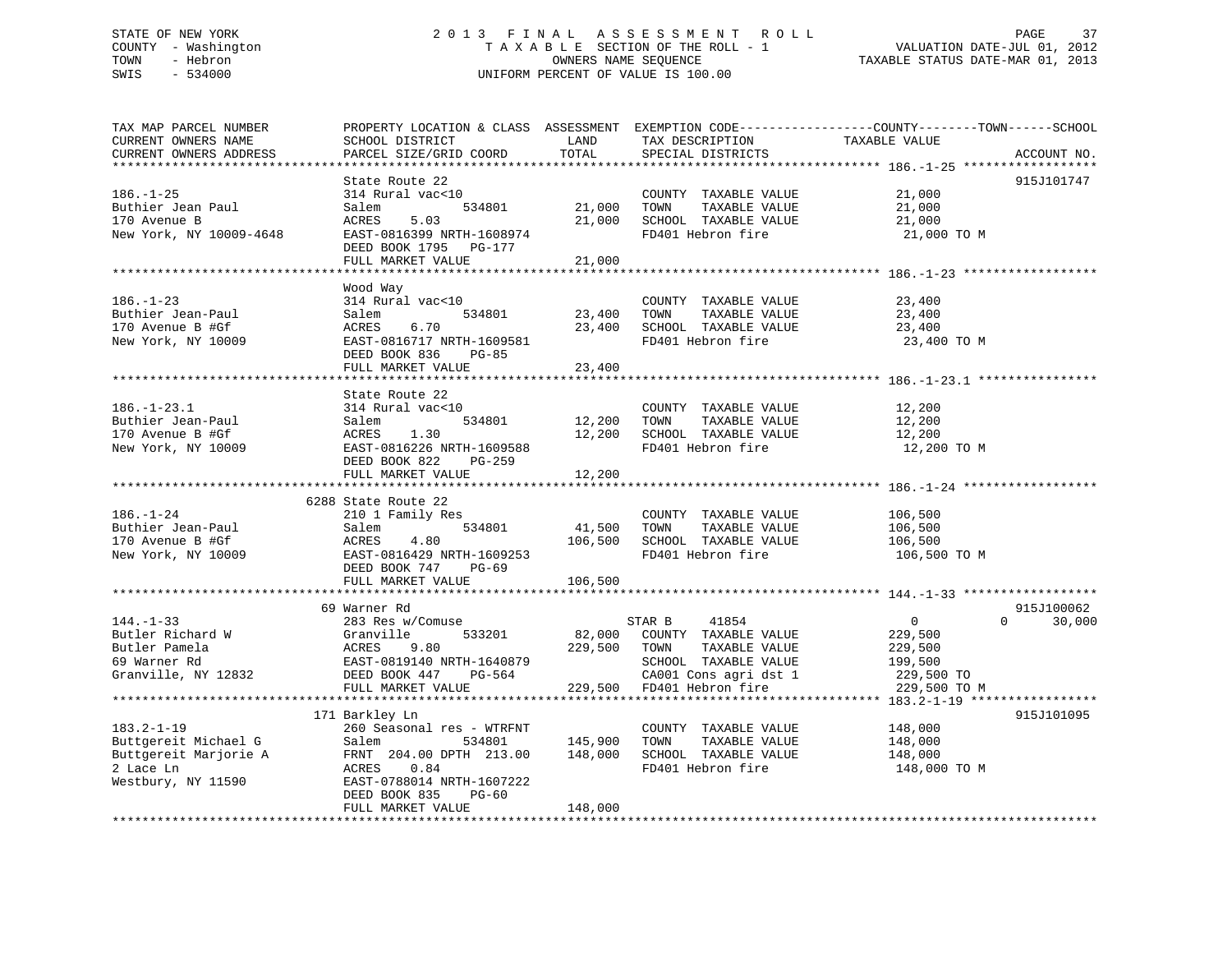# STATE OF NEW YORK 2 0 1 3 F I N A L A S S E S S M E N T R O L L PAGE 38 COUNTY - Washington T A X A B L E SECTION OF THE ROLL - 1 VALUATION DATE-JUL 01, 2012 TOWN - Hebron OWNERS NAME SEQUENCE TAXABLE STATUS DATE-MAR 01, 2013 SWIS - 534000 UNIFORM PERCENT OF VALUE IS 100.00

| TAX MAP PARCEL NUMBER<br>CURRENT OWNERS NAME<br>CURRENT OWNERS ADDRESS                                                                                                                                                                 | PROPERTY LOCATION & CLASS ASSESSMENT EXEMPTION CODE----------------COUNTY-------TOWN------SCHOOL<br>SCHOOL DISTRICT<br>PARCEL SIZE/GRID COORD | LAND<br>TOTAL                 | TAX DESCRIPTION TAXABLE VALUE SPECIAL DISTRICTS                                  |                      |                | ACCOUNT NO.          |
|----------------------------------------------------------------------------------------------------------------------------------------------------------------------------------------------------------------------------------------|-----------------------------------------------------------------------------------------------------------------------------------------------|-------------------------------|----------------------------------------------------------------------------------|----------------------|----------------|----------------------|
|                                                                                                                                                                                                                                        |                                                                                                                                               |                               |                                                                                  |                      |                |                      |
| $152 - 2 - 21$                                                                                                                                                                                                                         | County Route 31 98 PCT OF VALUE USED FOR EXEMPTION PURPOSES 210 1 Family Res<br>1845 County Route 31                                          |                               |                                                                                  | 34,300               | 34,300         | 915J100101<br>34,300 |
|                                                                                                                                                                                                                                        | 210 1 Family Res<br>Granville 533201 44,600 STAR EN                                                                                           |                               |                                                                                  | $\overline{0}$       | $\overline{0}$ | 35,700               |
|                                                                                                                                                                                                                                        |                                                                                                                                               |                               |                                                                                  | 35,700               |                |                      |
| Button, L.E. Sallie (1834)<br>Button Stephen R (1834)<br>Sallie Button, L.E. FRNT 221.00 DPTH 144.00 70,000 COUNTY TAXABLE VALUE<br>Sallie Button, L.E. FRNT 221.00 DPTH 144.00 70,000 COUNTY TAXABLE VALUE<br>1845 County Route 31 EA |                                                                                                                                               |                               |                                                                                  | 35,700               |                |                      |
|                                                                                                                                                                                                                                        |                                                                                                                                               |                               | SCHOOL TAXABLE VALUE                                                             | 0<br>70,000 TO M     |                |                      |
|                                                                                                                                                                                                                                        |                                                                                                                                               |                               | FD401 Hebron fire                                                                |                      |                |                      |
|                                                                                                                                                                                                                                        | FULL MARKET VALUE                                                                                                                             | 70,000                        |                                                                                  |                      |                |                      |
|                                                                                                                                                                                                                                        |                                                                                                                                               |                               |                                                                                  |                      |                |                      |
|                                                                                                                                                                                                                                        | 88 Button Rd                                                                                                                                  |                               |                                                                                  |                      |                | 915J101578           |
| $143. - 1 - 29.4$                                                                                                                                                                                                                      | 120 Field crops                                                                                                                               |                               | 41720<br>AG DIST                                                                 | 212,121              | 212,121        | 212,121              |
| Byrd Construction Corp                                                                                                                                                                                                                 | Granville 533201                                                                                                                              |                               | 283,300 COUNTY TAXABLE VALUE                                                     | 188,379              |                |                      |
| 7381 State Route 22                                                                                                                                                                                                                    | ACRES 126.60                                                                                                                                  | 400,500 TOWN                  | TAXABLE VALUE                                                                    | 188,379              |                |                      |
| Granville, NY 12832                                                                                                                                                                                                                    | EAST-0813756 NRTH-1643664                                                                                                                     |                               | SCHOOL TAXABLE VALUE                                                             | 188,379              |                |                      |
|                                                                                                                                                                                                                                        | DEED BOOK 570 PG-294                                                                                                                          | SCHOOL<br>CA008 Co<br>400,500 | CA008 Cons agri dst 8 188,379 TO M                                               |                      |                |                      |
| MAY BE SUBJECT TO PAYMENT                                                                                                                                                                                                              | FULL MARKET VALUE                                                                                                                             |                               | 212,121 EX                                                                       |                      |                |                      |
| UNDER AGDIST LAW TIL 2017                                                                                                                                                                                                              |                                                                                                                                               |                               | FD401 Hebron fire                                                                | 400,500 TO M         |                |                      |
|                                                                                                                                                                                                                                        |                                                                                                                                               |                               |                                                                                  |                      |                |                      |
|                                                                                                                                                                                                                                        | Crystal View Way                                                                                                                              |                               |                                                                                  |                      |                | 915J101646           |
| $143. - 1 - 42$                                                                                                                                                                                                                        | 314 Rural vac<10<br>Granville 533201                                                                                                          |                               | COUNTY TAXABLE VALUE<br>50,500 TOWN TAXABLE VALUE<br>COUNTY TAXABLE VALUE 50,500 | 50,500               |                |                      |
| Byrd Construction Corp<br>7344 State Route 22                                                                                                                                                                                          | ag commit 705/59                                                                                                                              |                               |                                                                                  |                      |                |                      |
| Granville, NY 12832                                                                                                                                                                                                                    | Lot 5-Phase 1                                                                                                                                 |                               | 50,500 SCHOOL TAXABLE VALUE 50,500<br>CA008 Cons agri dst 8 50,500 TO M          |                      |                |                      |
|                                                                                                                                                                                                                                        | ACRES<br>6.37                                                                                                                                 |                               | CA008 Cons agri dst 8<br>FD401 Hebron fire                                       | 50,500 TO M          |                |                      |
|                                                                                                                                                                                                                                        | EAST-0810059 NRTH-1644630                                                                                                                     |                               |                                                                                  |                      |                |                      |
|                                                                                                                                                                                                                                        | DEED BOOK 570<br>PG-294                                                                                                                       |                               |                                                                                  |                      |                |                      |
|                                                                                                                                                                                                                                        | FULL MARKET VALUE                                                                                                                             | 50,500                        |                                                                                  |                      |                |                      |
|                                                                                                                                                                                                                                        |                                                                                                                                               |                               |                                                                                  |                      |                |                      |
|                                                                                                                                                                                                                                        | Crystal View Way                                                                                                                              |                               |                                                                                  |                      |                | 915J101647           |
| $143. - 1 - 43$                                                                                                                                                                                                                        | 314 Rural vac<10                                                                                                                              |                               | COUNTY TAXABLE VALUE                                                             | 50,300               |                |                      |
| Byrd Construction Corp                                                                                                                                                                                                                 |                                                                                                                                               |                               |                                                                                  |                      |                |                      |
| 7344 State Route 22                                                                                                                                                                                                                    | Granville 533201 50,300 TOWN TAXABLE VALUE<br>ag commit 705/59 50,300 SCHOOL TAXABLE VALUE                                                    |                               |                                                                                  | 50,300<br>50,300     |                |                      |
| Granville, NY 12832                                                                                                                                                                                                                    | Lot 6-Phase 1                                                                                                                                 |                               | CA008 Cons agri dst 8 50,300 TO M<br>FD401 Hebron fire 50,300 TO M               |                      |                |                      |
|                                                                                                                                                                                                                                        | ACRES<br>5.10                                                                                                                                 |                               |                                                                                  |                      |                |                      |
|                                                                                                                                                                                                                                        | EAST-0810374 NRTH-1644561                                                                                                                     |                               |                                                                                  |                      |                |                      |
|                                                                                                                                                                                                                                        | DEED BOOK 570 PG-294                                                                                                                          |                               |                                                                                  |                      |                |                      |
|                                                                                                                                                                                                                                        | FULL MARKET VALUE                                                                                                                             | 50,300                        |                                                                                  |                      |                |                      |
|                                                                                                                                                                                                                                        |                                                                                                                                               |                               |                                                                                  |                      |                |                      |
|                                                                                                                                                                                                                                        | Crystal View Way                                                                                                                              |                               |                                                                                  |                      |                | 915J101650           |
| $143. - 1 - 46$                                                                                                                                                                                                                        | 314 Rural vac<10                                                                                                                              |                               | COUNTY TAXABLE VALUE                                                             | $14,300$<br>$14,300$ |                |                      |
| Byrd Construction Corp                                                                                                                                                                                                                 | Granville<br>533201                                                                                                                           | 14,300                        | TAXABLE VALUE<br>TOWN                                                            |                      |                |                      |
| 7344 State Route 22                                                                                                                                                                                                                    | ag commit 705/59                                                                                                                              | 14,300                        | SCHOOL TAXABLE VALUE 14,300<br>CA008 Cons agri dst 8 14,300 TO M                 |                      |                |                      |
| Granville, NY 12832                                                                                                                                                                                                                    | Lot 8 Phase 1                                                                                                                                 |                               |                                                                                  |                      |                |                      |
|                                                                                                                                                                                                                                        | ACRES 5.10                                                                                                                                    |                               | FD401 Hebron fire                                                                | 14,300 TO M          |                |                      |
|                                                                                                                                                                                                                                        | EAST-0811123 NRTH-1644676                                                                                                                     |                               |                                                                                  |                      |                |                      |
|                                                                                                                                                                                                                                        | DEED BOOK 570<br>PG-294                                                                                                                       | 14,300                        |                                                                                  |                      |                |                      |
|                                                                                                                                                                                                                                        | FULL MARKET VALUE                                                                                                                             |                               |                                                                                  |                      |                |                      |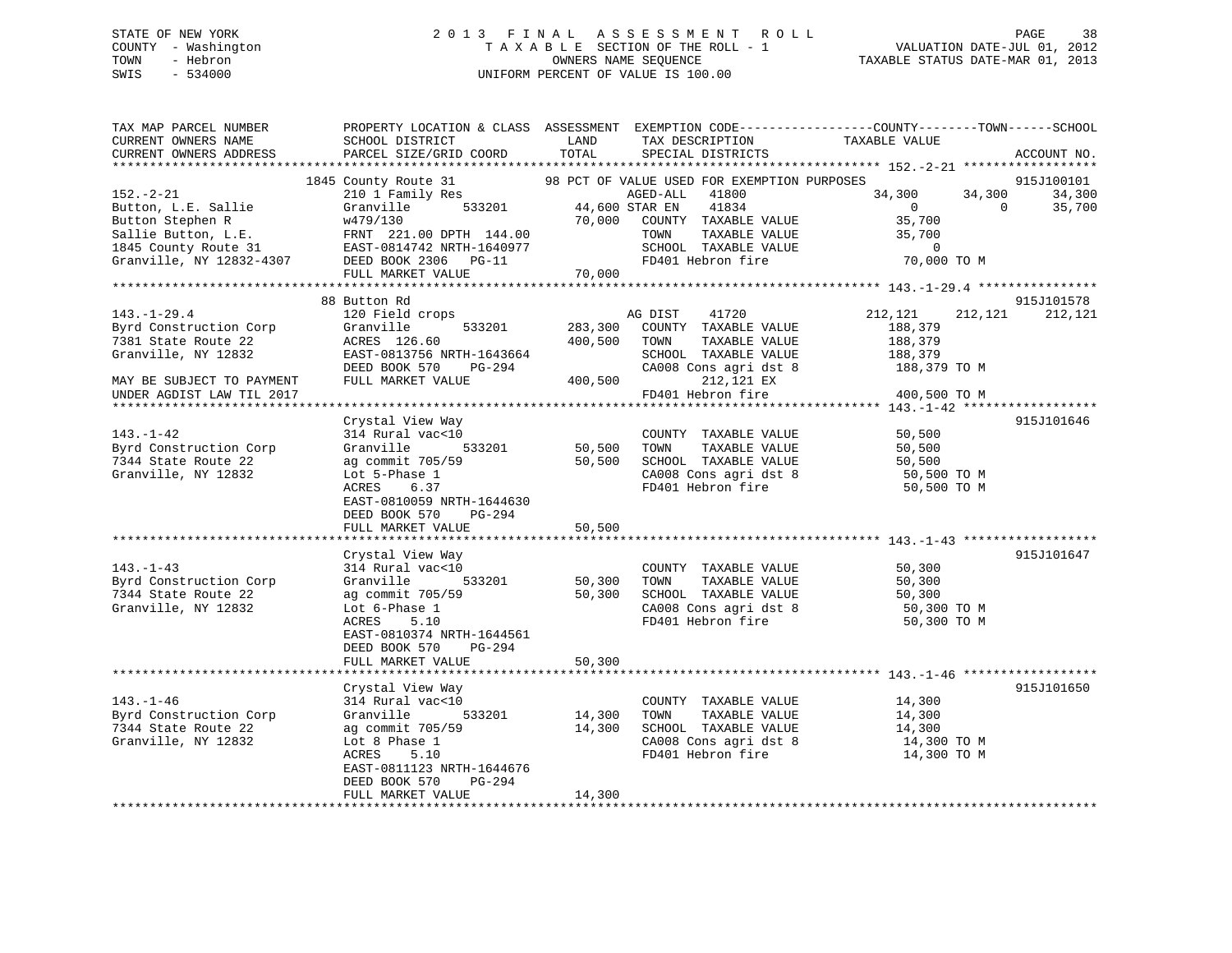# STATE OF NEW YORK 2 0 1 3 F I N A L A S S E S S M E N T R O L L PAGE 39 COUNTY - Washington T A X A B L E SECTION OF THE ROLL - 1 VALUATION DATE-JUL 01, 2012 TOWN - Hebron OWNERS NAME SEQUENCE TAXABLE STATUS DATE-MAR 01, 2013 SWIS - 534000 UNIFORM PERCENT OF VALUE IS 100.00

| TAX MAP PARCEL NUMBER                         | PROPERTY LOCATION & CLASS ASSESSMENT EXEMPTION CODE---------------COUNTY-------TOWN-----SCHOOL                                                                                                     |        |                                                                                            |                      |            |
|-----------------------------------------------|----------------------------------------------------------------------------------------------------------------------------------------------------------------------------------------------------|--------|--------------------------------------------------------------------------------------------|----------------------|------------|
| CURRENT OWNERS NAME                           | SCHOOL DISTRICT                                                                                                                                                                                    |        | LAND TAX DESCRIPTION TAXABLE VALUE                                                         |                      |            |
| CURRENT OWNERS ADDRESS                        |                                                                                                                                                                                                    |        |                                                                                            |                      |            |
|                                               |                                                                                                                                                                                                    |        |                                                                                            |                      |            |
|                                               | County Route 28                                                                                                                                                                                    |        |                                                                                            |                      | 915J101653 |
| $143. - 1 - 49$                               | 314 Rural vac<10                                                                                                                                                                                   |        | COUNTY TAXABLE VALUE 35,700                                                                |                      |            |
| Byrd Construction Corp                        | 533201 35,700<br>Granville                                                                                                                                                                         |        | TOWN                                                                                       | TAXABLE VALUE 35,700 |            |
| 7344 State Route 22                           | Lot 9-Phase 1<br>Ag Commit 705/61                                                                                                                                                                  | 35,700 | SCHOOL TAXABLE VALUE 35,700<br>CA008 Cons agri dst 8 35,700 TO M                           |                      |            |
| Granville, NY 12832                           |                                                                                                                                                                                                    |        |                                                                                            |                      |            |
|                                               | ACRES 2.52                                                                                                                                                                                         |        | FD401 Hebron fire 35,700 TO M                                                              |                      |            |
|                                               | EAST-0811282 NRTH-1644487                                                                                                                                                                          |        |                                                                                            |                      |            |
|                                               | DEED BOOK 570 PG-294                                                                                                                                                                               |        |                                                                                            |                      |            |
|                                               | FULL MARKET VALUE                                                                                                                                                                                  | 35,700 |                                                                                            |                      |            |
|                                               |                                                                                                                                                                                                    |        |                                                                                            |                      | 915J101654 |
| $143. - 1 - 50$                               | County Route 28<br>County Route 28<br>314 Rural vac<10<br>314 Rural vac<10<br>533201 50,500 COUNTY TAXABLE VALUE 2,394                                                                             |        |                                                                                            |                      | 48,106     |
| Byrd Construction Corp                        |                                                                                                                                                                                                    |        |                                                                                            |                      |            |
| 7381 State Route 22                           |                                                                                                                                                                                                    |        |                                                                                            |                      |            |
| Granville, NY 12832                           | ag commit 705/61 50,500 TOWN                                                                                                                                                                       |        |                                                                                            |                      |            |
|                                               | Lot 16-Phase 2<br>ACRES 6.23                                                                                                                                                                       |        | TOWN TAXABLE VALUE 2,394<br>SCHOOL TAXABLE VALUE 2,394<br>CA008 Cons agri dst 8 2,394 TO M |                      |            |
| MAY BE SUBJECT TO PAYMENT                     |                                                                                                                                                                                                    |        |                                                                                            |                      |            |
| UNDER AGDIST LAW TIL 2017                     |                                                                                                                                                                                                    |        |                                                                                            | 50,500 TO M          |            |
|                                               | EAST-0811670 NRTH-1644039 48,106 EX<br>DEED BOOK 570 PG-294 FD401 Hebron fire<br>FULL MARKET VALUE 50,500                                                                                          |        |                                                                                            |                      |            |
|                                               |                                                                                                                                                                                                    |        |                                                                                            |                      |            |
|                                               | Button Rd                                                                                                                                                                                          |        |                                                                                            |                      | 915J101655 |
| $143. - 1 - 51$                               |                                                                                                                                                                                                    |        |                                                                                            | 47,122 47,122 47,122 |            |
| Byrd Construction Corp Granville              | $\begin{tabular}{lllllllllll} 314~Rural&\verb vac<10&\verb ACDIST&\verb 41720&\verb 314~Rural&\verb vac<10&\verb 333201&\verb 49,500&\verb COUNTY &\verb TAXABLE VALUE&\verb 2,378  \end{tabular}$ |        |                                                                                            |                      |            |
| 7381 State Route 22                           | ag commit 705/61 49,500 TOWN                                                                                                                                                                       |        |                                                                                            | TAXABLE VALUE 2,378  |            |
| Granville, NY 12832                           |                                                                                                                                                                                                    |        |                                                                                            |                      |            |
|                                               | Lot 15-Phase 2<br>ACRES 5.89                                                                                                                                                                       |        | SCHOOL TAXABLE VALUE 2,378<br>CA008 Cons agri dst 8 2,378 TO M                             |                      |            |
| MAY BE SUBJECT TO PAYMENT                     |                                                                                                                                                                                                    |        | 47,122 EX                                                                                  |                      |            |
| UNDER AGDIST LAW TIL 2017                     |                                                                                                                                                                                                    |        | FD401 Hebron fire 49,500 TO M                                                              |                      |            |
|                                               | ACRES 5.89<br>EAST-0811926 NRTH-1643801<br>DEED BOOK 570 PG-294 PD401 Herry MARKET VALUE 49,500                                                                                                    |        |                                                                                            |                      |            |
|                                               |                                                                                                                                                                                                    |        |                                                                                            |                      |            |
|                                               | Button Rd                                                                                                                                                                                          |        |                                                                                            |                      | 915J101656 |
| $143. - 1 - 52$                               | שטענטוו גם<br>314 Rural vac<10                                                                                                                                                                     |        | 7ac<10 633201 633201 633201 633201 633201 633201 633201 633201 684                         | 45,934 45,934        | 45,934     |
| Byrd Construction Corp<br>7381 State Route 22 | Granville                                                                                                                                                                                          |        |                                                                                            | 2,066                |            |
|                                               |                                                                                                                                                                                                    |        |                                                                                            | TAXABLE VALUE 2,066  |            |
| Granville, NY 12832                           |                                                                                                                                                                                                    |        | SCHOOL TAXABLE VALUE 2,066                                                                 |                      |            |
|                                               | ag commit 705/61<br>Lot 14-Phase 2 8 SCHOOL<br>ACRES 5.10 CA008 (<br>EAST-0812194 NRTH-1643557<br>DEED BOOK 570 PG-294 FD401 F                                                                     |        | CA008 Cons agri dst 8                                                                      | 2,066 TO M           |            |
| MAY BE SUBJECT TO PAYMENT                     |                                                                                                                                                                                                    |        | 45,934 EX                                                                                  |                      |            |
| UNDER AGDIST LAW TIL 2017                     |                                                                                                                                                                                                    |        | FD401 Hebron fire 48,000 TO M                                                              |                      |            |
|                                               | FULL MARKET VALUE                                                                                                                                                                                  | 48,000 |                                                                                            |                      |            |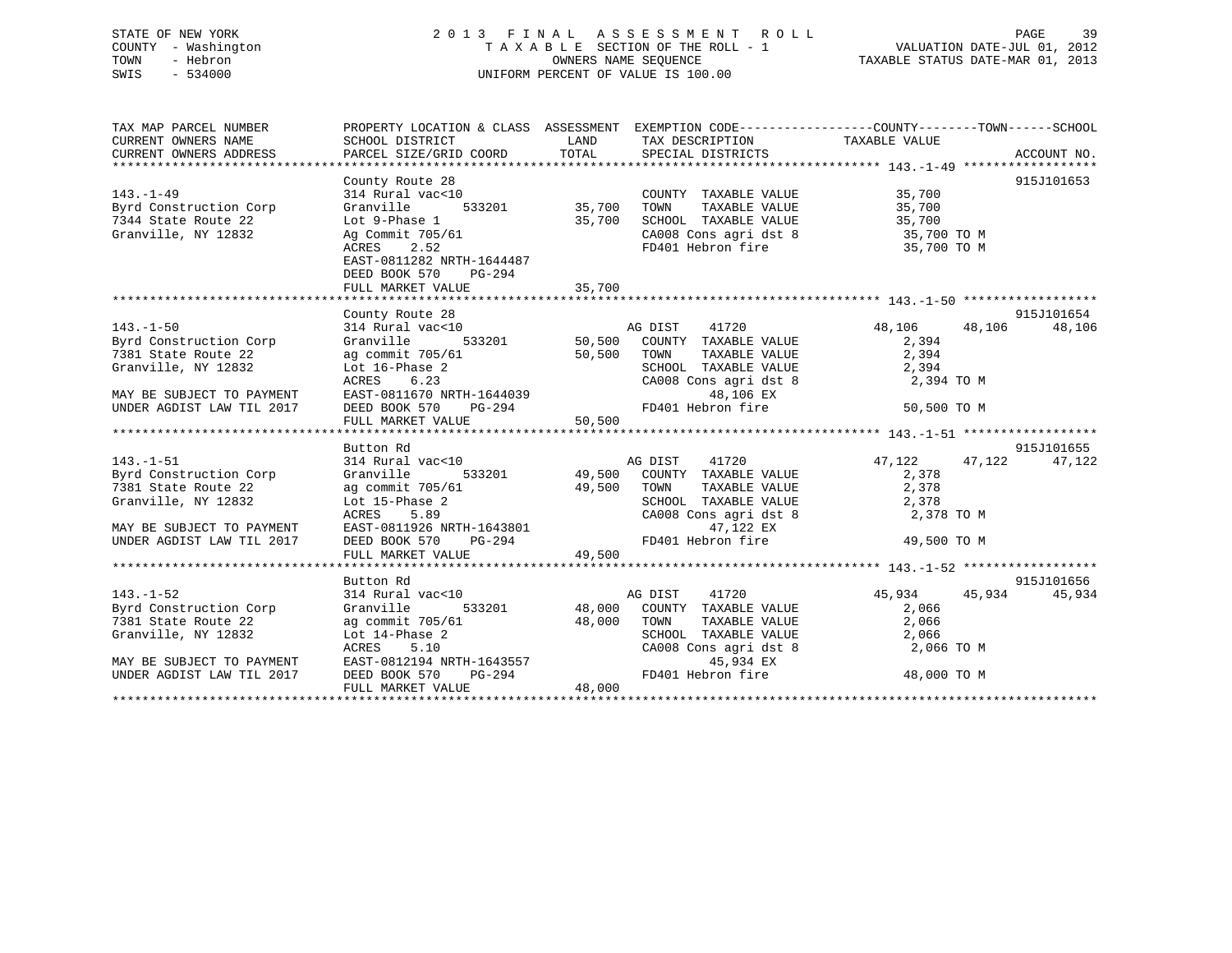# STATE OF NEW YORK 2 0 1 3 F I N A L A S S E S S M E N T R O L L PAGE 40 COUNTY - Washington T A X A B L E SECTION OF THE ROLL - 1 VALUATION DATE-JUL 01, 2012 TOWN - Hebron OWNERS NAME SEQUENCE TAXABLE STATUS DATE-MAR 01, 2013 SWIS - 534000 UNIFORM PERCENT OF VALUE IS 100.00

| TAX MAP PARCEL NUMBER<br>CURRENT OWNERS NAME<br>CURRENT OWNERS ADDRESS | PROPERTY LOCATION & CLASS ASSESSMENT EXEMPTION CODE----------------COUNTY-------TOWN------SCHOOL<br>SCHOOL DISTRICT<br>PARCEL SIZE/GRID COORD | <b>LAND</b><br>TOTAL | TAX DESCRIPTION<br>SPECIAL DISTRICTS                                                         | TAXABLE VALUE         | ACCOUNT NO.      |
|------------------------------------------------------------------------|-----------------------------------------------------------------------------------------------------------------------------------------------|----------------------|----------------------------------------------------------------------------------------------|-----------------------|------------------|
|                                                                        |                                                                                                                                               |                      |                                                                                              |                       |                  |
|                                                                        | Button Rd                                                                                                                                     |                      |                                                                                              |                       | 915J101657       |
| $143. - 1 - 53$                                                        | 314 Rural vac<10                                                                                                                              |                      | AG DIST<br>41720                                                                             | 45,853                | 45,853<br>45,853 |
| Byrd Construction Corp                                                 | Granville                                                                                                                                     |                      | VACKLO AG DISI 41720<br>533201 48,000 COUNTY TAXABLE VALUE                                   | 2,147                 |                  |
| 7381 State Route 22                                                    | ag commit 705/61                                                                                                                              | 48,000 TOWN          | TAXABLE VALUE                                                                                | 2,147                 |                  |
| Granville, NY 12832                                                    | Lot 13-Phase 2                                                                                                                                |                      | SCHOOL TAXABLE VALUE                                                                         | 2,147                 |                  |
|                                                                        | ACRES<br>5.10                                                                                                                                 |                      | CA008 Cons agri dst 8                                                                        | 2,147 TO M            |                  |
| MAY BE SUBJECT TO PAYMENT                                              | EAST-0812314 NRTH-1643256                                                                                                                     |                      | 45,853 EX                                                                                    |                       |                  |
| UNDER AGDIST LAW TIL 2017                                              | $PG-294$<br>DEED BOOK 570                                                                                                                     | 48,000               | FD401 Hebron fire                                                                            | 48,000 TO M           |                  |
|                                                                        | FULL MARKET VALUE                                                                                                                             |                      |                                                                                              |                       |                  |
|                                                                        |                                                                                                                                               |                      |                                                                                              |                       |                  |
|                                                                        | Button Rd                                                                                                                                     |                      |                                                                                              |                       | 915J101658       |
| $143. - 1 - 54$                                                        | 314 Rural vac<10                                                                                                                              |                      | AG DIST<br>41720                                                                             | 46,003                | 46,003<br>46,003 |
| Byrd Construction Corp                                                 | Granville                                                                                                                                     |                      |                                                                                              | 1,997                 |                  |
| 7381 State Route 22                                                    | ag commit 705/61                                                                                                                              |                      | %<br>533201 48,000 COUNTY TAXABLE VALUE<br>705/61 48,000 TOWN TAXABLE VALUE<br>TAXABLE VALUE | 1,997                 |                  |
| Granville, NY 12832                                                    | Lot 12-Phase 2                                                                                                                                |                      |                                                                                              | 1,997                 |                  |
|                                                                        | 5.10<br>ACRES                                                                                                                                 |                      | SCHOOL TAXABLE VALUE<br>CA008 Cons agri dst 8                                                | 1,997 TO M            |                  |
| MAY BE SUBJECT TO PAYMENT                                              |                                                                                                                                               |                      | 46,003 EX                                                                                    |                       |                  |
| UNDER AGDIST LAW TIL 2017                                              |                                                                                                                                               |                      | FD401 Hebron fire                                                                            | 48,000 TO M           |                  |
|                                                                        | ACRES 5.10<br>EAST-0812575 NRTH-1643103<br>DEED BOOK 570 PG-294<br>FULL MARKET VALUE 48,000                                                   |                      |                                                                                              |                       |                  |
|                                                                        |                                                                                                                                               |                      |                                                                                              |                       |                  |
|                                                                        | Button Rd                                                                                                                                     |                      |                                                                                              |                       | 915J101659       |
| $143. - 1 - 55$                                                        | 314 Rural vac<10                                                                                                                              |                      | AG DIST 41720                                                                                | 32,680                | 32,680<br>32,680 |
| Byrd Construction Corp                                                 | Granville<br>533201                                                                                                                           |                      |                                                                                              | 1,320                 |                  |
| 7381 State Route 22                                                    | ag commit 705/61                                                                                                                              |                      | 34,000 COUNTY TAXABLE VALUE<br>34,000 TOWN TAXABLE VALUE<br>TAXABLE VALUE                    | 1,320                 |                  |
| Granville, NY 12832                                                    | Lot 11-Phase 2                                                                                                                                |                      |                                                                                              | 1,320                 |                  |
|                                                                        | ACRES<br>2.13                                                                                                                                 |                      | SCHOOL TAXABLE VALUE<br>CA008 Cons agri dst 8                                                | 1,320 TO M            |                  |
|                                                                        |                                                                                                                                               |                      | 32,680 EX                                                                                    |                       |                  |
| MAY BE SUBJECT TO PAYMENT                                              | EAST-0812888 NRTH-1642951<br>PG-294                                                                                                           |                      | FD401 Hebron fire                                                                            | 34,000 TO M           |                  |
| UNDER AGDIST LAW TIL 2017                                              | DEED BOOK 570<br>FULL MARKET VALUE                                                                                                            | $294$ $34,000$       |                                                                                              |                       |                  |
|                                                                        |                                                                                                                                               |                      |                                                                                              |                       |                  |
|                                                                        |                                                                                                                                               |                      |                                                                                              |                       |                  |
|                                                                        | Button Rd                                                                                                                                     |                      |                                                                                              |                       | 915J101660       |
| $143. - 1 - 56$                                                        | 314 Rural vac<10                                                                                                                              |                      | AG DIST<br>41720                                                                             | 52,672                | 52,672<br>52,672 |
| Byrd Construction Corp                                                 | 533201<br>Granville                                                                                                                           |                      | 56,500 COUNTY TAXABLE VALUE<br>56,500 TOWN TAXABLE VALUE                                     | 3,828                 |                  |
| 7381 State Route 22                                                    | ag commit 705/63                                                                                                                              |                      | TAXABLE VALUE                                                                                | 3,828                 |                  |
| Granville, NY 12832                                                    | Lot 10-Phase 2                                                                                                                                |                      | SCHOOL TAXABLE VALUE                                                                         | 3,828                 |                  |
|                                                                        | ACRES<br>8.71                                                                                                                                 |                      | CA008 Cons agri dst 8                                                                        | 3,828 TO M            |                  |
| MAY BE SUBJECT TO PAYMENT                                              | ACRES 8.71<br>EAST-0813354 NRTH-1642372<br>DG-294                                                                                             |                      | 52,672 EX                                                                                    |                       |                  |
| UNDER AGDIST LAW TIL 2017                                              |                                                                                                                                               |                      | FD401 Hebron fire                                                                            | 56,500 TO M           |                  |
|                                                                        | FULL MARKET VALUE                                                                                                                             | 56,500               |                                                                                              |                       |                  |
|                                                                        |                                                                                                                                               |                      |                                                                                              |                       |                  |
|                                                                        | Button Rd/w Off                                                                                                                               |                      |                                                                                              |                       | 915J101661       |
| $143. - 1 - 57$                                                        | 314 Rural vac<10                                                                                                                              |                      | COUNTY TAXABLE VALUE                                                                         | 25,300<br>25,300      |                  |
| Byrd Construction Corp                                                 | Granville 533201                                                                                                                              | 25,300               | TAXABLE VALUE<br>TOWN                                                                        | 25,300                |                  |
| 7344 State Route 22                                                    |                                                                                                                                               |                      | 25,300 SCHOOL TAXABLE VALUE<br>SCHOOL TAXABLE VALUE<br>CA008 Cons agri dst 8                 | 25,300                |                  |
| Granville, NY 12832                                                    | ag commit 705/63<br>Lot 9-Phase 2<br>ACRES 7.64                                                                                               |                      |                                                                                              | 25,300<br>25,300 TO M |                  |
|                                                                        | ACRES 7.64                                                                                                                                    |                      | FD401 Hebron fire                                                                            | 25,300 TO M           |                  |
|                                                                        | EAST-0813068 NRTH-1641734                                                                                                                     |                      |                                                                                              |                       |                  |
|                                                                        | DEED BOOK 570<br>PG-294                                                                                                                       |                      |                                                                                              |                       |                  |
|                                                                        | FULL MARKET VALUE                                                                                                                             | 25,300               |                                                                                              |                       |                  |
|                                                                        |                                                                                                                                               |                      |                                                                                              |                       |                  |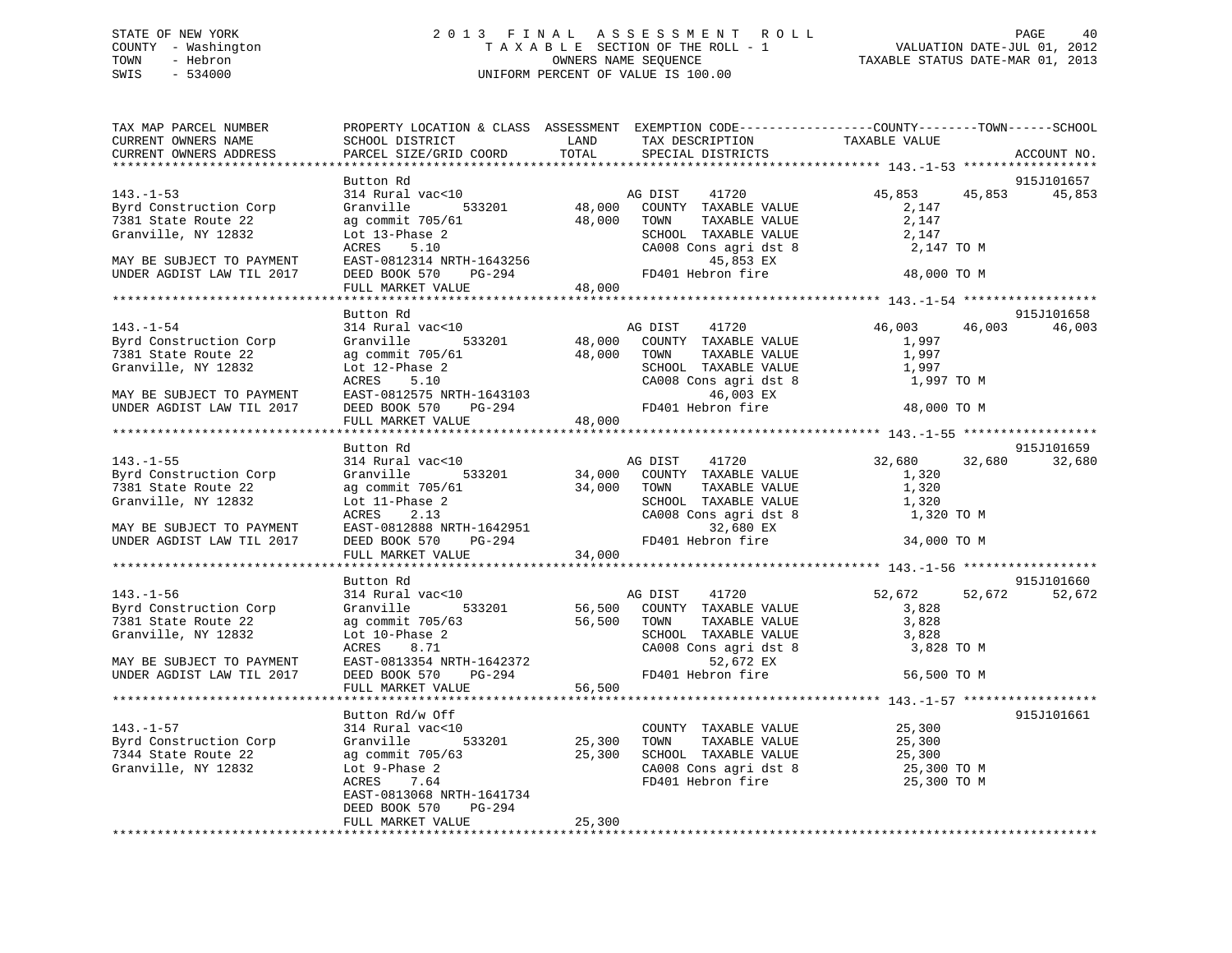# STATE OF NEW YORK 2 0 1 3 F I N A L A S S E S S M E N T R O L L PAGE 41 COUNTY - Washington T A X A B L E SECTION OF THE ROLL - 1 VALUATION DATE-JUL 01, 2012 TOWN - Hebron OWNERS NAME SEQUENCE TAXABLE STATUS DATE-MAR 01, 2013 SWIS - 534000 UNIFORM PERCENT OF VALUE IS 100.00

| TAX MAP PARCEL NUMBER     | PROPERTY LOCATION & CLASS ASSESSMENT EXEMPTION CODE----------------COUNTY-------TOWN------SCHOOL                 |                                                                            |                                                                                                                                                                                                                     |                      |                    |
|---------------------------|------------------------------------------------------------------------------------------------------------------|----------------------------------------------------------------------------|---------------------------------------------------------------------------------------------------------------------------------------------------------------------------------------------------------------------|----------------------|--------------------|
| CURRENT OWNERS NAME       | SCHOOL DISTRICT                                                                                                  | LAND                                                                       | TAX DESCRIPTION                                                                                                                                                                                                     | TAXABLE VALUE        |                    |
| CURRENT OWNERS ADDRESS    | PARCEL SIZE/GRID COORD                                                                                           | TOTAL                                                                      | SPECIAL DISTRICTS                                                                                                                                                                                                   |                      | ACCOUNT NO.        |
|                           |                                                                                                                  |                                                                            |                                                                                                                                                                                                                     |                      |                    |
|                           | 7442 State Route 22                                                                                              |                                                                            |                                                                                                                                                                                                                     |                      | 915J100102         |
| $153. - 1 - 9$            | 120 Field crops                                                                                                  |                                                                            | 41720<br>AG DIST                                                                                                                                                                                                    | 305,398              | 305,398 305,398    |
| Byrd Construction Corp    | 533201<br>Granville                                                                                              | $\begin{array}{cc} \text{A} \\ \text{33201} \\ \text{486,900} \end{array}$ | COUNTY TAXABLE VALUE                                                                                                                                                                                                | 194,102              |                    |
| 7381 State Route 22       | Ag Commit 705/59                                                                                                 | 499,500                                                                    | TOWN<br>TAXABLE VALUE                                                                                                                                                                                               | 194,102              |                    |
| Granville, NY 12832       | ACRES 347.80                                                                                                     |                                                                            | $\begin{tabular}{lllllllllll} \texttt{SCHOOL} & \texttt{TAXABLE} & \texttt{VALUE} & & 194,102 \\ \texttt{CA008} & \texttt{Cons}\ \texttt{agri}\ \texttt{dst}\ 8 & & 194,102\ \texttt{TO}\ \texttt{M} \end{tabular}$ |                      |                    |
|                           | EAST-0821301 NRTH-1636556                                                                                        |                                                                            |                                                                                                                                                                                                                     |                      |                    |
| MAY BE SUBJECT TO PAYMENT | DEED BOOK 427<br>$PG-43$                                                                                         |                                                                            | 9G-43 305,398 EX<br>499,500 FD401 Hebron fire                                                                                                                                                                       |                      |                    |
| UNDER AGDIST LAW TIL 2017 | FULL MARKET VALUE                                                                                                |                                                                            |                                                                                                                                                                                                                     | 499,500 TO M         |                    |
|                           |                                                                                                                  |                                                                            |                                                                                                                                                                                                                     |                      |                    |
|                           | Smith Rd/e Off                                                                                                   |                                                                            |                                                                                                                                                                                                                     |                      | 915J101040         |
| $153. - 1 - 14$           | 323 Vacant rural                                                                                                 |                                                                            | $\begin{tabular}{lllllllll} \multicolumn{2}{c}{\text{COUNTY}} & \text{TAXABLE VALUE} & & & & 2,850 \\ \multicolumn{2}{c}{\text{TOWN}} & \text{TAXABLE VALUE} & & & 2,850 \end{tabular}$                             | 2,850                |                    |
| Byrd Construction Corp    | $533201$ 2,850<br>Granville                                                                                      |                                                                            |                                                                                                                                                                                                                     |                      |                    |
| 7344 State Route 22       | No Deeded R O W                                                                                                  | 2,850                                                                      | SCHOOL TAXABLE VALUE 2,850                                                                                                                                                                                          |                      |                    |
| Granville, NY 12832       | ACRES<br>4.00                                                                                                    |                                                                            | FD401 Hebron fire                                                                                                                                                                                                   | 2,850 TO M           |                    |
|                           | EAST-0817575 NRTH-1638681                                                                                        |                                                                            |                                                                                                                                                                                                                     |                      |                    |
|                           | DEED BOOK 427<br>$PG-43$                                                                                         |                                                                            |                                                                                                                                                                                                                     |                      |                    |
|                           | FULL MARKET VALUE                                                                                                | 2,850                                                                      |                                                                                                                                                                                                                     |                      |                    |
|                           |                                                                                                                  |                                                                            |                                                                                                                                                                                                                     |                      |                    |
|                           | 29 Sheldon Rd                                                                                                    |                                                                            |                                                                                                                                                                                                                     |                      | 915J101610         |
| $177. - 1 - 20.1$         | 210 1 Family Res                                                                                                 |                                                                            | STAR B<br>41854                                                                                                                                                                                                     | $\overline{0}$       | $\Omega$<br>30,000 |
|                           |                                                                                                                  |                                                                            | 534801 40,900 COUNTY TAXABLE VALUE 113,000                                                                                                                                                                          |                      |                    |
|                           |                                                                                                                  |                                                                            | TAXABLE VALUE                                                                                                                                                                                                       | 113,000              |                    |
|                           |                                                                                                                  |                                                                            | SCHOOL TAXABLE VALUE 83,000                                                                                                                                                                                         |                      |                    |
|                           |                                                                                                                  |                                                                            | FD401 Hebron fire 113,000 TO M                                                                                                                                                                                      |                      |                    |
|                           |                                                                                                                  |                                                                            |                                                                                                                                                                                                                     |                      |                    |
|                           |                                                                                                                  |                                                                            |                                                                                                                                                                                                                     |                      |                    |
|                           | Sheldon Rd                                                                                                       |                                                                            |                                                                                                                                                                                                                     |                      | 915J100643         |
| $177. - 1 - 20$           | 322 Rural vac>10                                                                                                 |                                                                            | COUNTY TAXABLE VALUE                                                                                                                                                                                                | 29,500               |                    |
| Caccese David M           | Salem                                                                                                            | 534801 29,500                                                              | TOWN                                                                                                                                                                                                                | TAXABLE VALUE 29,500 |                    |
| Caccese Linda             | ACRES 10.90<br>EAST-0815829 NRTH-1616151                                                                         | 29,500                                                                     | SCHOOL TAXABLE VALUE<br>FD401 Hebron fire                                                                                                                                                                           | 29,500               |                    |
| 29 Sheldon Rd             |                                                                                                                  |                                                                            |                                                                                                                                                                                                                     | 29,500 TO M          |                    |
| Salem, NY 12865           | DEED BOOK 606<br>$PG-128$                                                                                        |                                                                            |                                                                                                                                                                                                                     |                      |                    |
|                           | FULL MARKET VALUE                                                                                                | 29,500                                                                     |                                                                                                                                                                                                                     |                      |                    |
|                           |                                                                                                                  |                                                                            |                                                                                                                                                                                                                     |                      |                    |
|                           | 458 Pine Hill Rd                                                                                                 |                                                                            |                                                                                                                                                                                                                     |                      | 915J100465         |
| $169. - 1 - 32$           | 260 Seasonal res                                                                                                 |                                                                            | COUNTY TAXABLE VALUE 63,100                                                                                                                                                                                         |                      |                    |
| Cady Timothy              | Salem                                                                                                            | 534801 42,100                                                              | TOWN                                                                                                                                                                                                                | TAXABLE VALUE 63,100 |                    |
|                           | 63,100<br>Cady Lesa<br>2 South St<br>2 South St<br>2 South St<br>2 Cromwell, CT 06416<br>2 DEED BOOK 3067 PG-342 |                                                                            | SCHOOL TAXABLE VALUE 63,100                                                                                                                                                                                         |                      |                    |
|                           |                                                                                                                  |                                                                            | FD401 Hebron fire                                                                                                                                                                                                   | 63,100 TO M          |                    |
|                           |                                                                                                                  |                                                                            |                                                                                                                                                                                                                     |                      |                    |
|                           | FULL MARKET VALUE                                                                                                | 63,100                                                                     |                                                                                                                                                                                                                     |                      |                    |
|                           |                                                                                                                  |                                                                            |                                                                                                                                                                                                                     |                      |                    |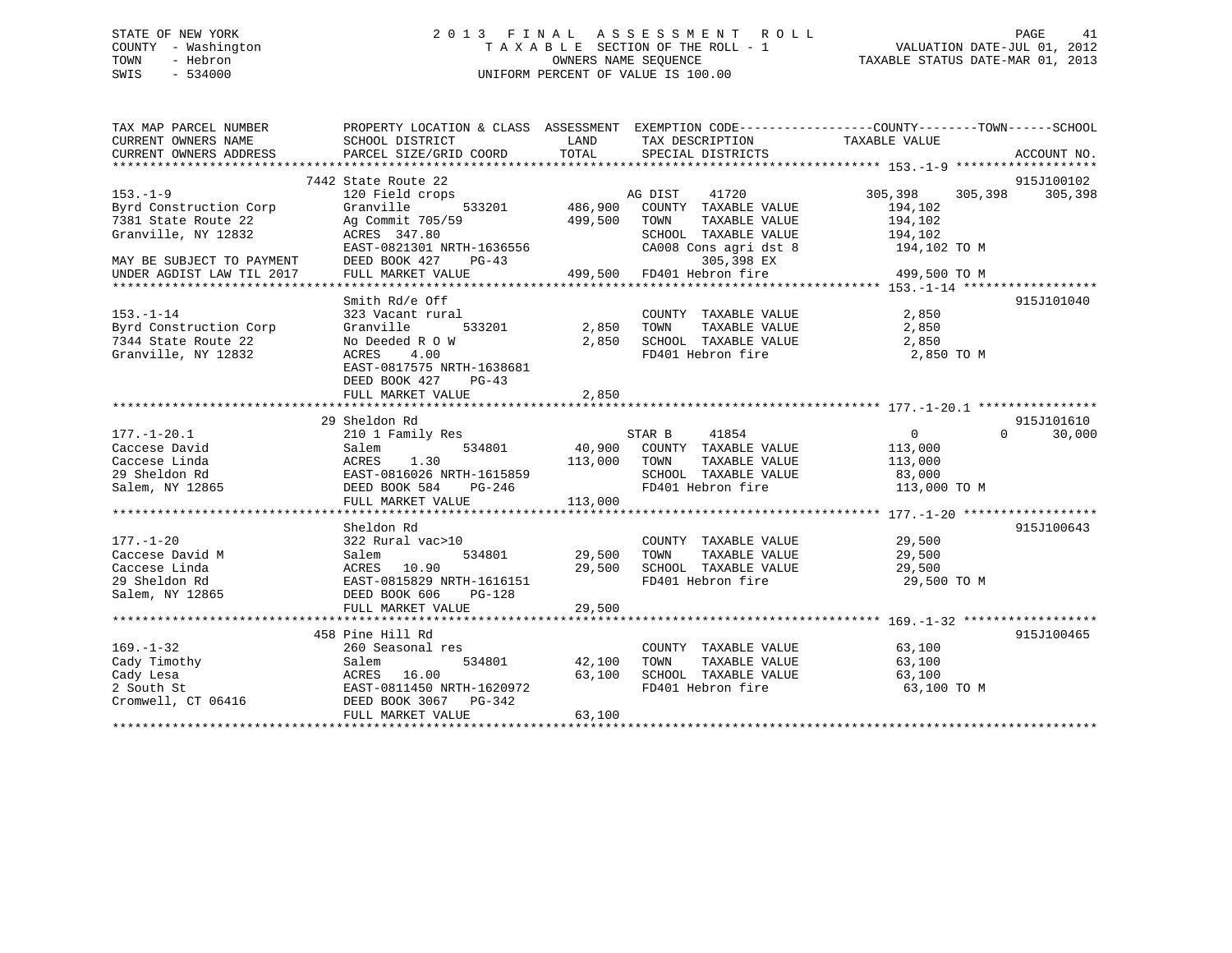# STATE OF NEW YORK 2 0 1 3 F I N A L A S S E S S M E N T R O L L PAGE 42 COUNTY - Washington T A X A B L E SECTION OF THE ROLL - 1 VALUATION DATE-JUL 01, 2012 TOWN - Hebron OWNERS NAME SEQUENCE TAXABLE STATUS DATE-MAR 01, 2013 SWIS - 534000 UNIFORM PERCENT OF VALUE IS 100.00

| TAX MAP PARCEL NUMBER<br>CURRENT OWNERS NAME<br>CURRENT OWNERS ADDRESS                        | PROPERTY LOCATION & CLASS ASSESSMENT<br>SCHOOL DISTRICT<br>PARCEL SIZE/GRID COORD                                                                                                         | LAND<br>TOTAL                | EXEMPTION CODE-----------------COUNTY-------TOWN------SCHOOL<br>TAX DESCRIPTION<br>SPECIAL DISTRICTS                                   | TAXABLE VALUE                                                                   | ACCOUNT NO.                      |
|-----------------------------------------------------------------------------------------------|-------------------------------------------------------------------------------------------------------------------------------------------------------------------------------------------|------------------------------|----------------------------------------------------------------------------------------------------------------------------------------|---------------------------------------------------------------------------------|----------------------------------|
| $153.-1-5.7$<br>Cahn Donald J<br>Cahn Candis S<br>78 Warner Rd<br>Granville, NY 12832         | 78 Warner Rd<br>210 1 Family Res<br>Granville<br>533201<br>$1$ ot $7$<br>ACRES<br>5.93<br>EAST-0819456 NRTH-1640089<br>DEED BOOK 807<br>$PG-38$<br>FULL MARKET VALUE                      | 58,600<br>127,500<br>127,500 | STAR B<br>41854<br>COUNTY TAXABLE VALUE<br>TAXABLE VALUE<br>TOWN<br>SCHOOL TAXABLE VALUE<br>FD401 Hebron fire                          | $\overline{0}$<br>127,500<br>127,500<br>97,500<br>127,500 TO M                  | $\Omega$<br>30,000               |
| $160. - 1 - 4.6$<br>Calahan James<br>Keers Pamela<br>80 Pine Hill Rd<br>Granville, NY 12832   | 53 Pine Hill Rd<br>322 Rural vac>10<br>534801<br>Salem<br>Lot 6<br>ACRES 12.27<br>EAST-0807437 NRTH-1627529<br>DEED BOOK 781<br>PG-265<br>FULL MARKET VALUE                               | 31,300<br>31,300<br>31,300   | COUNTY TAXABLE VALUE<br>TAXABLE VALUE<br>TOWN<br>SCHOOL TAXABLE VALUE<br>FD401 Hebron fire                                             | 31,300<br>31,300<br>31,300<br>31,300 TO M                                       | 915J101501                       |
| $160. - 1 - 4.7$<br>Calahan James P<br>Keers Pamela<br>80 Pine Hill Rd<br>Granville, NY 12832 | Pine Hill Rd<br>314 Rural vac<10<br>534801<br>Salem<br>Lot 7<br>ACRES 11.92<br>EAST-0807773 NRTH-1627631<br>DEED BOOK 856<br>PG-83<br>FULL MARKET VALUE                                   | 20,500<br>20,500<br>20,500   | COUNTY TAXABLE VALUE<br>TAXABLE VALUE<br>TOWN<br>SCHOOL TAXABLE VALUE<br>FD401 Hebron fire                                             | 20,500<br>20,500<br>20,500<br>20,500 TO M                                       | 915J101461                       |
| $185. - 1 - 14.6$<br>Cameron David<br>8 High St<br>Hoosick Falls, NY 12090                    | 12 Shale Mtn Way<br>270 Mfg housing<br>Salem<br>534801<br>Thompson Sub/ 29#87 Lot 3<br>ACRES<br>4.85 BANK<br>6<br>EAST-0815268 NRTH-1603877<br>DEED BOOK 1766 PG-227<br>FULL MARKET VALUE | 41,600<br>81,500<br>81,500   | COUNTY TAXABLE VALUE<br>TAXABLE VALUE<br>TOWN<br>SCHOOL TAXABLE VALUE<br>CA008 Cons agri dst 8<br>FD401 Hebron fire                    | 81,500<br>81,500<br>81,500<br>81,500 TO M<br>81,500 TO M                        | 915J100676                       |
| $185. - 1 - 14.8$<br>Cameron Scott B<br>15 Shale Mountain Rd<br>Salem, NY 12865               | 15 Shale Mtn Way<br>210 1 Family Res<br>Salem<br>534801<br>$1$ ot $2$<br>ACRES<br>4.93<br>EAST-0815282 NRTH-1604452<br>DEED BOOK 946<br>PG-289<br>FULL MARKET VALUE                       | 41,800<br>178,000<br>178,000 | STAR B<br>41854<br>COUNTY TAXABLE VALUE<br>TAXABLE VALUE<br>TOWN<br>SCHOOL TAXABLE VALUE<br>CA008 Cons agri dst 8<br>FD401 Hebron fire | $\overline{0}$<br>178,000<br>178,000<br>148,000<br>178,000 TO M<br>178,000 TO M | 915J100676<br>$\Omega$<br>30,000 |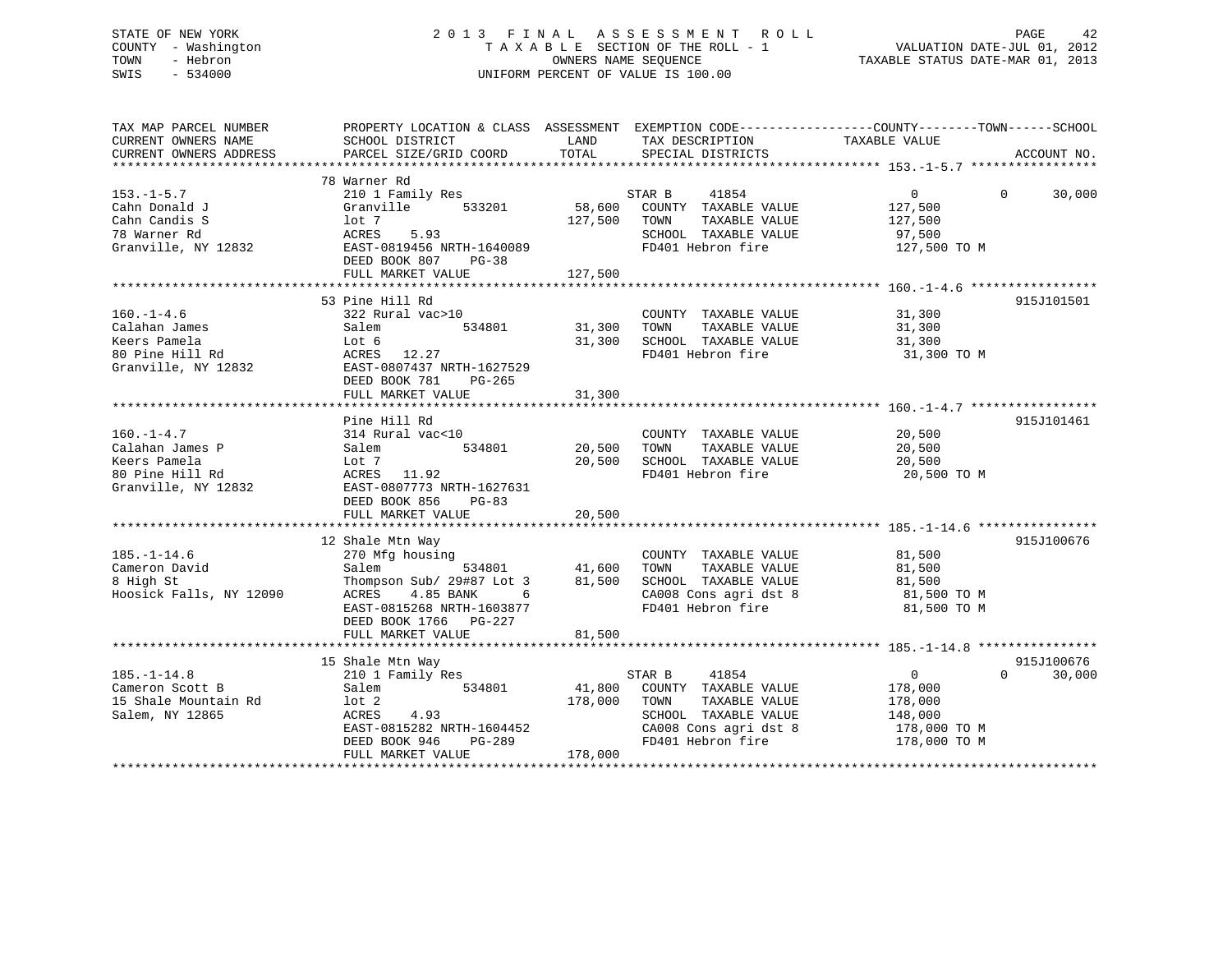#### STATE OF NEW YORK 2 0 1 3 F I N A L A S S E S S M E N T R O L L PAGE 43COUNTY - Washington  $\begin{array}{ccc}\n\text{T A X A B L E} & \text{SECTION OF THE ROLL} - 1 \\
\text{TOWN} & - \text{ Hebrew} \\
\end{array}$ OWNERS NAME SEQUENCE TAXABLE STATUS DATE-MAR 01, 2013 SWIS - 534000 UNIFORM PERCENT OF VALUE IS 100.00

| TAX MAP PARCEL NUMBER<br>CURRENT OWNERS ADDRESS                                                                                                                                   |                                                                                                                                                                                                                                                                                                                                                                                                                                                          | PROPERTY LOCATION & CLASS ASSESSMENT EXEMPTION CODE---------------COUNTY-------TOWN-----SCHOOL   |                      |            |
|-----------------------------------------------------------------------------------------------------------------------------------------------------------------------------------|----------------------------------------------------------------------------------------------------------------------------------------------------------------------------------------------------------------------------------------------------------------------------------------------------------------------------------------------------------------------------------------------------------------------------------------------------------|--------------------------------------------------------------------------------------------------|----------------------|------------|
|                                                                                                                                                                                   | 1546 Big Burch Hill Rd                                                                                                                                                                                                                                                                                                                                                                                                                                   |                                                                                                  |                      |            |
| $152. - 2 - 37.2$                                                                                                                                                                 | 112 Dairy farm                                                                                                                                                                                                                                                                                                                                                                                                                                           | 41720                                                                                            | 45,813<br>45,813     | 45,813     |
|                                                                                                                                                                                   |                                                                                                                                                                                                                                                                                                                                                                                                                                                          | Earm AG DIST<br>533201 137,500 STAR B<br>41854                                                   | $\sim$ 0<br>$\Omega$ | 30,000     |
|                                                                                                                                                                                   |                                                                                                                                                                                                                                                                                                                                                                                                                                                          | 351,000 COUNTY TAXABLE VALUE                                                                     | 305,187              |            |
|                                                                                                                                                                                   | EAST-0806549 NRTH-1639577                                                                                                                                                                                                                                                                                                                                                                                                                                | TAXABLE VALUE<br>TOWN                                                                            | 305,187              |            |
| 1921-2237.2<br>Campell Brian R (Campell Brian R (Campell Brian R (Campell Mary Kay (CARES 21.00)<br>1546 Big Burch Hill Rd EAST-0806549 N<br>Granville NY, NY 12832 DEED BOOK 881 |                                                                                                                                                                                                                                                                                                                                                                                                                                                          | SCHOOL TAXABLE VALUE 275,187                                                                     |                      |            |
|                                                                                                                                                                                   | FULL MARKET VALUE                                                                                                                                                                                                                                                                                                                                                                                                                                        | 351,000 CA008 Cons agri dst 8 305,187 TO M                                                       |                      |            |
| MAY BE SUBJECT TO PAYMENT                                                                                                                                                         |                                                                                                                                                                                                                                                                                                                                                                                                                                                          | 45,813 EX                                                                                        |                      |            |
|                                                                                                                                                                                   |                                                                                                                                                                                                                                                                                                                                                                                                                                                          |                                                                                                  |                      |            |
|                                                                                                                                                                                   |                                                                                                                                                                                                                                                                                                                                                                                                                                                          |                                                                                                  |                      |            |
|                                                                                                                                                                                   | Patterson Hill Rd                                                                                                                                                                                                                                                                                                                                                                                                                                        |                                                                                                  |                      | 915J100107 |
| $183. - 1 - 33$                                                                                                                                                                   | 105 Vac farmland                                                                                                                                                                                                                                                                                                                                                                                                                                         |                                                                                                  | 90,825 90,825        | 90,825     |
| Campbell David                                                                                                                                                                    | Greenwich                                                                                                                                                                                                                                                                                                                                                                                                                                                |                                                                                                  | 7,675                |            |
| Campbell Terry L<br>647 Bunker Hill Rd<br>61am NV 19865                                                                                                                           | ACRES 27.50                                                                                                                                                                                                                                                                                                                                                                                                                                              | TAXABLE VALUE                                                                                    | 7,675                |            |
|                                                                                                                                                                                   | EAST-0787762 NRTH-1600033                                                                                                                                                                                                                                                                                                                                                                                                                                | 98,500 TOWN<br>RTH-1600033 SCHOO                                                                 |                      |            |
| Salem, NY 12865                                                                                                                                                                   |                                                                                                                                                                                                                                                                                                                                                                                                                                                          | SCHOOL TAXABLE VALUE 7,675<br>CA004 Cons agri dst 4 7,675 TO M                                   |                      |            |
|                                                                                                                                                                                   |                                                                                                                                                                                                                                                                                                                                                                                                                                                          | 90,825 EX                                                                                        |                      |            |
| MAY BE SUBJECT TO PAYMENT                                                                                                                                                         | $\begin{tabular}{lllllllll} \multicolumn{2}{c l}{{\small\textbf{D}\textbf{E}\textbf{E}\textbf{D}}}&\multicolumn{2}{c l}{{\small\textbf{S}\textbf{C}\textbf{H}\textbf{O}(\textbf{U}\textbf{D}\textbf{E}\textbf{E}\textbf{D}}}&\multicolumn{2}{c l}{{\small\textbf{S}\textbf{C}\textbf{H}\textbf{O}(\textbf{E}\textbf{D}\textbf{D}}}&\multicolumn{2}{c l}{{\small\textbf{S}\textbf{C}\textbf{H}\textbf{O}(\textbf{E}\textbf{D}\textbf{D}}}&\multicolumn{2$ | FD401 Hebron fire                                                                                | 98,500 TO M          |            |
| UNDER AGDIST LAW TIL 2017                                                                                                                                                         |                                                                                                                                                                                                                                                                                                                                                                                                                                                          |                                                                                                  |                      |            |
|                                                                                                                                                                                   |                                                                                                                                                                                                                                                                                                                                                                                                                                                          |                                                                                                  |                      |            |
|                                                                                                                                                                                   | Chamberlin Mills Rd                                                                                                                                                                                                                                                                                                                                                                                                                                      |                                                                                                  |                      | 915J101356 |
| $176. - 1 - 6.1$                                                                                                                                                                  | 322 Rural vac>10                                                                                                                                                                                                                                                                                                                                                                                                                                         |                                                                                                  | 24,054<br>24,054     | 24,054     |
| Campbell Donald                                                                                                                                                                   |                                                                                                                                                                                                                                                                                                                                                                                                                                                          | )<br>534801 126,500 COUNTY TAXABLE VALUE                                                         | 102,446              |            |
|                                                                                                                                                                                   |                                                                                                                                                                                                                                                                                                                                                                                                                                                          | 126,500 TOWN<br>TAXABLE VALUE 102,446                                                            |                      |            |
|                                                                                                                                                                                   |                                                                                                                                                                                                                                                                                                                                                                                                                                                          |                                                                                                  |                      |            |
|                                                                                                                                                                                   |                                                                                                                                                                                                                                                                                                                                                                                                                                                          | SCHOOL TAXABLE VALUE 102,446<br>CA008 Cons agri dst 8 102,446 TO M                               |                      |            |
|                                                                                                                                                                                   |                                                                                                                                                                                                                                                                                                                                                                                                                                                          | 126,500<br>24,054 EX                                                                             |                      |            |
| MAY BE SUBJECT TO PAYMENT<br>UNDER AGDIST LAW TIL 2017                                                                                                                            |                                                                                                                                                                                                                                                                                                                                                                                                                                                          | FD401 Hebron fire                                                                                | 126,500 TO M         |            |
|                                                                                                                                                                                   |                                                                                                                                                                                                                                                                                                                                                                                                                                                          |                                                                                                  |                      |            |
|                                                                                                                                                                                   | 535 Chamberlin Mills Rd                                                                                                                                                                                                                                                                                                                                                                                                                                  |                                                                                                  |                      | 915J100106 |
| $176. - 1 - 24$                                                                                                                                                                   | 241 Rural res&ag                                                                                                                                                                                                                                                                                                                                                                                                                                         | AG DIST<br>41720                                                                                 | 48,431<br>48,431     | 48,431     |
| Campbell Donald G                                                                                                                                                                 | Salem                                                                                                                                                                                                                                                                                                                                                                                                                                                    | 534801 200,500 STAR B<br>41854                                                                   | $\Omega$<br>$\Omega$ | 30,000     |
| 535 Chamberlain Mills Rd                                                                                                                                                          |                                                                                                                                                                                                                                                                                                                                                                                                                                                          | 327,000 COUNTY TAXABLE VALUE 278,569                                                             |                      |            |
| Salem, NY 12865                                                                                                                                                                   | 287/425<br>ACRES 66.00                                                                                                                                                                                                                                                                                                                                                                                                                                   |                                                                                                  |                      |            |
|                                                                                                                                                                                   |                                                                                                                                                                                                                                                                                                                                                                                                                                                          |                                                                                                  |                      |            |
|                                                                                                                                                                                   | EAST-0800525 NRTH-1609800<br>DRED BOOK M 100                                                                                                                                                                                                                                                                                                                                                                                                             | TOWN TAXABLE VALUE 278,569<br>SCHOOL TAXABLE VALUE 248,569<br>CA008 Cons agri dst 8 278,569 TO M |                      |            |
| MAY BE SUBJECT TO PAYMENT<br>UNDER AGDIST LAW TIL 2017 FULL MARKET VALUE 7000 327,000                                                                                             |                                                                                                                                                                                                                                                                                                                                                                                                                                                          | 48,431 EX                                                                                        |                      |            |
|                                                                                                                                                                                   |                                                                                                                                                                                                                                                                                                                                                                                                                                                          | FD401 Hebron fire                                                                                | 327,000 TO M         |            |
|                                                                                                                                                                                   |                                                                                                                                                                                                                                                                                                                                                                                                                                                          |                                                                                                  |                      |            |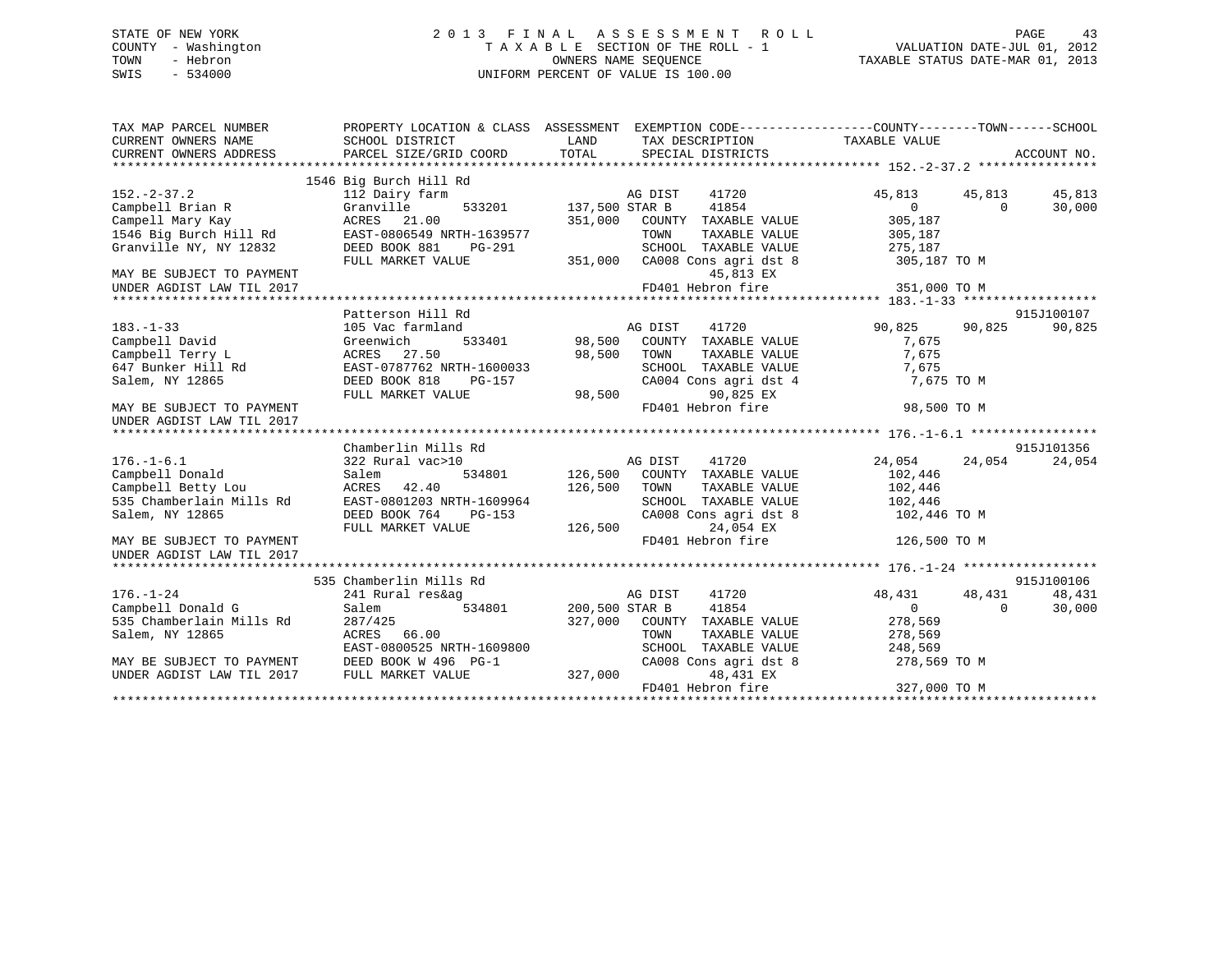# STATE OF NEW YORK 2 0 1 3 F I N A L A S S E S S M E N T R O L L PAGE 44 COUNTY - Washington T A X A B L E SECTION OF THE ROLL - 1 VALUATION DATE-JUL 01, 2012 TOWN - Hebron OWNERS NAME SEQUENCE TAXABLE STATUS DATE-MAR 01, 2013 SWIS - 534000 UNIFORM PERCENT OF VALUE IS 100.00

| TAX MAP PARCEL NUMBER<br>CURRENT OWNERS NAME | PROPERTY LOCATION & CLASS ASSESSMENT EXEMPTION CODE----------------COUNTY-------TOWN------SCHOOL<br>SCHOOL DISTRICT | LAND                 | TAX DESCRIPTION                                 | TAXABLE VALUE     |             |                      |
|----------------------------------------------|---------------------------------------------------------------------------------------------------------------------|----------------------|-------------------------------------------------|-------------------|-------------|----------------------|
| CURRENT OWNERS ADDRESS                       | PARCEL SIZE/GRID COORD                                                                                              | TOTAL                | SPECIAL DISTRICTS                               |                   |             | ACCOUNT NO.          |
|                                              |                                                                                                                     |                      |                                                 |                   |             |                      |
| $184. - 1 - 5$                               | 218 Chamberlin Mills Rd                                                                                             |                      | 41854                                           | $0 \qquad \qquad$ | $\Omega$    | 915J100076<br>30,000 |
| Campbell Douglas C                           | 240 Rural res<br>534801                                                                                             | 307,500              | STAR B<br>COUNTY TAXABLE VALUE                  | 450,000           |             |                      |
| Campbell Nicole M                            | Salem<br>ACRES<br>92.00                                                                                             | 450,000              | TOWN<br>TAXABLE VALUE                           | 450,000           |             |                      |
| 218 Chamberlin Mills Rd                      | EAST-0798169 NRTH-1604688                                                                                           |                      | SCHOOL TAXABLE VALUE                            | 420,000           |             |                      |
| Salem, NY 12865                              | DEED BOOK 816                                                                                                       |                      | CA008 Cons agri dst 8 450,000 TO M              |                   |             |                      |
|                                              | FULL MARKET VALUE                                                                                                   |                      | PG-113<br>PG-113<br>E 450,000 FD401 Hebron fire | 450,000 TO M      |             |                      |
|                                              |                                                                                                                     |                      |                                                 |                   |             |                      |
|                                              | 2290 County Route 47                                                                                                |                      | 58 PCT OF VALUE USED FOR EXEMPTION PURPOSES     |                   |             | 915J100034           |
| $183.2 - 1 - 16$                             | 240 Rural res - WTRFNT                                                                                              |                      | AGED-CO<br>41802                                | 66,468            | $\Omega$    | $\overline{0}$       |
| Campbell Mary Emma LE                        | 534801<br>Salem                                                                                                     |                      | 202,800 AGED-SCH<br>41804                       | $\overline{0}$    | $\mathbf 0$ | 24,926               |
| Edwards Laurie                               | ACRES 18.10                                                                                                         |                      | 286,500 STAR EN<br>41834                        | $\overline{0}$    | $\Omega$    | 63,300               |
| 2290 County Route 47                         | EAST-0788276 NRTH-1608615                                                                                           |                      | COUNTY TAXABLE VALUE                            | 220,032           |             |                      |
| Salem, NY 12865                              | DEED BOOK 1681 PG-58                                                                                                |                      | TOWN<br>TAXABLE VALUE                           | 286,500           |             |                      |
|                                              | FULL MARKET VALUE                                                                                                   |                      | 286,500 SCHOOL TAXABLE VALUE 198,274            |                   |             |                      |
|                                              |                                                                                                                     |                      | FD401 Hebron fire                               | 286,500 TO M      |             |                      |
|                                              |                                                                                                                     |                      |                                                 |                   |             |                      |
|                                              | 708 County Route 31                                                                                                 |                      |                                                 |                   |             |                      |
| $168. - 1 - 2.3$                             | 241 Rural res&ag                                                                                                    |                      | 41720<br>AG DIST                                | 33,272            | 33,272      | 33,272               |
| Campbell Matthew                             | Hartford                                                                                                            | 533801 94,000 STAR B | 41854                                           | $\overline{0}$    | $\Omega$    | 30,000               |
| 708 County Route 31                          | ACRES 14.60                                                                                                         | 202,000              | COUNTY TAXABLE VALUE                            | 168,728           |             |                      |
| Salem, NY 12865                              | EAST-0798406 NRTH-1622598                                                                                           |                      | TOWN<br>TAXABLE VALUE                           | 168,728           |             |                      |
|                                              | DEED BOOK 2676 PG-201                                                                                               |                      | SCHOOL TAXABLE VALUE                            | 138,728           |             |                      |
| MAY BE SUBJECT TO PAYMENT                    | FULL MARKET VALUE                                                                                                   | 202,000              | CA008 Cons agri dst 8                           | 168,728 TO M      |             |                      |
| UNDER AGDIST LAW TIL 2017                    |                                                                                                                     |                      | 33,272 EX                                       |                   |             |                      |
|                                              |                                                                                                                     |                      | FD401 Hebron fire                               | 202,000 TO M      |             |                      |
|                                              |                                                                                                                     |                      |                                                 |                   |             |                      |
|                                              | Patterson Hill Rd                                                                                                   |                      |                                                 |                   |             | 915J100001           |
| $183. - 1 - 35$                              | 105 Vac farmland                                                                                                    |                      | AGRI-D IND 41730                                | 120,670           | 120,670     | 120,670              |
| Campbell Paul                                | 532001<br>Arqyle                                                                                                    | 132,500              | COUNTY TAXABLE VALUE                            | 11,830            |             |                      |
| 647 Bunker Hill Rd                           | Ag Commit 684/175                                                                                                   | 132,500              | TOWN<br>TAXABLE VALUE                           | 11,830            |             |                      |
| Salem, NY 12865                              | ACRES 45.50                                                                                                         |                      | SCHOOL TAXABLE VALUE                            | 11,830            |             |                      |
|                                              | EAST-0787257 NRTH-1601163                                                                                           |                      | FD401 Hebron fire                               | 132,500 TO M      |             |                      |
| MAY BE SUBJECT TO PAYMENT                    | PG-284<br>DEED BOOK 846                                                                                             |                      |                                                 |                   |             |                      |
| UNDER AGDIST LAW TIL 2020                    | FULL MARKET VALUE                                                                                                   | 132,500              |                                                 |                   |             |                      |
|                                              |                                                                                                                     |                      |                                                 |                   |             |                      |
|                                              | County Route 31                                                                                                     |                      |                                                 |                   |             |                      |
| $152 - 2 - 37.4$                             | 105 Vac farmland                                                                                                    |                      | COUNTY TAXABLE VALUE                            | 8,550             |             |                      |
| Campbell Rea                                 | Granville<br>533201                                                                                                 | 8,550                | TAXABLE VALUE<br>TOWN                           | 8,550             |             |                      |
| Campbell Carol                               | FRNT 415.00 DPTH 210.00                                                                                             | 8,550                | SCHOOL TAXABLE VALUE                            | 8,550             |             |                      |
| 148 E Campbell Ln                            | EAST-0808486 NRTH-1636280                                                                                           |                      | CA008 Cons agri dst 8                           | 8,550 TO M        |             |                      |
| Salem, NY 12865                              | DEED BOOK 429<br>PG-1062                                                                                            |                      | FD401 Hebron fire                               | 8,550 TO M        |             |                      |
|                                              | FULL MARKET VALUE                                                                                                   | 8,550                |                                                 |                   |             |                      |
|                                              |                                                                                                                     |                      |                                                 |                   |             |                      |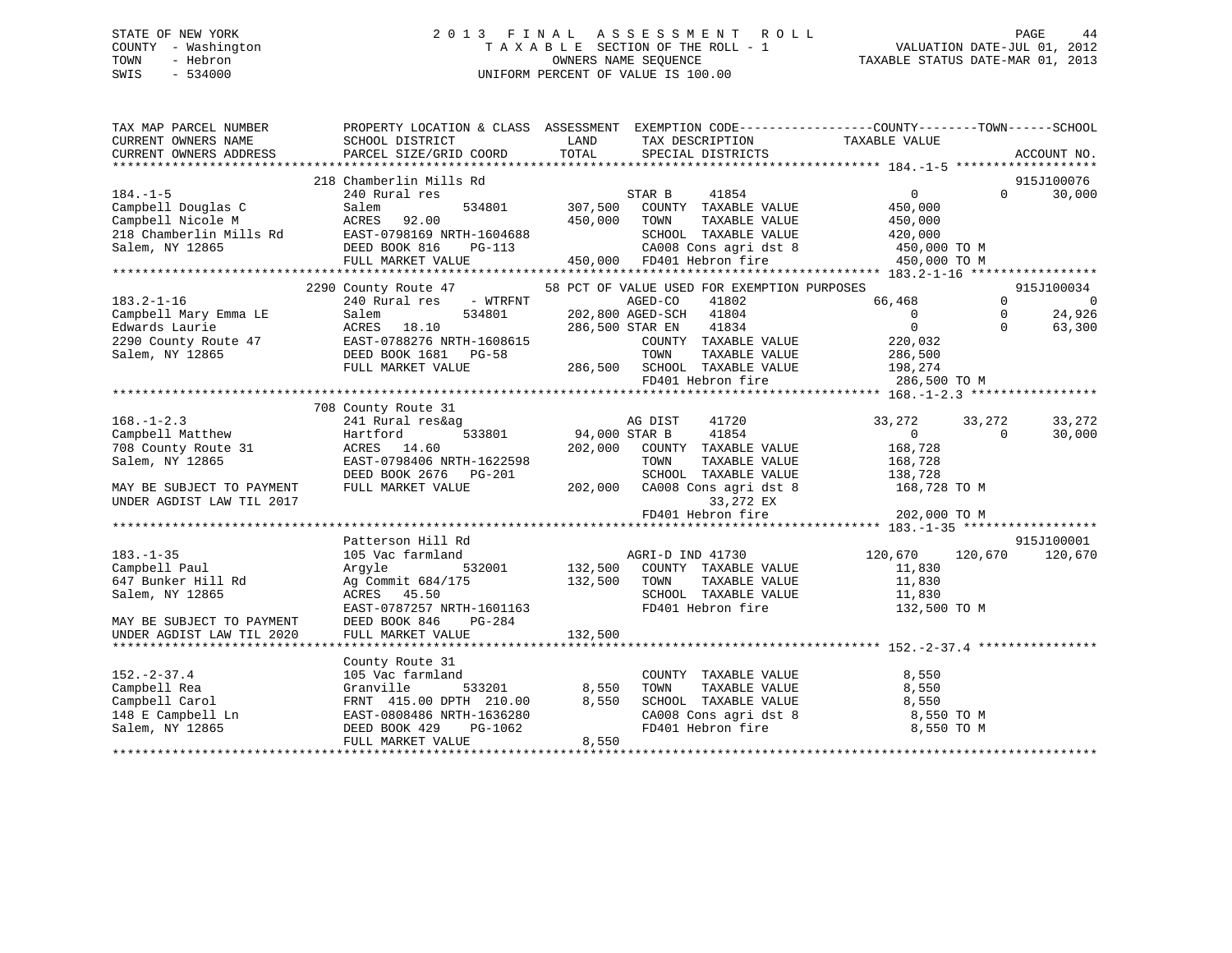STATE OF NEW YORK 2 0 1 3 F I N A L A S S E S S M E N T R O L L PAGE 45COUNTY - Washington  $T A X A B L E$  SECTION OF THE ROLL - 1<br>TOWN - Hebron DATE-JUL 000NERS NAME SEQUENCE SWIS - 534000 UNIFORM PERCENT OF VALUE IS 100.00

TAXABLE STATUS DATE-MAR 01, 2013

| TAX MAP PARCEL NUMBER<br>CURRENT OWNERS NAME<br>CURRENT OWNERS ADDRESS | SCHOOL DISTRICT<br>PARCEL SIZE/GRID COORD            | LAND<br>TOTAL | TAX DESCRIPTION<br>SPECIAL DISTRICTS | PROPERTY LOCATION & CLASS ASSESSMENT EXEMPTION CODE-----------------COUNTY-------TOWN------SCHOOL<br>TAXABLE VALUE | ACCOUNT NO. |
|------------------------------------------------------------------------|------------------------------------------------------|---------------|--------------------------------------|--------------------------------------------------------------------------------------------------------------------|-------------|
|                                                                        |                                                      |               |                                      |                                                                                                                    |             |
|                                                                        | 1517 County Route 31                                 |               |                                      |                                                                                                                    | 915J100110  |
| $152. - 2 - 37$                                                        | 210 1 Family Res                                     |               | COUNTY TAXABLE VALUE                 | 93,500                                                                                                             |             |
| Campbell Rea D LE                                                      | 533201<br>Granville                                  | 55,000        | TOWN<br>TAXABLE VALUE                | 93,500                                                                                                             |             |
| Campbell Brian R                                                       | 2922/109                                             | 93,500        | SCHOOL TAXABLE VALUE                 | 93,500                                                                                                             |             |
| 148 E Campbell Ln                                                      | ACRES<br>2.00                                        |               | CA008 Cons agri dst 8                | 93,500 TO M                                                                                                        |             |
| Salem, NY 12865                                                        | EAST-0807354 NRTH-1639580                            |               | FD401 Hebron fire                    | 93,500 TO M                                                                                                        |             |
|                                                                        | DEED BOOK 3010 PG-195<br>FULL MARKET VALUE           | 93,500        |                                      |                                                                                                                    |             |
| MAY BE SUBJECT TO PAYMENT<br>UNDER AGDIST LAW TIL 2014                 |                                                      |               |                                      |                                                                                                                    |             |
|                                                                        |                                                      |               |                                      |                                                                                                                    |             |
|                                                                        | 148 Campbell Ln                                      |               |                                      |                                                                                                                    | 915J100108  |
| $168. - 1 - 2$                                                         | 112 Dairy farm                                       |               | AG BUILD<br>41700                    | 12,700<br>12,700                                                                                                   | 12,700      |
| Campbell Rea D LE                                                      | Hartford<br>533801                                   |               | 479,300 AG DIST<br>41720             | 326,022<br>326,022                                                                                                 | 326,022     |
| Campbell Brian R                                                       | 2916/286                                             |               | 689,000 STAR EN<br>41834             | $\overline{0}$<br>$\Omega$                                                                                         | 63,300      |
| 148 Campbell Ln                                                        | ACRES 311.10                                         |               | COUNTY TAXABLE VALUE                 | 350,278                                                                                                            |             |
| Salem, NY 12865                                                        | EAST-0796854 NRTH-1624559                            |               | TOWN<br>TAXABLE VALUE                | 350,278                                                                                                            |             |
|                                                                        | DEED BOOK 3010 PG-202                                |               | SCHOOL TAXABLE VALUE                 | 286,978                                                                                                            |             |
| MAY BE SUBJECT TO PAYMENT                                              | FULL MARKET VALUE                                    | 689,000       | CA008 Cons agri dst 8                | 362,978 TO M                                                                                                       |             |
| UNDER AGDIST LAW TIL 2017                                              |                                                      |               | 326,022 EX                           |                                                                                                                    |             |
|                                                                        |                                                      |               | FD401 Hebron fire                    | 689,000 TO M                                                                                                       |             |
|                                                                        |                                                      |               |                                      |                                                                                                                    |             |
|                                                                        | County Route 47                                      |               |                                      |                                                                                                                    | 915J101172  |
| $183.2 - 1 - 14$                                                       | 314 Rural vac<10 - WTRFNT                            |               | COUNTY TAXABLE VALUE                 | 100,200                                                                                                            |             |
| Campbell Richard T LE                                                  | 534801<br>Salem                                      | 100,200       | TOWN<br>TAXABLE VALUE                | 100,200                                                                                                            |             |
| Campbell Richard B                                                     | 1.15<br>ACRES                                        | 100,200       | SCHOOL TAXABLE VALUE                 | 100,200                                                                                                            |             |
| 2290 County Route 47                                                   | EAST-0787568 NRTH-1607949                            |               | FD401 Hebron fire                    | 100,200 TO M                                                                                                       |             |
| Salem, NY 12865                                                        | DEED BOOK 1681 PG-58                                 |               |                                      |                                                                                                                    |             |
|                                                                        | FULL MARKET VALUE                                    | 100,200       |                                      |                                                                                                                    |             |
|                                                                        |                                                      |               |                                      |                                                                                                                    |             |
|                                                                        | County Route 47                                      |               |                                      |                                                                                                                    | 915J101003  |
| $183.2 - 1 - 17$                                                       | 314 Rural vac<10                                     |               | COUNTY TAXABLE VALUE                 | 29,500                                                                                                             |             |
| Campbell Richard T LE                                                  | 534801<br>Salem                                      | 29,500        | TAXABLE VALUE<br>TOWN                | 29,500                                                                                                             |             |
| Campbell Mary Emma LE                                                  | 1.20<br>ACRES                                        | 29,500        | SCHOOL TAXABLE VALUE                 | 29,500                                                                                                             |             |
| 2290 County Route 47                                                   | EAST-0788848 NRTH-1608220                            |               | FD401 Hebron fire                    | 29,500 TO M                                                                                                        |             |
| Salem, NY 12865                                                        | DEED BOOK 1681 PG-58                                 |               |                                      |                                                                                                                    |             |
| ******************************                                         | FULL MARKET VALUE                                    | 29,500        |                                      |                                                                                                                    |             |
|                                                                        |                                                      |               |                                      |                                                                                                                    |             |
|                                                                        | Everetts Heights Way                                 |               |                                      |                                                                                                                    | 915J100114  |
| $152 - 2 - 7$                                                          | 314 Rural vac<10                                     |               | COUNTY TAXABLE VALUE                 | 71,500                                                                                                             |             |
| Cappiello Michael Vito                                                 | Granville<br>533201                                  | 71,500        | TOWN<br>TAXABLE VALUE                | 71,500                                                                                                             |             |
| 16 Barnes Ln                                                           | 3.01<br>ACRES                                        | 71,500        | SCHOOL TAXABLE VALUE                 | 71,500                                                                                                             |             |
| Garden City, NY 11530                                                  | EAST-0809891 NRTH-1642306<br>DEED BOOK 430<br>PG-555 |               | FD401 Hebron fire                    | 71,500 TO M                                                                                                        |             |
|                                                                        | FULL MARKET VALUE                                    |               |                                      |                                                                                                                    |             |
|                                                                        |                                                      | 71,500        |                                      |                                                                                                                    |             |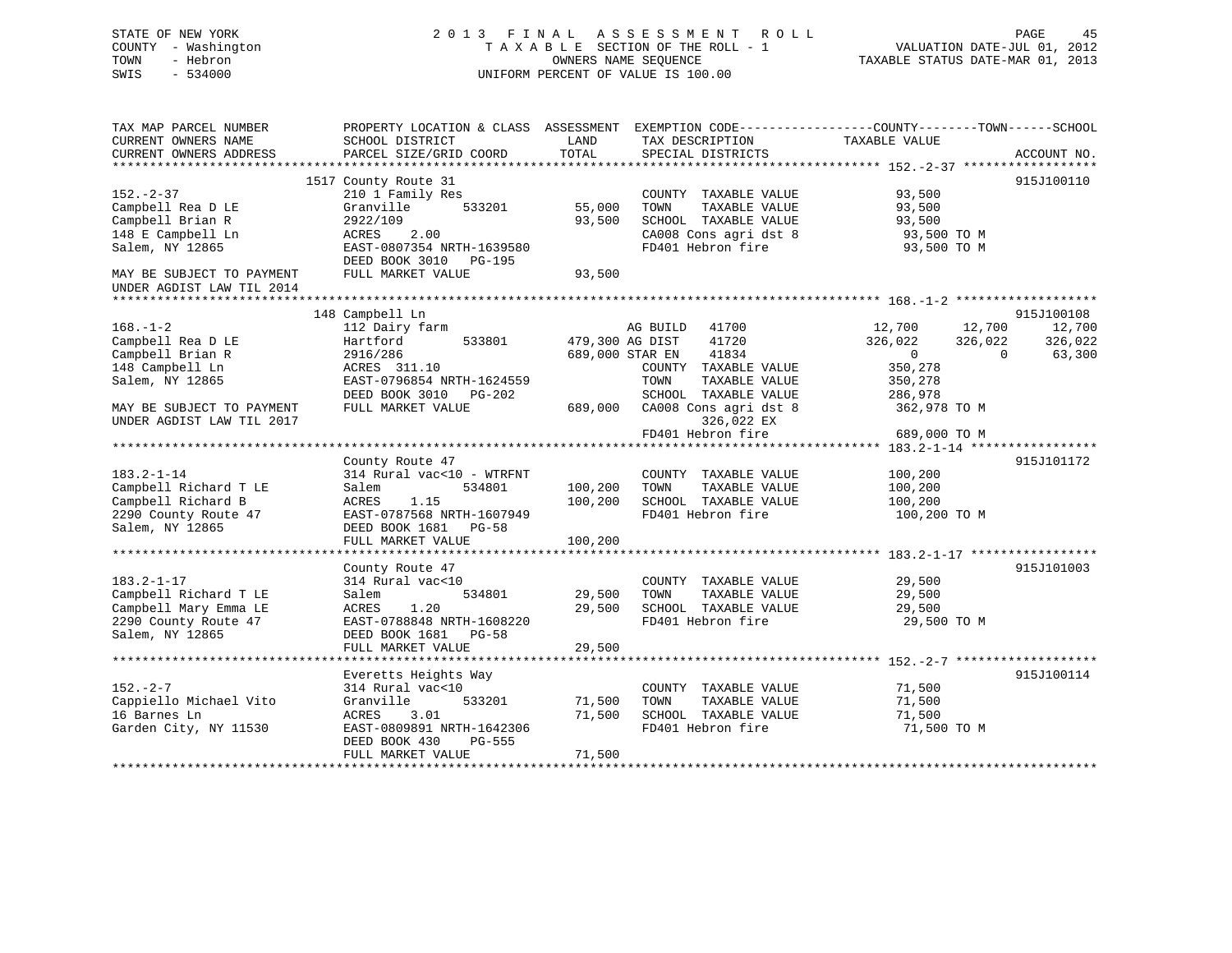# STATE OF NEW YORK 2 0 1 3 F I N A L A S S E S S M E N T R O L L PAGE 46 COUNTY - Washington T A X A B L E SECTION OF THE ROLL - 1 VALUATION DATE-JUL 01, 2012 TOWN - Hebron OWNERS NAME SEQUENCE TAXABLE STATUS DATE-MAR 01, 2013 SWIS - 534000 UNIFORM PERCENT OF VALUE IS 100.00

| TAX MAP PARCEL NUMBER     | PROPERTY LOCATION & CLASS ASSESSMENT EXEMPTION CODE---------------COUNTY-------TOWN-----SCHOOL |                                   |                                                                                                                                                            |                                                                  |          |             |
|---------------------------|------------------------------------------------------------------------------------------------|-----------------------------------|------------------------------------------------------------------------------------------------------------------------------------------------------------|------------------------------------------------------------------|----------|-------------|
| CURRENT OWNERS NAME       | SCHOOL DISTRICT                                                                                | <b>EXAMPLE TO A LAND THE LAND</b> | TAX DESCRIPTION                                                                                                                                            | TAXABLE VALUE                                                    |          |             |
| CURRENT OWNERS ADDRESS    | PARCEL SIZE/GRID COORD                                                                         | TOTAL                             | SPECIAL DISTRICTS                                                                                                                                          |                                                                  |          | ACCOUNT NO. |
|                           |                                                                                                |                                   |                                                                                                                                                            |                                                                  |          |             |
|                           | Everetts Heights Way                                                                           |                                   |                                                                                                                                                            |                                                                  |          | 915J100113  |
| $152. - 2 - 6$            | 314 Rural vac<10                                                                               |                                   | COUNTY TAXABLE VALUE 71,500                                                                                                                                |                                                                  |          |             |
| Cappiello Vito M          | $533201$ $71,500$<br>Granville                                                                 |                                   | TOWN                                                                                                                                                       | TAXABLE VALUE 71,500<br>TAXABLE VALUE 71,500                     |          |             |
| 16 Barnes Ln              | 3.03<br>ACRES                                                                                  | 71,500                            | SCHOOL TAXABLE VALUE<br>FD401 Hebron fire 71,500 TO M                                                                                                      | 71,500                                                           |          |             |
| Garden City, NY 11530     | EAST-0809782 NRTH-1641936                                                                      |                                   |                                                                                                                                                            |                                                                  |          |             |
|                           | DEED BOOK 908<br>PG-47<br>FULL MARKET VALUE                                                    | 71,500                            |                                                                                                                                                            |                                                                  |          |             |
|                           |                                                                                                |                                   |                                                                                                                                                            |                                                                  |          |             |
|                           | 27 Getty Ln                                                                                    |                                   |                                                                                                                                                            |                                                                  |          | 915J100115  |
| $159. - 1 - 19$           | 241 Rural res&ag                                                                               |                                   |                                                                                                                                                            | 52,876 52,876                                                    |          | 52,876      |
| Cardwell Warren J         | Granville                                                                                      |                                   |                                                                                                                                                            | 357,624                                                          |          |             |
| Cardwell Helen            | Trans Exempt Repay 2013 410,500 TOWN                                                           |                                   |                                                                                                                                                            | TAXABLE VALUE 357,624                                            |          |             |
| 27 Getty Ln               | ACRES 123.00                                                                                   |                                   |                                                                                                                                                            |                                                                  |          |             |
| Granville, NY 12832       | EAST-0800670 NRTH-1628499                                                                      |                                   | SCHOOL TAXABLE VALUE 357,624<br>CA008 Cons agri dst 8 357,624 TO M                                                                                         |                                                                  |          |             |
|                           | DEED BOOK 402 PG-80                                                                            |                                   | 52,876 EX                                                                                                                                                  |                                                                  |          |             |
| MAY BE SUBJECT TO PAYMENT | FULL MARKET VALUE                                                                              |                                   |                                                                                                                                                            |                                                                  |          |             |
| UNDER AGDIST LAW TIL 2017 |                                                                                                |                                   | 410,500 FD401 Hebron fire 410,500 TO M<br>TE533 Trans exmt repay-flg .00 MT                                                                                |                                                                  |          |             |
|                           |                                                                                                |                                   |                                                                                                                                                            |                                                                  |          |             |
|                           | Darfler Rd                                                                                     |                                   |                                                                                                                                                            |                                                                  |          | 915J100364  |
| $159. - 1 - 22$           | 322 Rural vac>10                                                                               |                                   |                                                                                                                                                            | 13,849 13,849                                                    |          | 13,849      |
| Cardwell Warren J         | Hartford                                                                                       |                                   |                                                                                                                                                            | 12,151                                                           |          |             |
| Cardwell Helen            | ACRES<br>8.50                                                                                  |                                   | 26,000 TOWN                                                                                                                                                | TAXABLE VALUE 12,151                                             |          |             |
| 27 Getty Ln               | EAST-0799274 NRTH-1627384<br>NKTH-1627384<br>PG-249                                            |                                   | SCHOOL TAXABLE VALUE 12,151<br>CA008 Cons agri dst 8 12,151 TO M                                                                                           |                                                                  |          |             |
| Granville, NY 12832       | DEED BOOK 471                                                                                  |                                   |                                                                                                                                                            |                                                                  |          |             |
|                           | FULL MARKET VALUE                                                                              |                                   | 26,000 13,849 EX                                                                                                                                           |                                                                  |          |             |
| MAY BE SUBJECT TO PAYMENT |                                                                                                |                                   | FD401 Hebron fire                                                                                                                                          | 26,000 TO M                                                      |          |             |
| UNDER AGDIST LAW TIL 2017 |                                                                                                |                                   |                                                                                                                                                            |                                                                  |          |             |
|                           |                                                                                                |                                   |                                                                                                                                                            |                                                                  |          | 915J100117  |
| $152 - 2 - 35$            | 30 County Route 28<br>241 Rural res&aq                                                         |                                   | 71 PCT OF VALUE USED FOR EXEMPTION PURPOSES<br>AG DIST<br>41720                                                                                            |                                                                  |          | 78,376      |
| Carr Helen A              | Granville                                                                                      |                                   | 533201 145,600 AGED-CO 41802                                                                                                                               | 78,376             78,376<br>80,674                            0 |          | $\Omega$    |
| 30 County Route 28        | ACRES 24.80 252,500 AGED-SCH 41804                                                             |                                   |                                                                                                                                                            |                                                                  | $\Omega$ | 44,819      |
| Granville, NY 12832       | EAST-0809448 NRTH-1639991                                                                      |                                   | STAR EN 41834                                                                                                                                              | $\overline{0}$<br>$\overline{0}$                                 | $\Omega$ | 63,300      |
|                           | DEED BOOK 423 PG-536                                                                           |                                   | COUNTY TAXABLE VALUE 93,450                                                                                                                                |                                                                  |          |             |
| MAY BE SUBJECT TO PAYMENT | FULL MARKET VALUE                                                                              | 252,500 TOWN                      |                                                                                                                                                            | TAXABLE VALUE 174,124                                            |          |             |
| UNDER AGDIST LAW TIL 2017 |                                                                                                |                                   |                                                                                                                                                            |                                                                  |          |             |
|                           |                                                                                                |                                   | $\begin{tabular}{lllllllll} \texttt{SCHOOL} & \texttt{TAXABLE VALUE} & & & & 66,005 \\ \texttt{CA008 Cons agri dst 8} & & & 174,124 TO M \\ \end{tabular}$ |                                                                  |          |             |
|                           |                                                                                                |                                   | 78,376 EX                                                                                                                                                  |                                                                  |          |             |
|                           |                                                                                                |                                   | FD401 Hebron fire                                                                                                                                          | 252,500 TO M                                                     |          |             |
|                           |                                                                                                |                                   |                                                                                                                                                            |                                                                  |          |             |
|                           |                                                                                                |                                   |                                                                                                                                                            |                                                                  |          |             |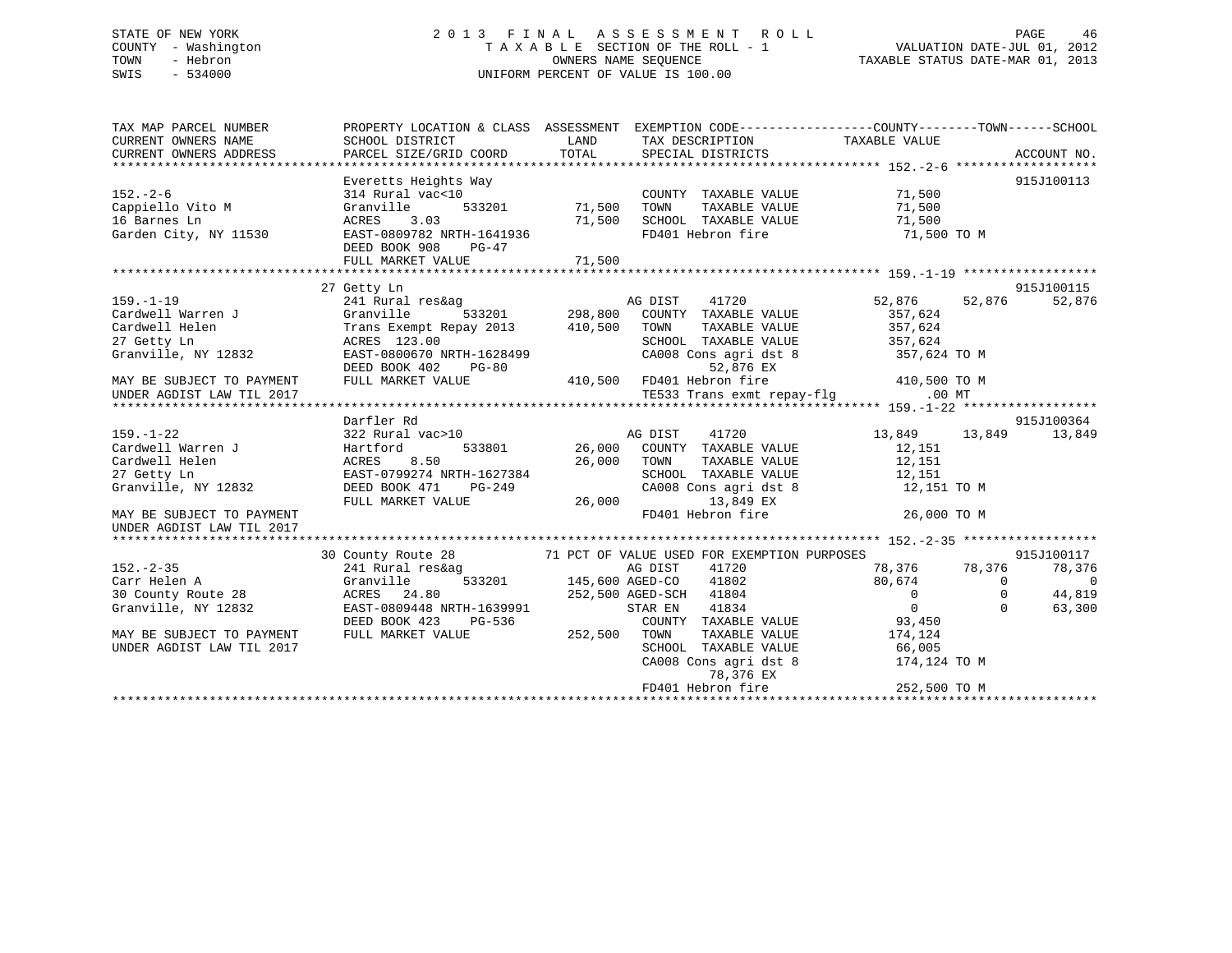# STATE OF NEW YORK 2 0 1 3 F I N A L A S S E S S M E N T R O L L PAGE 47 COUNTY - Washington T A X A B L E SECTION OF THE ROLL - 1 VALUATION DATE-JUL 01, 2012 TOWN - Hebron OWNERS NAME SEQUENCE TAXABLE STATUS DATE-MAR 01, 2013 SWIS - 534000 UNIFORM PERCENT OF VALUE IS 100.00

| TAX MAP PARCEL NUMBER<br>CURRENT OWNERS NAME | SCHOOL DISTRICT                              | LAND<br>TOTAL | TAX DESCRIPTION                              | PROPERTY LOCATION & CLASS ASSESSMENT EXEMPTION CODE----------------COUNTY-------TOWN------SCHOOL<br>TAXABLE VALUE |             |
|----------------------------------------------|----------------------------------------------|---------------|----------------------------------------------|-------------------------------------------------------------------------------------------------------------------|-------------|
| CURRENT OWNERS ADDRESS                       | PARCEL SIZE/GRID COORD                       |               | SPECIAL DISTRICTS                            |                                                                                                                   | ACCOUNT NO. |
|                                              | Little Burch Hill Rd                         |               |                                              |                                                                                                                   |             |
| $151. - 1 - 20.3$                            | 322 Rural vac>10                             |               | 41720<br>AG DIST                             |                                                                                                                   | 125,007     |
| Carreira Randall                             | 533801<br>Hartford                           | 141,500       | COUNTY TAXABLE VALUE                         | 16,493                                                                                                            |             |
| Carreira Nancy                               | Lot 2                                        | 141,500       | TOWN<br>TAXABLE VALUE                        | 16,493                                                                                                            |             |
| 19 New Preston Hill Rd                       | ACRES 50.37                                  |               | SCHOOL TAXABLE VALUE                         | 16,493                                                                                                            |             |
| New Preston, CT 06777                        | EAST-0798366 NRTH-1633425                    |               | CA008 Cons agri dst 8                        | 16,493 TO M                                                                                                       |             |
|                                              | DEED BOOK 2939 PG-38                         |               | 125,007 EX                                   |                                                                                                                   |             |
| MAY BE SUBJECT TO PAYMENT                    | FULL MARKET VALUE                            |               | 141,500 FD401 Hebron fire                    | 141,500 TO M                                                                                                      |             |
| UNDER AGDIST LAW TIL 2017                    |                                              |               |                                              |                                                                                                                   |             |
|                                              |                                              |               |                                              |                                                                                                                   |             |
|                                              | 3935 County Route 30                         |               |                                              |                                                                                                                   | 915J101765  |
| $167. - 1 - 47.1$                            | 314 Rural vac<10                             |               | COUNTY TAXABLE VALUE                         | 38,500                                                                                                            |             |
| Carson Martin                                | Salem<br>534801                              | 38,500        | TAXABLE VALUE<br>TOWN                        | 38,500                                                                                                            |             |
| PO Box 63                                    | Sub lot 2                                    | 38,500        | SCHOOL TAXABLE VALUE                         | 38,500                                                                                                            |             |
| Middle Falls, NY 12848                       | ACRES 7.48                                   |               | FD401 Hebron fire                            | 38,500 TO M                                                                                                       |             |
|                                              | EAST-0788188 NRTH-1620292                    |               |                                              |                                                                                                                   |             |
|                                              | DEED BOOK 2594 PG-312                        |               |                                              |                                                                                                                   |             |
|                                              | FULL MARKET VALUE                            | 38,500        |                                              |                                                                                                                   |             |
|                                              |                                              |               |                                              |                                                                                                                   |             |
|                                              | Chamberlin Mills Rd                          |               |                                              |                                                                                                                   | 915J101363  |
| $177. - 1 - 36.1$                            | 314 Rural vac<10                             |               | COUNTY TAXABLE VALUE                         | 5,035                                                                                                             |             |
| Carusone John S                              | Salem<br>534801                              | 5,035         | TAXABLE VALUE<br>TOWN                        | 5,035                                                                                                             |             |
| Muller Michael J                             | FRNT 132.00 DPTH 170.00                      | 5,035         | SCHOOL TAXABLE VALUE                         | 5,035                                                                                                             |             |
|                                              | 12 E Washington St EAST-0805344 NRTH-1612762 |               | FD401 Hebron fire                            | 5,035 TO M                                                                                                        |             |
| PO Box 143                                   | DEED BOOK 599<br>$PG-80$                     |               |                                              |                                                                                                                   |             |
|                                              |                                              |               |                                              |                                                                                                                   |             |
|                                              |                                              |               |                                              |                                                                                                                   |             |
|                                              | Gilchrist Rd                                 |               |                                              |                                                                                                                   |             |
| $175. - 1 - 25.3$                            | 314 Rural vac<10                             |               | COUNTY TAXABLE VALUE                         | 32,500                                                                                                            |             |
| Cary Herbert                                 | Salem<br>534801                              | 32,500        | TOWN<br>TAXABLE VALUE                        | 32,500                                                                                                            |             |
| Cary Rose                                    | ACRES<br>5.60                                | 32,500        | SCHOOL TAXABLE VALUE                         | 32,500                                                                                                            |             |
| PO Box 111                                   | EAST-0785516 NRTH-1612051                    |               | FD401 Hebron fire                            | 32,500 TO M                                                                                                       |             |
| Granville, NY 12832                          | DEED BOOK 3159 PG-21                         |               |                                              |                                                                                                                   |             |
|                                              | FULL MARKET VALUE                            | 32,500        |                                              |                                                                                                                   |             |
|                                              |                                              |               |                                              |                                                                                                                   |             |
|                                              | 15 Chamberlin Mills Rd                       |               |                                              |                                                                                                                   | 915J100426  |
| $183.20 - 1 - 9$                             | 210 1 Family Res                             |               | COUNTY TAXABLE VALUE                         | 109,500                                                                                                           |             |
| Cary Kathleen M                              | Salem<br>534801                              | 31,500        | TOWN<br>TAXABLE VALUE                        | 109,500                                                                                                           |             |
| Cary Todd E                                  | ACRES<br>2.80                                | 109,500       | SCHOOL TAXABLE VALUE                         | 109,500                                                                                                           |             |
| 15 Chamberlin Mills Rd                       | EAST-0792904 NRTH-1603113                    |               | CA008 Cons agri dst 8                        | 109,500 TO M                                                                                                      |             |
| Salem, NY 12865                              | DEED BOOK 3121<br>PG-318                     |               | FD401 Hebron fire                            | 109,500 TO M                                                                                                      |             |
|                                              |                                              |               | 109,500 LD401 West hebron light 109,500 TO M |                                                                                                                   |             |
|                                              | FULL MARKET VALUE                            |               |                                              |                                                                                                                   |             |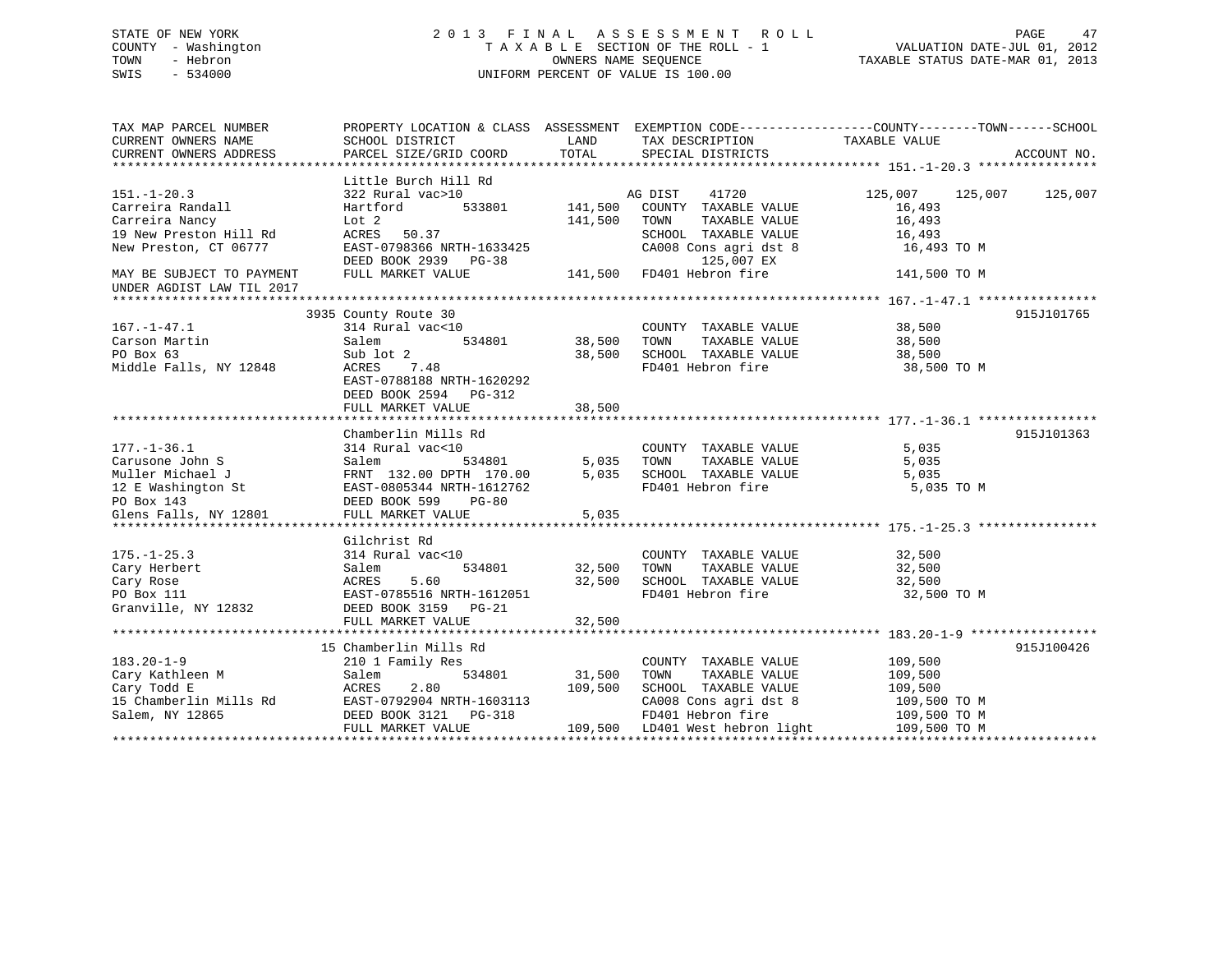# STATE OF NEW YORK 2 0 1 3 F I N A L A S S E S S M E N T R O L L PAGE 48 COUNTY - Washington T A X A B L E SECTION OF THE ROLL - 1 VALUATION DATE-JUL 01, 2012 TOWN - Hebron OWNERS NAME SEQUENCE TAXABLE STATUS DATE-MAR 01, 2013 SWIS - 534000 UNIFORM PERCENT OF VALUE IS 100.00

| TAX MAP PARCEL NUMBER<br>CURRENT OWNERS NAME | PROPERTY LOCATION & CLASS ASSESSMENT<br>SCHOOL DISTRICT | LAND                              | TAX DESCRIPTION                               | EXEMPTION CODE-----------------COUNTY-------TOWN------SCHOOL<br>TAXABLE VALUE |                   |
|----------------------------------------------|---------------------------------------------------------|-----------------------------------|-----------------------------------------------|-------------------------------------------------------------------------------|-------------------|
| CURRENT OWNERS ADDRESS                       | PARCEL SIZE/GRID COORD                                  | TOTAL                             | SPECIAL DISTRICTS                             |                                                                               | ACCOUNT NO.       |
|                                              | 1245&1274 Dunnigan Rd                                   |                                   |                                               |                                                                               | 915J100118        |
| $184. - 1 - 17$                              | 112 Dairy farm                                          |                                   | 41700<br>AG BUILD                             | 64,500<br>64,500                                                              | 64,500            |
| Cary Ruth A<br>1274 Dunnigan Rd              | 534801<br>Salem<br>ACRES 377.70                         | 529,300 AG DIST<br>670,000 STAR B | 41720<br>41854                                | 243,941<br>243,941<br>$\overline{0}$<br>$\Omega$                              | 243,941<br>30,000 |
| Salem, NY 12865                              | EAST-0800946 NRTH-1602829<br>DEED BOOK 905<br>PG-237    |                                   | COUNTY TAXABLE VALUE<br>TAXABLE VALUE<br>TOWN | 361,559<br>361,559                                                            |                   |
| MAY BE SUBJECT TO PAYMENT                    | FULL MARKET VALUE                                       | 670,000                           | SCHOOL TAXABLE VALUE                          | 331,559                                                                       |                   |
| UNDER AGDIST LAW TIL 2017                    |                                                         |                                   | CA008 Cons agri dst 8<br>243,941 EX           | 426,059 TO M                                                                  |                   |
|                                              |                                                         |                                   | FD401 Hebron fire                             | 670,000 TO M                                                                  |                   |
|                                              |                                                         |                                   |                                               |                                                                               |                   |
|                                              | 498 Chamberlin Mills Rd                                 |                                   |                                               |                                                                               | 915J101506        |
| $184. - 2 - 1$<br>Casalino Ronald E          | 242 Rurl res&rec<br>534801                              |                                   | COUNTY TAXABLE VALUE                          | 93,000                                                                        |                   |
| 20 Manila St                                 | Salem<br>39.78                                          | 62,100<br>93,000                  | TOWN<br>TAXABLE VALUE<br>SCHOOL TAXABLE VALUE | 93,000                                                                        |                   |
| Oakville, CT 06779                           | ACRES<br>EAST-0799988 NRTH-1609148                      |                                   | CA008 Cons agri dst 8                         | 93,000<br>93,000 TO M                                                         |                   |
|                                              | DEED BOOK 543<br>PG-337                                 |                                   | FD401 Hebron fire                             | 93,000 TO M                                                                   |                   |
|                                              | FULL MARKET VALUE                                       | 93,000                            |                                               |                                                                               |                   |
|                                              |                                                         |                                   |                                               |                                                                               |                   |
|                                              | Bogtown Ln                                              |                                   |                                               |                                                                               | 915J101329        |
| $184. - 1 - 8.1$                             | 314 Rural vac<10                                        |                                   | COUNTY TAXABLE VALUE                          | 69,500                                                                        |                   |
| Castle Green Hills                           | Salem<br>534801                                         | 69,500                            | TOWN<br>TAXABLE VALUE                         | 69,500                                                                        |                   |
| Attn: Klaas Koster                           | 2.63<br>ACRES                                           | 69,500                            | SCHOOL TAXABLE VALUE                          | 69,500                                                                        |                   |
| 34 Briansky Ln                               | EAST-0801833 NRTH-1605643                               |                                   | FD401 Hebron fire                             | 69,500 TO M                                                                   |                   |
| Salem, NY 12865                              | DEED BOOK 491<br>PG-867                                 |                                   |                                               |                                                                               |                   |
|                                              | FULL MARKET VALUE                                       | 69,500                            |                                               |                                                                               |                   |
|                                              | Bogtown Ln                                              |                                   |                                               |                                                                               | 915J101615        |
| $184. - 1 - 14.1$                            | 314 Rural vac<10                                        |                                   | COUNTY TAXABLE VALUE                          | 2,375                                                                         |                   |
| Castle Green Hills                           | Salem<br>534801                                         | 2,375                             | TAXABLE VALUE<br>TOWN                         | 2,375                                                                         |                   |
| Attn: Klaas Koster                           | FRNT 198.00 DPTH 283.00                                 | 2,375                             | SCHOOL TAXABLE VALUE                          | 2,375                                                                         |                   |
| 34 Briansky Ln                               | 0.92<br>ACRES                                           |                                   | FD401 Hebron fire                             | 2,375 TO M                                                                    |                   |
| Salem, NY 12865                              | EAST-0802358 NRTH-1605457                               |                                   |                                               |                                                                               |                   |
|                                              | DEED BOOK 492<br>PG-97                                  |                                   |                                               |                                                                               |                   |
|                                              | FULL MARKET VALUE                                       | 2,375                             |                                               |                                                                               |                   |
|                                              |                                                         |                                   |                                               |                                                                               |                   |
| $176. - 1 - 31$                              | 181 County Route 31<br>240 Rural res                    |                                   | COUNTY TAXABLE VALUE                          | 238,000                                                                       | 915J100122        |
| Cavender James C                             | 534801<br>Salem                                         | 180,000                           | TOWN<br>TAXABLE VALUE                         | 238,000                                                                       |                   |
| Cavender Ted M                               | 454/52                                                  | 238,000                           | SCHOOL TAXABLE VALUE                          | 238,000                                                                       |                   |
| 167 Grosvenor St                             | ACRES<br>97.40                                          |                                   | CA008 Cons agri dst 8                         | 238,000 TO M                                                                  |                   |
| Athens, OH 45701                             | EAST-0794544 NRTH-1611153                               |                                   | FD401 Hebron fire                             | 238,000 TO M                                                                  |                   |
|                                              | DEED BOOK 855<br>$PG-33$                                |                                   |                                               |                                                                               |                   |
|                                              | FULL MARKET VALUE                                       | 238,000                           |                                               |                                                                               |                   |
|                                              |                                                         |                                   |                                               |                                                                               |                   |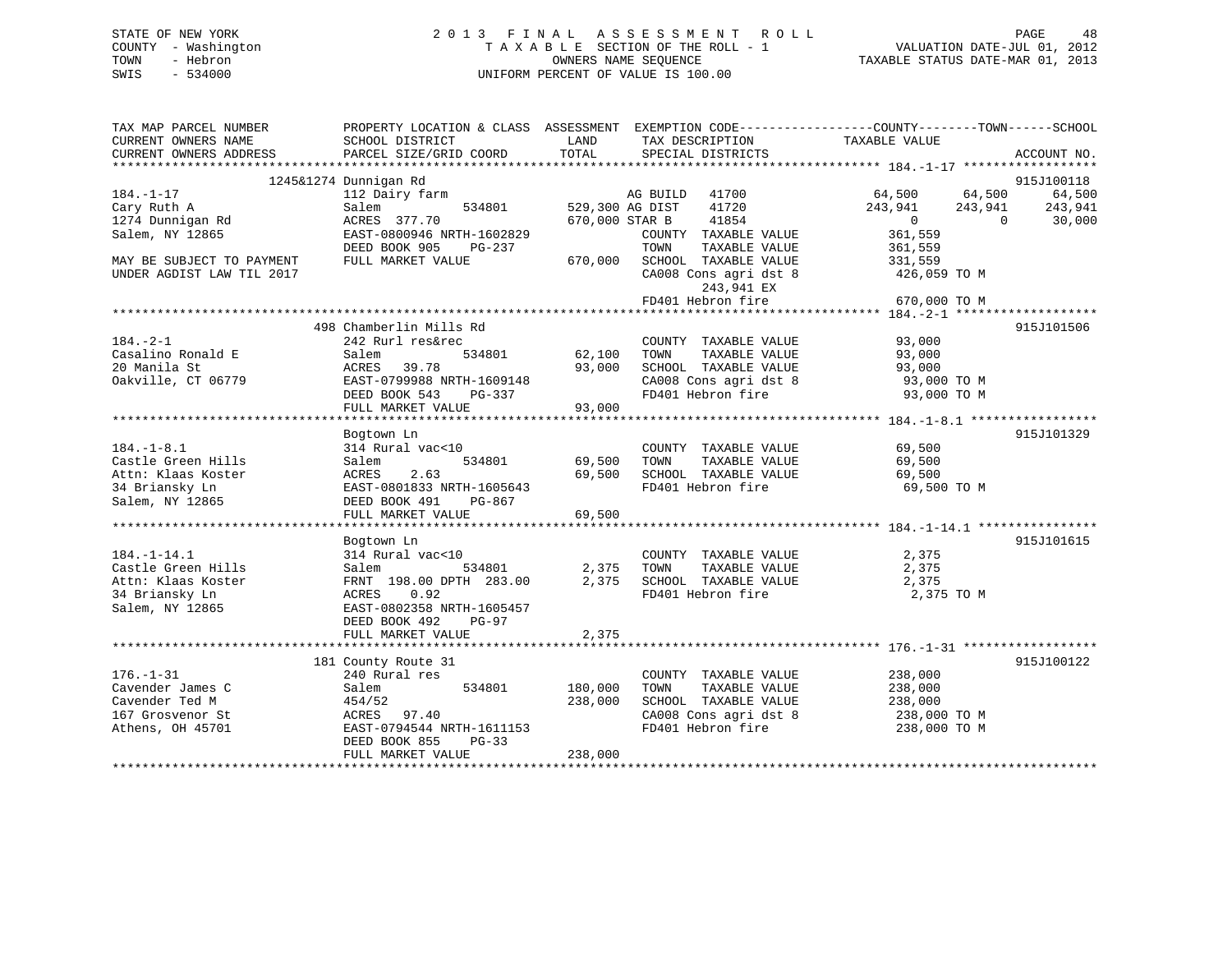# STATE OF NEW YORK 2 0 1 3 F I N A L A S S E S S M E N T R O L L PAGE 49 COUNTY - Washington T A X A B L E SECTION OF THE ROLL - 1 VALUATION DATE-JUL 01, 2012 TOWN - Hebron OWNERS NAME SEQUENCE TAXABLE STATUS DATE-MAR 01, 2013 SWIS - 534000 UNIFORM PERCENT OF VALUE IS 100.00

| TAX MAP PARCEL NUMBER                     | PROPERTY LOCATION & CLASS ASSESSMENT EXEMPTION CODE---------------COUNTY-------TOWN-----SCHOOL |                |                                    |                    |                |
|-------------------------------------------|------------------------------------------------------------------------------------------------|----------------|------------------------------------|--------------------|----------------|
| CURRENT OWNERS NAME                       | SCHOOL DISTRICT                                                                                | LAND           | TAX DESCRIPTION                    | TAXABLE VALUE      |                |
| CURRENT OWNERS ADDRESS                    | PARCEL SIZE/GRID COORD                                                                         | TOTAL          | SPECIAL DISTRICTS                  |                    | ACCOUNT NO.    |
|                                           |                                                                                                |                |                                    |                    |                |
|                                           | 248 County Route 31                                                                            |                |                                    |                    | 915J100293     |
| $176. - 1 - 32$                           | 242 Rurl res&rec                                                                               |                | COUNTY TAXABLE VALUE 243,000       |                    |                |
| Cavender Ted M                            | Salem                                                                                          | 534801 233,400 | TOWN<br>TAXABLE VALUE              | 243,000            |                |
| 7684 Dalglen Dr                           | 484/896                                                                                        | 243,000        | SCHOOL TAXABLE VALUE               | 243,000            |                |
| Reynoldsburg, OH 43068                    | ACRES 130.00                                                                                   |                | CA008 Cons agri dst 8 243,000 TO M |                    |                |
|                                           | EAST-0795137 NRTH-1611983                                                                      |                | FD401 Hebron fire                  | 243,000 TO M       |                |
|                                           | DEED BOOK 1930 PG-136                                                                          |                |                                    |                    |                |
|                                           | FULL MARKET VALUE                                                                              | 243,000        |                                    |                    |                |
|                                           |                                                                                                |                |                                    |                    |                |
|                                           | 6318 State Route 22                                                                            |                |                                    |                    | 915J101494     |
| $186. - 1 - 14$                           | 240 Rural res                                                                                  |                | COUNTY TAXABLE VALUE 134,000       |                    |                |
| Cerone Linda                              | Salem                                                                                          | 534801 74,700  | TOWN<br>TAXABLE VALUE              | 134,000            |                |
| PO Box 66                                 | ACRES<br>15.28                                                                                 | 134,000        | SCHOOL TAXABLE VALUE               | 134,000            |                |
| Salem, NY 12865                           | EAST-0816825 NRTH-1610030                                                                      |                | FD401 Hebron fire                  | 134,000 TO M       |                |
|                                           | DEED BOOK 2238 PG-160                                                                          |                |                                    |                    |                |
|                                           | FULL MARKET VALUE                                                                              | 134,000        |                                    |                    |                |
|                                           |                                                                                                |                |                                    |                    |                |
|                                           | Gilchrist Rd/s Off                                                                             |                |                                    |                    | 915J100254     |
| $175. - 1 - 19$                           | 260 Seasonal res                                                                               |                | COUNTY TAXABLE VALUE               | 100,000            |                |
| Chandler Kevin                            | Salem<br>534801                                                                                | 85,000         | TAXABLE VALUE<br>TOWN              |                    |                |
| Chandler Jacqulyn                         | new ROW 3008/98                                                                                | 100,000        | SCHOOL TAXABLE VALUE               | 100,000<br>100,000 |                |
| The company of the company<br>49 Allen Rd | ACRES 95.00                                                                                    |                | FD401 Hebron fire                  | 100,000 TO M       |                |
| Porters Corners, NY 12859                 | EAST-0786941 NRTH-1612242                                                                      |                |                                    |                    |                |
|                                           | DEED BOOK 3008 PG-106                                                                          |                |                                    |                    |                |
|                                           | FULL MARKET VALUE                                                                              | 100,000        |                                    |                    |                |
|                                           |                                                                                                |                |                                    |                    |                |
|                                           | Emsig Ln/n Off                                                                                 |                |                                    |                    | 915J100212     |
| $142. - 3 - 3.3$                          | 322 Rural vac>10                                                                               |                | AGRI-D IND 41730                   | 5,812              | 5,812<br>5,812 |
| Chaplin Gordon                            | Granville                                                                                      |                | 533201 49,000 COUNTY TAXABLE VALUE | 43,188             |                |
| 328 E 18th St                             | $142. - 1 - 3.3$                                                                               | 49,000 TOWN    | TAXABLE VALUE                      | 43,188             |                |
| New York, NY 10003                        | ACRES 42.70                                                                                    |                | SCHOOL TAXABLE VALUE               | 43,188             |                |
|                                           | EAST-0801504 NRTH-1644626                                                                      |                | FD401 Hebron fire                  | 49,000 TO M        |                |
| MAY BE SUBJECT TO PAYMENT                 | DEED BOOK 835<br>PG-239                                                                        |                |                                    |                    |                |
| UNDER AGDIST LAW TIL 2020                 | FULL MARKET VALUE                                                                              | 49,000         |                                    |                    |                |
|                                           |                                                                                                |                |                                    |                    |                |
|                                           | 102 Emsig Ln                                                                                   |                |                                    |                    | 915J101495     |
| $142. - 3 - 3.4$                          | 241 Rural res&ag                                                                               |                | AG DIST<br>41720                   | 63,267<br>63,267   | 63,267         |
| Chaplin Gordon                            | Hartford                                                                                       | 533801 525,000 | COUNTY TAXABLE VALUE               | 598,733            |                |
| 328 E 18th St                             | $142. - 1 - 3.4$                                                                               | 662,000        | TAXABLE VALUE<br>TOWN              | 598,733            |                |
| New York, NY 10003                        | ACRES 120.00 BANK 151                                                                          |                | SCHOOL TAXABLE VALUE               | 598,733            |                |
|                                           | EAST-0800016 NRTH-1643642                                                                      |                | CA008 Cons agri dst 8              | 598,733 TO M       |                |
| MAY BE SUBJECT TO PAYMENT                 | DEED BOOK 539<br>PG-326                                                                        |                | 63,267 EX                          |                    |                |
| UNDER AGDIST LAW TIL 2017                 | FULL MARKET VALUE                                                                              |                | 662,000 FD401 Hebron fire          | 662,000 TO M       |                |
|                                           |                                                                                                |                |                                    |                    |                |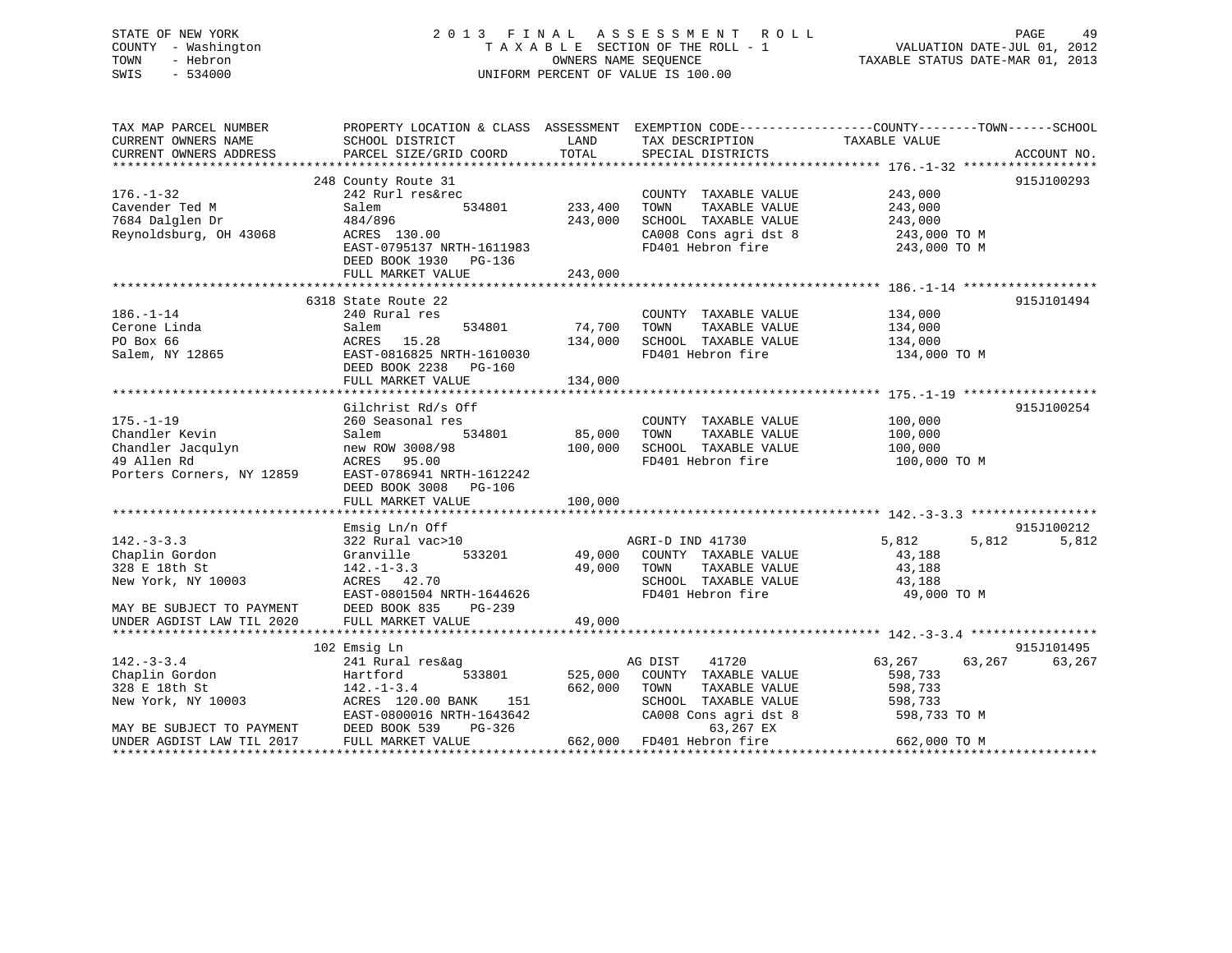# STATE OF NEW YORK 2 0 1 3 F I N A L A S S E S S M E N T R O L L PAGE 50 COUNTY - Washington T A X A B L E SECTION OF THE ROLL - 1 VALUATION DATE-JUL 01, 2012 TOWN - Hebron OWNERS NAME SEQUENCE TAXABLE STATUS DATE-MAR 01, 2013 SWIS - 534000 UNIFORM PERCENT OF VALUE IS 100.00

| TAX MAP PARCEL NUMBER<br>CURRENT OWNERS NAME                            | SCHOOL DISTRICT                                                                                  | LAND           | PROPERTY LOCATION & CLASS ASSESSMENT EXEMPTION CODE---------------COUNTY-------TOWN-----SCHOOL<br>TAX DESCRIPTION                  | TAXABLE VALUE      |                  |
|-------------------------------------------------------------------------|--------------------------------------------------------------------------------------------------|----------------|------------------------------------------------------------------------------------------------------------------------------------|--------------------|------------------|
| CURRENT OWNERS ADDRESS                                                  | PARCEL SIZE/GRID COORD                                                                           | TOTAL          | SPECIAL DISTRICTS                                                                                                                  |                    | ACCOUNT NO.      |
|                                                                         | Emsig Ln/off                                                                                     |                |                                                                                                                                    |                    | 915J101496       |
| $142. - 3 - 3.5$                                                        | 910 Priv forest                                                                                  |                | COUNTY TAXABLE VALUE                                                                                                               | 5,500              |                  |
| Chaplin Gordon                                                          | Granville<br>533201                                                                              | 5,500          | TOWN<br>TAXABLE VALUE                                                                                                              | 5,500              |                  |
| 328 E 18th St                                                           | $142. - 1 - 3.5$                                                                                 | 5,500          | SCHOOL TAXABLE VALUE                                                                                                               | 5,500              |                  |
| New York, NY 10003                                                      | 2.30 BANK 151<br>ACRES                                                                           |                |                                                                                                                                    | 5,500 TO M         |                  |
|                                                                         | EAST-0801030 NRTH-1645192                                                                        |                | CA008 Cons agri dst 8<br>FD401 Hebron fire                                                                                         | 5,500 TO M         |                  |
|                                                                         | DEED BOOK 539<br>$PG-326$                                                                        |                |                                                                                                                                    |                    |                  |
|                                                                         |                                                                                                  |                |                                                                                                                                    |                    |                  |
|                                                                         |                                                                                                  |                |                                                                                                                                    |                    |                  |
|                                                                         | Big Burch Hill Rd                                                                                |                |                                                                                                                                    |                    |                  |
| $142. - 3 - 3.6$                                                        | 260 Seasonal res                                                                                 |                | AGRI-D IND 41730                                                                                                                   | 36,164             | 36,164<br>36,164 |
| Chaplin Gordon                                                          | Hartford                                                                                         | 533801 238,300 | COUNTY TAXABLE VALUE                                                                                                               | 247,836            |                  |
| 328 E 18th St                                                           | $142. - 1 - 3.6$                                                                                 | 284,000        | TAXABLE VALUE<br>TOWN                                                                                                              | 247,836            |                  |
| New York, NY 10003                                                      | ACRES 77.40                                                                                      |                | SCHOOL TAXABLE VALUE 247,836                                                                                                       |                    |                  |
|                                                                         | EAST-0801160 NRTH-1642732                                                                        |                | FD401 Hebron fire                                                                                                                  | 284,000 TO M       |                  |
| MAY BE SUBJECT TO PAYMENT                                               | DEED BOOK 835<br>PG-239                                                                          |                |                                                                                                                                    |                    |                  |
| UNDER AGDIST LAW TIL 2020                                               | FULL MARKET VALUE                                                                                | 284,000        |                                                                                                                                    |                    |                  |
|                                                                         |                                                                                                  |                |                                                                                                                                    |                    |                  |
|                                                                         | Chamberlin Mills Rd                                                                              |                |                                                                                                                                    |                    | 915J101510       |
| $184. - 2 - 10$                                                         | 322 Rural vac>10                                                                                 |                | COUNTY TAXABLE VALUE                                                                                                               | 29,300             |                  |
| Chapman Gary                                                            | Salem                                                                                            |                | TOWN<br>TAXABLE VALUE                                                                                                              | 29,300             |                  |
| Chapman Teresa                                                          | Lot 10                                                                                           | 29,300         |                                                                                                                                    |                    |                  |
| PO Box 373                                                              | ACRES 21.72                                                                                      |                |                                                                                                                                    |                    |                  |
| Gansevoort, NY 12831                                                    | EAST-0798307 NRTH-1605450                                                                        |                | COMPOSED CAOOS CONSTRAINED AND CAOOS CONSTRAINED AND 29,300 TO M<br>FD401 Hebron fire 29.300 TO M<br>PD401 Hebron fire 29.300 TO M |                    |                  |
|                                                                         | DEED BOOK 1686 PG-1<br>FULL MARKET VALUE                                                         | 29,300         |                                                                                                                                    |                    |                  |
|                                                                         |                                                                                                  |                |                                                                                                                                    |                    |                  |
|                                                                         | Button Rd                                                                                        |                |                                                                                                                                    |                    | 915J100628       |
| $143. - 1 - 31$                                                         | 314 Rural vac<10                                                                                 |                | COUNTY TAXABLE VALUE 71,000                                                                                                        |                    |                  |
| Cholewka Michael                                                        | 533201                                                                                           | 71,000         | TAXABLE VALUE<br>TOWN                                                                                                              | 71,000             |                  |
| Cholewka Patricia                                                       | Granville<br>ACRES 15.00                                                                         | 71,000         | SCHOOL TAXABLE VALUE                                                                                                               | 71,000             |                  |
|                                                                         |                                                                                                  |                | FD401 Hebron fire                                                                                                                  | 71,000 TO M        |                  |
| Brooklyn, NY 11220                                                      | 6801 Shore Rd Apt 6c<br>Brooklyn, NY 11220<br>DEED BOOK 446<br>PG-599<br>DEED BOOK 446<br>PG-599 |                |                                                                                                                                    |                    |                  |
|                                                                         | FULL MARKET VALUE                                                                                | 71,000         |                                                                                                                                    |                    |                  |
|                                                                         |                                                                                                  |                |                                                                                                                                    |                    |                  |
|                                                                         | 50 Wood Way                                                                                      |                |                                                                                                                                    |                    |                  |
| $186. - 1 - 39$                                                         | 210 1 Family Res                                                                                 |                | COUNTY TAXABLE VALUE                                                                                                               | 146,700<br>146,700 |                  |
| Choudhuny Taimur                                                        | Salem<br>534801                                                                                  | 42,000         | TAXABLE VALUE<br>TOWN                                                                                                              |                    |                  |
|                                                                         | 5.01                                                                                             | 146,700        | SCHOOL TAXABLE VALUE                                                                                                               | 146,700            |                  |
|                                                                         | EAST-0817187 NRTH-1608575                                                                        |                | FD401 Hebron fire                                                                                                                  | 146,700 TO M       |                  |
| Choudhuny Tracy D<br>50 Wood Way<br>Salem, NY 12865<br>DEED BORED BORED | DEED BOOK 3021 PG-1                                                                              |                |                                                                                                                                    |                    |                  |
|                                                                         | FULL MARKET VALUE                                                                                | 146,700        |                                                                                                                                    |                    |                  |
|                                                                         |                                                                                                  |                |                                                                                                                                    |                    |                  |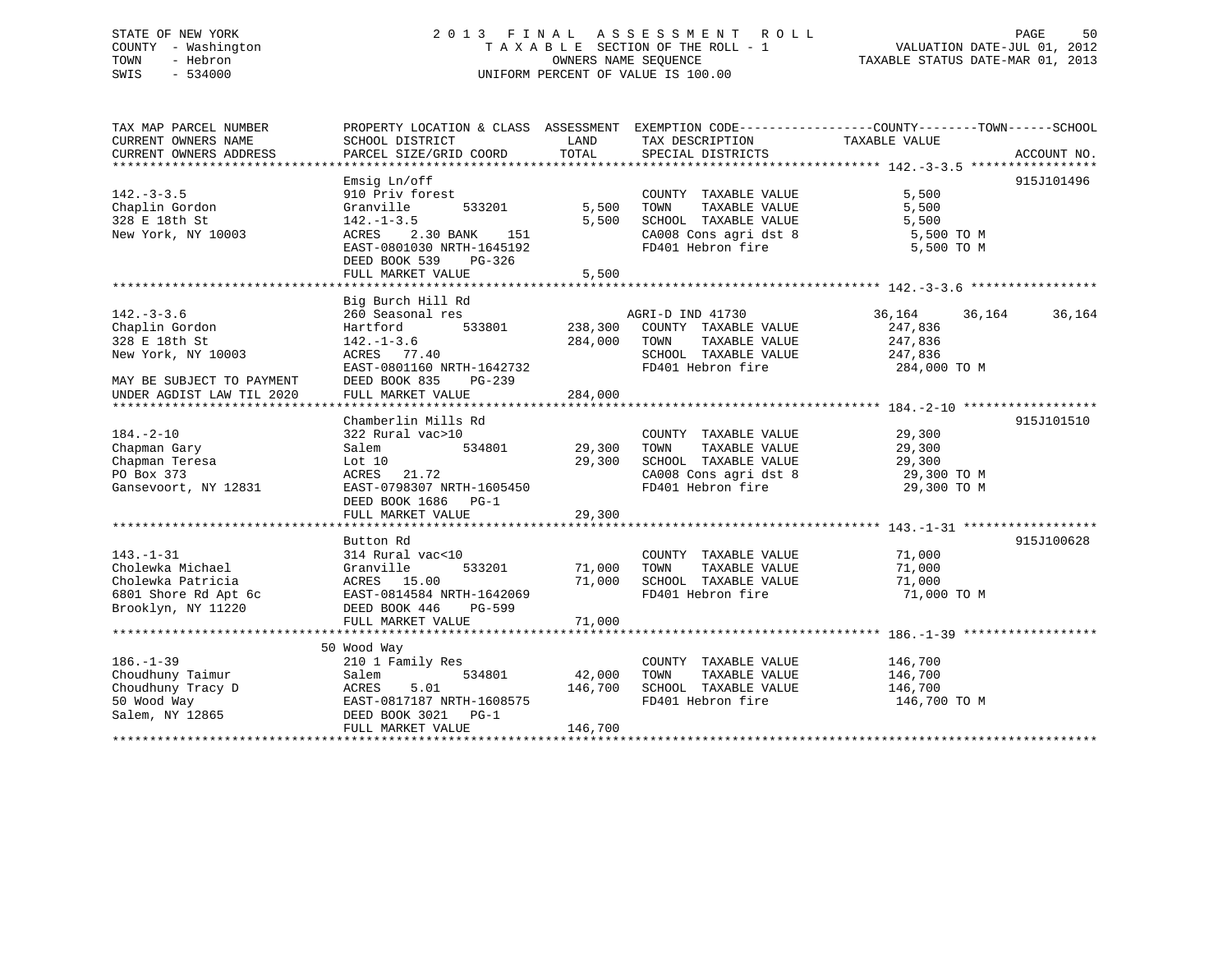# STATE OF NEW YORK 2 0 1 3 F I N A L A S S E S S M E N T R O L L PAGE 51 COUNTY - Washington T A X A B L E SECTION OF THE ROLL - 1 VALUATION DATE-JUL 01, 2012 TOWN - Hebron OWNERS NAME SEQUENCE TAXABLE STATUS DATE-MAR 01, 2013 SWIS - 534000 UNIFORM PERCENT OF VALUE IS 100.00

| TAX MAP PARCEL NUMBER<br>CURRENT OWNERS NAME<br>CURRENT OWNERS ADDRESS                                                                                 | PROPERTY LOCATION & CLASS ASSESSMENT<br>SCHOOL DISTRICT<br>PARCEL SIZE/GRID COORD                                                                                                       | LAND<br>TOTAL                 | EXEMPTION CODE-----------------COUNTY-------TOWN------SCHOOL<br>TAX DESCRIPTION<br>SPECIAL DISTRICTS           | TAXABLE VALUE                                                   | ACCOUNT NO.                      |
|--------------------------------------------------------------------------------------------------------------------------------------------------------|-----------------------------------------------------------------------------------------------------------------------------------------------------------------------------------------|-------------------------------|----------------------------------------------------------------------------------------------------------------|-----------------------------------------------------------------|----------------------------------|
| *******************                                                                                                                                    |                                                                                                                                                                                         |                               |                                                                                                                |                                                                 |                                  |
| $169. - 1 - 18.33$<br>Church Patricia<br>268 Popular Ave<br>Valley Falls, NY 12185                                                                     | 60 Clark Way<br>270 Mfg housing<br>Granville<br>533201<br>ACRES 14.12<br>EAST-0815110 NRTH-1623421<br>DEED BOOK 2393 PG-113<br>FULL MARKET VALUE                                        | 47,100<br>58,500<br>58,500    | COUNTY TAXABLE VALUE<br>TOWN<br>TAXABLE VALUE<br>SCHOOL TAXABLE VALUE<br>FD401 Hebron fire                     | 58,500<br>58,500<br>58,500<br>58,500 TO M                       |                                  |
|                                                                                                                                                        |                                                                                                                                                                                         |                               |                                                                                                                |                                                                 |                                  |
| 183.-1-44<br>Ciccone Dean A<br>PO Box 2645<br>Glens Falls, NY 12801                                                                                    | 1227 Patterson Hill Rd<br>210 1 Family Res<br>534801<br>Salem<br>ACRES<br>1.04<br>EAST-0789452 NRTH-1603249<br>DEED BOOK 952<br>$PG-20$                                                 | 40,200<br>53,000              | COUNTY TAXABLE VALUE<br>TOWN<br>TAXABLE VALUE<br>SCHOOL TAXABLE VALUE<br>FD401 Hebron fire                     | 53,000<br>53,000<br>53,000<br>53,000 TO M                       | 915J101023                       |
|                                                                                                                                                        | FULL MARKET VALUE                                                                                                                                                                       | 53,000                        |                                                                                                                |                                                                 |                                  |
|                                                                                                                                                        | 20 Smith Ln                                                                                                                                                                             |                               |                                                                                                                |                                                                 | 915J100135                       |
| $159. - 1 - 32$<br>Cicotte Warren<br>Cicotte Gwendolyn<br>20 Smith Ln<br>Salem, NY 12865                                                               | 240 Rural res<br>533801<br>Hartford<br>ACRES 10.80<br>EAST-0792084 NRTH-1627153<br>DEED BOOK 422<br>PG-521<br>FULL MARKET VALUE                                                         | 50,700<br>175,000<br>175,000  | STAR EN<br>41834<br>COUNTY TAXABLE VALUE<br>TOWN<br>TAXABLE VALUE<br>SCHOOL TAXABLE VALUE<br>FD401 Hebron fire | $\overline{0}$<br>175,000<br>175,000<br>111,700<br>175,000 TO M | $\Omega$<br>63,300               |
|                                                                                                                                                        | ***********************                                                                                                                                                                 |                               |                                                                                                                |                                                                 |                                  |
| $159. - 1 - 32.1$<br>Cicotte Warren A<br>Cicotte Janet<br>38 Smith Ln<br>Salem, NY 12865                                                               | 38 Smith Ln<br>210 1 Family Res<br>533801<br>Hartford<br>3.60<br>ACRES<br>EAST-0792517 NRTH-1627384<br>DEED BOOK 628<br>PG-141<br>FULL MARKET VALUE                                     | 38,500<br>152,000<br>152,000  | 41854<br>STAR B<br>COUNTY TAXABLE VALUE<br>TOWN<br>TAXABLE VALUE<br>SCHOOL TAXABLE VALUE<br>FD401 Hebron fire  | $\overline{0}$<br>152,000<br>152,000<br>122,000<br>152,000 TO M | 915J101785<br>$\Omega$<br>30,000 |
|                                                                                                                                                        | **********************                                                                                                                                                                  |                               |                                                                                                                |                                                                 |                                  |
| $169. - 1 - 18.14$<br>Ciemniewski Diane<br>PO Box 202<br>Prewitt, NM 87045                                                                             | 20 Clark Way<br>314 Rural vac<10<br>Granville<br>533201<br>ACRES<br>2.80<br>EAST-0815708 NRTH-1623749<br>DEED BOOK 3137 PG-152                                                          | 18,500<br>18,500              | COUNTY TAXABLE VALUE<br>TOWN<br>TAXABLE VALUE<br>SCHOOL TAXABLE VALUE<br>FD401 Hebron fire                     | 18,500<br>18,500<br>18,500<br>18,500 TO M                       | 915J101528                       |
|                                                                                                                                                        | FULL MARKET VALUE                                                                                                                                                                       | 18,500                        |                                                                                                                |                                                                 |                                  |
| $167. - 1 - 7.1$<br>Clapp Timothy J<br>Clapp Pamela A<br>87 Halls Pond Rd<br>Salem, NY 12865<br>MAY BE SUBJECT TO PAYMENT<br>UNDER AGDIST LAW TIL 2019 | <b>*********************</b><br>87 Halls Pond Rd<br>117 Horse farm<br>Hartford<br>533801<br>44.28<br>ACRES<br>EAST-0789996 NRTH-1623776<br>DEED BOOK 901<br>PG-285<br>FULL MARKET VALUE | 212,100<br>433,000<br>433,000 | STAR B<br>41854<br>COUNTY TAXABLE VALUE<br>TOWN<br>TAXABLE VALUE<br>SCHOOL TAXABLE VALUE<br>FD401 Hebron fire  | $\overline{0}$<br>433,000<br>433,000<br>403,000<br>433,000 TO M | 915J101433<br>$\Omega$<br>30,000 |
|                                                                                                                                                        |                                                                                                                                                                                         |                               |                                                                                                                |                                                                 |                                  |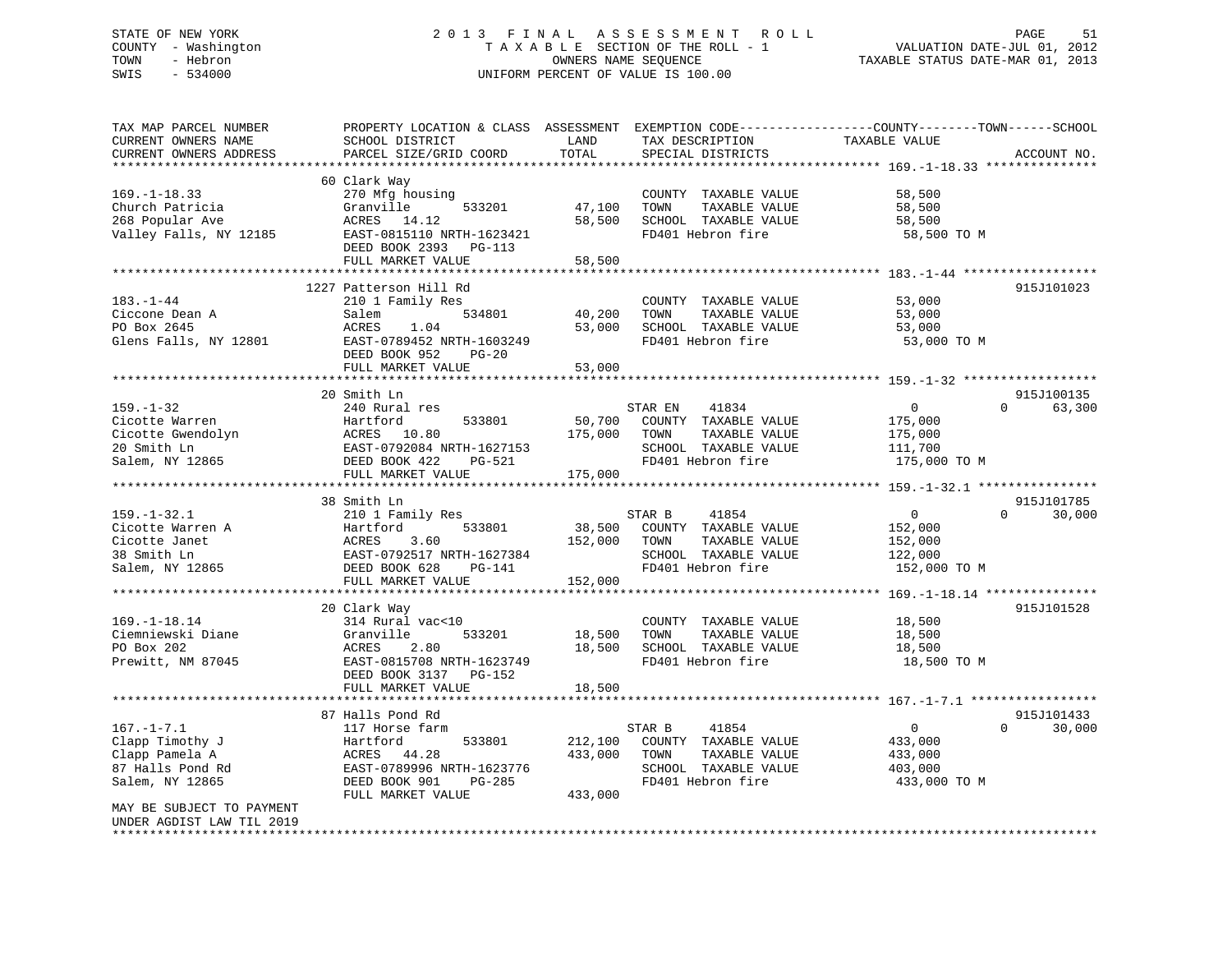# STATE OF NEW YORK 2 0 1 3 F I N A L A S S E S S M E N T R O L L PAGE 52 COUNTY - Washington T A X A B L E SECTION OF THE ROLL - 1 VALUATION DATE-JUL 01, 2012 TOWN - Hebron OWNERS NAME SEQUENCE TAXABLE STATUS DATE-MAR 01, 2013 SWIS - 534000 UNIFORM PERCENT OF VALUE IS 100.00

| TAX MAP PARCEL NUMBER<br>CURRENT OWNERS NAME        | PROPERTY LOCATION & CLASS ASSESSMENT<br>SCHOOL DISTRICT | LAND          | EXEMPTION CODE-----------------COUNTY-------TOWN------SCHOOL<br>TAX DESCRIPTION | TAXABLE VALUE  |          |                      |
|-----------------------------------------------------|---------------------------------------------------------|---------------|---------------------------------------------------------------------------------|----------------|----------|----------------------|
| CURRENT OWNERS ADDRESS<br>************************* | PARCEL SIZE/GRID COORD                                  | TOTAL         | SPECIAL DISTRICTS                                                               |                |          | ACCOUNT NO.          |
|                                                     | 4222 County Route 30                                    |               |                                                                                 |                |          | 915J100158           |
| $158. - 1 - 19$                                     | 210 1 Family Res                                        |               | 41854<br>STAR B                                                                 | $\overline{0}$ | $\Omega$ | 30,000               |
| Clark A John Jr                                     | 533801<br>Hartford                                      | 50,500        | COUNTY TAXABLE VALUE                                                            | 117,500        |          |                      |
| Clark Ruth M                                        | ACRES<br>1.10                                           | 117,500       | TOWN<br>TAXABLE VALUE                                                           | 117,500        |          |                      |
| 4222 County Route 30                                | EAST-0785895 NRTH-1626729                               |               | SCHOOL TAXABLE VALUE                                                            | 87,500         |          |                      |
| Salem, NY 12865                                     | DEED BOOK 3141<br>PG-251                                |               | CA008 Cons agri dst 8                                                           | 117,500 TO M   |          |                      |
|                                                     | FULL MARKET VALUE                                       | 117,500       | FD401 Hebron fire                                                               | 117,500 TO M   |          |                      |
|                                                     |                                                         |               |                                                                                 |                |          |                      |
|                                                     | County Route 30                                         |               |                                                                                 |                |          | 915J100646           |
| $167. - 1 - 3$                                      | 314 Rural vac<10                                        |               | AGRI-D IND 41730                                                                | 14,052         | 14,052   | 14,052               |
| Clark A. John Jr.                                   | 533801<br>Hartford                                      | 59,500        | COUNTY TAXABLE VALUE                                                            | 45,448         |          |                      |
| Clark Ruth M                                        | ACRES 10.00                                             | 59,500        | TOWN<br>TAXABLE VALUE                                                           | 45,448         |          |                      |
| 4221 County Route 30                                | EAST-0785845 NRTH-1626278                               |               | SCHOOL TAXABLE VALUE                                                            | 45,448         |          |                      |
| Salem, NY 12865                                     | DEED BOOK 2909<br>PG-236                                |               | FD401 Hebron fire                                                               | 59,500 TO M    |          |                      |
|                                                     | FULL MARKET VALUE                                       | 59,500        |                                                                                 |                |          |                      |
| MAY BE SUBJECT TO PAYMENT                           |                                                         |               |                                                                                 |                |          |                      |
| UNDER AGDIST LAW TIL 2020                           |                                                         |               |                                                                                 |                |          |                      |
|                                                     |                                                         |               |                                                                                 |                |          |                      |
| $167. - 1 - 1$                                      | County Route 45<br>314 Rural vac<10                     |               | AG DIST<br>41720                                                                | 17,695         | 17,695   | 915J100292<br>17,695 |
| Clark David P                                       | 532001<br>Argyle                                        | 89,500        | COUNTY TAXABLE VALUE                                                            | 71,805         |          |                      |
| Clark Christine R                                   | ACRES 44.50                                             | 89,500        | TOWN<br>TAXABLE VALUE                                                           | 71,805         |          |                      |
| 1094 Ct Rt 45                                       | EAST-0784827 NRTH-1625625                               |               | SCHOOL TAXABLE VALUE                                                            | 71,805         |          |                      |
| Arqyle, NY 12809                                    | DEED BOOK 709<br>$PG-218$                               |               | CA008 Cons agri dst 8                                                           | 71,805 TO M    |          |                      |
|                                                     | FULL MARKET VALUE                                       | 89,500        | 17,695 EX                                                                       |                |          |                      |
| MAY BE SUBJECT TO PAYMENT                           |                                                         |               | FD401 Hebron fire                                                               | 89,500 TO M    |          |                      |
| UNDER AGDIST LAW TIL 2017                           |                                                         |               |                                                                                 |                |          |                      |
|                                                     |                                                         |               |                                                                                 |                |          |                      |
|                                                     | 1094 County Route 45                                    |               |                                                                                 |                |          | 915J101054           |
| $167. - 1 - 2$                                      | 210 1 Family Res                                        |               | AG DIST<br>41720                                                                | 9,326          | 9,326    | 9,326                |
| Clark David P                                       | 532001<br>Argyle                                        | 76,800 STAR B | 41854                                                                           | $\overline{0}$ | $\Omega$ | 30,000               |
| Clark Christine                                     | <b>ACRES</b><br>7.70                                    | 154,000       | COUNTY TAXABLE VALUE                                                            | 144,674        |          |                      |
| 1094 County Route 45                                | EAST-0784592 NRTH-1626005                               |               | TOWN<br>TAXABLE VALUE                                                           | 144,674        |          |                      |
| Argyle, NY 12809                                    | DEED BOOK 709<br>$PG-218$                               |               | SCHOOL TAXABLE VALUE                                                            | 114,674        |          |                      |
|                                                     | FULL MARKET VALUE                                       | 154,000       | CA008 Cons agri dst 8                                                           | 144,674 TO M   |          |                      |
| MAY BE SUBJECT TO PAYMENT                           |                                                         |               | 9,326 EX                                                                        |                |          |                      |
| UNDER AGDIST LAW TIL 2017                           |                                                         |               | FD401 Hebron fire                                                               | 154,000 TO M   |          |                      |
|                                                     | 3967 County Route 30                                    |               |                                                                                 |                |          | 915J100137           |
| $167. - 1 - 43$                                     | 210 1 Family Res                                        |               | STAR EN<br>41834                                                                | $\overline{0}$ | $\Omega$ | 63,300               |
| Clark Delbert J                                     | Salem<br>534801                                         | 21,200        | COUNTY TAXABLE VALUE                                                            | 80,500         |          |                      |
| Clark Anne K                                        | FRNT 105.00 DPTH 130.00                                 | 80,500        | TOWN<br>TAXABLE VALUE                                                           | 80,500         |          |                      |
| 3967 County Route 30                                | EAST-0788722 NRTH-1621243                               |               | SCHOOL TAXABLE VALUE                                                            | 17,200         |          |                      |
| Salem, NY 12865                                     | DEED BOOK 788<br>PG-110                                 |               | FD401 Hebron fire                                                               | 80,500 TO M    |          |                      |
|                                                     | FULL MARKET VALUE                                       | 80,500        |                                                                                 |                |          |                      |
|                                                     |                                                         |               |                                                                                 |                |          |                      |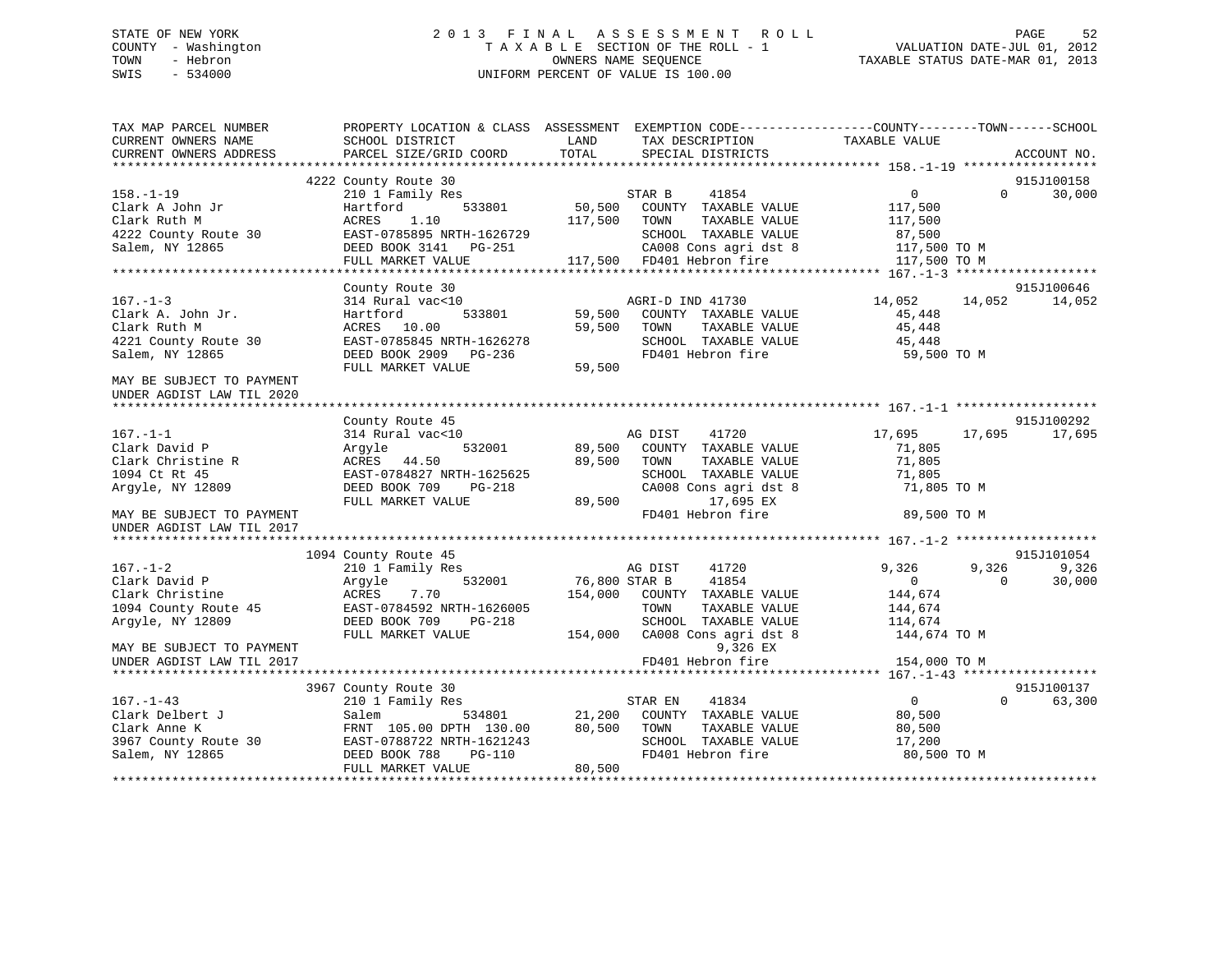# STATE OF NEW YORK 2 0 1 3 F I N A L A S S E S S M E N T R O L L PAGE 53 COUNTY - Washington T A X A B L E SECTION OF THE ROLL - 1 VALUATION DATE-JUL 01, 2012 TOWN - Hebron OWNERS NAME SEQUENCE TAXABLE STATUS DATE-MAR 01, 2013 SWIS - 534000 UNIFORM PERCENT OF VALUE IS 100.00

| TAX MAP PARCEL NUMBER<br>CURRENT OWNERS NAME<br>CURRENT OWNERS ADDRESS                                | PROPERTY LOCATION & CLASS ASSESSMENT<br>SCHOOL DISTRICT<br>PARCEL SIZE/GRID COORD                                                                                                                                                                                                             | LAND<br>TOTAL                                        | EXEMPTION CODE-----------------COUNTY-------TOWN------SCHOOL<br>TAX DESCRIPTION<br>SPECIAL DISTRICTS                                                                                                                                                                                                                    | TAXABLE VALUE                                                  |                            | ACCOUNT NO.                  |
|-------------------------------------------------------------------------------------------------------|-----------------------------------------------------------------------------------------------------------------------------------------------------------------------------------------------------------------------------------------------------------------------------------------------|------------------------------------------------------|-------------------------------------------------------------------------------------------------------------------------------------------------------------------------------------------------------------------------------------------------------------------------------------------------------------------------|----------------------------------------------------------------|----------------------------|------------------------------|
|                                                                                                       |                                                                                                                                                                                                                                                                                               |                                                      |                                                                                                                                                                                                                                                                                                                         |                                                                |                            |                              |
| $167. - 1 - 25.2$<br>Clark Jody J<br>Clark Heather M<br>3924 County Route 30<br>Salem, NY 12865       | 3924 County Route 30<br>270 Mfg housing<br>Salem<br>ACRES<br>4.50 BANK 185<br>EAST-0789728 NRTH-1620564<br>DEED BOOK 931 PG-255<br>FULL MARKET VALUE                                                                                                                                          | $534801$<br>$35,800$<br>$35,800$<br>42,500<br>42,500 | STAR B<br>41854<br>COUNTY TAXABLE VALUE<br>TAXABLE VALUE<br>TOWN<br>SCHOOL TAXABLE VALUE<br>FD401 Hebron fire                                                                                                                                                                                                           | 0<br>42,500<br>42,500<br>12,500<br>42,500 TO M                 | $\Omega$                   | 915J101115<br>30,000         |
|                                                                                                       |                                                                                                                                                                                                                                                                                               |                                                      |                                                                                                                                                                                                                                                                                                                         |                                                                |                            |                              |
| $167. - 1 - 53$                                                                                       | 893 Callaway Rd<br>210 1 Family Res<br>Clark Wesley A<br>Clark Wesley A<br>Herrlin Phyllis A<br>PO Box 213<br>PO Box 213<br>Argyle, NY 12809<br>PULL MARKET VALUE<br>PULL MARKET VALUE<br>PULL MARKET VALUE<br>PULL MARKET VALUE<br>PULL MARKET VALUE<br>PULL MARKET VALUE<br>PULL MARKET VAL |                                                      | STAR B<br>41854<br>COUNTY TAXABLE VALUE<br>TAXABLE VALUE<br>SCHOOL TAXABLE VALUE<br>$\begin{array}{lll} \texttt{CA006} \texttt{ Cons} & \texttt{aspti} & \texttt{dst} & \texttt{6} & \texttt{123,000} \texttt{ TO M} \\ \texttt{FD401} & \texttt{Hebron} & \texttt{fire} & \texttt{123,000} \texttt{ TO M} \end{array}$ | $\overline{0}$<br>123,000<br>123,000<br>93,000<br>123,000 TO M | $\Omega$                   | 915J100139<br>30,000         |
|                                                                                                       |                                                                                                                                                                                                                                                                                               |                                                      |                                                                                                                                                                                                                                                                                                                         |                                                                |                            |                              |
| $177. - 1 - 14$                                                                                       | 6551 State Route 22<br>210 1 Family Res                                                                                                                                                                                                                                                       |                                                      | AGED-TOWN 41803                                                                                                                                                                                                                                                                                                         | $\overline{0}$                                                 | 45,000                     | 915J100562<br>$\overline{0}$ |
| Clayton Mary Anne<br>6551 State Route 22<br>Salem, NY 12865                                           | ${\bf 534801} \qquad {\bf 23,300 \,\, AGE-CO/SCH\,\, 41805} \\ {\bf 87.00 \,\, DPTH} \qquad {\bf 84.00} \qquad {\bf 100,000 \,\, STR\,\, EN} \qquad {\bf 41834}$<br>Salem<br>FRNT<br>ACRES<br>0.17<br>EAST-0815250 NRTH-1615686<br>DEED BOOK 614<br>$PG-14$                                   |                                                      | COUNTY TAXABLE VALUE<br>TOWN<br>TAXABLE VALUE<br>SCHOOL TAXABLE VALUE                                                                                                                                                                                                                                                   | 50,000<br>$\Omega$<br>50,000<br>55,000<br>$\overline{0}$       | $\overline{0}$<br>$\Omega$ | 50,000<br>50,000             |
|                                                                                                       | FULL MARKET VALUE                                                                                                                                                                                                                                                                             |                                                      | 100,000 FD401 Hebron fire                                                                                                                                                                                                                                                                                               | 100,000 TO M                                                   |                            |                              |
|                                                                                                       |                                                                                                                                                                                                                                                                                               |                                                      |                                                                                                                                                                                                                                                                                                                         |                                                                |                            |                              |
| $143. - 1 - 15$<br>Cloutman Philip<br>Cloutman Janet<br>PO Box 103<br>West Pawlet, VT 05775           | 105 East Green Pond Way<br>260 Seasonal res - WTRFNT<br>Granville<br>533201<br>FRNT 240.00 DPTH 165.00<br>EAST-0816093 NRTH-1643188<br>DEED BOOK 500<br>PG-897<br>FULL MARKET VALUE                                                                                                           | 118,200<br>133,500<br>133,500                        | COUNTY TAXABLE VALUE<br>TAXABLE VALUE<br>TOWN<br>SCHOOL TAXABLE VALUE<br>FD401 Hebron fire                                                                                                                                                                                                                              | 133,500<br>133,500<br>133,500<br>133,500 TO M                  |                            | 915J100057                   |
|                                                                                                       |                                                                                                                                                                                                                                                                                               |                                                      |                                                                                                                                                                                                                                                                                                                         |                                                                |                            |                              |
| $170. - 1 - 15.18$<br>Coffey William J<br>Coffey Judith J<br>19 Dana Rd<br>Danbury, CT 06810          | 141 Indian Head Way<br>210 1 Family Res<br>533201<br>Granville<br>ACRES<br>5.00<br>EAST-0816274 NRTH-1621096<br>DEED BOOK 873<br>$PG-50$                                                                                                                                                      | 42,000<br>189,000                                    | COUNTY TAXABLE VALUE<br>TAXABLE VALUE<br>TOWN<br>SCHOOL TAXABLE VALUE<br>FD401 Hebron fire                                                                                                                                                                                                                              | 189,000<br>189,000<br>189,000<br>189,000 TO M                  |                            | 915J101421                   |
|                                                                                                       | FULL MARKET VALUE                                                                                                                                                                                                                                                                             | 189,000                                              |                                                                                                                                                                                                                                                                                                                         |                                                                |                            |                              |
|                                                                                                       | 2259 County Route 47                                                                                                                                                                                                                                                                          |                                                      |                                                                                                                                                                                                                                                                                                                         |                                                                |                            | 915J101171                   |
| $183.2 - 1 - 12$<br>Colatarci Michael J<br>Colatarci Sally L<br>221 Birch Tree Cir<br>Aiken, SC 29803 | 210 1 Family Res - WTRFNT<br>Salem<br>534801<br>ACRES<br>7.90<br>EAST-0787719 NRTH-1608700<br>DEED BOOK 493<br>PG-334<br>FULL MARKET VALUE                                                                                                                                                    | 104,800<br>180,000<br>180,000                        | COUNTY TAXABLE VALUE<br>TOWN<br>TAXABLE VALUE<br>SCHOOL TAXABLE VALUE<br>FD401 Hebron fire                                                                                                                                                                                                                              | 180,000<br>180,000<br>180,000<br>180,000 TO M                  |                            |                              |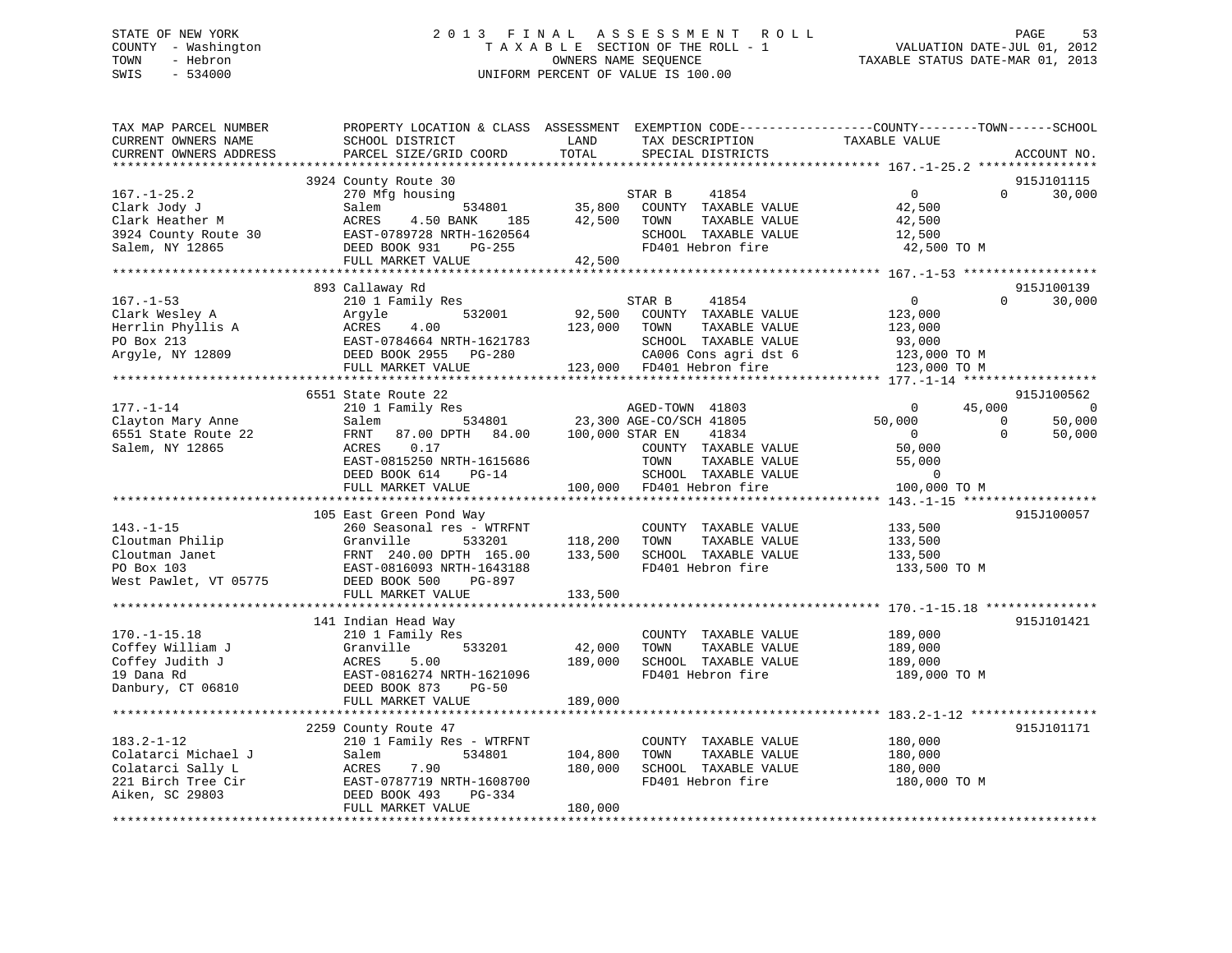# STATE OF NEW YORK 2 0 1 3 F I N A L A S S E S S M E N T R O L L PAGE 54 COUNTY - Washington T A X A B L E SECTION OF THE ROLL - 1 VALUATION DATE-JUL 01, 2012 TOWN - Hebron OWNERS NAME SEQUENCE TAXABLE STATUS DATE-MAR 01, 2013 SWIS - 534000 UNIFORM PERCENT OF VALUE IS 100.00

| TAX MAP PARCEL NUMBER                                                                                                                                                                                                                                                      | PROPERTY LOCATION & CLASS ASSESSMENT EXEMPTION CODE----------------COUNTY-------TOWN------SCHOOL |               |                                                            |                                                                              |                        |
|----------------------------------------------------------------------------------------------------------------------------------------------------------------------------------------------------------------------------------------------------------------------------|--------------------------------------------------------------------------------------------------|---------------|------------------------------------------------------------|------------------------------------------------------------------------------|------------------------|
| CURRENT OWNERS NAME                                                                                                                                                                                                                                                        | SCHOOL DISTRICT                                                                                  | LAND          | TAX DESCRIPTION                                            | TAXABLE VALUE                                                                |                        |
| CURRENT OWNERS ADDRESS                                                                                                                                                                                                                                                     | PARCEL SIZE/GRID COORD                                                                           | TOTAL         | SPECIAL DISTRICTS                                          |                                                                              | ACCOUNT NO.            |
|                                                                                                                                                                                                                                                                            |                                                                                                  |               |                                                            |                                                                              |                        |
|                                                                                                                                                                                                                                                                            |                                                                                                  |               |                                                            |                                                                              | 915J100148             |
| $183.20 - 1 - 2$                                                                                                                                                                                                                                                           |                                                                                                  |               |                                                            | 18,290                                                                       | $18,000$ 0<br>0 30,000 |
| Coldwell Donald R                                                                                                                                                                                                                                                          |                                                                                                  |               |                                                            | $\overline{0}$                                                               |                        |
| Coldwell Alice M                                                                                                                                                                                                                                                           |                                                                                                  |               |                                                            | 118,710                                                                      |                        |
| Coldwell Allee n.<br>3150 County Route 30                                                                                                                                                                                                                                  | 0.51<br>ACRES                                                                                    |               | TAXABLE VALUE<br>TOWN                                      | 119,000                                                                      |                        |
| Salem, NY 12865                                                                                                                                                                                                                                                            | EAST-0792175 NRTH-1603178                                                                        |               | SCHOOL TAXABLE VALUE                                       | 107,000                                                                      |                        |
|                                                                                                                                                                                                                                                                            | DEED BOOK 2333 PG-49                                                                             |               |                                                            | CA008 Cons agri dst 8 137,000 TO M                                           |                        |
|                                                                                                                                                                                                                                                                            | FULL MARKET VALUE                                                                                |               | 137,000 FD401 Hebron fire                                  | 137,000 TO M                                                                 |                        |
|                                                                                                                                                                                                                                                                            |                                                                                                  |               |                                                            | LD401 West hebron light 137,000 TO M                                         |                        |
|                                                                                                                                                                                                                                                                            |                                                                                                  |               |                                                            |                                                                              |                        |
|                                                                                                                                                                                                                                                                            | Blossom Rd/w Off                                                                                 |               |                                                            |                                                                              | 915J101756             |
| $186. - 1 - 34$                                                                                                                                                                                                                                                            | 314 Rural vac<10                                                                                 |               | COUNTY TAXABLE VALUE                                       | 21,000                                                                       |                        |
| Collins Nora L                                                                                                                                                                                                                                                             | Salem                                                                                            | 534801 21,000 | TOWN                                                       | TAXABLE VALUE 21,000                                                         |                        |
| 126 W Mickey Mantle Path                                                                                                                                                                                                                                                   | deeded ROW                                                                                       | 21,000        | SCHOOL TAXABLE VALUE                                       | 21,000                                                                       |                        |
| Hernando, FL 34442                                                                                                                                                                                                                                                         | ACRES<br>5.01                                                                                    |               | FD401 Hebron fire                                          | 21,000 TO M                                                                  |                        |
|                                                                                                                                                                                                                                                                            | EAST-0817799 NRTH-1607490                                                                        |               |                                                            |                                                                              |                        |
|                                                                                                                                                                                                                                                                            | DEED BOOK 1997 PG-37                                                                             |               |                                                            |                                                                              |                        |
|                                                                                                                                                                                                                                                                            | FULL MARKET VALUE                                                                                | 21,000        |                                                            |                                                                              |                        |
|                                                                                                                                                                                                                                                                            |                                                                                                  |               |                                                            |                                                                              |                        |
|                                                                                                                                                                                                                                                                            | Bromley Ln                                                                                       |               |                                                            |                                                                              | 915J101382             |
| $178. - 1 - 26$                                                                                                                                                                                                                                                            | 322 Rural vac>10                                                                                 |               | COUNTY TAXABLE VALUE                                       | 30,000                                                                       |                        |
| Conant Claire                                                                                                                                                                                                                                                              | Salem<br>534801                                                                                  | 30,000        | TAXABLE VALUE<br>TOWN                                      | 30,000                                                                       |                        |
| c/o: Louise F. Brown, Esq. Lot 11                                                                                                                                                                                                                                          |                                                                                                  | 30,000        | SCHOOL TAXABLE VALUE                                       | 30,000                                                                       |                        |
|                                                                                                                                                                                                                                                                            |                                                                                                  |               | FD401 Hebron fire                                          | 30,000 TO M                                                                  |                        |
|                                                                                                                                                                                                                                                                            |                                                                                                  |               |                                                            |                                                                              |                        |
| Ackerly, Brown, LLP<br>25 W Main St<br>25 W Main St<br>25 W Main St<br>25 W Main St<br>26 BAST-0822505 NRTH-1615407<br>26 DEED BOOK 505 PG-467                                                                                                                             |                                                                                                  |               |                                                            |                                                                              |                        |
|                                                                                                                                                                                                                                                                            |                                                                                                  |               |                                                            |                                                                              |                        |
|                                                                                                                                                                                                                                                                            | FULL MARKET VALUE                                                                                | 30,000        |                                                            |                                                                              |                        |
|                                                                                                                                                                                                                                                                            |                                                                                                  |               |                                                            |                                                                              |                        |
|                                                                                                                                                                                                                                                                            | 127 Scott Hill Rd                                                                                |               | 87 PCT OF VALUE USED FOR EXEMPTION PURPOSES                |                                                                              | 915J101048             |
| $158. - 1 - 1$                                                                                                                                                                                                                                                             | 210 1 Family Res                                                                                 |               | WAR VET/TC 41121                                           | 26,948<br>18,000                                                             | $\overline{0}$         |
| Condell Rand<br>Condell Freya<br>Condell Freya<br>206,500<br>206,500<br>206,500<br>206,500<br>206,500<br>206,500<br>206,500<br>206,500<br>206,500<br>DEED BOOK 463<br>206,500<br>206,500<br>206,500<br>206,500<br>206,500<br>206,500<br>206,500<br>206,500<br>206,500<br>2 | $\begin{array}{cccc} 67,200 & \text{STAR B} \\ 4.44 & 206,500 & \text{COUT} \end{array}$         |               | 41854                                                      | $\overline{0}$<br>$\overline{0}$                                             | 30,000                 |
|                                                                                                                                                                                                                                                                            |                                                                                                  |               | COUNTY TAXABLE VALUE                                       | 179,552                                                                      |                        |
|                                                                                                                                                                                                                                                                            |                                                                                                  |               | TOWN TAXABLE VALUE 188,500<br>SCHOOL TAXABLE VALUE 176,500 |                                                                              |                        |
|                                                                                                                                                                                                                                                                            |                                                                                                  |               |                                                            |                                                                              |                        |
|                                                                                                                                                                                                                                                                            | FULL MARKET VALUE                                                                                |               |                                                            | 206,500 CA008 Cons agri dst 8 206,500 TO M<br>FD401 Hebron fire 206,500 TO M |                        |
|                                                                                                                                                                                                                                                                            |                                                                                                  |               |                                                            |                                                                              |                        |
|                                                                                                                                                                                                                                                                            |                                                                                                  |               |                                                            |                                                                              |                        |
|                                                                                                                                                                                                                                                                            | County Route 28                                                                                  |               |                                                            |                                                                              | 915J100552             |
| $152. - 2 - 16$                                                                                                                                                                                                                                                            | 314 Rural vac<10                                                                                 |               | COUNTY TAXABLE VALUE                                       | 12,800                                                                       |                        |
| Conese Connie                                                                                                                                                                                                                                                              | Granville<br>533201                                                                              | 12,800        | TAXABLE VALUE<br>TOWN                                      | 12,800                                                                       |                        |
| 2011 Hammond Ct                                                                                                                                                                                                                                                            | FRNT 200.00 DPTH 215.00 12,800                                                                   |               | SCHOOL TAXABLE VALUE 12,800                                |                                                                              |                        |
| Hayes, VA 23072                                                                                                                                                                                                                                                            | EAST-0810626 NRTH-1642374                                                                        |               | FD401 Hebron fire                                          | 12,800 TO M                                                                  |                        |
|                                                                                                                                                                                                                                                                            | DEED BOOK W 598 PG-141                                                                           |               |                                                            |                                                                              |                        |
|                                                                                                                                                                                                                                                                            | FULL MARKET VALUE                                                                                | 12,800        |                                                            |                                                                              |                        |
|                                                                                                                                                                                                                                                                            |                                                                                                  |               |                                                            |                                                                              |                        |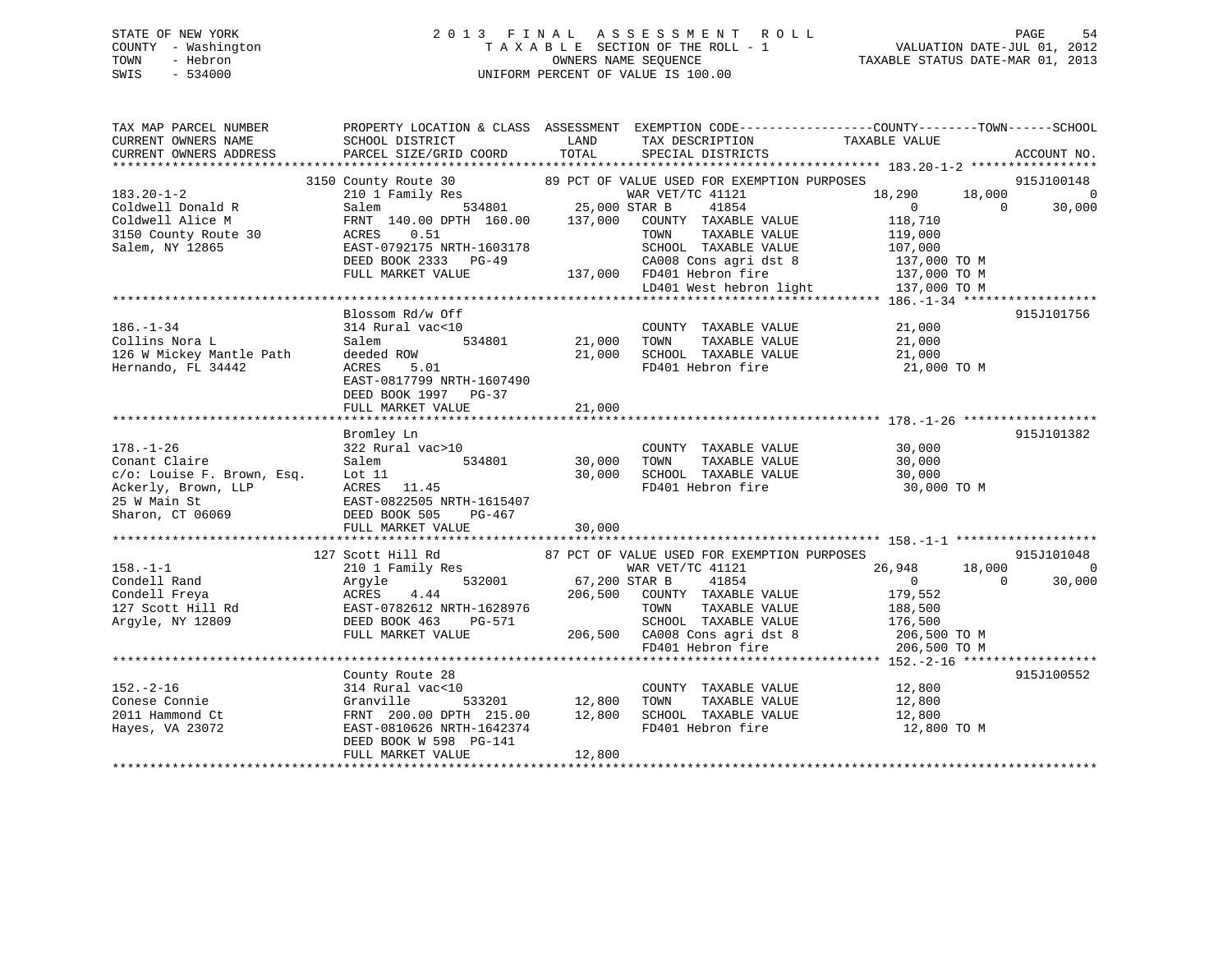# STATE OF NEW YORK 2 0 1 3 F I N A L A S S E S S M E N T R O L L PAGE 55 COUNTY - Washington T A X A B L E SECTION OF THE ROLL - 1 VALUATION DATE-JUL 01, 2012 TOWN - Hebron OWNERS NAME SEQUENCE TAXABLE STATUS DATE-MAR 01, 2013 SWIS - 534000 UNIFORM PERCENT OF VALUE IS 100.00

| TAX MAP PARCEL NUMBER<br>CURRENT OWNERS NAME                                                     | PROPERTY LOCATION & CLASS ASSESSMENT<br>SCHOOL DISTRICT                                                                                                                              | LAND                            | EXEMPTION CODE-----------------COUNTY-------TOWN------SCHOOL<br>TAX DESCRIPTION                                                                                                                                           | TAXABLE VALUE                                                                                               |                                                                        |
|--------------------------------------------------------------------------------------------------|--------------------------------------------------------------------------------------------------------------------------------------------------------------------------------------|---------------------------------|---------------------------------------------------------------------------------------------------------------------------------------------------------------------------------------------------------------------------|-------------------------------------------------------------------------------------------------------------|------------------------------------------------------------------------|
| CURRENT OWNERS ADDRESS                                                                           | PARCEL SIZE/GRID COORD                                                                                                                                                               | TOTAL                           | SPECIAL DISTRICTS                                                                                                                                                                                                         |                                                                                                             | ACCOUNT NO.                                                            |
|                                                                                                  | 85 Rykowski Ln                                                                                                                                                                       |                                 |                                                                                                                                                                                                                           |                                                                                                             | 915J101352                                                             |
| $161. - 2 - 3.7$<br>Conklin David<br>Conklin Joanne<br>225 Grove St                              | 260 Seasonal res<br>533201<br>Granville<br>4.60<br>ACRES<br>EAST-0823107 NRTH-1626758                                                                                                | 13,800<br>29,500                | COUNTY TAXABLE VALUE<br>TAXABLE VALUE<br>TOWN<br>SCHOOL TAXABLE VALUE<br>FD401 Hebron fire                                                                                                                                | 29,500<br>29,500<br>29,500<br>29,500 TO M                                                                   |                                                                        |
| Bennington, VT 05201                                                                             | DEED BOOK 2875 PG-250                                                                                                                                                                |                                 |                                                                                                                                                                                                                           |                                                                                                             |                                                                        |
|                                                                                                  | FULL MARKET VALUE                                                                                                                                                                    | 29,500                          |                                                                                                                                                                                                                           |                                                                                                             |                                                                        |
|                                                                                                  |                                                                                                                                                                                      |                                 |                                                                                                                                                                                                                           |                                                                                                             |                                                                        |
| $170. - 1 - 13.17$<br>Conley Eugene M<br>224 Three Rivers Rd<br>Wilbraham, MA 01095              | 376 Indian Head Way<br>210 1 Family Res<br>Granville<br>533201<br>3.25 BANK<br>ACRES<br>151<br>EAST-0816791 NRTH-1618098<br>DEED BOOK 2576 PG-274                                    | 37,600<br>109,500               | STAR EN<br>41834<br>COUNTY TAXABLE VALUE<br>TAXABLE VALUE<br>TOWN<br>SCHOOL TAXABLE VALUE<br>FD401 Hebron fire                                                                                                            | $\Omega$<br>109,500<br>109,500<br>46,200<br>109,500 TO M                                                    | 915J101529<br>$\Omega$<br>63,300                                       |
|                                                                                                  | FULL MARKET VALUE<br>*****************************                                                                                                                                   | 109,500<br>******************** |                                                                                                                                                                                                                           | ****************** 185.-1-6.2 ******************                                                            |                                                                        |
|                                                                                                  | 311 Allen Rd                                                                                                                                                                         |                                 |                                                                                                                                                                                                                           |                                                                                                             | 915J101017                                                             |
| $185. - 1 - 6.2$<br>Conover Kevin W<br>95 Sky manor Rd<br>Pittstown, NJ 08867                    | 260 Seasonal res<br>534801<br>Salem<br>1.80<br>ACRES<br>EAST-0809428 NRTH-1609415                                                                                                    | 20,000<br>44,000                | COUNTY TAXABLE VALUE<br>TOWN<br>TAXABLE VALUE<br>SCHOOL TAXABLE VALUE<br>FD401 Hebron fire                                                                                                                                | 44,000<br>44,000<br>44,000<br>44,000 TO M                                                                   |                                                                        |
|                                                                                                  | DEED BOOK 2813 PG-191                                                                                                                                                                |                                 |                                                                                                                                                                                                                           |                                                                                                             |                                                                        |
|                                                                                                  | FULL MARKET VALUE                                                                                                                                                                    | 44,000                          |                                                                                                                                                                                                                           |                                                                                                             |                                                                        |
|                                                                                                  | 6917 State Route 22                                                                                                                                                                  |                                 |                                                                                                                                                                                                                           |                                                                                                             | 915J101242                                                             |
| $161. - 2 - 10.18$<br>Cook Mark A<br>Jaworski Neva<br>6917 State Route 22<br>Granville, NY 12832 | 210 1 Family Res<br>Granville<br>533201<br>3.12<br>ACRES<br>EAST-0816327 NRTH-1624532<br>DEED BOOK 776<br>PG-122<br>FULL MARKET VALUE                                                | 37,300<br>66,500<br>66,500      | STAR B<br>41854<br>COUNTY TAXABLE VALUE<br>TAXABLE VALUE<br>TOWN<br>SCHOOL TAXABLE VALUE<br>FD401 Hebron fire                                                                                                             | $\overline{0}$<br>66,500<br>66,500<br>36,500<br>66,500 TO M                                                 | $\Omega$<br>30,000                                                     |
|                                                                                                  |                                                                                                                                                                                      |                                 |                                                                                                                                                                                                                           |                                                                                                             | 915J100157                                                             |
| $183.20 - 1 - 25$<br>Coon Loretta LE<br>Coon James A<br>3141 County Route 30<br>Salem, NY 12865  | 3141 County Route 30<br>210 1 Family Res<br>534801<br>Salem<br>FRNT<br>50.00 DPTH 100.00<br>0.11<br>ACRES<br>EAST-0792035 NRTH-1602971<br>DEED BOOK 3157 PG-117<br>FULL MARKET VALUE | 56,500                          | AGED-CO<br>41802<br>17,000 AGED-SCH<br>41804<br>56,500 STAR EN<br>41834<br>COUNTY TAXABLE VALUE<br>TAXABLE VALUE<br>TOWN<br>SCHOOL TAXABLE VALUE<br>CA008 Cons agri dst 8<br>FD401 Hebron fire<br>LD401 West hebron light | 22,600<br>$\Omega$<br>$\Omega$<br>33,900<br>56,500<br>$\Omega$<br>56,500 TO M<br>56,500 TO M<br>56,500 TO M | $\Omega$<br>$\overline{0}$<br>11,300<br>$\Omega$<br>$\Omega$<br>45,200 |
|                                                                                                  |                                                                                                                                                                                      |                                 |                                                                                                                                                                                                                           |                                                                                                             |                                                                        |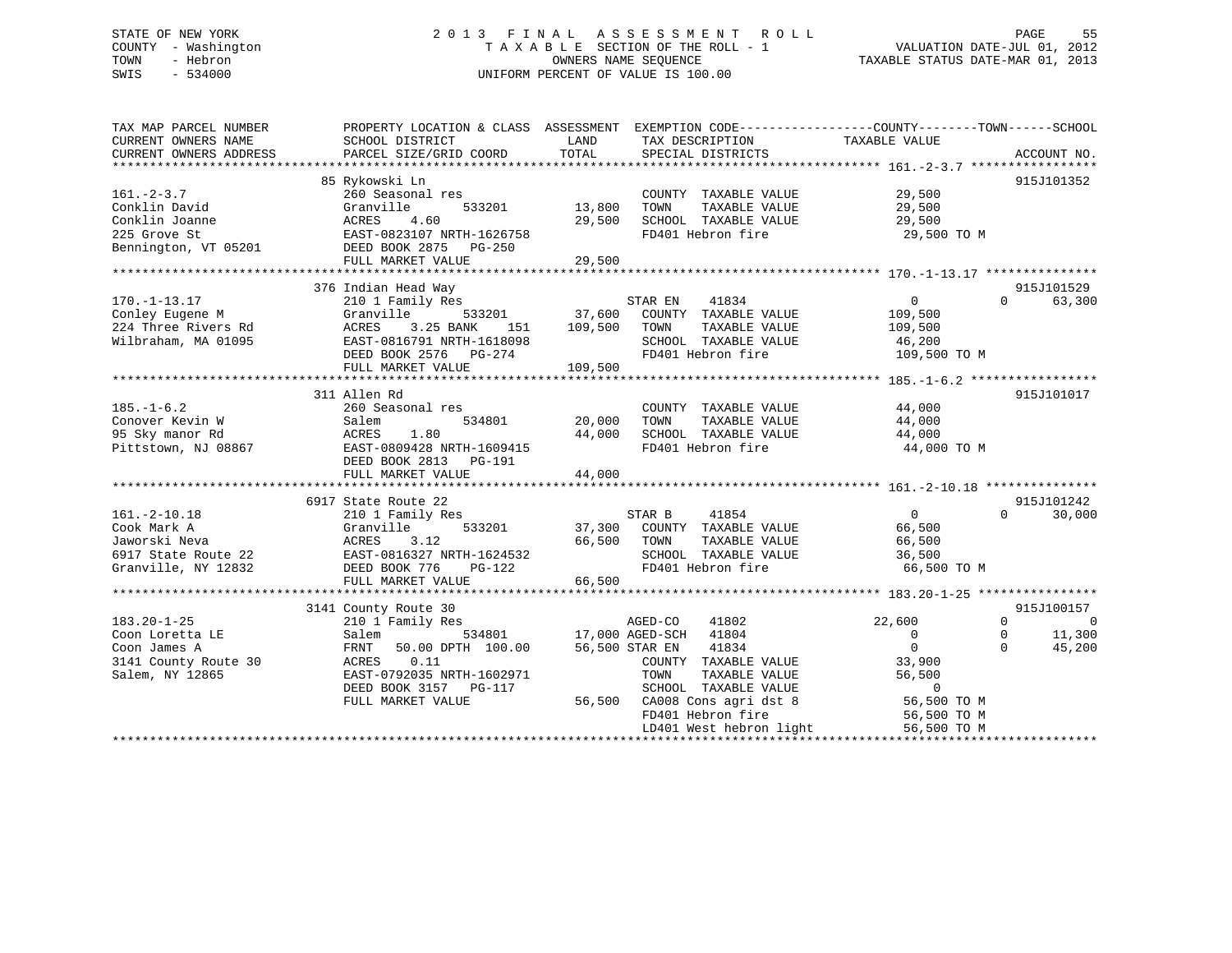#### STATE OF NEW YORK 2 0 1 3 F I N A L A S S E S S M E N T R O L L PAGE 56COUNTY - Washington T A X A B L E SECTION OF THE ROLL - 1 TOWN - Hebron **CONNERS NAME SEQUENCE** TAXABLE STATUS DATE-MAR 01, 2013 SWIS - 534000 UNIFORM PERCENT OF VALUE IS 100.00

| TAX MAP PARCEL NUMBER  | PROPERTY LOCATION & CLASS ASSESSMENT EXEMPTION CODE----------------COUNTY-------TOWN-----SCHOOL |         |                                                      |                                                                                                                                                                                                                                                                                |                            |
|------------------------|-------------------------------------------------------------------------------------------------|---------|------------------------------------------------------|--------------------------------------------------------------------------------------------------------------------------------------------------------------------------------------------------------------------------------------------------------------------------------|----------------------------|
| CURRENT OWNERS NAME    | SCHOOL DISTRICT                                                                                 | LAND    | TAX DESCRIPTION                                      | TAXABLE VALUE                                                                                                                                                                                                                                                                  |                            |
| CURRENT OWNERS ADDRESS | PARCEL SIZE/GRID COORD                                                                          | TOTAL   | SPECIAL DISTRICTS                                    |                                                                                                                                                                                                                                                                                | ACCOUNT NO.                |
|                        |                                                                                                 |         |                                                      |                                                                                                                                                                                                                                                                                |                            |
|                        | 211 Blossom Rd                                                                                  |         |                                                      |                                                                                                                                                                                                                                                                                | 915J100159                 |
| $186. - 1 - 10$        | 314 Rural vac<10                                                                                |         | COUNTY TAXABLE VALUE 19,500                          |                                                                                                                                                                                                                                                                                |                            |
| Coons Tho E            | 534801<br>Salem                                                                                 | 19,500  | TOWN<br>TAXABLE VALUE                                | 19,500<br>19,500                                                                                                                                                                                                                                                               |                            |
| Coons Priscilla E      | ACRES<br>4.40                                                                                   |         | 19,500 SCHOOL TAXABLE VALUE                          |                                                                                                                                                                                                                                                                                |                            |
| Box 283                | EAST-0819264 NRTH-1606112                                                                       |         | FD401 Hebron fire                                    | 19,500 TO M                                                                                                                                                                                                                                                                    |                            |
| Kent, CT 06757         | DEED BOOK 423 PG-1096                                                                           |         |                                                      |                                                                                                                                                                                                                                                                                |                            |
|                        | FULL MARKET VALUE                                                                               | 19,500  |                                                      |                                                                                                                                                                                                                                                                                |                            |
|                        |                                                                                                 |         |                                                      |                                                                                                                                                                                                                                                                                |                            |
|                        | Blossom Rd                                                                                      |         |                                                      |                                                                                                                                                                                                                                                                                | 915J100370                 |
| $186. - 1 - 9.2$       | 314 Rural vac<10                                                                                |         | COUNTY TAXABLE VALUE                                 | 2,660                                                                                                                                                                                                                                                                          |                            |
| Coons Thomas E         | 534801 2,660 TOWN<br>Salem                                                                      |         | TAXABLE VALUE                                        | 2,660                                                                                                                                                                                                                                                                          |                            |
| Coons Priscilla        | FRNT 75.00 DPTH 165.00                                                                          |         | 2,660 SCHOOL TAXABLE VALUE                           | 2,660                                                                                                                                                                                                                                                                          |                            |
| PO Box 283             | EAST-0819354 NRTH-1605875                                                                       |         | FD401 Hebron fire                                    | 2,660 TO M                                                                                                                                                                                                                                                                     |                            |
| Kent, CT 06757         | DEED BOOK 2729 PG-253                                                                           |         |                                                      |                                                                                                                                                                                                                                                                                |                            |
|                        | FULL MARKET VALUE                                                                               | 2,660   |                                                      |                                                                                                                                                                                                                                                                                |                            |
|                        |                                                                                                 |         |                                                      |                                                                                                                                                                                                                                                                                |                            |
|                        | County Route 47                                                                                 |         |                                                      |                                                                                                                                                                                                                                                                                | 915J101173                 |
| $183.2 - 1 - 13$       | 314 Rural vac<10 - WTRFNT                                                                       |         | COUNTY TAXABLE VALUE 45,000                          |                                                                                                                                                                                                                                                                                |                            |
| Cooper William         | 534801<br>Salem                                                                                 | 45,000  | TOWN                                                 | TAXABLE VALUE 45,000                                                                                                                                                                                                                                                           |                            |
| 552 Stowe Ave          | Lot $24$                                                                                        | 45,000  | SCHOOL TAXABLE VALUE                                 | 45,000                                                                                                                                                                                                                                                                         |                            |
| Baldwin, NY 11510      | FRNT 170.00 DPTH 167.00                                                                         |         | FD401 Hebron fire                                    | 45,000 TO M                                                                                                                                                                                                                                                                    |                            |
|                        | ACRES<br>0.59                                                                                   |         |                                                      |                                                                                                                                                                                                                                                                                |                            |
|                        | EAST-0787376 NRTH-1607939                                                                       |         |                                                      |                                                                                                                                                                                                                                                                                |                            |
|                        | DEED BOOK 2550 PG-63                                                                            |         |                                                      |                                                                                                                                                                                                                                                                                |                            |
|                        |                                                                                                 |         |                                                      |                                                                                                                                                                                                                                                                                |                            |
|                        |                                                                                                 |         |                                                      |                                                                                                                                                                                                                                                                                |                            |
|                        | 6921 State Route 22                                                                             |         |                                                      |                                                                                                                                                                                                                                                                                | 915J101525                 |
| $161. - 2 - 17$        | 270 Mfg housing                                                                                 |         | AGED-CO<br>41802                                     | 13,050                                                                                                                                                                                                                                                                         | $\Omega$<br>$\overline{0}$ |
| Coppins Herschel       | Granville                                                                                       |         | 533201 33,400 AGED-SCH 41804                         | $\overline{0}$                                                                                                                                                                                                                                                                 | 2,175<br>$\mathbf{0}$      |
| Coppins Joan T         | Lot D                                                                                           |         | 43,500 STAR EN 41834                                 | $\overline{0}$                                                                                                                                                                                                                                                                 | $\Omega$<br>41,325         |
| PO Box 196             | 1.56<br>ACRES                                                                                   |         | COUNTY TAXABLE VALUE                                 |                                                                                                                                                                                                                                                                                |                            |
| Granville, NY 12832    | EAST-0816394 NRTH-1624723                                                                       |         | TOWN<br>TAXABLE VALUE                                | 30,450<br>43,500                                                                                                                                                                                                                                                               |                            |
|                        | DEED BOOK 545                                                                                   |         | SCHOOL TAXABLE VALUE                                 | $\sim$ 000 $\sim$ 000 $\sim$ 000 $\sim$ 000 $\sim$ 000 $\sim$ 000 $\sim$ 000 $\sim$ 000 $\sim$ 000 $\sim$ 000 $\sim$ 000 $\sim$ 000 $\sim$ 000 $\sim$ 000 $\sim$ 000 $\sim$ 000 $\sim$ 000 $\sim$ 000 $\sim$ 000 $\sim$ 000 $\sim$ 000 $\sim$ 000 $\sim$ 000 $\sim$ 000 $\sim$ |                            |
|                        | FULL MARKET VALUE                                                                               |         | PG-326 SCHOOL TAXABLE VALUE 43,500 FD401 Hebron fire | 43,500 TO M                                                                                                                                                                                                                                                                    |                            |
|                        |                                                                                                 |         |                                                      |                                                                                                                                                                                                                                                                                |                            |
|                        | McKnight Hill Rd n/off                                                                          |         |                                                      |                                                                                                                                                                                                                                                                                |                            |
| $168. - 1 - 10.3$      | 260 Seasonal res                                                                                |         | COUNTY TAXABLE VALUE                                 | 165,000                                                                                                                                                                                                                                                                        |                            |
| Coppola Ermanno        | 534801<br>Salem                                                                                 | 81,800  | TAXABLE VALUE<br>TOWN                                | 165,000                                                                                                                                                                                                                                                                        |                            |
| 42 Dannell Dr          | $1$ ot $2$                                                                                      | 165,000 | SCHOOL TAXABLE VALUE                                 | 165,000                                                                                                                                                                                                                                                                        |                            |
| Stamford, CT 06905     | 40.00<br>ACRES                                                                                  |         | FD401 Hebron fire                                    | 165,000 TO M                                                                                                                                                                                                                                                                   |                            |
|                        | EAST-0801069 NRTH-1619015                                                                       |         |                                                      |                                                                                                                                                                                                                                                                                |                            |
|                        | DEED BOOK 884<br>PG-170                                                                         |         |                                                      |                                                                                                                                                                                                                                                                                |                            |
|                        | FULL MARKET VALUE                                                                               | 165,000 |                                                      |                                                                                                                                                                                                                                                                                |                            |
|                        |                                                                                                 |         |                                                      |                                                                                                                                                                                                                                                                                |                            |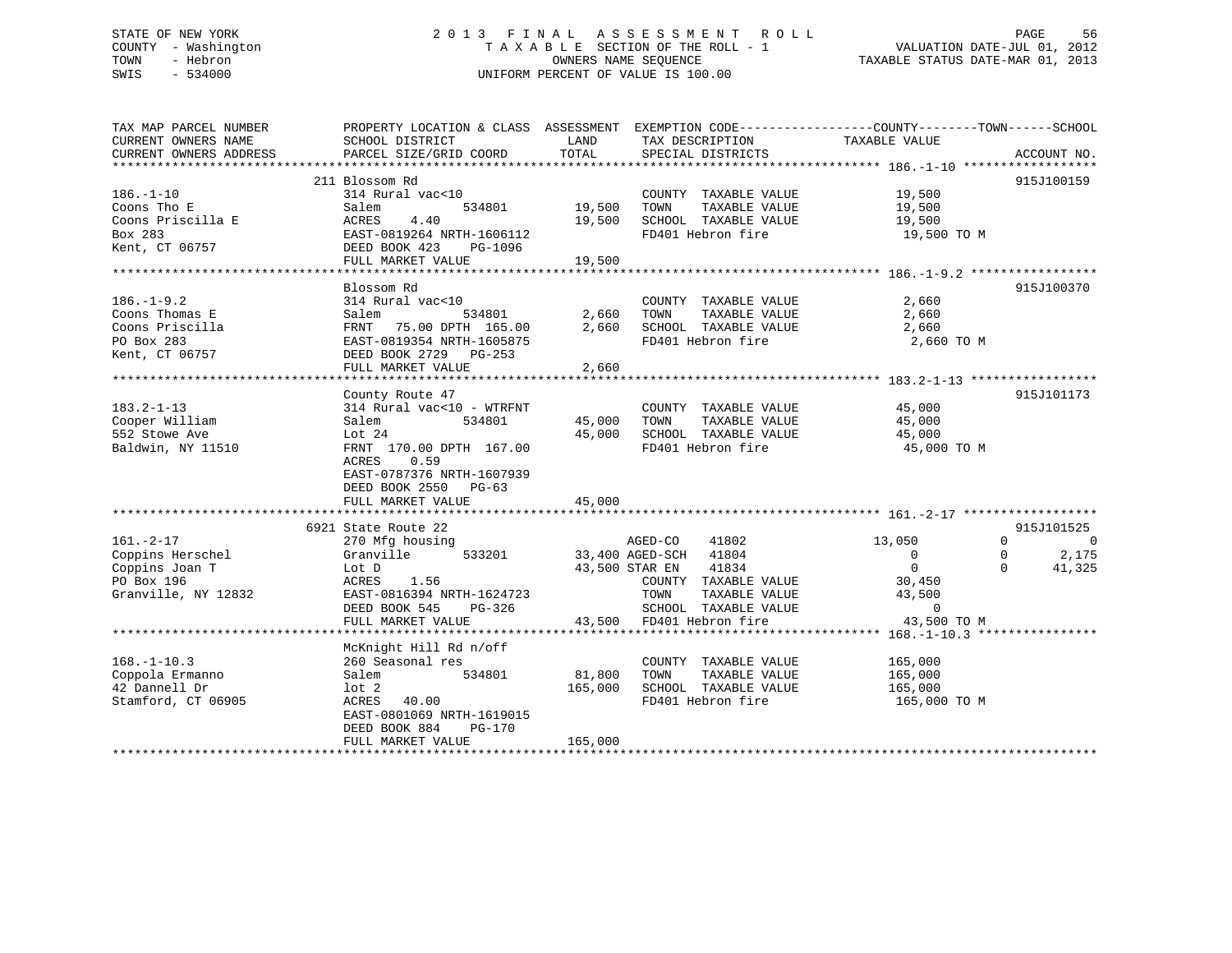# STATE OF NEW YORK 2 0 1 3 F I N A L A S S E S S M E N T R O L L PAGE 57 COUNTY - Washington T A X A B L E SECTION OF THE ROLL - 1 VALUATION DATE-JUL 01, 2012 TOWN - Hebron OWNERS NAME SEQUENCE TAXABLE STATUS DATE-MAR 01, 2013 SWIS - 534000 UNIFORM PERCENT OF VALUE IS 100.00

| TAX MAP PARCEL NUMBER<br>CURRENT OWNERS NAME<br>CURRENT OWNERS ADDRESS                        | SCHOOL DISTRICT<br>PARCEL SIZE/GRID COORD                                                                                                                                         | LAND<br>TOTAL                        | TAX DESCRIPTION TAXABLE VALUE SPECIAL DISTRICTS                                                                                                                                                                              | PROPERTY LOCATION & CLASS ASSESSMENT EXEMPTION CODE---------------COUNTY-------TOWN------SCHOOL<br>ACCOUNT NO.                                |
|-----------------------------------------------------------------------------------------------|-----------------------------------------------------------------------------------------------------------------------------------------------------------------------------------|--------------------------------------|------------------------------------------------------------------------------------------------------------------------------------------------------------------------------------------------------------------------------|-----------------------------------------------------------------------------------------------------------------------------------------------|
| $143. - 1 - 4$<br>Corbett L.E. Charles H<br>Corbett L.E. Rose Mary<br>95 Potter Rd            | 382 County Route 28<br>210 1 Family Res<br>533201<br>Granville<br>ACRES 1.50<br>EAST-0813498 NRTH-1647249<br>Gansevoort, NY 12831-1011 DEED BOOK 2269 PG-341<br>FULL MARKET VALUE | $33201$ 52,500<br>272,500<br>272,500 | COUNTY TAXABLE VALUE<br>TOWN<br>TAXABLE VALUE<br>SCHOOL TAXABLE VALUE 272,500<br>FD401 Hebron fire                                                                                                                           | 915J100160<br>272,500<br>272,500<br>272,500 TO M                                                                                              |
| $168. - 1 - 14.6$<br>Corey Jessica R<br>160 Crosier Rd<br>Salem, NY 12865                     | 160 Crosier Rd<br>240 Rural res<br>534801 107,100<br>Salem<br>947/73; 1768/312<br>ACRES 18.70<br>EAST-0792626 NRTH-1618843<br>DEED BOOK 2763 PG-163<br>FULL MARKET VALUE          | 183,000<br>183,000                   | STAR EN 41834<br>COUNTY TAXABLE VALUE<br>TOWN<br>TAXABLE VALUE<br>SCHOOL TAXABLE VALUE<br>FD401 Hebron fire                                                                                                                  | $\overline{0}$<br>$\Omega$<br>63,300<br>183,000<br>183,000<br>119,700<br>CA008 Cons agri dst 8 $183,000$ TO M<br>183,000 TO M                 |
| $158. - 1 - 2.5$                                                                              | County Route 30<br>314 Rural vac<10<br>DEED BOOK 1984 PG-187<br>FULL MARKET VALUE                                                                                                 | 59,000<br>59,000<br>59,000           | COUNTY TAXABLE VALUE 59,000<br>TOWN<br>TAXABLE VALUE<br>CA008 Cons agri dst 8<br>FD401 Hebron fire                                                                                                                           | 59,000<br>SCHOOL TAXABLE VALUE 59,000<br>CA008 Cons agri dst 8 59,000 TO M<br>59,000 TO M                                                     |
| $177. - 1 - 52$<br>Cossolini Josephine<br>200 Tirlady Rd<br>389 Tiplady Rd<br>Salem, NY 12865 | 389 Tiplady Rd<br>IIPIady Rd<br>210 1 Family Res<br>534801<br>Salem<br>5.98<br>ACRES<br>EAST-0815356 NRTH-1611742<br>DEED BOOK 3006 PG-240<br>FULL MARKET VALUE                   | 43,500 STAR EN                       | 91 PCT OF VALUE USED FOR EXEMPTION PURPOSES<br>AGED-ALL 41800<br>41834<br>103,000 COUNTY TAXABLE VALUE<br>TAXABLE VALUE<br>TOWN<br>SCHOOL TAXABLE VALUE 0<br>103,000 CA008 Cons agri dst 8 103,000 TO M<br>FD401 Hebron fire | 915J100201<br>46,865 46,865<br>46,865<br>$\overline{0}$<br>$\Omega$<br>56,135<br>56,135<br>56,135<br>103,000 TO M                             |
| $160. - 1 - 19$<br>Costantino Adelbert B<br>1120 County Route 31<br>Granville, NY 12832       | 1120 County Route 31<br>210 1 Family Res<br>Granville<br>ACRES        7.69  BANK       151<br>EAST-0803949  NRTH-1630273<br>DEED BOOK 2839 PG-77<br>FULL MARKET VALUE             | 151 77,500 TOWN                      | 41834<br>STAR EN<br>533201 43,800 COUNTY TAXABLE VALUE<br>TOWN      TAXABLE VALUE<br>SCHOOL   TAXABLE VALUE<br>77,500 FD401 Hebron fire                                                                                      | 915J101014<br>$\overline{0}$<br>$0 \qquad \qquad$<br>63,300<br>77,500<br>77,500<br>14,200<br>CA008 Cons agri dst 8 77,500 TO M<br>77,500 TO M |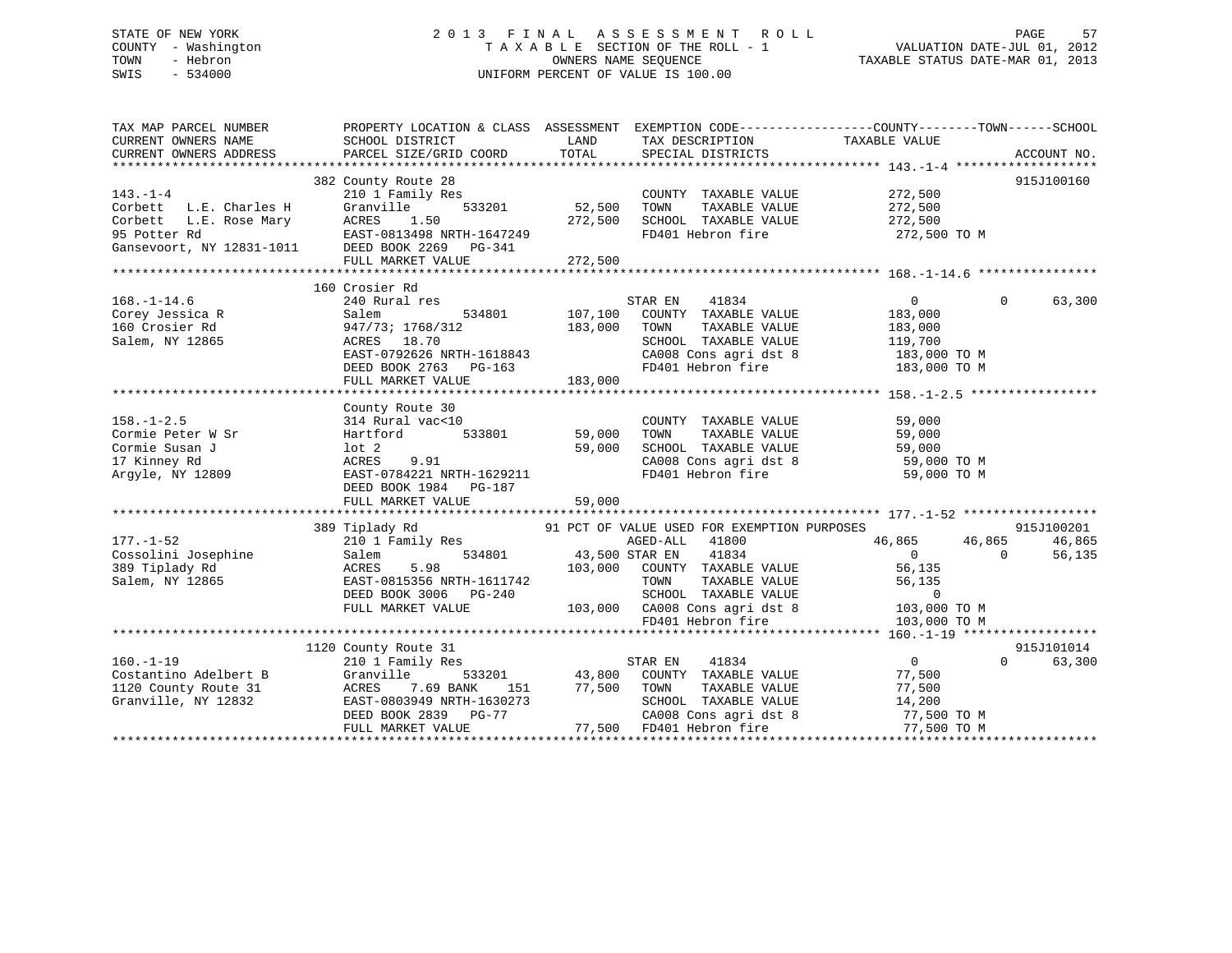### STATE OF NEW YORK STATE OF NEW YORK SEE SOMEN THE SEE SOME NOT THE ROLL STATE OF NEW YORK SEE SOME NOT A LA S SEE S S M E N T R O L L COUNTY - Washington T A X A B L E SECTION OF THE ROLL - 1 VALUATION DATE-JUL 01, 2012 OWNERS NAME SEQUENCE TAXABLE STATUS DATE-MAR 01, 2013 SWIS - 534000 UNIFORM PERCENT OF VALUE IS 100.00

| TAX MAP PARCEL NUMBER<br>CURRENT OWNERS NAME<br>CURRENT OWNERS ADDRESS                                                                                         | PROPERTY LOCATION & CLASS ASSESSMENT<br>SCHOOL DISTRICT<br>PARCEL SIZE/GRID COORD                                                                               | LAND<br>TOTAL              | TAX DESCRIPTION<br>SPECIAL DISTRICTS                                                                                            | EXEMPTION CODE-----------------COUNTY-------TOWN------SCHOOL<br>TAXABLE VALUE                   | ACCOUNT NO.      |
|----------------------------------------------------------------------------------------------------------------------------------------------------------------|-----------------------------------------------------------------------------------------------------------------------------------------------------------------|----------------------------|---------------------------------------------------------------------------------------------------------------------------------|-------------------------------------------------------------------------------------------------|------------------|
| $144. - 1 - 31.1$<br>Covino James T<br>7663 State Route 22<br>Granville, NY 12832                                                                              | State Route 22<br>314 Rural vac<10<br>Granville<br>533201<br>1.00<br>ACRES<br>EAST-0820057 NRTH-1642544<br>DEED BOOK 835<br>$PG-90$                             | 21,400<br>21,400           | COUNTY TAXABLE VALUE<br>TAXABLE VALUE<br>TOWN<br>SCHOOL TAXABLE VALUE<br>FD401 Hebron fire                                      | 21,400<br>21,400<br>21,400<br>21,400 TO M                                                       | 915J101552       |
|                                                                                                                                                                | FULL MARKET VALUE                                                                                                                                               | 21,400                     |                                                                                                                                 |                                                                                                 |                  |
| $160. - 1 - 20$<br>Craig Bruce<br>Craig Kelly<br>219 Deer Walk Dr<br>Winder, GA 30680                                                                          | Middle Rd<br>314 Rural vac<10<br>Granville<br>533201<br>ACRES<br>2.02<br>EAST-0805582 NRTH-1630461<br>DEED BOOK 567<br>PG-237<br>FULL MARKET VALUE              | 33,500<br>33,500<br>33,500 | COUNTY TAXABLE VALUE<br>TAXABLE VALUE<br>TOWN<br>SCHOOL TAXABLE VALUE<br>FD401 Hebron fire                                      | 33,500<br>33,500<br>33,500<br>33,500 TO M                                                       | 915J101566       |
| $177. - 1 - 31.1$<br>Craig Deborah A<br>Casey Dorothea A<br>834 Chamberlin Mills Rd<br>Salem, NY 12865                                                         | Chamberlin Mills Rd<br>312 Vac w/imprv<br>Salem<br>534801<br>FRNT 153.00 DPTH 241.00<br>EAST-0807504 NRTH-1613026<br>DEED BOOK 2604 PG-216<br>FULL MARKET VALUE | 10,000<br>12,500<br>12,500 | COUNTY TAXABLE VALUE<br>TOWN<br>TAXABLE VALUE<br>SCHOOL TAXABLE VALUE<br>FD401 Hebron fire                                      | 12,500<br>12,500<br>12,500<br>12,500 TO M                                                       | 915J100170       |
|                                                                                                                                                                | 834 Chamberlin Mills Rd                                                                                                                                         |                            |                                                                                                                                 |                                                                                                 | 915J100326       |
| $177. - 1 - 45$<br>Craig Deborah A<br>Casey Dorothea A<br>834 Chamberlin Mills Rd<br>Salem, NY 12865<br>MAY BE SUBJECT TO PAYMENT<br>UNDER AGDIST LAW TIL 2020 | 240 Rural res<br>534801<br>Salem<br>ACRES 133.80<br>EAST-0807856 NRTH-1611947<br>DEED BOOK 2604 PG-216<br>FULL MARKET VALUE                                     | 199,300 STAR B<br>319,500  | AGRI-D IND 41730<br>41854<br>319,500 COUNTY TAXABLE VALUE<br>TOWN<br>TAXABLE VALUE<br>SCHOOL TAXABLE VALUE<br>FD401 Hebron fire | 44,000<br>44,000<br>$\overline{0}$<br>$\Omega$<br>275,500<br>275,500<br>245,500<br>319,500 TO M | 44,000<br>30,000 |
| $152. - 1 - 19$<br>Craig Harold<br>7 Liebig Rd<br>Granville, NY 12832                                                                                          | County Route 31/E Off<br>322 Rural vac>10<br>533201<br>Granville<br>4.30<br>ACRES<br>EAST-0806867 NRTH-1637008<br>DEED BOOK 196<br>PG-599<br>FULL MARKET VALUE  | 3,040<br>3,040<br>3,040    | COUNTY TAXABLE VALUE<br>TOWN<br>TAXABLE VALUE<br>SCHOOL TAXABLE VALUE<br>CA008 Cons agri dst 8<br>FD401 Hebron fire             | 3,040<br>3,040<br>3,040<br>3,040 TO M<br>3,040 TO M                                             | 915J100405       |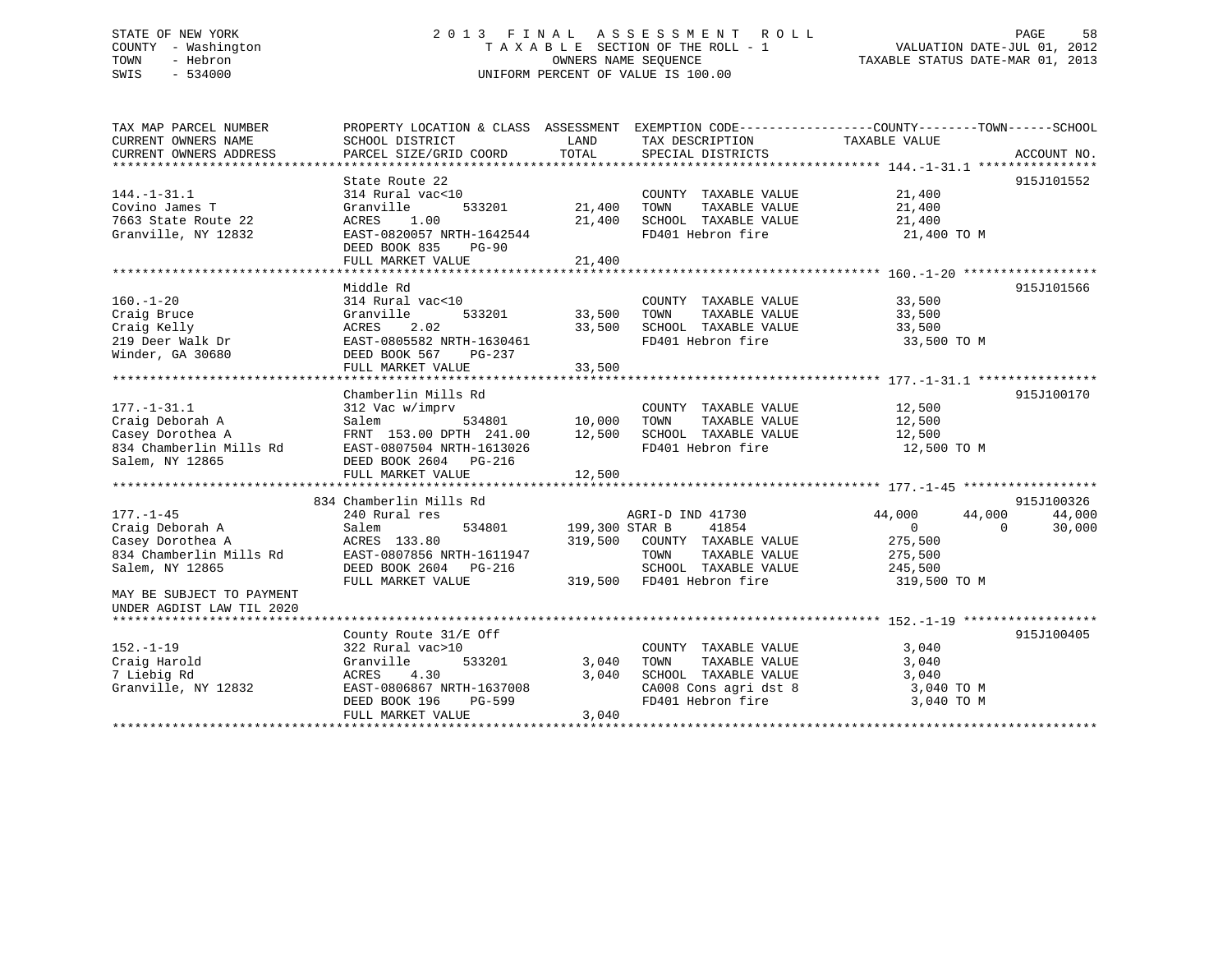# STATE OF NEW YORK 2 0 1 3 F I N A L A S S E S S M E N T R O L L PAGE 59 COUNTY - Washington T A X A B L E SECTION OF THE ROLL - 1 VALUATION DATE-JUL 01, 2012 TOWN - Hebron OWNERS NAME SEQUENCE TAXABLE STATUS DATE-MAR 01, 2013 SWIS - 534000 UNIFORM PERCENT OF VALUE IS 100.00

| TAX MAP PARCEL NUMBER  | PROPERTY LOCATION & CLASS ASSESSMENT EXEMPTION CODE---------------COUNTY-------TOWN-----SCHOOL |              |                              |               |                    |
|------------------------|------------------------------------------------------------------------------------------------|--------------|------------------------------|---------------|--------------------|
| CURRENT OWNERS NAME    | SCHOOL DISTRICT                                                                                | LAND         | TAX DESCRIPTION              | TAXABLE VALUE |                    |
| CURRENT OWNERS ADDRESS | PARCEL SIZE/GRID COORD                                                                         | TOTAL        | SPECIAL DISTRICTS            |               | ACCOUNT NO.        |
|                        |                                                                                                |              |                              |               |                    |
|                        | 1385 County Route 31                                                                           |              |                              |               |                    |
| $151. - 1 - 12.3$      | 210 1 Family Res                                                                               |              | COUNTY TAXABLE VALUE         | 70,500        |                    |
| Craig Harold T         | 533201<br>Granville                                                                            | 55,700       | TOWN<br>TAXABLE VALUE        | 70,500        |                    |
| 7 Liebig Rd            | Lot 2                                                                                          | 70,500       | SCHOOL TAXABLE VALUE         | 70,500        |                    |
| Granville, NY 12832    | ACRES<br>2.13                                                                                  |              | CA008 Cons agri dst 8        | 70,500 TO M   |                    |
|                        | EAST-0805590 NRTH-1636502                                                                      |              | FD401 Hebron fire            | 70,500 TO M   |                    |
|                        | DEED BOOK 378<br>$PG-80$                                                                       |              |                              |               |                    |
|                        | FULL MARKET VALUE                                                                              | 70,500       |                              |               |                    |
|                        |                                                                                                |              |                              |               |                    |
|                        | County Route 31                                                                                |              |                              |               |                    |
| $151. - 1 - 12.7$      | 322 Rural vac>10                                                                               |              | COUNTY TAXABLE VALUE         | 168,000       |                    |
|                        | 533201                                                                                         | 168,000      |                              |               |                    |
| Craig Harold T         | Granville                                                                                      |              | TOWN<br>TAXABLE VALUE        | 168,000       |                    |
| Craig Peter H          | sub lot 1                                                                                      | 168,000      | SCHOOL TAXABLE VALUE         | 168,000       |                    |
| 7 Liebig Rd            | ACRES 46.76                                                                                    |              | CA008 Cons agri dst 8        | 168,000 TO M  |                    |
| Granville, NY 12832    | EAST-0804168 NRTH-1636306                                                                      |              | FD401 Hebron fire            | 168,000 TO M  |                    |
|                        | DEED BOOK 936<br>$PG-22$                                                                       |              |                              |               |                    |
|                        | FULL MARKET VALUE                                                                              | 168,000      |                              |               |                    |
|                        |                                                                                                |              |                              |               |                    |
|                        | 7 Liebig Rd                                                                                    |              |                              |               | 915L100093         |
| $152. - 1 - 7.1$       | 210 1 Family Res                                                                               |              | STAR B<br>41854              | $\sim$ 0      | $\Omega$<br>30,000 |
| Craig Harold T         | 533201<br>Granville                                                                            |              | 37,000 COUNTY TAXABLE VALUE  | 162,000       |                    |
| Craig Drucille C       | ACRES<br>5.00                                                                                  | 162,000 TOWN | TAXABLE VALUE                | 162,000       |                    |
| 7 Liebig Rd            | EAST-0805713 NRTH-1637759                                                                      |              | SCHOOL TAXABLE VALUE 132,000 |               |                    |
| Granville, NY 12832    | DEED BOOK 714<br>PG-261                                                                        |              | FD401 Hebron fire            | 162,000 TO M  |                    |
|                        | FULL MARKET VALUE                                                                              | 162,000      |                              |               |                    |
|                        |                                                                                                |              |                              |               |                    |
|                        | 1452 County Route 31                                                                           |              |                              |               | 915J100017         |
| $152. - 1 - 15$        | 210 1 Family Res                                                                               |              | COUNTY TAXABLE VALUE         | 60,000        |                    |
| Craig Peter            | Granville<br>533201                                                                            | 18,700       | TOWN<br>TAXABLE VALUE        | 60,000        |                    |
| Craig Tonya            | FRNT 58.00 DPTH 140.00                                                                         | 60,000       | SCHOOL TAXABLE VALUE         | 60,000        |                    |
| 1448 County Route 31   | ACRES 0.19                                                                                     |              | FD401 Hebron fire            | 60,000 TO M   |                    |
| Granville, NY 12832    | EAST-0806359 NRTH-1638136                                                                      |              |                              |               |                    |
|                        | DEED BOOK 2747 PG-245                                                                          |              |                              |               |                    |
|                        | FULL MARKET VALUE                                                                              | 60,000       |                              |               |                    |
|                        |                                                                                                |              |                              |               |                    |
|                        | 1447 County Route 31                                                                           |              |                              |               | 915J100020         |
| $152. - 1 - 3$         | 312 Vac w/imprv                                                                                |              | COUNTY TAXABLE VALUE         | 7,400         |                    |
| Craig Peter H          | Granville<br>533201                                                                            | 4,000        | TAXABLE VALUE<br>TOWN        | 7,400         |                    |
| 1448 County Route 31   | FRNT 94.00 DPTH 198.00                                                                         | 7,400        | SCHOOL TAXABLE VALUE         | 7,400         |                    |
| Granville, NY 12832    | ACRES 0.43                                                                                     |              | FD401 Hebron fire            | 7,400 TO M    |                    |
|                        | EAST-0806163 NRTH-1638185                                                                      |              |                              |               |                    |
|                        | DEED BOOK 896<br>PG-37                                                                         |              |                              |               |                    |
|                        | FULL MARKET VALUE                                                                              | 7,400        |                              |               |                    |
|                        |                                                                                                |              |                              |               |                    |
|                        |                                                                                                |              |                              |               |                    |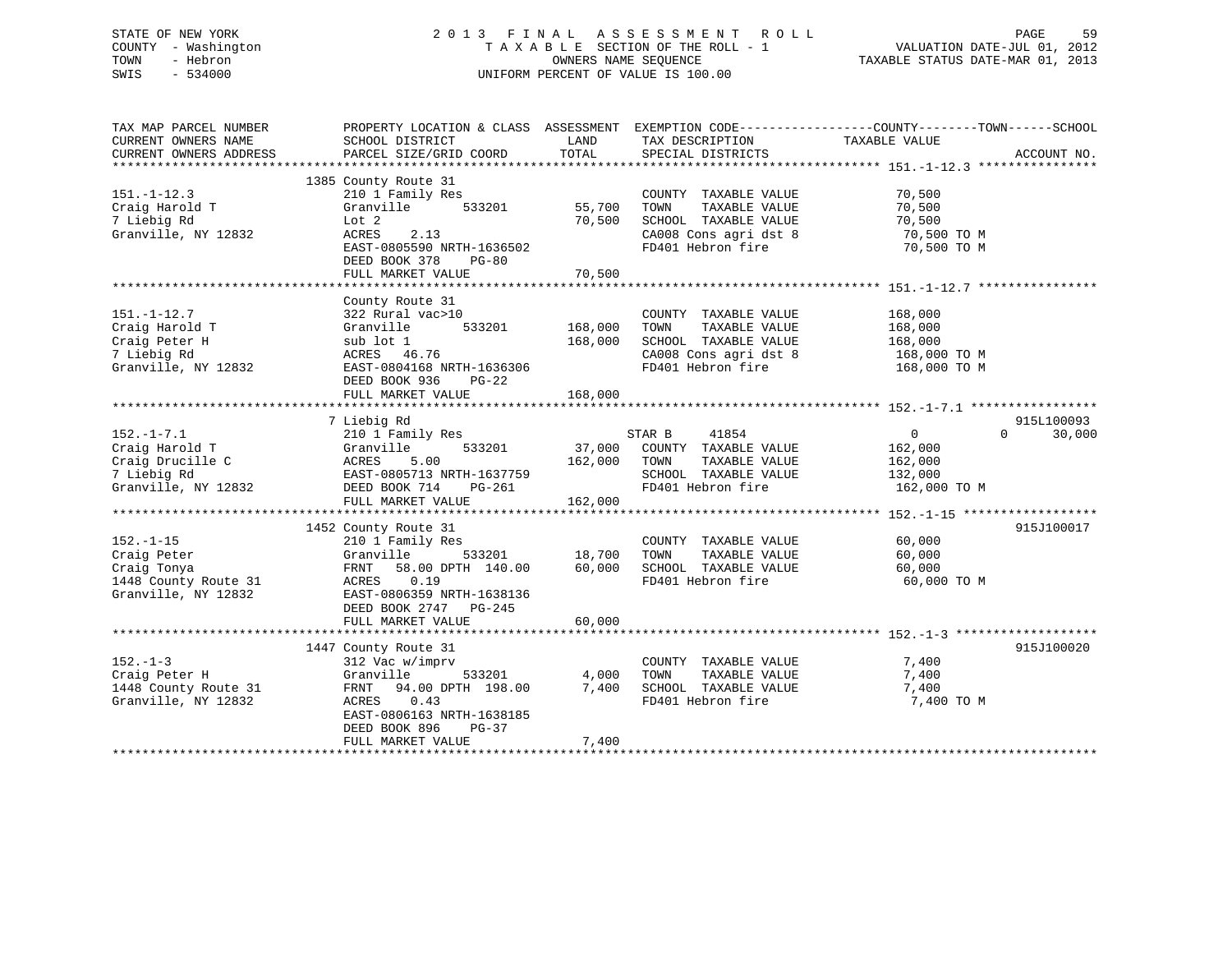# STATE OF NEW YORK 2 0 1 3 F I N A L A S S E S S M E N T R O L L PAGE 60 COUNTY - Washington T A X A B L E SECTION OF THE ROLL - 1 VALUATION DATE-JUL 01, 2012 TOWN - Hebron OWNERS NAME SEQUENCE TAXABLE STATUS DATE-MAR 01, 2013 SWIS - 534000 UNIFORM PERCENT OF VALUE IS 100.00

| TAX MAP PARCEL NUMBER<br>CURRENT OWNERS NAME<br>CURRENT OWNERS ADDRESS                                      | PROPERTY LOCATION & CLASS ASSESSMENT EXEMPTION CODE----------------COUNTY-------TOWN------SCHOOL<br>SCHOOL DISTRICT<br>PARCEL SIZE/GRID COORD                           | LAND<br>TOTAL                 | TAX DESCRIPTION<br>SPECIAL DISTRICTS                                                                                                   | TAXABLE VALUE                                                                 | ACCOUNT NO.                      |
|-------------------------------------------------------------------------------------------------------------|-------------------------------------------------------------------------------------------------------------------------------------------------------------------------|-------------------------------|----------------------------------------------------------------------------------------------------------------------------------------|-------------------------------------------------------------------------------|----------------------------------|
| ***********************                                                                                     |                                                                                                                                                                         |                               |                                                                                                                                        |                                                                               |                                  |
| $152. - 1 - 14$<br>Craig Peter H<br>1448 County Route 31<br>Granville, NY 12832                             | 1448 County Route 31<br>210 1 Family Res<br>Granville<br>533201<br>FRNT 100.00 DPTH 225.00<br>EAST-0806349 NRTH-1638050<br>DEED BOOK 707<br>PG-313<br>FULL MARKET VALUE | 25,100<br>116,000<br>116,000  | STAR B<br>41854<br>COUNTY TAXABLE VALUE<br>TOWN<br>TAXABLE VALUE<br>SCHOOL TAXABLE VALUE<br>FD401 Hebron fire                          | $\mathbf 0$<br>116,000<br>116,000<br>86,000<br>116,000 TO M                   | 915J100167<br>$\Omega$<br>30,000 |
|                                                                                                             |                                                                                                                                                                         |                               |                                                                                                                                        | ***************** 151.-1-12.1 *****************                               |                                  |
| $151. - 1 - 12.1$<br>Craig Sanford T<br>Craig Lori A<br>1408 County Route 31<br>Granville, NY 12832         | 1408 County Route 31<br>240 Rural res<br>Granville<br>533201<br>Lot 1<br>ACRES<br>26.50<br>EAST-0806186 NRTH-1636606<br>DEED BOOK 2652<br>PG-323<br>FULL MARKET VALUE   | 121,500<br>267,000<br>267,000 | STAR B<br>41854<br>COUNTY TAXABLE VALUE<br>TOWN<br>TAXABLE VALUE<br>SCHOOL TAXABLE VALUE<br>CA008 Cons agri dst 8<br>FD401 Hebron fire | $\mathbf{0}$<br>267,000<br>267,000<br>237,000<br>267,000 TO M<br>267,000 TO M | 915J100166<br>$\Omega$<br>30,000 |
|                                                                                                             |                                                                                                                                                                         |                               |                                                                                                                                        |                                                                               |                                  |
| $183. - 1 - 27.1$<br>Crawford David S<br>PO Box 189<br>Hughsonville, NY 12537                               | Patterson Hill Rd<br>314 Rural vac<10<br>Salem<br>534801<br>ACRES<br>3.43<br>EAST-0789203 NRTH-1603208<br>DEED BOOK 622<br>PG-135                                       | 40,000<br>40,000              | COUNTY TAXABLE VALUE<br>TOWN<br>TAXABLE VALUE<br>SCHOOL TAXABLE VALUE<br>FD401 Hebron fire                                             | 40,000<br>40,000<br>40,000<br>40,000 TO M                                     | 915J101613                       |
|                                                                                                             | FULL MARKET VALUE                                                                                                                                                       | 40,000                        |                                                                                                                                        |                                                                               |                                  |
|                                                                                                             | ***********************                                                                                                                                                 |                               |                                                                                                                                        |                                                                               |                                  |
| $186. - 1 - 13$<br>Crawford Herman L<br>Crawford Nancy<br>204 Parsons Rd<br>Brattleboro, VT 05301           | 263 Blossom Rd<br>242 Rurl res&rec<br>Salem<br>534801<br>ACRES 10.59<br>EAST-0818905 NRTH-1606903<br>DEED BOOK 633<br>PG-137<br>FULL MARKET VALUE                       | 84,000<br>105,500<br>105,500  | COUNTY TAXABLE VALUE<br>TAXABLE VALUE<br>TOWN<br>SCHOOL TAXABLE VALUE<br>FD401 Hebron fire                                             | 105,500<br>105,500<br>105,500<br>105,500 TO M                                 | 915J101493                       |
|                                                                                                             |                                                                                                                                                                         |                               |                                                                                                                                        |                                                                               |                                  |
| $161. - 2 - 3.9$<br>Crawford Ray<br>PO Box 82<br>Nokesville, VA 20182-0082                                  | 91 Rykowski Ln<br>260 Seasonal res<br>Granville<br>533201<br>7.10<br>ACRES<br>EAST-0823038 NRTH-1627068<br>DEED BOOK 544<br>$PG-122$                                    | 25,200<br>55,500              | COUNTY TAXABLE VALUE<br>TAXABLE VALUE<br>TOWN<br>SCHOOL TAXABLE VALUE<br>FD401 Hebron fire                                             | 55,500<br>55,500<br>55,500<br>55,500 TO M                                     | 915J101503                       |
|                                                                                                             | FULL MARKET VALUE                                                                                                                                                       | 55,500                        |                                                                                                                                        |                                                                               |                                  |
|                                                                                                             |                                                                                                                                                                         |                               |                                                                                                                                        | ****************** 170.-1-15.19 ****************                              |                                  |
| $170. - 1 - 15.19$<br>Criscio Pasquale<br>Cappola Christopher<br>124 Montowese Ave<br>North Haven, CT 06473 | 6694 State Route 22<br>314 Rural vac<10<br>Granville<br>533201<br>ACRES<br>9.10<br>EAST-0815702 NRTH-1619530<br>DEED BOOK 509<br>PG-147<br>FULL MARKET VALUE            | 26,800<br>26,800<br>26,800    | COUNTY TAXABLE VALUE<br>TOWN<br>TAXABLE VALUE<br>SCHOOL TAXABLE VALUE<br>FD401 Hebron fire                                             | 26,800<br>26,800<br>26,800<br>26,800 TO M                                     | 915J101422                       |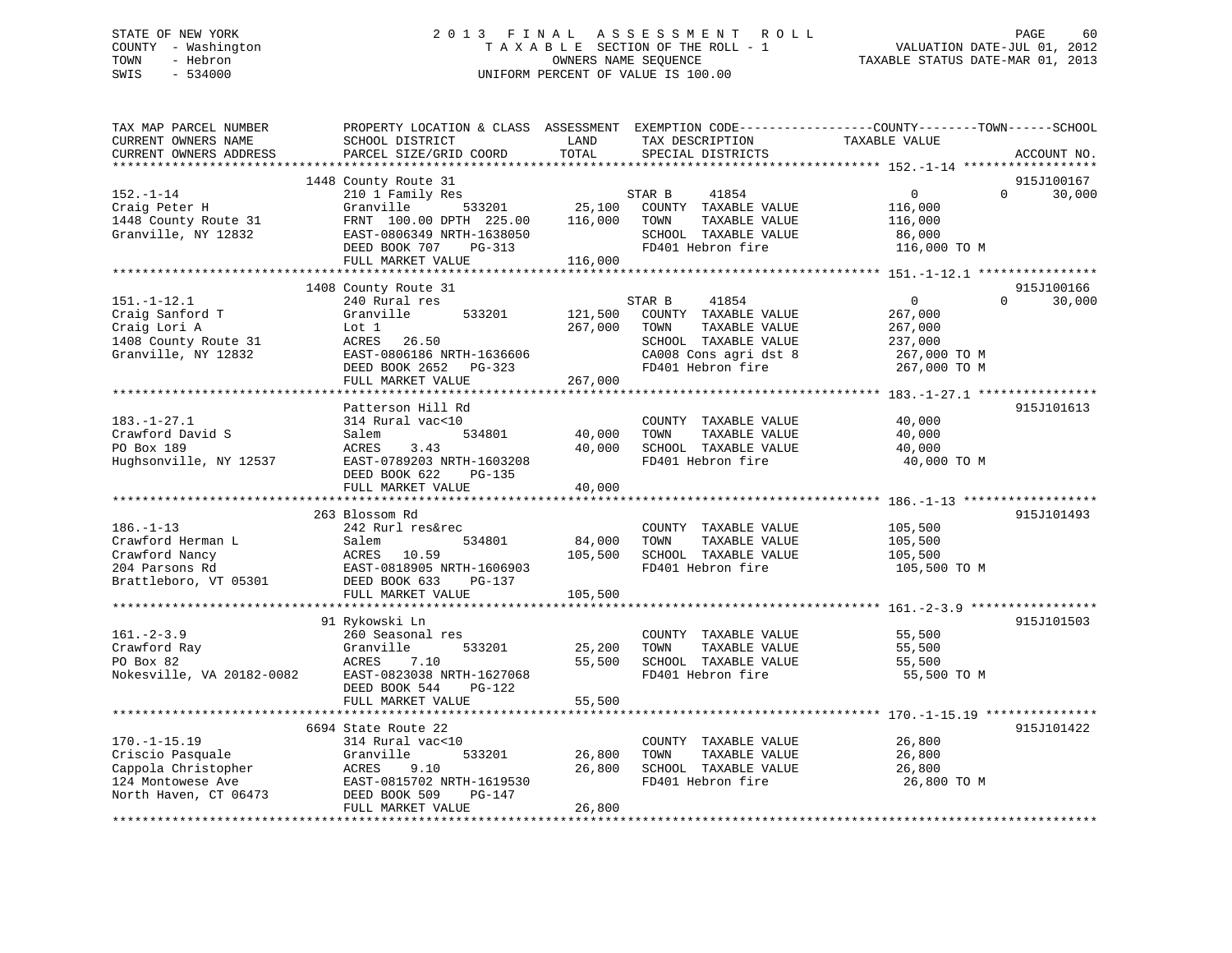# STATE OF NEW YORK 2 0 1 3 F I N A L A S S E S S M E N T R O L L PAGE 61 COUNTY - Washington T A X A B L E SECTION OF THE ROLL - 1 VALUATION DATE-JUL 01, 2012 TOWN - Hebron OWNERS NAME SEQUENCE TAXABLE STATUS DATE-MAR 01, 2013 SWIS - 534000 UNIFORM PERCENT OF VALUE IS 100.00

| TAX MAP PARCEL NUMBER<br>CURRENT OWNERS NAME<br>CURRENT OWNERS ADDRESS | PROPERTY LOCATION & CLASS ASSESSMENT<br>SCHOOL DISTRICT<br>PARCEL SIZE/GRID COORD | LAND<br>TOTAL | EXEMPTION CODE-----------------COUNTY-------TOWN------SCHOOL<br>TAX DESCRIPTION<br>SPECIAL DISTRICTS | TAXABLE VALUE                | ACCOUNT NO.        |
|------------------------------------------------------------------------|-----------------------------------------------------------------------------------|---------------|------------------------------------------------------------------------------------------------------|------------------------------|--------------------|
|                                                                        |                                                                                   |               |                                                                                                      |                              |                    |
|                                                                        | 80 Callaway Rd                                                                    |               |                                                                                                      |                              | 915J101570         |
| $175. - 1 - 35$                                                        | 210 1 Family Res                                                                  |               | CW 10 VET/ 41151                                                                                     | 8,000<br>8,000               | $\Omega$           |
| Crosier Bryan H                                                        | 534801<br>Salem                                                                   | 54,100 STAR B | 41854                                                                                                | $\mathbf{0}$                 | $\Omega$<br>30,000 |
| Crosier Melanie A                                                      | ACRES<br>1.81                                                                     | 146,500       | COUNTY TAXABLE VALUE                                                                                 | 138,500                      |                    |
| 80 Callaway Rd                                                         | EAST-0787493 NRTH-1616017                                                         |               | TOWN<br>TAXABLE VALUE                                                                                | 138,500                      |                    |
| Arqyle, NY 12809                                                       | DEED BOOK 758<br><b>PG-108</b>                                                    |               | SCHOOL TAXABLE VALUE                                                                                 | 116,500                      |                    |
|                                                                        | FULL MARKET VALUE                                                                 |               | 146,500 FD401 Hebron fire                                                                            | 146,500 TO M                 |                    |
|                                                                        |                                                                                   |               |                                                                                                      |                              |                    |
|                                                                        | 104 Crosier Rd                                                                    |               |                                                                                                      |                              | 915J101265         |
| $167. - 1 - 20.3$                                                      | 270 Mfg housing                                                                   |               | STAR B<br>41854                                                                                      | $\mathbf{0}$                 | 30,000<br>$\Omega$ |
| Crosier Glenn                                                          | Salem<br>534801                                                                   | 32,000        | COUNTY TAXABLE VALUE                                                                                 | 56,000                       |                    |
| 104 Crosier Rd                                                         | ACRES<br>1.00                                                                     | 56,000        | TAXABLE VALUE<br>TOWN                                                                                | 56,000                       |                    |
| Salem, NY 12865                                                        | EAST-0792532 NRTH-1617655                                                         |               | SCHOOL TAXABLE VALUE                                                                                 | 26,000                       |                    |
|                                                                        | DEED BOOK 505<br>PG-886                                                           |               | FD401 Hebron fire                                                                                    | 56,000 TO M                  |                    |
|                                                                        | FULL MARKET VALUE                                                                 | 56,000        |                                                                                                      |                              |                    |
|                                                                        |                                                                                   |               |                                                                                                      |                              |                    |
|                                                                        | 159 Crosier Rd                                                                    |               |                                                                                                      |                              |                    |
| $167. - 1 - 19.1$                                                      | 210 1 Family Res                                                                  |               | STAR B<br>41854                                                                                      | $\overline{0}$               | $\Omega$<br>30,000 |
| Crosier Jeffrey                                                        | 534801<br>Salem                                                                   | 28,500        | COUNTY TAXABLE VALUE                                                                                 | 112,000                      |                    |
| George Tanya                                                           | $1$ ot $2$                                                                        | 112,000       | TAXABLE VALUE<br>TOWN                                                                                | 112,000                      |                    |
| 159 Crosier Rd                                                         | 2.20<br>ACRES                                                                     |               | SCHOOL TAXABLE VALUE                                                                                 | 82,000                       |                    |
| Salem, NY 12865                                                        | EAST-0791814 NRTH-1618873                                                         |               | FD401 Hebron fire                                                                                    | 112,000 TO M                 |                    |
|                                                                        | DEED BOOK 931<br>$PG-293$                                                         |               |                                                                                                      |                              |                    |
|                                                                        | FULL MARKET VALUE                                                                 | 112,000       |                                                                                                      |                              |                    |
|                                                                        |                                                                                   |               |                                                                                                      |                              |                    |
|                                                                        | Crosier Rd/w Off                                                                  |               |                                                                                                      |                              | 915J101362         |
| $167. - 1 - 20.4$                                                      | 322 Rural vac>10                                                                  |               | COUNTY TAXABLE VALUE                                                                                 | 16,800                       |                    |
| Crosier Jeffrey                                                        | Salem<br>534801                                                                   | 16,800        | TAXABLE VALUE<br>TOWN                                                                                | 16,800                       |                    |
| 3132 County Route 30                                                   | ACRES<br>13.90                                                                    | 16,800        | SCHOOL TAXABLE VALUE                                                                                 | 16,800                       |                    |
| Salem, NY 12865                                                        | EAST-0791193 NRTH-1618693                                                         |               | FD401 Hebron fire                                                                                    | 16,800 TO M                  |                    |
|                                                                        | DEED BOOK 504<br>PG-671                                                           |               |                                                                                                      |                              |                    |
|                                                                        | FULL MARKET VALUE                                                                 | 16,800        |                                                                                                      |                              |                    |
|                                                                        |                                                                                   |               |                                                                                                      |                              |                    |
|                                                                        | 3132 County Route 30                                                              |               |                                                                                                      |                              | 915J100172         |
| $183.20 - 1 - 5$                                                       | 210 1 Family Res                                                                  |               | STAR B<br>41854                                                                                      | $\overline{0}$               | $\Omega$<br>30,000 |
| Crosier Jeffrey S Sr                                                   | Salem<br>534801                                                                   | 20,300        | COUNTY TAXABLE VALUE                                                                                 | 113,000                      |                    |
| 3132 County Route 30                                                   | 499/485                                                                           | 113,000       | TOWN<br>TAXABLE VALUE                                                                                | 113,000                      |                    |
| Salem, NY 12865                                                        | FRNT 100.00 DPTH 118.00                                                           |               | SCHOOL TAXABLE VALUE                                                                                 | 83,000                       |                    |
|                                                                        | ACRES<br>0.27                                                                     |               | CA008 Cons agri dst 8                                                                                |                              |                    |
|                                                                        | EAST-0792288 NRTH-1602936                                                         |               | FD401 Hebron fire                                                                                    | 113,000 TO M<br>113,000 TO M |                    |
|                                                                        | $PG-106$                                                                          |               | LD401 West hebron light                                                                              |                              |                    |
|                                                                        | DEED BOOK 665                                                                     |               |                                                                                                      | 113,000 TO M                 |                    |
|                                                                        | FULL MARKET VALUE                                                                 | 113,000       |                                                                                                      |                              |                    |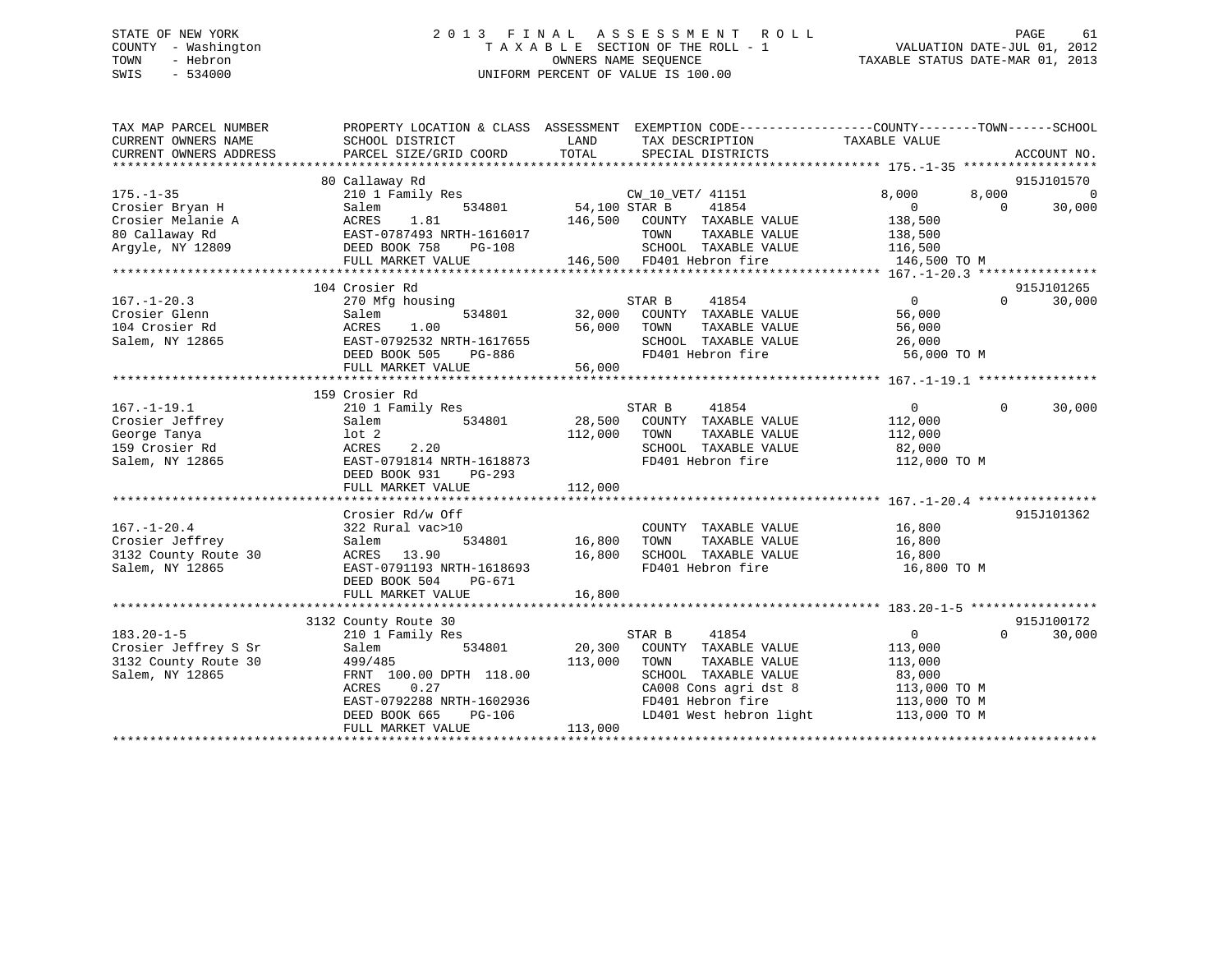# STATE OF NEW YORK 2 0 1 3 F I N A L A S S E S S M E N T R O L L PAGE 62 COUNTY - Washington T A X A B L E SECTION OF THE ROLL - 1 VALUATION DATE-JUL 01, 2012 TOWN - Hebron OWNERS NAME SEQUENCE TAXABLE STATUS DATE-MAR 01, 2013 SWIS - 534000 UNIFORM PERCENT OF VALUE IS 100.00

| TAX MAP PARCEL NUMBER<br>CURRENT OWNERS NAME<br>CURRENT OWNERS ADDRESS                               | PROPERTY LOCATION & CLASS ASSESSMENT<br>SCHOOL DISTRICT<br>PARCEL SIZE/GRID COORD                                                                                    | LAND<br>TOTAL                 | TAX DESCRIPTION<br>SPECIAL DISTRICTS                                                                                            | EXEMPTION CODE-----------------COUNTY-------TOWN------SCHOOL<br>TAXABLE VALUE | ACCOUNT NO.                       |
|------------------------------------------------------------------------------------------------------|----------------------------------------------------------------------------------------------------------------------------------------------------------------------|-------------------------------|---------------------------------------------------------------------------------------------------------------------------------|-------------------------------------------------------------------------------|-----------------------------------|
| $167. - 1 - 19$<br>Crosier Lyle H<br>Crosier Beverly<br>169 Crosier Rd<br>Salem, NY 12865            | 169 Crosier Rd<br>210 1 Family Res<br>534801<br>Salem<br>sub lot 1<br>ACRES<br>1.36<br>EAST-0791862 NRTH-1619033<br>DEED BOOK 436<br>PG-1022<br>FULL MARKET VALUE    | 51,800<br>106,000<br>106,000  | STAR EN<br>41834<br>COUNTY TAXABLE VALUE<br>TAXABLE VALUE<br>TOWN<br>SCHOOL TAXABLE VALUE<br>FD401 Hebron fire                  | $\mathbf{0}$<br>106,000<br>106,000<br>42,700<br>106,000 TO M                  | 915J100173<br>$\Omega$<br>63,300  |
|                                                                                                      |                                                                                                                                                                      |                               |                                                                                                                                 |                                                                               |                                   |
| $177. - 1 - 35$<br>Crosier Randy J<br>Crosier Nancy A<br>771 Chamberlain Mills Rd<br>Salem, NY 12865 | 771 Chamberlin Mills Rd<br>280 Res Multiple<br>534801<br>Salem<br>ACRES<br>6.70<br>EAST-0805638 NRTH-1613201<br>DEED BOOK 752<br>PG-136                              | 44,600<br>122,000             | COUNTY TAXABLE VALUE<br>TOWN<br>TAXABLE VALUE<br>SCHOOL TAXABLE VALUE<br>FD401 Hebron fire                                      | 122,000<br>122,000<br>122,000<br>122,000 TO M                                 | 915L100174                        |
|                                                                                                      | FULL MARKET VALUE                                                                                                                                                    | 122,000                       |                                                                                                                                 |                                                                               |                                   |
|                                                                                                      | 2219 County Route 47                                                                                                                                                 |                               |                                                                                                                                 |                                                                               | 915J101154                        |
| $183.2 - 1 - 9$<br>Crosier Richard L<br>2219 County Route 47<br>Salem, NY 12865                      | 210 1 Family Res<br>534801<br>Salem<br>2.10<br>ACRES<br>EAST-0786959 NRTH-1608192<br>DEED BOOK 3004 PG-164<br>FULL MARKET VALUE                                      | 83,000 STAR B<br>189,000      | WAR VET/TC 41121<br>41854<br>COUNTY TAXABLE VALUE<br>TOWN<br>TAXABLE VALUE<br>SCHOOL TAXABLE VALUE<br>189,000 FD401 Hebron fire | 28,350<br>18,000<br>$\Omega$<br>160,650<br>171,000<br>159,000<br>189,000 TO M | $\mathbf 0$<br>$\Omega$<br>30,000 |
|                                                                                                      |                                                                                                                                                                      |                               |                                                                                                                                 |                                                                               |                                   |
| $167. - 1 - 15$<br>Crosier Todd L<br>Crosier Tammy Sue<br>298 Crosier Rd<br>Salem, NY 12865          | 298 Crosier Rd<br>270 Mfg housing<br>Salem<br>534801<br>ACRES<br>2.00<br>EAST-0789883 NRTH-1621247<br>DEED BOOK 695<br>PG-286                                        | 29,500<br>36,000              | STAR B<br>41854<br>COUNTY TAXABLE VALUE<br>TOWN<br>TAXABLE VALUE<br>SCHOOL TAXABLE VALUE<br>FD401 Hebron fire                   | $\overline{0}$<br>36,000<br>36,000<br>6,000<br>36,000 TO M                    | 915J100250<br>$\Omega$<br>30,000  |
|                                                                                                      | FULL MARKET VALUE                                                                                                                                                    | 36,000                        |                                                                                                                                 |                                                                               |                                   |
| $167. - 1 - 10$<br>Cruikshank Gordon G<br>168 Halls Pond Rd<br>Salem, NY 12865                       | 168 Halls Pond Rd<br>240 Rural res<br>Hartford<br>533801<br>14.27 BANK<br>ACRES<br>151<br>EAST-0791954 NRTH-1624169<br>DEED BOOK 629<br>$PG-39$<br>FULL MARKET VALUE | 148,200<br>217,000<br>217,000 | STAR EN<br>41834<br>COUNTY TAXABLE VALUE<br>TOWN<br>TAXABLE VALUE<br>SCHOOL TAXABLE VALUE<br>FD401 Hebron fire                  | $\mathbf 0$<br>217,000<br>217,000<br>153,700<br>217,000 TO M                  | 915J101224<br>$\Omega$<br>63,300  |
|                                                                                                      |                                                                                                                                                                      |                               |                                                                                                                                 |                                                                               |                                   |
| $178. - 1 - 23$<br>Culligan Sean<br>41 Horicon Ave Apt A<br>Glens Falls, NY 12801                    | Oak Hill Rd<br>322 Rural vac>10<br>Salem<br>534801<br>Lot 8<br>ACRES<br>17.91<br>EAST-0820603 NRTH-1615066                                                           | 29,000<br>29,000              | COUNTY TAXABLE VALUE<br>TOWN<br>TAXABLE VALUE<br>SCHOOL TAXABLE VALUE<br>FD401 Hebron fire                                      | 29,000<br>29,000<br>29,000<br>29,000 TO M                                     | 915J101366                        |
|                                                                                                      | DEED BOOK 2179<br>$PG-40$<br>FULL MARKET VALUE                                                                                                                       | 29,000                        |                                                                                                                                 |                                                                               |                                   |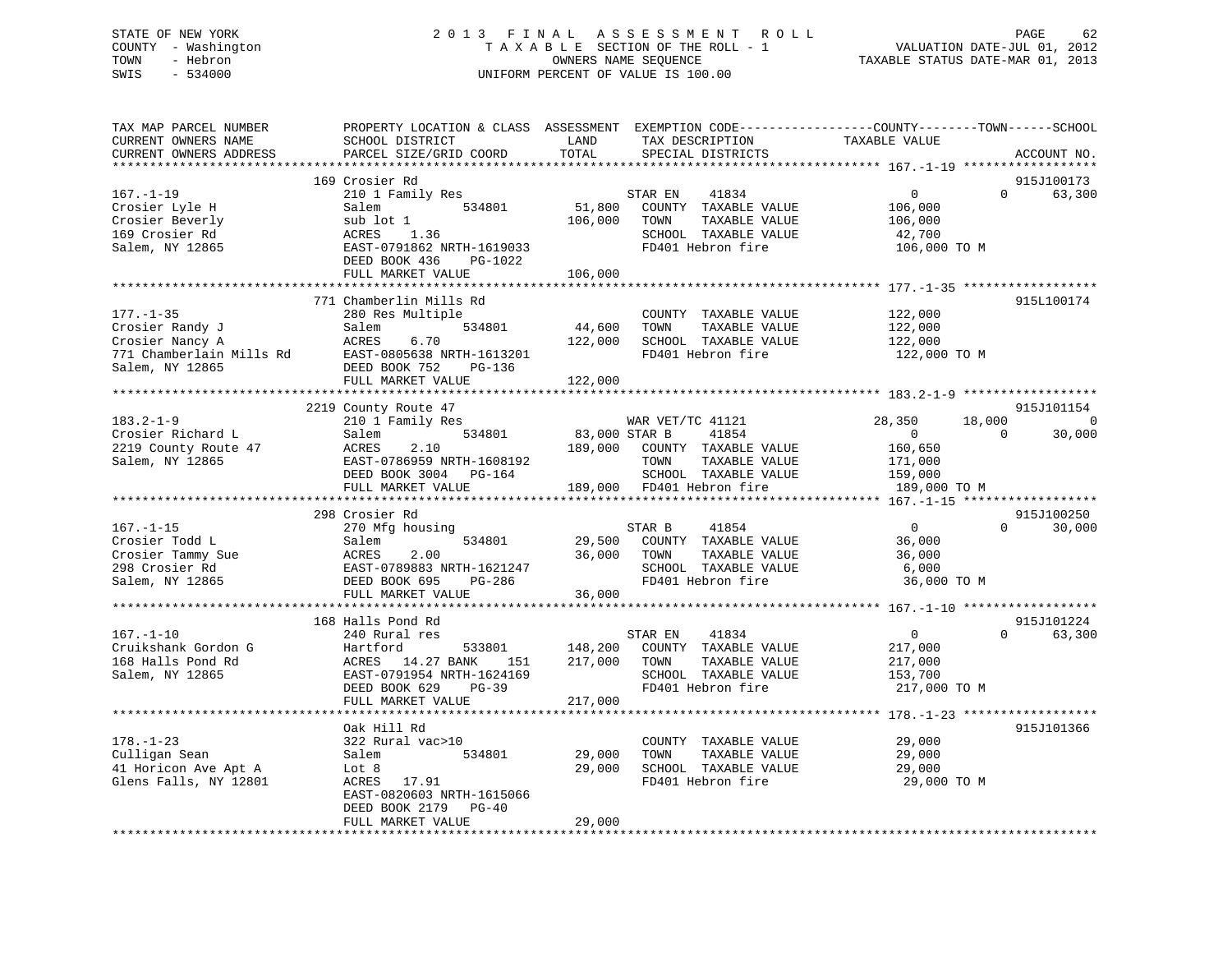# STATE OF NEW YORK 2 0 1 3 F I N A L A S S E S S M E N T R O L L PAGE 63 COUNTY - Washington T A X A B L E SECTION OF THE ROLL - 1 VALUATION DATE-JUL 01, 2012 TOWN - Hebron OWNERS NAME SEQUENCE TAXABLE STATUS DATE-MAR 01, 2013 SWIS - 534000 UNIFORM PERCENT OF VALUE IS 100.00

| TAX MAP PARCEL NUMBER     | PROPERTY LOCATION & CLASS ASSESSMENT EXEMPTION CODE---------------COUNTY-------TOWN-----SCHOOL |                |                                |                    |                    |
|---------------------------|------------------------------------------------------------------------------------------------|----------------|--------------------------------|--------------------|--------------------|
| CURRENT OWNERS NAME       | SCHOOL DISTRICT                                                                                | LAND<br>TOTAL  | TAX DESCRIPTION                | TAXABLE VALUE      |                    |
| CURRENT OWNERS ADDRESS    | PARCEL SIZE/GRID COORD                                                                         |                | SPECIAL DISTRICTS              |                    | ACCOUNT NO.        |
|                           | 119 Mountain Way                                                                               |                |                                |                    | 915J101694         |
| $159. - 1 - 25.5$         | 242 Rurl res&rec                                                                               |                | COUNTY TAXABLE VALUE           | 166,800            |                    |
| Culos Robert              | Hartford<br>533801                                                                             | 87,100         | TOWN<br>TAXABLE VALUE          | 166,800            |                    |
| Longo Karen               | Lot I                                                                                          | 166,800        | SCHOOL TAXABLE VALUE           | 166,800            |                    |
| 102 Florence St           |                                                                                                |                | FD401 Hebron fire              |                    |                    |
| East Haven, CT 06513      | Waterfront<br>ACRES 17.22                                                                      |                |                                | 166,800 TO M       |                    |
|                           | EAST-0794758 NRTH-1627445                                                                      |                |                                |                    |                    |
|                           |                                                                                                |                |                                |                    |                    |
|                           | DEED BOOK 1830 PG-347                                                                          |                |                                |                    |                    |
|                           | FULL MARKET VALUE                                                                              | 166,800        |                                |                    |                    |
|                           |                                                                                                |                |                                |                    |                    |
| $183.20 - 1 - 18$         | County Route 30<br>314 Rural vac<10                                                            |                |                                | 665                | 915J100278         |
|                           |                                                                                                |                | COUNTY TAXABLE VALUE           |                    |                    |
| Curran James              | Salem<br>534801                                                                                | 665            | TOWN<br>TAXABLE VALUE          | 665                |                    |
| Curran Virginia           | FRNT 100.00 DPTH 116.00                                                                        | 665            | SCHOOL TAXABLE VALUE           | 665                |                    |
| 270 Crosier Rd            | ACRES<br>0.27                                                                                  |                | CA008 Cons agri dst 8          | 665 TO M           |                    |
| Salem, NY 12865           | EAST-0792505 NRTH-1602677                                                                      |                | FD401 Hebron fire              | 665 TO M           |                    |
|                           | DEED BOOK 3149 PG-153                                                                          |                | LD401 West hebron light        | 665 TO M           |                    |
|                           | FULL MARKET VALUE                                                                              | 665            |                                |                    |                    |
|                           |                                                                                                |                |                                |                    |                    |
|                           | 3121 County Route 30                                                                           |                |                                |                    | 915J100621         |
| $183.20 - 1 - 19$         | 486 Mini-mart                                                                                  |                | COUNTY TAXABLE VALUE           | 34,000             |                    |
| Curran James              | Salem<br>534801                                                                                | 18,500         | TOWN<br>TAXABLE VALUE          | 34,000             |                    |
| Curran Virginia           | FRNT 130.00 DPTH 60.00                                                                         | 34,000         | SCHOOL TAXABLE VALUE           | 34,000             |                    |
| 270 Crosier Rd            | EAST-0792497 NRTH-1602753                                                                      |                | CA008 Cons agri dst 8          | 34,000 TO M        |                    |
| Salem, NY 12865           | DEED BOOK 3149 PG-153                                                                          |                | FD401 Hebron fire              | 34,000 TO M        |                    |
|                           | FULL MARKET VALUE                                                                              |                | 34,000 LD401 West hebron light | 34,000 TO M        |                    |
|                           |                                                                                                |                |                                |                    |                    |
|                           | Campbell Ln                                                                                    |                |                                |                    | 915J101592         |
| $167. - 1 - 10.2$         | 322 Rural vac>10                                                                               |                | AG DIST<br>41720               | 105,230<br>105,230 | 105,230            |
| Curran James P            | Hartford<br>533801                                                                             | 122,000        | COUNTY TAXABLE VALUE           | 16,770             |                    |
| Curran Virginia A         | ACRES 42.65                                                                                    | 122,000        | TOWN<br>TAXABLE VALUE          | 16,770             |                    |
| 270 Crosier Rd            | EAST-0792045 NRTH-1623225                                                                      |                | SCHOOL TAXABLE VALUE           | 16,770             |                    |
| Salem, NY 12865           | DEED BOOK 2956 PG-307                                                                          |                | CA008 Cons agri dst 8          | 16,770 TO M        |                    |
|                           | FULL MARKET VALUE                                                                              | 122,000        | 105,230 EX                     |                    |                    |
| MAY BE SUBJECT TO PAYMENT |                                                                                                |                | FD401 Hebron fire              | 122,000 TO M       |                    |
| UNDER AGDIST LAW TIL 2017 |                                                                                                |                |                                |                    |                    |
|                           |                                                                                                |                |                                |                    |                    |
|                           | 270 Crosier Rd                                                                                 |                |                                |                    | 915J100690         |
| $167. - 1 - 16$           | 117 Horse farm                                                                                 |                | 41720<br>AG DIST               | 88,862<br>88,862   | 88,862             |
| Curran James P            | 534801<br>Salem                                                                                | 135,200 STAR B | 41854                          | $\Omega$           | $\Omega$<br>30,000 |
| Curran Virginia A         | ACRES<br>33.37                                                                                 | 299,900        | COUNTY TAXABLE VALUE           | 211,038            |                    |
| 270 Crosier Rd            | EAST-0791013 NRTH-1621687                                                                      |                | TOWN<br>TAXABLE VALUE          | 211,038            |                    |
| Salem, NY 12865           | DEED BOOK 2241<br>PG-217                                                                       |                | SCHOOL TAXABLE VALUE           | 181,038            |                    |
|                           | FULL MARKET VALUE                                                                              | 299,900        | CA008 Cons agri dst 8          | 211,038 TO M       |                    |
| MAY BE SUBJECT TO PAYMENT |                                                                                                |                | 88,862 EX                      |                    |                    |
| UNDER AGDIST LAW TIL 2017 |                                                                                                |                | FD401 Hebron fire              | 299,900 TO M       |                    |
|                           |                                                                                                |                |                                |                    |                    |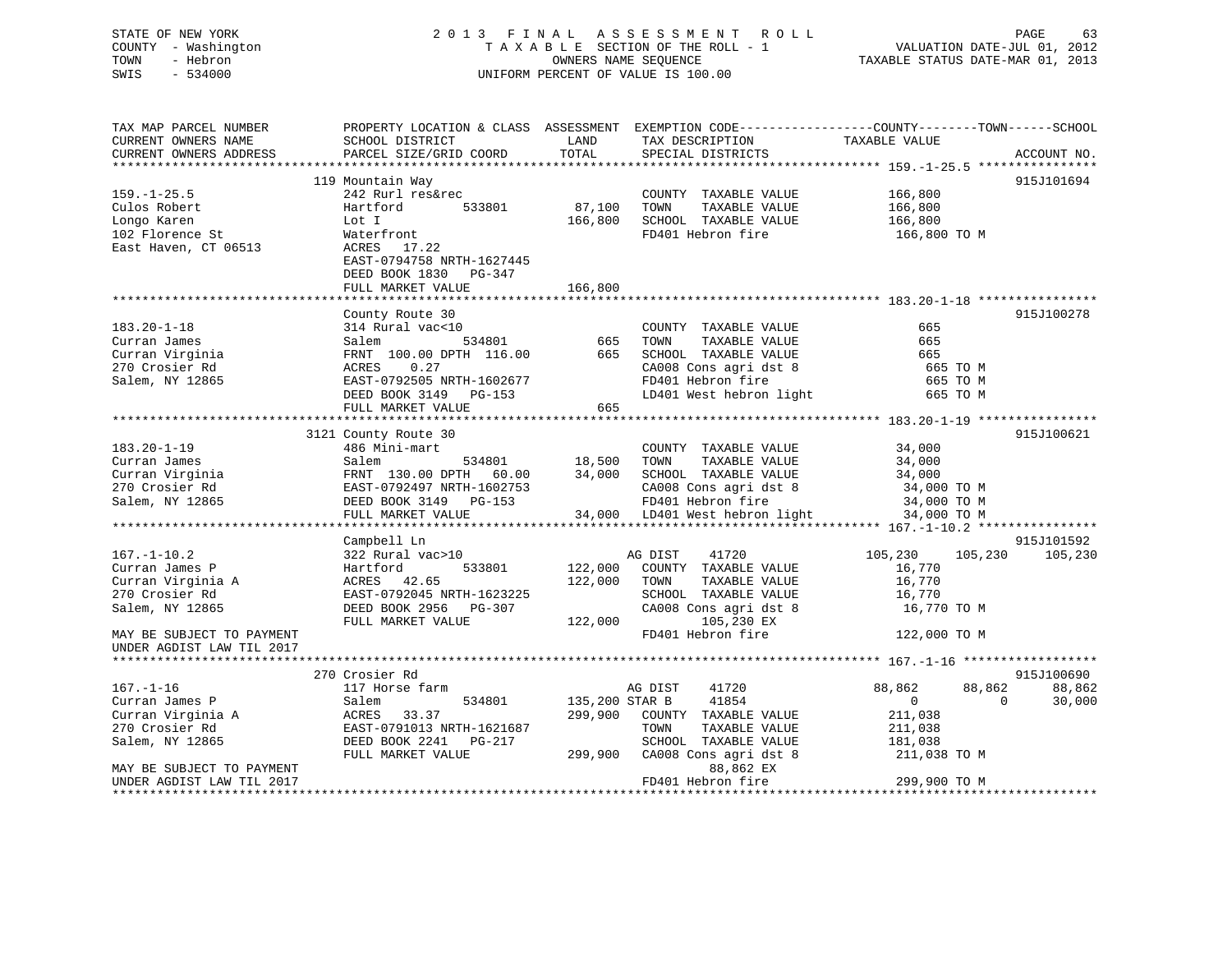# STATE OF NEW YORK 2 0 1 3 F I N A L A S S E S S M E N T R O L L PAGE 64 COUNTY - Washington T A X A B L E SECTION OF THE ROLL - 1 VALUATION DATE-JUL 01, 2012 TOWN - Hebron OWNERS NAME SEQUENCE TAXABLE STATUS DATE-MAR 01, 2013 SWIS - 534000 UNIFORM PERCENT OF VALUE IS 100.00

| TAX MAP PARCEL NUMBER<br>CURRENT OWNERS NAME<br>CURRENT OWNERS ADDRESS                                     | SCHOOL DISTRICT<br>PARCEL SIZE/GRID COORD                                                                                                                                       | LAND<br>TOTAL                 | TAX DESCRIPTION<br>SPECIAL DISTRICTS                                                                                                                                           | PROPERTY LOCATION & CLASS ASSESSMENT EXEMPTION CODE----------------COUNTY-------TOWN------SCHOOL<br>TAXABLE VALUE<br>ACCOUNT NO. |
|------------------------------------------------------------------------------------------------------------|---------------------------------------------------------------------------------------------------------------------------------------------------------------------------------|-------------------------------|--------------------------------------------------------------------------------------------------------------------------------------------------------------------------------|----------------------------------------------------------------------------------------------------------------------------------|
| $153. - 1 - 5.1$<br>D'Amour Garbielle<br>Goldner Christian W<br>7491 State Route 22<br>Granville, NY 12832 | 7491 State Route 22<br>210 1 Family Res<br>533201<br>Granville<br>5.00 BANK<br>ACRES<br>151<br>EAST-0819302 NRTH-1638078<br>DEED BOOK 884<br>PG-249<br>FULL MARKET VALUE        | 70,000<br>213,500<br>213,500  | COUNTY TAXABLE VALUE<br>TOWN<br>TAXABLE VALUE<br>SCHOOL TAXABLE VALUE<br>FD401 Hebron fire                                                                                     | 915J101555<br>213,500<br>213,500<br>213,500<br>213,500 TO M                                                                      |
| $169. - 1 - 26.7$<br>D'Onofrio Anthony P Etal<br>D'Onofrio Karen Etal<br>264 Arnold Ln<br>Orange, CT 06477 | Pine Hill Rd<br>322 Rural vac>10<br>533201<br>Granville<br>ACRES 11.82<br>EAST-0813690 NRTH-1620316<br>DEED BOOK 787<br>PG-133<br>FULL MARKET VALUE                             | 30,500<br>30,500<br>30,500    | COUNTY TAXABLE VALUE<br>TOWN<br>TAXABLE VALUE<br>SCHOOL TAXABLE VALUE<br>FD401 Hebron fire                                                                                     | 915J101420<br>30,500<br>30,500<br>30,500<br>30,500 TO M                                                                          |
| $169. - 1 - 26.12$<br>D'onofrio Anthony P Jr<br>D'onofrio Karen<br>140 Sandpiper Cres<br>Milford, CT 06460 | Pine Hill Rd<br>311 Res vac land<br>Granville<br>D'amico Sub/w Lot $29-81$ 17,300<br>3.46<br>ACRES<br>EAST-0813298 NRTH-1620546<br>DEED BOOK 759<br>$PG-5$<br>FULL MARKET VALUE | 533201 17,300<br>17,300       | COUNTY TAXABLE VALUE<br>TOWN<br>TAXABLE VALUE<br>SCHOOL TAXABLE VALUE<br>FD401 Hebron fire                                                                                     | 915J101419<br>17,300<br>17,300<br>17,300<br>17,300 TO M                                                                          |
| $144. - 1 - 21.1$<br>Dagle William<br>Dagle Linda<br>2320 County Route 31<br>Granville, NY 12832           | 2320 County Route 31<br>283 Res w/Comuse<br>533201<br>Granville<br>ACRES 32.65<br>EAST-0822949 NRTH-1646473<br>DEED BOOK 1874 PG-66<br>FULL MARKET VALUE                        | 395,300                       | 41854<br>STAR B<br>188,800 COUNTY TAXABLE VALUE<br>TOWN<br>TAXABLE VALUE<br>SCHOOL TAXABLE VALUE<br>SCHOOL TAXABLE VALUE<br>CA001 Cons agri dst 1<br>395,300 FD401 Hebron fire | 915J100192<br>$\overline{0}$<br>$\Omega$<br>30,000<br>395,300<br>395,300<br>365,300<br>395,300 TO<br>395,300 TO M                |
| $143. - 1 - 16.1$<br>Daigle Kevin<br>Daigle Donna<br>PO Box 276<br>Granville, NY 12832                     | 91 East Green Pond Way<br>210 1 Family Res - WTRFNT<br>Granville<br>533201<br>5.10<br>ACRES<br>EAST-0816091 NRTH-1642813<br>DEED BOOK 2613 PG-350<br>FULL MARKET VALUE          | 147,000<br>280,100<br>280,100 | STAR B<br>41854<br>COUNTY TAXABLE VALUE<br>TOWN<br>TAXABLE VALUE<br>SCHOOL TAXABLE VALUE<br>FD401 Hebron fire                                                                  | 915J101348<br>$\overline{0}$<br>$\Omega$<br>30,000<br>280,100<br>280,100<br>250,100<br>280,100 TO M                              |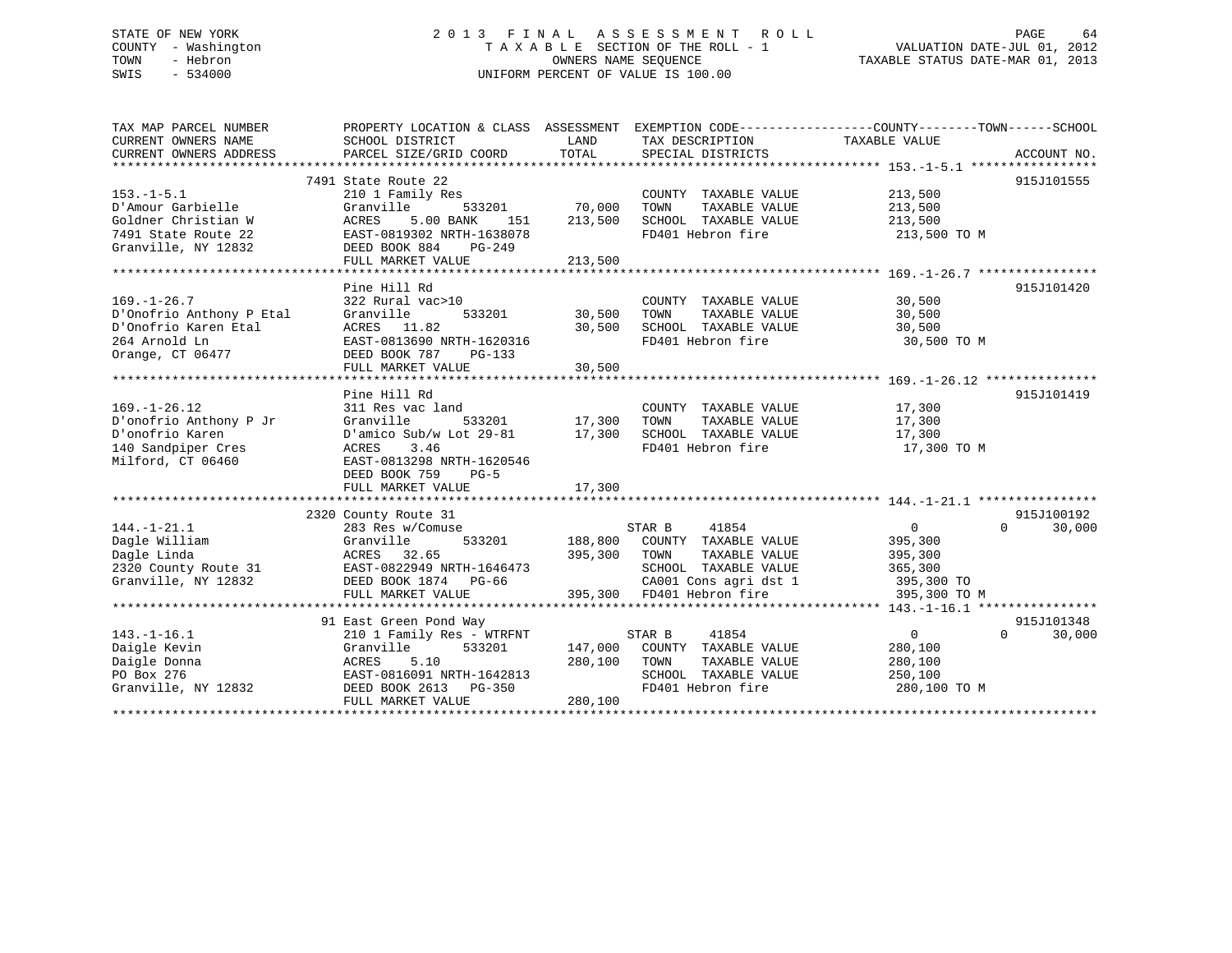# STATE OF NEW YORK 2 0 1 3 F I N A L A S S E S S M E N T R O L L PAGE 65 COUNTY - Washington T A X A B L E SECTION OF THE ROLL - 1 VALUATION DATE-JUL 01, 2012 TOWN - Hebron OWNERS NAME SEQUENCE TAXABLE STATUS DATE-MAR 01, 2013 SWIS - 534000 UNIFORM PERCENT OF VALUE IS 100.00

| TAX MAP PARCEL NUMBER<br>CURRENT OWNERS NAME<br>CURRENT OWNERS ADDRESS | PROPERTY LOCATION & CLASS ASSESSMENT EXEMPTION CODE---------------COUNTY-------TOWN-----SCHOOL<br>SCHOOL DISTRICT<br>PARCEL SIZE/GRID COORD | LAND<br>TOTAL | TAX DESCRIPTION<br>SPECIAL DISTRICTS               | TAXABLE VALUE           | ACCOUNT NO.        |
|------------------------------------------------------------------------|---------------------------------------------------------------------------------------------------------------------------------------------|---------------|----------------------------------------------------|-------------------------|--------------------|
|                                                                        |                                                                                                                                             |               |                                                    |                         |                    |
|                                                                        | 13 Cemetery Ln                                                                                                                              |               |                                                    |                         | 915J101248         |
| $152 - 2 - 39$                                                         | 210 1 Family Res                                                                                                                            |               | 41854<br>STAR B                                    | $\overline{0}$          | $\Omega$<br>30,000 |
| Daley Fred                                                             | 533201<br>Granville                                                                                                                         | 65,800        | COUNTY TAXABLE VALUE                               | 164,000                 |                    |
| Daley Stern                                                            | ACRES<br>4.16                                                                                                                               | 164,000       | TOWN<br>TAXABLE VALUE                              | 164,000                 |                    |
| 13 Cemetery Ln<br>Granville, NY 12832                                  | EAST-0813859 NRTH-1634776<br>DEED BOOK 793<br>$PG-133$                                                                                      |               | SCHOOL TAXABLE VALUE                               | 134,000<br>164,000 TO M |                    |
|                                                                        | FULL MARKET VALUE                                                                                                                           |               | CA008 Cons agri dst 8<br>164,000 FD401 Hebron fire | 164,000 TO M            |                    |
|                                                                        |                                                                                                                                             |               |                                                    |                         |                    |
|                                                                        | 527 Tiplady Rd                                                                                                                              |               |                                                    |                         | 915J101378         |
| $178. - 1 - 18$                                                        | 240 Rural res                                                                                                                               |               | 41854<br>STAR B                                    | $\overline{0}$          | 30,000<br>$\Omega$ |
| Daly Robert J                                                          | 534801<br>Salem                                                                                                                             | 178,300       | COUNTY TAXABLE VALUE                               | 324,000                 |                    |
| Daly Ann D                                                             | $1$ ot $1$                                                                                                                                  | 324,000       | TAXABLE VALUE<br>TOWN                              | 324,000                 |                    |
| 527 Tiplady Rd                                                         | ACRES<br>27.40                                                                                                                              |               | SCHOOL TAXABLE VALUE                               | 294,000                 |                    |
| Granville, NY 12832                                                    | EAST-0817994 NRTH-1612386                                                                                                                   |               | FD401 Hebron fire                                  | 324,000 TO M            |                    |
|                                                                        | DEED BOOK 898<br>PG-207                                                                                                                     |               |                                                    |                         |                    |
|                                                                        | FULL MARKET VALUE                                                                                                                           | 324,000       |                                                    |                         |                    |
|                                                                        |                                                                                                                                             |               |                                                    |                         |                    |
|                                                                        | Mountain Way                                                                                                                                |               |                                                    |                         | 915J101696         |
| $159. - 1 - 25.7$                                                      | 314 Rural vac<10                                                                                                                            |               | COUNTY TAXABLE VALUE                               | 2,180                   |                    |
| Darfler Pond Association                                               | Hartford<br>533801                                                                                                                          | 2,180         | TOWN<br>TAXABLE VALUE<br>SCHOOL TAXABLE VALUE      | 2,180                   |                    |
| Tybor Joseph&Dunphy, Debor<br>Dan Fowler                               | 605/243;614/319;649/170                                                                                                                     | 2,180         | FD401 Hebron fire                                  | 2,180<br>2,180 TO M     |                    |
| 28 Hill St                                                             | 1830/347;2430/147;2815/30<br>ACRES<br>3.00                                                                                                  |               |                                                    |                         |                    |
| Greenwich, NY 12834                                                    | EAST-0795529 NRTH-1627513                                                                                                                   |               |                                                    |                         |                    |
|                                                                        | DEED BOOK 2162<br>PG-341                                                                                                                    |               |                                                    |                         |                    |
|                                                                        | FULL MARKET VALUE                                                                                                                           | 2,180         |                                                    |                         |                    |
|                                                                        |                                                                                                                                             |               |                                                    |                         |                    |
|                                                                        | Darfler Ln W/s                                                                                                                              |               |                                                    |                         | 915J101705         |
| $159. - 1 - 25.16$                                                     | 692 Road/str/hwy                                                                                                                            |               | COUNTY TAXABLE VALUE                               | 1,240                   |                    |
| Darfler Pond Association                                               | Hartford<br>533801                                                                                                                          | 1,240         | TOWN<br>TAXABLE VALUE                              | 1,240                   |                    |
| Greco Jeffrey R                                                        | 605/243;614/319;649/170                                                                                                                     | 1,240         | SCHOOL TAXABLE VALUE                               | 1,240                   |                    |
| Dan Fowler                                                             | 1830/347;2815/304;2430/14                                                                                                                   |               | FD401 Hebron fire                                  | 1,240 TO M              |                    |
| 28 Hill St                                                             | ACRES<br>2.10                                                                                                                               |               |                                                    |                         |                    |
| Greenwich, NY 12834                                                    | EAST-0796197 NRTH-1627599                                                                                                                   |               |                                                    |                         |                    |
|                                                                        | DEED BOOK 2162    PG-341                                                                                                                    |               |                                                    |                         |                    |
|                                                                        | FULL MARKET VALUE                                                                                                                           | 1,240         |                                                    |                         |                    |
|                                                                        | 6870 State Route 22                                                                                                                         |               |                                                    |                         | 915J100557         |
| $170. - 1 - 18$                                                        | 210 1 Family Res                                                                                                                            |               | STAR B<br>41854                                    | $\mathbf 0$             | $\Omega$<br>30,000 |
| Darrah Raymond J                                                       | Granville<br>533201                                                                                                                         | 43,100        | COUNTY TAXABLE VALUE                               | 111,500                 |                    |
| Darrah Lori A                                                          | 5.70 BANK<br>ACRES<br>151                                                                                                                   | 111,500       | TOWN<br>TAXABLE VALUE                              | 111,500                 |                    |
| 6870 State Route 22                                                    | EAST-0816605 NRTH-1623402                                                                                                                   |               | SCHOOL TAXABLE VALUE                               | 81,500                  |                    |
| Salem, NY 12865                                                        | DEED BOOK 700<br>PG-242                                                                                                                     |               | FD401 Hebron fire                                  | 111,500 TO M            |                    |
|                                                                        | FULL MARKET VALUE                                                                                                                           | 111,500       |                                                    |                         |                    |
|                                                                        |                                                                                                                                             |               |                                                    |                         |                    |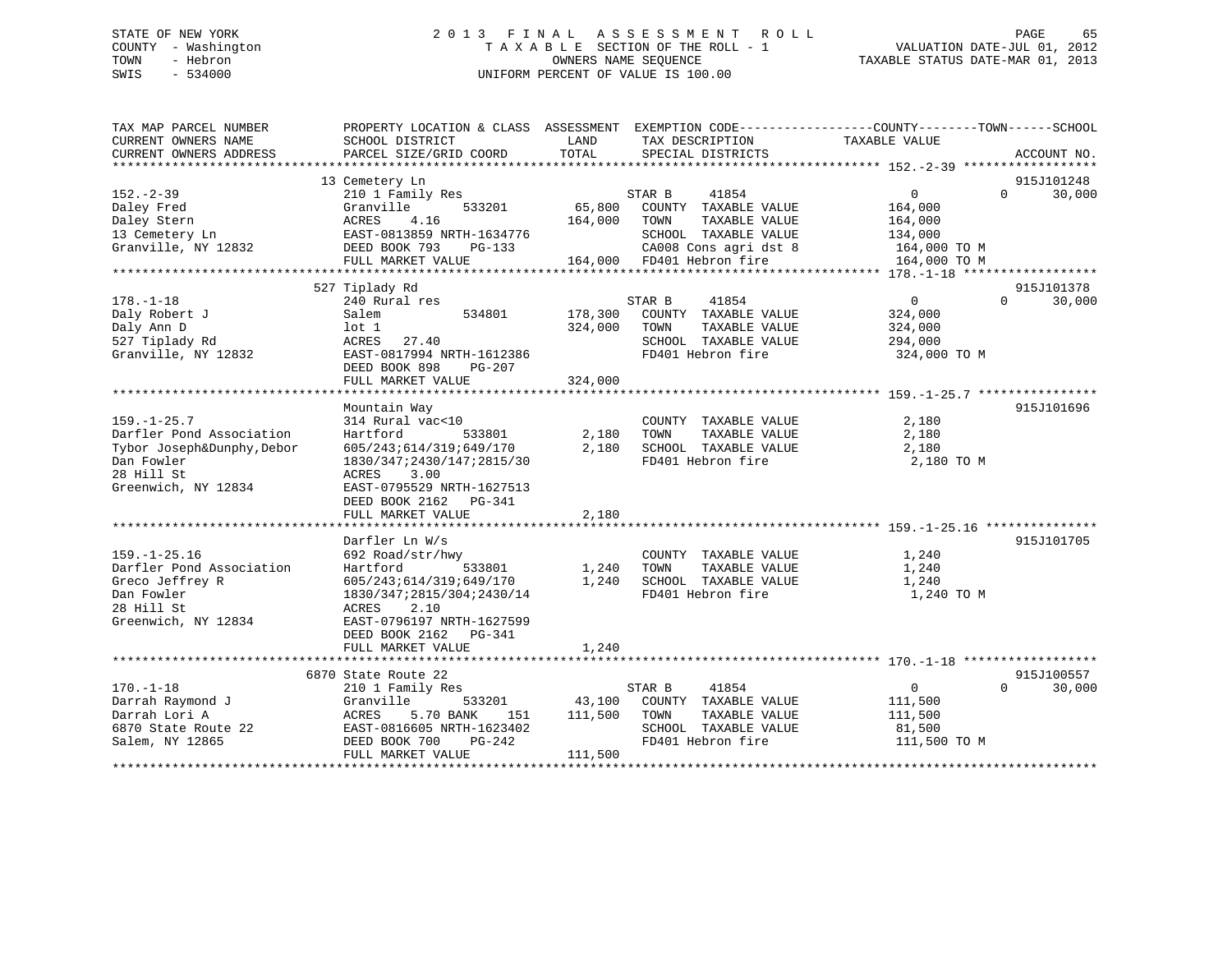# STATE OF NEW YORK 2 0 1 3 F I N A L A S S E S S M E N T R O L L PAGE 66 COUNTY - Washington T A X A B L E SECTION OF THE ROLL - 1 VALUATION DATE-JUL 01, 2012 TOWN - Hebron OWNERS NAME SEQUENCE TAXABLE STATUS DATE-MAR 01, 2013 SWIS - 534000 UNIFORM PERCENT OF VALUE IS 100.00

| SCHOOL DISTRICT<br>PARCEL SIZE/GRID COORD                                                                                                                                   | LAND<br>TOTAL                  | TAX DESCRIPTION<br>SPECIAL DISTRICTS                                                                | TAXABLE VALUE                                         | ACCOUNT NO.                                                                                      |
|-----------------------------------------------------------------------------------------------------------------------------------------------------------------------------|--------------------------------|-----------------------------------------------------------------------------------------------------|-------------------------------------------------------|--------------------------------------------------------------------------------------------------|
| Rykowski Ln<br>322 Rural vac>10<br>Granville<br>533201<br>ACRES 29.90<br>EAST-0820769 NRTH-1626237<br>DEED BOOK 771<br>$PG-11$<br>FULL MARKET VALUE                         | 54,500<br>54,500<br>54,500     | COUNTY TAXABLE VALUE<br>TOWN<br>TAXABLE VALUE<br>FD401 Hebron fire                                  | 54,500<br>54,500<br>54,500<br>54,500 TO M             | 915J100440                                                                                       |
| 2001 County Route 31<br>314 Rural vac<10<br>533201<br>Granville<br>ACRES<br>2.69<br>EAST-0818037 NRTH-1641734<br>DEED BOOK 3179 PG-243<br>FULL MARKET VALUE                 | 20,000<br>20,000<br>20,000     | COUNTY TAXABLE VALUE<br>TAXABLE VALUE<br>TOWN<br>SCHOOL TAXABLE VALUE<br>FD401 Hebron fire          | 20,000<br>20,000<br>20,000<br>20,000 TO M             | 915J101453                                                                                       |
|                                                                                                                                                                             |                                |                                                                                                     |                                                       |                                                                                                  |
| 210 1 Family Res<br>Granville<br>533201<br>$1$ ot 5<br>892/95<br>6.32<br>ACRES<br>EAST-0818155 NRTH-1625182<br>DEED BOOK 892<br><b>PG-95</b><br>FULL MARKET VALUE           | 41,600<br>97,000<br>97,000     | 41854<br>COUNTY TAXABLE VALUE<br>TOWN<br>TAXABLE VALUE<br>SCHOOL TAXABLE VALUE<br>FD401 Hebron fire | $\Omega$<br>97,000<br>97,000<br>67,000<br>97,000 TO M | 30,000<br>$\Omega$                                                                               |
| Chamberlin Mills Rd<br>312 Vac w/imprv<br>Salem<br>534801<br>Lot 4<br>783/177<br>ACRES 39.20<br>EAST-0810186 NRTH-1613861<br>DEED BOOK 712<br>$PG-223$<br>FULL MARKET VALUE | 38,000<br>54,000<br>54,000     | COUNTY TAXABLE VALUE<br>TOWN<br>TAXABLE VALUE<br>SCHOOL TAXABLE VALUE<br>FD401 Hebron fire          | 54,000<br>54,000<br>54,000<br>54,000 TO M             | 915J100601                                                                                       |
|                                                                                                                                                                             |                                |                                                                                                     |                                                       |                                                                                                  |
| 240 Rural res<br>Salem<br>534801<br>40.70<br>ACRES<br>EAST-0810020 NRTH-1612434<br>DEED BOOK 845<br>$PG-95$<br>FULL MARKET VALUE                                            | 125,400<br>180,000<br>180,000  | COUNTY TAXABLE VALUE<br>TAXABLE VALUE<br>TOWN<br>SCHOOL TAXABLE VALUE<br>FD401 Hebron fire          | 180,000<br>180,000<br>180,000<br>180,000 TO M         | 915J101827                                                                                       |
|                                                                                                                                                                             | 38 Higgins Rd<br>49 Tiplady Rd |                                                                                                     | SCHOOL TAXABLE VALUE<br>STAR B                        | PROPERTY LOCATION & CLASS ASSESSMENT EXEMPTION CODE----------------COUNTY-------TOWN------SCHOOL |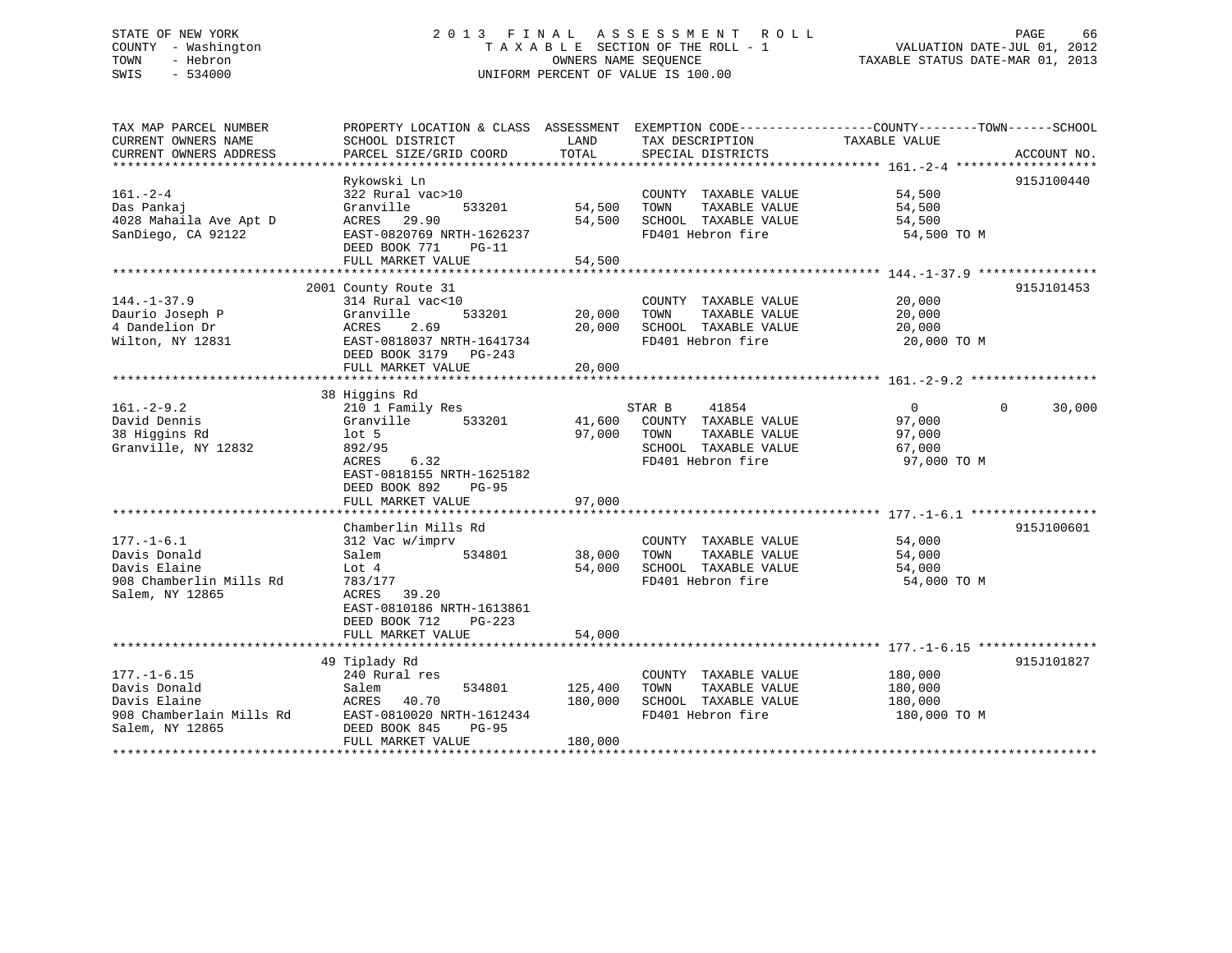| STATE OF NEW YORK<br>COUNTY - Washington<br>TOWN<br>- Hebron<br>SWIS<br>$-534000$                   | 2013 FINAL                                                                                                                                                                                              | OWNERS NAME SEQUENCE     | A S S E S S M E N T R O L L<br>TAXABLE SECTION OF THE ROLL - 1<br>UNIFORM PERCENT OF VALUE IS 100.00 | PAGE<br>67<br>VALUATION DATE-JUL 01, 2012<br>TAXABLE STATUS DATE-MAR 01, 2013                                                   |
|-----------------------------------------------------------------------------------------------------|---------------------------------------------------------------------------------------------------------------------------------------------------------------------------------------------------------|--------------------------|------------------------------------------------------------------------------------------------------|---------------------------------------------------------------------------------------------------------------------------------|
| TAX MAP PARCEL NUMBER<br>CURRENT OWNERS NAME<br>CURRENT OWNERS ADDRESS<br>***********************   | SCHOOL DISTRICT<br>PARCEL SIZE/GRID COORD                                                                                                                                                               | LAND<br>TOTAL            | TAX DESCRIPTION<br>SPECIAL DISTRICTS                                                                 | PROPERTY LOCATION & CLASS ASSESSMENT EXEMPTION CODE----------------COUNTY-------TOWN-----SCHOOL<br>TAXABLE VALUE<br>ACCOUNT NO. |
| $177. - 1 - 6.36$<br>Davis Donald<br>Davis Elaine                                                   | 908 Chamberlin Mills Rd<br>210 1 Family Res<br>Salem<br>534801<br>$1$ ot $1$                                                                                                                            | 31,100<br>118,500        | STAR B<br>41854<br>COUNTY TAXABLE VALUE<br>TOWN<br>TAXABLE VALUE                                     | 915J100601<br>$\Omega$<br>$\overline{0}$<br>30,000<br>118,500<br>118,500                                                        |
| 908 Chamberlin Mills Rd<br>Salem, NY 12865                                                          | Hebron Valley Sub/ 29#82<br>FRNT 216.00 DPTH 157.00<br>ACRES<br>0.78<br>EAST-0808665 NRTH-1613277<br>DEED BOOK 712<br>PG-221<br>FULL MARKET VALUE                                                       | 118,500                  | SCHOOL TAXABLE VALUE<br>FD401 Hebron fire                                                            | 88,500<br>118,500 TO M                                                                                                          |
|                                                                                                     | ************************                                                                                                                                                                                | ************             |                                                                                                      |                                                                                                                                 |
| $177. - 1 - 6.37$<br>Davis Donald<br>Davis Elaine<br>908 Chamberlin Mills Rd<br>Salem, NY 12865     | 916 Chamberlin Mills Rd<br>210 1 Family Res<br>Salem<br>534801<br>Hebron Valley Sub/ 29#82<br>Lot 2<br>FRNT 180.00 DPTH 117.00<br>0.48<br>ACRES<br>EAST-0808810 NRTH-1613200<br>DEED BOOK 712<br>PG-223 | 29,600<br>98,500         | COUNTY TAXABLE VALUE<br>TOWN<br>TAXABLE VALUE<br>SCHOOL TAXABLE VALUE<br>FD401 Hebron fire           | 915J100601<br>98,500<br>98,500<br>98,500<br>98,500 TO M                                                                         |
|                                                                                                     | FULL MARKET VALUE                                                                                                                                                                                       | 98,500                   |                                                                                                      |                                                                                                                                 |
| $177. - 1 - 6.8$<br>Davis Donald L<br>Davis Elaine J<br>908 Chamberlain Mills Rd<br>Salem, NY 12865 | Chamberlin Mills Rd/n Off<br>314 Rural vac<10<br>Salem<br>534801<br>Lot 1/Waterfront/row<br>ACRES<br>6.04<br>EAST-0810612 NRTH-1615854<br>DEED BOOK 805<br>$PG-229$                                     | 36,200<br>36,200         | COUNTY TAXABLE VALUE<br>TAXABLE VALUE<br>TOWN<br>SCHOOL TAXABLE VALUE<br>FD401 Hebron fire           | 915J101538<br>36,200<br>36,200<br>36,200<br>36,200 TO M                                                                         |
|                                                                                                     | FULL MARKET VALUE                                                                                                                                                                                       | 36,200                   |                                                                                                      |                                                                                                                                 |
| $143. - 1 - 5.1$<br>Davis John G<br>Davis Susan W<br>311 Gurney Ln<br>Queensbury, NY 12804          | East Green Pond Way<br>311 Res vac land - WTRFNT<br>Granville<br>533201<br>FRNT 475.00 DPTH<br>ACRES<br>0.98<br>EAST-0815369 NRTH-1644615<br>DEED BOOK 739<br>PG-118                                    | 85,000<br>85,000         | COUNTY TAXABLE VALUE<br>TOWN<br>TAXABLE VALUE<br>SCHOOL TAXABLE VALUE<br>FD401 Hebron fire           | 85,000<br>85,000<br>85,000<br>85,000 TO M                                                                                       |
|                                                                                                     | FULL MARKET VALUE                                                                                                                                                                                       | 85,000                   |                                                                                                      |                                                                                                                                 |
| $161. - 2 - 7.1$<br>Davis Mark<br>7 Higgins Rd<br>Granville, NY 12832                               | 7 Higgins Rd<br>210 1 Family Res<br>Granville<br>533201<br>ACRES<br>2.50 BANK<br>185<br>EAST-0817575 NRTH-1626333<br>DEED BOOK 2327 PG-241                                                              | 35,800<br>78,000         | COUNTY TAXABLE VALUE<br>TOWN<br>TAXABLE VALUE<br>SCHOOL TAXABLE VALUE<br>FD401 Hebron fire           | 915J101710<br>78,000<br>78,000<br>78,000<br>78,000 TO M                                                                         |
|                                                                                                     | FULL MARKET VALUE                                                                                                                                                                                       | 78,000<br>************** |                                                                                                      |                                                                                                                                 |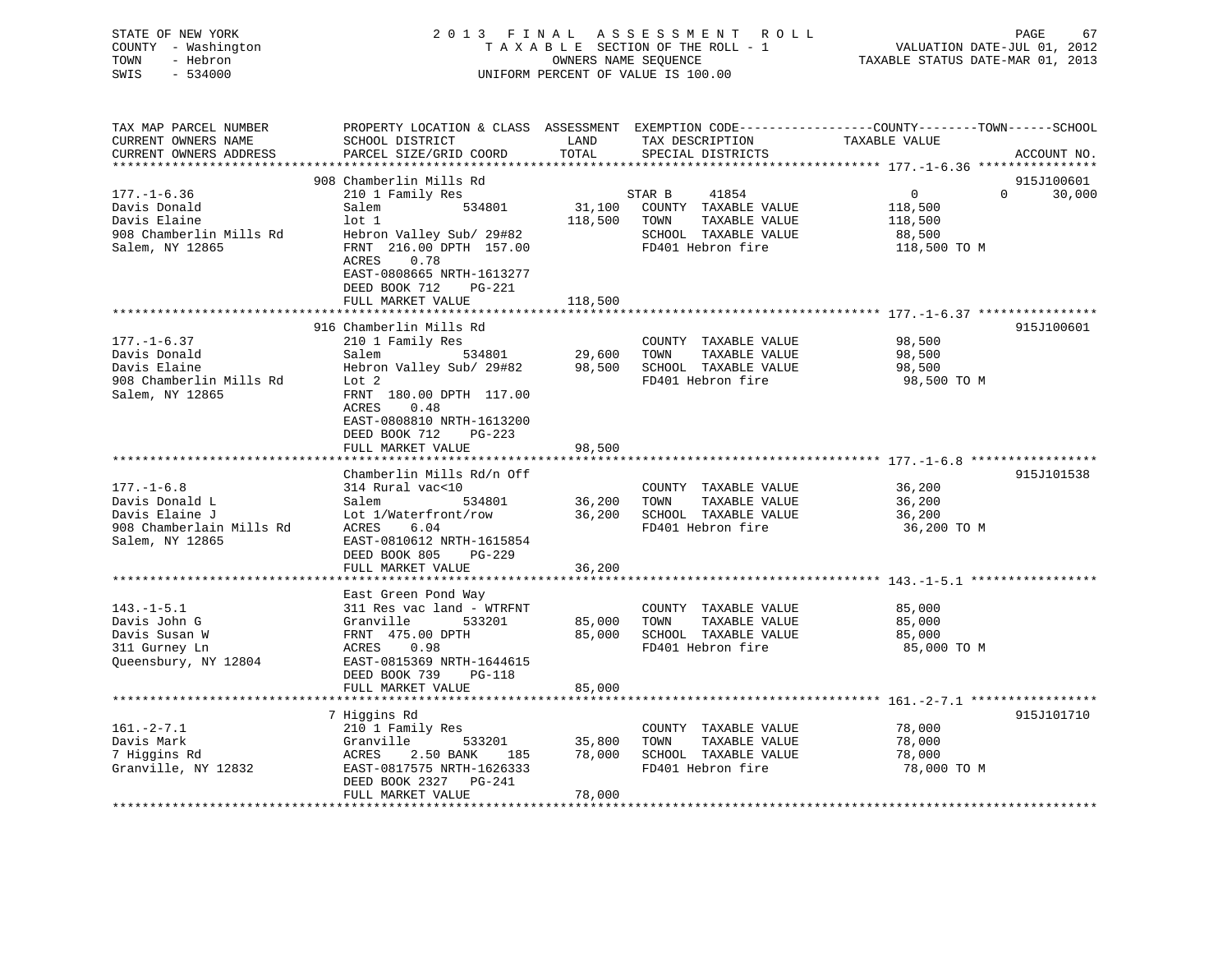# STATE OF NEW YORK 2 0 1 3 F I N A L A S S E S S M E N T R O L L PAGE 68 COUNTY - Washington T A X A B L E SECTION OF THE ROLL - 1 VALUATION DATE-JUL 01, 2012 TOWN - Hebron OWNERS NAME SEQUENCE TAXABLE STATUS DATE-MAR 01, 2013 SWIS - 534000 UNIFORM PERCENT OF VALUE IS 100.00

| CURRENT OWNERS ADDRESS<br>935J101624<br>344 Liebig Rd<br>$143. - 1 - 39.2$<br>STAR B<br>41854<br>$\mathbf{0}$<br>$\Omega$<br>210 1 Family Res<br>Davis Robert L Jr<br>Granville<br>533201<br>70,300<br>COUNTY TAXABLE VALUE<br>154,500<br>154,500<br>Kibling Trishia L<br>Trans Exempt Repay 2013<br>TOWN<br>TAXABLE VALUE<br>154,500<br>344 Liebig Rd<br>ACRES<br>5.10<br>SCHOOL TAXABLE VALUE<br>124,500<br>Granville, NY 12832<br>EAST-0806649 NRTH-1645122<br>FD401 Hebron fire<br>154,500 TO M<br>TE533 Trans exmt repay-flg<br>DEED BOOK 3203 PG-214<br>$.00$ MT<br>FULL MARKET VALUE<br>154,500<br>147 James Rd<br>$158. - 1 - 13.2$<br>41854<br>30,000<br>242 Rurl res&rec<br>STAR B<br>$\Omega$<br>$\Omega$<br>60,200<br>Davis Thomas<br>Hartford<br>533801<br>COUNTY TAXABLE VALUE<br>169,500<br>147 James Rd<br>ACRES 17.10<br>169,500<br>TOWN<br>TAXABLE VALUE<br>169,500<br>EAST-0792092 NRTH-1631133<br>Salem, NY 12865<br>SCHOOL TAXABLE VALUE<br>139,500 | TAX MAP PARCEL NUMBER<br>CURRENT OWNERS NAME | PROPERTY LOCATION & CLASS ASSESSMENT<br>SCHOOL DISTRICT | LAND  | EXEMPTION CODE-----------------COUNTY-------TOWN------SCHOOL<br>TAX DESCRIPTION | TAXABLE VALUE |             |
|--------------------------------------------------------------------------------------------------------------------------------------------------------------------------------------------------------------------------------------------------------------------------------------------------------------------------------------------------------------------------------------------------------------------------------------------------------------------------------------------------------------------------------------------------------------------------------------------------------------------------------------------------------------------------------------------------------------------------------------------------------------------------------------------------------------------------------------------------------------------------------------------------------------------------------------------------------------------------|----------------------------------------------|---------------------------------------------------------|-------|---------------------------------------------------------------------------------|---------------|-------------|
|                                                                                                                                                                                                                                                                                                                                                                                                                                                                                                                                                                                                                                                                                                                                                                                                                                                                                                                                                                          |                                              | PARCEL SIZE/GRID COORD                                  | TOTAL | SPECIAL DISTRICTS                                                               |               | ACCOUNT NO. |
|                                                                                                                                                                                                                                                                                                                                                                                                                                                                                                                                                                                                                                                                                                                                                                                                                                                                                                                                                                          |                                              |                                                         |       |                                                                                 |               |             |
|                                                                                                                                                                                                                                                                                                                                                                                                                                                                                                                                                                                                                                                                                                                                                                                                                                                                                                                                                                          |                                              |                                                         |       |                                                                                 |               | 30,000      |
|                                                                                                                                                                                                                                                                                                                                                                                                                                                                                                                                                                                                                                                                                                                                                                                                                                                                                                                                                                          |                                              |                                                         |       |                                                                                 |               |             |
|                                                                                                                                                                                                                                                                                                                                                                                                                                                                                                                                                                                                                                                                                                                                                                                                                                                                                                                                                                          |                                              |                                                         |       |                                                                                 |               |             |
|                                                                                                                                                                                                                                                                                                                                                                                                                                                                                                                                                                                                                                                                                                                                                                                                                                                                                                                                                                          |                                              |                                                         |       |                                                                                 |               |             |
|                                                                                                                                                                                                                                                                                                                                                                                                                                                                                                                                                                                                                                                                                                                                                                                                                                                                                                                                                                          |                                              |                                                         |       |                                                                                 |               |             |
|                                                                                                                                                                                                                                                                                                                                                                                                                                                                                                                                                                                                                                                                                                                                                                                                                                                                                                                                                                          |                                              |                                                         |       |                                                                                 |               |             |
|                                                                                                                                                                                                                                                                                                                                                                                                                                                                                                                                                                                                                                                                                                                                                                                                                                                                                                                                                                          |                                              |                                                         |       |                                                                                 |               |             |
|                                                                                                                                                                                                                                                                                                                                                                                                                                                                                                                                                                                                                                                                                                                                                                                                                                                                                                                                                                          |                                              |                                                         |       |                                                                                 |               |             |
|                                                                                                                                                                                                                                                                                                                                                                                                                                                                                                                                                                                                                                                                                                                                                                                                                                                                                                                                                                          |                                              |                                                         |       |                                                                                 |               |             |
|                                                                                                                                                                                                                                                                                                                                                                                                                                                                                                                                                                                                                                                                                                                                                                                                                                                                                                                                                                          |                                              |                                                         |       |                                                                                 |               |             |
|                                                                                                                                                                                                                                                                                                                                                                                                                                                                                                                                                                                                                                                                                                                                                                                                                                                                                                                                                                          |                                              |                                                         |       |                                                                                 |               |             |
|                                                                                                                                                                                                                                                                                                                                                                                                                                                                                                                                                                                                                                                                                                                                                                                                                                                                                                                                                                          |                                              |                                                         |       |                                                                                 |               |             |
| FD401 Hebron fire<br>DEED BOOK 934<br>169,500 TO M<br>$PG-19$                                                                                                                                                                                                                                                                                                                                                                                                                                                                                                                                                                                                                                                                                                                                                                                                                                                                                                            |                                              |                                                         |       |                                                                                 |               |             |
| FULL MARKET VALUE<br>169,500                                                                                                                                                                                                                                                                                                                                                                                                                                                                                                                                                                                                                                                                                                                                                                                                                                                                                                                                             |                                              |                                                         |       |                                                                                 |               |             |
|                                                                                                                                                                                                                                                                                                                                                                                                                                                                                                                                                                                                                                                                                                                                                                                                                                                                                                                                                                          |                                              |                                                         |       |                                                                                 |               |             |
| 915J101143<br>120 James Rd                                                                                                                                                                                                                                                                                                                                                                                                                                                                                                                                                                                                                                                                                                                                                                                                                                                                                                                                               |                                              |                                                         |       |                                                                                 |               |             |
| $159. - 1 - 3.3$<br>7,300<br>322 Rural vac>10<br>COUNTY TAXABLE VALUE                                                                                                                                                                                                                                                                                                                                                                                                                                                                                                                                                                                                                                                                                                                                                                                                                                                                                                    |                                              |                                                         |       |                                                                                 |               |             |
| 533801<br>Dawley Michael<br>Hartford<br>7,300<br>TOWN<br>TAXABLE VALUE<br>7,300                                                                                                                                                                                                                                                                                                                                                                                                                                                                                                                                                                                                                                                                                                                                                                                                                                                                                          |                                              |                                                         |       |                                                                                 |               |             |
| 7,300<br>Dawley Ronald P<br>ACRES 10.20<br>SCHOOL TAXABLE VALUE<br>7,300                                                                                                                                                                                                                                                                                                                                                                                                                                                                                                                                                                                                                                                                                                                                                                                                                                                                                                 |                                              |                                                         |       |                                                                                 |               |             |
| 7 River St<br>EAST-0793517 NRTH-1631148<br>FD401 Hebron fire<br>7,300 TO M                                                                                                                                                                                                                                                                                                                                                                                                                                                                                                                                                                                                                                                                                                                                                                                                                                                                                               |                                              |                                                         |       |                                                                                 |               |             |
| Hudson Falls, NY 12839<br>DEED BOOK 2596 PG-5                                                                                                                                                                                                                                                                                                                                                                                                                                                                                                                                                                                                                                                                                                                                                                                                                                                                                                                            |                                              |                                                         |       |                                                                                 |               |             |
| FULL MARKET VALUE<br>7,300                                                                                                                                                                                                                                                                                                                                                                                                                                                                                                                                                                                                                                                                                                                                                                                                                                                                                                                                               |                                              |                                                         |       |                                                                                 |               |             |
|                                                                                                                                                                                                                                                                                                                                                                                                                                                                                                                                                                                                                                                                                                                                                                                                                                                                                                                                                                          |                                              |                                                         |       |                                                                                 |               |             |
| 4022 County Route 30                                                                                                                                                                                                                                                                                                                                                                                                                                                                                                                                                                                                                                                                                                                                                                                                                                                                                                                                                     |                                              |                                                         |       |                                                                                 |               | 915J100181  |
| $167. - 1 - 37$<br>240 Rural res<br>STAR B<br>41854<br>$\overline{0}$<br>$\Omega$                                                                                                                                                                                                                                                                                                                                                                                                                                                                                                                                                                                                                                                                                                                                                                                                                                                                                        |                                              |                                                         |       |                                                                                 |               | 30,000      |
| Day W. Marvin<br>533801<br>130,000<br>COUNTY TAXABLE VALUE<br>Hartford<br>227,500                                                                                                                                                                                                                                                                                                                                                                                                                                                                                                                                                                                                                                                                                                                                                                                                                                                                                        |                                              |                                                         |       |                                                                                 |               |             |
| 227,500<br>Day Albert<br>Lot 4<br>TOWN<br>TAXABLE VALUE<br>227,500                                                                                                                                                                                                                                                                                                                                                                                                                                                                                                                                                                                                                                                                                                                                                                                                                                                                                                       |                                              |                                                         |       |                                                                                 |               |             |
| SCHOOL TAXABLE VALUE<br>4022 County Route 30<br>ACRES<br>30.74<br>197,500                                                                                                                                                                                                                                                                                                                                                                                                                                                                                                                                                                                                                                                                                                                                                                                                                                                                                                |                                              |                                                         |       |                                                                                 |               |             |
| EAST-0788714 NRTH-1623425<br>FD401 Hebron fire<br>Salem, NY 12865<br>227,500 TO M                                                                                                                                                                                                                                                                                                                                                                                                                                                                                                                                                                                                                                                                                                                                                                                                                                                                                        |                                              |                                                         |       |                                                                                 |               |             |
| DEED BOOK 2181<br>PG-51                                                                                                                                                                                                                                                                                                                                                                                                                                                                                                                                                                                                                                                                                                                                                                                                                                                                                                                                                  |                                              |                                                         |       |                                                                                 |               |             |
| 227,500<br>FULL MARKET VALUE<br>MAY BE SUBJECT TO PAYMENT                                                                                                                                                                                                                                                                                                                                                                                                                                                                                                                                                                                                                                                                                                                                                                                                                                                                                                                |                                              |                                                         |       |                                                                                 |               |             |
| UNDER AGDIST LAW TIL 2014                                                                                                                                                                                                                                                                                                                                                                                                                                                                                                                                                                                                                                                                                                                                                                                                                                                                                                                                                |                                              |                                                         |       |                                                                                 |               |             |
|                                                                                                                                                                                                                                                                                                                                                                                                                                                                                                                                                                                                                                                                                                                                                                                                                                                                                                                                                                          |                                              |                                                         |       |                                                                                 |               |             |
| 915J100184<br>County Route 31/W Off                                                                                                                                                                                                                                                                                                                                                                                                                                                                                                                                                                                                                                                                                                                                                                                                                                                                                                                                      |                                              |                                                         |       |                                                                                 |               |             |
| $159. - 1 - 12$<br>314 Rural vac<10<br>COUNTY TAXABLE VALUE<br>11,400                                                                                                                                                                                                                                                                                                                                                                                                                                                                                                                                                                                                                                                                                                                                                                                                                                                                                                    |                                              |                                                         |       |                                                                                 |               |             |
| Deane Michael<br>533201<br>11,400<br>TAXABLE VALUE<br>Granville<br>TOWN<br>11,400                                                                                                                                                                                                                                                                                                                                                                                                                                                                                                                                                                                                                                                                                                                                                                                                                                                                                        |                                              |                                                         |       |                                                                                 |               |             |
| Goldblatt Marty<br>ACRES 16.00<br>11,400<br>SCHOOL TAXABLE VALUE<br>11,400                                                                                                                                                                                                                                                                                                                                                                                                                                                                                                                                                                                                                                                                                                                                                                                                                                                                                               |                                              |                                                         |       |                                                                                 |               |             |
| CA008 Cons agri dst 8<br>11500 Tennessee Ave 127<br>EAST-0801404 NRTH-1630404<br>11,400 TO M                                                                                                                                                                                                                                                                                                                                                                                                                                                                                                                                                                                                                                                                                                                                                                                                                                                                             |                                              |                                                         |       |                                                                                 |               |             |
| FD401 Hebron fire<br>Los Angeles, CA 90064<br>DEED BOOK 614<br>PG-350<br>11,400 TO M                                                                                                                                                                                                                                                                                                                                                                                                                                                                                                                                                                                                                                                                                                                                                                                                                                                                                     |                                              |                                                         |       |                                                                                 |               |             |
| FULL MARKET VALUE<br>11,400                                                                                                                                                                                                                                                                                                                                                                                                                                                                                                                                                                                                                                                                                                                                                                                                                                                                                                                                              |                                              |                                                         |       |                                                                                 |               |             |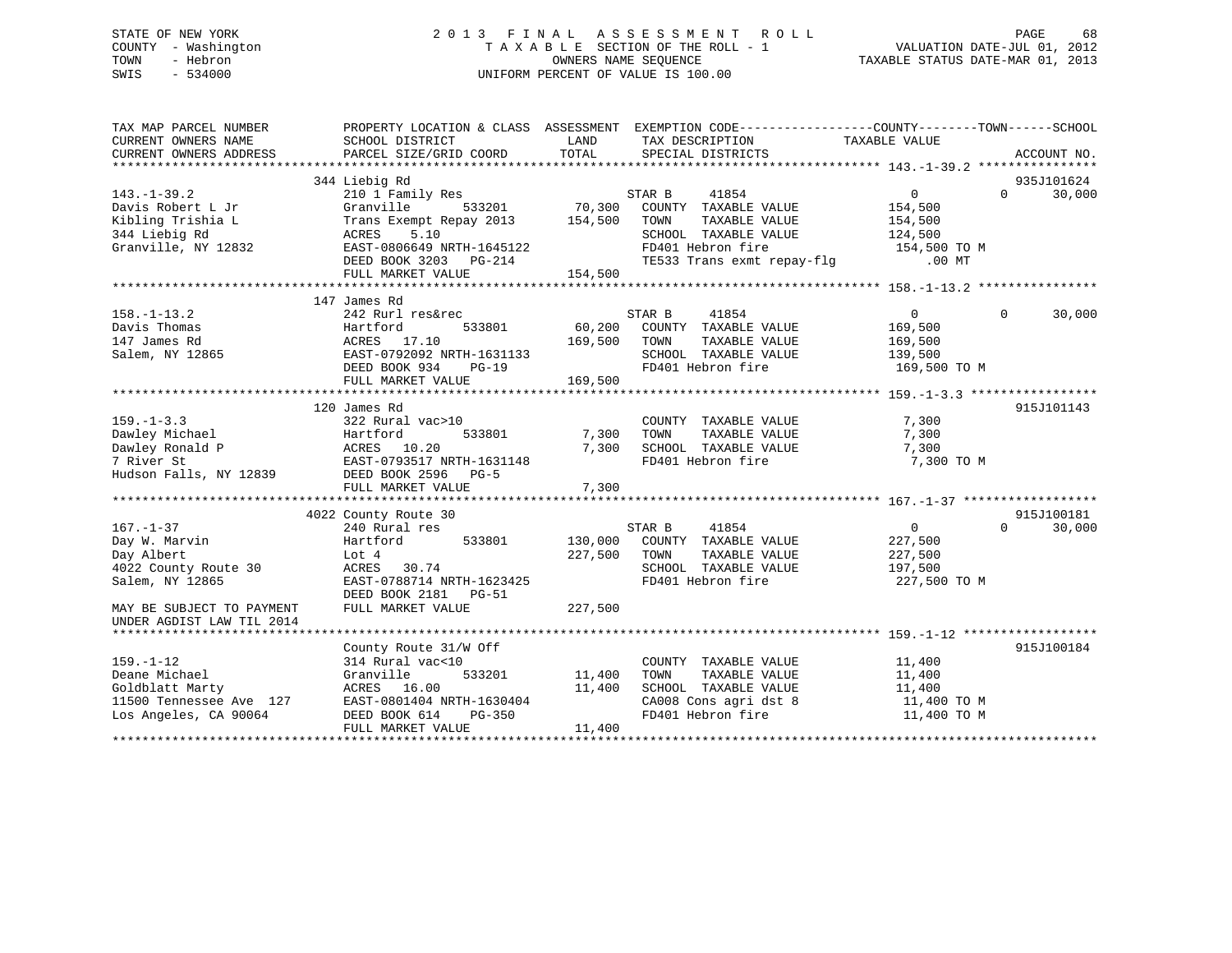# STATE OF NEW YORK 2 0 1 3 F I N A L A S S E S S M E N T R O L L PAGE 69 COUNTY - Washington T A X A B L E SECTION OF THE ROLL - 1 VALUATION DATE-JUL 01, 2012 TOWN - Hebron OWNERS NAME SEQUENCE TAXABLE STATUS DATE-MAR 01, 2013 SWIS - 534000 UNIFORM PERCENT OF VALUE IS 100.00

| TAX MAP PARCEL NUMBER              |                                                         |               |                                                                                         | PROPERTY LOCATION & CLASS ASSESSMENT EXEMPTION CODE---------------COUNTY-------TOWN------SCHOOL    |                             |
|------------------------------------|---------------------------------------------------------|---------------|-----------------------------------------------------------------------------------------|----------------------------------------------------------------------------------------------------|-----------------------------|
| CURRENT OWNERS NAME                | SCHOOL DISTRICT                                         | LAND          | TAX DESCRIPTION                                                                         | TAXABLE VALUE                                                                                      |                             |
| CURRENT OWNERS ADDRESS             | PARCEL SIZE/GRID COORD                                  | TOTAL         | SPECIAL DISTRICTS                                                                       |                                                                                                    | ACCOUNT NO.                 |
|                                    |                                                         |               |                                                                                         |                                                                                                    |                             |
|                                    | Shale Mtn Way                                           |               |                                                                                         |                                                                                                    | 915J100676                  |
| $185. - 1 - 14.5$                  | 314 Rural vac<10                                        |               | COUNTY TAXABLE VALUE 27,800                                                             |                                                                                                    |                             |
| Deberg Susan Marie                 | Salem                                                   | 534801 27,800 | TOWN                                                                                    | TAXABLE VALUE 27,800                                                                               |                             |
| Dunham William E                   | Thompson Sub/ 29#87 Lot 5 27,800                        |               |                                                                                         |                                                                                                    |                             |
| PO Box 746                         | 9.85<br>ACRES                                           |               |                                                                                         |                                                                                                    |                             |
| Salem, NY 12865                    | EAST-0815598 NRTH-1603971                               |               |                                                                                         | SCHOOL TAXABLE VALUE $27,800$<br>CA008 Cons agridst 8 27,800 TO M<br>FD401 Hebron fire 27,800 TO M |                             |
|                                    | DEED BOOK 2222 PG-289                                   |               |                                                                                         |                                                                                                    |                             |
|                                    |                                                         |               |                                                                                         |                                                                                                    |                             |
|                                    |                                                         |               |                                                                                         |                                                                                                    |                             |
|                                    | 2239 County Route 47                                    |               |                                                                                         |                                                                                                    | 915J101170                  |
| $183.2 - 1 - 11$                   | 314 Rural vac<10                                        |               | COUNTY TAXABLE VALUE 72,500                                                             |                                                                                                    |                             |
| Debonis Louis                      | Salem                                                   | 534801 72,500 | TOWN<br>TAXABLE VALUE                                                                   | 72,500                                                                                             |                             |
| Debonis Mary                       |                                                         | 72,500        | SCHOOL TAXABLE VALUE                                                                    | 72,500                                                                                             |                             |
| 84 Lenox Ave                       | Salem 534801<br>ACRES 8.60<br>EAST-0787372 NRTH-1608573 |               |                                                                                         | FD401 Hebron fire 72,500 TO M                                                                      |                             |
| Bronxville, NY 10708 DEED BOOK 929 | PG-70                                                   |               |                                                                                         |                                                                                                    |                             |
|                                    | FULL MARKET VALUE                                       | 72,500        |                                                                                         |                                                                                                    |                             |
|                                    |                                                         |               |                                                                                         |                                                                                                    |                             |
|                                    | 7011 State Route 22                                     |               |                                                                                         |                                                                                                    | 915J100009                  |
| $161. - 2 - 13$                    | 220 2 Family Res                                        |               | AGED-ALL 41800                                                                          | 30,500 30,500                                                                                      | 30,500                      |
|                                    |                                                         |               |                                                                                         | $\overline{0}$                                                                                     | 30,500                      |
|                                    |                                                         |               |                                                                                         | $\begin{array}{c} 0 \\ 30,500 \end{array}$                                                         |                             |
|                                    |                                                         |               |                                                                                         | TAXABLE VALUE 30,500                                                                               |                             |
|                                    |                                                         |               |                                                                                         |                                                                                                    |                             |
|                                    |                                                         |               |                                                                                         |                                                                                                    |                             |
|                                    |                                                         |               |                                                                                         |                                                                                                    |                             |
|                                    | 715 Higgins Rd                                          |               |                                                                                         |                                                                                                    | 915J100185                  |
| $170. - 2 - 7$                     | 242 Rurl res&rec                                        |               | STAR B<br>41854                                                                         | $\overline{0}$                                                                                     | 30,000<br>$\Omega$          |
|                                    |                                                         |               | 533201 72,500 DISAB-C/T 41931                                                           | 41,825 41,825                                                                                      | $\overline{0}$              |
|                                    |                                                         |               | 119,500 COUNTY TAXABLE VALUE                                                            | 77.675                                                                                             |                             |
|                                    | Granville, NY 12832 EAST-0821427 NRTH-1624448           |               | TOWN                                                                                    | TAXABLE VALUE 77,675                                                                               |                             |
|                                    | DEED BOOK 738<br>PG-278                                 |               |                                                                                         |                                                                                                    |                             |
|                                    | FULL MARKET VALUE                                       |               | SCHOOL TAXABLE VALUE 89,500<br>119,500 FD401 Hebron fire 119,500                        | 119,500 TO M                                                                                       |                             |
|                                    |                                                         |               |                                                                                         |                                                                                                    |                             |
|                                    | 6695 State Route 22                                     |               |                                                                                         |                                                                                                    | 915J101353                  |
| $169. - 1 - 25$                    | 270 Mfg housing                                         |               | 41854<br>STAR B                                                                         | $\overline{0}$                                                                                     | $0 \qquad \qquad$<br>30,000 |
| Delaney Relia W                    | Granville                                               |               |                                                                                         |                                                                                                    |                             |
| 6695 State Route 22                | FRNT 180.00 DPTH 150.00 30,300 TOWN                     |               | 533201 25,000 COUNTY TAXABLE VALUE 30,300<br>TH 150.00 30,300 TOWN TAXABLE VALUE 30,300 |                                                                                                    |                             |
| Salem, NY 12865                    | 0.62<br>ACRES                                           |               | SCHOOL TAXABLE VALUE                                                                    | 300                                                                                                |                             |
|                                    | EAST-0815223 NRTH-1619222                               |               | FD401 Hebron fire                                                                       | 30,300 TO M                                                                                        |                             |
|                                    | DEED BOOK 883<br>PG-328                                 |               |                                                                                         |                                                                                                    |                             |
|                                    | FULL MARKET VALUE                                       | 30,300        |                                                                                         |                                                                                                    |                             |
|                                    |                                                         |               |                                                                                         |                                                                                                    |                             |
|                                    |                                                         |               |                                                                                         |                                                                                                    |                             |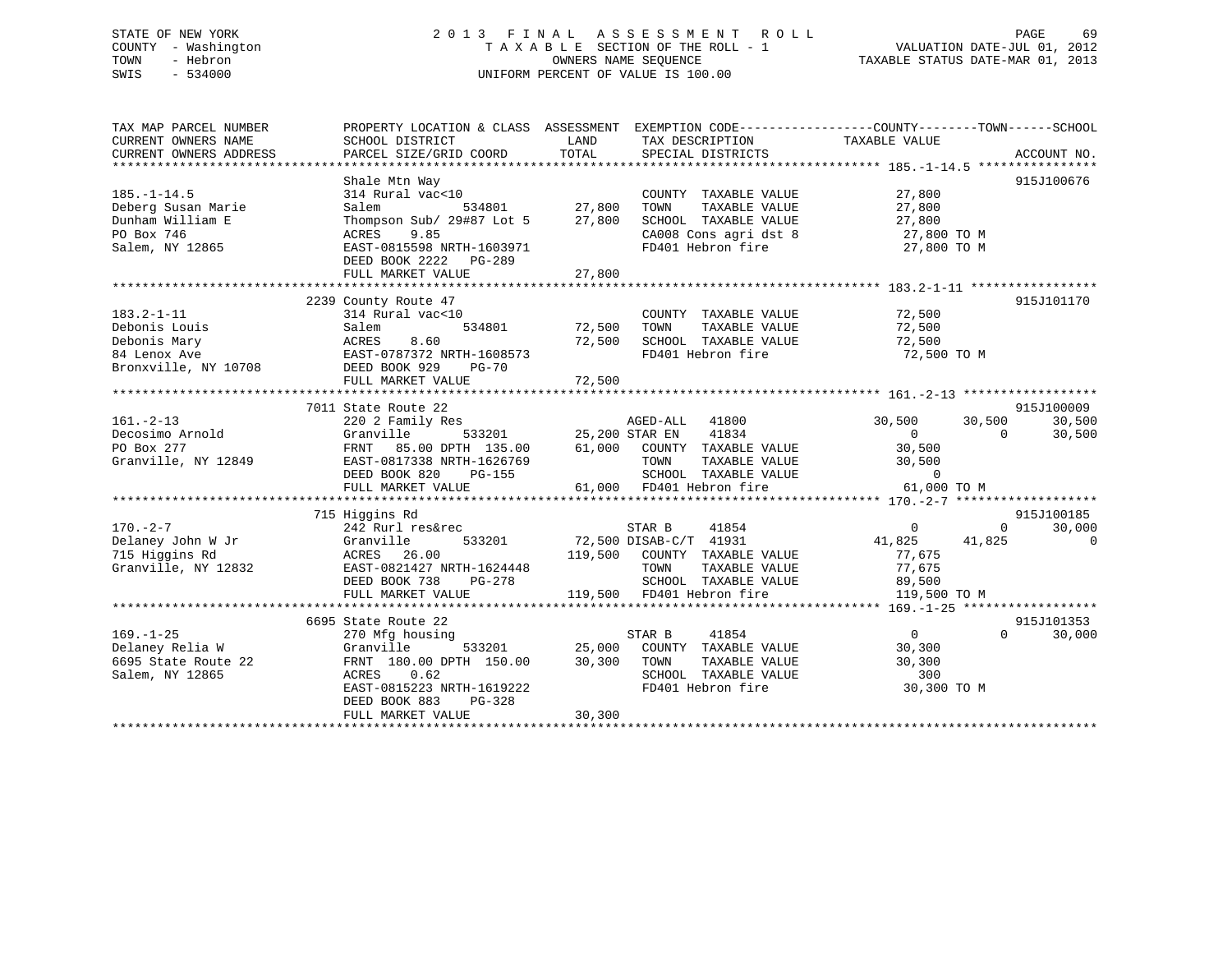# STATE OF NEW YORK 2 0 1 3 F I N A L A S S E S S M E N T R O L L PAGE 70 COUNTY - Washington T A X A B L E SECTION OF THE ROLL - 1 VALUATION DATE-JUL 01, 2012 TOWN - Hebron OWNERS NAME SEQUENCE TAXABLE STATUS DATE-MAR 01, 2013 SWIS - 534000 UNIFORM PERCENT OF VALUE IS 100.00

| TAX MAP PARCEL NUMBER<br>CURRENT OWNERS NAME<br>CURRENT OWNERS ADDRESS<br>***********************         | PROPERTY LOCATION & CLASS ASSESSMENT<br>SCHOOL DISTRICT<br>PARCEL SIZE/GRID COORD                                                                                                                     | LAND<br>TAX DESCRIPTION<br>TOTAL<br>SPECIAL DISTRICTS                                                                                                         | EXEMPTION CODE-----------------COUNTY-------TOWN------SCHOOL<br>TAXABLE VALUE<br>ACCOUNT NO.                                  |
|-----------------------------------------------------------------------------------------------------------|-------------------------------------------------------------------------------------------------------------------------------------------------------------------------------------------------------|---------------------------------------------------------------------------------------------------------------------------------------------------------------|-------------------------------------------------------------------------------------------------------------------------------|
| $170. - 1 - 13.12$<br>Delehanty James F<br>Delehanty Florence A<br>13 Indian Head Way<br>Salem, NY 12865  | 13 Indian Head Way<br>210 1 Family Res<br>Granville<br>533201<br>1963/34<br>6.30<br>ACRES<br>EAST-0815616 NRTH-1618722<br>DEED BOOK 936<br>PG-305<br>FULL MARKET VALUE                                | STAR EN<br>41834<br>44,000<br>COUNTY TAXABLE VALUE<br>100,000<br>TAXABLE VALUE<br>TOWN<br>SCHOOL TAXABLE VALUE<br>FD401 Hebron fire<br>100,000                | 915J101328<br>$\overline{0}$<br>$\Omega$<br>63,300<br>100,000<br>100,000<br>36,700<br>100,000 TO M                            |
| $152 - 2 - 40$<br>Delgiorno Albert P<br>Delgiorno Susan E<br>109 Sweet St<br>Rockledge, FL 52955          | 499 North Grimes Hill Rd<br>210 1 Family Res<br>Granville<br>533201<br>ACRES<br>5.00<br>EAST-0815428 NRTH-1634987<br>DEED BOOK 834<br>PG-202<br>FULL MARKET VALUE                                     | COUNTY TAXABLE VALUE<br>83,800<br>TAXABLE VALUE<br>TOWN<br>154,000<br>SCHOOL TAXABLE VALUE<br>CA008 Cons agri dst 8<br>FD401 Hebron fire<br>154,000           | 154,000<br>154,000<br>154,000<br>154,000 TO M<br>154,000 TO M                                                                 |
| $160. - 1 - 12$<br>Della Mattera Brian J<br>Della Mattera Darcy L<br>159 Benn Rd<br>Granville, NY 12832   | 170 Benn Rd<br>314 Rural vac<10<br>534801<br>Salem<br>FRNT 198.00 DPTH 231.00<br>EAST-0805512 NRTH-1625678<br>DEED BOOK 2187 PG-1<br>FULL MARKET VALUE                                                | COUNTY TAXABLE VALUE<br>28,800<br>TAXABLE VALUE<br>TOWN<br>28,800<br>SCHOOL TAXABLE VALUE<br>FD401 Hebron fire<br>28,800                                      | 915J100642<br>28,800<br>28,800<br>28,800<br>28,800 TO M                                                                       |
| $160. - 1 - 16.2$<br>Della Mattera Brian J<br>Della Darcy L<br>159 Benn Rd<br>Granville, NY 12832         | 159 Benn Rd<br>242 Rurl res&rec<br>Salem<br>534801<br>ACRES<br>43.50<br>EAST-0804804 NRTH-1626811<br>DEED BOOK 845<br>PG-69<br>FULL MARKET VALUE                                                      | 41854<br>STAR B<br>155,500<br>COUNTY TAXABLE VALUE<br>210,000<br>TOWN<br>TAXABLE VALUE<br>SCHOOL TAXABLE VALUE<br>FD401 Hebron fire<br>210,000                | 915J100146<br>0<br>$\Omega$<br>30,000<br>210,000<br>210,000<br>180,000<br>210,000 TO M                                        |
| $160. -1 - 13$<br>Della Mattera Frank<br>172 Benn Rd<br>Granville, NY 12832                               | **************************<br>172 Benn Rd<br>210 1 Family Res<br>534801<br>Salem<br>1.15<br>ACRES<br>EAST-0805563 NRTH-1625448<br>DEED BOOK 2386<br>PG-140<br>FULL MARKET VALUE<br>****************** | 41854<br>STAR B<br>50,800 DISAB-C/T 41931<br>140,500<br>COUNTY TAXABLE VALUE<br>TAXABLE VALUE<br>TOWN<br>SCHOOL TAXABLE VALUE<br>FD401 Hebron fire<br>140,500 | 915J100318<br>30,000<br>$\overline{0}$<br>$\mathbf 0$<br>70,250<br>70,250<br>0<br>70,250<br>70,250<br>110,500<br>140,500 TO M |
| $160. - 1 - 14$<br>Della Mattera Frank P<br>Della Mattera Beverly M<br>159 Benn Rd<br>Granville, NY 01077 | Benn Rd<br>322 Rural vac>10<br>Salem<br>534801<br>25.03<br>ACRES<br>EAST-0805030 NRTH-1625212<br>DEED BOOK 914<br>PG-234<br>FULL MARKET VALUE                                                         | COUNTY TAXABLE VALUE<br>56,400<br>TOWN<br>TAXABLE VALUE<br>56,400<br>SCHOOL TAXABLE VALUE<br>FD401 Hebron fire<br>56,400                                      | **** 160.-1-14 ******<br>915J100018<br>56,400<br>56,400<br>56,400<br>56,400 TO M                                              |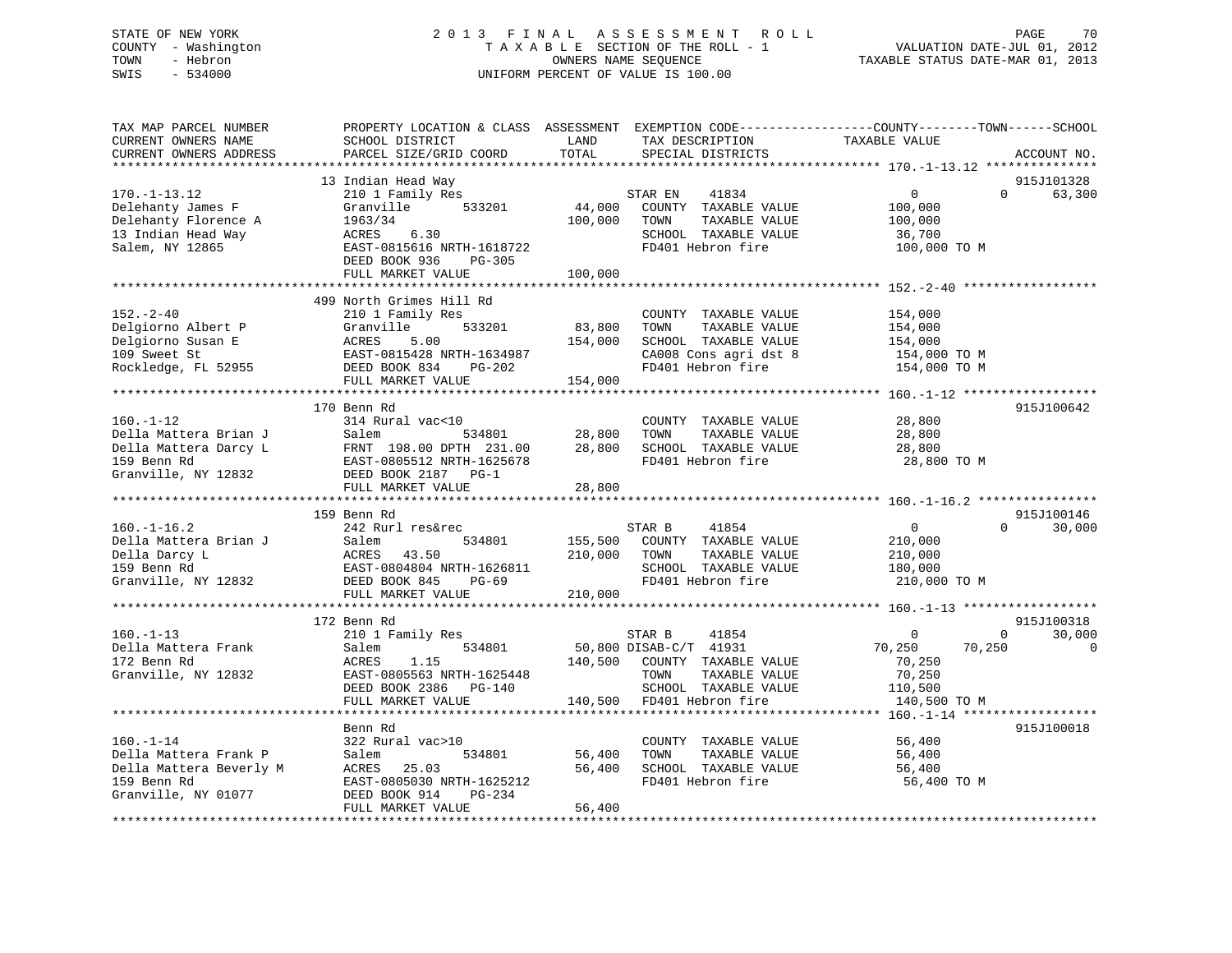# STATE OF NEW YORK 2 0 1 3 F I N A L A S S E S S M E N T R O L L PAGE 71 COUNTY - Washington T A X A B L E SECTION OF THE ROLL - 1 VALUATION DATE-JUL 01, 2012 TOWN - Hebron **CONNERS NAME SEQUENCE** TAXABLE STATUS DATE-MAR 01, 2013 SWIS - 534000 UNIFORM PERCENT OF VALUE IS 100.00

| SCHOOL DISTRICT<br>PARCEL SIZE/GRID COORD                                                                                                                                     | LAND<br>TOTAL                                                              | TAX DESCRIPTION<br>SPECIAL DISTRICTS                                                                                                       | PROPERTY LOCATION & CLASS ASSESSMENT EXEMPTION CODE----------------COUNTY-------TOWN------SCHOOL<br>TAXABLE VALUE | ACCOUNT NO.                                |
|-------------------------------------------------------------------------------------------------------------------------------------------------------------------------------|----------------------------------------------------------------------------|--------------------------------------------------------------------------------------------------------------------------------------------|-------------------------------------------------------------------------------------------------------------------|--------------------------------------------|
| 312 Vac w/imprv<br>534801<br>Salem<br>2865/80<br>6.60<br>ACRES<br>EAST-0784956 NRTH-1612795<br>DEED BOOK 2865<br>$PG-80$<br>FULL MARKET VALUE                                 | 51,500<br>61,000<br>61,000                                                 | COUNTY TAXABLE VALUE<br>TOWN<br>TAXABLE VALUE<br>SCHOOL TAXABLE VALUE<br>FD401 Hebron fire                                                 | 61,000<br>61,000<br>61,000<br>61,000 TO M                                                                         | 915J100340                                 |
| Barkley Ln<br>314 Rural vac<10 - WTRFNT<br>Salem<br>534801<br>2.75<br>ACRES<br>EAST-0786502 NRTH-1605662<br>DEED BOOK 2916 PG-153<br>FULL MARKET VALUE                        | 53,500<br>53,500<br>53,500                                                 | COUNTY TAXABLE VALUE<br>TOWN<br>TAXABLE VALUE<br>SCHOOL TAXABLE VALUE<br>FD401 Hebron fire                                                 | 53,500<br>53,500<br>53,500<br>53,500 TO M                                                                         | 915J101164                                 |
| 312 Vac w/imprv<br>Granville<br>533201<br>ACRES 12.00<br>EAST-0812297 NRTH-1637063<br>DEED BOOK 2622 PG-347<br>FULL MARKET VALUE                                              | 41,500<br>53,400<br>53,400                                                 | COUNTY TAXABLE VALUE<br>TOWN<br>TAXABLE VALUE<br>SCHOOL TAXABLE VALUE<br>CA008 Cons agri dst 8<br>FD401 Hebron fire                        | 53,400<br>53,400<br>53,400<br>53,400 TO M<br>53,400 TO M                                                          | 915J100382                                 |
| 210 1 Family Res<br>Granville<br>533201<br>899/159<br>FRNT 265.00 DPTH 400.00<br>1.05<br>ACRES<br>EAST-0818100 NRTH-1641156<br>DEED BOOK 552<br>$PG-153$<br>FULL MARKET VALUE | 89,000                                                                     | 41802<br>41804<br>41834<br>COUNTY TAXABLE VALUE<br>TAXABLE VALUE<br>TOWN<br>SCHOOL TAXABLE VALUE<br>FD401 Hebron fire                      | 35,600<br>$\Omega$<br>$\mathbf 0$<br>0<br>$\Omega$<br>$\Omega$<br>53,400<br>89,000<br>7,900<br>89,000 TO M        | 915J101517<br>$\Omega$<br>17,800<br>63,300 |
|                                                                                                                                                                               |                                                                            |                                                                                                                                            |                                                                                                                   |                                            |
| 241 Rural res&ag<br>533801<br>Hartford<br>460/1099<br>ACRES 140.29<br>EAST-0785388 NRTH-1619460<br>DEED BOOK 2363<br>PG-286<br>FULL MARKET VALUE                              | 320,000<br>454,000<br>454,000                                              | 41720<br>COUNTY TAXABLE VALUE<br>TOWN<br>TAXABLE VALUE<br>SCHOOL TAXABLE VALUE<br>CA006 Cons agri dst 6<br>237,218 EX<br>FD401 Hebron fire | 237,218<br>237,218<br>216,782<br>216,782<br>216,782<br>216,782 TO M<br>454,000 TO M                               | 237,218                                    |
|                                                                                                                                                                               | 204 Gilchrist Rd<br>16 Piccininni Ln<br>1996 County Route 31<br>Warnick Rd |                                                                                                                                            | AGED-CO<br>37,700 AGED-SCH<br>89,000 STAR EN<br>AG DIST                                                           |                                            |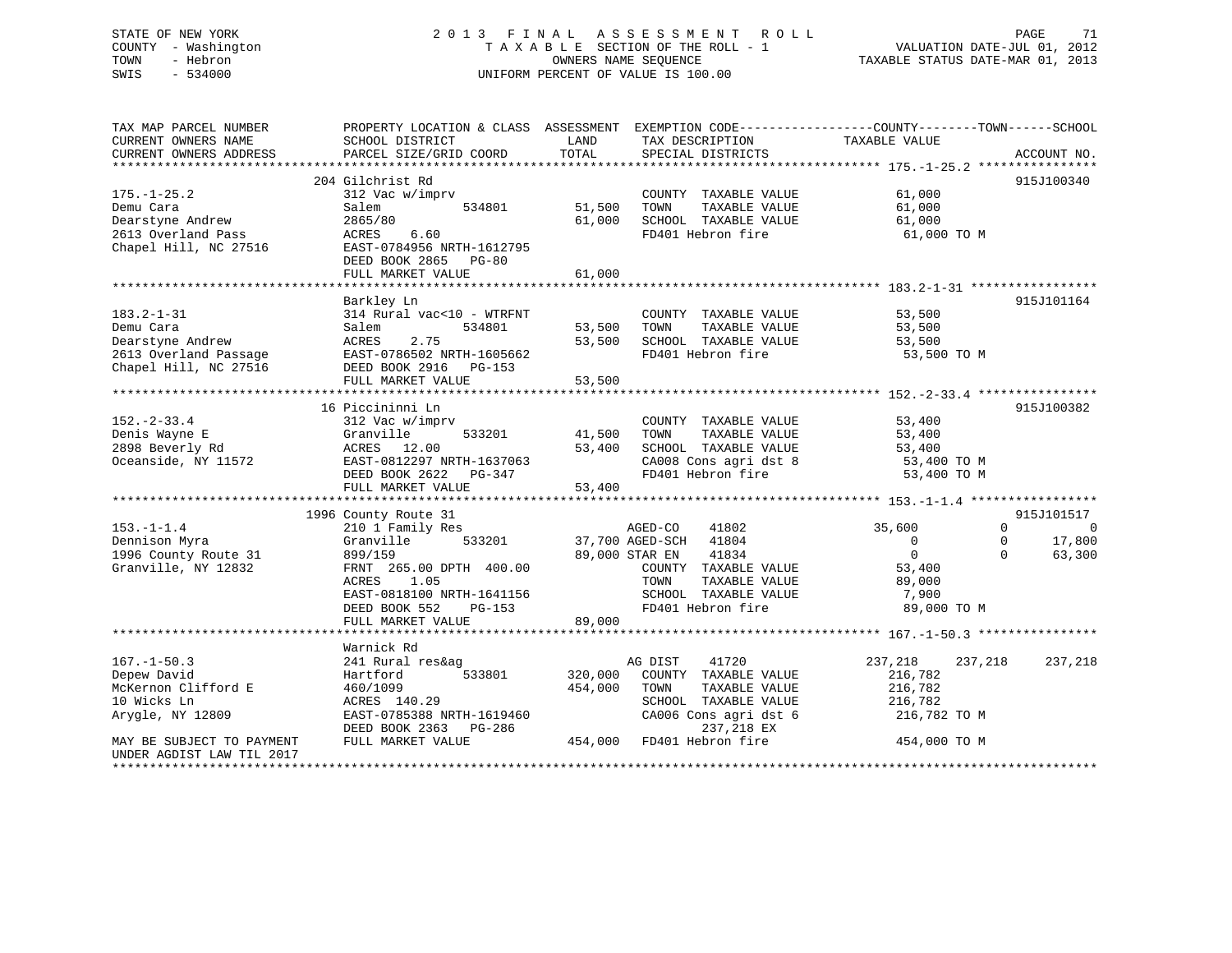# STATE OF NEW YORK 2 0 1 3 F I N A L A S S E S S M E N T R O L L PAGE 72 COUNTY - Washington T A X A B L E SECTION OF THE ROLL - 1 VALUATION DATE-JUL 01, 2012 TOWN - Hebron OWNERS NAME SEQUENCE TAXABLE STATUS DATE-MAR 01, 2013 SWIS - 534000 UNIFORM PERCENT OF VALUE IS 100.00

| TAX MAP PARCEL NUMBER<br>CURRENT OWNERS NAME<br>CURRENT OWNERS ADDRESS | SCHOOL DISTRICT<br>PARCEL SIZE/GRID COORD                | LAND<br>TOTAL      | TAX DESCRIPTION<br>SPECIAL DISTRICTS                              | PROPERTY LOCATION & CLASS ASSESSMENT EXEMPTION CODE----------------COUNTY-------TOWN------SCHOOL<br>TAXABLE VALUE | ACCOUNT NO. |
|------------------------------------------------------------------------|----------------------------------------------------------|--------------------|-------------------------------------------------------------------|-------------------------------------------------------------------------------------------------------------------|-------------|
|                                                                        |                                                          |                    |                                                                   |                                                                                                                   |             |
|                                                                        | Callaway Rd                                              |                    |                                                                   |                                                                                                                   | 915J100421  |
| $167. - 1 - 50.1$<br>Depew David J<br>McKernon Clifford E              | 105 Vac farmland<br>533801<br>Hartford<br>ACRES<br>29.30 | 121,000<br>121,400 | AG DIST<br>41720<br>COUNTY TAXABLE VALUE<br>TOWN<br>TAXABLE VALUE | 110,264<br>110,264<br>11,136<br>11,136                                                                            | 110,264     |
| c/o Chris McKernon                                                     | EAST-0787386 NRTH-1619444                                |                    | SCHOOL TAXABLE VALUE                                              | 11,136                                                                                                            |             |
| 10 Wicks Ln                                                            | DEED BOOK 2961<br>PG-281                                 |                    | CA006 Cons agri dst 6                                             | 11,136 TO M                                                                                                       |             |
| Argyle, NY 12809                                                       | FULL MARKET VALUE                                        | 121,400            | 110,264 EX                                                        |                                                                                                                   |             |
|                                                                        |                                                          |                    | FD401 Hebron fire                                                 | 121,400 TO M                                                                                                      |             |
| MAY BE SUBJECT TO PAYMENT<br>UNDER AGDIST LAW TIL 2017                 |                                                          |                    |                                                                   |                                                                                                                   |             |
|                                                                        |                                                          |                    |                                                                   |                                                                                                                   |             |
|                                                                        | Callaway Rd/w Off                                        |                    |                                                                   |                                                                                                                   | 915J100422  |
| $167. - 1 - 50.2$                                                      | 105 Vac farmland                                         |                    | 41720<br>AG DIST                                                  | 145,907<br>145,907                                                                                                | 145,907     |
| Depew David J                                                          | 534801<br>Salem                                          | 174,400            | COUNTY TAXABLE VALUE                                              | 28,493                                                                                                            |             |
| McKernon Clifford E                                                    | ACRES<br>80.90                                           | 174,400            | TAXABLE VALUE<br>TOWN                                             | 28,493                                                                                                            |             |
| c/o Chris McKernon                                                     | EAST-0785363 NRTH-1617799                                |                    | SCHOOL TAXABLE VALUE                                              | 28,493                                                                                                            |             |
| 10 Wicks Ln                                                            | DEED BOOK 2961    PG-281                                 |                    | CA006 Cons agri dst 6                                             | 28,493 TO M                                                                                                       |             |
| Argyle, NY 12809                                                       | FULL MARKET VALUE                                        | 174,400            | 145,907 EX                                                        |                                                                                                                   |             |
|                                                                        |                                                          |                    | FD401 Hebron fire                                                 | 174,400 TO M                                                                                                      |             |
| MAY BE SUBJECT TO PAYMENT<br>UNDER AGDIST LAW TIL 2017                 |                                                          |                    |                                                                   |                                                                                                                   |             |
|                                                                        |                                                          |                    |                                                                   |                                                                                                                   |             |
|                                                                        | 135 Clark Way                                            |                    |                                                                   |                                                                                                                   | 915J101527  |
| $169. - 1 - 18.13$                                                     | 312 Vac w/imprv                                          |                    | COUNTY TAXABLE VALUE                                              | 11,000                                                                                                            |             |
| Derosia James                                                          | Granville<br>533201                                      | 7,500              | TOWN<br>TAXABLE VALUE                                             | 11,000                                                                                                            |             |
| 5319 River Rd<br>Woodstock, VT 05091                                   | Mobile Home<br>ACRES<br>2.30                             | 11,000             | SCHOOL TAXABLE VALUE<br>FD401 Hebron fire                         | 11,000<br>11,000 TO M                                                                                             |             |
|                                                                        | EAST-0813440 NRTH-1623012                                |                    |                                                                   |                                                                                                                   |             |
|                                                                        | DEED BOOK 2199<br>PG-335                                 |                    |                                                                   |                                                                                                                   |             |
|                                                                        | FULL MARKET VALUE                                        | 11,000             |                                                                   |                                                                                                                   |             |
|                                                                        |                                                          |                    |                                                                   |                                                                                                                   |             |
|                                                                        | 2375 County Route 31                                     |                    |                                                                   |                                                                                                                   | 915J100485  |
| $144. - 1 - 16$                                                        | 210 1 Family Res - WTRFNT                                |                    | STAR B<br>41854                                                   | $\overline{0}$<br>$\Omega$                                                                                        | 30,000      |
| Derusha Pamela                                                         | 533201<br>Granville                                      | 29,400             | COUNTY TAXABLE VALUE                                              | 71,000                                                                                                            |             |
| 2375 County Route 31                                                   | FRNT 116.00 DPTH 91.00                                   | 71,000             | TAXABLE VALUE<br>TOWN                                             | 71,000                                                                                                            |             |
| Granville, NY 12832                                                    | EAST-0823349 NRTH-1648664                                |                    | SCHOOL TAXABLE VALUE                                              | 41,000                                                                                                            |             |
|                                                                        | DEED BOOK 1996<br>PG-339                                 |                    | FD401 Hebron fire                                                 | 71,000 TO M                                                                                                       |             |
|                                                                        | FULL MARKET VALUE                                        | 71,000             |                                                                   |                                                                                                                   |             |
|                                                                        |                                                          |                    |                                                                   |                                                                                                                   |             |
|                                                                        | 1164 Smith Rd                                            |                    |                                                                   |                                                                                                                   | 915J101582  |
| $153. - 1 - 1.5$                                                       | 240 Rural res                                            |                    | STAR B<br>41854                                                   | $\mathbf{0}$<br>$\Omega$                                                                                          | 30,000      |
| Derway Christopher M                                                   | Granville<br>533201                                      | 153,900            | COUNTY TAXABLE VALUE                                              | 251,000                                                                                                           |             |
| Almy-Derway Rebecca L                                                  | ACRES<br>16.57 BANK<br>151                               | 251,000            | TAXABLE VALUE<br>TOWN                                             | 251,000                                                                                                           |             |
| 1164 Smith Rd                                                          | EAST-0816717 NRTH-1638833                                |                    | SCHOOL TAXABLE VALUE                                              | 221,000                                                                                                           |             |
| PO Box 277                                                             | DEED BOOK 915<br>$PG-15$                                 |                    | FD401 Hebron fire                                                 | 251,000 TO M                                                                                                      |             |
| Granville, NY 12832                                                    | FULL MARKET VALUE                                        | 251,000            |                                                                   |                                                                                                                   |             |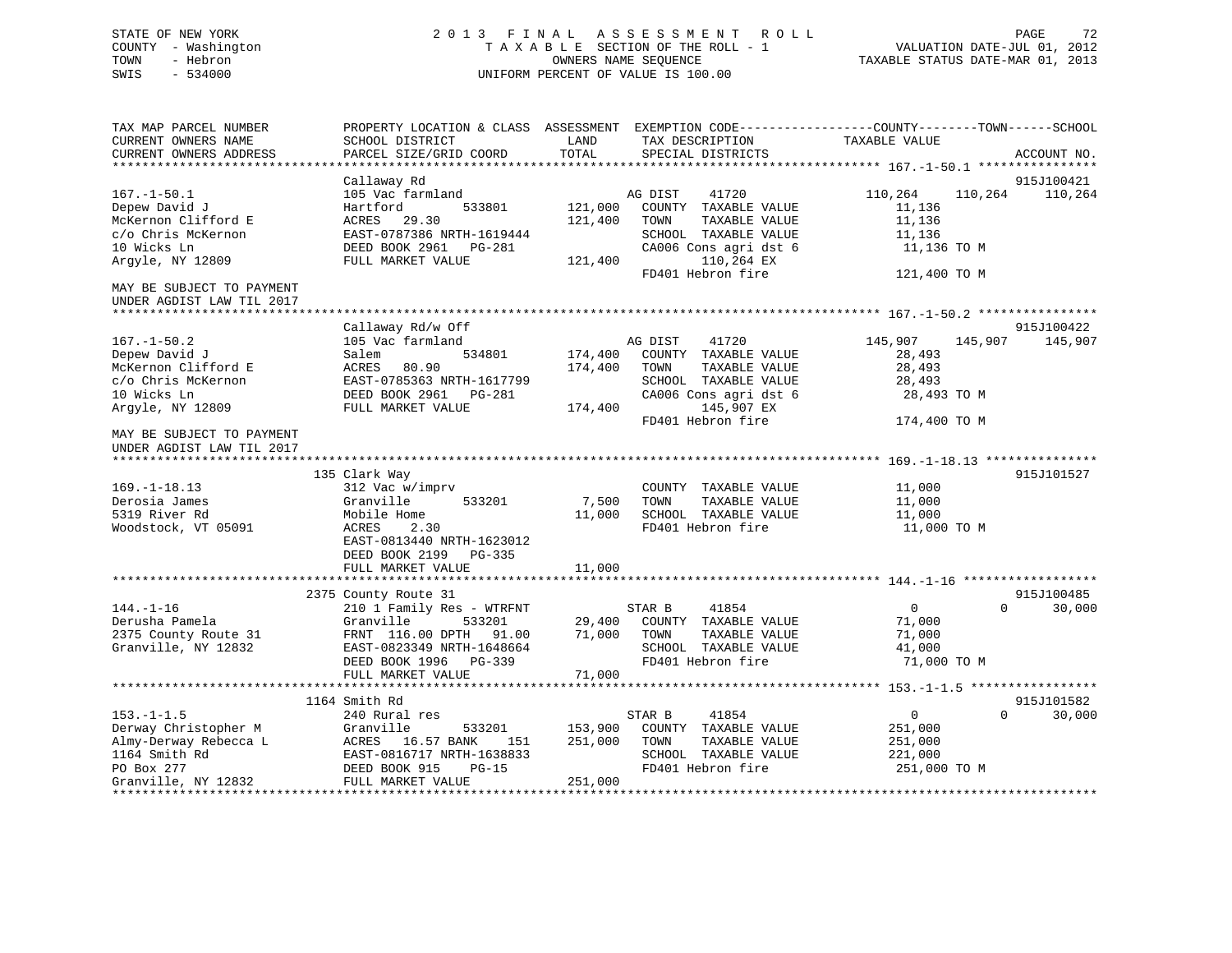# STATE OF NEW YORK 2 0 1 3 F I N A L A S S E S S M E N T R O L L PAGE 73 COUNTY - Washington T A X A B L E SECTION OF THE ROLL - 1 VALUATION DATE-JUL 01, 2012 TOWN - Hebron OWNERS NAME SEQUENCE TAXABLE STATUS DATE-MAR 01, 2013 SWIS - 534000 UNIFORM PERCENT OF VALUE IS 100.00

| SCHOOL DISTRICT<br>PARCEL SIZE/GRID COORD                                                                                                    | LAND<br>TOTAL                                                                                                                                                | SPECIAL DISTRICTS                                                     |                                                                                                                      | ACCOUNT NO.                                                                                                                                                                                                                                                                                                                                                                                                                                                               |
|----------------------------------------------------------------------------------------------------------------------------------------------|--------------------------------------------------------------------------------------------------------------------------------------------------------------|-----------------------------------------------------------------------|----------------------------------------------------------------------------------------------------------------------|---------------------------------------------------------------------------------------------------------------------------------------------------------------------------------------------------------------------------------------------------------------------------------------------------------------------------------------------------------------------------------------------------------------------------------------------------------------------------|
| 210 1 Family Res<br>Granville<br>ACRES<br>4.00<br>EAST-0819650 NRTH-1634650<br>DEED BOOK 3122<br>PG-139<br>FULL MARKET VALUE                 | 234,000<br>234,000                                                                                                                                           | COUNTY TAXABLE VALUE<br>TOWN<br>TAXABLE VALUE<br>SCHOOL TAXABLE VALUE | 234,000<br>234,000<br>234,000<br>234,000 TO M                                                                        |                                                                                                                                                                                                                                                                                                                                                                                                                                                                           |
| Salem<br>534801<br>ACRES<br>5.00<br>EAST-0814766 NRTH-1608382<br>DEED BOOK 2652 PG-318<br>FULL MARKET VALUE                                  | 20,900<br>20,900                                                                                                                                             | TOWN<br>TAXABLE VALUE                                                 | 20,900<br>20,900<br>20,900 TO M                                                                                      | 915J101491                                                                                                                                                                                                                                                                                                                                                                                                                                                                |
|                                                                                                                                              |                                                                                                                                                              |                                                                       |                                                                                                                      | 915J101031                                                                                                                                                                                                                                                                                                                                                                                                                                                                |
| 210 1 Family Res<br>Granville<br>533201<br>ACRES<br>1.80<br>EAST-0800107 NRTH-1634650<br>DEED BOOK 2591 PG-298<br>FULL MARKET VALUE          | 121,000<br>121,000                                                                                                                                           | 41854<br>TOWN<br>TAXABLE VALUE<br>FD401 Hebron fire                   | $\mathbf{0}$<br>121,000<br>121,000<br>91,000                                                                         | $\Omega$<br>30,000                                                                                                                                                                                                                                                                                                                                                                                                                                                        |
|                                                                                                                                              |                                                                                                                                                              |                                                                       |                                                                                                                      | 915J101175                                                                                                                                                                                                                                                                                                                                                                                                                                                                |
| 210 1 Family Res - WTRFNT<br>534801<br>Salem<br>ACRES<br>1.43<br>EAST-0786344 NRTH-1606136<br>DEED BOOK 660<br>$PG-195$<br>FULL MARKET VALUE | 302,000                                                                                                                                                      | 41834<br>TOWN<br>TAXABLE VALUE<br>FD401 Hebron fire                   | 30,000<br>$\overline{0}$<br>272,000<br>284,000<br>238,700<br>302,000 TO M                                            | $\bigcirc$<br>63,300<br>$\Omega$                                                                                                                                                                                                                                                                                                                                                                                                                                          |
|                                                                                                                                              |                                                                                                                                                              |                                                                       |                                                                                                                      |                                                                                                                                                                                                                                                                                                                                                                                                                                                                           |
| 322 Rural vac>10<br>534801<br>ACRES 23.84<br>EAST-0811432 NRTH-1611822<br>DEED BOOK 848<br>PG-79<br>FULL MARKET VALUE                        | 79,500<br>79,500<br>79,500                                                                                                                                   | COUNTY TAXABLE VALUE                                                  | 79,500<br>79,500<br>79,500 TO M                                                                                      |                                                                                                                                                                                                                                                                                                                                                                                                                                                                           |
|                                                                                                                                              | 7344 State Route 22<br>75 Koster Way<br>Lot 11 With R.o.w.<br>234 Little Burch Hill Rd<br>87 Barkley Ln<br>Tiplady Rd<br>DeWitt Trust Ronald A Trustee Salem | 533201 65,000<br>314 Rural vac<10<br>20,900                           | PROPERTY LOCATION & CLASS ASSESSMENT<br>STAR B<br>54,000 COUNTY TAXABLE VALUE<br>WAR VET/TC 41121<br>152,200 STAR EN | EXEMPTION CODE-----------------COUNTY-------TOWN------SCHOOL<br>TAX DESCRIPTION TAXABLE VALUE<br>CA008 Cons agri dst 8<br>FD401 Hebron fire 234,000 TO M<br>COUNTY TAXABLE VALUE<br>SCHOOL TAXABLE VALUE 20,900<br>FD401 Hebron fire<br>SCHOOL TAXABLE VALUE<br>121,000 TO M<br>18,000<br>302,000 COUNTY TAXABLE VALUE<br>SCHOOL TAXABLE VALUE<br>79,500<br>TOWN      TAXABLE  VALUE<br>SCHOOL   TAXABLE  VALUE<br>CA008 Cons agri dst 8 79,500 TO M<br>FD401 Hebron fire |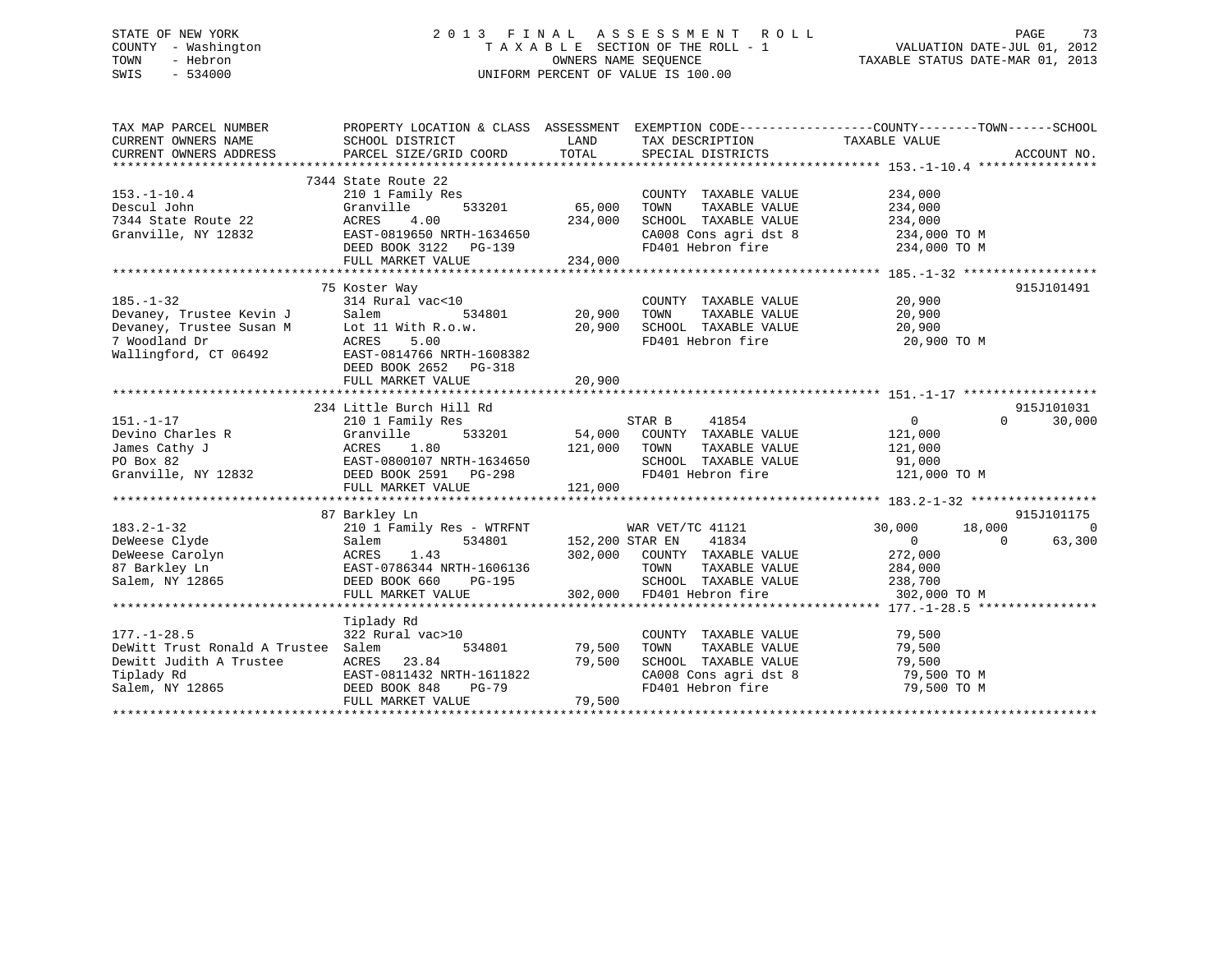# STATE OF NEW YORK 2 0 1 3 F I N A L A S S E S S M E N T R O L L PAGE 74 COUNTY - Washington T A X A B L E SECTION OF THE ROLL - 1 VALUATION DATE-JUL 01, 2012 TOWN - Hebron **CONNERS NAME SEQUENCE** TAXABLE STATUS DATE-MAR 01, 2013 SWIS - 534000 UNIFORM PERCENT OF VALUE IS 100.00

| TAX MAP PARCEL NUMBER<br>CURRENT OWNERS NAME | PROPERTY LOCATION & CLASS ASSESSMENT EXEMPTION CODE----------------COUNTY-------TOWN------SCHOOL<br>SCHOOL DISTRICT | LAND           | TAX DESCRIPTION       | TAXABLE VALUE     |          |             |
|----------------------------------------------|---------------------------------------------------------------------------------------------------------------------|----------------|-----------------------|-------------------|----------|-------------|
| CURRENT OWNERS ADDRESS                       | PARCEL SIZE/GRID COORD                                                                                              | TOTAL          | SPECIAL DISTRICTS     |                   |          | ACCOUNT NO. |
|                                              |                                                                                                                     |                |                       |                   |          |             |
|                                              | 333 Tiplady Rd                                                                                                      |                |                       |                   |          | 915J101358  |
| $177. - 1 - 53$                              | 241 Rural res&ag                                                                                                    |                | AG DIST<br>41720      | 93,050            | 93,050   | 93,050      |
| DeWitt Trust Ronald A Trustee Salem          | 534801                                                                                                              | 334,000 STAR B | 41854                 | $\Omega$          | $\Omega$ | 30,000      |
| DeWitt Judith A Trustee                      | ACRES 151.20                                                                                                        | 411,000        | COUNTY TAXABLE VALUE  | 317,950           |          |             |
| 333 Tiplady Rd                               | EAST-0814555 NRTH-1611160                                                                                           |                | TOWN<br>TAXABLE VALUE | 317,950           |          |             |
| Salem, NY 12865                              | DEED BOOK 848<br>$PG-83$                                                                                            |                | SCHOOL TAXABLE VALUE  | 287,950           |          |             |
|                                              | FULL MARKET VALUE                                                                                                   | 411,000        | CA008 Cons agri dst 8 | 317,950 TO M      |          |             |
| MAY BE SUBJECT TO PAYMENT                    |                                                                                                                     |                | 93,050 EX             |                   |          |             |
| UNDER AGDIST LAW TIL 2017                    |                                                                                                                     |                | FD401 Hebron fire     | 411,000 TO M      |          |             |
|                                              |                                                                                                                     |                |                       |                   |          |             |
|                                              | 7126 State Route 22                                                                                                 |                |                       |                   |          | 915J100189  |
| $161. - 1 - 8$                               | 240 Rural res                                                                                                       |                | STAR B<br>41854       | $0 \qquad \qquad$ | $\Omega$ | 30,000      |
| Dieffenbach Jane                             | Granville<br>533201                                                                                                 | 67,800         | COUNTY TAXABLE VALUE  | 135,500           |          |             |
| 34 Derby Ct                                  | Hl&b                                                                                                                | 135,500        | TOWN<br>TAXABLE VALUE | 135,500           |          |             |
| Oyster Bay, NY 11771                         | ACRES 22.20                                                                                                         |                | SCHOOL TAXABLE VALUE  | 105,500           |          |             |
|                                              | EAST-0818617 NRTH-1629229                                                                                           |                | FD401 Hebron fire     | 135,500 TO M      |          |             |
|                                              | DEED BOOK 435<br>PG-74                                                                                              |                |                       |                   |          |             |
|                                              | FULL MARKET VALUE                                                                                                   | 135,500        |                       |                   |          |             |
|                                              |                                                                                                                     |                |                       |                   |          |             |
|                                              | State Route 22                                                                                                      |                |                       |                   |          | 915J101585  |
| $161. - 1 - 3.3$                             | 322 Rural vac>10                                                                                                    |                | COUNTY TAXABLE VALUE  | 126,000           |          |             |
| Dilworth John G                              | Granville<br>533201                                                                                                 | 126,000        | TAXABLE VALUE<br>TOWN | 126,000           |          |             |
|                                              |                                                                                                                     |                |                       |                   |          |             |
| 209 Barnomville Rd                           | ACRES 78.43                                                                                                         | 126,000        | SCHOOL TAXABLE VALUE  | 126,000           |          |             |
| Manchester, VT 05255                         | EAST-0821102 NRTH-1631665                                                                                           |                | FD401 Hebron fire     | 126,000 TO M      |          |             |
|                                              | DEED BOOK 2140 PG-299                                                                                               |                |                       |                   |          |             |
|                                              | FULL MARKET VALUE                                                                                                   | 126,000        |                       |                   |          |             |
|                                              |                                                                                                                     |                |                       |                   |          |             |
|                                              | 7212 State Route 22                                                                                                 |                |                       |                   |          | 915J101203  |
| $161. - 1 - 13$                              | 210 1 Family Res                                                                                                    |                | COUNTY TAXABLE VALUE  | 72,500            |          |             |
| Dilworth John G                              | Granville<br>533201                                                                                                 | 39,900         | TOWN<br>TAXABLE VALUE | 72,500            |          |             |
| 209 Barnomville Rd                           | ACRES<br>4.14 BANK<br>11A                                                                                           | 72,500         | SCHOOL TAXABLE VALUE  | 72,500            |          |             |
| Manchester, VT 05255                         | EAST-0819511 NRTH-1631698                                                                                           |                | FD401 Hebron fire     | 72,500 TO M       |          |             |
|                                              | DEED BOOK 2205 PG-254                                                                                               |                |                       |                   |          |             |
|                                              | FULL MARKET VALUE                                                                                                   | 72,500         |                       |                   |          |             |
|                                              |                                                                                                                     |                |                       |                   |          |             |
|                                              | 47 Indian Head Way                                                                                                  |                |                       |                   |          | 915J101276  |
| $170. - 1 - 13.10$                           | 210 1 Family Res                                                                                                    |                | STAR B<br>41854       | $\overline{0}$    | $\Omega$ | 30,000      |
| Dittmeier David J                            | Granville<br>533201                                                                                                 | 42,000         | COUNTY TAXABLE VALUE  | 111,000           |          |             |
| Dittmeier Linda B                            | ACRES<br>5.01 BANK<br>151                                                                                           | 111,000        | TOWN<br>TAXABLE VALUE | 111,000           |          |             |
| 47 Indian Head Way                           | EAST-0815920 NRTH-1618861                                                                                           |                | SCHOOL TAXABLE VALUE  | 81,000            |          |             |
| Salem, NY 12865                              | PG-291<br>DEED BOOK 915                                                                                             |                | FD401 Hebron fire     | 111,000 TO M      |          |             |
|                                              | FULL MARKET VALUE                                                                                                   | 111,000        |                       |                   |          |             |
|                                              |                                                                                                                     |                |                       |                   |          |             |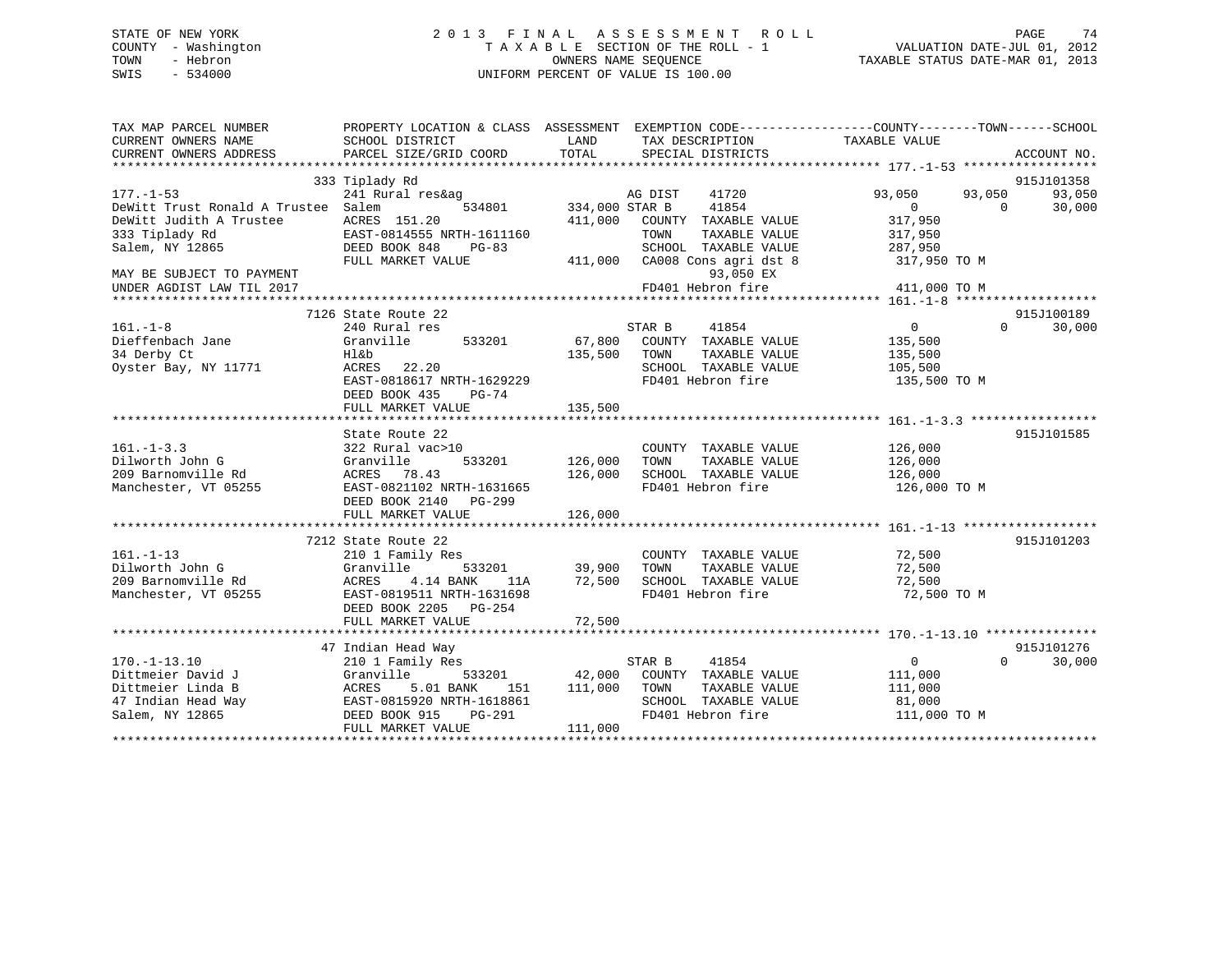| STATE OF NEW YORK<br>COUNTY - Washington<br>- Hebron<br>TOWN<br>SWIS<br>$-534000$ |                                                                                                                                               |                      | 2013 FINAL ASSESSMENT ROLL<br>TAXABLE SECTION OF THE ROLL - 1<br>OWNERS NAME SEQUENCE<br>UNIFORM PERCENT OF VALUE IS 100.00 | VALUATION DATE-JUL 01, 2012<br>TAXABLE STATUS DATE-MAR 01, 2013 | PAGE<br>75  |
|-----------------------------------------------------------------------------------|-----------------------------------------------------------------------------------------------------------------------------------------------|----------------------|-----------------------------------------------------------------------------------------------------------------------------|-----------------------------------------------------------------|-------------|
| TAX MAP PARCEL NUMBER<br>CURRENT OWNERS NAME<br>CURRENT OWNERS ADDRESS            | PROPERTY LOCATION & CLASS ASSESSMENT EXEMPTION CODE----------------COUNTY-------TOWN------SCHOOL<br>SCHOOL DISTRICT<br>PARCEL SIZE/GRID COORD | LAND<br>TOTAL        | TAX DESCRIPTION<br>SPECIAL DISTRICTS                                                                                        | TAXABLE VALUE                                                   | ACCOUNT NO. |
|                                                                                   |                                                                                                                                               |                      |                                                                                                                             |                                                                 |             |
|                                                                                   | 12 Clark Way                                                                                                                                  |                      |                                                                                                                             |                                                                 |             |
| $169. - 1 - 18.26$                                                                | 210 1 Family Res                                                                                                                              |                      | COUNTY TAXABLE VALUE                                                                                                        | 58,000                                                          |             |
| DML Corp                                                                          | Granville<br>533201                                                                                                                           | 23,000               | TAXABLE VALUE<br>TOWN                                                                                                       | 58,000                                                          |             |
| 951 Nichols Hill Rd                                                               | FRNT 140.00 DPTH 209.00                                                                                                                       | 58,000               | SCHOOL TAXABLE VALUE                                                                                                        | 58,000                                                          |             |
| Dorset, VT 05251                                                                  | ACRES<br>0.67<br>EAST-0815971 NRTH-1623465                                                                                                    |                      | FD401 Hebron fire                                                                                                           | 58,000 TO M                                                     |             |
|                                                                                   | DEED BOOK 915<br>$PG-24$                                                                                                                      |                      |                                                                                                                             |                                                                 |             |
|                                                                                   | FULL MARKET VALUE                                                                                                                             | 58,000               |                                                                                                                             |                                                                 |             |
|                                                                                   |                                                                                                                                               | **************       |                                                                                                                             | ********************************* 169.-1-18.32 ***********      |             |
|                                                                                   | 55 Clark Way                                                                                                                                  |                      |                                                                                                                             |                                                                 |             |
| $169. - 1 - 18.32$                                                                | 210 1 Family Res                                                                                                                              |                      | COUNTY TAXABLE VALUE                                                                                                        | 67,000                                                          |             |
| DML Corporation                                                                   | Granville<br>533201                                                                                                                           | 22,700               | TOWN<br>TAXABLE VALUE                                                                                                       | 67,000                                                          |             |
| 951 Nichols Hill Rd<br>Dorset, VT 05251                                           | FRNT 163.00 DPTH 147.00<br>0.55<br>ACRES                                                                                                      | 67,000               | SCHOOL TAXABLE VALUE<br>FD401 Hebron fire                                                                                   | 67,000<br>67,000 TO M                                           |             |
|                                                                                   | EAST-0815428 NRTH-1623071                                                                                                                     |                      |                                                                                                                             |                                                                 |             |
|                                                                                   | DEED BOOK 904<br>PG-276                                                                                                                       |                      |                                                                                                                             |                                                                 |             |
|                                                                                   | FULL MARKET VALUE                                                                                                                             | 67,000               |                                                                                                                             |                                                                 |             |
|                                                                                   |                                                                                                                                               |                      |                                                                                                                             |                                                                 |             |
|                                                                                   | 56 Koster Way                                                                                                                                 |                      |                                                                                                                             |                                                                 | 915J101764  |
| $185. - 1 - 26$                                                                   | 311 Res vac land                                                                                                                              |                      | COUNTY TAXABLE VALUE                                                                                                        | 21,500                                                          |             |
| Dolloff Ronald                                                                    | Salem<br>534801                                                                                                                               | 21,500               | TOWN<br>TAXABLE VALUE                                                                                                       | 21,500                                                          |             |
| 506 Hazel St                                                                      | ACRES<br>5.39                                                                                                                                 | 21,500               | SCHOOL TAXABLE VALUE                                                                                                        | 21,500                                                          |             |
| Uxbridge, MA 01569                                                                | EAST-0814748 NRTH-1609522<br>DEED BOOK 3069 PG-273                                                                                            |                      | FD401 Hebron fire                                                                                                           | 21,500 TO M                                                     |             |
|                                                                                   | FULL MARKET VALUE                                                                                                                             | 21,500               |                                                                                                                             |                                                                 |             |
|                                                                                   |                                                                                                                                               |                      |                                                                                                                             |                                                                 |             |
|                                                                                   | 362 Indian Head Way                                                                                                                           |                      |                                                                                                                             |                                                                 | 915J101476  |
| $170. - 1 - 13.13$                                                                | 210 1 Family Res                                                                                                                              |                      | COUNTY TAXABLE VALUE                                                                                                        | 106,000                                                         |             |
| Donaldson LeRoy E                                                                 | 533201<br>Granville                                                                                                                           | 42,400               | TOWN<br>TAXABLE VALUE                                                                                                       | 106,000                                                         |             |
| 362 Indian Head Way                                                               | 5.26<br>ACRES                                                                                                                                 | 106,000              | SCHOOL TAXABLE VALUE                                                                                                        | 106,000                                                         |             |
| Salem, NY 12865                                                                   | EAST-0816738 NRTH-1618435                                                                                                                     |                      | FD401 Hebron fire                                                                                                           | 106,000 TO M                                                    |             |
|                                                                                   | DEED BOOK 2700 PG-48                                                                                                                          |                      |                                                                                                                             |                                                                 |             |
|                                                                                   | FULL MARKET VALUE<br>**************************                                                                                               | 106,000<br>********* |                                                                                                                             | ********************** 168.-1-10.1 *****************            |             |
|                                                                                   | 265 Mcknight Hill Rd                                                                                                                          |                      |                                                                                                                             |                                                                 | 915J101318  |
| $168. - 1 - 10.1$                                                                 | 210 1 Family Res                                                                                                                              |                      | 41854<br>STAR B                                                                                                             | $\overline{0}$<br>$\Omega$                                      | 30,000      |
| Dooley David                                                                      | 534801<br>Salem                                                                                                                               | 156,500              | COUNTY TAXABLE VALUE                                                                                                        | 210,500                                                         |             |
| 265 Mcknight Hill Rd                                                              | ACRES<br>44.00                                                                                                                                | 210,500              | TAXABLE VALUE<br>TOWN                                                                                                       | 210,500                                                         |             |
| Salem, NY 12865                                                                   | EAST-0801592 NRTH-1618112                                                                                                                     |                      | SCHOOL TAXABLE VALUE                                                                                                        | 180,500                                                         |             |
|                                                                                   | DEED BOOK 616<br>$PG-110$                                                                                                                     |                      | FD401 Hebron fire                                                                                                           | 210,500 TO M                                                    |             |
|                                                                                   | FULL MARKET VALUE                                                                                                                             | 210,500              |                                                                                                                             |                                                                 |             |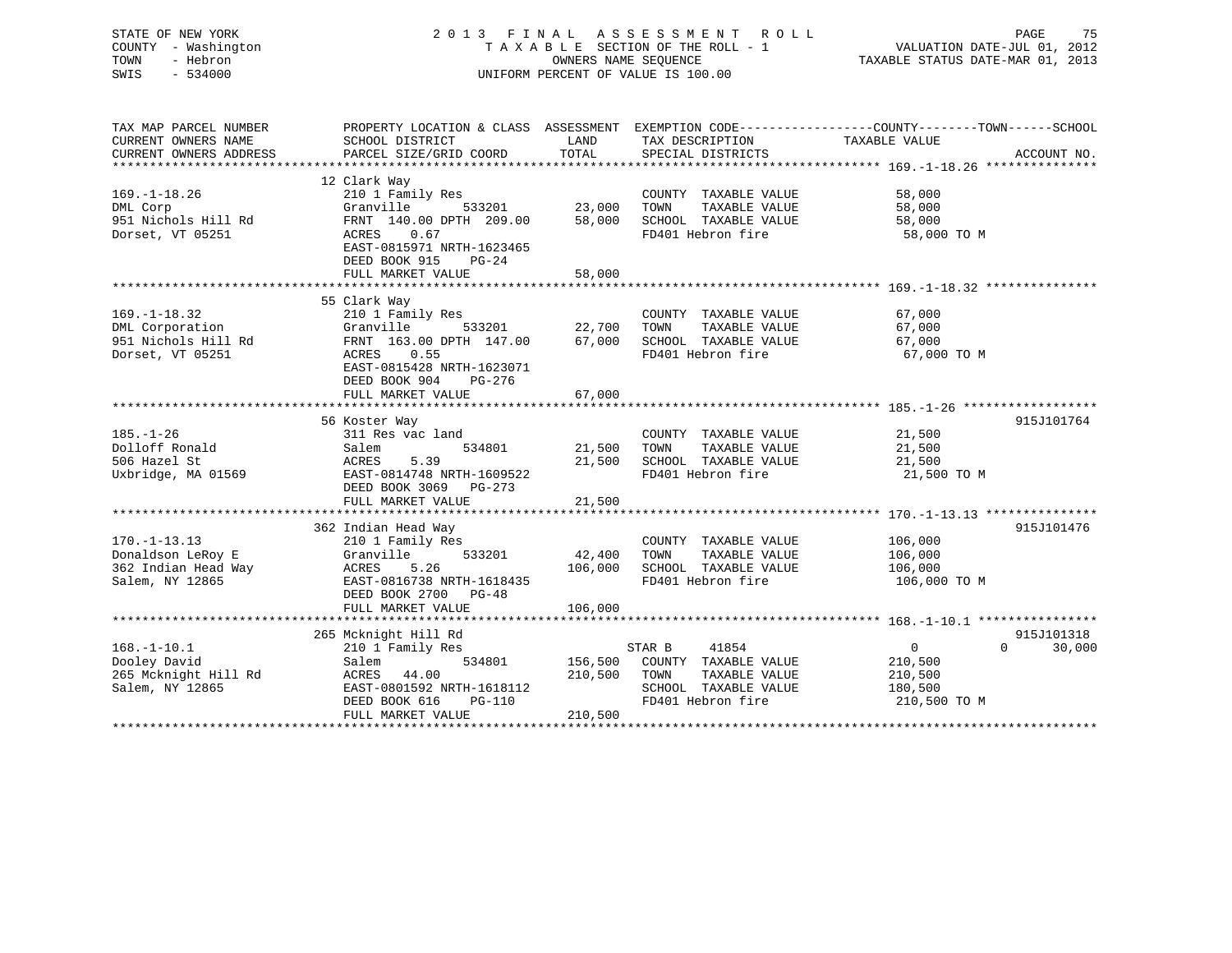# STATE OF NEW YORK 2 0 1 3 F I N A L A S S E S S M E N T R O L L PAGE 76 COUNTY - Washington T A X A B L E SECTION OF THE ROLL - 1 VALUATION DATE-JUL 01, 2012 TOWN - Hebron OWNERS NAME SEQUENCE TAXABLE STATUS DATE-MAR 01, 2013 SWIS - 534000 UNIFORM PERCENT OF VALUE IS 100.00

TAX MAP PARCEL NUMBER PROPERTY LOCATION & CLASS ASSESSMENT EXEMPTION CODE------------------COUNTY--------TOWN------SCHOOL CURRENT OWNERS NAME SCHOOL DISTRICT THE LAND TAX DESCRIPTION TAXABLE VALUE CURRENT OWNERS ADDRESS PARCEL SIZE/GRID COORD TOTAL SPECIAL DISTRICTS ACCOUNT NO. \*\*\*\*\*\*\*\*\*\*\*\*\*\*\*\*\*\*\*\*\*\*\*\*\*\*\*\*\*\*\*\*\*\*\*\*\*\*\*\*\*\*\*\*\*\*\*\*\*\*\*\*\*\*\*\*\*\*\*\*\*\*\*\*\*\*\*\*\*\*\*\*\*\*\*\*\*\*\*\*\*\*\*\*\*\*\*\*\*\*\*\*\*\*\*\*\*\*\*\*\*\*\* 168.-1-10.4 \*\*\*\*\*\*\*\*\*\*\*\*\*\*\*\* Mcknight Hill Rd N/off 168.-1-10.4 314 Rural vac<10 COUNTY TAXABLE VALUE 8,455 Dooley David Salem 534801 8,455 TOWN TAXABLE VALUE 8,455 2211 Mcknight Hill Rd ACRES 4.10 8,455 SCHOOL TAXABLE VALUE 8,455 Salem, NY 12865 EAST-0802144 NRTH-1618474 FD401 Hebron fire 8,455 TO M DEED BOOK 2522 PG-328 FULL MARKET VALUE 8,455 \*\*\*\*\*\*\*\*\*\*\*\*\*\*\*\*\*\*\*\*\*\*\*\*\*\*\*\*\*\*\*\*\*\*\*\*\*\*\*\*\*\*\*\*\*\*\*\*\*\*\*\*\*\*\*\*\*\*\*\*\*\*\*\*\*\*\*\*\*\*\*\*\*\*\*\*\*\*\*\*\*\*\*\*\*\*\*\*\*\*\*\*\*\*\*\*\*\*\*\*\*\*\* 183.16-1-14 \*\*\*\*\*\*\*\*\*\*\*\*\*\*\*\*3167 County Route 30 915J100051<br>210 1 Family Res 61, 210 1 Family Res 61 210 812/10 915J100051 810 812/150 812/150 812/150 812/150 812/150 81 183.16-1-14 210 1 Family Res WAR VET/TC 41121 12,150 12,150 0 Dooley Edwin J Salem 534801 8,800 AGED-CO 41802 10,328 0 0 Dooley Evelyn A FRNT 36.00 DPTH 169.00 81,000 STAR EN 41834 0 0 63,300 3167 County Route 30 ACRES 0.14 COUNTY TAXABLE VALUE 58,522 Salem, NY 12865 EAST-0791914 NRTH-1603588 TOWN TAXABLE VALUE 68,850 DEED BOOK 451 PG-740 SCHOOL TAXABLE VALUE 17,700 FULL MARKET VALUE 81,000 CA008 Cons agri dst 8 81,000 TO M FD401 Hebron fire 81,000 TO M LD401 West hebron light 81,000 TO M \*\*\*\*\*\*\*\*\*\*\*\*\*\*\*\*\*\*\*\*\*\*\*\*\*\*\*\*\*\*\*\*\*\*\*\*\*\*\*\*\*\*\*\*\*\*\*\*\*\*\*\*\*\*\*\*\*\*\*\*\*\*\*\*\*\*\*\*\*\*\*\*\*\*\*\*\*\*\*\*\*\*\*\*\*\*\*\*\*\*\*\*\*\*\*\*\*\*\*\*\*\*\* 167.-1-37.2 \*\*\*\*\*\*\*\*\*\*\*\*\*\*\*\*915J101596 4097 County Route 30 167.-1-37.2 240 Rural res STAR B 41854 0 0 30,000 Dorrer Daniel J Hartford 533801 95,600 COUNTY TAXABLE VALUE 262,000 Dorrer Jane D Lot 1 262,000 TOWN TAXABLE VALUE 262,000 4097 County Route 30 ACRES 15.24 SCHOOL TAXABLE VALUE 232,000 Salem, NY 12865 EAST-0786863 NRTH-1623537 FD401 Hebron fire 262,000 TO M DEED BOOK 585 PG-125EXEL BOOK DODE 202 262,000 \*\*\*\*\*\*\*\*\*\*\*\*\*\*\*\*\*\*\*\*\*\*\*\*\*\*\*\*\*\*\*\*\*\*\*\*\*\*\*\*\*\*\*\*\*\*\*\*\*\*\*\*\*\*\*\*\*\*\*\*\*\*\*\*\*\*\*\*\*\*\*\*\*\*\*\*\*\*\*\*\*\*\*\*\*\*\*\*\*\*\*\*\*\*\*\*\*\*\*\*\*\*\* 161.-2-9.3 \*\*\*\*\*\*\*\*\*\*\*\*\*\*\*\*\* Higgins Rd 161.-2-9.3 314 Rural vac<10 COUNTY TAXABLE VALUE 21,700 Drago Philip Granville 533201 21,700 TOWN TAXABLE VALUE 21,700 6971 State Route 22 lot 6 21,700 SCHOOL TAXABLE VALUE 21,700 Granville, NY 12832 ACRES 5.52 FD401 Hebron fire 21,700 TO M EAST-0818528 NRTH-1625218 DEED BOOK 684 PG-254 FULL MARKET VALUE 21,700 \*\*\*\*\*\*\*\*\*\*\*\*\*\*\*\*\*\*\*\*\*\*\*\*\*\*\*\*\*\*\*\*\*\*\*\*\*\*\*\*\*\*\*\*\*\*\*\*\*\*\*\*\*\*\*\*\*\*\*\*\*\*\*\*\*\*\*\*\*\*\*\*\*\*\*\*\*\*\*\*\*\*\*\*\*\*\*\*\*\*\*\*\*\*\*\*\*\*\*\*\*\*\* 161.-2-9 \*\*\*\*\*\*\*\*\*\*\*\*\*\*\*\*\*\*\* 6971 State Route 22 74 PCT OF VALUE USED FOR EXEMPTION PURPOSES 915J100195161.-2-9 241 Rural res&ag WAR VET/TC 41121 23,088 18,000 0 Drago Philip J LE Granville 533201 126,000 AGRI-D IND 41730 33,744 33,744 33,744 Wheeler Jacqueline M ag commit 705/294 208,000 STAR EN 41834 0 0 63,300 6971 State Route 22 ACRES 68.78 COUNTY TAXABLE VALUE 151,168 Value 1 200,000 200,000 200,000 200,000 200,000 200,000 200,000 200,000 200,000 200,000 200,000 200,000 200,000<br>
Granville, NY 12832 EAST-0817197 NRTH-1625478 TOWN TAXABLE VALUE 156,256<br>
DEED BOOK 852 PG-131 SCHOOL TAXABLE DEED BOOK 852 PG-131 SCHOOL TAXABLE VALUE 110,956 MAY BE SUBJECT TO PAYMENT FULL MARKET VALUE 208,000 FD401 Hebron fire 208,000 TO M UNDER AGDIST LAW TIL 2020\*\*\*\*\*\*\*\*\*\*\*\*\*\*\*\*\*\*\*\*\*\*\*\*\*\*\*\*\*\*\*\*\*\*\*\*\*\*\*\*\*\*\*\*\*\*\*\*\*\*\*\*\*\*\*\*\*\*\*\*\*\*\*\*\*\*\*\*\*\*\*\*\*\*\*\*\*\*\*\*\*\*\*\*\*\*\*\*\*\*\*\*\*\*\*\*\*\*\*\*\*\*\*\*\*\*\*\*\*\*\*\*\*\*\*\*\*\*\*\*\*\*\*\*\*\*\*\*\*\*\*\*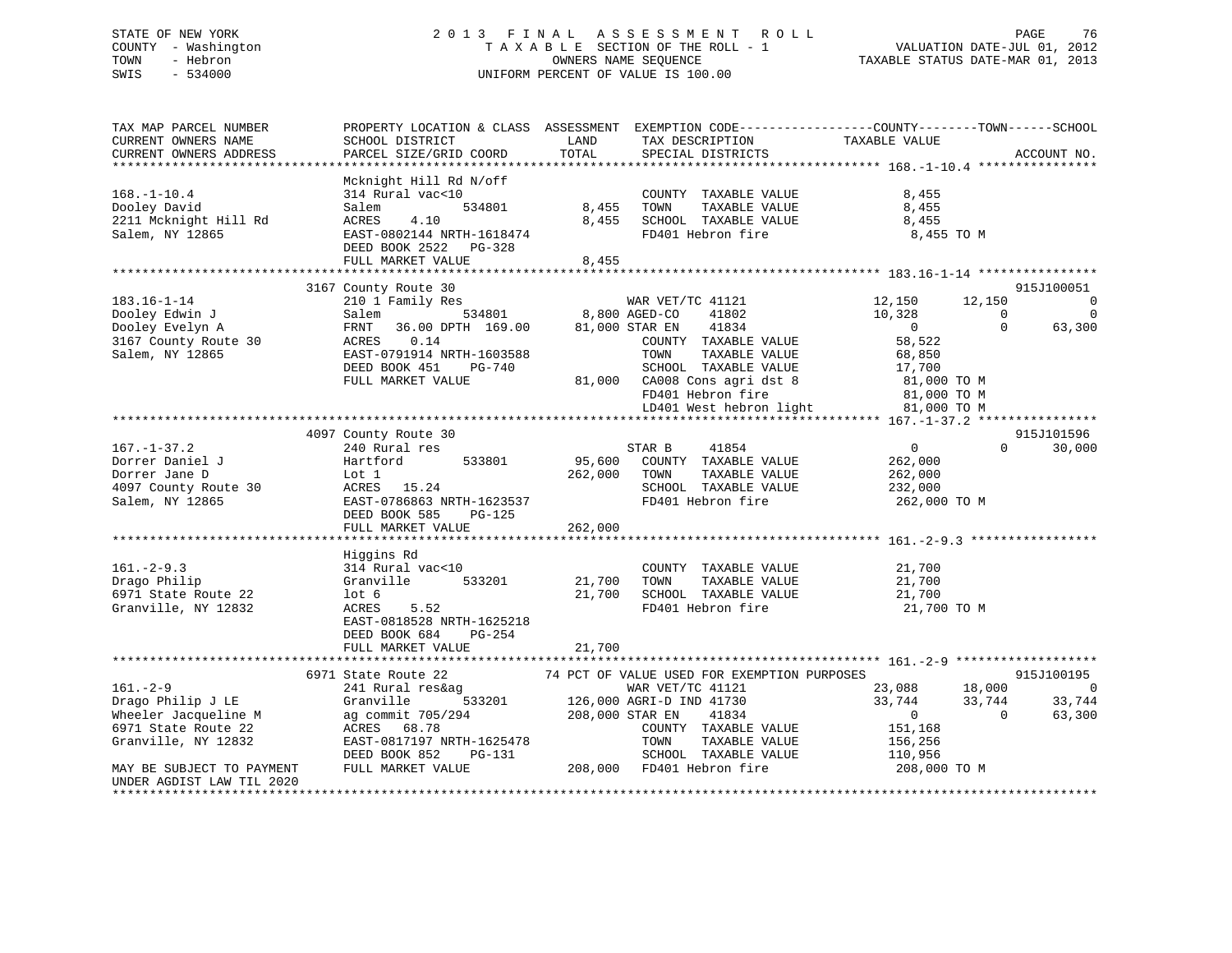|      | STATE OF NEW YORK   | 2013 FINAL ASSESSMENT ROLL                               | PAGE                        | 77 |
|------|---------------------|----------------------------------------------------------|-----------------------------|----|
|      | COUNTY - Washington | TAXABLE SECTION OF THE ROLL - 1                          | VALUATION DATE-JUL 01, 2012 |    |
| TOWN | - Hebron            | TAXABLE STATUS DATE-MAR 01, 2013<br>OWNERS NAME SEOUENCE |                             |    |
| SWIS | $-534000$           | UNIFORM PERCENT OF VALUE IS 100.00                       |                             |    |

| TAX MAP PARCEL NUMBER                 |                                                   | PROPERTY LOCATION & CLASS ASSESSMENT EXEMPTION CODE----------------COUNTY-------TOWN------SCHOOL |                                                    |
|---------------------------------------|---------------------------------------------------|--------------------------------------------------------------------------------------------------|----------------------------------------------------|
| CURRENT OWNERS NAME                   | SCHOOL DISTRICT                                   | LAND<br>TAX DESCRIPTION                                                                          | TAXABLE VALUE                                      |
| CURRENT OWNERS ADDRESS                | PARCEL SIZE/GRID COORD                            | TOTAL<br>SPECIAL DISTRICTS                                                                       | ACCOUNT NO.                                        |
|                                       | 1352 County Route 31                              |                                                                                                  | 915J100302                                         |
| $152. - 1 - 20$                       | 210 1 Family Res                                  | DISAB-CO 41932                                                                                   | 43,165<br>$\overline{0}$<br>0                      |
| Dube Patti                            | Granville                                         | 533201 67,000 DISAB-TOWN 41933                                                                   | 38,849<br>$\mathbf 0$<br>$\overline{0}$            |
| 1352 County Route 31                  | ACRES<br>4.40 BANK<br>11A                         | 89,000 STAR B<br>41854                                                                           | 30,000<br>$\overline{0}$<br>$\Omega$               |
| Granville, NY 12832                   | EAST-0805833 NRTH-1635794                         | COUNTY TAXABLE VALUE                                                                             | 45,835                                             |
|                                       | DEED BOOK 2846 PG-16                              | TOWN<br>TAXABLE VALUE                                                                            | 50,151                                             |
|                                       | FULL MARKET VALUE                                 | 89,000 SCHOOL TAXABLE VALUE                                                                      | 59,000                                             |
|                                       |                                                   | CA008 Cons agri dst 8                                                                            | 89,000 TO M                                        |
|                                       |                                                   | FD401 Hebron fire                                                                                | 89,000 TO M                                        |
|                                       |                                                   |                                                                                                  |                                                    |
|                                       | County Route 31                                   |                                                                                                  | 915J100336                                         |
| $152. - 2 - 19$                       | 314 Rural vac<10                                  | COUNTY TAXABLE VALUE 4,100                                                                       |                                                    |
| Dudla Susan E<br>1830 County Route 31 | Granville                                         | 533201 4,100<br>TOWN<br>TAXABLE VALUE<br>4,100                                                   | 4,100<br>4,100                                     |
| Granville, NY 12832                   | FRNT 150.00 DPTH 250.00<br>ACRES 0.86 BANK<br>151 | SCHOOL TAXABLE VALUE<br>FD401 Hebron fire                                                        | 4,100 TO M                                         |
|                                       | EAST-0814321 NRTH-1640873                         |                                                                                                  |                                                    |
|                                       | DEED BOOK 655<br>PG-86                            |                                                                                                  |                                                    |
|                                       | FULL MARKET VALUE                                 | 4,100                                                                                            |                                                    |
|                                       |                                                   |                                                                                                  |                                                    |
|                                       | 1830 County Route 31                              |                                                                                                  | 915J100486                                         |
| $152 - 2 - 20$                        | 210 1 Family Res                                  | STAR B<br>41854                                                                                  | $\overline{0}$<br>30,000<br>$\Omega$               |
| Dudla Susan E                         | Granville                                         | 533201 41,200 COUNTY TAXABLE VALUE                                                               | 86,500                                             |
| 1830 County Route 31                  | 1.30 BANK<br>ACRES<br>151                         | 86,500 TOWN<br>TAXABLE VALUE                                                                     | 86,500                                             |
| Granville, NY 12832                   | EAST-0814389 NRTH-1640702                         | SCHOOL TAXABLE VALUE 56,500<br>FD401 Hebron fire 86,500 TO M                                     |                                                    |
|                                       | DEED BOOK 655 PG-86                               |                                                                                                  |                                                    |
|                                       | FULL MARKET VALUE                                 | 86,500                                                                                           |                                                    |
|                                       |                                                   |                                                                                                  |                                                    |
| $158. - 1 - 2.2$                      | 305 Scott Hill Rd<br>240 Rural res                | STAR B<br>41854                                                                                  | 915J101180<br>$\overline{0}$<br>30,000<br>$\Omega$ |
|                                       |                                                   | 533801 95,000<br>COUNTY TAXABLE VALUE 173,500                                                    |                                                    |
|                                       |                                                   | TAXABLE VALUE<br>173,500<br>TOWN                                                                 | 173,500                                            |
|                                       |                                                   | SCHOOL TAXABLE VALUE                                                                             | 143,500                                            |
| Granville, NY 12832                   | DEED BOOK 809<br>PG-314                           | CA008 Cons agri dst 8                                                                            | 173,500 TO M                                       |
|                                       | FULL MARKET VALUE                                 | 173,500 FD401 Hebron fire                                                                        | 173,500 TO M                                       |
|                                       |                                                   |                                                                                                  |                                                    |
|                                       | 933 Chamberlin Mills Rd                           |                                                                                                  | 915J101537                                         |
| $177. - 1 - 6.7$                      | 210 1 Family Res                                  | COUNTY TAXABLE VALUE 144,500                                                                     |                                                    |
| Duffy Helen                           | 534801<br>Salem                                   | 24,600<br>TAXABLE VALUE<br>TOWN                                                                  | 144,500                                            |
| 14 Valleywood Rd                      | 1.33<br>ACRES                                     | 144,500<br>SCHOOL TAXABLE VALUE                                                                  | 144,500                                            |
| Commack, NY 12818                     | EAST-0809307 NRTH-1613127                         | FD401 Hebron fire                                                                                | 144,500 TO M                                       |
|                                       | DEED BOOK 2630 PG-104                             |                                                                                                  |                                                    |
|                                       | FULL MARKET VALUE                                 | 144,500                                                                                          |                                                    |
|                                       |                                                   |                                                                                                  |                                                    |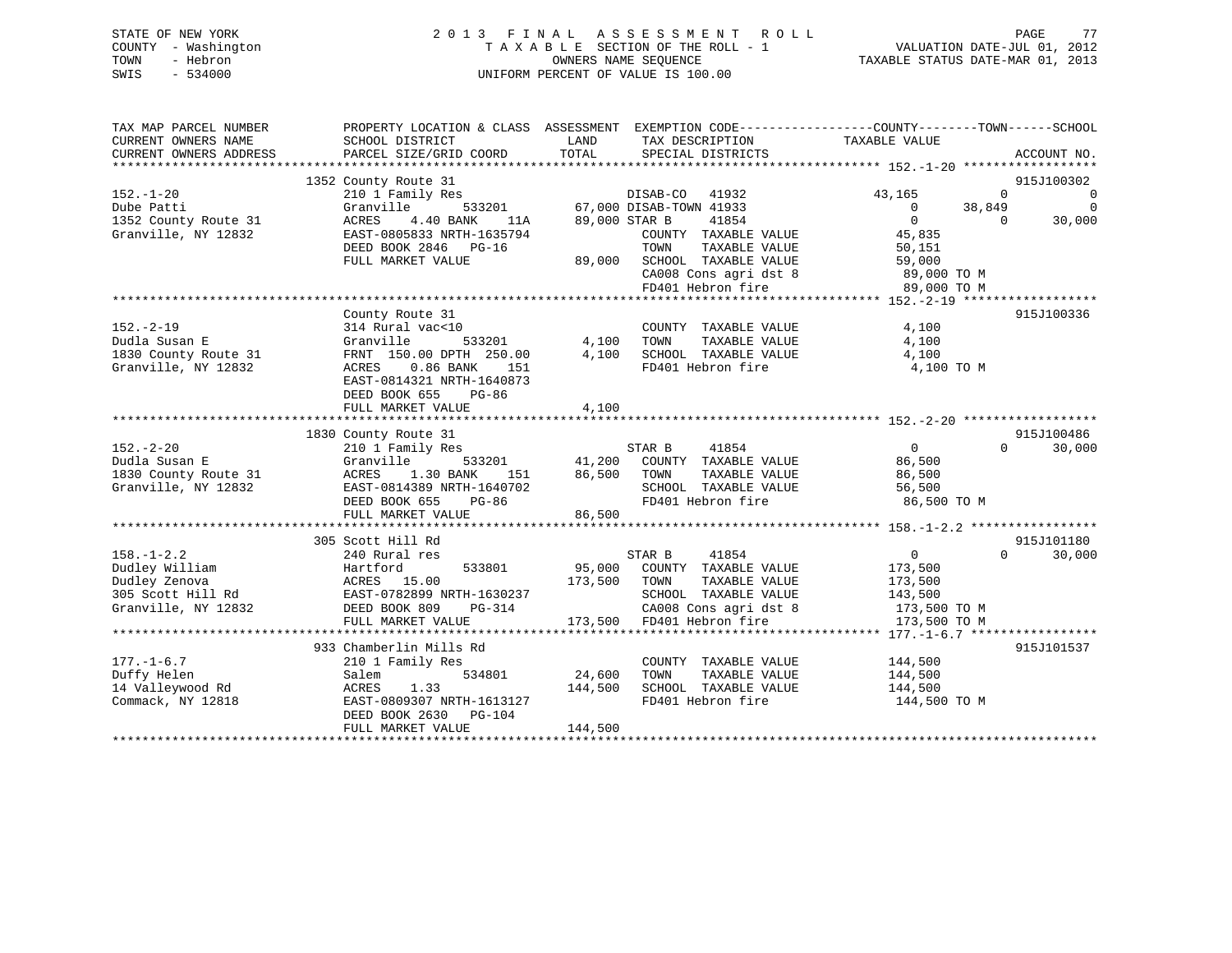# STATE OF NEW YORK 2 0 1 3 F I N A L A S S E S S M E N T R O L L PAGE 78 COUNTY - Washington T A X A B L E SECTION OF THE ROLL - 1 VALUATION DATE-JUL 01, 2012 TOWN - Hebron **CONNERS NAME SEQUENCE** TAXABLE STATUS DATE-MAR 01, 2013 SWIS - 534000 UNIFORM PERCENT OF VALUE IS 100.00

| TAX MAP PARCEL NUMBER<br>CURRENT OWNERS NAME<br>CURRENT OWNERS ADDRESS                                                                           | PROPERTY LOCATION & CLASS ASSESSMENT<br>SCHOOL DISTRICT<br>PARCEL SIZE/GRID COORD                                                                                                             | LAND<br>TOTAL                 | TAX DESCRIPTION<br>SPECIAL DISTRICTS                                                                           | EXEMPTION CODE-----------------COUNTY--------TOWN------SCHOOL<br>TAXABLE VALUE | ACCOUNT NO.          |
|--------------------------------------------------------------------------------------------------------------------------------------------------|-----------------------------------------------------------------------------------------------------------------------------------------------------------------------------------------------|-------------------------------|----------------------------------------------------------------------------------------------------------------|--------------------------------------------------------------------------------|----------------------|
| $168. - 1 - 12.1$<br>Dufur Robert A<br>Dufur Bonnie L<br>7 Diane Ct<br>Lanesboro, MA 01237                                                       | 409 Mcknight Hill Rd<br>240 Rural res<br>534801<br>Salem<br>15.77<br>ACRES<br>EAST-0799903 NRTH-1618325<br>DEED BOOK 866<br>PG-283<br>FULL MARKET VALUE                                       | 69,400<br>95,600<br>95,600    | COUNTY TAXABLE VALUE<br>TOWN<br>TAXABLE VALUE<br>SCHOOL TAXABLE VALUE<br>FD401 Hebron fire                     | 95,600<br>95,600<br>95,600<br>95,600 TO M                                      | 915J101340           |
| $151. - 1 - 20.1$<br>Duncan Peter S<br>15 New Preston Hill Rd<br>New Preston, CT 06777<br>MAY BE SUBJECT TO PAYMENT<br>UNDER AGDIST LAW TIL 2020 | 181 Little Burch Hill Rd<br>322 Rural vac>10<br>Hartford<br>533801<br>ACRES<br>37.54<br>EAST-0798610 NRTH-1635009<br>DEED BOOK 2814 PG-191<br>FULL MARKET VALUE                               | 117,500<br>117,500<br>117,500 | AGRI-D IND 41730<br>COUNTY TAXABLE VALUE<br>TAXABLE VALUE<br>TOWN<br>SCHOOL TAXABLE VALUE<br>FD401 Hebron fire | 74,214<br>74,214<br>43,286<br>43,286<br>43,286<br>117,500 TO M                 | 915J100088<br>74,214 |
| $186. - 1 - 7$<br>Dunham Peter<br>Shaw Judith C<br>2017 County Route 153<br>Salem, NY 12865                                                      | 169 Blossom Rd<br>312 Vac w/imprv<br>Salem<br>534801<br>46.40<br>ACRES<br>EAST-0818409 NRTH-1605423<br>DEED BOOK 912<br>PG-337<br>FULL MARKET VALUE                                           | 74,000<br>75,500<br>75,500    | COUNTY TAXABLE VALUE<br>TAXABLE VALUE<br>TOWN<br>SCHOOL TAXABLE VALUE<br>FD401 Hebron fire                     | 75,500<br>75,500<br>75,500<br>75,500 TO M                                      | 915J100198           |
| $170. - 2 - 8.2$<br>Dunster Nelson G<br>PO Box 138<br>Middle Granville, NY 12849                                                                 | Higgins Rd/e Off<br>314 Rural vac<10<br>Granville<br>533201<br>Ouarry<br>No Deeded R O W<br>ACRES<br>2.60<br>EAST-0822102 NRTH-1624864<br>DEED BOOK 833<br><b>PG-156</b><br>FULL MARKET VALUE | 1,900<br>1,900<br>1,900       | COUNTY TAXABLE VALUE<br>TOWN<br>TAXABLE VALUE<br>SCHOOL TAXABLE VALUE<br>FD401 Hebron fire                     | 1,900<br>1,900<br>1,900<br>1,900 TO M                                          | 915J101287           |
| $169. - 1 - 18.11$<br>Dupaw Dody<br>Simpson Meagan<br>6861 State Route 22<br>Salem, NY 12865                                                     | 6861 State Route 22<br>210 1 Family Res<br>533201<br>Granville<br>571/23<br>ACRES<br>1.10<br>EAST-0816003 NRTH-1623204<br>DEED BOOK 3107<br>PG-336<br>FULL MARKET VALUE                       | 16,100<br>37,000<br>37,000    | COUNTY TAXABLE VALUE<br>TOWN<br>TAXABLE VALUE<br>SCHOOL TAXABLE VALUE<br>FD401 Hebron fire                     | 37,000<br>37,000<br>37,000<br>37,000 TO M                                      | 915J101434           |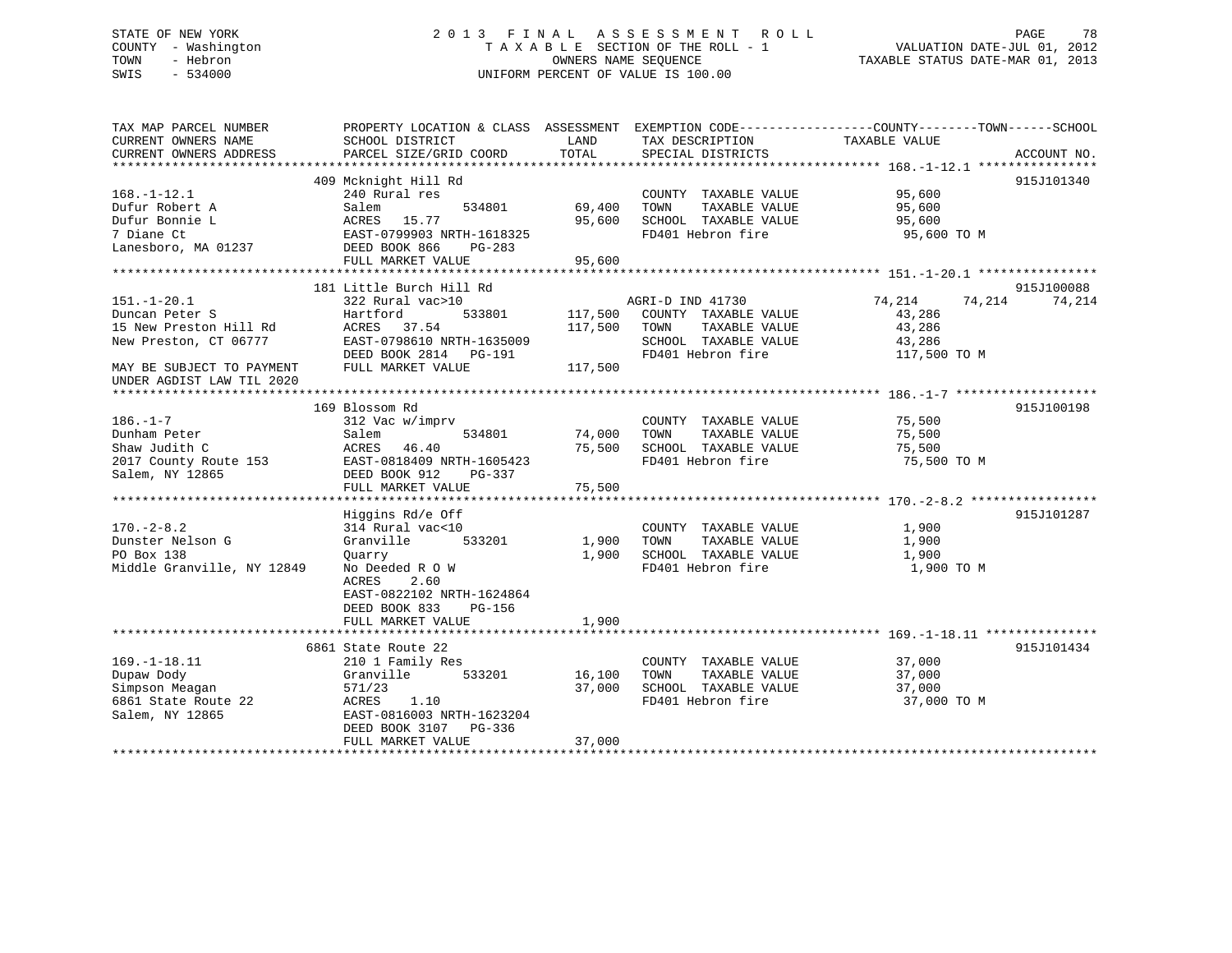# STATE OF NEW YORK 2 0 1 3 F I N A L A S S E S S M E N T R O L L PAGE 79 COUNTY - Washington T A X A B L E SECTION OF THE ROLL - 1 VALUATION DATE-JUL 01, 2012 TOWN - Hebron OWNERS NAME SEQUENCE TAXABLE STATUS DATE-MAR 01, 2013 SWIS - 534000 UNIFORM PERCENT OF VALUE IS 100.00

| TAX MAP PARCEL NUMBER                 |                                                                                |                       |                                             | PROPERTY LOCATION & CLASS ASSESSMENT EXEMPTION CODE---------------COUNTY-------TOWN-----SCHOOL |                |
|---------------------------------------|--------------------------------------------------------------------------------|-----------------------|---------------------------------------------|------------------------------------------------------------------------------------------------|----------------|
| CURRENT OWNERS NAME                   | SCHOOL DISTRICT                                                                | LAND                  | TAX DESCRIPTION                             | TAXABLE VALUE                                                                                  |                |
|                                       |                                                                                |                       |                                             |                                                                                                |                |
|                                       |                                                                                |                       |                                             |                                                                                                |                |
|                                       | State Route 22                                                                 |                       |                                             |                                                                                                | 915J101599     |
| $169. - 1 - 18.15$                    | 312 Vac w/imprv                                                                |                       | COUNTY TAXABLE VALUE 10,500                 |                                                                                                |                |
| Dupaw Dody                            | 533201<br>Granville                                                            | 2,500                 | TOWN<br>TAXABLE VALUE                       | 10,500                                                                                         |                |
| Simpson Meagan                        | Land/barn/shed                                                                 | 10,500                | SCHOOL TAXABLE VALUE                        | 10,500                                                                                         |                |
| 6861 State Route 22                   | FRNT 160.00 DPTH 130.00                                                        |                       | FD401 Hebron fire                           | $10,500$ TO M                                                                                  |                |
| Salem, NY 12865                       | ACRES<br>0.48                                                                  |                       |                                             |                                                                                                |                |
|                                       | EAST-0816102 NRTH-1623304                                                      |                       |                                             |                                                                                                |                |
|                                       | DEED BOOK 3107 PG-336                                                          |                       |                                             |                                                                                                |                |
|                                       | FULL MARKET VALUE                                                              | 10,500                |                                             |                                                                                                |                |
|                                       |                                                                                |                       |                                             |                                                                                                |                |
|                                       | State Route 22                                                                 |                       |                                             |                                                                                                | 915J101787     |
| $169. - 1 - 18.22$                    | 314 Rural vac<10                                                               |                       | COUNTY TAXABLE VALUE                        | 4,465                                                                                          |                |
| Dupaw Dody                            | Granville                                                                      | 533201 4,465          | TOWN<br>TAXABLE VALUE                       | 4,465                                                                                          |                |
| Simpson Meagan                        | FRNT 228.00 DPTH 156.00 4,465                                                  |                       |                                             | 4,465                                                                                          |                |
| 6861 State Route 22                   | ACRES 0.82                                                                     |                       | SCHOOL TAXABLE VALUE<br>FD401 Hebron fire   | 4,465 TO M                                                                                     |                |
| Salem, NY 12865                       | EAST-0816050 NRTH-1623674                                                      |                       |                                             |                                                                                                |                |
|                                       | DEED BOOK 3107 PG-336                                                          |                       |                                             |                                                                                                |                |
|                                       | FULL MARKET VALUE                                                              | 4,465                 |                                             |                                                                                                |                |
|                                       |                                                                                |                       |                                             |                                                                                                |                |
|                                       | 7210 State Route 22                                                            |                       |                                             |                                                                                                | 915J101006     |
| $161. - 1 - 4$                        | 210 1 Family Res                                                               |                       | 41854<br>STAR B                             | $\Omega$<br>$\Omega$                                                                           | 30,000         |
| Dupaw Ricky                           | Granville                                                                      | 533201 36,200         | COUNTY TAXABLE VALUE                        | 84,500                                                                                         |                |
| 7210 State Route 22                   | ACRES<br>2.68 BANK<br>151                                                      | 84,500                | TOWN<br>TAXABLE VALUE                       | 84,500                                                                                         |                |
| Granville, NY 12832                   | EAST-0819375 NRTH-1631387                                                      |                       |                                             | 54,500                                                                                         |                |
|                                       | DEED BOOK 2108 PG-302                                                          |                       | SCHOOL TAXABLE VALUE<br>FD401 Hebron fire   | 84,500 TO M                                                                                    |                |
|                                       | FULL MARKET VALUE                                                              | 84,500                |                                             |                                                                                                |                |
|                                       |                                                                                |                       |                                             |                                                                                                |                |
|                                       | County Route 31                                                                |                       |                                             |                                                                                                | 915J100346     |
| $144. - 1 - 15$                       | 314 Rural vac<10                                                               |                       | COUNTY TAXABLE VALUE                        | 47,500                                                                                         |                |
| Duquette Raymond R Jr                 | Granville                                                                      | 533201 47,500         | TAXABLE VALUE<br>TOWN                       | 47,500                                                                                         |                |
| 355 E Wells Rd                        | ACRES 17.00 BANK                                                               | 151 47,500            | SCHOOL TAXABLE VALUE                        | 47,500                                                                                         |                |
| Wells, VT 05774                       | EAST-0822996 NRTH-1648374                                                      |                       | FD401 Hebron fire                           | 47,500 TO M                                                                                    |                |
|                                       | DEED BOOK 935<br>PG-292                                                        |                       |                                             |                                                                                                |                |
|                                       | FULL MARKET VALUE                                                              | 47,500                |                                             |                                                                                                |                |
|                                       |                                                                                |                       |                                             |                                                                                                |                |
|                                       | 45 Wood Way                                                                    |                       | 96 PCT OF VALUE USED FOR EXEMPTION PURPOSES |                                                                                                |                |
| $186. - 1 - 22$                       | $210$ 1 Family Res                                                             |                       | CBT VET/TC 41131                            | 50,000<br>30,000                                                                               | $\overline{0}$ |
| Dutcher Charles                       | Salem                                                                          | 534801 43,500 STAR EN | 41834                                       | $\Omega$<br>$\Omega$                                                                           | 63,300         |
|                                       | Ducher Joanne A<br>Dutcher Joanne A<br>ACRES 6.01<br>EAST-0817218 NRTH-1609430 |                       | 211,500 COUNTY TAXABLE VALUE                | 161,500                                                                                        |                |
|                                       |                                                                                |                       | TOWN<br>TAXABLE VALUE                       | 181,500                                                                                        |                |
| Salem, NY 12865 DEED BOOK 2432 PG-341 |                                                                                |                       | SCHOOL TAXABLE VALUE                        | 148,200                                                                                        |                |
|                                       | FULL MARKET VALUE                                                              |                       | 211,500 FD401 Hebron fire                   | 211,500 TO M                                                                                   |                |
|                                       |                                                                                |                       |                                             |                                                                                                |                |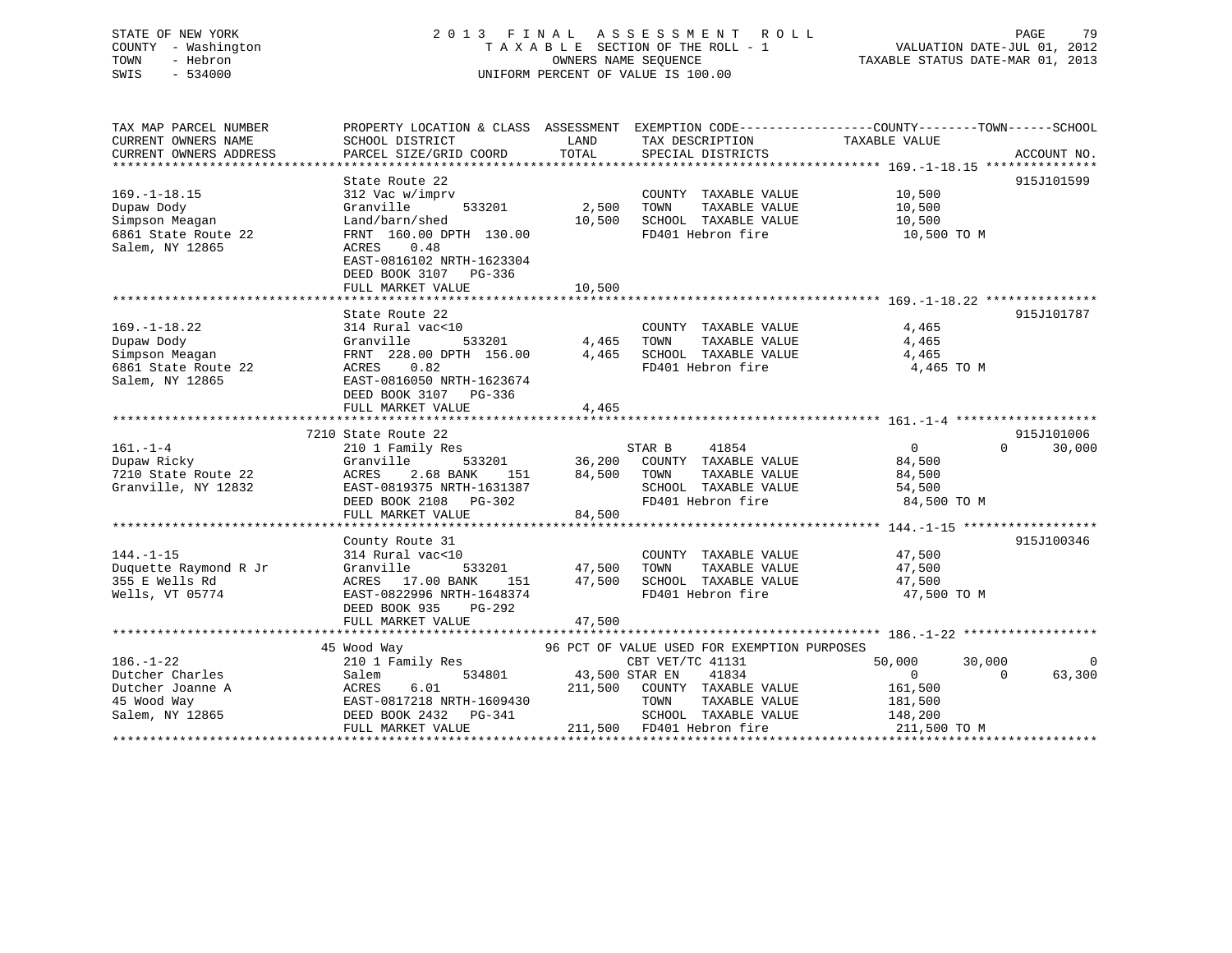# STATE OF NEW YORK 2 0 1 3 F I N A L A S S E S S M E N T R O L L PAGE 80 COUNTY - Washington T A X A B L E SECTION OF THE ROLL - 1 VALUATION DATE-JUL 01, 2012 TOWN - Hebron OWNERS NAME SEQUENCE TAXABLE STATUS DATE-MAR 01, 2013 SWIS - 534000 UNIFORM PERCENT OF VALUE IS 100.00

| TAX MAP PARCEL NUMBER<br>CURRENT OWNERS NAME<br>CURRENT OWNERS ADDRESS | PROPERTY LOCATION & CLASS ASSESSMENT<br>SCHOOL DISTRICT<br>PARCEL SIZE/GRID COORD | LAND<br>TOTAL | EXEMPTION CODE----------------COUNTY-------TOWN------SCHOOL<br>TAX DESCRIPTION TAXABLE VALUE SPECIAL DISTRICTS |                              | ACCOUNT NO.                    |
|------------------------------------------------------------------------|-----------------------------------------------------------------------------------|---------------|----------------------------------------------------------------------------------------------------------------|------------------------------|--------------------------------|
|                                                                        |                                                                                   |               |                                                                                                                |                              |                                |
| $177. - 1 - 8.1$<br>Duveen Charles J                                   | 6603 State Route 22<br>240 Rural res<br>534801<br>Salem                           | 56,600 STAR B | 75 PCT OF VALUE USED FOR EXEMPTION PURPOSES<br>WAR VET/TC 41121<br>41854                                       | 18,000<br>25,425<br>$\Omega$ | $\Omega$<br>$\Omega$<br>30,000 |
| Duveen Aqnes<br>6603 State Route 22                                    | ACRES 14.70 BANK<br>151<br>EAST-0814910 NRTH-1617197                              | 226,000       | COUNTY TAXABLE VALUE<br>TOWN<br>TAXABLE VALUE                                                                  | 200,575<br>208,000           |                                |
| Salem, NY 12865                                                        | DEED BOOK 936<br>$PG-19$<br>FULL MARKET VALUE                                     |               | SCHOOL TAXABLE VALUE<br>226,000 CA008 Cons agri dst 8 226,000 TO M<br>FD401 Hebron fire                        | 196,000                      |                                |
|                                                                        |                                                                                   |               |                                                                                                                | 226,000 TO M                 |                                |
|                                                                        |                                                                                   |               |                                                                                                                |                              | 915J100599                     |
| $177. - 1 - 6.3$<br>Duveen Peter                                       | 23 Tiplady Rd<br>210 1 Family Res<br>534801<br>Salem                              | 66,300        | STAR B<br>41854<br>COUNTY TAXABLE VALUE                                                                        | $\overline{0}$<br>157,000    | $\Omega$<br>30,000             |
| 23 Tiplady Rd                                                          | Sub Lot 5                                                                         | 157,000       | TAXABLE VALUE<br>TOWN                                                                                          | 157,000                      |                                |
| Salem, NY 12865                                                        | FRNT 410.00 DPTH 154.00<br>ACRES 0.95                                             |               | SCHOOL TAXABLE VALUE<br>FD401 Hebron fire                                                                      | 127,000<br>157,000 TO M      |                                |
|                                                                        | EAST-0808829 NRTH-1612905<br>DEED BOOK 2544 PG-328<br>FULL MARKET VALUE           | 157,000       |                                                                                                                |                              |                                |
|                                                                        |                                                                                   |               |                                                                                                                |                              |                                |
|                                                                        | 853 Chamberlin Mills Rd                                                           |               |                                                                                                                |                              | 915J101304                     |
| $177. - 1 - 31.2$                                                      | 210 1 Family Res                                                                  |               | STAR B<br>41854                                                                                                | $\Omega$                     | 30,000<br>$\Omega$             |
| Eaton Alice                                                            | 534801<br>Salem                                                                   | 32,000        | COUNTY TAXABLE VALUE                                                                                           | 87,000                       |                                |
| 853 Chamberlin Mills Rd                                                | ACRES<br>1.00                                                                     | 87,000        | TOWN<br>TAXABLE VALUE                                                                                          | 87,000                       |                                |
| Salem, NY 12865                                                        | EAST-0807464 NRTH-1613303                                                         |               | SCHOOL TAXABLE VALUE                                                                                           | 57,000                       |                                |
|                                                                        | DEED BOOK 823<br>PG-286                                                           |               | FD401 Hebron fire                                                                                              | 87,000 TO M                  |                                |
|                                                                        | FULL MARKET VALUE                                                                 | 87,000        |                                                                                                                |                              |                                |
|                                                                        |                                                                                   |               |                                                                                                                |                              |                                |
|                                                                        | County Route 31                                                                   |               |                                                                                                                |                              |                                |
| $152. - 1 - 1.4$                                                       | 322 Rural vac>10                                                                  |               | COUNTY TAXABLE VALUE                                                                                           | 67,500                       |                                |
| Eaton Alice M                                                          | 533201<br>Granville                                                               | 67,500        | TAXABLE VALUE<br>TOWN                                                                                          | 67,500                       |                                |
| 853 Chamberlin Mills Rd                                                | ACRES 12.05                                                                       | 67,500        | TOWN      TAXABLE VALUE<br>SCHOOL   TAXABLE VALUE                                                              | 67,500                       |                                |
| Salem, NY 12865                                                        | EAST-0805990 NRTH-1638685<br>DEED BOOK 3083 PG-148                                |               | FD401 Hebron fire                                                                                              | 67,500 TO M                  |                                |
|                                                                        | FULL MARKET VALUE                                                                 | 67,500        |                                                                                                                |                              |                                |
|                                                                        |                                                                                   |               |                                                                                                                |                              |                                |
|                                                                        | Chamberlin Mills Rd                                                               |               |                                                                                                                |                              |                                |
| $177. - 1 - 31.3$                                                      | 314 Rural vac<10                                                                  |               | COUNTY TAXABLE VALUE                                                                                           | 14,000                       |                                |
| Eaton Alice M                                                          | Salem<br>534801                                                                   | 14,000        | TAXABLE VALUE<br>TOWN                                                                                          | 14,000                       |                                |
| 853 Chamberlin Mills Rd                                                | ACRES<br>2.06                                                                     | 14,000        | SCHOOL TAXABLE VALUE                                                                                           | 14,000                       |                                |
| Salem, NY 12865                                                        | EAST-0807671 NRTH-1613373<br>DEED BOOK 2785<br>PG-103                             |               | FD401 Hebron fire                                                                                              | 14,000 TO M                  |                                |
|                                                                        | FULL MARKET VALUE                                                                 | 14,000        |                                                                                                                |                              |                                |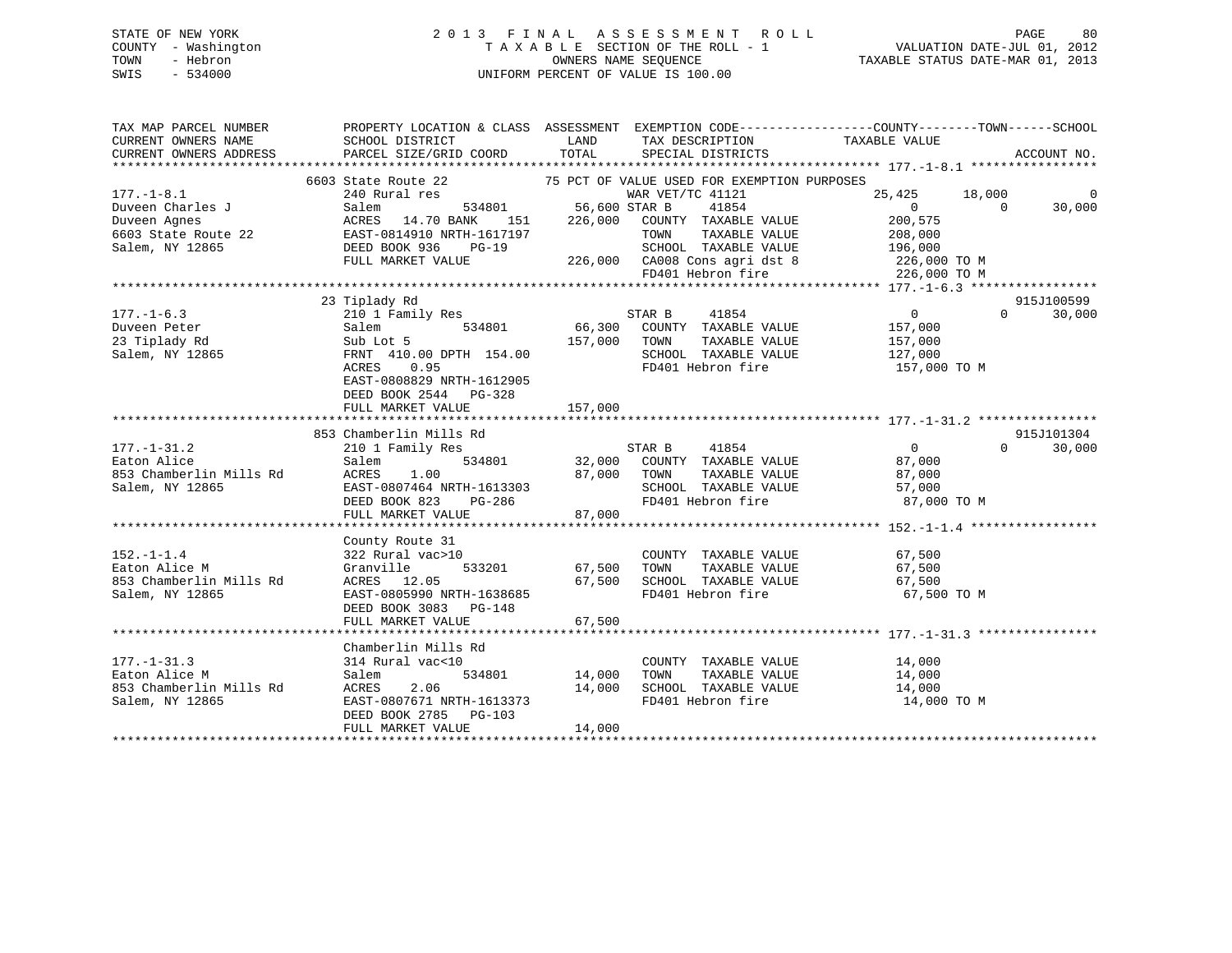# STATE OF NEW YORK 2 0 1 3 F I N A L A S S E S S M E N T R O L L PAGE 81 COUNTY - Washington T A X A B L E SECTION OF THE ROLL - 1 VALUATION DATE-JUL 01, 2012 TOWN - Hebron OWNERS NAME SEQUENCE TAXABLE STATUS DATE-MAR 01, 2013 SWIS - 534000 UNIFORM PERCENT OF VALUE IS 100.00

| TAX MAP PARCEL NUMBER<br>CURRENT OWNERS NAME | PROPERTY LOCATION & CLASS ASSESSMENT EXEMPTION CODE---------------COUNTY-------TOWN-----SCHOOL<br>SCHOOL DISTRICT | LAND    | TAX DESCRIPTION TAXABLE VALUE                                                                     |                            |             |
|----------------------------------------------|-------------------------------------------------------------------------------------------------------------------|---------|---------------------------------------------------------------------------------------------------|----------------------------|-------------|
| CURRENT OWNERS ADDRESS                       | PARCEL SIZE/GRID COORD                                                                                            | TOTAL   | SPECIAL DISTRICTS                                                                                 |                            | ACCOUNT NO. |
|                                              |                                                                                                                   |         |                                                                                                   |                            |             |
|                                              | 6060 State Route 22                                                                                               |         |                                                                                                   |                            |             |
| $185. - 1 - 14.22$                           | 270 Mfg housing                                                                                                   |         | STAR B<br>41854                                                                                   | $\overline{0}$<br>$\Omega$ | 30,000      |
| Eaton Lonny J                                | 534801<br>Salem                                                                                                   | 33,800  | COUNTY TAXABLE VALUE                                                                              | 42,500                     |             |
| Bessette Paige                               | lot B                                                                                                             | 42,500  | TOWN<br>TAXABLE VALUE                                                                             | 42,500                     |             |
| 6060 State Route 22                          | ACRES<br>1.70                                                                                                     |         | SCHOOL TAXABLE VALUE                                                                              | 12,500                     |             |
| Salem, NY 12865                              | EAST-0814409 NRTH-1604040                                                                                         |         | SCHOOL TAXABLE VALUE 12,500<br>CA008 Cons agri dst 8 12,500 TO M<br>FD401 Hebron fire 12,500 TO M |                            |             |
|                                              | DEED BOOK 2446 PG-14                                                                                              |         |                                                                                                   |                            |             |
|                                              | FULL MARKET VALUE                                                                                                 | 42,500  |                                                                                                   |                            |             |
|                                              |                                                                                                                   |         |                                                                                                   |                            |             |
|                                              | 274 Little Burch Hill Rd                                                                                          |         |                                                                                                   |                            |             |
| $151.-1-15.1$                                | 312 Vac w/imprv                                                                                                   |         | COUNTY TAXABLE VALUE                                                                              | 34,800                     |             |
| Edwards Jean A                               | Granville<br>533201                                                                                               | 29,000  | TOWN<br>TAXABLE VALUE                                                                             | 34,800                     |             |
| Edwards Walter M                             | 1.10<br>ACRES                                                                                                     | 34,800  | SCHOOL TAXABLE VALUE                                                                              | 34,800                     |             |
| 59 Locust Ln                                 |                                                                                                                   |         | FD401 Hebron fire                                                                                 | 34,800 TO M                |             |
| Levittown, PA 19054                          | EAST-0800992 NRTH-1635085<br>DEED BOOK 2903 – DC-275<br>DEED BOOK 2903 PG-275                                     |         |                                                                                                   |                            |             |
|                                              | FULL MARKET VALUE                                                                                                 | 34,800  |                                                                                                   |                            |             |
|                                              |                                                                                                                   |         |                                                                                                   |                            |             |
|                                              | Middle Rd                                                                                                         |         |                                                                                                   |                            | 915J101459  |
| $160. - 1 - 4.3$                             | 314 Rural vac<10                                                                                                  |         | COUNTY TAXABLE VALUE 14,200                                                                       |                            |             |
| Ehni Mary                                    | Salem<br>534801                                                                                                   | 14,200  | TAXABLE VALUE<br>TOWN                                                                             | 14,200                     |             |
| Frailey Stephen                              | Lot 3                                                                                                             | 14,200  | SCHOOL TAXABLE VALUE                                                                              | 14,200                     |             |
| 11 Charlton St                               | ACRES<br>5.09                                                                                                     |         | FD401 Hebron fire                                                                                 | 14,200 TO M                |             |
| New York, NY 10014                           | EAST-0806442 NRTH-1627893                                                                                         |         |                                                                                                   |                            |             |
|                                              | DEED BOOK 871<br>PG-341                                                                                           |         |                                                                                                   |                            |             |
|                                              | FULL MARKET VALUE                                                                                                 | 14,200  |                                                                                                   |                            |             |
|                                              |                                                                                                                   |         |                                                                                                   |                            |             |
|                                              | 671 Middle Rd                                                                                                     |         |                                                                                                   |                            |             |
| $160. - 1 - 16.4$                            | 240 Rural res                                                                                                     |         | STAR B<br>41854                                                                                   | $\overline{0}$<br>$\Omega$ | 30,000      |
| Ehni Mary                                    | Granville<br>533201                                                                                               |         | 351,100 COUNTY TAXABLE VALUE                                                                      | 492,500                    |             |
| Ehni Mary<br>Frailey Stephen                 | 859/197 conservation ease                                                                                         | 492,500 | TOWN<br>TAXABLE VALUE                                                                             | 492,500                    |             |
| PO Box 456                                   | 86.30 BANK<br>ACRES<br>185                                                                                        |         | SCHOOL TAXABLE VALUE                                                                              | 462,500                    |             |
| Salem, NY 12865                              | EAST-0806146 NRTH-1628483                                                                                         |         | CA008 Cons agri dst 8                                                                             | 492,500 TO M               |             |
|                                              | DEED BOOK 859<br>PG-209                                                                                           |         | FD401 Hebron fire                                                                                 | 492,500 TO M               |             |
|                                              | FULL MARKET VALUE                                                                                                 | 492,500 |                                                                                                   |                            |             |
|                                              |                                                                                                                   |         |                                                                                                   |                            |             |
|                                              | 1046 County Route 45                                                                                              |         |                                                                                                   |                            | 915J100429  |
| $167. - 1 - 57$                              | 270 Mfg housing                                                                                                   |         | COUNTY TAXABLE VALUE                                                                              | 66,500                     |             |
| Ehrlich James                                | 532001<br>Argyle                                                                                                  | 60,000  | TAXABLE VALUE<br>TOWN                                                                             | 66,500                     |             |
| Zdrojewski Julie                             | 3.00<br>ACRES                                                                                                     | 66,500  | SCHOOL TAXABLE VALUE                                                                              | 66,500                     |             |
| 1046 County Route 45                         | EAST-0783387 NRTH-1624947                                                                                         |         | FD401 Hebron fire                                                                                 | 66,500 TO M                |             |
| Argyle, NY 12809                             | DEED BOOK 589<br>PG-247                                                                                           |         |                                                                                                   |                            |             |
|                                              | FULL MARKET VALUE                                                                                                 | 66,500  |                                                                                                   |                            |             |
|                                              |                                                                                                                   |         |                                                                                                   |                            |             |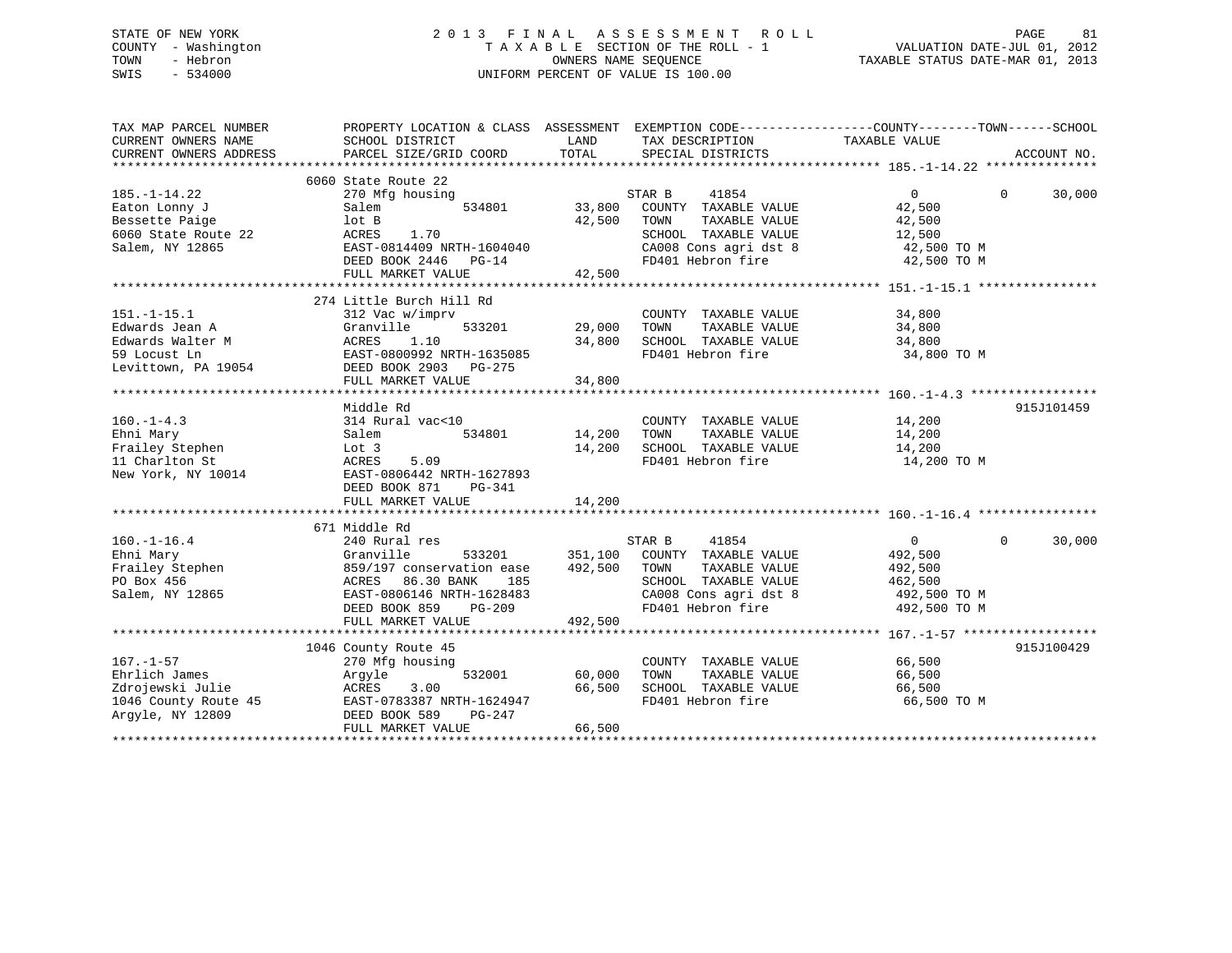# STATE OF NEW YORK 2 0 1 3 F I N A L A S S E S S M E N T R O L L PAGE 82 COUNTY - Washington T A X A B L E SECTION OF THE ROLL - 1 VALUATION DATE-JUL 01, 2012 TOWN - Hebron OWNERS NAME SEQUENCE TAXABLE STATUS DATE-MAR 01, 2013 SWIS - 534000 UNIFORM PERCENT OF VALUE IS 100.00

| TAX MAP PARCEL NUMBER<br>CURRENT OWNERS NAME<br>CURRENT OWNERS ADDRESS | PROPERTY LOCATION & CLASS ASSESSMENT EXEMPTION CODE---------------COUNTY-------TOWN------SCHOOL<br>SCHOOL DISTRICT<br>PARCEL SIZE/GRID COORD | LAND<br>TOTAL  | TAX DESCRIPTION<br>SPECIAL DISTRICTS          | TAXABLE VALUE            | ACCOUNT NO. |
|------------------------------------------------------------------------|----------------------------------------------------------------------------------------------------------------------------------------------|----------------|-----------------------------------------------|--------------------------|-------------|
|                                                                        |                                                                                                                                              |                |                                               |                          |             |
|                                                                        | 1043 County Route 45                                                                                                                         |                |                                               |                          | 915J101590  |
| $167. - 1 - 1.1$                                                       | 241 Rural res&ag                                                                                                                             |                | 41720<br>AG DIST                              | 64,108<br>64,108         | 64,108      |
| Ehrlich James L                                                        | 532001<br>Argyle                                                                                                                             | 158,300        | COUNTY TAXABLE VALUE                          | 213,392                  |             |
| Zdrojewski Juliane                                                     | ACRES 44.90                                                                                                                                  | 277,500        | TOWN<br>TAXABLE VALUE                         | 213,392                  |             |
| 832 Coot Hill Rd                                                       | EAST-0783643 NRTH-1625962                                                                                                                    |                | SCHOOL TAXABLE VALUE                          | 213,392                  |             |
| Argyle, NY 12809                                                       | DEED BOOK 585<br>PG-196                                                                                                                      |                | CA008 Cons agri dst 8                         | 213,392 TO M             |             |
|                                                                        | FULL MARKET VALUE                                                                                                                            | 277,500        | 64,108 EX                                     |                          |             |
| MAY BE SUBJECT TO PAYMENT                                              |                                                                                                                                              |                | FD401 Hebron fire                             | 277,500 TO M             |             |
| UNDER AGDIST LAW TIL 2017                                              |                                                                                                                                              |                |                                               |                          |             |
|                                                                        |                                                                                                                                              |                |                                               |                          | 915J101227  |
| $170. - 1 - 15.7$                                                      | 118 Indian Head Way<br>210 1 Family Res                                                                                                      |                | COUNTY TAXABLE VALUE                          | 89,500                   |             |
| Ellenwood Warren C                                                     | 533201<br>Granville                                                                                                                          | 42,200         | TOWN<br>TAXABLE VALUE                         | 89,500                   |             |
| Ellenwood Kathleen C                                                   | ACRES<br>5.10 BANK<br>151                                                                                                                    | 89,500         | SCHOOL TAXABLE VALUE                          | 89,500                   |             |
| 7 Rolling Rd                                                           | EAST-0816714 NRTH-1620931                                                                                                                    |                | FD401 Hebron fire                             | 89,500 TO M              |             |
| Miller Place, NY 11764                                                 | DEED BOOK 917<br>PG-346                                                                                                                      |                |                                               |                          |             |
|                                                                        | FULL MARKET VALUE                                                                                                                            | 89,500         |                                               |                          |             |
|                                                                        |                                                                                                                                              |                |                                               |                          |             |
|                                                                        | 104 Mountain Way                                                                                                                             |                |                                               |                          | 915J101699  |
| $159. - 1 - 25.10$                                                     | 210 1 Family Res                                                                                                                             |                | COUNTY TAXABLE VALUE                          | 157,000                  |             |
| Elwell Melissa A                                                       | 533801<br>Hartford                                                                                                                           | 46,200         | TOWN<br>TAXABLE VALUE                         | 157,000                  |             |
| 104 Mountain Way                                                       | lot E                                                                                                                                        | 157,000        | SCHOOL TAXABLE VALUE                          | 157,000                  |             |
| Granville, NY 12832                                                    | 3.08<br>ACRES                                                                                                                                |                | FD401 Hebron fire                             | 157,000 TO M             |             |
|                                                                        | EAST-0797018 NRTH-1628000                                                                                                                    |                |                                               |                          |             |
|                                                                        | DEED BOOK 2815 PG-304                                                                                                                        |                |                                               |                          |             |
|                                                                        | FULL MARKET VALUE                                                                                                                            | 157,000        |                                               |                          |             |
|                                                                        |                                                                                                                                              |                |                                               |                          |             |
|                                                                        | County Route 31/W Off                                                                                                                        |                |                                               |                          | 915J100210  |
| $159. - 1 - 10$                                                        | 314 Rural vac<10                                                                                                                             |                | COUNTY TAXABLE VALUE                          | 5,500                    |             |
| Ely Emma                                                               | Granville<br>533201                                                                                                                          | 5,500          | TOWN<br>TAXABLE VALUE                         | 5,500                    |             |
| 974 County Route 31                                                    | ACRES<br>7.70                                                                                                                                | 5,500          | SCHOOL TAXABLE VALUE                          | 5,500                    |             |
| Granville, NY 12832                                                    | EAST-0801636 NRTH-1632375                                                                                                                    |                | CA008 Cons agri dst 8                         | 5,500 TO M               |             |
|                                                                        | DEED BOOK 439<br>PG-310                                                                                                                      |                | FD401 Hebron fire                             | 5,500 TO M               |             |
|                                                                        | FULL MARKET VALUE                                                                                                                            | 5,500          |                                               |                          |             |
|                                                                        |                                                                                                                                              |                |                                               |                          |             |
|                                                                        | 974 County Route 31                                                                                                                          |                |                                               |                          | 915J100209  |
| $159. - 1 - 18.1$                                                      | 241 Rural res&ag                                                                                                                             |                | 41720<br>AG DIST                              | 105,615<br>105,615       | 105,615     |
| Ely Emma S LE                                                          | 533201<br>Granville                                                                                                                          | 307,500 STAR B | 41854                                         | $\mathbf{0}$<br>$\Omega$ | 30,000      |
| Biondi Renee<br>974 County Route 31                                    | 446/741<br>ACRES 130.00                                                                                                                      | 380,000        | COUNTY TAXABLE VALUE<br>TOWN<br>TAXABLE VALUE | 274,385                  |             |
| Granville, NY 12832                                                    | EAST-0803024 NRTH-1626651                                                                                                                    |                | SCHOOL TAXABLE VALUE                          | 274,385                  |             |
|                                                                        | DEED BOOK 917<br>PG-226                                                                                                                      |                | CA008 Cons agri dst 8                         | 244,385<br>274,385 TO M  |             |
| MAY BE SUBJECT TO PAYMENT                                              | FULL MARKET VALUE                                                                                                                            | 380,000        | 105,615 EX                                    |                          |             |
| UNDER AGDIST LAW TIL 2017                                              |                                                                                                                                              |                | FD401 Hebron fire                             | 380,000 TO M             |             |
|                                                                        |                                                                                                                                              |                |                                               |                          |             |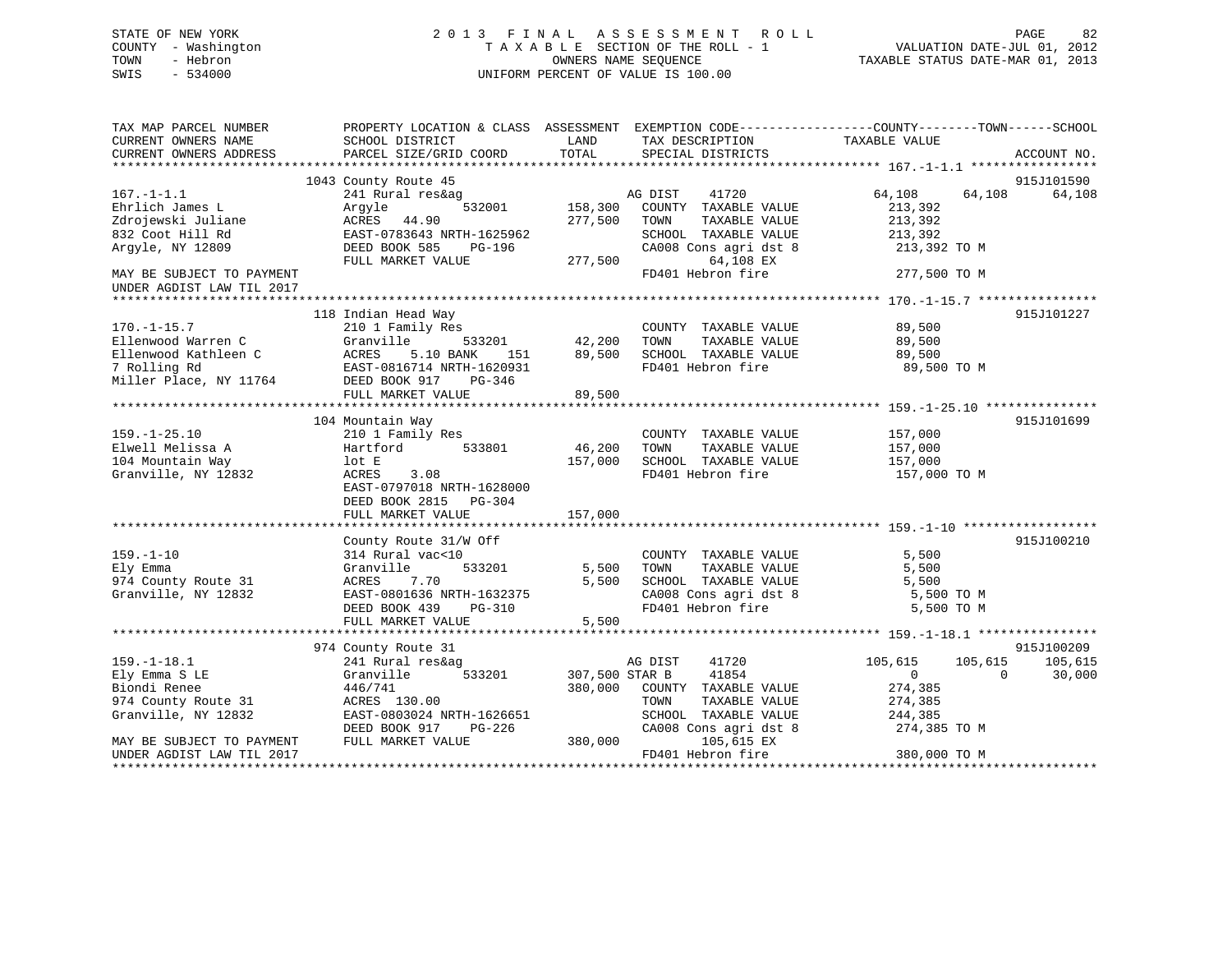# STATE OF NEW YORK 2 0 1 3 F I N A L A S S E S S M E N T R O L L PAGE 83 COUNTY - Washington T A X A B L E SECTION OF THE ROLL - 1 VALUATION DATE-JUL 01, 2012 TOWN - Hebron OWNERS NAME SEQUENCE TAXABLE STATUS DATE-MAR 01, 2013 SWIS - 534000 UNIFORM PERCENT OF VALUE IS 100.00

| TAX MAP PARCEL NUMBER<br>CURRENT OWNERS NAME<br>CURRENT OWNERS ADDRESS | PROPERTY LOCATION & CLASS ASSESSMENT EXEMPTION CODE----------------COUNTY-------TOWN------SCHOOL<br>SCHOOL DISTRICT<br>PARCEL SIZE/GRID COORD | LAND<br>TOTAL            | TAX DESCRIPTION<br>SPECIAL DISTRICTS                              | TAXABLE VALUE                                          | ACCOUNT NO.            |
|------------------------------------------------------------------------|-----------------------------------------------------------------------------------------------------------------------------------------------|--------------------------|-------------------------------------------------------------------|--------------------------------------------------------|------------------------|
|                                                                        |                                                                                                                                               |                          |                                                                   |                                                        |                        |
|                                                                        | County Route 31                                                                                                                               |                          |                                                                   |                                                        | 915J100251             |
| $159. - 1 - 18.2$<br>Ely Emma S LE<br>Biondi Renee                     | 322 Rural vac>10<br>533201<br>Granville<br>446/741                                                                                            | 122,000<br>122,000       | AG DIST<br>41720<br>COUNTY TAXABLE VALUE<br>TOWN<br>TAXABLE VALUE | 28,508<br>28,508<br>93,492<br>93,492                   | 28,508                 |
| 974 County Route 31<br>Granville, NY 12832                             | ACRES 40.00<br>EAST-0800841 NRTH-1626639<br>DEED BOOK 917<br><b>PG-229</b>                                                                    |                          | SCHOOL TAXABLE VALUE<br>CA008 Cons agri dst 8<br>28,508 EX        | 93,492<br>93,492 TO M                                  |                        |
| MAY BE SUBJECT TO PAYMENT<br>UNDER AGDIST LAW TIL 2017                 | FULL MARKET VALUE                                                                                                                             |                          | 122,000 FD401 Hebron fire                                         | 122,000 TO M                                           |                        |
|                                                                        |                                                                                                                                               |                          |                                                                   |                                                        |                        |
| $158. - 1 - 2.3$                                                       | 4303 County Route 30<br>210 1 Family Res                                                                                                      |                          | AGED-CO<br>41802                                                  | 83,750<br>$\Omega$                                     | 915J100208<br>$\Omega$ |
| Ely Florence P LE<br>Ely Cynthia A                                     | 533801<br>Hartford<br>ACRES<br>3.00                                                                                                           | 167,500 STAR EN          | 115,000 AGE-TN/SCH 41806<br>41834                                 | 50,250<br>$\overline{0}$<br>$\overline{0}$<br>$\Omega$ | 50,250<br>63,300       |
| 4303 County Route 30                                                   | -------<br>EAST-0784820 NRTH-1628391<br>---- ---- ---- --- --- ---- ----                                                                      |                          | COUNTY TAXABLE VALUE                                              | 83,750                                                 |                        |
| Granville, NY 12832                                                    | DEED BOOK 3013 PG-179                                                                                                                         |                          | TOWN<br>TAXABLE VALUE                                             | 117,250                                                |                        |
|                                                                        | FULL MARKET VALUE                                                                                                                             |                          | 167,500 SCHOOL TAXABLE VALUE                                      | 53,950                                                 |                        |
|                                                                        |                                                                                                                                               |                          | CA008 Cons agri dst 8                                             | 167,500 TO M                                           |                        |
|                                                                        |                                                                                                                                               |                          | FD401 Hebron fire                                                 | 167,500 TO M                                           |                        |
|                                                                        |                                                                                                                                               |                          |                                                                   |                                                        |                        |
|                                                                        | 4304 County Route 30                                                                                                                          |                          |                                                                   |                                                        |                        |
| $158. - 1 - 2.4$                                                       | 241 Rural res&ag<br>533801                                                                                                                    |                          | AG DIST<br>41720                                                  | 29,552<br>29,552<br>$\Omega$                           | 29,552                 |
| Ely Joseph<br>4304 County Route 30                                     | Hartford<br>774/82                                                                                                                            | 88,500 STAR B<br>139,000 | 41854<br>COUNTY TAXABLE VALUE                                     | $\Omega$<br>109,448                                    | 30,000                 |
| Granville, NY 12832                                                    | ACRES 12.40 BANK<br>151                                                                                                                       |                          | TOWN<br>TAXABLE VALUE                                             | 109,448                                                |                        |
|                                                                        | EAST-0785447 NRTH-1628647                                                                                                                     |                          | SCHOOL TAXABLE VALUE                                              | 79,448                                                 |                        |
| MAY BE SUBJECT TO PAYMENT                                              | DEED BOOK 827<br>PG-92                                                                                                                        |                          | CA008 Cons agri dst 8                                             | 109,448 TO M                                           |                        |
| UNDER AGDIST LAW TIL 2017                                              | FULL MARKET VALUE                                                                                                                             | 139,000                  | 29,552 EX                                                         |                                                        |                        |
|                                                                        |                                                                                                                                               |                          | FD401 Hebron fire                                                 | 139,000 TO M                                           |                        |
|                                                                        |                                                                                                                                               |                          |                                                                   |                                                        |                        |
|                                                                        | 9 Button Rd                                                                                                                                   |                          |                                                                   |                                                        | 915J100206             |
| $152. - 2 - 18$                                                        | 210 1 Family Res                                                                                                                              | ST<br>56,500             | STAR EN<br>41834                                                  | $\overline{0}$<br>$\Omega$                             | 63,300                 |
| Emond Frances                                                          | 533201<br>Granville                                                                                                                           |                          | COUNTY TAXABLE VALUE                                              | 177,500                                                |                        |
| Emond Michael                                                          | 432/1166-415/817                                                                                                                              | 177,500                  | TOWN<br>TAXABLE VALUE                                             | 177,500                                                |                        |
| 9 Button Rd                                                            | 5.10<br>ACRES                                                                                                                                 |                          | SCHOOL TAXABLE VALUE                                              | 114,200                                                |                        |
| Granville, NY 12832                                                    | EAST-0813859 NRTH-1641104<br>DEED BOOK 2906 PG-239                                                                                            |                          | FD401 Hebron fire                                                 | 177,500 TO M                                           |                        |
|                                                                        | FULL MARKET VALUE                                                                                                                             | 177,500                  |                                                                   |                                                        |                        |
|                                                                        | 132 County Route 28                                                                                                                           |                          |                                                                   |                                                        |                        |
| $152. - 2 - 17.2$                                                      | 240 Rural res                                                                                                                                 |                          | COUNTY TAXABLE VALUE                                              | 343,500                                                |                        |
| Enos Steven                                                            | Granville<br>533201                                                                                                                           | 88,500                   | TOWN<br>TAXABLE VALUE                                             | 343,500                                                |                        |
| Enos Stephanie                                                         | ACRES 12.50 BANK<br>151                                                                                                                       | 343,500                  | SCHOOL TAXABLE VALUE                                              | 343,500                                                |                        |
| PO Box 666                                                             | EAST-0811153 NRTH-1641718                                                                                                                     |                          | CA008 Cons agri dst 8                                             | 343,500 TO M                                           |                        |
| South Yarmouth, MA 02664                                               | DEED BOOK 3158 PG-198<br>FULL MARKET VALUE                                                                                                    | 343,500                  | FD401 Hebron fire                                                 | 343,500 TO M                                           |                        |
|                                                                        |                                                                                                                                               |                          |                                                                   |                                                        |                        |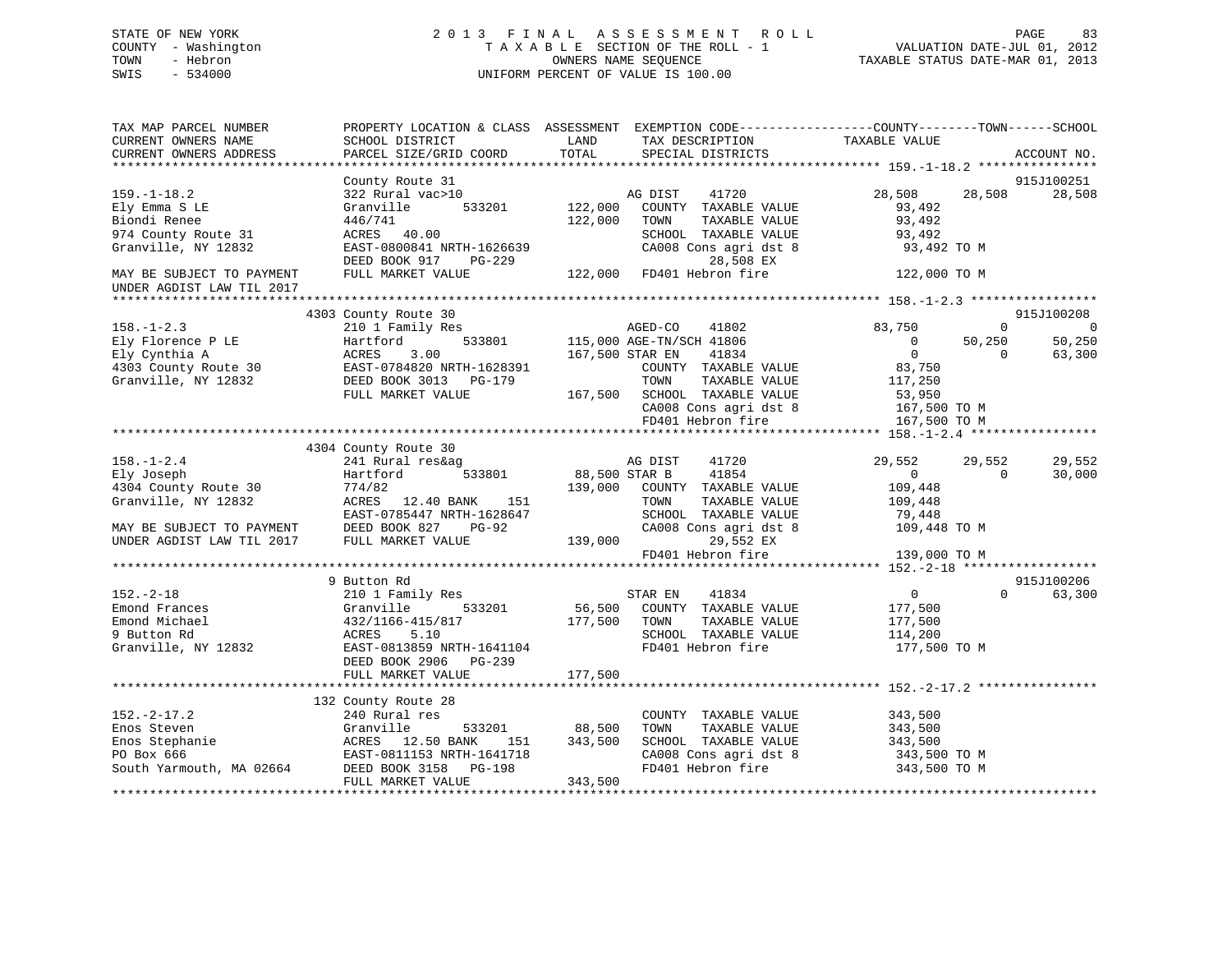# STATE OF NEW YORK 2 0 1 3 F I N A L A S S E S S M E N T R O L L PAGE 84 COUNTY - Washington T A X A B L E SECTION OF THE ROLL - 1 VALUATION DATE-JUL 01, 2012 TOWN - Hebron OWNERS NAME SEQUENCE TAXABLE STATUS DATE-MAR 01, 2013 SWIS - 534000 UNIFORM PERCENT OF VALUE IS 100.00

| TAX MAP PARCEL NUMBER<br>CURRENT OWNERS NAME<br>CURRENT OWNERS ADDRESS                                                                                                            | PROPERTY LOCATION & CLASS ASSESSMENT EXEMPTION CODE----------------COUNTY-------TOWN------SCHOOL<br>SCHOOL DISTRICT<br>PARCEL SIZE/GRID COORD                      | LAND<br>TOTAL                 | TAX DESCRIPTION TAXABLE VALUE<br>SPECIAL DISTRICTS                                                                                                                                                                                  |                                                                                                            | ACCOUNT NO.                                                              |
|-----------------------------------------------------------------------------------------------------------------------------------------------------------------------------------|--------------------------------------------------------------------------------------------------------------------------------------------------------------------|-------------------------------|-------------------------------------------------------------------------------------------------------------------------------------------------------------------------------------------------------------------------------------|------------------------------------------------------------------------------------------------------------|--------------------------------------------------------------------------|
| $152. - 2 - 17.10$<br>Enos Steven<br>Enos Stephanie<br>PO Box 696<br>South Yarmouth, MA 02664<br>MAY BE SUBJECT TO PAYMENT<br>UNDER AGDIST LAW TIL 2017                           | County Route 28<br>314 Rural vac<10<br>Granville<br>533201<br>$1$ ot 5<br>ACRES<br>6.63<br>EAST-0810761 NRTH-1641463<br>DEED BOOK 2572 PG-288<br>FULL MARKET VALUE | 54,100<br>54,100<br>54,100    | AG DIST<br>41720<br>COUNTY TAXABLE VALUE<br>TAXABLE VALUE<br>TOWN<br>SCHOOL TAXABLE VALUE<br>CA008 Cons agri dst 8<br>50,327 EX<br>FD401 Hebron fire                                                                                | 50,327<br>3,773<br>3,773<br>3,773<br>3,773 TO M<br>54,100 TO M                                             | 50,327<br>50,327                                                         |
|                                                                                                                                                                                   |                                                                                                                                                                    |                               |                                                                                                                                                                                                                                     |                                                                                                            |                                                                          |
| $168. - 1 - 8.2$<br>Erickson Arthur<br>Erickson Marianne<br>117 First Light Rd<br>Salem, NY 12865                                                                                 | 117 First Light Rd<br>240 Rural res<br>534801<br>Salem<br>ACRES 160.61<br>EAST-0802998 NRTH-1622896<br>DEED BOOK 484 PG-1001<br>FULL MARKET VALUE                  | 335,000 STAR B                | 31 PCT OF VALUE USED FOR EXEMPTION PURPOSES<br>CBT VET/TC 41131<br>298,000 DIS VET/TC 41141<br>41854<br>COUNTY TAXABLE VALUE<br>TOWN<br>TAXABLE VALUE<br>335,000 SCHOOL TAXABLE VALUE<br>CA008 Cons agri dst 8<br>FD401 Hebron fire | 25,963<br>46,733 46,733<br>$\overline{0}$<br>262,304<br>262,304<br>305,000<br>335,000 TO M<br>335,000 TO M | 915J100653<br>25,963<br>$\Omega$<br>$\Omega$<br>$\overline{0}$<br>30,000 |
|                                                                                                                                                                                   |                                                                                                                                                                    |                               |                                                                                                                                                                                                                                     |                                                                                                            |                                                                          |
| $169. - 1 - 40$<br>Expression Tenley Salem 1988<br>Exickson Marleigh ACRES 112.22<br>10017 Brookmoor Dr EAST-0805820 NRTH-1620384<br>Silver Spring, MO 20901 DEED BOOK 3008 PG-38 | 362 Middle Rd<br>312 Vac w/imprv<br>FULL MARKET VALUE                                                                                                              | 224,400<br>226,400<br>226,400 | COUNTY TAXABLE VALUE<br>TOWN<br>TAXABLE VALUE<br>SCHOOL TAXABLE VALUE<br>CA008 Cons agri dst 8<br>FD401 Hebron fire                                                                                                                 | 226,400<br>226,400<br>226,400<br>226,400 TO M<br>226,400 TO M                                              | 915J101223                                                               |
|                                                                                                                                                                                   |                                                                                                                                                                    |                               |                                                                                                                                                                                                                                     |                                                                                                            |                                                                          |
| $169. - 1 - 40.4$<br>Erickson Tenley<br>Erickson Marleigh<br>10017 Brookmoor Dr<br>Silver Spring, MO 20901                                                                        | Middle Rd<br>314 Rural vac<10<br>Salem 534801<br>filed subdivision #12218<br>ACRES 5.47<br>PO1 EAST-0805783 NRTH-1621292<br>PG-38<br>FULL MARKET VALUE             | 40,000<br>40,000<br>40,000    | COUNTY TAXABLE VALUE<br>TOWN<br>TAXABLE VALUE<br>SCHOOL TAXABLE VALUE<br>CA008 Cons agri dst 8<br>FD401 Hebron fire                                                                                                                 | 40,000<br>40,000<br>40,000<br>40,000 TO M<br>40,000 TO M                                                   |                                                                          |
|                                                                                                                                                                                   |                                                                                                                                                                    |                               |                                                                                                                                                                                                                                     |                                                                                                            |                                                                          |
| $177. - 1 - 3.6$<br>Erno Jeffrey M<br>Erno-Boel Janet<br>68 Fitch Rd<br>Mechanicville, NY 12118                                                                                   | 25 Eden Way<br>270 Mfg housing<br>534801<br>Salem<br>Lot 3<br>ACRES 10.97<br>EAST-0805276 NRTH-1617788<br>DEED BOOK 806<br>$PG-65$                                 | 41,500<br>50,500              | COUNTY TAXABLE VALUE<br>TOWN<br>TAXABLE VALUE<br>SCHOOL TAXABLE VALUE<br>CA008 Cons agri dst 8<br>FD401 Hebron fire                                                                                                                 | 50,500<br>50,500<br>50, 500<br>50, 500 TO M<br>---- TO TO M<br>50,500 TO M                                 |                                                                          |
|                                                                                                                                                                                   | FULL MARKET VALUE                                                                                                                                                  | 50,500                        |                                                                                                                                                                                                                                     |                                                                                                            |                                                                          |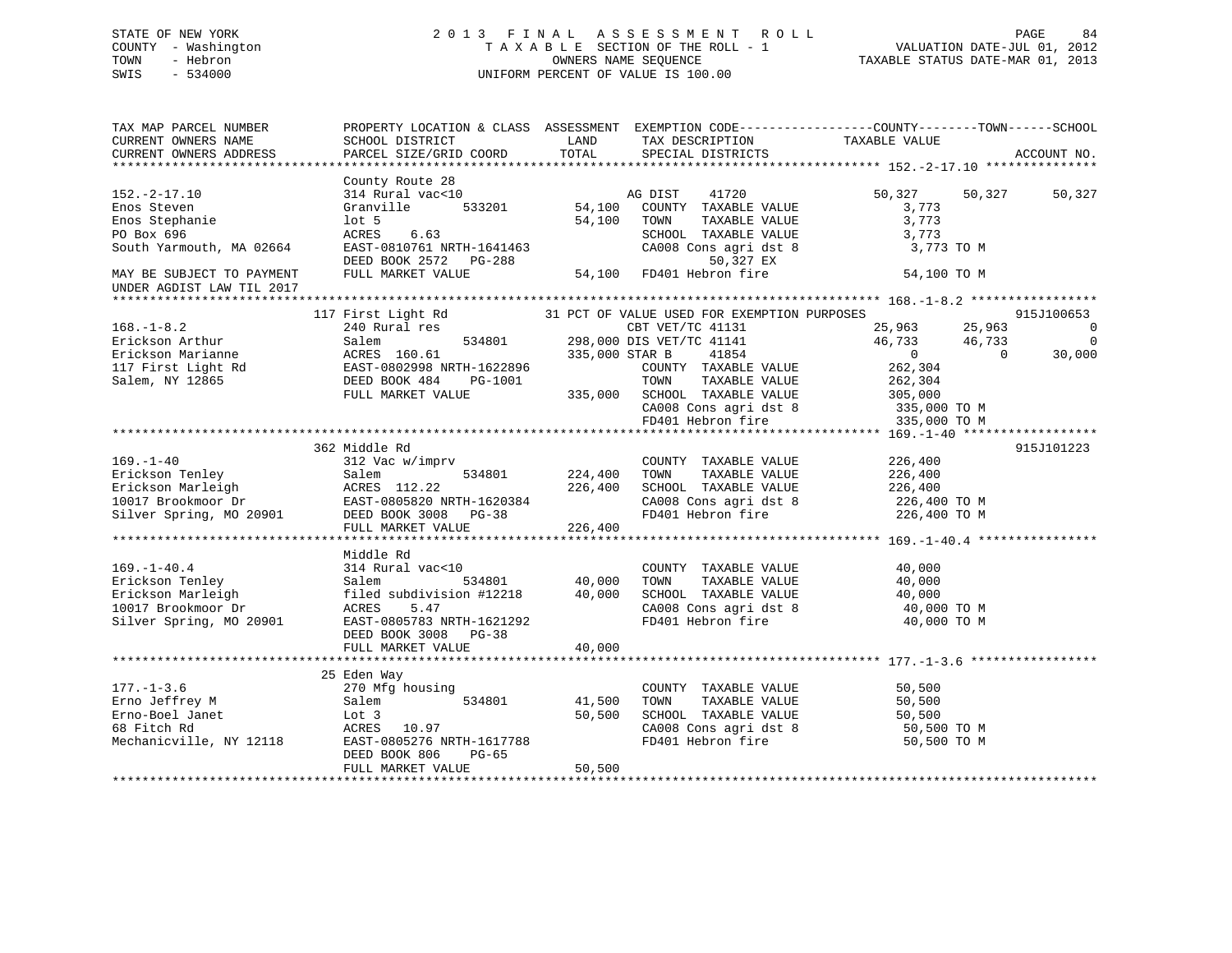# STATE OF NEW YORK 2 0 1 3 F I N A L A S S E S S M E N T R O L L PAGE 85 COUNTY - Washington T A X A B L E SECTION OF THE ROLL - 1 VALUATION DATE-JUL 01, 2012 TOWN - Hebron OWNERS NAME SEQUENCE TAXABLE STATUS DATE-MAR 01, 2013 SWIS - 534000 UNIFORM PERCENT OF VALUE IS 100.00

| TAX MAP PARCEL NUMBER<br>CURRENT OWNERS NAME<br>CURRENT OWNERS ADDRESS                      | PROPERTY LOCATION & CLASS ASSESSMENT EXEMPTION CODE---------------COUNTY-------TOWN-----SCHOOL<br>SCHOOL DISTRICT<br>PARCEL SIZE/GRID COORD                            | LAND<br>TOTAL              | TAX DESCRIPTION<br>SPECIAL DISTRICTS                                                       | TAXABLE VALUE                             | ACCOUNT NO. |
|---------------------------------------------------------------------------------------------|------------------------------------------------------------------------------------------------------------------------------------------------------------------------|----------------------------|--------------------------------------------------------------------------------------------|-------------------------------------------|-------------|
| $170. - 2 - 11$<br>Eureka Realty LLC<br>9700 Main Rd<br>PO Box 735<br>East Marion, NY 11939 | Higgins Rd/e Off<br>322 Rural vac>10<br>533201<br>Granville<br>ACRES 19.44<br>EAST-0822626 NRTH-1622282<br>DEED BOOK 1934 PG-51<br>FULL MARKET VALUE                   | 13,900<br>13,900<br>13,900 | COUNTY TAXABLE VALUE<br>TAXABLE VALUE<br>TOWN<br>SCHOOL TAXABLE VALUE<br>FD401 Hebron fire | 13,900<br>13,900<br>13,900<br>13,900 TO M | 915J101797  |
| $170. - 2 - 12$<br>Eureka Realty LLC<br>9700 Main Rd<br>PO Box 735<br>East Marion, NY 11939 | Higgins Rd/e Off<br>322 Rural vac>10<br>Granville<br>533201<br>$P/O$ Lot 10<br>3.00<br>ACRES<br>EAST-0822573 NRTH-1621968<br>DEED BOOK 1934 PG-43<br>FULL MARKET VALUE | 2,185<br>2,185<br>2,185    | COUNTY TAXABLE VALUE<br>TOWN<br>TAXABLE VALUE<br>SCHOOL TAXABLE VALUE<br>FD401 Hebron fire | 2,185<br>2,185<br>2,185<br>2,185 TO M     | 915J101798  |
| $170. - 2 - 13$<br>Eureka Realty LLC<br>9700 Main Rd<br>PO Box 735<br>East Marion, NY 11939 | Higgins Rd/e Off<br>322 Rural vac>10<br>534801<br>Salem<br>$P/O$ Lot 10<br>ACRES 68.30<br>EAST-0822486 NRTH-1621116<br>DEED BOOK 1934 PG-43<br>FULL MARKET VALUE       | 48,500<br>48,500<br>48,500 | COUNTY TAXABLE VALUE<br>TOWN<br>TAXABLE VALUE<br>SCHOOL TAXABLE VALUE<br>FD401 Hebron fire | 48,500<br>48,500<br>48,500<br>48,500 TO M | 915J101799  |
| $170. - 2 - 14$<br>Eureka Realty LLC<br>9700 Main Rd<br>PO Box 735<br>East Marion, NY 11939 | Higgins Rd<br>314 Rural vac<10<br>534801<br>Salem<br>Lot $12$<br>ACRES<br>7.38<br>EAST-0821058 NRTH-1620206<br>DEED BOOK 1934 PG-47<br>FULL MARKET VALUE               | 24,300<br>24,300<br>24,300 | COUNTY TAXABLE VALUE<br>TAXABLE VALUE<br>TOWN<br>SCHOOL TAXABLE VALUE<br>FD401 Hebron fire | 24,300<br>24,300<br>24,300<br>24,300 TO M | 915J101800  |
| $170. - 2 - 20$<br>Eureka Realty LLC<br>PO Box 735<br>East Marion, NY 11939                 | Higgins Rd<br>322 Rural vac>10<br>533201<br>Granville<br>$P/O$ Lot 10<br>ACRES<br>3.80<br>EAST-0821053 NRTH-1621969<br>DEED BOOK 1934 PG-43<br>FULL MARKET VALUE       | 8,270<br>8,270<br>8,270    | COUNTY TAXABLE VALUE<br>TAXABLE VALUE<br>TOWN<br>SCHOOL TAXABLE VALUE<br>FD401 Hebron fire | 8,270<br>8,270<br>8,270<br>8,270 TO M     | 915J101806  |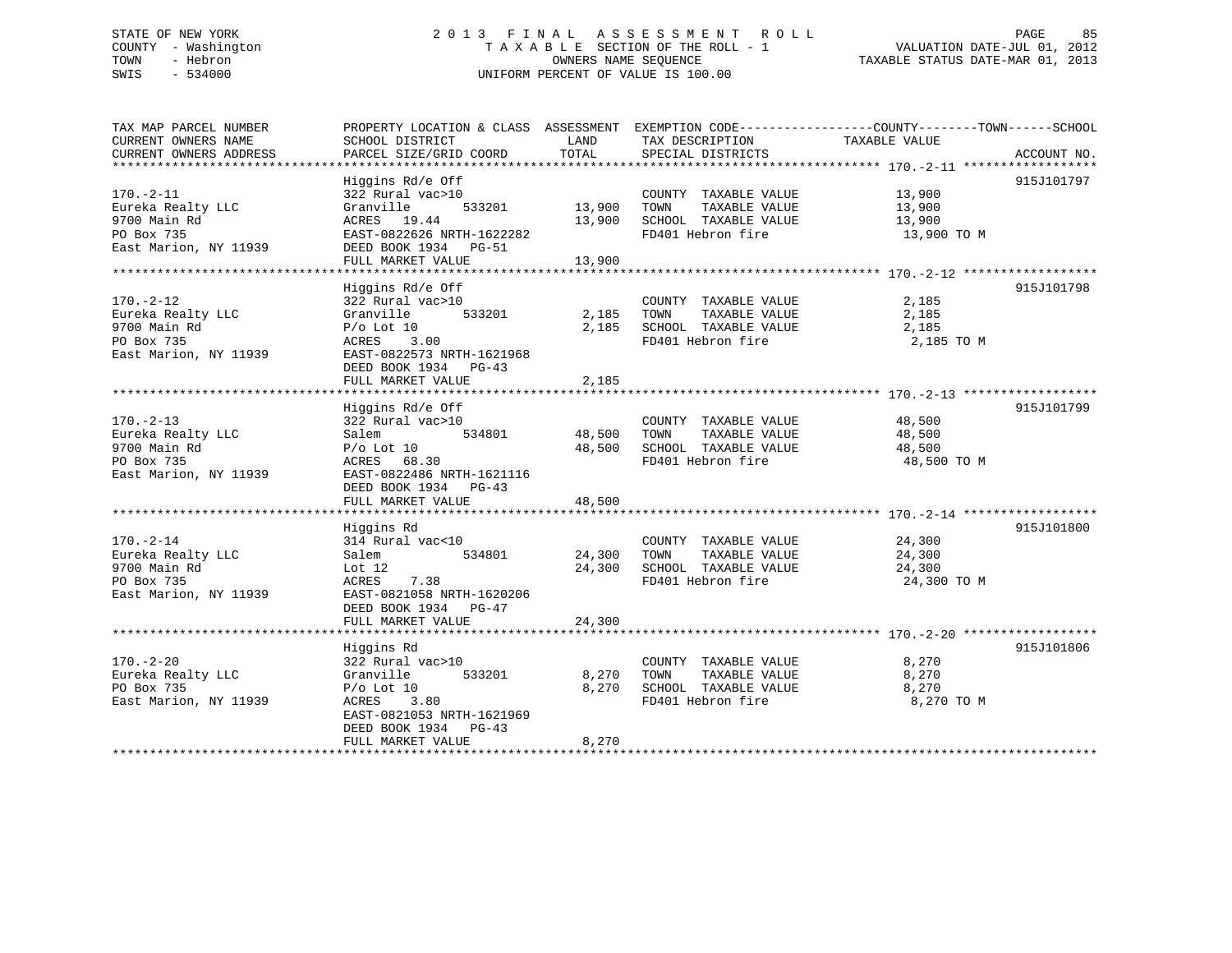# STATE OF NEW YORK 2 0 1 3 F I N A L A S S E S S M E N T R O L L PAGE 86 COUNTY - Washington T A X A B L E SECTION OF THE ROLL - 1 VALUATION DATE-JUL 01, 2012 TOWN - Hebron OWNERS NAME SEQUENCE TAXABLE STATUS DATE-MAR 01, 2013 SWIS - 534000 UNIFORM PERCENT OF VALUE IS 100.00

| TAX MAP PARCEL NUMBER<br>CURRENT OWNERS NAME<br>CURRENT OWNERS ADDRESS                                          | SCHOOL DISTRICT<br>PARCEL SIZE/GRID COORD                                                                                                                     | LAND<br>TOTAL             | TAX DESCRIPTION<br>SPECIAL DISTRICTS                                                                                                             | PROPERTY LOCATION & CLASS ASSESSMENT EXEMPTION CODE----------------COUNTY-------TOWN------SCHOOL<br>TAXABLE VALUE | ACCOUNT NO.                            |
|-----------------------------------------------------------------------------------------------------------------|---------------------------------------------------------------------------------------------------------------------------------------------------------------|---------------------------|--------------------------------------------------------------------------------------------------------------------------------------------------|-------------------------------------------------------------------------------------------------------------------|----------------------------------------|
|                                                                                                                 |                                                                                                                                                               |                           |                                                                                                                                                  |                                                                                                                   |                                        |
|                                                                                                                 | 3202 County Route 30                                                                                                                                          |                           |                                                                                                                                                  |                                                                                                                   | 915J100044                             |
| $183.16 - 1 - 27$<br>Falk Kelly<br>3202 County Route 30<br>Salem, NY 12865                                      | 210 1 Family Res<br>534801<br>Salem<br>ACRES<br>1.75<br>EAST-0791912 NRTH-1604452                                                                             | 28,900<br>108,500         | 41854<br>STAR B<br>COUNTY TAXABLE VALUE<br>TOWN<br>TAXABLE VALUE<br>SCHOOL TAXABLE VALUE                                                         | $\overline{0}$<br>$\Omega$<br>108,500<br>108,500<br>78,500                                                        | 30,000                                 |
|                                                                                                                 | DEED BOOK 2570 PG-312<br>FULL MARKET VALUE                                                                                                                    |                           | CA008 Cons agri dst 8<br>108,500 FD401 Hebron fire                                                                                               | 108,500 TO M<br>108,500 TO M                                                                                      |                                        |
|                                                                                                                 |                                                                                                                                                               |                           | LD401 West hebron light                                                                                                                          | 108,500 TO M                                                                                                      |                                        |
|                                                                                                                 |                                                                                                                                                               |                           |                                                                                                                                                  |                                                                                                                   |                                        |
| $184. - 1 - 21$<br>Ferguson George F<br>21 Ferquson Ln<br>Salem, NY 12865                                       | 21 Ferguson Ln<br>240 Rural res<br>534801<br>Salem<br>ACRES<br>55.00<br>EAST-0794721 NRTH-1603864                                                             | 178,500 STAR B<br>192,000 | 51 PCT OF VALUE USED FOR EXEMPTION PURPOSES<br>CBT VET/TC 41131<br>41854<br>COUNTY TAXABLE VALUE<br>TOWN<br>TAXABLE VALUE                        | 24,480<br>24,480<br>$0 \qquad \qquad$<br>$\Omega$<br>167,520<br>167,520                                           | 915J100221<br>$\overline{0}$<br>30,000 |
|                                                                                                                 | DEED BOOK 312<br>PG-215<br>FULL MARKET VALUE                                                                                                                  | 192,000                   | SCHOOL TAXABLE VALUE<br>CA008 Cons agri dst 8<br>FD401 Hebron fire<br>LD401 West hebron light                                                    | 162,000<br>192,000 TO M<br>192,000 TO M<br>192,000 TO M                                                           |                                        |
|                                                                                                                 |                                                                                                                                                               |                           |                                                                                                                                                  |                                                                                                                   |                                        |
| $185. - 1 - 33$<br>Ferris Alfred Jr.<br>356 Wellsville Ave<br>New Milford, CT 06776                             | 95 Koster Way<br>314 Rural vac<10<br>Salem<br>534801<br>lot <sub>12</sub><br>ACRES<br>5.64<br>EAST-0814740 NRTH-1608788<br>DEED BOOK 1977 PG-128              | 21,900<br>21,900          | COUNTY TAXABLE VALUE<br>TOWN<br>TAXABLE VALUE<br>SCHOOL TAXABLE VALUE<br>FD401 Hebron fire                                                       | 21,900<br>21,900<br>21,900<br>21,900 TO M                                                                         | 915J101903                             |
|                                                                                                                 | FULL MARKET VALUE                                                                                                                                             | 21,900                    |                                                                                                                                                  |                                                                                                                   |                                        |
|                                                                                                                 |                                                                                                                                                               |                           |                                                                                                                                                  |                                                                                                                   |                                        |
| $169. - 1 - 18.10$<br>Fifield Vernon L<br>Fifield Nancy A<br>40 North St<br>Granville, NY 12832                 | 217 Clark Way<br>260 Seasonal res<br>533201<br>Granville<br>Cabin/lot<br>ACRES 17.89<br>EAST-0813045 NRTH-1626194<br>DEED BOOK 782<br>$PG-349$                | 34,100<br>44,500          | COUNTY TAXABLE VALUE<br>TAXABLE VALUE<br>TOWN<br>SCHOOL TAXABLE VALUE<br>FD401 Hebron fire                                                       | 44,500<br>44,500<br>44,500<br>44,500 TO M                                                                         | 915J101336                             |
|                                                                                                                 | FULL MARKET VALUE                                                                                                                                             | 44,500                    |                                                                                                                                                  |                                                                                                                   |                                        |
|                                                                                                                 | 64 Crystal View Way                                                                                                                                           |                           | 98 PCT OF VALUE USED FOR EXEMPTION PURPOSES                                                                                                      |                                                                                                                   | 915J101645                             |
| $143. - 1 - 41$<br>Fischer Warren<br>Fischer Sharon<br>64 Crystal View Way<br>PO Box 216<br>Granville, NY 12832 | 210 1 Family Res<br>Granville<br>533201<br>ag commit705/59<br>Lot 4-Phase 1 2136/61<br>5.10<br>ACRES<br>EAST-0810292 NRTH-1645254<br>DEED BOOK 2912<br>PG-342 | 97,800 STAR EN<br>243,000 | WAR VET/TC 41121<br>41834<br>COUNTY TAXABLE VALUE<br>TOWN<br>TAXABLE VALUE<br>SCHOOL TAXABLE VALUE<br>CA008 Cons agri dst 8<br>FD401 Hebron fire | 30,000<br>18,000<br>$\Omega$<br>$\overline{0}$<br>213,000<br>225,000<br>179,700<br>243,000 TO M<br>243,000 TO M   | $\overline{0}$<br>63,300               |
|                                                                                                                 | FULL MARKET VALUE                                                                                                                                             | 243,000                   |                                                                                                                                                  |                                                                                                                   |                                        |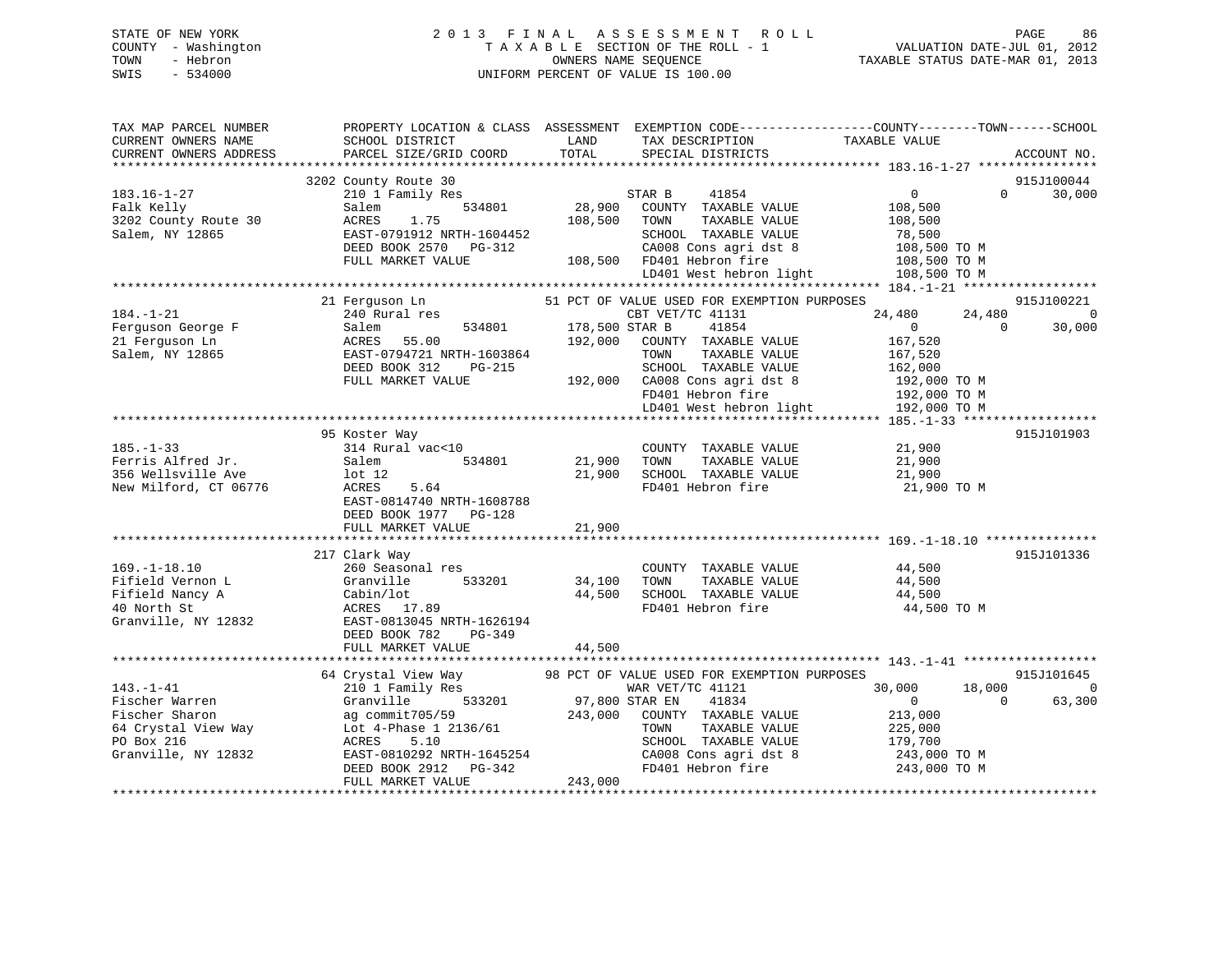# STATE OF NEW YORK 2 0 1 3 F I N A L A S S E S S M E N T R O L L PAGE 87 COUNTY - Washington T A X A B L E SECTION OF THE ROLL - 1 VALUATION DATE-JUL 01, 2012 TOWN - Hebron OWNERS NAME SEQUENCE TAXABLE STATUS DATE-MAR 01, 2013 SWIS - 534000 UNIFORM PERCENT OF VALUE IS 100.00

| TAX MAP PARCEL NUMBER  |                            |                                                                      | PROPERTY LOCATION & CLASS ASSESSMENT EXEMPTION CODE---------------COUNTY-------TOWN-----SCHOOL |
|------------------------|----------------------------|----------------------------------------------------------------------|------------------------------------------------------------------------------------------------|
| CURRENT OWNERS NAME    | SCHOOL DISTRICT            | TAX DESCRIPTION<br>LAND                                              | TAXABLE VALUE                                                                                  |
| CURRENT OWNERS ADDRESS | PARCEL SIZE/GRID COORD     | TOTAL<br>SPECIAL DISTRICTS                                           | ACCOUNT NO.                                                                                    |
|                        |                            |                                                                      |                                                                                                |
|                        | State Route 22             |                                                                      | 915J101749                                                                                     |
| $186. - 1 - 27$        | $312$ Vac w/imprv - WTRFNT | COUNTY TAXABLE VALUE                                                 | 43,500                                                                                         |
| Fisher Christopher     | 534801<br>Salem            | 36,000<br>TAXABLE VALUE<br>TOWN                                      | 43,500                                                                                         |
| Fisher Jennifer        | ACRES 12.84                | 43,500<br>SCHOOL TAXABLE VALUE                                       | 43,500                                                                                         |
| 264 County Route 71    | EAST-0816298 NRTH-1608273  | FD401 Hebron fire                                                    | 43,500 TO M                                                                                    |
| Stillwater, NY 12170   | DEED BOOK 2457 PG-216      |                                                                      |                                                                                                |
|                        | FULL MARKET VALUE          | 43,500                                                               |                                                                                                |
|                        |                            |                                                                      |                                                                                                |
|                        | 69 James Rd                |                                                                      | 915J101557                                                                                     |
| $159. - 1 - 2.3$       | 240 Rural res              | COUNTY TAXABLE VALUE                                                 | 71,000                                                                                         |
| Fitzgerald Jesse       | 533801<br>Hartford         | 51,300<br>TOWN<br>TAXABLE VALUE                                      | 71,000                                                                                         |
| Hume Ivy               | Trans Exempt Repay 2013    | 71,000<br>SCHOOL TAXABLE VALUE                                       | 71,000                                                                                         |
| 18 McIntyre St         | ACRES 11.20                | FD401 Hebron fire<br>FD401 Hebron fire<br>TE533 Trans exmt repay-flg | 71,000 TO M                                                                                    |
| Fort Edward, NY 12828  | EAST-0792011 NRTH-1629943  |                                                                      | .00 MT                                                                                         |
|                        | DEED BOOK 3143<br>PG-163   |                                                                      |                                                                                                |
|                        | FULL MARKET VALUE          | 71,000                                                               |                                                                                                |
|                        |                            |                                                                      |                                                                                                |
|                        | 3218 County Route 30       |                                                                      | 915J100375                                                                                     |
| $183.16 - 1 - 19$      | 240 Rural res              | STAR B<br>41854                                                      | $\overline{0}$<br>$\Omega$<br>30,000                                                           |
| Flanagan Brian B       | 534801<br>Salem            | 97,500 COUNTY TAXABLE VALUE                                          | 121,000                                                                                        |
| 3218 County Route 30   | ACRES<br>38.20             | 121,000 TOWN<br>TAXABLE VALUE                                        | 121,000                                                                                        |
| Salem, NY 12865        | EAST-0792283 NRTH-1605035  | SCHOOL TAXABLE VALUE                                                 | 91,000                                                                                         |
|                        | DEED BOOK 476<br>PG-590    |                                                                      | CA008 Cons agri dst 8 121,000 TO M                                                             |
|                        | FULL MARKET VALUE          | 121,000 FD401 Hebron fire                                            | 121,000 TO M                                                                                   |
|                        |                            |                                                                      |                                                                                                |
|                        | 132 Button Rd              |                                                                      | 915J100252                                                                                     |
| $143. - 1 - 30$        | 210 1 Family Res           | STAR EN<br>41834                                                     | $\overline{0}$<br>$\Omega$<br>63,300                                                           |
| Flanagan Kathleen C    | 533201<br>Granville        | 50,000 COUNTY TAXABLE VALUE                                          | 124,500                                                                                        |
| 132 Button Rd          | ACRES<br>1.00              | 124,500<br>TAXABLE VALUE<br>TOWN                                     | 124,500                                                                                        |
| Granville, NY 12832    | EAST-0812873 NRTH-1643449  | SCHOOL TAXABLE VALUE                                                 | 61,200                                                                                         |
|                        | DEED BOOK 657<br>PG-42     | FD401 Hebron fire                                                    | 124,500 TO M                                                                                   |
|                        | FULL MARKET VALUE          | 124,500                                                              |                                                                                                |
|                        |                            |                                                                      |                                                                                                |
|                        | 526 Tiplady Rd             |                                                                      | 915J101376                                                                                     |
| $178. - 1 - 42$        | 240 Rural res              | STAR B<br>41854                                                      | $0 \qquad \qquad$<br>$\Omega$<br>30,000                                                        |
| Fleming David          | Salem<br>534801            | 50,900<br>COUNTY TAXABLE VALUE                                       | 170,000                                                                                        |
| 526 Tiplady Rd         | Lot 30                     | 170,000<br>TOWN<br>TAXABLE VALUE                                     | 170,000                                                                                        |
| Granville, NY 12832    | ACRES 10.90                | SCHOOL TAXABLE VALUE                                                 | 140,000                                                                                        |
|                        | EAST-0818410 NRTH-1611272  | FD401 Hebron fire                                                    | 170,000 TO M                                                                                   |
|                        | DEED BOOK 3164 PG-210      |                                                                      |                                                                                                |
|                        | FULL MARKET VALUE          | 170,000                                                              |                                                                                                |
|                        |                            |                                                                      |                                                                                                |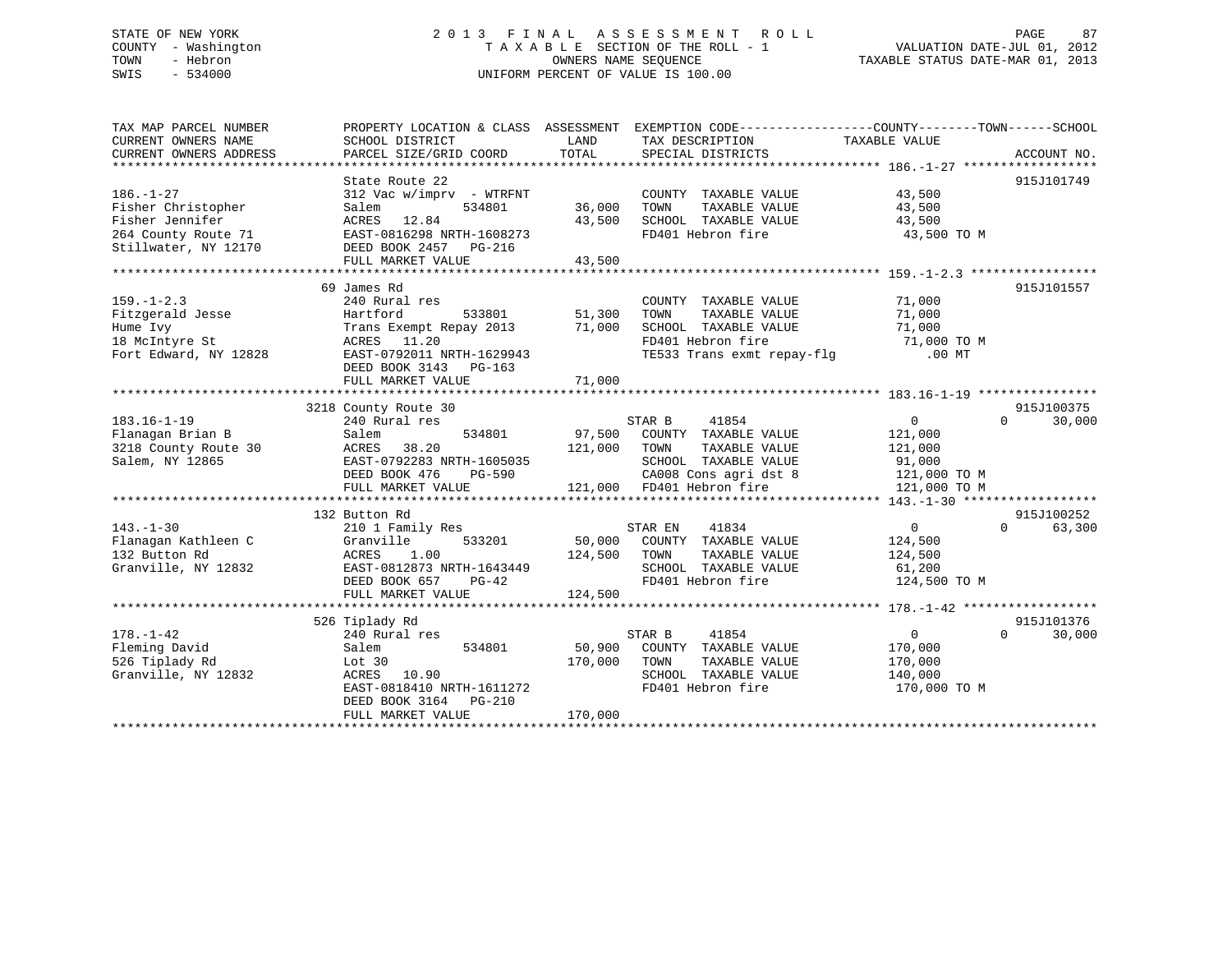# STATE OF NEW YORK 2 0 1 3 F I N A L A S S E S S M E N T R O L L PAGE 88 COUNTY - Washington T A X A B L E SECTION OF THE ROLL - 1 VALUATION DATE-JUL 01, 2012 TOWN - Hebron OWNERS NAME SEQUENCE TAXABLE STATUS DATE-MAR 01, 2013 SWIS - 534000 UNIFORM PERCENT OF VALUE IS 100.00

| TAX MAP PARCEL NUMBER<br>CURRENT OWNERS NAME | PROPERTY LOCATION & CLASS ASSESSMENT<br>SCHOOL DISTRICT | LAND           | EXEMPTION CODE-----------------COUNTY-------TOWN------SCHOOL<br>TAX DESCRIPTION | TAXABLE VALUE              |             |
|----------------------------------------------|---------------------------------------------------------|----------------|---------------------------------------------------------------------------------|----------------------------|-------------|
| CURRENT OWNERS ADDRESS                       | PARCEL SIZE/GRID COORD                                  | TOTAL          | SPECIAL DISTRICTS                                                               |                            | ACCOUNT NO. |
|                                              | Middle Rd                                               |                |                                                                                 |                            | 915J100501  |
| $160. -1 - 9.1$                              | 314 Rural vac<10                                        |                | COUNTY TAXABLE VALUE                                                            | 46,500                     |             |
| Fletcher Jeffrey P                           | Salem<br>534801                                         | 46,500         | TAXABLE VALUE<br>TOWN                                                           | 46,500                     |             |
| Fletcher Robert P                            | ACRES<br>4.80                                           | 46,500         | SCHOOL TAXABLE VALUE                                                            | 46,500                     |             |
| 130 Midway St                                | EAST-0806327 NRTH-1626441                               |                | FD401 Hebron fire                                                               | 46,500 TO M                |             |
| Babylon, NY 11702                            | DEED BOOK 1750<br>PG-315                                |                |                                                                                 |                            |             |
|                                              | FULL MARKET VALUE                                       | 46,500         |                                                                                 |                            |             |
|                                              |                                                         |                |                                                                                 |                            |             |
|                                              | 86 Crosier Rd                                           |                |                                                                                 |                            | 915J101123  |
| $168. - 1 - 14.2$                            | 241 Rural res&ag                                        |                | AG DIST<br>41720                                                                | 79,111<br>79,111           | 79,111      |
| Flint George                                 | 534801<br>Salem                                         | 169,700 STAR B | 41854                                                                           | $\Omega$<br>$\overline{0}$ | 30,000      |
| Flint Darlene M                              | 637/188; 959/93                                         | 280,500        | COUNTY<br>TAXABLE VALUE                                                         | 201,389                    |             |
| 86 Crosier Rd                                | ACRES<br>50.62                                          |                | TOWN<br>TAXABLE VALUE                                                           | 201,389                    |             |
| Salem, NY 12865                              | EAST-0793819 NRTH-1617308                               |                | SCHOOL TAXABLE VALUE                                                            | 171,389                    |             |
|                                              | DEED BOOK 1667<br>PG-314                                |                | CA008 Cons agri dst 8                                                           | 201,389 TO M               |             |
| MAY BE SUBJECT TO PAYMENT                    | FULL MARKET VALUE                                       | 280,500        | 79,111 EX                                                                       |                            |             |
| UNDER AGDIST LAW TIL 2017                    |                                                         |                | FD401 Hebron fire                                                               | 280,500 TO M               |             |
| ****************                             | *********************************                       |                |                                                                                 | ********** 168.-1-14.1 **  |             |
|                                              | Crosier Rd                                              |                |                                                                                 |                            | 915J100228  |
| $168. - 1 - 14.1$                            | 322 Rural vac>10                                        |                | COUNTY TAXABLE VALUE                                                            | 60,500                     |             |
| Flint George H                               | Salem<br>534801<br>30.50                                | 60,500         | TOWN<br>TAXABLE VALUE                                                           | 60,500                     |             |
| Flint Darlene M<br>86 Crosier Rd             | ACRES                                                   | 60,500         | SCHOOL TAXABLE VALUE                                                            | 60,500                     |             |
| Salem, NY 12832                              | EAST-0792028 NRTH-1619467<br>DEED BOOK 1823<br>PG-139   |                | CA008 Cons agri dst 8<br>FD401 Hebron fire                                      | 60,500 TO M<br>60,500 TO M |             |
|                                              | FULL MARKET VALUE                                       | 60,500         |                                                                                 |                            |             |
| MAY BE SUBJECT TO PAYMENT                    |                                                         |                |                                                                                 |                            |             |
| UNDER AGDIST LAW TIL 2015                    |                                                         |                |                                                                                 |                            |             |
|                                              |                                                         |                |                                                                                 |                            |             |
|                                              | 52 Liebig Rd                                            |                |                                                                                 |                            | 915J101512  |
| $151. - 1 - 10.1$                            | 210 1 Family Res                                        |                | STAR B<br>41854                                                                 | $\overline{0}$<br>$\Omega$ | 30,000      |
| Folger Karen Ann                             | 533201<br>Granville                                     | 50,000         | COUNTY TAXABLE VALUE                                                            | 112,500                    |             |
| 52 Liebig Rd                                 | 1.00<br>ACRES                                           | 112,500        | TOWN<br>TAXABLE VALUE                                                           | 112,500                    |             |
| Granville, NY 12832                          | EAST-0804919 NRTH-1638419                               |                | SCHOOL TAXABLE VALUE                                                            | 82,500                     |             |
|                                              | DEED BOOK 764<br>$PG-13$                                |                | FD401 Hebron fire                                                               | 112,500 TO M               |             |
|                                              | FULL MARKET VALUE                                       | 112,500        |                                                                                 |                            |             |
|                                              |                                                         |                |                                                                                 |                            |             |
|                                              | 94 Old Castle Green Ln                                  |                |                                                                                 |                            | 915J100086  |
| $159. - 1 - 3.1$                             | 312 Vac w/imprv                                         |                | FOR 480A<br>47460                                                               | 31,200<br>31,200           | 31,200      |
| Foran Richard                                | Hartford<br>533801                                      | 38,000         | COUNTY TAXABLE VALUE                                                            | 7,800                      |             |
| Foran Linda                                  | Forest Tax 3219/157                                     | 39,000         | TOWN<br>TAXABLE VALUE                                                           | 7,800                      |             |
| 9 Ann St                                     | ACRES<br>25.70                                          |                | SCHOOL<br>TAXABLE VALUE                                                         | 7,800                      |             |
| Fort Ann, NY 12837                           | EAST-0794047 NRTH-1631712                               |                | FD401 Hebron fire                                                               | 39,000 TO M                |             |
|                                              | DEED BOOK 675<br><b>PG-154</b>                          |                |                                                                                 |                            |             |
| MAY BE SUBJECT TO PAYMENT                    | FULL MARKET VALUE                                       | 39,000         |                                                                                 |                            |             |
| UNDER RPTL480A UNTIL 2022                    |                                                         |                |                                                                                 |                            |             |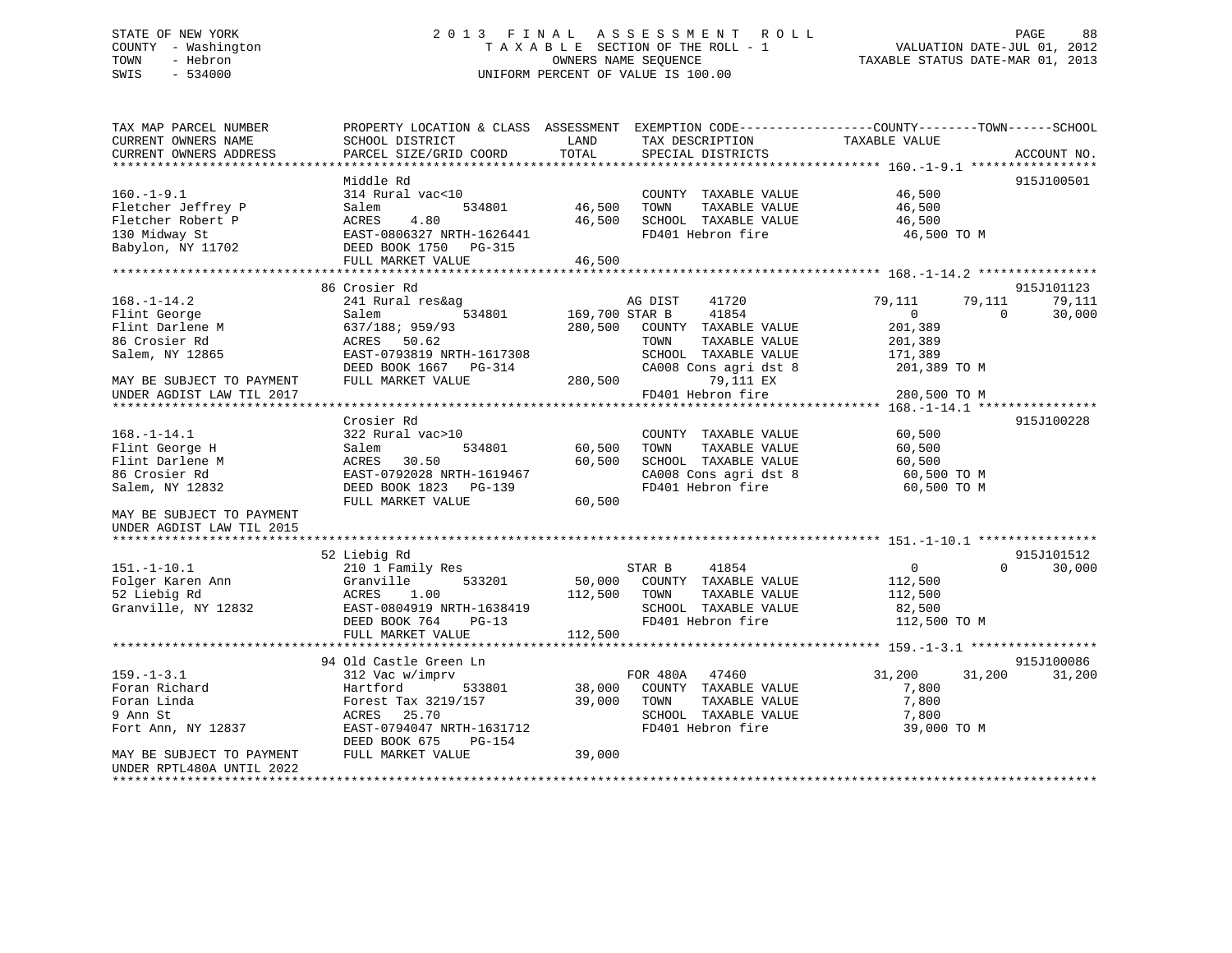# STATE OF NEW YORK 2 0 1 3 F I N A L A S S E S S M E N T R O L L PAGE 89 COUNTY - Washington T A X A B L E SECTION OF THE ROLL - 1 VALUATION DATE-JUL 01, 2012 TOWN - Hebron OWNERS NAME SEQUENCE TAXABLE STATUS DATE-MAR 01, 2013 SWIS - 534000 UNIFORM PERCENT OF VALUE IS 100.00

| TAX MAP PARCEL NUMBER<br>CURRENT OWNERS NAME                                                                                    | SCHOOL DISTRICT                                                                                                                                                         | LAND<br>TAX DESCRIPTION                                                                                                                       | PROPERTY LOCATION & CLASS ASSESSMENT EXEMPTION CODE----------------COUNTY-------TOWN------SCHOOL<br>TAXABLE VALUE |
|---------------------------------------------------------------------------------------------------------------------------------|-------------------------------------------------------------------------------------------------------------------------------------------------------------------------|-----------------------------------------------------------------------------------------------------------------------------------------------|-------------------------------------------------------------------------------------------------------------------|
| CURRENT OWNERS ADDRESS                                                                                                          | PARCEL SIZE/GRID COORD                                                                                                                                                  | TOTAL<br>SPECIAL DISTRICTS                                                                                                                    | ACCOUNT NO.                                                                                                       |
|                                                                                                                                 | 78 Old Castle Green Ln                                                                                                                                                  |                                                                                                                                               | 915J101145                                                                                                        |
| $159. - 1 - 3.2$<br>Foran Richard<br>33 Anne St<br>Fort Ann, NY 12827<br>MAY BE SUBJECT TO PAYMENT                              | 314 Rural vac<10<br>533801<br>Hartford<br>Forest tax 3219/157<br>4.20<br>ACRES<br>EAST-0795413 NRTH-1632079<br>DEED BOOK 886<br>PG-126                                  | FOR 480A 47460<br>19,000 COUNTY TAXABLE VALUE<br>19,000<br>TOWN<br>TAXABLE VALUE<br>SCHOOL TAXABLE VALUE<br>FD401 Hebron fire                 | 15,200 15,200<br>15,200<br>3,800<br>3,800<br>3,800<br>19,000 TO M                                                 |
| UNDER RPTL480A UNTIL 2022                                                                                                       | FULL MARKET VALUE                                                                                                                                                       | 19,000                                                                                                                                        |                                                                                                                   |
|                                                                                                                                 | 86 Old Castle Green Ln                                                                                                                                                  |                                                                                                                                               | 915J101139                                                                                                        |
| $159. - 1 - 3.5$<br>Foran Richard P<br>9 Ann St<br>Fort Ann, NY 12827<br>MAY BE SUBJECT TO PAYMENT<br>UNDER RPTL480A UNTIL 2022 | 314 Rural vac<10<br>533801<br>Hartford<br>Forest tax 3219/157<br>549/142<br><b>ACRES</b><br>5.30<br>EAST-0795012 NRTH-1632058<br>DEED BOOK 524 PG-86                    | FOR 480A<br>47460<br>21,500 COUNTY TAXABLE VALUE<br>21,500 TOWN<br>TAXABLE VALUE<br>SCHOOL TAXABLE VALUE<br>FD401 Hebron fire                 | 17,200<br>17,200<br>17,200<br>4,300<br>4,300<br>4,300<br>21,500 TO M                                              |
|                                                                                                                                 | FULL MARKET VALUE                                                                                                                                                       | 21,500                                                                                                                                        |                                                                                                                   |
|                                                                                                                                 |                                                                                                                                                                         |                                                                                                                                               |                                                                                                                   |
| $178. - 1 - 9.2$<br>Forand Constance L<br>374 Blindbuck Rd<br>Salem, NY 12865                                                   | 704 Tiplady Rd<br>270 Mfg housing<br>Salem<br>534801<br>581/84 Well Rights<br>ACRES<br>1.15<br>EAST-0821797 NRTH-1612087<br>DEED BOOK 748<br>PG-151                     | COUNTY TAXABLE VALUE<br>32,400<br>TAXABLE VALUE<br>TOWN<br>37,000<br>SCHOOL TAXABLE VALUE<br>FD401 Hebron fire                                | 915J101612<br>37,000<br>37,000<br>37,000<br>37,000 TO M                                                           |
|                                                                                                                                 | FULL MARKET VALUE                                                                                                                                                       | 37,000                                                                                                                                        |                                                                                                                   |
|                                                                                                                                 |                                                                                                                                                                         |                                                                                                                                               |                                                                                                                   |
| $144. - 1 - 29$<br>Foster Walter D<br>Foster Kristina S<br>7664 State Route 22<br>Granville, NY 12832                           | 7664 State Route 22<br>210 1 Family Res<br>Granville<br>533201<br>ACRES<br>1.10 BANK<br>185<br>EAST-0820292 NRTH-1642349<br>DEED BOOK 751<br>PG-69<br>FULL MARKET VALUE | 41854<br>STAR B<br>32,300 COUNTY TAXABLE VALUE<br>141,000<br>TOWN<br>TAXABLE VALUE<br>SCHOOL TAXABLE VALUE<br>FD401 Hebron fire<br>141,000    | 915J101025<br>$\mathbf{0}$<br>$\Omega$<br>30,000<br>141,000<br>141,000<br>111,000<br>141,000 TO M                 |
|                                                                                                                                 | 7147 State Route 22                                                                                                                                                     |                                                                                                                                               |                                                                                                                   |
| $161. - 1 - 11.1$<br>Fotre Nancy L<br>7147 State Route 22<br>Granville, NY 12832                                                | 240 Rural res<br>Granville<br>533201<br>Lot $#1$<br>ACRES 11.81<br>EAST-0818279 NRTH-1629944<br>PG-297<br>DEED BOOK 881<br>FULL MARKET VALUE                            | STAR B<br>41854<br>52,200<br>COUNTY TAXABLE VALUE<br>151,500<br>TOWN<br>TAXABLE VALUE<br>SCHOOL TAXABLE VALUE<br>FD401 Hebron fire<br>151,500 | $\mathbf{0}$<br>$\overline{0}$<br>30,000<br>151,500<br>151,500<br>121,500<br>151,500 TO M                         |
|                                                                                                                                 |                                                                                                                                                                         |                                                                                                                                               |                                                                                                                   |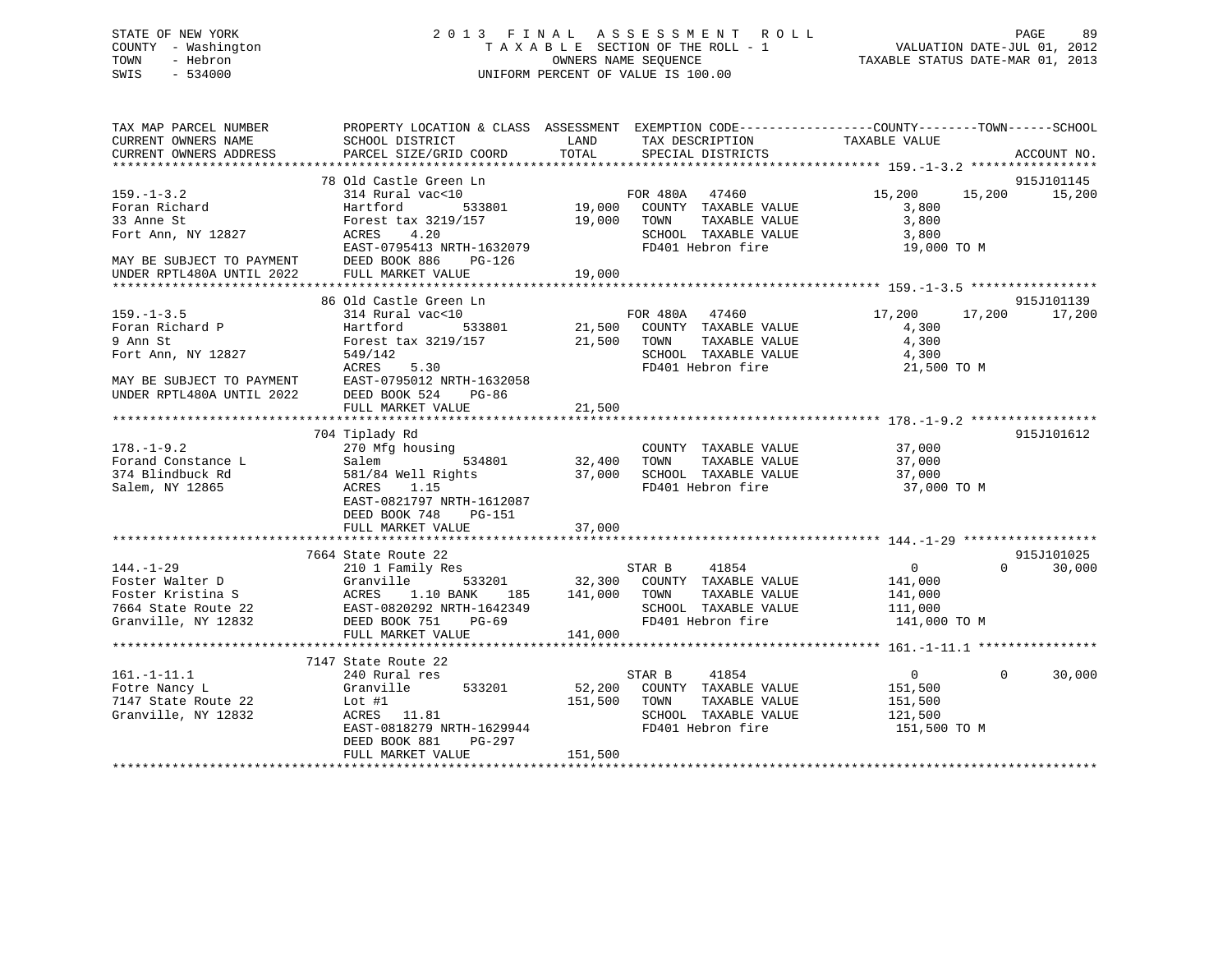# STATE OF NEW YORK 2 0 1 3 F I N A L A S S E S S M E N T R O L L PAGE 90 COUNTY - Washington T A X A B L E SECTION OF THE ROLL - 1 VALUATION DATE-JUL 01, 2012 TOWN - Hebron OWNERS NAME SEQUENCE TAXABLE STATUS DATE-MAR 01, 2013 SWIS - 534000 UNIFORM PERCENT OF VALUE IS 100.00

| TAX MAP PARCEL NUMBER<br>CURRENT OWNERS NAME<br>CURRENT OWNERS ADDRESS | PROPERTY LOCATION & CLASS ASSESSMENT EXEMPTION CODE---------------COUNTY-------TOWN-----SCHOOL<br>SCHOOL DISTRICT<br>PARCEL SIZE/GRID COORD | LAND<br>TOTAL | TAX DESCRIPTION<br>SPECIAL DISTRICTS | TAXABLE VALUE              | ACCOUNT NO. |
|------------------------------------------------------------------------|---------------------------------------------------------------------------------------------------------------------------------------------|---------------|--------------------------------------|----------------------------|-------------|
|                                                                        |                                                                                                                                             |               |                                      |                            |             |
|                                                                        | 114 Mountain Way                                                                                                                            |               |                                      |                            | 915J101695  |
| $159. - 1 - 25.6$                                                      | 260 Seasonal res                                                                                                                            |               | COUNTY TAXABLE VALUE                 | 88,600                     |             |
| Fowler Daniel T                                                        | Hartford<br>533801                                                                                                                          | 83,400        | TAXABLE VALUE<br>TOWN                | 88,600                     |             |
| Fowler Mary Ann                                                        | lot H                                                                                                                                       | 88,600        | SCHOOL TAXABLE VALUE                 | 88,600                     |             |
| 28 hill St                                                             | ACRES<br>21.11                                                                                                                              |               | FD401 Hebron fire                    | 88,600 TO M                |             |
| Greenwich, NY 12834                                                    | EAST-0794952 NRTH-1628110                                                                                                                   |               |                                      |                            |             |
|                                                                        | DEED BOOK 2162 PG-341                                                                                                                       |               |                                      |                            |             |
|                                                                        | FULL MARKET VALUE                                                                                                                           | 88,600        |                                      |                            |             |
|                                                                        |                                                                                                                                             |               |                                      |                            |             |
|                                                                        | 12 Briansky Ln                                                                                                                              |               |                                      |                            | 915J101330  |
| $184. - 1 - 8.2$                                                       | 210 1 Family Res                                                                                                                            |               | STAR B<br>41854                      | $\overline{0}$<br>$\Omega$ | 30,000      |
| Fraser Michael A                                                       | 534801<br>Salem                                                                                                                             |               | 115,100 COUNTY TAXABLE VALUE         | 328,000                    |             |
| 12 Briansky Ln                                                         | ACRES<br>3.02 BANK<br>185                                                                                                                   | 328,000       | TOWN<br>TAXABLE VALUE                | 328,000                    |             |
| Salem, NY 12865                                                        | EAST-0802084 NRTH-1605255                                                                                                                   |               | SCHOOL TAXABLE VALUE                 | 298,000                    |             |
|                                                                        | DEED BOOK 2138 PG-236                                                                                                                       |               | FD401 Hebron fire                    | 328,000 TO M               |             |
|                                                                        | FULL MARKET VALUE                                                                                                                           | 328,000       |                                      |                            |             |
|                                                                        |                                                                                                                                             |               |                                      |                            |             |
|                                                                        | Briansky Ln                                                                                                                                 |               |                                      |                            | 915J101084  |
| $184. - 1 - 15.7$                                                      | 314 Rural vac<10                                                                                                                            |               | COUNTY TAXABLE VALUE                 | 33,000                     |             |
| Fraser Michael A                                                       | 534801<br>Salem                                                                                                                             | 33,000        | TAXABLE VALUE<br>TOWN                | 33,000                     |             |
| 12 Briansky Ln                                                         | 2.00<br>ACRES                                                                                                                               | 33,000        | SCHOOL TAXABLE VALUE                 | 33,000                     |             |
| Salem, NY 12865                                                        | EAST-0802572 NRTH-1605185                                                                                                                   |               | FD401 Hebron fire                    | 33,000 TO M                |             |
|                                                                        | DEED BOOK 2138 PG-236                                                                                                                       |               |                                      |                            |             |
|                                                                        | FULL MARKET VALUE                                                                                                                           | 33,000        |                                      |                            |             |
|                                                                        |                                                                                                                                             |               |                                      |                            |             |
|                                                                        | Darfler Rd                                                                                                                                  |               |                                      |                            | 915J100537  |
| $159. - 1 - 23$                                                        | 312 Vac w/imprv                                                                                                                             |               | COUNTY TAXABLE VALUE                 | 121,000                    |             |
| Fraser Robert                                                          | Hartford<br>533801                                                                                                                          | 101,000       | TOWN<br>TAXABLE VALUE                | 121,000                    |             |
| Fraser Linda                                                           | ACRES 69.00                                                                                                                                 | 121,000       | SCHOOL TAXABLE VALUE                 | 121,000                    |             |
| PO Box 1088                                                            | EAST-0799309 NRTH-1629005                                                                                                                   |               | CA008 Cons agri dst 8                | 121,000 TO M               |             |
| Campton, NH 03223                                                      | DEED BOOK 903<br>PG-335                                                                                                                     |               | FD401 Hebron fire                    | 121,000 TO M               |             |
|                                                                        | FULL MARKET VALUE                                                                                                                           | 121,000       |                                      |                            |             |
|                                                                        | 359 Little Burch Hill Rd                                                                                                                    |               |                                      |                            | 915J100234  |
| $151. - 1 - 11$                                                        | 210 1 Family Res                                                                                                                            |               | COUNTY TAXABLE VALUE                 | 155,000                    |             |
| Frechette Michele                                                      | 533201<br>Granville                                                                                                                         | 83,800        | TAXABLE VALUE<br>TOWN                | 155,000                    |             |
| 72 Matsunaye Dr                                                        | 956/257                                                                                                                                     | 155,000       | SCHOOL TAXABLE VALUE                 | 155,000                    |             |
| Medford, NY 11763                                                      | ACRES<br>5.00                                                                                                                               |               | FD401 Hebron fire                    | 155,000 TO M               |             |
|                                                                        | EAST-0801797 NRTH-1636809                                                                                                                   |               |                                      |                            |             |
|                                                                        | DEED BOOK 1994<br>PG-285                                                                                                                    |               |                                      |                            |             |
|                                                                        | FULL MARKET VALUE                                                                                                                           | 155,000       |                                      |                            |             |
|                                                                        |                                                                                                                                             |               |                                      |                            |             |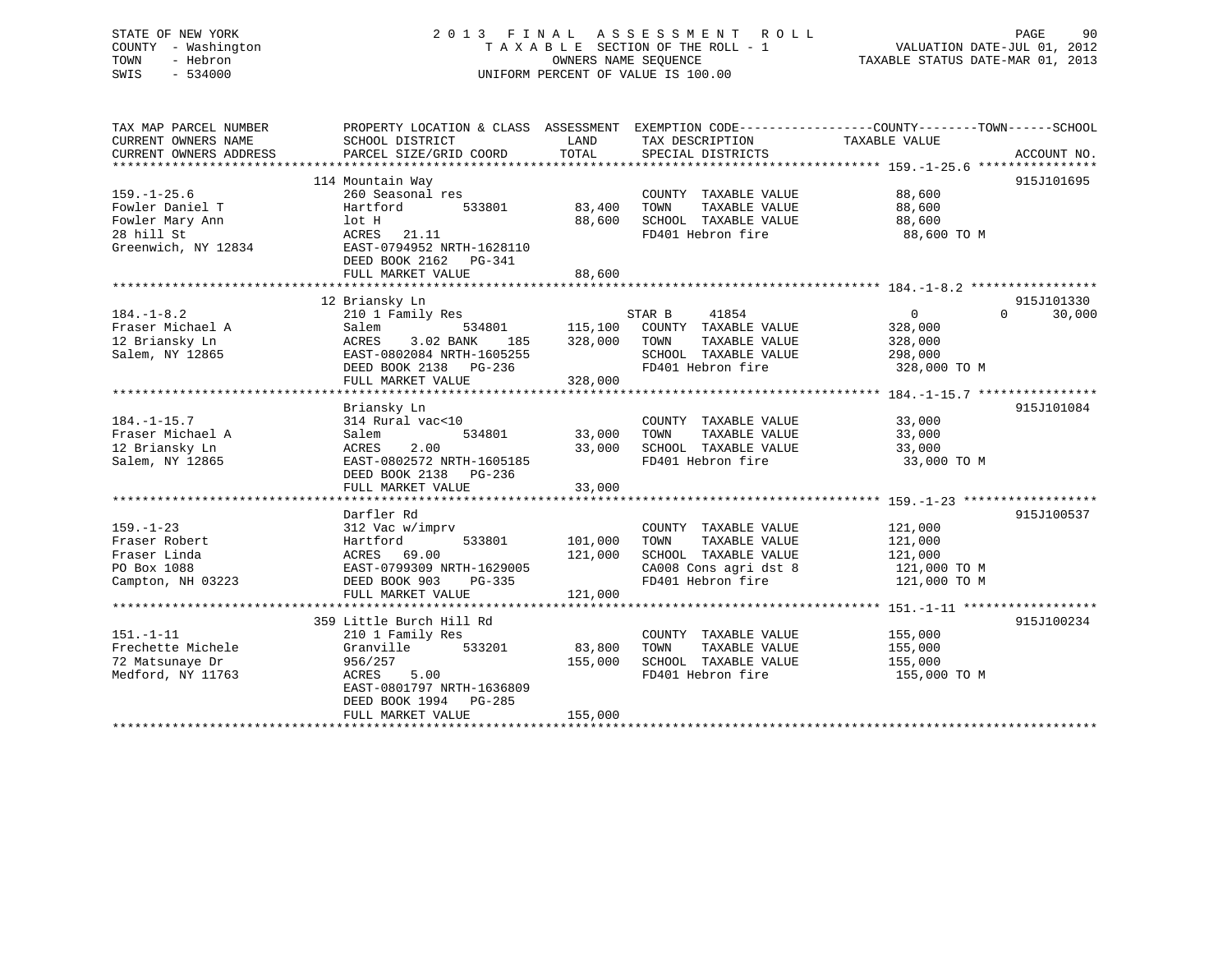# STATE OF NEW YORK 2 0 1 3 F I N A L A S S E S S M E N T R O L L PAGE 91 COUNTY - Washington T A X A B L E SECTION OF THE ROLL - 1 VALUATION DATE-JUL 01, 2012 TOWN - Hebron OWNERS NAME SEQUENCE TAXABLE STATUS DATE-MAR 01, 2013 SWIS - 534000 UNIFORM PERCENT OF VALUE IS 100.00

| TAX MAP PARCEL NUMBER  | PROPERTY LOCATION & CLASS ASSESSMENT EXEMPTION CODE-----------------COUNTY-------TOWN------SCHOOL |         |                          |                          |             |
|------------------------|---------------------------------------------------------------------------------------------------|---------|--------------------------|--------------------------|-------------|
| CURRENT OWNERS NAME    | SCHOOL DISTRICT                                                                                   | LAND    | TAX DESCRIPTION          | TAXABLE VALUE            |             |
| CURRENT OWNERS ADDRESS | PARCEL SIZE/GRID COORD                                                                            | TOTAL   | SPECIAL DISTRICTS        |                          | ACCOUNT NO. |
|                        |                                                                                                   |         |                          |                          |             |
|                        |                                                                                                   |         |                          |                          |             |
|                        | Little Burch Hill Rd                                                                              |         |                          |                          | 915J101033  |
| $151. - 1 - 13$        | 314 Rural vac<10                                                                                  |         | COUNTY TAXABLE VALUE     | 45,500                   |             |
| Frechette Michele      | 533201<br>Granville                                                                               | 45,500  | TAXABLE VALUE<br>TOWN    | 45,500                   |             |
| 72 Matsunaye Dr        | 956/257                                                                                           | 45,500  | SCHOOL TAXABLE VALUE     | 45,500                   |             |
| Medford, NY 11763      | 4.00 Ad                                                                                           |         | FD401 Hebron fire        | 45,500 TO M              |             |
|                        | 4.60<br>ACRES                                                                                     |         |                          |                          |             |
|                        | EAST-0801715 NRTH-1636354                                                                         |         |                          |                          |             |
|                        | DEED BOOK 1994 PG-285                                                                             |         |                          |                          |             |
|                        |                                                                                                   | 45,500  |                          |                          |             |
|                        | FULL MARKET VALUE                                                                                 |         |                          |                          |             |
|                        |                                                                                                   |         |                          |                          |             |
|                        | 137 Barkley Ln                                                                                    |         |                          |                          | 915J101167  |
| 183.2-1-24             | 260 Seasonal res - WTRFNT                                                                         |         | COUNTY TAXABLE VALUE     | 156,000                  |             |
| Freitag Iris           | Salem<br>534801                                                                                   | 147,600 | TAXABLE VALUE<br>TOWN    | 156,000                  |             |
| Freitag Mark           | FRNT 235.00 DPTH 168.00                                                                           | 156,000 | SCHOOL TAXABLE VALUE     | 156,000                  |             |
| Attn: Iris Freitag     | EAST-0787412 NRTH-1606650                                                                         |         | FD401 Hebron fire        | 156,000 TO M             |             |
| 137 Barkley Ln         | DEED BOOK 831<br>PG-18                                                                            |         |                          |                          |             |
| Salem, NY 12865        | FULL MARKET VALUE                                                                                 | 156,000 |                          |                          |             |
|                        |                                                                                                   |         |                          |                          |             |
|                        |                                                                                                   |         |                          |                          |             |
|                        | 135 Barkley Ln                                                                                    |         |                          |                          | 915J101157  |
| $183.2 - 1 - 25$       | 210 1 Family Res - WTRFNT                                                                         |         | COUNTY TAXABLE VALUE     | 201,000                  |             |
| Freitag Kristine       | 534801<br>Salem                                                                                   | 150,500 | TAXABLE VALUE<br>TOWN    | 201,000                  |             |
| 135 Barkley Ln         | Lot 7<br>581/228                                                                                  | 201,000 | SCHOOL TAXABLE VALUE     | 201,000                  |             |
| Salem, NY 12865        | 1.09<br>ACRES                                                                                     |         | FD401 Hebron fire        | 201,000 TO M             |             |
|                        | EAST-0787273 NRTH-1606453                                                                         |         |                          |                          |             |
|                        | DEED BOOK 717<br>PG-187                                                                           |         |                          |                          |             |
|                        | FULL MARKET VALUE                                                                                 | 201,000 |                          |                          |             |
|                        |                                                                                                   |         |                          |                          |             |
|                        |                                                                                                   |         |                          |                          |             |
|                        | 68 Bogtown Ln                                                                                     |         |                          |                          | 915J101606  |
| 184.-1-14.2            | 240 Rural res                                                                                     |         | STAR B<br>41854          | $\mathbf{0}$<br>$\Omega$ | 30,000      |
| Fremont Lucy           | 534801<br>Salem                                                                                   | 108,500 | COUNTY TAXABLE VALUE     | 265,000                  |             |
| 68 Bogtown Ln          | Restrictions 586/18                                                                               | 265,000 | TAXABLE VALUE<br>TOWN    | 265,000                  |             |
| Salem, NY 12865        | ACRES<br>20.40 BANK<br>151                                                                        |         | SCHOOL TAXABLE VALUE     | 235,000                  |             |
|                        | EAST-0802649 NRTH-1605967                                                                         |         | FD401 Hebron fire        | 265,000 TO M             |             |
|                        | DEED BOOK 2798 PG-176                                                                             |         |                          |                          |             |
|                        | FULL MARKET VALUE                                                                                 | 265,000 |                          |                          |             |
|                        |                                                                                                   |         |                          |                          |             |
|                        |                                                                                                   |         |                          |                          |             |
|                        | 40 Crosier Rd                                                                                     |         |                          |                          | 915J101712  |
| $168. - 1 - 14.4$      | 210 1 Family Res                                                                                  |         | STAR B<br>41854          | 0<br>$\mathbf{0}$        | 30,000      |
| Fricke Russell A       | 534801<br>Salem                                                                                   |         | 125,000 SOL-CO/TWN 49501 | 27,000<br>27,000         | 0           |
| Louy Michelle A        | ACRES<br>5.00 BANK<br>151                                                                         | 304,900 | COUNTY TAXABLE VALUE     | 277,900                  |             |
| 40 Crosier Rd          | EAST-0793237 NRTH-1616686                                                                         |         | TOWN<br>TAXABLE VALUE    | 277,900                  |             |
| Salem, NY 12865        | DEED BOOK 2751 PG-336                                                                             |         | SCHOOL TAXABLE VALUE     | 274,900                  |             |
|                        | FULL MARKET VALUE                                                                                 | 304,900 | CA008 Cons agri dst 8    | 304,900 TO M             |             |
|                        |                                                                                                   |         | FD401 Hebron fire        | 304,900 TO M             |             |
|                        |                                                                                                   |         |                          |                          |             |
|                        |                                                                                                   |         |                          |                          |             |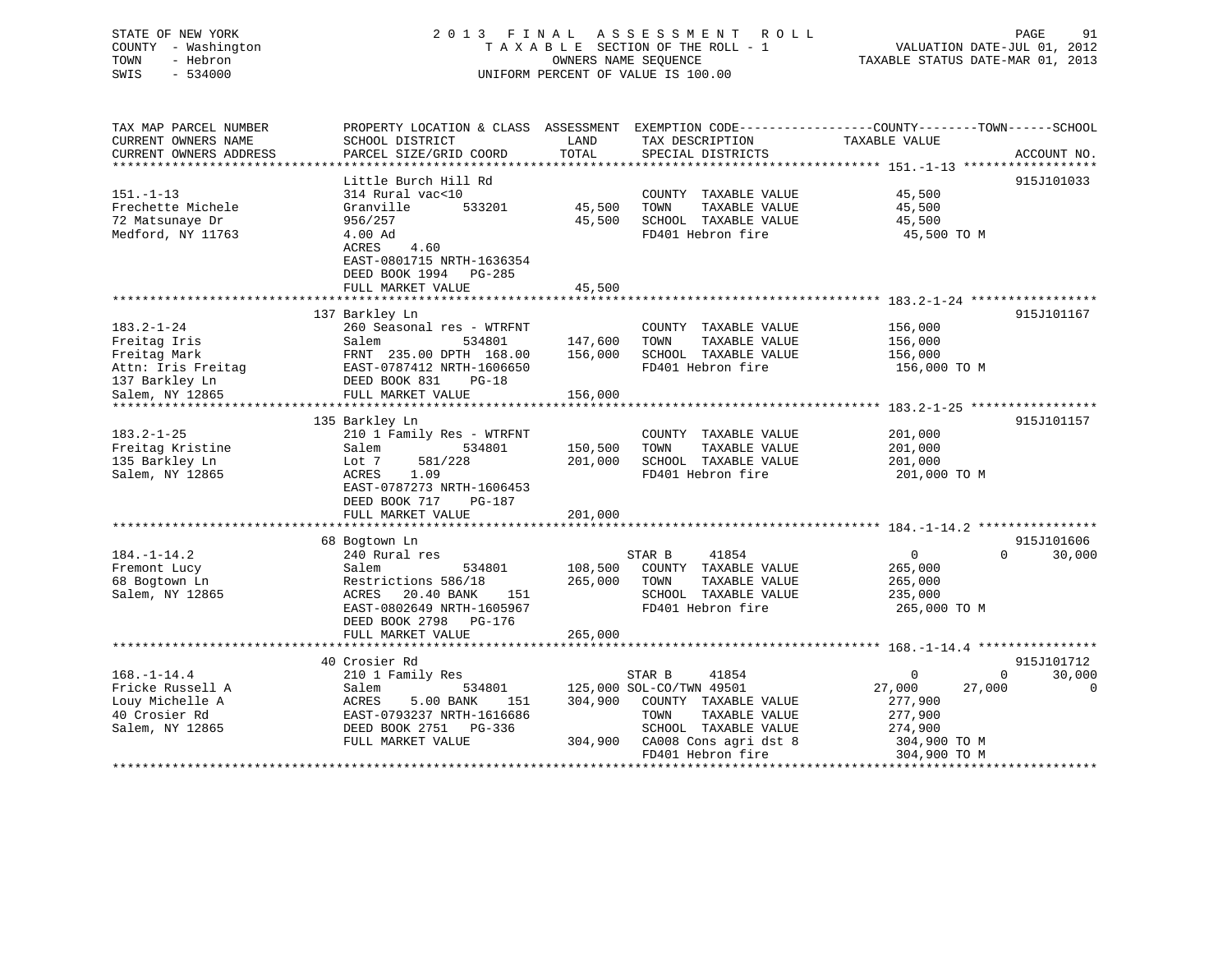# STATE OF NEW YORK 2 0 1 3 F I N A L A S S E S S M E N T R O L L PAGE 92 COUNTY - Washington T A X A B L E SECTION OF THE ROLL - 1 VALUATION DATE-JUL 01, 2012 TOWN - Hebron OWNERS NAME SEQUENCE TAXABLE STATUS DATE-MAR 01, 2013 SWIS - 534000 UNIFORM PERCENT OF VALUE IS 100.00

| TAX MAP PARCEL NUMBER<br>CURRENT OWNERS NAME<br>CURRENT OWNERS ADDRESS | PROPERTY LOCATION & CLASS ASSESSMENT<br>SCHOOL DISTRICT<br>PARCEL SIZE/GRID COORD | LAND<br>TOTAL | TAX DESCRIPTION<br>SPECIAL DISTRICTS | EXEMPTION CODE-----------------COUNTY-------TOWN------SCHOOL<br>TAXABLE VALUE | ACCOUNT NO. |
|------------------------------------------------------------------------|-----------------------------------------------------------------------------------|---------------|--------------------------------------|-------------------------------------------------------------------------------|-------------|
|                                                                        |                                                                                   |               |                                      |                                                                               |             |
|                                                                        | 105 Sheldon Rd                                                                    |               |                                      |                                                                               | 915J101114  |
| $177. - 1 - 21.2$                                                      | 312 Vac w/imprv                                                                   |               | COUNTY TAXABLE VALUE                 | 49,000                                                                        |             |
| Friday J. Kristen                                                      | Salem<br>534801                                                                   | 41,000        | TOWN<br>TAXABLE VALUE                | 49,000                                                                        |             |
| 366 Lake Ave                                                           | ACRES 19.00                                                                       | 49,000        | SCHOOL TAXABLE VALUE                 | 49,000                                                                        |             |
| Saratoga Springs, NY 12866                                             | EAST-0816563 NRTH-1616411                                                         |               | FD401 Hebron fire                    | 49,000 TO M                                                                   |             |
|                                                                        | DEED BOOK 880<br>PG-316                                                           |               |                                      |                                                                               |             |
|                                                                        | FULL MARKET VALUE                                                                 | 49,000        |                                      |                                                                               |             |
|                                                                        |                                                                                   |               |                                      |                                                                               |             |
|                                                                        | Sheldon Rd                                                                        |               |                                      |                                                                               | 915J101762  |
| $177. - 1 - 21.9$                                                      | 312 Vac w/imprv                                                                   |               | COUNTY TAXABLE VALUE                 | 34,300                                                                        |             |
| Friday Jean Kristen                                                    | Salem<br>534801                                                                   | 24,300        | TAXABLE VALUE<br>TOWN                | 34,300                                                                        |             |
| 366 Lake Ave                                                           | ACRES<br>7.59                                                                     | 34,300        | SCHOOL TAXABLE VALUE                 | 34,300                                                                        |             |
| Saratoga Springs, NY 12866                                             | EAST-0818066 NRTH-1616140                                                         |               | FD401 Hebron fire                    | 34,300 TO M                                                                   |             |
|                                                                        | DEED BOOK 614<br>PG-115                                                           |               |                                      |                                                                               |             |
|                                                                        | FULL MARKET VALUE                                                                 | 34,300        |                                      |                                                                               |             |
|                                                                        |                                                                                   |               |                                      |                                                                               |             |
|                                                                        | 2250 County Route 47                                                              |               |                                      |                                                                               | 915J101051  |
| $183.2 - 1 - 15$                                                       | 210 1 Family Res - WTRFNT                                                         |               | STAR B<br>41854                      | $\overline{0}$<br>$\Omega$                                                    | 30,000      |
| Fronhofer Frank                                                        | Salem<br>534801                                                                   |               | 159,600 COUNTY TAXABLE VALUE         | 254,000                                                                       |             |
| Fronhofer Janet                                                        | ACRES<br>2.92                                                                     | 254,000       | TAXABLE VALUE<br>TOWN                | 254,000                                                                       |             |
| 2250 County Route 47                                                   | EAST-0787811 NRTH-1608081                                                         |               | SCHOOL TAXABLE VALUE                 | 224,000                                                                       |             |
| Salem, NY 12865                                                        | DEED BOOK 450<br>PG-698                                                           |               | FD401 Hebron fire                    | 254,000 TO M                                                                  |             |
|                                                                        | FULL MARKET VALUE                                                                 | 254,000       |                                      |                                                                               |             |
|                                                                        |                                                                                   |               |                                      |                                                                               |             |
|                                                                        | Chamberlin Mills Rd                                                               |               |                                      |                                                                               |             |
| $177. - 1 - 32.2$                                                      | 322 Rural vac>10                                                                  |               | COUNTY TAXABLE VALUE                 | 78,500                                                                        |             |
| Fronhofer Socrates                                                     | Salem<br>534801                                                                   | 78,500        | TAXABLE VALUE<br>TOWN                | 78,500                                                                        |             |
| Fronhofer Karen                                                        | 50.00<br>ACRES                                                                    | 78,500        | SCHOOL TAXABLE VALUE                 | 78,500                                                                        |             |
| 14 South Main St                                                       | EAST-0806825 NRTH-1610774                                                         |               | FD401 Hebron fire                    | 78,500 TO M                                                                   |             |
| Salem, NY 12865                                                        | DEED BOOK 741<br>PG-272                                                           |               |                                      |                                                                               |             |
|                                                                        | FULL MARKET VALUE                                                                 | 78,500        |                                      |                                                                               |             |
|                                                                        | *********************************                                                 |               |                                      |                                                                               |             |
|                                                                        | 953 Callaway Rd                                                                   |               |                                      |                                                                               | 915J101110  |
| $167. - 1 - 55.3$                                                      | 210 1 Family Res                                                                  |               | 41854<br>STAR B                      | $\overline{0}$<br>$\Omega$                                                    | 30,000      |
| Fronhofer Van                                                          | 532001<br>Argyle                                                                  | 84,200        | COUNTY TAXABLE VALUE                 | 206,500                                                                       |             |
| Fronhofer Laural                                                       | 507/635 959/129                                                                   | 206,500       | TOWN<br>TAXABLE VALUE                | 206,500                                                                       |             |
| 953 Callaway Rd                                                        | ACRES 10.66                                                                       |               | SCHOOL TAXABLE VALUE                 | 176,500                                                                       |             |
| Argyle, NY 12809                                                       | EAST-0783961 NRTH-1624016                                                         |               | FD401 Hebron fire                    | 206,500 TO M                                                                  |             |
|                                                                        | DEED BOOK 3130 PG-127                                                             |               |                                      |                                                                               |             |
|                                                                        | FULL MARKET VALUE                                                                 | 206,500       |                                      |                                                                               |             |
|                                                                        |                                                                                   |               |                                      |                                                                               |             |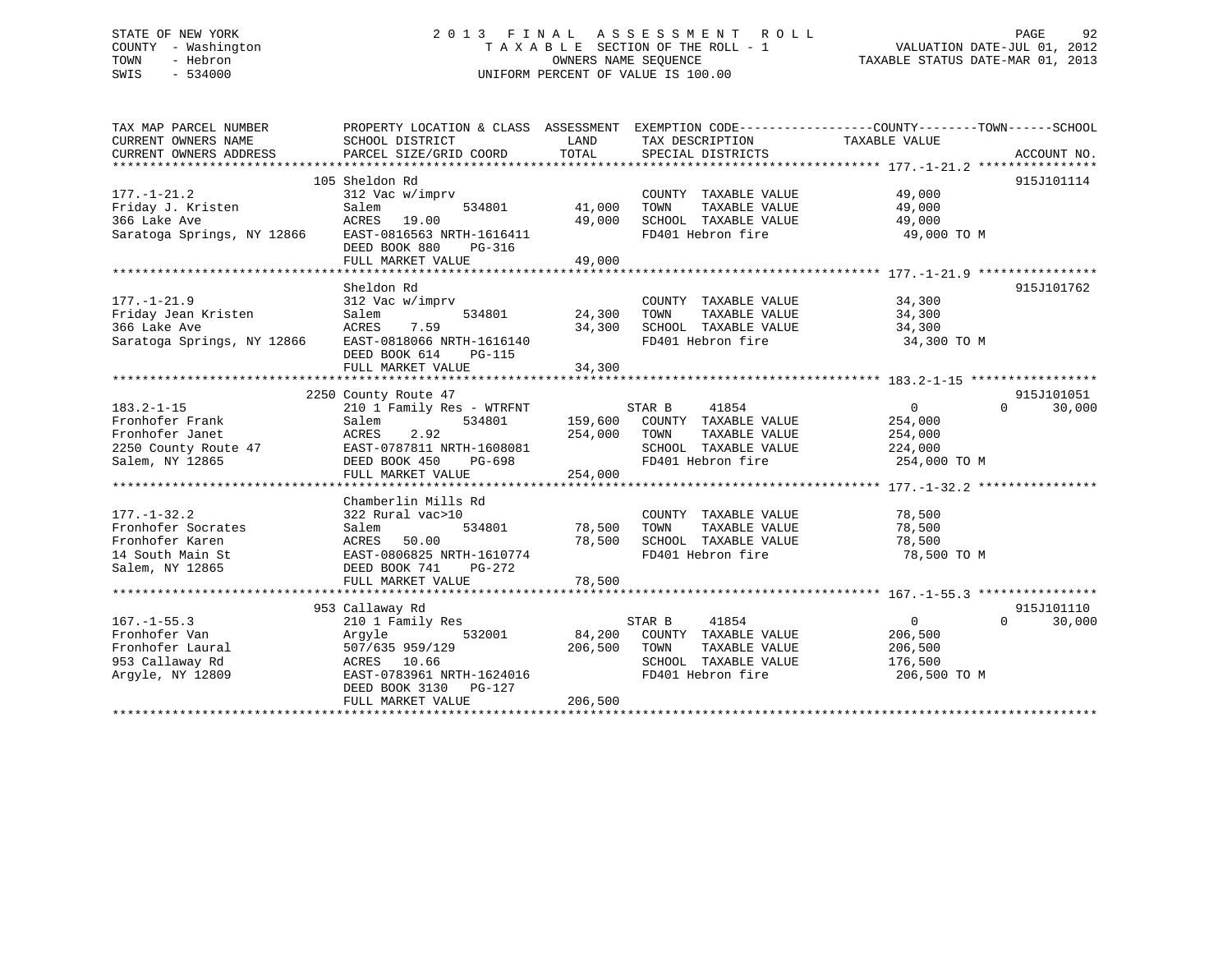# STATE OF NEW YORK 2 0 1 3 F I N A L A S S E S S M E N T R O L L PAGE 93 COUNTY - Washington T A X A B L E SECTION OF THE ROLL - 1 VALUATION DATE-JUL 01, 2012 TOWN - Hebron OWNERS NAME SEQUENCE TAXABLE STATUS DATE-MAR 01, 2013 SWIS - 534000 UNIFORM PERCENT OF VALUE IS 100.00

| TAX MAP PARCEL NUMBER<br>CURRENT OWNERS NAME | SCHOOL DISTRICT                                                      | LAND            | TAX DESCRIPTION           | PROPERTY LOCATION & CLASS ASSESSMENT EXEMPTION CODE----------------COUNTY-------TOWN------SCHOOL<br>TAXABLE VALUE |                |
|----------------------------------------------|----------------------------------------------------------------------|-----------------|---------------------------|-------------------------------------------------------------------------------------------------------------------|----------------|
| CURRENT OWNERS ADDRESS                       | PARCEL SIZE/GRID COORD                                               | TOTAL           | SPECIAL DISTRICTS         |                                                                                                                   | ACCOUNT NO.    |
|                                              |                                                                      |                 |                           |                                                                                                                   |                |
|                                              | 558 North Grimes Hill Rd 30 PCT OF VALUE USED FOR EXEMPTION PURPOSES |                 |                           |                                                                                                                   | 915J101455     |
| $153. - 1 - 12.5$                            | 210 1 Family Res                                                     |                 | CBT VET/TC 41131          | 50,000<br>30,000                                                                                                  | $\overline{0}$ |
| Frost Floyd E                                | 533201<br>Granville                                                  | 210,700 STAR EN | 41834                     | $\overline{0}$<br>$\Omega$                                                                                        | 63,300         |
| Frost Ruth E                                 | 953/287                                                              | 328,200         | COUNTY TAXABLE VALUE      | 278,200                                                                                                           |                |
| 558 North Grimes Hill Rd                     | ACRES 36.70                                                          |                 | TOWN<br>TAXABLE VALUE     | 298,200                                                                                                           |                |
| Granville, NY 12832                          | EAST-0816673 NRTH-1633176                                            |                 | SCHOOL TAXABLE VALUE      | 264,900                                                                                                           |                |
|                                              | DEED BOOK 537<br>PG-130                                              |                 | CA008 Cons agri dst 8     | 328,200 TO M                                                                                                      |                |
|                                              | FULL MARKET VALUE                                                    |                 | 328,200 FD401 Hebron fire | 328,200 TO M                                                                                                      |                |
|                                              |                                                                      |                 |                           |                                                                                                                   |                |
|                                              | 1101 Smith Rd                                                        |                 |                           |                                                                                                                   | 915J101415     |
| $153. - 1 - 12.3$                            | 270 Mfg housing                                                      |                 | COUNTY TAXABLE VALUE      | 59,500                                                                                                            |                |
| Frost James                                  | 533201<br>Granville                                                  | 55,500          | TOWN<br>TAXABLE VALUE     | 59,500                                                                                                            |                |
| 82 E Potter Ave                              | ACRES<br>8.70                                                        | 59,500          | SCHOOL TAXABLE VALUE      | 59,500                                                                                                            |                |
| Granville, NY 12832                          | EAST-0816304 NRTH-1636811                                            |                 | CA008 Cons agri dst 8     | 59,500 TO M                                                                                                       |                |
|                                              | DEED BOOK 516<br>PG-270                                              |                 | FD401 Hebron fire         | 59,500 TO M                                                                                                       |                |
|                                              | FULL MARKET VALUE                                                    | 59,500          |                           |                                                                                                                   |                |
|                                              |                                                                      |                 |                           |                                                                                                                   |                |
|                                              |                                                                      |                 |                           |                                                                                                                   |                |
|                                              | North Grimes Hill Rd                                                 |                 |                           |                                                                                                                   |                |
| $153. - 1 - 12.8$                            | 322 Rural vac>10                                                     |                 | COUNTY TAXABLE VALUE      | 160,000                                                                                                           |                |
| Fuchs Isabel                                 | 533201<br>Granville                                                  | 160,000         | TOWN<br>TAXABLE VALUE     | 160,000                                                                                                           |                |
| PO Box 954                                   | ACRES 56.04                                                          | 160,000         | SCHOOL TAXABLE VALUE      | 160,000                                                                                                           |                |
| Westbrook, CT 06498                          | EAST-0816424 NRTH-1635384                                            |                 | CA008 Cons agri dst 8     | 160,000 TO M                                                                                                      |                |
|                                              | DEED BOOK 3238<br>PG-34                                              |                 | FD401 Hebron fire         | 160,000 TO M                                                                                                      |                |
| PRIOR OWNER ON 3/01/2013                     | FULL MARKET VALUE                                                    | 160,000         |                           |                                                                                                                   |                |
| Koberger Douglas R                           |                                                                      |                 |                           |                                                                                                                   |                |
|                                              |                                                                      |                 |                           |                                                                                                                   |                |
|                                              | 1870 County Route 31                                                 |                 |                           |                                                                                                                   | 915J100521     |
| $152. - 2 - 24$                              | 240 Rural res                                                        |                 | STAR B<br>41854           | $\overline{0}$<br>$\Omega$                                                                                        | 30,000         |
| Funari David                                 | 533201<br>Granville                                                  | 103,800         | COUNTY TAXABLE VALUE      | 204,000                                                                                                           |                |
| Funari Phyllis                               | ACRES 18.50                                                          | 204,000         | TOWN<br>TAXABLE VALUE     | 204,000                                                                                                           |                |
| 1870 County Route 31                         | EAST-0814630 NRTH-1640449                                            |                 | SCHOOL TAXABLE VALUE      | 174,000                                                                                                           |                |
| Granville, NY 12832                          | DEED BOOK 788<br>PG-174                                              |                 | FD401 Hebron fire         | 204,000 TO M                                                                                                      |                |
|                                              | FULL MARKET VALUE                                                    | 204,000         |                           |                                                                                                                   |                |
|                                              |                                                                      |                 |                           |                                                                                                                   |                |
|                                              | Halls Pond Rd                                                        |                 |                           |                                                                                                                   | 915J100605     |
| $159. - 1 - 28$                              |                                                                      |                 |                           | 63,500                                                                                                            |                |
|                                              | 314 Rural vac<10                                                     |                 | COUNTY TAXABLE VALUE      |                                                                                                                   |                |
| Gabianelli Frank                             | Hartford<br>533801                                                   | 63,500          | TAXABLE VALUE<br>TOWN     | 63,500                                                                                                            |                |
| Gabianelli Katherine                         | 407/760 410/133                                                      | 63,500          | SCHOOL TAXABLE VALUE      | 63,500                                                                                                            |                |
| 4174 County Route 48 Rd                      | ACRES 37.65                                                          |                 | FD401 Hebron fire         | 63,500 TO M                                                                                                       |                |
| Arqyle, NY 12809                             | EAST-0793074 NRTH-1627061                                            |                 |                           |                                                                                                                   |                |
|                                              | DEED BOOK 2925<br>PG-97                                              |                 |                           |                                                                                                                   |                |
|                                              | FULL MARKET VALUE                                                    | 63,500          |                           |                                                                                                                   |                |
|                                              |                                                                      |                 |                           |                                                                                                                   |                |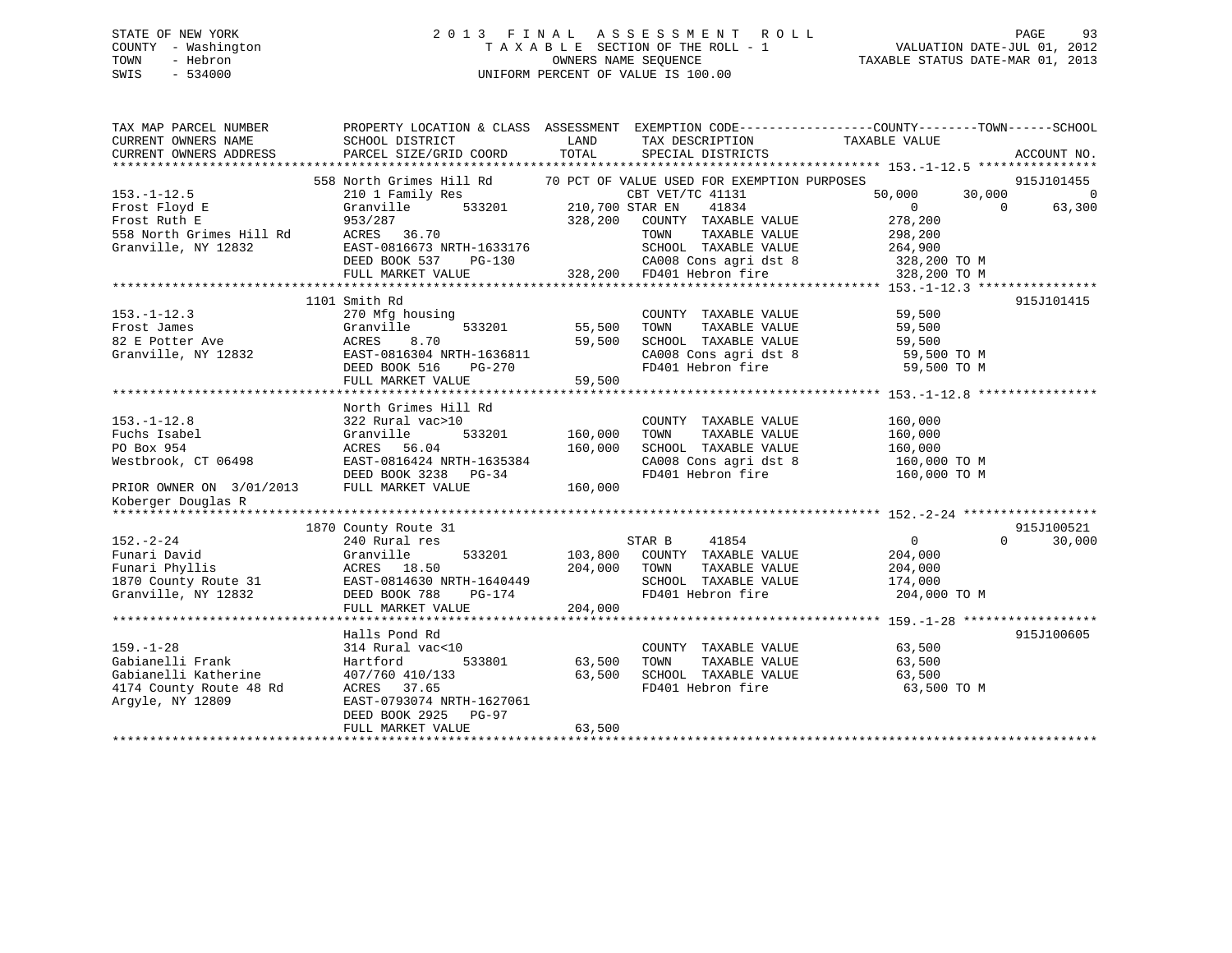# STATE OF NEW YORK 2 0 1 3 F I N A L A S S E S S M E N T R O L L PAGE 94 COUNTY - Washington T A X A B L E SECTION OF THE ROLL - 1 VALUATION DATE-JUL 01, 2012 TOWN - Hebron OWNERS NAME SEQUENCE TAXABLE STATUS DATE-MAR 01, 2013 SWIS - 534000 UNIFORM PERCENT OF VALUE IS 100.00

| TAX MAP PARCEL NUMBER<br>CURRENT OWNERS NAME<br>CURRENT OWNERS ADDRESS                           | PROPERTY LOCATION & CLASS ASSESSMENT EXEMPTION CODE----------------COUNTY-------TOWN-----SCHOOL<br>SCHOOL DISTRICT<br>PARCEL SIZE/GRID COORD                                                                                      | LAND<br>TOTAL         | TAX DESCRIPTION<br>SPECIAL DISTRICTS                                                                                                                                                                                               | $\begin{array}{c} \mathsf{-}\texttt{CUUNTY--}\\ \mathsf{TAXABLE}\end{array}$      | ACCOUNT NO.          |
|--------------------------------------------------------------------------------------------------|-----------------------------------------------------------------------------------------------------------------------------------------------------------------------------------------------------------------------------------|-----------------------|------------------------------------------------------------------------------------------------------------------------------------------------------------------------------------------------------------------------------------|-----------------------------------------------------------------------------------|----------------------|
| $186. - 1 - 19$<br>Gable John M<br>Gab⊥e John M<br>582 Truesdale Hill Rd                         | Wood Way<br>322 Rural vac>10<br>Salem<br>534801 29,000<br>ACRES 10.75<br>Lake George, NY 12845-7110 EAST-0818481 NRTH-1608860<br>DEED BOOK 773<br>PG-258<br>FULL MARKET VALUE                                                     | 29,000<br>29,000      | COUNTY TAXABLE VALUE<br>TOWN<br>SCHOOL TAXABLE VALUE<br>FD401 Hebron fire                                                                                                                                                          | 29,000<br>TAXABLE VALUE $29,000$<br>TAXABLE VALUE 29.000<br>29,000<br>29,000 TO M |                      |
| $175. - 1 - 7.3$<br>Gadzinski Glenn A                                                            | 3473 County Route 30<br>210 1 Family Res<br>Salem<br>Cadzinski Lisa M<br>Gadzinski Lisa M<br>3473 County Route 30<br>Salem, NY 12865<br>DEED BOOK 910<br>TC-309<br>CHE DEED BOOK 910<br>TC-309                                    | 151   105,000   TOWN  | STAR B 41854<br>534801 55,000 COUNTY TAXABLE VALUE<br>TOWN TAXABLE VALUE 105,000<br>SCHOOL TAXABLE VALUE 75,000<br>FD401 Hebron fire 105,000 TO M                                                                                  | $\overline{0}$<br>$\Omega$<br>105,000                                             | 915J101766<br>30,000 |
| $170. - 1 - 12.9$<br>Gaetano Frank<br>Gaetano Leona<br>380 Lake Shore Dr<br>Middlebury, CT 06762 | Mountainside Meadows Way<br>$\begin{array}{r} \text{cal vac} < 10 \\ 534801 \end{array}$ 26,000<br>314 Rural vac<10<br>Salem<br>Lot 4<br>ACRES 8.68<br>762 EAST-0816113 NRTH-1617057<br>DEED BOOK 1836 PG-85<br>FULL MARKET VALUE | 26,000<br>26,000      | COUNTY TAXABLE VALUE<br>TOWN TAXABLE VALUE<br>SCHOOL TAXABLE VALUE<br>CA008 Cons agri dst 8<br>FD401 Hebron fire                                                                                                                   | 26,000<br>26,000<br>26,000<br>26,000 TO M<br>26,000 TO M                          | 915J101795           |
| $169. - 1 - 18.35$<br>Galabov Peter<br>PO Box 161<br>West Pawlet, VT 05775                       | 102 Clark Way<br>270 Mfg housing<br>Granville<br>2.50<br>ACRES<br>EAST-0814441 NRTH-1623230<br>DEED BOOK 761 PG-242<br>FULL MARKET VALUE                                                                                          |                       | AGED-ALL 41800<br>$27,200$ STAR EN 41834<br>29,800 COUNTY TAXABLE VALUE 14,900<br>TOWN TAXABLE VALUE $14,900$<br>SCHOOL TAXABLE VALUE 0<br>FD401 Hebron fire 29,800 TO M<br>29,800 FD401 Hebron fire                               | $14,900$ $14,900$<br>$\sim$ 0<br>$\overline{0}$                                   | 14,900<br>14,900     |
| $185. - 1 - 8$<br>Galipeau Kathryn A<br>6180 State Route 22<br>Salem, NY 12865                   | 6180 State Route 22<br>210 1 Family Res<br>Salem<br>$\frac{151}{151}$<br>ACRES<br>1.40 BANK<br>EAST-0815640 NRTH-1606750<br>DEED BOOK 1905 PG-346<br>FULL MARKET VALUE                                                            | 89,000 TOWN<br>89,000 | $\begin{array}{cccc}\texttt{534801} & \texttt{537AR B} & \texttt{41854} \\ \texttt{534801} & \texttt{33,000} & \texttt{COUNTY} & \texttt{TAXABLE VALUE} \end{array}$<br>TAXABLE VALUE<br>SCHOOL TAXABLE VALUE<br>FD401 Hebron fire | $\overline{0}$<br>$\Omega$<br>89,000<br>89,000<br>59,000<br>89,000 TO M           | 915J100123<br>30,000 |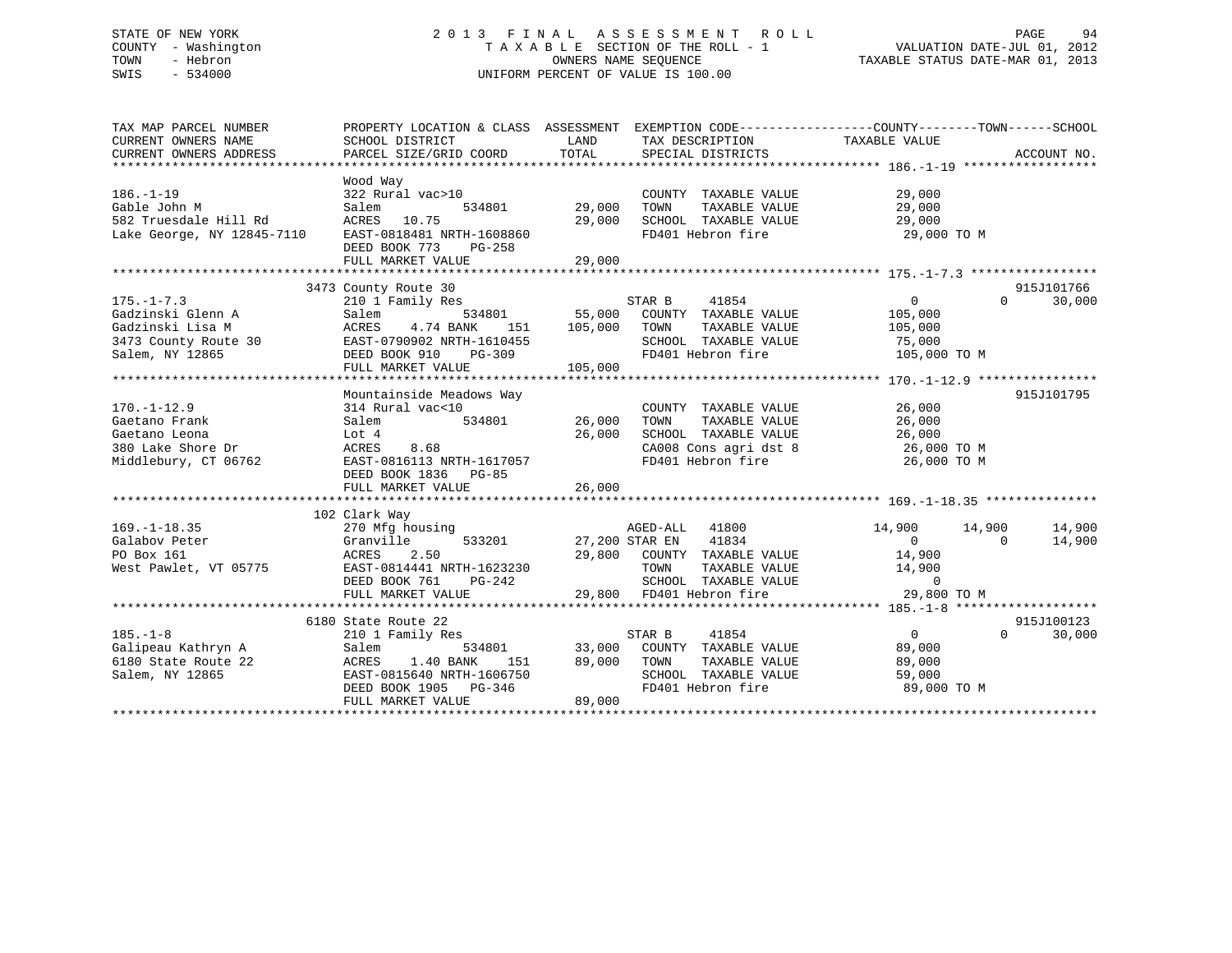# STATE OF NEW YORK 2 0 1 3 F I N A L A S S E S S M E N T R O L L PAGE 95 COUNTY - Washington T A X A B L E SECTION OF THE ROLL - 1 VALUATION DATE-JUL 01, 2012 TOWN - Hebron OWNERS NAME SEQUENCE TAXABLE STATUS DATE-MAR 01, 2013 SWIS - 534000 UNIFORM PERCENT OF VALUE IS 100.00

| 915J100274<br>3208 County Route 30<br>0<br>30,000<br>210 1 Family Res<br>STAR B<br>41854<br>$\Omega$<br>28,000<br>COUNTY TAXABLE VALUE<br>84,000<br>Salem<br>534801<br>3208 County Route 30<br>1.40<br>84,000<br>TAXABLE VALUE<br>84,000<br>ACRES<br>TOWN<br>EAST-0791823 NRTH-1604668<br>SCHOOL TAXABLE VALUE<br>54,000<br>DEED BOOK 2876 PG-124<br>CA008 Cons agri dst 8<br>84,000 TO M<br>FULL MARKET VALUE<br>84,000 FD401 Hebron fire<br>84,000 TO M<br>LD401 West hebron light<br>84,000 TO M<br>915J100235<br>6395 State Route 22<br>41854<br>$\overline{0}$<br>$\Omega$<br>30,000<br>242 Rurl res&rec<br>STAR B<br>49,800<br>534801<br>Gallagher Michael J<br>COUNTY TAXABLE VALUE<br>176,000<br>Salem<br>Gallagher Karen M<br>10.20<br>176,000<br>ACRES<br>TOWN<br>TAXABLE VALUE<br>176,000<br>6395 State Route 22<br>EAST-0816549 NRTH-1611626<br>SCHOOL TAXABLE VALUE<br>146,000<br>Salem, NY 12865<br>DEED BOOK 877<br>PG-276<br>CA008 Cons agri dst 8<br>176,000 TO M<br>FULL MARKET VALUE<br>176,000 FD401 Hebron fire<br>176,000 TO M<br>915J101802<br>352 Higgins Rd<br>94 PCT OF VALUE USED FOR EXEMPTION PURPOSES<br>$170. - 2 - 16$<br>AGED-ALL<br>41800<br>61,335<br>61,335<br>210 1 Family Res<br>61,335<br>41834<br>Garboski Lucille<br>534801<br>42,200 STAR EN<br>$\overline{0}$<br>$\Omega$<br>63,300<br>Salem<br>130,500<br>Garboski John<br>Lot $13$<br>COUNTY TAXABLE VALUE<br>69,165<br>352 Higgins<br>5.12<br>TAXABLE VALUE<br>ACRES<br>TOWN<br>69,165<br>SCHOOL TAXABLE VALUE<br>Granville, NY 12832<br>EAST-0820365 NRTH-1620324<br>5,865<br>FD401 Hebron fire<br>130,500 TO M<br>DEED BOOK 827<br>$PG-187$<br>130,500<br>FULL MARKET VALUE<br>915J100214<br>Big Burch Hill Rd<br>$142. - 3 - 3.1$<br>FOR 480A 47460<br>322 Rural vac>10<br>111,100<br>111,100<br>111,100<br>Gardiner Eric S<br>533801<br>224,500<br>COUNTY TAXABLE VALUE<br>113,400<br>Hartford<br>1354 Big Burch Hill Rd<br>224,500<br>TAXABLE VALUE<br>492/946<br>TOWN<br>113,400<br>Granville, NY 12832<br>$142. - 1 - 3.1$<br>SCHOOL TAXABLE VALUE<br>113,400<br>ACRES 76.40<br>FD401 Hebron fire<br>224,500 TO M<br>EAST-0800498 NRTH-1639827<br>MAY BE SUBJECT TO PAYMENT<br>UNDER RPTL480A UNTIL 2022<br>DEED BOOK 2863<br>PG-313<br>FULL MARKET VALUE<br>224,500<br>915J101042<br>Big Burch Hill Rd/w Off<br>81,548<br>$151. - 1 - 4$<br>FOR 480A 47460<br>81,548<br>81,548<br>323 Vacant rural<br>Gardiner Eric S<br>Granville<br>533201<br>102,000<br>COUNTY TAXABLE VALUE<br>20,452<br>1354 Big Burch Hill Rd<br>102,000<br>TAXABLE VALUE<br>20,452<br>Agmt 898/64<br>TOWN<br>Granville, NY 12832<br>SCHOOL TAXABLE VALUE<br>20,452<br>ACRES<br>20.90<br>FD401 Hebron fire<br>EAST-0800927 NRTH-1639955<br>102,000 TO M<br>DEED BOOK 2876<br>$PG-139$<br>MAY BE SUBJECT TO PAYMENT<br>102,000<br>UNDER RPTL480A UNTIL 2022<br>FULL MARKET VALUE | TAX MAP PARCEL NUMBER<br>CURRENT OWNERS NAME<br>CURRENT OWNERS ADDRESS | PROPERTY LOCATION & CLASS ASSESSMENT<br>SCHOOL DISTRICT<br>PARCEL SIZE/GRID COORD | LAND<br>TOTAL | EXEMPTION CODE-----------------COUNTY-------TOWN------SCHOOL<br>TAX DESCRIPTION<br>SPECIAL DISTRICTS | TAXABLE VALUE | ACCOUNT NO. |  |
|-------------------------------------------------------------------------------------------------------------------------------------------------------------------------------------------------------------------------------------------------------------------------------------------------------------------------------------------------------------------------------------------------------------------------------------------------------------------------------------------------------------------------------------------------------------------------------------------------------------------------------------------------------------------------------------------------------------------------------------------------------------------------------------------------------------------------------------------------------------------------------------------------------------------------------------------------------------------------------------------------------------------------------------------------------------------------------------------------------------------------------------------------------------------------------------------------------------------------------------------------------------------------------------------------------------------------------------------------------------------------------------------------------------------------------------------------------------------------------------------------------------------------------------------------------------------------------------------------------------------------------------------------------------------------------------------------------------------------------------------------------------------------------------------------------------------------------------------------------------------------------------------------------------------------------------------------------------------------------------------------------------------------------------------------------------------------------------------------------------------------------------------------------------------------------------------------------------------------------------------------------------------------------------------------------------------------------------------------------------------------------------------------------------------------------------------------------------------------------------------------------------------------------------------------------------------------------------------------------------------------------------------------------------------------------------------------------------------------------------------------------------------------------------------------------------------------------------------------------------|------------------------------------------------------------------------|-----------------------------------------------------------------------------------|---------------|------------------------------------------------------------------------------------------------------|---------------|-------------|--|
|                                                                                                                                                                                                                                                                                                                                                                                                                                                                                                                                                                                                                                                                                                                                                                                                                                                                                                                                                                                                                                                                                                                                                                                                                                                                                                                                                                                                                                                                                                                                                                                                                                                                                                                                                                                                                                                                                                                                                                                                                                                                                                                                                                                                                                                                                                                                                                                                                                                                                                                                                                                                                                                                                                                                                                                                                                                             |                                                                        |                                                                                   |               |                                                                                                      |               |             |  |
|                                                                                                                                                                                                                                                                                                                                                                                                                                                                                                                                                                                                                                                                                                                                                                                                                                                                                                                                                                                                                                                                                                                                                                                                                                                                                                                                                                                                                                                                                                                                                                                                                                                                                                                                                                                                                                                                                                                                                                                                                                                                                                                                                                                                                                                                                                                                                                                                                                                                                                                                                                                                                                                                                                                                                                                                                                                             |                                                                        |                                                                                   |               |                                                                                                      |               |             |  |
|                                                                                                                                                                                                                                                                                                                                                                                                                                                                                                                                                                                                                                                                                                                                                                                                                                                                                                                                                                                                                                                                                                                                                                                                                                                                                                                                                                                                                                                                                                                                                                                                                                                                                                                                                                                                                                                                                                                                                                                                                                                                                                                                                                                                                                                                                                                                                                                                                                                                                                                                                                                                                                                                                                                                                                                                                                                             | $183.16 - 1 - 28$                                                      |                                                                                   |               |                                                                                                      |               |             |  |
|                                                                                                                                                                                                                                                                                                                                                                                                                                                                                                                                                                                                                                                                                                                                                                                                                                                                                                                                                                                                                                                                                                                                                                                                                                                                                                                                                                                                                                                                                                                                                                                                                                                                                                                                                                                                                                                                                                                                                                                                                                                                                                                                                                                                                                                                                                                                                                                                                                                                                                                                                                                                                                                                                                                                                                                                                                                             | Galipeau Shelly Ann                                                    |                                                                                   |               |                                                                                                      |               |             |  |
|                                                                                                                                                                                                                                                                                                                                                                                                                                                                                                                                                                                                                                                                                                                                                                                                                                                                                                                                                                                                                                                                                                                                                                                                                                                                                                                                                                                                                                                                                                                                                                                                                                                                                                                                                                                                                                                                                                                                                                                                                                                                                                                                                                                                                                                                                                                                                                                                                                                                                                                                                                                                                                                                                                                                                                                                                                                             |                                                                        |                                                                                   |               |                                                                                                      |               |             |  |
|                                                                                                                                                                                                                                                                                                                                                                                                                                                                                                                                                                                                                                                                                                                                                                                                                                                                                                                                                                                                                                                                                                                                                                                                                                                                                                                                                                                                                                                                                                                                                                                                                                                                                                                                                                                                                                                                                                                                                                                                                                                                                                                                                                                                                                                                                                                                                                                                                                                                                                                                                                                                                                                                                                                                                                                                                                                             | Salem, NY 12865                                                        |                                                                                   |               |                                                                                                      |               |             |  |
|                                                                                                                                                                                                                                                                                                                                                                                                                                                                                                                                                                                                                                                                                                                                                                                                                                                                                                                                                                                                                                                                                                                                                                                                                                                                                                                                                                                                                                                                                                                                                                                                                                                                                                                                                                                                                                                                                                                                                                                                                                                                                                                                                                                                                                                                                                                                                                                                                                                                                                                                                                                                                                                                                                                                                                                                                                                             |                                                                        |                                                                                   |               |                                                                                                      |               |             |  |
|                                                                                                                                                                                                                                                                                                                                                                                                                                                                                                                                                                                                                                                                                                                                                                                                                                                                                                                                                                                                                                                                                                                                                                                                                                                                                                                                                                                                                                                                                                                                                                                                                                                                                                                                                                                                                                                                                                                                                                                                                                                                                                                                                                                                                                                                                                                                                                                                                                                                                                                                                                                                                                                                                                                                                                                                                                                             |                                                                        |                                                                                   |               |                                                                                                      |               |             |  |
|                                                                                                                                                                                                                                                                                                                                                                                                                                                                                                                                                                                                                                                                                                                                                                                                                                                                                                                                                                                                                                                                                                                                                                                                                                                                                                                                                                                                                                                                                                                                                                                                                                                                                                                                                                                                                                                                                                                                                                                                                                                                                                                                                                                                                                                                                                                                                                                                                                                                                                                                                                                                                                                                                                                                                                                                                                                             |                                                                        |                                                                                   |               |                                                                                                      |               |             |  |
|                                                                                                                                                                                                                                                                                                                                                                                                                                                                                                                                                                                                                                                                                                                                                                                                                                                                                                                                                                                                                                                                                                                                                                                                                                                                                                                                                                                                                                                                                                                                                                                                                                                                                                                                                                                                                                                                                                                                                                                                                                                                                                                                                                                                                                                                                                                                                                                                                                                                                                                                                                                                                                                                                                                                                                                                                                                             |                                                                        |                                                                                   |               |                                                                                                      |               |             |  |
|                                                                                                                                                                                                                                                                                                                                                                                                                                                                                                                                                                                                                                                                                                                                                                                                                                                                                                                                                                                                                                                                                                                                                                                                                                                                                                                                                                                                                                                                                                                                                                                                                                                                                                                                                                                                                                                                                                                                                                                                                                                                                                                                                                                                                                                                                                                                                                                                                                                                                                                                                                                                                                                                                                                                                                                                                                                             |                                                                        |                                                                                   |               |                                                                                                      |               |             |  |
|                                                                                                                                                                                                                                                                                                                                                                                                                                                                                                                                                                                                                                                                                                                                                                                                                                                                                                                                                                                                                                                                                                                                                                                                                                                                                                                                                                                                                                                                                                                                                                                                                                                                                                                                                                                                                                                                                                                                                                                                                                                                                                                                                                                                                                                                                                                                                                                                                                                                                                                                                                                                                                                                                                                                                                                                                                                             | $178. - 1 - 13.1$                                                      |                                                                                   |               |                                                                                                      |               |             |  |
|                                                                                                                                                                                                                                                                                                                                                                                                                                                                                                                                                                                                                                                                                                                                                                                                                                                                                                                                                                                                                                                                                                                                                                                                                                                                                                                                                                                                                                                                                                                                                                                                                                                                                                                                                                                                                                                                                                                                                                                                                                                                                                                                                                                                                                                                                                                                                                                                                                                                                                                                                                                                                                                                                                                                                                                                                                                             |                                                                        |                                                                                   |               |                                                                                                      |               |             |  |
|                                                                                                                                                                                                                                                                                                                                                                                                                                                                                                                                                                                                                                                                                                                                                                                                                                                                                                                                                                                                                                                                                                                                                                                                                                                                                                                                                                                                                                                                                                                                                                                                                                                                                                                                                                                                                                                                                                                                                                                                                                                                                                                                                                                                                                                                                                                                                                                                                                                                                                                                                                                                                                                                                                                                                                                                                                                             |                                                                        |                                                                                   |               |                                                                                                      |               |             |  |
|                                                                                                                                                                                                                                                                                                                                                                                                                                                                                                                                                                                                                                                                                                                                                                                                                                                                                                                                                                                                                                                                                                                                                                                                                                                                                                                                                                                                                                                                                                                                                                                                                                                                                                                                                                                                                                                                                                                                                                                                                                                                                                                                                                                                                                                                                                                                                                                                                                                                                                                                                                                                                                                                                                                                                                                                                                                             |                                                                        |                                                                                   |               |                                                                                                      |               |             |  |
|                                                                                                                                                                                                                                                                                                                                                                                                                                                                                                                                                                                                                                                                                                                                                                                                                                                                                                                                                                                                                                                                                                                                                                                                                                                                                                                                                                                                                                                                                                                                                                                                                                                                                                                                                                                                                                                                                                                                                                                                                                                                                                                                                                                                                                                                                                                                                                                                                                                                                                                                                                                                                                                                                                                                                                                                                                                             |                                                                        |                                                                                   |               |                                                                                                      |               |             |  |
|                                                                                                                                                                                                                                                                                                                                                                                                                                                                                                                                                                                                                                                                                                                                                                                                                                                                                                                                                                                                                                                                                                                                                                                                                                                                                                                                                                                                                                                                                                                                                                                                                                                                                                                                                                                                                                                                                                                                                                                                                                                                                                                                                                                                                                                                                                                                                                                                                                                                                                                                                                                                                                                                                                                                                                                                                                                             |                                                                        |                                                                                   |               |                                                                                                      |               |             |  |
|                                                                                                                                                                                                                                                                                                                                                                                                                                                                                                                                                                                                                                                                                                                                                                                                                                                                                                                                                                                                                                                                                                                                                                                                                                                                                                                                                                                                                                                                                                                                                                                                                                                                                                                                                                                                                                                                                                                                                                                                                                                                                                                                                                                                                                                                                                                                                                                                                                                                                                                                                                                                                                                                                                                                                                                                                                                             |                                                                        |                                                                                   |               |                                                                                                      |               |             |  |
|                                                                                                                                                                                                                                                                                                                                                                                                                                                                                                                                                                                                                                                                                                                                                                                                                                                                                                                                                                                                                                                                                                                                                                                                                                                                                                                                                                                                                                                                                                                                                                                                                                                                                                                                                                                                                                                                                                                                                                                                                                                                                                                                                                                                                                                                                                                                                                                                                                                                                                                                                                                                                                                                                                                                                                                                                                                             |                                                                        |                                                                                   |               |                                                                                                      |               |             |  |
|                                                                                                                                                                                                                                                                                                                                                                                                                                                                                                                                                                                                                                                                                                                                                                                                                                                                                                                                                                                                                                                                                                                                                                                                                                                                                                                                                                                                                                                                                                                                                                                                                                                                                                                                                                                                                                                                                                                                                                                                                                                                                                                                                                                                                                                                                                                                                                                                                                                                                                                                                                                                                                                                                                                                                                                                                                                             |                                                                        |                                                                                   |               |                                                                                                      |               |             |  |
|                                                                                                                                                                                                                                                                                                                                                                                                                                                                                                                                                                                                                                                                                                                                                                                                                                                                                                                                                                                                                                                                                                                                                                                                                                                                                                                                                                                                                                                                                                                                                                                                                                                                                                                                                                                                                                                                                                                                                                                                                                                                                                                                                                                                                                                                                                                                                                                                                                                                                                                                                                                                                                                                                                                                                                                                                                                             |                                                                        |                                                                                   |               |                                                                                                      |               |             |  |
|                                                                                                                                                                                                                                                                                                                                                                                                                                                                                                                                                                                                                                                                                                                                                                                                                                                                                                                                                                                                                                                                                                                                                                                                                                                                                                                                                                                                                                                                                                                                                                                                                                                                                                                                                                                                                                                                                                                                                                                                                                                                                                                                                                                                                                                                                                                                                                                                                                                                                                                                                                                                                                                                                                                                                                                                                                                             |                                                                        |                                                                                   |               |                                                                                                      |               |             |  |
|                                                                                                                                                                                                                                                                                                                                                                                                                                                                                                                                                                                                                                                                                                                                                                                                                                                                                                                                                                                                                                                                                                                                                                                                                                                                                                                                                                                                                                                                                                                                                                                                                                                                                                                                                                                                                                                                                                                                                                                                                                                                                                                                                                                                                                                                                                                                                                                                                                                                                                                                                                                                                                                                                                                                                                                                                                                             |                                                                        |                                                                                   |               |                                                                                                      |               |             |  |
|                                                                                                                                                                                                                                                                                                                                                                                                                                                                                                                                                                                                                                                                                                                                                                                                                                                                                                                                                                                                                                                                                                                                                                                                                                                                                                                                                                                                                                                                                                                                                                                                                                                                                                                                                                                                                                                                                                                                                                                                                                                                                                                                                                                                                                                                                                                                                                                                                                                                                                                                                                                                                                                                                                                                                                                                                                                             |                                                                        |                                                                                   |               |                                                                                                      |               |             |  |
|                                                                                                                                                                                                                                                                                                                                                                                                                                                                                                                                                                                                                                                                                                                                                                                                                                                                                                                                                                                                                                                                                                                                                                                                                                                                                                                                                                                                                                                                                                                                                                                                                                                                                                                                                                                                                                                                                                                                                                                                                                                                                                                                                                                                                                                                                                                                                                                                                                                                                                                                                                                                                                                                                                                                                                                                                                                             |                                                                        |                                                                                   |               |                                                                                                      |               |             |  |
|                                                                                                                                                                                                                                                                                                                                                                                                                                                                                                                                                                                                                                                                                                                                                                                                                                                                                                                                                                                                                                                                                                                                                                                                                                                                                                                                                                                                                                                                                                                                                                                                                                                                                                                                                                                                                                                                                                                                                                                                                                                                                                                                                                                                                                                                                                                                                                                                                                                                                                                                                                                                                                                                                                                                                                                                                                                             |                                                                        |                                                                                   |               |                                                                                                      |               |             |  |
|                                                                                                                                                                                                                                                                                                                                                                                                                                                                                                                                                                                                                                                                                                                                                                                                                                                                                                                                                                                                                                                                                                                                                                                                                                                                                                                                                                                                                                                                                                                                                                                                                                                                                                                                                                                                                                                                                                                                                                                                                                                                                                                                                                                                                                                                                                                                                                                                                                                                                                                                                                                                                                                                                                                                                                                                                                                             |                                                                        |                                                                                   |               |                                                                                                      |               |             |  |
|                                                                                                                                                                                                                                                                                                                                                                                                                                                                                                                                                                                                                                                                                                                                                                                                                                                                                                                                                                                                                                                                                                                                                                                                                                                                                                                                                                                                                                                                                                                                                                                                                                                                                                                                                                                                                                                                                                                                                                                                                                                                                                                                                                                                                                                                                                                                                                                                                                                                                                                                                                                                                                                                                                                                                                                                                                                             |                                                                        |                                                                                   |               |                                                                                                      |               |             |  |
|                                                                                                                                                                                                                                                                                                                                                                                                                                                                                                                                                                                                                                                                                                                                                                                                                                                                                                                                                                                                                                                                                                                                                                                                                                                                                                                                                                                                                                                                                                                                                                                                                                                                                                                                                                                                                                                                                                                                                                                                                                                                                                                                                                                                                                                                                                                                                                                                                                                                                                                                                                                                                                                                                                                                                                                                                                                             |                                                                        |                                                                                   |               |                                                                                                      |               |             |  |
|                                                                                                                                                                                                                                                                                                                                                                                                                                                                                                                                                                                                                                                                                                                                                                                                                                                                                                                                                                                                                                                                                                                                                                                                                                                                                                                                                                                                                                                                                                                                                                                                                                                                                                                                                                                                                                                                                                                                                                                                                                                                                                                                                                                                                                                                                                                                                                                                                                                                                                                                                                                                                                                                                                                                                                                                                                                             |                                                                        |                                                                                   |               |                                                                                                      |               |             |  |
|                                                                                                                                                                                                                                                                                                                                                                                                                                                                                                                                                                                                                                                                                                                                                                                                                                                                                                                                                                                                                                                                                                                                                                                                                                                                                                                                                                                                                                                                                                                                                                                                                                                                                                                                                                                                                                                                                                                                                                                                                                                                                                                                                                                                                                                                                                                                                                                                                                                                                                                                                                                                                                                                                                                                                                                                                                                             |                                                                        |                                                                                   |               |                                                                                                      |               |             |  |
|                                                                                                                                                                                                                                                                                                                                                                                                                                                                                                                                                                                                                                                                                                                                                                                                                                                                                                                                                                                                                                                                                                                                                                                                                                                                                                                                                                                                                                                                                                                                                                                                                                                                                                                                                                                                                                                                                                                                                                                                                                                                                                                                                                                                                                                                                                                                                                                                                                                                                                                                                                                                                                                                                                                                                                                                                                                             |                                                                        |                                                                                   |               |                                                                                                      |               |             |  |
|                                                                                                                                                                                                                                                                                                                                                                                                                                                                                                                                                                                                                                                                                                                                                                                                                                                                                                                                                                                                                                                                                                                                                                                                                                                                                                                                                                                                                                                                                                                                                                                                                                                                                                                                                                                                                                                                                                                                                                                                                                                                                                                                                                                                                                                                                                                                                                                                                                                                                                                                                                                                                                                                                                                                                                                                                                                             |                                                                        |                                                                                   |               |                                                                                                      |               |             |  |
|                                                                                                                                                                                                                                                                                                                                                                                                                                                                                                                                                                                                                                                                                                                                                                                                                                                                                                                                                                                                                                                                                                                                                                                                                                                                                                                                                                                                                                                                                                                                                                                                                                                                                                                                                                                                                                                                                                                                                                                                                                                                                                                                                                                                                                                                                                                                                                                                                                                                                                                                                                                                                                                                                                                                                                                                                                                             |                                                                        |                                                                                   |               |                                                                                                      |               |             |  |
|                                                                                                                                                                                                                                                                                                                                                                                                                                                                                                                                                                                                                                                                                                                                                                                                                                                                                                                                                                                                                                                                                                                                                                                                                                                                                                                                                                                                                                                                                                                                                                                                                                                                                                                                                                                                                                                                                                                                                                                                                                                                                                                                                                                                                                                                                                                                                                                                                                                                                                                                                                                                                                                                                                                                                                                                                                                             |                                                                        |                                                                                   |               |                                                                                                      |               |             |  |
|                                                                                                                                                                                                                                                                                                                                                                                                                                                                                                                                                                                                                                                                                                                                                                                                                                                                                                                                                                                                                                                                                                                                                                                                                                                                                                                                                                                                                                                                                                                                                                                                                                                                                                                                                                                                                                                                                                                                                                                                                                                                                                                                                                                                                                                                                                                                                                                                                                                                                                                                                                                                                                                                                                                                                                                                                                                             |                                                                        |                                                                                   |               |                                                                                                      |               |             |  |
|                                                                                                                                                                                                                                                                                                                                                                                                                                                                                                                                                                                                                                                                                                                                                                                                                                                                                                                                                                                                                                                                                                                                                                                                                                                                                                                                                                                                                                                                                                                                                                                                                                                                                                                                                                                                                                                                                                                                                                                                                                                                                                                                                                                                                                                                                                                                                                                                                                                                                                                                                                                                                                                                                                                                                                                                                                                             |                                                                        |                                                                                   |               |                                                                                                      |               |             |  |
|                                                                                                                                                                                                                                                                                                                                                                                                                                                                                                                                                                                                                                                                                                                                                                                                                                                                                                                                                                                                                                                                                                                                                                                                                                                                                                                                                                                                                                                                                                                                                                                                                                                                                                                                                                                                                                                                                                                                                                                                                                                                                                                                                                                                                                                                                                                                                                                                                                                                                                                                                                                                                                                                                                                                                                                                                                                             |                                                                        |                                                                                   |               |                                                                                                      |               |             |  |
|                                                                                                                                                                                                                                                                                                                                                                                                                                                                                                                                                                                                                                                                                                                                                                                                                                                                                                                                                                                                                                                                                                                                                                                                                                                                                                                                                                                                                                                                                                                                                                                                                                                                                                                                                                                                                                                                                                                                                                                                                                                                                                                                                                                                                                                                                                                                                                                                                                                                                                                                                                                                                                                                                                                                                                                                                                                             |                                                                        |                                                                                   |               |                                                                                                      |               |             |  |
|                                                                                                                                                                                                                                                                                                                                                                                                                                                                                                                                                                                                                                                                                                                                                                                                                                                                                                                                                                                                                                                                                                                                                                                                                                                                                                                                                                                                                                                                                                                                                                                                                                                                                                                                                                                                                                                                                                                                                                                                                                                                                                                                                                                                                                                                                                                                                                                                                                                                                                                                                                                                                                                                                                                                                                                                                                                             |                                                                        |                                                                                   |               |                                                                                                      |               |             |  |
|                                                                                                                                                                                                                                                                                                                                                                                                                                                                                                                                                                                                                                                                                                                                                                                                                                                                                                                                                                                                                                                                                                                                                                                                                                                                                                                                                                                                                                                                                                                                                                                                                                                                                                                                                                                                                                                                                                                                                                                                                                                                                                                                                                                                                                                                                                                                                                                                                                                                                                                                                                                                                                                                                                                                                                                                                                                             |                                                                        |                                                                                   |               |                                                                                                      |               |             |  |
|                                                                                                                                                                                                                                                                                                                                                                                                                                                                                                                                                                                                                                                                                                                                                                                                                                                                                                                                                                                                                                                                                                                                                                                                                                                                                                                                                                                                                                                                                                                                                                                                                                                                                                                                                                                                                                                                                                                                                                                                                                                                                                                                                                                                                                                                                                                                                                                                                                                                                                                                                                                                                                                                                                                                                                                                                                                             |                                                                        |                                                                                   |               |                                                                                                      |               |             |  |
|                                                                                                                                                                                                                                                                                                                                                                                                                                                                                                                                                                                                                                                                                                                                                                                                                                                                                                                                                                                                                                                                                                                                                                                                                                                                                                                                                                                                                                                                                                                                                                                                                                                                                                                                                                                                                                                                                                                                                                                                                                                                                                                                                                                                                                                                                                                                                                                                                                                                                                                                                                                                                                                                                                                                                                                                                                                             |                                                                        |                                                                                   |               |                                                                                                      |               |             |  |
|                                                                                                                                                                                                                                                                                                                                                                                                                                                                                                                                                                                                                                                                                                                                                                                                                                                                                                                                                                                                                                                                                                                                                                                                                                                                                                                                                                                                                                                                                                                                                                                                                                                                                                                                                                                                                                                                                                                                                                                                                                                                                                                                                                                                                                                                                                                                                                                                                                                                                                                                                                                                                                                                                                                                                                                                                                                             |                                                                        |                                                                                   |               |                                                                                                      |               |             |  |
|                                                                                                                                                                                                                                                                                                                                                                                                                                                                                                                                                                                                                                                                                                                                                                                                                                                                                                                                                                                                                                                                                                                                                                                                                                                                                                                                                                                                                                                                                                                                                                                                                                                                                                                                                                                                                                                                                                                                                                                                                                                                                                                                                                                                                                                                                                                                                                                                                                                                                                                                                                                                                                                                                                                                                                                                                                                             |                                                                        |                                                                                   |               |                                                                                                      |               |             |  |
|                                                                                                                                                                                                                                                                                                                                                                                                                                                                                                                                                                                                                                                                                                                                                                                                                                                                                                                                                                                                                                                                                                                                                                                                                                                                                                                                                                                                                                                                                                                                                                                                                                                                                                                                                                                                                                                                                                                                                                                                                                                                                                                                                                                                                                                                                                                                                                                                                                                                                                                                                                                                                                                                                                                                                                                                                                                             |                                                                        |                                                                                   |               |                                                                                                      |               |             |  |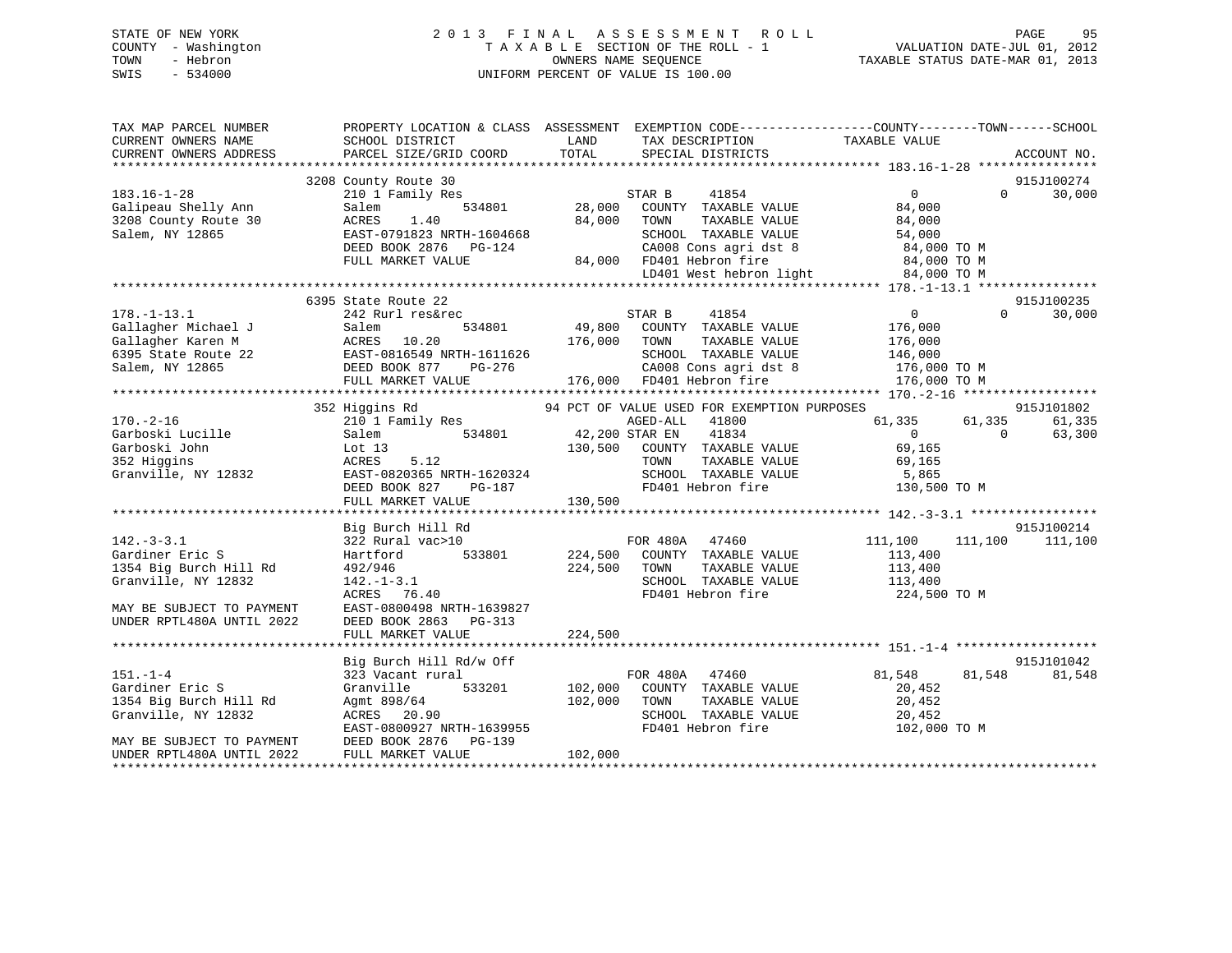# STATE OF NEW YORK 2 0 1 3 F I N A L A S S E S S M E N T R O L L PAGE 96 COUNTY - Washington T A X A B L E SECTION OF THE ROLL - 1 VALUATION DATE-JUL 01, 2012 TOWN - Hebron OWNERS NAME SEQUENCE TAXABLE STATUS DATE-MAR 01, 2013 SWIS - 534000 UNIFORM PERCENT OF VALUE IS 100.00

| TAX MAP PARCEL NUMBER<br>CURRENT OWNERS NAME           | SCHOOL DISTRICT                                                                                                                              | PROPERTY LOCATION & CLASS ASSESSMENT EXEMPTION CODE---------------COUNTY-------TOWN------SCHOOL<br>LAND<br>TAX DESCRIPTION | TAXABLE VALUE                         |  |
|--------------------------------------------------------|----------------------------------------------------------------------------------------------------------------------------------------------|----------------------------------------------------------------------------------------------------------------------------|---------------------------------------|--|
| CURRENT OWNERS ADDRESS                                 | PARCEL SIZE/GRID COORD                                                                                                                       | TOTAL<br>SPECIAL DISTRICTS                                                                                                 | ACCOUNT NO.                           |  |
|                                                        | 1354 Big Burch Hill Rd                                                                                                                       |                                                                                                                            | 915J100334                            |  |
| $151. - 1 - 5$                                         | 240 Rural res                                                                                                                                | STAR B<br>41854                                                                                                            | $\Omega$<br>30,000<br>$\Omega$        |  |
| Gardiner Eric S<br>Gardiner Malynlee B                 | Granville<br>ACRES 27.50<br>Gardiner Malynlee B                 ACRES    27.50<br>1354 Big Burch Hill Rd           EAST-0802271 NRTH-1640006 | 533201 137,300 FOR 480A 47460<br>217,000 COUNTY TAXABLE VALUE                                                              | 41,933<br>41,933<br>41,933<br>175,067 |  |
| Granville, NY 12865                                    | DEED BOOK 2184    PG-290                                                                                                                     | TOWN<br>TAXABLE VALUE<br>SCHOOL TAXABLE VALUE                                                                              | 175,067<br>145,067                    |  |
|                                                        | FULL MARKET VALUE                                                                                                                            | 217,000 FD401 Hebron fire                                                                                                  | 217,000 TO M                          |  |
| MAY BE SUBJECT TO PAYMENT<br>UNDER RPTL480A UNTIL 2022 |                                                                                                                                              |                                                                                                                            |                                       |  |
|                                                        | Little Burch Hill Rd/n Of                                                                                                                    |                                                                                                                            | 915J100603                            |  |
| $151. - 1 - 23$                                        | 322 Rural vac>10                                                                                                                             | FOR 480A 47460                                                                                                             | 35,200<br>35,200<br>35,200            |  |
| Gardiner Eric S                                        | Granville                                                                                                                                    | 533201 42,000 COUNTY TAXABLE VALUE<br>42,000 TOWN TAXABLE VALUE                                                            | 6,800                                 |  |
| 1354 Big Burch Hill Rd                                 | 15.0 Ad                                                                                                                                      |                                                                                                                            | 6,800                                 |  |
| Granville, NY 12832                                    | ACRES 13.10                                                                                                                                  | SCHOOL TAXABLE VALUE                                                                                                       | 6,800                                 |  |
|                                                        | EAST-0800529 NRTH-1638478                                                                                                                    | FD401 Hebron fire                                                                                                          | 42,000 TO M                           |  |
| MAY BE SUBJECT TO PAYMENT<br>UNDER RPTL480A UNTIL 2022 | DEED BOOK 2863 PG-313<br>FULL MARKET VALUE                                                                                                   | 42,000                                                                                                                     |                                       |  |
|                                                        |                                                                                                                                              |                                                                                                                            |                                       |  |
|                                                        | 1541 Big Burch Hill Rd                                                                                                                       |                                                                                                                            | 9179900717                            |  |
| $152 - 2 - 1$                                          | 283 Res w/Comuse                                                                                                                             | COUNTY TAXABLE VALUE 67,500                                                                                                |                                       |  |
|                                                        |                                                                                                                                              |                                                                                                                            | 67,500                                |  |
|                                                        |                                                                                                                                              |                                                                                                                            | 67,500                                |  |
| Brooklyn, NY 11226                                     | EAST-0807157 NRTH-1639548<br>DEED BOOK 2897 PG-275                                                                                           | CA008 Cons agri dst 8 67,500 TO M                                                                                          |                                       |  |
|                                                        | DEED BOOK 2897 PG-275                                                                                                                        | FD401 Hebron fire                                                                                                          | 67,500 TO M                           |  |
|                                                        | FULL MARKET VALUE                                                                                                                            | 67,500                                                                                                                     |                                       |  |
|                                                        | 137 Liebig Rd                                                                                                                                |                                                                                                                            |                                       |  |
| $151. - 1 - 7.8$                                       | 210 1 Family Res                                                                                                                             | COUNTY TAXABLE VALUE                                                                                                       |                                       |  |
| Garner Albert H                                        | 533201<br>Granville                                                                                                                          | 57,400<br>TAXABLE VALUE<br>TOWN                                                                                            | 169,500<br>169,500                    |  |
| 1510 Albermarle Rd                                     | 2.48<br>ACRES                                                                                                                                | 169,500<br>SCHOOL TAXABLE VALUE 169,500                                                                                    |                                       |  |
| Brooklyn, NY 11226                                     | EAST-0804639 NRTH-1640261                                                                                                                    | FD401 Hebron fire                                                                                                          | 169,500 TO M                          |  |
|                                                        | DEED BOOK 2842 PG-342                                                                                                                        |                                                                                                                            |                                       |  |
|                                                        | FULL MARKET VALUE                                                                                                                            | 169,500                                                                                                                    |                                       |  |
|                                                        |                                                                                                                                              |                                                                                                                            |                                       |  |
|                                                        | 103 Lang Hill Rd                                                                                                                             |                                                                                                                            | 915J100269                            |  |
| $152. - 1 - 22$                                        | 113 Cattle farm                                                                                                                              | 41720<br>AG DIST                                                                                                           | 230,744<br>230,744<br>230,744         |  |
| Garner Albert H                                        | Granville<br>ACRES 264.76                                                                                                                    | 533201 472,100 COUNTY TAXABLE VALUE                                                                                        | 428,656                               |  |
| 1510 Albemarle Rd                                      |                                                                                                                                              | 659,400<br>TOWN<br>TAXABLE VALUE                                                                                           | 428,656                               |  |
| Brooklyn, NY 11226                                     | EAST-0807540 NRTH-1634584                                                                                                                    | SCHOOL TAXABLE VALUE 428,656                                                                                               |                                       |  |
|                                                        | DEED BOOK 2697 PG-94                                                                                                                         | CA008 Cons agri dst 8                                                                                                      | 428,656 TO M                          |  |
| MAY BE SUBJECT TO PAYMENT                              | FULL MARKET VALUE                                                                                                                            | 659,400<br>230,744 EX                                                                                                      |                                       |  |
| UNDER AGDIST LAW TIL 2017                              |                                                                                                                                              | FD401 Hebron fire                                                                                                          | 659,400 TO M                          |  |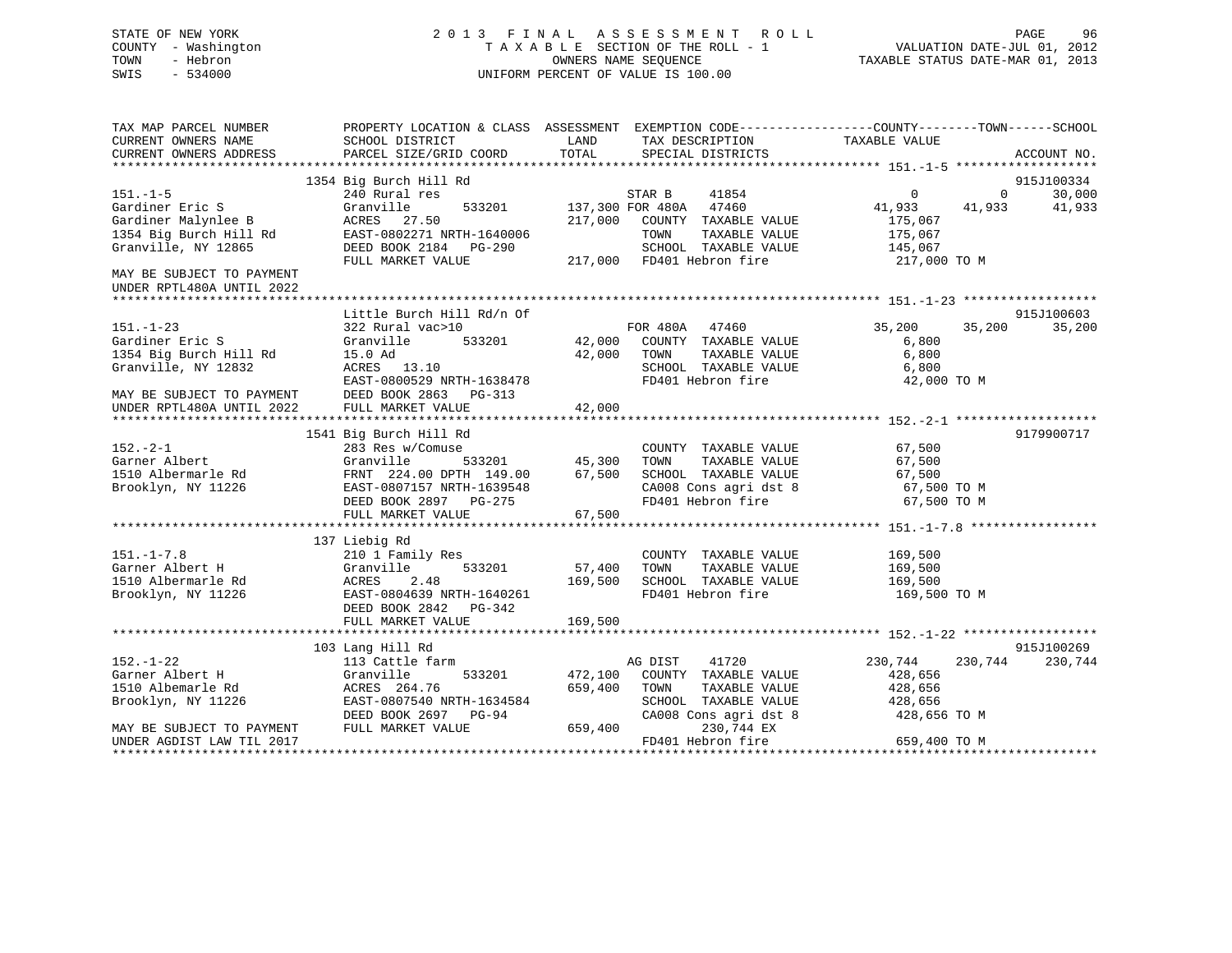# STATE OF NEW YORK 2 0 1 3 F I N A L A S S E S S M E N T R O L L PAGE 97 COUNTY - Washington T A X A B L E SECTION OF THE ROLL - 1 VALUATION DATE-JUL 01, 2012 TOWN - Hebron OWNERS NAME SEQUENCE TAXABLE STATUS DATE-MAR 01, 2013 SWIS - 534000 UNIFORM PERCENT OF VALUE IS 100.00

| TAX MAP PARCEL NUMBER<br>CURRENT OWNERS NAME<br>CURRENT OWNERS ADDRESS                                                    | SCHOOL DISTRICT<br>PARCEL SIZE/GRID COORD                                                                                                                         | LAND<br>TOTAL                | TAX DESCRIPTION TAXABLE VALUE<br>SPECIAL DISTRICTS                                                            | PROPERTY LOCATION & CLASS ASSESSMENT EXEMPTION CODE---------------COUNTY-------TOWN------SCHOOL | ACCOUNT NO. |
|---------------------------------------------------------------------------------------------------------------------------|-------------------------------------------------------------------------------------------------------------------------------------------------------------------|------------------------------|---------------------------------------------------------------------------------------------------------------|-------------------------------------------------------------------------------------------------|-------------|
|                                                                                                                           |                                                                                                                                                                   |                              |                                                                                                               |                                                                                                 |             |
| $152 - 2 - 37.5$<br>Garner Albert H                                                                                       | County Route 31<br>129 Land rights<br>Granville<br>533201                                                                                                         | 327,900                      | AG DIST<br>41720<br>COUNTY TAXABLE VALUE                                                                      | 254,275<br>254,275<br>200,325                                                                   | 254,275     |
| 1510 Albemarle Rd<br>Brooklyn, NY 11226                                                                                   | 2975/146<br>ACRES 149.75                                                                                                                                          | 454,600                      | TOWN<br>TAXABLE VALUE<br>SCHOOL TAXABLE VALUE<br>SCHOOL TAXABLE VALUE<br>CA008 Cons agri dst 8                | 200,325<br>200,325                                                                              |             |
| MAY BE SUBJECT TO PAYMENT<br>UNDER AGDIST LAW TIL 2017                                                                    | EAST-0808326 NRTH-1637731<br>DEED BOOK 2697 PG-99<br>FULL MARKET VALUE                                                                                            |                              | 254,275 EX<br>254,275 EX<br>454,600 FD401 Hebron fire 454,400                                                 | 200,325 TO M<br>454,600 TO M                                                                    |             |
|                                                                                                                           |                                                                                                                                                                   |                              |                                                                                                               |                                                                                                 |             |
| $160. - 1 - 1.2$<br>Garner Albert H<br>1510 Albemarle Rd<br>Brooklyn, NY 11226                                            | Davis Ln<br>322 Rural vac>10<br>Granville<br>ACRES 64.80<br>EAST-0807867 NRTH-1632042                                                                             | 533201 74,500<br>74,500 TOWN | 41720<br>AG DIST<br>COUNTY TAXABLE VALUE<br>TAXABLE VALUE<br>SCHOOL TAXABLE VALUE                             | 19,019<br>19,019<br>55,481<br>55,481<br>55,481                                                  | 19,019      |
| MAY BE SUBJECT TO PAYMENT<br>UNDER AGDIST LAW TIL 2017                                                                    | DEED BOOK 3170 PG-75<br>FULL MARKET VALUE                                                                                                                         | (24, 500)                    | CA008 Cons agri dst 8<br>19,019 EX<br>FD401 Hebron fire                                                       | 55,481 TO M<br>74,500 TO M                                                                      |             |
|                                                                                                                           | County Route 47 n/off                                                                                                                                             |                              |                                                                                                               |                                                                                                 |             |
| $175. - 1 - 23.1$<br>Gawronski John E                                                                                     | 314 Rural vac<10<br>534801<br>Salem                                                                                                                               | COUNT<br>380 TOWN            | COUNTY TAXABLE VALUE<br>TAXABLE VALUE                                                                         | 380<br>380                                                                                      |             |
| Gawronski Jacquelyn E<br>2079 County Route 47<br>Salem, NY 12865                                                          | FRNT 40.00 DPTH 87.00 380 SCHOOL TAXABLE VALUE<br>ACRES 0.08<br>EAST-0786065 NRTH-1608168<br>DEED BOOK 928<br>PG-167<br>FULL MARKET VALUE                         | 380                          | SCHOOL TAXABLE VALUE<br>CA008 Cons agri dst 8<br>FD401 Hebron fire                                            | 380<br>380 TO M<br>380 TO M                                                                     |             |
|                                                                                                                           |                                                                                                                                                                   |                              |                                                                                                               |                                                                                                 |             |
|                                                                                                                           | 2079 County Route 47                                                                                                                                              |                              |                                                                                                               |                                                                                                 | 915J101174  |
| $183.2 - 1 - 2$<br>Gawronski John E<br>Gawronski John E<br>Gawronski Jacquelyn<br>2079 County Route 47<br>Salem, NY 12865 | 240 Rural res<br>Salem<br>534801<br>466/350-445/541 & 713<br>ACRES 11.59 BANK 151<br>EAST-0785793 NRTH-1608315<br>EAST-0785793 NRTH-1608315<br>FULL MARKET VALUE  | 280,500 TOWN<br>280,500      | STAR B<br>41854<br>114,000 COUNTY TAXABLE VALUE<br>TAXABLE VALUE<br>SCHOOL TAXABLE VALUE<br>FD401 Hebron fire | $\overline{0}$<br>$\Omega$<br>280,500<br>280,500<br>250,500<br>280,500 TO M                     | 30,000      |
|                                                                                                                           |                                                                                                                                                                   |                              |                                                                                                               |                                                                                                 |             |
| $143. - 1 - 18$<br>Gebo Patricia G<br>Moore Barry P<br>26 Oak St<br>Corinth, NY 12822                                     | West Green Pond Way<br>311 Res vac land - WTRFNT<br>Granville<br>533201<br>FRNT 100.00 DPTH 142.00 50,500<br>EAST-0815791 NRTH-1643105<br>DEED BOOK 484<br>PG-296 | 50,500                       | COUNTY TAXABLE VALUE<br>TOWN<br>TAXABLE VALUE<br>SCHOOL TAXABLE VALUE<br>FD401 Hebron fire                    | 50,500<br>50,500<br>50,500<br>50,500 TO M                                                       | 915J100452  |
|                                                                                                                           | FULL MARKET VALUE                                                                                                                                                 | 50,500                       |                                                                                                               |                                                                                                 |             |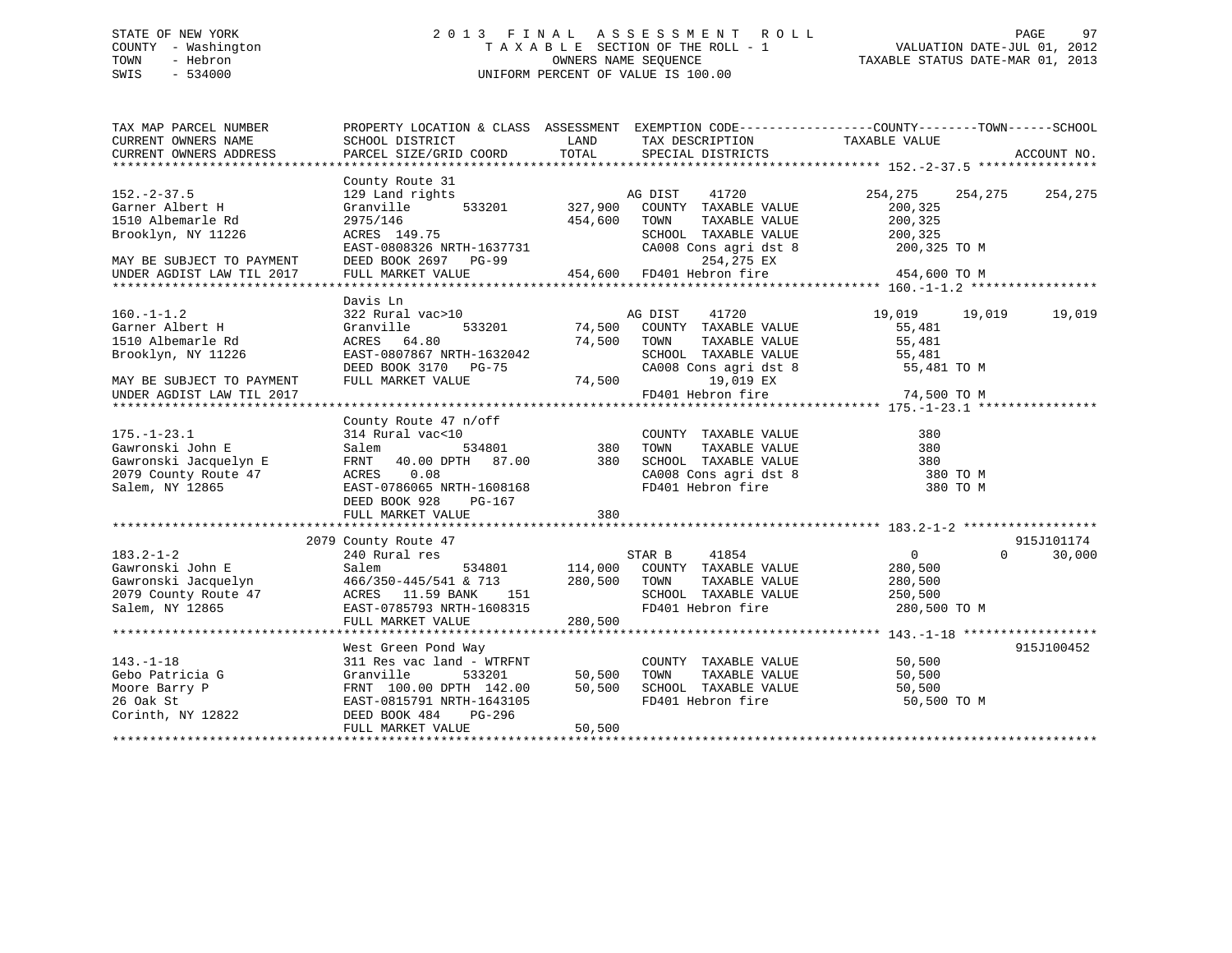# STATE OF NEW YORK 2 0 1 3 F I N A L A S S E S S M E N T R O L L PAGE 98 COUNTY - Washington T A X A B L E SECTION OF THE ROLL - 1 VALUATION DATE-JUL 01, 2012 TOWN - Hebron OWNERS NAME SEQUENCE TAXABLE STATUS DATE-MAR 01, 2013 SWIS - 534000 UNIFORM PERCENT OF VALUE IS 100.00

| TAX MAP PARCEL NUMBER<br>CURRENT OWNERS NAME<br>CURRENT OWNERS ADDRESS                                | PROPERTY LOCATION & CLASS ASSESSMENT EXEMPTION CODE----------------COUNTY-------TOWN------SCHOOL<br>SCHOOL DISTRICT<br>PARCEL SIZE/GRID COORD | LAND<br>TOTAL             | TAX DESCRIPTION<br>SPECIAL DISTRICTS                                                       | TAXABLE VALUE                                                        | ACCOUNT NO.      |
|-------------------------------------------------------------------------------------------------------|-----------------------------------------------------------------------------------------------------------------------------------------------|---------------------------|--------------------------------------------------------------------------------------------|----------------------------------------------------------------------|------------------|
|                                                                                                       |                                                                                                                                               |                           |                                                                                            |                                                                      |                  |
| $151. - 1 - 12.4$<br>Gee Geoffrey<br>Lamothe Kimerer<br>1317 County Route 31                          | 1317 County Route 31<br>241 Rural res&ag<br>533201<br>Granville<br>lot 3B<br>ACRES<br>22.58                                                   | 113,700 STAR B<br>286,100 | AGRI-D IND 41730<br>41854<br>COUNTY TAXABLE VALUE<br>TAXABLE VALUE<br>TOWN                 | 44,120<br>44,120<br>$\overline{0}$<br>$\Omega$<br>241,980<br>241,980 | 44,120<br>30,000 |
| Granville, NY 12832<br>MAY BE SUBJECT TO PAYMENT                                                      | EAST-0805262 NRTH-1634844<br>DEED BOOK 1959 PG-258<br>FULL MARKET VALUE                                                                       |                           | SCHOOL TAXABLE VALUE<br>CA008 Cons agri dst 8<br>286,100 FD401 Hebron fire                 | 211,980<br>286,100 TO M<br>286,100 TO M                              |                  |
| UNDER AGDIST LAW TIL 2020                                                                             |                                                                                                                                               |                           |                                                                                            |                                                                      |                  |
|                                                                                                       |                                                                                                                                               |                           |                                                                                            |                                                                      |                  |
| $151. - 1 - 12.6$<br>Gee Geoffrey K                                                                   | County Route 31<br>322 Rural vac>10<br>Granville<br>533201                                                                                    | 218,000                   | AG DIST<br>41720<br>COUNTY TAXABLE VALUE                                                   | 137,805<br>137,805<br>80,195                                         | 137,805          |
| LaMothe Kimerer L<br>1317 County Route 31<br>Granville, NY 12832                                      | sub lot 3A<br>ACRES 73.05<br>EAST-0803780 NRTH-1634907<br>DEED BOOK 1959 PG-253                                                               | 218,000                   | TOWN<br>TAXABLE VALUE<br>SCHOOL TAXABLE VALUE<br>CA008 Cons agri dst 8<br>137,805 EX       | 80,195<br>80,195<br>80,195 TO M                                      |                  |
| MAY BE SUBJECT TO PAYMENT<br>UNDER AGDIST LAW TIL 2017                                                | FULL MARKET VALUE                                                                                                                             |                           | 218,000 FD401 Hebron fire                                                                  | 218,000 TO M                                                         |                  |
|                                                                                                       |                                                                                                                                               |                           |                                                                                            |                                                                      |                  |
| $185. - 1 - 17$<br>George Paul<br>230 Rochingham Rd<br>Derry, NH 03038                                | 27 Center Way<br>260 Seasonal res<br>534801<br>Salem<br>ACRES 16.78<br>EAST-0815534 NRTH-1605565<br>DEED BOOK 2270 PG-252                     | 59,700<br>84,500          | COUNTY TAXABLE VALUE<br>TAXABLE VALUE<br>TOWN<br>SCHOOL TAXABLE VALUE<br>FD401 Hebron fire | 84,500<br>84,500<br>84,500<br>84,500 TO M                            | 915J101427       |
|                                                                                                       | FULL MARKET VALUE                                                                                                                             | 84,500                    |                                                                                            |                                                                      |                  |
|                                                                                                       |                                                                                                                                               |                           |                                                                                            |                                                                      |                  |
| $178. - 1 - 2.6$<br>Geraghty Thomas G<br>Geraghty Kathleen A<br>451 Tiplady Rd                        | 451 Tiplady Rd<br>210 1 Family Res<br>534801<br>Salem<br>$1$ ot $2-1$<br>5.25<br>ACRES                                                        | 42,400<br>133,000         | STAR B<br>41854<br>COUNTY TAXABLE VALUE<br>TAXABLE VALUE<br>TOWN<br>SCHOOL TAXABLE VALUE   | $\overline{0}$<br>$\Omega$<br>133,000<br>133,000<br>103,000          | 30,000           |
| Granville, NY 12832                                                                                   | EAST-0817242 NRTH-1612310<br>DEED BOOK 2358<br>PG-325<br>FULL MARKET VALUE                                                                    | 133,000                   | FD401 Hebron fire                                                                          | 133,000 TO M                                                         |                  |
|                                                                                                       |                                                                                                                                               |                           |                                                                                            |                                                                      |                  |
| $178. - 1 - 2.7$<br>Geraghty Thomas G<br>Geraghty Kathleen A<br>451 Tiplady Rd<br>Granville, NY 12832 | Tiplady Rd<br>322 Rural vac>10<br>Salem<br>534801<br>$2 - 2$<br>ACRES 18.23<br>EAST-0817242 NRTH-1612310                                      | 39,700<br>39,700          | COUNTY TAXABLE VALUE<br>TOWN<br>TAXABLE VALUE<br>SCHOOL TAXABLE VALUE<br>FD401 Hebron fire | 39,700<br>39,700<br>39,700<br>39,700 TO M                            |                  |
|                                                                                                       | DEED BOOK 2358 PG-329<br>FULL MARKET VALUE                                                                                                    | 39,700                    |                                                                                            |                                                                      |                  |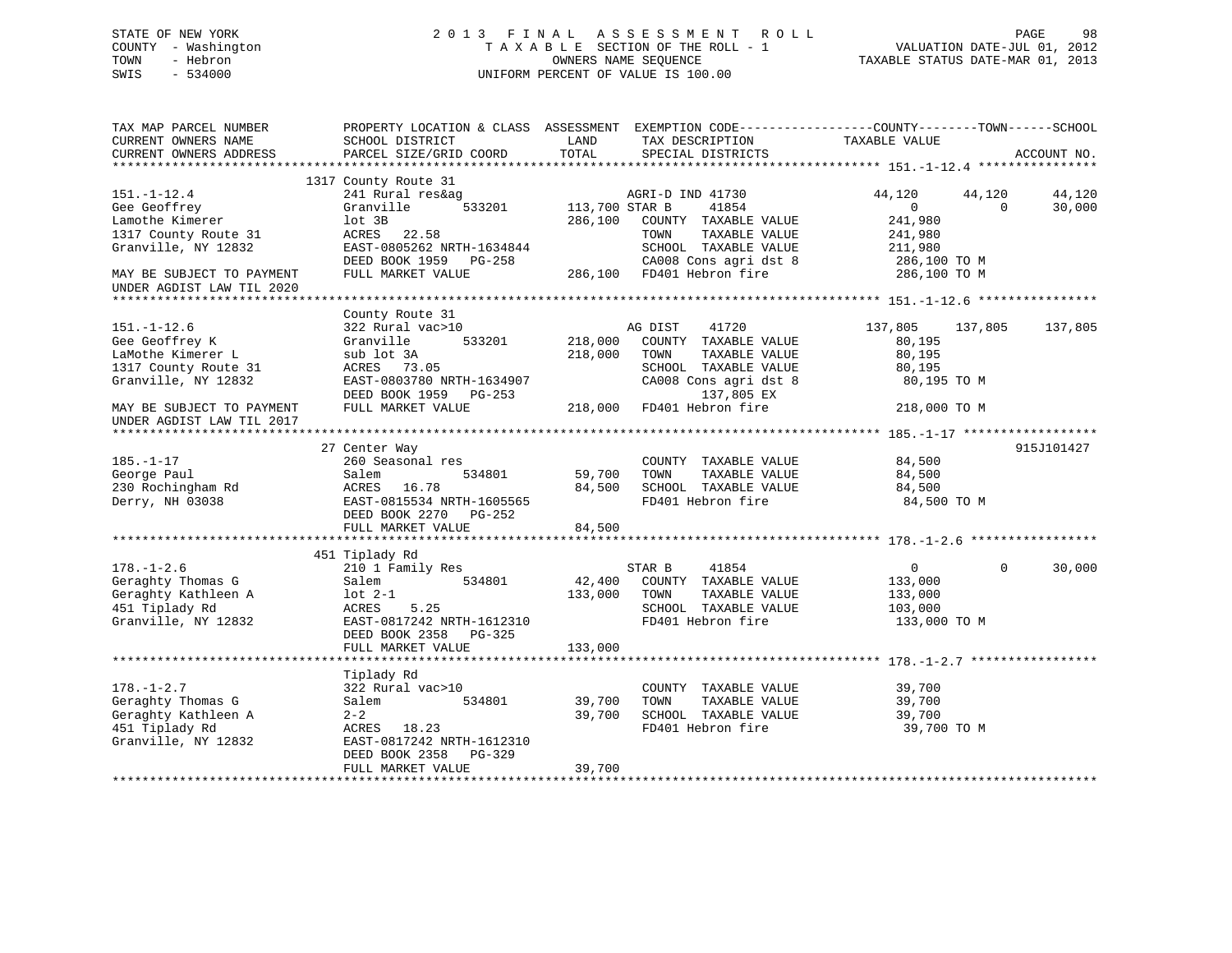# STATE OF NEW YORK 2 0 1 3 F I N A L A S S E S S M E N T R O L L PAGE 99 COUNTY - Washington T A X A B L E SECTION OF THE ROLL - 1 VALUATION DATE-JUL 01, 2012 TOWN - Hebron OWNERS NAME SEQUENCE TAXABLE STATUS DATE-MAR 01, 2013 SWIS - 534000 UNIFORM PERCENT OF VALUE IS 100.00

| TAX MAP PARCEL NUMBER     | PROPERTY LOCATION & CLASS ASSESSMENT |                | EXEMPTION CODE-----------------COUNTY-------TOWN------SCHOOL |                    |                    |             |
|---------------------------|--------------------------------------|----------------|--------------------------------------------------------------|--------------------|--------------------|-------------|
| CURRENT OWNERS NAME       | SCHOOL DISTRICT                      | LAND<br>TOTAL  | TAX DESCRIPTION                                              | TAXABLE VALUE      |                    |             |
| CURRENT OWNERS ADDRESS    | PARCEL SIZE/GRID COORD               |                | SPECIAL DISTRICTS                                            |                    |                    | ACCOUNT NO. |
|                           |                                      |                |                                                              |                    |                    |             |
| $175. - 1 - 3$            | 45 Callaway Rd                       |                | 41720                                                        |                    |                    | 915J100104  |
|                           | 241 Rural res&ag                     |                | AG DIST<br>41854                                             | 71,968<br>$\Omega$ | 71,968<br>$\Omega$ | 71,968      |
| Gerber Jeffery R          | 534801<br>Salem                      | 160,500 STAR B |                                                              | 221,932            |                    | 30,000      |
| Woods-Gerber Carisa       | 2169/134 2168/165                    | 293,900        | COUNTY TAXABLE VALUE                                         |                    |                    |             |
| 45 Callaway Rd            | 46.00 BANK<br>151<br>ACRES           |                | TOWN<br>TAXABLE VALUE                                        | 221,932            |                    |             |
| Argyle, NY 12809          | EAST-0788316 NRTH-1616307            |                | SCHOOL TAXABLE VALUE                                         | 191,932            |                    |             |
|                           | DEED BOOK 2169 PG-138                |                | CA008 Cons agri dst 8                                        | 221,932 TO M       |                    |             |
| MAY BE SUBJECT TO PAYMENT | FULL MARKET VALUE                    | 293,900        | 71,968 EX                                                    |                    |                    |             |
| UNDER AGDIST LAW TIL 2017 |                                      |                | FD401 Hebron fire                                            | 293,900 TO M       |                    |             |
|                           |                                      |                |                                                              |                    |                    |             |
|                           | 54 Sutliff Ln                        |                | 38 PCT OF VALUE USED FOR EXEMPTION PURPOSES                  |                    |                    | 915J100240  |
| $176. - 1 - 5$            | 240 Rural res                        |                | CBT VET/TC 41131                                             | 38,333             | 30,000             | $\Omega$    |
| Gerber Robert             | 534801<br>Salem                      | 357,000 STAR B | 41854                                                        | $\overline{0}$     | $\Omega$           | 30,000      |
| Gerber Barbara            | ACRES 168.50                         |                | 403,500 COUNTY TAXABLE VALUE                                 | 365,167            |                    |             |
| 54 Sutliff Ln             | EAST-0796156 NRTH-1614124            |                | TAXABLE VALUE<br>TOWN                                        | 373,500            |                    |             |
| Salem, NY 12865           | DEED BOOK 407<br>PG-942              |                | SCHOOL TAXABLE VALUE                                         | 373,500            |                    |             |
|                           | FULL MARKET VALUE                    |                | 403,500 FD401 Hebron fire                                    | 403,500 TO M       |                    |             |
|                           |                                      |                |                                                              |                    |                    |             |
|                           | 38 Shepard Rd                        |                |                                                              |                    |                    |             |
| $152. - 2 - 17.1$         | 280 Res Multiple                     |                | AG DIST<br>41720                                             | 29,286             | 29,286             | 29,286      |
| Germond Daniel L          | 533201<br>Granville                  | 150,000 STAR B | 41854                                                        | $\overline{0}$     | $\Omega$           | 30,000      |
| Germond Karen             | ACRES 15.00                          | 270,500        | COUNTY TAXABLE VALUE                                         | 241,214            |                    |             |
| 38 Shepard Rd             | EAST-0810312 NRTH-1640241            |                | TOWN<br>TAXABLE VALUE                                        | 241,214            |                    |             |
| Granville, NY 12832       | DEED BOOK 875<br>PG-190              |                | SCHOOL TAXABLE VALUE                                         | 211,214            |                    |             |
|                           | FULL MARKET VALUE                    | 270,500        | CA008 Cons agri dst 8                                        | 241,214 TO M       |                    |             |
| MAY BE SUBJECT TO PAYMENT |                                      |                | 29,286 EX                                                    |                    |                    |             |
| UNDER AGDIST LAW TIL 2017 |                                      |                | FD401 Hebron fire                                            | 270,500 TO M       |                    |             |
|                           |                                      |                |                                                              |                    |                    |             |
|                           | 36 Clark Way                         |                |                                                              |                    |                    | 915J101873  |
| $169. - 1 - 18.25$        | 260 Seasonal res                     |                | COUNTY TAXABLE VALUE                                         | 65,000             |                    |             |
| Gero Richard Lee Jr       | Granville<br>533201                  | 32,200         | TOWN<br>TAXABLE VALUE                                        | 65,000             |                    |             |
| 36 Clark Way              | 1.07<br>ACRES                        | 65,000         | SCHOOL TAXABLE VALUE                                         | 65,000             |                    |             |
| Salem, NY 12865           | EAST-0815631 NRTH-1623423            |                | FD401 Hebron fire                                            | 65,000 TO M        |                    |             |
|                           | DEED BOOK 631<br>PG-334              |                |                                                              |                    |                    |             |
|                           | FULL MARKET VALUE                    | 65,000         |                                                              |                    |                    |             |
|                           |                                      |                |                                                              |                    |                    |             |
|                           | 66 Liebig Rd                         |                |                                                              |                    |                    | 915J101689  |
| $152. - 1 - 1.3$          | 242 Rurl res&rec                     |                | SOL-CO/TWN 49501                                             | 27,000             | 27,000             | $\Omega$    |
| Gervais Thomas            | Granville<br>533201                  | 99,300         | COUNTY TAXABLE VALUE                                         | 198,000            |                    |             |
| 786 North Rd              | 16.73<br>ACRES                       | 225,000        | TAXABLE VALUE<br>TOWN                                        | 198,000            |                    |             |
| Greenwich, NY 12834       | EAST-0805257 NRTH-1638942            |                | SCHOOL TAXABLE VALUE                                         | 225,000            |                    |             |
|                           | DEED BOOK 910<br>$PG-183$            |                | FD401 Hebron fire                                            | 225,000 TO M       |                    |             |
|                           | FULL MARKET VALUE                    | 225,000        |                                                              |                    |                    |             |
|                           |                                      |                |                                                              |                    |                    |             |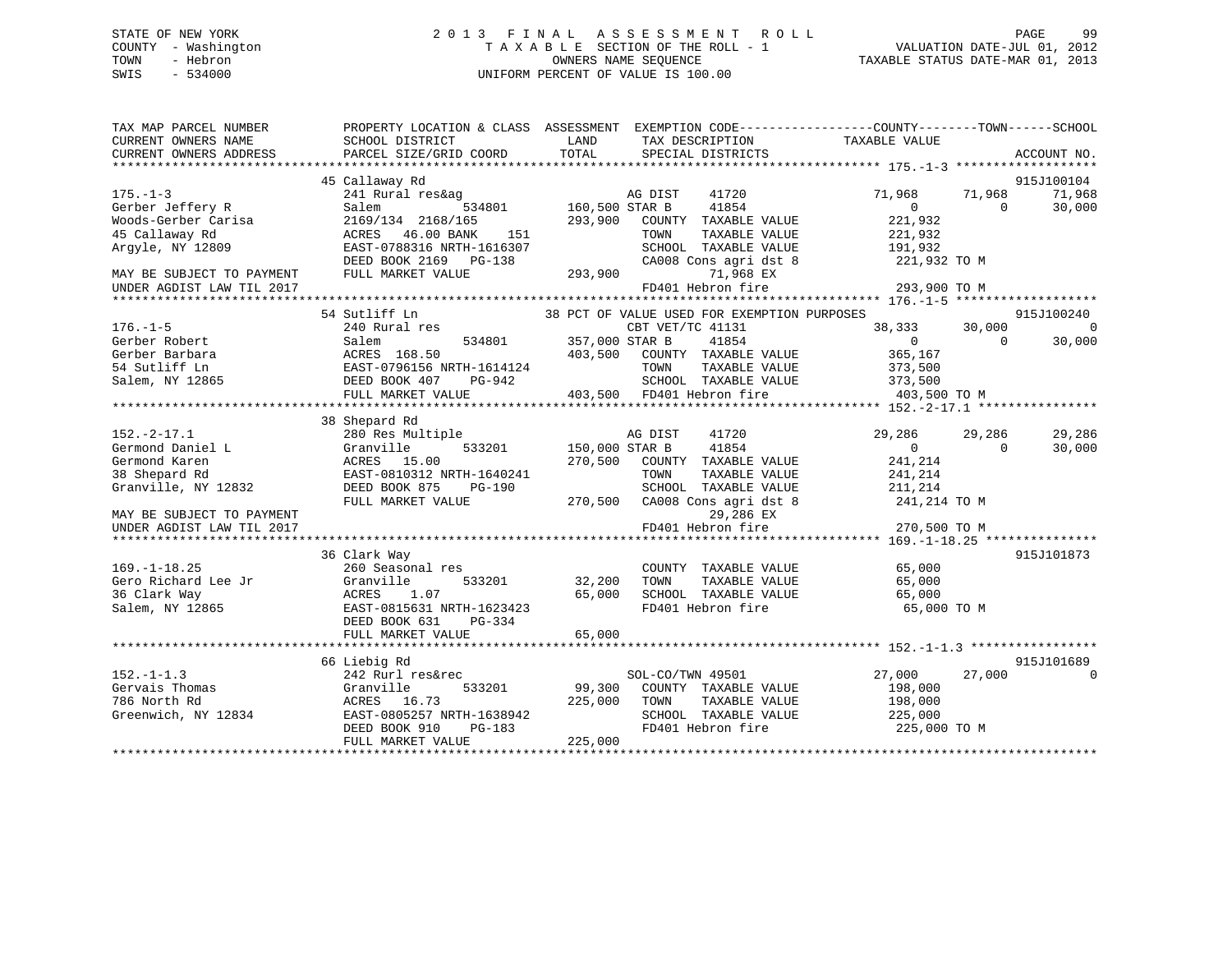# STATE OF NEW YORK 2 0 1 3 F I N A L A S S E S S M E N T R O L L PAGE 100 COUNTY - Washington T A X A B L E SECTION OF THE ROLL - 1 VALUATION DATE-JUL 01, 2012 TOWN - Hebron OWNERS NAME SEQUENCE TAXABLE STATUS DATE-MAR 01, 2013 SWIS - 534000 UNIFORM PERCENT OF VALUE IS 100.00

| TAX MAP PARCEL NUMBER<br>CURRENT OWNERS NAME | PROPERTY LOCATION & CLASS ASSESSMENT EXEMPTION CODE----------------COUNTY-------TOWN-----SCHOOL<br>SCHOOL DISTRICT | LAND           | TAX DESCRIPTION                                                          | TAXABLE VALUE  |           |             |
|----------------------------------------------|--------------------------------------------------------------------------------------------------------------------|----------------|--------------------------------------------------------------------------|----------------|-----------|-------------|
| CURRENT OWNERS ADDRESS                       | PARCEL SIZE/GRID COORD                                                                                             | TOTAL          | SPECIAL DISTRICTS                                                        |                |           | ACCOUNT NO. |
|                                              |                                                                                                                    |                |                                                                          |                |           |             |
|                                              | 508 Middle Rd                                                                                                      |                |                                                                          |                |           | 915J100471  |
| $169. - 1 - 3.1$                             | 241 Rural res&ag                                                                                                   |                | 41720<br>AG DIST                                                         | 72,403         | 72,403    | 72,403      |
| Gette Robert Jr                              | 534801<br>Salem                                                                                                    | 209,000 STAR B | 41854                                                                    | $\overline{0}$ | $\bigcap$ | 30,000      |
| Gette Theresa                                | ACRES 109.00                                                                                                       | 303,000        | COUNTY TAXABLE VALUE                                                     | 230,597        |           |             |
| 508 Middle Rd                                | EAST-0806653 NRTH-1624126                                                                                          |                | TAXABLE VALUE<br>TOWN                                                    | 230,597        |           |             |
| Salem, NY 12865                              | DEED BOOK 952<br>PG-117                                                                                            |                | SCHOOL TAXABLE VALUE 200,597                                             |                |           |             |
|                                              | FULL MARKET VALUE                                                                                                  |                | 303,000 CA008 Cons agri dst 8 230,597 TO M                               |                |           |             |
| MAY BE SUBJECT TO PAYMENT                    |                                                                                                                    |                | 72,403 EX                                                                |                |           |             |
| UNDER AGDIST LAW TIL 2017                    |                                                                                                                    |                | FD401 Hebron fire                                                        | 303,000 TO M   |           |             |
|                                              |                                                                                                                    |                |                                                                          |                |           |             |
|                                              | Middle Rd/e Off                                                                                                    |                |                                                                          |                |           | 915J100362  |
| $169. - 1 - 5$                               | 322 Rural vac>10                                                                                                   |                | COUNTY TAXABLE VALUE                                                     | 34,500         |           |             |
| Gette Robert Jr                              | 534801<br>Salem                                                                                                    | 34,500         | TAXABLE VALUE<br>TOWN                                                    | 34,500         |           |             |
| Gette Theresa A                              | ACRES 39.60                                                                                                        | 34,500         | SCHOOL TAXABLE VALUE 34,500                                              |                |           |             |
| 508 Middle Rd                                | EAST-0808323 NRTH-1624193                                                                                          |                | FD401 Hebron fire                                                        | 34,500 TO M    |           |             |
| Salem, NY 12865                              | DEED BOOK 2669 PG-159                                                                                              |                |                                                                          |                |           |             |
|                                              | FULL MARKET VALUE                                                                                                  | 34,500         |                                                                          |                |           |             |
|                                              |                                                                                                                    |                |                                                                          |                |           |             |
|                                              | 870 County Route 31                                                                                                |                |                                                                          |                |           |             |
| $168. - 1 - 4.5$                             | 210 1 Family Res                                                                                                   |                | STAR B<br>41854                                                          | $\overline{0}$ | $\Omega$  | 30,000      |
| Getty Brian                                  | Hartford                                                                                                           |                | 533801 12,700 COUNTY TAXABLE VALUE                                       | 219,500        |           |             |
| Getty Winifred M                             | 1.17<br>ACRES                                                                                                      | 219,500        | TOWN<br>TAXABLE VALUE                                                    | 219,500        |           |             |
| 870 County Route 31                          | EAST-0800183 NRTH-1625629                                                                                          |                | SCHOOL TAXABLE VALUE                                                     | 189,500        |           |             |
| Granville, NY 12832                          | DEED BOOK 682<br>PG-325                                                                                            |                | CA008 Cons agri dst 8 219,500 TO M                                       |                |           |             |
|                                              | FULL MARKET VALUE                                                                                                  |                | 219,500 FD401 Hebron fire                                                | 219,500 TO M   |           |             |
|                                              |                                                                                                                    |                |                                                                          |                |           |             |
|                                              | 480 County Route 31                                                                                                |                |                                                                          |                |           | 915J100533  |
| $176. - 1 - 2$                               | 210 1 Family Res                                                                                                   |                | 41854<br>STAR B                                                          | $\overline{0}$ | $\Omega$  | 30,000      |
| Getty David                                  | Salem                                                                                                              |                |                                                                          | 150,000        |           |             |
| Getty Susan                                  | 4.00 BANK<br>ACRES                                                                                                 |                | 534801 65,000 COUNTY TAXABLE VALUE<br>ANK 151 150,000 TOWN TAXABLE VALUE | 150,000        |           |             |
| 480 County Route 31                          | EAST-0795022 NRTH-1617845                                                                                          |                | SCHOOL TAXABLE VALUE 120,000                                             |                |           |             |
| Salem, NY 12865                              | DEED BOOK 863<br>PG-335                                                                                            |                | FD401 Hebron fire                                                        | 150,000 TO M   |           |             |
|                                              | FULL MARKET VALUE                                                                                                  | 150,000        |                                                                          |                |           |             |
|                                              |                                                                                                                    |                |                                                                          |                |           |             |
|                                              | County Route 31                                                                                                    |                |                                                                          |                |           |             |
| $176. - 1 - 2.1$                             | 314 Rural vac<10                                                                                                   |                | COUNTY TAXABLE VALUE                                                     | 38,000         |           |             |
| Getty David                                  | 534801<br>Salem                                                                                                    | 38,000         | TAXABLE VALUE<br>TOWN                                                    | 38,000         |           |             |
| Getty Susan                                  | 8.0 Ad                                                                                                             | 38,000         | SCHOOL TAXABLE VALUE                                                     | 38,000         |           |             |
| 480 County Route 31                          | ACRES<br>8.00                                                                                                      |                | FD401 Hebron fire                                                        | 38,000 TO M    |           |             |
| Salem, NY 12865                              | EAST-0795327 NRTH-1617799                                                                                          |                |                                                                          |                |           |             |
|                                              | DEED BOOK 863<br>PG-338                                                                                            |                |                                                                          |                |           |             |
|                                              | FULL MARKET VALUE                                                                                                  | 38,000         |                                                                          |                |           |             |
|                                              |                                                                                                                    |                |                                                                          |                |           |             |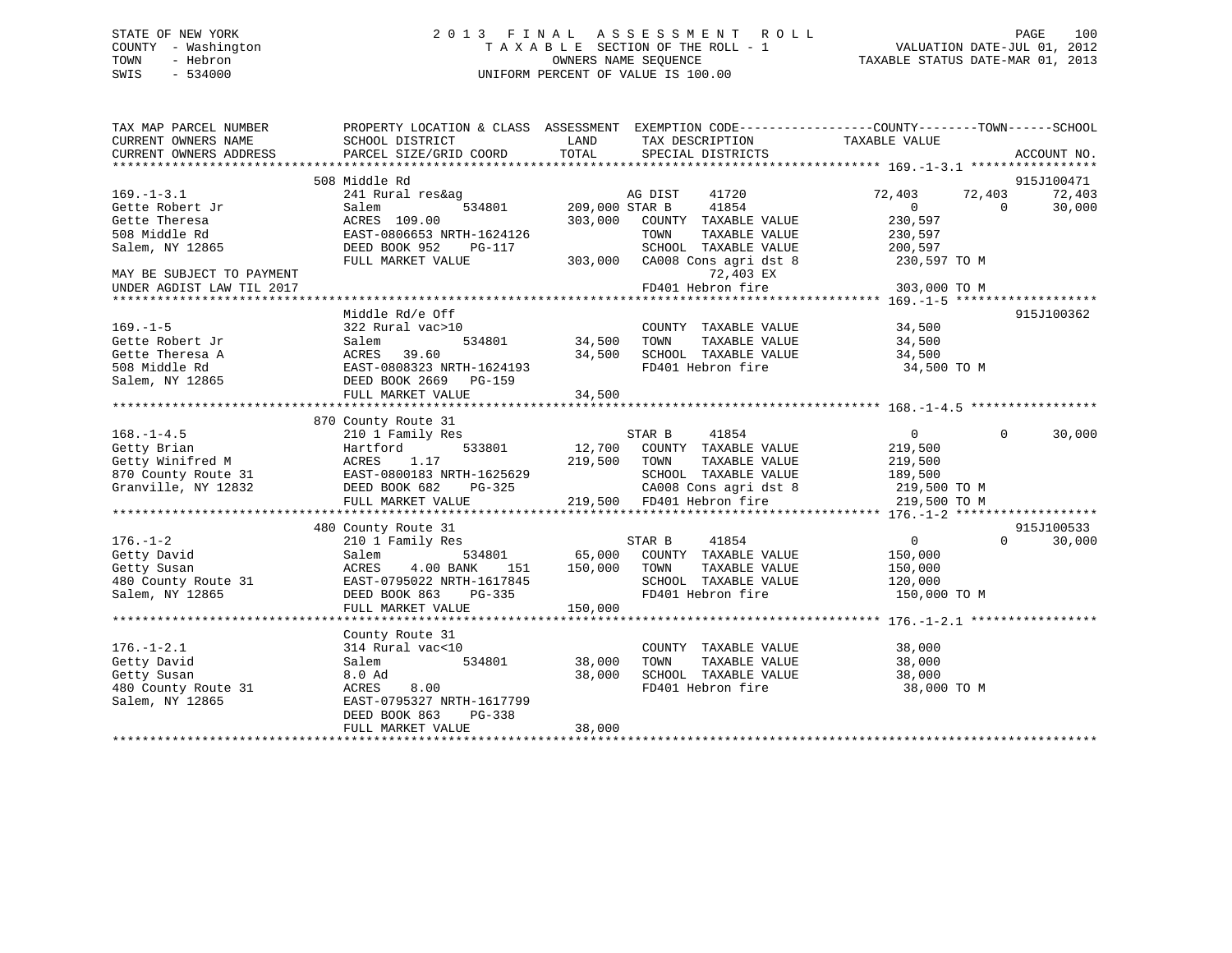# STATE OF NEW YORK 2 0 1 3 F I N A L A S S E S S M E N T R O L L PAGE 101 COUNTY - Washington T A X A B L E SECTION OF THE ROLL - 1 VALUATION DATE-JUL 01, 2012 TOWN - Hebron OWNERS NAME SEQUENCE TAXABLE STATUS DATE-MAR 01, 2013 SWIS - 534000 UNIFORM PERCENT OF VALUE IS 100.00

| TAX MAP PARCEL NUMBER               | PROPERTY LOCATION & CLASS ASSESSMENT EXEMPTION CODE----------------COUNTY-------TOWN------SCHOOL                                                                     |                                                       |                                                                                                                    |                |                |             |
|-------------------------------------|----------------------------------------------------------------------------------------------------------------------------------------------------------------------|-------------------------------------------------------|--------------------------------------------------------------------------------------------------------------------|----------------|----------------|-------------|
| CURRENT OWNERS NAME                 | SCHOOL DISTRICT                                                                                                                                                      | LAND                                                  | TAX DESCRIPTION                                                                                                    | TAXABLE VALUE  |                |             |
| CURRENT OWNERS ADDRESS              | PARCEL SIZE/GRID COORD                                                                                                                                               | TOTAL                                                 | SPECIAL DISTRICTS                                                                                                  |                |                | ACCOUNT NO. |
|                                     |                                                                                                                                                                      |                                                       |                                                                                                                    |                |                |             |
|                                     | 401 Tiplady Rd                                                                                                                                                       |                                                       |                                                                                                                    |                |                |             |
| $177. - 1 - 52.2$                   | 210 1 Family Res                                                                                                                                                     |                                                       | COUNTY TAXABLE VALUE                                                                                               | 39,000         |                |             |
| Getty Jeffrey                       | Salem 534801 25,100<br>FRNT 93.00 DPTH 124.00 39,000                                                                                                                 |                                                       | TOWN      TAXABLE  VALUE<br>SCHOOL   TAXABLE  VALUE                                                                | 39,000         |                |             |
| 407 N Virginia Ave                  |                                                                                                                                                                      |                                                       |                                                                                                                    | 39,000         |                |             |
| Columbia, NC 27925                  | ACRES 0.26                                                                                                                                                           |                                                       | CA008 Cons agri dst 8 39,000 TO M                                                                                  |                |                |             |
|                                     | EAST-0815685 NRTH-1611805                                                                                                                                            |                                                       | FD401 Hebron fire                                                                                                  | 39,000 TO M    |                |             |
|                                     | DEED BOOK 2470 PG-172                                                                                                                                                |                                                       |                                                                                                                    |                |                |             |
|                                     | FULL MARKET VALUE                                                                                                                                                    | 39,000                                                |                                                                                                                    |                |                |             |
|                                     |                                                                                                                                                                      |                                                       |                                                                                                                    |                |                |             |
|                                     | Tiplady Rd                                                                                                                                                           |                                                       |                                                                                                                    |                |                |             |
| $178. - 1 - 16.1$                   | 314 Rural vac<10                                                                                                                                                     |                                                       | COUNTY TAXABLE VALUE                                                                                               | 5,600          |                |             |
| Getty Jeffrey<br>407 N Virginia Ave | 534801<br>Salem                                                                                                                                                      | 5,600                                                 |                                                                                                                    |                |                |             |
|                                     | FRNT 117.00 DPTH 210.00                                                                                                                                              | 5,600                                                 | TOWN TAXABLE VALUE 5,600<br>SCHOOL TAXABLE VALUE 5,600<br>FD401 Hebron fire 5,600 TO M                             |                |                |             |
| Columbia, NC 27925                  | EAST-0815741 NRTH-1611911                                                                                                                                            |                                                       |                                                                                                                    |                |                |             |
|                                     | DEED BOOK 2470 PG-176                                                                                                                                                |                                                       |                                                                                                                    |                |                |             |
|                                     | FULL MARKET VALUE                                                                                                                                                    | 5,600                                                 |                                                                                                                    |                |                |             |
|                                     | 818 County Route 31                                                                                                                                                  |                                                       |                                                                                                                    |                |                |             |
| $168. - 1 - 4.6$                    | 210 1 Family Res                                                                                                                                                     |                                                       | 41854<br>STAR B                                                                                                    | $\overline{0}$ | $\Omega$       | 30,000      |
| Getty Kevin D                       |                                                                                                                                                                      |                                                       | 533801 57,800 COUNTY TAXABLE VALUE 189,500                                                                         |                |                |             |
| 818 County Route 31                 |                                                                                                                                                                      | 189,500 TOWN                                          | TAXABLE VALUE                                                                                                      | 189,500        |                |             |
| Granville, NY 12832                 | Hartford<br>ce 31 ACRES 2.55<br>12832 EAST-0799274 NRTH-1624674<br>PG-134                                                                                            |                                                       | SCHOOL TAXABLE VALUE                                                                                               | 159,500        |                |             |
|                                     |                                                                                                                                                                      | H-1624674<br>PG-134                                   | CA008 Cons agri dst 8 189,500 TO M                                                                                 |                |                |             |
|                                     | FULL MARKET VALUE                                                                                                                                                    |                                                       | 189,500 FD401 Hebron fire                                                                                          | 189,500 TO M   |                |             |
|                                     |                                                                                                                                                                      |                                                       |                                                                                                                    |                |                |             |
|                                     | 609 County Route 31                                                                                                                                                  |                                                       |                                                                                                                    |                |                |             |
| $168. - 1 - 18.9$                   | 210 1 Family Res                                                                                                                                                     |                                                       | STAR B 41854                                                                                                       | $\overline{0}$ | $\overline{0}$ | 30,000      |
|                                     |                                                                                                                                                                      |                                                       | 533801 40,000 COUNTY TAXABLE VALUE                                                                                 | 79,000         |                |             |
|                                     |                                                                                                                                                                      |                                                       | TAXABLE VALUE                                                                                                      | 79,000         |                |             |
|                                     |                                                                                                                                                                      |                                                       |                                                                                                                    |                |                |             |
|                                     | 168.-1-18.9<br>Getty Kyle<br>Getty Janis<br>Getty Janis<br>Getty Janis<br>Salem, NY 12865<br>Salem, NY 12865<br>CEED BOOK 758<br>DEED BOOK 758<br>POOK 758<br>PO-249 | 79,000 TOMN<br>TH-1620775 79,000 TOMN<br>PG-249 CA008 |                                                                                                                    |                |                |             |
|                                     | FULL MARKET VALUE                                                                                                                                                    |                                                       | 20775 SCHOOL TAXABLE VALUE 49,000<br>249 CA008 Cons agri dst 8 79,000 TO M<br>79,000 FD401 Hebron fire 79,000 TO M |                |                |             |
|                                     |                                                                                                                                                                      |                                                       |                                                                                                                    |                |                |             |
|                                     | 618 County Route 31                                                                                                                                                  |                                                       |                                                                                                                    |                |                | 915J101768  |
| $168. - 1 - 18.2$                   | 270 Mfg housing                                                                                                                                                      |                                                       | STAR B<br>41854                                                                                                    | $\overline{0}$ | $\Omega$       | 30,000      |
| Getty Kyle E                        | 533801<br>Hartford                                                                                                                                                   |                                                       | 58,000 COUNTY TAXABLE VALUE                                                                                        | 78,500         |                |             |
| Getty Matthew K                     | 9.33<br>ACRES                                                                                                                                                        | 78,500                                                | TAXABLE VALUE<br>TOWN                                                                                              | 78,500         |                |             |
|                                     | 618 County Route 31 EAST-0797108 NRTH-1620704                                                                                                                        |                                                       | SCHOOL TAXABLE VALUE                                                                                               | 48,500         |                |             |
| Salem, NY 12865                     | DEED BOOK 2753 PG-23                                                                                                                                                 |                                                       | CA008 Cons agri dst 8<br>Think Women fire                                                                          | 78,500 TO M    |                |             |
|                                     | FULL MARKET VALUE                                                                                                                                                    |                                                       | 78,500 FD401 Hebron fire                                                                                           | 78,500 TO M    |                |             |
|                                     |                                                                                                                                                                      |                                                       |                                                                                                                    |                |                |             |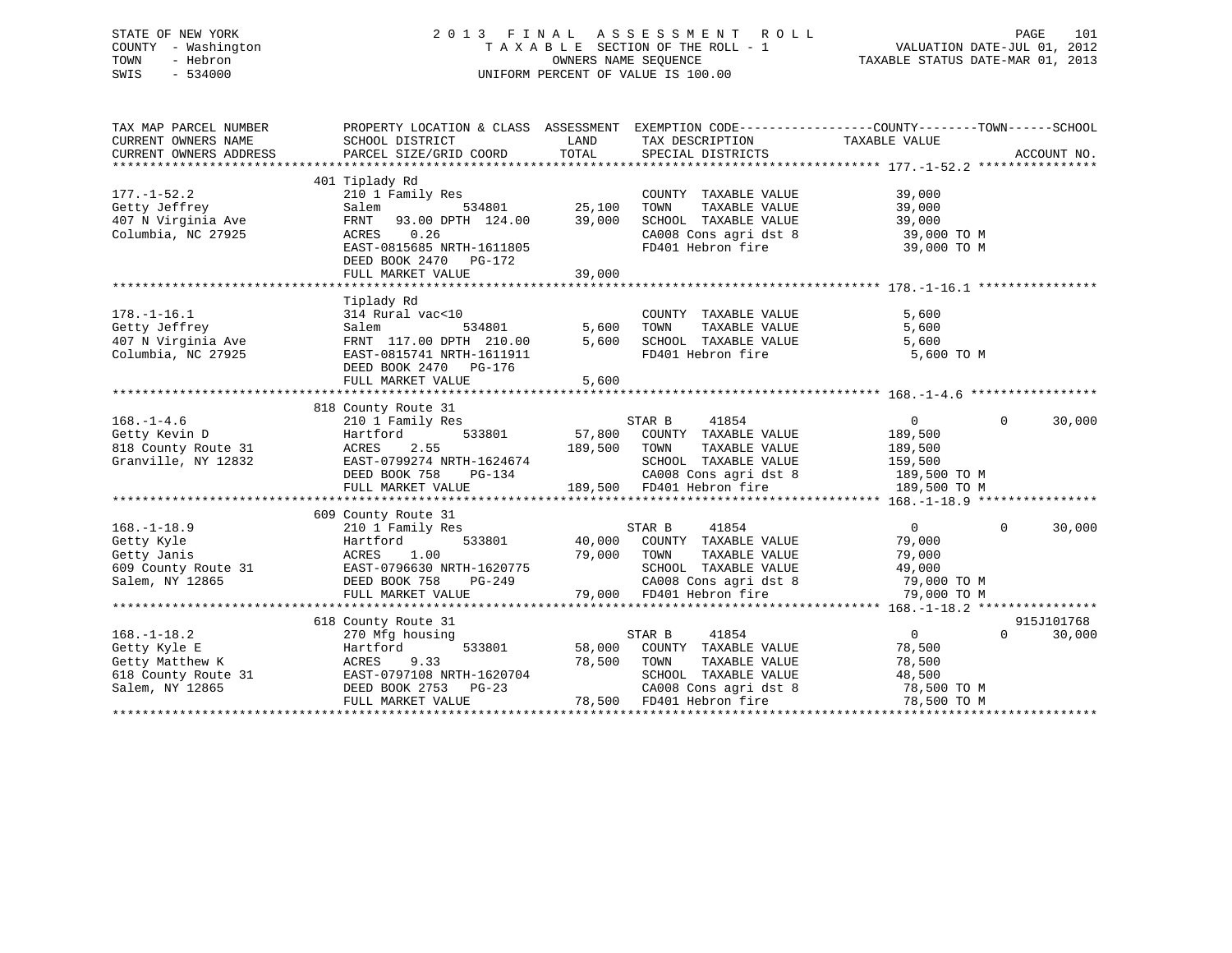# STATE OF NEW YORK 2 0 1 3 F I N A L A S S E S S M E N T R O L L PAGE 102 COUNTY - Washington T A X A B L E SECTION OF THE ROLL - 1 VALUATION DATE-JUL 01, 2012 TOWN - Hebron OWNERS NAME SEQUENCE TAXABLE STATUS DATE-MAR 01, 2013 SWIS - 534000 UNIFORM PERCENT OF VALUE IS 100.00

| TAX MAP PARCEL NUMBER     |                                               |                |                               | PROPERTY LOCATION & CLASS ASSESSMENT EXEMPTION CODE----------------COUNTY-------TOWN------SCHOOL |             |
|---------------------------|-----------------------------------------------|----------------|-------------------------------|--------------------------------------------------------------------------------------------------|-------------|
| CURRENT OWNERS NAME       | SCHOOL DISTRICT                               | LAND           | TAX DESCRIPTION               | TAXABLE VALUE                                                                                    |             |
| CURRENT OWNERS ADDRESS    | PARCEL SIZE/GRID COORD                        | TOTAL          | SPECIAL DISTRICTS             |                                                                                                  | ACCOUNT NO. |
|                           |                                               |                |                               |                                                                                                  |             |
|                           | Indian Head Way                               |                |                               |                                                                                                  | 915J101567  |
| $170. - 1 - 12.1$         | 322 Rural vac>10                              |                | COUNTY TAXABLE VALUE          | 47,500                                                                                           |             |
| Getty Paul                | 534801<br>Salem                               | 47,500         | TOWN<br>TAXABLE VALUE         | 47,500                                                                                           |             |
| 361 Indian Head Way       | ACRES 24.10                                   | 47,500         | SCHOOL TAXABLE VALUE          | 47,500                                                                                           |             |
| Salem, NY 12865           | EAST-0817616 NRTH-1618700                     |                | CA008 Cons agri dst 8         | 47,500 TO M                                                                                      |             |
|                           | DEED BOOK 2986 PG-114                         |                | FD401 Hebron fire             | 47,500 TO M                                                                                      |             |
|                           | FULL MARKET VALUE                             | 47,500         |                               |                                                                                                  |             |
|                           |                                               |                |                               |                                                                                                  |             |
|                           | 361 Indian Head Way                           |                |                               |                                                                                                  | 915J101676  |
| $170. - 1 - 13.18$        | 210 1 Family Res                              |                | 41854<br>STAR B               | $\overline{0}$<br>$\Omega$                                                                       | 30,000      |
| Getty Paul J              | Granville                                     | 533201 39,500  | COUNTY TAXABLE VALUE          | 171,500                                                                                          |             |
| 361 Indian Head Way       | ACRES 4.00 BANK<br>26                         | 171,500        | TOWN<br>TAXABLE VALUE         | 171,500                                                                                          |             |
| Salem, NY 12865           | EAST-0817157 NRTH-1618881                     |                | SCHOOL TAXABLE VALUE          | 141,500                                                                                          |             |
|                           | DEED BOOK 821<br>PG-95                        |                | FD401 Hebron fire             | 171,500 TO M                                                                                     |             |
|                           | FULL MARKET VALUE                             | 171,500        |                               |                                                                                                  |             |
|                           |                                               |                |                               |                                                                                                  |             |
|                           | 523 County Route 31                           |                |                               |                                                                                                  |             |
| $168. - 1 - 15.1$         | 210 1 Family Res                              |                | 41720<br>AG DIST              | 190<br>190                                                                                       | 190         |
| Getty Ralph LE            | 534801<br>Salem                               | 56,300 STAR EN | 41834                         | $\overline{0}$<br>$\Omega$                                                                       | 63,300      |
| Getty Jean LE             | ACRES<br>5.00                                 | 108,000        | COUNTY TAXABLE VALUE          | 107,810                                                                                          |             |
| 523 County Route 31       | EAST-0795097 NRTH-1619027                     |                | TOWN<br>TAXABLE VALUE         | 107,810                                                                                          |             |
| Salem, NY 12865           | DEED BOOK 2473 PG-274                         |                | SCHOOL TAXABLE VALUE          | 44,510                                                                                           |             |
|                           | FULL MARKET VALUE                             |                | 108,000 CA008 Cons agri dst 8 | 107,810 TO M                                                                                     |             |
| MAY BE SUBJECT TO PAYMENT |                                               |                | 190 EX                        |                                                                                                  |             |
| UNDER AGDIST LAW TIL 2017 |                                               |                | FD401 Hebron fire             | 108,000 TO M                                                                                     |             |
|                           |                                               |                |                               |                                                                                                  |             |
|                           | 595 County Route 31                           |                |                               |                                                                                                  | 915J100245  |
| $168. - 1 - 15$           | 112 Dairy farm                                |                | AG BUILD 41700                | 61,600 61,600                                                                                    | 61,600      |
| Getty Robert J            | 534801<br>Salem                               |                | 250,400 AG DIST<br>41720      | 160,630 160,630 160,630                                                                          |             |
| 595 County Route 31       | 1992-6300                                     |                | 41854<br>430,000 STAR B       | $\overline{0}$<br>$\sim$ 0                                                                       | 30,000      |
| Salem, NY 12865-9621      | ACRES 97.80                                   |                | COUNTY TAXABLE VALUE          | 207,770                                                                                          |             |
|                           | EAST-0794367 NRTH-1619141                     |                | TOWN<br>TAXABLE VALUE         | 207,770                                                                                          |             |
| MAY BE SUBJECT TO PAYMENT | DEED BOOK 2486 PG-46                          |                | SCHOOL TAXABLE VALUE          | 177,770                                                                                          |             |
| UNDER AGDIST LAW TIL 2019 | FULL MARKET VALUE                             | 430,000        | CA008 Cons agri dst 8         | 269,370 TO M                                                                                     |             |
|                           |                                               |                | 160,630 EX                    |                                                                                                  |             |
|                           |                                               |                | FD401 Hebron fire             | 430,000 TO M                                                                                     |             |
|                           |                                               |                |                               |                                                                                                  |             |
|                           | 45 Webber Ln                                  |                |                               |                                                                                                  | 915J101086  |
| $168. - 1 - 4.3$          | 210 1 Family Res                              |                | COUNTY TAXABLE VALUE          | 65,000                                                                                           |             |
| Getty Terry               | Hartford<br>533801                            | 38,700         | TOWN<br>TAXABLE VALUE         | 65,000                                                                                           |             |
| Getty Gail                | FRNT 200.00 DPTH 200.00                       | 65,000         | SCHOOL TAXABLE VALUE          | 65,000                                                                                           |             |
|                           | 908 County Route 31 EAST-0799393 NRTH-1623165 |                | CA008 Cons agri dst 8         | 65,000 TO M                                                                                      |             |
| Granville, NY 12832       | DEED BOOK 2436 PG-103                         |                | FD401 Hebron fire             | 65,000 TO M                                                                                      |             |
|                           | FULL MARKET VALUE                             | 65,000         |                               |                                                                                                  |             |
|                           |                                               |                |                               |                                                                                                  |             |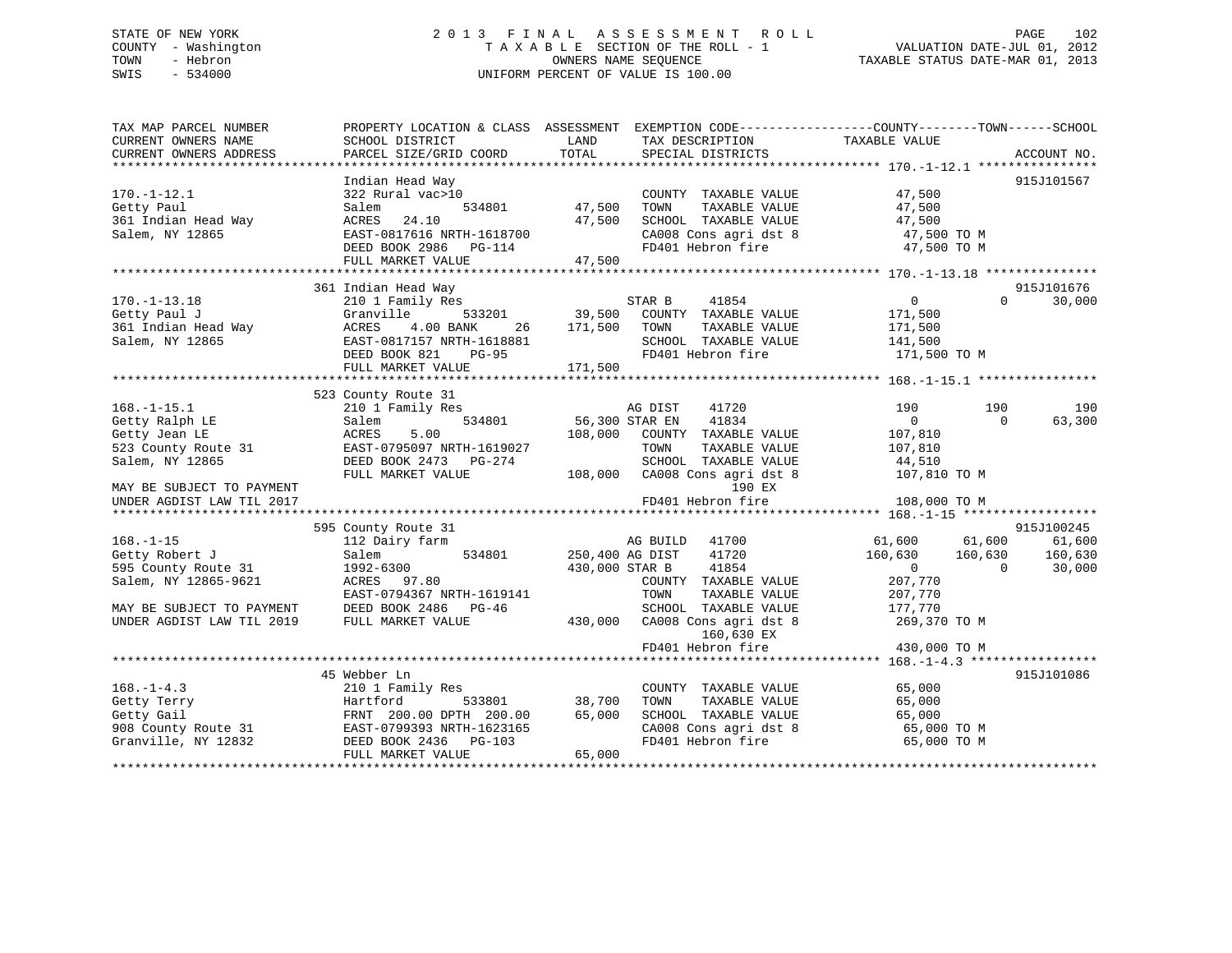# STATE OF NEW YORK 2 0 1 3 F I N A L A S S E S S M E N T R O L L PAGE 103 COUNTY - Washington T A X A B L E SECTION OF THE ROLL - 1 VALUATION DATE-JUL 01, 2012 TOWN - Hebron OWNERS NAME SEQUENCE TAXABLE STATUS DATE-MAR 01, 2013 SWIS - 534000 UNIFORM PERCENT OF VALUE IS 100.00

| TAX MAP PARCEL NUMBER<br>CURRENT OWNERS NAME<br>CURRENT OWNERS ADDRESS              | SCHOOL DISTRICT<br>PARCEL SIZE/GRID COORD TOTAL                                                                                                                      | PROPERTY LOCATION & CLASS ASSESSMENT EXEMPTION CODE---------------COUNTY-------TOWN-----SCHOOL<br>LAND<br>TAX DESCRIPTION TAXABLE VALUE<br>SPECIAL DISTRICTS                                                                                                                                                                                                                   |                                                                      | ACCOUNT NO.                     |
|-------------------------------------------------------------------------------------|----------------------------------------------------------------------------------------------------------------------------------------------------------------------|--------------------------------------------------------------------------------------------------------------------------------------------------------------------------------------------------------------------------------------------------------------------------------------------------------------------------------------------------------------------------------|----------------------------------------------------------------------|---------------------------------|
| $168. - 1 - 4.4$<br>Getty Terry<br>908 County Route 31<br>Granville, NY 12832       | 908 County Route 31<br>210 1 Family Res<br>Granville<br>FRNT 198.00 DPTH 239.00 153,500<br>EAST-0801281 NRTH-1626036<br>DEED BOOK 671<br>PG-166<br>FULL MARKET VALUE | $\begin{tabular}{lllllllll} \texttt{Res} & \texttt{S} & \texttt{S} & \texttt{S} & \texttt{S} & \texttt{S} \\ \texttt{533201} & \texttt{12,600} & \texttt{COUNTY} & \texttt{TAXABLE VALUE} \end{tabular}$<br>TOWN<br>SCHOOL TAXABLE VALUE 123,500<br>1626036 SCHOOL TAXABLE VALUE 123,500<br>G-166 CA008 Cons agri dst 8 153,500 TO M<br>153,500 FD401 Hebron fire 153,500 TO M | $\overline{0}$<br>$\Omega$<br>153,500<br>TAXABLE VALUE 153,500       | 30,000                          |
|                                                                                     |                                                                                                                                                                      |                                                                                                                                                                                                                                                                                                                                                                                |                                                                      |                                 |
|                                                                                     | Darfler Rd                                                                                                                                                           |                                                                                                                                                                                                                                                                                                                                                                                |                                                                      | 915J100178                      |
| $159. - 1 - 24$<br>Gettyvue Farm LLC<br>898 County Route 31<br>Granville, NY 12832  | 105 Vac farmland<br>Hartford<br>ACRES 68.50<br>EAST-0798318 NRTH-1628828<br>IRTH-1628828<br>PG-139<br>DEED BOOK 901                                                  | 1 AG DIST 41720<br>533801 100,500 COUNTY TAXABLE VALUE<br>100,500<br>TOWN<br>SCHOOL TAXABLE VALUE 18,020<br>CA008 Cons agri dst 8 18,020 TO M                                                                                                                                                                                                                                  | 82,480 82,480<br>18,020<br>TAXABLE VALUE 18,020                      | 82,480                          |
| MAY BE SUBJECT TO PAYMENT<br>UNDER AGDIST LAW TIL 2017                              | FULL MARKET VALUE                                                                                                                                                    | 100,500<br>82,480 EX<br>FD401 Hebron fire                                                                                                                                                                                                                                                                                                                                      | 100,500 TO M                                                         |                                 |
|                                                                                     |                                                                                                                                                                      |                                                                                                                                                                                                                                                                                                                                                                                |                                                                      |                                 |
|                                                                                     | 880 County Route 31                                                                                                                                                  |                                                                                                                                                                                                                                                                                                                                                                                |                                                                      | 915J100247                      |
| $168. - 1 - 4.1$<br>Gettyvue Farm LLC<br>898 County Route 31<br>Granville, NY 12832 | 105 Vac farmland<br>Hartford<br>1993-250600<br>ACRES 62.10<br>EAST-0799556 NRTH-1624367                                                                              | AG BUILD<br>533801 172,700 AG DIST<br>41720<br>509,500 COUNTY TAXABLE VALUE<br>TOWN<br>TAXABLE VALUE<br>SCHOOL TAXABLE VALUE 314,284                                                                                                                                                                                                                                           | 41700 52,350 52,350<br>142,866 142,866 142,866<br>314,284<br>314,284 | 52,350                          |
| MAY BE SUBJECT TO PAYMENT<br>UNDER AGDIST LAW TIL 2017                              | DEED BOOK 2029 PG-250<br>FULL MARKET VALUE                                                                                                                           | CA008 Cons agri dst 8 366,634 TO M<br>509,500<br>142,866 EX                                                                                                                                                                                                                                                                                                                    |                                                                      |                                 |
|                                                                                     |                                                                                                                                                                      | FD401 Hebron fire                                                                                                                                                                                                                                                                                                                                                              | 509,500 TO M                                                         |                                 |
|                                                                                     |                                                                                                                                                                      |                                                                                                                                                                                                                                                                                                                                                                                |                                                                      |                                 |
| $168. - 1 - 4.2$<br>Gettyvue Farm LLC                                               | 898 County Route 31<br>112 Dairy farm<br>Granville                                                                                                                   | 29 PCT OF VALUE USED FOR EXEMPTION PURPOSES<br>AG BUILD $41700$ 53,580 53,580<br>533201 246,300 AG DIST<br>41720                                                                                                                                                                                                                                                               | 163,096 163,096                                                      | 915J100248<br>53,580<br>163,096 |
| Getty, L.E. Carolyn R<br>898 County Route 31<br>Granville, NY 12832                 | ACRES 88.90<br>EAST-0801390 NRTH-1625071<br>DEED BOOK 2029 PG-250                                                                                                    | 657,000 AGED-ALL<br>41800<br>41834<br>STAR EN<br>COUNTY TAXABLE VALUE                                                                                                                                                                                                                                                                                                          | 95,265 95,265<br>$\overline{0}$<br>$\bigcirc$<br>345,059             | 95,265<br>63,300                |
| MAY BE SUBJECT TO PAYMENT<br>UNDER AGDIST LAW TIL 2020                              | FULL MARKET VALUE                                                                                                                                                    | 657,000<br>TOWN<br>SCHOOL TAXABLE VALUE<br>CA008 Cons agri dst 8<br>163,096 EX                                                                                                                                                                                                                                                                                                 | TAXABLE VALUE 345,059<br>281,759<br>493,904 TO M                     |                                 |
|                                                                                     |                                                                                                                                                                      | FD401 Hebron fire                                                                                                                                                                                                                                                                                                                                                              | 657,000 TO M                                                         |                                 |
|                                                                                     |                                                                                                                                                                      |                                                                                                                                                                                                                                                                                                                                                                                |                                                                      |                                 |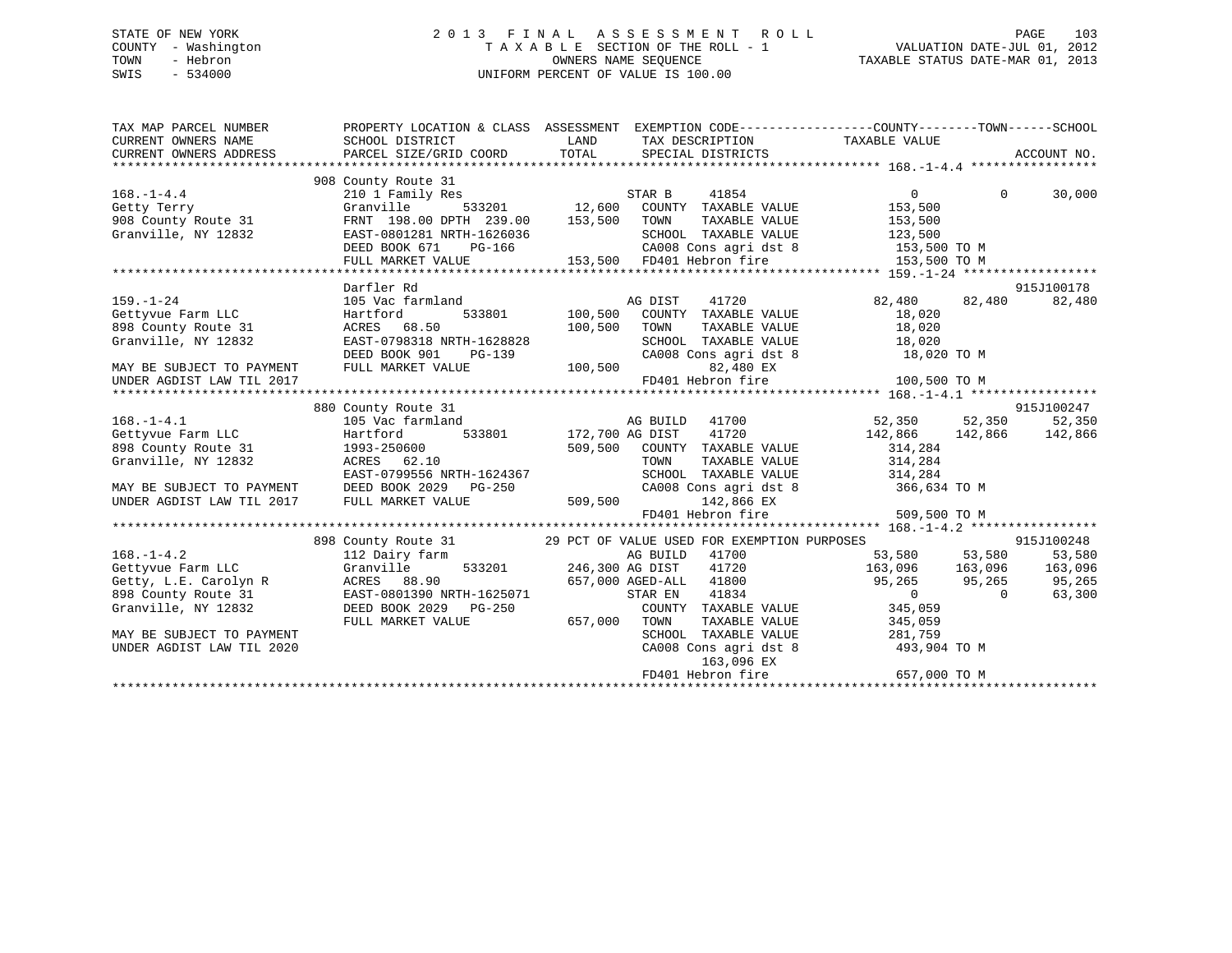# STATE OF NEW YORK 2 0 1 3 F I N A L A S S E S S M E N T R O L L PAGE 104 COUNTY - Washington T A X A B L E SECTION OF THE ROLL - 1 VALUATION DATE-JUL 01, 2012 TOWN - Hebron OWNERS NAME SEQUENCE TAXABLE STATUS DATE-MAR 01, 2013 SWIS - 534000 UNIFORM PERCENT OF VALUE IS 100.00

| TOTAL<br>CURRENT OWNERS ADDRESS<br>PARCEL SIZE/GRID COORD<br>SPECIAL DISTRICTS<br>ACCOUNT NO.<br>County Route 31/W Off<br>915J100249<br>105 Vac farmland<br>AG DIST<br>41720<br>93,788<br>93,788<br>93,788<br>$168. - 1 - 16$<br>534801<br>138,400<br>COUNTY TAXABLE VALUE<br>Gettyvue Farm LLC<br>44,612<br>Salem<br>44,612<br>898 County Route 31<br>ACRES 121.50<br>138,400<br>TOWN<br>TAXABLE VALUE<br>Granville, NY 12832<br>EAST-0794281 NRTH-1620985<br>SCHOOL TAXABLE VALUE<br>44,612<br>CA008 Cons agri dst 8<br>DEED BOOK 2029 PG-250<br>44,612 TO M<br>138,400<br>FULL MARKET VALUE<br>93,788 EX<br>MAY BE SUBJECT TO PAYMENT<br>FD401 Hebron fire<br>138,400 TO M<br>UNDER AGDIST LAW TIL 2017<br>915J101327<br>County Route 31<br>19,161<br>$168. - 1 - 16.1$<br>314 Rural vac<10<br>AG DIST<br>41720<br>19,161<br>19,161<br>534801<br>21,200 COUNTY TAXABLE VALUE<br>Gettyvue Farm LLC<br>2,039<br>Salem<br>898 County Route 31<br>4.70<br>21,200 TOWN<br>2,039<br>ACRES<br>TAXABLE VALUE<br>Granville, NY 12832<br>EAST-0796461 NRTH-1620013<br>SCHOOL TAXABLE VALUE<br>2,039<br>DEED BOOK 2029 PG-250<br>CA008 Cons agri dst 8<br>2,039 TO M<br>FULL MARKET VALUE<br>21,200<br>19,161 EX<br>MAY BE SUBJECT TO PAYMENT<br>FD401 Hebron fire<br>21,200 TO M<br>UNDER AGDIST LAW TIL 2017<br>County Route 31<br>105 Vac farmland<br>COUNTY TAXABLE VALUE<br>59,600<br>59,600<br>Gettyvue Farm LLC<br>533801<br>TOWN<br>TAXABLE VALUE<br>59,600<br>Hartford<br>59,600<br>898 County Route 31<br>ACRES 10.09<br>SCHOOL TAXABLE VALUE 59,600<br>CA008 Cons agri dst 8 59,600 TO M<br>FD401 Hebron fire 59,600 TO M<br>59,600<br>EAST-0797976 NRTH-1621841<br>Granville, NY 12832<br>DEED BOOK 3122 PG-286<br>County Route 31<br>105 Vac farmland<br>$168. - 1 - 18.10$<br>AG DIST<br>41720<br>181,422<br>181,422<br>181,422<br>Gettyvue Farm, LLC<br>Hartford<br>533801<br>293,000<br>COUNTY TAXABLE VALUE<br>111,578<br>898 County Route 31<br>ACRES 146.60<br>293,000<br>TOWN<br>TAXABLE VALUE<br>111,578<br>Granville, NY 12832<br>EAST-0759260 NRTH-1196540<br>SCHOOL TAXABLE VALUE<br>111,578<br>CA008 Cons agri dst 8<br>DEED BOOK 2532 PG-224<br>111,578 TO M<br>293,000<br>FULL MARKET VALUE<br>181,422 EX<br>MAY BE SUBJECT TO PAYMENT<br>FD401 Hebron fire<br>293,000 TO M<br>UNDER AGDIST LAW TIL 2017<br>31 Liebig Rd<br>915J101247<br>$\Omega$<br>30,000<br>$152. - 1 - 7.4$<br>210 1 Family Res<br>STAR B<br>41854<br>$\overline{0}$<br>34,000<br>Giambatista Paul<br>Granville<br>533201<br>COUNTY TAXABLE VALUE<br>145,000<br>Giambatista Sharon<br>697/87<br>145,000<br>TOWN<br>TAXABLE VALUE<br>145,000<br>31 Liebig Rd<br>3.80 BANK<br>26<br>SCHOOL TAXABLE VALUE<br>ACRES<br>115,000<br>Granville, NY 12832<br>EAST-0805260 NRTH-1637774<br>FD401 Hebron fire<br>145,000 TO M<br>DEED BOOK 2835 PG-287<br>145,000<br>FULL MARKET VALUE | TAX MAP PARCEL NUMBER<br>CURRENT OWNERS NAME | PROPERTY LOCATION & CLASS ASSESSMENT EXEMPTION CODE---------------COUNTY-------TOWN-----SCHOOL<br>SCHOOL DISTRICT | LAND | TAX DESCRIPTION | TAXABLE VALUE |  |
|----------------------------------------------------------------------------------------------------------------------------------------------------------------------------------------------------------------------------------------------------------------------------------------------------------------------------------------------------------------------------------------------------------------------------------------------------------------------------------------------------------------------------------------------------------------------------------------------------------------------------------------------------------------------------------------------------------------------------------------------------------------------------------------------------------------------------------------------------------------------------------------------------------------------------------------------------------------------------------------------------------------------------------------------------------------------------------------------------------------------------------------------------------------------------------------------------------------------------------------------------------------------------------------------------------------------------------------------------------------------------------------------------------------------------------------------------------------------------------------------------------------------------------------------------------------------------------------------------------------------------------------------------------------------------------------------------------------------------------------------------------------------------------------------------------------------------------------------------------------------------------------------------------------------------------------------------------------------------------------------------------------------------------------------------------------------------------------------------------------------------------------------------------------------------------------------------------------------------------------------------------------------------------------------------------------------------------------------------------------------------------------------------------------------------------------------------------------------------------------------------------------------------------------------------------------------------------------------------------------------------------------------------------------------------------------------------------------------------------------------------------------------------------------------------------------------------------------------------------------------|----------------------------------------------|-------------------------------------------------------------------------------------------------------------------|------|-----------------|---------------|--|
|                                                                                                                                                                                                                                                                                                                                                                                                                                                                                                                                                                                                                                                                                                                                                                                                                                                                                                                                                                                                                                                                                                                                                                                                                                                                                                                                                                                                                                                                                                                                                                                                                                                                                                                                                                                                                                                                                                                                                                                                                                                                                                                                                                                                                                                                                                                                                                                                                                                                                                                                                                                                                                                                                                                                                                                                                                                                      |                                              |                                                                                                                   |      |                 |               |  |
|                                                                                                                                                                                                                                                                                                                                                                                                                                                                                                                                                                                                                                                                                                                                                                                                                                                                                                                                                                                                                                                                                                                                                                                                                                                                                                                                                                                                                                                                                                                                                                                                                                                                                                                                                                                                                                                                                                                                                                                                                                                                                                                                                                                                                                                                                                                                                                                                                                                                                                                                                                                                                                                                                                                                                                                                                                                                      |                                              |                                                                                                                   |      |                 |               |  |
|                                                                                                                                                                                                                                                                                                                                                                                                                                                                                                                                                                                                                                                                                                                                                                                                                                                                                                                                                                                                                                                                                                                                                                                                                                                                                                                                                                                                                                                                                                                                                                                                                                                                                                                                                                                                                                                                                                                                                                                                                                                                                                                                                                                                                                                                                                                                                                                                                                                                                                                                                                                                                                                                                                                                                                                                                                                                      |                                              |                                                                                                                   |      |                 |               |  |
|                                                                                                                                                                                                                                                                                                                                                                                                                                                                                                                                                                                                                                                                                                                                                                                                                                                                                                                                                                                                                                                                                                                                                                                                                                                                                                                                                                                                                                                                                                                                                                                                                                                                                                                                                                                                                                                                                                                                                                                                                                                                                                                                                                                                                                                                                                                                                                                                                                                                                                                                                                                                                                                                                                                                                                                                                                                                      |                                              |                                                                                                                   |      |                 |               |  |
|                                                                                                                                                                                                                                                                                                                                                                                                                                                                                                                                                                                                                                                                                                                                                                                                                                                                                                                                                                                                                                                                                                                                                                                                                                                                                                                                                                                                                                                                                                                                                                                                                                                                                                                                                                                                                                                                                                                                                                                                                                                                                                                                                                                                                                                                                                                                                                                                                                                                                                                                                                                                                                                                                                                                                                                                                                                                      |                                              |                                                                                                                   |      |                 |               |  |
|                                                                                                                                                                                                                                                                                                                                                                                                                                                                                                                                                                                                                                                                                                                                                                                                                                                                                                                                                                                                                                                                                                                                                                                                                                                                                                                                                                                                                                                                                                                                                                                                                                                                                                                                                                                                                                                                                                                                                                                                                                                                                                                                                                                                                                                                                                                                                                                                                                                                                                                                                                                                                                                                                                                                                                                                                                                                      |                                              |                                                                                                                   |      |                 |               |  |
|                                                                                                                                                                                                                                                                                                                                                                                                                                                                                                                                                                                                                                                                                                                                                                                                                                                                                                                                                                                                                                                                                                                                                                                                                                                                                                                                                                                                                                                                                                                                                                                                                                                                                                                                                                                                                                                                                                                                                                                                                                                                                                                                                                                                                                                                                                                                                                                                                                                                                                                                                                                                                                                                                                                                                                                                                                                                      |                                              |                                                                                                                   |      |                 |               |  |
|                                                                                                                                                                                                                                                                                                                                                                                                                                                                                                                                                                                                                                                                                                                                                                                                                                                                                                                                                                                                                                                                                                                                                                                                                                                                                                                                                                                                                                                                                                                                                                                                                                                                                                                                                                                                                                                                                                                                                                                                                                                                                                                                                                                                                                                                                                                                                                                                                                                                                                                                                                                                                                                                                                                                                                                                                                                                      |                                              |                                                                                                                   |      |                 |               |  |
|                                                                                                                                                                                                                                                                                                                                                                                                                                                                                                                                                                                                                                                                                                                                                                                                                                                                                                                                                                                                                                                                                                                                                                                                                                                                                                                                                                                                                                                                                                                                                                                                                                                                                                                                                                                                                                                                                                                                                                                                                                                                                                                                                                                                                                                                                                                                                                                                                                                                                                                                                                                                                                                                                                                                                                                                                                                                      |                                              |                                                                                                                   |      |                 |               |  |
|                                                                                                                                                                                                                                                                                                                                                                                                                                                                                                                                                                                                                                                                                                                                                                                                                                                                                                                                                                                                                                                                                                                                                                                                                                                                                                                                                                                                                                                                                                                                                                                                                                                                                                                                                                                                                                                                                                                                                                                                                                                                                                                                                                                                                                                                                                                                                                                                                                                                                                                                                                                                                                                                                                                                                                                                                                                                      |                                              |                                                                                                                   |      |                 |               |  |
|                                                                                                                                                                                                                                                                                                                                                                                                                                                                                                                                                                                                                                                                                                                                                                                                                                                                                                                                                                                                                                                                                                                                                                                                                                                                                                                                                                                                                                                                                                                                                                                                                                                                                                                                                                                                                                                                                                                                                                                                                                                                                                                                                                                                                                                                                                                                                                                                                                                                                                                                                                                                                                                                                                                                                                                                                                                                      |                                              |                                                                                                                   |      |                 |               |  |
|                                                                                                                                                                                                                                                                                                                                                                                                                                                                                                                                                                                                                                                                                                                                                                                                                                                                                                                                                                                                                                                                                                                                                                                                                                                                                                                                                                                                                                                                                                                                                                                                                                                                                                                                                                                                                                                                                                                                                                                                                                                                                                                                                                                                                                                                                                                                                                                                                                                                                                                                                                                                                                                                                                                                                                                                                                                                      |                                              |                                                                                                                   |      |                 |               |  |
|                                                                                                                                                                                                                                                                                                                                                                                                                                                                                                                                                                                                                                                                                                                                                                                                                                                                                                                                                                                                                                                                                                                                                                                                                                                                                                                                                                                                                                                                                                                                                                                                                                                                                                                                                                                                                                                                                                                                                                                                                                                                                                                                                                                                                                                                                                                                                                                                                                                                                                                                                                                                                                                                                                                                                                                                                                                                      |                                              |                                                                                                                   |      |                 |               |  |
|                                                                                                                                                                                                                                                                                                                                                                                                                                                                                                                                                                                                                                                                                                                                                                                                                                                                                                                                                                                                                                                                                                                                                                                                                                                                                                                                                                                                                                                                                                                                                                                                                                                                                                                                                                                                                                                                                                                                                                                                                                                                                                                                                                                                                                                                                                                                                                                                                                                                                                                                                                                                                                                                                                                                                                                                                                                                      |                                              |                                                                                                                   |      |                 |               |  |
|                                                                                                                                                                                                                                                                                                                                                                                                                                                                                                                                                                                                                                                                                                                                                                                                                                                                                                                                                                                                                                                                                                                                                                                                                                                                                                                                                                                                                                                                                                                                                                                                                                                                                                                                                                                                                                                                                                                                                                                                                                                                                                                                                                                                                                                                                                                                                                                                                                                                                                                                                                                                                                                                                                                                                                                                                                                                      |                                              |                                                                                                                   |      |                 |               |  |
|                                                                                                                                                                                                                                                                                                                                                                                                                                                                                                                                                                                                                                                                                                                                                                                                                                                                                                                                                                                                                                                                                                                                                                                                                                                                                                                                                                                                                                                                                                                                                                                                                                                                                                                                                                                                                                                                                                                                                                                                                                                                                                                                                                                                                                                                                                                                                                                                                                                                                                                                                                                                                                                                                                                                                                                                                                                                      |                                              |                                                                                                                   |      |                 |               |  |
|                                                                                                                                                                                                                                                                                                                                                                                                                                                                                                                                                                                                                                                                                                                                                                                                                                                                                                                                                                                                                                                                                                                                                                                                                                                                                                                                                                                                                                                                                                                                                                                                                                                                                                                                                                                                                                                                                                                                                                                                                                                                                                                                                                                                                                                                                                                                                                                                                                                                                                                                                                                                                                                                                                                                                                                                                                                                      |                                              |                                                                                                                   |      |                 |               |  |
|                                                                                                                                                                                                                                                                                                                                                                                                                                                                                                                                                                                                                                                                                                                                                                                                                                                                                                                                                                                                                                                                                                                                                                                                                                                                                                                                                                                                                                                                                                                                                                                                                                                                                                                                                                                                                                                                                                                                                                                                                                                                                                                                                                                                                                                                                                                                                                                                                                                                                                                                                                                                                                                                                                                                                                                                                                                                      |                                              |                                                                                                                   |      |                 |               |  |
|                                                                                                                                                                                                                                                                                                                                                                                                                                                                                                                                                                                                                                                                                                                                                                                                                                                                                                                                                                                                                                                                                                                                                                                                                                                                                                                                                                                                                                                                                                                                                                                                                                                                                                                                                                                                                                                                                                                                                                                                                                                                                                                                                                                                                                                                                                                                                                                                                                                                                                                                                                                                                                                                                                                                                                                                                                                                      |                                              |                                                                                                                   |      |                 |               |  |
|                                                                                                                                                                                                                                                                                                                                                                                                                                                                                                                                                                                                                                                                                                                                                                                                                                                                                                                                                                                                                                                                                                                                                                                                                                                                                                                                                                                                                                                                                                                                                                                                                                                                                                                                                                                                                                                                                                                                                                                                                                                                                                                                                                                                                                                                                                                                                                                                                                                                                                                                                                                                                                                                                                                                                                                                                                                                      | $168. - 1 - 18.13$                           |                                                                                                                   |      |                 |               |  |
|                                                                                                                                                                                                                                                                                                                                                                                                                                                                                                                                                                                                                                                                                                                                                                                                                                                                                                                                                                                                                                                                                                                                                                                                                                                                                                                                                                                                                                                                                                                                                                                                                                                                                                                                                                                                                                                                                                                                                                                                                                                                                                                                                                                                                                                                                                                                                                                                                                                                                                                                                                                                                                                                                                                                                                                                                                                                      |                                              |                                                                                                                   |      |                 |               |  |
|                                                                                                                                                                                                                                                                                                                                                                                                                                                                                                                                                                                                                                                                                                                                                                                                                                                                                                                                                                                                                                                                                                                                                                                                                                                                                                                                                                                                                                                                                                                                                                                                                                                                                                                                                                                                                                                                                                                                                                                                                                                                                                                                                                                                                                                                                                                                                                                                                                                                                                                                                                                                                                                                                                                                                                                                                                                                      |                                              |                                                                                                                   |      |                 |               |  |
|                                                                                                                                                                                                                                                                                                                                                                                                                                                                                                                                                                                                                                                                                                                                                                                                                                                                                                                                                                                                                                                                                                                                                                                                                                                                                                                                                                                                                                                                                                                                                                                                                                                                                                                                                                                                                                                                                                                                                                                                                                                                                                                                                                                                                                                                                                                                                                                                                                                                                                                                                                                                                                                                                                                                                                                                                                                                      |                                              |                                                                                                                   |      |                 |               |  |
|                                                                                                                                                                                                                                                                                                                                                                                                                                                                                                                                                                                                                                                                                                                                                                                                                                                                                                                                                                                                                                                                                                                                                                                                                                                                                                                                                                                                                                                                                                                                                                                                                                                                                                                                                                                                                                                                                                                                                                                                                                                                                                                                                                                                                                                                                                                                                                                                                                                                                                                                                                                                                                                                                                                                                                                                                                                                      |                                              |                                                                                                                   |      |                 |               |  |
|                                                                                                                                                                                                                                                                                                                                                                                                                                                                                                                                                                                                                                                                                                                                                                                                                                                                                                                                                                                                                                                                                                                                                                                                                                                                                                                                                                                                                                                                                                                                                                                                                                                                                                                                                                                                                                                                                                                                                                                                                                                                                                                                                                                                                                                                                                                                                                                                                                                                                                                                                                                                                                                                                                                                                                                                                                                                      |                                              |                                                                                                                   |      |                 |               |  |
|                                                                                                                                                                                                                                                                                                                                                                                                                                                                                                                                                                                                                                                                                                                                                                                                                                                                                                                                                                                                                                                                                                                                                                                                                                                                                                                                                                                                                                                                                                                                                                                                                                                                                                                                                                                                                                                                                                                                                                                                                                                                                                                                                                                                                                                                                                                                                                                                                                                                                                                                                                                                                                                                                                                                                                                                                                                                      |                                              |                                                                                                                   |      |                 |               |  |
|                                                                                                                                                                                                                                                                                                                                                                                                                                                                                                                                                                                                                                                                                                                                                                                                                                                                                                                                                                                                                                                                                                                                                                                                                                                                                                                                                                                                                                                                                                                                                                                                                                                                                                                                                                                                                                                                                                                                                                                                                                                                                                                                                                                                                                                                                                                                                                                                                                                                                                                                                                                                                                                                                                                                                                                                                                                                      |                                              |                                                                                                                   |      |                 |               |  |
|                                                                                                                                                                                                                                                                                                                                                                                                                                                                                                                                                                                                                                                                                                                                                                                                                                                                                                                                                                                                                                                                                                                                                                                                                                                                                                                                                                                                                                                                                                                                                                                                                                                                                                                                                                                                                                                                                                                                                                                                                                                                                                                                                                                                                                                                                                                                                                                                                                                                                                                                                                                                                                                                                                                                                                                                                                                                      |                                              |                                                                                                                   |      |                 |               |  |
|                                                                                                                                                                                                                                                                                                                                                                                                                                                                                                                                                                                                                                                                                                                                                                                                                                                                                                                                                                                                                                                                                                                                                                                                                                                                                                                                                                                                                                                                                                                                                                                                                                                                                                                                                                                                                                                                                                                                                                                                                                                                                                                                                                                                                                                                                                                                                                                                                                                                                                                                                                                                                                                                                                                                                                                                                                                                      |                                              |                                                                                                                   |      |                 |               |  |
|                                                                                                                                                                                                                                                                                                                                                                                                                                                                                                                                                                                                                                                                                                                                                                                                                                                                                                                                                                                                                                                                                                                                                                                                                                                                                                                                                                                                                                                                                                                                                                                                                                                                                                                                                                                                                                                                                                                                                                                                                                                                                                                                                                                                                                                                                                                                                                                                                                                                                                                                                                                                                                                                                                                                                                                                                                                                      |                                              |                                                                                                                   |      |                 |               |  |
|                                                                                                                                                                                                                                                                                                                                                                                                                                                                                                                                                                                                                                                                                                                                                                                                                                                                                                                                                                                                                                                                                                                                                                                                                                                                                                                                                                                                                                                                                                                                                                                                                                                                                                                                                                                                                                                                                                                                                                                                                                                                                                                                                                                                                                                                                                                                                                                                                                                                                                                                                                                                                                                                                                                                                                                                                                                                      |                                              |                                                                                                                   |      |                 |               |  |
|                                                                                                                                                                                                                                                                                                                                                                                                                                                                                                                                                                                                                                                                                                                                                                                                                                                                                                                                                                                                                                                                                                                                                                                                                                                                                                                                                                                                                                                                                                                                                                                                                                                                                                                                                                                                                                                                                                                                                                                                                                                                                                                                                                                                                                                                                                                                                                                                                                                                                                                                                                                                                                                                                                                                                                                                                                                                      |                                              |                                                                                                                   |      |                 |               |  |
|                                                                                                                                                                                                                                                                                                                                                                                                                                                                                                                                                                                                                                                                                                                                                                                                                                                                                                                                                                                                                                                                                                                                                                                                                                                                                                                                                                                                                                                                                                                                                                                                                                                                                                                                                                                                                                                                                                                                                                                                                                                                                                                                                                                                                                                                                                                                                                                                                                                                                                                                                                                                                                                                                                                                                                                                                                                                      |                                              |                                                                                                                   |      |                 |               |  |
|                                                                                                                                                                                                                                                                                                                                                                                                                                                                                                                                                                                                                                                                                                                                                                                                                                                                                                                                                                                                                                                                                                                                                                                                                                                                                                                                                                                                                                                                                                                                                                                                                                                                                                                                                                                                                                                                                                                                                                                                                                                                                                                                                                                                                                                                                                                                                                                                                                                                                                                                                                                                                                                                                                                                                                                                                                                                      |                                              |                                                                                                                   |      |                 |               |  |
|                                                                                                                                                                                                                                                                                                                                                                                                                                                                                                                                                                                                                                                                                                                                                                                                                                                                                                                                                                                                                                                                                                                                                                                                                                                                                                                                                                                                                                                                                                                                                                                                                                                                                                                                                                                                                                                                                                                                                                                                                                                                                                                                                                                                                                                                                                                                                                                                                                                                                                                                                                                                                                                                                                                                                                                                                                                                      |                                              |                                                                                                                   |      |                 |               |  |
|                                                                                                                                                                                                                                                                                                                                                                                                                                                                                                                                                                                                                                                                                                                                                                                                                                                                                                                                                                                                                                                                                                                                                                                                                                                                                                                                                                                                                                                                                                                                                                                                                                                                                                                                                                                                                                                                                                                                                                                                                                                                                                                                                                                                                                                                                                                                                                                                                                                                                                                                                                                                                                                                                                                                                                                                                                                                      |                                              |                                                                                                                   |      |                 |               |  |
|                                                                                                                                                                                                                                                                                                                                                                                                                                                                                                                                                                                                                                                                                                                                                                                                                                                                                                                                                                                                                                                                                                                                                                                                                                                                                                                                                                                                                                                                                                                                                                                                                                                                                                                                                                                                                                                                                                                                                                                                                                                                                                                                                                                                                                                                                                                                                                                                                                                                                                                                                                                                                                                                                                                                                                                                                                                                      |                                              |                                                                                                                   |      |                 |               |  |
|                                                                                                                                                                                                                                                                                                                                                                                                                                                                                                                                                                                                                                                                                                                                                                                                                                                                                                                                                                                                                                                                                                                                                                                                                                                                                                                                                                                                                                                                                                                                                                                                                                                                                                                                                                                                                                                                                                                                                                                                                                                                                                                                                                                                                                                                                                                                                                                                                                                                                                                                                                                                                                                                                                                                                                                                                                                                      |                                              |                                                                                                                   |      |                 |               |  |
|                                                                                                                                                                                                                                                                                                                                                                                                                                                                                                                                                                                                                                                                                                                                                                                                                                                                                                                                                                                                                                                                                                                                                                                                                                                                                                                                                                                                                                                                                                                                                                                                                                                                                                                                                                                                                                                                                                                                                                                                                                                                                                                                                                                                                                                                                                                                                                                                                                                                                                                                                                                                                                                                                                                                                                                                                                                                      |                                              |                                                                                                                   |      |                 |               |  |
|                                                                                                                                                                                                                                                                                                                                                                                                                                                                                                                                                                                                                                                                                                                                                                                                                                                                                                                                                                                                                                                                                                                                                                                                                                                                                                                                                                                                                                                                                                                                                                                                                                                                                                                                                                                                                                                                                                                                                                                                                                                                                                                                                                                                                                                                                                                                                                                                                                                                                                                                                                                                                                                                                                                                                                                                                                                                      |                                              |                                                                                                                   |      |                 |               |  |
|                                                                                                                                                                                                                                                                                                                                                                                                                                                                                                                                                                                                                                                                                                                                                                                                                                                                                                                                                                                                                                                                                                                                                                                                                                                                                                                                                                                                                                                                                                                                                                                                                                                                                                                                                                                                                                                                                                                                                                                                                                                                                                                                                                                                                                                                                                                                                                                                                                                                                                                                                                                                                                                                                                                                                                                                                                                                      |                                              |                                                                                                                   |      |                 |               |  |
|                                                                                                                                                                                                                                                                                                                                                                                                                                                                                                                                                                                                                                                                                                                                                                                                                                                                                                                                                                                                                                                                                                                                                                                                                                                                                                                                                                                                                                                                                                                                                                                                                                                                                                                                                                                                                                                                                                                                                                                                                                                                                                                                                                                                                                                                                                                                                                                                                                                                                                                                                                                                                                                                                                                                                                                                                                                                      |                                              |                                                                                                                   |      |                 |               |  |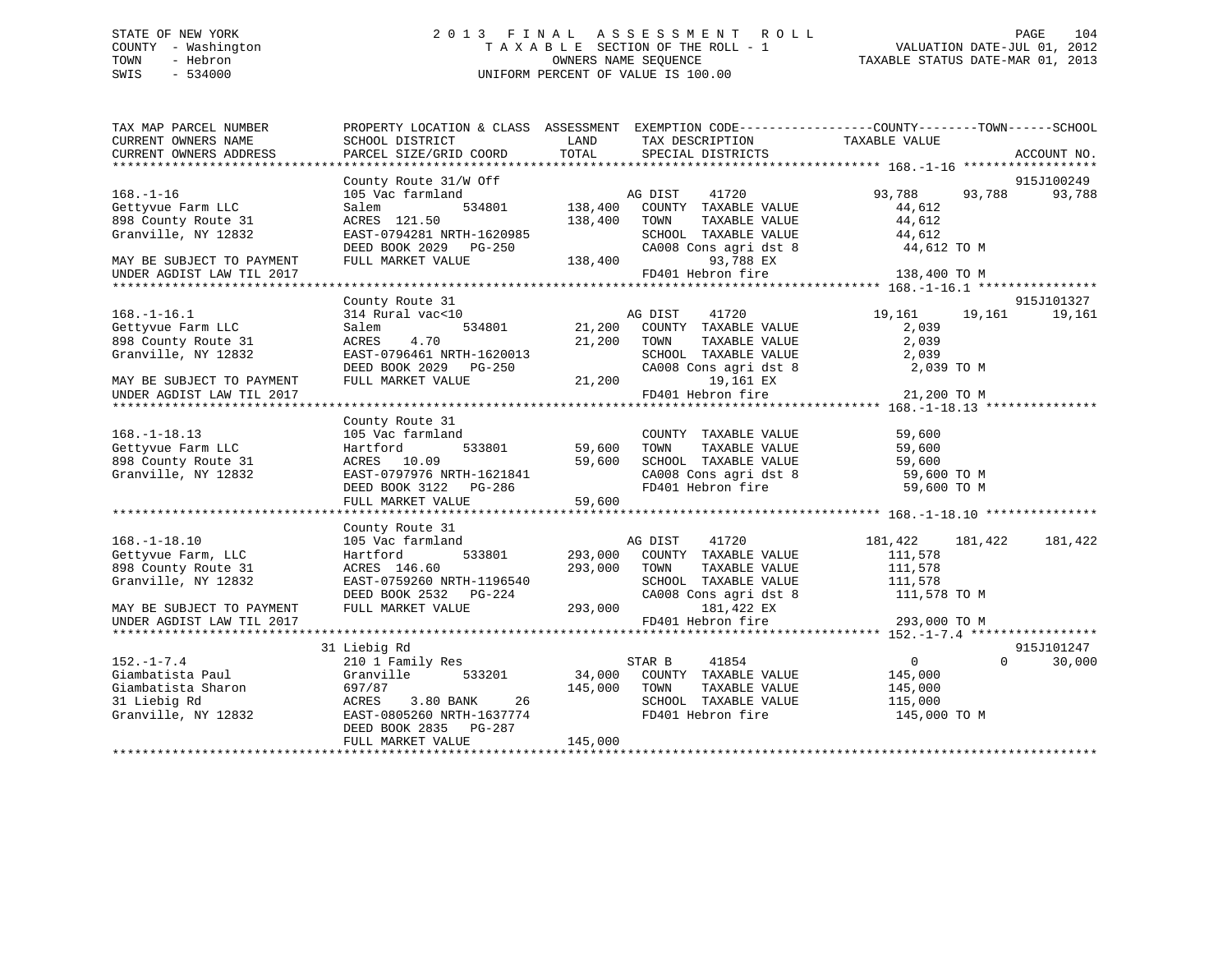# STATE OF NEW YORK 2 0 1 3 F I N A L A S S E S S M E N T R O L L PAGE 105 COUNTY - Washington T A X A B L E SECTION OF THE ROLL - 1 VALUATION DATE-JUL 01, 2012 TOWN - Hebron OWNERS NAME SEQUENCE TAXABLE STATUS DATE-MAR 01, 2013 SWIS - 534000 UNIFORM PERCENT OF VALUE IS 100.00

| TAX MAP PARCEL NUMBER<br>CURRENT OWNERS NAME<br>CURRENT OWNERS ADDRESS                                                                       | PROPERTY LOCATION & CLASS ASSESSMENT<br>SCHOOL DISTRICT<br>PARCEL SIZE/GRID COORD                                                                                                   | LAND<br>TOTAL                | EXEMPTION CODE-----------------COUNTY--------TOWN------SCHOOL<br>TAX DESCRIPTION<br>SPECIAL DISTRICTS         | TAXABLE VALUE                                                | ACCOUNT NO.                      |
|----------------------------------------------------------------------------------------------------------------------------------------------|-------------------------------------------------------------------------------------------------------------------------------------------------------------------------------------|------------------------------|---------------------------------------------------------------------------------------------------------------|--------------------------------------------------------------|----------------------------------|
| $177. - 1 - 2$<br>Gilbert Sylvia D<br>1449 E 4Th St<br>Brooklyn, NY 11230                                                                    | 156 Middle Rd<br>210 1 Family Res<br>534801<br>Salem<br>5.13<br>ACRES<br>EAST-0804531 NRTH-1616394<br>DEED BOOK 433<br>PG-699<br>FULL MARKET VALUE                                  | 42,200<br>140,000<br>140,000 | COUNTY TAXABLE VALUE<br>TOWN<br>TAXABLE VALUE<br>SCHOOL TAXABLE VALUE<br>FD401 Hebron fire                    | 140,000<br>140,000<br>140,000<br>140,000 TO M                | 915J100253                       |
| $161. - 2 - 10.26$<br>Gilbo Gerald<br>Gilbo Catherine<br>140 Higgins Rd<br>Granville, NY 12832                                               | 140 Higgins Rd<br>270 Mfg housing<br>Granville<br>533201<br>Lot E + B 897/204<br>ACRES 11.41<br>EAST-0818931 NRTH-1624486<br>DEED BOOK 2446 PG-32<br>FULL MARKET VALUE              | 86,100<br>116,700<br>116,700 | STAR B<br>41854<br>COUNTY TAXABLE VALUE<br>TOWN<br>TAXABLE VALUE<br>SCHOOL TAXABLE VALUE<br>FD401 Hebron fire | $\mathbf{0}$<br>116,700<br>116,700<br>86,700<br>116,700 TO M | 30,000<br>$\Omega$               |
| $175. - 1 - 38$<br>Gilchrest Edith<br>89 Callaway Rd<br>Argyle, NY 12809<br>PRIOR OWNER ON 3/01/2013<br>Kent Philip                          | 89 Callaway Rd<br>210 1 Family Res<br>534801<br>Salem<br>ACRES<br>1.75<br>EAST-0787299 NRTH-1615652<br>DEED BOOK 3235<br>PG-107<br>FULL MARKET VALUE                                | 53,800<br>118,000<br>118,000 | STAR B<br>41854<br>COUNTY TAXABLE VALUE<br>TOWN<br>TAXABLE VALUE<br>SCHOOL TAXABLE VALUE<br>FD401 Hebron fire | $\mathbf{0}$<br>118,000<br>118,000<br>88,000<br>118,000 TO M | 915J101573<br>30,000<br>$\Omega$ |
| $175. - 1 - 11$<br>Gille Donna Jean<br>3485 County Route 30<br>Salem, NY 12865                                                               | 3485 County Route 30<br>270 Mfg housing<br>534801<br>Salem<br>75.00<br>FRNT 100.00 DPTH<br>ACRES<br>0.17<br>EAST-0791142 NRTH-1610742<br>DEED BOOK 2989 PG-336<br>FULL MARKET VALUE | 19,900<br>31,000<br>31,000   | 41854<br>STAR B<br>COUNTY TAXABLE VALUE<br>TOWN<br>TAXABLE VALUE<br>SCHOOL TAXABLE VALUE<br>FD401 Hebron fire | $\mathbf{0}$<br>31,000<br>31,000<br>1,000<br>31,000 TO M     | 915L100320<br>30,000<br>$\Omega$ |
| $167. - 1 - 33.5$<br>Gillis Nathaniel<br>464 Goose Island Rd<br>Argyle, NY 12809<br>PRIOR OWNER ON 3/01/2013<br>Arend James<br>************* | Warnick Rd<br>312 Vac w/imprv<br>534801<br>Salem<br>Lot H<br>FRNT 146.00 DPTH 137.00<br>EAST-0788167 NRTH-1622033<br>DEED BOOK 3257<br>PG-219<br>FULL MARKET VALUE                  | 4,500<br>19,500<br>19,500    | COUNTY TAXABLE VALUE<br>TAXABLE VALUE<br>TOWN<br>SCHOOL TAXABLE VALUE<br>FD401 Hebron fire                    | 19,500<br>19,500<br>19,500<br>19,500 TO M                    | 915J101673                       |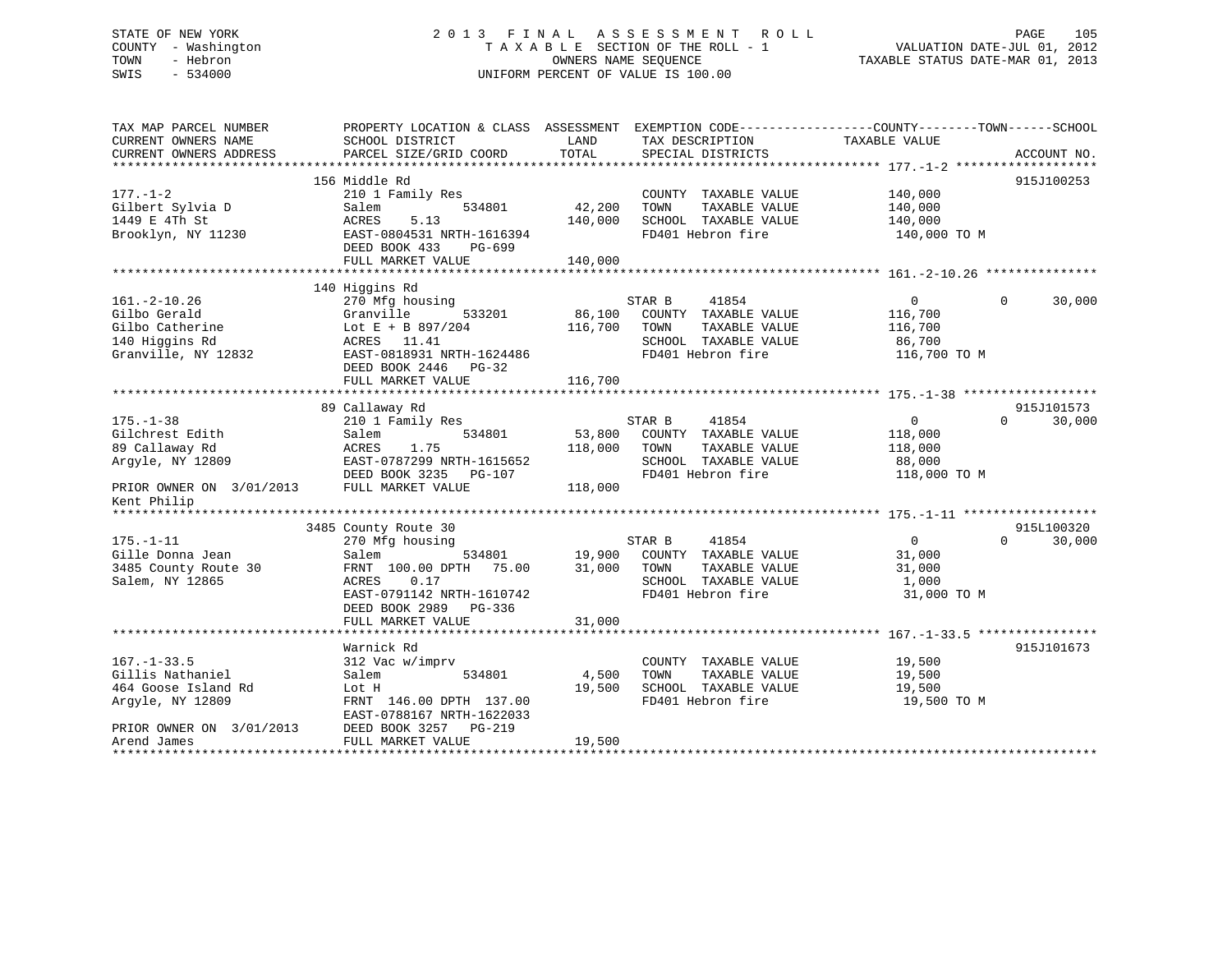# STATE OF NEW YORK 2 0 1 3 F I N A L A S S E S S M E N T R O L L PAGE 106 COUNTY - Washington T A X A B L E SECTION OF THE ROLL - 1 VALUATION DATE-JUL 01, 2012 TOWN - Hebron OWNERS NAME SEQUENCE TAXABLE STATUS DATE-MAR 01, 2013 SWIS - 534000 UNIFORM PERCENT OF VALUE IS 100.00

| TAX MAP PARCEL NUMBER    | PROPERTY LOCATION & CLASS ASSESSMENT EXEMPTION CODE----------------COUNTY-------TOWN-----SCHOOL |               |                             |                          |                |
|--------------------------|-------------------------------------------------------------------------------------------------|---------------|-----------------------------|--------------------------|----------------|
| CURRENT OWNERS NAME      | SCHOOL DISTRICT                                                                                 | LAND          | TAX DESCRIPTION             | TAXABLE VALUE            |                |
| CURRENT OWNERS ADDRESS   | PARCEL SIZE/GRID COORD                                                                          | TOTAL         | SPECIAL DISTRICTS           |                          | ACCOUNT NO.    |
|                          |                                                                                                 |               |                             |                          |                |
|                          | County Route 30                                                                                 |               |                             |                          |                |
| $158. - 1 - 2.7$         | 322 Rural vac>10                                                                                |               | COUNTY TAXABLE VALUE        | 45,200                   |                |
| Girard Frank B Jr        | 533801<br>Hartford                                                                              | 45,200        | TOWN<br>TAXABLE VALUE       | 45,200                   |                |
| Girard Patricia A        | $1$ ot $3$                                                                                      | 45,200        | SCHOOL TAXABLE VALUE        | 45,200                   |                |
| 208 Pope Hill Rd         | ACRES<br>7.15                                                                                   |               | CA008 Cons agri dst 8       | 45,200 TO M              |                |
| Arqyle, NY 12809         | EAST-0784221 NRTH-1629211                                                                       |               | FD401 Hebron fire           | 45,200 TO M              |                |
|                          | DEED BOOK 3079 PG-202                                                                           |               |                             |                          |                |
|                          | FULL MARKET VALUE                                                                               | 45,200        |                             |                          |                |
|                          |                                                                                                 |               |                             |                          |                |
|                          | Blossom Rd/w Off                                                                                |               |                             |                          | 915J101551     |
| $186. - 1 - 16$          | 322 Rural vac>10                                                                                |               | COUNTY TAXABLE VALUE        | 35,000                   |                |
| Girard Glen              | 534801<br>Salem                                                                                 | 35,000        | TOWN<br>TAXABLE VALUE       | 35,000                   |                |
| 25 Allentown Rd          | ACRES 14.95                                                                                     | 35,000        | SCHOOL TAXABLE VALUE        | 35,000                   |                |
| Terryville, CT 06786     | EAST-0818332 NRTH-1606670                                                                       |               | FD401 Hebron fire           | 35,000 TO M              |                |
|                          | DEED BOOK 2742<br>$PG-313$                                                                      |               |                             |                          |                |
|                          | FULL MARKET VALUE                                                                               | 35,000        |                             |                          |                |
|                          |                                                                                                 |               |                             |                          |                |
|                          | 5 Cross Rd                                                                                      |               |                             |                          | 915J100179     |
| $175. - 1 - 6$           | 210 1 Family Res                                                                                |               | WAR VET/TC 41121            | 11,700<br>11,700         | $\overline{0}$ |
| Giroux Brian R           | 534801<br>Salem                                                                                 | 29,100 STAR B | 41854                       | $\mathbf{0}$<br>$\Omega$ | 30,000         |
| Giroux Cynthia R         | FRNT 108.00 DPTH 166.00                                                                         |               | 78,000 COUNTY TAXABLE VALUE | 66,300                   |                |
| 5 Cross Rd               | EAST-0791706 NRTH-1613092                                                                       |               | TOWN<br>TAXABLE VALUE       | 66,300                   |                |
| Salem, NY 12865          | DEED BOOK 492<br>PG-372                                                                         |               | SCHOOL TAXABLE VALUE        | 48,000                   |                |
|                          | FULL MARKET VALUE                                                                               |               | 78,000 FD401 Hebron fire    | 78,000 TO M              |                |
|                          |                                                                                                 |               |                             |                          |                |
|                          | 3689 County Route 30                                                                            |               |                             |                          | 915J100074     |
| $175. - 1 - 17$          | 210 1 Family Res                                                                                |               | COUNTY TAXABLE VALUE        | 263,500                  |                |
| Giuliano Carl            | 534801<br>Salem                                                                                 | 133,400       | TOWN<br>TAXABLE VALUE       | 263,500                  |                |
| Giuliano Nancy           | 8.35<br>ACRES                                                                                   | 263,500       | SCHOOL TAXABLE VALUE        | 263,500                  |                |
| 185 Dayton St            | EAST-0789418 NRTH-1614685                                                                       |               | FD401 Hebron fire           | 263,500 TO M             |                |
| Sea Cliff, NY 11579-1619 | DEED BOOK 807<br>$PG-133$                                                                       |               |                             |                          |                |
|                          | FULL MARKET VALUE                                                                               | 263,500       |                             |                          |                |
|                          |                                                                                                 |               |                             |                          |                |
|                          | Dunnigan Rd                                                                                     |               |                             |                          |                |
| $184. - 1 - 19.8$        | 314 Rural vac<10                                                                                |               | COUNTY TAXABLE VALUE        | 35,500                   |                |
| Giumarra James A         | 534801<br>Salem                                                                                 | 35,500        | TOWN<br>TAXABLE VALUE       | 35,500                   |                |
| Giumarra Linda A         | lot 8                                                                                           | 35,500        | SCHOOL TAXABLE VALUE        | 35,500                   |                |
| 504 Scott Lake Rd        | ACRES<br>7.80                                                                                   |               | CA008 Cons agri dst 8       | 35,500 TO M              |                |
| Salem, NY 12865          | EAST-0797579 NRTH-1602101                                                                       |               | FD401 Hebron fire           | 35,500 TO M              |                |
|                          | DEED BOOK 2639<br>PG-277                                                                        |               |                             |                          |                |
|                          | FULL MARKET VALUE                                                                               | 35,500        |                             |                          |                |
|                          |                                                                                                 |               |                             |                          |                |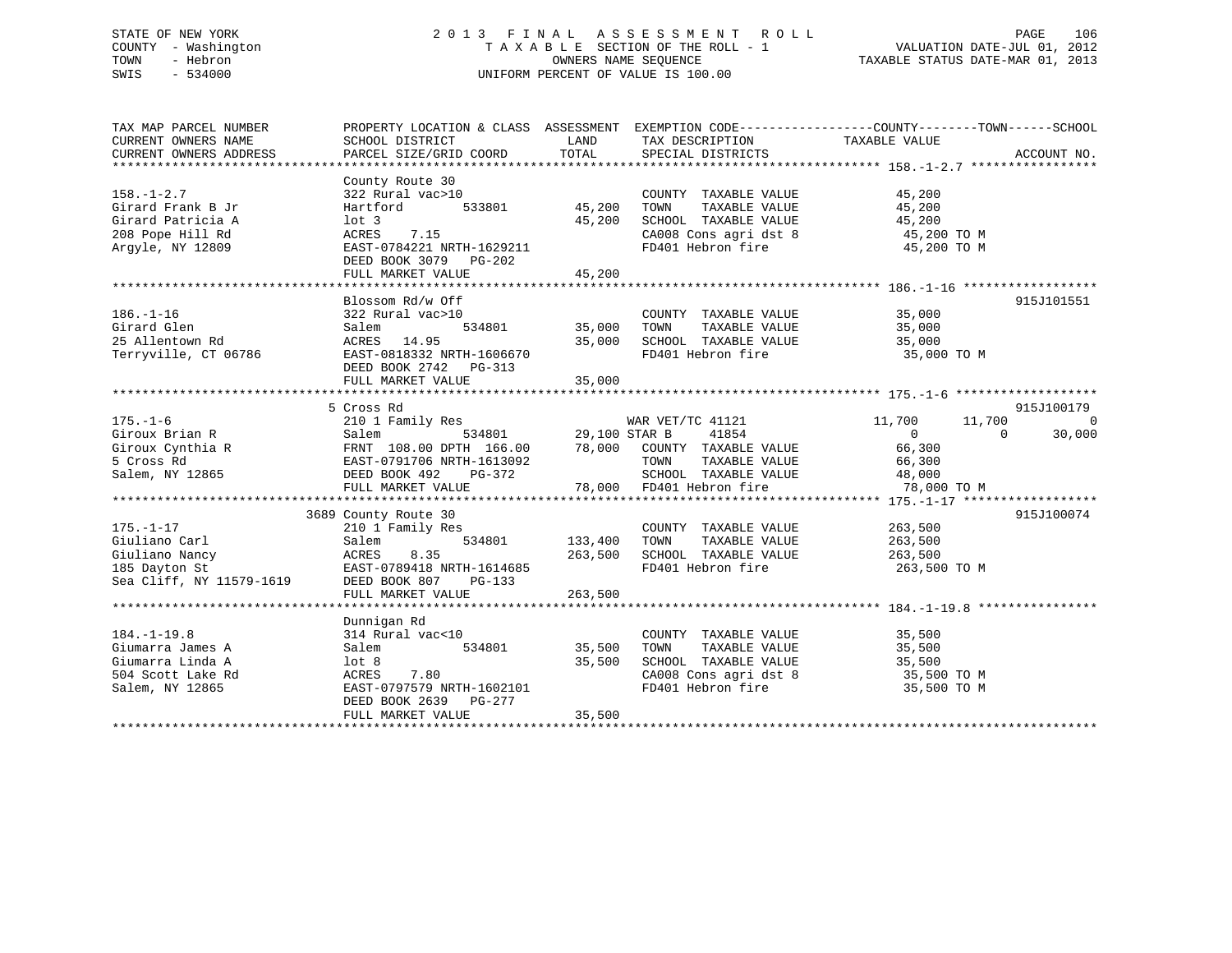# STATE OF NEW YORK 2 0 1 3 F I N A L A S S E S S M E N T R O L L PAGE 107 COUNTY - Washington T A X A B L E SECTION OF THE ROLL - 1 VALUATION DATE-JUL 01, 2012 TOWN - Hebron OWNERS NAME SEQUENCE TAXABLE STATUS DATE-MAR 01, 2013 SWIS - 534000 UNIFORM PERCENT OF VALUE IS 100.00

| TAX MAP PARCEL NUMBER<br>CURRENT OWNERS NAME<br>CURRENT OWNERS ADDRESS | PROPERTY LOCATION & CLASS ASSESSMENT EXEMPTION CODE---------------COUNTY-------TOWN-----SCHOOL<br>SCHOOL DISTRICT<br>PARCEL SIZE/GRID COORD | LAND<br>TOTAL  | TAX DESCRIPTION<br>SPECIAL DISTRICTS      | TAXABLE VALUE         | ACCOUNT NO. |
|------------------------------------------------------------------------|---------------------------------------------------------------------------------------------------------------------------------------------|----------------|-------------------------------------------|-----------------------|-------------|
|                                                                        |                                                                                                                                             |                |                                           |                       |             |
|                                                                        | 7873 State Route 22                                                                                                                         |                |                                           |                       | 915J100259  |
| $144. - 1 - 1$                                                         | 241 Rural res&ag                                                                                                                            |                | AG DIST<br>41720                          | 118,415<br>118,415    | 118,415     |
| Glasier Terry Trustee                                                  | Granville                                                                                                                                   | 533201 351,000 | COUNTY TAXABLE VALUE                      | 356,585               |             |
| 7811 State Route 22                                                    | ACRES 164.80                                                                                                                                | 475,000        | TOWN<br>TAXABLE VALUE                     | 356,585               |             |
| Granville, NY 12832                                                    | EAST-0819202 NRTH-1647237                                                                                                                   |                | SCHOOL TAXABLE VALUE                      | 356,585               |             |
|                                                                        | DEED BOOK 888<br>PG-252                                                                                                                     |                | CA001 Cons agri dst 1                     | 356,585 TO            |             |
| MAY BE SUBJECT TO PAYMENT                                              | FULL MARKET VALUE                                                                                                                           | 475,000        | 118,415 EX                                |                       |             |
| UNDER AGDIST LAW TIL 2017                                              |                                                                                                                                             |                | FD401 Hebron fire                         | 475,000 TO M          |             |
|                                                                        |                                                                                                                                             |                |                                           |                       |             |
|                                                                        | 7811 State Route 22                                                                                                                         |                |                                           |                       |             |
| $144. -1 - 1.1$                                                        | 210 1 Family Res                                                                                                                            |                | 41854<br>STAR B                           | $\Omega$<br>$\Omega$  | 30,000      |
| Glasier Terry W                                                        | Granville                                                                                                                                   |                | 533201 83,400 COUNTY TAXABLE VALUE        | 172,000               |             |
| 7811 State Route 22                                                    | ACRES<br>2.18 BANK<br>151                                                                                                                   | 172,000        | TOWN<br>TAXABLE VALUE                     | 172,000               |             |
| Granville, NY 12832                                                    | EAST-0820313 NRTH-1646016                                                                                                                   |                | SCHOOL TAXABLE VALUE                      | 142,000               |             |
|                                                                        | DEED BOOK 672<br>$PG-335$                                                                                                                   |                | CA001 Cons agri dst 1                     | 172,000 TO            |             |
|                                                                        | FULL MARKET VALUE                                                                                                                           |                | 172,000 FD401 Hebron fire                 | 172,000 TO M          |             |
|                                                                        |                                                                                                                                             |                |                                           |                       |             |
|                                                                        | State Route 22/E Off                                                                                                                        |                |                                           |                       | 915J100470  |
| $144. - 1 - 24$                                                        | 322 Rural vac>10                                                                                                                            |                | COUNTY TAXABLE VALUE                      | 91,500                |             |
| Glover K. Russell                                                      | 533201<br>Granville                                                                                                                         | 91,500         | TAXABLE VALUE<br>TOWN                     | 91,500                |             |
| Miller Angela                                                          | ACRES 128.50                                                                                                                                | 91,500         | SCHOOL TAXABLE VALUE                      | 91,500                |             |
| 1333 Route 153                                                         | EAST-0822858 NRTH-1641629                                                                                                                   |                | FD401 Hebron fire                         | 91,500 TO M           |             |
| West Pawlet, VT 05775                                                  | DEED BOOK 874<br>PG-229                                                                                                                     |                |                                           |                       |             |
|                                                                        | FULL MARKET VALUE                                                                                                                           | 91,500         |                                           |                       |             |
|                                                                        |                                                                                                                                             |                |                                           |                       |             |
|                                                                        | 265 Little Burch Hill Rd                                                                                                                    |                |                                           |                       | 915J101251  |
| $151. - 1 - 22.6$                                                      | 242 Rurl res&rec                                                                                                                            |                | COUNTY TAXABLE VALUE                      | 97,500                |             |
| Godfrey Ronald P                                                       | Hartford<br>533801                                                                                                                          | 83,000         | TOWN<br>TAXABLE VALUE                     | 97,500                |             |
| PO Box 294                                                             | ACRES 10.20                                                                                                                                 | 97,500         | SCHOOL TAXABLE VALUE                      | 97,500                |             |
| Arqyle, NY 12809                                                       | EAST-0800250 NRTH-1635827                                                                                                                   |                | FD401 Hebron fire                         | 97,500 TO M           |             |
|                                                                        | DEED BOOK 826<br>$PG-102$                                                                                                                   |                |                                           |                       |             |
|                                                                        | FULL MARKET VALUE                                                                                                                           | 97,500         |                                           |                       |             |
|                                                                        |                                                                                                                                             |                |                                           |                       |             |
|                                                                        | Lily Pond Rd                                                                                                                                |                | COUNTY TAXABLE VALUE 33,700               |                       | 915J101071  |
| $142. - 3 - 2.2$                                                       | 314 Rural vac<10                                                                                                                            |                |                                           |                       |             |
| Goering Robert                                                         | 533801<br>Hartford                                                                                                                          | 33,700         | TAXABLE VALUE<br>TOWN                     | 33,700                |             |
| Goering Camilla                                                        | $142. - 1 - 2.2$<br>ACRES 2.10                                                                                                              | 33,700         | SCHOOL TAXABLE VALUE<br>FD401 Hebron fire | 33,700<br>33,700 TO M |             |
| 681 County Route 46                                                    |                                                                                                                                             |                |                                           |                       |             |
| Fort Edward, NY 12828                                                  | EAST-0796217 NRTH-1644496<br>DEED BOOK 604<br>$PG-279$                                                                                      |                |                                           |                       |             |
|                                                                        | FULL MARKET VALUE                                                                                                                           | 33,700         |                                           |                       |             |
|                                                                        |                                                                                                                                             |                |                                           |                       |             |
|                                                                        |                                                                                                                                             |                |                                           |                       |             |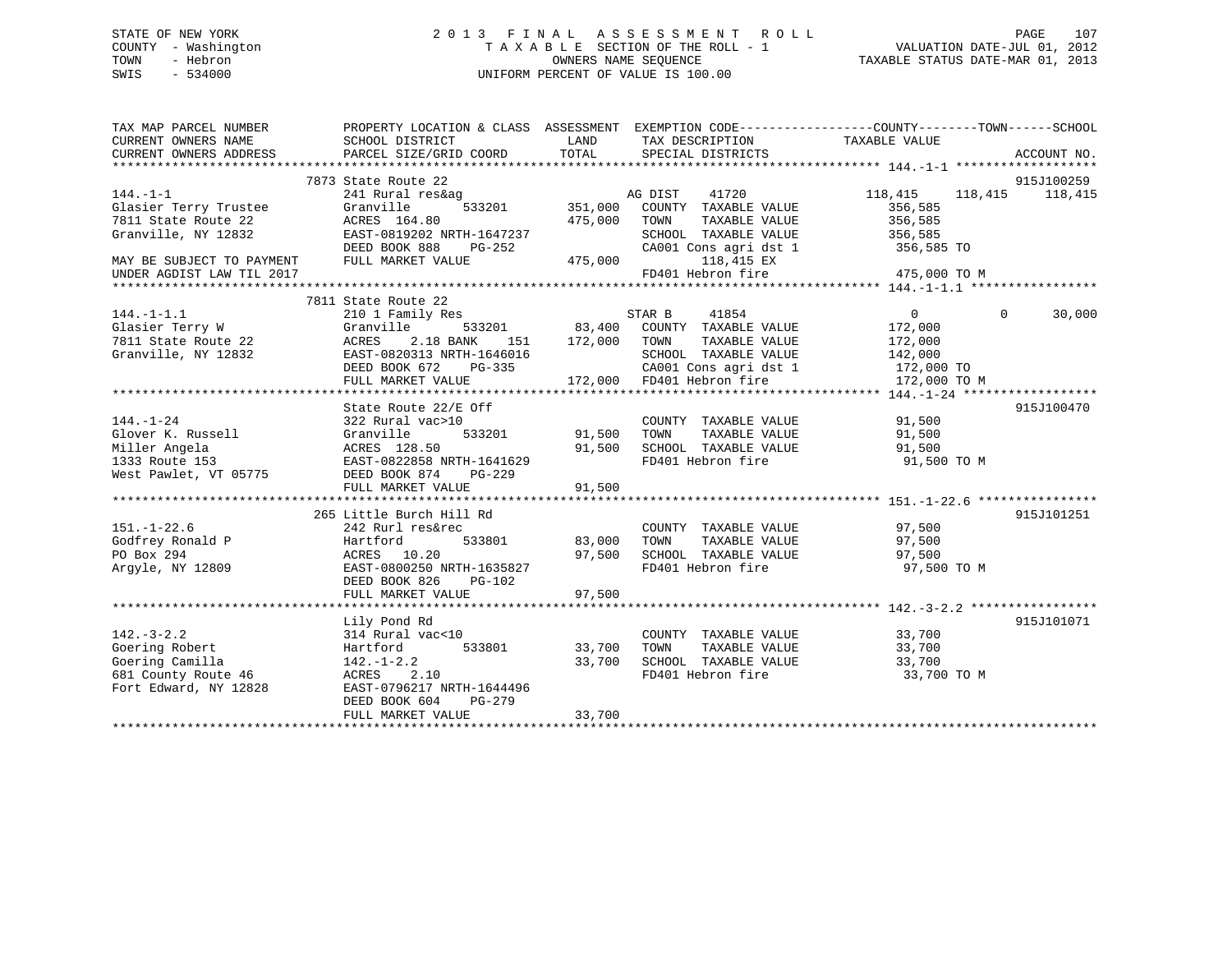# STATE OF NEW YORK 2 0 1 3 F I N A L A S S E S S M E N T R O L L PAGE 108 COUNTY - Washington T A X A B L E SECTION OF THE ROLL - 1 VALUATION DATE-JUL 01, 2012 TOWN - Hebron OWNERS NAME SEQUENCE TAXABLE STATUS DATE-MAR 01, 2013 SWIS - 534000 UNIFORM PERCENT OF VALUE IS 100.00

| TAX MAP PARCEL NUMBER<br>CURRENT OWNERS NAME<br>CURRENT OWNERS ADDRESS                               | PROPERTY LOCATION & CLASS ASSESSMENT EXEMPTION CODE----------------COUNTY-------TOWN------SCHOOL<br>SCHOOL DISTRICT<br>PARCEL SIZE/GRID COORD                                          | LAND<br>TOTAL                     | TAX DESCRIPTION<br>SPECIAL DISTRICTS                                                                                                                                                        | TAXABLE VALUE                                                                                                                | ACCOUNT NO.                 |
|------------------------------------------------------------------------------------------------------|----------------------------------------------------------------------------------------------------------------------------------------------------------------------------------------|-----------------------------------|---------------------------------------------------------------------------------------------------------------------------------------------------------------------------------------------|------------------------------------------------------------------------------------------------------------------------------|-----------------------------|
| $178. - 1 - 36$<br>Golden Robert<br>Golden Linda P<br>642 Tiplady Rd<br>Granville, NY 12832          | 642 Tiplady Rd<br>240 Rural res<br>534801<br>Salem<br>Lot 19<br>ACRES<br>27.11<br>EAST-0821305 NRTH-1609660<br>DEED BOOK 907<br>$PG-89$<br>FULL MARKET VALUE                           | 73,900<br>273,000<br>273,000      | STAR B<br>41854<br>COUNTY TAXABLE VALUE<br>TOWN<br>TAXABLE VALUE<br>SCHOOL TAXABLE VALUE<br>FD401 Hebron fire                                                                               | $\overline{0}$<br>$\Omega$<br>273,000<br>273,000<br>243,000<br>273,000 TO M                                                  | 915J101372<br>30,000        |
| $183. - 1 - 9$<br>Goldman Jude I<br>Goldman Kelly I<br>3322 County Route 30<br>Salem, NY 12865       | 3322 County Route 30<br>210 1 Family Res<br>534801<br>Salem<br>ACRES<br>5.21<br>EAST-0790868 NRTH-1607414<br>DEED BOOK 1716 PG-254<br>FULL MARKET VALUE                                | 70,500<br>163,500                 | STAR B<br>41854<br>COUNTY TAXABLE VALUE<br>TAXABLE VALUE<br>TOWN<br>SCHOOL TAXABLE VALUE<br>CA008 Cons agri dst 8<br>163,500 FD401 Hebron fire<br>LD401 West hebron light                   | 0<br>$\Omega$<br>163,500<br>163,500<br>133,500<br>163,500 TO M<br>163,500 TO M<br>163,500 TO M                               | 915J100403<br>30,000        |
| $183.16 - 1 - 12$<br>Goldstein Michael<br>Goldstein Tanya<br>3171 County Route 30<br>Salem, NY 12865 | 3173 County Route 30<br>210 1 Family Res<br>Salem<br>FRNT<br>66.00 DPTH 167.00<br>ACRES<br>0.25<br>EAST-0791857 NRTH-1603711<br>DEED BOOK 2630 PG-184<br>FULL MARKET VALUE             | 534801 19,900<br>66,500<br>66,500 | COUNTY TAXABLE VALUE<br>TOWN<br>TAXABLE VALUE<br>SCHOOL TAXABLE VALUE<br>CA008 Cons agri dst 8<br>FD401 Hebron fire<br>LD401 West hebron light                                              | 66,500<br>66,500<br>66,500<br>66,500 TO M<br>66,500 TO M<br>66,500 TO M                                                      | 915J100014                  |
| $183.16 - 1 - 13$<br>Goldstein Michael<br>Goldstein Tanya<br>3171 County Route 30<br>Salem, NY 12865 | 3171 County Route 30<br>210 1 Family Res<br>534801<br>Salem<br>78.00 DPTH 168.00<br>FRNT<br>0.30<br>ACRES<br>EAST-0791889 NRTH-1603641<br>DEED BOOK 670<br>PG-120<br>FULL MARKET VALUE | 20,900 STAR B                     | WAR VET/TC 41121<br>41854<br>114,500 COUNTY TAXABLE VALUE<br>TOWN<br>TAXABLE VALUE<br>SCHOOL TAXABLE VALUE<br>CA008 Cons agri dst 8<br>114,500 FD401 Hebron fire<br>LD401 West hebron light | 17,175<br>17,175<br>$\overline{0}$<br>$\Omega$<br>97,325<br>97,325<br>84,500<br>114,500 TO M<br>114,500 TO M<br>114,500 TO M | 915J100191<br>- 0<br>30,000 |
| $167. - 1 - 47.5$<br>Goman Roy<br>Goman Thelma<br>2831 W Country Club Rd<br>Connersville, IN 47331   | 3933 County Route 30<br>210 1 Family Res<br>534801<br>Salem<br>lot 1<br>4.50<br>ACRES<br>EAST-0788927 NRTH-1620649<br>DEED BOOK 874<br>PG-166<br>FULL MARKET VALUE                     | 35,800<br>102,500<br>102,500      | COUNTY TAXABLE VALUE<br>TOWN<br>TAXABLE VALUE<br>SCHOOL TAXABLE VALUE<br>FD401 Hebron fire                                                                                                  | 102,500<br>102,500<br>102,500<br>102,500 TO M                                                                                |                             |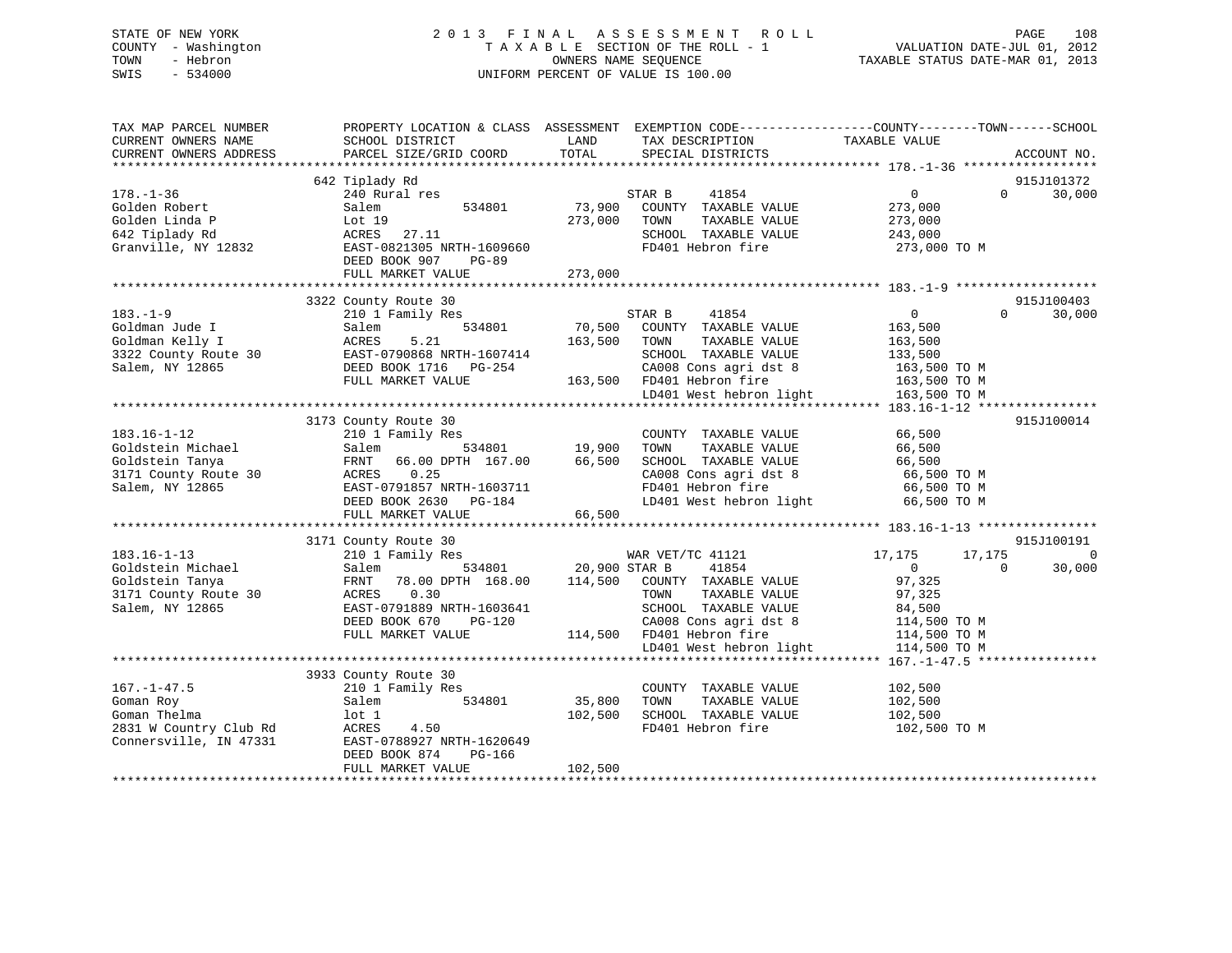# STATE OF NEW YORK 2 0 1 3 F I N A L A S S E S S M E N T R O L L PAGE 109 COUNTY - Washington T A X A B L E SECTION OF THE ROLL - 1 VALUATION DATE-JUL 01, 2012 TOWN - Hebron OWNERS NAME SEQUENCE TAXABLE STATUS DATE-MAR 01, 2013 SWIS - 534000 UNIFORM PERCENT OF VALUE IS 100.00

| TAX MAP PARCEL NUMBER                                                                                    |                                                                                                           |        | PROPERTY LOCATION & CLASS ASSESSMENT EXEMPTION CODE---------------COUNTY-------TOWN------SCHOOL         |                             |            |
|----------------------------------------------------------------------------------------------------------|-----------------------------------------------------------------------------------------------------------|--------|---------------------------------------------------------------------------------------------------------|-----------------------------|------------|
|                                                                                                          |                                                                                                           |        |                                                                                                         |                             |            |
|                                                                                                          |                                                                                                           |        |                                                                                                         |                             |            |
|                                                                                                          |                                                                                                           |        |                                                                                                         |                             |            |
|                                                                                                          | 269 Pine Hill Rd                                                                                          |        |                                                                                                         |                             | 915J100330 |
| $169. - 1 - 16$                                                                                          | 314 Rural vac<10                                                                                          |        | COUNTY TAXABLE VALUE                                                                                    | 4,275                       |            |
| Goodspeed Stacey                                                                                         | 533201<br>Granville                                                                                       |        | TAXABLE VALUE<br>4,275 TOWN                                                                             | 4,275                       |            |
|                                                                                                          |                                                                                                           | 4,275  | SCHOOL TAXABLE VALUE                                                                                    | 4,275                       |            |
|                                                                                                          |                                                                                                           |        | FD401 Hebron fire                                                                                       | 4,275 TO M                  |            |
| Baker Eric J<br>Po Box 292<br>Middle Granville, NY 12849<br>DEED BOOK 2494<br>DEED BOOK 2494<br>PO-129   |                                                                                                           |        |                                                                                                         |                             |            |
|                                                                                                          | FULL MARKET VALUE                                                                                         | 4,275  |                                                                                                         |                             |            |
|                                                                                                          |                                                                                                           |        |                                                                                                         |                             |            |
|                                                                                                          | 537 Pine Hill Rd                                                                                          |        |                                                                                                         |                             | 915J100008 |
| $169. - 1 - 27.1$                                                                                        | 270 Mfg housing                                                                                           |        | COUNTY TAXABLE VALUE 50,500                                                                             |                             |            |
|                                                                                                          |                                                                                                           | 38,300 |                                                                                                         |                             |            |
|                                                                                                          |                                                                                                           |        |                                                                                                         |                             |            |
| Goodspeed Stacey Granville 533201<br>Goodspeed Kelly (ACRES 3.10<br>PO Box 292 EAST-0814791 NRTH-1621197 |                                                                                                           |        | 38,300 TOWN TAXABLE VALUE 50,500<br>50,500 SCHOOL TAXABLE VALUE 50,500<br>FD401 Hebron fire 50,500 TO M |                             |            |
| Middle Granville, NY 12849 DEED BOOK 2602 PG-250                                                         |                                                                                                           |        |                                                                                                         |                             |            |
|                                                                                                          | FULL MARKET VALUE                                                                                         | 50,500 |                                                                                                         |                             |            |
|                                                                                                          |                                                                                                           |        |                                                                                                         |                             |            |
|                                                                                                          | Liebig Rd/e Off                                                                                           |        |                                                                                                         |                             | 915J101633 |
| $143. - 1 - 39.11$                                                                                       |                                                                                                           |        | COUNTY TAXABLE VALUE                                                                                    | 31,500                      |            |
| Goss Anna J                                                                                              | 314 Rural vac<10 COUNT<br>Granville 533201 31,500 TOWN                                                    |        |                                                                                                         | TAXABLE VALUE 31,500        |            |
| 43 Lincoln St                                                                                            | Lot 11                                                                                                    | 31,500 | SCHOOL TAXABLE VALUE 31,500                                                                             |                             |            |
| Glens Falls, NY 12801                                                                                    | 5.27<br>ACRES                                                                                             |        | FD401 Hebron fire                                                                                       | 31,500 TO M                 |            |
|                                                                                                          | EAST-0807607 NRTH-1642215                                                                                 |        |                                                                                                         |                             |            |
|                                                                                                          | DEED BOOK 822<br>PG-267                                                                                   |        |                                                                                                         |                             |            |
|                                                                                                          | FULL MARKET VALUE                                                                                         | 31,500 |                                                                                                         |                             |            |
|                                                                                                          |                                                                                                           |        |                                                                                                         |                             |            |
|                                                                                                          | 739 Middle Rd                                                                                             |        |                                                                                                         |                             | 915J100264 |
| $160. - 1 - 17$                                                                                          | 210 1 Family Res                                                                                          |        | AGED-ALL 41800                                                                                          | 90,250 90,250               | 90,250     |
| Goss Stella LE                                                                                           | Granville                                                                                                 |        | 533201 77,800 STAR EN 41834                                                                             | $\overline{0}$<br>$\bigcap$ | 63,300     |
| COSS ROBERT O<br>T39 Middle Rd<br>T39 Middle Rd<br>Granville, NY 12832<br>DEED BOOK 3002 PG-315          |                                                                                                           |        | 180,500 COUNTY TAXABLE VALUE 90,250                                                                     |                             |            |
|                                                                                                          |                                                                                                           |        |                                                                                                         |                             |            |
|                                                                                                          |                                                                                                           |        | TOWN       TAXABLE  VALUE<br>SCHOOL    TAXABLE  VALUE                                                   | 90,250<br>26,950            |            |
|                                                                                                          | FULL MARKET VALUE                                                                                         |        | 180,500 FD401 Hebron fire                                                                               | 180,500 TO M                |            |
|                                                                                                          |                                                                                                           |        |                                                                                                         |                             |            |
|                                                                                                          | Halls Pond Rd/w Off                                                                                       |        |                                                                                                         |                             | 915J101556 |
| $158. - 1 - 24$                                                                                          | 322 Rural vac>10                                                                                          |        | COUNTY TAXABLE VALUE 39,000                                                                             |                             |            |
| Gould Philip L                                                                                           |                                                                                                           |        | TOWN                                                                                                    | 39,000                      |            |
| Gould Brian H                                                                                            |                                                                                                           |        | TAXABLE VALUE<br>TAXARLE VALUE                                                                          |                             |            |
| 98 Rexleigh Rd                                                                                           |                                                                                                           |        | SCHOOL TAXABLE VALUE 39,000<br>CA008 Cons agri dst 8 39,000 TO M                                        |                             |            |
| Cambridge, NY 12816                                                                                      |                                                                                                           |        | FD401 Hebron fire                                                                                       | 39,000 TO M                 |            |
|                                                                                                          | Hartford 533801<br>ACRES 54.80 39,000<br>EAST-0789365 NRTH-1628110 39,000<br>DEED BOOK 1932 PG-254 39,000 |        |                                                                                                         |                             |            |
|                                                                                                          |                                                                                                           |        |                                                                                                         |                             |            |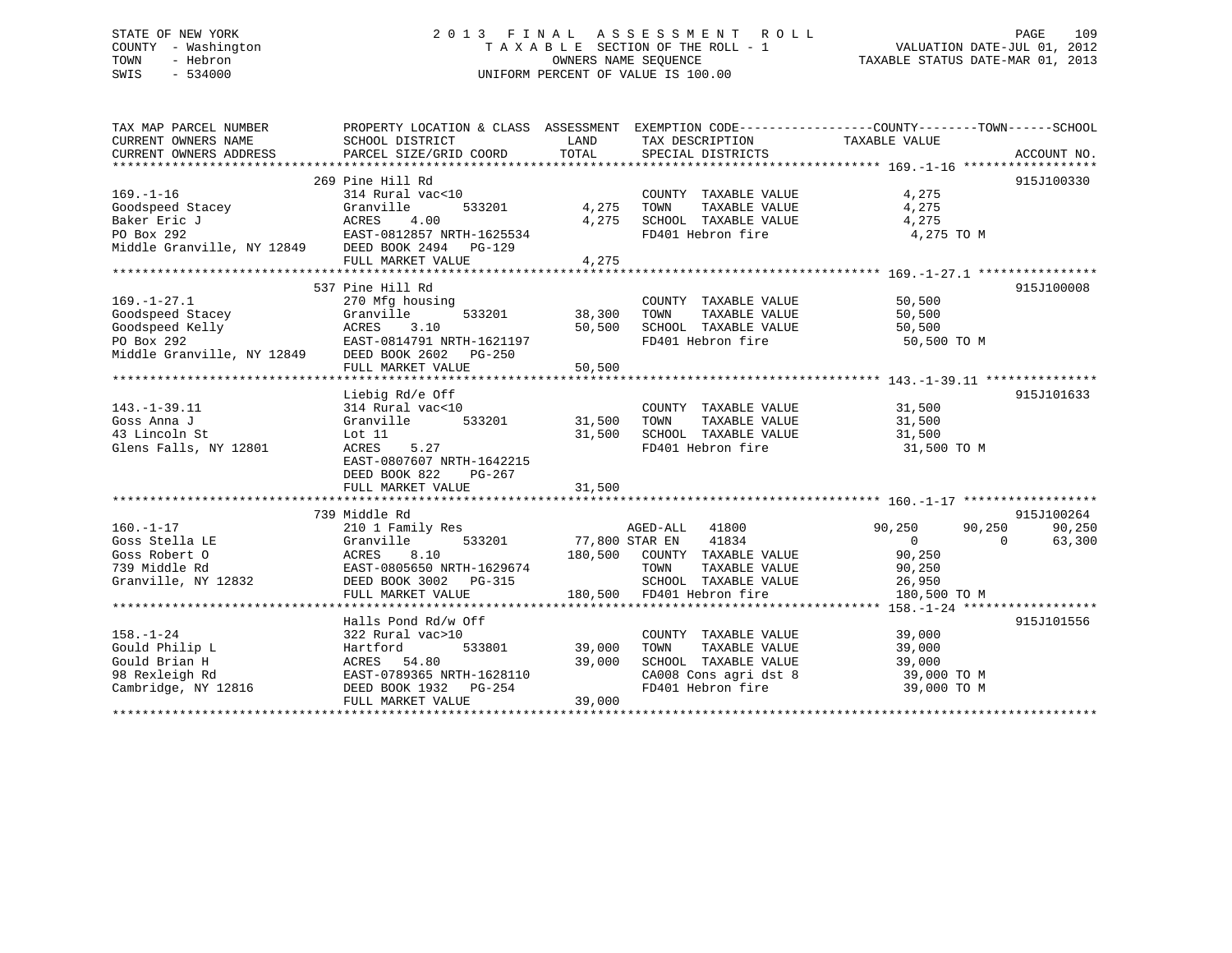# STATE OF NEW YORK 2 0 1 3 F I N A L A S S E S S M E N T R O L L PAGE 110 COUNTY - Washington T A X A B L E SECTION OF THE ROLL - 1 VALUATION DATE-JUL 01, 2012 TOWN - Hebron OWNERS NAME SEQUENCE TAXABLE STATUS DATE-MAR 01, 2013 SWIS - 534000 UNIFORM PERCENT OF VALUE IS 100.00

| TAX MAP PARCEL NUMBER<br>CURRENT OWNERS NAME           | PROPERTY LOCATION & CLASS ASSESSMENT EXEMPTION CODE---------------COUNTY-------TOWN------SCHOOL<br>SCHOOL DISTRICT                                                                                                                                      | LAND                  | TAX DESCRIPTION                                                                | TAXABLE VALUE                                    |                    |
|--------------------------------------------------------|---------------------------------------------------------------------------------------------------------------------------------------------------------------------------------------------------------------------------------------------------------|-----------------------|--------------------------------------------------------------------------------|--------------------------------------------------|--------------------|
| CURRENT OWNERS ADDRESS                                 | PARCEL SIZE/GRID COORD                                                                                                                                                                                                                                  | TOTAL                 | SPECIAL DISTRICTS                                                              |                                                  | ACCOUNT NO.        |
|                                                        | 50 Potter Ln                                                                                                                                                                                                                                            |                       |                                                                                |                                                  | 915J100265         |
| $160. - 2 - 2$<br>Gould Roger                          | 120 Field crops<br>Granville                                                                                                                                                                                                                            | 533201 956,200 STAR B | 41720<br>AG DIST<br>41854                                                      | 603,182<br>603,182<br>$\overline{0}$<br>$\Omega$ | 603,182<br>30,000  |
| 377 N Grimes Hill Rd<br>Granville, NY 12832            | ACRES 664.90<br>EAST-0811531 NRTH-1631900<br>DEED BOOK 881 PG-195                                                                                                                                                                                       |                       | 1209,500 COUNTY TAXABLE VALUE<br>TAXABLE VALUE<br>TOWN<br>SCHOOL TAXABLE VALUE | 606,318<br>606,318<br>576,318                    |                    |
| MAY BE SUBJECT TO PAYMENT<br>UNDER AGDIST LAW TIL 2017 | FULL MARKET VALUE                                                                                                                                                                                                                                       |                       | 1209,500 CA008 Cons agri dst 8 606,318 TO M<br>603,182 EX                      |                                                  |                    |
|                                                        |                                                                                                                                                                                                                                                         |                       | FD401 Hebron fire                                                              | 1209,500 TO M                                    |                    |
|                                                        | 251 Higgins Rd                                                                                                                                                                                                                                          |                       |                                                                                |                                                  | 915J100480         |
| $170. - 2 - 9$                                         | 312 Vac w/imprv                                                                                                                                                                                                                                         |                       | COUNTY TAXABLE VALUE                                                           | 20,500                                           |                    |
| Graham Ronald L Etal                                   | Granville<br>533201                                                                                                                                                                                                                                     | 1,000 TOWN            | TAXABLE VALUE                                                                  | 20,500                                           |                    |
| Chase Leon P Jr-Etal                                   | Bdy Agmt 627/308                                                                                                                                                                                                                                        | 20,500                | SCHOOL TAXABLE VALUE                                                           | 20,500                                           |                    |
| 21 Frank St<br>Fort Edward, NY 12828                   | 595/18 595/20<br>ACRES<br>1.20<br>EAST-0823182 NRTH-1623821<br>DEED BOOK 417<br>PG-204                                                                                                                                                                  |                       | FD401 Hebron fire                                                              | 20,500 TO M                                      |                    |
|                                                        | FULL MARKET VALUE                                                                                                                                                                                                                                       | 20,500                |                                                                                |                                                  |                    |
|                                                        |                                                                                                                                                                                                                                                         |                       |                                                                                |                                                  |                    |
|                                                        | County Route 30                                                                                                                                                                                                                                         |                       |                                                                                |                                                  |                    |
| $175. - 1 - 13.3$                                      | 311 Res vac land                                                                                                                                                                                                                                        |                       | COUNTY TAXABLE VALUE                                                           | 665                                              |                    |
| Graves John                                            | Salem<br>534801                                                                                                                                                                                                                                         | 665                   | TAXABLE VALUE<br>TOWN                                                          | 665                                              |                    |
| 31 Cardinal Way                                        | FRNT 60.00 DPTH 100.00 665 SCHOOL TAXABLE VALUE                                                                                                                                                                                                         |                       |                                                                                | 665                                              |                    |
| Fort Ann, NY 12827                                     | EAST-0791735 NRTH-1612948<br>DEED BOOK 2868 PG-187                                                                                                                                                                                                      |                       | FD401 Hebron fire                                                              | 665 TO M                                         |                    |
|                                                        | FULL MARKET VALUE                                                                                                                                                                                                                                       | 665                   |                                                                                |                                                  |                    |
|                                                        | 6947 State Route 22                                                                                                                                                                                                                                     |                       |                                                                                |                                                  | 915J101467         |
| $161. - 2 - 10.20$                                     | 270 Mfg housing                                                                                                                                                                                                                                         |                       | STAR B<br>41854                                                                | $\overline{0}$                                   | 30,000<br>$\Omega$ |
|                                                        |                                                                                                                                                                                                                                                         |                       | 533201 34,800 COUNTY TAXABLE VALUE                                             | 46,500                                           |                    |
|                                                        |                                                                                                                                                                                                                                                         | 46,500 TOWN           | TAXABLE VALUE                                                                  | 46,500                                           |                    |
|                                                        |                                                                                                                                                                                                                                                         |                       | SCHOOL TAXABLE VALUE                                                           | 16,500                                           |                    |
|                                                        | Channel Branch Channel Channel Channel Channel Strate Method and the Strate Route 22<br>Strate Route 22<br>Channel Channel Channel Channel Channel Channel Channel Channel Channel Channel Channel Channel Channel Channel Channel<br>FULL MARKET VALUE | 46,500                | FD401 Hebron fire                                                              | 46,500 TO M                                      |                    |
|                                                        |                                                                                                                                                                                                                                                         |                       |                                                                                |                                                  |                    |
|                                                        | 336 Chamberlin Mills Rd                                                                                                                                                                                                                                 |                       |                                                                                |                                                  | 915J101508         |
| $184. - 2 - 6$                                         | 242 Rurl res&rec                                                                                                                                                                                                                                        |                       | STAR B<br>41854                                                                | $\overline{0}$                                   | $\Omega$<br>30,000 |
| Green Kevin                                            | 534801<br>Salem                                                                                                                                                                                                                                         | 58,800                | COUNTY TAXABLE VALUE                                                           | 143,000                                          |                    |
| 336 Chamberlin Mills Rd                                | Lot 6                                                                                                                                                                                                                                                   | 143,000               | TOWN<br>TAXABLE VALUE                                                          | 143,000                                          |                    |
| Salem, NY 12865                                        | ACRES 16.19                                                                                                                                                                                                                                             |                       | SCHOOL TAXABLE VALUE                                                           | 113,000                                          |                    |
|                                                        | EAST-0798102 NRTH-1606878<br>DEED BOOK 3007 PG-280                                                                                                                                                                                                      |                       | CA008 Cons agri dst 8                                                          | 143,000 TO M                                     |                    |
|                                                        |                                                                                                                                                                                                                                                         |                       | FD401 Hebron fire                                                              | 143,000 TO M                                     |                    |
|                                                        | FULL MARKET VALUE                                                                                                                                                                                                                                       | 143,000               |                                                                                |                                                  |                    |
|                                                        |                                                                                                                                                                                                                                                         |                       |                                                                                |                                                  |                    |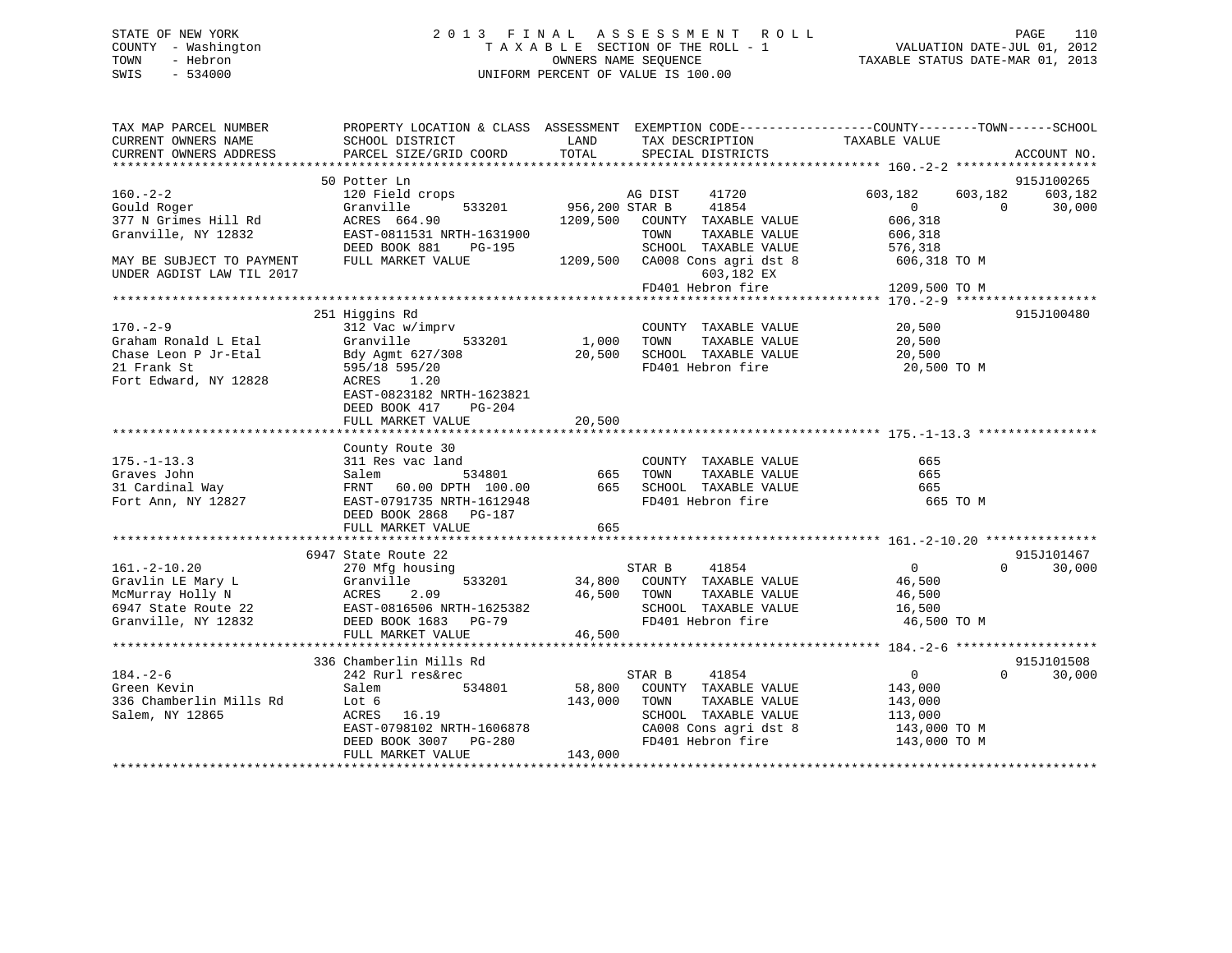# STATE OF NEW YORK 2 0 1 3 F I N A L A S S E S S M E N T R O L L PAGE 111 COUNTY - Washington T A X A B L E SECTION OF THE ROLL - 1 VALUATION DATE-JUL 01, 2012 TOWN - Hebron OWNERS NAME SEQUENCE TAXABLE STATUS DATE-MAR 01, 2013 SWIS - 534000 UNIFORM PERCENT OF VALUE IS 100.00

| TAX MAP PARCEL NUMBER<br>CURRENT OWNERS NAME<br>CURRENT OWNERS ADDRESS                                                                     | PROPERTY LOCATION & CLASS ASSESSMENT EXEMPTION CODE----------------COUNTY-------TOWN------SCHOOL<br>SCHOOL DISTRICT<br>PARCEL SIZE/GRID COORD                                | LAND<br>TOTAL              | TAX DESCRIPTION<br>SPECIAL DISTRICTS                                                                                                                                                   | TAXABLE VALUE                                                                   | ACCOUNT NO.        |
|--------------------------------------------------------------------------------------------------------------------------------------------|------------------------------------------------------------------------------------------------------------------------------------------------------------------------------|----------------------------|----------------------------------------------------------------------------------------------------------------------------------------------------------------------------------------|---------------------------------------------------------------------------------|--------------------|
| $184. - 2 - 7$<br>Green Kevin J<br>Patterson Deborah<br>336 Chamberlin Mills Rd                                                            | Chamberlin Mills Rd<br>322 Rural vac>10<br>534801<br>Salem<br>Lot 7<br>ACRES 23.71                                                                                           | 46,500<br>46,500           | COUNTY TAXABLE VALUE<br>TAXABLE VALUE<br>TOWN<br>SCHOOL TAXABLE VALUE<br>CA008 Cons agri dst 8                                                                                         | 46,500<br>46,500<br>46,500<br>46,500 TO M                                       | 915J101509         |
| Salem, NY 12865                                                                                                                            | EAST-0798673 NRTH-1606528<br>DEED BOOK 2998 PG-124<br>FULL MARKET VALUE                                                                                                      | 46,500                     | FD401 Hebron fire                                                                                                                                                                      | 46,500 TO M                                                                     |                    |
| $183. - 1 - 2$<br>Green Peter<br>Pilch Cara<br>3289 County Route 30<br>Salem, NY 12865                                                     | County Route 30<br>314 Rural vac<10<br>534801<br>Salem<br>865/180<br>FRNT 20.00 DPTH 140.00<br>EAST-0791064 NRTH-1605750<br>DEED BOOK 865<br>PG-180<br>FULL MARKET VALUE     | 380<br>380<br>380          | COUNTY TAXABLE VALUE<br>TAXABLE VALUE<br>TOWN<br>SCHOOL TAXABLE VALUE<br>CA008 Cons agri dst 8<br>LD401 West hebron light                                                              | 380<br>380<br>380<br>380 TO M<br>380 TO M<br>380 TO M                           |                    |
|                                                                                                                                            | 3289 County Route 30                                                                                                                                                         |                            |                                                                                                                                                                                        |                                                                                 | 915J100424         |
| $183. - 1 - 13$<br>Green Peter W<br>Pilch Cara L<br>3289 County Route 30<br>Salem, NY 12865                                                | 240 Rural res<br>534801<br>Salem<br>57.10<br>ACRES<br>EAST-0792020 NRTH-1606589<br>DEED BOOK 865<br>PG-180<br>FULL MARKET VALUE                                              | 182,700<br>243,600         | 41854<br>STAR B<br>COUNTY TAXABLE VALUE<br>TOWN<br>TAXABLE VALUE<br>SCHOOL TAXABLE VALUE<br>CA008 Cons agri dst 8<br>243,600 FD401 Hebron fire<br>LD401 West hebron light 243,600 TO M | $\overline{0}$<br>243,600<br>243,600<br>213,600<br>243,600 ТО М<br>243,600 TO M | $\Omega$<br>30,000 |
|                                                                                                                                            |                                                                                                                                                                              |                            |                                                                                                                                                                                        |                                                                                 |                    |
| $178. - 1 - 6$<br>Green William<br>231 East 54th St Apt 4d<br>New York, NY 10022<br>MAY BE SUBJECT TO PAYMENT<br>UNDER AGDIST LAW TIL 2015 | 748 Tiplady Rd<br>240 Rural res<br>Salem<br>$850/116, 872/290, 874/111$ 394,500<br>ACRES 117.52<br>EAST-0822274 NRTH-1613374<br>DEED BOOK 814<br>PG-221<br>FULL MARKET VALUE | 534801 291,900<br>394,500  | COUNTY TAXABLE VALUE<br>TOWN<br>TAXABLE VALUE<br>SCHOOL TAXABLE VALUE<br>FD401 Hebron fire                                                                                             | 394,500<br>394,500<br>394,500<br>394,500 TO M                                   | 915J100003         |
| $170. - 2 - 23$<br>Green William G<br>231 East 54Th St Apt 4d<br>New York, NY 10022                                                        | Higgins Rd/e Off<br>314 Rural vac<10<br>Granville<br>533201<br>Lot 7<br>ACRES<br>5.38<br>EAST-0821214 NRTH-1622403<br>DEED BOOK 645<br>PG-266<br>FULL MARKET VALUE           | 21,500<br>21,500<br>21,500 | COUNTY TAXABLE VALUE<br>TAXABLE VALUE<br>TOWN<br>SCHOOL TAXABLE VALUE<br>FD401 Hebron fire                                                                                             | 21,500<br>21,500<br>21,500<br>21,500 TO M                                       | 915J101809         |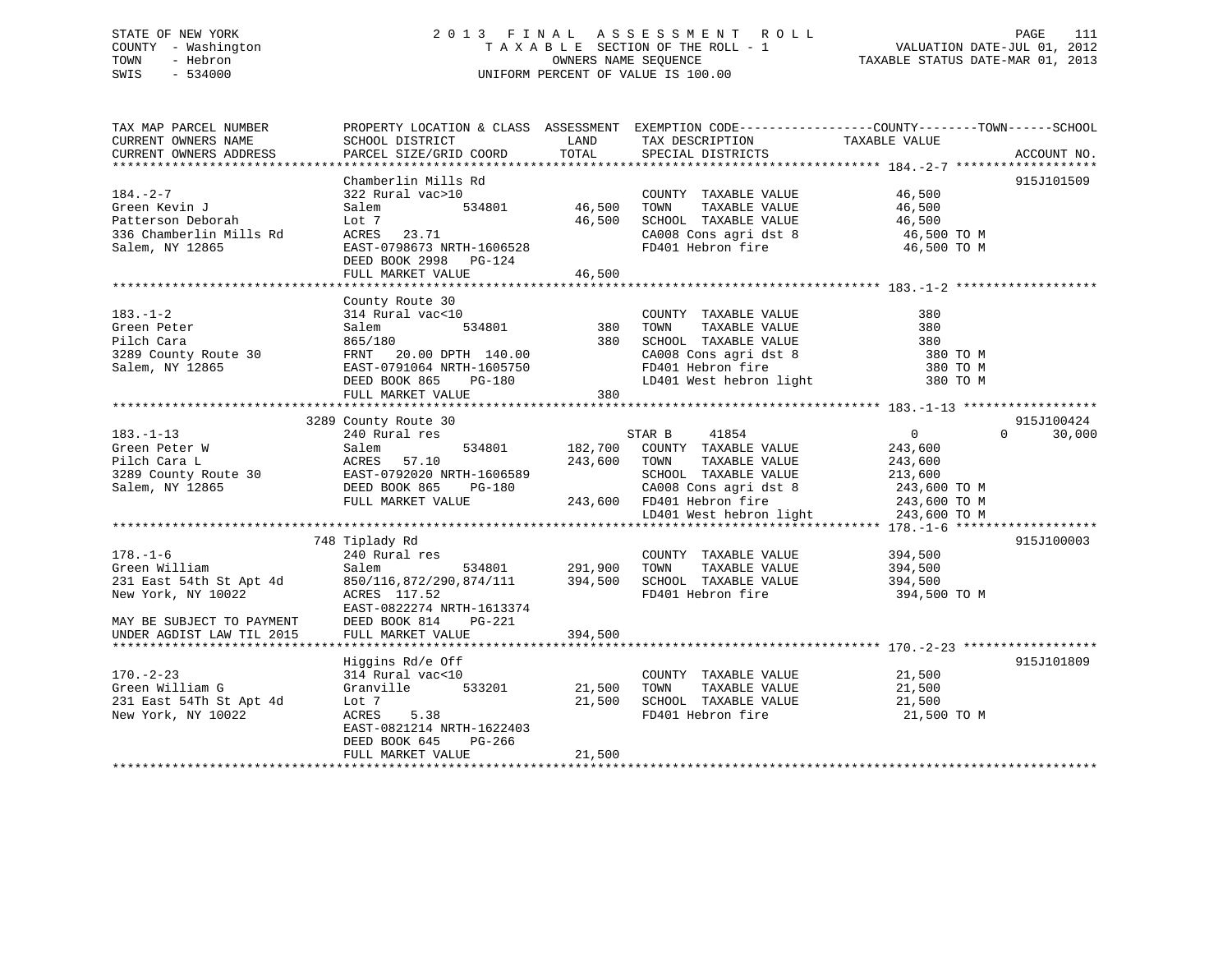# STATE OF NEW YORK 2 0 1 3 F I N A L A S S E S S M E N T R O L L PAGE 112 COUNTY - Washington T A X A B L E SECTION OF THE ROLL - 1 VALUATION DATE-JUL 01, 2012 TOWN - Hebron OWNERS NAME SEQUENCE TAXABLE STATUS DATE-MAR 01, 2013 SWIS - 534000 UNIFORM PERCENT OF VALUE IS 100.00

| TAX MAP PARCEL NUMBER<br>CURRENT OWNERS NAME<br>CURRENT OWNERS ADDRESS                                                              | PROPERTY LOCATION & CLASS ASSESSMENT EXEMPTION CODE----------------COUNTY-------TOWN------SCHOOL<br>SCHOOL DISTRICT<br>PARCEL SIZE/GRID COORD                     | LAND<br>TOTAL              | TAX DESCRIPTION<br>SPECIAL DISTRICTS                                                                                                                                                                                                                                                         | TAXABLE VALUE                                                                                                                                                                  | ACCOUNT NO.                                                                              |
|-------------------------------------------------------------------------------------------------------------------------------------|-------------------------------------------------------------------------------------------------------------------------------------------------------------------|----------------------------|----------------------------------------------------------------------------------------------------------------------------------------------------------------------------------------------------------------------------------------------------------------------------------------------|--------------------------------------------------------------------------------------------------------------------------------------------------------------------------------|------------------------------------------------------------------------------------------|
| $170. - 2 - 24$<br>Green William G<br>231 East 54Th St Apt 4d<br>New York, NY 10022                                                 | Higgins Rd/off<br>314 Rural vac<10<br>Granville 533201<br>Lot 8<br>5.33<br>ACRES<br>EAST-0821529 NRTH-1622378<br>DEED BOOK 645<br>PG-266<br>FULL MARKET VALUE     | 21,400<br>21,400<br>21,400 | COUNTY TAXABLE VALUE<br>TOWN<br>TAXABLE VALUE<br>SCHOOL TAXABLE VALUE<br>FD401 Hebron fire                                                                                                                                                                                                   | 21,400<br>21,400<br>21,400<br>21,400 TO M                                                                                                                                      | 915J101810                                                                               |
|                                                                                                                                     |                                                                                                                                                                   |                            |                                                                                                                                                                                                                                                                                              |                                                                                                                                                                                |                                                                                          |
| $161. - 2 - 10.7$<br>Greene Jeffrey<br>96 Higgins Rd<br>Granville, NY 12832                                                         | 96 Higgins Rd<br>270 Mfg housing<br>Granville<br>533201<br>Lot 7<br>1.22<br>ACRES<br>EAST-0819137 NRTH-1625686<br>DEED BOOK 901<br>PG-326                         | 65,100<br>67,000           | STAR B<br>41854<br>COUNTY TAXABLE VALUE<br>TAXABLE VALUE<br>TOWN<br>SCHOOL TAXABLE VALUE<br>FD401 Hebron fire                                                                                                                                                                                | $\overline{0}$<br>67,000<br>67,000<br>37,000<br>67,000 TO M                                                                                                                    | 915J101465<br>$\Omega$<br>30,000                                                         |
|                                                                                                                                     | FULL MARKET VALUE                                                                                                                                                 | 67,000                     |                                                                                                                                                                                                                                                                                              |                                                                                                                                                                                |                                                                                          |
|                                                                                                                                     |                                                                                                                                                                   |                            |                                                                                                                                                                                                                                                                                              |                                                                                                                                                                                |                                                                                          |
| $170. - 1 - 11$<br>Greene Nelson<br>311 Sheldon Rd<br>Granville, NY 12832<br>MAY BE SUBJECT TO PAYMENT<br>UNDER AGDIST LAW TIL 2017 | 311+443 Higgins Rd<br>120 Field crops<br>534801<br>Salem<br>390/1178<br>ACRES 179.10<br>EAST-0822123 NRTH-1618447<br>DEED BOOK 131<br>PG-166<br>FULL MARKET VALUE | 519,000 TOWN               | 40 PCT OF VALUE USED FOR EXEMPTION PURPOSES<br>41720<br>AG DIST<br>244,600 AGED-CO<br>41802<br>519,000 AGED-TOWN 41803<br>41804<br>AGED-SCH<br>41834<br>STAR EN<br>COUNTY TAXABLE VALUE<br>TAXABLE VALUE<br>SCHOOL TAXABLE VALUE<br>CA008 Cons agri dst 8<br>142,001 EX<br>FD401 Hebron fire | 142,001<br>142,001<br>103,800<br>$\overline{\phantom{0}}$<br>$\sim$ 0<br>51,900<br>$\Omega$<br>$\overline{0}$<br>273,199<br>325,099<br>241,039<br>376,999 ТО М<br>519,000 TO M | 915J100275<br>142,001<br>0<br>$\overline{0}$<br>72,660<br>$\Omega$<br>$\Omega$<br>63,300 |
|                                                                                                                                     | 353 Higgins Rd                                                                                                                                                    |                            |                                                                                                                                                                                                                                                                                              |                                                                                                                                                                                | 915J101801                                                                               |
| $170. - 2 - 15$<br>Greene Nelson I<br>311 Sheldon Rd<br>Granville, NY 12832                                                         | 270 Mfg housing<br>534801<br>Salem<br>ACRES<br>1.03<br>EAST-0820656 NRTH-1620452<br>DEED BOOK 617<br>PG-102                                                       | 32,100 TOWN<br>48,000      | COUNTY TAXABLE VALUE<br>TAXABLE VALUE<br>SCHOOL TAXABLE VALUE<br>FD401 Hebron fire                                                                                                                                                                                                           | 48,000<br>48,000<br>48,000<br>48,000 TO M                                                                                                                                      |                                                                                          |
|                                                                                                                                     | FULL MARKET VALUE                                                                                                                                                 | 48,000                     |                                                                                                                                                                                                                                                                                              |                                                                                                                                                                                |                                                                                          |
| $177. - 1 - 21.1$<br>Greene Nelson J<br>311 Sheldon Rd<br>Granville, NY 12832<br>MAY BE SUBJECT TO PAYMENT                          | Sheldon Rd<br>105 Vac farmland<br>Salem<br>534801<br>18Ad<br>Ag Commit 705/348<br>ACRES 15.20<br>EAST-0816100 NRTH-1615466                                        | 49,000<br>49,000           | AGRI-D IND 41730<br>COUNTY TAXABLE VALUE<br>TOWN<br>TAXABLE VALUE<br>SCHOOL TAXABLE VALUE<br>FD401 Hebron fire                                                                                                                                                                               | 43,008<br>43,008<br>5,992<br>5,992<br>5,992<br>49,000 TO M                                                                                                                     | 915J100460<br>43,008                                                                     |
| UNDER AGDIST LAW TIL 2020                                                                                                           | DEED BOOK 484<br>PG-1036<br>FULL MARKET VALUE                                                                                                                     | 49,000                     |                                                                                                                                                                                                                                                                                              |                                                                                                                                                                                |                                                                                          |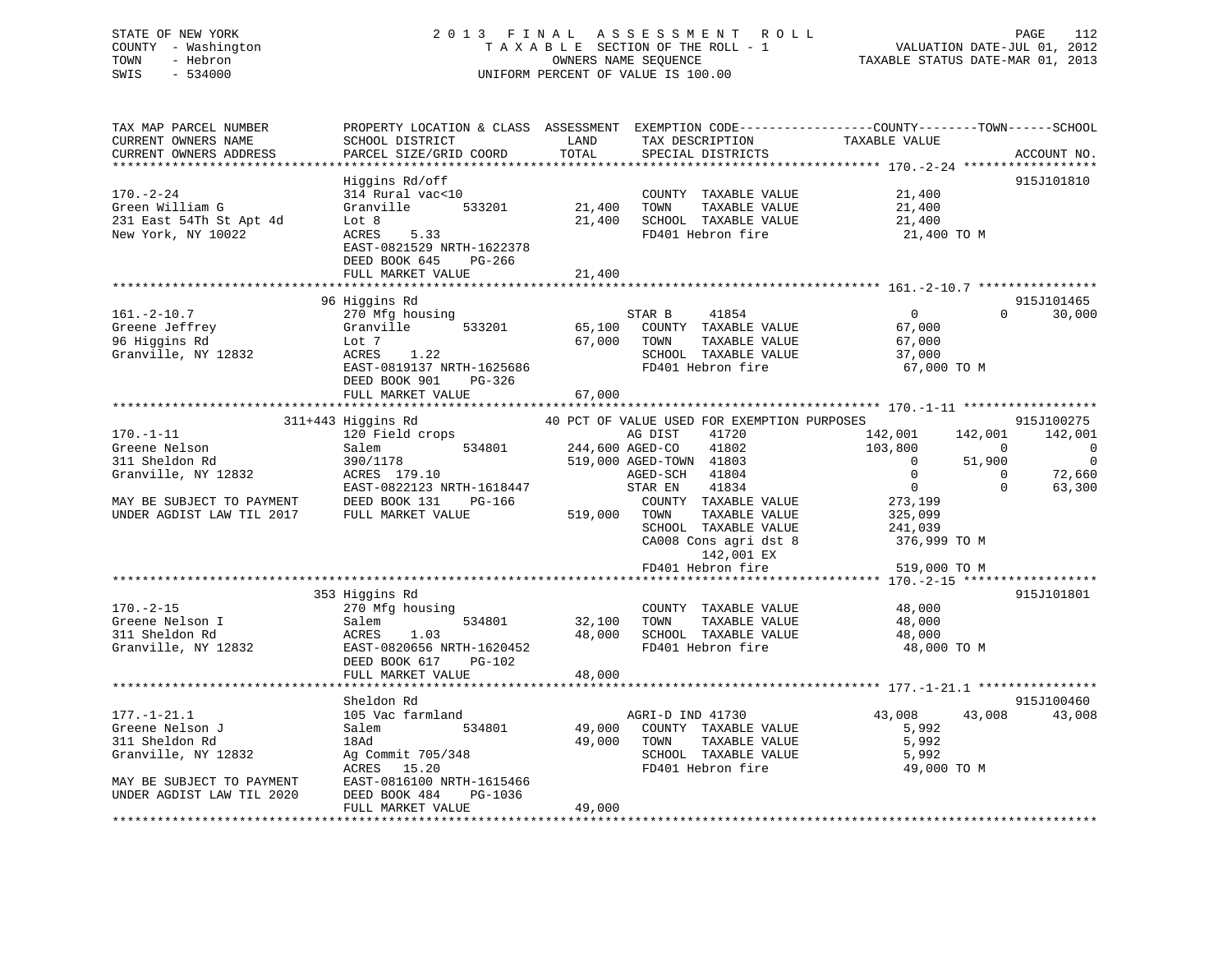# STATE OF NEW YORK 2 0 1 3 F I N A L A S S E S S M E N T R O L L PAGE 113 COUNTY - Washington T A X A B L E SECTION OF THE ROLL - 1 VALUATION DATE-JUL 01, 2012 TOWN - Hebron OWNERS NAME SEQUENCE TAXABLE STATUS DATE-MAR 01, 2013 SWIS - 534000 UNIFORM PERCENT OF VALUE IS 100.00

| EXEMPTION CODE-----------------COUNTY-------TOWN------SCHOOL<br>TAX MAP PARCEL NUMBER<br>PROPERTY LOCATION & CLASS ASSESSMENT |                    |
|-------------------------------------------------------------------------------------------------------------------------------|--------------------|
| CURRENT OWNERS NAME<br>SCHOOL DISTRICT<br>LAND<br>TAX DESCRIPTION<br>TAXABLE VALUE                                            |                    |
| TOTAL<br>CURRENT OWNERS ADDRESS<br>PARCEL SIZE/GRID COORD<br>SPECIAL DISTRICTS                                                | ACCOUNT NO.        |
|                                                                                                                               |                    |
| 696 Chamberlin Mills Rd                                                                                                       | 915J100374         |
| $176. - 1 - 16$<br>210 1 Family Res<br>24,600<br>COUNTY TAXABLE VALUE                                                         |                    |
| 24,000<br>TAXABLE VALUE<br>Salem<br>534801<br>TOWN<br>24,600<br>Greene Vernon E                                               |                    |
| 80.00 DPTH 70.00<br>24,600<br>SCHOOL TAXABLE VALUE<br>153A Broad St<br>FRNT<br>24,600                                         |                    |
| FD401 Hebron fire<br>Hudson Falls, NY 12839<br>EAST-0803738 NRTH-1612238<br>24,600 TO M                                       |                    |
| DEED BOOK 3050 PG-335                                                                                                         |                    |
| 24,600<br>FULL MARKET VALUE                                                                                                   |                    |
|                                                                                                                               |                    |
| Higgins Rd                                                                                                                    | 915J101824         |
| $170. - 2 - 38$<br>323 Vacant rural<br>COUNTY TAXABLE VALUE<br>1,140                                                          |                    |
| Greene Vincent<br>Granville<br>533201<br>1,140<br>TOWN<br>TAXABLE VALUE<br>1,140                                              |                    |
| 1,140<br>Greene Nancy<br>FRNT 90.00 DPTH 234.00<br>SCHOOL TAXABLE VALUE<br>1,140                                              |                    |
| 0.48<br>FD401 Hebron fire<br>1,140 TO M<br>149 Higgins Rd<br>ACRES                                                            |                    |
| Granville, NY 12832<br>EAST-0819629 NRTH-1624617                                                                              |                    |
| DEED BOOK 648<br>PG-171                                                                                                       |                    |
| FULL MARKET VALUE<br>1,140                                                                                                    |                    |
|                                                                                                                               |                    |
| 93 Rykowski Ln                                                                                                                | 915J101587         |
| $161. - 2 - 3.13$<br>312 Vac w/imprv<br>COUNTY TAXABLE VALUE<br>10,500                                                        |                    |
| 7,500<br>TAXABLE VALUE<br>Greene Vincent N<br>Granville<br>533201<br>TOWN<br>10,500                                           |                    |
| 149 Higgins Rd<br>10,500<br>SCHOOL TAXABLE VALUE<br>ACRES<br>3.80<br>10,500                                                   |                    |
| FD401 Hebron fire<br>Granville, NY 12832<br>EAST-0823062 NRTH-1627364<br>10,500 TO M                                          |                    |
| DEED BOOK 1867 PG-32                                                                                                          |                    |
| FULL MARKET VALUE<br>10,500                                                                                                   |                    |
|                                                                                                                               |                    |
| 129 Higgins Rd                                                                                                                | 915J100050         |
| $170 - 2 - 3$<br>312 Vac w/imprv<br>COUNTY TAXABLE VALUE<br>38,000                                                            |                    |
| Greene Vincent N<br>Granville<br>533201<br>35,500<br>TOWN<br>TAXABLE VALUE<br>38,000                                          |                    |
| 3.20<br>38,000<br>SCHOOL TAXABLE VALUE<br>38,000<br>Greene Nancy<br>ACRES                                                     |                    |
| EAST-0819644 NRTH-1624954<br>FD401 Hebron fire<br>38,000 TO M<br>149 Higgins Rd                                               |                    |
| Granville, NY 12832<br>DEED BOOK 849<br>PG-127                                                                                |                    |
| FULL MARKET VALUE<br>38,000                                                                                                   |                    |
|                                                                                                                               |                    |
| 149 Higgins Rd                                                                                                                | 915J100335         |
| $170. - 2 - 4$<br>$\mathbf{0}$<br>210 1 Family Res<br>STAR B<br>41854                                                         | 30,000<br>$\Omega$ |
| Greene Vincent N<br>533201<br>28,200<br>COUNTY TAXABLE VALUE<br>85,500<br>Granville                                           |                    |
| 85,500<br>TOWN<br>TAXABLE VALUE<br>Greene Nancy J<br>House/lot<br>85,500                                                      |                    |
| FRNT 100.00 DPTH 180.00<br>SCHOOL TAXABLE VALUE<br>149 Higgins Rd<br>55,500                                                   |                    |
| FD401 Hebron fire<br>Granville, NY 12832<br>ACRES<br>0.41<br>85,500 TO M                                                      |                    |
| EAST-0819550 NRTH-1624703                                                                                                     |                    |
| DEED BOOK 589<br>PG-115                                                                                                       |                    |
|                                                                                                                               |                    |
| 85,500<br>FULL MARKET VALUE                                                                                                   |                    |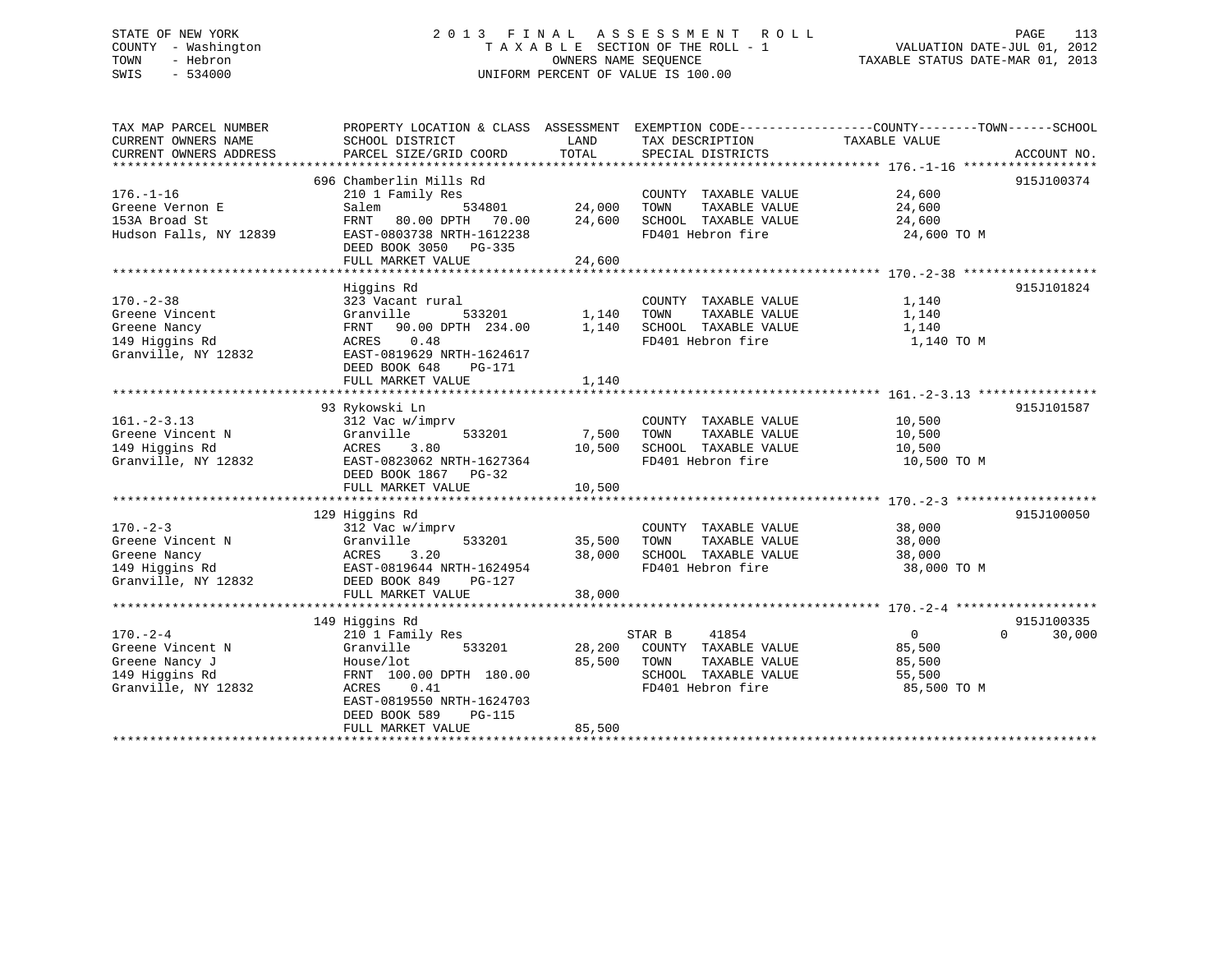# STATE OF NEW YORK 2 0 1 3 F I N A L A S S E S S M E N T R O L L PAGE 114 COUNTY - Washington T A X A B L E SECTION OF THE ROLL - 1 VALUATION DATE-JUL 01, 2012 TOWN - Hebron OWNERS NAME SEQUENCE TAXABLE STATUS DATE-MAR 01, 2013 SWIS - 534000 UNIFORM PERCENT OF VALUE IS 100.00

| TAX MAP PARCEL NUMBER<br>CURRENT OWNERS NAME                                                              | PROPERTY LOCATION & CLASS ASSESSMENT EXEMPTION CODE----------------COUNTY-------TOWN------SCHOOL<br>SCHOOL DISTRICT                                                                | LAND                              | TAX DESCRIPTION                                                                                                      | TAXABLE VALUE                                                  |                          |
|-----------------------------------------------------------------------------------------------------------|------------------------------------------------------------------------------------------------------------------------------------------------------------------------------------|-----------------------------------|----------------------------------------------------------------------------------------------------------------------|----------------------------------------------------------------|--------------------------|
| CURRENT OWNERS ADDRESS                                                                                    | PARCEL SIZE/GRID COORD                                                                                                                                                             | TOTAL                             | SPECIAL DISTRICTS                                                                                                    |                                                                | ACCOUNT NO.              |
| $170. - 2 - 38.1$<br>Greene Vincent N<br>149 Higgins Rd<br>Granville, NY 12832                            | Higgins Rd<br>314 Rural vac<10<br>533201<br>Granville<br>FRNT 90.00 DPTH 45.00<br>ACRES 0.09<br>EAST-0819526 NRTH-1624619<br>DEED BOOK 782<br>PG-166<br>FULL MARKET VALUE          | 285<br>285<br>285                 | COUNTY TAXABLE VALUE<br>TAXABLE VALUE<br>TOWN<br>SCHOOL TAXABLE VALUE<br>FD401 Hebron fire                           | 285<br>285<br>285<br>285 TO M                                  |                          |
| $186. - 1 - 3.6$<br>Gregg Peter<br>1 Washington Sq<br>Greenwich, NY 12843                                 | Blossom Rd Lot 6 Hartz<br>314 Rural vac<10<br>534801<br>Salem<br>7.69<br>ACRES<br>EAST-0820138 NRTH-1606933<br>DEED BOOK 2849 PG-102<br>FULL MARKET VALUE                          | 24,700<br>24,700                  | COUNTY TAXABLE VALUE<br>24,700 TOWN<br>TAXABLE VALUE<br>SCHOOL TAXABLE VALUE<br>FD401 Hebron fire                    | 24,700<br>24,700<br>24,700<br>24,700 TO M                      | 915J101622               |
| $183. - 1 - 49$<br>Grishkot Joan B<br>202 Ridge St<br>Glens Falls, NY 12801                               | Hebron Hills Rd<br>314 Rural vac<10<br>Salem<br>3.99<br>ACRES<br>EAST-0788443 NRTH-1603334<br>DEED BOOK 455<br>PG-898<br>FULL MARKET VALUE                                         | 534801 76,000<br>76,000<br>76,000 | COUNTY TAXABLE VALUE<br>TAXABLE VALUE<br>TOWN<br>SCHOOL TAXABLE VALUE<br>FD401 Hebron fire                           | 76,000<br>76,000<br>76,000<br>76,000 TO M                      | 915J101101               |
| $151. - 1 - 28$<br>Groesbeck William W<br>Groesbeck Judy A<br>1270 County Route 31<br>Granville, NY 12832 | County Route 31<br>312 Vac w/imprv<br>533201<br>Granville<br>1.10<br>ACRES<br>EAST-0804884 NRTH-1634124<br>DEED BOOK 743<br>PG-114<br>FULL MARKET VALUE                            | 30,500<br>34,500<br>34,500        | COUNTY TAXABLE VALUE 34,500<br>TAXABLE VALUE<br>TOWN<br>SCHOOL TAXABLE VALUE<br>FD401 Hebron fire                    | 34,500<br>34,500<br>34,500 TO M                                | 915J101057               |
| $151. - 1 - 26.1$<br>Grosbeck William W<br>Grosbeck Judy A<br>Granville, NY 12832                         | 1270 County Route 31<br>210 1 Family Res<br>533201<br>Granville<br>ACRES<br>3.10<br>1270 County Route 31 EAST-0804933 NRTH-1633954<br>DEED BOOK 743<br>PG-116<br>FULL MARKET VALUE | 123,500<br>123,500                | 41854<br>STAR B<br>60,500 COUNTY TAXABLE VALUE<br>TOWN<br>TAXABLE VALUE<br>SCHOOL TAXABLE VALUE<br>FD401 Hebron fire | $\overline{0}$<br>123,500<br>123,500<br>93,500<br>123,500 TO M | $\overline{0}$<br>30,000 |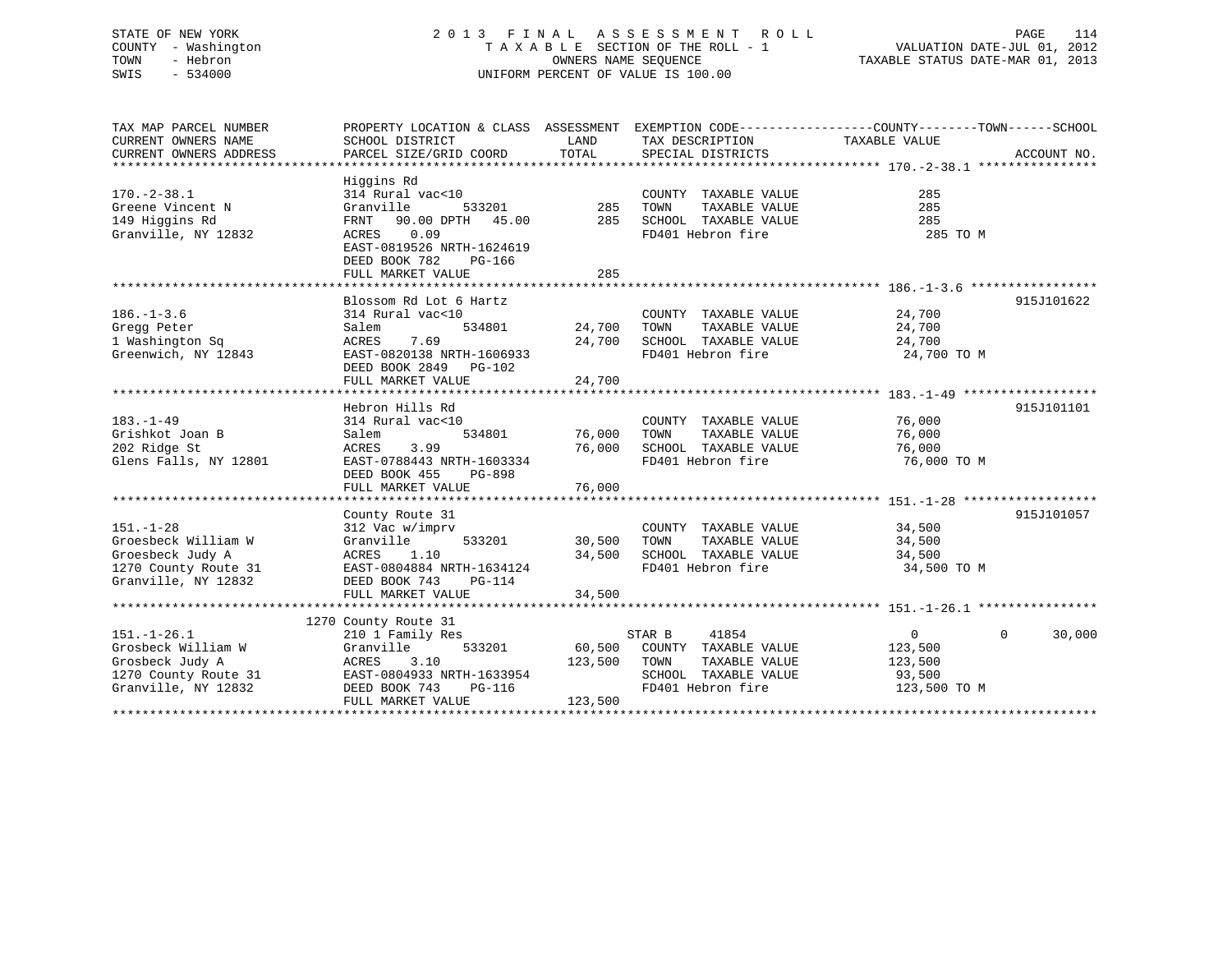# STATE OF NEW YORK 2 0 1 3 F I N A L A S S E S S M E N T R O L L PAGE 115 COUNTY - Washington T A X A B L E SECTION OF THE ROLL - 1 VALUATION DATE-JUL 01, 2012 TOWN - Hebron OWNERS NAME SEQUENCE TAXABLE STATUS DATE-MAR 01, 2013 SWIS - 534000 UNIFORM PERCENT OF VALUE IS 100.00

| TAX MAP PARCEL NUMBER<br>CURRENT OWNERS NAME<br>CURRENT OWNERS ADDRESS | PROPERTY LOCATION & CLASS ASSESSMENT EXEMPTION CODE---------------COUNTY-------TOWN-----SCHOOL<br>SCHOOL DISTRICT<br>PARCEL SIZE/GRID COORD | LAND<br>TOTAL      | TAX DESCRIPTION<br>SPECIAL DISTRICTS          | TAXABLE VALUE      | ACCOUNT NO.            |
|------------------------------------------------------------------------|---------------------------------------------------------------------------------------------------------------------------------------------|--------------------|-----------------------------------------------|--------------------|------------------------|
|                                                                        | 1252 Big Burch Hill Rd                                                                                                                      |                    |                                               |                    | 915J100701<br>$\Omega$ |
| $142. - 3 - 9$                                                         | 210 1 Family Res                                                                                                                            |                    | STAR EN<br>41834                              | 0                  | 63,300                 |
| Grunert Frank F<br>1252 Big Burch Hill Rd                              | Granville<br>533201<br>665/303                                                                                                              | 130,000<br>236,500 | COUNTY TAXABLE VALUE<br>TAXABLE VALUE<br>TOWN | 236,500<br>236,500 |                        |
| Granville, NY 12832                                                    | $142. - 1 - 9$                                                                                                                              |                    | SCHOOL TAXABLE VALUE                          | 173,200            |                        |
|                                                                        |                                                                                                                                             |                    | FD401 Hebron fire                             | 236,500 TO M       |                        |
|                                                                        | ACRES 7.00<br>EAST-0801322 NRTH-1641016<br>DEED BOOK 752<br>PG-65<br>FULL MARKET VALUE                                                      | 236,500            |                                               |                    |                        |
|                                                                        |                                                                                                                                             |                    |                                               |                    |                        |
|                                                                        | Center Way                                                                                                                                  |                    |                                               |                    | 915J101830             |
| $185. - 1 - 14.4$                                                      | 312 Vac w/imprv                                                                                                                             |                    | COUNTY TAXABLE VALUE                          | 21,800             |                        |
| Guilherme Frias                                                        | 534801<br>Salem                                                                                                                             | 21,000             | TAXABLE VALUE<br>TOWN                         | 21,800             |                        |
| Picaro Mario                                                           | 5.01<br>ACRES                                                                                                                               | 21,800             | SCHOOL TAXABLE VALUE                          | 21,800             |                        |
| 1076 Chaffer St                                                        | EAST-0815885 NRTH-1604271                                                                                                                   |                    | CA008 Cons agri dst 8                         | 21,800 TO M        |                        |
| New Bedford, MA 02745                                                  | DEED BOOK 721<br>PG-61                                                                                                                      |                    | FD401 Hebron fire                             | 21,800 TO M        |                        |
|                                                                        | FULL MARKET VALUE                                                                                                                           | 21,800             |                                               |                    |                        |
|                                                                        |                                                                                                                                             |                    |                                               |                    |                        |
|                                                                        | Blossom Rd                                                                                                                                  |                    |                                               |                    | 915J101306             |
| $186. - 1 - 11$                                                        | 314 Rural vac<10                                                                                                                            |                    | COUNTY TAXABLE VALUE                          | 31,300             |                        |
| Gunnnefelt Carl                                                        | 534801<br>Salem                                                                                                                             | 31,300             | TAXABLE VALUE<br>TOWN                         | 31,300             |                        |
| Gunnnefelt Luningning                                                  | ACRES 12.24                                                                                                                                 | 31,300             | SCHOOL TAXABLE VALUE                          | 31,300             |                        |
| 99 Gail Ct                                                             | EAST-0819183 NRTH-1607866                                                                                                                   |                    | FD401 Hebron fire                             | 31,300 TO M        |                        |
| Northford, CT 06472                                                    | DEED BOOK 646<br><b>PG-78</b>                                                                                                               |                    |                                               |                    |                        |
|                                                                        | FULL MARKET VALUE                                                                                                                           | 31,300             |                                               |                    |                        |
|                                                                        | 1442 County Route 31                                                                                                                        |                    |                                               |                    | 915J100066             |
| $152. - 1 - 18$                                                        | 240 Rural res                                                                                                                               |                    | STAR B<br>41854                               | $\overline{0}$     | $\Omega$<br>30,000     |
| Hahn Robert L Jr                                                       | Granville                                                                                                                                   | 533201 96,500      | COUNTY TAXABLE VALUE                          | 176,000            |                        |
| Hahn Lisa F                                                            | ACRES 15.60                                                                                                                                 | 176,000            | TOWN<br>TAXABLE VALUE                         | 176,000            |                        |
| PO Box 68                                                              | EAST-0806869 NRTH-1637573                                                                                                                   |                    | SCHOOL TAXABLE VALUE                          | 146,000            |                        |
| Granville, NY 12832                                                    | DEED BOOK 817<br>$PG-88$                                                                                                                    |                    | CA008 Cons agri dst 8                         | 176,000 TO M       |                        |
|                                                                        | FULL MARKET VALUE                                                                                                                           |                    | 176,000 FD401 Hebron fire                     | 176,000 TO M       |                        |
|                                                                        |                                                                                                                                             |                    |                                               |                    |                        |
|                                                                        | 644 County Route 31                                                                                                                         |                    |                                               |                    |                        |
| $168. - 1 - 18.7$                                                      | 210 1 Family Res                                                                                                                            |                    | STAR B<br>41854                               | $\Omega$           | $\Omega$<br>30,000     |
| Hall Gail                                                              | Hartford<br>533801                                                                                                                          | 59,300             | COUNTY TAXABLE VALUE                          | 211,000            |                        |
| Hall Regner                                                            | 2.86 BANK<br>151<br>ACRES                                                                                                                   | 211,000            | TOWN<br>TAXABLE VALUE                         | 211,000            |                        |
| 644 Country Route 31                                                   | EAST-0797329 NRTH-1621174                                                                                                                   |                    | SCHOOL TAXABLE VALUE                          | 181,000            |                        |
| Salem, NY 12865                                                        | DEED BOOK 764<br>$PG-36$                                                                                                                    |                    | CA008 Cons agri dst 8                         | 211,000 TO M       |                        |
|                                                                        | FULL MARKET VALUE                                                                                                                           |                    | 211,000 FD401 Hebron fire                     | 211,000 TO M       |                        |
|                                                                        |                                                                                                                                             |                    |                                               |                    |                        |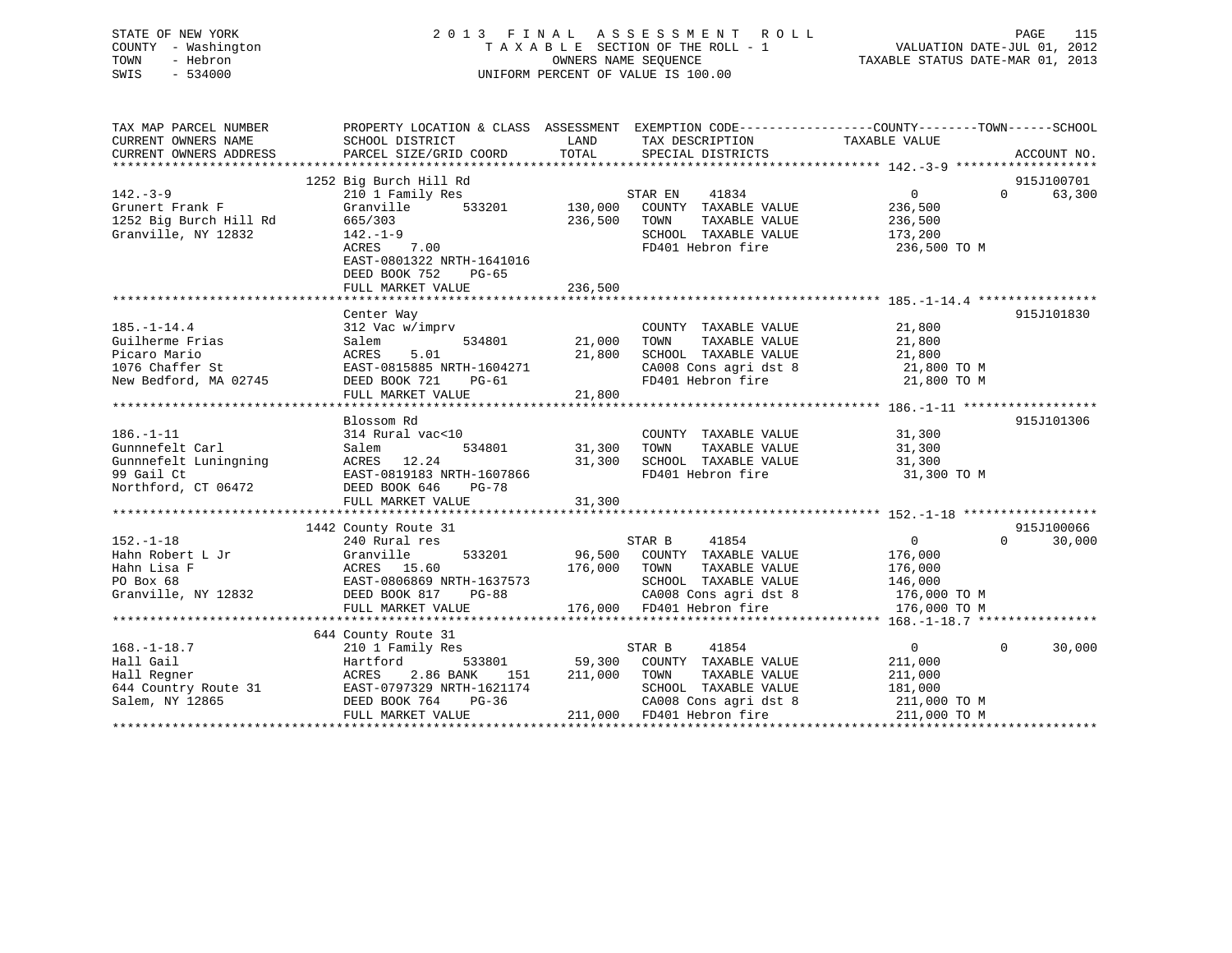# STATE OF NEW YORK 2 0 1 3 F I N A L A S S E S S M E N T R O L L PAGE 116 COUNTY - Washington T A X A B L E SECTION OF THE ROLL - 1 VALUATION DATE-JUL 01, 2012 TOWN - Hebron OWNERS NAME SEQUENCE TAXABLE STATUS DATE-MAR 01, 2013 SWIS - 534000 UNIFORM PERCENT OF VALUE IS 100.00

| TAX MAP PARCEL NUMBER            | PROPERTY LOCATION & CLASS ASSESSMENT EXEMPTION CODE---------------COUNTY-------TOWN------SCHOOL |             |                                           |                       |                    |
|----------------------------------|-------------------------------------------------------------------------------------------------|-------------|-------------------------------------------|-----------------------|--------------------|
| CURRENT OWNERS NAME              | SCHOOL DISTRICT                                                                                 | LAND        | TAX DESCRIPTION                           | TAXABLE VALUE         |                    |
| CURRENT OWNERS ADDRESS           | PARCEL SIZE/GRID COORD                                                                          | TOTAL       | SPECIAL DISTRICTS                         |                       | ACCOUNT NO.        |
|                                  |                                                                                                 |             |                                           |                       |                    |
|                                  | 646 County Route 31                                                                             |             |                                           |                       |                    |
| $168. - 1 - 18.8$                | 270 Mfg housing                                                                                 |             | COUNTY TAXABLE VALUE 62,500               |                       |                    |
| Hall Gail                        | 533801<br>Hartford                                                                              | 56,000      | TOWN<br>TAXABLE VALUE                     | 62,500                |                    |
| 644 County Route 31              | 2.20<br>ACRES                                                                                   | 62,500      | SCHOOL TAXABLE VALUE                      | 62,500                |                    |
| Salem, NY 12865                  | EAST-0797605 NRTH-1621127                                                                       |             | CA008 Cons agri dst 8 62,500 TO M         |                       |                    |
|                                  | DEED BOOK 749<br>PG-210                                                                         |             | FD401 Hebron fire                         | 62,500 TO M           |                    |
|                                  | FULL MARKET VALUE                                                                               | 62,500      |                                           |                       |                    |
|                                  |                                                                                                 |             |                                           |                       |                    |
|                                  | Halls Pond Rd/w Off                                                                             |             |                                           |                       | 915J101560         |
| $158. - 1 - 26$                  | 314 Rural vac<10                                                                                |             | COUNTY TAXABLE VALUE                      | 6,550                 |                    |
| Hall Louis J Sr                  | Hartford<br>533801                                                                              | 6,550       | TAXABLE VALUE<br>TOWN                     | 6,550                 |                    |
| 4156 County Route 30             | $167. - 1 - 7.4$                                                                                | 6,550       | SCHOOL TAXABLE VALUE                      | 6,550                 |                    |
| Salem, NY 12865                  | ACRES 2.75                                                                                      |             | FD401 Hebron fire                         | 6,550 TO M            |                    |
|                                  | EAST-0788844 NRTH-1626334                                                                       |             |                                           |                       |                    |
|                                  | DEED BOOK 831<br>PG-155                                                                         |             |                                           |                       |                    |
|                                  | FULL MARKET VALUE                                                                               | 6,550       |                                           |                       |                    |
|                                  |                                                                                                 |             |                                           |                       |                    |
|                                  | 4156 County Route 30                                                                            |             |                                           |                       | 915J100691         |
| $158. - 1 - 27$                  | 210 1 Family Res                                                                                |             | 41854<br>STAR B                           | $\sim$ 0              | $\Omega$<br>30,000 |
| Hall Louis J Sr                  | 533801<br>Hartford                                                                              |             | 90,800 COUNTY TAXABLE VALUE 104,500       |                       |                    |
| 4156 County Route 30             | $167. - 1 - 7$                                                                                  | 104,500     | TOWN<br>TAXABLE VALUE                     | 104,500               |                    |
| Salem, NY 12865                  | ACRES 7.33                                                                                      |             | SCHOOL TAXABLE VALUE                      | 74,500                |                    |
|                                  | EAST-0788891 NRTH-1625942                                                                       |             | FD401 Hebron fire                         | 104,500 TO M          |                    |
|                                  | DEED BOOK 831 PG-155                                                                            |             |                                           |                       |                    |
|                                  | FULL MARKET VALUE                                                                               | 104,500     |                                           |                       |                    |
|                                  |                                                                                                 |             |                                           |                       |                    |
|                                  | 19 Waites Way                                                                                   |             |                                           |                       | 915J100409         |
| $168. - 1 - 18.5$                | 210 1 Family Res                                                                                |             | STAR EN 41834                             | $\overline{0}$        | $\Omega$<br>63,300 |
| Hall Milton                      | 533801                                                                                          |             | 41,800 COUNTY TAXABLE VALUE               | 79,000                |                    |
| Hall Sandra D                    |                                                                                                 | 79,000 TOWN | TAXABLE VALUE                             |                       |                    |
| 19 Waites Way                    |                                                                                                 |             | SCHOOL TAXABLE VALUE                      | $\frac{15}{15}$ , 700 |                    |
| Salem, NY 12865                  | DEED BOOK 842<br>PG-346                                                                         |             | CA008 Cons agri dst 8 79,000 TO M         |                       |                    |
|                                  | FULL MARKET VALUE                                                                               |             | 79,000 FD401 Hebron fire                  | 79,000 TO M           |                    |
|                                  |                                                                                                 |             |                                           |                       |                    |
|                                  | 108 East Green Pond Way                                                                         |             |                                           |                       | 915J101443         |
| $144. - 1 - 37$                  | 314 Rural vac<10                                                                                |             | COUNTY TAXABLE VALUE 65,000               |                       |                    |
| Hall Roland E                    | 533201<br>Granville                                                                             | 65,000      | TOWN<br>TAXABLE VALUE                     | 65,000                |                    |
| Mason David M                    | 816/155                                                                                         | 65,000      |                                           | 65,000                |                    |
| 1204 County Route 61 ACRES 19.32 |                                                                                                 |             | SCHOOL TAXABLE VALUE<br>FD401 Hebron fire | 65,000 TO M           |                    |
| Shushan, NY 12873                | EAST-0816746 NRTH-1643787                                                                       |             |                                           |                       |                    |
|                                  | DEED BOOK 2082    PG-192                                                                        |             |                                           |                       |                    |
|                                  | FULL MARKET VALUE                                                                               | 65,000      |                                           |                       |                    |
|                                  |                                                                                                 |             |                                           |                       |                    |
|                                  |                                                                                                 |             |                                           |                       |                    |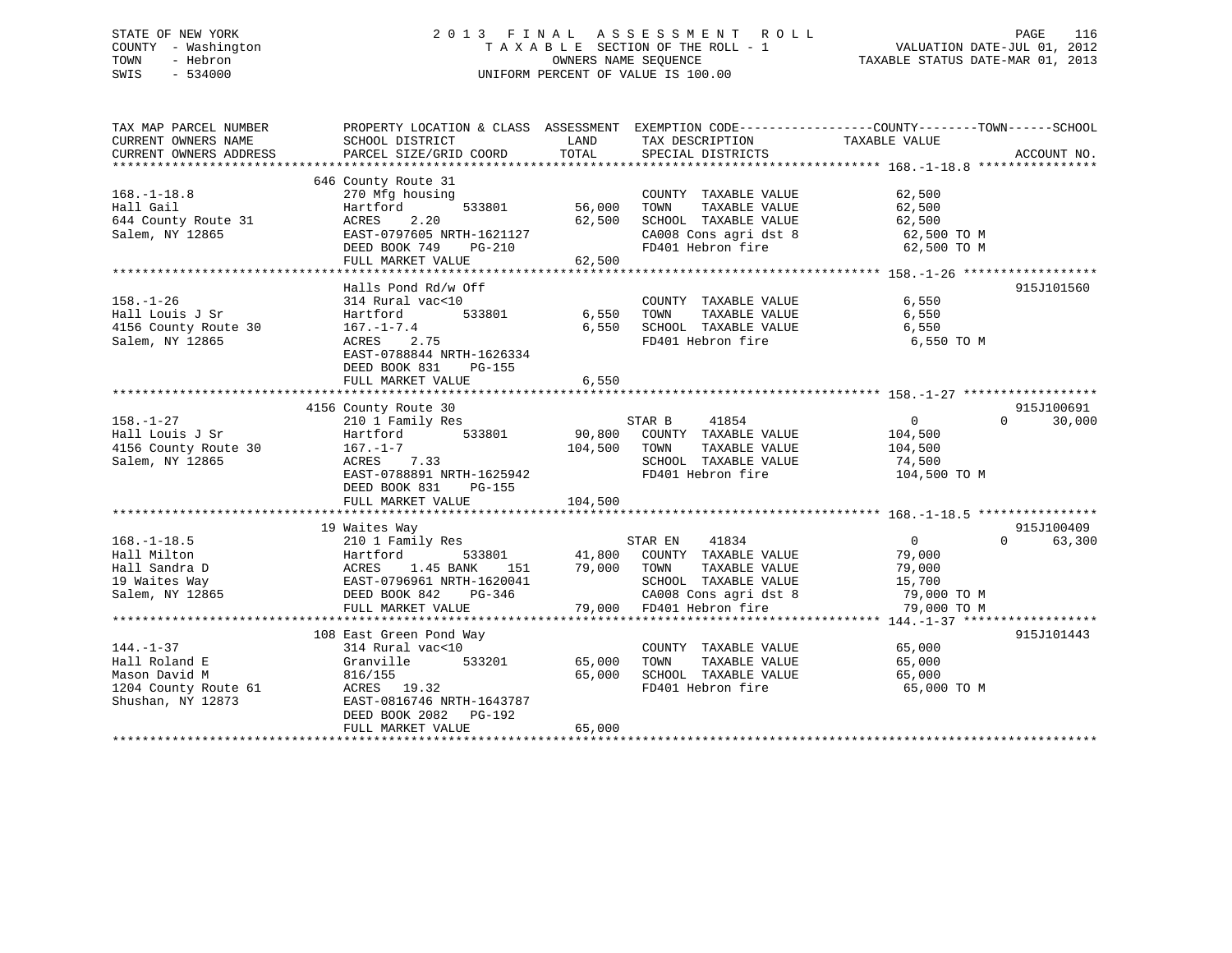# STATE OF NEW YORK 2 0 1 3 F I N A L A S S E S S M E N T R O L L PAGE 117 COUNTY - Washington T A X A B L E SECTION OF THE ROLL - 1 VALUATION DATE-JUL 01, 2012 TOWN - Hebron OWNERS NAME SEQUENCE TAXABLE STATUS DATE-MAR 01, 2013 SWIS - 534000 UNIFORM PERCENT OF VALUE IS 100.00

| TAX MAP PARCEL NUMBER                                                                                     |                                                                                                                                                                                                      |                    |                                                                                                                                                                                                                          | PROPERTY LOCATION & CLASS ASSESSMENT EXEMPTION CODE---------------COUNTY-------TOWN------SCHOOL                       |
|-----------------------------------------------------------------------------------------------------------|------------------------------------------------------------------------------------------------------------------------------------------------------------------------------------------------------|--------------------|--------------------------------------------------------------------------------------------------------------------------------------------------------------------------------------------------------------------------|-----------------------------------------------------------------------------------------------------------------------|
| $175. - 1 - 12.12$<br>Hall Terry<br>Hall Larry<br>326 Reynolds Rd<br>Fort Edward, NY 12828 DEED BOOK 750  | 85 Thunder Way<br>312 Vac w/imprv<br>Salem<br>534801<br>ACRES<br>5.04<br>EAST-0789749 NRTH-1610197<br>PG-44                                                                                          | 16,000<br>32,700   | COUNTY TAXABLE VALUE<br>TAXABLE VALUE<br>TOWN<br>SCHOOL TAXABLE VALUE<br>FD401 Hebron fire                                                                                                                               | 32,700<br>32,700<br>32,700<br>32,700 TO M                                                                             |
|                                                                                                           |                                                                                                                                                                                                      |                    |                                                                                                                                                                                                                          |                                                                                                                       |
| $183.20 - 1 - 22$<br>Hall Victor S<br>Hall Sabrina S<br>3135 County Route 30<br>Salem, NY 12865           | 3135 County Route 30<br>210 1 Family Res<br>s<br>534801 17,400<br>Salem<br>FRNT 70.00 DPTH 80.00 117,000<br>ACRES 0.13<br>EAST-0792140 NRTH-1602735<br>DEED BOOK 2146    PG-101<br>FULL MARKET VALUE |                    | 41854<br>STAR B<br>COUNTY TAXABLE VALUE<br>TOWN<br>TAXABLE VALUE<br>SCHOOL TAXABLE VALUE<br>CA008 Cons agri dst 8<br>FD401 Hebron fire<br>FD401 Hebron fire 117,000 TO M<br>117,000 LD401 West hebron light 117,000 TO M | 915J100502<br>$0 \qquad \qquad$<br>$\Omega$<br>30,000<br>117,000<br>117,000<br>87,000<br>117,000 TO M<br>117,000 TO M |
|                                                                                                           |                                                                                                                                                                                                      |                    |                                                                                                                                                                                                                          |                                                                                                                       |
|                                                                                                           | 4262 County Route 30                                                                                                                                                                                 |                    |                                                                                                                                                                                                                          | 915J101029                                                                                                            |
| $158. - 1 - 20.1$<br>Halsey Lavender E<br>Halsey Lavender E<br>4262 County Route 30<br>Salem, NY 12865    | 210 1 Family Res<br>533801<br>Hartford<br>ACRES<br>2.70<br>EAST-0785536 NRTH-1627444<br>DEED BOOK 2022 PG-69<br>FULL MARKET VALUE                                                                    | 153,500<br>153,500 | 41854<br>STAR B<br>86,000 COUNTY TAXABLE VALUE<br>TAXABLE VALUE<br>TOWN<br>SCHOOL TAXABLE VALUE 123,500<br>FD401 Hebron fire                                                                                             | $\overline{0}$<br>$\Omega$<br>30,000<br>153,500<br>153,500<br>153,500 TO M                                            |
|                                                                                                           |                                                                                                                                                                                                      |                    |                                                                                                                                                                                                                          |                                                                                                                       |
| $158. - 1 - 20.2$<br>Halsey Lavender E<br>4262 County Route 30<br>Salem, NY 12865                         | County Route 30<br>314 Rural vac<10<br>Hartford<br>533801 13,800<br>2.90<br>ACRES<br>EAST-0785549 NRTH-1627844<br>DEED BOOK 2022 PG-69                                                               | 13,800             | COUNTY TAXABLE VALUE<br>TAXABLE VALUE<br>TOWN<br>SCHOOL TAXABLE VALUE 13,800<br>FD401 Hebron fire                                                                                                                        | 915J101102<br>13,800<br>13,800<br>13,800 TO M                                                                         |
|                                                                                                           |                                                                                                                                                                                                      |                    |                                                                                                                                                                                                                          |                                                                                                                       |
| $142. - 3 - 5$<br>Haltermann Daniel<br>178 Townsend Rd<br>Hartford, NY 12838<br>MAY BE SUBJECT TO PAYMENT | Halterman Rd/s Off<br>322 Rural vac>10<br>533201<br>Granville<br>626/330<br>$142. - 1 - 5$<br>EAST-0803575 NRTH-1645017<br>DEED BOOK 299 PG-535<br>FIILL MAPKET WALLER                               | 155,000<br>155,000 | 41720<br>AG DIST<br>COUNTY TAXABLE VALUE<br>TOWN<br>TAXABLE VALUE<br>TOWN TAAADDE WELLE<br>SCHOOL TAXABLE VALUE<br>Tiene Gons agridst 8 84,184 TO M                                                                      | 915J100283<br>70,816<br>70,816<br>70,816<br>84,184<br>84,184                                                          |
| UNDER AGDIST LAW TIL 2017                                                                                 | FULL MARKET VALUE                                                                                                                                                                                    | 155,000            | FD401 Hebron fire 155,000 TO M                                                                                                                                                                                           |                                                                                                                       |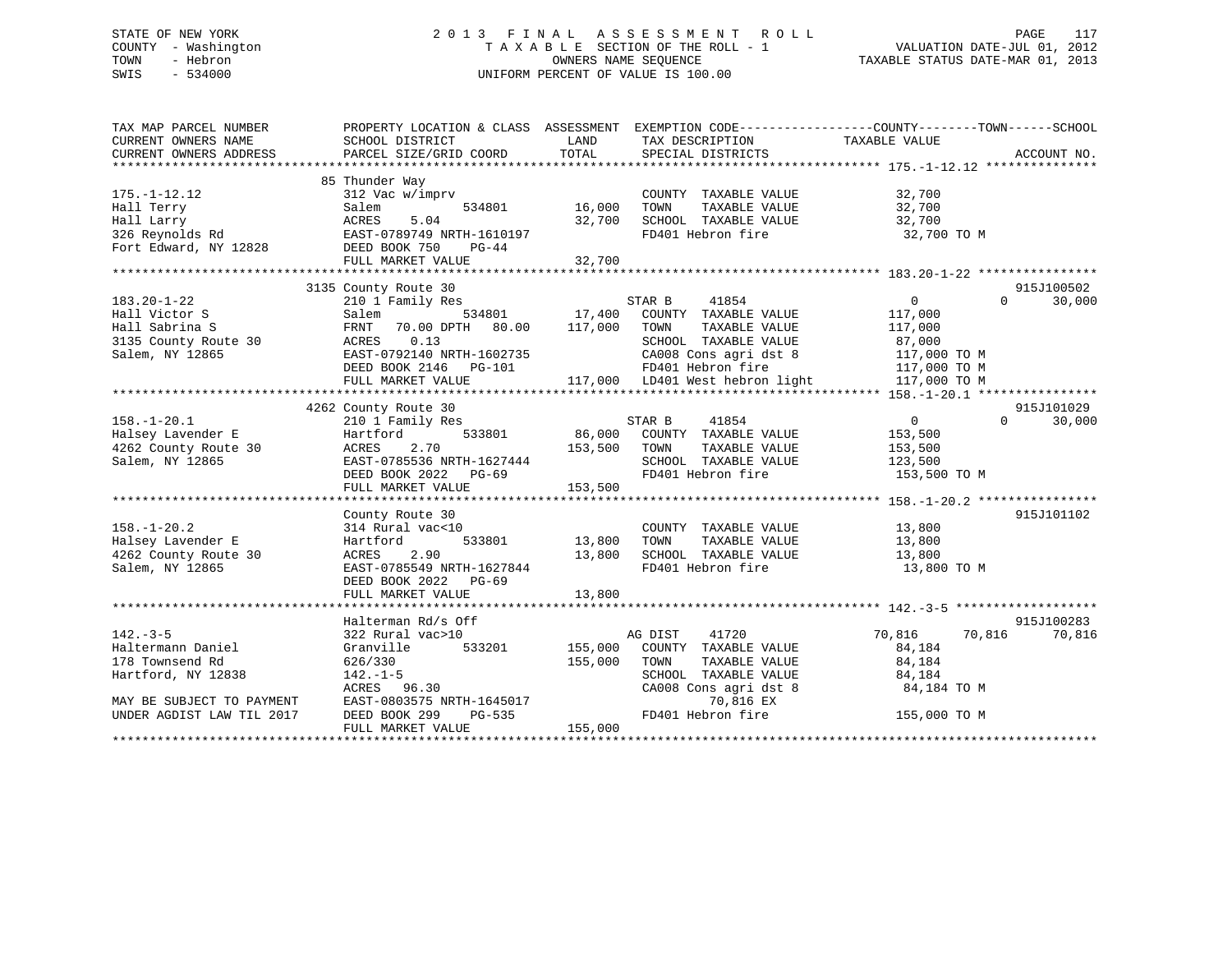# STATE OF NEW YORK 2 0 1 3 F I N A L A S S E S S M E N T R O L L PAGE 118 COUNTY - Washington T A X A B L E SECTION OF THE ROLL - 1 VALUATION DATE-JUL 01, 2012 TOWN - Hebron OWNERS NAME SEQUENCE TAXABLE STATUS DATE-MAR 01, 2013 SWIS - 534000 UNIFORM PERCENT OF VALUE IS 100.00

| TAX MAP PARCEL NUMBER<br>CURRENT OWNERS NAME<br>CURRENT OWNERS ADDRESS | PROPERTY LOCATION & CLASS ASSESSMENT<br>SCHOOL DISTRICT<br>PARCEL SIZE/GRID COORD   | LAND<br>TOTAL | TAX DESCRIPTION<br>SPECIAL DISTRICTS                                  | EXEMPTION CODE-----------------COUNTY-------TOWN------SCHOOL<br>TAXABLE VALUE<br>ACCOUNT NO. |        |
|------------------------------------------------------------------------|-------------------------------------------------------------------------------------|---------------|-----------------------------------------------------------------------|----------------------------------------------------------------------------------------------|--------|
|                                                                        |                                                                                     |               |                                                                       |                                                                                              |        |
|                                                                        | Blossom Rd                                                                          |               |                                                                       | 915J101373                                                                                   |        |
| $178. - 1 - 37$<br>Hamdi Mark                                          | 322 Rural vac>10<br>534801<br>Salem                                                 | 30,000        | COUNTY TAXABLE VALUE<br>TOWN<br>TAXABLE VALUE<br>SCHOOL TAXABLE VALUE | 30,000<br>30,000                                                                             |        |
| Hamdi Judith<br>2769 County Route 12<br>Whitehall, NY 12887            | Lot 23<br>ACRES<br>11.39<br>EAST-0819780 NRTH-1610244<br>DEED BOOK 2006 PG-242      | 30,000        | FD401 Hebron fire                                                     | 30,000<br>30,000 TO M                                                                        |        |
|                                                                        | FULL MARKET VALUE                                                                   | 30,000        |                                                                       |                                                                                              |        |
|                                                                        |                                                                                     |               |                                                                       |                                                                                              |        |
|                                                                        | 30 Everetts Heights Way                                                             |               |                                                                       | 915J101073                                                                                   |        |
| $152. - 2 - 12$                                                        | 210 1 Family Res                                                                    |               | STAR B<br>41854                                                       | $\overline{0}$<br>$\Omega$                                                                   | 30,000 |
| Hammond Albert                                                         | 533201<br>Granville                                                                 | 127,500       | COUNTY TAXABLE VALUE                                                  | 274,000                                                                                      |        |
| Hammond Rebecca                                                        | ACRES<br>5.99                                                                       | 274,000       | TAXABLE VALUE<br>TOWN                                                 | 274,000                                                                                      |        |
| 30 Everetts Heights Way                                                | EAST-0809982 NRTH-1642721                                                           |               | SCHOOL TAXABLE VALUE                                                  | 244,000                                                                                      |        |
| Granville, NY 12832                                                    | DEED BOOK 523<br>PG-246<br>FULL MARKET VALUE                                        | 274,000       | FD401 Hebron fire                                                     | 274,000 TO M                                                                                 |        |
|                                                                        |                                                                                     |               |                                                                       |                                                                                              |        |
|                                                                        | 3960 County Route 30                                                                |               |                                                                       | 915J100285                                                                                   |        |
| $167. - 1 - 28$                                                        | 270 Mfg housing                                                                     |               | COUNTY TAXABLE VALUE                                                  | 24,800                                                                                       |        |
| Hammond Gary                                                           | Salem<br>534801                                                                     | 19,900        | TAXABLE VALUE<br>TOWN                                                 | 24,800                                                                                       |        |
| 3960 County Route 30                                                   | sub lot 1                                                                           | 24,800        | SCHOOL TAXABLE VALUE                                                  | 24,800                                                                                       |        |
| Salem, NY 12865                                                        | 95.00 DPTH 115.00<br>FRNT<br>EAST-0788997 NRTH-1621292<br>DEED BOOK 722<br>$PG-313$ |               | FD401 Hebron fire                                                     | 24,800 TO M                                                                                  |        |
|                                                                        | FULL MARKET VALUE                                                                   | 24,800        |                                                                       |                                                                                              |        |
|                                                                        |                                                                                     |               |                                                                       |                                                                                              |        |
|                                                                        | Liebig Rd                                                                           |               |                                                                       | 915J100300                                                                                   |        |
| $151. - 1 - 7.2$                                                       | 322 Rural vac>10                                                                    |               | AGRI-D IND 41730                                                      | 61,170<br>61,170                                                                             | 61,170 |
| Handy Joan                                                             | Granville<br>533201                                                                 | 67,500        | COUNTY TAXABLE VALUE<br>TOWN                                          | 6,330                                                                                        |        |
| Carson Hamilton                                                        | ACRES 13.30                                                                         | 67,500        | TAXABLE VALUE                                                         | 6,330                                                                                        |        |
| 160 Liebig Rd                                                          | EAST-0805206 NRTH-1640530                                                           |               | SCHOOL TAXABLE VALUE<br>FD401 Hebron fire                             | 6,330                                                                                        |        |
| Granville, NY 12832                                                    | DEED BOOK W706 PG-62<br>FULL MARKET VALUE                                           | 67,500        |                                                                       | 67,500 TO M                                                                                  |        |
| MAY BE SUBJECT TO PAYMENT                                              |                                                                                     |               |                                                                       |                                                                                              |        |
| UNDER AGDIST LAW TIL 2020                                              |                                                                                     |               |                                                                       |                                                                                              |        |
|                                                                        |                                                                                     |               |                                                                       |                                                                                              |        |
|                                                                        | 160 Liebig Rd                                                                       |               |                                                                       |                                                                                              |        |
| $151. - 1 - 7.9$                                                       | 210 1 Family Res                                                                    |               | 41834<br>STAR EN                                                      | $\mathbf 0$<br>$\Omega$                                                                      | 63,300 |
| Handy Joan                                                             | Granville<br>533201                                                                 | 56,800        | COUNTY TAXABLE VALUE                                                  | 203,000                                                                                      |        |
| 160 Liebig Rd                                                          | ACRES<br>2.35                                                                       | 203,000       | TOWN<br>TAXABLE VALUE                                                 | 203,000                                                                                      |        |
| Granville, NY 12832                                                    | EAST-0804844 NRTH-1640887                                                           |               | SCHOOL TAXABLE VALUE                                                  | 139,700                                                                                      |        |
|                                                                        | DEED BOOK 827<br>$PG-68$                                                            |               | FD401 Hebron fire                                                     | 203,000 TO M                                                                                 |        |
|                                                                        | FULL MARKET VALUE                                                                   | 203,000       |                                                                       |                                                                                              |        |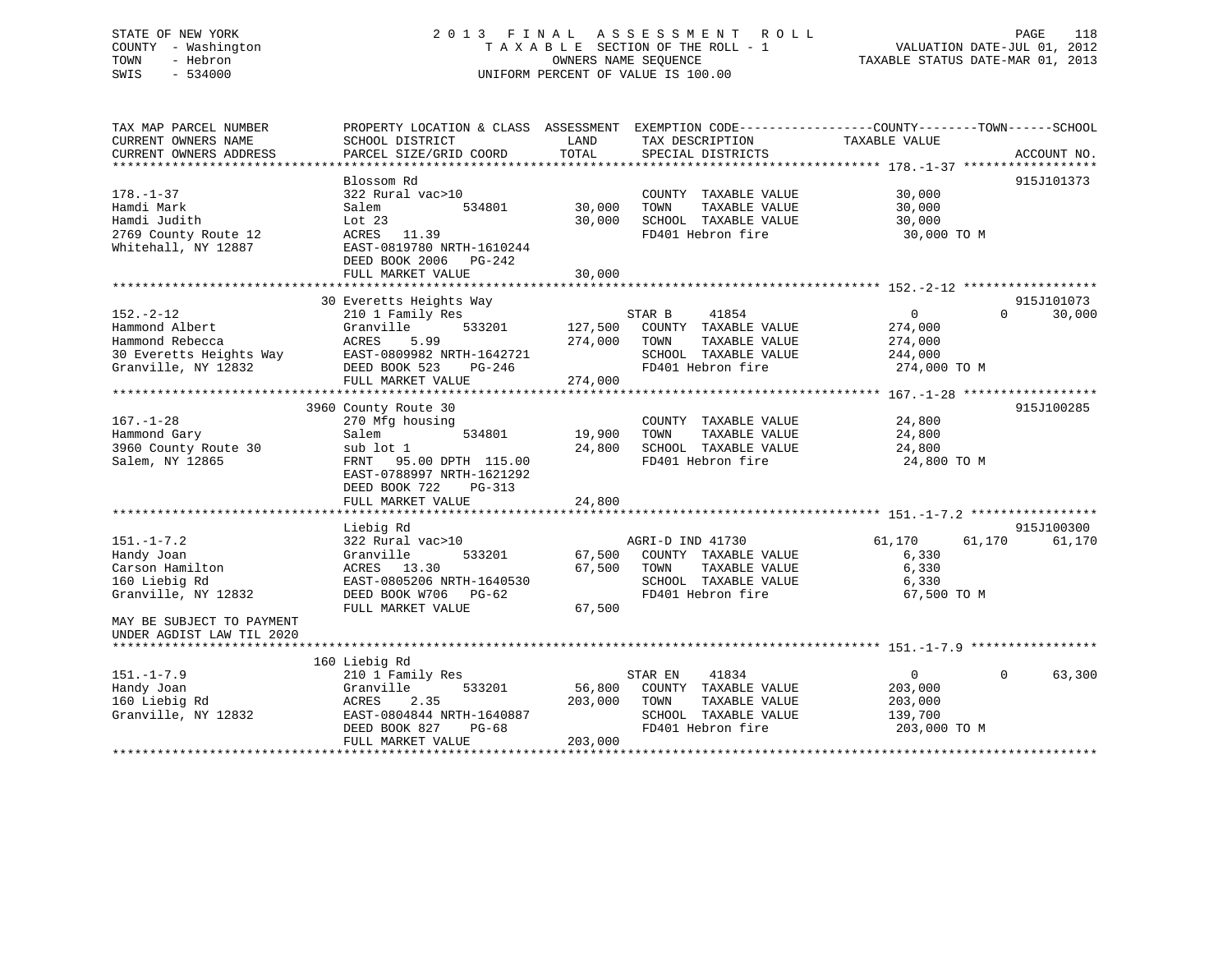# STATE OF NEW YORK 2 0 1 3 F I N A L A S S E S S M E N T R O L L PAGE 119 COUNTY - Washington T A X A B L E SECTION OF THE ROLL - 1 VALUATION DATE-JUL 01, 2012 TOWN - Hebron OWNERS NAME SEQUENCE TAXABLE STATUS DATE-MAR 01, 2013 SWIS - 534000 UNIFORM PERCENT OF VALUE IS 100.00

| TAX MAP PARCEL NUMBER<br>CURRENT OWNERS NAME                                          | PROPERTY LOCATION & CLASS ASSESSMENT<br>SCHOOL DISTRICT                                                                                                                                  | LAND                       | TAX DESCRIPTION                                                                                                                         | EXEMPTION CODE-----------------COUNTY-------TOWN------SCHOOL<br>TAXABLE VALUE |                        |
|---------------------------------------------------------------------------------------|------------------------------------------------------------------------------------------------------------------------------------------------------------------------------------------|----------------------------|-----------------------------------------------------------------------------------------------------------------------------------------|-------------------------------------------------------------------------------|------------------------|
| CURRENT OWNERS ADDRESS                                                                | PARCEL SIZE/GRID COORD                                                                                                                                                                   | TOTAL                      | SPECIAL DISTRICTS                                                                                                                       |                                                                               | ACCOUNT NO.            |
|                                                                                       | Liebig Rd                                                                                                                                                                                |                            |                                                                                                                                         |                                                                               |                        |
| $151. - 1 - 7.10$<br>Handy Joan<br>Carson Hamilton H                                  | 322 Rural vac>10<br>533201<br>Granville<br>ACRES 12.20                                                                                                                                   | 64,500<br>64,500           | COUNTY TAXABLE VALUE<br>TAXABLE VALUE<br>TOWN<br>SCHOOL TAXABLE VALUE                                                                   | 64,500<br>64,500<br>64,500                                                    |                        |
| 160 Liebig Rd<br>Granville, NY 12832                                                  | EAST-0804994 NRTH-1641592<br>DEED BOOK W706 PG-162<br>FULL MARKET VALUE                                                                                                                  | 64,500                     | FD401 Hebron fire                                                                                                                       | 64,500 TO M                                                                   |                        |
|                                                                                       | ***************************                                                                                                                                                              | ********************       |                                                                                                                                         | ******************** 143.-1-64 ******                                         | 915J101668             |
| $143. - 1 - 64$<br>Hannon Daniel<br>Hannon Karita<br>283 Lee Ave<br>Yonkers, NY 10705 | County Route 31<br>322 Rural vac>10<br>533201<br>Granville<br>subdivision abandon 2759/<br>3074/245, Lots 1-3,5-8 &<br>ACRES 34.50<br>EAST-0813348 NRTH-1641262<br>DEED BOOK 3070 PG-234 | 80,000<br>80,000           | COUNTY TAXABLE VALUE<br>TAXABLE VALUE<br>TOWN<br>SCHOOL TAXABLE VALUE<br>CA008 Cons agri dst 8<br>FD401 Hebron fire                     | 80,000<br>80,000<br>80,000<br>80,000 TO M<br>80,000 TO M                      |                        |
|                                                                                       | FULL MARKET VALUE                                                                                                                                                                        | 80,000                     |                                                                                                                                         |                                                                               |                        |
|                                                                                       |                                                                                                                                                                                          |                            |                                                                                                                                         |                                                                               |                        |
| $161 - 2 - 7.3$<br>Hansen Lillian<br>7014 State Route 22<br>Granville, NY 12832       | 7014 State Route 22<br>270 Mfg housing<br>533201<br>Granville<br>sub lot B<br>ACRES<br>1.61<br>EAST-0817657 NRTH-1626712<br>DEED BOOK 916<br>PG-198<br>FULL MARKET VALUE                 | 33,500<br>38,000<br>38,000 | STAR B<br>41854<br>COUNTY TAXABLE VALUE<br>TOWN<br>TAXABLE VALUE<br>SCHOOL TAXABLE VALUE<br>FD401 Hebron fire                           | $\overline{0}$<br>38,000<br>38,000<br>8,000<br>38,000 TO M                    | $\mathbf{0}$<br>30,000 |
|                                                                                       |                                                                                                                                                                                          |                            |                                                                                                                                         |                                                                               |                        |
| $160. - 1 - 4.4$<br>Harrington Charles<br>19 Pine Hill Rd<br>Granville, NY 12832      | 19 Pine Hill Rd<br>242 Rurl res&rec<br>534801<br>Salem<br>Lot 4<br>ACRES 11.85<br>EAST-0806891 NRTH-1627202<br>DEED BOOK 2504 PG-145                                                     | 52,300<br>114,000          | COUNTY TAXABLE VALUE<br>TOWN<br>TAXABLE VALUE<br>SCHOOL TAXABLE VALUE<br>FD401 Hebron fire                                              | 114,000<br>114,000<br>114,000<br>114,000 TO M                                 | 915J101500             |
|                                                                                       | FULL MARKET VALUE                                                                                                                                                                        | 114,000                    |                                                                                                                                         |                                                                               |                        |
|                                                                                       | 6092 State Route 22                                                                                                                                                                      |                            |                                                                                                                                         |                                                                               | 915J100676             |
| $185. - 1 - 14$<br>Harrington Christine<br>6092 State Route 22<br>Salem, NY 12865     | 210 1 Family Res<br>Salem<br>534801<br>Thompson Sub/ 29#87<br>151<br>ACRES<br>2.43 BANK<br>EAST-0814791 NRTH-1604741<br>DEED BOOK 1856 PG-153<br>FULL MARKET VALUE                       | 35,600<br>99,000<br>99,000 | 41834<br>STAR EN<br>COUNTY TAXABLE VALUE<br>TOWN<br>TAXABLE VALUE<br>SCHOOL TAXABLE VALUE<br>CA008 Cons agri dst 8<br>FD401 Hebron fire | $\overline{0}$<br>99,000<br>99,000<br>35,700<br>99,000 TO M<br>99,000 TO M    | 63,300<br>$\Omega$     |
|                                                                                       |                                                                                                                                                                                          |                            |                                                                                                                                         |                                                                               |                        |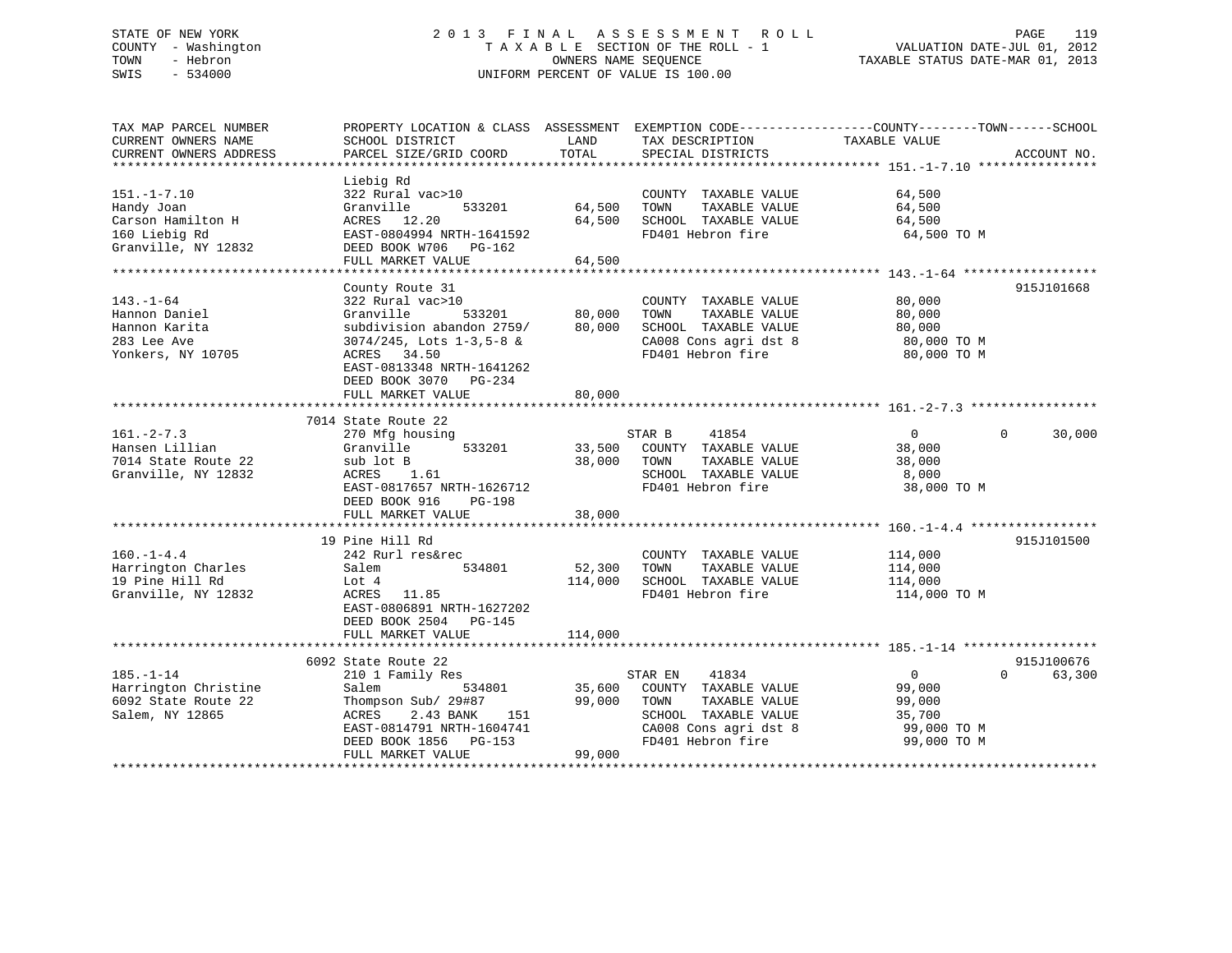# STATE OF NEW YORK 2 0 1 3 F I N A L A S S E S S M E N T R O L L PAGE 120 COUNTY - Washington T A X A B L E SECTION OF THE ROLL - 1 VALUATION DATE-JUL 01, 2012 TOWN - Hebron OWNERS NAME SEQUENCE TAXABLE STATUS DATE-MAR 01, 2013 SWIS - 534000 UNIFORM PERCENT OF VALUE IS 100.00

| TAX MAP PARCEL NUMBER<br>CURRENT OWNERS NAME<br>CURRENT OWNERS ADDRESS | PROPERTY LOCATION & CLASS ASSESSMENT<br>SCHOOL DISTRICT<br>PARCEL SIZE/GRID COORD | LAND<br>TOTAL | EXEMPTION CODE-----------------COUNTY-------TOWN------SCHOOL<br>TAX DESCRIPTION<br>SPECIAL DISTRICTS | TAXABLE VALUE  | ACCOUNT NO.        |
|------------------------------------------------------------------------|-----------------------------------------------------------------------------------|---------------|------------------------------------------------------------------------------------------------------|----------------|--------------------|
|                                                                        |                                                                                   |               |                                                                                                      |                |                    |
|                                                                        | 225 Bromley Ln                                                                    |               |                                                                                                      |                | 915J101407         |
| $178. - 1 - 27$                                                        | 260 Seasonal res                                                                  |               | COUNTY TAXABLE VALUE                                                                                 | 80,000         |                    |
| Harrington Donna M                                                     | 534801<br>Salem                                                                   | 43,600        | TOWN<br>TAXABLE VALUE                                                                                | 80,000         |                    |
| Harrington Rickey L                                                    | $p/o$ lot 12                                                                      | 80,000        | SCHOOL TAXABLE VALUE                                                                                 | 80,000         |                    |
| 1185 Glastenbury Rd                                                    | ACRES<br>6.07                                                                     |               | FD401 Hebron fire                                                                                    | 80,000 TO M    |                    |
| Shaftsbury, VT 05262                                                   | EAST-0822897 NRTH-1615507                                                         |               |                                                                                                      |                |                    |
|                                                                        | DEED BOOK 620<br>PG-251                                                           |               |                                                                                                      |                |                    |
|                                                                        | FULL MARKET VALUE                                                                 | 80,000        |                                                                                                      |                |                    |
|                                                                        |                                                                                   |               |                                                                                                      |                |                    |
|                                                                        | 3273 County Route 30                                                              |               |                                                                                                      |                | 915J100509         |
| $183. - 1 - 4$                                                         | 210 1 Family Res                                                                  |               | STAR B<br>41854                                                                                      | $\overline{0}$ | $\Omega$<br>30,000 |
| Harrington Edward                                                      | Salem<br>534801                                                                   | 39,400        | COUNTY TAXABLE VALUE                                                                                 | 151,000        |                    |
| Harrington Roseann                                                     | ACRES<br>1.50                                                                     | 151,000       | TOWN<br>TAXABLE VALUE                                                                                | 151,000        |                    |
| 3273 County Route 30                                                   | EAST-0791060 NRTH-1605993                                                         |               | SCHOOL TAXABLE VALUE                                                                                 | 121,000        |                    |
| Salem, NY 12865                                                        | DEED BOOK 460<br>PG-184                                                           |               | CA008 Cons agri dst 8                                                                                | 151,000 TO M   |                    |
|                                                                        | FULL MARKET VALUE                                                                 |               | 151,000 FD401 Hebron fire                                                                            | 151,000 TO M   |                    |
|                                                                        |                                                                                   |               |                                                                                                      |                |                    |
|                                                                        | Dunnigan Rd                                                                       |               |                                                                                                      |                |                    |
| $184. - 1 - 19.7$                                                      | 314 Rural vac<10                                                                  |               | COUNTY TAXABLE VALUE                                                                                 | 34,500         |                    |
| Harrington Edward Lynn                                                 | Salem<br>534801                                                                   | 34,500        | TAXABLE VALUE<br>TOWN                                                                                | 34,500         |                    |
| Harrington Roseann                                                     | $1$ ot 7                                                                          | 34,500        | SCHOOL TAXABLE VALUE                                                                                 | 34,500         |                    |
| 3273 County Route 30                                                   | ACRES<br>6.95                                                                     |               | CA008 Cons agri dst 8                                                                                | 34,500 TO M    |                    |
| Salem, NY 12865                                                        | EAST-0797579 NRTH-1602101                                                         |               | FD401 Hebron fire                                                                                    | 34,500 TO M    |                    |
|                                                                        | DEED BOOK 2430<br>$PG-8$                                                          |               |                                                                                                      |                |                    |
|                                                                        | FULL MARKET VALUE                                                                 | 34,500        |                                                                                                      |                |                    |
|                                                                        |                                                                                   |               |                                                                                                      |                |                    |
|                                                                        | 1302 Patterson Hill Rd                                                            |               |                                                                                                      |                | 915J100349         |
| $183. - 1 - 21$                                                        | 210 1 Family Res                                                                  |               | STAR B<br>41854                                                                                      | $\overline{0}$ | $\Omega$<br>30,000 |
| Harrington Jeremy E                                                    | Salem<br>534801                                                                   | 65,500        | COUNTY TAXABLE VALUE                                                                                 | 155,500        |                    |
| Lemery Andrea                                                          | ACRES<br>4.10 BANK<br>151                                                         | 155,500       | TOWN<br>TAXABLE VALUE                                                                                | 155,500        |                    |
| 1302 Patterson Hill Rd                                                 | EAST-0791212 NRTH-1603585                                                         |               | SCHOOL TAXABLE VALUE                                                                                 | 125,500        |                    |
| Salem, NY 12865                                                        | DEED BOOK 830<br><b>PG-91</b>                                                     |               | CA008 Cons agri dst 8                                                                                | 155,500 TO M   |                    |
|                                                                        | FULL MARKET VALUE                                                                 | 155,500       | FD401 Hebron fire                                                                                    | 155,500 TO M   |                    |
|                                                                        |                                                                                   |               |                                                                                                      |                |                    |
|                                                                        | Pine Hill Rd/w Off                                                                |               |                                                                                                      |                | 915J100161         |
| $169. - 1 - 8$                                                         | 322 Rural vac>10                                                                  |               | COUNTY TAXABLE VALUE                                                                                 | 84,000         |                    |
| Harris Bruce C                                                         | 533201<br>Granville                                                               | 84,000        | TOWN<br>TAXABLE VALUE                                                                                | 84,000         |                    |
| Harris Lisa N                                                          | ACRES<br>54.63                                                                    | 84,000        | SCHOOL TAXABLE VALUE                                                                                 | 84,000         |                    |
| 58 Highview Ave                                                        | EAST-0811486 NRTH-1623265                                                         |               | FD401 Hebron fire                                                                                    | 84,000 TO M    |                    |
| Selden, NY 11784                                                       | DEED BOOK 2554 PG-1                                                               |               |                                                                                                      |                |                    |
|                                                                        | FULL MARKET VALUE                                                                 | 84,000        |                                                                                                      |                |                    |
|                                                                        |                                                                                   |               |                                                                                                      |                |                    |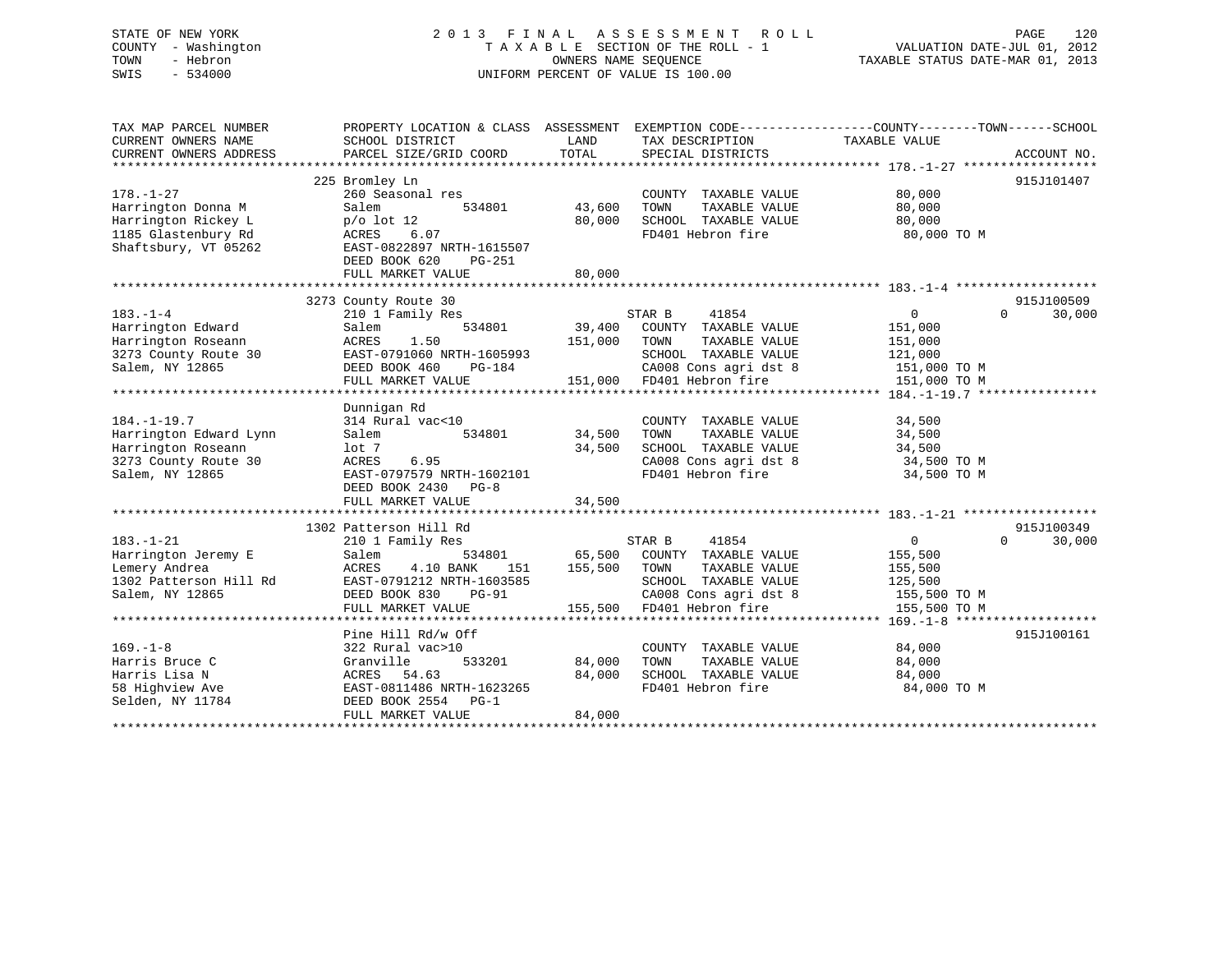# STATE OF NEW YORK 2 0 1 3 F I N A L A S S E S S M E N T R O L L PAGE 121 COUNTY - Washington T A X A B L E SECTION OF THE ROLL - 1 VALUATION DATE-JUL 01, 2012 TOWN - Hebron OWNERS NAME SEQUENCE TAXABLE STATUS DATE-MAR 01, 2013 SWIS - 534000 UNIFORM PERCENT OF VALUE IS 100.00

TAX MAP PARCEL NUMBER PROPERTY LOCATION & CLASS ASSESSMENT EXEMPTION CODE------------------COUNTY--------TOWN------SCHOOL CURRENT OWNERS NAME SCHOOL DISTRICT LAND TAX DESCRIPTION TAXABLE VALUE CURRENT OWNERS ADDRESS PARCEL SIZE/GRID COORD TOTAL SPECIAL DISTRICTS ACCOUNT NO. \*\*\*\*\*\*\*\*\*\*\*\*\*\*\*\*\*\*\*\*\*\*\*\*\*\*\*\*\*\*\*\*\*\*\*\*\*\*\*\*\*\*\*\*\*\*\*\*\*\*\*\*\*\*\*\*\*\*\*\*\*\*\*\*\*\*\*\*\*\*\*\*\*\*\*\*\*\*\*\*\*\*\*\*\*\*\*\*\*\*\*\*\*\*\*\*\*\*\*\*\*\*\* 169.-1-28 \*\*\*\*\*\*\*\*\*\*\*\*\*\*\*\*\*\* Pine Hill Rd 915J100012

| $169. - 1 - 28$     | 312 Vac w/imprv            |              | COUNTY TAXABLE VALUE         | 28,800       |            |
|---------------------|----------------------------|--------------|------------------------------|--------------|------------|
| Harris Bruce C      | Granville<br>533201        | 19,500       | TOWN<br>TAXABLE VALUE        | 28,800       |            |
| Harris Lisa N       | <b>ACRES</b><br>4.36       | 28,800       | SCHOOL TAXABLE VALUE         | 28,800       |            |
| 58 Highview Ave     | EAST-0812110 NRTH-1622184  |              | FD401 Hebron fire            | 28,800 TO M  |            |
| Selden, NY 11784    | DEED BOOK 1712 PG-309      |              |                              |              |            |
|                     | FULL MARKET VALUE          | 28,800       |                              |              |            |
|                     |                            |              |                              |              |            |
|                     | 380 Pine Hill Rd           |              |                              |              | 915J101562 |
| $169. - 1 - 28.1$   | 210 1 Family Res           |              | COUNTY TAXABLE VALUE         | 66,500       |            |
| Harris Bruce C      | Granville<br>533201        | 40,400 TOWN  | TAXABLE VALUE                | 66,500       |            |
| Harris Lisa N       | ACRES<br>4.36              |              | 66,500 SCHOOL TAXABLE VALUE  | 66,500       |            |
| 58 Highview Ave     | EAST-0812082 NRTH-1622448  |              | FD401 Hebron fire            | 66,500 TO M  |            |
| Selden, NY 11784    | DEED BOOK 1712 PG-309      |              |                              |              |            |
|                     | FULL MARKET VALUE          | 66,500       |                              |              |            |
|                     |                            |              |                              |              |            |
|                     | Pine Hill Rd               |              |                              |              | 915J101563 |
| $169. - 1 - 28.2$   | 314 Rural vac<10           |              | COUNTY TAXABLE VALUE         | 2,850        |            |
| Harris Bruce C      | Granville<br>533201        | 2,850 TOWN   | TAXABLE VALUE                | 2,850        |            |
| Harris Lisa N       | ACRES 1.21                 | 2,850        | SCHOOL TAXABLE VALUE         | 2,850        |            |
| 58 Highview Ave     | EAST-0812385 NRTH-1622952  |              | FD401 Hebron fire            | 2,850 TO M   |            |
| Selden, NY 11784    | DEED BOOK 2554 PG-1        |              |                              |              |            |
|                     | FULL MARKET VALUE          | 2,850        |                              |              |            |
|                     |                            |              |                              |              |            |
|                     | 47 County Route 28         |              |                              |              | 915J101010 |
| $152. - 2 - 2.1$    | 210 1 Family Res           |              | COUNTY TAXABLE VALUE         | 418,000      |            |
| Hartmann Lothar     | 533201<br>Granville        | 100,000 TOWN | TAXABLE VALUE                | 418,000      |            |
| Hartmann Helga      | 704/290                    |              | 418,000 SCHOOL TAXABLE VALUE | 418,000      |            |
| 47 County Route 28  | ACRES<br>1.00              |              | FD401 Hebron fire            | 418,000 TO M |            |
| Granville, NY 12832 | EAST-0809014 NRTH-1640495  |              |                              |              |            |
|                     | DEED BOOK 2550<br>$PG-170$ |              |                              |              |            |
|                     | FULL MARKET VALUE          | 418,000      |                              |              |            |
|                     |                            |              |                              |              |            |
|                     | County Route 28            |              |                              |              | 915J101268 |
| $152. - 2 - 2.2$    | 314 Rural vac<10           |              | COUNTY TAXABLE VALUE         | 33,300       |            |
| Hartmann Lothar     | 533201<br>Granville        | 33,300       | TOWN<br>TAXABLE VALUE        | 33,300       |            |
| Hartmann Helga E    | 4.07<br>ACRES              | 33,300       | SCHOOL TAXABLE VALUE         | 33,300       |            |
| 47 County Route 28  | EAST-0808942 NRTH-1640688  |              | FD401 Hebron fire            | 33,300 TO M  |            |
| Granville, NY 12832 | DEED BOOK 2550<br>PG-174   |              |                              |              |            |
|                     | FULL MARKET VALUE          | 33,300       |                              |              |            |
|                     |                            |              |                              |              |            |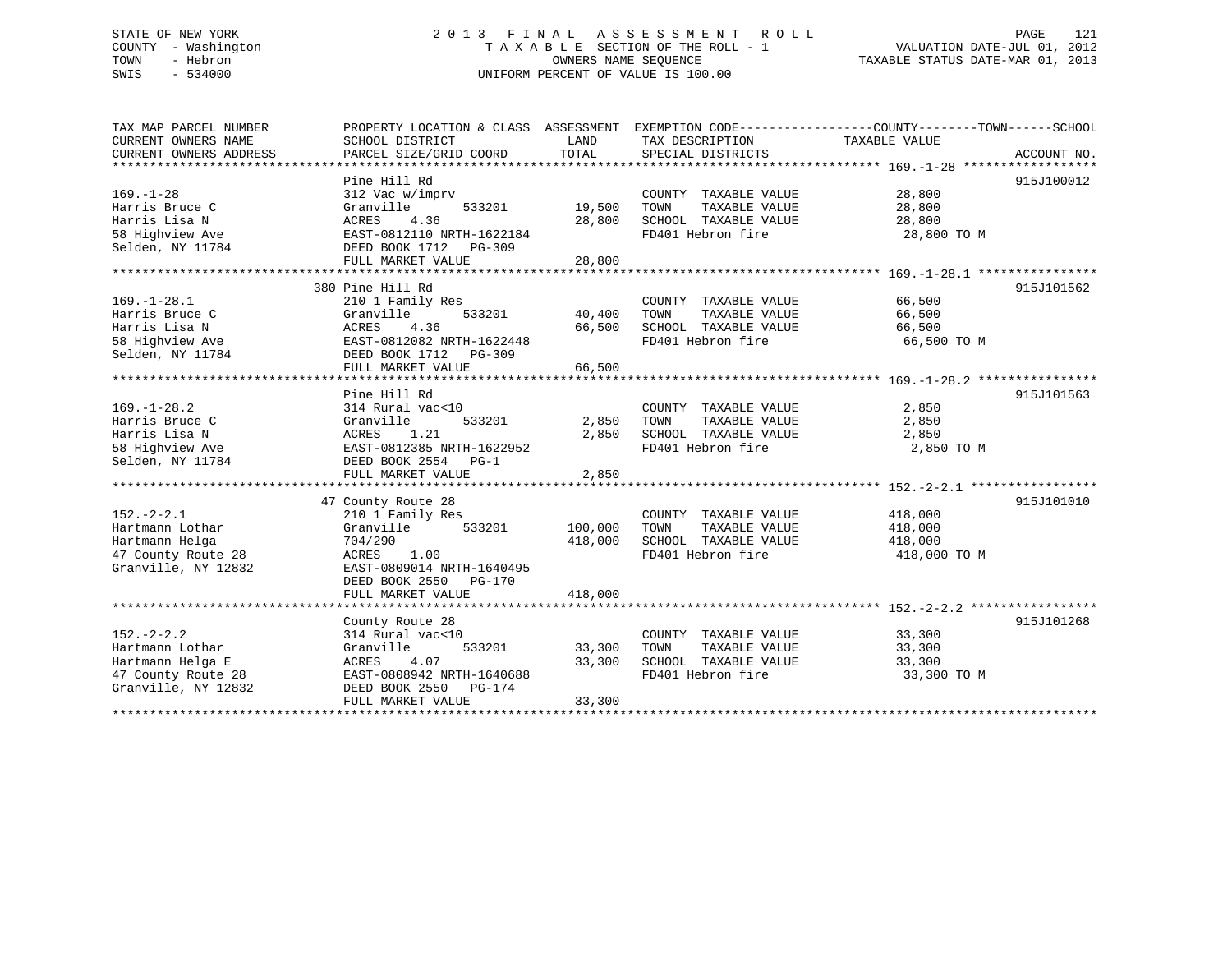# STATE OF NEW YORK 2 0 1 3 F I N A L A S S E S S M E N T R O L L PAGE 122 COUNTY - Washington T A X A B L E SECTION OF THE ROLL - 1 VALUATION DATE-JUL 01, 2012 TOWN - Hebron OWNERS NAME SEQUENCE TAXABLE STATUS DATE-MAR 01, 2013 SWIS - 534000 UNIFORM PERCENT OF VALUE IS 100.00

| TAX MAP PARCEL NUMBER<br>CURRENT OWNERS NAME | PROPERTY LOCATION & CLASS ASSESSMENT EXEMPTION CODE----------------COUNTY-------TOWN------SCHOOL<br>SCHOOL DISTRICT | LAND    | TAX DESCRIPTION             | TAXABLE VALUE  |          |             |
|----------------------------------------------|---------------------------------------------------------------------------------------------------------------------|---------|-----------------------------|----------------|----------|-------------|
| CURRENT OWNERS ADDRESS                       | PARCEL SIZE/GRID COORD                                                                                              | TOTAL   | SPECIAL DISTRICTS           |                |          | ACCOUNT NO. |
|                                              |                                                                                                                     |         |                             |                |          |             |
|                                              | 26 Thunder Way                                                                                                      |         |                             |                |          | 915J101605  |
| $175. - 1 - 12.9$                            | 270 Mfg housing                                                                                                     |         | 41854<br>STAR B             | $\overline{0}$ | $\Omega$ | 27,500      |
| Harwood Darryl                               | Salem<br>534801                                                                                                     |         | 23,400 COUNTY TAXABLE VALUE | 27,500         |          |             |
| 26 Thunder Way                               | 5.68<br>ACRES                                                                                                       | 27,500  | TAXABLE VALUE<br>TOWN       | 27,500         |          |             |
| Salem, NY 12865                              | EAST-0790777 NRTH-1611711                                                                                           |         | SCHOOL TAXABLE VALUE        | $\overline{0}$ |          |             |
|                                              | DEED BOOK 1960<br>PG-152                                                                                            |         | FD401 Hebron fire           | 27,500 TO M    |          |             |
|                                              | FULL MARKET VALUE                                                                                                   | 27,500  |                             |                |          |             |
|                                              |                                                                                                                     |         |                             |                |          |             |
|                                              | 1401 Dunnigan Rd                                                                                                    |         |                             |                |          |             |
| $184. - 1 - 19.6$                            | 270 Mfg housing                                                                                                     |         | STAR B<br>41854             | $\overline{0}$ | $\Omega$ | 30,000      |
| Harwood Lucinda A                            | 534801<br>Salem                                                                                                     | 31,600  | COUNTY TAXABLE VALUE        | 35,900         |          |             |
| 1401 Dunnigan Rd                             | lot 6                                                                                                               | 35,900  | TOWN<br>TAXABLE VALUE       | 35,900         |          |             |
| Salem, NY 12865                              | 4.14<br>ACRES                                                                                                       |         | SCHOOL TAXABLE VALUE        | 5,900          |          |             |
|                                              | EAST-0797579 NRTH-1602101                                                                                           |         | CA008 Cons agri dst 8       | 35,900 TO M    |          |             |
|                                              | DEED BOOK 2692<br>$PG-23$                                                                                           |         | FD401 Hebron fire           | 35,900 TO M    |          |             |
|                                              | FULL MARKET VALUE                                                                                                   | 35,900  |                             |                |          |             |
|                                              |                                                                                                                     |         |                             |                |          |             |
|                                              | 1284 Big Burch Hill Rd                                                                                              |         |                             |                |          |             |
| $142. - 3 - 8.5$                             | 210 1 Family Res                                                                                                    |         | STAR B<br>41854             | $\overline{0}$ | $\Omega$ | 30,000      |
|                                              | 533201<br>Granville                                                                                                 |         | 64,000 COUNTY TAXABLE VALUE | 128,500        |          |             |
| Hastings Patrick T<br>Hastings Ellen J       | R.o.w. To And Thru                                                                                                  | 128,500 | TAXABLE VALUE<br>TOWN       | 128,500        |          |             |
| 1284 Big Burch Hill Rd                       |                                                                                                                     |         | SCHOOL TAXABLE VALUE        | 98,500         |          |             |
| Granville, NY 12832                          | $142.-1-8.5$<br>ACRES 3.80                                                                                          |         | FD401 Hebron fire           |                |          |             |
|                                              |                                                                                                                     |         |                             | 128,500 TO M   |          |             |
|                                              | EAST-0801820 NRTH-1640900                                                                                           |         |                             |                |          |             |
|                                              | DEED BOOK 730<br>$PG-6$                                                                                             |         |                             |                |          |             |
|                                              | FULL MARKET VALUE                                                                                                   | 128,500 |                             |                |          |             |
|                                              |                                                                                                                     |         |                             |                |          | 915J101819  |
| $170. - 2 - 33$                              | 209 Higgins Rd<br>242 Rurl res&rec                                                                                  |         | 41834<br>STAR EN            | $\overline{0}$ | $\cap$   | 63,300      |
|                                              |                                                                                                                     |         |                             |                |          |             |
| Hatch Kenneth                                | Granville<br>533201                                                                                                 | 49,800  | COUNTY TAXABLE VALUE        | 193,000        |          |             |
| Hatch Patricia                               | Lot $23$                                                                                                            | 193,000 | TAXABLE VALUE<br>TOWN       | 193,000        |          |             |
| 209 Higgins Rd                               | 10.17<br>ACRES                                                                                                      |         | SCHOOL TAXABLE VALUE        | 129,700        |          |             |
| Granville, NY 12832                          | EAST-0820614 NRTH-1624398                                                                                           |         | FD401 Hebron fire           | 193,000 TO M   |          |             |
|                                              | DEED BOOK 2227 PG-271                                                                                               |         |                             |                |          |             |
|                                              | FULL MARKET VALUE                                                                                                   | 193,000 |                             |                |          |             |
|                                              |                                                                                                                     |         |                             |                |          |             |
|                                              | Scott Lake Rd                                                                                                       |         |                             |                |          |             |
| $184. - 1 - 19.5$                            | 314 Rural vac<10                                                                                                    |         | COUNTY TAXABLE VALUE        | 34,000         |          |             |
| Hatlee Tinamarie                             | 534801<br>Salem                                                                                                     | 34,000  | TOWN<br>TAXABLE VALUE       | 34,000         |          |             |
| Hatlee Thomas R                              | $1$ ot 5                                                                                                            | 34,000  | SCHOOL TAXABLE VALUE        | 34,000         |          |             |
| 31 Magnolia Cir                              | 6.54<br>ACRES                                                                                                       |         | CA008 Cons agri dst 8       | 34,000 TO M    |          |             |
| Ravena, NY 12143                             | EAST-0797579 NRTH-1602101                                                                                           |         | FD401 Hebron fire           | 34,000 TO M    |          |             |
|                                              | DEED BOOK 2706<br>PG-280                                                                                            |         |                             |                |          |             |
|                                              | FULL MARKET VALUE                                                                                                   | 34,000  |                             |                |          |             |
|                                              |                                                                                                                     |         |                             |                |          |             |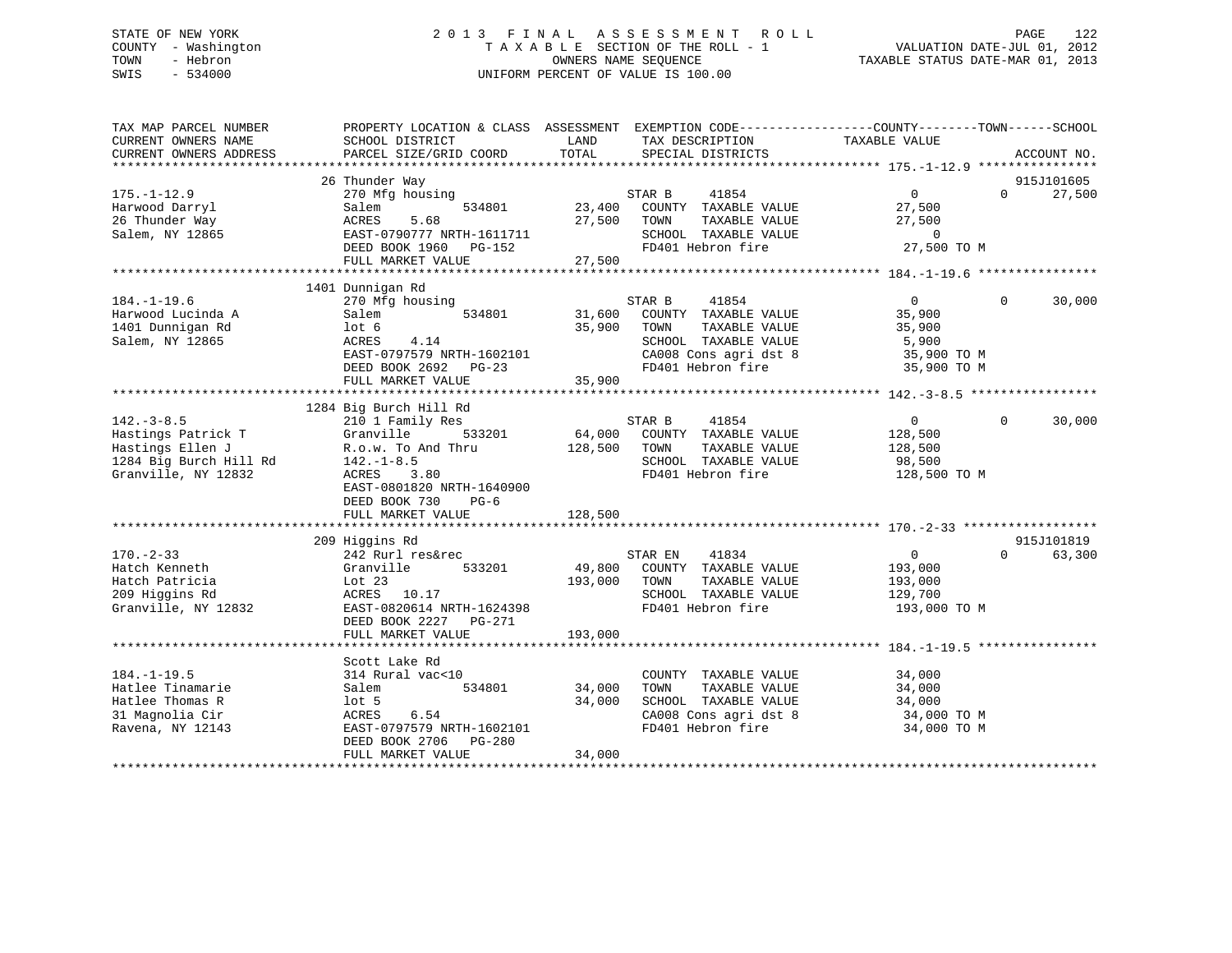# STATE OF NEW YORK 2 0 1 3 F I N A L A S S E S S M E N T R O L L PAGE 123 COUNTY - Washington T A X A B L E SECTION OF THE ROLL - 1 VALUATION DATE-JUL 01, 2012 TOWN - Hebron OWNERS NAME SEQUENCE TAXABLE STATUS DATE-MAR 01, 2013 SWIS - 534000 UNIFORM PERCENT OF VALUE IS 100.00

| TAX MAP PARCEL NUMBER                                      |                                                                               |                                                                                                                                                   | PROPERTY LOCATION & CLASS ASSESSMENT EXEMPTION CODE---------------COUNTY-------TOWN------SCHOOL |
|------------------------------------------------------------|-------------------------------------------------------------------------------|---------------------------------------------------------------------------------------------------------------------------------------------------|-------------------------------------------------------------------------------------------------|
| CURRENT OWNERS NAME                                        | SCHOOL DISTRICT                                                               | LAND TAX DESCRIPTION                                                                                                                              | TAXABLE VALUE                                                                                   |
| CURRENT OWNERS ADDRESS                                     | PARCEL SIZE/GRID COORD                                                        | TOTAL SPECIAL DISTRICTS                                                                                                                           | ACCOUNT NO.                                                                                     |
|                                                            | 3957 County Route 30                                                          |                                                                                                                                                   | 915J100151                                                                                      |
| $167. - 1 - 45$                                            | 210 1 Family Res                                                              | Route 30 6<br>Family Res 634801 6 25,300 COUNTY TAXABLE VALUE 48,700<br>534801 25,300 COUNTY TAXABLE VALUE 48,700 6 26.700 6 2011 72.7115 177.115 | $\overline{0}$<br>$\Omega$<br>30,000                                                            |
| Havener Shane                                              | Salem                                                                         |                                                                                                                                                   |                                                                                                 |
| 3957 County Route 30                                       | FRNT 140.00 DPTH 175.00 48,700 TOWN                                           |                                                                                                                                                   |                                                                                                 |
| Salem, NY 12865                                            |                                                                               | SCHOOL TAXABLE VALUE                                                                                                                              | TAXABLE VALUE 48,700<br>TAXABLE VALUE 18,700                                                    |
|                                                            |                                                                               | FD401 Hebron fire 48,700 TO M                                                                                                                     |                                                                                                 |
|                                                            | EAST-0788941 NRTH-1621116<br>DEED BOOK 2992 PG-82<br>FULL MARKET VALUE 48,700 |                                                                                                                                                   |                                                                                                 |
|                                                            |                                                                               |                                                                                                                                                   |                                                                                                 |
|                                                            | Chamberlin Mills Rd                                                           |                                                                                                                                                   | 915J100578                                                                                      |
| $176. - 1 - 17$                                            | 312 Vac w/imprv                                                               | COUNTY TAXABLE VALUE                                                                                                                              | 69,800                                                                                          |
| Havens Jason A                                             | Salem                                                                         | 534801 69,300 TOWN<br>TAXABLE VALUE                                                                                                               | 69,800                                                                                          |
| 343 Dike Rd                                                | ACRES 27.50                                                                   | 69,800                                                                                                                                            | 69,800                                                                                          |
| Fort Edward, NY 12828                                      | EAST-0804395 NRTH-1612028                                                     | SCHOOL TAXABLE VALUE<br>FD401 Hebron fire                                                                                                         | 69,800 TO M                                                                                     |
|                                                            | DEED BOOK 3206 PG-1                                                           |                                                                                                                                                   |                                                                                                 |
|                                                            | FULL MARKET VALUE                                                             | 69,800                                                                                                                                            |                                                                                                 |
|                                                            |                                                                               |                                                                                                                                                   |                                                                                                 |
|                                                            | 1280 Big Burch Hill Rd                                                        |                                                                                                                                                   | 915J101092                                                                                      |
| $142. - 3 - 8.4$                                           | 210 1 Family Res                                                              | STAR B<br>41854                                                                                                                                   | $\overline{0}$<br>$\Omega$<br>30,000                                                            |
|                                                            | Granville 533201                                                              | 61,000 COUNTY TAXABLE VALUE                                                                                                                       |                                                                                                 |
| Havens Mark Granville<br>1280 Big Burch Hill Rd 142.-1-8.4 |                                                                               | 85,500 TOWN<br>TAXABLE VALUE                                                                                                                      | 85,500<br>85,500<br>85,500                                                                      |
| Granville, NY 12832                                        | $142.-1-8.4$<br>ACRES 3.20                                                    |                                                                                                                                                   | 55,500                                                                                          |
|                                                            | EAST-0801674 NRTH-1641272                                                     | SCHOOL TAXABLE VALUE<br>FD401 Hebron fire                                                                                                         | 85,500 TO M                                                                                     |
|                                                            | DEED BOOK 3062 PG-61                                                          |                                                                                                                                                   |                                                                                                 |
|                                                            |                                                                               | 85,500                                                                                                                                            |                                                                                                 |
|                                                            | FULL MARKET VALUE                                                             |                                                                                                                                                   |                                                                                                 |
|                                                            |                                                                               | 94 PCT OF VALUE USED FOR EXEMPTION PURPOSES                                                                                                       | 915J100496                                                                                      |
| $161. - 1 - 12$                                            | 7209 State Route 22<br>210 1 Family Res                                       | CBT VET/TC 41131                                                                                                                                  | 25,615<br>$\overline{0}$                                                                        |
|                                                            |                                                                               | 41834                                                                                                                                             | 25,615<br>$\overline{0}$<br>$\Omega$                                                            |
|                                                            | Havens Michael Joseph Sr Granville 533201 42,900 STAR EN<br>8 Ad              | 109,000 COUNTY TAXABLE VALUE                                                                                                                      | 63,300<br>83,385                                                                                |
| 7209 State Route 22<br>Granville. NY 12832                 |                                                                               | TAXABLE VALUE                                                                                                                                     |                                                                                                 |
| Granville, NY 12832                                        | ACRES<br>5.60                                                                 | TOWN                                                                                                                                              | 83,385                                                                                          |
|                                                            | LASI-U818830 NRTH-1631471<br>DEED BOOK 649 PG-268                             | SCHOOL TAXABLE VALUE                     45,700<br>FD401 Hebron fire                                    109 000                                   |                                                                                                 |
|                                                            |                                                                               | FD401 Hebron fire                                                                                                                                 | 109,000 TO M                                                                                    |
|                                                            | FULL MARKET VALUE                                                             | 109,000                                                                                                                                           |                                                                                                 |
|                                                            |                                                                               |                                                                                                                                                   |                                                                                                 |
|                                                            | 1168 Patterson Hill Rd                                                        |                                                                                                                                                   | 915J101483                                                                                      |
| $183. - 1 - 32.5$                                          | 210 1 Family Res                                                              | STAR B<br>41854                                                                                                                                   | $\overline{0}$<br>$\Omega$<br>30,000                                                            |
| Haycock Dean A                                             | 534801<br>Salem                                                               | 58,200 COUNTY TAXABLE VALUE                                                                                                                       | 135,000                                                                                         |
| Culver Marie                                               |                                                                               | 135,000 TOWN                                                                                                                                      | TAXABLE VALUE 135,000                                                                           |
| PO Box 388                                                 |                                                                               | SCHOOL TAXABLE VALUE<br>FD401 Hebron fire                                                                                                         | 105,000                                                                                         |
| Salem, NY 12865                                            | EAST-0788509 NRTH-1602333                                                     |                                                                                                                                                   | 135,000 TO M                                                                                    |
|                                                            | DEED BOOK 588<br>PG-31                                                        |                                                                                                                                                   |                                                                                                 |
|                                                            | FULL MARKET VALUE                                                             | 135,000                                                                                                                                           |                                                                                                 |
|                                                            |                                                                               |                                                                                                                                                   |                                                                                                 |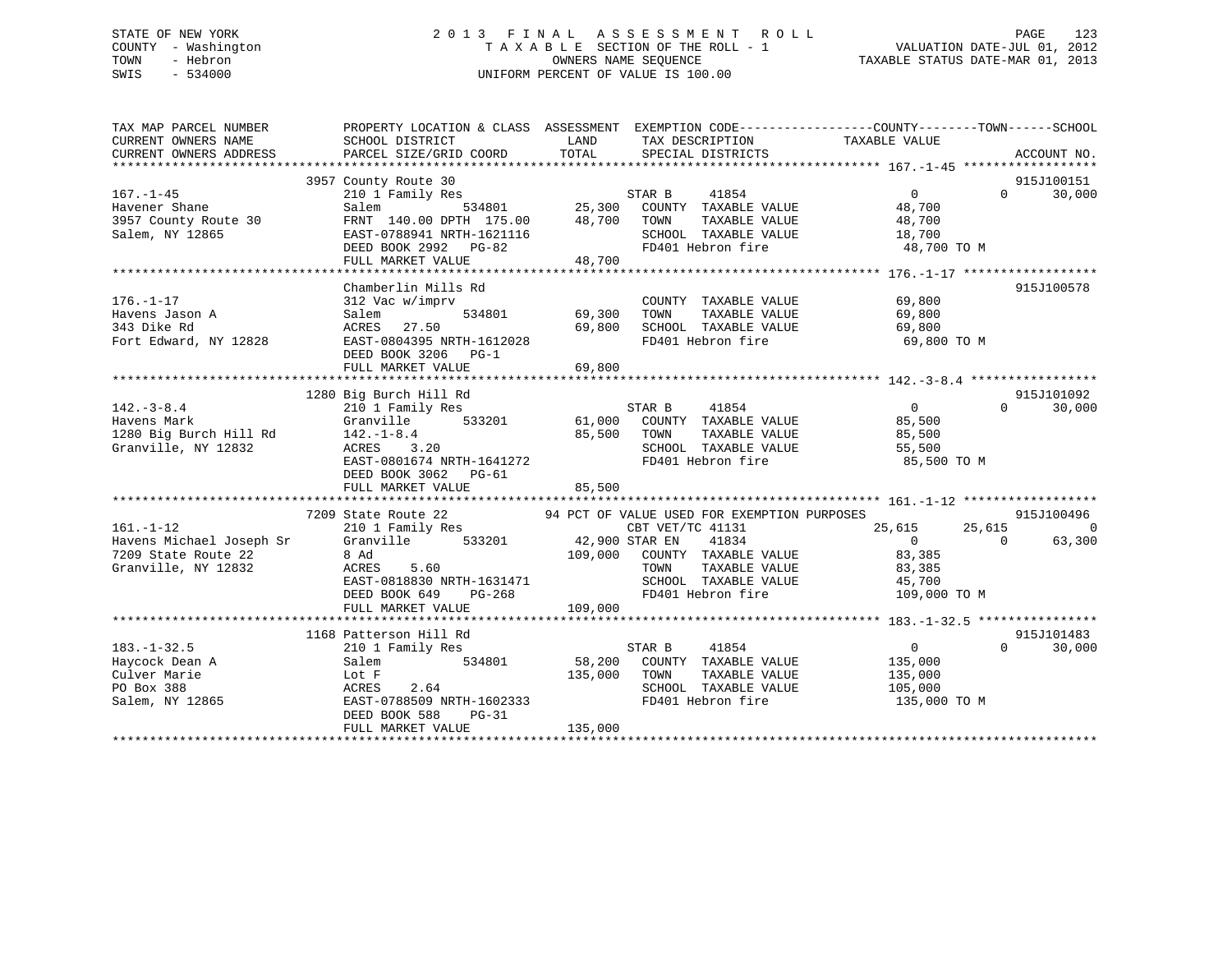# STATE OF NEW YORK 2 0 1 3 F I N A L A S S E S S M E N T R O L L PAGE 124 COUNTY - Washington T A X A B L E SECTION OF THE ROLL - 1 VALUATION DATE-JUL 01, 2012 TOWN - Hebron OWNERS NAME SEQUENCE TAXABLE STATUS DATE-MAR 01, 2013 SWIS - 534000 UNIFORM PERCENT OF VALUE IS 100.00

| TAX MAP PARCEL NUMBER<br>CURRENT OWNERS NAME<br>CURRENT OWNERS ADDRESS                                 | PROPERTY LOCATION & CLASS ASSESSMENT<br>SCHOOL DISTRICT<br>PARCEL SIZE/GRID COORD                                                                                                       | LAND<br>TAX DESCRIPTION<br>TOTAL<br>SPECIAL DISTRICTS                                                                                                                                          | EXEMPTION CODE-----------------COUNTY-------TOWN------SCHOOL<br>TAXABLE VALUE<br>ACCOUNT NO.                                       |
|--------------------------------------------------------------------------------------------------------|-----------------------------------------------------------------------------------------------------------------------------------------------------------------------------------------|------------------------------------------------------------------------------------------------------------------------------------------------------------------------------------------------|------------------------------------------------------------------------------------------------------------------------------------|
| $183.16 - 1 - 22$<br>Hayes Anthony M<br>Hayes Tracy L<br>3172 County Route 30<br>Salem, NY 12865       | 3172 County Route 30<br>210 1 Family Res<br>534801<br>Salem<br>71.00 DPTH 183.00<br>FRNT<br>0.30<br>ACRES<br>EAST-0792084 NRTH-1603745<br>DEED BOOK 646<br>$PG-30$<br>FULL MARKET VALUE | 41854<br>STAR B<br>20,900<br>COUNTY TAXABLE VALUE<br>111,500<br>TOWN<br>TAXABLE VALUE<br>SCHOOL TAXABLE VALUE<br>CA008 Cons agri dst 8<br>FD401 Hebron fire<br>111,500 LD401 West hebron light | 915J100604<br>$\overline{0}$<br>30,000<br>$\Omega$<br>111,500<br>111,500<br>81,500<br>111,500 TO M<br>111,500 TO M<br>111,500 TO M |
| $160. - 1 - 4.5$<br>Hayes Asa Ira<br>Hayes Laurie<br>29 Pine Hill Rd<br>Granville, NY 12832            | 29 Pine Hill Rd<br>242 Rurl res&rec<br>534801<br>Salem<br>$1$ ot 5<br>ACRES<br>10.47<br>EAST-0807157 NRTH-1627358<br>DEED BOOK 666<br>PG-340<br>FULL MARKET VALUE                       | STAR B<br>41854<br>50,200<br>COUNTY TAXABLE VALUE<br>147,000<br>TOWN<br>TAXABLE VALUE<br>SCHOOL TAXABLE VALUE<br>FD401 Hebron fire<br>147,000                                                  | 915J101460<br>$\Omega$<br>$\Omega$<br>30,000<br>147,000<br>147,000<br>117,000<br>147,000 TO M                                      |
| $144. - 1 - 2$<br>Hayes Charles S L.E.<br>Hayes Joan Ann<br>7907 State Route 22<br>Granville, NY 12832 | 7907 State Route 22<br>210 1 Family Res<br>Granville<br>533201<br>FRNT 285.00 DPTH 100.00<br>ACRES<br>0.65<br>EAST-0820339 NRTH-1648427<br>DEED BOOK 1810 PG-295<br>FULL MARKET VALUE   | STAR EN<br>41834<br>21,500<br>COUNTY TAXABLE VALUE<br>102,000<br>TAXABLE VALUE<br>TOWN<br>SCHOOL TAXABLE VALUE<br>FD401 Hebron fire<br>102,000                                                 | 915J100295<br>63,300<br>0<br>$\Omega$<br>102,000<br>102,000<br>38,700<br>102,000 TO M                                              |
| $144. - 1 - 9$<br>Hayes Joshua T<br>7910 State Route 22<br>Granville, NY 12832                         | 7910 State Route 22<br>270 Mfg housing<br>533201<br>Granville<br>FRNT 165.00 DPTH 180.00<br>ACRES<br>0.68<br>EAST-0820560 NRTH-1648515<br>DEED BOOK 902<br>PG-269<br>FULL MARKET VALUE  | STAR B<br>41854<br>30,500<br>COUNTY TAXABLE VALUE<br>40,000<br>TOWN<br>TAXABLE VALUE<br>SCHOOL TAXABLE VALUE<br>FD401 Hebron fire<br>40,000                                                    | 915J100294<br>$\Omega$<br>$\Omega$<br>30,000<br>40,000<br>40,000<br>10,000<br>40,000 TO M                                          |
| $175. - 1 - 29$<br>Haynes Wesley H Jr.<br>Vaningen Anne H<br>349 Gilchrist Rd<br>Arqyle, NY 12809      | 349 Gilchrist Rd<br>240 Rural res<br>534801<br>Salem<br>ACRES<br>18.17 BANK<br>151<br>EAST-0786142 NRTH-1616116<br>DEED BOOK 1869<br>PG-128<br>FULL MARKET VALUE                        | STAR B<br>41854<br>102,900<br>COUNTY TAXABLE VALUE<br>206,500<br>TAXABLE VALUE<br>TOWN<br>SCHOOL TAXABLE VALUE<br>FD401 Hebron fire<br>206,500                                                 | 915J101531<br>$\overline{0}$<br>30,000<br>$\Omega$<br>206,500<br>206,500<br>176,500<br>206,500 TO M                                |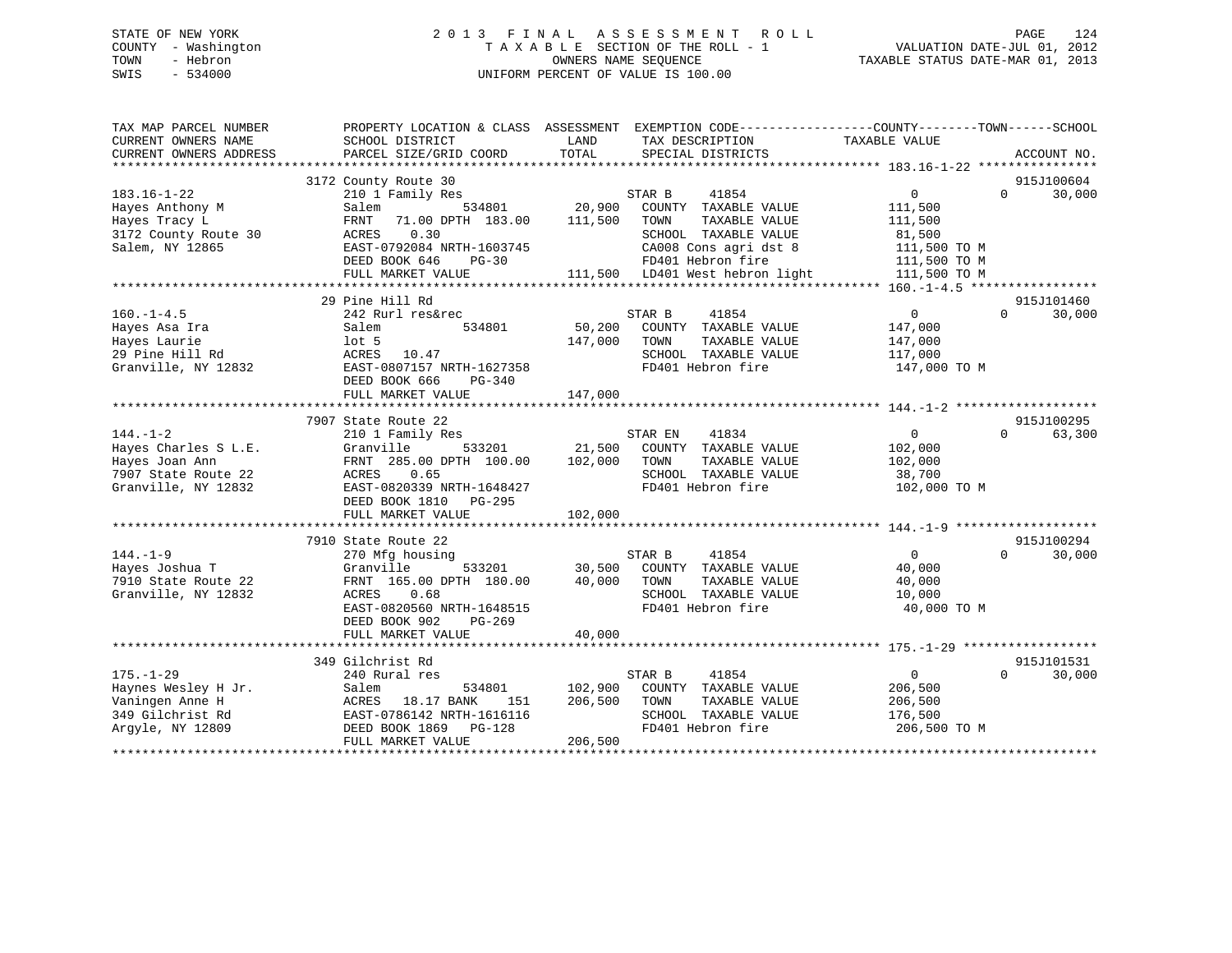# STATE OF NEW YORK 2 0 1 3 F I N A L A S S E S S M E N T R O L L PAGE 125 COUNTY - Washington T A X A B L E SECTION OF THE ROLL - 1 VALUATION DATE-JUL 01, 2012 TOWN - Hebron OWNERS NAME SEQUENCE TAXABLE STATUS DATE-MAR 01, 2013 SWIS - 534000 UNIFORM PERCENT OF VALUE IS 100.00

| TAX MAP PARCEL NUMBER<br>CURRENT OWNERS NAME           | PROPERTY LOCATION & CLASS ASSESSMENT<br>SCHOOL DISTRICT                                                    | LAND    | TAX DESCRIPTION                           | EXEMPTION CODE-----------------COUNTY-------TOWN------SCHOOL<br>TAXABLE VALUE |             |
|--------------------------------------------------------|------------------------------------------------------------------------------------------------------------|---------|-------------------------------------------|-------------------------------------------------------------------------------|-------------|
| CURRENT OWNERS ADDRESS                                 | PARCEL SIZE/GRID COORD                                                                                     | TOTAL   | SPECIAL DISTRICTS                         |                                                                               | ACCOUNT NO. |
|                                                        | East Green Pond Way                                                                                        |         |                                           |                                                                               | 915J101454  |
| $144. - 1 - 37.10$                                     | $312$ Vac w/imprv - WTRFNT                                                                                 |         | COUNTY TAXABLE VALUE                      | 70,500                                                                        |             |
| Hayward Cynthia Etal                                   | Granville<br>533201                                                                                        | 69,000  | TOWN<br>TAXABLE VALUE                     | 70,500                                                                        |             |
| 134 Aldous Rd                                          | 525/178+181+241 763/106 8                                                                                  | 70,500  | SCHOOL TAXABLE VALUE                      | 70,500                                                                        |             |
| Granville, NY 12832                                    | 155 524/150 957/316 750/3<br>FRNT 100.00 DPTH 350.00<br>EAST-0816205 NRTH-1643446<br>DEED BOOK 2552 PG-311 |         | FD401 Hebron fire                         | 70,500 TO M                                                                   |             |
|                                                        | FULL MARKET VALUE                                                                                          | 70,500  |                                           |                                                                               |             |
|                                                        |                                                                                                            |         |                                           |                                                                               |             |
|                                                        | 106 East Green Pond Way                                                                                    |         |                                           |                                                                               | 915J101446  |
| $144. - 1 - 37.1$                                      | 210 1 Family Res                                                                                           |         | COUNTY TAXABLE VALUE                      | 155,800                                                                       |             |
| Hayward Cynthia L                                      | Granville<br>533201                                                                                        | 43,300  | TOWN<br>TAXABLE VALUE                     | 155,800                                                                       |             |
| 134 Aldous Rd                                          | 5.30<br>ACRES                                                                                              | 155,800 | SCHOOL TAXABLE VALUE<br>FD401 Hebron fire | 155,800                                                                       |             |
| Granville, NY 12832                                    | EAST-0816616 NRTH-1643036<br>DEED BOOK 1925 PG-76                                                          |         |                                           | 155,800 TO M                                                                  |             |
|                                                        | FULL MARKET VALUE                                                                                          | 155,800 |                                           |                                                                               |             |
|                                                        | 234 South Grimes Hill Rd                                                                                   |         |                                           |                                                                               | 915J100196  |
| $160. - 2 - 5$                                         | 280 Res Multiple                                                                                           |         | AG DIST<br>41720                          | 119,140<br>119,140                                                            | 119,140     |
| Healey William V                                       | 533201<br>Granville                                                                                        | 631,100 | COUNTY TAXABLE VALUE                      | 655,860                                                                       |             |
| Healey Cynthia L                                       | ACRES 506.77                                                                                               | 775,000 | TOWN<br>TAXABLE VALUE                     | 655,860                                                                       |             |
| 53 Clinton Ave                                         | EAST-0814453 NRTH-1631952                                                                                  |         | SCHOOL TAXABLE VALUE                      | 655,860                                                                       |             |
| Ossining, NY 10562                                     | DEED BOOK 1725<br>PG-274                                                                                   |         | CA008 Cons agri dst 8                     | 655,860 TO M                                                                  |             |
|                                                        | FULL MARKET VALUE                                                                                          | 775,000 | 119,140 EX                                |                                                                               |             |
| MAY BE SUBJECT TO PAYMENT<br>UNDER AGDIST LAW TIL 2017 |                                                                                                            |         | FD401 Hebron fire                         | 775,000 TO M                                                                  |             |
|                                                        |                                                                                                            |         |                                           |                                                                               |             |
|                                                        | 64 Chamberlin Mills Rd                                                                                     |         |                                           |                                                                               | 915J100225  |
| $184. - 1 - 26.1$                                      | 240 Rural res                                                                                              |         | 41834<br>STAR EN                          | $\mathbf 0$<br>$\mathbf{0}$                                                   | 63,300      |
| Healy, LE James                                        | Salem<br>534801                                                                                            |         | 110,800 FOR 480A<br>47460                 | 57,700<br>57,700                                                              | 57,700      |
| Shapiro, LE Ann                                        | 463/304 476/171 721/156                                                                                    | 142,500 | COUNTY TAXABLE VALUE                      | 84,800                                                                        |             |
| 64 Chamberlin Mills Rd                                 | ACRES<br>56.60                                                                                             |         | TOWN<br>TAXABLE VALUE                     | 84,800                                                                        |             |
| Salem, NY 12865                                        | EAST-0794689 NRTH-1602092                                                                                  |         | SCHOOL TAXABLE VALUE                      | 21,500                                                                        |             |
|                                                        | DEED BOOK 2867 PG-9                                                                                        |         | CA008 Cons agri dst 8                     | 142,500 TO M                                                                  |             |
| MAY BE SUBJECT TO PAYMENT<br>UNDER RPTL480A UNTIL 2022 | FULL MARKET VALUE                                                                                          |         | 142,500 FD401 Hebron fire                 | 142,500 TO M                                                                  |             |
|                                                        |                                                                                                            |         |                                           |                                                                               |             |
|                                                        | 76 Heaphy Ln                                                                                               |         |                                           |                                                                               | 915J100296  |
| $176. - 1 - 29$                                        | 280 Res Multiple                                                                                           |         | COUNTY TAXABLE VALUE                      | 410,000                                                                       |             |
| Heaphy John P                                          | Salem<br>534801                                                                                            | 298,800 | TOWN<br>TAXABLE VALUE                     | 410,000                                                                       |             |
| Attn: Ann Conway                                       | 385/702 Will 471/203                                                                                       | 410,000 | SCHOOL TAXABLE VALUE                      | 410,000                                                                       |             |
| 76 Heaphy Ln                                           | ACRES 123.00                                                                                               |         | CA008 Cons agri dst 8                     | 410,000 TO M                                                                  |             |
| Salem, NY 12865                                        | EAST-0796159 NRTH-1609358                                                                                  |         | FD401 Hebron fire                         | 410,000 TO M                                                                  |             |
|                                                        | FULL MARKET VALUE                                                                                          | 410,000 |                                           |                                                                               |             |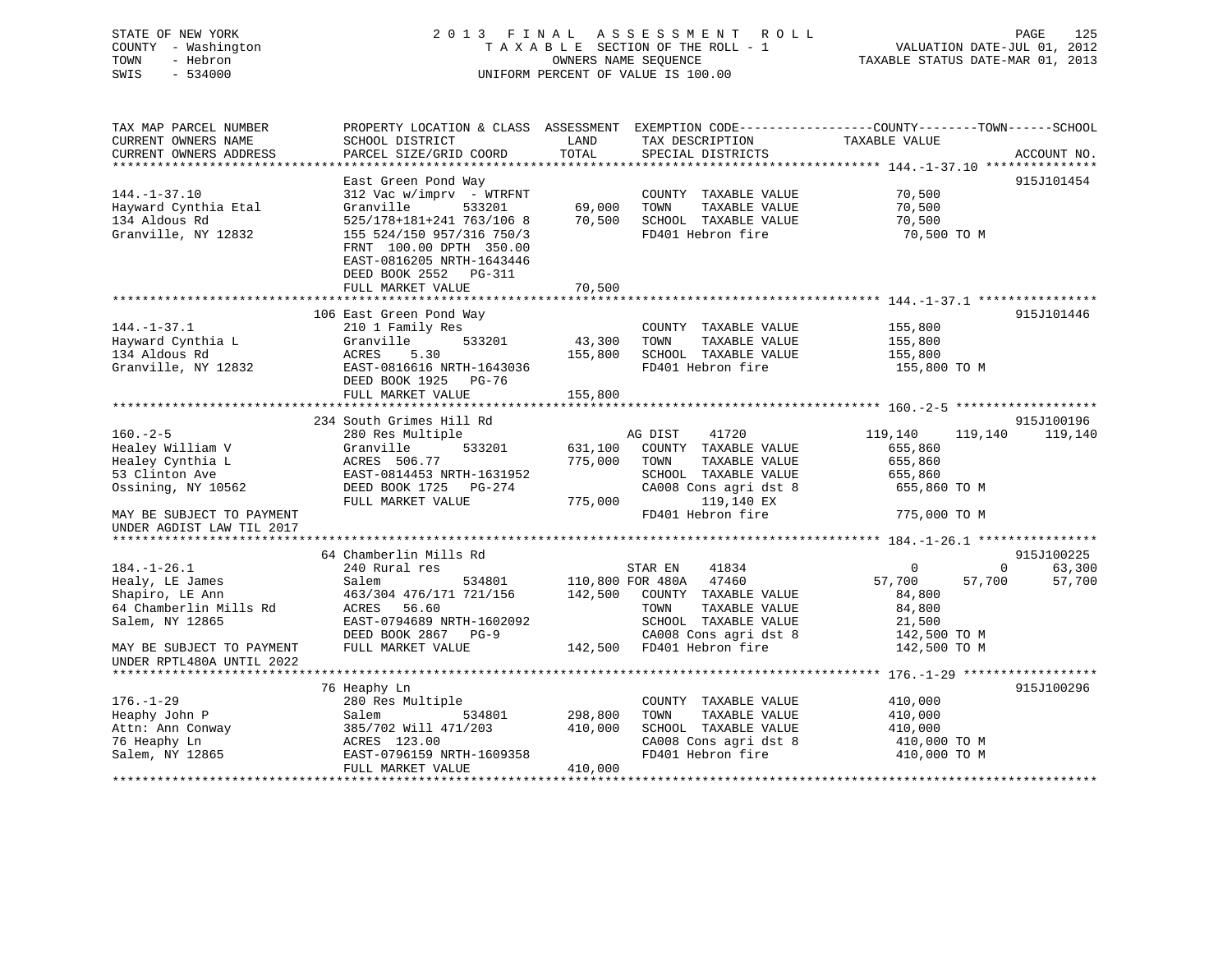# STATE OF NEW YORK 2 0 1 3 F I N A L A S S E S S M E N T R O L L PAGE 126 COUNTY - Washington T A X A B L E SECTION OF THE ROLL - 1 VALUATION DATE-JUL 01, 2012 TOWN - Hebron OWNERS NAME SEQUENCE TAXABLE STATUS DATE-MAR 01, 2013 SWIS - 534000 UNIFORM PERCENT OF VALUE IS 100.00

| TAX MAP PARCEL NUMBER<br>CURRENT OWNERS NAME<br>CURRENT OWNERS ADDRESS                                                     | PROPERTY LOCATION & CLASS ASSESSMENT EXEMPTION CODE----------------COUNTY-------TOWN------SCHOOL<br>SCHOOL DISTRICT<br>PARCEL SIZE/GRID COORD                                            | LAND<br>TOTAL                 | TAX DESCRIPTION TAXABLE VALUE<br>SPECIAL DISTRICTS                                                                                          |                                                                   | ACCOUNT NO.           |
|----------------------------------------------------------------------------------------------------------------------------|------------------------------------------------------------------------------------------------------------------------------------------------------------------------------------------|-------------------------------|---------------------------------------------------------------------------------------------------------------------------------------------|-------------------------------------------------------------------|-----------------------|
| $185. - 1 - 5.1$<br>Hebron Partners LLC<br>3556 Main St<br>PO Box 618<br>Manchester, VT 05254<br>MAY BE SUBJECT TO PAYMENT | 51 Parker Ln<br>240 Rural res<br>Salem<br>534801<br>$1$ ot $2$<br>ACRES<br>71.04<br>EAST-0810292 NRTH-1606781<br>DEED BOOK 3094 PG-270<br>FULL MARKET VALUE                              | 343,400<br>439,000<br>439,000 | COUNTY TAXABLE VALUE<br>TAXABLE VALUE<br>TOWN<br>SCHOOL TAXABLE VALUE<br>SCHOOL TAXABLE VALUE<br>CA008 Cons agri dst 8<br>FD401 Hebron fire | 439,000<br>439,000<br>439,000<br>439,000 TO M<br>439,000 TO M     |                       |
| UNDER AGDIST LAW TIL 2015                                                                                                  |                                                                                                                                                                                          |                               |                                                                                                                                             |                                                                   |                       |
|                                                                                                                            | State Route 22                                                                                                                                                                           |                               |                                                                                                                                             |                                                                   | 915J100469            |
| $185. - 1 - 7$<br>Hebron Partners LLC<br>3556 Main Street Ste O<br>Manchester, VT 05275                                    | 322 Rural vac>10<br>Salem<br>534801<br>ACRES 230.50<br>EAST-0813547 NRTH-1607138<br>DEED BOOK 3069 PG-85                                                                                 | 268,900                       | AG DIST<br>41720<br>268,900 COUNTY TAXABLE VALUE<br>TAXABLE VALUE<br>TOWN<br>SCHOOL TAXABLE VALUE<br>CA008 Cons agri dst 8                  | 43,118<br>43,118<br>225,782<br>225,782<br>225,782<br>225,782 TO M | 43,118                |
| MAY BE SUBJECT TO PAYMENT<br>UNDER AGDIST LAW TIL 2017                                                                     | FULL MARKET VALUE                                                                                                                                                                        | 268,900                       | 43,118 EX<br>FD401 Hebron fire                                                                                                              | 268,900 TO M                                                      |                       |
|                                                                                                                            | 6173 State Route 22                                                                                                                                                                      |                               |                                                                                                                                             |                                                                   | 915J101489            |
| $185. - 1 - 7.1$<br>Hebron Partners LLC<br>3556 Main Street Ste O<br>Manchester, VT 05275                                  | 210 1 Family Res<br>Salem<br>534801<br>ACRES 0.00<br>EAST-0815182 NRTH-1606638<br>DEED BOOK 3069<br>$PG-85$                                                                              | 43,500<br>133,700             | COUNTY TAXABLE VALUE<br>TAXABLE VALUE<br>TOWN<br>SCHOOL TAXABLE VALUE<br>FD401 Hebron fire                                                  | 133,700<br>133,700<br>133,700<br>133,700 TO M                     |                       |
|                                                                                                                            | FULL MARKET VALUE                                                                                                                                                                        | 133,700                       |                                                                                                                                             |                                                                   |                       |
| $185. - 1 - 60$<br>Hebron Partners LLC<br>3556 Main Street Ste O<br>Manchester, VT 05275                                   | State Route 22/W Off<br>322 Rural vac>10<br>534801<br>Salem<br>73.20<br>ACRES<br>EAST-0812382 NRTH-1605830<br>DEED BOOK 3069 PG-85                                                       | 111,500<br>111,500            | AG DIST 41720<br>COUNTY TAXABLE VALUE<br>TOWN<br>TAXABLE VALUE<br>SCHOOL TAXABLE VALUE<br>CA008 Cons agri dst 8                             | 18,739 18,739<br>92,761<br>92,761<br>92,761<br>92,761 TO M        | 18,739                |
| MAY BE SUBJECT TO PAYMENT<br>UNDER AGDIST LAW TIL 2017                                                                     | FULL MARKET VALUE                                                                                                                                                                        | 111,500                       | 18,739 EX<br>FD401 Hebron fire                                                                                                              | 111,500 TO M                                                      |                       |
|                                                                                                                            |                                                                                                                                                                                          |                               |                                                                                                                                             |                                                                   |                       |
| $153. - 1 - 1.7$<br>Heidorf Philip<br>May Sylvia<br>1986 County Route 31<br>Granville, NY 12832                            | 1986 County Route 31<br>210 1 Family Res<br>Granville<br>FRNT 369.00 DPTH 228.00<br>0.97 BANK<br>ACRES<br>11A<br>EAST-0817921 NRTH-1641072<br>DEED BOOK 1977 PG-113<br>FULL MARKET VALUE | 84,000<br>84,000              | STAR B<br>41854<br>533201 37,100 COUNTY TAXABLE VALUE<br>TAXABLE VALUE<br>TOWN<br>SCHOOL TAXABLE VALUE<br>FD401 Hebron fire                 | $\overline{0}$<br>84,000<br>84,000<br>54,000<br>84,000 TO M       | $\mathbf 0$<br>30,000 |
|                                                                                                                            |                                                                                                                                                                                          |                               |                                                                                                                                             |                                                                   |                       |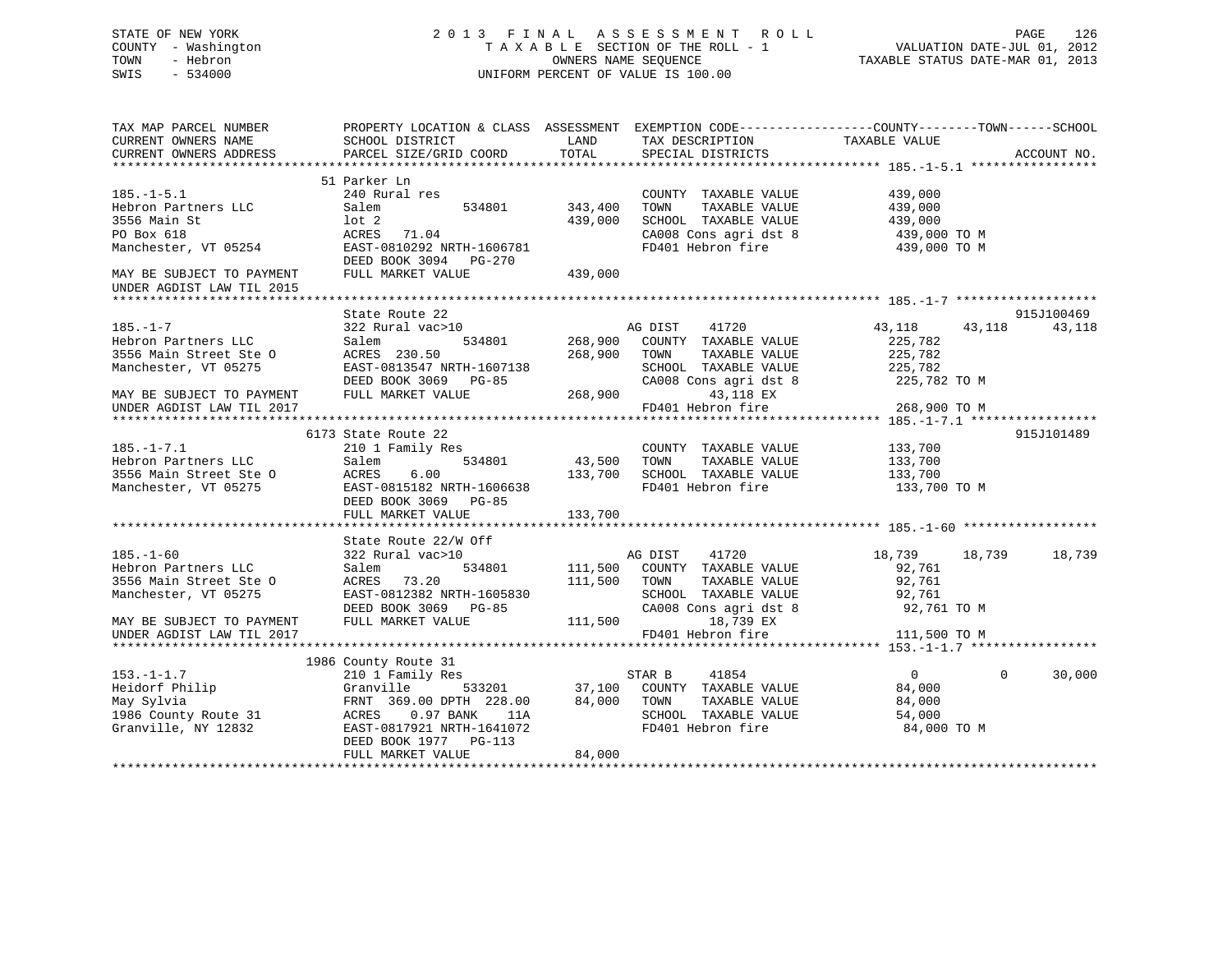# STATE OF NEW YORK 2 0 1 3 F I N A L A S S E S S M E N T R O L L PAGE 127 COUNTY - Washington T A X A B L E SECTION OF THE ROLL - 1 VALUATION DATE-JUL 01, 2012 TOWN - Hebron OWNERS NAME SEQUENCE TAXABLE STATUS DATE-MAR 01, 2013 SWIS - 534000 UNIFORM PERCENT OF VALUE IS 100.00

| TAX MAP PARCEL NUMBER<br>CURRENT OWNERS NAME<br>CURRENT OWNERS ADDRESS                                                                                                             | PROPERTY LOCATION & CLASS ASSESSMENT EXEMPTION CODE----------------COUNTY-------TOWN------SCHOOL<br>SCHOOL DISTRICT<br>PARCEL SIZE/GRID COORD                                                                                | LAND<br>TOTAL              | TAX DESCRIPTION<br>SPECIAL DISTRICTS                                                                                                                                                                                                                                                      | TAXABLE VALUE                                                                                                                 | ACCOUNT NO.                                                      |
|------------------------------------------------------------------------------------------------------------------------------------------------------------------------------------|------------------------------------------------------------------------------------------------------------------------------------------------------------------------------------------------------------------------------|----------------------------|-------------------------------------------------------------------------------------------------------------------------------------------------------------------------------------------------------------------------------------------------------------------------------------------|-------------------------------------------------------------------------------------------------------------------------------|------------------------------------------------------------------|
|                                                                                                                                                                                    |                                                                                                                                                                                                                              |                            |                                                                                                                                                                                                                                                                                           |                                                                                                                               |                                                                  |
| $177. - 1 - 13$<br>Heinrich William<br>1233 Chamberlin Mills Rd<br>Salem, NY 12865                                                                                                 | 1233 Chamberlin Mills Rd<br>210 1 Family Res<br>Salem 534801<br>937/152<br>ACRES 5.97                                                                                                                                        | 190,400                    | STAR B 41854<br>45,200 COUNTY TAXABLE VALUE<br>TOWN<br>TAXABLE VALUE<br>SCHOOL TAXABLE VALUE                                                                                                                                                                                              | $\overline{0}$<br>$\Omega$<br>190,400<br>190,400<br>160,400                                                                   | 915J100134<br>30,000                                             |
|                                                                                                                                                                                    | ACRES 5.97<br>EAST-0814640 NRTH-1615469<br>DEED BOOK 2743 PG-278<br>FULL MARKET VALUE                                                                                                                                        | 190,400                    | FD401 Hebron fire                                                                                                                                                                                                                                                                         | 190,400 TO M                                                                                                                  |                                                                  |
|                                                                                                                                                                                    |                                                                                                                                                                                                                              |                            |                                                                                                                                                                                                                                                                                           |                                                                                                                               |                                                                  |
| $183.16 - 1 - 8$<br>183.16-1-8<br>Heinrich William Salem<br>1233 Chamberlin Mills Rd 2174/191<br>22.00 DPT 92.00 DPT<br>Salem, NY 12865                                            | 3185 County Route 30<br>312 Vac w/imprv<br>534801<br>FRNT 92.00 DPTH 138.00<br>ACRES 0.29<br>EAST-0791752 NRTH-1604007<br>DEED BOOK 2951 PG-45<br>FULL MARKET VALUE                                                          | 19,500<br>38,500<br>38,500 | COUNTY TAXABLE VALUE 38,500<br>TOWN TAXABLE VALUE 38,500<br>TOWN<br>TAXABLE VALUE<br>SCHOOL TAXABLE VALUE<br>CA008 Cons agri dst 8<br>FD401 Hebron fire<br>LD401 West hebron light 38,500 TO M                                                                                            | 38,500<br>38,500<br>38,500 TO M<br>38,500 TO M                                                                                | 9179900270                                                       |
|                                                                                                                                                                                    |                                                                                                                                                                                                                              |                            |                                                                                                                                                                                                                                                                                           |                                                                                                                               |                                                                  |
| $177. - 1 - 41$<br>Hennessey Denise<br>776 Chamberlain Mills Rd<br>Salem, NY 12865<br>MAY BE SUBJECT TO PAYMENT<br>UNDER AGDIST LAW TIL 2020<br>$158. - 1 - 23$                    | 776 Chamberlin Mills Rd<br>116 Other stock<br>Salem<br>735/214<br>C.O. 215/209<br>ACRES 37.40<br>ACRES 37.40<br>EAST-0805388 NRTH-1611704<br>DEED BOOK 2946 PG-299<br>FULL MARKET VALUE<br>Scott Hill Rd<br>322 Rural vac>10 | 162,700                    | 70 PCT OF VALUE USED FOR EXEMPTION PURPOSES<br>1 - .<br>er stock 534801 86,800 AGED-ALL 41800<br>162,700 STAR EN 41834<br>COUNTY TAXABLE VALUE<br>TOWN<br>TAXABLE VALUE<br>SCHOOL TAXABLE VALUE<br>FD401 Hebron fire 162,700 TO M<br>AG DIST 41720<br>532001 123,000 COUNTY TAXABLE VALUE | 39,932 39,932<br>56,945 56,945<br>$\overline{0}$<br>$\overline{0}$<br>65,823<br>65,823<br>2,523<br>32,435<br>32,435<br>90,565 | 915J100572<br>39,932<br>56,945<br>63,300<br>915J100299<br>32,435 |
| Henry Vernon Trustee<br>Henry Reba May Trustee<br>24 Second St<br>Glens Falls, NY 12801<br>MAY BE SUBJECT TO PAYMENT<br>UNDER AGDIST LAW TIL 2017<br>***************************** | Argyle<br>ACRES 40.50<br>ACAST-0782889 NRTH-1629033<br>EAST-0782889 NRTH-1629033<br>DEED BOOK 653<br>PG-294<br>FULL MARKET VALUE                                                                                             | 123,000 TOWN<br>123,000    | TAXABLE VALUE<br>SCHOOL TAXABLE VALUE<br>CA008 Cons agri dst 8<br>32,435 EX<br>FD401 Hebron fire                                                                                                                                                                                          | 90,565<br>90,565<br>90,565 TO M<br>123,000 TO M                                                                               |                                                                  |
| $177. - 1 - 3.10$<br>Hernandez Silvia<br>79 Lentine Way<br>Salem, NY 12865                                                                                                         | Lentine Way<br>314 Rural vac<10<br>534801<br>Salem<br>$16,200$<br>3.04<br>Lot 6<br>ACRES<br>EAST-0805726 NRTH-1617271<br>DEED BOOK 3146 PG-103<br>FULL MARKET VALUE                                                          | 16,200<br>16,200           | COUNTY TAXABLE VALUE 16,200<br>TOWN TAXABLE VALUE 16,200<br>SCHOOL TAXABLE VALUE<br>CA008 Cons agri dst 8<br>FD401 Hebron fire                                                                                                                                                            | 16,200<br>16,200 TO M<br>16,200 TO M                                                                                          |                                                                  |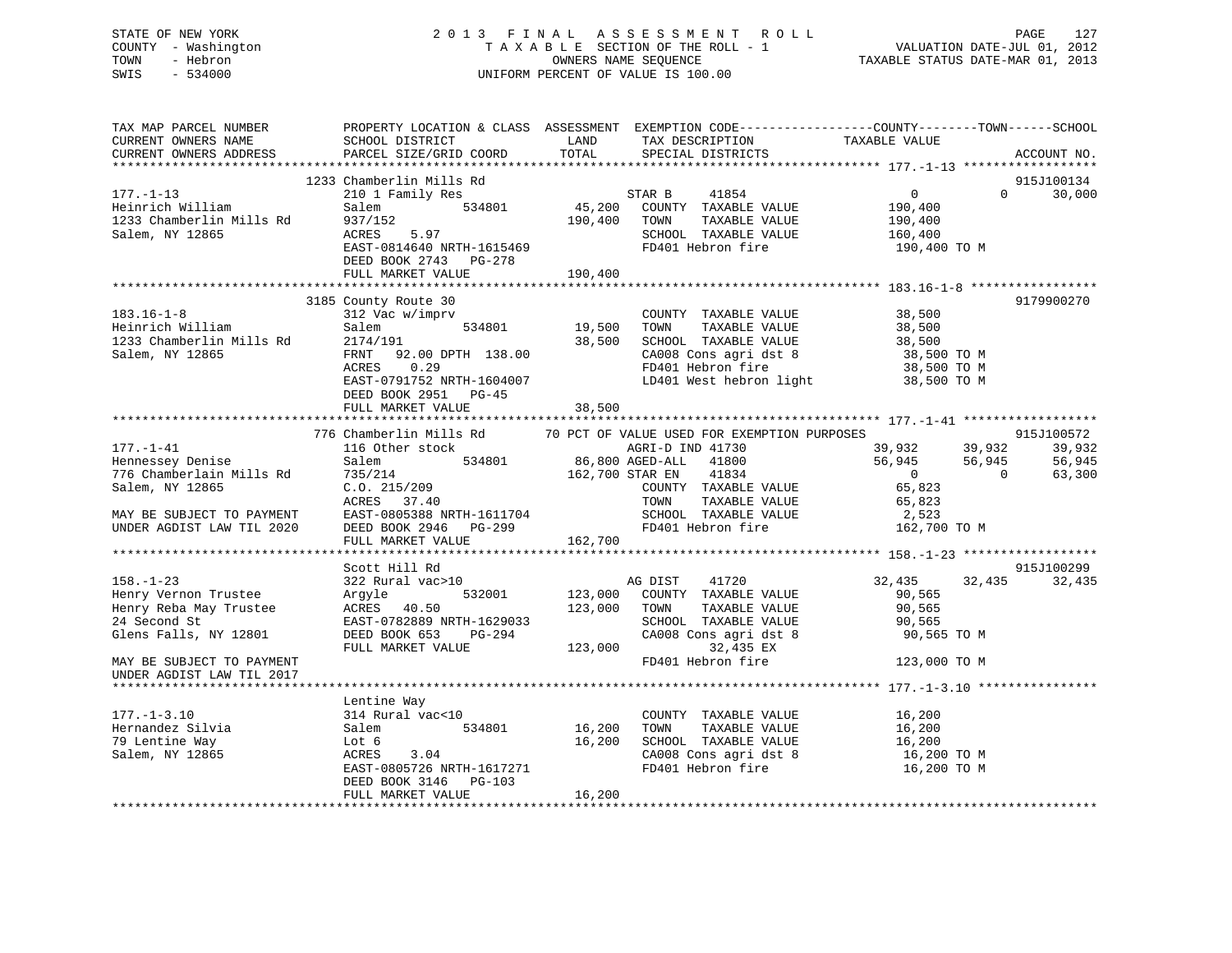# STATE OF NEW YORK 2 0 1 3 F I N A L A S S E S S M E N T R O L L PAGE 128 COUNTY - Washington T A X A B L E SECTION OF THE ROLL - 1 VALUATION DATE-JUL 01, 2012 TOWN - Hebron OWNERS NAME SEQUENCE TAXABLE STATUS DATE-MAR 01, 2013 SWIS - 534000 UNIFORM PERCENT OF VALUE IS 100.00

| TAX MAP PARCEL NUMBER<br>CURRENT OWNERS NAME<br>CURRENT OWNERS ADDRESS                                                                                 | PROPERTY LOCATION & CLASS ASSESSMENT EXEMPTION CODE----------------COUNTY-------TOWN------SCHOOL<br>SCHOOL DISTRICT<br>PARCEL SIZE/GRID COORD               | LAND<br>TOTAL                        | TAX DESCRIPTION TAXABLE VALUE<br>SPECIAL DISTRICTS                                                                                     |                                                                                                 | ACCOUNT NO.        |
|--------------------------------------------------------------------------------------------------------------------------------------------------------|-------------------------------------------------------------------------------------------------------------------------------------------------------------|--------------------------------------|----------------------------------------------------------------------------------------------------------------------------------------|-------------------------------------------------------------------------------------------------|--------------------|
| $177. - 1 - 3.11$<br>Hernandez Silvia<br>79 Lentine Way<br>Salem, NY 12865                                                                             | 79 Lentine Way<br>270 Mfg housing<br>Salem<br>534801<br>Lot 5<br>ACRES<br>5.30<br>EAST-0805623 NRTH-1616963<br>DEED BOOK 3146 PG-103<br>FULL MARKET VALUE   | 42,500<br>51,500<br>51,500           | STAR B MH 41864<br>COUNTY TAXABLE VALUE<br>TAXABLE VALUE<br>TOWN<br>SCHOOL TAXABLE VALUE<br>CA008 Cons agri dst 8<br>FD401 Hebron fire | $\overline{0}$<br>51,500<br>51,500<br>29,250<br>51,500 TO M<br>51,500 TO M                      | 22,250<br>$\Omega$ |
| $185. - 1 - 10$<br>Hickland Richard<br>6110 State Route 22<br>Salem, NY 12865                                                                          | 6110 State Route 22<br>210 1 Family Res<br>534801<br>Salem<br>ACRES<br>1.40<br>EAST-0815022 NRTH-1605047<br>DEED BOOK 700<br>PG-173<br>FULL MARKET VALUE    | 33,000<br>79,000<br>79,000           | COUNTY TAXABLE VALUE<br>TAXABLE VALUE<br>TOWN<br>SCHOOL TAXABLE VALUE<br>CA008 Cons agri dst 8<br>FD401 Hebron fire                    | 79,000<br>79,000<br>79,000<br>79,000 TO M<br>79,000 TO M                                        | 915L100276         |
|                                                                                                                                                        | 3991 County Route 30                                                                                                                                        |                                      |                                                                                                                                        |                                                                                                 | 915J100614         |
| $167. - 1 - 42$<br>Higgs Kevin<br>Massey Jeanne P<br>3991 County Route 30<br>Salem, NY 12865<br>MAY BE SUBJECT TO PAYMENT<br>UNDER AGDIST LAW TIL 2020 | 241 Rural res&ag<br>Salem<br>534801<br>ACRES<br>34.20 BANK<br>151<br>EAST-0788150 NRTH-1621133<br>DEED BOOK 891<br>$PG-1$<br>FULL MARKET VALUE              | 136,900 STAR B<br>189,500<br>189,500 | AGRI-D IND 41730<br>41854<br>COUNTY TAXABLE VALUE<br>TOWN<br>TAXABLE VALUE<br>SCHOOL TAXABLE VALUE<br>FD401 Hebron fire                | 45,015<br>45,015<br>$\Omega$<br>$\overline{0}$<br>144,485<br>144,485<br>114,485<br>189,500 TO M | 45,015<br>30,000   |
| $161. - 2 - 3.1$<br>Hill James<br>Hill Teddy M<br>993 Murphy Rd<br>North Bennington, VT 05257                                                          | Rykowski Ln/e Off<br>322 Rural vac>10<br>Granville<br>533201<br>ACRES 21.50<br>EAST-0822892 NRTH-1627891<br>DEED BOOK 2491    PG-339<br>FULL MARKET VALUE   | 15,300<br>15,300<br>15,300           | COUNTY TAXABLE VALUE<br>TOWN<br>TAXABLE VALUE<br>SCHOOL TAXABLE VALUE<br>FD401 Hebron fire                                             | 15,300<br>15,300<br>15,300<br>15,300 TO M                                                       | 915J100307         |
| $161. - 2 - 3.4$<br>Hill James<br>Hill Teddy M<br>993 Murphy Rd<br>N. Bennington, VT 05257                                                             | Rykowski Ln/e Off<br>314 Rural vac<10<br>Granville<br>533201<br>4.50<br>ACRES<br>EAST-0821082 NRTH-1627539<br>DEED BOOK 2910<br>PG-341<br>FULL MARKET VALUE | 3,230<br>3,230<br>3,230              | COUNTY TAXABLE VALUE<br>TOWN<br>TAXABLE VALUE<br>SCHOOL TAXABLE VALUE<br>FD401 Hebron fire                                             | 3,230<br>3,230<br>3,230<br>3,230 TO M                                                           | 915J101286         |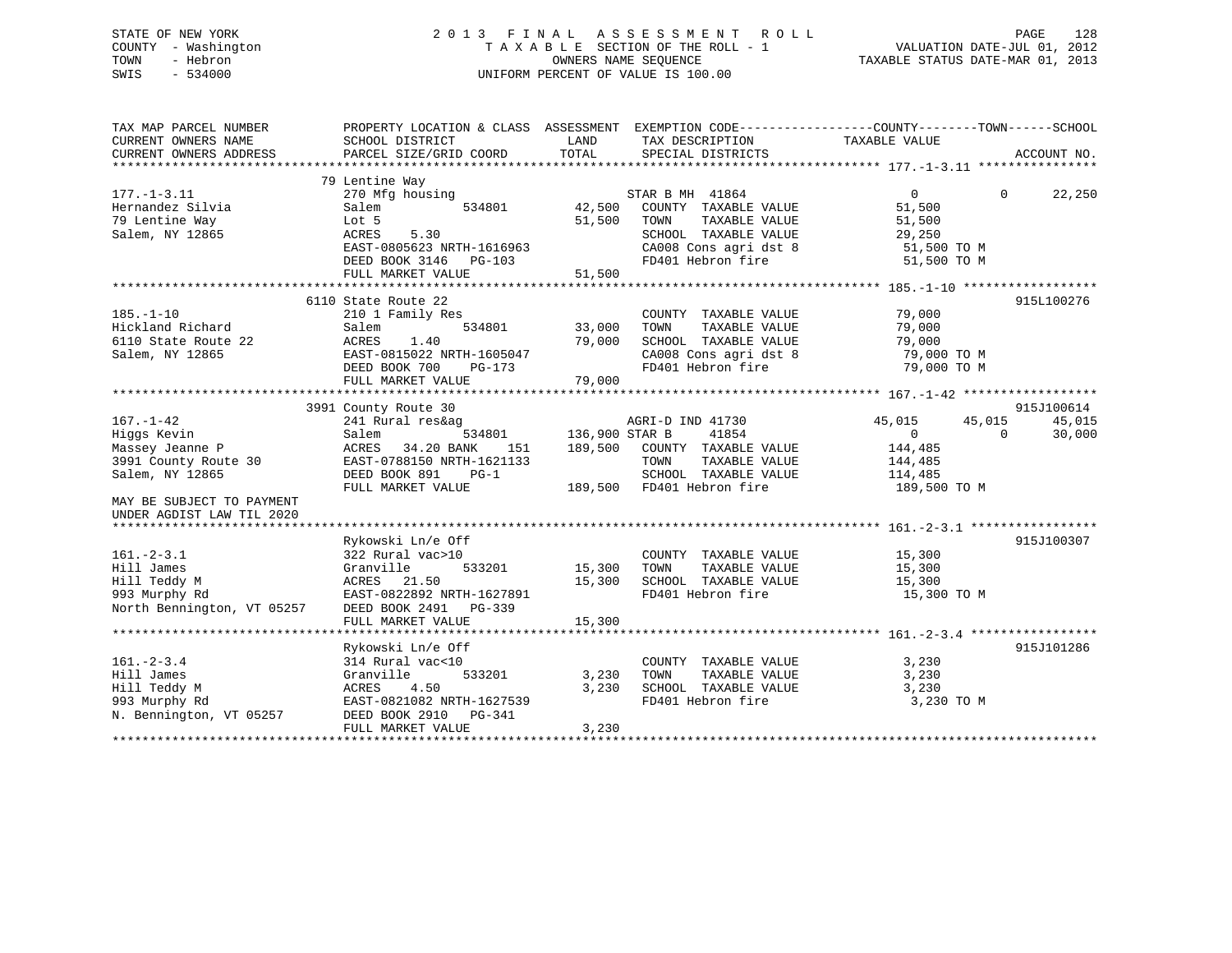# STATE OF NEW YORK 2 0 1 3 F I N A L A S S E S S M E N T R O L L PAGE 129 COUNTY - Washington T A X A B L E SECTION OF THE ROLL - 1 VALUATION DATE-JUL 01, 2012 TOWN - Hebron OWNERS NAME SEQUENCE TAXABLE STATUS DATE-MAR 01, 2013 SWIS - 534000 UNIFORM PERCENT OF VALUE IS 100.00

| TAX MAP PARCEL NUMBER                                                                               | PROPERTY LOCATION & CLASS ASSESSMENT EXEMPTION CODE---------------COUNTY-------TOWN-----SCHOOL |         |                                                                           |                       |                |            |
|-----------------------------------------------------------------------------------------------------|------------------------------------------------------------------------------------------------|---------|---------------------------------------------------------------------------|-----------------------|----------------|------------|
| CURRENT OWNERS NAME                                                                                 | SCHOOL DISTRICT                                                                                | LAND    | TAX DESCRIPTION                                                           | TAXABLE VALUE         |                |            |
|                                                                                                     |                                                                                                |         |                                                                           |                       |                |            |
|                                                                                                     |                                                                                                |         |                                                                           |                       |                |            |
|                                                                                                     | Rykowski Ln/e Off                                                                              |         |                                                                           |                       |                | 915J101521 |
| $161. - 2 - 3.10$                                                                                   | 314 Rural vac<10                                                                               |         | COUNTY TAXABLE VALUE                                                      | 3,600                 |                |            |
| Hill James                                                                                          | 533201<br>Granville                                                                            | 3,600   | TAXABLE VALUE<br>TOWN                                                     | 3,600                 |                |            |
|                                                                                                     |                                                                                                | 3,600   | SCHOOL TAXABLE VALUE                                                      | 3,600                 |                |            |
|                                                                                                     |                                                                                                |         | FD401 Hebron fire                                                         | 3,600 TO M            |                |            |
| Hill Teddy M<br>Hill Teddy M<br>93 Murphy Rd<br>North Bennington, VT 05257<br>DEED BOOK 2491 PG-339 |                                                                                                |         |                                                                           |                       |                |            |
|                                                                                                     | FULL MARKET VALUE                                                                              | 3,600   |                                                                           |                       |                |            |
|                                                                                                     |                                                                                                |         |                                                                           |                       |                |            |
|                                                                                                     | 77 Rykowski Ln                                                                                 |         |                                                                           |                       |                | 915J101522 |
| $161. - 2 - 3.11$                                                                                   | 312 Vac w/imprv                                                                                |         | COUNTY TAXABLE VALUE 42,500                                               |                       |                |            |
| Hill James                                                                                          | 533201<br>Granville                                                                            | 25,000  | TAXABLE VALUE 42,500<br>TOWN                                              |                       |                |            |
| Hill Teddy M                                                                                        | ACRES 7.80                                                                                     |         |                                                                           |                       |                |            |
| 993 Murphy Rd                                                                                       | EAST-0821738 NRTH-1627585                                                                      |         | $42,500$ SCHOOL TAXABLE VALUE $42,500$<br>FD401 Hebron fire $42,500$ TO M |                       |                |            |
| North Bennington, VT 05257 DEED BOOK 2491 PG-339                                                    |                                                                                                |         |                                                                           |                       |                |            |
|                                                                                                     | FULL MARKET VALUE                                                                              | 42,500  |                                                                           |                       |                |            |
|                                                                                                     |                                                                                                |         |                                                                           |                       |                |            |
|                                                                                                     | Rykowski Ln/e Off                                                                              |         |                                                                           |                       |                |            |
| $161.-2-3.14$                                                                                       | 314 Rural vac<10                                                                               |         | COUNTY TAXABLE VALUE                                                      | 4,660                 |                |            |
| Hill James                                                                                          | 533201<br>Granville                                                                            | 4,660   | TAXABLE VALUE<br>TOWN                                                     | 4,660                 |                |            |
| Hill Teddy M                                                                                        | 6.50                                                                                           | 4,660   | SCHOOL TAXABLE VALUE                                                      | 4,660                 |                |            |
| 993 Murphy Rd                                                                                       |                                                                                                |         | FD401 Hebron fire                                                         | 4,660 TO M            |                |            |
| North Bennington, VT 05257 DEED BOOK 2491 PG-339                                                    |                                                                                                |         |                                                                           |                       |                |            |
|                                                                                                     | FULL MARKET VALUE                                                                              | 4,660   |                                                                           |                       |                |            |
|                                                                                                     |                                                                                                |         |                                                                           |                       |                |            |
|                                                                                                     | 277 Higgins Rd                                                                                 |         |                                                                           |                       |                | 915J101811 |
| $170. - 2 - 25$                                                                                     | 241 Rural res&ag                                                                               |         | AGRI-D IND 41730                                                          | 36,563 36,563         |                | 36,563     |
| Hill-Pierce Mary Ellen                                                                              | Granville                                                                                      |         | 533201 49,800 STAR B 41854                                                | $\overline{0}$        | $\overline{0}$ | 30,000     |
| 277 Higgins Rd                                                                                      | sub lots 5&6                                                                                   |         | 211,500 COUNTY TAXABLE VALUE 174,937                                      |                       |                |            |
| Granville, NY 12832                                                                                 | ACRES 10.17 BANK<br>40                                                                         |         | TOWN                                                                      | TAXABLE VALUE 174,937 |                |            |
|                                                                                                     | EAST-0820764 NRTH-1622373                                                                      |         | SCHOOL TAXABLE VALUE                                                      | 144,937               |                |            |
| MAY BE SUBJECT TO PAYMENT                                                                           |                                                                                                |         | FD401 Hebron fire                                                         | 211,500 TO M          |                |            |
| UNDER AGDIST LAW TIL 2020                                                                           | FULL MARKET VALUE                                                                              | 211,500 |                                                                           |                       |                |            |
|                                                                                                     |                                                                                                |         |                                                                           |                       |                |            |
|                                                                                                     | 3537 County Route 30                                                                           |         |                                                                           |                       |                | 915J101299 |
| $175. - 1 - 12.3$                                                                                   | 210 1 Family Res                                                                               |         | STAR B<br>41854                                                           | $\overline{0}$        | $\Omega$       | 30,000     |
| Hitchcock Randy                                                                                     | Salem<br>534801                                                                                |         | 56,400 COUNTY TAXABLE VALUE                                               | 188,500               |                |            |
| Hitchcock Charlotte L                                                                               | 5.06<br>ACRES                                                                                  | 188,500 | TAXABLE VALUE<br>TOWN                                                     | 188,500               |                |            |
|                                                                                                     |                                                                                                |         | SCHOOL TAXABLE VALUE                                                      | 158,500               |                |            |
| 3537 County Route 30 EAST-0791190 NRTH-1611912<br>Salem, NY 12865                                   | DEED BOOK 812<br>PG-137                                                                        |         | FD401 Hebron fire                                                         | 188,500 TO M          |                |            |
|                                                                                                     | FULL MARKET VALUE                                                                              | 188,500 |                                                                           |                       |                |            |
|                                                                                                     |                                                                                                |         |                                                                           |                       |                |            |
|                                                                                                     |                                                                                                |         |                                                                           |                       |                |            |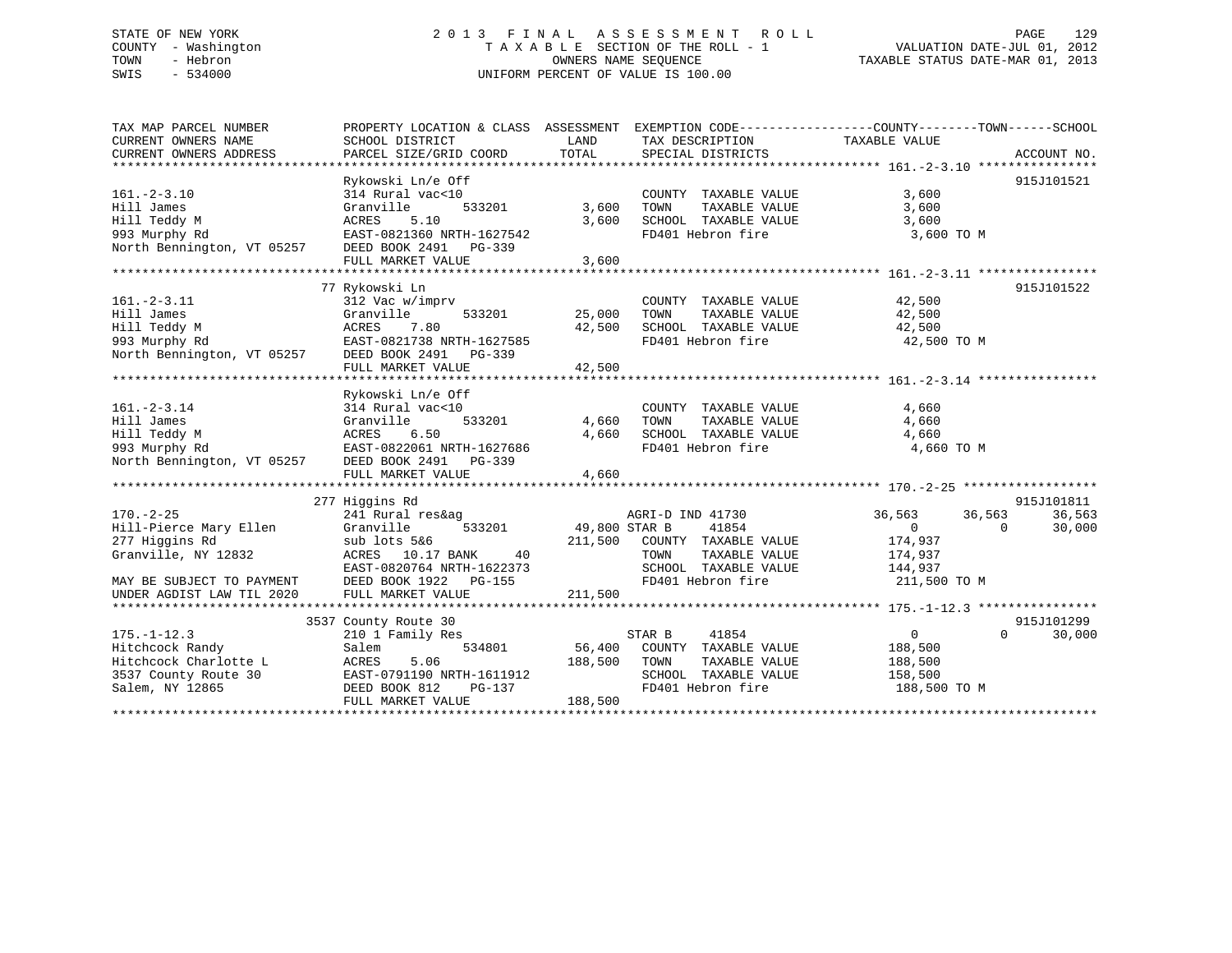# STATE OF NEW YORK 2 0 1 3 F I N A L A S S E S S M E N T R O L L PAGE 130 COUNTY - Washington T A X A B L E SECTION OF THE ROLL - 1 VALUATION DATE-JUL 01, 2012 TOWN - Hebron OWNERS NAME SEQUENCE TAXABLE STATUS DATE-MAR 01, 2013 SWIS - 534000 UNIFORM PERCENT OF VALUE IS 100.00

| TAX MAP PARCEL NUMBER<br>CURRENT OWNERS NAME                                                            | PROPERTY LOCATION & CLASS ASSESSMENT EXEMPTION CODE---------------COUNTY-------TOWN------SCHOOL<br>SCHOOL DISTRICT                                                          | LAND                                      | TAX DESCRIPTION                                                                                               | TAXABLE VALUE                                                   |                                  |
|---------------------------------------------------------------------------------------------------------|-----------------------------------------------------------------------------------------------------------------------------------------------------------------------------|-------------------------------------------|---------------------------------------------------------------------------------------------------------------|-----------------------------------------------------------------|----------------------------------|
| CURRENT OWNERS ADDRESS                                                                                  | PARCEL SIZE/GRID COORD                                                                                                                                                      | TOTAL                                     | SPECIAL DISTRICTS                                                                                             |                                                                 | ACCOUNT NO.                      |
| $151. - 1 - 6$<br>Hlubina Frank<br>Hlubina Ellen<br>PO Box 341<br>Granville, NY 12832                   | 1325 Big Burch Hill Rd<br>210 1 Family Res<br>533201<br>Granville<br>7.80<br>ACRES<br>EAST-0802867 NRTH-1640946<br>DEED BOOK 610<br>PG-142<br>FULL MARKET VALUE             | 77,000<br>156,000<br>156,000              | STAR B<br>41854<br>COUNTY TAXABLE VALUE<br>TOWN<br>TAXABLE VALUE<br>SCHOOL TAXABLE VALUE<br>FD401 Hebron fire | $\overline{0}$<br>156,000<br>156,000<br>126,000<br>156,000 TO M | 915J100625<br>30,000<br>$\Omega$ |
|                                                                                                         |                                                                                                                                                                             |                                           |                                                                                                               |                                                                 |                                  |
| $161. - 1 - 3$<br>Hoard Robert H<br>55 Main St<br>Granville, NY 12832                                   | State Route 22<br>323 Vacant rural<br>Granville<br>ACRES 20.00 BANK<br>EAST-0818979 NRTH-1632233<br>DEED BOOK 2722 PG-311<br>FULL MARKET VALUE                              | 533201 23,500<br>NXK 151 23,500<br>23,500 | COUNTY TAXABLE VALUE 23,500<br>SCHOOL TAXABLE VALUE<br>SCHOOL TAXABLE VALUE<br>FD401 Hebron fire              | 23,500<br>23,500<br>23,500 TO M                                 | 915J100238                       |
|                                                                                                         |                                                                                                                                                                             |                                           |                                                                                                               |                                                                 |                                  |
| $161. - 1 - 11$<br>Hoard Robert H<br>55 Main St                                                         | 7157 State Route 22<br>240 Rural res<br>Granville<br>533201<br>ACRES 85.00<br>Granville, NY 12832 EAST-0817591 NRTH-1631249<br>DEED BOOK 881<br>PG-299<br>FULL MARKET VALUE | 146,300<br>378,500<br>378,500             | STAR B<br>41854<br>COUNTY TAXABLE VALUE<br>TAXABLE VALUE<br>TOWN<br>SCHOOL TAXABLE VALUE<br>FD401 Hebron fire | $\overline{0}$<br>378,500<br>378,500<br>348,500<br>378,500 TO M | 915J100363<br>$\Omega$<br>30,000 |
|                                                                                                         | 1301 Big Burch Hill Rd                                                                                                                                                      |                                           |                                                                                                               |                                                                 |                                  |
| $142. - 3 - 8.8$<br>Holcomb Peter G<br>Holcomb Heather<br>1303 Big Burch Hill Rd<br>Granville, NY 12832 | 312 Vac w/imprv<br>Granville 533201<br>Garage<br>$142. - 1 - 8.8$<br>ACRES 1.70<br>EAST-0802327 NRTH-1641491<br>DEED BOOK 2865 PG-70                                        | 40,500<br>43,500                          | COUNTY TAXABLE VALUE 43,500<br>TOWN<br>TAXABLE VALUE<br>SCHOOL TAXABLE VALUE<br>FD401 Hebron fire             | 43,500<br>43,500<br>43,500 TO M                                 |                                  |
|                                                                                                         | FULL MARKET VALUE                                                                                                                                                           | 43,500                                    |                                                                                                               |                                                                 |                                  |
|                                                                                                         | 68 Thunder Way                                                                                                                                                              |                                           |                                                                                                               |                                                                 |                                  |
| $175. - 1 - 12.14$<br>Holcomb Steven<br>16 Vermont<br>Queensbury, NY 12804                              | 260 Seasonal res<br>Salem<br>534801<br>5.00<br>ACRES<br>EAST-0790426 NRTH-1611044<br>DEED BOOK 3004 PG-34<br>FULL MARKET VALUE                                              | 23,000<br>37,200<br>37,200                | COUNTY TAXABLE VALUE<br>TAXABLE VALUE<br>TOWN<br>SCHOOL TAXABLE VALUE<br>FD401 Hebron fire                    | 37,200<br>37,200<br>37,200<br>37,200 TO M                       |                                  |
|                                                                                                         |                                                                                                                                                                             |                                           |                                                                                                               |                                                                 |                                  |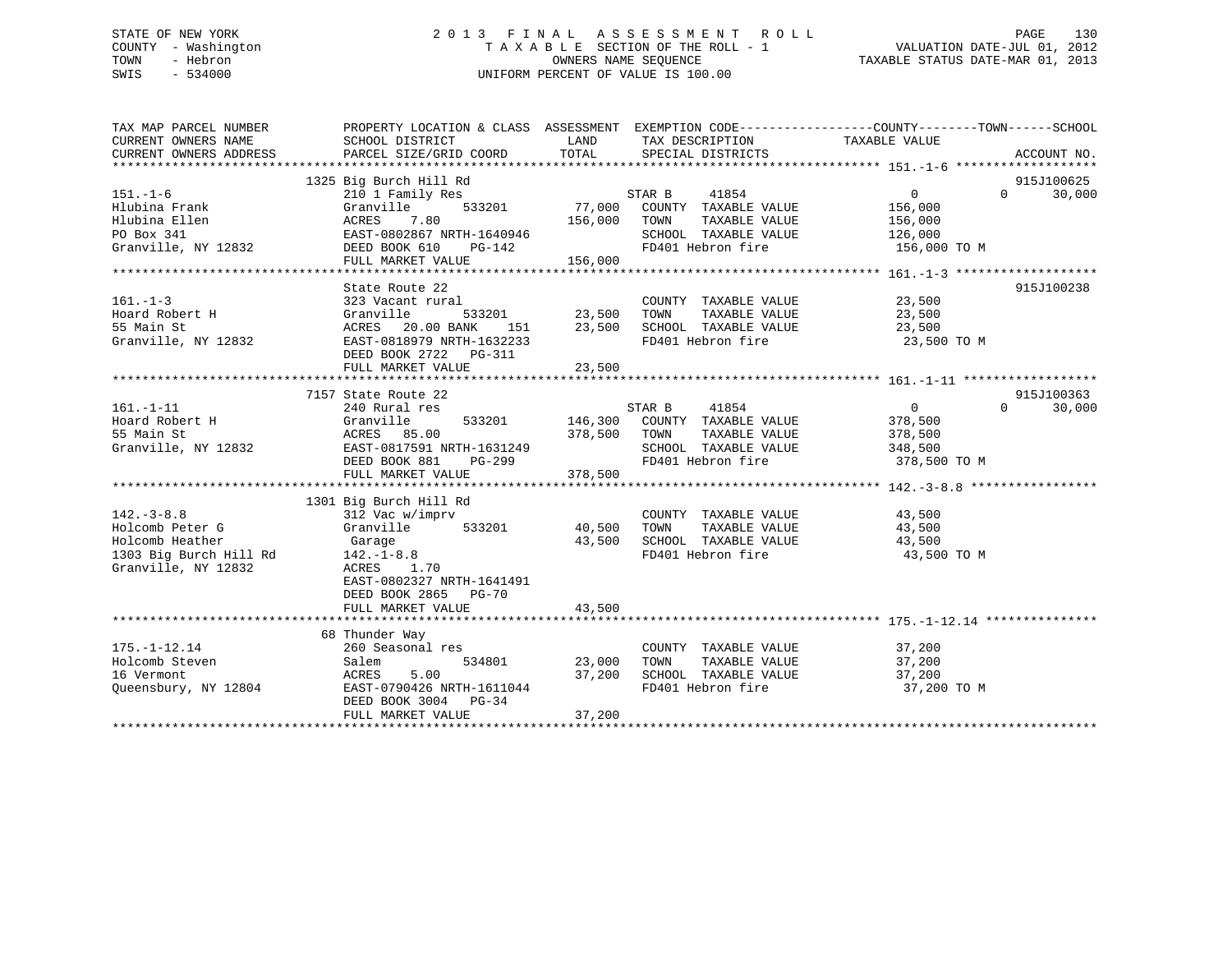# STATE OF NEW YORK 2 0 1 3 F I N A L A S S E S S M E N T R O L L PAGE 131 COUNTY - Washington T A X A B L E SECTION OF THE ROLL - 1 VALUATION DATE-JUL 01, 2012 TOWN - Hebron OWNERS NAME SEQUENCE TAXABLE STATUS DATE-MAR 01, 2013 SWIS - 534000 UNIFORM PERCENT OF VALUE IS 100.00

| TAX MAP PARCEL NUMBER<br>CURRENT OWNERS NAME | PROPERTY LOCATION & CLASS ASSESSMENT<br>SCHOOL DISTRICT | LAND    | TAX DESCRIPTION                             | EXEMPTION CODE-----------------COUNTY-------TOWN------SCHOOL<br>TAXABLE VALUE |                |
|----------------------------------------------|---------------------------------------------------------|---------|---------------------------------------------|-------------------------------------------------------------------------------|----------------|
| CURRENT OWNERS ADDRESS                       | PARCEL SIZE/GRID COORD                                  | TOTAL   | SPECIAL DISTRICTS                           |                                                                               | ACCOUNT NO.    |
|                                              |                                                         |         |                                             |                                                                               |                |
|                                              | County Route 31/N Off                                   |         |                                             |                                                                               | 915J100220     |
| $144. - 1 - 13$                              | 322 Rural vac>10                                        |         | COUNTY TAXABLE VALUE                        | 100,000                                                                       |                |
| Hollander Anthony C                          | 533201<br>Granville                                     | 100,000 | TAXABLE VALUE<br>TOWN                       | 100,000                                                                       |                |
| 163 Sterling Pl                              | ACRES<br>28.47                                          | 100,000 | SCHOOL TAXABLE VALUE                        | 100,000                                                                       |                |
| Amityville, NY 11701                         | EAST-0822229 NRTH-1648288                               |         | CA001 Cons agri dst 1                       | 100,000 TO                                                                    |                |
|                                              | DEED BOOK 1804 PG-137                                   |         | FD401 Hebron fire                           | 100,000 TO M                                                                  |                |
|                                              | FULL MARKET VALUE                                       | 100,000 |                                             |                                                                               |                |
|                                              |                                                         |         |                                             |                                                                               |                |
|                                              | 594 North Grimes Hill Rd                                |         |                                             |                                                                               | 915J101583     |
| $153. - 1 - 12.6$                            | 242 Rurl res&rec                                        |         | COUNTY TAXABLE VALUE                        | 430,500                                                                       |                |
| Holman Robert C                              | 533201<br>Granville                                     | 203,500 | TAXABLE VALUE<br>TOWN                       | 430,500                                                                       |                |
| Murray Elizabeth                             | ACRES 40.00                                             | 430,500 | SCHOOL TAXABLE VALUE                        | 430,500                                                                       |                |
| 310 Bowery Apt 3-A                           | EAST-0818083 NRTH-1633966                               |         | CA008 Cons agri dst 8                       | 430,500 TO M                                                                  |                |
| New York, NY 10012                           | DEED BOOK 577<br>PG-136                                 |         | FD401 Hebron fire                           | 430,500 TO M                                                                  |                |
|                                              | FULL MARKET VALUE                                       | 430,500 |                                             |                                                                               |                |
|                                              |                                                         |         |                                             |                                                                               |                |
|                                              | North Grimes Hill Rd                                    |         |                                             |                                                                               |                |
| $153. - 1 - 12.7$                            | 322 Rural vac>10                                        |         | COUNTY TAXABLE VALUE                        | 152,000                                                                       |                |
| Holman Robert C                              | 533201<br>Granville                                     | 152,000 | TOWN<br>TAXABLE VALUE                       | 152,000                                                                       |                |
| Murray Elizabeth                             | 38.35                                                   | 152,000 | SCHOOL TAXABLE VALUE                        |                                                                               |                |
|                                              | ACRES                                                   |         |                                             | 152,000                                                                       |                |
| 310 Bowery Apt 3-A                           | EAST-0817596 NRTH-1633058                               |         | CA008 Cons agri dst 8                       | 152,000 TO M                                                                  |                |
| New York, NY 10012                           | DEED BOOK 953<br>PG-292                                 |         | FD401 Hebron fire                           | 152,000 TO M                                                                  |                |
|                                              | FULL MARKET VALUE                                       | 152,000 |                                             |                                                                               |                |
|                                              |                                                         |         |                                             |                                                                               |                |
|                                              | 3136 County Route 30                                    |         | 97 PCT OF VALUE USED FOR EXEMPTION PURPOSES |                                                                               | 915J100056     |
| $183.20 - 1 - 4$                             | 210 1 Family Res                                        |         | CBT VET/TC 41131                            | 16,975<br>16,975                                                              | $\overline{0}$ |
| Holmes Flora E LE                            | 534801<br>Salem                                         |         | 25,000 AGED-ALL<br>41800                    | 25,463<br>25,463                                                              | 33,950         |
| Holmes Eugene R                              | FRNT 120.00 DPTH 180.00                                 |         | 70,000 STAR EN<br>41834                     | $\overline{0}$<br>$\Omega$                                                    | 36,050         |
| 1288 County Route 24                         | 0.50<br>ACRES                                           |         | COUNTY TAXABLE VALUE                        | 27,562                                                                        |                |
| Granville, NY 12832                          | EAST-0792207 NRTH-1603012                               |         | TOWN<br>TAXABLE VALUE                       | 27,562                                                                        |                |
|                                              | DEED BOOK 2964 PG-325                                   |         | SCHOOL TAXABLE VALUE                        | $\Omega$                                                                      |                |
|                                              | FULL MARKET VALUE                                       |         | 70,000 CA008 Cons agri dst 8                | 70,000 TO M                                                                   |                |
|                                              |                                                         |         | FD401 Hebron fire                           | 70,000 TO M                                                                   |                |
|                                              |                                                         |         | LD401 West hebron light                     | 70,000 TO M                                                                   |                |
|                                              |                                                         |         |                                             |                                                                               |                |
|                                              | 48 Wood Way                                             |         |                                             |                                                                               | 915J101752     |
| $186. - 1 - 30$                              | 322 Rural vac>10                                        |         | COUNTY TAXABLE VALUE                        | 38,500                                                                        |                |
| Holt John A                                  | 534801<br>Salem                                         | 38,500  | TOWN<br>TAXABLE VALUE                       | 38,500                                                                        |                |
| 45 Boice Rd                                  | ACRES<br>17.35                                          | 38,500  | SCHOOL TAXABLE VALUE                        | 38,500                                                                        |                |
| Rhinebeck, NY 12572                          | EAST-0817018 NRTH-1608074                               |         | FD401 Hebron fire                           | 38,500 TO M                                                                   |                |
|                                              | DEED BOOK 3222 PG-16                                    |         |                                             |                                                                               |                |
|                                              | FULL MARKET VALUE                                       | 38,500  |                                             |                                                                               |                |
|                                              |                                                         |         |                                             |                                                                               |                |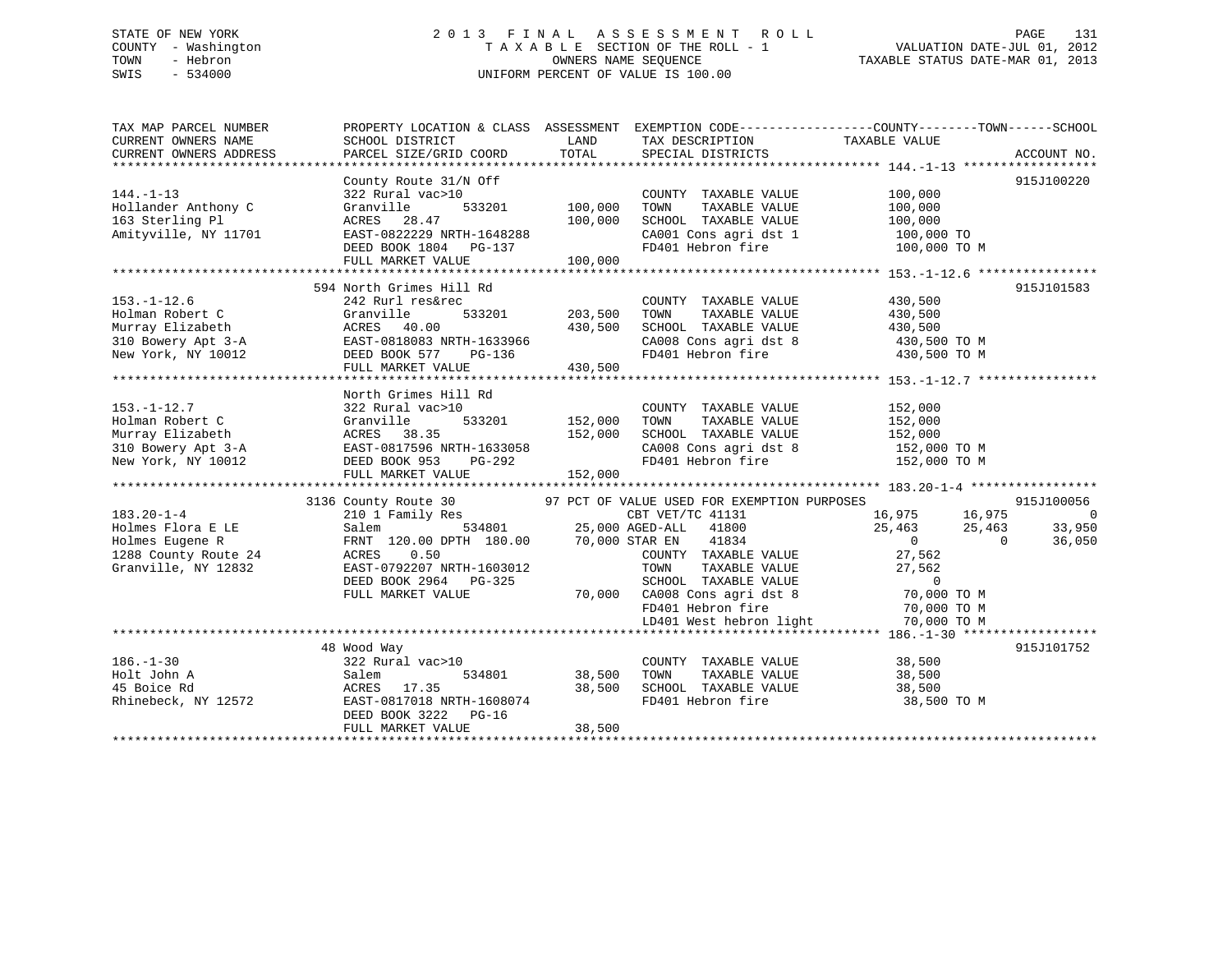# STATE OF NEW YORK 2 0 1 3 F I N A L A S S E S S M E N T R O L L PAGE 132 COUNTY - Washington T A X A B L E SECTION OF THE ROLL - 1 VALUATION DATE-JUL 01, 2012 TOWN - Hebron OWNERS NAME SEQUENCE TAXABLE STATUS DATE-MAR 01, 2013 SWIS - 534000 UNIFORM PERCENT OF VALUE IS 100.00

| TAX MAP PARCEL NUMBER<br>CURRENT OWNERS NAME<br>CURRENT OWNERS ADDRESS                             | PROPERTY LOCATION & CLASS ASSESSMENT<br>SCHOOL DISTRICT<br>PARCEL SIZE/GRID COORD                                                                                     | LAND<br>TOTAL              | TAX DESCRIPTION<br>SPECIAL DISTRICTS                                                                                | EXEMPTION CODE-----------------COUNTY-------TOWN------SCHOOL<br>TAXABLE VALUE<br>ACCOUNT NO. |
|----------------------------------------------------------------------------------------------------|-----------------------------------------------------------------------------------------------------------------------------------------------------------------------|----------------------------|---------------------------------------------------------------------------------------------------------------------|----------------------------------------------------------------------------------------------|
|                                                                                                    |                                                                                                                                                                       |                            |                                                                                                                     |                                                                                              |
| $152. - 2 - 17.3$<br>Hontz Mark<br>Hontz Stephanie<br>8 Betony Ct<br>Newton, NJ 07860              | County Route 28<br>322 Rural vac>10<br>Granville<br>533201<br>$1$ ot $3$<br>ACRES 10.94<br>EAST-0811343 NRTH-1642119                                                  | 61,500<br>61,500           | COUNTY TAXABLE VALUE<br>TAXABLE VALUE<br>TOWN<br>SCHOOL TAXABLE VALUE<br>CA008 Cons agri dst 8<br>FD401 Hebron fire | 61,500<br>61,500<br>61,500<br>61,500 TO M<br>61,500 TO M                                     |
| MAY BE SUBJECT TO PAYMENT<br>UNDER AGDIST LAW TIL 2014                                             | DEED BOOK 948<br><b>PG-221</b><br>FULL MARKET VALUE                                                                                                                   | 61,500                     |                                                                                                                     |                                                                                              |
|                                                                                                    |                                                                                                                                                                       |                            |                                                                                                                     |                                                                                              |
| $144. - 1 - 18.1$<br>Horne Leroy<br>West Pawlet, VT 05775                                          | 2392 County Route 31<br>311 Res vac land<br>Granville<br>533201<br>60.00 DPTH 150.00<br>FRNT<br>ACRES<br>0.21<br>EAST-0823636 NRTH-1649038<br>DEED BOOK 556<br>PG-279 | 190<br>190                 | COUNTY TAXABLE VALUE<br>TOWN<br>TAXABLE VALUE<br>SCHOOL TAXABLE VALUE<br>FD401 Hebron fire                          | 915J100700<br>190<br>190<br>190<br>190 TO M                                                  |
|                                                                                                    | FULL MARKET VALUE                                                                                                                                                     | 190                        |                                                                                                                     |                                                                                              |
|                                                                                                    |                                                                                                                                                                       |                            |                                                                                                                     |                                                                                              |
|                                                                                                    | 254 Pine Hill Rd                                                                                                                                                      |                            |                                                                                                                     | 915J101725                                                                                   |
| $169. - 1 - 7.6$                                                                                   | 210 1 Family Res                                                                                                                                                      |                            | COUNTY TAXABLE VALUE                                                                                                | 227,500                                                                                      |
| Horner John E                                                                                      | Salem<br>534801                                                                                                                                                       | 43,100                     | TOWN<br>TAXABLE VALUE                                                                                               | 227,500                                                                                      |
| Horner Noreen M                                                                                    | ACRES<br>5.72                                                                                                                                                         | 227,500                    | SCHOOL TAXABLE VALUE                                                                                                | 227,500                                                                                      |
| 3 Emerson Ct<br>Hampton Bays, NY 11946                                                             | EAST-0811682 NRTH-1625322<br>DEED BOOK 605<br>$PG-74$<br>FULL MARKET VALUE                                                                                            | 227,500                    | FD401 Hebron fire                                                                                                   | 227,500 TO M                                                                                 |
|                                                                                                    |                                                                                                                                                                       |                            |                                                                                                                     |                                                                                              |
|                                                                                                    | Pine Hill Rd                                                                                                                                                          |                            |                                                                                                                     | 915J100565                                                                                   |
| $169. - 1 - 12$<br>Horner John E<br>Horner Noreen Malone<br>3 Emerson Ct<br>Hampton Bays, NY 11946 | 314 Rural vac<10<br>Granville<br>533201<br>2.40<br>ACRES<br>EAST-0812521 NRTH-1624770<br>DEED BOOK 914<br>PG-139<br>FULL MARKET VALUE                                 | 14,700<br>14,700<br>14,700 | COUNTY TAXABLE VALUE<br>TOWN<br>TAXABLE VALUE<br>SCHOOL TAXABLE VALUE<br>FD401 Hebron fire                          | 14,700<br>14,700<br>14,700<br>14,700 TO M                                                    |
|                                                                                                    |                                                                                                                                                                       |                            |                                                                                                                     |                                                                                              |
| $169. - 1 - 13$<br>Horner John E<br>Horner Noreen<br>3 Emerson Ct<br>Hampton Bays, NY 11946        | 265 Pine Hill Rd<br>322 Rural vac>10<br>533201<br>Granville<br>ACRES 13.70<br>EAST-0812342 NRTH-1625291<br>DEED BOOK 797<br>PG-336<br>FULL MARKET VALUE               | 33,500<br>33,500<br>33,500 | COUNTY TAXABLE VALUE<br>TOWN<br>TAXABLE VALUE<br>SCHOOL TAXABLE VALUE<br>FD401 Hebron fire                          | 915J100100<br>33,500<br>33,500<br>33,500<br>33,500 TO M                                      |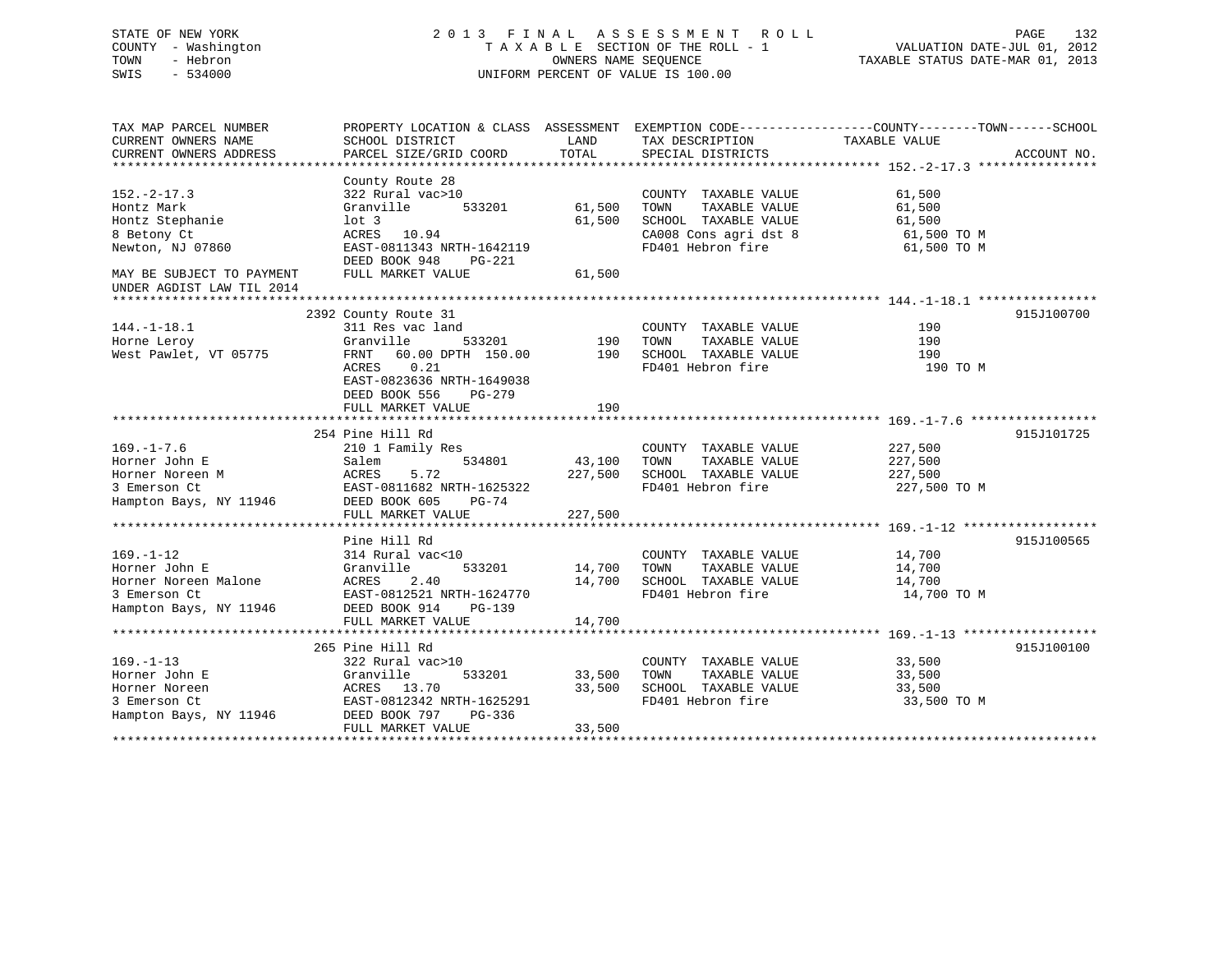# STATE OF NEW YORK 2 0 1 3 F I N A L A S S E S S M E N T R O L L PAGE 133 COUNTY - Washington T A X A B L E SECTION OF THE ROLL - 1 VALUATION DATE-JUL 01, 2012 TOWN - Hebron OWNERS NAME SEQUENCE TAXABLE STATUS DATE-MAR 01, 2013 SWIS - 534000 UNIFORM PERCENT OF VALUE IS 100.00

| TAX MAP PARCEL NUMBER<br>CURRENT OWNERS NAME<br>CURRENT OWNERS ADDRESS                        | SCHOOL DISTRICT<br>PARCEL SIZE/GRID COORD                                                                                                                                     | LAND<br>TOTAL                | TAX DESCRIPTION<br>SPECIAL DISTRICTS                                                                                                                                                                                                           | PROPERTY LOCATION & CLASS ASSESSMENT EXEMPTION CODE---------------COUNTY-------TOWN-----SCHOOL<br>TAXABLE VALUE | ACCOUNT NO.                                                                                                      |
|-----------------------------------------------------------------------------------------------|-------------------------------------------------------------------------------------------------------------------------------------------------------------------------------|------------------------------|------------------------------------------------------------------------------------------------------------------------------------------------------------------------------------------------------------------------------------------------|-----------------------------------------------------------------------------------------------------------------|------------------------------------------------------------------------------------------------------------------|
| $159. - 1 - 25.2$<br>Hougee Aart<br>Attn: Burckhardt<br>201 E Fourth St<br>New York, NY 10009 | Darfler Ln<br>322 Rural vac>10<br>533801<br>Hartford<br>Lot L<br>ACRES 10.01<br>EAST-0796661 NRTH-1627264<br>DEED BOOK 649<br>PG-170<br>FULL MARKET VALUE                     | 16,900<br>16,900<br>16,900   | COUNTY TAXABLE VALUE<br>TAXABLE VALUE<br>TOWN<br>SCHOOL TAXABLE VALUE<br>FD401 Hebron fire                                                                                                                                                     | 16,900<br>16,900<br>16,900<br>16,900 TO M                                                                       | 915J101691                                                                                                       |
| $159. - 1 - 25.14$<br>House David<br>House Lislie<br>101 Shadduck Rd<br>Middlebury, CT 06762  | 45 Darfler Ln<br>210 1 Family Res<br>533801<br>Hartford<br>lot B<br>ACRES<br>3.30<br>EAST-0797545 NRTH-1628019<br>DEED BOOK 2125<br>PG-307<br>FULL MARKET VALUE               | 37,800<br>69,500<br>69,500   | COUNTY TAXABLE VALUE<br>TAXABLE VALUE<br>TOWN<br>SCHOOL TAXABLE VALUE<br>FD401 Hebron fire                                                                                                                                                     | 69,500<br>69,500<br>69,500<br>69,500 TO M                                                                       | 915J101703                                                                                                       |
| $167. - 1 - 24$<br>Houstoun Juliana<br>25 Featherbed Ln<br>Ballston Spa, NY 12020             | 3904 County Route 30<br>260 Seasonal res<br>534801<br>Salem<br>bndy agmt 925/79<br>ACRES 12.00<br>EAST-0789719 NRTH-1620116<br>DEED BOOK 896<br>$PG-113$<br>FULL MARKET VALUE | 87,500<br>152,000<br>152,000 | COUNTY TAXABLE VALUE<br>TOWN<br>TAXABLE VALUE<br>SCHOOL TAXABLE VALUE<br>FD401 Hebron fire                                                                                                                                                     | 152,000<br>152,000<br>152,000<br>152,000 TO M                                                                   | 915J101013                                                                                                       |
| $170. - 1 - 13.9$<br>Howser Susan S<br>28 Indian Head Way<br>Salem, NY 12865                  | 28 Indian Head Way<br>210 1 Family Res<br>533201<br>Granville<br>4.96<br>ACRES<br>EAST-0816263 NRTH-1618068<br>DEED BOOK 922<br>PG-271<br>FULL MARKET VALUE                   |                              | 96 PCT OF VALUE USED FOR EXEMPTION PURPOSES<br>41802<br>AGED-CO<br>41,900 AGED-TOWN 41803<br>92,500 AGED-SCH<br>41804<br>STAR EN<br>41834<br>COUNTY TAXABLE VALUE<br>92,500 TOWN<br>TAXABLE VALUE<br>SCHOOL TAXABLE VALUE<br>FD401 Hebron fire | 44,400<br>$\Omega$<br>$\Omega$<br>$\overline{0}$<br>48,100<br>61,420<br>$\overline{0}$<br>92,500 TO M           | 915J101275<br>$\Omega$<br>$\overline{0}$<br>31,080<br>$\overline{0}$<br>39,960<br>$\Omega$<br>52,540<br>$\Omega$ |
| $144. - 1 - 21.2$<br>Hudy Bruce J<br>2323 County Route 31<br>Granville, NY 12832              | 2323 County Route 31<br>210 1 Family Res<br>533201<br>Granville<br>ACRES<br>3.08<br>EAST-0823073 NRTH-1647287<br>DEED BOOK 461<br>PG-651<br>FULL MARKET VALUE                 | 60,400<br>116,000<br>116,000 | 41854<br>STAR B<br>COUNTY TAXABLE VALUE<br>TAXABLE VALUE<br>TOWN<br>SCHOOL TAXABLE VALUE<br>FD401 Hebron fire                                                                                                                                  | $\overline{0}$<br>116,000<br>116,000<br>86,000<br>116,000 TO M                                                  | 915J101149<br>$\Omega$<br>30,000                                                                                 |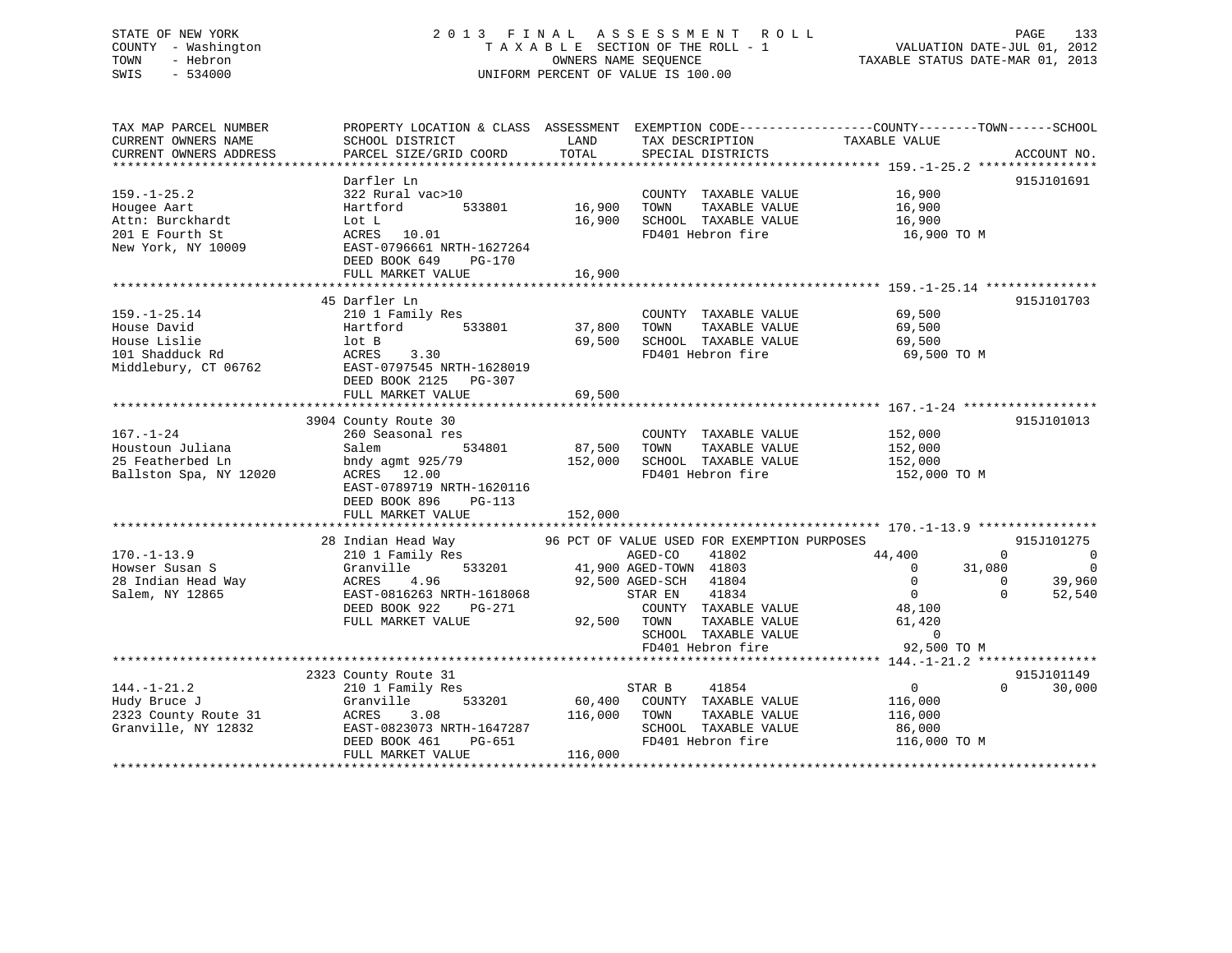# STATE OF NEW YORK 2 0 1 3 F I N A L A S S E S S M E N T R O L L PAGE 134 COUNTY - Washington T A X A B L E SECTION OF THE ROLL - 1 VALUATION DATE-JUL 01, 2012 TOWN - Hebron OWNERS NAME SEQUENCE TAXABLE STATUS DATE-MAR 01, 2013 SWIS - 534000 UNIFORM PERCENT OF VALUE IS 100.00

| TAX MAP PARCEL NUMBER                         | PROPERTY LOCATION & CLASS ASSESSMENT EXEMPTION CODE---------------COUNTY-------TOWN-----SCHOOL |               |                                      |                |                    |
|-----------------------------------------------|------------------------------------------------------------------------------------------------|---------------|--------------------------------------|----------------|--------------------|
| CURRENT OWNERS NAME<br>CURRENT OWNERS ADDRESS | SCHOOL DISTRICT<br>PARCEL SIZE/GRID COORD                                                      | LAND<br>TOTAL | TAX DESCRIPTION<br>SPECIAL DISTRICTS | TAXABLE VALUE  | ACCOUNT NO.        |
|                                               |                                                                                                |               |                                      |                |                    |
|                                               | 554 West Green Pond Way                                                                        |               |                                      |                | 915J100311         |
| $143. - 1 - 20$                               | 260 Seasonal res - WTRFNT                                                                      |               | COUNTY TAXABLE VALUE                 | 203,600        |                    |
| Hughes, Trustee Ronald Marc                   | Granville<br>533201                                                                            | 112,100       | TAXABLE VALUE<br>TOWN                | 203,600        |                    |
| Hart Carol                                    | 1858/222                                                                                       | 203,600       | SCHOOL TAXABLE VALUE                 | 203,600        |                    |
| 46 Jean Ridge Rd                              | FRNT 110.00 DPTH 242.00                                                                        |               | FD401 Hebron fire                    | 203,600 TO M   |                    |
| Middletown, NY 10940                          | EAST-0815605 NRTH-1643331                                                                      |               |                                      |                |                    |
|                                               | DEED BOOK 2911 PG-106                                                                          |               |                                      |                |                    |
|                                               | FULL MARKET VALUE                                                                              | 203,600       |                                      |                |                    |
|                                               |                                                                                                |               |                                      |                |                    |
|                                               | Hebron Hills Rd/w Off                                                                          |               |                                      |                | 915J100313         |
| $183. - 1 - 39$                               | 314 Rural vac<10                                                                               |               | COUNTY TAXABLE VALUE                 | 33,500         |                    |
| Hunter Douglas C                              | 534801<br>Salem                                                                                | 33,500        | TOWN<br>TAXABLE VALUE                | 33,500         |                    |
| Hunter Janette                                | 2.01<br>ACRES                                                                                  | 33,500        | SCHOOL TAXABLE VALUE                 | 33,500         |                    |
| 5 Maple Ave                                   | EAST-0787965 NRTH-1603112                                                                      |               | FD401 Hebron fire                    | 33,500 TO M    |                    |
| Chappagua, NY 10514                           | DEED BOOK 426<br>PG-1024                                                                       |               |                                      |                |                    |
|                                               | FULL MARKET VALUE                                                                              | 33,500        |                                      |                |                    |
|                                               |                                                                                                |               |                                      |                |                    |
|                                               | 496 Pine Hill Rd                                                                               |               |                                      |                | 915J101419         |
| $169. - 1 - 26.6$                             | 210 1 Family Res                                                                               |               | 41854<br>STAR B                      | $\overline{0}$ | 30,000<br>$\Omega$ |
| Huntley Lerone C                              | Granville<br>533201                                                                            |               | 32,600 COUNTY TAXABLE VALUE          | 121,500        |                    |
| 496 Pine Hill Rd                              | 1.22 BANK<br>ACRES<br>11A                                                                      | 121,500 TOWN  | TAXABLE VALUE                        | 121,500        |                    |
| Salem, NY 12865                               | EAST-0813684 NRTH-1620626                                                                      |               | SCHOOL TAXABLE VALUE                 | 91,500         |                    |
|                                               | DEED BOOK 2417 PG-231                                                                          |               | FD401 Hebron fire                    | 121,500 TO M   |                    |
|                                               | FULL MARKET VALUE                                                                              | 121,500       |                                      |                |                    |
|                                               |                                                                                                |               |                                      |                |                    |
|                                               | County Route 30/W Off                                                                          |               |                                      |                | 915J101290         |
| $158. - 1 - 21.2$                             | 314 Rural vac<10                                                                               |               | COUNTY TAXABLE VALUE                 | 18,000         |                    |
| Hurd Elaine                                   | Hartford<br>533801                                                                             | 18,000        | TAXABLE VALUE<br>TOWN                | 18,000         |                    |
| 40 Oatfield Ct                                | ACRES<br>4.03                                                                                  | 18,000        | SCHOOL TAXABLE VALUE                 | 18,000         |                    |
| Shepherdstown, WV 25443                       | EAST-0783826 NRTH-1626802                                                                      |               | FD401 Hebron fire                    | 18,000 TO M    |                    |
|                                               | DEED BOOK W 481 PG-231                                                                         |               |                                      |                |                    |
|                                               | FULL MARKET VALUE                                                                              | 18,000        |                                      |                |                    |
|                                               |                                                                                                |               |                                      |                |                    |
|                                               | 30 Tiplady Rd                                                                                  |               |                                      |                | 915J100609         |
| $177. - 1 - 29$                               | 242 Rurl res&rec                                                                               |               | COUNTY TAXABLE VALUE                 | 248,000        |                    |
| Hurlburt Norma                                | 534801<br>Salem                                                                                | 194,500       | TAXABLE VALUE<br>TOWN                | 248,000        |                    |
| Thomas Baylis                                 | Converted Barn Residence                                                                       | 248,000       | SCHOOL TAXABLE VALUE                 | 248,000        |                    |
| 239 Piermont Ave                              | ACRES 63.00                                                                                    |               | FD401 Hebron fire                    | 248,000 TO M   |                    |
| Piermont, NY 10968                            | EAST-0810210 NRTH-1611218<br>DEED BOOK 2741 PG-265                                             |               |                                      |                |                    |
|                                               | FULL MARKET VALUE                                                                              | 248,000       |                                      |                |                    |
|                                               |                                                                                                |               |                                      |                |                    |
|                                               |                                                                                                |               |                                      |                |                    |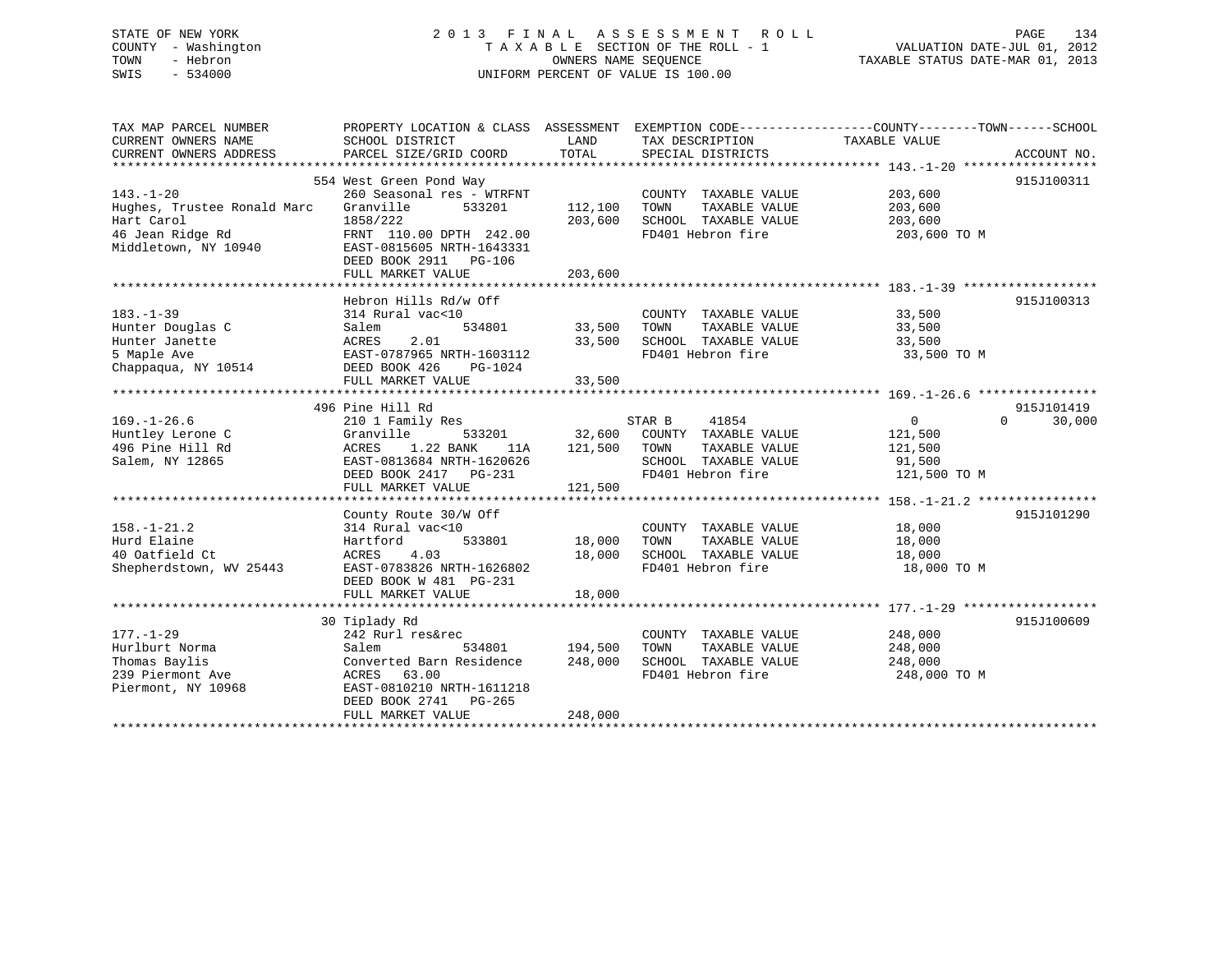# STATE OF NEW YORK 2 0 1 3 F I N A L A S S E S S M E N T R O L L PAGE 135 COUNTY - Washington T A X A B L E SECTION OF THE ROLL - 1 VALUATION DATE-JUL 01, 2012 TOWN - Hebron OWNERS NAME SEQUENCE TAXABLE STATUS DATE-MAR 01, 2013 SWIS - 534000 UNIFORM PERCENT OF VALUE IS 100.00

| TAX MAP PARCEL NUMBER<br>CURRENT OWNERS NAME<br>CURRENT OWNERS ADDRESS                                      | PROPERTY LOCATION & CLASS ASSESSMENT EXEMPTION CODE---------------COUNTY-------TOWN-----SCHOOL<br>SCHOOL DISTRICT<br>PARCEL SIZE/GRID COORD                                         | LAND<br>TOTAL                               | TAX DESCRIPTION<br>SPECIAL DISTRICTS                                                                                                                                       | TAXABLE VALUE                                                                                | ACCOUNT NO.                      |
|-------------------------------------------------------------------------------------------------------------|-------------------------------------------------------------------------------------------------------------------------------------------------------------------------------------|---------------------------------------------|----------------------------------------------------------------------------------------------------------------------------------------------------------------------------|----------------------------------------------------------------------------------------------|----------------------------------|
| $183.16 - 1 - 25$<br>Hussong Christopher G<br>Hussong Mary V<br>3188 County Route 30<br>Salem, NY 12865     | 3188 County Route 30<br>210 1 Family Res<br>Salem<br>534801<br>87.00 DPTH 190.00<br>FRNT<br>ACRES<br>0.38<br>EAST-0791929 NRTH-1604105<br>DEED BOOK 2810 PG-56<br>FULL MARKET VALUE | 22,600<br>113,000                           | STAR EN<br>41834<br>COUNTY TAXABLE VALUE<br>TOWN<br>TAXABLE VALUE<br>SCHOOL TAXABLE VALUE<br>CA008 Cons agri dst 8<br>FD401 Hebron fire<br>113,000 LD401 West hebron light | $\mathbf{0}$<br>113,000<br>113,000<br>49,700<br>113,000 TO M<br>113,000 TO M<br>113,000 TO M | 915J100121<br>$\Omega$<br>63,300 |
| $167. - 1 - 55.21$<br>Hutchinson James D<br>952 Callaway Rd<br>Arqyle, NY 12809                             | Callaway Rd / E off<br>314 Rural vac<10<br>532001<br>Argyle<br>4.80<br>ACRES<br>EAST-0784998 NRTH-1624721<br>DEED BOOK 2278 PG-13<br>FULL MARKET VALUE                              | 18,500<br>18,500<br>18,500<br>************* | COUNTY TAXABLE VALUE<br>TOWN<br>TAXABLE VALUE<br>SCHOOL TAXABLE VALUE<br>FD401 Hebron fire                                                                                 | 18,500<br>18,500<br>18,500<br>18,500 TO M                                                    |                                  |
| $167. - 1 - 55.6$<br>Hutchison James D<br>Hutchison Cheryl A<br>952 Callaway Rd<br>Arqyle, NY 12809         | 952 Callaway Rd<br>210 1 Family Res<br>532001<br>Argyle<br>6.0 Ad<br>ACRES<br>7.10<br>EAST-0785424 NRTH-1624255<br>DEED BOOK 489<br>PG-584<br>FULL MARKET VALUE                     | 75,300<br>277,700<br>277,700                | STAR B<br>41854<br>COUNTY TAXABLE VALUE<br>TOWN<br>TAXABLE VALUE<br>SCHOOL TAXABLE VALUE<br>FD401 Hebron fire                                                              | $\overline{0}$<br>277,700<br>277,700<br>247,700<br>277,700 TO M                              | 915J101317<br>$\Omega$<br>30,000 |
| $170. - 1 - 12.6$<br>Ibbotson Jeffrey<br>Leighton-Ibbotson Felicia<br>20 Main St<br>Exeter, NY 03833        | 410 Mountainside Meadows Way<br>210 1 Family Res<br>534801<br>Salem<br>Lot 6<br>ACRES<br>5.10<br>EAST-0816650 NRTH-1617726<br>DEED BOOK 2672 PG-126<br>FULL MARKET VALUE            | 42,200<br>131,000<br>131,000                | COUNTY TAXABLE VALUE<br>TAXABLE VALUE<br>TOWN<br>SCHOOL TAXABLE VALUE<br>CA008 Cons agri dst 8<br>FD401 Hebron fire                                                        | 131,000<br>131,000<br>131,000<br>131,000 TO M<br>131,000 TO M                                | 915J101792                       |
| $170. - 1 - 13.15$<br>Indian Head Village Assn<br>Elisabeth Noone<br>34 Sunset Hill Rd<br>Redding, CT 06896 | Indian Head Way<br>311 Res vac land<br>Granville<br>533201<br>FRNT 164.00 DPTH 274.00<br>EAST-0816011 NRTH-1619191<br>DEED BOOK 539<br>$PG-62$<br>FULL MARKET VALUE                 | 11,500<br>11,500<br>11,500                  | COUNTY TAXABLE VALUE<br>TAXABLE VALUE<br>TOWN<br>SCHOOL TAXABLE VALUE<br>FD401 Hebron fire                                                                                 | 11,500<br>11,500<br>11,500<br>11,500 TO M                                                    | 915J101908                       |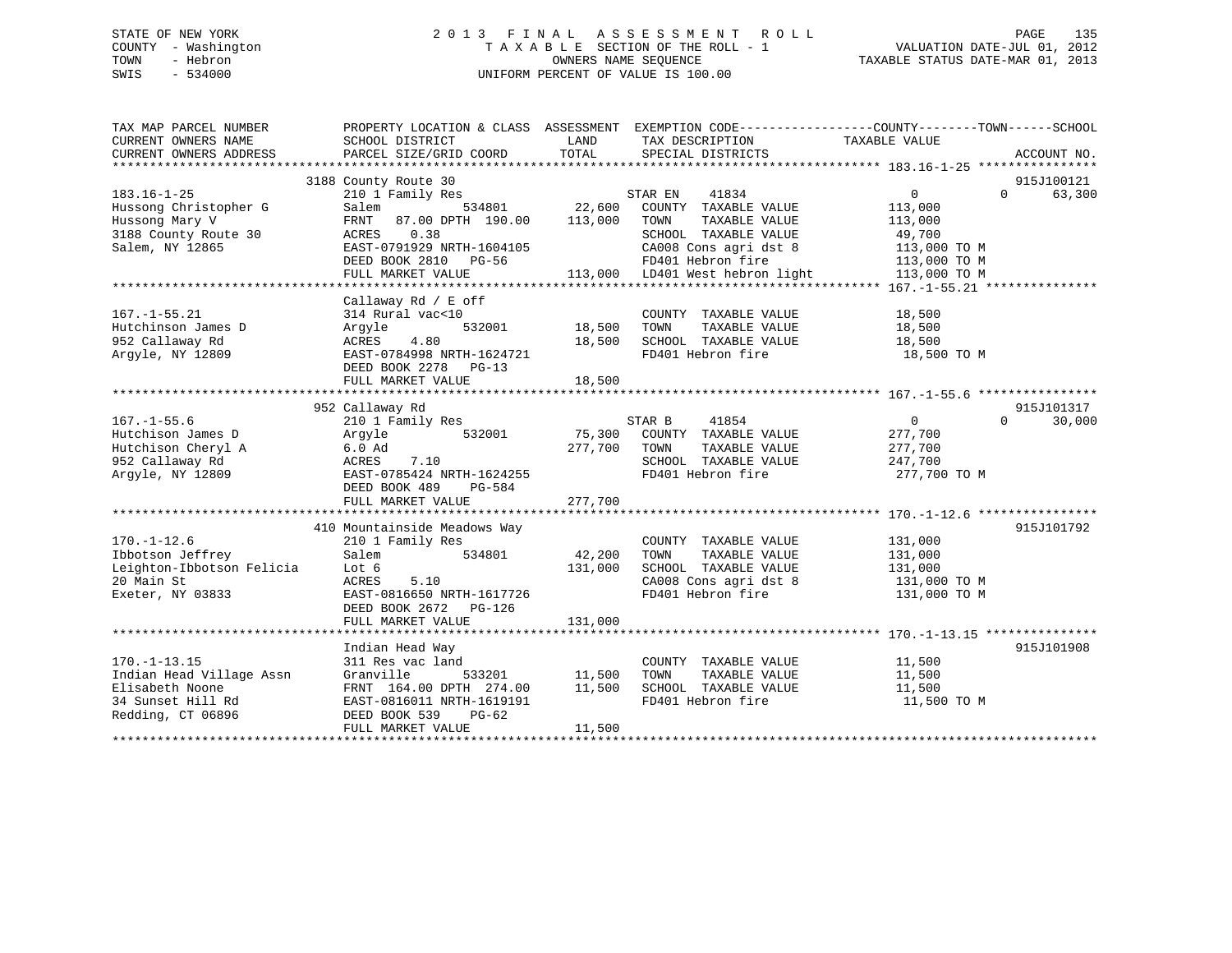# STATE OF NEW YORK 2 0 1 3 F I N A L A S S E S S M E N T R O L L PAGE 136 COUNTY - Washington T A X A B L E SECTION OF THE ROLL - 1 VALUATION DATE-JUL 01, 2012 TOWN - Hebron OWNERS NAME SEQUENCE TAXABLE STATUS DATE-MAR 01, 2013 SWIS - 534000 UNIFORM PERCENT OF VALUE IS 100.00

| TAX MAP PARCEL NUMBER<br>CURRENT OWNERS NAME<br>CURRENT OWNERS ADDRESS                                                                                 | PROPERTY LOCATION & CLASS ASSESSMENT<br>SCHOOL DISTRICT<br>PARCEL SIZE/GRID COORD                                                                                            | LAND<br>TOTAL              | TAX DESCRIPTION<br>SPECIAL DISTRICTS                                                                                | EXEMPTION CODE-----------------COUNTY-------TOWN------SCHOOL<br>TAXABLE VALUE<br>ACCOUNT NO. |  |
|--------------------------------------------------------------------------------------------------------------------------------------------------------|------------------------------------------------------------------------------------------------------------------------------------------------------------------------------|----------------------------|---------------------------------------------------------------------------------------------------------------------|----------------------------------------------------------------------------------------------|--|
| $170. - 1 - 15.20$<br>Indian Head Village Assn Inc Granville<br>Elisabeth Noone<br>34 Sunset Hill Rd<br>Redding, CT 06896                              | 61 Indian Head Way<br>331 Com vac w/im<br>533201<br>897/236 ease<br>ACRES<br>7.90<br>EAST-0816509 NRTH-1619835<br>DEED BOOK 622<br>$PG-107$<br>FULL MARKET VALUE             | 44,000<br>58,000<br>58,000 | COUNTY TAXABLE VALUE<br>TOWN<br>TAXABLE VALUE<br>SCHOOL TAXABLE VALUE<br>FD401 Hebron fire                          | 915J101423<br>58,000<br>58,000<br>58,000<br>58,000 TO M                                      |  |
| $152. - 2 - 17.8$<br>Ingwersen William M<br>44 Spring Hill Rd 6<br>Lebanon Springs, NY 12125<br>MAY BE SUBJECT TO PAYMENT<br>UNDER AGDIST LAW TIL 2015 | County Route 28<br>314 Rural vac<10<br>533201<br>Granville<br>lot 7<br>5.78<br>ACRES<br>EAST-0810194 NRTH-1640891<br>DEED BOOK 1896 PG-330<br>FULL MARKET VALUE              | 82,500<br>82,500<br>82,500 | COUNTY TAXABLE VALUE<br>TOWN<br>TAXABLE VALUE<br>SCHOOL TAXABLE VALUE<br>CA008 Cons agri dst 8<br>FD401 Hebron fire | 82,500<br>82,500<br>82,500<br>82,500 TO M<br>82,500 TO M                                     |  |
| $169. - 1 - 26$<br>Iron Castle Group LLC The<br>13 Glenola Ave<br>Sea Cliff, NY 11579                                                                  | Pine Hill Rd<br>314 Rural vac<10<br>Granville<br>533201<br>Lot 5<br>506/1045<br>5.37<br>ACRES<br>EAST-0814232 NRTH-1620495<br>DEED BOOK 931<br>$PG-269$<br>FULL MARKET VALUE | 21,500<br>21,500<br>21,500 | COUNTY TAXABLE VALUE<br>TOWN<br>TAXABLE VALUE<br>SCHOOL TAXABLE VALUE<br>FD401 Hebron fire                          | 915J100075<br>21,500<br>21,500<br>21,500<br>21,500 TO M                                      |  |
| $169. - 1 - 26.1$<br>Iron Castle Group LLC The<br>13 Glenola Ave<br>Sea Cliff, NY 11579                                                                | State Route 22/W Off<br>314 Rural vac<10<br>Granville<br>533201<br>Lot 4<br>ACRES<br>9.87<br>EAST-0814201 NRTH-1619842<br>DEED BOOK 931<br>$PG-269$<br>FULL MARKET VALUE     | 21,000<br>21,000<br>21,000 | COUNTY TAXABLE VALUE<br>TOWN<br>TAXABLE VALUE<br>SCHOOL TAXABLE VALUE<br>FD401 Hebron fire                          | 915J101435<br>21,000<br>21,000<br>21,000<br>21,000 TO M                                      |  |
| $169. - 1 - 26.3$<br>Iron Castle Group LLC The<br>13 Glenola Ave<br>Sea Cliff, NY 11579                                                                | State Route 22/W Off<br>322 Rural vac>10<br>Granville<br>533201<br>ACRES 10.95<br>EAST-0814035 NRTH-1619236<br>DEED BOOK 931<br>PG-269<br>FULL MARKET VALUE                  | 22,500<br>22,500<br>22,500 | COUNTY TAXABLE VALUE<br>TAXABLE VALUE<br>TOWN<br>SCHOOL TAXABLE VALUE<br>FD401 Hebron fire                          | 915J101436<br>22,500<br>22,500<br>22,500<br>22,500 TO M                                      |  |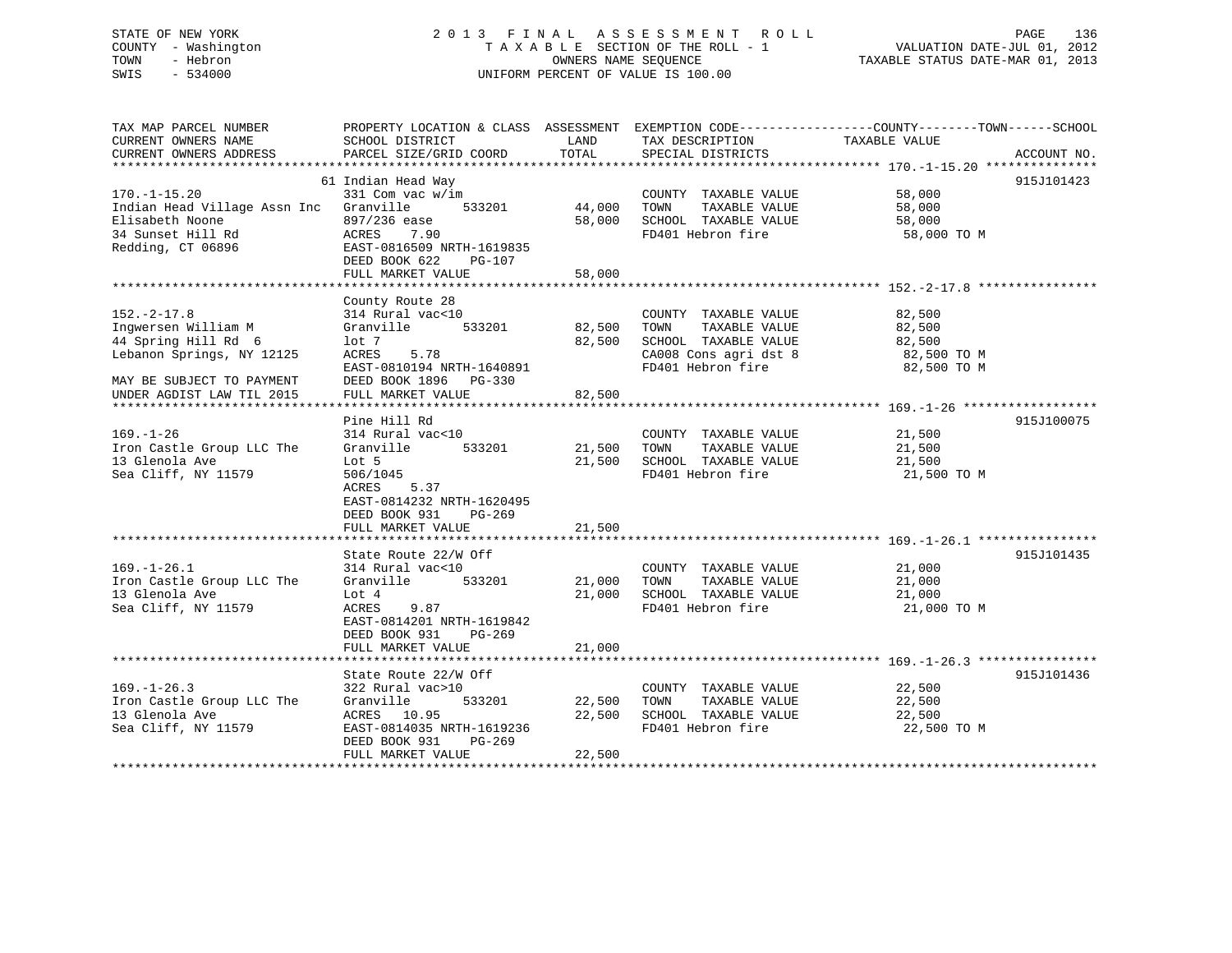# STATE OF NEW YORK 2 0 1 3 F I N A L A S S E S S M E N T R O L L PAGE 137 COUNTY - Washington T A X A B L E SECTION OF THE ROLL - 1 VALUATION DATE-JUL 01, 2012 TOWN - Hebron OWNERS NAME SEQUENCE TAXABLE STATUS DATE-MAR 01, 2013 SWIS - 534000 UNIFORM PERCENT OF VALUE IS 100.00

| TAX MAP PARCEL NUMBER               | PROPERTY LOCATION & CLASS ASSESSMENT EXEMPTION CODE----------------COUNTY-------TOWN------SCHOOL |                     |                             |                |                    |
|-------------------------------------|--------------------------------------------------------------------------------------------------|---------------------|-----------------------------|----------------|--------------------|
| CURRENT OWNERS NAME                 | SCHOOL DISTRICT                                                                                  | LAND                | TAX DESCRIPTION             | TAXABLE VALUE  |                    |
| CURRENT OWNERS ADDRESS              | PARCEL SIZE/GRID COORD                                                                           | TOTAL               | SPECIAL DISTRICTS           |                | ACCOUNT NO.        |
|                                     |                                                                                                  |                     |                             |                |                    |
|                                     | Pine Hill Rd                                                                                     |                     |                             |                | 915J101472         |
| $169. - 1 - 26.8$                   | 314 Rural vac<10                                                                                 |                     | COUNTY TAXABLE VALUE        | 15,800         |                    |
| Iron Castle Group LLC The           | Granville<br>533201                                                                              | 15,800              | TAXABLE VALUE<br>TOWN       | 15,800         |                    |
| 13 Glenola Ave                      | Lot 9                                                                                            | 15,800              | SCHOOL TAXABLE VALUE        | 15,800         |                    |
| Sea Cliff, NY 11579                 | ACRES<br>2.82                                                                                    |                     | FD401 Hebron fire           | 15,800 TO M    |                    |
|                                     | EAST-0814647 NRTH-1620862                                                                        |                     |                             |                |                    |
|                                     | DEED BOOK 931<br>$PG-269$                                                                        |                     |                             |                |                    |
|                                     | FULL MARKET VALUE                                                                                | 15,800              |                             |                |                    |
|                                     | Pine Hill Rd                                                                                     |                     |                             |                | 915J101473         |
| $169. - 1 - 26.9$                   | 314 Rural vac<10                                                                                 |                     | COUNTY TAXABLE VALUE        | 15,500         |                    |
| Iron Castle Group LLC The           | Granville<br>533201                                                                              | 15,500              | TAXABLE VALUE<br>TOWN       | 15,500         |                    |
| 13 Glenola Ave                      | Lot 10                                                                                           | 15,500              | SCHOOL TAXABLE VALUE        | 15,500         |                    |
| Sea Cliff, NY 11579                 | 2.76<br>ACRES                                                                                    |                     | FD401 Hebron fire           | 15,500 TO M    |                    |
|                                     | EAST-0814662 NRTH-1620652                                                                        |                     |                             |                |                    |
|                                     | DEED BOOK 931<br>PG-269                                                                          |                     |                             |                |                    |
|                                     | FULL MARKET VALUE                                                                                | 15,500              |                             |                |                    |
|                                     |                                                                                                  |                     |                             |                |                    |
|                                     | Pine Hill Rd                                                                                     |                     |                             |                | 915J101474         |
| $169. - 1 - 26.10$                  | 314 Rural vac<10                                                                                 |                     | COUNTY TAXABLE VALUE        | 17,700         |                    |
| Iron Castle Group LLC The Granville | 533201 17,700                                                                                    |                     | TAXABLE VALUE<br>TOWN       | 17,700         |                    |
| 13 Glenola Ave                      | Lot 11                                                                                           | 17,700              | SCHOOL TAXABLE VALUE        | 17,700         |                    |
| Sea Cliff, NY 11579                 | ACRES 3.64                                                                                       |                     | FD401 Hebron fire           | 17,700 TO M    |                    |
|                                     | EAST-0814694 NRTH-1620381                                                                        |                     |                             |                |                    |
|                                     | DEED BOOK 931<br>PG-269                                                                          |                     |                             |                |                    |
|                                     | FULL MARKET VALUE                                                                                | 17,700              |                             |                |                    |
|                                     |                                                                                                  |                     |                             |                |                    |
|                                     | 4280 County Route 30                                                                             |                     |                             |                | 915J101308         |
| $158. - 1 - 21.1$                   | 210 1 Family Res                                                                                 |                     | 41854<br>STAR B             | $\overline{0}$ | $\Omega$<br>30,000 |
| Jackimo Vincent M<br><b>ACRES</b>   | 533801<br>Hartford                                                                               |                     | 57,600 COUNTY TAXABLE VALUE | 136,500        |                    |
| Bayard Patricia A                   | 2.51                                                                                             | 136,500 TOWN        | TAXABLE VALUE               | 136,500        |                    |
| 4280 County Route 30                | EAST-0785382 NRTH-1627972                                                                        |                     | SCHOOL TAXABLE VALUE        | 106,500        |                    |
| Salem, NY 12865                     | DEED BOOK 3230 PG-1                                                                              |                     | FD401 Hebron fire           | 136,500 TO M   |                    |
|                                     | FULL MARKET VALUE                                                                                | 136,500             |                             |                |                    |
|                                     | 331 Gilchrist Rd                                                                                 |                     |                             |                | 915J100071         |
| $175. - 1 - 1$                      | 240 Rural res                                                                                    |                     | STAR B<br>41854             | $\overline{0}$ | 30,000<br>$\Omega$ |
| Jackson Benjamin I                  | 534801<br>Salem                                                                                  |                     | 86,900 COUNTY TAXABLE VALUE | 195,000        |                    |
| 331 Gilchrist Rd                    | ACRES 11.77 BANK<br>11A                                                                          | 195,000 TOWN        | TAXABLE VALUE               | 195,000        |                    |
| Arqyle, NY 12809                    | EAST-0786046 NRTH-1615556                                                                        |                     | SCHOOL TAXABLE VALUE        | 165,000        |                    |
|                                     | DEED BOOK 907                                                                                    | H-1615556<br>PG-225 | FD401 Hebron fire           | 195,000 TO M   |                    |
|                                     | FULL MARKET VALUE                                                                                | 195,000             |                             |                |                    |
|                                     |                                                                                                  |                     |                             |                |                    |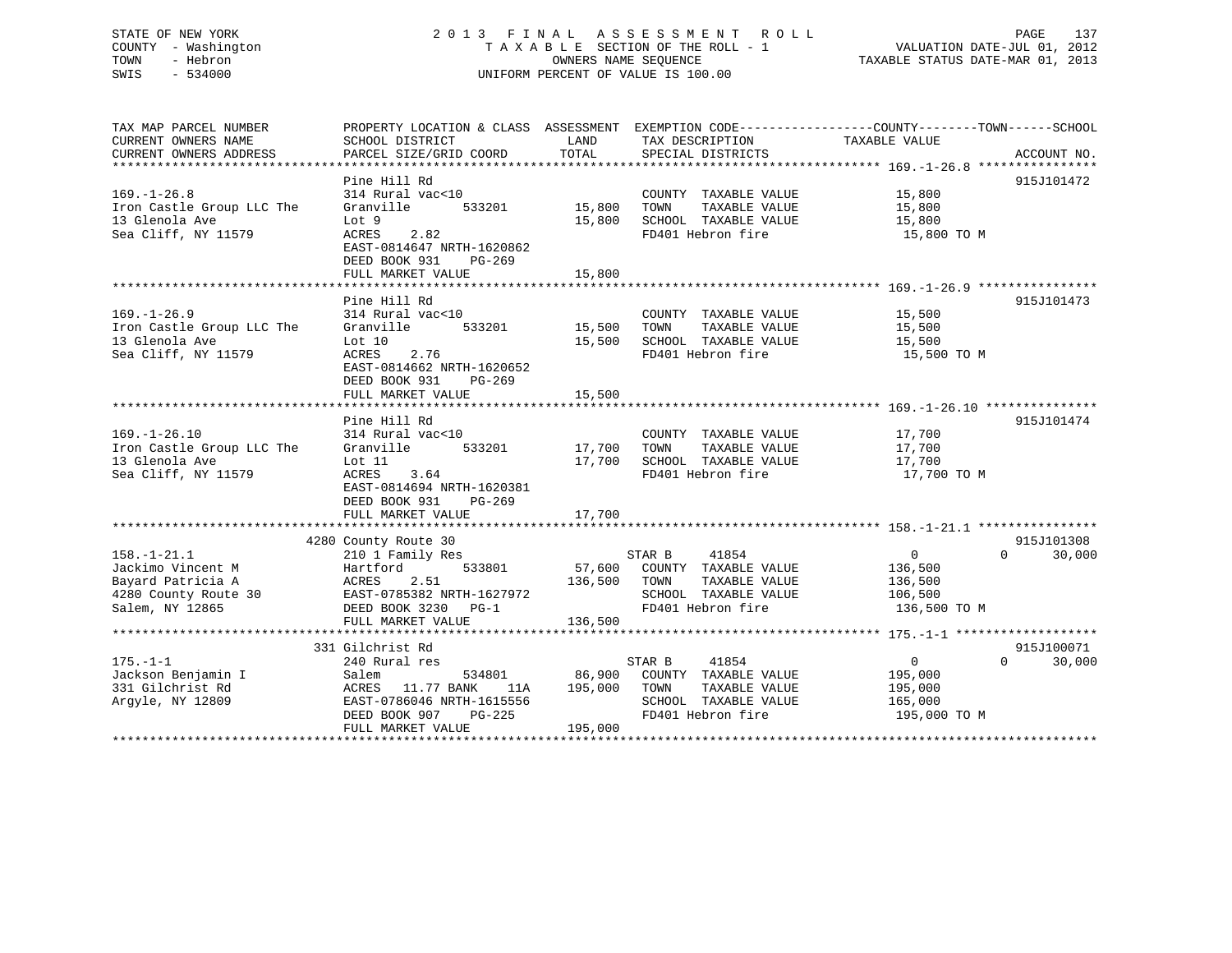# STATE OF NEW YORK 2 0 1 3 F I N A L A S S E S S M E N T R O L L PAGE 138 COUNTY - Washington T A X A B L E SECTION OF THE ROLL - 1 VALUATION DATE-JUL 01, 2012 TOWN - Hebron OWNERS NAME SEQUENCE TAXABLE STATUS DATE-MAR 01, 2013 SWIS - 534000 UNIFORM PERCENT OF VALUE IS 100.00

| TAX MAP PARCEL NUMBER         | PROPERTY LOCATION & CLASS ASSESSMENT EXEMPTION CODE---------------COUNTY-------TOWN-----SCHOOL |         |                                       |                  |                    |
|-------------------------------|------------------------------------------------------------------------------------------------|---------|---------------------------------------|------------------|--------------------|
| CURRENT OWNERS NAME           | SCHOOL DISTRICT                                                                                | LAND    | TAX DESCRIPTION                       | TAXABLE VALUE    |                    |
| CURRENT OWNERS ADDRESS        | PARCEL SIZE/GRID COORD                                                                         | TOTAL   | SPECIAL DISTRICTS                     |                  | ACCOUNT NO.        |
|                               |                                                                                                |         |                                       |                  |                    |
| $159. - 1 - 25.3$             | Darfler Ln/end<br>260 Seasonal res                                                             |         |                                       | 66,100           | 915J101692         |
|                               |                                                                                                |         | COUNTY TAXABLE VALUE                  |                  |                    |
| Jacobsen William              | Hartford<br>533801                                                                             | 46,700  | TAXABLE VALUE<br>TOWN                 | 66,100           |                    |
| 21943 New York Route 22       | lot k                                                                                          | 66,100  | SCHOOL TAXABLE VALUE                  | 66,100           |                    |
| Hoosick Falls, NY 12090       | ACRES 11.65                                                                                    |         | FD401 Hebron fire                     | 66,100 TO M      |                    |
|                               | EAST-0796114 NRTH-1627157                                                                      |         |                                       |                  |                    |
|                               | DEED BOOK 677<br>PG-92                                                                         |         |                                       |                  |                    |
|                               | FULL MARKET VALUE                                                                              | 66,100  |                                       |                  |                    |
|                               |                                                                                                |         |                                       |                  |                    |
|                               | 117 Bromley Ln                                                                                 |         |                                       |                  |                    |
| $178. - 1 - 5.1$              | 210 1 Family Res                                                                               |         | COUNTY TAXABLE VALUE                  | 79,000           |                    |
| Jameson Ronald                | 534801<br>Salem                                                                                | 37,800  | TAXABLE VALUE<br>TOWN                 | 79,000           |                    |
| Jameson Ruth                  | ACRES<br>3.30                                                                                  | 79,000  | SCHOOL TAXABLE VALUE                  | 79,000           |                    |
| 117 Bromley Ln                | EAST-0820608 NRTH-1614441                                                                      |         | FD401 Hebron fire                     | 79,000 TO M      |                    |
| Granville, NY 12832           | DEED BOOK 663<br>PG-167                                                                        |         |                                       |                  |                    |
|                               | FULL MARKET VALUE                                                                              | 79,000  |                                       |                  |                    |
|                               |                                                                                                |         |                                       |                  |                    |
|                               | 120 Bromley Ln                                                                                 |         |                                       |                  | 915J101369         |
| $178. - 1 - 30$               | 240 Rural res                                                                                  |         | STAR B<br>41854                       | $\overline{0}$   | 30,000<br>$\Omega$ |
| Jameson Ronald S              | 534801<br>Salem                                                                                | 62,900  | COUNTY TAXABLE VALUE                  | 253,000          |                    |
| Jameson Ruth E                | Lot 15/                                                                                        | 253,000 | TAXABLE VALUE<br>TOWN                 | 253,000          |                    |
| 120 Bromley Ln                | ACRES 18.90                                                                                    |         | SCHOOL TAXABLE VALUE                  | 223,000          |                    |
| Granville, NY 12832           | EAST-0820477 NRTH-1613747                                                                      |         | FD401 Hebron fire                     | 253,000 TO M     |                    |
|                               | DEED BOOK 745<br>PG-261                                                                        |         |                                       |                  |                    |
|                               | FULL MARKET VALUE                                                                              | 253,000 |                                       |                  |                    |
|                               |                                                                                                |         |                                       |                  |                    |
| $178. - 1 - 11.21$            | Oak Hill Rd<br>314 Rural vac<10                                                                |         |                                       |                  |                    |
|                               |                                                                                                | 16,340  | COUNTY TAXABLE VALUE<br>TAXABLE VALUE | 16,340<br>16,340 |                    |
| Jameson Wm<br>Jameson Barbara | Salem<br>534801<br>6.60                                                                        |         | TOWN                                  |                  |                    |
|                               | ACRES                                                                                          | 16,340  | SCHOOL TAXABLE VALUE                  | 16,340           |                    |
| 339 Chamberlin Mills Rd       | EAST-0819096 NRTH-1614172                                                                      |         | FD401 Hebron fire                     | 16,340 TO M      |                    |
| Salem, NY 12865               | DEED BOOK 661<br>$PG-330$                                                                      |         |                                       |                  |                    |
|                               | FULL MARKET VALUE                                                                              | 16,340  |                                       |                  |                    |
|                               | 339 Chamberlin Mills Rd                                                                        |         |                                       |                  | 915J100316         |
| $184. - 1 - 6$                | 240 Rural res                                                                                  |         | STAR B<br>41854                       | $\Omega$         | $\Omega$<br>30,000 |
| Jameson Wm A                  | 534801                                                                                         | 161,800 | COUNTY TAXABLE VALUE                  | 270,000          |                    |
| Jameson Barbara C             | Salem<br>ACRES<br>46.63                                                                        | 270,000 | TOWN<br>TAXABLE VALUE                 | 270,000          |                    |
|                               | EAST-0796846 NRTH-1607540                                                                      |         | SCHOOL TAXABLE VALUE                  |                  |                    |
| 339 Chamberlin Mills Rd       | PG-826                                                                                         |         | CA008 Cons agri dst 8                 | 240,000          |                    |
| Salem, NY 12865               | DEED BOOK 432                                                                                  |         |                                       | 270,000 TO M     |                    |
|                               | FULL MARKET VALUE                                                                              |         | 270,000 FD401 Hebron fire             | 270,000 TO M     |                    |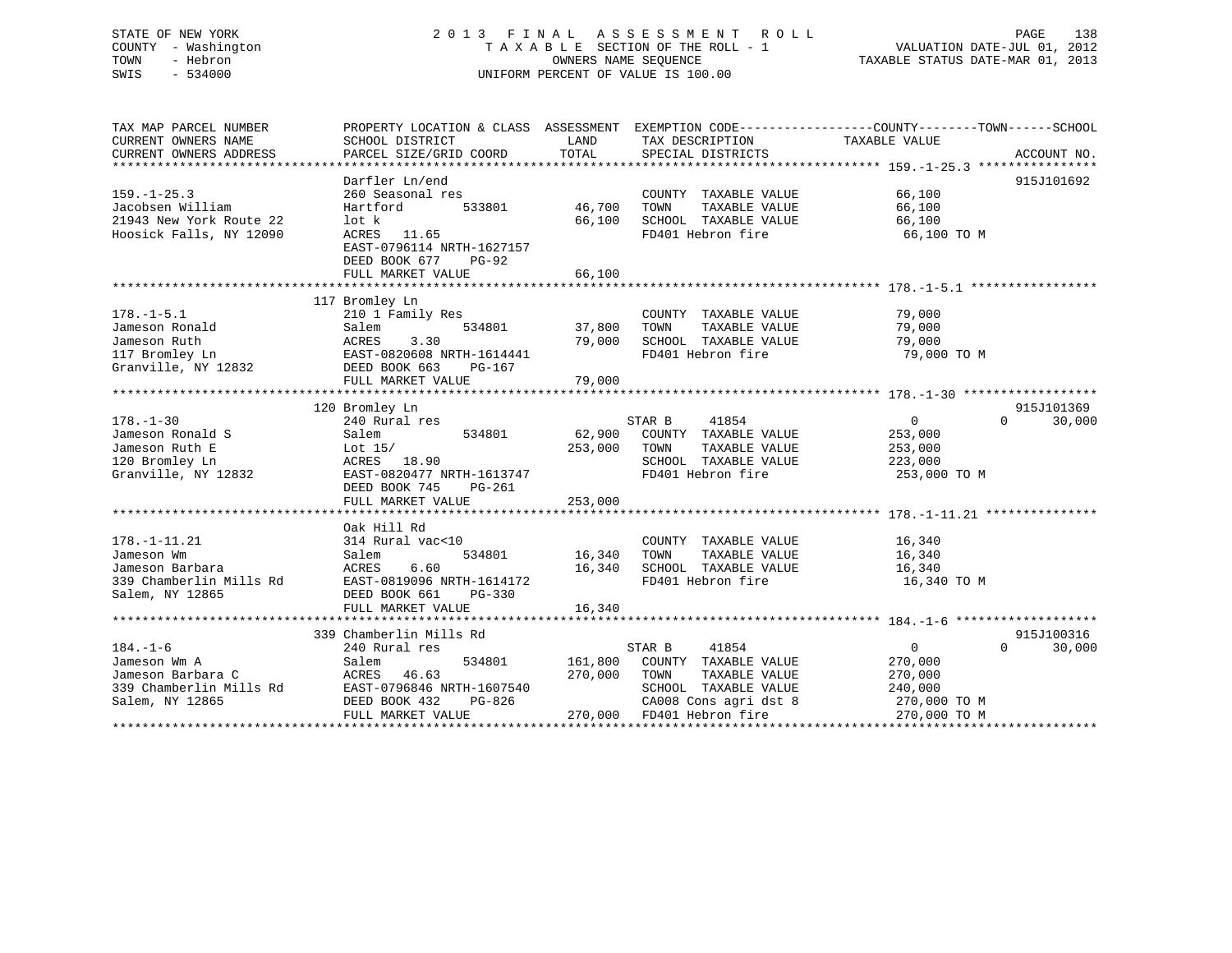# STATE OF NEW YORK 2 0 1 3 F I N A L A S S E S S M E N T R O L L PAGE 139 COUNTY - Washington T A X A B L E SECTION OF THE ROLL - 1 VALUATION DATE-JUL 01, 2012 TOWN - Hebron OWNERS NAME SEQUENCE TAXABLE STATUS DATE-MAR 01, 2013 SWIS - 534000 UNIFORM PERCENT OF VALUE IS 100.00

| TAX MAP PARCEL NUMBER<br>CURRENT OWNERS NAME<br>CURRENT OWNERS ADDRESS | SCHOOL DISTRICT<br>PARCEL SIZE/GRID COORD                                                                          | LAND<br>TOTAL   | TAX DESCRIPTION TAXABLE VALUE<br>SPECIAL DISTRICTS | PROPERTY LOCATION & CLASS ASSESSMENT EXEMPTION CODE----------------COUNTY-------TOWN------SCHOOL<br>ACCOUNT NO. |
|------------------------------------------------------------------------|--------------------------------------------------------------------------------------------------------------------|-----------------|----------------------------------------------------|-----------------------------------------------------------------------------------------------------------------|
|                                                                        |                                                                                                                    |                 |                                                    |                                                                                                                 |
|                                                                        | First Light Rd                                                                                                     |                 |                                                    | 915J101213                                                                                                      |
| $169. - 1 - 41$                                                        | 322 Rural vac>10                                                                                                   |                 | COUNTY TAXABLE VALUE                               | 7,900                                                                                                           |
| Jamieson John                                                          | 534801<br>Salem                                                                                                    | 7,900           | TAXABLE VALUE<br>TOWN                              | 7,900                                                                                                           |
|                                                                        |                                                                                                                    | 7,900           | SCHOOL TAXABLE VALUE                               | 7,900                                                                                                           |
|                                                                        |                                                                                                                    |                 | FD401 Hebron fire                                  | 7,900 TO M                                                                                                      |
|                                                                        | Jamieson Mary Lou (ACRES 11.00<br>PO Box 465 EAST-0805868 NRTH-1620126<br>Arlington, VT 05250 DEED BOOK 681 PG-348 |                 |                                                    |                                                                                                                 |
|                                                                        | FULL MARKET VALUE                                                                                                  | 7,900           |                                                    |                                                                                                                 |
|                                                                        |                                                                                                                    |                 |                                                    |                                                                                                                 |
|                                                                        | 6420 State Route 22                                                                                                |                 |                                                    | 915J100069                                                                                                      |
| $178. - 1 - 1$                                                         | 210 1 Family Res                                                                                                   |                 | COUNTY TAXABLE VALUE                               | 86,000                                                                                                          |
| Jamieson John                                                          | Salem                                                                                                              | 534801 30,600   | TOWN                                               | TAXABLE VALUE 86,000                                                                                            |
| PO Box 465                                                             | FRNT 180.00 DPTH 160.00                                                                                            | 86,000          | SCHOOL TAXABLE VALUE                               | 86,000                                                                                                          |
|                                                                        | Arlington, VT 05250 EAST-0816167 NRTH-1612611                                                                      |                 | FD401 Hebron fire                                  | 86,000 TO M                                                                                                     |
|                                                                        | DEED BOOK 2867 PG-326                                                                                              |                 |                                                    |                                                                                                                 |
|                                                                        | FULL MARKET VALUE                                                                                                  | 86,000          |                                                    |                                                                                                                 |
|                                                                        |                                                                                                                    |                 |                                                    |                                                                                                                 |
|                                                                        | 276 Liebig Rd                                                                                                      |                 | 68 PCT OF VALUE USED FOR EXEMPTION PURPOSES        | 915J100379                                                                                                      |
| $143. - 1 - 34$                                                        | 117 Horse farm                                                                                                     |                 | AG BUILD 41700                                     | 41,500 41,500<br>41,500                                                                                         |
|                                                                        | 533201<br>Granville                                                                                                | 82,500 AGED-CO  | 41802                                              | 36,856<br>$\overline{0}$<br>$\overline{0}$                                                                      |
| Jasek Lois Anne<br>276 Liebig Rd                                       | ACRES 10.00                                                                                                        | 271,000 STAR EN | 41834                                              | $\overline{0}$<br>$\Omega$<br>63,300                                                                            |
| Granville, NY 12832                                                    | EAST-0806152 NRTH-1643372                                                                                          |                 | COUNTY TAXABLE VALUE                               | 192,644                                                                                                         |
|                                                                        | DEED BOOK 868<br>PG-178                                                                                            |                 | TOWN<br>TAXABLE VALUE                              | 229,500                                                                                                         |
| MAY BE SUBJECT TO PAYMENT                                              | FULL MARKET VALUE                                                                                                  | 271,000         | SCHOOL TAXABLE VALUE                               | 166,200                                                                                                         |
| UNDER RPTL483 UNTIL 2014                                               |                                                                                                                    |                 |                                                    | 271,000 TO M                                                                                                    |
|                                                                        |                                                                                                                    |                 | CA008 Cons agri dst 8<br>FD401 Hebron fire         | 271,000 TO M                                                                                                    |
|                                                                        |                                                                                                                    |                 |                                                    |                                                                                                                 |
|                                                                        | 7022 State Route 22                                                                                                |                 |                                                    | 915J100328                                                                                                      |
| $161. - 2 - 5$                                                         | 312 Vac w/imprv                                                                                                    |                 | COUNTY TAXABLE VALUE                               | 16,700                                                                                                          |
| Jenkins John H                                                         | Granville<br>533201                                                                                                | 12,500          | TOWN<br>TAXABLE VALUE                              | 16,700                                                                                                          |
| 581 Pine Hill Rd                                                       | Granville<br>ACRES       1.50                                                                                      | 16,700          | SCHOOL TAXABLE VALUE 16,700                        |                                                                                                                 |
| Salem, NY 12865                                                        | EAST-0817714 NRTH-1626895                                                                                          |                 | FD401 Hebron fire                                  | 16,700 TO M                                                                                                     |
|                                                                        | DEED BOOK W 492 PG-902                                                                                             |                 |                                                    |                                                                                                                 |
|                                                                        | FULL MARKET VALUE                                                                                                  | 16,700          |                                                    |                                                                                                                 |
|                                                                        |                                                                                                                    |                 |                                                    |                                                                                                                 |
|                                                                        | 6584 State Route 22                                                                                                |                 |                                                    | 915J100322                                                                                                      |
| $177. - 1 - 19$                                                        | 210 1 Family Res                                                                                                   |                 | COUNTY TAXABLE VALUE                               | 68,000                                                                                                          |
| Jenkins John Jr                                                        | Salem                                                                                                              | 534801 27,100   | TAXABLE VALUE<br>TOWN                              | 68,000                                                                                                          |
| 581 Pine Hill Rd                                                       | FRNT 100.00 DPTH 155.00                                                                                            | 68,000          | SCHOOL TAXABLE VALUE                               | 68,000                                                                                                          |
| Salem, NY 12865                                                        | ACRES 0.36                                                                                                         |                 | FD401 Hebron fire                                  | 68,000 TO M                                                                                                     |
|                                                                        | EAST-0815349 NRTH-1616425                                                                                          |                 |                                                    |                                                                                                                 |
|                                                                        | DEED BOOK 410<br>PG-245                                                                                            |                 |                                                    |                                                                                                                 |
|                                                                        | FULL MARKET VALUE                                                                                                  | 68,000          |                                                    |                                                                                                                 |
|                                                                        |                                                                                                                    |                 |                                                    |                                                                                                                 |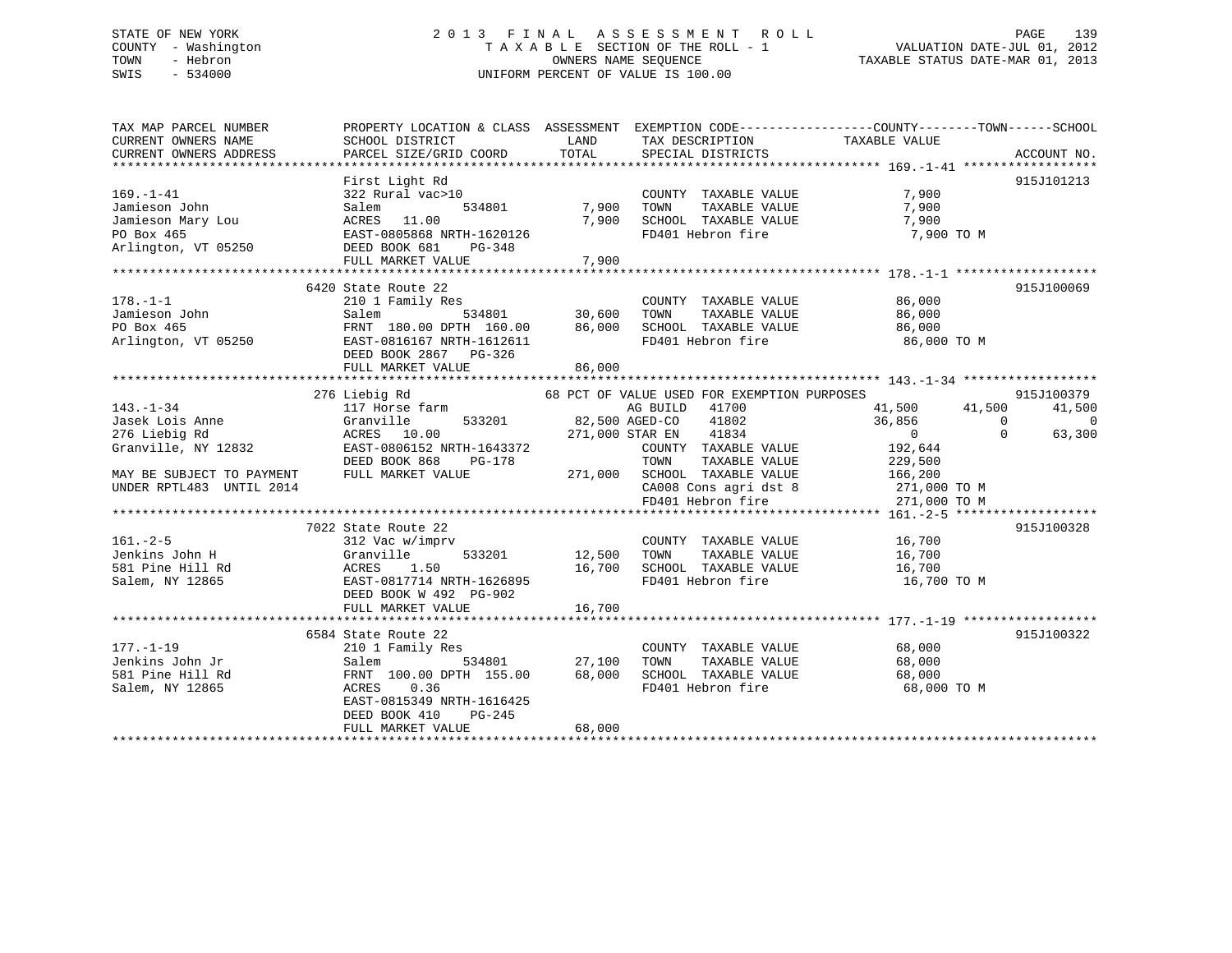# STATE OF NEW YORK 2 0 1 3 F I N A L A S S E S S M E N T R O L L PAGE 140 COUNTY - Washington T A X A B L E SECTION OF THE ROLL - 1 VALUATION DATE-JUL 01, 2012 TOWN - Hebron OWNERS NAME SEQUENCE TAXABLE STATUS DATE-MAR 01, 2013 SWIS - 534000 UNIFORM PERCENT OF VALUE IS 100.00

TAX MAP PARCEL NUMBER PROPERTY LOCATION & CLASS ASSESSMENT EXEMPTION CODE------------------COUNTY--------TOWN------SCHOOL

| CURRENT OWNERS NAME                            | SCHOOL DISTRICT                                                                    | LAND           | TAX DESCRIPTION                             | TAXABLE VALUE                      |                              |
|------------------------------------------------|------------------------------------------------------------------------------------|----------------|---------------------------------------------|------------------------------------|------------------------------|
| CURRENT OWNERS ADDRESS                         | PARCEL SIZE/GRID COORD                                                             | TOTAL          | SPECIAL DISTRICTS                           |                                    | ACCOUNT NO.                  |
|                                                |                                                                                    |                |                                             |                                    |                              |
|                                                | 198 Middle Rd                                                                      |                | 81 PCT OF VALUE USED FOR EXEMPTION PURPOSES | 19,319 18,000                      | 915J100325<br>$\overline{0}$ |
| $177. - 1 - 1$                                 | 241 Rural res&ag                                                                   |                | WAR VET/TC 41121                            |                                    |                              |
| Jenkins Leonard Erwin<br>Jenkins Sharron LaPan | Salem<br>534801<br>3086/186                                                        |                | 74,000 AGRI-D IND 41730                     | 31,206<br>31,206<br>$\overline{0}$ | 31,206<br>$\Omega$           |
| 198 Middle Rd                                  |                                                                                    | 159,000 STAR B | 41854                                       | 108,475                            | 30,000                       |
|                                                | ag commit 704/216                                                                  |                | COUNTY TAXABLE VALUE                        |                                    |                              |
| Salem, NY 12865                                | ACRES 27.20<br>EAST-0804748 NRTH-1617875                                           |                | TOWN<br>TAXABLE VALUE                       | 109,794                            |                              |
|                                                |                                                                                    |                | SCHOOL TAXABLE VALUE<br>FD401 Hebron fire   | 97,794<br>159,000 TO M             |                              |
| MAY BE SUBJECT TO PAYMENT                      | DEED BOOK 3086 PG-182                                                              |                |                                             |                                    |                              |
| UNDER AGDIST LAW TIL 2020                      | FULL MARKET VALUE                                                                  | 159,000        |                                             |                                    |                              |
|                                                | 15 South Grimes Hill Rd                                                            |                |                                             |                                    | 915J100329                   |
| $161.-2-14.1$                                  |                                                                                    |                | STAR B<br>41854                             | $\overline{0}$                     | $\Omega$<br>30,000           |
| Jenkins Pamela Rose                            | 210 1 Family Res<br>Granville<br>533201                                            |                | 32,200 COUNTY TAXABLE VALUE                 | 150,500                            |                              |
| 15 South Grimes Hill Rd                        | Jenkins Sub/ Dr29 #78                                                              | 150,500 TOWN   | TAXABLE VALUE                               | 150,500                            |                              |
| Granville, NY 12832                            | FRNT 235.00 DPTH 198.00                                                            |                | SCHOOL TAXABLE VALUE                        | 120,500                            |                              |
|                                                | ACRES<br>0.62                                                                      |                | FD401 Hebron fire                           | 150,500 TO M                       |                              |
|                                                | EAST-0817241 NRTH-1627266                                                          |                |                                             |                                    |                              |
|                                                | DEED BOOK 2126 PG-107                                                              |                |                                             |                                    |                              |
|                                                | FULL MARKET VALUE                                                                  | 150,500        |                                             |                                    |                              |
|                                                |                                                                                    |                |                                             |                                    |                              |
|                                                | State Route 22/W Off                                                               |                |                                             |                                    |                              |
| $161. - 2 - 2.2$                               | 312 Vac w/imprv                                                                    |                | COUNTY TAXABLE VALUE                        | 18,200                             |                              |
| Jenkins Vernon A                               | Granville<br>533201                                                                | 13,500 TOWN    | TAXABLE VALUE                               | 18,200                             |                              |
| Jenkins Terry                                  |                                                                                    |                | 18,200 SCHOOL TAXABLE VALUE                 | 18,200                             |                              |
| 7021 State Route 22                            |                                                                                    |                | FD401 Hebron fire                           | 18,200 TO M                        |                              |
| Granville, NY 12832                            | ACRES 1.00<br>2 EAST-0817126 NRTH-1626947<br>201 PG-277<br>DEED BOOK 803<br>PG-277 |                |                                             |                                    |                              |
|                                                | FULL MARKET VALUE                                                                  | 18,200         |                                             |                                    |                              |
|                                                |                                                                                    |                |                                             |                                    |                              |
|                                                | 7027 State Route 22                                                                |                |                                             |                                    | 915J100321                   |
| $161. - 2 - 2$                                 | 312 Vac w/imprv                                                                    |                | COUNTY TAXABLE VALUE                        | 77,000                             |                              |
| Jenkins Vernon E                               | Granville<br>533201                                                                | 71,000         | TOWN<br>TAXABLE VALUE                       | 77,000                             |                              |
| Jenkins Joann                                  | ACRES 27.80                                                                        |                | 77,000 SCHOOL TAXABLE VALUE                 | 77,000                             |                              |
| 7027 State Route 22                            | EAST-0818361 NRTH-1627266                                                          |                | FD401 Hebron fire                           | 77,000 TO M                        |                              |
| Granville, NY 12832                            | DEED BOOK W492 PG-902                                                              |                |                                             |                                    |                              |
|                                                | FULL MARKET VALUE                                                                  | 77,000         |                                             |                                    |                              |
|                                                |                                                                                    |                |                                             |                                    |                              |
|                                                | State Route 22                                                                     |                |                                             |                                    | 915J101325                   |
| $161. - 2 - 2.1$                               | 210 1 Family Res                                                                   |                | COUNTY TAXABLE VALUE                        | 78,000                             |                              |
| Jenkins Vernon etal                            | Granville<br>533201                                                                | 32,000 TOWN    | TAXABLE VALUE                               | 78,000                             |                              |
| 7027 State Route 22                            | ACRES 1.00                                                                         |                | 78,000 SCHOOL TAXABLE VALUE                 | 78,000                             |                              |
| Granville, NY 12832                            | EAST-0817301 NRTH-1627129                                                          |                | FD401 Hebron fire                           | 78,000 TO M                        |                              |
|                                                | DEED BOOK W 492 PG-902                                                             |                |                                             |                                    |                              |
|                                                | FULL MARKET VALUE                                                                  | 78,000         |                                             |                                    |                              |
|                                                |                                                                                    |                |                                             |                                    |                              |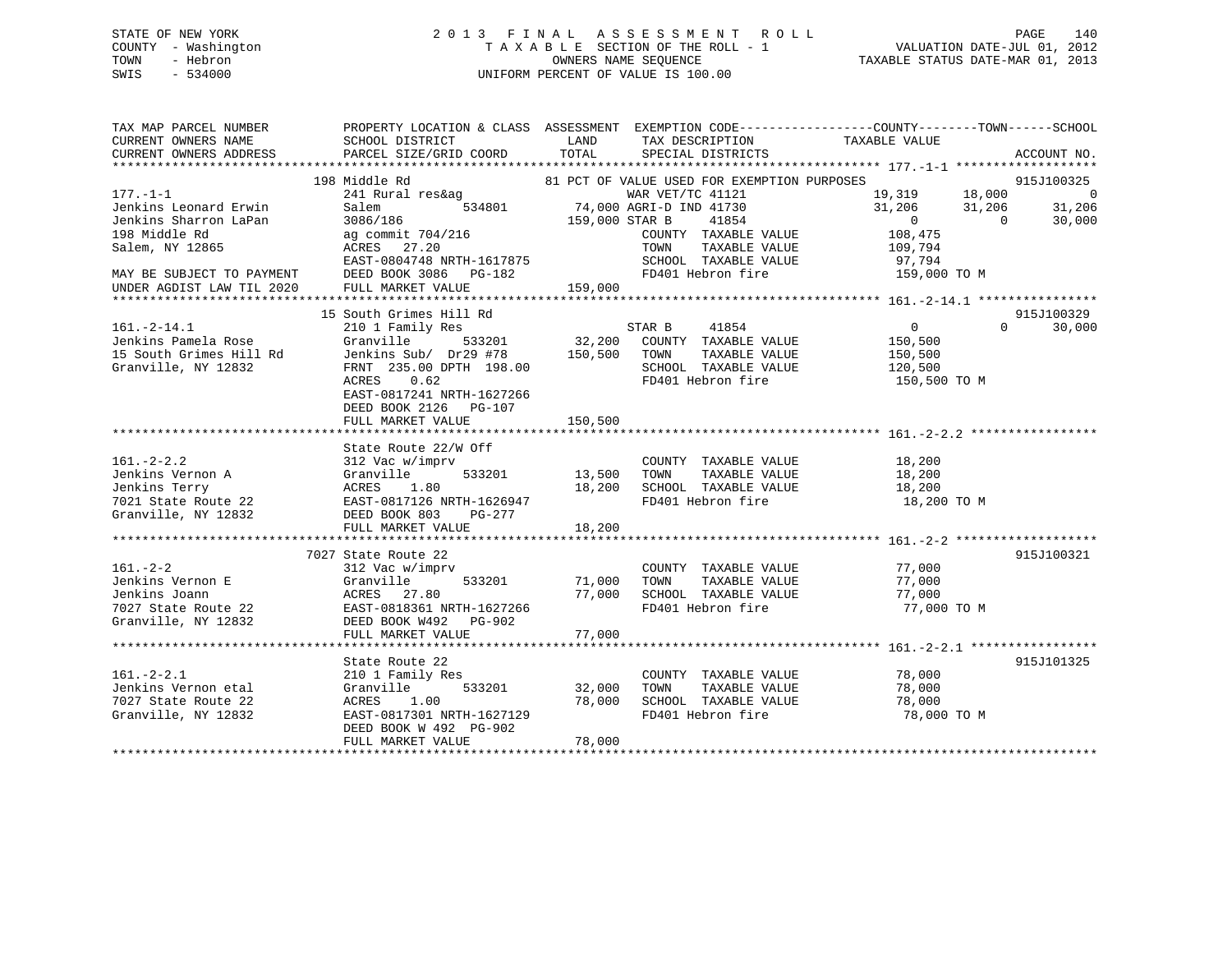# STATE OF NEW YORK 2 0 1 3 F I N A L A S S E S S M E N T R O L L PAGE 141 COUNTY - Washington T A X A B L E SECTION OF THE ROLL - 1 VALUATION DATE-JUL 01, 2012 TOWN - Hebron OWNERS NAME SEQUENCE TAXABLE STATUS DATE-MAR 01, 2013 SWIS - 534000 UNIFORM PERCENT OF VALUE IS 100.00

| TAX MAP PARCEL NUMBER<br>CURRENT OWNERS NAME<br>CURRENT OWNERS ADDRESS | SCHOOL DISTRICT<br>PARCEL SIZE/GRID COORD | PROPERTY LOCATION & CLASS ASSESSMENT EXEMPTION CODE----------------COUNTY-------TOWN------SCHOOL<br>LAND<br>TAX DESCRIPTION<br>TOTAL<br>SPECIAL DISTRICTS | TAXABLE VALUE              | ACCOUNT NO. |
|------------------------------------------------------------------------|-------------------------------------------|-----------------------------------------------------------------------------------------------------------------------------------------------------------|----------------------------|-------------|
|                                                                        |                                           |                                                                                                                                                           |                            |             |
|                                                                        | 97 Ferquson Ln                            |                                                                                                                                                           |                            | 915J101312  |
| $184. - 1 - 3$                                                         | 241 Rural res&ag                          | AG DIST<br>41720                                                                                                                                          | 35,491<br>35,491           | 35,491      |
| Jensen Marie                                                           | 534801<br>Salem                           | 258,500 STAR B<br>41854                                                                                                                                   | $\Omega$<br>$\Omega$       | 30,000      |
| Altobelle Robert                                                       | 097/606 699/159 161                       | 47460<br>336,000 FOR 480A                                                                                                                                 | 114,400<br>114,400         | 114,400     |
| 97 Ferguson Ln                                                         | Forest tax 3227/131                       | COUNTY TAXABLE VALUE                                                                                                                                      | 186,109                    |             |
| Salem, NY 12865                                                        | ACRES<br>95.00                            | TOWN<br>TAXABLE VALUE                                                                                                                                     | 186,109                    |             |
|                                                                        | EAST-0793760 NRTH-1605286                 | SCHOOL TAXABLE VALUE                                                                                                                                      | 156,109                    |             |
| MAY BE SUBJECT TO PAYMENT                                              | DEED BOOK 487<br>PG-1061                  | CA008 Cons agri dst 8                                                                                                                                     | 300,509 TO M               |             |
| UNDER RPTL480A UNTIL 2022                                              | FULL MARKET VALUE                         | 336,000<br>35,491 EX                                                                                                                                      |                            |             |
|                                                                        |                                           | FD401 Hebron fire                                                                                                                                         | 336,000 TO M               |             |
|                                                                        |                                           |                                                                                                                                                           |                            |             |
|                                                                        | 140 Callaway Rd                           |                                                                                                                                                           |                            | 915J101534  |
| $175. - 1 - 32$                                                        | 210 1 Family Res                          | COUNTY TAXABLE VALUE                                                                                                                                      | 142,000                    |             |
| Joaquin Joseph J                                                       | 534801<br>Salem                           | 94,800<br>TOWN<br>TAXABLE VALUE                                                                                                                           | 142,000                    |             |
| Joaquin Joanne V                                                       | Lot E                                     | SCHOOL TAXABLE VALUE<br>142,000                                                                                                                           | 142,000                    |             |
| 223 Mcdonald Rd                                                        | ACRES<br>9.43                             | FD401 Hebron fire                                                                                                                                         | 142,000 TO M               |             |
| Colchester, CT 06415                                                   | EAST-0787150 NRTH-1616971                 |                                                                                                                                                           |                            |             |
|                                                                        | DEED BOOK 612<br>PG-119                   |                                                                                                                                                           |                            |             |
|                                                                        | FULL MARKET VALUE                         | 142,000                                                                                                                                                   |                            |             |
|                                                                        |                                           |                                                                                                                                                           |                            |             |
|                                                                        | Oak Hill Rd                               |                                                                                                                                                           |                            |             |
| $178. - 1 - 46$                                                        | 314 Rural vac<10                          | COUNTY TAXABLE VALUE                                                                                                                                      | 6,000                      |             |
| Johanson Wayne                                                         | 534801<br>Salem                           | 6,000<br>TOWN<br>TAXABLE VALUE                                                                                                                            | 6,000                      |             |
| Johanson Jane                                                          | Subdivision Lot C                         | 6,000<br>SCHOOL TAXABLE VALUE                                                                                                                             | 6,000                      |             |
| 13 Oak Hill Rd                                                         | ACRES<br>1.13                             | FD401 Hebron fire                                                                                                                                         | 6,000 TO M                 |             |
| Granville, NY 12832                                                    | EAST-0819571 NRTH-1613702                 |                                                                                                                                                           |                            |             |
|                                                                        | DEED BOOK 711<br>PG-263                   |                                                                                                                                                           |                            |             |
|                                                                        | FULL MARKET VALUE                         | 6,000                                                                                                                                                     |                            |             |
|                                                                        |                                           |                                                                                                                                                           |                            |             |
|                                                                        | 13 Oak Hill Rd                            |                                                                                                                                                           |                            |             |
| $178. - 1 - 47$                                                        | 210 1 Family Res                          | STAR B<br>41854                                                                                                                                           | $\Omega$<br>$\overline{0}$ | 30,000      |
| Johanson Wayne                                                         | 534801<br>Salem                           | 35,900<br>COUNTY TAXABLE VALUE                                                                                                                            | 120,500                    |             |
| Johanson Jane                                                          | Subdivision Lot D                         | 120,500<br>TAXABLE VALUE<br>TOWN                                                                                                                          | 120,500                    |             |
| 13 Oak Hill Rd                                                         | ACRES<br>2.56                             | SCHOOL TAXABLE VALUE                                                                                                                                      | 90,500                     |             |
| Granville, NY 12832                                                    | EAST-0819566 NRTH-1613924                 | FD401 Hebron fire                                                                                                                                         | 120,500 TO M               |             |
|                                                                        | DEED BOOK 711<br>PG-263                   |                                                                                                                                                           |                            |             |
|                                                                        | FULL MARKET VALUE                         | 120,500                                                                                                                                                   |                            |             |
|                                                                        |                                           |                                                                                                                                                           |                            |             |
|                                                                        | 36 Center Way                             |                                                                                                                                                           |                            | 915J100676  |
| $185. - 1 - 14.10$                                                     | 210 1 Family Res                          | WAR VET/TC 41121                                                                                                                                          | 15,900<br>15,900           | 0           |
| Johnson Andrew                                                         | 534801<br>Salem                           | 33,000 STAR B<br>41854                                                                                                                                    | $\mathbf{0}$<br>$\Omega$   | 30,000      |
| Colehamer Jennnifer                                                    | ThompsonSub/29#87ROW895/1                 | 106,000 COUNTY TAXABLE VALUE                                                                                                                              | 90,100                     |             |
| 36 Center Way                                                          | ACRES<br>1.41                             | TAXABLE VALUE<br>TOWN                                                                                                                                     | 90,100                     |             |
| Salem, NY 12865                                                        | EAST-0815669 NRTH-1604729                 | SCHOOL TAXABLE VALUE                                                                                                                                      | 76,000                     |             |
|                                                                        | DEED BOOK 3119<br>PG-242                  | CA008 Cons agri dst 8                                                                                                                                     | 106,000 TO M               |             |
|                                                                        | FULL MARKET VALUE                         | 106,000 FD401 Hebron fire                                                                                                                                 | 106,000 TO M               |             |
|                                                                        |                                           |                                                                                                                                                           |                            |             |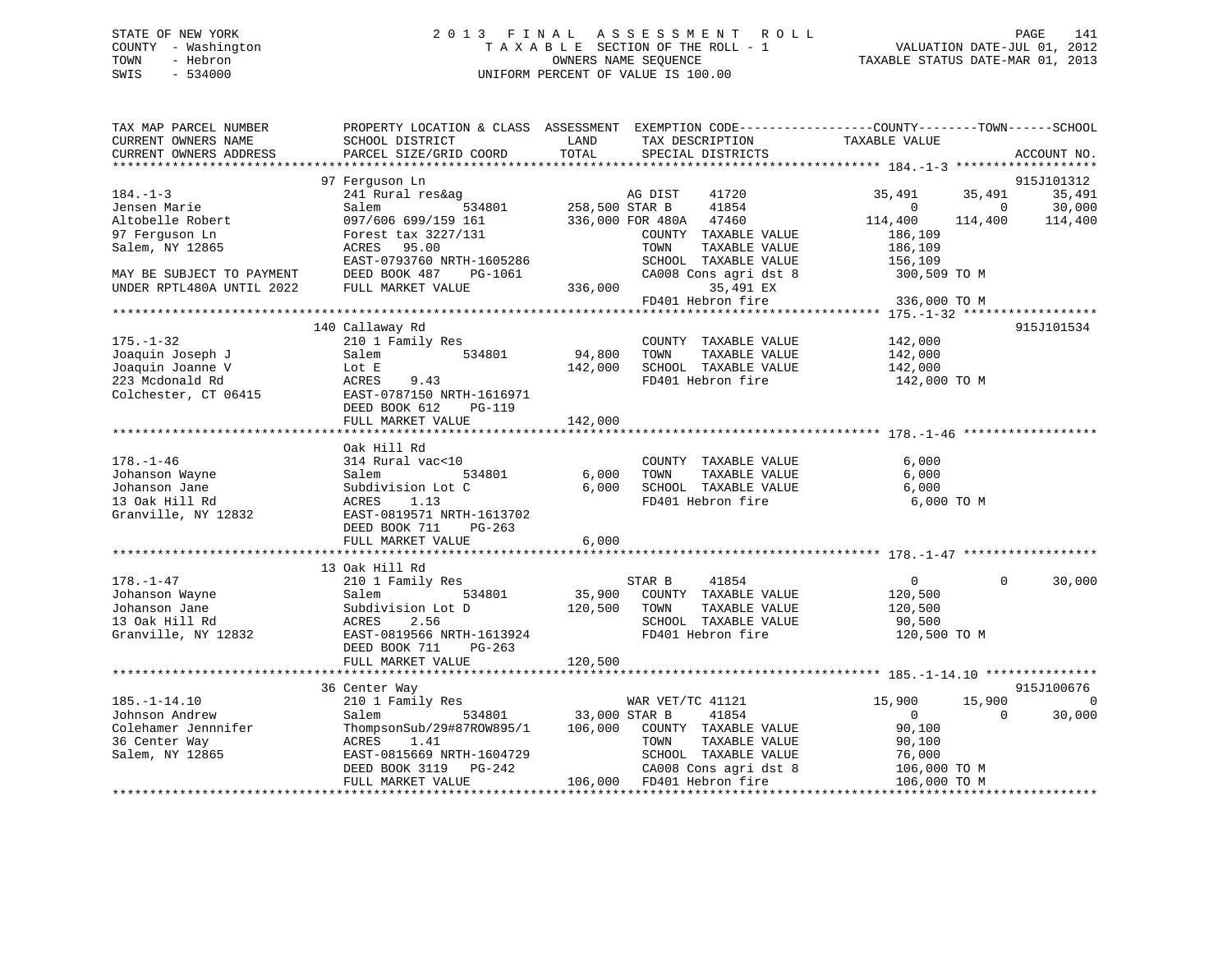# STATE OF NEW YORK 2013 FINAL ASSESSMENT ROLL PAGE 142 COUNTY - Washington  $\begin{array}{ccc} 1 & 0 & 0 \\ -1 & 0 & 0 \end{array}$  T A X A B L E SECTION OF THE ROLL - 1 SWIS - 534000 UNIFORM PERCENT OF VALUE IS 100.00

 $PAGE$   $142$ <br>VALUATION DATE-JUL 01, 2012

TAXABLE STATUS DATE-MAR 01, 2013

| TAX MAP PARCEL NUMBER<br>CURRENT OWNERS NAME<br>CURRENT OWNERS ADDRESS<br>********************** | PROPERTY LOCATION & CLASS ASSESSMENT<br>SCHOOL DISTRICT<br>PARCEL SIZE/GRID COORD                                                                                                                                           | LAND<br>TOTAL              | TAX DESCRIPTION<br>SPECIAL DISTRICTS                                                                          | EXEMPTION CODE-----------------COUNTY--------TOWN------SCHOOL<br>TAXABLE VALUE<br>ACCOUNT NO. |
|--------------------------------------------------------------------------------------------------|-----------------------------------------------------------------------------------------------------------------------------------------------------------------------------------------------------------------------------|----------------------------|---------------------------------------------------------------------------------------------------------------|-----------------------------------------------------------------------------------------------|
| $178. - 1 - 38$<br>Johnson Gloria J<br>59 Dry Creek Way<br>Wakefield, RI 02879                   | Blossom Rd<br>322 Rural vac>10<br>Salem<br>534801<br>Bromley Sub/ Lot 24 29#30<br>ACRES<br>10.66<br>EAST-0819702 NRTH-1609760<br>DEED BOOK 700<br>$PG-74$<br>FULL MARKET VALUE                                              | 29,000<br>29,000<br>29,000 | COUNTY TAXABLE VALUE<br>TAXABLE VALUE<br>TOWN<br>SCHOOL TAXABLE VALUE<br>FD401 Hebron fire                    | 915J101386<br>29,000<br>29,000<br>29,000<br>29,000 TO M                                       |
| $177. - 1 - 6.5$<br>Johnson Leif<br>920 Chamberlin Mills Rd<br>Salem, NY 12865                   | Chamberlin Mills Rd/off<br>314 Rural vac<10<br>534801<br>Salem<br>5.80<br>ACRES<br>EAST-0809084 NRTH-1614057<br>DEED BOOK 908<br>$PG-220$<br>FULL MARKET VALUE                                                              | 15,200<br>15,200<br>15,200 | COUNTY TAXABLE VALUE<br>TAXABLE VALUE<br>TOWN<br>SCHOOL TAXABLE VALUE<br>FD401 Hebron fire                    | 915J101425<br>15,200<br>15,200<br>15,200<br>15,200 TO M                                       |
| $177. - 1 - 6.29$<br>Johnson Leif<br>920 Chamberlin Mills Rd<br>Salem, NY 12865                  | Chamberlin Mills Rd/n Off<br>314 Rural vac<10<br>Salem<br>534801<br>lot <sub>27</sub><br>ACRES<br>4.37<br>EAST-0808914 NRTH-1614120<br>DEED BOOK 908<br>$PG-220$<br>FULL MARKET VALUE                                       | 12,500<br>12,500<br>12,500 | COUNTY TAXABLE VALUE<br>TAXABLE VALUE<br>TOWN<br>SCHOOL TAXABLE VALUE<br>FD401 Hebron fire                    | 915J101892<br>12,500<br>12,500<br>12,500<br>12,500 TO M                                       |
| $177. - 1 - 6.38$<br>Johnson Leif<br>920 Chamberlin Mills Rd<br>Salem, NY 12865                  | 920 Chamberlin Mills Rd<br>312 Vac w/imprv<br>Salem<br>534801<br>Hebron Valley Sub/ 29#82<br>lot3<br>FRNT 238.00 DPTH 49.00<br>ACRES<br>0.27<br>EAST-0808983 NRTH-1613116<br>DEED BOOK 944<br>$PG-217$<br>FULL MARKET VALUE | 2,500<br>25,200<br>25,200  | COUNTY TAXABLE VALUE<br>TAXABLE VALUE<br>TOWN<br>SCHOOL TAXABLE VALUE<br>FD401 Hebron fire                    | 915J100601<br>25,200<br>25,200<br>25,200<br>25,200 TO M                                       |
| $177. - 1 - 6.4$<br>Johnson Lief<br>Hollis Peck<br>1439 Big Burch Hill Rd<br>Granville, NY 12832 | 915 Chamberlin Mills Rd<br>210 1 Family Res<br>534801<br>Salem<br>1.29<br>ACRES<br>EAST-0808925 NRTH-1613385<br>DEED BOOK 470<br>PG-1026<br>FULL MARKET VALUE                                                               | 32,700<br>98,500<br>98,500 | 41854<br>STAR B<br>COUNTY TAXABLE VALUE<br>TOWN<br>TAXABLE VALUE<br>SCHOOL TAXABLE VALUE<br>FD401 Hebron fire | 915J101219<br>$\mathbf{0}$<br>$\Omega$<br>30,000<br>98,500<br>98,500<br>68,500<br>98,500 TO M |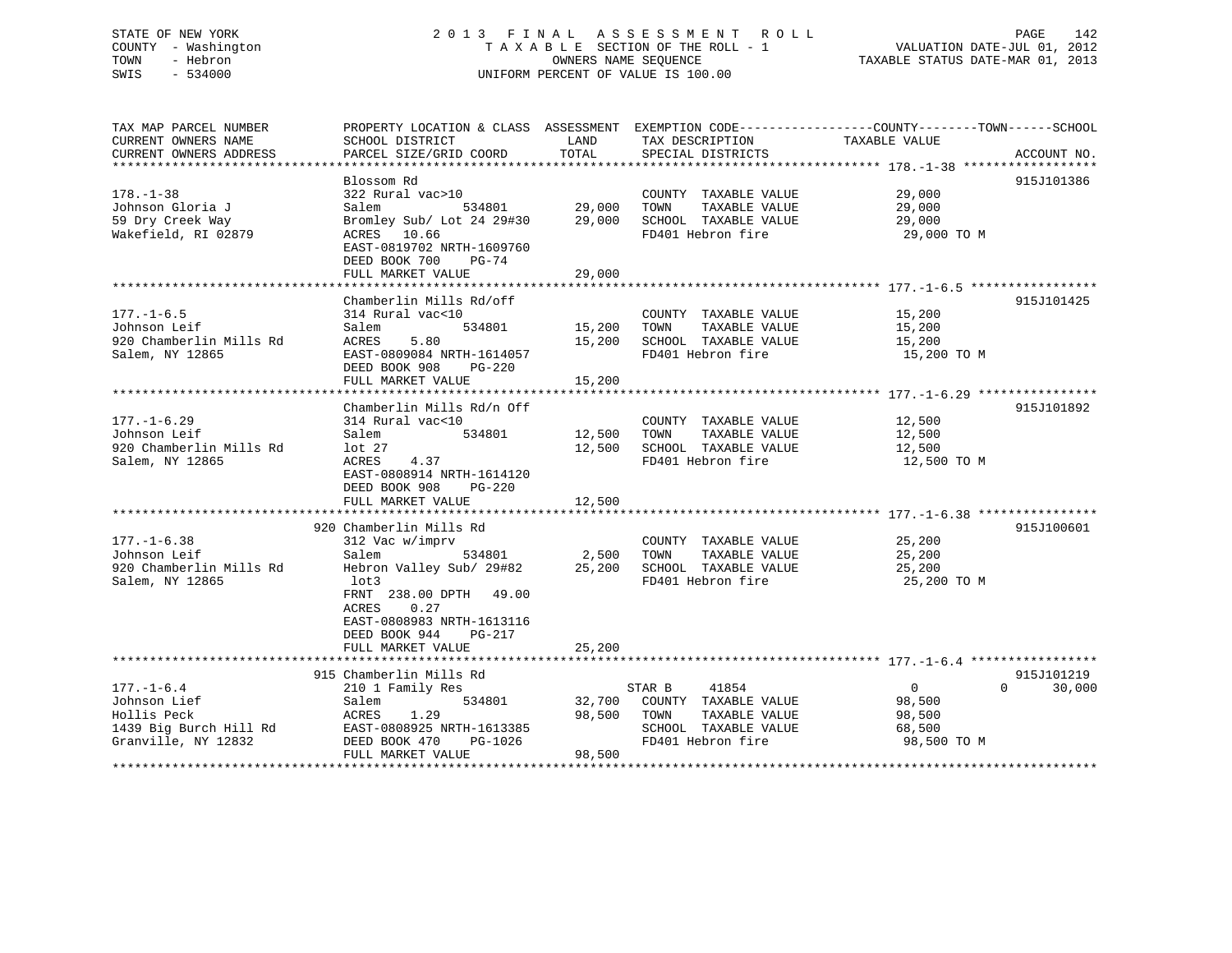# STATE OF NEW YORK 2 0 1 3 F I N A L A S S E S S M E N T R O L L PAGE 143 COUNTY - Washington T A X A B L E SECTION OF THE ROLL - 1 VALUATION DATE-JUL 01, 2012 TOWN - Hebron OWNERS NAME SEQUENCE TAXABLE STATUS DATE-MAR 01, 2013 SWIS - 534000 UNIFORM PERCENT OF VALUE IS 100.00

| 344 Chamberlin Mills Rd<br>915J101486<br>240 Rural res<br>COUNTY TAXABLE VALUE<br>117,500<br>534801<br>62,900<br>Salem<br>TOWN<br>TAXABLE VALUE<br>117,500<br>120 Clark St<br>117,500<br>SCHOOL TAXABLE VALUE<br>Lot 5<br>117,500<br>Merrick, NY 11566<br>ACRES<br>18.90<br>CA008 Cons agri dst 8<br>117,500 TO M<br>FD401 Hebron fire<br>EAST-0798571 NRTH-1607156<br>117,500 TO M<br>DEED BOOK 1835<br>PG-174<br>FULL MARKET VALUE<br>117,500<br>915J100616<br>3164 County Route 30<br>$\overline{0}$<br>$183.20 - 1 - 1.2$<br>210 1 Family Res<br>STAR B<br>41854<br>$\Omega$<br>30,000<br>534801<br>23,400<br>COUNTY TAXABLE VALUE<br>Johnson Patricia M<br>Salem<br>122,000<br>3164 County Route 30<br>FRNT 116.00 DPTH 157.00<br>122,000<br>TOWN<br>TAXABLE VALUE<br>122,000<br>Salem, NY 12865<br>ACRES<br>0.42<br>SCHOOL TAXABLE VALUE<br>92,000<br>EAST-0792169 NRTH-1603528<br>CA008 Cons agri dst 8<br>122,000 TO M<br>FD401 Hebron fire<br>DEED BOOK 3104 PG-152<br>122,000 TO M<br>122,000 LD401 West hebron light<br>FULL MARKET VALUE<br>122,000 TO M<br>624 Middle Rd<br>915J101458<br>$160.-1-4.1$<br>210 1 Family Res<br>124,500<br>COUNTY TAXABLE VALUE<br>Johnson Scott D<br>534801<br>33,600<br>TOWN<br>TAXABLE VALUE<br>124,500<br>Salem<br>624 Middle Rd<br>124,500<br>SCHOOL TAXABLE VALUE<br>Lot 1<br>124,500<br>Granville, NY 12832<br>5.12<br>FD401 Hebron fire<br>ACRES<br>124,500 TO M<br>EAST-0806475 NRTH-1627107<br>DEED BOOK 2017 PG-228<br>FULL MARKET VALUE<br>124,500<br>133 Crosier Rd<br>$167. - 1 - 20.5$<br>$\overline{0}$<br>$\Omega$<br>30,000<br>210 1 Family Res<br>STAR B<br>41854<br>Jones Douglas<br>534801<br>40,700<br>COUNTY TAXABLE VALUE<br>76,000<br>Salem<br>76,000<br>TAXABLE VALUE<br>Jones Stacia<br>ACRES<br>1.18 BANK<br>11A<br>TOWN<br>76,000<br>PO Box 179<br>EAST-0792143 NRTH-1618124<br>SCHOOL TAXABLE VALUE<br>46,000<br>FD401 Hebron fire<br>76,000 TO M<br>Cossayuna, NY 12823<br>DEED BOOK 756<br>PG-257<br>FULL MARKET VALUE<br>76,000<br>915J100339<br>Lily Pond Rd<br>$142. - 3 - 1$<br>322 Rural vac>10<br>COUNTY TAXABLE VALUE<br>32,300<br>Jones Richard W<br>533801<br>32,300<br>TOWN<br>TAXABLE VALUE<br>32,300<br>Hartford<br>Jones Audrey M<br>32,300<br>SCHOOL TAXABLE VALUE<br>32,300<br>10.0 Ad<br>104 Blood St<br>CA008 Cons agri dst 8<br>32,300 TO M<br>142.-1-1<br>Granville, NY 12832<br>FD401 Hebron fire<br>32,300 TO M<br>ACRES 10.80<br>EAST-0796658 NRTH-1643624<br>DEED BOOK 494<br>PG-597<br>32,300<br>FULL MARKET VALUE | TAX MAP PARCEL NUMBER<br>CURRENT OWNERS NAME<br>CURRENT OWNERS ADDRESS | PROPERTY LOCATION & CLASS ASSESSMENT<br>SCHOOL DISTRICT<br>PARCEL SIZE/GRID COORD | LAND<br>TOTAL | EXEMPTION CODE-----------------COUNTY-------TOWN------SCHOOL<br>TAX DESCRIPTION<br>SPECIAL DISTRICTS | TAXABLE VALUE | ACCOUNT NO. |
|-----------------------------------------------------------------------------------------------------------------------------------------------------------------------------------------------------------------------------------------------------------------------------------------------------------------------------------------------------------------------------------------------------------------------------------------------------------------------------------------------------------------------------------------------------------------------------------------------------------------------------------------------------------------------------------------------------------------------------------------------------------------------------------------------------------------------------------------------------------------------------------------------------------------------------------------------------------------------------------------------------------------------------------------------------------------------------------------------------------------------------------------------------------------------------------------------------------------------------------------------------------------------------------------------------------------------------------------------------------------------------------------------------------------------------------------------------------------------------------------------------------------------------------------------------------------------------------------------------------------------------------------------------------------------------------------------------------------------------------------------------------------------------------------------------------------------------------------------------------------------------------------------------------------------------------------------------------------------------------------------------------------------------------------------------------------------------------------------------------------------------------------------------------------------------------------------------------------------------------------------------------------------------------------------------------------------------------------------------------------------------------------------------------------------------------------------------------------------------------------------------------------------|------------------------------------------------------------------------|-----------------------------------------------------------------------------------|---------------|------------------------------------------------------------------------------------------------------|---------------|-------------|
|                                                                                                                                                                                                                                                                                                                                                                                                                                                                                                                                                                                                                                                                                                                                                                                                                                                                                                                                                                                                                                                                                                                                                                                                                                                                                                                                                                                                                                                                                                                                                                                                                                                                                                                                                                                                                                                                                                                                                                                                                                                                                                                                                                                                                                                                                                                                                                                                                                                                                                                       |                                                                        |                                                                                   |               |                                                                                                      |               |             |
|                                                                                                                                                                                                                                                                                                                                                                                                                                                                                                                                                                                                                                                                                                                                                                                                                                                                                                                                                                                                                                                                                                                                                                                                                                                                                                                                                                                                                                                                                                                                                                                                                                                                                                                                                                                                                                                                                                                                                                                                                                                                                                                                                                                                                                                                                                                                                                                                                                                                                                                       |                                                                        |                                                                                   |               |                                                                                                      |               |             |
|                                                                                                                                                                                                                                                                                                                                                                                                                                                                                                                                                                                                                                                                                                                                                                                                                                                                                                                                                                                                                                                                                                                                                                                                                                                                                                                                                                                                                                                                                                                                                                                                                                                                                                                                                                                                                                                                                                                                                                                                                                                                                                                                                                                                                                                                                                                                                                                                                                                                                                                       | $184. - 2 - 5$                                                         |                                                                                   |               |                                                                                                      |               |             |
|                                                                                                                                                                                                                                                                                                                                                                                                                                                                                                                                                                                                                                                                                                                                                                                                                                                                                                                                                                                                                                                                                                                                                                                                                                                                                                                                                                                                                                                                                                                                                                                                                                                                                                                                                                                                                                                                                                                                                                                                                                                                                                                                                                                                                                                                                                                                                                                                                                                                                                                       | Johnson Marshall                                                       |                                                                                   |               |                                                                                                      |               |             |
|                                                                                                                                                                                                                                                                                                                                                                                                                                                                                                                                                                                                                                                                                                                                                                                                                                                                                                                                                                                                                                                                                                                                                                                                                                                                                                                                                                                                                                                                                                                                                                                                                                                                                                                                                                                                                                                                                                                                                                                                                                                                                                                                                                                                                                                                                                                                                                                                                                                                                                                       |                                                                        |                                                                                   |               |                                                                                                      |               |             |
|                                                                                                                                                                                                                                                                                                                                                                                                                                                                                                                                                                                                                                                                                                                                                                                                                                                                                                                                                                                                                                                                                                                                                                                                                                                                                                                                                                                                                                                                                                                                                                                                                                                                                                                                                                                                                                                                                                                                                                                                                                                                                                                                                                                                                                                                                                                                                                                                                                                                                                                       |                                                                        |                                                                                   |               |                                                                                                      |               |             |
|                                                                                                                                                                                                                                                                                                                                                                                                                                                                                                                                                                                                                                                                                                                                                                                                                                                                                                                                                                                                                                                                                                                                                                                                                                                                                                                                                                                                                                                                                                                                                                                                                                                                                                                                                                                                                                                                                                                                                                                                                                                                                                                                                                                                                                                                                                                                                                                                                                                                                                                       |                                                                        |                                                                                   |               |                                                                                                      |               |             |
|                                                                                                                                                                                                                                                                                                                                                                                                                                                                                                                                                                                                                                                                                                                                                                                                                                                                                                                                                                                                                                                                                                                                                                                                                                                                                                                                                                                                                                                                                                                                                                                                                                                                                                                                                                                                                                                                                                                                                                                                                                                                                                                                                                                                                                                                                                                                                                                                                                                                                                                       |                                                                        |                                                                                   |               |                                                                                                      |               |             |
|                                                                                                                                                                                                                                                                                                                                                                                                                                                                                                                                                                                                                                                                                                                                                                                                                                                                                                                                                                                                                                                                                                                                                                                                                                                                                                                                                                                                                                                                                                                                                                                                                                                                                                                                                                                                                                                                                                                                                                                                                                                                                                                                                                                                                                                                                                                                                                                                                                                                                                                       |                                                                        |                                                                                   |               |                                                                                                      |               |             |
|                                                                                                                                                                                                                                                                                                                                                                                                                                                                                                                                                                                                                                                                                                                                                                                                                                                                                                                                                                                                                                                                                                                                                                                                                                                                                                                                                                                                                                                                                                                                                                                                                                                                                                                                                                                                                                                                                                                                                                                                                                                                                                                                                                                                                                                                                                                                                                                                                                                                                                                       |                                                                        |                                                                                   |               |                                                                                                      |               |             |
|                                                                                                                                                                                                                                                                                                                                                                                                                                                                                                                                                                                                                                                                                                                                                                                                                                                                                                                                                                                                                                                                                                                                                                                                                                                                                                                                                                                                                                                                                                                                                                                                                                                                                                                                                                                                                                                                                                                                                                                                                                                                                                                                                                                                                                                                                                                                                                                                                                                                                                                       |                                                                        |                                                                                   |               |                                                                                                      |               |             |
|                                                                                                                                                                                                                                                                                                                                                                                                                                                                                                                                                                                                                                                                                                                                                                                                                                                                                                                                                                                                                                                                                                                                                                                                                                                                                                                                                                                                                                                                                                                                                                                                                                                                                                                                                                                                                                                                                                                                                                                                                                                                                                                                                                                                                                                                                                                                                                                                                                                                                                                       |                                                                        |                                                                                   |               |                                                                                                      |               |             |
|                                                                                                                                                                                                                                                                                                                                                                                                                                                                                                                                                                                                                                                                                                                                                                                                                                                                                                                                                                                                                                                                                                                                                                                                                                                                                                                                                                                                                                                                                                                                                                                                                                                                                                                                                                                                                                                                                                                                                                                                                                                                                                                                                                                                                                                                                                                                                                                                                                                                                                                       |                                                                        |                                                                                   |               |                                                                                                      |               |             |
|                                                                                                                                                                                                                                                                                                                                                                                                                                                                                                                                                                                                                                                                                                                                                                                                                                                                                                                                                                                                                                                                                                                                                                                                                                                                                                                                                                                                                                                                                                                                                                                                                                                                                                                                                                                                                                                                                                                                                                                                                                                                                                                                                                                                                                                                                                                                                                                                                                                                                                                       |                                                                        |                                                                                   |               |                                                                                                      |               |             |
|                                                                                                                                                                                                                                                                                                                                                                                                                                                                                                                                                                                                                                                                                                                                                                                                                                                                                                                                                                                                                                                                                                                                                                                                                                                                                                                                                                                                                                                                                                                                                                                                                                                                                                                                                                                                                                                                                                                                                                                                                                                                                                                                                                                                                                                                                                                                                                                                                                                                                                                       |                                                                        |                                                                                   |               |                                                                                                      |               |             |
|                                                                                                                                                                                                                                                                                                                                                                                                                                                                                                                                                                                                                                                                                                                                                                                                                                                                                                                                                                                                                                                                                                                                                                                                                                                                                                                                                                                                                                                                                                                                                                                                                                                                                                                                                                                                                                                                                                                                                                                                                                                                                                                                                                                                                                                                                                                                                                                                                                                                                                                       |                                                                        |                                                                                   |               |                                                                                                      |               |             |
|                                                                                                                                                                                                                                                                                                                                                                                                                                                                                                                                                                                                                                                                                                                                                                                                                                                                                                                                                                                                                                                                                                                                                                                                                                                                                                                                                                                                                                                                                                                                                                                                                                                                                                                                                                                                                                                                                                                                                                                                                                                                                                                                                                                                                                                                                                                                                                                                                                                                                                                       |                                                                        |                                                                                   |               |                                                                                                      |               |             |
|                                                                                                                                                                                                                                                                                                                                                                                                                                                                                                                                                                                                                                                                                                                                                                                                                                                                                                                                                                                                                                                                                                                                                                                                                                                                                                                                                                                                                                                                                                                                                                                                                                                                                                                                                                                                                                                                                                                                                                                                                                                                                                                                                                                                                                                                                                                                                                                                                                                                                                                       |                                                                        |                                                                                   |               |                                                                                                      |               |             |
|                                                                                                                                                                                                                                                                                                                                                                                                                                                                                                                                                                                                                                                                                                                                                                                                                                                                                                                                                                                                                                                                                                                                                                                                                                                                                                                                                                                                                                                                                                                                                                                                                                                                                                                                                                                                                                                                                                                                                                                                                                                                                                                                                                                                                                                                                                                                                                                                                                                                                                                       |                                                                        |                                                                                   |               |                                                                                                      |               |             |
|                                                                                                                                                                                                                                                                                                                                                                                                                                                                                                                                                                                                                                                                                                                                                                                                                                                                                                                                                                                                                                                                                                                                                                                                                                                                                                                                                                                                                                                                                                                                                                                                                                                                                                                                                                                                                                                                                                                                                                                                                                                                                                                                                                                                                                                                                                                                                                                                                                                                                                                       |                                                                        |                                                                                   |               |                                                                                                      |               |             |
|                                                                                                                                                                                                                                                                                                                                                                                                                                                                                                                                                                                                                                                                                                                                                                                                                                                                                                                                                                                                                                                                                                                                                                                                                                                                                                                                                                                                                                                                                                                                                                                                                                                                                                                                                                                                                                                                                                                                                                                                                                                                                                                                                                                                                                                                                                                                                                                                                                                                                                                       |                                                                        |                                                                                   |               |                                                                                                      |               |             |
|                                                                                                                                                                                                                                                                                                                                                                                                                                                                                                                                                                                                                                                                                                                                                                                                                                                                                                                                                                                                                                                                                                                                                                                                                                                                                                                                                                                                                                                                                                                                                                                                                                                                                                                                                                                                                                                                                                                                                                                                                                                                                                                                                                                                                                                                                                                                                                                                                                                                                                                       |                                                                        |                                                                                   |               |                                                                                                      |               |             |
|                                                                                                                                                                                                                                                                                                                                                                                                                                                                                                                                                                                                                                                                                                                                                                                                                                                                                                                                                                                                                                                                                                                                                                                                                                                                                                                                                                                                                                                                                                                                                                                                                                                                                                                                                                                                                                                                                                                                                                                                                                                                                                                                                                                                                                                                                                                                                                                                                                                                                                                       |                                                                        |                                                                                   |               |                                                                                                      |               |             |
|                                                                                                                                                                                                                                                                                                                                                                                                                                                                                                                                                                                                                                                                                                                                                                                                                                                                                                                                                                                                                                                                                                                                                                                                                                                                                                                                                                                                                                                                                                                                                                                                                                                                                                                                                                                                                                                                                                                                                                                                                                                                                                                                                                                                                                                                                                                                                                                                                                                                                                                       |                                                                        |                                                                                   |               |                                                                                                      |               |             |
|                                                                                                                                                                                                                                                                                                                                                                                                                                                                                                                                                                                                                                                                                                                                                                                                                                                                                                                                                                                                                                                                                                                                                                                                                                                                                                                                                                                                                                                                                                                                                                                                                                                                                                                                                                                                                                                                                                                                                                                                                                                                                                                                                                                                                                                                                                                                                                                                                                                                                                                       |                                                                        |                                                                                   |               |                                                                                                      |               |             |
|                                                                                                                                                                                                                                                                                                                                                                                                                                                                                                                                                                                                                                                                                                                                                                                                                                                                                                                                                                                                                                                                                                                                                                                                                                                                                                                                                                                                                                                                                                                                                                                                                                                                                                                                                                                                                                                                                                                                                                                                                                                                                                                                                                                                                                                                                                                                                                                                                                                                                                                       |                                                                        |                                                                                   |               |                                                                                                      |               |             |
|                                                                                                                                                                                                                                                                                                                                                                                                                                                                                                                                                                                                                                                                                                                                                                                                                                                                                                                                                                                                                                                                                                                                                                                                                                                                                                                                                                                                                                                                                                                                                                                                                                                                                                                                                                                                                                                                                                                                                                                                                                                                                                                                                                                                                                                                                                                                                                                                                                                                                                                       |                                                                        |                                                                                   |               |                                                                                                      |               |             |
|                                                                                                                                                                                                                                                                                                                                                                                                                                                                                                                                                                                                                                                                                                                                                                                                                                                                                                                                                                                                                                                                                                                                                                                                                                                                                                                                                                                                                                                                                                                                                                                                                                                                                                                                                                                                                                                                                                                                                                                                                                                                                                                                                                                                                                                                                                                                                                                                                                                                                                                       |                                                                        |                                                                                   |               |                                                                                                      |               |             |
|                                                                                                                                                                                                                                                                                                                                                                                                                                                                                                                                                                                                                                                                                                                                                                                                                                                                                                                                                                                                                                                                                                                                                                                                                                                                                                                                                                                                                                                                                                                                                                                                                                                                                                                                                                                                                                                                                                                                                                                                                                                                                                                                                                                                                                                                                                                                                                                                                                                                                                                       |                                                                        |                                                                                   |               |                                                                                                      |               |             |
|                                                                                                                                                                                                                                                                                                                                                                                                                                                                                                                                                                                                                                                                                                                                                                                                                                                                                                                                                                                                                                                                                                                                                                                                                                                                                                                                                                                                                                                                                                                                                                                                                                                                                                                                                                                                                                                                                                                                                                                                                                                                                                                                                                                                                                                                                                                                                                                                                                                                                                                       |                                                                        |                                                                                   |               |                                                                                                      |               |             |
|                                                                                                                                                                                                                                                                                                                                                                                                                                                                                                                                                                                                                                                                                                                                                                                                                                                                                                                                                                                                                                                                                                                                                                                                                                                                                                                                                                                                                                                                                                                                                                                                                                                                                                                                                                                                                                                                                                                                                                                                                                                                                                                                                                                                                                                                                                                                                                                                                                                                                                                       |                                                                        |                                                                                   |               |                                                                                                      |               |             |
|                                                                                                                                                                                                                                                                                                                                                                                                                                                                                                                                                                                                                                                                                                                                                                                                                                                                                                                                                                                                                                                                                                                                                                                                                                                                                                                                                                                                                                                                                                                                                                                                                                                                                                                                                                                                                                                                                                                                                                                                                                                                                                                                                                                                                                                                                                                                                                                                                                                                                                                       |                                                                        |                                                                                   |               |                                                                                                      |               |             |
|                                                                                                                                                                                                                                                                                                                                                                                                                                                                                                                                                                                                                                                                                                                                                                                                                                                                                                                                                                                                                                                                                                                                                                                                                                                                                                                                                                                                                                                                                                                                                                                                                                                                                                                                                                                                                                                                                                                                                                                                                                                                                                                                                                                                                                                                                                                                                                                                                                                                                                                       |                                                                        |                                                                                   |               |                                                                                                      |               |             |
|                                                                                                                                                                                                                                                                                                                                                                                                                                                                                                                                                                                                                                                                                                                                                                                                                                                                                                                                                                                                                                                                                                                                                                                                                                                                                                                                                                                                                                                                                                                                                                                                                                                                                                                                                                                                                                                                                                                                                                                                                                                                                                                                                                                                                                                                                                                                                                                                                                                                                                                       |                                                                        |                                                                                   |               |                                                                                                      |               |             |
|                                                                                                                                                                                                                                                                                                                                                                                                                                                                                                                                                                                                                                                                                                                                                                                                                                                                                                                                                                                                                                                                                                                                                                                                                                                                                                                                                                                                                                                                                                                                                                                                                                                                                                                                                                                                                                                                                                                                                                                                                                                                                                                                                                                                                                                                                                                                                                                                                                                                                                                       |                                                                        |                                                                                   |               |                                                                                                      |               |             |
|                                                                                                                                                                                                                                                                                                                                                                                                                                                                                                                                                                                                                                                                                                                                                                                                                                                                                                                                                                                                                                                                                                                                                                                                                                                                                                                                                                                                                                                                                                                                                                                                                                                                                                                                                                                                                                                                                                                                                                                                                                                                                                                                                                                                                                                                                                                                                                                                                                                                                                                       |                                                                        |                                                                                   |               |                                                                                                      |               |             |
|                                                                                                                                                                                                                                                                                                                                                                                                                                                                                                                                                                                                                                                                                                                                                                                                                                                                                                                                                                                                                                                                                                                                                                                                                                                                                                                                                                                                                                                                                                                                                                                                                                                                                                                                                                                                                                                                                                                                                                                                                                                                                                                                                                                                                                                                                                                                                                                                                                                                                                                       |                                                                        |                                                                                   |               |                                                                                                      |               |             |
|                                                                                                                                                                                                                                                                                                                                                                                                                                                                                                                                                                                                                                                                                                                                                                                                                                                                                                                                                                                                                                                                                                                                                                                                                                                                                                                                                                                                                                                                                                                                                                                                                                                                                                                                                                                                                                                                                                                                                                                                                                                                                                                                                                                                                                                                                                                                                                                                                                                                                                                       |                                                                        |                                                                                   |               |                                                                                                      |               |             |
|                                                                                                                                                                                                                                                                                                                                                                                                                                                                                                                                                                                                                                                                                                                                                                                                                                                                                                                                                                                                                                                                                                                                                                                                                                                                                                                                                                                                                                                                                                                                                                                                                                                                                                                                                                                                                                                                                                                                                                                                                                                                                                                                                                                                                                                                                                                                                                                                                                                                                                                       |                                                                        |                                                                                   |               |                                                                                                      |               |             |
|                                                                                                                                                                                                                                                                                                                                                                                                                                                                                                                                                                                                                                                                                                                                                                                                                                                                                                                                                                                                                                                                                                                                                                                                                                                                                                                                                                                                                                                                                                                                                                                                                                                                                                                                                                                                                                                                                                                                                                                                                                                                                                                                                                                                                                                                                                                                                                                                                                                                                                                       |                                                                        |                                                                                   |               |                                                                                                      |               |             |
|                                                                                                                                                                                                                                                                                                                                                                                                                                                                                                                                                                                                                                                                                                                                                                                                                                                                                                                                                                                                                                                                                                                                                                                                                                                                                                                                                                                                                                                                                                                                                                                                                                                                                                                                                                                                                                                                                                                                                                                                                                                                                                                                                                                                                                                                                                                                                                                                                                                                                                                       |                                                                        |                                                                                   |               |                                                                                                      |               |             |
|                                                                                                                                                                                                                                                                                                                                                                                                                                                                                                                                                                                                                                                                                                                                                                                                                                                                                                                                                                                                                                                                                                                                                                                                                                                                                                                                                                                                                                                                                                                                                                                                                                                                                                                                                                                                                                                                                                                                                                                                                                                                                                                                                                                                                                                                                                                                                                                                                                                                                                                       |                                                                        |                                                                                   |               |                                                                                                      |               |             |
|                                                                                                                                                                                                                                                                                                                                                                                                                                                                                                                                                                                                                                                                                                                                                                                                                                                                                                                                                                                                                                                                                                                                                                                                                                                                                                                                                                                                                                                                                                                                                                                                                                                                                                                                                                                                                                                                                                                                                                                                                                                                                                                                                                                                                                                                                                                                                                                                                                                                                                                       |                                                                        |                                                                                   |               |                                                                                                      |               |             |
|                                                                                                                                                                                                                                                                                                                                                                                                                                                                                                                                                                                                                                                                                                                                                                                                                                                                                                                                                                                                                                                                                                                                                                                                                                                                                                                                                                                                                                                                                                                                                                                                                                                                                                                                                                                                                                                                                                                                                                                                                                                                                                                                                                                                                                                                                                                                                                                                                                                                                                                       |                                                                        |                                                                                   |               |                                                                                                      |               |             |
|                                                                                                                                                                                                                                                                                                                                                                                                                                                                                                                                                                                                                                                                                                                                                                                                                                                                                                                                                                                                                                                                                                                                                                                                                                                                                                                                                                                                                                                                                                                                                                                                                                                                                                                                                                                                                                                                                                                                                                                                                                                                                                                                                                                                                                                                                                                                                                                                                                                                                                                       |                                                                        |                                                                                   |               |                                                                                                      |               |             |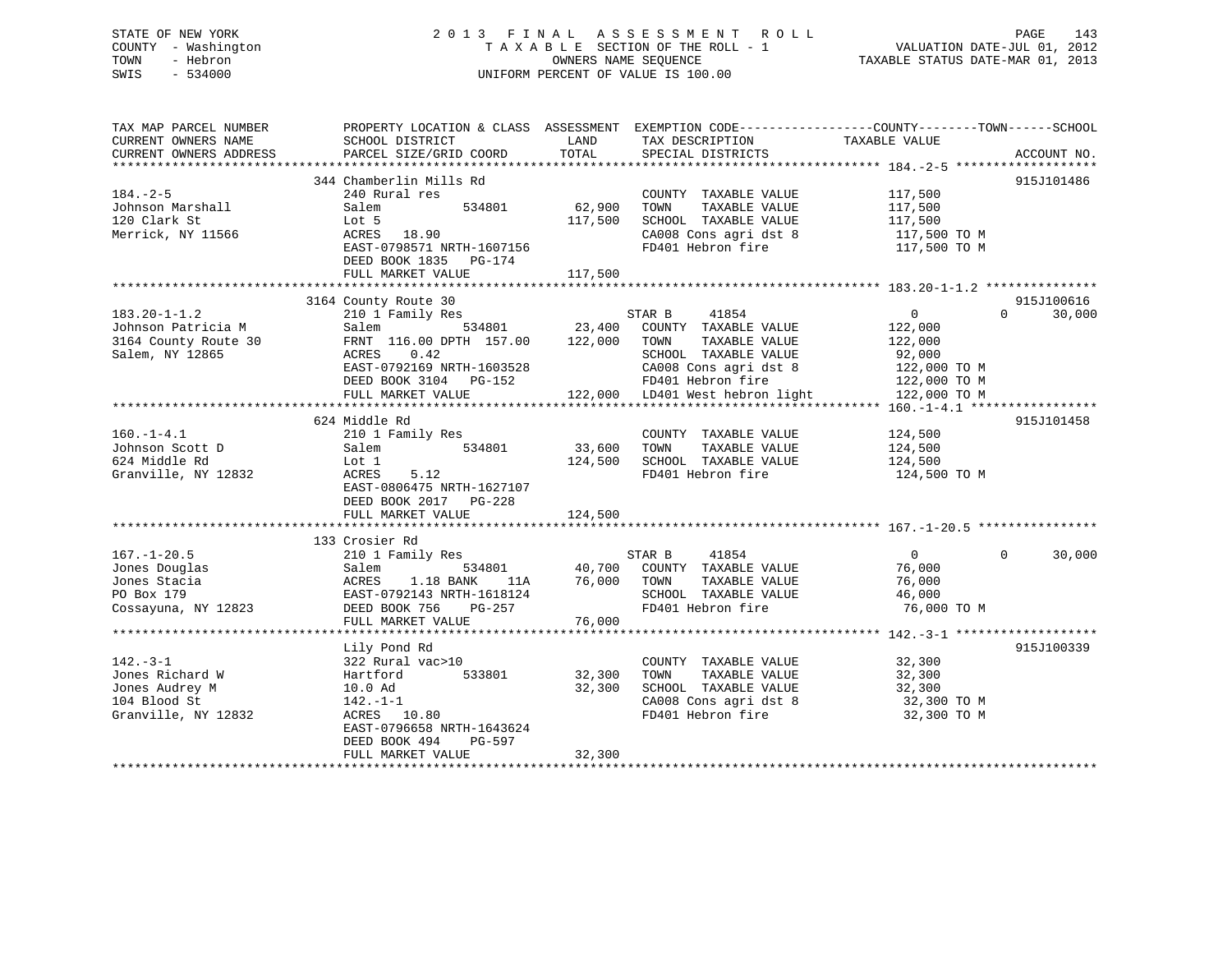# STATE OF NEW YORK 2 0 1 3 F I N A L A S S E S S M E N T R O L L PAGE 144 COUNTY - Washington T A X A B L E SECTION OF THE ROLL - 1 VALUATION DATE-JUL 01, 2012 TOWN - Hebron OWNERS NAME SEQUENCE TAXABLE STATUS DATE-MAR 01, 2013 SWIS - 534000 UNIFORM PERCENT OF VALUE IS 100.00

| TAX MAP PARCEL NUMBER<br>CURRENT OWNERS NAME<br>CURRENT OWNERS ADDRESS                                      | PROPERTY LOCATION & CLASS ASSESSMENT<br>SCHOOL DISTRICT<br>PARCEL SIZE/GRID COORD                                                                                                               | LAND<br>TOTAL                       | TAX DESCRIPTION<br>SPECIAL DISTRICTS                                                                                                                                        | EXEMPTION CODE----------------COUNTY-------TOWN------SCHOOL<br>TAXABLE VALUE<br>ACCOUNT NO.                                                                         |
|-------------------------------------------------------------------------------------------------------------|-------------------------------------------------------------------------------------------------------------------------------------------------------------------------------------------------|-------------------------------------|-----------------------------------------------------------------------------------------------------------------------------------------------------------------------------|---------------------------------------------------------------------------------------------------------------------------------------------------------------------|
| $184. - 1 - 15.1$<br>Jordon Byron<br>Murrelle Lisa<br>72 Todd Rd<br>Argyle, NY 12809                        | 1089 Bogtown Rd<br>314 Rural vac<10<br>Salem<br>534801<br>$2.0$ Ad<br>ACRES<br>2.00<br>EAST-0804264 NRTH-1605710<br>DEED BOOK 3050 PG-50<br>FULL MARKET VALUE                                   | 20,000<br>20,000<br>20,000          | COUNTY TAXABLE VALUE<br>TOWN<br>TAXABLE VALUE<br>SCHOOL TAXABLE VALUE<br>FD401 Hebron fire                                                                                  | 915J100685<br>20,000<br>20,000<br>20,000<br>20,000 TO M                                                                                                             |
| $185. - 1 - 6.3$<br>Joy Arthur A Jr<br>RD 1 Box 18<br>Woodsville, NH 03785                                  | 317 Allen Rd<br>210 1 Family Res<br>534801<br>Salem<br>ACRES<br>1.20<br>EAST-0809977 NRTH-1609350<br>DEED BOOK 553<br><b>PG-151</b><br>FULL MARKET VALUE                                        | 32,500<br>78,000<br>78,000          | COUNTY TAXABLE VALUE<br>TAXABLE VALUE<br>TOWN<br>SCHOOL TAXABLE VALUE<br>FD401 Hebron fire                                                                                  | 915J101133<br>78,000<br>78,000<br>78,000<br>78,000 TO M                                                                                                             |
| $161.-2-10.21$<br>Jurnack David F<br>Armstrong Ashley K<br>265 Main St<br>Rupert, VT 05768                  | 76 Higgins Rd<br>210 1 Family Res<br>533201<br>Granville<br>1.22<br>ACRES<br>EAST-0818724 NRTH-1625537<br>DEED BOOK 1819<br>PG-68<br>FULL MARKET VALUE                                          | 32,600<br>51,000<br>51,000          | COUNTY TAXABLE VALUE<br>TAXABLE VALUE<br>TOWN<br>SCHOOL TAXABLE VALUE<br>FD401 Hebron fire                                                                                  | 915J101468<br>51,000<br>51,000<br>51,000<br>51,000 TO M                                                                                                             |
| $183.16 - 1 - 9$<br>Kamburelis Kristopher<br>Kamburelis KaSandra<br>3183 County Route 30<br>Salem, NY 12865 | 3183 County Route 30<br>210 1 Family Res<br>Salem<br>534801<br>FRNT<br>65.00 DPTH 234.00<br>0.35 BANK<br>ACRES<br>11A<br>EAST-0791728 NRTH-1603918<br>DEED BOOK 2201 PG-24<br>FULL MARKET VALUE | 21,900 STAR B<br>134,500<br>134,500 | WAR VET/TC 41121<br>41854<br>COUNTY TAXABLE VALUE<br>TOWN<br>TAXABLE VALUE<br>SCHOOL TAXABLE VALUE<br>CA008 Cons agri dst 8<br>FD401 Hebron fire<br>LD401 West hebron light | 915J100244<br>20,175<br>18,000<br>$\Omega$<br>$\overline{0}$<br>$\Omega$<br>30,000<br>114,325<br>116,500<br>104,500<br>134,500 TO M<br>134,500 TO M<br>134,500 TO M |
| $161 - 2 - 3.3$<br>Kane Cheryl A<br>34 Hospital Rd<br>Monson, MA 01057                                      | State Route 22/E Off<br>322 Rural vac>10<br>Granville<br>533201<br>Row 673/75<br>ACRES 15.07<br>EAST-0819710 NRTH-1627482<br>DEED BOOK 2102<br>PG-85<br>FULL MARKET VALUE                       | 21,900<br>21,900<br>21,900          | COUNTY TAXABLE VALUE<br>TAXABLE VALUE<br>TOWN<br>SCHOOL TAXABLE VALUE<br>FD401 Hebron fire                                                                                  | ********** 161. - 2 - 3.3 ******************<br>915J101194<br>21,900<br>21,900<br>21,900<br>21,900 TO M                                                             |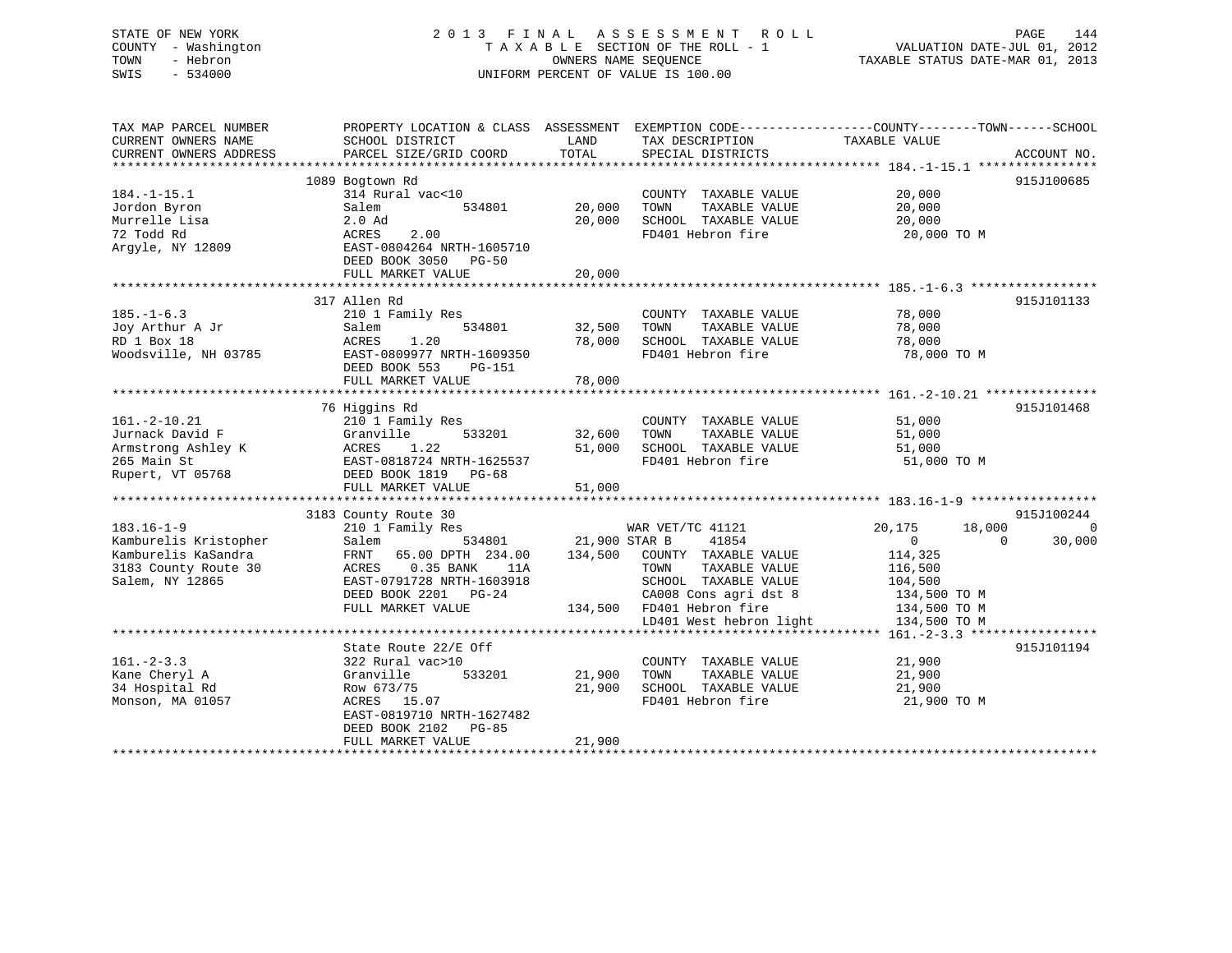# STATE OF NEW YORK 2 0 1 3 F I N A L A S S E S S M E N T R O L L PAGE 145 COUNTY - Washington T A X A B L E SECTION OF THE ROLL - 1 VALUATION DATE-JUL 01, 2012 TOWN - Hebron OWNERS NAME SEQUENCE TAXABLE STATUS DATE-MAR 01, 2013 SWIS - 534000 UNIFORM PERCENT OF VALUE IS 100.00

| TAX MAP PARCEL NUMBER                                | PROPERTY LOCATION & CLASS ASSESSMENT EXEMPTION CODE----------------COUNTY-------TOWN------SCHOOL |                        |                       |                  |             |
|------------------------------------------------------|--------------------------------------------------------------------------------------------------|------------------------|-----------------------|------------------|-------------|
| CURRENT OWNERS NAME                                  | SCHOOL DISTRICT                                                                                  | LAND                   | TAX DESCRIPTION       | TAXABLE VALUE    |             |
| CURRENT OWNERS ADDRESS<br>************************** | PARCEL SIZE/GRID COORD                                                                           | TOTAL                  | SPECIAL DISTRICTS     |                  | ACCOUNT NO. |
|                                                      |                                                                                                  |                        |                       |                  |             |
|                                                      | 122 Little Burch Hill Rd                                                                         |                        |                       |                  | 915J100032  |
| 151.-1-19                                            | 242 Rurl res&rec                                                                                 |                        | COUNTY TAXABLE VALUE  | 110,200          |             |
| Kann Edwin L                                         | Hartford<br>533801                                                                               | 72,700                 | TOWN<br>TAXABLE VALUE | 110,200          |             |
| Kann Kathleen M                                      | ACRES 11.56 BANK<br>151                                                                          | 110,200                | SCHOOL TAXABLE VALUE  | 110,200          |             |
| 122 Little Burch Hill Rd                             | EAST-0799432 NRTH-1632791                                                                        |                        | FD401 Hebron fire     | 110,200 TO M     |             |
| Granville, NY 12832                                  | DEED BOOK 846<br>$PG-11$                                                                         |                        |                       |                  |             |
| ************************                             | FULL MARKET VALUE                                                                                | 110,200                |                       |                  |             |
|                                                      | 7047 State Route 22                                                                              |                        |                       |                  | 915J100588  |
|                                                      |                                                                                                  |                        |                       |                  | $\Omega$    |
| $161. - 1 - 9$                                       | 242 Rurl res&rec                                                                                 |                        | STAR B<br>41854       | 0                | 30,000      |
| Kaprelian Nadine<br>7047 State Route 22              | Granville<br>533201                                                                              | 134,900                | COUNTY TAXABLE VALUE  | 231,000          |             |
|                                                      | 954/61                                                                                           | 231,000                | TAXABLE VALUE<br>TOWN | 231,000          |             |
| Granville, NY 12832                                  | ACRES<br>75.90 BANK<br>185                                                                       |                        | SCHOOL TAXABLE VALUE  | 201,000          |             |
|                                                      | EAST-0817406 NRTH-1628853                                                                        |                        | FD401 Hebron fire     | 231,000 TO M     |             |
|                                                      | DEED BOOK 3130 PG-150                                                                            |                        |                       |                  |             |
|                                                      | FULL MARKET VALUE                                                                                | 231,000                |                       |                  |             |
|                                                      |                                                                                                  |                        |                       |                  |             |
|                                                      | Pine Hill Rd/e Off                                                                               |                        |                       |                  | 915J101068  |
| $169. - 1 - 14$                                      | 314 Rural vac<10                                                                                 |                        | COUNTY TAXABLE VALUE  | 20,200           |             |
| Kaprelian Nadine                                     | 533201<br>Granville                                                                              | 20,200                 | TOWN<br>TAXABLE VALUE | 20,200           |             |
| 7047 State Route 22                                  | No Row                                                                                           | 20,200                 | SCHOOL TAXABLE VALUE  | 20,200           |             |
| Granville, NY 12832                                  | 9.38<br>ACRES                                                                                    |                        | FD401 Hebron fire     | 20,200 TO M      |             |
|                                                      | EAST-0812355 NRTH-1625868                                                                        |                        |                       |                  |             |
|                                                      | DEED BOOK 3130<br>PG-150<br>FULL MARKET VALUE                                                    |                        |                       |                  |             |
|                                                      | ***********************                                                                          | 20,200<br>************ |                       |                  |             |
|                                                      | State Route 22                                                                                   |                        |                       |                  | 915J100152  |
| $185. - 1 - 9$                                       | 322 Rural vac>10                                                                                 |                        | FOR 480A<br>47460     | 29,600<br>29,600 | 29,600      |
| Karabela Stravos                                     | 534801<br>Salem                                                                                  | 36,800                 | COUNTY TAXABLE VALUE  | 7,200            |             |
| Karabela Helen                                       | Lot C                                                                                            | 36,800                 | TOWN<br>TAXABLE VALUE | 7,200            |             |
| 6188 State Route 22                                  | Forest tax 3226/15                                                                               |                        | SCHOOL TAXABLE VALUE  | 7,200            |             |
|                                                      | 31.49                                                                                            |                        | FD401 Hebron fire     |                  |             |
| Salem, NY 12865                                      | ACRES<br>EAST-0816390 NRTH-1606033                                                               |                        |                       | 36,800 TO M      |             |
|                                                      | $PG-325$                                                                                         |                        |                       |                  |             |
| MAY BE SUBJECT TO PAYMENT                            | DEED BOOK 900                                                                                    |                        |                       |                  |             |
| UNDER RPTL480A UNTIL 2022                            | FULL MARKET VALUE                                                                                | 36,800                 |                       |                  |             |
|                                                      |                                                                                                  |                        |                       |                  | 915J101437  |
| $185. - 1 - 15$                                      | Center Way<br>322 Rural vac>10                                                                   |                        | COUNTY TAXABLE VALUE  | 43,000           |             |
|                                                      | 534801                                                                                           |                        | TOWN                  |                  |             |
| Karabelas Stavros                                    | Salem                                                                                            | 43,000                 | TAXABLE VALUE         | 43,000           |             |
| Karabelas Helen                                      | Lot A                                                                                            | 43,000                 | SCHOOL TAXABLE VALUE  | 43,000           |             |
| 6188 State Route 22                                  | ACRES<br>25.60                                                                                   |                        | FD401 Hebron fire     | 43,000 TO M      |             |
| Salem, NY 12865                                      | EAST-0816781 NRTH-1604039                                                                        |                        |                       |                  |             |
|                                                      | DEED BOOK 2655<br>PG-136                                                                         |                        |                       |                  |             |
|                                                      | FULL MARKET VALUE<br>**************************                                                  | 43,000                 |                       |                  |             |
|                                                      |                                                                                                  |                        |                       |                  |             |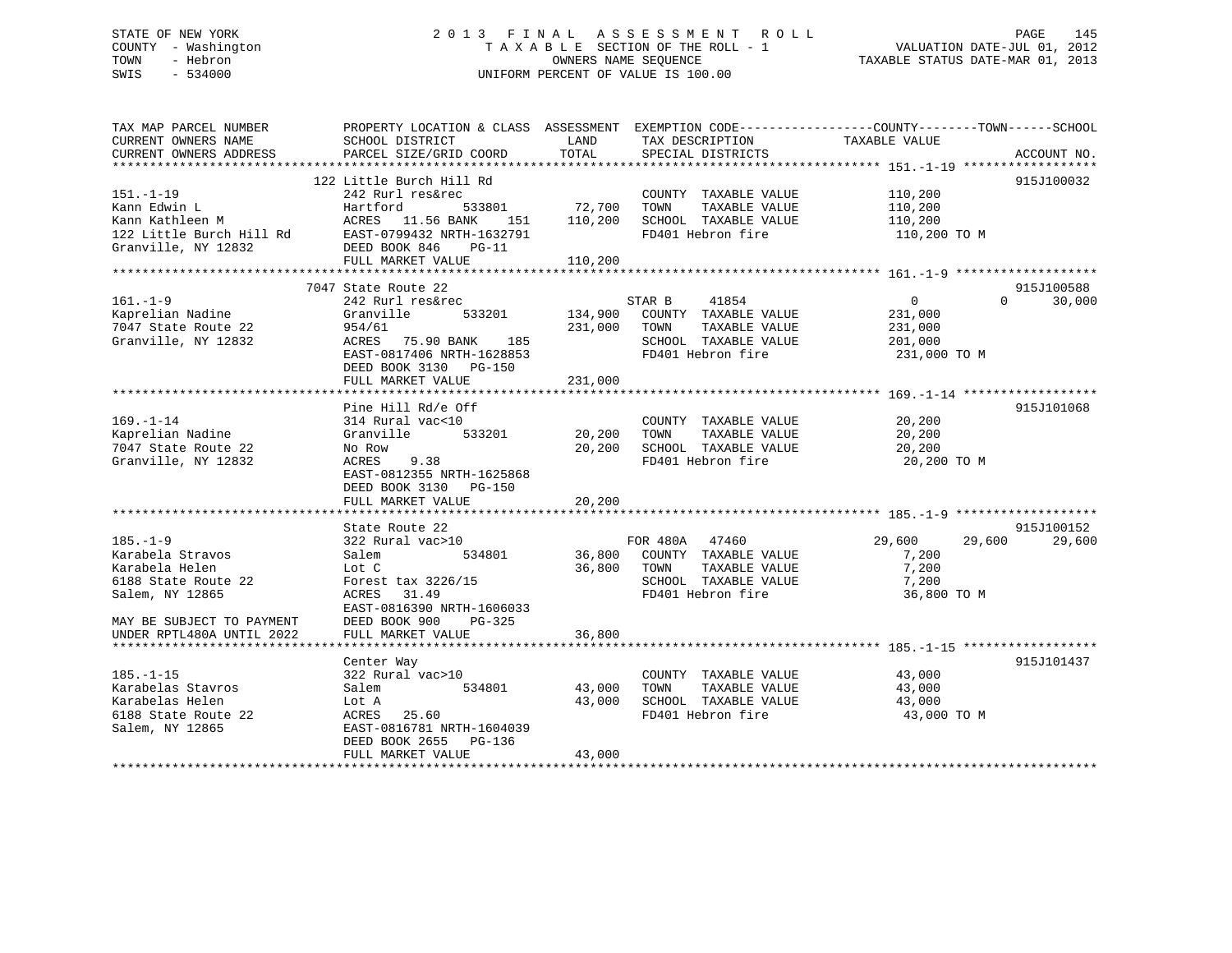# STATE OF NEW YORK 2 0 1 3 F I N A L A S S E S S M E N T R O L L PAGE 146 COUNTY - Washington T A X A B L E SECTION OF THE ROLL - 1 VALUATION DATE-JUL 01, 2012 TOWN - Hebron OWNERS NAME SEQUENCE TAXABLE STATUS DATE-MAR 01, 2013 SWIS - 534000 UNIFORM PERCENT OF VALUE IS 100.00

| TAX MAP PARCEL NUMBER<br>CURRENT OWNERS NAME<br>CURRENT OWNERS ADDRESS | PROPERTY LOCATION & CLASS ASSESSMENT EXEMPTION CODE----------------COUNTY-------TOWN-----SCHOOL<br>SCHOOL DISTRICT<br>PARCEL SIZE/GRID COORD | <b>EXAMPLE SERVICE SERVICE SERVICE SERVICE SERVICE SERVICE SERVICE SERVICE SERVICE SERVICE SERVICE SERVICE SERVICE</b><br>TOTAL | TAX DESCRIPTION TAXABLE VALUE<br>SPECIAL DISTRICTS                                                                        |                                         | ACCOUNT NO.                                                    |
|------------------------------------------------------------------------|----------------------------------------------------------------------------------------------------------------------------------------------|---------------------------------------------------------------------------------------------------------------------------------|---------------------------------------------------------------------------------------------------------------------------|-----------------------------------------|----------------------------------------------------------------|
|                                                                        |                                                                                                                                              |                                                                                                                                 |                                                                                                                           |                                         |                                                                |
|                                                                        | 6188 State Route 22                                                                                                                          |                                                                                                                                 |                                                                                                                           |                                         | 915J101438                                                     |
| $185. - 1 - 16$<br>Karabelas Stravos                                   | 270 Mfg housing<br>Salem                                                                                                                     |                                                                                                                                 | $\begin{tabular}{lllllll} \bf STAR & B & \tt 41854 \\ \bf 534801 & \tt 253,400 & FOR & 480A & \tt 47460 \\ \end{tabular}$ | $\begin{array}{c}0\\102,867\end{array}$ | 30,000<br>$\overline{0}$ and $\overline{0}$<br>102,867 102,867 |
| Karabelas Helen                                                        | Forest Tax 3226/15                                                                                                                           |                                                                                                                                 | 269,000 COUNTY TAXABLE VALUE                                                                                              | 166,133                                 |                                                                |
| 6188 State Route 22                                                    | 731/19                                                                                                                                       |                                                                                                                                 | TAXABLE VALUE<br>TOWN                                                                                                     | 166,133                                 |                                                                |
| Salem, NY 12865                                                        | ACRES 98.52                                                                                                                                  |                                                                                                                                 | SCHOOL TAXABLE VALUE                                                                                                      | 136,133                                 |                                                                |
|                                                                        | EAST-0816949 NRTH-1606081                                                                                                                    |                                                                                                                                 | FD401 Hebron fire                                                                                                         | 269,000 ТО М                            |                                                                |
| MAY BE SUBJECT TO PAYMENT                                              | DEED BOOK 667 PG-9                                                                                                                           |                                                                                                                                 |                                                                                                                           |                                         |                                                                |
| UNDER RPTL480A UNTIL 2022                                              | FULL MARKET VALUE                                                                                                                            | 269,000                                                                                                                         |                                                                                                                           |                                         |                                                                |
|                                                                        |                                                                                                                                              |                                                                                                                                 |                                                                                                                           |                                         |                                                                |
|                                                                        | 253 Middle Rd                                                                                                                                |                                                                                                                                 |                                                                                                                           |                                         | 915J100472                                                     |
| $168. - 1 - 9$                                                         | 312 Vac w/imprv                                                                                                                              |                                                                                                                                 | COUNTY TAXABLE VALUE                                                                                                      | 226,000                                 |                                                                |
| Katahdin LLC                                                           | Salem<br>534801 209,400                                                                                                                      |                                                                                                                                 | TOWN<br>TAXABLE VALUE                                                                                                     | 226,000                                 |                                                                |
| 18 Bentgrass Rd                                                        | $1$ ot $2$                                                                                                                                   | 226,000                                                                                                                         | SCHOOL TAXABLE VALUE                                                                                                      | 226,000                                 |                                                                |
| Newton, CT 06470                                                       | ACRES 195.36                                                                                                                                 |                                                                                                                                 | FD401 Hebron fire                                                                                                         | 226,000 TO M                            |                                                                |
|                                                                        | EAST-0802889 NRTH-1619832                                                                                                                    |                                                                                                                                 |                                                                                                                           |                                         |                                                                |
|                                                                        | DEED BOOK 2964 PG-179                                                                                                                        |                                                                                                                                 |                                                                                                                           |                                         |                                                                |
|                                                                        | FULL MARKET VALUE                                                                                                                            | 226,000                                                                                                                         |                                                                                                                           |                                         |                                                                |
|                                                                        |                                                                                                                                              |                                                                                                                                 |                                                                                                                           |                                         |                                                                |
|                                                                        | Patterson Hill Rd                                                                                                                            |                                                                                                                                 |                                                                                                                           |                                         | 915J100368                                                     |
| $183. - 1 - 26$                                                        | 322 Rural vac>10                                                                                                                             |                                                                                                                                 | COUNTY TAXABLE VALUE                                                                                                      | $98,700$<br>ap =                        |                                                                |
| Katz Jon D                                                             | 534801<br>Salem                                                                                                                              | 98,700                                                                                                                          | TAXABLE VALUE<br>TOWN                                                                                                     |                                         |                                                                |
| 1279 Patterson Hill Rd                                                 | ACRES 57.03 98,700<br>EAST-0789365 NRTH-1601766 98,700<br>DEED BOOK 2651 PG-117                                                              |                                                                                                                                 | SCHOOL TAXABLE VALUE                                                                                                      | 98,700                                  |                                                                |
| Salem, NY 12865                                                        |                                                                                                                                              |                                                                                                                                 | CA008 Cons agri dst 8<br>CA008 Cons agri dst 8<br>FD401 Hebron fire                                                       | 98,700 TO M                             |                                                                |
|                                                                        |                                                                                                                                              |                                                                                                                                 |                                                                                                                           | 98,700 TO M                             |                                                                |
|                                                                        | FULL MARKET VALUE                                                                                                                            | 98,700                                                                                                                          |                                                                                                                           |                                         |                                                                |
|                                                                        |                                                                                                                                              |                                                                                                                                 |                                                                                                                           |                                         |                                                                |
| 183.-1-47                                                              | 1279 Patterson Hill Rd<br>210 1 Family Res                                                                                                   |                                                                                                                                 | AG BUILD 41700                                                                                                            | 12,540                                  | 915J100046<br>12,540 12,540                                    |
| Katz Jon D                                                             | Salem                                                                                                                                        |                                                                                                                                 | 534801 159,000 COUNTY TAXABLE VALUE                                                                                       | 286,960                                 |                                                                |
| 1279 Patterson Hill Rd                                                 | ACRES 35.60 BANK<br>11A                                                                                                                      |                                                                                                                                 | 299,500 TOWN TAXABLE VALUE                                                                                                | 286,960                                 |                                                                |
| Salem, NY 12865                                                        | EAST-0790917 NRTH-1603889                                                                                                                    |                                                                                                                                 | SCHOOL TAXABLE VALUE                                                                                                      | 286,960                                 |                                                                |
|                                                                        | DEED BOOK 2651 PG-108                                                                                                                        |                                                                                                                                 | CA008 Cons agri dst 8 299,500 TO M                                                                                        |                                         |                                                                |
| MAY BE SUBJECT TO PAYMENT                                              | FULL MARKET VALUE                                                                                                                            |                                                                                                                                 | CAUU8 COILS ay 1 - 1 - 1 - 299,500 FD401 Hebron fire                                                                      | 299,500 TO M                            |                                                                |
| UNDER RPTL483 UNTIL 2016                                               |                                                                                                                                              |                                                                                                                                 |                                                                                                                           |                                         |                                                                |
|                                                                        |                                                                                                                                              |                                                                                                                                 |                                                                                                                           |                                         |                                                                |
|                                                                        | Lang Hill Rd                                                                                                                                 |                                                                                                                                 |                                                                                                                           |                                         |                                                                |
| $152. - 2 - 33.7$                                                      | 105 Vac farmland                                                                                                                             |                                                                                                                                 | AG DIST<br>41720                                                                                                          | 78,726 78,726                           | 78,726                                                         |
| Katz Michael                                                           | 533201<br>Granville                                                                                                                          |                                                                                                                                 | 89,000 COUNTY TAXABLE VALUE                                                                                               | 10,274                                  |                                                                |
| Katz Philippa                                                          | ACRES 22.60                                                                                                                                  | 89,000                                                                                                                          | TOWN<br>TAXABLE VALUE                                                                                                     | 10,274                                  |                                                                |
| 236 Lang Hill Rd                                                       | EAST-0810211 NRTH-1637108                                                                                                                    |                                                                                                                                 | SCHOOL TAXABLE VALUE                                                                                                      | 10,274                                  |                                                                |
| Granville, NY 12832                                                    | DEED BOOK 930<br>PG-111                                                                                                                      |                                                                                                                                 | CA008 Cons agri dst 8                                                                                                     | 10,274 TO M                             |                                                                |
|                                                                        | FULL MARKET VALUE                                                                                                                            |                                                                                                                                 | 89,000 78,726 EX                                                                                                          |                                         |                                                                |
| MAY BE SUBJECT TO PAYMENT                                              |                                                                                                                                              |                                                                                                                                 | FD401 Hebron fire                                                                                                         | 89,000 TO M                             |                                                                |
| UNDER AGDIST LAW TIL 2017                                              |                                                                                                                                              |                                                                                                                                 |                                                                                                                           |                                         |                                                                |
| *********************                                                  |                                                                                                                                              |                                                                                                                                 |                                                                                                                           |                                         |                                                                |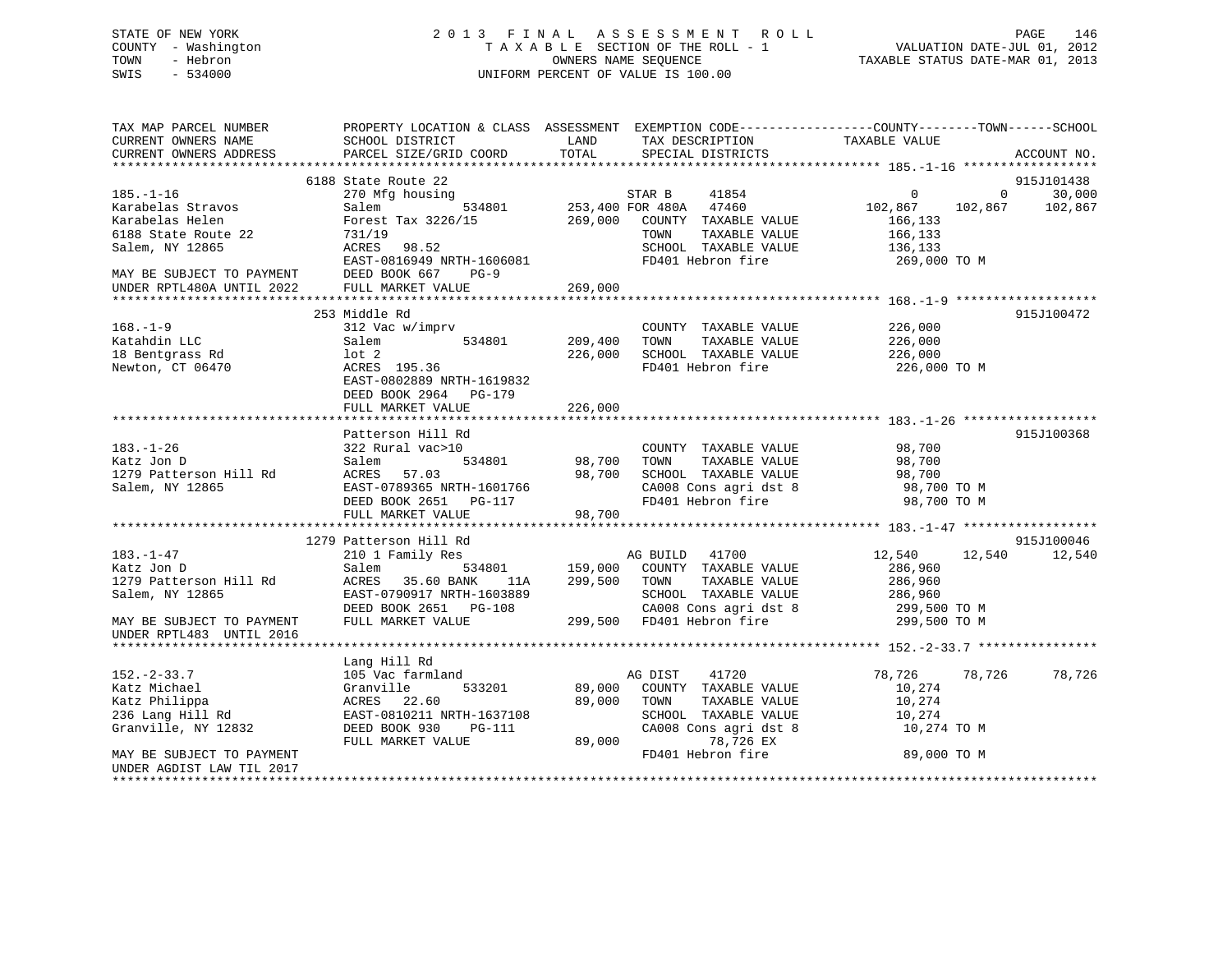| STATE OF NEW YORK   | 2013 FINAL ASSESSMENT ROLL         | 147<br>PAGE                      |
|---------------------|------------------------------------|----------------------------------|
| COUNTY - Washington | TAXABLE SECTION OF THE ROLL - 1    | VALUATION DATE-JUL 01, 2012      |
| TOWN<br>- Hebron    | OWNERS NAME SEOUENCE               | TAXABLE STATUS DATE-MAR 01, 2013 |
| - 534000<br>SWIS    | UNIFORM PERCENT OF VALUE IS 100.00 |                                  |

| TAX MAP PARCEL NUMBER<br>CURRENT OWNERS NAME        | SCHOOL DISTRICT                                  | LAND            | PROPERTY LOCATION & CLASS ASSESSMENT EXEMPTION CODE----------------COUNTY-------TOWN------SCHOOL<br>TAX DESCRIPTION | TAXABLE VALUE  |                |                |
|-----------------------------------------------------|--------------------------------------------------|-----------------|---------------------------------------------------------------------------------------------------------------------|----------------|----------------|----------------|
| CURRENT OWNERS ADDRESS                              | PARCEL SIZE/GRID COORD                           | TOTAL           | SPECIAL DISTRICTS                                                                                                   |                |                | ACCOUNT NO.    |
|                                                     |                                                  |                 |                                                                                                                     |                |                |                |
|                                                     | 236 Lang Hill Rd                                 |                 |                                                                                                                     |                |                | 915J101690     |
| $152 - 2 - 33.3$                                    | 241 Rural res&ag                                 |                 | a a builp 41700<br>533201 - 351,500 AG BUILD 41700                                                                  | 17,500         | 17,500         | 17,500         |
| Katz Michael J                                      | Granville                                        |                 |                                                                                                                     | 42,500         | 42,500         | 42,500         |
|                                                     | 930/103;930/106                                  | 612,800 AG DIST | 41720                                                                                                               | 64,165         | 64,165         | 64,165         |
| <i>. r</i> nilippa<br>236 Lang Hill Rd<br>Granville | ACRES 121.20                                     |                 | 41854<br>STAR B                                                                                                     | $\overline{0}$ | $\overline{0}$ | 30,000         |
| Granville, NY 12832                                 | EAST-0810085 NRTH-1635186                        |                 | COUNTY TAXABLE VALUE                                                                                                | 488,635        |                |                |
|                                                     | DEED BOOK 855<br>PG-194                          |                 | TOWN<br>TAXABLE VALUE                                                                                               | 488,635        |                |                |
| MAY BE SUBJECT TO PAYMENT                           | FULL MARKET VALUE                                |                 | 612,800 SCHOOL TAXABLE VALUE                                                                                        | 458,635        |                |                |
| UNDER AGDIST LAW TIL 2017                           |                                                  |                 | CA008 Cons agri dst 8                                                                                               | 548,635 TO M   |                |                |
|                                                     |                                                  |                 | 64,165 EX                                                                                                           |                |                |                |
|                                                     |                                                  |                 | FD401 Hebron fire                                                                                                   | 612,800 TO M   |                |                |
|                                                     | 256 Halls Pond Rd                                |                 |                                                                                                                     |                |                | 915J100149     |
| $159. - 1 - 27$                                     | 240 Rural res                                    |                 | CW_10_VET/ 41151                                                                                                    | 8,000          | 8,000          | $\overline{0}$ |
| Kearns James P                                      | Hartford<br>533801                               | 76,900 STAR B   | 41854                                                                                                               | $\overline{0}$ | $\Omega$       | 30,000         |
| Kearns Mindy L                                      | $1$ ot $1$                                       |                 | 200,000 COUNTY TAXABLE VALUE                                                                                        | 192,000        |                |                |
| 256 Halls Pond Rd<br>Salem, NY 12865                | ACRES 29.55 BANK<br>185                          |                 | TOWN<br>TAXABLE VALUE                                                                                               | 192,000        |                |                |
|                                                     |                                                  |                 | SCHOOL TAXABLE VALUE                                                                                                | 170,000        |                |                |
|                                                     | EAST-0793021 NRTH-1626090<br>DEED BOOK 772 PG-16 |                 | FD401 Hebron fire                                                                                                   | 200,000 TO M   |                |                |
|                                                     | FULL MARKET VALUE                                | 200,000         |                                                                                                                     |                |                |                |
|                                                     |                                                  |                 |                                                                                                                     |                |                |                |
|                                                     | 78 Pine Hill Rd                                  |                 |                                                                                                                     |                |                | 915J100661     |
| $160. - 1 - 6$                                      | 280 Res Multiple                                 |                 | COUNTY TAXABLE VALUE                                                                                                | 375,500        |                |                |
| Keers Pamula D                                      | Salem<br>534801                                  | 192,100         | TAXABLE VALUE<br>TOWN                                                                                               | 375,500        |                |                |
| Keers Leslie M                                      | 488/342 552/271                                  | 375,500         | SCHOOL TAXABLE VALUE                                                                                                | 375,500        |                |                |
| 78 Pine Hill Rd                                     | ACRES 121.60                                     |                 | FD401 Hebron fire                                                                                                   | 375,500 TO M   |                |                |
| Granville, NY 12832                                 | EAST-0808272 NRTH-1626080                        |                 |                                                                                                                     |                |                |                |
|                                                     | DEED BOOK 481<br>PG-684                          |                 |                                                                                                                     |                |                |                |
|                                                     | FULL MARKET VALUE                                | 375,500         |                                                                                                                     |                |                |                |
|                                                     |                                                  |                 |                                                                                                                     |                |                |                |
|                                                     | 3197 County Route 30                             |                 |                                                                                                                     |                |                | 915J100231     |
| $183.16 - 1 - 4$                                    | 210 1 Family Res                                 |                 | COUNTY TAXABLE VALUE                                                                                                | 144,000        |                |                |
| Keith Blake C                                       | 534801<br>Salem                                  | 28,800          | TOWN<br>TAXABLE VALUE                                                                                               | 144,000        |                |                |
| Keith Monica M                                      | ACRES<br>1.70                                    | 144,000         | SCHOOL TAXABLE VALUE                                                                                                | 144,000        |                |                |
| 41 Scotty Rd                                        | EAST-0791605 NRTH-1604273                        |                 | CA008 Cons agri dst 8                                                                                               | 144,000 TO M   |                |                |
| Sidney, ME 04330                                    | DEED BOOK 869<br>PG-76                           |                 | FD401 Hebron fire                                                                                                   | 144,000 TO M   |                |                |
|                                                     | FULL MARKET VALUE                                |                 | 144,000 LD401 West hebron light                                                                                     | 144,000 TO M   |                |                |
|                                                     | 1156 Patterson Hill Rd                           |                 |                                                                                                                     |                |                | 915J101482     |
| $183. - 1 - 32.4$                                   | 210 1 Family Res                                 |                 | COUNTY TAXABLE VALUE                                                                                                | 122,500        |                |                |
| Kelley Peter J                                      | 534801<br>Salem                                  | 64,600          | TOWN<br>TAXABLE VALUE                                                                                               | 122,500        |                |                |
| Kelley Penelope M                                   | Lot E                                            | 122,500         | SCHOOL TAXABLE VALUE                                                                                                | 122,500        |                |                |
| 2410 Wells Ave                                      | 3.92<br>ACRES                                    |                 | FD401 Hebron fire                                                                                                   | 122,500 TO M   |                |                |
| Southold, NY 11971                                  | EAST-0788503 NRTH-1601969                        |                 |                                                                                                                     |                |                |                |
|                                                     | DEED BOOK 2352 PG-160                            |                 |                                                                                                                     |                |                |                |
|                                                     | FULL MARKET VALUE                                | 122,500         |                                                                                                                     |                |                |                |
|                                                     |                                                  |                 |                                                                                                                     |                |                |                |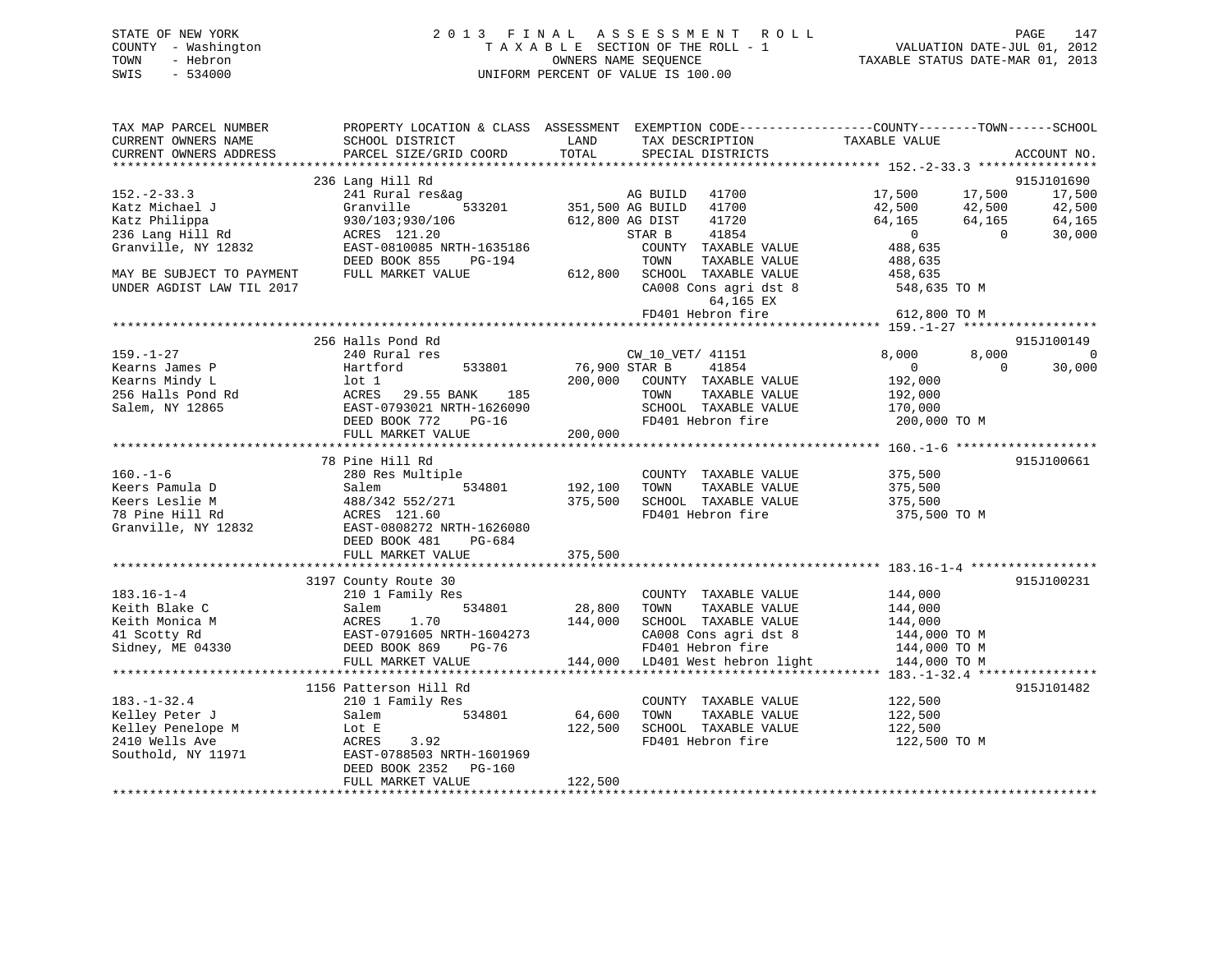# STATE OF NEW YORK 2 0 1 3 F I N A L A S S E S S M E N T R O L L PAGE 148 COUNTY - Washington T A X A B L E SECTION OF THE ROLL - 1 VALUATION DATE-JUL 01, 2012 TOWN - Hebron OWNERS NAME SEQUENCE TAXABLE STATUS DATE-MAR 01, 2013 SWIS - 534000 UNIFORM PERCENT OF VALUE IS 100.00

| TAX MAP PARCEL NUMBER<br>CURRENT OWNERS NAME<br>CURRENT OWNERS ADDRESS                                                                   | PROPERTY LOCATION & CLASS ASSESSMENT EXEMPTION CODE---------------COUNTY-------TOWN-----SCHOOL<br>SCHOOL DISTRICT<br>PARCEL SIZE/GRID COORD                                                         | LAND<br>TOTAL                | TAX DESCRIPTION<br>SPECIAL DISTRICTS                                                                                                                                                             | TAXABLE VALUE                                                                                                            | ACCOUNT NO.                                                                                       |
|------------------------------------------------------------------------------------------------------------------------------------------|-----------------------------------------------------------------------------------------------------------------------------------------------------------------------------------------------------|------------------------------|--------------------------------------------------------------------------------------------------------------------------------------------------------------------------------------------------|--------------------------------------------------------------------------------------------------------------------------|---------------------------------------------------------------------------------------------------|
| $160. - 2 - 9$<br>Kellogg Mary J LE<br>Wiltse Nancy K<br>177 S Grimes Hill Rd<br>Granville, NY 12832                                     | 177 South Grimes Hill Rd 74 PCT OF VALUE USED FOR EXEMPTION PURPOSES<br>240 Rural res<br>Granville<br>ACRES<br>28.70<br>EAST-0814622 NRTH-1628110<br>DEED BOOK 876<br>$PG-111$<br>FULL MARKET VALUE | 159,000                      | CBT VET/TC 41131<br>533201 108,200 AGED-TOWN 41803<br>159,000 AGE-CO/SCH 41805<br>STAR EN<br>41834<br>COUNTY TAXABLE VALUE<br>TOWN<br>TAXABLE VALUE<br>SCHOOL TAXABLE VALUE<br>FD401 Hebron fire | 29,415<br>$\overline{0}$<br>44,123<br>$\overline{0}$<br>85,462<br>89,875<br>36,870<br>The Company of the<br>159,000 TO M | 915J100455<br>29,415<br>0<br>39,710<br>$\overline{0}$<br>58,830<br>$\Omega$<br>$\Omega$<br>63,300 |
|                                                                                                                                          |                                                                                                                                                                                                     |                              |                                                                                                                                                                                                  |                                                                                                                          |                                                                                                   |
| $159. - 1 - 4.1$<br>Kelly Roy<br>309 Darfler Rd<br>Granville, NY 12832                                                                   | 21 Old Castle Green Ln<br>283 Res w/Comuse<br>533801<br>Hartford<br>ACRES 100.78<br>EAST-0795386 NRTH-1631029<br>DEED BOOK 921<br>PG-56                                                             | 139,700<br>299,800           | COUNTY TAXABLE VALUE<br>TAXABLE VALUE<br>TOWN<br>SCHOOL TAXABLE VALUE<br>FD401 Hebron fire                                                                                                       | 299,800<br>299,800<br>299,800<br>299,800 TO M                                                                            | 915J100553                                                                                        |
|                                                                                                                                          | FULL MARKET VALUE                                                                                                                                                                                   | 299,800                      |                                                                                                                                                                                                  |                                                                                                                          |                                                                                                   |
|                                                                                                                                          | 24 Old Castle Green Ln                                                                                                                                                                              |                              |                                                                                                                                                                                                  |                                                                                                                          |                                                                                                   |
| $159. - 1 - 4.3$<br>Kelly Roy<br>Kelly Roxanne<br>309 Darfler Rd<br>Granville, NY 12832                                                  | 240 Rural res<br>533801<br>Hartford<br>ACRES 10.22<br>EAST-0795386 NRTH-1631029<br>DEED BOOK 2244 PG-276<br>FULL MARKET VALUE                                                                       | 49,800<br>293,500<br>293,500 | COUNTY TAXABLE VALUE<br>TOWN<br>TAXABLE VALUE<br>SCHOOL TAXABLE VALUE<br>FD401 Hebron fire                                                                                                       | 293,500<br>293,500<br>293,500<br>293,500 TO M                                                                            |                                                                                                   |
|                                                                                                                                          |                                                                                                                                                                                                     |                              |                                                                                                                                                                                                  |                                                                                                                          |                                                                                                   |
| $159. - 1 - 25.12$<br>Kelly Roy<br>24 Old Castle Green Rd<br>Granville, NY 12832                                                         | Darfler Ln<br>312 Vac w/imprv<br>533801<br>Hartford<br>lot C<br>ACRES<br>1.64<br>EAST-0797315 NRTH-1628642<br>DEED BOOK 2503 PG-179<br>FULL MARKET VALUE                                            | 6,500<br>17,500              | COUNTY TAXABLE VALUE<br>TAXABLE VALUE<br>TOWN<br>17,500 SCHOOL TAXABLE VALUE<br>FD401 Hebron fire                                                                                                | 17,500<br>17,500<br>17,500<br>17,500 TO M                                                                                | 915J101701                                                                                        |
|                                                                                                                                          |                                                                                                                                                                                                     |                              |                                                                                                                                                                                                  |                                                                                                                          |                                                                                                   |
| $159. - 1 - 6$<br>Kennedy Raymond L Jr<br>Kennedy Joni R<br>115 Upper Extension Rd<br>Bridgwater Corners, VT 05035<br>****************** | 254 Darfler Rd<br>260 Seasonal res<br>Hartford<br>533801<br>ACRES<br>6.20<br>EAST-0797165 NRTH-1631125<br>DEED BOOK 3078 PG-21<br>FULL MARKET VALUE                                                 | 43,800<br>114,500<br>114,500 | COUNTY TAXABLE VALUE<br>TAXABLE VALUE<br>TOWN<br>SCHOOL TAXABLE VALUE<br>CA008 Cons agri dst 8<br>FD401 Hebron fire                                                                              | 114,500<br>114,500<br>114,500<br>114,500 TO M<br>114,500 TO M                                                            | 915J100271                                                                                        |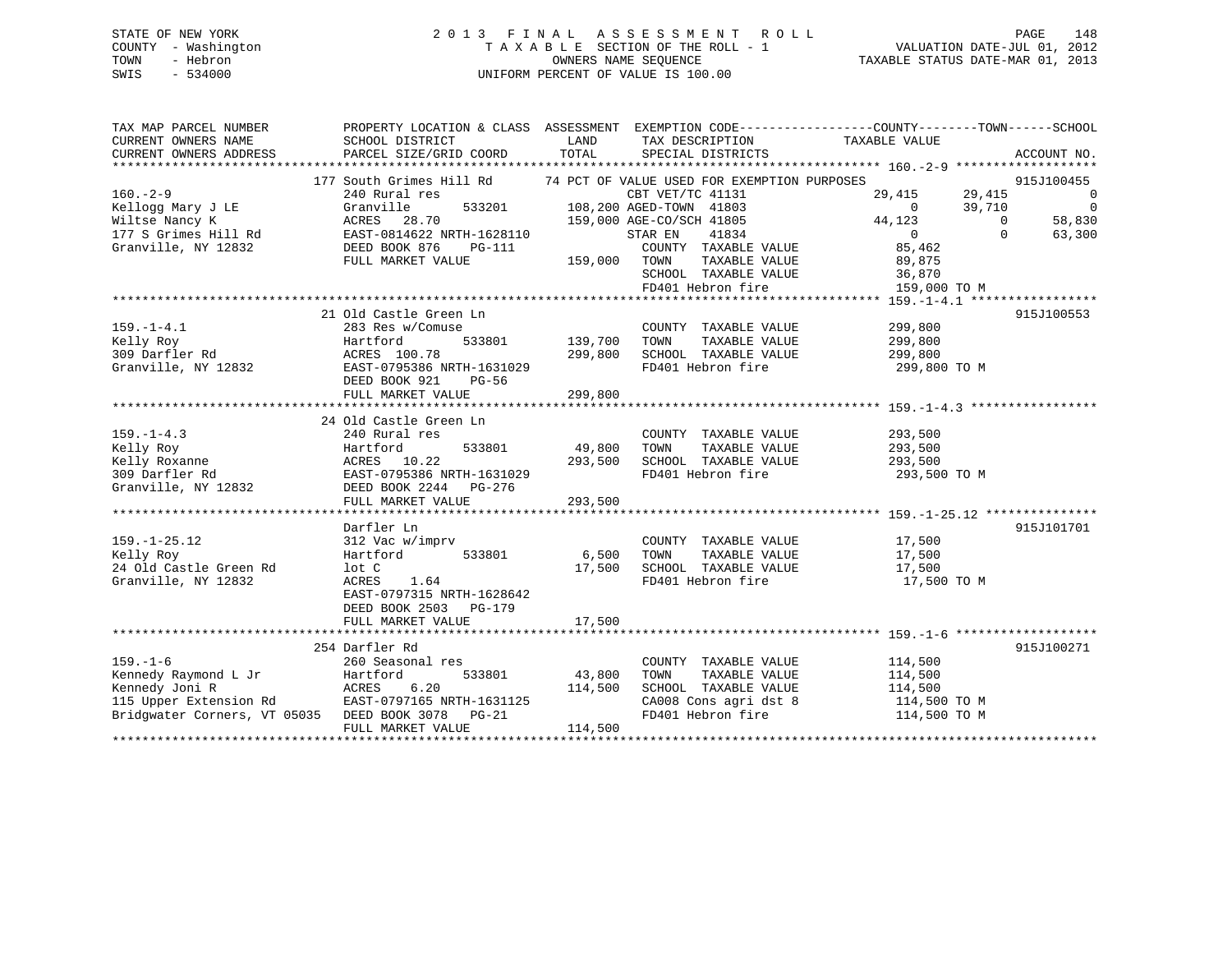# STATE OF NEW YORK 2 0 1 3 F I N A L A S S E S S M E N T R O L L PAGE 149 COUNTY - Washington T A X A B L E SECTION OF THE ROLL - 1 VALUATION DATE-JUL 01, 2012 TOWN - Hebron OWNERS NAME SEQUENCE TAXABLE STATUS DATE-MAR 01, 2013 SWIS - 534000 UNIFORM PERCENT OF VALUE IS 100.00

| TAX MAP PARCEL NUMBER                                                                                                                                                                                                                                     |                                                                                                                                                                           |                            |                                                                                                                                | PROPERTY LOCATION & CLASS ASSESSMENT EXEMPTION CODE----------------COUNTY-------TOWN------SCHOOL                                                          |                                           |
|-----------------------------------------------------------------------------------------------------------------------------------------------------------------------------------------------------------------------------------------------------------|---------------------------------------------------------------------------------------------------------------------------------------------------------------------------|----------------------------|--------------------------------------------------------------------------------------------------------------------------------|-----------------------------------------------------------------------------------------------------------------------------------------------------------|-------------------------------------------|
| $168. - 1 - 3.1$<br>Exer Jay Martford 533801 75,300<br>Kerr Lynne ACRES 7.13 258,000<br>779 County Route 31 EAST-0798692 NRTH-1624368<br>Granville, NY 12832 DEED BOOK 892 PG-168<br>ENST-0798692 NRTH-1624368                                            | 779 County Route 31<br>210 1 Family Res<br>FULL MARKET VALUE                                                                                                              | 258,000                    | STAR B<br>41854<br>533801 75,300 COUNTY TAXABLE VALUE<br>TAXABLE VALUE<br>TOWN<br>SCHOOL TAXABLE VALUE 228,000                 | $0 \qquad \qquad$<br>258,000<br>258,000                                                                                                                   | 915J100367<br>$0 \qquad \qquad$<br>30,000 |
|                                                                                                                                                                                                                                                           |                                                                                                                                                                           |                            |                                                                                                                                |                                                                                                                                                           |                                           |
| $167. - 1 - 37.4$<br>Keyes Gail L<br>4077 County Route 30<br>Salem, NY 12865                                                                                                                                                                              | 4077 County Route 30<br>240 Rural res<br>533801<br>Hartford<br>lot 2<br>ACRES 26.21 BANK 151<br>EAST-0787327 NRTH-1623157<br>DEED BOOK 928<br>PG-348<br>FULL MARKET VALUE | 261,500<br>261,500         | 41834<br>STAR EN<br>120,900 COUNTY TAXABLE VALUE<br>TAXABLE VALUE<br>TOWN<br>SCHOOL TAXABLE VALUE 198,200<br>FD401 Hebron fire | $\overline{0}$<br>$\Omega$<br>261,500<br>261,500<br>261,500 TO M                                                                                          | 915J101711<br>63,300                      |
|                                                                                                                                                                                                                                                           |                                                                                                                                                                           |                            |                                                                                                                                |                                                                                                                                                           |                                           |
| $159. - 1 - 2.6$<br>Xiviramily Res<br>Kilburn Winston S<br>Kilburn Marie (ACRES 1.00 200NT<br>Milburn Marie (ACRES 1.00 96,000 TOWN<br>105 James Rd<br>Salem, NY 12865 DEED BOOK 855<br>PG-226 FD401                                                      | 105 James Rd<br>210 1 Family Res                                                                                                                                          |                            | STAR EN 41834<br>32,000 COUNTY TAXABLE VALUE                                                                                   | $\overline{0}$<br>96,000<br>TAXABLE VALUE 96,000<br>TAXABLE VALUE 32,700<br>SCHOOL TAXABLE VALUE 32,700<br>FD401 Hebron fire 96,000 TO M                  | $\Omega$<br>63,300                        |
|                                                                                                                                                                                                                                                           | 472 Little Burch Hill Rd 44 PCT OF VALUE USED FOR EXEMPTION PURPOSES                                                                                                      |                            |                                                                                                                                |                                                                                                                                                           | 915J100703                                |
| $151. - 1 - 10$<br>191.-1-10<br>Kilmartin Karen A (1918)<br>Kilmartin David J (1918)<br>2022 1111 2022 1121 124 22 1111 2023<br>2022 12479 12832 1282 1282 1282 12932 12932 12932 12932 12932 12932 12932 12932 12932 12932 12932 12932 12932 12932 12932 | 240 Rural res<br>CBT VET<br>533201 174,300 STAR B<br>FULL MARKET VALUE                                                                                                    |                            | CBT VET/TC 41131<br>41854<br>283,500 COUNTY TAXABLE VALUE 252,315<br>TAXABLE VALUE<br>TOWN<br>SCHOOL TAXABLE VALUE 253,500     | 31,185<br>30,000<br>$\overline{0}$<br>$\Omega$<br>253,500<br>283,500 CA008 Cons agri dst 8 283,500 TO M<br>FD401 Hebron fire 283,500 TO M<br>283,500 TO M | $\overline{0}$<br>30,000                  |
|                                                                                                                                                                                                                                                           |                                                                                                                                                                           |                            |                                                                                                                                |                                                                                                                                                           |                                           |
| $151. - 1 - 10.8$<br>Kilmartin Karen A<br>472 Little Burch Hill Rd<br>Granville, NY 12832                                                                                                                                                                 | Liebig Rd<br>312 Vac w/imprv<br>533201<br>Granville<br>8.25<br>ACRES<br>EAST-0804853 NRTH-1637973<br>DEED BOOK 816<br>PG-273<br>FULL MARKET VALUE                         | 55,000<br>72,500<br>72,500 | COUNTY TAXABLE VALUE 72,500<br>TOWN<br>FD401 Hebron fire                                                                       | TAXABLE VALUE 72,500<br>TAXABLE VALUE 72,500<br>SCHOOL TAXABLE VALUE 72,500<br>CA008 Cons agri dst 8 72,500 TO M<br>72,500 TO M                           |                                           |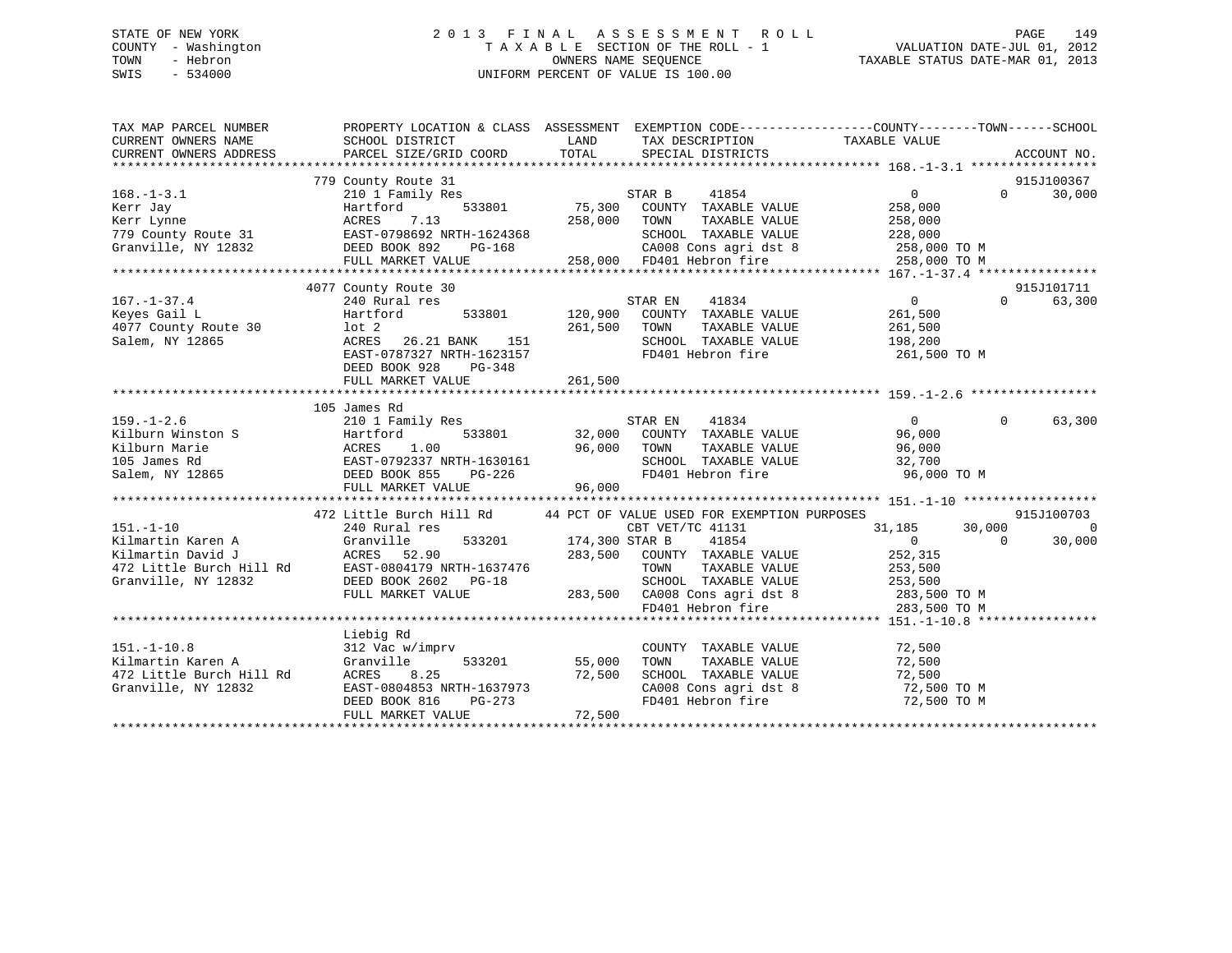# STATE OF NEW YORK 2013 FINAL ASSESSMENT ROLL PAGE 150 COUNTY - Washington  $T A X A B L E$  SECTION OF THE ROLL - 1<br>TOWN - Hebron DATE-JUL 000NERS NAME SEQUENCE SWIS - 534000 UNIFORM PERCENT OF VALUE IS 100.00

TAXABLE STATUS DATE-MAR 01, 2013

| TAX MAP PARCEL NUMBER                                           | PROPERTY LOCATION & CLASS ASSESSMENT EXEMPTION CODE---------------COUNTY-------TOWN------SCHOOL |              |                              |                          |                            |
|-----------------------------------------------------------------|-------------------------------------------------------------------------------------------------|--------------|------------------------------|--------------------------|----------------------------|
| CURRENT OWNERS NAME                                             | SCHOOL DISTRICT                                                                                 | LAND         | TAX DESCRIPTION              | TAXABLE VALUE            |                            |
| CURRENT OWNERS ADDRESS                                          | PARCEL SIZE/GRID COORD                                                                          | TOTAL        | SPECIAL DISTRICTS            |                          | ACCOUNT NO.                |
|                                                                 |                                                                                                 |              |                              |                          |                            |
|                                                                 | Koster Way                                                                                      |              |                              |                          | 915J101904                 |
| $185. - 1 - 34$                                                 | 314 Rural vac<10                                                                                |              | COUNTY TAXABLE VALUE         | 21,000                   |                            |
| Kilmartin Paul D                                                | 534801<br>Salem                                                                                 | 21,000       | TOWN<br>TAXABLE VALUE        | 21,000                   |                            |
| Devine Tara                                                     | lot 13                                                                                          | 21,000       | SCHOOL TAXABLE VALUE         | 21,000                   |                            |
| 247 Queensbury Ave                                              | ACRES 5.00                                                                                      |              | FD401 Hebron fire            | 21,000 TO M              |                            |
| Oueensbury, NY 12804                                            | EAST-0814285 NRTH-1608436                                                                       |              |                              |                          |                            |
|                                                                 |                                                                                                 |              |                              |                          |                            |
|                                                                 | DEED BOOK 2456 PG-342                                                                           |              |                              |                          |                            |
|                                                                 | FULL MARKET VALUE                                                                               | 21,000       |                              |                          |                            |
|                                                                 |                                                                                                 |              |                              |                          |                            |
|                                                                 | State Route 22/E Off                                                                            |              |                              |                          |                            |
| $170. - 1 - 17.4$                                               | 270 Mfg housing                                                                                 |              | COUNTY TAXABLE VALUE         | 17,500                   |                            |
| Kimpel-Phibbs James                                             | Granville<br>533201                                                                             | 13,500 TOWN  | TAXABLE VALUE                | 17,500                   |                            |
| 9 Pacific St                                                    | ACRES 24.35                                                                                     | 17,500       | SCHOOL TAXABLE VALUE         | 17,500                   |                            |
| Pittsfield, MA 01201                                            | EAST-0819250 NRTH-1622860                                                                       |              | FD401 Hebron fire            | 17,500 TO M              |                            |
|                                                                 | DEED BOOK 931<br>PG-234                                                                         |              |                              |                          |                            |
|                                                                 | FULL MARKET VALUE                                                                               | 17,500       |                              |                          |                            |
|                                                                 |                                                                                                 |              |                              |                          |                            |
|                                                                 | Pine Hill Rd /s off                                                                             |              |                              |                          | 915J100217                 |
| $169. - 1 - 6$                                                  | 322 Rural vac>10                                                                                |              | COUNTY TAXABLE VALUE 34,500  |                          |                            |
| King Charles J                                                  | 534801<br>Salem                                                                                 | 34,500       | TOWN<br>TAXABLE VALUE        | 34,500                   |                            |
| PO Box 161                                                      | Lot 4                                                                                           |              | 34,500 SCHOOL TAXABLE VALUE  | 34,500                   |                            |
| Granville, NY 12832                                             | ACRES 48.41                                                                                     |              | FD401 Hebron fire            | 34,500 TO M              |                            |
|                                                                 | EAST-0809514 NRTH-1623513                                                                       |              |                              |                          |                            |
|                                                                 | DEED BOOK 2842 PG-200                                                                           |              |                              |                          |                            |
|                                                                 | FULL MARKET VALUE                                                                               | 34,500       |                              |                          |                            |
|                                                                 |                                                                                                 |              |                              |                          |                            |
|                                                                 |                                                                                                 |              |                              |                          | 915J100087                 |
|                                                                 | 1132 Big Burch Hill Rd                                                                          |              |                              |                          |                            |
| $151. - 1 - 2$                                                  | 322 Rural vac>10                                                                                |              | AG DIST 41720                | 46,393                   | 46,393<br>46,393           |
| King David J<br>King David J<br>210 County Route 23 MCRES 48.40 | 533801                                                                                          |              | 138,000 COUNTY TAXABLE VALUE | 91,607                   |                            |
|                                                                 |                                                                                                 | 138,000 TOWN | TAXABLE VALUE                | 91,607                   |                            |
| Granville, NY 12832                                             | EAST-0798779 NRTH-1641391                                                                       |              | SCHOOL TAXABLE VALUE         | 91,607                   |                            |
|                                                                 | DEED BOOK 2402 PG-170                                                                           |              | CA008 Cons agri dst 8        | 91,607 TO M              |                            |
| MAY BE SUBJECT TO PAYMENT FULL MARKET VALUE                     |                                                                                                 |              | 138,000 46,393 EX            |                          |                            |
| UNDER AGDIST LAW TIL 2017                                       |                                                                                                 |              | FD401 Hebron fire            | 138,000 TO M             |                            |
|                                                                 |                                                                                                 |              |                              |                          |                            |
|                                                                 | 694 Tiplady Rd                                                                                  |              |                              |                          | 915J100442                 |
| $178. - 1 - 9$                                                  | 270 Mfg housing                                                                                 |              | 41802<br>AGED-CO             | 25,500                   | $\Omega$<br>$\overline{0}$ |
| 178.-1-><br>King Gilbert H<br>Pornice                           | 534801<br>Salem                                                                                 |              | 42,100 AGED-TOWN 41803       | 10,200<br>$\overline{0}$ | $\overline{\phantom{0}}$   |
|                                                                 | Ease 771/183 ROW768/89                                                                          |              | 51,000 AGED-SCH 41804        | $\overline{0}$           | 15,300<br>$\Omega$         |
| 694 Tiplady Rd                                                  | ACRES<br>5.05                                                                                   |              | 41834<br>STAR EN             | $\overline{0}$           | $\Omega$<br>35,700         |
| Granville, NY 12832                                             | EAST-0821771 NRTH-1611838                                                                       |              | COUNTY TAXABLE VALUE         | 25,500                   |                            |
|                                                                 | DEED BOOK 491<br>PG-1008                                                                        |              | TOWN<br>TAXABLE VALUE        | 40,800                   |                            |
|                                                                 | FULL MARKET VALUE                                                                               |              | 51,000 SCHOOL TAXABLE VALUE  | $\Omega$                 |                            |
|                                                                 |                                                                                                 |              | FD401 Hebron fire            | 51,000 TO M              |                            |
|                                                                 |                                                                                                 |              |                              |                          |                            |
|                                                                 |                                                                                                 |              |                              |                          |                            |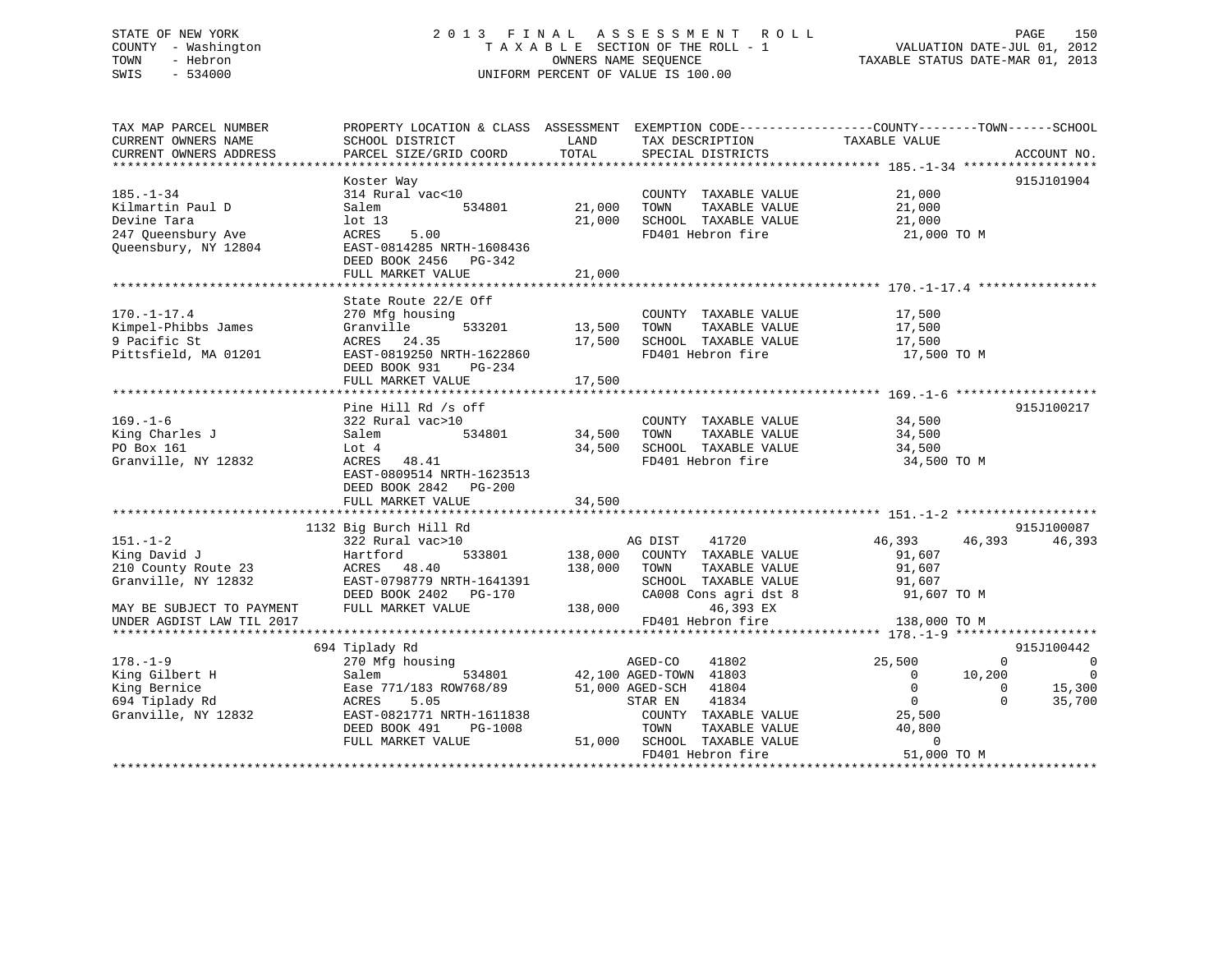# STATE OF NEW YORK 2 0 1 3 F I N A L A S S E S S M E N T R O L L PAGE 151 COUNTY - Washington T A X A B L E SECTION OF THE ROLL - 1 VALUATION DATE-JUL 01, 2012 TOWN - Hebron OWNERS NAME SEQUENCE TAXABLE STATUS DATE-MAR 01, 2013 SWIS - 534000 UNIFORM PERCENT OF VALUE IS 100.00

| SCHOOL DISTRICT                                                                                                                                                                                                                                           | LAND                                                                                                                                           | TAX DESCRIPTION                                                                                                                                                                                                                                    | TAXABLE VALUE                                                                                                                                                 |                                                                                                                         |
|-----------------------------------------------------------------------------------------------------------------------------------------------------------------------------------------------------------------------------------------------------------|------------------------------------------------------------------------------------------------------------------------------------------------|----------------------------------------------------------------------------------------------------------------------------------------------------------------------------------------------------------------------------------------------------|---------------------------------------------------------------------------------------------------------------------------------------------------------------|-------------------------------------------------------------------------------------------------------------------------|
| PARCEL SIZE/GRID COORD                                                                                                                                                                                                                                    |                                                                                                                                                | SPECIAL DISTRICTS                                                                                                                                                                                                                                  |                                                                                                                                                               | ACCOUNT NO.                                                                                                             |
|                                                                                                                                                                                                                                                           |                                                                                                                                                |                                                                                                                                                                                                                                                    |                                                                                                                                                               |                                                                                                                         |
| 210 1 Family Res<br>Granville<br>533201<br>3.02 BANK<br>ACRES<br>151<br>EAST-0816170 NRTH-1618355<br>DEED BOOK 911<br>$PG-47$                                                                                                                             | 37,100<br>88,000                                                                                                                               | COUNTY TAXABLE VALUE<br>TOWN<br>TAXABLE VALUE<br>SCHOOL TAXABLE VALUE<br>FD401 Hebron fire                                                                                                                                                         | 88,000<br>88,000<br>88,000<br>88,000 TO M                                                                                                                     | 915J101177                                                                                                              |
|                                                                                                                                                                                                                                                           |                                                                                                                                                |                                                                                                                                                                                                                                                    |                                                                                                                                                               |                                                                                                                         |
| Indian Head Way<br>314 Rural vac<10<br>Granville<br>533201<br>ACRES<br>2.15 BANK<br>151<br>EAST-0816273 NRTH-1618612                                                                                                                                      | 14,200<br>14,200                                                                                                                               | COUNTY TAXABLE VALUE<br>TOWN<br>TAXABLE VALUE<br>SCHOOL TAXABLE VALUE<br>FD401 Hebron fire                                                                                                                                                         | 14,200<br>14,200<br>14,200<br>14,200 TO M                                                                                                                     | 915J101477                                                                                                              |
| FULL MARKET VALUE                                                                                                                                                                                                                                         | 14,200                                                                                                                                         |                                                                                                                                                                                                                                                    |                                                                                                                                                               |                                                                                                                         |
|                                                                                                                                                                                                                                                           |                                                                                                                                                |                                                                                                                                                                                                                                                    |                                                                                                                                                               |                                                                                                                         |
| 1328 Patterson Hill Rd<br>210 1 Family Res<br>534801<br>Salem<br>ACRES<br>1.90<br>EAST-0791528 NRTH-1603880<br>DEED BOOK 816<br>$PG-312$<br>FULL MARKET VALUE<br>West Green Pond Way<br>311 Res vac land - WTRFNT<br>Granville<br>533201<br>1.49<br>ACRES | 88,000<br>88,000                                                                                                                               | 41802<br>41804<br>41834<br>COUNTY TAXABLE VALUE<br>TOWN<br>TAXABLE VALUE<br>SCHOOL TAXABLE VALUE<br>CA008 Cons agri dst 8<br>FD401 Hebron fire<br>LD401 West hebron light<br>COUNTY TAXABLE VALUE<br>TOWN<br>TAXABLE VALUE<br>SCHOOL TAXABLE VALUE | 70,000<br>$\Omega$<br>$\Omega$<br>$\overline{0}$<br>70,000<br>105,000<br>27,700<br>140,000 TO M<br>140,000 TO M<br>140,000 TO M<br>88,000<br>88,000<br>88,000 | 915J100354<br>$\Omega$<br>$\overline{0}$<br>$\Omega$<br>49,000<br>$\Omega$<br>63,300<br>$\Omega$<br>915J100608          |
| DEED BOOK 3010 PG-135                                                                                                                                                                                                                                     |                                                                                                                                                |                                                                                                                                                                                                                                                    |                                                                                                                                                               |                                                                                                                         |
|                                                                                                                                                                                                                                                           |                                                                                                                                                |                                                                                                                                                                                                                                                    |                                                                                                                                                               |                                                                                                                         |
|                                                                                                                                                                                                                                                           |                                                                                                                                                |                                                                                                                                                                                                                                                    |                                                                                                                                                               |                                                                                                                         |
| 210 1 Family Res<br>534801<br>Salem<br>C.0.215/209<br>ACRES<br>2.63<br>EAST-0805875 NRTH-1612263<br>DEED BOOK 2927<br>PG-265<br>FULL MARKET VALUE                                                                                                         | 36,100<br>134,000<br>134,000                                                                                                                   | 41854<br>COUNTY TAXABLE VALUE<br>TOWN<br>TAXABLE VALUE<br>SCHOOL TAXABLE VALUE<br>FD401 Hebron fire                                                                                                                                                | $\overline{0}$<br>134,000<br>134,000<br>104,000<br>134,000 TO M                                                                                               | $\Omega$<br>30,000                                                                                                      |
|                                                                                                                                                                                                                                                           | 32 Indian Head Way<br>FULL MARKET VALUE<br>DEED BOOK 911<br>PG-47<br>EAST-0815465 NRTH-1643425<br>FULL MARKET VALUE<br>792 Chamberlin Mills Rd | TOTAL<br>88,000<br>88,000                                                                                                                                                                                                                          | AGED-CO<br>29,300 AGED-TOWN 41803<br>140,000 AGED-SCH<br>STAR EN<br>140,000<br>FD401 Hebron fire<br>STAR B                                                    | PROPERTY LOCATION & CLASS ASSESSMENT EXEMPTION CODE---------------COUNTY-------TOWN-----SCHOOL<br>35,000<br>88,000 TO M |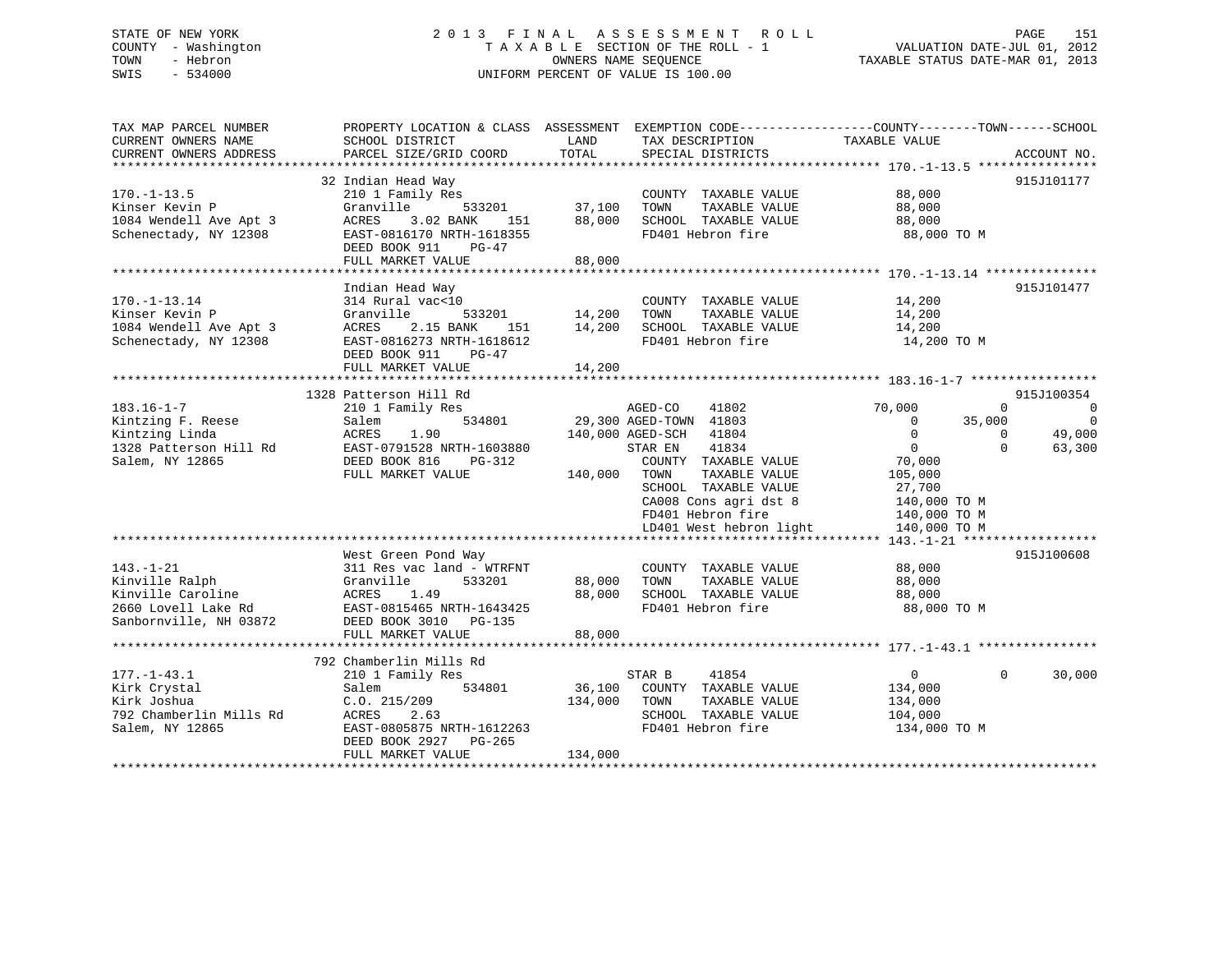# STATE OF NEW YORK 2 0 1 3 F I N A L A S S E S S M E N T R O L L PAGE 152 COUNTY - Washington T A X A B L E SECTION OF THE ROLL - 1 VALUATION DATE-JUL 01, 2012 TOWN - Hebron OWNERS NAME SEQUENCE TAXABLE STATUS DATE-MAR 01, 2013 SWIS - 534000 UNIFORM PERCENT OF VALUE IS 100.00

| TAX MAP PARCEL NUMBER<br>CURRENT OWNERS NAME    | PROPERTY LOCATION & CLASS ASSESSMENT EXEMPTION CODE---------------COUNTY-------TOWN-----SCHOOL<br>SCHOOL DISTRICT | LAND    | TAX DESCRIPTION                               | TAXABLE VALUE           |                    |
|-------------------------------------------------|-------------------------------------------------------------------------------------------------------------------|---------|-----------------------------------------------|-------------------------|--------------------|
| CURRENT OWNERS ADDRESS                          | PARCEL SIZE/GRID COORD                                                                                            | TOTAL   | SPECIAL DISTRICTS                             |                         | ACCOUNT NO.        |
|                                                 | 1169 Patterson Hill Rd                                                                                            |         |                                               |                         | 915J101087         |
| $183. - 1 - 29$                                 | 210 1 Family Res                                                                                                  |         | STAR B<br>41854                               | $0 \qquad \qquad$       | $\Omega$<br>30,000 |
| Kitz William R                                  | 534801<br>Salem                                                                                                   | 71,900  | COUNTY TAXABLE VALUE                          | 164,000                 |                    |
| Kitz Patricia M                                 | ACRES<br>5.75                                                                                                     | 164,000 | TOWN<br>TAXABLE VALUE                         | 164,000                 |                    |
| 1169 Patterson Hill Rd                          | EAST-0787998 NRTH-1602282                                                                                         |         | SCHOOL TAXABLE VALUE                          | 134,000                 |                    |
| Salem, NY 12865                                 | DEED BOOK 527<br>PG-150                                                                                           |         | FD401 Hebron fire                             | 164,000 TO M            |                    |
|                                                 | FULL MARKET VALUE                                                                                                 | 164,000 |                                               |                         |                    |
|                                                 |                                                                                                                   |         |                                               |                         |                    |
|                                                 | 76 Rykowski Ln                                                                                                    |         |                                               |                         | 915J101345         |
| $161. - 2 - 4.1$                                | 260 Seasonal res                                                                                                  |         | COUNTY TAXABLE VALUE                          | 45,500                  |                    |
| Klag Lawrence                                   | Granville<br>533201                                                                                               | 19,600  | TOWN<br>TAXABLE VALUE                         | 45,500                  |                    |
| 200 Beacon Hill Rd Apt 15B                      | $10.2$ ad                                                                                                         | 45,500  | SCHOOL TAXABLE VALUE                          | 45,500                  |                    |
| Dobbs Ferry, NY 10522                           | 8.20<br>ACRES                                                                                                     |         | FD401 Hebron fire                             | 45,500 TO M             |                    |
|                                                 | EAST-0821814 NRTH-1626412                                                                                         |         |                                               |                         |                    |
|                                                 | DEED BOOK 494<br>PG-1068                                                                                          |         |                                               |                         |                    |
|                                                 | FULL MARKET VALUE                                                                                                 | 45,500  |                                               |                         |                    |
|                                                 |                                                                                                                   |         |                                               |                         |                    |
|                                                 | 95 Higgins Rd                                                                                                     |         |                                               |                         | 915J101589         |
| $161. -2 - 10.23$                               | 270 Mfg housing                                                                                                   |         | STAR B<br>41854                               | $\overline{0}$          | $\Omega$<br>30,000 |
| Knapp Andrew D                                  | 533201<br>Granville                                                                                               |         | 34,500 COUNTY TAXABLE VALUE                   | 35,500                  |                    |
| Knapp Denise L                                  | ACRES<br>2.00                                                                                                     | 35,500  | TAXABLE VALUE<br>TOWN                         | 35,500                  |                    |
| 92 Higgins Rd                                   | EAST-0818917 NRTH-1625635                                                                                         |         | SCHOOL TAXABLE VALUE                          | 5,500                   |                    |
| Granville, NY 12832                             | DEED BOOK 787<br>PG-346                                                                                           |         | FD401 Hebron fire                             | 35,500 TO M             |                    |
|                                                 | FULL MARKET VALUE                                                                                                 | 35,500  |                                               |                         |                    |
|                                                 |                                                                                                                   |         |                                               |                         |                    |
|                                                 | 303 South Grimes Hill Rd                                                                                          |         |                                               |                         | 915J100531         |
| $160. - 2 - 3$                                  | 210 1 Family Res                                                                                                  |         | STAR B<br>41854                               | $\overline{0}$          | 30,000<br>$\Omega$ |
| Knapp Jody                                      | Granville<br>533201                                                                                               | 130,800 | COUNTY TAXABLE VALUE                          | 183,500                 |                    |
| Knapp Pamela                                    | Cot & L                                                                                                           | 183,500 | TAXABLE VALUE<br>TOWN<br>SCHOOL TAXABLE VALUE | 183,500                 |                    |
| 303 South Grimes Hill Rd<br>Granville, NY 12832 | ACRES 7.30<br>EAST-0813704 NRTH-1631508                                                                           |         | CA008 Cons agri dst 8                         | 153,500<br>183,500 TO M |                    |
|                                                 | DEED BOOK 2764 PG-76                                                                                              |         | FD401 Hebron fire                             | 183,500 TO M            |                    |
|                                                 |                                                                                                                   |         |                                               |                         |                    |
|                                                 |                                                                                                                   |         |                                               |                         |                    |
|                                                 | 3158 County Route 30                                                                                              |         |                                               |                         | 915J100487         |
| $183.20 - 1 - 1.4$                              | 210 1 Family Res                                                                                                  |         | COUNTY TAXABLE VALUE                          | 122,000                 |                    |
| Knettel Edward J Estate                         | 534801<br>Salem                                                                                                   | 20,100  | TOWN<br>TAXABLE VALUE                         | 122,000                 |                    |
| Knettel Billie                                  | 75.00 DPTH 150.00<br>FRNT                                                                                         | 122,000 | SCHOOL TAXABLE VALUE                          | 122,000                 |                    |
| Attn: Anthony J Knettel                         | 0.26<br>ACRES                                                                                                     |         | CA008 Cons agri dst 8                         | 122,000 TO M            |                    |
| 1762 Corcoran St Nw #4                          | EAST-0792201 NRTH-1603355                                                                                         |         | FD401 Hebron fire                             | 122,000 TO M            |                    |
| Washington, DC 20009                            | DEED BOOK 494<br>PG-35                                                                                            |         | LD401 West hebron light                       | 122,000 TO M            |                    |
|                                                 | FULL MARKET VALUE                                                                                                 | 122,000 |                                               |                         |                    |
|                                                 |                                                                                                                   |         |                                               |                         |                    |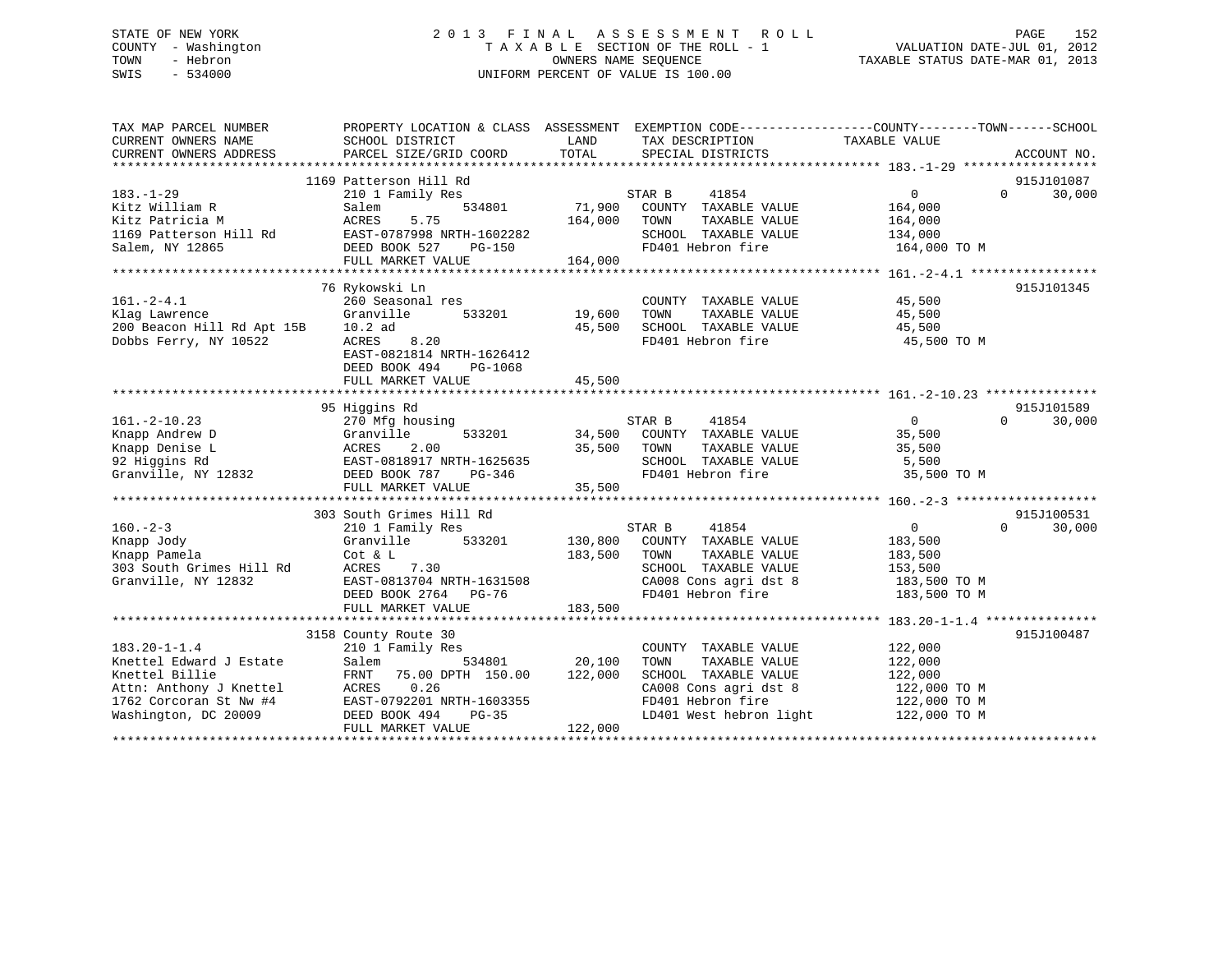# STATE OF NEW YORK 2 0 1 3 F I N A L A S S E S S M E N T R O L L PAGE 153 COUNTY - Washington T A X A B L E SECTION OF THE ROLL - 1 VALUATION DATE-JUL 01, 2012 TOWN - Hebron OWNERS NAME SEQUENCE TAXABLE STATUS DATE-MAR 01, 2013 SWIS - 534000 UNIFORM PERCENT OF VALUE IS 100.00

| TAX MAP PARCEL NUMBER<br>CURRENT OWNERS NAME<br>CURRENT OWNERS ADDRESS                                                                                                        | PROPERTY LOCATION & CLASS ASSESSMENT<br>SCHOOL DISTRICT<br>PARCEL SIZE/GRID COORD                                                                                   | LAND<br>TOTAL                 | TAX DESCRIPTION<br>SPECIAL DISTRICTS                                                                                | EXEMPTION CODE----------------COUNTY-------TOWN------SCHOOL<br>TAXABLE VALUE | ACCOUNT NO.           |
|-------------------------------------------------------------------------------------------------------------------------------------------------------------------------------|---------------------------------------------------------------------------------------------------------------------------------------------------------------------|-------------------------------|---------------------------------------------------------------------------------------------------------------------|------------------------------------------------------------------------------|-----------------------|
| $175. - 1 - 13$<br>Knipe Robert H<br>18 East View Dr<br>New Milford, CT 06776                                                                                                 | 3559 County Route 30<br>270 Mfg housing<br>Salem<br>534801<br>lot 1<br>ACRES<br>61.26<br>EAST-0790390 NRTH-1612346<br>DEED BOOK 2012<br>$PG-8$<br>FULL MARKET VALUE | 92,800<br>103,800<br>103,800  | COUNTY TAXABLE VALUE<br>TAXABLE VALUE<br>TOWN<br>SCHOOL TAXABLE VALUE<br>FD401 Hebron fire                          | 103,800<br>103,800<br>103,800<br>103,800 TO M                                | 915J100657            |
| $176. - 1 - 12$<br>Koberger Douglas<br>1394 Peekshollow Rd<br>Carmel, NY 10512                                                                                                | 115 Middle Rd<br>322 Rural vac>10<br>534801<br>Salem<br>50.00<br>ACRES<br>EAST-0804021 NRTH-1614270<br>DEED BOOK 940<br>PG-85<br>FULL MARKET VALUE                  | 152,000<br>152,000<br>152,000 | COUNTY TAXABLE VALUE<br>TAXABLE VALUE<br>TOWN<br>SCHOOL TAXABLE VALUE<br>FD401 Hebron fire                          | 152,000<br>152,000<br>152,000<br>152,000 TO M                                | 915J100357            |
| $153. - 1 - 12.1$<br>Koberger Douglas R<br>1394 Peekskill Hollow Rd<br>Carmel, NY 10512-6903                                                                                  | 629 North Grimes Hill Rd<br>270 Mfg housing<br>Granville<br>533201<br>ACRES 87.20<br>EAST-0817591 NRTH-1635875<br>DEED BOOK 883<br>PG-296<br>FULL MARKET VALUE      | 157,000<br>160,500<br>160,500 | COUNTY TAXABLE VALUE<br>TOWN<br>TAXABLE VALUE<br>SCHOOL TAXABLE VALUE<br>CA008 Cons agri dst 8<br>FD401 Hebron fire | 160,500<br>160,500<br>160,500<br>160,500 TO M<br>160,500 TO M                | 915J100581            |
| $167. - 1 - 14$<br>Koch Todd C<br>Meyer Elisa J<br>29 Halls Pond Rd<br>Salem, NY 12865                                                                                        | 29 Halls Pond Rd<br>283 Res w/Comuse<br>Salem<br>534801<br>3.00<br>ACRES<br>EAST-0789603 NRTH-1621457<br>DEED BOOK 1823<br>PG-96<br>FULL MARKET VALUE               | 32,000<br>102,500<br>102,500  | 41854<br>STAR B<br>COUNTY TAXABLE VALUE<br>TOWN<br>TAXABLE VALUE<br>SCHOOL TAXABLE VALUE<br>FD401 Hebron fire       | 0<br>$\Omega$<br>102,500<br>102,500<br>72,500<br>102,500 TO M                | 915J100141<br>30,000  |
| $178. - 1 - 8.3$<br>Koritz Sara H<br>Koritz Amy E<br>133 St. James Pl<br>Buffalo, NY 14222<br>MAY BE SUBJECT TO PAYMENT<br>UNDER RPTL480A UNTIL 2022<br>********************* | 758 Tiplady Rd<br>240 Rural res<br>Salem<br>534801<br>ACRES<br>50.30<br>EAST-0822555 NRTH-1611106<br>DEED BOOK 2658<br>PG-232<br>FULL MARKET VALUE                  | 279,100<br>344,000<br>344,000 | FOR 480A<br>47460<br>COUNTY TAXABLE VALUE<br>TOWN<br>TAXABLE VALUE<br>SCHOOL TAXABLE VALUE<br>FD401 Hebron fire     | 108,463<br>108,463<br>235,537<br>235,537<br>235,537<br>344,000 TO M          | 915J101253<br>108,463 |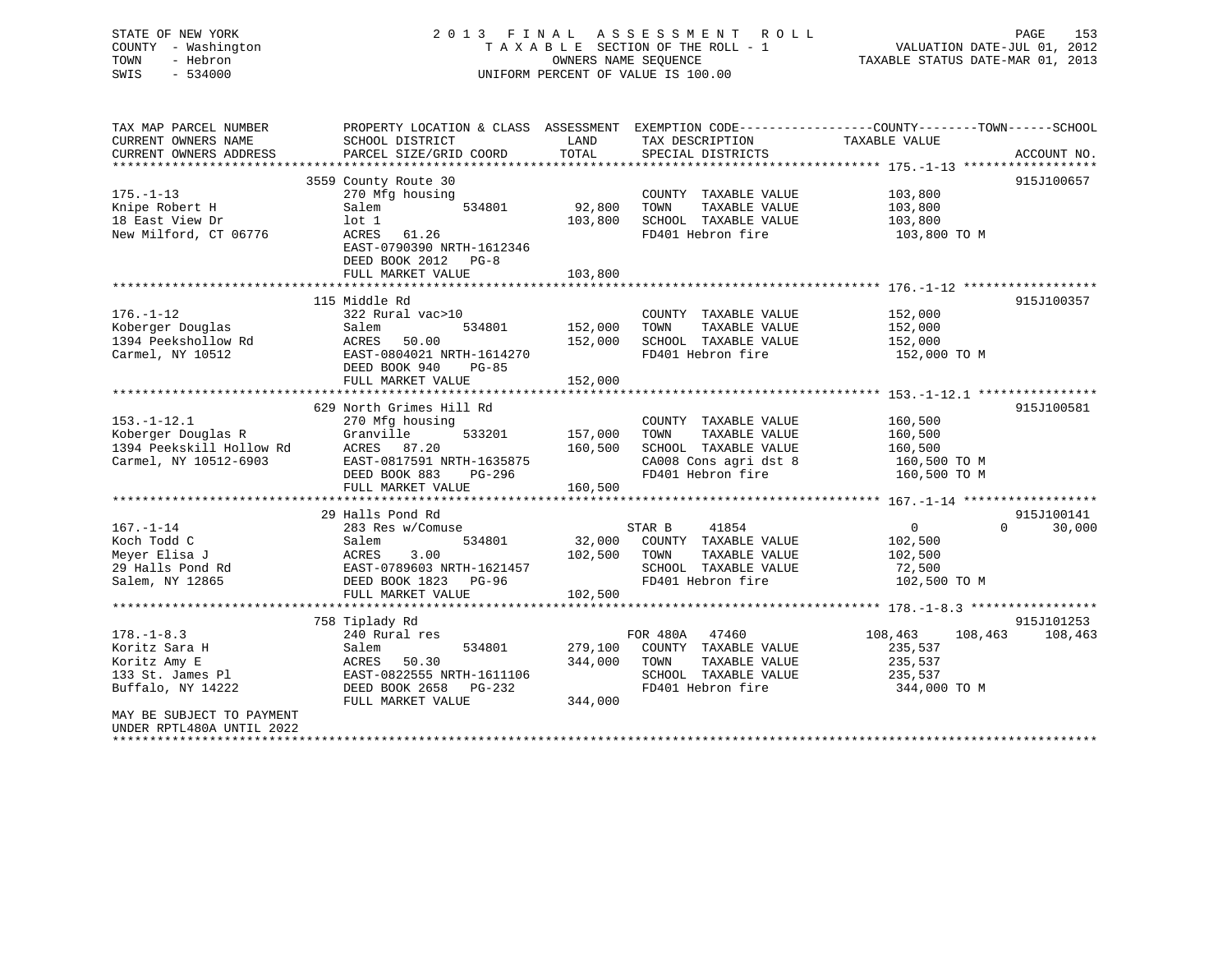# STATE OF NEW YORK 2 0 1 3 F I N A L A S S E S S M E N T R O L L PAGE 154 COUNTY - Washington T A X A B L E SECTION OF THE ROLL - 1 VALUATION DATE-JUL 01, 2012 TOWN - Hebron OWNERS NAME SEQUENCE TAXABLE STATUS DATE-MAR 01, 2013 SWIS - 534000 UNIFORM PERCENT OF VALUE IS 100.00

| TAX MAP PARCEL NUMBER               | PROPERTY LOCATION & CLASS ASSESSMENT EXEMPTION CODE----------------COUNTY-------TOWN------SCHOOL |                 |                |                              |                |          |             |
|-------------------------------------|--------------------------------------------------------------------------------------------------|-----------------|----------------|------------------------------|----------------|----------|-------------|
| CURRENT OWNERS NAME                 | SCHOOL DISTRICT                                                                                  | LAND            |                | TAX DESCRIPTION              | TAXABLE VALUE  |          |             |
| CURRENT OWNERS ADDRESS              | PARCEL SIZE/GRID COORD                                                                           | TOTAL           |                | SPECIAL DISTRICTS            |                |          | ACCOUNT NO. |
|                                     |                                                                                                  |                 |                |                              |                |          |             |
|                                     | Tiplady Rd/s Off                                                                                 |                 |                |                              |                |          | 915J101254  |
| $178. - 1 - 8.4$                    | 314 Rural vac<10                                                                                 |                 | FOR 480A 47460 |                              | 21,200         | 21,200   | 21,200      |
|                                     |                                                                                                  |                 |                |                              |                |          |             |
| Koritz Sara H                       | 534801<br>Salem                                                                                  |                 |                | 26,500 COUNTY TAXABLE VALUE  | 5,300          |          |             |
| Koritz Amy E                        | ACRES<br>8.90                                                                                    | 26,500          | TOWN           | TAXABLE VALUE                | 5,300          |          |             |
| 133 St. James Pl                    | EAST-0822794 NRTH-1610262                                                                        |                 |                | SCHOOL TAXABLE VALUE         | 5,300          |          |             |
| Buffalo, NY 14222                   | DEED BOOK 2658 PG-232                                                                            |                 |                | FD401 Hebron fire            | 26,500 TO M    |          |             |
|                                     | FULL MARKET VALUE                                                                                | 26,500          |                |                              |                |          |             |
| MAY BE SUBJECT TO PAYMENT           |                                                                                                  |                 |                |                              |                |          |             |
| UNDER RPTL480A UNTIL 2022           |                                                                                                  |                 |                |                              |                |          |             |
|                                     |                                                                                                  |                 |                |                              |                |          |             |
|                                     |                                                                                                  |                 |                |                              |                |          |             |
|                                     | State Route 22                                                                                   |                 |                |                              |                |          | 915J101899  |
| $185. - 1 - 22$                     | 311 Res vac land                                                                                 |                 |                | COUNTY TAXABLE VALUE         | 25,800         |          |             |
| Koster Klaas                        | 534801<br>Salem                                                                                  | 25,800 TOWN     |                | TAXABLE VALUE                | 25,800         |          |             |
| 34 Briansky Ln                      | lot 1                                                                                            |                 |                | 25,800 SCHOOL TAXABLE VALUE  | 25,800         |          |             |
| Salem, NY 12865                     | 8.47<br>ACRES                                                                                    |                 |                | FD401 Hebron fire            | 25,800 TO M    |          |             |
|                                     | EAST-0816047 NRTH-1610602                                                                        |                 |                |                              |                |          |             |
|                                     | DEED BOOK 444<br>PG-836                                                                          |                 |                |                              |                |          |             |
|                                     | FULL MARKET VALUE                                                                                | 25,800          |                |                              |                |          |             |
|                                     |                                                                                                  |                 |                |                              |                |          |             |
|                                     |                                                                                                  |                 |                |                              |                |          |             |
|                                     | 129 Koster Way                                                                                   |                 |                |                              |                |          | 915J101905  |
| $185. - 1 - 35$                     | 311 Res vac land                                                                                 |                 |                | COUNTY TAXABLE VALUE         | 21,000         |          |             |
| Koster Klaas                        | Salem<br>534801                                                                                  | 21,000 TOWN     |                | TAXABLE VALUE                | 21,000         |          |             |
| Attn: Robison, Jesse & Karen lot 14 |                                                                                                  |                 |                | 21,000 SCHOOL TAXABLE VALUE  | 21,000         |          |             |
| 17 Bleeker St                       | 444/836                                                                                          |                 |                | FD401 Hebron fire            | 21,000 TO M    |          |             |
| Greenwich, NY 12834                 | ACRES<br>5.00                                                                                    |                 |                |                              |                |          |             |
|                                     | EAST-0813929 NRTH-1608381                                                                        |                 |                |                              |                |          |             |
|                                     |                                                                                                  |                 |                |                              |                |          |             |
|                                     | DEED BOOK C 198 PG-23                                                                            |                 |                |                              |                |          |             |
|                                     | FULL MARKET VALUE                                                                                | 21,000          |                |                              |                |          |             |
|                                     |                                                                                                  |                 |                |                              |                |          |             |
|                                     | Wood Way                                                                                         |                 |                |                              |                |          |             |
| $186. - 1 - 1$                      | 692 Road/str/hwy                                                                                 |                 | RPTL1138 41500 |                              | 3,200          | 3,200    | 3,200       |
| Koster Klaas                        | Salem<br>534801                                                                                  |                 |                | 3,200 COUNTY TAXABLE VALUE   | $\Omega$       |          |             |
| 34 Briansky Ln                      | ACRES<br>6.40                                                                                    |                 | 3,200 TOWN     | TAXABLE VALUE                | $\mathbf 0$    |          |             |
| Salem, NY 12865                     | EAST-0817989 NRTH-1608731                                                                        |                 |                | SCHOOL TAXABLE VALUE         | $\Omega$       |          |             |
|                                     |                                                                                                  |                 |                |                              |                |          |             |
|                                     | DEED BOOK 444<br>PG-836                                                                          |                 |                | FD401 Hebron fire            |                | 0 TO M   |             |
|                                     | FULL MARKET VALUE                                                                                | 3,200           |                | 3,200 EX                     |                |          |             |
|                                     |                                                                                                  |                 |                |                              |                |          |             |
|                                     | 34 Briansky Ln                                                                                   |                 |                |                              |                |          | 915J101331  |
| $184. - 1 - 8.3$                    | 210 1 Family Res                                                                                 |                 | AGED-CO        | 41802                        | 18,230         | $\Omega$ | $\Omega$    |
| Koster Klass                        | 534801<br>Salem                                                                                  | 126,100 STAR EN |                | 41834                        | $\overline{0}$ | $\Omega$ | 63,300      |
| 34 Briansky Ln                      | 849/239 will 1838/19                                                                             |                 |                | 364,600 COUNTY TAXABLE VALUE | 346,370        |          |             |
| Salem, NY 12865                     | ACRES<br>5.42                                                                                    |                 | TOWN           | TAXABLE VALUE                | 364,600        |          |             |
|                                     |                                                                                                  |                 |                |                              |                |          |             |
|                                     | EAST-0802288 NRTH-1604981                                                                        |                 |                | SCHOOL TAXABLE VALUE         | 301,300        |          |             |
|                                     | DEED BOOK W1838 PG-19                                                                            |                 |                | FD401 Hebron fire            | 364,600 TO M   |          |             |
|                                     | FULL MARKET VALUE                                                                                | 364,600         |                |                              |                |          |             |
|                                     |                                                                                                  |                 |                |                              |                |          |             |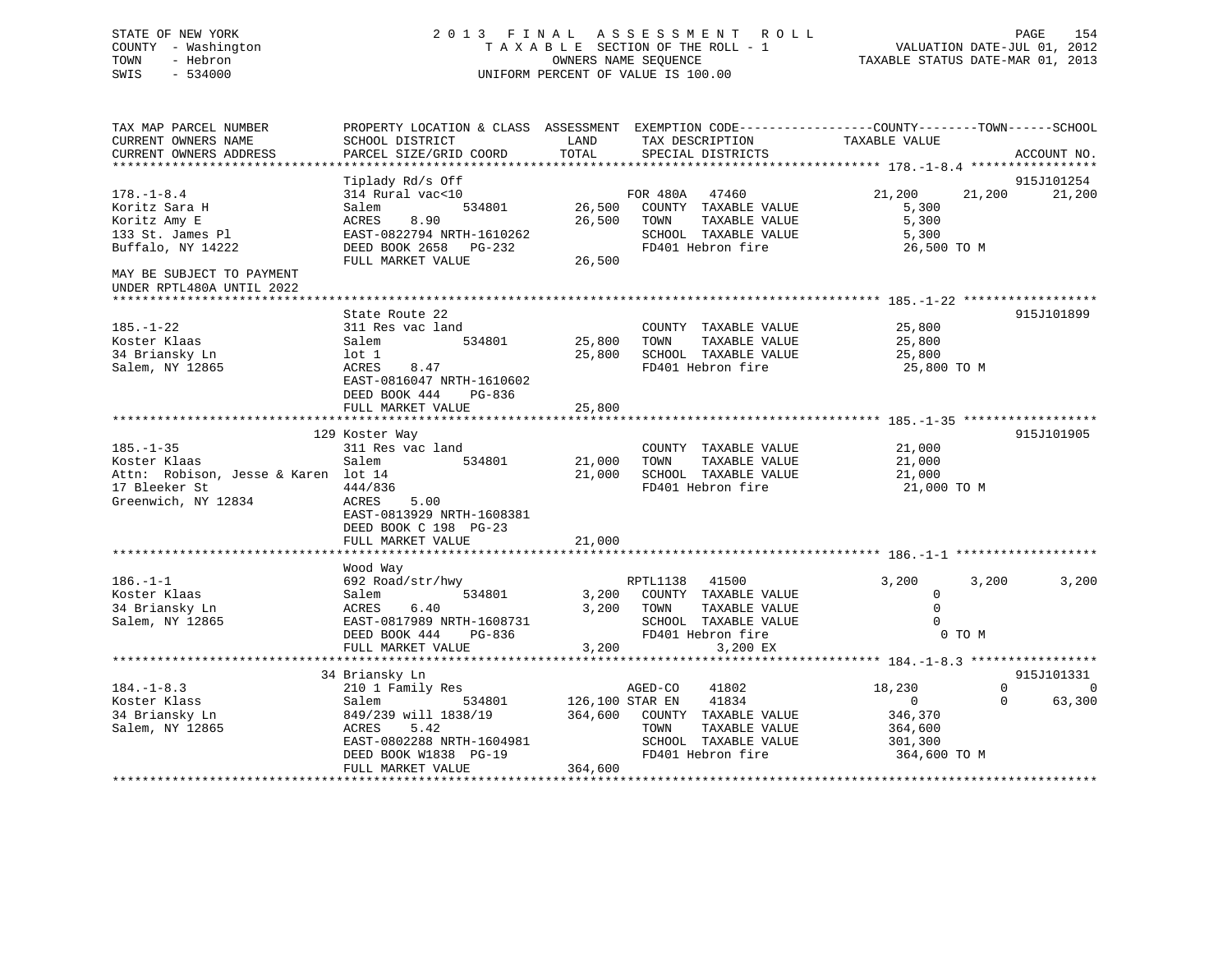| STATE OF NEW YORK<br>COUNTY - Washington<br>- Hebron<br>TOWN<br>$-534000$<br>SWIS |                                           |                | 2013 FINAL ASSESSMENT ROLL<br>TAXABLE SECTION OF THE ROLL - 1<br>OWNERS NAME SEOUENCE<br>UNIFORM PERCENT OF VALUE IS 100.00             | VALUATION DATE-JUL 01, 2012<br>TAXABLE STATUS DATE-MAR 01, 2013 | 155<br>PAGE        |
|-----------------------------------------------------------------------------------|-------------------------------------------|----------------|-----------------------------------------------------------------------------------------------------------------------------------------|-----------------------------------------------------------------|--------------------|
| TAX MAP PARCEL NUMBER<br>CURRENT OWNERS NAME<br>CURRENT OWNERS ADDRESS            | SCHOOL DISTRICT<br>PARCEL SIZE/GRID COORD | LAND<br>TOTAL  | PROPERTY LOCATION & CLASS ASSESSMENT EXEMPTION CODE---------------COUNTY-------TOWN------SCHOOL<br>TAX DESCRIPTION<br>SPECIAL DISTRICTS | TAXABLE VALUE                                                   | ACCOUNT NO.        |
|                                                                                   |                                           |                |                                                                                                                                         |                                                                 |                    |
|                                                                                   | 142 Koster Way                            |                |                                                                                                                                         |                                                                 | 915J101906         |
| $185. - 1 - 36.1$<br>Koster Klass                                                 | 311 Res vac land<br>Salem<br>534801       | 21,000         | COUNTY TAXABLE VALUE<br>TOWN<br>TAXABLE VALUE                                                                                           | 21,000<br>21,000                                                |                    |
| James Martin                                                                      | lot 15                                    | 21,000         | SCHOOL TAXABLE VALUE                                                                                                                    | 21,000                                                          |                    |
| 125 Bacon St                                                                      | contract $2341/41$                        |                | FD401 Hebron fire                                                                                                                       | 21,000 TO M                                                     |                    |
| Roxbury, CT 06783                                                                 | ACRES<br>5.00                             |                |                                                                                                                                         |                                                                 |                    |
|                                                                                   | EAST-0814060 NRTH-1608837                 |                |                                                                                                                                         |                                                                 |                    |
|                                                                                   | DEED BOOK 444<br>PG-836                   |                |                                                                                                                                         |                                                                 |                    |
|                                                                                   | FULL MARKET VALUE                         | 21,000         |                                                                                                                                         |                                                                 |                    |
|                                                                                   |                                           |                |                                                                                                                                         |                                                                 |                    |
|                                                                                   | 6067 State Route 22                       |                | 71 PCT OF VALUE USED FOR EXEMPTION PURPOSES                                                                                             |                                                                 | 915J101617         |
| $185. - 1 - 14.2$                                                                 | 240 Rural res                             |                | AGED-CO<br>41802                                                                                                                        | 37,488                                                          | 0<br>- 0           |
| Koutrakos Charles                                                                 | 534801<br>Salem                           | 65,200 STAR EN | 41834                                                                                                                                   | $\overline{0}$                                                  | $\Omega$<br>63,300 |
| Koutrakos Marilyn                                                                 | ACRES<br>20.46                            | 264,000        | COUNTY TAXABLE VALUE                                                                                                                    | 226,512                                                         |                    |
| 6067 State Route 22                                                               | EAST-0813604 NRTH-1604653                 |                | TOWN<br>TAXABLE VALUE                                                                                                                   | 264,000                                                         |                    |
| Salem, NY 12865-9804                                                              | DEED BOOK 635<br>PG-166                   |                | SCHOOL TAXABLE VALUE                                                                                                                    | 200,700                                                         |                    |
|                                                                                   | FULL MARKET VALUE                         | 264,000        | CA008 Cons agri dst 8                                                                                                                   | 264,000 TO M                                                    |                    |
|                                                                                   |                                           |                | FD401 Hebron fire                                                                                                                       | 264,000 TO M                                                    |                    |
|                                                                                   |                                           |                |                                                                                                                                         |                                                                 |                    |
|                                                                                   | 7312 State Route 22                       |                |                                                                                                                                         |                                                                 | 915J101292         |
| $161. - 1 - 1.4$<br>Koutrakos Charles P                                           | 270 Mfg housing<br>Granville<br>533201    | 83,800         | COUNTY TAXABLE VALUE<br>TOWN<br>TAXABLE VALUE                                                                                           | 113,000                                                         |                    |
| 6067 State Route 22                                                               | ACRES 35.02                               | 113,000        | SCHOOL TAXABLE VALUE                                                                                                                    | 113,000<br>113,000                                              |                    |
| Salem, NY 12865-9804                                                              | EAST-0820931 NRTH-1633654                 |                | FD401 Hebron fire                                                                                                                       | 113,000 TO M                                                    |                    |
|                                                                                   | DEED BOOK 486<br>PG-1104                  |                |                                                                                                                                         |                                                                 |                    |
|                                                                                   | FULL MARKET VALUE                         | 113,000        |                                                                                                                                         |                                                                 |                    |
|                                                                                   |                                           |                |                                                                                                                                         |                                                                 |                    |
|                                                                                   | State Route 22                            |                |                                                                                                                                         |                                                                 | 915J101293         |
| $161. - 1 - 1.7$                                                                  | 322 Rural vac>10                          |                | COUNTY TAXABLE VALUE                                                                                                                    | 38,500                                                          |                    |
| Koutrakos Charles P                                                               | 533201<br>Granville                       | 38,500         | TOWN<br>TAXABLE VALUE                                                                                                                   | 38,500                                                          |                    |
| Koutrakos Marilyn N                                                               | Koutrakos Sub/ 29–86                      | 38,500         | SCHOOL TAXABLE VALUE                                                                                                                    | 38,500                                                          |                    |
| 6067 State Route 22                                                               | Lot 2B                                    |                | FD401 Hebron fire                                                                                                                       | 38,500 TO M                                                     |                    |
| Salem, NY 12865                                                                   | ACRES 17.32                               |                |                                                                                                                                         |                                                                 |                    |
|                                                                                   | EAST-0820876 NRTH-1633283                 |                |                                                                                                                                         |                                                                 |                    |
|                                                                                   | DEED BOOK 699<br>PG-101                   |                |                                                                                                                                         |                                                                 |                    |
|                                                                                   | FULL MARKET VALUE                         | 38,500         |                                                                                                                                         |                                                                 |                    |
|                                                                                   |                                           |                |                                                                                                                                         |                                                                 |                    |
|                                                                                   | 7314 State Route 22                       |                |                                                                                                                                         |                                                                 | 915J101291         |
| $153. - 1 - 15$                                                                   | 270 Mfg housing                           |                | COUNTY TAXABLE VALUE                                                                                                                    | 137,500                                                         |                    |
| Koutrakos Nicholas C                                                              | 533201<br>Granville                       | 130,500        | TAXABLE VALUE<br>TOWN                                                                                                                   | 137,500                                                         |                    |
| 581 Highland Ave Apt 1                                                            | $161. - 1 - 1.3$                          | 137,500        | SCHOOL TAXABLE VALUE                                                                                                                    | 137,500                                                         |                    |
| Waterbuty, CT 06708                                                               | ACRES 35.18                               |                | FD401 Hebron fire                                                                                                                       | 137,500 TO M                                                    |                    |
|                                                                                   | EAST-0820888 NRTH-1634187                 |                |                                                                                                                                         |                                                                 |                    |
|                                                                                   | DEED BOOK 486<br>PG-1106                  |                |                                                                                                                                         |                                                                 |                    |
|                                                                                   | FULL MARKET VALUE                         | 137,500        |                                                                                                                                         |                                                                 |                    |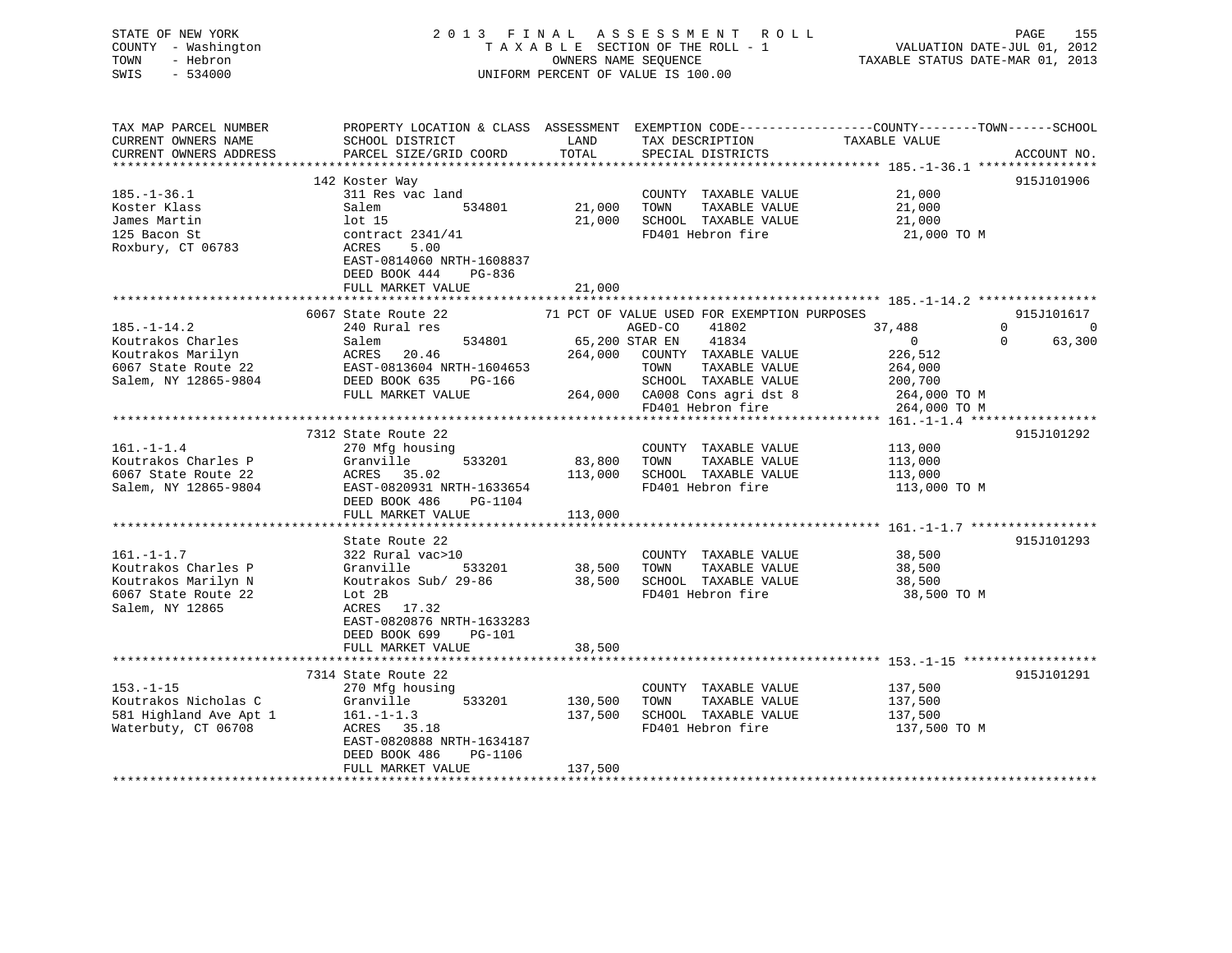# STATE OF NEW YORK 2 0 1 3 F I N A L A S S E S S M E N T R O L L PAGE 156 COUNTY - Washington T A X A B L E SECTION OF THE ROLL - 1 VALUATION DATE-JUL 01, 2012 TOWN - Hebron OWNERS NAME SEQUENCE TAXABLE STATUS DATE-MAR 01, 2013 SWIS - 534000 UNIFORM PERCENT OF VALUE IS 100.00

TAX MAP PARCEL NUMBER PROPERTY LOCATION & CLASS ASSESSMENT EXEMPTION CODE------------------COUNTY--------TOWN------SCHOOL

CURRENT OWNERS NAME SCHOOL DISTRICT THE LAND TAX DESCRIPTION TAXABLE VALUE CURRENT OWNERS ADDRESS PARCEL SIZE/GRID COORD TOTAL SPECIAL DISTRICTS ACCOUNT NO. \*\*\*\*\*\*\*\*\*\*\*\*\*\*\*\*\*\*\*\*\*\*\*\*\*\*\*\*\*\*\*\*\*\*\*\*\*\*\*\*\*\*\*\*\*\*\*\*\*\*\*\*\*\*\*\*\*\*\*\*\*\*\*\*\*\*\*\*\*\*\*\*\*\*\*\*\*\*\*\*\*\*\*\*\*\*\*\*\*\*\*\*\*\*\*\*\*\*\*\*\*\*\* 161.-1-1.5 \*\*\*\*\*\*\*\*\*\*\*\*\*\*\*\*\* State Route 22 915J101293 161.-1-1.5 322 Rural vac>10 COUNTY TAXABLE VALUE 39,000 Koutrakos Steven Granville 533201 39,000 TOWN TAXABLE VALUE 39,000 6859 State Route 22 Koutrakos Sub/ 29-86 39,000 SCHOOL TAXABLE VALUE 39,000 Salem, NY 12865 Lot 2A FD401 Hebron fire 39,000 TO M ACRES 17.65 EAST-0820891 NRTH-1633041 DEED BOOK 574 PG-49 FULL MARKET VALUE 39,000 \*\*\*\*\*\*\*\*\*\*\*\*\*\*\*\*\*\*\*\*\*\*\*\*\*\*\*\*\*\*\*\*\*\*\*\*\*\*\*\*\*\*\*\*\*\*\*\*\*\*\*\*\*\*\*\*\*\*\*\*\*\*\*\*\*\*\*\*\*\*\*\*\*\*\*\*\*\*\*\*\*\*\*\*\*\*\*\*\*\*\*\*\*\*\*\*\*\*\*\*\*\*\* 169.-1-19 \*\*\*\*\*\*\*\*\*\*\*\*\*\*\*\*\*\* 6859 State Route 22 915J100372169.-1-19 210 1 Family Res STAR EN 41834 0 0 63,300 Koutrakos Steven Granville 533201 44,600 COUNTY TAXABLE VALUE 73,500 6859 State Route 22 ACRES 6.70 73,500 TOWN TAXABLE VALUE 73,500 Soutrakos Steven<br>
Salem, NY 12865 EAST-0815628 NRTH-1622844 SCHOOL TAXABLE VALUE 73,500<br>
Salem, NY 12865 EAST-0815628 NRTH-1622844 SCHOOL TAXABLE VALUE 10,200 DEED BOOK 500 PG-588 FD401 Hebron fire 73,500 TO M FULL MARKET VALUE 73,500 \*\*\*\*\*\*\*\*\*\*\*\*\*\*\*\*\*\*\*\*\*\*\*\*\*\*\*\*\*\*\*\*\*\*\*\*\*\*\*\*\*\*\*\*\*\*\*\*\*\*\*\*\*\*\*\*\*\*\*\*\*\*\*\*\*\*\*\*\*\*\*\*\*\*\*\*\*\*\*\*\*\*\*\*\*\*\*\*\*\*\*\*\*\*\*\*\*\*\*\*\*\*\* 169.-1-20 \*\*\*\*\*\*\*\*\*\*\*\*\*\*\*\*\*\*State Route 22 915J100528 169.-1-20 314 Rural vac<10 COUNTY TAXABLE VALUE 6,650 Koutrakos Steven Granville 533201 6,650 TOWN TAXABLE VALUE 6,650 6859 State Route 22 FRNT 116.00 DPTH 240.00 6,650 SCHOOL TAXABLE VALUE 6,650 Salem, NY 12865 ACRES 0.64 FD401 Hebron fire 6,650 TO M EAST-0815865 NRTH-1622724 DEED BOOK 507 PG-383FULL MARKET VALUE 6,650 \*\*\*\*\*\*\*\*\*\*\*\*\*\*\*\*\*\*\*\*\*\*\*\*\*\*\*\*\*\*\*\*\*\*\*\*\*\*\*\*\*\*\*\*\*\*\*\*\*\*\*\*\*\*\*\*\*\*\*\*\*\*\*\*\*\*\*\*\*\*\*\*\*\*\*\*\*\*\*\*\*\*\*\*\*\*\*\*\*\*\*\*\*\*\*\*\*\*\*\*\*\*\* 161.-1-1.2 \*\*\*\*\*\*\*\*\*\*\*\*\*\*\*\*\*State Route 22 915J101132 161.-1-1.2 314 Rural vac<10 COUNTY TAXABLE VALUE 5,030 Koutrakos Steven C Granville 533201 5,030 TOWN TAXABLE VALUE 5,030 6859 State Route 22 ACRES 7.00 5,030 SCHOOL TAXABLE VALUE 5,030 Salem, NY 12865 EAST-0822165 NRTH-1632561 FD401 Hebron fire 5,030 TO M DEED BOOK 507 PG-378FULL MARKET VALUE 5,030 \*\*\*\*\*\*\*\*\*\*\*\*\*\*\*\*\*\*\*\*\*\*\*\*\*\*\*\*\*\*\*\*\*\*\*\*\*\*\*\*\*\*\*\*\*\*\*\*\*\*\*\*\*\*\*\*\*\*\*\*\*\*\*\*\*\*\*\*\*\*\*\*\*\*\*\*\*\*\*\*\*\*\*\*\*\*\*\*\*\*\*\*\*\*\*\*\*\*\*\*\*\*\* 161.-1-1.6 \*\*\*\*\*\*\*\*\*\*\*\*\*\*\*\*\*State Route 22 915J101294 161.-1-1.6 322 Rural vac>10 COUNTY TAXABLE VALUE 60,000 Koutrakos Steven C Granville 533201 60,000 TOWN TAXABLE VALUE 60,000 6859 State Route 22 ACRES 34.65 60,000 SCHOOL TAXABLE VALUE 60,000 Salem, NY 12865 EAST-0820693 NRTH-1632633 FD401 Hebron fire 60,000 TO M DEED BOOK 486 PG-1100FULL MARKET VALUE 60,000 \*\*\*\*\*\*\*\*\*\*\*\*\*\*\*\*\*\*\*\*\*\*\*\*\*\*\*\*\*\*\*\*\*\*\*\*\*\*\*\*\*\*\*\*\*\*\*\*\*\*\*\*\*\*\*\*\*\*\*\*\*\*\*\*\*\*\*\*\*\*\*\*\*\*\*\*\*\*\*\*\*\*\*\*\*\*\*\*\*\*\*\*\*\*\*\*\*\*\*\*\*\*\*\*\*\*\*\*\*\*\*\*\*\*\*\*\*\*\*\*\*\*\*\*\*\*\*\*\*\*\*\*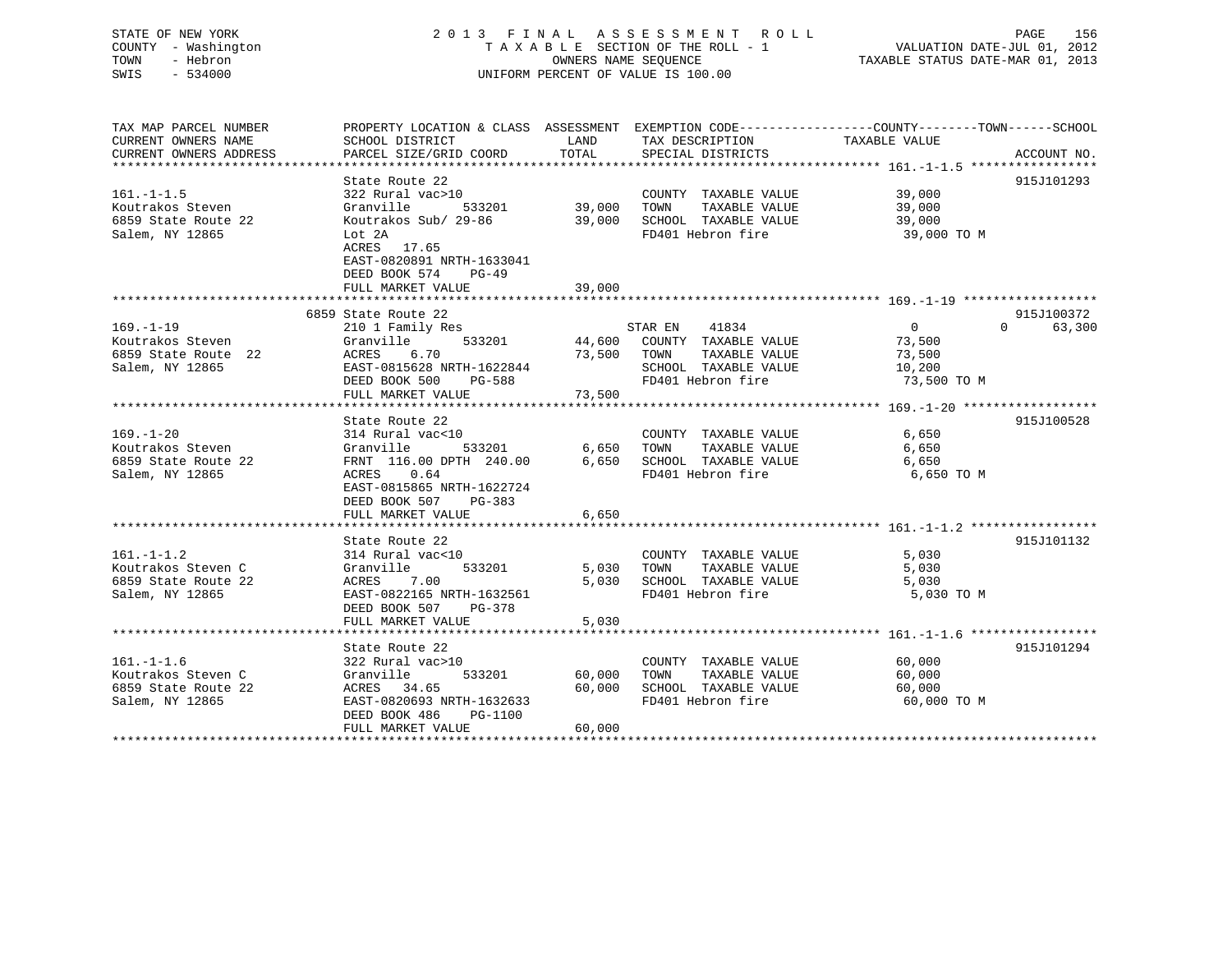# STATE OF NEW YORK 2 0 1 3 F I N A L A S S E S S M E N T R O L L PAGE 157 COUNTY - Washington T A X A B L E SECTION OF THE ROLL - 1 VALUATION DATE-JUL 01, 2012 TOWN - Hebron OWNERS NAME SEQUENCE TAXABLE STATUS DATE-MAR 01, 2013 SWIS - 534000 UNIFORM PERCENT OF VALUE IS 100.00

| TAX MAP PARCEL NUMBER             | PROPERTY LOCATION & CLASS ASSESSMENT EXEMPTION CODE---------------COUNTY-------TOWN------SCHOOL |              |                                                  |                                |                    |
|-----------------------------------|-------------------------------------------------------------------------------------------------|--------------|--------------------------------------------------|--------------------------------|--------------------|
| CURRENT OWNERS NAME               | SCHOOL DISTRICT                                                                                 |              | LAND TAX DESCRIPTION                             | TAXABLE VALUE                  |                    |
| CURRENT OWNERS ADDRESS            | PARCEL SIZE/GRID COORD                                                                          | TOTAL        | SPECIAL DISTRICTS                                |                                | ACCOUNT NO.        |
|                                   |                                                                                                 |              |                                                  |                                |                    |
|                                   | 10 Pine Hill Rd                                                                                 |              |                                                  |                                | 915J100493         |
| $169. - 1 - 7.1$                  | s<br>534801<br>260 Seasonal res                                                                 |              | FOR 480A 47460<br>140,000 COUNTY TAXABLE VALUE   | 77,750 77,750                  | 77,750             |
| Kovalsky Ram                      | Salem                                                                                           |              |                                                  | 78,250                         |                    |
| 2765 W 5th St 15E                 | ACRES 100.76                                                                                    |              | 156,000 TOWN<br>TAXABLE VALUE                    | 78,250                         |                    |
| Brooklyn, NY 11224                | EAST-0810664 NRTH-1624273<br>DEED BOOK 627 PG-117                                               |              | SCHOOL TAXABLE VALUE                             | 78,250                         |                    |
|                                   |                                                                                                 |              | FD401 Hebron fire                                | 156,000 TO M                   |                    |
| MAY BE SUBJECT TO PAYMENT         | FULL MARKET VALUE                                                                               | 156,000      |                                                  |                                |                    |
| UNDER RPTL480A UNTIL 2022         |                                                                                                 |              |                                                  |                                |                    |
|                                   |                                                                                                 |              |                                                  |                                | 915J101724         |
| $169. - 1 - 7.5$                  | Pine Hill Rd/w Off                                                                              |              |                                                  |                                |                    |
|                                   | 314 Rural vac<10                                                                                |              | COUNTY TAXABLE VALUE                             | 11,400<br>TAXABLE VALUE 11,400 |                    |
| Kovalsky Ram<br>2765 W 5th St 15E | Salem                                                                                           |              | SCHOOL TAXABLE VALUE                             |                                |                    |
|                                   | Lot 4                                                                                           | 11,400       |                                                  | 11,400                         |                    |
| Brooklyn, NY 11224                | ACRES 1.01                                                                                      |              | FD401 Hebron fire                                | 11,400 TO M                    |                    |
|                                   | EAST-0812023 NRTH-1624836                                                                       |              |                                                  |                                |                    |
|                                   | DEED BOOK 788<br>PG-183                                                                         |              |                                                  |                                |                    |
|                                   | FULL MARKET VALUE                                                                               | 11,400       |                                                  |                                |                    |
|                                   | Pine Hill Rd                                                                                    |              |                                                  |                                |                    |
| $169. - 1 - 13.1$                 | 314 Rural vac<10                                                                                |              | COUNTY TAXABLE VALUE                             | 13,400                         |                    |
| Kovalsky Ram                      | 533201<br>Granville                                                                             |              |                                                  |                                |                    |
| 2765 W 5th St 15E                 | ACRES 1.82                                                                                      |              | 13,400 TOWN TAXABLE VALUE                        | 13,400<br>13,400               |                    |
| Brooklyn, NY 11224                | EAST-0812168 NRTH-1624640                                                                       |              | 13,400 SCHOOL TAXABLE VALUE<br>FD401 Hebron fire | 13,400 TO M                    |                    |
|                                   | DEED BOOK 788 PG-183                                                                            |              |                                                  |                                |                    |
|                                   |                                                                                                 |              |                                                  |                                |                    |
|                                   |                                                                                                 |              |                                                  |                                |                    |
|                                   | First Light Rd                                                                                  |              |                                                  |                                | 915J101879         |
| $169. - 1 - 1.10$                 | 314 Rural vac<10                                                                                |              | COUNTY TAXABLE VALUE                             | 665                            |                    |
| Krach Kathleen                    | 534801 665<br>Salem                                                                             |              | TOWN<br>TAXABLE VALUE                            | 665                            |                    |
| 9 Academy St                      | FRNT 264.00 DPTH 40.00                                                                          |              |                                                  | 665                            |                    |
| Salem, NY 12865                   | EAST-0804473 NRTH-1622218                                                                       |              | 665 SCHOOL TAXABLE VALUE<br>FD401 Hebron fire    | 665 TO M                       |                    |
|                                   | DEED BOOK 2424 PG-200                                                                           |              |                                                  |                                |                    |
|                                   | FULL MARKET VALUE                                                                               | 665          |                                                  |                                |                    |
|                                   |                                                                                                 |              |                                                  |                                |                    |
|                                   | 6087 State Route 22                                                                             |              |                                                  |                                | 915J101736         |
| $185. - 1 - 7.2$                  | 240 Rural res                                                                                   |              | 41854<br>STAR B                                  | $\overline{0}$                 | $\Omega$<br>30,000 |
| Krieg William                     | Salem                                                                                           |              | 534801 49,500 COUNTY TAXABLE VALUE 123,500       |                                |                    |
| Krieg Paula                       | ACRES 10.00                                                                                     | 123,500 TOWN | TAXABLE VALUE                                    | 123,500                        |                    |
|                                   | 6087 State Route 22 EAST-0814050 NRTH-1604982                                                   |              | SCHOOL TAXABLE VALUE 93,500                      |                                |                    |
| Salem, NY 12865                   | DEED BOOK 1876 PG-253                                                                           |              | FD401 Hebron fire                                | 123,500 TO M                   |                    |
|                                   | FULL MARKET VALUE                                                                               | 123,500      |                                                  |                                |                    |
|                                   |                                                                                                 |              |                                                  |                                |                    |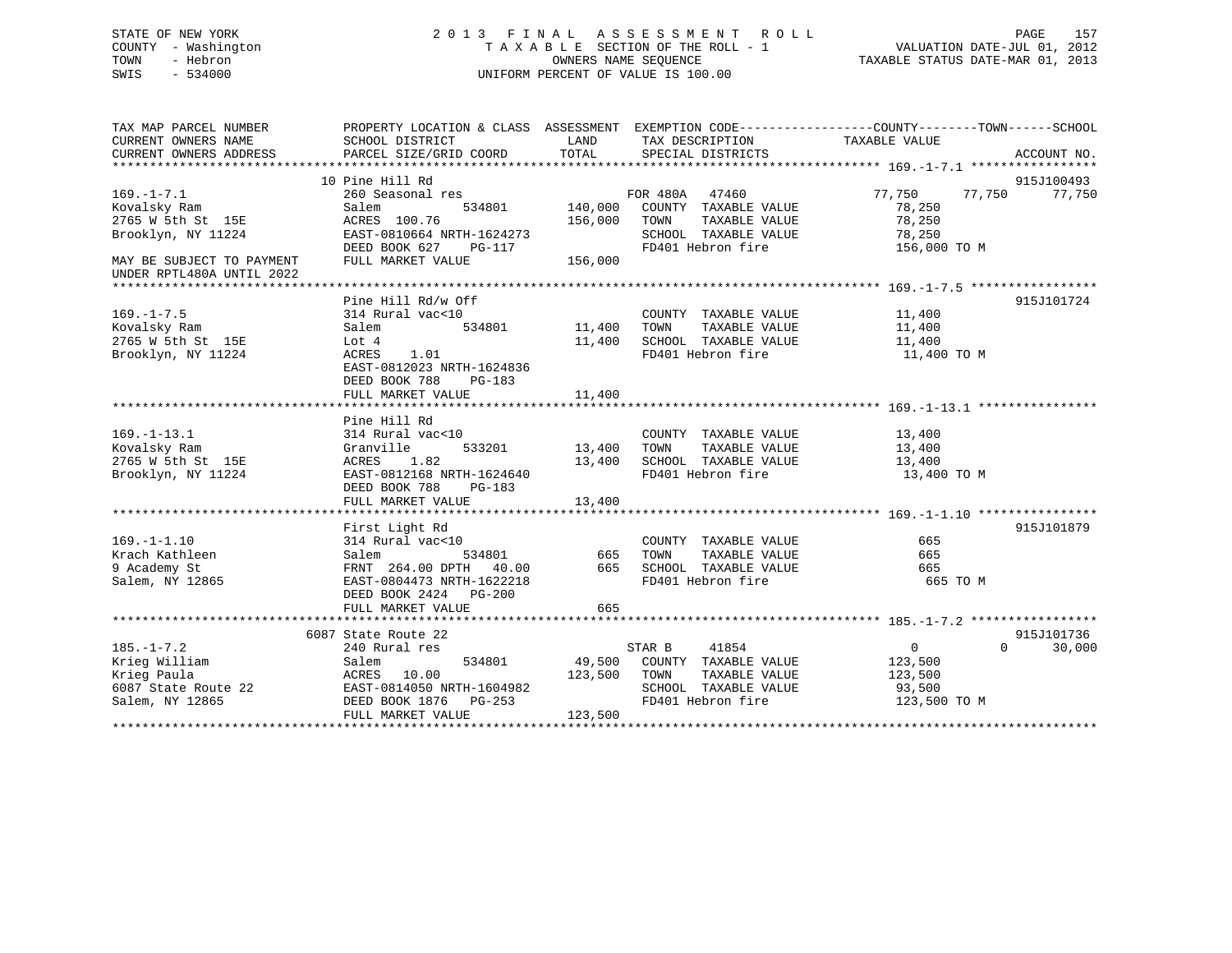# STATE OF NEW YORK 2 0 1 3 F I N A L A S S E S S M E N T R O L L PAGE 158 COUNTY - Washington T A X A B L E SECTION OF THE ROLL - 1 VALUATION DATE-JUL 01, 2012 TOWN - Hebron OWNERS NAME SEQUENCE TAXABLE STATUS DATE-MAR 01, 2013 SWIS - 534000 UNIFORM PERCENT OF VALUE IS 100.00

| TAX MAP PARCEL NUMBER     | PROPERTY LOCATION & CLASS ASSESSMENT |         |                       | EXEMPTION CODE----------------COUNTY-------TOWN------SCHOOL |             |
|---------------------------|--------------------------------------|---------|-----------------------|-------------------------------------------------------------|-------------|
| CURRENT OWNERS NAME       | SCHOOL DISTRICT                      | LAND    | TAX DESCRIPTION       | TAXABLE VALUE                                               |             |
| CURRENT OWNERS ADDRESS    | PARCEL SIZE/GRID COORD               | TOTAL   | SPECIAL DISTRICTS     |                                                             | ACCOUNT NO. |
|                           | 7586 State Route 22                  |         |                       |                                                             | 915J100226  |
| $153. - 1 - 5$            | 242 Rurl res&rec                     |         | COUNTY TAXABLE VALUE  | 197,000                                                     |             |
| Kristensen Claire         | Granville<br>533201                  | 185,300 | TAXABLE VALUE<br>TOWN | 197,000                                                     |             |
| PO Box 119                | ag commit 705/350                    | 197,000 | SCHOOL TAXABLE VALUE  | 197,000                                                     |             |
| Lanesboro, MA 01237       | ACRES 58.40                          |         | FD401 Hebron fire     | 197,000 TO M                                                |             |
|                           | EAST-0820192 NRTH-1639521            |         |                       |                                                             |             |
|                           | DEED BOOK 2806 PG-82                 |         |                       |                                                             |             |
|                           | FULL MARKET VALUE                    | 197,000 |                       |                                                             |             |
|                           |                                      |         |                       |                                                             |             |
|                           | 672 North Grimes Hill Rd             |         |                       |                                                             | 915J101334  |
| $153. - 1 - 10.1$         | 105 Vac farmland                     |         | STAR B<br>41854       | $\Omega$<br>$\Omega$                                        | 30,000      |
| Krueger Ralph             | 533201<br>Granville                  | 56,500  | COUNTY TAXABLE VALUE  | 74,700                                                      |             |
| 672 North Grimes Hill Rd  | Ag Commit 705/57                     | 74,700  | TAXABLE VALUE<br>TOWN | 74,700                                                      |             |
| Granville, NY 12832       | ACRES<br>7.60                        |         | SCHOOL TAXABLE VALUE  | 44,700                                                      |             |
|                           | EAST-0819084 NRTH-1634445            |         | CA008 Cons agri dst 8 | 74,700 TO M                                                 |             |
| MAY BE SUBJECT TO PAYMENT | DEED BOOK 3028<br>PG-47              |         | FD401 Hebron fire     | 74,700 TO M                                                 |             |
| UNDER AGDIST LAW TIL 2016 | FULL MARKET VALUE                    | 74,700  |                       |                                                             |             |
|                           |                                      |         |                       |                                                             |             |
|                           | 6268 State Route 22                  |         |                       |                                                             | 915J101748  |
| $186. - 1 - 26$           | 260 Seasonal res                     |         | COUNTY TAXABLE VALUE  | 52,500                                                      |             |
| Kucharik James            | Salem<br>534801                      | 42,000  | TAXABLE VALUE<br>TOWN | 52,500                                                      |             |
| Kucharik Diana            | 5.03<br>ACRES                        | 52,500  | SCHOOL TAXABLE VALUE  | 52,500                                                      |             |
| 557 Sica Ln               | EAST-0816375 NRTH-1608709            |         | FD401 Hebron fire     | 52,500 TO M                                                 |             |
| Toms River, NJ 08753      | DEED BOOK 2439 PG-232                |         |                       |                                                             |             |
|                           | FULL MARKET VALUE                    | 52,500  |                       |                                                             |             |
|                           | 192 Tiplady Rd                       |         |                       |                                                             | 915J100366  |
| $177. - 1 - 48$           | 242 Rurl res&rec                     |         | COUNTY TAXABLE VALUE  | 246,000                                                     |             |
| Kurz Paul F               | 534801<br>Salem                      | 172,500 | TOWN<br>TAXABLE VALUE | 246,000                                                     |             |
| Kurz Eileen               | 52.00<br>ACRES                       | 246,000 | SCHOOL TAXABLE VALUE  | 246,000                                                     |             |
| 1339 Lakeside Dr          | EAST-0811152 NRTH-1609791            |         | FD401 Hebron fire     | 246,000 TO M                                                |             |
| Wantagh, NY 11793         | DEED BOOK 442<br>PG-785              |         |                       |                                                             |             |
|                           | FULL MARKET VALUE                    | 246,000 |                       |                                                             |             |
|                           |                                      |         |                       |                                                             |             |
|                           | Bromley Ln                           |         |                       |                                                             | 915J101367  |
| $178. - 1 - 24$           | 322 Rural vac>10                     |         | COUNTY TAXABLE VALUE  | 30,000                                                      |             |
| Kurzynowski Michael       | Salem<br>534801                      | 30,000  | TAXABLE VALUE<br>TOWN | 30,000                                                      |             |
| Kurzynowski Marueen       | Lot 9                                | 30,000  | SCHOOL TAXABLE VALUE  | 30,000                                                      |             |
| PO Box 1085               | ACRES<br>11.31                       |         | FD401 Hebron fire     | 30,000 TO M                                                 |             |
| Ocean Gate, NJ 08740      | EAST-0821402 NRTH-1615092            |         |                       |                                                             |             |
|                           | DEED BOOK 503<br>PG-973              |         |                       |                                                             |             |
|                           | FULL MARKET VALUE                    | 30,000  |                       |                                                             |             |
|                           |                                      |         |                       |                                                             |             |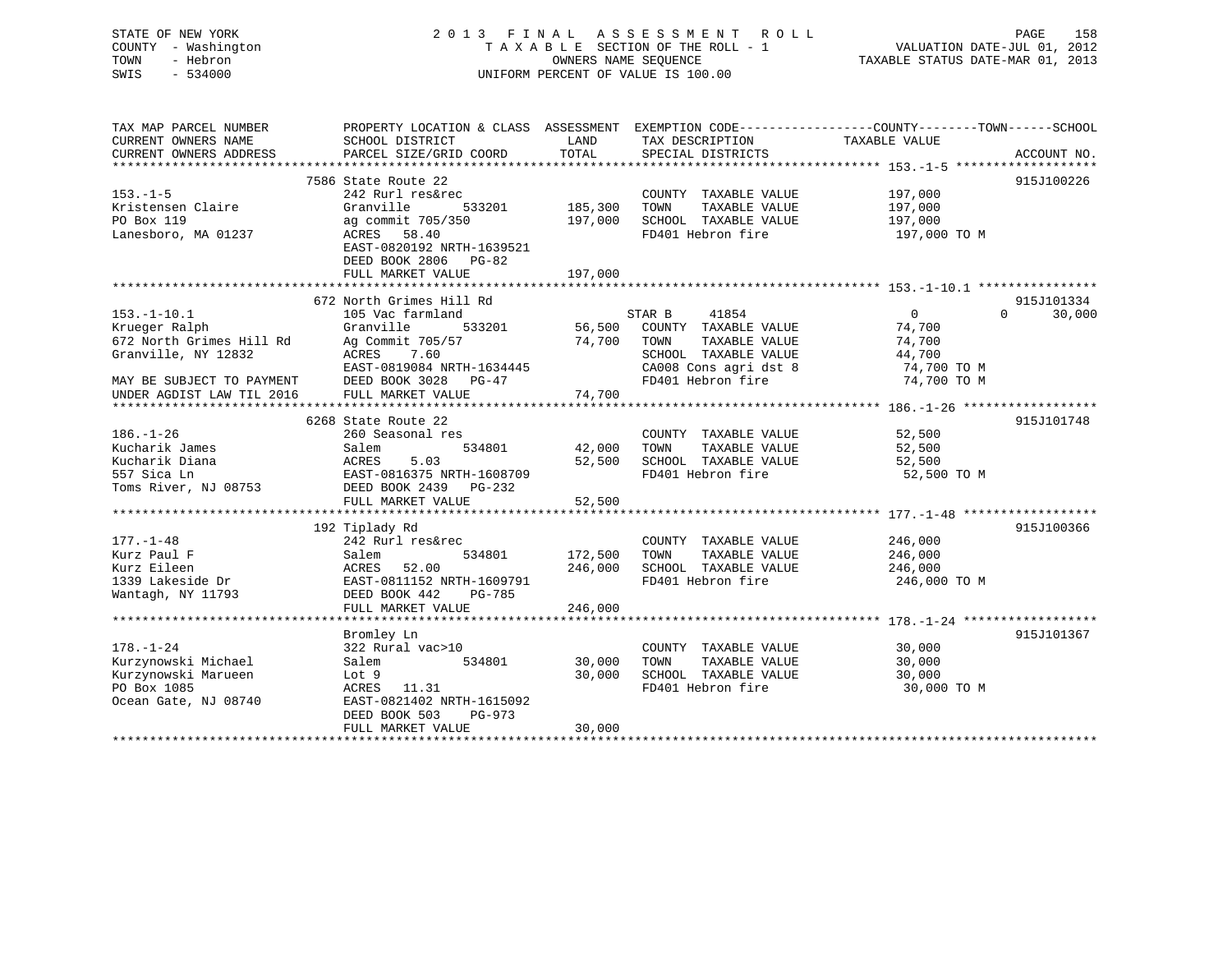# STATE OF NEW YORK 2 0 1 3 F I N A L A S S E S S M E N T R O L L PAGE 159 COUNTY - Washington T A X A B L E SECTION OF THE ROLL - 1 VALUATION DATE-JUL 01, 2012 TOWN - Hebron OWNERS NAME SEQUENCE TAXABLE STATUS DATE-MAR 01, 2013 SWIS - 534000 UNIFORM PERCENT OF VALUE IS 100.00

| TAX MAP PARCEL NUMBER  | PROPERTY LOCATION & CLASS ASSESSMENT EXEMPTION CODE----------------COUNTY-------TOWN------SCHOOL |                             |                                            |                |                    |
|------------------------|--------------------------------------------------------------------------------------------------|-----------------------------|--------------------------------------------|----------------|--------------------|
| CURRENT OWNERS NAME    | SCHOOL DISTRICT                                                                                  | LAND                        | TAX DESCRIPTION                            | TAXABLE VALUE  |                    |
| CURRENT OWNERS ADDRESS | PARCEL SIZE/GRID COORD                                                                           | TOTAL                       | SPECIAL DISTRICTS                          |                | ACCOUNT NO.        |
|                        | State Route 22                                                                                   |                             |                                            |                | 915J100676         |
| $185. - 1 - 14.9$      | 314 Rural vac<10                                                                                 |                             | COUNTY TAXABLE VALUE                       | 22,500         |                    |
| Kvinlaug Michelle L    | Salem                                                                                            | 534801 22,500<br>TOWN       | TAXABLE VALUE                              | 22,500         |                    |
| 156 Riley Hill Rd      | Thompson Sub/ 29#87 Lot 1                                                                        | 22,500                      | SCHOOL TAXABLE VALUE                       | 22,500         |                    |
|                        |                                                                                                  |                             |                                            |                |                    |
| Salem, NY 12865        | 6.14<br>ACRES                                                                                    |                             | CA008 Cons agri dst 8<br>FD401 Hebron fire | 22,500 TO M    |                    |
|                        | EAST-0814767 NRTH-1604440                                                                        |                             |                                            | 22,500 TO M    |                    |
|                        | DEED BOOK 2302 PG-34                                                                             |                             |                                            |                |                    |
|                        | FULL MARKET VALUE                                                                                | 22,500                      |                                            |                |                    |
|                        |                                                                                                  |                             |                                            |                |                    |
|                        | 268 Blossom Rd                                                                                   |                             |                                            |                | 915J101680         |
| $186. - 1 - 3.4$       | 210 1 Family Res                                                                                 |                             | COUNTY TAXABLE VALUE                       | 85,500         |                    |
| Lacasse Richard W Sr   | 534801<br>Salem                                                                                  | 45,800<br>TOWN              | TAXABLE VALUE                              | 85,500         |                    |
| Lacasse Betty Jane     | 7.52<br>ACRES                                                                                    | 85,500                      | SCHOOL TAXABLE VALUE                       | 85,500         |                    |
| 20 Valley View Rd      | EAST-0820269 NRTH-1607450<br>DEED BOOK 658 PG-3                                                  |                             | FD401 Hebron fire                          | 85,500 TO M    |                    |
| Norfolk, CT 06058      |                                                                                                  |                             |                                            |                |                    |
|                        | FULL MARKET VALUE                                                                                | 85,500                      |                                            |                |                    |
|                        |                                                                                                  |                             |                                            |                |                    |
|                        | 232 Crosier Rd                                                                                   |                             |                                            |                | A15J100445         |
| $167. - 1 - 17.1$      | 240 Rural res                                                                                    | STAR B                      | 41854                                      | 0              | $\Omega$<br>30,000 |
| Lack Stephen           | 534801<br>Salem                                                                                  | 131,500                     | COUNTY TAXABLE VALUE                       | 210,500        |                    |
| Lack Lilly             | ACRES 13.10                                                                                      | 210,500<br>TOWN             | TAXABLE VALUE                              | 210,500        |                    |
| 232 Crosier Rd         | EAST-0791299 NRTH-1620624                                                                        |                             | SCHOOL TAXABLE VALUE                       | 180,500        |                    |
| Salem, NY 12865        | DEED BOOK 945<br>PG-61                                                                           |                             | CA008 Cons agri dst 8                      | 210,500 TO M   |                    |
|                        | FULL MARKET VALUE                                                                                | 210,500 FD401 Hebron fire   |                                            | 210,500 TO M   |                    |
|                        |                                                                                                  |                             |                                            |                |                    |
|                        | Pine Hill Rd/w Off                                                                               |                             |                                            |                | 915J101045         |
| $169. - 1 - 37.2$      | 322 Rural vac>10                                                                                 |                             | COUNTY TAXABLE VALUE                       | 13,300         |                    |
| Lacoste Ronald W       | Granville<br>533201                                                                              | 13,300<br>TOWN              | TAXABLE VALUE                              | 13,300         |                    |
| Lacoste Roberta M      | Easement 614/38                                                                                  | 13,300                      | SCHOOL TAXABLE VALUE                       | 13,300         |                    |
| 66 Railroad Ave        | ACRES 18.70                                                                                      |                             | FD401 Hebron fire                          | 13,300 TO M    |                    |
| West Pawlet, VT 05775  | EAST-0810915 NRTH-1621824                                                                        |                             |                                            |                |                    |
|                        | DEED BOOK 1758 PG-114                                                                            |                             |                                            |                |                    |
|                        | FULL MARKET VALUE                                                                                | 13,300                      |                                            |                |                    |
|                        |                                                                                                  |                             |                                            |                |                    |
|                        | 90 Sawmill Rd                                                                                    |                             |                                            |                | 915J100186         |
| $153. - 1 - 8$         | 210 1 Family Res                                                                                 |                             | AGED-CO/TN 41801                           | 16,100         | 16,100<br>$\Omega$ |
| Laflamme Virginia      | Granville                                                                                        | 533201 29,000 STAR EN       | 41834                                      | $\Omega$       | 32,200<br>$\Omega$ |
| 90 Sawmill Rd          | FRNT 225.00 DPTH 165.00                                                                          | 32,200 COUNTY TAXABLE VALUE |                                            |                |                    |
| Granville, NY 12832    | ACRES 0.85                                                                                       |                             |                                            | 16,100         |                    |
|                        |                                                                                                  | TOWN                        |                                            | 16,100         |                    |
|                        | EAST-0821103 NRTH-1637779                                                                        |                             | SCHOOL TAXABLE VALUE                       | $\overline{0}$ |                    |
|                        | DEED BOOK 460<br>PG-747                                                                          | 32,200 FD401 Hebron fire    | CA008 Cons agri dst 8                      | 32,200 TO M    |                    |
|                        | FULL MARKET VALUE                                                                                |                             |                                            | 32,200 TO M    |                    |
|                        |                                                                                                  |                             |                                            |                |                    |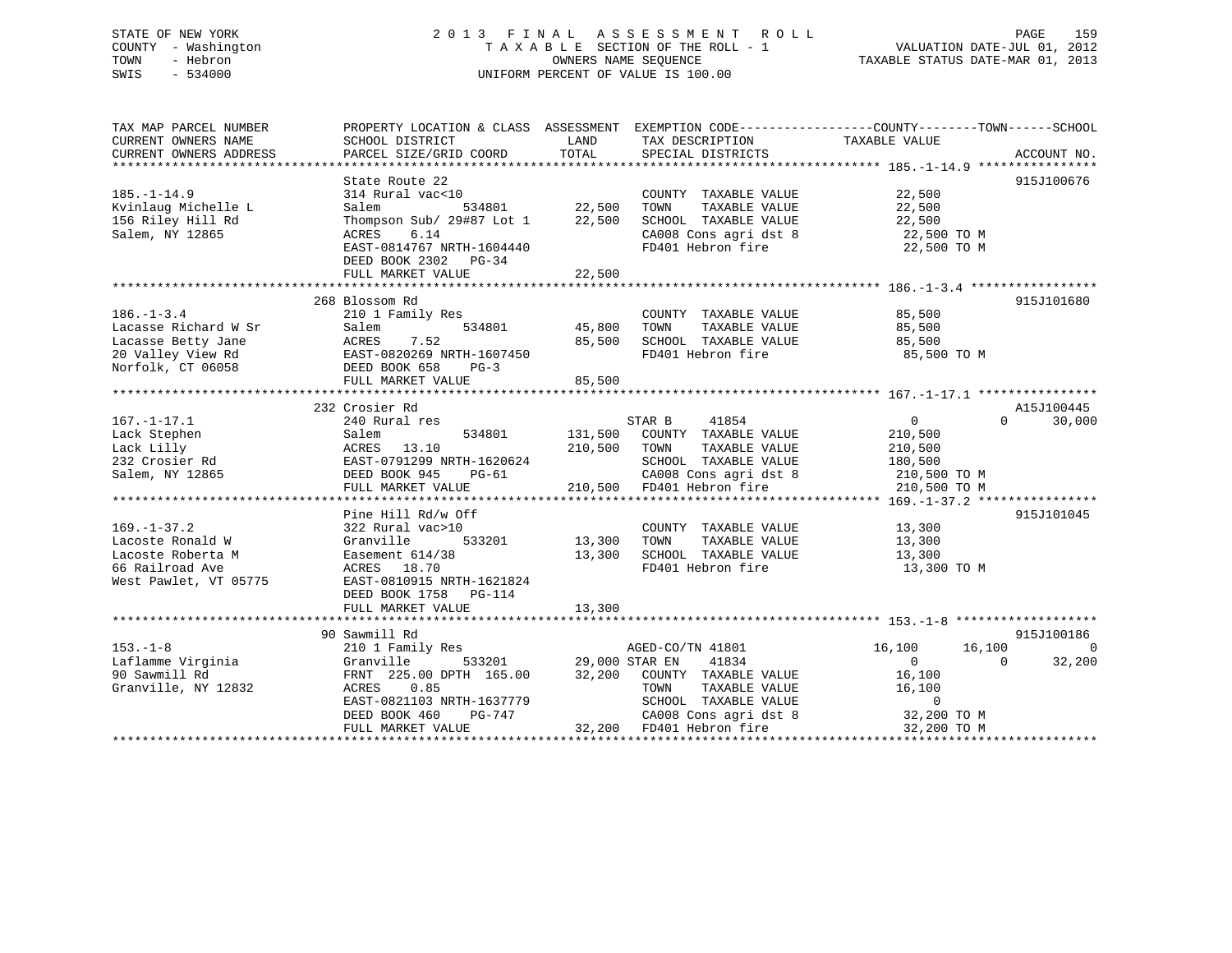# STATE OF NEW YORK 2 0 1 3 F I N A L A S S E S S M E N T R O L L PAGE 160 COUNTY - Washington T A X A B L E SECTION OF THE ROLL - 1 VALUATION DATE-JUL 01, 2012 TOWN - Hebron OWNERS NAME SEQUENCE TAXABLE STATUS DATE-MAR 01, 2013 SWIS - 534000 UNIFORM PERCENT OF VALUE IS 100.00

| TAX MAP PARCEL NUMBER                                           | PROPERTY LOCATION & CLASS ASSESSMENT EXEMPTION CODE---------------COUNTY-------TOWN------SCHOOL      |               |                                                                                                         |                           |                    |
|-----------------------------------------------------------------|------------------------------------------------------------------------------------------------------|---------------|---------------------------------------------------------------------------------------------------------|---------------------------|--------------------|
| CURRENT OWNERS NAME                                             | SCHOOL DISTRICT                                                                                      | LAND          | TAX DESCRIPTION                                                                                         | TAXABLE VALUE             |                    |
| CURRENT OWNERS ADDRESS                                          | PARCEL SIZE/GRID COORD                                                                               | TOTAL         | SPECIAL DISTRICTS                                                                                       |                           | ACCOUNT NO.        |
|                                                                 |                                                                                                      |               |                                                                                                         |                           |                    |
|                                                                 | 257 Campbell Ln                                                                                      |               |                                                                                                         |                           | 915J101346         |
| $168. - 1 - 2.1$                                                | 314 Rural vac<10                                                                                     |               | COUNTY TAXABLE VALUE                                                                                    | 21,400                    |                    |
| Lahnston Frank C                                                | Hartford<br>533801                                                                                   | 21,400        | TOWN      TAXABLE  VALUE<br>SCHOOL   TAXABLE  VALUE                                                     | 21,400                    |                    |
| 16 Winter St                                                    | 6.00<br>ACRES                                                                                        | 21,400        |                                                                                                         | 21,400                    |                    |
| N Reading, MA 01864                                             | EAST-0793542 NRTH-1623217                                                                            |               | CA008 Cons agri dst 8 21,400 TO M                                                                       |                           |                    |
|                                                                 | DEED BOOK 831<br>$PG-42$                                                                             |               | FD401 Hebron fire                                                                                       | 21,400 TO M               |                    |
|                                                                 | FULL MARKET VALUE                                                                                    | 21,400        |                                                                                                         |                           |                    |
|                                                                 |                                                                                                      |               |                                                                                                         |                           |                    |
|                                                                 | Campbell Ln/n Off                                                                                    |               |                                                                                                         |                           |                    |
| $168. - 1 - 2.2$                                                | 322 Rural vac>10                                                                                     |               | COUNTY TAXABLE VALUE                                                                                    | 44,000                    |                    |
| Lahnston Frank C                                                | Hartford                                                                                             | 533801 44,000 | TAXABLE VALUE<br>TOWN                                                                                   | 44,000                    |                    |
| 16 Winter St                                                    |                                                                                                      |               |                                                                                                         |                           |                    |
| North Reading, MA 01864                                         |                                                                                                      |               | SCHOOL TAXABLE VALUE $44,000$<br>CA008 Cons agri dst 8 $44,000$ TO M<br>FD401 Hebron fire $44,000$ TO M |                           |                    |
|                                                                 | ACRES 61.49 44,000<br>EAST-0795159 NRTH-1625959 44,000<br>DEED BOOK 831 PG-42<br>FUIL MARWAR 111-111 |               |                                                                                                         |                           |                    |
|                                                                 | FULL MARKET VALUE                                                                                    | 44,000        |                                                                                                         |                           |                    |
|                                                                 | Campbell Ln                                                                                          |               |                                                                                                         |                           | 915J100395         |
| $168. - 1 - 1$                                                  |                                                                                                      |               |                                                                                                         |                           |                    |
| 168.-1-1<br>Lahnston, Trustee Frank C Jr Hartford 533801 99,000 | 312 Vac w/imprv                                                                                      |               | COUNTY TAXABLE VALUE<br>TOWN     TAXABLE VALUE                                                          | 108,000<br>108,000        |                    |
| 16 Winter St                                                    | 75 Ad                                                                                                | 108,000       |                                                                                                         |                           |                    |
| North Reading, MA 01864                                         | ACRES 67.40                                                                                          |               | SCHOOL TAXABLE VALUE 108,000                                                                            | 108,000 TO M              |                    |
|                                                                 | EAST-0793646 NRTH-1624328                                                                            |               | CA008 Cons agri dst 8<br>FD401 Hebron fire                                                              | 108,000 TO M              |                    |
|                                                                 | DEED BOOK 2667 PG-277                                                                                |               |                                                                                                         |                           |                    |
|                                                                 | FULL MARKET VALUE                                                                                    | 108,000       |                                                                                                         |                           |                    |
|                                                                 |                                                                                                      |               |                                                                                                         |                           |                    |
|                                                                 | 2304 County Route 31                                                                                 |               |                                                                                                         |                           |                    |
| $144. - 1 - 21.5$                                               | 210 1 Family Res                                                                                     |               | STAR B 41854                                                                                            | $0 \qquad \qquad$         | $\Omega$<br>30,000 |
| Laidlaw Jeffrey P                                               | Granville                                                                                            |               | 533201 50,900 COUNTY TAXABLE VALUE                                                                      | 133,000                   |                    |
| Laidlaw Elizabeth M                                             |                                                                                                      | 133,000 TOWN  |                                                                                                         | TAXABLE VALUE 133,000     |                    |
| 2304 County Route 31                                            |                                                                                                      |               |                                                                                                         | 103,000                   |                    |
| Granville, NY 12832                                             |                                                                                                      |               | SCHOOL TAXABLE VALUE<br>FD401 Hebron fire                                                               | 133,000 TO M              |                    |
|                                                                 | FULL MARKET VALUE                                                                                    | 133,000       |                                                                                                         |                           |                    |
|                                                                 |                                                                                                      |               |                                                                                                         |                           |                    |
|                                                                 | 16 Koster Way                                                                                        |               |                                                                                                         |                           | 915J101490         |
| $185. - 1 - 23$                                                 | 210 1 Family Res                                                                                     |               | COUNTY TAXABLE VALUE 79,500                                                                             |                           |                    |
| LaMountain James E                                              | 534801                                                                                               | 45,000        |                                                                                                         | 79,500                    |                    |
| Salem<br>ACRES<br>LaMountain Erin M                             | 7.00                                                                                                 | 79,500        | TOWN       TAXABLE  VALUE<br>SCHOOL    TAXABLE  VALUE                                                   | טטפ, צ <i>ו</i><br>79,500 |                    |
| 6305 State Route 22                                             | EAST-0815930 NRTH-1610123                                                                            |               | FD401 Hebron fire                                                                                       | 79,500 TO M               |                    |
| Salem, NY 12865                                                 | DEED BOOK 2835 PG-48                                                                                 |               |                                                                                                         |                           |                    |
|                                                                 | FULL MARKET VALUE                                                                                    | 79,500        |                                                                                                         |                           |                    |
|                                                                 |                                                                                                      |               |                                                                                                         |                           |                    |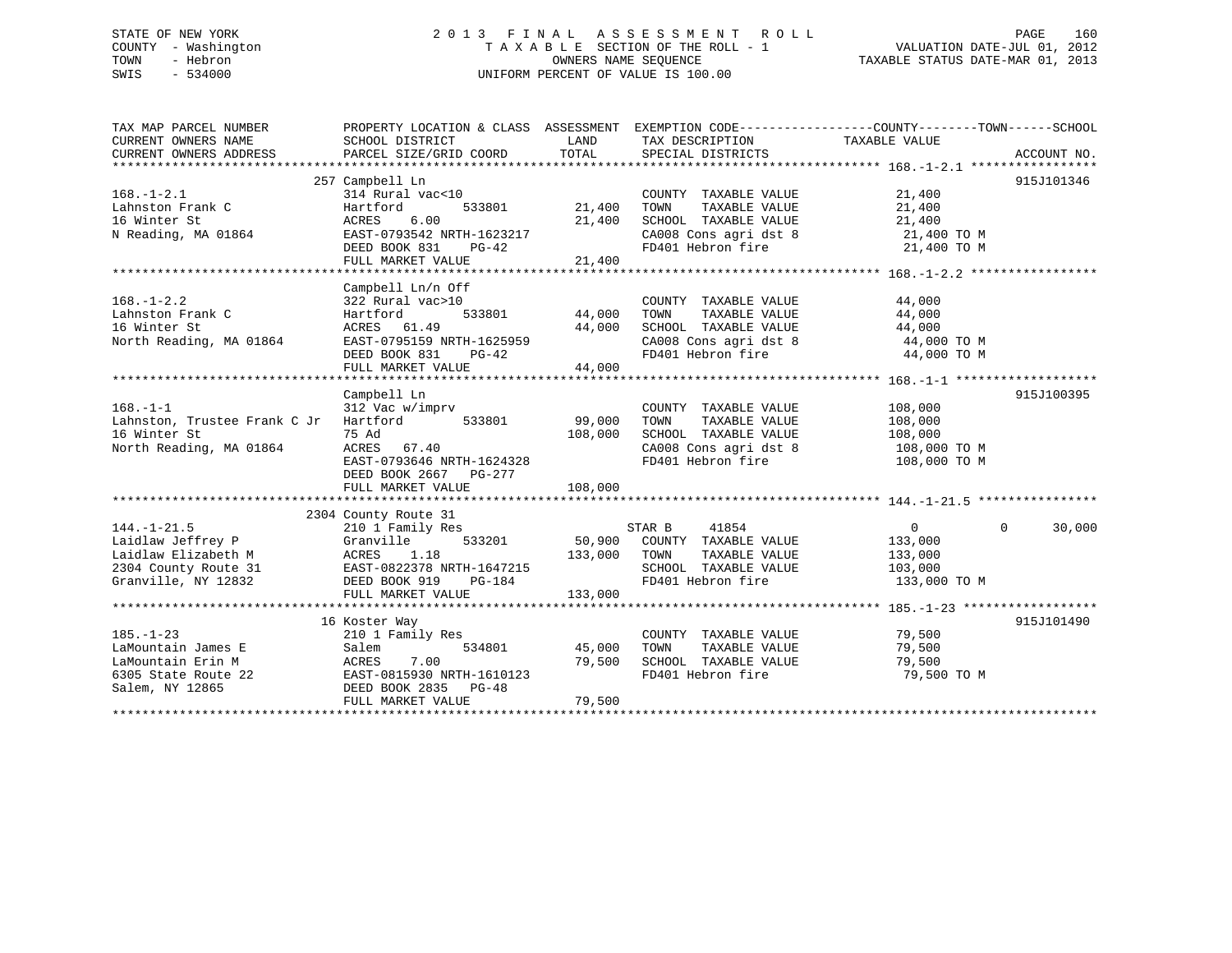# STATE OF NEW YORK 2 0 1 3 F I N A L A S S E S S M E N T R O L L PAGE 161 COUNTY - Washington T A X A B L E SECTION OF THE ROLL - 1 VALUATION DATE-JUL 01, 2012 TOWN - Hebron OWNERS NAME SEQUENCE TAXABLE STATUS DATE-MAR 01, 2013 SWIS - 534000 UNIFORM PERCENT OF VALUE IS 100.00

| TAX MAP PARCEL NUMBER<br>CURRENT OWNERS NAME       | SCHOOL DISTRICT                                                                                                                                                                                                                                                                                                                                                                                                  | <b>EXAMPLE THE EXAMPLE THE EXAMPLE THE EXAMPLE THE EXAMPLE THE EXAMPLE THE EXAMPLE THE EXAMPLE THE EXAMPLE THE EXAMPLE THE EXAMPLE THE EXAMPLE THE EXAMPLE THE EXAMPLE THE EXAMPLE THE EXAMPLE THE EXAMPLE THE EXAMPLE THE EXAMP</b><br>TAX DESCRIPTION | PROPERTY LOCATION & CLASS ASSESSMENT EXEMPTION CODE----------------COUNTY-------TOWN------SCHOOL<br>TAXABLE VALUE |
|----------------------------------------------------|------------------------------------------------------------------------------------------------------------------------------------------------------------------------------------------------------------------------------------------------------------------------------------------------------------------------------------------------------------------------------------------------------------------|---------------------------------------------------------------------------------------------------------------------------------------------------------------------------------------------------------------------------------------------------------|-------------------------------------------------------------------------------------------------------------------|
| CURRENT OWNERS ADDRESS                             | PARCEL SIZE/GRID COORD                                                                                                                                                                                                                                                                                                                                                                                           | TOTAL<br>SPECIAL DISTRICTS                                                                                                                                                                                                                              | ACCOUNT NO.                                                                                                       |
|                                                    |                                                                                                                                                                                                                                                                                                                                                                                                                  |                                                                                                                                                                                                                                                         |                                                                                                                   |
| $151. - 1 - 14$                                    | 306 Little Burch Hill Rd<br>270 Mfg housing                                                                                                                                                                                                                                                                                                                                                                      |                                                                                                                                                                                                                                                         | 915J100706<br>$0 \qquad \qquad$<br>30,000<br>$\Omega$                                                             |
| Langley Richard T                                  | Granville                                                                                                                                                                                                                                                                                                                                                                                                        | $STAR B$ $41854$<br>533201<br>255,400 COUNTY TAXABLE VALUE                                                                                                                                                                                              | 262,000                                                                                                           |
|                                                    |                                                                                                                                                                                                                                                                                                                                                                                                                  | TAXABLE VALUE                                                                                                                                                                                                                                           | 262,000                                                                                                           |
|                                                    |                                                                                                                                                                                                                                                                                                                                                                                                                  | SCHOOL TAXABLE VALUE                                                                                                                                                                                                                                    | 232,000                                                                                                           |
|                                                    | Langley Tammy C<br>194.30 262,000 TOWN<br>306 Little Burch Hill Rd<br>Granville, NY 12832 DEED BOOK 866 PG-23<br>DEED BOOK 866 PG-23<br>TD401                                                                                                                                                                                                                                                                    |                                                                                                                                                                                                                                                         | FD401 Hebron fire 262,000 TO M                                                                                    |
|                                                    | FULL MARKET VALUE 262,000                                                                                                                                                                                                                                                                                                                                                                                        |                                                                                                                                                                                                                                                         |                                                                                                                   |
|                                                    |                                                                                                                                                                                                                                                                                                                                                                                                                  |                                                                                                                                                                                                                                                         |                                                                                                                   |
|                                                    | 4018 County Route 30                                                                                                                                                                                                                                                                                                                                                                                             |                                                                                                                                                                                                                                                         | 915J101671                                                                                                        |
| $167. - 1 - 33.3$                                  | 240 Rural res                                                                                                                                                                                                                                                                                                                                                                                                    | STAR B<br>41854                                                                                                                                                                                                                                         | $\overline{0}$<br>$0 \qquad \qquad$<br>30,000                                                                     |
| Langworthy Scott                                   | 534801 51,800<br>Salem                                                                                                                                                                                                                                                                                                                                                                                           | COUNTY TAXABLE VALUE 128,000                                                                                                                                                                                                                            |                                                                                                                   |
| Langworthy Amy                                     | Lot F                                                                                                                                                                                                                                                                                                                                                                                                            | 128,000<br>TOWN<br>TAXABLE VALUE                                                                                                                                                                                                                        | 128,000                                                                                                           |
|                                                    | 4018 County Route 30 ACRES 14.84 BANK 151                                                                                                                                                                                                                                                                                                                                                                        | SCHOOL TAXABLE VALUE 98,000                                                                                                                                                                                                                             |                                                                                                                   |
| Salem, NY 12865                                    | EAST-0788757 NRTH-1622721                                                                                                                                                                                                                                                                                                                                                                                        |                                                                                                                                                                                                                                                         | FD401 Hebron fire 128,000 TO M                                                                                    |
|                                                    | DEED BOOK 840 PG-305                                                                                                                                                                                                                                                                                                                                                                                             |                                                                                                                                                                                                                                                         |                                                                                                                   |
|                                                    | FULL MARKET VALUE                                                                                                                                                                                                                                                                                                                                                                                                | 128,000                                                                                                                                                                                                                                                 |                                                                                                                   |
|                                                    |                                                                                                                                                                                                                                                                                                                                                                                                                  |                                                                                                                                                                                                                                                         |                                                                                                                   |
|                                                    |                                                                                                                                                                                                                                                                                                                                                                                                                  | 6604 State Route 22 95 PCT OF VALUE USED FOR EXEMPTION PURPOSES                                                                                                                                                                                         | 915J100497                                                                                                        |
|                                                    | $\begin{tabular}{llll} 242 \hspace{0.1cm}Rurl \hspace{0.1cm} \text{res\&rec} \hspace{0.1cm} \text{WAR VET}/ \\ \text{Salem} \hspace{2.8cm} & 534801 \hspace{2.8cm} & 52,500 \hspace{0.1cm} \text{STAR EN} \end{tabular}$<br>1/0.-1-12<br>Lapham Stephen G<br>Lapham Bonnie<br>6604 State Route 22<br>Salem, NY 12865<br>22<br>Lapham Bonnie<br>22<br>22<br>EAST-0815585 NRTH-1616870<br>DEED BOOK 1684<br>PG-226 | WAR VET/TC 41121                                                                                                                                                                                                                                        | 17,285 17,285<br>0                                                                                                |
|                                                    |                                                                                                                                                                                                                                                                                                                                                                                                                  | 41834                                                                                                                                                                                                                                                   | $\sim$ 0<br>$\sim$ 0<br>63,300                                                                                    |
|                                                    |                                                                                                                                                                                                                                                                                                                                                                                                                  | 121,300 COUNTY TAXABLE VALUE 104,015<br>TAXABLE VALUE<br>TOWN                                                                                                                                                                                           |                                                                                                                   |
|                                                    |                                                                                                                                                                                                                                                                                                                                                                                                                  |                                                                                                                                                                                                                                                         | 104,015                                                                                                           |
|                                                    | DEED BOOK 1684 PG-226<br>FULL MARKET VALUE                                                                                                                                                                                                                                                                                                                                                                       |                                                                                                                                                                                                                                                         |                                                                                                                   |
|                                                    |                                                                                                                                                                                                                                                                                                                                                                                                                  | SCHOOL TAXABLE VALUE 58,000<br>121,300 CA008 Cons agri dst 8 121,300 TO M<br>FD401 Hebron fire 121,300 TO M                                                                                                                                             |                                                                                                                   |
|                                                    |                                                                                                                                                                                                                                                                                                                                                                                                                  |                                                                                                                                                                                                                                                         |                                                                                                                   |
|                                                    | County Route 31                                                                                                                                                                                                                                                                                                                                                                                                  |                                                                                                                                                                                                                                                         |                                                                                                                   |
| $144. - 1 - 19.1$                                  | 314 Rural vac<10                                                                                                                                                                                                                                                                                                                                                                                                 | COUNTY TAXABLE VALUE 570                                                                                                                                                                                                                                |                                                                                                                   |
|                                                    |                                                                                                                                                                                                                                                                                                                                                                                                                  | 0<br>533201 570 TOWN                                                                                                                                                                                                                                    |                                                                                                                   |
| LaPlante Dorothy<br>83 Egg St<br>Pawlet - VT 05775 |                                                                                                                                                                                                                                                                                                                                                                                                                  | Granville 533201 570 TOWN TAXABLE VALUE 570 570<br>FRNT 88.00 DPTH 60.00 570 SCHOOL TAXABLE VALUE 570 570                                                                                                                                               |                                                                                                                   |
| Pawlet, VT 05775                                   | EAST-0823677 NRTH-1648871                                                                                                                                                                                                                                                                                                                                                                                        | FD401 Hebron fire                                                                                                                                                                                                                                       | 570 TO M                                                                                                          |
|                                                    | DEED BOOK 2947 PG-278                                                                                                                                                                                                                                                                                                                                                                                            |                                                                                                                                                                                                                                                         |                                                                                                                   |
|                                                    | FULL MARKET VALUE                                                                                                                                                                                                                                                                                                                                                                                                | 570                                                                                                                                                                                                                                                     |                                                                                                                   |
|                                                    |                                                                                                                                                                                                                                                                                                                                                                                                                  |                                                                                                                                                                                                                                                         |                                                                                                                   |
|                                                    | 2381 County Route 31                                                                                                                                                                                                                                                                                                                                                                                             |                                                                                                                                                                                                                                                         | 915J100613                                                                                                        |
| $144. - 1 - 17$                                    | 312 Vac w/imprv                                                                                                                                                                                                                                                                                                                                                                                                  | COUNTY TAXABLE VALUE 11,000<br>TOWN TAXABLE VALUE 11,000                                                                                                                                                                                                |                                                                                                                   |
| Laplante Dorothy B                                 | Granville                                                                                                                                                                                                                                                                                                                                                                                                        | TAXABLE VALUE<br>533201 10,000                                                                                                                                                                                                                          |                                                                                                                   |
| PO Box 163                                         | FRNT 175.00 DPTH 153.00 11,000                                                                                                                                                                                                                                                                                                                                                                                   | SCHOOL TAXABLE VALUE 11,000                                                                                                                                                                                                                             |                                                                                                                   |
| West Pawlet, VT 05775                              | ACRES 0.61                                                                                                                                                                                                                                                                                                                                                                                                       | FD401 Hebron fire                                                                                                                                                                                                                                       | 11,000 TO M                                                                                                       |
|                                                    | EAST-0823580 NRTH-1648951                                                                                                                                                                                                                                                                                                                                                                                        |                                                                                                                                                                                                                                                         |                                                                                                                   |
|                                                    | DEED BOOK 473<br>PG-846                                                                                                                                                                                                                                                                                                                                                                                          | 11,000                                                                                                                                                                                                                                                  |                                                                                                                   |
|                                                    | FULL MARKET VALUE                                                                                                                                                                                                                                                                                                                                                                                                |                                                                                                                                                                                                                                                         |                                                                                                                   |
|                                                    |                                                                                                                                                                                                                                                                                                                                                                                                                  |                                                                                                                                                                                                                                                         |                                                                                                                   |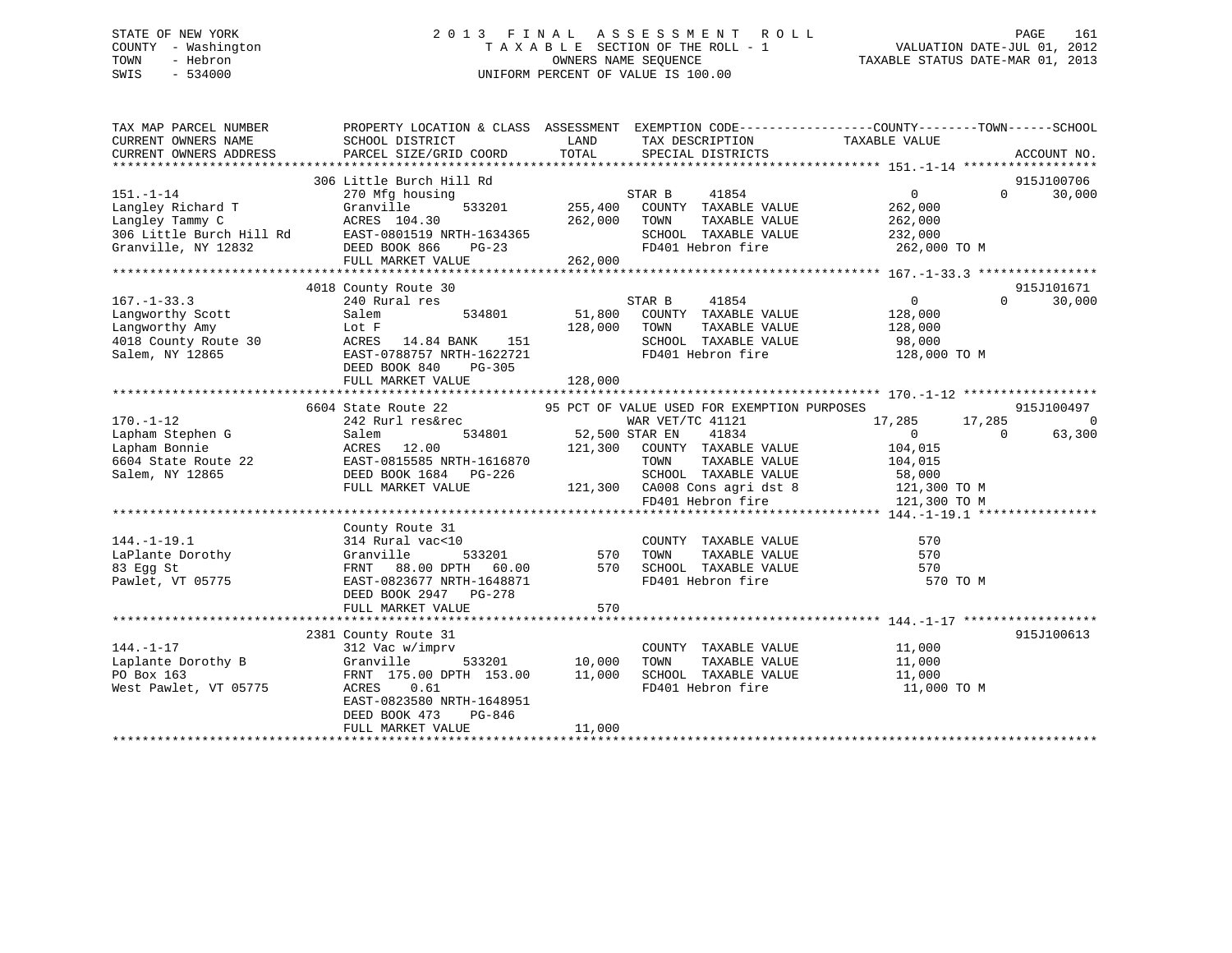# STATE OF NEW YORK 2 0 1 3 F I N A L A S S E S S M E N T R O L L PAGE 162 COUNTY - Washington T A X A B L E SECTION OF THE ROLL - 1 VALUATION DATE-JUL 01, 2012 TOWN - Hebron OWNERS NAME SEQUENCE TAXABLE STATUS DATE-MAR 01, 2013 SWIS - 534000 UNIFORM PERCENT OF VALUE IS 100.00

| TAX MAP PARCEL NUMBER<br>CURRENT OWNERS NAME<br>CURRENT OWNERS ADDRESS | PROPERTY LOCATION & CLASS ASSESSMENT EXEMPTION CODE---------------COUNTY-------TOWN------SCHOOL<br>SCHOOL DISTRICT<br>PARCEL SIZE/GRID COORD | LAND<br>TOTAL   | TAX DESCRIPTION<br>SPECIAL DISTRICTS        | TAXABLE VALUE  | ACCOUNT NO.              |
|------------------------------------------------------------------------|----------------------------------------------------------------------------------------------------------------------------------------------|-----------------|---------------------------------------------|----------------|--------------------------|
|                                                                        |                                                                                                                                              |                 |                                             |                |                          |
|                                                                        | 14 Liebig Rd                                                                                                                                 |                 | 89 PCT OF VALUE USED FOR EXEMPTION PURPOSES |                | 915J100360               |
| $152. - 1 - 5$                                                         | 210 1 Family Res                                                                                                                             |                 | CBT VET/TC 41131                            | 50,000         | 30,000<br>$\overline{0}$ |
| Laplante Glenn R                                                       | 533201<br>Granville                                                                                                                          |                 | 79,400 DIS VET/TC 41141                     | 52,532         | $\overline{0}$<br>52,532 |
| Laplante Andrea J                                                      | ACRES<br>8.76                                                                                                                                | 236,100 STAR EN | 41834                                       | $\overline{0}$ | 63,300<br>$\Omega$       |
| 14 Liebig Rd                                                           | EAST-0805503 NRTH-1638274                                                                                                                    |                 | COUNTY TAXABLE VALUE                        | 133,568        |                          |
| Granville, NY 12832                                                    | DEED BOOK 474<br>PG-581                                                                                                                      |                 | TAXABLE VALUE<br>TOWN                       | 153,568        |                          |
|                                                                        | FULL MARKET VALUE                                                                                                                            | 236,100         | SCHOOL TAXABLE VALUE                        | 172,800        |                          |
|                                                                        |                                                                                                                                              |                 | FD401 Hebron fire                           | 236,100 TO M   |                          |
|                                                                        |                                                                                                                                              |                 |                                             |                |                          |
|                                                                        | 188 Halls Pond Rd                                                                                                                            |                 |                                             |                | 915J101377               |
| $167. - 1 - 8$                                                         | 240 Rural res                                                                                                                                |                 | STAR B<br>41854                             | $\overline{0}$ | $\Omega$<br>30,000       |
| LaPoint Luke                                                           | Hartford<br>533801                                                                                                                           | 140,700         | COUNTY TAXABLE VALUE                        | 278,000        |                          |
| Fuoco Denise                                                           | ACRES 44.20                                                                                                                                  | 278,000         | TOWN<br>TAXABLE VALUE                       | 278,000        |                          |
|                                                                        |                                                                                                                                              |                 | SCHOOL TAXABLE VALUE                        |                |                          |
|                                                                        | 188 Halls Pond Rd EAST-0792660 NRTH-1625040                                                                                                  |                 |                                             | 248,000        |                          |
| Salem, NY 12865                                                        | DEED BOOK 2348 PG-23                                                                                                                         |                 | FD401 Hebron fire                           | 278,000 TO M   |                          |
|                                                                        | FULL MARKET VALUE                                                                                                                            | 278,000         |                                             |                |                          |
|                                                                        |                                                                                                                                              |                 |                                             |                |                          |
|                                                                        | 4341 County Route 30                                                                                                                         |                 |                                             |                |                          |
| $158. - 1 - 2.6$                                                       | 240 Rural res                                                                                                                                |                 | COUNTY TAXABLE VALUE                        | 234,000        |                          |
| LaPolla Douglas                                                        | Hartford<br>533801                                                                                                                           | 118,500         | TOWN<br>TAXABLE VALUE                       | 234,000        |                          |
| Surre Denise                                                           | $1$ ot $1$                                                                                                                                   | 234,000         | SCHOOL TAXABLE VALUE                        | 234,000        |                          |
| 148 Sunset Hill Rd                                                     | ACRES 25.00                                                                                                                                  |                 | CA008 Cons agri dst 8                       | 234,000 TO M   |                          |
| Putnam Valley, NY 10579                                                | EAST-0784221 NRTH-1629211                                                                                                                    |                 | FD401 Hebron fire                           | 234,000 TO M   |                          |
|                                                                        | DEED BOOK 2213 PG-135                                                                                                                        |                 |                                             |                |                          |
|                                                                        | FULL MARKET VALUE                                                                                                                            | 234,000         |                                             |                |                          |
|                                                                        |                                                                                                                                              | *************** |                                             |                |                          |
|                                                                        | 32 Rykowski Ln                                                                                                                               |                 |                                             |                | 915J101103               |
| $161. - 2 - 3.2$                                                       | 242 Rurl res&rec                                                                                                                             |                 | COUNTY TAXABLE VALUE                        | 254,500        |                          |
| Larico Benje                                                           | Granville<br>533201                                                                                                                          | 104,500         | TOWN<br>TAXABLE VALUE                       | 254,500        |                          |
| 358 Broadway                                                           | 455/594                                                                                                                                      | 254,500         | SCHOOL TAXABLE VALUE                        | 254,500        |                          |
| New York, NY 10013                                                     | ACRES 47.60                                                                                                                                  |                 | FD401 Hebron fire                           | 254,500 TO M   |                          |
|                                                                        | EAST-0820355 NRTH-1626727                                                                                                                    |                 |                                             |                |                          |
|                                                                        | DEED BOOK 497<br>PG-397                                                                                                                      |                 |                                             |                |                          |
|                                                                        | FULL MARKET VALUE                                                                                                                            | 254,500         |                                             |                |                          |
|                                                                        |                                                                                                                                              |                 |                                             |                |                          |
|                                                                        | 185 Middle Rd                                                                                                                                |                 |                                             |                | 915J100371               |
| $176. - 1 - 11$                                                        | 242 Rurl res&rec                                                                                                                             |                 | COUNTY TAXABLE VALUE                        | 189,500        |                          |
| Larrequi William LE                                                    | 534801<br>Salem                                                                                                                              | 115,100         | TAXABLE VALUE<br>TOWN                       | 189,500        |                          |
| Harvin Vanessa                                                         | 23.30<br>ACRES                                                                                                                               | 189,500         | SCHOOL TAXABLE VALUE                        | 189,500        |                          |
| 5 Dunbar St                                                            | EAST-0804014 NRTH-1615741                                                                                                                    |                 | FD401 Hebron fire                           | 189,500 TO M   |                          |
| Amityville, NY 11701                                                   | DEED BOOK 857<br>PG-61                                                                                                                       |                 |                                             |                |                          |
|                                                                        | FULL MARKET VALUE                                                                                                                            | 189,500         |                                             |                |                          |
|                                                                        |                                                                                                                                              |                 |                                             |                |                          |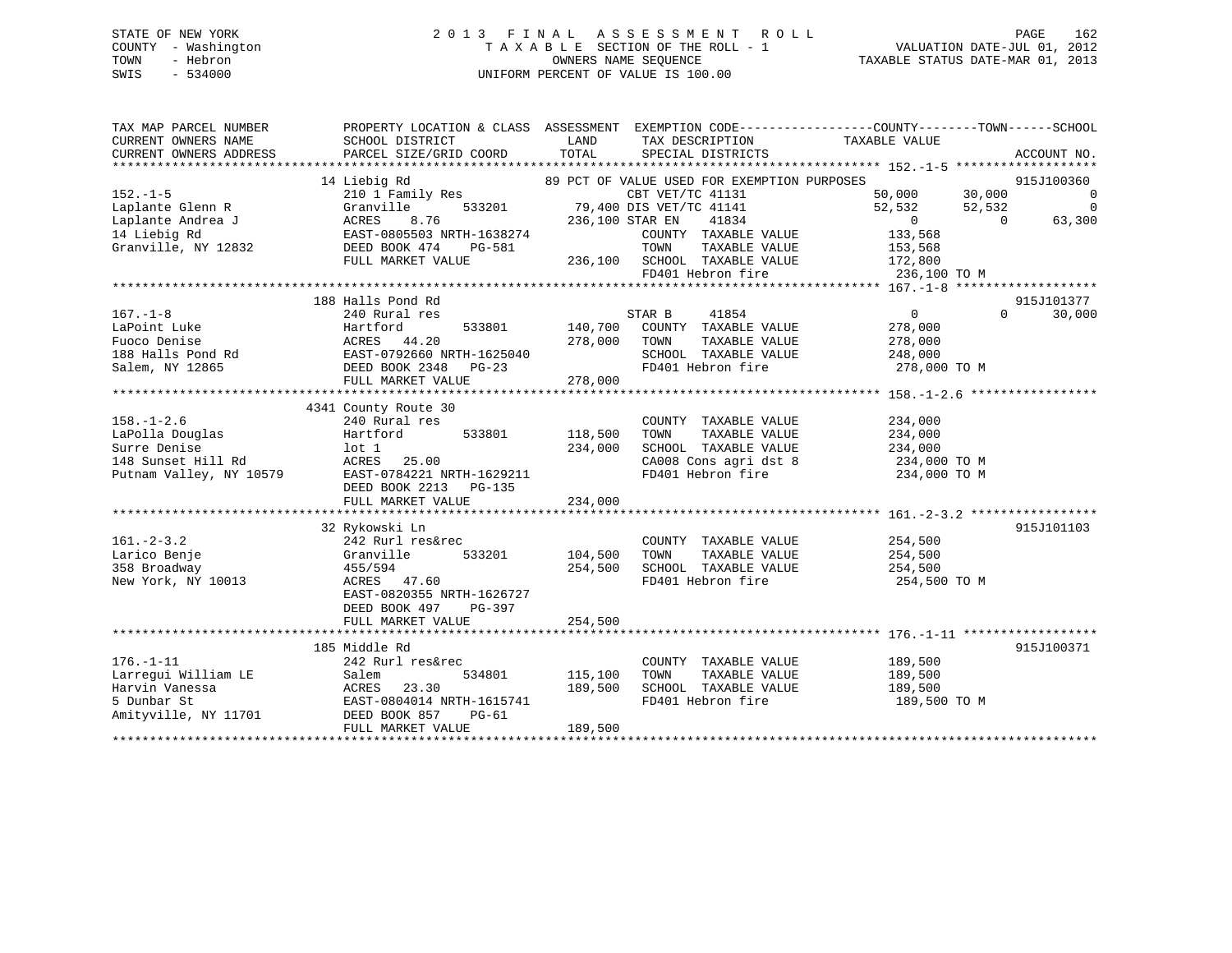# STATE OF NEW YORK 2 0 1 3 F I N A L A S S E S S M E N T R O L L PAGE 163 COUNTY - Washington T A X A B L E SECTION OF THE ROLL - 1 VALUATION DATE-JUL 01, 2012 TOWN - Hebron OWNERS NAME SEQUENCE TAXABLE STATUS DATE-MAR 01, 2013 SWIS - 534000 UNIFORM PERCENT OF VALUE IS 100.00

| TAX MAP PARCEL NUMBER<br>CURRENT OWNERS NAME<br>CURRENT OWNERS ADDRESS | PROPERTY LOCATION & CLASS ASSESSMENT EXEMPTION CODE---------------COUNTY-------TOWN-----SCHOOL<br>SCHOOL DISTRICT<br>PARCEL SIZE/GRID COORD | LAND<br>TOTAL    | TAX DESCRIPTION<br>SPECIAL DISTRICTS                                  | TAXABLE VALUE              | ACCOUNT NO.                      |
|------------------------------------------------------------------------|---------------------------------------------------------------------------------------------------------------------------------------------|------------------|-----------------------------------------------------------------------|----------------------------|----------------------------------|
|                                                                        |                                                                                                                                             |                  |                                                                       |                            |                                  |
|                                                                        | East Green Pond Way                                                                                                                         |                  |                                                                       |                            | 915J101449                       |
| $144. - 1 - 37.5$<br>Larson Frederick A<br>Larson Loretta M            | 314 Rural vac<10<br>Granville<br>533201<br>5.07<br>ACRES                                                                                    | 31,000<br>31,000 | COUNTY TAXABLE VALUE<br>TAXABLE VALUE<br>TOWN<br>SCHOOL TAXABLE VALUE | 31,000<br>31,000<br>31,000 |                                  |
| Box 32<br>Wells, VT 05774                                              | EAST-0817563 NRTH-1642534<br>DEED BOOK 524<br>PG-150                                                                                        |                  | FD401 Hebron fire                                                     | 31,000 TO M                |                                  |
|                                                                        | FULL MARKET VALUE                                                                                                                           | 31,000           |                                                                       |                            |                                  |
|                                                                        |                                                                                                                                             |                  |                                                                       |                            |                                  |
| $151. - 1 - 22.8$                                                      | Little Burch Hill Rd<br>314 Rural vac<10                                                                                                    |                  | COUNTY TAXABLE VALUE                                                  | 56,500                     |                                  |
| Lathrop Polly A                                                        | 533801<br>Hartford                                                                                                                          | 56,500           | TOWN<br>TAXABLE VALUE                                                 | 56,500                     |                                  |
| 78 Farm Way                                                            | 8.80<br>ACRES                                                                                                                               | 56,500           | SCHOOL TAXABLE VALUE                                                  | 56,500                     |                                  |
| Fort Edward, NY 12828                                                  | EAST-0799949 NRTH-1635221<br>DEED BOOK 3200 PG-26                                                                                           |                  | FD401 Hebron fire                                                     | 56,500 TO M                |                                  |
|                                                                        | FULL MARKET VALUE                                                                                                                           | 56,500           |                                                                       |                            |                                  |
|                                                                        | **************************                                                                                                                  | *************    |                                                                       |                            |                                  |
| $177. - 1 - 3.3$                                                       | 106 Middle Rd                                                                                                                               |                  | 41854                                                                 | $\overline{0}$             | 915J101607<br>$\Omega$<br>30,000 |
| Lathrop Raymond Jr                                                     | 210 1 Family Res<br>534801<br>Salem                                                                                                         | 33,000           | STAR B<br>COUNTY TAXABLE VALUE                                        | 149,000                    |                                  |
| 106 Middle Rd                                                          | ACRES<br>1.40                                                                                                                               | 149,000          | TOWN<br>TAXABLE VALUE                                                 | 149,000                    |                                  |
| Salem, NY 12865                                                        | EAST-0804941 NRTH-1615210                                                                                                                   |                  | SCHOOL TAXABLE VALUE                                                  | 119,000                    |                                  |
|                                                                        | DEED BOOK 655<br>PG-186                                                                                                                     |                  | FD401 Hebron fire                                                     | 149,000 TO M               |                                  |
|                                                                        | FULL MARKET VALUE                                                                                                                           | 149,000          |                                                                       |                            |                                  |
|                                                                        | *************************                                                                                                                   |                  |                                                                       |                            |                                  |
|                                                                        | 795 Chamberlin Mills Rd                                                                                                                     |                  |                                                                       |                            | 915J101542                       |
| $177. - 1 - 33.1$                                                      | 210 1 Family Res                                                                                                                            |                  | 41854<br>STAR B                                                       | $\overline{0}$             | $\Omega$<br>30,000               |
| Leaman Steven E                                                        | Salem<br>534801                                                                                                                             | 37,000           | COUNTY TAXABLE VALUE                                                  | 167,000                    |                                  |
| 795 Chamberlin Mills Rd<br>Salem, NY 12865-9618                        | ACRES<br>3.00<br>EAST-0806013 NRTH-1613297                                                                                                  | 167,000          | TOWN<br>TAXABLE VALUE<br>SCHOOL TAXABLE VALUE                         | 167,000<br>137,000         |                                  |
|                                                                        | DEED BOOK 811<br>$PG-90$                                                                                                                    |                  | FD401 Hebron fire                                                     | 167,000 TO M               |                                  |
|                                                                        | FULL MARKET VALUE                                                                                                                           | 167,000          |                                                                       |                            |                                  |
|                                                                        |                                                                                                                                             |                  |                                                                       |                            |                                  |
|                                                                        | Chamberlin Mills Rd                                                                                                                         |                  |                                                                       |                            | 915J101611                       |
| $177. - 1 - 42.2$                                                      | 314 Rural vac<10                                                                                                                            |                  | COUNTY TAXABLE VALUE                                                  | 6,460                      |                                  |
| Leaman Steven E                                                        | 534801<br>Salem                                                                                                                             | 6,460            | TOWN<br>TAXABLE VALUE                                                 | 6,460                      |                                  |
| 795 Chamberlin Mills Rd                                                | FRNT 230.00 DPTH 120.00                                                                                                                     | 6,460            | SCHOOL TAXABLE VALUE                                                  | 6,460                      |                                  |
| Salem, NY 12865                                                        | ACRES<br>0.63                                                                                                                               |                  | FD401 Hebron fire                                                     | 6,460 TO M                 |                                  |
|                                                                        | EAST-0806160 NRTH-1612772                                                                                                                   |                  |                                                                       |                            |                                  |
|                                                                        | DEED BOOK 811<br>$PG-90$                                                                                                                    |                  |                                                                       |                            |                                  |
|                                                                        | FULL MARKET VALUE                                                                                                                           | 6,460            |                                                                       |                            |                                  |
|                                                                        | Halls Pond Rd                                                                                                                               |                  |                                                                       |                            | 915J101559                       |
| $158. - 1 - 25$                                                        | 322 Rural vac>10                                                                                                                            |                  | COUNTY TAXABLE VALUE                                                  | 230,000                    |                                  |
| Leather Geoffrey T                                                     | 533801<br>Hartford                                                                                                                          | 230,000          | TOWN<br>TAXABLE VALUE                                                 | 230,000                    |                                  |
| 7 Avenue D                                                             | $167. - 1 - 7.3$                                                                                                                            | 230,000          | SCHOOL TAXABLE VALUE                                                  | 230,000                    |                                  |
| Saratoga Springs, NY                                                   | ACRES 119.50                                                                                                                                |                  | FD401 Hebron fire                                                     | 230,000 TO M               |                                  |
|                                                                        | 12866-8548 EAST-0789867 NRTH-1625776                                                                                                        |                  |                                                                       |                            |                                  |
|                                                                        | DEED BOOK 821<br>PG-325                                                                                                                     |                  |                                                                       |                            |                                  |
|                                                                        | FULL MARKET VALUE                                                                                                                           | 230,000          |                                                                       |                            |                                  |
|                                                                        |                                                                                                                                             |                  |                                                                       |                            |                                  |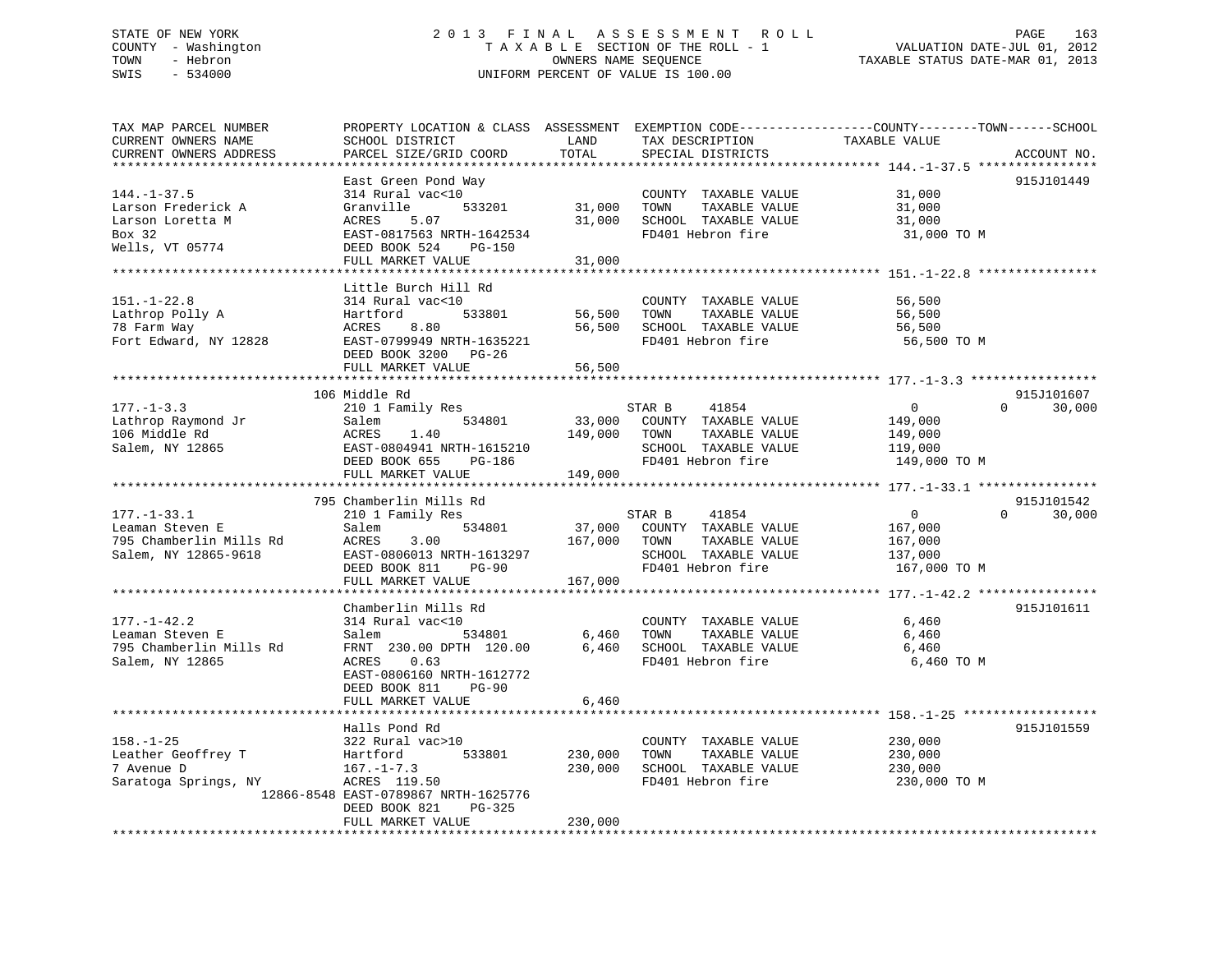# STATE OF NEW YORK 2 0 1 3 F I N A L A S S E S S M E N T R O L L PAGE 164 COUNTY - Washington T A X A B L E SECTION OF THE ROLL - 1 VALUATION DATE-JUL 01, 2012 TOWN - Hebron OWNERS NAME SEQUENCE TAXABLE STATUS DATE-MAR 01, 2013 SWIS - 534000 UNIFORM PERCENT OF VALUE IS 100.00

| TAX MAP PARCEL NUMBER<br>CURRENT OWNERS NAME<br>CURRENT OWNERS ADDRESS                                                                                                                                    | PROPERTY LOCATION & CLASS ASSESSMENT EXEMPTION CODE---------------COUNTY-------TOWN-----SCHOOL<br>SCHOOL DISTRICT<br>PARCEL SIZE/GRID COORD | LAND<br>TOTAL                         | TAX DESCRIPTION<br>SPECIAL DISTRICTS                                                                                                                                                                                                               | TAXABLE VALUE                                      | ACCOUNT NO.                      |
|-----------------------------------------------------------------------------------------------------------------------------------------------------------------------------------------------------------|---------------------------------------------------------------------------------------------------------------------------------------------|---------------------------------------|----------------------------------------------------------------------------------------------------------------------------------------------------------------------------------------------------------------------------------------------------|----------------------------------------------------|----------------------------------|
| $151. - 1 - 9$                                                                                                                                                                                            | 379 Little Burch Hill Rd<br>240 Rural res<br>Granville 533201 158,500 COUNTY TAXABLE VALUE                                                  |                                       |                                                                                                                                                                                                                                                    | $\overline{0}$                                     | 915J100446<br>$\Omega$<br>30,000 |
| 151.-1-9<br>Leavey Brendan K<br>Leavey Maria A<br>379 Little Burch Hill Rd<br>82.7-0802180 NRTH-1638743<br>82.114 NY 12832<br>82.114 NY 12832<br>82.1114 NY 12832<br>82.1114 NY 12832<br>82.1114 NY 12832 | $PG-136$                                                                                                                                    | 313,500                               | TOWN<br>SCHOOL TAXABLE VALUE 283,500                                                                                                                                                                                                               | 313,500<br>TAXABLE VALUE 313,500                   |                                  |
|                                                                                                                                                                                                           |                                                                                                                                             | 313,500                               | FD401 Hebron fire                                                                                                                                                                                                                                  | 313,500 TO M                                       |                                  |
| $183. - 1 - 52.1$<br>LeBlanc Roland J<br>LeBlanc Wendy B<br>1193 Patterson Hill Rd<br>FRNT 132.00 DPTH 91.00<br>Salem, NY 12865                                                                           | Patterson Hill Rd<br>314 Rural vac<10<br>Salem<br>534801<br>2960/190<br>EAST-0788466 NRTH-1602626                                           | 2,800 TOWN                            | COUNTY TAXABLE VALUE<br>$\begin{tabular}{lllllllllll} 2,800 & TOWN & TAXABLE VALUE & & & & 2,800 \\ 2,800 & SCHOOL & TAXABLE VALUE & & & 2,800 \\ \end{tabular}$<br>FD401 Hebron fire 2,800 TO M                                                   | 2,800                                              |                                  |
|                                                                                                                                                                                                           | DEED BOOK 2960 PG-190<br>FULL MARKET VALUE                                                                                                  | 2,800                                 |                                                                                                                                                                                                                                                    |                                                    |                                  |
|                                                                                                                                                                                                           | 1193 Patterson Hill Rd                                                                                                                      |                                       |                                                                                                                                                                                                                                                    |                                                    | 915J100606                       |
| $183. - 1 - 42.1$<br>LeBlanc Rolland J                                                                                                                                                                    | 210 1 Family Res<br>Salem                                                                                                                   | 151   161,500   TOWN                  | STAR B 41854<br>534801 62,000 COUNTY TAXABLE VALUE<br>SCHOOL TAXABLE VALUE 131,500<br>FD401 Hebron fire 161,500 TO M                                                                                                                               | $\overline{0}$<br>161,500<br>TAXABLE VALUE 161,500 | $\Omega$<br>30,000               |
|                                                                                                                                                                                                           |                                                                                                                                             |                                       |                                                                                                                                                                                                                                                    |                                                    |                                  |
|                                                                                                                                                                                                           |                                                                                                                                             |                                       |                                                                                                                                                                                                                                                    |                                                    |                                  |
| $184. - 1 - 18$<br>Lee Ralph<br>463 West St Apt D405 ACRES<br>New York, NY 10014-2033 EAST-0                                                                                                              | 1231 Dunnigan Rd<br>312 Vac w/imprv<br>Salem<br>3.60<br>EAST-0800635 NRTH-1601281<br>DEED BOOK 476<br>PG-677                                | COUNT<br>534801 15,500 TOWN<br>27,500 | $\begin{tabular}{lllllllllll} \multicolumn{2}{c}{\textbf{COUNTY}} & \textbf{TXABLE VALUE} & & & & 27,500 \\ \multicolumn{2}{c}{\textbf{TOWN}} & \textbf{TXABLE VALUE} & & & 27,500 \\ \end{tabular}$<br>CA008 Cons agri dst 8<br>FD401 Hebron fire | 27,500 TO M                                        | 915J100495                       |
|                                                                                                                                                                                                           |                                                                                                                                             |                                       |                                                                                                                                                                                                                                                    |                                                    |                                  |
|                                                                                                                                                                                                           |                                                                                                                                             |                                       |                                                                                                                                                                                                                                                    |                                                    |                                  |
| $158. - 1 - 29$<br>Lehman Norma<br>Lehman Lawrence 167.-1-5.2<br>2218 Spring Garden St ACRES 4.76<br>Williamsport, PA 17701-1231 EAST-0786772 NRTH-1626160                                                | 4176 County Route 30<br>230 3 Family Res<br>$230$ $3$ $5$ $33801$<br>Hartford 533801<br>DEED BOOK 715<br>PG-304                             | 68,800<br>145,500                     | $\begin{tabular}{lllllllll} \multicolumn{2}{c}{\text{COUNTY}} & \text{TAXABLE VALUE} & & & 145,500 \\ \multicolumn{2}{c}{\text{TOWN}} & \text{TAXABLE VALUE} & & 145,500 \end{tabular}$<br>SCHOOL TAXABLE VALUE 145,500<br>FD401 Hebron fire       | 145,500 TO M                                       | 915J101090                       |
|                                                                                                                                                                                                           | FULL MARKET VALUE                                                                                                                           | 145,500                               |                                                                                                                                                                                                                                                    |                                                    |                                  |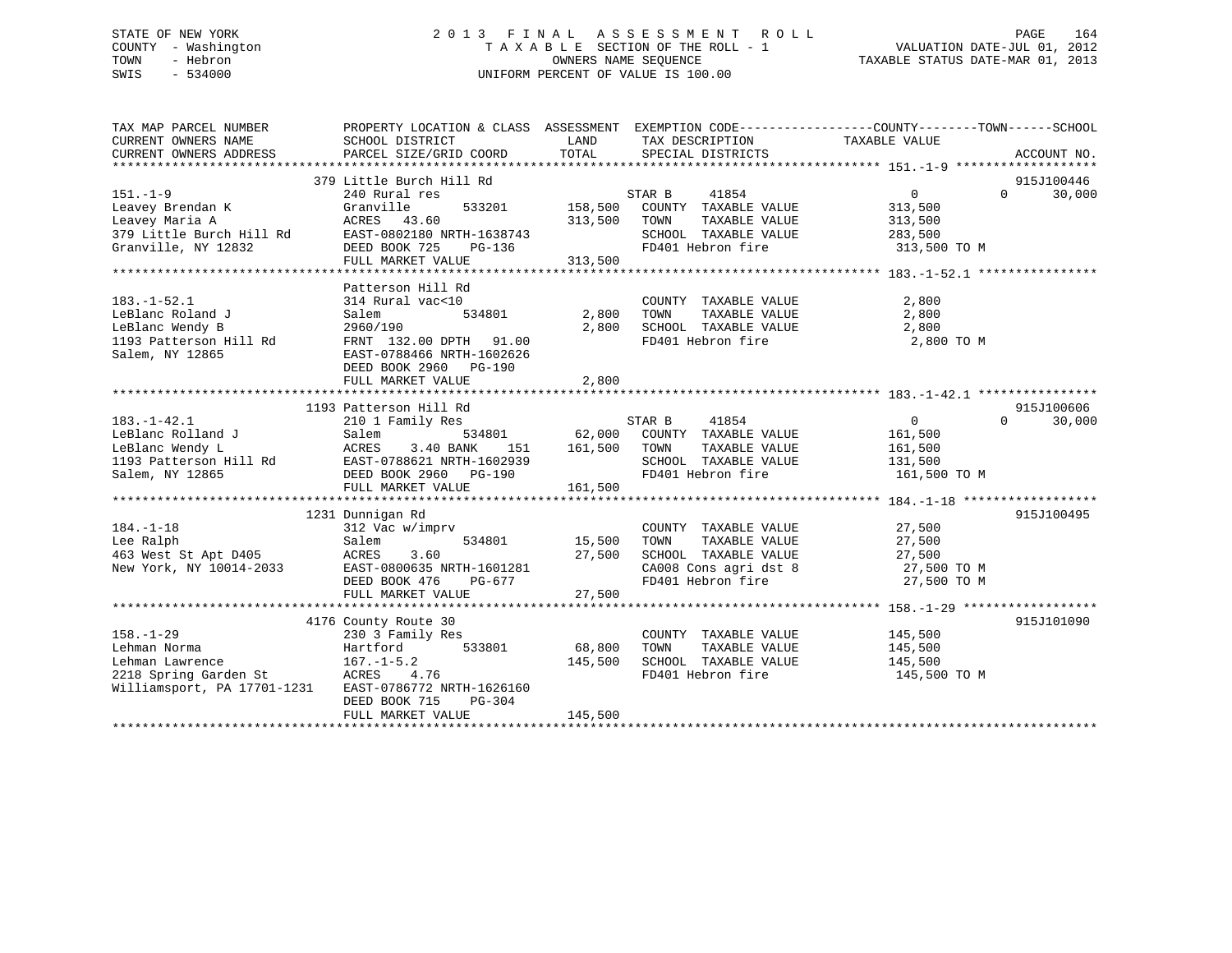# STATE OF NEW YORK 2 0 1 3 F I N A L A S S E S S M E N T R O L L PAGE 165 COUNTY - Washington T A X A B L E SECTION OF THE ROLL - 1 VALUATION DATE-JUL 01, 2012 TOWN - Hebron OWNERS NAME SEQUENCE TAXABLE STATUS DATE-MAR 01, 2013 SWIS - 534000 UNIFORM PERCENT OF VALUE IS 100.00

| TAX MAP PARCEL NUMBER<br>CURRENT OWNERS NAME           | SCHOOL DISTRICT           | LAND    | TAX DESCRIPTION                                         | PROPERTY LOCATION & CLASS ASSESSMENT EXEMPTION CODE---------------COUNTY-------TOWN-----SCHOOL<br>TAXABLE VALUE |             |
|--------------------------------------------------------|---------------------------|---------|---------------------------------------------------------|-----------------------------------------------------------------------------------------------------------------|-------------|
| CURRENT OWNERS ADDRESS                                 | PARCEL SIZE/GRID COORD    | TOTAL   | SPECIAL DISTRICTS                                       |                                                                                                                 | ACCOUNT NO. |
|                                                        |                           |         |                                                         |                                                                                                                 |             |
|                                                        | 4168 County Route 30      |         |                                                         |                                                                                                                 | 915J100518  |
| $158. - 1 - 28$                                        | 241 Rural res&ag          |         | AG DIST 41720                                           | 131,348<br>131,348                                                                                              | 131,348     |
| Lehman Norma R                                         | 533801<br>Hartford        | 294,900 | COUNTY TAXABLE VALUE                                    | 250,152                                                                                                         |             |
| Lehman Lawrence L                                      | $167. - 1 - 5.1$          | 381,500 | TOWN<br>TAXABLE VALUE                                   | 250,152                                                                                                         |             |
| 2218 Spring Garden St                                  | ACRES 85.70               |         | SCHOOL TAXABLE VALUE                                    | 250,152                                                                                                         |             |
| Williamsport, PA 17701-1231 EAST-0787306 NRTH-1626123  |                           |         | CA008 Cons agri dst 8                                   | 250,152 TO M                                                                                                    |             |
|                                                        | DEED BOOK 568<br>PG-343   |         | 131,348 EX<br>131,348 EX<br>381,500   FD401 Hebron fire |                                                                                                                 |             |
| MAY BE SUBJECT TO PAYMENT<br>UNDER AGDIST LAW TIL 2017 | FULL MARKET VALUE         |         |                                                         | 381,500 TO M                                                                                                    |             |
|                                                        |                           |         |                                                         |                                                                                                                 |             |
|                                                        | 169 Benn Rd               |         |                                                         |                                                                                                                 | 915J100481  |
| $160. - 1 - 11$                                        | 210 1 Family Res          |         | 41854<br>STAR B                                         | $\overline{0}$<br>$\Omega$                                                                                      | 30,000      |
| Leight Ronald W                                        | Salem<br>534801           | 61,800  | COUNTY TAXABLE VALUE                                    | 163,000                                                                                                         |             |
| 169 Benn Rd                                            | ACRES<br>3.35             | 163,000 | TAXABLE VALUE<br>TOWN                                   | 163,000                                                                                                         |             |
| Granville, NY 12832                                    | EAST-0805464 NRTH-1626198 |         | SCHOOL TAXABLE VALUE                                    | 133,000                                                                                                         |             |
|                                                        | DEED BOOK 1923 PG-344     |         | FD401 Hebron fire                                       | 163,000 TO M                                                                                                    |             |
|                                                        | FULL MARKET VALUE         | 163,000 |                                                         |                                                                                                                 |             |
|                                                        |                           |         |                                                         |                                                                                                                 |             |
|                                                        | Lee Brook Ln              |         |                                                         |                                                                                                                 |             |
| $177. - 1 - 3.28$                                      | 312 Vac w/imprv           | 12,500  | COUNTY TAXABLE VALUE                                    | 14,300                                                                                                          |             |
| Lentine Frank                                          | 534801<br>Salem           |         | TAXABLE VALUE<br>TOWN                                   | 14,300                                                                                                          |             |
| Boone Pollyann                                         | sub lot 2C                | 14,300  | SCHOOL TAXABLE VALUE                                    | 14,300                                                                                                          |             |
| 8 Pine Circle Dr                                       | ACRES<br>1.41             |         | CA008 Cons agri dst 8                                   | 14,300 TO M                                                                                                     |             |
| Ocala, FL 34772                                        | EAST-0805237 NRTH-1616117 |         | FD401 Hebron fire                                       | 14,300 TO M                                                                                                     |             |
|                                                        | DEED BOOK 929<br>PG-191   |         |                                                         |                                                                                                                 |             |
|                                                        | FULL MARKET VALUE         | 14,300  |                                                         |                                                                                                                 |             |
|                                                        |                           |         |                                                         |                                                                                                                 |             |
|                                                        | 33 Lee Brook Ln           |         |                                                         |                                                                                                                 |             |
| $177. - 1 - 3.27$                                      | 210 1 Family Res          |         | 41834<br>STAR EN                                        | 0<br>$\Omega$                                                                                                   | 63,300      |
| Lentine Frank H Sr.                                    | 534801<br>Salem           | 16,600  | COUNTY TAXABLE VALUE                                    | 96,500                                                                                                          |             |
| Boone Pollyann                                         | sub lot 2B                | 96,500  | TAXABLE VALUE<br>TOWN                                   | 96,500                                                                                                          |             |
| 21 Lee Brook Ln                                        | ACRES<br>1.47             |         | SCHOOL TAXABLE VALUE                                    | 33,200                                                                                                          |             |
| Salem, NY 12865                                        | EAST-0805413 NRTH-1616317 |         | CA008 Cons agri dst 8                                   | 96,500 TO M                                                                                                     |             |
|                                                        | DEED BOOK 913<br>PG-285   |         | FD401 Hebron fire                                       | 96,500 TO M                                                                                                     |             |
|                                                        | FULL MARKET VALUE         | 96,500  |                                                         |                                                                                                                 |             |
|                                                        |                           |         |                                                         |                                                                                                                 |             |
|                                                        | Lee Brook Ln              |         |                                                         |                                                                                                                 | 915J100004  |
| $177. - 1 - 3.1$                                       | 314 Rural vac<10          |         | COUNTY TAXABLE VALUE                                    | 16,000                                                                                                          |             |
| Lentine John H                                         | 534801<br>Salem           | 16,000  | TOWN<br>TAXABLE VALUE                                   | 16,000                                                                                                          |             |
| Emmons Ruth M                                          | sub lot 2A                | 16,000  | SCHOOL TAXABLE VALUE                                    | 16,000                                                                                                          |             |
| 20 Forest Rd                                           | ACRES<br>2.95             |         | CA008 Cons agri dst 8                                   | 16,000 TO M                                                                                                     |             |
| Burnt Hills, NY 12027-9748                             | EAST-0805049 NRTH-1616483 |         | FD401 Hebron fire                                       | 16,000 TO M                                                                                                     |             |
|                                                        | DEED BOOK 493<br>PG-353   |         |                                                         |                                                                                                                 |             |
|                                                        | FULL MARKET VALUE         | 16,000  |                                                         |                                                                                                                 |             |
|                                                        |                           |         |                                                         |                                                                                                                 |             |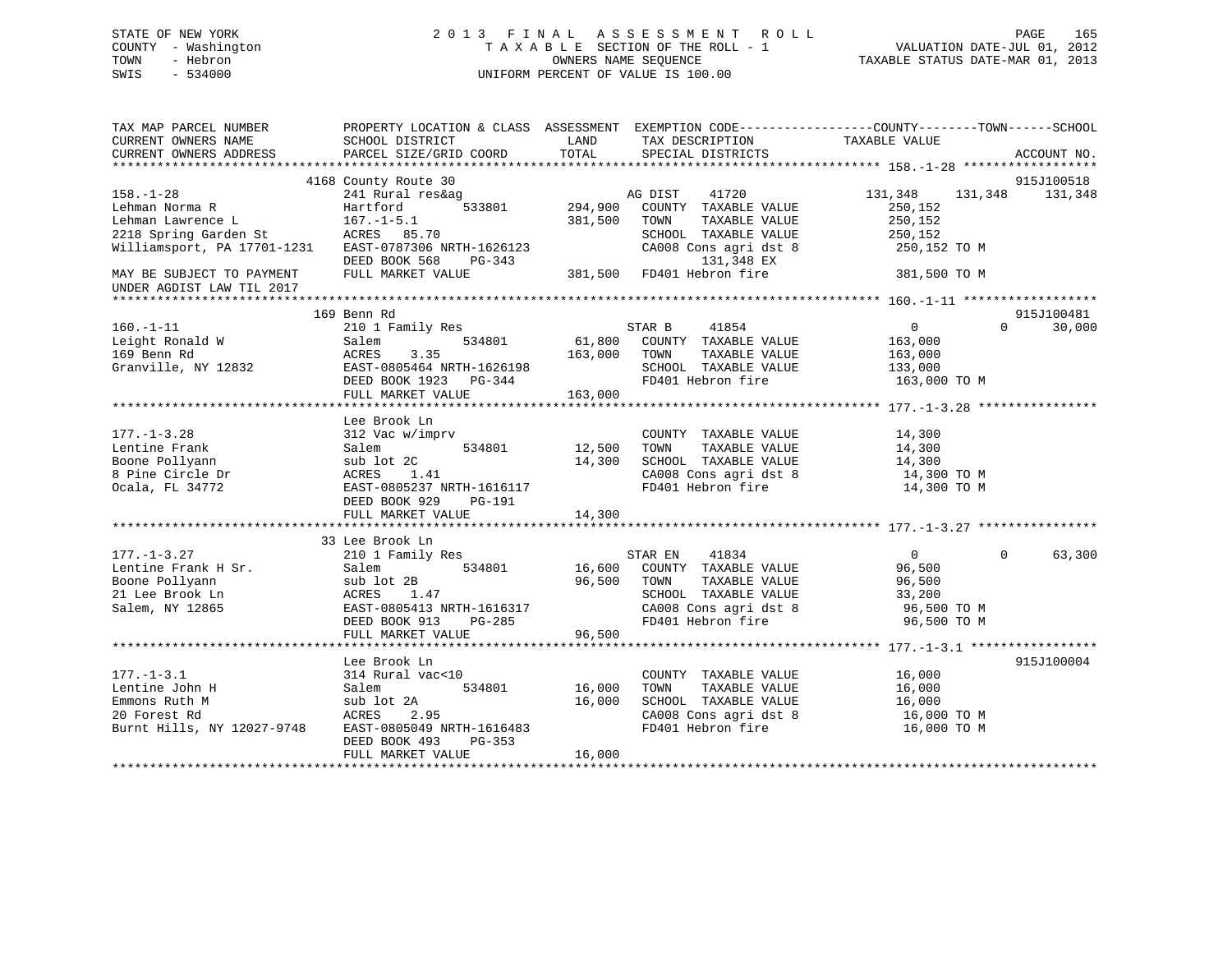# STATE OF NEW YORK 2 0 1 3 F I N A L A S S E S S M E N T R O L L PAGE 166 COUNTY - Washington T A X A B L E SECTION OF THE ROLL - 1 VALUATION DATE-JUL 01, 2012 TOWN - Hebron OWNERS NAME SEQUENCE TAXABLE STATUS DATE-MAR 01, 2013 SWIS - 534000 UNIFORM PERCENT OF VALUE IS 100.00

| TAX MAP PARCEL NUMBER | PROPERTY LOCATION & CLASS ASSESSMENT EXEMPTION CODE--------------COUNTY-------TOWN-----SCHOOL                                                                                                                                                                |                   |                                                                                                                                                                                                          |                                              |             |
|-----------------------|--------------------------------------------------------------------------------------------------------------------------------------------------------------------------------------------------------------------------------------------------------------|-------------------|----------------------------------------------------------------------------------------------------------------------------------------------------------------------------------------------------------|----------------------------------------------|-------------|
| CURRENT OWNERS NAME   | SCHOOL DISTRICT                                                                                                                                                                                                                                              | LAND              | TAX DESCRIPTION                                                                                                                                                                                          | TAXABLE VALUE                                |             |
|                       | CURRENT OWNERS ADDRESS PARCEL SIZE/GRID COORD TOTAL                                                                                                                                                                                                          |                   | SPECIAL DISTRICTS                                                                                                                                                                                        |                                              | ACCOUNT NO. |
|                       |                                                                                                                                                                                                                                                              |                   |                                                                                                                                                                                                          |                                              |             |
|                       | Lee Brook Ln                                                                                                                                                                                                                                                 |                   |                                                                                                                                                                                                          |                                              |             |
|                       |                                                                                                                                                                                                                                                              |                   |                                                                                                                                                                                                          |                                              |             |
| $177. - 1 - 3.8$      | 314 Rural vac<10 (21,700 COUNT)<br>Salem 534801 21,700 TOWN<br>314 Ru<br>Salem                                                                                                                                                                               |                   | $\begin{tabular}{lllllllllllll} \multicolumn{2}{c}{\textbf{COUNTY}} & \textbf{TAXABLE VALUE} & & & & 21,700 \\ \multicolumn{2}{c}{\textbf{TOWN}} & \textbf{TAXABLE VALUE} & & & 21,700 \\ \end{tabular}$ |                                              |             |
| Lentine John H        |                                                                                                                                                                                                                                                              |                   |                                                                                                                                                                                                          |                                              |             |
|                       |                                                                                                                                                                                                                                                              |                   |                                                                                                                                                                                                          |                                              |             |
|                       |                                                                                                                                                                                                                                                              |                   |                                                                                                                                                                                                          |                                              |             |
|                       |                                                                                                                                                                                                                                                              |                   | 21,700 SCHOOL TAXABLE VALUE<br>CA008 Cons agri dst 8 21,700 TO M<br>FD401 Hebron fire 21,700 TO M                                                                                                        |                                              |             |
| Bohemia, NY 11716     |                                                                                                                                                                                                                                                              |                   |                                                                                                                                                                                                          |                                              |             |
|                       | FULL MARKET VALUE                                                                                                                                                                                                                                            | 21,700            |                                                                                                                                                                                                          |                                              |             |
|                       |                                                                                                                                                                                                                                                              |                   |                                                                                                                                                                                                          |                                              |             |
|                       | Lee Brook Ln                                                                                                                                                                                                                                                 |                   |                                                                                                                                                                                                          |                                              |             |
|                       |                                                                                                                                                                                                                                                              |                   |                                                                                                                                                                                                          |                                              |             |
|                       |                                                                                                                                                                                                                                                              |                   |                                                                                                                                                                                                          |                                              |             |
|                       |                                                                                                                                                                                                                                                              |                   |                                                                                                                                                                                                          |                                              |             |
|                       |                                                                                                                                                                                                                                                              |                   |                                                                                                                                                                                                          |                                              |             |
|                       |                                                                                                                                                                                                                                                              |                   |                                                                                                                                                                                                          |                                              |             |
|                       |                                                                                                                                                                                                                                                              |                   |                                                                                                                                                                                                          |                                              |             |
|                       |                                                                                                                                                                                                                                                              |                   |                                                                                                                                                                                                          |                                              |             |
|                       |                                                                                                                                                                                                                                                              |                   |                                                                                                                                                                                                          |                                              |             |
|                       |                                                                                                                                                                                                                                                              |                   |                                                                                                                                                                                                          |                                              |             |
|                       | 8 Lee Brook Ln                                                                                                                                                                                                                                               |                   |                                                                                                                                                                                                          |                                              | 915J100004  |
|                       |                                                                                                                                                                                                                                                              |                   | COUNTY TAXABLE VALUE 40,000                                                                                                                                                                              |                                              |             |
|                       |                                                                                                                                                                                                                                                              |                   | TOWN                                                                                                                                                                                                     |                                              |             |
|                       |                                                                                                                                                                                                                                                              | $534801$ $33,000$ |                                                                                                                                                                                                          | TAXABLE VALUE 40,000<br>TAXABLE VALUE 40,000 |             |
|                       |                                                                                                                                                                                                                                                              |                   | 40,000 SCHOOL TAXABLE VALUE 40,000 CA008 Cons agri dst 8 40,000 TO M                                                                                                                                     |                                              |             |
|                       |                                                                                                                                                                                                                                                              |                   |                                                                                                                                                                                                          |                                              |             |
|                       | 177.-1-3.15<br>Lentine John H<br>Emmons Ruth M<br>20 Forest Rd<br>Burnt Hills, NY 12027<br>20 Forest Rd<br>20 Forest Rd<br>20 Forest Rd<br>20 Forest Rd<br>20 Forest Rd<br>20 Forest Rd<br>20 Forest Rd<br>20 Forest Rd<br>20 Forest Rd<br>20 Forest Rd<br>2 |                   | FD401 Hebron fire                                                                                                                                                                                        | 40,000 TO M                                  |             |
|                       |                                                                                                                                                                                                                                                              |                   |                                                                                                                                                                                                          |                                              |             |
|                       | FULL MARKET VALUE 40,000                                                                                                                                                                                                                                     |                   |                                                                                                                                                                                                          |                                              |             |
|                       |                                                                                                                                                                                                                                                              |                   |                                                                                                                                                                                                          |                                              |             |
|                       | 46 Lee Brook Ln                                                                                                                                                                                                                                              |                   |                                                                                                                                                                                                          |                                              | 915J100004  |
|                       |                                                                                                                                                                                                                                                              |                   |                                                                                                                                                                                                          |                                              |             |
|                       |                                                                                                                                                                                                                                                              |                   |                                                                                                                                                                                                          |                                              |             |
|                       |                                                                                                                                                                                                                                                              |                   |                                                                                                                                                                                                          |                                              |             |
|                       |                                                                                                                                                                                                                                                              |                   |                                                                                                                                                                                                          |                                              |             |
|                       |                                                                                                                                                                                                                                                              |                   |                                                                                                                                                                                                          |                                              |             |
|                       | 177.-1-3.16<br>Lentine John H Salem 534801<br>Emmons Ruth M Lot 5<br>21,000 TOWN TAXABLE VALUE 21,000<br>21,000 TOWN TAXABLE VALUE 21,000<br>21,000 TOWN TAXABLE VALUE 21,000<br>21,000 TOWN TAXABLE VALUE 21,000<br>21,000 TOWN TAXA                        |                   |                                                                                                                                                                                                          |                                              |             |
|                       | DEED BOOK 493 PG-353                                                                                                                                                                                                                                         |                   |                                                                                                                                                                                                          |                                              |             |
|                       | FULL MARKET VALUE 21,000                                                                                                                                                                                                                                     |                   |                                                                                                                                                                                                          |                                              |             |
|                       |                                                                                                                                                                                                                                                              |                   |                                                                                                                                                                                                          |                                              |             |
|                       | Lee Brook Ln/off                                                                                                                                                                                                                                             |                   |                                                                                                                                                                                                          |                                              | 915J100004  |
|                       |                                                                                                                                                                                                                                                              |                   | COUNTY TAXABLE VALUE 47,000                                                                                                                                                                              |                                              |             |
|                       |                                                                                                                                                                                                                                                              |                   | TOWN      TAXABLE VALUE<br>SCHOOL   TAXABLE VALUE                                                                                                                                                        | 47,000<br>47,000                             |             |
|                       |                                                                                                                                                                                                                                                              |                   |                                                                                                                                                                                                          |                                              |             |
|                       |                                                                                                                                                                                                                                                              |                   | CA008 Cons agri dst 8 47,000 TO M                                                                                                                                                                        |                                              |             |
|                       |                                                                                                                                                                                                                                                              |                   | FD401 Hebron fire                                                                                                                                                                                        | 47,000 TO M                                  |             |
|                       |                                                                                                                                                                                                                                                              |                   |                                                                                                                                                                                                          |                                              |             |
|                       | CONCILIE UP B<br>Emmons Ruth M<br>Emmons Ruth M<br>Entine Sub/ 29#90<br>Attn: Delvicchio Kevin<br>ACRES 23.75<br>RR 2 Box 2200J<br>Salem, NY 12865<br>Salem, NY 12865<br>THE BOOK 493<br>PG-353<br>THE BOOK 493<br>PG-353                                    |                   |                                                                                                                                                                                                          |                                              |             |
|                       |                                                                                                                                                                                                                                                              |                   |                                                                                                                                                                                                          |                                              |             |
|                       |                                                                                                                                                                                                                                                              |                   |                                                                                                                                                                                                          |                                              |             |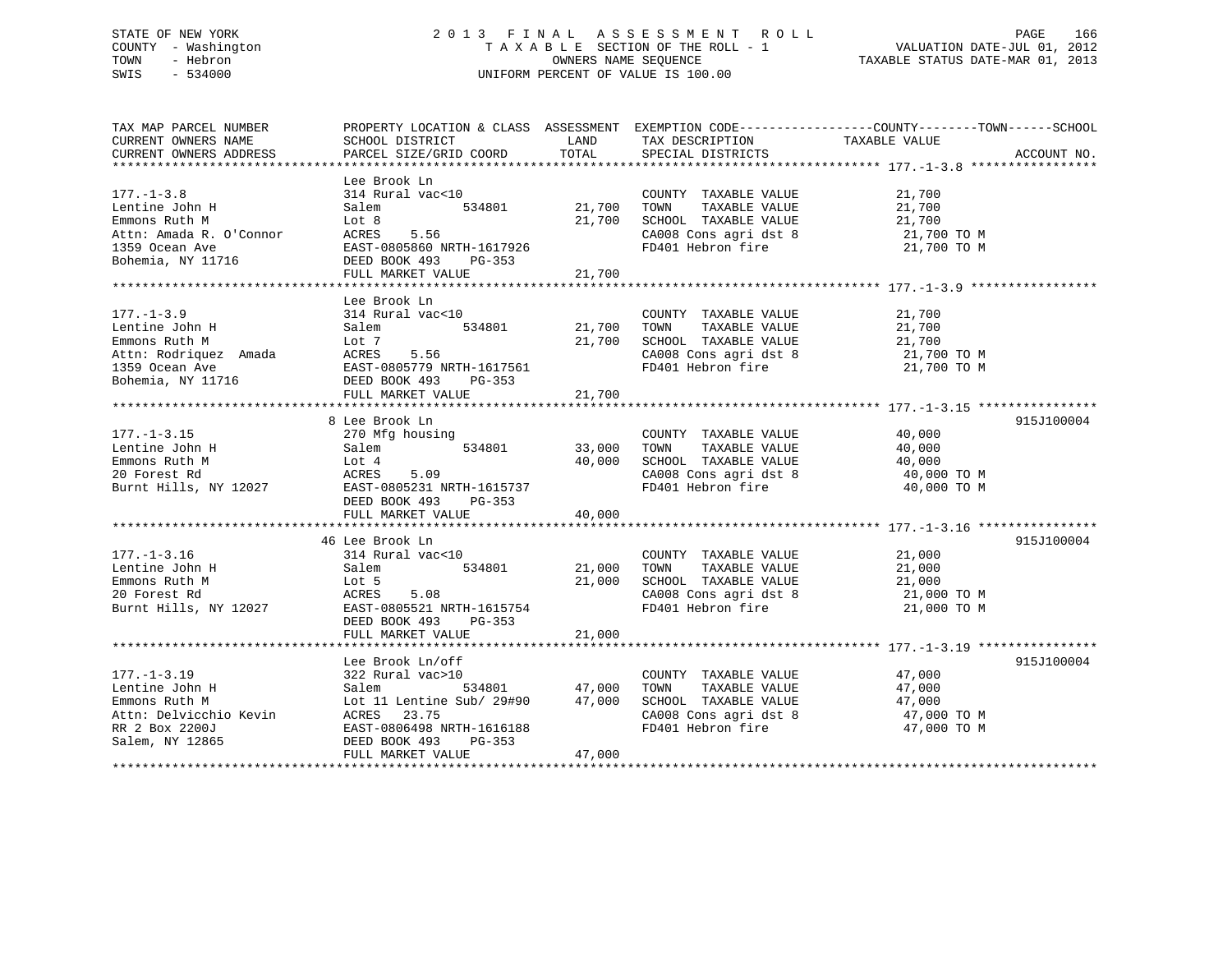# STATE OF NEW YORK 2 0 1 3 F I N A L A S S E S S M E N T R O L L PAGE 167 COUNTY - Washington T A X A B L E SECTION OF THE ROLL - 1 VALUATION DATE-JUL 01, 2012 TOWN - Hebron **CONNERS NAME SEQUENCE** TAXABLE STATUS DATE-MAR 01, 2013 SWIS - 534000 UNIFORM PERCENT OF VALUE IS 100.00

| TAX MAP PARCEL NUMBER<br>CURRENT OWNERS NAME<br>CURRENT OWNERS ADDRESS                                                                     | PROPERTY LOCATION & CLASS ASSESSMENT<br>SCHOOL DISTRICT<br>PARCEL SIZE/GRID COORD                                                                         | LAND<br>TOTAL                     | TAX DESCRIPTION<br>SPECIAL DISTRICTS                                                                                                                                   | EXEMPTION CODE-----------------COUNTY-------TOWN------SCHOOL<br>TAXABLE VALUE<br>ACCOUNT NO.                                                                                   |
|--------------------------------------------------------------------------------------------------------------------------------------------|-----------------------------------------------------------------------------------------------------------------------------------------------------------|-----------------------------------|------------------------------------------------------------------------------------------------------------------------------------------------------------------------|--------------------------------------------------------------------------------------------------------------------------------------------------------------------------------|
| $169. - 1 - 18.1$<br>Leonard Michael<br>161 Crystal Brook Hollow Rd<br>Mount Sinai, NY 11766                                               | Clark Way<br>322 Rural vac>10<br>Granville<br>533201<br>ACRES 21.00<br>EAST-0814056 NRTH-1624612<br>DEED BOOK 2444 PG-59<br>FULL MARKET VALUE             | 37,000<br>37,000<br>37,000        | COUNTY TAXABLE VALUE<br>TOWN<br>TAXABLE VALUE<br>SCHOOL TAXABLE VALUE<br>FD401 Hebron fire                                                                             | 915J100464<br>37,000<br>37,000<br>37,000<br>37,000 TO M                                                                                                                        |
| $169. - 1 - 18.16$<br>Leonard Michael S<br>Leonard Staci A<br>161 Crystal Brook Hollow Rd EAST-0813770 NRTH-1623421<br>Mt. Sinai, NY 11766 | 131 Clark Way<br>260 Seasonal res<br>Granville<br>533201<br>ACRES 3.07<br>DEED BOOK 2166 PG-70<br>FULL MARKET VALUE                                       | 19,900<br>36,500<br>36,500        | COUNTY TAXABLE VALUE 36,500<br>TOWN<br>SCHOOL TAXABLE VALUE<br>FD401 Hebron fire                                                                                       | 915J101600<br>TAXABLE VALUE 36,500<br>36,500<br>36,500 TO M                                                                                                                    |
| $159. - 1 - 13$<br>Leveling Carl<br>Leveling Mary Beth<br>1093 County Route 31<br>Granville. NY 12832<br>Granville, NY 12832               | County Route 31<br>312 Vac w/imprv<br>Granville<br>ACRES 39.60<br>EAST-0802830 NRTH-1630394<br>DEED BOOK 3155 PG-128<br>FULL MARKET VALUE                 | 533201 88,500<br>89,000<br>89,000 | COUNTY TAXABLE VALUE<br>TAXABLE VALUE<br>TOWN<br>CA008 Cons agri dst 8<br>FD401 Hebron fire                                                                            | 915J101012<br>89,000<br>89,000<br>SCHOOL TAXABLE VALUE 89,000<br>CA008 Cons agri dst 8 89,000 TO M<br>89,000 TO M                                                              |
| $159. - 1 - 15$<br>Leveling Carl<br>Leveling Mary Beth<br>1093 County Route 31 EAST-0802103 NRTH-1629550<br>Granville, NY 12832            | 1093 County Route 31<br>242 Rurl res&rec<br>533201<br>Granville<br><b>ACRES</b> 40.00<br>DEED BOOK 564<br>$PG-92$<br>FULL MARKET VALUE                    | 148,500 STAR EN<br>336,500        | 85 PCT OF VALUE USED FOR EXEMPTION PURPOSES<br>WAR VET/TC 41121<br>41834<br>COUNTY TAXABLE VALUE<br>TOWN<br>TAXABLE VALUE<br>SCHOOL TAXABLE VALUE<br>FD401 Hebron fire | 915J100369<br>18,000<br>30,000<br>$\bigcap$<br>$\Omega$<br>63,300<br>$\Omega$<br>306,500<br>318,500<br>273,200<br>$336,500$ CA008 Cons agri dst 8 336,500 TO M<br>336,500 TO M |
| $175. - 1 - 15.2$<br>Levulis Michael J<br>3619 County Route 30<br>Salem, NY 12865                                                          | 3619 County Route 30<br>210 1 Family Res<br>Salem<br>534801<br>3.00<br>ACRES<br>EAST-0790996 NRTH-1614078<br>DEED BOOK 922<br>PG-180<br>FULL MARKET VALUE | 87,500<br>143,500<br>143,500      | COUNTY TAXABLE VALUE<br>TOWN<br>TAXABLE VALUE<br>SCHOOL TAXABLE VALUE 143,500<br>FD401 Hebron fire                                                                     | 915J101146<br>143,500<br>143,500<br>143,500 TO M                                                                                                                               |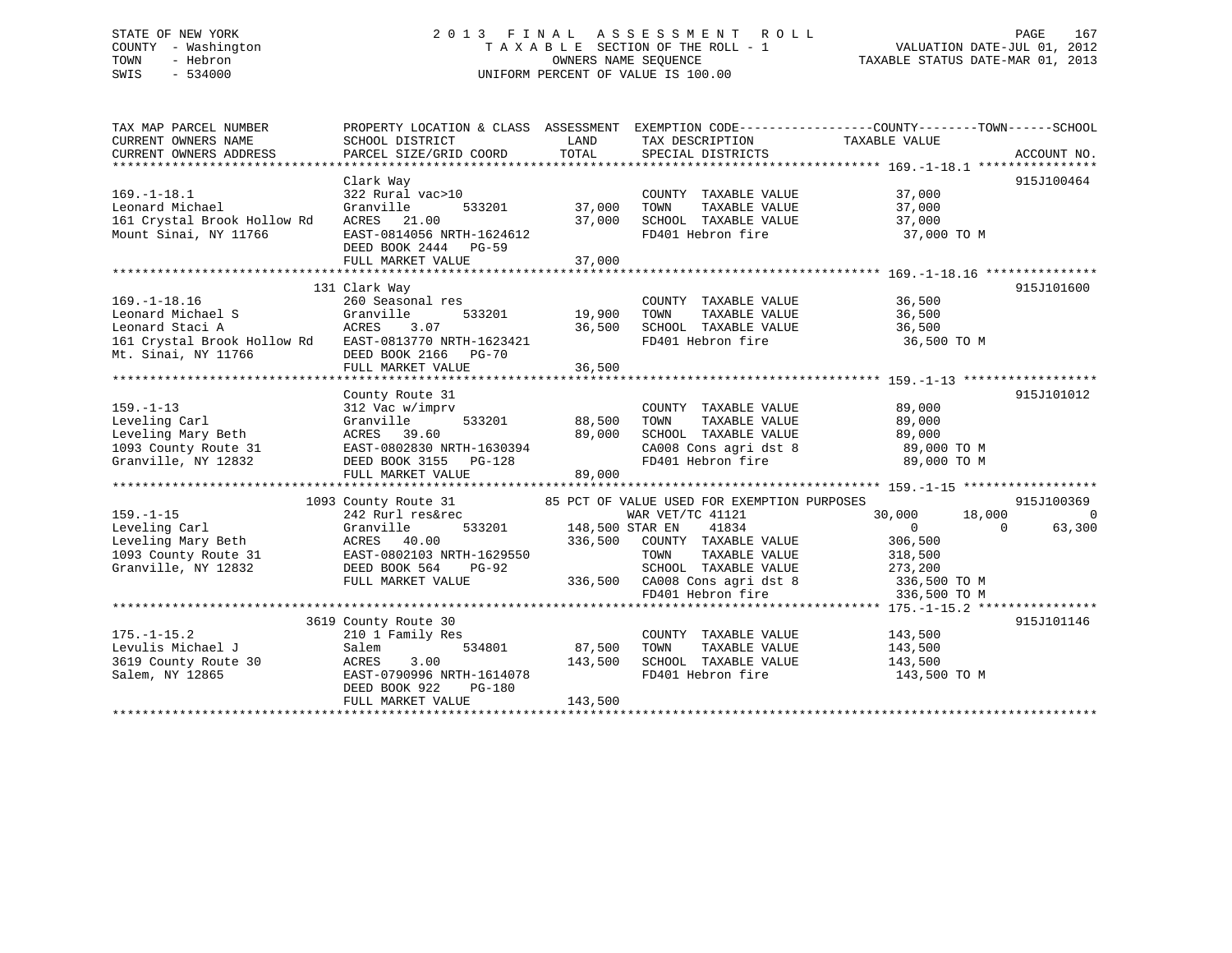# STATE OF NEW YORK 2 0 1 3 F I N A L A S S E S S M E N T R O L L PAGE 168 COUNTY - Washington T A X A B L E SECTION OF THE ROLL - 1 VALUATION DATE-JUL 01, 2012 TOWN - Hebron OWNERS NAME SEQUENCE TAXABLE STATUS DATE-MAR 01, 2013 SWIS - 534000 UNIFORM PERCENT OF VALUE IS 100.00

| TAX MAP PARCEL NUMBER                         | PROPERTY LOCATION & CLASS ASSESSMENT EXEMPTION CODE----------------COUNTY-------TOWN------SCHOOL |               |                                      |                            |             |
|-----------------------------------------------|--------------------------------------------------------------------------------------------------|---------------|--------------------------------------|----------------------------|-------------|
| CURRENT OWNERS NAME<br>CURRENT OWNERS ADDRESS | SCHOOL DISTRICT<br>PARCEL SIZE/GRID COORD                                                        | LAND<br>TOTAL | TAX DESCRIPTION<br>SPECIAL DISTRICTS | TAXABLE VALUE              | ACCOUNT NO. |
|                                               |                                                                                                  |               |                                      |                            |             |
|                                               | Patterson Hill Rd                                                                                |               |                                      |                            | 915J100618  |
| $183. - 1 - 34$                               | 322 Rural vac>10                                                                                 |               | 41720<br>AG DIST                     | 35,334<br>35,334           | 35,334      |
| Levy Joshua R                                 | 533401<br>Greenwich                                                                              | 86,500        | COUNTY TAXABLE VALUE                 | 51,166                     |             |
| PO Box 216                                    | ACRES 21.40                                                                                      | 86,500 TOWN   | TAXABLE VALUE                        | 51,166                     |             |
| Salem, NY 12865                               | EAST-0787820 NRTH-1599459                                                                        |               | SCHOOL TAXABLE VALUE                 | 51,166                     |             |
|                                               | DEED BOOK 492<br>PG-203                                                                          |               | CA004 Cons agri dst 4                | 51,166 TO M                |             |
| MAY BE SUBJECT TO PAYMENT                     | FULL MARKET VALUE                                                                                |               | 86,500<br>35,334 EX                  |                            |             |
| UNDER AGDIST LAW TIL 2017                     |                                                                                                  |               | FD401 Hebron fire                    | 86,500 TO M                |             |
|                                               |                                                                                                  |               |                                      |                            |             |
|                                               | Pine Hill Rd/e Off                                                                               |               |                                      |                            | 915J101007  |
| $169. - 1 - 10$                               | 314 Rural vac<10                                                                                 |               | COUNTY TAXABLE VALUE                 |                            |             |
| Lewin Robert M                                | 533201<br>Granville                                                                              | 25,000 TOWN   | TAXABLE VALUE                        | 25,000<br>25,000<br>25,000 |             |
| Bodle Ronald                                  | 506/187                                                                                          | 25,000        | SCHOOL TAXABLE VALUE                 | 25,000                     |             |
| 102 Lanes Pond Rd                             | 7.90<br>ACRES                                                                                    |               | FD401 Hebron fire                    | 25,000 TO M                |             |
| Northford, CT 06472                           | EAST-0813193 NRTH-1623307                                                                        |               |                                      |                            |             |
|                                               | DEED BOOK 526<br>PG-272                                                                          |               |                                      |                            |             |
|                                               | FULL MARKET VALUE                                                                                | 25,000        |                                      |                            |             |
|                                               |                                                                                                  |               |                                      |                            |             |
|                                               | Clark Way                                                                                        |               |                                      |                            | 915J101083  |
| $169. - 1 - 18.2$                             | 322 Rural vac>10                                                                                 |               | COUNTY TAXABLE VALUE                 | $\frac{21}{21}$ , 800      |             |
| Lewin William J Jr                            | 533201<br>Granville                                                                              | 21,800        | TAXABLE VALUE<br>TOWN                | 21,800                     |             |
| Lewin Robert M                                | 591/176                                                                                          | 21,800        | SCHOOL TAXABLE VALUE                 | 21,800                     |             |
| Bodle Ronald P                                | ACRES 10.40                                                                                      |               | FD401 Hebron fire                    | 21,800 TO M                |             |
| 102 Lanes Pond Rd                             | EAST-0813309 NRTH-1623963                                                                        |               |                                      |                            |             |
| Northford, CT 06472                           | DEED BOOK 591<br>PG-173                                                                          |               |                                      |                            |             |
|                                               |                                                                                                  | 21,800        |                                      |                            |             |
|                                               |                                                                                                  |               |                                      |                            |             |
|                                               | 7033 State Route 22                                                                              |               |                                      |                            | 915J100329  |
| $161. - 2 - 14$                               | 210 1 Family Res                                                                                 |               | COUNTY TAXABLE VALUE                 | 81,000                     |             |
| Lewis Frank E                                 | 533201<br>Granville                                                                              | 31,600        | TAXABLE VALUE<br>TOWN                | 81,000                     |             |
| Lewis Sherry Lynn                             | Lewis Sub/ 29/79                                                                                 | 81,000        | SCHOOL TAXABLE VALUE                 | 81,000                     |             |
| 1003 Danby Pawlet Rd                          | FRNT 155.00 DPTH 254.00                                                                          |               | FD401 Hebron fire                    | 81,000 TO M                |             |
| Danby, VT 05739                               | EAST-0817459 NRTH-1627221                                                                        |               |                                      |                            |             |
|                                               | DEED BOOK 706<br>PG-146                                                                          |               |                                      |                            |             |
|                                               | FULL MARKET VALUE                                                                                | 81,000        |                                      |                            |             |
|                                               |                                                                                                  |               |                                      |                            |             |
|                                               | State Route 22                                                                                   |               |                                      |                            | 915J100324  |
| $161. - 2 - 15$                               | 314 Rural vac<10                                                                                 |               | COUNTY TAXABLE VALUE                 | 11,400                     |             |
| Lewis Frank E                                 | Granville<br>533201                                                                              | 11,400        | TOWN<br>TAXABLE VALUE                | 11,400                     |             |
| Lewis Sherry Lynn                             | ACRES<br>1.00                                                                                    | 11,400        | SCHOOL TAXABLE VALUE                 | 11,400                     |             |
| 1003 Danby Pawlet Rd                          | EAST-0817511 NRTH-1627342                                                                        |               | FD401 Hebron fire                    | 11,400 TO M                |             |
| Danby, VT 05739                               | DEED BOOK 2436 PG-91                                                                             |               |                                      |                            |             |
|                                               | FULL MARKET VALUE                                                                                | 11,400        |                                      |                            |             |
|                                               |                                                                                                  |               |                                      |                            |             |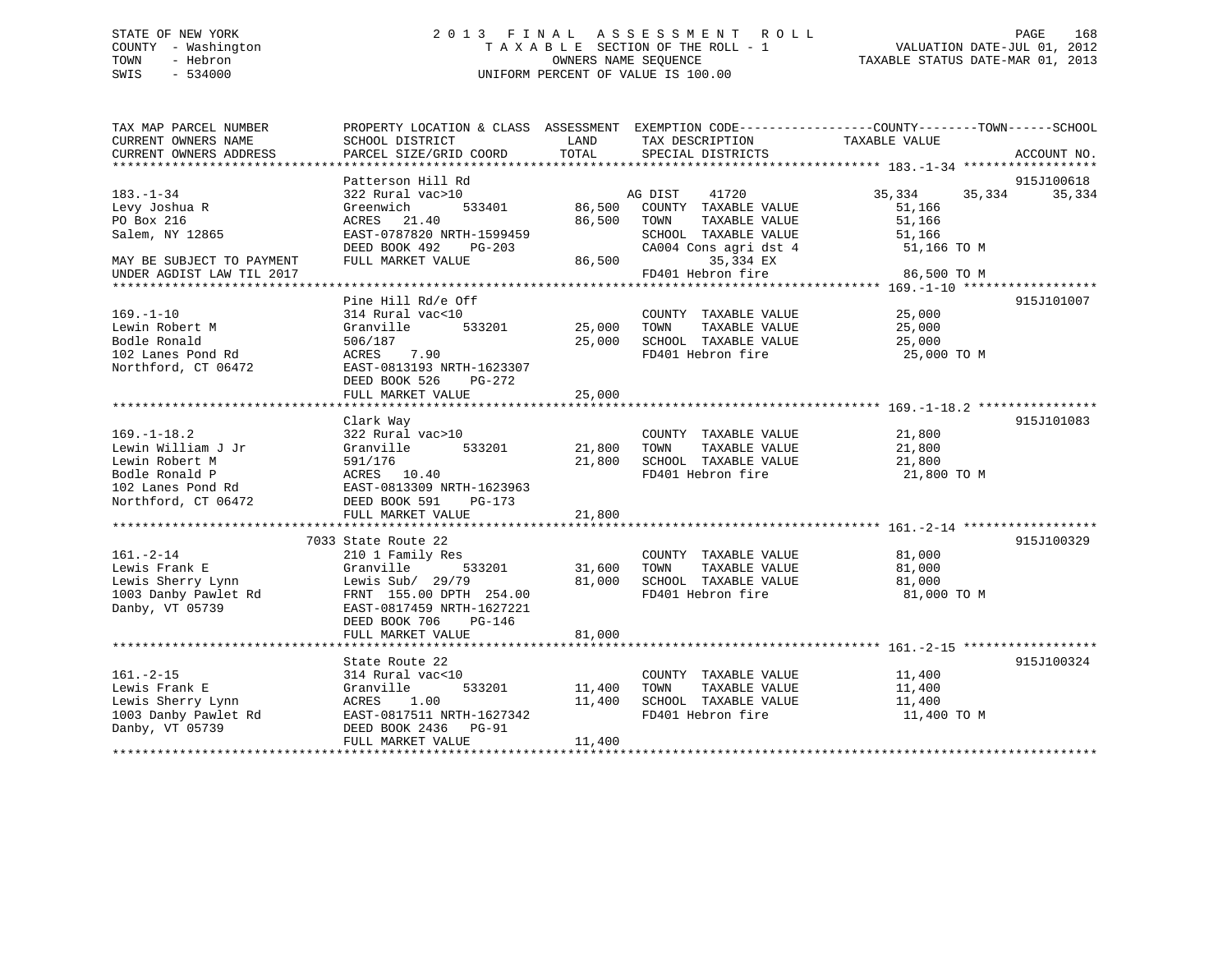# STATE OF NEW YORK 2 0 1 3 F I N A L A S S E S S M E N T R O L L PAGE 169 COUNTY - Washington T A X A B L E SECTION OF THE ROLL - 1 VALUATION DATE-JUL 01, 2012 TOWN - Hebron OWNERS NAME SEQUENCE TAXABLE STATUS DATE-MAR 01, 2013 SWIS - 534000 UNIFORM PERCENT OF VALUE IS 100.00

| TAX MAP PARCEL NUMBER<br>CURRENT OWNERS NAME<br>CURRENT OWNERS ADDRESS                                                   | SCHOOL DISTRICT<br>PARCEL SIZE/GRID COORD                                                                                                                                                                                                                                                                                                       | LAND<br>TOTAL                        | TAX DESCRIPTION<br>SPECIAL DISTRICTS                                                                                             | PROPERTY LOCATION & CLASS ASSESSMENT EXEMPTION CODE----------------COUNTY-------TOWN------SCHOOL<br>TAXABLE VALUE | ACCOUNT NO.                      |
|--------------------------------------------------------------------------------------------------------------------------|-------------------------------------------------------------------------------------------------------------------------------------------------------------------------------------------------------------------------------------------------------------------------------------------------------------------------------------------------|--------------------------------------|----------------------------------------------------------------------------------------------------------------------------------|-------------------------------------------------------------------------------------------------------------------|----------------------------------|
|                                                                                                                          |                                                                                                                                                                                                                                                                                                                                                 |                                      |                                                                                                                                  |                                                                                                                   |                                  |
| $144. - 1 - 38$<br>Lewis Marilyn A<br>Lewis Donald J<br>90 County Route 29<br>Granville, NY 12832<br>Granville, NY 12832 | County Route 29 S/off<br>314 Rural vac<10<br>Granville<br>533201<br>FRNT 180.00 DPTH 55.00<br>EAST-0822783 NRTH-1648910<br>DEED BOOK 463<br>PG-876                                                                                                                                                                                              | 190<br>190                           | COUNTY TAXABLE VALUE<br>TOWN<br>TAXABLE VALUE<br>SCHOOL TAXABLE VALUE<br>FD401 Hebron fire                                       | 190<br>190<br>190<br>190 TO M                                                                                     |                                  |
|                                                                                                                          | FULL MARKET VALUE                                                                                                                                                                                                                                                                                                                               | 190                                  |                                                                                                                                  |                                                                                                                   |                                  |
|                                                                                                                          |                                                                                                                                                                                                                                                                                                                                                 |                                      |                                                                                                                                  |                                                                                                                   |                                  |
|                                                                                                                          | 66 First Light Rd                                                                                                                                                                                                                                                                                                                               |                                      |                                                                                                                                  |                                                                                                                   | 915J100130                       |
| $169. - 1 - 1$<br>Leyden Barbara<br>Leyden Barbara<br>66 First Light Rd<br>Salem, NY 12865                               | 210 1 Family Res<br>Salem<br>534801<br>5.98<br>ACRES<br>EAST-0804678 NRTH-1622469<br>DEED BOOK 750<br>PG-327<br>FULL MARKET VALUE                                                                                                                                                                                                               | 137,000<br>137,000                   | STAR B<br>41854<br>43,500 COUNTY TAXABLE VALUE<br>TAXABLE VALUE<br>TOWN<br>SCHOOL TAXABLE VALUE 107,000<br>FD401 Hebron fire     | $\overline{0}$<br>$\Omega$<br>137,000<br>137,000<br>137,000 TO M                                                  | 30,000                           |
|                                                                                                                          |                                                                                                                                                                                                                                                                                                                                                 |                                      |                                                                                                                                  |                                                                                                                   |                                  |
| $152. - 2 - 33.1$<br>Liebig Kenneth L<br>Liebig Renee G<br>370 Lang Hill Rd<br>Granville, NY 12832                       | 1731 County Route 31<br>112 Dairy farm<br>Granville<br>ACRES 143.00<br>EAST-0812656 NRTH-1639017<br>DEED BOOK 1874 PG-1<br>FULL MARKET VALUE                                                                                                                                                                                                    | 533201 323,800<br>416,500<br>416,500 | AG DIST<br>41720<br>COUNTY TAXABLE VALUE<br>TOWN<br>TAXABLE VALUE<br>SCHOOL TAXABLE VALUE<br>CA008 Cons agri dst 8<br>215,247 EX | 215,247<br>215,247<br>201,253<br>201,253<br>201,253<br>201,253 TO M                                               | 915J100381<br>215,247            |
| MAY BE SUBJECT TO PAYMENT<br>UNDER AGDIST LAW TIL 2017                                                                   |                                                                                                                                                                                                                                                                                                                                                 |                                      | FD401 Hebron fire                                                                                                                | 416,500 TO M                                                                                                      |                                  |
|                                                                                                                          |                                                                                                                                                                                                                                                                                                                                                 |                                      |                                                                                                                                  |                                                                                                                   |                                  |
| $152. - 2 - 33.6$<br>Liebig Kenneth L<br>Liebig Renee G<br>370 Lang Hill Rd<br>Granville, NY 12832 DEED BOOK 903         | 370 Lang Hill Rd<br>210 1 Family Res<br>Granville<br>ACRES 1.00<br>EAST-0812378 NRTH-1638804<br>PG-284<br>FULL MARKET VALUE                                                                                                                                                                                                                     | 533201 5,000<br>148,100              | STAR B<br>41854<br>COUNTY TAXABLE VALUE<br>TOWN<br>TAXABLE VALUE<br>SCHOOL TAXABLE VALUE<br>148,100 FD401 Hebron fire            | $\overline{0}$<br>$\Omega$<br>148,100<br>148,100<br>118,100<br>CA008 Cons agri dst 8 148,100 TO M<br>148,100 TO M | 30,000                           |
|                                                                                                                          |                                                                                                                                                                                                                                                                                                                                                 |                                      |                                                                                                                                  |                                                                                                                   |                                  |
| $152. - 1 - 10$<br>Liebig Truman T Jr<br>Liebig Diane J<br>1426 County Route 31<br>Granville, NY 12832                   | 1426 County Route 31 91 PCT OF VALUE USED FOR EXEMPTION PURPOSES<br>281 Multiple res WAR VET/TC 41121<br>281 Multiple res<br>Granville<br>FRNT 268.00 DPTH 254.00 216,500 COUNTY TAXABLE VALUE<br>FRNT 268.00 DPIN 253.00<br>EAST-0806049 NRTH-1637603<br>Compare the SAST-0806049 NRTH-1637603<br>DEED BOOK 475<br>PG-812<br>FULL MARKET VALUE | 533201 28,400 STAR B                 | WAR VET/TC 41121<br>41854<br>TOWN<br>TAXABLE VALUE<br>SCHOOL TAXABLE VALUE<br>216,500 FD401 Hebron fire                          | 18,000<br>29,552<br>$\overline{0}$<br>$\Omega$<br>186,948<br>198,500<br>186,500<br>216,500 TO M                   | 915J100380<br>$\Omega$<br>30,000 |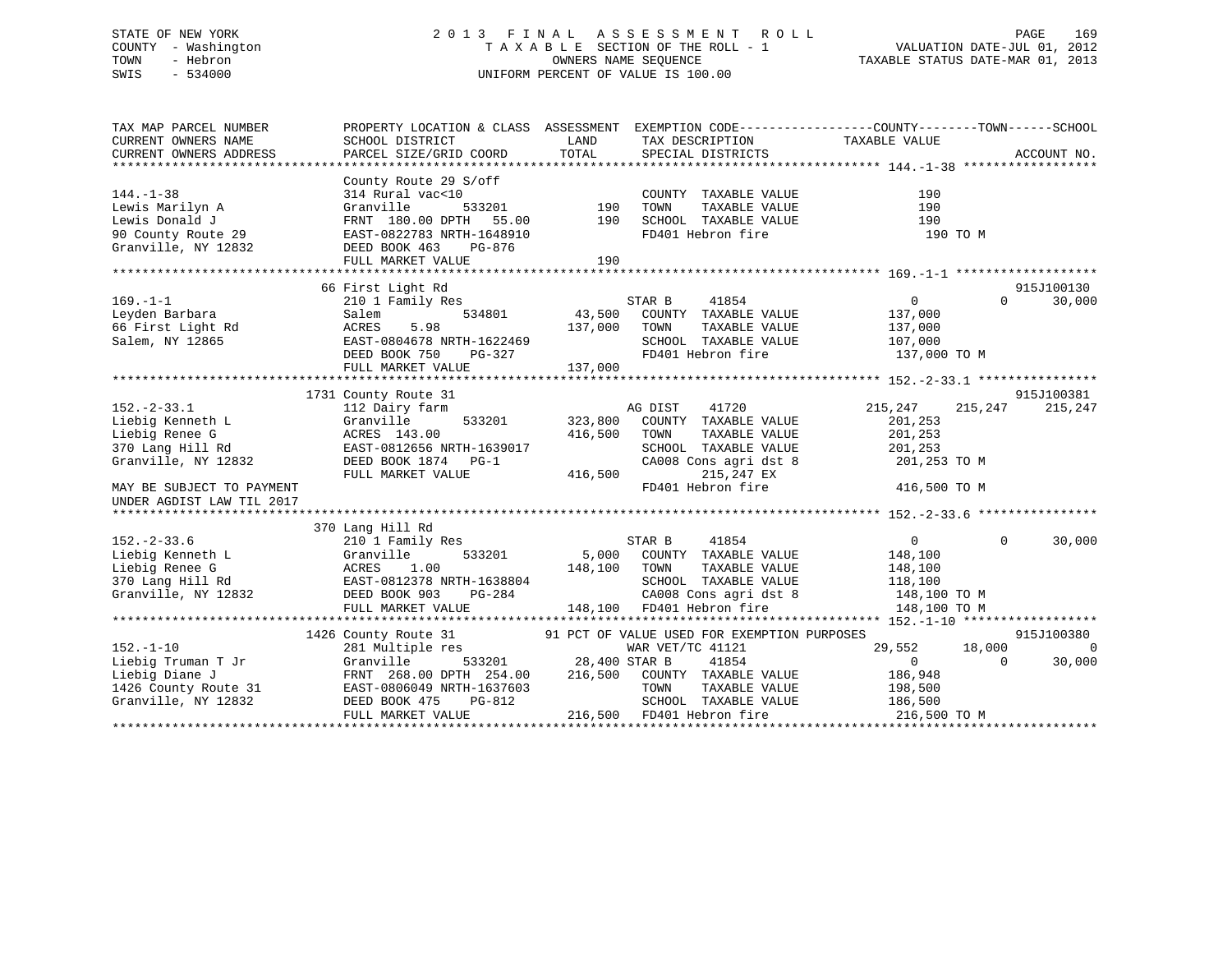# STATE OF NEW YORK 2 0 1 3 F I N A L A S S E S S M E N T R O L L PAGE 170 COUNTY - Washington T A X A B L E SECTION OF THE ROLL - 1 VALUATION DATE-JUL 01, 2012 TOWN - Hebron OWNERS NAME SEQUENCE TAXABLE STATUS DATE-MAR 01, 2013 SWIS - 534000 UNIFORM PERCENT OF VALUE IS 100.00

| TAX MAP PARCEL NUMBER<br>CURRENT OWNERS NAME<br>CURRENT OWNERS ADDRESS                                                                     | PROPERTY LOCATION & CLASS ASSESSMENT EXEMPTION CODE----------------COUNTY-------TOWN------SCHOOL<br>SCHOOL DISTRICT<br>PARCEL SIZE/GRID COORD                                            | LAND<br>TOTAL                 | TAX DESCRIPTION<br>SPECIAL DISTRICTS                                                                                                                 | TAXABLE VALUE                                                                                   | ACCOUNT NO.           |
|--------------------------------------------------------------------------------------------------------------------------------------------|------------------------------------------------------------------------------------------------------------------------------------------------------------------------------------------|-------------------------------|------------------------------------------------------------------------------------------------------------------------------------------------------|-------------------------------------------------------------------------------------------------|-----------------------|
|                                                                                                                                            |                                                                                                                                                                                          |                               |                                                                                                                                                      |                                                                                                 |                       |
| $151. - 1 - 7.3$<br>Lindgren Ronald C<br>Lindgren Virginia M<br>1420 Big Burch Hill Rd<br>Granville, NY 12832                              | Big Burch Hill Rd<br>105 Vac farmland<br>Granville<br>533201<br>98.06 Ad<br>ACRES 90.10<br>EAST-0803898 NRTH-1641580                                                                     | 228,700<br>232,500            | 41720<br>AG DIST<br>COUNTY TAXABLE VALUE<br>TOWN<br>TAXABLE VALUE<br>SCHOOL TAXABLE VALUE<br>CA008 Cons agri dst 8                                   | 141,160<br>141,160<br>91,340<br>91,340<br>91,340<br>91,340 TO M                                 | 915J101281<br>141,160 |
| MAY BE SUBJECT TO PAYMENT<br>UNDER AGDIST LAW TIL 2017                                                                                     | DEED BOOK 483<br>PG-127<br>FULL MARKET VALUE                                                                                                                                             |                               | 141,160 EX<br>232,500 FD401 Hebron fire                                                                                                              | 232,500 TO M                                                                                    |                       |
|                                                                                                                                            |                                                                                                                                                                                          |                               |                                                                                                                                                      |                                                                                                 |                       |
| $151. - 1 - 7.4$<br>Lindgren Ronald C<br>Lindgren Virginia M<br>1420 Big Burch Hill Rd<br>Granville, NY 12832<br>MAY BE SUBJECT TO PAYMENT | Liebig Rd<br>105 Vac farmland<br>533201<br>Granville<br>ACRES<br>33.50<br>EAST-0804979 NRTH-1642652<br>DEED BOOK 483<br>PG-127<br>FULL MARKET VALUE                                      | 109,500<br>109,500<br>109,500 | 41720<br>AG DIST<br>COUNTY TAXABLE VALUE<br>TOWN<br>TAXABLE VALUE<br>SCHOOL TAXABLE VALUE<br>CA008 Cons agri dst 8<br>96,105 EX<br>FD401 Hebron fire | 96,105<br>96,105<br>13,395<br>13,395<br>13,395<br>13,395 TO M<br>109,500 TO M                   | 915J101282<br>96,105  |
| UNDER AGDIST LAW TIL 2017                                                                                                                  |                                                                                                                                                                                          |                               |                                                                                                                                                      |                                                                                                 |                       |
|                                                                                                                                            |                                                                                                                                                                                          |                               |                                                                                                                                                      |                                                                                                 |                       |
|                                                                                                                                            | 1420 Big Burch Hill Rd                                                                                                                                                                   |                               |                                                                                                                                                      |                                                                                                 | 915J100099            |
| $152. - 1 - 1$<br>Lindgren Ronald C<br>Lindgren Virginia M<br>1420 Big Burch Hill Rd<br>Granville, NY 12832                                | 112 Dairy farm<br>Granville<br>533201<br>ACRES 46.10<br>EAST-0805048 NRTH-1639542<br>DEED BOOK 483<br>PG-124<br>FULL MARKET VALUE                                                        | 160,700 STAR B                | AG DIST<br>41720<br>41854<br>275,500 COUNTY TAXABLE VALUE<br>TOWN<br>TAXABLE VALUE<br>SCHOOL TAXABLE VALUE<br>275,500 CA008 Cons agri dst 8          | 85,372<br>85,372<br>$\overline{0}$<br>$\Omega$<br>190,128<br>190,128<br>160,128<br>190,128 TO M | 85,372<br>30,000      |
| MAY BE SUBJECT TO PAYMENT<br>UNDER AGDIST LAW TIL 2017                                                                                     |                                                                                                                                                                                          |                               | 85,372 EX<br>FD401 Hebron fire                                                                                                                       | 275,500 TO M                                                                                    |                       |
|                                                                                                                                            |                                                                                                                                                                                          |                               |                                                                                                                                                      | **************** 169. -1-18.20 **************                                                   |                       |
| $169. - 1 - 18.20$<br>Lindsay John M<br>15 Jones Ave<br>Hudson Falls, NY 12839                                                             | State Route 22<br>314 Rural vac<10<br>Granville<br>533201<br>FRNT 150.00 DPTH 174.00<br>ACRES<br>0.60<br>EAST-0816232 NRTH-1623783<br>DEED BOOK 2297<br>PG-326<br>FULL MARKET VALUE      | 6,100<br>6,100<br>6,100       | COUNTY TAXABLE VALUE<br>TOWN<br>TAXABLE VALUE<br>SCHOOL TAXABLE VALUE<br>FD401 Hebron fire                                                           | 6,100<br>6,100<br>6,100<br>6,100 TO M                                                           | 915J101728            |
|                                                                                                                                            |                                                                                                                                                                                          |                               |                                                                                                                                                      |                                                                                                 |                       |
| $169. - 1 - 18.23$<br>Lindsay John M<br>15 Jones Ave<br>Hudson Falls, NY 12839                                                             | 6879 State Route 22<br>314 Rural vac<10<br>533201<br>Granville<br>FRNT 156.00 DPTH 156.00<br>ACRES<br>0.56<br>EAST-0816185 NRTH-1623630<br>DEED BOOK 2297<br>PG-330<br>FULL MARKET VALUE | 4,200<br>4,200<br>4,200       | COUNTY TAXABLE VALUE<br>TAXABLE VALUE<br>TOWN<br>SCHOOL TAXABLE VALUE<br>FD401 Hebron fire                                                           | 4,200<br>4,200<br>4,200<br>4,200 TO M                                                           | 915J101788            |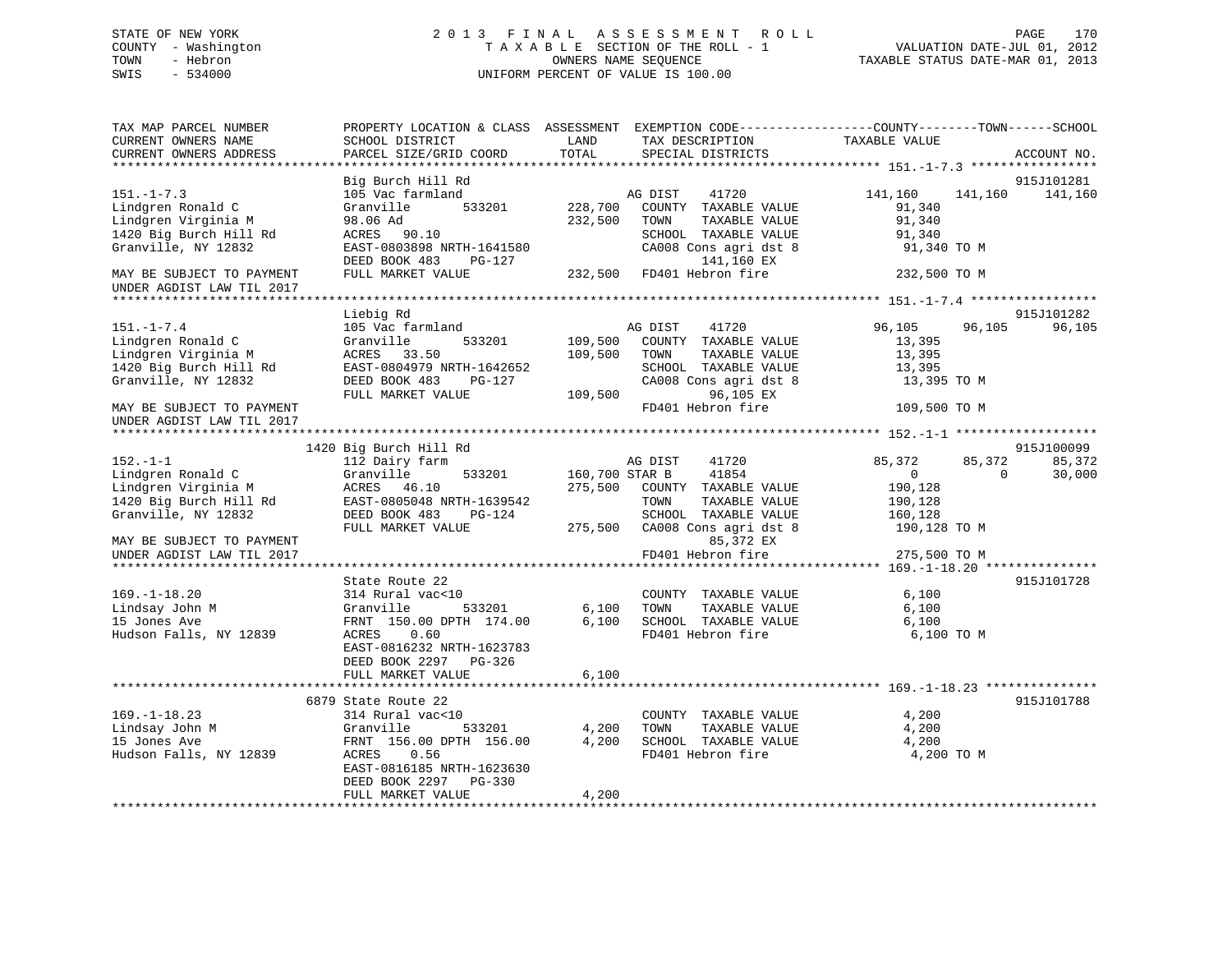# STATE OF NEW YORK 2 0 1 3 F I N A L A S S E S S M E N T R O L L PAGE 171 COUNTY - Washington T A X A B L E SECTION OF THE ROLL - 1 VALUATION DATE-JUL 01, 2012 TOWN - Hebron OWNERS NAME SEQUENCE TAXABLE STATUS DATE-MAR 01, 2013 SWIS - 534000 UNIFORM PERCENT OF VALUE IS 100.00

| ACCOUNT NO.<br>1468 County Route 31<br>915J100337<br>$152. - 1 - 16$<br>242 Rurl res&rec<br>COUNTY TAXABLE VALUE<br>191,500<br>Granville<br>533201<br>83,000<br>TAXABLE VALUE<br>Liner Mitchell<br>TOWN<br>191,500<br>191,500<br>Liner Laurie<br>ACRES 10.20<br>191,500<br>SCHOOL TAXABLE VALUE<br>SCHOOL Income.<br>CA008 Cons agri dst 8<br>191,500 TO M<br>191,500 TO M<br>191,500<br>FULL MARKET VALUE<br>915J100384<br>315 Allen Rd<br>312 Vac w/imprv - WTRFNT<br>29,500<br>$185. - 1 - 6.1$<br>COUNTY TAXABLE VALUE<br>Little Robert K<br>534801<br>29,000<br>TOWN<br>TAXABLE VALUE<br>29,500<br>Salem<br>PO Box 331<br>2.60<br>29,500<br>SCHOOL TAXABLE VALUE<br>29,500<br>ACRES<br>FD401 Hebron fire<br>Argyle, NY 12809<br>EAST-0809741 NRTH-1609337<br>29,500 TO M<br>DEED BOOK 492<br>PG-694<br>29,500<br>FULL MARKET VALUE<br>915J100361<br>78 South Grimes Hill Rd<br>FOR 480A 47460<br>$160. -2 - 7$<br>108,250<br>108,250<br>108,250<br>242 Rurl res&rec<br>533201 362,700 COUNTY TAXABLE VALUE<br>Granville<br>472,250<br>LLMS Manage.Comp.Inc.<br>205 W 89th St Apt 11S<br>472,250<br>ACRES 174.17<br>580,500<br>TOWN<br>TOWN      TAXABLE VALUE<br>SCHOOL   TAXABLE VALUE<br>472,250<br>EAST-0815977 NRTH-1629074<br>New York, NY 10024<br>DEED BOOK 2632 PG-108<br>CA008 Cons agri dst 8 580,500 TO M<br>%-108 CA008 Cons agri dst 8<br>580,500 FD401 Hebron fire<br>MAY BE SUBJECT TO PAYMENT<br>FULL MARKET VALUE<br>580,500 TO M<br>UNDER RPTL480A UNTIL 2022<br>915J100386<br>Little Burch Hill Rd<br>105 Vac farmland<br>AG DIST<br>41720<br>93,132<br>93,132<br>93,132<br>533801 121,500 COUNTY TAXABLE VALUE<br>Hartford<br>28,368<br>ACRES 86.40<br>121,500<br>TOWN<br>TAXABLE VALUE<br>28,368<br>EAST-0797386 NRTH-1630834<br>SCHOOL TAXABLE VALUE<br>28,368<br>CA008 Cons agri dst 8<br>28,368 TO M<br>DEED BOOK 2078 PG-49<br>121,500<br>93,132 EX<br>FULL MARKET VALUE<br>FD401 Hebron fire<br>121,500 TO M<br>915J100385<br>80 Little Burch Hill Rd<br>41854<br>$\overline{0}$<br>$\Omega$<br>30,000<br>STAR B<br>210 1 Family Res<br>533801<br>32,300 COUNTY TAXABLE VALUE<br>Hartford<br>75,500<br>ACRES<br>1.10<br>75,500<br>TOWN<br>TAXABLE VALUE<br>75,500<br>EAST-0798939 NRTH-1631443<br>SCHOOL TAXABLE VALUE<br>45,500<br>DEED BOOK 2069    PG-296<br>CA008 Cons agri dst 8<br>75,500 TO M<br>75,500 FD401 Hebron fire<br>FULL MARKET VALUE<br>75,500 TO M | TAX MAP PARCEL NUMBER<br>CURRENT OWNERS NAME | PROPERTY LOCATION & CLASS ASSESSMENT EXEMPTION CODE---------------COUNTY-------TOWN-----SCHOOL<br>SCHOOL DISTRICT | LAND  | TAX DESCRIPTION   | TAXABLE VALUE |  |
|-----------------------------------------------------------------------------------------------------------------------------------------------------------------------------------------------------------------------------------------------------------------------------------------------------------------------------------------------------------------------------------------------------------------------------------------------------------------------------------------------------------------------------------------------------------------------------------------------------------------------------------------------------------------------------------------------------------------------------------------------------------------------------------------------------------------------------------------------------------------------------------------------------------------------------------------------------------------------------------------------------------------------------------------------------------------------------------------------------------------------------------------------------------------------------------------------------------------------------------------------------------------------------------------------------------------------------------------------------------------------------------------------------------------------------------------------------------------------------------------------------------------------------------------------------------------------------------------------------------------------------------------------------------------------------------------------------------------------------------------------------------------------------------------------------------------------------------------------------------------------------------------------------------------------------------------------------------------------------------------------------------------------------------------------------------------------------------------------------------------------------------------------------------------------------------------------------------------------------------------------------------------------------------------------------------------------------------------------------------------------------------------------------|----------------------------------------------|-------------------------------------------------------------------------------------------------------------------|-------|-------------------|---------------|--|
|                                                                                                                                                                                                                                                                                                                                                                                                                                                                                                                                                                                                                                                                                                                                                                                                                                                                                                                                                                                                                                                                                                                                                                                                                                                                                                                                                                                                                                                                                                                                                                                                                                                                                                                                                                                                                                                                                                                                                                                                                                                                                                                                                                                                                                                                                                                                                                                                     | CURRENT OWNERS ADDRESS                       | PARCEL SIZE/GRID COORD                                                                                            | TOTAL | SPECIAL DISTRICTS |               |  |
|                                                                                                                                                                                                                                                                                                                                                                                                                                                                                                                                                                                                                                                                                                                                                                                                                                                                                                                                                                                                                                                                                                                                                                                                                                                                                                                                                                                                                                                                                                                                                                                                                                                                                                                                                                                                                                                                                                                                                                                                                                                                                                                                                                                                                                                                                                                                                                                                     |                                              |                                                                                                                   |       |                   |               |  |
|                                                                                                                                                                                                                                                                                                                                                                                                                                                                                                                                                                                                                                                                                                                                                                                                                                                                                                                                                                                                                                                                                                                                                                                                                                                                                                                                                                                                                                                                                                                                                                                                                                                                                                                                                                                                                                                                                                                                                                                                                                                                                                                                                                                                                                                                                                                                                                                                     |                                              |                                                                                                                   |       |                   |               |  |
|                                                                                                                                                                                                                                                                                                                                                                                                                                                                                                                                                                                                                                                                                                                                                                                                                                                                                                                                                                                                                                                                                                                                                                                                                                                                                                                                                                                                                                                                                                                                                                                                                                                                                                                                                                                                                                                                                                                                                                                                                                                                                                                                                                                                                                                                                                                                                                                                     |                                              |                                                                                                                   |       |                   |               |  |
|                                                                                                                                                                                                                                                                                                                                                                                                                                                                                                                                                                                                                                                                                                                                                                                                                                                                                                                                                                                                                                                                                                                                                                                                                                                                                                                                                                                                                                                                                                                                                                                                                                                                                                                                                                                                                                                                                                                                                                                                                                                                                                                                                                                                                                                                                                                                                                                                     |                                              |                                                                                                                   |       |                   |               |  |
|                                                                                                                                                                                                                                                                                                                                                                                                                                                                                                                                                                                                                                                                                                                                                                                                                                                                                                                                                                                                                                                                                                                                                                                                                                                                                                                                                                                                                                                                                                                                                                                                                                                                                                                                                                                                                                                                                                                                                                                                                                                                                                                                                                                                                                                                                                                                                                                                     |                                              |                                                                                                                   |       |                   |               |  |
|                                                                                                                                                                                                                                                                                                                                                                                                                                                                                                                                                                                                                                                                                                                                                                                                                                                                                                                                                                                                                                                                                                                                                                                                                                                                                                                                                                                                                                                                                                                                                                                                                                                                                                                                                                                                                                                                                                                                                                                                                                                                                                                                                                                                                                                                                                                                                                                                     |                                              |                                                                                                                   |       |                   |               |  |
|                                                                                                                                                                                                                                                                                                                                                                                                                                                                                                                                                                                                                                                                                                                                                                                                                                                                                                                                                                                                                                                                                                                                                                                                                                                                                                                                                                                                                                                                                                                                                                                                                                                                                                                                                                                                                                                                                                                                                                                                                                                                                                                                                                                                                                                                                                                                                                                                     |                                              |                                                                                                                   |       |                   |               |  |
|                                                                                                                                                                                                                                                                                                                                                                                                                                                                                                                                                                                                                                                                                                                                                                                                                                                                                                                                                                                                                                                                                                                                                                                                                                                                                                                                                                                                                                                                                                                                                                                                                                                                                                                                                                                                                                                                                                                                                                                                                                                                                                                                                                                                                                                                                                                                                                                                     |                                              |                                                                                                                   |       |                   |               |  |
|                                                                                                                                                                                                                                                                                                                                                                                                                                                                                                                                                                                                                                                                                                                                                                                                                                                                                                                                                                                                                                                                                                                                                                                                                                                                                                                                                                                                                                                                                                                                                                                                                                                                                                                                                                                                                                                                                                                                                                                                                                                                                                                                                                                                                                                                                                                                                                                                     |                                              |                                                                                                                   |       |                   |               |  |
|                                                                                                                                                                                                                                                                                                                                                                                                                                                                                                                                                                                                                                                                                                                                                                                                                                                                                                                                                                                                                                                                                                                                                                                                                                                                                                                                                                                                                                                                                                                                                                                                                                                                                                                                                                                                                                                                                                                                                                                                                                                                                                                                                                                                                                                                                                                                                                                                     |                                              |                                                                                                                   |       |                   |               |  |
|                                                                                                                                                                                                                                                                                                                                                                                                                                                                                                                                                                                                                                                                                                                                                                                                                                                                                                                                                                                                                                                                                                                                                                                                                                                                                                                                                                                                                                                                                                                                                                                                                                                                                                                                                                                                                                                                                                                                                                                                                                                                                                                                                                                                                                                                                                                                                                                                     |                                              |                                                                                                                   |       |                   |               |  |
|                                                                                                                                                                                                                                                                                                                                                                                                                                                                                                                                                                                                                                                                                                                                                                                                                                                                                                                                                                                                                                                                                                                                                                                                                                                                                                                                                                                                                                                                                                                                                                                                                                                                                                                                                                                                                                                                                                                                                                                                                                                                                                                                                                                                                                                                                                                                                                                                     |                                              |                                                                                                                   |       |                   |               |  |
|                                                                                                                                                                                                                                                                                                                                                                                                                                                                                                                                                                                                                                                                                                                                                                                                                                                                                                                                                                                                                                                                                                                                                                                                                                                                                                                                                                                                                                                                                                                                                                                                                                                                                                                                                                                                                                                                                                                                                                                                                                                                                                                                                                                                                                                                                                                                                                                                     |                                              |                                                                                                                   |       |                   |               |  |
|                                                                                                                                                                                                                                                                                                                                                                                                                                                                                                                                                                                                                                                                                                                                                                                                                                                                                                                                                                                                                                                                                                                                                                                                                                                                                                                                                                                                                                                                                                                                                                                                                                                                                                                                                                                                                                                                                                                                                                                                                                                                                                                                                                                                                                                                                                                                                                                                     |                                              |                                                                                                                   |       |                   |               |  |
|                                                                                                                                                                                                                                                                                                                                                                                                                                                                                                                                                                                                                                                                                                                                                                                                                                                                                                                                                                                                                                                                                                                                                                                                                                                                                                                                                                                                                                                                                                                                                                                                                                                                                                                                                                                                                                                                                                                                                                                                                                                                                                                                                                                                                                                                                                                                                                                                     |                                              |                                                                                                                   |       |                   |               |  |
|                                                                                                                                                                                                                                                                                                                                                                                                                                                                                                                                                                                                                                                                                                                                                                                                                                                                                                                                                                                                                                                                                                                                                                                                                                                                                                                                                                                                                                                                                                                                                                                                                                                                                                                                                                                                                                                                                                                                                                                                                                                                                                                                                                                                                                                                                                                                                                                                     |                                              |                                                                                                                   |       |                   |               |  |
|                                                                                                                                                                                                                                                                                                                                                                                                                                                                                                                                                                                                                                                                                                                                                                                                                                                                                                                                                                                                                                                                                                                                                                                                                                                                                                                                                                                                                                                                                                                                                                                                                                                                                                                                                                                                                                                                                                                                                                                                                                                                                                                                                                                                                                                                                                                                                                                                     |                                              |                                                                                                                   |       |                   |               |  |
|                                                                                                                                                                                                                                                                                                                                                                                                                                                                                                                                                                                                                                                                                                                                                                                                                                                                                                                                                                                                                                                                                                                                                                                                                                                                                                                                                                                                                                                                                                                                                                                                                                                                                                                                                                                                                                                                                                                                                                                                                                                                                                                                                                                                                                                                                                                                                                                                     |                                              |                                                                                                                   |       |                   |               |  |
|                                                                                                                                                                                                                                                                                                                                                                                                                                                                                                                                                                                                                                                                                                                                                                                                                                                                                                                                                                                                                                                                                                                                                                                                                                                                                                                                                                                                                                                                                                                                                                                                                                                                                                                                                                                                                                                                                                                                                                                                                                                                                                                                                                                                                                                                                                                                                                                                     |                                              |                                                                                                                   |       |                   |               |  |
|                                                                                                                                                                                                                                                                                                                                                                                                                                                                                                                                                                                                                                                                                                                                                                                                                                                                                                                                                                                                                                                                                                                                                                                                                                                                                                                                                                                                                                                                                                                                                                                                                                                                                                                                                                                                                                                                                                                                                                                                                                                                                                                                                                                                                                                                                                                                                                                                     |                                              |                                                                                                                   |       |                   |               |  |
|                                                                                                                                                                                                                                                                                                                                                                                                                                                                                                                                                                                                                                                                                                                                                                                                                                                                                                                                                                                                                                                                                                                                                                                                                                                                                                                                                                                                                                                                                                                                                                                                                                                                                                                                                                                                                                                                                                                                                                                                                                                                                                                                                                                                                                                                                                                                                                                                     |                                              |                                                                                                                   |       |                   |               |  |
|                                                                                                                                                                                                                                                                                                                                                                                                                                                                                                                                                                                                                                                                                                                                                                                                                                                                                                                                                                                                                                                                                                                                                                                                                                                                                                                                                                                                                                                                                                                                                                                                                                                                                                                                                                                                                                                                                                                                                                                                                                                                                                                                                                                                                                                                                                                                                                                                     |                                              |                                                                                                                   |       |                   |               |  |
|                                                                                                                                                                                                                                                                                                                                                                                                                                                                                                                                                                                                                                                                                                                                                                                                                                                                                                                                                                                                                                                                                                                                                                                                                                                                                                                                                                                                                                                                                                                                                                                                                                                                                                                                                                                                                                                                                                                                                                                                                                                                                                                                                                                                                                                                                                                                                                                                     |                                              |                                                                                                                   |       |                   |               |  |
|                                                                                                                                                                                                                                                                                                                                                                                                                                                                                                                                                                                                                                                                                                                                                                                                                                                                                                                                                                                                                                                                                                                                                                                                                                                                                                                                                                                                                                                                                                                                                                                                                                                                                                                                                                                                                                                                                                                                                                                                                                                                                                                                                                                                                                                                                                                                                                                                     |                                              |                                                                                                                   |       |                   |               |  |
|                                                                                                                                                                                                                                                                                                                                                                                                                                                                                                                                                                                                                                                                                                                                                                                                                                                                                                                                                                                                                                                                                                                                                                                                                                                                                                                                                                                                                                                                                                                                                                                                                                                                                                                                                                                                                                                                                                                                                                                                                                                                                                                                                                                                                                                                                                                                                                                                     |                                              |                                                                                                                   |       |                   |               |  |
|                                                                                                                                                                                                                                                                                                                                                                                                                                                                                                                                                                                                                                                                                                                                                                                                                                                                                                                                                                                                                                                                                                                                                                                                                                                                                                                                                                                                                                                                                                                                                                                                                                                                                                                                                                                                                                                                                                                                                                                                                                                                                                                                                                                                                                                                                                                                                                                                     |                                              |                                                                                                                   |       |                   |               |  |
|                                                                                                                                                                                                                                                                                                                                                                                                                                                                                                                                                                                                                                                                                                                                                                                                                                                                                                                                                                                                                                                                                                                                                                                                                                                                                                                                                                                                                                                                                                                                                                                                                                                                                                                                                                                                                                                                                                                                                                                                                                                                                                                                                                                                                                                                                                                                                                                                     | $159. - 1 - 7$                               |                                                                                                                   |       |                   |               |  |
|                                                                                                                                                                                                                                                                                                                                                                                                                                                                                                                                                                                                                                                                                                                                                                                                                                                                                                                                                                                                                                                                                                                                                                                                                                                                                                                                                                                                                                                                                                                                                                                                                                                                                                                                                                                                                                                                                                                                                                                                                                                                                                                                                                                                                                                                                                                                                                                                     | Lloyd Alan                                   |                                                                                                                   |       |                   |               |  |
|                                                                                                                                                                                                                                                                                                                                                                                                                                                                                                                                                                                                                                                                                                                                                                                                                                                                                                                                                                                                                                                                                                                                                                                                                                                                                                                                                                                                                                                                                                                                                                                                                                                                                                                                                                                                                                                                                                                                                                                                                                                                                                                                                                                                                                                                                                                                                                                                     | LLoyd Timothy                                |                                                                                                                   |       |                   |               |  |
|                                                                                                                                                                                                                                                                                                                                                                                                                                                                                                                                                                                                                                                                                                                                                                                                                                                                                                                                                                                                                                                                                                                                                                                                                                                                                                                                                                                                                                                                                                                                                                                                                                                                                                                                                                                                                                                                                                                                                                                                                                                                                                                                                                                                                                                                                                                                                                                                     | 80 Little Burch Hill Rd                      |                                                                                                                   |       |                   |               |  |
|                                                                                                                                                                                                                                                                                                                                                                                                                                                                                                                                                                                                                                                                                                                                                                                                                                                                                                                                                                                                                                                                                                                                                                                                                                                                                                                                                                                                                                                                                                                                                                                                                                                                                                                                                                                                                                                                                                                                                                                                                                                                                                                                                                                                                                                                                                                                                                                                     | Granville, NY 12832                          |                                                                                                                   |       |                   |               |  |
|                                                                                                                                                                                                                                                                                                                                                                                                                                                                                                                                                                                                                                                                                                                                                                                                                                                                                                                                                                                                                                                                                                                                                                                                                                                                                                                                                                                                                                                                                                                                                                                                                                                                                                                                                                                                                                                                                                                                                                                                                                                                                                                                                                                                                                                                                                                                                                                                     |                                              |                                                                                                                   |       |                   |               |  |
|                                                                                                                                                                                                                                                                                                                                                                                                                                                                                                                                                                                                                                                                                                                                                                                                                                                                                                                                                                                                                                                                                                                                                                                                                                                                                                                                                                                                                                                                                                                                                                                                                                                                                                                                                                                                                                                                                                                                                                                                                                                                                                                                                                                                                                                                                                                                                                                                     | MAY BE SUBJECT TO PAYMENT                    |                                                                                                                   |       |                   |               |  |
|                                                                                                                                                                                                                                                                                                                                                                                                                                                                                                                                                                                                                                                                                                                                                                                                                                                                                                                                                                                                                                                                                                                                                                                                                                                                                                                                                                                                                                                                                                                                                                                                                                                                                                                                                                                                                                                                                                                                                                                                                                                                                                                                                                                                                                                                                                                                                                                                     | UNDER AGDIST LAW TIL 2017                    |                                                                                                                   |       |                   |               |  |
|                                                                                                                                                                                                                                                                                                                                                                                                                                                                                                                                                                                                                                                                                                                                                                                                                                                                                                                                                                                                                                                                                                                                                                                                                                                                                                                                                                                                                                                                                                                                                                                                                                                                                                                                                                                                                                                                                                                                                                                                                                                                                                                                                                                                                                                                                                                                                                                                     |                                              |                                                                                                                   |       |                   |               |  |
|                                                                                                                                                                                                                                                                                                                                                                                                                                                                                                                                                                                                                                                                                                                                                                                                                                                                                                                                                                                                                                                                                                                                                                                                                                                                                                                                                                                                                                                                                                                                                                                                                                                                                                                                                                                                                                                                                                                                                                                                                                                                                                                                                                                                                                                                                                                                                                                                     |                                              |                                                                                                                   |       |                   |               |  |
|                                                                                                                                                                                                                                                                                                                                                                                                                                                                                                                                                                                                                                                                                                                                                                                                                                                                                                                                                                                                                                                                                                                                                                                                                                                                                                                                                                                                                                                                                                                                                                                                                                                                                                                                                                                                                                                                                                                                                                                                                                                                                                                                                                                                                                                                                                                                                                                                     | $159. - 1 - 8$                               |                                                                                                                   |       |                   |               |  |
|                                                                                                                                                                                                                                                                                                                                                                                                                                                                                                                                                                                                                                                                                                                                                                                                                                                                                                                                                                                                                                                                                                                                                                                                                                                                                                                                                                                                                                                                                                                                                                                                                                                                                                                                                                                                                                                                                                                                                                                                                                                                                                                                                                                                                                                                                                                                                                                                     | Lloyd Eric                                   |                                                                                                                   |       |                   |               |  |
|                                                                                                                                                                                                                                                                                                                                                                                                                                                                                                                                                                                                                                                                                                                                                                                                                                                                                                                                                                                                                                                                                                                                                                                                                                                                                                                                                                                                                                                                                                                                                                                                                                                                                                                                                                                                                                                                                                                                                                                                                                                                                                                                                                                                                                                                                                                                                                                                     | Lloyd Jean                                   |                                                                                                                   |       |                   |               |  |
|                                                                                                                                                                                                                                                                                                                                                                                                                                                                                                                                                                                                                                                                                                                                                                                                                                                                                                                                                                                                                                                                                                                                                                                                                                                                                                                                                                                                                                                                                                                                                                                                                                                                                                                                                                                                                                                                                                                                                                                                                                                                                                                                                                                                                                                                                                                                                                                                     | 80 Little Burch Hill Rd                      |                                                                                                                   |       |                   |               |  |
|                                                                                                                                                                                                                                                                                                                                                                                                                                                                                                                                                                                                                                                                                                                                                                                                                                                                                                                                                                                                                                                                                                                                                                                                                                                                                                                                                                                                                                                                                                                                                                                                                                                                                                                                                                                                                                                                                                                                                                                                                                                                                                                                                                                                                                                                                                                                                                                                     | Granville, NY 12832                          |                                                                                                                   |       |                   |               |  |
|                                                                                                                                                                                                                                                                                                                                                                                                                                                                                                                                                                                                                                                                                                                                                                                                                                                                                                                                                                                                                                                                                                                                                                                                                                                                                                                                                                                                                                                                                                                                                                                                                                                                                                                                                                                                                                                                                                                                                                                                                                                                                                                                                                                                                                                                                                                                                                                                     |                                              |                                                                                                                   |       |                   |               |  |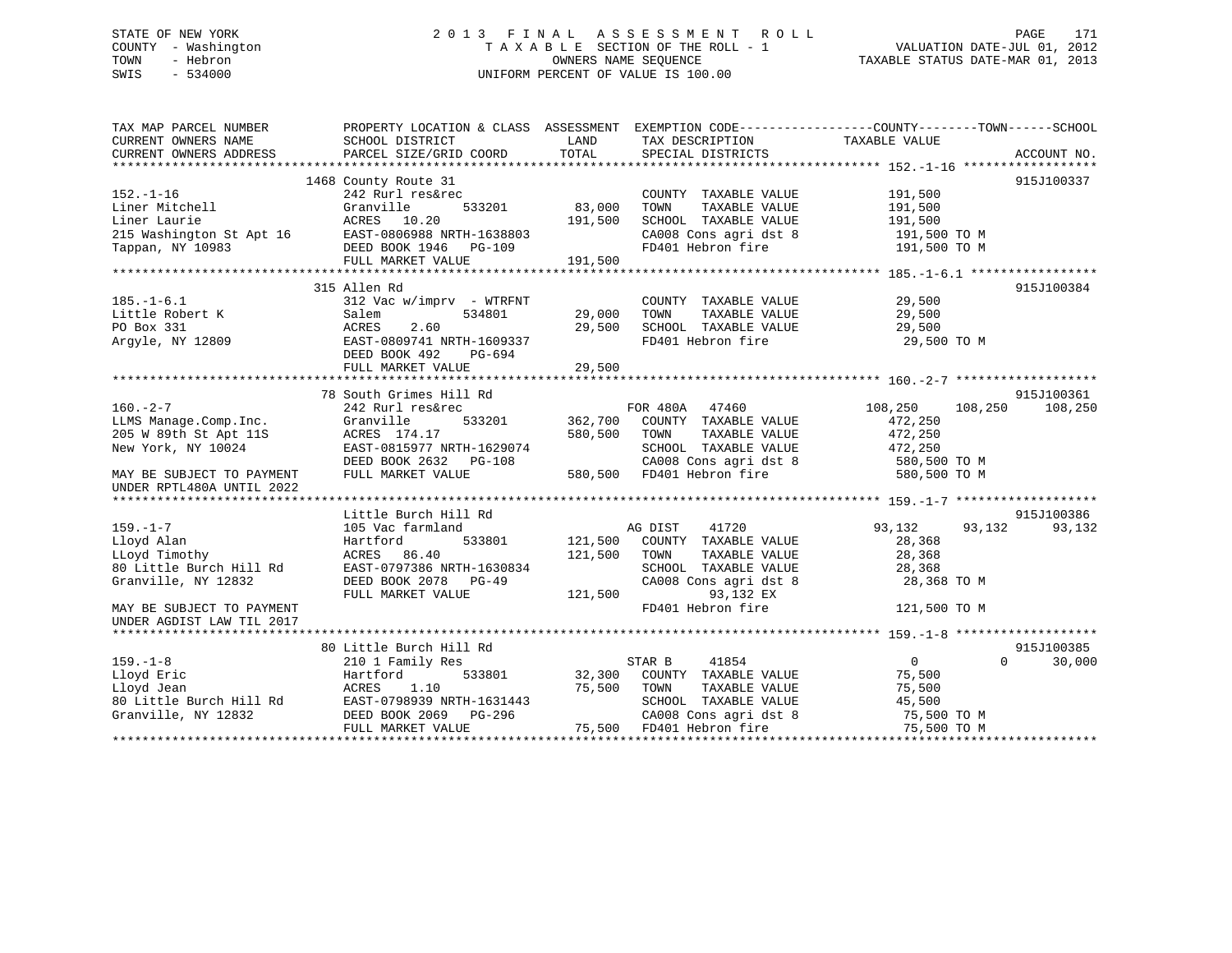# STATE OF NEW YORK 2 0 1 3 F I N A L A S S E S S M E N T R O L L PAGE 172 COUNTY - Washington T A X A B L E SECTION OF THE ROLL - 1 VALUATION DATE-JUL 01, 2012 TOWN - Hebron OWNERS NAME SEQUENCE TAXABLE STATUS DATE-MAR 01, 2013 SWIS - 534000 UNIFORM PERCENT OF VALUE IS 100.00

| TAX MAP PARCEL NUMBER     |                           |                |                               | PROPERTY LOCATION & CLASS ASSESSMENT EXEMPTION CODE----------------COUNTY-------TOWN------SCHOOL |                            |
|---------------------------|---------------------------|----------------|-------------------------------|--------------------------------------------------------------------------------------------------|----------------------------|
| CURRENT OWNERS NAME       | SCHOOL DISTRICT           | LAND           | TAX DESCRIPTION               | TAXABLE VALUE                                                                                    |                            |
| CURRENT OWNERS ADDRESS    | PARCEL SIZE/GRID COORD    | TOTAL          | SPECIAL DISTRICTS             |                                                                                                  | ACCOUNT NO.                |
|                           |                           |                |                               |                                                                                                  |                            |
|                           | 67 Little Burch Hill Rd   |                |                               |                                                                                                  | 915J100387                 |
| $159. - 1 - 9$            | 120 Field crops           |                | AG DIST<br>41720              | 93,625                                                                                           | 93,625<br>93,625           |
| Lloyd Timothy             | 533801<br>Hartford        | 160,000 STAR B | 41854                         | $\overline{0}$                                                                                   | $\Omega$<br>30,000         |
| LLoyd Alan                | ACRES 96.00               | 289,000        | COUNTY TAXABLE VALUE          | 195,375                                                                                          |                            |
| 80 Little Burch Hill Rd   | EAST-0799181 NRTH-1631572 |                | TOWN<br>TAXABLE VALUE         | 195,375                                                                                          |                            |
| Granville, NY 12832       | DEED BOOK 2069 PG-291     |                | SCHOOL TAXABLE VALUE          | $\frac{1}{165}$ , 375                                                                            |                            |
|                           | FULL MARKET VALUE         |                | 289,000 CA008 Cons agri dst 8 | 195,375 TO M                                                                                     |                            |
| MAY BE SUBJECT TO PAYMENT |                           |                | 93,625 EX                     |                                                                                                  |                            |
| UNDER AGDIST LAW TIL 2017 |                           |                | FD401 Hebron fire             | 289,000 TO M                                                                                     |                            |
|                           |                           |                |                               |                                                                                                  |                            |
|                           | County Route 31           |                |                               |                                                                                                  | 915J101208                 |
| $176. - 1 - 1.3$          | 105 Vac farmland          |                | AG DIST<br>41720              | 78,408<br>78,408                                                                                 | 78,408                     |
| Lloyd Timothy             | 534801<br>Salem           | 85,000         | COUNTY TAXABLE VALUE          | 6,592                                                                                            |                            |
| Lloyd Jean                | ACRES<br>20.70            | 85,000         | TAXABLE VALUE<br>TOWN         | 6,592                                                                                            |                            |
| 80 Little Burch Hill Rd   | EAST-0793879 NRTH-1613761 |                | SCHOOL TAXABLE VALUE          | 6,592                                                                                            |                            |
| Granville, NY 12832       | DEED BOOK 2069 PG-291     |                | CA008 Cons agri dst 8         | 6,592 ТО М                                                                                       |                            |
|                           | FULL MARKET VALUE         | 85,000         | 78,408 EX                     |                                                                                                  |                            |
| MAY BE SUBJECT TO PAYMENT |                           |                | FD401 Hebron fire             | 85,000 TO M                                                                                      |                            |
| UNDER AGDIST LAW TIL 2017 |                           |                |                               |                                                                                                  |                            |
|                           |                           |                |                               |                                                                                                  |                            |
|                           | 83&85 Clark Way           |                |                               |                                                                                                  | 915J101727                 |
| $169. - 1 - 18.19$        | 270 Mfg housing           |                | COUNTY TAXABLE VALUE          | 75,200                                                                                           |                            |
| Lobner Shane              | Granville<br>533201       | 17,400         | TAXABLE VALUE<br>TOWN         | 75,200                                                                                           |                            |
|                           |                           | 75,200         | SCHOOL TAXABLE VALUE          | 75,200                                                                                           |                            |
|                           |                           |                | FD401 Hebron fire             | 75,200 TO M                                                                                      |                            |
|                           | DEED BOOK 2555 PG-3       |                |                               |                                                                                                  |                            |
|                           |                           |                |                               |                                                                                                  |                            |
|                           |                           |                |                               |                                                                                                  |                            |
|                           | County Route 47           |                |                               |                                                                                                  | 915J101165                 |
| $183.2 - 1 - 8$           | 210 1 Family Res - WTRFNT |                | COUNTY TAXABLE VALUE          | 233,800                                                                                          |                            |
| Lombard Daniel            | 534801<br>Salem           | 151,600        | TAXABLE VALUE<br>TOWN         | 233,800                                                                                          |                            |
| Lombard Renee             | ACRES<br>1.32             | 233,800        | SCHOOL TAXABLE VALUE          | 233,800                                                                                          |                            |
| 7 Stone Pine Ln           | EAST-0787066 NRTH-1607847 |                | FD401 Hebron fire             | 233,800 TO M                                                                                     |                            |
| Queensbury, NY 12804      | DEED BOOK 1855 PG-213     |                |                               |                                                                                                  |                            |
|                           | FULL MARKET VALUE         | 233,800        |                               |                                                                                                  |                            |
|                           |                           |                |                               |                                                                                                  |                            |
|                           | 4004 County Route 30      |                |                               |                                                                                                  | 915J101672                 |
| $167. - 1 - 33.4$         | 210 1 Family Res          |                | AGED-CO<br>41802              | 75,950                                                                                           | $\Omega$<br>$\overline{0}$ |
| Long Glenn A              | 534801<br>Salem           |                | 37,800 AGED-SCH<br>41804      | $\Omega$                                                                                         | 32,550<br>$\mathbf 0$      |
| 4004 County Route 30      | Lot G                     |                | 41834<br>217,000 STAR EN      | $\mathbf 0$                                                                                      | $\Omega$<br>63,300         |
| Salem, NY 12865           | ACRES<br>5.50             |                | COUNTY TAXABLE VALUE          | 141,050                                                                                          |                            |
|                           | EAST-0788781 NRTH-1622377 |                | TOWN<br>TAXABLE VALUE         | 217,000                                                                                          |                            |
|                           | DEED BOOK 2689 PG-321     |                | SCHOOL TAXABLE VALUE          | 121,150                                                                                          |                            |
|                           | FULL MARKET VALUE         |                | 217,000 FD401 Hebron fire     | 217,000 TO M                                                                                     |                            |
|                           |                           |                |                               |                                                                                                  |                            |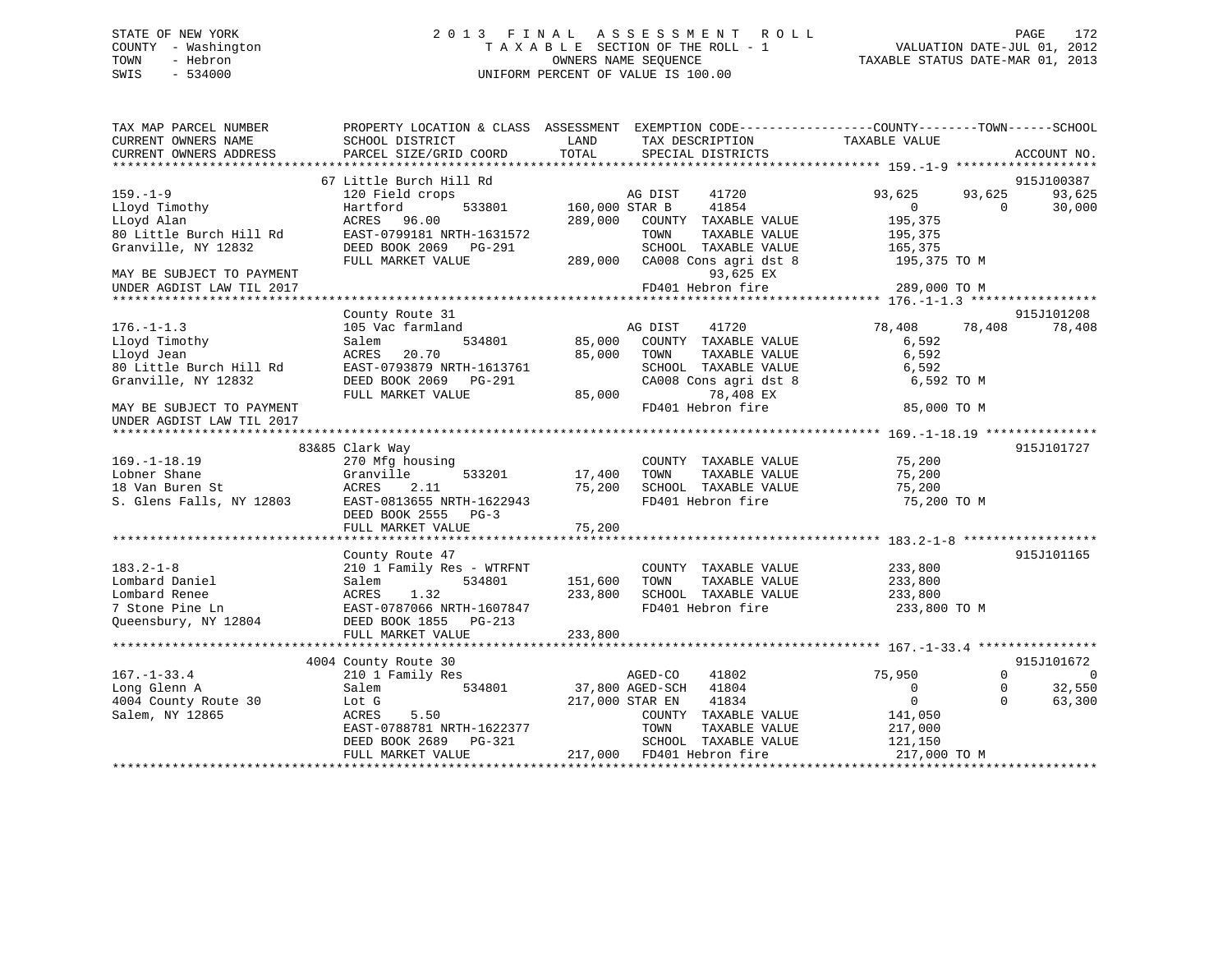# STATE OF NEW YORK 2 0 1 3 F I N A L A S S E S S M E N T R O L L PAGE 173 COUNTY - Washington T A X A B L E SECTION OF THE ROLL - 1 VALUATION DATE-JUL 01, 2012 TOWN - Hebron OWNERS NAME SEQUENCE TAXABLE STATUS DATE-MAR 01, 2013 SWIS - 534000 UNIFORM PERCENT OF VALUE IS 100.00

| TAX MAP PARCEL NUMBER<br>CURRENT OWNERS NAME<br>CURRENT OWNERS ADDRESS                                                   | PROPERTY LOCATION & CLASS ASSESSMENT<br>SCHOOL DISTRICT<br>PARCEL SIZE/GRID COORD                                                                                           | LAND<br>TAX DESCRIPTION<br>TOTAL<br>SPECIAL DISTRICTS                                                                                                           | EXEMPTION CODE-----------------COUNTY-------TOWN------SCHOOL<br>TAXABLE VALUE<br>ACCOUNT NO.                                   |
|--------------------------------------------------------------------------------------------------------------------------|-----------------------------------------------------------------------------------------------------------------------------------------------------------------------------|-----------------------------------------------------------------------------------------------------------------------------------------------------------------|--------------------------------------------------------------------------------------------------------------------------------|
| $176. - 1 - 1.4$<br>Longo John<br>Longo Carol<br>339 County Route 31<br>Salem, NY 12865<br>MAY BE SUBJECT TO PAYMENT     | 339 County Route 31<br>241 Rural res&ag<br>534801<br>Salem<br>ACRES 114.80 BANK<br>151<br>EAST-0792632 NRTH-1615257<br>DEED BOOK 958<br>$PG-309$<br>FULL MARKET VALUE       | AGRI-D IND 41730<br>398,500 STAR B<br>41854<br>493,500<br>COUNTY TAXABLE VALUE<br>TOWN<br>TAXABLE VALUE<br>SCHOOL TAXABLE VALUE<br>FD401 Hebron fire<br>493,500 | 915J101301<br>103,495<br>103,495<br>103,495<br>30,000<br>$\Omega$<br>$\Omega$<br>390,005<br>390,005<br>360,005<br>493,500 TO M |
| UNDER AGDIST LAW TIL 2020                                                                                                |                                                                                                                                                                             |                                                                                                                                                                 |                                                                                                                                |
| $152 - 2 - 8.7$<br>Loomis Raymond<br>PO Box 201<br>Granville, NY 12832                                                   | 111 Everetts Heights Way<br>210 1 Family Res<br>Granville<br>533201<br>ACRES<br>4.10<br>EAST-0809894 NRTH-1641701<br>DEED BOOK 582<br>PG-199<br>FULL MARKET VALUE           | STAR B<br>41854<br>148,000<br>COUNTY TAXABLE VALUE<br>TAXABLE VALUE<br>346,700<br>TOWN<br>SCHOOL TAXABLE VALUE<br>FD401 Hebron fire<br>346,700                  | 915J101269<br>$\overline{0}$<br>$\Omega$<br>30,000<br>346,700<br>346,700<br>316,700<br>346,700 TO M                            |
|                                                                                                                          |                                                                                                                                                                             |                                                                                                                                                                 |                                                                                                                                |
| $169. - 1 - 18.31$<br>Loren W Bartholomew Family<br>Attn: Marla Willette<br>22 Tanglewood Dr<br>So Glens Falls, NY 12803 | 118 Clark Way<br>314 Rural vac<10<br>Granville<br>533201<br>Ag Commit 663/183<br>2.58<br>ACRES<br>EAST-0814671 NRTH-1623664<br>DEED BOOK 866<br>PG-204<br>FULL MARKET VALUE | COUNTY TAXABLE VALUE<br>11,800<br>TOWN<br>TAXABLE VALUE<br>11,800<br>SCHOOL TAXABLE VALUE<br>FD401 Hebron fire<br>11,800                                        | 915J100464<br>11,800<br>11,800<br>11,800<br>11,800 TO M                                                                        |
|                                                                                                                          |                                                                                                                                                                             |                                                                                                                                                                 |                                                                                                                                |
| $161. - 1 - 3.4$<br>Losee Jeanette<br>7260 State Route 22<br>Granville, NY 12832                                         | 7260 State Route 22<br>210 1 Family Res<br>Granville<br>533201<br>ACRES<br>4.80<br>EAST-0818979 NRTH-1632233<br>DEED BOOK 2113<br>PG-174                                    | STAR B<br>41854<br>41,500<br>COUNTY TAXABLE VALUE<br>131,500<br>TAXABLE VALUE<br>TOWN<br>SCHOOL TAXABLE VALUE<br>FD401 Hebron fire                              | 30,000<br>$\overline{0}$<br>$\Omega$<br>131,500<br>131,500<br>101,500<br>131,500 TO M                                          |
|                                                                                                                          | FULL MARKET VALUE                                                                                                                                                           | 131,500                                                                                                                                                         |                                                                                                                                |
| $143. - 1 - 39.1$<br>Love William F<br>Love Marcia A<br>8 Barberry Mews<br>Medford, NJ 08055                             | Liebig Rd/e Off<br>314 Rural vac<10<br>533201<br>Granville<br>Lot 1<br>5.37<br>ACRES<br>EAST-0807487 NRTH-1645477<br>DEED BOOK 1743 PG-348                                  | AG DIST<br>41720<br>COUNTY TAXABLE VALUE<br>48,400<br>48,400<br>TAXABLE VALUE<br>TOWN<br>SCHOOL TAXABLE VALUE<br>FD401 Hebron fire                              | 915J101623<br>47,004<br>47,004<br>47,004<br>1,396<br>1,396<br>1,396<br>48,400 TO M                                             |
| MAY BE SUBJECT TO PAYMENT<br>UNDER AGDIST LAW TIL 2017                                                                   | FULL MARKET VALUE                                                                                                                                                           | 48,400                                                                                                                                                          |                                                                                                                                |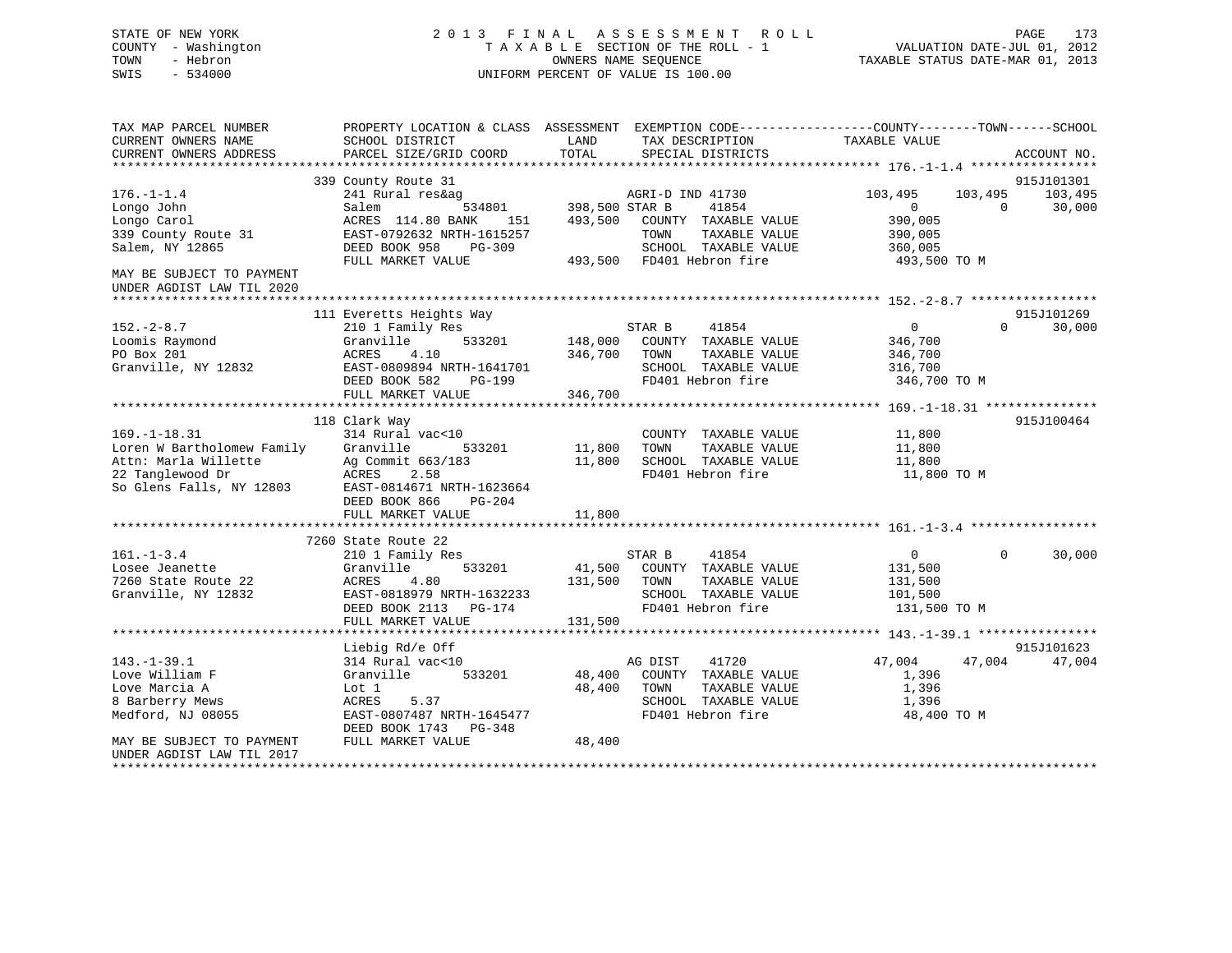# STATE OF NEW YORK 2 0 1 3 F I N A L A S S E S S M E N T R O L L PAGE 174 COUNTY - Washington T A X A B L E SECTION OF THE ROLL - 1 VALUATION DATE-JUL 01, 2012 TOWN - Hebron OWNERS NAME SEQUENCE TAXABLE STATUS DATE-MAR 01, 2013 SWIS - 534000 UNIFORM PERCENT OF VALUE IS 100.00

| TAX MAP PARCEL NUMBER<br>CURRENT OWNERS NAME | SCHOOL DISTRICT           | LAND          | TAX DESCRIPTION             | PROPERTY LOCATION & CLASS ASSESSMENT EXEMPTION CODE----------------COUNTY-------TOWN------SCHOOL<br>TAXABLE VALUE |
|----------------------------------------------|---------------------------|---------------|-----------------------------|-------------------------------------------------------------------------------------------------------------------|
| CURRENT OWNERS ADDRESS                       | PARCEL SIZE/GRID COORD    | TOTAL         | SPECIAL DISTRICTS           | ACCOUNT NO.                                                                                                       |
|                                              |                           |               |                             |                                                                                                                   |
|                                              | 75 Hebron Moors Way       |               |                             | 915J101635                                                                                                        |
| $143. - 1 - 39.13$                           | 210 1 Family Res          |               | COUNTY TAXABLE VALUE        | 165,000                                                                                                           |
| Love William F                               | Granville<br>533201       | 134,000       | TOWN<br>TAXABLE VALUE       | 165,000                                                                                                           |
| Love Marcia                                  | Subdiv Lot No 13          | 165,000       | SCHOOL TAXABLE VALUE        | 165,000                                                                                                           |
| 8 Barberry Mews                              | 8.59<br>ACRES             |               | FD401 Hebron fire           | 165,000 TO M                                                                                                      |
| Medford, NJ 08055                            | EAST-0807275 NRTH-1644937 |               |                             |                                                                                                                   |
|                                              | DEED BOOK 2208 PG-117     |               |                             |                                                                                                                   |
|                                              | FULL MARKET VALUE         | 165,000       |                             |                                                                                                                   |
|                                              |                           |               |                             |                                                                                                                   |
|                                              | Hebron Moors Way          |               |                             |                                                                                                                   |
| $143. - 1 - 39.16$                           | 322 Rural vac>10          |               | AGRI-D IND 41730            | 8,000<br>8,000<br>8,000                                                                                           |
| Love William F                               | Granville                 | 533201 61,800 | COUNTY TAXABLE VALUE        | 53,800                                                                                                            |
| Love Marcia                                  | lots 14-17                | 61,800        | TOWN<br>TAXABLE VALUE       | 53,800                                                                                                            |
| 8 Barberry Mews                              | ACRES 37.57               |               | SCHOOL TAXABLE VALUE        | 53,800                                                                                                            |
| Medford, NJ 08055                            | EAST-0807954 NRTH-1644429 |               | FD401 Hebron fire           | 61,800 TO M                                                                                                       |
|                                              | DEED BOOK 2208 PG-117     |               |                             |                                                                                                                   |
| MAY BE SUBJECT TO PAYMENT                    | FULL MARKET VALUE         | 61,800        |                             |                                                                                                                   |
| UNDER AGDIST LAW TIL 2020                    |                           |               |                             |                                                                                                                   |
|                                              |                           |               |                             |                                                                                                                   |
|                                              | 8 James Rd                |               |                             | 915J101456                                                                                                        |
| $159. - 1 - 39.1$                            | 210 1 Family Res          |               | 41854<br>STAR B             | $\overline{0}$<br>$\Omega$<br>30,000                                                                              |
| Loveland Melissa                             | 533801<br>Hartford        |               | 43,900 COUNTY TAXABLE VALUE | 66,000                                                                                                            |
| 8 James Rd                                   | ACRES<br>6.25             | 66,000        | TOWN<br>TAXABLE VALUE       | 66,000                                                                                                            |
| Salem, NY 12865                              | EAST-0792131 NRTH-1628010 |               | SCHOOL TAXABLE VALUE        | 36,000                                                                                                            |
|                                              | DEED BOOK 1815 PG-303     |               | FD401 Hebron fire           | 66,000 TO M                                                                                                       |
|                                              | FULL MARKET VALUE         | 66,000        |                             |                                                                                                                   |
|                                              |                           |               |                             |                                                                                                                   |
|                                              | Sheldon Rd                |               |                             |                                                                                                                   |
| $170. - 1 - 13.74$                           | 322 Rural vac>10          |               | COUNTY TAXABLE VALUE        | 97,000                                                                                                            |
| Lovering III Joseph S                        | 534801<br>Salem           | 97,000        | TAXABLE VALUE<br>TOWN       | 97,000                                                                                                            |
| Lovering Elizabeth W                         | Lot 4                     | 97,000        | SCHOOL TAXABLE VALUE        | 97,000                                                                                                            |
| 17 Upland Rd S                               | ACRES 67.82               |               | CA008 Cons agri dst 8       | 97,000 TO M                                                                                                       |
| Bedford, NY 10506                            | EAST-0821456 NRTH-1616305 |               | FD401 Hebron fire           | 97,000 TO M                                                                                                       |
|                                              | DEED BOOK 2924 PG-50      |               |                             |                                                                                                                   |
|                                              | FULL MARKET VALUE         | 97,000        |                             |                                                                                                                   |
|                                              |                           |               |                             |                                                                                                                   |
|                                              | Pine Hill Rd/e Off        |               |                             | 915J100630                                                                                                        |
| $169. - 1 - 15$                              | 314 Rural vac<10          |               | COUNTY TAXABLE VALUE        | 3,600                                                                                                             |
| Lundkvist Resa L                             | 533201<br>Granville       | 3,600         | TOWN<br>TAXABLE VALUE       | 3,600                                                                                                             |
| 581 Pine Hill Rd                             | ACRES<br>5.00             | 3,600         | SCHOOL TAXABLE VALUE        | 3,600                                                                                                             |
| Salem, NY 12865                              | EAST-0812033 NRTH-1626233 |               | FD401 Hebron fire           | 3,600 TO M                                                                                                        |
|                                              | DEED BOOK 851<br>PG-194   |               |                             |                                                                                                                   |
|                                              | FULL MARKET VALUE         | 3,600         |                             |                                                                                                                   |
|                                              |                           |               |                             |                                                                                                                   |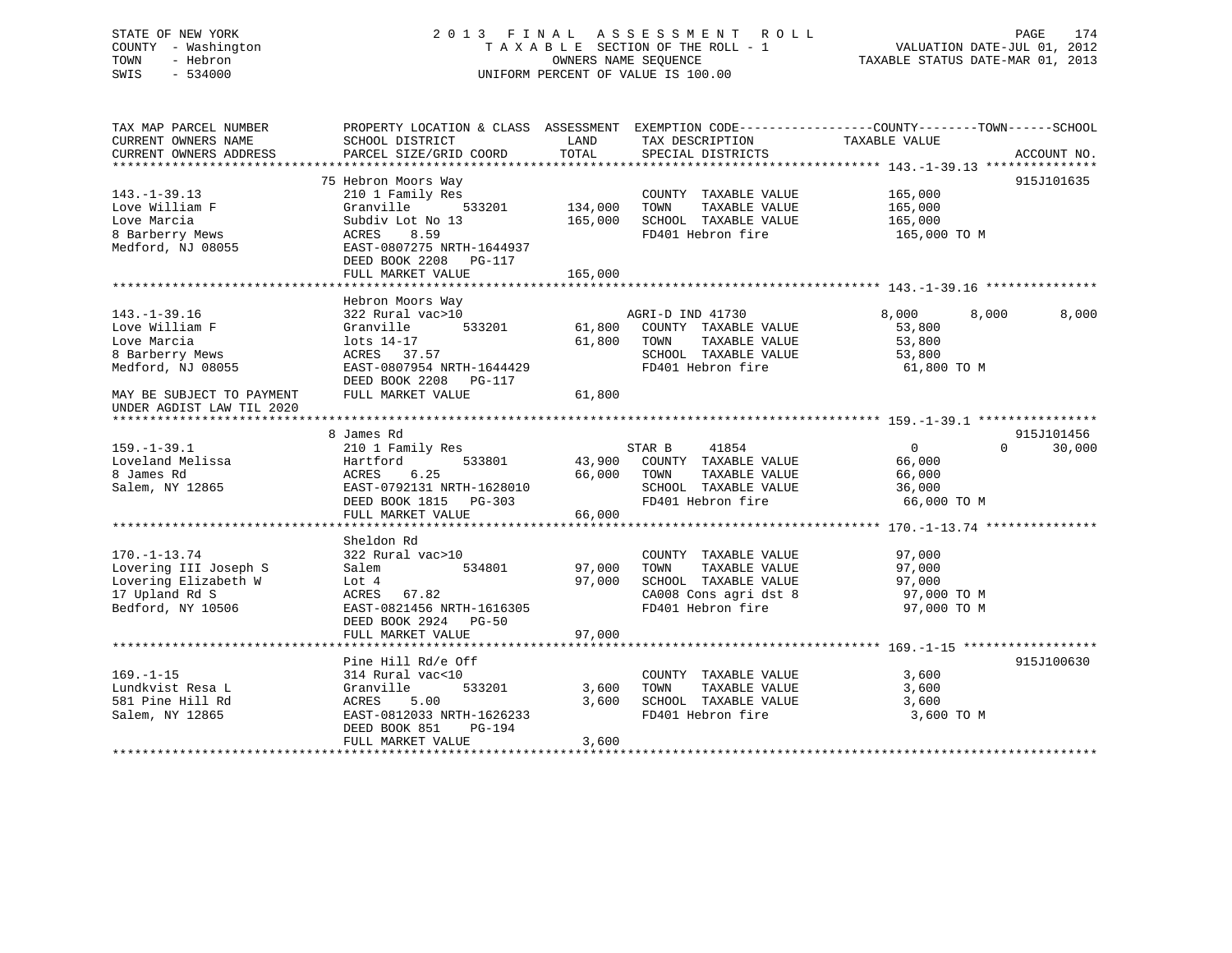# STATE OF NEW YORK 2 0 1 3 F I N A L A S S E S S M E N T R O L L PAGE 175 COUNTY - Washington T A X A B L E SECTION OF THE ROLL - 1 VALUATION DATE-JUL 01, 2012 TOWN - Hebron OWNERS NAME SEQUENCE TAXABLE STATUS DATE-MAR 01, 2013 SWIS - 534000 UNIFORM PERCENT OF VALUE IS 100.00

| TAX MAP PARCEL NUMBER<br>CURRENT OWNERS NAME<br>CURRENT OWNERS ADDRESS | PROPERTY LOCATION & CLASS ASSESSMENT EXEMPTION CODE----------------COUNTY-------TOWN------SCHOOL<br>SCHOOL DISTRICT<br>PARCEL SIZE/GRID COORD | LAND<br>TOTAL | TAX DESCRIPTION<br>SPECIAL DISTRICTS | TAXABLE VALUE              | ACCOUNT NO. |
|------------------------------------------------------------------------|-----------------------------------------------------------------------------------------------------------------------------------------------|---------------|--------------------------------------|----------------------------|-------------|
|                                                                        |                                                                                                                                               |               |                                      |                            |             |
|                                                                        | 581 Pine Hill Rd                                                                                                                              |               |                                      |                            | 915J100629  |
| $169. - 1 - 21$                                                        | 240 Rural res                                                                                                                                 |               | COUNTY TAXABLE VALUE                 | 207,500                    |             |
| Lundkvist Resa L                                                       | Granville<br>533201                                                                                                                           | 78,900        | TOWN<br>TAXABLE VALUE                | 207,500                    |             |
| 581 Pine Hill Rd                                                       | ACRES 31.10                                                                                                                                   | 207,500       | SCHOOL TAXABLE VALUE                 | 207,500                    |             |
| Salem, NY 12865                                                        | EAST-0815496 NRTH-1621873                                                                                                                     |               | FD401 Hebron fire                    | 207,500 TO M               |             |
|                                                                        | DEED BOOK 851<br>PG-194                                                                                                                       |               |                                      |                            |             |
|                                                                        | FULL MARKET VALUE                                                                                                                             | 207,500       |                                      |                            |             |
|                                                                        |                                                                                                                                               |               |                                      |                            |             |
|                                                                        | 4372 County Route 30                                                                                                                          |               |                                      |                            | 915J101518  |
| $158. - 1 - 5.1$                                                       | 210 1 Family Res                                                                                                                              |               | 41834<br>STAR EN                     | $\overline{0}$<br>$\Omega$ | 63,300      |
| Lundy Marion LE                                                        | 533801<br>Hartford                                                                                                                            | 51,700        | COUNTY TAXABLE VALUE                 | 140,500                    |             |
| Lundy William R                                                        | 719/21                                                                                                                                        | 140,500       | TOWN<br>TAXABLE VALUE                | 140,500                    |             |
| 4372 County Route 30                                                   | FRNT 165.00 DPTH 150.00                                                                                                                       |               | SCHOOL TAXABLE VALUE                 | 77,200                     |             |
| Granville, NY 12832                                                    | EAST-0784924 NRTH-1630169                                                                                                                     |               | CA008 Cons agri dst 8                | 140,500 TO M               |             |
|                                                                        | DEED BOOK 549<br>$PG-45$                                                                                                                      |               | FD401 Hebron fire                    | 140,500 TO M               |             |
|                                                                        | FULL MARKET VALUE                                                                                                                             | 140,500       |                                      |                            |             |
|                                                                        |                                                                                                                                               |               |                                      |                            |             |
|                                                                        | Reid Rd                                                                                                                                       |               |                                      |                            | 915J100519  |
| $167. - 1 - 36$                                                        | 105 Vac farmland                                                                                                                              |               | AG DIST<br>41720                     | 98,062<br>98,062           | 98,062      |
| Lundy William                                                          | 533801<br>Hartford                                                                                                                            | 114,500       | COUNTY TAXABLE VALUE                 | 16,438                     |             |
| Lundy Regina                                                           | W583/174                                                                                                                                      | 114,500       | TAXABLE VALUE<br>TOWN                | 16,438                     |             |
| 1040 Lundy Rd                                                          | ACRES 35.90                                                                                                                                   |               | SCHOOL TAXABLE VALUE                 | 16,438                     |             |
| Granville, NY 12832                                                    | EAST-0786257 NRTH-1624629                                                                                                                     |               | CA008 Cons agri dst 8                | 16,438 TO M                |             |
|                                                                        | DEED BOOK 3004 PG-277                                                                                                                         |               | 98,062 EX                            |                            |             |
| MAY BE SUBJECT TO PAYMENT                                              | FULL MARKET VALUE                                                                                                                             | 114,500       | FD401 Hebron fire                    | 114,500 TO M               |             |
| UNDER AGDIST LAW TIL 2017                                              |                                                                                                                                               |               |                                      |                            |             |
|                                                                        |                                                                                                                                               |               |                                      |                            |             |
|                                                                        | 23 Reid Rd                                                                                                                                    |               |                                      |                            | 915J100143  |
| $167. - 1 - 54$                                                        | 241 Rural res&ag                                                                                                                              |               | AG DIST<br>41720                     | 183,780<br>183,780         | 183,780     |
| Lundy William                                                          | 532001<br>Argyle                                                                                                                              | 330,000       | COUNTY TAXABLE VALUE                 | 263,720                    |             |
| Lundy Reginia                                                          | ACRES 148.00                                                                                                                                  | 447,500       | TOWN<br>TAXABLE VALUE                | 263,720                    |             |
| 1040 Lundy Rd                                                          | EAST-0784796 NRTH-1622773                                                                                                                     |               | SCHOOL TAXABLE VALUE                 | 263,720                    |             |
| Granville, NY 12832                                                    | DEED BOOK 3089 PG-144                                                                                                                         |               | CA006 Cons agri dst 6                | 263,720 TO M               |             |
|                                                                        | FULL MARKET VALUE                                                                                                                             | 447,500       | 183,780 EX                           |                            |             |
| MAY BE SUBJECT TO PAYMENT                                              |                                                                                                                                               |               | FD401 Hebron fire                    | 447,500 TO M               |             |
| UNDER AGDIST LAW TIL 2017                                              |                                                                                                                                               |               |                                      |                            |             |
|                                                                        |                                                                                                                                               |               |                                      |                            |             |
|                                                                        | 1131 Big Burch Hill Rd                                                                                                                        |               |                                      |                            | 915J100659  |
| $151. - 1 - 1$                                                         | 210 1 Family Res                                                                                                                              |               | 41854<br>STAR B                      | $\mathbf{0}$<br>$\Omega$   | 30,000      |
| Lundy William J                                                        | 533801<br>Hartford                                                                                                                            | 53,500        | COUNTY TAXABLE VALUE                 | 66,000                     |             |
| Lundy Heather J                                                        | ACRES<br>1.70 BANK<br>151                                                                                                                     | 66,000        | TOWN<br>TAXABLE VALUE                | 66,000                     |             |
| 1131 Big Burch Hill Rd                                                 | EAST-0798439 NRTH-1640307                                                                                                                     |               | SCHOOL TAXABLE VALUE                 | 36,000                     |             |
| Granville, NY 12832                                                    | DEED BOOK 2102 PG-316                                                                                                                         |               | CA008 Cons agri dst 8                | 66,000 TO M                |             |
|                                                                        | FULL MARKET VALUE                                                                                                                             |               | 66,000 FD401 Hebron fire             | 66,000 TO M                |             |
|                                                                        |                                                                                                                                               |               |                                      |                            |             |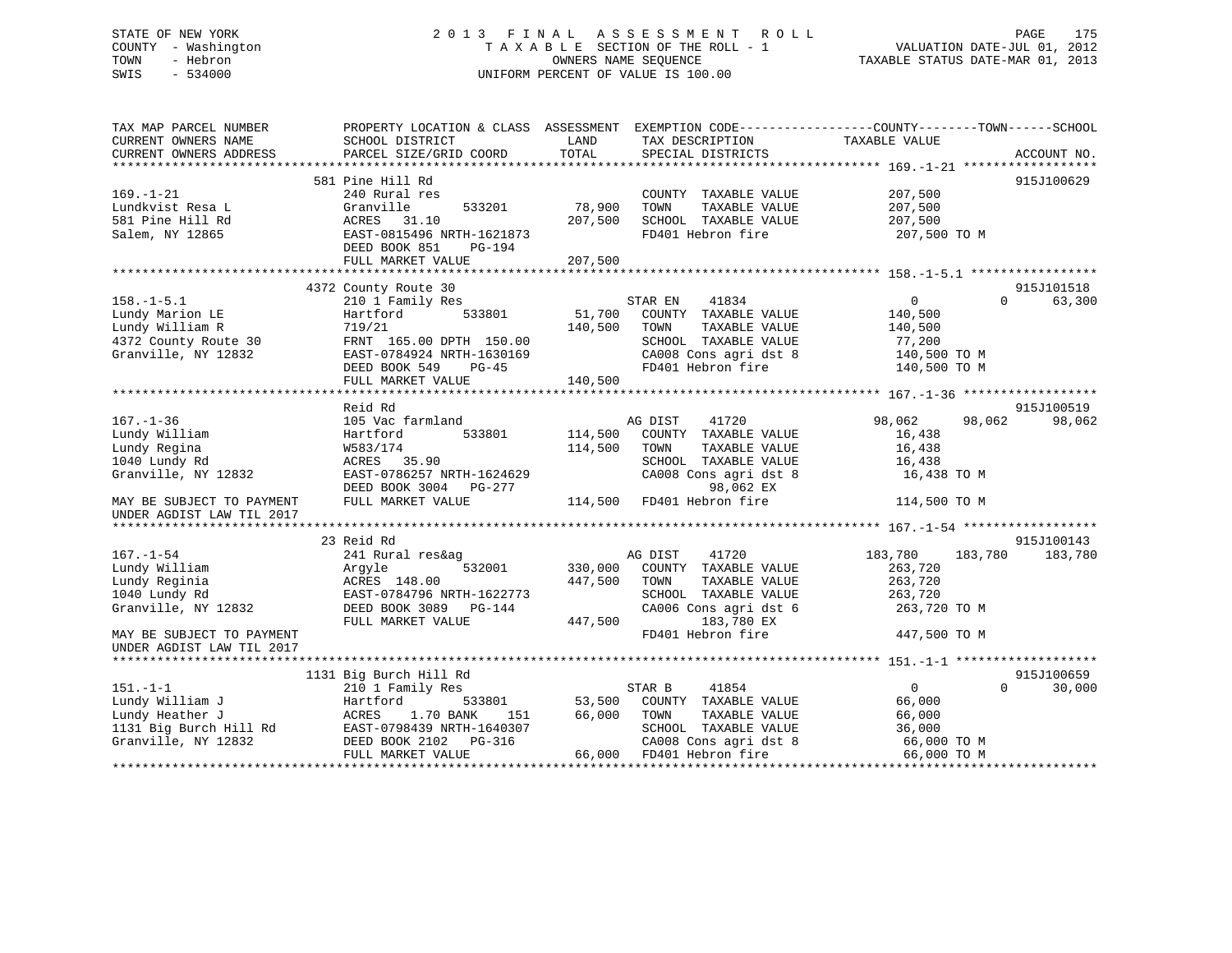# STATE OF NEW YORK 2 0 1 3 F I N A L A S S E S S M E N T R O L L PAGE 176 COUNTY - Washington T A X A B L E SECTION OF THE ROLL - 1 VALUATION DATE-JUL 01, 2012 TOWN - Hebron OWNERS NAME SEQUENCE TAXABLE STATUS DATE-MAR 01, 2013 SWIS - 534000 UNIFORM PERCENT OF VALUE IS 100.00

| TAX MAP PARCEL NUMBER<br>CURRENT OWNERS NAME<br>CURRENT OWNERS ADDRESS | PROPERTY LOCATION & CLASS ASSESSMENT<br>SCHOOL DISTRICT<br>PARCEL SIZE/GRID COORD       | LAND<br>TOTAL      |                 | TAX DESCRIPTION<br>SPECIAL DISTRICTS                                             | EXEMPTION CODE-----------------COUNTY-------TOWN------SCHOOL<br>TAXABLE VALUE |         | ACCOUNT NO.           |
|------------------------------------------------------------------------|-----------------------------------------------------------------------------------------|--------------------|-----------------|----------------------------------------------------------------------------------|-------------------------------------------------------------------------------|---------|-----------------------|
|                                                                        |                                                                                         |                    |                 |                                                                                  |                                                                               |         |                       |
| $158. - 1 - 2.8$<br>Lundy William R<br>Lundy Regina C                  | County Route 30<br>105 Vac farmland<br>533801<br>Hartford<br>$1$ ot $4$                 | 88,000<br>88,000   | AG DIST<br>TOWN | 41720<br>COUNTY TAXABLE VALUE<br>TAXABLE VALUE                                   | 81,460<br>6,540<br>6,540                                                      | 81,460  | 81,460                |
| 1040 Lundy Rd<br>Granville, NY 12832                                   | ACRES 15.00<br>EAST-0784100 NRTH-1628506<br>DEED BOOK 2206 PG-158                       |                    |                 | SCHOOL TAXABLE VALUE<br>CA008 Cons agri dst 8<br>81,460 EX                       | 6,540<br>6,540 TO M                                                           |         |                       |
| MAY BE SUBJECT TO PAYMENT<br>UNDER AGDIST LAW TIL 2017                 | FULL MARKET VALUE                                                                       | 88,000             |                 | FD401 Hebron fire                                                                | 88,000 TO M                                                                   |         |                       |
|                                                                        |                                                                                         |                    |                 |                                                                                  |                                                                               |         |                       |
| $158. - 1 - 21.3$<br>Lundy William R<br>Lundy Regina                   | County Route 30<br>105 Vac farmland<br>Hartford<br>533801<br>ACRES 67.90                | 208,500<br>208,500 | AG DIST<br>TOWN | 41720<br>COUNTY TAXABLE VALUE<br>TAXABLE VALUE                                   | 183,319<br>25,181<br>25,181                                                   | 183,319 | 915J101309<br>183,319 |
| 1040 Lundy Rd<br>Granville, NY 12832<br>MAY BE SUBJECT TO PAYMENT      | EAST-0784282 NRTH-1627385<br>DEED BOOK 529<br>PG-71<br>FULL MARKET VALUE                | 208,500            |                 | SCHOOL TAXABLE VALUE<br>CA008 Cons agri dst 8<br>183,319 EX<br>FD401 Hebron fire | 25,181<br>25,181 TO M<br>208,500 TO M                                         |         |                       |
| UNDER AGDIST LAW TIL 2017                                              |                                                                                         |                    |                 |                                                                                  |                                                                               |         |                       |
|                                                                        |                                                                                         |                    |                 |                                                                                  |                                                                               |         |                       |
|                                                                        | County Route 30                                                                         |                    |                 |                                                                                  |                                                                               |         | 915J100391            |
| $158. - 1 - 5$                                                         | 105 Vac farmland                                                                        |                    | AG DIST         | 41720                                                                            | 255,070                                                                       | 255,070 | 255,070               |
| Lundy William Reid                                                     | Hartford<br>533801                                                                      | 316,500            |                 | COUNTY TAXABLE VALUE                                                             | 61,430                                                                        |         |                       |
| Lundy Regina C                                                         | ACRES 166.70                                                                            | 316,500            | TOWN            | TAXABLE VALUE                                                                    | 61,430                                                                        |         |                       |
| 1040 Lundy Rd                                                          | EAST-0786817 NRTH-1630032                                                               |                    |                 | SCHOOL TAXABLE VALUE                                                             | 61,430                                                                        |         |                       |
| Granville, NY 12832                                                    | DEED BOOK 719<br>$PG-23$                                                                |                    |                 | CA008 Cons agri dst 8                                                            | 61,430 TO M                                                                   |         |                       |
|                                                                        | FULL MARKET VALUE                                                                       | 316,500            |                 | 255,070 EX                                                                       |                                                                               |         |                       |
| MAY BE SUBJECT TO PAYMENT<br>UNDER AGDIST LAW TIL 2017                 |                                                                                         |                    |                 | FD401 Hebron fire                                                                | 316,500 TO M                                                                  |         |                       |
|                                                                        |                                                                                         |                    |                 |                                                                                  |                                                                               |         |                       |
|                                                                        | Barkley Ln                                                                              |                    |                 |                                                                                  |                                                                               |         | 915J101162            |
| $183.2 - 1 - 26$                                                       | 314 Rural vac<10                                                                        |                    |                 | COUNTY TAXABLE VALUE                                                             | 64,500                                                                        |         |                       |
| Lusk Louise                                                            | Salem<br>534801                                                                         | 64,500             | TOWN            | TAXABLE VALUE                                                                    | 64,500                                                                        |         |                       |
| Lusk Mark                                                              | lake access                                                                             | 64,500             |                 | SCHOOL TAXABLE VALUE                                                             | 64,500                                                                        |         |                       |
| 6 Perry St<br>Holley, NY 14470-1039                                    | ACRES<br>5.14<br>EAST-0787334 NRTH-1605821<br>DEED BOOK 2303 PG-92<br>FULL MARKET VALUE | 64,500             |                 | FD401 Hebron fire                                                                | 64,500 TO M                                                                   |         |                       |
|                                                                        |                                                                                         |                    |                 |                                                                                  |                                                                               |         |                       |
|                                                                        | County Route 30                                                                         |                    |                 |                                                                                  |                                                                               |         |                       |
| $175. - 1 - 13.2$                                                      | 323 Vacant rural                                                                        |                    |                 | COUNTY TAXABLE VALUE                                                             | 43,000                                                                        |         |                       |
| Lynch Kim D                                                            | 534801<br>Salem                                                                         | 43,000             | TOWN            | TAXABLE VALUE                                                                    | 43,000                                                                        |         |                       |
| Lynch Kevin C                                                          | $1$ ot 3                                                                                | 43,000             |                 | SCHOOL TAXABLE VALUE                                                             | 43,000                                                                        |         |                       |
| 244 Segar Mountain Rd<br>Kent, CT 06757                                | ACRES 10.00<br>EAST-0790390 NRTH-1612346<br>DEED BOOK 2390<br>PG-141                    |                    |                 | FD401 Hebron fire                                                                | 43,000 TO M                                                                   |         |                       |
|                                                                        | FULL MARKET VALUE                                                                       | 43,000             |                 |                                                                                  |                                                                               |         |                       |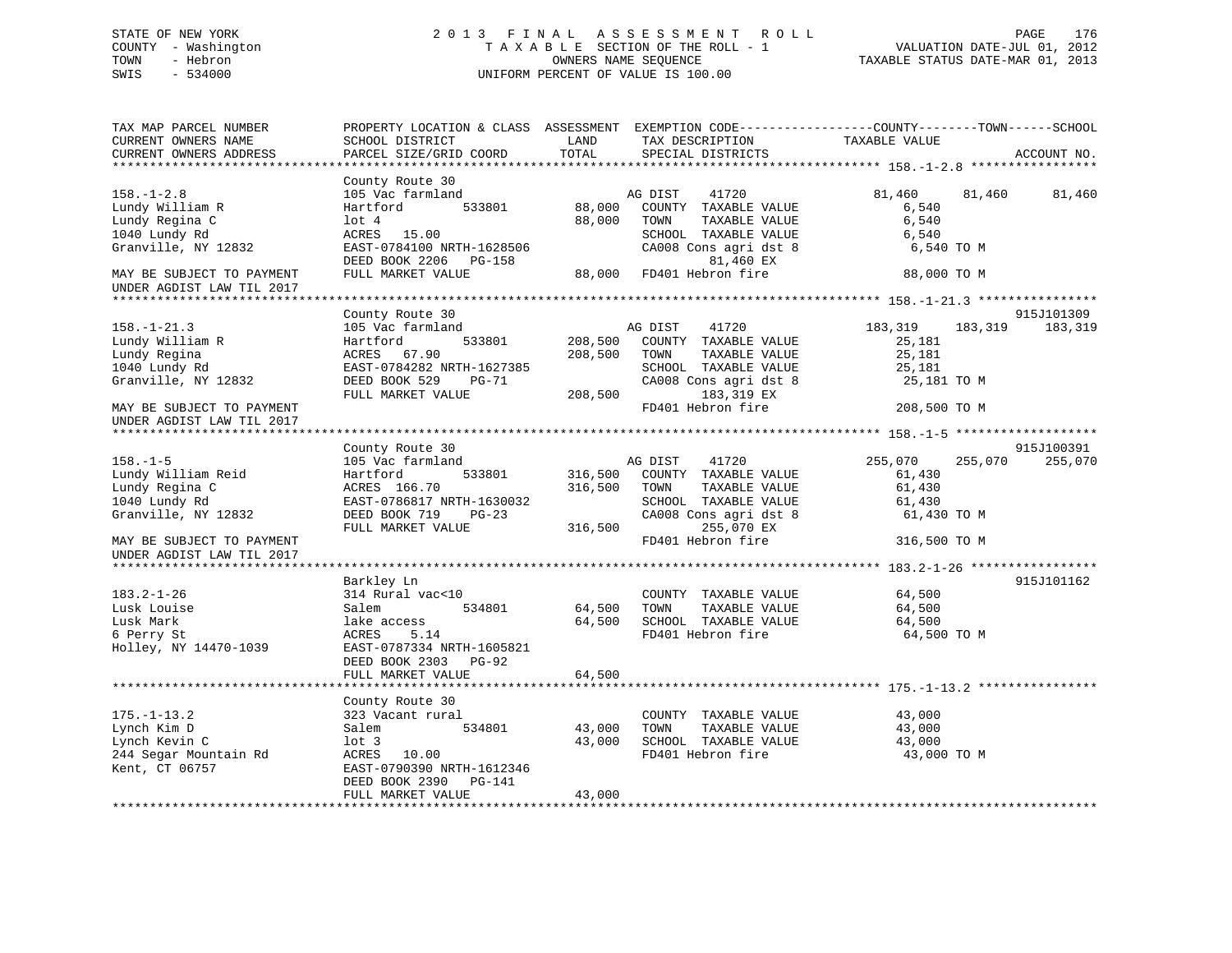# STATE OF NEW YORK 2 0 1 3 F I N A L A S S E S S M E N T R O L L PAGE 177 COUNTY - Washington T A X A B L E SECTION OF THE ROLL - 1 VALUATION DATE-JUL 01, 2012 TOWN - Hebron OWNERS NAME SEQUENCE TAXABLE STATUS DATE-MAR 01, 2013 SWIS - 534000 UNIFORM PERCENT OF VALUE IS 100.00

| TAX MAP PARCEL NUMBER<br>CURRENT OWNERS NAME<br>CURRENT OWNERS ADDRESS | PROPERTY LOCATION & CLASS ASSESSMENT EXEMPTION CODE---------------COUNTY-------TOWN------SCHOOL<br>SCHOOL DISTRICT<br>PARCEL SIZE/GRID COORD | LAND<br>TOTAL         | TAX DESCRIPTION<br>SPECIAL DISTRICTS        | TAXABLE VALUE    | ACCOUNT NO.         |
|------------------------------------------------------------------------|----------------------------------------------------------------------------------------------------------------------------------------------|-----------------------|---------------------------------------------|------------------|---------------------|
|                                                                        |                                                                                                                                              |                       |                                             |                  |                     |
|                                                                        | 246 Lily Pond Rd                                                                                                                             |                       |                                             |                  | 915J100587          |
| $142. - 3 - 2.1$                                                       | 312 Vac w/imprv                                                                                                                              |                       | COUNTY TAXABLE VALUE                        | 257,500          |                     |
| Lynch Mark                                                             | 533801<br>Hartford                                                                                                                           | 244,000               | TOWN<br>TAXABLE VALUE                       | 257,500          |                     |
| Lynch Peggy                                                            | $142. - 1 - 2.1$                                                                                                                             | 257,500               | SCHOOL TAXABLE VALUE                        | 257,500          |                     |
| 24092 Avenida Corona                                                   | ACRES 105.40                                                                                                                                 |                       | CA008 Cons agri dst 8                       | 257,500 TO M     |                     |
| Dana Point, CA 92629                                                   | EAST-0798013 NRTH-1644043                                                                                                                    |                       | FD401 Hebron fire                           | 257,500 TO M     |                     |
|                                                                        | DEED BOOK 2311 PG-45                                                                                                                         |                       |                                             |                  |                     |
|                                                                        | FULL MARKET VALUE                                                                                                                            | 257,500               |                                             |                  |                     |
|                                                                        |                                                                                                                                              |                       |                                             |                  |                     |
|                                                                        | Halls Pond Rd                                                                                                                                |                       |                                             |                  | 915J101457          |
| $159. - 1 - 40$                                                        | 314 Rural vac<10                                                                                                                             |                       | COUNTY TAXABLE VALUE                        | 14,900           |                     |
| Lyon Deborah F                                                         | Hartford                                                                                                                                     | 533801 14,900         | TAXABLE VALUE<br>TOWN                       | 14,900           |                     |
| Kramer Jeanie Lou C                                                    | ACRES 5.60<br>EAST-0791247 NRTH-1626215                                                                                                      | 14,900                | SCHOOL TAXABLE VALUE                        | 14,900           |                     |
| 269 Halls Pond Rd                                                      |                                                                                                                                              |                       | FD401 Hebron fire                           | 14,900 TO M      |                     |
| Salem, NY 12865                                                        | DEED BOOK 2242 PG-243                                                                                                                        |                       |                                             |                  |                     |
|                                                                        | FULL MARKET VALUE                                                                                                                            | 14,900                |                                             |                  |                     |
|                                                                        |                                                                                                                                              |                       |                                             |                  |                     |
|                                                                        | 269 Halls Pond Rd                                                                                                                            |                       | 83 PCT OF VALUE USED FOR EXEMPTION PURPOSES |                  | 915L100397          |
| $158. - 1 - 15$                                                        | 210 1 Family Res                                                                                                                             |                       | CBT VET/TC 41131                            | 36,209<br>30,000 | $\overline{0}$      |
| Lyon, Sr. Ed T LE                                                      | Hartford                                                                                                                                     | 533801 73,800 STAR EN | 41834                                       | $\overline{0}$   | 63,300<br>$\bigcap$ |
| 269 Halls Pond Rd                                                      | 6.53<br>ACRES                                                                                                                                |                       | 174,500 COUNTY TAXABLE VALUE                | 138,291          |                     |
| Salem, NY 12865                                                        | EAST-0791219 NRTH-1626521                                                                                                                    |                       | TOWN<br>TAXABLE VALUE                       | 144,500          |                     |
|                                                                        | DEED BOOK 2242 PG-247                                                                                                                        |                       | SCHOOL TAXABLE VALUE 111,200                |                  |                     |
|                                                                        | FULL MARKET VALUE                                                                                                                            |                       | 174,500 FD401 Hebron fire                   | 174,500 TO M     |                     |
|                                                                        | 446 Pine Hill Rd                                                                                                                             |                       |                                             |                  | 915J100315          |
| $169. - 1 - 30$                                                        | 240 Rural res                                                                                                                                |                       | STAR EN<br>41834                            | 0                | 63,300<br>$\Omega$  |
| Macmillan William                                                      | Granville<br>533201                                                                                                                          |                       | 211,000 COUNTY TAXABLE VALUE                | 272,500          |                     |
| Macmillan F. Joan                                                      | 860/198 518/306                                                                                                                              | 272,500               | TOWN<br>TAXABLE VALUE                       | 272,500          |                     |
| 446 Pine Hill Rd                                                       | ACRES 145.50                                                                                                                                 |                       | SCHOOL TAXABLE VALUE                        | 209,200          |                     |
| Salem, NY 12865                                                        | EAST-0811883 NRTH-1619676                                                                                                                    |                       | FD401 Hebron fire                           | 272,500 TO M     |                     |
|                                                                        | DEED BOOK 500<br>$PG-70$                                                                                                                     |                       |                                             |                  |                     |
|                                                                        | FULL MARKET VALUE                                                                                                                            | 272,500               |                                             |                  |                     |
|                                                                        |                                                                                                                                              |                       |                                             |                  |                     |
|                                                                        | Pine Hill Rd/w Off                                                                                                                           |                       |                                             |                  | 915J100638          |
| $169. - 1 - 35$                                                        | 322 Rural vac>10                                                                                                                             |                       | COUNTY TAXABLE VALUE 22,500                 |                  |                     |
| Macmillan William J                                                    | 534801<br>Salem                                                                                                                              | 22,500                | TAXABLE VALUE<br>TOWN                       | 22,500           |                     |
| Macmillan Joan                                                         | ACRES 11.00                                                                                                                                  | 22,500                | SCHOOL TAXABLE VALUE                        | 22,500           |                     |
| 446 Pine Hill Rd                                                       | EAST-0810562 NRTH-1619527                                                                                                                    |                       | FD401 Hebron fire                           | 22,500 TO M      |                     |
| Salem, NY 12865                                                        | DEED BOOK 585<br>PG-68                                                                                                                       |                       |                                             |                  |                     |
|                                                                        | FULL MARKET VALUE                                                                                                                            | 22,500                |                                             |                  |                     |
|                                                                        |                                                                                                                                              |                       |                                             |                  |                     |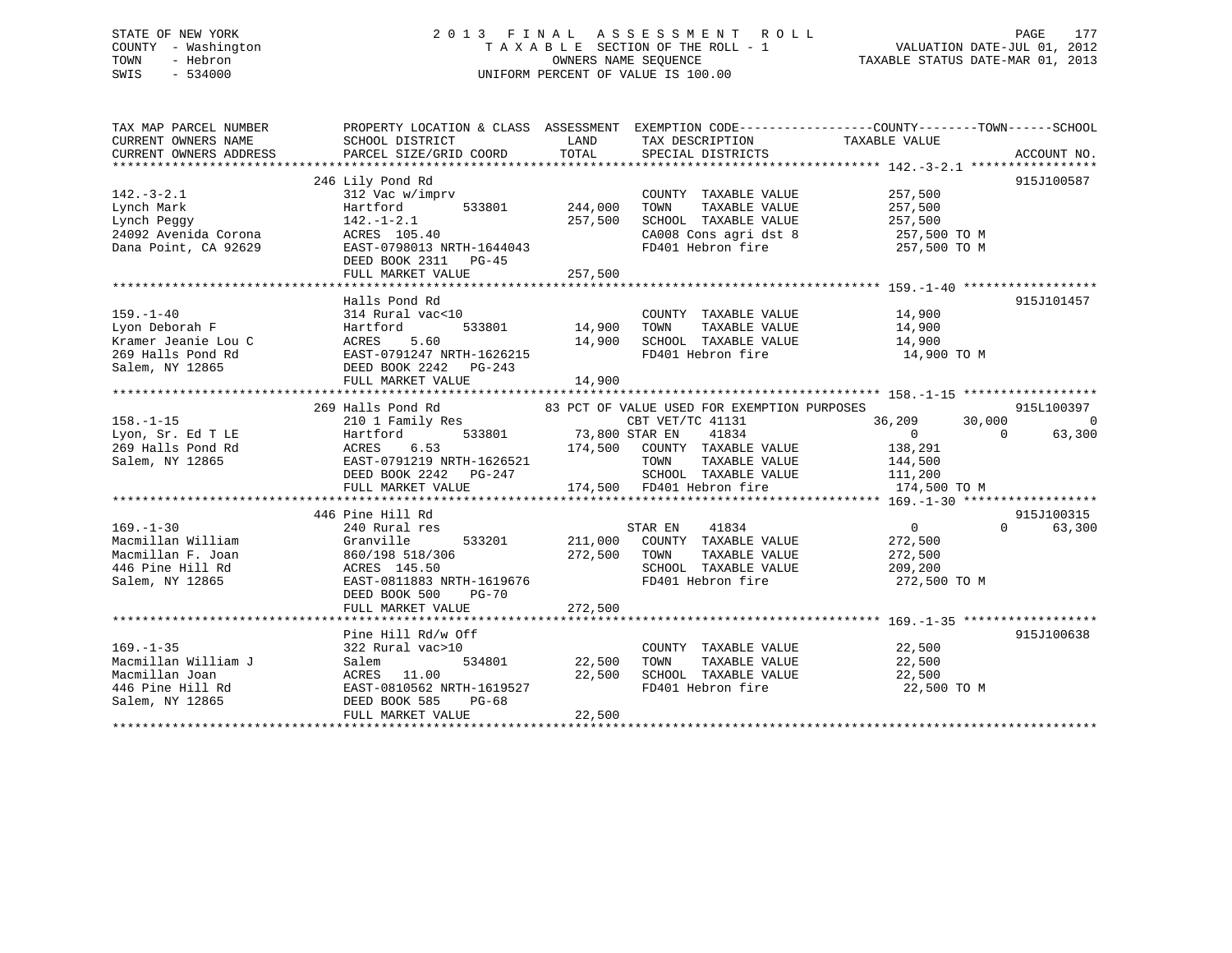# STATE OF NEW YORK 2 0 1 3 F I N A L A S S E S S M E N T R O L L PAGE 178 COUNTY - Washington T A X A B L E SECTION OF THE ROLL - 1 VALUATION DATE-JUL 01, 2012 TOWN - Hebron OWNERS NAME SEQUENCE TAXABLE STATUS DATE-MAR 01, 2013 SWIS - 534000 UNIFORM PERCENT OF VALUE IS 100.00

| TAX MAP PARCEL NUMBER<br>CURRENT OWNERS NAME<br>CURRENT OWNERS ADDRESS                     | PROPERTY LOCATION & CLASS ASSESSMENT EXEMPTION CODE---------------COUNTY-------TOWN-----SCHOOL<br>SCHOOL DISTRICT<br>PARCEL SIZE/GRID COORD                                               | LAND<br>TOTAL                 | TAX DESCRIPTION<br>SPECIAL DISTRICTS                                                                           | TAXABLE VALUE                                                   | ACCOUNT NO.                      |
|--------------------------------------------------------------------------------------------|-------------------------------------------------------------------------------------------------------------------------------------------------------------------------------------------|-------------------------------|----------------------------------------------------------------------------------------------------------------|-----------------------------------------------------------------|----------------------------------|
| $143. - 1 - 7.1$<br>MacNeil Dale<br>MacNeil Donna<br>244 Rexleigh Rd<br>Salem, NY 12865    | East Green Pond Way<br>311 Res vac land - WTRFNT<br>Granville<br>533201<br>2785/167<br>FRNT 102.00 DPTH 123.00<br>EAST-0816019 NRTH-1644411<br>DEED BOOK 3043 PG-232<br>FULL MARKET VALUE | 99,800<br>99,800<br>99,800    | COUNTY TAXABLE VALUE<br>TOWN<br>TAXABLE VALUE<br>SCHOOL TAXABLE VALUE<br>FD401 Hebron fire                     | 99,800<br>99,800<br>99,800<br>99,800 TO M                       | 915J101067                       |
| $143. - 1 - 8$<br>MacNeil Green Pond Trust<br>2596 State Route 40<br>Greenwich, NY 12834   | 161 East Green Pond Way<br>260 Seasonal res - WTRFNT<br>Granville<br>533201<br>FRNT 100.00 DPTH 200.00<br>EAST-0816235 NRTH-1644246<br>DEED BOOK 2966 PG-230<br>FULL MARKET VALUE         | 109,100<br>137,000<br>137,000 | COUNTY TAXABLE VALUE<br>TAXABLE VALUE<br>TOWN<br>SCHOOL TAXABLE VALUE<br>FD401 Hebron fire                     | 137,000<br>137,000<br>137,000<br>137,000 TO M                   | 915J100437                       |
| $143. - 1 - 8.1$<br>MacNeil Green Pond Trust<br>2596 State Route 40<br>Greenwich, NY 12834 | 169 East Green Pond Way<br>$312$ Vac w/imprv - WTRFNT<br>Granville<br>533201<br>FRNT 125.00 DPTH 200.00<br>EAST-0816150 NRTH-1644299<br>DEED BOOK 2966 PG-225<br>FULL MARKET VALUE        | 79,500<br>80,000<br>80,000    | COUNTY TAXABLE VALUE<br>TAXABLE VALUE<br>TOWN<br>SCHOOL TAXABLE VALUE<br>FD401 Hebron fire                     | 80,000<br>80,000<br>80,000<br>80,000 TO M                       | 915J101782                       |
| $170. - 2 - 29$<br>Macura Mary<br>247 Higgins Rd<br>Granville, NY 12832                    | 247 Higgins Rd<br>240 Rural res<br>533201<br>Granville<br>$lots$ 3 & 4<br>644/130<br>ACRES 16.79<br>EAST-0821154 NRTH-1623135<br>DEED BOOK 923<br>PG-123<br>FULL MARKET VALUE             | 59,700<br>211,500<br>211,500  | 41834<br>STAR EN<br>COUNTY TAXABLE VALUE<br>TAXABLE VALUE<br>TOWN<br>SCHOOL TAXABLE VALUE<br>FD401 Hebron fire | $\overline{0}$<br>211,500<br>211,500<br>148,200<br>211,500 TO M | 915J101815<br>$\Omega$<br>63,300 |
| $167. - 1 - 37.3$<br>Magee Kristine D<br>PO Box 2313<br>Glens Falls, NY 12803              | County Route 30<br>322 Rural vac>10<br>533801<br>Hartford<br>Lot 3<br>ACRES 13.26<br>EAST-0788092 NRTH-1624092<br>DEED BOOK 585<br>PG-122<br>FULL MARKET VALUE                            | 67,000<br>67,000<br>67,000    | COUNTY TAXABLE VALUE<br>TAXABLE VALUE<br>TOWN<br>SCHOOL TAXABLE VALUE<br>FD401 Hebron fire                     | 67,000<br>67,000<br>67,000<br>67,000 TO M                       | 915J101597                       |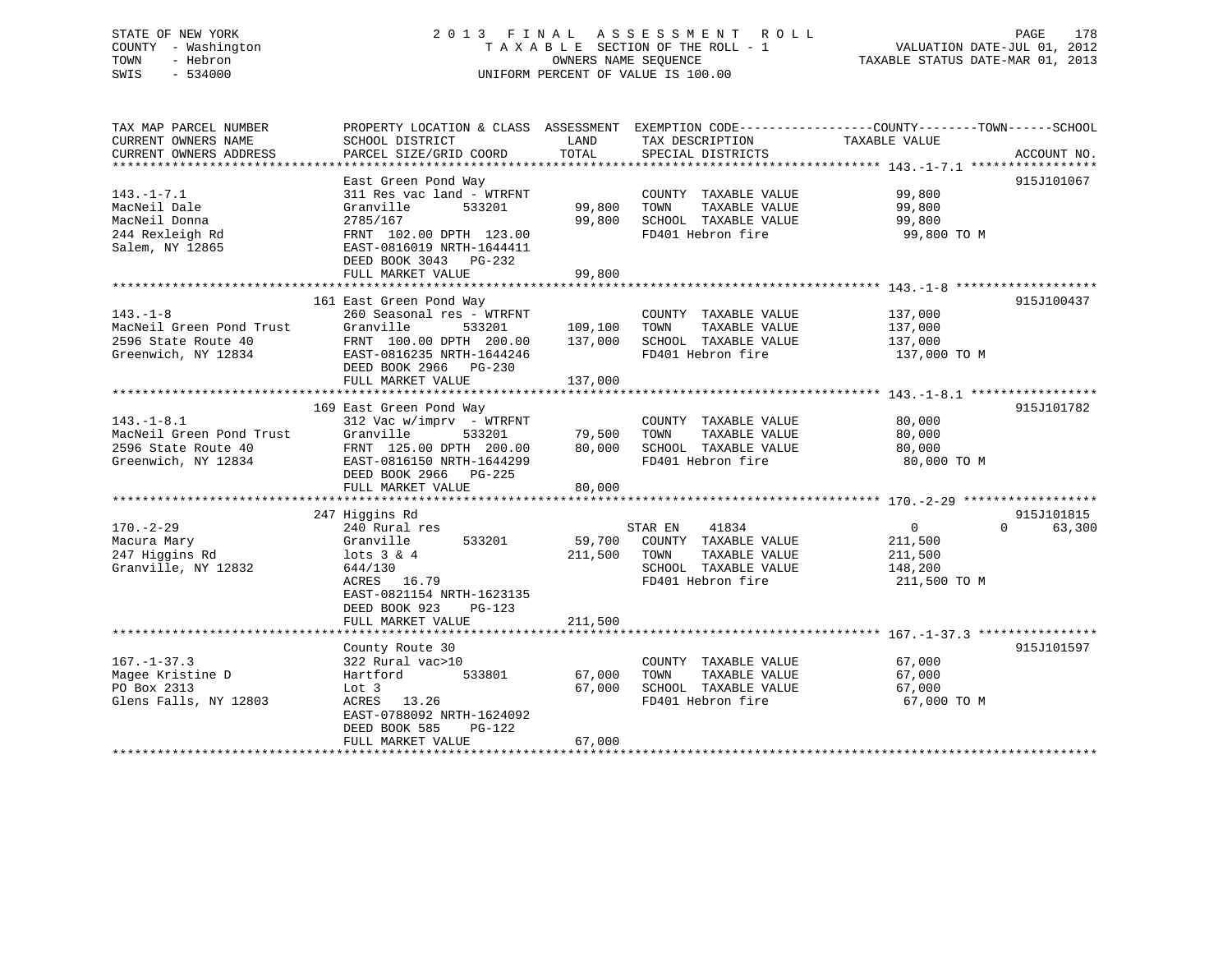# STATE OF NEW YORK 2 0 1 3 F I N A L A S S E S S M E N T R O L L PAGE 179 COUNTY - Washington T A X A B L E SECTION OF THE ROLL - 1 VALUATION DATE-JUL 01, 2012 TOWN - Hebron OWNERS NAME SEQUENCE TAXABLE STATUS DATE-MAR 01, 2013 SWIS - 534000 UNIFORM PERCENT OF VALUE IS 100.00

| TAX MAP PARCEL NUMBER<br>CURRENT OWNERS NAME<br>CURRENT OWNERS ADDRESS                               | PROPERTY LOCATION & CLASS ASSESSMENT EXEMPTION CODE----------------COUNTY-------TOWN------SCHOOL<br>SCHOOL DISTRICT<br>PARCEL SIZE/GRID COORD           | LAND<br>TOTAL                     | TAX DESCRIPTION TAXABLE VALUE<br>SPECIAL DISTRICTS                                                                                     |                                                                               | ACCOUNT NO.                      |
|------------------------------------------------------------------------------------------------------|---------------------------------------------------------------------------------------------------------------------------------------------------------|-----------------------------------|----------------------------------------------------------------------------------------------------------------------------------------|-------------------------------------------------------------------------------|----------------------------------|
| $158. - 1 - 2.11$<br>Maher Thomas J Sr<br>Maher Donna M<br>304 Scott Hill Rd<br>Granville, NY 12832  | 304 Scott Hill Rd<br>210 1 Family Res<br>Hartford<br>533801<br>lot 7<br>ACRES<br>5.14<br>EAST-0784221 NRTH-1629211<br>DEED BOOK 2268 PG-205             | 70,400<br>230,000                 | STAR B<br>41854<br>COUNTY TAXABLE VALUE<br>TOWN<br>TAXABLE VALUE<br>SCHOOL TAXABLE VALUE<br>CA008 Cons agri dst 8<br>FD401 Hebron fire | $\mathbf{0}$<br>230,000<br>230,000<br>200,000<br>230,000 TO M<br>230,000 TO M | $\Omega$<br>30,000               |
|                                                                                                      |                                                                                                                                                         |                                   |                                                                                                                                        |                                                                               |                                  |
| $158. - 1 - 2.10$<br>Maher Thomas J Sr.<br>Maher Donna M<br>304 Scott Hill Rd<br>Granville, NY 12832 | Scott Hill Rd<br>314 Rural vac<10<br>Hartford<br>lot 6<br>ACRES<br>5.53<br>EAST-0784221 NRTH-1629211<br>DEED BOOK 2506 PG-269<br>FULL MARKET VALUE      | 533801 32,000<br>32,000<br>32,000 | COUNTY TAXABLE VALUE<br>TOWN<br>TAXABLE VALUE<br>SCHOOL TAXABLE VALUE<br>CA008 Cons agri dst 8<br>FD401 Hebron fire                    | 32,000<br>32,000<br>32,000<br>32,000<br>32,000 TO M<br>32,000 TO M            |                                  |
|                                                                                                      | 675 Chamberlin Mills Rd                                                                                                                                 |                                   |                                                                                                                                        |                                                                               | 915J101263                       |
| $176. - 1 - 15.2$<br>Mahoney Gayle<br>PO Box 1025<br>Oakland, FL 34760                               | 210 1 Family Res<br>534801<br>Salem<br>ACRES<br>6.05<br>EAST-0803367 NRTH-1612435<br>DEED BOOK 2812 PG-1<br>FULL MARKET VALUE                           | 72,600<br>109,500<br>109,500      | COUNTY TAXABLE VALUE<br>TOWN<br>TAXABLE VALUE<br>SCHOOL TAXABLE VALUE<br>FD401 Hebron fire                                             | 109,500<br>109,500<br>109,500<br>109,500 TO M                                 |                                  |
|                                                                                                      |                                                                                                                                                         |                                   |                                                                                                                                        |                                                                               | 915J100400                       |
| $159. - 1 - 26$<br>Malatino Gerald<br>292 Lewis St<br>Hackensack, NJ 07601                           | Darfler Ln/w Off<br>314 Rural vac<10<br>Hartford<br>4.0 Ad<br>5.70<br>ACRES<br>EAST-0795154 NRTH-1626846<br>DEED BOOK 437 PG-552<br>FULL MARKET VALUE   | 533801 12,500<br>12,500<br>12,500 | COUNTY TAXABLE VALUE<br>TAXABLE VALUE<br>TOWN<br>SCHOOL TAXABLE VALUE<br>FD401 Hebron fire                                             | 12,500<br>12,500<br>12,500<br>12,500 TO M                                     |                                  |
|                                                                                                      |                                                                                                                                                         |                                   |                                                                                                                                        |                                                                               |                                  |
| $169. - 1 - 18.18$<br>Mallory Theodore<br>Mallory Doreen<br>37 Clark Way<br>Salem, NY 12865          | 37 Clark Way<br>210 1 Family Res<br>Granville<br>533201<br>1.01<br>ACRES<br>EAST-0815702 NRTH-1623204<br>DEED BOOK 631<br>$PG-213$<br>FULL MARKET VALUE | 51,500<br>51,500                  | STAR B<br>41854<br>16,000 COUNTY TAXABLE VALUE<br>TAXABLE VALUE<br>TOWN<br>SCHOOL TAXABLE VALUE<br>FD401 Hebron fire                   | $\overline{0}$<br>51,500<br>51,500<br>21,500<br>51,500 TO M                   | 915J101726<br>$\Omega$<br>30,000 |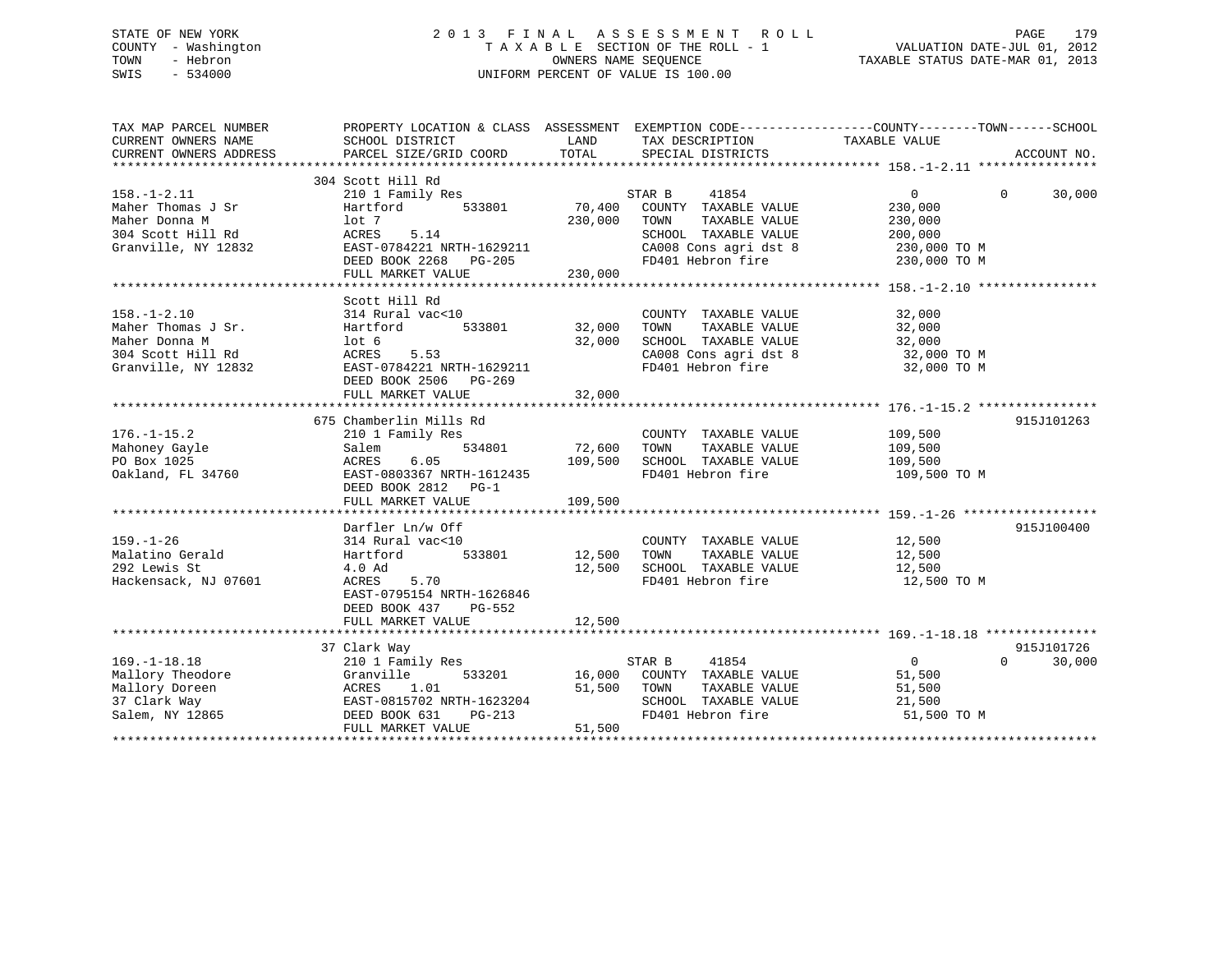# STATE OF NEW YORK 2 0 1 3 F I N A L A S S E S S M E N T R O L L PAGE 180 COUNTY - Washington T A X A B L E SECTION OF THE ROLL - 1 VALUATION DATE-JUL 01, 2012 TOWN - Hebron OWNERS NAME SEQUENCE TAXABLE STATUS DATE-MAR 01, 2013 SWIS - 534000 UNIFORM PERCENT OF VALUE IS 100.00

| TAXABLE VALUE<br>CURRENT OWNERS NAME<br>SCHOOL DISTRICT<br><b>EXAMPLE EXAMPLE EXAMPLE EXAMPLE EXAMPLE EXAMPLE EXAMPLE EXAMPLE EXAMPLE EXAMPLE EXAMPLE EXAMPLE EXAMPLE EXAMPLE E</b><br>TAX DESCRIPTION<br>106 Sheldon Rd<br>55 PCT OF VALUE USED FOR EXEMPTION PURPOSES<br>915J101187<br>240 Rural res<br>WAR VET/TC 41121<br>11,921<br>11,921<br>$\overline{0}$<br>71,800 STAR EN<br>534801<br>63,300<br>41834<br>$\sim$ 0<br>Maloy Timothy I Salem 534801 71,800 :<br>Maloy Carol A ACRES 25.40 106 Sheldon Rd EAST-0817629 NRTH-1615590<br>Granville, NY 12832 DEED BOOK 1836 PG-103<br>$\sim$ 0<br>144,500 COUNTY TAXABLE VALUE<br>132,579<br>TOWN      TAXABLE VALUE<br>SCHOOL   TAXABLE VALUE<br>132,579<br>81,200<br>144,500 FD401 Hebron fire 3144,500 TO M<br>FULL MARKET VALUE<br>915J100388<br>3801 County Route 30<br>240 Rural res<br>STAR B<br>41854<br>$\overline{0}$<br>$\Omega$<br>30,000<br>92,900 COUNTY TAXABLE VALUE<br>Mancini Nicholas M LE Salem 534801<br>Mancini Michael A ACRES 37.68<br>3801 County Route 30 EAST-0788065 NRTH-1617523<br>Salem, NY 12865 COOK 2777 PG-123<br>DEED BOOK 2777 PG-123<br>127,500<br>TAXABLE VALUE 127,500<br>127,500 TOWN<br>SCHOOL TAXABLE VALUE 97,500<br>CA008 Cons agri dst 8 127,500 TO M<br>FULL MARKET VALUE<br>Higgins Rd<br>915J101820<br>$170. - 2 - 34$<br>COUNTY TAXABLE VALUE<br>20,300<br>312 Vac w/imprv<br>Mannatta Maria<br>Granville<br>533201 18,500<br>TOWN<br>TAXABLE VALUE<br>20,300<br>SCHOOL TAXABLE VALUE<br>20,300<br>Seubert Linda<br>Lot 20<br>20,300<br>FD401 Hebron fire<br>20,300 TO M<br>765 Cedar Dr<br>ACRES<br>3.94<br>Mattituck, NY 11952<br>EAST-0820605 NRTH-1623700<br>DEED BOOK 656<br>PG-180<br>20,300<br>FULL MARKET VALUE<br>915J101825<br>Higgins Rd<br>$170. - 2 - 39$<br>3,140<br>314 Rural vac<10<br>COUNTY TAXABLE VALUE<br>533201<br>3,140 TOWN<br>TAXABLE VALUE<br>Mannetta Maria<br>Granville<br>3,140<br>3,140 SCHOOL TAXABLE VALUE<br>3,140<br>lot 20A<br>Seubert Linda<br>FD401 Hebron fire<br>765 Cedar Dr<br>ACRES 1.31<br>3,140 TO M<br>EAST-0820480 NRTH-1623891<br>Mattituck, NY 11952<br>DEED BOOK 656<br>PG-175<br>FULL MARKET VALUE<br>3,140<br>588 Chamberlin Mills Rd<br>915J101356<br>30,000<br>$176. - 1 - 6.2$<br>STAR B<br>41854<br>$\overline{0}$<br>$\Omega$<br>210 1 Family Res<br>534801 76,000 COUNTY TAXABLE VALUE<br>130,000<br>Mansson Nancy<br>Salem<br>Blais Sheila<br>7.60<br>130,000 TOWN<br>TAXABLE VALUE<br>ACRES<br>130,000<br>ACRES 7.60<br>EAST-0801470 NRTH-1610746<br>DEED BOOK 1862 PG-44<br>588 Chamberlin Mills Rd<br>SCHOOL TAXABLE VALUE<br>100,000<br>DEED BOOK 1862 PG-44<br>FIILL MADYST CO<br>FD401 Hebron fire<br>Salem, NY 12865<br>130,000 TO M<br>130,000<br>FULL MARKET VALUE | TAX MAP PARCEL NUMBER | PROPERTY LOCATION & CLASS ASSESSMENT EXEMPTION CODE-----------------COUNTY--------TOWN------SCHOOL |  |  |
|----------------------------------------------------------------------------------------------------------------------------------------------------------------------------------------------------------------------------------------------------------------------------------------------------------------------------------------------------------------------------------------------------------------------------------------------------------------------------------------------------------------------------------------------------------------------------------------------------------------------------------------------------------------------------------------------------------------------------------------------------------------------------------------------------------------------------------------------------------------------------------------------------------------------------------------------------------------------------------------------------------------------------------------------------------------------------------------------------------------------------------------------------------------------------------------------------------------------------------------------------------------------------------------------------------------------------------------------------------------------------------------------------------------------------------------------------------------------------------------------------------------------------------------------------------------------------------------------------------------------------------------------------------------------------------------------------------------------------------------------------------------------------------------------------------------------------------------------------------------------------------------------------------------------------------------------------------------------------------------------------------------------------------------------------------------------------------------------------------------------------------------------------------------------------------------------------------------------------------------------------------------------------------------------------------------------------------------------------------------------------------------------------------------------------------------------------------------------------------------------------------------------------------------------------------------------------------------------------------------------------------------------------------------------------------------------------------------------------------------------|-----------------------|----------------------------------------------------------------------------------------------------|--|--|
|                                                                                                                                                                                                                                                                                                                                                                                                                                                                                                                                                                                                                                                                                                                                                                                                                                                                                                                                                                                                                                                                                                                                                                                                                                                                                                                                                                                                                                                                                                                                                                                                                                                                                                                                                                                                                                                                                                                                                                                                                                                                                                                                                                                                                                                                                                                                                                                                                                                                                                                                                                                                                                                                                                                                              |                       |                                                                                                    |  |  |
|                                                                                                                                                                                                                                                                                                                                                                                                                                                                                                                                                                                                                                                                                                                                                                                                                                                                                                                                                                                                                                                                                                                                                                                                                                                                                                                                                                                                                                                                                                                                                                                                                                                                                                                                                                                                                                                                                                                                                                                                                                                                                                                                                                                                                                                                                                                                                                                                                                                                                                                                                                                                                                                                                                                                              |                       |                                                                                                    |  |  |
|                                                                                                                                                                                                                                                                                                                                                                                                                                                                                                                                                                                                                                                                                                                                                                                                                                                                                                                                                                                                                                                                                                                                                                                                                                                                                                                                                                                                                                                                                                                                                                                                                                                                                                                                                                                                                                                                                                                                                                                                                                                                                                                                                                                                                                                                                                                                                                                                                                                                                                                                                                                                                                                                                                                                              |                       |                                                                                                    |  |  |
|                                                                                                                                                                                                                                                                                                                                                                                                                                                                                                                                                                                                                                                                                                                                                                                                                                                                                                                                                                                                                                                                                                                                                                                                                                                                                                                                                                                                                                                                                                                                                                                                                                                                                                                                                                                                                                                                                                                                                                                                                                                                                                                                                                                                                                                                                                                                                                                                                                                                                                                                                                                                                                                                                                                                              |                       |                                                                                                    |  |  |
|                                                                                                                                                                                                                                                                                                                                                                                                                                                                                                                                                                                                                                                                                                                                                                                                                                                                                                                                                                                                                                                                                                                                                                                                                                                                                                                                                                                                                                                                                                                                                                                                                                                                                                                                                                                                                                                                                                                                                                                                                                                                                                                                                                                                                                                                                                                                                                                                                                                                                                                                                                                                                                                                                                                                              | $177. - 1 - 21.3$     |                                                                                                    |  |  |
|                                                                                                                                                                                                                                                                                                                                                                                                                                                                                                                                                                                                                                                                                                                                                                                                                                                                                                                                                                                                                                                                                                                                                                                                                                                                                                                                                                                                                                                                                                                                                                                                                                                                                                                                                                                                                                                                                                                                                                                                                                                                                                                                                                                                                                                                                                                                                                                                                                                                                                                                                                                                                                                                                                                                              |                       |                                                                                                    |  |  |
|                                                                                                                                                                                                                                                                                                                                                                                                                                                                                                                                                                                                                                                                                                                                                                                                                                                                                                                                                                                                                                                                                                                                                                                                                                                                                                                                                                                                                                                                                                                                                                                                                                                                                                                                                                                                                                                                                                                                                                                                                                                                                                                                                                                                                                                                                                                                                                                                                                                                                                                                                                                                                                                                                                                                              |                       |                                                                                                    |  |  |
|                                                                                                                                                                                                                                                                                                                                                                                                                                                                                                                                                                                                                                                                                                                                                                                                                                                                                                                                                                                                                                                                                                                                                                                                                                                                                                                                                                                                                                                                                                                                                                                                                                                                                                                                                                                                                                                                                                                                                                                                                                                                                                                                                                                                                                                                                                                                                                                                                                                                                                                                                                                                                                                                                                                                              |                       |                                                                                                    |  |  |
|                                                                                                                                                                                                                                                                                                                                                                                                                                                                                                                                                                                                                                                                                                                                                                                                                                                                                                                                                                                                                                                                                                                                                                                                                                                                                                                                                                                                                                                                                                                                                                                                                                                                                                                                                                                                                                                                                                                                                                                                                                                                                                                                                                                                                                                                                                                                                                                                                                                                                                                                                                                                                                                                                                                                              |                       |                                                                                                    |  |  |
|                                                                                                                                                                                                                                                                                                                                                                                                                                                                                                                                                                                                                                                                                                                                                                                                                                                                                                                                                                                                                                                                                                                                                                                                                                                                                                                                                                                                                                                                                                                                                                                                                                                                                                                                                                                                                                                                                                                                                                                                                                                                                                                                                                                                                                                                                                                                                                                                                                                                                                                                                                                                                                                                                                                                              |                       |                                                                                                    |  |  |
|                                                                                                                                                                                                                                                                                                                                                                                                                                                                                                                                                                                                                                                                                                                                                                                                                                                                                                                                                                                                                                                                                                                                                                                                                                                                                                                                                                                                                                                                                                                                                                                                                                                                                                                                                                                                                                                                                                                                                                                                                                                                                                                                                                                                                                                                                                                                                                                                                                                                                                                                                                                                                                                                                                                                              |                       |                                                                                                    |  |  |
|                                                                                                                                                                                                                                                                                                                                                                                                                                                                                                                                                                                                                                                                                                                                                                                                                                                                                                                                                                                                                                                                                                                                                                                                                                                                                                                                                                                                                                                                                                                                                                                                                                                                                                                                                                                                                                                                                                                                                                                                                                                                                                                                                                                                                                                                                                                                                                                                                                                                                                                                                                                                                                                                                                                                              |                       |                                                                                                    |  |  |
|                                                                                                                                                                                                                                                                                                                                                                                                                                                                                                                                                                                                                                                                                                                                                                                                                                                                                                                                                                                                                                                                                                                                                                                                                                                                                                                                                                                                                                                                                                                                                                                                                                                                                                                                                                                                                                                                                                                                                                                                                                                                                                                                                                                                                                                                                                                                                                                                                                                                                                                                                                                                                                                                                                                                              | $175. - 1 - 2$        |                                                                                                    |  |  |
|                                                                                                                                                                                                                                                                                                                                                                                                                                                                                                                                                                                                                                                                                                                                                                                                                                                                                                                                                                                                                                                                                                                                                                                                                                                                                                                                                                                                                                                                                                                                                                                                                                                                                                                                                                                                                                                                                                                                                                                                                                                                                                                                                                                                                                                                                                                                                                                                                                                                                                                                                                                                                                                                                                                                              |                       |                                                                                                    |  |  |
|                                                                                                                                                                                                                                                                                                                                                                                                                                                                                                                                                                                                                                                                                                                                                                                                                                                                                                                                                                                                                                                                                                                                                                                                                                                                                                                                                                                                                                                                                                                                                                                                                                                                                                                                                                                                                                                                                                                                                                                                                                                                                                                                                                                                                                                                                                                                                                                                                                                                                                                                                                                                                                                                                                                                              |                       |                                                                                                    |  |  |
|                                                                                                                                                                                                                                                                                                                                                                                                                                                                                                                                                                                                                                                                                                                                                                                                                                                                                                                                                                                                                                                                                                                                                                                                                                                                                                                                                                                                                                                                                                                                                                                                                                                                                                                                                                                                                                                                                                                                                                                                                                                                                                                                                                                                                                                                                                                                                                                                                                                                                                                                                                                                                                                                                                                                              |                       |                                                                                                    |  |  |
|                                                                                                                                                                                                                                                                                                                                                                                                                                                                                                                                                                                                                                                                                                                                                                                                                                                                                                                                                                                                                                                                                                                                                                                                                                                                                                                                                                                                                                                                                                                                                                                                                                                                                                                                                                                                                                                                                                                                                                                                                                                                                                                                                                                                                                                                                                                                                                                                                                                                                                                                                                                                                                                                                                                                              |                       |                                                                                                    |  |  |
|                                                                                                                                                                                                                                                                                                                                                                                                                                                                                                                                                                                                                                                                                                                                                                                                                                                                                                                                                                                                                                                                                                                                                                                                                                                                                                                                                                                                                                                                                                                                                                                                                                                                                                                                                                                                                                                                                                                                                                                                                                                                                                                                                                                                                                                                                                                                                                                                                                                                                                                                                                                                                                                                                                                                              |                       |                                                                                                    |  |  |
|                                                                                                                                                                                                                                                                                                                                                                                                                                                                                                                                                                                                                                                                                                                                                                                                                                                                                                                                                                                                                                                                                                                                                                                                                                                                                                                                                                                                                                                                                                                                                                                                                                                                                                                                                                                                                                                                                                                                                                                                                                                                                                                                                                                                                                                                                                                                                                                                                                                                                                                                                                                                                                                                                                                                              |                       |                                                                                                    |  |  |
|                                                                                                                                                                                                                                                                                                                                                                                                                                                                                                                                                                                                                                                                                                                                                                                                                                                                                                                                                                                                                                                                                                                                                                                                                                                                                                                                                                                                                                                                                                                                                                                                                                                                                                                                                                                                                                                                                                                                                                                                                                                                                                                                                                                                                                                                                                                                                                                                                                                                                                                                                                                                                                                                                                                                              |                       |                                                                                                    |  |  |
|                                                                                                                                                                                                                                                                                                                                                                                                                                                                                                                                                                                                                                                                                                                                                                                                                                                                                                                                                                                                                                                                                                                                                                                                                                                                                                                                                                                                                                                                                                                                                                                                                                                                                                                                                                                                                                                                                                                                                                                                                                                                                                                                                                                                                                                                                                                                                                                                                                                                                                                                                                                                                                                                                                                                              |                       |                                                                                                    |  |  |
|                                                                                                                                                                                                                                                                                                                                                                                                                                                                                                                                                                                                                                                                                                                                                                                                                                                                                                                                                                                                                                                                                                                                                                                                                                                                                                                                                                                                                                                                                                                                                                                                                                                                                                                                                                                                                                                                                                                                                                                                                                                                                                                                                                                                                                                                                                                                                                                                                                                                                                                                                                                                                                                                                                                                              |                       |                                                                                                    |  |  |
|                                                                                                                                                                                                                                                                                                                                                                                                                                                                                                                                                                                                                                                                                                                                                                                                                                                                                                                                                                                                                                                                                                                                                                                                                                                                                                                                                                                                                                                                                                                                                                                                                                                                                                                                                                                                                                                                                                                                                                                                                                                                                                                                                                                                                                                                                                                                                                                                                                                                                                                                                                                                                                                                                                                                              |                       |                                                                                                    |  |  |
|                                                                                                                                                                                                                                                                                                                                                                                                                                                                                                                                                                                                                                                                                                                                                                                                                                                                                                                                                                                                                                                                                                                                                                                                                                                                                                                                                                                                                                                                                                                                                                                                                                                                                                                                                                                                                                                                                                                                                                                                                                                                                                                                                                                                                                                                                                                                                                                                                                                                                                                                                                                                                                                                                                                                              |                       |                                                                                                    |  |  |
|                                                                                                                                                                                                                                                                                                                                                                                                                                                                                                                                                                                                                                                                                                                                                                                                                                                                                                                                                                                                                                                                                                                                                                                                                                                                                                                                                                                                                                                                                                                                                                                                                                                                                                                                                                                                                                                                                                                                                                                                                                                                                                                                                                                                                                                                                                                                                                                                                                                                                                                                                                                                                                                                                                                                              |                       |                                                                                                    |  |  |
|                                                                                                                                                                                                                                                                                                                                                                                                                                                                                                                                                                                                                                                                                                                                                                                                                                                                                                                                                                                                                                                                                                                                                                                                                                                                                                                                                                                                                                                                                                                                                                                                                                                                                                                                                                                                                                                                                                                                                                                                                                                                                                                                                                                                                                                                                                                                                                                                                                                                                                                                                                                                                                                                                                                                              |                       |                                                                                                    |  |  |
|                                                                                                                                                                                                                                                                                                                                                                                                                                                                                                                                                                                                                                                                                                                                                                                                                                                                                                                                                                                                                                                                                                                                                                                                                                                                                                                                                                                                                                                                                                                                                                                                                                                                                                                                                                                                                                                                                                                                                                                                                                                                                                                                                                                                                                                                                                                                                                                                                                                                                                                                                                                                                                                                                                                                              |                       |                                                                                                    |  |  |
|                                                                                                                                                                                                                                                                                                                                                                                                                                                                                                                                                                                                                                                                                                                                                                                                                                                                                                                                                                                                                                                                                                                                                                                                                                                                                                                                                                                                                                                                                                                                                                                                                                                                                                                                                                                                                                                                                                                                                                                                                                                                                                                                                                                                                                                                                                                                                                                                                                                                                                                                                                                                                                                                                                                                              |                       |                                                                                                    |  |  |
|                                                                                                                                                                                                                                                                                                                                                                                                                                                                                                                                                                                                                                                                                                                                                                                                                                                                                                                                                                                                                                                                                                                                                                                                                                                                                                                                                                                                                                                                                                                                                                                                                                                                                                                                                                                                                                                                                                                                                                                                                                                                                                                                                                                                                                                                                                                                                                                                                                                                                                                                                                                                                                                                                                                                              |                       |                                                                                                    |  |  |
|                                                                                                                                                                                                                                                                                                                                                                                                                                                                                                                                                                                                                                                                                                                                                                                                                                                                                                                                                                                                                                                                                                                                                                                                                                                                                                                                                                                                                                                                                                                                                                                                                                                                                                                                                                                                                                                                                                                                                                                                                                                                                                                                                                                                                                                                                                                                                                                                                                                                                                                                                                                                                                                                                                                                              |                       |                                                                                                    |  |  |
|                                                                                                                                                                                                                                                                                                                                                                                                                                                                                                                                                                                                                                                                                                                                                                                                                                                                                                                                                                                                                                                                                                                                                                                                                                                                                                                                                                                                                                                                                                                                                                                                                                                                                                                                                                                                                                                                                                                                                                                                                                                                                                                                                                                                                                                                                                                                                                                                                                                                                                                                                                                                                                                                                                                                              |                       |                                                                                                    |  |  |
|                                                                                                                                                                                                                                                                                                                                                                                                                                                                                                                                                                                                                                                                                                                                                                                                                                                                                                                                                                                                                                                                                                                                                                                                                                                                                                                                                                                                                                                                                                                                                                                                                                                                                                                                                                                                                                                                                                                                                                                                                                                                                                                                                                                                                                                                                                                                                                                                                                                                                                                                                                                                                                                                                                                                              |                       |                                                                                                    |  |  |
|                                                                                                                                                                                                                                                                                                                                                                                                                                                                                                                                                                                                                                                                                                                                                                                                                                                                                                                                                                                                                                                                                                                                                                                                                                                                                                                                                                                                                                                                                                                                                                                                                                                                                                                                                                                                                                                                                                                                                                                                                                                                                                                                                                                                                                                                                                                                                                                                                                                                                                                                                                                                                                                                                                                                              |                       |                                                                                                    |  |  |
|                                                                                                                                                                                                                                                                                                                                                                                                                                                                                                                                                                                                                                                                                                                                                                                                                                                                                                                                                                                                                                                                                                                                                                                                                                                                                                                                                                                                                                                                                                                                                                                                                                                                                                                                                                                                                                                                                                                                                                                                                                                                                                                                                                                                                                                                                                                                                                                                                                                                                                                                                                                                                                                                                                                                              |                       |                                                                                                    |  |  |
|                                                                                                                                                                                                                                                                                                                                                                                                                                                                                                                                                                                                                                                                                                                                                                                                                                                                                                                                                                                                                                                                                                                                                                                                                                                                                                                                                                                                                                                                                                                                                                                                                                                                                                                                                                                                                                                                                                                                                                                                                                                                                                                                                                                                                                                                                                                                                                                                                                                                                                                                                                                                                                                                                                                                              |                       |                                                                                                    |  |  |
|                                                                                                                                                                                                                                                                                                                                                                                                                                                                                                                                                                                                                                                                                                                                                                                                                                                                                                                                                                                                                                                                                                                                                                                                                                                                                                                                                                                                                                                                                                                                                                                                                                                                                                                                                                                                                                                                                                                                                                                                                                                                                                                                                                                                                                                                                                                                                                                                                                                                                                                                                                                                                                                                                                                                              |                       |                                                                                                    |  |  |
|                                                                                                                                                                                                                                                                                                                                                                                                                                                                                                                                                                                                                                                                                                                                                                                                                                                                                                                                                                                                                                                                                                                                                                                                                                                                                                                                                                                                                                                                                                                                                                                                                                                                                                                                                                                                                                                                                                                                                                                                                                                                                                                                                                                                                                                                                                                                                                                                                                                                                                                                                                                                                                                                                                                                              |                       |                                                                                                    |  |  |
|                                                                                                                                                                                                                                                                                                                                                                                                                                                                                                                                                                                                                                                                                                                                                                                                                                                                                                                                                                                                                                                                                                                                                                                                                                                                                                                                                                                                                                                                                                                                                                                                                                                                                                                                                                                                                                                                                                                                                                                                                                                                                                                                                                                                                                                                                                                                                                                                                                                                                                                                                                                                                                                                                                                                              |                       |                                                                                                    |  |  |
|                                                                                                                                                                                                                                                                                                                                                                                                                                                                                                                                                                                                                                                                                                                                                                                                                                                                                                                                                                                                                                                                                                                                                                                                                                                                                                                                                                                                                                                                                                                                                                                                                                                                                                                                                                                                                                                                                                                                                                                                                                                                                                                                                                                                                                                                                                                                                                                                                                                                                                                                                                                                                                                                                                                                              |                       |                                                                                                    |  |  |
|                                                                                                                                                                                                                                                                                                                                                                                                                                                                                                                                                                                                                                                                                                                                                                                                                                                                                                                                                                                                                                                                                                                                                                                                                                                                                                                                                                                                                                                                                                                                                                                                                                                                                                                                                                                                                                                                                                                                                                                                                                                                                                                                                                                                                                                                                                                                                                                                                                                                                                                                                                                                                                                                                                                                              |                       |                                                                                                    |  |  |
|                                                                                                                                                                                                                                                                                                                                                                                                                                                                                                                                                                                                                                                                                                                                                                                                                                                                                                                                                                                                                                                                                                                                                                                                                                                                                                                                                                                                                                                                                                                                                                                                                                                                                                                                                                                                                                                                                                                                                                                                                                                                                                                                                                                                                                                                                                                                                                                                                                                                                                                                                                                                                                                                                                                                              |                       |                                                                                                    |  |  |
|                                                                                                                                                                                                                                                                                                                                                                                                                                                                                                                                                                                                                                                                                                                                                                                                                                                                                                                                                                                                                                                                                                                                                                                                                                                                                                                                                                                                                                                                                                                                                                                                                                                                                                                                                                                                                                                                                                                                                                                                                                                                                                                                                                                                                                                                                                                                                                                                                                                                                                                                                                                                                                                                                                                                              |                       |                                                                                                    |  |  |
|                                                                                                                                                                                                                                                                                                                                                                                                                                                                                                                                                                                                                                                                                                                                                                                                                                                                                                                                                                                                                                                                                                                                                                                                                                                                                                                                                                                                                                                                                                                                                                                                                                                                                                                                                                                                                                                                                                                                                                                                                                                                                                                                                                                                                                                                                                                                                                                                                                                                                                                                                                                                                                                                                                                                              |                       |                                                                                                    |  |  |
|                                                                                                                                                                                                                                                                                                                                                                                                                                                                                                                                                                                                                                                                                                                                                                                                                                                                                                                                                                                                                                                                                                                                                                                                                                                                                                                                                                                                                                                                                                                                                                                                                                                                                                                                                                                                                                                                                                                                                                                                                                                                                                                                                                                                                                                                                                                                                                                                                                                                                                                                                                                                                                                                                                                                              |                       |                                                                                                    |  |  |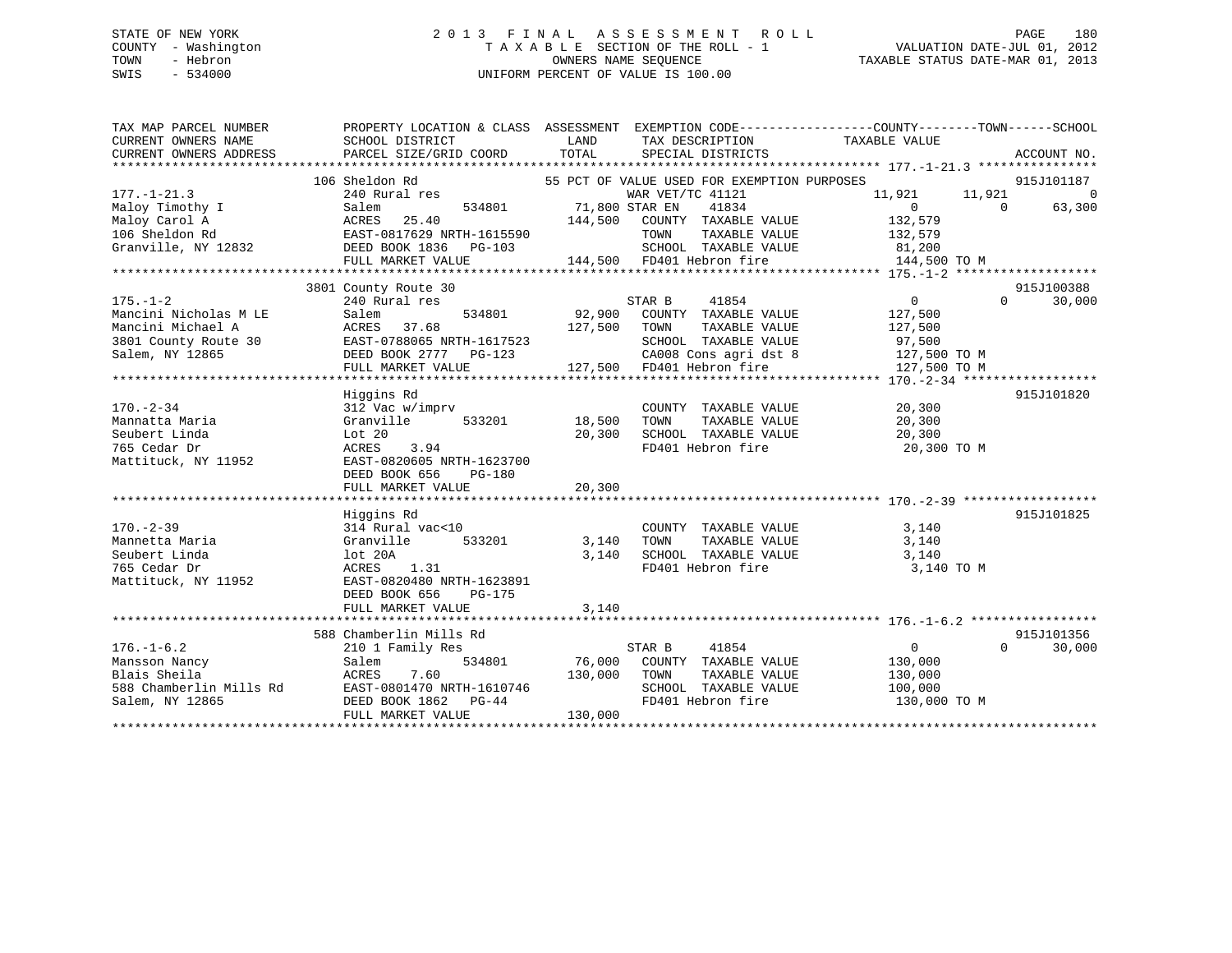## STATE OF NEW YORK 2 0 1 3 F I N A L A S S E S S M E N T R O L L PAGE 181 COUNTY - Washington T A X A B L E SECTION OF THE ROLL - 1 VALUATION DATE-JUL 01, 2012 TOWN - Hebron OWNERS NAME SEQUENCE TAXABLE STATUS DATE-MAR 01, 2013 SWIS - 534000 UNIFORM PERCENT OF VALUE IS 100.00

| TAX MAP PARCEL NUMBER<br>CURRENT OWNERS NAME<br>CURRENT OWNERS ADDRESS                                                            | PROPERTY LOCATION & CLASS ASSESSMENT EXEMPTION CODE----------------COUNTY-------TOWN-----SCHOOL<br>SCHOOL DISTRICT<br>PARCEL SIZE/GRID COORD                                                                        | LAND<br>TOTAL                                 | TAX DESCRIPTION TAXABLE VALUE<br>SPECIAL DISTRICTS                                                                                                                                     |                                                                                     | ACCOUNT NO.                                  |
|-----------------------------------------------------------------------------------------------------------------------------------|---------------------------------------------------------------------------------------------------------------------------------------------------------------------------------------------------------------------|-----------------------------------------------|----------------------------------------------------------------------------------------------------------------------------------------------------------------------------------------|-------------------------------------------------------------------------------------|----------------------------------------------|
| $161. - 2 - 10.30$<br>ManWarren Devan P<br>ManWarren Rebecca Starr<br>6888 State Route 22<br>Granville, NY 12832                  | 6888 State Route 22<br>210 1 Family Res<br>Granville<br>FRNT 210.00 DPTH 410.00<br>ACRES<br>0.98<br>EAST-0816519 NRTH-1623658<br>DEED BOOK 2380 PG-275<br>FULL MARKET VALUE                                         | 533201 18,000<br>TH 410.00 150,000<br>150,000 | STAR B<br>41854<br>COUNTY TAXABLE VALUE<br>TOWN<br>TAXABLE VALUE<br>SCHOOL TAXABLE VALUE<br>FD401 Hebron fire                                                                          | $\Omega$<br>150,000<br>150,000<br>120,000<br>150,000 TO M                           | 30,000<br>$\Omega$                           |
|                                                                                                                                   |                                                                                                                                                                                                                     |                                               |                                                                                                                                                                                        |                                                                                     |                                              |
| $143. - 1 - 13$<br>Marchaland Louis<br>c/o Daniel Marchaland<br>211 Burton Rd<br>Greenwich, NY 12834                              | 129 East Green Pond Way<br>260 Seasonal res - WTRFNT<br>533201<br>Granville<br>671/112 671/124 673/254 146,000<br>FRNT 150.00 DPTH 275.00<br>EAST-0816228 NRTH-1643562<br>DEED BOOK W569 PG-69<br>FULL MARKET VALUE | 118,900<br>146,000                            | COUNTY TAXABLE VALUE<br>TOWN<br>TAXABLE VALUE<br>SCHOOL TAXABLE VALUE<br>FD401 Hebron fire                                                                                             | 146,000<br>146,000<br>146,000<br>146,000 TO M                                       | 915J100402                                   |
|                                                                                                                                   |                                                                                                                                                                                                                     |                                               |                                                                                                                                                                                        |                                                                                     |                                              |
| $170. - 1 - 13.4$<br>Marchegiani Bruce<br>Marchegiani Judith<br>416 Beech St<br>Manchester Center, VT 05255 DEED BOOK 1900 PG-228 | 6686 State Route 22<br>314 Rural vac<10<br>Granville<br>533201<br>ACRES 1.10<br>EAST-0815444 NRTH-1619023<br>FULL MARKET VALUE                                                                                      | 11,700<br>11,700                              | COUNTY TAXABLE VALUE<br>TOWN<br>TAXABLE VALUE<br>11,700 SCHOOL TAXABLE VALUE<br>FD401 Hebron fire                                                                                      | 11,700<br>11,700<br>11,700<br>11,700 TO M                                           | 915J101151                                   |
|                                                                                                                                   |                                                                                                                                                                                                                     |                                               |                                                                                                                                                                                        |                                                                                     |                                              |
| $152 - 2 - 4$<br>Marold Alice Trustee<br>95 County Route 28<br>Granville, NY 12832                                                | 95 County Route 28<br>210 1 Family Res<br>Granville<br>ACRES<br>9.08<br>EAST-0809674 NRTH-1641125<br>DEED BOOK 2209<br>PG-109<br>FULL MARKET VALUE                                                                  | 533201 94,000 STAR EN                         | 90 PCT OF VALUE USED FOR EXEMPTION PURPOSES<br>CBT VET/TC 41131<br>41834<br>211,000 COUNTY TAXABLE VALUE<br>TAXABLE VALUE<br>TOWN<br>SCHOOL TAXABLE VALUE<br>211,000 FD401 Hebron fire | 47,475<br>30,000<br>$\overline{0}$<br>163,525<br>181,000<br>147,700<br>211,000 TO M | 915J100404<br>$\Omega$<br>63,300<br>$\Omega$ |
|                                                                                                                                   |                                                                                                                                                                                                                     |                                               |                                                                                                                                                                                        |                                                                                     |                                              |
| $152. - 2 - 31$<br>Marschhauser MaryAnn<br>36 Piccininni Ln<br>Granville, NY 12832                                                | 36 Piccininni Ln<br>210 1 Family Res<br>Granville<br>533201<br>2.20<br>ACRES<br>EAST-0812582 NRTH-1637687<br>DEED BOOK 865<br>PG-24<br>FULL MARKET VALUE                                                            | 56,000<br>121,000 TOWN<br>121,000             | 41854<br>STAR B<br>COUNTY TAXABLE VALUE<br>TAXABLE VALUE<br>SCHOOL TAXABLE VALUE<br>FD401 Hebron fire                                                                                  | $\sim$ 0<br>121,000<br>121,000<br>91,000<br>121,000 TO M                            | 915J100396<br>$\Omega$<br>30,000             |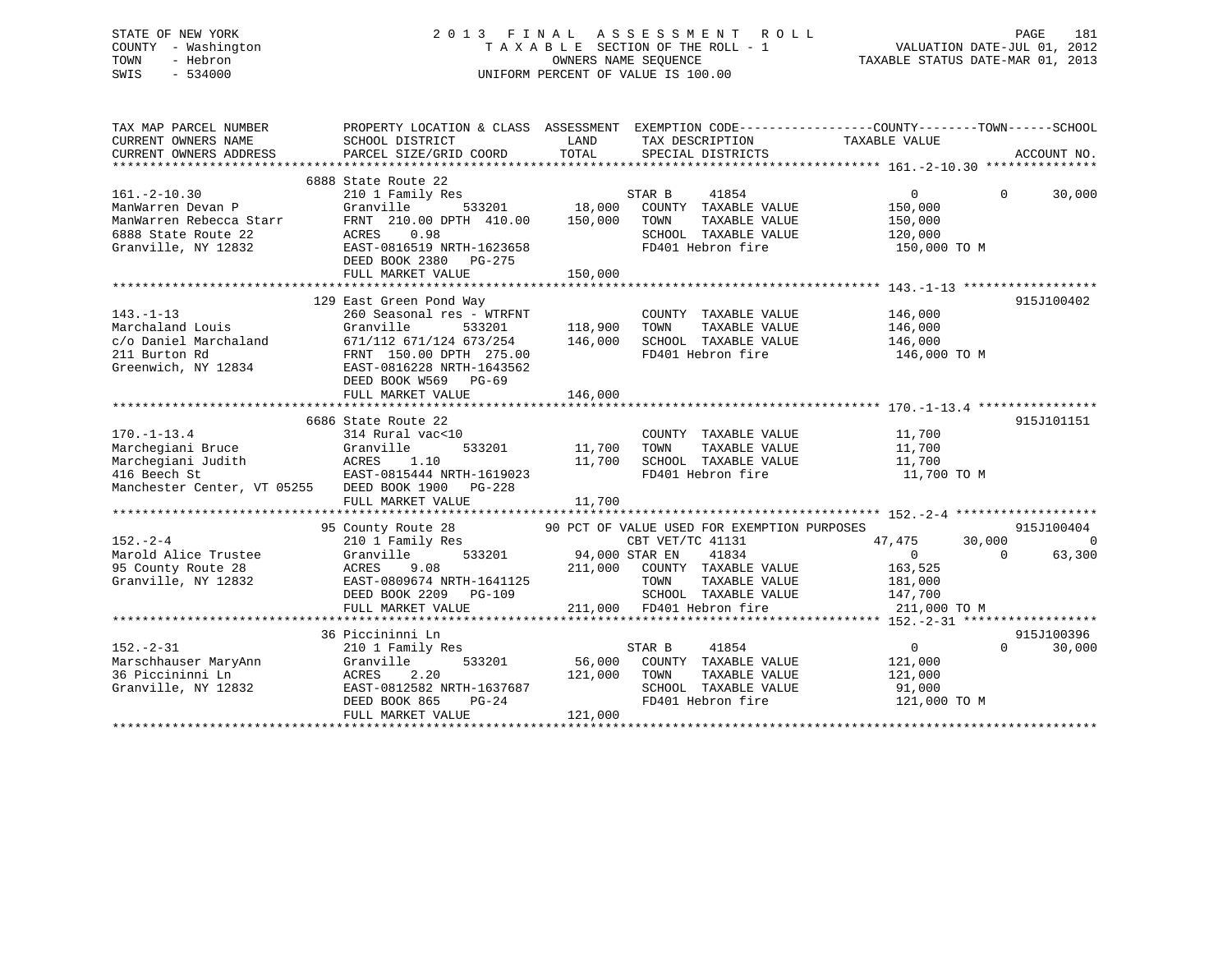## STATE OF NEW YORK 2 0 1 3 F I N A L A S S E S S M E N T R O L L PAGE 182 COUNTY - Washington T A X A B L E SECTION OF THE ROLL - 1 VALUATION DATE-JUL 01, 2012 TOWN - Hebron OWNERS NAME SEQUENCE TAXABLE STATUS DATE-MAR 01, 2013 SWIS - 534000 UNIFORM PERCENT OF VALUE IS 100.00

| TAX MAP PARCEL NUMBER<br>CURRENT OWNERS NAME<br>CURRENT OWNERS ADDRESS                              | PROPERTY LOCATION & CLASS ASSESSMENT<br>SCHOOL DISTRICT<br>PARCEL SIZE/GRID COORD                                                                                            | LAND<br>TOTAL                                | EXEMPTION CODE-----------------COUNTY-------TOWN------SCHOOL<br>TAX DESCRIPTION<br>SPECIAL DISTRICTS          | TAXABLE VALUE                                                  | ACCOUNT NO.                      |
|-----------------------------------------------------------------------------------------------------|------------------------------------------------------------------------------------------------------------------------------------------------------------------------------|----------------------------------------------|---------------------------------------------------------------------------------------------------------------|----------------------------------------------------------------|----------------------------------|
| $177. - 1 - 3.26$<br>Martelle Jeffrey M II<br>4704 Rt 133 Rd<br>Pawlet, VT 05761                    | 121 Middle Rd<br>210 1 Family Res<br>534801<br>Salem<br>ACRES<br>1.10<br>EAST-0804662 NRTH-1615280<br>DEED BOOK 1922 PG-223<br>FULL MARKET VALUE                             | 32,300<br>69,500<br>69,500                   | COUNTY TAXABLE VALUE<br>TOWN<br>TAXABLE VALUE<br>SCHOOL TAXABLE VALUE<br>FD401 Hebron fire                    | 69,500<br>69,500<br>69,500<br>69,500 TO M                      |                                  |
| $161. - 2 - 10.24$<br>Martelle Philip<br>PO Box 87<br>Salem, NY 12865                               | Higgins Rd<br>314 Rural vac<10<br>Granville<br>533201<br>3.00<br>ACRES<br>EAST-0819025 NRTH-1625078<br>DEED BOOK 664<br>PG-290<br>FULL MARKET VALUE                          | 30,000<br>30,000<br>30,000                   | COUNTY TAXABLE VALUE<br>TAXABLE VALUE<br>TOWN<br>SCHOOL TAXABLE VALUE<br>FD401 Hebron fire                    | 30,000<br>30,000<br>30,000<br>30,000 TO M                      |                                  |
| $161. - 2 - 10.25$<br>Martelle Philip M<br>PO Box 87<br>Salem, NY 12865                             | 132 Higgins Rd<br>210 1 Family Res<br>533201<br>Granville<br>929/58<br>Lot F<br>ACRES<br>1.72<br>EAST-0819048 NRTH-1624915<br>DEED BOOK 765<br>$PG-309$<br>FULL MARKET VALUE | 33,800<br>129,500<br>129,500                 | STAR B<br>41854<br>COUNTY TAXABLE VALUE<br>TAXABLE VALUE<br>TOWN<br>SCHOOL TAXABLE VALUE<br>FD401 Hebron fire | $\overline{0}$<br>129,500<br>129,500<br>99,500<br>129,500 TO M | $\Omega$<br>30,000               |
| $161. - 2 - 10.8$<br>Martelle Phillip<br>114 Higgins Rd<br>Salem, NY 12865                          | 114 Higgins Rd<br>270 Mfg housing<br>Granville<br>533201<br>$1$ ot 8<br>764/187<br>3.00<br>ACRES<br>EAST-0819000 NRTH-1625288<br>DEED BOOK 1893 PG-199<br>FULL MARKET VALUE  | 71,500<br>104,500<br>104,500                 | COUNTY TAXABLE VALUE<br>TAXABLE VALUE<br>TOWN<br>SCHOOL TAXABLE VALUE<br>FD401 Hebron fire                    | 104,500<br>104,500<br>104,500<br>104,500 TO M                  | 915J101466                       |
| $161. - 2 - 10.22$<br>Martelle Phillip<br>Martelle Melinda<br>108 Higgins Rd<br>Granville, NY 12832 | 108 Higgins Rd<br>270 Mfg housing<br>533201<br>Granville<br>ACRES<br>1.22<br>EAST-0819032 NRTH-1625459<br>DEED BOOK 2649<br>PG-133<br>FULL MARKET VALUE                      | 54,000<br>59,000<br>59,000<br>************** | STAR B<br>41854<br>COUNTY TAXABLE VALUE<br>TOWN<br>TAXABLE VALUE<br>SCHOOL TAXABLE VALUE<br>FD401 Hebron fire | $\overline{0}$<br>59,000<br>59,000<br>29,000<br>59,000 TO M    | 915J101523<br>30,000<br>$\Omega$ |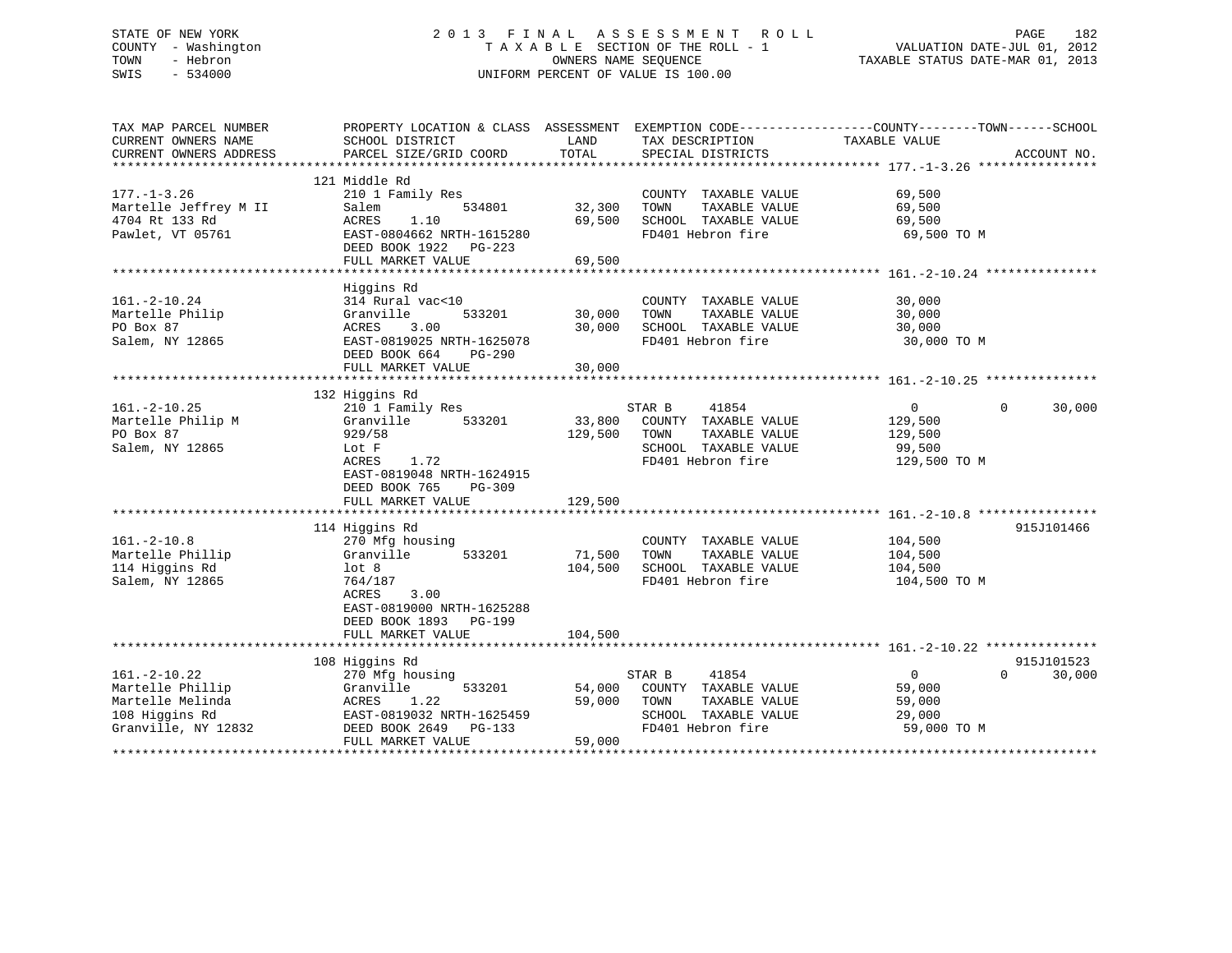## STATE OF NEW YORK 2 0 1 3 F I N A L A S S E S S M E N T R O L L PAGE 183 COUNTY - Washington T A X A B L E SECTION OF THE ROLL - 1 VALUATION DATE-JUL 01, 2012 TOWN - Hebron OWNERS NAME SEQUENCE TAXABLE STATUS DATE-MAR 01, 2013 SWIS - 534000 UNIFORM PERCENT OF VALUE IS 100.00

| TAX MAP PARCEL NUMBER<br>CURRENT OWNERS NAME<br>CURRENT OWNERS ADDRESS                                                                                    | PROPERTY LOCATION & CLASS ASSESSMENT<br>SCHOOL DISTRICT<br>PARCEL SIZE/GRID COORD                                                                                            | LAND<br>TAX DESCRIPTION<br>TOTAL<br>SPECIAL DISTRICTS                                                                                                   | EXEMPTION CODE-----------------COUNTY-------TOWN------SCHOOL<br>TAXABLE VALUE<br>ACCOUNT NO.                                            |
|-----------------------------------------------------------------------------------------------------------------------------------------------------------|------------------------------------------------------------------------------------------------------------------------------------------------------------------------------|---------------------------------------------------------------------------------------------------------------------------------------------------------|-----------------------------------------------------------------------------------------------------------------------------------------|
| $170. - 2 - 27$<br>Martin Francisco<br>Martin Pamela<br>635 Palisade Ave<br>Yonkers, NY 10703                                                             | Higgins Rd<br>314 Rural vac<10<br>Granville<br>533201<br>Jennings Subd. Lot 17<br>5.81<br>ACRES<br>EAST-0820168 NRTH-1622484<br>DEED BOOK 717<br>PG-244<br>FULL MARKET VALUE | COUNTY TAXABLE VALUE<br>22,000<br>TOWN<br>22,000<br>SCHOOL TAXABLE VALUE<br>FD401 Hebron fire<br>22,000                                                 | 915J101813<br>22,000<br>TAXABLE VALUE<br>22,000<br>22,000<br>22,000 TO M                                                                |
| $170. - 2 - 28$<br>Martin Francisco<br>Martin Pamela<br>635 Palisade Ave<br>Yonkers, NY 10703                                                             | Higgins Rd<br>322 Rural vac>10<br>Granville<br>533201<br>Lot 18<br>13.01<br>ACRES<br>EAST-0820169 NRTH-1623037<br>DEED BOOK 652<br>PG-115<br>FULL MARKET VALUE               | COUNTY TAXABLE VALUE<br>32,300<br>TOWN<br>SCHOOL TAXABLE VALUE<br>32,300<br>FD401 Hebron fire<br>32,300                                                 | 915J101814<br>32,300<br>TAXABLE VALUE<br>32,300<br>32,300<br>32,300 TO M                                                                |
| $167. - 1 - 34$<br>Martin Robert B<br>Martin Anita W<br>4154 County Route 30<br>Salem, NY 12865<br>MAY BE SUBJECT TO PAYMENT<br>UNDER AGDIST LAW TIL 2017 | County Route 30<br>322 Rural vac>10<br>533801<br>Hartford<br>ACRES 46.66<br>EAST-0788147 NRTH-1624816<br>DEED BOOK 2327 PG-96<br>FULL MARKET VALUE                           | 41720<br>AG DIST<br>168,000<br>COUNTY TAXABLE VALUE<br>168,000<br>TOWN<br>SCHOOL TAXABLE VALUE<br>CA008 Cons agri dst 8<br>168,000<br>FD401 Hebron fire | 915J100393<br>59,424<br>59,424<br>59,424<br>108,576<br>TAXABLE VALUE<br>108,576<br>108,576<br>108,576 TO M<br>59,424 EX<br>168,000 TO M |
| $167. - 1 - 35$<br>Martin Robert B<br>Martin Anita W<br>4154 County Route 30<br>Salem, NY 12865                                                           | 4154 County Route 30<br>210 1 Family Res<br>Hartford<br>533801<br>5.27<br>ACRES<br>EAST-0787217 NRTH-1625144<br>DEED BOOK 2327 PG-96<br>FULL MARKET VALUE                    | STAR B<br>41854<br>COUNTY TAXABLE VALUE<br>125,700<br>174,500<br>TOWN<br>SCHOOL TAXABLE VALUE<br>FD401 Hebron fire<br>174,500                           | 915J100042<br>$\overline{0}$<br>$\Omega$<br>30,000<br>174,500<br>TAXABLE VALUE<br>174,500<br>144,500<br>174,500 TO M                    |
| $144. - 1 - 26.2$<br>Martindale Gerald D<br>7626 State Route 22<br>Granville, NY 12832                                                                    | 7626 State Route 22<br>312 Vac w/imprv<br>Granville<br>533201<br>ACRES<br>2.90<br>EAST-0820157 NRTH-1641635<br>DEED BOOK 570<br>PG-322<br>FULL MARKET VALUE                  | COUNTY TAXABLE VALUE<br>18,500<br>TOWN<br>SCHOOL TAXABLE VALUE<br>34,200<br>FD401 Hebron fire<br>34,200                                                 | 915J101135<br>34,200<br>TAXABLE VALUE<br>34,200<br>34,200<br>34,200 TO M                                                                |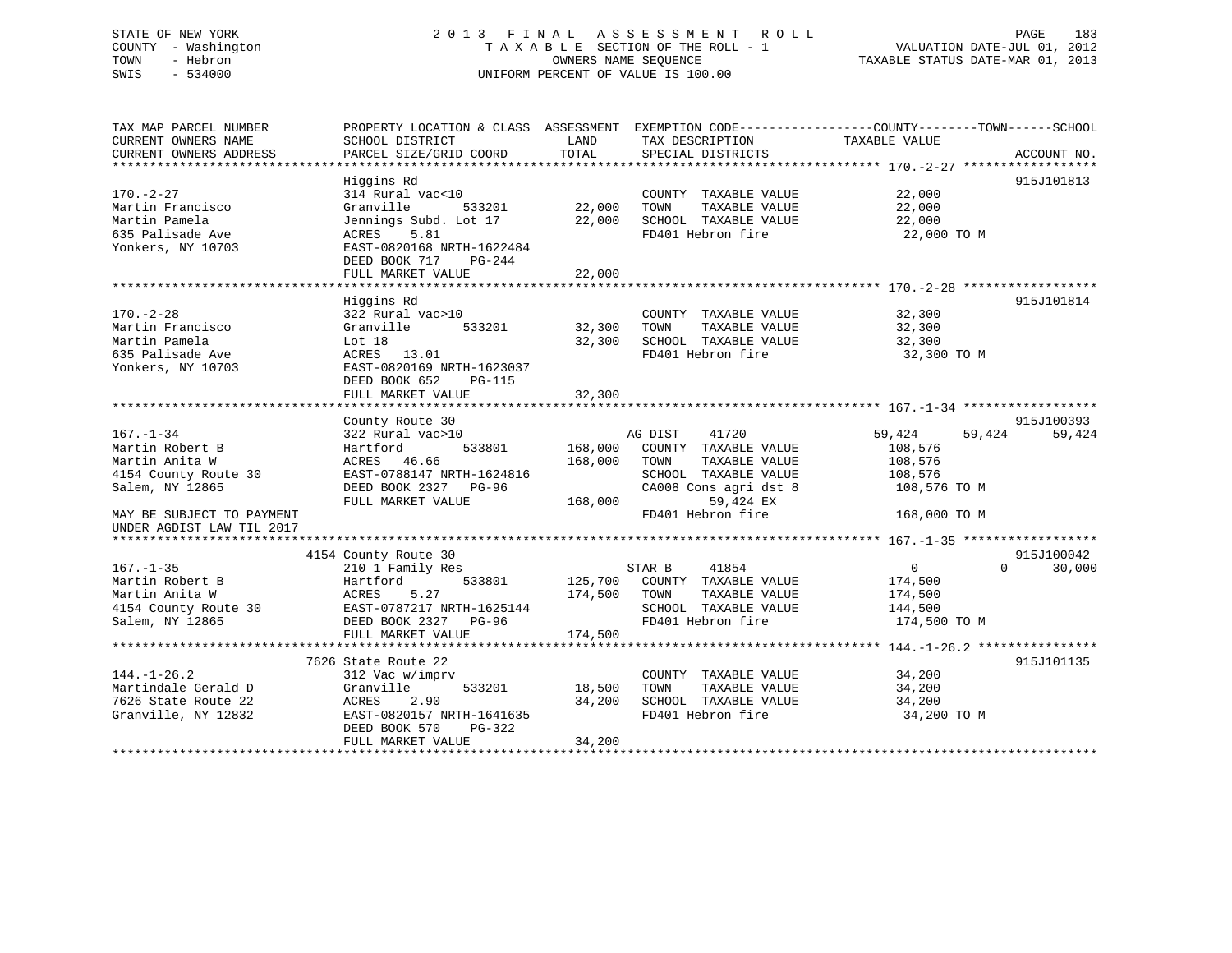## STATE OF NEW YORK 2 0 1 3 F I N A L A S S E S S M E N T R O L L PAGE 184 COUNTY - Washington T A X A B L E SECTION OF THE ROLL - 1 VALUATION DATE-JUL 01, 2012 TOWN - Hebron OWNERS NAME SEQUENCE TAXABLE STATUS DATE-MAR 01, 2013 SWIS - 534000 UNIFORM PERCENT OF VALUE IS 100.00

| TAX MAP PARCEL NUMBER<br>CURRENT OWNERS NAME<br>CURRENT OWNERS ADDRESS                       | PROPERTY LOCATION & CLASS ASSESSMENT EXEMPTION CODE---------------COUNTY-------TOWN------SCHOOL<br>SCHOOL DISTRICT<br>PARCEL SIZE/GRID COORD                                                                                                                                                | LAND<br>TOTAL            | TAX DESCRIPTION TAXABLE VALUE SPECIAL DISTRICTS                                                                                                                                                                                                                                                              |                                                                               |            | ACCOUNT NO.                               |
|----------------------------------------------------------------------------------------------|---------------------------------------------------------------------------------------------------------------------------------------------------------------------------------------------------------------------------------------------------------------------------------------------|--------------------------|--------------------------------------------------------------------------------------------------------------------------------------------------------------------------------------------------------------------------------------------------------------------------------------------------------------|-------------------------------------------------------------------------------|------------|-------------------------------------------|
| $144. - 1 - 26.3$<br>Martindale Gerald D Sr<br>7628 State Route 22<br>Granville, NY 12832    | 7628 State Route 22<br>270 Mfg housing<br>Granville<br>533201<br>785/342<br>ACRES 2.60<br>EAST-0820408 NRTH-1641525<br>DEED BOOK 2146 PG-71                                                                                                                                                 | 42,000                   | STAR B<br>41854<br>30,500 COUNTY TAXABLE VALUE<br>TAXABLE VALUE<br>TOWN<br>SCHOOL TAXABLE VALUE 12,000<br>FD401 Hebron fire                                                                                                                                                                                  | $\overline{0}$<br>42,000<br>42,000<br>42,000 TO M                             |            | 915J101201<br>$0 \qquad \qquad$<br>30,000 |
|                                                                                              | FULL MARKET VALUE                                                                                                                                                                                                                                                                           | 42,000                   |                                                                                                                                                                                                                                                                                                              |                                                                               |            |                                           |
|                                                                                              | 7646 State Route 22                                                                                                                                                                                                                                                                         |                          | 79 PCT OF VALUE USED FOR EXEMPTION PURPOSES                                                                                                                                                                                                                                                                  |                                                                               |            | 915J100406                                |
| $144. - 1 - 30$                                                                              | 283 Res w/Comuse<br>144.-1-30<br>Martindale Harold W<br>Martindale Ruth I (ACRES 2.40<br>7646 State Route 22<br>Granville, NY 12832<br>TAST-0820217 NRTH-1642039<br>Granville, NY 12832<br>DEED BOOK 626<br>TAST-0820217 NRTH-1642039<br>DEED BOOK 626<br>TAST-0820217<br>FULL MARKET VALUE |                          | AGED-ALL 41800<br>$\frac{1}{533201}$ 35,500 STAR EN 41834<br>128,000 COUNTY TAXABLE VALUE<br>TAXABLE VALUE<br>TOWN<br>SCHOOL TAXABLE VALUE<br>128,000 FD401 Hebron fire                                                                                                                                      | 50,560 50,560<br>$\overline{0}$<br>77,440<br>77,440<br>14,140<br>128,000 TO M | $\bigcirc$ | 50,560<br>63,300                          |
|                                                                                              |                                                                                                                                                                                                                                                                                             |                          |                                                                                                                                                                                                                                                                                                              |                                                                               |            |                                           |
| $161.-2-20.1$<br>Martindale James                                                            | 6901 State Route 22<br>270 Mfg housing<br>Granville<br>Martindale Deborah Martindale Deborah Martindale Deborah Martindale Deborah Martindale Deborah Martindale 22 EAST-0816159 NRTH-1624081<br>PO Box 190 DEED BOOK 3058 PG-24<br>Salem, NY 12865 FULL MARKET VALUE 31,100                | 31,100 TOWN              | STAR B 41854<br>533201 28,000 COUNTY TAXABLE VALUE<br>TAXABLE VALUE<br>SCHOOL TAXABLE VALUE 1,100<br>FD401 Hebron fire 31,100 TO M                                                                                                                                                                           | $\overline{0}$<br>31,100<br>31,100                                            | $\Omega$   | 30,000                                    |
|                                                                                              |                                                                                                                                                                                                                                                                                             |                          |                                                                                                                                                                                                                                                                                                              |                                                                               |            |                                           |
| $177. - 1 - 3.29$<br>177.-1-3.23<br>Martindale Judith<br>5 Northrup Ln<br>Fort Ann, NY 12827 | Woodcutters Way N/off<br>314 Rural vac<10<br>Salem<br>4.61<br>ACRES<br>EAST-0806501 NRTH-1617496<br>DEED BOOK 3050 PG-152                                                                                                                                                                   | 20,000                   | COUNTY TAXABLE VALUE<br>TOWN      TAXABLE VALUE<br>SCHOOL TAXABLE VALUE<br>CA008 Cons agri dst 8<br>FD401 Hebron fire                                                                                                                                                                                        | 20,000<br>20,000<br>20,000<br>20,000 TO M<br>20,000 TO M                      |            |                                           |
|                                                                                              | FULL MARKET VALUE                                                                                                                                                                                                                                                                           | 20,000                   |                                                                                                                                                                                                                                                                                                              |                                                                               |            |                                           |
| $177. - 1 - 3.23$<br>Martindale Judith L<br>5 Northrup Ln<br>Fort Ann, NY 12827              | 92 Woodcutters Way<br>240 Rural res<br>Salem<br>Lot 13 Lentine Sub/ 29#90 197,500<br>ACRES 37.65<br>ACRES 37.65<br>EAST-0806929 NRTH-1617954<br>DEED BOOK 2738 PG-156<br>FULL MARKET VALUE                                                                                                  | 534801 83,600<br>197,500 | COUNTY TAXABLE VALUE<br>TAXABLE VALUE<br>TOWN<br>SCHOOL TAXABLE VALUE<br>$\begin{array}{lll} \texttt{CA008} \texttt{ Cons} & \texttt{aspti} & \texttt{dst} & \texttt{8} & \texttt{197,500} \texttt{ TO M} \\ \texttt{FD401} & \texttt{Hebron} & \texttt{fire} & \texttt{197,500} \texttt{ TO M} \end{array}$ | 197,500<br>197,500<br>197,500                                                 |            | 915J100004                                |
|                                                                                              |                                                                                                                                                                                                                                                                                             |                          |                                                                                                                                                                                                                                                                                                              |                                                                               |            |                                           |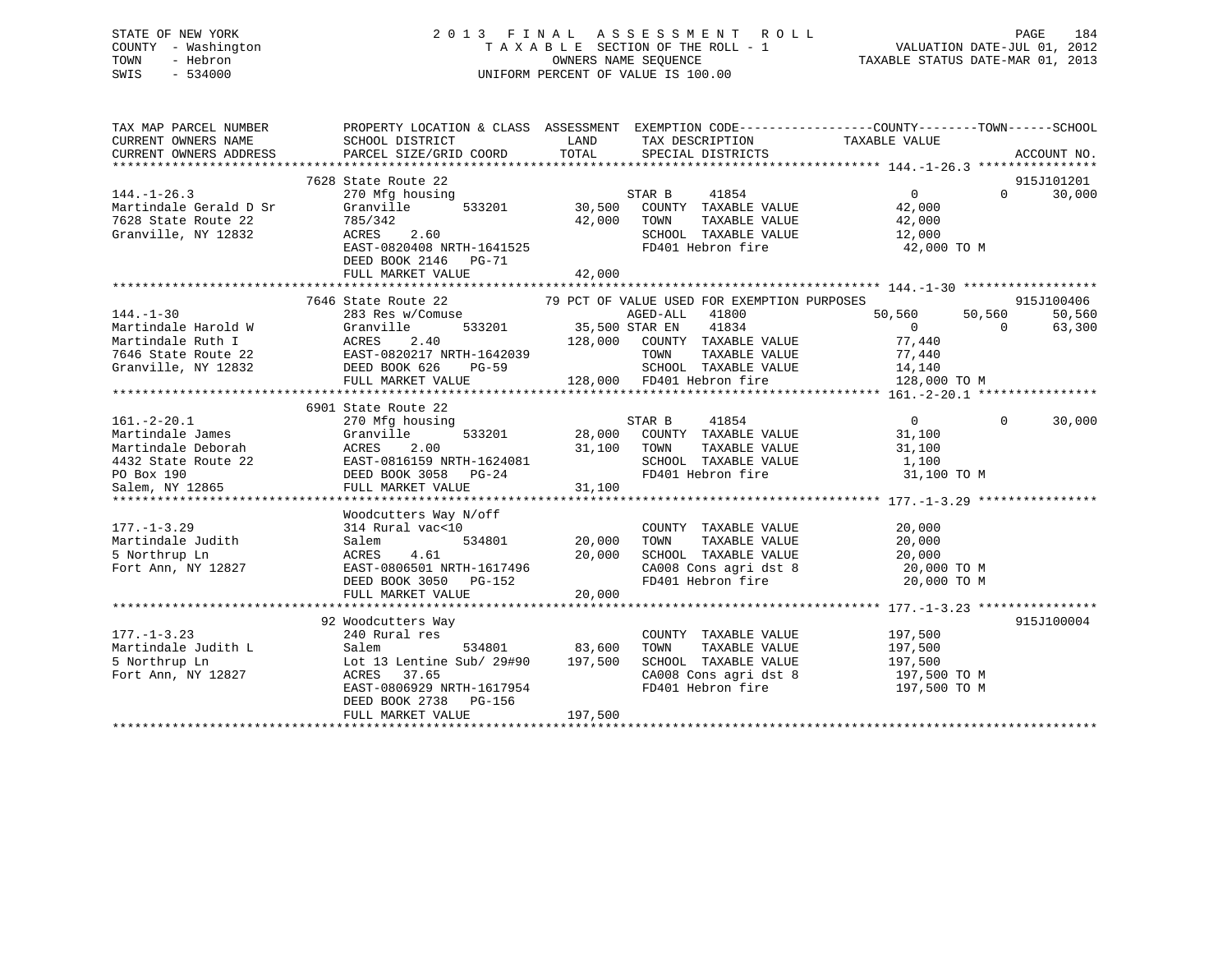## STATE OF NEW YORK 2 0 1 3 F I N A L A S S E S S M E N T R O L L PAGE 185 COUNTY - Washington T A X A B L E SECTION OF THE ROLL - 1 VALUATION DATE-JUL 01, 2012 TOWN - Hebron OWNERS NAME SEQUENCE TAXABLE STATUS DATE-MAR 01, 2013 SWIS - 534000 UNIFORM PERCENT OF VALUE IS 100.00

| TAX MAP PARCEL NUMBER<br>CURRENT OWNERS NAME<br>CURRENT OWNERS ADDRESS | SCHOOL DISTRICT                                     | LAND<br>TOTAL         | TAX DESCRIPTION                               | PROPERTY LOCATION & CLASS ASSESSMENT EXEMPTION CODE----------------COUNTY-------TOWN------SCHOOL<br>TAXABLE VALUE | ACCOUNT NO.    |
|------------------------------------------------------------------------|-----------------------------------------------------|-----------------------|-----------------------------------------------|-------------------------------------------------------------------------------------------------------------------|----------------|
|                                                                        | PARCEL SIZE/GRID COORD                              |                       | SPECIAL DISTRICTS                             |                                                                                                                   |                |
|                                                                        | Woodcutters Way                                     |                       |                                               |                                                                                                                   | 915J100004     |
| $169. - 1 - 42$                                                        | 322 Rural vac>10                                    |                       | COUNTY TAXABLE VALUE                          | 53,000                                                                                                            |                |
| Martindale Raymond L                                                   | Salem<br>534801                                     | 53,000                | TOWN<br>TAXABLE VALUE                         | 53,000                                                                                                            |                |
| Martindale Judith L                                                    | Lot 14 Lentine Sub/ 29#90                           | 53,000                | SCHOOL TAXABLE VALUE                          | 53,000                                                                                                            |                |
| 5 Northrup Ln                                                          | ACRES<br>28.45                                      |                       | CA008 Cons agri dst 8                         | 53,000 TO M                                                                                                       |                |
| Fort Ann, NY 12827                                                     | EAST-0808212 NRTH-1620682                           |                       | FD401 Hebron fire                             | 53,000 TO M                                                                                                       |                |
|                                                                        | DEED BOOK 2002    PG-280                            |                       |                                               |                                                                                                                   |                |
|                                                                        | FULL MARKET VALUE                                   | 53,000                |                                               |                                                                                                                   |                |
|                                                                        |                                                     |                       |                                               |                                                                                                                   |                |
|                                                                        | Lee Brook Ln/off                                    |                       |                                               |                                                                                                                   | 915J100004     |
| $177. - 1 - 3.24$                                                      | 322 Rural vac>10                                    |                       | COUNTY TAXABLE VALUE                          | 78,500                                                                                                            |                |
| Martindale Raymond L                                                   | 534801<br>Salem<br>Lot 12 Lentine Sub/ 29#90 78,500 | 78,500                | TOWN<br>TAXABLE VALUE                         | 78,500                                                                                                            |                |
| Martindale Judith<br>5 Northup Ln                                      | ACRES<br>50.00                                      |                       | SCHOOL TAXABLE VALUE<br>CA008 Cons agri dst 8 | 78,500<br>78,500 TO M                                                                                             |                |
| Fort Ann, NY 12827                                                     | EAST-0808209 NRTH-1617772                           |                       | FD401 Hebron fire                             | 78,500 TO M                                                                                                       |                |
|                                                                        | DEED BOOK 703<br>PG-280                             |                       |                                               |                                                                                                                   |                |
|                                                                        | FULL MARKET VALUE                                   | 78,500                |                                               |                                                                                                                   |                |
|                                                                        |                                                     |                       |                                               |                                                                                                                   |                |
|                                                                        | 1027 County Route 31                                |                       |                                               |                                                                                                                   | 915J101784     |
| $159. - 1 - 17.1$                                                      | 210 1 Family Res                                    |                       | STAR B<br>41854                               | 0<br>$\Omega$                                                                                                     | 30,000         |
| Martindale Thomas R                                                    | Granville                                           |                       | 533201 23,700 DISAB-C/T 41931                 | 41,750<br>41,750                                                                                                  | $\overline{0}$ |
| Martindale Susanne                                                     | FRNT 210.00 DPTH 190.00                             | 83,500                | COUNTY TAXABLE VALUE                          | 41,750                                                                                                            |                |
| 1027 County Route 31                                                   | EAST-0802848 NRTH-1628250                           |                       | TOWN<br>TAXABLE VALUE                         | 41,750                                                                                                            |                |
| Granville, NY 12832                                                    | DEED BOOK 918<br>PG-251                             |                       | SCHOOL TAXABLE VALUE                          | 53,500                                                                                                            |                |
|                                                                        | FULL MARKET VALUE                                   |                       | 83,500 CA008 Cons agri dst 8                  | 83,500 TO M                                                                                                       |                |
|                                                                        |                                                     |                       | FD401 Hebron fire                             | 83,500 TO M                                                                                                       |                |
|                                                                        |                                                     |                       |                                               |                                                                                                                   |                |
|                                                                        | 174 Bromley Ln                                      |                       |                                               |                                                                                                                   | 915J101383     |
| $178. - 1 - 29$                                                        | 312 Vac w/imprv                                     |                       | COUNTY TAXABLE VALUE                          | 51,500                                                                                                            |                |
| Maskley Donald                                                         | 534801<br>Salem                                     | 45,000                | TAXABLE VALUE<br>TOWN                         | 51,500                                                                                                            |                |
| Maskley Lois<br>192 Conklintown Rd                                     | 22.05<br>ACRES<br>EAST-0821729 NRTH-1614287         | 51,500                | SCHOOL TAXABLE VALUE<br>FD401 Hebron fire     | 51,500<br>51,500 TO M                                                                                             |                |
| Wanaque, NJ 07465                                                      | DEED BOOK 505<br>PG-317                             |                       |                                               |                                                                                                                   |                |
|                                                                        | FULL MARKET VALUE                                   | 51,500                |                                               |                                                                                                                   |                |
|                                                                        |                                                     |                       |                                               |                                                                                                                   |                |
|                                                                        | 18 Chamberlin Mills Rd                              |                       | 94 PCT OF VALUE USED FOR EXEMPTION PURPOSES   |                                                                                                                   | 915L100407     |
| $183.20 - 1 - 12$                                                      | 210 1 Family Res                                    |                       | CBT VET/TC 41131                              | 34,663<br>30,000                                                                                                  | $\overline{0}$ |
| Mason Harrison E                                                       | Salem                                               | 534801 25,400 STAR EN | 41834                                         | $\Omega$<br>$\overline{0}$                                                                                        | 63,300         |
| Mason Betty J                                                          | FRNT 160.00 DPTH 166.00                             | 147,500               | COUNTY TAXABLE VALUE                          | 112,837                                                                                                           |                |
| 18 Chamberlin Mills Rd                                                 | 0.61<br>ACRES                                       |                       | TAXABLE VALUE<br>TOWN                         | 117,500                                                                                                           |                |
| Salem, NY 12865                                                        | EAST-0793076 NRTH-1602898                           |                       | SCHOOL TAXABLE VALUE                          | 84,200                                                                                                            |                |
|                                                                        | DEED BOOK 577<br>PG-152                             |                       | CA008 Cons agri dst 8                         | 147,500 TO M                                                                                                      |                |
|                                                                        | FULL MARKET VALUE                                   |                       | 147,500 FD401 Hebron fire                     | 147,500 TO M                                                                                                      |                |
|                                                                        |                                                     |                       | LD401 West hebron light                       | 147,500 TO M                                                                                                      |                |
|                                                                        |                                                     |                       |                                               |                                                                                                                   |                |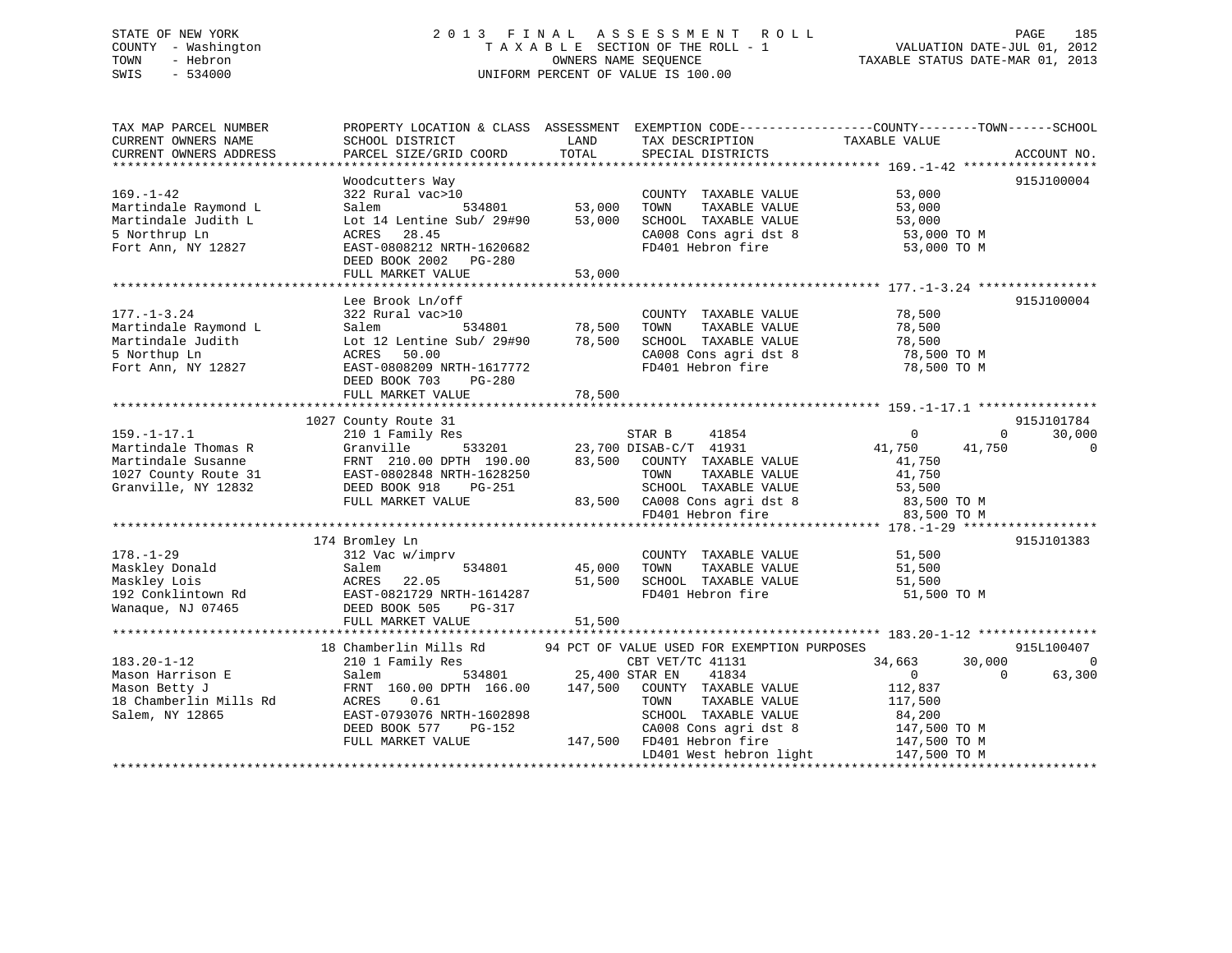## STATE OF NEW YORK 2 0 1 3 F I N A L A S S E S S M E N T R O L L PAGE 186 COUNTY - Washington T A X A B L E SECTION OF THE ROLL - 1 VALUATION DATE-JUL 01, 2012 TOWN - Hebron OWNERS NAME SEQUENCE TAXABLE STATUS DATE-MAR 01, 2013 SWIS - 534000 UNIFORM PERCENT OF VALUE IS 100.00

| TAX MAP PARCEL NUMBER<br>CURRENT OWNERS NAME<br>CURRENT OWNERS ADDRESS | PROPERTY LOCATION & CLASS ASSESSMENT EXEMPTION CODE----------------COUNTY-------TOWN------SCHOOL<br>SCHOOL DISTRICT<br>PARCEL SIZE/GRID COORD | LAND<br>TOTAL | TAX DESCRIPTION<br>SPECIAL DISTRICTS                             | TAXABLE VALUE                    | ACCOUNT NO.        |
|------------------------------------------------------------------------|-----------------------------------------------------------------------------------------------------------------------------------------------|---------------|------------------------------------------------------------------|----------------------------------|--------------------|
|                                                                        |                                                                                                                                               |               |                                                                  |                                  |                    |
|                                                                        | 1119 Bogtown Rd                                                                                                                               |               |                                                                  |                                  | 915J100520         |
| $184. - 1 - 12$                                                        | 240 Rural res                                                                                                                                 |               | STAR B<br>41854                                                  | $\overline{0}$                   | $\Omega$<br>30,000 |
| Matos Charles A                                                        | Salem                                                                                                                                         |               | 534801 95,800 COUNTY TAXABLE VALUE                               | 192,000                          |                    |
| 1119 Bogtown Rd                                                        | ACRES 15.32                                                                                                                                   | 192,000 TOWN  | TAXABLE VALUE                                                    | 192,000                          |                    |
| Salem, NY 12865                                                        | ACKES 19.92<br>EAST-0803530 NRTH-1606784<br>2000 2120 PG-41                                                                                   |               | SCHOOL TAXABLE VALUE 162,000                                     |                                  |                    |
|                                                                        |                                                                                                                                               |               | FD401 Hebron fire                                                | 192,000 TO M                     |                    |
|                                                                        | FULL MARKET VALUE                                                                                                                             | 192,000       |                                                                  |                                  |                    |
|                                                                        |                                                                                                                                               |               |                                                                  |                                  |                    |
|                                                                        | Matteson Way                                                                                                                                  |               |                                                                  |                                  | 915J100004         |
| $177. - 1 - 3.17$                                                      | 314 Rural vac<10                                                                                                                              |               | COUNTY TAXABLE VALUE                                             | 21,400                           |                    |
| Matteson Ray                                                           | Salem                                                                                                                                         | 534801 21,400 | TOWN<br>TAXABLE VALUE                                            | 21,400                           |                    |
| Emmons Ruth M                                                          | Lot 6 Lentine Sub/ 29#90 21,400                                                                                                               |               | SCHOOL TAXABLE VALUE 21,400<br>CA008 Cons agri dst 8 21,400 TO M |                                  |                    |
| 12 Matteson Way                                                        | ACRES<br>5.30                                                                                                                                 |               |                                                                  |                                  |                    |
| Salem, NY 12865                                                        | EAST-0805824 NRTH-1615511                                                                                                                     |               |                                                                  | FD401 Hebron fire 21,400 TO M    |                    |
|                                                                        | DEED BOOK 493<br>PG-353                                                                                                                       |               |                                                                  |                                  |                    |
|                                                                        | FULL MARKET VALUE                                                                                                                             | 21,400        |                                                                  |                                  |                    |
|                                                                        |                                                                                                                                               |               |                                                                  |                                  | 915J100004         |
| $177. - 1 - 3.18$                                                      | 12 Matteson Way<br>Matteson Way 50 PCT (271 Mfg housings                                                                                      |               | 50 PCT OF VALUE USED FOR EXEMPTION PURPOSES<br>CBT VET/TC 41131  | 10,563 10,563                    | $\overline{0}$     |
| Matteson Raymond                                                       | 534801 42,700 STAR B<br>Salem                                                                                                                 |               | 41854                                                            | $\overline{0}$<br>$\overline{0}$ | 30,000             |
| Samuelson Andrew R                                                     | lot 7                                                                                                                                         |               | 84,500 COUNTY TAXABLE VALUE                                      | 73,937                           |                    |
| 12 Matteson Way                                                        | ACRES<br>5.44                                                                                                                                 |               | TOWN<br>TAXABLE VALUE                                            | 73,937                           |                    |
| Salem, NY 12865                                                        | EAST-0805909 NRTH-1616029                                                                                                                     |               | SCHOOL TAXABLE VALUE                                             | 54,500                           |                    |
|                                                                        | DEED BOOK 2595 PG-284                                                                                                                         |               | $CA008$ Cons agri dst 8 $84,500$ TO M                            |                                  |                    |
|                                                                        | FULL MARKET VALUE                                                                                                                             |               | 84,500 FD401 Hebron fire                                         | 84,500 TO M                      |                    |
|                                                                        |                                                                                                                                               |               |                                                                  |                                  |                    |
|                                                                        | 1267 Patterson Hill Rd                                                                                                                        |               |                                                                  |                                  |                    |
| $183. - 1 - 47.1$                                                      | 242 Rurl res&rec                                                                                                                              |               | COUNTY TAXABLE VALUE                                             | 237,600                          |                    |
| Matthews Adam                                                          | 534801<br>Salem                                                                                                                               | 125,400       |                                                                  |                                  |                    |
| Route 153                                                              | 2840/115                                                                                                                                      | 237,600       | TOWN TAXABLE VALUE 237,600<br>SCHOOL TAXABLE VALUE 237,600       |                                  |                    |
| PO Box 120                                                             | ACRES 29.04                                                                                                                                   |               | CA008 Cons agri dst 8                                            | 237,600 TO M                     |                    |
| West Rupert, VT 05776                                                  | EAST-0790745 NRTH-1604691                                                                                                                     |               | FD401 Hebron fire                                                | 237,600 TO M                     |                    |
|                                                                        | DEED BOOK 866<br>$PG-9$                                                                                                                       |               |                                                                  |                                  |                    |
|                                                                        | FULL MARKET VALUE                                                                                                                             | 237,600       |                                                                  |                                  |                    |
|                                                                        |                                                                                                                                               |               |                                                                  |                                  |                    |
|                                                                        | Patterson Hill Rd                                                                                                                             |               |                                                                  |                                  | 915J101001         |
| $183. - 1 - 32$                                                        | 314 Rural vac<10                                                                                                                              |               | COUNTY TAXABLE VALUE                                             | 80,700                           |                    |
| Matthews Adam D                                                        | Salem<br>534801                                                                                                                               | 80,700        | TOWN<br>TAXABLE VALUE                                            | 80,700                           |                    |
| 150 S Main St                                                          | Lot A                                                                                                                                         | 80,700        | SCHOOL TAXABLE VALUE                                             | 80,700                           |                    |
| Salem, NY 12865                                                        | sub abandonment 3038/1                                                                                                                        |               | FD401 Hebron fire                                                | 80,700 TO M                      |                    |
|                                                                        | ACRES<br>18.95                                                                                                                                |               |                                                                  |                                  |                    |
|                                                                        | EAST-0788477 NRTH-1600936                                                                                                                     |               |                                                                  |                                  |                    |
|                                                                        | DEED BOOK 2840 PG-42                                                                                                                          |               |                                                                  |                                  |                    |
|                                                                        | FULL MARKET VALUE                                                                                                                             | 80,700        |                                                                  |                                  |                    |
|                                                                        |                                                                                                                                               |               |                                                                  |                                  |                    |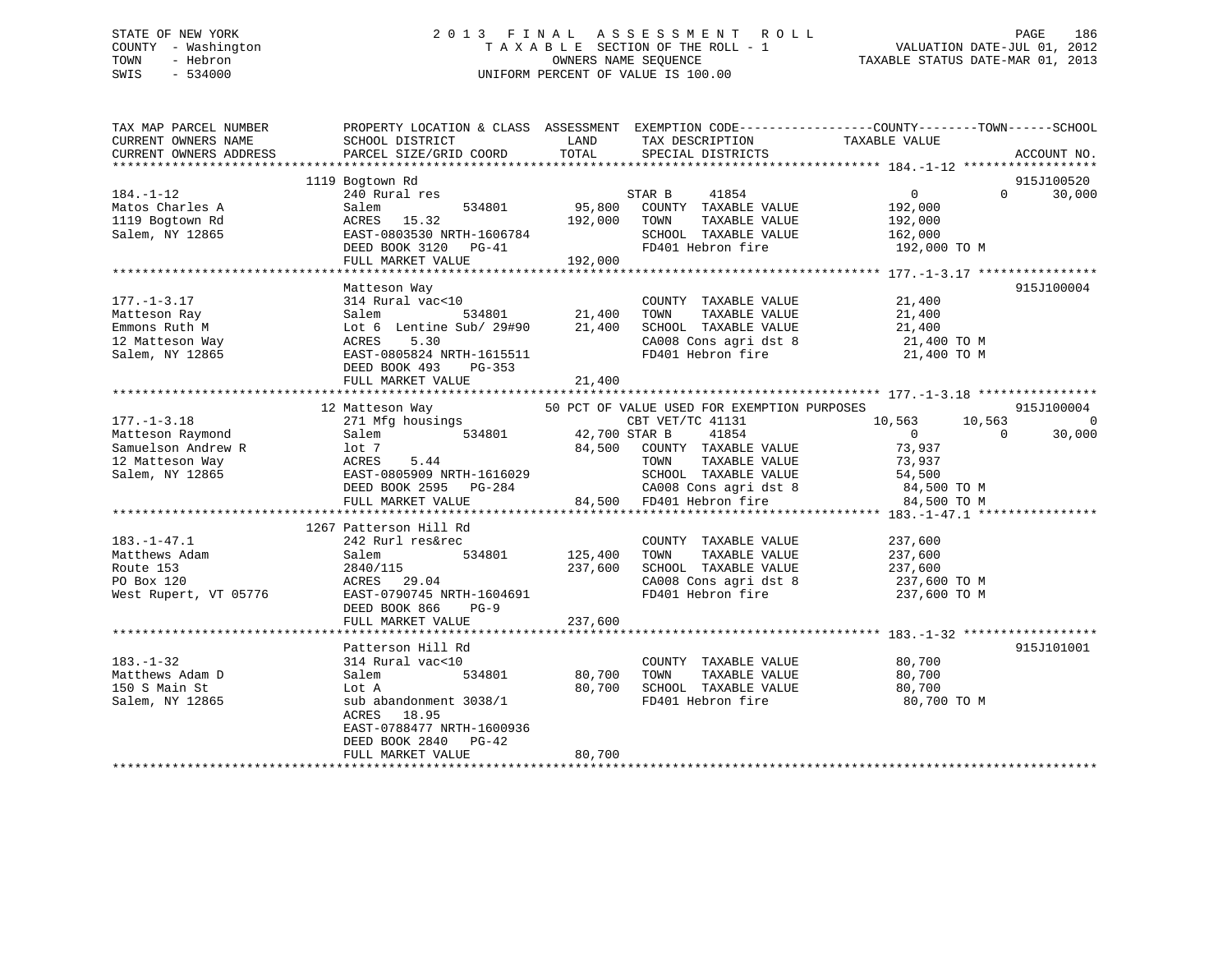## STATE OF NEW YORK 2 0 1 3 F I N A L A S S E S S M E N T R O L L PAGE 187 COUNTY - Washington T A X A B L E SECTION OF THE ROLL - 1 VALUATION DATE-JUL 01, 2012 TOWN - Hebron OWNERS NAME SEQUENCE TAXABLE STATUS DATE-MAR 01, 2013 SWIS - 534000 UNIFORM PERCENT OF VALUE IS 100.00

| TAX MAP PARCEL NUMBER                         |                                           | LAND         |                                                                           | PROPERTY LOCATION & CLASS ASSESSMENT EXEMPTION CODE---------------COUNTY-------TOWN------SCHOOL<br>TAXABLE VALUE |                                  |
|-----------------------------------------------|-------------------------------------------|--------------|---------------------------------------------------------------------------|------------------------------------------------------------------------------------------------------------------|----------------------------------|
| CURRENT OWNERS NAME<br>CURRENT OWNERS ADDRESS | SCHOOL DISTRICT<br>PARCEL SIZE/GRID COORD | TOTAL        | TAX DESCRIPTION<br>SPECIAL DISTRICTS                                      |                                                                                                                  | ACCOUNT NO.                      |
|                                               |                                           |              |                                                                           |                                                                                                                  |                                  |
|                                               | 71 Halls Pond Rd                          |              |                                                                           |                                                                                                                  | 915J100449                       |
| $167. - 1 - 11$                               | 210 1 Family Res                          |              | COUNTY TAXABLE VALUE 129,000                                              |                                                                                                                  |                                  |
| Mattison Annette                              | 533801<br>Hartford                        | 75,800       | TOWN<br>TAXABLE VALUE                                                     | 129,000                                                                                                          |                                  |
| 71 Halls Pond Rd                              | Will 694/334                              | 129,000      | SCHOOL TAXABLE VALUE                                                      | 129,000                                                                                                          |                                  |
| Salem, NY 12865                               | 7.30<br>ACRES                             |              | FD401 Hebron fire                                                         | 129,000 TO M                                                                                                     |                                  |
|                                               | EAST-0789640 NRTH-1622626                 |              |                                                                           |                                                                                                                  |                                  |
|                                               | DEED BOOK 2491 PG-323                     |              |                                                                           |                                                                                                                  |                                  |
|                                               | FULL MARKET VALUE                         | 129,000      |                                                                           |                                                                                                                  |                                  |
|                                               |                                           |              |                                                                           |                                                                                                                  |                                  |
| $167. - 1 - 12$                               | Halls Pond Rd                             |              | COUNTY TAXABLE VALUE 33,500                                               |                                                                                                                  | 915J100451                       |
| Mattison Annette                              | 314 Rural vac<10<br>533801<br>Hartford    | 33,500       | TOWN<br>TAXABLE VALUE                                                     | 33,500                                                                                                           |                                  |
| 71 Halls Pond Rd                              | ACRES 3.80                                |              | 33,500 SCHOOL TAXABLE VALUE                                               | 33,500                                                                                                           |                                  |
| Salem, NY 12865                               | EAST-0790213 NRTH-1622639                 |              | FD401 Hebron fire                                                         | 33,500 TO M                                                                                                      |                                  |
|                                               | DEED BOOK 2491 PG-323                     |              |                                                                           |                                                                                                                  |                                  |
|                                               | FULL MARKET VALUE                         | 33,500       |                                                                           |                                                                                                                  |                                  |
|                                               |                                           |              |                                                                           |                                                                                                                  |                                  |
|                                               | 3472 County Route 30                      |              |                                                                           |                                                                                                                  | 915J100401                       |
| $175. - 1 - 7.1$                              | 270 Mfg housing                           |              | STAR B<br>41854                                                           | $\Omega$                                                                                                         | $\Omega$<br>30,000               |
| Mattison Bennett L                            | Salem                                     |              | 534801 57,000 COUNTY TAXABLE VALUE<br>#85 Lot 3 66,000 TOWN TAXABLE VALUE | 66,000                                                                                                           |                                  |
| Mattison Laurie J                             | Mallory Sub/ 29#85 Lot 3                  |              |                                                                           | 66,000                                                                                                           |                                  |
| 3478 County Route 30                          | ACRES<br>9.47                             |              | SCHOOL TAXABLE VALUE                                                      | 36,000                                                                                                           |                                  |
| Salem, NY 12865                               | EAST-0791752 NRTH-1610523                 |              | FD401 Hebron fire                                                         | 66,000 TO M                                                                                                      |                                  |
|                                               | DEED BOOK 783<br>PG-115                   |              |                                                                           |                                                                                                                  |                                  |
|                                               | FULL MARKET VALUE 66,000                  |              |                                                                           |                                                                                                                  |                                  |
|                                               |                                           |              | 97 PCT OF VALUE USED FOR EXEMPTION PURPOSES                               |                                                                                                                  |                                  |
| $178. - 1 - 12$                               | 6358 State Route 22                       |              | 41802<br>AGED-CO                                                          | 58,928<br>$\Omega$                                                                                               | 915J101018                       |
| Mattison Bruce A                              | 210 1 Family Res<br>Salem                 |              | 534801 39,500 AGED-TOWN 41803                                             | 23,571<br>$\overline{0}$                                                                                         | $\overline{0}$<br>$\overline{0}$ |
| 6358 State Route 22                           | ACRES<br>4.00                             |              | 121,500 AGED-SCH 41804                                                    | $\overline{0}$<br>$\mathbf{0}$                                                                                   | 35,357                           |
| Salem, NY 12865                               | EAST-0816815 NRTH-1610963                 |              | 41834<br>STAR EN                                                          | $\overline{0}$<br>$\Omega$                                                                                       | 63,300                           |
|                                               | DEED BOOK 444<br>PG-322                   |              | COUNTY TAXABLE VALUE                                                      | 62,572                                                                                                           |                                  |
|                                               | FULL MARKET VALUE                         | 121,500 TOWN | TAXABLE VALUE                                                             | 97,929                                                                                                           |                                  |
|                                               |                                           |              | SCHOOL TAXABLE VALUE                                                      | 22,843                                                                                                           |                                  |
|                                               |                                           |              |                                                                           | 121,500 TO M                                                                                                     |                                  |
|                                               |                                           |              |                                                                           |                                                                                                                  |                                  |
|                                               | 89 Valley View Way                        |              |                                                                           |                                                                                                                  | 915J101770                       |
| $168. - 1 - 18.4$                             | 210 1 Family Res                          |              | STAR B<br>41854                                                           | $\overline{0}$                                                                                                   | 30,000<br>$\Omega$               |
| Mattison David A                              | 533801<br>Hartford                        |              | 78,800 COUNTY TAXABLE VALUE                                               | 133,000                                                                                                          |                                  |
| Mattison Edith                                | ACRES<br>8.51 BANK<br>151                 | 133,000 TOWN | TAXABLE VALUE                                                             | 133,000                                                                                                          |                                  |
| 89 Valley View Way                            | EAST-0799010 NRTH-1621781                 |              | SCHOOL TAXABLE VALUE                                                      | 103,000                                                                                                          |                                  |
| Salem, NY 12865                               | PG-347<br>DEED BOOK 617                   |              | CA008 Cons agri dst 8                                                     | $103,000$ TO M<br>133,000 TO M                                                                                   |                                  |
|                                               | FULL MARKET VALUE                         |              | 133,000 FD401 Hebron fire                                                 | 133,000 TO M                                                                                                     |                                  |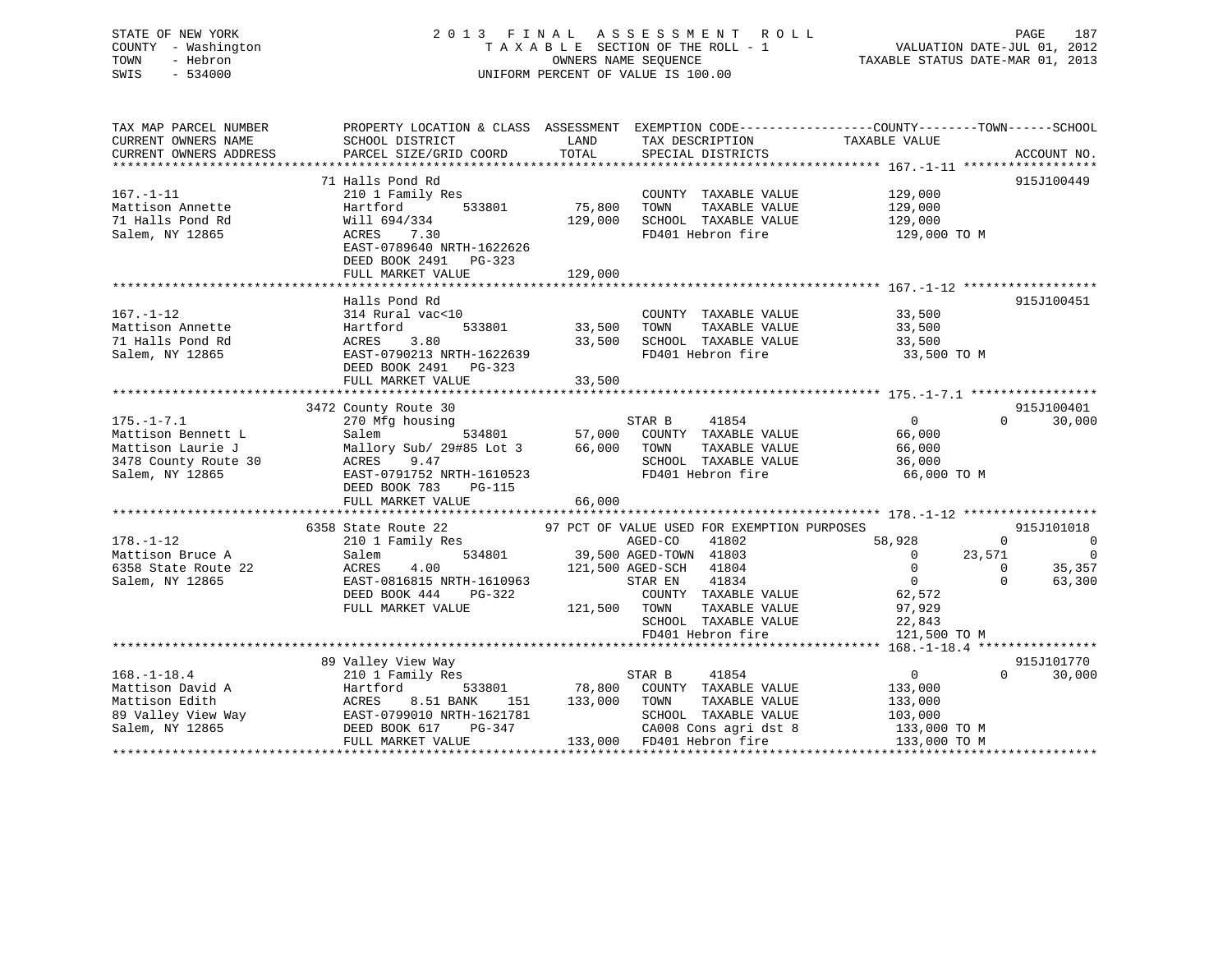## STATE OF NEW YORK 2 0 1 3 F I N A L A S S E S S M E N T R O L L PAGE 188 COUNTY - Washington T A X A B L E SECTION OF THE ROLL - 1 VALUATION DATE-JUL 01, 2012 TOWN - Hebron OWNERS NAME SEQUENCE TAXABLE STATUS DATE-MAR 01, 2013 SWIS - 534000 UNIFORM PERCENT OF VALUE IS 100.00

| TAX MAP PARCEL NUMBER<br>CURRENT OWNERS NAME<br>CURRENT OWNERS ADDRESS                                                                                                 | SCHOOL DISTRICT<br>PARCEL SIZE/GRID COORD                                                                                                                                                                                                                                | LAND<br>TOTAL                                    | TAX DESCRIPTION<br>SPECIAL DISTRICTS                                                                                                                                                                                                                                                                                                      | PROPERTY LOCATION & CLASS ASSESSMENT EXEMPTION CODE---------------COUNTY-------TOWN-----SCHOOL<br>TAXABLE VALUE<br>ACCOUNT NO.  |
|------------------------------------------------------------------------------------------------------------------------------------------------------------------------|--------------------------------------------------------------------------------------------------------------------------------------------------------------------------------------------------------------------------------------------------------------------------|--------------------------------------------------|-------------------------------------------------------------------------------------------------------------------------------------------------------------------------------------------------------------------------------------------------------------------------------------------------------------------------------------------|---------------------------------------------------------------------------------------------------------------------------------|
|                                                                                                                                                                        |                                                                                                                                                                                                                                                                          |                                                  |                                                                                                                                                                                                                                                                                                                                           |                                                                                                                                 |
| $168. - 1 - 18.12$<br>Mattison Douglas A<br>29 Valley View Way<br>Salem, NY 12865                                                                                      | Valley View Way<br>314 Rural vac<10<br>533801<br>Hartford<br>ACRES<br>2.65<br>EAST-0798540 NRTH-1621870<br>DEED BOOK 2603 PG-54                                                                                                                                          | 28,500<br>28,500                                 | COUNTY TAXABLE VALUE<br>TAXABLE VALUE<br>TOWN<br>SCHOOL TAXABLE VALUE 28,500<br>$\begin{array}{llllll} \texttt{CA008} & \texttt{cons} & \texttt{agri} & \texttt{dst} & 8 & 28,500\ \texttt{TO401} & \texttt{Hebron} & \texttt{fire} & 28,500\ \texttt{TO M} & & & & \\ \end{array}$                                                       | 28,500<br>28,500                                                                                                                |
|                                                                                                                                                                        |                                                                                                                                                                                                                                                                          |                                                  |                                                                                                                                                                                                                                                                                                                                           |                                                                                                                                 |
| $183. - 1 - 11$<br>Mattison Jerry<br>14 Chamberlin Mills Rd<br>Salem, NY 12865                                                                                         | 55 County Route 31<br>242 Rurl res&rec<br>Salem<br>ACRES 10.00<br>EAST-0791180 NRTH-1608009<br>DEED BOOK 894<br>PG-294<br>FULL MARKET VALUE                                                                                                                              | 534801 82,500<br>96,000<br>96.000                | COUNTY TAXABLE VALUE<br>TAXABLE VALUE 96,000<br>TOWN<br>SCHOOL TAXABLE VALUE 96,000<br>CA008 Cons agri dst 8 96,000 TO M<br>FD401 Hebron fire 96,000 TO M                                                                                                                                                                                 | 915J100544<br>96,000                                                                                                            |
|                                                                                                                                                                        |                                                                                                                                                                                                                                                                          |                                                  |                                                                                                                                                                                                                                                                                                                                           |                                                                                                                                 |
| $183.20 - 1 - 13$<br>Mattison Jerry<br>14 Chamberlin Mills Rd<br>Salem, NY 12865<br>$183.20 - 1 - 14.1$<br>Mattison Jerry<br>14 Chamberlin Mills Rd<br>Salem, NY 12865 | 16 Chamberlin Mills Rd<br>433 Auto body<br>534801 32,300<br>Salem<br>500/445<br>3.10<br>ACRES<br>EAST-0793036 NRTH-1602658<br>DEED BOOK 501<br>FULL MARKET VALUE<br>14 Chamberlin Mills Rd<br>210 1 Family Res<br>Salem<br>FRNT 114.00 DPTH 281.00 109,500<br>ACRES 0.74 | 119,500<br>$PG-1075$<br>119,500<br>534801 26,000 | COUNTY TAXABLE VALUE 119,500<br>TAXABLE VALUE<br>TOWN<br>SCHOOL TAXABLE VALUE<br>CA008 Cons agri dst 8 119,500 TO M<br>FD401 Hebron fire<br>LD401 West hebron light<br>COUNTY TAXABLE VALUE<br>TOWN<br>TAXABLE VALUE<br>SCHOOL TAXABLE VALUE                                                                                              | 915L100584<br>119,500<br>119,500<br>119,500 TO M<br>119,500 TO M<br>915J101361<br>109,500<br>109,500<br>109,500<br>109,500 TO M |
|                                                                                                                                                                        | EAST-0792838 NRTH-1602700<br>DEED BOOK 548<br>$PG-5$<br>FULL MARKET VALUE                                                                                                                                                                                                | 109,500                                          | CA008 Cons agri dst 8<br>FD401 Hebron fire<br>LD401 West hebron light 109,500 TO M                                                                                                                                                                                                                                                        | 109,500 TO M                                                                                                                    |
| $183.20 - 1 - 17$<br>Mattison Jerry<br>14 Chamberlin Mills Rd<br>Salem, NY 12865                                                                                       | Chamberlin Mills Rd<br>311 Res vac land<br>534801<br>Salem<br>FRNT 149.00 DPTH 195.00<br>ACRES<br>0.67<br>EAST-0792707 NRTH-1602725<br>DEED BOOK 698<br>PG-196<br>FULL MARKET VALUE                                                                                      | 7,000<br>7,000<br>7,000                          | COUNTY TAXABLE VALUE<br>TAXABLE VALUE<br>TOWN<br>SCHOOL TAXABLE VALUE<br>$\begin{array}{lllllll} \texttt{CA008} & \texttt{Cons}\ \texttt{agrid}\ \texttt{sf} & 8 & 7,000\ \texttt{\footnotesize TO401} & \texttt{Hebron}\ \texttt{fire} & 7,000\ \texttt{\footnotesize TO}\ \texttt{M} \end{array}$<br>LD401 West hebron light 7,000 TO M | 915J100036<br>7,000<br>7,000<br>7,000                                                                                           |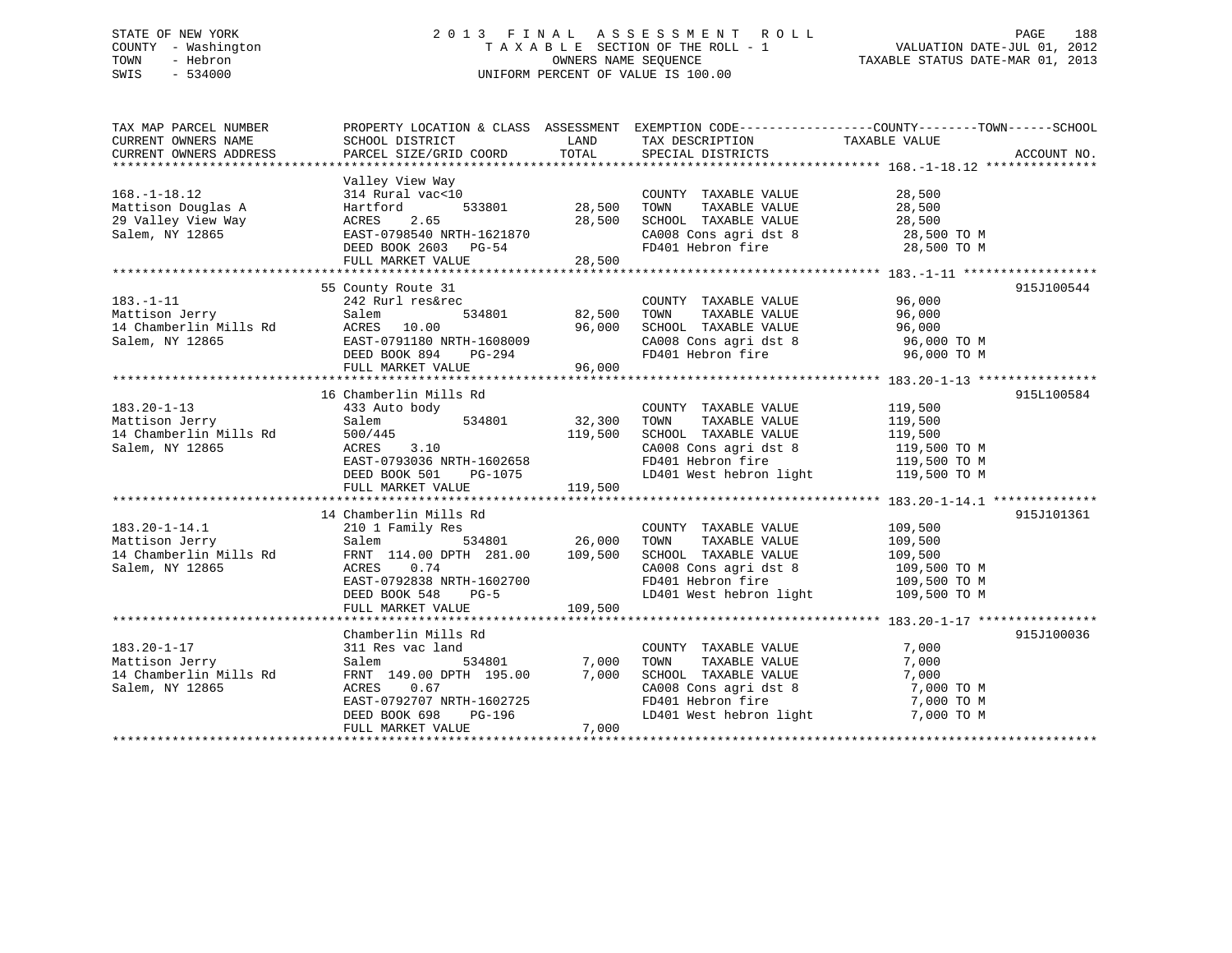## STATE OF NEW YORK 2 0 1 3 F I N A L A S S E S S M E N T R O L L PAGE 189 COUNTY - Washington T A X A B L E SECTION OF THE ROLL - 1 VALUATION DATE-JUL 01, 2012 TOWN - Hebron OWNERS NAME SEQUENCE TAXABLE STATUS DATE-MAR 01, 2013 SWIS - 534000 UNIFORM PERCENT OF VALUE IS 100.00

| TAX MAP PARCEL NUMBER<br>CURRENT OWNERS NAME<br>CURRENT OWNERS ADDRESS                                   | PROPERTY LOCATION & CLASS ASSESSMENT<br>SCHOOL DISTRICT<br>PARCEL SIZE/GRID COORD                                                                                | LAND<br>TOTAL              | EXEMPTION CODE----------------COUNTY-------TOWN------SCHOOL<br>TAX DESCRIPTION<br>SPECIAL DISTRICTS                                                 | TAXABLE VALUE                                                                           |                                | ACCOUNT NO.             |
|----------------------------------------------------------------------------------------------------------|------------------------------------------------------------------------------------------------------------------------------------------------------------------|----------------------------|-----------------------------------------------------------------------------------------------------------------------------------------------------|-----------------------------------------------------------------------------------------|--------------------------------|-------------------------|
|                                                                                                          |                                                                                                                                                                  |                            |                                                                                                                                                     |                                                                                         |                                |                         |
|                                                                                                          | 1305 Big Burch Hill Rd                                                                                                                                           |                            |                                                                                                                                                     |                                                                                         |                                | 915J100085              |
| $142.-3-8.1$<br>Mattison Jessica Alisha<br>1305 Big Burch Hill Rd<br>Granville, NY 12832                 | 270 Mfg housing<br>533201<br>Granville<br>$142. - 1 - 8.1$<br>ACRES 4.70<br>EAST-0802743 NRTH-1641330<br>DEED BOOK 3062 PG-152                                   | 68,500<br>72,000           | 41854<br>STAR B<br>COUNTY TAXABLE VALUE<br>TOWN<br>TAXABLE VALUE<br>SCHOOL TAXABLE VALUE<br>FD401 Hebron fire                                       | $\overline{0}$<br>72,000<br>72,000<br>42,000<br>72,000 TO M                             | $\Omega$                       | 30,000                  |
|                                                                                                          | FULL MARKET VALUE                                                                                                                                                | 72,000                     |                                                                                                                                                     |                                                                                         |                                |                         |
|                                                                                                          | 1285 Big Burch Hill Rd                                                                                                                                           |                            |                                                                                                                                                     |                                                                                         |                                | 915J101411              |
| $142. - 3 - 8.7$<br>Mattison Randy<br>1285 Big Burch Hill Rd<br>Granville, NY 12832                      | 210 1 Family Res<br>Granville<br>533201<br>879/68<br>$142. - 1 - 8.7$<br>1.90 BANK<br>ACRES<br>151<br>EAST-0802091 NRTH-1641593<br>DEED BOOK 509<br>$PG-187$     | 81,000 STAR B<br>81,000    | DISAB-CO<br>41932<br>43,600 DISAB-TOWN 41933<br>41854<br>COUNTY TAXABLE VALUE<br>TOWN<br>TAXABLE VALUE<br>SCHOOL TAXABLE VALUE<br>FD401 Hebron fire | 38,070<br>$\overline{0}$<br>$\overline{0}$<br>42,930<br>54,351<br>51,000<br>81,000 TO M | $\Omega$<br>26,649<br>$\Omega$ | $\Omega$<br>0<br>30,000 |
|                                                                                                          | FULL MARKET VALUE                                                                                                                                                |                            |                                                                                                                                                     |                                                                                         |                                |                         |
|                                                                                                          | 653 County Route 31                                                                                                                                              |                            |                                                                                                                                                     |                                                                                         |                                | 915J100409              |
| $168. - 1 - 18$<br>Mattison Richard<br>Mattison Dorothy<br>653 County Route 31<br>Salem, NY 12865        | 240 Rural res<br>533801<br>Hartford<br>387/180<br>ACRES 110.20<br>EAST-0798370 NRTH-1620540                                                                      | 282,800 STAR EN<br>402,500 | AG DIST<br>41720<br>41834<br>COUNTY TAXABLE VALUE<br>TOWN<br>TAXABLE VALUE<br>SCHOOL TAXABLE VALUE                                                  | 157,133<br>$\overline{0}$<br>245,367<br>245,367<br>182,067                              | 157,133<br>$\Omega$            | 157,133<br>63,300       |
| MAY BE SUBJECT TO PAYMENT<br>UNDER AGDIST LAW TIL 2017                                                   | DEED BOOK 2691<br>$PG-1$<br>FULL MARKET VALUE                                                                                                                    | 402,500                    | CA008 Cons agri dst 8<br>157,133 EX<br>FD401 Hebron fire                                                                                            | 245,367 TO M<br>402,500 TO M                                                            |                                |                         |
|                                                                                                          |                                                                                                                                                                  |                            |                                                                                                                                                     |                                                                                         |                                |                         |
| $168. - 1 - 18.14$<br>Mattison Richard<br>Mattison Dorothy<br>653 County Route 31<br>Salem, NY 12865     | Valley View Way<br>314 Rural vac<10<br>533801<br>Hartford<br>387/176<br>17.00 DPTH 260.00<br>FRNT<br>EAST-0798214 NRTH-1621579<br>DEED BOOK 387<br><b>PG-180</b> | 600<br>600                 | COUNTY TAXABLE VALUE<br>TAXABLE VALUE<br>TOWN<br>SCHOOL TAXABLE VALUE<br>CA008 Cons agri dst 8<br>FD401 Hebron fire                                 | 600<br>600<br>600<br>600 TO M<br>600 TO M                                               |                                |                         |
|                                                                                                          | FULL MARKET VALUE                                                                                                                                                | 600                        |                                                                                                                                                     |                                                                                         |                                |                         |
|                                                                                                          |                                                                                                                                                                  |                            |                                                                                                                                                     |                                                                                         |                                |                         |
| $168. - 1 - 18.11$<br>Mattison Richard H<br>Mattison Dorothy M<br>653 County Route 31<br>Salem, NY 12865 | 29 Valley View Way<br>271 Mfg housings<br>533801<br>Hartford<br>1.03<br>ACRES<br>EAST-0798380 NRTH-1621650<br>DEED BOOK 2603<br><b>PG-50</b>                     | 35,000<br>49,000           | COUNTY TAXABLE VALUE<br>TOWN<br>TAXABLE VALUE<br>SCHOOL TAXABLE VALUE<br>CA008 Cons agri dst 8<br>FD401 Hebron fire                                 | 49,000<br>49,000<br>49,000<br>49,000 TO M<br>49,000 TO M                                |                                |                         |
|                                                                                                          | FULL MARKET VALUE                                                                                                                                                | 49,000                     |                                                                                                                                                     |                                                                                         |                                |                         |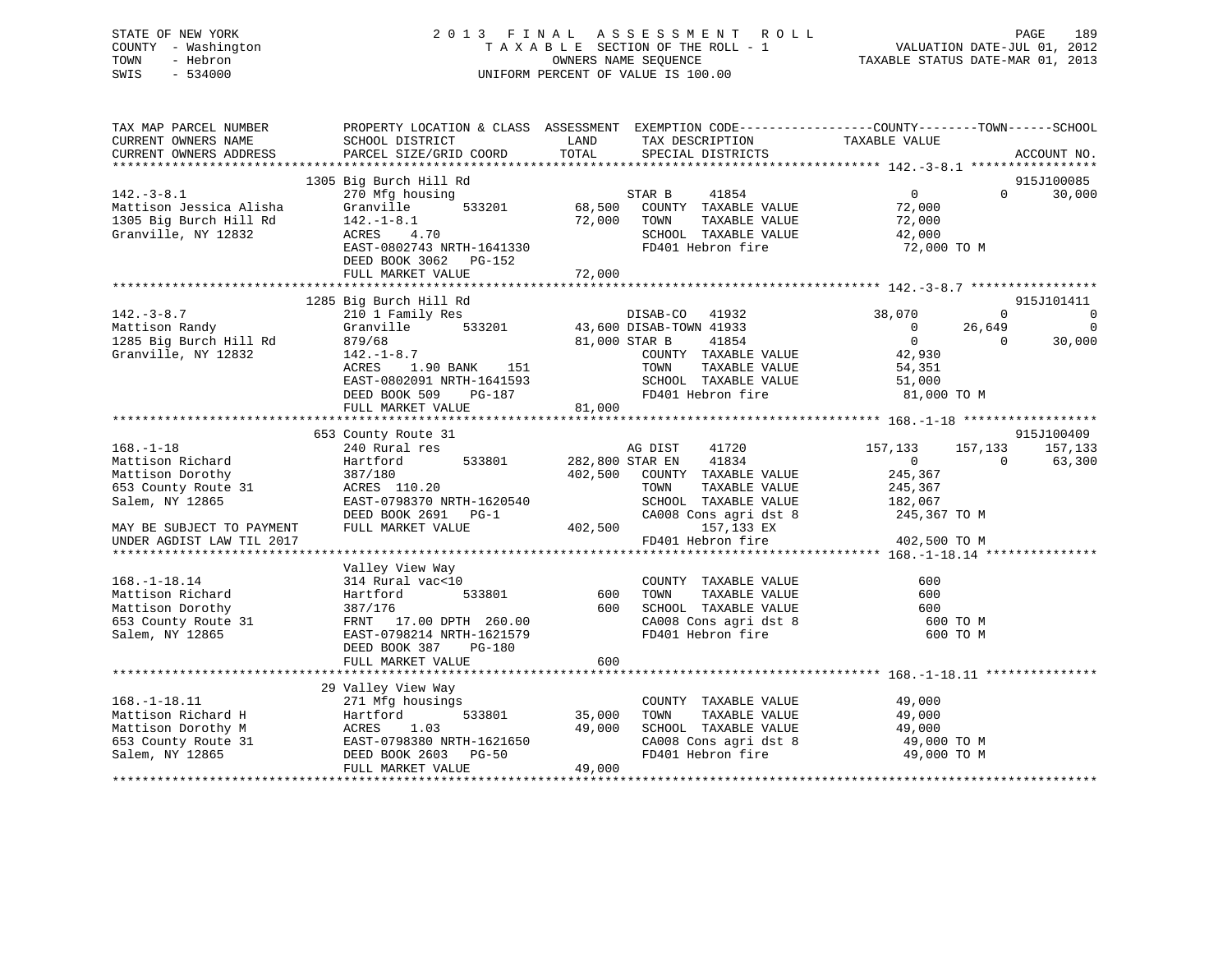## STATE OF NEW YORK 2 0 1 3 F I N A L A S S E S S M E N T R O L L PAGE 190 COUNTY - Washington T A X A B L E SECTION OF THE ROLL - 1 VALUATION DATE-JUL 01, 2012 TOWN - Hebron OWNERS NAME SEQUENCE TAXABLE STATUS DATE-MAR 01, 2013 SWIS - 534000 UNIFORM PERCENT OF VALUE IS 100.00

| TAX MAP PARCEL NUMBER<br>CURRENT OWNERS NAME<br>CURRENT OWNERS ADDRESS                 | PROPERTY LOCATION & CLASS ASSESSMENT<br>SCHOOL DISTRICT<br>PARCEL SIZE/GRID COORD                                                                                 | LAND<br>TOTAL                     | EXEMPTION CODE-----------------COUNTY-------TOWN------SCHOOL<br>TAX DESCRIPTION TAXABLE VALUE<br>SPECIAL DISTRICTS  |                                                          | ACCOUNT NO.        |
|----------------------------------------------------------------------------------------|-------------------------------------------------------------------------------------------------------------------------------------------------------------------|-----------------------------------|---------------------------------------------------------------------------------------------------------------------|----------------------------------------------------------|--------------------|
| $167. - 1 - 47.2$<br>Mattison Timmy<br>3983 County Route 30<br>Salem, NY 12865         | 3923 County Route 30<br>270 Mfg housing<br>Salem<br>ACRES 10.30<br>EAST-0788502 NRTH-1620116<br>DEED BOOK 742<br>PG-71<br>FULL MARKET VALUE                       | 534801 45,000<br>58,000<br>58,000 | 41854<br>STAR B<br>COUNTY TAXABLE VALUE<br>TOWN<br>TAXABLE VALUE<br>SCHOOL TAXABLE VALUE<br>FD401 Hebron fire       | $\Omega$<br>58,000<br>58,000<br>28,000<br>58,000 TO M    | 30,000<br>$\Omega$ |
| $183. - 1 - 12$<br>Mattison Timmy A Sr<br>3983 County Route 30<br>Salem, NY 12865      | 38 County Route 31<br>270 Mfg housing<br>534801<br>Salem<br>1.40<br>ACRES<br>EAST-0791701 NRTH-1607473<br>DEED BOOK 2014 PG-95<br>FULL MARKET VALUE               | 35,000<br>38,000<br>38,000        | COUNTY TAXABLE VALUE<br>TAXABLE VALUE<br>TOWN<br>SCHOOL TAXABLE VALUE<br>CA008 Cons agri dst 8<br>FD401 Hebron fire | 38,000<br>38,000<br>38,000<br>38,000 TO M<br>38,000 TO M | 915J101065         |
| $167. - 1 - 25.3$<br>Mattison Timothy A Sr.<br>3823 County Route 30<br>Salem, NY 12865 | 3938 County Route 30<br>210 1 Family Res<br>534801<br>Salem<br>FRNT 240.00 DPTH 150.00<br>EAST-0789360 NRTH-1620758<br>DEED BOOK 2815 PG-213<br>FULL MARKET VALUE | 26,300<br>80,000<br>80,000        | COUNTY TAXABLE VALUE<br>TAXABLE VALUE<br>TOWN<br>SCHOOL TAXABLE VALUE<br>FD401 Hebron fire                          | 80,000<br>80,000<br>80,000<br>80,000 TO M                | 915J100434         |
| $186. - 1 - 17$<br>Mattison William J<br>6358 State Route 22<br>Salem, NY 12865        | State Route 22<br>322 Rural vac>10<br>534801<br>Salem<br>2996/271<br>ACRES 12.91<br>EAST-0817137 NRTH-1610624<br>DEED BOOK 2993 PG-233<br>FULL MARKET VALUE       | 36,200<br>36,200<br>36,200        | COUNTY TAXABLE VALUE<br>TAXABLE VALUE<br>TOWN<br>SCHOOL TAXABLE VALUE<br>FD401 Hebron fire                          | 36,200<br>36,200<br>36,200<br>36,200 TO M                | 915J101739         |
| $169. - 1 - 18.17$<br>Maynard Thomas<br>396 Essex Rd<br>Westbrook, CT 06498            | 170 Clark Way<br>312 Vac w/imprv<br>Granville<br>533201<br>ACRES 10.10<br>EAST-0813977 NRTH-1626085<br>DEED BOOK 1868 PG-213<br>FULL MARKET VALUE                 | 21,500<br>22,000<br>22,000        | COUNTY TAXABLE VALUE<br>TOWN<br>TAXABLE VALUE<br>SCHOOL TAXABLE VALUE<br>FD401 Hebron fire                          | 22,000<br>22,000<br>22,000<br>22,000 TO M                | 915J101601         |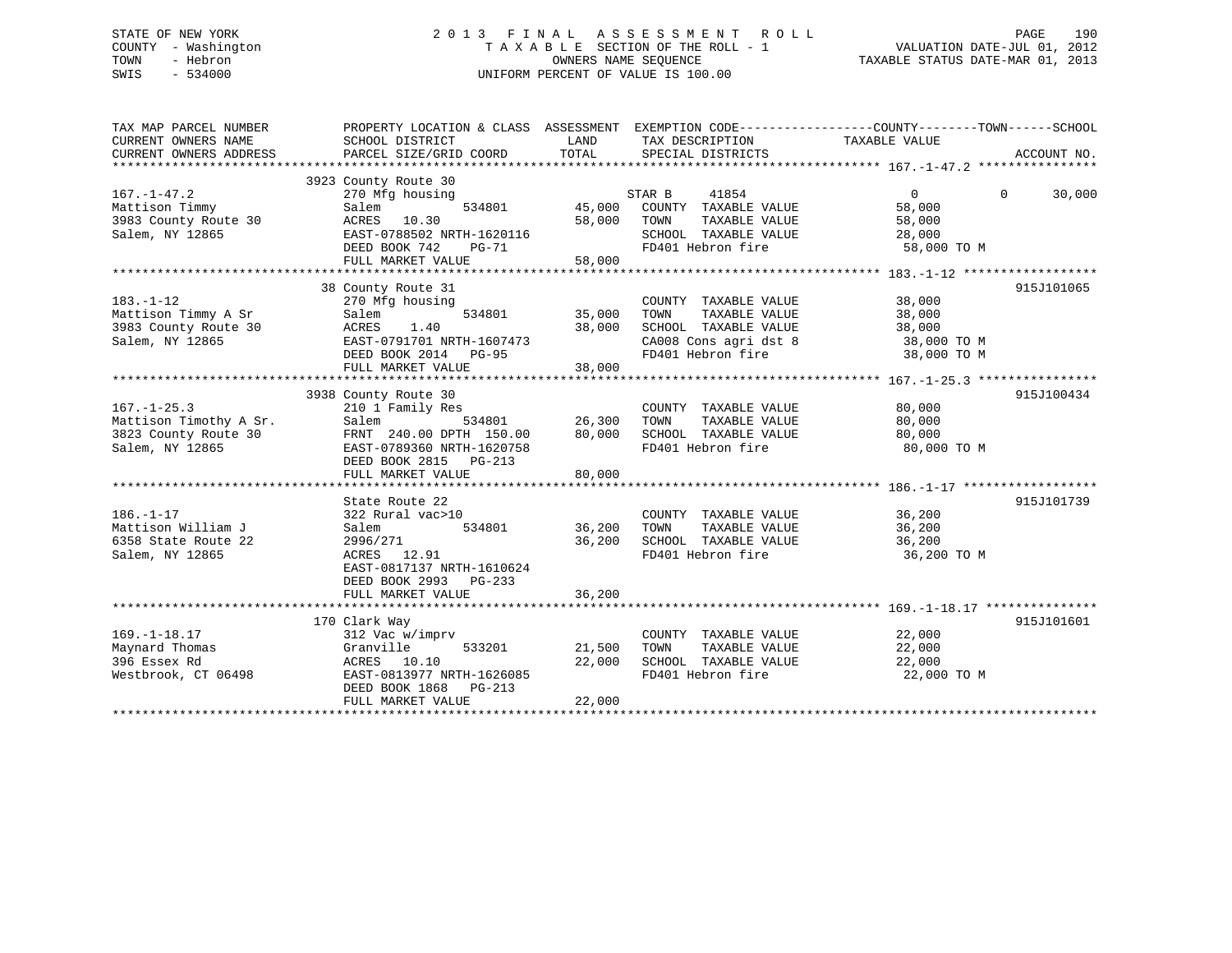## STATE OF NEW YORK 2 0 1 3 F I N A L A S S E S S M E N T R O L L PAGE 191 COUNTY - Washington T A X A B L E SECTION OF THE ROLL - 1 VALUATION DATE-JUL 01, 2012 TOWN - Hebron OWNERS NAME SEQUENCE TAXABLE STATUS DATE-MAR 01, 2013 SWIS - 534000 UNIFORM PERCENT OF VALUE IS 100.00

| TAX MAP PARCEL NUMBER<br>CURRENT OWNERS NAME                                                                    | PROPERTY LOCATION & CLASS ASSESSMENT EXEMPTION CODE---------------COUNTY-------TOWN-----SCHOOL                                                                                                                                                   |                            | TAX DESCRIPTION                                                                                                                               | TAXABLE VALUE                             |                                  |
|-----------------------------------------------------------------------------------------------------------------|--------------------------------------------------------------------------------------------------------------------------------------------------------------------------------------------------------------------------------------------------|----------------------------|-----------------------------------------------------------------------------------------------------------------------------------------------|-------------------------------------------|----------------------------------|
| CURRENT OWNERS ADDRESS                                                                                          | SCHOOL DISTRICT<br>PARCEL SIZE/GRID COORD                                                                                                                                                                                                        | LAND<br>TOTAL              | SPECIAL DISTRICTS                                                                                                                             |                                           | ACCOUNT NO.                      |
|                                                                                                                 |                                                                                                                                                                                                                                                  |                            |                                                                                                                                               |                                           |                                  |
|                                                                                                                 | 6577 State Route 22                                                                                                                                                                                                                              |                            |                                                                                                                                               |                                           | 915J100570                       |
| $177. - 1 - 10$<br>Maynard Wayne<br>Maynard Terri Lea<br>6577 State Route 22<br>Salem, NY 12865                 | FRNT 90.00 DPTH 124.00 138,700 TOWN<br>SALEM<br>FRNT 90.00 DPTH<br>ACRES 0.26 BANK<br>EAST-0815152 NT<br>26<br>EAST-0815152 NRTH-1616316<br>DEED BOOK 734<br>PG-149                                                                              |                            | 41854<br>534801 25,100 COUNTY TAXABLE VALUE 138,700<br>TAXABLE VALUE<br>SCHOOL TAXABLE VALUE 198,700<br>FD401 Hebron fire                     | $\overline{0}$<br>138,700<br>138,700 TO M | $\Omega$<br>30,000               |
|                                                                                                                 | FULL MARKET VALUE                                                                                                                                                                                                                                | 138,700                    |                                                                                                                                               |                                           |                                  |
| $170. - 1 - 13.8$<br>Mazzone Gary L                                                                             | 334 Indian Head Way<br>210 1 Family Res<br>533201<br>Granville<br>Mazzone Joan D<br>S Petticoat Ln<br>S Petticoat Ln<br>Broad Brook, CT 06016<br>DEED BOOK 828 PG-32<br>107,000                                                                  | 42,000                     | COUNTY TAXABLE VALUE<br>TAXABLE VALUE<br>TOWN<br>SCHOOL TAXABLE VALUE 107,000<br>FD401 Hebron fire                                            | 107,000<br>107,000<br>107,000 TO M        | 915J101274                       |
|                                                                                                                 |                                                                                                                                                                                                                                                  |                            |                                                                                                                                               |                                           |                                  |
|                                                                                                                 |                                                                                                                                                                                                                                                  |                            |                                                                                                                                               |                                           |                                  |
|                                                                                                                 |                                                                                                                                                                                                                                                  |                            |                                                                                                                                               |                                           |                                  |
| $151. - 1 - 16.3$<br>Granville, NY 12832                                                                        | 269 Little Burch Hill Rd<br>210 1 Family Res<br>Mccasland Donald F<br>Mccasland Mavis K<br>Mccasland Mavis K<br>269 Little Burch Hill Rd<br>269 Little Burch Hill Rd<br>EAST-0800526 NRTH-1635014<br>DEED BOOK 476<br>PG-99<br>FULL MARKET VALUE | 140,000<br>140,000         | STAR B 41854<br>533201 67,000 COUNTY TAXABLE VALUE 140,000<br>TOWN<br>TAXABLE VALUE<br>SCHOOL TAXABLE VALUE<br>FD401 Hebron fire 140,000 TO M | $\overline{0}$<br>140,000<br>110,000      | 915J101255<br>$\Omega$<br>30,000 |
|                                                                                                                 | Little Burch Hill Rd                                                                                                                                                                                                                             |                            |                                                                                                                                               |                                           | 915J101197                       |
| $151. - 1 - 22.5$<br>Mccasland Donald F<br>Mccasland Mavis K<br>269 Little Burch Hill Rd<br>Granville, NY 12832 | 314 Rural vac<10<br>533201 74,500 TOWN<br>Granville<br>7.00 Ad<br>9.30<br>ACRES<br>EAST-0800802 NRTH-1635861<br>DEED BOOK 487<br>PG-148                                                                                                          |                            | COUNTY TAXABLE VALUE 74,500<br>TAXABLE VALUE<br>74,500 SCHOOL TAXABLE VALUE<br>FD401 Hebron fire                                              | 74,500<br>74,500<br>74,500 TO M           |                                  |
|                                                                                                                 | FULL MARKET VALUE                                                                                                                                                                                                                                | 74,500                     |                                                                                                                                               |                                           |                                  |
| $151. - 1 - 15$<br>269 Little Burch Hill Rd 6.9 Ac<br>Granville, NY 12832                                       | 292 Little Burch Hill Rd<br>314 Rural vac<10<br>533201<br>ACRES<br>8.60<br>EAST-0800992 NRTH-1635085<br>DEED BOOK 2308 PG-87<br>FULL MARKET VALUE                                                                                                | 50,500<br>50,500<br>50,500 | COUNTY TAXABLE VALUE 50,500<br>TOWN TAXABLE VALUE 50.500<br>TAXABLE VALUE<br>TOWN<br>SCHOOL TAXABLE VALUE 50,500<br>FD401 Hebron fire         | 50,500<br>50,500 TO M                     | 915J100098                       |
|                                                                                                                 |                                                                                                                                                                                                                                                  |                            |                                                                                                                                               |                                           |                                  |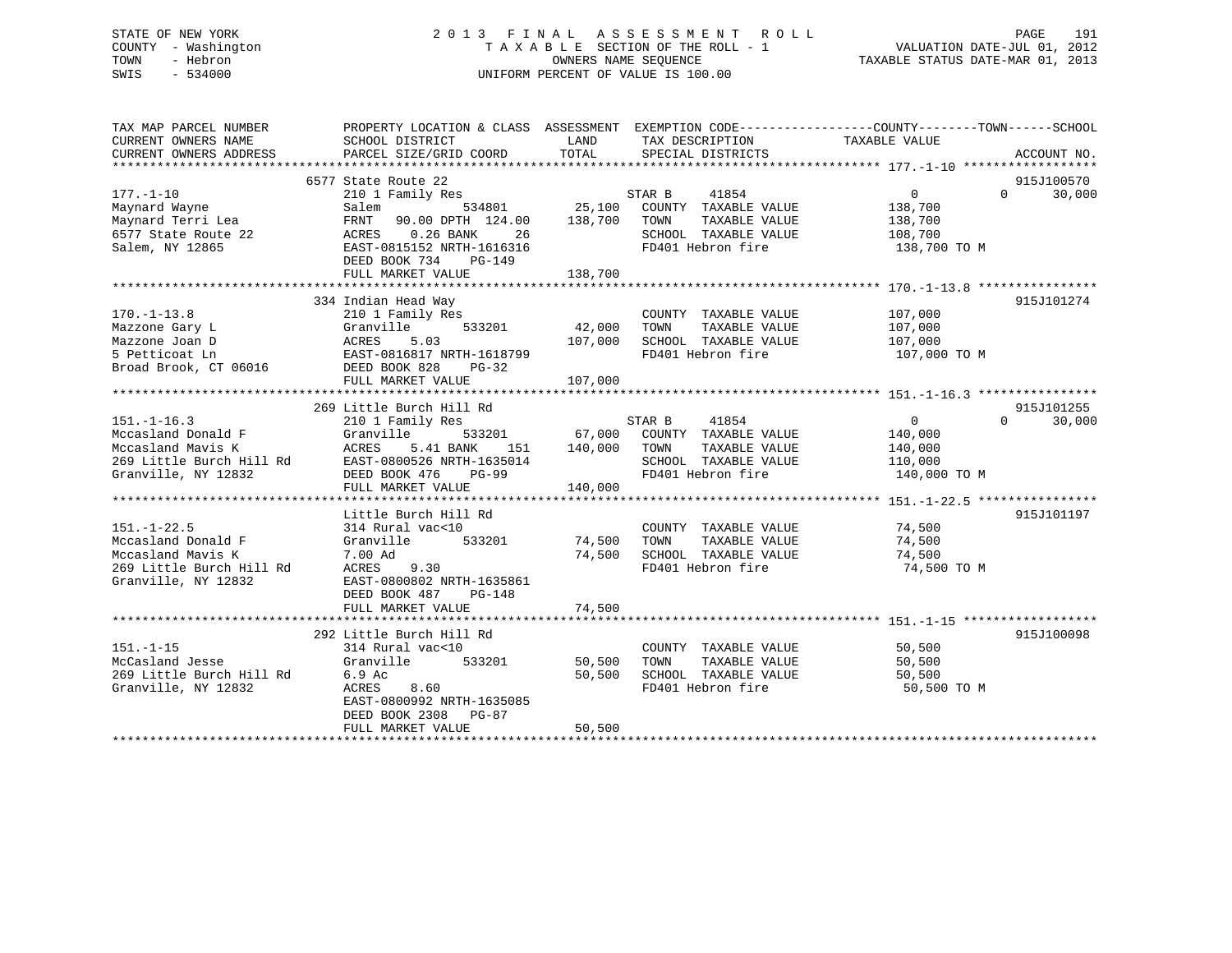## STATE OF NEW YORK 2 0 1 3 F I N A L A S S E S S M E N T R O L L PAGE 192 COUNTY - Washington T A X A B L E SECTION OF THE ROLL - 1 VALUATION DATE-JUL 01, 2012 TOWN - Hebron OWNERS NAME SEQUENCE TAXABLE STATUS DATE-MAR 01, 2013 SWIS - 534000 UNIFORM PERCENT OF VALUE IS 100.00

| 915J100224                                    |
|-----------------------------------------------|
| $\begin{smallmatrix}0\0\0\0\end{smallmatrix}$ |
|                                               |
|                                               |
|                                               |
|                                               |
|                                               |
|                                               |
|                                               |
|                                               |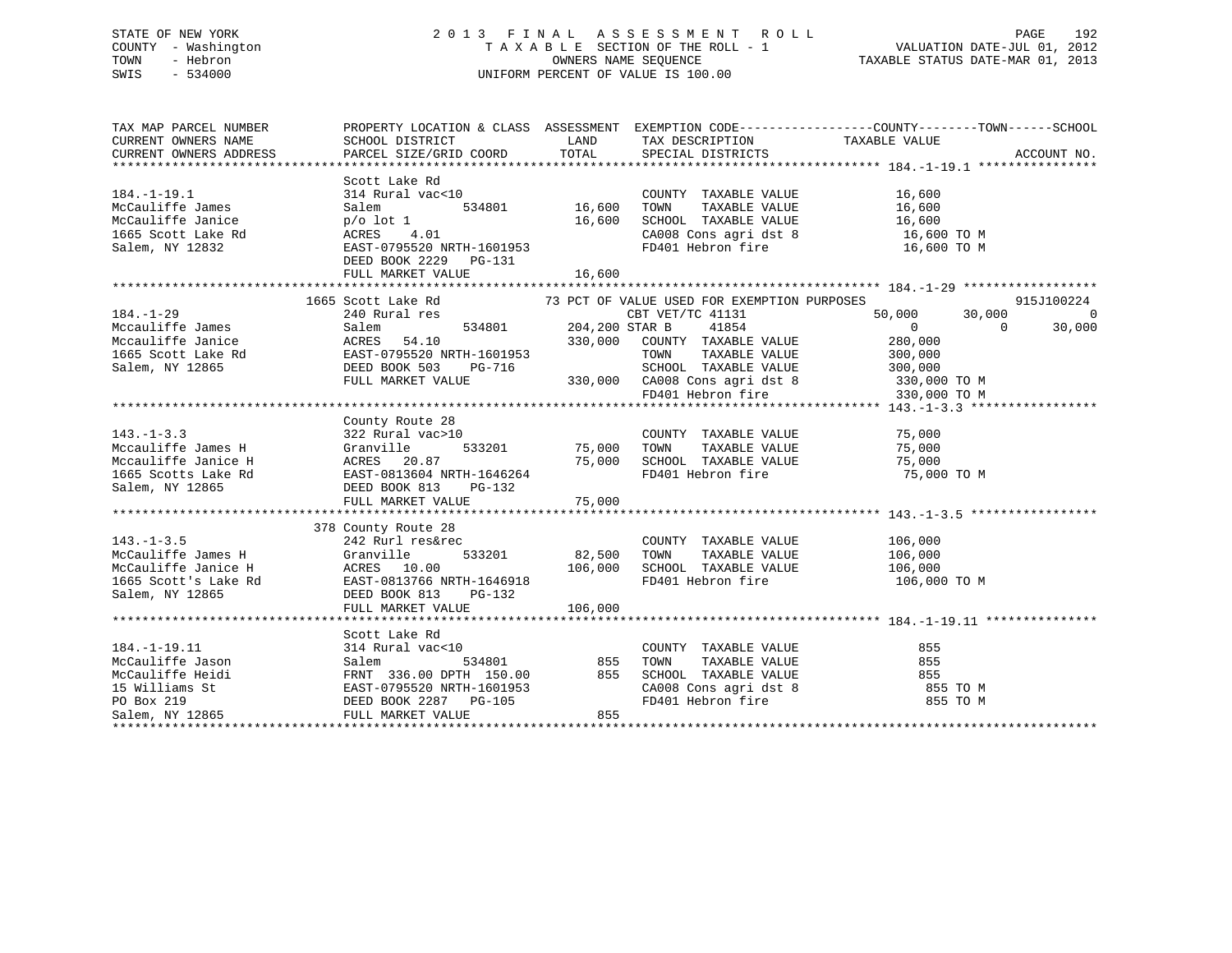## STATE OF NEW YORK 2 0 1 3 F I N A L A S S E S S M E N T R O L L PAGE 193 COUNTY - Washington T A X A B L E SECTION OF THE ROLL - 1 VALUATION DATE-JUL 01, 2012 TOWN - Hebron OWNERS NAME SEQUENCE TAXABLE STATUS DATE-MAR 01, 2013 SWIS - 534000 UNIFORM PERCENT OF VALUE IS 100.00

| TAX MAP PARCEL NUMBER<br>CURRENT OWNERS NAME<br>CURRENT OWNERS ADDRESS                                       | PROPERTY LOCATION & CLASS ASSESSMENT<br>SCHOOL DISTRICT<br>PARCEL SIZE/GRID COORD                                                                                                     | LAND<br>TOTAL                 | TAX DESCRIPTION<br>SPECIAL DISTRICTS                                                                                | EXEMPTION CODE-----------------COUNTY-------TOWN------SCHOOL<br>TAXABLE VALUE<br>ACCOUNT NO. |
|--------------------------------------------------------------------------------------------------------------|---------------------------------------------------------------------------------------------------------------------------------------------------------------------------------------|-------------------------------|---------------------------------------------------------------------------------------------------------------------|----------------------------------------------------------------------------------------------|
| $184. - 1 - 29.1$<br>McCauliffe Jason<br>McCauliffe Heidi<br>15 Williams St<br>PO Box 219<br>Salem, NY 12865 | 1723 Scott Lake Rd<br>314 Rural vac<10<br>Salem<br>534801<br>4.80<br>ACRES<br>EAST-0795520 NRTH-1601953<br>DEED BOOK 2287 PG-105<br>FULL MARKET VALUE                                 | 46,500<br>46,500<br>46,500    | COUNTY TAXABLE VALUE<br>TAXABLE VALUE<br>TOWN<br>SCHOOL TAXABLE VALUE<br>CA008 Cons agri dst 8<br>FD401 Hebron fire | 46,500<br>46,500<br>46,500<br>46,500 TO M<br>46,500 TO M                                     |
| $143. - 1 - 3.2$<br>Mccauliffe William<br>Mccauliffe MaryJane<br>1001 County Route 28<br>Granville, NY 12832 | County Route 28<br>314 Rural vac<10<br>533201<br>Granville<br>FRNT 150.00 DPTH 240.00<br>0.83<br>ACRES<br>EAST-0813209 NRTH-1647257<br>DEED BOOK 772<br>$PG-168$<br>FULL MARKET VALUE | 4,000<br>4,000<br>4,000       | COUNTY TAXABLE VALUE<br>TAXABLE VALUE<br>TOWN<br>SCHOOL TAXABLE VALUE<br>FD401 Hebron fire                          | 4,000<br>4,000<br>4,000<br>4,000 TO M                                                        |
| $143. - 1 - 24.1$<br>McChesney Mark P<br>McChesney Margaret M<br>1363 Danby Rd<br>Pawlet, VT 05761           | 580 West Green Pond Way<br>260 Seasonal res - WTRFNT<br>Granville<br>533201<br>1.00<br>ACRES<br>EAST-0815332 NRTH-1644180<br>DEED BOOK 2324 PG-326<br>FULL MARKET VALUE               | 120,000<br>137,500<br>137,500 | COUNTY TAXABLE VALUE<br>TOWN<br>TAXABLE VALUE<br>SCHOOL TAXABLE VALUE<br>FD401 Hebron fire                          | 915J101412<br>137,500<br>137,500<br>137,500<br>137,500 TO M                                  |
| $143. - 1 - 14$<br>McChesney Scott L<br>McChesney Phoebe Pierson<br>1119 Kelley Hill Rd<br>Pawlet, VT 05761  | 127 East Green Pond Way<br>260 Seasonal res - WTRFNT<br>Granville<br>533201<br>1.20<br>ACRES<br>EAST-0816189 NRTH-1643312<br>DEED BOOK 1676 PG-288<br>FULL MARKET VALUE               | 120,800<br>145,500<br>145,500 | COUNTY TAXABLE VALUE<br>TOWN<br>TAXABLE VALUE<br>SCHOOL TAXABLE VALUE<br>FD401 Hebron fire                          | 915J100597<br>145,500<br>145,500<br>145,500<br>145,500 TO M                                  |
| $143. - 1 - 6$<br>McClellan Jon S<br>McClellen Sandra G<br>PO Box 603<br>Salem, NY 12865                     | 211 East Green Pond Way<br>260 Seasonal res - WTRFNT<br>Granville<br>533201<br>737/95<br>ACRES 25.50<br>EAST-0815965 NRTH-1645383<br>DEED BOOK 2959<br>$PG-238$<br>FULL MARKET VALUE  | 93,600<br>250,000<br>250,000  | COUNTY TAXABLE VALUE<br>TAXABLE VALUE<br>TOWN<br>SCHOOL TAXABLE VALUE<br>FD401 Hebron fire                          | 915J100416<br>250,000<br>250,000<br>250,000<br>250,000 TO M                                  |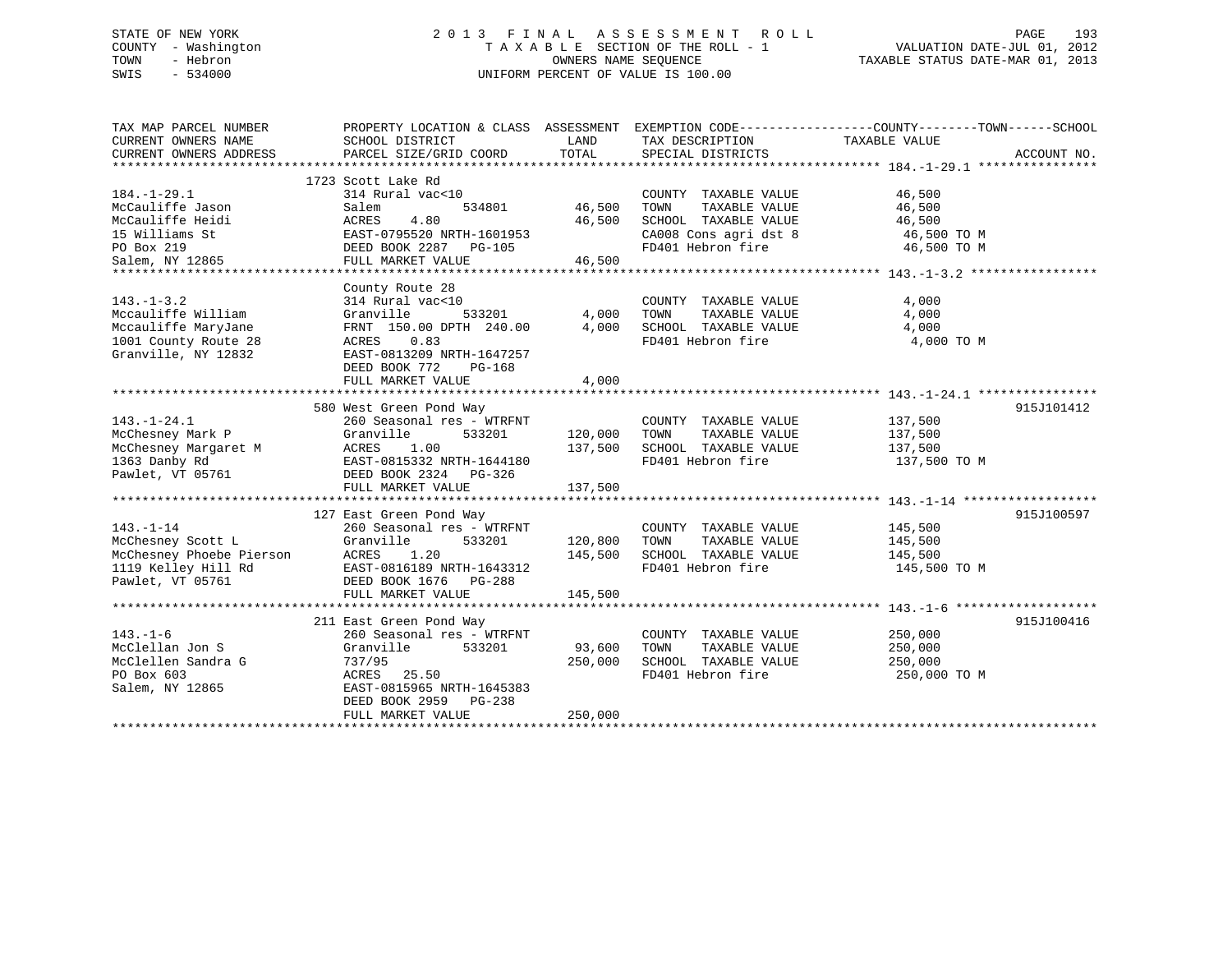## STATE OF NEW YORK 2 0 1 3 F I N A L A S S E S S M E N T R O L L PAGE 194 COUNTY - Washington T A X A B L E SECTION OF THE ROLL - 1 VALUATION DATE-JUL 01, 2012 TOWN - Hebron OWNERS NAME SEQUENCE TAXABLE STATUS DATE-MAR 01, 2013 SWIS - 534000 UNIFORM PERCENT OF VALUE IS 100.00

| TAX MAP PARCEL NUMBER                                    |                                                                        |                  |                                                                       | PROPERTY LOCATION & CLASS ASSESSMENT EXEMPTION CODE----------------COUNTY-------TOWN-----SCHOOL |                    |
|----------------------------------------------------------|------------------------------------------------------------------------|------------------|-----------------------------------------------------------------------|-------------------------------------------------------------------------------------------------|--------------------|
|                                                          |                                                                        |                  |                                                                       |                                                                                                 |                    |
| $169. - 1 - 18.41$                                       | 59 Clark Way<br>270 Mfg housing<br>533201                              |                  | STAR B<br>41854                                                       | $\overline{0}$                                                                                  | $\Omega$<br>30,000 |
| McCloud Douglas W Jr.<br>59 Clark Way<br>Salem, NY 12865 | Granville<br>ACRES<br>3.50<br>EAST-0815127 NRTH-1622784                | 29,600<br>56,100 | COUNTY TAXABLE VALUE<br>TOWN<br>TAXABLE VALUE<br>SCHOOL TAXABLE VALUE | 56,100<br>56,100                                                                                |                    |
|                                                          | DEED BOOK 2852 PG-330                                                  |                  | FD401 Hebron fire                                                     | 26,100<br>56,100 TO M                                                                           |                    |
|                                                          | FULL MARKET VALUE                                                      | 56,100           |                                                                       |                                                                                                 |                    |
|                                                          |                                                                        |                  |                                                                       |                                                                                                 |                    |
|                                                          | 6719 State Route 22                                                    |                  |                                                                       |                                                                                                 | 915J101416         |
| $169. - 1 - 26.2$                                        | 312 Vac w/imprv                                                        | 533201 27,500    | COUNTY TAXABLE VALUE                                                  | 29,500<br>29,500                                                                                |                    |
| McClure Dora                                             | Granville                                                              |                  | TOWN<br>TAXABLE VALUE                                                 |                                                                                                 |                    |
| 6719 State Route 22<br>Salem, NY 12865                   | Lot $6/V1$<br>ACRES 9.62                                               | 29,500           | SCHOOL TAXABLE VALUE<br>FD401 Hebron fire                             | 29,500                                                                                          |                    |
|                                                          | EAST-0814838 NRTH-1619362<br>DEED BOOK 2735 PG-48<br>FULL MARKET VALUE | 29,500           |                                                                       | 29,500 TO M                                                                                     |                    |
|                                                          |                                                                        |                  |                                                                       |                                                                                                 |                    |
|                                                          | 7708 State Route 22 42 PCT OF VALUE USED FOR EXEMPTION PURPOSES        |                  |                                                                       |                                                                                                 | 915J100417         |
| $144. - 1 - 26.1$                                        | 240 Rural res                                                          |                  |                                                                       | 42,735<br>42,735                                                                                | 42,735             |
| Mccoy Laura                                              | Granville                                                              |                  | AGED-ALL 41800<br>533201 190,600 STAR EN 41834                        | $\overline{0}$                                                                                  | $\Omega$<br>63,300 |
| 7708 State Route 22                                      | ACRES 92.90                                                            |                  | 203,500 COUNTY TAXABLE VALUE                                          | 160,765                                                                                         |                    |
| Granville, NY 12832                                      | EAST-0821309 NRTH-1642274                                              |                  | TAXABLE VALUE<br>TOWN                                                 | 160,765                                                                                         |                    |
|                                                          | DEED BOOK 230<br>PG-149                                                |                  | SCHOOL TAXABLE VALUE                                                  | 97,465                                                                                          |                    |
|                                                          | FULL MARKET VALUE                                                      |                  | 203,500 CA001 Cons agri dst 1                                         | 203,500 TO                                                                                      |                    |
|                                                          |                                                                        |                  | FD401 Hebron fire                                                     | 203,500 TO M                                                                                    |                    |
|                                                          |                                                                        |                  |                                                                       |                                                                                                 |                    |
|                                                          | 1318 Big Burch Hill Rd                                                 |                  |                                                                       |                                                                                                 | 915J101082         |
| $142. - 3 - 8.2$                                         | 240 Rural res                                                          |                  | STAR B<br>41854                                                       | $\overline{0}$                                                                                  | 30,000<br>$\Omega$ |
| Mccrary-Blay Diane                                       | Granville 533201                                                       |                  | 70,000 COUNTY TAXABLE VALUE                                           | 399,500                                                                                         |                    |
| 1318 Big Burch Hill Rd                                   | $142. - 1 - 8.2$                                                       |                  | 399,500 TOWN<br>TAXABLE VALUE                                         | 399,500                                                                                         |                    |
| Granville, NY 12832                                      | ACRES 13.10                                                            |                  | SCHOOL TAXABLE VALUE                                                  | 369,500                                                                                         |                    |
|                                                          | EAST-0802176 NRTH-1640801                                              |                  | FD401 Hebron fire                                                     | 399,500 TO M                                                                                    |                    |
|                                                          | DEED BOOK 554<br>PG-297                                                |                  |                                                                       |                                                                                                 |                    |
|                                                          | FULL MARKET VALUE                                                      | 399,500          |                                                                       |                                                                                                 |                    |
|                                                          |                                                                        |                  |                                                                       |                                                                                                 |                    |
|                                                          | 6614 State Route 22                                                    |                  |                                                                       |                                                                                                 | 915J101729         |
| $170. - 1 - 12.3$                                        | 210 1 Family Res                                                       |                  | STAR B<br>41854                                                       | $0 \qquad \qquad$                                                                               | 30,000<br>$\Omega$ |
|                                                          | 534801<br>Salem                                                        |                  | 36,800 COUNTY TAXABLE VALUE                                           | 128,500                                                                                         |                    |
| IVU.-1-12<br>Mccray Shenette L                           | 2.93 BANK<br>ACRES                                                     | 151 128,500 TOWN | TAXABLE VALUE                                                         | 128,500                                                                                         |                    |
| Salem, NY 12865                                          | EAST-0815555 NRTH-1617382                                              |                  | SCHOOL TAXABLE VALUE                                                  | 98,500                                                                                          |                    |
|                                                          | DEED BOOK 825<br>$PG-30$                                               |                  | CA008 Cons agri dst 8                                                 | 128,500 TO M                                                                                    |                    |
|                                                          | FULL MARKET VALUE                                                      |                  | 128,500 FD401 Hebron fire                                             | 128,500 TO M                                                                                    |                    |
|                                                          |                                                                        |                  |                                                                       |                                                                                                 |                    |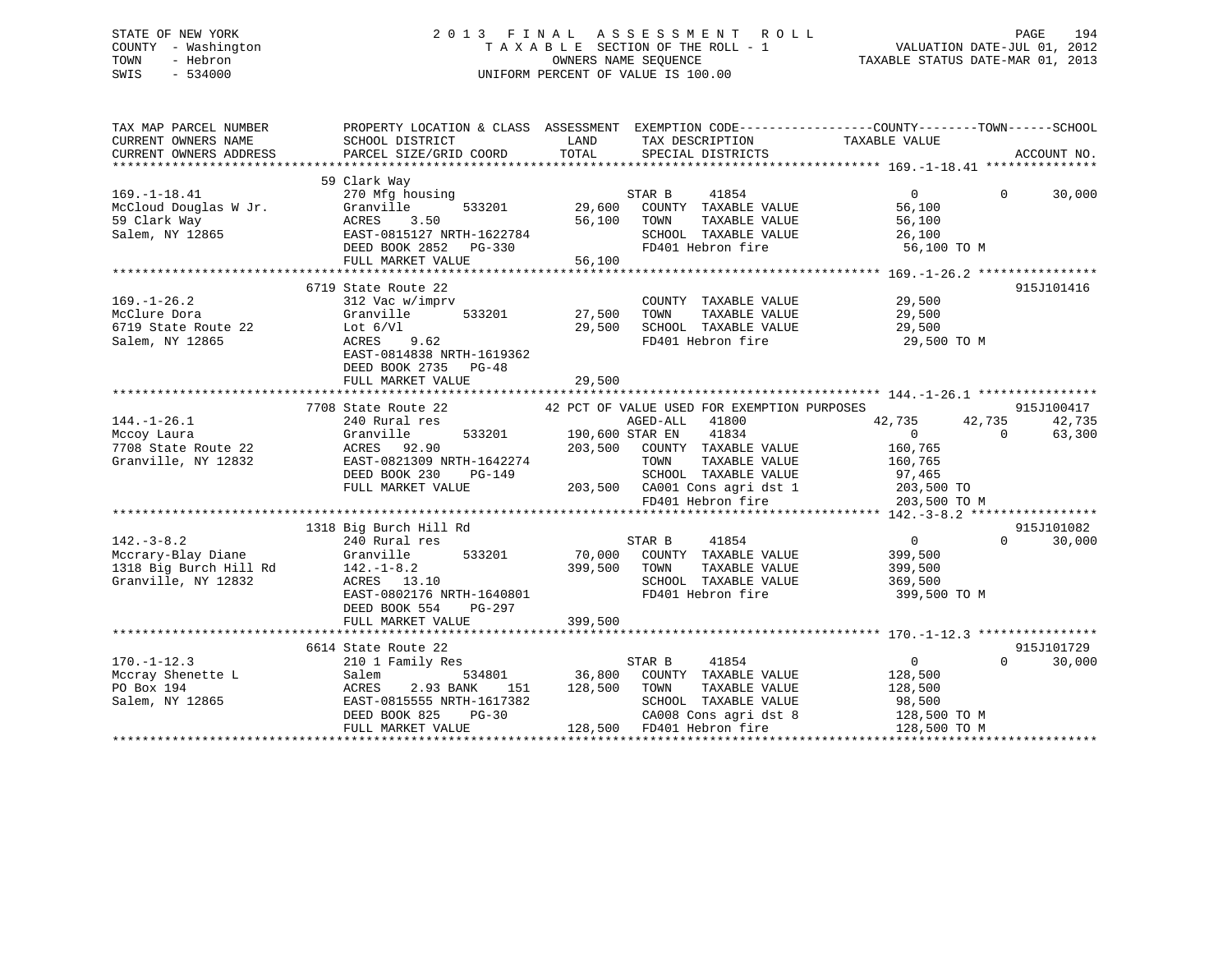## STATE OF NEW YORK 2 0 1 3 F I N A L A S S E S S M E N T R O L L PAGE 195 COUNTY - Washington T A X A B L E SECTION OF THE ROLL - 1 VALUATION DATE-JUL 01, 2012 TOWN - Hebron OWNERS NAME SEQUENCE TAXABLE STATUS DATE-MAR 01, 2013 SWIS - 534000 UNIFORM PERCENT OF VALUE IS 100.00

| TAX MAP PARCEL NUMBER<br>CURRENT OWNERS NAME<br>CURRENT OWNERS ADDRESS                           | SCHOOL DISTRICT<br>PARCEL SIZE/GRID COORD                                                                                                                            | LAND<br>TOTAL                        | PROPERTY LOCATION & CLASS ASSESSMENT EXEMPTION CODE----------------COUNTY-------TOWN------SCHOOL<br>TAX DESCRIPTION<br>SPECIAL DISTRICTS | TAXABLE VALUE                                                                                   | ACCOUNT NO.          |
|--------------------------------------------------------------------------------------------------|----------------------------------------------------------------------------------------------------------------------------------------------------------------------|--------------------------------------|------------------------------------------------------------------------------------------------------------------------------------------|-------------------------------------------------------------------------------------------------|----------------------|
| $153. - 1 - 10$<br>McCullough Patrick<br>13 Triphammer Rd<br>Oueensbury, NY 12804                | State Route 22<br>322 Rural vac>10<br>Granville<br>533201<br>ACRES 48.80<br>EAST-0820617 NRTH-1634972<br>DEED BOOK 1846 PG-59                                        | 139,000<br>139,000                   | COUNTY TAXABLE VALUE<br>TOWN<br>TAXABLE VALUE<br>SCHOOL TAXABLE VALUE<br>CA008 Cons agri dst 8<br>FD401 Hebron fire                      | 139,000<br>139,000<br>139,000<br>139,000 TO M<br>139,000 TO M                                   | 915J100127           |
| MAY BE SUBJECT TO PAYMENT<br>UNDER AGDIST LAW TIL 2014                                           | FULL MARKET VALUE                                                                                                                                                    | 139,000                              |                                                                                                                                          |                                                                                                 |                      |
|                                                                                                  | 281 Lang Hill Rd                                                                                                                                                     |                                      |                                                                                                                                          |                                                                                                 | 915J100382           |
| $152 - 2 - 33.5$<br>McDermott John<br>McDermott Laura<br>281 Lang Hill Rd<br>Granville, NY 12832 | 117 Horse farm<br>Granville<br>533201<br>ACRES 42.70<br>EAST-0811400 NRTH-1637050<br>DEED BOOK 690<br><b>PG-155</b><br>FULL MARKET VALUE                             | 208,900 STAR B<br>447,000<br>447,000 | AG DIST<br>41720<br>41854<br>COUNTY TAXABLE VALUE<br>TAXABLE VALUE<br>TOWN<br>SCHOOL TAXABLE VALUE<br>CA008 Cons agri dst 8              | 82,341<br>82,341<br>$\overline{0}$<br>$\Omega$<br>364,659<br>364,659<br>334,659<br>364,659 TO M | 82,341<br>30,000     |
| MAY BE SUBJECT TO PAYMENT<br>UNDER AGDIST LAW TIL 2017<br>*********************                  |                                                                                                                                                                      |                                      | 82,341 EX<br>FD401 Hebron fire                                                                                                           | 447,000 TO M                                                                                    |                      |
|                                                                                                  | County Route 30                                                                                                                                                      |                                      |                                                                                                                                          |                                                                                                 | 915J100204           |
| $167. - 1 - 31$<br>Mcdowall Judith<br>4501 Austin Dr<br>N Little Rock, AR 72116                  | 314 Rural vac<10<br>534801<br>Salem<br>466/43<br>8.40<br>ACRES<br>EAST-0788739 NRTH-1621961<br>DEED BOOK 466<br>PG-41                                                | 25,700<br>25,700                     | COUNTY TAXABLE VALUE<br>TOWN<br>TAXABLE VALUE<br>SCHOOL TAXABLE VALUE<br>FD401 Hebron fire                                               | 25,700<br>25,700<br>25,700<br>25,700 TO M                                                       |                      |
|                                                                                                  | FULL MARKET VALUE                                                                                                                                                    | 25,700                               |                                                                                                                                          |                                                                                                 |                      |
| $183.2 - 1 - 6$<br>Mceachron Family Trust<br>3355 Landing Ct<br>Palm Harbor, FL 33563            | County Route 47<br>314 Rural vac<10 - WTRFNT<br>Salem<br>534801<br>ACRES<br>1.03<br>EAST-0786711 NRTH-1607803<br>DEED BOOK 803<br><b>PG-181</b><br>FULL MARKET VALUE | 100,000<br>100,000<br>100,000        | COUNTY TAXABLE VALUE<br>TOWN<br>TAXABLE VALUE<br>SCHOOL TAXABLE VALUE<br>FD401 Hebron fire                                               | 100,000<br>100,000<br>100,000<br>100,000 TO M                                                   | 915J101107           |
|                                                                                                  |                                                                                                                                                                      |                                      |                                                                                                                                          |                                                                                                 |                      |
| $169. - 1 - 18.24$<br>McFarren Ashley<br>21 Clark Way<br>Salem, NY 12865                         | 21 Clark Way<br>210 1 Family Res<br>Granville<br>533201<br>Lot<br>ACRES<br>1.08<br>EAST-0815852 NRTH-1623230<br>DEED BOOK 2813<br>PG-290<br>FULL MARKET VALUE        | 32,200<br>70,000<br>70,000           | STAR B<br>41854<br>COUNTY TAXABLE VALUE<br>TOWN<br>TAXABLE VALUE<br>SCHOOL TAXABLE VALUE<br>FD401 Hebron fire                            | $\overline{0}$<br>$\Omega$<br>70,000<br>70,000<br>40,000<br>70,000 TO M                         | 915J101789<br>30,000 |
| ***********************                                                                          | *****************************                                                                                                                                        |                                      |                                                                                                                                          |                                                                                                 |                      |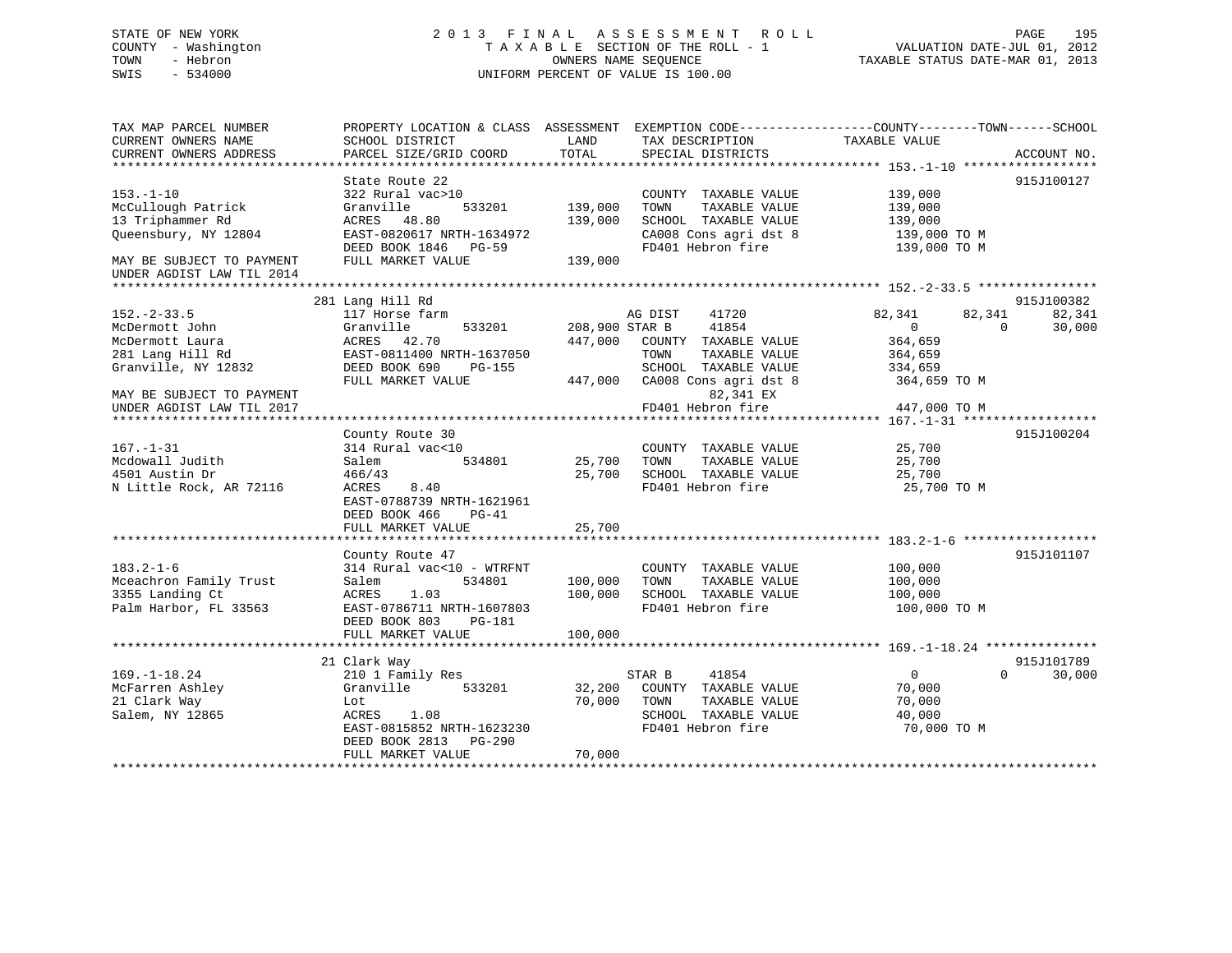## STATE OF NEW YORK 2 0 1 3 F I N A L A S S E S S M E N T R O L L PAGE 196 COUNTY - Washington T A X A B L E SECTION OF THE ROLL - 1 VALUATION DATE-JUL 01, 2012 TOWN - Hebron OWNERS NAME SEQUENCE TAXABLE STATUS DATE-MAR 01, 2013 SWIS - 534000 UNIFORM PERCENT OF VALUE IS 100.00

| TAX MAP PARCEL NUMBER<br>CURRENT OWNERS NAME<br>CURRENT OWNERS ADDRESS | PROPERTY LOCATION & CLASS ASSESSMENT EXEMPTION CODE----------------COUNTY-------TOWN-----SCHOOL<br>SCHOOL DISTRICT<br>PARCEL SIZE/GRID COORD | LAND<br>TOTAL | TAX DESCRIPTION<br>SPECIAL DISTRICTS | TAXABLE VALUE              | ACCOUNT NO.        |
|------------------------------------------------------------------------|----------------------------------------------------------------------------------------------------------------------------------------------|---------------|--------------------------------------|----------------------------|--------------------|
|                                                                        | 460 Pine Hill Rd                                                                                                                             |               |                                      |                            | 915J101418         |
| $169. - 1 - 26.5$                                                      | 242 Rurl res&rec                                                                                                                             |               | STAR EN<br>41834                     | $\mathbf{0}$               | 63,300<br>$\Omega$ |
| Mcgivern Kenneth                                                       | Granville<br>533201                                                                                                                          | 56,200        | COUNTY TAXABLE VALUE                 | 110,500                    |                    |
| Mcgivern Carol                                                         | ACRES 14.47                                                                                                                                  | 110,500       | TAXABLE VALUE<br>TOWN                | 110,500                    |                    |
| 460 Pine Hill Rd                                                       | EAST-0813063 NRTH-1619769                                                                                                                    |               | SCHOOL TAXABLE VALUE                 | 47,200                     |                    |
| Salem, NY 12865                                                        | DEED BOOK 512<br>PG-274                                                                                                                      |               | FD401 Hebron fire                    | 110,500 TO M               |                    |
|                                                                        | FULL MARKET VALUE                                                                                                                            | 110,500       |                                      |                            |                    |
|                                                                        |                                                                                                                                              |               |                                      |                            |                    |
|                                                                        | Pine Hill Rd/s Off                                                                                                                           |               |                                      |                            | 915J101417         |
| $169. - 1 - 26.4$                                                      | 322 Rural vac>10                                                                                                                             |               | COUNTY TAXABLE VALUE                 | 22,500                     |                    |
| McGivern Kennneth J                                                    | 533201<br>Granville                                                                                                                          | 22,500        | TOWN<br>TAXABLE VALUE                | 22,500                     |                    |
| 460 Pine Hill Rd                                                       | ACRES 10.99                                                                                                                                  | 22,500        | SCHOOL TAXABLE VALUE                 | 22,500                     |                    |
| Salem, NY 12865                                                        | EAST-0813512 NRTH-1619504                                                                                                                    |               | FD401 Hebron fire                    | 22,500 TO M                |                    |
|                                                                        | DEED BOOK 925<br>$PG-12$                                                                                                                     |               |                                      |                            |                    |
|                                                                        | FULL MARKET VALUE                                                                                                                            | 22,500        |                                      |                            |                    |
|                                                                        |                                                                                                                                              |               |                                      |                            |                    |
|                                                                        | 100 Barkley Ln                                                                                                                               |               |                                      |                            | 915J101148         |
| $183.2 - 1 - 27$                                                       | 210 1 Family Res                                                                                                                             |               | STAR B<br>41854                      | $\overline{0}$             | $\Omega$<br>30,000 |
| McGowan David S                                                        | Salem<br>534801                                                                                                                              |               | 71,900 COUNTY TAXABLE VALUE          | 169,500                    |                    |
| McGowan Jessica A                                                      | lake access                                                                                                                                  | 169,500       | TAXABLE VALUE<br>TOWN                | 169,500                    |                    |
| 84 West St Apt 1                                                       | ACRES<br>2.62                                                                                                                                |               | SCHOOL TAXABLE VALUE                 | 139,500                    |                    |
| Cambridge, NY 12816                                                    | EAST-0787000 NRTH-1605779                                                                                                                    |               | FD401 Hebron fire                    | 169,500 TO M               |                    |
|                                                                        | DEED BOOK 2160 PG-231                                                                                                                        |               |                                      |                            |                    |
|                                                                        | FULL MARKET VALUE                                                                                                                            | 169,500       |                                      |                            |                    |
|                                                                        |                                                                                                                                              |               |                                      |                            |                    |
|                                                                        | 18 Center Way                                                                                                                                |               |                                      |                            | 915J101546         |
| $185. - 1 - 14.1$                                                      | 260 Seasonal res                                                                                                                             |               | COUNTY TAXABLE VALUE                 | 50,000                     |                    |
| Mcquiqqan Dennis R                                                     | 534801<br>Salem                                                                                                                              | 37,600        | TAXABLE VALUE<br>TOWN                | 50,000                     |                    |
| Mcguiggan Karen L                                                      | 3.22<br>ACRES                                                                                                                                | 50,000        | SCHOOL TAXABLE VALUE                 | 50,000                     |                    |
| 177 New Rd                                                             | EAST-0815315 NRTH-1604870                                                                                                                    |               | CA008 Cons agri dst 8                |                            |                    |
| Nassau, NY 12123                                                       | DEED BOOK 626<br>PG-148                                                                                                                      |               | FD401 Hebron fire                    | 50,000 TO M<br>50,000 TO M |                    |
|                                                                        | FULL MARKET VALUE                                                                                                                            | 50,000        |                                      |                            |                    |
|                                                                        |                                                                                                                                              |               |                                      |                            |                    |
|                                                                        | 165 Halls Pond Rd                                                                                                                            |               |                                      |                            | 915J101591         |
| $167. - 1 - 7.5$                                                       | 240 Rural res                                                                                                                                |               | STAR B<br>41854                      | $\overline{0}$             | $\cap$<br>30,000   |
| McGuire Margaret M                                                     | Hartford<br>533801                                                                                                                           |               | 99,100 COUNTY TAXABLE VALUE          | 145,500                    |                    |
| 165 Halls Pond Rd                                                      | ACRES 16.64 BANK<br>11A                                                                                                                      | 145,500       | TOWN<br>TAXABLE VALUE                | 145,500                    |                    |
| Salem, NY 12865                                                        | EAST-0791064 NRTH-1624383                                                                                                                    |               | SCHOOL TAXABLE VALUE                 | 115,500                    |                    |
|                                                                        | DEED BOOK 2710 PG-103                                                                                                                        |               | FD401 Hebron fire                    | 145,500 TO M               |                    |
|                                                                        | FULL MARKET VALUE                                                                                                                            | 145,500       |                                      |                            |                    |
|                                                                        |                                                                                                                                              |               |                                      |                            |                    |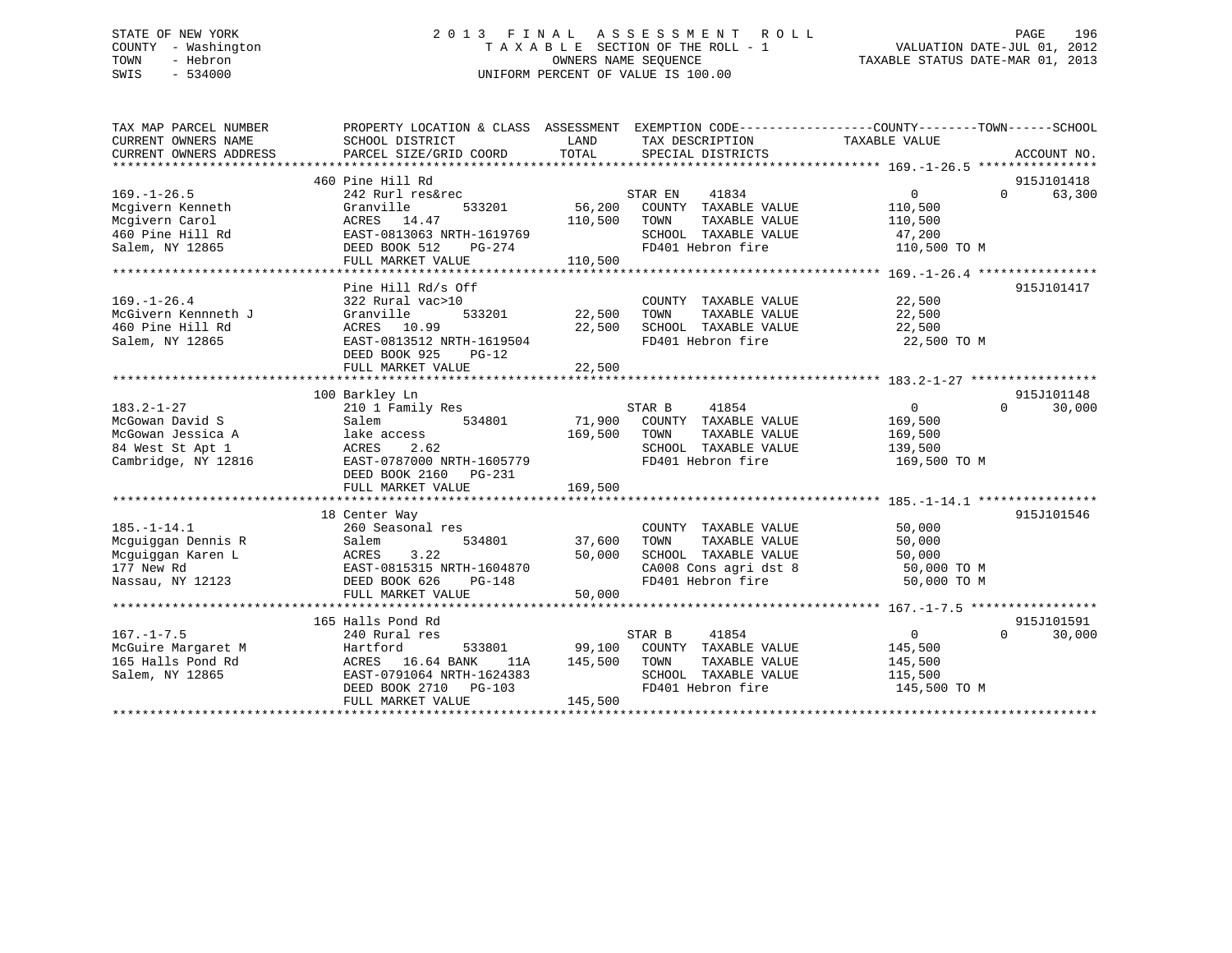# STATE OF NEW YORK 2013 FINAL ASSESSMENT ROLL PAGE 197 COUNTY - Washington  $T A X A B L E$  SECTION OF THE ROLL - 1<br>TOWN - Hebron DATE-JUL 000NERS NAME SEQUENCE SWIS - 534000 UNIFORM PERCENT OF VALUE IS 100.00

VALUATION DATE-JUL 01, 2012 TAXABLE STATUS DATE-MAR 01, 2013

| TAX MAP PARCEL NUMBER                                       |                                                                                                                                                                                                                                   |                | PROPERTY LOCATION & CLASS ASSESSMENT EXEMPTION CODE----------------COUNTY-------TOWN------SCHOOL                                                                                                                                                                                                                  |                                  |                          |
|-------------------------------------------------------------|-----------------------------------------------------------------------------------------------------------------------------------------------------------------------------------------------------------------------------------|----------------|-------------------------------------------------------------------------------------------------------------------------------------------------------------------------------------------------------------------------------------------------------------------------------------------------------------------|----------------------------------|--------------------------|
| CURRENT OWNERS NAME                                         | SCHOOL DISTRICT                                                                                                                                                                                                                   | LAND           | TAX DESCRIPTION TAXABLE VALUE<br>SERCIAL DISTRICTS                                                                                                                                                                                                                                                                |                                  |                          |
| CURRENT OWNERS ADDRESS PARCEL SIZE/GRID COORD TOTAL         |                                                                                                                                                                                                                                   |                | SPECIAL DISTRICTS                                                                                                                                                                                                                                                                                                 |                                  | ACCOUNT NO.              |
|                                                             |                                                                                                                                                                                                                                   |                |                                                                                                                                                                                                                                                                                                                   |                                  |                          |
|                                                             | 3049 County Route 30                                                                                                                                                                                                              |                |                                                                                                                                                                                                                                                                                                                   |                                  | 915J100663               |
| $183. - 1 - 23.1$                                           | Multiple AG DIST<br>534801 277,900 STAR B<br>280 Res Multiple                                                                                                                                                                     |                | AG DIST<br>41720                                                                                                                                                                                                                                                                                                  | 112,122<br>112,122               | 112,122                  |
| McKeighan Kelly                                             | Salem                                                                                                                                                                                                                             |                | 41854                                                                                                                                                                                                                                                                                                             | $\overline{0}$<br>$\overline{0}$ | 30,000                   |
| 3049 County Route 30                                        | 2757/307                                                                                                                                                                                                                          | 507,000        | COUNTY TAXABLE VALUE                                                                                                                                                                                                                                                                                              |                                  |                          |
| Salem, NY 12865                                             | ACRES 106.30                                                                                                                                                                                                                      |                | TOWN<br>TAXABLE VALUE                                                                                                                                                                                                                                                                                             | 394,878<br>394,878               |                          |
|                                                             |                                                                                                                                                                                                                                   |                |                                                                                                                                                                                                                                                                                                                   |                                  |                          |
| MAY BE SUBJECT TO PAYMENT                                   |                                                                                                                                                                                                                                   |                |                                                                                                                                                                                                                                                                                                                   |                                  |                          |
| UNDER AGDIST LAW TIL 2017 FULL MARKET VALUE                 |                                                                                                                                                                                                                                   | $507,000$ FD4  |                                                                                                                                                                                                                                                                                                                   |                                  |                          |
|                                                             |                                                                                                                                                                                                                                   |                | $\begin{tabular}{lllllllllll} \multicolumn{2}{c}{\textbf{SCHODL}} & \textbf{TAXABLE} & \textbf{VALUE} & & \textbf{364,878} \\ \textbf{CA008} & \textbf{Cons}\text{ agri}\text{ dst} & 8 & & \textbf{394,878} & \textbf{TO} \text{ M} \\ & & 112,122 \text{ EX} & & & \textbf{507,000} \text{ TO M} \end{tabular}$ |                                  |                          |
|                                                             |                                                                                                                                                                                                                                   |                |                                                                                                                                                                                                                                                                                                                   |                                  |                          |
|                                                             | County Route 30                                                                                                                                                                                                                   |                |                                                                                                                                                                                                                                                                                                                   |                                  | 915J100664               |
| $183. - 1 - 23.2$                                           | 322 Rural vac>10                                                                                                                                                                                                                  |                | AG DIST 41720                                                                                                                                                                                                                                                                                                     | 40,846<br>40,846                 | 40,846                   |
| McKeighan Kim A                                             | 534801<br>Salem                                                                                                                                                                                                                   | 129,000        | COUNTY TAXABLE VALUE                                                                                                                                                                                                                                                                                              | 88,154                           |                          |
| McKeighan Kim A<br>141 County Route 49<br>12865 - Ary 12865 | ACRES 43.60                                                                                                                                                                                                                       | 129,000        | TOWN<br>TAXABLE VALUE                                                                                                                                                                                                                                                                                             | 88,154                           |                          |
| East Greenwich, NY 12865                                    |                                                                                                                                                                                                                                   |                |                                                                                                                                                                                                                                                                                                                   |                                  |                          |
|                                                             | $\begin{tabular}{lllllllll} \texttt{EAST-0790969 NRTH-1602531} & & & & & & & \\ \texttt{DEED BOOK 2695} & & & & & & & & \\ \texttt{DEED BOOK 2695} & & & & & & & & \\ \texttt{FULL MARKET VALUE} & & & & & 129,000 \end{tabular}$ |                | ${\tt SCHOOD\quad} {\tt TAXABLE\ VALUE} \hspace{1.5cm} {\tt 88,154} \label{eq:28}$ ${\tt CAO08\ Cons\ agri\ dat\ 8} \hspace{1.5cm} {\tt 88,154\ TO\ M}$                                                                                                                                                           |                                  |                          |
| MAY BE SUBJECT TO PAYMENT                                   |                                                                                                                                                                                                                                   |                | 40,846 EX                                                                                                                                                                                                                                                                                                         |                                  |                          |
| UNDER AGDIST LAW TIL 2017                                   |                                                                                                                                                                                                                                   |                | $FD401$ Hebron fire $129,000$ TO M                                                                                                                                                                                                                                                                                |                                  |                          |
|                                                             |                                                                                                                                                                                                                                   |                | LD401 West hebron light 129,000 TO M                                                                                                                                                                                                                                                                              |                                  |                          |
|                                                             |                                                                                                                                                                                                                                   |                |                                                                                                                                                                                                                                                                                                                   |                                  |                          |
|                                                             | 6042 State Route 22                                                                                                                                                                                                               |                | 77 PCT OF VALUE USED FOR EXEMPTION PURPOSES                                                                                                                                                                                                                                                                       |                                  | 915J100078               |
| $185. - 1 - 11$                                             |                                                                                                                                                                                                                                   |                |                                                                                                                                                                                                                                                                                                                   |                                  | $\overline{0}$           |
| McKenna William                                             | 270 Mfg housing<br>270 Mfg housing<br>534801 53,900 DIS VET/TC 41141<br>Salem                                                                                                                                                     |                |                                                                                                                                                                                                                                                                                                                   |                                  | $\overline{\phantom{0}}$ |
|                                                             |                                                                                                                                                                                                                                   |                |                                                                                                                                                                                                                                                                                                                   |                                  | 63,000                   |
| Salem, NY 12865                                             | EAST-0814255 NRTH-1603538                                                                                                                                                                                                         |                |                                                                                                                                                                                                                                                                                                                   |                                  |                          |
|                                                             | $PG-58$<br>DEED BOOK 874                                                                                                                                                                                                          |                |                                                                                                                                                                                                                                                                                                                   |                                  |                          |
|                                                             | FULL MARKET VALUE                                                                                                                                                                                                                 |                |                                                                                                                                                                                                                                                                                                                   |                                  |                          |
|                                                             |                                                                                                                                                                                                                                   |                |                                                                                                                                                                                                                                                                                                                   |                                  |                          |
|                                                             |                                                                                                                                                                                                                                   |                | CHE CHE CONTRESSED FOR EXEMPTION PURPOSES<br>S3,900 DIS VET/TC 41131 7,277 7,277<br>63,000 STAR EN 41834 0<br>COUNTY TAXABLE VALUE 43,595<br>TOWN TAXABLE VALUE 43,595<br>63,000 SCHOOL TAXABLE VALUE 43,595<br>63,000 SCHOOL TAXABLE VALU                                                                        |                                  |                          |
|                                                             |                                                                                                                                                                                                                                   |                |                                                                                                                                                                                                                                                                                                                   |                                  |                          |
|                                                             | State Route 22                                                                                                                                                                                                                    |                |                                                                                                                                                                                                                                                                                                                   |                                  |                          |
| $185. - 1 - 12.1$                                           | 312 Vac w/imprv                                                                                                                                                                                                                   |                | COUNTY TAXABLE VALUE                                                                                                                                                                                                                                                                                              | 28,000                           |                          |
| McKenna William                                             | Salem                                                                                                                                                                                                                             | 534801 15,000  |                                                                                                                                                                                                                                                                                                                   |                                  |                          |
|                                                             |                                                                                                                                                                                                                                   |                | $\begin{tabular}{lllllllllll} \textsc{TOWN} & \textsc{TXABLE} & \textsc{VALUE} & & \textsc{28,000} \\ \textsc{SCHOOL} & \textsc{TAXABLE} & \textsc{VALUE} & & \textsc{28,000} \end{tabular}$                                                                                                                      |                                  |                          |
| noncina William<br>6042 State Route 22<br>Salem, NY 12865   | ACRES 2.50 28,000<br>EAST-0813738 NRTH-1603445 28,000<br>DEED BOOK 874 PG-58                                                                                                                                                      |                | $\begin{array}{llllll} \texttt{CA008} & \texttt{Cons}\ \texttt{agri}\ \texttt{dst}\ 8 & 28,000\ \texttt{\footnotesize TO}\ \texttt{M} & 28,000\ \texttt{\footnotesize TO}\ \texttt{M} & 28,000\ \texttt{\footnotesize TO}\ \texttt{M} \end{array}$                                                                |                                  |                          |
|                                                             |                                                                                                                                                                                                                                   |                |                                                                                                                                                                                                                                                                                                                   |                                  |                          |
|                                                             | FULL MARKET VALUE                                                                                                                                                                                                                 | 28,000         |                                                                                                                                                                                                                                                                                                                   |                                  |                          |
|                                                             |                                                                                                                                                                                                                                   |                |                                                                                                                                                                                                                                                                                                                   |                                  |                          |
|                                                             | 7068 State Route 22                                                                                                                                                                                                               |                |                                                                                                                                                                                                                                                                                                                   |                                  | 915J100005               |
| $161. - 1 - 7$                                              | 240 Rural res                                                                                                                                                                                                                     |                | COUNTY TAXABLE VALUE 225,000                                                                                                                                                                                                                                                                                      |                                  |                          |
|                                                             |                                                                                                                                                                                                                                   | 533201 204,500 |                                                                                                                                                                                                                                                                                                                   |                                  |                          |
|                                                             |                                                                                                                                                                                                                                   | 225,000        | TOWN      TAXABLE  VALUE<br>SCHOOL    TAXABLE  VALUE                                                                                                                                                                                                                                                              | 225,000<br>225,000               |                          |
| North Bennington, VT 05257 EAST-0820209 NRTH-1628415        |                                                                                                                                                                                                                                   |                | FD401 Hebron fire 225,000 TO M                                                                                                                                                                                                                                                                                    |                                  |                          |
|                                                             | DEED BOOK 2637<br>PG-211                                                                                                                                                                                                          |                |                                                                                                                                                                                                                                                                                                                   |                                  |                          |
|                                                             | FULL MARKET VALUE                                                                                                                                                                                                                 | 225,000        |                                                                                                                                                                                                                                                                                                                   |                                  |                          |
|                                                             |                                                                                                                                                                                                                                   |                |                                                                                                                                                                                                                                                                                                                   |                                  |                          |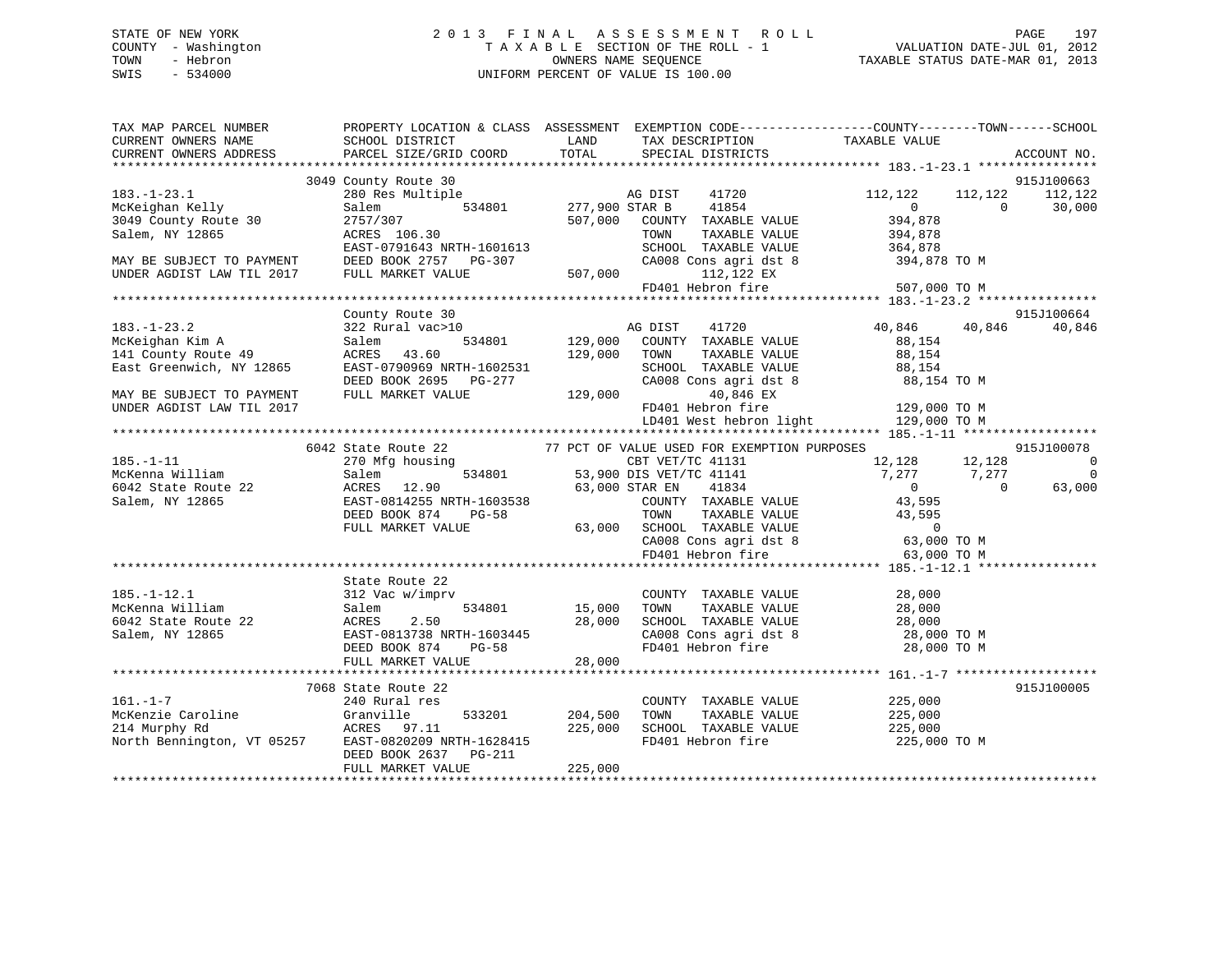# STATE OF NEW YORK 2 0 1 3 F I N A L A S S E S S M E N T R O L L PAGE 198 COUNTY - Washington T A X A B L E SECTION OF THE ROLL - 1 VALUATION DATE-JUL 01, 2012 TRIE OF NEW YORK STATE OF NEW YORK COUNTY - WASHINGTON COUNTY - WASHINGTON COUNTY - WASHINGTON COUNTY - WASHINGTON COUNTY - WASHINGTON ORDER AND TAXABLE STATUS ONNERS NAME SEQUENCE TANABLE STATUS DATE-MAR 01, 2013 SWIS - 534000 UNIFORM PERCENT OF VALUE IS 100.00

TAX MAP PARCEL NUMBER PROPERTY LOCATION & CLASS ASSESSMENT EXEMPTION CODE------------------COUNTY--------TOWN------SCHOOL CURRENT OWNERS NAME SCHOOL DISTRICT LAND TAX DESCRIPTION TAXABLE VALUE CURRENT OWNERS ADDRESS PARCEL SIZE/GRID COORD TOTAL SPECIAL DISTRICTS ACCOUNT NO. \*\*\*\*\*\*\*\*\*\*\*\*\*\*\*\*\*\*\*\*\*\*\*\*\*\*\*\*\*\*\*\*\*\*\*\*\*\*\*\*\*\*\*\*\*\*\*\*\*\*\*\*\*\*\*\*\*\*\*\*\*\*\*\*\*\*\*\*\*\*\*\*\*\*\*\*\*\*\*\*\*\*\*\*\*\*\*\*\*\*\*\*\*\*\*\*\*\*\*\*\*\*\* 161.-2-3.6 \*\*\*\*\*\*\*\*\*\*\*\*\*\*\*\*\* Rykowski Ln/n Off 915J101335 161.-2-3.6 314 Rural vac<10 COUNTY TAXABLE VALUE 6,840 Mckenzie Caroline Granville 533201 6,840 TOWN TAXABLE VALUE 6,840 214 Murphy Rd ACRES 9.60 6,840 SCHOOL TAXABLE VALUE 6,840 North Bennington, VT 05257 EAST-0820664 NRTH-1627636 FD401 Hebron fire 6,840 TO M DEED BOOK 2637 PG-217 FULL MARKET VALUE 6,840 \*\*\*\*\*\*\*\*\*\*\*\*\*\*\*\*\*\*\*\*\*\*\*\*\*\*\*\*\*\*\*\*\*\*\*\*\*\*\*\*\*\*\*\*\*\*\*\*\*\*\*\*\*\*\*\*\*\*\*\*\*\*\*\*\*\*\*\*\*\*\*\*\*\*\*\*\*\*\*\*\*\*\*\*\*\*\*\*\*\*\*\*\*\*\*\*\*\*\*\*\*\*\* 170.-1-14 \*\*\*\*\*\*\*\*\*\*\*\*\*\*\*\*\*\*915J100577 6736 State Route 22 915J100577 $0 \t 30,000$ 170.-1-14 210 1 Family Res STAR B 41854 0 0 30,000 McKenzie Holly M Granville 533201 37,500 COUNTY TAXABLE VALUE 122,500 6736 State Route 22 ACRES 3.20 122,500 TOWN TAXABLE VALUE 122,500 Salem, NY 12865 EAST-0815496 NRTH-1620184 SCHOOL TAXABLE VALUE 92,500 DEED BOOK 2805 PG-118 FD401 Hebron fire 122,500 TO M FULL MARKET VALUE 122,500 \*\*\*\*\*\*\*\*\*\*\*\*\*\*\*\*\*\*\*\*\*\*\*\*\*\*\*\*\*\*\*\*\*\*\*\*\*\*\*\*\*\*\*\*\*\*\*\*\*\*\*\*\*\*\*\*\*\*\*\*\*\*\*\*\*\*\*\*\*\*\*\*\*\*\*\*\*\*\*\*\*\*\*\*\*\*\*\*\*\*\*\*\*\*\*\*\*\*\*\*\*\*\* 168.-1-19.2 \*\*\*\*\*\*\*\*\*\*\*\*\*\*\*\* 696 County Route 31 915J101120 168.-1-19.2 210 1 Family Res STAR B 41854 0 30,000 McKernon Ryan J Hartford 533801 53,700 COUNTY TAXABLE VALUE 142,000 McKernon Lori L ACRES 1.73 BANK 185 142,000 TOWN TAXABLE VALUE 142,000 696 County Route 31 EAST-0798000 NRTH-1622368 SCHOOL TAXABLE VALUE 112,000 Salem, NY 12865 DEED BOOK 1846 PG-11 CA008 Cons agri dst 8 142,000 TO M FULL MARKET VALUE 142,000 FD401 Hebron fire 142,000 TO M \*\*\*\*\*\*\*\*\*\*\*\*\*\*\*\*\*\*\*\*\*\*\*\*\*\*\*\*\*\*\*\*\*\*\*\*\*\*\*\*\*\*\*\*\*\*\*\*\*\*\*\*\*\*\*\*\*\*\*\*\*\*\*\*\*\*\*\*\*\*\*\*\*\*\*\*\*\*\*\*\*\*\*\*\*\*\*\*\*\*\*\*\*\*\*\*\*\*\*\*\*\*\* 184.-1-19.2 \*\*\*\*\*\*\*\*\*\*\*\*\*\*\*\* Scott Lake Rd 184.-1-19.2 322 Rural vac>10 COUNTY TAXABLE VALUE 55,500 McKinney Pamela Salem 534801 55,500 TOWN TAXABLE VALUE 55,500 Brown Mario lot 2 55,500 SCHOOL TAXABLE VALUE 55,500 604 Michigan Ave ACRES 25.62 CA008 Cons agri dst 8 55,500 TO M Schenectady, NY 12303 EAST-0797579 NRTH-1602101 FD401 Hebron fire 55,500 TO M DEED BOOK 2720 PG-95 FULL MARKET VALUE 55,500 \*\*\*\*\*\*\*\*\*\*\*\*\*\*\*\*\*\*\*\*\*\*\*\*\*\*\*\*\*\*\*\*\*\*\*\*\*\*\*\*\*\*\*\*\*\*\*\*\*\*\*\*\*\*\*\*\*\*\*\*\*\*\*\*\*\*\*\*\*\*\*\*\*\*\*\*\*\*\*\*\*\*\*\*\*\*\*\*\*\*\*\*\*\*\*\*\*\*\*\*\*\*\* 184.-1-19.3 \*\*\*\*\*\*\*\*\*\*\*\*\*\*\*\* Scott Lake Rd 184.-1-19.3 314 Rural vac<10 COUNTY TAXABLE VALUE 37,000 McKinney Pamela Salem 534801 37,000 TOWN TAXABLE VALUE 37,000 Brown Mario lot 3 37,000 SCHOOL TAXABLE VALUE 37,000 604 Michigan Ave ACRES 9.03 CA008 Cons agri dst 8 37,000 TO M Schenectady, NY 12303 EAST-0797579 NRTH-1602101 FD401 Hebron fire 37,000 TO M DEED BOOK 2720 PG-95 FULL MARKET VALUE 37,000 \*\*\*\*\*\*\*\*\*\*\*\*\*\*\*\*\*\*\*\*\*\*\*\*\*\*\*\*\*\*\*\*\*\*\*\*\*\*\*\*\*\*\*\*\*\*\*\*\*\*\*\*\*\*\*\*\*\*\*\*\*\*\*\*\*\*\*\*\*\*\*\*\*\*\*\*\*\*\*\*\*\*\*\*\*\*\*\*\*\*\*\*\*\*\*\*\*\*\*\*\*\*\*\*\*\*\*\*\*\*\*\*\*\*\*\*\*\*\*\*\*\*\*\*\*\*\*\*\*\*\*\*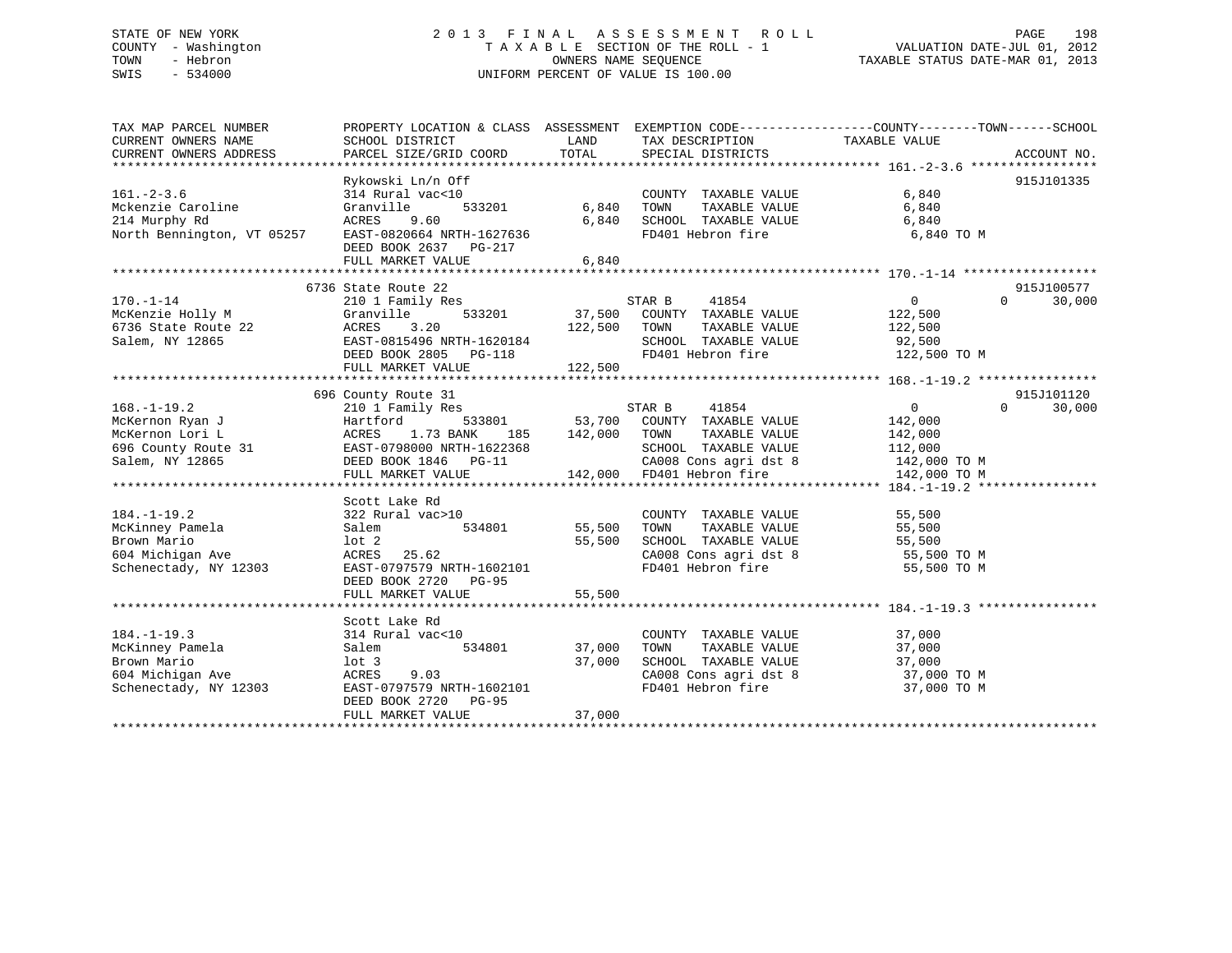## STATE OF NEW YORK 2 0 1 3 F I N A L A S S E S S M E N T R O L L PAGE 199 COUNTY - Washington T A X A B L E SECTION OF THE ROLL - 1 VALUATION DATE-JUL 01, 2012 TOWN - Hebron OWNERS NAME SEQUENCE TAXABLE STATUS DATE-MAR 01, 2013 SWIS - 534000 UNIFORM PERCENT OF VALUE IS 100.00

| TAX MAP PARCEL NUMBER<br>CURRENT OWNERS NAME<br>CURRENT OWNERS ADDRESS                         | PROPERTY LOCATIO<br>SCHOOL DISTRICT<br>PARCEL SIZE/GRID COORD | TAX DESCRIPTION TAXABLE VALUE<br>TOTAL SPECIAL DISTRICTS TAXABLE VALUE<br>LAND TAX DESCRIPTION                                                                                                                                                                                                                                                                                                     | PROPERTY LOCATION & CLASS ASSESSMENT EXEMPTION CODE-----------------COUNTY--------TOWN------SCHOOL<br>ACCOUNT NO.                                                                                                                                                |
|------------------------------------------------------------------------------------------------|---------------------------------------------------------------|----------------------------------------------------------------------------------------------------------------------------------------------------------------------------------------------------------------------------------------------------------------------------------------------------------------------------------------------------------------------------------------------------|------------------------------------------------------------------------------------------------------------------------------------------------------------------------------------------------------------------------------------------------------------------|
|                                                                                                | 6 Darfler Rd                                                  |                                                                                                                                                                                                                                                                                                                                                                                                    | 915J100131<br>6 Darfler Rd<br>McKittrick Brian S<br>McKittrick Brian S<br>McKittrick Isla (1892)<br>McKittrick Isla (1892)<br>McKittrick Isla (1892)<br>McKittrick Isla (1892)<br>McKittrick Isla (1892)<br>McKittrick Isla (1892)<br>McKittrick Isla (1892)<br> |
| $183. -1 - 1$                                                                                  | 3255 County Route 30                                          |                                                                                                                                                                                                                                                                                                                                                                                                    | 915J100681<br>3255 County Raxel and III and the Salem and COUNTY TAXABLE VALUE 31,000<br>27,000 TOWN TAXABLE VALUE 31,000<br>3255 County Route 30 FRNT 292.00 DPTH 140.00 31,000 SCHOOL TAXABLE VALUE 31,000<br>Salem, NY 12865 0.78 CADES 0.78 CA               |
|                                                                                                | 59 Pine Hill Rd                                               | 160.-1-4<br>McKittrick Harold Sr.<br>21,500 McKittrick Harold Sr.<br>31,500 McKittrick Harold Sr.<br>31,500 McKittrick Harold Sr.<br>31,500 McKittrick Harold Sr.<br>31,500 McKittrick Harold Sr.<br>31,500 McKittrick Harold Sr.<br>31,500 Mc                                                                                                                                                     | 915J100129<br>FD401 Hebron fire 21,500 TO M                                                                                                                                                                                                                      |
|                                                                                                |                                                               | 3223 County Route 30 50 PCT OF VALUE USED FOR EXEMPTION PURPOSES<br>183.16-1-3<br>McKittrick Helen Salem and McKitter Salem and McKitter Salem and McKitter Salem and McKitter Salem and McKitter Salem and McKitter Salem and McKitter Salem and McKitter Salem and McKitter Salem and McKitter Sa                                                                                                | 915J100279<br>$11,375$ $11,375$ $11,375$<br>0 0 34.125                                                                                                                                                                                                           |
| $169. - 1 - 6.3$<br>McKittrick Marjorie Salem<br>126 Pine Hill Rd Lot 3<br>Granville, NY 12832 | 126 Pine Hill Rd                                              | 126 Pine Hill Rd 92 PCT OF VALUE USED FOR EXEMPTION PURPOSES<br>270 Mfg housing 92 PCT OF VALUE USED FOR EXEMPTION PURPOSES<br>g housing<br>534801 696,600 STAR EN 41801<br>89,500 COUNTY TAXABLE VALUE<br>ACRES 8.06 TOWN TAXABLE VALUE 48,330<br>EAST-0809309 NRTH-1626270 SCHOOL TAXABLE VALUE 26,200<br>DEED BOOK 2857 PG-141 89,500 FD401 Hebron fire 89,500 TO M<br>FULL MARKET VALUE 89,500 | 915J101505<br>41,170<br>$\overline{0}$<br>$\begin{array}{ccc} & 0 & & 0 \\ 48,330 & & & \end{array}$<br>63,300<br>TAXABLE VALUE 48,330<br>TAXABLE VALUE 26,200                                                                                                   |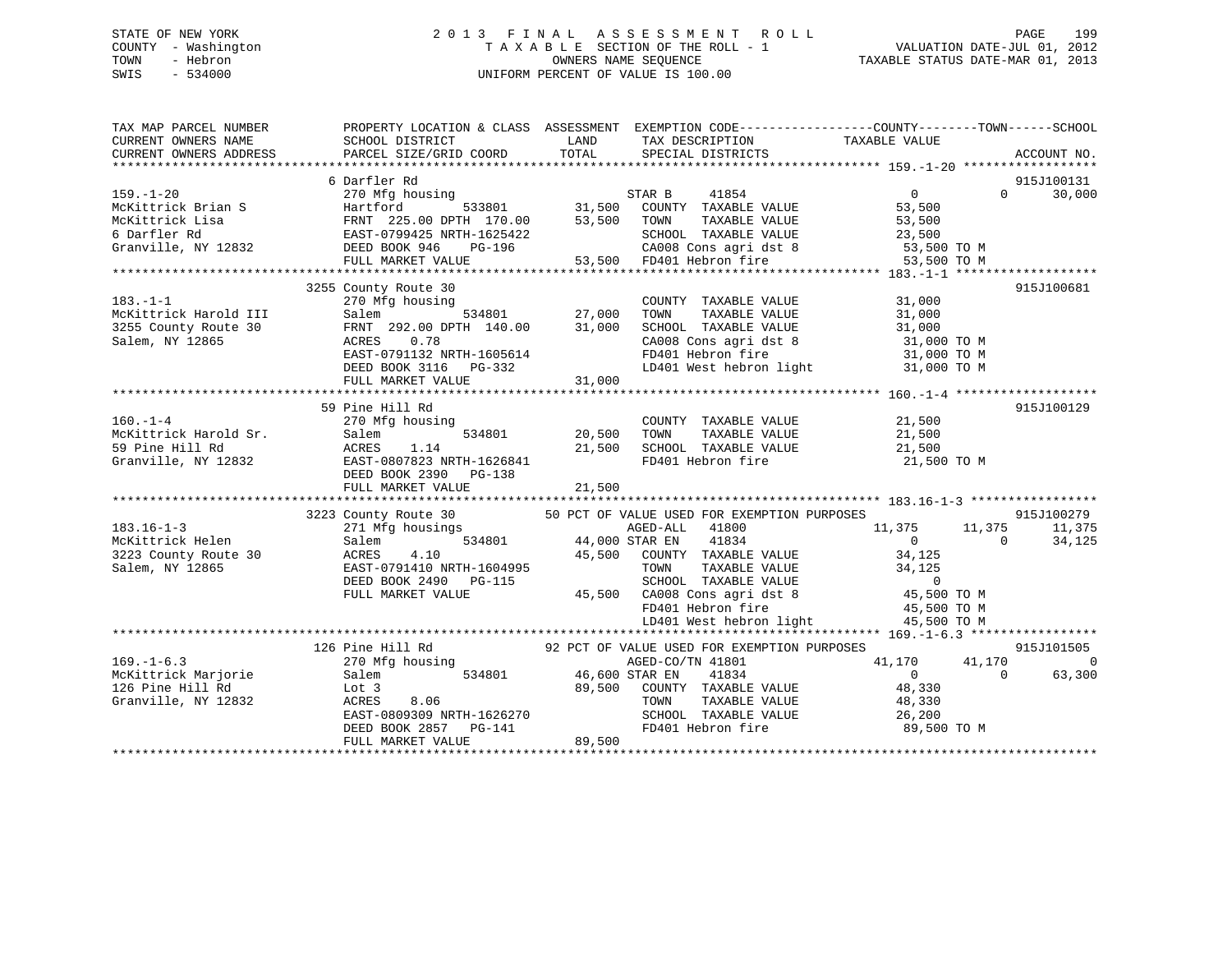## STATE OF NEW YORK 2 0 1 3 F I N A L A S S E S S M E N T R O L L PAGE 200 COUNTY - Washington T A X A B L E SECTION OF THE ROLL - 1 VALUATION DATE-JUL 01, 2012 TOWN - Hebron OWNERS NAME SEQUENCE TAXABLE STATUS DATE-MAR 01, 2013 SWIS - 534000 UNIFORM PERCENT OF VALUE IS 100.00

| TAX MAP PARCEL NUMBER<br>CURRENT OWNERS NAME<br>CURRENT OWNERS ADDRESS | PROPERTY LOCATION & CLASS ASSESSMENT EXEMPTION CODE---------------COUNTY-------TOWN-----SCHOOL<br>SCHOOL DISTRICT<br>PARCEL SIZE/GRID COORD | LAND<br>TOTAL | TAX DESCRIPTION<br>SPECIAL DISTRICTS | TAXABLE VALUE     |          | ACCOUNT NO.          |
|------------------------------------------------------------------------|---------------------------------------------------------------------------------------------------------------------------------------------|---------------|--------------------------------------|-------------------|----------|----------------------|
|                                                                        |                                                                                                                                             |               |                                      |                   |          |                      |
|                                                                        | 992 Callaway Rd                                                                                                                             |               |                                      |                   |          | 915J100428           |
| $167. - 1 - 55.1$                                                      | 210 1 Family Res                                                                                                                            |               | STAR EN<br>41834                     | $0 \qquad \qquad$ | $\Omega$ | 63,300               |
| Mcneil Donna                                                           | 532001<br>Argyle                                                                                                                            | 88,500        | COUNTY TAXABLE VALUE                 | 182,200           |          |                      |
| 992 Callaway Rd                                                        | ACRES<br>6.91 BANK<br>151                                                                                                                   | 182,200       | TOWN<br>TAXABLE VALUE                | 182,200           |          |                      |
| Argyle, NY 12809                                                       | EAST-0784134 NRTH-1624666                                                                                                                   |               | SCHOOL TAXABLE VALUE                 | 118,900           |          |                      |
|                                                                        | DEED BOOK 593<br>PG-257                                                                                                                     |               | FD401 Hebron fire                    | 182,200 TO M      |          |                      |
|                                                                        | FULL MARKET VALUE                                                                                                                           | 182,200       |                                      |                   |          |                      |
|                                                                        |                                                                                                                                             |               |                                      |                   |          |                      |
|                                                                        | 3285 County Route 30                                                                                                                        |               |                                      | $0 \qquad \qquad$ | $\Omega$ | 915J100427<br>63,300 |
| $183. - 1 - 5$                                                         | 210 1 Family Res                                                                                                                            |               | STAR EN<br>41834                     |                   |          |                      |
| Mcneil Douglas                                                         | 534801<br>Salem<br>1.50                                                                                                                     | 42,000        | COUNTY TAXABLE VALUE                 | 69,500            |          |                      |
| 3285 County Route 30                                                   | ACRES                                                                                                                                       | 69,500        | TAXABLE VALUE<br>TOWN                | 69,500            |          |                      |
| Salem, NY 12865                                                        | EAST-0791045 NRTH-1606307                                                                                                                   |               | SCHOOL TAXABLE VALUE                 | 6,200             |          |                      |
|                                                                        | DEED BOOK 350<br>PG-128                                                                                                                     |               | CA008 Cons agri dst 8                | 69,500 TO M       |          |                      |
|                                                                        | FULL MARKET VALUE                                                                                                                           |               | 69,500 FD401 Hebron fire             | 69,500 TO M       |          |                      |
|                                                                        |                                                                                                                                             |               | LD401 West hebron light              | 69,500 TO M       |          |                      |
|                                                                        | 3702 County Route 30                                                                                                                        |               |                                      |                   |          | 915J100432           |
| $175. - 1 - 18$                                                        | 105 Vac farmland                                                                                                                            | AG DIST       | 41720                                | 188,986           | 188,986  | 188,986              |
| Mcneil Douglas C                                                       | Salem<br>534801                                                                                                                             | 357,500       | COUNTY TAXABLE VALUE                 | 190,014           |          |                      |
| 3285 County Route 30                                                   | ACRES 158.00                                                                                                                                | 379,000       | TOWN<br>TAXABLE VALUE                | 190,014           |          |                      |
| Salem, NY 12865                                                        | EAST-0788233 NRTH-1614652                                                                                                                   |               | SCHOOL TAXABLE VALUE                 | 190,014           |          |                      |
|                                                                        | DEED BOOK 646<br>$PG-90$                                                                                                                    |               | CA008 Cons agri dst 8                | 190,014 TO M      |          |                      |
| MAY BE SUBJECT TO PAYMENT                                              | FULL MARKET VALUE                                                                                                                           | 379,000       | 188,986 EX                           |                   |          |                      |
| UNDER AGDIST LAW TIL 2017                                              |                                                                                                                                             |               | FD401 Hebron fire                    | 379,000 TO M      |          |                      |
|                                                                        |                                                                                                                                             |               |                                      |                   |          |                      |
|                                                                        | LOT 20 Deforest Pat                                                                                                                         |               |                                      |                   |          | 915J101117           |
| $175. - 1 - 20$                                                        | 105 Vac farmland                                                                                                                            |               | AGRI-D IND 41730                     | 55,190            | 55,190   | 55,190               |
| Mcneil Douglas C                                                       | 534801<br>Salem                                                                                                                             |               | 64,000 COUNTY TAXABLE VALUE          | 8,810             |          |                      |
| 3285 County Route 30                                                   | ROW 3008/102                                                                                                                                | 64,000        | TOWN<br>TAXABLE VALUE                | 8,810             |          |                      |
| Salem, NY 12865                                                        | ACRES 25.00                                                                                                                                 |               | SCHOOL TAXABLE VALUE                 | 8,810             |          |                      |
|                                                                        | EAST-0787889 NRTH-1611646                                                                                                                   |               | FD401 Hebron fire                    | 64,000 TO M       |          |                      |
| MAY BE SUBJECT TO PAYMENT                                              | DEED BOOK 646<br>$PG-90$                                                                                                                    |               |                                      |                   |          |                      |
| UNDER AGDIST LAW TIL 2020                                              | FULL MARKET VALUE                                                                                                                           | 64,000        |                                      |                   |          |                      |
|                                                                        |                                                                                                                                             |               |                                      |                   |          |                      |
|                                                                        | Warnick Rd/n Off                                                                                                                            |               |                                      |                   |          | 915J101594           |
| $167. - 1 - 33.9$                                                      | 322 Rural vac>10                                                                                                                            |               | AGRI-D IND 41730                     | 27,963            | 27,963   | 27,963               |
| Mcneil Loren J Jr                                                      | 534801<br>Salem                                                                                                                             | 79,000        | COUNTY TAXABLE VALUE                 | 51,037            |          |                      |
| Mcneil Roberta J                                                       | 2508/235 ROW                                                                                                                                | 79,000        | TOWN<br>TAXABLE VALUE                | 51,037            |          |                      |
| 4 Halls Pond Rd                                                        | Lot E                                                                                                                                       |               | SCHOOL TAXABLE VALUE                 | 51,037            |          |                      |
| Salem, NY 12865                                                        | ACRES<br>18.30                                                                                                                              |               | FD401 Hebron fire                    | 79,000 TO M       |          |                      |
|                                                                        | EAST-0787010 NRTH-1622348                                                                                                                   |               |                                      |                   |          |                      |
| MAY BE SUBJECT TO PAYMENT                                              | DEED BOOK 577<br>$PG-9$                                                                                                                     |               |                                      |                   |          |                      |
| UNDER AGDIST LAW TIL 2020                                              | FULL MARKET VALUE                                                                                                                           | 79,000        |                                      |                   |          |                      |
|                                                                        |                                                                                                                                             |               |                                      |                   |          |                      |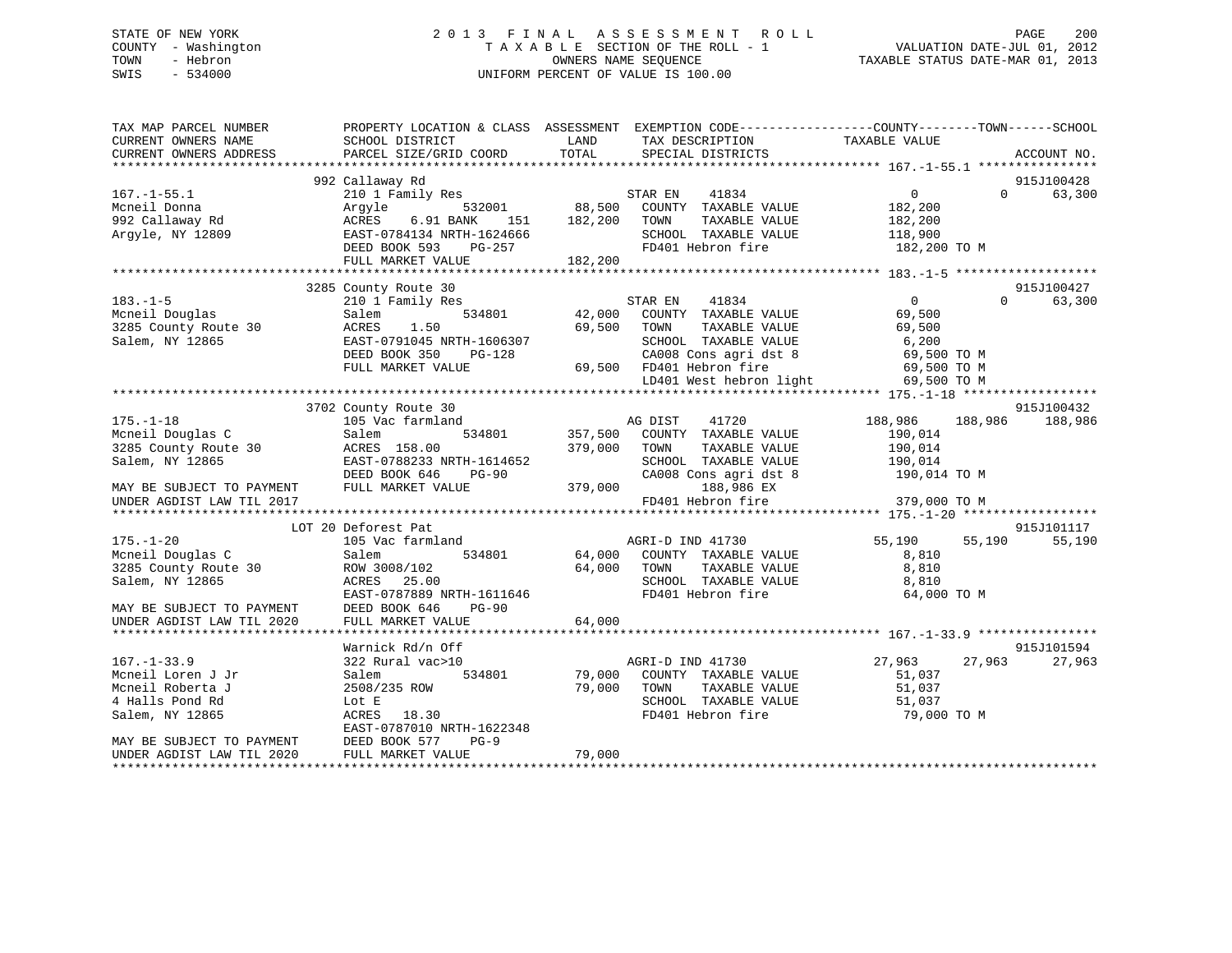## STATE OF NEW YORK 2 0 1 3 F I N A L A S S E S S M E N T R O L L PAGE 201 COUNTY - Washington T A X A B L E SECTION OF THE ROLL - 1 VALUATION DATE-JUL 01, 2012 TOWN - Hebron OWNERS NAME SEQUENCE TAXABLE STATUS DATE-MAR 01, 2013 SWIS - 534000 UNIFORM PERCENT OF VALUE IS 100.00

| TAX MAP PARCEL NUMBER<br>CURRENT OWNERS NAME                                                                                                                                                                                               | PROPERTY LOCATION & CLASS ASSESSMENT EXEMPTION CODE---------------COUNTY-------TOWN-----SCHOOL<br>SCHOOL DISTRICT | <b>EXAMPLE EXAMPLE EXAMPLE EXAMPLE EXAMPLE EXAMPLE EXAMPLE EXAMPLE EXAMPLE EXAMPLE EXAMPLE EXAMPLE EXAMPLE EXAMPLE EXAMPLE EXAMPLE EXAMPLE EXAMPLE EXAMPLE EXAMPLE EXAMPLE EXAMPLE EXAMPLE EXAMPLE EXAMPLE EXAMPLE EXAMPLE EXAMP</b> | TAX DESCRIPTION TAXABLE VALUE SPECIAL DISTRICTS                                                          |                                                      |                |                              |
|--------------------------------------------------------------------------------------------------------------------------------------------------------------------------------------------------------------------------------------------|-------------------------------------------------------------------------------------------------------------------|--------------------------------------------------------------------------------------------------------------------------------------------------------------------------------------------------------------------------------------|----------------------------------------------------------------------------------------------------------|------------------------------------------------------|----------------|------------------------------|
| CURRENT OWNERS ADDRESS                                                                                                                                                                                                                     | PARCEL SIZE/GRID COORD                                                                                            | TOTAL                                                                                                                                                                                                                                |                                                                                                          |                                                      |                | ACCOUNT NO.                  |
|                                                                                                                                                                                                                                            |                                                                                                                   |                                                                                                                                                                                                                                      |                                                                                                          |                                                      |                |                              |
|                                                                                                                                                                                                                                            | 4 Halls Pond Rd                                                                                                   |                                                                                                                                                                                                                                      |                                                                                                          |                                                      |                | 915J100436<br>$\overline{0}$ |
| $167. - 1 - 26$                                                                                                                                                                                                                            |                                                                                                                   |                                                                                                                                                                                                                                      | 41834                                                                                                    | $\begin{array}{c} 7 \, , \, 078 \\ \, 0 \end{array}$ |                | $7,078$ $0$ $63$             |
| Mcneil Loren Jr                                                                                                                                                                                                                            |                                                                                                                   |                                                                                                                                                                                                                                      |                                                                                                          |                                                      |                | 63,300                       |
|                                                                                                                                                                                                                                            |                                                                                                                   |                                                                                                                                                                                                                                      |                                                                                                          |                                                      |                |                              |
|                                                                                                                                                                                                                                            |                                                                                                                   |                                                                                                                                                                                                                                      |                                                                                                          |                                                      |                |                              |
|                                                                                                                                                                                                                                            |                                                                                                                   |                                                                                                                                                                                                                                      |                                                                                                          |                                                      |                |                              |
| Mcneil Loren Jr (1993)<br>Mcneil Roberta (1993)<br>Mcneil Roberta (1993)<br>Town TAXABLE VALUE (199369 NRTH-1621001 TOWN TAXABLE VALUE (199369 NRTH-1621001 TOWN TAXABLE VALUE (199369 NRTH-1621001 TOWN TAXABLE VALUE (1993)<br>Salem, NY |                                                                                                                   |                                                                                                                                                                                                                                      |                                                                                                          |                                                      |                |                              |
|                                                                                                                                                                                                                                            | 163 Warnick Rd                                                                                                    |                                                                                                                                                                                                                                      |                                                                                                          |                                                      |                | 915J100433                   |
| $167. - 1 - 51$                                                                                                                                                                                                                            | 112 Dairy farm                                                                                                    |                                                                                                                                                                                                                                      | 41720<br>AG DIST                                                                                         | 198,263                                              | 198,263        | 198,263                      |
|                                                                                                                                                                                                                                            | 533801 342,500 STAR B                                                                                             |                                                                                                                                                                                                                                      | 41854                                                                                                    | $\Omega$                                             | $\overline{0}$ | 30,000                       |
| McNeil Richard D<br>McNeil Julie I (1990) Hartford (1990) 533801<br>163 Warnick Rd (1991) EAST-0785768 NRTH-1621098<br>Argyle, NY 12809 (DEED BOOK 943 (1993) PG-311                                                                       |                                                                                                                   | 423,500                                                                                                                                                                                                                              | COUNTY TAXABLE VALUE                                                                                     | 225,237                                              |                |                              |
|                                                                                                                                                                                                                                            |                                                                                                                   |                                                                                                                                                                                                                                      | TOWN<br>TAXABLE VALUE                                                                                    |                                                      |                |                              |
|                                                                                                                                                                                                                                            |                                                                                                                   |                                                                                                                                                                                                                                      | SCHOOL TAXABLE VALUE                                                                                     | 225,237<br>195,237                                   |                |                              |
|                                                                                                                                                                                                                                            | FULL MARKET VALUE                                                                                                 |                                                                                                                                                                                                                                      | 423,500 CA006 Cons agri dst 6 225,237 TO M                                                               |                                                      |                |                              |
| MAY BE SUBJECT TO PAYMENT                                                                                                                                                                                                                  |                                                                                                                   |                                                                                                                                                                                                                                      | 198,263 EX                                                                                               |                                                      |                |                              |
| UNDER AGDIST LAW TIL 2017                                                                                                                                                                                                                  |                                                                                                                   |                                                                                                                                                                                                                                      | 198,263 EX<br>FD401 Hebron fire 423,500 TO M                                                             |                                                      |                |                              |
|                                                                                                                                                                                                                                            |                                                                                                                   |                                                                                                                                                                                                                                      |                                                                                                          |                                                      |                |                              |
|                                                                                                                                                                                                                                            | Gilchrist Rd                                                                                                      |                                                                                                                                                                                                                                      |                                                                                                          |                                                      |                | 915J100431                   |
| $175. - 1 - 28$                                                                                                                                                                                                                            | 322 Rural vac>10                                                                                                  |                                                                                                                                                                                                                                      | COUNTY TAXABLE VALUE                                                                                     |                                                      |                |                              |
| McNeil Richard D                                                                                                                                                                                                                           | Salem                                                                                                             | 534801 217,000                                                                                                                                                                                                                       | TAXABLE VALUE<br>TOWN                                                                                    | 217,000<br>217.000                                   |                |                              |
|                                                                                                                                                                                                                                            |                                                                                                                   |                                                                                                                                                                                                                                      |                                                                                                          |                                                      |                |                              |
|                                                                                                                                                                                                                                            |                                                                                                                   |                                                                                                                                                                                                                                      | SCHOOL TAXABLE VALUE $217,000$<br>CA008 Cons agri dst 8 $217,000$ TO M<br>FD401 Hebron fire 217,000 TO M |                                                      |                |                              |
|                                                                                                                                                                                                                                            |                                                                                                                   |                                                                                                                                                                                                                                      |                                                                                                          |                                                      |                |                              |
|                                                                                                                                                                                                                                            |                                                                                                                   |                                                                                                                                                                                                                                      |                                                                                                          |                                                      |                |                              |
|                                                                                                                                                                                                                                            |                                                                                                                   |                                                                                                                                                                                                                                      |                                                                                                          |                                                      |                |                              |
|                                                                                                                                                                                                                                            |                                                                                                                   |                                                                                                                                                                                                                                      |                                                                                                          |                                                      |                | 915J100667                   |
| $167. - 1 - 47$                                                                                                                                                                                                                            |                                                                                                                   |                                                                                                                                                                                                                                      | WAR VET/TC 41121                                                                                         | 14,375 14,375                                        |                | $\overline{0}$               |
| Mcnitt Harry E                                                                                                                                                                                                                             | WAR VET/<br>534801 89,500 STAR EN<br>100 F00 600 Movement<br>Salem                                                |                                                                                                                                                                                                                                      | 41834                                                                                                    | $\overline{0}$                                       | $\bigcap$      | 63,300                       |
| 3891 County Route 30                                                                                                                                                                                                                       | lot 3                                                                                                             |                                                                                                                                                                                                                                      | 129,500 COUNTY TAXABLE VALUE                                                                             | 115,125                                              |                |                              |
| Salem, NY 12865                                                                                                                                                                                                                            | ACRES 12.81                                                                                                       |                                                                                                                                                                                                                                      | TOWN                                                                                                     | TAXABLE VALUE 115,125                                |                |                              |
|                                                                                                                                                                                                                                            | ACRES 12.81<br>EAST-0788498 NRTH-1619220                                                                          |                                                                                                                                                                                                                                      |                                                                                                          |                                                      |                |                              |
|                                                                                                                                                                                                                                            | $PG-277$<br>DEED BOOK 770                                                                                         |                                                                                                                                                                                                                                      | SCHOOL TAXABLE VALUE 66,200<br>FD401 Hebron fire 129,500 TO M                                            |                                                      |                |                              |
|                                                                                                                                                                                                                                            |                                                                                                                   |                                                                                                                                                                                                                                      |                                                                                                          |                                                      |                |                              |
|                                                                                                                                                                                                                                            |                                                                                                                   |                                                                                                                                                                                                                                      |                                                                                                          |                                                      |                |                              |
|                                                                                                                                                                                                                                            | 3891 County Route 30                                                                                              |                                                                                                                                                                                                                                      |                                                                                                          |                                                      |                |                              |
| $167. - 1 - 47.4$                                                                                                                                                                                                                          | 322 Rural vac>10                                                                                                  |                                                                                                                                                                                                                                      | COUNTY TAXABLE VALUE                                                                                     | 69,000                                               |                |                              |
| Mcnitt Harry E                                                                                                                                                                                                                             | Salem                                                                                                             | 534801 69,000                                                                                                                                                                                                                        | TOWN                                                                                                     | 69,000                                               |                |                              |
| 3891 County Route 30                                                                                                                                                                                                                       | Lot 2                                                                                                             | 69,000                                                                                                                                                                                                                               | TAXABLE VALUE<br>TAXARLE VALUE<br>SCHOOL TAXABLE VALUE                                                   | 69,000                                               |                |                              |
| Salem, NY 12865                                                                                                                                                                                                                            | ACRES 14.07                                                                                                       |                                                                                                                                                                                                                                      | FD401 Hebron fire                                                                                        | 69,000 TO M                                          |                |                              |
|                                                                                                                                                                                                                                            | EAST-0788581 NRTH-1619659                                                                                         |                                                                                                                                                                                                                                      |                                                                                                          |                                                      |                |                              |
|                                                                                                                                                                                                                                            | PG-277<br>DEED BOOK 770                                                                                           |                                                                                                                                                                                                                                      |                                                                                                          |                                                      |                |                              |
|                                                                                                                                                                                                                                            | FULL MARKET VALUE                                                                                                 | 69,000                                                                                                                                                                                                                               |                                                                                                          |                                                      |                |                              |
|                                                                                                                                                                                                                                            |                                                                                                                   |                                                                                                                                                                                                                                      |                                                                                                          |                                                      |                |                              |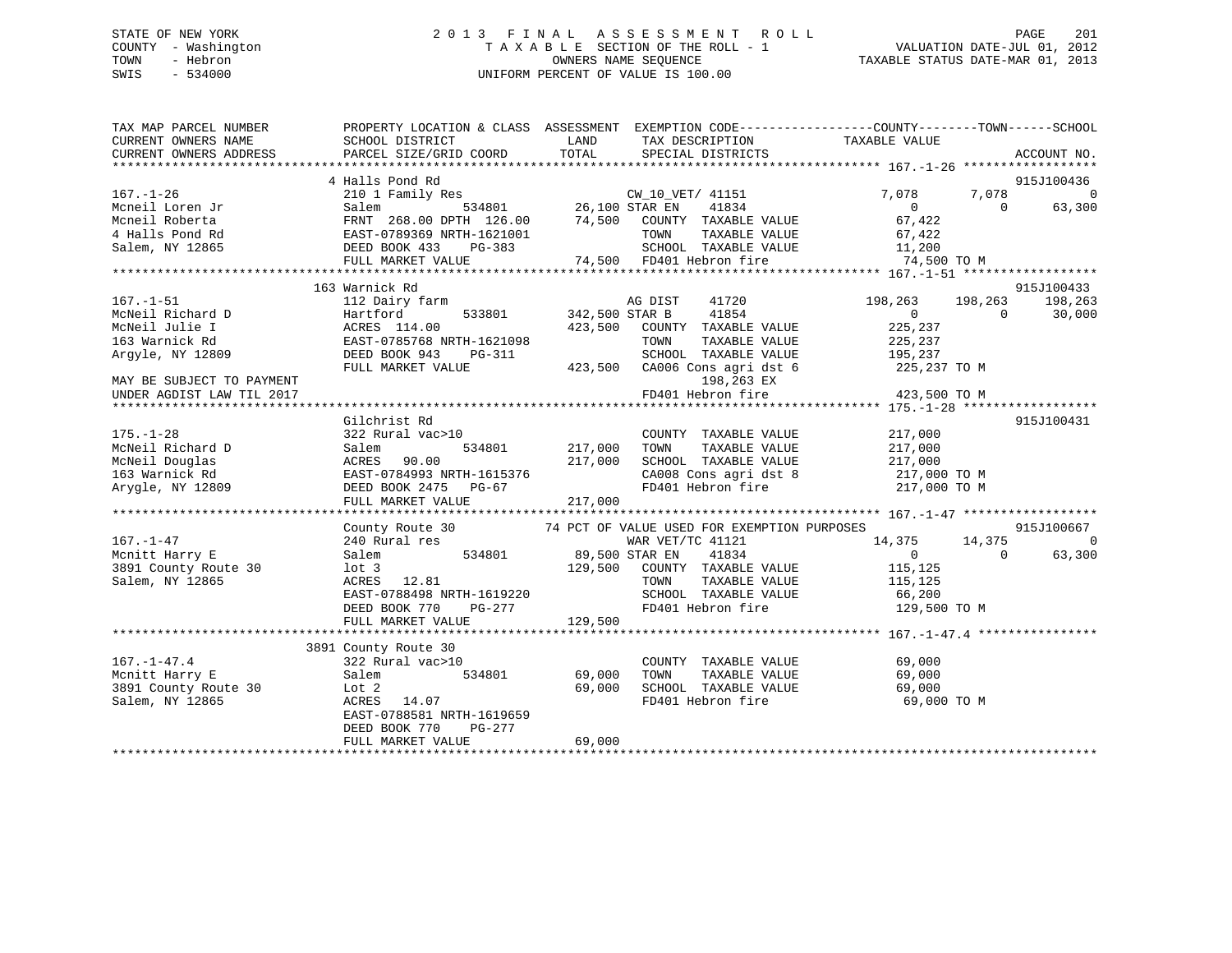## STATE OF NEW YORK 2 0 1 3 F I N A L A S S E S S M E N T R O L L PAGE 202 COUNTY - Washington T A X A B L E SECTION OF THE ROLL - 1 VALUATION DATE-JUL 01, 2012 TOWN - Hebron OWNERS NAME SEQUENCE TAXABLE STATUS DATE-MAR 01, 2013 SWIS - 534000 UNIFORM PERCENT OF VALUE IS 100.00

| TAX MAP PARCEL NUMBER                                    |                           |         |                       | PROPERTY LOCATION & CLASS ASSESSMENT EXEMPTION CODE----------------COUNTY-------TOWN-----SCHOOL |             |
|----------------------------------------------------------|---------------------------|---------|-----------------------|-------------------------------------------------------------------------------------------------|-------------|
| CURRENT OWNERS NAME                                      | SCHOOL DISTRICT           | LAND    | TAX DESCRIPTION       | TAXABLE VALUE                                                                                   |             |
| CURRENT OWNERS ADDRESS                                   | PARCEL SIZE/GRID COORD    | TOTAL   | SPECIAL DISTRICTS     |                                                                                                 | ACCOUNT NO. |
|                                                          |                           |         |                       |                                                                                                 |             |
|                                                          | 179 East Green Pond Way   |         |                       |                                                                                                 | 915J101199  |
| $143. - 1 - 7.2$                                         | 260 Seasonal res - WTRFNT |         | COUNTY TAXABLE VALUE  | 155,500                                                                                         |             |
| McPhee Donald P                                          | 533201<br>Granville       | 66,800  | TAXABLE VALUE<br>TOWN | 155,500                                                                                         |             |
| McPhee Carol A                                           | 2727/132 2737/314         | 155,500 | SCHOOL TAXABLE VALUE  | 155,500                                                                                         |             |
| PO Box 577                                               | FRNT 113.00 DPTH 136.00   |         | FD401 Hebron fire     | 155,500 TO M                                                                                    |             |
| Salem, NY 12865                                          | EAST-0815901 NRTH-1644474 |         |                       |                                                                                                 |             |
|                                                          | DEED BOOK 2727 PG-132     |         |                       |                                                                                                 |             |
|                                                          | FULL MARKET VALUE         | 155,500 |                       |                                                                                                 |             |
|                                                          |                           |         |                       |                                                                                                 |             |
|                                                          | 1004 Callaway Rd          |         |                       |                                                                                                 | 915J100430  |
| $167. - 1 - 58.1$                                        | 210 1 Family Res          |         |                       | $\overline{0}$<br>$\Omega$                                                                      |             |
|                                                          |                           |         | STAR B<br>41854       |                                                                                                 | 30,000      |
| Mead Linda L                                             | 532001<br>Argyle          | 67,000  | COUNTY TAXABLE VALUE  | 97,000                                                                                          |             |
| 1004 Callaway Rd                                         | ACRES 4.40                | 97,000  | TOWN<br>TAXABLE VALUE | 97,000                                                                                          |             |
| Arqyle, NY 12809                                         | EAST-0783687 NRTH-1624518 |         | SCHOOL TAXABLE VALUE  | 67,000                                                                                          |             |
|                                                          | DEED BOOK 2291 PG-291     |         | FD401 Hebron fire     | 97,000 TO M                                                                                     |             |
|                                                          | FULL MARKET VALUE         | 97,000  |                       |                                                                                                 |             |
|                                                          |                           |         |                       |                                                                                                 |             |
|                                                          | 269 Tiplady Rd            |         |                       |                                                                                                 | 915J100439  |
| $177. - 1 - 50$                                          | 241 Rural res&ag          |         | AG DIST<br>41720      | 47,631<br>47,631                                                                                | 47,631      |
|                                                          | 534801                    | 352,500 | COUNTY TAXABLE VALUE  | 517,369                                                                                         |             |
|                                                          |                           | 565,000 | TOWN<br>TAXABLE VALUE | 517,369                                                                                         |             |
| Attn: New England Forestry Con EAST-0812545 NRTH-1610450 |                           |         | SCHOOL TAXABLE VALUE  | 517,369                                                                                         |             |
| PO Box 1192                                              | DEED BOOK 411<br>PG-401   |         | CA008 Cons agri dst 8 | 517,369 TO M                                                                                    |             |
| Middletown Springs, VT 05757 FULL MARKET VALUE           |                           | 565,000 | 47,631 EX             |                                                                                                 |             |
|                                                          |                           |         | FD401 Hebron fire     | 565,000 TO M                                                                                    |             |
| MAY BE SUBJECT TO PAYMENT                                |                           |         |                       |                                                                                                 |             |
| UNDER AGDIST LAW TIL 2017                                |                           |         |                       |                                                                                                 |             |
| *************************                                |                           |         |                       |                                                                                                 |             |
|                                                          | 1702 Scott Lake Rd        |         |                       |                                                                                                 |             |
| $184. - 1 - 19.4$                                        | 314 Rural vac<10          |         | COUNTY TAXABLE VALUE  | 33,500                                                                                          |             |
| Meier Michael                                            | 534801<br>Salem           | 33,500  | TOWN<br>TAXABLE VALUE | 33,500                                                                                          |             |
| Meier Donna                                              | lot 4                     | 33,500  | SCHOOL TAXABLE VALUE  | 33,500                                                                                          |             |
| 242 Prince Rd                                            | 6.28<br>ACRES             |         | CA008 Cons agri dst 8 | 33,500 TO M                                                                                     |             |
| Rocky Point, NY 11778 EAST-0797579 NRTH-1602101          |                           |         | FD401 Hebron fire     | 33,500 TO M                                                                                     |             |
|                                                          | DEED BOOK 2741 PG-253     |         |                       |                                                                                                 |             |
|                                                          | FULL MARKET VALUE         | 33,500  |                       |                                                                                                 |             |
|                                                          |                           |         |                       |                                                                                                 |             |
|                                                          | Middle Rd                 |         |                       |                                                                                                 | 915J101707  |
| $160. - 1 - 7.2$                                         | 314 Rural vac<10          |         | COUNTY TAXABLE VALUE  | 24,500                                                                                          |             |
| Meihoefer William O                                      | 534801<br>Salem           | 24,500  | TOWN<br>TAXABLE VALUE | 24,500                                                                                          |             |
|                                                          |                           |         | SCHOOL TAXABLE VALUE  |                                                                                                 |             |
| Meihoefer Marie M                                        | Lot 2                     | 24,500  | FD401 Hebron fire     | 24,500                                                                                          |             |
| 25 Overlook Dr                                           | ACRES<br>2.53             |         |                       | 24,500 TO M                                                                                     |             |
| Mastic, NY 11950                                         | EAST-0806891 NRTH-1625538 |         |                       |                                                                                                 |             |
|                                                          | DEED BOOK 782<br>PG-322   |         |                       |                                                                                                 |             |
|                                                          | FULL MARKET VALUE         | 24,500  |                       |                                                                                                 |             |
|                                                          |                           |         |                       |                                                                                                 |             |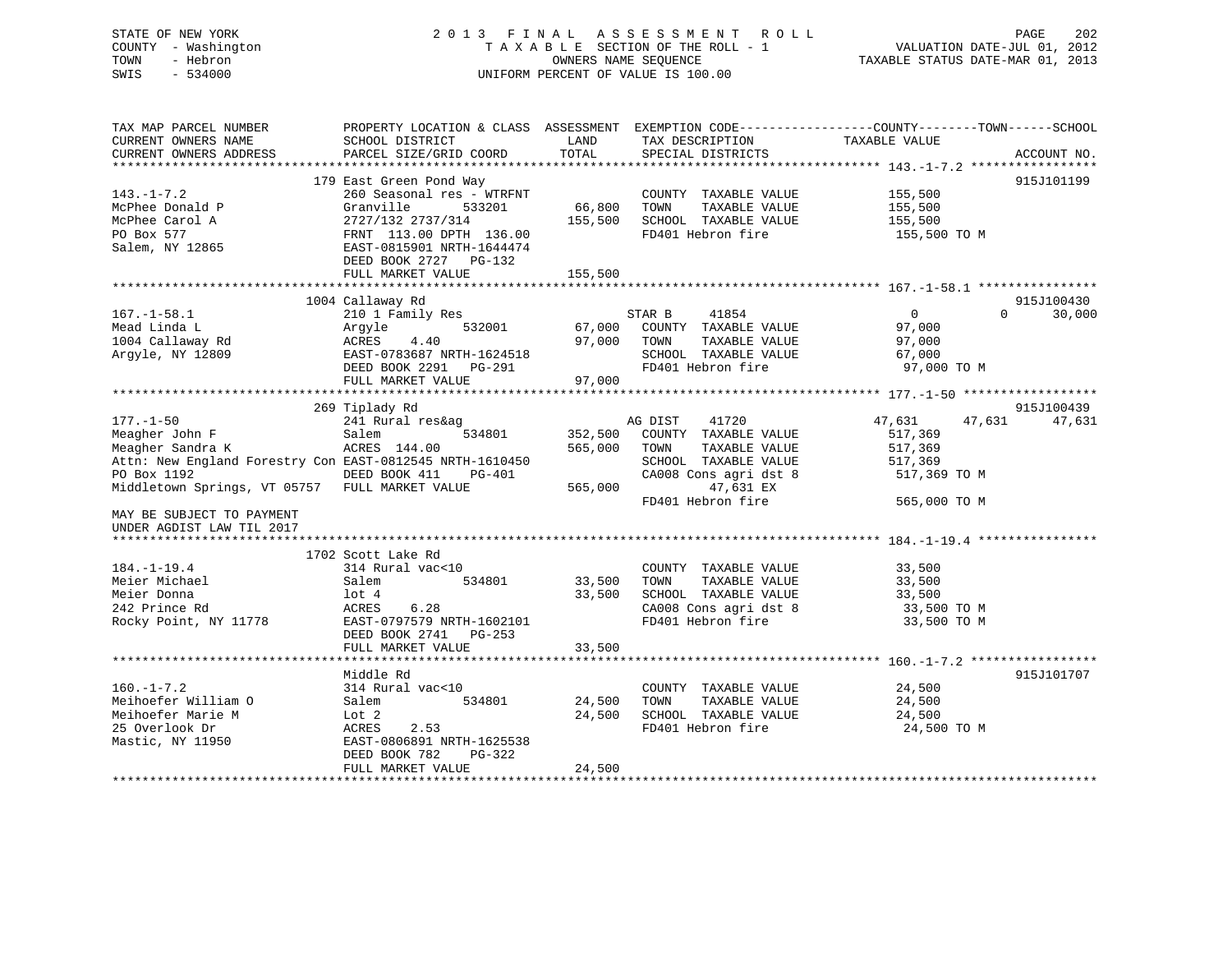## STATE OF NEW YORK 2 0 1 3 F I N A L A S S E S S M E N T R O L L PAGE 203 COUNTY - Washington T A X A B L E SECTION OF THE ROLL - 1 VALUATION DATE-JUL 01, 2012 TOWN - Hebron OWNERS NAME SEQUENCE TAXABLE STATUS DATE-MAR 01, 2013 SWIS - 534000 UNIFORM PERCENT OF VALUE IS 100.00

| TAX MAP PARCEL NUMBER     |                                         |         |                                           | PROPERTY LOCATION & CLASS ASSESSMENT EXEMPTION CODE---------------COUNTY-------TOWN------SCHOOL |        |
|---------------------------|-----------------------------------------|---------|-------------------------------------------|-------------------------------------------------------------------------------------------------|--------|
| CURRENT OWNERS NAME       | SCHOOL DISTRICT                         | LAND    | TAX DESCRIPTION                           | TAXABLE VALUE                                                                                   |        |
| CURRENT OWNERS ADDRESS    | PARCEL SIZE/GRID COORD                  | TOTAL   | SPECIAL DISTRICTS                         | ACCOUNT NO.                                                                                     |        |
|                           |                                         |         |                                           |                                                                                                 |        |
|                           | Clark Way                               |         |                                           | 915J101786                                                                                      |        |
| $169. - 1 - 18.21$        | 314 Rural vac<10                        |         | COUNTY TAXABLE VALUE                      | 1,600                                                                                           |        |
| Melendy William           | Granville<br>533201                     | 1,600   | TOWN<br>TAXABLE VALUE                     | 1,600                                                                                           |        |
| 442 Sawmill Hill Rd       | FRNT 600.00 DPTH 50.00                  | 1,600   | SCHOOL TAXABLE VALUE                      | 1,600                                                                                           |        |
| Wells, VT 05774           | ACRES 0.69                              |         | FD401 Hebron fire                         | 1,600 TO M                                                                                      |        |
|                           | EAST-0815861 NRTH-1623646               |         |                                           |                                                                                                 |        |
|                           | DEED BOOK 3194 PG-270                   |         |                                           |                                                                                                 |        |
|                           | FULL MARKET VALUE                       | 1,600   |                                           |                                                                                                 |        |
|                           |                                         |         |                                           |                                                                                                 |        |
|                           | Scott Hill Rd/s Off                     |         |                                           | 915J100450                                                                                      |        |
| $158. - 1 - 22$           | 105 Vac farmland                        |         | AG DIST<br>41720                          | 17,837 17,837<br>17,837                                                                         |        |
| Mercure Ronald A          | 532001<br>Argyle                        |         | 27,500 COUNTY TAXABLE VALUE               | 9,663                                                                                           |        |
| 5319 Co Rt 30             | ACRES 20.00                             | 27,500  | TOWN<br>TAXABLE VALUE                     | 9,663                                                                                           |        |
| Granville, NY 12832       | EAST-0782949 NRTH-1627168               |         | SCHOOL TAXABLE VALUE                      | 9,663                                                                                           |        |
|                           | DEED BOOK 604<br>PG-16                  |         | CA008 Cons agri dst 8                     | 9,663 TO M                                                                                      |        |
| MAY BE SUBJECT TO PAYMENT | FULL MARKET VALUE                       | 27,500  | 17,837 EX                                 |                                                                                                 |        |
| UNDER AGDIST LAW TIL 2017 |                                         |         | FD401 Hebron fire                         | 27,500 TO M                                                                                     |        |
|                           |                                         |         |                                           |                                                                                                 |        |
|                           | 74 East Green Pond Way                  |         |                                           | 915J101498                                                                                      |        |
| $144. - 1 - 37.2$         | 312 Vac w/imprv                         |         | COUNTY TAXABLE VALUE 59,500               |                                                                                                 |        |
| Messenger Evelyn          | 533201<br>Granville                     | 31,500  | TOWN                                      | TAXABLE VALUE 59,500                                                                            |        |
| PO Box 101                | ACRES 5.30                              | 59,500  |                                           | 59,500                                                                                          |        |
| Galway, NY 12074          | EAST-0816785 NRTH-1642775               |         | TOWN LOADLE VALUE<br>SCHOOL TAXABLE VALUE | 59,500 TO M                                                                                     |        |
|                           | DEED BOOK 909<br>PG-190                 |         |                                           |                                                                                                 |        |
|                           |                                         |         |                                           |                                                                                                 |        |
|                           |                                         |         |                                           |                                                                                                 |        |
|                           | 3442 County Route 30                    |         |                                           | 915J100517                                                                                      |        |
| $175. - 1 - 8$            | 210 1 Family Res                        |         | STAR B<br>41854                           | $\Omega$<br>$\overline{0}$                                                                      | 30,000 |
| Michel Christine F        | 534801<br>Salem                         | 60,500  | COUNTY TAXABLE VALUE                      | 175,000                                                                                         |        |
| 3442 County Route 30      |                                         | 175,000 | TOWN<br>TAXABLE VALUE                     | 175,000                                                                                         |        |
| Salem, NY 12865           | ACRES 3.10<br>EAST-0790972 NRTH-1609370 |         | SCHOOL TAXABLE VALUE                      | 145,000                                                                                         |        |
|                           | DEED BOOK 3164 PG-217                   |         | CA008 Cons agri dst 8                     | 175,000 TO M                                                                                    |        |
|                           | FULL MARKET VALUE                       |         | 175,000 FD401 Hebron fire                 | 175,000 TO M                                                                                    |        |
|                           |                                         |         |                                           |                                                                                                 |        |
|                           | 160 Allen Rd                            |         |                                           | 915J100277                                                                                      |        |
| $185. - 1 - 4$            | 210 1 Family Res                        |         | 41854<br>STAR B                           | $\overline{0}$<br>$\Omega$                                                                      | 30,000 |
| Mickiewicz Natina         | 534801<br>Salem                         |         | 33,800 COUNTY TAXABLE VALUE               | 64,500                                                                                          |        |
| PO Box 305                | 1.70<br>ACRES                           | 64,500  | TOWN<br>TAXABLE VALUE                     | 64,500                                                                                          |        |
| Salem, NY 12865           | EAST-0808825 NRTH-1605760               |         | SCHOOL TAXABLE VALUE                      | 34,500                                                                                          |        |
|                           | DEED BOOK 872<br>PG-293                 |         |                                           | CA008 Cons agri dst 8 64,500 TO M                                                               |        |
|                           | FULL MARKET VALUE                       |         | 64,500 FD401 Hebron fire                  | 64,500 TO M                                                                                     |        |
|                           |                                         |         |                                           |                                                                                                 |        |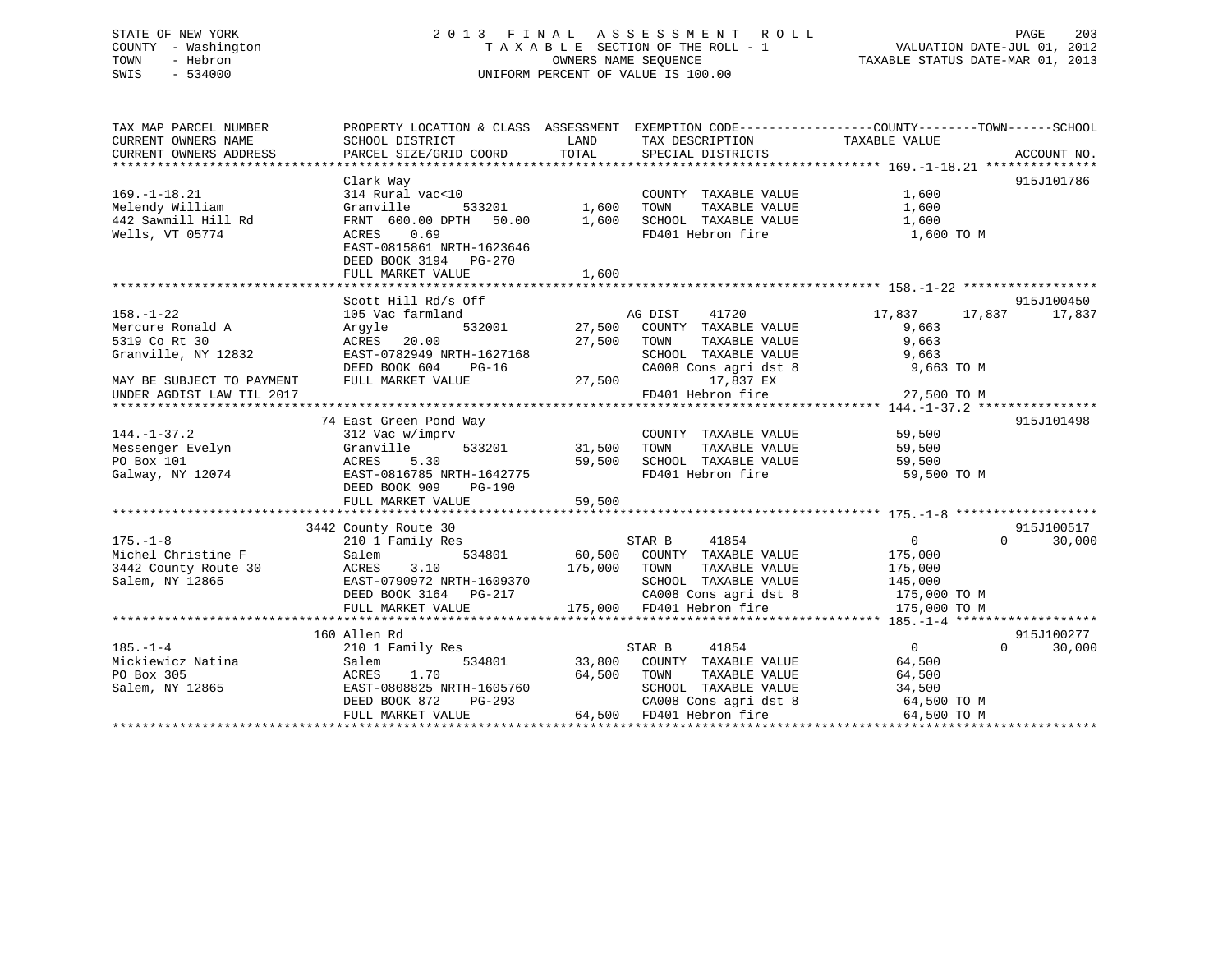# STATE OF NEW YORK 201 2013 FINAL ASSESSMENT ROLL PAGE 204 COUNTY - Washington  $T A X A B L E$  SECTION OF THE ROLL - 1<br>TOWN - Hebron DATE-JUL 000NERS NAME SEQUENCE SWIS - 534000 UNIFORM PERCENT OF VALUE IS 100.00

TAXABLE STATUS DATE-MAR 01, 2013

| TAX MAP PARCEL NUMBER                 | PROPERTY LOCATION & CLASS ASSESSMENT EXEMPTION CODE---------------COUNTY-------TOWN-----SCHOOL                         |               |                                                                    |                       |                          |
|---------------------------------------|------------------------------------------------------------------------------------------------------------------------|---------------|--------------------------------------------------------------------|-----------------------|--------------------------|
|                                       |                                                                                                                        |               |                                                                    |                       |                          |
|                                       |                                                                                                                        |               |                                                                    |                       |                          |
|                                       |                                                                                                                        |               |                                                                    |                       |                          |
|                                       | Bogtown Rd                                                                                                             |               |                                                                    |                       | 915J100619               |
| $176. - 1 - 19$                       | $322$ Rural vac > 10                                                                                                   |               | COUNTY TAXABLE VALUE 30,000                                        |                       |                          |
| Migliore Inez                         | 534801 30,000<br>Salem                                                                                                 |               | TAXABLE VALUE<br>TOWN                                              | 30,000                |                          |
| 1225 Bogtown Rd                       | ACRES 45.80                                                                                                            | 30,000        | SCHOOL TAXABLE VALUE                                               | 30,000                |                          |
| Salem, NY 12865                       |                                                                                                                        |               | CA008 Cons agri dst 8 30,000 TO M                                  |                       |                          |
|                                       | EAST-0804673 NRTH-1609049<br>DEED BOOK 3214 PG-184                                                                     |               | FD401 Hebron fire                                                  | 30,000 TO M           |                          |
|                                       | FULL MARKET VALUE                                                                                                      | 30,000        |                                                                    |                       |                          |
|                                       |                                                                                                                        |               |                                                                    |                       |                          |
|                                       |                                                                                                                        |               |                                                                    |                       |                          |
|                                       | 1225 Bogtown Rd                                                                                                        |               |                                                                    |                       | 915J100444               |
| $184. - 1 - 9$                        | 240 Rural res                                                                                                          |               | STAR EN<br>41834                                                   | $\overline{0}$        | 63,300<br>$\Omega$       |
| Migliore Inez N                       | 534801<br>Salem                                                                                                        |               | 211,500 COUNTY TAXABLE VALUE                                       | 279,900               |                          |
| 1225 Bogtown Rd                       | ACRES 117.30 279,900 TOWN                                                                                              |               |                                                                    | TAXABLE VALUE 279,900 |                          |
| Salem, NY 12865                       |                                                                                                                        |               |                                                                    | 216,600               |                          |
|                                       |                                                                                                                        |               | CA008 Cons agri dst 8 279,900 TO M                                 |                       |                          |
|                                       | EAST-0803345 NRTH-1609203<br>DEED BOOK 581 PG-181 CA008 Cons agri dst 8<br>FULL MARKET VALUE 279,900 FD401 Hebron fire |               |                                                                    | 279,900 TO M          |                          |
|                                       |                                                                                                                        |               |                                                                    |                       |                          |
|                                       | 39 Sutliff Ln                                                                                                          |               |                                                                    |                       |                          |
| $176. - 1 - 5.1$                      | 210 1 Family Res                                                                                                       |               | STAR B<br>41854                                                    | $\sim$ 0              | $\overline{0}$<br>30,000 |
| Miles David J                         | Salem                                                                                                                  |               |                                                                    |                       |                          |
| 39 Sutliff Ln                         | sub lot 1                                                                                                              | 100,000 TOWN  | TAXABLE VALUE                                                      | 100,000               |                          |
|                                       |                                                                                                                        |               | SCHOOL TAXABLE VALUE 70,000                                        |                       |                          |
| Salem, NY 12865                       | 1.00 BANK<br>ACRES                                                                                                     | 151           |                                                                    |                       |                          |
|                                       | EAST-0794591 NRTH-1614784                                                                                              |               | FD401 Hebron fire                                                  | 100,000 TO M          |                          |
|                                       | DEED BOOK 2204 PG-4                                                                                                    |               |                                                                    |                       |                          |
|                                       |                                                                                                                        |               |                                                                    |                       |                          |
|                                       |                                                                                                                        |               |                                                                    |                       |                          |
|                                       | 111 County Route 31                                                                                                    |               |                                                                    |                       | 915J100344               |
| $176. - 1 - 30$                       | 113 Cattle farm                                                                                                        |               | e farm 534801 AG DIST 41720<br>534801 440,500 COUNTY TAXABLE VALUE | 242,833<br>242,833    | 242,833                  |
| Miller Barry G                        | Salem                                                                                                                  |               |                                                                    | 801,667               |                          |
| Miller Nancy J                        | ACRES 193.80                                                                                                           | 1044,500 TOWN | TAXABLE VALUE                                                      | 801,667               |                          |
| Miller Nancy J<br>111 County Route 31 | EAST-0793052 NRTH-1609283                                                                                              |               | SCHOOL TAXABLE VALUE                                               | 801,667               |                          |
| Salem, NY 12865                       |                                                                                                                        |               | CA008 Cons agri dst 8 301,667 TO M                                 |                       |                          |
|                                       | DEED BOOK 2141 PG-233 CA008 C CA008 C                                                                                  |               | 242,833 EX                                                         |                       |                          |
| MAY BE SUBJECT TO PAYMENT             |                                                                                                                        |               | FD401 Hebron fire 1044,500 TO M                                    |                       |                          |
| UNDER AGDIST LAW TIL 2017             |                                                                                                                        |               |                                                                    |                       |                          |
|                                       |                                                                                                                        |               |                                                                    |                       |                          |
|                                       |                                                                                                                        |               |                                                                    |                       |                          |
|                                       | 6718 State Route 22                                                                                                    |               |                                                                    |                       |                          |
| $170. - 1 - 14.1$                     | 210 1 Family Res                                                                                                       |               | COUNTY TAXABLE VALUE                                               | 81,500                |                          |
| Mistretta John F                      | Granville                                                                                                              | 533201 31,800 | TOWN<br>TAXABLE VALUE                                              | 81,500                |                          |
| 82 Coon Ln                            | FRNT 250.00 DPTH 164.00 81,500                                                                                         |               | SCHOOL TAXABLE VALUE<br>FD401 Hebron fire                          | 81,500                |                          |
| Salem, NY 12865                       | 0.94<br>ACRES                                                                                                          |               |                                                                    | 81,500 TO M           |                          |
|                                       | EAST-0815463 NRTH-1619722                                                                                              |               |                                                                    |                       |                          |
|                                       | DEED BOOK 2850 PG-265                                                                                                  |               |                                                                    |                       |                          |
|                                       | FULL MARKET VALUE                                                                                                      | 81,500        |                                                                    |                       |                          |
|                                       |                                                                                                                        |               |                                                                    |                       |                          |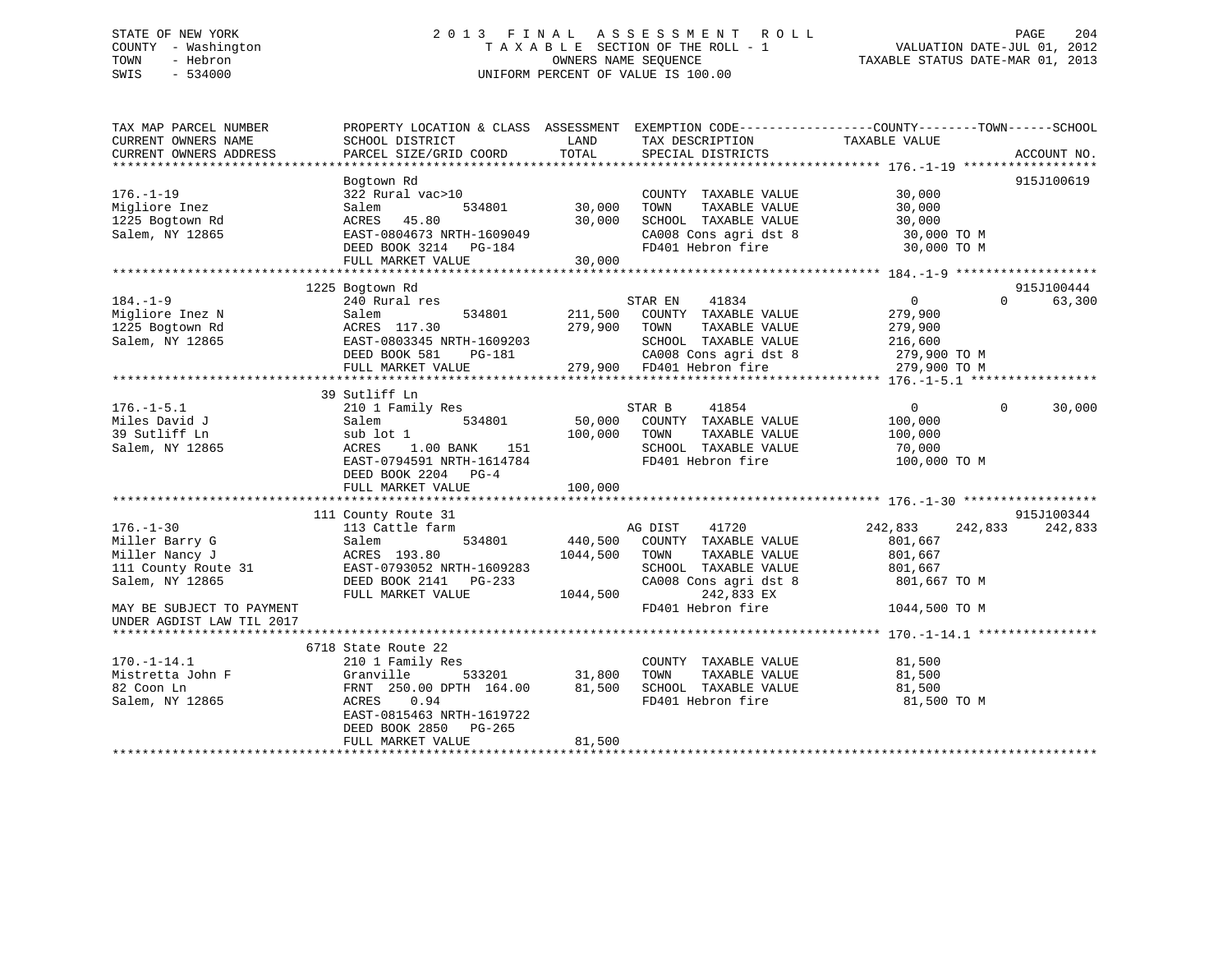## STATE OF NEW YORK 2 0 1 3 F I N A L A S S E S S M E N T R O L L PAGE 205 COUNTY - Washington T A X A B L E SECTION OF THE ROLL - 1 VALUATION DATE-JUL 01, 2012 TOWN - Hebron OWNERS NAME SEQUENCE TAXABLE STATUS DATE-MAR 01, 2013 SWIS - 534000 UNIFORM PERCENT OF VALUE IS 100.00

| TAX MAP PARCEL NUMBER<br>CURRENT OWNERS NAME<br>CURRENT OWNERS ADDRESS                                    | PROPERTY LOCATION & CLASS ASSESSMENT EXEMPTION CODE---------------COUNTY-------TOWN-----SCHOOL<br>SCHOOL DISTRICT<br>PARCEL SIZE/GRID COORD                      | LAND<br>TOTAL                 | TAX DESCRIPTION<br>SPECIAL DISTRICTS                                                                                                                                                                                                                  | TAXABLE VALUE                                                                                                        | ACCOUNT NO.                                                              |
|-----------------------------------------------------------------------------------------------------------|------------------------------------------------------------------------------------------------------------------------------------------------------------------|-------------------------------|-------------------------------------------------------------------------------------------------------------------------------------------------------------------------------------------------------------------------------------------------------|----------------------------------------------------------------------------------------------------------------------|--------------------------------------------------------------------------|
| $184. - 1 - 15.3$<br>Mollica Russell C<br>Mollica Paula M<br>300 Schoolmaster Rd<br>Windsor, CT 06095     | 25 Bogtown Ln<br>210 1 Family Res<br>534801<br>Salem<br>sub lot 3<br>ACRES<br>6.50<br>EAST-0803881 NRTH-1605298<br>DEED BOOK 1869 PG-247<br>FULL MARKET VALUE    | 73,800<br>196,000<br>196,000  | COUNTY TAXABLE VALUE<br>TOWN<br>TAXABLE VALUE<br>SCHOOL TAXABLE VALUE<br>FD401 Hebron fire                                                                                                                                                            | 196,000<br>196,000<br>196,000<br>196,000 ТО М                                                                        | 915J101084                                                               |
| $159. - 1 - 37$<br>Moltrup Renee<br>Moltrup Ronald<br>20 James Rd<br>Salem, NY 12865                      | 20 James Rd<br>210 1 Family Res<br>533801<br>Hartford<br>5.39<br>ACRES<br>EAST-0792320 NRTH-1628387<br>DEED BOOK 2658 PG-327<br>FULL MARKET VALUE                |                               | 94 PCT OF VALUE USED FOR EXEMPTION PURPOSES<br>CW_10_VET/ 41151<br>42,600 AGED-CO<br>41802<br>95,000 AGE-TN/SCH 41806<br>STAR EN<br>41834<br>COUNTY TAXABLE VALUE 46,350<br>TAXABLE VALUE<br>95,000 TOWN<br>SCHOOL TAXABLE VALUE<br>FD401 Hebron fire | 8,000<br>8,000<br>40,650<br>$\bigcirc$<br>28,455<br>$\overline{0}$<br>$\overline{0}$<br>58,545<br>445<br>95,000 TO M | 915J101344<br>$\overline{0}$<br>$\Omega$<br>31,255<br>$\Omega$<br>63,300 |
| $183. - 1 - 46$<br>Monahan Kevin D<br>Monahan P Jinx<br>1263 Patterson Hill Rd<br>Salem, NY 12865         | 1263 Patterson Hill Rd<br>240 Rural res<br>534801<br>Salem<br>ACRES<br>40.00<br>EAST-0789883 NRTH-1604270<br>DEED BOOK 556<br>$PG-11$<br>FULL MARKET VALUE       | 253,500                       | 41854<br>STAR B<br>176,000 COUNTY TAXABLE VALUE<br>TOWN<br>TAXABLE VALUE<br>SCHOOL TAXABLE VALUE<br>CA008 Cons agri dst 8<br>253,500 FD401 Hebron fire                                                                                                | $\overline{0}$<br>253,500<br>253,500<br>223,500<br>253,500 TO M<br>253,500 TO M                                      | 915J100350<br>$\Omega$<br>30,000                                         |
| $176. - 1 - 9$<br>Monder Alan<br>Monder Shelley<br>231 Mcknight Hill Rd<br>Salem, NY 12832                | 231 Mcknight Hill Rd<br>240 Rural res<br>Salem<br>534801<br>ACRES 45.50 BANK<br>11A<br>EAST-0802370 NRTH-1617206<br>DEED BOOK 920<br>PG-329<br>FULL MARKET VALUE | 159,500<br>210,500<br>210,500 | STAR B<br>41854<br>COUNTY TAXABLE VALUE<br>TAXABLE VALUE<br>TOWN<br>SCHOOL TAXABLE VALUE<br>FD401 Hebron fire                                                                                                                                         | $\overline{0}$<br>210,500<br>210,500<br>180,500<br>210,500 TO M                                                      | 915J100352<br>$\Omega$<br>30,000                                         |
| $143. - 1 - 39.4$<br>Montenegro Thomas<br>Montenegro Maria<br>4947 Ridgemoor Cir<br>Palm Harbor, FL 34685 | Liebig Rd<br>314 Rural vac<10<br>533201<br>Granville<br>Lot 4<br>ACRES<br>5.41<br>EAST-0806612 NRTH-1644074<br>DEED BOOK 2046<br>PG-37<br>FULL MARKET VALUE      | 40,000<br>40,000<br>40,000    | COUNTY TAXABLE VALUE<br>TAXABLE VALUE<br>TOWN<br>SCHOOL TAXABLE VALUE<br>FD401 Hebron fire                                                                                                                                                            | 40,000<br>40,000<br>40,000<br>40,000 TO M                                                                            | 935J101626                                                               |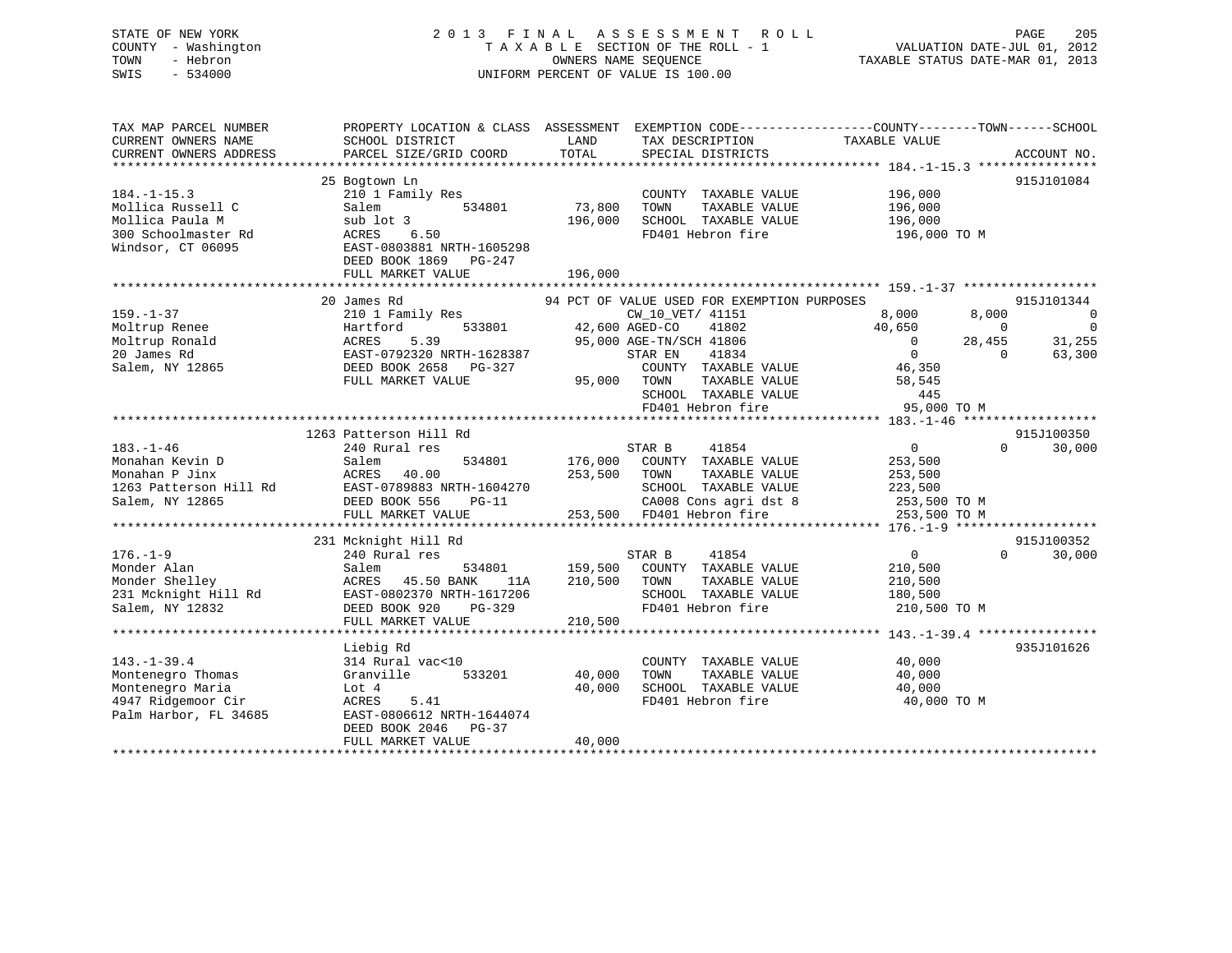## STATE OF NEW YORK 2 0 1 3 F I N A L A S S E S S M E N T R O L L PAGE 206 COUNTY - Washington T A X A B L E SECTION OF THE ROLL - 1 VALUATION DATE-JUL 01, 2012 TOWN - Hebron OWNERS NAME SEQUENCE TAXABLE STATUS DATE-MAR 01, 2013 SWIS - 534000 UNIFORM PERCENT OF VALUE IS 100.00

| TAX MAP PARCEL NUMBER                                                  | PROPERTY LOCATION & CLASS ASSESSMENT EXEMPTION CODE---------------COUNTY-------TOWN-----SCHOOL                                                                            |                                            |                                                                                                                                                                                                      |                   |                    |
|------------------------------------------------------------------------|---------------------------------------------------------------------------------------------------------------------------------------------------------------------------|--------------------------------------------|------------------------------------------------------------------------------------------------------------------------------------------------------------------------------------------------------|-------------------|--------------------|
| CURRENT OWNERS NAME                                                    | SCHOOL DISTRICT                                                                                                                                                           | <b>EXAMPLE THE STATE OF STATE OF STATE</b> | TAX DESCRIPTION                                                                                                                                                                                      | TAXABLE VALUE     |                    |
| CURRENT OWNERS ADDRESS                                                 | PARCEL SIZE/GRID COORD                                                                                                                                                    | TOTAL                                      | SPECIAL DISTRICTS                                                                                                                                                                                    |                   | ACCOUNT NO.        |
|                                                                        | 965 Chamberlin Mills Rd                                                                                                                                                   |                                            |                                                                                                                                                                                                      |                   | 915J101896         |
| $177. - 1 - 6.33$                                                      | 210 1 Family Res                                                                                                                                                          |                                            | COUNTY TAXABLE VALUE 157,500<br>TOWN TAXABLE VALUE 157,500                                                                                                                                           |                   |                    |
| Moran Shaun M                                                          | 534801<br>Salem                                                                                                                                                           | COUNTY<br>48,800       TOWN                |                                                                                                                                                                                                      |                   |                    |
|                                                                        |                                                                                                                                                                           |                                            | 157,500 SCHOOL TAXABLE VALUE 157,500                                                                                                                                                                 |                   |                    |
|                                                                        | ACRES 9.55 BANK 185                                                                                                                                                       |                                            | FD401 Hebron fire                                                                                                                                                                                    | 157,500 TO M      |                    |
|                                                                        | Moran Susan E<br>14 Toomin Dr<br>14 Toomin Dr<br>14 Toomin Dr<br>15 Neptune, NJ 07753<br>201583 NRTH-1613546                                                              |                                            |                                                                                                                                                                                                      |                   |                    |
|                                                                        | DEED BOOK 3022 PG-219                                                                                                                                                     |                                            |                                                                                                                                                                                                      |                   |                    |
|                                                                        |                                                                                                                                                                           |                                            |                                                                                                                                                                                                      |                   |                    |
|                                                                        |                                                                                                                                                                           |                                            |                                                                                                                                                                                                      |                   |                    |
|                                                                        | 460 Little Burch Hill Rd                                                                                                                                                  |                                            |                                                                                                                                                                                                      |                   |                    |
| $151. - 1 - 10.2$                                                      |                                                                                                                                                                           |                                            | STAR B 41854                                                                                                                                                                                         | $\overline{0}$    | $\Omega$<br>30,000 |
|                                                                        |                                                                                                                                                                           |                                            |                                                                                                                                                                                                      |                   |                    |
|                                                                        |                                                                                                                                                                           |                                            | 116,500 TOWN TAXABLE VALUE<br>RTH-1638007 SCHOOL TAXABLE VALUE                                                                                                                                       | 116,500<br>86,500 |                    |
|                                                                        |                                                                                                                                                                           |                                            |                                                                                                                                                                                                      |                   |                    |
|                                                                        | 151.-1-10.2<br>Morehouse Susan L<br>460 Little Burch Hill Rd<br>67 Granville, NY 12832<br>EAST-0803421 NRTH-1638007<br>DEED BOOK 651<br>PG-242<br>PEED BOOK 651<br>PG-242 | $PG-242$                                   | FD401 Hebron fire 116,500 TO M                                                                                                                                                                       |                   |                    |
|                                                                        | FULL MARKET VALUE                                                                                                                                                         | 116,500                                    |                                                                                                                                                                                                      |                   |                    |
|                                                                        |                                                                                                                                                                           |                                            |                                                                                                                                                                                                      |                   |                    |
|                                                                        | Little Burch Hill Rd                                                                                                                                                      |                                            |                                                                                                                                                                                                      |                   |                    |
|                                                                        |                                                                                                                                                                           |                                            |                                                                                                                                                                                                      | 1,800             |                    |
|                                                                        |                                                                                                                                                                           |                                            |                                                                                                                                                                                                      |                   |                    |
|                                                                        |                                                                                                                                                                           |                                            |                                                                                                                                                                                                      |                   |                    |
|                                                                        |                                                                                                                                                                           |                                            | CA008 Cons agri dst 8 1,800 TO M<br>FD401 Hebron fire 1,800 TO M                                                                                                                                     |                   |                    |
|                                                                        | DEED BOOK 816 PG-270                                                                                                                                                      |                                            |                                                                                                                                                                                                      |                   |                    |
|                                                                        | FULL MARKET VALUE 1,800                                                                                                                                                   |                                            |                                                                                                                                                                                                      |                   |                    |
|                                                                        | Pine Hill Rd                                                                                                                                                              |                                            |                                                                                                                                                                                                      |                   | 915J101706         |
| $160.-1-7.1$                                                           | 314 Rural vac<10<br>Salem 534801                                                                                                                                          |                                            |                                                                                                                                                                                                      |                   |                    |
|                                                                        |                                                                                                                                                                           |                                            | $\begin{tabular}{lllllllll} \multicolumn{2}{c}{\textbf{COUNTY}} & \textbf{TAXABLE VALUE} & & & & 24,500 \\ \multicolumn{2}{c}{\textbf{TOWN}} & \textbf{TAXABLE VALUE} & & & 24,500 \\ \end{tabular}$ |                   |                    |
|                                                                        |                                                                                                                                                                           |                                            | 24,500 SCHOOL TAXABLE VALUE 24,500                                                                                                                                                                   |                   |                    |
| Norelli Jeannie<br>PO Box 82 Lot 1<br>Middle Granville, NY 12849 ACRES | 2.56                                                                                                                                                                      |                                            | FD401 Hebron fire                                                                                                                                                                                    | 24,500 TO M       |                    |
|                                                                        | EAST-0806970 NRTH-1625829                                                                                                                                                 |                                            |                                                                                                                                                                                                      |                   |                    |
|                                                                        | DEED BOOK 1845 PG-267                                                                                                                                                     |                                            |                                                                                                                                                                                                      |                   |                    |
|                                                                        | FULL MARKET VALUE                                                                                                                                                         | 24,500                                     |                                                                                                                                                                                                      |                   |                    |
|                                                                        |                                                                                                                                                                           |                                            |                                                                                                                                                                                                      |                   |                    |
|                                                                        | 793 Chamberlin Mills Rd                                                                                                                                                   |                                            |                                                                                                                                                                                                      |                   | 915J100163         |
| $177. - 1 - 33$                                                        | 270 Mfg housing                                                                                                                                                           |                                            | COUNTY TAXABLE VALUE 51,500                                                                                                                                                                          |                   |                    |
| Morelli Jeannine                                                       |                                                                                                                                                                           |                                            | 534801 39,000 TOWN TAXABLE VALUE                                                                                                                                                                     | 51,500            |                    |
| PO Box 82                                                              | mine Salem 534801<br>ACRES 3.80                                                                                                                                           |                                            | 51,500 SCHOOL TAXABLE VALUE                                                                                                                                                                          | 51,500            |                    |
|                                                                        | Middle Granville, NY 12849 EAST-0805960 NRTH-1612901                                                                                                                      |                                            | FD401 Hebron fire                                                                                                                                                                                    | 51,500 TO M       |                    |
|                                                                        | DEED BOOK 2294 PG-332                                                                                                                                                     |                                            |                                                                                                                                                                                                      |                   |                    |
|                                                                        | FULL MARKET VALUE                                                                                                                                                         | 51,500                                     |                                                                                                                                                                                                      |                   |                    |
|                                                                        |                                                                                                                                                                           |                                            |                                                                                                                                                                                                      |                   |                    |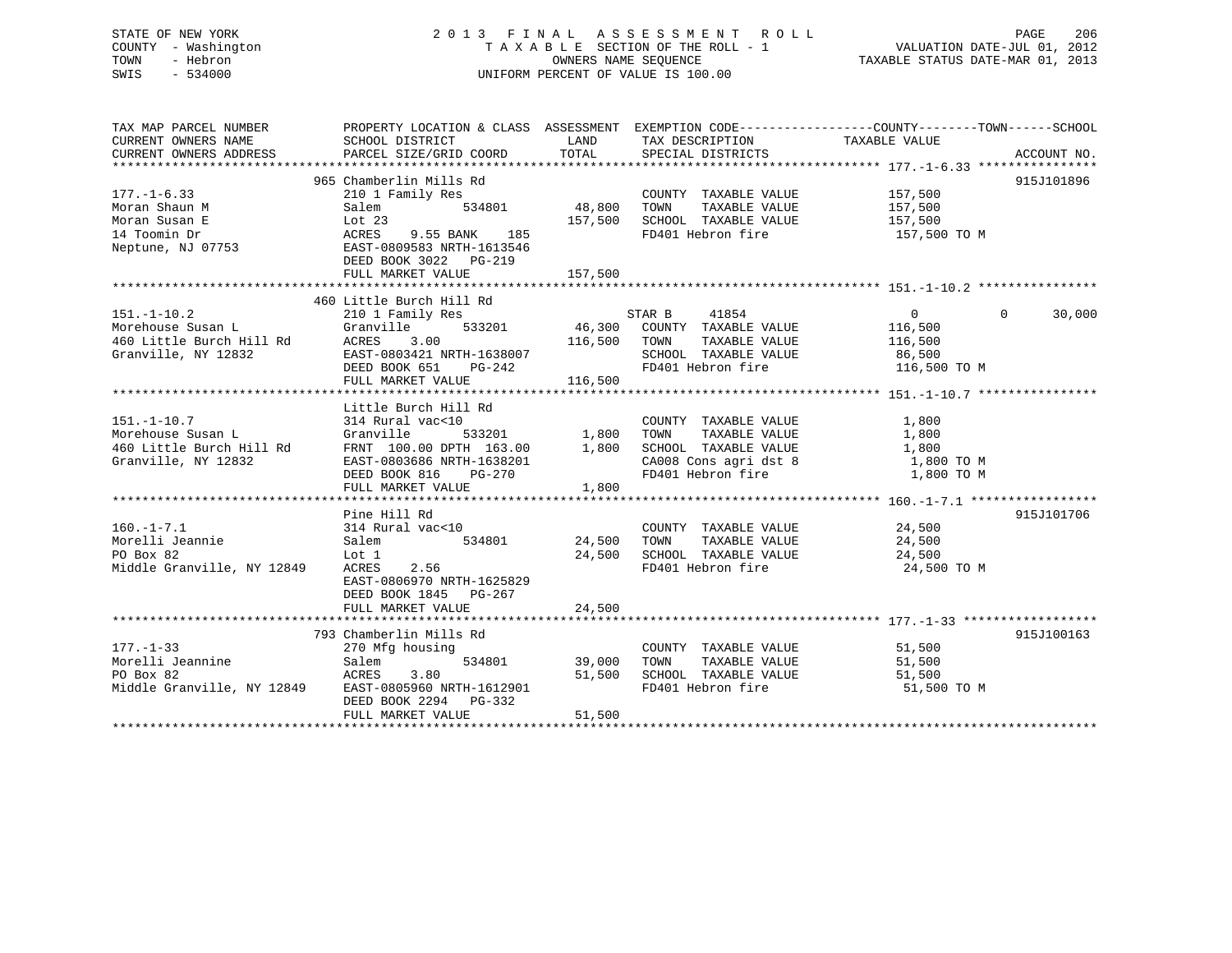## STATE OF NEW YORK 2 0 1 3 F I N A L A S S E S S M E N T R O L L PAGE 207 COUNTY - Washington T A X A B L E SECTION OF THE ROLL - 1 VALUATION DATE-JUL 01, 2012 TOWN - Hebron OWNERS NAME SEQUENCE TAXABLE STATUS DATE-MAR 01, 2013 SWIS - 534000 UNIFORM PERCENT OF VALUE IS 100.00

| TAX MAP PARCEL NUMBER<br>CURRENT OWNERS NAME | PROPERTY LOCATION & CLASS ASSESSMENT EXEMPTION CODE---------------COUNTY-------TOWN-----SCHOOL<br>SCHOOL DISTRICT | LAND    | TAX DESCRIPTION                           | TAXABLE VALUE         |                    |
|----------------------------------------------|-------------------------------------------------------------------------------------------------------------------|---------|-------------------------------------------|-----------------------|--------------------|
| CURRENT OWNERS ADDRESS                       | PARCEL SIZE/GRID COORD                                                                                            | TOTAL   | SPECIAL DISTRICTS                         |                       | ACCOUNT NO.        |
|                                              |                                                                                                                   |         |                                           |                       |                    |
|                                              | 549 Middle Rd                                                                                                     |         |                                           |                       | 915J101241         |
| $160. - 1 - 9.2$                             | 210 1 Family Res                                                                                                  |         | STAR B<br>41854                           | $0 \qquad \qquad$     | 30,000<br>$\Omega$ |
| Morelli Patricia                             | 534801<br>Salem                                                                                                   | 100,000 | COUNTY TAXABLE VALUE                      | 183,000               |                    |
| 549 Middle Rd                                | 680/297 680/299                                                                                                   | 183,000 | TAXABLE VALUE<br>TOWN                     | 183,000               |                    |
| Granville, NY 12832                          | 6.00<br>ACRES                                                                                                     |         | SCHOOL TAXABLE VALUE<br>FD401 Hebron fire | 153,000               |                    |
|                                              | EAST-0806531 NRTH-1625839<br>DEED BOOK 633<br>$PG-237$                                                            |         |                                           | 183,000 TO M          |                    |
|                                              | FULL MARKET VALUE                                                                                                 | 183,000 |                                           |                       |                    |
|                                              |                                                                                                                   |         |                                           |                       |                    |
|                                              | Middle Rd                                                                                                         |         |                                           |                       | 915J101708         |
| $160. - 1 - 7.3$                             | 314 Rural vac<10                                                                                                  |         | COUNTY TAXABLE VALUE                      | $\frac{24}{24}$ , 500 |                    |
| Morelli Patricia K                           | 534801<br>Salem                                                                                                   | 24,500  | TAXABLE VALUE<br>TOWN                     | 24,500                |                    |
| 549 Middle Rd                                | Lot 3                                                                                                             | 24,500  | SCHOOL TAXABLE VALUE                      | 24,500                |                    |
| Granville, NY 12832                          | ACRES<br>2.54                                                                                                     |         | FD401 Hebron fire                         | 24,500 TO M           |                    |
|                                              | EAST-0806904 NRTH-1625295                                                                                         |         |                                           |                       |                    |
|                                              | DEED BOOK 610<br>PG-180                                                                                           |         |                                           |                       |                    |
|                                              | FULL MARKET VALUE                                                                                                 | 24,500  |                                           |                       |                    |
|                                              |                                                                                                                   |         |                                           |                       |                    |
|                                              | 230 Blossom Rd                                                                                                    |         |                                           |                       | 915J101679         |
| $186. - 1 - 3.7$                             | 260 Seasonal res                                                                                                  |         | COUNTY TAXABLE VALUE                      | 51,500                |                    |
| Morey Sheila G                               | Salem<br>534801                                                                                                   | 20,600  | TOWN<br>TAXABLE VALUE                     | 51,500                |                    |
| PO Box 74                                    | ACRES<br>6.48                                                                                                     | 51,500  | SCHOOL TAXABLE VALUE                      | 51,500                |                    |
| West Rupert, VT 05776                        | EAST-0820032 NRTH-1606617                                                                                         |         | FD401 Hebron fire                         | 51,500 TO M           |                    |
|                                              | DEED BOOK 807<br>PG-272                                                                                           |         |                                           |                       |                    |
|                                              | FULL MARKET VALUE                                                                                                 | 51,500  |                                           |                       |                    |
|                                              |                                                                                                                   |         |                                           |                       |                    |
|                                              | 193 Blossom Rd                                                                                                    |         |                                           |                       | 915J101089         |
| $186. - 1 - 9.1$                             | 260 Seasonal res                                                                                                  |         | COUNTY TAXABLE VALUE                      | 36,000                |                    |
| Morey Shelia                                 | 534801<br>Salem                                                                                                   | 9,800   | TOWN<br>TAXABLE VALUE                     | 36,000                |                    |
| PO Box 74                                    | ACRES<br>1.42                                                                                                     | 36,000  | SCHOOL TAXABLE VALUE                      | 36,000                |                    |
| W Rupert, VT 05776                           | EAST-0819333 NRTH-1605650                                                                                         |         | FD401 Hebron fire                         | 36,000 TO M           |                    |
|                                              | DEED BOOK 800<br>PG-319                                                                                           |         |                                           |                       |                    |
|                                              | FULL MARKET VALUE                                                                                                 | 36,000  |                                           |                       |                    |
|                                              |                                                                                                                   |         |                                           |                       |                    |
|                                              | 524 West Green Pond Way                                                                                           |         |                                           |                       | 915J100052         |
| $143. - 1 - 16$                              | 260 Seasonal res - WTRFNT                                                                                         |         | COUNTY TAXABLE VALUE                      | 173,500               |                    |
| Morgan William J                             | Granville<br>533201                                                                                               | 169,100 | TOWN<br>TAXABLE VALUE                     | 173,500               |                    |
| Jackson Melissa C                            | 800/62                                                                                                            | 173,500 | SCHOOL TAXABLE VALUE                      | 173,500               |                    |
| 425 Riverside Dr Apt 2G                      | ACRES 31.30                                                                                                       |         | FD401 Hebron fire                         | 173,500 TO M          |                    |
| New York, NY 10025                           | EAST-0815597 NRTH-1641847                                                                                         |         |                                           |                       |                    |
|                                              | DEED BOOK 3235 PG-101                                                                                             |         |                                           |                       |                    |
| PRIOR OWNER ON 3/01/2013 FULL MARKET VALUE   |                                                                                                                   | 173,500 |                                           |                       |                    |
| Button Stephen R                             |                                                                                                                   |         |                                           |                       |                    |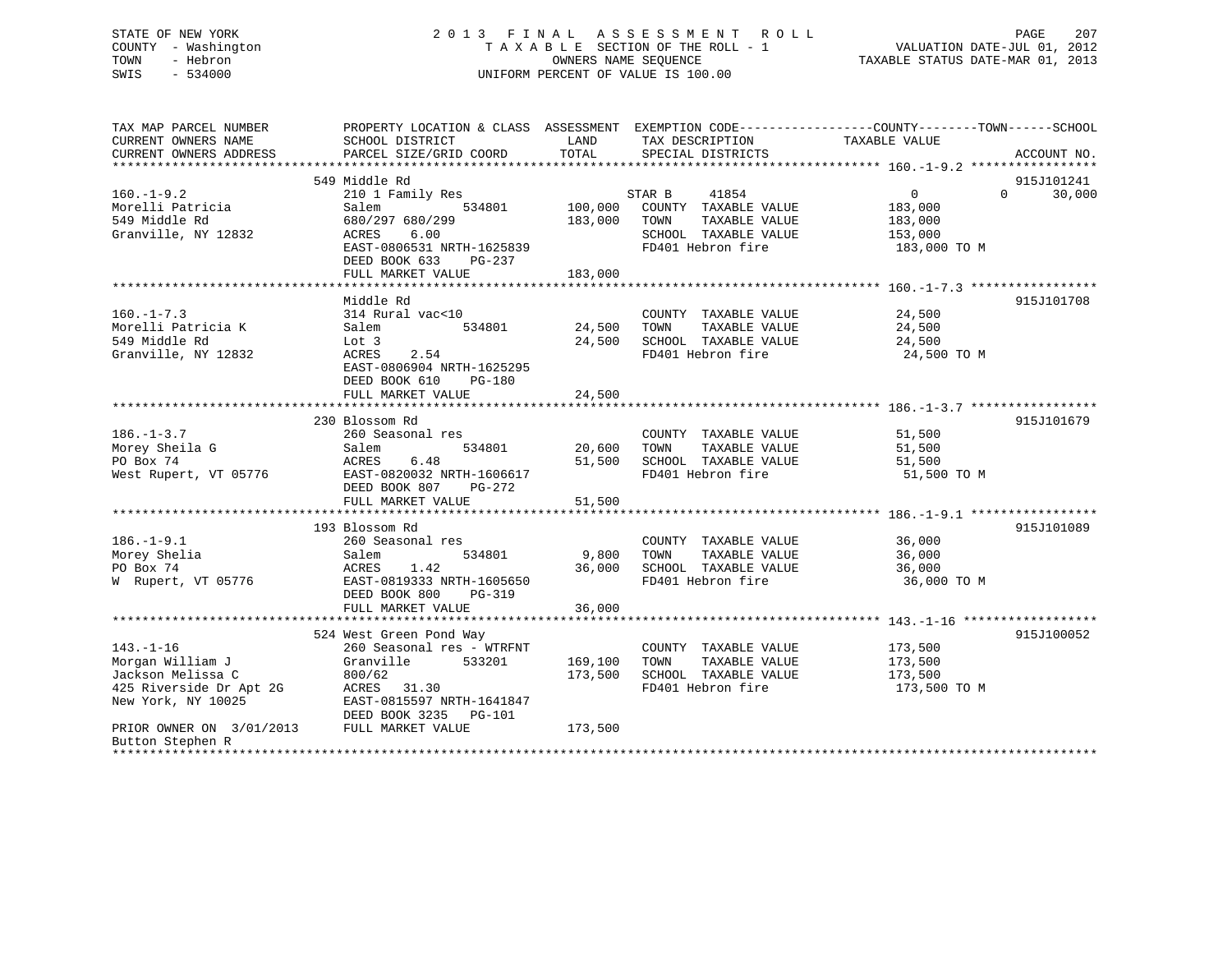## STATE OF NEW YORK 2 0 1 3 F I N A L A S S E S S M E N T R O L L PAGE 208 COUNTY - Washington T A X A B L E SECTION OF THE ROLL - 1 VALUATION DATE-JUL 01, 2012 TOWN - Hebron OWNERS NAME SEQUENCE TAXABLE STATUS DATE-MAR 01, 2013 SWIS - 534000 UNIFORM PERCENT OF VALUE IS 100.00

TAX MAP PARCEL NUMBER PROPERTY LOCATION & CLASS ASSESSMENT EXEMPTION CODE------------------COUNTY--------TOWN------SCHOOL CURRENT OWNERS NAME SCHOOL DISTRICT LAND TAX DESCRIPTION TAXABLE VALUECURRENT OWNERS ADDRESS PARCEL SIZE/GRID COORD TOTAL SPECIAL DISTRICTS ACCOUNT NO. \*\*\*\*\*\*\*\*\*\*\*\*\*\*\*\*\*\*\*\*\*\*\*\*\*\*\*\*\*\*\*\*\*\*\*\*\*\*\*\*\*\*\*\*\*\*\*\*\*\*\*\*\*\*\*\*\*\*\*\*\*\*\*\*\*\*\*\*\*\*\*\*\*\*\*\*\*\*\*\*\*\*\*\*\*\*\*\*\*\*\*\*\*\*\*\*\*\*\*\*\*\*\* 143.-1-17 \*\*\*\*\*\*\*\*\*\*\*\*\*\*\*\*\*\* West Green Pond Way 915J101039 143.-1-17 314 Rural vac<10 COUNTY TAXABLE VALUE 22,795 Morgan William J Granville 533201 22,795 TOWN TAXABLE VALUE 22,795 Jackson Melissa C Vacant<10 Ac 22,795 SCHOOL TAXABLE VALUE 22,795 1993 Protegant William United Standard University Activities (22,795 PD401 Hebron fire 22,795 PD401 Hebron fire<br>1925 Riverside Dr Apt 2G 800/62 FD401 Hebron fire 22,795 PD401 Hebron fire 22,795 TO M New York, NY 10025 ACRES 5.30 EAST-0815441 NRTH-1642706 PRIOR OWNER ON 3/01/2013 DEED BOOK 3235 PG-101 Button Stephen R FULL MARKET VALUE 22,795 \*\*\*\*\*\*\*\*\*\*\*\*\*\*\*\*\*\*\*\*\*\*\*\*\*\*\*\*\*\*\*\*\*\*\*\*\*\*\*\*\*\*\*\*\*\*\*\*\*\*\*\*\*\*\*\*\*\*\*\*\*\*\*\*\*\*\*\*\*\*\*\*\*\*\*\*\*\*\*\*\*\*\*\*\*\*\*\*\*\*\*\*\*\*\*\*\*\*\*\*\*\*\* 143.-1-19 \*\*\*\*\*\*\*\*\*\*\*\*\*\*\*\*\*\* 528 West Green Pond Way 915J100011 143.-1-19 260 Seasonal res - WTRFNT COUNTY TAXABLE VALUE 171,000 Morgan William J Granville 533201 79,800 TOWN TAXABLE VALUE 171,000 425 Riverside Dr 2G FRNT 100.00 DPTH 142.00 171,000 SCHOOL TAXABLE VALUE 171,000 New York, NY 10025-7725 EAST-0815786 NRTH-1643203 FD401 Hebron fire 171,000 TO M DEED BOOK 930 PG-203 FULL MARKET VALUE 171,000 \*\*\*\*\*\*\*\*\*\*\*\*\*\*\*\*\*\*\*\*\*\*\*\*\*\*\*\*\*\*\*\*\*\*\*\*\*\*\*\*\*\*\*\*\*\*\*\*\*\*\*\*\*\*\*\*\*\*\*\*\*\*\*\*\*\*\*\*\*\*\*\*\*\*\*\*\*\*\*\*\*\*\*\*\*\*\*\*\*\*\*\*\*\*\*\*\*\*\*\*\*\*\* 143.-1-29.2 \*\*\*\*\*\*\*\*\*\*\*\*\*\*\*\*West Green Pond Way 315J101313 143.-1-29.2 311 Res vac land - WTRFNT COUNTY TAXABLE VALUE 33,600 Morgan William J Granville 533201 33,600 TOWN TAXABLE VALUE 33,600 Jackson Melissa C 800/62 33,600 SCHOOL TAXABLE VALUE 33,600 Ackson Melissa C 33,600 SCHOOL TAXABLE VALUE<br>425 Riverside Dr Apt 2G ACRES 1.13 5 ACRES 1.13 FD401 Hebron fire 33,600 TO M New York, NY 10025 EAST-0815050 NRTH-1644492 DEED BOOK 3235 PG-101PRIOR OWNER ON 3/01/2013 FULL MARKET VALUE 33,600 Button Stephen R \*\*\*\*\*\*\*\*\*\*\*\*\*\*\*\*\*\*\*\*\*\*\*\*\*\*\*\*\*\*\*\*\*\*\*\*\*\*\*\*\*\*\*\*\*\*\*\*\*\*\*\*\*\*\*\*\*\*\*\*\*\*\*\*\*\*\*\*\*\*\*\*\*\*\*\*\*\*\*\*\*\*\*\*\*\*\*\*\*\*\*\*\*\*\*\*\*\*\*\*\*\*\* 143.-1-29.3 \*\*\*\*\*\*\*\*\*\*\*\*\*\*\*\* 544 West Green Pond Way 915J101314 143.-1-29.3 323 Vacant rural COUNTY TAXABLE VALUE 5,358 Morgan William J Granville 533201 5,358 TOWN TAXABLE VALUE 5,358 Jackson Melissa C FRNT 58.00 DPTH 483.00 5,358 SCHOOL TAXABLE VALUE 5,358 425 Riverside Dr Apt 2G ACRES 0.64 FD401 Hebron fire 5,358 TO M New York, NY 10025 EAST-0815366 NRTH-1643351 DEED BOOK 3235 PG-101PRIOR OWNER ON  $3/01/2013$  FULL MARKET VALUE 5,358 Button Stephen R \*\*\*\*\*\*\*\*\*\*\*\*\*\*\*\*\*\*\*\*\*\*\*\*\*\*\*\*\*\*\*\*\*\*\*\*\*\*\*\*\*\*\*\*\*\*\*\*\*\*\*\*\*\*\*\*\*\*\*\*\*\*\*\*\*\*\*\*\*\*\*\*\*\*\*\*\*\*\*\*\*\*\*\*\*\*\*\*\*\*\*\*\*\*\*\*\*\*\*\*\*\*\* 169.-1-22.1 \*\*\*\*\*\*\*\*\*\*\*\*\*\*\*\*State Route 22 915J100376 169.-1-22.1 314 Rural vac<10 COUNTY TAXABLE VALUE 29,000 Morin Roosevelt Granville 533201 29,000 TOWN TAXABLE VALUE 29,000 467 Castille Dr ACRES 10.60 29,000 SCHOOL TAXABLE VALUE 29,000 Spring Hill, FL 34608 EAST-0814891 NRTH-1619970 FD401 Hebron fire 29,000 TO M DEED BOOK 2176 PG-228 FULL MARKET VALUE 29,000 \*\*\*\*\*\*\*\*\*\*\*\*\*\*\*\*\*\*\*\*\*\*\*\*\*\*\*\*\*\*\*\*\*\*\*\*\*\*\*\*\*\*\*\*\*\*\*\*\*\*\*\*\*\*\*\*\*\*\*\*\*\*\*\*\*\*\*\*\*\*\*\*\*\*\*\*\*\*\*\*\*\*\*\*\*\*\*\*\*\*\*\*\*\*\*\*\*\*\*\*\*\*\*\*\*\*\*\*\*\*\*\*\*\*\*\*\*\*\*\*\*\*\*\*\*\*\*\*\*\*\*\*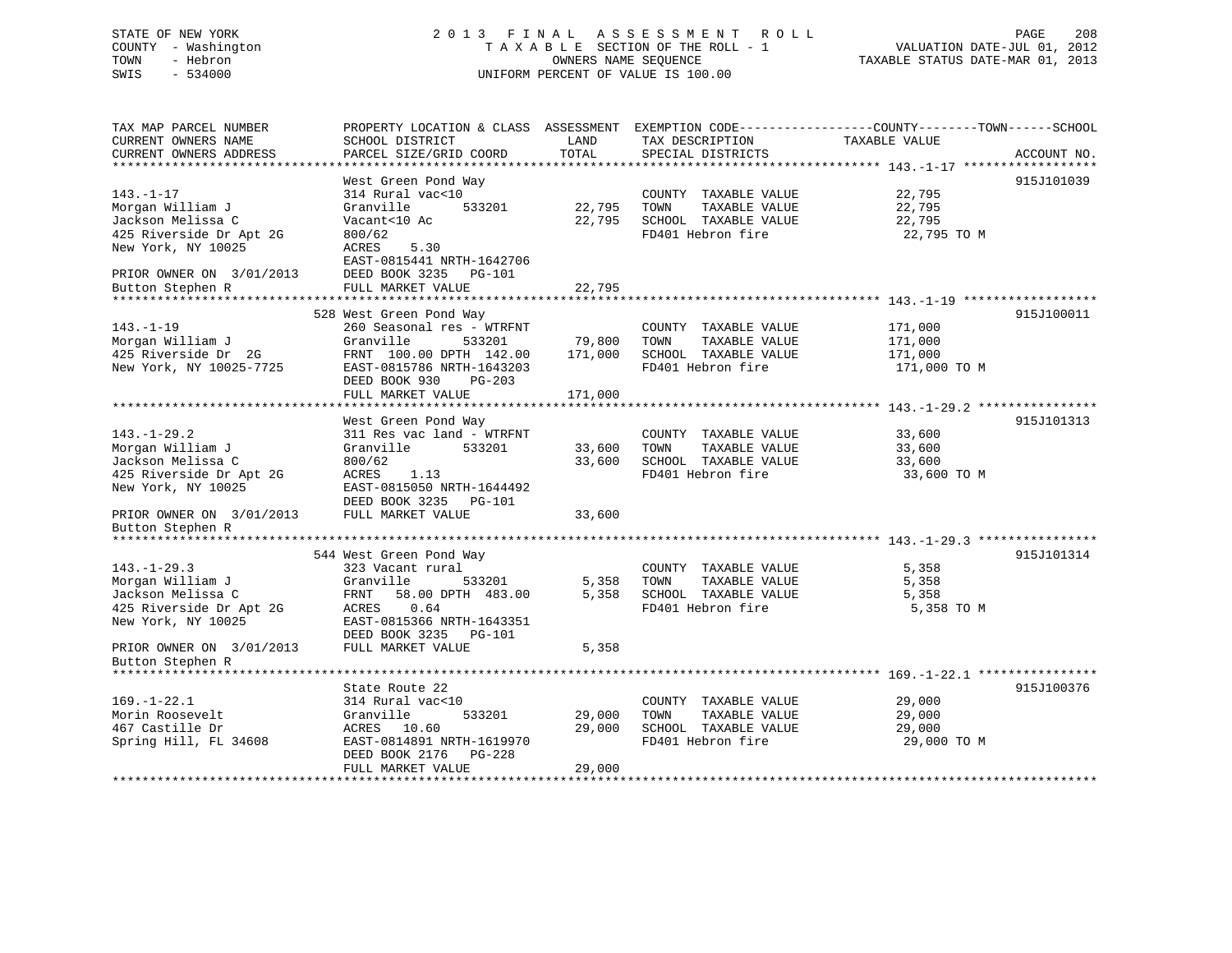## STATE OF NEW YORK 2 0 1 3 F I N A L A S S E S S M E N T R O L L PAGE 209 COUNTY - Washington T A X A B L E SECTION OF THE ROLL - 1 VALUATION DATE-JUL 01, 2012 TOWN - Hebron OWNERS NAME SEQUENCE TAXABLE STATUS DATE-MAR 01, 2013 SWIS - 534000 UNIFORM PERCENT OF VALUE IS 100.00

| TAX MAP PARCEL NUMBER<br>CURRENT OWNERS NAME | PROPERTY LOCATION & CLASS ASSESSMENT EXEMPTION CODE----------------COUNTY-------TOWN------SCHOOL<br>SCHOOL DISTRICT | LAND    | TAX DESCRIPTION                                   | TAXABLE VALUE               |             |
|----------------------------------------------|---------------------------------------------------------------------------------------------------------------------|---------|---------------------------------------------------|-----------------------------|-------------|
| CURRENT OWNERS ADDRESS                       | PARCEL SIZE/GRID COORD                                                                                              | TOTAL   | SPECIAL DISTRICTS                                 |                             | ACCOUNT NO. |
|                                              |                                                                                                                     |         |                                                   |                             | 915J101097  |
| $161. - 2 - 10.12$                           | State Route 22<br>322 Rural vac>10                                                                                  |         | COUNTY TAXABLE VALUE                              | 29,000                      |             |
| Morris David J                               | 533201<br>Granville                                                                                                 | 29,000  | TAXABLE VALUE<br>TOWN                             | 29,000                      |             |
| Morris Dawn A                                | ACRES 10.57                                                                                                         | 29,000  | SCHOOL TAXABLE VALUE                              | 29,000                      |             |
| 1 Rawson Ave                                 | EAST-0817365 NRTH-1624198                                                                                           |         | FD401 Hebron fire                                 | 29,000 TO M                 |             |
| Granville, NY 12865                          |                                                                                                                     |         |                                                   |                             |             |
|                                              | DEED BOOK 1946 PG-173                                                                                               |         |                                                   |                             |             |
|                                              | FULL MARKET VALUE                                                                                                   | 29,000  |                                                   |                             |             |
|                                              | State Route 22                                                                                                      |         |                                                   |                             | 915J101193  |
|                                              | 322 Rural vac>10                                                                                                    |         |                                                   | 30,500                      |             |
| $161. - 2 - 10.13$<br>Morris David J         | Granville<br>533201                                                                                                 | 30,500  | COUNTY TAXABLE VALUE<br>TAXABLE VALUE             | 30,500                      |             |
| Morris Dawn A                                | ACRES 11.68                                                                                                         | 30,500  | TOWN<br>SCHOOL TAXABLE VALUE                      |                             |             |
|                                              | EAST-0817345 NRTH-1623895                                                                                           |         | FD401 Hebron fire                                 | 30,500<br>30,500 TO M       |             |
| 1 Rawson Ave                                 |                                                                                                                     |         |                                                   |                             |             |
| Granville, NY 12832                          | DEED BOOK 1946<br>PG-170                                                                                            |         |                                                   |                             |             |
|                                              | FULL MARKET VALUE                                                                                                   | 30,500  |                                                   |                             |             |
|                                              | 39 & 41 Benn Rd                                                                                                     |         |                                                   |                             | 915J100453  |
|                                              |                                                                                                                     |         | 41720                                             |                             | 36,706      |
| $160. - 1 - 15$<br>Moskowitz Martin          | 280 Res Multiple<br>Granville<br>533201                                                                             | 228,900 | AG DIST<br>COUNTY TAXABLE VALUE                   | 36,706<br>36,706<br>467,294 |             |
|                                              |                                                                                                                     |         |                                                   |                             |             |
| Moskowitz Anita<br>420 Riverside Dr Apt 8q   | ACRES 77.70<br>EAST-0803875 NRTH-1626061                                                                            | 504,000 | TAXABLE VALUE<br>TOWN<br>SCHOOL TAXABLE VALUE     | 467,294<br>467,294          |             |
|                                              | DEED BOOK 913                                                                                                       |         | CA008 Cons agri dst 8                             |                             |             |
| New York, NY 10025                           | PG-136                                                                                                              |         |                                                   | 467,294 TO M                |             |
|                                              | FULL MARKET VALUE                                                                                                   | 504,000 | 36,706 EX                                         |                             |             |
| MAY BE SUBJECT TO PAYMENT                    |                                                                                                                     |         | FD401 Hebron fire                                 | 504,000 TO M                |             |
| UNDER AGDIST LAW TIL 2017                    |                                                                                                                     |         |                                                   |                             |             |
|                                              |                                                                                                                     |         |                                                   |                             | 915J100457  |
|                                              | 3233 County Route 30                                                                                                |         | 41854                                             |                             | $\cap$      |
| $183.16 - 1 - 2$<br>Mulhall Walter G         | 210 1 Family Res<br>534801<br>Salem                                                                                 | 21,200  | STAR B<br>COUNTY TAXABLE VALUE                    | $\overline{0}$<br>69,000    | 30,000      |
| PO Box 171                                   | 1.50<br>ACRES                                                                                                       | 69,000  | TOWN<br>TAXABLE VALUE                             |                             |             |
|                                              |                                                                                                                     |         | SCHOOL TAXABLE VALUE                              | 69,000                      |             |
| Salem, NY 12865                              | EAST-0791335 NRTH-1605225<br>DEED BOOK 880                                                                          |         |                                                   | 39,000                      |             |
|                                              | PG-206                                                                                                              |         | CA008 Cons agri dst 8<br>69,000 FD401 Hebron fire | 69,000 TO M                 |             |
|                                              | FULL MARKET VALUE                                                                                                   |         |                                                   | 69,000 TO M                 |             |
|                                              |                                                                                                                     |         | LD401 West hebron light                           | 69,000 TO M                 |             |
|                                              | 148 Chamberlin Mills Rd                                                                                             |         |                                                   |                             | 915J100647  |
| $184. - 1 - 27$                              |                                                                                                                     |         | COUNTY TAXABLE VALUE                              | 211,500                     |             |
|                                              | 210 1 Family Res<br>534801                                                                                          |         | TAXABLE VALUE                                     |                             |             |
| Mullany Peter                                | Salem                                                                                                               | 83,500  | TOWN                                              | 211,500                     |             |
| Mullany Lana                                 | ACRES<br>2.20                                                                                                       | 211,500 | SCHOOL TAXABLE VALUE                              | 211,500                     |             |
| 8 Vandenburg Rd                              | EAST-0796112 NRTH-1602562                                                                                           |         | CA008 Cons agri dst 8<br>FD401 Hebron fire        | 211,500 TO M                |             |
| Lathem, NY 12832                             | DEED BOOK 2098 PG-242                                                                                               | 211,500 |                                                   | 211,500 TO M                |             |
|                                              | FULL MARKET VALUE                                                                                                   |         |                                                   |                             |             |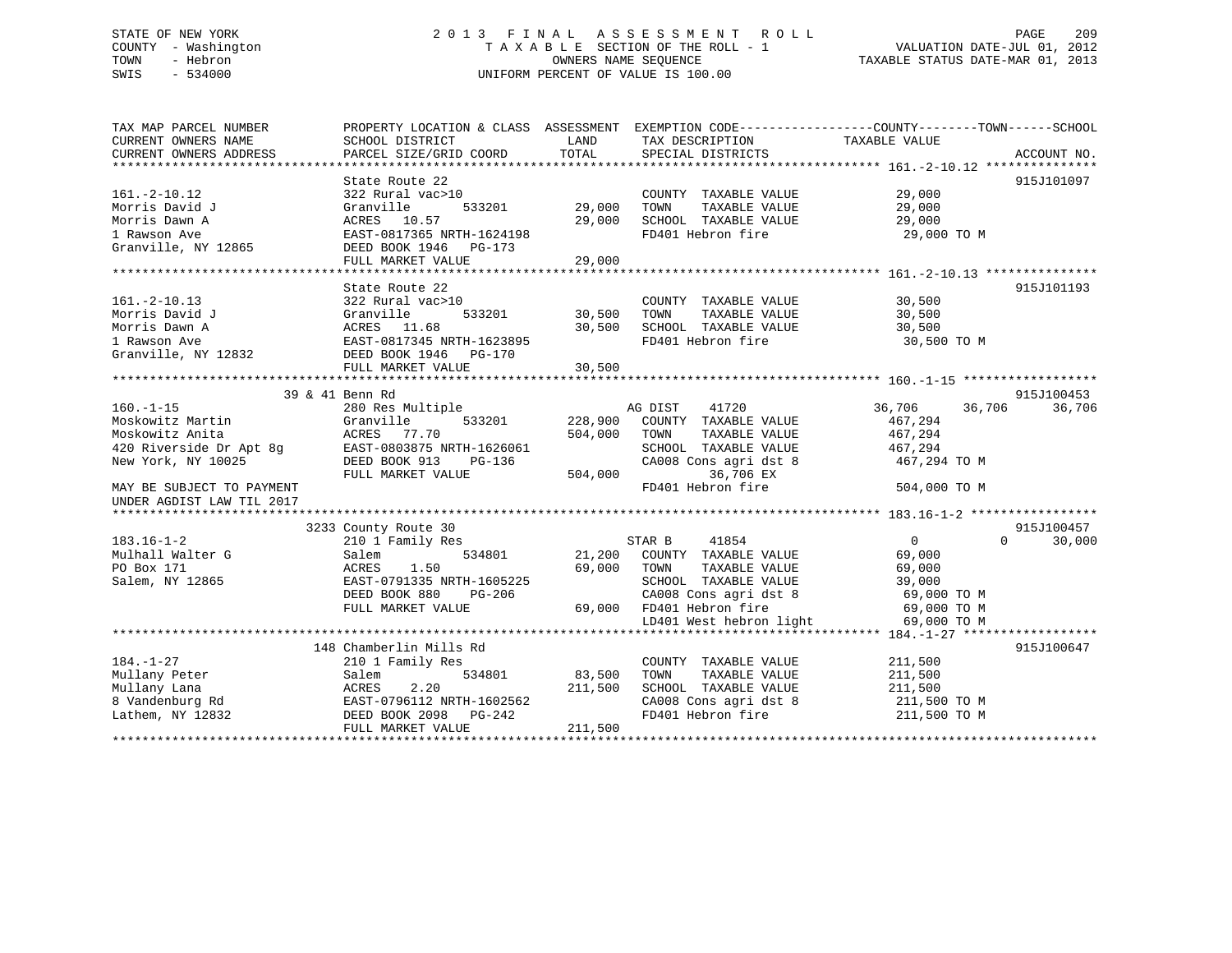## STATE OF NEW YORK 2 0 1 3 F I N A L A S S E S S M E N T R O L L PAGE 210 COUNTY - Washington T A X A B L E SECTION OF THE ROLL - 1 VALUATION DATE-JUL 01, 2012 TOWN - Hebron OWNERS NAME SEQUENCE TAXABLE STATUS DATE-MAR 01, 2013 SWIS - 534000 UNIFORM PERCENT OF VALUE IS 100.00

| 6489 State Route 22<br>915J101091<br>$\Omega$<br>30,000<br>$177. - 1 - 26.3$<br>210 1 Family Res<br>STAR B<br>41854<br>$\overline{0}$<br>Murauskos Victor<br>534801<br>43,100<br>119,500<br>COUNTY TAXABLE VALUE<br>Salem<br>Murauskos Aileen<br>5.70<br>119,500<br>ACRES<br>TOWN<br>TAXABLE VALUE<br>119,500<br>EAST-0815213 NRTH-1614249<br>SCHOOL TAXABLE VALUE<br>6489 State Route 22<br>89,500<br>FD401 Hebron fire<br>Salem, NY 12865<br>DEED BOOK 889<br>119,500 TO M<br>PG-246<br>FULL MARKET VALUE<br>119,500<br>635 Pine Hill Rd<br>915J101099<br>$169. - 1 - 22.2$<br>STAR B<br>41854<br>$\overline{0}$<br>$\Omega$<br>30,000<br>210 1 Family Res<br>Murchison John<br>533201<br>35,700<br>COUNTY TAXABLE VALUE<br>Granville<br>146,000<br>Murchison Lori<br>6.55 BANK<br>146,000<br>TAXABLE VALUE<br>ACRES<br>TOWN<br>146,000<br>151<br>635 Pine Hill Rd<br>EAST-0815196 NRTH-1620761<br>SCHOOL TAXABLE VALUE<br>116,000<br>FD401 Hebron fire<br>Salem, NY 12865<br>DEED BOOK 500<br>146,000 TO M<br>PG-654<br>146,000<br>FULL MARKET VALUE<br>915J100256<br>Callaway Rd/w Off<br>$167. - 1 - 52$<br>314 Rural vac<10<br>19,000<br>COUNTY TAXABLE VALUE<br>532001<br>19,000<br>TAXABLE VALUE<br>19,000<br>Murphy Darlene<br>Arqyle<br>TOWN<br>5.00<br>428 Goose Island Rd<br>ACRES<br>19,000<br>SCHOOL TAXABLE VALUE<br>19,000<br>EAST-0783723 NRTH-1620801<br>CA006 Cons agri dst 6<br>Argyle, NY 12809<br>19,000 TO M<br>FD401 Hebron fire<br>19,000 TO M<br>DEED BOOK 2572 PG-30<br>19,000<br>FULL MARKET VALUE<br>24 Sheldon Rd<br>915J100689<br>$177. - 1 - 22$<br>210 1 Family Res<br>118,000<br>COUNTY TAXABLE VALUE<br>Murphy Michael J<br>32,200<br>534801<br>TOWN<br>TAXABLE VALUE<br>Salem<br>118,000<br>228 Edgecomb Ave<br>SCHOOL TAXABLE VALUE<br>FRNT 225.00 DPTH 211.00<br>118,000<br>118,000<br>FD401 Hebron fire<br>Harlem, NY 10030<br>ACRES<br>0.57<br>118,000 TO M<br>EAST-0815883 NRTH-1615558<br>DEED BOOK 930<br>PG-311<br>FULL MARKET VALUE<br>118,000<br>915J101279<br>690 Chamberlin Mills Rd<br>72,900<br>$176. - 1 - 15.3$<br>210 1 Family Res<br>COUNTY TAXABLE VALUE<br>Nacua Cynthia<br>534801<br>58,000<br>72,900<br>Salem<br>TOWN<br>TAXABLE VALUE<br>690 Chamberlin Mills Rd<br>3.20<br>72,900<br>SCHOOL TAXABLE VALUE<br>ACRES<br>72,900<br>EAST-0803627 NRTH-1612022<br>FD401 Hebron fire<br>72,900 TO M<br>Salem, NY 12865<br>DEED BOOK 2675<br>PG-279<br>FULL MARKET VALUE<br>72,900 | TAX MAP PARCEL NUMBER<br>CURRENT OWNERS NAME<br>CURRENT OWNERS ADDRESS | PROPERTY LOCATION & CLASS ASSESSMENT EXEMPTION CODE----------------COUNTY-------TOWN------SCHOOL<br>SCHOOL DISTRICT<br>PARCEL SIZE/GRID COORD | LAND<br>TOTAL | TAX DESCRIPTION<br>SPECIAL DISTRICTS | TAXABLE VALUE | ACCOUNT NO. |
|-----------------------------------------------------------------------------------------------------------------------------------------------------------------------------------------------------------------------------------------------------------------------------------------------------------------------------------------------------------------------------------------------------------------------------------------------------------------------------------------------------------------------------------------------------------------------------------------------------------------------------------------------------------------------------------------------------------------------------------------------------------------------------------------------------------------------------------------------------------------------------------------------------------------------------------------------------------------------------------------------------------------------------------------------------------------------------------------------------------------------------------------------------------------------------------------------------------------------------------------------------------------------------------------------------------------------------------------------------------------------------------------------------------------------------------------------------------------------------------------------------------------------------------------------------------------------------------------------------------------------------------------------------------------------------------------------------------------------------------------------------------------------------------------------------------------------------------------------------------------------------------------------------------------------------------------------------------------------------------------------------------------------------------------------------------------------------------------------------------------------------------------------------------------------------------------------------------------------------------------------------------------------------------------------------------------------------------------------------------------------------------------------------------------------------------------|------------------------------------------------------------------------|-----------------------------------------------------------------------------------------------------------------------------------------------|---------------|--------------------------------------|---------------|-------------|
|                                                                                                                                                                                                                                                                                                                                                                                                                                                                                                                                                                                                                                                                                                                                                                                                                                                                                                                                                                                                                                                                                                                                                                                                                                                                                                                                                                                                                                                                                                                                                                                                                                                                                                                                                                                                                                                                                                                                                                                                                                                                                                                                                                                                                                                                                                                                                                                                                                         |                                                                        |                                                                                                                                               |               |                                      |               |             |
|                                                                                                                                                                                                                                                                                                                                                                                                                                                                                                                                                                                                                                                                                                                                                                                                                                                                                                                                                                                                                                                                                                                                                                                                                                                                                                                                                                                                                                                                                                                                                                                                                                                                                                                                                                                                                                                                                                                                                                                                                                                                                                                                                                                                                                                                                                                                                                                                                                         |                                                                        |                                                                                                                                               |               |                                      |               |             |
|                                                                                                                                                                                                                                                                                                                                                                                                                                                                                                                                                                                                                                                                                                                                                                                                                                                                                                                                                                                                                                                                                                                                                                                                                                                                                                                                                                                                                                                                                                                                                                                                                                                                                                                                                                                                                                                                                                                                                                                                                                                                                                                                                                                                                                                                                                                                                                                                                                         |                                                                        |                                                                                                                                               |               |                                      |               |             |
|                                                                                                                                                                                                                                                                                                                                                                                                                                                                                                                                                                                                                                                                                                                                                                                                                                                                                                                                                                                                                                                                                                                                                                                                                                                                                                                                                                                                                                                                                                                                                                                                                                                                                                                                                                                                                                                                                                                                                                                                                                                                                                                                                                                                                                                                                                                                                                                                                                         |                                                                        |                                                                                                                                               |               |                                      |               |             |
|                                                                                                                                                                                                                                                                                                                                                                                                                                                                                                                                                                                                                                                                                                                                                                                                                                                                                                                                                                                                                                                                                                                                                                                                                                                                                                                                                                                                                                                                                                                                                                                                                                                                                                                                                                                                                                                                                                                                                                                                                                                                                                                                                                                                                                                                                                                                                                                                                                         |                                                                        |                                                                                                                                               |               |                                      |               |             |
|                                                                                                                                                                                                                                                                                                                                                                                                                                                                                                                                                                                                                                                                                                                                                                                                                                                                                                                                                                                                                                                                                                                                                                                                                                                                                                                                                                                                                                                                                                                                                                                                                                                                                                                                                                                                                                                                                                                                                                                                                                                                                                                                                                                                                                                                                                                                                                                                                                         |                                                                        |                                                                                                                                               |               |                                      |               |             |
|                                                                                                                                                                                                                                                                                                                                                                                                                                                                                                                                                                                                                                                                                                                                                                                                                                                                                                                                                                                                                                                                                                                                                                                                                                                                                                                                                                                                                                                                                                                                                                                                                                                                                                                                                                                                                                                                                                                                                                                                                                                                                                                                                                                                                                                                                                                                                                                                                                         |                                                                        |                                                                                                                                               |               |                                      |               |             |
|                                                                                                                                                                                                                                                                                                                                                                                                                                                                                                                                                                                                                                                                                                                                                                                                                                                                                                                                                                                                                                                                                                                                                                                                                                                                                                                                                                                                                                                                                                                                                                                                                                                                                                                                                                                                                                                                                                                                                                                                                                                                                                                                                                                                                                                                                                                                                                                                                                         |                                                                        |                                                                                                                                               |               |                                      |               |             |
|                                                                                                                                                                                                                                                                                                                                                                                                                                                                                                                                                                                                                                                                                                                                                                                                                                                                                                                                                                                                                                                                                                                                                                                                                                                                                                                                                                                                                                                                                                                                                                                                                                                                                                                                                                                                                                                                                                                                                                                                                                                                                                                                                                                                                                                                                                                                                                                                                                         |                                                                        |                                                                                                                                               |               |                                      |               |             |
|                                                                                                                                                                                                                                                                                                                                                                                                                                                                                                                                                                                                                                                                                                                                                                                                                                                                                                                                                                                                                                                                                                                                                                                                                                                                                                                                                                                                                                                                                                                                                                                                                                                                                                                                                                                                                                                                                                                                                                                                                                                                                                                                                                                                                                                                                                                                                                                                                                         |                                                                        |                                                                                                                                               |               |                                      |               |             |
|                                                                                                                                                                                                                                                                                                                                                                                                                                                                                                                                                                                                                                                                                                                                                                                                                                                                                                                                                                                                                                                                                                                                                                                                                                                                                                                                                                                                                                                                                                                                                                                                                                                                                                                                                                                                                                                                                                                                                                                                                                                                                                                                                                                                                                                                                                                                                                                                                                         |                                                                        |                                                                                                                                               |               |                                      |               |             |
|                                                                                                                                                                                                                                                                                                                                                                                                                                                                                                                                                                                                                                                                                                                                                                                                                                                                                                                                                                                                                                                                                                                                                                                                                                                                                                                                                                                                                                                                                                                                                                                                                                                                                                                                                                                                                                                                                                                                                                                                                                                                                                                                                                                                                                                                                                                                                                                                                                         |                                                                        |                                                                                                                                               |               |                                      |               |             |
|                                                                                                                                                                                                                                                                                                                                                                                                                                                                                                                                                                                                                                                                                                                                                                                                                                                                                                                                                                                                                                                                                                                                                                                                                                                                                                                                                                                                                                                                                                                                                                                                                                                                                                                                                                                                                                                                                                                                                                                                                                                                                                                                                                                                                                                                                                                                                                                                                                         |                                                                        |                                                                                                                                               |               |                                      |               |             |
|                                                                                                                                                                                                                                                                                                                                                                                                                                                                                                                                                                                                                                                                                                                                                                                                                                                                                                                                                                                                                                                                                                                                                                                                                                                                                                                                                                                                                                                                                                                                                                                                                                                                                                                                                                                                                                                                                                                                                                                                                                                                                                                                                                                                                                                                                                                                                                                                                                         |                                                                        |                                                                                                                                               |               |                                      |               |             |
|                                                                                                                                                                                                                                                                                                                                                                                                                                                                                                                                                                                                                                                                                                                                                                                                                                                                                                                                                                                                                                                                                                                                                                                                                                                                                                                                                                                                                                                                                                                                                                                                                                                                                                                                                                                                                                                                                                                                                                                                                                                                                                                                                                                                                                                                                                                                                                                                                                         |                                                                        |                                                                                                                                               |               |                                      |               |             |
|                                                                                                                                                                                                                                                                                                                                                                                                                                                                                                                                                                                                                                                                                                                                                                                                                                                                                                                                                                                                                                                                                                                                                                                                                                                                                                                                                                                                                                                                                                                                                                                                                                                                                                                                                                                                                                                                                                                                                                                                                                                                                                                                                                                                                                                                                                                                                                                                                                         |                                                                        |                                                                                                                                               |               |                                      |               |             |
|                                                                                                                                                                                                                                                                                                                                                                                                                                                                                                                                                                                                                                                                                                                                                                                                                                                                                                                                                                                                                                                                                                                                                                                                                                                                                                                                                                                                                                                                                                                                                                                                                                                                                                                                                                                                                                                                                                                                                                                                                                                                                                                                                                                                                                                                                                                                                                                                                                         |                                                                        |                                                                                                                                               |               |                                      |               |             |
|                                                                                                                                                                                                                                                                                                                                                                                                                                                                                                                                                                                                                                                                                                                                                                                                                                                                                                                                                                                                                                                                                                                                                                                                                                                                                                                                                                                                                                                                                                                                                                                                                                                                                                                                                                                                                                                                                                                                                                                                                                                                                                                                                                                                                                                                                                                                                                                                                                         |                                                                        |                                                                                                                                               |               |                                      |               |             |
|                                                                                                                                                                                                                                                                                                                                                                                                                                                                                                                                                                                                                                                                                                                                                                                                                                                                                                                                                                                                                                                                                                                                                                                                                                                                                                                                                                                                                                                                                                                                                                                                                                                                                                                                                                                                                                                                                                                                                                                                                                                                                                                                                                                                                                                                                                                                                                                                                                         |                                                                        |                                                                                                                                               |               |                                      |               |             |
|                                                                                                                                                                                                                                                                                                                                                                                                                                                                                                                                                                                                                                                                                                                                                                                                                                                                                                                                                                                                                                                                                                                                                                                                                                                                                                                                                                                                                                                                                                                                                                                                                                                                                                                                                                                                                                                                                                                                                                                                                                                                                                                                                                                                                                                                                                                                                                                                                                         |                                                                        |                                                                                                                                               |               |                                      |               |             |
|                                                                                                                                                                                                                                                                                                                                                                                                                                                                                                                                                                                                                                                                                                                                                                                                                                                                                                                                                                                                                                                                                                                                                                                                                                                                                                                                                                                                                                                                                                                                                                                                                                                                                                                                                                                                                                                                                                                                                                                                                                                                                                                                                                                                                                                                                                                                                                                                                                         |                                                                        |                                                                                                                                               |               |                                      |               |             |
|                                                                                                                                                                                                                                                                                                                                                                                                                                                                                                                                                                                                                                                                                                                                                                                                                                                                                                                                                                                                                                                                                                                                                                                                                                                                                                                                                                                                                                                                                                                                                                                                                                                                                                                                                                                                                                                                                                                                                                                                                                                                                                                                                                                                                                                                                                                                                                                                                                         |                                                                        |                                                                                                                                               |               |                                      |               |             |
|                                                                                                                                                                                                                                                                                                                                                                                                                                                                                                                                                                                                                                                                                                                                                                                                                                                                                                                                                                                                                                                                                                                                                                                                                                                                                                                                                                                                                                                                                                                                                                                                                                                                                                                                                                                                                                                                                                                                                                                                                                                                                                                                                                                                                                                                                                                                                                                                                                         |                                                                        |                                                                                                                                               |               |                                      |               |             |
|                                                                                                                                                                                                                                                                                                                                                                                                                                                                                                                                                                                                                                                                                                                                                                                                                                                                                                                                                                                                                                                                                                                                                                                                                                                                                                                                                                                                                                                                                                                                                                                                                                                                                                                                                                                                                                                                                                                                                                                                                                                                                                                                                                                                                                                                                                                                                                                                                                         |                                                                        |                                                                                                                                               |               |                                      |               |             |
|                                                                                                                                                                                                                                                                                                                                                                                                                                                                                                                                                                                                                                                                                                                                                                                                                                                                                                                                                                                                                                                                                                                                                                                                                                                                                                                                                                                                                                                                                                                                                                                                                                                                                                                                                                                                                                                                                                                                                                                                                                                                                                                                                                                                                                                                                                                                                                                                                                         |                                                                        |                                                                                                                                               |               |                                      |               |             |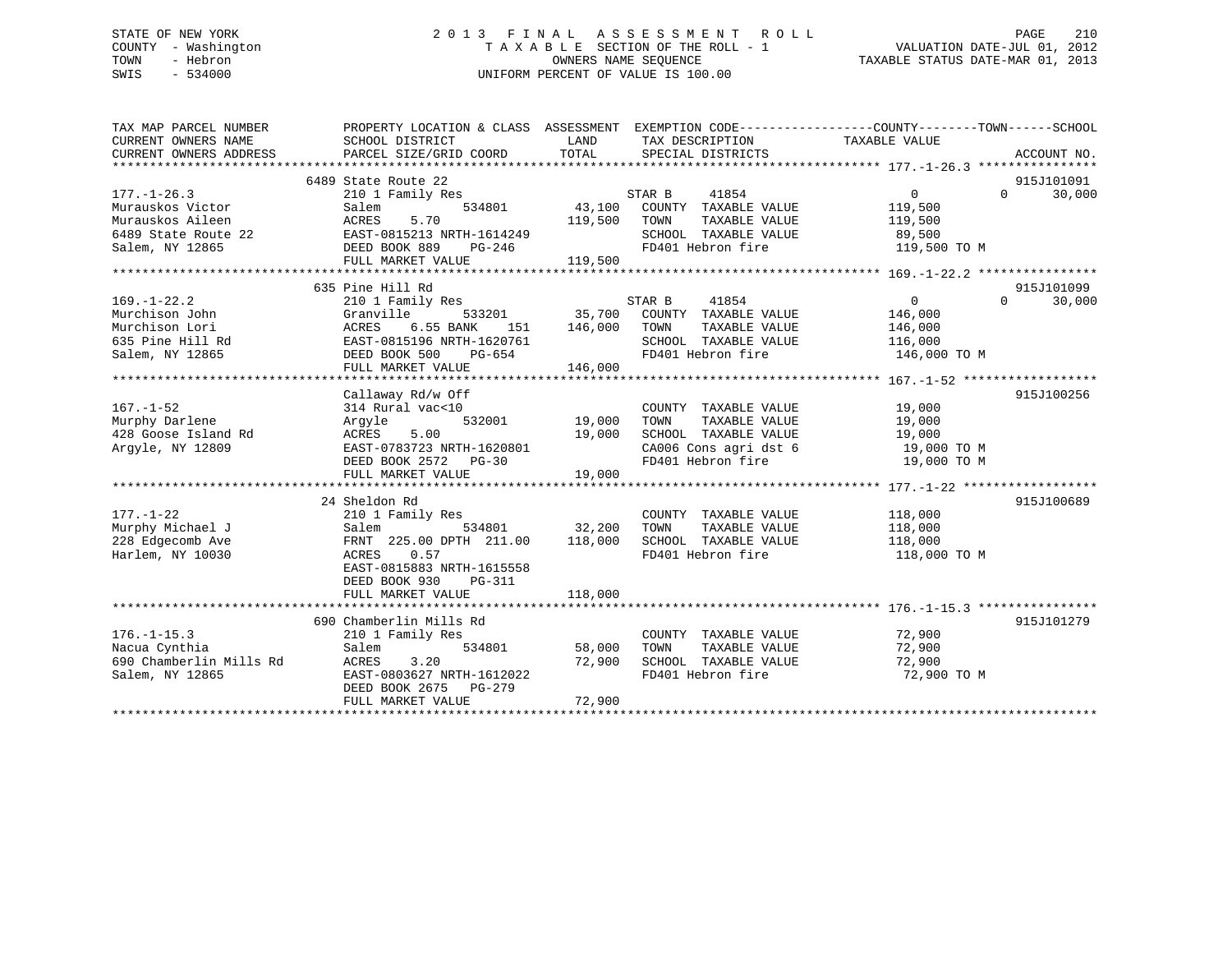## STATE OF NEW YORK 2 0 1 3 F I N A L A S S E S S M E N T R O L L PAGE 211 COUNTY - Washington T A X A B L E SECTION OF THE ROLL - 1 VALUATION DATE-JUL 01, 2012 TOWN - Hebron OWNERS NAME SEQUENCE TAXABLE STATUS DATE-MAR 01, 2013 SWIS - 534000 UNIFORM PERCENT OF VALUE IS 100.00

| TAX MAP PARCEL NUMBER<br>CURRENT OWNERS NAME | PROPERTY LOCATION & CLASS ASSESSMENT<br>SCHOOL DISTRICT | LAND          | EXEMPTION CODE----------------COUNTY-------TOWN------SCHOOL<br>TAX DESCRIPTION | TAXABLE VALUE  |              |             |
|----------------------------------------------|---------------------------------------------------------|---------------|--------------------------------------------------------------------------------|----------------|--------------|-------------|
| CURRENT OWNERS ADDRESS                       | PARCEL SIZE/GRID COORD                                  | TOTAL         | SPECIAL DISTRICTS                                                              |                |              | ACCOUNT NO. |
|                                              | 3175 County Route 30                                    |               | 99 PCT OF VALUE USED FOR EXEMPTION PURPOSES                                    |                |              | 915J100383  |
| $183.16 - 1 - 11$                            | 210 1 Family Res                                        |               | CBT VET/TC 41131                                                               | 34,526         | 30,000       | $\Omega$    |
| Nailor Robert A                              | 534801<br>Salem                                         |               | 23,400 STAR EN<br>41834                                                        | $\Omega$       | $\Omega$     | 63,300      |
| Nailor Jacqueline                            | FRNT<br>91.00 DPTH 203.00                               | 139,500       | COUNTY TAXABLE VALUE                                                           | 104,974        |              |             |
| 3175 County Route 30                         | ACRES<br>0.42                                           |               | TAXABLE VALUE<br>TOWN                                                          | 109,500        |              |             |
| Salem, NY 12865                              | EAST-0791822 NRTH-1603780                               |               | SCHOOL TAXABLE VALUE                                                           | 76,200         |              |             |
|                                              | DEED BOOK 721<br>PG-248                                 |               | CA008 Cons agri dst 8                                                          | 139,500 TO M   |              |             |
|                                              | FULL MARKET VALUE                                       |               | 139,500 FD401 Hebron fire                                                      | 139,500 TO M   |              |             |
|                                              |                                                         |               | LD401 West hebron light                                                        | 139,500 TO M   |              |             |
|                                              |                                                         |               |                                                                                |                |              |             |
|                                              | 329 Higgins Rd                                          |               |                                                                                |                |              | 915J101804  |
| $170. - 2 - 18$                              | 241 Rural res&ag                                        |               | AGRI-D IND 41730                                                               | 36,428         | 36,428       | 36,428      |
| Nappi Christopher                            | 534801<br>Salem                                         | 82,100 STAR B | 41854                                                                          | $\overline{0}$ | $\Omega$     | 30,000      |
| 329 Higgins Rd                               | ACRES<br>33.66                                          | 261,500       | COUNTY TAXABLE VALUE                                                           | 225,072        |              |             |
| Granville, NY 12832                          | EAST-0821152 NRTH-1621230                               |               | TAXABLE VALUE<br>TOWN                                                          | 225,072        |              |             |
|                                              | DEED BOOK 630<br>PG-339                                 |               | SCHOOL TAXABLE VALUE                                                           | 195,072        |              |             |
| MAY BE SUBJECT TO PAYMENT                    | FULL MARKET VALUE                                       |               | 261,500 FD401 Hebron fire                                                      | 261,500 TO M   |              |             |
| UNDER AGDIST LAW TIL 2020                    |                                                         |               |                                                                                |                |              |             |
|                                              |                                                         |               |                                                                                |                |              |             |
|                                              | 649 Tiplady Rd                                          |               |                                                                                |                |              | 915J101370  |
| $178. - 1 - 32$                              | 242 Rurl res&rec                                        |               | STAR B<br>41854                                                                | $\overline{0}$ | $\Omega$     | 30,000      |
| Nardiello Philip                             | Salem<br>534801                                         | 86,400        | COUNTY TAXABLE VALUE                                                           | 215,900        |              |             |
| Nardiello Babette                            | Lot 18                                                  | 215,900       | TAXABLE VALUE<br>TOWN                                                          | 215,900        |              |             |
| 649 Tiplady Rd                               | ACRES<br>11.63                                          |               | SCHOOL TAXABLE VALUE                                                           | 185,900        |              |             |
| Granville, NY 12832                          | EAST-0820557 NRTH-1611487                               |               | FD401 Hebron fire                                                              | 215,900 TO M   |              |             |
|                                              | DEED BOOK 589<br>PG-158                                 |               |                                                                                |                |              |             |
|                                              | FULL MARKET VALUE                                       | 215,900       |                                                                                |                |              |             |
|                                              | 292 Higgins Rd                                          |               | 90 PCT OF VALUE USED FOR EXEMPTION PURPOSES                                    |                |              | 915J101807  |
| $170. - 2 - 21$                              | 210 1 Family Res                                        |               | 41802<br>AGED-CO                                                               | 93,375         | $\mathbf 0$  | $\mathbf 0$ |
| Nason James L                                | 533201<br>Granville                                     |               | 42,900 AGED-TOWN 41803                                                         | $\mathbf{0}$   | 37,350       | $\Omega$    |
| Nason Dorothy R                              | Lot 16 29#70                                            |               | 207,500 AGED-SCH<br>41804                                                      | $\Omega$       | $\mathbf{0}$ | 56,025      |
| 292 Higgins Rd                               | ACRES<br>5.61                                           |               | 41834<br>STAR EN                                                               | $\overline{0}$ | $\Omega$     | 63,300      |
| Granville, NY 12832                          | EAST-0820166 NRTH-1622025                               |               | COUNTY TAXABLE VALUE                                                           | 114,125        |              |             |
|                                              | DEED BOOK 1907<br><b>PG-70</b>                          |               | TOWN<br>TAXABLE VALUE                                                          | 170,150        |              |             |
|                                              | FULL MARKET VALUE                                       | 207,500       | SCHOOL TAXABLE VALUE                                                           | 88,175         |              |             |
|                                              |                                                         |               | FD401 Hebron fire                                                              | 207,500 TO M   |              |             |
|                                              |                                                         |               |                                                                                |                |              |             |
|                                              | 341 County Route 28                                     |               |                                                                                |                |              | 915J101200  |
| $143. - 1 - 2$                               | 210 1 Family Res                                        |               | STAR B<br>41854                                                                | $\overline{0}$ | $\Omega$     | 30,000      |
| Natale Frederick G                           | 533201<br>Granville                                     | 66,000        | COUNTY TAXABLE VALUE                                                           | 206,000        |              |             |
| Natale Dorothy A                             | FRNT 189.00 DPTH 161.00                                 | 206,000       | TOWN<br>TAXABLE VALUE                                                          | 206,000        |              |             |
| 341 County Route 28                          | 0.70<br>ACRES                                           |               | SCHOOL TAXABLE VALUE                                                           | 176,000        |              |             |
| Granville, NY 12832                          | EAST-0812080 NRTH-1646299                               |               | FD401 Hebron fire                                                              | 206,000 TO M   |              |             |
|                                              | DEED BOOK 944<br>$PG-303$                               |               |                                                                                |                |              |             |
|                                              | FULL MARKET VALUE                                       | 206,000       |                                                                                |                |              |             |
|                                              |                                                         |               |                                                                                |                |              |             |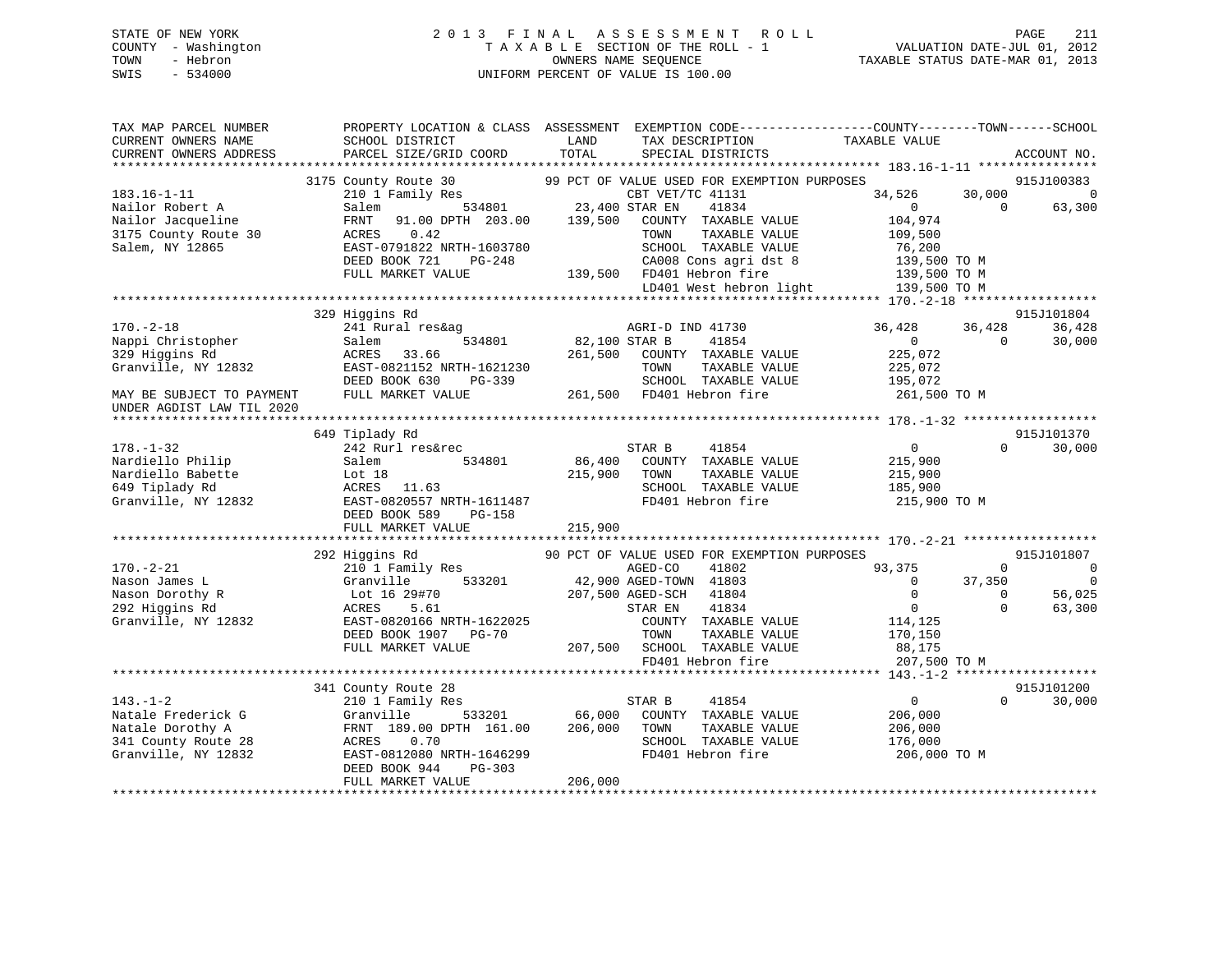## STATE OF NEW YORK 2 0 1 3 F I N A L A S S E S S M E N T R O L L PAGE 212 COUNTY - Washington T A X A B L E SECTION OF THE ROLL - 1 VALUATION DATE-JUL 01, 2012 TOWN - Hebron OWNERS NAME SEQUENCE TAXABLE STATUS DATE-MAR 01, 2013 SWIS - 534000 UNIFORM PERCENT OF VALUE IS 100.00

| TAX MAP PARCEL NUMBER |                                                                           |                |                                                                                                      | PROPERTY LOCATION & CLASS ASSESSMENT EXEMPTION CODE---------------COUNTY-------TOWN------SCHOOL |            |
|-----------------------|---------------------------------------------------------------------------|----------------|------------------------------------------------------------------------------------------------------|-------------------------------------------------------------------------------------------------|------------|
|                       |                                                                           |                |                                                                                                      |                                                                                                 |            |
|                       |                                                                           |                |                                                                                                      |                                                                                                 |            |
|                       |                                                                           |                |                                                                                                      |                                                                                                 |            |
|                       | County Route 28                                                           |                |                                                                                                      |                                                                                                 |            |
| $143. - 1 - 3.4$      | $322$ Rural vac > 10                                                      |                | COUNTY TAXABLE VALUE 128,000                                                                         |                                                                                                 |            |
| Natale Frederick G    | Granville                                                                 | 533201 128,000 | TAXABLE VALUE 128,000<br>TOWN                                                                        |                                                                                                 |            |
|                       |                                                                           |                | SCHOOL TAXABLE VALUE                                                                                 | 128,000<br>128,000 TO M                                                                         |            |
|                       |                                                                           |                | FD401 Hebron fire                                                                                    |                                                                                                 |            |
| Granville, NY 12832   | DEED BOOK 944<br>PG-303                                                   |                |                                                                                                      |                                                                                                 |            |
|                       | FULL MARKET VALUE                                                         | 128,000        |                                                                                                      |                                                                                                 |            |
|                       |                                                                           |                |                                                                                                      |                                                                                                 |            |
|                       | 17 Eden Way                                                               |                |                                                                                                      |                                                                                                 |            |
| $177. - 1 - 3.4$      | 210 1 Family Res                                                          |                | COUNTY TAXABLE VALUE                                                                                 | 164,500                                                                                         |            |
| Neeson June M         | Salem                                                                     | 534801 54,400  | TOWN                                                                                                 | TAXABLE VALUE 164,500                                                                           |            |
| PO Box 254            | Lot 1<br>ACRES                                                            | 164,500        | SCHOOL TAXABLE VALUE 164,500<br>CA008 Cons agri dst 8 164,500 TO M<br>FD401 Hebron fire 164,500 TO M |                                                                                                 |            |
| Granville, NY 12832   | ACRES 3.05                                                                |                |                                                                                                      |                                                                                                 |            |
|                       | EAST-0804890 NRTH-1616789                                                 |                |                                                                                                      |                                                                                                 |            |
|                       | DEED BOOK 3184 PG-100                                                     |                |                                                                                                      |                                                                                                 |            |
|                       | FULL MARKET VALUE                                                         | 164,500        |                                                                                                      |                                                                                                 |            |
|                       |                                                                           |                |                                                                                                      |                                                                                                 |            |
|                       | 21 Eden Way                                                               |                |                                                                                                      |                                                                                                 |            |
| $177. - 1 - 3.5$      | 210 1 Family Res CBT VET/TC 41131                                         |                |                                                                                                      | 45,250 30,000                                                                                   | 0          |
| Neeson June M         | Salem 534801 52,500 STAR B                                                |                | 41854                                                                                                | $\overline{0}$<br>$\Omega$                                                                      | 30,000     |
| PO Box 254            | Lot 2                                                                     |                | 181,000 COUNTY TAXABLE VALUE                                                                         | 135,750                                                                                         |            |
| Granville, NY 12832   | 2.28<br>ACRES                                                             |                | TOWN                                                                                                 | TAXABLE VALUE 151,000                                                                           |            |
|                       |                                                                           |                |                                                                                                      |                                                                                                 |            |
|                       | EAST-0805024 NRTH-1617054<br>DEED BOOK 3184 PG-96<br>DEED BOOK 3184 PG-96 |                | SCHOOL TAXABLE VALUE 151,000<br>CA008 Cons agri dst 8 181,000 TO M                                   |                                                                                                 |            |
|                       | FULL MARKET VALUE                                                         |                | G-96 CA008 Cons agri dst 8 181,000 TO M<br>181,000 FD401 Hebron fire 181,000 TO M                    |                                                                                                 |            |
|                       |                                                                           |                |                                                                                                      |                                                                                                 |            |
|                       | Lee Brook Ln/n Off                                                        |                |                                                                                                      |                                                                                                 |            |
| $177. - 1 - 3.25$     | 314 Rural vac<10                                                          |                | COUNTY TAXABLE VALUE 13,900                                                                          |                                                                                                 |            |
| Neeson June M         | Salem                                                                     | 534801 13,900  |                                                                                                      |                                                                                                 |            |
| PO Box 254            | 2.03<br>ACRES                                                             | 13,900         | TOWN TAXABLE VALUE<br>SCHOOL TAXABLE VALUE                                                           | 13,900<br>13,900                                                                                |            |
|                       | Granville, NY 12832 EAST-0805129 NRTH-1617215                             |                | CA008 Cons agri dst 8 13,900 TO M                                                                    |                                                                                                 |            |
|                       | DEED BOOK 3184 PG-104                                                     |                | FD401 Hebron fire                                                                                    | 13,900 TO M                                                                                     |            |
|                       | FULL MARKET VALUE                                                         | 13,900         |                                                                                                      |                                                                                                 |            |
|                       |                                                                           |                |                                                                                                      |                                                                                                 |            |
|                       | 7583 State Route 22                                                       |                |                                                                                                      |                                                                                                 | 915J100190 |
|                       |                                                                           |                | COUNTY TAXABLE VALUE 76,200                                                                          |                                                                                                 |            |
| $153. - 1 - 4$        | 431 Auto dealer                                                           |                |                                                                                                      |                                                                                                 |            |
|                       |                                                                           |                | TOWN                                                                                                 | TAXABLE VALUE 76,200<br>TAXABLE VALUE 76,200                                                    |            |
|                       |                                                                           |                | SCHOOL TAXABLE VALUE                                                                                 |                                                                                                 |            |
|                       |                                                                           |                | FD401 Hebron fire                                                                                    | 76,200 TO M                                                                                     |            |
|                       | DEED BOOK 803<br>PG-268                                                   |                |                                                                                                      |                                                                                                 |            |
|                       |                                                                           |                |                                                                                                      |                                                                                                 |            |
|                       |                                                                           |                |                                                                                                      |                                                                                                 |            |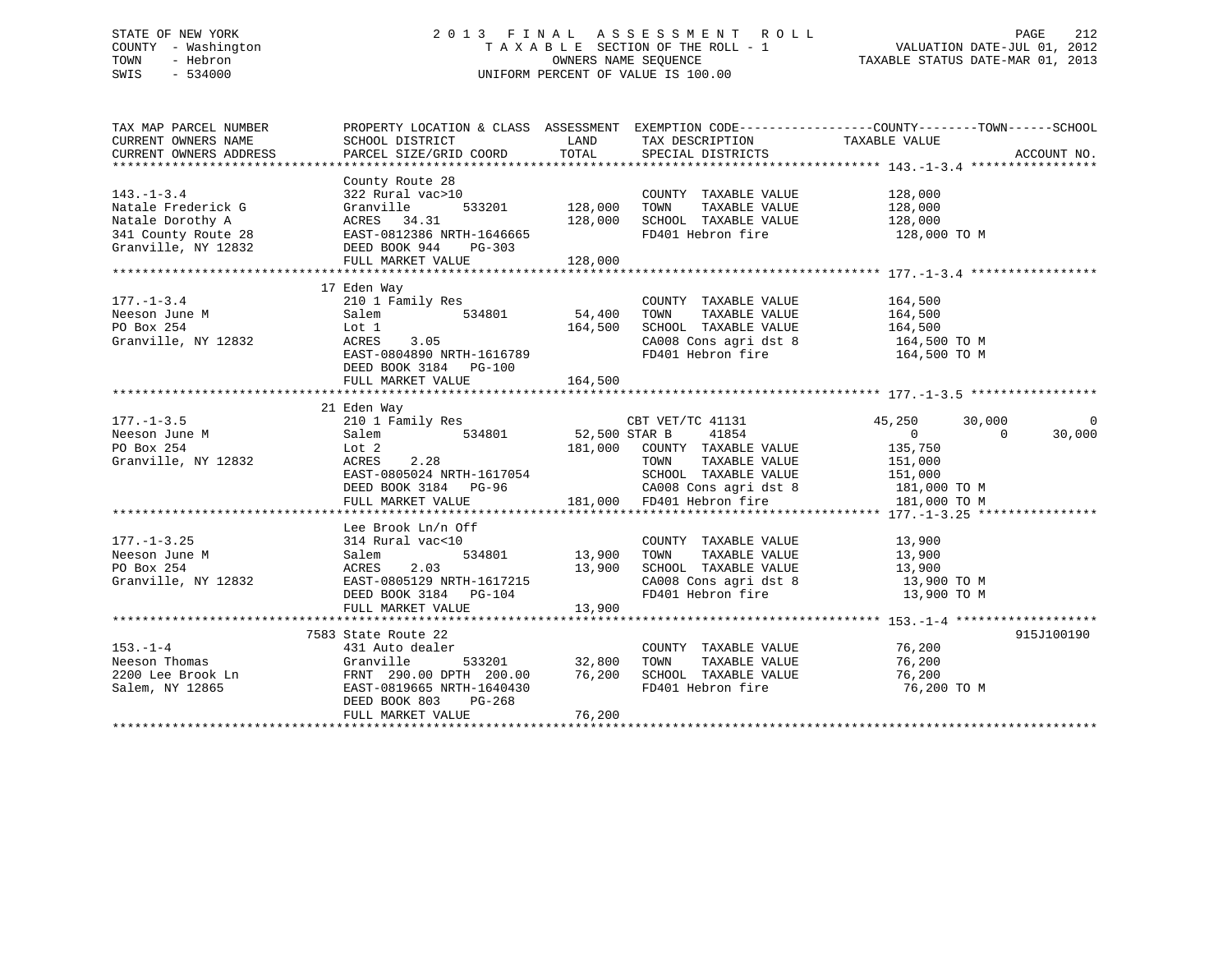## STATE OF NEW YORK 2 0 1 3 F I N A L A S S E S S M E N T R O L L PAGE 213 COUNTY - Washington T A X A B L E SECTION OF THE ROLL - 1 VALUATION DATE-JUL 01, 2012 TOWN - Hebron OWNERS NAME SEQUENCE TAXABLE STATUS DATE-MAR 01, 2013 SWIS - 534000 UNIFORM PERCENT OF VALUE IS 100.00

| TAX MAP PARCEL NUMBER<br>CURRENT OWNERS NAME<br>CURRENT OWNERS ADDRESS                           | PROPERTY LOCATION & CLASS ASSESSMENT EXEMPTION CODE----------------COUNTY-------TOWN------SCHOOL<br>SCHOOL DISTRICT<br>PARCEL SIZE/GRID COORD TOTAL SPECIAL DISTRICTS | LAND                                                                                |                                                                     | TAX DESCRIPTION TAXABLE VALUE                                                                                                                                                                                      |                            | ACCOUNT NO.           |
|--------------------------------------------------------------------------------------------------|-----------------------------------------------------------------------------------------------------------------------------------------------------------------------|-------------------------------------------------------------------------------------|---------------------------------------------------------------------|--------------------------------------------------------------------------------------------------------------------------------------------------------------------------------------------------------------------|----------------------------|-----------------------|
| $152 - 2 - 3$<br>Nelson Daniel G<br>53 County Route 28<br>Granville, NY 12832                    | 53 County Route 28<br>210 1 Family Res<br>Granville<br>ACRES<br>3.12<br>EAST-0809340 NRTH-1640620<br>DEED BOOK 662<br>PG-278<br>FULL MARKET VALUE                     | STAR B<br>533201 115,600 COUNTY TAXABLE VALUE 192,500<br>192,500<br>TOWN<br>192,500 | 41854<br>TAXABLE VALUE<br>SCHOOL TAXABLE VALUE<br>FD401 Hebron fire | $\overline{0}$<br>192,500<br>162,500<br>192,500 TO M                                                                                                                                                               | $\Omega$                   | 915J101016<br>30,000  |
|                                                                                                  |                                                                                                                                                                       |                                                                                     |                                                                     |                                                                                                                                                                                                                    |                            |                       |
| $144. - 1 - 25$<br>Nelson James<br>Nelson Kathleen<br>2171 State Route 22<br>Granville, NY 12832 | State Route 22/E Off<br>105 Vac farmland<br>Granville<br>644/51<br>ACRES 61.40<br>EAST-0822036 NRTH-1643829<br>DEED BOOK 492<br>PG-685                                | 162,500 TOWN                                                                        | 133,397 EX                                                          | E Off 915<br>d<br>533201 162,500 COUNTY TAXABLE VALUE 133,397 133,397<br>533201 162,500 COUNTY TAXABLE VALUE 29,103<br>TOWN TAXABLE VALUE 29,103<br>SCHOOL TAXABLE VALUE 29,103<br>CA001 Cons agri dst 1 29,103 TO |                            | 915J100468<br>133,397 |
| MAY BE SUBJECT TO PAYMENT<br>UNDER AGDIST LAW TIL 2017                                           | FULL MARKET VALUE                                                                                                                                                     | 133,397 EX<br>162,500 FD401 Hebron fire                                             |                                                                     | 162,500 TO M                                                                                                                                                                                                       |                            |                       |
|                                                                                                  |                                                                                                                                                                       |                                                                                     |                                                                     |                                                                                                                                                                                                                    |                            |                       |
|                                                                                                  | 2171 County Route 31                                                                                                                                                  |                                                                                     |                                                                     |                                                                                                                                                                                                                    |                            | 915J101326            |
| $144. - 1 - 35$                                                                                  | 112 Dairy farm                                                                                                                                                        | AG DIST                                                                             | 41720                                                               | 259,176                                                                                                                                                                                                            | 259,176                    | 259,176               |
| Nelson James                                                                                     | Granville                                                                                                                                                             | 533201 423,900 STAR EN 41834                                                        |                                                                     | $\sim$ 0                                                                                                                                                                                                           | $\Omega$                   | 63,300                |
| Nelson Kathleen                                                                                  | 646/160                                                                                                                                                               |                                                                                     | 876,000 COUNTY TAXABLE VALUE                                        | 616,824                                                                                                                                                                                                            |                            |                       |
| 2171 County Route 31                                                                             | ACRES 237.20                                                                                                                                                          | TOWN                                                                                |                                                                     | TAXABLE VALUE 616,824                                                                                                                                                                                              |                            |                       |
| Granville, NY 12832                                                                              | EAST-0818483 NRTH-1644615                                                                                                                                             |                                                                                     |                                                                     |                                                                                                                                                                                                                    |                            |                       |
|                                                                                                  | PG-779<br>DEED BOOK 492                                                                                                                                               |                                                                                     |                                                                     |                                                                                                                                                                                                                    |                            |                       |
| MAY BE SUBJECT TO PAYMENT                                                                        | FULL MARKET VALUE                                                                                                                                                     | 876,000                                                                             |                                                                     | SCHOOL TAXABLE VALUE 553,524<br>CA001 Cons agri dst 1 616,824 TO<br>259,176 EX                                                                                                                                     |                            |                       |
| UNDER AGDIST LAW TIL 2017                                                                        |                                                                                                                                                                       |                                                                                     | FD401 Hebron fire                                                   | 876,000 TO M                                                                                                                                                                                                       |                            |                       |
|                                                                                                  |                                                                                                                                                                       |                                                                                     |                                                                     |                                                                                                                                                                                                                    |                            |                       |
|                                                                                                  | 2006 County Route 31                                                                                                                                                  |                                                                                     |                                                                     | 53 PCT OF VALUE USED FOR EXEMPTION PURPOSES                                                                                                                                                                        |                            | 915J100463            |
| 144.-1-31                                                                                        | 241 Rural res&ag                                                                                                                                                      | g<br>533201 212,900 AGED-CO                                                         | 41720                                                               | 21,415 21,415<br>80,693 0                                                                                                                                                                                          |                            | 21,415                |
| Nelson Lois E LE                                                                                 | Granville                                                                                                                                                             |                                                                                     | 41802                                                               | 80,693                                                                                                                                                                                                             |                            | $\overline{0}$        |
| Nelson James L etal                                                                              | ACRES 112.90                                                                                                                                                          | 304,500 AGED-TOWN 41803                                                             |                                                                     | $\overline{0}$                                                                                                                                                                                                     | 40,346                     | $\overline{0}$        |
| 7651 State Route 22                                                                              | EAST-0820107 NRTH-1641410                                                                                                                                             | $\overline{0}$<br>AGED-SCH                                                          | 41804<br>41834                                                      | $\overline{0}$<br>$\overline{0}$                                                                                                                                                                                   | $\overline{0}$<br>$\Omega$ | 64,554<br>63,300      |
| Granville, NY 12832                                                                              | DEED BOOK 746<br>PG-188<br>FULL MARKET VALUE                                                                                                                          | STAR EN<br>304,500 COUNTY TAXABLE VALUE 202,392                                     |                                                                     |                                                                                                                                                                                                                    |                            |                       |
| MAY BE SUBJECT TO PAYMENT                                                                        |                                                                                                                                                                       |                                                                                     |                                                                     |                                                                                                                                                                                                                    |                            |                       |
| UNDER AGDIST LAW TIL 2017                                                                        |                                                                                                                                                                       |                                                                                     |                                                                     | TOWN TAXABLE VALUE 242,739<br>SCHOOL TAXABLE VALUE 155,231                                                                                                                                                         |                            |                       |
|                                                                                                  |                                                                                                                                                                       |                                                                                     |                                                                     | CA001 Cons agri dst 1 283,085 TO                                                                                                                                                                                   |                            |                       |
|                                                                                                  |                                                                                                                                                                       |                                                                                     |                                                                     |                                                                                                                                                                                                                    |                            |                       |
|                                                                                                  |                                                                                                                                                                       |                                                                                     |                                                                     |                                                                                                                                                                                                                    |                            |                       |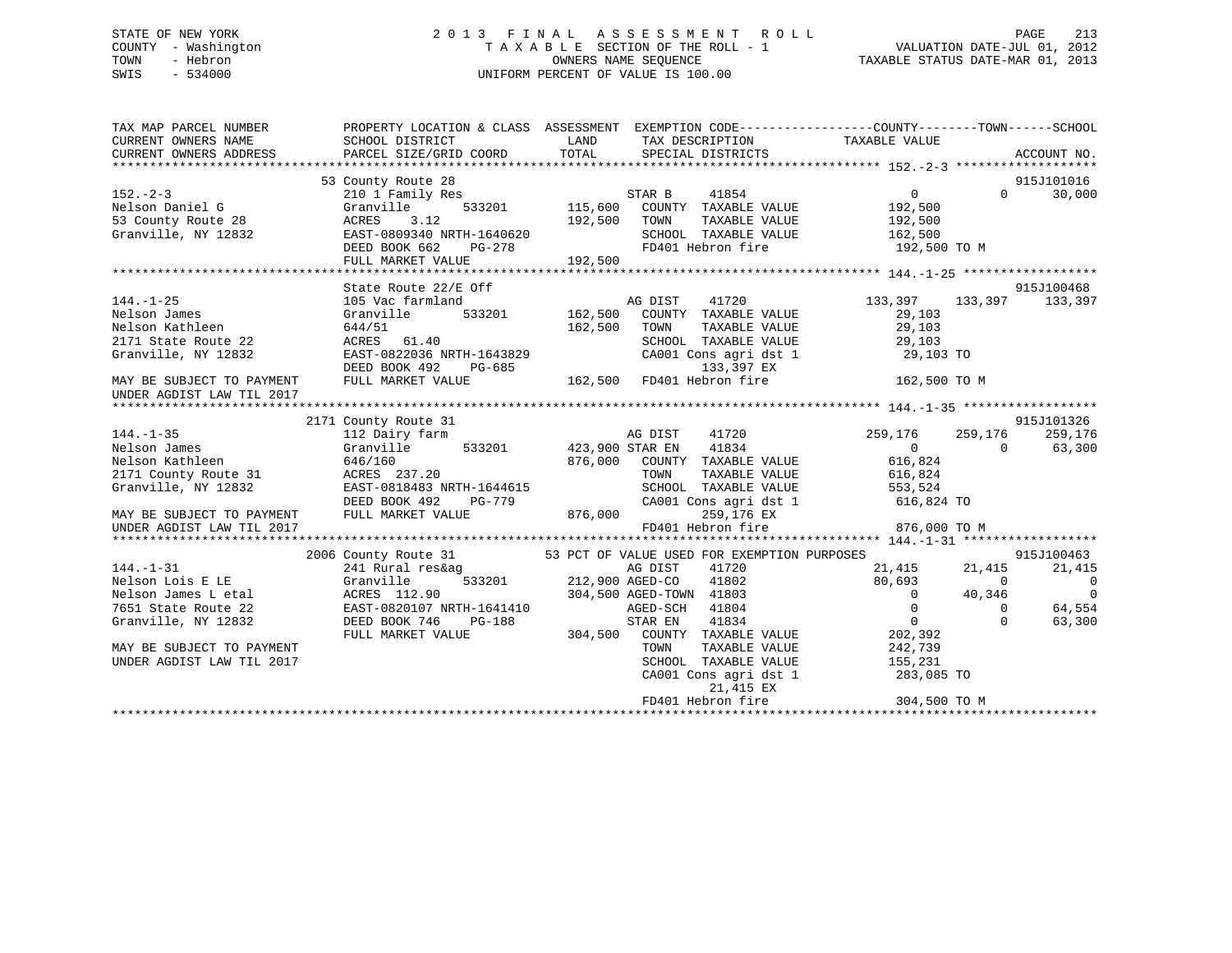## STATE OF NEW YORK 2 0 1 3 F I N A L A S S E S S M E N T R O L L PAGE 214 COUNTY - Washington T A X A B L E SECTION OF THE ROLL - 1 VALUATION DATE-JUL 01, 2012 TOWN - Hebron OWNERS NAME SEQUENCE TAXABLE STATUS DATE-MAR 01, 2013 SWIS - 534000 UNIFORM PERCENT OF VALUE IS 100.00

| TAX MAP PARCEL NUMBER<br>CURRENT OWNERS NAME<br>CURRENT OWNERS ADDRESS                                                    | SCHOOL DISTRICT<br>PARCEL SIZE/GRID COORD                                                                                                                                                     | <b>EXAMPLE DESCRIPTION OF STREET AND STREET AND STREET AND STREET AND STREET AND STREET AND STREET AND STREET AND</b><br>TAX DESCRIPTION<br>TOTAL<br>SPECIAL DISTRICTS                                                                                                                                                                                                                                                                           | PROPERTY LOCATION & CLASS ASSESSMENT EXEMPTION CODE---------------COUNTY-------TOWN-----SCHOOL<br>TAXABLE VALUE<br>ACCOUNT NO.            |
|---------------------------------------------------------------------------------------------------------------------------|-----------------------------------------------------------------------------------------------------------------------------------------------------------------------------------------------|--------------------------------------------------------------------------------------------------------------------------------------------------------------------------------------------------------------------------------------------------------------------------------------------------------------------------------------------------------------------------------------------------------------------------------------------------|-------------------------------------------------------------------------------------------------------------------------------------------|
| $144. - 1 - 32$<br>Nelson Mark<br>2065 County Route 31<br>Granville, NY 12832                                             | 2065 County Route 31<br>240 Rural res<br>Granville<br>533201<br>ACRES 27.60<br>EAST-0818545 NRTH-1642534<br>DEED BOOK 2747 PG-23<br>FULL MARKET VALUE 209,500                                 | STAR B<br>41854<br>123,700 COUNTY TAXABLE VALUE<br>209,500 TOWN<br>SCHOOL TAXABLE VALUE<br>FD401 Hebron fire                                                                                                                                                                                                                                                                                                                                     | 915J100474<br>$\overline{0}$<br>$\Omega$<br>30,000<br>209,500<br>TAXABLE VALUE 209,500<br>TAXABLE VALUE 179,500<br>209,500 TO M           |
| $144. - 1 - 31.2$<br>Nelson Peter<br>Nelson Rebecca<br>2006 County Route 31<br>Granville, NY 12832<br>Granville, NY 12832 | County Route 31<br>210 1 Family Res<br>FULL MARKET VALUE                                                                                                                                      | STAR B<br>41854<br>Cranville 533201 66,000 COUNTY TAXABLE VALUE<br>ACRES 4.20 182,000 TOWN TAXABLE VALUE<br>EAST-0818354 NRTH-1641210 SCHOOL TAXABLE VALUE<br>DEED BOOK 2037 PG-331 FD401 Hebron fire<br>TAXABLE VALUE<br>182,000                                                                                                                                                                                                                | $\overline{0}$<br>30,000<br>$\Omega$<br>182,000<br>182,000<br>SCHOOL TAXABLE VALUE 152,000<br>FD401 Hebron fire 182,000 TO M              |
| $170. - 1 - 17.6$<br>Nelson Sherri Ann<br>2776 Desert Rose Ln<br>Santa Rosa, CA 95407                                     | State Route 22/Off<br>311 Res vac land<br>Granville<br>Nelson Sub/ 29#88<br>Easement 727/1<br>4.80<br>ACRES<br>EAST-0819215 NRTH-1623457<br>DEED BOOK 793<br>PG-297<br>FULL MARKET VALUE      | 533201 3,420<br>TOWN<br>SCHOOL TAXABLE VALUE<br>3,420<br>FD401 Hebron fire<br>3,420                                                                                                                                                                                                                                                                                                                                                              | 915J100466<br>COUNTY TAXABLE VALUE 3,420<br>TAXABLE VALUE 3,420<br>3,420<br>3,420 TO M                                                    |
| $170. - 1 - 19$<br>Nelson Sherri Ann<br>2776 Desert Rose Ln<br>Santa Rosa, CA 95407                                       | 6864 State Route 22<br>210 1 Family Res<br>$533201$ 29,200<br>0 DPTH 191.00 84,500<br>16 BANK<br>ACRES 0.46 BANK<br>EAST-0816277 NRTH-1623176<br>DEED BOOK 956<br>PG-231<br>FULL MARKET VALUE | FD401 Hebron fire<br>84,500                                                                                                                                                                                                                                                                                                                                                                                                                      | 915J100462<br>COUNTY TAXABLE VALUE 84,500<br>84,500 TO M                                                                                  |
| $170. - 1 - 17.1$                                                                                                         | 240 Rural res<br>FULL MARKET VALUE                                                                                                                                                            | 6856 State Route 22 54 PCT OF VALUE USED FOR EXEMPTION PURPOSES<br>AGED-ALL 41800<br>56,700 533201 109,800 STAR EN 41834<br>210,000 COUNTY TAXABLE VALUE 153,300<br>TOWN TAXABLE VALUE 153,300<br>Nelson-LE Geo<br>Nelson-LE Helma<br>Ag Commit 663/183<br>Attn: Nelson Sherri Ann ACRES 55.80<br>2776 Desert Rose Ln EAST-0816970 NRTH-1622639<br>Santa Rosa, CA 95407<br>2007 DEED BOOK 793<br>2008 POM BASE VALUE<br>2010 2008 PD401 Hebron f | 915J100466<br>56,700<br>56,700<br>56,700<br>63,300<br>$\overline{0}$<br>TAXABLE VALUE 153,300<br>90,000<br>FD401 Hebron fire 210,000 TO M |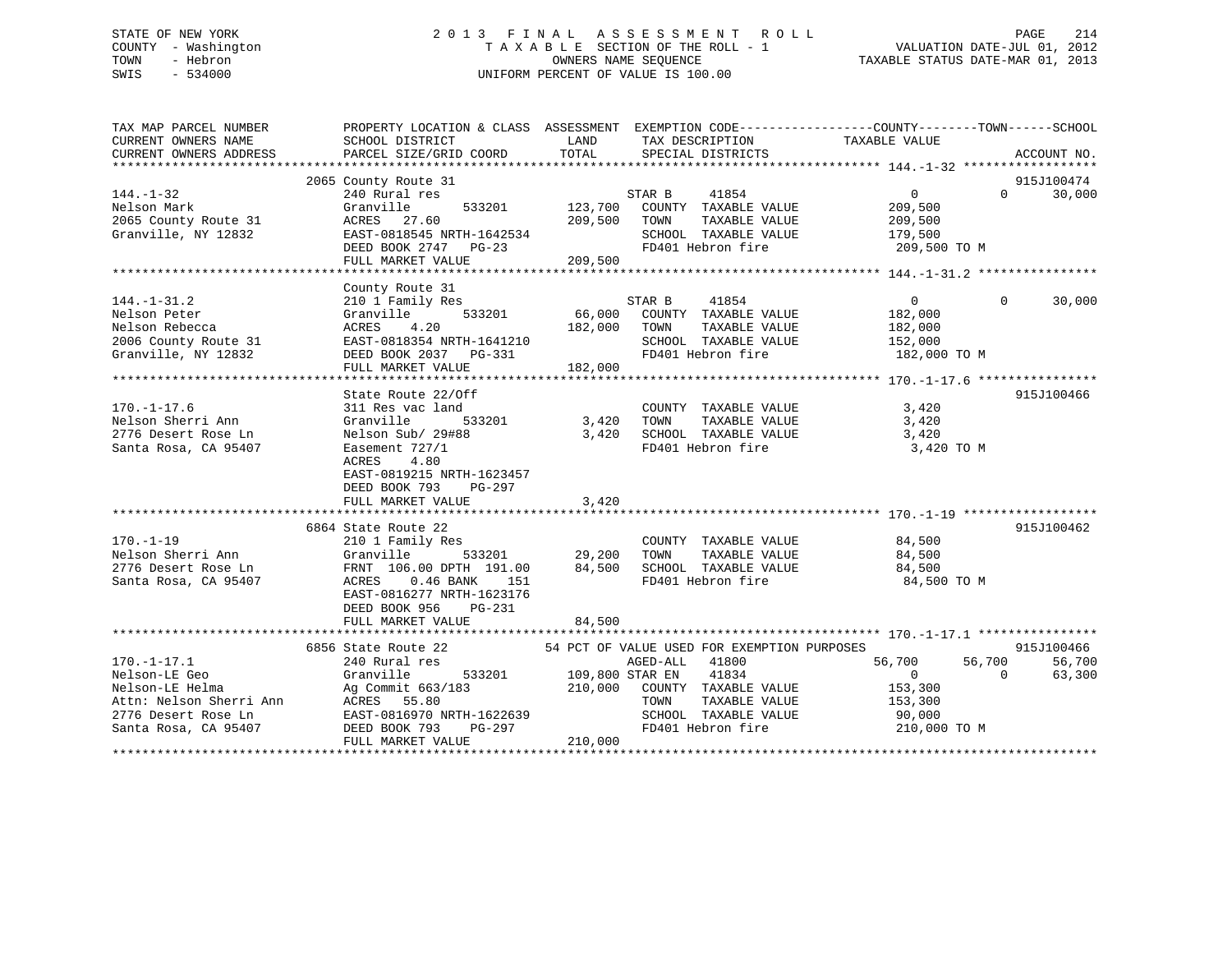## STATE OF NEW YORK 2 0 1 3 F I N A L A S S E S S M E N T R O L L PAGE 215 COUNTY - Washington T A X A B L E SECTION OF THE ROLL - 1 VALUATION DATE-JUL 01, 2012 TOWN - Hebron OWNERS NAME SEQUENCE TAXABLE STATUS DATE-MAR 01, 2013 SWIS - 534000 UNIFORM PERCENT OF VALUE IS 100.00

| TAX MAP PARCEL NUMBER<br>CURRENT OWNERS NAME<br>CURRENT OWNERS ADDRESS                     | PROPERTY LOCATION & CLASS ASSESSMENT EXEMPTION CODE----------------COUNTY-------TOWN-----SCHOOL<br>SCHOOL DISTRICT<br>PARCEL SIZE/GRID COORD                                     | LAND<br>TOTAL                       | TAX DESCRIPTION<br>SPECIAL DISTRICTS                                                                                                                       | TAXABLE VALUE                                                                  | ACCOUNT NO.                            |
|--------------------------------------------------------------------------------------------|----------------------------------------------------------------------------------------------------------------------------------------------------------------------------------|-------------------------------------|------------------------------------------------------------------------------------------------------------------------------------------------------------|--------------------------------------------------------------------------------|----------------------------------------|
| $170. - 1 - 15.9$<br>Noone David G<br>Noone Elisabeth<br>34 Sunset Hill Rd                 | 99 Indian Head Way<br>210 1 Family Res<br>Granville<br>533201<br>ACRES<br>5.02<br>EAST-0815852 NRTH-1620243                                                                      | 42,000<br>125,500                   | COUNTY TAXABLE VALUE<br>TAXABLE VALUE<br>TOWN<br>SCHOOL TAXABLE VALUE<br>FD401 Hebron fire                                                                 | 125,500<br>125,500<br>125,500                                                  | 915J101234                             |
| Redding, CT 06896-1710 DEED BOOK 761                                                       | PG-4<br>FULL MARKET VALUE                                                                                                                                                        | 125,500                             |                                                                                                                                                            | 125,500 TO M                                                                   |                                        |
|                                                                                            |                                                                                                                                                                                  |                                     |                                                                                                                                                            |                                                                                |                                        |
| $185. - 1 - 14.7$<br>Nopper Robert J<br>Hutchinson Alan K<br>PO Box 637<br>Salem, NY 12865 | 10 Shale Mtn Way<br>210 1 Family Res<br>Salem<br>Thompson Sub/ 29#87 Lot 4 184,500 COUNTY TAXABLE VALUE<br>ACRES<br>9.20<br>EAST-0814923 NRTH-1603808<br>DEED BOOK 942<br>PG-250 | $\overline{1}$ 534801 48,300 STAR B | 93 PCT OF VALUE USED FOR EXEMPTION PURPOSES<br>WAR VET/TC 41121<br>41854<br>TOWN<br>TAXABLE VALUE<br>SCHOOL TAXABLE VALUE 154,500<br>CA008 Cons agri dst 8 | 25,738<br>18,000<br>$\Omega$<br>$\Omega$<br>158,762<br>166,500<br>184,500 TO M | 915J100676<br>$\overline{0}$<br>30,000 |
|                                                                                            | FULL MARKET VALUE                                                                                                                                                                |                                     | 184,500 FD401 Hebron fire                                                                                                                                  | 184,500 TO M                                                                   |                                        |
|                                                                                            |                                                                                                                                                                                  |                                     |                                                                                                                                                            |                                                                                |                                        |
| $169. - 1 - 18.28$<br>Nordquist Susan<br>Taylor Michael<br>72 Clark Way<br>Salem, NY 12865 | 72 Clark Way<br>210 1 Family Res<br>Granville<br>533201<br>ACRES<br>1.46<br>EAST-0814577 NRTH-1623033<br>DEED BOOK 2311 PG-222<br>FULL MARKET VALUE                              | 24,900<br>71,000<br>71,000          | STAR B<br>41854<br>COUNTY TAXABLE VALUE<br>TOWN<br>TAXABLE VALUE<br>SCHOOL TAXABLE VALUE<br>FD401 Hebron fire                                              | $\overline{0}$<br>$\Omega$<br>71,000<br>71,000<br>41,000<br>71,000 TO M        | 915J100464<br>30,000                   |
|                                                                                            |                                                                                                                                                                                  |                                     |                                                                                                                                                            |                                                                                |                                        |
| $167. - 1 - 32$<br>Norman Philip<br>PO Box 291<br>Cambridge, NY 12816                      | 4002 County Route 30<br>210 1 Family Res<br>534801<br>Salem<br>942/307<br>FRNT 90.00 DPTH 200.00<br>EAST-0788422 NRTH-1622063<br>DEED BOOK 2368 PG-183                           | 23,200<br>44,000                    | COUNTY TAXABLE VALUE<br>TOWN<br>TAXABLE VALUE<br>SCHOOL TAXABLE VALUE 44,000<br>FD401 Hebron fire                                                          | 44,000<br>44,000<br>44,000 TO M                                                | 915J100140                             |
|                                                                                            | FULL MARKET VALUE                                                                                                                                                                | 44,000                              |                                                                                                                                                            |                                                                                |                                        |
|                                                                                            |                                                                                                                                                                                  |                                     |                                                                                                                                                            |                                                                                |                                        |
| $178. - 1 - 16.2$<br>Norton Jeff<br>6409 State Route 22<br>Salem, NY 12865                 | 6409 State Route 22<br>400 Commercial<br>Salem<br>534801<br>lot <sub>2</sub><br>ACRES<br>1.76<br>EAST-0815948 NRTH-1612154<br>DEED BOOK 2727 PG-306<br>FULL MARKET VALUE         | 33,900<br>47,000<br>47,000          | COUNTY TAXABLE VALUE<br>TAXABLE VALUE<br>TOWN<br>SCHOOL TAXABLE VALUE<br>FD401 Hebron fire                                                                 | 47,000<br>47,000<br>47,000<br>47,000 TO M                                      |                                        |
|                                                                                            |                                                                                                                                                                                  |                                     |                                                                                                                                                            |                                                                                |                                        |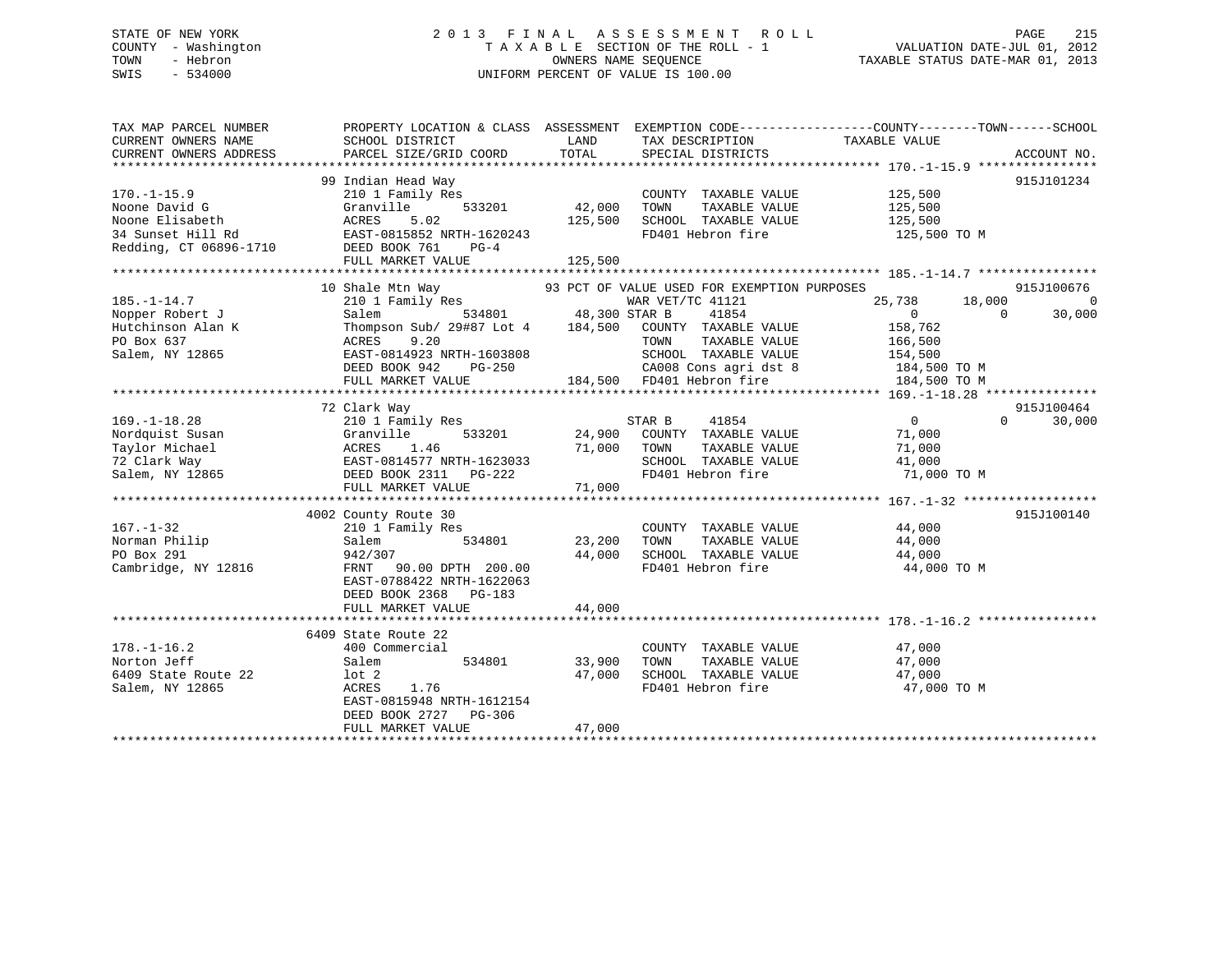## STATE OF NEW YORK 2 0 1 3 F I N A L A S S E S S M E N T R O L L PAGE 216 COUNTY - Washington T A X A B L E SECTION OF THE ROLL - 1 VALUATION DATE-JUL 01, 2012 TOWN - Hebron OWNERS NAME SEQUENCE TAXABLE STATUS DATE-MAR 01, 2013 SWIS - 534000 UNIFORM PERCENT OF VALUE IS 100.00

| TAX MAP PARCEL NUMBER<br>CURRENT OWNERS NAME<br>CURRENT OWNERS ADDRESS                                                     | SCHOOL DISTRICT<br>PARCEL SIZE/GRID COORD                                                                                                                                   | PROPERTY LOCATION & CLASS ASSESSMENT EXEMPTION CODE---------------COUNTY-------TOWN-----SCHOOL<br>LAND<br>TAX DESCRIPTION<br>TOTAL<br>SPECIAL DISTRICTS                                                     | TAXABLE VALUE<br>ACCOUNT NO.                                                                                                        |
|----------------------------------------------------------------------------------------------------------------------------|-----------------------------------------------------------------------------------------------------------------------------------------------------------------------------|-------------------------------------------------------------------------------------------------------------------------------------------------------------------------------------------------------------|-------------------------------------------------------------------------------------------------------------------------------------|
| $178. - 1 - 16$<br>Norton Jeffrey L<br>6411 State Route 22<br>Salem, NY 12865<br>MAY BE SUBJECT TO PAYMENT                 | 6411 State Route 22<br>240 Rural res<br>534801<br>Salem<br>ACRES 11.08<br>EAST-0815730 NRTH-1612566<br>DEED BOOK 2773 PG-53<br>FULL MARKET VALUE                            | AGRI-D IND 41730<br>51,100 STAR B<br>41854<br>170,000<br>COUNTY TAXABLE VALUE<br>TAXABLE VALUE<br>TOWN<br>SCHOOL TAXABLE VALUE<br>170,000 FD401 Hebron fire                                                 | 915J100241<br>10,343<br>10,343<br>10,343<br>$\overline{0}$<br>30,000<br>$\bigcirc$<br>159,657<br>159,657<br>129,657<br>170,000 TO M |
| UNDER AGDIST LAW TIL 2020<br>$170. - 1 - 15.2$<br>Novella John M<br>Novella Carol F<br>4 Waterbury Ln<br>Danbury, CT 06811 | 100 Indian Head Way<br>210 1 Family Res<br>533201<br>Granville<br>5.02<br>ACRES<br>EAST-0816711 NRTH-1620351<br>DEED BOOK 489<br>$PG-149$<br>FULL MARKET VALUE              | COUNTY TAXABLE VALUE<br>42,000<br>TAXABLE VALUE<br>TOWN<br>107,000<br>SCHOOL TAXABLE VALUE<br>FD401 Hebron fire<br>107,000                                                                                  | 915J101210<br>107,000<br>107,000<br>107,000<br>107,000 TO M                                                                         |
| $152 - 2 - 5.1$<br>O'Brien John<br>O'Brien Margaret J<br>21 Everetts Heights Way<br>Granville, NY 12832                    | 21 Everetts Heights Way<br>210 1 Family Res<br>533201<br>Granville<br>591/325<br>3.71<br>ACRES<br>EAST-0810333 NRTH-1642236<br>PG-215<br>DEED BOOK 758<br>FULL MARKET VALUE | 94 PCT OF VALUE USED FOR EXEMPTION PURPOSES<br>WAR VET/TC 41121<br>118,600 STAR B<br>41854<br>246,500 COUNTY TAXABLE VALUE<br>TOWN<br>TAXABLE VALUE<br>SCHOOL TAXABLE VALUE<br>FD401 Hebron fire<br>246,500 | 915J101321<br>18,000<br>30,000<br>$\Omega$<br>$\overline{0}$<br>30,000<br>$\Omega$<br>216,500<br>228,500<br>216,500<br>246,500 TO M |
| $152 - 2 - 5$<br>O'Brien Margaret J<br>Young Josephine L<br>21 Everetts Hts<br>Granville, NY 12832                         | County Route 28<br>314 Rural vac<10<br>533201<br>Granville<br>3.19<br>ACRES<br>EAST-0810226 NRTH-1641984<br>DEED BOOK 898<br>PG-252<br>FULL MARKET VALUE                    | COUNTY TAXABLE VALUE<br>72,000<br>TOWN<br>TAXABLE VALUE<br>72,000<br>SCHOOL TAXABLE VALUE<br>FD401 Hebron fire<br>72,000                                                                                    | 915J100343<br>72,000<br>72,000<br>72,000<br>72,000 TO M                                                                             |
| $183. - 1 - 40$<br>O'Leary Norma<br>118 Circle Dr<br>Patchogue, NY 11772                                                   | 35 Hebron Hills Rd<br>210 1 Family Res<br>534801<br>Salem<br>1.55<br>ACRES<br>EAST-0788247 NRTH-1603009<br>DEED BOOK 2842<br>PG-177<br>FULL MARKET VALUE                    | COUNTY TAXABLE VALUE<br>42,200<br>TOWN<br>TAXABLE VALUE<br>57,500<br>SCHOOL TAXABLE VALUE<br>FD401 Hebron fire<br>57,500                                                                                    | 915J100347<br>57,500<br>57,500<br>57,500<br>57,500 TO M                                                                             |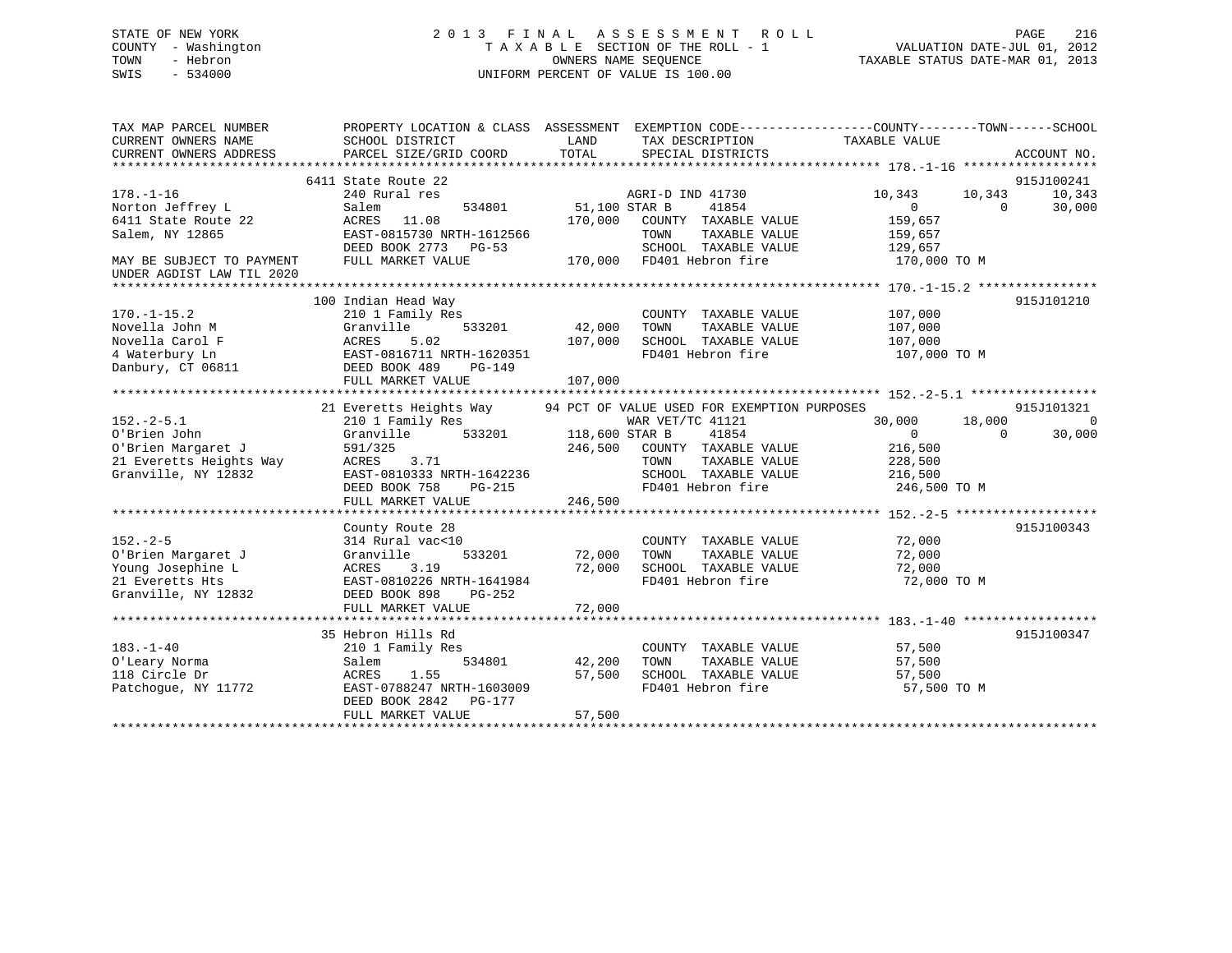# STATE OF NEW YORK 2 0 1 3 F I N A L A S S E S S M E N T R O L L PAGE 217 COUNTY - Washington T A X A B L E SECTION OF THE ROLL - 1 VALUATION DATE-JUL 01, 2012 TOWN - Hebron OWNERS NAME SEQUENCE TAXABLE STATUS DATE-MAR 01, 2013 SWIS - 534000 UNIFORM PERCENT OF VALUE IS 100.00

| TAX MAP PARCEL NUMBER<br>CURRENT OWNERS NAME<br>CURRENT OWNERS ADDRESS<br>*************************                                    | PROPERTY LOCATION & CLASS ASSESSMENT<br>SCHOOL DISTRICT<br>PARCEL SIZE/GRID COORD                                                                                                                             | LAND<br>TOTAL                                             | TAX DESCRIPTION<br>SPECIAL DISTRICTS                                                                                | EXEMPTION CODE-----------------COUNTY-------TOWN------SCHOOL<br>TAXABLE VALUE | ACCOUNT NO.                      |
|----------------------------------------------------------------------------------------------------------------------------------------|---------------------------------------------------------------------------------------------------------------------------------------------------------------------------------------------------------------|-----------------------------------------------------------|---------------------------------------------------------------------------------------------------------------------|-------------------------------------------------------------------------------|----------------------------------|
| $161. - 1 - 5$<br>Obering Mary<br>7148 State Route 22<br>Granville, NY 12832<br>MAY BE SUBJECT TO PAYMENT<br>UNDER AGDIST LAW TIL 2017 | 7148 State Route 22<br>240 Rural res<br>Granville<br>533201<br>ag commit 706/98<br>ACRES 160.00<br>EAST-0820327 NRTH-1630083<br>DEED BOOK 504<br>PG-838<br>FULL MARKET VALUE                                  | 225,500<br>350,000<br>350,000                             | COUNTY TAXABLE VALUE<br>TAXABLE VALUE<br>TOWN<br>SCHOOL TAXABLE VALUE<br>CA008 Cons agri dst 8<br>FD401 Hebron fire | 350,000<br>350,000<br>350,000<br>350,000 TO M<br>350,000 TO M                 | 915J100351                       |
| $151. - 1 - 16.6$<br>Ogden Melvin<br>64 Feeder Dam Rd<br>So. Glens Falls, NY 12803                                                     | 240 Little Burch Hill Rd<br>210 1 Family Res<br>Granville<br>533201<br>ACRES<br>1.24 BANK<br>40<br>EAST-0800257 NRTH-1634945<br>DEED BOOK 780<br>$PG-19$<br>FULL MARKET VALUE<br>**************************** | 41,000<br>116,500<br>116,500<br>* * * * * * * * * * * * * | COUNTY TAXABLE VALUE<br>TOWN<br>TAXABLE VALUE<br>SCHOOL TAXABLE VALUE<br>FD401 Hebron fire                          | 116,500<br>116,500<br>116,500<br>116,500 TO M                                 | 915J101266                       |
| $167. - 1 - 29$<br>Okeefe Lauryn<br>3970 County Route 30<br>Salem, NY 12865                                                            | 3970 County Route 30<br>210 1 Family Res<br>534801<br>Salem<br>1.60<br>ACRES<br>EAST-0789052 NRTH-1621458<br>DEED BOOK 808<br>PG-166<br>FULL MARKET VALUE                                                     | 28,500<br>68,500<br>68,500                                | 41854<br>STAR B<br>COUNTY TAXABLE VALUE<br>TAXABLE VALUE<br>TOWN<br>SCHOOL TAXABLE VALUE<br>FD401 Hebron fire       | $\overline{0}$<br>68,500<br>68,500<br>38,500<br>68,500 TO M                   | 915J100456<br>$\Omega$<br>30,000 |
| $167. - 1 - 30$<br>Okeefe Lauryn<br>3970 County Route 30<br>Salem, NY 12865                                                            | County Route 30<br>314 Rural vac<10<br>Salem<br>534801<br>2.60<br>ACRES<br>EAST-0788883 NRTH-1621565<br>DEED BOOK 808<br>PG-166<br>FULL MARKET VALUE<br>*****************************                         | 15,200<br>15,200<br>15,200                                | COUNTY TAXABLE VALUE<br>TAXABLE VALUE<br>TOWN<br>SCHOOL TAXABLE VALUE<br>FD401 Hebron fire                          | 15,200<br>15,200<br>15,200<br>15,200 TO M                                     | 915J100567                       |
| $186. - 1 - 37$<br>Oldham Gary<br>620 Silk Rd<br>Bennington, VT 05201                                                                  | Wood Way<br>314 Rural vac<10<br>534801<br>Salem<br>5.59<br>ACRES<br>EAST-0818609 NRTH-1608022<br>DEED BOOK 3124 PG-178<br>FULL MARKET VALUE                                                                   | 21,800<br>21,800<br>21,800                                | COUNTY TAXABLE VALUE<br>TOWN<br>TAXABLE VALUE<br>SCHOOL TAXABLE VALUE<br>FD401 Hebron fire                          | 21,800<br>21,800<br>21,800<br>21,800 TO M                                     |                                  |
| $186. - 1 - 38$<br>Oldham Gary<br>PO Box 648<br>Shaftsbury, VT 05262                                                                   | 126+128 Wood Way<br>312 Vac w/imprv<br>Salem<br>534801<br>5.01<br>ACRES<br>EAST-0818842 NRTH-1608051<br>DEED BOOK 2010 PG-186<br>FULL MARKET VALUE                                                            | 21,000<br>38,500<br>38,500                                | COUNTY TAXABLE VALUE<br>TOWN<br>TAXABLE VALUE<br>SCHOOL TAXABLE VALUE<br>FD401 Hebron fire                          | 38,500<br>38,500<br>38,500<br>38,500 TO M                                     | 915J101760                       |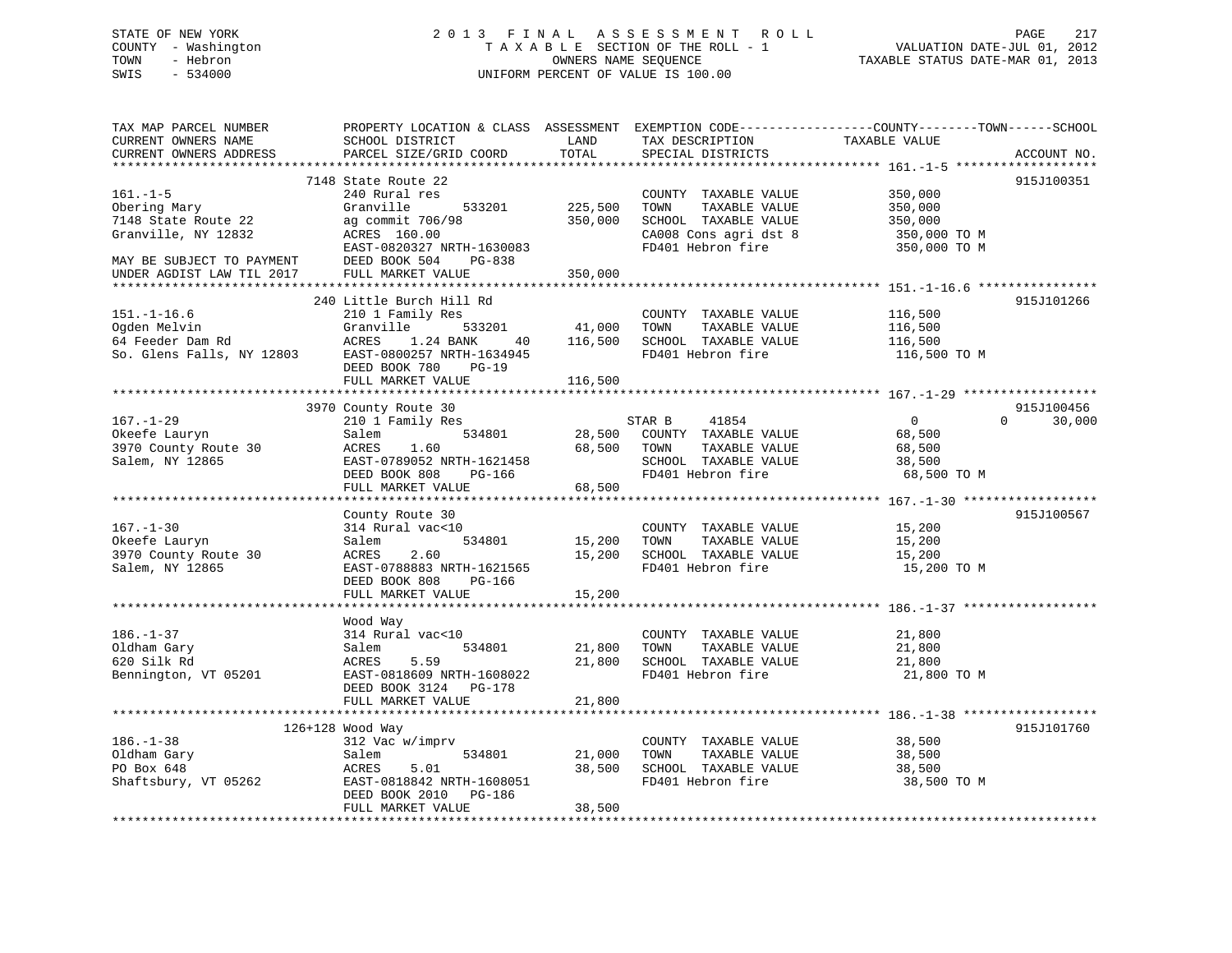# STATE OF NEW YORK 2 0 1 3 F I N A L A S S E S S M E N T R O L L PAGE 218 COUNTY - Washington T A X A B L E SECTION OF THE ROLL - 1 VALUATION DATE-JUL 01, 2012 TOWN - Hebron OWNERS NAME SEQUENCE TAXABLE STATUS DATE-MAR 01, 2013 SWIS - 534000 UNIFORM PERCENT OF VALUE IS 100.00

| TAX MAP PARCEL NUMBER      |                                                                              |                                                                                                                                                                                                                                                          | PROPERTY LOCATION & CLASS ASSESSMENT EXEMPTION CODE---------------COUNTY-------TOWN-----SCHOOL                                                         |
|----------------------------|------------------------------------------------------------------------------|----------------------------------------------------------------------------------------------------------------------------------------------------------------------------------------------------------------------------------------------------------|--------------------------------------------------------------------------------------------------------------------------------------------------------|
| CURRENT OWNERS NAME        | SCHOOL DISTRICT                                                              | LAND TAX DESCRIPTION                                                                                                                                                                                                                                     |                                                                                                                                                        |
| CURRENT OWNERS ADDRESS     | PARCEL SIZE/GRID COORD                                                       |                                                                                                                                                                                                                                                          | ACCOUNT NO.                                                                                                                                            |
|                            |                                                                              |                                                                                                                                                                                                                                                          |                                                                                                                                                        |
|                            | 1513 Big Burch Hill Rd                                                       |                                                                                                                                                                                                                                                          | 915J101327                                                                                                                                             |
| $152.-2-37.1$              | 210 1 Family Res                                                             |                                                                                                                                                                                                                                                          | $\begin{array}{c} 0 \ 226 \, , 500 \end{array}$<br>30,000<br>$0 \qquad \qquad$                                                                         |
|                            |                                                                              |                                                                                                                                                                                                                                                          |                                                                                                                                                        |
|                            |                                                                              |                                                                                                                                                                                                                                                          |                                                                                                                                                        |
|                            |                                                                              |                                                                                                                                                                                                                                                          |                                                                                                                                                        |
|                            |                                                                              |                                                                                                                                                                                                                                                          |                                                                                                                                                        |
|                            |                                                                              |                                                                                                                                                                                                                                                          |                                                                                                                                                        |
|                            |                                                                              |                                                                                                                                                                                                                                                          | 915J101697                                                                                                                                             |
|                            |                                                                              | COUNTY TAXABLE VALUE 41,900                                                                                                                                                                                                                              |                                                                                                                                                        |
|                            |                                                                              |                                                                                                                                                                                                                                                          |                                                                                                                                                        |
|                            |                                                                              |                                                                                                                                                                                                                                                          |                                                                                                                                                        |
|                            |                                                                              | 41,900 TOWN TAXABLE VALUE 41,900<br>41,900 SCHOOL TAXABLE VALUE 41,900<br>FD401 Hebron fire 41,900 TO M                                                                                                                                                  |                                                                                                                                                        |
|                            |                                                                              |                                                                                                                                                                                                                                                          |                                                                                                                                                        |
|                            | DEED BOOK 2430 PG-147                                                        |                                                                                                                                                                                                                                                          |                                                                                                                                                        |
|                            | FULL MARKET VALUE                                                            | 41,900                                                                                                                                                                                                                                                   |                                                                                                                                                        |
|                            |                                                                              |                                                                                                                                                                                                                                                          |                                                                                                                                                        |
|                            |                                                                              | 58 Mcknight Hill Rd 63 PCT OF VALUE USED FOR EXEMPTION PURPOSES<br>240 Rural res 63 PCT OF VET/TC 41131                                                                                                                                                  | 915J100602                                                                                                                                             |
| $176. - 1 - 13.1$          | 240 Rural res                                                                | CBT VET/TC 41131<br>176.-1-13.1 240 Kurai 188 234801 100,500 STAR EN 41834 0<br>100,500 STAR EN 41834 0<br>2018 Bolden Sally A ACRES 17.20 242,000 COUNTY TAXABLE VALUE 203,885<br>58 McKnight Hill Rd EAST-0803180 NRTH-1613683 TOWN TAXABLE VALUE 212, | 38,115<br>30,000<br>$\overline{\phantom{0}}$                                                                                                           |
|                            |                                                                              |                                                                                                                                                                                                                                                          | 63,300<br>$\overline{0}$                                                                                                                               |
|                            |                                                                              |                                                                                                                                                                                                                                                          |                                                                                                                                                        |
|                            |                                                                              |                                                                                                                                                                                                                                                          |                                                                                                                                                        |
|                            |                                                                              |                                                                                                                                                                                                                                                          |                                                                                                                                                        |
|                            |                                                                              |                                                                                                                                                                                                                                                          |                                                                                                                                                        |
|                            | 221 Crosier Rd                                                               |                                                                                                                                                                                                                                                          | 915J101206                                                                                                                                             |
|                            |                                                                              |                                                                                                                                                                                                                                                          |                                                                                                                                                        |
|                            |                                                                              | COUNTY TAXABLE VALUE 29,500<br>TOWN TAXABLE VALUE 29,500<br>TOWN TAXABLE VALUE 29,500<br>COUNT 534801 27,000 TOWN                                                                                                                                        |                                                                                                                                                        |
|                            |                                                                              | $77$ 29,500                                                                                                                                                                                                                                              |                                                                                                                                                        |
|                            | سمعاء - 1779/1910 NRTH-1619772<br>DEED BOOK 2791 PG-339<br>FULI MARKET VALUE |                                                                                                                                                                                                                                                          | SCHOOL TAXABLE VALUE 29,500<br>CA008 Cons agri dst 8 29,500 TO M<br>FD401 Hebron fire 29,500 TO M                                                      |
|                            |                                                                              |                                                                                                                                                                                                                                                          |                                                                                                                                                        |
|                            |                                                                              |                                                                                                                                                                                                                                                          |                                                                                                                                                        |
|                            |                                                                              |                                                                                                                                                                                                                                                          |                                                                                                                                                        |
|                            | Crosier Rd                                                                   |                                                                                                                                                                                                                                                          |                                                                                                                                                        |
| $167. - 1 - 17.6$          | $314$ Rural vac<10<br>314 Rui<br>Salem                                       |                                                                                                                                                                                                                                                          |                                                                                                                                                        |
| Opperman Paul              |                                                                              | 534801 24,000                                                                                                                                                                                                                                            |                                                                                                                                                        |
| 400 E 58th St Apt 2D lot 2 | $7.23$ $24,000$                                                              |                                                                                                                                                                                                                                                          |                                                                                                                                                        |
| New york, NY 10022         | ACRES 7.23<br>EAST-0790658 NRTH-1620097                                      |                                                                                                                                                                                                                                                          |                                                                                                                                                        |
|                            |                                                                              |                                                                                                                                                                                                                                                          | COUNTY TAXABLE VALUE<br>TOWN TAXABLE VALUE 24,000<br>SCHOOL TAXABLE VALUE 24,000<br>CA008 Cons agri dst 8 24,000 TO M<br>FD401 Hebron fire 24,000 TO M |
|                            | DEED BOOK 2791 PG-343                                                        |                                                                                                                                                                                                                                                          |                                                                                                                                                        |
|                            |                                                                              | 24,000 کاملات سے مسلسلہ 24,000 کاملاتی ہے۔<br>FULL MAKET VALUE 24,000 24,000 پیلام پر 1988 میں پر 1988 کی جو 1981 کی جو 1988 کی جو 1988 کی جو 1988 کی جائے ہ                                                                                             |                                                                                                                                                        |
|                            |                                                                              |                                                                                                                                                                                                                                                          |                                                                                                                                                        |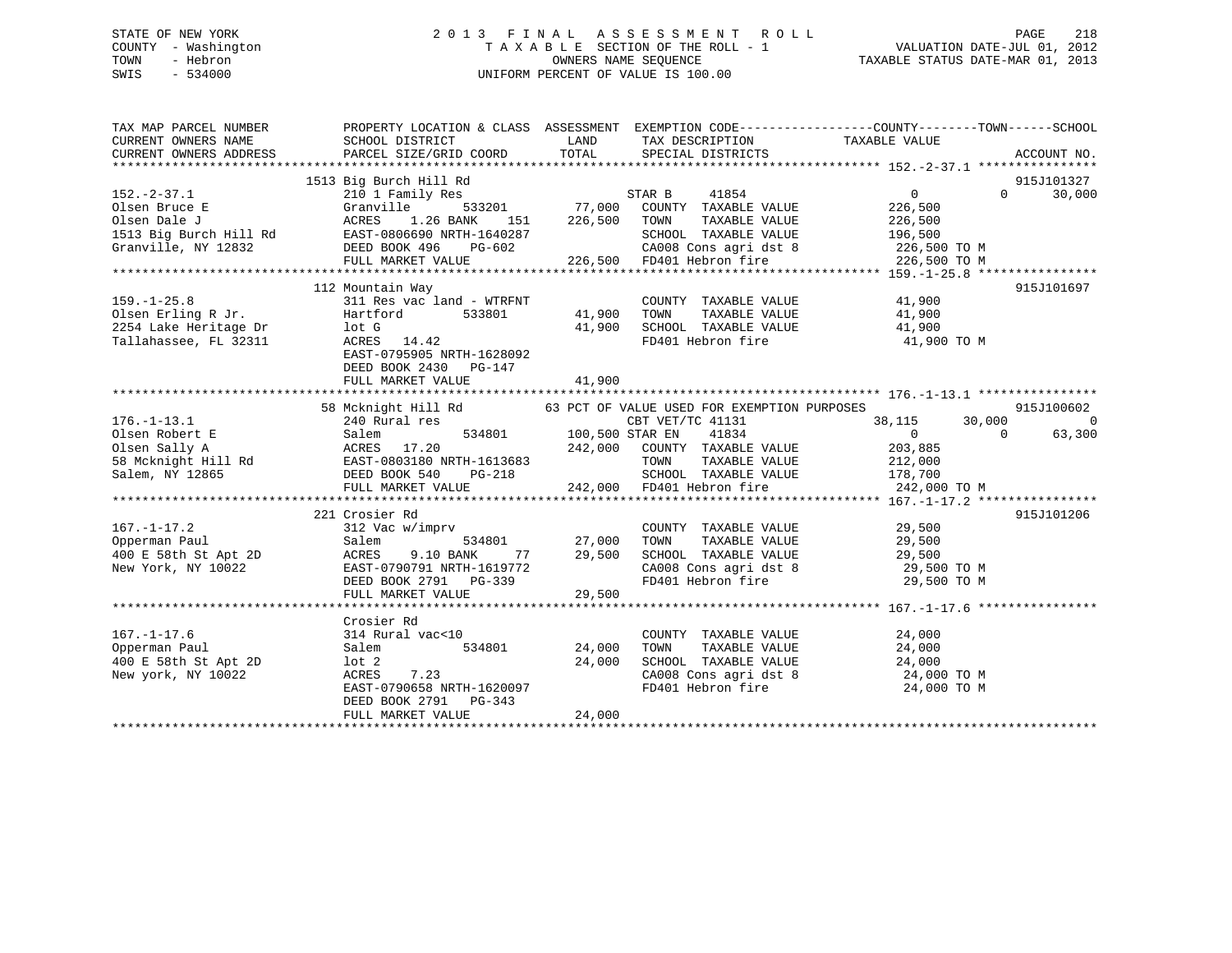# STATE OF NEW YORK 2 0 1 3 F I N A L A S S E S S M E N T R O L L PAGE 219 COUNTY - Washington T A X A B L E SECTION OF THE ROLL - 1 VALUATION DATE-JUL 01, 2012 TOWN - Hebron OWNERS NAME SEQUENCE TAXABLE STATUS DATE-MAR 01, 2013 SWIS - 534000 UNIFORM PERCENT OF VALUE IS 100.00

| TAX MAP PARCEL NUMBER<br>CURRENT OWNERS NAME<br>CURRENT OWNERS ADDRESS         | SCHOOL DISTRICT<br>PARCEL SIZE/GRID COORD                                                                                                                   | LAND<br>TOTAL              | TAX DESCRIPTION TAXABLE VALUE SPECIAL DISTRICTS<br>SPECIAL DISTRICTS                                                | PROPERTY LOCATION & CLASS ASSESSMENT EXEMPTION CODE----------------COUNTY-------TOWN------SCHOOL | ACCOUNT NO. |
|--------------------------------------------------------------------------------|-------------------------------------------------------------------------------------------------------------------------------------------------------------|----------------------------|---------------------------------------------------------------------------------------------------------------------|--------------------------------------------------------------------------------------------------|-------------|
| $167. - 1 - 17.7$<br>Opperman Paul<br>400 E 58th St<br>New York, NY 10022      | Crosier Rd<br>314 Rural vac<10<br>534801<br>Salem<br>$1$ ot $4$<br>8.31<br>ACRES<br>EAST-0791161 NRTH-1619585<br>DEED BOOK 2868 PG-323<br>FULL MARKET VALUE | 25,700<br>25,700<br>25,700 | COUNTY TAXABLE VALUE<br>TAXABLE VALUE<br>TOWN<br>SCHOOL TAXABLE VALUE<br>CA008 Cons agri dst 8<br>FD401 Hebron fire | 25,700<br>25,700<br>25,700<br>25,700 TO M<br>25,700 TO M                                         |             |
|                                                                                | 3880 County Route 30                                                                                                                                        |                            |                                                                                                                     |                                                                                                  | 915J100356  |
| $167. - 1 - 23$<br>Opperman Paul<br>400 E 58th St Apt 2D<br>New York, NY 10022 | 240 Rural res<br>Salem<br>534801<br>bndy agmt 925/79<br>ACRES 14.98<br>EAST-0789771 NRTH-1619502<br>DEED BOOK 1988 PG-203                                   | 95,000<br>321,500          | COUNTY TAXABLE VALUE<br>TOWN<br>TAXABLE VALUE<br>SCHOOL TAXABLE VALUE<br>FD401 Hebron fire                          | 321,500<br>321,500<br>321,500<br>321,500 TO M                                                    |             |
|                                                                                | FULL MARKET VALUE                                                                                                                                           | 321,500                    |                                                                                                                     |                                                                                                  |             |
|                                                                                | 6025&6027 State Route 22                                                                                                                                    |                            | 34 PCT OF VALUE USED FOR EXEMPTION PURPOSES                                                                         |                                                                                                  | 915J100488  |
| $185. - 1 - 13$                                                                | State Route 22 34 PCT OF VALUE US<br>280 Res Multiple CBT VET<br>Salem 534801 325,000 STAR B                                                                |                            | CBT VET/TC 41131                                                                                                    | 45,178<br>30,000                                                                                 | $\Omega$    |
| Opulski Richard V                                                              |                                                                                                                                                             |                            | 41854                                                                                                               | $\overline{0}$<br>$\Omega$                                                                       | 30,000      |
| Opulski Carole M                                                               |                                                                                                                                                             |                            | 531,500 COUNTY TAXABLE VALUE                                                                                        | 486,322                                                                                          |             |
| PO Box 542                                                                     | EAST-0811233 NRTH-1603990                                                                                                                                   |                            | TAXABLE VALUE<br>TOWN                                                                                               | 501,500                                                                                          |             |
| Salem, NY 12865                                                                | PG-789                                                                                                                                                      |                            | SCHOOL TAXABLE VALUE                                                                                                | 501,500                                                                                          |             |
|                                                                                | FULL MARKET VALUE                                                                                                                                           |                            | 531,500 CA008 Cons agri dst 8                                                                                       | 531,500 TO M                                                                                     |             |
|                                                                                |                                                                                                                                                             |                            | FD401 Hebron fire                                                                                                   | 531,500 TO M                                                                                     |             |
|                                                                                |                                                                                                                                                             |                            |                                                                                                                     |                                                                                                  |             |
| $186. - 1 - 20$                                                                | Wood Way<br>322 Rural vac>10                                                                                                                                |                            | COUNTY TAXABLE VALUE                                                                                                | 36,200                                                                                           |             |
| Orlando Peter                                                                  | Salem<br>534801                                                                                                                                             | 36,200                     | TOWN<br>TAXABLE VALUE                                                                                               | 36,200                                                                                           |             |
| 3177 River Rd                                                                  | ACRES 15.76                                                                                                                                                 | 36,200                     | SCHOOL TAXABLE VALUE                                                                                                | 36,200                                                                                           |             |
| Mechanicville, NY 12118                                                        | EAST-0817676 NRTH-1609771<br>DEED BOOK 3249 PG-238                                                                                                          |                            | FD401 Hebron fire                                                                                                   | 36,200 TO M                                                                                      |             |
| PRIOR OWNER ON 3/01/2013 FULL MARKET VALUE                                     |                                                                                                                                                             | 36,200                     |                                                                                                                     |                                                                                                  |             |
| Brennan James                                                                  |                                                                                                                                                             |                            |                                                                                                                     |                                                                                                  |             |
| *****************                                                              |                                                                                                                                                             |                            |                                                                                                                     |                                                                                                  |             |
|                                                                                | 36 Cemetery Ln                                                                                                                                              |                            |                                                                                                                     |                                                                                                  | 915J100227  |
| $152 - 2 - 38$                                                                 | 314 Rural vac<10                                                                                                                                            |                            | COUNTY TAXABLE VALUE                                                                                                | 14,500                                                                                           |             |
| Osakowicz John J                                                               | Granville                                                                                                                                                   | 533201 14,500              | TAXABLE VALUE<br>TOWN                                                                                               | 14,500                                                                                           |             |
| Osakowicz Martha<br>ACRES                                                      | FRNT 400.00 DPTH 125.00                                                                                                                                     | 14,500                     | SCHOOL TAXABLE VALUE                                                                                                | 14,500                                                                                           |             |
| 14 Pine Valley Dr                                                              | 0.98                                                                                                                                                        |                            | CA008 Cons agri dst 8                                                                                               | 14,500 TO M                                                                                      |             |
| South Glens Falls, NY 12803                                                    | EAST-0813944 NRTH-1635431<br>DEED BOOK 779<br>$PG-34$                                                                                                       |                            | FD401 Hebron fire                                                                                                   | 14,500 TO M                                                                                      |             |
|                                                                                | FULL MARKET VALUE                                                                                                                                           | 14,500                     |                                                                                                                     |                                                                                                  |             |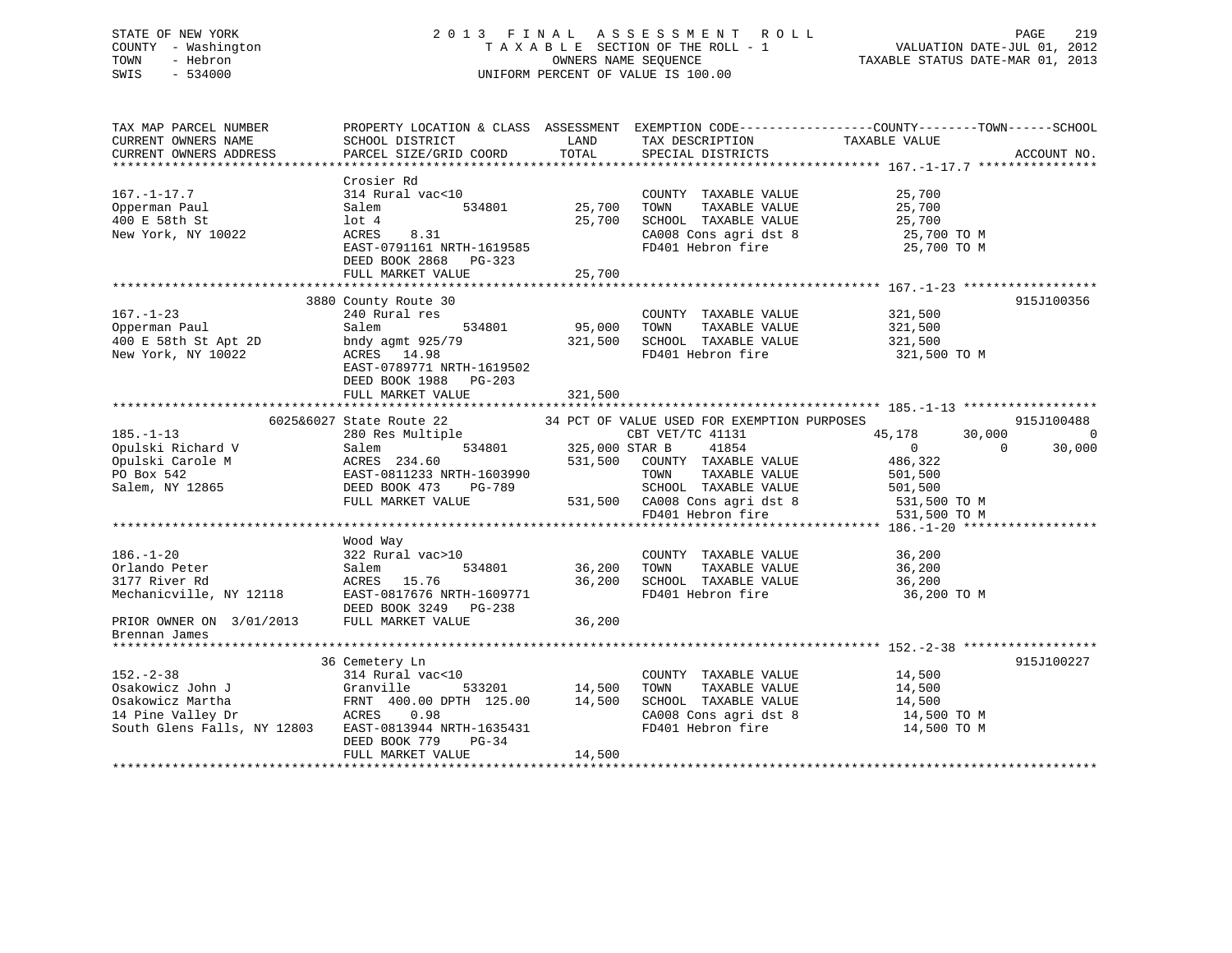# STATE OF NEW YORK 2 0 1 3 F I N A L A S S E S S M E N T R O L L PAGE 220 COUNTY - Washington T A X A B L E SECTION OF THE ROLL - 1 VALUATION DATE-JUL 01, 2012 TOWN - Hebron OWNERS NAME SEQUENCE TAXABLE STATUS DATE-MAR 01, 2013 SWIS - 534000 UNIFORM PERCENT OF VALUE IS 100.00

| TAX MAP PARCEL NUMBER<br>CURRENT OWNERS NAME<br>CURRENT OWNERS ADDRESS                                                                                                                                                                                                            | PROPERTY LOCATION & CLASS ASSESSMENT EXEMPTION CODE---------------COUNTY-------TOWN-----SCHOOL<br>SCHOOL DISTRICT<br>PARCEL SIZE/GRID COORD                                                                      | <b>EXAMPLE THE EXAMPLE THE EXAMPLE THE EXAMPLE THE EXAMPLE THE EXAMPLE THE EXAMPLE THE EXAMPLE THE EXAMPLE THE EXAMPLE THE EXAMPLE THE EXAMPLE THE EXAMPLE THE EXAMPLE THE EXAMPLE THE EXAMPLE THE EXAMPLE THE EXAMPLE THE EXAMP</b><br>TOTAL | TAX DESCRIPTION<br>SPECIAL DISTRICTS                                                                                                                                                                             | TAXABLE VALUE                                                                                                                                               | ACCOUNT NO.                                                 |
|-----------------------------------------------------------------------------------------------------------------------------------------------------------------------------------------------------------------------------------------------------------------------------------|------------------------------------------------------------------------------------------------------------------------------------------------------------------------------------------------------------------|-----------------------------------------------------------------------------------------------------------------------------------------------------------------------------------------------------------------------------------------------|------------------------------------------------------------------------------------------------------------------------------------------------------------------------------------------------------------------|-------------------------------------------------------------------------------------------------------------------------------------------------------------|-------------------------------------------------------------|
|                                                                                                                                                                                                                                                                                   |                                                                                                                                                                                                                  |                                                                                                                                                                                                                                               |                                                                                                                                                                                                                  |                                                                                                                                                             |                                                             |
| $158. - 1 - 13$<br>Osborne Elizabeth G<br>Osborne E. Scott<br>403 Halls Pond Rd<br>Salem, NY 12865<br>MAY BE SUBJECT TO PAYMENT                                                                                                                                                   | 381 Halls Pond Rd<br>nails roma<br>280 Res Multiple<br>Hartford 533801<br>ACRES 87.50<br>EAST-0790897 NRTH-1629652<br>DEED BOOK 2606 PG-328<br>FULL MARKET VALUE                                                 | 448,500<br>448,500                                                                                                                                                                                                                            | STAR B 41854<br>248,500 COUNTY TAXABLE VALUE<br>TOWN<br>TAXABLE VALUE<br>SCHOOL TAXABLE VALUE<br>FD401 Hebron fire                                                                                               | $\overline{0}$<br>448,500<br>448,500<br>418,500<br>448,500 TO M                                                                                             | 915J100237<br>$\Omega$<br>30,000                            |
| UNDER AGDIST LAW TIL 2015                                                                                                                                                                                                                                                         |                                                                                                                                                                                                                  |                                                                                                                                                                                                                                               |                                                                                                                                                                                                                  |                                                                                                                                                             |                                                             |
| $144. - 1 - 23$<br>Ovalles Luis<br>Ovalles Luis<br>3055 3rd Ave Apt 6C<br>Bronx, NY 10456                                                                                                                                                                                         | State Route 22/E Off<br>314 Rural vac<10<br>533201<br>Granville<br>5.70<br>ACRES<br>EAST-0823510 NRTH-1644114<br>DEED BOOK 2798 PG-262                                                                           |                                                                                                                                                                                                                                               | COUNTY TAXABLE VALUE 5,900<br>$5,900 \quad \text{TOWN} \qquad \text{TAXABLE VALUE} \qquad \qquad 5,900 \qquad 5,900$<br>FD401 Hebron fire                                                                        | 5,900 TO M                                                                                                                                                  | 915J100169                                                  |
|                                                                                                                                                                                                                                                                                   | FULL MARKET VALUE                                                                                                                                                                                                | 5,900                                                                                                                                                                                                                                         |                                                                                                                                                                                                                  |                                                                                                                                                             |                                                             |
|                                                                                                                                                                                                                                                                                   | 1106 Chamberlin Mills Rd                                                                                                                                                                                         |                                                                                                                                                                                                                                               |                                                                                                                                                                                                                  |                                                                                                                                                             | 915J100680                                                  |
| $177. - 1 - 7.1$<br>Padgett Anthony D<br>Padgett Lisa W<br>Padgett Lisa W<br>radgect fisa w<br>1106 Chamberlin Mills Rd<br>Salem, NY 12865<br>MAY BE SUBJECT TO PAYMENT<br>UNDER AGDIST LAW TIL 2017<br>$177. - 1 - 7.2$<br>Padgett Anthony D<br>Padgett Lisa W<br>Padgett Lisa W | 113 Cattle farm<br>Salem<br>ACRES 265.60<br>EAST-0811534 NRTH-1615902<br>DEED BOOK 917 PG-115<br>FULL MARKET VALUE<br>Chamberlin Mills Rd/n Off<br>314 Rural vac<10 - WTRFNT<br>Salem                            | AG BUILD<br>534801 445,200 AG DIST                                                                                                                                                                                                            | AG BUILD 41700<br>41700<br>41720<br>900,000 STAR B<br>41854<br>COUNTY TAXABLE VALUE<br>TAXABLE VALUE<br>TOWN<br>900,000 SCHOOL TAXABLE VALUE 564,025<br>CA008 Cons agri dst 8<br>241,775 EX<br>FD401 Hebron fire | 64,200 64,200<br>$64,200$ $64,200$<br>241,775 241,775<br>$\overline{0}$<br>594,025<br>594,025<br>658,225 TO M<br>900,000 TO M<br>14,300<br>14,300<br>14,300 | 64,200<br>241,775<br>$\overline{0}$<br>30,000<br>915J101118 |
| 1106 Chamberlin Mills Rd<br>Salem, NY 12865                                                                                                                                                                                                                                       | 14/249 Deeded Row<br>ACRES 8.08 14/300 SCHOOL TAXABLE VALUE<br>EAST -0810670 NRTH-1616228<br>FD401 Hebron fire<br>DEED BOOK 917 PG-115<br>FULL MARKET VALUE                                                      | 14,300                                                                                                                                                                                                                                        | CA008 Cons agri dst 8<br>FD401 Hebron fire                                                                                                                                                                       | 14,300 TO M<br>14,300 TO M                                                                                                                                  |                                                             |
|                                                                                                                                                                                                                                                                                   |                                                                                                                                                                                                                  |                                                                                                                                                                                                                                               |                                                                                                                                                                                                                  |                                                                                                                                                             |                                                             |
| $177. - 1 - 8$<br>Padgett Anthony D<br>Padgett Lisa W<br>1106 Chamberlain Mills Rd<br>Salem, NY 12865                                                                                                                                                                             | State Route 22<br>105 Vac farmland<br>Salem<br>ease 800/312<br>ACRES 121.50<br>EAST-0814252 NRTH-1617565 CA008 Cons agri dst 8<br>DEED BOOK 938 PG-309 229,665 EX<br>FULL MARKET VALUE 263,000 FD401 Hebron fire | 263,000 TOWN                                                                                                                                                                                                                                  | AG DIST<br>41720<br>534801 263,000 COUNTY TAXABLE VALUE<br>TAXABLE VALUE<br>SCHOOL TAXABLE VALUE<br>$CA008$ Cons agri dst 8                                                                                      | 229,665<br>33,335<br>33,335<br>33,335<br>33,335 TO M                                                                                                        | 915J100216<br>229,665<br>229,665                            |
| MAY BE SUBJECT TO PAYMENT<br>UNDER AGDIST LAW TIL 2017                                                                                                                                                                                                                            |                                                                                                                                                                                                                  |                                                                                                                                                                                                                                               | $229,665$ EX                                                                                                                                                                                                     | 263,000 TO M                                                                                                                                                |                                                             |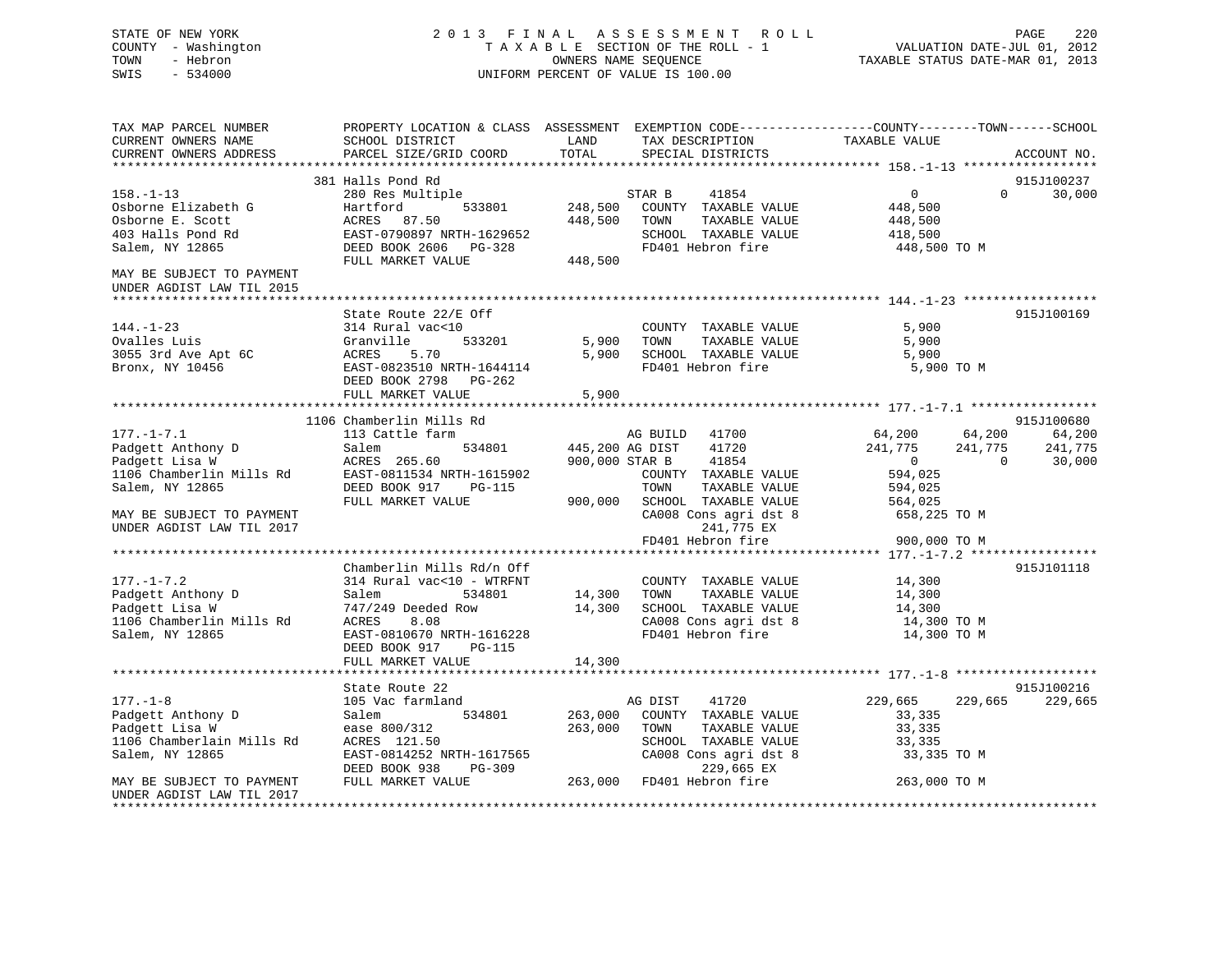# STATE OF NEW YORK 2 0 1 3 F I N A L A S S E S S M E N T R O L L PAGE 221 COUNTY - Washington T A X A B L E SECTION OF THE ROLL - 1 VALUATION DATE-JUL 01, 2012 TOWN - Hebron OWNERS NAME SEQUENCE TAXABLE STATUS DATE-MAR 01, 2013 SWIS - 534000 UNIFORM PERCENT OF VALUE IS 100.00

| TAX MAP PARCEL NUMBER<br>CURRENT OWNERS NAME | PROPERTY LOCATION & CLASS ASSESSMENT EXEMPTION CODE----------------COUNTY-------TOWN------SCHOOL<br>SCHOOL DISTRICT | LAND           | TAX DESCRIPTION                               | TAXABLE VALUE          |             |
|----------------------------------------------|---------------------------------------------------------------------------------------------------------------------|----------------|-----------------------------------------------|------------------------|-------------|
| CURRENT OWNERS ADDRESS                       | PARCEL SIZE/GRID COORD                                                                                              | TOTAL          | SPECIAL DISTRICTS                             |                        | ACCOUNT NO. |
|                                              | State Route 22                                                                                                      |                |                                               |                        | 915J101015  |
| $177. - 1 - 24$                              | 105 Vac farmland                                                                                                    |                | 41700<br>AG BUILD                             | 19,100<br>19,100       | 19,100      |
| Padgett Anthony D                            | Salem<br>534801                                                                                                     | 30,900 AG DIST | 41720                                         | 27,457<br>27,457       | 27,457      |
| Padgett Lisa W                               | ACRES 10.90                                                                                                         | 49,500         | COUNTY TAXABLE VALUE                          | 2,943                  |             |
| 1106 Chamberlin Mills Rd                     | EAST-0815177 NRTH-1614927                                                                                           |                | TOWN<br>TAXABLE VALUE                         | 2,943                  |             |
| Salem, NY 12865                              | DEED BOOK 932<br>PG-209                                                                                             |                | SCHOOL TAXABLE VALUE                          | 2,943                  |             |
|                                              | FULL MARKET VALUE                                                                                                   |                | 49,500 CA008 Cons agri dst 8                  | 22,043 TO M            |             |
| MAY BE SUBJECT TO PAYMENT                    |                                                                                                                     |                | 27,457 EX                                     |                        |             |
| UNDER AGDIST LAW TIL 2019                    |                                                                                                                     |                | FD401 Hebron fire                             | 49,500 TO M            |             |
|                                              |                                                                                                                     |                |                                               |                        |             |
|                                              | 3041 County Route 30                                                                                                |                |                                               |                        | 915J100556  |
| $183. - 1 - 25$                              | 105 Vac farmland                                                                                                    |                | AG DIST<br>41720                              | 92,357<br>92,357       | 92,357      |
| Padgett, IRA Anthony D                       | 534801<br>Salem                                                                                                     | 167,000        | COUNTY TAXABLE VALUE                          | 74,643                 |             |
| 1106 Chamberlin Mills Rd                     | ACRES<br>89.51                                                                                                      | 167,000        | TOWN<br>TAXABLE VALUE                         | 74,643                 |             |
| Salem, NY 12865                              | EAST-0790456 NRTH-1600231                                                                                           |                | SCHOOL TAXABLE VALUE                          | 74,643                 |             |
|                                              | DEED BOOK 2683 PG-154                                                                                               |                | CA008 Cons agri dst 8                         | 74,643 TO M            |             |
| MAY BE SUBJECT TO PAYMENT                    | FULL MARKET VALUE                                                                                                   | 167,000        | 92,357 EX                                     |                        |             |
| UNDER AGDIST LAW TIL 2017                    |                                                                                                                     |                | FD401 Hebron fire                             | 167,000 TO M           |             |
|                                              |                                                                                                                     |                |                                               |                        |             |
|                                              | 375 Indian Head Way                                                                                                 |                |                                               |                        | 915J101504  |
| $170. - 1 - 13.16$                           | 210 1 Family Res                                                                                                    |                | COUNTY TAXABLE VALUE                          | 95,500                 |             |
| Page Justin P                                | 533201<br>Granville                                                                                                 | 39,300         | TAXABLE VALUE<br>TOWN                         | 95,500                 |             |
| Page Christi L                               | ACRES<br>3.90                                                                                                       | 95,500         | SCHOOL TAXABLE VALUE                          | 95,500                 |             |
| PO Box 374                                   | EAST-0817201 NRTH-1618125                                                                                           |                | FD401 Hebron fire                             | 95,500 TO M            |             |
| Manchester, VT 05255                         | DEED BOOK 3113 PG-238                                                                                               |                |                                               |                        |             |
|                                              | FULL MARKET VALUE                                                                                                   | 95,500         |                                               |                        |             |
|                                              |                                                                                                                     |                |                                               |                        |             |
|                                              | 1105 County Route 31                                                                                                |                |                                               |                        | 915J100494  |
| $159. - 1 - 14$                              | 210 1 Family Res                                                                                                    |                | STAR EN<br>41834                              | 0<br>$\Omega$          | 63,300      |
| Pakes Dennis                                 | Granville<br>533201                                                                                                 |                | 57,900 COUNTY TAXABLE VALUE                   | 153,500                |             |
| Pakes Virginia                               | ACRES<br>5.90                                                                                                       | 153,500        | TAXABLE VALUE<br>TOWN                         | 153,500                |             |
| 1105 County Route 31                         | EAST-0803285 NRTH-1630003                                                                                           |                | SCHOOL TAXABLE VALUE                          | 90,200<br>153,500 TO M |             |
| Granville, NY 12832                          | DEED BOOK 496<br>PG-563                                                                                             |                | CA008 Cons agri dst 8                         |                        |             |
|                                              | FULL MARKET VALUE                                                                                                   |                | 153,500 FD401 Hebron fire                     | 153,500 TO M           |             |
|                                              |                                                                                                                     |                |                                               |                        | 915J100482  |
| $185. - 1 - 5$                               | Allen Rd<br>322 Rural vac>10                                                                                        |                | COUNTY TAXABLE VALUE                          | 299,000                |             |
| Palma Terrace                                | Salem<br>534801                                                                                                     | 299,000        | TOWN<br>TAXABLE VALUE                         | 299,000                |             |
| 30 Buxton Farm Rd                            | ACRES 292.00                                                                                                        | 299,000        | SCHOOL TAXABLE VALUE                          | 299,000                |             |
| Stamford, CT 06905                           | EAST-0809197 NRTH-1606794                                                                                           |                | SCHOOL TAXABLE VALUE<br>CA008 Cons agri dst 8 | 299,000 TO M           |             |
|                                              | DEED BOOK 3088<br>PG-204                                                                                            |                | FD401 Hebron fire                             | 299,000 TO M           |             |
|                                              | FULL MARKET VALUE                                                                                                   | 299,000        |                                               |                        |             |
|                                              |                                                                                                                     |                |                                               |                        |             |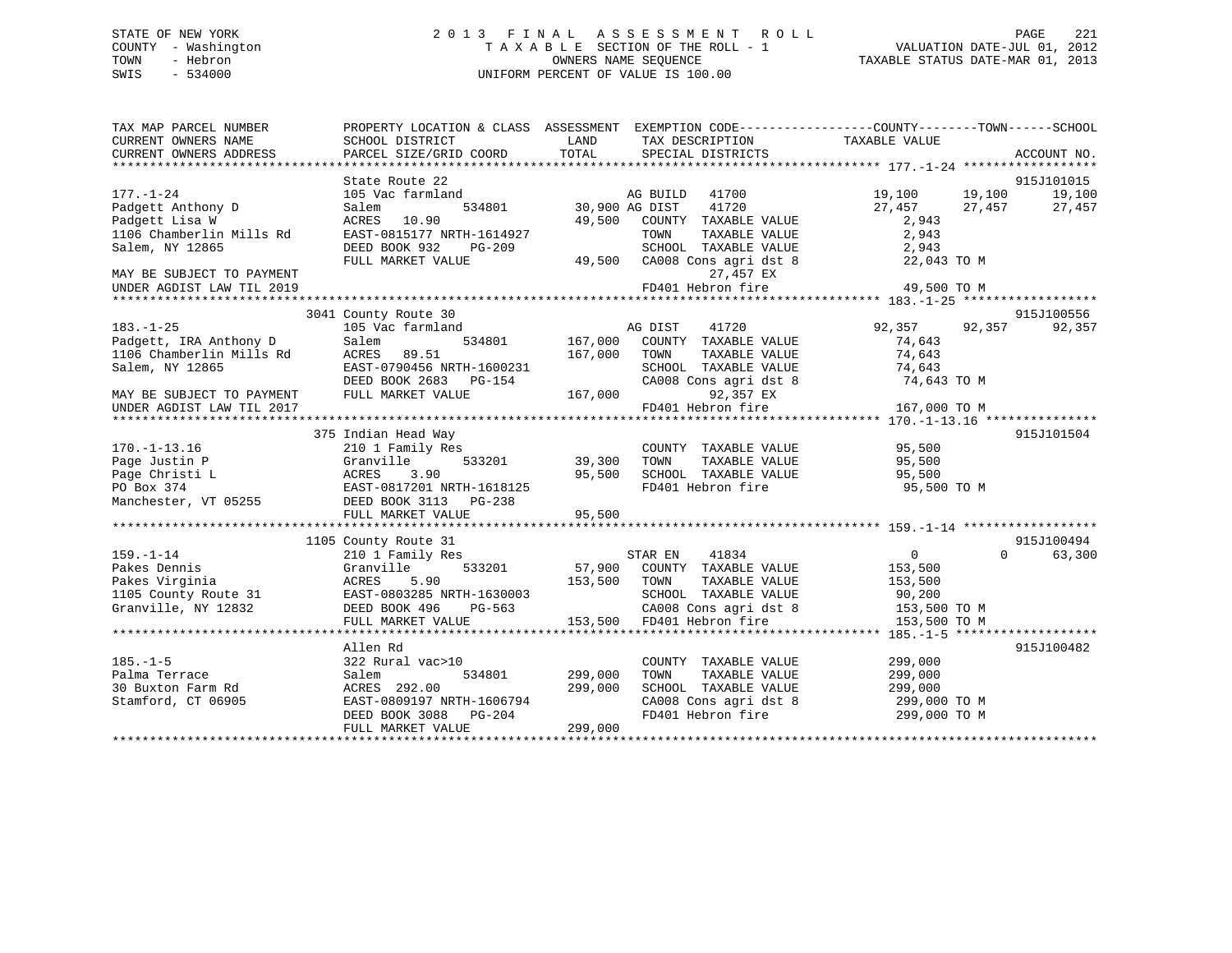# STATE OF NEW YORK 2 0 1 3 F I N A L A S S E S S M E N T R O L L PAGE 222 COUNTY - Washington T A X A B L E SECTION OF THE ROLL - 1 VALUATION DATE-JUL 01, 2012 TOWN - Hebron OWNERS NAME SEQUENCE TAXABLE STATUS DATE-MAR 01, 2013 SWIS - 534000 UNIFORM PERCENT OF VALUE IS 100.00

| TAX MAP PARCEL NUMBER                                  | PROPERTY LOCATION & CLASS ASSESSMENT EXEMPTION CODE----------------COUNTY-------TOWN------SCHOOL |         |                                               |                    |             |
|--------------------------------------------------------|--------------------------------------------------------------------------------------------------|---------|-----------------------------------------------|--------------------|-------------|
| CURRENT OWNERS NAME                                    | SCHOOL DISTRICT                                                                                  | LAND    | TAX DESCRIPTION                               | TAXABLE VALUE      |             |
| CURRENT OWNERS ADDRESS                                 | PARCEL SIZE/GRID COORD                                                                           | TOTAL   | SPECIAL DISTRICTS                             |                    | ACCOUNT NO. |
|                                                        |                                                                                                  |         |                                               |                    |             |
|                                                        | Pine Hill Rd                                                                                     |         |                                               |                    | 915J100176  |
| $160. - 1 - 5$<br>Palma Terrace LLC                    | 322 Rural vac>10<br>534801<br>Salem                                                              | 295,600 | COUNTY TAXABLE VALUE<br>TOWN<br>TAXABLE VALUE | 295,600<br>295,600 |             |
| 30 Buxton Farm Rd Ste 300                              | ACRES 165.06                                                                                     | 295,600 | SCHOOL TAXABLE VALUE                          | 295,600            |             |
| Stamford, CT 06905                                     | EAST-0810658 NRTH-1627305                                                                        |         | FD401 Hebron fire                             | 295,600 TO M       |             |
|                                                        | DEED BOOK 2849 PG-43                                                                             |         |                                               |                    |             |
|                                                        | FULL MARKET VALUE                                                                                | 295,600 |                                               |                    |             |
|                                                        |                                                                                                  |         |                                               |                    |             |
|                                                        | 179 Pine Hill Rd                                                                                 |         |                                               |                    | 915J101519  |
| $160.-1-5.1$                                           | 242 Rurl res&rec                                                                                 |         | COUNTY TAXABLE VALUE                          | 255,700            |             |
|                                                        | Salem<br>534801                                                                                  | 138,400 | TOWN<br>TAXABLE VALUE                         | 255,700            |             |
|                                                        | ACRES 34.94                                                                                      | 255,700 | SCHOOL TAXABLE VALUE                          | 255,700            |             |
| Stamford, CT 06905                                     | EAST-0810370 NRTH-1626533                                                                        |         | FD401 Hebron fire                             | 255,700 TO M       |             |
|                                                        | DEED BOOK 2849 PG-43                                                                             |         |                                               |                    |             |
|                                                        | FULL MARKET VALUE                                                                                | 255,700 |                                               |                    |             |
|                                                        |                                                                                                  |         |                                               |                    |             |
|                                                        | 6166 State Route 22                                                                              |         |                                               |                    | 915J101428  |
| $185. - 1 - 20$                                        | 210 1 Family Res                                                                                 |         | COUNTY TAXABLE VALUE                          | 151,000            |             |
| Palma Terrace, LLC                                     | 534801<br>Salem                                                                                  | 35,300  | TAXABLE VALUE<br>TOWN                         | 151,000            |             |
| c/o Gary Marmer                                        | 509/1                                                                                            | 151,000 | SCHOOL TAXABLE VALUE                          | 151,000            |             |
| PO Box 618                                             | ACRES<br>2.49                                                                                    |         | FD401 Hebron fire                             | 151,000 TO M       |             |
| Manchester, VT 05254                                   | EAST-0815574 NRTH-1606407                                                                        |         |                                               |                    |             |
|                                                        | DEED BOOK 3023 PG-147                                                                            |         |                                               |                    |             |
|                                                        | FULL MARKET VALUE                                                                                | 151,000 |                                               |                    |             |
|                                                        |                                                                                                  |         |                                               |                    |             |
|                                                        | Crosier Rd/w Off                                                                                 |         |                                               |                    | 915J101142  |
| $167. - 1 - 20.2$                                      | 314 Rural vac<10                                                                                 |         | AG DIST 41720                                 | 3,070<br>3,070     | 3,070       |
| Palmieri Lino                                          | Salem<br>534801                                                                                  |         | 5,700 COUNTY TAXABLE VALUE                    | 2,630              |             |
| Palmieri Genoveffa                                     | ACRES<br>8.00                                                                                    |         | 5,700 TOWN<br>TAXABLE VALUE                   | 2,630              |             |
| 24 Candlewood Dr                                       | EAST-0790746 NRTH-1617910                                                                        |         | SCHOOL TAXABLE VALUE                          | 2,630              |             |
| Yonkers, NY 10710                                      | DEED BOOK 1985 PG-253                                                                            |         | CA008 Cons agri dst 8                         | 2,630 TO M         |             |
|                                                        | FULL MARKET VALUE                                                                                |         | 3,070 EX<br>5,700                             |                    |             |
| MAY BE SUBJECT TO PAYMENT                              |                                                                                                  |         | FD401 Hebron fire                             | 5,700 TO M         |             |
| UNDER AGDIST LAW TIL 2017                              |                                                                                                  |         |                                               |                    |             |
|                                                        |                                                                                                  |         |                                               |                    |             |
|                                                        | 3810 County Route 30                                                                             |         |                                               |                    | 915J100024  |
| $167. - 1 - 22$                                        | 241 Rural res&ag                                                                                 |         | AG DIST<br>41720                              | 110,939<br>110,939 | 110,939     |
| Palmieri Lino                                          | Salem<br>534801                                                                                  |         | 208,800 COUNTY TAXABLE VALUE                  | 285,061            |             |
| Palmieri Genoveffa                                     | ACRES<br>70.16                                                                                   | 396,000 | TOWN<br>TAXABLE VALUE                         | 285,061            |             |
| 24 Candlewood Dr                                       | EAST-0789762 NRTH-1618162                                                                        |         | SCHOOL TAXABLE VALUE                          | 285,061            |             |
| Yonkers, NY 10710                                      | DEED BOOK 1985 PG-253                                                                            |         | CA008 Cons agri dst 8                         | 285,061 TO M       |             |
|                                                        | FULL MARKET VALUE                                                                                | 396,000 | 110,939 EX                                    |                    |             |
| MAY BE SUBJECT TO PAYMENT<br>UNDER AGDIST LAW TIL 2017 |                                                                                                  |         | FD401 Hebron fire                             | 396,000 TO M       |             |
|                                                        |                                                                                                  |         |                                               |                    |             |
|                                                        |                                                                                                  |         |                                               |                    |             |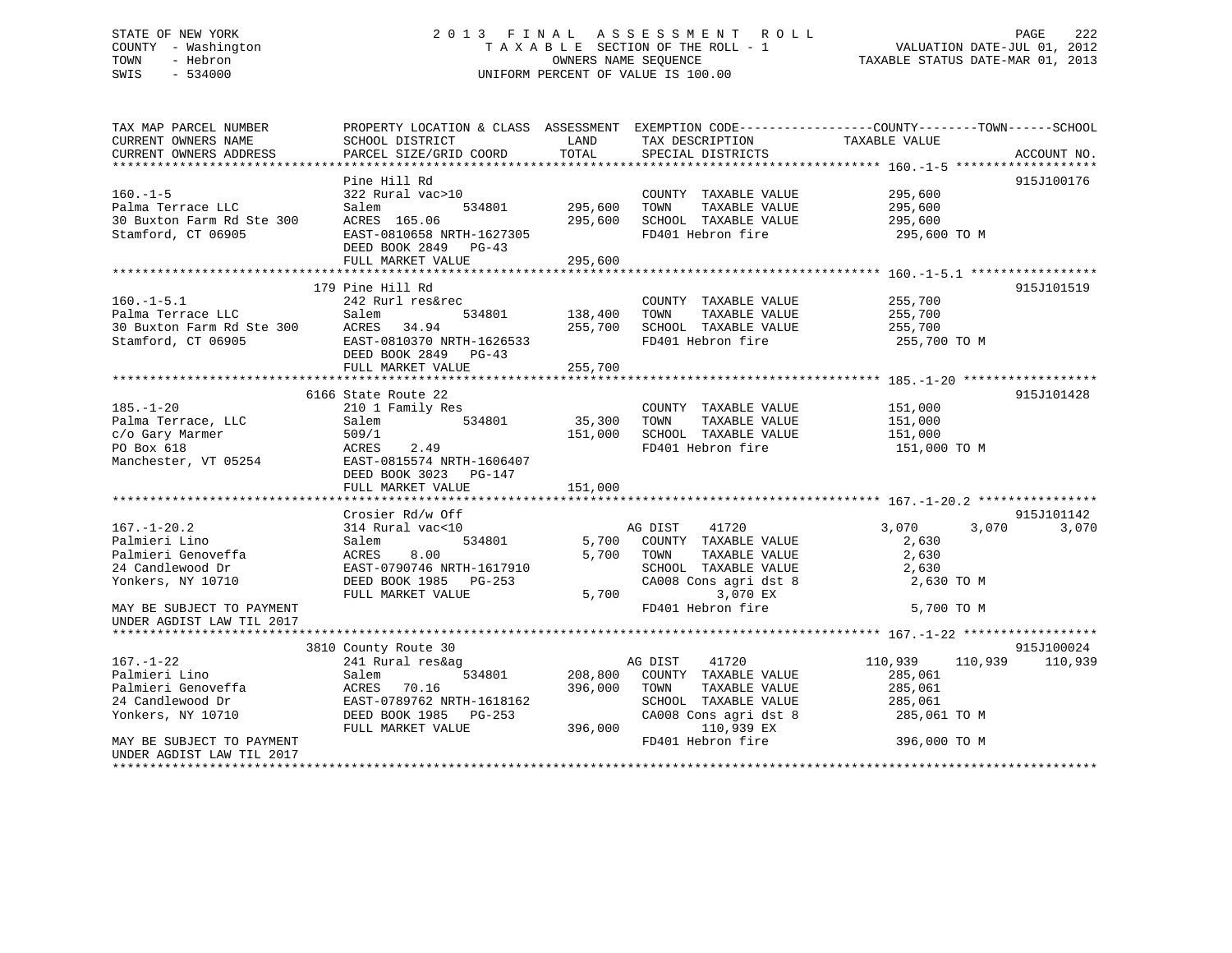# STATE OF NEW YORK 2 0 1 3 F I N A L A S S E S S M E N T R O L L PAGE 223 COUNTY - Washington T A X A B L E SECTION OF THE ROLL - 1 VALUATION DATE-JUL 01, 2012 TOWN - Hebron OWNERS NAME SEQUENCE TAXABLE STATUS DATE-MAR 01, 2013 SWIS - 534000 UNIFORM PERCENT OF VALUE IS 100.00

| TAX MAP PARCEL NUMBER<br>CURRENT OWNERS NAME<br>CURRENT OWNERS ADDRESS | PROPERTY LOCATION & CLASS ASSESSMENT EXEMPTION CODE---------------COUNTY-------TOWN-----SCHOOL<br>SCHOOL DISTRICT<br>PARCEL SIZE/GRID COORD | LAND<br>TOTAL | TAX DESCRIPTION<br>SPECIAL DISTRICTS  | TAXABLE VALUE      | ACCOUNT NO.        |
|------------------------------------------------------------------------|---------------------------------------------------------------------------------------------------------------------------------------------|---------------|---------------------------------------|--------------------|--------------------|
|                                                                        |                                                                                                                                             |               |                                       |                    |                    |
|                                                                        | Hebron Hills Rd                                                                                                                             |               |                                       |                    | 915J101129         |
| $183. - 1 - 50$                                                        | 314 Rural vac<10                                                                                                                            |               | COUNTY TAXABLE VALUE                  | 46,000             |                    |
| Palyo Denise                                                           | Salem<br>534801                                                                                                                             | 46,000        | TAXABLE VALUE<br>TOWN                 | 46,000             |                    |
| 3579 County Route 30                                                   | 4.64<br>ACRES                                                                                                                               | 46,000        | SCHOOL TAXABLE VALUE                  | 46,000             |                    |
| Salem, NY 12865                                                        | EAST-0787974 NRTH-1603549                                                                                                                   |               | FD401 Hebron fire                     | 46,000 TO M        |                    |
|                                                                        | DEED BOOK 780<br>$PG-33$                                                                                                                    |               |                                       |                    |                    |
|                                                                        | FULL MARKET VALUE                                                                                                                           | 46,000        |                                       |                    |                    |
|                                                                        |                                                                                                                                             |               |                                       |                    |                    |
|                                                                        | Barkley Ln                                                                                                                                  |               |                                       |                    | 915J101176         |
| $183.2 - 1 - 22$                                                       | 322 Rural vac>10                                                                                                                            |               | COUNTY TAXABLE VALUE                  | 125,000            |                    |
| Palyo Robert                                                           | 534801<br>Salem                                                                                                                             | 125,000       | TAXABLE VALUE<br>TOWN                 |                    |                    |
| 3579 County Route 30                                                   | Lake Rights                                                                                                                                 | 125,000       | SCHOOL TAXABLE VALUE                  | 125,000<br>125,000 |                    |
| Salem, NY 12865                                                        | ACRES 41.65                                                                                                                                 |               | FD401 Hebron fire                     | 125,000 TO M       |                    |
|                                                                        | EAST-0788248 NRTH-1606284                                                                                                                   |               |                                       |                    |                    |
|                                                                        | DEED BOOK 896<br>PG-312                                                                                                                     |               |                                       |                    |                    |
|                                                                        | FULL MARKET VALUE                                                                                                                           | 125,000       |                                       |                    |                    |
|                                                                        |                                                                                                                                             |               |                                       |                    |                    |
|                                                                        | Patterson Hill Rd W/off                                                                                                                     |               |                                       |                    | 915J100219         |
| $183. - 1 - 36$                                                        | 322 Rural vac>10                                                                                                                            |               | COUNTY TAXABLE VALUE                  | 10,000             |                    |
| Palyo Robert A Jr                                                      | Salem<br>534801                                                                                                                             | 10,000        | TAXABLE VALUE<br>TOWN                 | 10,000             |                    |
| Palyo Denise                                                           | ACRES 14.00                                                                                                                                 | 10,000        | SCHOOL TAXABLE VALUE                  | 10,000             |                    |
| 3579 County Route 30                                                   | EAST-0786864 NRTH-1601896                                                                                                                   |               | FD401 Hebron fire                     | 10,000 TO M        |                    |
| Salem, NY 12865                                                        | DEED BOOK 551 PG-203                                                                                                                        |               |                                       |                    |                    |
|                                                                        | FULL MARKET VALUE                                                                                                                           | 10,000        |                                       |                    |                    |
|                                                                        |                                                                                                                                             |               |                                       |                    |                    |
|                                                                        | Hebron Hills Rd/w Off                                                                                                                       |               |                                       |                    | 915J100634         |
| $183. - 1 - 38$                                                        | 322 Rural vac>10                                                                                                                            |               | COUNTY TAXABLE VALUE                  | 7,890              |                    |
| Palyo Robert J Jr                                                      | 534801<br>Salem                                                                                                                             | 7,890         | TAXABLE VALUE<br>TOWN                 | 7,890              |                    |
| Palyo Denise                                                           | No Deeded R O W                                                                                                                             |               | 7,890 SCHOOL TAXABLE VALUE            | 7,890              |                    |
| 3579 County Route 30                                                   | ACRES 11.00                                                                                                                                 |               | FD401 Hebron fire                     | 7,890 TO M         |                    |
| Salem, NY 12865                                                        | EAST-0787614 NRTH-1603002                                                                                                                   |               |                                       |                    |                    |
|                                                                        | DEED BOOK 875<br>PG-218                                                                                                                     |               |                                       |                    |                    |
|                                                                        | FULL MARKET VALUE                                                                                                                           | 7,890         |                                       |                    |                    |
|                                                                        |                                                                                                                                             |               |                                       |                    | 915J101060         |
|                                                                        | 3579 County Route 30                                                                                                                        |               | 41854                                 | $\overline{0}$     | 30,000<br>$\Omega$ |
| $175. - 1 - 5.2$<br>Palyo Robert Jr                                    | 210 1 Family Res<br>534801<br>Salem                                                                                                         |               | STAR B<br>68,100 COUNTY TAXABLE VALUE | 164,000            |                    |
| Palyo Denise                                                           | 9.48<br>ACRES                                                                                                                               | 164,000       | TOWN<br>TAXABLE VALUE                 | 164,000            |                    |
| 3579 County Route 30                                                   | EAST-0791596 NRTH-1613323                                                                                                                   |               | SCHOOL TAXABLE VALUE                  | 134,000            |                    |
| Salem, NY 12865                                                        | DEED BOOK 894<br>PG-232                                                                                                                     |               | FD401 Hebron fire                     | 164,000 TO M       |                    |
|                                                                        | FULL MARKET VALUE                                                                                                                           | 164,000       |                                       |                    |                    |
|                                                                        |                                                                                                                                             |               |                                       |                    |                    |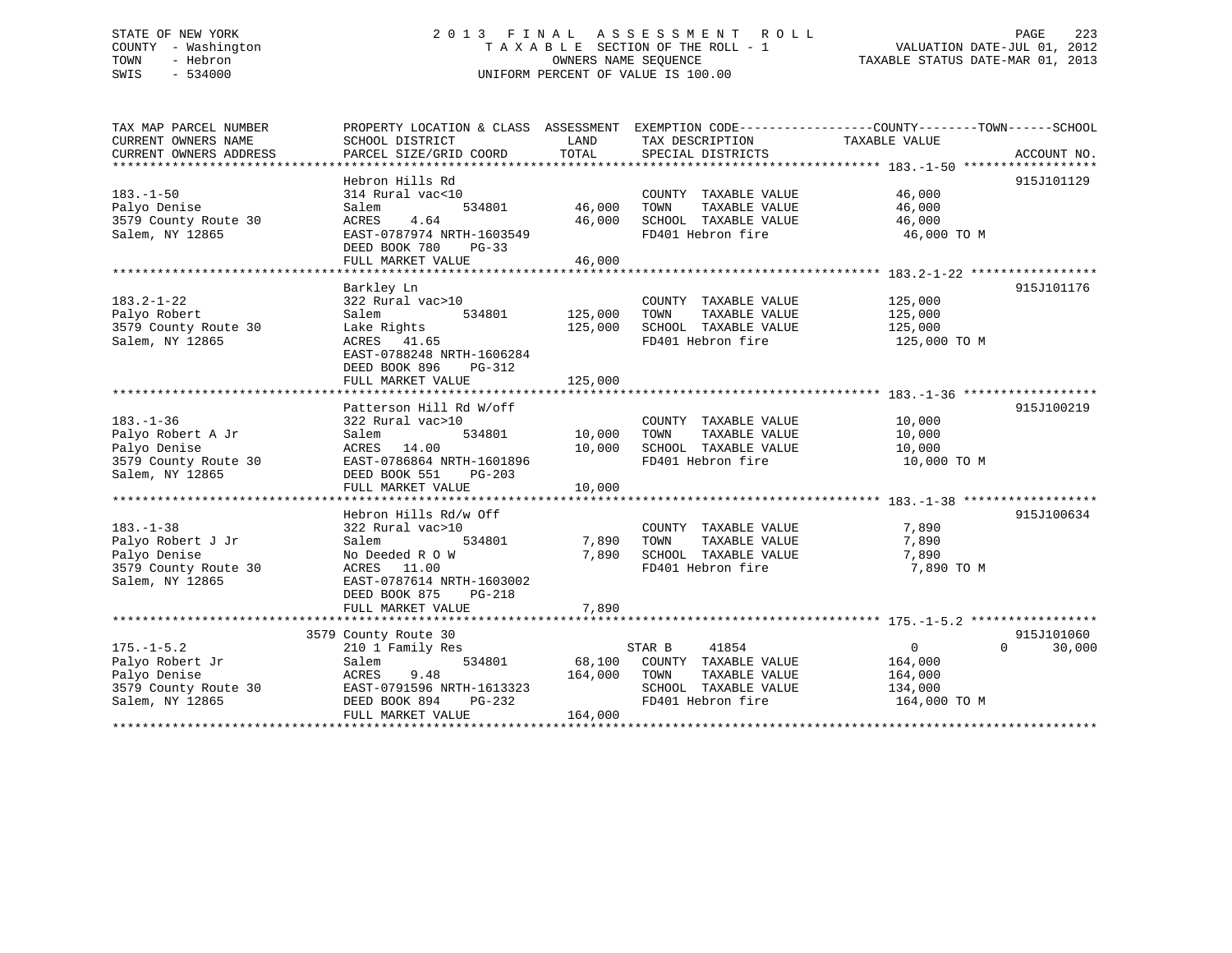# STATE OF NEW YORK 2 0 1 3 F I N A L A S S E S S M E N T R O L L PAGE 224 COUNTY - Washington T A X A B L E SECTION OF THE ROLL - 1 VALUATION DATE-JUL 01, 2012 TOWN - Hebron OWNERS NAME SEQUENCE TAXABLE STATUS DATE-MAR 01, 2013 SWIS - 534000 UNIFORM PERCENT OF VALUE IS 100.00

| TAX MAP PARCEL NUMBER  | PROPERTY LOCATION & CLASS ASSESSMENT EXEMPTION CODE---------------COUNTY-------TOWN-----SCHOOL |         |                            |               |             |
|------------------------|------------------------------------------------------------------------------------------------|---------|----------------------------|---------------|-------------|
| CURRENT OWNERS NAME    | SCHOOL DISTRICT                                                                                | LAND    | TAX DESCRIPTION            | TAXABLE VALUE |             |
| CURRENT OWNERS ADDRESS | PARCEL SIZE/GRID COORD                                                                         | TOTAL   | SPECIAL DISTRICTS          |               | ACCOUNT NO. |
| ********************   |                                                                                                |         |                            |               |             |
|                        | 46 Hebron Hills Rd                                                                             |         |                            |               | 9179900028  |
| $183. - 1 - 37.1$      | 322 Rural vac>10                                                                               |         | COUNTY TAXABLE VALUE       | 201,000       |             |
| Palyo Robert Jr        | Salem<br>534801                                                                                | 201,000 | TOWN<br>TAXABLE VALUE      | 201,000       |             |
| 3579 County Route 30   | ACRES 144.40                                                                                   | 201,000 | SCHOOL TAXABLE VALUE       | 201,000       |             |
| Salem, NY 12865        | EAST-0787176 NRTH-1604111                                                                      |         | FD401 Hebron fire          | 201,000 TO M  |             |
|                        |                                                                                                |         |                            |               |             |
|                        | DEED BOOK 534<br>PG-339                                                                        |         |                            |               |             |
|                        | FULL MARKET VALUE                                                                              | 201,000 |                            |               |             |
|                        |                                                                                                |         |                            |               |             |
|                        | Hebron Hills Rd                                                                                |         |                            |               |             |
| $183. - 1 - 37.3$      | 314 Rural vac<10                                                                               |         | COUNTY TAXABLE VALUE       | 1,615         |             |
| Palyo Robert Jr.       | Salem<br>534801                                                                                | 1,615   | TOWN<br>TAXABLE VALUE      | 1,615         |             |
| 3579 County Route 30   | FRNT 69.00 DPTH 549.00                                                                         |         | 1,615 SCHOOL TAXABLE VALUE | 1,615         |             |
| Salem, NY 12865        | 0.34<br>ACRES                                                                                  |         | FD401 Hebron fire          | 1,615 TO M    |             |
|                        | EAST-0788431 NRTH-1603602                                                                      |         |                            |               |             |
|                        | DEED BOOK 898<br>$PG-129$                                                                      |         |                            |               |             |
|                        | FULL MARKET VALUE                                                                              | 1,615   |                            |               |             |
|                        |                                                                                                |         |                            |               |             |
|                        | Higgins Rd/off                                                                                 |         |                            |               | 915J101568  |
| $170. - 1 - 12.2$      | 322 Rural vac>10                                                                               |         | COUNTY TAXABLE VALUE       | 83,500        |             |
| Papa Nicholas Estate   | 534801<br>Salem                                                                                | 83,500  | TOWN<br>TAXABLE VALUE      | 83,500        |             |
| Attn: Dennis Papa      | 60' Wide ROW                                                                                   | 83,500  | SCHOOL TAXABLE VALUE       | 83,500        |             |
| PO Box 753             | ACRES<br>54.50                                                                                 |         | FD401 Hebron fire          | 83,500 TO M   |             |
| North Haven, CT 06473  | EAST-0818965 NRTH-1620206                                                                      |         |                            |               |             |
|                        | DEED BOOK 718<br>PG-237                                                                        |         |                            |               |             |
|                        | FULL MARKET VALUE                                                                              | 83,500  |                            |               |             |
|                        |                                                                                                |         |                            |               |             |
|                        | 294 Indian Head Way                                                                            |         |                            |               | 915J100116  |
|                        |                                                                                                |         |                            |               |             |
| $170. - 1 - 15.1$      | 242 Rurl res&rec                                                                               |         | COUNTY TAXABLE VALUE       | 253,000       |             |
| Papa Nicholas Estate   | 533201<br>Granville                                                                            | 191,700 | TAXABLE VALUE<br>TOWN      | 253,000       |             |
| Attn: Dennis Pappa     | 472/1060                                                                                       | 253,000 | SCHOOL TAXABLE VALUE       | 253,000       |             |
| PO Box 753             | 472/1062 486/425 472/674                                                                       |         | FD401 Hebron fire          | 253,000 TO M  |             |
| North Haven, CT 06473  | ACRES 96.20                                                                                    |         |                            |               |             |
|                        | EAST-0818783 NRTH-1621609                                                                      |         |                            |               |             |
|                        | DEED BOOK 509 PG-144                                                                           |         |                            |               |             |
|                        | FULL MARKET VALUE                                                                              | 253,000 |                            |               |             |
|                        |                                                                                                |         |                            |               |             |
|                        | Higgins Rd                                                                                     |         |                            |               | 915J101805  |
| $170. - 2 - 19$        | 314 Rural vac<10                                                                               |         | COUNTY TAXABLE VALUE       | 21,000        |             |
| Papa Nicholas Estate   | 534801<br>Salem                                                                                | 21,000  | TOWN<br>TAXABLE VALUE      | 21,000        |             |
| Attn: Dennis Papa      | Lot $15$                                                                                       | 21,000  | SCHOOL TAXABLE VALUE       | 21,000        |             |
| PO Box 753             | ACRES<br>5.13                                                                                  |         | FD401 Hebron fire          | 21,000 TO M   |             |
| North Haven, CT 06473  | EAST-0820251 NRTH-1621550                                                                      |         |                            |               |             |
|                        | DEED BOOK 663<br>PG-132                                                                        |         |                            |               |             |
|                        | FULL MARKET VALUE                                                                              | 21,000  |                            |               |             |
|                        |                                                                                                |         |                            |               |             |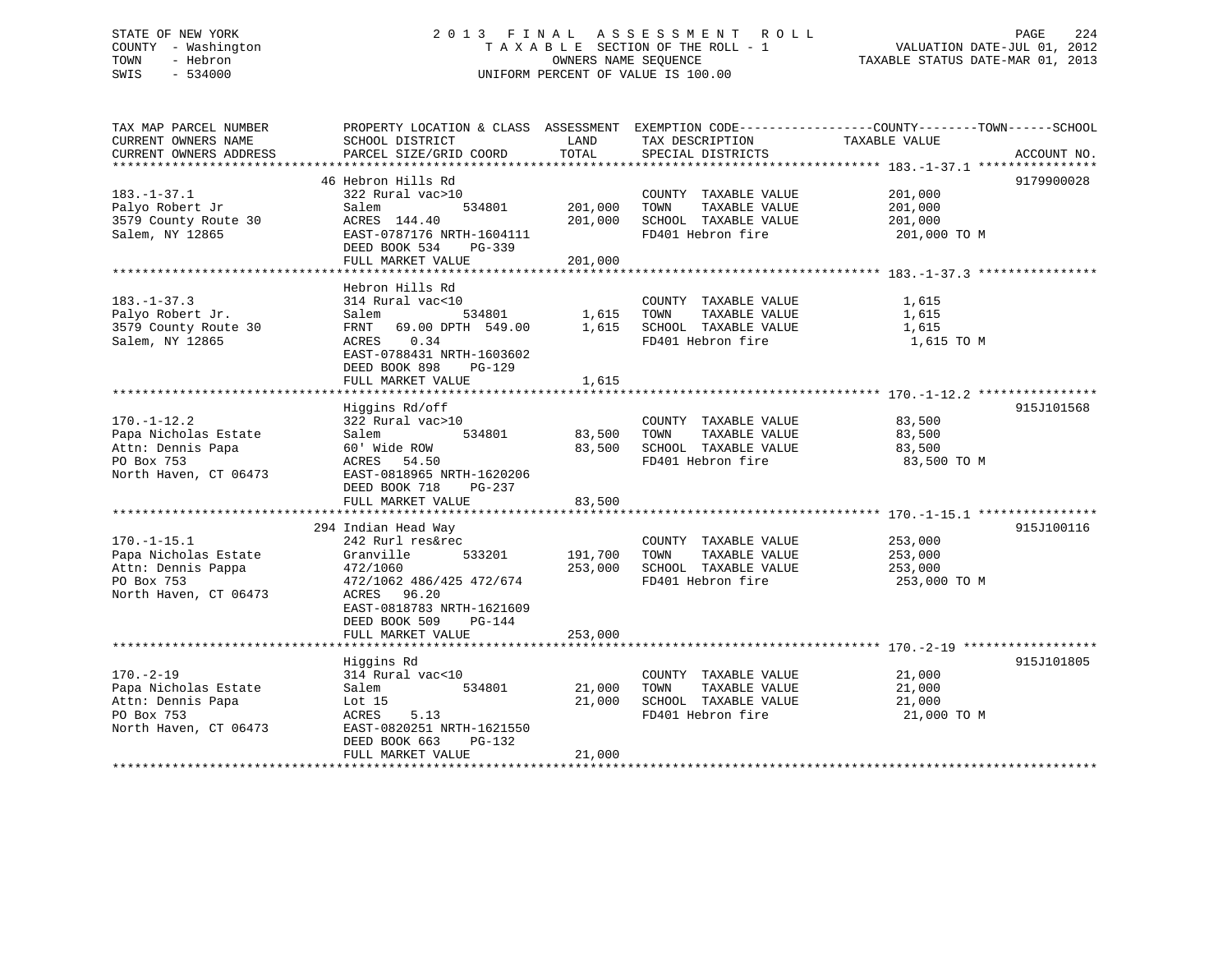# STATE OF NEW YORK 2 0 1 3 F I N A L A S S E S S M E N T R O L L PAGE 225 COUNTY - Washington T A X A B L E SECTION OF THE ROLL - 1 VALUATION DATE-JUL 01, 2012 TOWN - Hebron OWNERS NAME SEQUENCE TAXABLE STATUS DATE-MAR 01, 2013 SWIS - 534000 UNIFORM PERCENT OF VALUE IS 100.00

| TAX MAP PARCEL NUMBER<br>CURRENT OWNERS NAME<br>CURRENT OWNERS ADDRESS                            | SCHOOL DISTRICT<br>PARCEL SIZE/GRID COORD                                                                                                                                                  | LAND<br>TAX DESCRIPTION<br>TOTAL<br>SPECIAL DISTRICTS                                                                                                                   | PROPERTY LOCATION & CLASS ASSESSMENT EXEMPTION CODE----------------COUNTY-------TOWN------SCHOOL<br>TAXABLE VALUE<br>ACCOUNT NO. |
|---------------------------------------------------------------------------------------------------|--------------------------------------------------------------------------------------------------------------------------------------------------------------------------------------------|-------------------------------------------------------------------------------------------------------------------------------------------------------------------------|----------------------------------------------------------------------------------------------------------------------------------|
| $170. - 1 - 17.7$<br>Park Donna A<br>Park Kirk E<br>103 Richard Run<br>Yorktown, NY 23693         | 95 Chester Dawn Way<br>210 1 Family Res<br>Granville<br>533201<br>ACRES<br>5.16 BANK<br>26<br>EAST-0818014 NRTH-1622940<br>DEED BOOK 3037 PG-340<br>FULL MARKET VALUE                      | COUNTY TAXABLE VALUE<br>42,200<br>TOWN<br>TAXABLE VALUE<br>SCHOOL TAXABLE VALUE<br>146,500<br>FD401 Hebron fire<br>146,500                                              | 915J100466<br>146,500<br>146,500<br>146,500<br>146,500 TO M                                                                      |
| $177. - 1 - 3.13$<br>Parker Linda L<br>11 Lee Brook Ln<br>Salem, NY 12865                         | 11 Lee Brook Ln<br>210 1 Family Res<br>Salem<br>534801<br>Lot 1 Lentine Sub/ 29#90<br>ACRES<br>3.78<br>EAST-0804782 NRTH-1616231<br>DEED BOOK 888<br>$PG-45$<br>FULL MARKET VALUE          | STAR EN<br>41834<br>39,000<br>COUNTY TAXABLE VALUE<br>131,000<br>TOWN<br>TAXABLE VALUE<br>SCHOOL TAXABLE VALUE<br>CA008 Cons agri dst 8<br>FD401 Hebron fire<br>131,000 | 915J100004<br>$\overline{0}$<br>$\Omega$<br>63,300<br>131,000<br>131,000<br>67,700<br>131,000 TO M<br>131,000 TO M               |
| $168. - 1 - 8.1$<br>Parker Paul<br>Read Sandra<br>PO Box 306<br>Dorset, VT 05251                  | 103 First Light Rd<br>240 Rural res<br>Salem<br>534801<br>2292/99<br>2292/92, 2292/89; 2292/96<br>22.69<br>ACRES<br>EAST-0804126 NRTH-1621831<br>DEED BOOK 2292 PG-99<br>FULL MARKET VALUE | COUNTY TAXABLE VALUE<br>227,800<br>TOWN<br>TAXABLE VALUE<br>345,000<br>SCHOOL TAXABLE VALUE<br>FD401 Hebron fire<br>345,000                                             | 915J100390<br>345,000<br>345,000<br>345,000<br>345,000 TO M                                                                      |
| $167. - 1 - 56$<br>Parry Zane C<br>Parry Cora H<br>964 Callaway Rd<br>Arqyle, NY 12809            | 982 Callaway Rd<br>312 Vac w/imprv<br>532001<br>Argyle<br>2.30<br>ACRES<br>EAST-0784317 NRTH-1624504<br>DEED BOOK 919<br>PG-199<br>FULL MARKET VALUE                                       | COUNTY TAXABLE VALUE<br>26,500<br>TAXABLE VALUE<br>TOWN<br>27,000<br>SCHOOL TAXABLE VALUE<br>FD401 Hebron fire<br>27,000                                                | 915J100345<br>27,000<br>27,000<br>27,000<br>27,000 TO M                                                                          |
| $167. - 1 - 55.5$<br>Parry Zane C LE<br>Parry Brett C etal<br>964 Callaway Rd<br>Argyle, NY 12809 | 964 Callaway Rd<br>242 Rurl res&rec<br>532001<br>Argyle<br>2278/7<br>ACRES 13.90<br>EAST-0784893 NRTH-1624272<br>DEED BOOK 813<br>PG-268<br>FULL MARKET VALUE                              | 41834<br>STAR EN<br>82,900<br>COUNTY TAXABLE VALUE<br>158,000<br>TOWN<br>TAXABLE VALUE<br>SCHOOL TAXABLE VALUE<br>FD401 Hebron fire<br>158,000                          | 915J101141<br>$\overline{0}$<br>$\Omega$<br>63,300<br>158,000<br>158,000<br>94,700<br>158,000 TO M                               |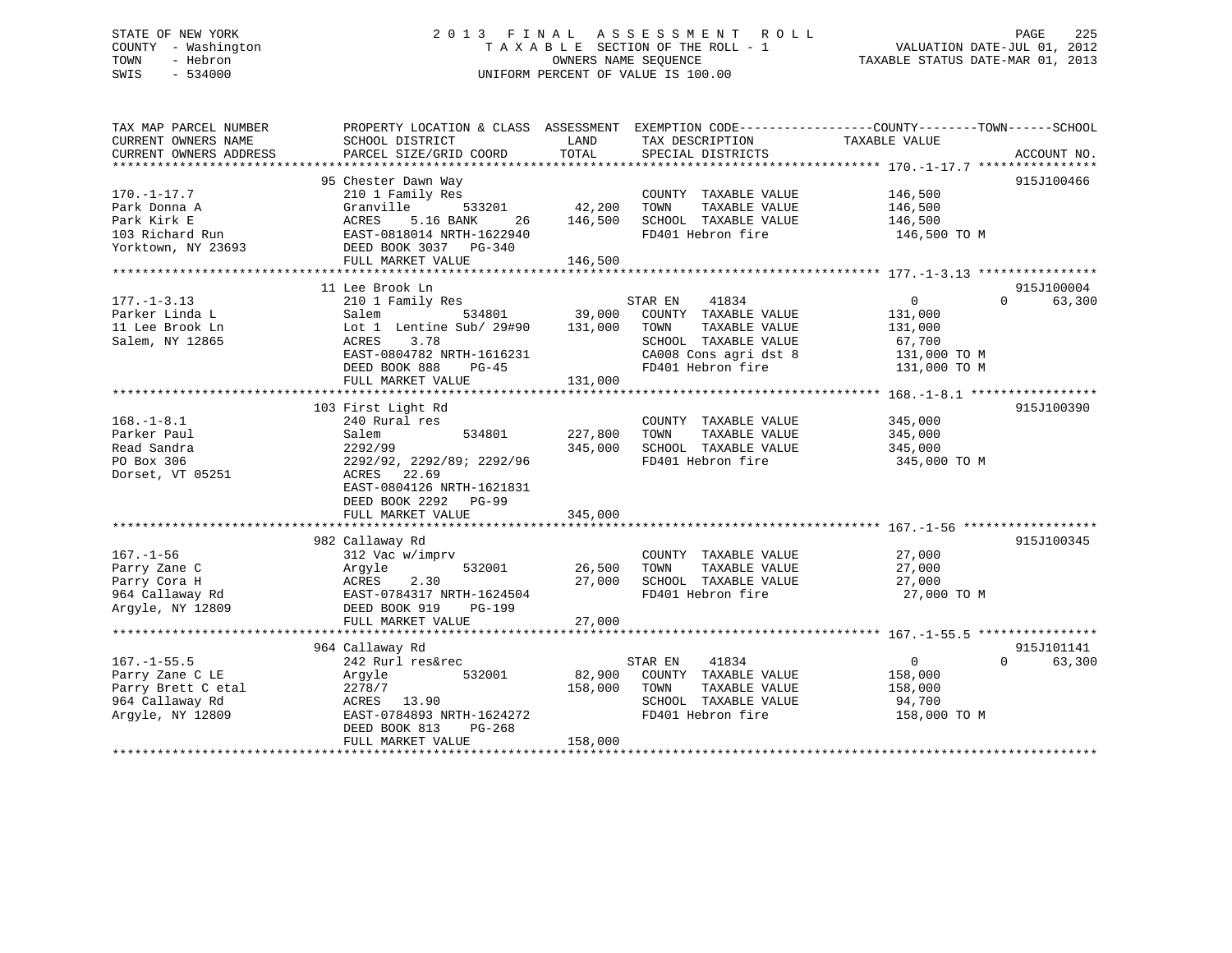# STATE OF NEW YORK 2 0 1 3 F I N A L A S S E S S M E N T R O L L PAGE 226 COUNTY - Washington T A X A B L E SECTION OF THE ROLL - 1 VALUATION DATE-JUL 01, 2012 TOWN - Hebron OWNERS NAME SEQUENCE TAXABLE STATUS DATE-MAR 01, 2013 SWIS - 534000 UNIFORM PERCENT OF VALUE IS 100.00

| TAX MAP PARCEL NUMBER<br>CURRENT OWNERS NAME<br>CURRENT OWNERS ADDRESS                                                               | PROPERTY LOCATION & CLASS ASSESSMENT EXEMPTION CODE----------------COUNTY-------TOWN------SCHOOL<br>SCHOOL DISTRICT<br>PARCEL SIZE/GRID COORD                                              | LAND<br>TOTAL                 | TAX DESCRIPTION<br>SPECIAL DISTRICTS                                                                           | TAXABLE VALUE                                                     | ACCOUNT NO.          |
|--------------------------------------------------------------------------------------------------------------------------------------|--------------------------------------------------------------------------------------------------------------------------------------------------------------------------------------------|-------------------------------|----------------------------------------------------------------------------------------------------------------|-------------------------------------------------------------------|----------------------|
| $169. - 1 - 27$<br>Parzych Sandra R<br>PO Box 196<br>West Rupert, VT 05776<br>MAY BE SUBJECT TO PAYMENT<br>UNDER AGDIST LAW TIL 2020 | Pine Hill Rd<br>720 Mine/quarry<br>533201<br>Granville<br>AgComm 705/346<br>ACRES 99.90<br>EAST-0813743 NRTH-1621863<br>DEED BOOK 688<br>PG-138<br>FULL MARKET VALUE                       | 161,100<br>161,100<br>161,100 | AGRI-D IND 41730<br>COUNTY TAXABLE VALUE<br>TOWN<br>TAXABLE VALUE<br>SCHOOL TAXABLE VALUE<br>FD401 Hebron fire | 33,910<br>33,910<br>127,190<br>127,190<br>127,190<br>161,100 TO M | 915J100008<br>33,910 |
| $186. - 1 - 31$<br>Paterno Maira Custodio<br>1421 Jefferson Ave<br>Ft Meyers, FL 33901                                               | Wood Way<br>314 Rural vac<10<br>534801<br>Salem<br>5.25<br>ACRES<br>EAST-0817432 NRTH-1608715<br>DEED BOOK 669<br>PG-88<br>FULL MARKET VALUE                                               | 21,300<br>21,300<br>21,300    | COUNTY TAXABLE VALUE<br>TAXABLE VALUE<br>TOWN<br>SCHOOL TAXABLE VALUE<br>FD401 Hebron fire                     | 21,300<br>21,300<br>21,300<br>21,300 TO M                         | 915J101753           |
| $178. - 1 - 9.1$<br>Patrick Gerald<br>Patrick Katherine M<br>196 Shadyside Ln<br>Milford, CT 06460                                   | 696 Tiplady Rd<br>210 1 Family Res<br>Salem<br>534801<br>Ease 771/183 ROW768/89<br>7.40 BANK<br>ACRES<br>151<br>EAST-0821723 NRTH-1611131<br>DEED BOOK 590<br>$PG-28$<br>FULL MARKET VALUE | 131,000<br>192,500<br>192,500 | COUNTY TAXABLE VALUE<br>TAXABLE VALUE<br>TOWN<br>SCHOOL TAXABLE VALUE<br>FD401 Hebron fire                     | 192,500<br>192,500<br>192,500<br>192,500 TO M                     | 915J101544           |
| $167. - 1 - 33.6$<br>Pauquette Michael T<br>PO Box 116<br>North Granville, NY 12854                                                  | 254 Warnick Rd<br>314 Rural vac<10<br>Salem<br>534801<br>Lot I<br>FRNT 536.00 DPTH 137.00<br>EAST-0787934 NRTH-1621952<br>DEED BOOK 2480 PG-270<br>FULL MARKET VALUE                       | 18,000<br>18,000<br>18,000    | COUNTY TAXABLE VALUE<br>TAXABLE VALUE<br>TOWN<br>SCHOOL TAXABLE VALUE<br>FD401 Hebron fire                     | 18,000<br>18,000<br>18,000<br>18,000 TO M                         | 915J101674           |
| $144. - 1 - 18.2$<br>Pawlet Town Of<br>Pawlet, VT 05761<br>***********************                                                   | County Route 31<br>314 Rural vac<10<br>Granville<br>533201<br>20.00 DPTH 47.00<br>FRNT<br>ACRES<br>0.02<br>EAST-0823677 NRTH-1649015<br>DEED BOOK 488<br>$PG-93$<br>FULL MARKET VALUE      | 190<br>190<br>190             | COUNTY TAXABLE VALUE<br>TOWN<br>TAXABLE VALUE<br>SCHOOL TAXABLE VALUE<br>FD401 Hebron fire                     | 190<br>190<br>190<br>190 TO M                                     | 915J101307           |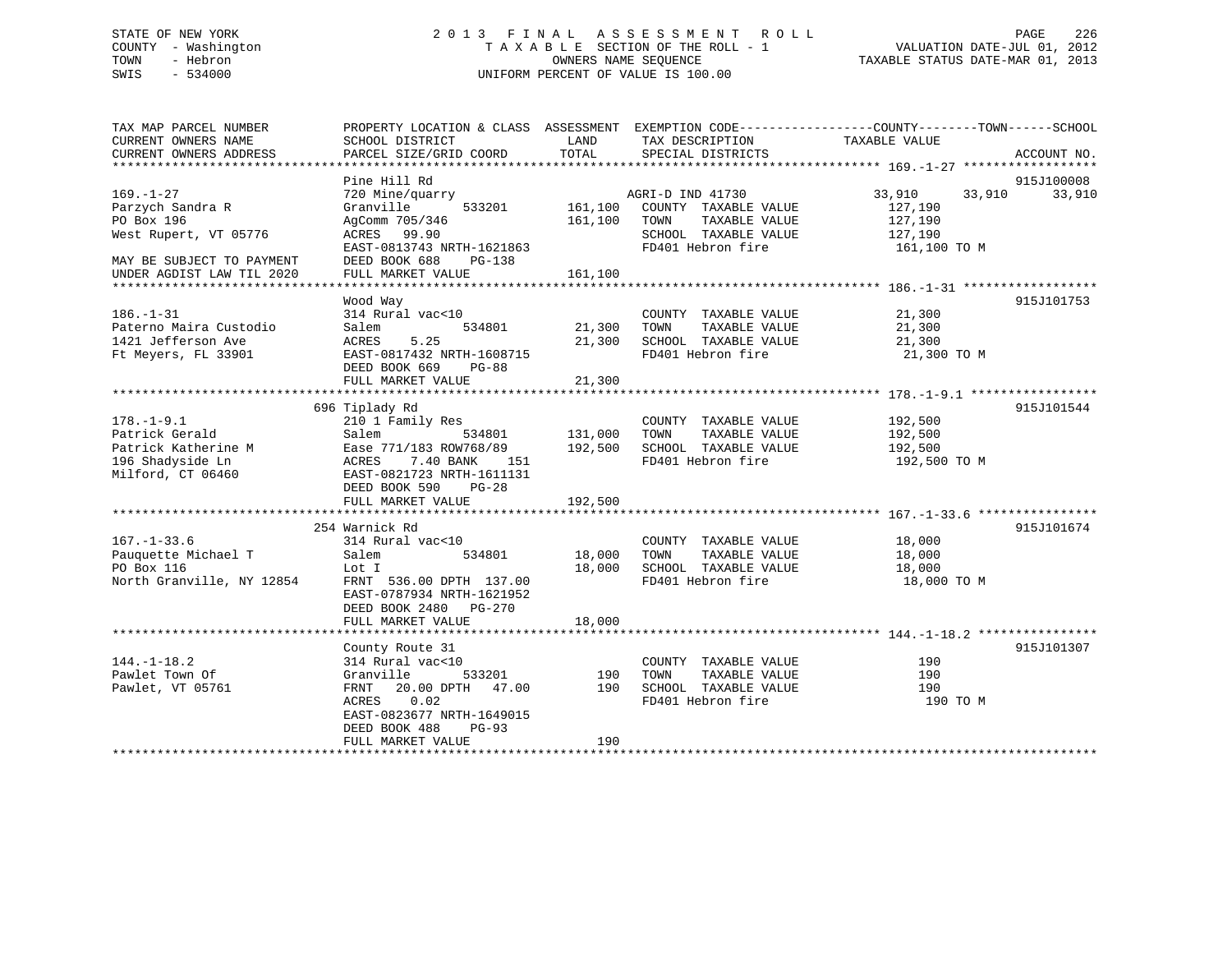# STATE OF NEW YORK 2 0 1 3 F I N A L A S S E S S M E N T R O L L PAGE 227 COUNTY - Washington T A X A B L E SECTION OF THE ROLL - 1 VALUATION DATE-JUL 01, 2012 TOWN - Hebron OWNERS NAME SEQUENCE TAXABLE STATUS DATE-MAR 01, 2013 SWIS - 534000 UNIFORM PERCENT OF VALUE IS 100.00

| TAX MAP PARCEL NUMBER             | PROPERTY LOCATION & CLASS ASSESSMENT EXEMPTION CODE---------------COUNTY-------TOWN-----SCHOOL |                 |                             |               |                                  |
|-----------------------------------|------------------------------------------------------------------------------------------------|-----------------|-----------------------------|---------------|----------------------------------|
| CURRENT OWNERS NAME               | SCHOOL DISTRICT                                                                                | LAND            | TAX DESCRIPTION             | TAXABLE VALUE |                                  |
| CURRENT OWNERS ADDRESS            | PARCEL SIZE/GRID COORD                                                                         | TOTAL           | SPECIAL DISTRICTS           |               | ACCOUNT NO.                      |
|                                   |                                                                                                |                 |                             |               |                                  |
|                                   | 1439 Big Burch Hill Rd                                                                         |                 | 41854                       | 0             | 915J101579<br>30,000<br>$\Omega$ |
| $151. - 1 - 7.7$<br>Peck Hollis D | 210 1 Family Res<br>Granville<br>533201                                                        | STAR B          | 77,000 COUNTY TAXABLE VALUE | 161,000       |                                  |
| Peck Roxanne                      | ACRES<br>7.78                                                                                  | 161,000<br>TOWN | TAXABLE VALUE               | 161,000       |                                  |
| 1439 Big Burch Hill Rd            | EAST-0805787 NRTH-1640593                                                                      |                 | SCHOOL TAXABLE VALUE        | 131,000       |                                  |
| Granville, NY 12832               | DEED BOOK 893 PG-307                                                                           |                 | FD401 Hebron fire           | 161,000 TO M  |                                  |
|                                   | FULL MARKET VALUE                                                                              | 161,000         |                             |               |                                  |
|                                   |                                                                                                |                 |                             |               |                                  |
|                                   | Rykowski Ln/n Off                                                                              |                 |                             |               | 915J101462                       |
| $161. - 2 - 3.8$                  | 314 Rural vac<10                                                                               |                 | COUNTY TAXABLE VALUE        | 2,850         |                                  |
| Pecor Randy                       | 533201<br>Granville                                                                            | 2,850<br>TOWN   | TAXABLE VALUE               | 2,850         |                                  |
| 33 Coleman Ave                    | deeded ROW                                                                                     |                 | 2,850 SCHOOL TAXABLE VALUE  | 2,850         |                                  |
| Hudson Falls, NY 12839            | 4.00<br>ACRES                                                                                  |                 | FD401 Hebron fire           | 2,850 TO M    |                                  |
|                                   | EAST-0820527 NRTH-1627267                                                                      |                 |                             |               |                                  |
|                                   | DEED BOOK 2468<br>PG-100                                                                       |                 |                             |               |                                  |
|                                   | FULL MARKET VALUE                                                                              | 2,850           |                             |               |                                  |
|                                   |                                                                                                |                 |                             |               |                                  |
|                                   | 270 Little Burch Hill Rd                                                                       |                 |                             |               | 915J100097                       |
| $151. - 1 - 16.1$                 | 210 1 Family Res                                                                               |                 | COUNTY TAXABLE VALUE        | 154,500       |                                  |
| Pender Harry R Jr                 | Granville<br>533201                                                                            | 71,000<br>TOWN  | TAXABLE VALUE               | 154,500       |                                  |
| 270 Little Burch Hill Rd          | 5.40<br>ACRES                                                                                  | 154,500         | SCHOOL TAXABLE VALUE        | 154,500       |                                  |
| Granville, NY 12832               | EAST-0800482 NRTH-1633972                                                                      |                 | FD401 Hebron fire           | 154,500 TO M  |                                  |
|                                   | DEED BOOK 842<br>PG-139                                                                        |                 |                             |               |                                  |
|                                   | FULL MARKET VALUE                                                                              | 154,500         |                             |               |                                  |
|                                   |                                                                                                |                 |                             |               |                                  |
|                                   | Reid Rd                                                                                        |                 |                             |               |                                  |
| $167. - 1 - 36.2$                 | 210 1 Family Res                                                                               | STAR B          | 41854                       | $\Omega$      | $\Omega$<br>30,000               |
| Pendergrass Thomas M              | Hartford<br>533801                                                                             |                 | 76,600 COUNTY TAXABLE VALUE | 241,800       |                                  |
| Pendergrass Anne L                | ACRES<br>7.63                                                                                  | 241,800<br>TOWN | TAXABLE VALUE               | 241,800       |                                  |
| 66 Reid Rd                        | EAST-0749880 NRTH-1198180                                                                      |                 | SCHOOL TAXABLE VALUE        | 211,800       |                                  |
| Arqyle, NY 12809                  | DEED BOOK 875<br>PG-208                                                                        |                 | FD401 Hebron fire           | 241,800 TO M  |                                  |
|                                   | FULL MARKET VALUE                                                                              | 241,800         |                             |               |                                  |
|                                   |                                                                                                |                 |                             |               |                                  |
|                                   | Bromley Ln                                                                                     |                 |                             |               | 915J101381                       |
| $178. - 1 - 25$                   | 314 Rural vac<10                                                                               |                 | COUNTY TAXABLE VALUE        | 27,500        |                                  |
| Perez Isabelita                   | Salem<br>534801                                                                                | 27,500<br>TOWN  | TAXABLE VALUE               | 27,500        |                                  |
| 94 I Winthrop Rd                  | Lot $10$                                                                                       | 27,500          | SCHOOL TAXABLE VALUE        | 27,500        |                                  |
| Monroe Township, NJ 08831         | ACRES<br>9.67                                                                                  |                 | FD401 Hebron fire           | 27,500 TO M   |                                  |
|                                   | EAST-0821955 NRTH-1615240                                                                      |                 |                             |               |                                  |
|                                   | DEED BOOK 680<br>PG-206                                                                        |                 |                             |               |                                  |
|                                   | FULL MARKET VALUE                                                                              | 27,500          |                             |               |                                  |
|                                   |                                                                                                |                 |                             |               |                                  |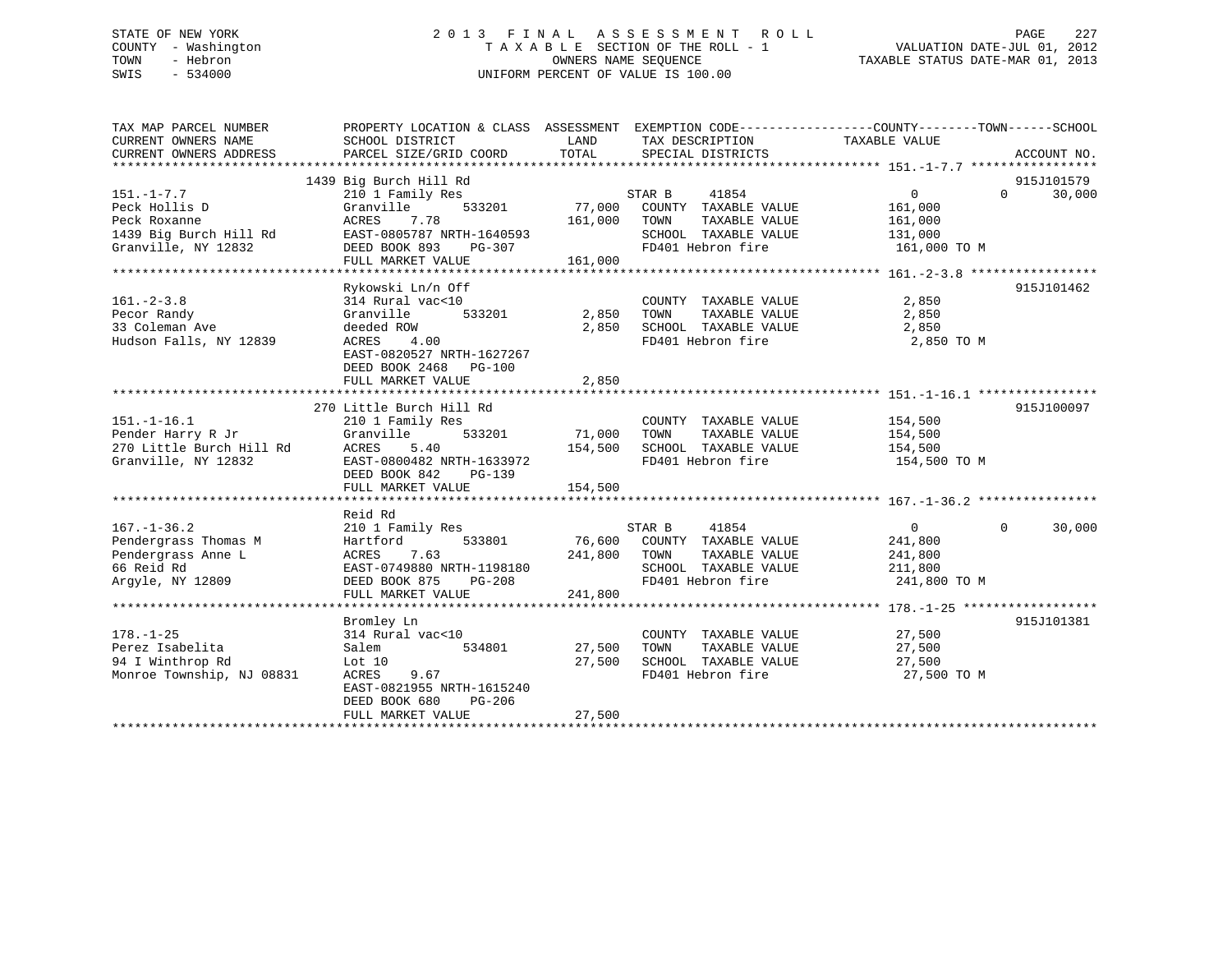# STATE OF NEW YORK 2 0 1 3 F I N A L A S S E S S M E N T R O L L PAGE 228 COUNTY - Washington T A X A B L E SECTION OF THE ROLL - 1 VALUATION DATE-JUL 01, 2012 TOWN - Hebron OWNERS NAME SEQUENCE TAXABLE STATUS DATE-MAR 01, 2013 SWIS - 534000 UNIFORM PERCENT OF VALUE IS 100.00

TAX MAP PARCEL NUMBER PROPERTY LOCATION & CLASS ASSESSMENT EXEMPTION CODE------------------COUNTY--------TOWN------SCHOOL

| CURRENT OWNERS NAME                                     | SCHOOL DISTRICT                                                                                | LAND    | TAX DESCRIPTION                               | TAXABLE VALUE           |                    |
|---------------------------------------------------------|------------------------------------------------------------------------------------------------|---------|-----------------------------------------------|-------------------------|--------------------|
| CURRENT OWNERS ADDRESS<br>***************************** | PARCEL SIZE/GRID COORD                                                                         | TOTAL   | SPECIAL DISTRICTS                             |                         | ACCOUNT NO.        |
|                                                         | Smith Rd                                                                                       |         |                                               |                         | 915J100297         |
| $152. - 2 - 28$<br>Perkins David                        | 322 Rural vac>10<br>Granville<br>533201                                                        | 224,500 | COUNTY TAXABLE VALUE<br>TOWN<br>TAXABLE VALUE | 224,500<br>224,500      |                    |
| 487 River Rd<br>Manchester, VT 05255                    | 806/41;3043/337;3043/341<br>ACRES 103.00<br>EAST-0815248 NRTH-1638064<br>DEED BOOK 3043 PG-341 | 224,500 | SCHOOL TAXABLE VALUE<br>FD401 Hebron fire     | 224,500<br>224,500 TO M |                    |
|                                                         | FULL MARKET VALUE                                                                              | 224,500 |                                               |                         |                    |
|                                                         |                                                                                                |         |                                               |                         |                    |
| $153. - 1 - 13$                                         | Smith Rd<br>322 Rural vac>10                                                                   |         | COUNTY TAXABLE VALUE                          | 64,500                  | 915J100534         |
| Perkins David                                           | 533201<br>Granville                                                                            | 64,500  | TOWN<br>TAXABLE VALUE                         | 64,500                  |                    |
| 487 River Rd                                            | Ad 46.75                                                                                       | 64,500  | SCHOOL TAXABLE VALUE                          | 64,500                  |                    |
| Manchester Center, VT 05255                             | ACRES 46.75                                                                                    |         | FD401 Hebron fire                             | 64,500 TO M             |                    |
|                                                         | EAST-0817561 NRTH-1637347<br>DEED BOOK 879<br><b>PG-70</b>                                     |         |                                               |                         |                    |
|                                                         | FULL MARKET VALUE                                                                              | 64,500  |                                               |                         |                    |
|                                                         |                                                                                                |         |                                               |                         |                    |
|                                                         | Middle Rd/e Off                                                                                |         |                                               |                         | 915J100545         |
| $169. - 1 - 38$                                         | 322 Rural vac>10                                                                               |         | FOR 480A 47460                                | 47,728<br>47,728        | 47,728             |
| Perkins Edward M                                        | 534801<br>Salem                                                                                | 59,700  | COUNTY TAXABLE VALUE<br>TOWN                  | 11,972                  |                    |
| Perkins Melissa G<br>4741 Vermont Rt 7A                 | ACRES 83.70 BANK<br>151<br>EAST-0809867 NRTH-1619875                                           | 59,700  | TAXABLE VALUE<br>SCHOOL TAXABLE VALUE         | 11,972<br>11,972        |                    |
| Shaftsbury, VT 05262                                    | DEED BOOK 906 PG-238                                                                           |         | FD401 Hebron fire                             | 59,700 TO M             |                    |
|                                                         | FULL MARKET VALUE                                                                              | 59,700  |                                               |                         |                    |
| MAY BE SUBJECT TO PAYMENT<br>UNDER RPTL480A UNTIL 2022  |                                                                                                |         |                                               |                         |                    |
|                                                         |                                                                                                |         |                                               |                         |                    |
|                                                         | Middle Rd/e Off                                                                                |         |                                               |                         | 915J100524         |
| $169. - 1 - 39$                                         | 240 Rural res                                                                                  |         | FOR 480A 47460                                | 139,600                 | 139,600<br>139,600 |
| Perkins Edward M                                        | Salem<br>534801                                                                                | 209,000 | COUNTY TAXABLE VALUE                          | 182,400                 |                    |
| Perkins Melissa G<br>4741 Vermont Rt 7A                 | ACRES 143.60 BANK<br>151<br>EAST-0808212 NRTH-1620682                                          | 322,000 | TAXABLE VALUE<br>TOWN<br>SCHOOL TAXABLE VALUE | 182,400                 |                    |
| Shaftsbury, VT 05262                                    | DEED BOOK 906<br>$PG-238$                                                                      |         | FD401 Hebron fire                             | 182,400<br>322,000 TO M |                    |
|                                                         | FULL MARKET VALUE                                                                              | 322,000 |                                               |                         |                    |
| MAY BE SUBJECT TO PAYMENT                               |                                                                                                |         |                                               |                         |                    |
| UNDER RPTL480A UNTIL 2022                               |                                                                                                |         |                                               |                         |                    |
|                                                         |                                                                                                |         |                                               |                         |                    |
|                                                         | Middle Rd                                                                                      |         |                                               |                         |                    |
| $169. - 1 - 40.1$                                       | 314 Rural vac<10                                                                               |         | 47460<br>FOR 480A                             | 304                     | 304<br>304         |
| Perkins Edward M                                        | Salem<br>534801                                                                                |         | 380 COUNTY TAXABLE VALUE                      | 76                      |                    |
| Perkins Melissa G                                       | FRNT<br>50.00 DPTH 130.00                                                                      | 380     | TAXABLE VALUE<br>TOWN                         | 76                      |                    |
| 4741 Vermont Rt 7A                                      | BANK<br>151                                                                                    |         | SCHOOL TAXABLE VALUE                          | 76                      |                    |
| Shaftsbury, VT 05262                                    | EAST-0806113 NRTH-1621621                                                                      |         | CA008 Cons agri dst 8                         | 380 TO M                |                    |
|                                                         | PG-238<br>DEED BOOK 906                                                                        |         | FD401 Hebron fire                             | 380 TO M                |                    |
| MAY BE SUBJECT TO PAYMENT<br>UNDER RPTL480A UNTIL 2022  | FULL MARKET VALUE                                                                              | 380     |                                               |                         |                    |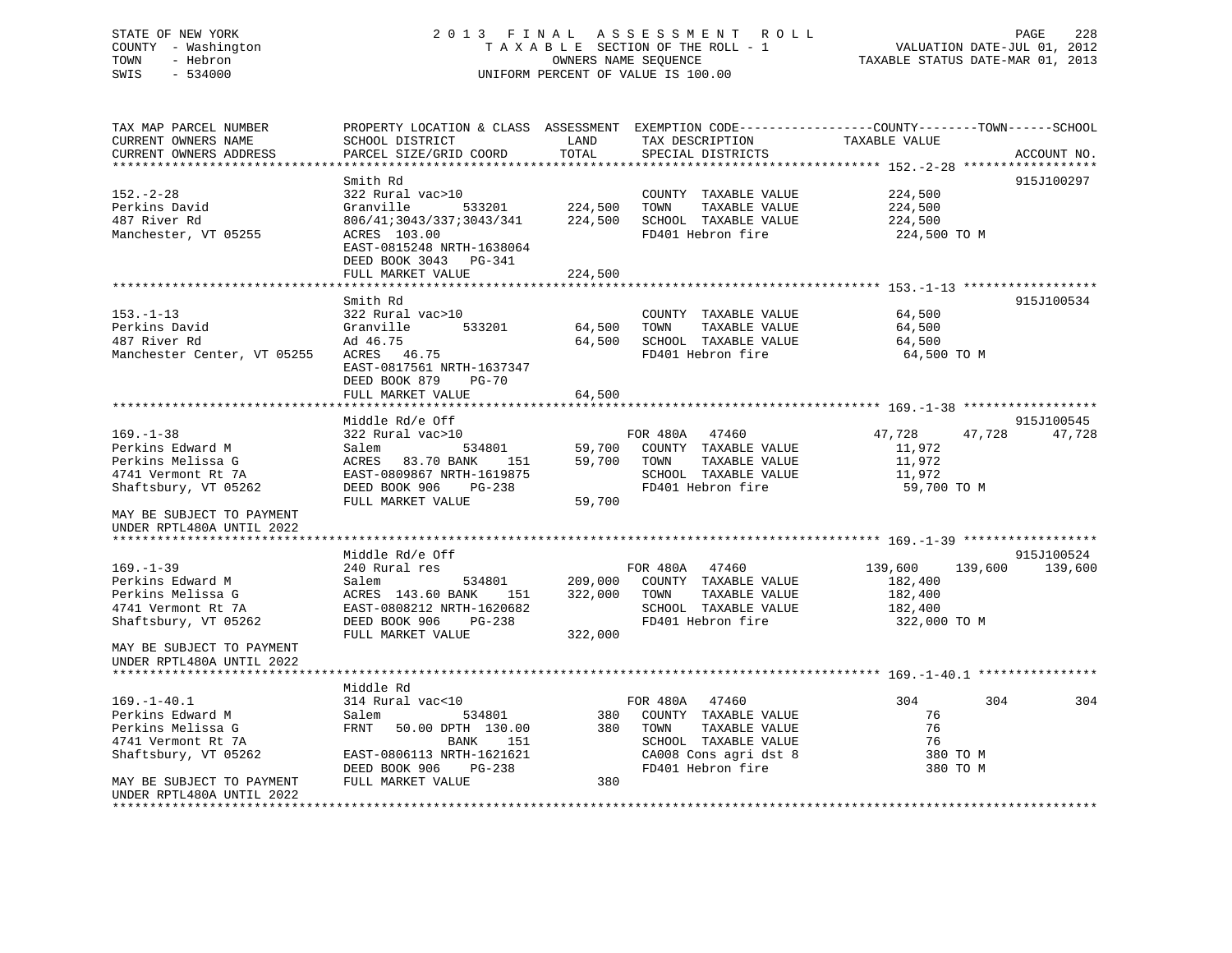# STATE OF NEW YORK 2 0 1 3 F I N A L A S S E S S M E N T R O L L PAGE 229 COUNTY - Washington T A X A B L E SECTION OF THE ROLL - 1 VALUATION DATE-JUL 01, 2012 TOWN - Hebron OWNERS NAME SEQUENCE TAXABLE STATUS DATE-MAR 01, 2013 SWIS - 534000 UNIFORM PERCENT OF VALUE IS 100.00

| 494 Tiplady Rd<br>915J101185<br>$178. - 1 - 2.2$<br>$0 \qquad \qquad$<br>30,000<br>$\Omega$<br>Perkins Gregory T<br>219,500<br>Perkins Jo Ann<br>219,500<br>TAXABLE VALUE<br>ACRES<br>8.11 BANK<br>151<br>TOWN<br>219,500<br>SCHOOL TAXABLE VALUE<br>PO Box 632<br>EAST-0817727 NRTH-1611260<br>189,500<br>Salem, NY 12865<br>FD401 Hebron fire<br>219,500 TO M<br>DEED BOOK 491 PG-1010<br>FULL MARKET VALUE 219,500<br>Tiplady Rd<br>$178. - 1 - 2.4$<br>314 Rural vac<10<br>COUNTY TAXABLE VALUE<br>26,000<br>534801 26,000<br>TAXABLE VALUE<br>26,000<br>Perkins Gregory T<br>Salem<br>TOWN<br>Perkins JoAnn<br>SCHOOL TAXABLE VALUE<br>FD401 Hebron fire<br>ACRES<br>8.60<br>26,000<br>26,000<br>PO Box 632<br>EAST-0817203 NRTH-1611265<br>26,000 TO M<br>Salem, NY 12865<br>DEED BOOK 899<br>PG-46<br>26,000<br>FULL MARKET VALUE<br>Pine Hill Rd/w Off<br>915J100443<br>FOR 480A 47460<br>19,380<br>$169. - 1 - 36$<br>912 Forest s480a<br>19,380 19,380<br>534801 24,200 COUNTY TAXABLE VALUE<br>Perkins Melissa<br>Salem<br>4,820<br>Perkins Edward<br>forest 2109/35<br>24,200 TOWN<br>TAXABLE VALUE<br>4,820<br>SCHOOL TAXABLE VALUE<br>ACRES 34.00<br>4741 Vermont Route 7A<br>4,820<br>EAST-0809970 NRTH-1621665<br>FD401 Hebron fire<br>Shaftsbury, VT 05262<br>24,200 TO M<br>DEED BOOK 955<br>$PG-8$<br>FULL MARKET VALUE<br>24,200<br>MAY BE SUBJECT TO PAYMENT<br>UNDER RPTL480A UNTIL 2022<br>508 Tiplady Rd<br>63,300<br>$178. - 1 - 42.1$<br>$\overline{0}$<br>$\Omega$<br>Perkins-LE Richard G<br>534801<br>34,500 COUNTY TAXABLE VALUE<br>Salem<br>174,000<br>174,000 TOWN<br>Perkins-LE Patricia A<br>881/218<br>TAXABLE VALUE<br>174,000<br>SCHOOL TAXABLE VALUE 110,700<br>508 Tiplady Rd<br>2.00<br>ACRES<br>FD401 Hebron fire<br>Granville, NY 12832<br>EAST-0818101 NRTH-1611483<br>174,000 TO M<br>DEED BOOK 881<br>$PG-218$<br>Indian Head Way<br>915J101475<br>$170. - 1 - 13$<br>314 Rural vac<10<br>6,650<br>COUNTY TAXABLE VALUE<br>533201<br>Perry William J JR<br>Granville<br>6,650<br>TOWN<br>TAXABLE VALUE<br>6,650<br>SCHOOL TAXABLE VALUE<br>256 County Route 54<br>6,650<br>ACRES<br>2.80<br>6,650<br>Schaghticoke, NY 12154<br>EAST-0816935 NRTH-1619185<br>FD401 Hebron fire<br>6,650 TO M<br>DEED BOOK 2360 PG-175<br>6,650<br>FULL MARKET VALUE | TAX MAP PARCEL NUMBER<br>CURRENT OWNERS NAME | PROPERTY LOCATION & CLASS ASSESSMENT EXEMPTION CODE---------------COUNTY-------TOWN-----SCHOOL<br>SCHOOL DISTRICT | <b>LAND</b> | TAX DESCRIPTION   | TAXABLE VALUE |             |
|-------------------------------------------------------------------------------------------------------------------------------------------------------------------------------------------------------------------------------------------------------------------------------------------------------------------------------------------------------------------------------------------------------------------------------------------------------------------------------------------------------------------------------------------------------------------------------------------------------------------------------------------------------------------------------------------------------------------------------------------------------------------------------------------------------------------------------------------------------------------------------------------------------------------------------------------------------------------------------------------------------------------------------------------------------------------------------------------------------------------------------------------------------------------------------------------------------------------------------------------------------------------------------------------------------------------------------------------------------------------------------------------------------------------------------------------------------------------------------------------------------------------------------------------------------------------------------------------------------------------------------------------------------------------------------------------------------------------------------------------------------------------------------------------------------------------------------------------------------------------------------------------------------------------------------------------------------------------------------------------------------------------------------------------------------------------------------------------------------------------------------------------------------------------------------------------------------------------------------------------------------------------------------------------------|----------------------------------------------|-------------------------------------------------------------------------------------------------------------------|-------------|-------------------|---------------|-------------|
|                                                                                                                                                                                                                                                                                                                                                                                                                                                                                                                                                                                                                                                                                                                                                                                                                                                                                                                                                                                                                                                                                                                                                                                                                                                                                                                                                                                                                                                                                                                                                                                                                                                                                                                                                                                                                                                                                                                                                                                                                                                                                                                                                                                                                                                                                                 | CURRENT OWNERS ADDRESS                       | PARCEL SIZE/GRID COORD                                                                                            | TOTAL       | SPECIAL DISTRICTS |               | ACCOUNT NO. |
|                                                                                                                                                                                                                                                                                                                                                                                                                                                                                                                                                                                                                                                                                                                                                                                                                                                                                                                                                                                                                                                                                                                                                                                                                                                                                                                                                                                                                                                                                                                                                                                                                                                                                                                                                                                                                                                                                                                                                                                                                                                                                                                                                                                                                                                                                                 |                                              |                                                                                                                   |             |                   |               |             |
|                                                                                                                                                                                                                                                                                                                                                                                                                                                                                                                                                                                                                                                                                                                                                                                                                                                                                                                                                                                                                                                                                                                                                                                                                                                                                                                                                                                                                                                                                                                                                                                                                                                                                                                                                                                                                                                                                                                                                                                                                                                                                                                                                                                                                                                                                                 |                                              |                                                                                                                   |             |                   |               |             |
|                                                                                                                                                                                                                                                                                                                                                                                                                                                                                                                                                                                                                                                                                                                                                                                                                                                                                                                                                                                                                                                                                                                                                                                                                                                                                                                                                                                                                                                                                                                                                                                                                                                                                                                                                                                                                                                                                                                                                                                                                                                                                                                                                                                                                                                                                                 |                                              |                                                                                                                   |             |                   |               |             |
|                                                                                                                                                                                                                                                                                                                                                                                                                                                                                                                                                                                                                                                                                                                                                                                                                                                                                                                                                                                                                                                                                                                                                                                                                                                                                                                                                                                                                                                                                                                                                                                                                                                                                                                                                                                                                                                                                                                                                                                                                                                                                                                                                                                                                                                                                                 |                                              |                                                                                                                   |             |                   |               |             |
|                                                                                                                                                                                                                                                                                                                                                                                                                                                                                                                                                                                                                                                                                                                                                                                                                                                                                                                                                                                                                                                                                                                                                                                                                                                                                                                                                                                                                                                                                                                                                                                                                                                                                                                                                                                                                                                                                                                                                                                                                                                                                                                                                                                                                                                                                                 |                                              |                                                                                                                   |             |                   |               |             |
|                                                                                                                                                                                                                                                                                                                                                                                                                                                                                                                                                                                                                                                                                                                                                                                                                                                                                                                                                                                                                                                                                                                                                                                                                                                                                                                                                                                                                                                                                                                                                                                                                                                                                                                                                                                                                                                                                                                                                                                                                                                                                                                                                                                                                                                                                                 |                                              |                                                                                                                   |             |                   |               |             |
|                                                                                                                                                                                                                                                                                                                                                                                                                                                                                                                                                                                                                                                                                                                                                                                                                                                                                                                                                                                                                                                                                                                                                                                                                                                                                                                                                                                                                                                                                                                                                                                                                                                                                                                                                                                                                                                                                                                                                                                                                                                                                                                                                                                                                                                                                                 |                                              |                                                                                                                   |             |                   |               |             |
|                                                                                                                                                                                                                                                                                                                                                                                                                                                                                                                                                                                                                                                                                                                                                                                                                                                                                                                                                                                                                                                                                                                                                                                                                                                                                                                                                                                                                                                                                                                                                                                                                                                                                                                                                                                                                                                                                                                                                                                                                                                                                                                                                                                                                                                                                                 |                                              |                                                                                                                   |             |                   |               |             |
|                                                                                                                                                                                                                                                                                                                                                                                                                                                                                                                                                                                                                                                                                                                                                                                                                                                                                                                                                                                                                                                                                                                                                                                                                                                                                                                                                                                                                                                                                                                                                                                                                                                                                                                                                                                                                                                                                                                                                                                                                                                                                                                                                                                                                                                                                                 |                                              |                                                                                                                   |             |                   |               |             |
|                                                                                                                                                                                                                                                                                                                                                                                                                                                                                                                                                                                                                                                                                                                                                                                                                                                                                                                                                                                                                                                                                                                                                                                                                                                                                                                                                                                                                                                                                                                                                                                                                                                                                                                                                                                                                                                                                                                                                                                                                                                                                                                                                                                                                                                                                                 |                                              |                                                                                                                   |             |                   |               |             |
|                                                                                                                                                                                                                                                                                                                                                                                                                                                                                                                                                                                                                                                                                                                                                                                                                                                                                                                                                                                                                                                                                                                                                                                                                                                                                                                                                                                                                                                                                                                                                                                                                                                                                                                                                                                                                                                                                                                                                                                                                                                                                                                                                                                                                                                                                                 |                                              |                                                                                                                   |             |                   |               |             |
|                                                                                                                                                                                                                                                                                                                                                                                                                                                                                                                                                                                                                                                                                                                                                                                                                                                                                                                                                                                                                                                                                                                                                                                                                                                                                                                                                                                                                                                                                                                                                                                                                                                                                                                                                                                                                                                                                                                                                                                                                                                                                                                                                                                                                                                                                                 |                                              |                                                                                                                   |             |                   |               |             |
|                                                                                                                                                                                                                                                                                                                                                                                                                                                                                                                                                                                                                                                                                                                                                                                                                                                                                                                                                                                                                                                                                                                                                                                                                                                                                                                                                                                                                                                                                                                                                                                                                                                                                                                                                                                                                                                                                                                                                                                                                                                                                                                                                                                                                                                                                                 |                                              |                                                                                                                   |             |                   |               |             |
|                                                                                                                                                                                                                                                                                                                                                                                                                                                                                                                                                                                                                                                                                                                                                                                                                                                                                                                                                                                                                                                                                                                                                                                                                                                                                                                                                                                                                                                                                                                                                                                                                                                                                                                                                                                                                                                                                                                                                                                                                                                                                                                                                                                                                                                                                                 |                                              |                                                                                                                   |             |                   |               |             |
|                                                                                                                                                                                                                                                                                                                                                                                                                                                                                                                                                                                                                                                                                                                                                                                                                                                                                                                                                                                                                                                                                                                                                                                                                                                                                                                                                                                                                                                                                                                                                                                                                                                                                                                                                                                                                                                                                                                                                                                                                                                                                                                                                                                                                                                                                                 |                                              |                                                                                                                   |             |                   |               |             |
|                                                                                                                                                                                                                                                                                                                                                                                                                                                                                                                                                                                                                                                                                                                                                                                                                                                                                                                                                                                                                                                                                                                                                                                                                                                                                                                                                                                                                                                                                                                                                                                                                                                                                                                                                                                                                                                                                                                                                                                                                                                                                                                                                                                                                                                                                                 |                                              |                                                                                                                   |             |                   |               |             |
|                                                                                                                                                                                                                                                                                                                                                                                                                                                                                                                                                                                                                                                                                                                                                                                                                                                                                                                                                                                                                                                                                                                                                                                                                                                                                                                                                                                                                                                                                                                                                                                                                                                                                                                                                                                                                                                                                                                                                                                                                                                                                                                                                                                                                                                                                                 |                                              |                                                                                                                   |             |                   |               |             |
|                                                                                                                                                                                                                                                                                                                                                                                                                                                                                                                                                                                                                                                                                                                                                                                                                                                                                                                                                                                                                                                                                                                                                                                                                                                                                                                                                                                                                                                                                                                                                                                                                                                                                                                                                                                                                                                                                                                                                                                                                                                                                                                                                                                                                                                                                                 |                                              |                                                                                                                   |             |                   |               |             |
|                                                                                                                                                                                                                                                                                                                                                                                                                                                                                                                                                                                                                                                                                                                                                                                                                                                                                                                                                                                                                                                                                                                                                                                                                                                                                                                                                                                                                                                                                                                                                                                                                                                                                                                                                                                                                                                                                                                                                                                                                                                                                                                                                                                                                                                                                                 |                                              |                                                                                                                   |             |                   |               |             |
|                                                                                                                                                                                                                                                                                                                                                                                                                                                                                                                                                                                                                                                                                                                                                                                                                                                                                                                                                                                                                                                                                                                                                                                                                                                                                                                                                                                                                                                                                                                                                                                                                                                                                                                                                                                                                                                                                                                                                                                                                                                                                                                                                                                                                                                                                                 |                                              |                                                                                                                   |             |                   |               |             |
|                                                                                                                                                                                                                                                                                                                                                                                                                                                                                                                                                                                                                                                                                                                                                                                                                                                                                                                                                                                                                                                                                                                                                                                                                                                                                                                                                                                                                                                                                                                                                                                                                                                                                                                                                                                                                                                                                                                                                                                                                                                                                                                                                                                                                                                                                                 |                                              |                                                                                                                   |             |                   |               |             |
|                                                                                                                                                                                                                                                                                                                                                                                                                                                                                                                                                                                                                                                                                                                                                                                                                                                                                                                                                                                                                                                                                                                                                                                                                                                                                                                                                                                                                                                                                                                                                                                                                                                                                                                                                                                                                                                                                                                                                                                                                                                                                                                                                                                                                                                                                                 |                                              |                                                                                                                   |             |                   |               |             |
|                                                                                                                                                                                                                                                                                                                                                                                                                                                                                                                                                                                                                                                                                                                                                                                                                                                                                                                                                                                                                                                                                                                                                                                                                                                                                                                                                                                                                                                                                                                                                                                                                                                                                                                                                                                                                                                                                                                                                                                                                                                                                                                                                                                                                                                                                                 |                                              |                                                                                                                   |             |                   |               |             |
|                                                                                                                                                                                                                                                                                                                                                                                                                                                                                                                                                                                                                                                                                                                                                                                                                                                                                                                                                                                                                                                                                                                                                                                                                                                                                                                                                                                                                                                                                                                                                                                                                                                                                                                                                                                                                                                                                                                                                                                                                                                                                                                                                                                                                                                                                                 |                                              |                                                                                                                   |             |                   |               |             |
|                                                                                                                                                                                                                                                                                                                                                                                                                                                                                                                                                                                                                                                                                                                                                                                                                                                                                                                                                                                                                                                                                                                                                                                                                                                                                                                                                                                                                                                                                                                                                                                                                                                                                                                                                                                                                                                                                                                                                                                                                                                                                                                                                                                                                                                                                                 |                                              |                                                                                                                   |             |                   |               |             |
|                                                                                                                                                                                                                                                                                                                                                                                                                                                                                                                                                                                                                                                                                                                                                                                                                                                                                                                                                                                                                                                                                                                                                                                                                                                                                                                                                                                                                                                                                                                                                                                                                                                                                                                                                                                                                                                                                                                                                                                                                                                                                                                                                                                                                                                                                                 |                                              |                                                                                                                   |             |                   |               |             |
|                                                                                                                                                                                                                                                                                                                                                                                                                                                                                                                                                                                                                                                                                                                                                                                                                                                                                                                                                                                                                                                                                                                                                                                                                                                                                                                                                                                                                                                                                                                                                                                                                                                                                                                                                                                                                                                                                                                                                                                                                                                                                                                                                                                                                                                                                                 |                                              |                                                                                                                   |             |                   |               |             |
|                                                                                                                                                                                                                                                                                                                                                                                                                                                                                                                                                                                                                                                                                                                                                                                                                                                                                                                                                                                                                                                                                                                                                                                                                                                                                                                                                                                                                                                                                                                                                                                                                                                                                                                                                                                                                                                                                                                                                                                                                                                                                                                                                                                                                                                                                                 |                                              |                                                                                                                   |             |                   |               |             |
|                                                                                                                                                                                                                                                                                                                                                                                                                                                                                                                                                                                                                                                                                                                                                                                                                                                                                                                                                                                                                                                                                                                                                                                                                                                                                                                                                                                                                                                                                                                                                                                                                                                                                                                                                                                                                                                                                                                                                                                                                                                                                                                                                                                                                                                                                                 |                                              |                                                                                                                   |             |                   |               |             |
|                                                                                                                                                                                                                                                                                                                                                                                                                                                                                                                                                                                                                                                                                                                                                                                                                                                                                                                                                                                                                                                                                                                                                                                                                                                                                                                                                                                                                                                                                                                                                                                                                                                                                                                                                                                                                                                                                                                                                                                                                                                                                                                                                                                                                                                                                                 |                                              |                                                                                                                   |             |                   |               |             |
|                                                                                                                                                                                                                                                                                                                                                                                                                                                                                                                                                                                                                                                                                                                                                                                                                                                                                                                                                                                                                                                                                                                                                                                                                                                                                                                                                                                                                                                                                                                                                                                                                                                                                                                                                                                                                                                                                                                                                                                                                                                                                                                                                                                                                                                                                                 |                                              |                                                                                                                   |             |                   |               |             |
|                                                                                                                                                                                                                                                                                                                                                                                                                                                                                                                                                                                                                                                                                                                                                                                                                                                                                                                                                                                                                                                                                                                                                                                                                                                                                                                                                                                                                                                                                                                                                                                                                                                                                                                                                                                                                                                                                                                                                                                                                                                                                                                                                                                                                                                                                                 |                                              |                                                                                                                   |             |                   |               |             |
|                                                                                                                                                                                                                                                                                                                                                                                                                                                                                                                                                                                                                                                                                                                                                                                                                                                                                                                                                                                                                                                                                                                                                                                                                                                                                                                                                                                                                                                                                                                                                                                                                                                                                                                                                                                                                                                                                                                                                                                                                                                                                                                                                                                                                                                                                                 |                                              |                                                                                                                   |             |                   |               |             |
|                                                                                                                                                                                                                                                                                                                                                                                                                                                                                                                                                                                                                                                                                                                                                                                                                                                                                                                                                                                                                                                                                                                                                                                                                                                                                                                                                                                                                                                                                                                                                                                                                                                                                                                                                                                                                                                                                                                                                                                                                                                                                                                                                                                                                                                                                                 |                                              |                                                                                                                   |             |                   |               |             |
|                                                                                                                                                                                                                                                                                                                                                                                                                                                                                                                                                                                                                                                                                                                                                                                                                                                                                                                                                                                                                                                                                                                                                                                                                                                                                                                                                                                                                                                                                                                                                                                                                                                                                                                                                                                                                                                                                                                                                                                                                                                                                                                                                                                                                                                                                                 |                                              |                                                                                                                   |             |                   |               |             |
|                                                                                                                                                                                                                                                                                                                                                                                                                                                                                                                                                                                                                                                                                                                                                                                                                                                                                                                                                                                                                                                                                                                                                                                                                                                                                                                                                                                                                                                                                                                                                                                                                                                                                                                                                                                                                                                                                                                                                                                                                                                                                                                                                                                                                                                                                                 |                                              |                                                                                                                   |             |                   |               |             |
|                                                                                                                                                                                                                                                                                                                                                                                                                                                                                                                                                                                                                                                                                                                                                                                                                                                                                                                                                                                                                                                                                                                                                                                                                                                                                                                                                                                                                                                                                                                                                                                                                                                                                                                                                                                                                                                                                                                                                                                                                                                                                                                                                                                                                                                                                                 |                                              |                                                                                                                   |             |                   |               |             |
|                                                                                                                                                                                                                                                                                                                                                                                                                                                                                                                                                                                                                                                                                                                                                                                                                                                                                                                                                                                                                                                                                                                                                                                                                                                                                                                                                                                                                                                                                                                                                                                                                                                                                                                                                                                                                                                                                                                                                                                                                                                                                                                                                                                                                                                                                                 |                                              |                                                                                                                   |             |                   |               |             |
|                                                                                                                                                                                                                                                                                                                                                                                                                                                                                                                                                                                                                                                                                                                                                                                                                                                                                                                                                                                                                                                                                                                                                                                                                                                                                                                                                                                                                                                                                                                                                                                                                                                                                                                                                                                                                                                                                                                                                                                                                                                                                                                                                                                                                                                                                                 |                                              |                                                                                                                   |             |                   |               |             |
|                                                                                                                                                                                                                                                                                                                                                                                                                                                                                                                                                                                                                                                                                                                                                                                                                                                                                                                                                                                                                                                                                                                                                                                                                                                                                                                                                                                                                                                                                                                                                                                                                                                                                                                                                                                                                                                                                                                                                                                                                                                                                                                                                                                                                                                                                                 |                                              |                                                                                                                   |             |                   |               |             |
|                                                                                                                                                                                                                                                                                                                                                                                                                                                                                                                                                                                                                                                                                                                                                                                                                                                                                                                                                                                                                                                                                                                                                                                                                                                                                                                                                                                                                                                                                                                                                                                                                                                                                                                                                                                                                                                                                                                                                                                                                                                                                                                                                                                                                                                                                                 |                                              |                                                                                                                   |             |                   |               |             |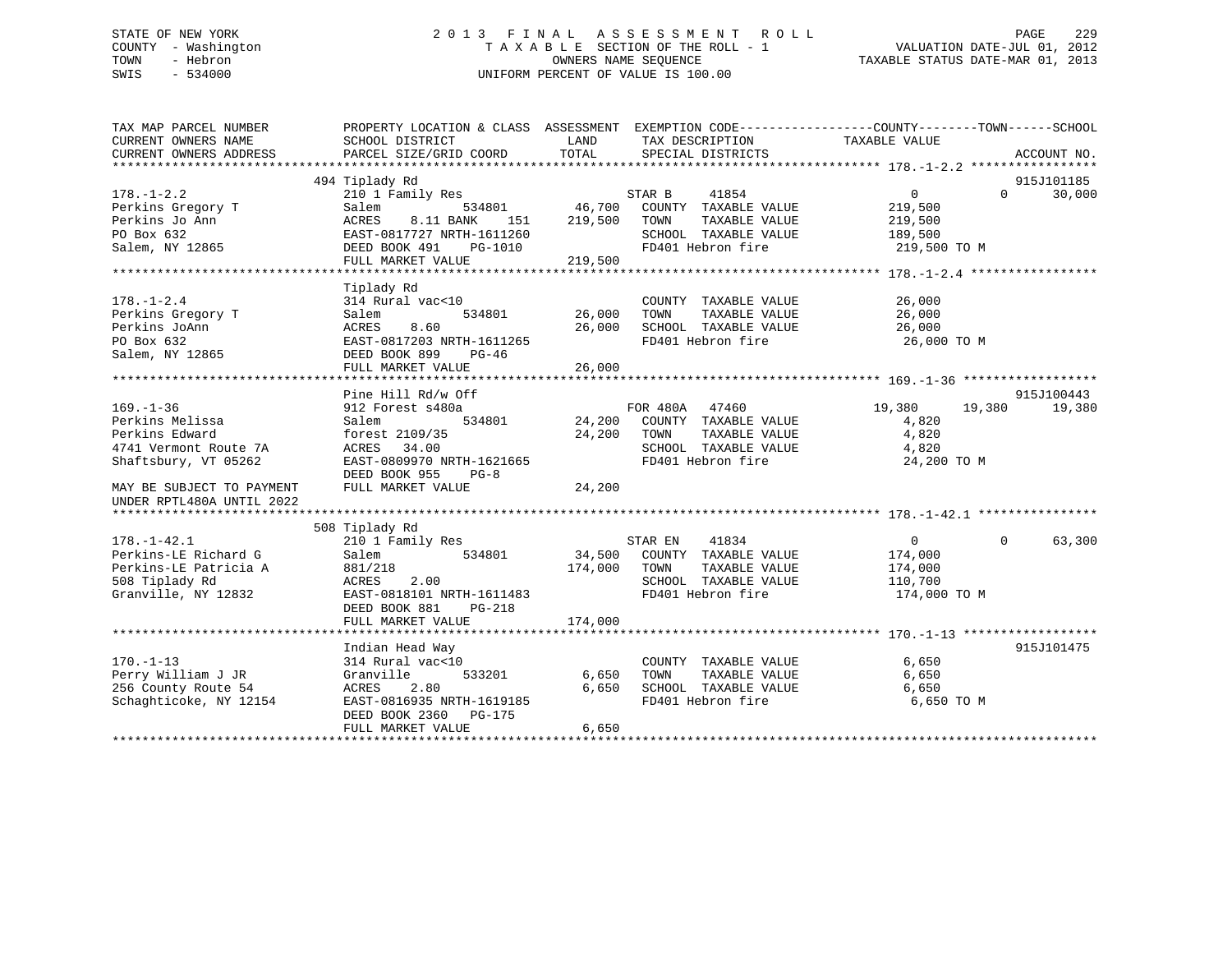# STATE OF NEW YORK 2 0 1 3 F I N A L A S S E S S M E N T R O L L PAGE 230 COUNTY - Washington T A X A B L E SECTION OF THE ROLL - 1 VALUATION DATE-JUL 01, 2012 TOWN - Hebron OWNERS NAME SEQUENCE TAXABLE STATUS DATE-MAR 01, 2013 SWIS - 534000 UNIFORM PERCENT OF VALUE IS 100.00

| TAX MAP PARCEL NUMBER<br>CURRENT OWNERS NAME<br>CURRENT OWNERS ADDRESS                                                      | PROPERTY LOCATION & CLASS ASSESSMENT EXEMPTION CODE----------------COUNTY-------TOWN-----SCHOOL<br>SCHOOL DISTRICT<br>PARCEL SIZE/GRID COORD                     | LAND<br>TOTAL                | TAX DESCRIPTION<br>SPECIAL DISTRICTS                                                                                                           | TAXABLE VALUE                                                             | ACCOUNT NO.        |
|-----------------------------------------------------------------------------------------------------------------------------|------------------------------------------------------------------------------------------------------------------------------------------------------------------|------------------------------|------------------------------------------------------------------------------------------------------------------------------------------------|---------------------------------------------------------------------------|--------------------|
|                                                                                                                             |                                                                                                                                                                  |                              |                                                                                                                                                |                                                                           |                    |
| $169. - 1 - 40.2$<br>Persbacker Gregory H                                                                                   | 334 Middle Rd<br>210 1 Family Res<br>Salem<br>534801<br>7.57                                                                                                     | 76,400                       | STAR EN<br>41834<br>COUNTY TAXABLE VALUE                                                                                                       | $0 \qquad \qquad$<br>192,500                                              | $\Omega$<br>63,300 |
| Persbacker Susan<br>334 Middle Rd<br>Salem, NY 12865                                                                        | ACRES<br>EAST-0808212 NRTH-1620682<br>DEED BOOK 3107 PG-332<br>FULL MARKET VALUE                                                                                 | 192,500                      | TAXABLE VALUE<br>TOWN<br>SCHOOL TAXABLE VALUE<br>CA008 Cons agri dst 8 192,500 TO M<br>192,500 FD401 Hebron fire                               | 192,500<br>129,200<br>192,500 TO M                                        |                    |
|                                                                                                                             |                                                                                                                                                                  |                              |                                                                                                                                                |                                                                           |                    |
|                                                                                                                             | James Rd                                                                                                                                                         |                              |                                                                                                                                                |                                                                           | 915J101315         |
| $159. - 1 - 36$<br>Pesha Noah T<br>461 Blood St<br>Granville, NY 12832                                                      | 312 Vac w/imprv<br>533801<br>Hartford<br>lot 1<br>ACRES<br>2.52<br>EAST-0791671 NRTH-1629205<br>DEED BOOK 3156 PG-208<br>FULL MARKET VALUE                       | 15,000<br>24,100<br>24,100   | COUNTY TAXABLE VALUE<br>TAXABLE VALUE<br>TOWN<br>SCHOOL TAXABLE VALUE<br>FD401 Hebron fire                                                     | 24,100<br>24,100<br>24,100<br>24,100 TO M                                 |                    |
|                                                                                                                             |                                                                                                                                                                  |                              |                                                                                                                                                |                                                                           |                    |
|                                                                                                                             | 41 Crystal View Way                                                                                                                                              |                              |                                                                                                                                                |                                                                           | 915J101649         |
| $143. - 1 - 45$<br>Petrillo Edward A<br>Petrillo Marion C<br>41 Crystal View Way<br>Granville, NY 12832                     | 210 1 Family Res<br>533201<br>Granville<br>Lot 7-Phase 1<br>5.10 BANK<br>185<br>ACRES<br>EAST-0810701 NRTH-1644585<br>DEED BOOK 3106 PG-204<br>FULL MARKET VALUE | 97,800<br>194,500<br>194,500 | 41854<br>STAR B<br>COUNTY TAXABLE VALUE<br>TOWN<br>TAXABLE VALUE<br>SCHOOL TAXABLE VALUE<br>CA008 Cons agri dst 8<br>FD401 Hebron fire         | $\Omega$<br>194,500<br>194,500<br>164,500<br>194,500 TO M<br>194,500 TO M | 30,000<br>$\Omega$ |
|                                                                                                                             |                                                                                                                                                                  |                              |                                                                                                                                                |                                                                           |                    |
| $183.20 - 1 - 15$<br>Phelan Kathleen<br>250 Sherman Ave<br>Hawthorne, NY 10532                                              | 3104 County Route 30<br>210 1 Family Res<br>534801<br>Salem<br>FRNT 170.00 DPTH 130.00<br>ACRES<br>0.69<br>EAST-0792707 NRTH-1602363<br>DEED BOOK 560<br>PG-309  | 27,300<br>80,500             | COUNTY TAXABLE VALUE<br>TOWN<br>TAXABLE VALUE<br>SCHOOL TAXABLE VALUE<br>CA008 Cons agri dst 8<br>FD401 Hebron fire<br>LD401 West hebron light | 80,500<br>80,500<br>80,500<br>80,500 TO M<br>80,500 TO M<br>80,500 TO M   | 915J100348         |
|                                                                                                                             | FULL MARKET VALUE                                                                                                                                                | 80,500                       |                                                                                                                                                |                                                                           |                    |
|                                                                                                                             | Chamberlin Mills Rd/n Off                                                                                                                                        |                              |                                                                                                                                                |                                                                           | 915J101541         |
| $177. - 1 - 6.11$<br>Phillips Kirk<br>Sinclair Desmond<br>Attn: Sinclair Coral<br>200 Riverside Dr<br>Springfield, NJ 07081 | 314 Rural vac<10 - WTRFNT<br>Salem<br>534801<br>$1$ ot $2$<br>ACRES<br>5.83<br>EAST-0810493 NRTH-1615499<br>DEED BOOK 563<br>$PG-50$<br>FULL MARKET VALUE        | 22,000<br>22,000<br>22,000   | COUNTY TAXABLE VALUE<br>TAXABLE VALUE<br>TOWN<br>SCHOOL TAXABLE VALUE<br>FD401 Hebron fire                                                     | 22,000<br>22,000<br>22,000<br>22,000 TO M                                 |                    |
|                                                                                                                             |                                                                                                                                                                  |                              |                                                                                                                                                |                                                                           |                    |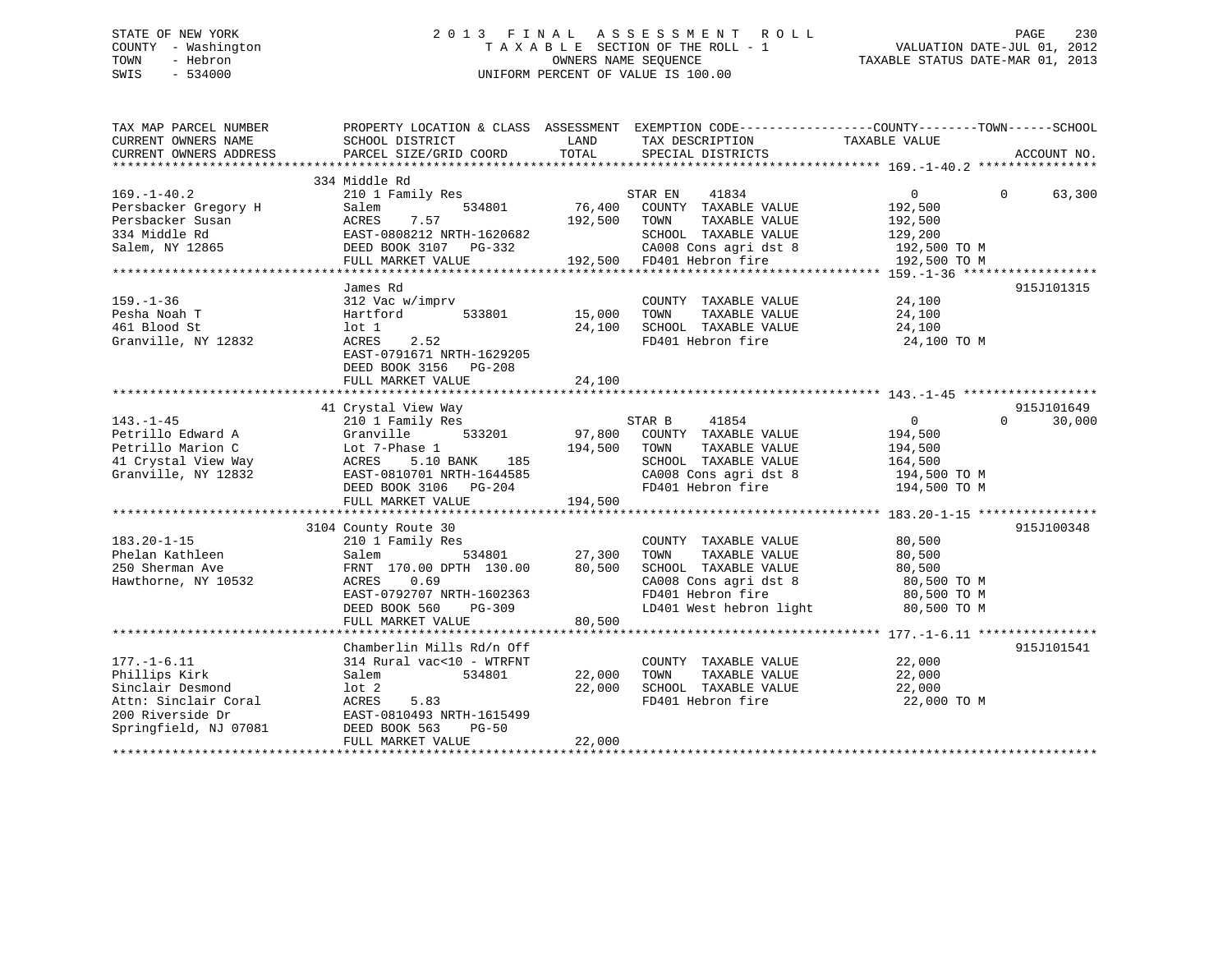# STATE OF NEW YORK 2 0 1 3 F I N A L A S S E S S M E N T R O L L PAGE 231 COUNTY - Washington T A X A B L E SECTION OF THE ROLL - 1 VALUATION DATE-JUL 01, 2012 TOWN - Hebron OWNERS NAME SEQUENCE TAXABLE STATUS DATE-MAR 01, 2013 SWIS - 534000 UNIFORM PERCENT OF VALUE IS 100.00

| TAX MAP PARCEL NUMBER<br>CURRENT OWNERS NAME<br>CURRENT OWNERS ADDRESS                           | PROPERTY LOCATION & CLASS ASSESSMENT EXEMPTION CODE---------------COUNTY-------TOWN-----SCHOOL<br>SCHOOL DISTRICT<br>PARCEL SIZE/GRID COORD                                          | LAND<br>TOTAL                | TAX DESCRIPTION<br>SPECIAL DISTRICTS                                                                                 | TAXABLE VALUE                                                   | ACCOUNT NO.        |
|--------------------------------------------------------------------------------------------------|--------------------------------------------------------------------------------------------------------------------------------------------------------------------------------------|------------------------------|----------------------------------------------------------------------------------------------------------------------|-----------------------------------------------------------------|--------------------|
|                                                                                                  |                                                                                                                                                                                      |                              |                                                                                                                      |                                                                 |                    |
| $186. - 1 - 15$<br>Phillips Robert J<br>32 Woodcutters Way<br>Salem, NY 12865                    | State Route 22<br>312 Vac w/imprv - WTRFNT<br>534801<br>Salem<br>5.14<br>ACRES<br>EAST-0816257 NRTH-1607856<br>DEED BOOK 2383 PG-128<br>FULL MARKET VALUE                            | 25,000<br>25,700<br>25,700   | COUNTY TAXABLE VALUE 25,700<br>TAXABLE VALUE<br>TOWN<br>SCHOOL TAXABLE VALUE<br>FD401 Hebron fire                    | 25,700<br>25,700<br>25,700 TO M                                 | 915J101550         |
| $170. - 1 - 17.3$<br>Phillips Rutheda E<br>111 Chester Dawn Way<br>Salem, NY 12865               | 111 Chester Dawn Way<br>210 1 Family Res<br>Granville<br>533201<br>897/166<br>ACRES<br>8.52 BANK<br>151<br>EAST-0818391 NRTH-1623094<br>DEED BOOK 899<br>PG-146<br>FULL MARKET VALUE | 47,300<br>183,000<br>183,000 | STAR EN<br>41834<br>COUNTY TAXABLE VALUE<br>TAXABLE VALUE<br>TOWN<br>SCHOOL TAXABLE VALUE<br>FD401 Hebron fire       | $\overline{0}$<br>183,000<br>183,000<br>119,700<br>183,000 TO M | 63,300<br>$\Omega$ |
| $143. - 1 - 48.1$<br>Ploof Richard<br>Ploof Sheila<br>269 County Route 28<br>Granville, NY 12832 | 269 County Route 28<br>210 1 Family Res<br>533201<br>Granville<br>Lot 1B<br>ACRES<br>151<br>2.40 BANK<br>EAST-0811648 NRTH-1644958<br>DEED BOOK 797 PG-50<br>FULL MARKET VALUE       | 127,000<br>127,000           | STAR B<br>41854<br>57,000 COUNTY TAXABLE VALUE<br>TOWN<br>TAXABLE VALUE<br>SCHOOL TAXABLE VALUE<br>FD401 Hebron fire | $\overline{0}$<br>127,000<br>127,000<br>97,000<br>127,000 TO M  | $\Omega$<br>30,000 |
| $159. - 1 - 36.1$<br>Plunkett Patrick<br>295 Bergen St Apt 2B<br>Brooklyn, NY 11217              | 53 James Rd<br>314 Rural vac<10<br>Hartford<br>533801<br>$1$ ot $3$<br>ACRES<br>3.16<br>EAST-0791529 NRTH-1628690<br>DEED BOOK 2401 PG-257<br>FULL MARKET VALUE                      | 16,500<br>16,500<br>16,500   | COUNTY TAXABLE VALUE<br>TOWN<br>TAXABLE VALUE<br>SCHOOL TAXABLE VALUE<br>FD401 Hebron fire                           | 16,500<br>16,500<br>16,500<br>16,500 TO M                       |                    |
| $144. - 1 - 37.4$<br>Plyotes John J<br>Douglass Mark<br>29 Hoosick St<br>Hoosick Falls, NY 12090 | 60 East Green Pond Way<br>312 Vac w/imprv<br>Granville<br>533201<br>Rights Lot E<br>ACRES 10.31<br>EAST-0817813 NRTH-1643108<br>DEED BOOK 957<br>PG-316<br>FULL MARKET VALUE         | 43,500<br>103,500<br>103,500 | COUNTY TAXABLE VALUE<br>TAXABLE VALUE<br>TOWN<br>SCHOOL TAXABLE VALUE<br>FD401 Hebron fire                           | 103,500<br>103,500<br>103,500<br>103,500 TO M                   | 915J101448         |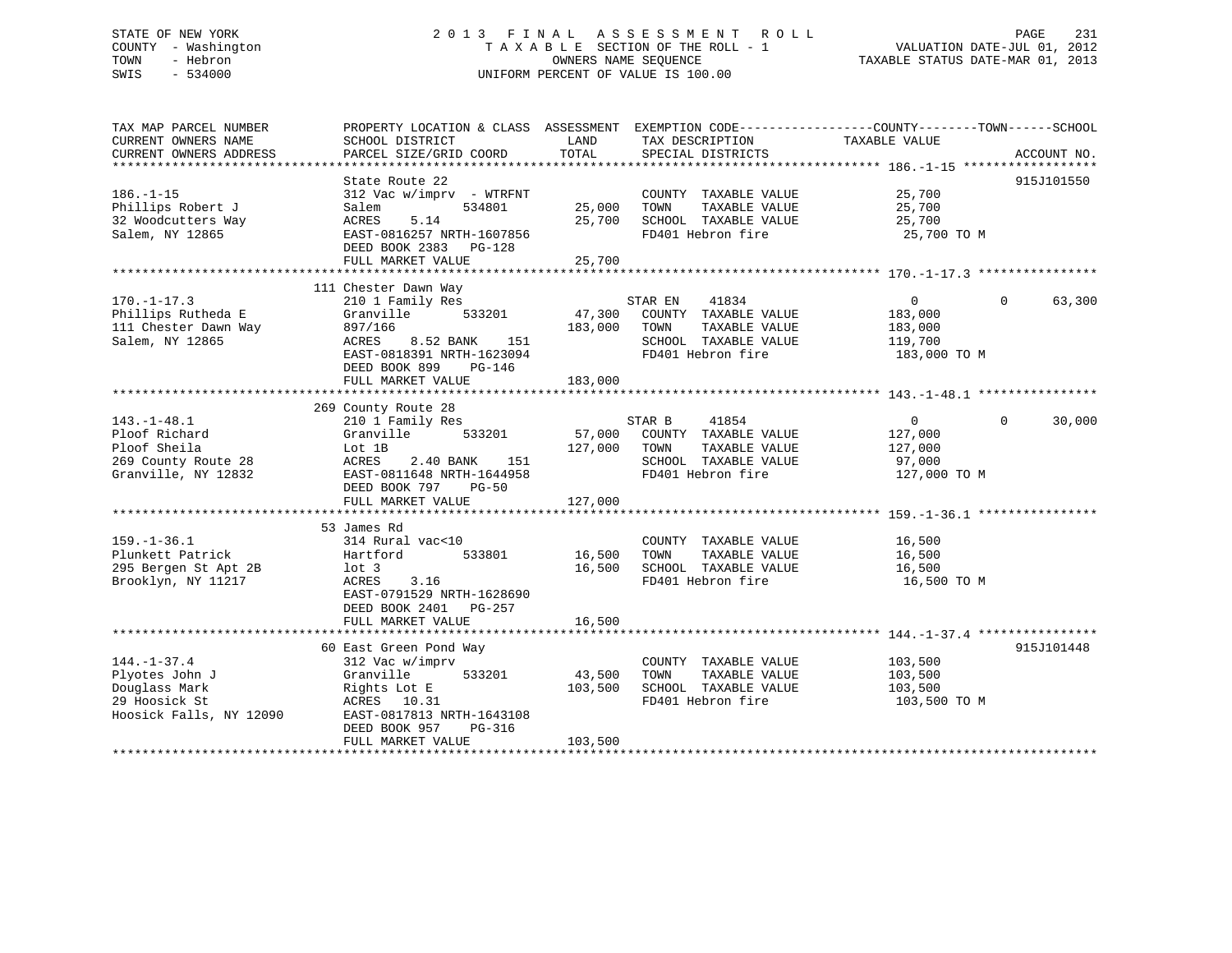# STATE OF NEW YORK 2 0 1 3 F I N A L A S S E S S M E N T R O L L PAGE 232 COUNTY - Washington T A X A B L E SECTION OF THE ROLL - 1 VALUATION DATE-JUL 01, 2012 TOWN - Hebron OWNERS NAME SEQUENCE TAXABLE STATUS DATE-MAR 01, 2013 SWIS - 534000 UNIFORM PERCENT OF VALUE IS 100.00

| TAX MAP PARCEL NUMBER     | PROPERTY LOCATION & CLASS ASSESSMENT EXEMPTION CODE----------------COUNTY-------TOWN-----SCHOOL |                            |                       |                |                    |  |
|---------------------------|-------------------------------------------------------------------------------------------------|----------------------------|-----------------------|----------------|--------------------|--|
| CURRENT OWNERS NAME       | SCHOOL DISTRICT                                                                                 | LAND                       | TAX DESCRIPTION       | TAXABLE VALUE  |                    |  |
| CURRENT OWNERS ADDRESS    | PARCEL SIZE/GRID COORD                                                                          | TOTAL                      | SPECIAL DISTRICTS     |                | ACCOUNT NO.        |  |
|                           |                                                                                                 |                            |                       |                |                    |  |
|                           | Gilchrist RD S/off                                                                              |                            |                       |                |                    |  |
| $175. - 1 - 25.4$         | 312 Vac w/imprv                                                                                 |                            | COUNTY TAXABLE VALUE  | 56,000         |                    |  |
| Pollock Jerome            | 534801<br>Salem                                                                                 | 33,000                     | TOWN<br>TAXABLE VALUE | 56,000         |                    |  |
| Pollock Velma             | 2.00<br>ACRES                                                                                   | 56,000                     | SCHOOL TAXABLE VALUE  | 56,000         |                    |  |
| 204 Gilchrist Rd          | EAST-0785108 NRTH-1613033                                                                       |                            | FD401 Hebron fire     | 56,000 TO M    |                    |  |
| Argyle, NY 12809          | DEED BOOK 850<br>PG-311                                                                         |                            |                       |                |                    |  |
|                           | FULL MARKET VALUE                                                                               | 56,000                     |                       |                |                    |  |
|                           |                                                                                                 |                            |                       |                |                    |  |
|                           | 220 Gilchrist Rd                                                                                |                            |                       |                | 915J101731         |  |
| $175. - 1 - 25.1$         | 283 Res w/Comuse                                                                                |                            | STAR B<br>41854       | $\overline{0}$ | 30,000<br>$\Omega$ |  |
| Pollock Jerome G          | 534801<br>Salem                                                                                 | 51,400                     | COUNTY TAXABLE VALUE  | 234,500        |                    |  |
| Pollock Velma             | 1.27<br>ACRES                                                                                   | 234,500                    | TOWN<br>TAXABLE VALUE | 234,500        |                    |  |
| 218 Gilchrist Rd          | EAST-0785060 NRTH-1613327                                                                       |                            | SCHOOL TAXABLE VALUE  | 204,500        |                    |  |
| Argyle, NY 12809          | DEED BOOK 605<br>PG-62                                                                          |                            | FD401 Hebron fire     | 234,500 TO M   |                    |  |
|                           | FULL MARKET VALUE                                                                               | 234,500                    |                       |                |                    |  |
|                           |                                                                                                 |                            |                       |                |                    |  |
|                           | 244 Gilchrist Rd                                                                                |                            |                       |                |                    |  |
| $175. - 1 - 25.6$         | 322 Rural vac>10                                                                                |                            | COUNTY TAXABLE VALUE  | 137,500        |                    |  |
| Pollock Jerome G          | 534801<br>Salem                                                                                 | 137,500                    | TOWN<br>TAXABLE VALUE | 137,500        |                    |  |
| Pollock Velma             | ACRES<br>48.00                                                                                  | 137,500                    | SCHOOL TAXABLE VALUE  | 137,500        |                    |  |
| 218 Gilchrist Rd          | EAST-0785516 NRTH-1612051                                                                       |                            | FD401 Hebron fire     | 137,500 TO M   |                    |  |
| Argyle, NY 12809          | DEED BOOK 2155 PG-293                                                                           |                            |                       |                |                    |  |
|                           | FULL MARKET VALUE                                                                               | 137,500                    |                       |                |                    |  |
|                           |                                                                                                 |                            |                       |                |                    |  |
|                           | 25 Higgins Rd                                                                                   |                            |                       |                | 915J100211         |  |
| $161. - 2 - 8$            | 270 Mfg housing                                                                                 |                            | 41834<br>STAR EN      | $\overline{0}$ | $\Omega$<br>54,500 |  |
| Pollock Robert G          | Granville<br>533201                                                                             |                            | COUNTY TAXABLE VALUE  | 54,500         |                    |  |
| Pollock Rosalie K         | FRNT 250.00 DPTH 103.00                                                                         | 30,400<br>54,500<br>54,500 | TOWN<br>TAXABLE VALUE | 54,500         |                    |  |
| 25 Higgins Rd             | ACRES 0.59                                                                                      |                            | SCHOOL TAXABLE VALUE  | $\overline{0}$ |                    |  |
| Granville, NY 12832       | EAST-0817995 NRTH-1626130                                                                       |                            | FD401 Hebron fire     | 54,500 TO M    |                    |  |
|                           | DEED BOOK 1815 PG-198                                                                           |                            |                       |                |                    |  |
|                           | FULL MARKET VALUE                                                                               | 54,500                     |                       |                |                    |  |
|                           |                                                                                                 |                            |                       |                |                    |  |
|                           | County Route 31                                                                                 |                            |                       |                | 915J100164         |  |
| $160. - 1 - 18$           | 105 Vac farmland                                                                                |                            | AG DIST<br>41720      | 130,634        | 130,634<br>130,634 |  |
| Porrier Charles W Jr      | 533201<br>Granville                                                                             | 243,500                    | COUNTY TAXABLE VALUE  | 112,866        |                    |  |
| Porrier Geraldine A       | ACRES 105.20                                                                                    | 243,500                    | TAXABLE VALUE<br>TOWN | 112,866        |                    |  |
| 842 Middle Rd             | EAST-0804553 NRTH-1629691                                                                       |                            | SCHOOL TAXABLE VALUE  | 112,866        |                    |  |
| Granville, NY 12832       | DEED BOOK 731<br>PG-346                                                                         |                            | CA008 Cons agri dst 8 | 112,866 TO M   |                    |  |
|                           | FULL MARKET VALUE                                                                               | 243,500                    | 130,634 EX            |                |                    |  |
| MAY BE SUBJECT TO PAYMENT |                                                                                                 |                            | FD401 Hebron fire     | 243,500 TO M   |                    |  |
| UNDER AGDIST LAW TIL 2017 |                                                                                                 |                            |                       |                |                    |  |
|                           |                                                                                                 |                            |                       |                |                    |  |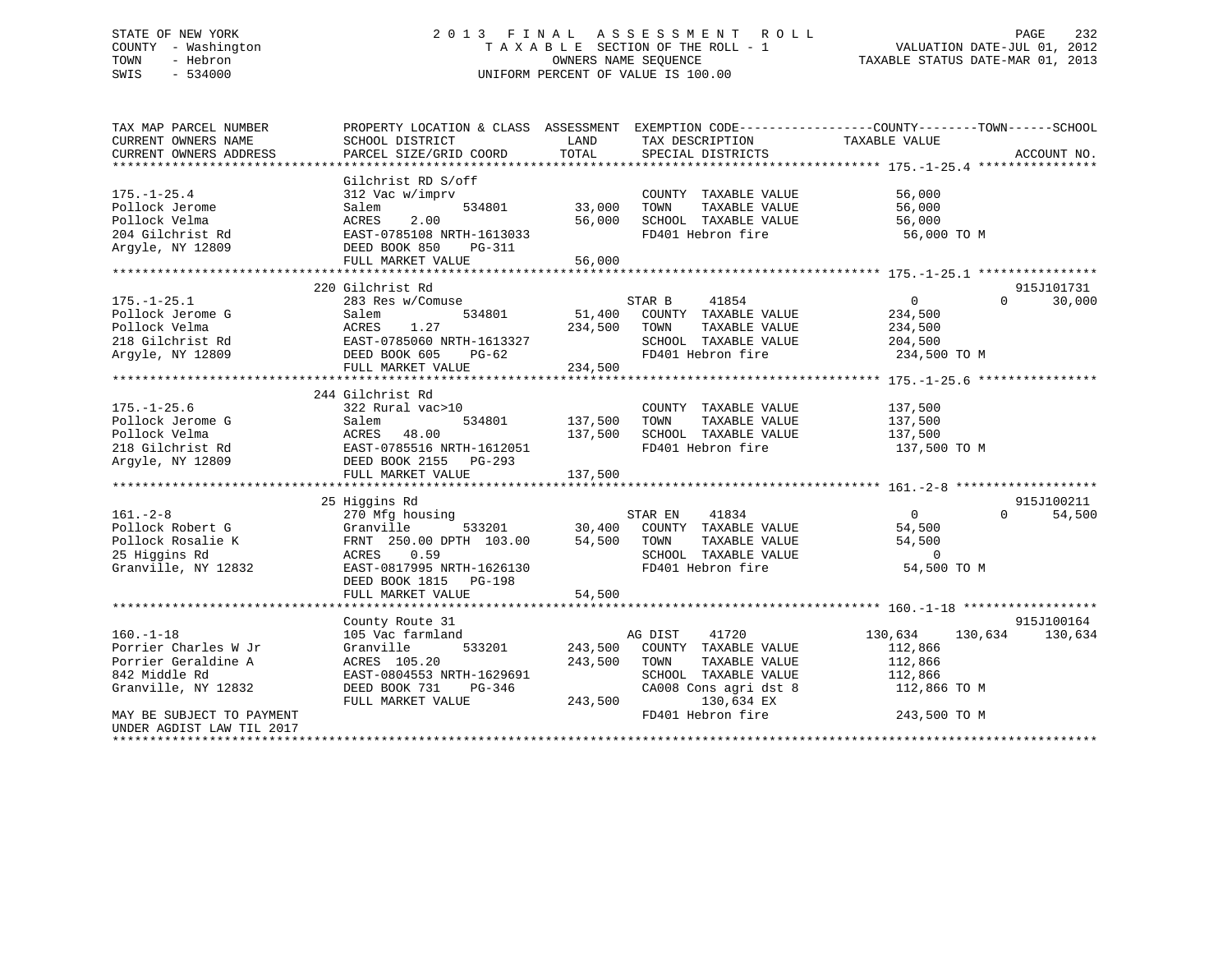# STATE OF NEW YORK 2 0 1 3 F I N A L A S S E S S M E N T R O L L PAGE 233 COUNTY - Washington T A X A B L E SECTION OF THE ROLL - 1 VALUATION DATE-JUL 01, 2012 TOWN - Hebron OWNERS NAME SEQUENCE TAXABLE STATUS DATE-MAR 01, 2013 SWIS - 534000 UNIFORM PERCENT OF VALUE IS 100.00

| TAX MAP PARCEL NUMBER<br>CURRENT OWNERS NAME<br>CURRENT OWNERS ADDRESS                               | <b>EXAMPLE SERVICE SERVICE SERVICE SERVICE SERVICE SERVICE SERVICE SERVICE SERVICE SERVICE SERVICE SERVICE SERVICE</b><br>SCHOOL DISTRICT<br>PARCEL SIZE/GRID COORD | TOTAL                 | TAX DESCRIPTION TAXABLE VALUE<br>SPECIAL DISTRICTS | PROPERTY LOCATION & CLASS ASSESSMENT EXEMPTION CODE---------------COUNTY-------TOWN-----SCHOOL | ACCOUNT NO.    |
|------------------------------------------------------------------------------------------------------|---------------------------------------------------------------------------------------------------------------------------------------------------------------------|-----------------------|----------------------------------------------------|------------------------------------------------------------------------------------------------|----------------|
|                                                                                                      |                                                                                                                                                                     |                       |                                                    |                                                                                                |                |
|                                                                                                      | 842 Middle Rd                                                                                                                                                       |                       |                                                    |                                                                                                |                |
| $160.-1-1.1$                                                                                         | 113 Cattle farm                                                                                                                                                     |                       | 41720<br>AG DIST                                   | 26,419<br>26,419                                                                               | 26,419         |
| Porrier Charles W Jr.                                                                                | Granville<br>533201                                                                                                                                                 | 90,000 STAR B         | 41854                                              | $\overline{0}$<br>$\Omega$                                                                     | 30,000         |
| 842 Middle Rd                                                                                        | ACRES 38.72                                                                                                                                                         | 261,800               | COUNTY TAXABLE VALUE                               | 235,381                                                                                        |                |
| Granville, NY 12832                                                                                  | EAST-0806388 NRTH-1633068                                                                                                                                           |                       | TOWN<br>TAXABLE VALUE                              | 235,381                                                                                        |                |
|                                                                                                      | DEED BOOK 2878 PG-82                                                                                                                                                |                       | SCHOOL TAXABLE VALUE                               | 205,381                                                                                        |                |
| MAY BE SUBJECT TO PAYMENT<br>UNDER AGDIST LAW TIL 2017                                               | FULL MARKET VALUE                                                                                                                                                   | 261,800               | CA008 Cons agri dst 8<br>26,419 EX                 | 235,381 TO M                                                                                   |                |
|                                                                                                      |                                                                                                                                                                     |                       | FD401 Hebron fire                                  | 261,800 TO M                                                                                   |                |
|                                                                                                      |                                                                                                                                                                     |                       |                                                    |                                                                                                |                |
|                                                                                                      | 818 Middle Rd                                                                                                                                                       |                       |                                                    |                                                                                                | 915J100505     |
| $160. - 1 - 1$                                                                                       | 240 Rural res                                                                                                                                                       |                       | 41720<br>AG DIST                                   | 151,992<br>151,992                                                                             | 151,992        |
| Porrier Geraldine A                                                                                  | Granville<br>533201                                                                                                                                                 | 296,400               | COUNTY TAXABLE VALUE                               | 286,508                                                                                        |                |
| 818 Middle Rd                                                                                        | 489/875 507/1103                                                                                                                                                    | 438,500               | TOWN<br>TAXABLE VALUE                              | 286,508                                                                                        |                |
| Granville, NY 12832                                                                                  | ACRES 100.30                                                                                                                                                        |                       | SCHOOL TAXABLE VALUE                               | 286,508                                                                                        |                |
|                                                                                                      | EAST-0805082 NRTH-1632435                                                                                                                                           |                       | CA008 Cons agri dst 8                              | 286,508 TO M                                                                                   |                |
| EAST-0805082 N<br>MAY BE SUBJECT TO PAYMENT DEED BOOK 436<br>UNDER AGDIST LAW TIL 2017 FULL MARKET V | PG-304                                                                                                                                                              |                       | 151,992 EX                                         |                                                                                                |                |
|                                                                                                      | FULL MARKET VALUE                                                                                                                                                   | 438,500               | FD401 Hebron fire                                  | 438,500 TO M                                                                                   |                |
|                                                                                                      |                                                                                                                                                                     |                       |                                                    |                                                                                                |                |
|                                                                                                      | 909 Chamberlin Mills Rd                                                                                                                                             |                       |                                                    |                                                                                                | 915J100125     |
| $177. - 1 - 30$                                                                                      | 210 1 Family Res                                                                                                                                                    |                       | COUNTY TAXABLE VALUE                               | 85,700                                                                                         |                |
| Porter Charles E                                                                                     | 534801<br>Salem                                                                                                                                                     | 44,100                | TAXABLE VALUE<br>TOWN                              | 85,700                                                                                         |                |
| Porter Mary D                                                                                        | ACRES<br>6.39<br>EAST-0808743 NRTH-1613987                                                                                                                          | 85,700                | SCHOOL TAXABLE VALUE                               | 85,700                                                                                         |                |
| 63 Sammis St                                                                                         |                                                                                                                                                                     |                       | FD401 Hebron fire                                  | 85,700 TO M                                                                                    |                |
|                                                                                                      | Huntington, NY 11743 DEED BOOK 2816 PG-279                                                                                                                          | 85,700                |                                                    |                                                                                                |                |
|                                                                                                      | FULL MARKET VALUE                                                                                                                                                   |                       |                                                    |                                                                                                |                |
|                                                                                                      | 322 County Route 28                                                                                                                                                 |                       |                                                    |                                                                                                | 915J101513     |
| $143. - 1 - 3.1$                                                                                     | 210 1 Family Res                                                                                                                                                    |                       | STAR EN<br>41834                                   | $\overline{0}$<br>$\Omega$                                                                     | 63,300         |
| Porter Joseph H                                                                                      | Granville<br>533201                                                                                                                                                 | 75,100                | COUNTY TAXABLE VALUE                               | 187,500                                                                                        |                |
| Porter Dianne                                                                                        | Easement 708/286                                                                                                                                                    | 187,500               | TOWN<br>TAXABLE VALUE                              | 187,500                                                                                        |                |
| 322 County Route 28                                                                                  | FRNT 157.00 DPTH 279.00                                                                                                                                             |                       | SCHOOL TAXABLE VALUE                               | 124,200                                                                                        |                |
| Granville, NY 12832                                                                                  | ACRES<br>0.92 BANK<br>151                                                                                                                                           |                       | FD401 Hebron fire                                  | 187,500 TO M                                                                                   |                |
|                                                                                                      | EAST-0813020 NRTH-1646001                                                                                                                                           |                       |                                                    |                                                                                                |                |
|                                                                                                      | DEED BOOK 552<br>PG-214                                                                                                                                             |                       |                                                    |                                                                                                |                |
|                                                                                                      | FULL MARKET VALUE                                                                                                                                                   | 187,500               |                                                    |                                                                                                |                |
|                                                                                                      |                                                                                                                                                                     |                       |                                                    |                                                                                                |                |
|                                                                                                      | 257 Indian Head Way 62 PCT OF VALUE USED FOR EXEMPTION PURPOSES                                                                                                     |                       |                                                    |                                                                                                | 915J101259     |
| $170. - 1 - 15.13$                                                                                   | 210 1 Family Res                                                                                                                                                    |                       | WAR VET/TC 41121                                   | 15,180<br>15,180                                                                               | $\overline{0}$ |
| Potter Vincent                                                                                       | Granville                                                                                                                                                           | 533201 45,300 STAR EN | 41834                                              | $\overline{0}$<br>$\Omega$                                                                     | 63,300         |
| Potter Helen                                                                                         | ACRES<br>7.19 BANK<br>151                                                                                                                                           | 110,000               | COUNTY TAXABLE VALUE                               | 94,820                                                                                         |                |
|                                                                                                      |                                                                                                                                                                     |                       | TOWN<br>TAXABLE VALUE                              | 94,820                                                                                         |                |
| Salem, NY 12865                                                                                      | DEED BOOK 2761 PG-59                                                                                                                                                |                       | SCHOOL TAXABLE VALUE                               | 46,700                                                                                         |                |
|                                                                                                      | FULL MARKET VALUE                                                                                                                                                   |                       | 110,000 FD401 Hebron fire                          | 110,000 TO M                                                                                   |                |
|                                                                                                      |                                                                                                                                                                     |                       |                                                    |                                                                                                |                |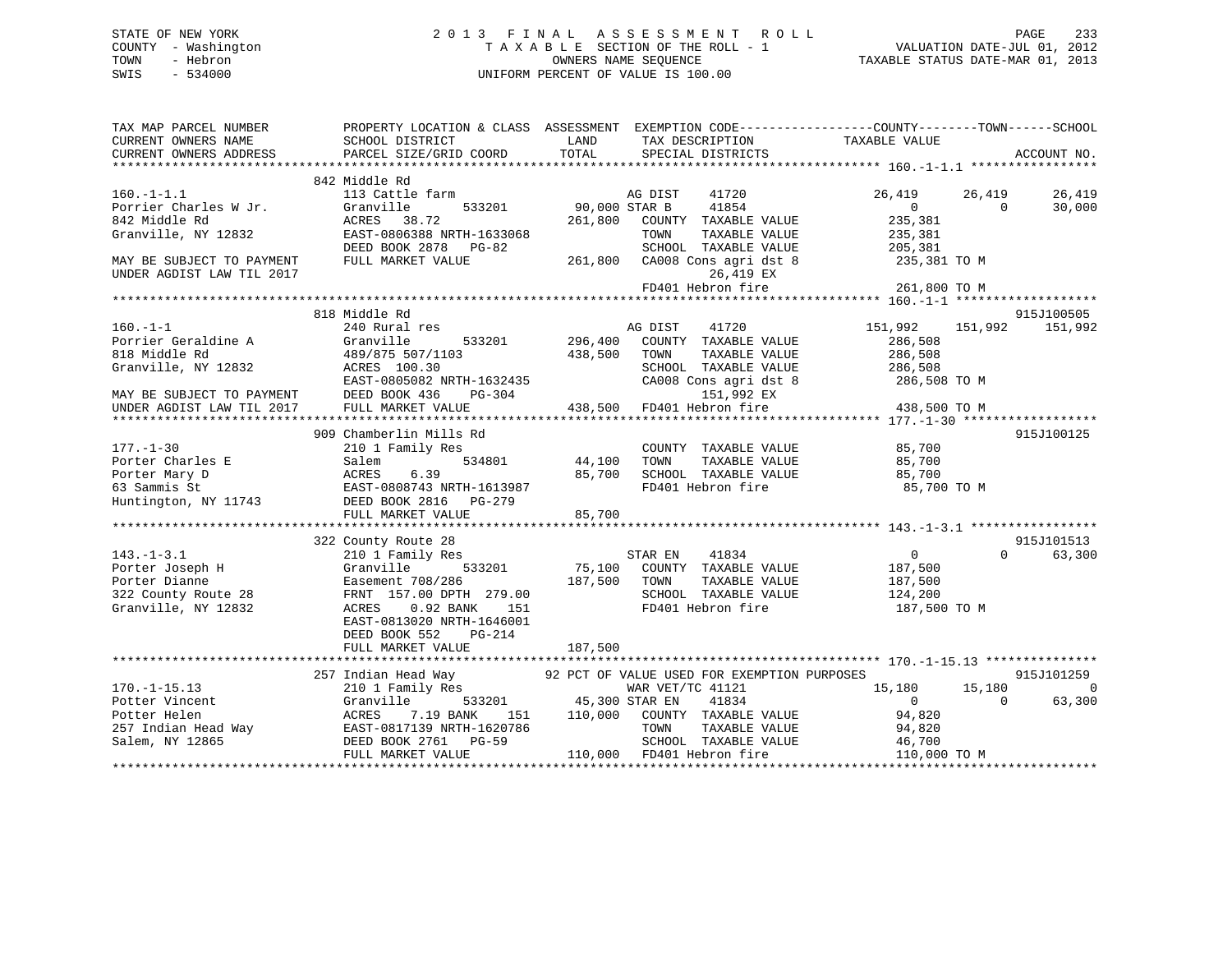# STATE OF NEW YORK 2 0 1 3 F I N A L A S S E S S M E N T R O L L PAGE 234 COUNTY - Washington T A X A B L E SECTION OF THE ROLL - 1 VALUATION DATE-JUL 01, 2012 TOWN - Hebron OWNERS NAME SEQUENCE TAXABLE STATUS DATE-MAR 01, 2013 SWIS - 534000 UNIFORM PERCENT OF VALUE IS 100.00

| TAX MAP PARCEL NUMBER<br><b>CURRENT OWNERS NAME</b><br>CURRENT OWNERS ADDRESS                           | PROPERTY LOCATION & CLASS ASSESSMENT EXEMPTION CODE----------------COUNTY-------TOWN------SCHOOL<br>SCHOOL DISTRICT<br>PARCEL SIZE/GRID COORD                      | LAND<br>TOTAL                       | TAX DESCRIPTION<br>SPECIAL DISTRICTS                                                                                                                                                   | TAXABLE VALUE                                                                    | ACCOUNT NO.                                        |
|---------------------------------------------------------------------------------------------------------|--------------------------------------------------------------------------------------------------------------------------------------------------------------------|-------------------------------------|----------------------------------------------------------------------------------------------------------------------------------------------------------------------------------------|----------------------------------------------------------------------------------|----------------------------------------------------|
| $159. - 1 - 2.2$<br>Potts Aaron J<br>140 James Rd<br>Salem, NY 12865                                    | 140 James Rd<br>242 Rurl res&rec<br>533801<br>Hartford<br>926/166<br>ACRES 19.90<br>EAST-0792811 NRTH-1631383<br>DEED BOOK 926<br>PG-164<br>FULL MARKET VALUE      | 64,400 STAR B<br>137,000<br>137,000 | CW_10_VET/ 41151<br>41854<br>COUNTY TAXABLE VALUE<br>TOWN<br>TAXABLE VALUE<br>SCHOOL TAXABLE VALUE<br>FD401 Hebron fire                                                                | 8,000<br>8,000<br>$\Omega$<br>129,000<br>129,000<br>107,000<br>137,000 TO M      | 915J101285<br>$\overline{0}$<br>$\Omega$<br>30,000 |
| $170. - 2 - 10$<br>Powell Gilbert P J<br>Charlton Jacqueline S<br>249 Higgins Rd<br>Granville, NY 12832 | 249 Higgins Rd<br>242 Rurl res&rec<br>533201<br>Granville<br>Lot 2<br>ACRES<br>50.68<br>EAST-0822541 NRTH-1623150<br>DEED BOOK 2048 PG-58<br>FULL MARKET VALUE     | 103,400<br>251,500<br>251,500       | STAR B<br>41854<br>COUNTY TAXABLE VALUE<br>TAXABLE VALUE<br>TOWN<br>SCHOOL TAXABLE VALUE<br>FD401 Hebron fire                                                                          | $\overline{0}$<br>251,500<br>251,500<br>221,500<br>251,500 TO M                  | 915J101796<br>30,000<br>$\Omega$                   |
| $143. - 1 - 28$<br>Pratt Floyd<br>Pratt Patricia<br>170 Button Rd<br>Granville, NY 12832                | 170 Button Rd<br>210 1 Family Res<br>533201<br>Granville<br>ACRES<br>1.00<br>EAST-0812150 NRTH-1644319<br>DEED BOOK 457<br>PG-400<br>FULL MARKET VALUE             | CBT VET<br>40,000 STAR B            | 99 PCT OF VALUE USED FOR EXEMPTION PURPOSES<br>CBT VET/TC 41131<br>41854<br>103,500 COUNTY TAXABLE VALUE<br>TAXABLE VALUE<br>TOWN<br>SCHOOL TAXABLE VALUE<br>103,500 FD401 Hebron fire | 25,616<br>25,616<br>$\overline{0}$<br>77,884<br>77,884<br>73,500<br>103,500 TO M | 915J100549<br>$\overline{0}$<br>$\Omega$<br>30,000 |
| $143. - 1 - 29.1$<br>Pratt Floyd C<br>Pratt Patricia<br>170 Button Rd<br>Granville, NY 12832            | 184 Button Rd<br>312 Vac w/imprv<br>533201<br>Granville<br>577/109<br>ACRES<br>4.07<br>EAST-0812016 NRTH-1644566<br>DEED BOOK 488<br>$PG-573$<br>FULL MARKET VALUE | 43,000<br>103,500<br>103,500        | COUNTY TAXABLE VALUE<br>TOWN<br>TAXABLE VALUE<br>SCHOOL TAXABLE VALUE<br>FD401 Hebron fire                                                                                             | 103,500<br>103,500<br>103,500<br>103,500 TO M                                    | 915J100411                                         |
| $144. - 1 - 37.6$<br>Preble Christine P<br>Preble Robert J<br>163 Perry Hill Rd<br>Shushan, NY 12873    | East Green Pond Way<br>314 Rural vac<10<br>Granville<br>533201<br>4.32<br>ACRES<br>EAST-0817049 NRTH-1642403<br>DEED BOOK 2552 PG-311<br>FULL MARKET VALUE         | 27,500<br>27,500<br>27,500          | COUNTY TAXABLE VALUE<br>TOWN<br>TAXABLE VALUE<br>SCHOOL TAXABLE VALUE<br>FD401 Hebron fire                                                                                             | 27,500<br>27,500<br>27,500<br>27,500 TO M                                        | 915J101450                                         |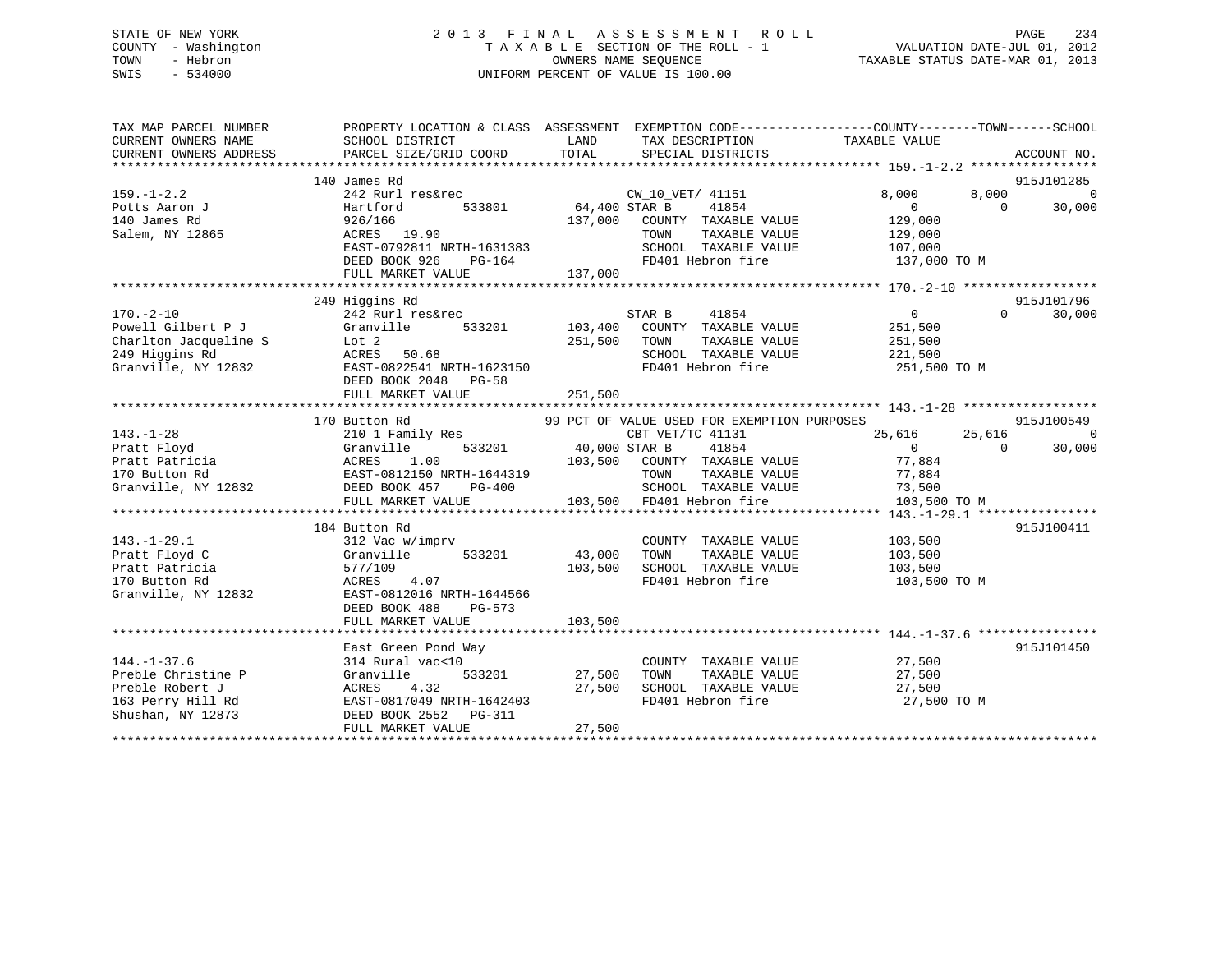# STATE OF NEW YORK 2 0 1 3 F I N A L A S S E S S M E N T R O L L PAGE 235 COUNTY - Washington T A X A B L E SECTION OF THE ROLL - 1 VALUATION DATE-JUL 01, 2012 TOWN - Hebron OWNERS NAME SEQUENCE TAXABLE STATUS DATE-MAR 01, 2013 SWIS - 534000 UNIFORM PERCENT OF VALUE IS 100.00

| TAX MAP PARCEL NUMBER<br>CURRENT OWNERS NAME                                                                                                            | PROPERTY LOCATION & CLASS ASSESSMENT<br>SCHOOL DISTRICT                                                                                                                   | LAND                          | EXEMPTION CODE-----------------COUNTY-------TOWN------SCHOOL<br>TAX DESCRIPTION                                                                                                            | TAXABLE VALUE                                                                                  |                                         |                                       |
|---------------------------------------------------------------------------------------------------------------------------------------------------------|---------------------------------------------------------------------------------------------------------------------------------------------------------------------------|-------------------------------|--------------------------------------------------------------------------------------------------------------------------------------------------------------------------------------------|------------------------------------------------------------------------------------------------|-----------------------------------------|---------------------------------------|
| CURRENT OWNERS ADDRESS                                                                                                                                  | PARCEL SIZE/GRID COORD                                                                                                                                                    | TOTAL                         | SPECIAL DISTRICTS                                                                                                                                                                          |                                                                                                |                                         | ACCOUNT NO.                           |
|                                                                                                                                                         | 12 Warner Rd                                                                                                                                                              |                               |                                                                                                                                                                                            |                                                                                                |                                         | 915J101134                            |
| $153. - 1 - 1.2$<br>Priest Charles<br>12 Warner Rd<br>Granville, NY 12832                                                                               | 270 Mfg housing<br>533201<br>Granville<br>1.00ad<br>ACRES<br>1.30<br>EAST-0818032 NRTH-1640828<br>DEED BOOK 727<br>PG-145<br>FULL MARKET VALUE                            | 36,100 STAR B<br>46,500       | CBT VET/TC 41131<br>41854<br>COUNTY TAXABLE VALUE<br>TAXABLE VALUE<br>TOWN<br>SCHOOL TAXABLE VALUE<br>FD401 Hebron fire                                                                    | 11,625<br>$\Omega$<br>34,875<br>34,875<br>16,500<br>46,500 TO M                                | 11,625<br>$\Omega$                      | $\mathbf 0$<br>30,000                 |
|                                                                                                                                                         |                                                                                                                                                                           | 46,500                        |                                                                                                                                                                                            |                                                                                                |                                         |                                       |
|                                                                                                                                                         | 20 Crystal View Way                                                                                                                                                       |                               |                                                                                                                                                                                            |                                                                                                |                                         | 915J101651                            |
| $143. - 1 - 47$<br>Prieur J Edward<br>Prieur Barbra<br>20 Crystal View Way<br>Granville, NY 12832                                                       | 210 1 Family Res<br>533201<br>Granville<br>AgComm 705/59<br>Lot 2-Phase 1<br>3.55<br>ACRES<br>EAST-0811341 NRTH-1645080<br>DEED BOOK 888<br>$PG-234$<br>FULL MARKET VALUE | 117,800<br>157,500<br>157,500 | STAR EN<br>41834<br>COUNTY TAXABLE VALUE<br>TOWN<br>TAXABLE VALUE<br>SCHOOL TAXABLE VALUE<br>FD401 Hebron fire                                                                             | $\overline{0}$<br>157,500<br>157,500<br>94,200<br>157,500 TO M                                 | $\Omega$                                | 63,300                                |
|                                                                                                                                                         |                                                                                                                                                                           |                               |                                                                                                                                                                                            |                                                                                                |                                         |                                       |
| $161. - 1 - 3.2$<br>Prime Jeffrey<br>140 Vaughn Rd<br>Kingsbury, NY 12839                                                                               | State Route 22<br>314 Rural vac<10<br>Granville<br>533201<br>ACRES<br>6.40<br>EAST-0818703 NRTH-1632838<br>DEED BOOK 2076<br>$PG-52$<br>FULL MARKET VALUE                 | 23,000<br>23,000<br>23,000    | COUNTY TAXABLE VALUE<br>TAXABLE VALUE<br>TOWN<br>SCHOOL TAXABLE VALUE<br>FD401 Hebron fire                                                                                                 | 23,000<br>23,000<br>23,000<br>23,000 TO M                                                      |                                         | 915J101444                            |
|                                                                                                                                                         | Everetts Heights Way                                                                                                                                                      |                               |                                                                                                                                                                                            |                                                                                                |                                         | 915J100627                            |
| $152 - 2 - 8.1$<br>Proctor Trust Co<br>48 Main St<br>Proctor, VT 05765                                                                                  | 692 Road/str/hwy<br>Granville<br>533201<br>4.60<br>ACRES<br>EAST-0809523 NRTH-1641937<br>DEED BOOK 487<br>PG-761<br>FULL MARKET VALUE                                     | 4,800<br>4,800<br>4,800       | RPTL1138<br>41500<br>COUNTY TAXABLE VALUE<br>TOWN<br>TAXABLE VALUE<br>SCHOOL TAXABLE VALUE<br>FD401 Hebron fire<br>4,800 EX                                                                | 4,800<br>$\Omega$<br>$\mathbf 0$<br>$\Omega$                                                   | 4,800<br>0 TO M                         | 4,800                                 |
|                                                                                                                                                         |                                                                                                                                                                           |                               |                                                                                                                                                                                            |                                                                                                |                                         | 915J100033                            |
| $175. - 1 - 23$<br>Proulx Lisa M<br>Proulx David A<br>2215 County Route 47<br>Salem, NY 12865<br>MAY BE SUBJECT TO PAYMENT<br>UNDER AGDIST LAW TIL 2017 | 2215 County Route 47<br>116 Other stock<br>Salem<br>534801<br>ACRES<br>91.69<br>EAST-0786683 NRTH-1609505<br>DEED BOOK 935<br>PG-32<br>FULL MARKET VALUE                  | 629,500 AG DIST<br>629,500    | AG BUILD<br>41700<br>306,900 AG BUILD<br>41700<br>41720<br>STAR B<br>41854<br>COUNTY TAXABLE VALUE<br>TOWN<br>TAXABLE VALUE<br>SCHOOL TAXABLE VALUE<br>CA008 Cons agri dst 8<br>142,360 EX | 16,041<br>40,660<br>142,360<br>$\overline{0}$<br>430,439<br>430,439<br>400,439<br>487,140 TO M | 16,041<br>40,660<br>142,360<br>$\Omega$ | 16,041<br>40,660<br>142,360<br>30,000 |
|                                                                                                                                                         | **************************************                                                                                                                                    |                               | FD401 Hebron fire                                                                                                                                                                          | 629,500 TO M                                                                                   |                                         |                                       |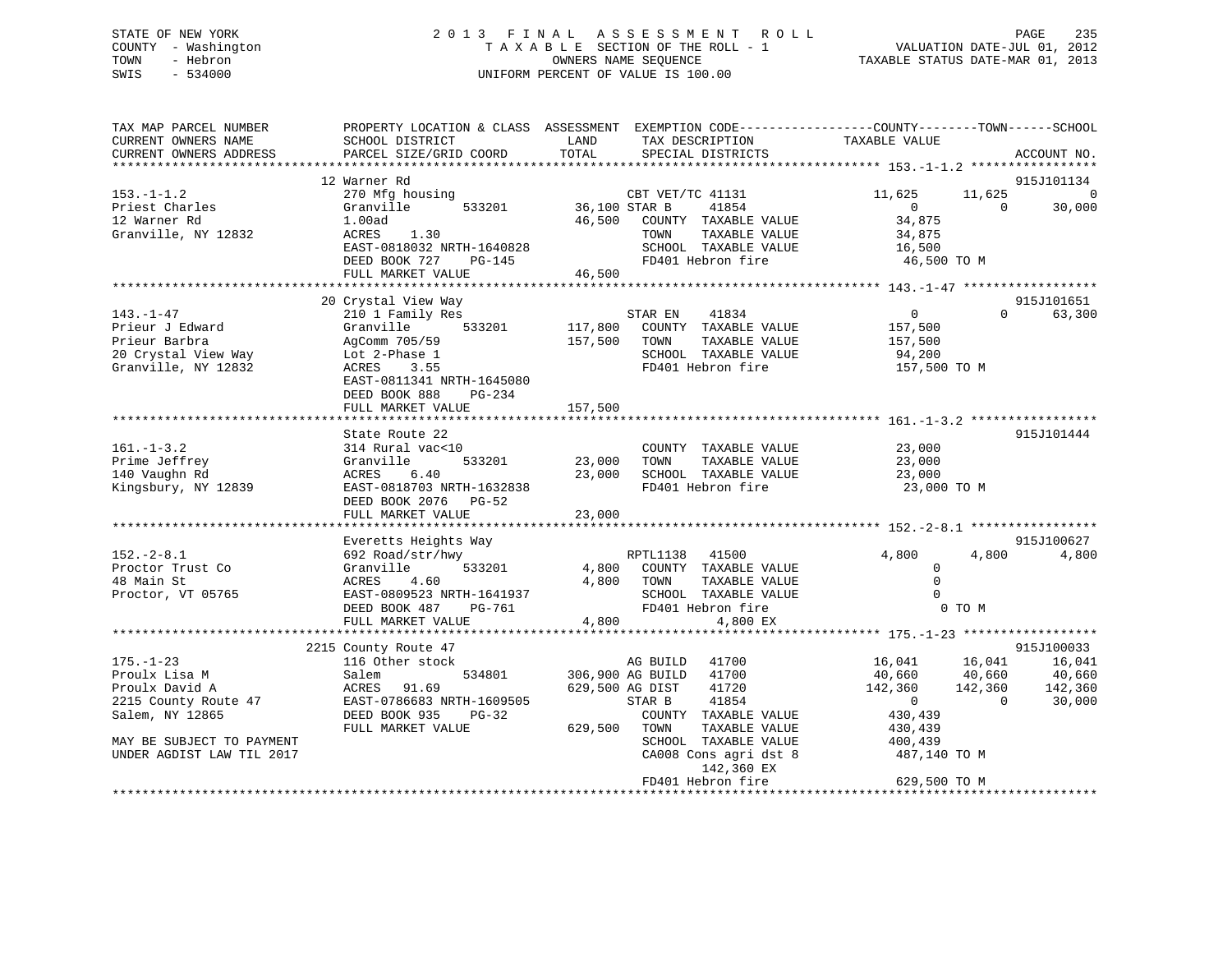# STATE OF NEW YORK 2 0 1 3 F I N A L A S S E S S M E N T R O L L PAGE 236 COUNTY - Washington T A X A B L E SECTION OF THE ROLL - 1 VALUATION DATE-JUL 01, 2012 TOWN - Hebron OWNERS NAME SEQUENCE TAXABLE STATUS DATE-MAR 01, 2013 SWIS - 534000 UNIFORM PERCENT OF VALUE IS 100.00

| TAX MAP PARCEL NUMBER                                                                                                                                                                                                                  |                                                                                                                              |                 |                                                          | PROPERTY LOCATION & CLASS ASSESSMENT EXEMPTION CODE----------------COUNTY-------TOWN------SCHOOL                                                                                                                                                                                  |                                  |
|----------------------------------------------------------------------------------------------------------------------------------------------------------------------------------------------------------------------------------------|------------------------------------------------------------------------------------------------------------------------------|-----------------|----------------------------------------------------------|-----------------------------------------------------------------------------------------------------------------------------------------------------------------------------------------------------------------------------------------------------------------------------------|----------------------------------|
|                                                                                                                                                                                                                                        | 465 Middle Rd                                                                                                                |                 |                                                          |                                                                                                                                                                                                                                                                                   | 915J100233                       |
| 153.-1-11 210 1 Family Res<br>Ptacek John Granville 533201 56,900 STAR EN 41834 0<br>7381 State Route 22 5.25 Ad 168,500 COUNTY TAXABLE VALUE 140,276<br>Granville, NY 12832 ACRES 5.25 TOWN TAXABLE VALUE 140,276                     | 7381 State Route 22<br>EAST-0819116 NRTH-1635701 SCHOOL TAXABLE VALUE $105,200$<br>DEED BOOK 440 PG-100<br>FULL MARKET VALUE | $G-100$ 168,500 |                                                          | ${\begin{array}{cccccccc}67&\text{PCT OF VALUE USED FOR EXEMPITION PURPOSES} & & & & & & 915J100512 \\ s&& & & & & & & & & & 915J100512 \\ 533201 && 56,900 STAR EN && 41834 && 28,224 && 0 \\ 63,300 && 63,300 && 0 && 63,300 \\ \end{array}}$<br>FD401 Hebron fire 168,500 TO M |                                  |
|                                                                                                                                                                                                                                        |                                                                                                                              |                 |                                                          | AG DIST 41720 42,960 42,960 42,960                                                                                                                                                                                                                                                | 915J101644<br>$\Omega$<br>30,000 |
| 153.-1-10.3<br>Ptacek John C Jr (Granville 111 Kd)<br>Ptacek John C Jr (Granville 533201 59,000 TOWN TAXABLE VALUE 59,000<br>7344 State Route 22 ACRES 8.60 59,000 SCHOOL TAXABLE VALUE 59,000<br>Granville, NY 12832 EAST-0818915 NRT | Grimes Hill Rd<br>DEED BOOK 522<br>PG-197                                                                                    |                 |                                                          |                                                                                                                                                                                                                                                                                   |                                  |
| $161. - 1 - 2$<br>Ptacek John C Jr<br>7344 State Route 22<br>Granville, NY 12832<br>EAST-0823006 NRTH-1632457<br>EAST-0823006 NRTH-1632457<br>EAST-0823006 NRTH-1632457<br>FD401 Hebron fire 60,000                                    | State Route 22/E Off<br>322 Rural vac>10<br>533201 60,000 TOWN<br>DEED BOOK 522<br>$PG-197$<br>FULL MARKET VALUE             | 60,000          | COUNTY TAXABLE VALUE 60,000<br>TOWN TAXABLE VALUE 60,000 | 60,000 TO M                                                                                                                                                                                                                                                                       | 915J101043                       |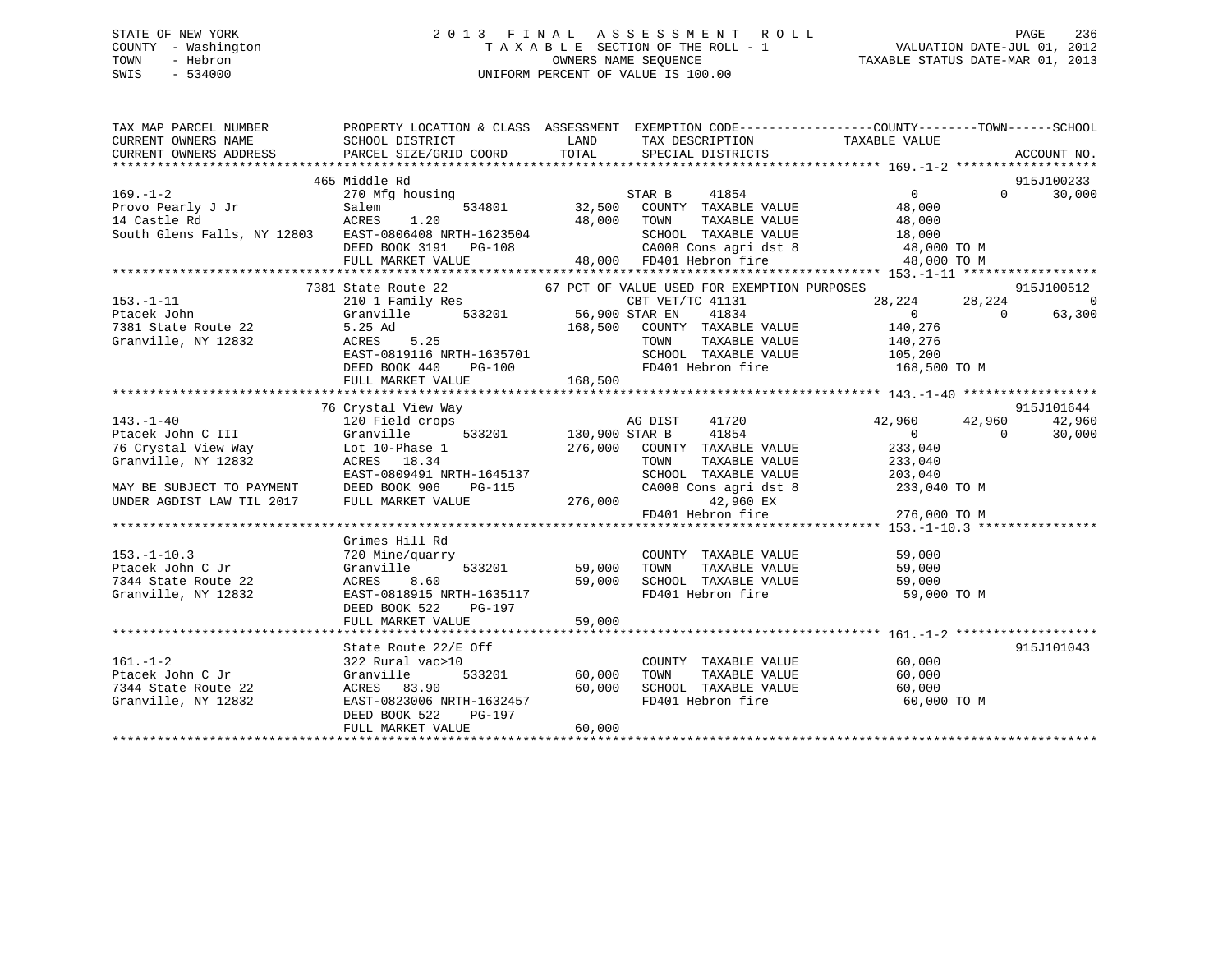# STATE OF NEW YORK 2 0 1 3 F I N A L A S S E S S M E N T R O L L PAGE 237 COUNTY - Washington T A X A B L E SECTION OF THE ROLL - 1 VALUATION DATE-JUL 01, 2012 TOWN - Hebron OWNERS NAME SEQUENCE TAXABLE STATUS DATE-MAR 01, 2013 SWIS - 534000 UNIFORM PERCENT OF VALUE IS 100.00

| TAX MAP PARCEL NUMBER<br>CURRENT OWNERS NAME<br>CURRENT OWNERS ADDRESS | PROPERTY LOCATION & CLASS ASSESSMENT EXEMPTION CODE----------------COUNTY-------TOWN------SCHOOL<br>SCHOOL DISTRICT<br>PARCEL SIZE/GRID COORD TOTAL | <b>EXAMPLE THE STATE OF STATE OF STATE OF STATE OF STATE OF STATE OF STATE OF STATE</b> | TAX DESCRIPTION TAXABLE VALUE<br>SPECIAL DISTRICTS                 |                               | ACCOUNT NO.                                    |
|------------------------------------------------------------------------|-----------------------------------------------------------------------------------------------------------------------------------------------------|-----------------------------------------------------------------------------------------|--------------------------------------------------------------------|-------------------------------|------------------------------------------------|
|                                                                        |                                                                                                                                                     |                                                                                         |                                                                    |                               |                                                |
|                                                                        | 1 Sheldon Rd                                                                                                                                        |                                                                                         |                                                                    |                               | 915J100683                                     |
| $177. - 1 - 15$                                                        | Sheldon Rd<br>210 1 Family Res<br>Salem 534801 32,100 COUNTY TAXABLE VALUE<br>21.02 BANK 40 57,500 TOWN TAXABLE VALUE                               |                                                                                         |                                                                    | $\overline{0}$                | 30,000<br>$\Omega$ and $\Omega$                |
| $111. - 12$<br>Putnam David L                                          |                                                                                                                                                     |                                                                                         |                                                                    | 67,500                        |                                                |
| 1 Sheldon Rd                                                           |                                                                                                                                                     |                                                                                         |                                                                    | 67,500                        |                                                |
| Salem, NY 12865                                                        | Salem 534801<br>ACRES 1.02 BANK 40<br>EAST-0815413 NRTH-1615787                                                                                     |                                                                                         | SCHOOL TAXABLE VALUE                                               | 37,500                        |                                                |
|                                                                        | $PG-300$<br>DEED BOOK 935                                                                                                                           |                                                                                         | FD401 Hebron fire                                                  | 67,500 TO M                   |                                                |
|                                                                        | FULL MARKET VALUE                                                                                                                                   | 67,500                                                                                  |                                                                    |                               |                                                |
|                                                                        |                                                                                                                                                     |                                                                                         |                                                                    |                               |                                                |
|                                                                        |                                                                                                                                                     |                                                                                         |                                                                    |                               | 915J101595                                     |
| $167. - 1 - 36.1$                                                      |                                                                                                                                                     |                                                                                         |                                                                    | 50,000 30,000                 | $\sim$ 0                                       |
| Quinlan Richard                                                        |                                                                                                                                                     |                                                                                         | 41141<br>41854                                                     | 52,088 52,088                 | $\begin{smallmatrix}0\30.000\end{smallmatrix}$ |
|                                                                        |                                                                                                                                                     | 231,500 STAR B                                                                          |                                                                    | $\overline{0}$                | 30,000<br>$\overline{0}$                       |
|                                                                        |                                                                                                                                                     |                                                                                         | COUNTY TAXABLE VALUE 129, 412                                      |                               |                                                |
| Salem, NY 12865                                                        | DEED BOOK 2231 PG-13                                                                                                                                |                                                                                         | TOWN TAXABLE VALUE 149,412<br>231,500 SCHOOL TAXABLE VALUE 201,500 |                               |                                                |
|                                                                        | FULL MARKET VALUE                                                                                                                                   |                                                                                         |                                                                    |                               |                                                |
|                                                                        |                                                                                                                                                     |                                                                                         | FD401 Hebron fire                                                  | 231,500 TO M                  |                                                |
|                                                                        |                                                                                                                                                     |                                                                                         |                                                                    |                               |                                                |
|                                                                        | Higgins Rd                                                                                                                                          |                                                                                         |                                                                    |                               | 915J101823                                     |
| $170. - 2 - 37$                                                        | 322 Rural vac>10                                                                                                                                    |                                                                                         | COUNTY TAXABLE VALUE 47,500<br>TOWN TAXABLE VALUE 47,500           |                               |                                                |
| Ralph Denise Lynn<br>40 Ore Hill Rd                                    | 533201 47,500 TOWN<br>Granville                                                                                                                     |                                                                                         | TAXABLE VALUE<br>SCHOOL TAXABLE VALUE                              | 47,500                        |                                                |
|                                                                        | Lot 1                                                                                                                                               | 47,500                                                                                  |                                                                    | 47,500                        |                                                |
| Lakeville, CT 06039                                                    | ACRES 24.11<br>EAST-0822003 NRTH-1623944                                                                                                            |                                                                                         | FD401 Hebron fire                                                  | 47,500 TO M                   |                                                |
|                                                                        | DEED BOOK 2029 PG-93                                                                                                                                |                                                                                         |                                                                    |                               |                                                |
|                                                                        | FULL MARKET VALUE                                                                                                                                   | 47,500                                                                                  |                                                                    |                               |                                                |
|                                                                        |                                                                                                                                                     |                                                                                         |                                                                    |                               |                                                |
|                                                                        | State Route 22                                                                                                                                      |                                                                                         |                                                                    |                               | 915J101750                                     |
| $186. - 1 - 28$                                                        | 314 Rural vac<10 - WTRFNT                                                                                                                           |                                                                                         |                                                                    | 25,200                        |                                                |
| Ramirez Jose A                                                         | 534801<br>Salem                                                                                                                                     |                                                                                         | COUNTY TAXABLE VALUE<br>TOWN TAXABLE VALUE 25,200<br>25,200 TOWN   |                               |                                                |
| Sierra-Ramirez Christine N ACRES                                       | 5.18                                                                                                                                                | 25,200                                                                                  | SCHOOL TAXABLE VALUE 25,200                                        |                               |                                                |
| 305 lake Shore Dr                                                      | EAST-0816241 NRTH-1607634                                                                                                                           |                                                                                         | FD401 Hebron fire                                                  | 25,200 TO M                   |                                                |
| Monroe, NY 10950                                                       | DEED BOOK 916<br>$PG-143$                                                                                                                           |                                                                                         |                                                                    |                               |                                                |
|                                                                        | FULL MARKET VALUE                                                                                                                                   | 25, 200                                                                                 |                                                                    |                               |                                                |
|                                                                        |                                                                                                                                                     |                                                                                         |                                                                    |                               |                                                |
|                                                                        | 205 Little Burch Hill Rd                                                                                                                            |                                                                                         |                                                                    |                               | 915J100083                                     |
| $151. - 1 - 22.1$                                                      | 240 Rural res                                                                                                                                       |                                                                                         | COUNTY TAXABLE VALUE                                               |                               |                                                |
| Raoufi Elizabeth Martford                                              |                                                                                                                                                     | 533801 204,700                                                                          | TAXABLE VALUE<br>TOWN                                              | 268,000<br>268.000<br>268,000 |                                                |
| 71 Oneida Ave                                                          | ACRES 68.10 BANK<br>11A                                                                                                                             | 268,000                                                                                 | SCHOOL TAXABLE VALUE 268,000                                       |                               |                                                |
| North Plainfield, NJ 07060                                             | EAST-0799494 NRTH-1635907                                                                                                                           |                                                                                         | FD401 Hebron fire                                                  | 268,000 TO M                  |                                                |
|                                                                        | DEED BOOK 797<br>$PG-15$                                                                                                                            |                                                                                         |                                                                    |                               |                                                |
|                                                                        | FULL MARKET VALUE                                                                                                                                   | 268,000                                                                                 |                                                                    |                               |                                                |
|                                                                        |                                                                                                                                                     |                                                                                         |                                                                    |                               |                                                |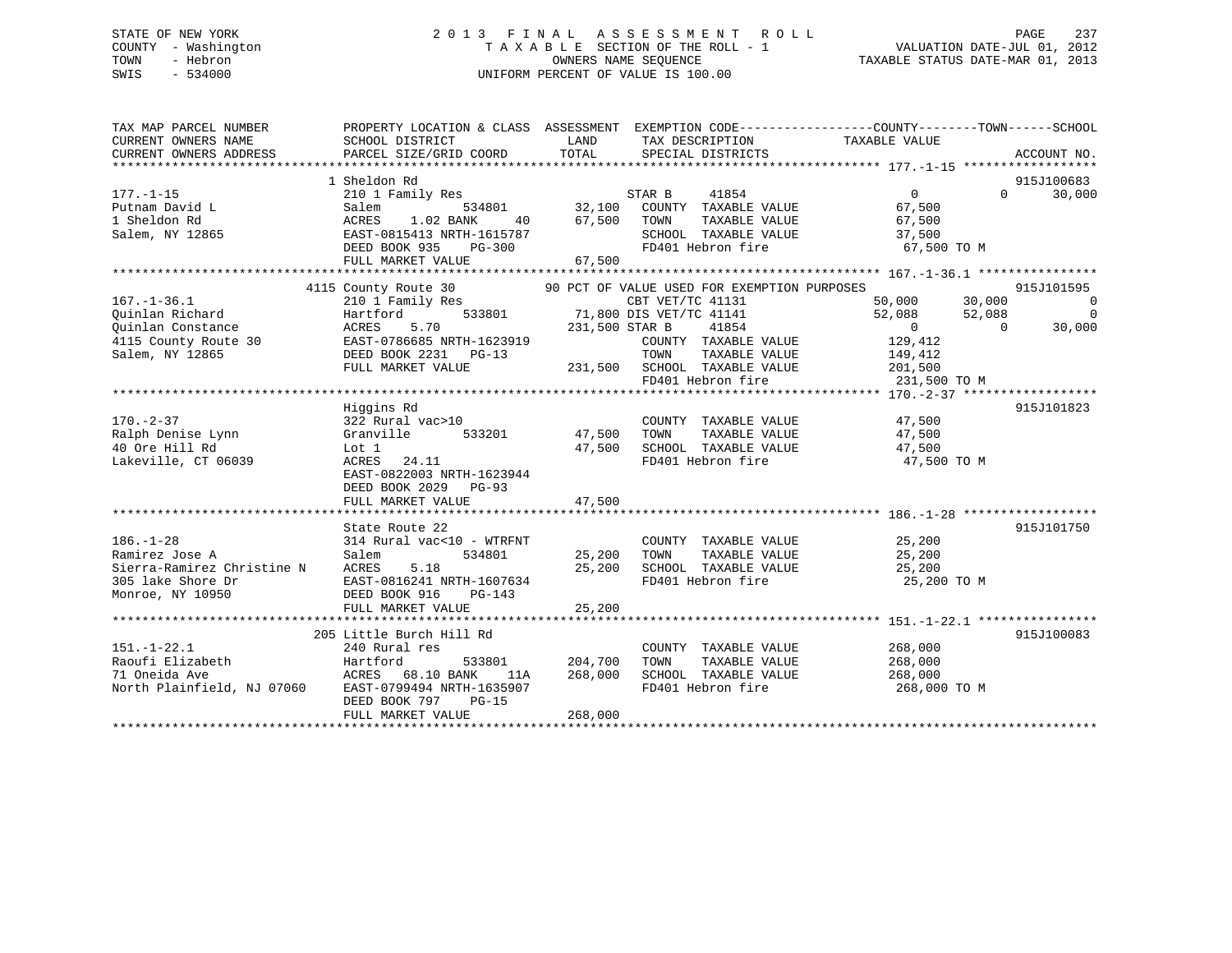# STATE OF NEW YORK 2 0 1 3 F I N A L A S S E S S M E N T R O L L PAGE 238 COUNTY - Washington T A X A B L E SECTION OF THE ROLL - 1 VALUATION DATE-JUL 01, 2012 TOWN - Hebron OWNERS NAME SEQUENCE TAXABLE STATUS DATE-MAR 01, 2013 SWIS - 534000 UNIFORM PERCENT OF VALUE IS 100.00

| TAX MAP PARCEL NUMBER<br>CURRENT OWNERS NAME | SCHOOL DISTRICT           | LAND    | TAX DESCRIPTION       | PROPERTY LOCATION & CLASS ASSESSMENT EXEMPTION CODE---------------COUNTY-------TOWN------SCHOOL<br>TAXABLE VALUE |             |
|----------------------------------------------|---------------------------|---------|-----------------------|------------------------------------------------------------------------------------------------------------------|-------------|
| CURRENT OWNERS ADDRESS                       | PARCEL SIZE/GRID COORD    | TOTAL   | SPECIAL DISTRICTS     |                                                                                                                  | ACCOUNT NO. |
|                                              | Warner Rd                 |         |                       |                                                                                                                  |             |
| $153. - 1 - 5.2$                             | 322 Rural vac>10          |         | COUNTY TAXABLE VALUE  | 113,000                                                                                                          |             |
| Rapp George                                  | 533201<br>Granville       | 113,000 | TOWN<br>TAXABLE VALUE | 113,000                                                                                                          |             |
| Rapp Katherine                               | $1$ ot $2$                | 113,000 | SCHOOL TAXABLE VALUE  | 113,000                                                                                                          |             |
| 15 Church St                                 | ACRES<br>35.33            |         | FD401 Hebron fire     | 113,000 TO M                                                                                                     |             |
| Greenwich, NY 12834                          | EAST-0818075 NRTH-1639866 |         |                       |                                                                                                                  |             |
|                                              | DEED BOOK 1976 PG-75      |         |                       |                                                                                                                  |             |
|                                              | FULL MARKET VALUE         | 113,000 |                       |                                                                                                                  |             |
|                                              |                           |         |                       |                                                                                                                  |             |
|                                              | 320 Blossom Rd            |         |                       |                                                                                                                  | 915J100561  |
| $186. - 1 - 2$                               | 240 Rural res             |         | COUNTY TAXABLE VALUE  | 438,000                                                                                                          |             |
| Ratigan Charles                              | 534801<br>Salem           | 125,000 | TOWN<br>TAXABLE VALUE | 438,000                                                                                                          |             |
| Ratigan Donna M                              | 40.40<br>ACRES            | 438,000 | SCHOOL TAXABLE VALUE  | 438,000                                                                                                          |             |
| 612 Vasey Oak Dr                             | EAST-0820012 NRTH-1608816 |         | FD401 Hebron fire     | 438,000 TO M                                                                                                     |             |
| Keller, TX 76248                             | DEED BOOK 1813<br>PG-102  |         |                       |                                                                                                                  |             |
|                                              | FULL MARKET VALUE         | 438,000 |                       |                                                                                                                  |             |
|                                              |                           |         |                       |                                                                                                                  |             |
|                                              | 302 Blossom Rd            |         |                       |                                                                                                                  | 915J100459  |
| $186. - 1 - 3$                               | 322 Rural vac>10          |         | COUNTY TAXABLE VALUE  | 32,300                                                                                                           |             |
| Ratigan Charles A                            | Salem<br>534801           | 32,300  | TOWN<br>TAXABLE VALUE | 32,300                                                                                                           |             |
| Ratigan Donna M                              | lot 8 Hartz               | 32,300  | SCHOOL TAXABLE VALUE  | 32,300                                                                                                           |             |
| 612 Vasey Oak Dr                             | ACRES 12.98               |         | FD401 Hebron fire     | 32,300 TO M                                                                                                      |             |
| Keller, TX 76248                             | EAST-0820645 NRTH-1608108 |         |                       |                                                                                                                  |             |
|                                              | DEED BOOK 2009<br>PG-168  |         |                       |                                                                                                                  |             |
|                                              | FULL MARKET VALUE         | 32,300  |                       |                                                                                                                  |             |
|                                              |                           |         |                       |                                                                                                                  |             |
|                                              | 45 Center Way             |         |                       |                                                                                                                  | 915J101737  |
| $185. - 1 - 14.3$                            | 312 Vac w/imprv           |         | COUNTY TAXABLE VALUE  | 17,500                                                                                                           |             |
| Rawling Peter                                | 534801<br>Salem           | 15,500  | TOWN<br>TAXABLE VALUE | 17,500                                                                                                           |             |
| Rawling Christine                            | ROW                       | 17,500  | SCHOOL TAXABLE VALUE  | 17,500                                                                                                           |             |
| 758 County Route 64                          | 6.17<br>ACRES             |         | CA008 Cons agri dst 8 | 17,500 TO M                                                                                                      |             |
| Shushan, NY 12873                            | EAST-0816058 NRTH-1604001 |         | FD401 Hebron fire     | 17,500 TO M                                                                                                      |             |
|                                              | DEED BOOK 2541<br>$PG-81$ |         |                       |                                                                                                                  |             |
|                                              | FULL MARKET VALUE         | 17,500  |                       |                                                                                                                  |             |
|                                              |                           |         |                       |                                                                                                                  |             |
|                                              | County Route 31/E Off     |         |                       |                                                                                                                  | 915J101239  |
| $144. - 1 - 21.3$                            | 322 Rural vac>10          |         | COUNTY TAXABLE VALUE  | 59,500                                                                                                           |             |
| Redding Carol S Lipman                       | Granville<br>533201       | 59,500  | TAXABLE VALUE<br>TOWN | 59,500                                                                                                           |             |
| JAR & CSLR Living Trust                      | ACRES 10.10               | 59,500  | SCHOOL TAXABLE VALUE  | 59,500                                                                                                           |             |
| 2329 County Route 31                         | EAST-0823373 NRTH-1647076 |         | CA001 Cons agri dst 1 | 59,500 TO                                                                                                        |             |
| Granville, NY 12832                          | DEED BOOK 3037 PG-101     |         | FD401 Hebron fire     | 59,500 TO M                                                                                                      |             |
|                                              | FULL MARKET VALUE         | 59,500  |                       |                                                                                                                  |             |
|                                              |                           |         |                       |                                                                                                                  |             |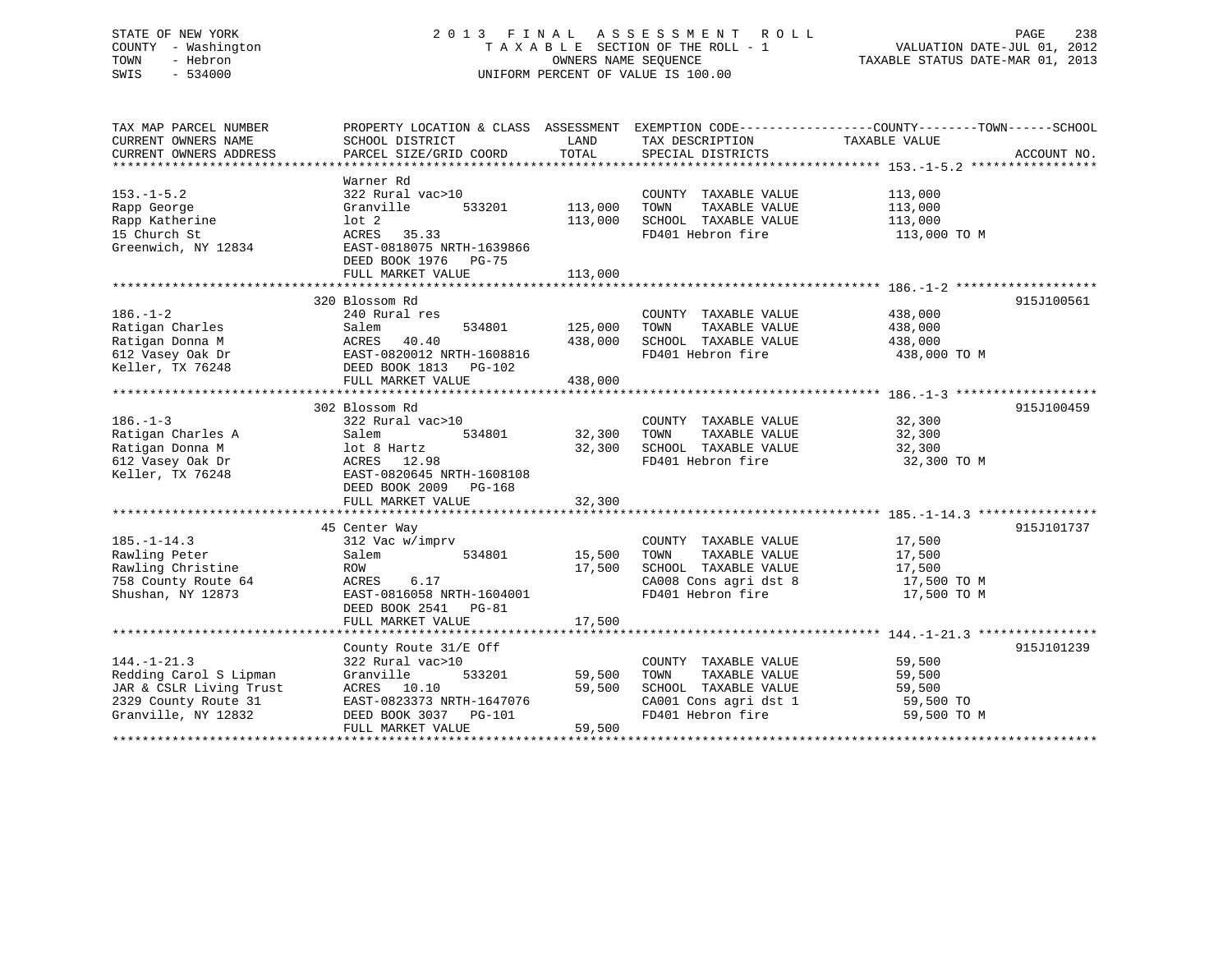# STATE OF NEW YORK 2 0 1 3 F I N A L A S S E S S M E N T R O L L PAGE 239 COUNTY - Washington T A X A B L E SECTION OF THE ROLL - 1 VALUATION DATE-JUL 01, 2012 TOWN - Hebron OWNERS NAME SEQUENCE TAXABLE STATUS DATE-MAR 01, 2013 SWIS - 534000 UNIFORM PERCENT OF VALUE IS 100.00

| TAX MAP PARCEL NUMBER<br>CURRENT OWNERS NAME<br>CURRENT OWNERS ADDRESS                                                                   | SCHOOL DISTRICT<br>PARCEL SIZE/GRID COORD                                                                                                             | LAND<br>TOTAL                | TAX DESCRIPTION<br>SPECIAL DISTRICTS                                                                                      | PROPERTY LOCATION & CLASS ASSESSMENT EXEMPTION CODE----------------COUNTY-------TOWN------SCHOOL<br>TAXABLE VALUE                                                                                                        | ACCOUNT NO.                                                        |
|------------------------------------------------------------------------------------------------------------------------------------------|-------------------------------------------------------------------------------------------------------------------------------------------------------|------------------------------|---------------------------------------------------------------------------------------------------------------------------|--------------------------------------------------------------------------------------------------------------------------------------------------------------------------------------------------------------------------|--------------------------------------------------------------------|
| *********************                                                                                                                    |                                                                                                                                                       |                              |                                                                                                                           |                                                                                                                                                                                                                          |                                                                    |
| $144. - 1 - 20$<br>Redding, Trustee Carol Lipman Granville<br>The JAR & CSLR Living Trust<br>2329 County Route 31<br>Granville, NY 12832 | 2329 County Route 31<br>210 1 Family Res<br>533201<br>$ACRES$ 2.60<br>EAST-0823184 NRTH-1647567<br>DEED BOOK 3037 PG-97<br>FULL MARKET VALUE          | 113,500 STAR B               | WAR VET/TC 41121<br>55,300 DIS VET/TC 41141<br>41854<br>COUNTY TAXABLE VALUE<br>113,500 FD401 Hebron fire                 | 17,025<br>17,025<br>28,375<br>28,375<br>$\overline{0}$<br>$\bigcap$<br>68,100<br>TOWN TAXABLE VALUE 83,500<br>SCHOOL TAXABLE VALUE 83,500 TO M                                                                           | 915J100236<br>$\overline{\phantom{0}}$<br>$\overline{0}$<br>30,000 |
|                                                                                                                                          |                                                                                                                                                       |                              |                                                                                                                           |                                                                                                                                                                                                                          |                                                                    |
|                                                                                                                                          | 21 Higgins Rd                                                                                                                                         |                              |                                                                                                                           |                                                                                                                                                                                                                          | 915J100511                                                         |
| $161. - 2 - 7$<br>Regner Linda L<br>21 Higgins Rd<br>Granville, NY 12834                                                                 | 270 Mfg housing<br>Granville<br>533201<br>sub lot C<br>649/43<br>3.31<br>ACRES<br>EAST-0817925 NRTH-1626606<br>DEED BOOK 2446 PG-1                    | 33,500                       | 41854<br>STAR B<br>COUNTY TAXABLE VALUE<br>34,500 TOWN<br>TAXABLE VALUE<br>SCHOOL TAXABLE VALUE<br>FD401 Hebron fire      | $\overline{0}$<br>$\Omega$<br>34,500<br>34,500<br>4,500<br>34,500 TO M                                                                                                                                                   | 30,000                                                             |
|                                                                                                                                          | FULL MARKET VALUE                                                                                                                                     | 34,500                       |                                                                                                                           |                                                                                                                                                                                                                          |                                                                    |
|                                                                                                                                          |                                                                                                                                                       |                              |                                                                                                                           |                                                                                                                                                                                                                          |                                                                    |
|                                                                                                                                          | 3137 County Route 30                                                                                                                                  |                              |                                                                                                                           |                                                                                                                                                                                                                          | 915J100595                                                         |
| $183.20 - 1 - 23$<br>Reich Joyce Marie                                                                                                   | 210 1 Family Res<br>534801 18,500 AGED-CO 41802<br>48.00 DPTH 162.00 85,000 AGED-SCH 41804<br>Salem                                                   |                              | WAR VET/TC 41121                                                                                                          | 12,750<br>12,750<br>28,900<br>$\overline{0}$                                                                                                                                                                             | $\overline{\phantom{0}}$<br>$\overline{0}$                         |
| 3137 County Route 30<br>Salem, NY 12865                                                                                                  | FRNT<br>ACRES 0.18<br>EAST-0792137 NRTH-1602801<br>DEED BOOK 455<br>$PG-83$<br>FULL MARKET VALUE                                                      |                              | 41834<br>STAR EN<br>COUNTY TAXABLE VALUE<br>TOWN<br>TAXABLE VALUE<br>85,000 SCHOOL TAXABLE VALUE<br>CA008 Cons agri dst 8 | $\overline{0}$<br>$\mathbb O$<br>$\overline{0}$<br>$\Omega$<br>43,350<br>72,250<br>8,950<br>85,000 TO M<br>CAUU8 Cons agri dst 8 and 85,000 TO M<br>FD401 Hebron fire 85,000 TO M<br>LD401 West hebron light 85,000 TO M | 12,750<br>63,300                                                   |
|                                                                                                                                          |                                                                                                                                                       |                              |                                                                                                                           |                                                                                                                                                                                                                          |                                                                    |
| $177. - 1 - 21.4$<br>Reichert Edward<br>Reichert Carole A<br>1 Meredith Ln<br>Oakdale, NY 11769                                          | 124 Sheldon Rd<br>242 Rurl res&rec<br>534801<br>Salem<br>ACRES 11.16<br>EAST-0818263 NRTH-1615346<br>DEED BOOK 885<br>PG-134<br>FULL MARKET VALUE     | 51,200<br>186,000<br>186,000 | COUNTY TAXABLE VALUE<br>TOWN<br>SCHOOL TAXABLE VALUE<br>FD401 Hebron fire                                                 | 186,000<br>TAXABLE VALUE 186,000<br>186,000<br>186,000 TO M                                                                                                                                                              | 915J101186                                                         |
|                                                                                                                                          |                                                                                                                                                       |                              |                                                                                                                           |                                                                                                                                                                                                                          |                                                                    |
| $161. - 1 - 6$<br>Reid Luther<br>Reid Dorothy<br>457 Lily Pond Rd<br>Granville, NY 12832                                                 | State Route 22/E Off<br>322 Rural vac>10<br>Granville<br>533201<br>Ref 420/991<br>ACRES 89.20<br>EAST-0822700 NRTH-1629434<br>DEED BOOK 461<br>PG-136 | 63,500<br>63,500             | COUNTY TAXABLE VALUE 63,500<br>TOWN<br>TAXABLE VALUE<br>SCHOOL TAXABLE VALUE<br>FD401 Hebron fire                         | 63,500<br>63,500<br>63,500 TO M                                                                                                                                                                                          | 915J100365                                                         |
|                                                                                                                                          | FULL MARKET VALUE                                                                                                                                     | 63,500                       |                                                                                                                           |                                                                                                                                                                                                                          |                                                                    |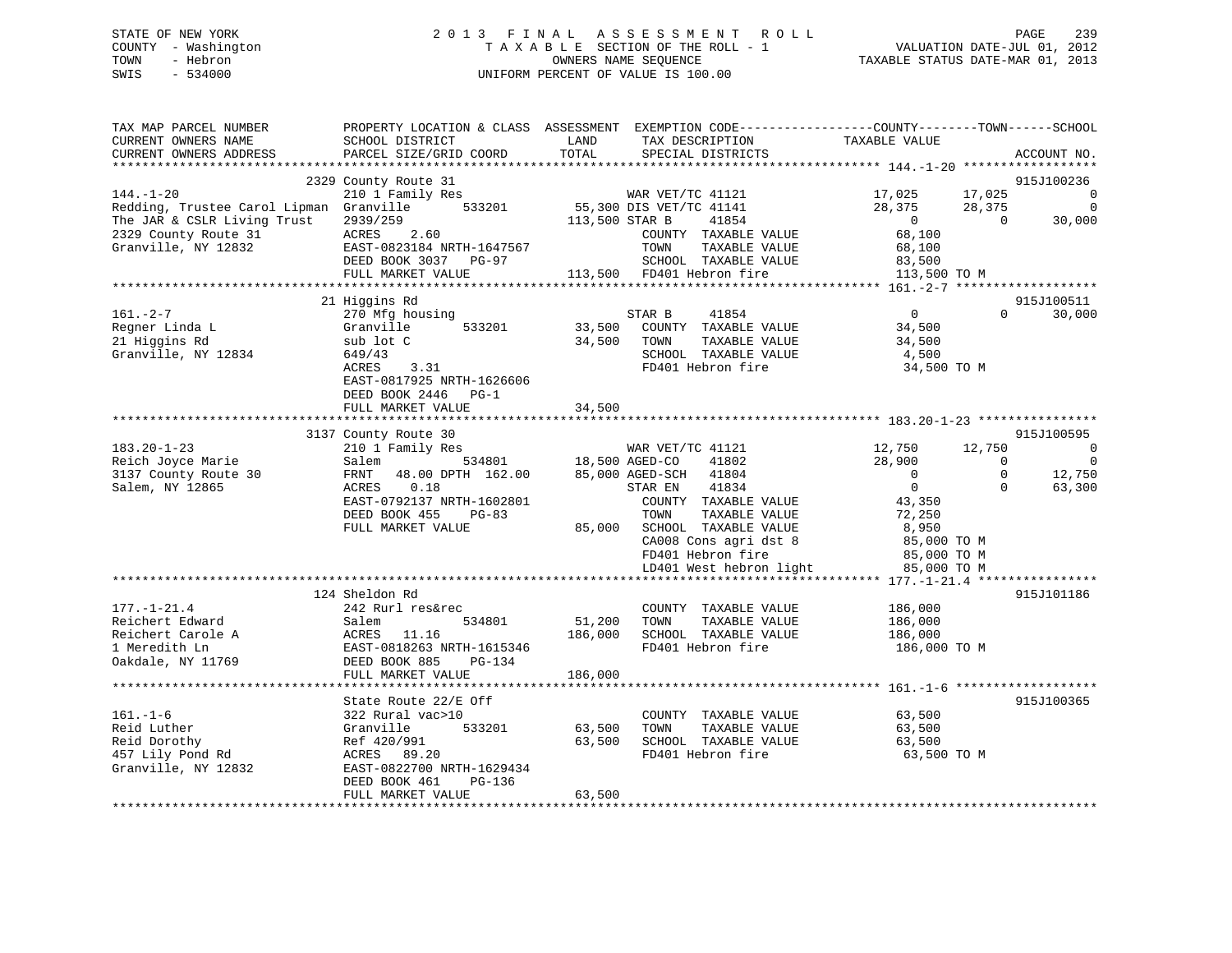# STATE OF NEW YORK 2 0 1 3 F I N A L A S S E S S M E N T R O L L PAGE 240 COUNTY - Washington T A X A B L E SECTION OF THE ROLL - 1 VALUATION DATE-JUL 01, 2012 TOWN - Hebron OWNERS NAME SEQUENCE TAXABLE STATUS DATE-MAR 01, 2013 SWIS - 534000 UNIFORM PERCENT OF VALUE IS 100.00

| TAX MAP PARCEL NUMBER<br>CURRENT OWNERS NAME<br>CURRENT OWNERS ADDRESS | PROPERTY LOCATION & CLASS ASSESSMENT EXEMPTION CODE---------------COUNTY-------TOWN------SCHOOL<br>SCHOOL DISTRICT<br>PARCEL SIZE/GRID COORD | LAND<br>TOTAL | TAX DESCRIPTION<br>SPECIAL DISTRICTS          | TAXABLE VALUE                                  | ACCOUNT NO. |
|------------------------------------------------------------------------|----------------------------------------------------------------------------------------------------------------------------------------------|---------------|-----------------------------------------------|------------------------------------------------|-------------|
|                                                                        |                                                                                                                                              |               |                                               |                                                |             |
|                                                                        | 73 Higgins Rd                                                                                                                                |               |                                               |                                                | 915J101464  |
| $161. - 2 - 10.4$                                                      | 210 1 Family Res                                                                                                                             |               | 41854<br>STAR B                               | $\overline{0}$<br>$\Omega$                     | 30,000      |
| Reid Michael E                                                         | 533201<br>Granville                                                                                                                          | 46,500        | COUNTY TAXABLE VALUE                          | 108,500                                        |             |
| 73 Higgins Rd                                                          | Lot 4<br>8.02<br>ACRES                                                                                                                       | 108,500       | TOWN<br>TAXABLE VALUE<br>SCHOOL TAXABLE VALUE | 108,500<br>78,500                              |             |
| Granville, NY 12832                                                    | EAST-0818525 NRTH-1625962                                                                                                                    |               | FD401 Hebron fire                             | 108,500 TO M                                   |             |
|                                                                        | DEED BOOK 2603<br>$PG-102$                                                                                                                   |               |                                               |                                                |             |
|                                                                        | FULL MARKET VALUE                                                                                                                            | 108,500       |                                               |                                                |             |
|                                                                        |                                                                                                                                              |               |                                               |                                                |             |
|                                                                        | County Route 30                                                                                                                              |               |                                               |                                                |             |
| $183. - 1 - 25.1$                                                      | 314 Rural vac<10                                                                                                                             |               | COUNTY TAXABLE VALUE                          | 950                                            |             |
| Reid Michele                                                           | 534801<br>Salem                                                                                                                              | 950           | TOWN<br>TAXABLE VALUE                         | 950                                            |             |
| 2469 State Route 29                                                    | FRNT 95.00 DPTH 80.00                                                                                                                        | 950           | SCHOOL TAXABLE VALUE                          | 950                                            |             |
| Greenwich, NY 12834                                                    | 0.19<br>ACRES                                                                                                                                |               | CA008 Cons agri dst 8                         | 950 TO M                                       |             |
|                                                                        | EAST-0792494 NRTH-1600903                                                                                                                    |               | FD401 Hebron fire                             | 950 TO M                                       |             |
|                                                                        | DEED BOOK 913<br>$PG-279$                                                                                                                    |               |                                               |                                                |             |
|                                                                        | FULL MARKET VALUE                                                                                                                            | 950           |                                               |                                                |             |
|                                                                        |                                                                                                                                              |               |                                               |                                                |             |
|                                                                        | County Route 30                                                                                                                              |               |                                               |                                                | 915J100145  |
| $184. - 1 - 25$<br>Reid Michele                                        | 105 Vac farmland<br>534801                                                                                                                   | 181,500       | AG DIST<br>41720<br>COUNTY TAXABLE VALUE      | 160,716<br>160,716<br>20,784                   | 160,716     |
| 2469 State Route 29                                                    | Salem<br>71.20<br>ACRES                                                                                                                      | 181,500       | TOWN<br>TAXABLE VALUE                         | 20,784                                         |             |
| Greenwich, NY 12834                                                    | EAST-0793555 NRTH-1600759                                                                                                                    |               | SCHOOL TAXABLE VALUE                          | 20,784                                         |             |
|                                                                        | DEED BOOK 913<br>PG-279                                                                                                                      |               | CA008 Cons agri dst 8                         | 20,784 TO M                                    |             |
| MAY BE SUBJECT TO PAYMENT                                              | FULL MARKET VALUE                                                                                                                            | 181,500       | 160,716 EX                                    |                                                |             |
| UNDER AGDIST LAW TIL 2017                                              |                                                                                                                                              |               | FD401 Hebron fire                             | 181,500 TO M                                   |             |
| **********************                                                 |                                                                                                                                              |               |                                               | ***************** 143.-1-39.5 **************** |             |
|                                                                        | Liebig Rd/e Off                                                                                                                              |               |                                               |                                                | 915J101627  |
| $143. - 1 - 39.5$                                                      | 314 Rural vac<10                                                                                                                             |               | COUNTY TAXABLE VALUE                          | 34,200                                         |             |
| Reiman Uwe                                                             | Granville<br>533201                                                                                                                          | 34,200        | TOWN<br>TAXABLE VALUE                         | 34,200                                         |             |
| PO Box 1148                                                            | Lot 5                                                                                                                                        | 34,200        | SCHOOL TAXABLE VALUE                          | 34,200                                         |             |
| Baytown, TX 77522                                                      | ACRES<br>6.39                                                                                                                                |               | FD401 Hebron fire                             | 34,200 TO M                                    |             |
|                                                                        | EAST-0807273 NRTH-1643900                                                                                                                    |               |                                               |                                                |             |
|                                                                        | DEED BOOK 1813 PG-326                                                                                                                        |               |                                               |                                                |             |
|                                                                        | FULL MARKET VALUE                                                                                                                            | 34,200        |                                               |                                                |             |
|                                                                        | Liebig Rd/e Off                                                                                                                              |               |                                               |                                                | 915J101628  |
| $143. - 1 - 39.6$                                                      | 314 Rural vac<10                                                                                                                             |               | COUNTY TAXABLE VALUE                          | 36,000                                         |             |
| Reiman Uwe                                                             | Granville<br>533201                                                                                                                          | 36,000        | TAXABLE VALUE<br>TOWN                         | 36,000                                         |             |
| PO Box 1148                                                            | Lot 6                                                                                                                                        | 36,000        | SCHOOL TAXABLE VALUE                          | 36,000                                         |             |
| Baytown, TX 77522                                                      | ACRES<br>7.07                                                                                                                                |               | FD401 Hebron fire                             | 36,000 TO M                                    |             |
|                                                                        | EAST-0807568 NRTH-1643713                                                                                                                    |               |                                               |                                                |             |
|                                                                        | DEED BOOK 1813 PG-326                                                                                                                        |               |                                               |                                                |             |
|                                                                        | FULL MARKET VALUE                                                                                                                            | 36,000        |                                               |                                                |             |
|                                                                        |                                                                                                                                              |               |                                               |                                                |             |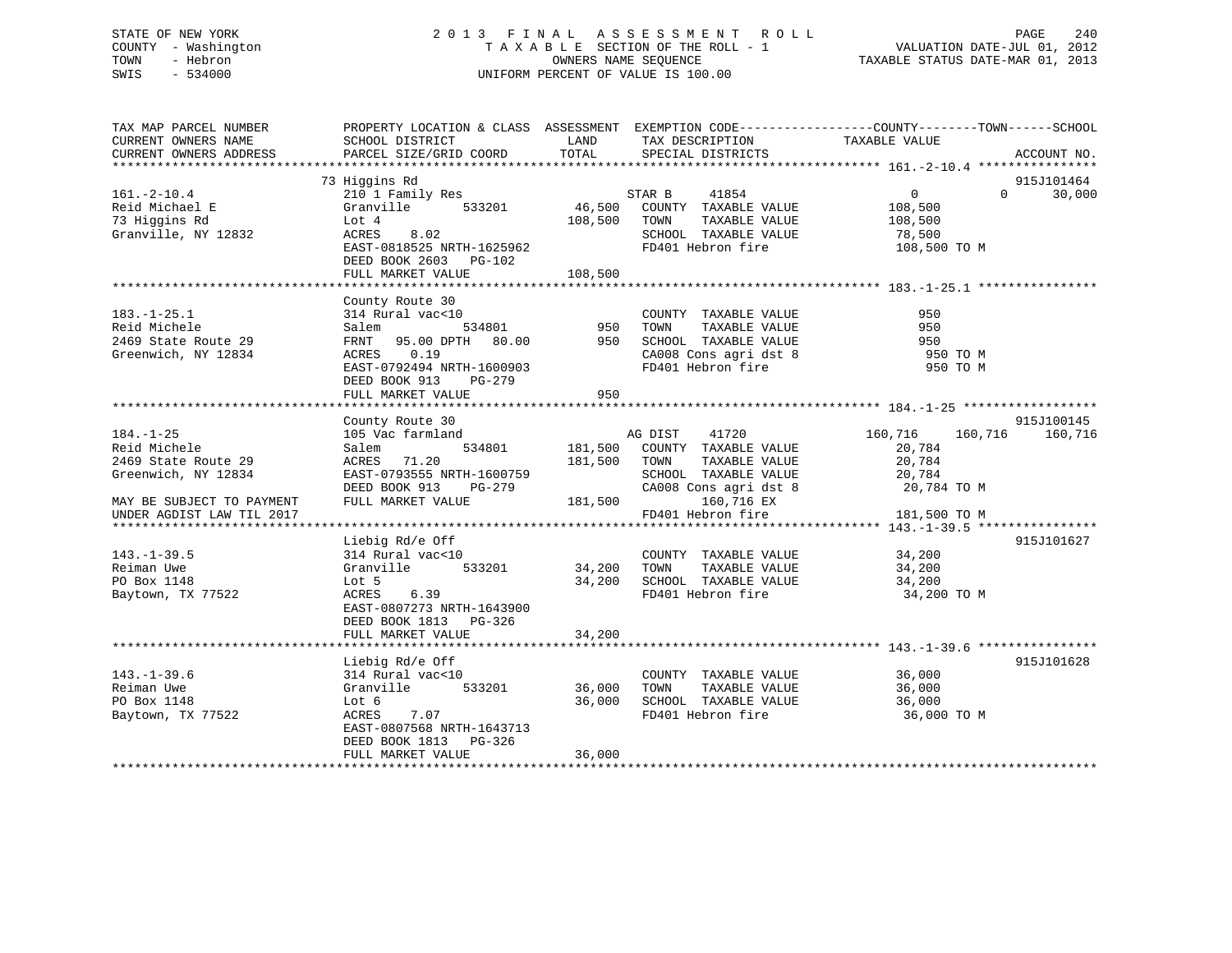# STATE OF NEW YORK 2 0 1 3 F I N A L A S S E S S M E N T R O L L PAGE 241 COUNTY - Washington T A X A B L E SECTION OF THE ROLL - 1 VALUATION DATE-JUL 01, 2012 TOWN - Hebron OWNERS NAME SEQUENCE TAXABLE STATUS DATE-MAR 01, 2013 SWIS - 534000 UNIFORM PERCENT OF VALUE IS 100.00

| TAX MAP PARCEL NUMBER     |                           |         |                       | PROPERTY LOCATION & CLASS ASSESSMENT EXEMPTION CODE---------------COUNTY-------TOWN-----SCHOOL |             |
|---------------------------|---------------------------|---------|-----------------------|------------------------------------------------------------------------------------------------|-------------|
| CURRENT OWNERS NAME       | SCHOOL DISTRICT           | LAND    | TAX DESCRIPTION       | TAXABLE VALUE                                                                                  |             |
| CURRENT OWNERS ADDRESS    | PARCEL SIZE/GRID COORD    | TOTAL   | SPECIAL DISTRICTS     |                                                                                                | ACCOUNT NO. |
|                           |                           |         |                       |                                                                                                |             |
|                           | 291 Crosier Rd            |         |                       |                                                                                                | 915J100331  |
| $167. - 1 - 25.1$         | 314 Rural vac<10          |         | COUNTY TAXABLE VALUE  | 19,000                                                                                         |             |
| Renaud Michael L          | Salem<br>534801           | 19,000  | TAXABLE VALUE<br>TOWN | 19,000                                                                                         |             |
| 10 Irving Ave             | 6.00<br>ACRES             | 19,000  | SCHOOL TAXABLE VALUE  | 19,000                                                                                         |             |
| Granville, NY 12832       | EAST-0789737 NRTH-1620877 |         | FD401 Hebron fire     | 19,000 TO M                                                                                    |             |
|                           | DEED BOOK 3143 PG-1       |         |                       |                                                                                                |             |
|                           | FULL MARKET VALUE         | 19,000  |                       |                                                                                                |             |
|                           |                           |         |                       |                                                                                                |             |
|                           | 1586 County Route 31      |         |                       |                                                                                                | 915J100693  |
| $152. - 2 - 36$           | 210 1 Family Res          |         | COUNTY TAXABLE VALUE  | 220,000                                                                                        |             |
| Reniche Kent A            | Granville<br>533201       | 99,500  | TOWN<br>TAXABLE VALUE | 220,000                                                                                        |             |
| Reniche Cynthia A         | ACRES 33.00               | 220,000 | SCHOOL TAXABLE VALUE  | 220,000                                                                                        |             |
| 26940 El Camino Dr        | EAST-0809114 NRTH-1638633 |         | CA008 Cons agri dst 8 | 220,000 TO M                                                                                   |             |
| Tehachapi, CA 93561       | DEED BOOK 3145 PG-127     |         | FD401 Hebron fire     | 220,000 TO M                                                                                   |             |
|                           | FULL MARKET VALUE         | 220,000 |                       |                                                                                                |             |
|                           |                           |         |                       |                                                                                                |             |
|                           | Koster Way                |         |                       |                                                                                                | 915J101548  |
| $185. - 1 - 28$           | 314 Rural vac<10          |         | COUNTY TAXABLE VALUE  | 21,000                                                                                         |             |
| Rescigno Kristine         | 534801<br>Salem           | 21,000  | TOWN<br>TAXABLE VALUE | 21,000                                                                                         |             |
| Rescigno Michael          | 5.07<br>ACRES             | 21,000  | SCHOOL TAXABLE VALUE  | 21,000                                                                                         |             |
| 8018 Crestview Ln         | EAST-0815283 NRTH-1609136 |         | FD401 Hebron fire     | 21,000 TO M                                                                                    |             |
| Rome, NY 13440            | DEED BOOK 901<br>PG-318   |         |                       |                                                                                                |             |
|                           | FULL MARKET VALUE         | 21,000  |                       |                                                                                                |             |
|                           |                           |         |                       |                                                                                                |             |
|                           | Indian Head Way           |         |                       |                                                                                                | 915J101277  |
| $170. - 1 - 13.11$        | 692 Road/str/hwy          |         | RPTL1138 41500        | 2,300<br>2,300                                                                                 | 2,300       |
| Reynolds Kenneth          | 533201<br>Granville       | 2,300   | COUNTY TAXABLE VALUE  | 0                                                                                              |             |
| PO Box 1111               | Road                      | 2,300   | TOWN<br>TAXABLE VALUE | $\Omega$                                                                                       |             |
| South Fallsburg, NY 12779 | 50.00 DPTH 800.00<br>FRNT |         | SCHOOL TAXABLE VALUE  | $\Omega$                                                                                       |             |
|                           | EAST-0817033 NRTH-1618288 |         | FD401 Hebron fire     | 0 TO M                                                                                         |             |
|                           | DEED BOOK 521<br>PG-155   |         | 2,300 EX              |                                                                                                |             |
|                           | FULL MARKET VALUE         | 2,300   |                       |                                                                                                |             |
|                           |                           |         |                       |                                                                                                |             |
|                           | 53 Piccininni Ln          |         |                       |                                                                                                | 915J100500  |
| $152 - 2 - 30.1$          | 242 Rurl res&rec          |         | COUNTY TAXABLE VALUE  | 267,500                                                                                        |             |
| Richard Mary              | Granville<br>533201       | 229,900 | TOWN<br>TAXABLE VALUE | 267,500                                                                                        |             |
| 2129 Pitkin Ave           | ACRES 53.20               | 267,500 | SCHOOL TAXABLE VALUE  | 267,500                                                                                        |             |
| Brooklyn, NY 11207        | EAST-0813363 NRTH-1637206 |         | FD401 Hebron fire     | 267,500 TO M                                                                                   |             |
|                           | DEED BOOK 3124 PG-136     |         |                       |                                                                                                |             |
|                           | FULL MARKET VALUE         | 267,500 |                       |                                                                                                |             |
|                           |                           |         |                       |                                                                                                |             |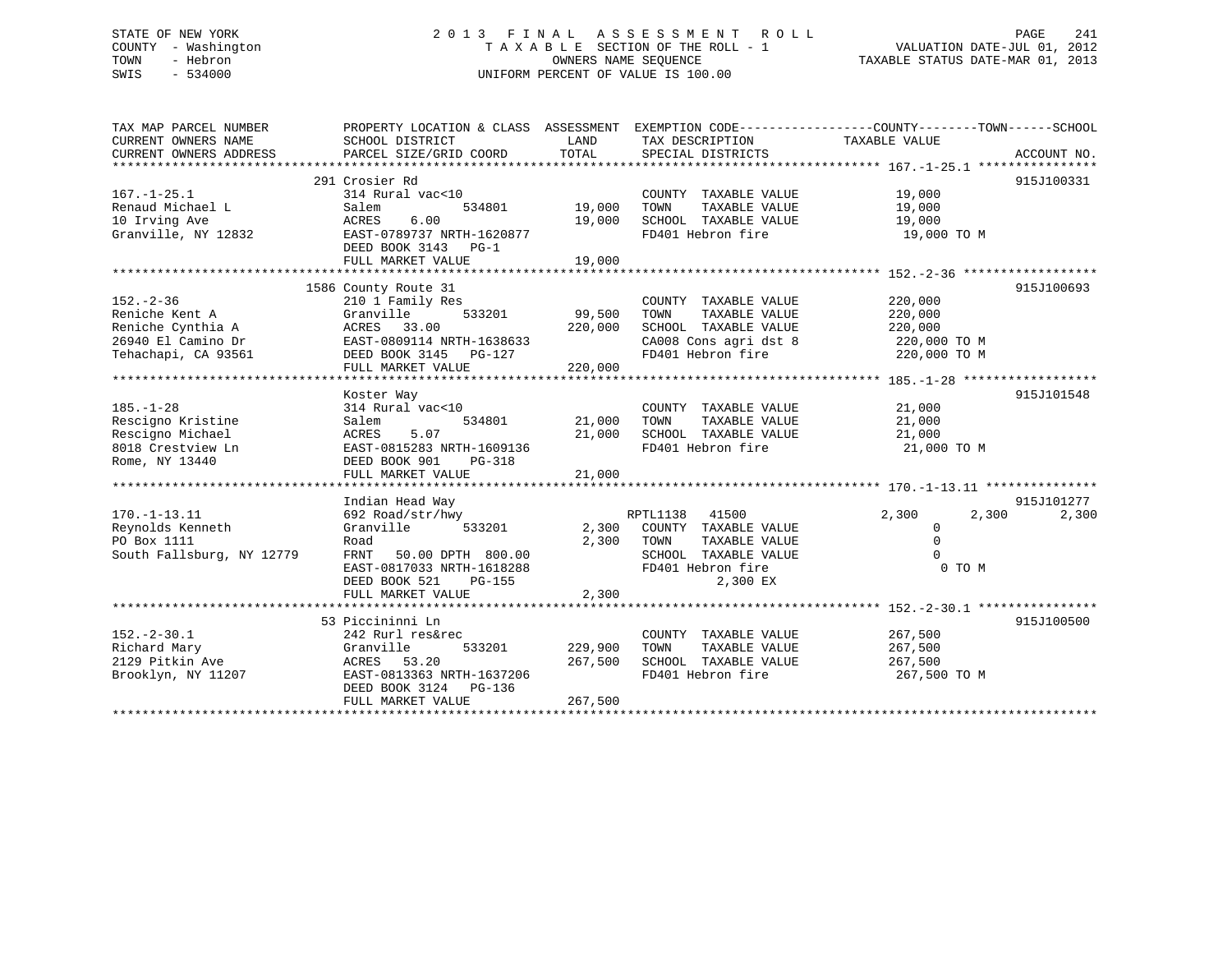# STATE OF NEW YORK 2 0 1 3 F I N A L A S S E S S M E N T R O L L PAGE 242 COUNTY - Washington T A X A B L E SECTION OF THE ROLL - 1 VALUATION DATE-JUL 01, 2012 TOWN - Hebron OWNERS NAME SEQUENCE TAXABLE STATUS DATE-MAR 01, 2013 SWIS - 534000 UNIFORM PERCENT OF VALUE IS 100.00

| TAX MAP PARCEL NUMBER<br>CURRENT OWNERS NAME<br>CURRENT OWNERS ADDRESS                                                                                                                                                                                                                       | PROPERTY LOCATION & CLASS ASSESSMENT EXEMPTION CODE----------------COUNTY-------TOWN------SCHOOL<br>SCHOOL DISTRICT<br><b>Example 12</b> LAND<br>PARCEL SIZE/GRID COORD | TOTAL                   | TAX DESCRIPTION TAXABLE VALUE SPECIAL DISTRICTS                                                                                                                                                                                                                                                                                    |                                                                                                                                   | ACCOUNT NO.                                                                                                            |
|----------------------------------------------------------------------------------------------------------------------------------------------------------------------------------------------------------------------------------------------------------------------------------------------|-------------------------------------------------------------------------------------------------------------------------------------------------------------------------|-------------------------|------------------------------------------------------------------------------------------------------------------------------------------------------------------------------------------------------------------------------------------------------------------------------------------------------------------------------------|-----------------------------------------------------------------------------------------------------------------------------------|------------------------------------------------------------------------------------------------------------------------|
| $170. - 1 - 15.14$<br>Richmond Scott E<br>Richmond Carol E                                                                                                                                                                                                                                   | 212 Indian Head Way<br>210 1 Family Res<br>Granville<br>ACRES 4.96<br>FULL MARKET VALUE                                                                                 | 118,000 TOWN<br>118,000 | $\begin{array}{ccccccccc}\n & & & & & & & \text{STAR B} & & & 41854 \\  & & & & & & & & \text{STAR B} & & 41854 \\ \hline\n & 533201 & & & & & & & \text{TA} & & \text{TAXABLE VALUE} \\  & & & & & & & & \text{TAYAR BEC} & & \text{VALUE} \\  & & & & & & & & \text{TAYAR BEC} & & \text{VALUE} \\ \end{array}$<br>TAXABLE VALUE | $\overline{0}$<br>118,000<br>118,000<br>88,000<br>118,000 TO M                                                                    | 915J101260<br>$\Omega$<br>30,000                                                                                       |
| 170.-1-15.21<br>Richmond Scott E<br>Richmond Carol E<br>212 Indian Head Way<br>Northern Scott B<br>212 Indian Head Way<br>Northern Scott Bass 15.21<br>EAST-0817346 NRTH-1619854<br>PG-340                                                                                                   | Indian Head Way<br>DEED BOOK 2040 PG-340<br>FULL MARKET VALUE                                                                                                           | 35,500                  | COUNTY TAXABLE VALUE<br>533201 35,500 TOWN TAXABLE VALUE<br>35,500 SCHOOL TAXABLE VALUE<br>FD401 Hebron fire                                                                                                                                                                                                                       | 35,500<br>TAXABLE VALUE 35,500<br>TAXABLE VALUE 35,500<br>FD401 Hebron fire 35,500 TO M                                           | 915J101424                                                                                                             |
| $178. - 1 - 39$<br>Ricketts Edmund<br>Danbury, CT 06811                                                                                                                                                                                                                                      | 381 Blossom Rd<br>322 Rural vac>10<br>$41 \text{ Vd}$<br>Salem<br>EAST-0818564 NRTH-1609631<br>DEED BOOK 504 PG-102<br>FULL MARKET VALUE 53,000                         | 53,000<br>53,000        | COUNTY TAXABLE VALUE 53,000<br>TOWN TAXABLE VALUE 53,000<br>on and the value of 53,000<br>SCHOOL TAXABLE VALUE 53,000<br>FD401 Hebron fire 53,000                                                                                                                                                                                  | 53,000 TO M                                                                                                                       | 915J101374                                                                                                             |
| $152. - 1 - 2.1$<br>Ricketts Harrison<br>1461 County Route 31<br>Granville, NY 12834                                                                                                                                                                                                         | 1461 County Route 31<br>270 Mfg housing<br>ACRES 0.57<br>EAST-0806238 NRTH-1638417<br>DEED BOOK 1671    PG-159<br>FULL MARKET VALUE                                     | 31,500                  | 99 PCT OF VALUE USED FOR EXEMPTION PURPOSES<br>AGEN-ALLY ALOCAL MARIAL AREA<br>TOWN      TAXABLE VALUE<br>SCHOOL   TAXABLE VALUE<br>FD401 Hebron fire                                                                                                                                                                              | 15,593 15,593<br>$\overline{0}$<br>$\overline{0}$<br>15,907<br>15,907<br>0<br>31,500 TO M                                         | 915J101324<br>15,593<br>15,907                                                                                         |
| $176. - 1 - 7$<br>Rieckel Howard<br>Rieckel Elsie<br>113 Mcknight Hill Rd<br>Salem, NY 12865<br>Salem, NY 12865<br>Salem, NY 12865<br>Salem, NY 12865<br>Salem Albert Market Market Market Market Market Market Market Market Market Market Market Market Market Market Market Market Market | 240 Rural res<br>Salem<br>ACRES 37.40<br>FULL MARKET VALUE                                                                                                              | 534801 143,300 AGED-CO  | CBT VET/TC 41131<br>41802<br>190,500 AGED-TOWN 41803<br>AGED-SCH 41804<br>STAR EN<br>41834<br>190,500 COUNTY TAXABLE VALUE 104,775<br>TOWN<br>TAXABLE VALUE<br>SCHOOL TAXABLE VALUE                                                                                                                                                | 34,290<br>30,000<br>51,435<br>$\overline{0}$<br>$\overline{0}$<br>26,790<br>$\overline{0}$<br>$\overline{0}$<br>133,710<br>79,194 | 915J100566<br>$\overline{\phantom{0}}$<br>$\overline{0}$<br>$\overline{0}$<br>48,006<br>$\Omega$<br>$\Omega$<br>63,300 |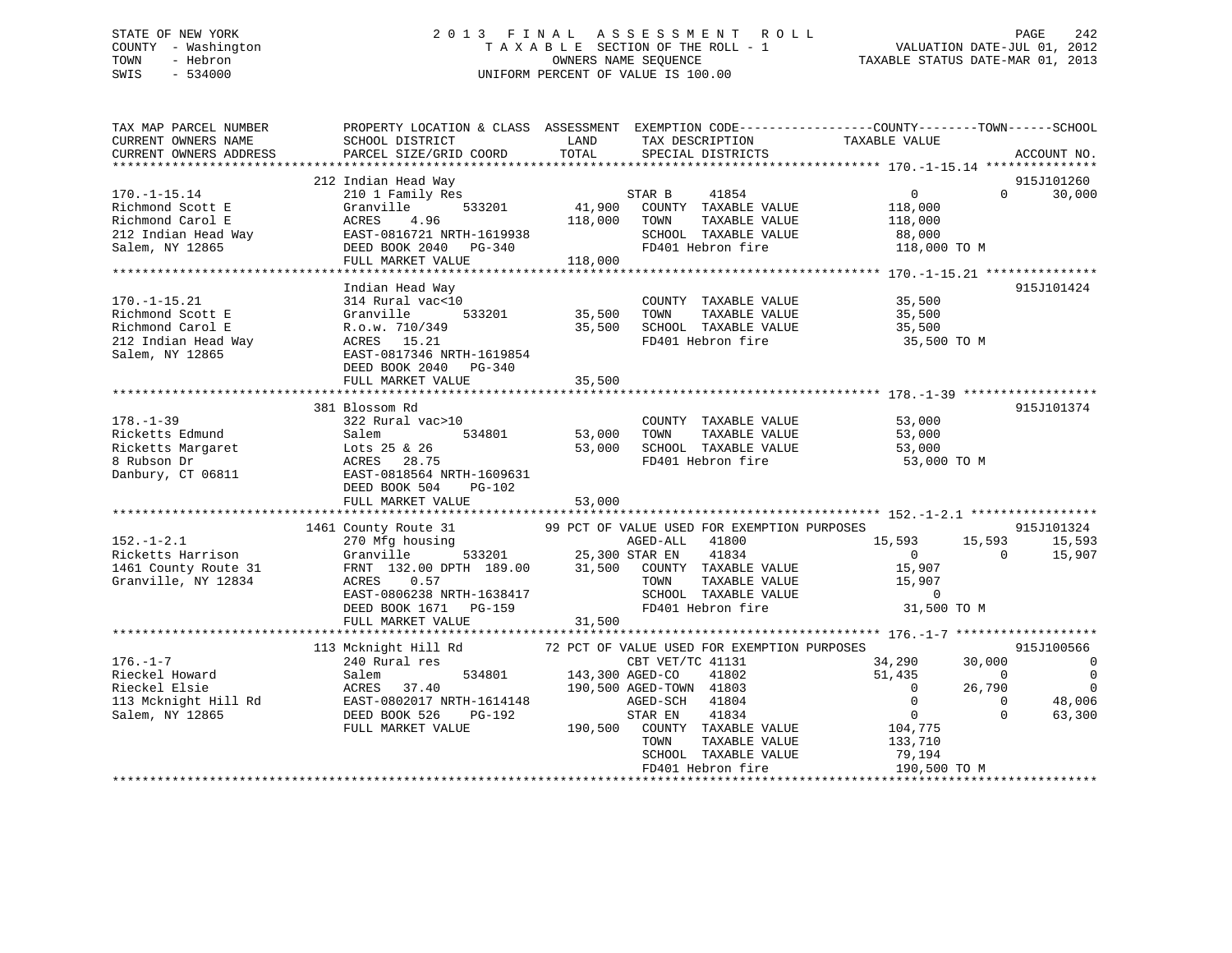# STATE OF NEW YORK 2 0 1 3 F I N A L A S S E S S M E N T R O L L PAGE 243 COUNTY - Washington T A X A B L E SECTION OF THE ROLL - 1 VALUATION DATE-JUL 01, 2012 TOWN - Hebron OWNERS NAME SEQUENCE TAXABLE STATUS DATE-MAR 01, 2013 SWIS - 534000 UNIFORM PERCENT OF VALUE IS 100.00

| TAX MAP PARCEL NUMBER<br>CURRENT OWNERS NAME           | SCHOOL DISTRICT           | PROPERTY LOCATION & CLASS ASSESSMENT EXEMPTION CODE----------------COUNTY-------TOWN------SCHOOL<br>LAND<br>TAX DESCRIPTION | TAXABLE VALUE                 |                          |
|--------------------------------------------------------|---------------------------|-----------------------------------------------------------------------------------------------------------------------------|-------------------------------|--------------------------|
| CURRENT OWNERS ADDRESS                                 | PARCEL SIZE/GRID COORD    | TOTAL<br>SPECIAL DISTRICTS                                                                                                  | ACCOUNT NO.                   |                          |
|                                                        | 3833 County Route 30      |                                                                                                                             | 915J100479                    |                          |
| $167. - 1 - 48$                                        | 240 Rural res             | STAR B<br>41854                                                                                                             | $0 \qquad \qquad$<br>$\Omega$ | 30,000                   |
| Rieckel Randy H                                        | 534801<br>Salem           | 118,500<br>COUNTY TAXABLE VALUE                                                                                             | 164,000                       |                          |
| Quigley Cheryl J                                       | 25.00<br>ACRES            | 164,000<br>TOWN<br>TAXABLE VALUE                                                                                            | 164,000                       |                          |
| 3833 County Route 30                                   | EAST-0788363 NRTH-1618540 | SCHOOL TAXABLE VALUE                                                                                                        | 134,000                       |                          |
| Salem, NY 12865                                        | DEED BOOK 498<br>PG-270   | FD401 Hebron fire                                                                                                           | 164,000 TO M                  |                          |
|                                                        | FULL MARKET VALUE         | 164,000                                                                                                                     |                               |                          |
|                                                        |                           |                                                                                                                             |                               |                          |
|                                                        | 414 County Route 31       | 34 PCT OF VALUE USED FOR EXEMPTION PURPOSES                                                                                 | 915J100063                    |                          |
| $176. - 1 - 3$                                         | 241 Rural res&ag          | CBT VET/TC 41131                                                                                                            | 32,300<br>30,000              | $\overline{0}$           |
| Risse Charlotte Martha                                 | 534801<br>Salem           | 295,000 AGRI-D IND 41730                                                                                                    | 14,360<br>14,360              | 14,360                   |
| Risse Thomas Arthur                                    | ACRES 246.80              | 380,000 STAR EN<br>41834                                                                                                    | $\sim$ 0<br>$\Omega$          | 63,300                   |
| 414 County Route 31                                    | EAST-0796367 NRTH-1616974 | COUNTY TAXABLE VALUE                                                                                                        | 333,340                       |                          |
| Salem, NY 12865                                        | DEED BOOK 2243 PG-181     | TOWN<br>TAXABLE VALUE                                                                                                       | 335,640                       |                          |
|                                                        | FULL MARKET VALUE         | 380,000 SCHOOL TAXABLE VALUE                                                                                                | 302,340                       |                          |
| MAY BE SUBJECT TO PAYMENT<br>UNDER AGDIST LAW TIL 2020 |                           | FD401 Hebron fire                                                                                                           | 380,000 TO M                  |                          |
|                                                        |                           |                                                                                                                             |                               |                          |
|                                                        | 251 County Route 28       |                                                                                                                             | 915J100156                    |                          |
| $143. - 1 - 27$                                        | 210 1 Family Res          | AGED-TOWN 41803                                                                                                             | 80,775<br>$\overline{0}$      | $\overline{\phantom{0}}$ |
| Ritchie Edward C                                       | Granville<br>533201       | 51,000 AGE-CO/SCH 41805                                                                                                     | 89,750<br>$\Omega$            | 89,750                   |
| 251 County Route 28                                    | 1.20<br>ACRES             | 179,500 STAR EN<br>41834                                                                                                    | $\Omega$<br>$\overline{0}$    | 63,300                   |
| Granville, NY 12832                                    | EAST-0811550 NRTH-1644497 | COUNTY TAXABLE VALUE                                                                                                        | 89,750                        |                          |
|                                                        | DEED BOOK 477<br>PG-1089  | TOWN<br>TAXABLE VALUE                                                                                                       | 98,725                        |                          |
|                                                        | FULL MARKET VALUE         | 179,500 SCHOOL TAXABLE VALUE                                                                                                | 26,450                        |                          |
|                                                        |                           | FD401 Hebron fire                                                                                                           | 179,500 TO M                  |                          |
|                                                        |                           |                                                                                                                             |                               |                          |
|                                                        | Thunder Way               |                                                                                                                             | 915J101604                    |                          |
| $175. - 1 - 12.8$                                      | 314 Rural vac<10          | COUNTY TAXABLE VALUE                                                                                                        | 12,540                        |                          |
| Rivers Arthur J LE                                     | Salem<br>534801           | 12,540<br>TOWN<br>TAXABLE VALUE                                                                                             | 12,540                        |                          |
| Dearborn Priscilla K                                   | ACRES<br>6.08             | 12,540<br>SCHOOL TAXABLE VALUE                                                                                              | 12,540                        |                          |
| 16 Vermont Ave                                         | EAST-0790422 NRTH-1611554 | FD401 Hebron fire                                                                                                           | 12,540 TO M                   |                          |
| Oueensbury, NY 12804                                   | DEED BOOK 3061 PG-220     |                                                                                                                             |                               |                          |
|                                                        | FULL MARKET VALUE         | 12,540                                                                                                                      |                               |                          |
|                                                        | 61 Thunder Way            |                                                                                                                             |                               |                          |
| $175. - 1 - 12.13$                                     | 270 Mfg housing           | STAR B<br>41854                                                                                                             | $\overline{0}$<br>$\Omega$    | 30,000                   |
| Rivers David                                           | 534801<br>Salem           | 21,600<br>COUNTY TAXABLE VALUE                                                                                              | 50,300                        |                          |
| Rivers Debra                                           | 3.85<br>ACRES             | 50,300<br>TOWN<br>TAXABLE VALUE                                                                                             | 50,300                        |                          |
| 61 Thunder Way                                         | EAST-0790567 NRTH-1610461 | SCHOOL TAXABLE VALUE                                                                                                        | 20,300                        |                          |
| Salem, NY 12865                                        | DEED BOOK 774<br>$PG-133$ | FD401 Hebron fire                                                                                                           | 50,300 TO M                   |                          |
|                                                        | FULL MARKET VALUE         | 50,300                                                                                                                      |                               |                          |
|                                                        |                           |                                                                                                                             |                               |                          |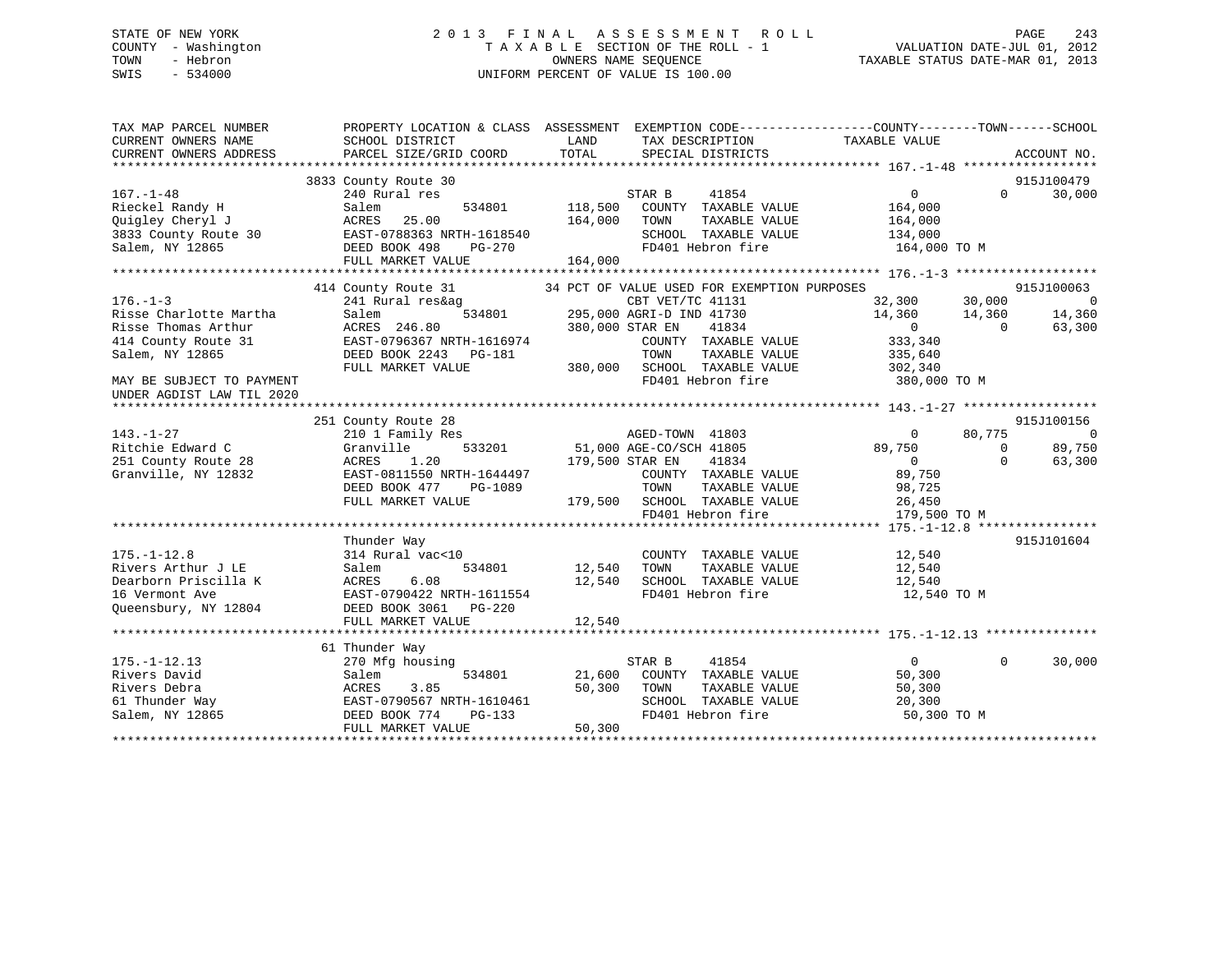# STATE OF NEW YORK 2 0 1 3 F I N A L A S S E S S M E N T R O L L PAGE 244 COUNTY - Washington T A X A B L E SECTION OF THE ROLL - 1 VALUATION DATE-JUL 01, 2012 TOWN - Hebron OWNERS NAME SEQUENCE TAXABLE STATUS DATE-MAR 01, 2013 SWIS - 534000 UNIFORM PERCENT OF VALUE IS 100.00

| TAX MAP PARCEL NUMBER<br>CURRENT OWNERS NAME<br>CURRENT OWNERS ADDRESS | PROPERTY LOCATION & CLASS ASSESSMENT EXEMPTION CODE---------------COUNTY-------TOWN------SCHOOL<br>SCHOOL DISTRICT<br>PARCEL SIZE/GRID COORD                                                                                                                                                                                                                                                | LAND<br>TOTAL | TAX DESCRIPTION<br>SPECIAL DISTRICTS                           | TAXABLE VALUE                    |          | ACCOUNT NO. |
|------------------------------------------------------------------------|---------------------------------------------------------------------------------------------------------------------------------------------------------------------------------------------------------------------------------------------------------------------------------------------------------------------------------------------------------------------------------------------|---------------|----------------------------------------------------------------|----------------------------------|----------|-------------|
|                                                                        |                                                                                                                                                                                                                                                                                                                                                                                             |               |                                                                |                                  |          |             |
|                                                                        | 328 Darfler Rd                                                                                                                                                                                                                                                                                                                                                                              |               |                                                                |                                  |          | 915J100513  |
| $159. - 1 - 5$                                                         | 271 Mfg housings                                                                                                                                                                                                                                                                                                                                                                            |               | STAR B<br>41854                                                | $\overline{0}$                   | $\Omega$ | 30,000      |
|                                                                        | Hartford<br>533801                                                                                                                                                                                                                                                                                                                                                                          |               | 47,000 COUNTY TAXABLE VALUE                                    | 50,500                           |          |             |
|                                                                        |                                                                                                                                                                                                                                                                                                                                                                                             | 50,500        | TOWN<br>TAXABLE VALUE                                          | 50,500                           |          |             |
| 328 Darfler Rd<br>Granville, NY 12832-3740                             |                                                                                                                                                                                                                                                                                                                                                                                             |               | SCHOOL TAXABLE VALUE                                           | 20,500                           |          |             |
|                                                                        | U.JU BANK 151<br>EAST-0797474 NRTH-1632365<br>DEED BOOK 2364 100 100 100                                                                                                                                                                                                                                                                                                                    |               | CA008 Cons agri dst 8<br>FD401 Hebron fire                     | 50,500 TO M                      |          |             |
|                                                                        | DEED BOOK 2364 PG-196                                                                                                                                                                                                                                                                                                                                                                       |               |                                                                | 50,500 TO M                      |          |             |
|                                                                        |                                                                                                                                                                                                                                                                                                                                                                                             |               |                                                                |                                  |          |             |
|                                                                        |                                                                                                                                                                                                                                                                                                                                                                                             |               |                                                                |                                  |          |             |
|                                                                        | 59 Thunder Way                                                                                                                                                                                                                                                                                                                                                                              |               |                                                                |                                  |          |             |
| $175. - 1 - 12.15$                                                     | 210 1 Family Res                                                                                                                                                                                                                                                                                                                                                                            |               |                                                                | $\overline{0}$                   | $\Omega$ | 30,000      |
|                                                                        |                                                                                                                                                                                                                                                                                                                                                                                             |               |                                                                | 57,900                           |          |             |
|                                                                        |                                                                                                                                                                                                                                                                                                                                                                                             | 57,900 TOWN   | TAXABLE VALUE                                                  | 57,900                           |          |             |
|                                                                        |                                                                                                                                                                                                                                                                                                                                                                                             |               |                                                                | 27,900                           |          |             |
|                                                                        | 175.-1-12.15 210 1 Family Res<br>Rivers-Rozell Amy Salem 534801<br>Rozell Bruce ACRES 1.00<br>59 Thunder Way EAST-0790646 NRTH-1610788<br>Salem, NY 12865 DEED BOOK 2973 PG-59                                                                                                                                                                                                              |               | SCHOOL TAXABLE VALUE<br>FD401 Hebron fire<br>FD401 Hebron fire | 57,900 TO M                      |          |             |
|                                                                        |                                                                                                                                                                                                                                                                                                                                                                                             |               |                                                                |                                  |          |             |
|                                                                        |                                                                                                                                                                                                                                                                                                                                                                                             |               |                                                                |                                  |          |             |
|                                                                        | 232 Halls Pond Rd                                                                                                                                                                                                                                                                                                                                                                           |               |                                                                |                                  |          |             |
|                                                                        |                                                                                                                                                                                                                                                                                                                                                                                             |               | STAR B<br>41854                                                | $\overline{0}$                   | $\Omega$ | 30,000      |
|                                                                        |                                                                                                                                                                                                                                                                                                                                                                                             |               | 42,200 COUNTY TAXABLE VALUE                                    | 87,500                           |          |             |
|                                                                        |                                                                                                                                                                                                                                                                                                                                                                                             | 87,500 TOWN   |                                                                | TAXABLE VALUE 87,500             |          |             |
|                                                                        |                                                                                                                                                                                                                                                                                                                                                                                             |               |                                                                | 57,500                           |          |             |
|                                                                        |                                                                                                                                                                                                                                                                                                                                                                                             |               | SCHOOL TAXABLE VALUE<br>FD401 Hebron fire                      | 87,500 TO M                      |          |             |
|                                                                        |                                                                                                                                                                                                                                                                                                                                                                                             |               |                                                                |                                  |          |             |
|                                                                        | ${\small \begin{tabular}{lcccc} 159.-1-27.1 & & & & 210 & 1 \text{ r} \text{cm} & \text{m} & \text{m} & \text{m} & \text{m} \\ \text{Rizzo} & \text{Wayne} & \text{R} & & \text{Hartford} & & 533801 & & 42\,,200 \\ \text{Rizzo Leslie A} & & & & & & & 87\,,500 \\ 232 \text{ Halls Pond Rd} & & & & & & & 87\,,500 \\ \text{Salem, NY} & 12865 & & & & & & & 87\,,500 \\ \end{tabular}}$ |               |                                                                |                                  |          |             |
|                                                                        | 24 Oak Hill Rd                                                                                                                                                                                                                                                                                                                                                                              |               |                                                                |                                  |          | 915J101359  |
| $178. - 1 - 11.2$                                                      | 280 Res Multiple                                                                                                                                                                                                                                                                                                                                                                            |               | COUNTY TAXABLE VALUE                                           | 102,000                          |          |             |
|                                                                        |                                                                                                                                                                                                                                                                                                                                                                                             | $33,300$ TOWN | TAXABLE VALUE                                                  | 102,000                          |          |             |
|                                                                        |                                                                                                                                                                                                                                                                                                                                                                                             | 102,000       | SCHOOL TAXABLE VALUE 102,000                                   |                                  |          |             |
|                                                                        |                                                                                                                                                                                                                                                                                                                                                                                             |               | FD401 Hebron fire                                              | 102,000 TO M                     |          |             |
|                                                                        |                                                                                                                                                                                                                                                                                                                                                                                             |               |                                                                |                                  |          |             |
|                                                                        |                                                                                                                                                                                                                                                                                                                                                                                             |               |                                                                |                                  |          |             |
|                                                                        |                                                                                                                                                                                                                                                                                                                                                                                             |               |                                                                |                                  |          |             |
|                                                                        | 3321 County Route 30                                                                                                                                                                                                                                                                                                                                                                        |               |                                                                |                                  |          | 915J100508  |
| $183. - 1 - 7$                                                         | 210 1 Family Res                                                                                                                                                                                                                                                                                                                                                                            |               | STAR B<br>41854                                                | $\overline{0}$                   | $\Omega$ | 30,000      |
| Roberts Doreen                                                         | 534801<br>Salem                                                                                                                                                                                                                                                                                                                                                                             |               | 51,700 COUNTY TAXABLE VALUE                                    | 126,500                          |          |             |
| 3321 County Route 30                                                   | 1.34<br>ACRES                                                                                                                                                                                                                                                                                                                                                                               | 126,500       | TOWN<br>TAXABLE VALUE                                          | 126,500                          |          |             |
| Salem, NY 12865                                                        | EAST-0790779 NRTH-1606950                                                                                                                                                                                                                                                                                                                                                                   |               | SCHOOL TAXABLE VALUE                                           | 96,500                           |          |             |
|                                                                        | DEED BOOK 1973 PG-30                                                                                                                                                                                                                                                                                                                                                                        |               | CA008 Cons agri dst 8                                          | $126,500$ TO M<br>$-25,500$ TO M |          |             |
|                                                                        | FULL MARKET VALUE                                                                                                                                                                                                                                                                                                                                                                           |               | 126,500 FD401 Hebron fire                                      | 126,500 TO M                     |          |             |
|                                                                        |                                                                                                                                                                                                                                                                                                                                                                                             |               | LD401 West hebron light                                        | 126,500 TO M                     |          |             |
|                                                                        |                                                                                                                                                                                                                                                                                                                                                                                             |               |                                                                |                                  |          |             |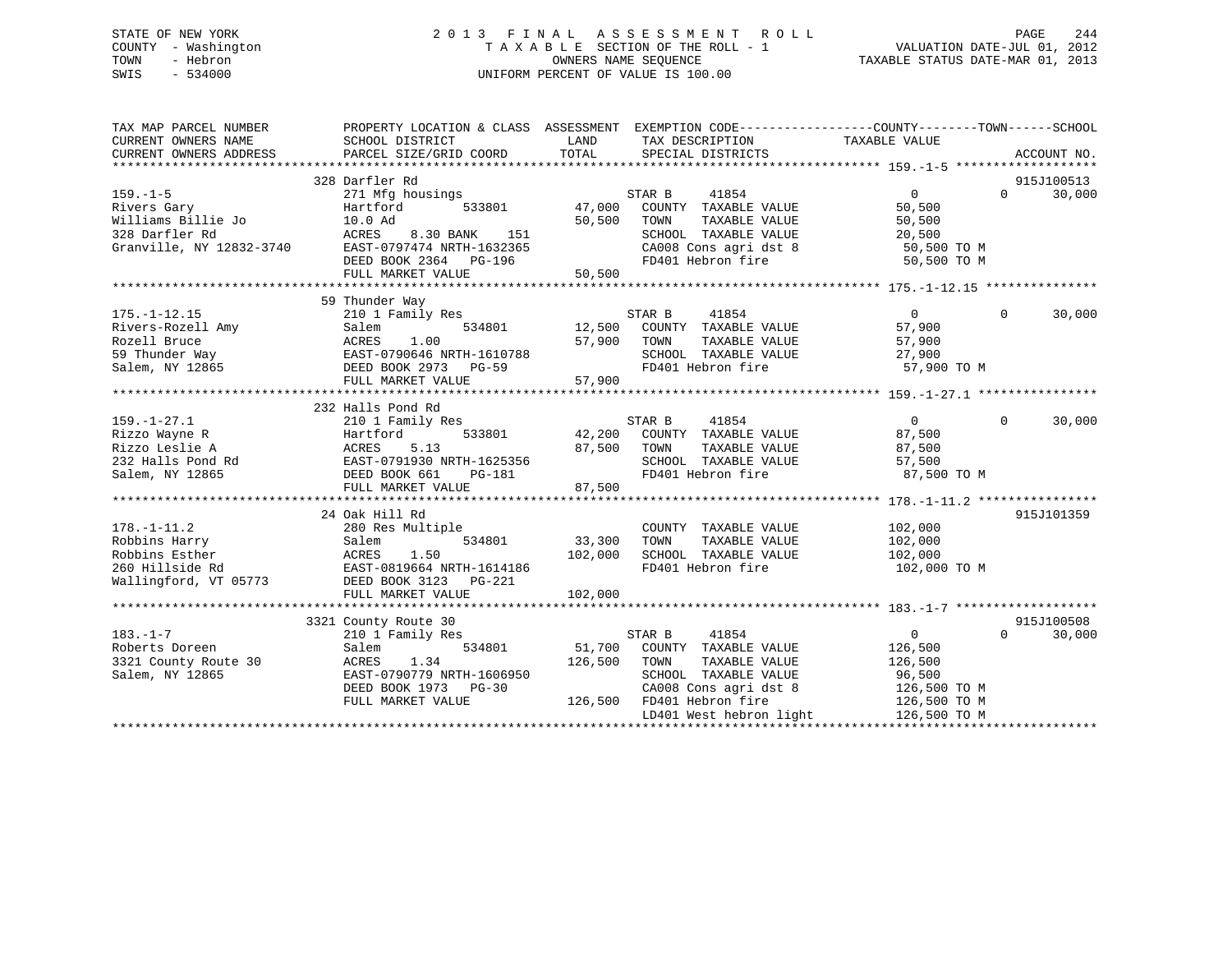# STATE OF NEW YORK 2 0 1 3 F I N A L A S S E S S M E N T R O L L PAGE 245 COUNTY - Washington T A X A B L E SECTION OF THE ROLL - 1 VALUATION DATE-JUL 01, 2012 TOWN - Hebron OWNERS NAME SEQUENCE TAXABLE STATUS DATE-MAR 01, 2013 SWIS - 534000 UNIFORM PERCENT OF VALUE IS 100.00

TAX MAP PARCEL NUMBER PROPERTY LOCATION & CLASS ASSESSMENT EXEMPTION CODE------------------COUNTY--------TOWN------SCHOOL

CURRENT OWNERS NAME SCHOOL DISTRICT THE LAND TAX DESCRIPTION TAXABLE VALUE CURRENT OWNERS ADDRESS PARCEL SIZE/GRID COORD TOTAL SPECIAL DISTRICTS ACCOUNT NO. \*\*\*\*\*\*\*\*\*\*\*\*\*\*\*\*\*\*\*\*\*\*\*\*\*\*\*\*\*\*\*\*\*\*\*\*\*\*\*\*\*\*\*\*\*\*\*\*\*\*\*\*\*\*\*\*\*\*\*\*\*\*\*\*\*\*\*\*\*\*\*\*\*\*\*\*\*\*\*\*\*\*\*\*\*\*\*\*\*\*\*\*\*\*\*\*\*\*\*\*\*\*\* 175.-1-39 \*\*\*\*\*\*\*\*\*\*\*\*\*\*\*\*\*\* 79 Callaway Rd 915J101536 175.-1-39 314 Rural vac<10 COUNTY TAXABLE VALUE 15,200 Roberts William P Salem 534801 15,200 TOWN TAXABLE VALUE 15,200 354 County Route 45 Lot L 15,200 SCHOOL TAXABLE VALUE 15,200 Argyle, NY 12809 ACRES 1.39 FD401 Hebron fire 15,200 TO M EAST-0787531 NRTH-1615638 DEED BOOK 2942 PG-140FULL MARKET VALUE 15,200 \*\*\*\*\*\*\*\*\*\*\*\*\*\*\*\*\*\*\*\*\*\*\*\*\*\*\*\*\*\*\*\*\*\*\*\*\*\*\*\*\*\*\*\*\*\*\*\*\*\*\*\*\*\*\*\*\*\*\*\*\*\*\*\*\*\*\*\*\*\*\*\*\*\*\*\*\*\*\*\*\*\*\*\*\*\*\*\*\*\*\*\*\*\*\*\*\*\*\*\*\*\*\* 160.-1-7.4 \*\*\*\*\*\*\*\*\*\*\*\*\*\*\*\*\* Middle Rd 915J101709160.-1-7.4 314 Rural vac<10 COUNTY TAXABLE VALUE 24,500 Robertson Dorothy Salem 534801 24,500 TOWN TAXABLE VALUE 24,500 714 Sprout Brook Rd Lot 4 24,500 SCHOOL TAXABLE VALUE 24,500 Putnam Valley, NY 10579 ACRES 2.53 FD401 Hebron fire 24,500 TO M EAST-0806918 NRTH-1625094 DEED BOOK 610 PG-178DEED BOOK 610 PG-178 FULL MARKET VALUE 24,500 \*\*\*\*\*\*\*\*\*\*\*\*\*\*\*\*\*\*\*\*\*\*\*\*\*\*\*\*\*\*\*\*\*\*\*\*\*\*\*\*\*\*\*\*\*\*\*\*\*\*\*\*\*\*\*\*\*\*\*\*\*\*\*\*\*\*\*\*\*\*\*\*\*\*\*\*\*\*\*\*\*\*\*\*\*\*\*\*\*\*\*\*\*\*\*\*\*\*\*\*\*\*\* 158.-1-2.12 \*\*\*\*\*\*\*\*\*\*\*\*\*\*\*\* Scott Hill Rd158.-1-2.12 314 Rural vac<10 COUNTY TAXABLE VALUE 39,200 Rodriguez Ruth M Hartford 533801 39,200 TOWN TAXABLE VALUE 39,200 Rodriguez Rafael lot 8 39,200 SCHOOL TAXABLE VALUE 39,200 126 Farmwood Dr ACRES 5.03 CA008 Cons agri dst 8 39,200 TO M Statesville, NC 28625 EAST-0784221 NRTH-1629211 FD401 Hebron fire 39,200 TO M DEED BOOK 2267 PG-286 FULL MARKET VALUE 39,200 \*\*\*\*\*\*\*\*\*\*\*\*\*\*\*\*\*\*\*\*\*\*\*\*\*\*\*\*\*\*\*\*\*\*\*\*\*\*\*\*\*\*\*\*\*\*\*\*\*\*\*\*\*\*\*\*\*\*\*\*\*\*\*\*\*\*\*\*\*\*\*\*\*\*\*\*\*\*\*\*\*\*\*\*\*\*\*\*\*\*\*\*\*\*\*\*\*\*\*\*\*\*\* 178.-1-7.1 \*\*\*\*\*\*\*\*\*\*\*\*\*\*\*\*\* Tiplady Rd 178.-1-7.1 314 Rural vac<10 COUNTY TAXABLE VALUE 11,400 Roesel Barbara Salem 534801 11,400 TOWN TAXABLE VALUE 11,400 728 Tiplady Rd lot A 11,400 SCHOOL TAXABLE VALUE 11,400 Granville, NY 12832 ACRES 1.00 BANK 26 FD401 Hebron fire 11,400 TO M EAST-0822351 NRTH-1612096 DEED BOOK 874 PG-107FULL MARKET VALUE 11,400 \*\*\*\*\*\*\*\*\*\*\*\*\*\*\*\*\*\*\*\*\*\*\*\*\*\*\*\*\*\*\*\*\*\*\*\*\*\*\*\*\*\*\*\*\*\*\*\*\*\*\*\*\*\*\*\*\*\*\*\*\*\*\*\*\*\*\*\*\*\*\*\*\*\*\*\*\*\*\*\*\*\*\*\*\*\*\*\*\*\*\*\*\*\*\*\*\*\*\*\*\*\*\* 178.-1-8.1 \*\*\*\*\*\*\*\*\*\*\*\*\*\*\*\*\* 728 Tiplady Rd 915J100441 178.-1-8.1 210 1 Family Res STAR B 41854 0 0 30,000 Roesel Barbara Salem 534801 42,400 COUNTY TAXABLE VALUE 126,500 728 Tiplady Rd ACRES 5.24 BANK 26 126,500 TOWN TAXABLE VALUE 126,500 Granville, NY 12832 EAST-0822141 NRTH-1611915 SCHOOL TAXABLE VALUE 96,500 DEED BOOK 789 PG-62 FD401 Hebron fire 126,500 TO M DEED BOOK 789 PG-62 126,500 PG-62 \*\*\*\*\*\*\*\*\*\*\*\*\*\*\*\*\*\*\*\*\*\*\*\*\*\*\*\*\*\*\*\*\*\*\*\*\*\*\*\*\*\*\*\*\*\*\*\*\*\*\*\*\*\*\*\*\*\*\*\*\*\*\*\*\*\*\*\*\*\*\*\*\*\*\*\*\*\*\*\*\*\*\*\*\*\*\*\*\*\*\*\*\*\*\*\*\*\*\*\*\*\*\*\*\*\*\*\*\*\*\*\*\*\*\*\*\*\*\*\*\*\*\*\*\*\*\*\*\*\*\*\*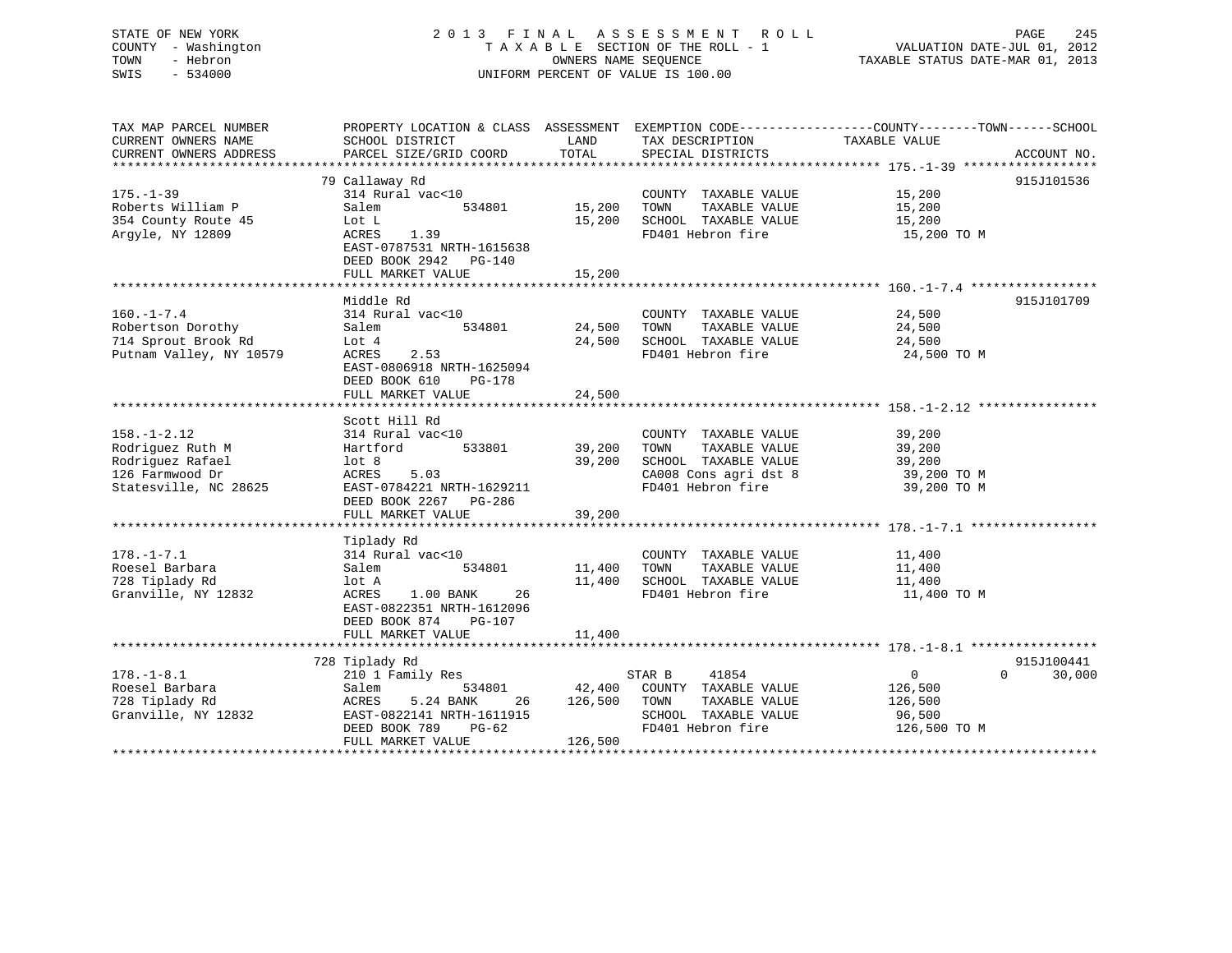# STATE OF NEW YORK 2 0 1 3 F I N A L A S S E S S M E N T R O L L PAGE 246 COUNTY - Washington T A X A B L E SECTION OF THE ROLL - 1 VALUATION DATE-JUL 01, 2012 TOWN - Hebron OWNERS NAME SEQUENCE TAXABLE STATUS DATE-MAR 01, 2013 SWIS - 534000 UNIFORM PERCENT OF VALUE IS 100.00

| TAX MAP PARCEL NUMBER     | PROPERTY LOCATION & CLASS ASSESSMENT EXEMPTION CODE----------------COUNTY-------TOWN------SCHOOL |        |                       |               |             |
|---------------------------|--------------------------------------------------------------------------------------------------|--------|-----------------------|---------------|-------------|
| CURRENT OWNERS NAME       | SCHOOL DISTRICT                                                                                  | LAND   | TAX DESCRIPTION       | TAXABLE VALUE |             |
| CURRENT OWNERS ADDRESS    | PARCEL SIZE/GRID COORD                                                                           | TOTAL  | SPECIAL DISTRICTS     |               | ACCOUNT NO. |
|                           |                                                                                                  |        |                       |               |             |
|                           | Chamberlin Mills Rd/off                                                                          |        |                       |               |             |
| $177. - 1 - 32.1$         | 322 Rural vac>10                                                                                 |        | COUNTY TAXABLE VALUE  | 27,500        |             |
| Rogers Bruce              | 534801<br>Salem                                                                                  | 27,500 | TAXABLE VALUE<br>TOWN | 27,500        |             |
| Rogers Gloria Brewer      | ACRES<br>14.50                                                                                   | 27,500 | SCHOOL TAXABLE VALUE  | 27,500        |             |
| 41 Seamans Rd             | EAST-0806174 NRTH-1614598                                                                        |        | CA008 Cons agri dst 8 | 27,500 TO M   |             |
| Castleton, NY 12033       | DEED BOOK 1761    PG-101                                                                         |        | FD401 Hebron fire     | 27,500 TO M   |             |
|                           | FULL MARKET VALUE                                                                                | 27,500 |                       |               |             |
| MAY BE SUBJECT TO PAYMENT |                                                                                                  |        |                       |               |             |
| UNDER AGDIST LAW TIL 2013 |                                                                                                  |        |                       |               |             |
|                           |                                                                                                  |        |                       |               |             |
|                           | 797 Chamberlin Mills Rd                                                                          |        |                       |               | 915J100532  |
|                           |                                                                                                  |        |                       |               |             |
| 177.-1-34                 | 260 Seasonal res                                                                                 |        | COUNTY TAXABLE VALUE  | 65,000        |             |
| Rogers Bruce              | Salem<br>534801                                                                                  | 40,600 | TOWN<br>TAXABLE VALUE | 65,000        |             |
| Rogers Gloria Brewer      | ACRES 17.40                                                                                      | 65,000 | SCHOOL TAXABLE VALUE  | 65,000        |             |
| 41 Seamans Ave            | EAST-0805787 NRTH-1614212                                                                        |        | CA008 Cons agri dst 8 | 65,000 TO M   |             |
| Castleton, NY 12033       | DEED BOOK 1761 PG-97                                                                             |        | FD401 Hebron fire     | 65,000 TO M   |             |
|                           | FULL MARKET VALUE                                                                                | 65,000 |                       |               |             |
|                           |                                                                                                  |        |                       |               |             |
|                           | Middle Rd                                                                                        |        |                       |               | 915J100530  |
| $177. - 1 - 37$           | 312 Vac w/imprv                                                                                  |        | COUNTY TAXABLE VALUE  | 64,500        |             |
| Rogers Bruce              | 534801<br>Salem                                                                                  | 55,000 | TAXABLE VALUE<br>TOWN | 64,500        |             |
| Rogers Gloria Brewer      | ACRES 30.50                                                                                      | 64,500 | SCHOOL TAXABLE VALUE  | 64,500        |             |
| 41 Seaman Ave             | EAST-0805177 NRTH-1614329                                                                        |        | CA008 Cons agri dst 8 | 64,500 TO M   |             |
| Castleton, NY 12033       | DEED BOOK 1761 PG-104                                                                            |        | FD401 Hebron fire     | 64,500 TO M   |             |
|                           | FULL MARKET VALUE                                                                                | 64,500 |                       |               |             |
| MAY BE SUBJECT TO PAYMENT |                                                                                                  |        |                       |               |             |
| UNDER AGDIST LAW TIL 2013 |                                                                                                  |        |                       |               |             |
|                           |                                                                                                  |        |                       |               |             |
|                           | Higgins Rd                                                                                       |        |                       |               | 915J100258  |
| $161.-2-10.1$             | 322 Rural vac>10                                                                                 |        | COUNTY TAXABLE VALUE  | 29,200        |             |
| Rogers Francis M          | 533201<br>Granville                                                                              | 29,200 | TOWN<br>TAXABLE VALUE | 29,200        |             |
| 35 River St               | Lot A                                                                                            | 29,200 | SCHOOL TAXABLE VALUE  | 29,200        |             |
| Hoosick Falls, NY 12090   | ACRES 18.05                                                                                      |        | FD401 Hebron fire     | 29,200 TO M   |             |
|                           | EAST-0818365 NRTH-1624236                                                                        |        |                       |               |             |
|                           | DEED BOOK 2488 PG-282                                                                            |        |                       |               |             |
|                           | FULL MARKET VALUE                                                                                | 29,200 |                       |               |             |
|                           |                                                                                                  |        |                       |               |             |
|                           | 237 Bromley Ln                                                                                   |        |                       |               | 915J101767  |
| $178. - 1 - 27.1$         | 260 Seasonal res                                                                                 |        |                       | 39,500        |             |
|                           |                                                                                                  |        | COUNTY TAXABLE VALUE  |               |             |
| Rogers John R             | 534801<br>Salem                                                                                  | 15,100 | TOWN<br>TAXABLE VALUE | 39,500        |             |
| Rogers Pamela R           | $p/o$ lot 12                                                                                     | 39,500 | SCHOOL TAXABLE VALUE  | 39,500        |             |
| 129 Beech St              | ACRES<br>5.22                                                                                    |        | FD401 Hebron fire     | 39,500 TO M   |             |
| Bennington, VT 05201      | EAST-0823173 NRTH-1615634                                                                        |        |                       |               |             |
|                           | DEED BOOK 616<br>PG-132                                                                          |        |                       |               |             |
|                           | FULL MARKET VALUE                                                                                | 39,500 |                       |               |             |
|                           |                                                                                                  |        |                       |               |             |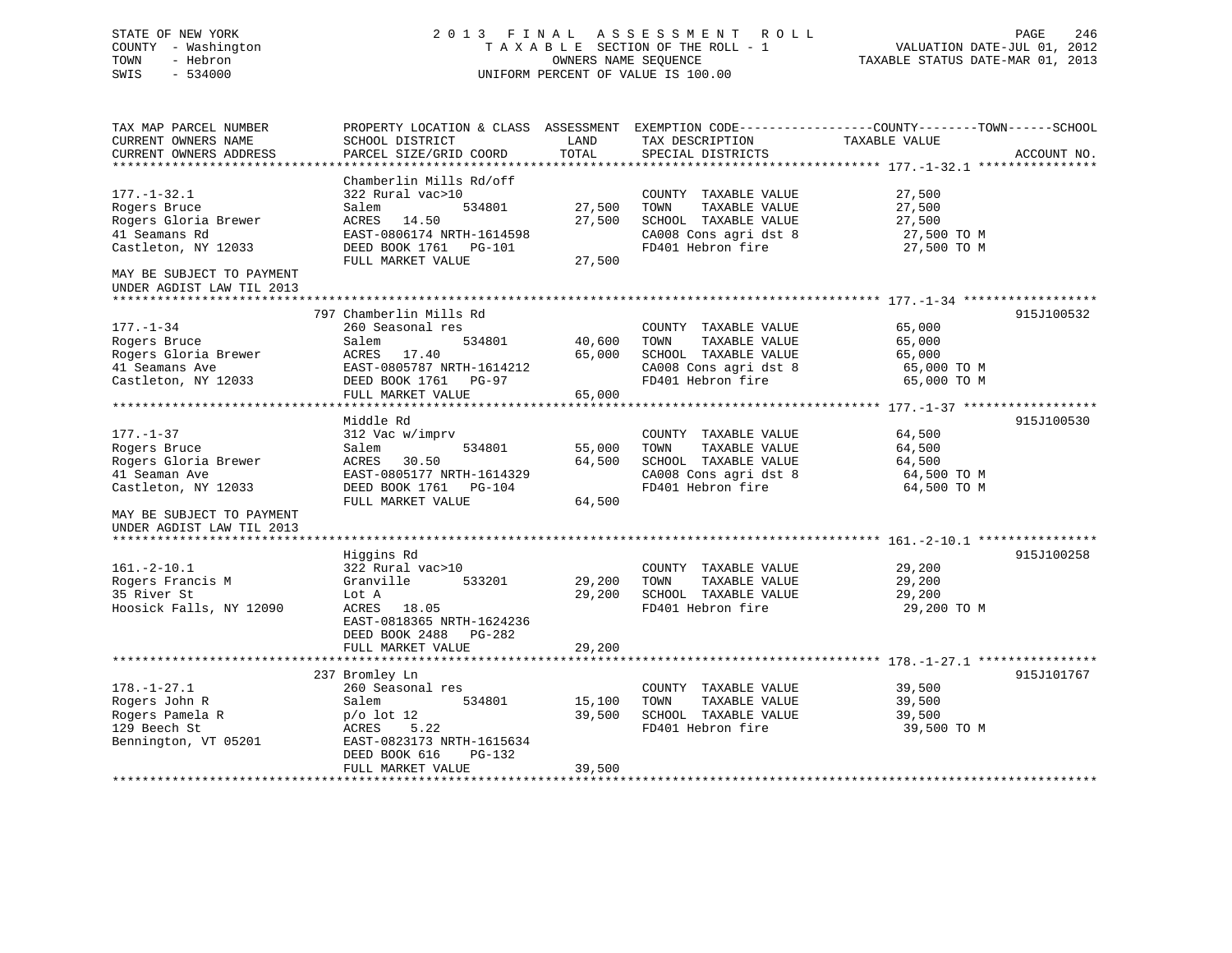# STATE OF NEW YORK 2 0 1 3 F I N A L A S S E S S M E N T R O L L PAGE 247 COUNTY - Washington T A X A B L E SECTION OF THE ROLL - 1 VALUATION DATE-JUL 01, 2012 TOWN - Hebron OWNERS NAME SEQUENCE TAXABLE STATUS DATE-MAR 01, 2013 SWIS - 534000 UNIFORM PERCENT OF VALUE IS 100.00

| TAX MAP PARCEL NUMBER<br>CURRENT OWNERS NAME<br>CURRENT OWNERS ADDRESS                                                                     | PROPERTY LOCATION & CLASS ASSESSMENT EXEMPTION CODE----------------COUNTY-------TOWN------SCHOOL<br>SCHOOL DISTRICT<br>PARCEL SIZE/GRID COORD                             | LAND<br>TOTAL                 | TAX DESCRIPTION<br>SPECIAL DISTRICTS                                                                                            | TAXABLE VALUE                                                                 | ACCOUNT NO.                                |
|--------------------------------------------------------------------------------------------------------------------------------------------|---------------------------------------------------------------------------------------------------------------------------------------------------------------------------|-------------------------------|---------------------------------------------------------------------------------------------------------------------------------|-------------------------------------------------------------------------------|--------------------------------------------|
| $177. - 1 - 32$<br>Rogers Thomas C<br>821 Chamberlin Mills Rd<br>Salem, NY 12865<br>MAY BE SUBJECT TO PAYMENT<br>UNDER AGDIST LAW TIL 2020 | 821 Chamberlin Mills Rd<br>241 Rural res&ag<br>Salem<br>534801<br>81.90 BANK<br>151<br>ACRES<br>EAST-0807281 NRTH-1614470<br>DEED BOOK 947<br>PG-197<br>FULL MARKET VALUE | 226,800 STAR B<br>314,000     | AGRI-D IND 41730<br>41854<br>COUNTY TAXABLE VALUE<br>TAXABLE VALUE<br>TOWN<br>SCHOOL TAXABLE VALUE<br>314,000 FD401 Hebron fire | 74,114<br>74,114<br>$\Omega$<br>239,886<br>239,886<br>209,886<br>314,000 TO M | 915J100529<br>74,114<br>$\Omega$<br>30,000 |
| $177. - 1 - 32.3$<br>Rogers Thomas C<br>821 Chamberlin Mills Rd<br>Salem, NY 12865                                                         | Chamberlin Mills Rd<br>322 Rural vac>10<br>534801<br>Salem<br>$1$ ot $1$<br>ACRES 10.62<br>EAST-0806378 NRTH-1613385<br>DEED BOOK 2273<br>PG-67<br>FULL MARKET VALUE      | 29,000<br>29,000<br>29,000    | COUNTY TAXABLE VALUE<br>TAXABLE VALUE<br>TOWN<br>SCHOOL TAXABLE VALUE<br>FD401 Hebron fire                                      | 29,000<br>29,000<br>29,000<br>29,000 TO M                                     |                                            |
| $178. - 1 - 14$<br>Ronald A DeWitt Trust<br>333 Tiplady Rd<br>Salem, NY 12865                                                              | State Route 22<br>314 Rural vac<10<br>534801<br>Salem<br>7.40<br>ACRES<br>EAST-0816289 NRTH-1611273<br>DEED BOOK 1946 PG-195<br>FULL MARKET VALUE                         | 6,750<br>6,750<br>6,750       | COUNTY TAXABLE VALUE<br>TOWN<br>TAXABLE VALUE<br>SCHOOL TAXABLE VALUE<br>FD401 Hebron fire                                      | 6,750<br>6,750<br>6,750<br>6,750 TO M                                         | 915J100560                                 |
| $183.2 - 1 - 3$<br>Roosevelt Peter T<br>Roosevelt Jessica J<br>19 Center White Creek Ln<br>Eagle Bridge, NY 12057                          | 2086 County Route 47<br>260 Seasonal res - WTRFNT<br>534801<br>Salem<br>ACRES<br>2.74<br>EAST-0786208 NRTH-1607833<br>DEED BOOK 3008<br>PG-176<br>FULL MARKET VALUE       | 104,700<br>125,000<br>125,000 | COUNTY TAXABLE VALUE<br>TOWN<br>TAXABLE VALUE<br>SCHOOL TAXABLE VALUE<br>FD401 Hebron fire                                      | 125,000<br>125,000<br>125,000<br>125,000 TO M                                 | 915J101161                                 |
| $183.2 - 1 - 29$<br>Roosevelt Peter T<br>Roosevelt Jessica J<br>19 Center White Creek Ln<br>Eagle Bridge, NY 12057                         | Barkley Ln<br>314 Rural vac<10 - WTRFNT<br>534801<br>Salem<br>2.40<br>ACRES<br>EAST-0786765 NRTH-1605709<br>DEED BOOK 2872 PG-136<br>FULL MARKET VALUE                    | 52,000<br>52,000<br>52,000    | COUNTY TAXABLE VALUE<br>TAXABLE VALUE<br>TOWN<br>SCHOOL TAXABLE VALUE<br>FD401 Hebron fire                                      | 52,000<br>52,000<br>52,000<br>52,000 TO M                                     | 915J101163                                 |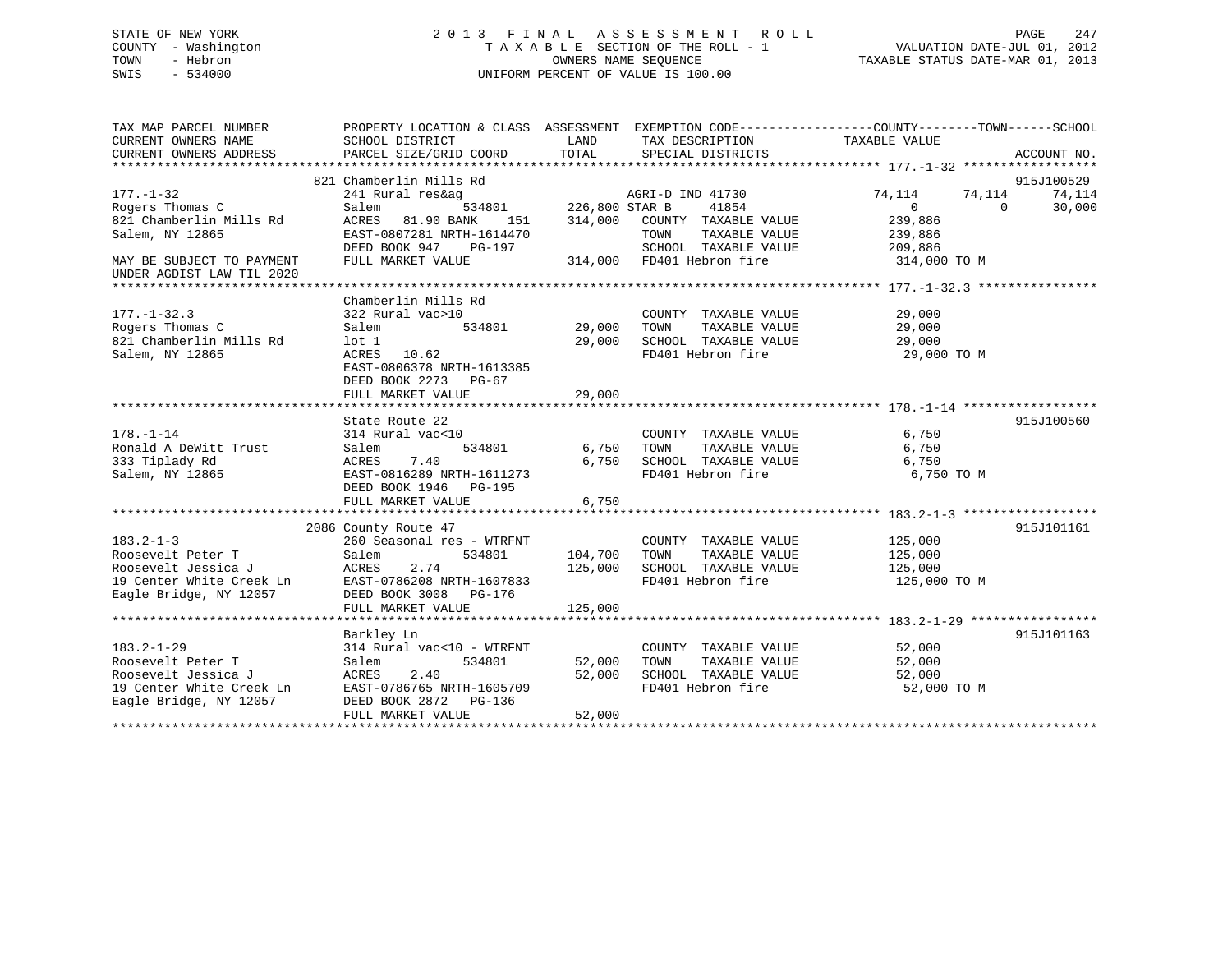# STATE OF NEW YORK 2 0 1 3 F I N A L A S S E S S M E N T R O L L PAGE 248 COUNTY - Washington T A X A B L E SECTION OF THE ROLL - 1 VALUATION DATE-JUL 01, 2012 TOWN - Hebron OWNERS NAME SEQUENCE TAXABLE STATUS DATE-MAR 01, 2013 SWIS - 534000 UNIFORM PERCENT OF VALUE IS 100.00

| TAX MAP PARCEL NUMBER     | PROPERTY LOCATION & CLASS ASSESSMENT EXEMPTION CODE---------------COUNTY-------TOWN-----SCHOOL                                                                                                                                          |               |                                                                                                                                                                                                                                                                                                                                                                                                         |                |          |             |
|---------------------------|-----------------------------------------------------------------------------------------------------------------------------------------------------------------------------------------------------------------------------------------|---------------|---------------------------------------------------------------------------------------------------------------------------------------------------------------------------------------------------------------------------------------------------------------------------------------------------------------------------------------------------------------------------------------------------------|----------------|----------|-------------|
| CURRENT OWNERS NAME       | SCHOOL DISTRICT                                                                                                                                                                                                                         | LAND          | TAX DESCRIPTION                                                                                                                                                                                                                                                                                                                                                                                         | TAXABLE VALUE  |          |             |
| CURRENT OWNERS ADDRESS    | PARCEL SIZE/GRID COORD                                                                                                                                                                                                                  | TOTAL         | SPECIAL DISTRICTS                                                                                                                                                                                                                                                                                                                                                                                       |                |          | ACCOUNT NO. |
|                           |                                                                                                                                                                                                                                         |               |                                                                                                                                                                                                                                                                                                                                                                                                         |                |          |             |
| $184. - 1 - 28$           | 144 Chamberlin Mills Rd                                                                                                                                                                                                                 |               | STAR B 41854 0<br>534801 88,500 COUNTY TAXABLE VALUE 162,600<br>95520 NRTH-1601953 162,600 TOWN TAXABLE VALUE                                                                                                                                                                                                                                                                                           | $\overline{0}$ | $\Omega$ | 915J100222  |
|                           | 242 Rurl res&rec                                                                                                                                                                                                                        |               |                                                                                                                                                                                                                                                                                                                                                                                                         |                |          | 30,000      |
| Rose Craig B              | Salem                                                                                                                                                                                                                                   |               |                                                                                                                                                                                                                                                                                                                                                                                                         |                |          |             |
| Rose Ruth H               | ACRES                                                                                                                                                                                                                                   |               |                                                                                                                                                                                                                                                                                                                                                                                                         |                |          |             |
|                           |                                                                                                                                                                                                                                         |               |                                                                                                                                                                                                                                                                                                                                                                                                         |                |          |             |
|                           |                                                                                                                                                                                                                                         |               |                                                                                                                                                                                                                                                                                                                                                                                                         |                |          |             |
|                           | Rose Ruth H<br>144 Chamberlin Mills Rd EAST-0795520 NRTH-1601953 SCHOOL TAXABLE VALUE<br>162,600 TO M<br>162,600 CA008 Cons agri dst 8 162,600 TO M<br>162,600 FD401 Hebron fire 162,600 TO M<br>162,600 FD401 Hebron fire 162,600 TO M |               |                                                                                                                                                                                                                                                                                                                                                                                                         |                |          |             |
|                           | Shepard Rd                                                                                                                                                                                                                              |               |                                                                                                                                                                                                                                                                                                                                                                                                         |                |          | 915J100679  |
| $152. - 2 - 17$           | 322 Rural vac>10                                                                                                                                                                                                                        |               | AG DIST<br>41720                                                                                                                                                                                                                                                                                                                                                                                        | 65,963         | 65,963   | 65,963      |
| Rothstein Edward G        | 533201 96,700<br>Granville                                                                                                                                                                                                              |               | COUNTY TAXABLE VALUE                                                                                                                                                                                                                                                                                                                                                                                    | 30,737         |          |             |
| 155 W 78th St             | $1$ ot $12$                                                                                                                                                                                                                             | 96,700        | TOWN<br>TAXABLE VALUE                                                                                                                                                                                                                                                                                                                                                                                   | 30,737         |          |             |
|                           |                                                                                                                                                                                                                                         |               |                                                                                                                                                                                                                                                                                                                                                                                                         |                |          |             |
| New York, NY 10024        | ACRES 39.60                                                                                                                                                                                                                             |               | $\begin{tabular}{lllllllll} \multicolumn{2}{c}{\textbf{SCHOOL}} & \textbf{TAXABLE VALUE} & & & 30,737 \\ \multicolumn{2}{c}{\textbf{CA008} \hspace{0.2cm} \hspace{0.2cm} \hspace{0.2cm} \hspace{0.2cm} \hspace{0.2cm} \hspace{0.2cm} \hspace{0.2cm} \hspace{0.2cm} \hspace{0.2cm} \hspace{0.2cm} \hspace{0.2cm} \hspace{0.2cm} \hspace{0.2cm} \hspace{0.2cm} \hspace{0.2cm} \hspace{0.2cm} \hspace{0.2$ |                |          |             |
|                           |                                                                                                                                                                                                                                         |               |                                                                                                                                                                                                                                                                                                                                                                                                         |                |          |             |
|                           |                                                                                                                                                                                                                                         |               |                                                                                                                                                                                                                                                                                                                                                                                                         |                |          |             |
|                           | New York, NY 10024 ACRES 39.60<br>EAST-0812135 NRTH-1640276 CA008 Cons agri dst 8 30,737 TO M<br>MAY BE SUBJECT TO PAYMENT DEED BOOK 738 PG-178 65,963 EX<br>UNDER AGDIST LAW TIL 2017 FULL MARKET VALUE 96,700 FD401 Hebron fire 96    |               |                                                                                                                                                                                                                                                                                                                                                                                                         |                |          |             |
|                           |                                                                                                                                                                                                                                         |               |                                                                                                                                                                                                                                                                                                                                                                                                         |                |          |             |
|                           | Shepard Rd                                                                                                                                                                                                                              |               |                                                                                                                                                                                                                                                                                                                                                                                                         |                |          |             |
| $152. - 2 - 17.5$         | 322 Rural vac>10                                                                                                                                                                                                                        |               | 41720<br>AG DIST                                                                                                                                                                                                                                                                                                                                                                                        | 29,519         | 29,519   | 29,519      |
| Rothstein Edward G        | Granville                                                                                                                                                                                                                               | 533201 38,300 | COUNTY TAXABLE VALUE                                                                                                                                                                                                                                                                                                                                                                                    | 8,781          |          |             |
| 155 W 78th St             | $1$ ot $11$                                                                                                                                                                                                                             | 38,300        | TAXABLE VALUE<br>TOWN                                                                                                                                                                                                                                                                                                                                                                                   | 8,781          |          |             |
|                           |                                                                                                                                                                                                                                         |               |                                                                                                                                                                                                                                                                                                                                                                                                         |                |          |             |
|                           |                                                                                                                                                                                                                                         |               |                                                                                                                                                                                                                                                                                                                                                                                                         |                |          |             |
|                           |                                                                                                                                                                                                                                         |               |                                                                                                                                                                                                                                                                                                                                                                                                         |                |          |             |
|                           | 155 W 78th St 10024 15<br>New York, NY 10024 2021 2.33<br>MAY BE SUBJECT TO PAYMENT DEED BOOK 738 PG-178 28,300 FD401 Hebron fire 38,781<br>MAY BE SUBJECT TO PAYMENT DEED BOOK 738 PG-178 29,519 EX 38,300 TO M<br>EXERT VALUE 38,300  |               |                                                                                                                                                                                                                                                                                                                                                                                                         |                |          |             |
|                           |                                                                                                                                                                                                                                         |               |                                                                                                                                                                                                                                                                                                                                                                                                         |                |          |             |
|                           | Shepard Rd                                                                                                                                                                                                                              |               |                                                                                                                                                                                                                                                                                                                                                                                                         |                |          |             |
| $152. - 2 - 17.6$         | 314 Rural vac<10                                                                                                                                                                                                                        |               | AG DIST<br>41720                                                                                                                                                                                                                                                                                                                                                                                        | 20,807         | 20,807   | 20,807      |
| Rothstein Edward G        | Granville                                                                                                                                                                                                                               |               | 533201 28,100 COUNTY TAXABLE VALUE                                                                                                                                                                                                                                                                                                                                                                      | 7,293          |          |             |
| 155 W 78th St             | $1$ ot $10$                                                                                                                                                                                                                             | 28,100        | TOWN TAXABLE VALUE 7,293<br>SCHOOL TAXABLE VALUE 7,293                                                                                                                                                                                                                                                                                                                                                  |                |          |             |
| New York, NY 12024        |                                                                                                                                                                                                                                         |               |                                                                                                                                                                                                                                                                                                                                                                                                         |                |          |             |
|                           |                                                                                                                                                                                                                                         |               | CA008 Cons agri dst 8                                                                                                                                                                                                                                                                                                                                                                                   | 7,293 TO M     |          |             |
| MAY BE SUBJECT TO PAYMENT |                                                                                                                                                                                                                                         |               |                                                                                                                                                                                                                                                                                                                                                                                                         |                |          |             |
| UNDER AGDIST LAW TIL 2017 | ACRES 8.22<br>EAST-0810797 NRTH-1640179<br>DEED BOOK 738 PG-178<br>FULL MARKET VALUE 28,100 FD401 Hebron fire<br>28,100 FD401 Hebron fire                                                                                               |               |                                                                                                                                                                                                                                                                                                                                                                                                         | 28,100 TO M    |          |             |
|                           |                                                                                                                                                                                                                                         |               |                                                                                                                                                                                                                                                                                                                                                                                                         |                |          |             |
|                           | County Route 28                                                                                                                                                                                                                         |               |                                                                                                                                                                                                                                                                                                                                                                                                         |                |          |             |
| $152. - 2 - 17.7$         | 322 Rural vac>10                                                                                                                                                                                                                        |               | AG DIST<br>41720                                                                                                                                                                                                                                                                                                                                                                                        | 27,913         | 27,913   | 27,913      |
| Rothstein Edward G        | Granville                                                                                                                                                                                                                               | 533201 36,900 | COUNTY TAXABLE VALUE                                                                                                                                                                                                                                                                                                                                                                                    | 8,987          |          |             |
| 155 W 78th St             | lot 9                                                                                                                                                                                                                                   | 36,900        | TOWN TAXABLE VALUE<br>SCHOOL TAXABLE VALUE<br>CA008 Cons agri dst 8                                                                                                                                                                                                                                                                                                                                     | 8,987          |          |             |
| New York, NY 10024        | ACRES 11.74                                                                                                                                                                                                                             |               |                                                                                                                                                                                                                                                                                                                                                                                                         | 8,987          |          |             |
|                           |                                                                                                                                                                                                                                         |               |                                                                                                                                                                                                                                                                                                                                                                                                         | 8,987 TO M     |          |             |
| MAY BE SUBJECT TO PAYMENT | EAST-0811174 NRTH-1640670<br>DEED BOOK 738 PG-178 27,913 EX<br>FULL MARKET VALUE 36,900 FD401 Hebron fire                                                                                                                               |               |                                                                                                                                                                                                                                                                                                                                                                                                         |                |          |             |
| UNDER AGDIST LAW TIL 2017 |                                                                                                                                                                                                                                         |               |                                                                                                                                                                                                                                                                                                                                                                                                         | 36,900 TO M    |          |             |
|                           |                                                                                                                                                                                                                                         |               |                                                                                                                                                                                                                                                                                                                                                                                                         |                |          |             |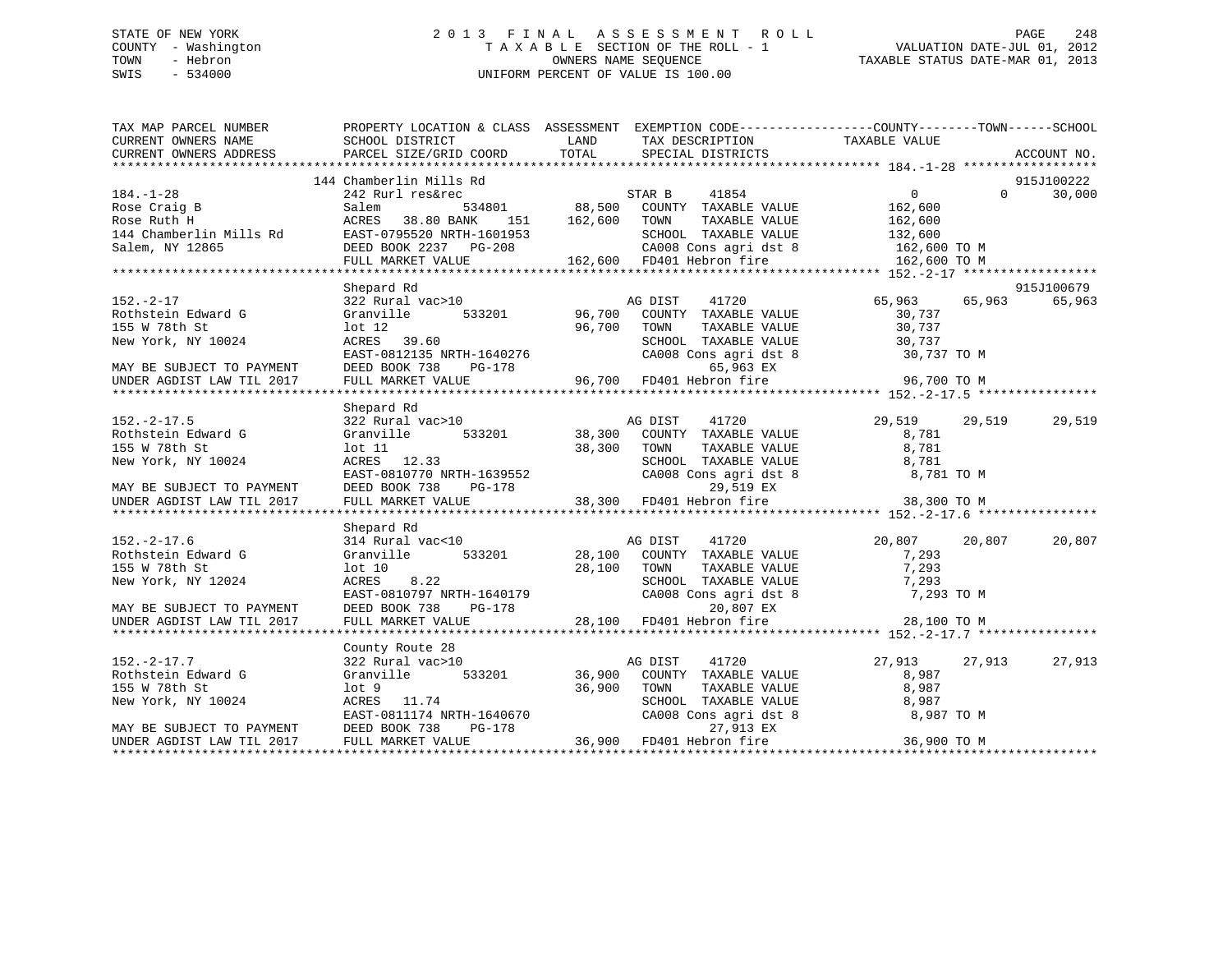# STATE OF NEW YORK 2 0 1 3 F I N A L A S S E S S M E N T R O L L PAGE 249 COUNTY - Washington T A X A B L E SECTION OF THE ROLL - 1 VALUATION DATE-JUL 01, 2012 TOWN - Hebron OWNERS NAME SEQUENCE TAXABLE STATUS DATE-MAR 01, 2013 SWIS - 534000 UNIFORM PERCENT OF VALUE IS 100.00

| TAX MAP PARCEL NUMBER<br>CURRENT OWNERS NAME<br>CURRENT OWNERS ADDRESS                                                                                                  | PROPERTY LOCATION & CLASS ASSESSMENT EXEMPTION CODE---------------COUNTY-------TOWN-----SCHOOL<br>SCHOOL DISTRICT<br>PARCEL SIZE/GRID COORD                   | LAND<br>TOTAL                 | TAX DESCRIPTION<br>SPECIAL DISTRICTS                                                                                                                  | TAXABLE VALUE                                                                   | ACCOUNT NO.                      |
|-------------------------------------------------------------------------------------------------------------------------------------------------------------------------|---------------------------------------------------------------------------------------------------------------------------------------------------------------|-------------------------------|-------------------------------------------------------------------------------------------------------------------------------------------------------|---------------------------------------------------------------------------------|----------------------------------|
|                                                                                                                                                                         |                                                                                                                                                               |                               |                                                                                                                                                       |                                                                                 |                                  |
| $152. - 2 - 17.11$<br>Rothstein Edward G<br>155 W 78th St<br>New York, NY 10024<br>MAY BE SUBJECT TO PAYMENT                                                            | County Route 28<br>322 Rural vac>10<br>Granville<br>533201<br>lot <sub>8</sub><br>ACRES 42.61<br>EAST-0812109 NRTH-1641345<br>DEED BOOK 738<br>PG-178         | 102,700<br>102,700            | AG DIST<br>41720<br>COUNTY TAXABLE VALUE<br>TOWN<br>TAXABLE VALUE<br>SCHOOL TAXABLE VALUE<br>CA008 Cons agri dst 8<br>44,509 EX                       | 44,509 44,509<br>58,191<br>58,191<br>58,191<br>58,191 TO M                      | 44,509                           |
| UNDER AGDIST LAW TIL 2017                                                                                                                                               | FULL MARKET VALUE                                                                                                                                             |                               | 102,700 FD401 Hebron fire                                                                                                                             | 102,700 TO M                                                                    |                                  |
| $185. - 1 - 25$<br>Roy Robin D<br>Roy Christine<br>41 White Birch Trl<br>Higganum, CT 06441                                                                             | 44 Koster Way<br>314 Rural vac<10<br>534801<br>Salem<br>$1$ ot $4$<br>ACRES<br>5.08<br>EAST-0815384 NRTH-1609593<br>DEED BOOK 2002    PG-287                  | 21,000<br>21,000              | COUNTY TAXABLE VALUE<br>TAXABLE VALUE<br>TOWN<br>SCHOOL TAXABLE VALUE<br>FD401 Hebron fire                                                            | 21,000<br>21,000<br>21,000<br>21,000 TO M                                       | 915J101900                       |
|                                                                                                                                                                         | FULL MARKET VALUE                                                                                                                                             | 21,000                        |                                                                                                                                                       |                                                                                 |                                  |
| $186. - 1 - 4$<br>Royce M Atwater Living Trust<br>Atwater Royce M<br>2129 County Route 153<br>Salem, NY 12865<br>MAY BE SUBJECT TO PAYMENT<br>UNDER AGDIST LAW TIL 2017 | Blossom Rd/e Off<br>105 Vac farmland<br>534801<br>Salem<br>378/1060<br>ACRES 271.60<br>EAST-0821944 NRTH-1606952<br>DEED BOOK 2913 PG-54<br>FULL MARKET VALUE | 284,500<br>284,500<br>284,500 | AG DIST<br>41720<br>COUNTY TAXABLE VALUE<br>TAXABLE VALUE<br>TOWN<br>SCHOOL TAXABLE VALUE<br>CA008 Cons agri dst 8<br>189,023 EX<br>FD401 Hebron fire | 189,023<br>189,023<br>95,477<br>95,477<br>95,477<br>95,477 TO M<br>284,500 TO M | 915J100013<br>189,023            |
|                                                                                                                                                                         |                                                                                                                                                               |                               |                                                                                                                                                       |                                                                                 |                                  |
| $152. - 2 - 8.3$<br>Rozell Andrew D<br>31 County Route 28<br>Granville, NY 12832                                                                                        | 31 County Route 28<br>210 1 Family Res<br>Granville<br>8.64 BANK<br>ACRES<br>11A<br>EAST-0808642 NRTH-1640726<br>DEED BOOK 1802 PG-57<br>FULL MARKET VALUE    | 247,000<br>247,000            | STAR B<br>41854<br>533201 134,100 COUNTY TAXABLE VALUE<br>TOWN<br>TAXABLE VALUE<br>SCHOOL TAXABLE VALUE<br>FD401 Hebron fire                          | $\overline{0}$<br>247,000<br>247,000<br>217,000<br>247,000 TO M                 | 915J101085<br>$\Omega$<br>30,000 |
|                                                                                                                                                                         |                                                                                                                                                               |                               |                                                                                                                                                       |                                                                                 |                                  |
| $184. - 1 - 4.1$<br>Rudman Tracy L<br>305 Chamberlin Mills Rd<br>Salem, NY 12865                                                                                        | 305 Chamberlin Mills Rd<br>210 1 Family Res<br>534801<br>Salem<br>ACRES<br>2.50<br>EAST-0797134 NRTH-1606538<br>PG-256<br>DEED BOOK 901<br>FULL MARKET VALUE  | 57,500<br>97,000              | STAR B<br>41854<br>COUNTY TAXABLE VALUE<br>TOWN<br>TAXABLE VALUE<br>SCHOOL TAXABLE VALUE<br>CA008 Cons agri dst 8<br>97,000 FD401 Hebron fire         | $\overline{0}$<br>97,000<br>97,000<br>67,000<br>97,000 TO M<br>97,000 TO M      | 915J101614<br>$\Omega$<br>30,000 |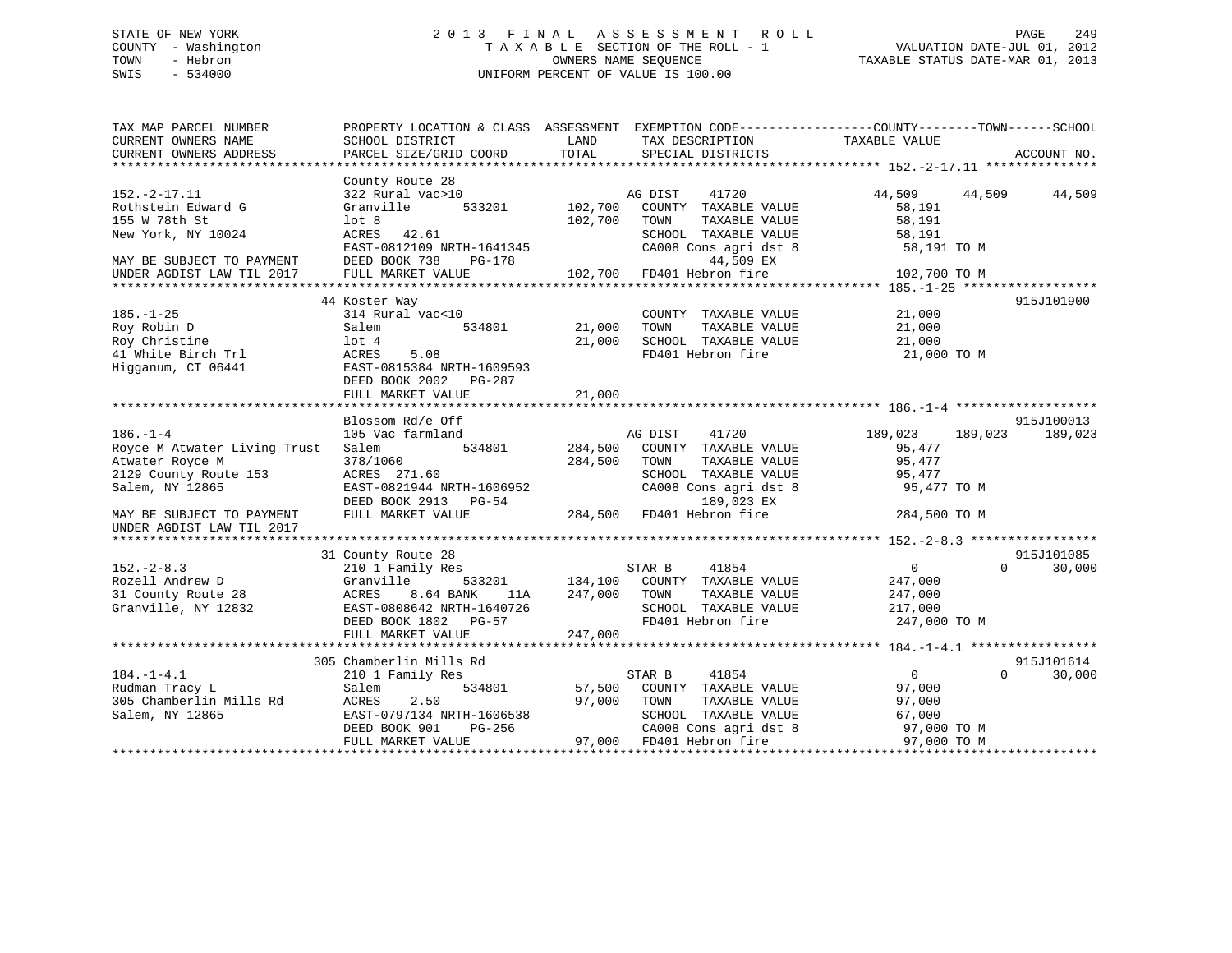# STATE OF NEW YORK 2 0 1 3 F I N A L A S S E S S M E N T R O L L PAGE 250 COUNTY - Washington T A X A B L E SECTION OF THE ROLL - 1 VALUATION DATE-JUL 01, 2012 TOWN - Hebron OWNERS NAME SEQUENCE TAXABLE STATUS DATE-MAR 01, 2013 SWIS - 534000 UNIFORM PERCENT OF VALUE IS 100.00

| TAX MAP PARCEL NUMBER<br>CURRENT OWNERS NAME<br>CURRENT OWNERS ADDRESS                                                                                     | SCHOOL DISTRICT<br>PARCEL SIZE/GRID COORD                                                                                                                            | LAND<br>TAX DESCRIPTION<br>TOTAL<br>SPECIAL DISTRICTS                                                                                                                             | PROPERTY LOCATION & CLASS ASSESSMENT EXEMPTION CODE---------------COUNTY-------TOWN-----SCHOOL<br>TAXABLE VALUE<br>ACCOUNT NO.                                                 |
|------------------------------------------------------------------------------------------------------------------------------------------------------------|----------------------------------------------------------------------------------------------------------------------------------------------------------------------|-----------------------------------------------------------------------------------------------------------------------------------------------------------------------------------|--------------------------------------------------------------------------------------------------------------------------------------------------------------------------------|
| $170.-1-13.1$<br>Ruger Karl Eric<br>Ruger Joan M<br>50 Atkins Rd<br>Malta, NY 12020-3812                                                                   | 6646 State Route 22<br>314 Rural vac<10<br>Granville<br>533201<br>ACRES<br>5.00<br>EAST-0815656 NRTH-1618117<br>DEED BOOK 2055 PG-277<br>FULL MARKET VALUE           | COUNTY TAXABLE VALUE<br>14,000<br>TOWN<br>TAXABLE VALUE<br>14,000<br>SCHOOL TAXABLE VALUE<br>FD401 Hebron fire<br>14,000                                                          | 915J100353<br>14,000<br>14,000<br>14,000<br>14,000 TO M                                                                                                                        |
| $161. - 2 - 11$<br>Functional Cranwille<br>Ruggles Joyce (Samuel ACRES 1.49)<br>6961 State Route 22 (EAST-0816813 N<br>Granville, NY 12832 (DEED BOOK 441) | 6961 State Route 22<br>270 Mfg housing<br>EAST-0816813 NRTH-1625466<br>PG-287<br>FULL MARKET VALUE                                                                   | AGED-TOWN 41803<br>533201 33,200 AGE-CO/SCH 41805<br>36,000 STAR EN<br>41834<br>COUNTY TAXABLE VALUE<br>TOWN<br>TAXABLE VALUE<br>36,000 SCHOOL TAXABLE VALUE<br>FD401 Hebron fire | 915J100541<br>14,400<br>$\overline{0}$<br>$\overline{0}$<br>$\Omega$<br>18,000<br>18,000<br>$\Omega$<br>$\overline{0}$<br>18,000<br>18,000<br>21,600<br>LUE $0$<br>36,000 TO M |
| $169. - 1 - 26.11$<br>Russell Jeremy<br>Russell Danielle<br>490 Pine Hill Rd<br>Salem, NY 12865                                                            | 490 Pine Hill Rd<br>270 Mfg housing<br>533201<br>Granville<br>$P/O$ Lot $2$<br>ACRES 1.27<br>EAST-0813537 NRTH-1620597<br>DEED BOOK 2062 PG-213<br>FULL MARKET VALUE | 41854<br>STAR B<br>COUNTY TAXABLE VALUE<br>32,700<br>39,000<br>TOWN<br>TAXABLE VALUE<br>SCHOOL TAXABLE VALUE<br>FD401 Hebron fire<br>39,000                                       | 915J101419<br>$\overline{0}$<br>$\Omega$<br>30,000<br>39,000<br>39,000<br>9,000<br>39,000 TO M                                                                                 |
| $152. - 2 - 17.4$<br>Russell M. Patricia<br>1668 County Route 31<br>Granville, NY 12832                                                                    | 1668 County Route 31<br>240 Rural res<br>Granville<br>sub lot 4<br>ACRES 25.48<br>EAST-0810599 NRTH-1638466<br>$PG-25$<br>DEED BOOK 924<br>FULL MARKET VALUE         | STAR EN<br>41834<br>533201 174,500<br>COUNTY TAXABLE VALUE<br>348,000<br>TOWN<br>TAXABLE VALUE<br>SCHOOL TAXABLE VALUE<br>348,000                                                 | $\overline{0}$<br>$\mathbf{0}$<br>63,300<br>348,000<br>348,000<br>SCHOOL TAXABLE VALUE 284,700<br>CA008 Cons agri dst 8 348,000 TO M<br>FD401 Hebron fire 348,000 TO M         |
| $184. - 2 - 9$<br>Russell Robert B<br>Russell Kay B<br>5200 S Nova Rd 218<br>Port Orange, FL 32127                                                         | 278 Chamberlin Mills Rd<br>240 Rural res<br>534801<br>Salem<br>2835/45<br>ACRES 21.04<br>EAST-0798416 NRTH-1605811<br>DEED BOOK 860<br>PG-189<br>FULL MARKET VALUE   | 41834<br>STAR EN<br>67,500<br>COUNTY TAXABLE VALUE<br>177,500<br>TAXABLE VALUE<br>TOWN<br>SCHOOL TAXABLE VALUE<br>CA008 Cons agri dst 8<br>FD401 Hebron fire<br>177,500           | 915J101488<br>$\overline{0}$<br>$\Omega$<br>63,300<br>177,500<br>177,500<br>114,200<br>177,500 TO M<br>177,500 TO M                                                            |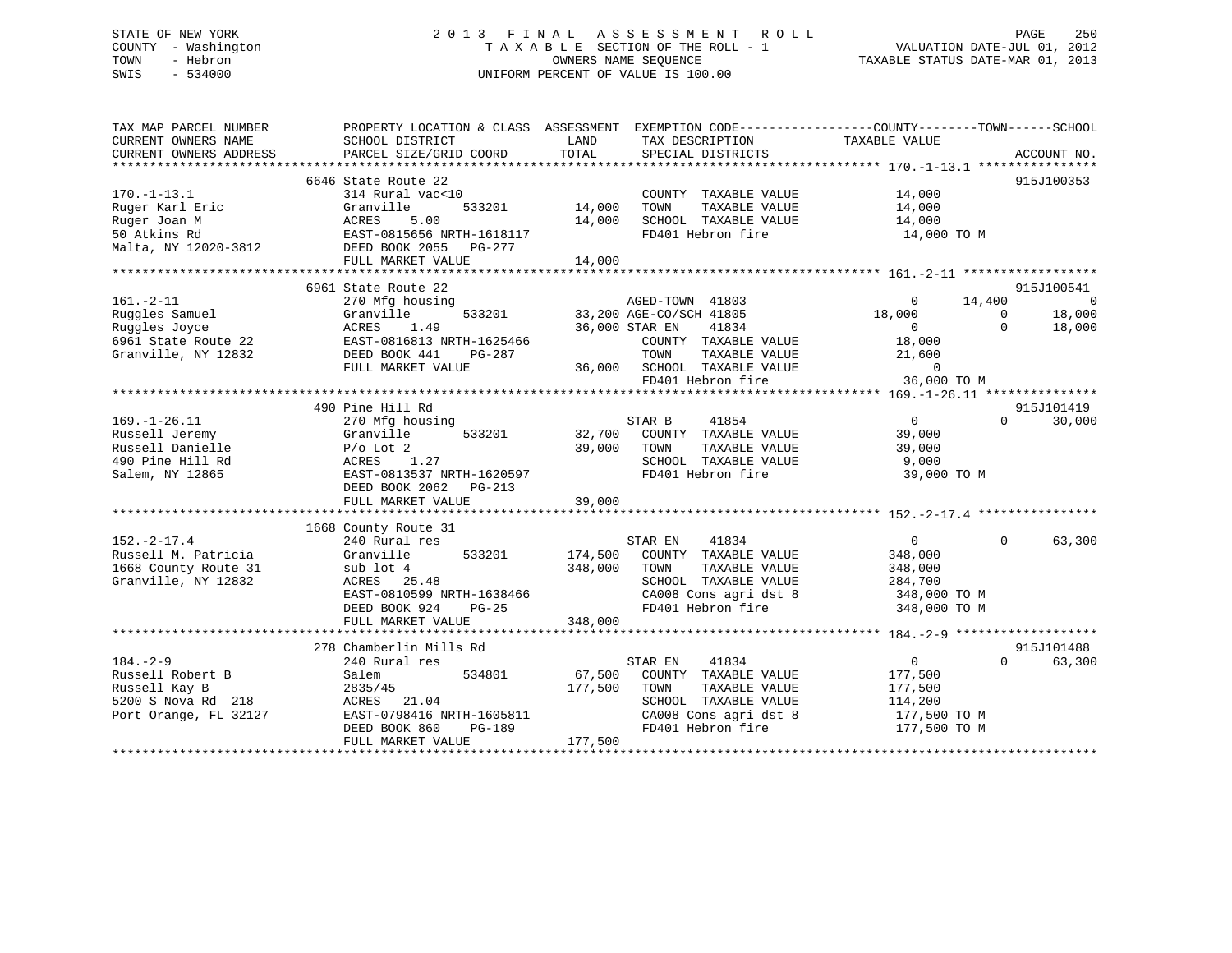# STATE OF NEW YORK 2 0 1 3 F I N A L A S S E S S M E N T R O L L PAGE 251 COUNTY - Washington T A X A B L E SECTION OF THE ROLL - 1 VALUATION DATE-JUL 01, 2012 TOWN - Hebron OWNERS NAME SEQUENCE TAXABLE STATUS DATE-MAR 01, 2013 SWIS - 534000 UNIFORM PERCENT OF VALUE IS 100.00

| TAX MAP PARCEL NUMBER<br>CURRENT OWNERS NAME<br>CURRENT OWNERS ADDRESS | SCHOOL DISTRICT<br>PARCEL SIZE/GRID COORD | LAND<br>TOTAL  | TAX DESCRIPTION<br>SPECIAL DISTRICTS      | PROPERTY LOCATION & CLASS ASSESSMENT EXEMPTION CODE---------------COUNTY-------TOWN-----SCHOOL<br>TAXABLE VALUE | ACCOUNT NO. |
|------------------------------------------------------------------------|-------------------------------------------|----------------|-------------------------------------------|-----------------------------------------------------------------------------------------------------------------|-------------|
|                                                                        |                                           |                |                                           |                                                                                                                 |             |
|                                                                        | 89 Barkley Ln                             |                |                                           |                                                                                                                 | 915J101158  |
| $183.2 - 1 - 30$                                                       | 260 Seasonal res - WTRFNT                 |                | COUNTY TAXABLE VALUE                      | 176,000                                                                                                         |             |
| Russo Elizabeth                                                        | Salem<br>534801                           | 151,700        | TAXABLE VALUE<br>TOWN                     | 176,000                                                                                                         |             |
| 1715 Pottter Rd                                                        | 1.33<br>ACRES                             | 176,000        | SCHOOL TAXABLE VALUE                      | 176,000                                                                                                         |             |
| Amsterdam, NY 12010                                                    | EAST-0786583 NRTH-1606042                 |                | FD401 Hebron fire                         | 176,000 TO M                                                                                                    |             |
|                                                                        | DEED BOOK 1940 PG-161                     |                |                                           |                                                                                                                 |             |
|                                                                        | FULL MARKET VALUE                         | 176,000        |                                           |                                                                                                                 |             |
|                                                                        |                                           |                |                                           |                                                                                                                 |             |
|                                                                        |                                           |                |                                           |                                                                                                                 |             |
|                                                                        | 96 Crosier Rd                             |                |                                           |                                                                                                                 | 915J101598  |
| $168. - 1 - 14.3$                                                      | 240 Rural res                             |                | COUNTY TAXABLE VALUE                      | 278,500                                                                                                         |             |
| Ruth F Frew Rev Living Trust Salem                                     | 534801 164,500                            |                | TAXABLE VALUE<br>TOWN                     | 278,500                                                                                                         |             |
| PO Box 5634                                                            | 814/257 1667/323 2943/7 278,500           |                | SCHOOL TAXABLE VALUE                      | 278,500                                                                                                         |             |
| Jacksonville, FL 32247                                                 | 2955/255                                  |                | CA008 Cons agri dst 8                     | 278,500 TO M                                                                                                    |             |
|                                                                        | 20.80<br>ACRES                            |                | FD401 Hebron fire                         | 278,500 TO M                                                                                                    |             |
|                                                                        | EAST-0792891 NRTH-1617908                 |                |                                           |                                                                                                                 |             |
|                                                                        | DEED BOOK 2955 PG-255                     |                |                                           |                                                                                                                 |             |
|                                                                        | FULL MARKET VALUE                         | 278,500        |                                           |                                                                                                                 |             |
|                                                                        |                                           |                |                                           |                                                                                                                 |             |
|                                                                        | 568 West Green Pond Way                   |                |                                           |                                                                                                                 | 915J100419  |
| $143. - 1 - 22$                                                        | 260 Seasonal res - WTRFNT                 |                | COUNTY TAXABLE VALUE                      | 234,500                                                                                                         |             |
| Ryan Robin R                                                           | Granville<br>533201                       | 129,800        | TAXABLE VALUE<br>TOWN                     | 234,500                                                                                                         |             |
|                                                                        | ACRES<br>3.16                             |                |                                           |                                                                                                                 |             |
| 2088 Vermont Route 30                                                  |                                           | 234,500        | SCHOOL TAXABLE VALUE                      | 234,500                                                                                                         |             |
| Pawlet, VT 05761                                                       | EAST-0815397 NRTH-1643800                 |                | FD401 Hebron fire                         | 234,500 TO M                                                                                                    |             |
|                                                                        | DEED BOOK 810<br>$PG-94$                  |                |                                           |                                                                                                                 |             |
|                                                                        | FULL MARKET VALUE                         | 234,500        |                                           |                                                                                                                 |             |
|                                                                        |                                           |                |                                           |                                                                                                                 |             |
|                                                                        | 6701 State Route 22                       |                |                                           |                                                                                                                 | 915J100539  |
| $169. - 1 - 24$                                                        | 314 Rural vac<10                          |                | COUNTY TAXABLE VALUE                      | 8,100                                                                                                           |             |
| Sabo Jacob J                                                           | 533201<br>Granville                       |                | TOWN<br>TAXABLE VALUE                     | 8,100                                                                                                           |             |
| Sabo Merrill                                                           | FRNT 210.00 DPTH 150.00                   | 8,100<br>8,100 | SCHOOL TAXABLE VALUE<br>FD401 Hebron fire | 8,100                                                                                                           |             |
| 92 So Williams St                                                      | ACRES<br>0.72                             |                |                                           | 8,100 TO M                                                                                                      |             |
| Whitehall, NY 12887                                                    | EAST-0815226 NRTH-1619416                 |                |                                           |                                                                                                                 |             |
|                                                                        | DEED BOOK 789<br>PG-146                   |                |                                           |                                                                                                                 |             |
|                                                                        | FULL MARKET VALUE                         | 8,100          |                                           |                                                                                                                 |             |
|                                                                        |                                           |                |                                           |                                                                                                                 |             |
|                                                                        |                                           |                |                                           |                                                                                                                 |             |
|                                                                        | Tiplady Rd                                |                |                                           |                                                                                                                 | 915J100333  |
| $178. - 1 - 10$                                                        | 314 Rural vac<10                          |                | COUNTY TAXABLE VALUE                      | 27,800                                                                                                          |             |
| Sacrider Gary                                                          | Salem<br>534801                           | 27,800         | TOWN<br>TAXABLE VALUE                     | 27,800                                                                                                          |             |
| Sacrider Jeanne                                                        | 9.80<br>ACRES                             | 27,800         | SCHOOL TAXABLE VALUE                      | 27,800                                                                                                          |             |
| 76 Ball Pond Rd                                                        | EAST-0821344 NRTH-1611470                 |                | FD401 Hebron fire                         | 27,800 TO M                                                                                                     |             |
| New Fairfield, CT 06812                                                | DEED BOOK 454<br>PG-579                   |                |                                           |                                                                                                                 |             |
|                                                                        | FULL MARKET VALUE                         | 27,800         |                                           |                                                                                                                 |             |
|                                                                        |                                           |                |                                           |                                                                                                                 |             |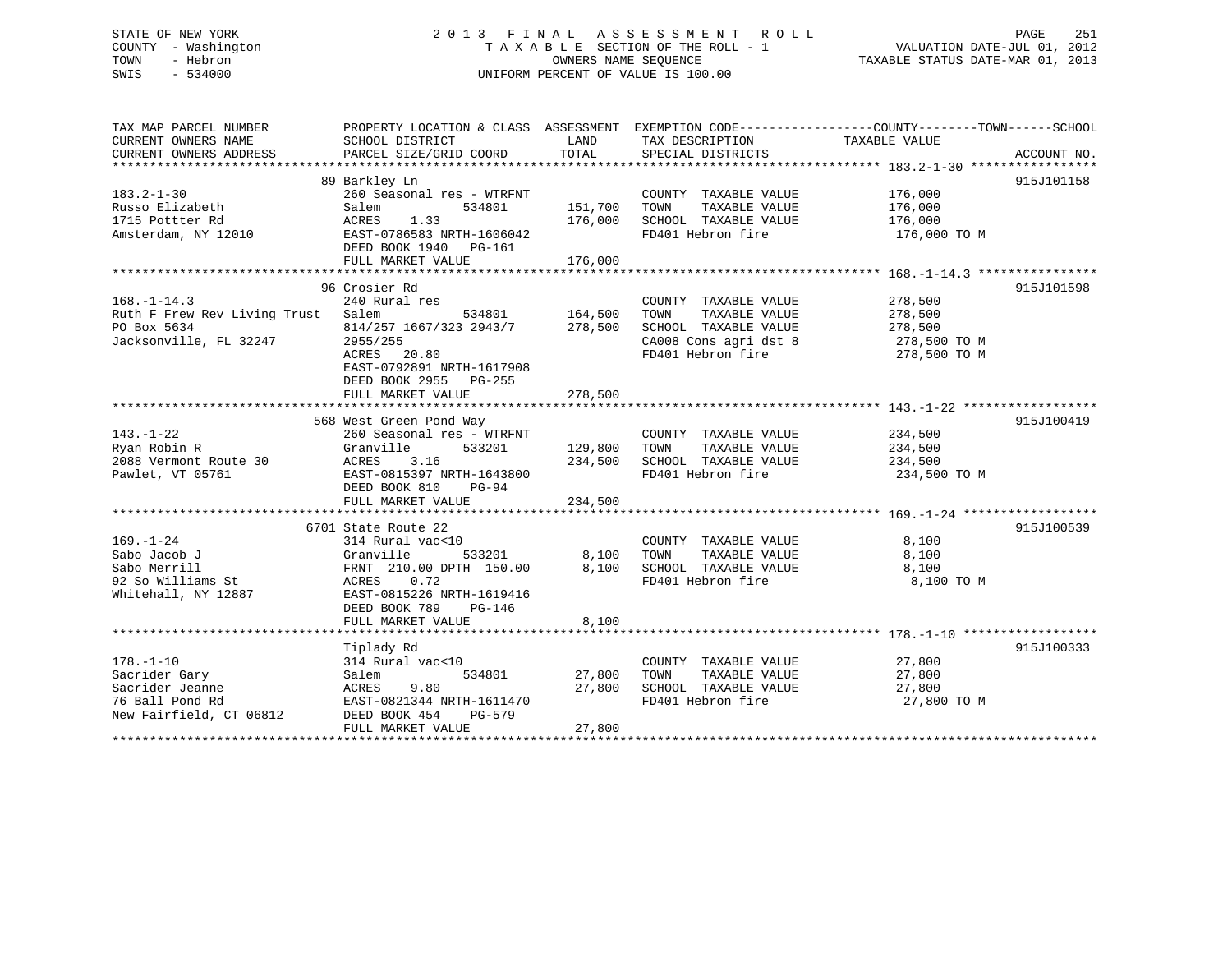# STATE OF NEW YORK 2 0 1 3 F I N A L A S S E S S M E N T R O L L PAGE 252 COUNTY - Washington T A X A B L E SECTION OF THE ROLL - 1 VALUATION DATE-JUL 01, 2012 TOWN - Hebron OWNERS NAME SEQUENCE TAXABLE STATUS DATE-MAR 01, 2013 SWIS - 534000 UNIFORM PERCENT OF VALUE IS 100.00

| TAX MAP PARCEL NUMBER                                                                                                                                                                                                                                         |                                           |                        |                                      | PROPERTY LOCATION & CLASS ASSESSMENT EXEMPTION CODE----------------COUNTY-------TOWN------SCHOOL                                                                          |                    |
|---------------------------------------------------------------------------------------------------------------------------------------------------------------------------------------------------------------------------------------------------------------|-------------------------------------------|------------------------|--------------------------------------|---------------------------------------------------------------------------------------------------------------------------------------------------------------------------|--------------------|
| CURRENT OWNERS NAME<br>CURRENT OWNERS ADDRESS                                                                                                                                                                                                                 | SCHOOL DISTRICT<br>PARCEL SIZE/GRID COORD | LAND<br>TOTAL          | TAX DESCRIPTION<br>SPECIAL DISTRICTS | TAXABLE VALUE                                                                                                                                                             | ACCOUNT NO.        |
|                                                                                                                                                                                                                                                               |                                           |                        |                                      |                                                                                                                                                                           |                    |
|                                                                                                                                                                                                                                                               | 618 Tiplady Rd                            |                        |                                      |                                                                                                                                                                           | 915J101408         |
| $178. - 1 - 34$                                                                                                                                                                                                                                               | 242 Rurl res&rec                          |                        | COUNTY TAXABLE VALUE 168,000         |                                                                                                                                                                           |                    |
|                                                                                                                                                                                                                                                               | $534801$ 69,500                           |                        | TOWN<br>TAXABLE VALUE                | 168,000                                                                                                                                                                   |                    |
|                                                                                                                                                                                                                                                               |                                           | 168,000                | SCHOOL TAXABLE VALUE 168,000         |                                                                                                                                                                           |                    |
| Sadler Eunice Salem 534801<br>Sadler Roger Lot 21<br>1223 Route 115<br>Saylorsburg, PA 18353<br>EAST-0820190 NRTH-1610832<br>FERE ROGER DC-169                                                                                                                |                                           |                        | FD401 Hebron fire                    | 168,000 TO M                                                                                                                                                              |                    |
|                                                                                                                                                                                                                                                               |                                           |                        |                                      |                                                                                                                                                                           |                    |
|                                                                                                                                                                                                                                                               | DEED BOOK 506<br>PG-169                   |                        |                                      |                                                                                                                                                                           |                    |
|                                                                                                                                                                                                                                                               | FULL MARKET VALUE                         | 168,000                |                                      |                                                                                                                                                                           |                    |
|                                                                                                                                                                                                                                                               |                                           |                        |                                      |                                                                                                                                                                           |                    |
|                                                                                                                                                                                                                                                               | 29 Barkley Ln                             |                        |                                      |                                                                                                                                                                           | 915J101166         |
| $183.2 - 1 - 34$<br>183.2-1-34<br>260 Seasonal res - WTRFNT<br>Salisbury John Salem 534801 153,200<br>Salisbury Barbara ACRES 1.64 BANK 151 193,000<br>15 Chippewa Trl EAST-0786014 NRTH-1607188<br>Browns Mills, NJ 08015 DEED BOOK 2065 PG-96<br>THE MOOK 2 | 260 Seasonal res - WTRFNT                 |                        | COUNTY TAXABLE VALUE                 | 193,000                                                                                                                                                                   |                    |
|                                                                                                                                                                                                                                                               |                                           |                        | TOWN                                 | TAXABLE VALUE<br>TAXABLE VALUE 193,000<br>TAXABLE VALUE 193,000                                                                                                           |                    |
|                                                                                                                                                                                                                                                               |                                           |                        | SCHOOL TAXABLE VALUE                 |                                                                                                                                                                           |                    |
|                                                                                                                                                                                                                                                               |                                           |                        |                                      | FD401 Hebron fire 193,000 TO M                                                                                                                                            |                    |
|                                                                                                                                                                                                                                                               |                                           |                        |                                      |                                                                                                                                                                           |                    |
|                                                                                                                                                                                                                                                               | FULL MARKET VALUE                         | 193,000                |                                      |                                                                                                                                                                           |                    |
|                                                                                                                                                                                                                                                               |                                           |                        |                                      |                                                                                                                                                                           |                    |
|                                                                                                                                                                                                                                                               | 254 Scott Hill Rd                         |                        |                                      |                                                                                                                                                                           | 915J101150         |
| $158. - 1 - 2.1$                                                                                                                                                                                                                                              | 210 1 Family Res                          |                        |                                      |                                                                                                                                                                           | $\Omega$<br>30,000 |
|                                                                                                                                                                                                                                                               |                                           |                        |                                      |                                                                                                                                                                           |                    |
|                                                                                                                                                                                                                                                               | 2.88 BANK 26 136,500 TOWN                 |                        |                                      |                                                                                                                                                                           |                    |
|                                                                                                                                                                                                                                                               |                                           |                        |                                      |                                                                                                                                                                           |                    |
| S<br>Sanford Susan A<br>Sanford Susan A<br>Sanght Terri L<br>254 Scott Hill Rd<br>254 Scott Hill Rd<br>254 Scott Hill Rd<br>254 Scott Hill Rd<br>254 Scott Hill Rd<br>254 Scott Hill Rd<br>254 Scott Hill Rd<br>254 Scott Hill Rd<br>254 Scott Hill Rd        |                                           |                        |                                      | 1629423<br>SCHOOL TAXABLE VALUE<br>G-318<br>136,500 CA008 Cons agri dst 8<br>136,500 TO M<br>136,500 TO M<br>136,500 TO M<br>136,500 TO M<br>136,500 TO M<br>136,500 TO M |                    |
|                                                                                                                                                                                                                                                               |                                           |                        |                                      |                                                                                                                                                                           |                    |
|                                                                                                                                                                                                                                                               |                                           |                        |                                      |                                                                                                                                                                           | 915J101121         |
|                                                                                                                                                                                                                                                               | County Route 47                           |                        | COUNTY TAXABLE VALUE                 | 96,500                                                                                                                                                                    |                    |
|                                                                                                                                                                                                                                                               |                                           | 96,500                 | TOWN                                 | TAXABLE VALUE 96,500                                                                                                                                                      |                    |
|                                                                                                                                                                                                                                                               |                                           | 96,500                 | SCHOOL TAXABLE VALUE                 | 96,500                                                                                                                                                                    |                    |
|                                                                                                                                                                                                                                                               |                                           |                        | FD401 Hebron fire                    | 96,500 TO M                                                                                                                                                               |                    |
| Clifton Park, NY 12065-0471 ACRES 0.80                                                                                                                                                                                                                        |                                           |                        |                                      |                                                                                                                                                                           |                    |
|                                                                                                                                                                                                                                                               | EAST-0786548 NRTH-1607802                 |                        |                                      |                                                                                                                                                                           |                    |
|                                                                                                                                                                                                                                                               | DEED BOOK 872<br>PG-299                   |                        |                                      |                                                                                                                                                                           |                    |
|                                                                                                                                                                                                                                                               | FULL MARKET VALUE                         | 96,500                 |                                      |                                                                                                                                                                           |                    |
|                                                                                                                                                                                                                                                               |                                           |                        |                                      |                                                                                                                                                                           |                    |
|                                                                                                                                                                                                                                                               | 1189 Chamberlin Mills Rd                  |                        |                                      |                                                                                                                                                                           |                    |
| 177.-1-28.3<br>Saran Seema<br>1189 Chamberlin Mills Rd                                                                                                                                                                                                        | 241 Rural res&ag                          |                        | AG BUILD 41700                       | 4,635 4,635 4,635                                                                                                                                                         |                    |
|                                                                                                                                                                                                                                                               | Salem                                     | 534801 238,200 AG DIST | 41720                                | 40,904 40,904                                                                                                                                                             | 40,904             |
|                                                                                                                                                                                                                                                               | ACRES 64.20                               |                        | 462,500 Hist Barns 42111             | 16,789<br>16,789                                                                                                                                                          | $\overline{0}$     |
| Salem, NY 12865                                                                                                                                                                                                                                               | EAST-0813318 NRTH-1615743                 |                        | COUNTY TAXABLE VALUE                 | 400,172                                                                                                                                                                   |                    |
|                                                                                                                                                                                                                                                               | DEED BOOK 2248 PG-280                     |                        | TOWN<br>TAXABLE VALUE                | 400,172                                                                                                                                                                   |                    |
| MAY BE SUBJECT TO PAYMENT                                                                                                                                                                                                                                     | FULL MARKET VALUE                         |                        | 462,500 SCHOOL TAXABLE VALUE 416,961 |                                                                                                                                                                           |                    |
| UNDER RPTL483 UNTIL 2018                                                                                                                                                                                                                                      |                                           |                        | CA008 Cons agri dst 8                | 421,596 TO M                                                                                                                                                              |                    |
|                                                                                                                                                                                                                                                               |                                           |                        | 40,904 EX                            |                                                                                                                                                                           |                    |
|                                                                                                                                                                                                                                                               |                                           |                        |                                      | 462,500 TO M                                                                                                                                                              |                    |
|                                                                                                                                                                                                                                                               |                                           |                        |                                      |                                                                                                                                                                           |                    |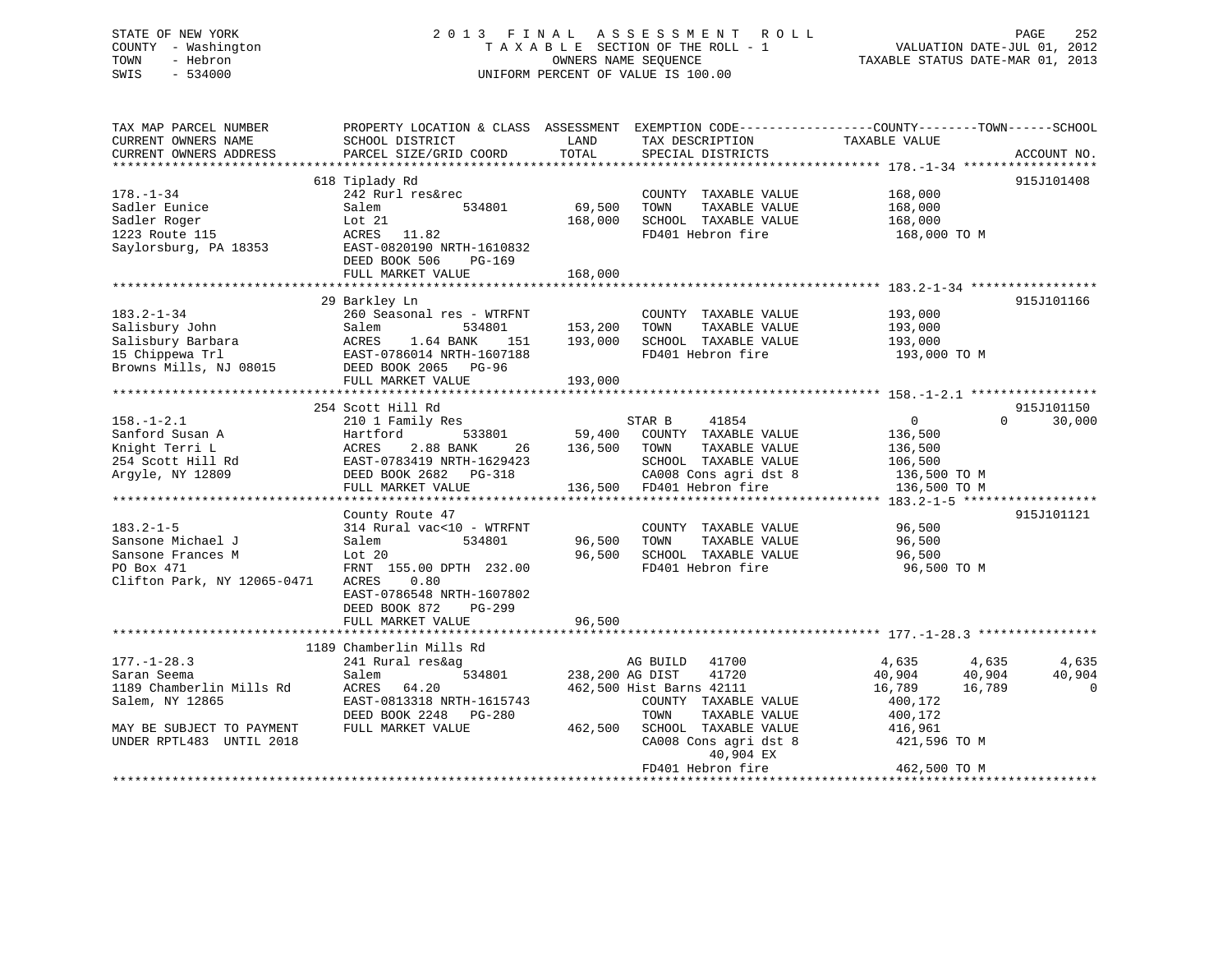# STATE OF NEW YORK 2 0 1 3 F I N A L A S S E S S M E N T R O L L PAGE 253 COUNTY - Washington T A X A B L E SECTION OF THE ROLL - 1 VALUATION DATE-JUL 01, 2012 TOWN - Hebron OWNERS NAME SEQUENCE TAXABLE STATUS DATE-MAR 01, 2013 SWIS - 534000 UNIFORM PERCENT OF VALUE IS 100.00

| TAX MAP PARCEL NUMBER<br>CURRENT OWNERS NAME<br>CURRENT OWNERS ADDRESS | PROPERTY LOCATION & CLASS ASSESSMENT EXEMPTION CODE----------------COUNTY-------TOWN------SCHOOL<br>SCHOOL DISTRICT<br><b>EXAMPLE EXAMPLE EXAMPLE EXAMPLE EXAMPLE EXAMPLE EXAMPLE EXAMPLE EXAMPLE EXAMPLE EXAMPLE EXAMPLE EXAMPLE EXAMPLE EXAMPLE EXAMPLE EXAMPLE EXAMPLE EXAMPLE EXAMPLE EXAMPLE EXAMPLE EXAMPLE EXAMPLE EXAMPLE EXAMPLE EXAMPLE EXAMP</b><br>PARCEL SIZE/GRID COORD | TOTAL  | TAX DESCRIPTION<br>SPECIAL DISTRICTS                                    | TAXABLE VALUE    | ACCOUNT NO.        |
|------------------------------------------------------------------------|---------------------------------------------------------------------------------------------------------------------------------------------------------------------------------------------------------------------------------------------------------------------------------------------------------------------------------------------------------------------------------------|--------|-------------------------------------------------------------------------|------------------|--------------------|
|                                                                        |                                                                                                                                                                                                                                                                                                                                                                                       |        |                                                                         |                  |                    |
|                                                                        | 6517 State Route 22                                                                                                                                                                                                                                                                                                                                                                   |        |                                                                         |                  | 915J100684         |
| $177. - 1 - 25$                                                        |                                                                                                                                                                                                                                                                                                                                                                                       |        |                                                                         | $\overline{0}$   | $\Omega$<br>30,000 |
| Saunders Brad N                                                        |                                                                                                                                                                                                                                                                                                                                                                                       |        |                                                                         | 86,000           |                    |
| 6517 State Route 22                                                    | ACRES 1.10 BANK 151 86,000 TOWN<br>EAST-0815411 NRTH-1614767 SCHOOL<br>DEED BOOK 1747 PG-224 FD401 H                                                                                                                                                                                                                                                                                  |        |                                                                         | 86,000           |                    |
| Salem, NY 12865                                                        |                                                                                                                                                                                                                                                                                                                                                                                       |        | SCHOOL TAXABLE VALUE 56,000                                             |                  |                    |
|                                                                        |                                                                                                                                                                                                                                                                                                                                                                                       | 86,000 | FD401 Hebron fire                                                       | 86,000 TO M      |                    |
|                                                                        | FULL MARKET VALUE                                                                                                                                                                                                                                                                                                                                                                     |        |                                                                         |                  |                    |
|                                                                        | 925 Chamberlin Mills Rd                                                                                                                                                                                                                                                                                                                                                               |        |                                                                         |                  | 915J101897         |
| $177. - 1 - 6.34$                                                      | 210 1 Family Res                                                                                                                                                                                                                                                                                                                                                                      |        | 41854<br>STAR B                                                         | $\Omega$         | 30,000<br>$\Omega$ |
| Saunders Carol Jean                                                    | 534801<br>Sale<br>d<br>ACRES<br>EAST-C<br>הארי                                                                                                                                                                                                                                                                                                                                        |        | 32,300 COUNTY TAXABLE VALUE                                             | 96,500           |                    |
| 925 Chamberlin Mills Rd                                                |                                                                                                                                                                                                                                                                                                                                                                                       |        | 96,500 TOWN<br>TAXABLE VALUE                                            |                  |                    |
| Salem, NY 12865                                                        |                                                                                                                                                                                                                                                                                                                                                                                       |        | SCHOOL TAXABLE VALUE                                                    | 96,500<br>66,500 |                    |
|                                                                        |                                                                                                                                                                                                                                                                                                                                                                                       |        | FD401 Hebron fire                                                       | 96,500 TO M      |                    |
|                                                                        | ACRES 1.12 96,500<br>EAST-0809109 NRTH-1613238<br>DEED BOOK 674 PG-90<br>FULL MARKET VALUE 96,500                                                                                                                                                                                                                                                                                     |        |                                                                         |                  |                    |
|                                                                        |                                                                                                                                                                                                                                                                                                                                                                                       |        |                                                                         |                  |                    |
|                                                                        | 3125 County Route 30                                                                                                                                                                                                                                                                                                                                                                  |        |                                                                         |                  | 915J100105         |
| $183.20 - 1 - 20$                                                      |                                                                                                                                                                                                                                                                                                                                                                                       |        |                                                                         | 12,375 12,375    | $\overline{0}$     |
| Saunders Michael                                                       |                                                                                                                                                                                                                                                                                                                                                                                       |        |                                                                         | 12,375 12,375    | $\overline{0}$     |
| Saunders Barbara                                                       |                                                                                                                                                                                                                                                                                                                                                                                       |        |                                                                         | $\overline{0}$   | $\Omega$<br>30,000 |
| 3125 County Route 30                                                   | 26<br>ACRES 0.29 BANK                                                                                                                                                                                                                                                                                                                                                                 |        | COUNTY TAXABLE VALUE                                                    | 57,750           |                    |
| Salem, NY 12865                                                        | EAST-0792411 NRTH-1602720                                                                                                                                                                                                                                                                                                                                                             |        | TAXABLE VALUE<br>TOWN                                                   | 57,750           |                    |
|                                                                        | DEED BOOK 1954 PG-133                                                                                                                                                                                                                                                                                                                                                                 |        |                                                                         |                  |                    |
|                                                                        | FULL MARKET VALUE                                                                                                                                                                                                                                                                                                                                                                     |        | SCHOOL TAXABLE VALUE 52,500<br>82,500 CA008 Cons agri dst 8 62,500 TO M |                  |                    |
|                                                                        |                                                                                                                                                                                                                                                                                                                                                                                       |        |                                                                         |                  |                    |
|                                                                        |                                                                                                                                                                                                                                                                                                                                                                                       |        | FD401 Hebron fire 82,500 TO M<br>LD401 West hebron light 82,500 TO M    |                  |                    |
|                                                                        |                                                                                                                                                                                                                                                                                                                                                                                       |        |                                                                         |                  |                    |
|                                                                        | Liebig Rd/e Off                                                                                                                                                                                                                                                                                                                                                                       |        |                                                                         |                  | 915J101629         |
| $143. - 1 - 39.7$                                                      |                                                                                                                                                                                                                                                                                                                                                                                       |        | AGRI-D IND 41730<br>31,000 COUNTY TAXABLE VALUE                         | 28,612 28,612    | 28,612             |
| Savett Noah                                                            | 314 Rural vac<10<br>Granville 533201                                                                                                                                                                                                                                                                                                                                                  |        |                                                                         | 2,388            |                    |
| PO Box 310                                                             | Lot 7                                                                                                                                                                                                                                                                                                                                                                                 | 31,000 | TAXABLE VALUE<br>TOWN                                                   | 2,388            |                    |
| Gansevoort, NY 12831                                                   | ACRES<br>5.08                                                                                                                                                                                                                                                                                                                                                                         |        | SCHOOL TAXABLE VALUE                                                    | 2,388            |                    |
|                                                                        | EAST-0807358 NRTH-1643352                                                                                                                                                                                                                                                                                                                                                             |        | FD401 Hebron fire                                                       | 31,000 TO M      |                    |
| MAY BE SUBJECT TO PAYMENT                                              | DEED BOOK 784<br>$PG-31$                                                                                                                                                                                                                                                                                                                                                              |        |                                                                         |                  |                    |
|                                                                        |                                                                                                                                                                                                                                                                                                                                                                                       |        |                                                                         |                  |                    |
|                                                                        |                                                                                                                                                                                                                                                                                                                                                                                       |        |                                                                         |                  |                    |
|                                                                        | Liebig Rd/e Off                                                                                                                                                                                                                                                                                                                                                                       |        |                                                                         |                  | 915J101630         |
| $143. - 1 - 39.8$                                                      | 314 Rural vac<10                                                                                                                                                                                                                                                                                                                                                                      |        | AGRI-D IND 41730                                                        | 29,863           | 29,863<br>29,863   |
| Savett Noah                                                            | Granville 533201 32,300                                                                                                                                                                                                                                                                                                                                                               |        | COUNTY TAXABLE VALUE                                                    | 2,437            |                    |
| PO Box 310                                                             | Lot 8                                                                                                                                                                                                                                                                                                                                                                                 | 32,300 | TAXABLE VALUE<br>TOWN                                                   | 2,437            |                    |
| Gansvoort, NY 12831                                                    | ACRES<br>5.61                                                                                                                                                                                                                                                                                                                                                                         |        | SCHOOL TAXABLE VALUE                                                    | 2,437            |                    |
|                                                                        | EAST-0807488 NRTH-1643038                                                                                                                                                                                                                                                                                                                                                             |        | FD401 Hebron fire                                                       | 32,300 TO M      |                    |
| MAY BE SUBJECT TO PAYMENT                                              | DEED BOOK 843<br>PG-241                                                                                                                                                                                                                                                                                                                                                               |        |                                                                         |                  |                    |
| UNDER AGDIST LAW TIL 2020                                              | FULL MARKET VALUE                                                                                                                                                                                                                                                                                                                                                                     | 32,300 |                                                                         |                  |                    |
|                                                                        |                                                                                                                                                                                                                                                                                                                                                                                       |        |                                                                         |                  |                    |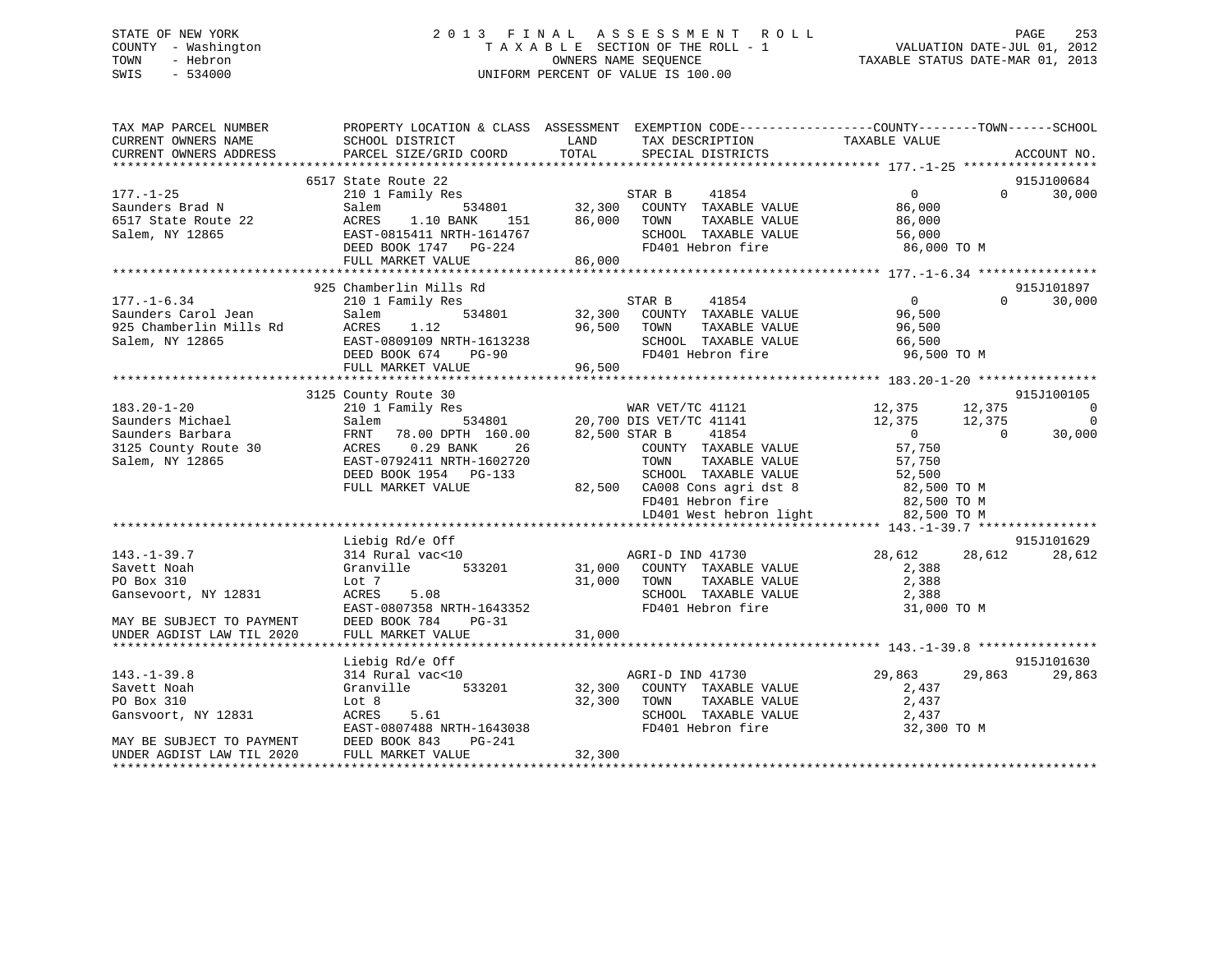# STATE OF NEW YORK 2 0 1 3 F I N A L A S S E S S M E N T R O L L PAGE 254 COUNTY - Washington T A X A B L E SECTION OF THE ROLL - 1 VALUATION DATE-JUL 01, 2012 TOWN - Hebron OWNERS NAME SEQUENCE TAXABLE STATUS DATE-MAR 01, 2013 SWIS - 534000 UNIFORM PERCENT OF VALUE IS 100.00

| TAX MAP PARCEL NUMBER<br>CURRENT OWNERS NAME<br>CURRENT OWNERS ADDRESS                                                                                    | SCHOOL DISTRICT<br>PARCEL SIZE/GRID COORD                                                                                                                             | LAND<br>TOTAL                      | TAX DESCRIPTION TAXABLE VALUE<br>SPECIAL DISTRICTS                                                                    | PROPERTY LOCATION & CLASS ASSESSMENT EXEMPTION CODE----------------COUNTY-------TOWN-----SCHOOL<br>ACCOUNT NO. |
|-----------------------------------------------------------------------------------------------------------------------------------------------------------|-----------------------------------------------------------------------------------------------------------------------------------------------------------------------|------------------------------------|-----------------------------------------------------------------------------------------------------------------------|----------------------------------------------------------------------------------------------------------------|
| $143. - 1 - 39.9$<br>Savett Noah<br>PO Box 310<br>Gansevoort, NY 12831<br>MAY BE SUBJECT TO PAYMENT<br>UNDER AGDIST LAW TIL 2020                          | Liebig Rd/e Off<br>314 Rural vac<10<br>Granville<br>Lot 9<br><b>ACRES</b><br>5.60<br>EAST-0807533 NRTH-1642755<br>DEED BOOK 864<br><b>PG-89</b><br>FULL MARKET VALUE  | 533201 32,300<br>32,300<br>32,300  | AGRI-D IND 41730<br>COUNTY TAXABLE VALUE<br>TOWN<br>TAXABLE VALUE<br>SCHOOL TAXABLE VALUE<br>FD401 Hebron fire        | 915J101631<br>29,768<br>29,768<br>29,768<br>2,532<br>2,532<br>2,532<br>32,300 TO M                             |
|                                                                                                                                                           |                                                                                                                                                                       |                                    |                                                                                                                       |                                                                                                                |
| $143. - 1 - 39.12$<br>Savett Noah<br>PO Box 310<br>Gansevoort, NY 12831<br>MAY BE SUBJECT TO PAYMENT<br>UNDER AGDIST LAW TIL 2020                         | Liebig Rd/e Off<br>314 Rural vac<10<br>533201<br>Granville<br>Lot $12$<br>ACRES<br>7.57<br>EAST-0808224 NRTH-1643269<br>DEED BOOK 784<br>$PG-31$<br>FULL MARKET VALUE | 37,000<br>37,000                   | AGRI-D IND 41730<br>37,000 COUNTY TAXABLE VALUE<br>TOWN<br>TAXABLE VALUE<br>SCHOOL TAXABLE VALUE<br>FD401 Hebron fire | 915J101634<br>30,675<br>30,675<br>30,675<br>6,325<br>6,325<br>6,325<br>37,000 TO M                             |
|                                                                                                                                                           | 433 McKnight Hill Rd                                                                                                                                                  |                                    |                                                                                                                       |                                                                                                                |
| $168. - 1 - 11. - 8801$<br>SBA Towers LLC<br>ATTN: Alyssa Houlihan 190' high<br>5900 Broken Sound Pkwy NW Fl 2 agmnt 2933/56<br>Boca Raton, FL 33487-2797 | 837 Cell Tower<br>Salem<br>534801<br>FULL MARKET VALUE                                                                                                                | $\mathbf{0}$<br>330,000<br>330,000 | COUNTY TAXABLE VALUE<br>TOWN<br>TAXABLE VALUE<br>SCHOOL TAXABLE VALUE                                                 | 330,000<br>330,000<br>330,000                                                                                  |
|                                                                                                                                                           | 1270 Bogtown Rd                                                                                                                                                       |                                    |                                                                                                                       | 915J101215                                                                                                     |
| $176. - 1 - 18.2$<br>Scacchetti Ralph M<br>Scacchetti Connie<br>1270 Bogtown Rd<br>Salem, NY 12865                                                        | 242 Rurl res&rec<br>Salem<br>534801<br>ACRES 17.30 BANK<br>151<br>EAST-0804781 NRTH-1610117<br>DEED BOOK 468<br>PG-977<br>FULL MARKET VALUE                           | 100,800<br>192,000<br>192,000      | 41834<br>STAR EN<br>COUNTY TAXABLE VALUE<br>TOWN<br>TAXABLE VALUE<br>SCHOOL TAXABLE VALUE<br>FD401 Hebron fire        | 0<br>$\Omega$<br>63,300<br>192,000<br>192,000<br>128,700<br>192,000 TO M                                       |
|                                                                                                                                                           |                                                                                                                                                                       |                                    |                                                                                                                       |                                                                                                                |
| $177. - 1 - 43$<br>Scacchetti Ralph M<br>Scacchetti Alfred F<br>1270 Bogtown Rd<br>Salem, NY 12865                                                        | Chamberlin Mills Rd<br>322 Rural vac>10<br>534801<br>Salem<br>82.10<br>ACRES<br>EAST-0805971 NRTH-1610013<br>DEED BOOK 885<br>$PG-75$<br>FULL MARKET VALUE            | 105,000<br>105,000<br>105,000      | COUNTY TAXABLE VALUE<br>TOWN<br>TAXABLE VALUE<br>SCHOOL TAXABLE VALUE<br>FD401 Hebron fire                            | 915J100200<br>105,000<br>105,000<br>105,000<br>105,000 TO M                                                    |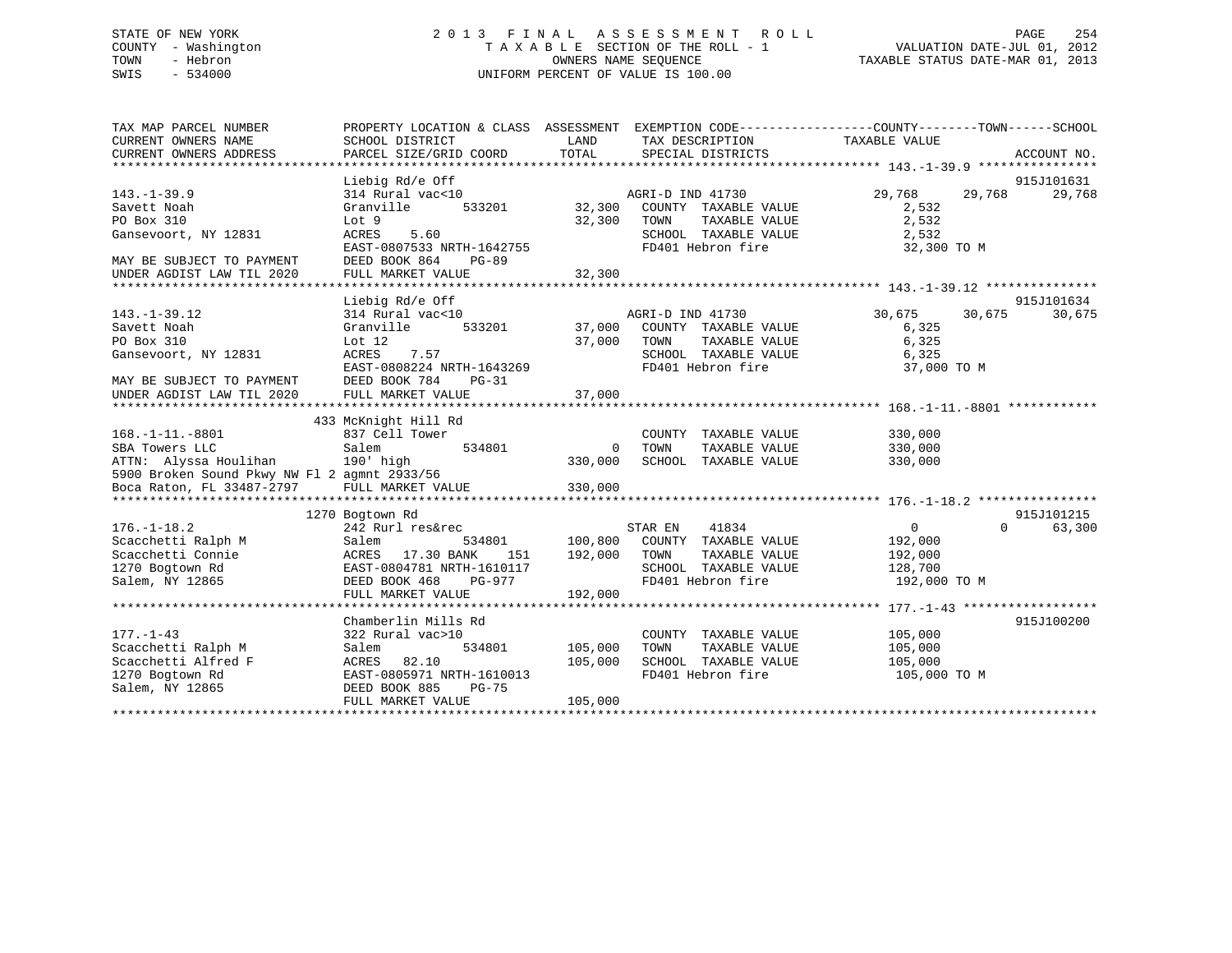# STATE OF NEW YORK 2 0 1 3 F I N A L A S S E S S M E N T R O L L PAGE 255 COUNTY - Washington T A X A B L E SECTION OF THE ROLL - 1 VALUATION DATE-JUL 01, 2012 TOWN - Hebron OWNERS NAME SEQUENCE TAXABLE STATUS DATE-MAR 01, 2013 SWIS - 534000 UNIFORM PERCENT OF VALUE IS 100.00

| TAX MAP PARCEL NUMBER<br>CURRENT OWNERS NAME<br>CURRENT OWNERS ADDRESS | PROPERTY LOCATION & CLASS ASSESSMENT EXEMPTION CODE----------------COUNTY-------TOWN-----SCHOOL<br>SCHOOL DISTRICT<br>PARCEL SIZE/GRID COORD | LAND<br>TOTAL              | TAX DESCRIPTION<br>SPECIAL DISTRICTS | TAXABLE VALUE        | ACCOUNT NO.        |
|------------------------------------------------------------------------|----------------------------------------------------------------------------------------------------------------------------------------------|----------------------------|--------------------------------------|----------------------|--------------------|
|                                                                        |                                                                                                                                              |                            |                                      |                      |                    |
|                                                                        | 209 Indian Head Way                                                                                                                          |                            |                                      |                      | 915J101220         |
| $170. - 1 - 15.6$                                                      | 210 1 Family Res                                                                                                                             |                            | STAR B<br>41854                      | $\Omega$             | $\Omega$<br>30,000 |
| Scarbro Brian C                                                        | Granville                                                                                                                                    |                            | 533201 42,100 COUNTY TAXABLE VALUE   | 96,000               |                    |
| 209 Indian Head Way                                                    | ACRES<br>5.04 BANK                                                                                                                           | 151 96,000 TOWN            | TAXABLE VALUE                        | 96,000               |                    |
| Salem, NY 12865                                                        |                                                                                                                                              |                            | SCHOOL TAXABLE VALUE                 | 66,000               |                    |
|                                                                        |                                                                                                                                              |                            | FD401 Hebron fire                    | 96,000 TO M          |                    |
|                                                                        |                                                                                                                                              |                            |                                      |                      |                    |
|                                                                        |                                                                                                                                              |                            |                                      |                      |                    |
|                                                                        | 140 Tiplady Rd                                                                                                                               |                            |                                      |                      | 915J100550         |
| $177. - 1 - 47$                                                        | 240 Rural res                                                                                                                                |                            | STAR B<br>41854                      | $\overline{0}$       | $\cap$<br>30,000   |
| Schaffernoth Irrevocable Trust Salem                                   | 534801                                                                                                                                       | 105,100                    | COUNTY TAXABLE VALUE                 | 184,500              |                    |
| LaFountain Jessica L Trustee                                           | 617/121                                                                                                                                      | 184,500                    | TAXABLE VALUE<br>TOWN                | 184,500              |                    |
| c/o Wanda Schaffernoth                                                 |                                                                                                                                              |                            | SCHOOL TAXABLE VALUE                 | 154,500              |                    |
| 140 Tiplady Rd                                                         |                                                                                                                                              |                            | FD401 Hebron fire                    | 184,500 TO M         |                    |
| Salem, NY 12865                                                        | EAST-0809279 NRTH-1610129<br>DEED BOOK 2958 - DO 100                                                                                         |                            |                                      |                      |                    |
|                                                                        |                                                                                                                                              |                            |                                      |                      |                    |
|                                                                        |                                                                                                                                              |                            |                                      |                      |                    |
|                                                                        | Liebig Rd/e Off                                                                                                                              |                            |                                      |                      | 915J101640         |
| $143. - 1 - 39.18$                                                     | 314 Rural vac<10                                                                                                                             |                            | AGRI-D IND 41730                     | 39,125<br>39,125     | 39,125             |
| Schroeder Family Living Trust Granville                                | 533201                                                                                                                                       |                            | COUNTY TAXABLE VALUE                 | 12,375               |                    |
| 46 Hickory Rd                                                          | Sub Div Lots $# 18-21$                                                                                                                       | 51,500<br>51,500<br>51,500 | TOWN<br>TAXABLE VALUE                | 12,375               |                    |
| Torrington, CT 06790                                                   | ACRES 13.66                                                                                                                                  |                            | SCHOOL TAXABLE VALUE                 | 12,375               |                    |
|                                                                        | EAST-0808328 NRTH-1642603                                                                                                                    |                            | FD401 Hebron fire                    | 51,500 TO M          |                    |
| MAY BE SUBJECT TO PAYMENT                                              | DEED BOOK 2012 PG-286                                                                                                                        |                            |                                      |                      |                    |
| UNDER AGDIST LAW TIL 2020                                              |                                                                                                                                              |                            |                                      |                      |                    |
|                                                                        |                                                                                                                                              |                            |                                      |                      |                    |
|                                                                        | 58 Everetts Heights Way                                                                                                                      |                            |                                      |                      | 915J100640         |
| $152. - 2 - 11$                                                        | 240 Rural res                                                                                                                                |                            | AGRI-D IND 41730                     | 17,764<br>17,764     | 17,764             |
| Schroeder Family Living Trust Granville                                |                                                                                                                                              | 533201 165,300             | COUNTY TAXABLE VALUE                 | 215,736              |                    |
| 46 Hickory Rd                                                          | ACRES 10.10                                                                                                                                  | 233,500                    | TOWN<br>TAXABLE VALUE                | 215,736              |                    |
| Torrington, CT 06790                                                   | EAST-0809161 NRTH-1642806                                                                                                                    |                            | SCHOOL TAXABLE VALUE 215,736         |                      |                    |
|                                                                        | DEED BOOK 2012 PG-286                                                                                                                        |                            | FD401 Hebron fire                    | 233,500 TO M         |                    |
| MAY BE SUBJECT TO PAYMENT                                              | FULL MARKET VALUE                                                                                                                            | 233,500                    |                                      |                      |                    |
| UNDER AGDIST LAW TIL 2020                                              |                                                                                                                                              |                            |                                      |                      |                    |
|                                                                        |                                                                                                                                              |                            |                                      |                      |                    |
|                                                                        | Bogtown Rd/e Off                                                                                                                             |                            |                                      |                      | 915J100636         |
| $185. - 1 - 3$                                                         | 323 Vacant rural                                                                                                                             |                            | COUNTY TAXABLE VALUE                 | 34,000               |                    |
| Schroeder William J                                                    | Salem<br>534801                                                                                                                              | 34,000                     | TOWN                                 | TAXABLE VALUE 34,000 |                    |
| 329 Joe Bean Rd                                                        | No Deeded R O W                                                                                                                              | 34,000                     | SCHOOL TAXABLE VALUE                 | 34,000               |                    |
| Salem, NY 12865                                                        | ACRES<br>47.62                                                                                                                               |                            | FD401 Hebron fire                    | 34,000 TO M          |                    |
|                                                                        | EAST-0808080 NRTH-1602891                                                                                                                    |                            |                                      |                      |                    |
|                                                                        | DEED BOOK 894<br>PG-290                                                                                                                      |                            |                                      |                      |                    |
|                                                                        | FULL MARKET VALUE                                                                                                                            | 34,000                     |                                      |                      |                    |
|                                                                        |                                                                                                                                              |                            |                                      |                      |                    |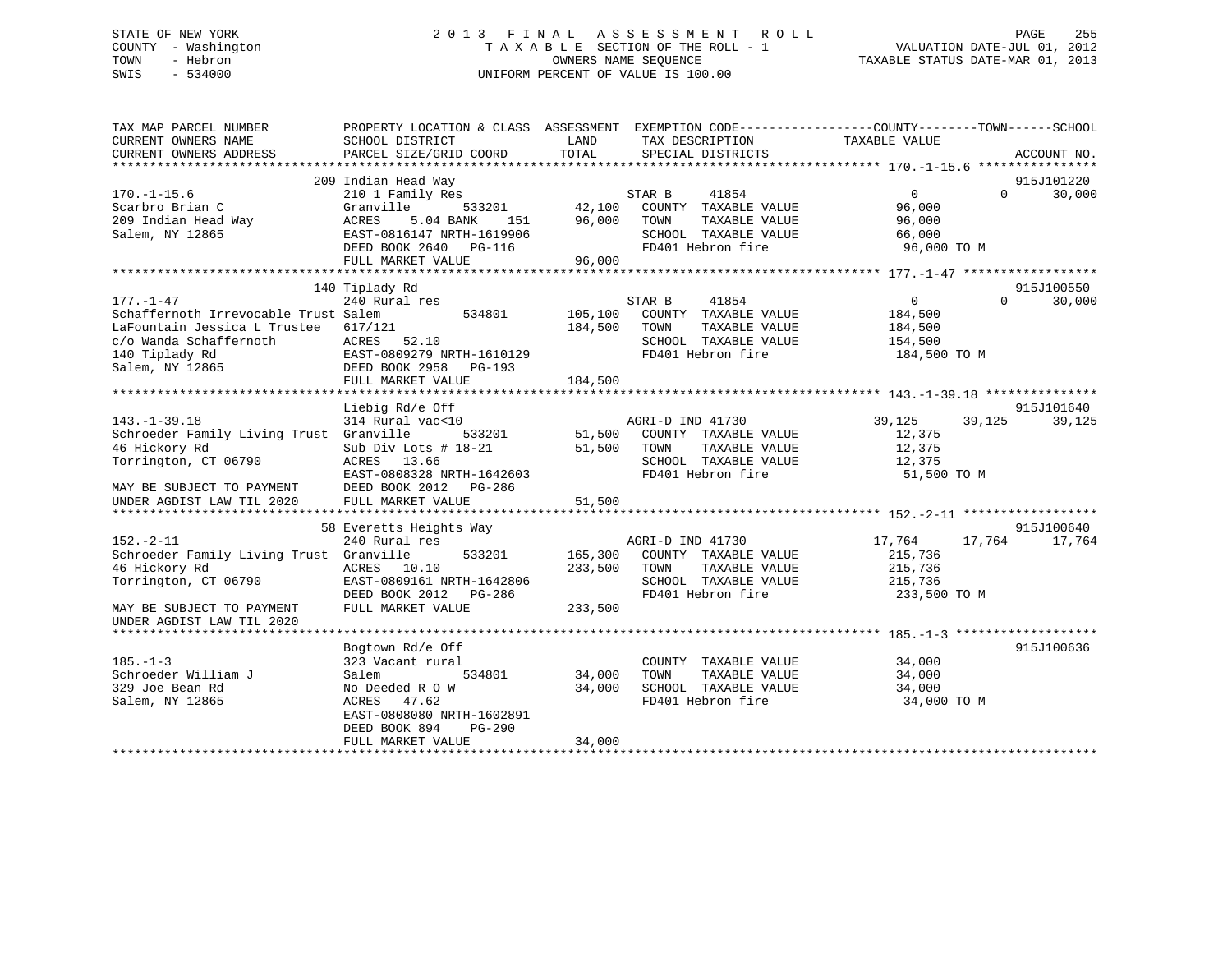# STATE OF NEW YORK 2 0 1 3 F I N A L A S S E S S M E N T R O L L PAGE 256 COUNTY - Washington T A X A B L E SECTION OF THE ROLL - 1 VALUATION DATE-JUL 01, 2012 TOWN - Hebron OWNERS NAME SEQUENCE TAXABLE STATUS DATE-MAR 01, 2013 SWIS - 534000 UNIFORM PERCENT OF VALUE IS 100.00

| TAX MAP PARCEL NUMBER<br>CURRENT OWNERS NAME | PROPERTY LOCATION & CLASS ASSESSMENT EXEMPTION CODE----------------COUNTY-------TOWN------SCHOOL<br>SCHOOL DISTRICT | LAND           | TAX DESCRIPTION                             | TAXABLE VALUE     |                              |
|----------------------------------------------|---------------------------------------------------------------------------------------------------------------------|----------------|---------------------------------------------|-------------------|------------------------------|
| CURRENT OWNERS ADDRESS                       | PARCEL SIZE/GRID COORD                                                                                              | TOTAL          | SPECIAL DISTRICTS                           |                   | ACCOUNT NO.                  |
| ***********************                      |                                                                                                                     |                |                                             |                   |                              |
| $142. - 3 - 6$                               | 1277 Big Burch Hill Rd<br>241 Rural res&ag                                                                          |                | AGRI-D IND 41730                            |                   | 915J100272<br>10,884         |
| Schult Arthur W                              | 533201<br>Granville                                                                                                 |                | 332,800 FOR 480A<br>47460                   | 10,884<br>166,150 | 10,884<br>166,150<br>166,150 |
| Schult Susan E                               | 439/896 446/180                                                                                                     | 575,000        | COUNTY TAXABLE VALUE                        | 397,966           |                              |
| 1277 Big Burch Hill Rd                       | $142. - 1 - 6$                                                                                                      |                | TAXABLE VALUE<br>TOWN                       | 397,966           |                              |
| Granville, NY 12832                          | ACRES 97.76                                                                                                         |                | SCHOOL TAXABLE VALUE                        | 397,966           |                              |
|                                              | EAST-0802553 NRTH-1642797                                                                                           |                | FD401 Hebron fire                           | 575,000 TO M      |                              |
| MAY BE SUBJECT TO PAYMENT                    | DEED BOOK 3219 PG-227                                                                                               |                |                                             |                   |                              |
| UNDER RPTL480A UNTIL 2022                    | FULL MARKET VALUE                                                                                                   | 575,000        |                                             |                   |                              |
| **********************                       |                                                                                                                     |                |                                             |                   |                              |
|                                              | 39 Mcknight Hill Rd                                                                                                 |                |                                             |                   | 915J101111                   |
| $176. - 1 - 23.2$                            | 210 1 Family Res                                                                                                    |                | STAR B<br>41854                             | $\mathsf{O}$      | 30,000<br>$\Omega$           |
| Schwab Werner J                              | 534801<br>Salem                                                                                                     | 51,000         | COUNTY TAXABLE VALUE                        | 124,500           |                              |
| Schwab Dorothy H                             | FRNT 350.00 DPTH 150.00                                                                                             | 124,500        | TOWN<br>TAXABLE VALUE                       | 124,500           |                              |
| 39 Mcknight Hill Rd                          | EAST-0802900 NRTH-1613014                                                                                           |                | SCHOOL TAXABLE VALUE                        | 94,500            |                              |
| Salem, NY 12865                              | DEED BOOK 573<br>$PG-83$                                                                                            |                | FD401 Hebron fire                           | 124,500 TO M      |                              |
|                                              | FULL MARKET VALUE                                                                                                   | 124,500        |                                             |                   |                              |
|                                              | Wolfe Ln/s Off                                                                                                      |                |                                             |                   | 915J101021                   |
| $158. - 1 - 7$                               | 240 Rural res                                                                                                       |                | COUNTY TAXABLE VALUE                        | 219,500           |                              |
| Scott Daniel                                 | Hartford<br>533801                                                                                                  | 136,400        | TAXABLE VALUE<br>TOWN                       | 219,500           |                              |
| Scott Clarence W                             | Bdy Agmt 636/250                                                                                                    | 219,500        | SCHOOL TAXABLE VALUE                        | 219,500           |                              |
| 51 Wolfe Ln                                  | ACRES 20.54                                                                                                         |                | FD401 Hebron fire                           | 219,500 TO M      |                              |
| Salem, NY 12865                              | EAST-0789536 NRTH-1629448                                                                                           |                |                                             |                   |                              |
|                                              | DEED BOOK 864<br>$PG-39$                                                                                            |                |                                             |                   |                              |
|                                              | FULL MARKET VALUE                                                                                                   | 219,500        |                                             |                   |                              |
|                                              |                                                                                                                     |                |                                             |                   |                              |
|                                              | 42 Bromley Ln                                                                                                       |                | 92 PCT OF VALUE USED FOR EXEMPTION PURPOSES |                   | 915J101384                   |
| $178. - 1 - 31$                              | 241 Rural res&ag                                                                                                    |                | CBT VET/TC 41131                            | 50,000            | 30,000<br>$\Omega$           |
| Scott Robert W Jr                            | Salem<br>534801                                                                                                     |                | 98,700 AGRI-D IND 41730                     | 9,964             | 9,964<br>9,964               |
| Pilato-Scott Renata M                        | Lot $16/H$ & B                                                                                                      | 314,000 STAR B | 41854                                       | $\overline{0}$    | $\Omega$<br>30,000           |
| 42 Bromley Rd                                | 46.95<br>ACRES                                                                                                      |                | COUNTY TAXABLE VALUE                        | 254,036           |                              |
| Granville, NY 12832                          | EAST-0820083 NRTH-1612679                                                                                           |                | TAXABLE VALUE<br>TOWN                       | 274,036           |                              |
|                                              | DEED BOOK 910<br>$PG-323$                                                                                           |                | SCHOOL TAXABLE VALUE                        | 274,036           |                              |
| MAY BE SUBJECT TO PAYMENT                    | FULL MARKET VALUE                                                                                                   |                | 314,000 FD401 Hebron fire                   | 314,000 TO M      |                              |
| UNDER AGDIST LAW TIL 2020                    |                                                                                                                     |                |                                             |                   |                              |
|                                              | Oak Hill Rd                                                                                                         |                |                                             |                   | 915J101365                   |
| $178. - 1 - 20$                              | 312 Vac w/imprv                                                                                                     |                | COUNTY TAXABLE VALUE                        | 30,000            |                              |
| Scott Robert W JR.                           | Salem<br>534801                                                                                                     | 13,500         | TAXABLE VALUE<br>TOWN                       | 30,000            |                              |
| Pilato-Scott Renata M                        | $1$ ot $4$                                                                                                          | 30,000         | SCHOOL TAXABLE VALUE                        | 30,000            |                              |
| 42 Bromley Rd                                | 1.85<br>ACRES                                                                                                       |                | FD401 Hebron fire                           | 30,000 TO M       |                              |
| Granville, NY 12832                          | EAST-0819269 NRTH-1612879                                                                                           |                |                                             |                   |                              |
|                                              | DEED BOOK 910<br>$PG-326$                                                                                           |                |                                             |                   |                              |
|                                              | FULL MARKET VALUE                                                                                                   | 30,000         |                                             |                   |                              |
|                                              |                                                                                                                     |                |                                             |                   |                              |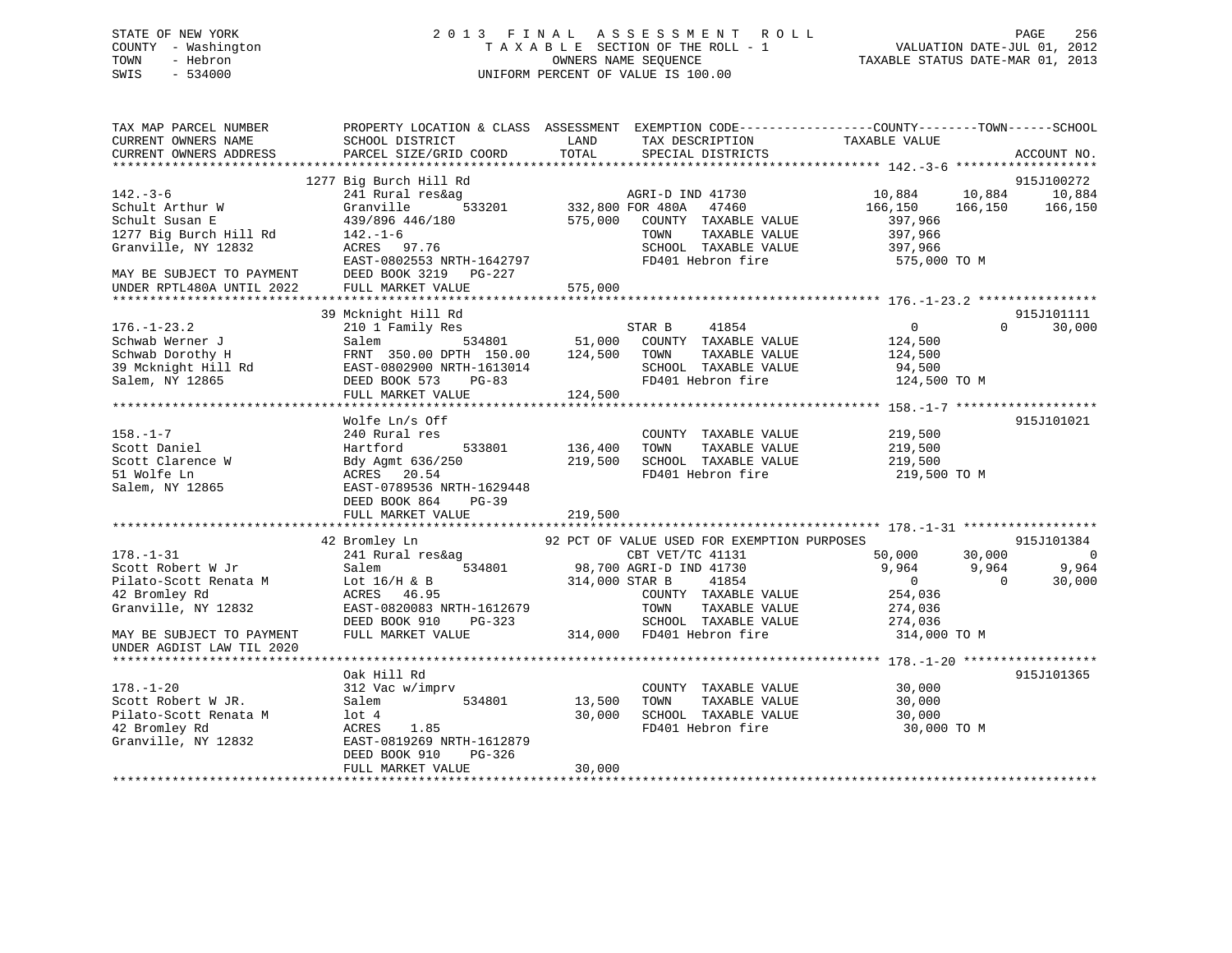# STATE OF NEW YORK 2 0 1 3 F I N A L A S S E S S M E N T R O L L PAGE 257 COUNTY - Washington T A X A B L E SECTION OF THE ROLL - 1 VALUATION DATE-JUL 01, 2012 TOWN - Hebron **CONNERS NAME SEQUENCE** TAXABLE STATUS DATE-MAR 01, 2013 SWIS - 534000 UNIFORM PERCENT OF VALUE IS 100.00

| TAX MAP PARCEL NUMBER<br>CURRENT OWNERS NAME | PROPERTY LOCATION & CLASS ASSESSMENT<br>SCHOOL DISTRICT | LAND           | TAX DESCRIPTION       | EXEMPTION CODE-----------------COUNTY-------TOWN------SCHOOL<br>TAXABLE VALUE |             |
|----------------------------------------------|---------------------------------------------------------|----------------|-----------------------|-------------------------------------------------------------------------------|-------------|
| CURRENT OWNERS ADDRESS                       | PARCEL SIZE/GRID COORD                                  | TOTAL          | SPECIAL DISTRICTS     |                                                                               | ACCOUNT NO. |
|                                              |                                                         |                |                       |                                                                               |             |
|                                              | Tiplady Rd                                              |                |                       |                                                                               | 915J101388  |
| $178. - 1 - 43$                              | 322 Rural vac>10                                        |                | AGRI-D IND 41730      | 11,877<br>11,877                                                              | 11,877      |
| Scott Robert W JR.                           | Salem<br>534801                                         | 46,000         | COUNTY TAXABLE VALUE  | 34,123                                                                        |             |
| Pilato-Scott Renata M                        | Lot $29$                                                | 46,000         | TOWN<br>TAXABLE VALUE | 34,123                                                                        |             |
| 42 Bromley Rd                                | ACRES<br>22.57                                          |                | SCHOOL TAXABLE VALUE  | 34,123                                                                        |             |
| Granville, NY 12832                          | EAST-0819182 NRTH-1611499                               |                | FD401 Hebron fire     | 46,000 TO M                                                                   |             |
|                                              | DEED BOOK 910<br>$PG-326$                               |                |                       |                                                                               |             |
| MAY BE SUBJECT TO PAYMENT                    | FULL MARKET VALUE                                       | 46,000         |                       |                                                                               |             |
| UNDER AGDIST LAW TIL 2020                    |                                                         |                |                       |                                                                               |             |
|                                              | 291 Indian Head Way                                     |                |                       |                                                                               | 915J101233  |
| $170. - 1 - 15.8$                            | 210 1 Family Res                                        |                | STAR B<br>41854       | $\Omega$<br>$\Omega$                                                          | 30,000      |
| Seaman-Otero Stacy                           | 533201<br>Granville                                     | 42,000         | COUNTY TAXABLE VALUE  | 126,500                                                                       |             |
| Otero William                                | ACRES<br>5.03 BANK<br>11A                               | 126,500        | TOWN<br>TAXABLE VALUE | 126,500                                                                       |             |
| 291 Indian Head Way                          | EAST-0817163 NRTH-1621273                               |                | SCHOOL TAXABLE VALUE  | 96,500                                                                        |             |
| Salem, NY 12865                              |                                                         |                | FD401 Hebron fire     |                                                                               |             |
|                                              | DEED BOOK 2527<br>PG-215<br>FULL MARKET VALUE           | 126,500        |                       | 126,500 TO M                                                                  |             |
|                                              |                                                         |                |                       |                                                                               |             |
|                                              | 40 Crystal View Way                                     |                |                       |                                                                               | 915J101648  |
| $143. - 1 - 44$                              | 210 1 Family Res                                        |                | COUNTY TAXABLE VALUE  | 166,000                                                                       |             |
| Sedar Robert                                 | Granville<br>533201                                     | 97,800         | TAXABLE VALUE<br>TOWN | 166,000                                                                       |             |
| Sedar Carole                                 | ag commit 705/59                                        | 166,000        | SCHOOL TAXABLE VALUE  | 166,000                                                                       |             |
| 53 Marilyn Rd                                | Lot 3-Phase 1                                           |                | CA008 Cons agri dst 8 | 166,000 TO M                                                                  |             |
| So. Windsor, CT 06074                        | ACRES<br>5.10                                           |                | FD401 Hebron fire     | 166,000 TO M                                                                  |             |
|                                              | EAST-0810827 NRTH-1645177                               |                |                       |                                                                               |             |
|                                              | DEED BOOK 2815<br>PG-170                                |                |                       |                                                                               |             |
|                                              | FULL MARKET VALUE                                       | 166,000        |                       |                                                                               |             |
|                                              |                                                         |                |                       |                                                                               |             |
|                                              | 6452 State Route 22                                     |                |                       |                                                                               | 915J100558  |
| $178. - 1 - 2.1$                             | 241 Rural res&ag                                        |                | AGRI-D IND 41730      | 53,689<br>53,689                                                              | 53,689      |
| Sedgwick Joanne                              | Salem<br>534801                                         | 179,900 STAR B | 41854                 | $\mathbf{0}$<br>$\Omega$                                                      | 30,000      |
| 6452 State Route 22                          | Ag Com 704/288                                          | 306,500        | COUNTY TAXABLE VALUE  | 252,811                                                                       |             |
| Salem, NY 12865                              | ACRES 84.30                                             |                | TOWN<br>TAXABLE VALUE | 252,811                                                                       |             |
|                                              | EAST-0816573 NRTH-1614133                               |                | SCHOOL TAXABLE VALUE  | 222,811                                                                       |             |
| MAY BE SUBJECT TO PAYMENT                    | DEED BOOK 901<br>$PG-134$                               |                | FD401 Hebron fire     | 306,500 TO M                                                                  |             |
| UNDER AGDIST LAW TIL 2020                    | FULL MARKET VALUE                                       | 306,500        |                       |                                                                               |             |
|                                              |                                                         |                |                       |                                                                               |             |
|                                              | 6430 State Route 22                                     |                |                       |                                                                               | 915J101182  |
| $178. - 1 - 2.3$                             | 311 Res vac land                                        |                | COUNTY TAXABLE VALUE  | 16,200                                                                        |             |
| Sedqwick Joanne                              | Salem<br>534801                                         | 16,200         | TOWN<br>TAXABLE VALUE | 16,200                                                                        |             |
| 6452 State Route 22                          | ACRES<br>3.00                                           | 16,200         | SCHOOL TAXABLE VALUE  | 16,200                                                                        |             |
| Salem, NY 12865                              | EAST-0816191 NRTH-1612876                               |                | FD401 Hebron fire     | 16,200 TO M                                                                   |             |
|                                              | DEED BOOK 2185<br>$PG-54$                               |                |                       |                                                                               |             |
|                                              | FULL MARKET VALUE                                       | 16,200         |                       |                                                                               |             |
|                                              |                                                         |                |                       |                                                                               |             |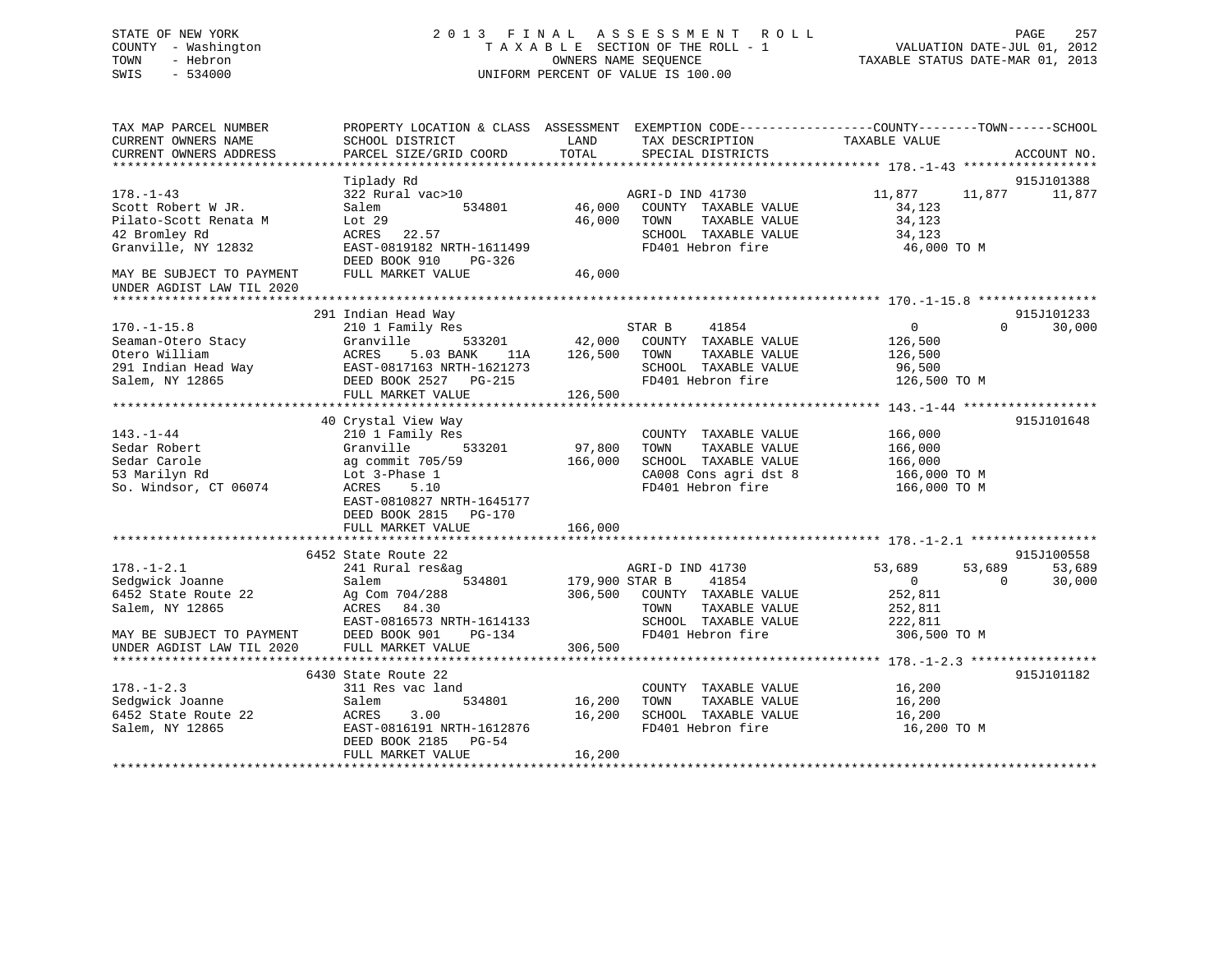# STATE OF NEW YORK 2 0 1 3 F I N A L A S S E S S M E N T R O L L PAGE 258 COUNTY - Washington T A X A B L E SECTION OF THE ROLL - 1 VALUATION DATE-JUL 01, 2012 TOWN - Hebron OWNERS NAME SEQUENCE TAXABLE STATUS DATE-MAR 01, 2013 SWIS - 534000 UNIFORM PERCENT OF VALUE IS 100.00

| TAX MAP PARCEL NUMBER   |                            | PROPERTY LOCATION & CLASS ASSESSMENT EXEMPTION CODE---------------COUNTY-------TOWN-----SCHOOL |                                      |
|-------------------------|----------------------------|------------------------------------------------------------------------------------------------|--------------------------------------|
| CURRENT OWNERS NAME     | SCHOOL DISTRICT            | LAND<br>TAX DESCRIPTION                                                                        | TAXABLE VALUE                        |
| CURRENT OWNERS ADDRESS  | PARCEL SIZE/GRID COORD     | TOTAL<br>SPECIAL DISTRICTS                                                                     | ACCOUNT NO.                          |
|                         |                            |                                                                                                |                                      |
|                         | State Route 22             |                                                                                                |                                      |
| $178. - 1 - 2.5$        | 314 Rural vac<10           | COUNTY TAXABLE VALUE                                                                           | 33,500                               |
| Sedqwick Joanne         | Salem<br>534801            | 33,500<br>TAXABLE VALUE<br>TOWN                                                                | 33,500                               |
| 6452 State Route 22     | sub lot 1                  | 33,500<br>SCHOOL TAXABLE VALUE                                                                 | 33,500                               |
| Salem, NY 12865         | ACRES 13.74                | FD401 Hebron fire                                                                              | 33,500 TO M                          |
|                         | EAST-0816581 NRTH-1612536  |                                                                                                |                                      |
|                         | DEED BOOK 901<br>PG-134    |                                                                                                |                                      |
|                         | FULL MARKET VALUE          | 33,500                                                                                         |                                      |
|                         |                            |                                                                                                |                                      |
|                         | 278 Crosier Rd             |                                                                                                | 915J100202                           |
| $167. - 1 - 13$         | 260 Seasonal res           | COUNTY TAXABLE VALUE                                                                           | 124,500                              |
| Segarra Amalia          | 534801<br>Salem            | 110,500<br>TOWN<br>TAXABLE VALUE                                                               | 124,500                              |
| 2310 Palmer Ave         | ACRES 31.00                | 124,500<br>SCHOOL TAXABLE VALUE                                                                | 124,500                              |
| Bronx, NY 10475         | EAST-0789967 NRTH-1621944  | FD401 Hebron fire                                                                              | 124,500 TO M                         |
|                         | DEED BOOK 450<br>PG-246    |                                                                                                |                                      |
|                         | FULL MARKET VALUE          | 124,500                                                                                        |                                      |
|                         |                            |                                                                                                |                                      |
|                         | 202 Chamberlin Mills Rd    |                                                                                                | 915J100230                           |
| $184. - 1 - 20$         | 240 Rural res              | 41854<br>STAR B                                                                                | $\overline{0}$<br>30,000<br>$\Omega$ |
| Selinger Robin D        | 534801<br>Salem            | 138,500 COUNTY TAXABLE VALUE                                                                   | 257,500                              |
| 202 Chamberlin Mills Rd | ACRES 35.00                | 257,500 TOWN<br>TAXABLE VALUE                                                                  | 257,500                              |
| Salem, NY 12865         | EAST-0797319 NRTH-1603606  | SCHOOL TAXABLE VALUE                                                                           | 227,500                              |
|                         | DEED BOOK 2281 PG-300      |                                                                                                | 257,500 TO M                         |
|                         | FULL MARKET VALUE          | CA008 Cons agri dst 8<br>257,500 FD401 Hebron fire                                             | 257,500 TO M                         |
|                         |                            |                                                                                                |                                      |
|                         | 347 Pine Hill Rd           |                                                                                                | 915J100491                           |
| $169. - 1 - 11$         | 240 Rural res              | 41854<br>STAR B                                                                                | $\overline{0}$<br>30,000<br>$\Omega$ |
| Sells Denice            | Granville<br>533201        | 64,500 COUNTY TAXABLE VALUE                                                                    | 145,500                              |
| 347 Pine Hill Rd        | ACRES 20.00                | 145,500<br>TOWN<br>TAXABLE VALUE                                                               | 145,500                              |
| Salem, NY 12865         | EAST-0812568 NRTH-1623852  | SCHOOL TAXABLE VALUE                                                                           | 115,500                              |
|                         | DEED BOOK 2435<br>$PG-341$ | FD401 Hebron fire                                                                              | 145,500 TO M                         |
|                         | FULL MARKET VALUE          | 145,500                                                                                        |                                      |
|                         |                            |                                                                                                |                                      |
|                         | 35 Darfler Ln              |                                                                                                | 915J101702                           |
| $159. - 1 - 25.13$      |                            | STAR B<br>41854                                                                                | $\overline{0}$<br>$\Omega$<br>30,000 |
|                         | 210 1 Family Res           | 42,300                                                                                         |                                      |
| Serridimigni Charles M  | Hartford<br>533801         | COUNTY TAXABLE VALUE                                                                           | 206,000                              |
| 35 Darfler Ln           | Lot A                      | 206,000<br>TAXABLE VALUE<br>TOWN                                                               | 206,000                              |
| Granville, NY 12832     | 5.19<br>ACRES              | SCHOOL TAXABLE VALUE                                                                           | 176,000                              |
|                         | EAST-0797674 NRTH-1628385  | FD401 Hebron fire                                                                              | 206,000 TO M                         |
|                         | DEED BOOK 796<br>$PG-64$   |                                                                                                |                                      |
|                         | FULL MARKET VALUE          | 206,000                                                                                        |                                      |
|                         |                            |                                                                                                |                                      |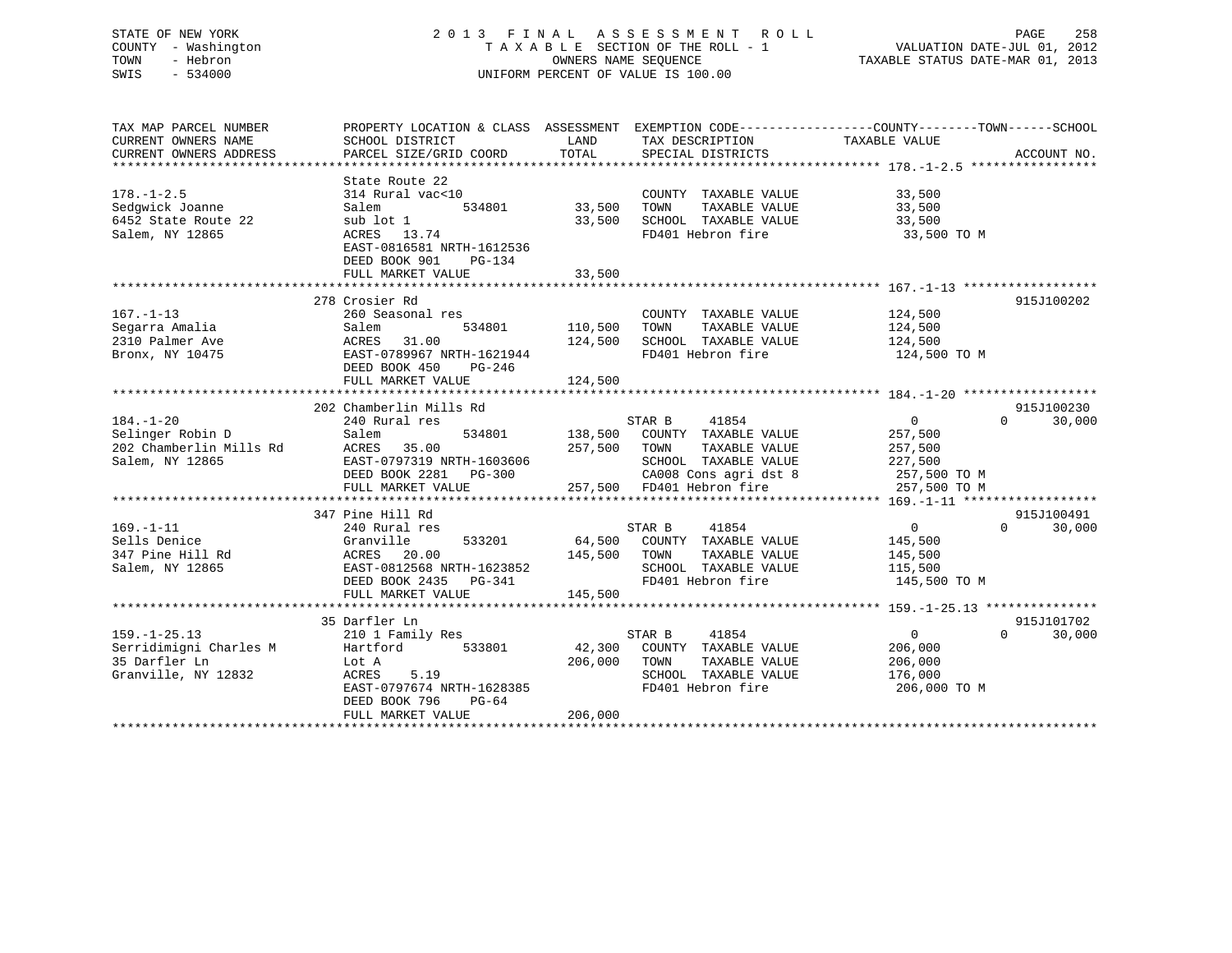# STATE OF NEW YORK 2 0 1 3 F I N A L A S S E S S M E N T R O L L PAGE 259 COUNTY - Washington T A X A B L E SECTION OF THE ROLL - 1 VALUATION DATE-JUL 01, 2012 TOWN - Hebron OWNERS NAME SEQUENCE TAXABLE STATUS DATE-MAR 01, 2013 SWIS - 534000 UNIFORM PERCENT OF VALUE IS 100.00

| TAX MAP PARCEL NUMBER<br>CURRENT OWNERS NAME<br>CURRENT OWNERS ADDRESS                            | SCHOOL DISTRICT<br>PARCEL SIZE/GRID COORD                                                                                                                                                                             | LAND<br>TOTAL                 | TAX DESCRIPTION<br>SPECIAL DISTRICTS                                                                                                                                                                                   | PROPERTY LOCATION & CLASS ASSESSMENT EXEMPTION CODE---------------COUNTY-------TOWN------SCHOOL<br>TAXABLE VALUE     | ACCOUNT NO.                                      |
|---------------------------------------------------------------------------------------------------|-----------------------------------------------------------------------------------------------------------------------------------------------------------------------------------------------------------------------|-------------------------------|------------------------------------------------------------------------------------------------------------------------------------------------------------------------------------------------------------------------|----------------------------------------------------------------------------------------------------------------------|--------------------------------------------------|
|                                                                                                   |                                                                                                                                                                                                                       |                               |                                                                                                                                                                                                                        |                                                                                                                      |                                                  |
| $184. - 1 - 4$<br>Shaner Peter<br>Shaner Christine<br>11 Briggs Ct<br>Queensbury, NY 12804        | 263 Chamberlin Mills Rd<br>240 Rural res<br>534801<br>Salem<br>891/307<br>ACRES 32.80<br>EAST-0796690 NRTH-1605923<br>DEED BOOK 3158 PG-9<br>FULL MARKET VALUE                                                        | 134,100<br>207,000<br>207,000 | COUNTY TAXABLE VALUE<br>TOWN<br>TAXABLE VALUE<br>SCHOOL TAXABLE VALUE<br>CA008 Cons agri dst 8<br>FD401 Hebron fire                                                                                                    | 207,000<br>207,000<br>207,000<br>207,000 TO M<br>207,000 TO M                                                        | 915J100540                                       |
|                                                                                                   |                                                                                                                                                                                                                       |                               |                                                                                                                                                                                                                        |                                                                                                                      |                                                  |
| $183.20 - 1 - 26$<br>Shaw Egbert LE<br>Balogh Luella A<br>3143 County Route 30<br>Salem, NY 12865 | 3143 County Route 30<br>210 1 Family Res<br>210 1 Family Res<br>Salem 534801 18,300 AGE-CO/SCH 41805<br>FRNT 70.00 DPTH 108.00 42,500 STAR EN 41834<br>ACRES 0.17<br>EAST-0791994 NRTH-1603034<br>DEED BOOK 2201 PG-5 |                               | 98 PCT OF VALUE USED FOR EXEMPTION PURPOSES<br>AGED-TOWN 41803<br>41834<br>COUNTY TAXABLE VALUE<br>TAXABLE VALUE<br>TOWN<br>SCHOOL TAXABLE VALUE<br>SCHOOL TAXABLE VALUE 0<br>42,500 CA008 Cons agri dst 8 42,500 TO M | $\bigcirc$<br>18,743<br>20,825<br>$\overline{0}$<br>$\overline{0}$<br>$\Omega$<br>21,675<br>23,757<br>$\overline{0}$ | 915J100090<br>$\overline{0}$<br>20,825<br>21,675 |
|                                                                                                   | FULL MARKET VALUE                                                                                                                                                                                                     |                               | FD401 Hebron fire                                                                                                                                                                                                      |                                                                                                                      |                                                  |
|                                                                                                   |                                                                                                                                                                                                                       |                               | LD401 West hebron light                                                                                                                                                                                                | 42,500 TO M<br>42,500 TO M                                                                                           |                                                  |
|                                                                                                   |                                                                                                                                                                                                                       |                               |                                                                                                                                                                                                                        |                                                                                                                      |                                                  |
|                                                                                                   | 1746 Scott Lake Rd                                                                                                                                                                                                    |                               |                                                                                                                                                                                                                        |                                                                                                                      | 915J100666                                       |
| $184. - 1 - 19$<br>Shaw Franklin J Jr<br>Shaw Patricia<br>1746 Scott Lake Rd<br>Salem, NY 12865   | 210 1 Family Res<br>534801<br>Salem<br>sub lot 11<br>ACRES<br>- --<br>7.55 BANK 151<br>797579 NRTH-1602101<br>EAST-0797579 NRTH-1602101<br>DEED BOOK 2321 PG-136                                                      | 185,000                       | STAR B<br>41854<br>76,400 COUNTY TAXABLE VALUE<br>TOWN<br>TAXABLE VALUE<br>SCHOOL TAXABLE VALUE<br>CA008 Cons agri dst 8<br>FD401 Hebron fire                                                                          | $\overline{0}$<br>$\Omega$<br>185,000<br>185,000<br>155,000<br>185,000 TO M<br>185,000 TO M                          | 30,000                                           |
|                                                                                                   | FULL MARKET VALUE                                                                                                                                                                                                     | 185,000                       |                                                                                                                                                                                                                        |                                                                                                                      |                                                  |
|                                                                                                   |                                                                                                                                                                                                                       |                               |                                                                                                                                                                                                                        |                                                                                                                      |                                                  |
| $177. - 1 - 3.14$<br>Shaw Robert L<br>Shaw Willodene C.R.<br>4 Lee Brook Ln<br>Salem, NY 12865    | 4 Lee Brook Ln<br>271 Mfg housings<br>Salem<br>Lot 3 Lentine Sub/ 29#90<br>5.13<br>ACRES<br>EAST-0805067 NRTH-1615578<br>DEED BOOK 1800 PG-239<br>FULL MARKET VALUE                                                   | 80,500 TOWN<br>80,500         | 41854<br>STAR B<br>534801 42,200 COUNTY TAXABLE VALUE<br>TAXABLE VALUE<br>SCHOOL TAXABLE VALUE<br>CA008 Cons agri dst 8<br>FD401 Hebron fire                                                                           | $\overline{0}$<br>$\Omega$<br>80,500<br>80,500<br>50,500<br>80,500 TO M<br>80,500 TO M                               | 915J100004<br>30,000                             |
|                                                                                                   | Lee Brook Ln/off                                                                                                                                                                                                      |                               |                                                                                                                                                                                                                        |                                                                                                                      |                                                  |
| $177. - 1 - 3.7$<br>Shay Kathryn<br>PO Box 17<br>West Pawlet, VT 05775                            | 312 Vac w/imprv<br>534801<br>Salem<br>Lot 9<br>ACRES<br>5.30<br>EAST-0805925 NRTH-1618287<br>DEED BOOK 2047 PG-272<br>FULL MARKET VALUE                                                                               | 40,500<br>63,500<br>63,500    | COUNTY TAXABLE VALUE<br>TOWN<br>TAXABLE VALUE<br>SCHOOL TAXABLE VALUE<br>CA008 Cons agri dst 8<br>FD401 Hebron fire                                                                                                    | 63,500<br>63,500<br>$63,500$ TO M<br>$63,500$ TO M<br>63,500 TO M                                                    |                                                  |
|                                                                                                   |                                                                                                                                                                                                                       |                               |                                                                                                                                                                                                                        |                                                                                                                      |                                                  |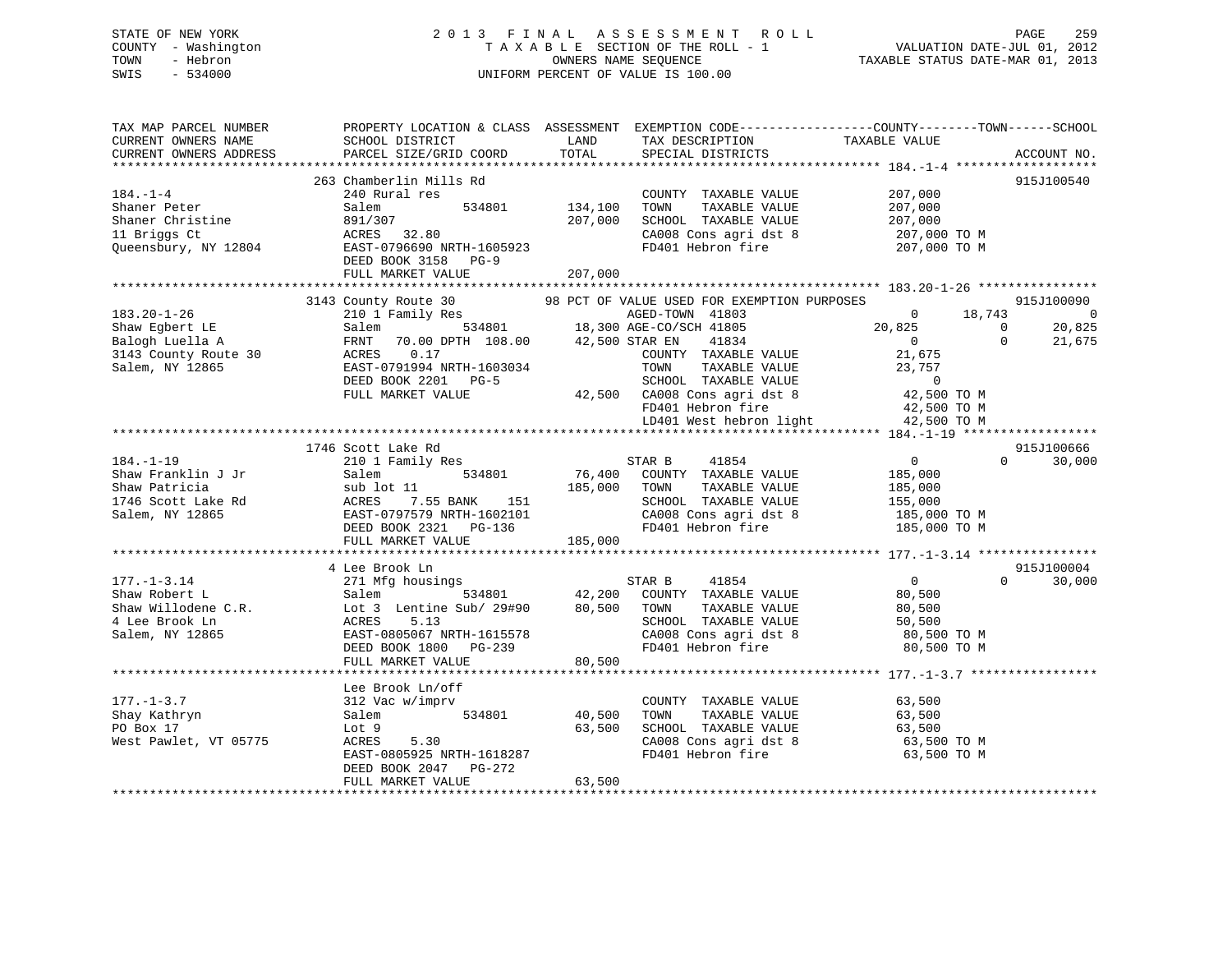# STATE OF NEW YORK 2 0 1 3 F I N A L A S S E S S M E N T R O L L PAGE 260 COUNTY - Washington T A X A B L E SECTION OF THE ROLL - 1 VALUATION DATE-JUL 01, 2012 TOWN - Hebron OWNERS NAME SEQUENCE TAXABLE STATUS DATE-MAR 01, 2013 SWIS - 534000 UNIFORM PERCENT OF VALUE IS 100.00

| TAX MAP PARCEL NUMBER<br>CURRENT OWNERS NAME                                                                                                                            | PROPERTY LOCATION & CLASS ASSESSMENT EXEMPTION CODE---------------COUNTY-------TOWN-----SCHOOL<br>SCHOOL DISTRICT                                           | LAND                       | TAX DESCRIPTION                                                                                                                                                                  | TAXABLE VALUE                                                                                   |                    |
|-------------------------------------------------------------------------------------------------------------------------------------------------------------------------|-------------------------------------------------------------------------------------------------------------------------------------------------------------|----------------------------|----------------------------------------------------------------------------------------------------------------------------------------------------------------------------------|-------------------------------------------------------------------------------------------------|--------------------|
| CURRENT OWNERS ADDRESS                                                                                                                                                  | PARCEL SIZE/GRID COORD                                                                                                                                      | TOTAL                      | SPECIAL DISTRICTS                                                                                                                                                                |                                                                                                 | ACCOUNT NO.        |
|                                                                                                                                                                         | 4232 County Route 30                                                                                                                                        |                            |                                                                                                                                                                                  |                                                                                                 | 915J100568         |
| $158. - 1 - 18$<br>Sheets William Jr<br>Sheets Cindy<br>91860161 1991<br>4232 County Route 30<br>Fast-0786724 NRTH-1627450<br>Fartford NY 12838<br>DEED BOOK 753 PG-320 | 240 Rural res<br>533801<br>Hartford<br>ACRES 75.60<br>FULL MARKET VALUE                                                                                     | 432,000                    | STAR B<br>41854<br>274,700 COUNTY TAXABLE VALUE<br>TAXABLE VALUE<br>TOWN<br>SCHOOL TAXABLE VALUE<br>CA008 Cons agri dst 8 432,000 TO M<br>432,000 FD401 Hebron fire 432,000 TO M | $\overline{0}$<br>432,000<br>432,000<br>402,000                                                 | 30,000<br>$\Omega$ |
|                                                                                                                                                                         |                                                                                                                                                             |                            |                                                                                                                                                                                  |                                                                                                 | 915J100569         |
| $170. - 1 - 13.7$<br>Sheldon Paulette<br>223 Sheldon Rd<br>Granville, NY 12832<br>MAY BE SUBJECT TO PAYMENT<br>UNDER RPTL483 UNTIL 2021                                 | 223 Sheldon Rd<br>240 Rural res<br>Salem<br>534801<br>ACRES 49.78<br>EAST-0820182 NRTH-1617451<br>DEED BOOK 3151 PG-228<br>FULL MARKET VALUE                | 102,200<br>430,000         | STAR B<br>41854<br>COUNTY TAXABLE VALUE<br>TOWN<br>TAXABLE VALUE<br>SCHOOL TAXABLE VALUE<br>430,000 FD401 Hebron fire                                                            | $\sim$ 0<br>430,000<br>430,000<br>400,000<br>CA008 Cons agri dst 8 430,000 TO M<br>430,000 TO M | $\Omega$<br>30,000 |
|                                                                                                                                                                         | Sheldon Rd                                                                                                                                                  |                            |                                                                                                                                                                                  |                                                                                                 |                    |
| $170. - 1 - 13.75$<br>Sheldon Paulette<br>223 Sheldon Rd<br>Salem, NY 12865                                                                                             | 322 Rural vac>10<br>534801<br>Salem<br>Lot 5F<br>ACRES 32.56<br>EAST-0821385 NRTH-1617782<br>DEED BOOK 2653 PG-49                                           | 73,200<br>73,200           | COUNTY TAXABLE VALUE<br>TAXABLE VALUE<br>TOWN<br>SCHOOL TAXABLE VALUE<br>CA008 Cons agri dst 8<br>FD401 Hebron fire                                                              | 73,200<br>73,200<br>73,200<br>73,200 TO M<br>73,200 TO M                                        |                    |
|                                                                                                                                                                         | 362 Higgins Rd                                                                                                                                              |                            |                                                                                                                                                                                  |                                                                                                 |                    |
| $170. - 1 - 13.77$<br>Sheldon Paulette<br>c/o Kenneth Drinkwine<br>362 Higgins Rd<br>Granville, NY 12832                                                                | 270 Mfg housing<br>534801<br>Salem<br>Lot 5D<br>ACRES 29.46<br>EAST-0819796 NRTH-1619440<br>DEED BOOK 2653 PG-49                                            | 64,200<br>95,500           | COUNTY TAXABLE VALUE<br>TAXABLE VALUE<br>TOWN<br>SCHOOL TAXABLE VALUE<br>CA008 Cons agri dst 8<br>FD401 Hebron fire                                                              | 95,500<br>95,500<br>95,500<br>95,500 TO M<br>95,500 TO M                                        |                    |
|                                                                                                                                                                         | FULL MARKET VALUE                                                                                                                                           | 95,500                     |                                                                                                                                                                                  |                                                                                                 |                    |
| $184. - 2 - 8$<br>Sheldon Susan M<br>86 Middleton Ave<br>Newport, RI 07840                                                                                              | Chamberlin Mills Rd<br>322 Rural vac>10<br>534801<br>Salem<br>Lot 8<br>ACRES 22.54<br>EAST-0798682 NRTH-1606194<br>DEED BOOK 2323 PG-8<br>FULL MARKET VALUE | 29,700<br>29,700<br>29,700 | COUNTY TAXABLE VALUE<br>TAXABLE VALUE<br>TOWN<br>SCHOOL TAXABLE VALUE<br>CA008 Cons agri dst 8<br>FD401 Hebron fire                                                              | 29,700<br>29,700<br>29,700<br>29,700 TO M<br>29,700 TO M                                        | 915J101487         |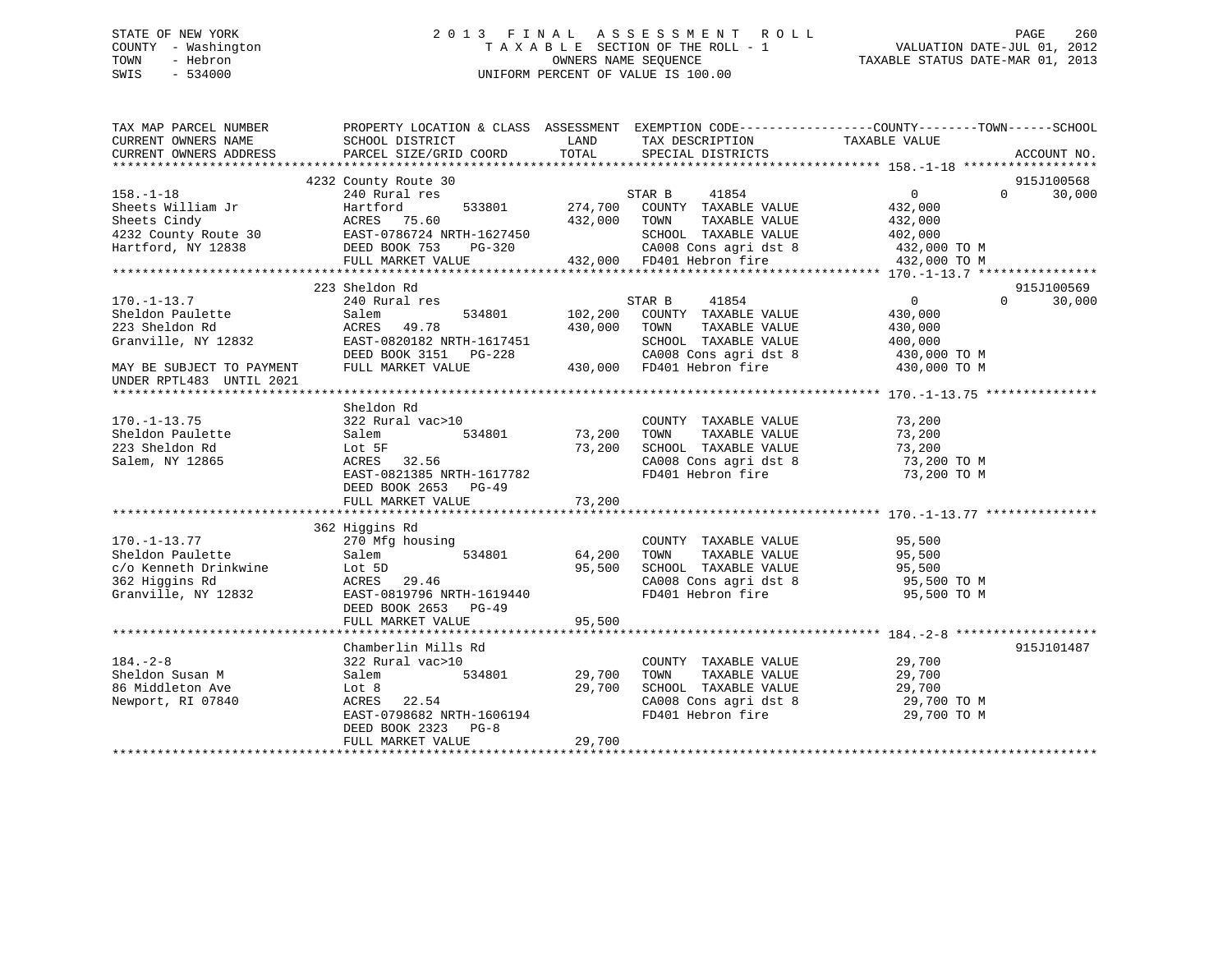# STATE OF NEW YORK 2 0 1 3 F I N A L A S S E S S M E N T R O L L PAGE 261 COUNTY - Washington T A X A B L E SECTION OF THE ROLL - 1 VALUATION DATE-JUL 01, 2012 TOWN - Hebron OWNERS NAME SEQUENCE TAXABLE STATUS DATE-MAR 01, 2013 SWIS - 534000 UNIFORM PERCENT OF VALUE IS 100.00

| TAX MAP PARCEL NUMBER<br>CURRENT OWNERS NAME | PROPERTY LOCATION & CLASS ASSESSMENT EXEMPTION CODE----------------COUNTY-------TOWN------SCHOOL<br>SCHOOL DISTRICT | LAND               | TAX DESCRIPTION                               | TAXABLE VALUE    |                        |
|----------------------------------------------|---------------------------------------------------------------------------------------------------------------------|--------------------|-----------------------------------------------|------------------|------------------------|
| CURRENT OWNERS ADDRESS                       | PARCEL SIZE/GRID COORD                                                                                              | TOTAL              | SPECIAL DISTRICTS                             |                  | ACCOUNT NO.            |
|                                              | Middle Rd/e Off                                                                                                     |                    |                                               |                  | 915J100571             |
| $177. - 1 - 4$                               | 322 Rural vac>10                                                                                                    |                    | COUNTY TAXABLE VALUE                          | 90,000           |                        |
| Sherman Eugene                               | 534801<br>Salem                                                                                                     | 90,000             | TOWN<br>TAXABLE VALUE                         | 90,000           |                        |
| South Main St                                | ACRES<br>60.00                                                                                                      | 90,000             | SCHOOL TAXABLE VALUE                          | 90,000           |                        |
| PO Box 282                                   | EAST-0807572 NRTH-1616224                                                                                           |                    | FD401 Hebron fire                             | 90,000 TO M      |                        |
| Salem, NY 12865                              | DEED BOOK 368<br>PG-117                                                                                             |                    |                                               |                  |                        |
|                                              | FULL MARKET VALUE                                                                                                   | 90,000             |                                               |                  |                        |
|                                              |                                                                                                                     |                    |                                               |                  |                        |
|                                              | 1274 Bogtown Rd                                                                                                     |                    |                                               |                  | 915J101322             |
| $176. - 1 - 17.1$                            | 322 Rural vac>10                                                                                                    |                    | COUNTY TAXABLE VALUE                          | 114,500          |                        |
| Sherman Susan S                              | Salem<br>534801                                                                                                     | 114,500<br>114,500 | TAXABLE VALUE<br>TOWN                         | 114,500          |                        |
| 14 Fleetwood Ave                             | ACRES 35.90                                                                                                         |                    | SCHOOL TAXABLE VALUE                          | 114,500          |                        |
| Bethel, CT 06801                             | EAST-0804340 NRTH-1611057                                                                                           |                    | FD401 Hebron fire                             | 114,500 TO M     |                        |
|                                              | DEED BOOK 492<br>PG-349<br>FULL MARKET VALUE                                                                        | 114,500            |                                               |                  |                        |
|                                              |                                                                                                                     |                    |                                               |                  |                        |
|                                              | 318 County Route 31                                                                                                 |                    |                                               |                  | 915J101337             |
| $176. - 1 - 1.5$                             | 241 Rural res&ag                                                                                                    |                    | AG DIST<br>41720                              | 63,074<br>63,074 | 63,074                 |
| Shevy Scott M                                | 534801<br>Salem                                                                                                     | 142,500 STAR B     | 41854                                         | $\overline{0}$   | 30,000<br>$\Omega$     |
| Shevy Sheri B                                | 26 Ad                                                                                                               | 283,000            | COUNTY TAXABLE VALUE                          | 219,926          |                        |
| 318 County Route 31                          | ACRES<br>30.20 BANK<br>151                                                                                          |                    | TAXABLE VALUE<br>TOWN                         | 219,926          |                        |
| Salem, NY 12865                              | EAST-0793525 NRTH-1614260                                                                                           |                    | SCHOOL TAXABLE VALUE                          | 189,926          |                        |
|                                              | DEED BOOK 858<br>PG-142                                                                                             |                    | CA008 Cons agri dst 8                         | 219,926 TO M     |                        |
| MAY BE SUBJECT TO PAYMENT                    | FULL MARKET VALUE                                                                                                   | 283,000            | 63,074 EX                                     |                  |                        |
| UNDER AGDIST LAW TIL 2017                    |                                                                                                                     |                    | FD401 Hebron fire                             | 283,000 TO M     |                        |
|                                              |                                                                                                                     |                    |                                               |                  |                        |
|                                              | 3287 County Route 30                                                                                                |                    |                                               |                  | 915J100144             |
| $183. - 1 - 6$                               | 312 Vac w/imprv                                                                                                     |                    | COUNTY TAXABLE VALUE                          | 12,200           |                        |
| Shostak Adam                                 | 534801<br>Salem                                                                                                     | 4,000              | TAXABLE VALUE<br>TOWN                         | 12,200           |                        |
| Kuba Edward J                                | FRNT 100.00 DPTH 175.00                                                                                             | 12,200             | SCHOOL TAXABLE VALUE                          | 12,200           |                        |
| 7 County Route 31                            | ACRES<br>0.40                                                                                                       |                    | CA008 Cons agri dst 8                         | 12,200 TO M      |                        |
| Salem, NY 12865                              | EAST-0791164 NRTH-1606440                                                                                           |                    | FD401 Hebron fire                             | 12,200 TO M      |                        |
|                                              | DEED BOOK 607 PG-236                                                                                                |                    | LD401 West hebron light                       | 12,200 TO M      |                        |
|                                              | FULL MARKET VALUE                                                                                                   | 12,200             |                                               |                  |                        |
|                                              |                                                                                                                     |                    |                                               |                  |                        |
|                                              | 7 County Route 31                                                                                                   |                    |                                               |                  | 915J100514<br>$\Omega$ |
| $183. - 1 - 10$                              | 210 1 Family Res                                                                                                    |                    | 41854<br>STAR B                               | $\overline{0}$   | 30,000                 |
| Shostak, Trustee Adam                        | 534801<br>Salem                                                                                                     | 78,500             | COUNTY TAXABLE VALUE                          | 204,000          |                        |
| Shostak, Trustee Margaret                    | ACRES<br>8.40                                                                                                       | 204,000            | TAXABLE VALUE<br>TOWN                         | 204,000          |                        |
| 7 County Route 31<br>Salem, NY 12865         | EAST-0791231 NRTH-1607349<br>DEED BOOK 2253 PG-225                                                                  |                    | SCHOOL TAXABLE VALUE<br>CA008 Cons agri dst 8 | 174,000          |                        |
|                                              | FULL MARKET VALUE                                                                                                   | 204,000            | FD401 Hebron fire                             | 204,000 TO M     |                        |
|                                              |                                                                                                                     |                    | LD401 West hebron light                       | 204,000 TO M     |                        |
|                                              |                                                                                                                     |                    |                                               | 204,000 TO M     |                        |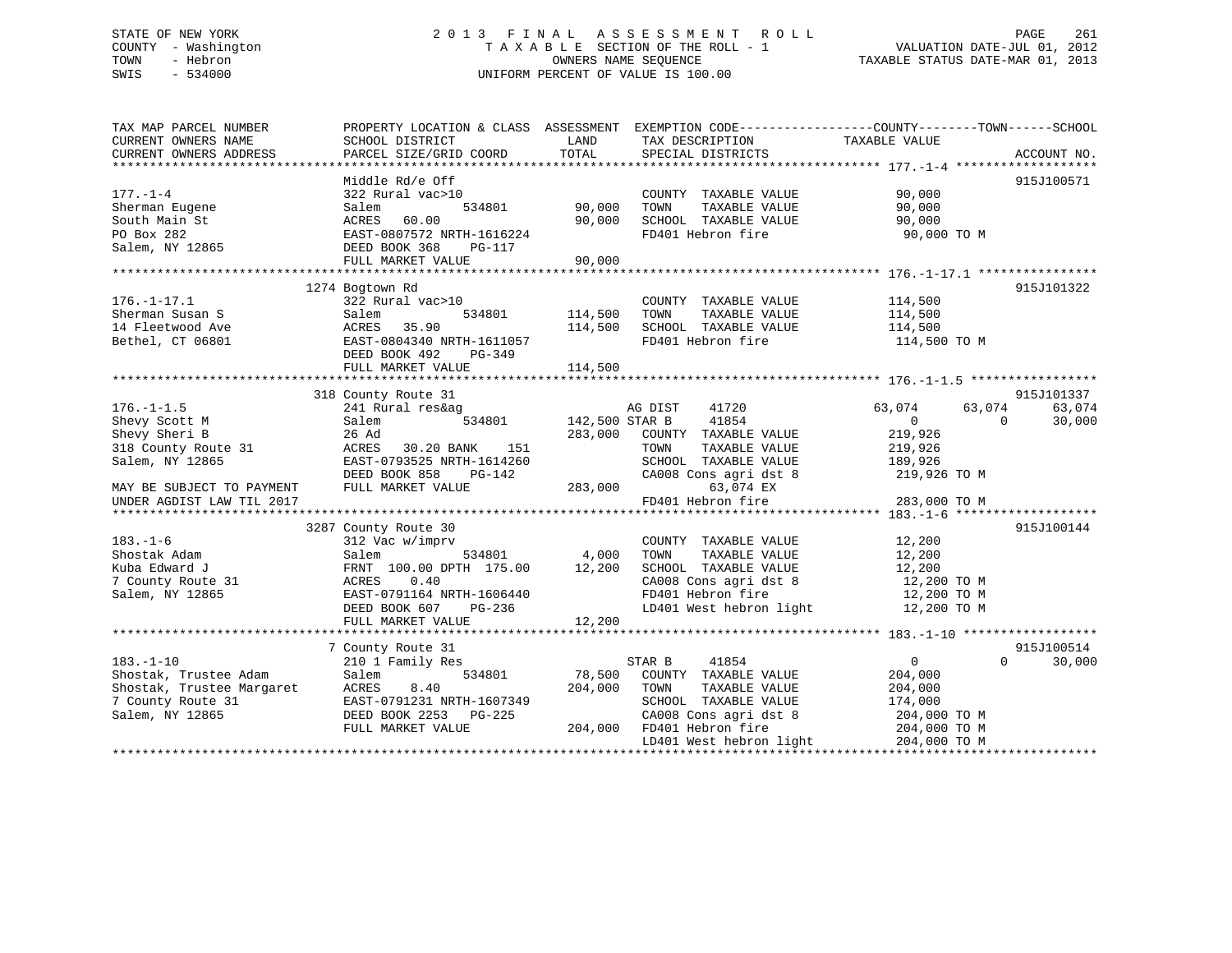TAX MAP PARCEL NUMBER PROPERTY LOCATION & CLASS ASSESSMENT EXEMPTION CODE------------------COUNTY--------TOWN------SCHOOL CURRENT OWNERS NAME SCHOOL DISTRICT LAND TAX DESCRIPTION TAXABLE VALUE CURRENT OWNERS ADDRESS PARCEL SIZE/GRID COORD TOTAL SPECIAL DISTRICTS ACCOUNT NO. \*\*\*\*\*\*\*\*\*\*\*\*\*\*\*\*\*\*\*\*\*\*\*\*\*\*\*\*\*\*\*\*\*\*\*\*\*\*\*\*\*\*\*\*\*\*\*\*\*\*\*\*\*\*\*\*\*\*\*\*\*\*\*\*\*\*\*\*\*\*\*\*\*\*\*\*\*\*\*\*\*\*\*\*\*\*\*\*\*\*\*\*\*\*\*\*\*\*\*\*\*\*\* 152.-2-29 \*\*\*\*\*\*\*\*\*\*\*\*\*\*\*\*\*\* Lang Hill Rd/s Off 915J100573 152.-2-29 323 Vacant rural COUNTY TAXABLE VALUE 7,100 Sidusky James A Granville 533201 7,100 TOWN TAXABLE VALUE 7,100 138 Hartman Loop No Deeded R O W 7,100 SCHOOL TAXABLE VALUE 7,100 Queensbury, NY 12804 ACRES 10.00 CA008 Cons agri dst 8 7,100 TO M EAST-0809809 NRTH-1633193 FD401 Hebron fire 7,100 TO M DEED BOOK 799 PG-72 FULL MARKET VALUE 7,100 \*\*\*\*\*\*\*\*\*\*\*\*\*\*\*\*\*\*\*\*\*\*\*\*\*\*\*\*\*\*\*\*\*\*\*\*\*\*\*\*\*\*\*\*\*\*\*\*\*\*\*\*\*\*\*\*\*\*\*\*\*\*\*\*\*\*\*\*\*\*\*\*\*\*\*\*\*\*\*\*\*\*\*\*\*\*\*\*\*\*\*\*\*\*\*\*\*\*\*\*\*\*\* 158.-1-17 \*\*\*\*\*\*\*\*\*\*\*\*\*\*\*\*\*\*Wolfe Ln/w Off 915J100575 158.-1-17 314 Rural vac<10 COUNTY TAXABLE VALUE 50,000 Siegel Pendleton L Hartford 533801 50,000 TOWN TAXABLE VALUE 50,000 2230 W Riverside Blvd Apt 101 ACRES 69.90 50,000 SCHOOL TAXABLE VALUE 50,000 Spokane, WA 99201 EAST-0788495 NRTH-1628743 CA008 Cons agri dst 8 50,000 TO M DEED BOOK 435 PG-91 FD401 Hebron fire 50,000 TO M FULL MARKET VALUE 50,000 \*\*\*\*\*\*\*\*\*\*\*\*\*\*\*\*\*\*\*\*\*\*\*\*\*\*\*\*\*\*\*\*\*\*\*\*\*\*\*\*\*\*\*\*\*\*\*\*\*\*\*\*\*\*\*\*\*\*\*\*\*\*\*\*\*\*\*\*\*\*\*\*\*\*\*\*\*\*\*\*\*\*\*\*\*\*\*\*\*\*\*\*\*\*\*\*\*\*\*\*\*\*\* 176.-1-1.2 \*\*\*\*\*\*\*\*\*\*\*\*\*\*\*\*\* 19 Sutliff Ln 915J101081176.-1-1.2 312 Vac w/imprv COUNTY TAXABLE VALUE 93,500 Silverberg Howard M Salem 534801 71,000 TOWN TAXABLE VALUE 93,500 Silverberg Paula ACRES 6.90 93,500 SCHOOL TAXABLE VALUE 93,500 31 Sutliff Ln EAST-0794066 NRTH-1615349 FD401 Hebron fire 93,500 TO M Salem, NY 12865 DEED BOOK 2874 PG-49 FULL MARKET VALUE 93,500 \*\*\*\*\*\*\*\*\*\*\*\*\*\*\*\*\*\*\*\*\*\*\*\*\*\*\*\*\*\*\*\*\*\*\*\*\*\*\*\*\*\*\*\*\*\*\*\*\*\*\*\*\*\*\*\*\*\*\*\*\*\*\*\*\*\*\*\*\*\*\*\*\*\*\*\*\*\*\*\*\*\*\*\*\*\*\*\*\*\*\*\*\*\*\*\*\*\*\*\*\*\*\* 176.-1-5.2 \*\*\*\*\*\*\*\*\*\*\*\*\*\*\*\*\* 31 Sutliff Ln 176.-1-5.2 210 1 Family Res STAR B 41854 0 0 30,000 Silverberg Howard M Salem 534801 55,500 COUNTY TAXABLE VALUE 182,000 Silverberg Paula E sub lot 2 182,000 TOWN TAXABLE VALUE 182,000 31 Sutliff Ln ACRES 2.10 BANK 11A SCHOOL TAXABLE VALUE 152,000 Salem, NY 12865 EAST-0794485 NRTH-1614972 FD401 Hebron fire 182,000 TO M DEED BOOK 2638 PG-115 FULL MARKET VALUE 182,000 \*\*\*\*\*\*\*\*\*\*\*\*\*\*\*\*\*\*\*\*\*\*\*\*\*\*\*\*\*\*\*\*\*\*\*\*\*\*\*\*\*\*\*\*\*\*\*\*\*\*\*\*\*\*\*\*\*\*\*\*\*\*\*\*\*\*\*\*\*\*\*\*\*\*\*\*\*\*\*\*\*\*\*\*\*\*\*\*\*\*\*\*\*\*\*\*\*\*\*\*\*\*\* 153.-1-12.4 \*\*\*\*\*\*\*\*\*\*\*\*\*\*\*\* 1097 Smith Rd 915J101430153.-1-12.4 270 Mfg housing COUNTY TAXABLE VALUE 38,500 Simmons Donald Sr Granville 533201 38,200 TOWN TAXABLE VALUE 38,500 Simmons Beatrice ACRES 1.90 38,500 SCHOOL TAXABLE VALUE 38,500 11 Sharon Valley Rd EAST-0816480 NRTH-1636615 CA008 Cons agri dst 8 38,500 TO M Sharon, CT 06069 DEED BOOK 544 PG-172 FD401 Hebron fire 38,500 TO M FULL MARKET VALUE 38,500 \*\*\*\*\*\*\*\*\*\*\*\*\*\*\*\*\*\*\*\*\*\*\*\*\*\*\*\*\*\*\*\*\*\*\*\*\*\*\*\*\*\*\*\*\*\*\*\*\*\*\*\*\*\*\*\*\*\*\*\*\*\*\*\*\*\*\*\*\*\*\*\*\*\*\*\*\*\*\*\*\*\*\*\*\*\*\*\*\*\*\*\*\*\*\*\*\*\*\*\*\*\*\*\*\*\*\*\*\*\*\*\*\*\*\*\*\*\*\*\*\*\*\*\*\*\*\*\*\*\*\*\*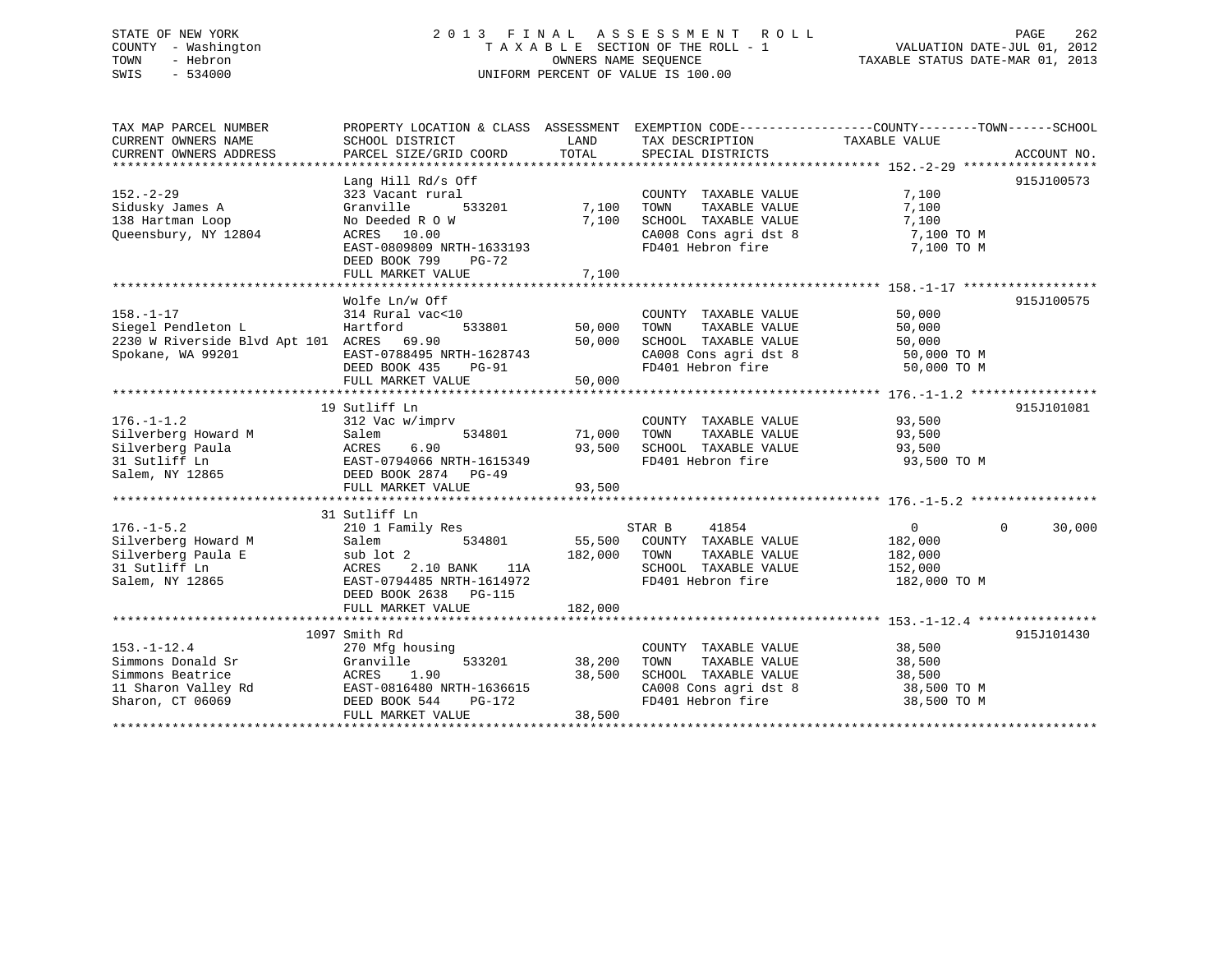# STATE OF NEW YORK 2 0 1 3 F I N A L A S S E S S M E N T R O L L PAGE 263 COUNTY - Washington T A X A B L E SECTION OF THE ROLL - 1 VALUATION DATE-JUL 01, 2012 TOWN - Hebron OWNERS NAME SEQUENCE TAXABLE STATUS DATE-MAR 01, 2013 SWIS - 534000 UNIFORM PERCENT OF VALUE IS 100.00

| TAX MAP PARCEL NUMBER<br>CURRENT OWNERS NAME<br>CURRENT OWNERS ADDRESS | PROPERTY LOCATION & CLASS ASSESSMENT<br>SCHOOL DISTRICT<br>PARCEL SIZE/GRID COORD | LAND<br>TAX DESCRIPTION<br>TOTAL<br>SPECIAL DISTRICTS    | EXEMPTION CODE-----------------COUNTY-------TOWN------SCHOOL<br>TAXABLE VALUE<br>ACCOUNT NO. |
|------------------------------------------------------------------------|-----------------------------------------------------------------------------------|----------------------------------------------------------|----------------------------------------------------------------------------------------------|
| *************************                                              | **********************                                                            |                                                          |                                                                                              |
|                                                                        | 196 Little Burch Hill Rd                                                          |                                                          | 915J101179                                                                                   |
| $151. - 1 - 22.4$                                                      | 242 Rurl res&rec                                                                  | 41854<br>STAR B                                          | $\overline{0}$<br>$\Omega$<br>30,000                                                         |
| Simmons Susan B                                                        | 533801<br>Hartford                                                                | 89,500<br>COUNTY TAXABLE VALUE                           | 99,500                                                                                       |
| Wright Apple J                                                         | 501/514                                                                           | 99,500<br>TOWN<br>TAXABLE VALUE                          | 99,500                                                                                       |
| 196 Little Burch Hill Rd                                               | ACRES 17.16                                                                       | SCHOOL TAXABLE VALUE                                     | 69,500                                                                                       |
| Granville, NY 12832                                                    | EAST-0799645 NRTH-1633472                                                         | FD401 Hebron fire                                        | 99,500 TO M                                                                                  |
|                                                                        | DEED BOOK 1870 PG-149                                                             |                                                          |                                                                                              |
|                                                                        | FULL MARKET VALUE<br>****************************                                 | 99,500<br>* * * * * * * * * * * * * *                    |                                                                                              |
|                                                                        |                                                                                   |                                                          | 915J100576                                                                                   |
| $183.16 - 1 - 23$                                                      | 3176 County Route 30<br>210 1 Family Res                                          | STAR EN<br>41834                                         | $\overline{0}$<br>63,300<br>$\Omega$                                                         |
| Simpson Howard                                                         | Salem<br>534801                                                                   | 25,000<br>COUNTY TAXABLE VALUE                           | 145,500                                                                                      |
| Simpson Kathleen                                                       | 630/22                                                                            | 145,500<br>TOWN<br>TAXABLE VALUE                         | 145,500                                                                                      |
| 3176 County Route 30                                                   | 95.00 DPTH 228.00<br>FRNT                                                         | SCHOOL TAXABLE VALUE                                     | 82,200                                                                                       |
| Salem, NY 12865                                                        | ACRES<br>0.50                                                                     | CA008 Cons agri dst 8                                    | 145,500 TO M                                                                                 |
|                                                                        | EAST-0792085 NRTH-1603826                                                         | FD401 Hebron fire                                        | 145,500 TO M                                                                                 |
|                                                                        | DEED BOOK 438<br>PG-1048                                                          | LD401 West hebron light                                  | 145,500 TO M                                                                                 |
|                                                                        | FULL MARKET VALUE                                                                 | 145,500                                                  |                                                                                              |
|                                                                        |                                                                                   |                                                          |                                                                                              |
|                                                                        | 635 Chamberlin Mills Rd                                                           |                                                          | 915J101225                                                                                   |
| $176. - 1 - 23.1$                                                      | 242 Rurl res&rec                                                                  | COUNTY TAXABLE VALUE                                     | 321,000                                                                                      |
| Simring James Jordan                                                   | Salem<br>534801                                                                   | 243,800<br>TAXABLE VALUE<br>TOWN                         | 321,000                                                                                      |
| Friedman-Simring Ruth                                                  | ag commit 705/332                                                                 | 321,000<br>SCHOOL TAXABLE VALUE                          | 321,000                                                                                      |
| 200 E 24th St                                                          | ACRES 114.70                                                                      | CA008 Cons agri dst 8                                    | 321,000 TO M                                                                                 |
| New York, NY 10010                                                     | EAST-0802218 NRTH-1611788                                                         | FD401 Hebron fire                                        | 321,000 TO M                                                                                 |
|                                                                        | DEED BOOK 2690<br>PG-174                                                          |                                                          |                                                                                              |
| MAY BE SUBJECT TO PAYMENT<br>UNDER AGDIST LAW TIL 2017                 | FULL MARKET VALUE                                                                 | 321,000                                                  |                                                                                              |
|                                                                        |                                                                                   |                                                          |                                                                                              |
|                                                                        | 2338 County Route 47                                                              |                                                          | 915J101323                                                                                   |
| $183. - 1 - 3.4$                                                       | 314 Rural vac<10                                                                  | COUNTY TAXABLE VALUE                                     | 46,500                                                                                       |
| Skelly Lucinda                                                         | 534801<br>Salem                                                                   | 46,500<br>TOWN<br>TAXABLE VALUE                          | 46,500                                                                                       |
| 315 Halls Pond Rd                                                      | ACRES<br>4.75                                                                     | 46,500<br>SCHOOL TAXABLE VALUE                           | 46,500                                                                                       |
| Salem, NY 12832                                                        | EAST-0789407 NRTH-1608336                                                         | CA008 Cons agri dst 8                                    | 46,500 TO M                                                                                  |
|                                                                        | DEED BOOK 926<br>$PG-60$                                                          | FD401 Hebron fire                                        | 46,500 TO M                                                                                  |
|                                                                        | FULL MARKET VALUE                                                                 | 46,500                                                   |                                                                                              |
|                                                                        |                                                                                   |                                                          |                                                                                              |
|                                                                        | 337 Halls Pond Rd                                                                 |                                                          |                                                                                              |
| $158. - 1 - 16.1$                                                      | 210 1 Family Res                                                                  | STAR B<br>41854                                          | $\overline{0}$<br>$\Omega$<br>30,000                                                         |
| Skelly Michael                                                         | 533801<br>Hartford                                                                | 84,400<br>COUNTY TAXABLE VALUE                           | 177,200                                                                                      |
| Skelly Mary<br>337 Halls Pond Rd                                       | 797/183<br>ACRES 11.95                                                            | 177,200<br>TOWN<br>TAXABLE VALUE<br>SCHOOL TAXABLE VALUE | 177,200                                                                                      |
| Salem, NY 12865                                                        | EAST-0791058 NRTH-1628130                                                         | FD401 Hebron fire                                        | 147,200<br>177,200 TO M                                                                      |
|                                                                        | DEED BOOK 726<br>$PG-295$                                                         |                                                          |                                                                                              |
|                                                                        | FULL MARKET VALUE                                                                 | 177,200                                                  |                                                                                              |
|                                                                        |                                                                                   |                                                          |                                                                                              |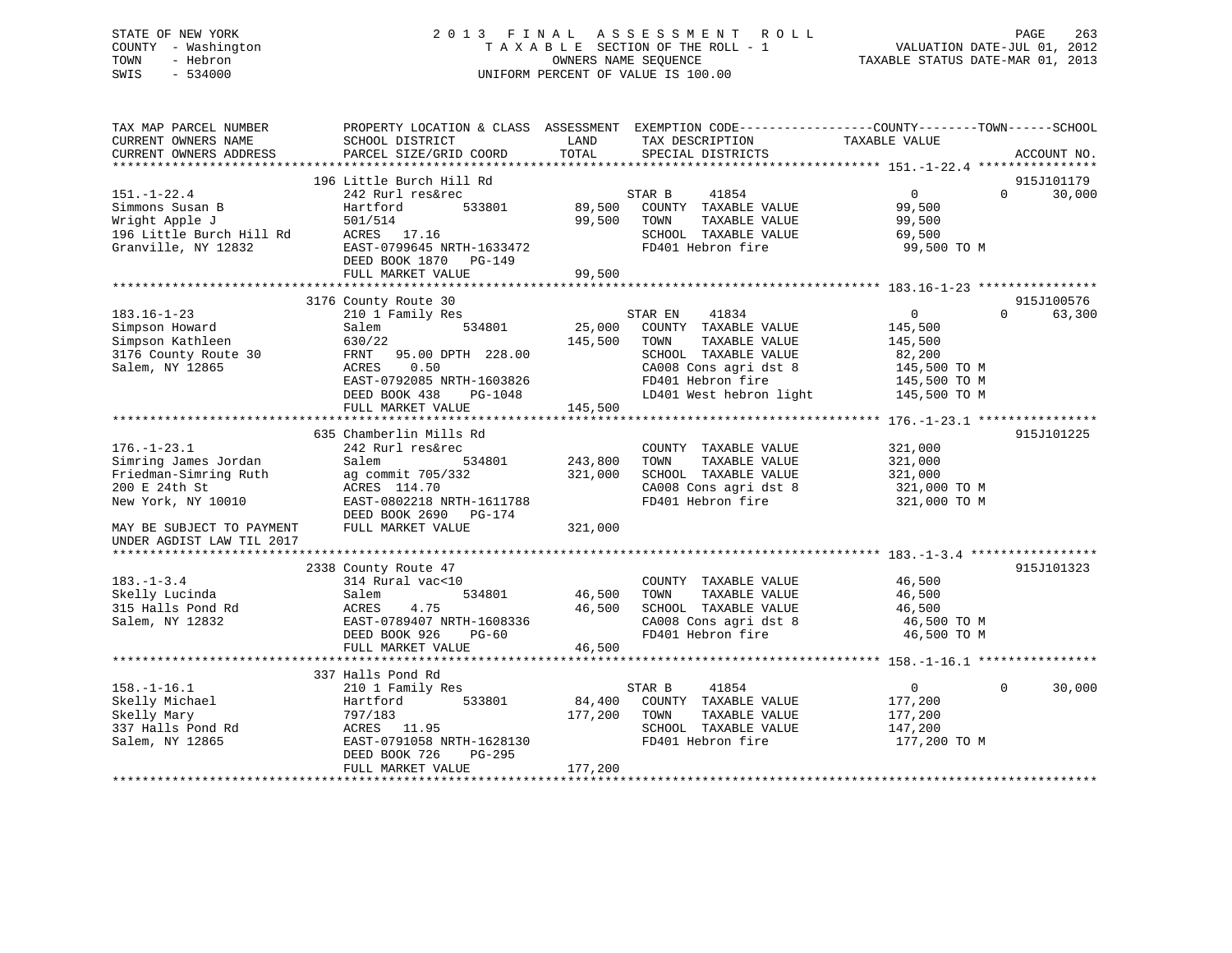# STATE OF NEW YORK 2 0 1 3 F I N A L A S S E S S M E N T R O L L PAGE 264 COUNTY - Washington T A X A B L E SECTION OF THE ROLL - 1 VALUATION DATE-JUL 01, 2012 TOWN - Hebron OWNERS NAME SEQUENCE TAXABLE STATUS DATE-MAR 01, 2013 SWIS - 534000 UNIFORM PERCENT OF VALUE IS 100.00

| TAX MAP PARCEL NUMBER<br>CURRENT OWNERS NAME<br>CURRENT OWNERS ADDRESS                              | PROPERTY LOCATION & CLASS ASSESSMENT EXEMPTION CODE----------------COUNTY-------TOWN------SCHOOL<br>SCHOOL DISTRICT<br>PARCEL SIZE/GRID COORD                                                                                                                                                           | LAND<br>TOTAL                   | TAX DESCRIPTION<br>SPECIAL DISTRICTS                                                                                                                                                              | TAXABLE VALUE                                                            | ACCOUNT NO.                                                    |
|-----------------------------------------------------------------------------------------------------|---------------------------------------------------------------------------------------------------------------------------------------------------------------------------------------------------------------------------------------------------------------------------------------------------------|---------------------------------|---------------------------------------------------------------------------------------------------------------------------------------------------------------------------------------------------|--------------------------------------------------------------------------|----------------------------------------------------------------|
| $158. - 1 - 16$<br>Skelly Ray R<br>Skelly Lucinda E<br>315 Halls Pond Rd<br>Salem, NY 12865         | 315 Halls Pond Rd<br>240 Rural res<br>Hartford<br>533801<br>466/140 730/246<br>57.20<br>ACRES<br>EAST-0790681 NRTH-1627075<br>DEED BOOK 473<br>FULL MARKET VALUE                                                                                                                                        | כ/ ∪/ ∠ס⊥−<br>PG-877<br>160,000 | 60 PCT OF VALUE USED FOR EXEMPTION PURPOSES<br>AGED-CO<br>41802<br>125,000 STAR EN<br>41834<br>160,000 COUNTY TAXABLE VALUE<br>TOWN<br>TAXABLE VALUE<br>SCHOOL TAXABLE VALUE<br>FD401 Hebron fire | 33,600<br>$\overline{0}$<br>126,400<br>160,000<br>96,700<br>160,000 TO M | 915J100155<br>$\Omega$<br>$\overline{0}$<br>$\Omega$<br>63,300 |
| $183. - 1 - 3.6$<br>Skelly Raymond E<br>Skelly Janice M<br>3375 County Route 30<br>Salem, NY 12865  | 3375 County Route 30<br>242 Rurl res&rec<br>Salem<br>23.76<br>ACRES<br>ACRES 23.76 23.76 23.76 23.76 23.76 23.76 23.76 23.76 23.76 23.76 23.76 23.76 23.76 23.76 23.76 23.76 23.76 2<br>DEED BOOK 877 PG-115 237,000 FD401 Hebron fire 237,000 TO M FILL MARKET VALUE 237,000 237,000 FD401 Hebron fire | 534801 116,000<br>237,000 TOWN  | 41854<br>STAR B<br>COUNTY TAXABLE VALUE<br>TAXABLE VALUE                                                                                                                                          | $\overline{0}$<br>237,000<br>237,000                                     | $\Omega$<br>30,000                                             |
| $161. - 2 - 10.28$<br>Skidmore Harry A III<br>144 Higgins Rd<br>Granville, NY 12832                 | Higgins Rd<br>314 Rural vac<10<br>533201<br>Granville<br>Lot C<br>ACRES<br>9.38<br>EAST-0818972 NRTH-1623890<br>DEED BOOK 838<br>PG-313                                                                                                                                                                 | 16,800<br>16,800                | COUNTY TAXABLE VALUE<br>TAXABLE VALUE<br>TOWN<br>SCHOOL TAXABLE VALUE<br>FD401 Hebron fire                                                                                                        | 16,800<br>16,800<br>16,800<br>16,800 TO M                                |                                                                |
| $161. - 2 - 10.29$<br>Skidmore Harry A III<br>144 Higgins Rd<br>Granville, NY 12832                 | 144 Higgins Rd<br>210 1 Family Res<br>Granville 533201<br>Lot D<br>ACRES<br>7.58<br>EAST-0819441 NRTH-1624064<br>DEED BOOK 835<br>PG-220<br>FULL MARKET VALUE                                                                                                                                           | 80,400<br>112,500<br>112,500    | STAR B<br>41854<br>COUNTY TAXABLE VALUE<br>TOWN<br>TAXABLE VALUE<br>SCHOOL TAXABLE VALUE<br>FD401 Hebron fire                                                                                     | $\overline{0}$<br>112,500<br>112,500<br>82,500<br>112,500 TO M           | 30,000<br>$\Omega$                                             |
| $183.16 - 1 - 17$<br>Skinner Robert<br>Skinner Elizabeth D<br>PO Box 1660<br>Southhampton, NY 11969 | County Route 30/E Off<br>311 Res vac land<br>Salem<br>534801<br>Ease 835/255 464/889<br>ACRES<br>3.00<br>EAST-0792728 NRTH-1603932<br>DEED BOOK 2323 PG-339<br>FULL MARKET VALUE                                                                                                                        | 7,130<br>7,130<br>7,130         | COUNTY TAXABLE VALUE<br>TAXABLE VALUE<br>TOWN<br>SCHOOL TAXABLE VALUE<br>CA008 Cons agri dst 8<br>FD401 Hebron fire                                                                               | 7,130<br>7,130<br>7,130<br>7,130 TO M<br>7,130 TO M                      | 915J100289                                                     |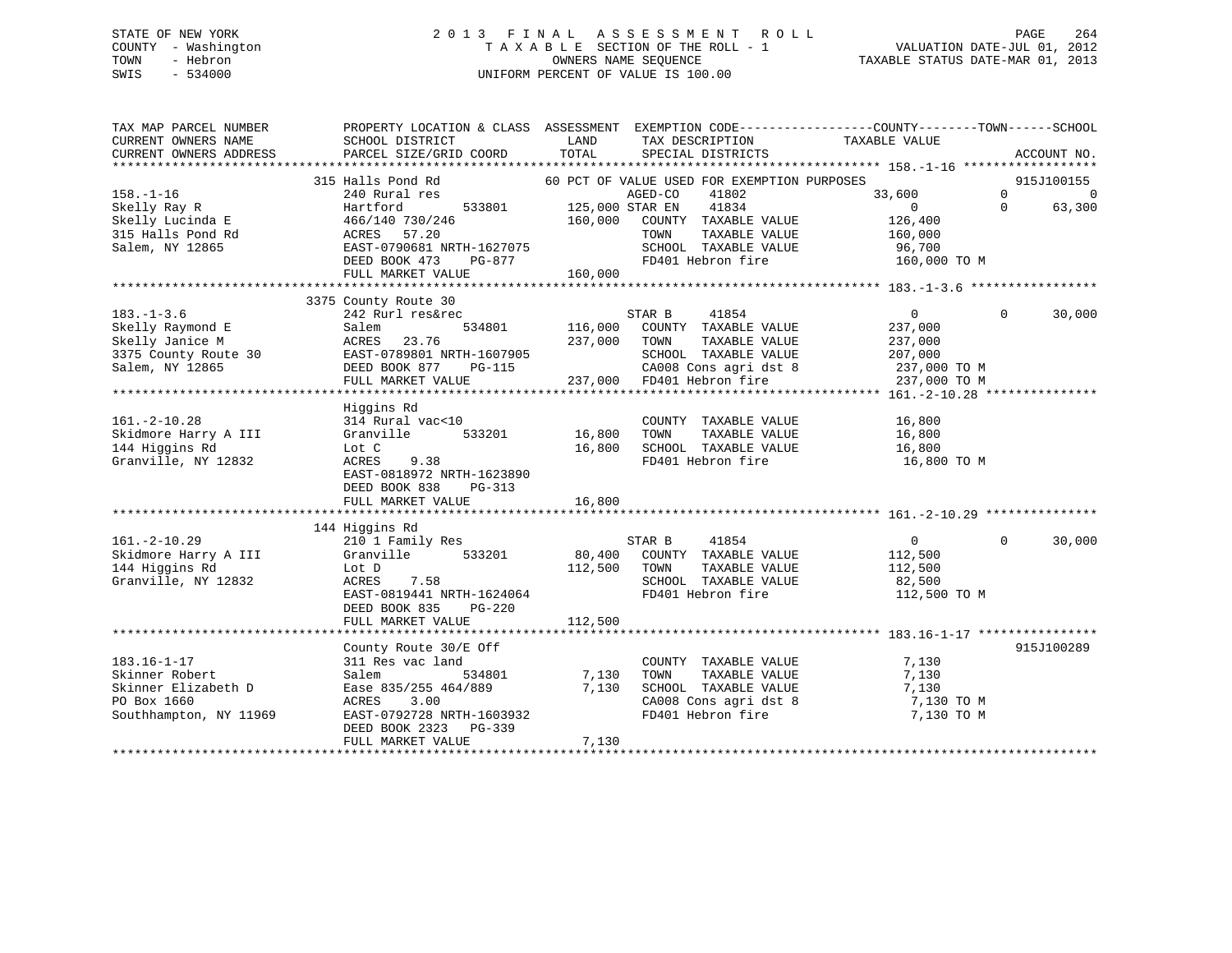# STATE OF NEW YORK 2 0 1 3 F I N A L A S S E S S M E N T R O L L PAGE 265 COUNTY - Washington T A X A B L E SECTION OF THE ROLL - 1 VALUATION DATE-JUL 01, 2012 TOWN - Hebron OWNERS NAME SEQUENCE TAXABLE STATUS DATE-MAR 01, 2013 SWIS - 534000 UNIFORM PERCENT OF VALUE IS 100.00

| CURRENT OWNERS ADDRESS<br>SPECIAL DISTRICTS<br>ACCOUNT NO.<br>3154 County Route 30<br>915J100291<br>$183.20 - 1 - 1.5$<br>240 Rural res<br>192,100<br>COUNTY TAXABLE VALUE<br>44,500<br>534801<br>TAXABLE VALUE<br>192,100<br>Skinner Robert<br>Salem<br>TOWN<br>Skinner Elizabeth<br>464/889<br>192,100<br>SCHOOL TAXABLE VALUE<br>192,100<br>PO Box 1660<br>ACRES<br>10.00<br>CA008 Cons agri dst 8<br>FD401 Hebron fire<br>192,100 TO M<br>Southampton, NY 11969 EAST-0792692 NRTH-1603498<br>192,100 TO M<br>LD401 West hebron light 192,100 TO M<br>DEED BOOK 2323 PG-339<br>192,100<br>FULL MARKET VALUE<br>30 Chamberlin Mills Rd<br>915J100579<br>$\overline{0}$<br>STAR B<br>41854<br>$\Omega$<br>30,000<br>210 1 Family Res<br>534801 23,200<br>DPTH 200.00 92,000<br>COUNTY TAXABLE VALUE<br>92,000<br>Salem<br>Sloan Lettie F<br>FRNT 90.00 DPTH 200.00<br>TOWN<br>TAXABLE VALUE<br>92,000<br>30 Chamberlin Mills Rd<br>ACRES 0.41<br>SCHOOL TAXABLE VALUE<br>EAST-0793244 NRTH-1602983<br>DEED BOOK 742<br>62,000<br>92,000 TO M<br>200 TO M<br>Salem, NY 12865<br>CA008 Cons agri dst 8<br>The 92,000 TO M<br>FD401 Hebron fire 92,000 TO M<br>22,000 TO M<br>284 Blossom Rd<br>915J101619<br>3<br>534801 15,550 15,550 15,550<br>534801 39,200 DIS VET/TC 41141<br>$186. - 1 - 3.2$<br>210 1 Family Res<br>$\overline{0}$<br>Small Edwin B<br>Salem<br>$\Omega$<br>PO Box 273<br>Lot 2 Hartz<br>62,200 STAR B<br>41854<br>$\overline{0}$<br>$\overline{0}$<br>30,000<br>COUNTY TAXABLE VALUE 35,765<br>Salem, NY 12865<br>3.88<br>ACRES<br>EAST-0819826 NRTH-1607831<br>DEED BOOK 2859 PG-267<br>COUNTY IAAADDE WALLE<br>TOWN TAXABLE VALUE<br>SCHOOL TAXABLE VALUE<br>EDA01 Hebron fire<br>35,765<br>32,200<br>62,200 FD401 Hebron fire<br>62,200 TO M<br>FULL MARKET VALUE<br>815J101740<br>331 Blossom Rd<br>$\overline{0}$<br>30,000<br>$186. - 1 - 18$<br>210 1 Family Res<br>STAR B<br>41854<br>$\Omega$<br>COUNTY TAXABLE VALUE<br>42,800<br>140,000<br>534801<br>Small Janine F<br>Salem<br>Pollard Rebecca M<br>Pollard Rebecca M<br>PO Box 836<br>ACRES<br>5.50<br>140,000<br>TOWN<br>TAXABLE VALUE<br>140,000<br>EAST-0819107 NRTH-1608972<br>SCHOOL TAXABLE VALUE<br>110,000<br>$\overline{a}$<br>FD401 Hebron fire<br>140,000 TO M<br>Salem, NY 12865<br>DEED BOOK 3009 PG-281<br>FULL MARKET VALUE<br>140,000<br>Blossom Rd<br>915J101371<br>COUNTY TAXABLE VALUE 32,500<br>$178. - 1 - 33$<br>322 Rural vac>10<br>534801 32,500<br>TAXABLE VALUE<br>Smarook Stephen<br>TOWN<br>32,500<br>Salem<br>SCHOOL TAXABLE VALUE<br>43-10 48TH Ave 6U<br>ACRES 13.20<br>32,500<br>32,500<br>Woodside, NY 11377<br>EAST-0819767 NRTH-1611076<br>FD401 Hebron fire<br>32,500 TO M<br>DEED BOOK 503<br>PG-975<br>32,500<br>FULL MARKET VALUE | TAX MAP PARCEL NUMBER<br>CURRENT OWNERS NAME | PROPERTY LOCATION & CLASS ASSESSMENT<br>SCHOOL DISTRICT | LAND<br>TAX DESCRIPTION | EXEMPTION CODE-----------------COUNTY-------TOWN------SCHOOL<br>TAXABLE VALUE |
|---------------------------------------------------------------------------------------------------------------------------------------------------------------------------------------------------------------------------------------------------------------------------------------------------------------------------------------------------------------------------------------------------------------------------------------------------------------------------------------------------------------------------------------------------------------------------------------------------------------------------------------------------------------------------------------------------------------------------------------------------------------------------------------------------------------------------------------------------------------------------------------------------------------------------------------------------------------------------------------------------------------------------------------------------------------------------------------------------------------------------------------------------------------------------------------------------------------------------------------------------------------------------------------------------------------------------------------------------------------------------------------------------------------------------------------------------------------------------------------------------------------------------------------------------------------------------------------------------------------------------------------------------------------------------------------------------------------------------------------------------------------------------------------------------------------------------------------------------------------------------------------------------------------------------------------------------------------------------------------------------------------------------------------------------------------------------------------------------------------------------------------------------------------------------------------------------------------------------------------------------------------------------------------------------------------------------------------------------------------------------------------------------------------------------------------------------------------------------------------------------------------------------------------------------------------------------------------------------------------------------------------------------------------------------------------------------------------------------------------------------------------|----------------------------------------------|---------------------------------------------------------|-------------------------|-------------------------------------------------------------------------------|
|                                                                                                                                                                                                                                                                                                                                                                                                                                                                                                                                                                                                                                                                                                                                                                                                                                                                                                                                                                                                                                                                                                                                                                                                                                                                                                                                                                                                                                                                                                                                                                                                                                                                                                                                                                                                                                                                                                                                                                                                                                                                                                                                                                                                                                                                                                                                                                                                                                                                                                                                                                                                                                                                                                                                                               |                                              | PARCEL SIZE/GRID COORD                                  | TOTAL                   |                                                                               |
|                                                                                                                                                                                                                                                                                                                                                                                                                                                                                                                                                                                                                                                                                                                                                                                                                                                                                                                                                                                                                                                                                                                                                                                                                                                                                                                                                                                                                                                                                                                                                                                                                                                                                                                                                                                                                                                                                                                                                                                                                                                                                                                                                                                                                                                                                                                                                                                                                                                                                                                                                                                                                                                                                                                                                               |                                              |                                                         |                         |                                                                               |
|                                                                                                                                                                                                                                                                                                                                                                                                                                                                                                                                                                                                                                                                                                                                                                                                                                                                                                                                                                                                                                                                                                                                                                                                                                                                                                                                                                                                                                                                                                                                                                                                                                                                                                                                                                                                                                                                                                                                                                                                                                                                                                                                                                                                                                                                                                                                                                                                                                                                                                                                                                                                                                                                                                                                                               |                                              |                                                         |                         |                                                                               |
|                                                                                                                                                                                                                                                                                                                                                                                                                                                                                                                                                                                                                                                                                                                                                                                                                                                                                                                                                                                                                                                                                                                                                                                                                                                                                                                                                                                                                                                                                                                                                                                                                                                                                                                                                                                                                                                                                                                                                                                                                                                                                                                                                                                                                                                                                                                                                                                                                                                                                                                                                                                                                                                                                                                                                               |                                              |                                                         |                         |                                                                               |
|                                                                                                                                                                                                                                                                                                                                                                                                                                                                                                                                                                                                                                                                                                                                                                                                                                                                                                                                                                                                                                                                                                                                                                                                                                                                                                                                                                                                                                                                                                                                                                                                                                                                                                                                                                                                                                                                                                                                                                                                                                                                                                                                                                                                                                                                                                                                                                                                                                                                                                                                                                                                                                                                                                                                                               |                                              |                                                         |                         |                                                                               |
|                                                                                                                                                                                                                                                                                                                                                                                                                                                                                                                                                                                                                                                                                                                                                                                                                                                                                                                                                                                                                                                                                                                                                                                                                                                                                                                                                                                                                                                                                                                                                                                                                                                                                                                                                                                                                                                                                                                                                                                                                                                                                                                                                                                                                                                                                                                                                                                                                                                                                                                                                                                                                                                                                                                                                               |                                              |                                                         |                         |                                                                               |
|                                                                                                                                                                                                                                                                                                                                                                                                                                                                                                                                                                                                                                                                                                                                                                                                                                                                                                                                                                                                                                                                                                                                                                                                                                                                                                                                                                                                                                                                                                                                                                                                                                                                                                                                                                                                                                                                                                                                                                                                                                                                                                                                                                                                                                                                                                                                                                                                                                                                                                                                                                                                                                                                                                                                                               |                                              |                                                         |                         |                                                                               |
|                                                                                                                                                                                                                                                                                                                                                                                                                                                                                                                                                                                                                                                                                                                                                                                                                                                                                                                                                                                                                                                                                                                                                                                                                                                                                                                                                                                                                                                                                                                                                                                                                                                                                                                                                                                                                                                                                                                                                                                                                                                                                                                                                                                                                                                                                                                                                                                                                                                                                                                                                                                                                                                                                                                                                               |                                              |                                                         |                         |                                                                               |
|                                                                                                                                                                                                                                                                                                                                                                                                                                                                                                                                                                                                                                                                                                                                                                                                                                                                                                                                                                                                                                                                                                                                                                                                                                                                                                                                                                                                                                                                                                                                                                                                                                                                                                                                                                                                                                                                                                                                                                                                                                                                                                                                                                                                                                                                                                                                                                                                                                                                                                                                                                                                                                                                                                                                                               |                                              |                                                         |                         |                                                                               |
|                                                                                                                                                                                                                                                                                                                                                                                                                                                                                                                                                                                                                                                                                                                                                                                                                                                                                                                                                                                                                                                                                                                                                                                                                                                                                                                                                                                                                                                                                                                                                                                                                                                                                                                                                                                                                                                                                                                                                                                                                                                                                                                                                                                                                                                                                                                                                                                                                                                                                                                                                                                                                                                                                                                                                               |                                              |                                                         |                         |                                                                               |
|                                                                                                                                                                                                                                                                                                                                                                                                                                                                                                                                                                                                                                                                                                                                                                                                                                                                                                                                                                                                                                                                                                                                                                                                                                                                                                                                                                                                                                                                                                                                                                                                                                                                                                                                                                                                                                                                                                                                                                                                                                                                                                                                                                                                                                                                                                                                                                                                                                                                                                                                                                                                                                                                                                                                                               |                                              |                                                         |                         |                                                                               |
|                                                                                                                                                                                                                                                                                                                                                                                                                                                                                                                                                                                                                                                                                                                                                                                                                                                                                                                                                                                                                                                                                                                                                                                                                                                                                                                                                                                                                                                                                                                                                                                                                                                                                                                                                                                                                                                                                                                                                                                                                                                                                                                                                                                                                                                                                                                                                                                                                                                                                                                                                                                                                                                                                                                                                               | $183.20 - 1 - 10$                            |                                                         |                         |                                                                               |
|                                                                                                                                                                                                                                                                                                                                                                                                                                                                                                                                                                                                                                                                                                                                                                                                                                                                                                                                                                                                                                                                                                                                                                                                                                                                                                                                                                                                                                                                                                                                                                                                                                                                                                                                                                                                                                                                                                                                                                                                                                                                                                                                                                                                                                                                                                                                                                                                                                                                                                                                                                                                                                                                                                                                                               | Sloan Jeanne E                               |                                                         |                         |                                                                               |
|                                                                                                                                                                                                                                                                                                                                                                                                                                                                                                                                                                                                                                                                                                                                                                                                                                                                                                                                                                                                                                                                                                                                                                                                                                                                                                                                                                                                                                                                                                                                                                                                                                                                                                                                                                                                                                                                                                                                                                                                                                                                                                                                                                                                                                                                                                                                                                                                                                                                                                                                                                                                                                                                                                                                                               |                                              |                                                         |                         |                                                                               |
|                                                                                                                                                                                                                                                                                                                                                                                                                                                                                                                                                                                                                                                                                                                                                                                                                                                                                                                                                                                                                                                                                                                                                                                                                                                                                                                                                                                                                                                                                                                                                                                                                                                                                                                                                                                                                                                                                                                                                                                                                                                                                                                                                                                                                                                                                                                                                                                                                                                                                                                                                                                                                                                                                                                                                               |                                              |                                                         |                         |                                                                               |
|                                                                                                                                                                                                                                                                                                                                                                                                                                                                                                                                                                                                                                                                                                                                                                                                                                                                                                                                                                                                                                                                                                                                                                                                                                                                                                                                                                                                                                                                                                                                                                                                                                                                                                                                                                                                                                                                                                                                                                                                                                                                                                                                                                                                                                                                                                                                                                                                                                                                                                                                                                                                                                                                                                                                                               |                                              |                                                         |                         |                                                                               |
|                                                                                                                                                                                                                                                                                                                                                                                                                                                                                                                                                                                                                                                                                                                                                                                                                                                                                                                                                                                                                                                                                                                                                                                                                                                                                                                                                                                                                                                                                                                                                                                                                                                                                                                                                                                                                                                                                                                                                                                                                                                                                                                                                                                                                                                                                                                                                                                                                                                                                                                                                                                                                                                                                                                                                               |                                              |                                                         |                         |                                                                               |
|                                                                                                                                                                                                                                                                                                                                                                                                                                                                                                                                                                                                                                                                                                                                                                                                                                                                                                                                                                                                                                                                                                                                                                                                                                                                                                                                                                                                                                                                                                                                                                                                                                                                                                                                                                                                                                                                                                                                                                                                                                                                                                                                                                                                                                                                                                                                                                                                                                                                                                                                                                                                                                                                                                                                                               |                                              |                                                         |                         |                                                                               |
|                                                                                                                                                                                                                                                                                                                                                                                                                                                                                                                                                                                                                                                                                                                                                                                                                                                                                                                                                                                                                                                                                                                                                                                                                                                                                                                                                                                                                                                                                                                                                                                                                                                                                                                                                                                                                                                                                                                                                                                                                                                                                                                                                                                                                                                                                                                                                                                                                                                                                                                                                                                                                                                                                                                                                               |                                              |                                                         |                         |                                                                               |
|                                                                                                                                                                                                                                                                                                                                                                                                                                                                                                                                                                                                                                                                                                                                                                                                                                                                                                                                                                                                                                                                                                                                                                                                                                                                                                                                                                                                                                                                                                                                                                                                                                                                                                                                                                                                                                                                                                                                                                                                                                                                                                                                                                                                                                                                                                                                                                                                                                                                                                                                                                                                                                                                                                                                                               |                                              |                                                         |                         |                                                                               |
|                                                                                                                                                                                                                                                                                                                                                                                                                                                                                                                                                                                                                                                                                                                                                                                                                                                                                                                                                                                                                                                                                                                                                                                                                                                                                                                                                                                                                                                                                                                                                                                                                                                                                                                                                                                                                                                                                                                                                                                                                                                                                                                                                                                                                                                                                                                                                                                                                                                                                                                                                                                                                                                                                                                                                               |                                              |                                                         |                         |                                                                               |
|                                                                                                                                                                                                                                                                                                                                                                                                                                                                                                                                                                                                                                                                                                                                                                                                                                                                                                                                                                                                                                                                                                                                                                                                                                                                                                                                                                                                                                                                                                                                                                                                                                                                                                                                                                                                                                                                                                                                                                                                                                                                                                                                                                                                                                                                                                                                                                                                                                                                                                                                                                                                                                                                                                                                                               |                                              |                                                         |                         |                                                                               |
|                                                                                                                                                                                                                                                                                                                                                                                                                                                                                                                                                                                                                                                                                                                                                                                                                                                                                                                                                                                                                                                                                                                                                                                                                                                                                                                                                                                                                                                                                                                                                                                                                                                                                                                                                                                                                                                                                                                                                                                                                                                                                                                                                                                                                                                                                                                                                                                                                                                                                                                                                                                                                                                                                                                                                               |                                              |                                                         |                         |                                                                               |
|                                                                                                                                                                                                                                                                                                                                                                                                                                                                                                                                                                                                                                                                                                                                                                                                                                                                                                                                                                                                                                                                                                                                                                                                                                                                                                                                                                                                                                                                                                                                                                                                                                                                                                                                                                                                                                                                                                                                                                                                                                                                                                                                                                                                                                                                                                                                                                                                                                                                                                                                                                                                                                                                                                                                                               |                                              |                                                         |                         |                                                                               |
|                                                                                                                                                                                                                                                                                                                                                                                                                                                                                                                                                                                                                                                                                                                                                                                                                                                                                                                                                                                                                                                                                                                                                                                                                                                                                                                                                                                                                                                                                                                                                                                                                                                                                                                                                                                                                                                                                                                                                                                                                                                                                                                                                                                                                                                                                                                                                                                                                                                                                                                                                                                                                                                                                                                                                               |                                              |                                                         |                         |                                                                               |
|                                                                                                                                                                                                                                                                                                                                                                                                                                                                                                                                                                                                                                                                                                                                                                                                                                                                                                                                                                                                                                                                                                                                                                                                                                                                                                                                                                                                                                                                                                                                                                                                                                                                                                                                                                                                                                                                                                                                                                                                                                                                                                                                                                                                                                                                                                                                                                                                                                                                                                                                                                                                                                                                                                                                                               |                                              |                                                         |                         |                                                                               |
|                                                                                                                                                                                                                                                                                                                                                                                                                                                                                                                                                                                                                                                                                                                                                                                                                                                                                                                                                                                                                                                                                                                                                                                                                                                                                                                                                                                                                                                                                                                                                                                                                                                                                                                                                                                                                                                                                                                                                                                                                                                                                                                                                                                                                                                                                                                                                                                                                                                                                                                                                                                                                                                                                                                                                               |                                              |                                                         |                         |                                                                               |
|                                                                                                                                                                                                                                                                                                                                                                                                                                                                                                                                                                                                                                                                                                                                                                                                                                                                                                                                                                                                                                                                                                                                                                                                                                                                                                                                                                                                                                                                                                                                                                                                                                                                                                                                                                                                                                                                                                                                                                                                                                                                                                                                                                                                                                                                                                                                                                                                                                                                                                                                                                                                                                                                                                                                                               |                                              |                                                         |                         |                                                                               |
|                                                                                                                                                                                                                                                                                                                                                                                                                                                                                                                                                                                                                                                                                                                                                                                                                                                                                                                                                                                                                                                                                                                                                                                                                                                                                                                                                                                                                                                                                                                                                                                                                                                                                                                                                                                                                                                                                                                                                                                                                                                                                                                                                                                                                                                                                                                                                                                                                                                                                                                                                                                                                                                                                                                                                               |                                              |                                                         |                         |                                                                               |
|                                                                                                                                                                                                                                                                                                                                                                                                                                                                                                                                                                                                                                                                                                                                                                                                                                                                                                                                                                                                                                                                                                                                                                                                                                                                                                                                                                                                                                                                                                                                                                                                                                                                                                                                                                                                                                                                                                                                                                                                                                                                                                                                                                                                                                                                                                                                                                                                                                                                                                                                                                                                                                                                                                                                                               |                                              |                                                         |                         |                                                                               |
|                                                                                                                                                                                                                                                                                                                                                                                                                                                                                                                                                                                                                                                                                                                                                                                                                                                                                                                                                                                                                                                                                                                                                                                                                                                                                                                                                                                                                                                                                                                                                                                                                                                                                                                                                                                                                                                                                                                                                                                                                                                                                                                                                                                                                                                                                                                                                                                                                                                                                                                                                                                                                                                                                                                                                               |                                              |                                                         |                         |                                                                               |
|                                                                                                                                                                                                                                                                                                                                                                                                                                                                                                                                                                                                                                                                                                                                                                                                                                                                                                                                                                                                                                                                                                                                                                                                                                                                                                                                                                                                                                                                                                                                                                                                                                                                                                                                                                                                                                                                                                                                                                                                                                                                                                                                                                                                                                                                                                                                                                                                                                                                                                                                                                                                                                                                                                                                                               |                                              |                                                         |                         |                                                                               |
|                                                                                                                                                                                                                                                                                                                                                                                                                                                                                                                                                                                                                                                                                                                                                                                                                                                                                                                                                                                                                                                                                                                                                                                                                                                                                                                                                                                                                                                                                                                                                                                                                                                                                                                                                                                                                                                                                                                                                                                                                                                                                                                                                                                                                                                                                                                                                                                                                                                                                                                                                                                                                                                                                                                                                               |                                              |                                                         |                         |                                                                               |
|                                                                                                                                                                                                                                                                                                                                                                                                                                                                                                                                                                                                                                                                                                                                                                                                                                                                                                                                                                                                                                                                                                                                                                                                                                                                                                                                                                                                                                                                                                                                                                                                                                                                                                                                                                                                                                                                                                                                                                                                                                                                                                                                                                                                                                                                                                                                                                                                                                                                                                                                                                                                                                                                                                                                                               |                                              |                                                         |                         |                                                                               |
|                                                                                                                                                                                                                                                                                                                                                                                                                                                                                                                                                                                                                                                                                                                                                                                                                                                                                                                                                                                                                                                                                                                                                                                                                                                                                                                                                                                                                                                                                                                                                                                                                                                                                                                                                                                                                                                                                                                                                                                                                                                                                                                                                                                                                                                                                                                                                                                                                                                                                                                                                                                                                                                                                                                                                               |                                              |                                                         |                         |                                                                               |
|                                                                                                                                                                                                                                                                                                                                                                                                                                                                                                                                                                                                                                                                                                                                                                                                                                                                                                                                                                                                                                                                                                                                                                                                                                                                                                                                                                                                                                                                                                                                                                                                                                                                                                                                                                                                                                                                                                                                                                                                                                                                                                                                                                                                                                                                                                                                                                                                                                                                                                                                                                                                                                                                                                                                                               |                                              |                                                         |                         |                                                                               |
|                                                                                                                                                                                                                                                                                                                                                                                                                                                                                                                                                                                                                                                                                                                                                                                                                                                                                                                                                                                                                                                                                                                                                                                                                                                                                                                                                                                                                                                                                                                                                                                                                                                                                                                                                                                                                                                                                                                                                                                                                                                                                                                                                                                                                                                                                                                                                                                                                                                                                                                                                                                                                                                                                                                                                               |                                              |                                                         |                         |                                                                               |
|                                                                                                                                                                                                                                                                                                                                                                                                                                                                                                                                                                                                                                                                                                                                                                                                                                                                                                                                                                                                                                                                                                                                                                                                                                                                                                                                                                                                                                                                                                                                                                                                                                                                                                                                                                                                                                                                                                                                                                                                                                                                                                                                                                                                                                                                                                                                                                                                                                                                                                                                                                                                                                                                                                                                                               |                                              |                                                         |                         |                                                                               |
|                                                                                                                                                                                                                                                                                                                                                                                                                                                                                                                                                                                                                                                                                                                                                                                                                                                                                                                                                                                                                                                                                                                                                                                                                                                                                                                                                                                                                                                                                                                                                                                                                                                                                                                                                                                                                                                                                                                                                                                                                                                                                                                                                                                                                                                                                                                                                                                                                                                                                                                                                                                                                                                                                                                                                               |                                              |                                                         |                         |                                                                               |
|                                                                                                                                                                                                                                                                                                                                                                                                                                                                                                                                                                                                                                                                                                                                                                                                                                                                                                                                                                                                                                                                                                                                                                                                                                                                                                                                                                                                                                                                                                                                                                                                                                                                                                                                                                                                                                                                                                                                                                                                                                                                                                                                                                                                                                                                                                                                                                                                                                                                                                                                                                                                                                                                                                                                                               |                                              |                                                         |                         |                                                                               |
|                                                                                                                                                                                                                                                                                                                                                                                                                                                                                                                                                                                                                                                                                                                                                                                                                                                                                                                                                                                                                                                                                                                                                                                                                                                                                                                                                                                                                                                                                                                                                                                                                                                                                                                                                                                                                                                                                                                                                                                                                                                                                                                                                                                                                                                                                                                                                                                                                                                                                                                                                                                                                                                                                                                                                               |                                              |                                                         |                         |                                                                               |
|                                                                                                                                                                                                                                                                                                                                                                                                                                                                                                                                                                                                                                                                                                                                                                                                                                                                                                                                                                                                                                                                                                                                                                                                                                                                                                                                                                                                                                                                                                                                                                                                                                                                                                                                                                                                                                                                                                                                                                                                                                                                                                                                                                                                                                                                                                                                                                                                                                                                                                                                                                                                                                                                                                                                                               |                                              |                                                         |                         |                                                                               |
|                                                                                                                                                                                                                                                                                                                                                                                                                                                                                                                                                                                                                                                                                                                                                                                                                                                                                                                                                                                                                                                                                                                                                                                                                                                                                                                                                                                                                                                                                                                                                                                                                                                                                                                                                                                                                                                                                                                                                                                                                                                                                                                                                                                                                                                                                                                                                                                                                                                                                                                                                                                                                                                                                                                                                               |                                              |                                                         |                         |                                                                               |
|                                                                                                                                                                                                                                                                                                                                                                                                                                                                                                                                                                                                                                                                                                                                                                                                                                                                                                                                                                                                                                                                                                                                                                                                                                                                                                                                                                                                                                                                                                                                                                                                                                                                                                                                                                                                                                                                                                                                                                                                                                                                                                                                                                                                                                                                                                                                                                                                                                                                                                                                                                                                                                                                                                                                                               |                                              |                                                         |                         |                                                                               |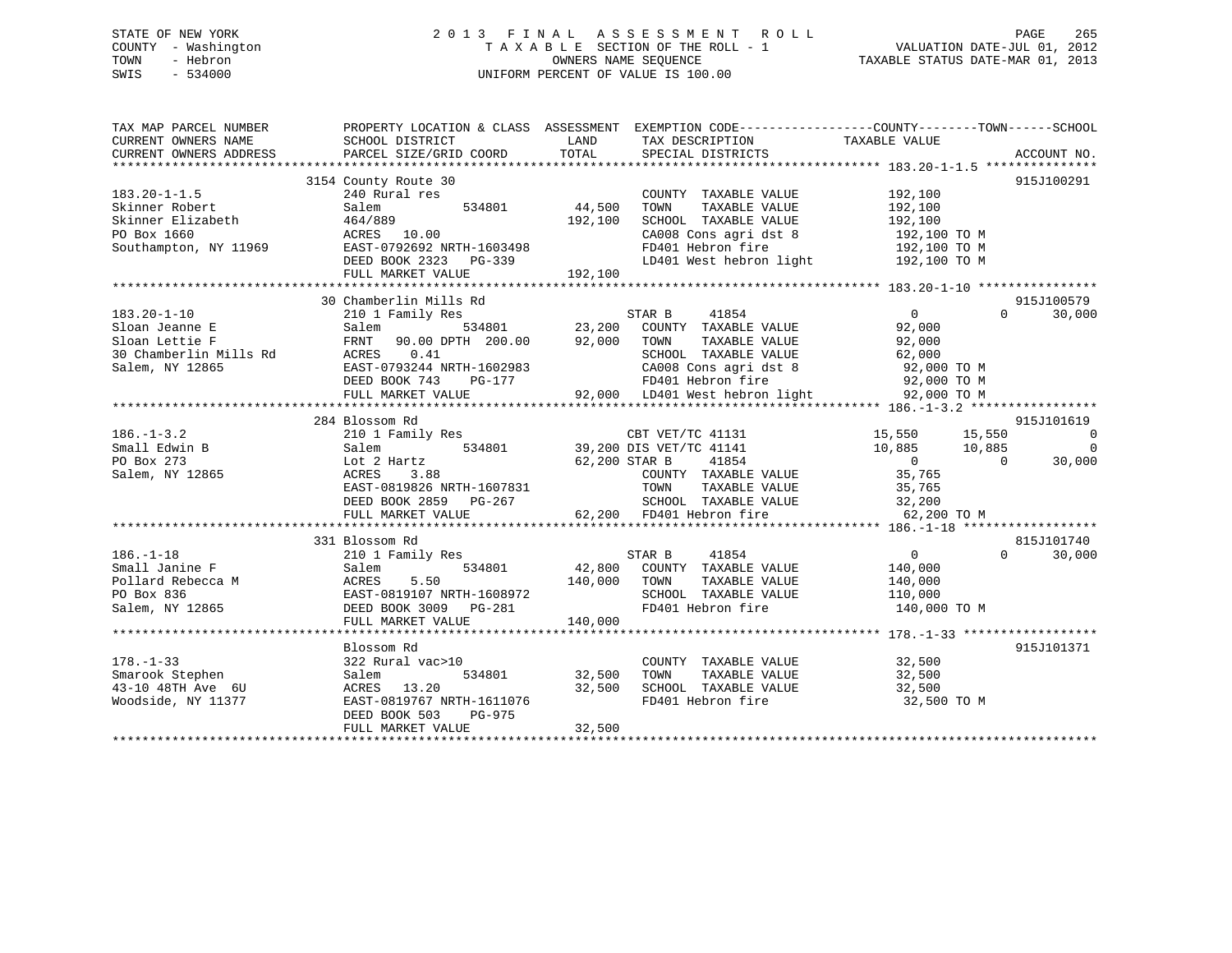## STATE OF NEW YORK 2 0 1 3 F I N A L A S S E S S M E N T R O L L PAGE 266 COUNTY - Washington T A X A B L E SECTION OF THE ROLL - 1 VALUATION DATE-JUL 01, 2012 TOWN - Hebron OWNERS NAME SEQUENCE TAXABLE STATUS DATE-MAR 01, 2013 SWIS - 534000 UNIFORM PERCENT OF VALUE IS 100.00

TAX MAP PARCEL NUMBER PROPERTY LOCATION & CLASS ASSESSMENT EXEMPTION CODE------------------COUNTY--------TOWN------SCHOOL

CURRENT OWNERS NAME SCHOOL DISTRICT LAND TAX DESCRIPTION TAXABLE VALUE CURRENT OWNERS ADDRESS PARCEL SIZE/GRID COORD TOTAL SPECIAL DISTRICTS ACCOUNT NO. \*\*\*\*\*\*\*\*\*\*\*\*\*\*\*\*\*\*\*\*\*\*\*\*\*\*\*\*\*\*\*\*\*\*\*\*\*\*\*\*\*\*\*\*\*\*\*\*\*\*\*\*\*\*\*\*\*\*\*\*\*\*\*\*\*\*\*\*\*\*\*\*\*\*\*\*\*\*\*\*\*\*\*\*\*\*\*\*\*\*\*\*\*\*\*\*\*\*\*\*\*\*\* 161.-2-1 \*\*\*\*\*\*\*\*\*\*\*\*\*\*\*\*\*\*\*7034 State Route 22 99 PCT OF VALUE USED FOR EXEMPTION PURPOSES 915J100583<br>270 Mfg housing AGED-ALL 41800 14,850 14,850 14,850 14,850 Smith Alice May Granville 533201 23,500 STAR EN 41834 0 0 15,150 7034 State Route 22 FRNT 175.00 DPTH 45.00 30,000 COUNTY TAXABLE VALUE 15,150 Granville, NY 12832 EAST-0817664 NRTH-1627171 TOWN TAXABLE VALUE 15,150 DEED BOOK 408 PG-154 SCHOOL TAXABLE VALUE 0 FULL MARKET VALUE 30,000 FD401 Hebron fire 30,000 TO M \*\*\*\*\*\*\*\*\*\*\*\*\*\*\*\*\*\*\*\*\*\*\*\*\*\*\*\*\*\*\*\*\*\*\*\*\*\*\*\*\*\*\*\*\*\*\*\*\*\*\*\*\*\*\*\*\*\*\*\*\*\*\*\*\*\*\*\*\*\*\*\*\*\*\*\*\*\*\*\*\*\*\*\*\*\*\*\*\*\*\*\*\*\*\*\*\*\*\*\*\*\*\* 170.-2-31 \*\*\*\*\*\*\*\*\*\*\*\*\*\*\*\*\*\* Higgins Rd 915J101817 170.-2-31 314 Rural vac<10 COUNTY TAXABLE VALUE 23,500 Smith Bradley H Granville 533201 23,500 TOWN TAXABLE VALUE 23,500 Smith Deena C Lot 21 23,500 SCHOOL TAXABLE VALUE 23,500 567 Harney Heights Rd ACRES 6.77 FD401 Hebron fire 23,500 TO M Geneva, FL 32732 EAST-0819869 NRTH-1624002 DEED BOOK 3114 PG-212 FULL MARKET VALUE 23,500 \*\*\*\*\*\*\*\*\*\*\*\*\*\*\*\*\*\*\*\*\*\*\*\*\*\*\*\*\*\*\*\*\*\*\*\*\*\*\*\*\*\*\*\*\*\*\*\*\*\*\*\*\*\*\*\*\*\*\*\*\*\*\*\*\*\*\*\*\*\*\*\*\*\*\*\*\*\*\*\*\*\*\*\*\*\*\*\*\*\*\*\*\*\*\*\*\*\*\*\*\*\*\* 143.-1-10 \*\*\*\*\*\*\*\*\*\*\*\*\*\*\*\*\*\* 155 East Green Pond Way 915J100598 143.-1-10 260 Seasonal res - WTRFNT COUNTY TAXABLE VALUE 129,000 Smith Brenda Granville 533201 109,100 TOWN TAXABLE VALUE 129,000 Sweet Sandra 643/307 129,000 SCHOOL TAXABLE VALUE 129,000 2812 Vermont Route 30 FRNT 100.00 DPTH 200.00 FD401 Hebron fire 129,000 TO M Pawlet, VT 05761 EAST-0816364 NRTH-1644100 DEED BOOK 1926 PG-37FULL MARKET VALUE 129,000 \*\*\*\*\*\*\*\*\*\*\*\*\*\*\*\*\*\*\*\*\*\*\*\*\*\*\*\*\*\*\*\*\*\*\*\*\*\*\*\*\*\*\*\*\*\*\*\*\*\*\*\*\*\*\*\*\*\*\*\*\*\*\*\*\*\*\*\*\*\*\*\*\*\*\*\*\*\*\*\*\*\*\*\*\*\*\*\*\*\*\*\*\*\*\*\*\*\*\*\*\*\*\* 177.-1-49 \*\*\*\*\*\*\*\*\*\*\*\*\*\*\*\*\*\* 236 Tiplady Rd 89 PCT OF VALUE USED FOR EXEMPTION PURPOSES 915J100582 177.-1-49 210 1 Family Res WAR VET/TC 41121 20,426 18,000 0 Smith Charles Salem 534801 79,100 STAR B 41854 0 0 30,000 236 Tiplady Rd ACRES 8.62 153,000 COUNTY TAXABLE VALUE 132,574 PO Box 102 EAST-0811675 NRTH-1610692 TOWN TAXABLE VALUE 135,000 Salem, NY 12865 DEED BOOK 1732 PG-59 SCHOOL TAXABLE VALUE 123,000 FULL MARKET VALUE 153,000 CA008 Cons agri dst 8 153,000 TO M FD401 Hebron fire 153,000 TO M \*\*\*\*\*\*\*\*\*\*\*\*\*\*\*\*\*\*\*\*\*\*\*\*\*\*\*\*\*\*\*\*\*\*\*\*\*\*\*\*\*\*\*\*\*\*\*\*\*\*\*\*\*\*\*\*\*\*\*\*\*\*\*\*\*\*\*\*\*\*\*\*\*\*\*\*\*\*\*\*\*\*\*\*\*\*\*\*\*\*\*\*\*\*\*\*\*\*\*\*\*\*\* 183.-1-11.1 \*\*\*\*\*\*\*\*\*\*\*\*\*\*\*\* County Route 31 183.-1-11.1 314 Rural vac<10 COUNTY TAXABLE VALUE 14,500 Smith Dorothy A Salem 534801 14,500 TOWN TAXABLE VALUE 14,500 237 Butler Rd FRNT 161.00 DPTH 256.00 14,500 SCHOOL TAXABLE VALUE 14,500 Hampton, NY 12837 ACRES 0.95 CA008 Cons agri dst 8 14,500 TO M EAST-0791524 NRTH-1607819 FD401 Hebron fire 14,500 TO M DEED BOOK 894 PG-297FULL MARKET VALUE 14,500 \*\*\*\*\*\*\*\*\*\*\*\*\*\*\*\*\*\*\*\*\*\*\*\*\*\*\*\*\*\*\*\*\*\*\*\*\*\*\*\*\*\*\*\*\*\*\*\*\*\*\*\*\*\*\*\*\*\*\*\*\*\*\*\*\*\*\*\*\*\*\*\*\*\*\*\*\*\*\*\*\*\*\*\*\*\*\*\*\*\*\*\*\*\*\*\*\*\*\*\*\*\*\*\*\*\*\*\*\*\*\*\*\*\*\*\*\*\*\*\*\*\*\*\*\*\*\*\*\*\*\*\*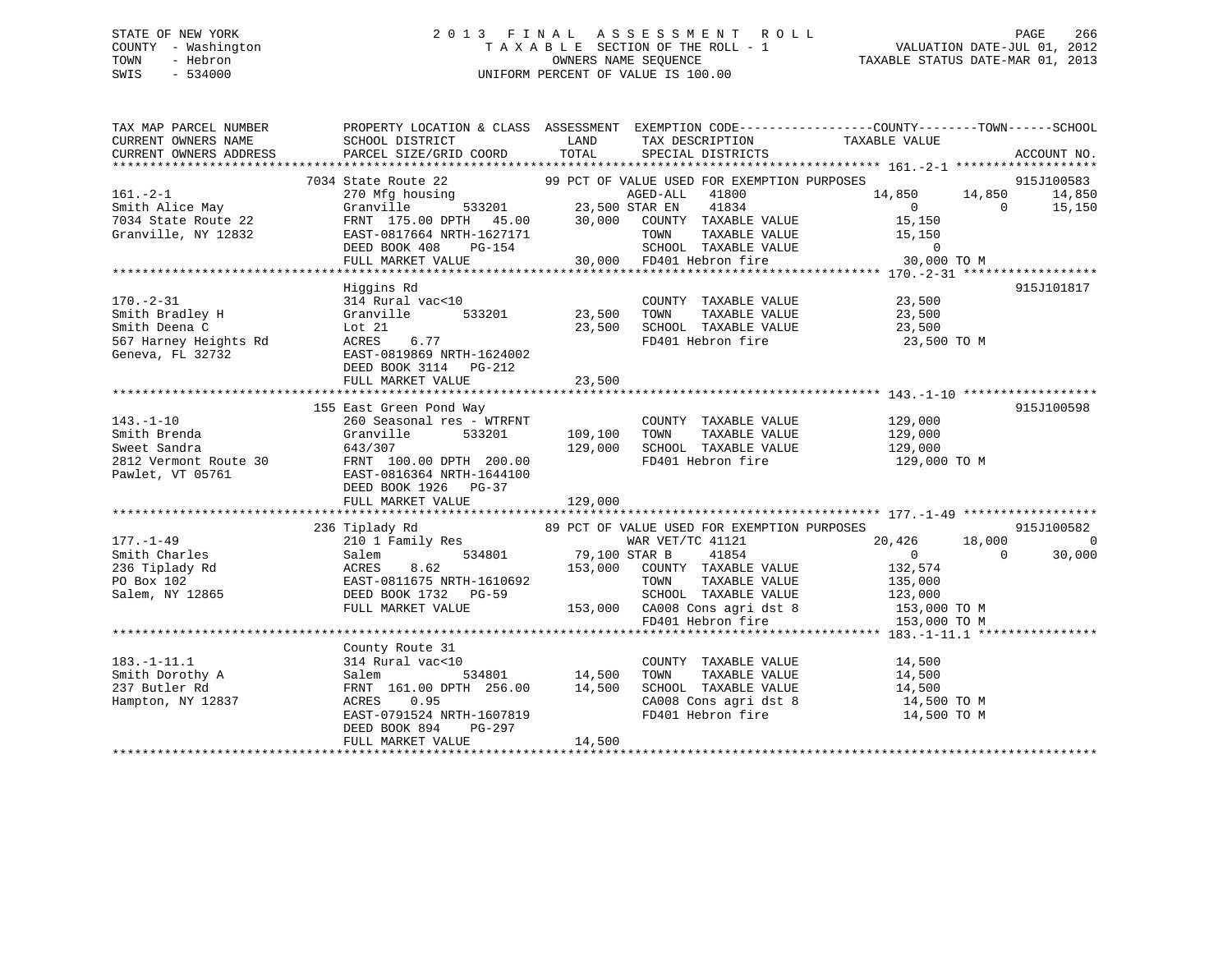# STATE OF NEW YORK 2 0 1 3 F I N A L A S S E S S M E N T R O L L PAGE 267 COUNTY - Washington T A X A B L E SECTION OF THE ROLL - 1 VALUATION DATE-JUL 01, 2012 TOWN - Hebron OWNERS NAME SEQUENCE TAXABLE STATUS DATE-MAR 01, 2013 SWIS - 534000 UNIFORM PERCENT OF VALUE IS 100.00

| TAX MAP PARCEL NUMBER  | PROPERTY LOCATION & CLASS ASSESSMENT EXEMPTION CODE---------------COUNTY-------TOWN------SCHOOL |               |                                           |                  |                    |
|------------------------|-------------------------------------------------------------------------------------------------|---------------|-------------------------------------------|------------------|--------------------|
| CURRENT OWNERS NAME    | SCHOOL DISTRICT                                                                                 | LAND          | TAX DESCRIPTION                           | TAXABLE VALUE    |                    |
| CURRENT OWNERS ADDRESS | PARCEL SIZE/GRID COORD                                                                          | TOTAL         | SPECIAL DISTRICTS                         |                  | ACCOUNT NO.        |
|                        |                                                                                                 |               |                                           |                  |                    |
|                        | Blossom Rd Lot 1 Hartz                                                                          |               |                                           |                  | 915J101618         |
| $186. - 1 - 3.1$       | 314 Rural vac<10                                                                                |               | COUNTY TAXABLE VALUE                      | 17,900           |                    |
| Smith James            | Salem                                                                                           | 534801 17,900 | TOWN<br>TAXABLE VALUE                     | 17,900           |                    |
| Smith Marie            | 3.72<br>ACRES                                                                                   | 17,900        | SCHOOL TAXABLE VALUE                      | 17,900           |                    |
| 130 Dixson Hill Rd     | EAST-0819820 NRTH-1608047                                                                       |               | FD401 Hebron fire                         | 17,900 TO M      |                    |
|                        | Diamond Point, NY 12824 DEED BOOK 2780 PG-113                                                   |               |                                           |                  |                    |
|                        | FULL MARKET VALUE                                                                               | 17,900        |                                           |                  |                    |
|                        |                                                                                                 |               |                                           |                  |                    |
|                        | 623 Middle Rd                                                                                   |               |                                           |                  | 915J101147         |
| $160. - 1 - 16.3$      | 210 1 Family Res                                                                                |               | STAR B<br>41854                           | $\overline{0}$   | $\Omega$<br>30,000 |
| Smith James C          | Granville<br>533201                                                                             |               | 99,500 COUNTY TAXABLE VALUE               | 164,000          |                    |
| 623 Middle Rd          | ACRES<br>8.00                                                                                   | 164,000       | TAXABLE VALUE<br>TOWN                     | 164,000          |                    |
|                        |                                                                                                 |               |                                           |                  |                    |
| Granville, NY 12832    | EAST-0805725 NRTH-1626958                                                                       |               | SCHOOL TAXABLE VALUE 134,000              |                  |                    |
|                        | DEED BOOK 461 PG-20                                                                             |               | FD401 Hebron fire                         | 164,000 TO M     |                    |
|                        | FULL MARKET VALUE                                                                               | 164,000       |                                           |                  |                    |
|                        |                                                                                                 |               |                                           |                  |                    |
|                        | 104 Clark Way                                                                                   |               |                                           |                  |                    |
| $169. - 1 - 18.42$     | 210 1 Family Res                                                                                |               | 41854<br>STAR B                           | $\overline{0}$   | 30,000<br>$\Omega$ |
| Smith Oliver W         | Granville                                                                                       |               | 533201 36,600 COUNTY TAXABLE VALUE        | 70,500           |                    |
| Smith Christine L      | ACRES<br>EAST-0<br>7.18                                                                         | 70,500        | TOWN<br>TAXABLE VALUE                     | 70,500           |                    |
| PO Box 163             | EAST-0814166 NRTH-1623425                                                                       |               | SCHOOL TAXABLE VALUE                      | 40,500           |                    |
| Salem, NY 12865        | DEED BOOK 883<br>$PG-81$                                                                        |               | FD401 Hebron fire                         | 70,500 TO M      |                    |
|                        | FULL MARKET VALUE                                                                               | 70,500        |                                           |                  |                    |
|                        |                                                                                                 |               |                                           |                  |                    |
|                        | 1007 Bogtown Rd                                                                                 |               |                                           |                  | 915J100043         |
| $184. - 1 - 16$        | 241 Rural res&ag                                                                                |               | COUNTY TAXABLE VALUE                      | 240,000          |                    |
| Smith Tarl             | 534801<br>Salem                                                                                 | 179,800       | TAXABLE VALUE<br>TOWN                     | 240,000          |                    |
| 1007 Bogtown Rd        | 98.00 BANK<br>151<br>ACRES                                                                      | 240,000       | SCHOOL TAXABLE VALUE                      | 240,000          |                    |
| Salem, NY 12865        | EAST-0804555 NRTH-1603025                                                                       |               | FD401 Hebron fire                         | 240,000 TO M     |                    |
|                        | DEED BOOK 1830 PG-267                                                                           |               |                                           |                  |                    |
|                        | FULL MARKET VALUE                                                                               | 240,000       |                                           |                  |                    |
|                        |                                                                                                 |               |                                           |                  |                    |
|                        | Mcknight Hill Rd/n Off                                                                          |               |                                           |                  | 915J100280         |
| $168. - 1 - 10$        | 322 Rural vac>10                                                                                |               | COUNTY TAXABLE VALUE 39,400               |                  |                    |
| Smith Warren           | 534801<br>Salem                                                                                 | 39,400        | TOWN<br>TAXABLE VALUE                     |                  |                    |
| 137 Mill St            | sub lot 3                                                                                       | 39,400        |                                           | 39,400<br>39,400 |                    |
| Mansfield, MA 02048    | ACRES 35.00                                                                                     |               | SCHOOL TAXABLE VALUE<br>FD401 Hebron fire | 39,400 TO M      |                    |
|                        |                                                                                                 |               |                                           |                  |                    |
|                        | EAST-0802581 NRTH-1619097                                                                       |               |                                           |                  |                    |
|                        | DEED BOOK 2948 PG-197                                                                           |               |                                           |                  |                    |
|                        | FULL MARKET VALUE                                                                               | 39,400        |                                           |                  |                    |
|                        |                                                                                                 |               |                                           |                  |                    |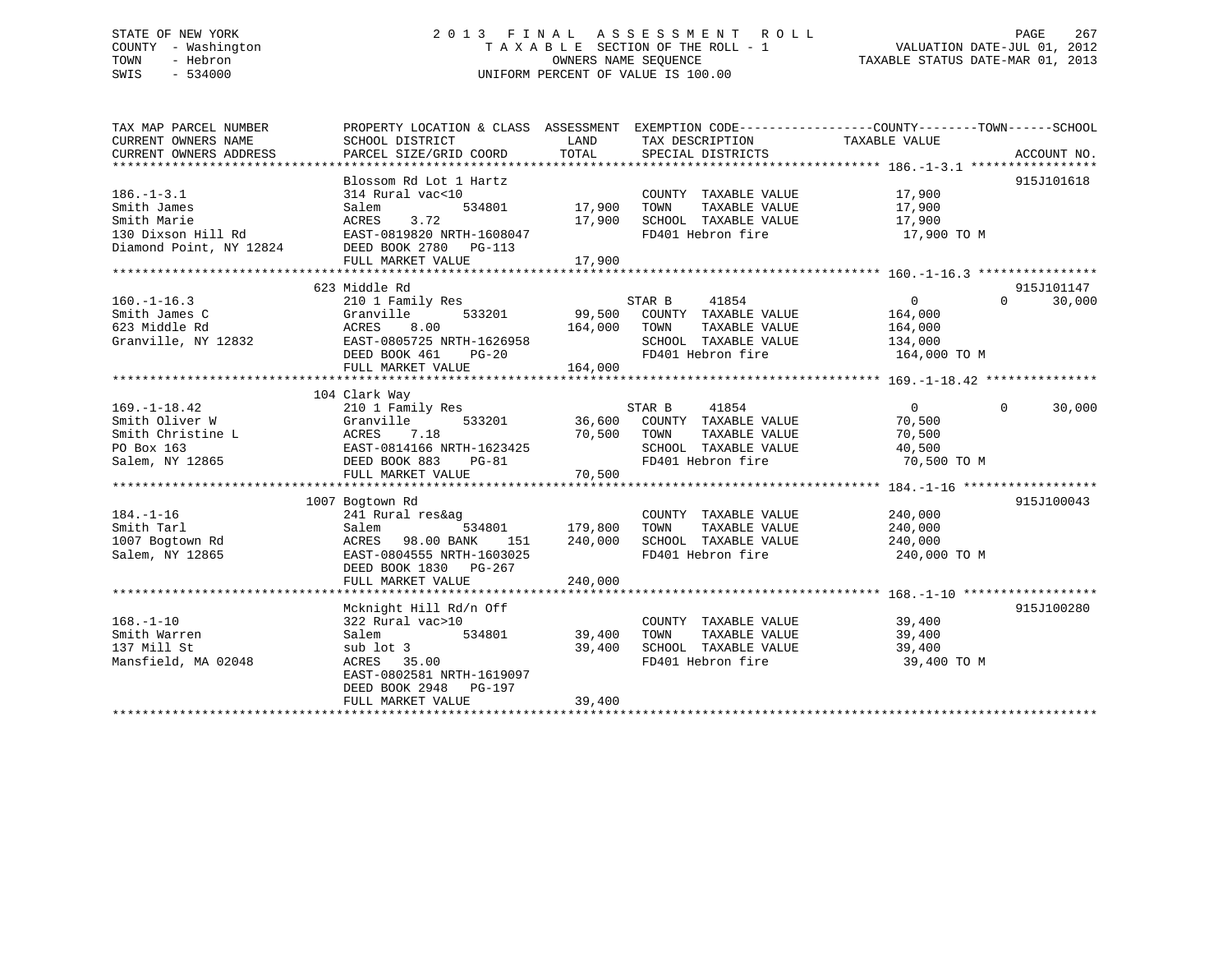# STATE OF NEW YORK 2 0 1 3 F I N A L A S S E S S M E N T R O L L PAGE 268 COUNTY - Washington T A X A B L E SECTION OF THE ROLL - 1 VALUATION DATE-JUL 01, 2012 TOWN - Hebron OWNERS NAME SEQUENCE TAXABLE STATUS DATE-MAR 01, 2013 SWIS - 534000 UNIFORM PERCENT OF VALUE IS 100.00

| TAX MAP PARCEL NUMBER<br>CURRENT OWNERS NAME<br>CURRENT OWNERS ADDRESS | PROPERTY LOCATION & CLASS ASSESSMENT EXEMPTION CODE----------------COUNTY-------TOWN------SCHOOL<br>SCHOOL DISTRICT<br>PARCEL SIZE/GRID COORD | LAND<br>TOTAL  | TAX DESCRIPTION<br>SPECIAL DISTRICTS        | TAXABLE VALUE      | ACCOUNT NO.        |
|------------------------------------------------------------------------|-----------------------------------------------------------------------------------------------------------------------------------------------|----------------|---------------------------------------------|--------------------|--------------------|
|                                                                        |                                                                                                                                               |                |                                             |                    |                    |
|                                                                        | 324 Gilchrist Rd                                                                                                                              |                |                                             |                    | 915J101572         |
| $175. - 1 - 37$                                                        | 210 1 Family Res                                                                                                                              |                |                                             | $\overline{0}$     | 30,000<br>$\Omega$ |
| Snowball Daniel B                                                      | Salem<br>534801                                                                                                                               |                | STAR B 41854<br>86,400 COUNTY TAXABLE VALUE | 227,000            |                    |
| Snowball Helene P                                                      | ACRES<br>2.77 BANK<br>185                                                                                                                     | 227,000        | TOWN<br>TAXABLE VALUE                       | 227,000            |                    |
| 324 Gilchrist Rd                                                       | EAST-0786886 NRTH-1615532                                                                                                                     |                | SCHOOL TAXABLE VALUE                        | 197,000            |                    |
| Argyle, NY 12809                                                       | DEED BOOK 570 PG-325                                                                                                                          | $\frac{32}{2}$ | FD401 Hebron fire                           | 227,000 TO M       |                    |
|                                                                        | FULL MARKET VALUE                                                                                                                             | 227,000        |                                             |                    |                    |
|                                                                        |                                                                                                                                               |                |                                             |                    |                    |
|                                                                        | 80 Webber Ln                                                                                                                                  |                |                                             |                    | 915J100658         |
| $168. - 1 - 6$                                                         | 241 Rural res&ag                                                                                                                              |                | 41720<br>AG DIST                            | 74,702             | 74,702<br>74,702   |
| Sokol Paul                                                             | 533801<br>Hartford                                                                                                                            |                | 381,900 STAR B 41854                        | $\overline{0}$     | $\Omega$<br>30,000 |
| Sokol Debbie                                                           | ACRES 178.50                                                                                                                                  | 446,000        | COUNTY TAXABLE VALUE                        | 371,298            |                    |
| 80 Webber Ln                                                           | EAST-0800788 NRTH-1622401                                                                                                                     |                | TOWN<br>TAXABLE VALUE                       | 371,298            |                    |
| Salem, NY 12865                                                        | DEED BOOK 2768 PG-241                                                                                                                         |                | SCHOOL TAXABLE VALUE                        | 341,298            |                    |
|                                                                        | FULL MARKET VALUE                                                                                                                             |                | 446,000 CA008 Cons agri dst 8               | 371,298 TO M       |                    |
| MAY BE SUBJECT TO PAYMENT                                              |                                                                                                                                               |                | 74,702 EX                                   |                    |                    |
| UNDER AGDIST LAW TIL 2017                                              |                                                                                                                                               |                | FD401 Hebron fire                           | 446,000 TO M       |                    |
|                                                                        |                                                                                                                                               |                |                                             |                    |                    |
|                                                                        | 367 Chamberlin Mills Rd                                                                                                                       |                |                                             |                    | 915J101564         |
| $184. - 1 - 6.1$                                                       | 210 1 Family Res<br>534801                                                                                                                    |                | STAR B 41854<br>50,500 COUNTY TAXABLE VALUE | $\overline{0}$     | 30,000<br>$\Omega$ |
| Sollenberger Paula                                                     | Salem<br>Single Family Log Home 170,800                                                                                                       |                | TOWN<br>TAXABLE VALUE                       | 170,800<br>170,800 |                    |
| 367 Chamberlain Mills Rd<br>Salem, NY 12865                            | ACRES<br>1.10                                                                                                                                 |                | SCHOOL TAXABLE VALUE                        | 140,800            |                    |
|                                                                        | EAST-0797597 NRTH-1607867                                                                                                                     |                | CA008 Cons agri dst 8                       | 170,800 TO M       |                    |
|                                                                        | DEED BOOK 3193 PG-273                                                                                                                         |                | FD401 Hebron fire                           | 170,800 TO M       |                    |
|                                                                        | FULL MARKET VALUE                                                                                                                             | 170,800        |                                             |                    |                    |
|                                                                        |                                                                                                                                               |                |                                             |                    |                    |
|                                                                        | 1128 Bogtown Rd                                                                                                                               |                |                                             |                    | 915J100586         |
| $185. - 1 - 1$                                                         | 242 Rurl res&rec                                                                                                                              |                | COUNTY TAXABLE VALUE                        | 218,500            |                    |
| Sommerschield Rose                                                     | 534801<br>Salem                                                                                                                               | 147,100        | TAXABLE VALUE<br>TOWN                       | 218,500            |                    |
| 333 East 30Th St                                                       | ACRES 85.66                                                                                                                                   | 218,500        | SCHOOL TAXABLE VALUE                        | 218,500            |                    |
| New York, NY 10016                                                     | EAST-0805003 NRTH-1607409                                                                                                                     |                | FD401 Hebron fire                           | 218,500 TO M       |                    |
|                                                                        | DEED BOOK 717 PG-130                                                                                                                          |                |                                             |                    |                    |
|                                                                        | FULL MARKET VALUE                                                                                                                             | 218,500        |                                             |                    |                    |
|                                                                        |                                                                                                                                               |                |                                             |                    |                    |
|                                                                        | 200 Crosier Rd                                                                                                                                |                |                                             |                    |                    |
| $167. - 1 - 17.4$                                                      | 312 Vac w/imprv                                                                                                                               |                | COUNTY TAXABLE VALUE                        | 183,000            |                    |
| Sonle Enterprises LLC                                                  | 534801<br>Salem                                                                                                                               | 152,500        | TAXABLE VALUE<br>TOWN                       | 183,000            |                    |
| 163 Perry Hill Rd                                                      | ACRES 114.80 BANK<br>77                                                                                                                       | 183,000        | SCHOOL TAXABLE VALUE                        | 183,000            |                    |
| Shushan, NY 12873                                                      | EAST-0792420 NRTH-1621105                                                                                                                     |                | CA008 Cons agri dst 8                       | 183,000 TO M       |                    |
|                                                                        | DEED BOOK 2518 PG-125                                                                                                                         |                | FD401 Hebron fire                           | 183,000 TO M       |                    |
|                                                                        | FULL MARKET VALUE                                                                                                                             | 183,000        |                                             |                    |                    |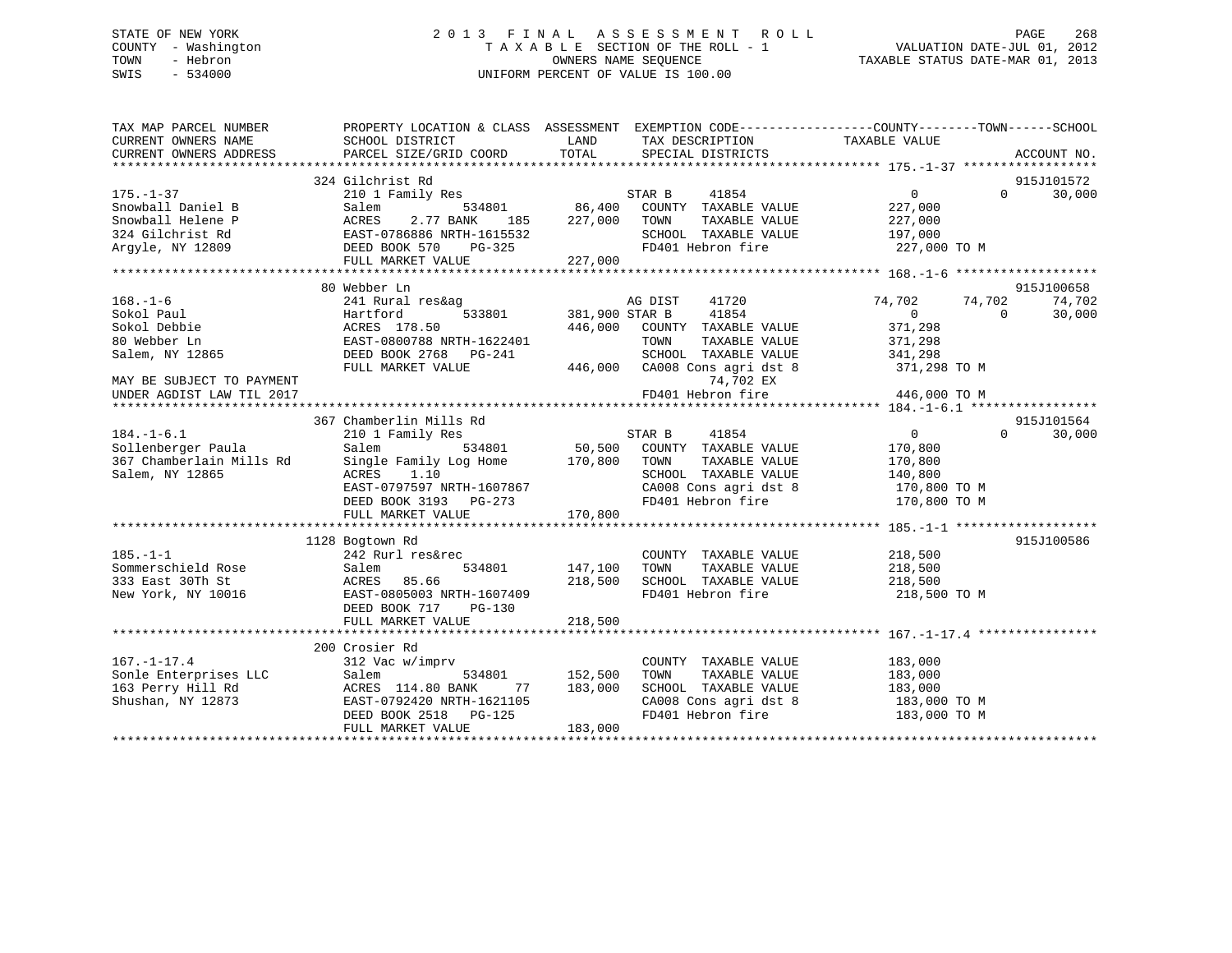# STATE OF NEW YORK 2 0 1 3 F I N A L A S S E S S M E N T R O L L PAGE 269 COUNTY - Washington T A X A B L E SECTION OF THE ROLL - 1 VALUATION DATE-JUL 01, 2012 TOWN - Hebron OWNERS NAME SEQUENCE TAXABLE STATUS DATE-MAR 01, 2013 SWIS - 534000 UNIFORM PERCENT OF VALUE IS 100.00

| TAX MAP PARCEL NUMBER<br>CURRENT OWNERS NAME<br>CURRENT OWNERS ADDRESS                | PROPERTY LOCATION & CLASS ASSESSMENT EXEMPTION CODE---------------COUNTY-------TOWN-----SCHOOL<br>SCHOOL DISTRICT<br>PARCEL SIZE/GRID COORD | TOTAL                             |                                                                                                                                                                                                                                                                                                                                                                    |                                               | ACCOUNT NO. |
|---------------------------------------------------------------------------------------|---------------------------------------------------------------------------------------------------------------------------------------------|-----------------------------------|--------------------------------------------------------------------------------------------------------------------------------------------------------------------------------------------------------------------------------------------------------------------------------------------------------------------------------------------------------------------|-----------------------------------------------|-------------|
|                                                                                       |                                                                                                                                             |                                   |                                                                                                                                                                                                                                                                                                                                                                    |                                               |             |
| $167. - 1 - 17.5$<br>Sonle Enterprises LLC<br>163 Perry Hill Rd<br>Sushan, NY 12873   | Crosier Rd<br>322 Rural vac>10<br>534801 30,000<br>Salem<br>lot 1<br>ACRES 11.26<br>EAST-0790424 NRTH-1620571                               | 30,000                            | COUNTY TAXABLE VALUE<br>TOWN<br>TAXABLE VALUE<br>SCHOOL TAXABLE VALUE<br>CA008 Cons agri dst 8 30,000 TO M<br>FD401 Hebron fire                                                                                                                                                                                                                                    | 30,000<br>30,000<br>30,000<br>30,000 TO M     |             |
|                                                                                       | DEED BOOK 2518 PG-125<br>FULL MARKET VALUE                                                                                                  | 30,000                            |                                                                                                                                                                                                                                                                                                                                                                    |                                               |             |
|                                                                                       |                                                                                                                                             |                                   |                                                                                                                                                                                                                                                                                                                                                                    |                                               |             |
| $186. - 1 - 35$<br>Soranno Melanie<br>84 Woods Way<br>Salem, NY 12865                 | Blossom Rd/n Off<br>314 Rural vac<10<br>Salem<br>ACRES 8.38<br>EAST-0818421 NRTH-1607398<br>DEED BOOK 2112    PG-221                        |                                   | $\begin{array}{lllllllllll} 0 & \text{COUNTY} & \text{TAXABLE VALUE} & & 25,700 \\ 534801 & 25,700 & \text{TOWN} & \text{TAXABLE VALUE} & & 25,700 \\ 25,700 & \text{SCH OOL} & \text{TAXABLE VALUE} & & 25,700 \\ 25,700 & \text{SCH OOL} & \text{TAXABLE VALUE} & & 25,700 \\ \text{TH-1607398} & & \text{FD401 Hebron fire} & & 25,700\text{ TO M} \end{array}$ |                                               | 915J101757  |
|                                                                                       | Wood Way                                                                                                                                    |                                   |                                                                                                                                                                                                                                                                                                                                                                    |                                               | 915J101758  |
| $186. - 1 - 36$<br>Soranno Melanie<br>84 Woods Way<br>Salem, NY 12865                 | 314 Rural vac<10<br>Salem<br>7.54<br>ACRES<br>EAST-0818262 NRTH-1608151<br>DEED BOOK 2112    PG-221<br>FULL MARKET VALUE                    | 534801 24,500<br>24,500<br>24,500 | COUNTY TAXABLE VALUE 24,500<br>TOWN<br>SCHOOL TAXABLE VALUE<br>FD401 Hebron fire                                                                                                                                                                                                                                                                                   | TAXABLE VALUE 24,500<br>24,500<br>24,500 TO M |             |
|                                                                                       | 84 Wood Way                                                                                                                                 |                                   |                                                                                                                                                                                                                                                                                                                                                                    |                                               |             |
| $186. - 1 - 32$<br>Soranno Melanie A<br>84 Wood Way<br>Salem, NY 12832                | 210 1 Family Res<br>Salem<br>5.05 BANK<br>ACRES<br>EAST-0817743 NRTH-1608676<br>DEED BOOK 2059    PG-320<br>FULL MARKET VALUE               | 534801 42,100<br>260,500          | COUNTY TAXABLE VALUE 260,500<br>TOWN<br>TAXABLE VALUE<br>59 260,500 SCHOOL TAXABLE VALUE 260,500<br>FD401 Hebron fire                                                                                                                                                                                                                                              | 260,500<br>260,500 TO M                       |             |
|                                                                                       |                                                                                                                                             |                                   |                                                                                                                                                                                                                                                                                                                                                                    |                                               |             |
| $186. - 1 - 33$<br>Soranno Melanie A<br>84 Wood Way<br>84 Wood Way<br>Salem, NY 12865 | Wood Way<br>322 Rural vac>10<br>534801<br>Salem<br>ACRES 10.23<br>EAST-0817710 NRTH-1608024<br>DEED BOOK 2059 PG-315<br>FULL MARKET VALUE   | COUNTY<br>28,300 TOWN<br>28,300   | COUNTY TAXABLE VALUE<br>TAXABLE VALUE<br>28,300 SCHOOL TAXABLE VALUE 28,300<br>FD401 Hebron fire                                                                                                                                                                                                                                                                   | 28,300<br>28,300<br>28,300 TO M               |             |
|                                                                                       |                                                                                                                                             |                                   |                                                                                                                                                                                                                                                                                                                                                                    |                                               |             |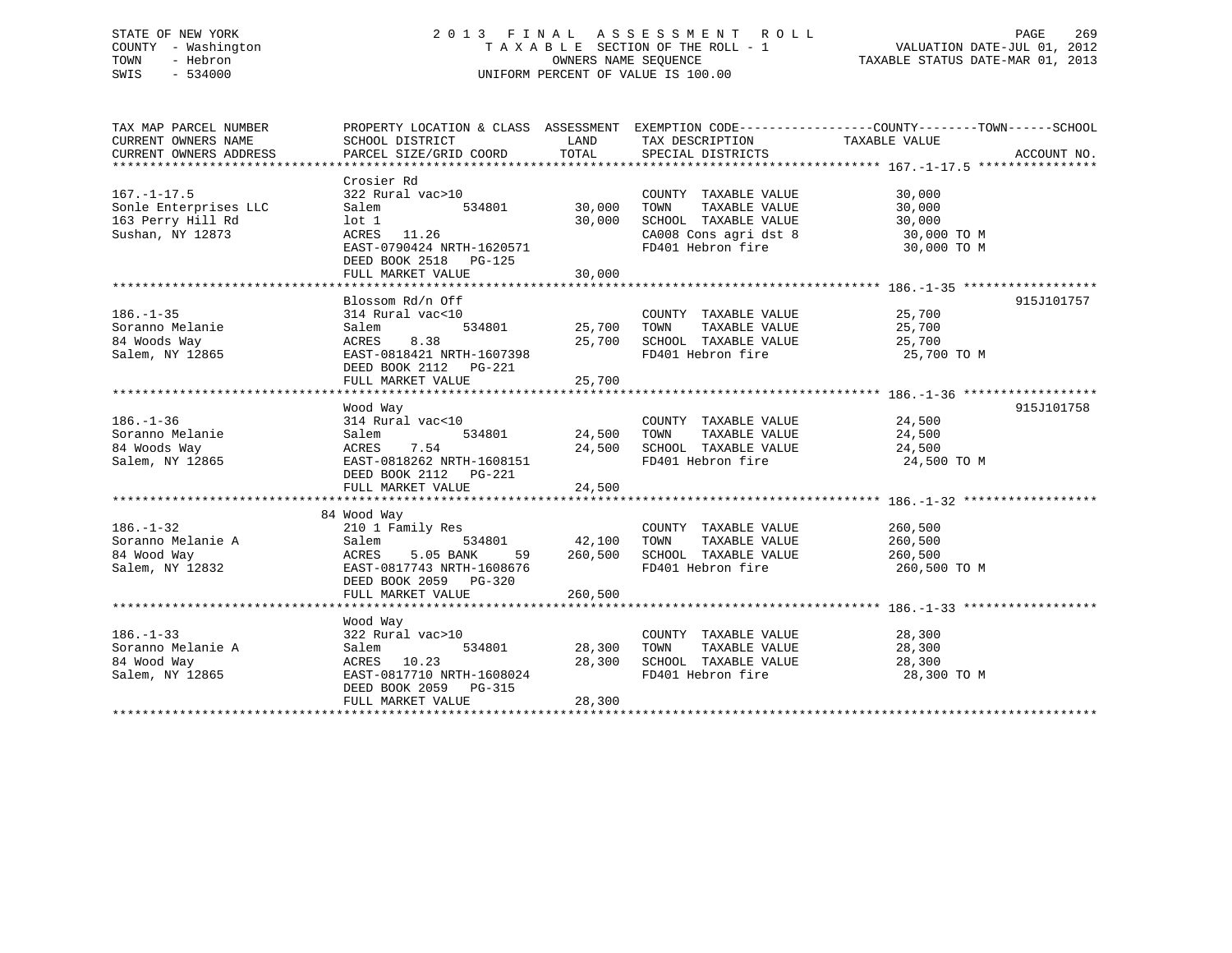# STATE OF NEW YORK 2 0 1 3 F I N A L A S S E S S M E N T R O L L PAGE 270 COUNTY - Washington T A X A B L E SECTION OF THE ROLL - 1 VALUATION DATE-JUL 01, 2012 TOWN - Hebron OWNERS NAME SEQUENCE TAXABLE STATUS DATE-MAR 01, 2013 SWIS - 534000 UNIFORM PERCENT OF VALUE IS 100.00

| TAX MAP PARCEL NUMBER<br>CURRENT OWNERS NAME<br>CURRENT OWNERS ADDRESS                                                                                                          | PROPERTY LOCATION & CLASS ASSESSMENT EXEMPTION CODE---------------COUNTY-------TOWN-----SCHOOL<br>SCHOOL DISTRICT<br>PARCEL SIZE/GRID COORD | LAND<br>TOTAL                      | TAX DESCRIPTION<br>SPECIAL DISTRICTS | TAXABLE VALUE  | ACCOUNT NO.        |
|---------------------------------------------------------------------------------------------------------------------------------------------------------------------------------|---------------------------------------------------------------------------------------------------------------------------------------------|------------------------------------|--------------------------------------|----------------|--------------------|
|                                                                                                                                                                                 | 198 Crosier Rd                                                                                                                              |                                    |                                      |                | 915J100199         |
| $167. - 1 - 18$                                                                                                                                                                 | 210 1 Family Res                                                                                                                            |                                    | STAR B<br>41854                      | $\overline{0}$ | $\Omega$<br>30,000 |
| Spiezio Dominick A                                                                                                                                                              | Salem                                                                                                                                       |                                    | 534801 30,700 COUNTY TAXABLE VALUE   | 95,500         |                    |
| 178 Crosier Rd                                                                                                                                                                  | ACRES<br>2.47 BANK<br>77                                                                                                                    | 95,500                             | TOWN<br>TAXABLE VALUE                | 95,500         |                    |
| Salem, NY 12865                                                                                                                                                                 | EAST-0792005 NRTH-1619632                                                                                                                   |                                    | SCHOOL TAXABLE VALUE                 | 65,500         |                    |
|                                                                                                                                                                                 | DEED BOOK 2691 PG-1                                                                                                                         |                                    | CA008 Cons agri dst 8 95,500 TO M    |                |                    |
|                                                                                                                                                                                 | FULL MARKET VALUE                                                                                                                           | 95,500                             | 95,500 FD401 Hebron fire             | 95,500 TO M    |                    |
|                                                                                                                                                                                 |                                                                                                                                             |                                    |                                      |                |                    |
|                                                                                                                                                                                 | 185+187 Clark Way                                                                                                                           |                                    |                                      |                | 915J101125         |
| $169. - 1 - 18.5$                                                                                                                                                               | 260 Seasonal res                                                                                                                            |                                    | COUNTY TAXABLE VALUE 81,000          |                |                    |
| Spiezio Mark                                                                                                                                                                    | Granville<br>533201                                                                                                                         | 42,100                             | TAXABLE VALUE<br>TOWN                | 81,000         |                    |
| Spiezio Penny                                                                                                                                                                   | ACRES 16.56                                                                                                                                 | 81,000                             | SCHOOL TAXABLE VALUE                 | 81,000         |                    |
| 728 Co Rd 64<br>Shushan, NY 12873 CDEED BOOK 1803 PG-325                                                                                                                        |                                                                                                                                             |                                    | FD401 Hebron fire 81,000 TO M        |                |                    |
|                                                                                                                                                                                 |                                                                                                                                             |                                    |                                      |                |                    |
|                                                                                                                                                                                 | FULL MARKET VALUE                                                                                                                           | 81,000                             |                                      |                |                    |
|                                                                                                                                                                                 |                                                                                                                                             |                                    |                                      |                |                    |
|                                                                                                                                                                                 | Clark Way                                                                                                                                   |                                    |                                      |                |                    |
| $169. - 1 - 18.37$                                                                                                                                                              | 312 Vac w/imprv                                                                                                                             |                                    | COUNTY TAXABLE VALUE                 | 9,900          |                    |
| Spina Michael J                                                                                                                                                                 | Granville                                                                                                                                   | 533201 6,000                       | TOWN<br>TAXABLE VALUE                | 9,900          |                    |
| 1840 Glens Falls Mountain Rd                                                                                                                                                    | ACRES<br>1.10                                                                                                                               | 9,900                              | SCHOOL TAXABLE VALUE 9,900           |                |                    |
| Lake Luzerne, NY 12846                                                                                                                                                          | EAST-0813982 NRTH-1622984                                                                                                                   |                                    | FD401 Hebron fire                    | 9,900 TO M     |                    |
|                                                                                                                                                                                 | DEED BOOK 786<br>PG-251                                                                                                                     |                                    |                                      |                |                    |
|                                                                                                                                                                                 | FULL MARKET VALUE                                                                                                                           | 9,900                              |                                      |                |                    |
|                                                                                                                                                                                 |                                                                                                                                             |                                    |                                      |                |                    |
|                                                                                                                                                                                 | 3 Halls Pond Rd                                                                                                                             |                                    |                                      |                | 915J100136         |
| $167. - 1 - 27$                                                                                                                                                                 | 312 Vac w/imprv                                                                                                                             |                                    | COUNTY TAXABLE VALUE 38,300          |                |                    |
|                                                                                                                                                                                 |                                                                                                                                             | 31,000 TOWN                        |                                      |                |                    |
|                                                                                                                                                                                 |                                                                                                                                             |                                    |                                      |                |                    |
| Squires Randall C<br>Urbaetis Mark<br>3 Halls Pond Rd<br>3 Halls Pond Rd<br>534801<br>2 Salem, NY 12865<br>2 Salem, NY 12865<br>2 DEED BOOK 653<br>PG-107<br>FIIT. MARKET VALUE |                                                                                                                                             |                                    |                                      |                |                    |
|                                                                                                                                                                                 |                                                                                                                                             |                                    |                                      |                |                    |
|                                                                                                                                                                                 | FULL MARKET VALUE                                                                                                                           | 38,300                             |                                      |                |                    |
|                                                                                                                                                                                 |                                                                                                                                             |                                    |                                      |                |                    |
|                                                                                                                                                                                 | 3943 County Route 30                                                                                                                        |                                    |                                      |                | 915J100041         |
| $167. - 1 - 46$                                                                                                                                                                 | 210 1 Family Res                                                                                                                            | з<br>534801                 18,000 | COUNTY TAXABLE VALUE                 | 45,000         |                    |
| Squires Randy                                                                                                                                                                   | Salem                                                                                                                                       |                                    | TOWN<br>TAXABLE VALUE                | 45,000         |                    |
| Urbaetis Mark                                                                                                                                                                   | FRNT 135.00 DPTH 50.00                                                                                                                      | 45,000                             | SCHOOL TAXABLE VALUE                 | 45,000         |                    |
| 137 Halls Pond Rd                                                                                                                                                               | EAST-0789163 NRTH-1620909                                                                                                                   |                                    | FD401 Hebron fire                    | 45,000 TO M    |                    |
| Salem, NY 12865                                                                                                                                                                 | DEED BOOK 3006 PG-230                                                                                                                       |                                    |                                      |                |                    |
|                                                                                                                                                                                 | FULL MARKET VALUE                                                                                                                           | 45,000                             |                                      |                |                    |
|                                                                                                                                                                                 |                                                                                                                                             |                                    |                                      |                |                    |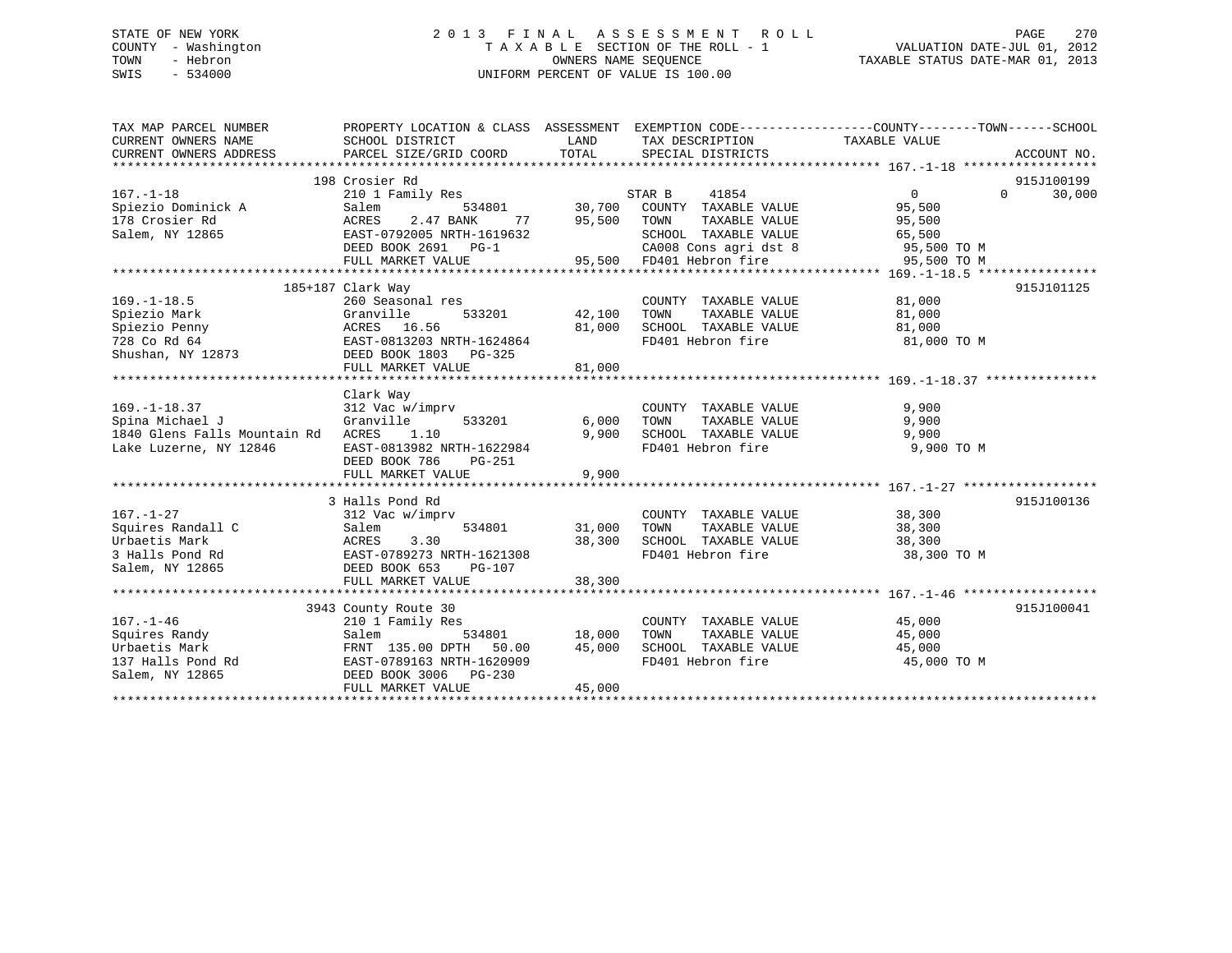# STATE OF NEW YORK 2 0 1 3 F I N A L A S S E S S M E N T R O L L PAGE 271 COUNTY - Washington T A X A B L E SECTION OF THE ROLL - 1 VALUATION DATE-JUL 01, 2012 TOWN - Hebron OWNERS NAME SEQUENCE TAXABLE STATUS DATE-MAR 01, 2013 SWIS - 534000 UNIFORM PERCENT OF VALUE IS 100.00

| LAND<br>TAXABLE VALUE<br>CURRENT OWNERS NAME<br>SCHOOL DISTRICT<br>TAX DESCRIPTION<br>TOTAL<br>CURRENT OWNERS ADDRESS<br>PARCEL SIZE/GRID COORD<br>SPECIAL DISTRICTS<br>ACCOUNT NO.<br>915J100319<br>3449 County Route 30<br>STAR B 41854<br>73,800 COUNTY TAXABLE VALUE<br>30,000<br>$175. - 1 - 10$<br>210 1 Family Res<br>$0 \qquad \qquad$<br>$\Omega$<br>534801<br>Stamm Jared B<br>Salem<br>186,500<br>6.50<br>186,500<br>Nave William R Jr<br>ACRES<br>TOWN<br>TAXABLE VALUE<br>186,500<br>PO Box 47<br>EAST-0790772 NRTH-1609853<br>SCHOOL TAXABLE VALUE<br>156,500<br>CA008 Cons agri dst 8 186,500 TO M<br>Salem, NY 12865<br>DEED BOOK 1738 PG-1<br>Mountainside Meadows Way<br>915J101791<br>$170. - 1 - 12.5$<br>21,000<br>314 Rural vac<10<br>COUNTY TAXABLE VALUE<br>21,000<br>Stanhope Guy C<br>Salem<br>534801<br>TOWN<br>TAXABLE VALUE<br>21,000<br>Stanhope Karen Brandon<br>21,000<br>SCHOOL TAXABLE VALUE<br>21,000<br>Lot 3<br>SCHOOL TAXABLE VALUE 21,000<br>CA008 Cons agri dst 8 21,000 TO M<br>FD401 Hebron fire 21,000 TO M<br>5.10<br>4 Kearns Cir<br>ACRES<br>Granby, CT 06035<br>EAST-0816073 NRTH-1617678<br>DEED BOOK 902<br>PG-98<br>21,000<br>FULL MARKET VALUE<br>6889 State Route 22<br>915J101471<br>$169. - 1 - 18.12$<br>STAR B<br>41854<br>$\overline{0}$<br>$\Omega$<br>30,000<br>210 1 Family Res<br>15,900 COUNTY TAXABLE VALUE<br>Stannard William<br>Granville 533201<br>100,000<br>100,000 TOWN<br>6889 State Route 22<br>FRNT 200.00 DPTH 205.00<br>TAXABLE VALUE<br>100,000<br>SCHOOL TAXABLE VALUE<br>Granville, NY 12832<br>ACRES<br>0.94 BANK 151<br>70,000 |
|----------------------------------------------------------------------------------------------------------------------------------------------------------------------------------------------------------------------------------------------------------------------------------------------------------------------------------------------------------------------------------------------------------------------------------------------------------------------------------------------------------------------------------------------------------------------------------------------------------------------------------------------------------------------------------------------------------------------------------------------------------------------------------------------------------------------------------------------------------------------------------------------------------------------------------------------------------------------------------------------------------------------------------------------------------------------------------------------------------------------------------------------------------------------------------------------------------------------------------------------------------------------------------------------------------------------------------------------------------------------------------------------------------------------------------------------------------------------------------------------------------------------------------------------------------------------------------------------------------------|
|                                                                                                                                                                                                                                                                                                                                                                                                                                                                                                                                                                                                                                                                                                                                                                                                                                                                                                                                                                                                                                                                                                                                                                                                                                                                                                                                                                                                                                                                                                                                                                                                                |
|                                                                                                                                                                                                                                                                                                                                                                                                                                                                                                                                                                                                                                                                                                                                                                                                                                                                                                                                                                                                                                                                                                                                                                                                                                                                                                                                                                                                                                                                                                                                                                                                                |
|                                                                                                                                                                                                                                                                                                                                                                                                                                                                                                                                                                                                                                                                                                                                                                                                                                                                                                                                                                                                                                                                                                                                                                                                                                                                                                                                                                                                                                                                                                                                                                                                                |
|                                                                                                                                                                                                                                                                                                                                                                                                                                                                                                                                                                                                                                                                                                                                                                                                                                                                                                                                                                                                                                                                                                                                                                                                                                                                                                                                                                                                                                                                                                                                                                                                                |
|                                                                                                                                                                                                                                                                                                                                                                                                                                                                                                                                                                                                                                                                                                                                                                                                                                                                                                                                                                                                                                                                                                                                                                                                                                                                                                                                                                                                                                                                                                                                                                                                                |
|                                                                                                                                                                                                                                                                                                                                                                                                                                                                                                                                                                                                                                                                                                                                                                                                                                                                                                                                                                                                                                                                                                                                                                                                                                                                                                                                                                                                                                                                                                                                                                                                                |
|                                                                                                                                                                                                                                                                                                                                                                                                                                                                                                                                                                                                                                                                                                                                                                                                                                                                                                                                                                                                                                                                                                                                                                                                                                                                                                                                                                                                                                                                                                                                                                                                                |
|                                                                                                                                                                                                                                                                                                                                                                                                                                                                                                                                                                                                                                                                                                                                                                                                                                                                                                                                                                                                                                                                                                                                                                                                                                                                                                                                                                                                                                                                                                                                                                                                                |
|                                                                                                                                                                                                                                                                                                                                                                                                                                                                                                                                                                                                                                                                                                                                                                                                                                                                                                                                                                                                                                                                                                                                                                                                                                                                                                                                                                                                                                                                                                                                                                                                                |
|                                                                                                                                                                                                                                                                                                                                                                                                                                                                                                                                                                                                                                                                                                                                                                                                                                                                                                                                                                                                                                                                                                                                                                                                                                                                                                                                                                                                                                                                                                                                                                                                                |
|                                                                                                                                                                                                                                                                                                                                                                                                                                                                                                                                                                                                                                                                                                                                                                                                                                                                                                                                                                                                                                                                                                                                                                                                                                                                                                                                                                                                                                                                                                                                                                                                                |
|                                                                                                                                                                                                                                                                                                                                                                                                                                                                                                                                                                                                                                                                                                                                                                                                                                                                                                                                                                                                                                                                                                                                                                                                                                                                                                                                                                                                                                                                                                                                                                                                                |
|                                                                                                                                                                                                                                                                                                                                                                                                                                                                                                                                                                                                                                                                                                                                                                                                                                                                                                                                                                                                                                                                                                                                                                                                                                                                                                                                                                                                                                                                                                                                                                                                                |
|                                                                                                                                                                                                                                                                                                                                                                                                                                                                                                                                                                                                                                                                                                                                                                                                                                                                                                                                                                                                                                                                                                                                                                                                                                                                                                                                                                                                                                                                                                                                                                                                                |
|                                                                                                                                                                                                                                                                                                                                                                                                                                                                                                                                                                                                                                                                                                                                                                                                                                                                                                                                                                                                                                                                                                                                                                                                                                                                                                                                                                                                                                                                                                                                                                                                                |
|                                                                                                                                                                                                                                                                                                                                                                                                                                                                                                                                                                                                                                                                                                                                                                                                                                                                                                                                                                                                                                                                                                                                                                                                                                                                                                                                                                                                                                                                                                                                                                                                                |
|                                                                                                                                                                                                                                                                                                                                                                                                                                                                                                                                                                                                                                                                                                                                                                                                                                                                                                                                                                                                                                                                                                                                                                                                                                                                                                                                                                                                                                                                                                                                                                                                                |
|                                                                                                                                                                                                                                                                                                                                                                                                                                                                                                                                                                                                                                                                                                                                                                                                                                                                                                                                                                                                                                                                                                                                                                                                                                                                                                                                                                                                                                                                                                                                                                                                                |
|                                                                                                                                                                                                                                                                                                                                                                                                                                                                                                                                                                                                                                                                                                                                                                                                                                                                                                                                                                                                                                                                                                                                                                                                                                                                                                                                                                                                                                                                                                                                                                                                                |
|                                                                                                                                                                                                                                                                                                                                                                                                                                                                                                                                                                                                                                                                                                                                                                                                                                                                                                                                                                                                                                                                                                                                                                                                                                                                                                                                                                                                                                                                                                                                                                                                                |
|                                                                                                                                                                                                                                                                                                                                                                                                                                                                                                                                                                                                                                                                                                                                                                                                                                                                                                                                                                                                                                                                                                                                                                                                                                                                                                                                                                                                                                                                                                                                                                                                                |
|                                                                                                                                                                                                                                                                                                                                                                                                                                                                                                                                                                                                                                                                                                                                                                                                                                                                                                                                                                                                                                                                                                                                                                                                                                                                                                                                                                                                                                                                                                                                                                                                                |
| EAST-0816296 NRTH-1623946<br>FD401 Hebron fire<br>100,000 TO M                                                                                                                                                                                                                                                                                                                                                                                                                                                                                                                                                                                                                                                                                                                                                                                                                                                                                                                                                                                                                                                                                                                                                                                                                                                                                                                                                                                                                                                                                                                                                 |
| DEED BOOK 602<br>PG-137                                                                                                                                                                                                                                                                                                                                                                                                                                                                                                                                                                                                                                                                                                                                                                                                                                                                                                                                                                                                                                                                                                                                                                                                                                                                                                                                                                                                                                                                                                                                                                                        |
| FULL MARKET VALUE<br>100,000                                                                                                                                                                                                                                                                                                                                                                                                                                                                                                                                                                                                                                                                                                                                                                                                                                                                                                                                                                                                                                                                                                                                                                                                                                                                                                                                                                                                                                                                                                                                                                                   |
|                                                                                                                                                                                                                                                                                                                                                                                                                                                                                                                                                                                                                                                                                                                                                                                                                                                                                                                                                                                                                                                                                                                                                                                                                                                                                                                                                                                                                                                                                                                                                                                                                |
| 6890 State Route 22<br>88 PCT OF VALUE USED FOR EXEMPTION PURPOSES<br>915J101144                                                                                                                                                                                                                                                                                                                                                                                                                                                                                                                                                                                                                                                                                                                                                                                                                                                                                                                                                                                                                                                                                                                                                                                                                                                                                                                                                                                                                                                                                                                               |
| $161. - 2 - 10.14$<br>WAR VET/TC 41121<br>18,000<br>$\Omega$<br>240 Rural res<br>19,800                                                                                                                                                                                                                                                                                                                                                                                                                                                                                                                                                                                                                                                                                                                                                                                                                                                                                                                                                                                                                                                                                                                                                                                                                                                                                                                                                                                                                                                                                                                        |
| Granville 533201 52,700 STAR EN<br>$\overline{0}$<br>63,300<br>Starr Stephen J<br>41834<br>$\Omega$                                                                                                                                                                                                                                                                                                                                                                                                                                                                                                                                                                                                                                                                                                                                                                                                                                                                                                                                                                                                                                                                                                                                                                                                                                                                                                                                                                                                                                                                                                            |
| 150,000 COUNTY TAXABLE VALUE<br>Starr Elaine<br>884/272<br>130,200                                                                                                                                                                                                                                                                                                                                                                                                                                                                                                                                                                                                                                                                                                                                                                                                                                                                                                                                                                                                                                                                                                                                                                                                                                                                                                                                                                                                                                                                                                                                             |
| 6889 State Route 22<br>ACRES 12.10<br>TOWN<br>TAXABLE VALUE<br>132,000                                                                                                                                                                                                                                                                                                                                                                                                                                                                                                                                                                                                                                                                                                                                                                                                                                                                                                                                                                                                                                                                                                                                                                                                                                                                                                                                                                                                                                                                                                                                         |
| Granville, NY 12832<br>EAST-0817122 NRTH-1623618<br>SCHOOL TAXABLE VALUE<br>86,700                                                                                                                                                                                                                                                                                                                                                                                                                                                                                                                                                                                                                                                                                                                                                                                                                                                                                                                                                                                                                                                                                                                                                                                                                                                                                                                                                                                                                                                                                                                             |
| FD401 Hebron fire<br>DEED BOOK 465<br>PG-685<br>150,000 TO M                                                                                                                                                                                                                                                                                                                                                                                                                                                                                                                                                                                                                                                                                                                                                                                                                                                                                                                                                                                                                                                                                                                                                                                                                                                                                                                                                                                                                                                                                                                                                   |
| 150,000<br>FULL MARKET VALUE                                                                                                                                                                                                                                                                                                                                                                                                                                                                                                                                                                                                                                                                                                                                                                                                                                                                                                                                                                                                                                                                                                                                                                                                                                                                                                                                                                                                                                                                                                                                                                                   |
|                                                                                                                                                                                                                                                                                                                                                                                                                                                                                                                                                                                                                                                                                                                                                                                                                                                                                                                                                                                                                                                                                                                                                                                                                                                                                                                                                                                                                                                                                                                                                                                                                |
| 211 Halls Pond Rd<br>915J101469                                                                                                                                                                                                                                                                                                                                                                                                                                                                                                                                                                                                                                                                                                                                                                                                                                                                                                                                                                                                                                                                                                                                                                                                                                                                                                                                                                                                                                                                                                                                                                                |
| $167. - 1 - 7.2$<br>41854<br>$0 \qquad \qquad$<br>$\Omega$<br>30,000<br>240 Rural res<br>STAR B                                                                                                                                                                                                                                                                                                                                                                                                                                                                                                                                                                                                                                                                                                                                                                                                                                                                                                                                                                                                                                                                                                                                                                                                                                                                                                                                                                                                                                                                                                                |
| 91,300 COUNTY TAXABLE VALUE<br>Steele John E<br>Hartford<br>533801<br>118,000                                                                                                                                                                                                                                                                                                                                                                                                                                                                                                                                                                                                                                                                                                                                                                                                                                                                                                                                                                                                                                                                                                                                                                                                                                                                                                                                                                                                                                                                                                                                  |
| 211 Halls Pond Rd<br>ACRES 13.50<br>118,000<br>TOWN<br>TAXABLE VALUE<br>118,000                                                                                                                                                                                                                                                                                                                                                                                                                                                                                                                                                                                                                                                                                                                                                                                                                                                                                                                                                                                                                                                                                                                                                                                                                                                                                                                                                                                                                                                                                                                                |
| SCHOOL TAXABLE VALUE<br>Salem, NY 12865<br>EAST-0791360 NRTH-1625096<br>88,000                                                                                                                                                                                                                                                                                                                                                                                                                                                                                                                                                                                                                                                                                                                                                                                                                                                                                                                                                                                                                                                                                                                                                                                                                                                                                                                                                                                                                                                                                                                                 |
| DEED BOOK 2202 PG-207<br>FD401 Hebron fire<br>118,000 TO M                                                                                                                                                                                                                                                                                                                                                                                                                                                                                                                                                                                                                                                                                                                                                                                                                                                                                                                                                                                                                                                                                                                                                                                                                                                                                                                                                                                                                                                                                                                                                     |
| 118,000<br>FULL MARKET VALUE                                                                                                                                                                                                                                                                                                                                                                                                                                                                                                                                                                                                                                                                                                                                                                                                                                                                                                                                                                                                                                                                                                                                                                                                                                                                                                                                                                                                                                                                                                                                                                                   |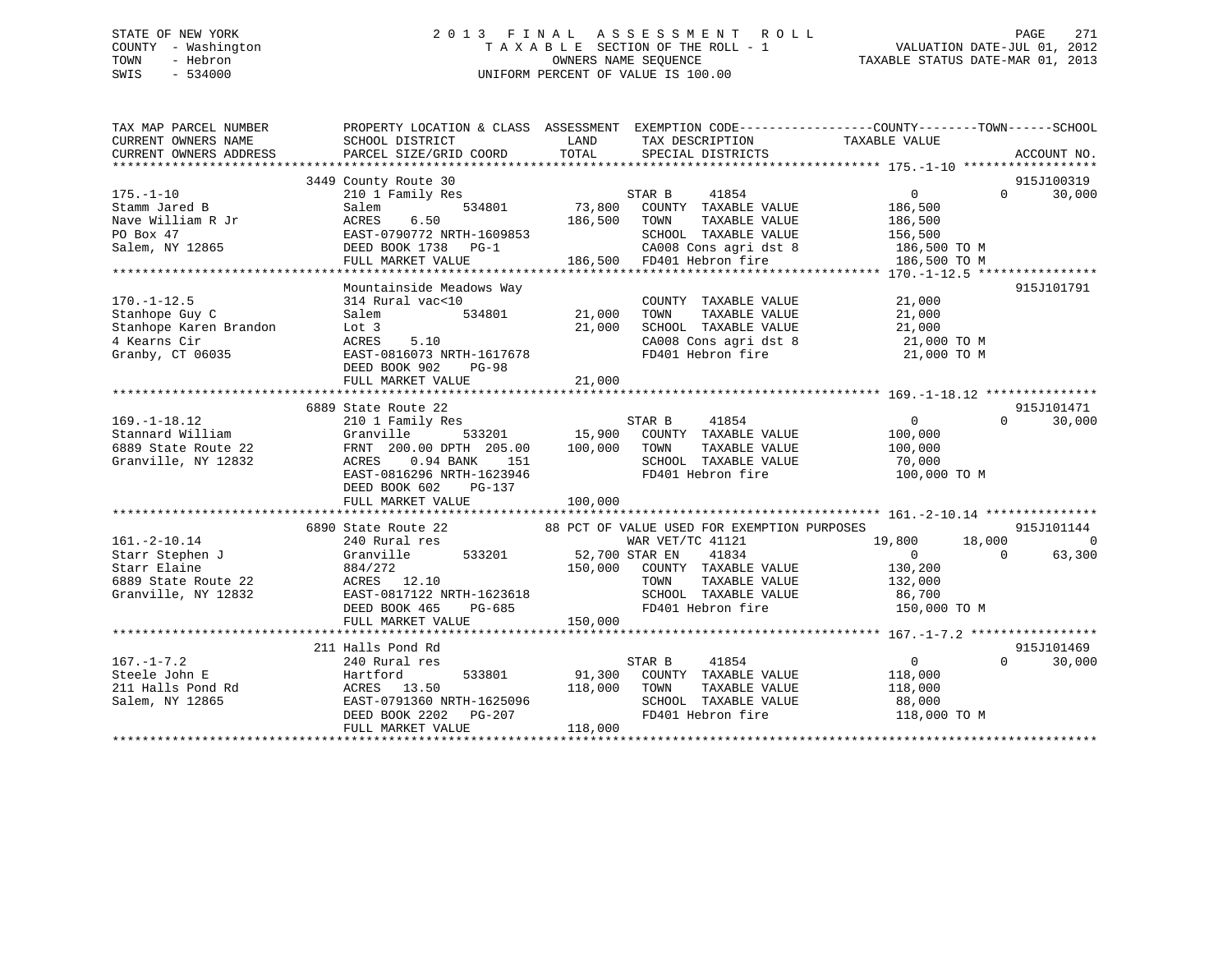# STATE OF NEW YORK 2 0 1 3 F I N A L A S S E S S M E N T R O L L PAGE 272 COUNTY - Washington T A X A B L E SECTION OF THE ROLL - 1 VALUATION DATE-JUL 01, 2012 TOWN - Hebron OWNERS NAME SEQUENCE TAXABLE STATUS DATE-MAR 01, 2013 SWIS - 534000 UNIFORM PERCENT OF VALUE IS 100.00

| TAX MAP PARCEL NUMBER<br>CURRENT OWNERS NAME<br>CURRENT OWNERS ADDRESS                              | PROPERTY LOCATION & CLASS ASSESSMENT EXEMPTION CODE----------------COUNTY-------TOWN------SCHOOL<br>SCHOOL DISTRICT<br>PARCEL SIZE/GRID COORD  | LAND<br>TOTAL     | TAX DESCRIPTION<br>SPECIAL DISTRICTS                                                                          | TAXABLE VALUE                                         | ACCOUNT NO.                      |
|-----------------------------------------------------------------------------------------------------|------------------------------------------------------------------------------------------------------------------------------------------------|-------------------|---------------------------------------------------------------------------------------------------------------|-------------------------------------------------------|----------------------------------|
|                                                                                                     |                                                                                                                                                |                   |                                                                                                               |                                                       |                                  |
| $175. - 1 - 7.4$<br>Steigerwald Virginia                                                            | 3478 County Route 30<br>270 Mfg housing<br>534801<br>Salem                                                                                     | 53,400            | STAR B<br>41854<br>COUNTY TAXABLE VALUE                                                                       | $\mathbf{0}$<br>75,000                                | 915J100401<br>30,000<br>$\Omega$ |
| PO Box 356<br>Salem, NY 12865                                                                       | Mallory Sub/29#85 Lot 2<br>ACRES<br>1.68<br>EAST-0791457 NRTH-1610638<br>DEED BOOK 2264 PG-184                                                 | 75,000            | TOWN<br>TAXABLE VALUE<br>SCHOOL TAXABLE VALUE<br>FD401 Hebron fire                                            | 75,000<br>45,000<br>75,000 TO M                       |                                  |
|                                                                                                     | FULL MARKET VALUE                                                                                                                              | 75,000            |                                                                                                               |                                                       |                                  |
|                                                                                                     | 1145 Patterson Hill Rd                                                                                                                         |                   |                                                                                                               |                                                       | 915J101053                       |
| $183. - 1 - 30$<br>Steller John<br>1145 Patterson Hill Rd<br>Salem, NY 12865                        | 210 1 Family Res<br>534801<br>Salem<br>ACRES<br>2.99<br>EAST-0787952 NRTH-1601936<br>DEED BOOK 653<br>PG-58                                    | 60,000<br>88,000  | STAR B<br>41854<br>COUNTY TAXABLE VALUE<br>TOWN<br>TAXABLE VALUE<br>SCHOOL TAXABLE VALUE<br>FD401 Hebron fire | $\Omega$<br>88,000<br>88,000<br>58,000<br>88,000 TO M | $\Omega$<br>30,000               |
|                                                                                                     | FULL MARKET VALUE                                                                                                                              | 88,000            |                                                                                                               |                                                       |                                  |
|                                                                                                     | 164 Clark Way                                                                                                                                  |                   |                                                                                                               |                                                       | 915J101088                       |
| $169. - 1 - 18.4$<br>Stephens Jeffrey R<br>Stephens Alice                                           | 260 Seasonal res<br>Granville<br>533201<br>ACRES<br>2.00                                                                                       | 17,300<br>41,000  | COUNTY TAXABLE VALUE<br>TAXABLE VALUE<br>TOWN<br>SCHOOL TAXABLE VALUE                                         | 41,000<br>41,000<br>41,000                            |                                  |
| 20 Portside Dr<br>Holbrook, NY 11741                                                                | EAST-0813268 NRTH-1624417<br>DEED BOOK 2606<br>PG-202<br>FULL MARKET VALUE                                                                     | 41,000            | FD401 Hebron fire                                                                                             | 41,000 TO M                                           |                                  |
|                                                                                                     |                                                                                                                                                |                   |                                                                                                               |                                                       |                                  |
| $169. - 1 - 18.6$<br>Stephens Jeffrey R<br>Stephens Alice C<br>20 Portside Dr<br>Holbrook, NY 11741 | 163 Clark Way<br>270 Mfg housing<br>Granville<br>533201<br>Camp<br>2.88<br>ACRES<br>EAST-0813282 NRTH-1624290<br>DEED BOOK 2606 PG-188         | 19,500<br>22,500  | COUNTY TAXABLE VALUE<br>TOWN<br>TAXABLE VALUE<br>SCHOOL TAXABLE VALUE<br>FD401 Hebron fire                    | 22,500<br>22,500<br>22,500<br>22,500 TO M             | 915J101152                       |
|                                                                                                     | FULL MARKET VALUE                                                                                                                              | 22,500            |                                                                                                               |                                                       |                                  |
|                                                                                                     |                                                                                                                                                |                   |                                                                                                               |                                                       |                                  |
| $169. - 1 - 34$<br>Stephenson Carl W<br>522 Sweetwater Creek Dr<br>Canton, GA 30114-7863            | 376 Pine Hill Rd<br>240 Rural res<br>534801<br>Salem<br>ease 608/230 614/41<br>ACRES 12.06<br>EAST-0811533 NRTH-1621934<br>DEED BOOK 2872 PG-1 | 52,600<br>140,500 | COUNTY TAXABLE VALUE<br>TAXABLE VALUE<br>TOWN<br>SCHOOL TAXABLE VALUE<br>FD401 Hebron fire                    | 140,500<br>140,500<br>140,500<br>140,500 TO M         | 915J100342                       |
|                                                                                                     | FULL MARKET VALUE                                                                                                                              | 140,500           |                                                                                                               |                                                       |                                  |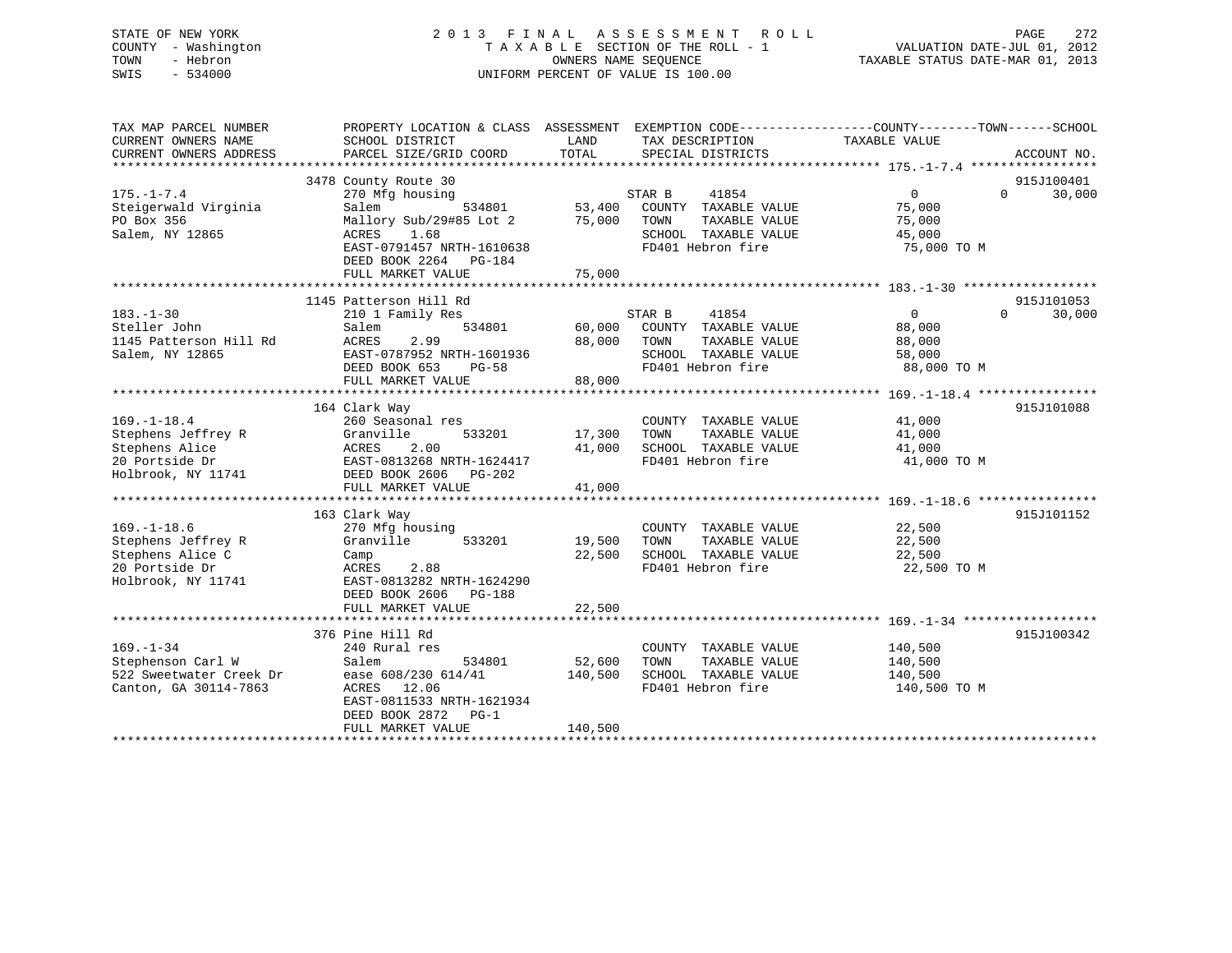# STATE OF NEW YORK 2 0 1 3 F I N A L A S S E S S M E N T R O L L PAGE 273 COUNTY - Washington T A X A B L E SECTION OF THE ROLL - 1 VALUATION DATE-JUL 01, 2012 TOWN - Hebron OWNERS NAME SEQUENCE TAXABLE STATUS DATE-MAR 01, 2013 SWIS - 534000 UNIFORM PERCENT OF VALUE IS 100.00

| TAX MAP PARCEL NUMBER<br>CURRENT OWNERS NAME<br>CURRENT OWNERS ADDRESS                                                                                                                         | PROPERTY LOCATION & CLASS ASSESSMENT EXEMPTION CODE----------------COUNTY-------TOWN-----SCHOOL<br>SCHOOL DISTRICT<br>PARCEL SIZE/GRID COORD                                            | LAND<br>TOTAL                | TAX DESCRIPTION<br>SPECIAL DISTRICTS                                                                                                                                           | TAXABLE VALUE                                                                              | ACCOUNT NO.              |
|------------------------------------------------------------------------------------------------------------------------------------------------------------------------------------------------|-----------------------------------------------------------------------------------------------------------------------------------------------------------------------------------------|------------------------------|--------------------------------------------------------------------------------------------------------------------------------------------------------------------------------|--------------------------------------------------------------------------------------------|--------------------------|
|                                                                                                                                                                                                |                                                                                                                                                                                         |                              |                                                                                                                                                                                |                                                                                            |                          |
| $168. - 1 - 5.1$<br>Stevens Clifford N<br>Stevens Nancy<br>22 Webber Ln<br>Salem, NY 12865                                                                                                     | 22 Webber Ln<br>210 1 Family Res<br>533801<br>Hartford<br>ACRES<br>3.80<br>-------<br>EAST-0798843 NRTH-1622756<br>DEED BOOK 495 PG-852<br>DEED BOOK 495<br>PG-852<br>FULL MARKET VALUE | 64,000<br>119,900            | 41854<br>STAR B<br>COUNTY TAXABLE VALUE<br>TAXABLE VALUE<br>TOWN<br>SCHOOL TAXABLE VALUE<br>CA008 Cons agri dst 8<br>Than Hebron fire<br>119,900 FD401 Hebron fire             | $\overline{0}$<br>$\Omega$<br>119,900<br>119,900<br>89,900<br>119,900 TO M<br>119,900 TO M | 915J101333<br>30,000     |
|                                                                                                                                                                                                | 1194 Patterson Hill Rd                                                                                                                                                                  |                              |                                                                                                                                                                                |                                                                                            | 915J100607               |
| $183. - 1 - 42.2$<br>Stevens Sherry<br>1194 Patterson Hill Rd<br>Salem, NY 12865                                                                                                               | 210 1 Family Res<br>534801<br>Salem<br>686/109<br>2.78<br>ACRES<br>EAST-0788826 NRTH-1602680<br>DEED BOOK 831<br>PG-300<br>FULL MARKET VALUE                                            | 58,900<br>119,000<br>119,000 | STAR B<br>41854<br>COUNTY TAXABLE VALUE<br>TAXABLE VALUE<br>TOWN<br>SCHOOL TAXABLE VALUE<br>CA008 Cons agri dst 8<br>FD401 Hebron fire                                         | $\mathbf{0}$<br>$\Omega$<br>119,000<br>119,000<br>89,000<br>119,000 TO M<br>119,000 TO M   | 30,000                   |
|                                                                                                                                                                                                |                                                                                                                                                                                         |                              |                                                                                                                                                                                |                                                                                            |                          |
| $151. - 1 - 27$<br>Steves Henry J<br>Steves Patricia A<br>Steves Patricia A<br>56 Warren Ln<br>Number 2004<br>Number 2007 2004<br>DEED BOOK 948<br>DEED BOOK 948<br>DEED BOOK 948<br>COMERCIAL | County Route 31<br>312 Vac w/imprv<br>FULL MARKET VALUE<br>653 Tiplady Rd                                                                                                               | 63,000<br>64,000<br>64,000   | COUNTY TAXABLE VALUE<br>TAXABLE VALUE<br>TOWN<br>SCHOOL TAXABLE VALUE<br>CA008 Cons agri dst 8<br>ED101 T.<br>FD401 Hebron fire<br>89 PCT OF VALUE USED FOR EXEMPTION PURPOSES | 64,000<br>64,000<br>64,000<br>64,000 TO M<br>64,000 TO M                                   | 915J101202<br>915J101360 |
| $178. - 1 - 11.3$                                                                                                                                                                              | 242 Rurl res&rec                                                                                                                                                                        |                              | CBT VET/TC 41131                                                                                                                                                               | 38,159<br>30,000                                                                           | $\mathbf 0$              |
| Stewart Bruce                                                                                                                                                                                  | Salem<br>534801<br>ACRES 13.31<br>EAST-0820829 NRTH-1612180<br>FULL MARKET VALUE                                                                                                        | 171,500                      | 89,300 STAR EN<br>41834<br>COUNTY TAXABLE VALUE<br>TOWN<br>TAXABLE VALUE<br>SCHOOL TAXABLE VALUE<br>171,500 FD401 Hebron fire                                                  | $\Omega$<br>$\overline{0}$<br>133,341<br>141,500<br>108,200<br>171,500 TO M                | 63,300                   |
|                                                                                                                                                                                                |                                                                                                                                                                                         |                              |                                                                                                                                                                                |                                                                                            |                          |
| $178. - 1 - 35$                                                                                                                                                                                | 632 Tiplady Rd<br>260 Seasonal res                                                                                                                                                      | 86,600<br>122,000            | COUNTY TAXABLE VALUE<br>TAXABLE VALUE<br>TOWN<br>SCHOOL TAXABLE VALUE<br>FD401 Hebron fire                                                                                     | 122,000<br>122,000<br>122,000<br>122,000 TO M                                              | 915J101385               |
|                                                                                                                                                                                                | FULL MARKET VALUE                                                                                                                                                                       | 122,000                      |                                                                                                                                                                                |                                                                                            |                          |
| $169. - 1 - 6.1$<br>Stonewall Properties<br>PO Box 727<br>Salem, NY 12865                                                                                                                      | 144 Pine Hill Rd<br>314 Rural vac<10<br>Salem<br>534801<br>7.62<br>ACRES<br>EAST-0809860 NRTH-1626209<br>DEED BOOK 1822<br>PG-253<br>FULL MARKET VALUE                                  | 24,500<br>24,500<br>24,500   | COUNTY TAXABLE VALUE<br>TAXABLE VALUE<br>TOWN<br>SCHOOL TAXABLE VALUE<br>FD401 Hebron fire                                                                                     | 24,500<br>24,500<br>24,500<br>24,500 TO M                                                  | 915J101504               |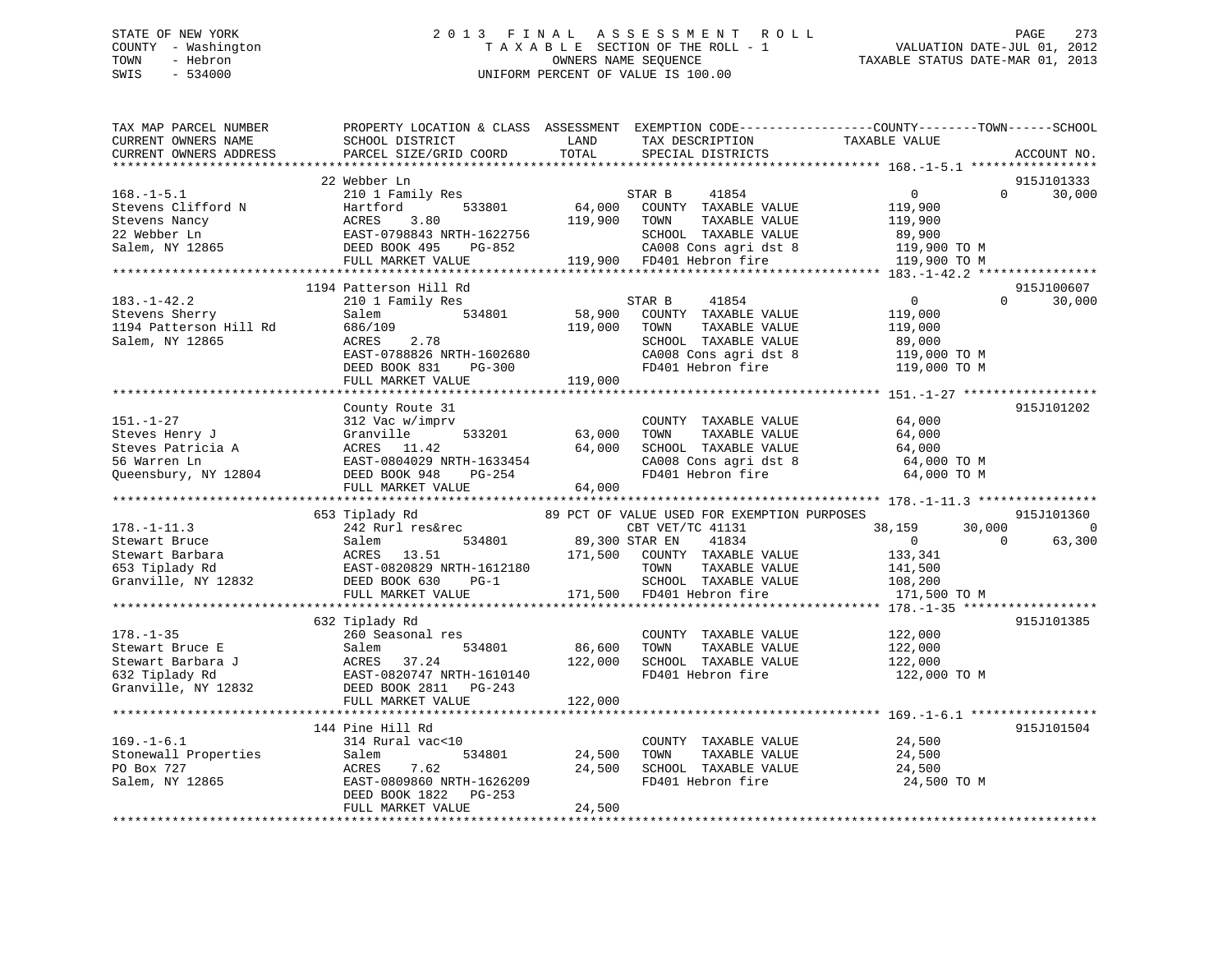# STATE OF NEW YORK 2 0 1 3 F I N A L A S S E S S M E N T R O L L PAGE 274 COUNTY - Washington T A X A B L E SECTION OF THE ROLL - 1 VALUATION DATE-JUL 01, 2012 TOWN - Hebron OWNERS NAME SEQUENCE TAXABLE STATUS DATE-MAR 01, 2013 SWIS - 534000 UNIFORM PERCENT OF VALUE IS 100.00

| TAX MAP PARCEL NUMBER<br>CURRENT OWNERS NAME | SCHOOL DISTRICT           | LAND<br>TAX DESCRIPTION                                                | PROPERTY LOCATION & CLASS ASSESSMENT EXEMPTION CODE---------------COUNTY-------TOWN-----SCHOOL<br>TAXABLE VALUE |
|----------------------------------------------|---------------------------|------------------------------------------------------------------------|-----------------------------------------------------------------------------------------------------------------|
| CURRENT OWNERS ADDRESS                       | PARCEL SIZE/GRID COORD    | TOTAL<br>SPECIAL DISTRICTS                                             | ACCOUNT NO.                                                                                                     |
|                                              | Pine Hill Rd              |                                                                        | 915J101470                                                                                                      |
| $169. - 1 - 6.2$                             | 312 Vac w/imprv           | COUNTY TAXABLE VALUE                                                   | 29,000                                                                                                          |
| Stonewall Properties                         | 534801<br>Salem           | 25,500<br>TOWN<br>TAXABLE VALUE                                        | 29,000                                                                                                          |
| PO Box 727                                   | ACRES<br>8.34             | 29,000<br>SCHOOL TAXABLE VALUE                                         | 29,000                                                                                                          |
| Salem, NY 12865                              | EAST-0809590 NRTH-1626259 | FD401 Hebron fire                                                      | 29,000 TO M                                                                                                     |
|                                              | DEED BOOK 1822 PG-253     |                                                                        |                                                                                                                 |
|                                              | FULL MARKET VALUE         | 29,000                                                                 |                                                                                                                 |
|                                              |                           |                                                                        |                                                                                                                 |
|                                              | 1092 Big Burch Hill Rd    |                                                                        | 915J100031                                                                                                      |
| $151. - 1 - 25$                              | 210 1 Family Res          | STAR B<br>41854                                                        | $\Omega$<br>30,000<br>0                                                                                         |
| Stotler Joelle Alayne                        | Hartford                  | 533801 17,900 DISAB-C/T 41931                                          | 41,000<br>$\Omega$<br>41,000                                                                                    |
| 1092 Big Burch Hill Rd                       | 432/631<br>468/729        | 82,000<br>COUNTY TAXABLE VALUE                                         | 41,000                                                                                                          |
| Granville, NY 12832                          | 1.20<br>ACRES             | TAXABLE VALUE<br>TOWN                                                  | 41,000                                                                                                          |
|                                              | EAST-0797776 NRTH-1639529 | SCHOOL TAXABLE VALUE                                                   | 52,000                                                                                                          |
|                                              | DEED BOOK 2611 PG-212     |                                                                        | 82,000 TO M                                                                                                     |
|                                              | FULL MARKET VALUE         | CA008 Cons agri dst 8<br>FD401 Hebron fire<br>82,000 FD401 Hebron fire | 82,000 TO M                                                                                                     |
|                                              |                           |                                                                        |                                                                                                                 |
|                                              | 96 Koster Way             |                                                                        | 915J101678                                                                                                      |
| $185. - 1 - 27$                              | 314 Rural vac<10          | COUNTY TAXABLE VALUE                                                   | 21,500                                                                                                          |
| Strid Bonnie                                 | 534801<br>Salem           | 21,500<br>TAXABLE VALUE<br>TOWN                                        | 21,500                                                                                                          |
| Smyth Stuart                                 | ACRES<br>5.39             | 21,500<br>SCHOOL TAXABLE VALUE                                         | 21,500                                                                                                          |
| 71 Gaylord Rd                                | EAST-0814679 NRTH-1609167 | FD401 Hebron fire                                                      | 21,500 TO M                                                                                                     |
| Gaylordsville, CT 06755                      | DEED BOOK 1744 PG-41      |                                                                        |                                                                                                                 |
|                                              | FULL MARKET VALUE         | 21,500                                                                 |                                                                                                                 |
|                                              |                           |                                                                        |                                                                                                                 |
|                                              | State Route 22            |                                                                        | 915J100631                                                                                                      |
| $177. - 1 - 9$                               | 312 Vac w/imprv           | COUNTY TAXABLE VALUE                                                   | 20,000                                                                                                          |
| Stunger Walter                               | Salem<br>534801           | 1,000<br>TAXABLE VALUE<br>TOWN                                         | 20,000                                                                                                          |
| MacDonald-Stunger Laurie G                   | FRNT 92.00 DPTH 60.00     | 20,000<br>SCHOOL TAXABLE VALUE                                         | 20,000                                                                                                          |
| 90 Kinney Rd                                 | ACRES<br>0.13             | FD401 Hebron fire                                                      | 20,000 TO M                                                                                                     |
| Argyle, NY 12809                             | EAST-0815167 NRTH-1616418 |                                                                        |                                                                                                                 |
|                                              | DEED BOOK 2038 PG-346     |                                                                        |                                                                                                                 |
|                                              |                           |                                                                        |                                                                                                                 |
|                                              |                           |                                                                        |                                                                                                                 |
|                                              | 6054 State Route 22       |                                                                        | 915J101738                                                                                                      |
| $185. - 1 - 14.21$                           | 270 Mfg housing           | STAR B<br>41854                                                        | $\overline{0}$<br>30,000<br>$\Omega$                                                                            |
| Sullivan Deanna L                            | Salem<br>534801           | 33,800<br>COUNTY TAXABLE VALUE                                         | 45,500                                                                                                          |
| c/o John Sullivan                            | Lot A                     | 45,500<br>TOWN<br>TAXABLE VALUE                                        | 45,500                                                                                                          |
| 6054 State Route 22                          | 1.70<br>ACRES             | SCHOOL TAXABLE VALUE                                                   | 15,500                                                                                                          |
| Salem, NY 12865                              | EAST-0814315 NRTH-1603934 | CA008 Cons agri dst 8                                                  | 45,500 TO M                                                                                                     |
|                                              | DEED BOOK 823<br>PG-133   | FD401 Hebron fire                                                      | 45,500 TO M                                                                                                     |
|                                              | FULL MARKET VALUE         | 45,500                                                                 |                                                                                                                 |
|                                              |                           |                                                                        |                                                                                                                 |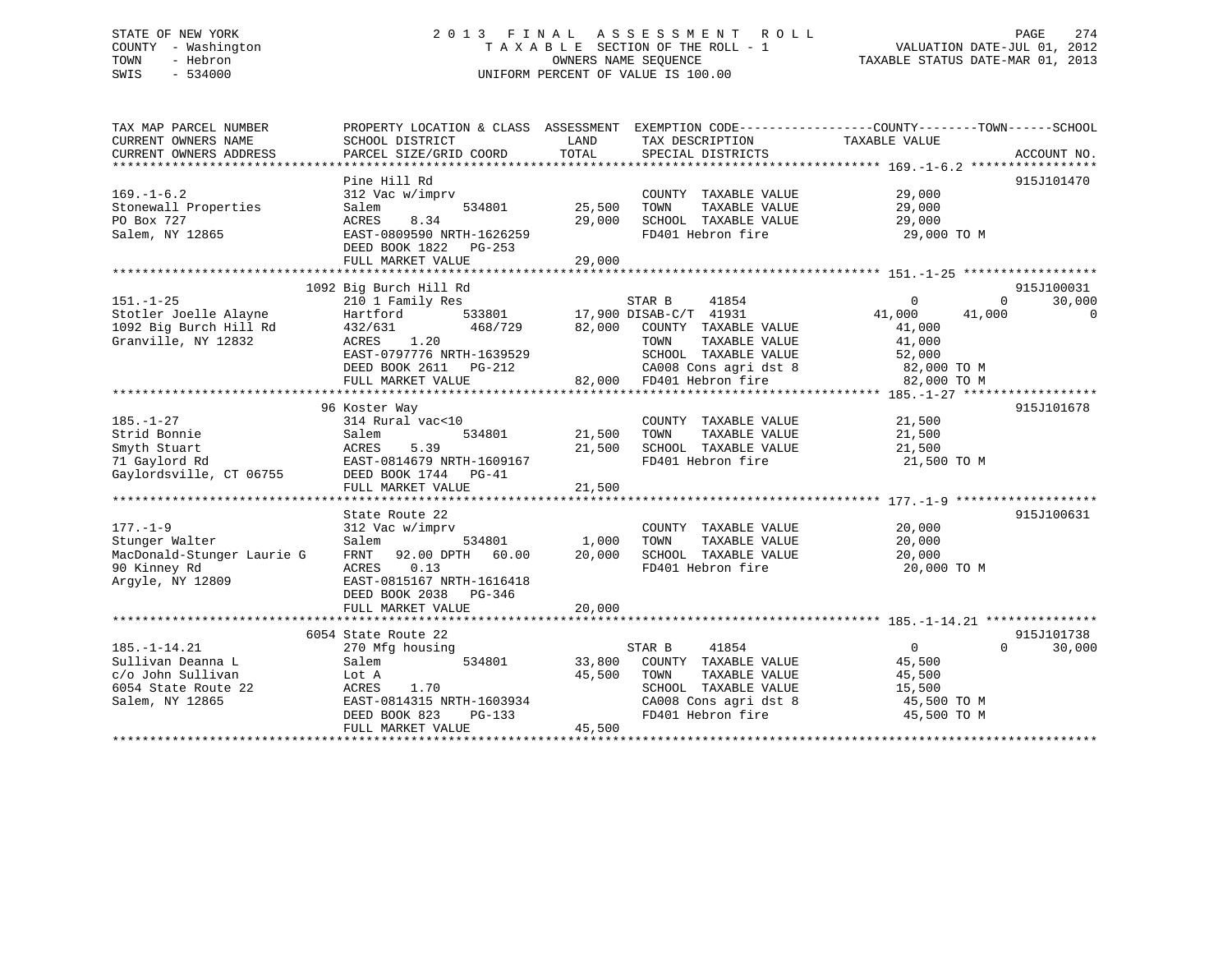# STATE OF NEW YORK 2 0 1 3 F I N A L A S S E S S M E N T R O L L PAGE 275 COUNTY - Washington T A X A B L E SECTION OF THE ROLL - 1 VALUATION DATE-JUL 01, 2012 TOWN - Hebron OWNERS NAME SEQUENCE TAXABLE STATUS DATE-MAR 01, 2013 SWIS - 534000 UNIFORM PERCENT OF VALUE IS 100.00

| TAX MAP PARCEL NUMBER<br>CURRENT OWNERS ADDRESS                                               | PROPERTY LOCATION & CLASS ASSESSMENT EXEMPTION CODE----------------COUNTY-------TOWN------SCHOOL                                                                                                                              |                                   |                                                                                                                                                                                                                                                                  |                              |            |
|-----------------------------------------------------------------------------------------------|-------------------------------------------------------------------------------------------------------------------------------------------------------------------------------------------------------------------------------|-----------------------------------|------------------------------------------------------------------------------------------------------------------------------------------------------------------------------------------------------------------------------------------------------------------|------------------------------|------------|
| $159. - 1 - 34$<br>Sullivan Joseph                                                            | James Rd<br>314 Rural vac<10<br>Hartford                                                                                                                                                                                      |                                   | COUNTY TAXABLE VALUE 23,800<br>533801 23,800 TOWN TAXABLE VALUE 23,800                                                                                                                                                                                           |                              | 915J101272 |
| LaBruzzo Patrick<br>3906 State Route 4                                                        | ACRES 7.03 23,800 SCHOOL TAXABLE VALUE 23,800<br>EAST-0792232 NRTH-1628590 FD401 Hebron fire 23,800<br>Hudson Falls, NY 12839 DEED BOOK 2804 PG-112                                                                           |                                   |                                                                                                                                                                                                                                                                  | 23,800 TO M                  |            |
|                                                                                               |                                                                                                                                                                                                                               |                                   |                                                                                                                                                                                                                                                                  |                              |            |
| $159. - 1 - 38$                                                                               | James Rd<br>322 Rural vac>10<br>159.-1-38 322 Rural vac>10<br>Sullivan Joseph H Hartford 533801<br>LaBruzzo Patrick ACRES 46.01<br>3906 State Route 4 EAST-0793440 NRTH-1628314<br>Hudson Falls, NY 12839 DEED BOOK 1706 PG-3 |                                   | COUNTY TAXABLE VALUE 73,500<br>TAXABLE VALUE<br>73,500 IOMN IAAADDE VALUE 73,500<br>73,500 SCHOOL TAXABLE VALUE 73,500                                                                                                                                           | 73,500                       | 915J101431 |
|                                                                                               |                                                                                                                                                                                                                               |                                   | FD401 Hebron fire 73,500 TO M                                                                                                                                                                                                                                    |                              |            |
|                                                                                               |                                                                                                                                                                                                                               |                                   |                                                                                                                                                                                                                                                                  |                              |            |
| $159. - 1 - 31$                                                                               | James Rd/e Off<br>314 Rural vac<10<br>Sullivan Joseph M<br>LaBruzzo Patrick<br>3906 State Route 4<br>Hudson Falls, NY 12936<br>EEED BOOK 2449<br>PG-1                                                                         | 533801 4,275<br>4,275             | COUNTY TAXABLE VALUE 4,275<br>TOWN<br>TAXABLE VALUE<br>SCHOOL TAXABLE VALUE<br>FD401 Hebron fire                                                                                                                                                                 | 4,275<br>4,275<br>4,275 TO M | 915J101205 |
|                                                                                               | FULL MARKET VALUE                                                                                                                                                                                                             | 4,275                             |                                                                                                                                                                                                                                                                  |                              |            |
|                                                                                               | 1441 County Route 31                                                                                                                                                                                                          |                                   |                                                                                                                                                                                                                                                                  |                              | 915J100708 |
|                                                                                               | 210 1 Family Res<br>Sullivan Shawn Granville 533201<br>Sullivan Donna ACRES 1.00<br>245 Bayberry Dr EAST-0806077 NRTH-1638049<br>Thomston, CT 06787 DEED BOOK 2789 PG-172<br>Granville 533201 27,000 TOWN                     | 92,000                            | $\begin{tabular}{lllllll} \multicolumn{2}{c}{\text{COUNTY}} & \text{TAXABLE} & \text{VALUE} & & & 92,000 \\ \multicolumn{2}{c}{\text{TANABLE}} & \text{VALUE} & & & 92,000 \end{tabular}$<br>92,000 SCHOOL TAXABLE VALUE 92,000<br>FD401 Hebron fire 92,000 TO M |                              |            |
|                                                                                               | FULL MARKET VALUE                                                                                                                                                                                                             |                                   |                                                                                                                                                                                                                                                                  |                              |            |
| $170. - 1 - 13.73$<br>Sultaire Michael<br>Sultaire Wendy<br>24 Hicks St<br>Winstead, CT 06098 | Oak Hill Rd<br>314 Rural vac<10<br>Salem<br>Lot 3<br>8.75<br>ACRES<br>EAST-0819840 NRTH-1615510<br>DEED BOOK 3151 PG-233<br>FULL MARKET VALUE                                                                                 | 534801 26,200<br>26,200<br>26,200 | COUNTY TAXABLE VALUE 26,200<br>TOWN<br>TOWN TAXABLE VALUE 26,200<br>SCHOOL TAXABLE VALUE 26,200<br>CA008 Cons agri dst 8 26,200 TO M<br>FD401 Hebron fire                                                                                                        | 26,200 TO M                  |            |
|                                                                                               |                                                                                                                                                                                                                               |                                   |                                                                                                                                                                                                                                                                  |                              |            |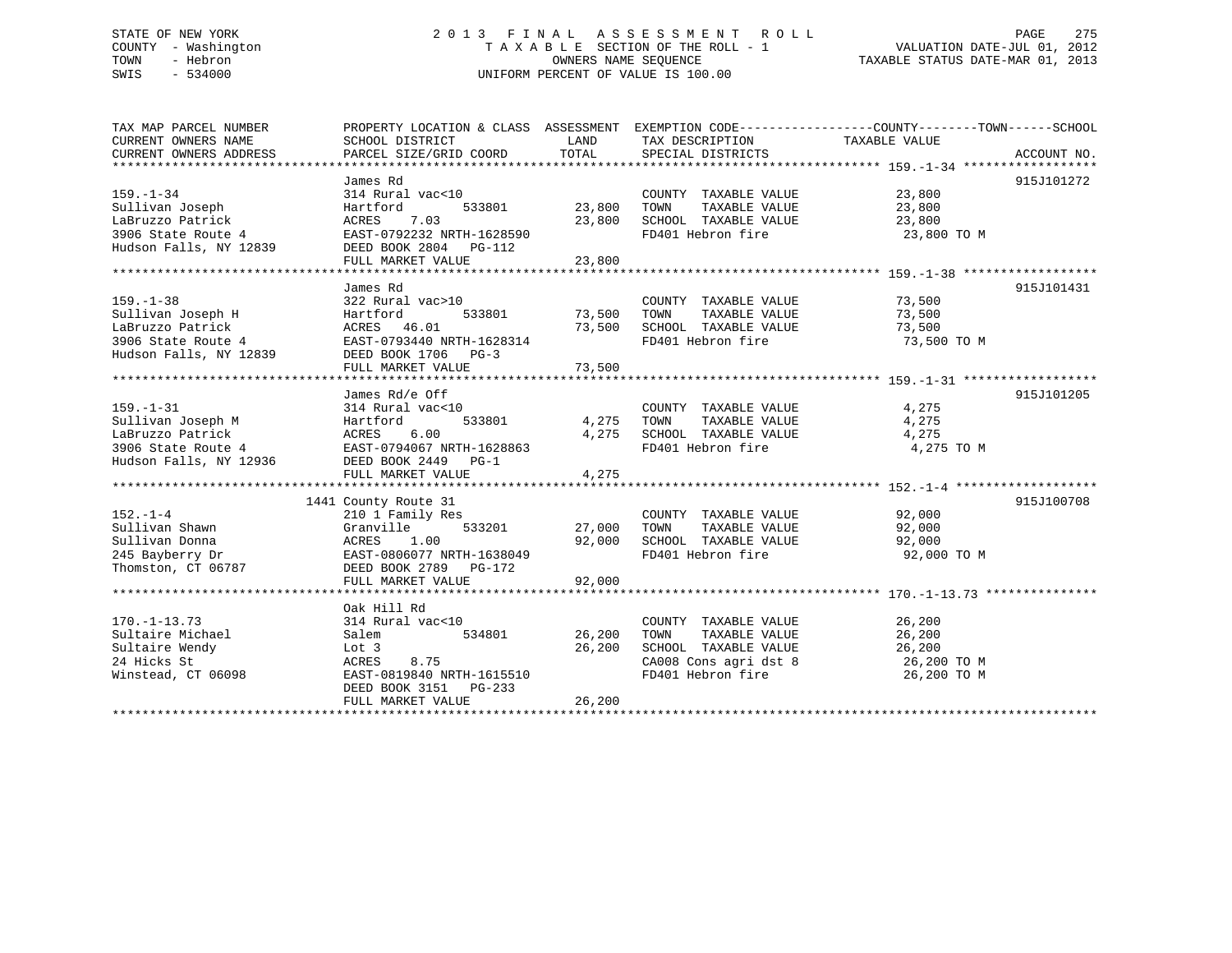# STATE OF NEW YORK 2 0 1 3 F I N A L A S S E S S M E N T R O L L PAGE 276 COUNTY - Washington T A X A B L E SECTION OF THE ROLL - 1 VALUATION DATE-JUL 01, 2012 TOWN - Hebron OWNERS NAME SEQUENCE TAXABLE STATUS DATE-MAR 01, 2013 SWIS - 534000 UNIFORM PERCENT OF VALUE IS 100.00

| TAX MAP PARCEL NUMBER<br>CURRENT OWNERS NAME<br>CURRENT OWNERS ADDRESS                                                     | PROPERTY LOCATION & CLASS ASSESSMENT<br>SCHOOL DISTRICT<br>PARCEL SIZE/GRID COORD                                                                     | LAND<br>TOTAL              | EXEMPTION CODE-----------------COUNTY--------TOWN------SCHOOL<br>TAX DESCRIPTION<br>SPECIAL DISTRICTS                                                       | TAXABLE VALUE                                                      |        | ACCOUNT NO. |
|----------------------------------------------------------------------------------------------------------------------------|-------------------------------------------------------------------------------------------------------------------------------------------------------|----------------------------|-------------------------------------------------------------------------------------------------------------------------------------------------------------|--------------------------------------------------------------------|--------|-------------|
|                                                                                                                            |                                                                                                                                                       |                            |                                                                                                                                                             |                                                                    |        |             |
| $170. - 1 - 13.79$<br>Sultaire Michael<br>Sultaire Wendy<br>24 Hicks St<br>Winstead, CT 06098<br>MAY BE SUBJECT TO PAYMENT | Sheldon Rd<br>322 Rural vac>10<br>Salem<br>534801<br>Lot 5B<br>ACRES 30.93<br>EAST-0819477 NRTH-1615867<br>DEED BOOK 3151 PG-228<br>FULL MARKET VALUE | 65,000<br>65,000           | AG DIST<br>41720<br>COUNTY TAXABLE VALUE<br>TOWN<br>TAXABLE VALUE<br>SCHOOL TAXABLE VALUE<br>CA008 Cons agri dst 8<br>51,534 EX<br>65,000 FD401 Hebron fire | 51,534<br>13,466<br>13,466<br>13,466<br>13,466 TO M<br>65,000 TO M | 51,534 | 51,534      |
| UNDER AGDIST LAW TIL 2017                                                                                                  |                                                                                                                                                       |                            |                                                                                                                                                             |                                                                    |        |             |
|                                                                                                                            |                                                                                                                                                       |                            |                                                                                                                                                             |                                                                    |        |             |
| $178. - 1 - 2.8$<br>Sultaire Michael<br>Sultaire Wendy<br>24 Hicks St<br>Winstead, CT 06098                                | Bromley w/off Ln<br>322 Rural vac>10<br>534801<br>Salem<br>ACRES 22.95<br>EAST-0818374 NRTH-1614032<br>DEED BOOK 2644 PG-301<br>FULL MARKET VALUE     | 60,000<br>60,000<br>60,000 | AGRI-D IND 41730<br>COUNTY TAXABLE VALUE<br>TAXABLE VALUE<br>TOWN<br>SCHOOL TAXABLE VALUE<br>FD401 Hebron fire                                              | 26,274<br>33,726<br>33,726<br>33,726<br>60,000 TO M                | 26,274 | 26,274      |
| MAY BE SUBJECT TO PAYMENT<br>UNDER AGDIST LAW TIL 2020<br>***************************                                      |                                                                                                                                                       |                            |                                                                                                                                                             |                                                                    |        |             |
| $178. - 1 - 2.9$<br>Sultaire Michael<br>Sultaire Wendy<br>24 Hicks St<br>Winsted, CT 06098                                 | Bromley Ln W/off<br>322 Rural vac>10<br>534801<br>Salem<br>21.75<br>ACRES<br>EAST-0817715 NRTH-1613996<br>DEED BOOK 2695 PG-317<br>FULL MARKET VALUE  | 19,400<br>19,400           | AGRI-D IND 41730<br>19,400 COUNTY TAXABLE VALUE<br>TAXABLE VALUE<br>TOWN<br>SCHOOL TAXABLE VALUE<br>FD401 Hebron fire                                       | 1,997<br>17,403<br>17,403<br>17,403<br>19,400 TO M                 | 1,997  | 1,997       |
| MAY BE SUBJECT TO PAYMENT<br>UNDER AGDIST LAW TIL 2020                                                                     |                                                                                                                                                       |                            |                                                                                                                                                             |                                                                    |        |             |
|                                                                                                                            | 47 Bromley Ln                                                                                                                                         |                            |                                                                                                                                                             |                                                                    |        | 915J101379  |
| $178. - 1 - 19$<br>Sultaire Michael<br>Sultaire Wendy<br>24 Hicks St<br>Winsted, CT 06098                                  | 240 Rural res<br>534801<br>Salem<br>ACRES 23.99<br>EAST-0818649 NRTH-1613120<br>DEED BOOK 2208 PG-322<br>FULL MARKET VALUE                            | 241,000<br>241,000         | AGRI-D IND 41730<br>121,700 COUNTY TAXABLE VALUE<br>TAXABLE VALUE<br>TOWN<br>SCHOOL TAXABLE VALUE<br>FD401 Hebron fire                                      | 68,775<br>172,225<br>172,225<br>172,225<br>241,000 TO M            | 68,775 | 68,775      |
| MAY BE SUBJECT TO PAYMENT<br>UNDER AGDIST LAW TIL 2020                                                                     |                                                                                                                                                       |                            |                                                                                                                                                             |                                                                    |        |             |
|                                                                                                                            | Oak Hill Rd                                                                                                                                           |                            |                                                                                                                                                             |                                                                    |        |             |
| $178. - 1 - 22$<br>Sultaire Michael<br>Sultaire Wendy<br>24 Hicks Rd<br>Winsted, CT 06098                                  | 322 Rural vac>10<br>534801<br>Salem<br>Lot 7<br>ACRES<br>28.84<br>EAST-0819321 NRTH-1614786<br>DEED BOOK 2985 PG-227                                  | 43,000<br>43,000           | COUNTY TAXABLE VALUE<br>TOWN<br>TAXABLE VALUE<br>SCHOOL TAXABLE VALUE<br>FD401 Hebron fire                                                                  | 43,000<br>43,000<br>43,000<br>43,000 TO M                          |        | 915J101380  |
|                                                                                                                            | FULL MARKET VALUE                                                                                                                                     | 43,000                     |                                                                                                                                                             |                                                                    |        |             |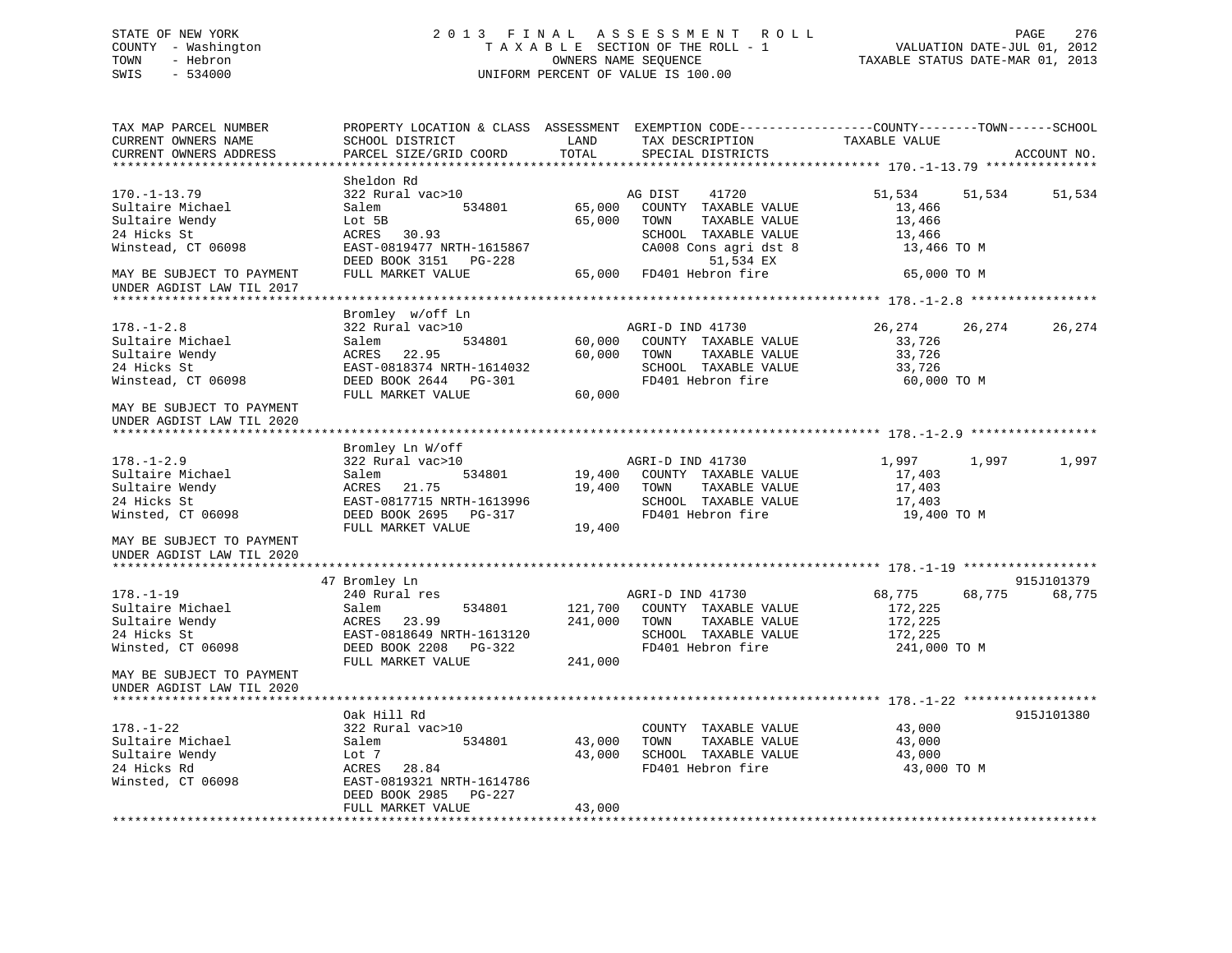# STATE OF NEW YORK 2 0 1 3 F I N A L A S S E S S M E N T R O L L PAGE 277 COUNTY - Washington T A X A B L E SECTION OF THE ROLL - 1 VALUATION DATE-JUL 01, 2012 TOWN - Hebron OWNERS NAME SEQUENCE TAXABLE STATUS DATE-MAR 01, 2013 SWIS - 534000 UNIFORM PERCENT OF VALUE IS 100.00

| TAX MAP PARCEL NUMBER<br>CURRENT OWNERS NAME<br>CURRENT OWNERS ADDRESS                                                                                                                  | PROPERTY LOCATION & CLASS ASSESSMENT EXEMPTION CODE----------------COUNTY-------TOWN------SCHOOL<br>SCHOOL DISTRICT<br>PARCEL SIZE/GRID COORD                              | LAND<br>TOTAL              | TAX DESCRIPTION TAXABLE VALUE<br>SPECIAL DISTRICTS                                                                                                |                                                                 | ACCOUNT NO.                                  |
|-----------------------------------------------------------------------------------------------------------------------------------------------------------------------------------------|----------------------------------------------------------------------------------------------------------------------------------------------------------------------------|----------------------------|---------------------------------------------------------------------------------------------------------------------------------------------------|-----------------------------------------------------------------|----------------------------------------------|
| $178. - 1 - 45$<br>Sultaire Michael J<br>Sultaire Wendy A<br>24 Hick St<br>Winsted, CT 06098                                                                                            | Oak Hill Rd<br>314 Rural vac<10<br>Salem<br>534801<br>Subdivision Lot B<br>ACRES<br>5.00<br>EAST-0819063 NRTH-1613811<br>DEED BOOK 3124 PG-186<br>FULL MARKET VALUE        | 14,000<br>14,000<br>14,000 | COUNTY TAXABLE VALUE<br>TOWN<br>TAXABLE VALUE<br>SCHOOL TAXABLE VALUE<br>FD401 Hebron fire                                                        | 14,000<br>14,000<br>14,000<br>14,000 TO M                       |                                              |
|                                                                                                                                                                                         |                                                                                                                                                                            |                            |                                                                                                                                                   |                                                                 |                                              |
| $143. - 1 - 25$<br>Sumner John W<br>Young Tonya E<br>Young Tonya $E$<br>336 County Route 28<br>Granville, NY 12832                                                                      | 336 County Route 28<br>210 1 Family Res<br>533201<br>Granville<br>2.25 BANK<br>ACRES<br>151<br>EAST-0812888 NRTH-1646181<br>DEED BOOK 694<br>$PG-332$<br>FULL MARKET VALUE | 183,500 TOWN<br>183,500    | STAR B<br>41854<br>56,300 COUNTY TAXABLE VALUE<br>TAXABLE VALUE<br>SCHOOL TAXABLE VALUE<br>FD401 Hebron fire                                      | $\overline{0}$<br>183,500<br>183,500<br>153,500<br>183,500 TO M | 915J100506<br>30,000<br>$\Omega$             |
|                                                                                                                                                                                         |                                                                                                                                                                            |                            |                                                                                                                                                   |                                                                 |                                              |
| $152 - 2 - 9$                                                                                                                                                                           | 65 Everetts Heights Way<br>210 1 Family Res                                                                                                                                |                            | AGED-CO<br>41802                                                                                                                                  | 67,200                                                          | 915J100284<br>$\Omega$<br>$\Omega$           |
| Surdukowski Catherine LE<br>Surdukowski Stephen<br>Attn: Surdukowski Stephen<br>65 Everetts Heights Way<br>65 Everetts Heights Way<br>12832<br>FULL MARKET VALUE<br>Granville, NY 12832 | Granville<br>ACRES<br>5.14<br>FULL MARKET VALUE                                                                                                                            |                            | 533201 152,900 AGED-SCH 41804<br>41834<br>192,000 STAR EN<br>COUNTY TAXABLE VALUE<br>TOWN<br>TAXABLE VALUE<br>192,000 SCHOOL TAXABLE VALUE 99,900 | $\overline{0}$<br>$\Omega$<br>124,800<br>192,000                | 28,800<br>$\mathbf{0}$<br>63,300<br>$\Omega$ |
|                                                                                                                                                                                         |                                                                                                                                                                            |                            | FD401 Hebron fire                                                                                                                                 | 192,000 TO M                                                    |                                              |
| $152 - 2 - 10$<br>Surdukowski Stephen F<br>80 Everetts Heights Way<br>Granville, NY 12832                                                                                               | 80 Everetts Heights Way<br>312 Vac w/imprv<br>Granville<br>533201<br>ACRES<br>5.00<br>EAST-0808937 NRTH-1642463<br>DEED BOOK 668<br>$PG-43$<br>FULL MARKET VALUE           | 71,000<br>81,000<br>81,000 | COUNTY TAXABLE VALUE<br>TOWN<br>TAXABLE VALUE<br>SCHOOL TAXABLE VALUE<br>FD401 Hebron fire                                                        | 81,000<br>81,000<br>81,000<br>81,000 TO M                       | 915J100286                                   |
|                                                                                                                                                                                         |                                                                                                                                                                            |                            |                                                                                                                                                   |                                                                 |                                              |
| $176. - 1 - 1.1$<br>Sutliff Terry C<br>11 Crosier Rd<br>Salem, NY 12865                                                                                                                 | 11 Crosier Rd<br>210 1 Family Res<br>534801<br>Salem<br>1.20<br>ACRES<br>EAST-0794015 NRTH-1616379<br>DEED BOOK 884<br>PG-227<br>FULL MARKET VALUE                         | 78,500<br>78,500           | 41854<br>STAR B<br>40,800 COUNTY TAXABLE VALUE<br>TAXABLE VALUE<br>TOWN<br>SCHOOL TAXABLE VALUE<br>FD401 Hebron fire                              | $\overline{0}$<br>78,500<br>78,500<br>48,500<br>78,500 TO M     | 915J100596<br>30,000<br>$\Omega$             |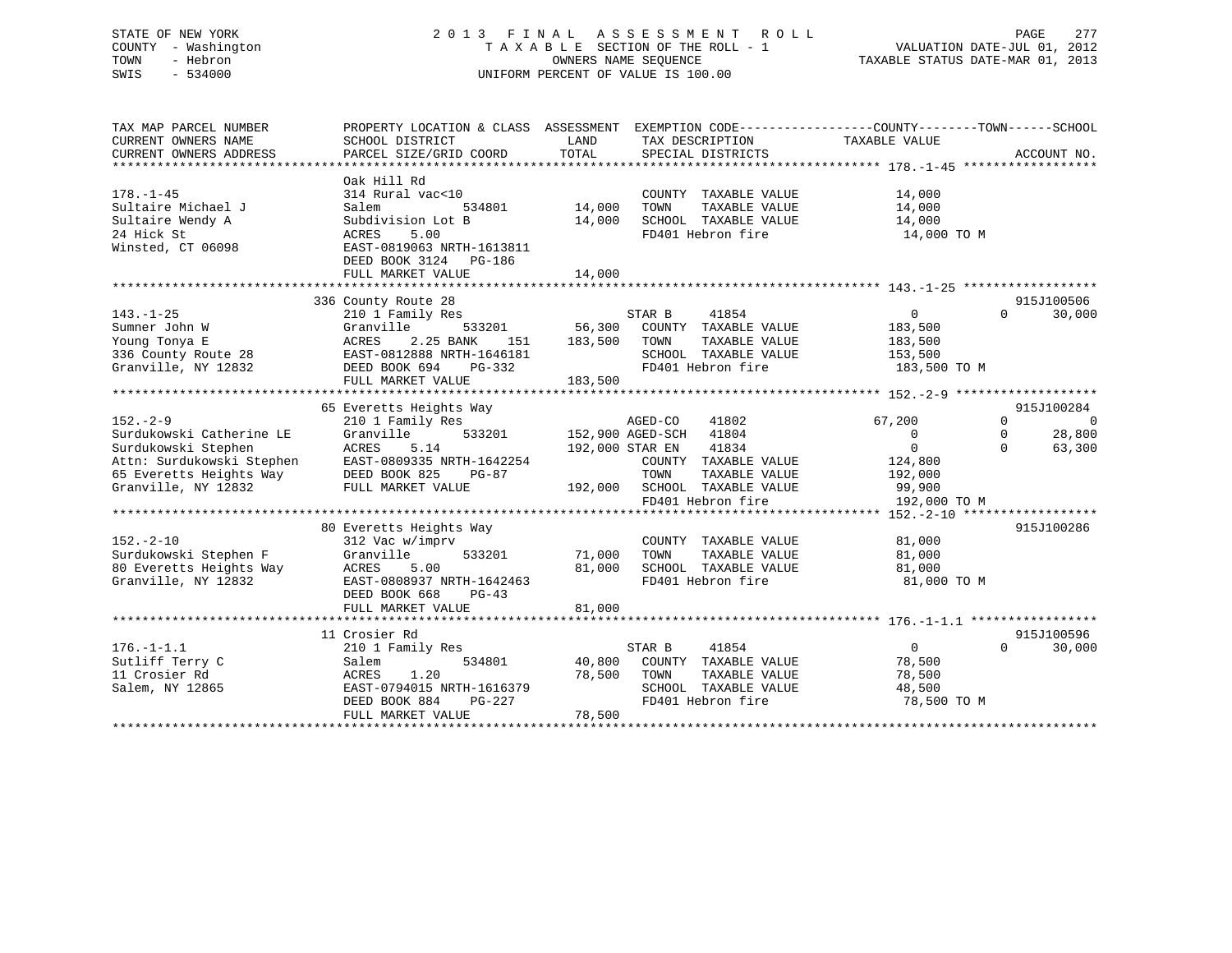# STATE OF NEW YORK 2 0 1 3 F I N A L A S S E S S M E N T R O L L PAGE 278 COUNTY - Washington T A X A B L E SECTION OF THE ROLL - 1 VALUATION DATE-JUL 01, 2012 TOWN - Hebron OWNERS NAME SEQUENCE TAXABLE STATUS DATE-MAR 01, 2013 SWIS - 534000 UNIFORM PERCENT OF VALUE IS 100.00

| EXEMPTION CODE-----------------COUNTY-------TOWN------SCHOOL<br>TAX MAP PARCEL NUMBER<br>PROPERTY LOCATION & CLASS ASSESSMENT<br>CURRENT OWNERS NAME<br>SCHOOL DISTRICT<br>TAXABLE VALUE<br>LAND<br>TAX DESCRIPTION<br>TOTAL<br>CURRENT OWNERS ADDRESS<br>PARCEL SIZE/GRID COORD<br>SPECIAL DISTRICTS | ACCOUNT NO.                          |
|-------------------------------------------------------------------------------------------------------------------------------------------------------------------------------------------------------------------------------------------------------------------------------------------------------|--------------------------------------|
|                                                                                                                                                                                                                                                                                                       |                                      |
| 3637 County Route 30<br>$175. - 1 - 15.3$<br>41720<br>240 Rural res<br>AG DIST<br>41,805                                                                                                                                                                                                              | 915J101300<br>41,805<br>41,805       |
| 41834<br>534801<br>274,500 STAR EN<br>Swano Peter L<br>Salem                                                                                                                                                                                                                                          | $\overline{0}$<br>63,300<br>$\Omega$ |
| Swano Frances M<br>ACRES 103.60<br>374,000<br>COUNTY TAXABLE VALUE<br>332,195                                                                                                                                                                                                                         |                                      |
| 3637 County Route 30<br>EAST-0789443 NRTH-1613355<br>TOWN<br>TAXABLE VALUE<br>332,195                                                                                                                                                                                                                 |                                      |
| Salem, NY 12865<br>DEED BOOK 485<br>SCHOOL TAXABLE VALUE<br>PG-1037<br>268,895                                                                                                                                                                                                                        |                                      |
| 374,000 FD401 Hebron fire<br>FULL MARKET VALUE                                                                                                                                                                                                                                                        | 374,000 TO M                         |
| MAY BE SUBJECT TO PAYMENT<br>UNDER AGDIST LAW TIL 2017                                                                                                                                                                                                                                                |                                      |
|                                                                                                                                                                                                                                                                                                       |                                      |
| 70 Warner Rd                                                                                                                                                                                                                                                                                          |                                      |
| 41854<br>$153. - 1 - 5.6$<br>210 1 Family Res<br>STAR B                                                                                                                                                                                                                                               | 30,000<br>$\overline{0}$<br>$\Omega$ |
| 65,400<br>Swanson Donald<br>Granville<br>533201<br>COUNTY TAXABLE VALUE<br>196,000                                                                                                                                                                                                                    |                                      |
| Swanson Lisa<br>$1$ ot 6<br>196,000<br>TOWN<br>TAXABLE VALUE<br>196,000                                                                                                                                                                                                                               |                                      |
| 70 Warner Rd<br>ACRES<br>4.08 BANK<br>26<br>SCHOOL TAXABLE VALUE<br>166,000                                                                                                                                                                                                                           |                                      |
| Granville, NY 12832<br>EAST-0819131 NRTH-1640158<br>FD401 Hebron fire                                                                                                                                                                                                                                 | 196,000 TO M                         |
| DEED BOOK 2411 PG-63                                                                                                                                                                                                                                                                                  |                                      |
| 196,000<br>FULL MARKET VALUE                                                                                                                                                                                                                                                                          |                                      |
|                                                                                                                                                                                                                                                                                                       |                                      |
| 114 Indian Head Way                                                                                                                                                                                                                                                                                   | 915J101191                           |
| 41854<br>$170. - 1 - 15.3$<br>STAR B<br>210 1 Family Res                                                                                                                                                                                                                                              | $\Omega$<br>$\Omega$<br>30,000       |
| 42,000<br>Swanson Eric G<br>533201<br>COUNTY TAXABLE VALUE<br>Granville                                                                                                                                                                                                                               | 81,500                               |
| Kuban William<br>ACRES<br>5.00 BANK<br>81,500<br>TOWN<br>TAXABLE VALUE<br>151                                                                                                                                                                                                                         | 81,500                               |
| 114 Indian Head Way<br>EAST-0816381 NRTH-1620573<br>SCHOOL TAXABLE VALUE                                                                                                                                                                                                                              | 51,500                               |
| Salem, NY 12865<br>FD401 Hebron fire<br>DEED BOOK 2412 PG-138                                                                                                                                                                                                                                         | 81,500 TO M                          |
| FULL MARKET VALUE<br>81,500                                                                                                                                                                                                                                                                           |                                      |
|                                                                                                                                                                                                                                                                                                       |                                      |
| 304 County Route 28                                                                                                                                                                                                                                                                                   | 915J100461                           |
| $143. - 1 - 26$<br>AG DIST<br>41720<br>185,388<br>241 Rural res&ag                                                                                                                                                                                                                                    | 185,388<br>185,388                   |
| Swanson Paul M II<br>533201<br>387,100<br>292,112<br>Granville<br>COUNTY TAXABLE VALUE                                                                                                                                                                                                                |                                      |
| 39 Davenport Rd<br>477,500<br>929/244<br>TOWN<br>TAXABLE VALUE<br>292,112                                                                                                                                                                                                                             |                                      |
| Roxbury, CT 06783<br>ACRES 149.66<br>SCHOOL TAXABLE VALUE<br>292,112                                                                                                                                                                                                                                  |                                      |
| EAST-0812202 NRTH-1645629<br>CA008 Cons agri dst 8                                                                                                                                                                                                                                                    | 292,112 TO M                         |
| 185,388 EX<br>DEED BOOK 1914 PG-125<br>MAY BE SUBJECT TO PAYMENT                                                                                                                                                                                                                                      |                                      |
| 477,500<br>FD401 Hebron fire<br>UNDER AGDIST LAW TIL 2017<br>FULL MARKET VALUE                                                                                                                                                                                                                        | 477,500 TO M                         |
|                                                                                                                                                                                                                                                                                                       |                                      |
| Bogtown Ln                                                                                                                                                                                                                                                                                            | 915J101084                           |
| $184. - 1 - 15.6$<br>314 Rural vac<10<br>COUNTY TAXABLE VALUE                                                                                                                                                                                                                                         | 50,500                               |
| Sweeney Richard<br>534801<br>50,500<br>TOWN<br>TAXABLE VALUE<br>Salem                                                                                                                                                                                                                                 | 50,500                               |
| Sweeney Paula<br>ACRES<br>6.24<br>50,500<br>SCHOOL TAXABLE VALUE                                                                                                                                                                                                                                      | 50,500                               |
| EAST-0802922 NRTH-1605073<br>FD401 Hebron fire<br>53 Bogtown Ln                                                                                                                                                                                                                                       | 50,500 TO M                          |
| Salem, NY 12865<br>DEED BOOK 3007<br>PG-272                                                                                                                                                                                                                                                           |                                      |
| 50,500<br>FULL MARKET VALUE                                                                                                                                                                                                                                                                           |                                      |
|                                                                                                                                                                                                                                                                                                       |                                      |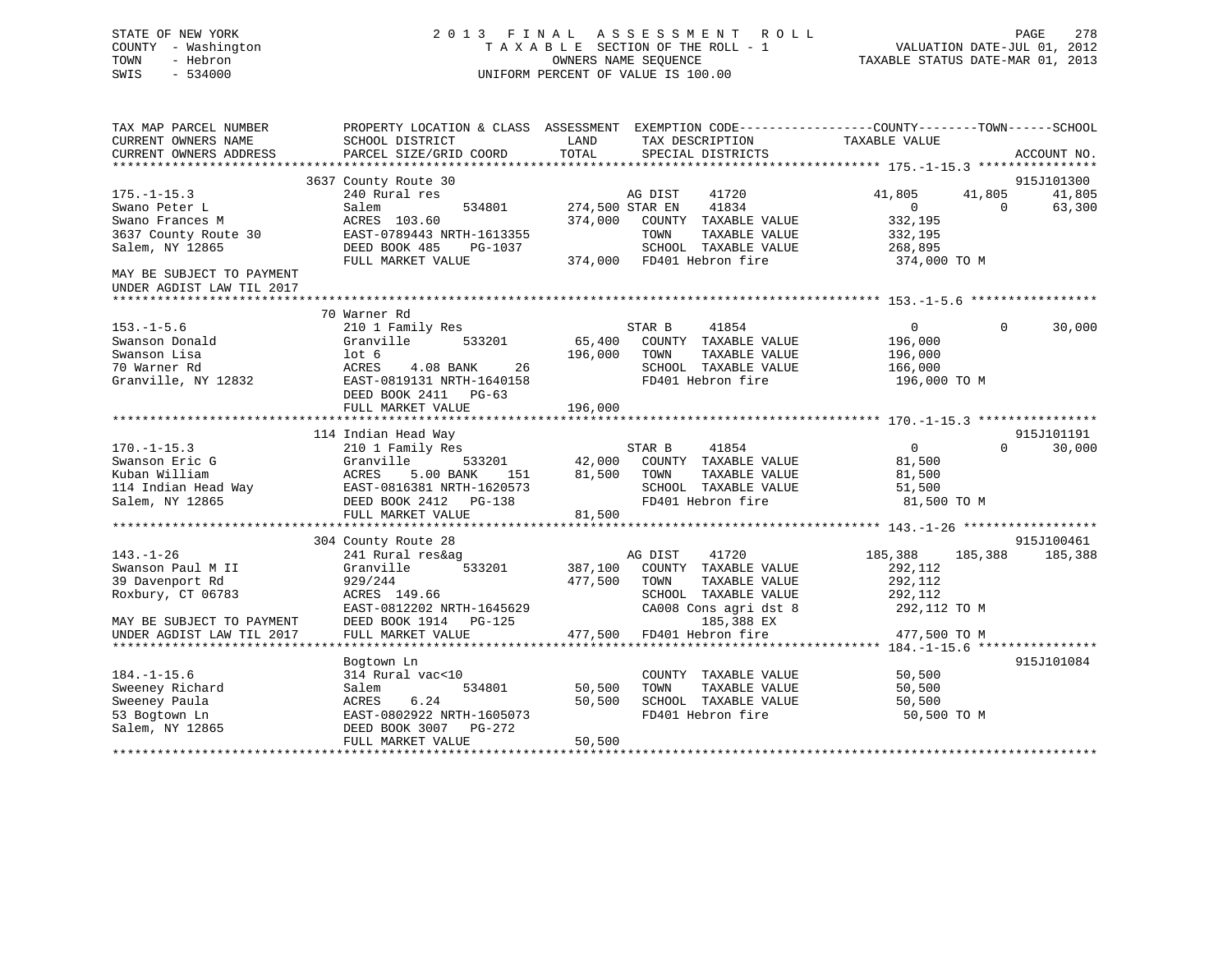# STATE OF NEW YORK 2 0 1 3 F I N A L A S S E S S M E N T R O L L PAGE 279 COUNTY - Washington T A X A B L E SECTION OF THE ROLL - 1 VALUATION DATE-JUL 01, 2012 TOWN - Hebron OWNERS NAME SEQUENCE TAXABLE STATUS DATE-MAR 01, 2013 SWIS - 534000 UNIFORM PERCENT OF VALUE IS 100.00

| TAX MAP PARCEL NUMBER<br>CURRENT OWNERS NAME<br>CURRENT OWNERS ADDRESS                                       | SCHOOL DISTRICT<br>PARCEL SIZE/GRID COORD                                                                                                                                               | LAND<br>TAX DESCRIPTION TAXABLE VALUE SPECIAL DISTRICTS<br>TOTAL<br>SPECIAL DISTRICTS                                                                                                            | PROPERTY LOCATION & CLASS ASSESSMENT EXEMPTION CODE---------------COUNTY-------TOWN------SCHOOL<br>ACCOUNT NO. |
|--------------------------------------------------------------------------------------------------------------|-----------------------------------------------------------------------------------------------------------------------------------------------------------------------------------------|--------------------------------------------------------------------------------------------------------------------------------------------------------------------------------------------------|----------------------------------------------------------------------------------------------------------------|
| $184. - 1 - 15.5$<br>Sweeney Richard M Jr<br>Sweeney Paula M<br>53 Bogtown Ln<br>Salem, NY 12865             | 53 Bogtown Ln<br>210 1 Family Res<br>534801<br>Salem<br>$1$ ot $1$<br>ACRES<br>8.06 BANK 151<br>EAST-0803401 NRTH-1605221<br>DEED BOOK 886<br>PG-67                                     | STAR B<br>41854<br>77,700 COUNTY TAXABLE VALUE<br>79,500 TOWN<br>TAXABLE VALUE<br>SCHOOL TAXABLE VALUE<br>FD401 Hebron fire                                                                      | 915J101084<br>$\overline{0}$<br>$\Omega$<br>30,000<br>79,500<br>79,500<br>49,500<br>79,500 TO M                |
| $184. - 1 - 19.10$<br>Sweenor Jonathan L<br>Sweenor Jennifer A<br>939 Chamberlin Mills Rd<br>Salem, NY 12865 | Chamberlin Mills Rd<br>312 Vac w/imprv<br>534801 33,500<br>Salem<br>lot 10<br>ACRES<br>7.09<br>EAST-0796734 NRTH-1603095<br>DEED BOOK 2743 PG-88                                        | COUNTY TAXABLE VALUE<br>TAXABLE VALUE<br>TOWN<br>34,600<br>SCHOOL TAXABLE VALUE<br>CA008 Cons agri dst 8 34,600 TO M<br>FD401 Hebron fire                                                        | 34,600<br>34,600<br>34,600<br>34,600 TO M                                                                      |
| $177. - 1 - 6.6$<br>Sweenor Jonathon L                                                                       | 939 Chamberlin Mills Rd<br>210 1 Family Res<br>Salem<br>Watkins Jennifer<br>939 Chamberlain Mills Rd<br>Salem, NY 12865<br>Salem, NY 12865<br>DEED BOOK 818 PG-238<br>FULL MARKET VALUE | TAXABLE VALUE<br>183,500<br>TOWN<br>SCHOOL TAXABLE VALUE<br>FD401 Hebron fire<br>183,500                                                                                                         | 915J101497<br>$\Omega$<br>30,000<br>183,500<br>153,500<br>183,500 TO M                                         |
| $183.2 - 1 - 21$<br>Sweet Donald R<br>Sweet Ollie M<br>PO Box 250<br>Argyle, NY 12809                        | 163 Barkley Ln<br>210 1 Family Res - WTRFNT<br>0.63<br>ACRES<br>EAST-0787693 NRTH-1607015<br>DEED BOOK 816<br>$PG-14$<br>FULL MARKET VALUE                                              | STAR B 41854<br>Salem 534801 140,600 COUNTY TAXABLE VALUE<br>FRNT 200.00 DPTH 167.00 256,000 TOWN TAXABLE VALUE<br>TAXABLE VALUE<br>SCHOOL TAXABLE VALUE 226,000<br>FD401 Hebron fire<br>256,000 | 915J101096<br>$\overline{0}$<br>$\Omega$<br>30,000<br>256,000<br>256,000<br>256,000 TO M                       |
| $152 - 2 - 32$<br>Sword Koren L<br>330 Lang Hill Rd<br>Granville, NY 12832                                   | 330 Lang Hill Rd<br>210 1 Family Res<br>Granville<br>1.89 BANK<br>ACRES<br>EAST-0812175 NRTH-1637827<br>DEED BOOK 2050 PG-14<br>FULL MARKET VALUE                                       | STAR B<br>41854<br>533201 54,500 COUNTY TAXABLE VALUE<br>11A 159,000 TOWN<br>TAXABLE VALUE<br>SCHOOL TAXABLE VALUE<br>CA008 Cons agri dst 8 159,000 TO M<br>159,000 FD401 Hebron fire            | 915J100132<br>$0 \qquad \qquad$<br>30,000<br>$\Omega$<br>159,000<br>159,000<br>129,000<br>159,000 TO M         |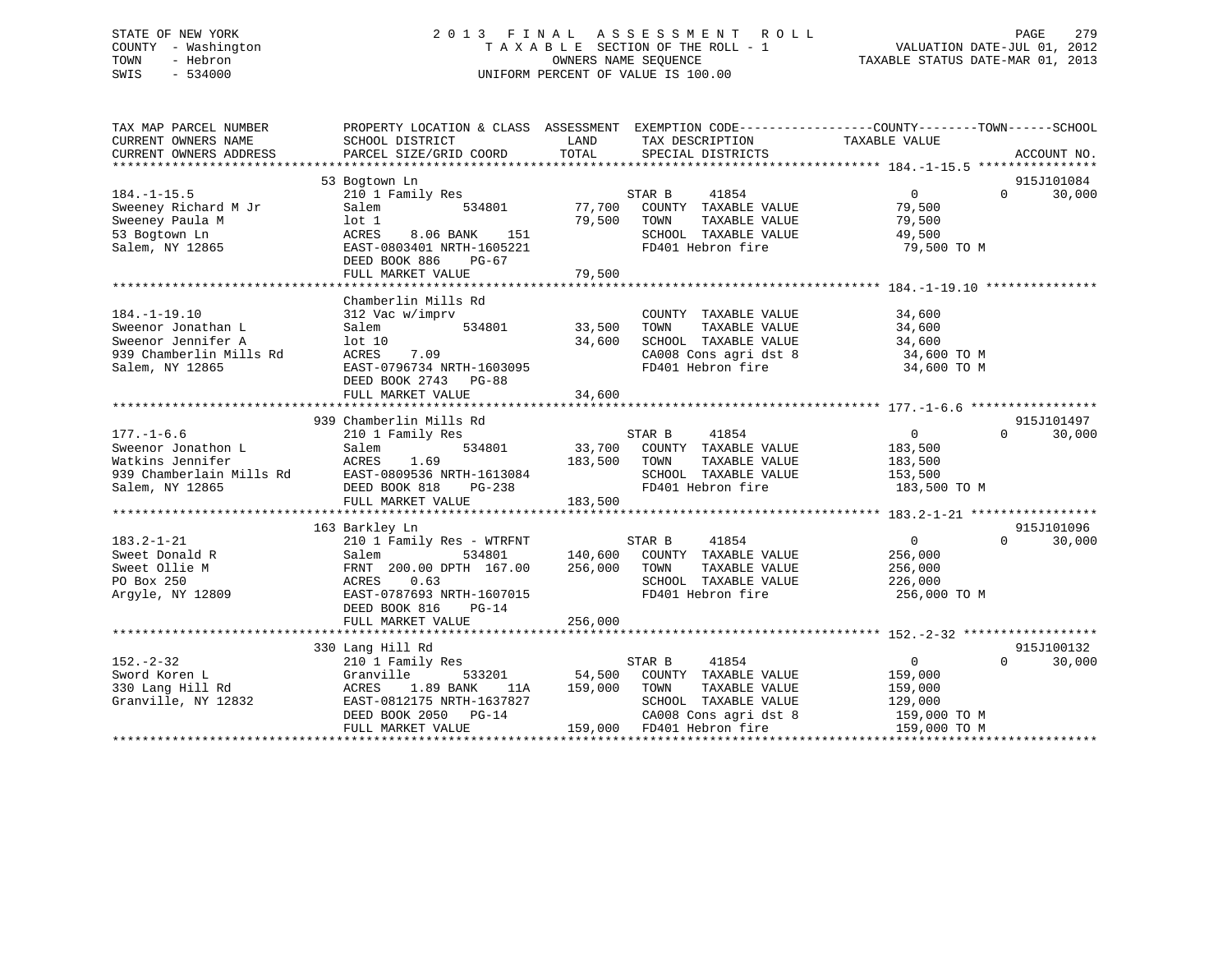# STATE OF NEW YORK 2 0 1 3 F I N A L A S S E S S M E N T R O L L PAGE 280 COUNTY - Washington T A X A B L E SECTION OF THE ROLL - 1 VALUATION DATE-JUL 01, 2012 TOWN - Hebron OWNERS NAME SEQUENCE TAXABLE STATUS DATE-MAR 01, 2013 SWIS - 534000 UNIFORM PERCENT OF VALUE IS 100.00

| TAX MAP PARCEL NUMBER<br>CURRENT OWNERS NAME<br>CURRENT OWNERS ADDRESS                    | PROPERTY LOCATION & CLASS ASSESSMENT<br>SCHOOL DISTRICT<br>PARCEL SIZE/GRID COORD                                        | LAND<br>TOTAL              | EXEMPTION CODE----------------COUNTY-------TOWN------SCHOOL<br>TAX DESCRIPTION<br>SPECIAL DISTRICTS | TAXABLE VALUE                                      | ACCOUNT NO.                  |
|-------------------------------------------------------------------------------------------|--------------------------------------------------------------------------------------------------------------------------|----------------------------|-----------------------------------------------------------------------------------------------------|----------------------------------------------------|------------------------------|
|                                                                                           |                                                                                                                          |                            |                                                                                                     |                                                    |                              |
|                                                                                           | 538 County Route 31                                                                                                      |                            |                                                                                                     |                                                    | 915J100067                   |
| $168. - 1 - 13$<br>Sword Virginia<br>538 County Route 31<br>Salem, NY 12865               | 241 Rural res&ag<br>534801<br>Salem<br>ACRES<br>50.00<br>EAST-0796050 NRTH-1618870                                       | 196,000 STAR EN<br>272,500 | 41720<br>AG DIST<br>41834<br>COUNTY TAXABLE VALUE<br>TAXABLE VALUE<br>TOWN                          | 61,424<br>61,424<br>$\Omega$<br>211,076<br>211,076 | 61,424<br>63,300<br>$\Omega$ |
|                                                                                           | DEED BOOK 3244 PG-54                                                                                                     |                            | SCHOOL TAXABLE VALUE                                                                                | 147,776                                            |                              |
| PRIOR OWNER ON 3/01/2013<br>Sword Paul                                                    | FULL MARKET VALUE                                                                                                        | 272,500                    | CA008 Cons agri dst 8<br>61,424 EX                                                                  | 211,076 TO M                                       |                              |
| MAY BE SUBJECT TO PAYMENT<br>UNDER AGDIST LAW TIL 2017                                    |                                                                                                                          |                            | FD401 Hebron fire                                                                                   | 272,500 TO M                                       |                              |
|                                                                                           | 3961 County Route 30                                                                                                     |                            |                                                                                                     |                                                    | 915L100655                   |
| 167.-1-44<br>Szabatura Yolanda<br>3961 County Route 30<br>Salem, NY 12865                 | 210 1 Family Res<br>Salem<br>534801<br>FRNT 140.00 DPTH 130.00<br>EAST-0788828 NRTH-1621178                              | 23,300<br>104,500          | STAR B<br>41854<br>COUNTY TAXABLE VALUE<br>TOWN<br>TAXABLE VALUE<br>SCHOOL TAXABLE VALUE            | $\overline{0}$<br>104,500<br>104,500<br>74,500     | $\Omega$<br>30,000           |
|                                                                                           | DEED BOOK 2982 PG-159                                                                                                    |                            | FD401 Hebron fire                                                                                   | 104,500 TO M                                       |                              |
|                                                                                           | FULL MARKET VALUE                                                                                                        | 104,500                    |                                                                                                     |                                                    | 915J101565                   |
| $184. - 1 - 15.4$<br>Sztorc Family LLC<br>30 Buxton Farm Rd Ste 300<br>Stamford, CT 06705 | Bogtown Rd<br>322 Rural vac>10<br>534801<br>Salem<br>ACRES<br>28.30<br>EAST-0804516 NRTH-1604788<br>DEED BOOK 3100 PG-87 | 100,000<br>100,000         | COUNTY TAXABLE VALUE<br>TOWN<br>TAXABLE VALUE<br>SCHOOL TAXABLE VALUE<br>FD401 Hebron fire          | 100,000<br>100,000<br>100,000<br>100,000 TO M      |                              |
|                                                                                           | FULL MARKET VALUE                                                                                                        | 100,000                    |                                                                                                     |                                                    |                              |
| $185. - 1 - 2$<br>Sztorc Family LLC<br>30 Buxton Farm Rd Ste 300<br>Stamford, CT 06905    | 1032 Bogtown Rd<br>911 Forest s480<br>Salem<br>534801<br>Fisher-356.9 A<br>376/1196 411/719                              | 115,800<br>238,400         | COUNTY TAXABLE VALUE<br>TOWN<br>TAXABLE VALUE<br>SCHOOL TAXABLE VALUE<br>FD401 Hebron fire          | 238,400<br>238,400<br>238,400<br>238,400 TO M      | 915J100686                   |
|                                                                                           | ACRES 356.90<br>EAST-0806580 NRTH-1605350<br>DEED BOOK 3100 PG-73<br>FULL MARKET VALUE                                   | 238,400                    |                                                                                                     |                                                    |                              |
|                                                                                           | Blossom Rd Lot 3 Hartz                                                                                                   |                            |                                                                                                     |                                                    | 915J101620                   |
| $186. - 1 - 3.3$<br>Szuba Marion<br>Szuba Barbara<br>195 Linwood St                       | 314 Rural vac<10<br>534801<br>Salem<br>8.45<br>ACRES<br>EAST-0820320 NRTH-1607682                                        | 25,900<br>25,900           | COUNTY TAXABLE VALUE<br>TOWN<br>TAXABLE VALUE<br>SCHOOL TAXABLE VALUE<br>FD401 Hebron fire          | 25,900<br>25,900<br>25,900<br>25,900 TO M          |                              |
| New Briton, CT 06052                                                                      | DEED BOOK 575<br>PG-205<br>FULL MARKET VALUE                                                                             | 25,900                     |                                                                                                     |                                                    |                              |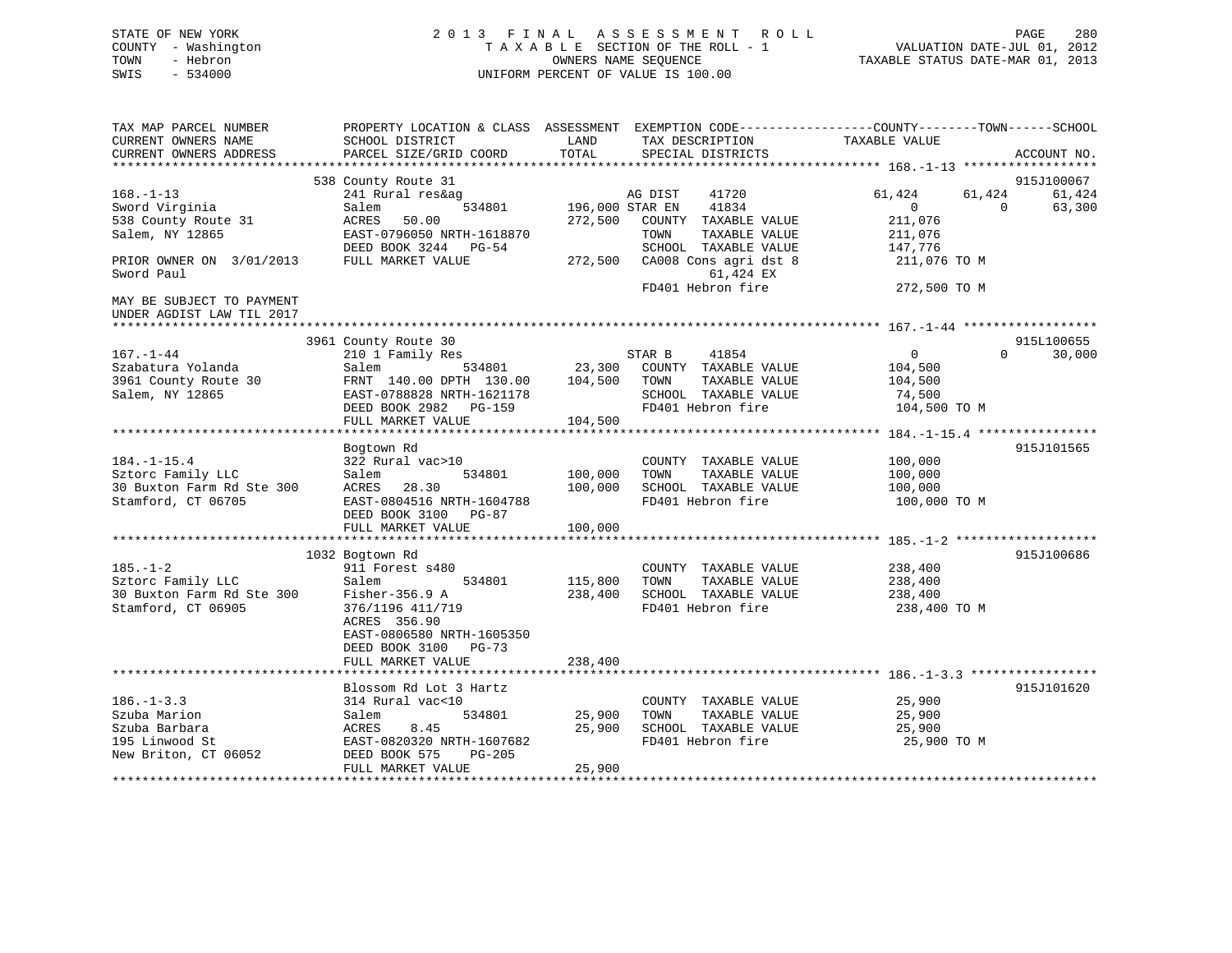|                                | STATE OF NEW YORK                             | 2013<br>FINAL                                         |                      | A S S E S S M E N T<br>R O L L       | PAGE<br>281                                                                                    |  |
|--------------------------------|-----------------------------------------------|-------------------------------------------------------|----------------------|--------------------------------------|------------------------------------------------------------------------------------------------|--|
|                                | COUNTY - Washington                           |                                                       |                      | TAXABLE SECTION OF THE ROLL - 1      | VALUATION DATE-JUL 01, 2012                                                                    |  |
| TOWN                           | - Hebron                                      |                                                       | OWNERS NAME SEQUENCE |                                      | TAXABLE STATUS DATE-MAR 01, 2013                                                               |  |
| SWIS                           | $-534000$                                     |                                                       |                      | UNIFORM PERCENT OF VALUE IS 100.00   |                                                                                                |  |
|                                |                                               |                                                       |                      |                                      |                                                                                                |  |
|                                | TAX MAP PARCEL NUMBER                         |                                                       |                      |                                      | PROPERTY LOCATION & CLASS ASSESSMENT EXEMPTION CODE---------------COUNTY-------TOWN-----SCHOOL |  |
|                                | CURRENT OWNERS NAME<br>CURRENT OWNERS ADDRESS | SCHOOL DISTRICT<br>PARCEL SIZE/GRID COORD             | LAND<br>TOTAL        | TAX DESCRIPTION<br>SPECIAL DISTRICTS | TAXABLE VALUE<br>ACCOUNT NO.                                                                   |  |
|                                |                                               |                                                       |                      |                                      |                                                                                                |  |
|                                |                                               | 3954 County Route 30                                  |                      |                                      |                                                                                                |  |
| $167. - 1 - 28.1$              |                                               | 210 1 Family Res                                      |                      | COUNTY TAXABLE VALUE                 | 143,500                                                                                        |  |
|                                | Talkington Kenneth R                          | 534801<br>Salem                                       | 19,700               | TOWN<br>TAXABLE VALUE                | 143,500                                                                                        |  |
| 201 Wood Ave                   |                                               | sub lot 2                                             | 143,500              | SCHOOL TAXABLE VALUE                 | 143,500                                                                                        |  |
|                                | Winchester, VA 22601                          | FRNT 114.00 DPTH<br>92.00                             |                      | FD401 Hebron fire                    | 143,500 TO M                                                                                   |  |
|                                |                                               | 160<br>BANK<br>EAST-0789078 NRTH-1621226              |                      |                                      |                                                                                                |  |
|                                |                                               | DEED BOOK 2623 PG-312                                 |                      |                                      |                                                                                                |  |
|                                |                                               | FULL MARKET VALUE<br>*******************              | 143,500              |                                      |                                                                                                |  |
|                                |                                               |                                                       |                      |                                      |                                                                                                |  |
| $151. - 1 - 22.21$             |                                               | 307 Little Burch Hill Rd<br>210 1 Family Res          |                      | COUNTY TAXABLE VALUE                 | 915J101681<br>154,800                                                                          |  |
|                                | Tannen Family Irrev Trust Mart Granville      | 533201                                                | 71,800               | TOWN<br>TAXABLE VALUE                | 154,800                                                                                        |  |
|                                | 59 Sheep Pasture Rd                           | Lot 1 Birch Highlands                                 | 154,800              | SCHOOL TAXABLE VALUE                 | 154,800                                                                                        |  |
|                                | East Setauket, NY 11733                       | ACRES<br>5.70                                         |                      | FD401 Hebron fire                    | 154,800 TO M                                                                                   |  |
|                                |                                               | EAST-0801154 NRTH-1636035<br>DEED BOOK 3181<br>PG-299 |                      |                                      |                                                                                                |  |
|                                |                                               | FULL MARKET VALUE                                     | 154,800              |                                      |                                                                                                |  |
|                                |                                               |                                                       |                      |                                      |                                                                                                |  |
|                                |                                               | 121 Indian Head Way                                   |                      |                                      | 915J101216                                                                                     |  |
| $170.-1-15.5$                  |                                               | 210 1 Family Res                                      |                      | COUNTY TAXABLE VALUE                 | 103,500                                                                                        |  |
| Taylor Brian                   |                                               | Granville<br>533201                                   | 50,700               | TOWN<br>TAXABLE VALUE                | 103,500                                                                                        |  |
| Taylor Diane                   |                                               | ROW 2656/203                                          | 103,500              | SCHOOL TAXABLE VALUE                 | 103,500                                                                                        |  |
|                                | 58 Squash Hollow Rd                           | ACRES<br>5.08                                         |                      | FD401 Hebron fire                    | 103,500 TO M                                                                                   |  |
|                                | New Milford, CT 06776                         | EAST-0815969 NRTH-1620681                             |                      |                                      |                                                                                                |  |
|                                |                                               | DEED BOOK 2979<br>$PG-28$                             |                      |                                      |                                                                                                |  |
|                                |                                               | FULL MARKET VALUE                                     | 103,500              |                                      |                                                                                                |  |
|                                |                                               |                                                       |                      |                                      |                                                                                                |  |
|                                |                                               | State Route 22                                        |                      |                                      | 915J101278                                                                                     |  |
| $170. - 1 - 15.17$             |                                               | 312 Vac w/imprv                                       |                      | COUNTY TAXABLE VALUE                 | 34,200                                                                                         |  |
| Taylor Brian                   |                                               | Granville<br>533201                                   | 22,000               | TOWN<br>TAXABLE VALUE                | 34,200                                                                                         |  |
| Taylor Diane                   |                                               | ACRES<br>5.87                                         | 34,200               | SCHOOL TAXABLE VALUE                 | 34,200                                                                                         |  |
|                                | 58 Squash Hollow Rd                           | EAST-0815660 NRTH-1620883                             |                      | FD401 Hebron fire                    | 34,200 TO M                                                                                    |  |
|                                | New Milford, CT 06776                         | DEED BOOK 2979 PG-28                                  |                      |                                      |                                                                                                |  |
|                                |                                               | FULL MARKET VALUE                                     | 34,200               |                                      | 183.2-1-20 ******************                                                                  |  |
|                                |                                               | 165 Barkley Ln                                        |                      |                                      | 915J101094                                                                                     |  |
| $183.2 - 1 - 20$               |                                               | 210 1 Family Res - WTRFNT                             |                      | COUNTY TAXABLE VALUE                 | 132,000                                                                                        |  |
|                                |                                               | 534801<br>Salem                                       | 107,000              | TOWN<br>TAXABLE VALUE                | 132,000                                                                                        |  |
|                                |                                               |                                                       | 132,000              | SCHOOL TAXABLE VALUE                 | 132,000                                                                                        |  |
|                                |                                               |                                                       |                      |                                      |                                                                                                |  |
| Taylor Curtis<br>Taylor Margot |                                               | FRNT 180.00 DPTH 213.00                               |                      |                                      |                                                                                                |  |
|                                | 920 Beadle Hill Rd                            | 0.69<br>ACRES                                         |                      | FD401 Hebron fire                    | 132,000 TO M                                                                                   |  |
|                                | Valley Falls, NY 12185                        | EAST-0787849 NRTH-1607137                             |                      |                                      |                                                                                                |  |
|                                |                                               | DEED BOOK 936<br>PG-227<br>FULL MARKET VALUE          | 132,000              |                                      |                                                                                                |  |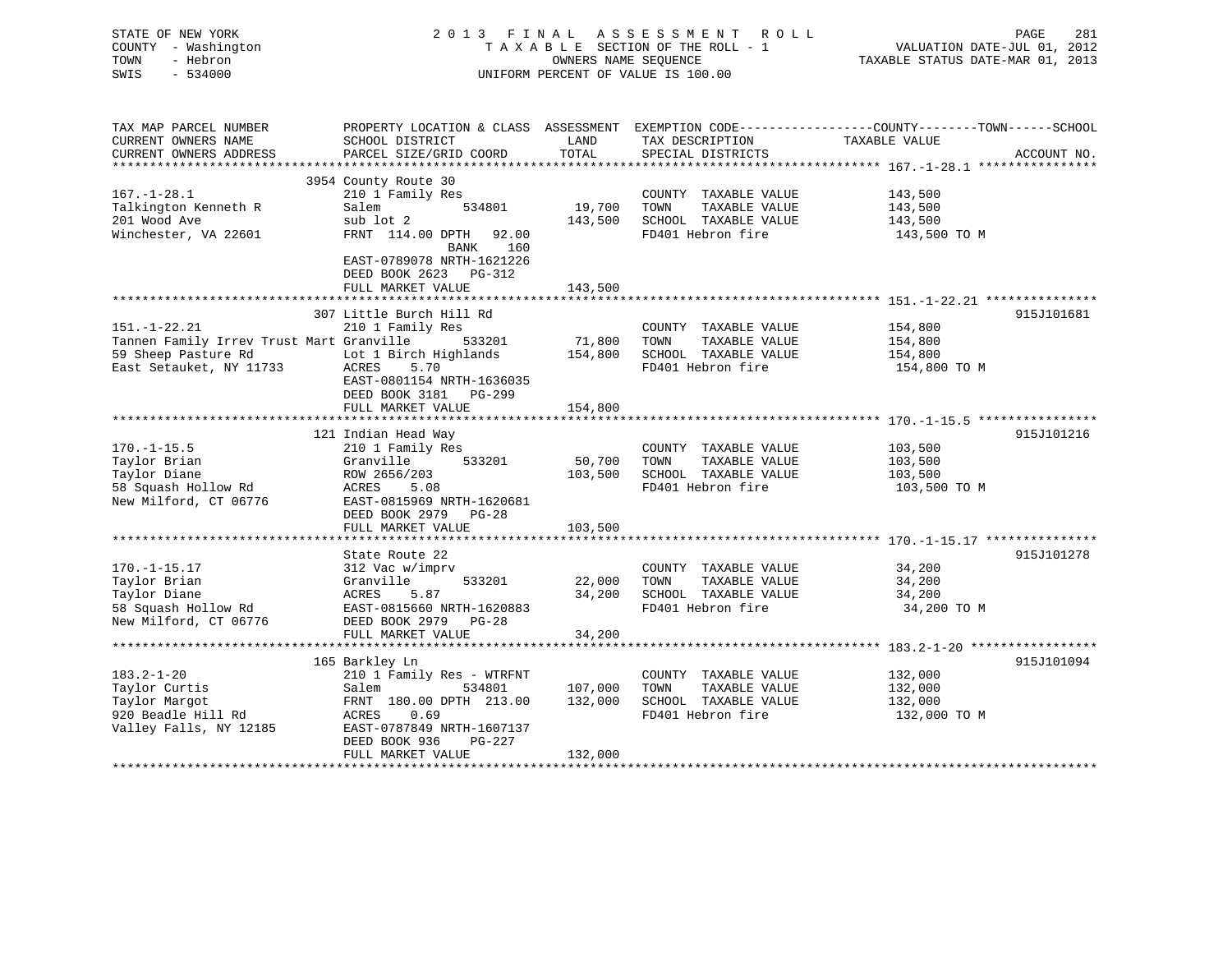# STATE OF NEW YORK 2 0 1 3 F I N A L A S S E S S M E N T R O L L PAGE 282 COUNTY - Washington T A X A B L E SECTION OF THE ROLL - 1 VALUATION DATE-JUL 01, 2012 TOWN - Hebron OWNERS NAME SEQUENCE TAXABLE STATUS DATE-MAR 01, 2013 SWIS - 534000 UNIFORM PERCENT OF VALUE IS 100.00

| TAX MAP PARCEL NUMBER  | PROPERTY LOCATION & CLASS ASSESSMENT EXEMPTION CODE---------------COUNTY-------TOWN-----SCHOOL |         |                             |                |                        |        |
|------------------------|------------------------------------------------------------------------------------------------|---------|-----------------------------|----------------|------------------------|--------|
| CURRENT OWNERS NAME    | SCHOOL DISTRICT                                                                                | LAND    | TAX DESCRIPTION             | TAXABLE VALUE  |                        |        |
| CURRENT OWNERS ADDRESS | PARCEL SIZE/GRID COORD                                                                         | TOTAL   | SPECIAL DISTRICTS           |                | ACCOUNT NO.            |        |
|                        |                                                                                                |         |                             |                |                        |        |
| $167. - 1 - 58.2$      | 1020 Callaway Rd<br>270 Mfg housing                                                            |         | STAR B<br>41854             | $\overline{0}$ | 915J100128<br>$\Omega$ | 30,000 |
| Taylor Cynthia R       | 532001<br>Arqyle                                                                               | 50,300  | COUNTY TAXABLE VALUE        | 59,000         |                        |        |
| 1020 Callaway Rd       | ACRES<br>4.40                                                                                  | 59,000  | TOWN<br>TAXABLE VALUE       | 59,000         |                        |        |
| Argyle, NY 12809       | EAST-0783299 NRTH-1624574                                                                      |         | SCHOOL TAXABLE VALUE        | 29,000         |                        |        |
|                        | DEED BOOK 1732 PG-64                                                                           |         | FD401 Hebron fire           | 59,000 TO M    |                        |        |
|                        | FULL MARKET VALUE                                                                              | 59,000  |                             |                |                        |        |
|                        |                                                                                                |         |                             |                |                        |        |
|                        | 42 Indian Head Way                                                                             |         |                             |                | 915J101184             |        |
| $170. - 1 - 13.6$      | 210 1 Family Res                                                                               |         | STAR B<br>41854             | $\overline{0}$ | $\Omega$               | 30,000 |
| Taylor Derek           | Granville<br>533201                                                                            |         | 42,100 COUNTY TAXABLE VALUE | 104,000        |                        |        |
| Taylor Kimberly        | ACRES<br>5.06 BANK<br>151                                                                      | 104,000 | TOWN<br>TAXABLE VALUE       | 104,000        |                        |        |
| 42 Indian Head Way     | EAST-0816410 NRTH-1618909                                                                      |         | SCHOOL TAXABLE VALUE        | 74,000         |                        |        |
| Salem, NY 12865        | DEED BOOK 925<br>PG-151                                                                        |         | FD401 Hebron fire           | 104,000 TO M   |                        |        |
|                        | FULL MARKET VALUE                                                                              | 104,000 |                             |                |                        |        |
|                        |                                                                                                |         |                             |                |                        |        |
|                        | Wolfe Ln/n Off                                                                                 |         |                             |                | 915J100682             |        |
| $158. - 1 - 6.1$       | 320 Rural vacant                                                                               |         | COUNTY TAXABLE VALUE        | 45,500         |                        |        |
| Taylor John            | 533801<br>Hartford                                                                             | 45,500  | TOWN<br>TAXABLE VALUE       | 45,500         |                        |        |
| Taylor Margerie        | 4.60<br>ACRES                                                                                  | 45,500  | SCHOOL TAXABLE VALUE        | 45,500         |                        |        |
| 301 Shine Hill Rd      | EAST-0789704 NRTH-1631321                                                                      |         | FD401 Hebron fire           | 45,500 TO M    |                        |        |
| Fort Ann, NY 12827     | DEED BOOK 2331<br>PG-284                                                                       |         |                             |                |                        |        |
|                        | FULL MARKET VALUE                                                                              | 45,500  |                             |                |                        |        |
|                        | County Route 30                                                                                |         |                             |                | 915J100068             |        |
| $175. - 1 - 5.1$       | 322 Rural vac>10                                                                               |         | COUNTY TAXABLE VALUE        | 110,000        |                        |        |
| Taylor Richard S       | 534801<br>Salem                                                                                | 110,000 | TAXABLE VALUE<br>TOWN       | 110,000        |                        |        |
| Taylor Kelley A        | ACRES<br>48.30                                                                                 | 110,000 | SCHOOL TAXABLE VALUE        | 110,000        |                        |        |
| 79 McKown Rd           | EAST-0791547 NRTH-1614498                                                                      |         | FD401 Hebron fire           | 110,000 TO M   |                        |        |
| Albany, NY 12203       | DEED BOOK 3030 PG-307                                                                          |         |                             |                |                        |        |
|                        | FULL MARKET VALUE                                                                              | 110,000 |                             |                |                        |        |
|                        |                                                                                                |         |                             |                |                        |        |
|                        | 330 Higgins Rd                                                                                 |         |                             |                | 915J101803             |        |
| $170. - 2 - 17$        | 210 1 Family Res                                                                               |         | COUNTY TAXABLE VALUE        | 199,500        |                        |        |
| Terenzi Joseph         | Salem<br>534801                                                                                | 23,300  | TOWN<br>TAXABLE VALUE       | 199,500        |                        |        |
| PO Box 661             | Lot 14                                                                                         | 199,500 | SCHOOL TAXABLE VALUE        | 199,500        |                        |        |
| Salem, NY 12865        | 6.69<br>ACRES                                                                                  |         | FD401 Hebron fire           | 199,500 TO M   |                        |        |
|                        | EAST-0820302 NRTH-1621003                                                                      |         |                             |                |                        |        |
|                        | DEED BOOK 3153 PG-77                                                                           |         |                             |                |                        |        |
|                        | FULL MARKET VALUE                                                                              | 199,500 |                             |                |                        |        |
|                        |                                                                                                |         |                             |                |                        |        |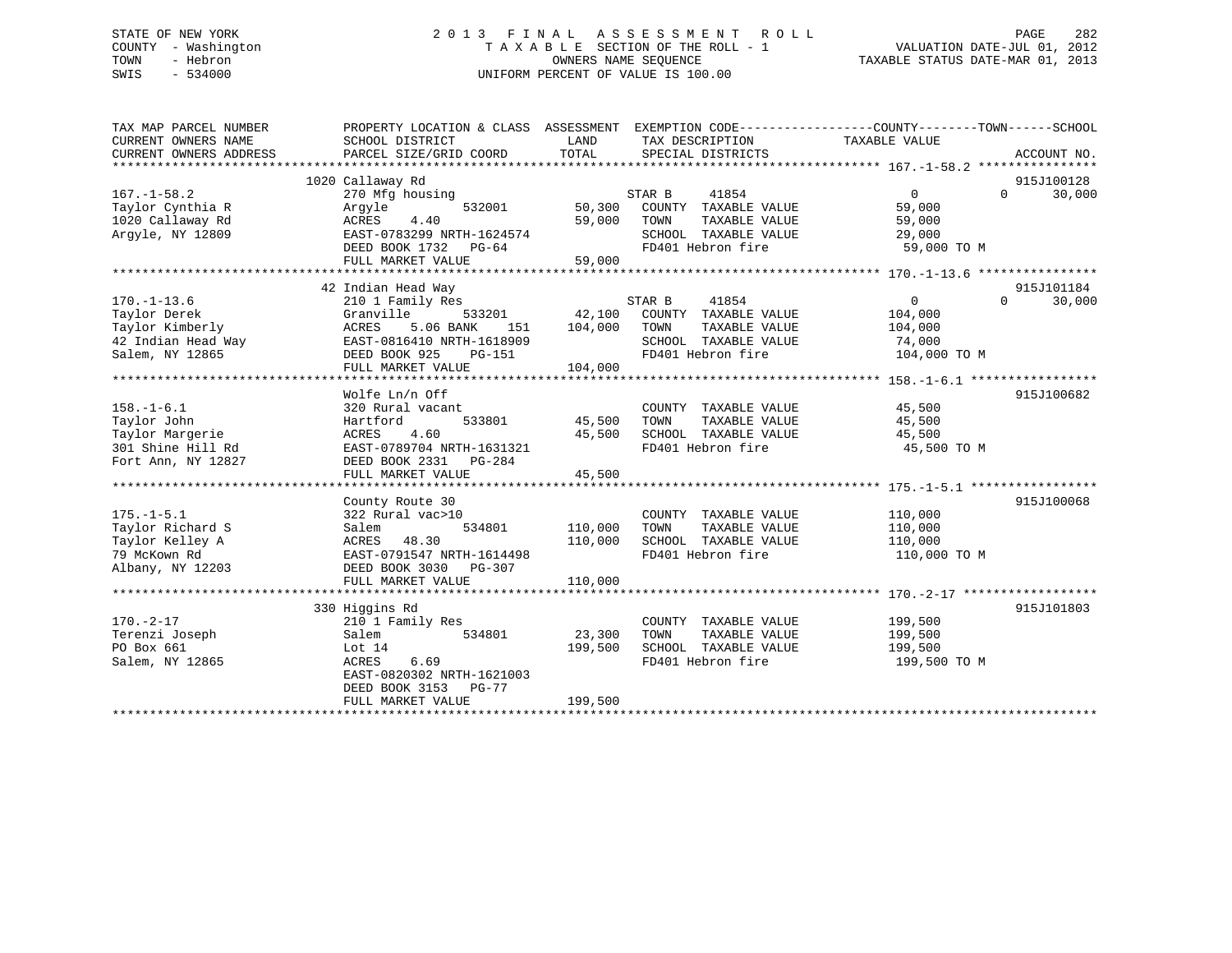# STATE OF NEW YORK 2 0 1 3 F I N A L A S S E S S M E N T R O L L PAGE 283 COUNTY - Washington T A X A B L E SECTION OF THE ROLL - 1 VALUATION DATE-JUL 01, 2012 TOWN - Hebron OWNERS NAME SEQUENCE TAXABLE STATUS DATE-MAR 01, 2013 SWIS - 534000 UNIFORM PERCENT OF VALUE IS 100.00

| TAX MAP PARCEL NUMBER<br>CURRENT OWNERS NAME<br>CURRENT OWNERS ADDRESS                                                                                                    | PROPERTY LOCATION & CLASS ASSESSMENT EXEMPTION CODE----------------COUNTY-------TOWN-----SCHOOL<br>SCHOOL DISTRICT<br>PARCEL SIZE/GRID COORD            | LAND<br>TOTAL                 | TAX DESCRIPTION<br>SPECIAL DISTRICTS                                                                                                                 | TAXABLE VALUE                                                           |          | ACCOUNT NO.          |
|---------------------------------------------------------------------------------------------------------------------------------------------------------------------------|---------------------------------------------------------------------------------------------------------------------------------------------------------|-------------------------------|------------------------------------------------------------------------------------------------------------------------------------------------------|-------------------------------------------------------------------------|----------|----------------------|
| *********************                                                                                                                                                     | ***************************                                                                                                                             |                               |                                                                                                                                                      |                                                                         |          |                      |
| $169. - 1 - 9$<br>Thomson Jefferson W<br>361 Pine Hill Rd<br>Salem, NY 12865                                                                                              | 361 Pine Hill Rd<br>210 1 Family Res<br>533201<br>Granville<br>ACRES<br>8.20<br>EAST-0812769 NRTH-1622969<br>DEED BOOK 2571 PG-344<br>FULL MARKET VALUE | 46,800<br>103,000<br>103,000  | STAR B<br>41854<br>COUNTY TAXABLE VALUE<br>TAXABLE VALUE<br>TOWN<br>SCHOOL TAXABLE VALUE<br>FD401 Hebron fire                                        | $\overline{0}$<br>103,000<br>103,000<br>73,000<br>103,000 TO M          | $\Omega$ | 915J101131<br>30,000 |
|                                                                                                                                                                           | 63 Clark Way                                                                                                                                            |                               |                                                                                                                                                      |                                                                         |          |                      |
| $169. - 1 - 18.40$<br>Thorne David G<br>Thorne Ruth E<br>PO Box 93<br>Rupert, VT 05768<br>Rupert, VT 05768<br>Rupert, 2.10<br>Rupert, VT 05768<br>CEED BOOK 868<br>PC-202 | 270 Mfg housing<br>533201<br>Granville                                                                                                                  | 26,200<br>43,500              | STAR B<br>41854<br>COUNTY TAXABLE VALUE<br>TOWN<br>TAXABLE VALUE<br>SCHOOL TAXABLE VALUE<br>FD401 Hebron fire                                        | $\overline{0}$<br>43,500<br>43,500<br>13,500<br>43,500 TO M             | $\Omega$ | 30,000               |
|                                                                                                                                                                           | FULL MARKET VALUE                                                                                                                                       | 43,500                        |                                                                                                                                                      |                                                                         |          |                      |
|                                                                                                                                                                           | 54 Davis Ln                                                                                                                                             |                               |                                                                                                                                                      |                                                                         |          | 915J100610           |
| $160. -1 - 3$<br>Throop 2007 Trust Ann M<br>744 Middle Rd<br>Granville, NY 12832<br>MAY BE SUBJECT TO PAYMENT<br>UNDER AGDIST LAW TIL 2017                                | 241 Rural res&ag<br>533201<br>Granville<br>3141/237<br>ACRES 173.80<br>EAST-0807619 NRTH-1630359<br>DEED BOOK 2502 PG-136<br>FULL MARKET VALUE          | 389,800<br>495,500<br>495,500 | AG DIST<br>41720<br>COUNTY TAXABLE VALUE<br>TOWN<br>TAXABLE VALUE<br>SCHOOL TAXABLE VALUE<br>CA008 Cons agri dst 8<br>79,083 EX<br>FD401 Hebron fire | 79,083<br>416,417<br>416,417<br>416,417<br>416,417 TO M<br>495,500 TO M | 79,083   | 79,083               |
|                                                                                                                                                                           |                                                                                                                                                         |                               |                                                                                                                                                      |                                                                         |          |                      |
| $160. - 1 - 3.1$<br>Throop William M III<br>744 Middle Rd<br>Granville, NY 12832                                                                                          | 744 Middle Rd<br>210 1 Family Res<br>533201<br>Granville<br>ACRES<br>7.50<br>EAST-0806054 NRTH-1629789<br>DEED BOOK 1877 PG-110<br>FULL MARKET VALUE    | 76,300<br>128,500<br>128,500  | COUNTY TAXABLE VALUE<br>TAXABLE VALUE<br>TOWN<br>SCHOOL TAXABLE VALUE<br>CA008 Cons agri dst 8<br>FD401 Hebron fire                                  | 128,500<br>128,500<br>128,500<br>128,500 TO M<br>128,500 TO M           |          |                      |
|                                                                                                                                                                           |                                                                                                                                                         |                               |                                                                                                                                                      |                                                                         |          |                      |
| $160. - 1 - 2$<br>Throop William M Jr eta<br>Attn: Peter T Throop<br>744 Middle Rd<br>Granville, NY 12832                                                                 | 52 Davis Ln<br>210 1 Family Res<br>Granville<br>533201<br>ACRES<br>2.40<br>EAST-0807090 NRTH-1631214<br>DEED BOOK 488<br>PG-968                         | 107,000<br>129,900            | COUNTY TAXABLE VALUE<br>TAXABLE VALUE<br>TOWN<br>SCHOOL TAXABLE VALUE<br>FD401 Hebron fire                                                           | 129,900<br>129,900<br>129,900<br>129,900 TO M                           |          | 915J100133           |
|                                                                                                                                                                           | FULL MARKET VALUE                                                                                                                                       | 129,900                       |                                                                                                                                                      |                                                                         |          |                      |
|                                                                                                                                                                           | 236 Little Burch Hill Rd                                                                                                                                |                               |                                                                                                                                                      |                                                                         |          | 915J101267           |
| $151. - 1 - 16.4$<br>Thum Kurt<br>Thum Donna<br>23 Thomas Ave<br>Shrewsbury, NJ 07702                                                                                     | 260 Seasonal res<br>Granville<br>533201<br>ACRES<br>2.07<br>EAST-0800462 NRTH-1634590<br>DEED BOOK 2285<br>PG-248<br>FULL MARKET VALUE                  | 55,400<br>70,000<br>70,000    | COUNTY TAXABLE VALUE<br>TOWN<br>TAXABLE VALUE<br>SCHOOL TAXABLE VALUE<br>FD401 Hebron fire                                                           | 70,000<br>70,000<br>70,000<br>70,000 TO M                               |          |                      |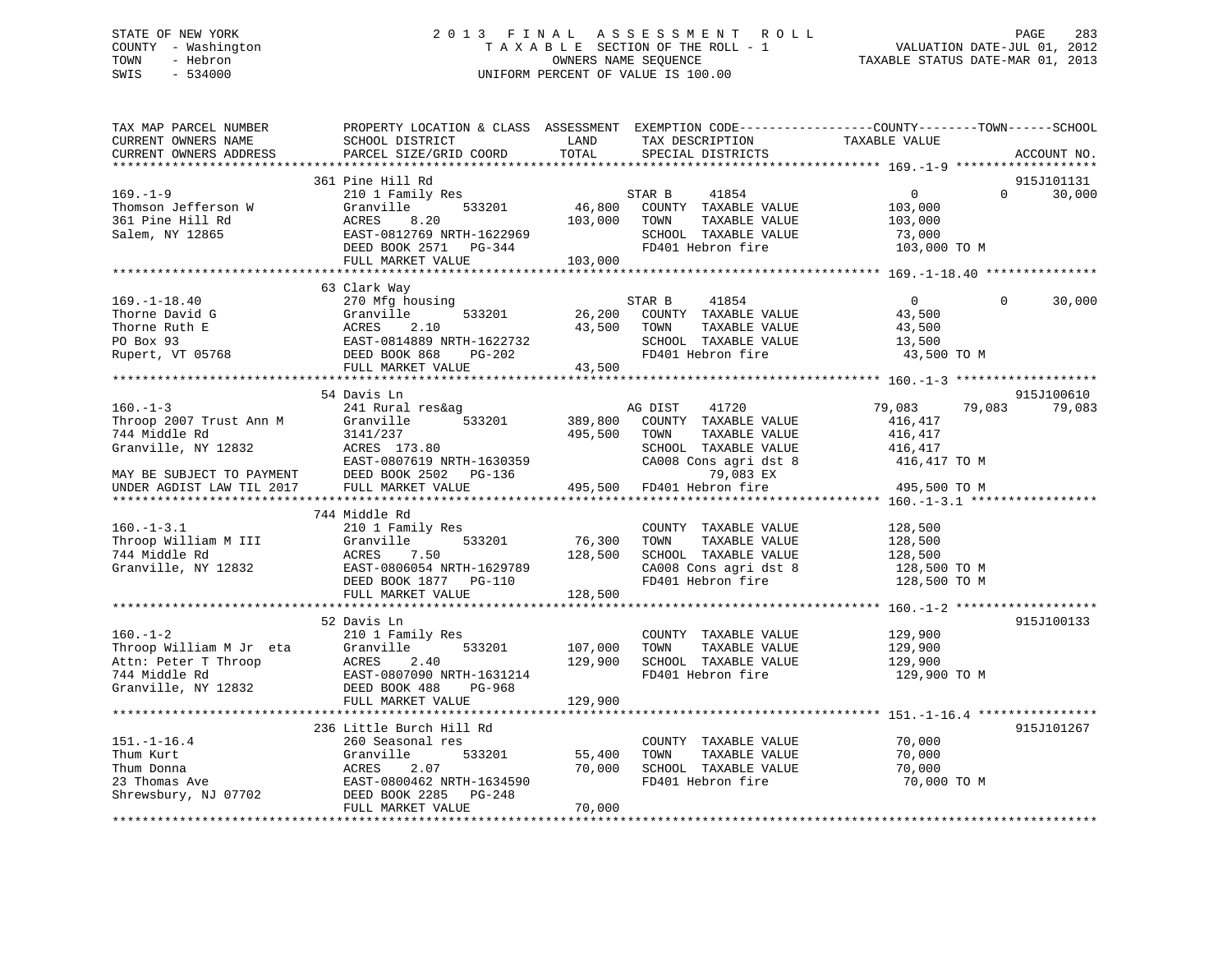# STATE OF NEW YORK 2 0 1 3 F I N A L A S S E S S M E N T R O L L PAGE 284 COUNTY - Washington T A X A B L E SECTION OF THE ROLL - 1 VALUATION DATE-JUL 01, 2012 TOWN - Hebron OWNERS NAME SEQUENCE TAXABLE STATUS DATE-MAR 01, 2013 SWIS - 534000 UNIFORM PERCENT OF VALUE IS 100.00

| TAX MAP PARCEL NUMBER<br>CURRENT OWNERS NAME | PROPERTY LOCATION & CLASS ASSESSMENT<br>SCHOOL DISTRICT | LAND       | TAX DESCRIPTION                    | EXEMPTION CODE-----------------COUNTY-------TOWN------SCHOOL<br>TAXABLE VALUE |             |
|----------------------------------------------|---------------------------------------------------------|------------|------------------------------------|-------------------------------------------------------------------------------|-------------|
| CURRENT OWNERS ADDRESS                       | PARCEL SIZE/GRID COORD                                  | TOTAL      | SPECIAL DISTRICTS                  |                                                                               | ACCOUNT NO. |
|                                              |                                                         |            |                                    |                                                                               |             |
|                                              | 1229 Patterson Hill Rd                                  |            |                                    |                                                                               | 915J100503  |
| $183. - 1 - 45$                              | 210 1 Family Res                                        |            | STAR B<br>41854                    | $\overline{0}$<br>$\Omega$                                                    | 30,000      |
| Tingley Fred L                               | Salem                                                   |            | 534801 38,300 COUNTY TAXABLE VALUE | 78,500                                                                        |             |
| 1229 Patterson Hill Rd                       | 1.20 BANK<br>ACRES                                      | 151 78,500 | TOWN<br>TAXABLE VALUE              | 78,500                                                                        |             |
| Salem, NY 12865                              | EAST-0789566 NRTH-1603271                               |            | SCHOOL TAXABLE VALUE               | 48,500                                                                        |             |
|                                              | $PG-144$<br>DEED BOOK 729                               |            | FD401 Hebron fire                  | 78,500 TO M                                                                   |             |
|                                              | FULL MARKET VALUE                                       | 78,500     |                                    |                                                                               |             |
|                                              |                                                         |            |                                    |                                                                               |             |
|                                              | 82 Tiplady Rd                                           |            |                                    |                                                                               | 915J100591  |
| $177. - 1 - 46$                              | 280 Res Multiple                                        |            | COUNTY TAXABLE VALUE               | 315,500                                                                       |             |
| Tipladies LLC                                | Salem<br>534801                                         | 71,300     | TAXABLE VALUE<br>TOWN              | 315,500                                                                       |             |
| 17 Cottage Ln                                | 25.00<br>ACRES                                          | 315,500    | SCHOOL TAXABLE VALUE               | 315,500                                                                       |             |
| Springfield, NJ 07081                        | EAST-0808408 NRTH-1610927                               |            | FD401 Hebron fire                  | 315,500 TO M                                                                  |             |
|                                              | DEED BOOK 2106 PG-202                                   |            |                                    |                                                                               |             |
|                                              | FULL MARKET VALUE                                       | 315,500    |                                    |                                                                               |             |
|                                              |                                                         |            |                                    |                                                                               |             |
|                                              | County Route 28                                         |            |                                    |                                                                               |             |
| $152. - 2 - 17.9$                            | 312 Vac w/imprv                                         |            | COUNTY TAXABLE VALUE               | 59,500                                                                        |             |
| Titus David M                                | 533201<br>Granville                                     | 57,500     | TOWN<br>TAXABLE VALUE              | 59,500                                                                        |             |
| Titus Linda P                                | lot 6                                                   | 59,500     | SCHOOL TAXABLE VALUE               | 59,500                                                                        |             |
| 11 Cross Ridge Rd                            | ACRES<br>5.78                                           |            | CA008 Cons agri dst 8 59,500 TO M  |                                                                               |             |
| Tuxedo, NY 10987                             | EAST-0810487 NRTH-1641149                               |            | FD401 Hebron fire                  | 59,500 TO M                                                                   |             |
|                                              | DEED BOOK 1997<br>$PG-263$                              |            |                                    |                                                                               |             |
|                                              | FULL MARKET VALUE                                       | 59,500     |                                    |                                                                               |             |
|                                              |                                                         |            |                                    |                                                                               |             |
|                                              | Chamberlin Mills Rd                                     |            |                                    |                                                                               | 915J101540  |
| $177. - 1 - 6.10$                            | $312$ Vac w/imprv - WTRFNT                              |            | AG BUILD 41700                     | 11,700<br>11,700                                                              | 11,700      |
| Todd Sarah                                   | 534801<br>Salem                                         |            | 34,500 COUNTY TAXABLE VALUE        | 32,800                                                                        |             |
| PO Box 692                                   | ACRES 13.12                                             |            | 44,500 TOWN<br>TAXABLE VALUE       | 32,800                                                                        |             |
| Salem, NY 12865                              | EAST-0810351 NRTH-1614989                               |            | SCHOOL TAXABLE VALUE               | 32,800                                                                        |             |
|                                              | DEED BOOK 2150 PG-257                                   |            | CA008 Cons agri dst 8              | 44,500 TO M                                                                   |             |
| MAY BE SUBJECT TO PAYMENT                    | FULL MARKET VALUE                                       |            | 44,500 FD401 Hebron fire           | 44,500 TO M                                                                   |             |
| UNDER RPTL483 UNTIL 2017                     |                                                         |            |                                    |                                                                               |             |
|                                              |                                                         |            |                                    |                                                                               |             |
|                                              | 993 Chamberlin Mills Rd                                 |            |                                    |                                                                               | 915J101609  |
| $177. - 1 - 6.13$                            | 242 Rurl res&rec                                        |            | STAR B<br>41854                    | $\overline{0}$<br>$\Omega$                                                    | 30,000      |
| Todd Sarah D                                 | Salem<br>534801                                         |            | 49,500 COUNTY TAXABLE VALUE        | 119,000                                                                       |             |
| PO Box 692                                   | Lot $22$                                                | 119,000    | TOWN<br>TAXABLE VALUE              | 119,000                                                                       |             |
| Salem, NY 12865                              | ACRES 10.01                                             |            | SCHOOL TAXABLE VALUE               | 89,000                                                                        |             |
|                                              | EAST-0809795 NRTH-1614185                               |            | CA008 Cons agri dst 8              | 119,000 TO M                                                                  |             |
|                                              | DEED BOOK 773<br>PG-203                                 |            | FD401 Hebron fire                  | 119,000 TO M                                                                  |             |
|                                              | FULL MARKET VALUE                                       | 119,000    |                                    |                                                                               |             |
|                                              |                                                         |            |                                    |                                                                               |             |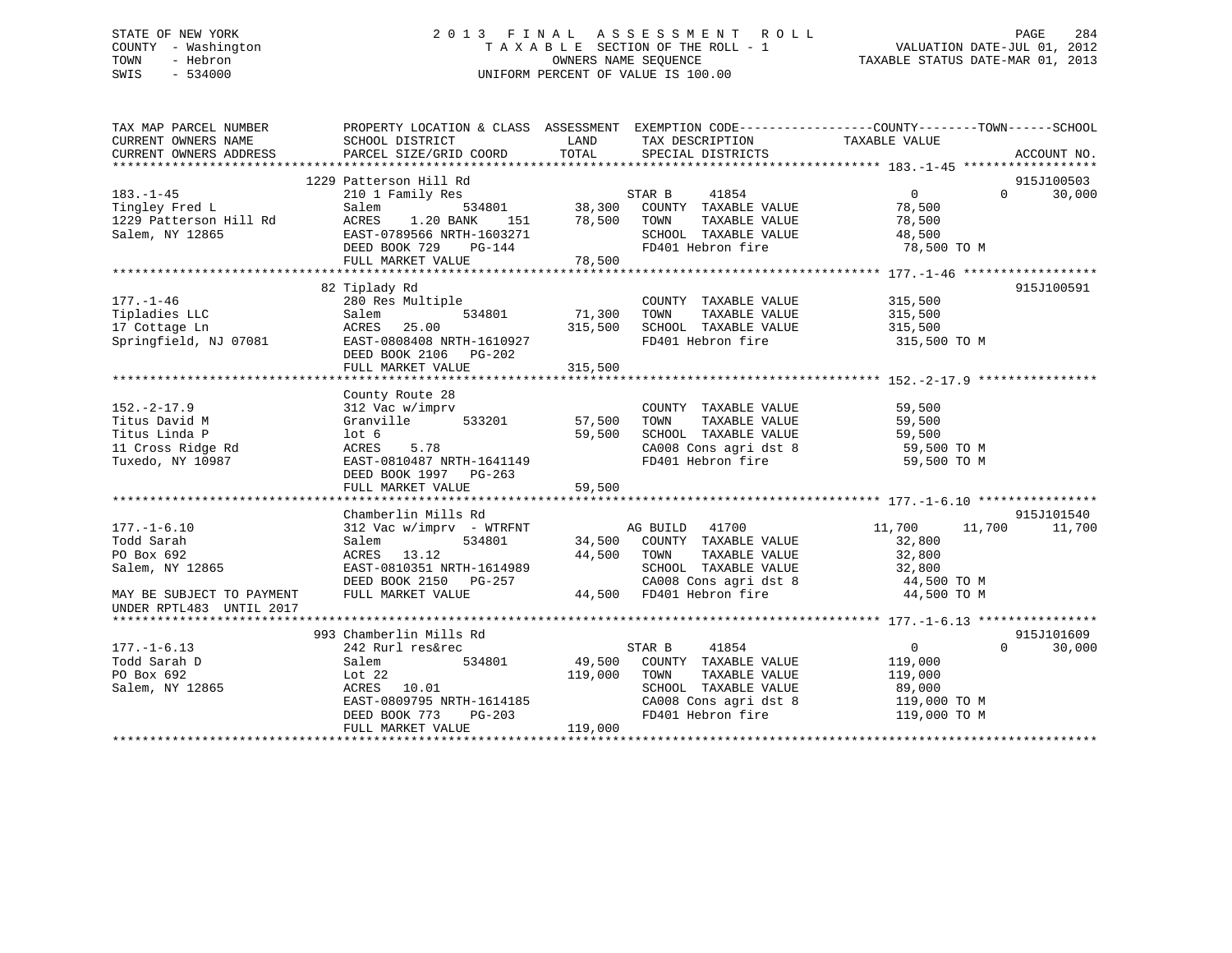# STATE OF NEW YORK 2 0 1 3 F I N A L A S S E S S M E N T R O L L PAGE 285 COUNTY - Washington T A X A B L E SECTION OF THE ROLL - 1 VALUATION DATE-JUL 01, 2012 TOWN - Hebron OWNERS NAME SEQUENCE TAXABLE STATUS DATE-MAR 01, 2013 SWIS - 534000 UNIFORM PERCENT OF VALUE IS 100.00

| TAX MAP PARCEL NUMBER<br>CURRENT OWNERS NAME<br>CURRENT OWNERS ADDRESS                                    | PROPERTY LOCATION & CLASS ASSESSMENT<br>SCHOOL DISTRICT<br>PARCEL SIZE/GRID COORD                                                                                           | LAND<br>TOTAL                 | TAX DESCRIPTION<br>SPECIAL DISTRICTS                                                                                                                                                                  | EXEMPTION CODE-----------------COUNTY--------TOWN------SCHOOL<br>TAXABLE VALUE<br>ACCOUNT NO.                                                             |                                                               |
|-----------------------------------------------------------------------------------------------------------|-----------------------------------------------------------------------------------------------------------------------------------------------------------------------------|-------------------------------|-------------------------------------------------------------------------------------------------------------------------------------------------------------------------------------------------------|-----------------------------------------------------------------------------------------------------------------------------------------------------------|---------------------------------------------------------------|
| $177. - 1 - 6.24$<br>Todd Sarah D<br>PO Box 692<br>Salem, NY 12865                                        | Chamberlin Mills Rd/off<br>322 Rural vac>10<br>Salem<br>534801<br>ACRES 100.37<br>EAST-0809306 NRTH-1616110<br>DEED BOOK 1664 PG-310<br>FULL MARKET VALUE                   | 66,700<br>66,700<br>66,700    | COUNTY TAXABLE VALUE<br>TOWN<br>TAXABLE VALUE<br>SCHOOL TAXABLE VALUE<br>CA008 Cons agri dst 8<br>FD401 Hebron fire                                                                                   | 915J101887<br>66,700<br>66,700<br>66,700<br>66,700 TO M<br>66,700 TO M                                                                                    |                                                               |
| $177. - 1 - 6.31$<br>Todd Sarah D<br>PO Box 692<br>Salem, NY 12865                                        | Chamberlin Mills Rd/n Off<br>314 Rural vac<10<br>Salem<br>534801<br>lot 20<br>ACRES<br>8.91<br>EAST-0809466 NRTH-1614347<br>DEED BOOK 1664 PG-306<br>FULL MARKET VALUE      | 15,500<br>15,500<br>15,500    | COUNTY TAXABLE VALUE<br>TOWN<br>TAXABLE VALUE<br>SCHOOL TAXABLE VALUE<br>CA008 Cons agri dst 8<br>FD401 Hebron fire                                                                                   | 915J101894<br>15,500<br>15,500<br>15,500<br>15,500 TO M<br>15,500 TO M                                                                                    |                                                               |
| $183.2 - 1 - 23$<br>Tomkins Frederick<br>675 Raritan Rd Unit 11<br>Clark, NJ 07066                        | 151 Barkley Ln<br>260 Seasonal res - WTRFNT<br>Salem<br>534801<br>FRNT 200.00 DPTH 159.00<br>EAST-0787535 NRTH-1606857<br>DEED BOOK 2223 PG-1<br>FULL MARKET VALUE          | 143,200<br>216,000<br>216,000 | COUNTY TAXABLE VALUE<br>TOWN<br>TAXABLE VALUE<br>SCHOOL TAXABLE VALUE<br>FD401 Hebron fire                                                                                                            | 915J101168<br>216,000<br>216,000<br>216,000<br>216,000 TO M                                                                                               |                                                               |
| $152. - 1 - 17$<br>Tompkins Arthur R<br>Tompkins Kathalene<br>1456 County Route 31<br>Granville, NY 12832 | 1456 County Route 31<br>242 Rurl res&rec<br>533201<br>Granville<br>$1$ ot $12$<br>ACRES 11.40<br>EAST-0806813 NRTH-1638227<br>DEED BOOK 466<br>$PG-11$<br>FULL MARKET VALUE |                               | AGED-CO<br>41802<br>76,000 AGED-SCH<br>41804<br>78,000 STAR EN<br>41834<br>COUNTY TAXABLE VALUE<br>TOWN<br>TAXABLE VALUE<br>SCHOOL TAXABLE VALUE<br>78,000 CA008 Cons agri dst 8<br>FD401 Hebron fire | 915J100262<br>27,300<br>0<br>$\Omega$<br>$\Omega$<br>$\mathbf{0}$<br>$\Omega$<br>50,700<br>78,000<br>6,900<br>78,000 TO M<br>78,000 TO M                  | $\Omega$<br>7,800<br>63,300                                   |
| $152. - 1 - 2$<br>Tompkins David<br>1453 County Route 31<br>Granville, NY 12832                           | 1453 County Route 31<br>270 Mfg housing<br>Granville<br>533201<br>FRNT 150.00 DPTH 196.00<br>EAST-0806202 NRTH-1638290<br>DEED BOOK 493<br>$PG-253$<br>FULL MARKET VALUE    | 30,700                        | AGED-CO<br>41802<br>25,700 AGED-TOWN 41803<br>30,700 AGED-SCH<br>41804<br>41834<br>STAR EN<br>COUNTY TAXABLE VALUE<br>TOWN<br>TAXABLE VALUE<br>SCHOOL TAXABLE VALUE<br>FD401 Hebron fire              | 915J100040<br>15,350<br>$\Omega$<br>9,210<br>$\mathbf{0}$<br>$\mathbf{0}$<br>0<br>$\mathbf{0}$<br>$\Omega$<br>15,350<br>21,490<br>$\Omega$<br>30,700 TO M | $\overline{\mathbf{0}}$<br>$\overline{0}$<br>12,280<br>18,420 |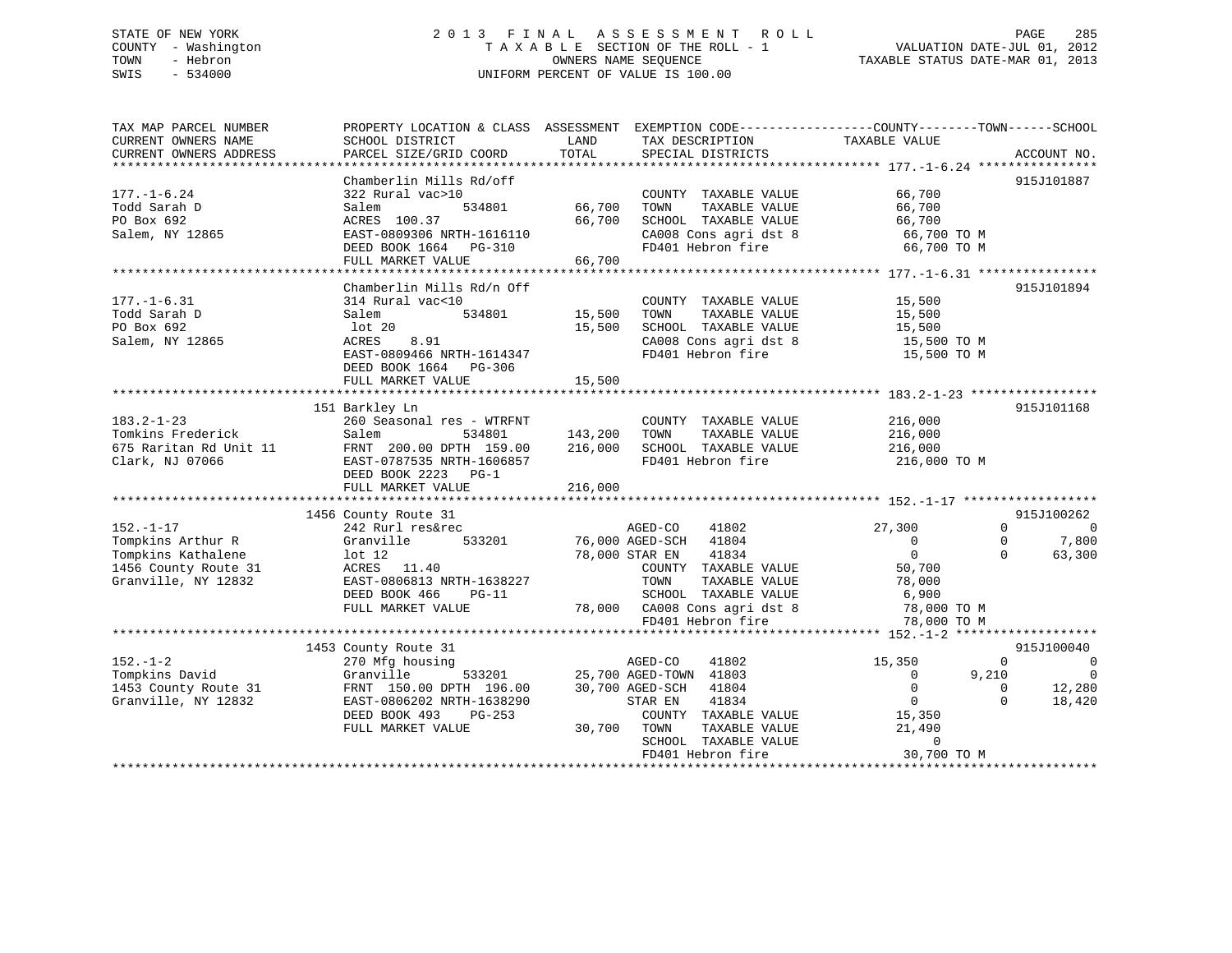TAX MAP PARCEL NUMBER PROPERTY LOCATION & CLASS ASSESSMENT EXEMPTION CODE------------------COUNTY--------TOWN------SCHOOL CURRENT OWNERS NAME SCHOOL DISTRICT LAND TAX DESCRIPTION TAXABLE VALUE CURRENT OWNERS ADDRESS PARCEL SIZE/GRID COORD TOTAL SPECIAL DISTRICTS ACCOUNT NO. \*\*\*\*\*\*\*\*\*\*\*\*\*\*\*\*\*\*\*\*\*\*\*\*\*\*\*\*\*\*\*\*\*\*\*\*\*\*\*\*\*\*\*\*\*\*\*\*\*\*\*\*\*\*\*\*\*\*\*\*\*\*\*\*\*\*\*\*\*\*\*\*\*\*\*\*\*\*\*\*\*\*\*\*\*\*\*\*\*\*\*\*\*\*\*\*\*\*\*\*\*\*\* 185.-1-31 \*\*\*\*\*\*\*\*\*\*\*\*\*\*\*\*\*\*State Route 22 915J101549 185.-1-31 314 Rural vac<10 COUNTY TAXABLE VALUE 22,500 Tompkins George Salem 534801 22,500 TOWN TAXABLE VALUE 22,500 Tompkins Rosemary ACRES 6.04 22,500 SCHOOL TAXABLE VALUE 22,500 820 White Eagle Cir EAST-0815460 NRTH-1608452 FD401 Hebron fire 22,500 TO M Saint Augustine, FL 32086-5041 DEED BOOK 549 PG-242 FULL MARKET VALUE 22,500 \*\*\*\*\*\*\*\*\*\*\*\*\*\*\*\*\*\*\*\*\*\*\*\*\*\*\*\*\*\*\*\*\*\*\*\*\*\*\*\*\*\*\*\*\*\*\*\*\*\*\*\*\*\*\*\*\*\*\*\*\*\*\*\*\*\*\*\*\*\*\*\*\*\*\*\*\*\*\*\*\*\*\*\*\*\*\*\*\*\*\*\*\*\*\*\*\*\*\*\*\*\*\* 178.-1-44 \*\*\*\*\*\*\*\*\*\*\*\*\*\*\*\*\*\* Tiplady Rd 915J101389 178.-1-44 322 Rural vac>10 COUNTY TAXABLE VALUE 32,000 Toussaint Jay F Salem 534801 32,000 TOWN TAXABLE VALUE 32,000 Hassinger Mimi Lot 2 32,000 SCHOOL TAXABLE VALUE 32,000 51 Franklin St ACRES 12.74 FD401 Hebron fire 32,000 TO M East Orange, NJ 07017 EAST-0818873 NRTH-1612348 DEED BOOK 505 PG-323 FULL MARKET VALUE 32,000 \*\*\*\*\*\*\*\*\*\*\*\*\*\*\*\*\*\*\*\*\*\*\*\*\*\*\*\*\*\*\*\*\*\*\*\*\*\*\*\*\*\*\*\*\*\*\*\*\*\*\*\*\*\*\*\*\*\*\*\*\*\*\*\*\*\*\*\*\*\*\*\*\*\*\*\*\*\*\*\*\*\*\*\*\*\*\*\*\*\*\*\*\*\*\*\*\*\*\*\*\*\*\* 152.-2-13 \*\*\*\*\*\*\*\*\*\*\*\*\*\*\*\*\*\*915J100287 18 Everetts Heights Way 915J100287 152.-2-13 210 1 Family Res STAR B 41854 0 0 30,000 Traver Marcia Granville 533201 169,800 COUNTY TAXABLE VALUE 239,500 18 Everett Hts 496/834 239,500 TOWN TAXABLE VALUE 239,500 Granville, NY 12832 ACRES 2.96 SCHOOL TAXABLE VALUE 209,500 EAST-0810474 NRTH-1642665 FD401 Hebron fire 239,500 TO M DEED BOOK 440 PG-88 FULL MARKET VALUE 239,500 \*\*\*\*\*\*\*\*\*\*\*\*\*\*\*\*\*\*\*\*\*\*\*\*\*\*\*\*\*\*\*\*\*\*\*\*\*\*\*\*\*\*\*\*\*\*\*\*\*\*\*\*\*\*\*\*\*\*\*\*\*\*\*\*\*\*\*\*\*\*\*\*\*\*\*\*\*\*\*\*\*\*\*\*\*\*\*\*\*\*\*\*\*\*\*\*\*\*\*\*\*\*\* 177.-1-26.1 \*\*\*\*\*\*\*\*\*\*\*\*\*\*\*\* 1218 Chamberlin Mills Rd 915J100124177.-1-26.1 242 Rurl res&rec STAR B 41854 0 0 30,000 Trefethern Carol Salem 534801 109,400 COUNTY TAXABLE VALUE 220,000 1212 Rurl res&rec 31801 57AR B 41854 (1854 11854 11854 1218 Chamberlin Mills Rd ACRES 20.75 BANK 11A 220,000 TOWN TAXABLE VALUE 220,000 PO Box 457 EAST-0814620 NRTH-1614583 SCHOOL TAXABLE VALUE 190,000 Salem, NY 12865 DEED BOOK 1760 PG-130 FD401 Hebron fire 220,000 TO M EAST-0814620 NRTH-1011000<br>DEED BOOK 1760 PG-130<br>-- VALUE 220,000 \*\*\*\*\*\*\*\*\*\*\*\*\*\*\*\*\*\*\*\*\*\*\*\*\*\*\*\*\*\*\*\*\*\*\*\*\*\*\*\*\*\*\*\*\*\*\*\*\*\*\*\*\*\*\*\*\*\*\*\*\*\*\*\*\*\*\*\*\*\*\*\*\*\*\*\*\*\*\*\*\*\*\*\*\*\*\*\*\*\*\*\*\*\*\*\*\*\*\*\*\*\*\* 143.-1-32 \*\*\*\*\*\*\*\*\*\*\*\*\*\*\*\*\*\* 221 County Route 28 915J100527 143.-1-32 241 Rural res&ag AG DIST 41720 210,491 210,491 210,491 Tressler Robert C Granville 533201 476,900 STAR B 41854 0 0 30,000 Tresssler Mary Lou ACRES 153.03 565,000 COUNTY TAXABLE VALUE 354,509 PO Box 92 EAST-0810379 NRTH-1643536 TOWN TAXABLE VALUE 354,509 Granville, NY 12832 DEED BOOK 1727 PG-185 SCHOOL TAXABLE VALUE 324,509 FULL MARKET VALUE 565,000 CA008 Cons agri dst 8 354,509 TO M MAY BE SUBJECT TO PAYMENT NARROLL SERVICES AND THE SUBJECT TO PAYMENT UNDER AGDIST LAW TIL 2017 **FD401** Hebron fire 565,000 TO M \*\*\*\*\*\*\*\*\*\*\*\*\*\*\*\*\*\*\*\*\*\*\*\*\*\*\*\*\*\*\*\*\*\*\*\*\*\*\*\*\*\*\*\*\*\*\*\*\*\*\*\*\*\*\*\*\*\*\*\*\*\*\*\*\*\*\*\*\*\*\*\*\*\*\*\*\*\*\*\*\*\*\*\*\*\*\*\*\*\*\*\*\*\*\*\*\*\*\*\*\*\*\*\*\*\*\*\*\*\*\*\*\*\*\*\*\*\*\*\*\*\*\*\*\*\*\*\*\*\*\*\*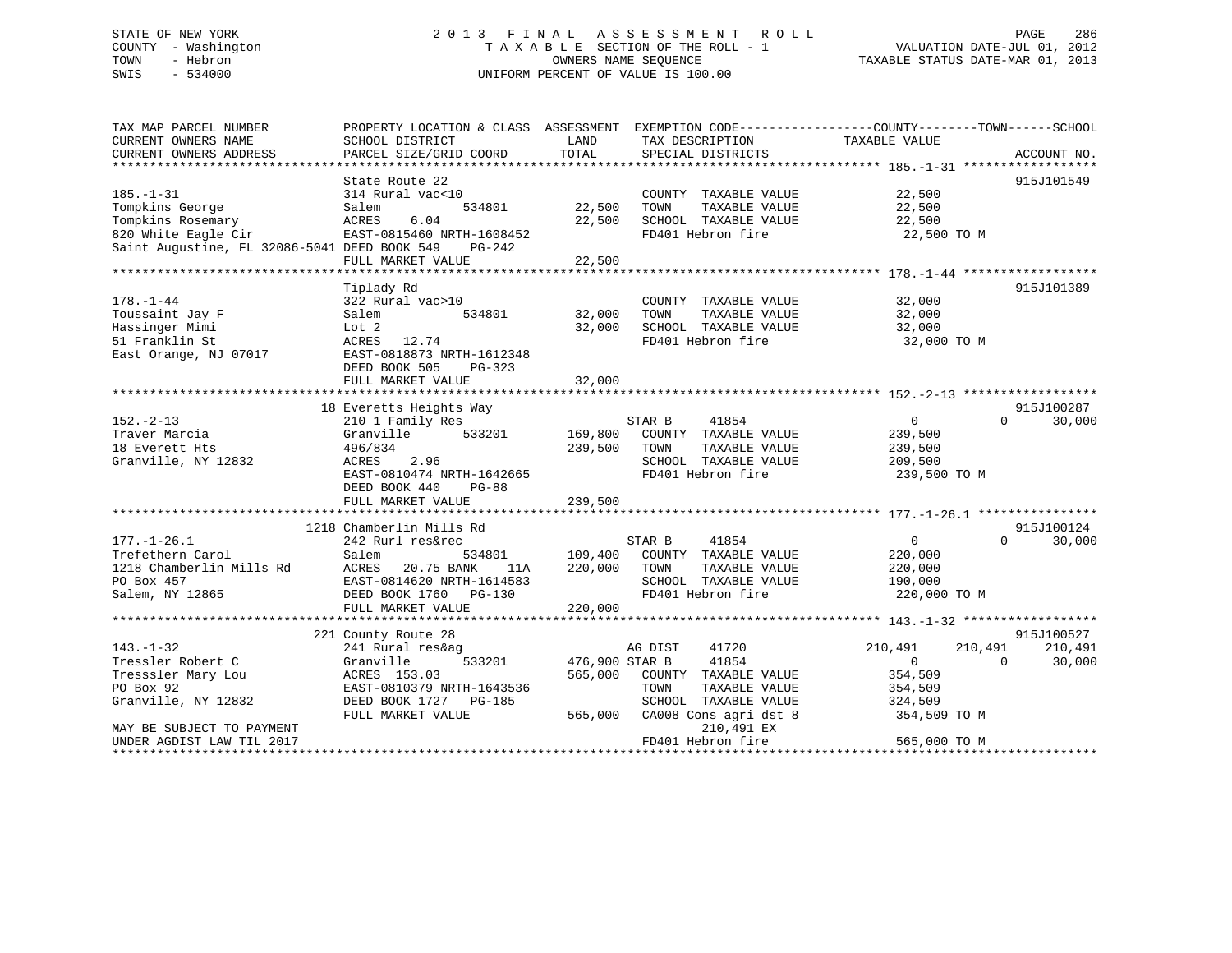# STATE OF NEW YORK 2 0 1 3 F I N A L A S S E S S M E N T R O L L PAGE 287 COUNTY - Washington T A X A B L E SECTION OF THE ROLL - 1 VALUATION DATE-JUL 01, 2012 TOWN - Hebron OWNERS NAME SEQUENCE TAXABLE STATUS DATE-MAR 01, 2013 SWIS - 534000 UNIFORM PERCENT OF VALUE IS 100.00

| TAX MAP PARCEL NUMBER<br>CURRENT OWNERS NAME<br>CURRENT OWNERS ADDRESS | SCHOOL DISTRICT<br>PARCEL SIZE/GRID COORD                                                                               | LAND<br>TOTAL | TAX DESCRIPTION<br>SPECIAL DISTRICTS | PROPERTY LOCATION & CLASS ASSESSMENT EXEMPTION CODE----------------COUNTY-------TOWN-----SCHOOL<br>TAXABLE VALUE | ACCOUNT NO.        |
|------------------------------------------------------------------------|-------------------------------------------------------------------------------------------------------------------------|---------------|--------------------------------------|------------------------------------------------------------------------------------------------------------------|--------------------|
|                                                                        |                                                                                                                         |               |                                      |                                                                                                                  |                    |
|                                                                        | 55 Sheldon Rd                                                                                                           |               |                                      |                                                                                                                  | 915J101541         |
| $177. - 1 - 21.6$                                                      | 242 Rurl res&rec                                                                                                        |               | STAR B<br>41854                      | $\Omega$                                                                                                         | 30,000<br>$\Omega$ |
| Tripp Jeffrey D                                                        | Salem<br>534801                                                                                                         | 90,200        | COUNTY TAXABLE VALUE                 | 167,500                                                                                                          |                    |
| 55 Sheldon Rd                                                          | ACRES 14.10                                                                                                             | 167,500       | TOWN<br>TAXABLE VALUE                | 167,500                                                                                                          |                    |
| Granville, NY 12832                                                    | EAST-0817606 NRTH-1616748                                                                                               |               | SCHOOL TAXABLE VALUE                 | 137,500                                                                                                          |                    |
|                                                                        | DEED BOOK 3174 PG-51                                                                                                    |               | FD401 Hebron fire                    | 167,500 TO M                                                                                                     |                    |
|                                                                        | FULL MARKET VALUE                                                                                                       | 167,500       |                                      |                                                                                                                  |                    |
|                                                                        |                                                                                                                         |               |                                      |                                                                                                                  |                    |
|                                                                        | County Route 30                                                                                                         |               |                                      |                                                                                                                  | 915J100398         |
| $175. - 1 - 9$                                                         | 322 Rural vac>10                                                                                                        |               | 41720<br>AG DIST                     | 106,522 106,522                                                                                                  | 106,522            |
| Tripp Marion Elizabeth                                                 | 534801<br>Salem                                                                                                         |               | 279,000 FOR 480A 47460               | 84,374 84,374 84,374                                                                                             |                    |
| 333 Kingsbury Rd                                                       | forest commit 796/261                                                                                                   |               | 279,000 COUNTY TAXABLE VALUE         | 88,104                                                                                                           |                    |
| Hudson Falls, NY 12839                                                 | ACRES 134.90                                                                                                            |               | TAXABLE VALUE<br>TOWN                | 88,104                                                                                                           |                    |
|                                                                        | EAST-0789790 NRTH-1608680                                                                                               |               | SCHOOL TAXABLE VALUE                 | 88,104                                                                                                           |                    |
| MAY BE SUBJECT TO PAYMENT                                              | DEED BOOK 767<br>PG-334                                                                                                 |               | CA008 Cons agri dst 8                | 172,478 TO M                                                                                                     |                    |
| UNDER RPTL480A UNTIL 2022                                              | FULL MARKET VALUE                                                                                                       | 279,000       | 106,522 EX                           |                                                                                                                  |                    |
|                                                                        |                                                                                                                         |               | FD401 Hebron fire                    | 279,000 TO M                                                                                                     |                    |
|                                                                        | 185 Blossom Rd                                                                                                          |               |                                      |                                                                                                                  | 915J100660         |
| $186. - 1 - 8$                                                         | 260 Seasonal res                                                                                                        |               | COUNTY TAXABLE VALUE                 | 25,400                                                                                                           |                    |
| Truehart Eli F III                                                     | 534801<br>Salem                                                                                                         | 13,000        | TAXABLE VALUE<br>TOWN                | 25,400                                                                                                           |                    |
|                                                                        |                                                                                                                         | 25,400        | SCHOOL TAXABLE VALUE                 | 25,400                                                                                                           |                    |
|                                                                        |                                                                                                                         |               | FD401 Hebron fire                    | 25,400 TO M                                                                                                      |                    |
|                                                                        | 2017 County Route 153<br>2017 County Route 153<br>2017 County Route 153<br>2017 County Route 153<br>2020 DEED ROOK 3193 |               |                                      |                                                                                                                  |                    |
|                                                                        | FULL MARKET VALUE                                                                                                       | 25,400        |                                      |                                                                                                                  |                    |
|                                                                        |                                                                                                                         |               |                                      |                                                                                                                  |                    |
|                                                                        | 115 James Rd                                                                                                            |               |                                      |                                                                                                                  | 915J101558         |
| $159. - 1 - 2.4$                                                       | 270 Mfg housing                                                                                                         |               | STAR B<br>41854                      | 0<br>$\Omega$                                                                                                    | 30,000             |
| Truehart Juanita                                                       | Hartford<br>533801                                                                                                      |               | 32,000 COUNTY TAXABLE VALUE          | 39,000                                                                                                           |                    |
| 115 James Rd                                                           | ACRES<br>1.00                                                                                                           | 39,000        | TOWN<br>TAXABLE VALUE                | 39,000                                                                                                           |                    |
| Salem, NY 12865                                                        | EAST-0792438 NRTH-1630465                                                                                               |               | SCHOOL TAXABLE VALUE                 | 9,000                                                                                                            |                    |
|                                                                        | DEED BOOK 565<br>PG-231                                                                                                 |               | FD401 Hebron fire                    | 39,000 TO M                                                                                                      |                    |
|                                                                        | FULL MARKET VALUE                                                                                                       | 39,000        |                                      |                                                                                                                  |                    |
|                                                                        |                                                                                                                         |               |                                      |                                                                                                                  |                    |
|                                                                        | 6929 State Route 22                                                                                                     |               |                                      |                                                                                                                  | 915J101524         |
| $161. - 2 - 16$                                                        | 270 Mfg housing                                                                                                         |               | STAR B<br>41854                      | $\overline{0}$<br>$\Omega$                                                                                       | 30,000             |
| Truehart Timothy J                                                     | Granville<br>533201                                                                                                     |               | 33,400 COUNTY TAXABLE VALUE          | 38,500                                                                                                           |                    |
| Coppins Joan C                                                         | ACRES<br>1.56                                                                                                           | 38,500        | TOWN<br>TAXABLE VALUE                | 38,500                                                                                                           |                    |
| 6929 State Route 22                                                    | EAST-0816439 NRTH-1624851                                                                                               |               | SCHOOL TAXABLE VALUE                 | 8,500                                                                                                            |                    |
| Granville, NY 12832                                                    | DEED BOOK 2457<br>PG-96                                                                                                 |               | FD401 Hebron fire                    | 38,500 TO M                                                                                                      |                    |
|                                                                        | FULL MARKET VALUE                                                                                                       | 38,500        |                                      |                                                                                                                  |                    |
|                                                                        |                                                                                                                         |               |                                      |                                                                                                                  |                    |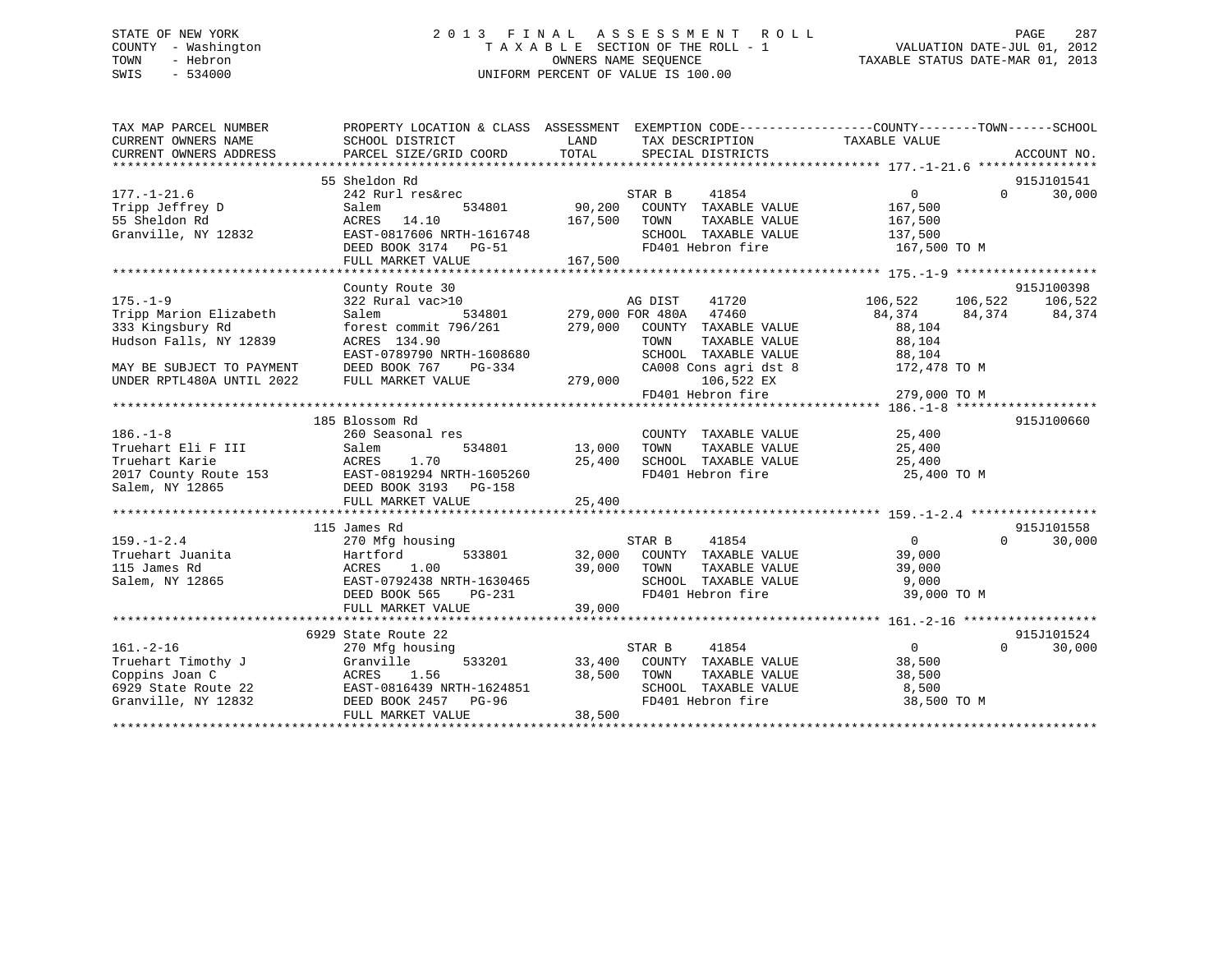# STATE OF NEW YORK 2 0 1 3 F I N A L A S S E S S M E N T R O L L PAGE 288 COUNTY - Washington T A X A B L E SECTION OF THE ROLL - 1 VALUATION DATE-JUL 01, 2012 TOWN - Hebron OWNERS NAME SEQUENCE TAXABLE STATUS DATE-MAR 01, 2013 SWIS - 534000 UNIFORM PERCENT OF VALUE IS 100.00

| TAX MAP PARCEL NUMBER     | PROPERTY LOCATION & CLASS ASSESSMENT |               | EXEMPTION CODE-----------------COUNTY-------TOWN------SCHOOL |                  |                    |
|---------------------------|--------------------------------------|---------------|--------------------------------------------------------------|------------------|--------------------|
| CURRENT OWNERS NAME       | SCHOOL DISTRICT                      | LAND          | TAX DESCRIPTION                                              | TAXABLE VALUE    |                    |
| CURRENT OWNERS ADDRESS    | PARCEL SIZE/GRID COORD               | TOTAL         | SPECIAL DISTRICTS                                            |                  | ACCOUNT NO.        |
|                           |                                      |               |                                                              |                  |                    |
|                           | 166 Little Burch Hill Rd             |               |                                                              |                  | 915J101349         |
| $151. - 1 - 22.7$         | 312 Vac w/imprv                      |               | COUNTY TAXABLE VALUE                                         | 37,500           |                    |
| Truelove Jamie A          | Hartford<br>533801                   | 36,000        | TAXABLE VALUE<br>TOWN                                        | 37,500           |                    |
| 1857 Boulderview Dr SE    | 4.30<br>ACRES                        | 37,500        | SCHOOL TAXABLE VALUE                                         | 37,500           |                    |
| Atlanta, GA 30316         | EAST-0799185 NRTH-1633296            |               | FD401 Hebron fire                                            | 37,500 TO M      |                    |
|                           | DEED BOOK 3023 PG-48                 |               |                                                              |                  |                    |
|                           | FULL MARKET VALUE                    | 37,500        |                                                              |                  |                    |
|                           |                                      |               |                                                              |                  |                    |
|                           | 79 Chamberlin Mills Rd               |               |                                                              |                  | 915J100477         |
| $184. - 1 - 22$           | 210 1 Family Res                     |               | STAR B<br>41854                                              | $\overline{0}$   | $\Omega$<br>30,000 |
| Trybendis Aaron C         | 534801<br>Salem                      | 70,500        | COUNTY TAXABLE VALUE                                         | 213,000          |                    |
| Trybendis Vanessa L       | ACRES<br>5.20                        | 213,000       | TAXABLE VALUE<br>TOWN                                        | 213,000          |                    |
| 79 Chamberlin Mills Rd    | EAST-0794410 NRTH-1603302            |               | SCHOOL TAXABLE VALUE                                         | 183,000          |                    |
| Salem, NY 12865           | DEED BOOK 3124 PG-345                |               | CA008 Cons agri dst 8                                        | 213,000 TO M     |                    |
|                           | FULL MARKET VALUE                    |               | CA008 Cons agri dst 8<br>213,000 FD401 Hebron fire           | 213,000 TO M     |                    |
|                           |                                      |               |                                                              |                  |                    |
|                           | Blossom Rd                           |               |                                                              |                  | 915J101429         |
| $186. - 1 - 6.1$          | 322 Rural vac>10                     |               | COUNTY TAXABLE VALUE                                         | 71,500           |                    |
| Tully John                | Salem<br>534801                      | 71,500        | TAXABLE VALUE<br>TOWN                                        | 71,500           |                    |
| Tully Diana               | ACRES 44.34                          | 71,500        | SCHOOL TAXABLE VALUE                                         | 71,500           |                    |
| 4811 Lamancha Way         | EAST-0818262 NRTH-1604359            |               | CA008 Cons agri dst 8                                        | 71,500 TO M      |                    |
| Cambridge, NY 12816       | DEED BOOK 509<br>PG-1095             |               | FD401 Hebron fire                                            | 71,500 TO M      |                    |
|                           | FULL MARKET VALUE                    | 71,500        |                                                              |                  |                    |
|                           |                                      |               |                                                              |                  |                    |
|                           | 109 Barkley Ln                       |               |                                                              |                  | 915J101105         |
| $183.2 - 1 - 28$          | 210 1 Family Res - WTRFNT            |               | 41834<br>STAR EN                                             | $\overline{0}$   | 63,300<br>$\Omega$ |
| Twaddell Revocable Trust  | 534801<br>Salem                      |               | 153,200 COUNTY TAXABLE VALUE                                 | 341,700          |                    |
| 109 Barkley Ln            | ACRES<br>1.63                        | 341,700       | TAXABLE VALUE<br>TOWN                                        | 341,700          |                    |
| Salem, NY 12865           | EAST-0786819 NRTH-1606128            |               | SCHOOL TAXABLE VALUE                                         | 278,400          |                    |
|                           | DEED BOOK 932<br>PG-238              |               | FD401 Hebron fire                                            | 341,700 TO M     |                    |
|                           | FULL MARKET VALUE                    | 341,700       |                                                              |                  |                    |
|                           |                                      |               |                                                              |                  |                    |
|                           | 380 County Route 28                  |               |                                                              |                  | 915J100414         |
| $143. - 1 - 3$            | 210 1 Family Res                     |               | AGRI-D IND 41730                                             | 23,190<br>23,190 | 23,190             |
| Twardy John               | 533201<br>Granville                  | 59,100 STAR B | 41854                                                        | $\overline{0}$   | 30,000<br>$\Omega$ |
| Twardy Sarah              | ACRES<br>5.50                        | 275,500       | COUNTY TAXABLE VALUE                                         | 252,310          |                    |
| 380 County Route 28       | EAST-0814179 NRTH-1647318            |               | TOWN<br>TAXABLE VALUE                                        | 252,310          |                    |
| Granville, NY 12832       | DEED BOOK 2570 PG-316                |               | SCHOOL TAXABLE VALUE                                         | 222,310          |                    |
|                           | FULL MARKET VALUE                    |               | 275,500 FD401 Hebron fire                                    | 275,500 TO M     |                    |
| MAY BE SUBJECT TO PAYMENT |                                      |               |                                                              |                  |                    |
| UNDER AGDIST LAW TIL 2020 |                                      |               |                                                              |                  |                    |
|                           |                                      |               |                                                              |                  |                    |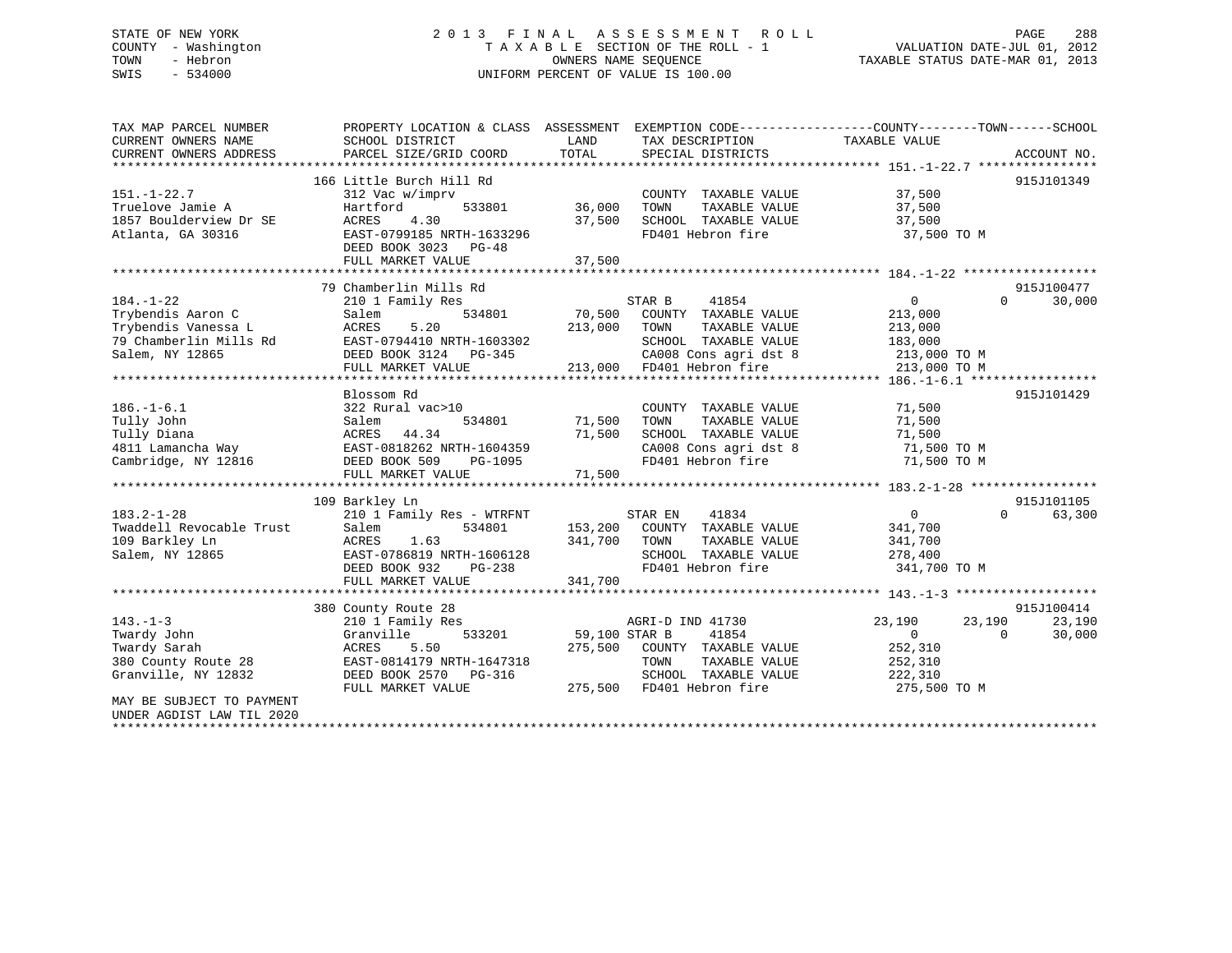# STATE OF NEW YORK 2 0 1 3 F I N A L A S S E S S M E N T R O L L PAGE 289 COUNTY - Washington T A X A B L E SECTION OF THE ROLL - 1 VALUATION DATE-JUL 01, 2012 TOWN - Hebron OWNERS NAME SEQUENCE TAXABLE STATUS DATE-MAR 01, 2013 SWIS - 534000 UNIFORM PERCENT OF VALUE IS 100.00

| TAX MAP PARCEL NUMBER<br>CURRENT OWNERS NAME<br>CURRENT OWNERS ADDRESS                             | PROPERTY LOCATION & CLASS ASSESSMENT EXEMPTION CODE----------------COUNTY-------TOWN------SCHOOL<br>SCHOOL DISTRICT<br>PARCEL SIZE/GRID COORD                                                | LAND<br>TOTAL                | TAX DESCRIPTION<br>SPECIAL DISTRICTS                                                                          | TAXABLE VALUE                                                               | ACCOUNT NO.          |
|----------------------------------------------------------------------------------------------------|----------------------------------------------------------------------------------------------------------------------------------------------------------------------------------------------|------------------------------|---------------------------------------------------------------------------------------------------------------|-----------------------------------------------------------------------------|----------------------|
|                                                                                                    |                                                                                                                                                                                              |                              |                                                                                                               |                                                                             |                      |
| $159. - 1 - 25.9$<br>Tybor Joseph<br>Tybor Deborah B<br>PO Box 185<br>Hudson Falls, NY 12839       | 106 Mountain Way<br>240 Rural res<br>533801<br>Hartford<br>lotF<br>ACRES 14.77<br>EAST-0796585 NRTH-1628216<br>DEED BOOK 605<br>PG-234<br>FULL MARKET VALUE                                  | 58,600<br>213,800<br>213,800 | 41854<br>STAR B<br>COUNTY TAXABLE VALUE<br>TOWN<br>TAXABLE VALUE<br>SCHOOL TAXABLE VALUE<br>FD401 Hebron fire | $\overline{0}$<br>$\Omega$<br>213,800<br>213,800<br>183,800<br>213,800 TO M | 915J101698<br>30,000 |
|                                                                                                    | Little Burch Hill Rd                                                                                                                                                                         |                              |                                                                                                               |                                                                             | 915J101682           |
| $151. - 1 - 22.22$<br>Underwood Brian<br>PO Box 251<br>Salem, NY 12865                             | 314 Rural vac<10<br>Granville<br>533201<br>3<br>ACRES<br>5.18<br>EAST-0801334 NRTH-1637017                                                                                                   | 30,000<br>30,000             | COUNTY TAXABLE VALUE<br>TAXABLE VALUE<br>TOWN<br>SCHOOL TAXABLE VALUE<br>FD401 Hebron fire                    | 30,000<br>30,000<br>30,000<br>30,000 TO M                                   |                      |
|                                                                                                    | DEED BOOK 2364 PG-172<br>FULL MARKET VALUE                                                                                                                                                   | 30,000                       |                                                                                                               |                                                                             |                      |
|                                                                                                    |                                                                                                                                                                                              |                              |                                                                                                               |                                                                             |                      |
| $151. - 1 - 22.30$<br>Underwood Brian<br>PO Box 251<br>Salem, NY 12865                             | Little Burch Hill Rd w/of<br>312 Vac w/imprv<br>533201<br>Granville<br>lots $7, 8 \& 9$<br>768/158, sub aband 3230/1<br>ACRES 24.30<br>EAST-0800687 NRTH-1636944<br>DEED BOOK 2364<br>PG-172 | 48,600<br>64,400             | COUNTY TAXABLE VALUE<br>TAXABLE VALUE<br>TOWN<br>SCHOOL TAXABLE VALUE<br>FD401 Hebron fire                    | 64,400<br>64,400<br>64,400<br>64,400 TO M                                   |                      |
|                                                                                                    | FULL MARKET VALUE                                                                                                                                                                            | 64,400                       |                                                                                                               |                                                                             |                      |
| $151. - 1 - 22.25$<br>Underwood John H<br>Underwood Margaret P<br>193 Middle Rd<br>Salem, NY 12865 | Little Burch Hill Rd<br>314 Rural vac<10<br>Granville<br>533201<br>Lot 5<br>9.47<br>ACRES<br>EAST-0801559 NRTH-1638216<br>DEED BOOK 3093<br>PG-211                                           | 15,600<br>15,600             | COUNTY TAXABLE VALUE<br>TOWN<br>TAXABLE VALUE<br>SCHOOL TAXABLE VALUE<br>FD401 Hebron fire                    | 15,600<br>15,600<br>15,600<br>15,600 TO M                                   | 915J101684           |
|                                                                                                    | FULL MARKET VALUE                                                                                                                                                                            | 15,600                       |                                                                                                               |                                                                             |                      |
| $151. - 1 - 22.26$<br>Underwood John H<br>Underwood Margaret P<br>193 Middle Rd<br>Salem, NY 12865 | ***********************<br>Little Burch Hill Rd<br>314 Rural vac<10<br>Granville<br>533201<br>Lot 6<br>ACRES<br>9.47<br>EAST-0801192 NRTH-1638146                                            | 15,600<br>15,600             | COUNTY TAXABLE VALUE<br>TOWN<br>TAXABLE VALUE<br>SCHOOL TAXABLE VALUE<br>FD401 Hebron fire                    | 15,600<br>15,600<br>15,600<br>15,600 TO M                                   | 915J101685           |
|                                                                                                    | DEED BOOK 3092<br>$PG-207$<br>FULL MARKET VALUE                                                                                                                                              | 15,600                       |                                                                                                               |                                                                             |                      |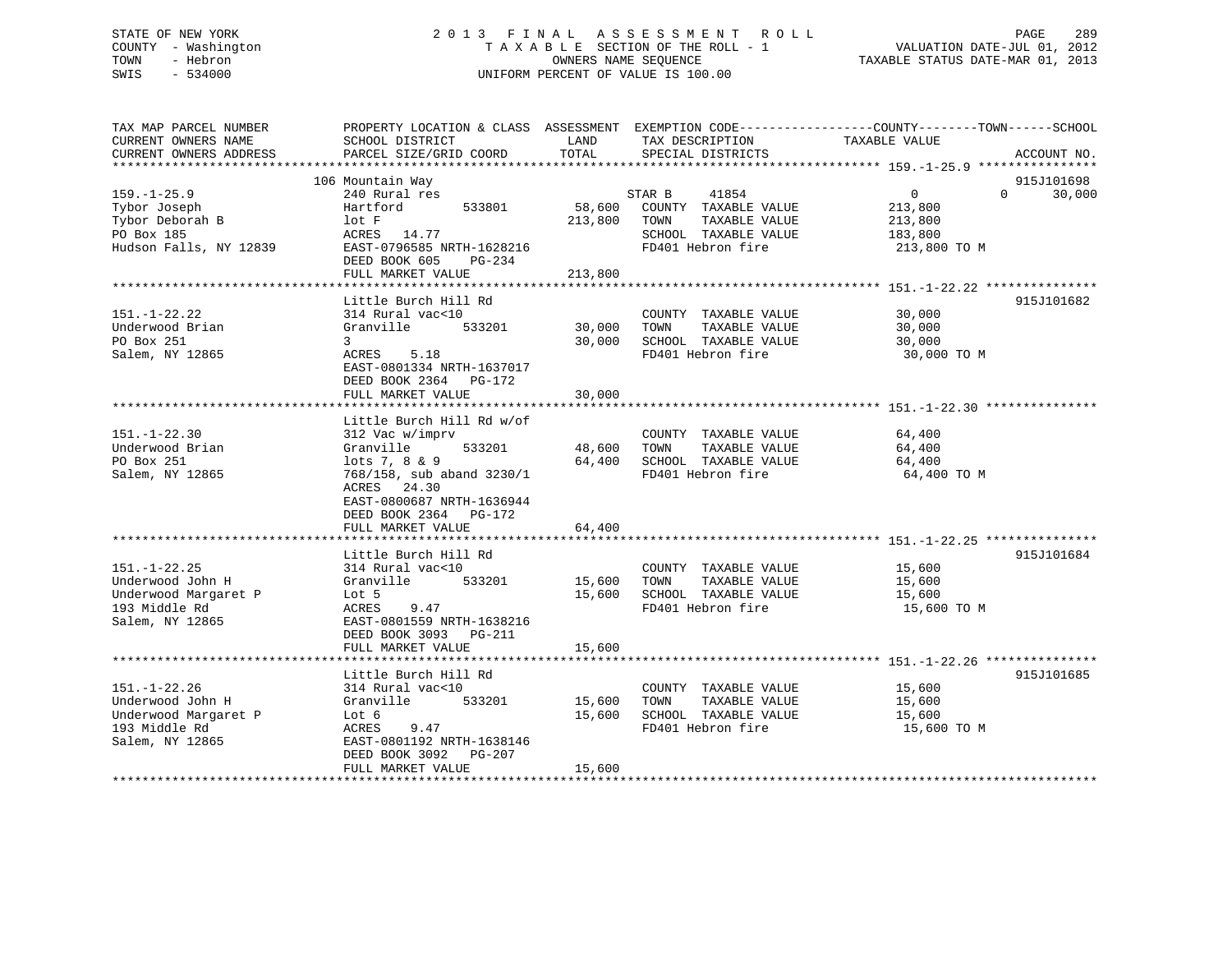# STATE OF NEW YORK 2 0 1 3 F I N A L A S S E S S M E N T R O L L PAGE 290 COUNTY - Washington T A X A B L E SECTION OF THE ROLL - 1 VALUATION DATE-JUL 01, 2012 TOWN - Hebron OWNERS NAME SEQUENCE TAXABLE STATUS DATE-MAR 01, 2013 SWIS - 534000 UNIFORM PERCENT OF VALUE IS 100.00

| TAX MAP PARCEL NUMBER<br>CURRENT OWNERS NAME<br>CURRENT OWNERS ADDRESS | SCHOOL DISTRICT<br>PARCEL SIZE/GRID COORD                           | LAND<br>TOTAL    | TAX DESCRIPTION<br>SPECIAL DISTRICTS                                  | PROPERTY LOCATION & CLASS ASSESSMENT EXEMPTION CODE----------------COUNTY-------TOWN------SCHOOL<br>TAXABLE VALUE<br>ACCOUNT NO. |
|------------------------------------------------------------------------|---------------------------------------------------------------------|------------------|-----------------------------------------------------------------------|----------------------------------------------------------------------------------------------------------------------------------|
|                                                                        |                                                                     |                  |                                                                       |                                                                                                                                  |
|                                                                        | Little Burch Hill Rd                                                |                  |                                                                       | 915J101686                                                                                                                       |
| $151. - 1 - 22.27$<br>Underwood John H<br>Underwood Margaret P         | 322 Rural vac>10<br>Granville<br>533201<br>Lot 7                    | 24,700<br>24,700 | COUNTY TAXABLE VALUE<br>TOWN<br>TAXABLE VALUE<br>SCHOOL TAXABLE VALUE | 24,700<br>24,700<br>24,700                                                                                                       |
| 193 Middle Rd<br>Salem, NY 12865                                       | ACRES 16.75<br>EAST-0800555 NRTH-1637474<br>DEED BOOK 786<br>PG-161 |                  | FD401 Hebron fire                                                     | 24,700 TO M                                                                                                                      |
|                                                                        | FULL MARKET VALUE                                                   | 24,700           |                                                                       |                                                                                                                                  |
|                                                                        |                                                                     |                  |                                                                       |                                                                                                                                  |
| $176. - 1 - 10.1$                                                      | 193 Middle Rd<br>240 Rural res                                      |                  | AGRI-D IND 41730                                                      | 915J100548<br>101<br>101<br>101                                                                                                  |
| Underwood John H                                                       | Salem<br>534801                                                     | 53,500 STAR B    | 41854                                                                 | 30,000<br>$\overline{0}$<br>$\Omega$                                                                                             |
| Underwood Margaret L                                                   | 492/671 477/169                                                     | 218,150          | COUNTY TAXABLE VALUE                                                  | 218,049                                                                                                                          |
| 193 Middle Rd                                                          | 35.70<br>ACRES                                                      |                  | TOWN<br>TAXABLE VALUE                                                 | 218,049                                                                                                                          |
| Salem, NY 12865                                                        | EAST-0803910 NRTH-1617305                                           |                  | SCHOOL TAXABLE VALUE                                                  | 188,049                                                                                                                          |
|                                                                        | DEED BOOK 718<br>$PG-315$                                           |                  | FD401 Hebron fire                                                     | 218,150 TO M                                                                                                                     |
| MAY BE SUBJECT TO PAYMENT<br>UNDER AGDIST LAW TIL 2020                 | FULL MARKET VALUE                                                   | 218,150          |                                                                       |                                                                                                                                  |
|                                                                        |                                                                     |                  |                                                                       |                                                                                                                                  |
|                                                                        | East Green Pond Way                                                 |                  |                                                                       | 915J100585                                                                                                                       |
| $143. - 1 - 5$<br>Upstate Slate LLC                                    | 322 Rural vac>10<br>Granville<br>533201                             | 200,000          | COUNTY TAXABLE VALUE<br>TOWN<br>TAXABLE VALUE                         | 200,000                                                                                                                          |
| ATTN Lawrence Shurupoff                                                | No Timber/pasture Rights                                            | 200,000          | SCHOOL TAXABLE VALUE                                                  | 200,000<br>200,000                                                                                                               |
| 16651 Topanga Ln                                                       | ACRES 169.42                                                        |                  | FD401 Hebron fire                                                     | 200,000 TO M                                                                                                                     |
| Delray Beach, FL 33484                                                 | EAST-0815916 NRTH-1646567                                           |                  |                                                                       |                                                                                                                                  |
|                                                                        | DEED BOOK 2237<br>PG-103                                            |                  |                                                                       |                                                                                                                                  |
|                                                                        | FULL MARKET VALUE                                                   | 200,000          |                                                                       |                                                                                                                                  |
|                                                                        | ****************************                                        |                  |                                                                       |                                                                                                                                  |
|                                                                        | 137 Halls Pond Rd                                                   |                  |                                                                       | 915J101874                                                                                                                       |
| $167. - 1 - 7.7$                                                       | 242 Rurl res&rec                                                    |                  | 41854<br>STAR B                                                       | 30,000<br>$\mathbf{0}$<br>$\Omega$                                                                                               |
| Urbaetis Mark M                                                        | 533801<br>Hartford                                                  | 103,500          | COUNTY TAXABLE VALUE                                                  | 239,500                                                                                                                          |
| Squires Randall C                                                      | 793/232                                                             | 239,500          | TAXABLE VALUE<br>TOWN                                                 | 239,500                                                                                                                          |
| 3 Halls Pond Rd                                                        | ACRES 18.40                                                         |                  | SCHOOL TAXABLE VALUE<br>FD401 Hebron fire                             | 209,500                                                                                                                          |
| Salem, NY 12865                                                        | EAST-0790847 NRTH-1623207<br>DEED BOOK 636<br>PG-167                |                  |                                                                       | 239,500 TO M                                                                                                                     |
|                                                                        | FULL MARKET VALUE                                                   | 239,500          |                                                                       |                                                                                                                                  |
|                                                                        | Callaway Rd                                                         |                  |                                                                       | 915J101533                                                                                                                       |
| $175. - 1 - 31$                                                        | 322 Rural vac>10                                                    |                  | COUNTY TAXABLE VALUE                                                  | 90,000                                                                                                                           |
| Urbahn John                                                            | 534801<br>Salem                                                     | 90,000           | TOWN<br>TAXABLE VALUE                                                 | 90,000                                                                                                                           |
| Urbahn Deyanne                                                         | Lots C & D                                                          | 90,000           | SCHOOL TAXABLE VALUE                                                  | 90,000                                                                                                                           |
| 7 Timberlane                                                           | ACRES 23.11                                                         |                  | FD401 Hebron fire                                                     | 90,000 TO M                                                                                                                      |
| Saratoga Springs, NY 12866                                             | EAST-0786197 NRTH-1616841                                           |                  |                                                                       |                                                                                                                                  |
|                                                                        | DEED BOOK 958<br>PG-160                                             |                  |                                                                       |                                                                                                                                  |
|                                                                        | FULL MARKET VALUE                                                   | 90,000           |                                                                       |                                                                                                                                  |
|                                                                        |                                                                     |                  |                                                                       |                                                                                                                                  |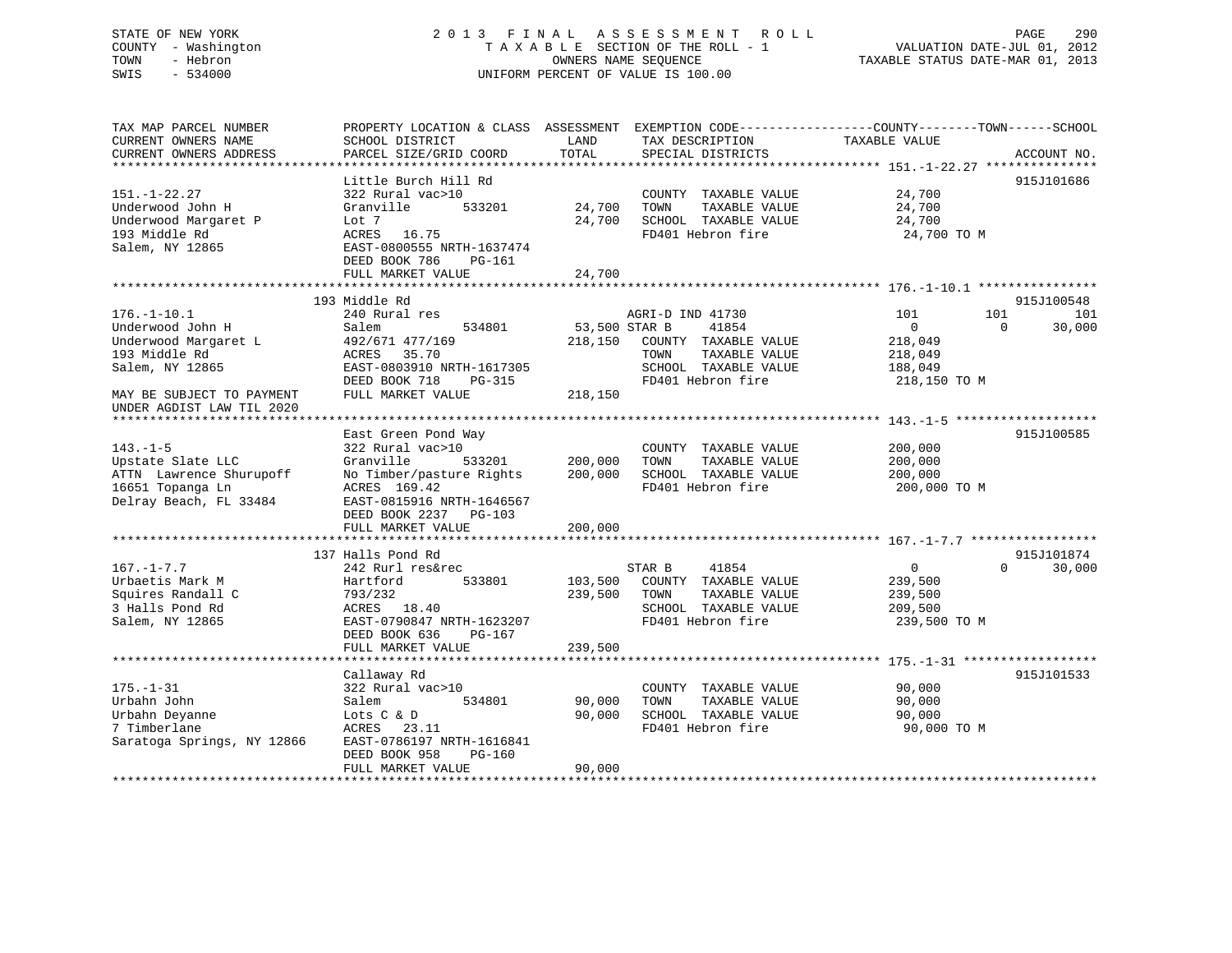# STATE OF NEW YORK 2 0 1 3 F I N A L A S S E S S M E N T R O L L PAGE 291 COUNTY - Washington T A X A B L E SECTION OF THE ROLL - 1 VALUATION DATE-JUL 01, 2012 TOWN - Hebron OWNERS NAME SEQUENCE TAXABLE STATUS DATE-MAR 01, 2013 SWIS - 534000 UNIFORM PERCENT OF VALUE IS 100.00

| TAX MAP PARCEL NUMBER<br>CURRENT OWNERS NAME<br>CURRENT OWNERS ADDRESS                                                                         | PROPERTY LOCATION & CLASS ASSESSMENT EXEMPTION CODE----------------COUNTY-------TOWN-----SCHOOL<br>SCHOOL DISTRICT<br>PARCEL SIZE/GRID COORD                     | LAND<br>TOTAL              | TAX DESCRIPTION<br>SPECIAL DISTRICTS                                                                                                            | TAXABLE VALUE                                                                     | ACCOUNT NO.                      |
|------------------------------------------------------------------------------------------------------------------------------------------------|------------------------------------------------------------------------------------------------------------------------------------------------------------------|----------------------------|-------------------------------------------------------------------------------------------------------------------------------------------------|-----------------------------------------------------------------------------------|----------------------------------|
| $175. - 1 - 24$<br>Valastro Randy<br>Valastro Sheila<br>1303 County Route 47<br>Argyle, NY 12809                                               | County Route 47/N Off<br>322 Rural vac>10<br>532001<br>Arqyle<br>ACRES<br>32.00<br>EAST-0785680 NRTH-1610079<br>DEED BOOK 2572 PG-1                              | 30,000<br>30,000           | COUNTY TAXABLE VALUE<br>TAXABLE VALUE<br>TOWN<br>SCHOOL TAXABLE VALUE<br>FD401 Hebron fire                                                      | 30,000<br>30,000<br>30,000<br>30,000 TO M                                         | 915J100187                       |
|                                                                                                                                                | FULL MARKET VALUE                                                                                                                                                | 30,000                     |                                                                                                                                                 |                                                                                   |                                  |
| $184. - 2 - 3$<br>Van Alstyne Kathleen<br>383 Chamberlain Mills Rd<br>Salem, NY 12865<br>MAY BE SUBJECT TO PAYMENT<br>UNDER RPTL483 UNTIL 2018 | Chamberlin Mills Rd<br>312 Vac w/imprv<br>Salem<br>534801<br>$1$ ot 3<br>ACRES 15.04<br>EAST-0798699 NRTH-1607935<br>DEED BOOK 2033 PG-272<br>FULL MARKET VALUE  | 57,500<br>57,500           | AG BUILD<br>41700<br>35,000 COUNTY TAXABLE VALUE<br>TAXABLE VALUE<br>TOWN<br>SCHOOL TAXABLE VALUE<br>CA008 Cons agri dst 8<br>FD401 Hebron fire | 35,530<br>35,530<br>21,970<br>21,970<br>21,970<br>57,500 TO M<br>57,500 TO M      | 915J101485<br>35,530             |
| $184. - 2 - 4$<br>Van Alstyne Michael J<br>383 Chamberlain Mills Rd<br>Salem, NY 12865                                                         | Chamberlin Mills Rd<br>322 Rural vac>10<br>534801<br>Salem<br>Lot 4<br>16.93<br>ACRES<br>EAST-0798586 NRTH-1607539<br>DEED BOOK 2461 PG-227<br>FULL MARKET VALUE | 38,000<br>38,000<br>38,000 | COUNTY TAXABLE VALUE<br>TOWN<br>TAXABLE VALUE<br>SCHOOL TAXABLE VALUE<br>CA008 Cons agri dst 8<br>FD401 Hebron fire                             | 38,000<br>38,000<br>38,000<br>38,000 TO M<br>38,000 TO M                          | 915J101507                       |
|                                                                                                                                                |                                                                                                                                                                  |                            |                                                                                                                                                 |                                                                                   |                                  |
| $175. - 1 - 36$<br>Van Ingen Anne<br>285 Riverside Dr Apt 4F<br>New York, NY 10025                                                             | 101 Callaway Rd<br>314 Rural vac<10<br>534801<br>Salem<br>ACRES<br>3.05<br>EAST-0787009 NRTH-1615807<br>DEED BOOK 2635 PG-311<br>FULL MARKET VALUE               | 38,300<br>38,300<br>38,300 | COUNTY TAXABLE VALUE<br>TOWN<br>TAXABLE VALUE<br>SCHOOL TAXABLE VALUE<br>FD401 Hebron fire                                                      | 38,300<br>38,300<br>38,300<br>38,300 TO M                                         | 915J101571                       |
|                                                                                                                                                |                                                                                                                                                                  |                            |                                                                                                                                                 |                                                                                   |                                  |
| $176. - 1 - 28$<br>VanAlstyne Kathleen<br>VanAlstyne Michael<br>383 Chamberlin Mills Rd<br>Salem, NY 12865                                     | 383 Chamberlin Mills Rd<br>210 1 Family Res<br>534801<br>Salem<br>1.70<br>ACRES<br>EAST-0797710 NRTH-1608150<br>DEED BOOK 2961 PG-90<br>FULL MARKET VALUE        | 53,500<br>113,500          | STAR B<br>41854<br>COUNTY TAXABLE VALUE<br>TAXABLE VALUE<br>TOWN<br>SCHOOL TAXABLE VALUE<br>CA008 Cons agri dst 8<br>113,500 FD401 Hebron fire  | $0 \qquad \qquad$<br>113,500<br>113,500<br>83,500<br>113,500 TO M<br>113,500 TO M | 915L100223<br>30,000<br>$\Omega$ |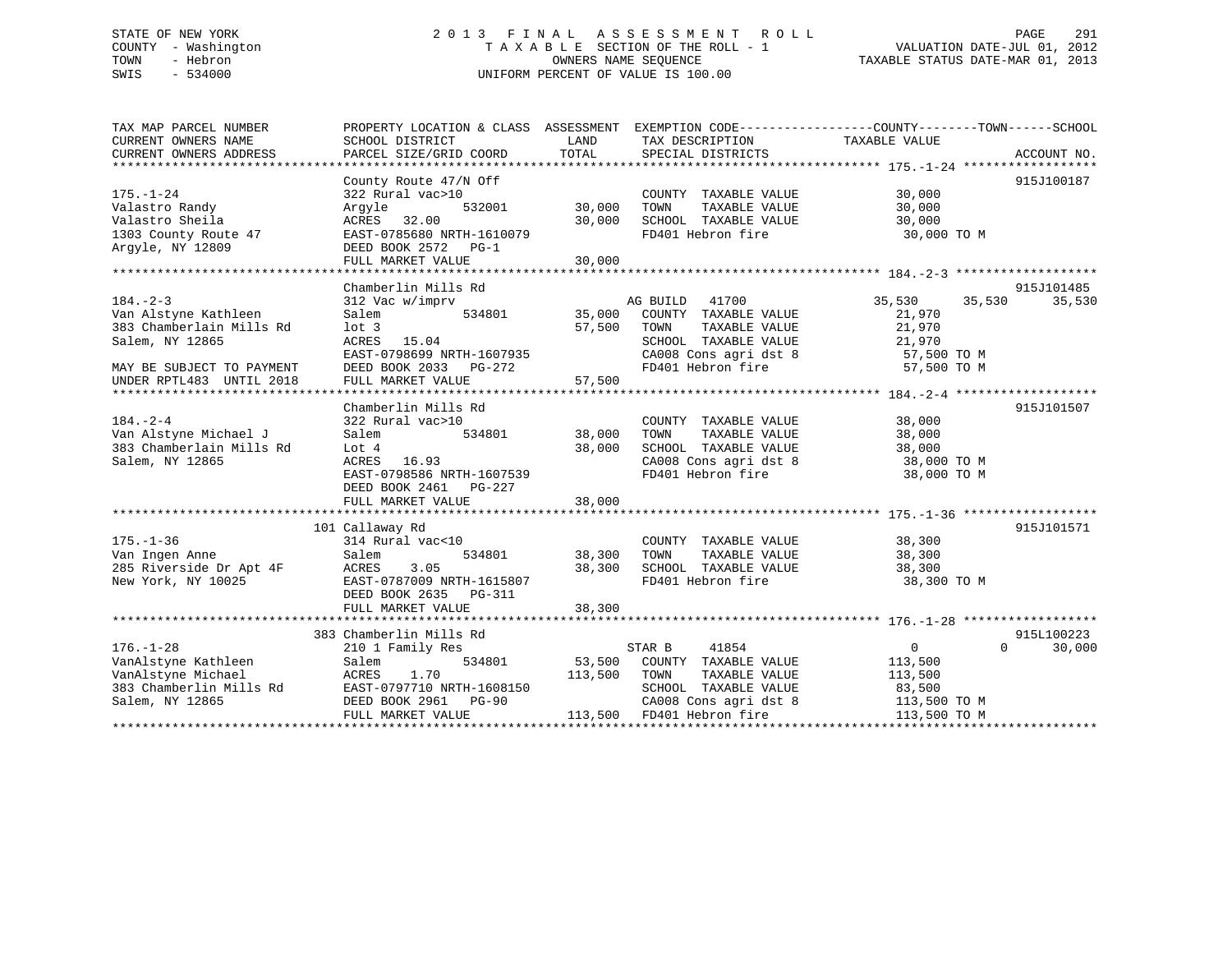# STATE OF NEW YORK 2 0 1 3 F I N A L A S S E S S M E N T R O L L PAGE 292 COUNTY - Washington T A X A B L E SECTION OF THE ROLL - 1 VALUATION DATE-JUL 01, 2012 TOWN - Hebron OWNERS NAME SEQUENCE TAXABLE STATUS DATE-MAR 01, 2013 SWIS - 534000 UNIFORM PERCENT OF VALUE IS 100.00

| TAX MAP PARCEL NUMBER               | PROPERTY LOCATION & CLASS ASSESSMENT EXEMPTION CODE----------------COUNTY-------TOWN-----SCHOOL |         |                             |                |                    |
|-------------------------------------|-------------------------------------------------------------------------------------------------|---------|-----------------------------|----------------|--------------------|
| CURRENT OWNERS NAME                 | SCHOOL DISTRICT                                                                                 | LAND    | TAX DESCRIPTION             | TAXABLE VALUE  |                    |
| CURRENT OWNERS ADDRESS              | PARCEL SIZE/GRID COORD                                                                          | TOTAL   | SPECIAL DISTRICTS           |                | ACCOUNT NO.        |
|                                     |                                                                                                 |         |                             |                |                    |
|                                     | 109 Crosier Rd                                                                                  |         |                             |                | 915J100171         |
| $167. - 1 - 20.1$                   | 240 Rural res                                                                                   |         | COUNTY TAXABLE VALUE        | 207,000        |                    |
| Vanderminden Trustee Robert D Salem | 534801                                                                                          | 147,800 | TAXABLE VALUE<br>TOWN       | 207,000        |                    |
| 5 Court St                          | ACRES<br>86.20                                                                                  | 207,000 | SCHOOL TAXABLE VALUE        | 207,000        |                    |
| Granville, NY 12832                 | EAST-0791696 NRTH-1617247<br>DEED BOOK 715<br>PG-88                                             |         | FD401 Hebron fire           | 207,000 TO M   |                    |
|                                     | FULL MARKET VALUE                                                                               | 207,000 |                             |                |                    |
|                                     |                                                                                                 |         |                             |                |                    |
|                                     | 179 Higgins Rd                                                                                  |         |                             |                | 915J101818         |
| $170. - 2 - 32$                     | 312 Vac w/imprv                                                                                 |         | COUNTY TAXABLE VALUE        | 29,000         |                    |
| Vanderzyden Kevin J                 | Granville<br>533201                                                                             | 28,000  | TAXABLE VALUE<br>TOWN       | 29,000         |                    |
|                                     |                                                                                                 |         |                             |                |                    |
| Vanderzyden Karen M                 | Lot 22                                                                                          | 29,000  | SCHOOL TAXABLE VALUE        | 29,000         |                    |
| PO Box 514                          | ACRES<br>9.89                                                                                   |         | FD401 Hebron fire           | 29,000 TO M    |                    |
| Hudson Falls, NY 12839              | EAST-0820068 NRTH-1624440                                                                       |         |                             |                |                    |
|                                     | DEED BOOK 2696 PG-235                                                                           |         |                             |                |                    |
|                                     | FULL MARKET VALUE                                                                               | 29,000  |                             |                |                    |
|                                     |                                                                                                 |         |                             |                |                    |
|                                     | 447 Chamberlin Mills Rd                                                                         |         |                             |                | 915J100623         |
| $176. - 1 - 27.1$                   | 241 Rural res&ag                                                                                |         | STAR B<br>41854             | $\overline{0}$ | $\Omega$<br>30,000 |
| VanDyk, Trustee, L.E. William Salem | 534801                                                                                          | 315,900 | COUNTY TAXABLE VALUE        | 457,500        |                    |
| 53 Heaphy Ln                        | ACRES<br>96.20                                                                                  | 457,500 | TOWN<br>TAXABLE VALUE       | 457,500        |                    |
| Salem, NY 12865                     | EAST-0798241 NRTH-1609432                                                                       |         | SCHOOL TAXABLE VALUE        | 427,500        |                    |
|                                     | DEED BOOK 2617 PG-325                                                                           |         | CA008 Cons agri dst 8       | 457,500 TO M   |                    |
| MAY BE SUBJECT TO PAYMENT           | FULL MARKET VALUE                                                                               |         | 457,500 FD401 Hebron fire   | 457,500 TO M   |                    |
| UNDER AGDIST LAW TIL 2015           |                                                                                                 |         |                             |                |                    |
|                                     |                                                                                                 |         |                             |                |                    |
|                                     | 43 Henderson Ln                                                                                 |         |                             |                | 915J101188         |
| $176. - 1 - 27.2$                   | 241 Rural res&ag                                                                                |         | COUNTY TAXABLE VALUE        | 416,000        |                    |
| VanDyk, Trustee, L.E. William Salem | 534801                                                                                          | 329,900 | TOWN<br>TAXABLE VALUE       | 416,000        |                    |
| 53 Heaphy Ln                        | 412/116                                                                                         | 416,000 | SCHOOL TAXABLE VALUE        | 416,000        |                    |
| Salem, NY 12865                     | ACRES 103.92                                                                                    |         | CA008 Cons agri dst 8       | 416,000 TO M   |                    |
|                                     | EAST-0797934 NRTH-1612148                                                                       |         | FD401 Hebron fire           | 416,000 TO M   |                    |
| MAY BE SUBJECT TO PAYMENT           | DEED BOOK 2617 PG-322                                                                           |         |                             |                |                    |
| UNDER AGDIST LAW TIL 2015           | FULL MARKET VALUE                                                                               | 416,000 |                             |                |                    |
|                                     |                                                                                                 |         |                             |                |                    |
|                                     | Chamberlin Mills Rd/e Off                                                                       |         |                             |                | 915J100624         |
| $184. - 1 - 7$                      | 323 Vacant rural                                                                                |         | COUNTY TAXABLE VALUE 16,600 |                |                    |
| VanDyk, Trustee, L.E. William Salem | 534801                                                                                          | 16,600  | TOWN<br>TAXABLE VALUE       | 16,600         |                    |
| 53 Heaphy Ln                        | ACRES 23.35                                                                                     | 16,600  | SCHOOL TAXABLE VALUE        | 16,600         |                    |
| Salem, NY 12832                     | EAST-0800050 NRTH-1607231                                                                       |         | FD401 Hebron fire           | 16,600 TO M    |                    |
|                                     | DEED BOOK 2617 PG-333                                                                           |         |                             |                |                    |
|                                     | FULL MARKET VALUE                                                                               | 16,600  |                             |                |                    |
|                                     |                                                                                                 |         |                             |                |                    |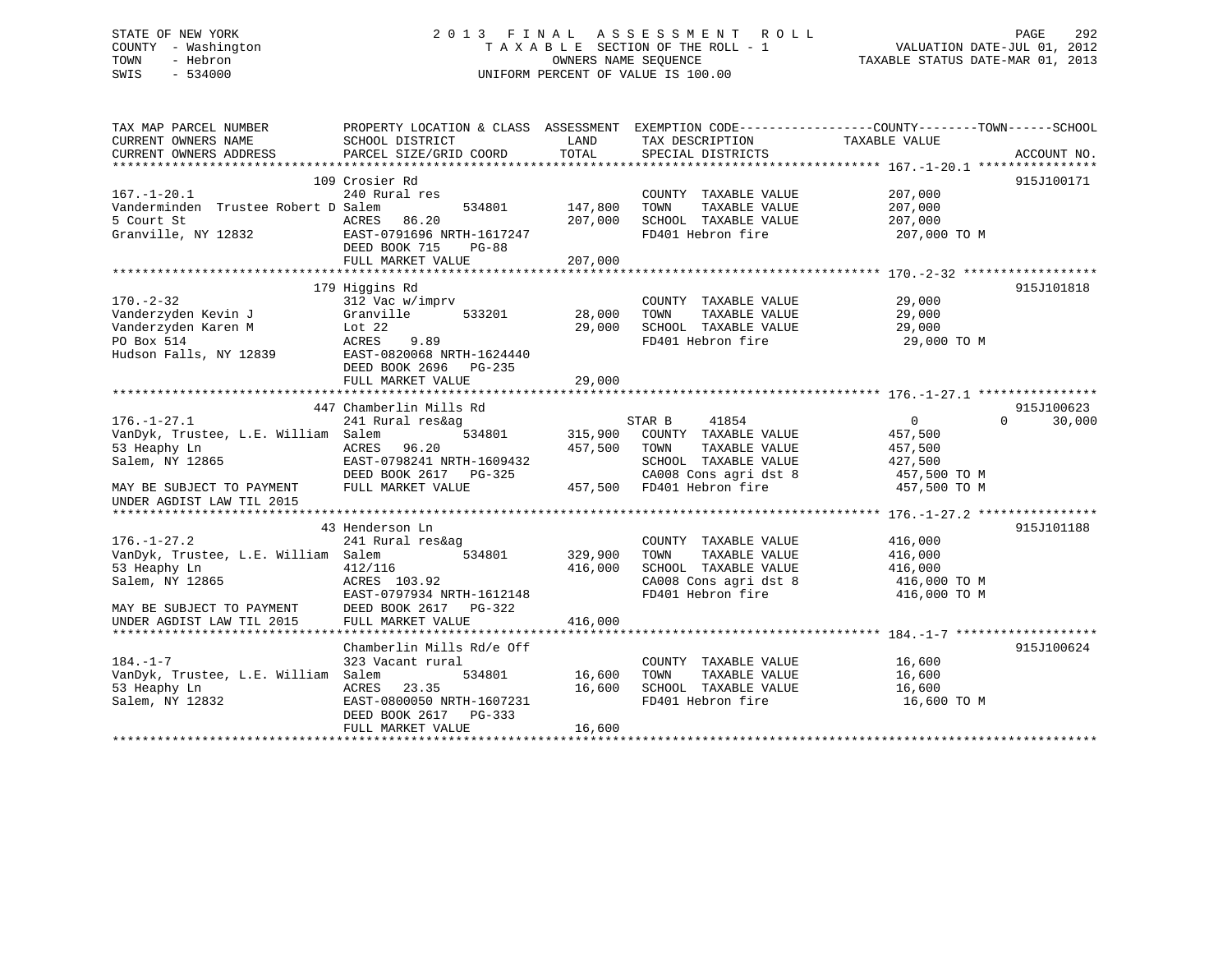# STATE OF NEW YORK 2 0 1 3 F I N A L A S S E S S M E N T R O L L PAGE 293 COUNTY - Washington T A X A B L E SECTION OF THE ROLL - 1 VALUATION DATE-JUL 01, 2012 TOWN - Hebron OWNERS NAME SEQUENCE TAXABLE STATUS DATE-MAR 01, 2013 SWIS - 534000 UNIFORM PERCENT OF VALUE IS 100.00

| TAX MAP PARCEL NUMBER               | PROPERTY LOCATION & CLASS ASSESSMENT EXEMPTION CODE----------------COUNTY-------TOWN------SCHOOL |               |                                 |                |                    |
|-------------------------------------|--------------------------------------------------------------------------------------------------|---------------|---------------------------------|----------------|--------------------|
| CURRENT OWNERS NAME                 | SCHOOL DISTRICT                                                                                  | LAND<br>TOTAL | TAX DESCRIPTION                 | TAXABLE VALUE  |                    |
| CURRENT OWNERS ADDRESS              | PARCEL SIZE/GRID COORD                                                                           |               | SPECIAL DISTRICTS               |                | ACCOUNT NO.        |
|                                     | Chamberlin Mills Rd                                                                              |               |                                 |                | 915J101484         |
| $184. - 2 - 2$                      | 322 Rural vac>10                                                                                 |               | COUNTY TAXABLE VALUE            | 37,000         |                    |
| VanDyk, Trustee, L.E. William Salem | 534801                                                                                           | 37,000        | TOWN<br>TAXABLE VALUE           | 37,000         |                    |
| 53 Heaphy Ln                        | Lot <sub>2</sub>                                                                                 | 37,000        | SCHOOL TAXABLE VALUE            | 37,000         |                    |
| Salem, NY 12865                     | ACRES<br>34.70                                                                                   |               | CA008 Cons agri dst 8           | 37,000 TO M    |                    |
|                                     | EAST-0799475 NRTH-1608895                                                                        |               | FD401 Hebron fire               | 37,000 TO M    |                    |
|                                     | DEED BOOK 2617<br>PG-329                                                                         |               |                                 |                |                    |
|                                     | FULL MARKET VALUE                                                                                | 37,000        |                                 |                |                    |
|                                     |                                                                                                  |               |                                 |                |                    |
|                                     | 3544 County Route 30                                                                             |               |                                 |                | 915J101354         |
| $175. - 1 - 12.4$                   | 271 Mfg housings                                                                                 |               | STAR B<br>41854                 | $\Omega$       | $\Omega$<br>30,000 |
| Vanquilder Evelyn                   | 534801<br>Salem                                                                                  | 77,500        | COUNTY TAXABLE VALUE            | 80,000         |                    |
| 3544 County Route 30                | 13.50<br>ACRES                                                                                   | 80,000        | TOWN<br>TAXABLE VALUE           | 80,000         |                    |
| Salem, NY 12865                     | EAST-0791780 NRTH-1611629                                                                        |               | SCHOOL TAXABLE VALUE            | 50,000         |                    |
|                                     | DEED BOOK 799<br>PG-126                                                                          |               | FD401 Hebron fire               | 80,000 TO M    |                    |
|                                     | FULL MARKET VALUE                                                                                | 80,000        |                                 |                |                    |
|                                     |                                                                                                  |               |                                 |                |                    |
|                                     | Callaway Rd                                                                                      |               |                                 |                | 915J101535         |
| $175. - 1 - 33$                     | 314 Rural vac<10                                                                                 |               | COUNTY TAXABLE VALUE            | 52,500         |                    |
| Vaningen Anne H                     | Salem<br>534801                                                                                  | 52,500        | TOWN<br>TAXABLE VALUE           | 52,500         |                    |
| 285 Riverside Dr                    | 7.08<br>ACRES                                                                                    | 52,500        | SCHOOL TAXABLE VALUE            | 52,500         |                    |
| New York, NY 10025                  | EAST-0787010 NRTH-1616398                                                                        |               | FD401 Hebron fire               | 52,500 TO M    |                    |
|                                     | DEED BOOK 586<br>$PG-201$                                                                        |               |                                 |                |                    |
|                                     | FULL MARKET VALUE                                                                                | 52,500        |                                 |                |                    |
|                                     |                                                                                                  |               |                                 |                |                    |
|                                     | Callaway Rd                                                                                      |               |                                 |                | 915J101569         |
| $175. - 1 - 34$                     | 314 Rural vac<10                                                                                 |               | COUNTY TAXABLE VALUE            | 20,000         |                    |
| VanIngen Anne H                     | 534801<br>Salem                                                                                  | 20,000        | TAXABLE VALUE<br>TOWN           | 20,000         |                    |
| 285 Riverside Dr                    | ACRES<br>3.43                                                                                    | 20,000        | SCHOOL TAXABLE VALUE            | 20,000         |                    |
| New York, NY 10025                  | EAST-0787348 NRTH-1616225                                                                        |               | FD401 Hebron fire               | 20,000 TO M    |                    |
|                                     | DEED BOOK 2886<br>PG-189                                                                         |               |                                 |                |                    |
|                                     | FULL MARKET VALUE                                                                                | 20,000        |                                 |                |                    |
|                                     |                                                                                                  |               |                                 |                |                    |
|                                     | 3116 County Route 30                                                                             |               |                                 |                | 915J100668         |
| $183.20 - 1 - 16$                   | 210 1 Family Res                                                                                 |               | 41854<br>STAR B                 | $\overline{0}$ | $\Omega$<br>30,000 |
| Vanwijngaarden Roland H             | Salem<br>534801                                                                                  | 24,200        | COUNTY TAXABLE VALUE            | 154,000        |                    |
| 3116 County Route 30                | FRNT 177.00 DPTH 114.00                                                                          | 154,000       | TOWN<br>TAXABLE VALUE           | 154,000        |                    |
| PO Box 548                          | 0.46<br>ACRES                                                                                    |               | SCHOOL TAXABLE VALUE            | 124,000        |                    |
| Salem, NY 12865                     | EAST-0792686 NRTH-1602584                                                                        |               | CA008 Cons agri dst 8           | 154,000 TO M   |                    |
|                                     | DEED BOOK 720<br>PG-234                                                                          |               | FD401 Hebron fire               | 154,000 TO M   |                    |
|                                     | FULL MARKET VALUE                                                                                |               | 154,000 LD401 West hebron light | 154,000 TO M   |                    |
|                                     |                                                                                                  |               |                                 |                |                    |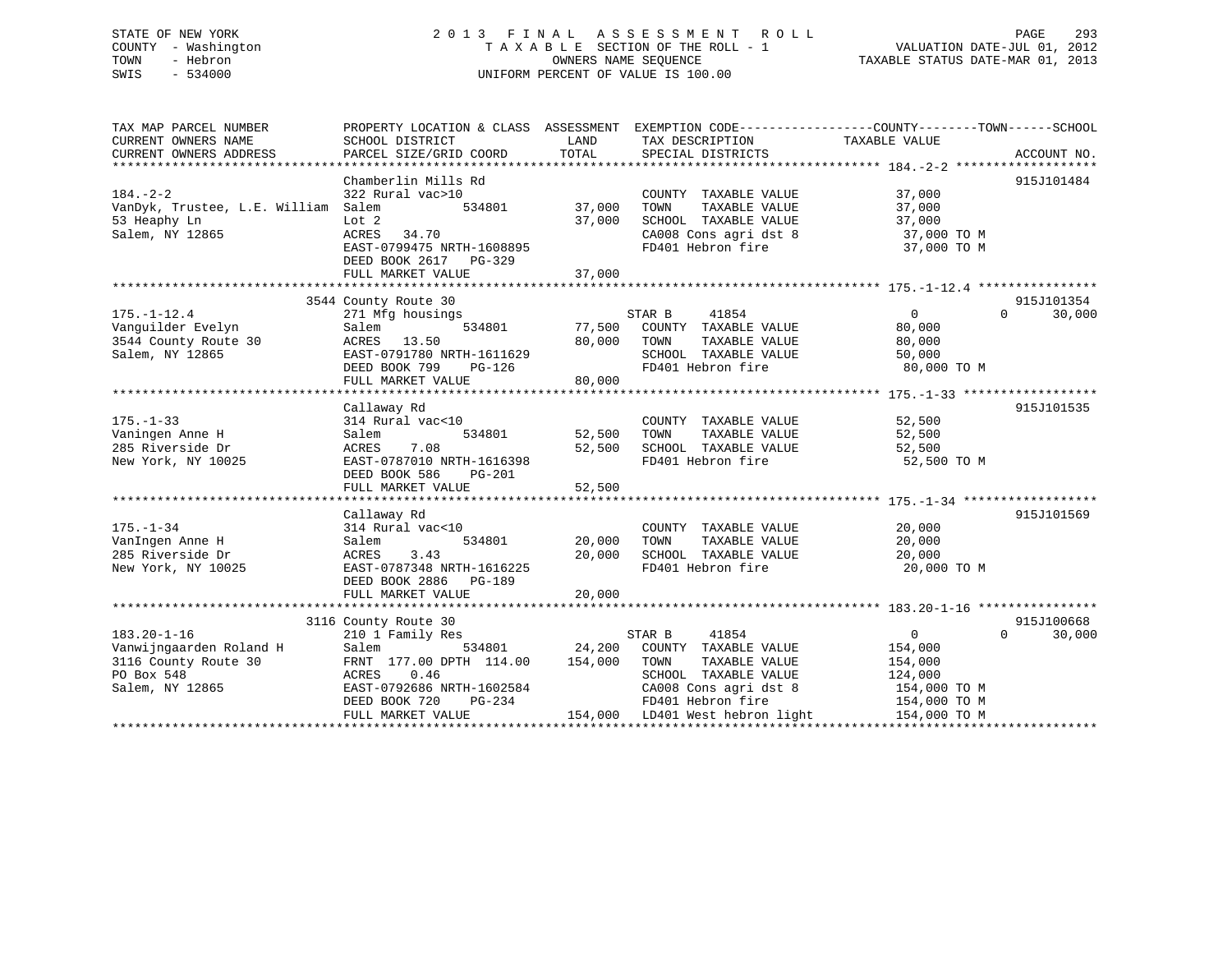# STATE OF NEW YORK 2 0 1 3 F I N A L A S S E S S M E N T R O L L PAGE 294 COUNTY - Washington T A X A B L E SECTION OF THE ROLL - 1 VALUATION DATE-JUL 01, 2012 TOWN - Hebron OWNERS NAME SEQUENCE TAXABLE STATUS DATE-MAR 01, 2013 SWIS - 534000 UNIFORM PERCENT OF VALUE IS 100.00

| TAX MAP PARCEL NUMBER  | PROPERTY LOCATION & CLASS ASSESSMENT |               | EXEMPTION CODE-----------------COUNTY-------TOWN------SCHOOL |                   |                       |
|------------------------|--------------------------------------|---------------|--------------------------------------------------------------|-------------------|-----------------------|
| CURRENT OWNERS NAME    | SCHOOL DISTRICT                      | LAND          | TAX DESCRIPTION                                              | TAXABLE VALUE     |                       |
| CURRENT OWNERS ADDRESS | PARCEL SIZE/GRID COORD               | TOTAL         | SPECIAL DISTRICTS                                            |                   | ACCOUNT NO.           |
|                        | 20 Valley View Way                   |               |                                                              |                   | 915J101769            |
| $168. - 1 - 18.3$      | 210 1 Family Res                     |               | STAR B<br>41854                                              | $0 \qquad \qquad$ | 30,000<br>$\Omega$    |
| Varney Brenda          | Hartford<br>533801                   | 76,100        | COUNTY TAXABLE VALUE                                         | 139,500           |                       |
| 20 Valley View Way     | 7.43<br>ACRES                        | 139,500       | TOWN<br>TAXABLE VALUE                                        | 139,500           |                       |
| Salem, NY 12865        | EAST-0797912 NRTH-1621207            |               | SCHOOL TAXABLE VALUE                                         | 109,500           |                       |
|                        | DEED BOOK 617<br>PG-349              |               | CA008 Cons agri dst 8                                        | 139,500 TO M      |                       |
|                        | FULL MARKET VALUE                    |               | 139,500 FD401 Hebron fire                                    | 139,500 TO M      |                       |
|                        |                                      |               |                                                              |                   |                       |
|                        | 73 Koster Way                        |               |                                                              |                   | 915J101902            |
| $185. - 1 - 30$        | 311 Res vac land                     |               | COUNTY TAXABLE VALUE                                         | 22,800            |                       |
| Velez Jaime            | 534801<br>Salem                      | 22,800        | TAXABLE VALUE<br>TOWN                                        | 22,800            |                       |
| Porto-Velez Deborah    | $1$ ot $9$                           | 22,800        | SCHOOL TAXABLE VALUE                                         | 22,800            |                       |
| 123 Midwood Ave        | 6.35<br>ACRES                        |               | FD401 Hebron fire                                            | 22,800 TO M       |                       |
| Waterbury, CT 06708    | EAST-0815468 NRTH-1608784            |               |                                                              |                   |                       |
|                        | DEED BOOK 2398 PG-100                |               |                                                              |                   |                       |
|                        | FULL MARKET VALUE                    | 22,800        |                                                              |                   |                       |
|                        |                                      |               |                                                              |                   |                       |
|                        | Thunder Way                          |               |                                                              |                   | 915J101530            |
| $175. - 1 - 12.6$      | 322 Rural vac>10                     |               | COUNTY TAXABLE VALUE                                         | 15,300            |                       |
| Veltri Daniel J        | 534801<br>Salem                      | 15,300        | TOWN<br>TAXABLE VALUE                                        | 15,300            |                       |
| Veltri Margaret Futia  | ACRES 10.76                          | 15,300        | SCHOOL TAXABLE VALUE                                         | 15,300            |                       |
| 127 Garth Rd Apt 6C    | EAST-0789847 NRTH-1611458            |               | FD401 Hebron fire                                            | 15,300 TO M       |                       |
| Scarsdale, NY 10583    | DEED BOOK 1862 PG-117                |               |                                                              |                   |                       |
|                        | FULL MARKET VALUE                    | 15,300        |                                                              |                   |                       |
|                        |                                      |               |                                                              |                   |                       |
|                        | 148 Thunder Way                      |               |                                                              |                   | 915J101730            |
| $175. - 1 - 12.10$     | 210 1 Family Res                     |               | COUNTY TAXABLE VALUE                                         | 76,700            |                       |
| Veltri Daniel J        | 534801<br>Salem                      | 23,000        | TAXABLE VALUE<br>TOWN                                        | 76,700            |                       |
| Veltri Margaret Futia  | 5.05<br>ACRES                        | 76,700        | SCHOOL TAXABLE VALUE                                         | 76,700            |                       |
| 127 Garth Rd Apt 66    | EAST-0789597 NRTH-1610889            |               | FD401 Hebron fire                                            | 76,700 TO M       |                       |
| Scarsdale, NY 10583    | DEED BOOK 1813 PG-42                 |               |                                                              |                   |                       |
|                        | FULL MARKET VALUE                    | 76,700        |                                                              |                   |                       |
|                        |                                      |               |                                                              |                   |                       |
|                        | 3196 County Route 30                 |               |                                                              |                   | 915J100389            |
| $183.16 - 1 - 26$      | 210 1 Family Res                     |               | WAR VET/TC 41121                                             | 24,825            | 18,000<br>$\mathbf 0$ |
| Veysey Barry C         | 534801<br>Salem                      | 27,300 STAR B | 41854                                                        | $\overline{0}$    | $\Omega$<br>30,000    |
| Veysey Ann A           | 1.10<br>ACRES                        | 165,500       | COUNTY TAXABLE VALUE                                         | 140,675           |                       |
| 3196 County Route 30   | EAST-0791921 NRTH-1604244            |               | TAXABLE VALUE<br>TOWN                                        | 147,500           |                       |
| Salem, NY 12865        | DEED BOOK 2677 PG-328                |               | SCHOOL TAXABLE VALUE                                         | 135,500           |                       |
|                        | FULL MARKET VALUE                    | 165,500       | CA008 Cons agri dst 8                                        | 165,500 TO M      |                       |
|                        |                                      |               | FD401 Hebron fire                                            | 165,500 TO M      |                       |
|                        |                                      |               | LD401 West hebron light                                      | 165,500 TO M      |                       |
|                        |                                      |               |                                                              |                   |                       |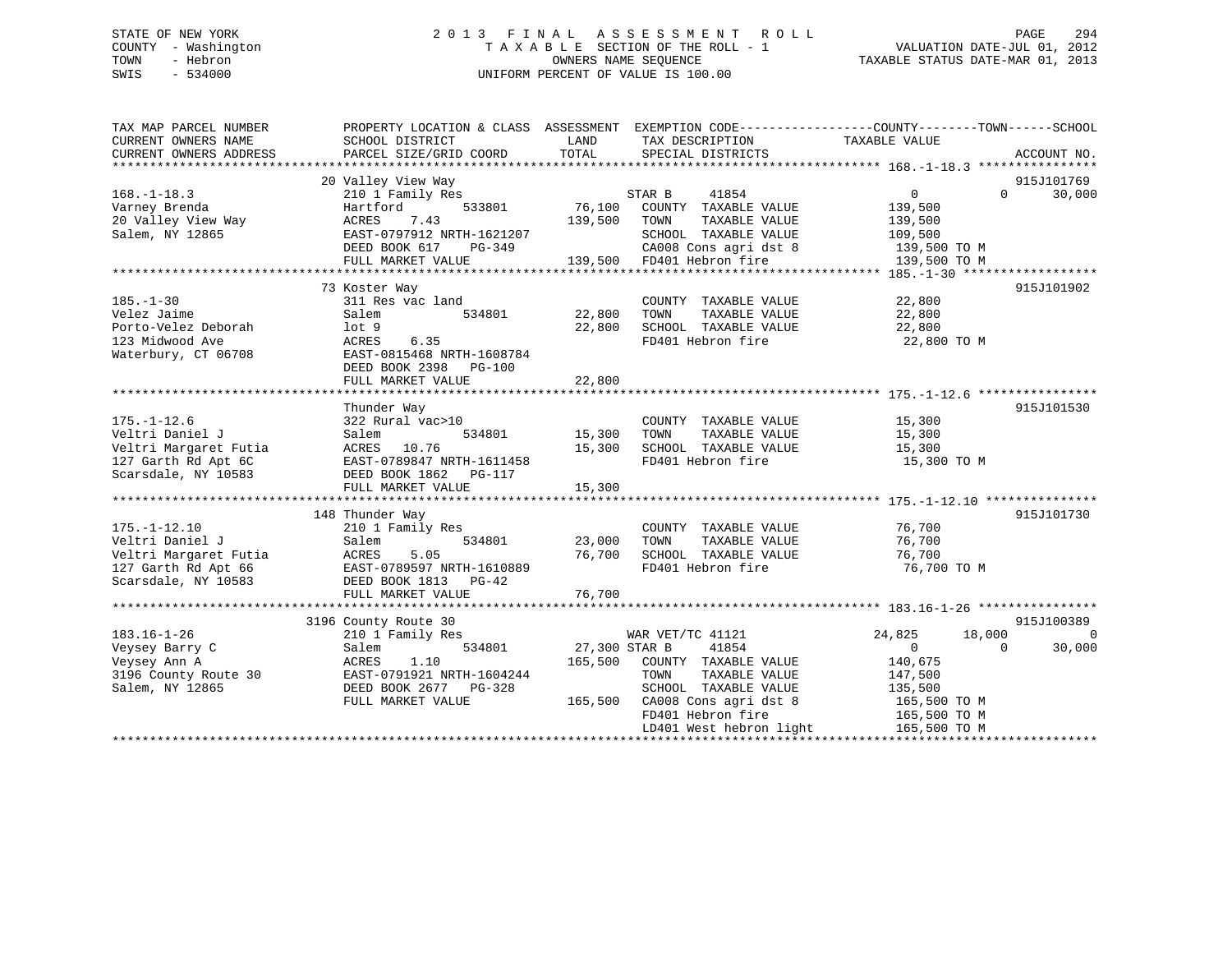# STATE OF NEW YORK 2 0 1 3 F I N A L A S S E S S M E N T R O L L PAGE 295 COUNTY - Washington T A X A B L E SECTION OF THE ROLL - 1 VALUATION DATE-JUL 01, 2012 TOWN - Hebron OWNERS NAME SEQUENCE TAXABLE STATUS DATE-MAR 01, 2013 SWIS - 534000 UNIFORM PERCENT OF VALUE IS 100.00

| TAX MAP PARCEL NUMBER<br>CURRENT OWNERS NAME                                                        | PROPERTY LOCATION & CLASS ASSESSMENT EXEMPTION CODE---------------COUNTY-------TOWN------SCHOOL<br>SCHOOL DISTRICT                   | LAND               | TAX DESCRIPTION                                                                                                    | TAXABLE VALUE                                               |                               |
|-----------------------------------------------------------------------------------------------------|--------------------------------------------------------------------------------------------------------------------------------------|--------------------|--------------------------------------------------------------------------------------------------------------------|-------------------------------------------------------------|-------------------------------|
| CURRENT OWNERS ADDRESS                                                                              | PARCEL SIZE/GRID COORD                                                                                                               | TOTAL              | SPECIAL DISTRICTS                                                                                                  |                                                             | ACCOUNT NO.                   |
|                                                                                                     | Middle Rd                                                                                                                            |                    |                                                                                                                    |                                                             | 915J101499                    |
| $160. - 1 - 4.2$<br>Vichioli Robert<br>Knipe Robert<br>44 Stanley Ave<br>Oakville, CT 06779         | 314 Rural vac<10<br>534801<br>Salem<br>Lot 2<br>5.01<br>ACRES<br>EAST-0806440 NRTH-1627505<br>DEED BOOK 2746<br>$PG-20$              | 10,500<br>10,500   | COUNTY TAXABLE VALUE<br>TOWN<br>TAXABLE VALUE<br>SCHOOL TAXABLE VALUE<br>FD401 Hebron fire                         | 10,500<br>10,500<br>10,500<br>10,500 TO M                   |                               |
|                                                                                                     | FULL MARKET VALUE                                                                                                                    | 10,500             |                                                                                                                    |                                                             |                               |
|                                                                                                     |                                                                                                                                      |                    |                                                                                                                    |                                                             |                               |
| $175. - 1 - 13.1$<br>Vichioli Robert M<br>Vichioli Jeanne M<br>44 Stanley Ave<br>Oakville, CT 06779 | 3547 County Route 30<br>270 Mfg housing<br>534801<br>Salem<br>lot 2<br>ACRES 10.00<br>EAST-0790390 NRTH-1612346                      | 45,000<br>50,500   | COUNTY TAXABLE VALUE<br>TOWN<br>TAXABLE VALUE<br>SCHOOL TAXABLE VALUE<br>FD401 Hebron fire                         | 50,500<br>50,500<br>50,500<br>50,500 TO M                   |                               |
|                                                                                                     | DEED BOOK 2390 PG-145                                                                                                                |                    |                                                                                                                    |                                                             |                               |
|                                                                                                     | FULL MARKET VALUE                                                                                                                    | 50,500             |                                                                                                                    |                                                             |                               |
|                                                                                                     |                                                                                                                                      |                    |                                                                                                                    |                                                             |                               |
| $176. - 1 - 4$<br>Villamil Albert<br>9 Sutliff Ln<br>Salem, NY 12865                                | 9 Sutliff Ln<br>210 1 Family Res<br>534801<br>Salem<br>580/116<br>FRNT 350.00 DPTH 135.00                                            | 50,400<br>74,000   | STAR B<br>41854<br>COUNTY TAXABLE VALUE<br>TAXABLE VALUE<br>TOWN<br>SCHOOL TAXABLE VALUE                           | $0 \qquad \qquad$<br>$\Omega$<br>74,000<br>74,000<br>44,000 | 915J100058<br>30,000          |
|                                                                                                     | EAST-0793855 NRTH-1615120<br>DEED BOOK 2761 PG-184<br>FULL MARKET VALUE                                                              | 74,000             | FD401 Hebron fire                                                                                                  | 74,000 TO M                                                 |                               |
|                                                                                                     |                                                                                                                                      |                    |                                                                                                                    |                                                             |                               |
| $159. - 1 - 25.11$<br>Vodola Michael<br>3 Garden St<br>Branford, CT 06405                           | Darfler Ln<br>260 Seasonal res<br>533801<br>Hartford<br>lot D<br>ACRES<br>3.33<br>EAST-0797199 NRTH-1628383<br>DEED BOOK 1899 PG-299 | 34,000<br>65,000   | COUNTY TAXABLE VALUE<br>TOWN<br>TAXABLE VALUE<br>SCHOOL TAXABLE VALUE<br>FD401 Hebron fire                         | 65,000<br>65,000<br>65,000<br>65,000 TO M                   | 915J101700                    |
|                                                                                                     | FULL MARKET VALUE                                                                                                                    | 65,000             |                                                                                                                    |                                                             |                               |
|                                                                                                     |                                                                                                                                      |                    |                                                                                                                    |                                                             |                               |
| $144. - 1 - 22$<br>Vona Maria<br>2959 Congress St<br>Fairfield, CT 06824-2048                       | 7849 State Route 22<br>241 Rural res&ag<br>Granville<br>533201<br>861/146<br>ACRES 175.61<br>EAST-0821795 NRTH-1645782               | 364,500<br>483,000 | AG DIST<br>41720<br>COUNTY TAXABLE VALUE<br>TAXABLE VALUE<br>TOWN<br>SCHOOL TAXABLE VALUE<br>CA001 Cons agri dst 1 | 193,014<br>289,986<br>289,986<br>289,986<br>289,986 TO      | 915J100484<br>193,014 193,014 |
| MAY BE SUBJECT TO PAYMENT                                                                           | DEED BOOK 2015 PG-75                                                                                                                 |                    | 193,014 EX                                                                                                         |                                                             |                               |
| UNDER AGDIST LAW TIL 2017                                                                           | FULL MARKET VALUE                                                                                                                    |                    | 483,000 FD401 Hebron fire                                                                                          | 483,000 TO M                                                |                               |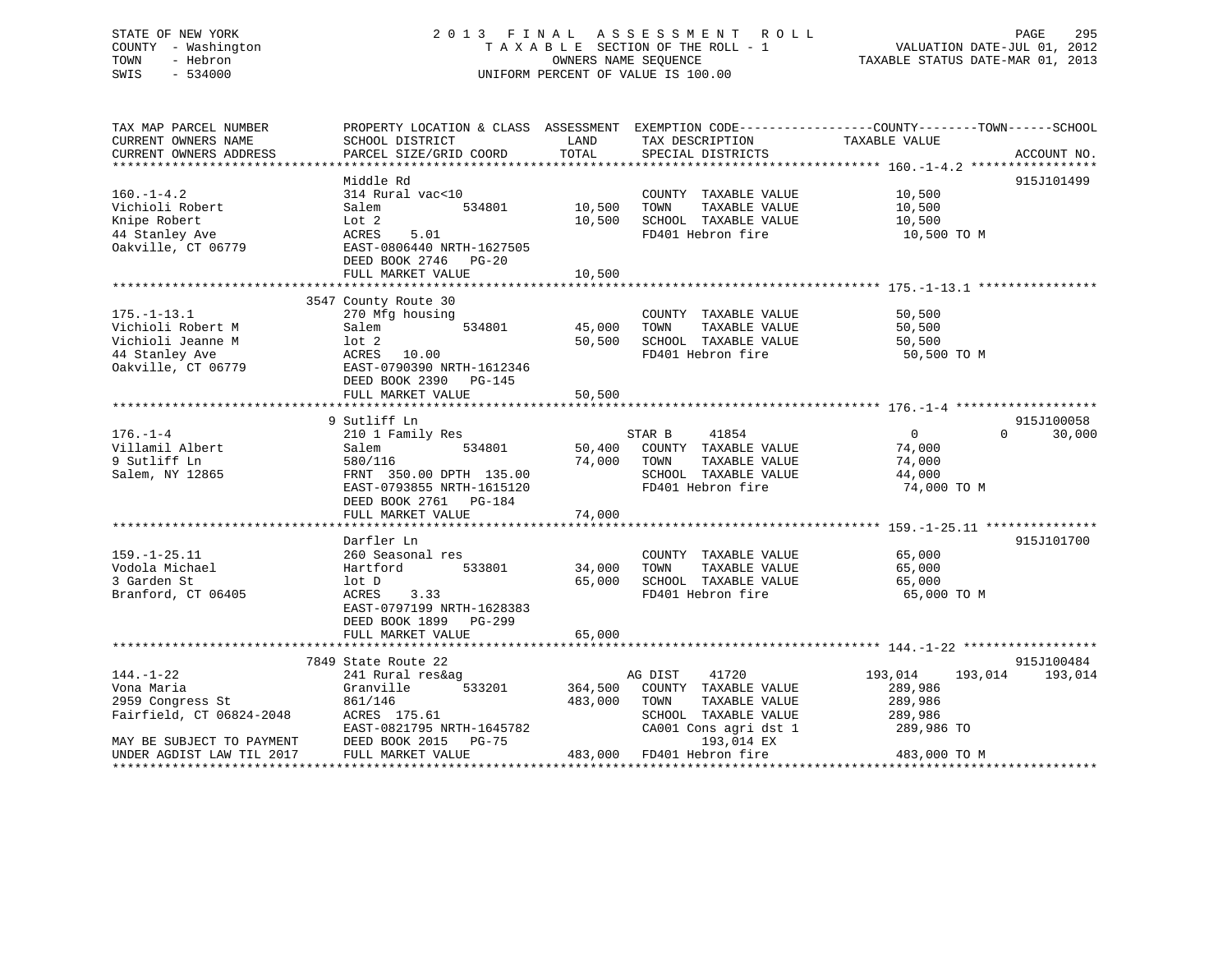# STATE OF NEW YORK 2 0 1 3 F I N A L A S S E S S M E N T R O L L PAGE 296 COUNTY - Washington T A X A B L E SECTION OF THE ROLL - 1 VALUATION DATE-JUL 01, 2012 TOWN - Hebron OWNERS NAME SEQUENCE TAXABLE STATUS DATE-MAR 01, 2013 SWIS - 534000 UNIFORM PERCENT OF VALUE IS 100.00

| 915J100377<br>279 & 350 Liebig Rd<br>241 Rural res&ag<br>AG DIST<br>41720<br>384,210<br>384,210<br>384,210<br>687,000<br>Granville<br>533201<br>COUNTY TAXABLE VALUE<br>708,790<br>708,790<br>1690/350 1691/1 1863/273<br>1093,000<br>TAXABLE VALUE<br>TOWN<br>ACRES 225.30<br>SCHOOL TAXABLE VALUE<br>708,790<br>EAST-0805950 NRTH-1644321<br>CA008 Cons agri dst 8<br>708,790 TO M<br>DEED BOOK 1690 PG-350<br>384,210 EX<br>FULL MARKET VALUE<br>1093,000<br>FD401 Hebron fire<br>1093,000 TO M<br>Liebig Rd<br>AG DIST<br>41720<br>$143. - 1 - 33.1$<br>314 Rural vac<10<br>52,517<br>52,517<br>52,517<br>Vona Sofia<br>Granville<br>533201<br>56,000<br>COUNTY TAXABLE VALUE<br>3,483<br>Vona Sandra<br>ACRES<br>8.55<br>56,000<br>TOWN<br>TAXABLE VALUE<br>3,483<br>232 Dudley Rd<br>EAST-0806724 NRTH-1644464<br>SCHOOL TAXABLE VALUE<br>3,483<br>Wilton, CT 06897<br>DEED BOOK 2539<br>PG-162<br>CA008 Cons agri dst 8<br>3,483 TO M<br>52,517 EX<br>FULL MARKET VALUE<br>56,000<br>FD401 Hebron fire<br>56,000 TO M<br>MAY BE SUBJECT TO PAYMENT<br>UNDER AGDIST LAW TIL 2017<br>915J101625<br>Liebig Rd<br>$143. - 1 - 39.3$<br>314 Rural vac<10<br>AGRI-D IND 41730<br>37,460<br>37,460<br>37,460<br>Vona Sofia<br>Granville<br>533201<br>39,500<br>COUNTY TAXABLE VALUE<br>2,040<br>Savo Sonia<br>39,500<br>TOWN<br>TAXABLE VALUE<br>2,040<br>Lot 3<br>232 Dudley Rd<br>ACRES<br>5.10<br>SCHOOL TAXABLE VALUE<br>2,040<br>FD401 Hebron fire<br>Wilton, CT 06897<br>EAST-0806647 NRTH-1644820<br>39,500 TO M<br>DEED BOOK 2548<br>PG-21<br>FULL MARKET VALUE<br>39,500<br>MAY BE SUBJECT TO PAYMENT<br>UNDER AGDIST LAW TIL 2020<br>County Route 31<br>322 Rural vac>10<br>AG DIST<br>41720<br>141,993<br>141,993<br>141,993<br>Granville<br>533201<br>377,300<br>COUNTY TAXABLE VALUE<br>235,307<br>1951/118; 2757/210<br>377,300<br>TOWN<br>TAXABLE VALUE<br>235,307<br>ACRES 137.40<br>SCHOOL TAXABLE VALUE<br>235,307<br>CA008 Cons agri dst 8<br>NRTH-1641044<br>235,307 TO M<br>DEED BOOK 1951 PG-118<br>141,993 EX<br>FD401 Hebron fire<br>FULL MARKET VALUE<br>377,300<br>377,300 TO M<br>915J101270<br>Piccininni Ln<br>314 Rural vac<10<br>COUNTY TAXABLE VALUE<br>59,500<br>TAXABLE VALUE<br>Granville<br>533201<br>59,500<br>TOWN<br>59,500<br>59,500<br>ACRES<br>10.01<br>SCHOOL TAXABLE VALUE<br>59,500<br>EAST-0812941 NRTH-1637517<br>FD401 Hebron fire<br>59,500 TO M<br>Yardley, PA 19067<br>DEED BOOK 944<br>PG-195<br>59,500<br>FULL MARKET VALUE | TAX MAP PARCEL NUMBER<br>CURRENT OWNERS NAME<br>CURRENT OWNERS ADDRESS | PROPERTY LOCATION & CLASS ASSESSMENT<br>SCHOOL DISTRICT<br>PARCEL SIZE/GRID COORD | LAND<br>TOTAL | TAX DESCRIPTION<br>SPECIAL DISTRICTS | EXEMPTION CODE-----------------COUNTY-------TOWN------SCHOOL<br>TAXABLE VALUE | ACCOUNT NO. |
|----------------------------------------------------------------------------------------------------------------------------------------------------------------------------------------------------------------------------------------------------------------------------------------------------------------------------------------------------------------------------------------------------------------------------------------------------------------------------------------------------------------------------------------------------------------------------------------------------------------------------------------------------------------------------------------------------------------------------------------------------------------------------------------------------------------------------------------------------------------------------------------------------------------------------------------------------------------------------------------------------------------------------------------------------------------------------------------------------------------------------------------------------------------------------------------------------------------------------------------------------------------------------------------------------------------------------------------------------------------------------------------------------------------------------------------------------------------------------------------------------------------------------------------------------------------------------------------------------------------------------------------------------------------------------------------------------------------------------------------------------------------------------------------------------------------------------------------------------------------------------------------------------------------------------------------------------------------------------------------------------------------------------------------------------------------------------------------------------------------------------------------------------------------------------------------------------------------------------------------------------------------------------------------------------------------------------------------------------------------------------------------------------------------------------------------------------------------------------------|------------------------------------------------------------------------|-----------------------------------------------------------------------------------|---------------|--------------------------------------|-------------------------------------------------------------------------------|-------------|
|                                                                                                                                                                                                                                                                                                                                                                                                                                                                                                                                                                                                                                                                                                                                                                                                                                                                                                                                                                                                                                                                                                                                                                                                                                                                                                                                                                                                                                                                                                                                                                                                                                                                                                                                                                                                                                                                                                                                                                                                                                                                                                                                                                                                                                                                                                                                                                                                                                                                                  |                                                                        |                                                                                   |               |                                      |                                                                               |             |
|                                                                                                                                                                                                                                                                                                                                                                                                                                                                                                                                                                                                                                                                                                                                                                                                                                                                                                                                                                                                                                                                                                                                                                                                                                                                                                                                                                                                                                                                                                                                                                                                                                                                                                                                                                                                                                                                                                                                                                                                                                                                                                                                                                                                                                                                                                                                                                                                                                                                                  |                                                                        |                                                                                   |               |                                      |                                                                               |             |
|                                                                                                                                                                                                                                                                                                                                                                                                                                                                                                                                                                                                                                                                                                                                                                                                                                                                                                                                                                                                                                                                                                                                                                                                                                                                                                                                                                                                                                                                                                                                                                                                                                                                                                                                                                                                                                                                                                                                                                                                                                                                                                                                                                                                                                                                                                                                                                                                                                                                                  | $143. - 1 - 1$                                                         |                                                                                   |               |                                      |                                                                               |             |
|                                                                                                                                                                                                                                                                                                                                                                                                                                                                                                                                                                                                                                                                                                                                                                                                                                                                                                                                                                                                                                                                                                                                                                                                                                                                                                                                                                                                                                                                                                                                                                                                                                                                                                                                                                                                                                                                                                                                                                                                                                                                                                                                                                                                                                                                                                                                                                                                                                                                                  | Vona Nicola                                                            |                                                                                   |               |                                      |                                                                               |             |
|                                                                                                                                                                                                                                                                                                                                                                                                                                                                                                                                                                                                                                                                                                                                                                                                                                                                                                                                                                                                                                                                                                                                                                                                                                                                                                                                                                                                                                                                                                                                                                                                                                                                                                                                                                                                                                                                                                                                                                                                                                                                                                                                                                                                                                                                                                                                                                                                                                                                                  | Vona Antonietta                                                        |                                                                                   |               |                                      |                                                                               |             |
|                                                                                                                                                                                                                                                                                                                                                                                                                                                                                                                                                                                                                                                                                                                                                                                                                                                                                                                                                                                                                                                                                                                                                                                                                                                                                                                                                                                                                                                                                                                                                                                                                                                                                                                                                                                                                                                                                                                                                                                                                                                                                                                                                                                                                                                                                                                                                                                                                                                                                  | 232 Dudley Rd                                                          |                                                                                   |               |                                      |                                                                               |             |
|                                                                                                                                                                                                                                                                                                                                                                                                                                                                                                                                                                                                                                                                                                                                                                                                                                                                                                                                                                                                                                                                                                                                                                                                                                                                                                                                                                                                                                                                                                                                                                                                                                                                                                                                                                                                                                                                                                                                                                                                                                                                                                                                                                                                                                                                                                                                                                                                                                                                                  | Wilton, CT 06897                                                       |                                                                                   |               |                                      |                                                                               |             |
|                                                                                                                                                                                                                                                                                                                                                                                                                                                                                                                                                                                                                                                                                                                                                                                                                                                                                                                                                                                                                                                                                                                                                                                                                                                                                                                                                                                                                                                                                                                                                                                                                                                                                                                                                                                                                                                                                                                                                                                                                                                                                                                                                                                                                                                                                                                                                                                                                                                                                  |                                                                        |                                                                                   |               |                                      |                                                                               |             |
|                                                                                                                                                                                                                                                                                                                                                                                                                                                                                                                                                                                                                                                                                                                                                                                                                                                                                                                                                                                                                                                                                                                                                                                                                                                                                                                                                                                                                                                                                                                                                                                                                                                                                                                                                                                                                                                                                                                                                                                                                                                                                                                                                                                                                                                                                                                                                                                                                                                                                  | MAY BE SUBJECT TO PAYMENT<br>UNDER AGDIST LAW TIL 2017                 |                                                                                   |               |                                      |                                                                               |             |
|                                                                                                                                                                                                                                                                                                                                                                                                                                                                                                                                                                                                                                                                                                                                                                                                                                                                                                                                                                                                                                                                                                                                                                                                                                                                                                                                                                                                                                                                                                                                                                                                                                                                                                                                                                                                                                                                                                                                                                                                                                                                                                                                                                                                                                                                                                                                                                                                                                                                                  |                                                                        |                                                                                   |               |                                      |                                                                               |             |
|                                                                                                                                                                                                                                                                                                                                                                                                                                                                                                                                                                                                                                                                                                                                                                                                                                                                                                                                                                                                                                                                                                                                                                                                                                                                                                                                                                                                                                                                                                                                                                                                                                                                                                                                                                                                                                                                                                                                                                                                                                                                                                                                                                                                                                                                                                                                                                                                                                                                                  |                                                                        |                                                                                   |               |                                      |                                                                               |             |
|                                                                                                                                                                                                                                                                                                                                                                                                                                                                                                                                                                                                                                                                                                                                                                                                                                                                                                                                                                                                                                                                                                                                                                                                                                                                                                                                                                                                                                                                                                                                                                                                                                                                                                                                                                                                                                                                                                                                                                                                                                                                                                                                                                                                                                                                                                                                                                                                                                                                                  |                                                                        |                                                                                   |               |                                      |                                                                               |             |
|                                                                                                                                                                                                                                                                                                                                                                                                                                                                                                                                                                                                                                                                                                                                                                                                                                                                                                                                                                                                                                                                                                                                                                                                                                                                                                                                                                                                                                                                                                                                                                                                                                                                                                                                                                                                                                                                                                                                                                                                                                                                                                                                                                                                                                                                                                                                                                                                                                                                                  |                                                                        |                                                                                   |               |                                      |                                                                               |             |
|                                                                                                                                                                                                                                                                                                                                                                                                                                                                                                                                                                                                                                                                                                                                                                                                                                                                                                                                                                                                                                                                                                                                                                                                                                                                                                                                                                                                                                                                                                                                                                                                                                                                                                                                                                                                                                                                                                                                                                                                                                                                                                                                                                                                                                                                                                                                                                                                                                                                                  |                                                                        |                                                                                   |               |                                      |                                                                               |             |
|                                                                                                                                                                                                                                                                                                                                                                                                                                                                                                                                                                                                                                                                                                                                                                                                                                                                                                                                                                                                                                                                                                                                                                                                                                                                                                                                                                                                                                                                                                                                                                                                                                                                                                                                                                                                                                                                                                                                                                                                                                                                                                                                                                                                                                                                                                                                                                                                                                                                                  |                                                                        |                                                                                   |               |                                      |                                                                               |             |
|                                                                                                                                                                                                                                                                                                                                                                                                                                                                                                                                                                                                                                                                                                                                                                                                                                                                                                                                                                                                                                                                                                                                                                                                                                                                                                                                                                                                                                                                                                                                                                                                                                                                                                                                                                                                                                                                                                                                                                                                                                                                                                                                                                                                                                                                                                                                                                                                                                                                                  |                                                                        |                                                                                   |               |                                      |                                                                               |             |
|                                                                                                                                                                                                                                                                                                                                                                                                                                                                                                                                                                                                                                                                                                                                                                                                                                                                                                                                                                                                                                                                                                                                                                                                                                                                                                                                                                                                                                                                                                                                                                                                                                                                                                                                                                                                                                                                                                                                                                                                                                                                                                                                                                                                                                                                                                                                                                                                                                                                                  |                                                                        |                                                                                   |               |                                      |                                                                               |             |
|                                                                                                                                                                                                                                                                                                                                                                                                                                                                                                                                                                                                                                                                                                                                                                                                                                                                                                                                                                                                                                                                                                                                                                                                                                                                                                                                                                                                                                                                                                                                                                                                                                                                                                                                                                                                                                                                                                                                                                                                                                                                                                                                                                                                                                                                                                                                                                                                                                                                                  |                                                                        |                                                                                   |               |                                      |                                                                               |             |
|                                                                                                                                                                                                                                                                                                                                                                                                                                                                                                                                                                                                                                                                                                                                                                                                                                                                                                                                                                                                                                                                                                                                                                                                                                                                                                                                                                                                                                                                                                                                                                                                                                                                                                                                                                                                                                                                                                                                                                                                                                                                                                                                                                                                                                                                                                                                                                                                                                                                                  |                                                                        |                                                                                   |               |                                      |                                                                               |             |
|                                                                                                                                                                                                                                                                                                                                                                                                                                                                                                                                                                                                                                                                                                                                                                                                                                                                                                                                                                                                                                                                                                                                                                                                                                                                                                                                                                                                                                                                                                                                                                                                                                                                                                                                                                                                                                                                                                                                                                                                                                                                                                                                                                                                                                                                                                                                                                                                                                                                                  |                                                                        |                                                                                   |               |                                      |                                                                               |             |
|                                                                                                                                                                                                                                                                                                                                                                                                                                                                                                                                                                                                                                                                                                                                                                                                                                                                                                                                                                                                                                                                                                                                                                                                                                                                                                                                                                                                                                                                                                                                                                                                                                                                                                                                                                                                                                                                                                                                                                                                                                                                                                                                                                                                                                                                                                                                                                                                                                                                                  |                                                                        |                                                                                   |               |                                      |                                                                               |             |
|                                                                                                                                                                                                                                                                                                                                                                                                                                                                                                                                                                                                                                                                                                                                                                                                                                                                                                                                                                                                                                                                                                                                                                                                                                                                                                                                                                                                                                                                                                                                                                                                                                                                                                                                                                                                                                                                                                                                                                                                                                                                                                                                                                                                                                                                                                                                                                                                                                                                                  |                                                                        |                                                                                   |               |                                      |                                                                               |             |
|                                                                                                                                                                                                                                                                                                                                                                                                                                                                                                                                                                                                                                                                                                                                                                                                                                                                                                                                                                                                                                                                                                                                                                                                                                                                                                                                                                                                                                                                                                                                                                                                                                                                                                                                                                                                                                                                                                                                                                                                                                                                                                                                                                                                                                                                                                                                                                                                                                                                                  |                                                                        |                                                                                   |               |                                      |                                                                               |             |
|                                                                                                                                                                                                                                                                                                                                                                                                                                                                                                                                                                                                                                                                                                                                                                                                                                                                                                                                                                                                                                                                                                                                                                                                                                                                                                                                                                                                                                                                                                                                                                                                                                                                                                                                                                                                                                                                                                                                                                                                                                                                                                                                                                                                                                                                                                                                                                                                                                                                                  |                                                                        |                                                                                   |               |                                      |                                                                               |             |
|                                                                                                                                                                                                                                                                                                                                                                                                                                                                                                                                                                                                                                                                                                                                                                                                                                                                                                                                                                                                                                                                                                                                                                                                                                                                                                                                                                                                                                                                                                                                                                                                                                                                                                                                                                                                                                                                                                                                                                                                                                                                                                                                                                                                                                                                                                                                                                                                                                                                                  |                                                                        |                                                                                   |               |                                      |                                                                               |             |
|                                                                                                                                                                                                                                                                                                                                                                                                                                                                                                                                                                                                                                                                                                                                                                                                                                                                                                                                                                                                                                                                                                                                                                                                                                                                                                                                                                                                                                                                                                                                                                                                                                                                                                                                                                                                                                                                                                                                                                                                                                                                                                                                                                                                                                                                                                                                                                                                                                                                                  |                                                                        |                                                                                   |               |                                      |                                                                               |             |
|                                                                                                                                                                                                                                                                                                                                                                                                                                                                                                                                                                                                                                                                                                                                                                                                                                                                                                                                                                                                                                                                                                                                                                                                                                                                                                                                                                                                                                                                                                                                                                                                                                                                                                                                                                                                                                                                                                                                                                                                                                                                                                                                                                                                                                                                                                                                                                                                                                                                                  |                                                                        |                                                                                   |               |                                      |                                                                               |             |
|                                                                                                                                                                                                                                                                                                                                                                                                                                                                                                                                                                                                                                                                                                                                                                                                                                                                                                                                                                                                                                                                                                                                                                                                                                                                                                                                                                                                                                                                                                                                                                                                                                                                                                                                                                                                                                                                                                                                                                                                                                                                                                                                                                                                                                                                                                                                                                                                                                                                                  |                                                                        |                                                                                   |               |                                      |                                                                               |             |
|                                                                                                                                                                                                                                                                                                                                                                                                                                                                                                                                                                                                                                                                                                                                                                                                                                                                                                                                                                                                                                                                                                                                                                                                                                                                                                                                                                                                                                                                                                                                                                                                                                                                                                                                                                                                                                                                                                                                                                                                                                                                                                                                                                                                                                                                                                                                                                                                                                                                                  |                                                                        |                                                                                   |               |                                      |                                                                               |             |
|                                                                                                                                                                                                                                                                                                                                                                                                                                                                                                                                                                                                                                                                                                                                                                                                                                                                                                                                                                                                                                                                                                                                                                                                                                                                                                                                                                                                                                                                                                                                                                                                                                                                                                                                                                                                                                                                                                                                                                                                                                                                                                                                                                                                                                                                                                                                                                                                                                                                                  |                                                                        |                                                                                   |               |                                      |                                                                               |             |
|                                                                                                                                                                                                                                                                                                                                                                                                                                                                                                                                                                                                                                                                                                                                                                                                                                                                                                                                                                                                                                                                                                                                                                                                                                                                                                                                                                                                                                                                                                                                                                                                                                                                                                                                                                                                                                                                                                                                                                                                                                                                                                                                                                                                                                                                                                                                                                                                                                                                                  | $152. - 2 - 37.3$                                                      |                                                                                   |               |                                      |                                                                               |             |
|                                                                                                                                                                                                                                                                                                                                                                                                                                                                                                                                                                                                                                                                                                                                                                                                                                                                                                                                                                                                                                                                                                                                                                                                                                                                                                                                                                                                                                                                                                                                                                                                                                                                                                                                                                                                                                                                                                                                                                                                                                                                                                                                                                                                                                                                                                                                                                                                                                                                                  | Vona Sofia                                                             |                                                                                   |               |                                      |                                                                               |             |
|                                                                                                                                                                                                                                                                                                                                                                                                                                                                                                                                                                                                                                                                                                                                                                                                                                                                                                                                                                                                                                                                                                                                                                                                                                                                                                                                                                                                                                                                                                                                                                                                                                                                                                                                                                                                                                                                                                                                                                                                                                                                                                                                                                                                                                                                                                                                                                                                                                                                                  | Savo Sonia                                                             |                                                                                   |               |                                      |                                                                               |             |
|                                                                                                                                                                                                                                                                                                                                                                                                                                                                                                                                                                                                                                                                                                                                                                                                                                                                                                                                                                                                                                                                                                                                                                                                                                                                                                                                                                                                                                                                                                                                                                                                                                                                                                                                                                                                                                                                                                                                                                                                                                                                                                                                                                                                                                                                                                                                                                                                                                                                                  | 232 Dudley Rd                                                          |                                                                                   |               |                                      |                                                                               |             |
|                                                                                                                                                                                                                                                                                                                                                                                                                                                                                                                                                                                                                                                                                                                                                                                                                                                                                                                                                                                                                                                                                                                                                                                                                                                                                                                                                                                                                                                                                                                                                                                                                                                                                                                                                                                                                                                                                                                                                                                                                                                                                                                                                                                                                                                                                                                                                                                                                                                                                  | Wilton, CT 06897                                                       |                                                                                   |               |                                      |                                                                               |             |
|                                                                                                                                                                                                                                                                                                                                                                                                                                                                                                                                                                                                                                                                                                                                                                                                                                                                                                                                                                                                                                                                                                                                                                                                                                                                                                                                                                                                                                                                                                                                                                                                                                                                                                                                                                                                                                                                                                                                                                                                                                                                                                                                                                                                                                                                                                                                                                                                                                                                                  |                                                                        |                                                                                   |               |                                      |                                                                               |             |
|                                                                                                                                                                                                                                                                                                                                                                                                                                                                                                                                                                                                                                                                                                                                                                                                                                                                                                                                                                                                                                                                                                                                                                                                                                                                                                                                                                                                                                                                                                                                                                                                                                                                                                                                                                                                                                                                                                                                                                                                                                                                                                                                                                                                                                                                                                                                                                                                                                                                                  | MAY BE SUBJECT TO PAYMENT<br>UNDER AGDIST LAW TIL 2017                 |                                                                                   |               |                                      |                                                                               |             |
|                                                                                                                                                                                                                                                                                                                                                                                                                                                                                                                                                                                                                                                                                                                                                                                                                                                                                                                                                                                                                                                                                                                                                                                                                                                                                                                                                                                                                                                                                                                                                                                                                                                                                                                                                                                                                                                                                                                                                                                                                                                                                                                                                                                                                                                                                                                                                                                                                                                                                  |                                                                        |                                                                                   |               |                                      |                                                                               |             |
|                                                                                                                                                                                                                                                                                                                                                                                                                                                                                                                                                                                                                                                                                                                                                                                                                                                                                                                                                                                                                                                                                                                                                                                                                                                                                                                                                                                                                                                                                                                                                                                                                                                                                                                                                                                                                                                                                                                                                                                                                                                                                                                                                                                                                                                                                                                                                                                                                                                                                  |                                                                        |                                                                                   |               |                                      |                                                                               |             |
|                                                                                                                                                                                                                                                                                                                                                                                                                                                                                                                                                                                                                                                                                                                                                                                                                                                                                                                                                                                                                                                                                                                                                                                                                                                                                                                                                                                                                                                                                                                                                                                                                                                                                                                                                                                                                                                                                                                                                                                                                                                                                                                                                                                                                                                                                                                                                                                                                                                                                  | $152 - 2 - 30.2$                                                       |                                                                                   |               |                                      |                                                                               |             |
|                                                                                                                                                                                                                                                                                                                                                                                                                                                                                                                                                                                                                                                                                                                                                                                                                                                                                                                                                                                                                                                                                                                                                                                                                                                                                                                                                                                                                                                                                                                                                                                                                                                                                                                                                                                                                                                                                                                                                                                                                                                                                                                                                                                                                                                                                                                                                                                                                                                                                  | Vorsanger Debra S                                                      |                                                                                   |               |                                      |                                                                               |             |
|                                                                                                                                                                                                                                                                                                                                                                                                                                                                                                                                                                                                                                                                                                                                                                                                                                                                                                                                                                                                                                                                                                                                                                                                                                                                                                                                                                                                                                                                                                                                                                                                                                                                                                                                                                                                                                                                                                                                                                                                                                                                                                                                                                                                                                                                                                                                                                                                                                                                                  | Vorsanger Gary J                                                       |                                                                                   |               |                                      |                                                                               |             |
|                                                                                                                                                                                                                                                                                                                                                                                                                                                                                                                                                                                                                                                                                                                                                                                                                                                                                                                                                                                                                                                                                                                                                                                                                                                                                                                                                                                                                                                                                                                                                                                                                                                                                                                                                                                                                                                                                                                                                                                                                                                                                                                                                                                                                                                                                                                                                                                                                                                                                  | 1076 South Kimbles Rd                                                  |                                                                                   |               |                                      |                                                                               |             |
|                                                                                                                                                                                                                                                                                                                                                                                                                                                                                                                                                                                                                                                                                                                                                                                                                                                                                                                                                                                                                                                                                                                                                                                                                                                                                                                                                                                                                                                                                                                                                                                                                                                                                                                                                                                                                                                                                                                                                                                                                                                                                                                                                                                                                                                                                                                                                                                                                                                                                  |                                                                        |                                                                                   |               |                                      |                                                                               |             |
|                                                                                                                                                                                                                                                                                                                                                                                                                                                                                                                                                                                                                                                                                                                                                                                                                                                                                                                                                                                                                                                                                                                                                                                                                                                                                                                                                                                                                                                                                                                                                                                                                                                                                                                                                                                                                                                                                                                                                                                                                                                                                                                                                                                                                                                                                                                                                                                                                                                                                  |                                                                        |                                                                                   |               |                                      |                                                                               |             |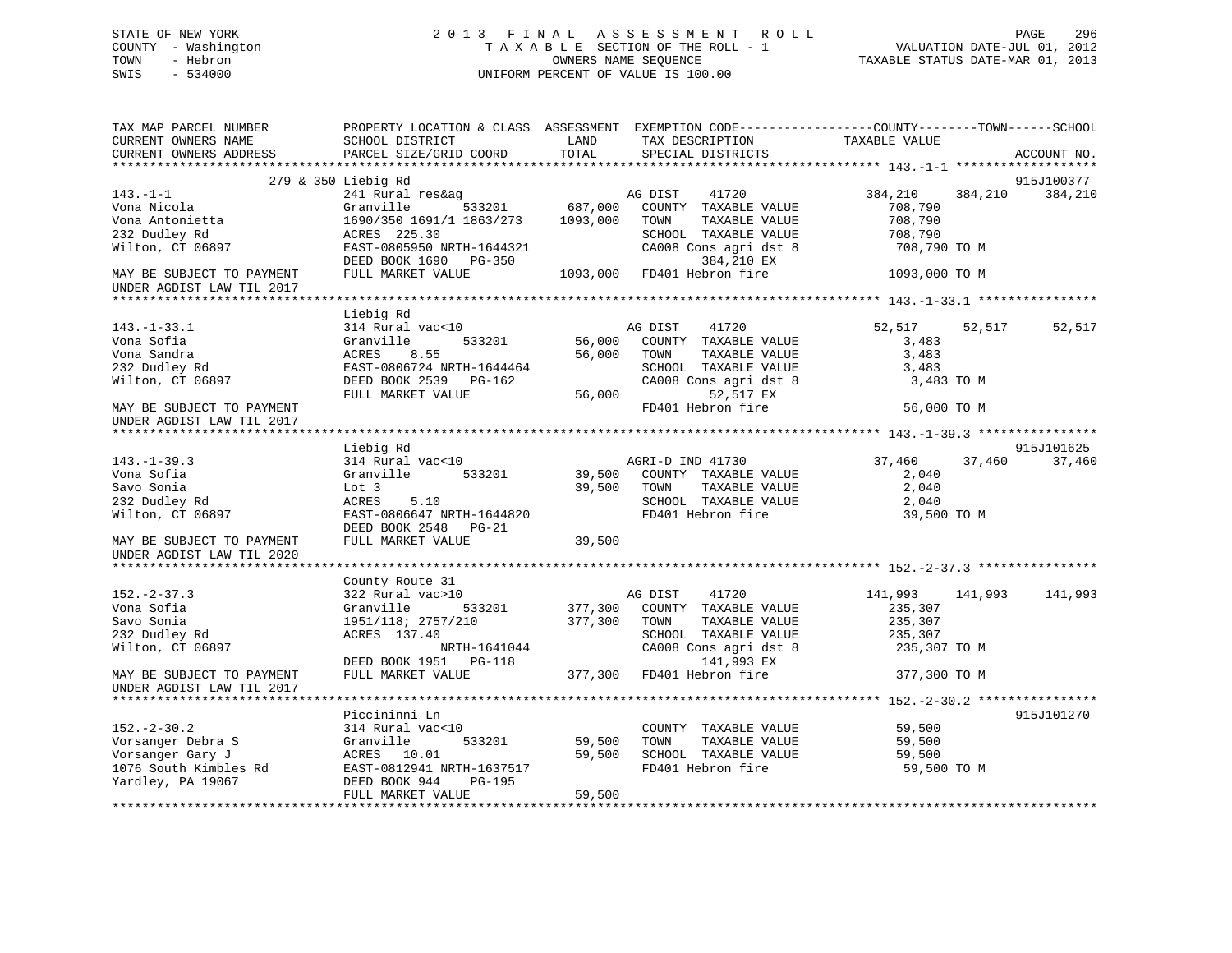# STATE OF NEW YORK 2 0 1 3 F I N A L A S S E S S M E N T R O L L PAGE 297 COUNTY - Washington T A X A B L E SECTION OF THE ROLL - 1 VALUATION DATE-JUL 01, 2012 TOWN - Hebron OWNERS NAME SEQUENCE TAXABLE STATUS DATE-MAR 01, 2013 SWIS - 534000 UNIFORM PERCENT OF VALUE IS 100.00

| TAX MAP PARCEL NUMBER<br>CURRENT OWNERS NAME<br>CURRENT OWNERS ADDRESS                         | PROPERTY LOCATION & CLASS ASSESSMENT EXEMPTION CODE---------------COUNTY-------TOWN-----SCHOOL<br>SCHOOL DISTRICT<br>PARCEL SIZE/GRID COORD                                                         | LAND<br>TOTAL                 | TAX DESCRIPTION<br>SPECIAL DISTRICTS                                                                                                   | TAXABLE VALUE                                                              | ACCOUNT NO.                      |
|------------------------------------------------------------------------------------------------|-----------------------------------------------------------------------------------------------------------------------------------------------------------------------------------------------------|-------------------------------|----------------------------------------------------------------------------------------------------------------------------------------|----------------------------------------------------------------------------|----------------------------------|
| $176. - 1 - 1.6$<br>Wade Brian K<br>Wade Wendy J<br>3016 Aarons Way<br>Argyle, NY 12809        | 406 County Route 31<br>314 Rural vac<10<br>534801<br>Salem<br>FRNT 376.00 DPTH 231.00<br>EAST-0794110 NRTH-1615903<br>DEED BOOK 589<br>PG-199<br>FULL MARKET VALUE                                  | 16,600<br>16,600<br>16,600    | COUNTY TAXABLE VALUE<br>TOWN<br>TAXABLE VALUE<br>SCHOOL TAXABLE VALUE<br>FD401 Hebron fire                                             | 16,600<br>16,600<br>16,600<br>16,600 TO M                                  | 915J101677                       |
|                                                                                                |                                                                                                                                                                                                     |                               |                                                                                                                                        |                                                                            |                                  |
| $158. - 1 - 30$<br>Wade Rocky<br>Wade Mary<br>4182 County Route 30<br>Salem, NY 12865          | 4182 County Route 30<br>210 1 Family Res<br>Hartford<br>533801<br>714/171<br>$167. - 1 - 4$<br>FRNT 228.00 DPTH 89.00<br>EAST-0786539 NRTH-1626059<br>DEED BOOK 498<br>PG-1111<br>FULL MARKET VALUE | 38,600<br>75,000<br>75,000    | STAR B<br>41854<br>COUNTY TAXABLE VALUE<br>TOWN<br>TAXABLE VALUE<br>SCHOOL TAXABLE VALUE<br>FD401 Hebron fire                          | $\overline{0}$<br>75,000<br>75,000<br>45,000<br>75,000 TO M                | 915J100673<br>$\Omega$<br>30,000 |
|                                                                                                | 104 James Rd                                                                                                                                                                                        |                               |                                                                                                                                        |                                                                            |                                  |
| $159. - 1 - 2.7$<br>Wade Steven<br>104 James Rd<br>Salem, NY 12865                             | 270 Mfg housing<br>Hartford<br>533801<br>lot 1<br>3.25<br>ACRES<br>EAST-0792727 NRTH-1630175<br>DEED BOOK 2447<br>PG-114<br>FULL MARKET VALUE                                                       | 37,600<br>54,500<br>54,500    | STAR B<br>41854<br>COUNTY TAXABLE VALUE<br>TOWN<br>TAXABLE VALUE<br>SCHOOL TAXABLE VALUE<br>FD401 Hebron fire                          | $\Omega$<br>54,500<br>54,500<br>24,500<br>54,500 TO M                      | $\Omega$<br>30,000               |
|                                                                                                |                                                                                                                                                                                                     |                               |                                                                                                                                        |                                                                            |                                  |
| $185. - 1 - 14.23$<br>Wadsworth Cathy<br>PO Box 764<br>Salem, NY 12865                         | 6066 State Route 22<br>270 Mfg housing<br>534801<br>Salem<br>lot C<br>1.69<br>ACRES<br>EAST-0814505 NRTH-1604142<br>DEED BOOK 3226 PG-338<br>FULL MARKET VALUE                                      | 33,700<br>41,500<br>41,500    | STAR B<br>41854<br>COUNTY TAXABLE VALUE<br>TAXABLE VALUE<br>TOWN<br>SCHOOL TAXABLE VALUE<br>CA008 Cons agri dst 8<br>FD401 Hebron fire | $\overline{0}$<br>41,500<br>41,500<br>11,500<br>41,500 TO M<br>41,500 TO M | $\Omega$<br>30,000               |
|                                                                                                |                                                                                                                                                                                                     |                               |                                                                                                                                        |                                                                            |                                  |
| $169. - 1 - 4$<br>Wagoner David A<br>Wagoner Sarah F<br>30 Latham Ridge Rd<br>Latham, NY 12110 | 407 Middle Rd<br>242 Rurl res&rec<br>Salem<br>534801<br>ACRES 147.00 BANK<br>151<br>EAST-0806869 NRTH-1622536<br>DEED BOOK 829<br>PG-193<br>FULL MARKET VALUE                                       | 212,500<br>324,500<br>324,500 | COUNTY TAXABLE VALUE<br>TAXABLE VALUE<br>TOWN<br>SCHOOL TAXABLE VALUE<br>CA008 Cons agri dst 8<br>FD401 Hebron fire                    | 324,500<br>324,500<br>324,500<br>324,500 TO M<br>324,500 TO M              | 915J100547                       |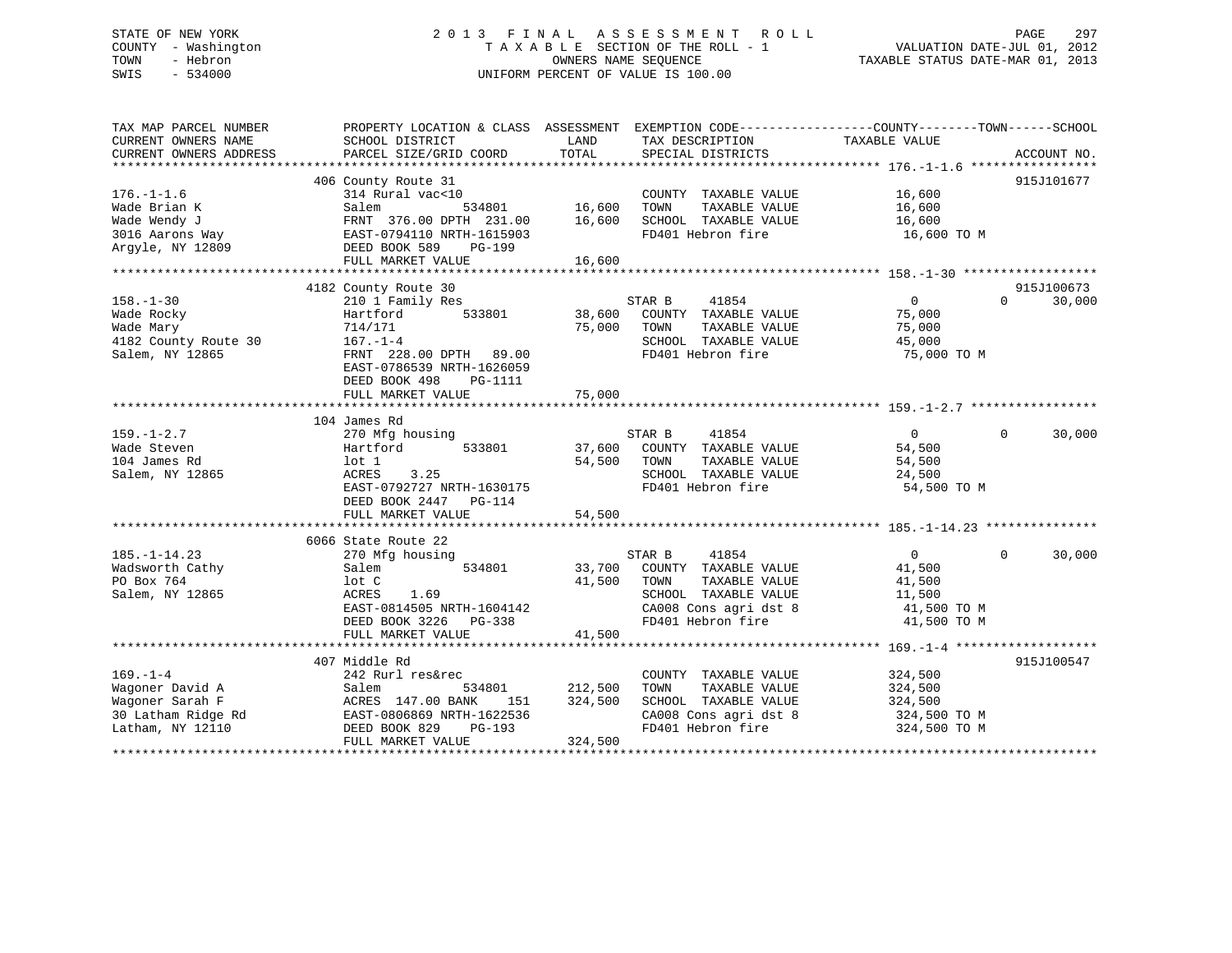# STATE OF NEW YORK 2 0 1 3 F I N A L A S S E S S M E N T R O L L PAGE 298 COUNTY - Washington T A X A B L E SECTION OF THE ROLL - 1 VALUATION DATE-JUL 01, 2012 TOWN - Hebron OWNERS NAME SEQUENCE TAXABLE STATUS DATE-MAR 01, 2013 SWIS - 534000 UNIFORM PERCENT OF VALUE IS 100.00

| TAX MAP PARCEL NUMBER<br>CURRENT OWNERS NAME | PROPERTY LOCATION & CLASS ASSESSMENT EXEMPTION CODE----------------COUNTY-------TOWN------SCHOOL<br>SCHOOL DISTRICT | LAND           | TAX DESCRIPTION                                      | TAXABLE VALUE                |          |             |
|----------------------------------------------|---------------------------------------------------------------------------------------------------------------------|----------------|------------------------------------------------------|------------------------------|----------|-------------|
| CURRENT OWNERS ADDRESS                       | PARCEL SIZE/GRID COORD                                                                                              | TOTAL          | SPECIAL DISTRICTS                                    |                              |          | ACCOUNT NO. |
|                                              | 22 Waites Way                                                                                                       |                | 86 PCT OF VALUE USED FOR EXEMPTION PURPOSES          |                              |          | 915J100409  |
| $168. - 1 - 18.6$                            | 270 Mfg housing                                                                                                     |                | AGED-CO<br>41802                                     | 3,505                        | $\Omega$ | $\Omega$    |
| Waite John R                                 | 533801<br>Hartford                                                                                                  | 67,000 STAR EN | 41834                                                | $\Omega$                     | $\Omega$ | 63,300      |
| Waite Patricia P                             | ACRES<br>4.40                                                                                                       | 81,500         | COUNTY TAXABLE VALUE                                 | 77,995                       |          |             |
| 22 Waites Way                                | EAST-0796801 NRTH-1619677                                                                                           |                | TAXABLE VALUE<br>TOWN                                | 81,500                       |          |             |
| Salem, NY 12865                              | DEED BOOK 960<br>PG-340                                                                                             |                | SCHOOL TAXABLE VALUE                                 | 18,200                       |          |             |
|                                              | FULL MARKET VALUE                                                                                                   |                | 81,500 CA008 Cons agri dst 8 81,500 TO M             |                              |          |             |
|                                              |                                                                                                                     |                | FD401 Hebron fire                                    | 81,500 TO M                  |          |             |
|                                              |                                                                                                                     |                |                                                      |                              |          |             |
|                                              | 3160 County Route 30                                                                                                |                |                                                      |                              |          | 915J100644  |
| $183.20 - 1 - 1.3$                           | 210 1 Family Res                                                                                                    |                | STAR EN<br>41834                                     | $\overline{0}$               | $\Omega$ | 63,300      |
| Waite Margaret LE                            | Salem                                                                                                               | 534801 20,100  | COUNTY TAXABLE VALUE                                 | 118,400                      |          |             |
| Waite Stephen R                              | FRNT 65.00 DPTH 175.00 118,400                                                                                      |                | TOWN<br>TAXABLE VALUE                                | 118,400                      |          |             |
| 3160 County Route 30                         | ACRES 0.26                                                                                                          |                | SCHOOL TAXABLE VALUE                                 | 55,100                       |          |             |
| Salem, NY 12865                              | EAST-0792208 NRTH-1603442                                                                                           |                | CA008 Cons agri dst 8                                | 118,400 TO M                 |          |             |
|                                              | DEED BOOK 3158 PG-91                                                                                                |                | FD401 Hebron fire<br>118,400 LD401 West hebron light | 118,400 TO M<br>118,400 TO M |          |             |
|                                              | FULL MARKET VALUE                                                                                                   |                |                                                      |                              |          |             |
|                                              | 448 Tiplady Rd                                                                                                      |                |                                                      |                              |          | 915J101238  |
| $178. - 1 - 13.2$                            | 210 1 Family Res                                                                                                    |                | COUNTY TAXABLE VALUE                                 | 123,000                      |          |             |
| Waite Michael J                              | Salem<br>534801                                                                                                     | 30,900         | TAXABLE VALUE<br>TOWN                                | 123,000                      |          |             |
| Waite Sharon A                               | FRNT 160.00 DPTH 200.00                                                                                             | 123,000        | SCHOOL TAXABLE VALUE                                 | 123,000                      |          |             |
| 448 Tiplady Rd                               | ACRES<br>0.73                                                                                                       |                | FD401 Hebron fire                                    | 123,000 TO M                 |          |             |
| Salem, NY 12865                              | EAST-0816641 NRTH-1611828                                                                                           |                |                                                      |                              |          |             |
|                                              | DEED BOOK 471<br>PG-667                                                                                             |                |                                                      |                              |          |             |
|                                              | FULL MARKET VALUE                                                                                                   | 123,000        |                                                      |                              |          |             |
|                                              |                                                                                                                     |                |                                                      |                              |          |             |
|                                              | County Route 31 w/off                                                                                               |                |                                                      |                              |          |             |
| $152. - 1 - 8.2$                             | 314 Rural vac<10                                                                                                    |                | COUNTY TAXABLE VALUE                                 | 11,700                       |          |             |
| Waldron Clark                                | Granville<br>533201                                                                                                 | 11,700         | TOWN<br>TAXABLE VALUE                                | 11,700                       |          |             |
| Waldron Chantelle                            | ACRES<br>1.10                                                                                                       | 11,700         | SCHOOL TAXABLE VALUE                                 | 11,700                       |          |             |
| 1409 County Route 31                         | EAST-0805305 NRTH-1637329                                                                                           |                | FD401 Hebron fire                                    | 11,700 TO M                  |          |             |
| Granville, NY 12832                          | DEED BOOK 876<br>PG-232                                                                                             |                |                                                      |                              |          |             |
|                                              | FULL MARKET VALUE                                                                                                   | 11,700         |                                                      |                              |          |             |
|                                              |                                                                                                                     |                |                                                      |                              |          |             |
|                                              | 1409 County Route 31                                                                                                |                |                                                      | $\overline{0}$               | $\Omega$ | 915J100373  |
| $152. - 1 - 8$<br>Waldron Clark A            | 210 1 Family Res                                                                                                    | 27,000         | STAR B<br>41854                                      |                              |          | 30,000      |
| Waldron Chantelle A                          | Granville<br>533201<br>ACRES 1.00                                                                                   | 63,500         | COUNTY TAXABLE VALUE<br>TOWN<br>TAXABLE VALUE        | 63,500                       |          |             |
| 1409 County Route 31                         | EAST-0805639 NRTH-1637349                                                                                           |                | SCHOOL TAXABLE VALUE                                 | 63,500<br>33,500             |          |             |
| Granville, NY 12832                          | DEED BOOK 869<br>PG-257                                                                                             |                | FD401 Hebron fire                                    | 63,500 TO M                  |          |             |
|                                              | FULL MARKET VALUE                                                                                                   | 63,500         |                                                      |                              |          |             |
|                                              |                                                                                                                     |                |                                                      |                              |          |             |
|                                              |                                                                                                                     |                |                                                      |                              |          |             |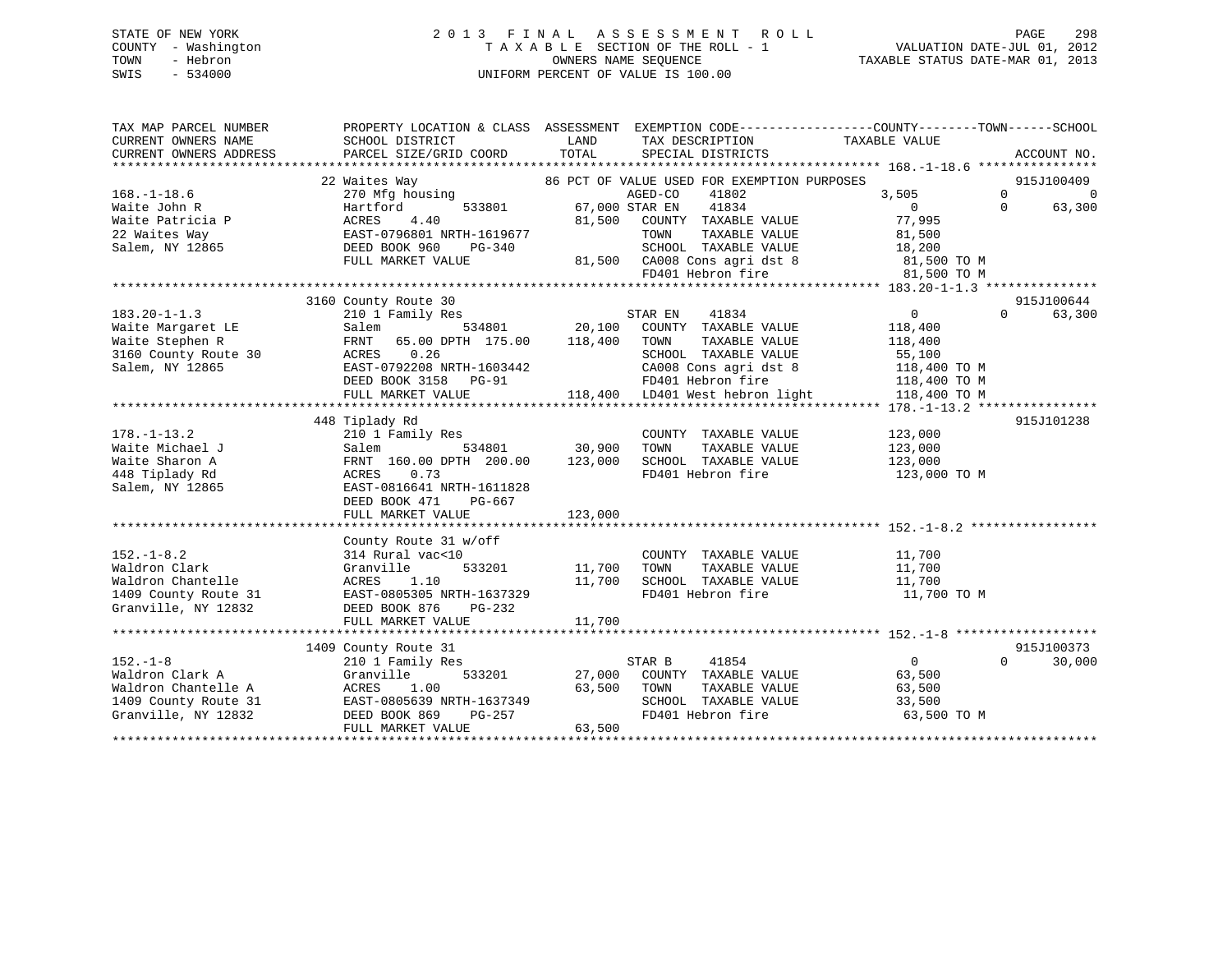# STATE OF NEW YORK 2 0 1 3 F I N A L A S S E S S M E N T R O L L PAGE 299 COUNTY - Washington T A X A B L E SECTION OF THE ROLL - 1 VALUATION DATE-JUL 01, 2012 TOWN - Hebron OWNERS NAME SEQUENCE TAXABLE STATUS DATE-MAR 01, 2013 SWIS - 534000 UNIFORM PERCENT OF VALUE IS 100.00

| TAX MAP PARCEL NUMBER<br>CURRENT OWNERS NAME<br>CURRENT OWNERS ADDRESS                                    | SCHOOL DISTRICT<br>PARCEL SIZE/GRID COORD                                                                                                                 | LAND<br>TAX DESCRIPTION<br>TOTAL<br>SPECIAL DISTRICTS                                                                                                                                                                         | PROPERTY LOCATION & CLASS ASSESSMENT EXEMPTION CODE---------------COUNTY-------TOWN-----SCHOOL<br>TAXABLE VALUE<br>ACCOUNT NO.                                                                                           |
|-----------------------------------------------------------------------------------------------------------|-----------------------------------------------------------------------------------------------------------------------------------------------------------|-------------------------------------------------------------------------------------------------------------------------------------------------------------------------------------------------------------------------------|--------------------------------------------------------------------------------------------------------------------------------------------------------------------------------------------------------------------------|
| $152. - 1 - 8.1$<br>Waldron Clark A<br>Waldron Chantelle A<br>1409 County Route 31<br>Granville, NY 12832 | County Route 31<br>312 Vac w/imprv<br>Granville<br>533201<br>ACRES<br>2.30<br>EAST-0805632 NRTH-1637502<br>DEED BOOK 3205 PG-190<br>FULL MARKET VALUE     | COUNTY TAXABLE VALUE<br>14,500<br>TAXABLE VALUE<br>TOWN<br>22,500<br>SCHOOL TAXABLE VALUE<br>FD401 Hebron fire<br>22,500                                                                                                      | 915J101783<br>22,500<br>22,500<br>22,500<br>22,500 TO M                                                                                                                                                                  |
|                                                                                                           |                                                                                                                                                           |                                                                                                                                                                                                                               |                                                                                                                                                                                                                          |
| $152 - 2 - 34$<br>Waldron David<br>Warden Katherine<br>1606 County Route 31<br>Granville, NY 12832        | 1606 County Route 31<br>242 Rurl res&rec<br>533201<br>Granville<br>ACRES 32.50<br>EAST-0809823 NRTH-1638524<br>DEED BOOK 2637 PG-154<br>FULL MARKET VALUE | 75 PCT OF VALUE USED FOR EXEMPTION PURPOSES<br>CBT VET/TC 41131<br>125,700 DIS VET/TC 41141<br>325,000 STAR B<br>41854<br>COUNTY TAXABLE VALUE<br>TOWN<br>TAXABLE VALUE<br>325,000 SCHOOL TAXABLE VALUE<br>FD401 Hebron fire  | 915J100355<br>50,000<br>30,000<br>$\overline{0}$<br>12,188<br>12,188<br>$\mathbf 0$<br>$\overline{0}$<br>$\overline{0}$<br>30,000<br>262,812<br>282,812<br>295,000<br>CA008 Cons agri dst 8 325,000 TO M<br>325,000 TO M |
|                                                                                                           |                                                                                                                                                           |                                                                                                                                                                                                                               |                                                                                                                                                                                                                          |
| $158. - 1 - 10$<br>Wallace Landos<br>15510 Livingston Rd<br>Accokeek, MD 20607                            | Wolfe Ln<br>314 Rural vac<10<br>Hartford<br>5.80<br>ACRES<br>EAST-0789966 NRTH-1630291<br>DEED BOOK 912<br>PG-283<br>FULL MARKET VALUE                    | COUNTY TAXABLE VALUE<br>533801 49,500<br>TOWN<br>TAXABLE VALUE<br>49,500<br>SCHOOL TAXABLE VALUE<br>FD401 Hebron fire<br>49,500                                                                                               | 915J100498<br>49,500<br>49,500<br>49,500<br>49,500 TO M                                                                                                                                                                  |
|                                                                                                           |                                                                                                                                                           |                                                                                                                                                                                                                               |                                                                                                                                                                                                                          |
| $159. - 1 - 39$<br>Wallace Michael<br>65 Meadowbrook Dr<br>Browns Mills, NJ 08015                         | 298 Halls Pond Rd<br>260 Seasonal res<br>533801<br>Hartford<br>ACRES 13.38<br>EAST-0792156 NRTH-1627721<br>DEED BOOK 3061 PG-316<br>FULL MARKET VALUE     | COUNTY TAXABLE VALUE<br>24,500<br>TOWN<br>TAXABLE VALUE<br>30,800<br>SCHOOL TAXABLE VALUE<br>FD401 Hebron fire<br>30,800                                                                                                      | 915J101432<br>30,800<br>30,800<br>30,800<br>30,800 TO M                                                                                                                                                                  |
|                                                                                                           |                                                                                                                                                           |                                                                                                                                                                                                                               |                                                                                                                                                                                                                          |
| $152. - 2 - 27$<br>Wallman Bernice R<br>1230 Smith Rd<br>Granville, NY 12832                              | 1230 Smith Rd<br>240 Rural res<br>Granville<br>533201<br>ACRES 60.75<br>EAST-0815676 NRTH-1639766<br>DEED BOOK 752<br>PG-339<br>FULL MARKET VALUE         | 77 PCT OF VALUE USED FOR EXEMPTION PURPOSES<br>CBT VET/TC 41131<br>190,000 AGED-CO<br>41802<br>274,500 STAR EN<br>41834<br>COUNTY TAXABLE VALUE<br>TOWN<br>TAXABLE VALUE<br>274,500 SCHOOL TAXABLE VALUE<br>FD401 Hebron fire | 915J100645<br>50,000<br>30,000<br>0<br>40,341<br>$\Omega$<br>$\Omega$<br>63,300<br>$\overline{0}$<br>$\Omega$<br>184,159<br>244,500<br>211,200<br>274,500 TO M                                                           |
|                                                                                                           |                                                                                                                                                           |                                                                                                                                                                                                                               |                                                                                                                                                                                                                          |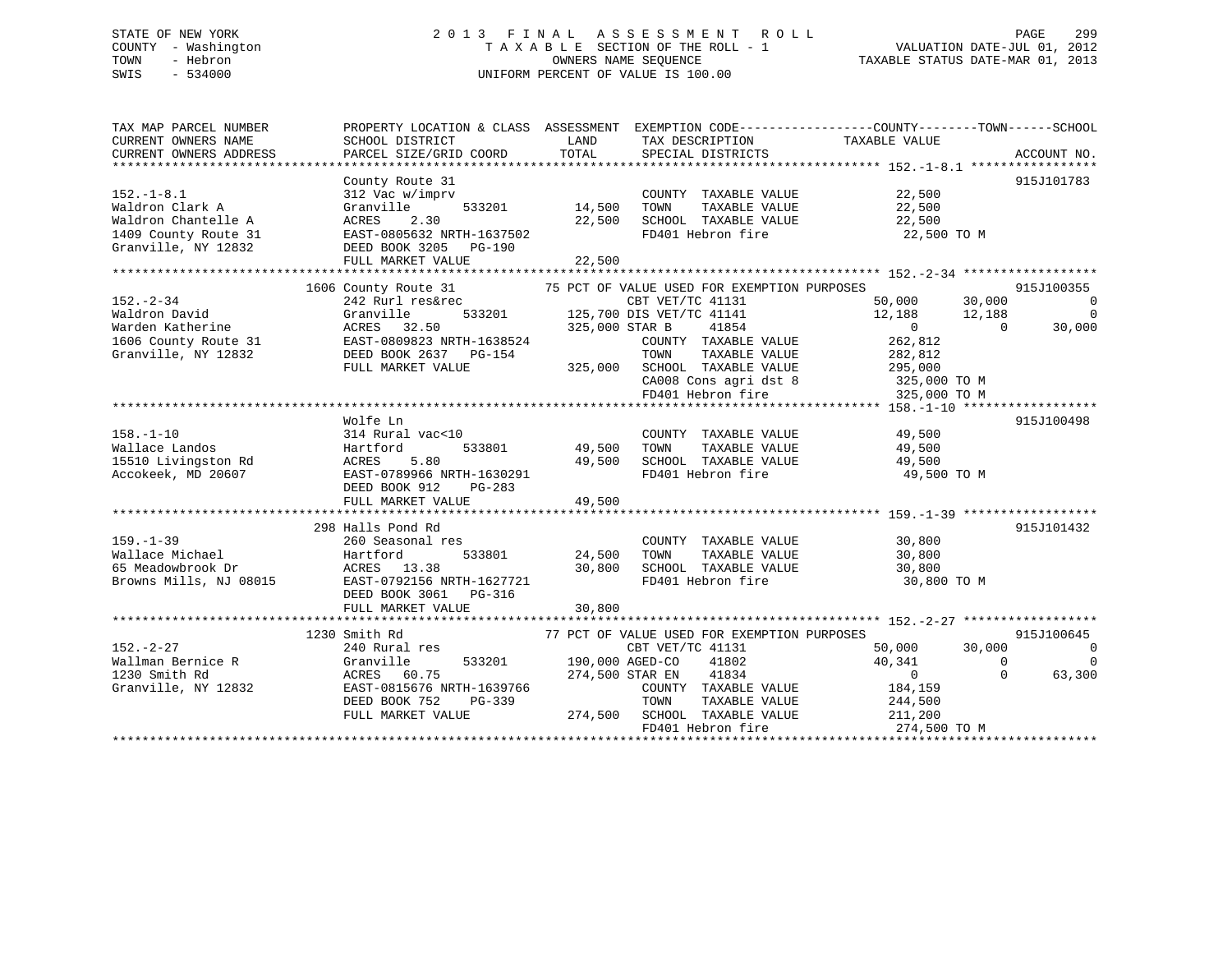# STATE OF NEW YORK 2 0 1 3 F I N A L A S S E S S M E N T R O L L PAGE 300 COUNTY - Washington T A X A B L E SECTION OF THE ROLL - 1 VALUATION DATE-JUL 01, 2012 TOWN - Hebron OWNERS NAME SEQUENCE TAXABLE STATUS DATE-MAR 01, 2013 SWIS - 534000 UNIFORM PERCENT OF VALUE IS 100.00

| TAX MAP PARCEL NUMBER<br>CURRENT OWNERS NAME<br>CURRENT OWNERS ADDRESS                                                                                                                                                | SCHOOL DISTRICT<br>PARCEL SIZE/GRID COORD                                                                                                                                                                                                         | LAND<br>TOTAL              | TAX DESCRIPTION<br>SPECIAL DISTRICTS                                                                                                                                                | PROPERTY LOCATION & CLASS ASSESSMENT EXEMPTION CODE---------------COUNTY-------TOWN------SCHOOL<br>TAXABLE VALUE<br>ACCOUNT NO. |
|-----------------------------------------------------------------------------------------------------------------------------------------------------------------------------------------------------------------------|---------------------------------------------------------------------------------------------------------------------------------------------------------------------------------------------------------------------------------------------------|----------------------------|-------------------------------------------------------------------------------------------------------------------------------------------------------------------------------------|---------------------------------------------------------------------------------------------------------------------------------|
| $151. - 1 - 22.23$<br>Walts Andrew P<br>Walts Rachel M<br>21 Carpenter Pl<br>Stillwater, NY 12170                                                                                                                     | Little Burch Hill Rd<br>314 Rural vac<10<br>533201<br>Granville<br>lot <sub>2</sub><br>5.10<br>ACRES<br>EAST-0801246 NRTH-1636549<br>DEED BOOK 3225 PG-285<br>FULL MARKET VALUE                                                                   | 30,000<br>30,000           | COUNTY TAXABLE VALUE<br>TOWN<br>TAXABLE VALUE<br>30,000 SCHOOL TAXABLE VALUE<br>FD401 Hebron fire                                                                                   | 30,000<br>30,000<br>30,000<br>30,000 TO M                                                                                       |
| $152. - 2 - 1.1$<br>Wappett Geoffrey<br>1527 Big Burch Hill Rd                                                                                                                                                        | 1527 Big Burch Hill Rd<br>210 1 Family Res<br>Granville<br>FRNT 281.00 DPTH 142.00 79,800 SCHOOL TAXABLE VALUE 79,800<br>EAST-0807114 NRTH-1639791 CA008 Cons agri dst 8 79,800 TO M<br>DEED BOOK 2826 PG-115 ----- FD401 Hebron fire 79,800 TO M |                            | COUNTY TAXABLE VALUE<br>TOWN<br>TAXABLE VALUE                                                                                                                                       | 79,800<br>79,800                                                                                                                |
| $143. - 1 - 12.1$<br>Warner Dorothy P<br>1961 Co Rt 31<br>1961 Co Rt 31<br>Granville, NY 12832                                                                                                                        | East Green Pond Way<br>311 Res vac land - WTRFNT<br>Granville 533201 25,000 TOWN<br>FRNT 60.00 DPTH 275.00 25,000 SCHOO<br>EAST-0816294 NRTH-1643621<br>DEED BOOK W 636 PG-215<br>FULL MARKET VALUE                                               | 25,000                     | COUNTY TAXABLE VALUE<br>TOWN      TAXABLE  VALUE<br>SCHOOL   TAXABLE  VALUE<br>FD401 Hebron fire                                                                                    | 915J101442<br>25,000<br>25,000<br>25,000<br>25,000 TO M                                                                         |
| $153. - 1 - 1.1$<br>Warner Dorothy P<br>Attn: B.Martin Warner, Executo ACRES 85.20<br>1883 County Route 31 EAST-0817003 NRTH-1640948<br>Granville, NY 12832<br>MAY BE SUBJECT TO PAYMENT<br>UNDER AGDIST LAW TIL 2017 | 1961 County Route 31<br>241 Rural res&ag<br>533201<br>Granville<br>DEED BOOK 636<br>PG-215<br>FULL MARKET VALUE                                                                                                                                   | 240,000<br>240,000         | AG DIST 41720<br>200,000 COUNTY TAXABLE VALUE<br>TOWN<br>TAXABLE VALUE<br>SCHOOL TAXABLE VALUE<br>CA008 Cons agri dst 8 154,558 TO M<br>85,442 EX<br>FD401 Hebron fire 240,000 TO M | 915J100648<br>85,442<br>85,442<br>85,442<br>154,558<br>154,558<br>154,558                                                       |
| $170. - 1 - 13.71$<br>Warner Jeffrey<br>Warner Judy<br>8500 State Route 22<br>Granville, NY 12832                                                                                                                     | Sheldon Rd<br>322 Rural vac>10<br>534801<br>Salem<br>Lot 1<br>ACRES 60.14<br>EAST-0818496 NRTH-1618157<br>DEED BOOK 3068 PG-10<br>FULL MARKET VALUE                                                                                               | 90,400<br>90,400<br>90,400 | COUNTY TAXABLE VALUE<br>TAXABLE VALUE<br>TOWN<br>SCHOOL TAXABLE VALUE<br>CA008 Cons agri dst 8<br>FD401 Hebron fire                                                                 | 90,400<br>90,400<br>90,400<br>90,400 TO M<br>90,400 TO M                                                                        |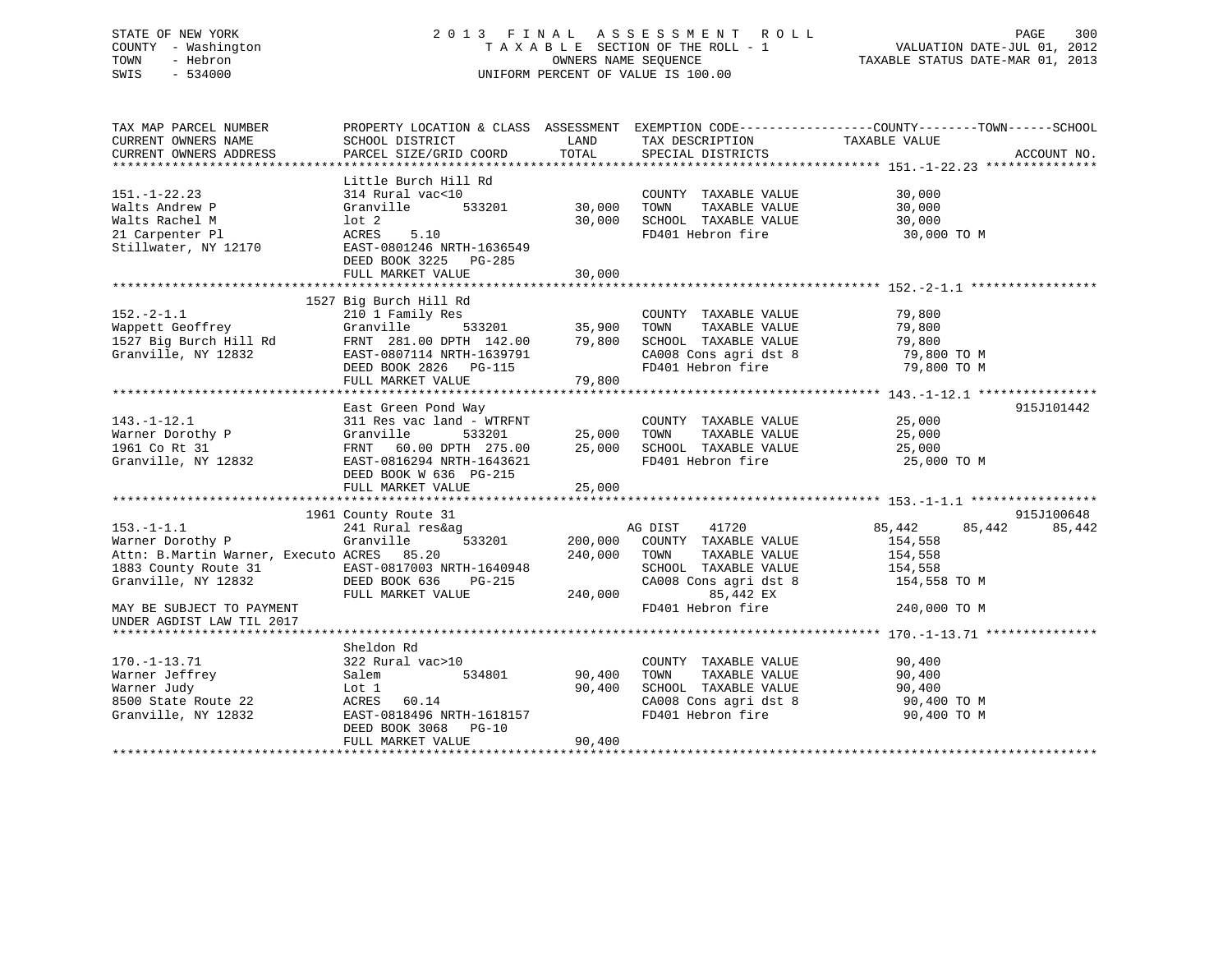# STATE OF NEW YORK 2 0 1 3 F I N A L A S S E S S M E N T R O L L PAGE 301 COUNTY - Washington T A X A B L E SECTION OF THE ROLL - 1 VALUATION DATE-JUL 01, 2012 TOWN - Hebron **CONNERS NAME SEQUENCE** TAXABLE STATUS DATE-MAR 01, 2013 SWIS - 534000 UNIFORM PERCENT OF VALUE IS 100.00

| TAX MAP PARCEL NUMBER                                                                                                                                                                         | PROPERTY LOCATION & CLASS ASSESSMENT EXEMPTION CODE----------------COUNTY-------TOWN------SCHOOL                                                                       |               |                                                                                                                                                            |                |                    |
|-----------------------------------------------------------------------------------------------------------------------------------------------------------------------------------------------|------------------------------------------------------------------------------------------------------------------------------------------------------------------------|---------------|------------------------------------------------------------------------------------------------------------------------------------------------------------|----------------|--------------------|
| CURRENT OWNERS NAME                                                                                                                                                                           | SCHOOL DISTRICT                                                                                                                                                        | LAND          | TAX DESCRIPTION                                                                                                                                            | TAXABLE VALUE  |                    |
|                                                                                                                                                                                               |                                                                                                                                                                        |               |                                                                                                                                                            |                |                    |
|                                                                                                                                                                                               |                                                                                                                                                                        |               |                                                                                                                                                            |                |                    |
|                                                                                                                                                                                               | Sheldon Rd                                                                                                                                                             |               |                                                                                                                                                            |                |                    |
| $170. - 1 - 13.72$                                                                                                                                                                            | 322 Rural vac>10                                                                                                                                                       |               | COUNTY TAXABLE VALUE 46,500                                                                                                                                |                |                    |
| Warner Jeffrey                                                                                                                                                                                | Salem                                                                                                                                                                  | 534801 46,500 | TAXABLE VALUE 46,500<br>TOWN                                                                                                                               |                |                    |
| Warner Judy                                                                                                                                                                                   | lot 2                                                                                                                                                                  | 46,500        |                                                                                                                                                            |                |                    |
| 8500 State Route 22                                                                                                                                                                           | ACRES 23.26                                                                                                                                                            |               | SCHOOL TAXABLE VALUE 46,500<br>CA008 Cons agri dst 8 46,500 TO M                                                                                           |                |                    |
| Granville, NY 12832                                                                                                                                                                           | EAST-0818902 NRTH-1616343                                                                                                                                              |               | FD401 Hebron fire 46,500 TO M                                                                                                                              |                |                    |
|                                                                                                                                                                                               | DEED BOOK 3068 PG-10                                                                                                                                                   |               |                                                                                                                                                            |                |                    |
|                                                                                                                                                                                               | FULL MARKET VALUE                                                                                                                                                      | 46,500        |                                                                                                                                                            |                |                    |
|                                                                                                                                                                                               |                                                                                                                                                                        |               |                                                                                                                                                            |                |                    |
|                                                                                                                                                                                               | Sheldon Rd                                                                                                                                                             |               |                                                                                                                                                            |                |                    |
| $170. - 1 - 13.78$                                                                                                                                                                            | 322 Rural vac>10                                                                                                                                                       |               | COUNTY TAXABLE VALUE                                                                                                                                       | 42,000         |                    |
| Warner Jeffrey                                                                                                                                                                                | 534801<br>Salem                                                                                                                                                        | 42,000        | TOWN<br>TAXABLE VALUE                                                                                                                                      | 42,000         |                    |
| Warner Judy                                                                                                                                                                                   | Lot 5C                                                                                                                                                                 | 42,000        | SCHOOL TAXABLE VALUE                                                                                                                                       | 42,000         |                    |
| 8500 State Route 22                                                                                                                                                                           | ACRES 25.31                                                                                                                                                            |               |                                                                                                                                                            |                |                    |
| Granville, NY 12832                                                                                                                                                                           | EAST-0819170 NRTH-1617934                                                                                                                                              |               | $\begin{array}{ll}\n\text{CA008 Cons agri dist 8} & 42,000\text{ TO M} \\ \text{F0401 Hehron fire} & 42,000\text{ TO M}\n\end{array}$<br>FD401 Hebron fire | 42,000 TO M    |                    |
|                                                                                                                                                                                               | DEED BOOK 3151 PG-211                                                                                                                                                  |               |                                                                                                                                                            |                |                    |
|                                                                                                                                                                                               |                                                                                                                                                                        |               |                                                                                                                                                            |                |                    |
|                                                                                                                                                                                               | FULL MARKET VALUE                                                                                                                                                      | 42,000        |                                                                                                                                                            |                |                    |
|                                                                                                                                                                                               |                                                                                                                                                                        |               |                                                                                                                                                            |                |                    |
|                                                                                                                                                                                               | 1873 County Route 31                                                                                                                                                   |               |                                                                                                                                                            |                | 915J100476         |
| $152 - 2 - 23$                                                                                                                                                                                | 270 Mfg housing                                                                                                                                                        |               | COUNTY TAXABLE VALUE                                                                                                                                       | 26,500         |                    |
| Warner Martin B                                                                                                                                                                               | 533201<br>Granville                                                                                                                                                    | 26,300        | TAXABLE VALUE 26,500<br>TOWN                                                                                                                               |                |                    |
| Warner Joan C                                                                                                                                                                                 | ACRES<br>2.00                                                                                                                                                          | 26,500        | SCHOOL TAXABLE VALUE<br>FD401 Hebron fire                                                                                                                  | 26,500         |                    |
| 1883 County Route 31 EAST-0815332 NRTH-1640735                                                                                                                                                |                                                                                                                                                                        |               |                                                                                                                                                            | 26,500 TO M    |                    |
| Granville, NY 12832                                                                                                                                                                           | DEED BOOK 736<br>PG-55                                                                                                                                                 |               |                                                                                                                                                            |                |                    |
|                                                                                                                                                                                               | FULL MARKET VALUE                                                                                                                                                      | 26,500        |                                                                                                                                                            |                |                    |
|                                                                                                                                                                                               |                                                                                                                                                                        |               |                                                                                                                                                            |                |                    |
|                                                                                                                                                                                               | County Route 31                                                                                                                                                        |               |                                                                                                                                                            |                | 915J100448         |
| $152. - 2 - 25$                                                                                                                                                                               | 312 Vac w/imprv                                                                                                                                                        |               | COUNTY TAXABLE VALUE 4,350                                                                                                                                 |                |                    |
| Warner Martin B                                                                                                                                                                               |                                                                                                                                                                        |               |                                                                                                                                                            | 4,350          |                    |
| Warner Joan C                                                                                                                                                                                 | Granville $\overline{\phantom{0}}$ 533201 $\phantom{\textrm{0}}$ 4,000 TOWN TAXABLE VALUE<br>FRNT 185.00 DPTH 185.00 $\phantom{\textrm{0}}$ 4,350 SCHOOL TAXABLE VALUE |               |                                                                                                                                                            | 4,350          |                    |
| 1883 County Route 31                                                                                                                                                                          | ACRES<br>0.79                                                                                                                                                          |               | FD401 Hebron fire                                                                                                                                          | 4,350 TO M     |                    |
| Granville, NY 12832                                                                                                                                                                           | EAST-0815604 NRTH-1640355                                                                                                                                              |               |                                                                                                                                                            |                |                    |
|                                                                                                                                                                                               | DEED BOOK 497 PG-377                                                                                                                                                   |               |                                                                                                                                                            |                |                    |
|                                                                                                                                                                                               | FULL MARKET VALUE                                                                                                                                                      | 4,350         |                                                                                                                                                            |                |                    |
|                                                                                                                                                                                               |                                                                                                                                                                        |               |                                                                                                                                                            |                |                    |
|                                                                                                                                                                                               | 1883 County Route 31<br>210 1 Family Res                                                                                                                               |               |                                                                                                                                                            |                | 915J100649         |
| $152. - 2 - 26$                                                                                                                                                                               | 210 1 Family Res                                                                                                                                                       |               | STAR EN 41834                                                                                                                                              | $\overline{0}$ | 63,300<br>$\Omega$ |
| Warner Martin B                                                                                                                                                                               | Granville                                                                                                                                                              |               | 533201 62,500 COUNTY TAXABLE VALUE                                                                                                                         | 104,000        |                    |
|                                                                                                                                                                                               |                                                                                                                                                                        | 104,000 TOWN  | TAXABLE VALUE                                                                                                                                              | 104,000        |                    |
|                                                                                                                                                                                               |                                                                                                                                                                        |               | SCHOOL TAXABLE VALUE                                                                                                                                       | 40,700         |                    |
| Warner Farsten - 1<br>Warner Joan Call<br>1883 County Route 31<br>Granville, NY 12832<br>CHERE BOOK 375 PG-732<br>The Market Chere of The March 1982<br>The Market Chere of The Market PG-732 | NR1H-1640582<br>PG-732                                                                                                                                                 |               | FD401 Hebron fire                                                                                                                                          | 104,000 TO M   |                    |
|                                                                                                                                                                                               | FULL MARKET VALUE                                                                                                                                                      | 104,000       |                                                                                                                                                            |                |                    |
|                                                                                                                                                                                               |                                                                                                                                                                        |               |                                                                                                                                                            |                |                    |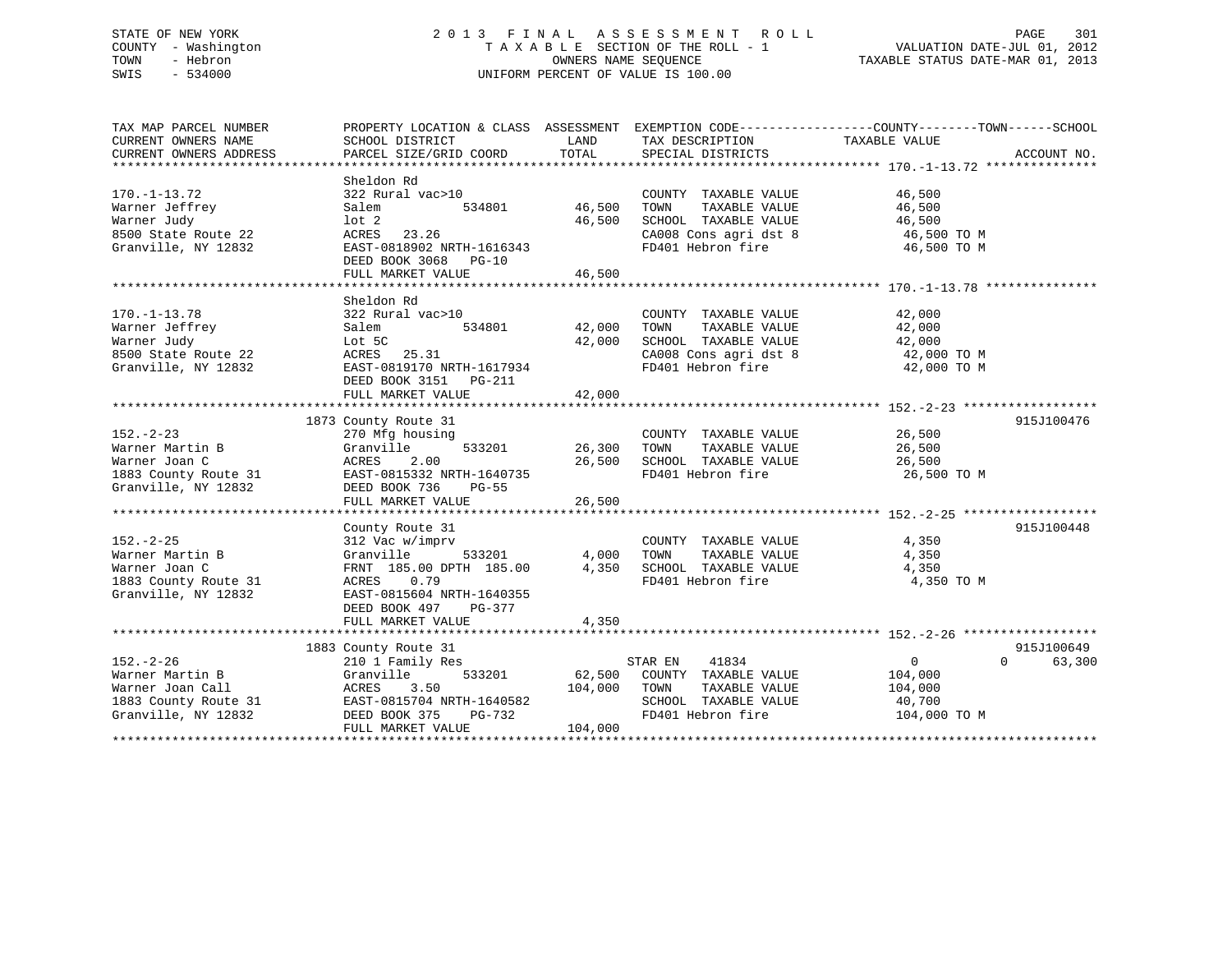# STATE OF NEW YORK 2 0 1 3 F I N A L A S S E S S M E N T R O L L PAGE 302 COUNTY - Washington T A X A B L E SECTION OF THE ROLL - 1 VALUATION DATE-JUL 01, 2012 TOWN - Hebron OWNERS NAME SEQUENCE TAXABLE STATUS DATE-MAR 01, 2013 SWIS - 534000 UNIFORM PERCENT OF VALUE IS 100.00

| TAX MAP PARCEL NUMBER<br>CURRENT OWNERS NAME<br>CURRENT OWNERS ADDRESS                                 | PROPERTY LOCATION & CLASS ASSESSMENT<br>SCHOOL DISTRICT<br>PARCEL SIZE/GRID COORD                                                                                                             | LAND<br>TOTAL                | EXEMPTION CODE----------------COUNTY-------TOWN------SCHOOL<br>TAX DESCRIPTION<br>SPECIAL DISTRICTS            | TAXABLE VALUE                                                  | ACCOUNT NO.                      |
|--------------------------------------------------------------------------------------------------------|-----------------------------------------------------------------------------------------------------------------------------------------------------------------------------------------------|------------------------------|----------------------------------------------------------------------------------------------------------------|----------------------------------------------------------------|----------------------------------|
| $153. - 1 - 1.6$<br>Warner Martin B<br>Warner Joan C<br>1883 County Route 31<br>Granville, NY 12832    | County Route 31<br>322 Rural vac>10<br>Granville<br>533201<br>ACRES 12.30<br>EAST-0816237 NRTH-1640839<br>DEED BOOK 643<br>PG-340<br>FULL MARKET VALUE                                        | 56,500<br>56,500<br>56,500   | COUNTY TAXABLE VALUE<br>TOWN<br>TAXABLE VALUE<br>SCHOOL TAXABLE VALUE<br>FD401 Hebron fire                     | 56,500<br>56,500<br>56,500<br>56,500 TO M                      |                                  |
| $153. - 1 - 1.3$<br>Warner Timothy L<br>Warner Joanne M<br>1945 County Route 31<br>Granville, NY 12832 | 1945 County Route 31<br>283 Res w/Comuse<br>Granville<br>533201<br>House/garage/lot<br>844/66<br>4.10<br>ACRES<br>EAST-0817018 NRTH-1640997<br>DEED BOOK 550<br>$PG-127$<br>FULL MARKET VALUE | 65,500<br>124,000<br>124,000 | STAR B<br>41854<br>COUNTY TAXABLE VALUE<br>TOWN<br>TAXABLE VALUE<br>SCHOOL TAXABLE VALUE<br>FD401 Hebron fire  | $\overline{0}$<br>124,000<br>124,000<br>94,000<br>124,000 TO M | 915J101516<br>30,000<br>$\Omega$ |
| $167. - 1 - 47.3$<br>Washburn Danny<br>Washburn Denise<br>3915 County Route 30<br>Salem, NY 12865      | 3915 County Route 30<br>270 Mfg housing<br>534801<br>Salem<br>lot 1<br>contract 956/143<br>ACRES<br>4.51<br>EAST-0788927 NRTH-1620070<br>DEED BOOK 2706<br>$PG-80$<br>FULL MARKET VALUE       | 30,000<br>35,000<br>35,000   | STAR B<br>41854<br>COUNTY TAXABLE VALUE<br>TOWN<br>TAXABLE VALUE<br>SCHOOL TAXABLE VALUE<br>FD401 Hebron fire  | $\overline{0}$<br>35,000<br>35,000<br>5,000<br>35,000 TO M     | $\Omega$<br>30,000               |
| $144. - 1 - 11$<br>Watrous Ivan R<br>Watrous Jane C<br>5 Dorance Ln<br>Granville, NY 12832             | 12 Dorrance Rd<br>210 1 Family Res<br>533201<br>Granville<br>2.00<br>ACRES<br>EAST-0821734 NRTH-1647808<br>DEED BOOK 484<br>PG-844<br>FULL MARKET VALUE                                       | 41,300<br>85,000<br>85,000   | COUNTY TAXABLE VALUE<br>TOWN<br>TAXABLE VALUE<br>SCHOOL TAXABLE VALUE<br>FD401 Hebron fire                     | 85,000<br>85,000<br>85,000<br>85,000 TO M                      | 915J100574                       |
| $144. - 1 - 12$<br>Watrous Ivan R<br>Watrous Jane C<br>5 Dorance Rd<br>Granville, NY 12832             | 5 Dorrance Rd<br>210 1 Family Res<br>Granville<br>533201<br>ACRES<br>1.30<br>EAST-0822171 NRTH-1647632<br>DEED BOOK 384<br><b>PG-703</b><br>FULL MARKET VALUE                                 | 51,500<br>159,000<br>159,000 | 41834<br>STAR EN<br>COUNTY TAXABLE VALUE<br>TOWN<br>TAXABLE VALUE<br>SCHOOL TAXABLE VALUE<br>FD401 Hebron fire | 0<br>159,000<br>159,000<br>95,700<br>159,000 TO M              | 915J100656<br>63,300<br>$\Omega$ |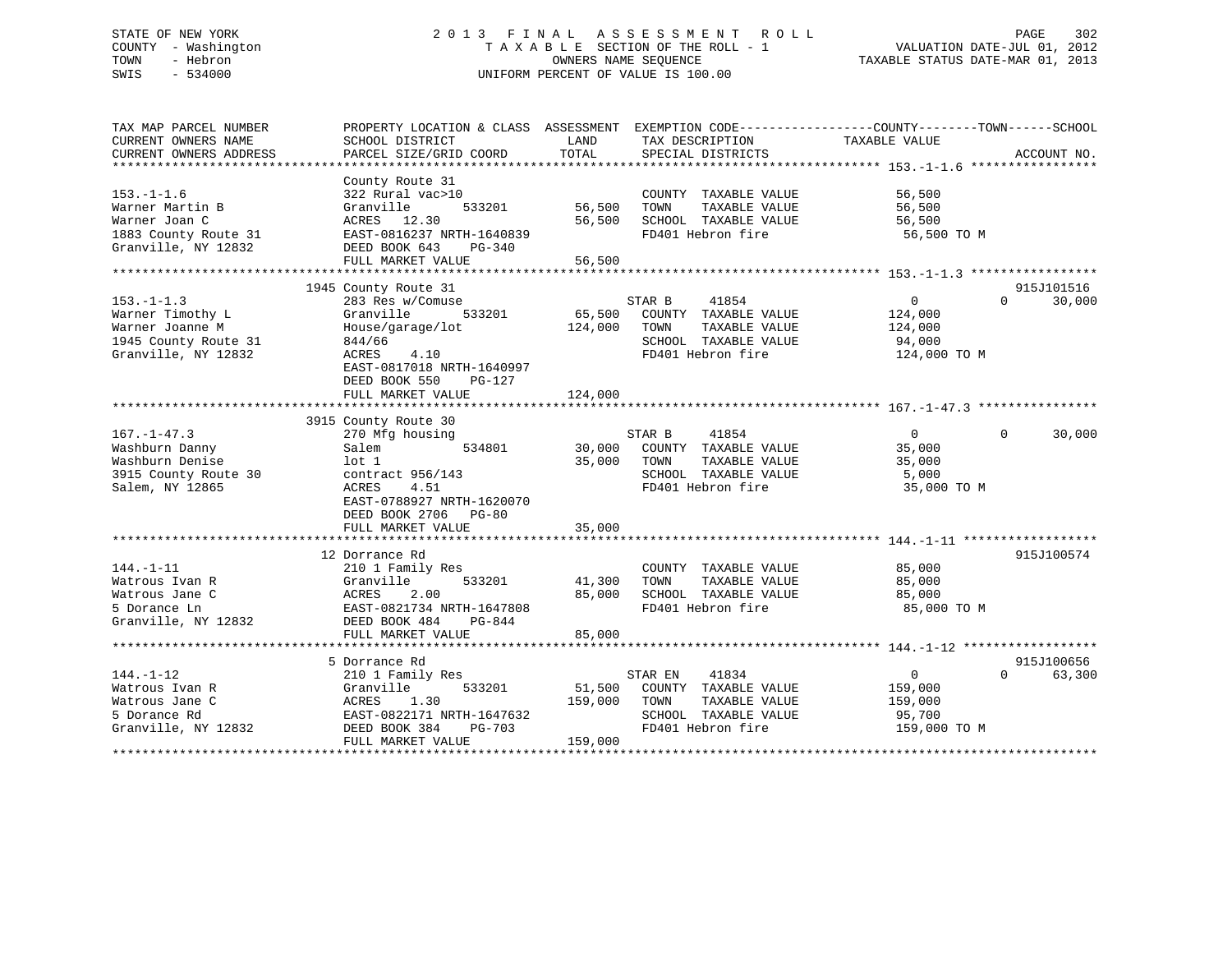# STATE OF NEW YORK 2 0 1 3 F I N A L A S S E S S M E N T R O L L PAGE 303 COUNTY - Washington T A X A B L E SECTION OF THE ROLL - 1 VALUATION DATE-JUL 01, 2012 TOWN - Hebron **CONNERS NAME SEQUENCE** TAXABLE STATUS DATE-MAR 01, 2013 SWIS - 534000 UNIFORM PERCENT OF VALUE IS 100.00

| 915J100065<br>Dorrance Rd<br>$144. - 1 - 10$<br>314 Rural vac<10<br>55,000<br>COUNTY TAXABLE VALUE<br>Watrous Kevin<br>Granville<br>533201<br>55,000<br>TOWN<br>TAXABLE VALUE<br>55,000<br>55,000<br>23 Thomas Rd<br>8.20<br>SCHOOL TAXABLE VALUE<br>55,000<br>ACRES<br>Whitehall, NY 12887<br>FD401 Hebron fire<br>EAST-0821424 NRTH-1648207<br>55,000 TO M<br>DEED BOOK 3040<br>PG-35<br>55,000<br>FULL MARKET VALUE<br>915J100626<br>Bogtown Ln<br>322 Rural vac>10<br>432,500<br>COUNTY TAXABLE VALUE<br>Weinberger Siegbert J<br>534801<br>432,500<br>Salem<br>TOWN<br>TAXABLE VALUE<br>432,500<br>Koster Klass<br>432,500<br>SCHOOL TAXABLE VALUE<br>ACRES 212.40<br>432,500<br>Attn: Klass Koster<br>EAST-0801425 NRTH-1606665<br>FD401 Hebron fire<br>432,500 TO M<br>34 Briansky Ln<br>DEED BOOK 487<br>PG-770<br>Salem, NY 12865<br>FULL MARKET VALUE<br>432,500<br>24 Mcknight Hill Rd<br>915J101250<br>210 1 Family Res<br>41854<br>0<br>$\Omega$<br>30,000<br>STAR B<br>Wesley David C<br>534801<br>63,800<br>COUNTY TAXABLE VALUE<br>Salem<br>161,500<br>Wesley Tracey L<br>161,500<br>TOWN<br>TAXABLE VALUE<br>ACRES<br>3.76 BANK<br>161,500<br>11A<br>24 Mcknight Hill Rd<br>EAST-0803422 NRTH-1613146<br>SCHOOL TAXABLE VALUE<br>131,500<br>Salem, NY 12865<br>DEED BOOK 785<br>FD401 Hebron fire<br>$PG-203$<br>161,500 TO M<br>FULL MARKET VALUE<br>161,500<br>*********************<br>Mcknight Hill Rd<br>915J100175<br>311 Res vac land<br>COUNTY TAXABLE VALUE<br>40,500<br>Wesley David C<br>Salem<br>40,500<br>TOWN<br>TAXABLE VALUE<br>40,500<br>534801<br>Mckeighan Tracey<br>ACRES<br>40,500<br>SCHOOL TAXABLE VALUE<br>3.52<br>40,500<br>FD401 Hebron fire<br>24 Mcknight Hill Rd<br>EAST-0803590 NRTH-1612856<br>40,500 TO M<br>DEED BOOK 785<br>PG-203<br>FULL MARKET VALUE<br>40,500<br>3482 County Route 30<br>915J101183<br>$175. - 1 - 7.2$<br>210 1 Family Res<br>$\mathbf{0}$<br>$\Omega$<br>30,000<br>STAR B<br>41854<br>West Nancy<br>Salem<br>534801<br>25,100<br>COUNTY TAXABLE VALUE<br>74,000<br>3482 County Route 30<br>FRNT 104.00 DPTH 144.00<br>74,000<br>TOWN<br>TAXABLE VALUE<br>74,000<br>Salem, NY 12865<br>0.34<br>SCHOOL TAXABLE VALUE<br>44,000<br>ACRES<br>FD401 Hebron fire<br>74,000 TO M<br>EAST-0791316 NRTH-1610760<br>DEED BOOK 705<br>$PG-1$<br>FULL MARKET VALUE<br>74,000<br>915J100401<br>County Route 30/E Off<br>$175. - 1 - 7.5$<br>311 Res vac land<br>COUNTY TAXABLE VALUE<br>15,000<br>West Nancy<br>15,000<br>TOWN<br>TAXABLE VALUE<br>Salem<br>534801<br>15,000<br>West Christopher<br>15,000<br>SCHOOL TAXABLE VALUE<br>Mallory Sub/ 29#85 Lot 1<br>15,000<br>3482 County Route 30<br>FRNT 141.00 DPTH 333.00<br>FD401 Hebron fire<br>15,000 TO M<br>Salem, NY 12865<br>ACRES<br>0.82<br>EAST-0791515 NRTH-1610778<br>DEED BOOK 3016<br>PG-135<br>15,000<br>FULL MARKET VALUE<br>*********************** | TAX MAP PARCEL NUMBER<br>CURRENT OWNERS NAME<br>CURRENT OWNERS ADDRESS | SCHOOL DISTRICT<br>PARCEL SIZE/GRID COORD | LAND<br>TOTAL | TAX DESCRIPTION<br>SPECIAL DISTRICTS | PROPERTY LOCATION & CLASS ASSESSMENT EXEMPTION CODE----------------COUNTY-------TOWN-----SCHOOL<br>TAXABLE VALUE<br>ACCOUNT NO. |
|------------------------------------------------------------------------------------------------------------------------------------------------------------------------------------------------------------------------------------------------------------------------------------------------------------------------------------------------------------------------------------------------------------------------------------------------------------------------------------------------------------------------------------------------------------------------------------------------------------------------------------------------------------------------------------------------------------------------------------------------------------------------------------------------------------------------------------------------------------------------------------------------------------------------------------------------------------------------------------------------------------------------------------------------------------------------------------------------------------------------------------------------------------------------------------------------------------------------------------------------------------------------------------------------------------------------------------------------------------------------------------------------------------------------------------------------------------------------------------------------------------------------------------------------------------------------------------------------------------------------------------------------------------------------------------------------------------------------------------------------------------------------------------------------------------------------------------------------------------------------------------------------------------------------------------------------------------------------------------------------------------------------------------------------------------------------------------------------------------------------------------------------------------------------------------------------------------------------------------------------------------------------------------------------------------------------------------------------------------------------------------------------------------------------------------------------------------------------------------------------------------------------------------------------------------------------------------------------------------------------------------------------------------------------------------------------------------------------------------------------------------------------------------------------------------------------------------------------------------------------------------|------------------------------------------------------------------------|-------------------------------------------|---------------|--------------------------------------|---------------------------------------------------------------------------------------------------------------------------------|
|                                                                                                                                                                                                                                                                                                                                                                                                                                                                                                                                                                                                                                                                                                                                                                                                                                                                                                                                                                                                                                                                                                                                                                                                                                                                                                                                                                                                                                                                                                                                                                                                                                                                                                                                                                                                                                                                                                                                                                                                                                                                                                                                                                                                                                                                                                                                                                                                                                                                                                                                                                                                                                                                                                                                                                                                                                                                                    |                                                                        |                                           |               |                                      |                                                                                                                                 |
|                                                                                                                                                                                                                                                                                                                                                                                                                                                                                                                                                                                                                                                                                                                                                                                                                                                                                                                                                                                                                                                                                                                                                                                                                                                                                                                                                                                                                                                                                                                                                                                                                                                                                                                                                                                                                                                                                                                                                                                                                                                                                                                                                                                                                                                                                                                                                                                                                                                                                                                                                                                                                                                                                                                                                                                                                                                                                    |                                                                        |                                           |               |                                      |                                                                                                                                 |
|                                                                                                                                                                                                                                                                                                                                                                                                                                                                                                                                                                                                                                                                                                                                                                                                                                                                                                                                                                                                                                                                                                                                                                                                                                                                                                                                                                                                                                                                                                                                                                                                                                                                                                                                                                                                                                                                                                                                                                                                                                                                                                                                                                                                                                                                                                                                                                                                                                                                                                                                                                                                                                                                                                                                                                                                                                                                                    |                                                                        |                                           |               |                                      |                                                                                                                                 |
|                                                                                                                                                                                                                                                                                                                                                                                                                                                                                                                                                                                                                                                                                                                                                                                                                                                                                                                                                                                                                                                                                                                                                                                                                                                                                                                                                                                                                                                                                                                                                                                                                                                                                                                                                                                                                                                                                                                                                                                                                                                                                                                                                                                                                                                                                                                                                                                                                                                                                                                                                                                                                                                                                                                                                                                                                                                                                    |                                                                        |                                           |               |                                      |                                                                                                                                 |
|                                                                                                                                                                                                                                                                                                                                                                                                                                                                                                                                                                                                                                                                                                                                                                                                                                                                                                                                                                                                                                                                                                                                                                                                                                                                                                                                                                                                                                                                                                                                                                                                                                                                                                                                                                                                                                                                                                                                                                                                                                                                                                                                                                                                                                                                                                                                                                                                                                                                                                                                                                                                                                                                                                                                                                                                                                                                                    |                                                                        |                                           |               |                                      |                                                                                                                                 |
|                                                                                                                                                                                                                                                                                                                                                                                                                                                                                                                                                                                                                                                                                                                                                                                                                                                                                                                                                                                                                                                                                                                                                                                                                                                                                                                                                                                                                                                                                                                                                                                                                                                                                                                                                                                                                                                                                                                                                                                                                                                                                                                                                                                                                                                                                                                                                                                                                                                                                                                                                                                                                                                                                                                                                                                                                                                                                    |                                                                        |                                           |               |                                      |                                                                                                                                 |
|                                                                                                                                                                                                                                                                                                                                                                                                                                                                                                                                                                                                                                                                                                                                                                                                                                                                                                                                                                                                                                                                                                                                                                                                                                                                                                                                                                                                                                                                                                                                                                                                                                                                                                                                                                                                                                                                                                                                                                                                                                                                                                                                                                                                                                                                                                                                                                                                                                                                                                                                                                                                                                                                                                                                                                                                                                                                                    |                                                                        |                                           |               |                                      |                                                                                                                                 |
|                                                                                                                                                                                                                                                                                                                                                                                                                                                                                                                                                                                                                                                                                                                                                                                                                                                                                                                                                                                                                                                                                                                                                                                                                                                                                                                                                                                                                                                                                                                                                                                                                                                                                                                                                                                                                                                                                                                                                                                                                                                                                                                                                                                                                                                                                                                                                                                                                                                                                                                                                                                                                                                                                                                                                                                                                                                                                    |                                                                        |                                           |               |                                      |                                                                                                                                 |
|                                                                                                                                                                                                                                                                                                                                                                                                                                                                                                                                                                                                                                                                                                                                                                                                                                                                                                                                                                                                                                                                                                                                                                                                                                                                                                                                                                                                                                                                                                                                                                                                                                                                                                                                                                                                                                                                                                                                                                                                                                                                                                                                                                                                                                                                                                                                                                                                                                                                                                                                                                                                                                                                                                                                                                                                                                                                                    |                                                                        |                                           |               |                                      |                                                                                                                                 |
|                                                                                                                                                                                                                                                                                                                                                                                                                                                                                                                                                                                                                                                                                                                                                                                                                                                                                                                                                                                                                                                                                                                                                                                                                                                                                                                                                                                                                                                                                                                                                                                                                                                                                                                                                                                                                                                                                                                                                                                                                                                                                                                                                                                                                                                                                                                                                                                                                                                                                                                                                                                                                                                                                                                                                                                                                                                                                    |                                                                        |                                           |               |                                      |                                                                                                                                 |
|                                                                                                                                                                                                                                                                                                                                                                                                                                                                                                                                                                                                                                                                                                                                                                                                                                                                                                                                                                                                                                                                                                                                                                                                                                                                                                                                                                                                                                                                                                                                                                                                                                                                                                                                                                                                                                                                                                                                                                                                                                                                                                                                                                                                                                                                                                                                                                                                                                                                                                                                                                                                                                                                                                                                                                                                                                                                                    | $184. - 1 - 8$                                                         |                                           |               |                                      |                                                                                                                                 |
|                                                                                                                                                                                                                                                                                                                                                                                                                                                                                                                                                                                                                                                                                                                                                                                                                                                                                                                                                                                                                                                                                                                                                                                                                                                                                                                                                                                                                                                                                                                                                                                                                                                                                                                                                                                                                                                                                                                                                                                                                                                                                                                                                                                                                                                                                                                                                                                                                                                                                                                                                                                                                                                                                                                                                                                                                                                                                    |                                                                        |                                           |               |                                      |                                                                                                                                 |
|                                                                                                                                                                                                                                                                                                                                                                                                                                                                                                                                                                                                                                                                                                                                                                                                                                                                                                                                                                                                                                                                                                                                                                                                                                                                                                                                                                                                                                                                                                                                                                                                                                                                                                                                                                                                                                                                                                                                                                                                                                                                                                                                                                                                                                                                                                                                                                                                                                                                                                                                                                                                                                                                                                                                                                                                                                                                                    |                                                                        |                                           |               |                                      |                                                                                                                                 |
|                                                                                                                                                                                                                                                                                                                                                                                                                                                                                                                                                                                                                                                                                                                                                                                                                                                                                                                                                                                                                                                                                                                                                                                                                                                                                                                                                                                                                                                                                                                                                                                                                                                                                                                                                                                                                                                                                                                                                                                                                                                                                                                                                                                                                                                                                                                                                                                                                                                                                                                                                                                                                                                                                                                                                                                                                                                                                    |                                                                        |                                           |               |                                      |                                                                                                                                 |
|                                                                                                                                                                                                                                                                                                                                                                                                                                                                                                                                                                                                                                                                                                                                                                                                                                                                                                                                                                                                                                                                                                                                                                                                                                                                                                                                                                                                                                                                                                                                                                                                                                                                                                                                                                                                                                                                                                                                                                                                                                                                                                                                                                                                                                                                                                                                                                                                                                                                                                                                                                                                                                                                                                                                                                                                                                                                                    |                                                                        |                                           |               |                                      |                                                                                                                                 |
|                                                                                                                                                                                                                                                                                                                                                                                                                                                                                                                                                                                                                                                                                                                                                                                                                                                                                                                                                                                                                                                                                                                                                                                                                                                                                                                                                                                                                                                                                                                                                                                                                                                                                                                                                                                                                                                                                                                                                                                                                                                                                                                                                                                                                                                                                                                                                                                                                                                                                                                                                                                                                                                                                                                                                                                                                                                                                    |                                                                        |                                           |               |                                      |                                                                                                                                 |
|                                                                                                                                                                                                                                                                                                                                                                                                                                                                                                                                                                                                                                                                                                                                                                                                                                                                                                                                                                                                                                                                                                                                                                                                                                                                                                                                                                                                                                                                                                                                                                                                                                                                                                                                                                                                                                                                                                                                                                                                                                                                                                                                                                                                                                                                                                                                                                                                                                                                                                                                                                                                                                                                                                                                                                                                                                                                                    |                                                                        |                                           |               |                                      |                                                                                                                                 |
|                                                                                                                                                                                                                                                                                                                                                                                                                                                                                                                                                                                                                                                                                                                                                                                                                                                                                                                                                                                                                                                                                                                                                                                                                                                                                                                                                                                                                                                                                                                                                                                                                                                                                                                                                                                                                                                                                                                                                                                                                                                                                                                                                                                                                                                                                                                                                                                                                                                                                                                                                                                                                                                                                                                                                                                                                                                                                    |                                                                        |                                           |               |                                      |                                                                                                                                 |
|                                                                                                                                                                                                                                                                                                                                                                                                                                                                                                                                                                                                                                                                                                                                                                                                                                                                                                                                                                                                                                                                                                                                                                                                                                                                                                                                                                                                                                                                                                                                                                                                                                                                                                                                                                                                                                                                                                                                                                                                                                                                                                                                                                                                                                                                                                                                                                                                                                                                                                                                                                                                                                                                                                                                                                                                                                                                                    | $176. - 1 - 13.2$                                                      |                                           |               |                                      |                                                                                                                                 |
|                                                                                                                                                                                                                                                                                                                                                                                                                                                                                                                                                                                                                                                                                                                                                                                                                                                                                                                                                                                                                                                                                                                                                                                                                                                                                                                                                                                                                                                                                                                                                                                                                                                                                                                                                                                                                                                                                                                                                                                                                                                                                                                                                                                                                                                                                                                                                                                                                                                                                                                                                                                                                                                                                                                                                                                                                                                                                    |                                                                        |                                           |               |                                      |                                                                                                                                 |
|                                                                                                                                                                                                                                                                                                                                                                                                                                                                                                                                                                                                                                                                                                                                                                                                                                                                                                                                                                                                                                                                                                                                                                                                                                                                                                                                                                                                                                                                                                                                                                                                                                                                                                                                                                                                                                                                                                                                                                                                                                                                                                                                                                                                                                                                                                                                                                                                                                                                                                                                                                                                                                                                                                                                                                                                                                                                                    |                                                                        |                                           |               |                                      |                                                                                                                                 |
|                                                                                                                                                                                                                                                                                                                                                                                                                                                                                                                                                                                                                                                                                                                                                                                                                                                                                                                                                                                                                                                                                                                                                                                                                                                                                                                                                                                                                                                                                                                                                                                                                                                                                                                                                                                                                                                                                                                                                                                                                                                                                                                                                                                                                                                                                                                                                                                                                                                                                                                                                                                                                                                                                                                                                                                                                                                                                    |                                                                        |                                           |               |                                      |                                                                                                                                 |
|                                                                                                                                                                                                                                                                                                                                                                                                                                                                                                                                                                                                                                                                                                                                                                                                                                                                                                                                                                                                                                                                                                                                                                                                                                                                                                                                                                                                                                                                                                                                                                                                                                                                                                                                                                                                                                                                                                                                                                                                                                                                                                                                                                                                                                                                                                                                                                                                                                                                                                                                                                                                                                                                                                                                                                                                                                                                                    |                                                                        |                                           |               |                                      |                                                                                                                                 |
|                                                                                                                                                                                                                                                                                                                                                                                                                                                                                                                                                                                                                                                                                                                                                                                                                                                                                                                                                                                                                                                                                                                                                                                                                                                                                                                                                                                                                                                                                                                                                                                                                                                                                                                                                                                                                                                                                                                                                                                                                                                                                                                                                                                                                                                                                                                                                                                                                                                                                                                                                                                                                                                                                                                                                                                                                                                                                    |                                                                        |                                           |               |                                      |                                                                                                                                 |
|                                                                                                                                                                                                                                                                                                                                                                                                                                                                                                                                                                                                                                                                                                                                                                                                                                                                                                                                                                                                                                                                                                                                                                                                                                                                                                                                                                                                                                                                                                                                                                                                                                                                                                                                                                                                                                                                                                                                                                                                                                                                                                                                                                                                                                                                                                                                                                                                                                                                                                                                                                                                                                                                                                                                                                                                                                                                                    |                                                                        |                                           |               |                                      |                                                                                                                                 |
|                                                                                                                                                                                                                                                                                                                                                                                                                                                                                                                                                                                                                                                                                                                                                                                                                                                                                                                                                                                                                                                                                                                                                                                                                                                                                                                                                                                                                                                                                                                                                                                                                                                                                                                                                                                                                                                                                                                                                                                                                                                                                                                                                                                                                                                                                                                                                                                                                                                                                                                                                                                                                                                                                                                                                                                                                                                                                    |                                                                        |                                           |               |                                      |                                                                                                                                 |
|                                                                                                                                                                                                                                                                                                                                                                                                                                                                                                                                                                                                                                                                                                                                                                                                                                                                                                                                                                                                                                                                                                                                                                                                                                                                                                                                                                                                                                                                                                                                                                                                                                                                                                                                                                                                                                                                                                                                                                                                                                                                                                                                                                                                                                                                                                                                                                                                                                                                                                                                                                                                                                                                                                                                                                                                                                                                                    | $176. - 1 - 15.1$                                                      |                                           |               |                                      |                                                                                                                                 |
|                                                                                                                                                                                                                                                                                                                                                                                                                                                                                                                                                                                                                                                                                                                                                                                                                                                                                                                                                                                                                                                                                                                                                                                                                                                                                                                                                                                                                                                                                                                                                                                                                                                                                                                                                                                                                                                                                                                                                                                                                                                                                                                                                                                                                                                                                                                                                                                                                                                                                                                                                                                                                                                                                                                                                                                                                                                                                    |                                                                        |                                           |               |                                      |                                                                                                                                 |
|                                                                                                                                                                                                                                                                                                                                                                                                                                                                                                                                                                                                                                                                                                                                                                                                                                                                                                                                                                                                                                                                                                                                                                                                                                                                                                                                                                                                                                                                                                                                                                                                                                                                                                                                                                                                                                                                                                                                                                                                                                                                                                                                                                                                                                                                                                                                                                                                                                                                                                                                                                                                                                                                                                                                                                                                                                                                                    |                                                                        |                                           |               |                                      |                                                                                                                                 |
|                                                                                                                                                                                                                                                                                                                                                                                                                                                                                                                                                                                                                                                                                                                                                                                                                                                                                                                                                                                                                                                                                                                                                                                                                                                                                                                                                                                                                                                                                                                                                                                                                                                                                                                                                                                                                                                                                                                                                                                                                                                                                                                                                                                                                                                                                                                                                                                                                                                                                                                                                                                                                                                                                                                                                                                                                                                                                    |                                                                        |                                           |               |                                      |                                                                                                                                 |
|                                                                                                                                                                                                                                                                                                                                                                                                                                                                                                                                                                                                                                                                                                                                                                                                                                                                                                                                                                                                                                                                                                                                                                                                                                                                                                                                                                                                                                                                                                                                                                                                                                                                                                                                                                                                                                                                                                                                                                                                                                                                                                                                                                                                                                                                                                                                                                                                                                                                                                                                                                                                                                                                                                                                                                                                                                                                                    | Salem, NY 12832                                                        |                                           |               |                                      |                                                                                                                                 |
|                                                                                                                                                                                                                                                                                                                                                                                                                                                                                                                                                                                                                                                                                                                                                                                                                                                                                                                                                                                                                                                                                                                                                                                                                                                                                                                                                                                                                                                                                                                                                                                                                                                                                                                                                                                                                                                                                                                                                                                                                                                                                                                                                                                                                                                                                                                                                                                                                                                                                                                                                                                                                                                                                                                                                                                                                                                                                    |                                                                        |                                           |               |                                      |                                                                                                                                 |
|                                                                                                                                                                                                                                                                                                                                                                                                                                                                                                                                                                                                                                                                                                                                                                                                                                                                                                                                                                                                                                                                                                                                                                                                                                                                                                                                                                                                                                                                                                                                                                                                                                                                                                                                                                                                                                                                                                                                                                                                                                                                                                                                                                                                                                                                                                                                                                                                                                                                                                                                                                                                                                                                                                                                                                                                                                                                                    |                                                                        |                                           |               |                                      |                                                                                                                                 |
|                                                                                                                                                                                                                                                                                                                                                                                                                                                                                                                                                                                                                                                                                                                                                                                                                                                                                                                                                                                                                                                                                                                                                                                                                                                                                                                                                                                                                                                                                                                                                                                                                                                                                                                                                                                                                                                                                                                                                                                                                                                                                                                                                                                                                                                                                                                                                                                                                                                                                                                                                                                                                                                                                                                                                                                                                                                                                    |                                                                        |                                           |               |                                      |                                                                                                                                 |
|                                                                                                                                                                                                                                                                                                                                                                                                                                                                                                                                                                                                                                                                                                                                                                                                                                                                                                                                                                                                                                                                                                                                                                                                                                                                                                                                                                                                                                                                                                                                                                                                                                                                                                                                                                                                                                                                                                                                                                                                                                                                                                                                                                                                                                                                                                                                                                                                                                                                                                                                                                                                                                                                                                                                                                                                                                                                                    |                                                                        |                                           |               |                                      |                                                                                                                                 |
|                                                                                                                                                                                                                                                                                                                                                                                                                                                                                                                                                                                                                                                                                                                                                                                                                                                                                                                                                                                                                                                                                                                                                                                                                                                                                                                                                                                                                                                                                                                                                                                                                                                                                                                                                                                                                                                                                                                                                                                                                                                                                                                                                                                                                                                                                                                                                                                                                                                                                                                                                                                                                                                                                                                                                                                                                                                                                    |                                                                        |                                           |               |                                      |                                                                                                                                 |
|                                                                                                                                                                                                                                                                                                                                                                                                                                                                                                                                                                                                                                                                                                                                                                                                                                                                                                                                                                                                                                                                                                                                                                                                                                                                                                                                                                                                                                                                                                                                                                                                                                                                                                                                                                                                                                                                                                                                                                                                                                                                                                                                                                                                                                                                                                                                                                                                                                                                                                                                                                                                                                                                                                                                                                                                                                                                                    |                                                                        |                                           |               |                                      |                                                                                                                                 |
|                                                                                                                                                                                                                                                                                                                                                                                                                                                                                                                                                                                                                                                                                                                                                                                                                                                                                                                                                                                                                                                                                                                                                                                                                                                                                                                                                                                                                                                                                                                                                                                                                                                                                                                                                                                                                                                                                                                                                                                                                                                                                                                                                                                                                                                                                                                                                                                                                                                                                                                                                                                                                                                                                                                                                                                                                                                                                    |                                                                        |                                           |               |                                      |                                                                                                                                 |
|                                                                                                                                                                                                                                                                                                                                                                                                                                                                                                                                                                                                                                                                                                                                                                                                                                                                                                                                                                                                                                                                                                                                                                                                                                                                                                                                                                                                                                                                                                                                                                                                                                                                                                                                                                                                                                                                                                                                                                                                                                                                                                                                                                                                                                                                                                                                                                                                                                                                                                                                                                                                                                                                                                                                                                                                                                                                                    |                                                                        |                                           |               |                                      |                                                                                                                                 |
|                                                                                                                                                                                                                                                                                                                                                                                                                                                                                                                                                                                                                                                                                                                                                                                                                                                                                                                                                                                                                                                                                                                                                                                                                                                                                                                                                                                                                                                                                                                                                                                                                                                                                                                                                                                                                                                                                                                                                                                                                                                                                                                                                                                                                                                                                                                                                                                                                                                                                                                                                                                                                                                                                                                                                                                                                                                                                    |                                                                        |                                           |               |                                      |                                                                                                                                 |
|                                                                                                                                                                                                                                                                                                                                                                                                                                                                                                                                                                                                                                                                                                                                                                                                                                                                                                                                                                                                                                                                                                                                                                                                                                                                                                                                                                                                                                                                                                                                                                                                                                                                                                                                                                                                                                                                                                                                                                                                                                                                                                                                                                                                                                                                                                                                                                                                                                                                                                                                                                                                                                                                                                                                                                                                                                                                                    |                                                                        |                                           |               |                                      |                                                                                                                                 |
|                                                                                                                                                                                                                                                                                                                                                                                                                                                                                                                                                                                                                                                                                                                                                                                                                                                                                                                                                                                                                                                                                                                                                                                                                                                                                                                                                                                                                                                                                                                                                                                                                                                                                                                                                                                                                                                                                                                                                                                                                                                                                                                                                                                                                                                                                                                                                                                                                                                                                                                                                                                                                                                                                                                                                                                                                                                                                    |                                                                        |                                           |               |                                      |                                                                                                                                 |
|                                                                                                                                                                                                                                                                                                                                                                                                                                                                                                                                                                                                                                                                                                                                                                                                                                                                                                                                                                                                                                                                                                                                                                                                                                                                                                                                                                                                                                                                                                                                                                                                                                                                                                                                                                                                                                                                                                                                                                                                                                                                                                                                                                                                                                                                                                                                                                                                                                                                                                                                                                                                                                                                                                                                                                                                                                                                                    |                                                                        |                                           |               |                                      |                                                                                                                                 |
|                                                                                                                                                                                                                                                                                                                                                                                                                                                                                                                                                                                                                                                                                                                                                                                                                                                                                                                                                                                                                                                                                                                                                                                                                                                                                                                                                                                                                                                                                                                                                                                                                                                                                                                                                                                                                                                                                                                                                                                                                                                                                                                                                                                                                                                                                                                                                                                                                                                                                                                                                                                                                                                                                                                                                                                                                                                                                    |                                                                        |                                           |               |                                      |                                                                                                                                 |
|                                                                                                                                                                                                                                                                                                                                                                                                                                                                                                                                                                                                                                                                                                                                                                                                                                                                                                                                                                                                                                                                                                                                                                                                                                                                                                                                                                                                                                                                                                                                                                                                                                                                                                                                                                                                                                                                                                                                                                                                                                                                                                                                                                                                                                                                                                                                                                                                                                                                                                                                                                                                                                                                                                                                                                                                                                                                                    |                                                                        |                                           |               |                                      |                                                                                                                                 |
|                                                                                                                                                                                                                                                                                                                                                                                                                                                                                                                                                                                                                                                                                                                                                                                                                                                                                                                                                                                                                                                                                                                                                                                                                                                                                                                                                                                                                                                                                                                                                                                                                                                                                                                                                                                                                                                                                                                                                                                                                                                                                                                                                                                                                                                                                                                                                                                                                                                                                                                                                                                                                                                                                                                                                                                                                                                                                    |                                                                        |                                           |               |                                      |                                                                                                                                 |
|                                                                                                                                                                                                                                                                                                                                                                                                                                                                                                                                                                                                                                                                                                                                                                                                                                                                                                                                                                                                                                                                                                                                                                                                                                                                                                                                                                                                                                                                                                                                                                                                                                                                                                                                                                                                                                                                                                                                                                                                                                                                                                                                                                                                                                                                                                                                                                                                                                                                                                                                                                                                                                                                                                                                                                                                                                                                                    |                                                                        |                                           |               |                                      |                                                                                                                                 |
|                                                                                                                                                                                                                                                                                                                                                                                                                                                                                                                                                                                                                                                                                                                                                                                                                                                                                                                                                                                                                                                                                                                                                                                                                                                                                                                                                                                                                                                                                                                                                                                                                                                                                                                                                                                                                                                                                                                                                                                                                                                                                                                                                                                                                                                                                                                                                                                                                                                                                                                                                                                                                                                                                                                                                                                                                                                                                    |                                                                        |                                           |               |                                      |                                                                                                                                 |
|                                                                                                                                                                                                                                                                                                                                                                                                                                                                                                                                                                                                                                                                                                                                                                                                                                                                                                                                                                                                                                                                                                                                                                                                                                                                                                                                                                                                                                                                                                                                                                                                                                                                                                                                                                                                                                                                                                                                                                                                                                                                                                                                                                                                                                                                                                                                                                                                                                                                                                                                                                                                                                                                                                                                                                                                                                                                                    |                                                                        |                                           |               |                                      |                                                                                                                                 |
|                                                                                                                                                                                                                                                                                                                                                                                                                                                                                                                                                                                                                                                                                                                                                                                                                                                                                                                                                                                                                                                                                                                                                                                                                                                                                                                                                                                                                                                                                                                                                                                                                                                                                                                                                                                                                                                                                                                                                                                                                                                                                                                                                                                                                                                                                                                                                                                                                                                                                                                                                                                                                                                                                                                                                                                                                                                                                    |                                                                        |                                           |               |                                      |                                                                                                                                 |
|                                                                                                                                                                                                                                                                                                                                                                                                                                                                                                                                                                                                                                                                                                                                                                                                                                                                                                                                                                                                                                                                                                                                                                                                                                                                                                                                                                                                                                                                                                                                                                                                                                                                                                                                                                                                                                                                                                                                                                                                                                                                                                                                                                                                                                                                                                                                                                                                                                                                                                                                                                                                                                                                                                                                                                                                                                                                                    |                                                                        |                                           |               |                                      |                                                                                                                                 |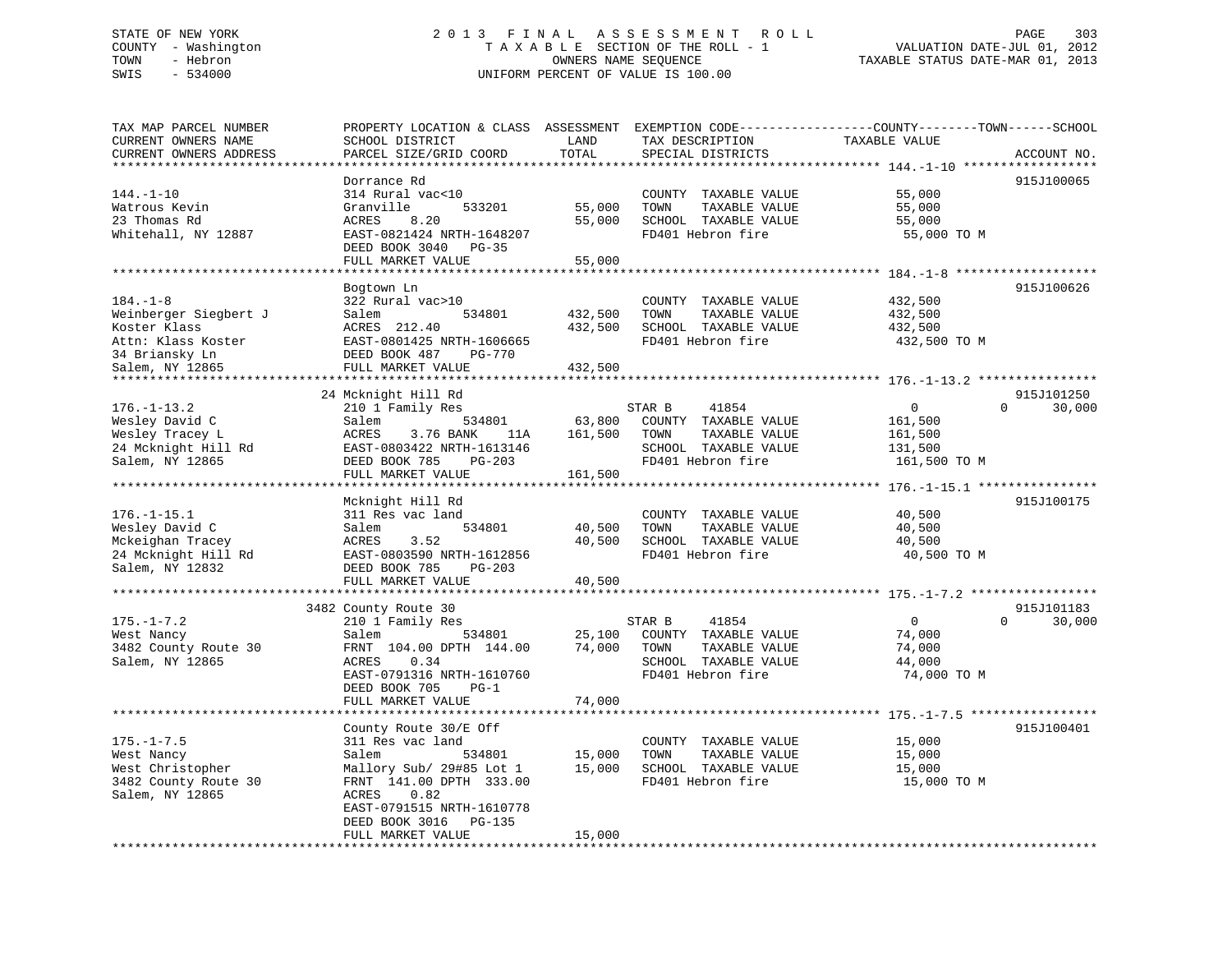# STATE OF NEW YORK 2 0 1 3 F I N A L A S S E S S M E N T R O L L PAGE 304 COUNTY - Washington T A X A B L E SECTION OF THE ROLL - 1 VALUATION DATE-JUL 01, 2012 TOWN - Hebron OWNERS NAME SEQUENCE TAXABLE STATUS DATE-MAR 01, 2013 SWIS - 534000 UNIFORM PERCENT OF VALUE IS 100.00

| TAX MAP PARCEL NUMBER                                                                                                                                                                                                                                      | PROPERTY LOCATION & CLASS ASSESSMENT EXEMPTION CODE----------------COUNTY-------TOWN------SCHOOL                                             |              |                                                                              |                                                                |                                  |
|------------------------------------------------------------------------------------------------------------------------------------------------------------------------------------------------------------------------------------------------------------|----------------------------------------------------------------------------------------------------------------------------------------------|--------------|------------------------------------------------------------------------------|----------------------------------------------------------------|----------------------------------|
| CURRENT OWNERS NAME                                                                                                                                                                                                                                        | SCHOOL DISTRICT                                                                                                                              | LAND         | TAX DESCRIPTION                                                              | TAXABLE VALUE                                                  |                                  |
|                                                                                                                                                                                                                                                            |                                                                                                                                              |              |                                                                              |                                                                |                                  |
|                                                                                                                                                                                                                                                            |                                                                                                                                              |              |                                                                              |                                                                |                                  |
|                                                                                                                                                                                                                                                            | Webber Ln/s Off                                                                                                                              |              |                                                                              |                                                                | 915J100554                       |
| $168. - 1 - 5$                                                                                                                                                                                                                                             | 314 Rural vac<10                                                                                                                             |              | COUNTY TAXABLE VALUE                                                         | 6,200                                                          |                                  |
| Wever a/ka Mattison Katie E                                                                                                                                                                                                                                | Hartford                                                                                                                                     | 533801 6,200 | TOWN<br>TAXABLE VALUE                                                        | 6,200                                                          |                                  |
| 44 Webber Ln                                                                                                                                                                                                                                               | $2.0$ Ad                                                                                                                                     | 6,200        |                                                                              |                                                                |                                  |
| Salem, NY 12865                                                                                                                                                                                                                                            | ACRES 1.30                                                                                                                                   |              |                                                                              | SCHOOL TAXABLE VALUE 6,200<br>CA008 Cons agri dst 8 6,200 TO M |                                  |
|                                                                                                                                                                                                                                                            | EAST-0799527 NRTH-1622115                                                                                                                    |              | FD401 Hebron fire                                                            | 6,200 TO M                                                     |                                  |
|                                                                                                                                                                                                                                                            | DEED BOOK 3095 PG-209                                                                                                                        |              |                                                                              |                                                                |                                  |
|                                                                                                                                                                                                                                                            | FULL MARKET VALUE                                                                                                                            | 6,200        |                                                                              |                                                                |                                  |
|                                                                                                                                                                                                                                                            |                                                                                                                                              |              |                                                                              |                                                                |                                  |
|                                                                                                                                                                                                                                                            | 44 Webber Ln                                                                                                                                 |              |                                                                              |                                                                |                                  |
| $168. - 1 - 5.2$                                                                                                                                                                                                                                           | 242 Rurl res&rec                                                                                                                             |              | STAR B<br>41854                                                              | $\Omega$                                                       | $\Omega$<br>30,000               |
| Wever a/ka Mattison Katie E Hartford                                                                                                                                                                                                                       | 533801                                                                                                                                       |              | 67,500 COUNTY TAXABLE VALUE                                                  | 124,000                                                        |                                  |
| 44 Webber Ln                                                                                                                                                                                                                                               |                                                                                                                                              | 124,000 TOWN | TAXABLE VALUE                                                                | 124,000                                                        |                                  |
| Salem, NY 12865                                                                                                                                                                                                                                            | ACRES 15.00<br>EAST-0799234 NRTH-1622491                                                                                                     |              | SCHOOL TAXABLE VALUE                                                         | 94,000                                                         |                                  |
|                                                                                                                                                                                                                                                            |                                                                                                                                              |              |                                                                              | CA008 Cons agri dst 8 124,000 TO M                             |                                  |
|                                                                                                                                                                                                                                                            | EAST-0799234 NRTH-1622491 SCHOOL TAXABLE VALUE<br>DEED BOOK 3095 PG-209 CA008 Cons agri dst 8<br>FULL MARKET VALUE 124,000 FD401 Hebron fire |              |                                                                              | 124,000 TO M                                                   |                                  |
|                                                                                                                                                                                                                                                            |                                                                                                                                              |              |                                                                              |                                                                |                                  |
|                                                                                                                                                                                                                                                            | 32 Chamberlin Mills Rd 85 PCT OF VALUE USED FOR EXEMPTION PURPOSES                                                                           |              |                                                                              |                                                                | 915J100662                       |
| 184.-1-24<br>Wever James D<br>Wever Lori Salem 534801<br>240 Rural res<br>Salem 534801<br>240 Rural res<br>534801<br>240 Rural res<br>534801<br>21.00<br>21.00<br>22 Chamberlin Mills Rd<br>22 Chamberlin Mills Rd<br>22 Chamberlin Mills Rd<br>22 Chamber |                                                                                                                                              |              | AGED-CO<br>41802                                                             | 51,956                                                         | $\overline{0}$<br>$\overline{0}$ |
|                                                                                                                                                                                                                                                            |                                                                                                                                              |              | AGED-CO 41802<br>534801 110,000 STAR EN 41834                                | $\overline{0}$                                                 | $\Omega$<br>63,300               |
|                                                                                                                                                                                                                                                            |                                                                                                                                              |              | 244,500 COUNTY TAXABLE VALUE                                                 |                                                                |                                  |
|                                                                                                                                                                                                                                                            |                                                                                                                                              |              | TAXABLE VALUE<br>TOWN                                                        | 192,544<br>244,500                                             |                                  |
|                                                                                                                                                                                                                                                            | $PG-903$                                                                                                                                     |              | SCHOOL TAXABLE VALUE 181,200                                                 |                                                                |                                  |
|                                                                                                                                                                                                                                                            | FULL MARKET VALUE                                                                                                                            |              |                                                                              |                                                                |                                  |
|                                                                                                                                                                                                                                                            |                                                                                                                                              |              | 244,500 CA008 Cons agri dst 8 244,500 TO M<br>FD401 Hebron fire 244,500 TO M |                                                                |                                  |
|                                                                                                                                                                                                                                                            |                                                                                                                                              |              |                                                                              | LD401 West hebron light 244,500 TO M                           |                                  |
|                                                                                                                                                                                                                                                            |                                                                                                                                              |              |                                                                              |                                                                |                                  |
|                                                                                                                                                                                                                                                            | 61 Briansky Ln                                                                                                                               |              |                                                                              |                                                                | 915J101062                       |
| $184. - 1 - 15.2$                                                                                                                                                                                                                                          | 242 Rurl res&rec<br>Salem 534801                                                                                                             |              | 41854<br>STAR B                                                              | $\overline{0}$                                                 | $\Omega$<br>30,000               |
|                                                                                                                                                                                                                                                            |                                                                                                                                              |              | 534801 126,900 COUNTY TAXABLE VALUE                                          | 212,500                                                        |                                  |
|                                                                                                                                                                                                                                                            | 151                                                                                                                                          | 212,500 TOWN | TAXABLE VALUE                                                                | 212,500                                                        |                                  |
| 1947-1942<br>Malen Gary R<br>Bartinger Laurie L<br>Salem B34801<br>Salem B34801<br>EAST-0803251 NRTH-1604416<br>Salem, NY 12865<br>DEED BOOK 872<br>PG-226                                                                                                 |                                                                                                                                              |              | SCHOOL TAXABLE VALUE                                                         | 182,500                                                        |                                  |
|                                                                                                                                                                                                                                                            |                                                                                                                                              |              | FD401 Hebron fire                                                            | 212,500 TO M                                                   |                                  |
|                                                                                                                                                                                                                                                            | FULL MARKET VALUE                                                                                                                            | 212,500      |                                                                              |                                                                |                                  |
|                                                                                                                                                                                                                                                            |                                                                                                                                              |              |                                                                              |                                                                |                                  |
|                                                                                                                                                                                                                                                            | 1 Pine Hill Rd                                                                                                                               |              |                                                                              |                                                                | 915J100359                       |
| $160. - 1 - 8$                                                                                                                                                                                                                                             | $210$ 1 Family Res                                                                                                                           |              | 41854<br>STAR B                                                              | $\overline{0}$                                                 | $\Omega$<br>30,000               |
| Wheeler Fred J                                                                                                                                                                                                                                             | Salem                                                                                                                                        |              | 534801 40,800 COUNTY TAXABLE VALUE 152,500                                   |                                                                |                                  |
| Wheeler Bonnie                                                                                                                                                                                                                                             |                                                                                                                                              | 152,500 TOWN |                                                                              |                                                                |                                  |
| 1 Pine Hill Rd                                                                                                                                                                                                                                             | ACRES 4.50 152,50<br>EAST-0806684 NRTH-1626542                                                                                               |              | TOWN       TAXABLE  VALUE<br>SCHOOL    TAXABLE  VALUE                        | 152,500<br>122,500                                             |                                  |
| Granville, NY 12832 DEED BOOK 1992 PG-344                                                                                                                                                                                                                  |                                                                                                                                              |              | FD401 Hebron fire                                                            | 152,500 TO M                                                   |                                  |
|                                                                                                                                                                                                                                                            | FULL MARKET VALUE                                                                                                                            | 152,500      |                                                                              |                                                                |                                  |
|                                                                                                                                                                                                                                                            |                                                                                                                                              |              |                                                                              |                                                                |                                  |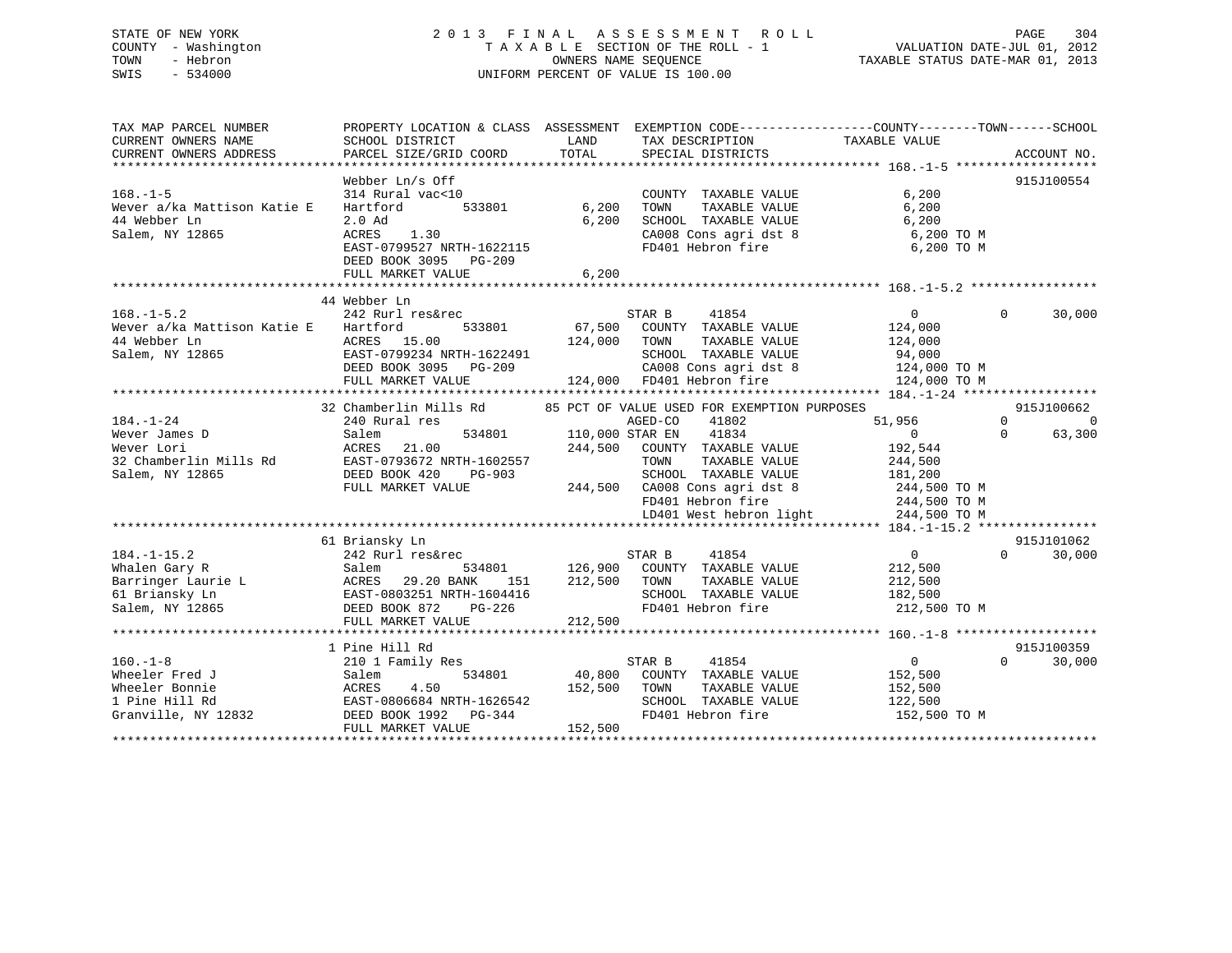# STATE OF NEW YORK 2 0 1 3 F I N A L A S S E S S M E N T R O L L PAGE 305 COUNTY - Washington T A X A B L E SECTION OF THE ROLL - 1 VALUATION DATE-JUL 01, 2012 TOWN - Hebron OWNERS NAME SEQUENCE TAXABLE STATUS DATE-MAR 01, 2013 SWIS - 534000 UNIFORM PERCENT OF VALUE IS 100.00

| TAX MAP PARCEL NUMBER<br>CURRENT OWNERS NAME<br>CURRENT OWNERS ADDRESS | PROPERTY LOCATION & CLASS ASSESSMENT<br>SCHOOL DISTRICT<br>PARCEL SIZE/GRID COORD | LAND<br>TOTAL | EXEMPTION CODE-----------------COUNTY-------TOWN------SCHOOL<br>TAX DESCRIPTION<br>SPECIAL DISTRICTS | TAXABLE VALUE    | ACCOUNT NO.        |
|------------------------------------------------------------------------|-----------------------------------------------------------------------------------|---------------|------------------------------------------------------------------------------------------------------|------------------|--------------------|
|                                                                        |                                                                                   |               |                                                                                                      |                  |                    |
|                                                                        | Liebig Rd/e Off                                                                   |               |                                                                                                      |                  | 915J101632         |
| $143. - 1 - 39.10$                                                     | 314 Rural vac<10                                                                  |               | COUNTY TAXABLE VALUE                                                                                 | 32,000           |                    |
| Whelley Eileen                                                         | 533201<br>Granville                                                               | 32,000        | TAXABLE VALUE<br>TOWN                                                                                | 32,000           |                    |
| Whelley Donald                                                         | Lot 10                                                                            | 32,000        | SCHOOL TAXABLE VALUE                                                                                 | 32,000           |                    |
| 134 Cedar Rd                                                           | ACRES<br>5.43                                                                     |               | FD401 Hebron fire                                                                                    | 32,000 TO M      |                    |
| Wilton, CT 06897                                                       | EAST-0807571 NRTH-1642478                                                         |               |                                                                                                      |                  |                    |
|                                                                        | DEED BOOK 845<br>PG-312                                                           |               |                                                                                                      |                  |                    |
|                                                                        | FULL MARKET VALUE                                                                 | 32,000        |                                                                                                      |                  |                    |
|                                                                        |                                                                                   |               |                                                                                                      |                  |                    |
|                                                                        | Blossom Rd                                                                        |               |                                                                                                      |                  | 915J100081         |
| $186. - 1 - 6$                                                         | 912 Forest s480a                                                                  |               | FOR 480A<br>47460                                                                                    | 55,643<br>55,643 | 55,643             |
| White Creek Tree Farm LP                                               | Salem<br>534801                                                                   | 82,100        | COUNTY TAXABLE VALUE                                                                                 | 26,457           |                    |
| 3562 Voerman Way                                                       | Forest Commit 706/109                                                             | 82,100        | TAXABLE VALUE<br>TOWN                                                                                | 26,457           |                    |
| Cambridge, NY 12816                                                    | ACRES<br>53.10                                                                    |               | SCHOOL TAXABLE VALUE                                                                                 | 26,457           |                    |
|                                                                        | EAST-0819875 NRTH-1605263                                                         |               | CA008 Cons agri dst 8                                                                                | 82,100 TO M      |                    |
| MAY BE SUBJECT TO PAYMENT                                              | DEED BOOK 749<br>PG-326                                                           |               | FD401 Hebron fire                                                                                    | 82,100 TO M      |                    |
| UNDER RPTL480A UNTIL 2022                                              | FULL MARKET VALUE                                                                 | 82,100        |                                                                                                      |                  |                    |
|                                                                        |                                                                                   |               |                                                                                                      |                  |                    |
|                                                                        | 6907 State Route 22                                                               |               |                                                                                                      |                  | 915J101526         |
| $161. - 2 - 20$                                                        | 210 1 Family Res                                                                  |               | 41854<br>STAR B                                                                                      | $\overline{0}$   | $\Omega$<br>30,000 |
| White David Sr                                                         | Granville<br>533201                                                               | 37,000        | COUNTY TAXABLE VALUE                                                                                 | 83,500           |                    |
| 6907 State Route 22                                                    | Lot A                                                                             | 83,500        | TOWN<br>TAXABLE VALUE                                                                                |                  |                    |
| Granville, NY 12832                                                    |                                                                                   |               | SCHOOL TAXABLE VALUE                                                                                 | 83,500           |                    |
|                                                                        | ACRES<br>3.00                                                                     |               | FD401 Hebron fire                                                                                    | 53,500           |                    |
|                                                                        | EAST-0816197 NRTH-1624286                                                         |               |                                                                                                      | 83,500 TO M      |                    |
|                                                                        | DEED BOOK 650<br>$PG-304$                                                         |               |                                                                                                      |                  |                    |
|                                                                        | FULL MARKET VALUE                                                                 | 83,500        |                                                                                                      |                  |                    |
|                                                                        |                                                                                   |               |                                                                                                      |                  |                    |
|                                                                        | Rykowski Ln/e Off                                                                 |               |                                                                                                      |                  | 915J101295         |
| $161. - 2 - 3.5$                                                       | 322 Rural vac>10                                                                  |               | COUNTY TAXABLE VALUE                                                                                 | 84,000           |                    |
| White Robert                                                           | Granville<br>533201                                                               | 84,000        | TAXABLE VALUE<br>TOWN                                                                                | 84,000           |                    |
| White Karen                                                            | 2179/59                                                                           | 84,000        | SCHOOL TAXABLE VALUE                                                                                 | 84,000           |                    |
| 16 Blodget Rd                                                          | ACRES 117.84                                                                      |               | FD401 Hebron fire                                                                                    | 84,000 TO M      |                    |
| Greenwich, NY 12834                                                    | EAST-0822204 NRTH-1625448                                                         |               |                                                                                                      |                  |                    |
|                                                                        | DEED BOOK 2166 PG-249                                                             |               |                                                                                                      |                  |                    |
|                                                                        | FULL MARKET VALUE                                                                 | 84,000        |                                                                                                      |                  |                    |
|                                                                        |                                                                                   |               |                                                                                                      |                  |                    |
|                                                                        | 497 Chamberlin Mills Rd                                                           |               |                                                                                                      |                  | 915J100394         |
| $176. - 1 - 26$                                                        | 210 1 Family Res                                                                  |               | COUNTY TAXABLE VALUE                                                                                 | 71,000           |                    |
| Whitney Chad                                                           | Salem<br>534801                                                                   | 59,000        | TAXABLE VALUE<br>TOWN                                                                                | 71,000           |                    |
| Whitney Marilyn                                                        | ACRES<br>2.80                                                                     | 71,000        | SCHOOL TAXABLE VALUE                                                                                 | 71,000           |                    |
| 497 Chamberlin Mills Rd                                                | EAST-0799212 NRTH-1610574                                                         |               | FD401 Hebron fire                                                                                    | 71,000 TO M      |                    |
| Salem, NY 12865                                                        | DEED BOOK 2758<br>PG-65                                                           |               |                                                                                                      |                  |                    |
|                                                                        | FULL MARKET VALUE                                                                 | 71,000        |                                                                                                      |                  |                    |
|                                                                        |                                                                                   |               |                                                                                                      |                  |                    |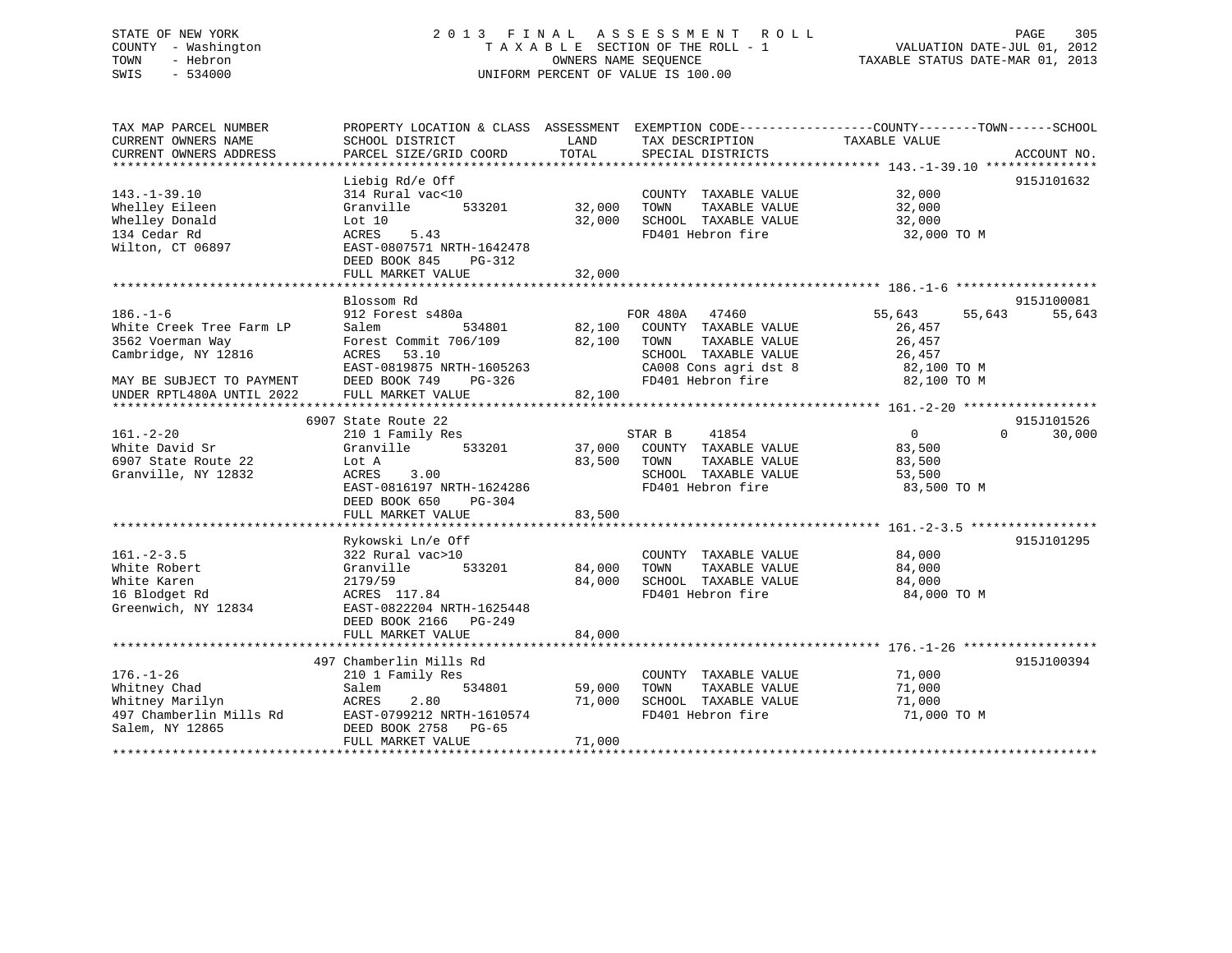# STATE OF NEW YORK 2 0 1 3 F I N A L A S S E S S M E N T R O L L PAGE 306 COUNTY - Washington T A X A B L E SECTION OF THE ROLL - 1 VALUATION DATE-JUL 01, 2012 TOWN - Hebron OWNERS NAME SEQUENCE TAXABLE STATUS DATE-MAR 01, 2013 SWIS - 534000 UNIFORM PERCENT OF VALUE IS 100.00

| TAX MAP PARCEL NUMBER<br>CURRENT OWNERS NAME | PROPERTY LOCATION & CLASS ASSESSMENT EXEMPTION CODE----------------COUNTY-------TOWN------SCHOOL<br>SCHOOL DISTRICT | LAND          | TAX DESCRIPTION                               | TAXABLE VALUE              |             |
|----------------------------------------------|---------------------------------------------------------------------------------------------------------------------|---------------|-----------------------------------------------|----------------------------|-------------|
| CURRENT OWNERS ADDRESS                       | PARCEL SIZE/GRID COORD                                                                                              | TOTAL         | SPECIAL DISTRICTS                             |                            | ACCOUNT NO. |
|                                              | 1288 Big Burch Hill Rd                                                                                              |               |                                               |                            | 915J101116  |
| $142. - 3 - 8.6$                             | 210 1 Family Res                                                                                                    |               | STAR B<br>41854                               | $\overline{0}$<br>$\Omega$ | 30,000      |
| Wienberg Breigh Nicole                       | Granville<br>533201                                                                                                 | 60,600        | COUNTY TAXABLE VALUE                          | 73,000                     |             |
| Garulli John Anthony                         | $142. - 1 - 8.6$                                                                                                    | 73,000        | TAXABLE VALUE<br>TOWN                         | 73,000                     |             |
| 1288 Big Burch Hill Rd                       | ACRES<br>3.11                                                                                                       |               | SCHOOL TAXABLE VALUE                          | 43,000                     |             |
| Granville, NY 12832                          | EAST-0801637 NRTH-1640350                                                                                           |               | FD401 Hebron fire                             | 73,000 TO M                |             |
|                                              | DEED BOOK 2312    PG-157                                                                                            |               |                                               |                            |             |
|                                              |                                                                                                                     |               |                                               |                            |             |
|                                              |                                                                                                                     |               |                                               |                            |             |
|                                              | Oak Hill Rd                                                                                                         |               |                                               |                            | 915J101406  |
| $178. - 1 - 21$                              | 311 Res vac land                                                                                                    |               | COUNTY TAXABLE VALUE                          | 8,455                      |             |
| Wilbur Robert G                              | 534801<br>Salem                                                                                                     | 8,455         | TOWN<br>TAXABLE VALUE                         | 8,455                      |             |
| Williams Judy M                              | Garilli Sub/lot 5 Par B                                                                                             | 8,455         | SCHOOL TAXABLE VALUE                          | 8,455                      |             |
| 8 High View Dr                               | ACRES<br>2.65                                                                                                       |               | FD401 Hebron fire                             | 8,455 TO M                 |             |
| Wingdale, NY 12594                           | EAST-0819104 NRTH-1613554                                                                                           |               |                                               |                            |             |
|                                              | DEED BOOK 703<br>$PG-52$                                                                                            |               |                                               |                            |             |
|                                              | FULL MARKET VALUE                                                                                                   | 8,455         |                                               |                            |             |
|                                              |                                                                                                                     |               |                                               |                            |             |
|                                              | 3983 County Route 30                                                                                                |               |                                               |                            | 915J100522  |
| $167. - 1 - 41$                              | 210 1 Family Res                                                                                                    |               | COUNTY TAXABLE VALUE                          | 103,500                    |             |
| Wilbur Ryan                                  | 534801<br>Salem                                                                                                     | 21,800        | TOWN<br>TAXABLE VALUE                         | 103,500                    |             |
| 3983 County Route 30                         | FRNT 165.00 DPTH 90.00 103,500                                                                                      |               | SCHOOL TAXABLE VALUE                          | 103,500                    |             |
| Salem, NY 12865                              | EAST-0788424 NRTH-1621563                                                                                           |               | FD401 Hebron fire                             | 103,500 TO M               |             |
|                                              | DEED BOOK 3211 PG-308                                                                                               |               |                                               |                            |             |
|                                              | FULL MARKET VALUE                                                                                                   | 103,500       |                                               |                            |             |
|                                              |                                                                                                                     |               |                                               |                            |             |
|                                              | Higgins Rd                                                                                                          |               |                                               |                            | 915J101463  |
| $161. - 2 - 10.2$                            | 322 Rural vac>10                                                                                                    |               | COUNTY TAXABLE VALUE                          | 31,500                     |             |
| Wilcox Sidney R                              | Granville                                                                                                           | 533201 31,500 | TOWN<br>TAXABLE VALUE                         | 31,500                     |             |
| Wilcox Bonnie Charlotte                      | ACRES 12.42                                                                                                         | 31,500        | SCHOOL TAXABLE VALUE                          | 31,500                     |             |
| 1161 Wasatch Ave                             | EAST-0818346 NRTH-1626506                                                                                           |               | FD401 Hebron fire                             | 31,500 TO M                |             |
| Moab, UT 84532                               | DEED BOOK 1680 PG-265                                                                                               |               |                                               |                            |             |
|                                              | FULL MARKET VALUE                                                                                                   | 31,500        |                                               |                            |             |
|                                              |                                                                                                                     |               |                                               |                            |             |
|                                              | Chamberlin Mills Rd                                                                                                 |               |                                               |                            | 915J101302  |
| $176. - 1 - 15.4$<br>Wildberger Owen         | 323 Vacant rural<br>534801<br>Salem                                                                                 | 760           | COUNTY TAXABLE VALUE<br>TOWN<br>TAXABLE VALUE | 760<br>760                 |             |
| Wildberger Susan Von Elm                     | 1.00<br>ACRES                                                                                                       | 760           | SCHOOL TAXABLE VALUE                          | 760                        |             |
| 1315 Bogtown Rd                              | EAST-0803432 NRTH-1611880                                                                                           |               | FD401 Hebron fire                             | 760 TO M                   |             |
| Salem, NY 12865                              | DEED BOOK 538<br>PG-102                                                                                             |               |                                               |                            |             |
|                                              | FULL MARKET VALUE                                                                                                   | 760           |                                               |                            |             |
|                                              |                                                                                                                     |               |                                               |                            |             |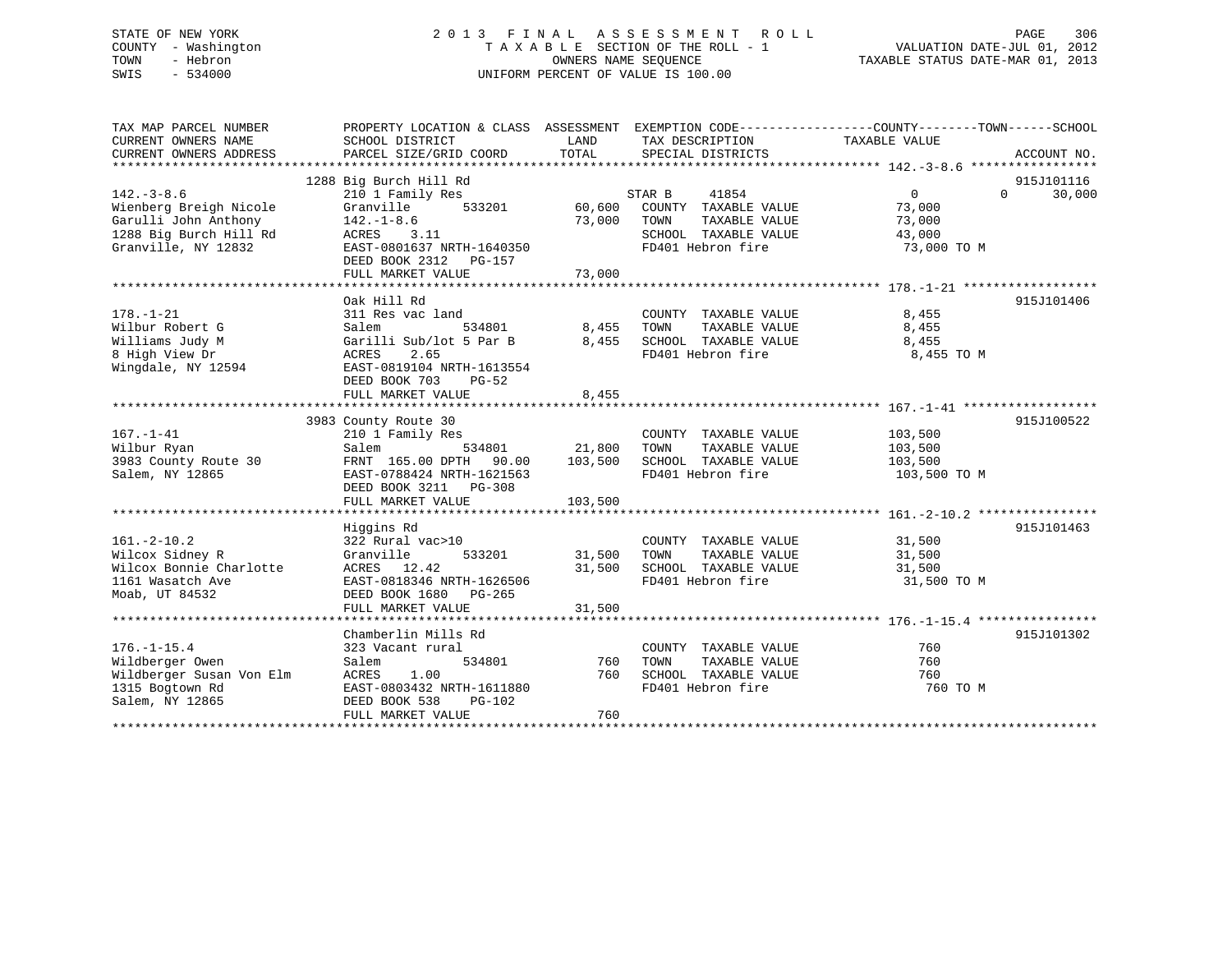# STATE OF NEW YORK 2 0 1 3 F I N A L A S S E S S M E N T R O L L PAGE 307 COUNTY - Washington T A X A B L E SECTION OF THE ROLL - 1 VALUATION DATE-JUL 01, 2012 TOWN - Hebron OWNERS NAME SEQUENCE TAXABLE STATUS DATE-MAR 01, 2013 SWIS - 534000 UNIFORM PERCENT OF VALUE IS 100.00

| TAX MAP PARCEL NUMBER                      | PROPERTY LOCATION & CLASS ASSESSMENT EXEMPTION CODE----------------COUNTY-------TOWN------SCHOOL |                    |                                             |                    |          |                |
|--------------------------------------------|--------------------------------------------------------------------------------------------------|--------------------|---------------------------------------------|--------------------|----------|----------------|
| CURRENT OWNERS NAME                        | SCHOOL DISTRICT                                                                                  | LAND               | TAX DESCRIPTION                             | TAXABLE VALUE      |          |                |
| CURRENT OWNERS ADDRESS                     | PARCEL SIZE/GRID COORD                                                                           | TOTAL              | SPECIAL DISTRICTS                           |                    |          | ACCOUNT NO.    |
|                                            |                                                                                                  |                    |                                             |                    |          |                |
|                                            | 1315 Bogtown Rd                                                                                  |                    | 70 PCT OF VALUE USED FOR EXEMPTION PURPOSES |                    |          | 915J100273     |
| $176. - 1 - 21$                            | 240 Rural res                                                                                    |                    | WAR VET/TC 41121                            | 26,985             | 18,000   | $\overline{0}$ |
| Wildberger Susan                           | 534801<br>Salem                                                                                  |                    | 144,300 AGED-CO<br>41802                    | 76,458             | $\Omega$ | $\overline{0}$ |
| 1315 Bogtown Rd                            | 519/187                                                                                          |                    | 257,000 AGED-TOWN 41803                     | $\Omega$           | 32,380   | $\mathbf 0$    |
| PO Box 312                                 | ACRES 37.90                                                                                      |                    | AGED-SCH<br>41804                           | $\Omega$           | $\Omega$ | 53,970         |
| Salem, NY 12865                            | EAST-0803034 NRTH-1610771                                                                        |                    | 41834<br>STAR EN                            | $\overline{0}$     | $\Omega$ | 63,300         |
|                                            | DEED BOOK 501<br>PG-967                                                                          |                    | COUNTY TAXABLE VALUE                        | 153,557            |          |                |
|                                            | FULL MARKET VALUE                                                                                | 257,000 TOWN       | TAXABLE VALUE                               | 206,620            |          |                |
|                                            |                                                                                                  |                    | SCHOOL TAXABLE VALUE                        | 139,730            |          |                |
|                                            |                                                                                                  |                    | FD401 Hebron fire                           | 257,000 TO M       |          |                |
|                                            |                                                                                                  |                    |                                             |                    |          |                |
|                                            | 160 Sawmill Rd                                                                                   |                    |                                             |                    |          | 915J100669     |
| $153. - 1 - 6$                             | 242 Rurl res&rec                                                                                 |                    | 41720<br>AG DIST                            | 69,340             | 69,340   | 69,340         |
| Wilde Jeffrey N                            | Granville<br>533201                                                                              |                    | 278,300 FOR 480A 47460                      | 92,800             | 92,800   | 92,800         |
| Wilde Kathleen C                           | Forest tax 3226/21                                                                               |                    | 396,500 COUNTY TAXABLE VALUE                | 234,360            |          |                |
| 119 Sawmill Rd                             | ACRES 106.60                                                                                     |                    | TAXABLE VALUE<br>TOWN                       | 234,360            |          |                |
| Granville, NY 12832                        | EAST-0822523 NRTH-1638715                                                                        |                    | SCHOOL TAXABLE VALUE                        | 234,360            |          |                |
|                                            | DEED BOOK 548<br>PG-211                                                                          |                    | FD401 Hebron fire                           | 396,500 TO M       |          |                |
| MAY BE SUBJECT TO PAYMENT                  | FULL MARKET VALUE                                                                                | 396,500            |                                             |                    |          |                |
| UNDER RPTL480A UNTIL 2022                  |                                                                                                  |                    |                                             |                    |          |                |
|                                            |                                                                                                  |                    |                                             |                    |          | 915J100281     |
| $143. - 1 - 24$                            | 598 West Green Pond Way                                                                          |                    |                                             | $\overline{0}$     | $\Omega$ | 30,000         |
| Williams Arthur J                          | 210 1 Family Res - WTRFNT<br>533201                                                              |                    | STAR B<br>41854<br>COUNTY TAXABLE VALUE     |                    |          |                |
| PO Box 226                                 | Granville<br>ACRES<br>3.50                                                                       | 131,500<br>232,000 | TAXABLE VALUE<br>TOWN                       | 232,000<br>232,000 |          |                |
| Pawlet, VT 05761-0226                      | EAST-0815023 NRTH-1644235                                                                        |                    | SCHOOL TAXABLE VALUE                        | 202,000            |          |                |
|                                            | DEED BOOK 669<br>PG-313                                                                          |                    | FD401 Hebron fire                           | 232,000 TO M       |          |                |
|                                            | FULL MARKET VALUE                                                                                | 232,000            |                                             |                    |          |                |
|                                            |                                                                                                  |                    |                                             |                    |          |                |
|                                            | 3573 County Route 30                                                                             |                    |                                             |                    |          | 915J100418     |
| $175. - 1 - 14$                            | 210 1 Family Res                                                                                 |                    | STAR B<br>41854                             | $\overline{0}$     | $\Omega$ | 30,000         |
| Williams Robert T                          | 534801<br>Salem                                                                                  | 37,500             | COUNTY TAXABLE VALUE                        | 84,500             |          |                |
| 3573 County Route 30                       | 1.00 BANK<br>ACRES<br>151                                                                        | 84,500             | TAXABLE VALUE<br>TOWN                       | 84,500             |          |                |
| Salem, NY 12865                            | EAST-0791524 NRTH-1612870                                                                        |                    | SCHOOL TAXABLE VALUE                        | 54,500             |          |                |
|                                            | DEED BOOK 829<br>PG-116                                                                          |                    | FD401 Hebron fire                           | 84,500 TO M        |          |                |
|                                            | FULL MARKET VALUE                                                                                | 84,500             |                                             |                    |          |                |
|                                            |                                                                                                  |                    |                                             |                    |          |                |
|                                            | James Rd                                                                                         |                    |                                             |                    |          | 915J101310     |
| $159. - 1 - 35$                            | 314 Rural vac<10                                                                                 |                    | COUNTY TAXABLE VALUE                        | 22,200             |          |                |
| Wilson Robert                              | Hartford<br>533801                                                                               | 22,200             | TAXABLE VALUE<br>TOWN                       | 22,200             |          |                |
| 165 Halls Pond Rd                          | ACRES<br>5.92                                                                                    | 22,200             | SCHOOL TAXABLE VALUE                        | 22,200             |          |                |
| Salem, NY 12865                            | EAST-0792196 NRTH-1628204                                                                        |                    | FD401 Hebron fire                           | 22,200 TO M        |          |                |
|                                            | DEED BOOK 3239 PG-294                                                                            |                    |                                             |                    |          |                |
| PRIOR OWNER ON 3/01/2013 FULL MARKET VALUE |                                                                                                  | 22,200             |                                             |                    |          |                |
| Doyle Abram J                              |                                                                                                  |                    |                                             |                    |          |                |
|                                            |                                                                                                  |                    |                                             |                    |          |                |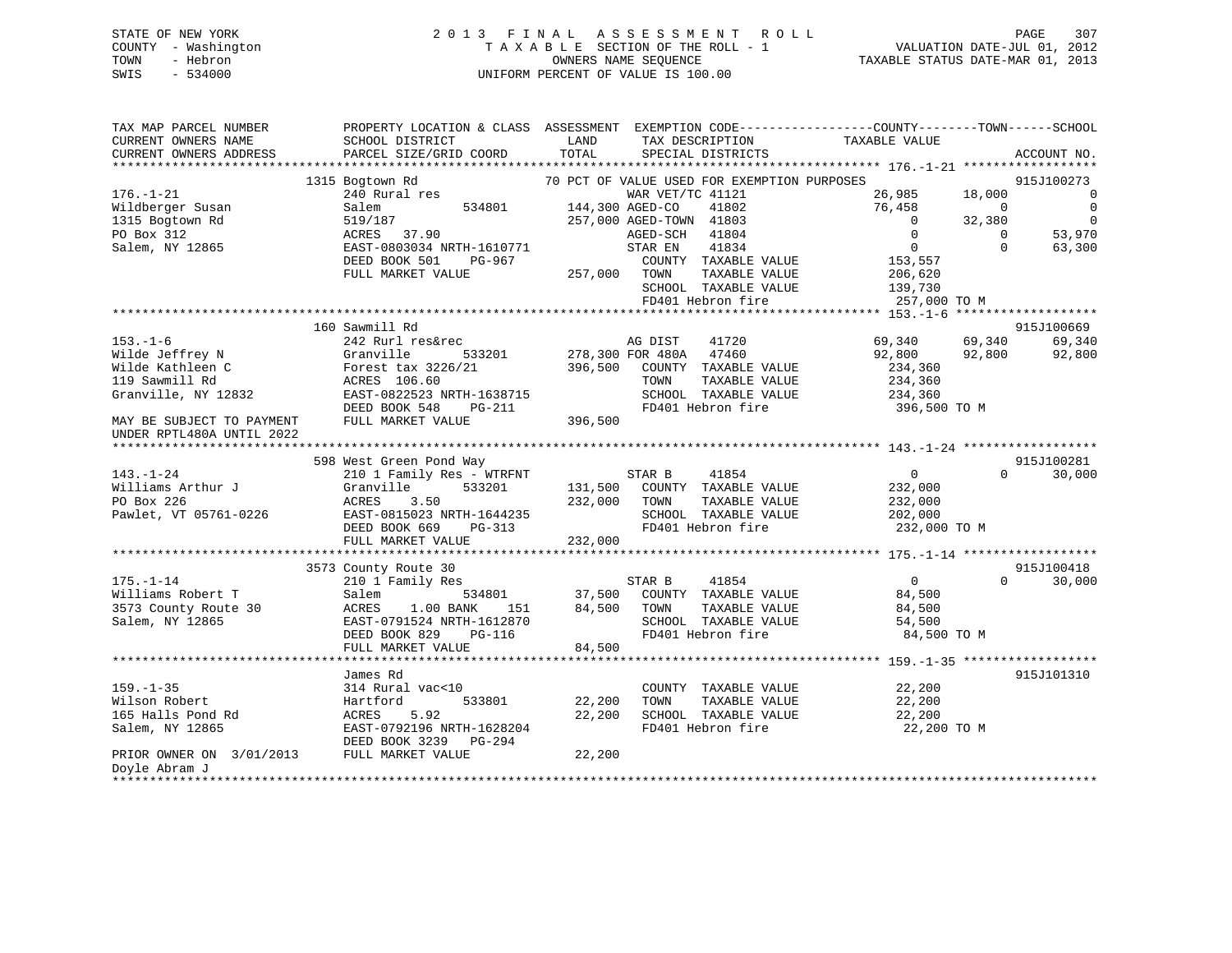# COUNTY - Washington  $T A X A B L E$  SECTION OF THE ROLL - 1<br>TOWN - Hebron DATE-JUL 000NERS NAME SEQUENCE SWIS - 534000 UNIFORM PERCENT OF VALUE IS 100.00

TAXABLE STATUS DATE-MAR 01, 2013

| TAX MAP PARCEL NUMBER     | PROPERTY LOCATION & CLASS ASSESSMENT EXEMPTION CODE----------------COUNTY-------TOWN-----SCHOOL |         |                             |                      |             |
|---------------------------|-------------------------------------------------------------------------------------------------|---------|-----------------------------|----------------------|-------------|
| CURRENT OWNERS NAME       | SCHOOL DISTRICT                                                                                 | LAND    | TAX DESCRIPTION             | TAXABLE VALUE        |             |
| CURRENT OWNERS ADDRESS    | PARCEL SIZE/GRID COORD                                                                          | TOTAL   | SPECIAL DISTRICTS           |                      | ACCOUNT NO. |
|                           |                                                                                                 |         |                             |                      |             |
|                           | Chamberlin Mills Rd                                                                             |         |                             |                      | 915J100671  |
| $177. - 1 - 28$           | 322 Rural vac>10                                                                                |         | AG DIST<br>41720            | 112,521<br>112,521   | 112,521     |
| Wilson Robert             | Salem<br>534801                                                                                 | 219,000 | COUNTY TAXABLE VALUE        | 106,479              |             |
| 37 Fruitwood Dr           | 519/94                                                                                          | 219,000 | TOWN<br>TAXABLE VALUE       | 106,479              |             |
| Burnt Hill, NY 12027      | ACRES 90.90                                                                                     |         | SCHOOL TAXABLE VALUE        | 106,479              |             |
|                           | EAST-0813842 NRTH-1613341                                                                       |         | CA008 Cons agri dst 8       | 106,479 TO M         |             |
|                           | DEED BOOK 727<br>$PG-273$                                                                       |         | 112,521 EX                  |                      |             |
| MAY BE SUBJECT TO PAYMENT |                                                                                                 |         | 219,000 FD401 Hebron fire   |                      |             |
| UNDER AGDIST LAW TIL 2017 | FULL MARKET VALUE                                                                               |         |                             | 219,000 TO M         |             |
|                           |                                                                                                 |         |                             |                      |             |
|                           | Koster Way                                                                                      |         |                             |                      | 915J101511  |
| $185. - 1 - 36$           | 314 Rural vac<10                                                                                |         | COUNTY TAXABLE VALUE        | 21,000               |             |
| Wilton Paul T             | 534801<br>Salem                                                                                 | 21,000  | TOWN<br>TAXABLE VALUE       | 21,000               |             |
| Wilton Carol J            | 5.00<br>ACRES                                                                                   | 21,000  | SCHOOL TAXABLE VALUE        | 21,000               |             |
| 30 Casper Ct              | EAST-0814048 NRTH-1609133                                                                       |         | FD401 Hebron fire           | 21,000 TO M          |             |
| Naugatuck, CT 06770       | DEED BOOK 2327 PG-310                                                                           |         |                             |                      |             |
|                           | FULL MARKET VALUE                                                                               | 21,000  |                             |                      |             |
|                           |                                                                                                 |         |                             |                      |             |
|                           | 154 Koster Way                                                                                  |         |                             |                      | 915J101907  |
| $185. - 1 - 36.2$         | 311 Res vac land                                                                                |         | COUNTY TAXABLE VALUE        | 21,000               |             |
| Wilton Paul T             | 534801<br>Salem                                                                                 | 21,000  | TAXABLE VALUE<br>TOWN       | 21,000               |             |
| Wilton Carol J            | lot 17                                                                                          | 21,000  | SCHOOL TAXABLE VALUE        | 21,000               |             |
| 30 Casper Ct              | 5.00<br>ACRES                                                                                   |         | FD401 Hebron fire           | 21,000 TO M          |             |
| Naugatuck, CT 06770       | EAST-0813968 NRTH-1609419                                                                       |         |                             |                      |             |
|                           | DEED BOOK 2327 PG-310                                                                           |         |                             |                      |             |
|                           | FULL MARKET VALUE                                                                               | 21,000  |                             |                      |             |
|                           |                                                                                                 |         |                             |                      |             |
|                           | 80 Thunder Way                                                                                  |         |                             |                      |             |
| $175. - 1 - 12.11$        | 270 Mfg housing                                                                                 |         | STAR B<br>41854             | $\Omega$<br>$\Omega$ | 30,000      |
| Winchell Lenn             | 534801<br>Salem                                                                                 |         | 23,100 COUNTY TAXABLE VALUE | 41,900               |             |
| Winchell Lea              |                                                                                                 | 41,900  | TAXABLE VALUE<br>TOWN       | 41,900               |             |
| 80 Thunder Way            | ACRES 5.21<br>EAST-0790119 NRTH-1610857                                                         |         | SCHOOL TAXABLE VALUE        | 11,900               |             |
| Salem, NY 12865           | DEED BOOK 1921<br>PG-223                                                                        |         | FD401 Hebron fire           | 41,900 TO M          |             |
|                           | FULL MARKET VALUE                                                                               | 41,900  |                             |                      |             |
|                           |                                                                                                 |         |                             |                      |             |
|                           | 6806 State Route 22                                                                             |         |                             |                      | 915J100622  |
| $170. - 1 - 16$           | 240 Rural res                                                                                   |         | STAR B<br>41854             | $\Omega$<br>$\Omega$ | 30,000      |
| Winkler Alwin             | 533201<br>Granville                                                                             | 63,000  | COUNTY TAXABLE VALUE        | 162,000              |             |
|                           |                                                                                                 |         |                             |                      |             |
| 6806 State Route 22       | 900/145<br>ACRES 19.00                                                                          | 162,000 | TOWN<br>TAXABLE VALUE       | 162,000              |             |
| Salem, NY 12865           |                                                                                                 |         | SCHOOL TAXABLE VALUE        | 132,000              |             |
|                           | EAST-0816662 NRTH-1621711                                                                       |         | FD401 Hebron fire           | 162,000 TO M         |             |
|                           | DEED BOOK 904<br>$PG-20$                                                                        |         |                             |                      |             |
|                           | FULL MARKET VALUE                                                                               | 162,000 |                             |                      |             |
|                           |                                                                                                 |         |                             |                      |             |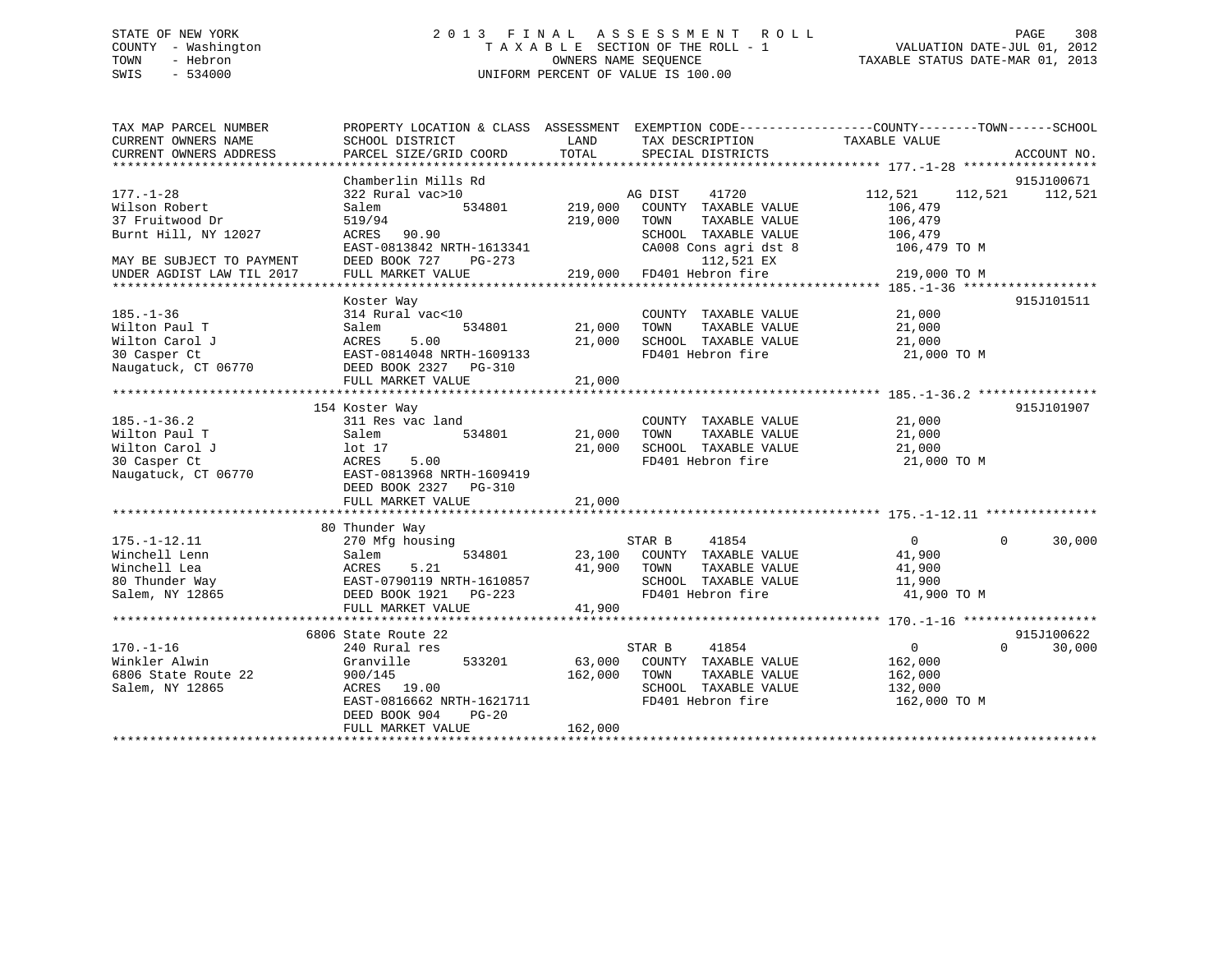# STATE OF NEW YORK 2 0 1 3 F I N A L A S S E S S M E N T R O L L PAGE 309 COUNTY - Washington T A X A B L E SECTION OF THE ROLL - 1 VALUATION DATE-JUL 01, 2012 TOWN - Hebron OWNERS NAME SEQUENCE TAXABLE STATUS DATE-MAR 01, 2013 SWIS - 534000 UNIFORM PERCENT OF VALUE IS 100.00

| TAX MAP PARCEL NUMBER                   | PROPERTY LOCATION & CLASS ASSESSMENT EXEMPTION CODE----------------COUNTY-------TOWN-----SCHOOL |                  |                                                                                                   |                |          |             |
|-----------------------------------------|-------------------------------------------------------------------------------------------------|------------------|---------------------------------------------------------------------------------------------------|----------------|----------|-------------|
| CURRENT OWNERS NAME                     | SCHOOL DISTRICT                                                                                 | LAND             | TAX DESCRIPTION                                                                                   | TAXABLE VALUE  |          |             |
| CURRENT OWNERS ADDRESS                  | PARCEL SIZE/GRID COORD                                                                          | TOTAL            | SPECIAL DISTRICTS                                                                                 |                |          | ACCOUNT NO. |
|                                         |                                                                                                 |                  |                                                                                                   |                |          |             |
|                                         | 64 James Rd                                                                                     |                  |                                                                                                   |                |          | 915J100055  |
| $159. - 1 - 29$                         | 312 Vac w/imprv                                                                                 |                  | COUNTY TAXABLE VALUE                                                                              | 50,500         |          |             |
| Winters James G                         | Hartford<br>533801                                                                              | 48,000           | TAXABLE VALUE<br>TOWN                                                                             | 50,500         |          |             |
| Winters Stacey                          | ACRES 24.41                                                                                     | 50,500           | SCHOOL TAXABLE VALUE                                                                              | 50,500         |          |             |
| PO Box 184                              | EAST-0793375 NRTH-1629230                                                                       |                  | FD401 Hebron fire                                                                                 | 50,500 TO M    |          |             |
| Hartford, NY 12838                      | DEED BOOK 823<br>PG-124                                                                         |                  |                                                                                                   |                |          |             |
|                                         | FULL MARKET VALUE                                                                               | 50,500           |                                                                                                   |                |          |             |
|                                         |                                                                                                 |                  |                                                                                                   |                |          |             |
|                                         | Middle Rd                                                                                       |                  |                                                                                                   |                |          |             |
| $169. - 1 - 40.3$                       | 322 Rural vac>10                                                                                |                  | COUNTY TAXABLE VALUE                                                                              | 56,000         |          |             |
| Witmer Marguerite                       | 534801<br>Salem                                                                                 | 56,000<br>56,000 | TOWN<br>TAXABLE VALUE                                                                             | 56,000         |          |             |
| 5 Appletree Ln<br>Hummelstown, PA 17036 | ACRES<br>26.09<br>EAST-0806024 NRTH-1618840                                                     |                  |                                                                                                   |                |          |             |
|                                         | DEED BOOK 2578 PG-339                                                                           |                  | SCHOOL TAXABLE VALUE 56,000<br>CA008 Cons agri dst 8 56,000 TO M<br>FD401 Hebron fire 56,000 TO M |                |          |             |
|                                         | FULL MARKET VALUE                                                                               | 56,000           |                                                                                                   |                |          |             |
|                                         |                                                                                                 |                  |                                                                                                   |                |          |             |
|                                         | 275 County Route 28                                                                             |                  |                                                                                                   |                |          | 915J101652  |
| $143. - 1 - 48$                         | 210 1 Family Res                                                                                |                  | STAR B<br>41854                                                                                   | $\overline{0}$ | $\Omega$ | 30,000      |
| Wood Jonathan                           | Granville 533201                                                                                |                  | 58,500 COUNTY TAXABLE VALUE                                                                       | 94,000         |          |             |
| Wood Amy                                | Lot 1a                                                                                          | 94,000           | TOWN<br>TAXABLE VALUE                                                                             | 94,000         |          |             |
| 275 County Route 28                     | 2.70<br>ACRES                                                                                   |                  | SCHOOL TAXABLE VALUE                                                                              | 64,000         |          |             |
| Granville, NY 12832                     | EAST-0811808 NRTH-1645226                                                                       |                  | FD401 Hebron fire                                                                                 | 94,000 TO M    |          |             |
|                                         | DEED BOOK 1879<br>PG-240                                                                        |                  |                                                                                                   |                |          |             |
|                                         | FULL MARKET VALUE                                                                               | 94,000           |                                                                                                   |                |          |             |
|                                         |                                                                                                 |                  |                                                                                                   |                |          |             |
|                                         | 76 Sheldon Rd                                                                                   |                  |                                                                                                   |                |          | 915J101733  |
| $177. - 1 - 21.8$                       | 270 Mfg housing                                                                                 |                  | CBT VET/TC 41131                                                                                  | 8,875          | 8,875    | $\Omega$    |
| Wood Lawrence Wm.                       | 534801<br>Salem                                                                                 | 32,300 STAR B    | 41854                                                                                             | $\Omega$       | $\Omega$ | 30,000      |
| Wood Gloria Lynn L.                     | 1.10<br>ACRES                                                                                   |                  | 35,500 COUNTY TAXABLE VALUE                                                                       | 26,625         |          |             |
| 76 Sheldon Rd                           | EAST-0817153 NRTH-1616227                                                                       |                  | TOWN<br>TAXABLE VALUE                                                                             | 26,625         |          |             |
| Granville, NY 12832                     |                                                                                                 |                  | SCHOOL TAXABLE VALUE                                                                              | 5,500          |          |             |
|                                         | FULL MARKET VALUE                                                                               |                  | 35,500 FD401 Hebron fire                                                                          | 35,500 TO M    |          |             |
|                                         |                                                                                                 |                  |                                                                                                   |                |          |             |
|                                         | Sheldon Rd                                                                                      |                  |                                                                                                   |                |          |             |
| $177. - 1 - 21.10$                      | 312 Vac w/imprv                                                                                 |                  | COUNTY TAXABLE VALUE                                                                              | 36,000         |          |             |
| Wood Lawrence Wm.                       | 534801<br>Salem                                                                                 | 24,000           | TAXABLE VALUE<br>TOWN                                                                             | 36,000         |          |             |
| Wood Gloria Lynn L                      | ACRES<br>7.00                                                                                   | 36,000           | <b>TOWN TAXABLE VALUE</b><br>SCHOOL TAXABLE VALUE                                                 | 36,000         |          |             |
| 76 Sheldon Rd                           | EAST-0816946 NRTH-1615361                                                                       |                  | FD401 Hebron fire                                                                                 | 36,000 TO M    |          |             |
| Granville, NY 12832                     | DEED BOOK 2866 PG-337                                                                           |                  |                                                                                                   |                |          |             |
|                                         | FULL MARKET VALUE                                                                               | 36,000           |                                                                                                   |                |          |             |
|                                         |                                                                                                 |                  |                                                                                                   |                |          |             |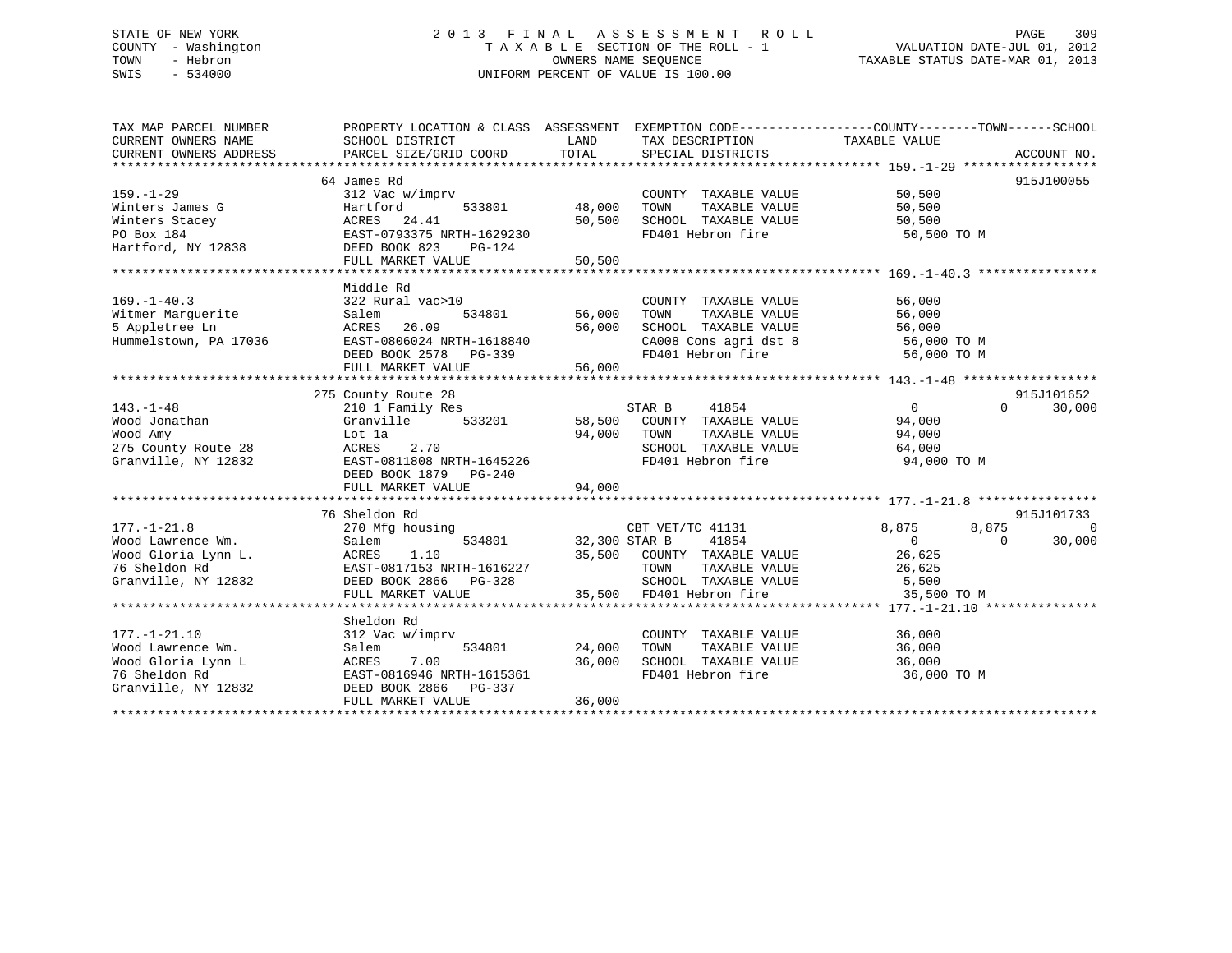# STATE OF NEW YORK 2 0 1 3 F I N A L A S S E S S M E N T R O L L PAGE 310 COUNTY - Washington T A X A B L E SECTION OF THE ROLL - 1 VALUATION DATE-JUL 01, 2012 TOWN - Hebron OWNERS NAME SEQUENCE TAXABLE STATUS DATE-MAR 01, 2013 SWIS - 534000 UNIFORM PERCENT OF VALUE IS 100.00

| TAX MAP PARCEL NUMBER<br>CURRENT OWNERS NAME<br>CURRENT OWNERS ADDRESS | PROPERTY LOCATION & CLASS ASSESSMENT<br>SCHOOL DISTRICT<br>PARCEL SIZE/GRID COORD | TAX DESCRIPTION TAXABLE VALUE<br>LAND<br>TOTAL<br>SPECIAL DISTRICTS | EXEMPTION CODE-----------------COUNTY-------TOWN------SCHOOL<br>ACCOUNT NO. |
|------------------------------------------------------------------------|-----------------------------------------------------------------------------------|---------------------------------------------------------------------|-----------------------------------------------------------------------------|
|                                                                        | 66 Sheldon Rd                                                                     |                                                                     | 915J101303                                                                  |
| $177. - 1 - 21.5$                                                      | 270 Mfg housing                                                                   |                                                                     | 6,975<br>$\Omega$                                                           |
| Wood Vona J                                                            | 534801                                                                            | WAR VET/TC 41121<br>41834                                           | 6,975<br>$\Omega$                                                           |
| 66 Sheldon Rd                                                          | Salem<br>ACRES<br>4.00                                                            | 39,500 STAR EN<br>46,500<br>COUNTY TAXABLE VALUE                    | 46,500<br>$\overline{0}$<br>39,525                                          |
| Granville, NY 12832                                                    | EAST-0816928 NRTH-1615734                                                         | TAXABLE VALUE                                                       | 39,525                                                                      |
|                                                                        |                                                                                   | TOWN<br>SCHOOL TAXABLE VALUE                                        | $\Omega$                                                                    |
|                                                                        | DEED BOOK 2866 PG-331                                                             |                                                                     | 46,500 TO M                                                                 |
|                                                                        | FULL MARKET VALUE<br>****************************                                 | 46,500 FD401 Hebron fire                                            |                                                                             |
|                                                                        |                                                                                   |                                                                     |                                                                             |
|                                                                        | 64 Sheldon Rd                                                                     |                                                                     | 915J101732                                                                  |
| $177. - 1 - 21.7$                                                      | 270 Mfg housing                                                                   | 41854<br>STAR B                                                     | $\overline{0}$<br>30,000<br>$\Omega$                                        |
| Wood Vona J                                                            | Salem                                                                             | 534801 30,300<br>COUNTY TAXABLE VALUE                               | 48,500                                                                      |
| Wood Sandra D                                                          | FRNT 120.00 DPTH 210.00                                                           | 48,500<br>TOWN<br>TAXABLE VALUE                                     | 48,500                                                                      |
| 64 Sheldon Rd                                                          | 0.58<br>ACRES                                                                     | SCHOOL TAXABLE VALUE                                                | 18,500                                                                      |
| Granville, NY 12832                                                    | EAST-0816799 NRTH-1615980                                                         | FD401 Hebron fire                                                   | 48,500 TO M                                                                 |
|                                                                        | DEED BOOK 2856 PG-28                                                              |                                                                     |                                                                             |
|                                                                        | FULL MARKET VALUE                                                                 | 48,500                                                              |                                                                             |
|                                                                        |                                                                                   |                                                                     |                                                                             |
|                                                                        | 423 Blossom Rd                                                                    |                                                                     | 915J101375                                                                  |
| $178. - 1 - 41$                                                        | 240 Rural res                                                                     | STAR B<br>41854                                                     | 30,000<br>$\overline{0}$<br>$\Omega$                                        |
| Worthen Michael T                                                      | Salem<br>534801                                                                   | 56,800<br>COUNTY TAXABLE VALUE                                      | 186,000                                                                     |
| Worthen Diane S                                                        | Lot <sub>28</sub>                                                                 | 186,000<br>TOWN<br>TAXABLE VALUE                                    | 186,000                                                                     |
| 423 Blossom Rd                                                         | ACRES 14.88                                                                       | SCHOOL TAXABLE VALUE                                                | 156,000                                                                     |
| Salem, NY 12865                                                        | EAST-0818579 NRTH-1610764                                                         | FD401 Hebron fire                                                   | 186,000 TO M                                                                |
|                                                                        | DEED BOOK 857<br>PG-167                                                           |                                                                     |                                                                             |
|                                                                        | FULL MARKET VALUE                                                                 | 186,000                                                             |                                                                             |
|                                                                        |                                                                                   |                                                                     |                                                                             |
|                                                                        | Patterson Hill Rd/s Off                                                           |                                                                     | 915J100290                                                                  |
| $183. - 1 - 22$                                                        | 322 Rural vac>10                                                                  | COUNTY TAXABLE VALUE                                                | 7,600                                                                       |
| Worthington Arthur                                                     | Salem<br>534801                                                                   | 7,600<br>TAXABLE VALUE<br>TOWN                                      | 7,600                                                                       |
| Worthington Dorothy                                                    | ACRES<br>10.69                                                                    | 7,600<br>SCHOOL TAXABLE VALUE                                       | 7,600                                                                       |
| 3163 County Route 30                                                   | EAST-0790821 NRTH-1603076                                                         | CA008 Cons agri dst 8                                               | 7,600 TO M                                                                  |
| Salem, NY 12865                                                        | DEED BOOK 465<br>PG-302                                                           | FD401 Hebron fire                                                   | 7,600 TO M                                                                  |
|                                                                        | FULL MARKET VALUE                                                                 | 7,600                                                               |                                                                             |
|                                                                        |                                                                                   |                                                                     |                                                                             |
|                                                                        | 3370 County Route 30                                                              |                                                                     |                                                                             |
| $183. - 1 - 3.7$                                                       | 270 Mfg housing                                                                   | STAR B<br>41854                                                     | $\Omega$<br>30,000<br>$\Omega$                                              |
| Worthington Douglas                                                    | 534801<br>Salem                                                                   | 32,600 COUNTY TAXABLE VALUE                                         | 36,500                                                                      |
| 3370 County Route 30                                                   | ACRES<br>7.10                                                                     | 36,500<br>TOWN<br>TAXABLE VALUE                                     | 36,500                                                                      |
| Salem, NY 12865                                                        | EAST-0790551 NRTH-1607967                                                         | SCHOOL TAXABLE VALUE                                                | 6,500                                                                       |
|                                                                        | DEED BOOK 883<br>PG-234                                                           | CA008 Cons agri dst 8                                               | 36,500 TO M                                                                 |
|                                                                        | FULL MARKET VALUE                                                                 | 36,500 FD401 Hebron fire                                            | 36,500 TO M                                                                 |
|                                                                        |                                                                                   |                                                                     |                                                                             |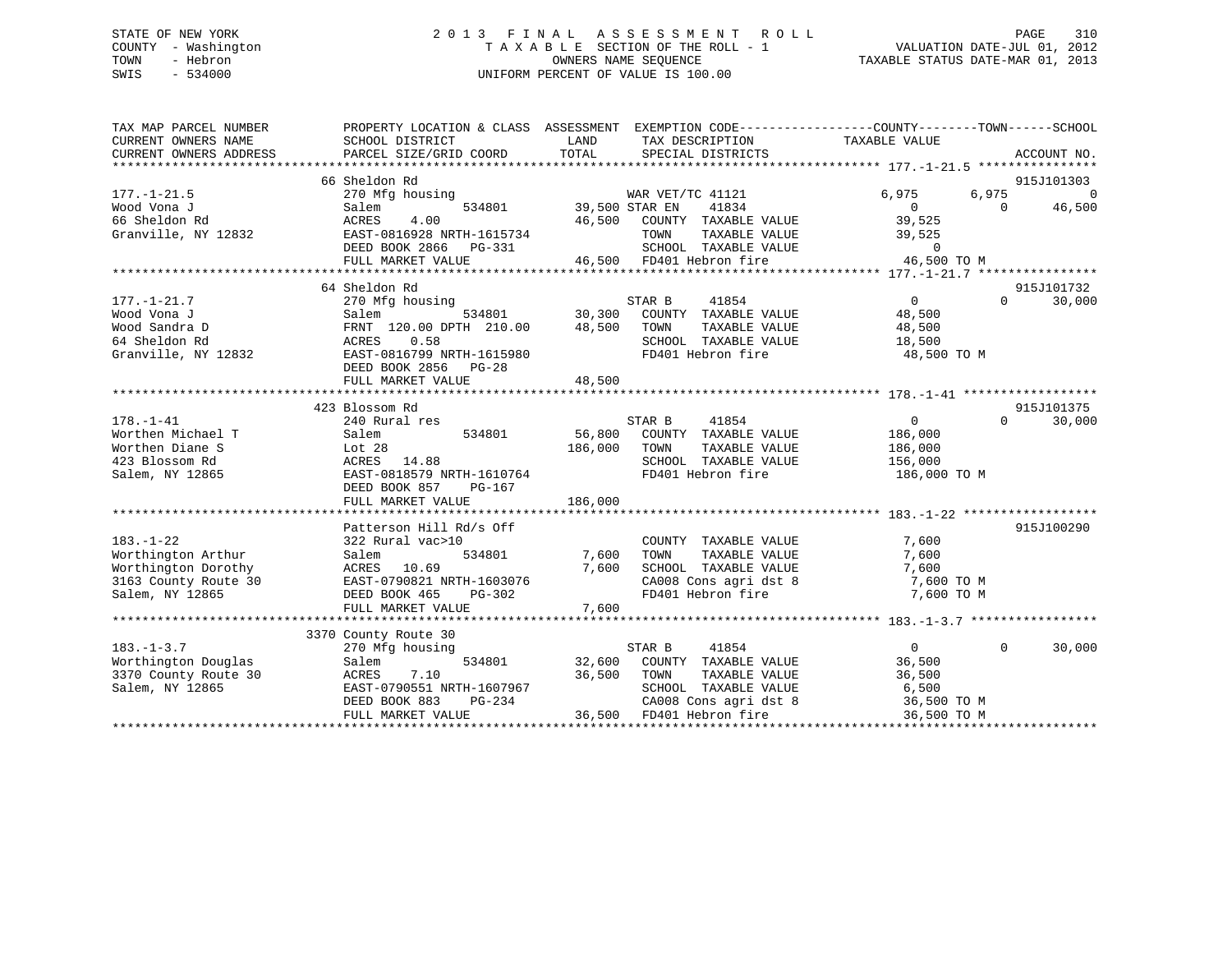# STATE OF NEW YORK 2 0 1 3 F I N A L A S S E S S M E N T R O L L PAGE 311 COUNTY - Washington T A X A B L E SECTION OF THE ROLL - 1 VALUATION DATE-JUL 01, 2012 TOWN - Hebron OWNERS NAME SEQUENCE TAXABLE STATUS DATE-MAR 01, 2013 SWIS - 534000 UNIFORM PERCENT OF VALUE IS 100.00

| TAX MAP PARCEL NUMBER<br>CURRENT OWNERS NAME<br>CURRENT OWNERS ADDRESS | PROPERTY LOCATION & CLASS ASSESSMENT EXEMPTION CODE---------------COUNTY-------TOWN-----SCHOOL<br>SCHOOL DISTRICT<br>PARCEL SIZE/GRID COORD | LAND<br>TOTAL | TAX DESCRIPTION<br>SPECIAL DISTRICTS | TAXABLE VALUE | ACCOUNT NO.        |
|------------------------------------------------------------------------|---------------------------------------------------------------------------------------------------------------------------------------------|---------------|--------------------------------------|---------------|--------------------|
|                                                                        |                                                                                                                                             |               |                                      |               |                    |
| $183. - 1 - 43$                                                        | 20 Hebron Hills Rd<br>314 Rural vac<10                                                                                                      |               | COUNTY TAXABLE VALUE                 | 19,800        | 915J101076         |
| Worthington Douglas                                                    | Salem<br>534801                                                                                                                             | 19,800        | TOWN<br>TAXABLE VALUE                | 19,800        |                    |
| 3370 County Route 30 Rd                                                | 2.66<br>ACRES                                                                                                                               | 19,800        | SCHOOL TAXABLE VALUE                 | 19,800        |                    |
| Salem, NY 12865                                                        | EAST-0788856 NRTH-1603156<br>DEED BOOK 2125 PG-337                                                                                          |               | FD401 Hebron fire                    | 19,800 TO M   |                    |
|                                                                        | FULL MARKET VALUE                                                                                                                           | 19,800        |                                      |               |                    |
|                                                                        |                                                                                                                                             |               |                                      |               |                    |
|                                                                        | County Route 30                                                                                                                             |               |                                      |               | 915J101305         |
| $183. - 1 - 3.3$                                                       | 322 Rural vac>10                                                                                                                            |               | COUNTY TAXABLE VALUE                 | 54,000        |                    |
| Worthington H Arthur E                                                 | Salem<br>534801                                                                                                                             | 54,000        | TAXABLE VALUE<br>TOWN                | 54,000        |                    |
| Worthington Jeff                                                       | 28.50<br>ACRES                                                                                                                              | 54,000        | SCHOOL TAXABLE VALUE                 | 54,000        |                    |
| Attn: Jeffrey Worthington                                              | EAST-0790364 NRTH-1606030                                                                                                                   |               | CA008 Cons agri dst 8                | 54,000 TO M   |                    |
| RD 2 Box 310                                                           | DEED BOOK 483<br>PG-986                                                                                                                     |               | FD401 Hebron fire                    | 54,000 TO M   |                    |
| Salem, NY 12865                                                        | FULL MARKET VALUE                                                                                                                           | 54,000        |                                      |               |                    |
|                                                                        |                                                                                                                                             |               |                                      |               |                    |
|                                                                        | 3161 County Route 30                                                                                                                        |               |                                      |               | 915J100699         |
| $183.16 - 1 - 16.1$                                                    | 482 Det row bldg                                                                                                                            |               | COUNTY TAXABLE VALUE                 | 83,900        |                    |
| Worthington H Arthur E                                                 | 534801<br>Salem                                                                                                                             | 17,700        | TAXABLE VALUE<br>TOWN                | 83,900        |                    |
| Worthington Dorothy C                                                  | Beauty Shop/apartment/off                                                                                                                   | 83,900        | SCHOOL TAXABLE VALUE                 | 83,900        |                    |
| 3163 County Route 30                                                   | 62.00 DPTH 100.00<br>FRNT                                                                                                                   |               | CA008 Cons agri dst 8                | 83,900 TO M   |                    |
| Salem, NY 12865                                                        | ACRES<br>0.14                                                                                                                               |               | FD401 Hebron fire                    | 83,900 TO M   |                    |
|                                                                        | EAST-0792005 NRTH-1603465                                                                                                                   |               | LD401 West hebron light              | 83,900 TO M   |                    |
|                                                                        | DEED BOOK 391<br>PG-226                                                                                                                     |               |                                      |               |                    |
|                                                                        | FULL MARKET VALUE                                                                                                                           | 83,900        |                                      |               |                    |
|                                                                        |                                                                                                                                             |               |                                      |               |                    |
|                                                                        | 3163 County Route 30                                                                                                                        |               |                                      |               | 915J100694         |
| $183.16 - 1 - 16.2$                                                    | 210 1 Family Res                                                                                                                            |               | 41834<br>STAR EN                     | $\mathbf 0$   | $\Omega$<br>63,300 |
| Worthington H Arthur E                                                 | 534801<br>Salem                                                                                                                             | 4,700         | COUNTY TAXABLE VALUE                 | 83,500        |                    |
| Worthington Dorothy Ann                                                | FRNT<br>52.00 DPTH 165.00                                                                                                                   | 83,500        | TOWN<br>TAXABLE VALUE                | 83,500        |                    |
| 3163 County Route 30                                                   | 0.20<br>ACRES                                                                                                                               |               | SCHOOL TAXABLE VALUE                 | 20,200        |                    |
| Salem, NY 12865                                                        | EAST-0791943 NRTH-1603489                                                                                                                   |               | CA008 Cons agri dst 8                | 83,500 TO M   |                    |
|                                                                        | DEED BOOK 454<br>PG-856                                                                                                                     |               | FD401 Hebron fire                    | 83,500 TO M   |                    |
|                                                                        | FULL MARKET VALUE                                                                                                                           |               | 83,500 LD401 West hebron light       | 83,500 TO M   |                    |
|                                                                        |                                                                                                                                             |               |                                      |               |                    |
|                                                                        | 3131 County Route 30                                                                                                                        |               |                                      |               | 915J100665         |
| $183.20 - 1 - 21$                                                      | 210 1 Family Res                                                                                                                            |               | COUNTY TAXABLE VALUE                 | 113,500       |                    |
| Worthington H Arthur E                                                 | 534801<br>Salem                                                                                                                             | 25,200        | TOWN<br>TAXABLE VALUE                | 113,500       |                    |
| Worthington Dorothy                                                    | FRNT 144.00 DPTH 163.00                                                                                                                     | 113,500       | SCHOOL TAXABLE VALUE                 | 113,500       |                    |
| 3163 Cty Rt 30                                                         | ACRES<br>0.54 BANK<br>151                                                                                                                   |               | CA008 Cons agri dst 8                | 113,500 TO M  |                    |
| Salem, NY 12865                                                        | EAST-0792290 NRTH-1602733                                                                                                                   |               | FD401 Hebron fire                    | 113,500 TO M  |                    |
|                                                                        | $PG-211$<br>DEED BOOK 827                                                                                                                   |               | LD401 West hebron light              | 113,500 TO M  |                    |
|                                                                        | FULL MARKET VALUE                                                                                                                           | 113,500       |                                      |               |                    |
|                                                                        |                                                                                                                                             |               |                                      |               |                    |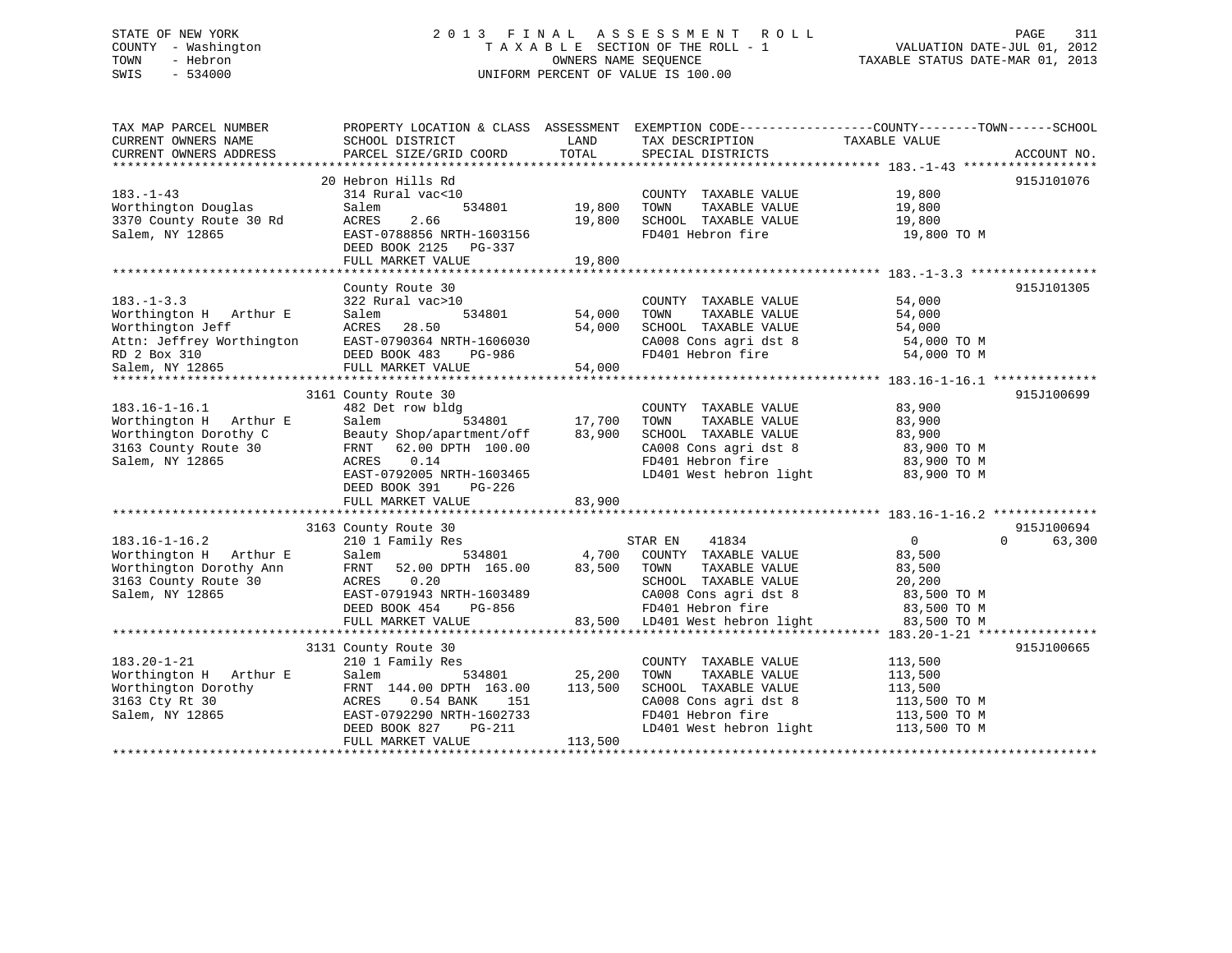# STATE OF NEW YORK 2 0 1 3 F I N A L A S S E S S M E N T R O L L PAGE 312 COUNTY - Washington T A X A B L E SECTION OF THE ROLL - 1 VALUATION DATE-JUL 01, 2012 TOWN - Hebron OWNERS NAME SEQUENCE TAXABLE STATUS DATE-MAR 01, 2013 SWIS - 534000 UNIFORM PERCENT OF VALUE IS 100.00

| TAX MAP PARCEL NUMBER<br>CURRENT OWNERS NAME<br>CURRENT OWNERS ADDRESS                                                                        | SCHOOL DISTRICT<br>PARCEL SIZE/GRID COORD          | LAND<br>TOTAL  | TAX DESCRIPTION<br>SPECIAL DISTRICTS                     | PROPERTY LOCATION & CLASS ASSESSMENT EXEMPTION CODE---------------COUNTY-------TOWN-----SCHOOL<br>TAXABLE VALUE | ACCOUNT NO.              |
|-----------------------------------------------------------------------------------------------------------------------------------------------|----------------------------------------------------|----------------|----------------------------------------------------------|-----------------------------------------------------------------------------------------------------------------|--------------------------|
|                                                                                                                                               |                                                    |                |                                                          |                                                                                                                 |                          |
|                                                                                                                                               | County Route 30                                    |                |                                                          |                                                                                                                 | 915J100695               |
| $183. - 1 - 3.1$                                                                                                                              | 260 Seasonal res                                   |                | COUNTY TAXABLE VALUE                                     | 186,000                                                                                                         |                          |
| Worthington H.E.Arthur                                                                                                                        | Salem<br>534801                                    | 166,000        | TAXABLE VALUE<br>TOWN                                    | 186,000                                                                                                         |                          |
| Worthington Jeffrey                                                                                                                           | ACRES 77.80                                        | 186,000        | SCHOOL TAXABLE VALUE                                     | 186,000                                                                                                         |                          |
| 3163 County Route 30                                                                                                                          | EAST-0789133 NRTH-1605453<br>rin-1009453<br>PG-198 |                |                                                          | CA008 Cons agri dst 8 $93,000$ TO M<br>FD401 Hebron fire 186,000 TO M                                           |                          |
| Salem, NY 12865                                                                                                                               | DEED BOOK 907                                      |                |                                                          |                                                                                                                 |                          |
|                                                                                                                                               | FULL MARKET VALUE                                  | 186,000        |                                                          |                                                                                                                 |                          |
|                                                                                                                                               |                                                    |                |                                                          |                                                                                                                 |                          |
| $183. - 1 - 3.5$                                                                                                                              | 3331 County Route 30<br>210 1 Family Res           |                | COUNTY TAXABLE VALUE                                     | 137,500                                                                                                         |                          |
| Worthington Jeffrey A                                                                                                                         | 534801 46,000<br>Salem                             |                | TAXABLE VALUE<br>TOWN                                    | 137,500                                                                                                         |                          |
| 3331 County Route 30                                                                                                                          | 151                                                | 137,500        | SCHOOL TAXABLE VALUE                                     | 137,500                                                                                                         |                          |
| Salem, NY 12865                                                                                                                               |                                                    |                | SCHOOL TAXABLE VALUE<br>CA008 Cons agri dst 8            |                                                                                                                 |                          |
|                                                                                                                                               | ACRES 6.40 BANA 100<br>DEED BOOK 2354 PG-32        |                |                                                          | $137,500$ TO M<br>$-20.70$ M<br>FD401 Hebron fire 137,500 TO M                                                  |                          |
|                                                                                                                                               | FULL MARKET VALUE                                  | 137,500        |                                                          |                                                                                                                 |                          |
|                                                                                                                                               |                                                    |                |                                                          |                                                                                                                 |                          |
|                                                                                                                                               | 6018 State Route 22                                |                |                                                          |                                                                                                                 | 915J100079               |
| $185. - 1 - 12$                                                                                                                               | 210 1 Family Res                                   |                |                                                          | CBT VET/TC 41131 47,000 30,000                                                                                  | $\overline{\phantom{0}}$ |
| Wright James W                                                                                                                                | 534801<br>Salem                                    |                | 33,800 DIS VET/TC 41141                                  | 94,000<br>60,000                                                                                                | $\overline{0}$           |
| Wright Cindy L<br>Wright Cindy L<br>6018 State Route 22<br>2010 MY 12834<br>2010 DEED BOOK 1772 PG-146<br>2010 Contract CEED BOOK 1772 PG-146 |                                                    | 188,000 STAR B | 41854                                                    | $\overline{0}$<br>$\overline{0}$                                                                                | 30,000                   |
|                                                                                                                                               |                                                    |                | COUNTY TAXABLE VALUE                                     | 47,000                                                                                                          |                          |
|                                                                                                                                               |                                                    |                | TAXABLE VALUE<br>TOWN                                    | 98,000                                                                                                          |                          |
|                                                                                                                                               | FULL MARKET VALUE                                  |                | 188,000 SCHOOL TAXABLE VALUE 158,000                     |                                                                                                                 |                          |
|                                                                                                                                               |                                                    |                |                                                          | CA008 Cons agri dst 8 188,000 TO M                                                                              |                          |
|                                                                                                                                               |                                                    |                | FD401 Hebron fire                                        | 188,000 TO M                                                                                                    |                          |
|                                                                                                                                               |                                                    |                |                                                          |                                                                                                                 |                          |
|                                                                                                                                               | Blossom Rd                                         |                |                                                          |                                                                                                                 | 915J101387               |
| $178. - 1 - 40$                                                                                                                               | 322 Rural vac>10                                   |                | COUNTY TAXABLE VALUE 35,000                              |                                                                                                                 |                          |
| Wright Thomas E Jr Salem                                                                                                                      | 534801                                             | 35,000         |                                                          |                                                                                                                 |                          |
| Wright Alice                                                                                                                                  | Lot 27                                             | 35,000         | TOWN TAXABLE VALUE 35,000<br>SCHOOL TAXABLE VALUE 35,000 |                                                                                                                 |                          |
| 6001 N Ocean Dr Apt 901                                                                                                                       | ACRES 14.77                                        |                |                                                          | FD401 Hebron fire 35,000 TO M                                                                                   |                          |
| Hollywood, FL 33019                                                                                                                           | EAST-0818559 NRTH-1610332                          |                |                                                          |                                                                                                                 |                          |
|                                                                                                                                               | DEED BOOK 505<br><b>PG-100</b>                     |                |                                                          |                                                                                                                 |                          |
|                                                                                                                                               | FULL MARKET VALUE                                  | 35,000         |                                                          |                                                                                                                 |                          |
|                                                                                                                                               |                                                    |                |                                                          |                                                                                                                 |                          |
|                                                                                                                                               | 70 James Rd                                        |                |                                                          |                                                                                                                 | 915J100654               |
| $159. - 1 - 2.1$                                                                                                                              | 312 Vac w/imprv                                    |                | COUNTY TAXABLE VALUE                                     | 73,000                                                                                                          |                          |
| Yankowski John P                                                                                                                              | 533801<br>Hartford                                 | 69,500         | TAXABLE VALUE<br>TOWN                                    | 73,000                                                                                                          |                          |
| Attn: Noravest Financial Servi ACRES 42.55                                                                                                    |                                                    | 73,000         | SCHOOL TAXABLE VALUE                                     | 73,000                                                                                                          |                          |
| 930 Albany Shaker Rd EAST-0793228 NRTH-1630045                                                                                                |                                                    |                | FD401 Hebron fire                                        | 73,000 TO M                                                                                                     |                          |
| Lathem, NY 12110                                                                                                                              | DEED BOOK 774<br>PG-324                            |                |                                                          |                                                                                                                 |                          |
|                                                                                                                                               | FULL MARKET VALUE                                  | 73,000         |                                                          |                                                                                                                 |                          |
|                                                                                                                                               |                                                    |                |                                                          |                                                                                                                 |                          |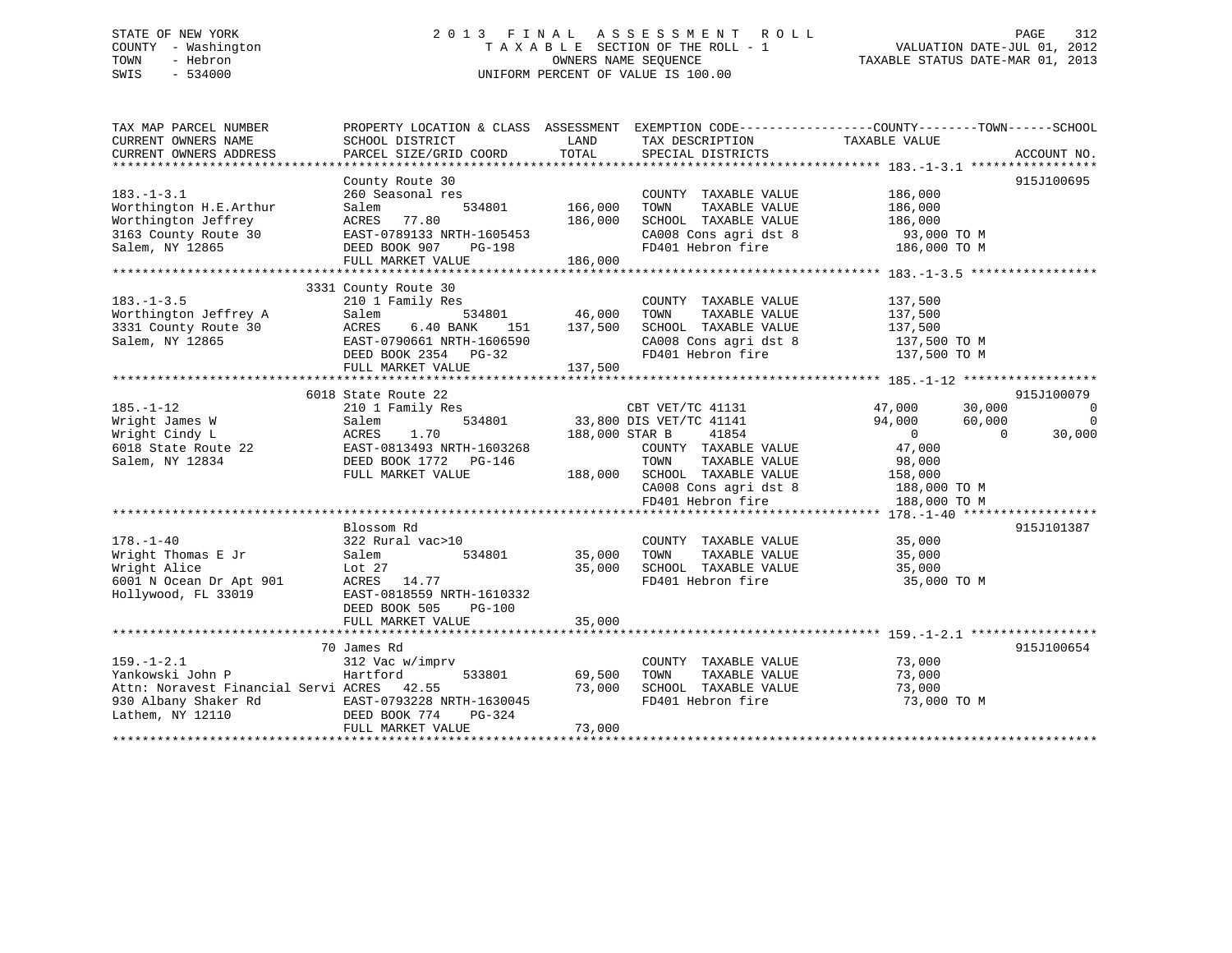# STATE OF NEW YORK 2 0 1 3 F I N A L A S S E S S M E N T R O L L PAGE 313 COUNTY - Washington T A X A B L E SECTION OF THE ROLL - 1 VALUATION DATE-JUL 01, 2012 TOWN - Hebron OWNERS NAME SEQUENCE TAXABLE STATUS DATE-MAR 01, 2013 SWIS - 534000 UNIFORM PERCENT OF VALUE IS 100.00

| TAX MAP PARCEL NUMBER<br>CURRENT OWNERS NAME                                                     | PROPERTY LOCATION & CLASS ASSESSMENT<br>SCHOOL DISTRICT                                                                                                                            | LAND                          | EXEMPTION CODE-----------------COUNTY-------TOWN------SCHOOL<br>TAX DESCRIPTION                                | TAXABLE VALUE                                                |          |                      |
|--------------------------------------------------------------------------------------------------|------------------------------------------------------------------------------------------------------------------------------------------------------------------------------------|-------------------------------|----------------------------------------------------------------------------------------------------------------|--------------------------------------------------------------|----------|----------------------|
| CURRENT OWNERS ADDRESS                                                                           | PARCEL SIZE/GRID COORD                                                                                                                                                             | TOTAL                         | SPECIAL DISTRICTS                                                                                              |                                                              |          | ACCOUNT NO.          |
|                                                                                                  |                                                                                                                                                                                    |                               |                                                                                                                |                                                              |          |                      |
| $158. - 1 - 6.2$<br>Yarish Theodore M<br>Yarish Diane L<br>50 Wolfe Ln<br>Salem, NY 12865        | 50 Wolfe Ln<br>240 Rural res<br>Hartford<br>533801<br>Bdy Agmt 636/250<br>ACRES 31.60<br>EAST-0789362 NRTH-1630721<br>DEED BOOK 921<br><b>PG-198</b><br>FULL MARKET VALUE          | 131,700<br>310,500<br>310,500 | 41834<br>STAR EN<br>COUNTY TAXABLE VALUE<br>TAXABLE VALUE<br>TOWN<br>SCHOOL TAXABLE VALUE<br>FD401 Hebron fire | $\Omega$<br>310,500<br>310,500<br>247,200<br>310,500 TO M    | $\Omega$ | 915J101316<br>63,300 |
|                                                                                                  |                                                                                                                                                                                    |                               |                                                                                                                |                                                              |          |                      |
| $158. - 1 - 21.4$<br>Yarter Raymond A<br>Yarter Susan<br>4275 County Route 30<br>Salem, NY 12865 | 4275 County Route 30<br>210 1 Family Res<br>Hartford<br>533801<br>2.41 BANK<br>ACRES<br>151<br>EAST-0785085 NRTH-1627667<br>DEED BOOK 688<br>PG-245<br>FULL MARKET VALUE           | 57,100<br>91,000<br>91,000    | 41854<br>STAR B<br>COUNTY TAXABLE VALUE<br>TOWN<br>TAXABLE VALUE<br>SCHOOL TAXABLE VALUE<br>FD401 Hebron fire  | $\overline{0}$<br>91,000<br>91,000<br>61,000<br>91,000 TO M  | $\Omega$ | 915J100314<br>30,000 |
|                                                                                                  | 1446 County Route 31                                                                                                                                                               |                               |                                                                                                                |                                                              |          | 915J100702           |
| $152. - 1 - 13$<br>Young Allen<br>Young Gloria S<br>1446 County Route 31<br>Granville, NY 12832  | 210 1 Family Res<br>533201<br>Granville<br>476/860<br>FRNT 85.00 DPTH 225.00<br>ACRES<br>0.44<br>EAST-0806338 NRTH-1637946<br>DEED BOOK 432<br>PG-690<br>FULL MARKET VALUE         | 23,800<br>110,000<br>110,000  | STAR B<br>41854<br>COUNTY TAXABLE VALUE<br>TOWN<br>TAXABLE VALUE<br>SCHOOL TAXABLE VALUE<br>FD401 Hebron fire  | $\mathbf{0}$<br>110,000<br>110,000<br>80,000<br>110,000 TO M | $\Omega$ | 30,000               |
|                                                                                                  |                                                                                                                                                                                    |                               |                                                                                                                |                                                              |          |                      |
| $169. - 1 - 18.29$<br>Young George<br>Young Elaine<br>122 Clark Way<br>Salem, NY 12865           | 122 Clark Way<br>210 1 Family Res<br>Granville<br>533201<br>93.00 DPTH 198.00<br>FRNT<br>ACRES<br>0.42<br>EAST-0814143 NRTH-1623788<br>DEED BOOK 757<br>PG-85<br>FULL MARKET VALUE | 21,300<br>64,000<br>64,000    | 41854<br>STAR B<br>COUNTY TAXABLE VALUE<br>TOWN<br>TAXABLE VALUE<br>SCHOOL TAXABLE VALUE<br>FD401 Hebron fire  | $\overline{0}$<br>64,000<br>64,000<br>34,000<br>64,000 TO M  | $\Omega$ | 30,000               |
|                                                                                                  |                                                                                                                                                                                    |                               |                                                                                                                |                                                              |          |                      |
| $169. - 1 - 18.34$<br>Young George<br>Young Elaine<br>122 Clark Way<br>Salem, NY 12865           | 120 Clark Way<br>312 Vac w/imprv<br>Granville<br>533201<br>ACRES 13.48<br>EAST-0814313 NRTH-1624394<br>DEED BOOK 757<br>$PG-88$<br>FULL MARKET VALUE                               | 26,000<br>27,000<br>27,000    | COUNTY TAXABLE VALUE<br>TAXABLE VALUE<br>TOWN<br>SCHOOL TAXABLE VALUE<br>FD401 Hebron fire                     | 27,000<br>27,000<br>27,000<br>27,000 TO M                    |          |                      |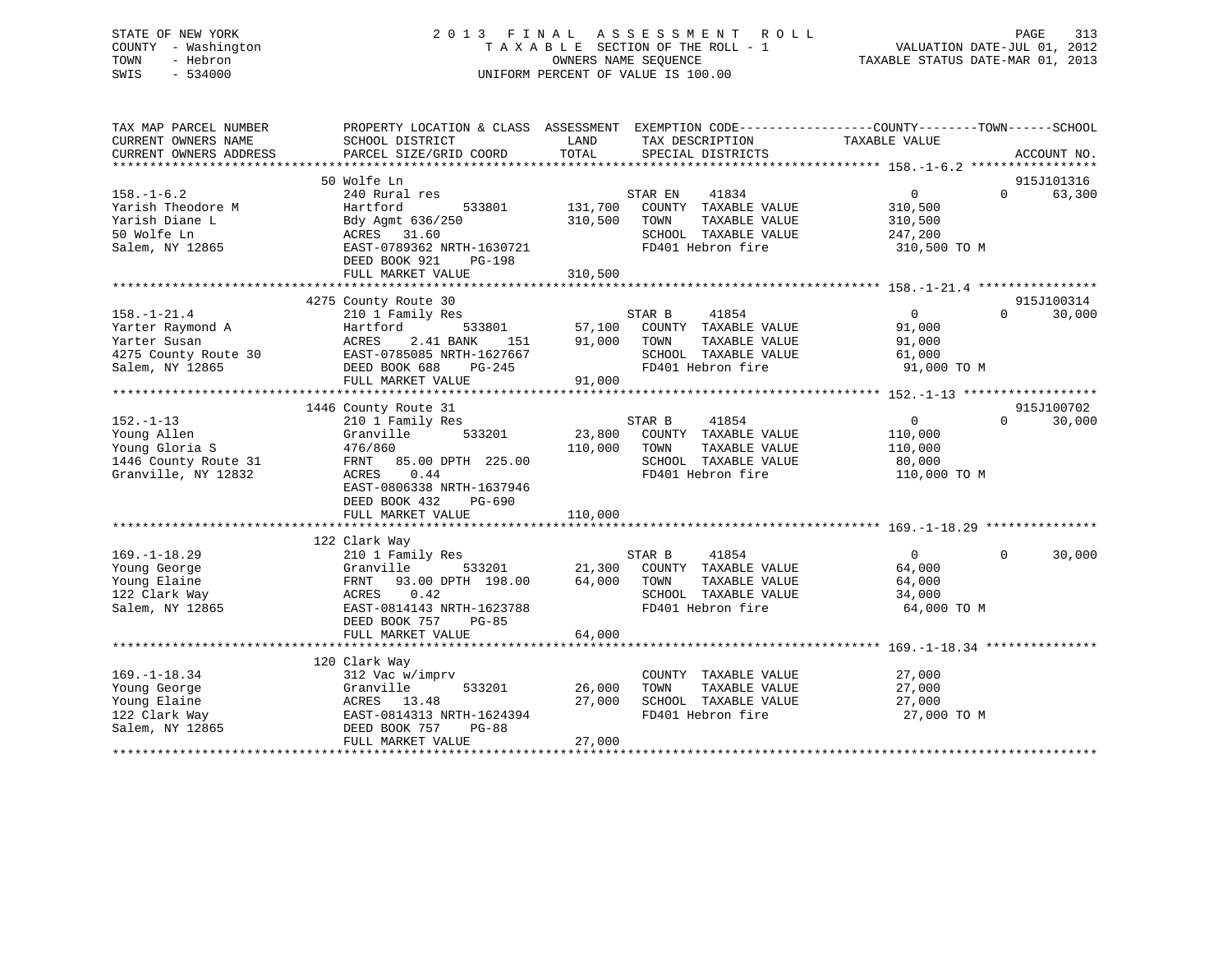# STATE OF NEW YORK 2 0 1 3 F I N A L A S S E S S M E N T R O L L PAGE 314 COUNTY - Washington T A X A B L E SECTION OF THE ROLL - 1 VALUATION DATE-JUL 01, 2012 TOWN - Hebron OWNERS NAME SEQUENCE TAXABLE STATUS DATE-MAR 01, 2013 SWIS - 534000 UNIFORM PERCENT OF VALUE IS 100.00

| TAX MAP PARCEL NUMBER<br>CURRENT OWNERS NAME                                                               | PROPERTY LOCATION & CLASS ASSESSMENT EXEMPTION CODE---------------COUNTY-------TOWN-----SCHOOL<br>SCHOOL DISTRICT | LAND           | TAX DESCRIPTION                                                                                                                                                                                       | TAXABLE VALUE    |                    |
|------------------------------------------------------------------------------------------------------------|-------------------------------------------------------------------------------------------------------------------|----------------|-------------------------------------------------------------------------------------------------------------------------------------------------------------------------------------------------------|------------------|--------------------|
| CURRENT OWNERS ADDRESS                                                                                     | PARCEL SIZE/GRID COORD                                                                                            | TOTAL          | SPECIAL DISTRICTS                                                                                                                                                                                     |                  | ACCOUNT NO.        |
|                                                                                                            |                                                                                                                   |                |                                                                                                                                                                                                       |                  |                    |
| $151. - 1 - 10.6$<br>Young Joint Rev Living Trust D Granville                                              | Little Burch Hill Rd<br>314 Rural vac<10<br>533201                                                                | 53,000         | COUNTY TAXABLE VALUE<br>TAXABLE VALUE<br>TOWN                                                                                                                                                         | 53,000<br>53,000 |                    |
| Young Joint Rev Living Trust A ACRES 7.30<br>908 Wanaao Rd<br>Kailu, HI 96734 <b>DEED BOOK 3240</b> PG-171 | EAST-0802070 NRTH-1637063                                                                                         | 53,000         | SCHOOL TAXABLE VALUE<br>$\begin{array}{llll}\n\text{CA008} & \text{Cons}\n\text{ a grid dist 8} & \text{53,000 TO M} \\ \text{FD401} & \text{Hebron}\n\text{ fire} & \text{53,000 TO M}\n\end{array}$ | 53,000           |                    |
| PRIOR OWNER ON 3/01/2013                                                                                   | FULL MARKET VALUE                                                                                                 | 53,000         |                                                                                                                                                                                                       |                  |                    |
| Young Donald Blakeslee Jr                                                                                  |                                                                                                                   |                |                                                                                                                                                                                                       |                  |                    |
|                                                                                                            |                                                                                                                   |                |                                                                                                                                                                                                       |                  |                    |
|                                                                                                            | 798 Chamberlin Mills Rd                                                                                           |                |                                                                                                                                                                                                       |                  | 915J100492         |
| 177.-1-42                                                                                                  | 210 1 Family Res                                                                                                  |                | COUNTY TAXABLE VALUE                                                                                                                                                                                  | 97,000           |                    |
| Young Mary P                                                                                               | Salem                                                                                                             | 534801 39,500  | TAXABLE VALUE<br>TOWN                                                                                                                                                                                 | 97,000           |                    |
| 798 Chamberlin Mills Rd                                                                                    | ACRES<br>4.00                                                                                                     | 97,000         | SCHOOL TAXABLE VALUE 97,000                                                                                                                                                                           |                  |                    |
| Salem, NY 12865                                                                                            | EAST-0806167 NRTH-1612356<br>DEED BOOK 882<br>PG-343                                                              |                | FD401 Hebron fire                                                                                                                                                                                     | 97,000 TO M      |                    |
|                                                                                                            | FULL MARKET VALUE                                                                                                 | 97,000         |                                                                                                                                                                                                       |                  |                    |
|                                                                                                            |                                                                                                                   |                |                                                                                                                                                                                                       |                  |                    |
|                                                                                                            | 408 Little Burch Hill Rd                                                                                          |                |                                                                                                                                                                                                       |                  |                    |
| $151. - 1 - 10.4$                                                                                          | 240 Rural res                                                                                                     |                | COUNTY TAXABLE VALUE                                                                                                                                                                                  | 277,000          |                    |
| Young Richard R                                                                                            | 533201<br>Granville                                                                                               | 159,800        | TAXABLE VALUE<br>TOWN                                                                                                                                                                                 | 277,000          |                    |
| Young Margaret A<br>198 Channel Dr                                                                         | 764/19                                                                                                            | 277,000        | SCHOOL TAXABLE VALUE 277,000<br>CA008 Cons agri dst 8 277,000 TO M                                                                                                                                    |                  |                    |
| 198 Channel Dr                                                                                             | ACRES 31.90 BANK<br>151                                                                                           |                |                                                                                                                                                                                                       |                  |                    |
| Wells, VT 05774                                                                                            | EAST-0802737 NRTH-1637212<br>DEED BOOK 2789 PG-153                                                                |                | FD401 Hebron fire 277,000 TO M                                                                                                                                                                        |                  |                    |
|                                                                                                            | FULL MARKET VALUE                                                                                                 | 277,000        |                                                                                                                                                                                                       |                  |                    |
|                                                                                                            |                                                                                                                   |                |                                                                                                                                                                                                       |                  |                    |
| $151. - 1 - 7.1$                                                                                           | Big Burch Hill Rd<br>314 Rural vac<10                                                                             |                |                                                                                                                                                                                                       |                  | 915J100301         |
| Young Robert A                                                                                             | 533201                                                                                                            | 48,000         | COUNTY TAXABLE VALUE 48,000<br>TAXABLE VALUE<br>TOWN                                                                                                                                                  | 48,000           |                    |
| Young Christina                                                                                            | 5.20                                                                                                              | 48,000         | SCHOOL TAXABLE VALUE 48,000                                                                                                                                                                           |                  |                    |
| any Burch<br>314 Rural<br>Granville<br>21 Rd<br>21 Rd<br>20 Rd                                             | EAST-0803540 NRTH-1640254                                                                                         |                | FD401 Hebron fire                                                                                                                                                                                     | 48,000 TO M      |                    |
| 1343 Big Burch Hill Rd<br>Guannille NY 12922<br>Granville, NY 12832                                        | DEED BOOK 612<br>PG-109                                                                                           |                |                                                                                                                                                                                                       |                  |                    |
|                                                                                                            | FULL MARKET VALUE                                                                                                 | 48,000         |                                                                                                                                                                                                       |                  |                    |
|                                                                                                            |                                                                                                                   |                |                                                                                                                                                                                                       |                  |                    |
|                                                                                                            | 1343 Big Burch Hill Rd                                                                                            |                |                                                                                                                                                                                                       |                  | 915J101514         |
| $151. - 1 - 7.6$                                                                                           | 210 1 Family Res                                                                                                  |                | 41854<br>STAR B                                                                                                                                                                                       | $\overline{0}$   | $\Omega$<br>30,000 |
|                                                                                                            |                                                                                                                   | 533201 126,300 | COUNTY TAXABLE VALUE                                                                                                                                                                                  | 257,500          |                    |
|                                                                                                            |                                                                                                                   | 257,500 TOWN   | TAXABLE VALUE                                                                                                                                                                                         | 257,500          |                    |
|                                                                                                            |                                                                                                                   |                | SCHOOL TAXABLE VALUE                                                                                                                                                                                  | 227,500          |                    |
|                                                                                                            |                                                                                                                   |                | FD401 Hebron fire                                                                                                                                                                                     | 257,500 TO M     |                    |
|                                                                                                            | FULL MARKET VALUE                                                                                                 | 257,500        |                                                                                                                                                                                                       |                  |                    |
|                                                                                                            |                                                                                                                   |                |                                                                                                                                                                                                       |                  |                    |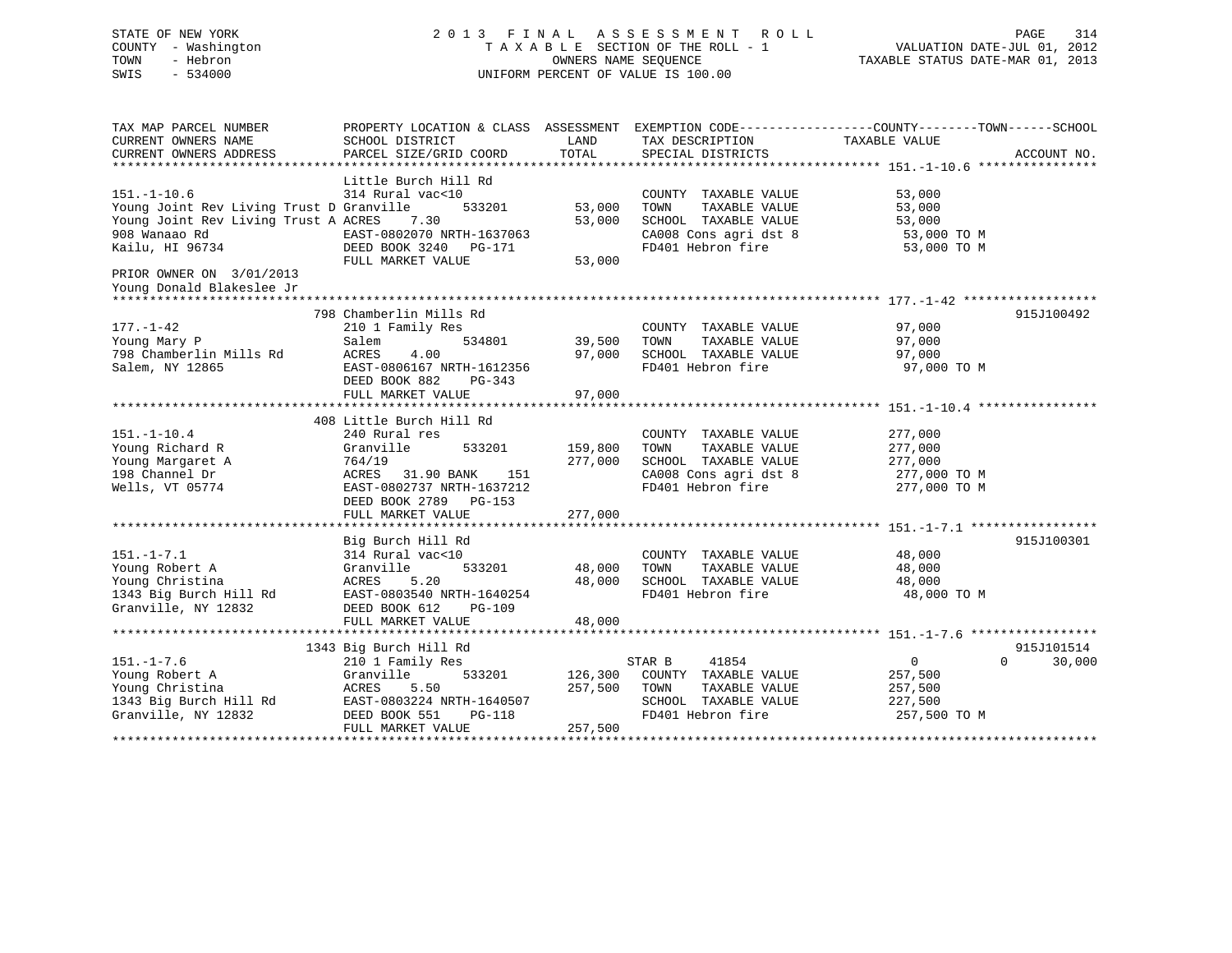# STATE OF NEW YORK 2 0 1 3 F I N A L A S S E S S M E N T R O L L PAGE 315 COUNTY - Washington T A X A B L E SECTION OF THE ROLL - 1 VALUATION DATE-JUL 01, 2012 TOWN - Hebron OWNERS NAME SEQUENCE TAXABLE STATUS DATE-MAR 01, 2013 SWIS - 534000 UNIFORM PERCENT OF VALUE IS 100.00

| SCHOOL DISTRICT<br>PARCEL SIZE/GRID COORD                                                                                                                                     | LAND<br>TOTAL                                                                                                                                              | TAX DESCRIPTION<br>SPECIAL DISTRICTS                                                                                | TAXABLE VALUE                                                                 | ACCOUNT NO.                                                  |
|-------------------------------------------------------------------------------------------------------------------------------------------------------------------------------|------------------------------------------------------------------------------------------------------------------------------------------------------------|---------------------------------------------------------------------------------------------------------------------|-------------------------------------------------------------------------------|--------------------------------------------------------------|
|                                                                                                                                                                               |                                                                                                                                                            |                                                                                                                     |                                                                               |                                                              |
| 1444 County Route 31<br>480 Mult-use bld<br>Granville<br>533201<br>FRNT<br>41.00 DPTH<br>65.00<br>EAST-0806222 NRTH-1637951<br>DEED BOOK 586<br>$PG-285$<br>FULL MARKET VALUE | 16,000<br>57,100<br>57,100                                                                                                                                 | COUNTY TAXABLE VALUE<br>TAXABLE VALUE<br>TOWN<br>SCHOOL TAXABLE VALUE<br>FD401 Hebron fire                          | 57,100<br>57,100<br>57,100<br>57,100 TO M                                     | 915J100705                                                   |
|                                                                                                                                                                               |                                                                                                                                                            |                                                                                                                     |                                                                               |                                                              |
| 210 1 Family Res<br>Granville<br>533201<br>ACRES<br>6.40 BANK<br>151<br>EAST-0803043 NRTH-1637858<br>DEED BOOK 2606<br>$PG-24$<br>FULL MARKET VALUE                           | 87,300<br>210,000<br>210,000                                                                                                                               | 41854<br>COUNTY TAXABLE VALUE<br>TAXABLE VALUE<br>TOWN<br>SCHOOL TAXABLE VALUE<br>FD401 Hebron fire                 | $\Omega$<br>210,000<br>210,000<br>180,000<br>210,000 TO M                     | $\Omega$<br>30,000                                           |
|                                                                                                                                                                               |                                                                                                                                                            |                                                                                                                     |                                                                               | 915J101005                                                   |
| 260 Seasonal res<br>Granville<br>533201<br>ACRES 11.20<br>EAST-0813418 NRTH-1625518<br>DEED BOOK 797<br><b>PG-117</b><br>FULL MARKET VALUE                                    | 24,100<br>50,500<br>50,500                                                                                                                                 | COUNTY TAXABLE VALUE<br>TOWN<br>TAXABLE VALUE<br>SCHOOL TAXABLE VALUE<br>FD401 Hebron fire                          | 50,500<br>50,500<br>50,500<br>50,500 TO M                                     |                                                              |
|                                                                                                                                                                               |                                                                                                                                                            |                                                                                                                     |                                                                               |                                                              |
| Chamberlin Mills Rd<br>322 Rural vac>10<br>534801<br>Salem<br>ACRES<br>12.10<br>EAST-0795179 NRTH-1603301<br>DEED BOOK 478<br>$PG-599$<br>FULL MARKET VALUE                   | 38,000<br>38,000<br>38,000                                                                                                                                 | COUNTY TAXABLE VALUE<br>TAXABLE VALUE<br>TOWN<br>SCHOOL TAXABLE VALUE<br>CA008 Cons agri dst 8<br>FD401 Hebron fire | 38,000<br>38,000<br>38,000<br>38,000 TO M<br>38,000 TO M                      | 915J101066                                                   |
|                                                                                                                                                                               |                                                                                                                                                            |                                                                                                                     |                                                                               |                                                              |
| 242 Rurl res&rec<br>Salem<br>534801<br>ACRES<br>23.87 BANK<br>151<br>EAST-0817541 NRTH-1617430<br>DEED BOOK 783<br>PG-180                                                     | 69,800<br>144,500                                                                                                                                          | 41854<br>COUNTY TAXABLE VALUE<br>TOWN<br>TAXABLE VALUE<br>SCHOOL TAXABLE VALUE<br>CA008 Cons agri dst 8             | $\overline{0}$<br>144,500<br>144,500<br>114,500<br>144,500 TO M               | 30,000<br>$\Omega$                                           |
| FULL MARKET VALUE                                                                                                                                                             |                                                                                                                                                            | FD401 Hebron fire                                                                                                   | 144,500 TO M                                                                  |                                                              |
|                                                                                                                                                                               |                                                                                                                                                            |                                                                                                                     |                                                                               |                                                              |
| 210 1 Family Res<br>Granville<br>533201<br>ACRES<br>5.00<br>EAST-0817460 NRTH-1620569<br>DEED BOOK 920<br><b>PG-204</b><br>FULL MARKET VALUE                                  | 42,000<br>112,000<br>112,000                                                                                                                               | 41854<br>COUNTY TAXABLE VALUE<br>TOWN<br>TAXABLE VALUE<br>SCHOOL TAXABLE VALUE<br>FD401 Hebron fire                 | $\mathbf{0}$<br>112,000<br>112,000<br>82,000<br>112,000 TO M                  | 915J101261<br>$\Omega$<br>30,000                             |
|                                                                                                                                                                               | 438 Little Burch Hill Rd<br>************************<br>230 Clark Way<br>**************************<br>375 Mountainside Meadows Way<br>266 Indian Head Way |                                                                                                                     | PROPERTY LOCATION & CLASS ASSESSMENT<br>STAR B<br>STAR B<br>144,500<br>STAR B | EXEMPTION CODE-----------------COUNTY-------TOWN------SCHOOL |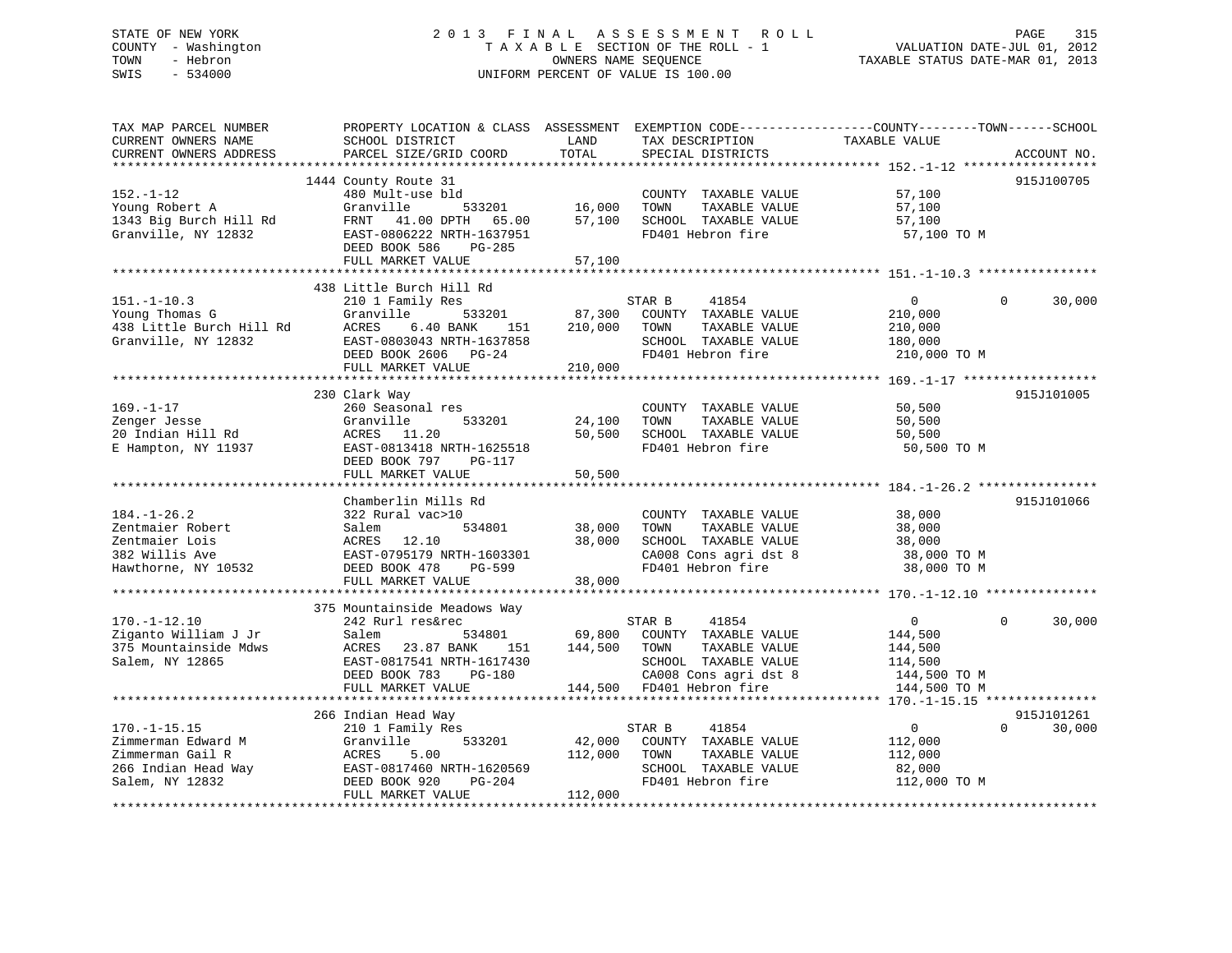# STATE OF NEW YORK 2 0 1 3 F I N A L A S S E S S M E N T R O L L PAGE 316 COUNTY - Washington T A X A B L E SECTION OF THE ROLL - 1 VALUATION DATE-JUL 01, 2012 TOWN - Hebron OWNERS NAME SEQUENCE TAXABLE STATUS DATE-MAR 01, 2013 SWIS - 534000 UNIFORM PERCENT OF VALUE IS 100.00

| TAX MAP PARCEL NUMBER<br>CURRENT OWNERS NAME<br>CURRENT OWNERS ADDRESS                                                                                                                                                              | PROPERTY LOCATION & CLASS ASSESSMENT EXEMPTION CODE----------------COUNTY-------TOWN-----SCHOOL<br>SCHOOL DISTRICT<br>PARCEL SIZE/GRID COORD | <b>LAND</b><br>TOTAL          | TAX DESCRIPTION<br>SPECIAL DISTRICTS | TAXABLE VALUE                                                     | ACCOUNT NO. |
|-------------------------------------------------------------------------------------------------------------------------------------------------------------------------------------------------------------------------------------|----------------------------------------------------------------------------------------------------------------------------------------------|-------------------------------|--------------------------------------|-------------------------------------------------------------------|-------------|
|                                                                                                                                                                                                                                     |                                                                                                                                              |                               |                                      |                                                                   |             |
|                                                                                                                                                                                                                                     | Indian Head Way                                                                                                                              |                               |                                      |                                                                   | 915J101262  |
| $170. - 1 - 15.16$                                                                                                                                                                                                                  | 314 Rural vac<10                                                                                                                             |                               | COUNTY TAXABLE VALUE                 | $\frac{21,000}{21}$                                               |             |
| Zimmerman Edward M                                                                                                                                                                                                                  | Granville                                                                                                                                    | 21,000                        | TAXABLE VALUE<br>TOWN                |                                                                   |             |
|                                                                                                                                                                                                                                     |                                                                                                                                              | 21,000                        | SCHOOL TAXABLE VALUE                 | 21,000                                                            |             |
|                                                                                                                                                                                                                                     |                                                                                                                                              |                               | FD401 Hebron fire                    | 21,000 TO M                                                       |             |
| 21,00<br>21,00<br>21,00<br>266 Indian Head Way<br>21,00<br>266 Indian Head Way<br>21,00<br>266 Indian Head Way<br>21,00<br>22.00<br>22.00<br>22.00<br>22.00<br>22.00<br>22.00<br>22.00<br>22.00<br>22.00<br>22.00<br>22.00<br>22.00 |                                                                                                                                              |                               |                                      |                                                                   |             |
|                                                                                                                                                                                                                                     |                                                                                                                                              |                               |                                      |                                                                   |             |
|                                                                                                                                                                                                                                     |                                                                                                                                              |                               |                                      |                                                                   |             |
|                                                                                                                                                                                                                                     | 1226 Patterson Hill Rd 93 PCT OF VALUE USED FOR EXEMPTION PURPOSES                                                                           |                               |                                      |                                                                   | 915J100617  |
| $183. - 1 - 27$                                                                                                                                                                                                                     | 210 1 Family Res                                                                                                                             |                               | WAR VET/TC 41121                     | 20,158 18,000                                                     | $\Omega$    |
| Zivec Conrad P                                                                                                                                                                                                                      | Salem                                                                                                                                        | $534801$ 65,900 STAR EN       | 41834                                | $\overline{0}$<br>$\Omega$                                        | 63,300      |
| 1226 Patterson Hill Rd                                                                                                                                                                                                              | ACRES<br>4.17 BANK                                                                                                                           |                               | 151 144,500 COUNTY TAXABLE VALUE     | 124,342                                                           |             |
| Salem, NY 12865                                                                                                                                                                                                                     | EAST-0789382 NRTH-1602832                                                                                                                    |                               | TAXABLE VALUE<br>TOWN                | 126,500                                                           |             |
|                                                                                                                                                                                                                                     | DEED BOOK 866<br>PG-265                                                                                                                      |                               |                                      |                                                                   |             |
|                                                                                                                                                                                                                                     |                                                                                                                                              |                               |                                      | SCHOOL TAXABLE VALUE 81,200<br>CA008 Cons agri dst 8 144,500 TO M |             |
|                                                                                                                                                                                                                                     | DEED BOOK 866 FG-205<br>FULL MARKET VALUE 144,500 CA008 Cons agri dst 8<br>FD401 Hebron fire                                                 |                               |                                      | 144,500 TO M                                                      |             |
|                                                                                                                                                                                                                                     |                                                                                                                                              |                               |                                      |                                                                   |             |
|                                                                                                                                                                                                                                     | 116 James Rd                                                                                                                                 |                               |                                      |                                                                   | 915J101074  |
| $159. - 1 - 1$                                                                                                                                                                                                                      | 314 Rural vac<10                                                                                                                             |                               | COUNTY TAXABLE VALUE 23,370          |                                                                   |             |
| Zorn Robert E                                                                                                                                                                                                                       |                                                                                                                                              | 0 COUNT<br>533801 23,370 TOWN | TAXABLE VALUE                        | 23,370                                                            |             |
| Hartford<br>ACRES<br>652 South St                                                                                                                                                                                                   | 1.30                                                                                                                                         |                               | 23,370 SCHOOL TAXABLE VALUE 23,370   |                                                                   |             |
| Middletown Springs, VT 05757 EAST-0792653 NRTH-1630535                                                                                                                                                                              |                                                                                                                                              |                               | FD401 Hebron fire                    | 23,370 TO M                                                       |             |
|                                                                                                                                                                                                                                     | DEED BOOK 949<br>PG-126                                                                                                                      |                               |                                      |                                                                   |             |
|                                                                                                                                                                                                                                     | FULL MARKET VALUE                                                                                                                            | 23,370                        |                                      |                                                                   |             |
|                                                                                                                                                                                                                                     |                                                                                                                                              |                               |                                      |                                                                   |             |
|                                                                                                                                                                                                                                     | 242 Higgins Rd                                                                                                                               |                               |                                      |                                                                   | 915J101816  |
| $170. - 2 - 30$                                                                                                                                                                                                                     | 260 Seasonal res                                                                                                                             |                               | COUNTY TAXABLE VALUE 83,300          |                                                                   |             |
| Zoufaly Thomas                                                                                                                                                                                                                      | Granville                                                                                                                                    | 533201 47,100 TOWN            | TAXABLE VALUE                        | 83,300                                                            |             |
| 379 Westview Est                                                                                                                                                                                                                    | Lot 19                                                                                                                                       |                               | 83,300 SCHOOL TAXABLE VALUE 63,300   |                                                                   |             |
| Manchester, VT 05255                                                                                                                                                                                                                | 8.37<br>ACRES                                                                                                                                |                               | FD401 Hebron fire                    | 83,300 TO M                                                       |             |
|                                                                                                                                                                                                                                     | EAST-0820178 NRTH-1623534                                                                                                                    |                               |                                      |                                                                   |             |
|                                                                                                                                                                                                                                     | DEED BOOK 2865 PG-75                                                                                                                         |                               |                                      |                                                                   |             |
|                                                                                                                                                                                                                                     | FULL MARKET VALUE                                                                                                                            | 83,300                        |                                      |                                                                   |             |
|                                                                                                                                                                                                                                     |                                                                                                                                              |                               |                                      |                                                                   |             |
|                                                                                                                                                                                                                                     | Scott Hill Rd                                                                                                                                |                               |                                      |                                                                   |             |
| $158. - 1 - 2.9$                                                                                                                                                                                                                    | 314 Rural vac<10                                                                                                                             |                               | COUNTY TAXABLE VALUE                 | 54,500                                                            |             |
| Zuger Michael J                                                                                                                                                                                                                     | 533801<br>Hartford                                                                                                                           | 54,500                        | TAXABLE VALUE<br>TOWN                | 54,500                                                            |             |
| 4067 State Route 40                                                                                                                                                                                                                 | $1$ ot 5                                                                                                                                     | 54,500                        | SCHOOL TAXABLE VALUE                 | 54,500                                                            |             |
| PO Box 272                                                                                                                                                                                                                          | ACRES<br>8.05                                                                                                                                |                               |                                      |                                                                   |             |
| Arqyle, NY 12809                                                                                                                                                                                                                    | EAST-0784221 NRTH-1629211                                                                                                                    |                               | FD401 Hebron fire                    | CA008 Cons agri dst 8 54,500 TO M<br>54,500 TO M                  |             |
|                                                                                                                                                                                                                                     | DEED BOOK 3216<br>$PG-13$                                                                                                                    |                               |                                      |                                                                   |             |
|                                                                                                                                                                                                                                     | FULL MARKET VALUE                                                                                                                            | 54,500                        |                                      |                                                                   |             |
|                                                                                                                                                                                                                                     |                                                                                                                                              |                               |                                      |                                                                   |             |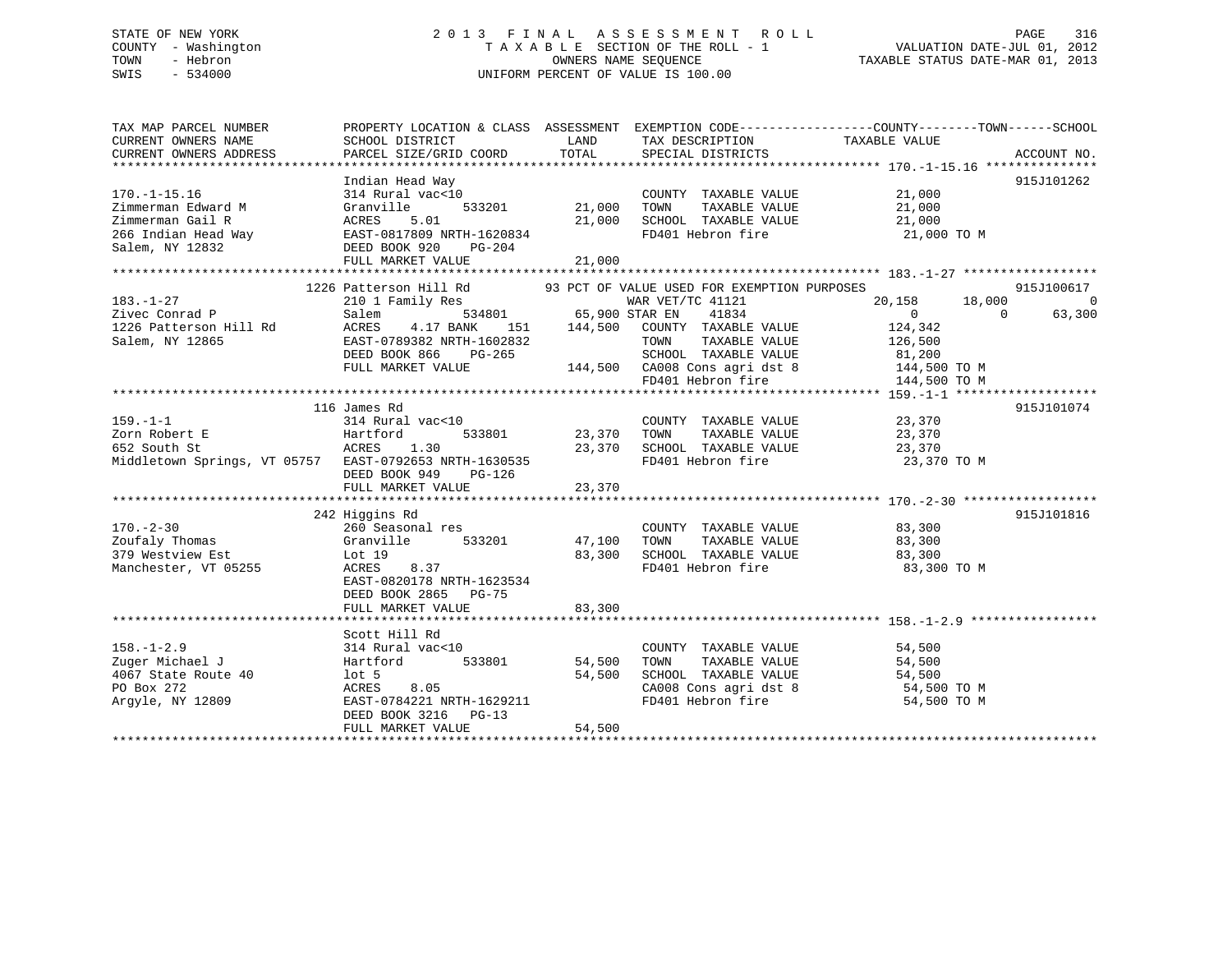| STATE OF NEW YORK   | 2013 FINAL ASSESSMENT ROLL         | PAGE                             | 317 |
|---------------------|------------------------------------|----------------------------------|-----|
| COUNTY - Washington | TAXABLE SECTION OF THE ROLL - 1    | VALUATION DATE-JUL 01, 2012      |     |
| TOWN<br>- Hebron    | OWNERS NAME SEOUENCE               | TAXABLE STATUS DATE-MAR 01, 2013 |     |
| SWIS - 534000       | UNIFORM PERCENT OF VALUE IS 100.00 |                                  |     |
|                     |                                    |                                  |     |

| TAX MAP PARCEL NUMBER  | PROPERTY LOCATION & CLASS | ASSESSMENT | EXEMPTION CODE-----------------COUNTY-------TOWN------SCHOOL |               |        |             |
|------------------------|---------------------------|------------|--------------------------------------------------------------|---------------|--------|-------------|
| CURRENT OWNERS NAME    | SCHOOL DISTRICT           | LAND       | TAX DESCRIPTION                                              | TAXABLE VALUE |        |             |
| CURRENT OWNERS ADDRESS | PARCEL SIZE/GRID COORD    | TOTAL      | SPECIAL DISTRICTS                                            |               |        | ACCOUNT NO. |
|                        |                           |            |                                                              |               |        |             |
|                        | 461 Halls Pond Rd         |            | 93 PCT OF VALUE USED FOR EXEMPTION PURPOSES                  |               |        | 915J100709  |
| $158. - 1 - 12$        | 240 Rural res             |            | WAR VET/TC 41121                                             | 21,902        | 18,000 | $\Omega$    |
| Zweig Felice           | Hartford<br>533801        |            | 41802<br>150,000 AGED-CO                                     | 55,849        |        | $\Omega$    |
| 461 Halls Pond Rd      | 409/556                   |            | 157,000 STAR EN<br>41834                                     |               |        | 63,300      |
| Salem, NY 12865        | 23.30<br>ACRES            |            | TAXABLE VALUE<br>COUNTY                                      | 79,249        |        |             |
|                        | EAST-0791164 NRTH-1631282 |            | TAXABLE VALUE<br>TOWN                                        | 139,000       |        |             |
|                        | DEED BOOK 385<br>PG-88    |            | SCHOOL<br>TAXABLE VALUE                                      | 93,700        |        |             |
|                        | FULL MARKET VALUE         | 157,000    | FD401 Hebron fire                                            | 157,000 TO M  |        |             |
|                        |                           |            |                                                              |               |        |             |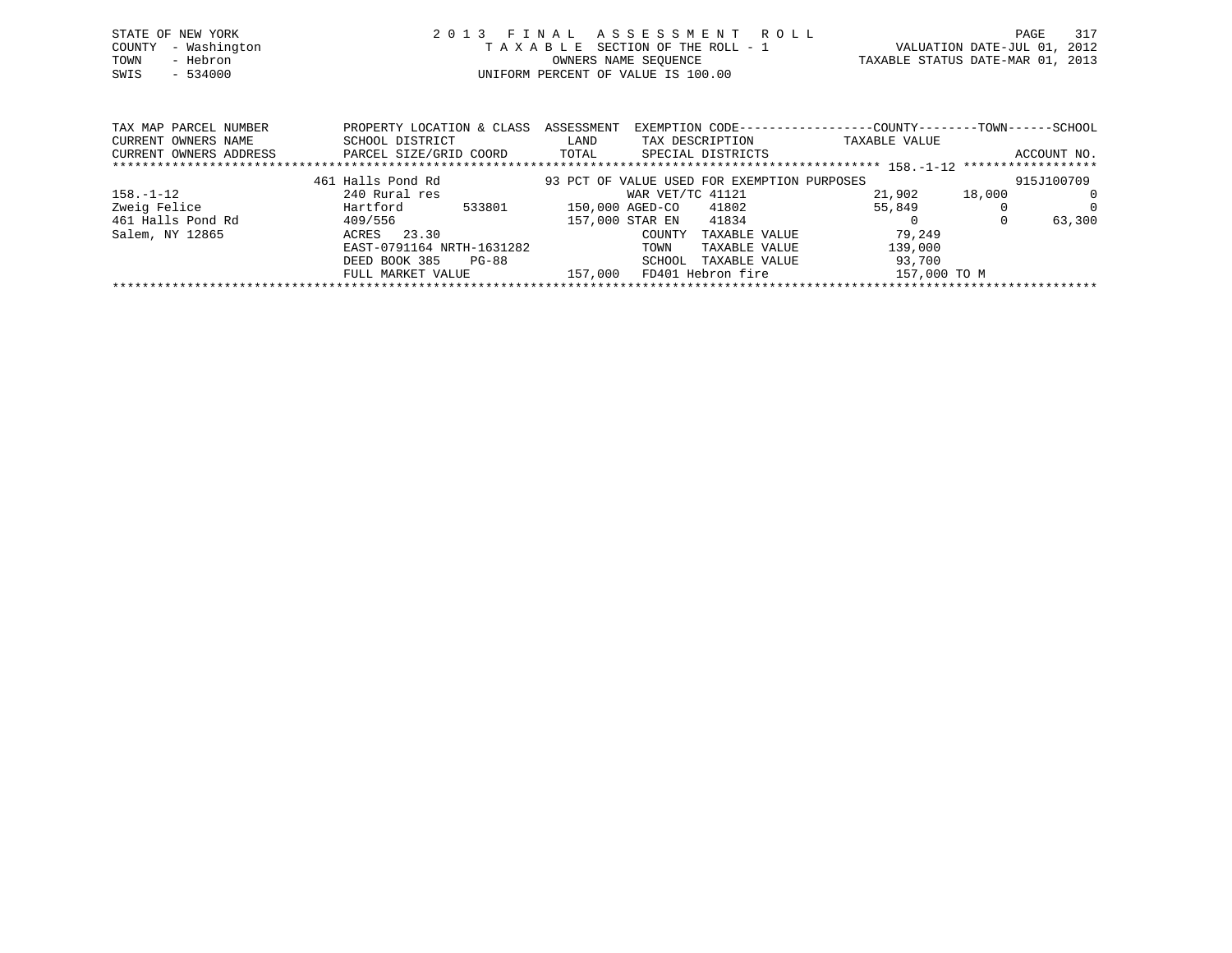VALUATION DATE-JUL 01, 2012 TOWN - Hebron TAXABLE STATUS DATE-MAR 01, 2013 SWIS - 534000 RPS150/V04/L015 UNIFORM PERCENT OF VALUE IS 100.00 CURRENT DATE 6/19/2013

ROLL SUB SECTION - - TOTALS

#### \*\*\* S P E C I A L D I S T R I C T S U M M A R Y \*\*\*

| CODE | DISTRICT NAME        | TOTAL<br>PARCELS | EXTENSION<br>TYPE | EXTENSION<br>VALUE | AD VALOREM<br>VALUE | EXEMPT<br>AMOUNT | TAXABLE<br>VALUE |
|------|----------------------|------------------|-------------------|--------------------|---------------------|------------------|------------------|
|      | TE533 Trans exmt rep |                  | 3 MOVTAX          |                    |                     |                  |                  |
|      | CA001 Cons agri dst  |                  | 11 TOTAL          |                    | 3460,800            | 725,417          | 2735,383         |
|      | CA004 Cons agri dst  |                  | 2 TOTAL M         |                    | 185,000             | 126,159          | 58,841           |
|      | CA006 Cons agri dst  |                  | 7 TOTAL M         |                    | 1762,800            | 875,432          | 887,368          |
|      | CA008 Cons agri dst  |                  | 494 TOTAL M       |                    | 79888,330           | 12141,832        | 67746,498        |
|      | FD401 Hebron fire    |                  | 1,587 TOTAL M     |                    | 192913,958          | 10,300           | 192903,658       |
|      | LD401 West hebron li |                  | 62 TOTAL M        |                    | 6533,195            |                  | 6533,195         |

### \*\*\* S C H O O L D I S T R I C T S U M M A R Y \*\*\*

| CODE                                           | DISTRICT NAME                                         | TOTAL<br>PARCELS             | ASSESSED<br>LAND                                           | ASSESSED<br>TOTAL                                          | EXEMPT<br>AMOUNT                                       | TOTAL<br>TAXABLE                                          | <b>STAR</b><br>AMOUNT                        | <b>STAR</b><br>TAXABLE                                    |
|------------------------------------------------|-------------------------------------------------------|------------------------------|------------------------------------------------------------|------------------------------------------------------------|--------------------------------------------------------|-----------------------------------------------------------|----------------------------------------------|-----------------------------------------------------------|
| 532001<br>533201<br>533401<br>533801<br>534801 | Arqyle<br>Granville<br>Greenwich<br>Hartford<br>Salem | 21<br>600<br>2<br>187<br>778 | 1744,500<br>44037,593<br>185,000<br>16241,085<br>53808,680 | 2806,900<br>72847.743<br>185,000<br>25401,485<br>92002,830 | 445,851<br>8708,742<br>126,159<br>3792,047<br>7119,241 | 2361,049<br>64139,001<br>58,841<br>21609,438<br>84883,589 | 366,600<br>8377,942<br>2846,100<br>10641,935 | 1994,449<br>55761,059<br>58,841<br>18763,338<br>74241,654 |
|                                                | SUB-TOTAL                                             | 1,588                        | 116016,858                                                 | 193243,958                                                 | 20192,040                                              | 173051,918                                                | 22232,577                                    | 150819,341                                                |
|                                                | TOTAL                                                 | 1,588                        | 116016,858                                                 | 193243,958                                                 | 20192,040                                              | 173051,918                                                | 22232,577                                    | 150819,341                                                |

### \*\*\* S Y S T E M C O D E S S U M M A R Y \*\*\*

### NO SYSTEM EXEMPTIONS AT THIS LEVEL

### \*\*\* E X E M P T I O N S U M M A R Y \*\*\*

| CODE  | DESCRIPTION | TOTAL<br>PARCELS | COUNTY   | TOWN    | SCHOOL |
|-------|-------------|------------------|----------|---------|--------|
| 41121 | WAR VET/TC  | 39               | 790,203  | 640,465 |        |
| 41131 | CBT VET/TC  | 37               | 1279,637 | 972,679 |        |
| 41141 | DIS VET/TC  | 10               | 324,003  | 290,003 |        |
| 41151 | CW 10 VET/  |                  | 39,078   | 39,078  |        |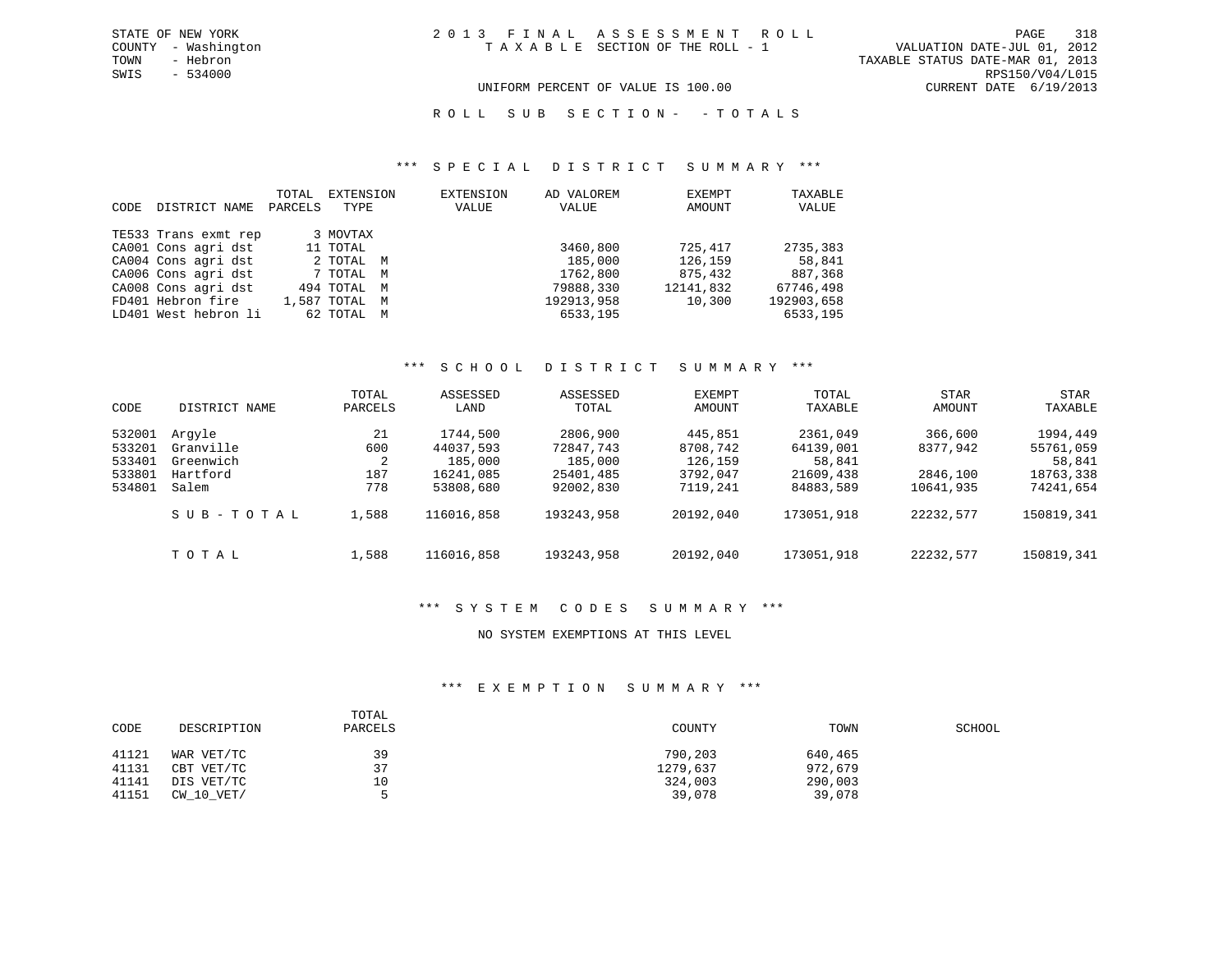| 2013 FINAL ASSESSMENT ROLL         |  |                                  |                        | PAGE | 319 |
|------------------------------------|--|----------------------------------|------------------------|------|-----|
| TAXABLE SECTION OF THE ROLL - 1    |  | VALUATION DATE-JUL 01, 2012      |                        |      |     |
|                                    |  | TAXABLE STATUS DATE-MAR 01, 2013 |                        |      |     |
|                                    |  |                                  | RPS150/V04/L015        |      |     |
| UNIFORM PERCENT OF VALUE IS 100.00 |  |                                  | CURRENT DATE 6/19/2013 |      |     |

STATE OF NEW YORK COUNTY - Washington TOWN - Hebron SWIS - 534000

ROLL SUB SECTION - - TOTALS

#### \*\*\* E X E M P T I O N S U M M A R Y \*\*\*

|       |             | TOTAL   |           |           |           |
|-------|-------------|---------|-----------|-----------|-----------|
| CODE  | DESCRIPTION | PARCELS | COUNTY    | TOWN      | SCHOOL    |
| 41500 | RPTL1138    | 3       | 10,300    | 10,300    | 10,300    |
| 41700 | AG BUILD    | 14      | 550,636   | 550,636   | 550,636   |
| 41720 | AG DIST     | 138     | 14083,182 | 14083,182 | 14083,182 |
| 41730 | AGRI-D IND  | 45      | 1740,640  | 1740,640  | 1740,640  |
| 41800 | AGED-ALL    | 17      | 736,636   | 736,636   | 745,123   |
| 41801 | AGED-CO/TN  | 2       | 57,270    | 57,270    |           |
| 41802 | AGED-CO     | 35      | 1608,138  |           |           |
| 41803 | AGED-TOWN   | 17      |           | 568,305   |           |
| 41804 | AGED-SCH    | 21      |           |           | 723,832   |
| 41805 | AGE-CO/SCH  | 5       | 222,698   |           | 237,405   |
| 41806 | AGE-TN/SCH  | 2       |           | 78,705    | 81,505    |
| 41834 | STAR EN     | 151     |           |           | 8952,827  |
| 41854 | STAR B      | 442     |           |           | 13257,500 |
| 41864 | STAR B MH   |         |           |           | 22,250    |
| 41931 | DISAB-C/T   | 4       | 194,825   | 194,825   |           |
| 41932 | DISAB-CO    | 2       | 81,235    |           |           |
| 41933 | DISAB-TOWN  | 2       |           | 65,498    |           |
| 42111 | Hist Barns  |         | 16,789    | 16,789    |           |
| 47460 | FOR 480A    | 30      | 2019, 417 | 2019,417  | 2019, 417 |
| 49501 | SOL-CO/TWN  | 2       | 54,000    | 54,000    |           |
|       | TOTAL       | 1,025   | 23808,687 | 22118,428 | 42424,617 |

| ROLL |             | TOTAL   | ASSESSED   | ASSESSED   | TAXABLE    | TAXABLE    | TAXABLE    | STAR       |
|------|-------------|---------|------------|------------|------------|------------|------------|------------|
| SEC  | DESCRIPTION | PARCELS | úAND       | TOTAL      | COUNTY     | TOWN       | SCHOOL     | TAXABLE    |
|      | TAXABLE     | 1,588   | 116016,858 | 193243,958 | 169435,271 | 171125,530 | 173051,918 | 150819,341 |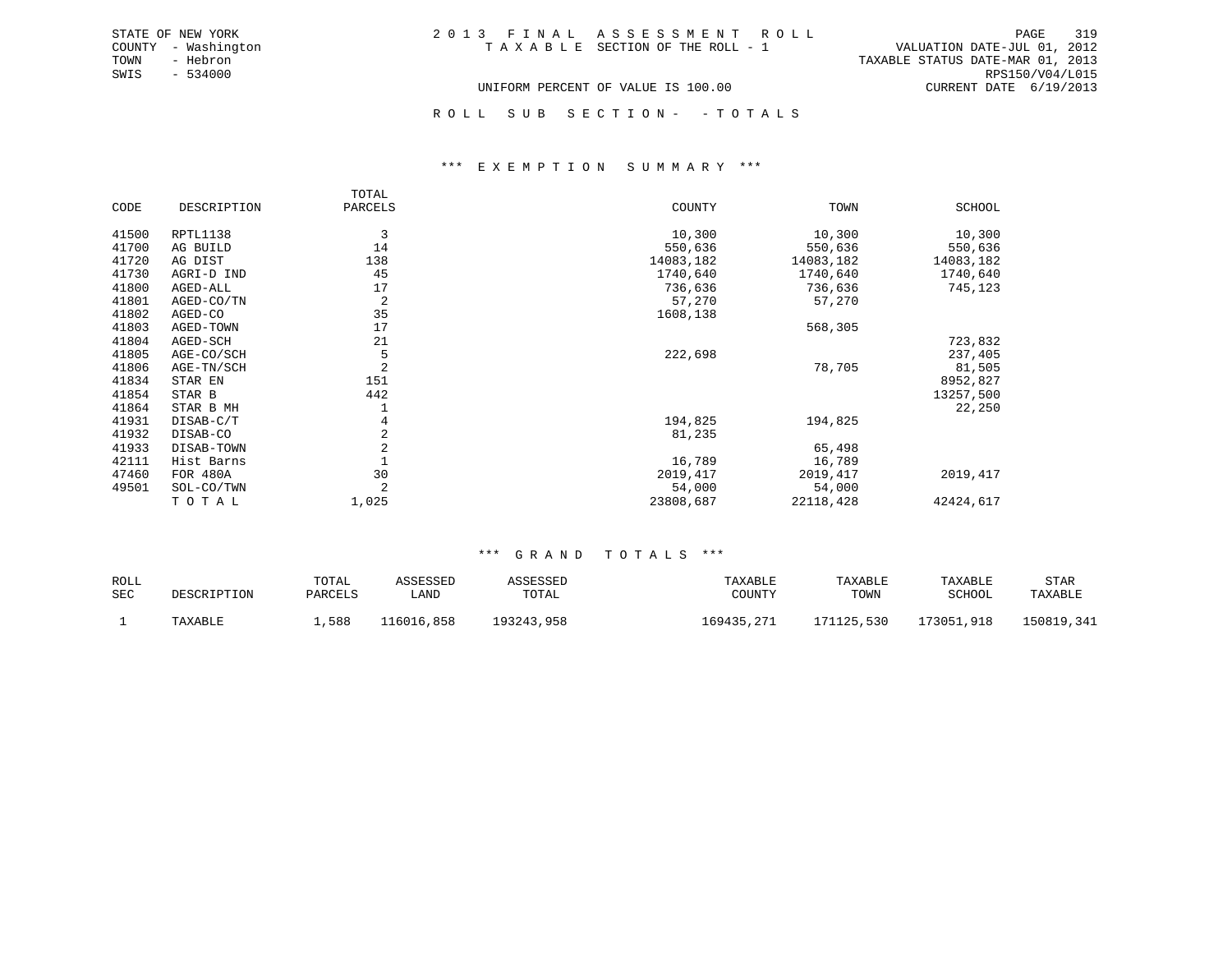|      | STATE OF NEW YORK   | 2013 FINAL ASSESSMENT ROLL                                     | PAGE                   | 320 |
|------|---------------------|----------------------------------------------------------------|------------------------|-----|
|      | COUNTY - Washington | VALUATION DATE-JUL 01, 2012<br>TAXABLE SECTION OF THE ROLL - 1 |                        |     |
| TOWN | - Hebron            | TAXABLE STATUS DATE-MAR 01, 2013                               |                        |     |
| SWIS | - 534000            | UNIFORM PERCENT OF VALUE IS 100.00                             | RPS150/V04/L015        |     |
|      |                     |                                                                | CURRENT DATE 6/19/2013 |     |

#### R O L L S E C T I O N T O T A L S

### \*\*\* S P E C I A L D I S T R I C T S U M M A R Y \*\*\*

| CODE | DISTRICT NAME        | TOTAL<br>PARCELS | EXTENSION<br>TYPE | EXTENSION<br>VALUE | AD VALOREM<br>VALUE | EXEMPT<br>AMOUNT | TAXABLE<br>VALUE |
|------|----------------------|------------------|-------------------|--------------------|---------------------|------------------|------------------|
|      | TE533 Trans exmt rep |                  | 3 MOVTAX          |                    |                     |                  |                  |
|      | CA001 Cons agri dst  |                  | 11 TOTAL          |                    | 3460,800            | 725,417          | 2735,383         |
|      | CA004 Cons agri dst  |                  | 2 TOTAL M         |                    | 185,000             | 126,159          | 58,841           |
|      | CA006 Cons agri dst  |                  | 7 TOTAL M         |                    | 1762,800            | 875,432          | 887,368          |
|      | CA008 Cons agri dst  |                  | 494 TOTAL M       |                    | 79888,330           | 12141,832        | 67746,498        |
|      | FD401 Hebron fire    |                  | 1,587 TOTAL M     |                    | 192913,958          | 10,300           | 192903,658       |
|      | LD401 West hebron li |                  | 62 TOTAL M        |                    | 6533,195            |                  | 6533,195         |

### \*\*\* S C H O O L D I S T R I C T S U M M A R Y \*\*\*

| CODE                                           | DISTRICT NAME                                         | TOTAL<br>PARCELS             | ASSESSED<br>LAND                                           | ASSESSED<br>TOTAL                                          | <b>EXEMPT</b><br>AMOUNT                                | TOTAL<br>TAXABLE                                          | STAR<br>AMOUNT                               | STAR<br>TAXABLE                                           |
|------------------------------------------------|-------------------------------------------------------|------------------------------|------------------------------------------------------------|------------------------------------------------------------|--------------------------------------------------------|-----------------------------------------------------------|----------------------------------------------|-----------------------------------------------------------|
| 532001<br>533201<br>533401<br>533801<br>534801 | Arqvle<br>Granville<br>Greenwich<br>Hartford<br>Salem | 21<br>600<br>2<br>187<br>778 | 1744,500<br>44037,593<br>185,000<br>16241,085<br>53808,680 | 2806,900<br>72847.743<br>185,000<br>25401,485<br>92002,830 | 445,851<br>8708,742<br>126,159<br>3792,047<br>7119,241 | 2361,049<br>64139,001<br>58,841<br>21609,438<br>84883,589 | 366,600<br>8377,942<br>2846,100<br>10641,935 | 1994,449<br>55761,059<br>58,841<br>18763,338<br>74241,654 |
|                                                | SUB-TOTAL                                             | 1,588                        | 116016,858                                                 | 193243,958                                                 | 20192,040                                              | 173051,918                                                | 22232,577                                    | 150819,341                                                |
|                                                | TOTAL                                                 | 1,588                        | 116016,858                                                 | 193243,958                                                 | 20192,040                                              | 173051,918                                                | 22232,577                                    | 150819,341                                                |

### \*\*\* S Y S T E M C O D E S S U M M A R Y \*\*\*

### NO SYSTEM EXEMPTIONS AT THIS LEVEL

### \*\*\* E X E M P T I O N S U M M A R Y \*\*\*

| CODE  | DESCRIPTION | TOTAL<br>PARCELS | COUNTY   | TOWN    | SCHOOL |
|-------|-------------|------------------|----------|---------|--------|
| 41121 | WAR VET/TC  | 39               | 790,203  | 640,465 |        |
| 41131 | CBT VET/TC  | 37               | 1279,637 | 972,679 |        |
| 41141 | DIS VET/TC  | 10               | 324,003  | 290,003 |        |
| 41151 | CW 10 VET/  |                  | 39,078   | 39,078  |        |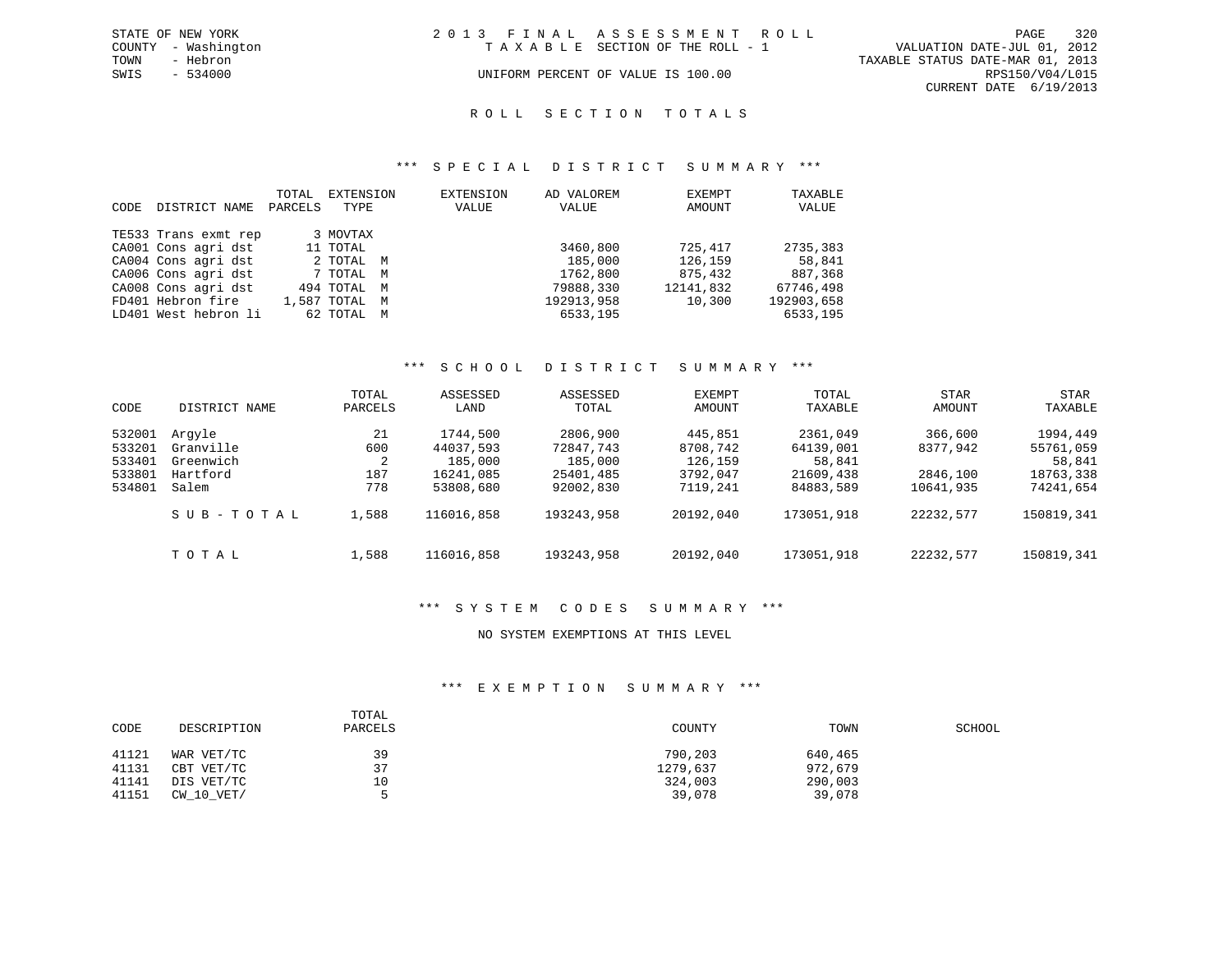|      | STATE OF NEW YORK   | 2013 FINAL ASSESSMENT ROLL |                                    |                                  |                        | PAGE | 321 |
|------|---------------------|----------------------------|------------------------------------|----------------------------------|------------------------|------|-----|
|      | COUNTY - Washington |                            | TAXABLE SECTION OF THE ROLL - 1    | VALUATION DATE-JUL 01, 2012      |                        |      |     |
| TOWN | - Hebron            |                            |                                    | TAXABLE STATUS DATE-MAR 01, 2013 |                        |      |     |
| SWIS | $-534000$           |                            | UNIFORM PERCENT OF VALUE IS 100.00 |                                  | RPS150/V04/L015        |      |     |
|      |                     |                            |                                    |                                  | CURRENT DATE 6/19/2013 |      |     |
|      |                     |                            |                                    |                                  |                        |      |     |

### R O L L S E C T I O N T O T A L S

### \*\*\* E X E M P T I O N S U M M A R Y \*\*\*

|       |             | TOTAL          |           |           |           |
|-------|-------------|----------------|-----------|-----------|-----------|
| CODE  | DESCRIPTION | PARCELS        | COUNTY    | TOWN      | SCHOOL    |
| 41500 | RPTL1138    | 3              | 10,300    | 10,300    | 10,300    |
| 41700 | AG BUILD    | 14             | 550,636   | 550,636   | 550,636   |
| 41720 | AG DIST     | 138            | 14083,182 | 14083,182 | 14083,182 |
| 41730 | AGRI-D IND  | 45             | 1740,640  | 1740,640  | 1740,640  |
| 41800 | AGED-ALL    | 17             | 736,636   | 736,636   | 745,123   |
| 41801 | AGED-CO/TN  | 2              | 57,270    | 57,270    |           |
| 41802 | AGED-CO     | 35             | 1608,138  |           |           |
| 41803 | AGED-TOWN   | 17             |           | 568,305   |           |
| 41804 | AGED-SCH    | 21             |           |           | 723,832   |
| 41805 | AGE-CO/SCH  | 5              | 222,698   |           | 237,405   |
| 41806 | AGE-TN/SCH  | 2              |           | 78,705    | 81,505    |
| 41834 | STAR EN     | 151            |           |           | 8952,827  |
| 41854 | STAR B      | 442            |           |           | 13257,500 |
| 41864 | STAR B MH   |                |           |           | 22,250    |
| 41931 | DISAB-C/T   | 4              | 194,825   | 194,825   |           |
| 41932 | DISAB-CO    | 2              | 81,235    |           |           |
| 41933 | DISAB-TOWN  | $\overline{2}$ |           | 65,498    |           |
| 42111 | Hist Barns  |                | 16,789    | 16,789    |           |
| 47460 | FOR 480A    | 30             | 2019, 417 | 2019,417  | 2019, 417 |
| 49501 | SOL-CO/TWN  |                | 54,000    | 54,000    |           |
|       | TOTAL       | 1,025          | 23808,687 | 22118,428 | 42424,617 |

| ROLL |             | TOTAL   | ASSESSED   | ASSESSED   | TAXABLE    | TAXABLE    | TAXABLE    | STAR       |
|------|-------------|---------|------------|------------|------------|------------|------------|------------|
| SEC  | DESCRIPTION | PARCELS | 'JAND      | TOTAL      | COUNTY     | TOWN       | SCHOOL     | TAXABLE    |
|      | TAXABLE     | 588     | 116016,858 | 193243,958 | 169435.271 | 171125,530 | 173051,918 | 150819,341 |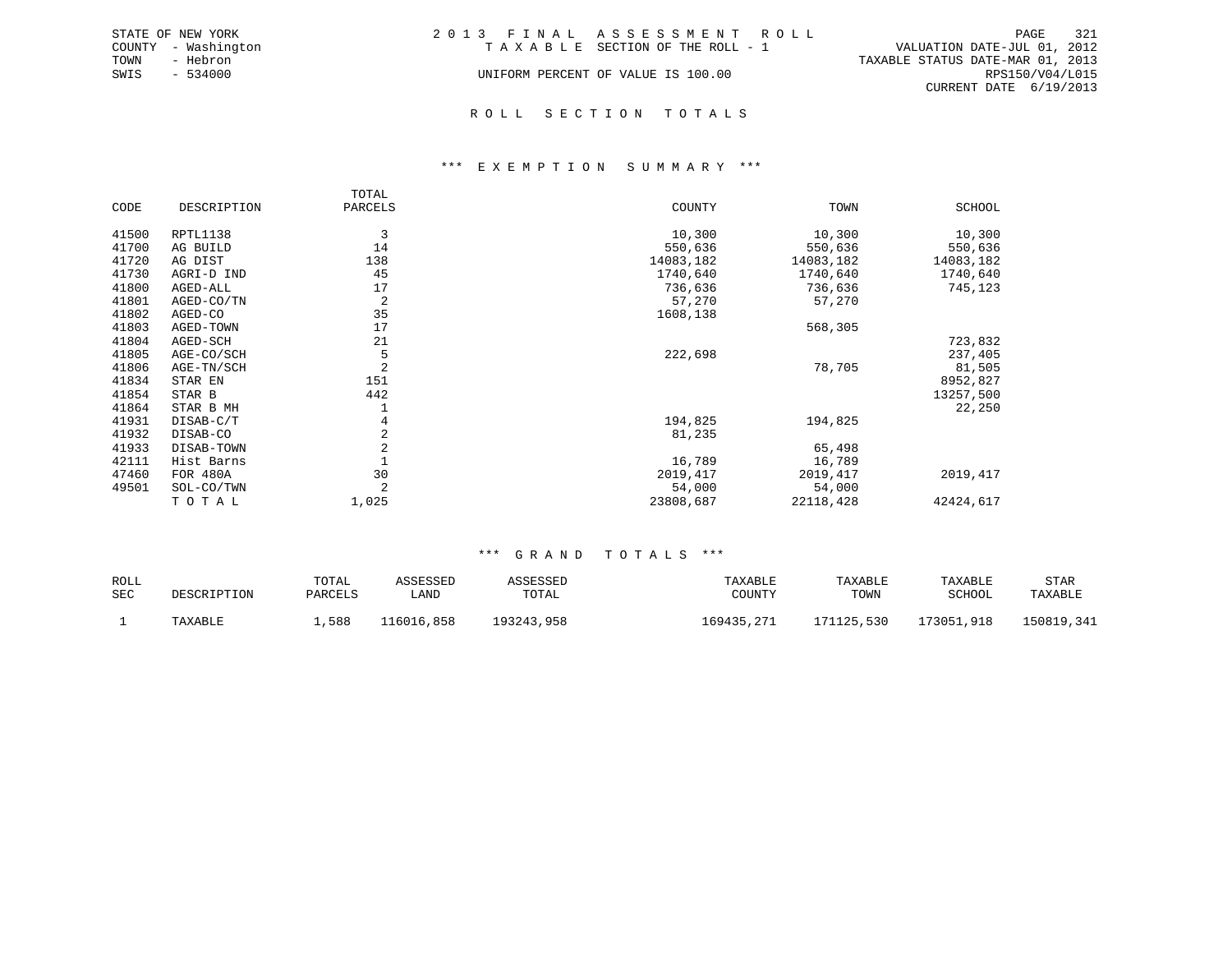| STATE OF NEW YORK   | 2013 FINAL ASSESSMENT ROLL               | 322<br>PAGE                      |
|---------------------|------------------------------------------|----------------------------------|
| COUNTY - Washington | STATE OWNED LAND SECTION OF THE ROLL - 3 | VALUATION DATE-JUL 01, 2012      |
| - Hebron<br>TOWN    | OWNERS NAME SEOUENCE                     | TAXABLE STATUS DATE-MAR 01, 2013 |
| $-534000$<br>SWIS   | UNIFORM PERCENT OF VALUE IS 100.00       |                                  |
|                     |                                          |                                  |

| TAX MAP PARCEL NUMBER         | ASSESSMENT<br>PROPERTY LOCATION & CLASS |        | EXEMPTION CODE-----------------COUNTY-------TOWN------SCHOOL |               |             |  |  |  |  |  |  |  |
|-------------------------------|-----------------------------------------|--------|--------------------------------------------------------------|---------------|-------------|--|--|--|--|--|--|--|
| CURRENT OWNERS NAME           | SCHOOL DISTRICT                         | LAND   | TAX DESCRIPTION                                              | TAXABLE VALUE |             |  |  |  |  |  |  |  |
| CURRENT OWNERS ADDRESS        | PARCEL SIZE/GRID COORD                  | TOTAL  | SPECIAL DISTRICTS                                            |               | ACCOUNT NO. |  |  |  |  |  |  |  |
|                               |                                         |        |                                                              |               |             |  |  |  |  |  |  |  |
|                               | Blossom Rd/e Off                        |        |                                                              |               | 0100004     |  |  |  |  |  |  |  |
| $186. - 1 - 5$                | 930 State forest                        |        | TAXABLE VALUE<br>COUNTY                                      | 13,200        |             |  |  |  |  |  |  |  |
| New York State                | 534801<br>Salem                         | 13,200 | TAXABLE VALUE<br>TOWN                                        | 13,200        |             |  |  |  |  |  |  |  |
| Attn: Washington County Treas | ACRES 15.70                             | 13,200 | TAXABLE VALUE<br>SCHOOL                                      | 13,200        |             |  |  |  |  |  |  |  |
| 383 Broadway                  | EAST-0820480 NRTH-1604849               |        | CA008 Cons agri dst 8                                        | 13,200 TO M   |             |  |  |  |  |  |  |  |
| Fort Edward, NY 12828         | DEED BOOK 92<br>PG-365                  |        | FD401 Hebron fire                                            | 13,200 TO M   |             |  |  |  |  |  |  |  |
|                               | FULL MARKET VALUE                       | 13,200 |                                                              |               |             |  |  |  |  |  |  |  |
|                               |                                         |        |                                                              |               |             |  |  |  |  |  |  |  |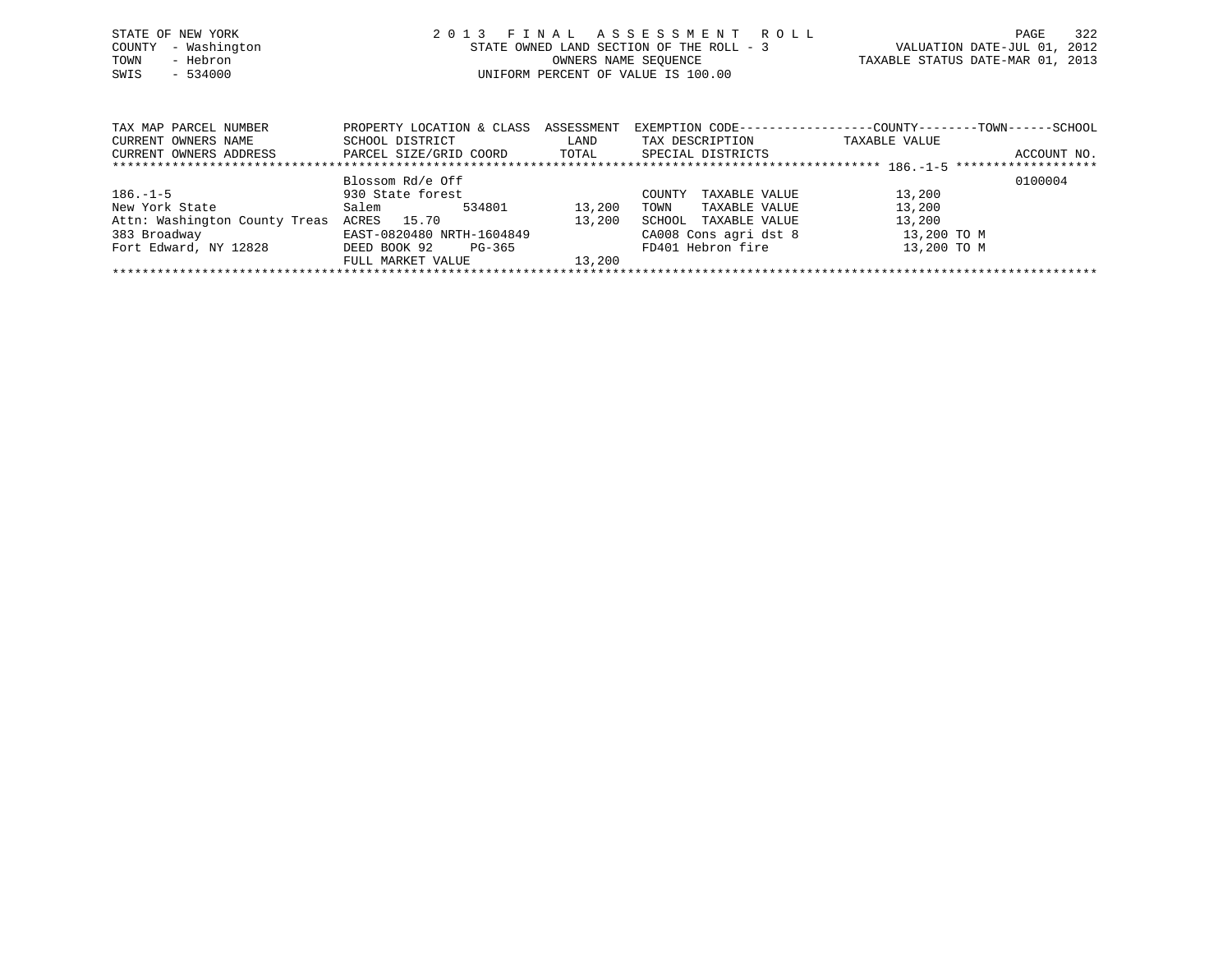| 2013 FINAL ASSESSMENT ROLL               | 323<br>PAGE                      |
|------------------------------------------|----------------------------------|
| STATE OWNED LAND SECTION OF THE ROLL - 3 | VALUATION DATE-JUL 01, 2012      |
|                                          | TAXABLE STATUS DATE-MAR 01, 2013 |
|                                          | RPS150/V04/L015                  |
| UNIFORM PERCENT OF VALUE IS 100.00       | CURRENT DATE 6/19/2013           |

ROLL SUB SECTION - - TOTALS

#### \*\*\* S P E C I A L D I S T R I C T S U M M A R Y \*\*\*

| CODE | DISTRICT NAME                            | TOTAL<br>PARCELS | EXTENSION<br>TYPE.     | EXTENSION<br><b>VALUE</b> | AD VALOREM<br><b>VALUE</b> | EXEMPT<br>AMOUNT | TAXARLE<br>VALUE |
|------|------------------------------------------|------------------|------------------------|---------------------------|----------------------------|------------------|------------------|
|      | CA008 Cons agri dst<br>FD401 Hebron fire |                  | 1 TOTAL M<br>1 TOTAL M |                           | 13,200<br>13,200           |                  | 13,200<br>13,200 |

STATE OF NEW YORK COUNTY - Washington TOWN - Hebron SWIS - 534000

### \*\*\* S C H O O L D I S T R I C T S U M M A R Y \*\*\*

| CODE   | DISTRICT NAME | TOTAL<br>PARCELS | ASSESSED<br>LAND | ASSESSED<br>TOTAL | EXEMPT<br>AMOUNT | TOTAL<br>TAXABLE | STAR<br>AMOUNT | STAR<br>TAXABLE |
|--------|---------------|------------------|------------------|-------------------|------------------|------------------|----------------|-----------------|
| 534801 | Salem         |                  | 13,200           | 13,200            |                  | 13,200           |                | 13,200          |
|        | SUB-TOTAL     |                  | 13,200           | 13,200            |                  | 13,200           |                | 13,200          |
|        | TOTAL         |                  | 13,200           | 13,200            |                  | 13,200           |                | 13,200          |

### \*\*\* S Y S T E M C O D E S S U M M A R Y \*\*\*

### NO SYSTEM EXEMPTIONS AT THIS LEVEL

### \*\*\* E X E M P T I O N S U M M A R Y \*\*\*

#### NO EXEMPTIONS AT THIS LEVEL

| ROLL |                      | TOTAL   | .ccrccrr |       | TAXABLE | TAXABLE | TAXABLE | STAR    |
|------|----------------------|---------|----------|-------|---------|---------|---------|---------|
| SEC  | DESCRIPTION          | PARCELS | ∟AND     | TOTAL | COUNTY  | TOWN    | SCHOOL  | TAXABLE |
|      | OWNED<br>CDR<br>LAND |         | ,200     | ,200  | , 200   | ⊥3,200  | 13,200  | , 200   |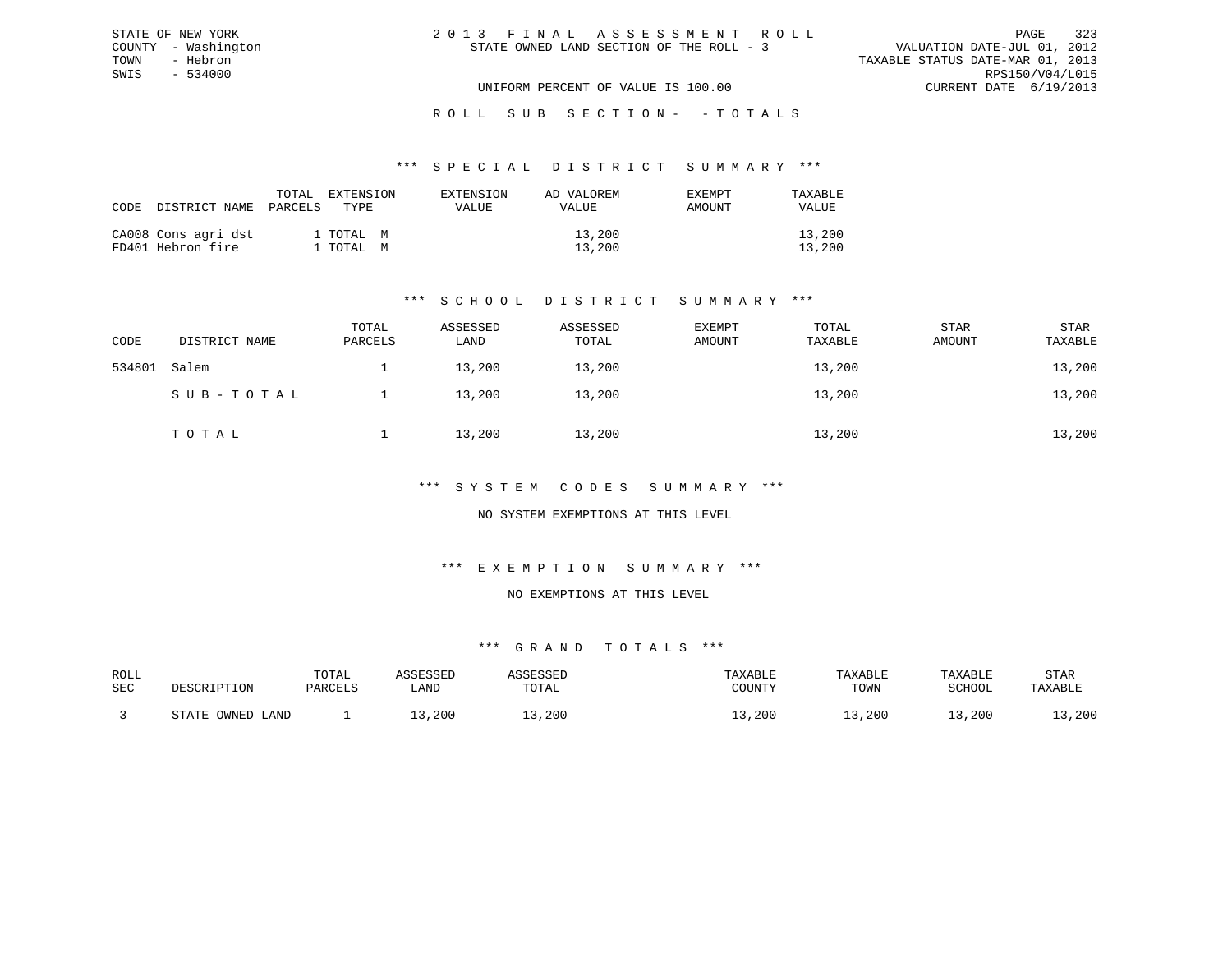|      | STATE OF NEW YORK   | 2013 FINAL ASSESSMENT ROLL               |                                  | PAGE                   | 324 |
|------|---------------------|------------------------------------------|----------------------------------|------------------------|-----|
|      | COUNTY - Washington | STATE OWNED LAND SECTION OF THE ROLL - 3 | VALUATION DATE-JUL 01, 2012      |                        |     |
| TOWN | - Hebron            |                                          | TAXABLE STATUS DATE-MAR 01, 2013 |                        |     |
| SWIS | $-534000$           | UNIFORM PERCENT OF VALUE IS 100.00       |                                  | RPS150/V04/L015        |     |
|      |                     |                                          |                                  | CURRENT DATE 6/19/2013 |     |
|      |                     |                                          |                                  |                        |     |

### R O L L S E C T I O N T O T A L S

### \*\*\* S P E C I A L D I S T R I C T S U M M A R Y \*\*\*

| CODE DISTRICT NAME                       | TOTAL<br>PARCELS | EXTENSION<br>TYPE.     | EXTENSION<br>VALUE | AD VALOREM<br>VALUE | <b>EXEMPT</b><br>AMOUNT | TAXABLE<br>VALUE |
|------------------------------------------|------------------|------------------------|--------------------|---------------------|-------------------------|------------------|
| CA008 Cons agri dst<br>FD401 Hebron fire |                  | 1 TOTAL M<br>1 TOTAL M |                    | 13,200<br>13,200    |                         | 13,200<br>13,200 |

### \*\*\* S C H O O L D I S T R I C T S U M M A R Y \*\*\*

| CODE   | DISTRICT NAME | TOTAL<br>PARCELS | ASSESSED<br>LAND | ASSESSED<br>TOTAL | <b>EXEMPT</b><br>AMOUNT | TOTAL<br>TAXABLE | <b>STAR</b><br>AMOUNT | STAR<br>TAXABLE |
|--------|---------------|------------------|------------------|-------------------|-------------------------|------------------|-----------------------|-----------------|
| 534801 | Salem         |                  | 13,200           | 13,200            |                         | 13,200           |                       | 13,200          |
|        | SUB-TOTAL     |                  | 13,200           | 13,200            |                         | 13,200           |                       | 13,200          |
|        | TOTAL         |                  | 13,200           | 13,200            |                         | 13,200           |                       | 13,200          |

### \*\*\* S Y S T E M C O D E S S U M M A R Y \*\*\*

### NO SYSTEM EXEMPTIONS AT THIS LEVEL

### \*\*\* E X E M P T I O N S U M M A R Y \*\*\*

#### NO EXEMPTIONS AT THIS LEVEL

| ROLL |                      | TOTAL   | .ccrccrr |       | TAXABLE | TAXABLE | TAXABLE | STAR    |
|------|----------------------|---------|----------|-------|---------|---------|---------|---------|
| SEC  | DESCRIPTION          | PARCELS | ∟AND     | TOTAL | COUNTY  | TOWN    | SCHOOL  | TAXABLE |
|      | OWNED<br>CDR<br>LAND |         | ,200     | ,200  | , 200   | ⊥3,200  | 13,200  | , 200   |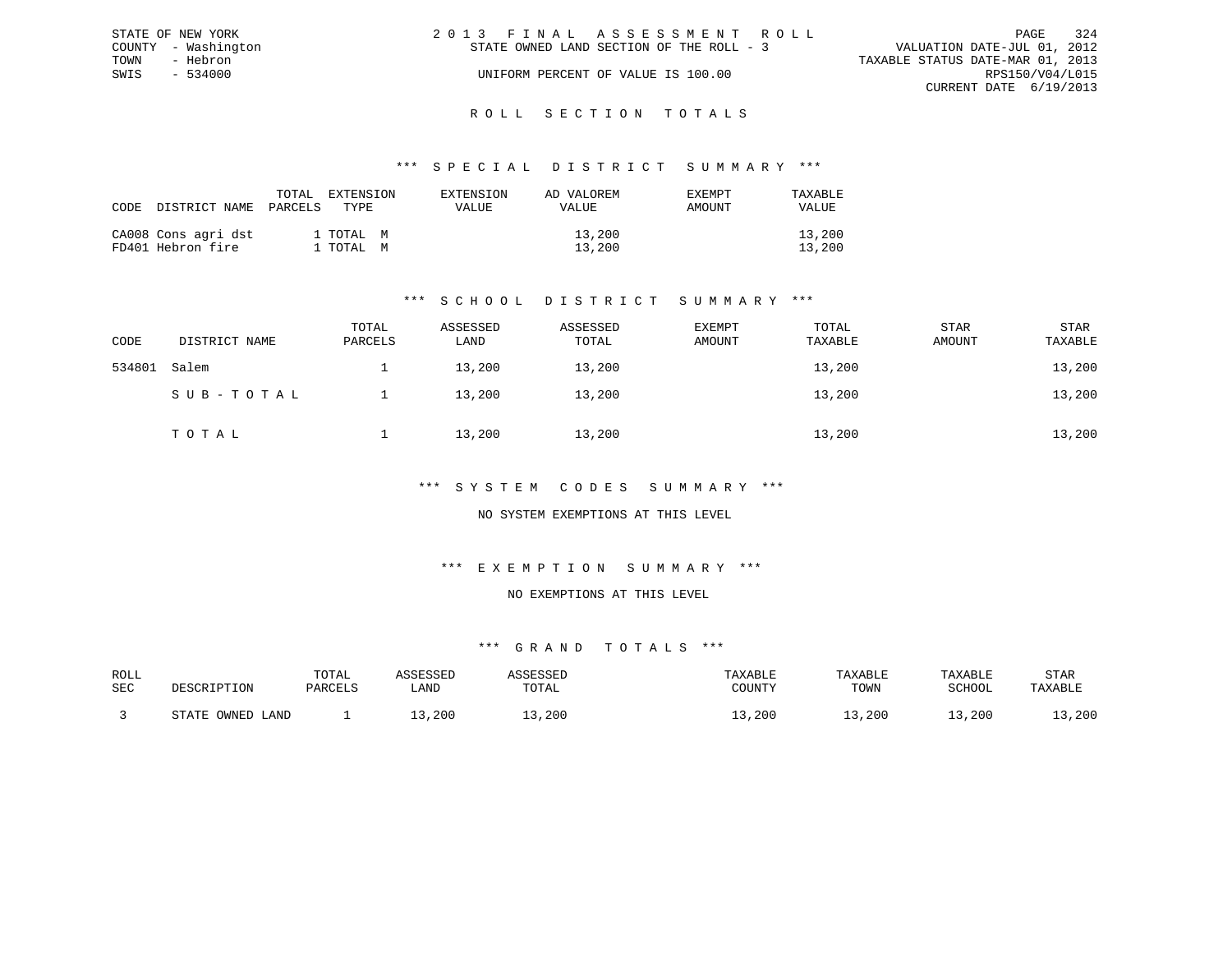# STATE OF NEW YORK 2 0 1 3 F I N A L A S S E S S M E N T R O L L PAGE 325 COUNTY - Washington SPECIAL FRANCHISE SECTION OF THE ROLL - 5 VALUATION DATE-JUL 01, 2012 TOWN - Hebron OWNERS NAME SEQUENCE TAXABLE STATUS DATE-MAR 01, 2013 SWIS - 534000 UNIFORM PERCENT OF VALUE IS 100.00

| TAX MAP PARCEL NUMBER                                 |                                    |          |                       | PROPERTY LOCATION & CLASS ASSESSMENT EXEMPTION CODE---------------COUNTY-------TOWN------SCHOOL |             |
|-------------------------------------------------------|------------------------------------|----------|-----------------------|-------------------------------------------------------------------------------------------------|-------------|
| CURRENT OWNERS NAME                                   | SCHOOL DISTRICT                    | LAND     | TAX DESCRIPTION       | TAXABLE VALUE                                                                                   |             |
| CURRENT OWNERS ADDRESS                                | PARCEL SIZE/GRID COORD             | TOTAL    | SPECIAL DISTRICTS     |                                                                                                 | ACCOUNT NO. |
|                                                       |                                    |          |                       |                                                                                                 |             |
|                                                       | Special Franchise                  |          |                       |                                                                                                 |             |
| $500. -15 - 1$                                        | 861 Elec & gas                     |          | COUNTY TAXABLE VALUE  | 354                                                                                             |             |
| National Grid                                         | Granville<br>533201                | $\Omega$ | TOWN<br>TAXABLE VALUE | 354                                                                                             |             |
| 300 Erie Blyd W                                       |                                    | 354      | SCHOOL TAXABLE VALUE  | 354                                                                                             |             |
| Syracuse, NY 13201                                    | FULL MARKET VALUE                  | 354      | FD401 Hebron fire     | 354 TO M                                                                                        |             |
| *******************                                   | ********************************** |          |                       |                                                                                                 |             |
|                                                       | Special Franchise Propert          |          |                       |                                                                                                 | 9150300715  |
| $500. -10 - 4. -1$                                    | 861 Elec & gas                     |          | COUNTY TAXABLE VALUE  | 158,710                                                                                         |             |
| New York State Electric & Gas                         | Salem<br>534801                    | $\Omega$ | TOWN<br>TAXABLE VALUE | 158,710                                                                                         |             |
| Utility Shared Svcs-Local Tax Apport For Sch 39.697%  |                                    | 158,710  | SCHOOL TAXABLE VALUE  | 158,710                                                                                         |             |
| 70 Farm View Dr                                       | Parcel 1 Of 4                      |          | FD401 Hebron fire     | 158,710 TO M                                                                                    |             |
| New Gloucester, ME 04260                              | FULL MARKET VALUE                  | 158,710  |                       |                                                                                                 |             |
|                                                       |                                    |          |                       |                                                                                                 |             |
|                                                       | Special Franchise-Town             |          |                       |                                                                                                 | 9176300752  |
| $500. - 10 - 4. - 2$                                  | 861 Elec & gas                     |          | COUNTY TAXABLE VALUE  | 177,117                                                                                         |             |
| New York State Electric & Gas Granville               | 533201                             | 0        | TOWN<br>TAXABLE VALUE | 177,117                                                                                         |             |
| Utility Shared Svcs--Local Tax Apport For Sch 44.301% |                                    | 177,117  | SCHOOL TAXABLE VALUE  | 177,117                                                                                         |             |
| 70 Farm View Dr                                       | Parcel 2 Of 4                      |          | FD401 Hebron fire     | 177,117 TO M                                                                                    |             |
| New Gloucester, ME 04260                              | FULL MARKET VALUE                  | 177,117  |                       |                                                                                                 |             |
|                                                       |                                    |          |                       |                                                                                                 |             |
|                                                       | Special Franchise Town             |          |                       |                                                                                                 | 9176300753  |
| $500. -10 - 4. -3$                                    | 861 Elec & gas                     |          | COUNTY TAXABLE VALUE  | 62,377                                                                                          |             |
| New York State Electric & Gas Hartford                | 533801                             | $\Omega$ | TOWN<br>TAXABLE VALUE | 62,377                                                                                          |             |
| Utility Shared Svcs-Local Tax Apport For Sch 15.602%  |                                    | 62,377   | SCHOOL TAXABLE VALUE  | 62,377                                                                                          |             |
| 70 Farm View Dr                                       | Parcel 3 Of 4                      |          | FD401 Hebron fire     | 62,377 TO M                                                                                     |             |
| New Gloucester, ME 04260                              | FULL MARKET VALUE                  | 62,377   |                       |                                                                                                 |             |
|                                                       |                                    |          |                       |                                                                                                 |             |
|                                                       | Special Franchise Town             |          |                       |                                                                                                 | 9176300754  |
| $500. - 10 - 4. - 4$                                  | 861 Elec & gas                     |          | COUNTY TAXABLE VALUE  | 1,600                                                                                           |             |
| New York State Electric & Gas Argyle                  | 532001                             | $\Omega$ | TOWN<br>TAXABLE VALUE | 1,600                                                                                           |             |
| c/o Utility Shared Services                           | Apport For Sch.4%                  | 1,600    | SCHOOL TAXABLE VALUE  | 1,600                                                                                           |             |
| Local tax dept                                        | Parcel 4 Of 4                      |          | FD401 Hebron fire     | 1,600 TO M                                                                                      |             |
| 70 Farm View Dr Bldg Freeport FULL MARKET VALUE       |                                    | 1,600    |                       |                                                                                                 |             |
| New Glouchester, ME 04260                             |                                    |          |                       |                                                                                                 |             |
|                                                       |                                    |          |                       |                                                                                                 |             |
|                                                       | Special Franchise Propert          |          |                       |                                                                                                 | 9150300716  |
| $500. -60 - 2. -1$                                    | 866 Telephone                      |          | COUNTY TAXABLE VALUE  | 109,487                                                                                         |             |
| Verizon New York Inc                                  | Salem<br>534801                    | $\Omega$ | TOWN<br>TAXABLE VALUE | 109,487                                                                                         |             |
| Property Tax Department                               | Apport For Sch 49.940%             | 109,487  | SCHOOL TAXABLE VALUE  | 109,487                                                                                         |             |
| PO Box 2749                                           | Parcel 1 Of 4                      |          | FD401 Hebron fire     | 109,487 TO M                                                                                    |             |
| Addison, TX 75001                                     | FULL MARKET VALUE                  | 109,487  |                       |                                                                                                 |             |
|                                                       |                                    |          |                       |                                                                                                 |             |
|                                                       |                                    |          |                       |                                                                                                 |             |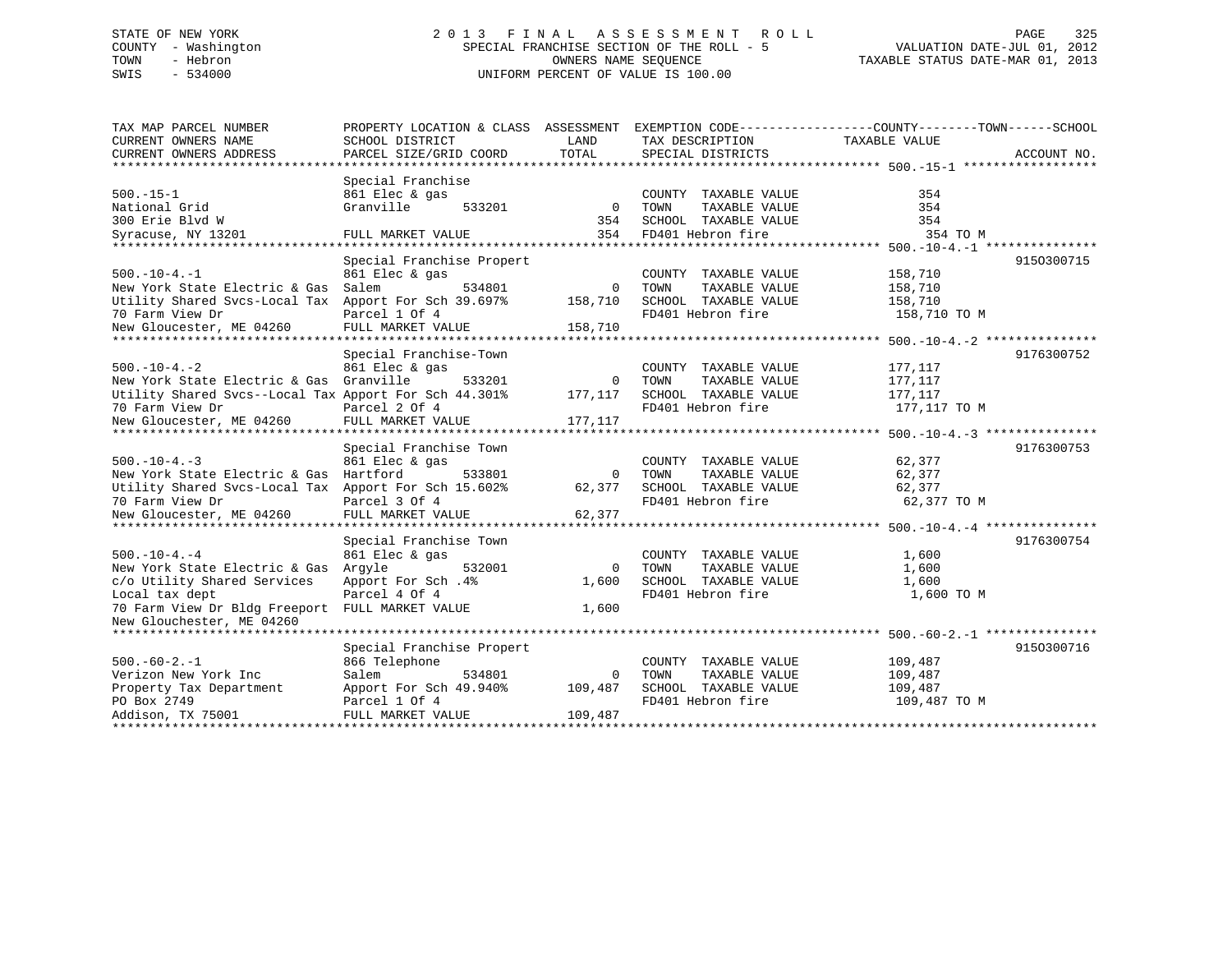# STATE OF NEW YORK 2 0 1 3 F I N A L A S S E S S M E N T R O L L PAGE 326 COUNTY - Washington SPECIAL FRANCHISE SECTION OF THE ROLL - 5 VALUATION DATE-JUL 01, 2012 TOWN - Hebron OWNERS NAME SEQUENCE TAXABLE STATUS DATE-MAR 01, 2013 SWIS - 534000 UNIFORM PERCENT OF VALUE IS 100.00

| TAX MAP PARCEL NUMBER   | PROPERTY LOCATION & CLASS ASSESSMENT EXEMPTION CODE---------------COUNTY-------TOWN-----SCHOOL |                |                                    |             |             |
|-------------------------|------------------------------------------------------------------------------------------------|----------------|------------------------------------|-------------|-------------|
| CURRENT OWNERS NAME     | SCHOOL DISTRICT                                                                                |                | LAND TAX DESCRIPTION TAXABLE VALUE |             |             |
|                         | CURRENT OWNERS ADDRESS     PARCEL SIZE/GRID COORD     TOTAL     SPECIAL DISTRICTS              |                |                                    |             | ACCOUNT NO. |
|                         |                                                                                                |                |                                    |             |             |
|                         | Special Franchise Town                                                                         |                |                                    |             | 9176300756  |
| $500.-60-2.-2$          | 866 Telephone                                                                                  |                | COUNTY TAXABLE VALUE               | 87,783      |             |
| Verizon New York Inc    | Granville 533201                                                                               | $\overline{0}$ | TOWN<br>TAXABLE VALUE              | 87,783      |             |
|                         | Property Tax Department Apport For Sch 40.040% 87,783                                          |                | SCHOOL TAXABLE VALUE               | 87,783      |             |
| PO Box 2749             | Parcel 2 Of 4                                                                                  |                | FD401 Hebron fire                  | 87,783 TO M |             |
|                         | Addison, TX 75001 FULL MARKET VALUE 87,783                                                     |                |                                    |             |             |
|                         |                                                                                                |                |                                    |             |             |
|                         | Special Franchise Town                                                                         |                |                                    |             | 9176300757  |
| $500. -60 - 2. -3$      | 866 Telephone                                                                                  |                | COUNTY<br>TAXABLE VALUE            | 15,062      |             |
| Verizon New York Inc    | Hartford 533801 0 TOWN                                                                         |                | TAXABLE VALUE                      | 15,062      |             |
|                         | Property Tax Department Apport For Sch 6.870% 15,062 SCHOOL TAXABLE VALUE                      |                |                                    | 15,062      |             |
| PO Box 2749             | Parcel 3 Of 4                                                                                  |                | FD401 Hebron fire                  | 15,062 TO M |             |
|                         | Addison, TX 75001 FULL MARKET VALUE 15,062                                                     |                |                                    |             |             |
|                         |                                                                                                |                |                                    |             |             |
|                         | Special Franchise Town                                                                         |                |                                    |             | 9176300758  |
| $500.-60-2.-4$          | 866 Telephone                                                                                  |                | COUNTY<br>TAXABLE VALUE            | 6,906       |             |
| Verizon New York Inc    | Argyle 532001                                                                                  | $\overline{0}$ | TAXABLE VALUE<br>TOWN              | 6,906       |             |
| Property Tax Department | Apport For Sch 3.150%                                                                          | 6,906          | SCHOOL<br>TAXABLE VALUE            | 6,906       |             |
| PO Box 152206           | Parcel 4 Of 4                                                                                  |                | FD401 Hebron fire                  | 6,906 TO M  |             |
| Addison, TX 75001       | FULL MARKET VALUE                                                                              | 6.906          |                                    |             |             |
|                         |                                                                                                |                |                                    |             |             |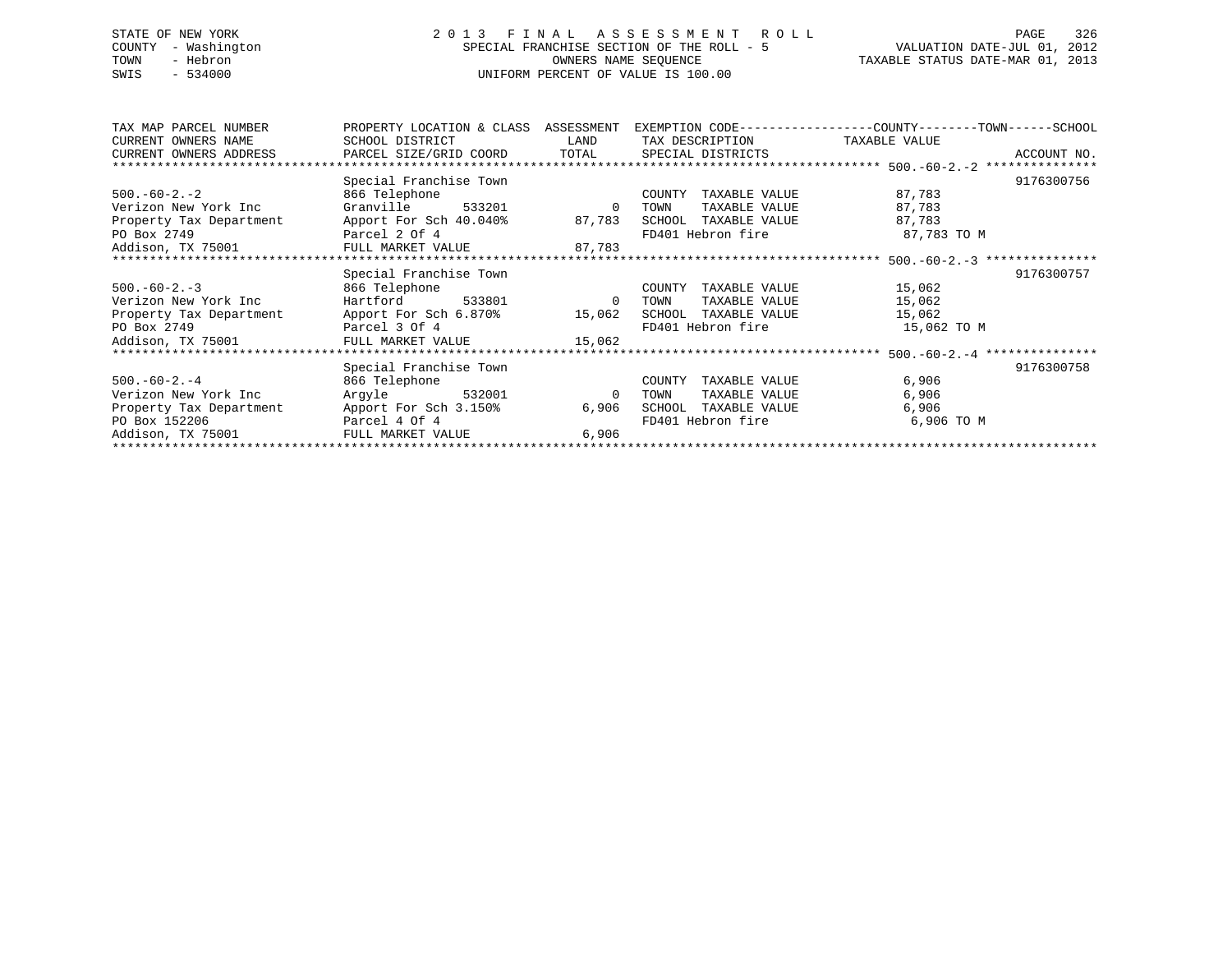|  | 2013 FINAL ASSESSMENT ROLL                |                                  | PAGE            | 327 |
|--|-------------------------------------------|----------------------------------|-----------------|-----|
|  | SPECIAL FRANCHISE SECTION OF THE ROLL - 5 | VALUATION DATE-JUL 01, 2012      |                 |     |
|  |                                           | TAXABLE STATUS DATE-MAR 01, 2013 |                 |     |
|  |                                           |                                  | RPS150/V04/L015 |     |
|  | UNIFORM PERCENT OF VALUE IS 100.00        | CURRENT DATE 6/19/2013           |                 |     |

ROLL SUB SECTION - - TOTALS

#### \*\*\* S P E C I A L D I S T R I C T S U M M A R Y \*\*\*

|      |                   | TOTAL   | EXTENSION | EXTENSION | AD VALOREM | EXEMPT | TAXABLE |
|------|-------------------|---------|-----------|-----------|------------|--------|---------|
| CODE | DISTRICT NAME     | PARCELS | TYPE.     | VALUE     | VALUE      | AMOUNT | VALUE   |
|      | FD401 Hebron fire |         | 9 TOTAL M |           | 619,396    |        | 619,396 |
|      |                   |         |           |           |            |        |         |

STATE OF NEW YORK COUNTY - Washington TOWN - Hebron SWIS - 534000

### \*\*\* S C H O O L D I S T R I C T S U M M A R Y \*\*\*

| CODE                                 | DISTRICT NAME                            | TOTAL<br>PARCELS | ASSESSED<br>LAND                      | ASSESSED<br>TOTAL  | EXEMPT<br>AMOUNT                      | TOTAL<br>TAXABLE   | STAR<br>AMOUNT                        | STAR<br>TAXABLE    |
|--------------------------------------|------------------------------------------|------------------|---------------------------------------|--------------------|---------------------------------------|--------------------|---------------------------------------|--------------------|
| 532001<br>533201<br>533801<br>534801 | Arqyle<br>Granville<br>Hartford<br>Salem | 4<br>∠           | 8,506<br>265,254<br>77,439<br>268,197 |                    | 8,506<br>265,254<br>77,439<br>268,197 |                    | 8,506<br>265,254<br>77,439<br>268,197 |                    |
|                                      | SUB-TOTAL<br>TOTAL                       | 9<br>9           |                                       | 619,396<br>619,396 |                                       | 619,396<br>619,396 |                                       | 619,396<br>619,396 |

# \*\*\* S Y S T E M C O D E S S U M M A R Y \*\*\*

# NO SYSTEM EXEMPTIONS AT THIS LEVEL

### \*\*\* E X E M P T I O N S U M M A R Y \*\*\*

### NO EXEMPTIONS AT THIS LEVEL

| ROLL<br>SEC | DESCRIPTION          | TOTAL<br>PARCELS | \SSESSED<br>LAND | SSESSEL<br>TOTAL | TAXABLE<br>COUNTY | TAXABLE<br>TOWN | TAXABLE<br>SCHOOL | STAR<br>TAXABLE                |
|-------------|----------------------|------------------|------------------|------------------|-------------------|-----------------|-------------------|--------------------------------|
|             | FRANCHISE<br>SPECIAL |                  |                  | .396             | , 396             | 619,396         | .396              | ,396<br>$\sim$ 1 $\sim$<br>シエン |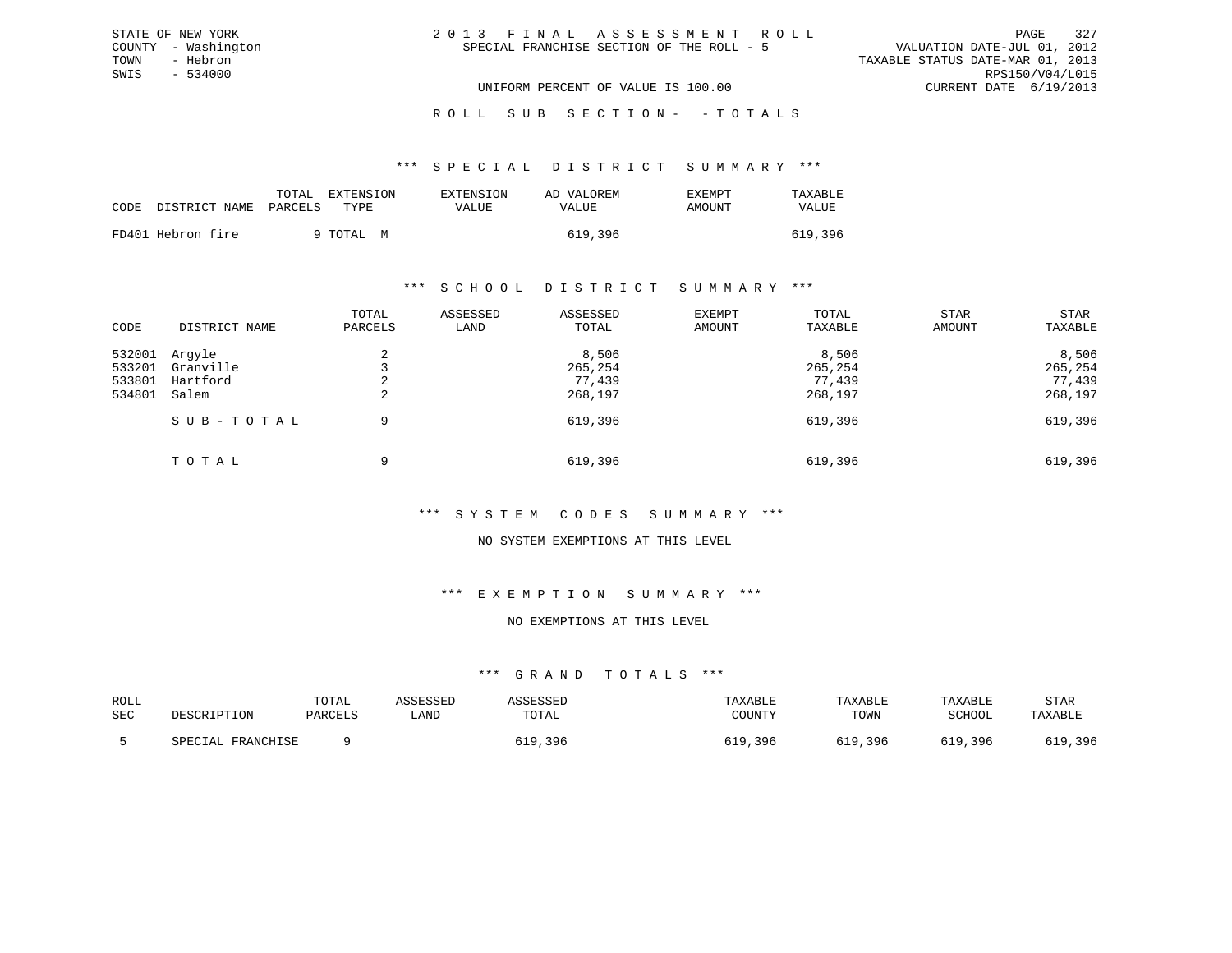|      | STATE OF NEW YORK   | 2013 FINAL ASSESSMENT ROLL                                               | PAGE            | 328 |
|------|---------------------|--------------------------------------------------------------------------|-----------------|-----|
|      | COUNTY - Washington | VALUATION DATE-JUL 01, 2012<br>SPECIAL FRANCHISE SECTION OF THE ROLL - 5 |                 |     |
| TOWN | - Hebron            | TAXABLE STATUS DATE-MAR 01, 2013                                         |                 |     |
| SWIS | - 534000            | UNIFORM PERCENT OF VALUE IS 100.00                                       | RPS150/V04/L015 |     |
|      |                     | CURRENT DATE 6/19/2013                                                   |                 |     |
|      |                     |                                                                          |                 |     |

### R O L L S E C T I O N T O T A L S

### \*\*\* S P E C I A L D I S T R I C T S U M M A R Y \*\*\*

|      |                   | TOTAL   | <b>EXTENSION</b> | <b>EXTENSION</b> | AD VALOREM | <b>EXEMPT</b> | TAXABLE |
|------|-------------------|---------|------------------|------------------|------------|---------------|---------|
| CODE | DISTRICT NAME     | PARCELS | TYPE.            | VALUE            | VALUE      | AMOUNT        | VALUE   |
|      | FD401 Hebron fire |         | 9 TOTAL M        |                  | 619,396    |               | 619,396 |

### \*\*\* S C H O O L D I S T R I C T S U M M A R Y \*\*\*

| CODE                                 | DISTRICT NAME                            | TOTAL<br>PARCELS | ASSESSED<br>LAND | ASSESSED<br>TOTAL                     | EXEMPT<br>AMOUNT | TOTAL<br>TAXABLE                      | STAR<br>AMOUNT | STAR<br>TAXABLE                       |
|--------------------------------------|------------------------------------------|------------------|------------------|---------------------------------------|------------------|---------------------------------------|----------------|---------------------------------------|
| 532001<br>533201<br>533801<br>534801 | Arqyle<br>Granville<br>Hartford<br>Salem | 2<br>2           |                  | 8,506<br>265,254<br>77,439<br>268,197 |                  | 8,506<br>265,254<br>77,439<br>268,197 |                | 8,506<br>265,254<br>77,439<br>268,197 |
|                                      | SUB-TOTAL                                | 9                |                  | 619,396                               |                  | 619,396                               |                | 619,396                               |
|                                      | TOTAL                                    | 9                |                  | 619,396                               |                  | 619,396                               |                | 619,396                               |

# \*\*\* S Y S T E M C O D E S S U M M A R Y \*\*\*

# NO SYSTEM EXEMPTIONS AT THIS LEVEL

### \*\*\* E X E M P T I O N S U M M A R Y \*\*\*

### NO EXEMPTIONS AT THIS LEVEL

| ROLL<br>SEC | DESCRIPTION          | TOTAL<br>PARCELS | \SSESSED<br>LAND | TOTAL         | TAXABLE<br>COUNTY | TAXABLE<br>TOWN | TAXABLE<br>SCHOOL | STAR<br>TAXABLE |
|-------------|----------------------|------------------|------------------|---------------|-------------------|-----------------|-------------------|-----------------|
|             | FRANCHISE<br>SPECIAL |                  |                  | ,396<br>5 T Q | ,396              | 619,396         | 610<br>.396       | 619,396         |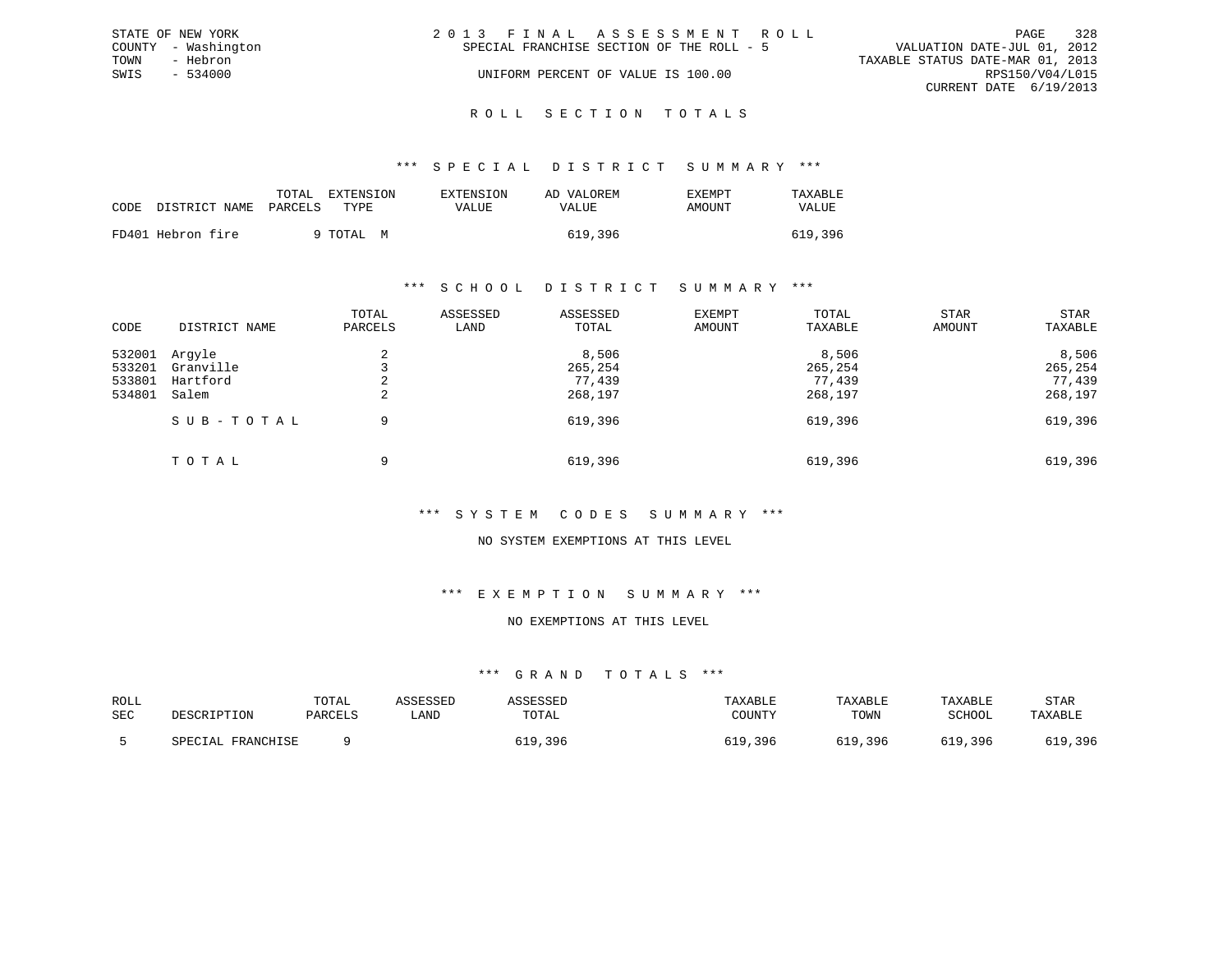| COUNTY - Washington<br>- Hebron<br>TOWN<br>SWIS<br>$-534000$ |                                            | OWNERS NAME SEQUENCE | UTILITY & R.R. SECTION OF THE ROLL - 6<br>UNIFORM PERCENT OF VALUE IS 100.00 | VALUATION DATE-JUL 01, 2012<br>TAXABLE STATUS DATE-MAR 01, 2013                                |  |  |
|--------------------------------------------------------------|--------------------------------------------|----------------------|------------------------------------------------------------------------------|------------------------------------------------------------------------------------------------|--|--|
| TAX MAP PARCEL NUMBER                                        |                                            |                      |                                                                              | PROPERTY LOCATION & CLASS ASSESSMENT EXEMPTION CODE---------------COUNTY-------TOWN-----SCHOOL |  |  |
| CURRENT OWNERS NAME<br>CURRENT OWNERS ADDRESS                | SCHOOL DISTRICT<br>PARCEL SIZE/GRID COORD  | LAND<br>TOTAL        | TAX DESCRIPTION<br>SPECIAL DISTRICTS                                         | TAXABLE VALUE<br>ACCOUNT NO.                                                                   |  |  |
|                                                              |                                            |                      |                                                                              |                                                                                                |  |  |
|                                                              | 1275 Big Burch Hill Rd                     |                      |                                                                              | 915N200714                                                                                     |  |  |
| $142. - 3 - 7$                                               | 837 Cell Tower                             |                      | COUNTY TAXABLE VALUE                                                         | 355,000                                                                                        |  |  |
| National Grid                                                | Granville<br>533201                        | 55,000               | TOWN<br>TAXABLE VALUE                                                        | 355,000                                                                                        |  |  |
| Real Estate Tax Dept                                         | Bldg/tower & Fencing                       | 355,000              | SCHOOL TAXABLE VALUE                                                         | 355,000                                                                                        |  |  |
| 300 Erie Boulevard West                                      | Radio Station                              |                      | FD401 Hebron fire                                                            | 355,000 TO M                                                                                   |  |  |
| Syracuse, NY 13202                                           | $142. - 1 - 7$                             |                      |                                                                              |                                                                                                |  |  |
|                                                              | ACRES<br>1.00<br>EAST-0801273 NRTH-1642021 |                      |                                                                              |                                                                                                |  |  |
|                                                              | DEED BOOK 327<br>$PG-298$                  |                      |                                                                              |                                                                                                |  |  |
|                                                              | FULL MARKET VALUE                          | 355,000              |                                                                              |                                                                                                |  |  |
|                                                              |                                            |                      |                                                                              |                                                                                                |  |  |
|                                                              | Elec Trans                                 |                      |                                                                              |                                                                                                |  |  |
| 640.000-9999-131.600-1001                                    | 882 Elec Trans Imp                         |                      | COUNTY TAXABLE VALUE                                                         | 91                                                                                             |  |  |
| New York State Electric & Gas Argyle                         | 532001                                     | $\mathbf 0$          | TOWN<br>TAXABLE VALUE                                                        | 91                                                                                             |  |  |
| c/o Shared Utility Services                                  |                                            | 91                   | SCHOOL TAXABLE VALUE                                                         | 91                                                                                             |  |  |
| 70 Farm View Dr                                              | FULL MARKET VALUE                          | 91                   | FD401 Hebron fire                                                            | 91 TO M                                                                                        |  |  |
| New Glouchester, ME 04260<br>*****************************   |                                            |                      |                                                                              |                                                                                                |  |  |
|                                                              |                                            |                      |                                                                              |                                                                                                |  |  |
| 640.000-9999-131.600-1002                                    | Elec Trans<br>882 Elec Trans Imp           |                      | COUNTY TAXABLE VALUE                                                         | 1,962                                                                                          |  |  |
| New York State Electric & Gas                                | Granville<br>533201                        | $\mathbf{0}$         | TOWN<br>TAXABLE VALUE                                                        | 1,962                                                                                          |  |  |
| Utility Shared Svcs-Local Tax                                |                                            | 1,962                | SCHOOL TAXABLE VALUE                                                         | 1,962                                                                                          |  |  |
| 70 Farm View Dr                                              | FULL MARKET VALUE                          | 1,962                | FD401 Hebron fire                                                            | 1,962 TO M                                                                                     |  |  |
| New Gloucester, ME 04260                                     |                                            |                      |                                                                              |                                                                                                |  |  |
|                                                              |                                            |                      |                                                                              |                                                                                                |  |  |
|                                                              | Elec Trans                                 |                      |                                                                              |                                                                                                |  |  |
| 640.000-9999-131.600-1003                                    | 882 Elec Trans Imp                         |                      | COUNTY TAXABLE VALUE                                                         | 646                                                                                            |  |  |
| New York State Electric & Gas Hartford                       | 533801                                     | $\overline{0}$       | TOWN<br>TAXABLE VALUE                                                        | 646                                                                                            |  |  |
| Utility Shared Svce-Local Tax                                |                                            | 646                  | SCHOOL TAXABLE VALUE                                                         | 646                                                                                            |  |  |
| 70 Farm View Dr                                              | FULL MARKET VALUE                          | 646                  | FD401 Hebron fire                                                            | 646 TO M                                                                                       |  |  |
| New Gloucester, ME 04260                                     |                                            |                      |                                                                              |                                                                                                |  |  |
|                                                              | Elec Trans                                 |                      |                                                                              |                                                                                                |  |  |
| 640.000-9999-131.600-1004                                    | 882 Elec Trans Imp                         |                      | COUNTY TAXABLE VALUE                                                         | 2,674                                                                                          |  |  |
| New York State Electric & Gas                                | Salem<br>534801                            | $\mathbf{0}$         | TAXABLE VALUE<br>TOWN                                                        | 2,674                                                                                          |  |  |
| Utility Shared Svcs-Local Tax                                |                                            | 2,674                | SCHOOL TAXABLE VALUE                                                         | 2,674                                                                                          |  |  |
| 70 Farm View Dr                                              | FULL MARKET VALUE                          | 2,674                | FD401 Hebron fire                                                            | 2,674 TO M                                                                                     |  |  |
| New Gloucester, ME 04260                                     |                                            |                      |                                                                              |                                                                                                |  |  |
| *****************                                            |                                            | ***********          |                                                                              | ***************** 640.000-9999-131.600-1011***                                                 |  |  |
|                                                              | Elec Trans                                 |                      |                                                                              | 915J101575                                                                                     |  |  |
| 640.000-9999-131.600-1011                                    | 882 Elec Trans Imp                         |                      | COUNTY TAXABLE VALUE                                                         | 6,106                                                                                          |  |  |
| New York State Electric & Gas Argyle                         | 532001                                     | $\mathbf{0}$         | TOWN<br>TAXABLE VALUE                                                        | 6,106                                                                                          |  |  |
| c/o Utility Tax Dept                                         |                                            | 6,106                | SCHOOL TAXABLE VALUE                                                         | 6,106                                                                                          |  |  |
| Local tax dept.                                              | FULL MARKET VALUE                          | 6,106                | FD401 Hebron fire                                                            | 6,106 TO M                                                                                     |  |  |
| 70 Farm View Dr Bldg Freeport<br>New Glouchester, ME 04260   |                                            |                      |                                                                              |                                                                                                |  |  |
| ******************************                               |                                            |                      |                                                                              |                                                                                                |  |  |

STATE OF NEW YORK 2013 FINAL ASSESSMENT ROLL PAGE 329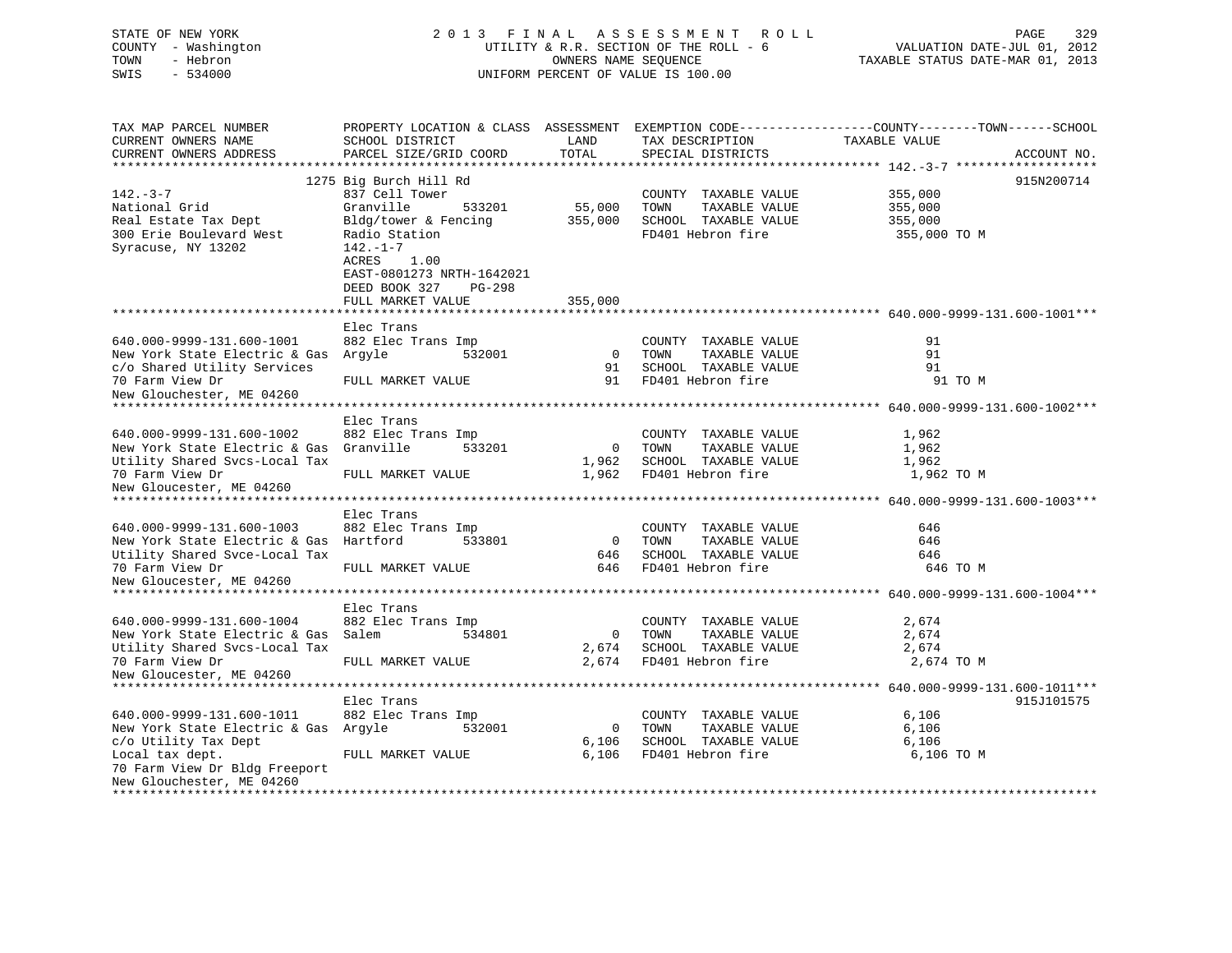# STATE OF NEW YORK 2 0 1 3 F I N A L A S S E S S M E N T R O L L PAGE 330 COUNTY - Washington UTILITY & R.R. SECTION OF THE ROLL - 6 VALUATION DATE-JUL 01, 2012 TOWN - Hebron OWNERS NAME SEQUENCE TAXABLE STATUS DATE-MAR 01, 2013 SWIS - 534000 UNIFORM PERCENT OF VALUE IS 100.00

| TAX MAP PARCEL NUMBER<br>CURRENT OWNERS NAME<br>CURRENT OWNERS ADDRESS | PROPERTY LOCATION & CLASS ASSESSMENT<br>SCHOOL DISTRICT<br>PARCEL SIZE/GRID COORD | LAND<br>TOTAL | EXEMPTION CODE-----------------COUNTY-------TOWN------SCHOOL<br>TAX DESCRIPTION<br>SPECIAL DISTRICTS | TAXABLE VALUE                            | ACCOUNT NO. |
|------------------------------------------------------------------------|-----------------------------------------------------------------------------------|---------------|------------------------------------------------------------------------------------------------------|------------------------------------------|-------------|
|                                                                        |                                                                                   |               |                                                                                                      |                                          |             |
|                                                                        | Elec Trans                                                                        |               |                                                                                                      |                                          | 915N200711  |
| 640.000-9999-131.600-1012                                              | 882 Elec Trans Imp                                                                |               | COUNTY TAXABLE VALUE                                                                                 | 131,142                                  |             |
| New York State Electric & Gas                                          | Granville<br>533201                                                               | $\Omega$      | TOWN<br>TAXABLE VALUE                                                                                | 131,142                                  |             |
| Utility Shared Svcs-Local Tax                                          |                                                                                   | 131,142       | SCHOOL TAXABLE VALUE                                                                                 | 131,142                                  |             |
| 70 Farm View Dr                                                        | FULL MARKET VALUE                                                                 | 131,142       | FD401 Hebron fire                                                                                    | 131,142 TO M                             |             |
| New Gloucester, ME 04260                                               |                                                                                   |               |                                                                                                      |                                          |             |
| ***************************                                            |                                                                                   |               |                                                                                                      |                                          |             |
|                                                                        | Elec Trans                                                                        |               |                                                                                                      |                                          | 915J101576  |
| 640.000-9999-131.600-1013                                              | 882 Elec Trans Imp                                                                |               | COUNTY<br>TAXABLE VALUE                                                                              | 43,175                                   |             |
| New York State Electric & Gas                                          | Hartford<br>533801                                                                | $\mathbf 0$   | TOWN<br>TAXABLE VALUE                                                                                | 43,175                                   |             |
| Utility Shared Svcs-Local Tax                                          |                                                                                   | 43,175        | SCHOOL TAXABLE VALUE                                                                                 | 43,175                                   |             |
| 70 Farm View Dr                                                        | FULL MARKET VALUE                                                                 | 43,175        | FD401 Hebron fire                                                                                    | 43,175 TO M                              |             |
| New Gloucester, ME 04260                                               |                                                                                   |               |                                                                                                      |                                          |             |
|                                                                        |                                                                                   |               |                                                                                                      |                                          |             |
|                                                                        | Elec Trans                                                                        |               |                                                                                                      |                                          | 915J101574  |
| 640.000-9999-131.600-1014                                              | 882 Elec Trans Imp                                                                |               | COUNTY<br>TAXABLE VALUE                                                                              | 178,771                                  |             |
| New York State Electric & Gas                                          | 534801<br>Salem                                                                   | $\mathbf 0$   | TOWN<br>TAXABLE VALUE                                                                                | 178,771                                  |             |
| Utility Shared Svcs-Local Tax                                          |                                                                                   | 178,771       | SCHOOL TAXABLE VALUE                                                                                 | 178,771                                  |             |
| 70 Farm View Dr                                                        | FULL MARKET VALUE                                                                 | 178,771       | FD401 Hebron fire                                                                                    | 178,771 TO M                             |             |
| New Gloucester, ME 04260                                               |                                                                                   |               |                                                                                                      |                                          |             |
| **********************                                                 |                                                                                   |               |                                                                                                      |                                          |             |
|                                                                        | Substation                                                                        |               |                                                                                                      |                                          | 915N201032  |
| 640.000-9999-131.600-1022                                              | 872 Elec-Substation                                                               |               | COUNTY TAXABLE VALUE                                                                                 | 5,532                                    |             |
| New York State Electric & Gas                                          | Granville<br>533201                                                               | $\Omega$      | TOWN<br>TAXABLE VALUE                                                                                | 5,532                                    |             |
| Utility Shared Svcs-Local Tax App Factor 1.0000                        |                                                                                   | 5,532         | SCHOOL TAXABLE VALUE                                                                                 | 5,532                                    |             |
| 70 Farm View Dr                                                        | Slateville Temp Sub                                                               |               | FD401 Hebron fire                                                                                    | 5,532 TO M                               |             |
| New Gloucester, ME 04260                                               | FULL MARKET VALUE                                                                 | 5,532         |                                                                                                      |                                          |             |
| *********************                                                  | ***************************                                                       |               |                                                                                                      | *********** 640.000-9999-131.600-1881*** |             |
|                                                                        | Outside Plant                                                                     |               |                                                                                                      |                                          | 9175200745  |
| 640.000-9999-131.600-1881                                              | 884 Elec Dist Out                                                                 |               | COUNTY TAXABLE VALUE                                                                                 | 47,439                                   |             |
| New York State Electric & Gas                                          | Arqyle<br>532001                                                                  | $\Omega$      | TAXABLE VALUE<br>TOWN                                                                                | 47,439                                   |             |
| c/o Utlilty Shared Service                                             | Poles Wires Cables                                                                | 47,439        | SCHOOL TAXABLE VALUE                                                                                 | 47,439                                   |             |
| Local Tax dept.                                                        | FULL MARKET VALUE                                                                 | 47,439        | FD401 Hebron fire                                                                                    | 47,439 TO M                              |             |
| 70 Farm View Dr Bldg Freeport                                          |                                                                                   |               |                                                                                                      |                                          |             |
| New Glouchester, ME 04260                                              |                                                                                   |               |                                                                                                      |                                          |             |
|                                                                        |                                                                                   |               |                                                                                                      |                                          |             |
|                                                                        | Outside Plant                                                                     |               |                                                                                                      |                                          | 915N200712  |
| 640.000-9999-131.600-1882                                              | 884 Elec Dist Out                                                                 |               | COUNTY TAXABLE VALUE                                                                                 | 1018,819                                 |             |
| New York State Electric & Gas                                          | Granville<br>533201                                                               | $\mathbf 0$   | TOWN<br>TAXABLE VALUE                                                                                | 1018,819                                 |             |
| Utility Shared Svcs-Local Tax Poles Wires Cables                       |                                                                                   | 1018,819      | SCHOOL TAXABLE VALUE                                                                                 | 1018,819                                 |             |
| 70 Farm View Dr                                                        | FULL MARKET VALUE                                                                 | 1018,819      | FD401 Hebron fire                                                                                    | 1018,819 TO M                            |             |
| New Gloucester, ME 04260                                               |                                                                                   |               |                                                                                                      |                                          |             |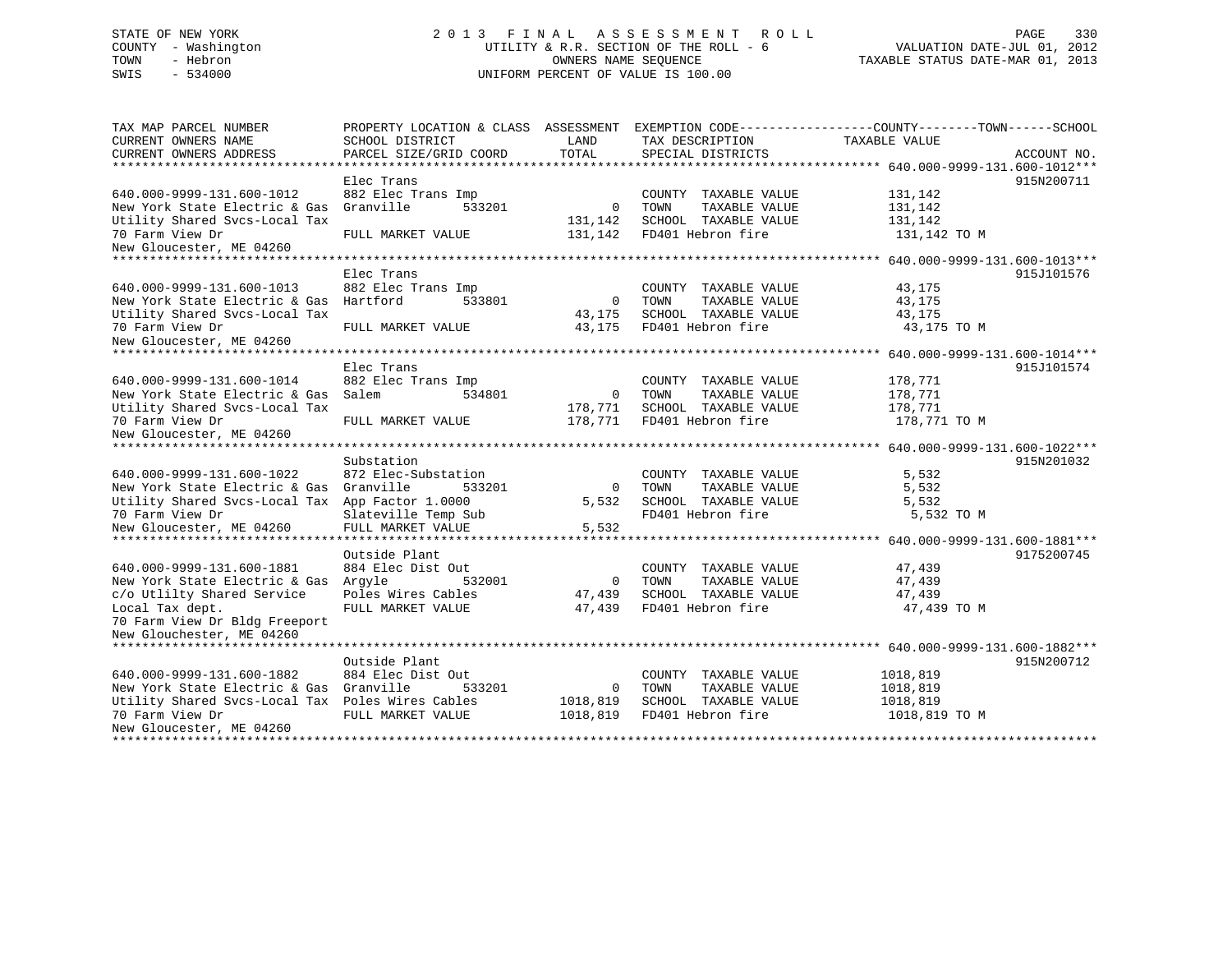# STATE OF NEW YORK 2 0 1 3 F I N A L A S S E S S M E N T R O L L PAGE 331 COUNTY - Washington UTILITY & R.R. SECTION OF THE ROLL - 6 VALUATION DATE-JUL 01, 2012 TOWN - Hebron OWNERS NAME SEQUENCE TAXABLE STATUS DATE-MAR 01, 2013 SWIS - 534000 UNIFORM PERCENT OF VALUE IS 100.00

| TAX MAP PARCEL NUMBER<br>CURRENT OWNERS NAME     | PROPERTY LOCATION & CLASS ASSESSMENT<br>SCHOOL DISTRICT | LAND           | TAX DESCRIPTION       | EXEMPTION CODE-----------------COUNTY-------TOWN------SCHOOL<br>TAXABLE VALUE |             |
|--------------------------------------------------|---------------------------------------------------------|----------------|-----------------------|-------------------------------------------------------------------------------|-------------|
| CURRENT OWNERS ADDRESS                           | PARCEL SIZE/GRID COORD                                  | TOTAL          | SPECIAL DISTRICTS     |                                                                               | ACCOUNT NO. |
|                                                  |                                                         |                |                       |                                                                               |             |
|                                                  | Outside Plant                                           |                |                       |                                                                               | 9175200746  |
| 640.000-9999-131.600-1883                        | 884 Elec Dist Out                                       |                | COUNTY TAXABLE VALUE  | 335,421                                                                       |             |
| New York State Electric & Gas                    | Hartford<br>533801                                      | $\Omega$       | TOWN<br>TAXABLE VALUE | 335,421                                                                       |             |
| Utility Sahred Svcs-Local Tax Poles Wires Cables |                                                         | 335,421        | SCHOOL TAXABLE VALUE  | 335,421                                                                       |             |
| 70 Farm View Dr                                  | FULL MARKET VALUE                                       | 335,421        | FD401 Hebron fire     | 335,421 TO M                                                                  |             |
| New Gloucester, ME 04260                         |                                                         |                |                       |                                                                               |             |
|                                                  |                                                         |                |                       |                                                                               |             |
|                                                  | Outside Plant                                           |                |                       |                                                                               | 9175200744  |
| 640.000-9999-131.600-1884                        | 884 Elec Dist Out                                       |                | COUNTY TAXABLE VALUE  | 1388,842                                                                      |             |
| New York State Electric & Gas                    | Salem<br>534801                                         | $\mathbf 0$    | TOWN<br>TAXABLE VALUE | 1388,842                                                                      |             |
| Utility Shared Svcs-Local Tax Poles Wires Cables |                                                         | 1388,842       | SCHOOL TAXABLE VALUE  | 1388,842                                                                      |             |
| 70 Farm View Dr                                  | FULL MARKET VALUE                                       | 1388,842       | FD401 Hebron fire     | 1388,842 TO M                                                                 |             |
| New Gloucester, ME 04260                         |                                                         |                |                       |                                                                               |             |
|                                                  |                                                         |                |                       |                                                                               |             |
|                                                  | Outside Plant                                           |                |                       |                                                                               | 915N200713  |
| 640.000-9999-631.900-1881                        | 836 Telecom. eq.                                        |                | COUNTY TAXABLE VALUE  | 2,971                                                                         |             |
| Verizon New York Inc                             | 532001<br>Arqyle                                        | $\mathbf 0$    | TOWN<br>TAXABLE VALUE | 2,971                                                                         |             |
| Property Tax Department                          | Poles Wires Cables                                      | 2,971          | SCHOOL TAXABLE VALUE  | 2,971                                                                         |             |
| PO Box 2749                                      | FULL MARKET VALUE                                       | 2,971          | FD401 Hebron fire     | 2,971 TO M                                                                    |             |
| Addison, TX 75001                                |                                                         |                |                       |                                                                               |             |
|                                                  |                                                         |                |                       |                                                                               |             |
|                                                  | Outside Plant                                           |                |                       |                                                                               | 9175200749  |
| 640.000-9999-631.900-1882                        | 836 Telecom. eq.                                        |                | COUNTY TAXABLE VALUE  | 87,262                                                                        |             |
| Verizon New York Inc                             | 533201<br>Granville                                     | $\Omega$       | TOWN<br>TAXABLE VALUE | 87,262                                                                        |             |
| Property Tax Department                          | Poles Wires Cables                                      | 87,262         | SCHOOL TAXABLE VALUE  | 87,262                                                                        |             |
| PO Box 2749                                      | FULL MARKET VALUE                                       | 87,262         | FD401 Hebron fire     | 87,262 TO M                                                                   |             |
| Addison, TX 75001                                |                                                         |                |                       |                                                                               |             |
|                                                  | Outside Plant                                           |                |                       |                                                                               | 9175200750  |
| 640.000-9999-631.900-1883                        | 836 Telecom. eq.                                        |                | COUNTY TAXABLE VALUE  | 26,220                                                                        |             |
| Verizon New York Inc                             | Hartford<br>533801                                      | $\overline{0}$ | TAXABLE VALUE<br>TOWN | 26,220                                                                        |             |
| Property Tax Department                          | Poles Wires Cables                                      | 26,220         | SCHOOL TAXABLE VALUE  | 26,220                                                                        |             |
| PO Box 2749                                      | FULL MARKET VALUE                                       | 26,220         | FD401 Hebron fire     | 26,220 TO M                                                                   |             |
| Addison, TX 75001                                |                                                         |                |                       |                                                                               |             |
|                                                  |                                                         |                |                       |                                                                               |             |
|                                                  | Outside Plant                                           |                |                       |                                                                               | 9175200748  |
| 640.000-9999-631.900-1884                        | 836 Telecom. eq.                                        |                | COUNTY TAXABLE VALUE  | 60,649                                                                        |             |
| Verizon New York Inc                             | 534801<br>Salem                                         | 0              | TOWN<br>TAXABLE VALUE | 60,649                                                                        |             |
| Property Tax Department                          | Poles Wires Cables                                      | 60,649         | SCHOOL TAXABLE VALUE  | 60,649                                                                        |             |
| PO Box 2749                                      | FULL MARKET VALUE                                       | 60,649         | FD401 Hebron fire     | 60,649 TO M                                                                   |             |
| Addison, TX 75001                                |                                                         |                |                       |                                                                               |             |
|                                                  |                                                         |                |                       |                                                                               |             |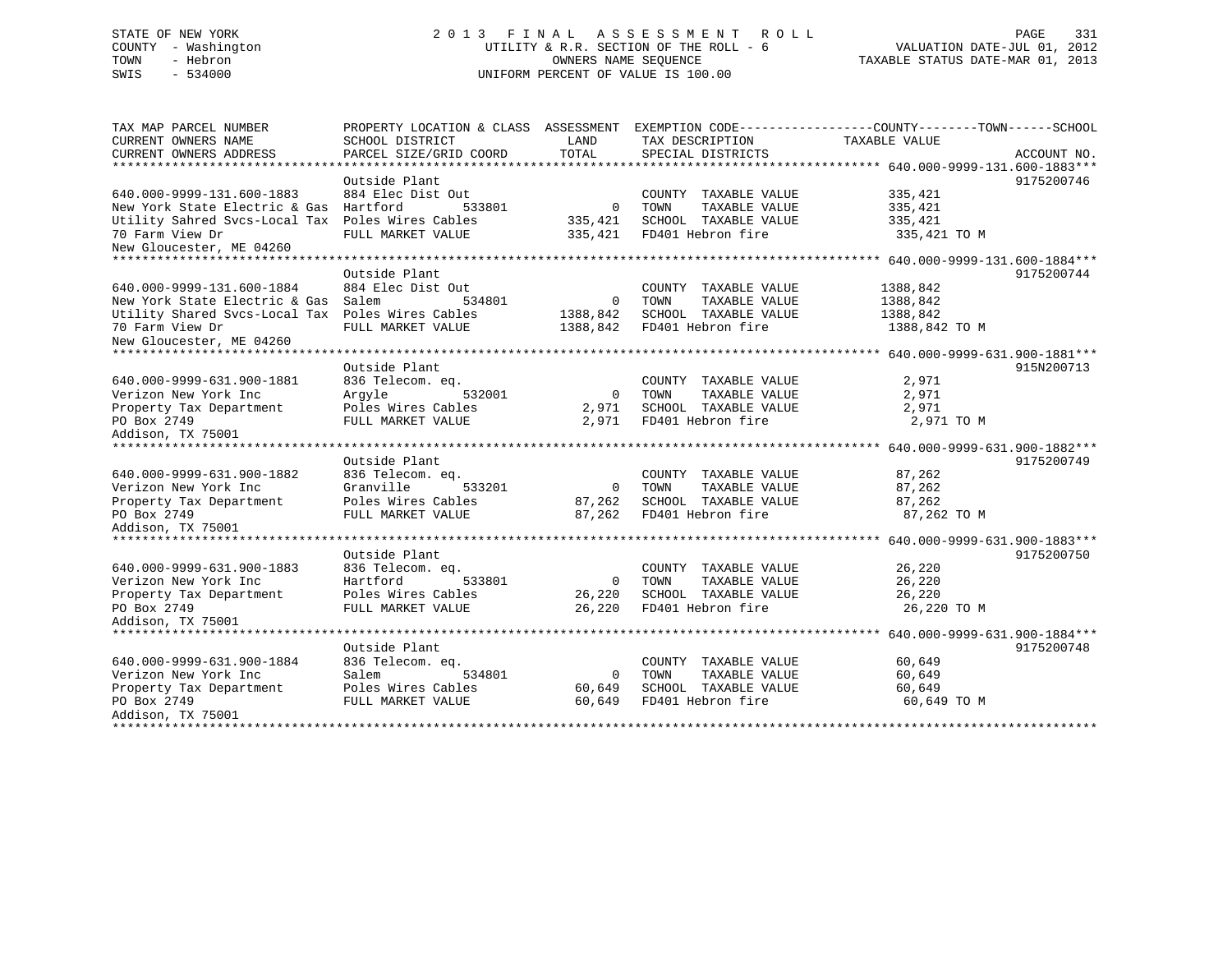# ROLL SUB SECTION - - TOTALS

#### \*\*\* S P E C I A L D I S T R I C T S U M M A R Y \*\*\*

|                                 | TOTAL | EXTENSION  | EXTENSION | AD VALOREM | EXEMPT | TAXABLE  |
|---------------------------------|-------|------------|-----------|------------|--------|----------|
| CODE DISTRICT NAME PARCELS TYPE |       |            | VALUE     | VALUE      | AMOUNT | VALUE    |
| FD401 Hebron fire               |       | 18 TOTAL M |           | 3692,722   |        | 3692,722 |

### \*\*\* S C H O O L D I S T R I C T S U M M A R Y \*\*\*

| CODE                                 | DISTRICT NAME                            | TOTAL<br>PARCELS | ASSESSED<br>LAND | ASSESSED<br>TOTAL                         | EXEMPT<br>AMOUNT | TOTAL<br>TAXABLE                          | <b>STAR</b><br>AMOUNT | STAR<br>TAXABLE                           |
|--------------------------------------|------------------------------------------|------------------|------------------|-------------------------------------------|------------------|-------------------------------------------|-----------------------|-------------------------------------------|
| 532001<br>533201<br>533801<br>534801 | Argyle<br>Granville<br>Hartford<br>Salem | 4<br>6<br>4<br>4 | 55,000           | 56,607<br>1599,717<br>405,462<br>1630,936 |                  | 56,607<br>1599,717<br>405,462<br>1630,936 |                       | 56,607<br>1599,717<br>405,462<br>1630,936 |
|                                      | SUB-TOTAL                                | 18               | 55,000           | 3692,722                                  |                  | 3692,722                                  |                       | 3692,722                                  |
|                                      | TOTAL                                    | 18               | 55,000           | 3692,722                                  |                  | 3692,722                                  |                       | 3692,722                                  |

# \*\*\* S Y S T E M C O D E S S U M M A R Y \*\*\*

# NO SYSTEM EXEMPTIONS AT THIS LEVEL

### \*\*\* E X E M P T I O N S U M M A R Y \*\*\*

### NO EXEMPTIONS AT THIS LEVEL

| ROLL<br>SEC | DESCRIPTION                        | TOTAL<br>PARCELS | <i><b>SSESSED</b></i><br>LAND | TOTAL             | TAXABLE<br>COUNTY | TAXABLE<br>TOWN | TAXABLE<br>SCHOOL | STAR<br>TAXABLE                      |
|-------------|------------------------------------|------------------|-------------------------------|-------------------|-------------------|-----------------|-------------------|--------------------------------------|
|             | <b>LITIES &amp; N.C.</b><br>┎┰┯╍┰┲ |                  | 55,000                        | 700<br>3692.<br>້ | 3692<br>722       | ,722<br>3692.   | .722<br>2 ລ ດ ງ   | $\neg \wedge \wedge$<br>3692,<br>122 |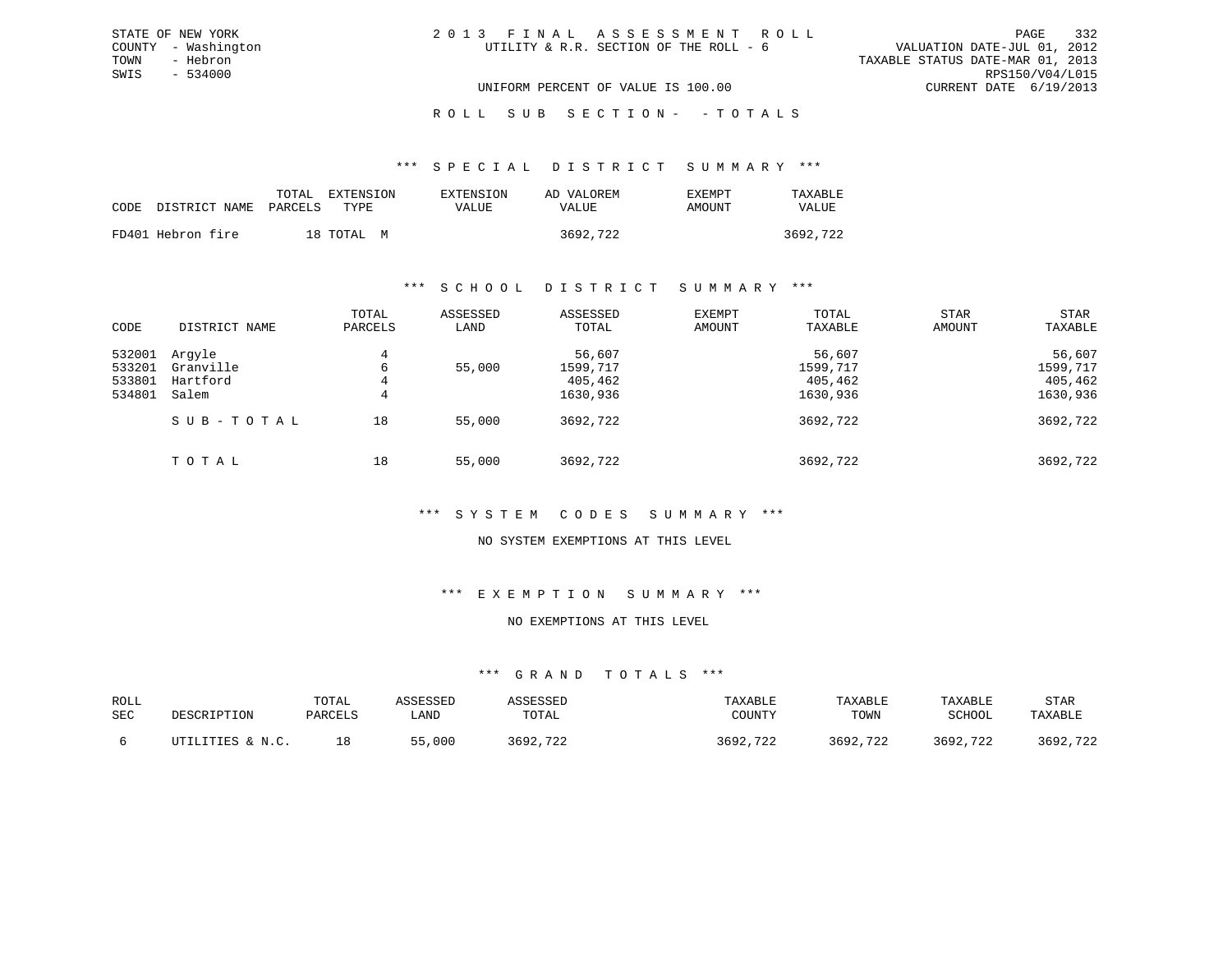|      | STATE OF NEW YORK   | 2013 FINAL ASSESSMENT ROLL |                                        |                                  |                        | PAGE | 333 |
|------|---------------------|----------------------------|----------------------------------------|----------------------------------|------------------------|------|-----|
|      | COUNTY - Washington |                            | UTILITY & R.R. SECTION OF THE ROLL - 6 | VALUATION DATE-JUL 01, 2012      |                        |      |     |
| TOWN | - Hebron            |                            |                                        | TAXABLE STATUS DATE-MAR 01, 2013 |                        |      |     |
| SWIS | $-534000$           |                            | UNIFORM PERCENT OF VALUE IS 100.00     |                                  | RPS150/V04/L015        |      |     |
|      |                     |                            |                                        |                                  | CURRENT DATE 6/19/2013 |      |     |
|      |                     |                            |                                        |                                  |                        |      |     |

### R O L L S E C T I O N T O T A L S

### \*\*\* S P E C I A L D I S T R I C T S U M M A R Y \*\*\*

|      |                       | TOTAL | EXTENSION  | EXTENSION | AD VALOREM | EXEMPT | TAXABLE  |
|------|-----------------------|-------|------------|-----------|------------|--------|----------|
| CODE | DISTRICT NAME PARCELS |       | TYPR.      | VALUE     | VALUE      | AMOUNT | VALUE    |
|      | FD401 Hebron fire     |       | 18 TOTAL M |           | 3692,722   |        | 3692,722 |

### \*\*\* S C H O O L D I S T R I C T S U M M A R Y \*\*\*

| CODE                                 | DISTRICT NAME                            | TOTAL<br>PARCELS | ASSESSED<br>LAND | ASSESSED<br>TOTAL                         | EXEMPT<br>AMOUNT | TOTAL<br>TAXABLE                          | <b>STAR</b><br>AMOUNT | STAR<br>TAXABLE                           |
|--------------------------------------|------------------------------------------|------------------|------------------|-------------------------------------------|------------------|-------------------------------------------|-----------------------|-------------------------------------------|
| 532001<br>533201<br>533801<br>534801 | Arqyle<br>Granville<br>Hartford<br>Salem | 4<br>6<br>4<br>4 | 55,000           | 56,607<br>1599,717<br>405,462<br>1630,936 |                  | 56,607<br>1599,717<br>405,462<br>1630,936 |                       | 56,607<br>1599,717<br>405,462<br>1630,936 |
|                                      | SUB-TOTAL                                | 18               | 55,000           | 3692,722                                  |                  | 3692,722                                  |                       | 3692,722                                  |
|                                      | TOTAL                                    | 18               | 55,000           | 3692,722                                  |                  | 3692,722                                  |                       | 3692,722                                  |

# \*\*\* S Y S T E M C O D E S S U M M A R Y \*\*\*

# NO SYSTEM EXEMPTIONS AT THIS LEVEL

### \*\*\* E X E M P T I O N S U M M A R Y \*\*\*

### NO EXEMPTIONS AT THIS LEVEL

| ROLL<br>SEC | DESCRIPTION      | TOTAL<br>PARCELS | ASSESSED<br>LAND | ASSESSED<br>TOTAL | TAXABLE<br>COUNTY | TAXABLE<br>TOWN | TAXABLE<br>SCHOOL | STAR<br>TAXABLE |
|-------------|------------------|------------------|------------------|-------------------|-------------------|-----------------|-------------------|-----------------|
|             | UTILITIES & N.C. | 18               | 55,000           | 3692,722          | 3692,722          | 3692,722        | 3692,722          | 3692,722        |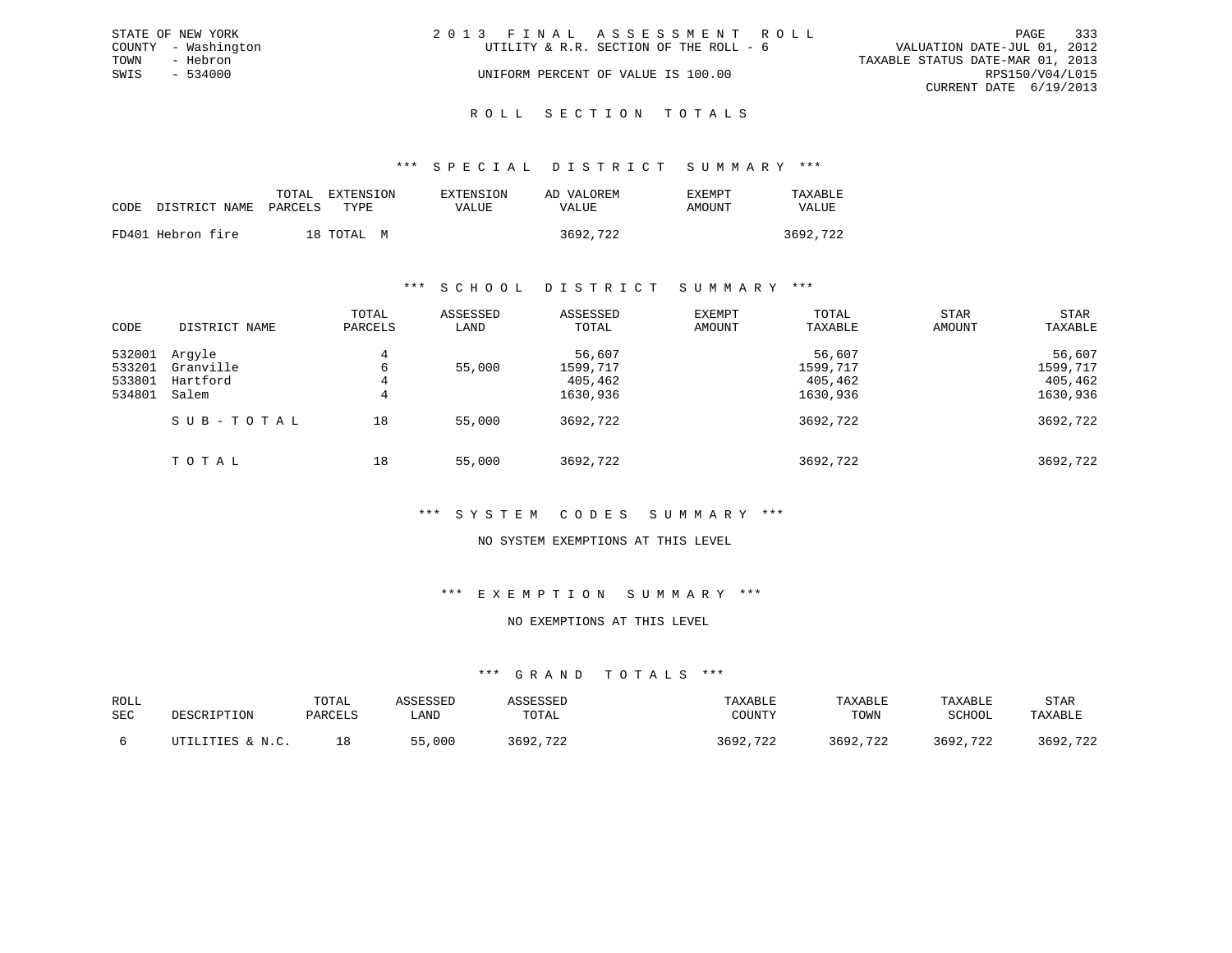# STATE OF NEW YORK 2 0 1 3 F I N A L A S S E S S M E N T R O L L PAGE 334 COUNTY - Washington WHOLLY EXEMPT SECTION OF THE ROLL - 8 VALUATION DATE-JUL 01, 2012 TOWN - Hebron OWNERS NAME SEQUENCE TAXABLE STATUS DATE-MAR 01, 2013 SWIS - 534000 UNIFORM PERCENT OF VALUE IS 100.00

| TAX MAP PARCEL NUMBER                 |                           |         | PROPERTY LOCATION & CLASS ASSESSMENT EXEMPTION CODE---------------COUNTY-------TOWN-----SCHOOL |               |                      |
|---------------------------------------|---------------------------|---------|------------------------------------------------------------------------------------------------|---------------|----------------------|
| CURRENT OWNERS NAME                   | SCHOOL DISTRICT           | LAND    | TAX DESCRIPTION                                                                                | TAXABLE VALUE |                      |
| CURRENT OWNERS ADDRESS                | PARCEL SIZE/GRID COORD    | TOTAL   | SPECIAL DISTRICTS                                                                              |               | ACCOUNT NO.          |
|                                       |                           |         |                                                                                                |               |                      |
|                                       | County Route 30           |         |                                                                                                |               | 9179900718<br>42,200 |
| $167. - 1 - 37.1$<br>Cemetery-Belcher | 695 Cemetery<br>532001    |         | TN CEM<br>13510                                                                                | 42,200        | 42,200               |
| Salem, NY 12865                       | Arqyle<br>23/202          | 42,200  | 42,200 COUNTY TAXABLE VALUE<br>TAXABLE VALUE<br>TOWN                                           | 0<br>$\Omega$ |                      |
|                                       | FRNT 168.00 DPTH 158.00   |         | SCHOOL TAXABLE VALUE                                                                           |               |                      |
|                                       | EAST-0787343 NRTH-1624297 |         | FD401 Hebron fire                                                                              | 0 TO M        |                      |
|                                       | DEED BOOK TT<br>PG-394    |         | 42,200 EX                                                                                      |               |                      |
|                                       | FULL MARKET VALUE         | 42,200  |                                                                                                |               |                      |
|                                       |                           |         |                                                                                                |               |                      |
|                                       | State Route 22/W Off      |         |                                                                                                |               | 9179900719           |
| $177. - 1 - 27$                       | 695 Cemetery              |         | TN CEM<br>13510                                                                                | 26,700        | 26,700<br>26,700     |
| Cemetery-E Hebron                     | 534801<br>Salem           |         | 26,700 COUNTY TAXABLE VALUE                                                                    | $\Omega$      |                      |
| Salem, NY 12865                       | 418/560                   | 26,700  | TOWN<br>TAXABLE VALUE                                                                          | $\Omega$      |                      |
|                                       | FRNT<br>99.00 DPTH 148.50 |         | SCHOOL TAXABLE VALUE                                                                           | $\cap$        |                      |
|                                       | EAST-0814884 NRTH-1613178 |         | FD401 Hebron fire                                                                              | 0 TO M        |                      |
|                                       | DEED BOOK 241<br>PG-504   |         | 26,700 EX                                                                                      |               |                      |
|                                       | FULL MARKET VALUE         | 26,700  |                                                                                                |               |                      |
|                                       |                           |         |                                                                                                |               |                      |
|                                       | 6559 State Route 22       |         |                                                                                                |               | 9179900729           |
| $177. - 1 - 12$                       | 620 Religious             |         | NON-PR REL 25110                                                                               | 256,500       | 256,500<br>256,500   |
| East Hebron U P Church                | 534801<br>Salem           | 30,700  | COUNTY TAXABLE VALUE                                                                           | $\Omega$      |                      |
| ATTN: Melody Babcock                  | Ease 800/312              | 256,500 | TOWN<br>TAXABLE VALUE                                                                          | $\Omega$      |                      |
| 6293 State Route 22                   | 932/232                   |         | SCHOOL TAXABLE VALUE                                                                           | $\cap$        |                      |
| Salem, NY 12865                       | FRNT 116.00 DPTH 256.00   |         | FD401 Hebron fire                                                                              | 0 TO M        |                      |
|                                       | EAST-0815116 NRTH-1615847 |         | 256,500 EX                                                                                     |               |                      |
| PRIOR OWNER ON 3/01/2013              | DEED BOOK 12<br>PG-454    |         |                                                                                                |               |                      |
| East Hebron U P Church                | FULL MARKET VALUE         | 256,500 |                                                                                                |               |                      |
|                                       | Grimes Hill Rd            |         |                                                                                                |               | 9179901077           |
| $160. - 2 - 10$                       | 695 Cemetery              |         | TN CEM<br>13510                                                                                | 22,000        | 22,000<br>22,000     |
| Grimes Hill Cemetery                  | 533201<br>Granville       |         | 22,000 COUNTY TAXABLE VALUE                                                                    | $\Omega$      |                      |
| Salem, NY 12865                       | FRNT 85.00 DPTH 30.00     | 22,000  | TOWN<br>TAXABLE VALUE                                                                          | $\Omega$      |                      |
|                                       | EAST-0814671 NRTH-1629273 |         | SCHOOL TAXABLE VALUE                                                                           |               |                      |
|                                       | FULL MARKET VALUE         |         | 22,000 FD401 Hebron fire                                                                       | 0 TO M        |                      |
|                                       |                           |         | 22,000 EX                                                                                      |               |                      |
|                                       |                           |         |                                                                                                |               |                      |
|                                       | Tiplady Rd                |         |                                                                                                |               |                      |
| $178. - 1 - 8.5$                      | 695 Cemetery              |         | TN CEM<br>13510                                                                                | 21,800        | 21,800<br>21,800     |
| Hebron Cemetary                       | 534801<br>Salem           | 21,800  | COUNTY TAXABLE VALUE                                                                           | $\Omega$      |                      |
| Tiplady Rd                            | FRNT 66.00 DPTH 63.00     | 21,800  | TOWN<br>TAXABLE VALUE                                                                          |               |                      |
| Salem, NY 12865                       | ACRES 0.10                |         | SCHOOL TAXABLE VALUE                                                                           |               |                      |
|                                       | EAST-0822016 NRTH-1612336 |         | FD401 Hebron fire                                                                              | 0 TO M        |                      |
|                                       | FULL MARKET VALUE         | 21,800  | 21,800 EX                                                                                      |               |                      |
|                                       |                           |         |                                                                                                |               |                      |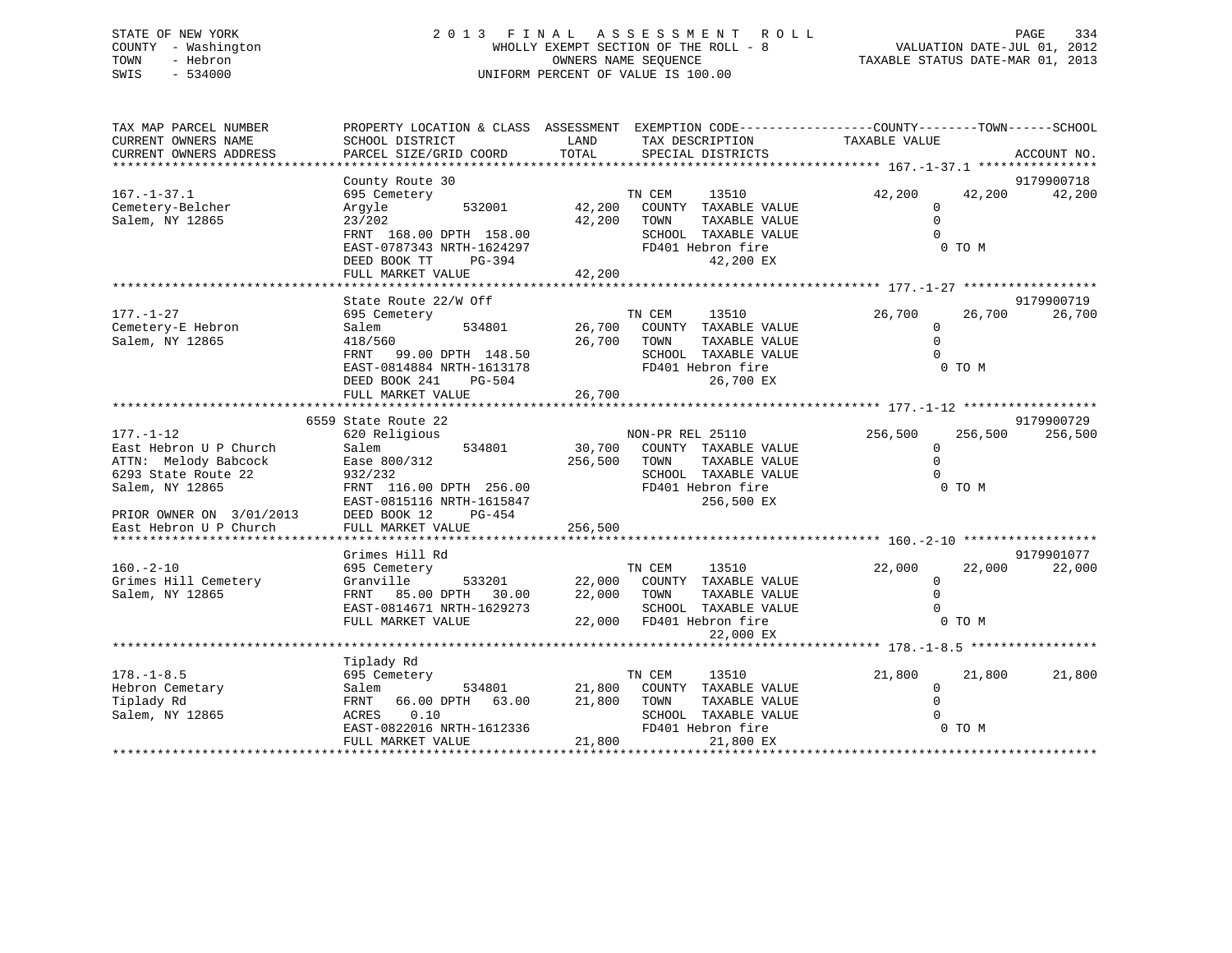# STATE OF NEW YORK 2 0 1 3 F I N A L A S S E S S M E N T R O L L PAGE 335 COUNTY - Washington WHOLLY EXEMPT SECTION OF THE ROLL - 8 VALUATION DATE-JUL 01, 2012 TOWN - Hebron OWNERS NAME SEQUENCE TAXABLE STATUS DATE-MAR 01, 2013 SWIS - 534000 UNIFORM PERCENT OF VALUE IS 100.00

| Middle Rd<br>9179900725<br>322 Rural vac>10<br>$176. - 1 - 14$<br>PRI CEM<br>27350<br>97,500<br>97,500<br>97,500<br>97,500 COUNTY TAXABLE VALUE<br>Hebron Cemetery Assoc<br>Salem<br>534801<br>$\mathbf 0$<br>$\Omega$<br>Attn: Ernest Wilson<br>97,500<br>ACRES 18.00<br>TOWN<br>TAXABLE VALUE<br>RD <sub>2</sub><br>SCHOOL TAXABLE VALUE<br>$\Omega$<br>EAST-0804055 NRTH-1613044<br>FD401 Hebron fire<br>Salem, NY 12865<br>DEED BOOK 296<br>0 TO M<br><b>PG-55</b><br>97,500<br>97,500 EX<br>FULL MARKET VALUE<br>Chamberlin Mills Rd<br>9179900726<br>PRI CEM<br>$177. - 1 - 40$<br>695 Cemetery<br>27350<br>26,000<br>26,000<br>26,000<br>534801<br>25,300<br>Hebron Cemetery Assoc<br>Salem<br>COUNTY TAXABLE VALUE<br>$\mathbf 0$<br>$\Omega$<br>26,000<br>TAXABLE VALUE<br>R D<br>Cemetery<br>TOWN<br>Salem, NY 12865<br>SCHOOL TAXABLE VALUE<br>ACRES<br>7.20<br>$\Omega$<br>EAST-0805054 NRTH-1612616<br>FD401 Hebron fire<br>0 TO M<br>26,000 EX<br>DEED BOOK 59<br>PG-382<br>26,000<br>FULL MARKET VALUE<br>9179901211<br>6425 State Route 22<br>$178. - 1 - 17$<br>110,300<br>662 Police/fire<br>VOL FIRE<br>26400<br>110,300<br>110,300<br>Hebron Fire Dept<br>534801 23,900<br>COUNTY TAXABLE VALUE<br>Salem<br>$\Omega$<br>$\mathbf 0$<br>6425 State Route 22<br>110,300<br>Lot & Firehouse<br>TOWN<br>TAXABLE VALUE<br>FRNT 180.00 DPTH 208.00<br>$\Omega$<br>Salem, NY 12865<br>SCHOOL TAXABLE VALUE<br>0 TO M<br>0.20<br>FD401 Hebron fire<br>ACRES<br>EAST-0815964 NRTH-1612614<br>110,300 EX<br>DEED BOOK 467<br>PG-894<br>110,300<br>FULL MARKET VALUE<br>9179900722<br>3165 County Route 30<br>$183.16 - 1 - 15$<br>662 Police/fire<br>VOL FIRE 26400<br>181,200<br>181,200<br>181,200<br>Hebron Fire Dept<br>534801<br>35,100 COUNTY TAXABLE VALUE<br>Salem<br>0<br>$\Omega$<br>3165 County Route 30<br>Land & Firehouse<br>181,200<br>TOWN<br>TAXABLE VALUE<br>Salem, NY 12865<br>SCHOOL TAXABLE VALUE<br>ACRES<br>4.25<br>0<br>EAST-0791622 NRTH-1603539<br>CA008 Cons agri dst 8<br>0 TO M<br>181,200 EX<br>DEED BOOK 285<br>PG-136<br>181,200<br>FD401 Hebron fire<br>FULL MARKET VALUE<br>0 TO M<br>181,200 EX<br>LD401 West hebron light<br>0 TO M<br>181,200 EX | TAX MAP PARCEL NUMBER<br>CURRENT OWNERS NAME<br>CURRENT OWNERS ADDRESS | PROPERTY LOCATION & CLASS ASSESSMENT EXEMPTION CODE---------------COUNTY-------TOWN-----SCHOOL<br>SCHOOL DISTRICT<br>PARCEL SIZE/GRID COORD | LAND<br>TOTAL | TAX DESCRIPTION TAXABLE VALUE<br>SPECIAL DISTRICTS | ACCOUNT NO. |  |
|-------------------------------------------------------------------------------------------------------------------------------------------------------------------------------------------------------------------------------------------------------------------------------------------------------------------------------------------------------------------------------------------------------------------------------------------------------------------------------------------------------------------------------------------------------------------------------------------------------------------------------------------------------------------------------------------------------------------------------------------------------------------------------------------------------------------------------------------------------------------------------------------------------------------------------------------------------------------------------------------------------------------------------------------------------------------------------------------------------------------------------------------------------------------------------------------------------------------------------------------------------------------------------------------------------------------------------------------------------------------------------------------------------------------------------------------------------------------------------------------------------------------------------------------------------------------------------------------------------------------------------------------------------------------------------------------------------------------------------------------------------------------------------------------------------------------------------------------------------------------------------------------------------------------------------------------------------------------------------------------------------------------------------------------------------------------------------------------------------------------------------------------------------------------------------------------------|------------------------------------------------------------------------|---------------------------------------------------------------------------------------------------------------------------------------------|---------------|----------------------------------------------------|-------------|--|
|                                                                                                                                                                                                                                                                                                                                                                                                                                                                                                                                                                                                                                                                                                                                                                                                                                                                                                                                                                                                                                                                                                                                                                                                                                                                                                                                                                                                                                                                                                                                                                                                                                                                                                                                                                                                                                                                                                                                                                                                                                                                                                                                                                                                 |                                                                        |                                                                                                                                             |               |                                                    |             |  |
|                                                                                                                                                                                                                                                                                                                                                                                                                                                                                                                                                                                                                                                                                                                                                                                                                                                                                                                                                                                                                                                                                                                                                                                                                                                                                                                                                                                                                                                                                                                                                                                                                                                                                                                                                                                                                                                                                                                                                                                                                                                                                                                                                                                                 |                                                                        |                                                                                                                                             |               |                                                    |             |  |
|                                                                                                                                                                                                                                                                                                                                                                                                                                                                                                                                                                                                                                                                                                                                                                                                                                                                                                                                                                                                                                                                                                                                                                                                                                                                                                                                                                                                                                                                                                                                                                                                                                                                                                                                                                                                                                                                                                                                                                                                                                                                                                                                                                                                 |                                                                        |                                                                                                                                             |               |                                                    |             |  |
|                                                                                                                                                                                                                                                                                                                                                                                                                                                                                                                                                                                                                                                                                                                                                                                                                                                                                                                                                                                                                                                                                                                                                                                                                                                                                                                                                                                                                                                                                                                                                                                                                                                                                                                                                                                                                                                                                                                                                                                                                                                                                                                                                                                                 |                                                                        |                                                                                                                                             |               |                                                    |             |  |
|                                                                                                                                                                                                                                                                                                                                                                                                                                                                                                                                                                                                                                                                                                                                                                                                                                                                                                                                                                                                                                                                                                                                                                                                                                                                                                                                                                                                                                                                                                                                                                                                                                                                                                                                                                                                                                                                                                                                                                                                                                                                                                                                                                                                 |                                                                        |                                                                                                                                             |               |                                                    |             |  |
|                                                                                                                                                                                                                                                                                                                                                                                                                                                                                                                                                                                                                                                                                                                                                                                                                                                                                                                                                                                                                                                                                                                                                                                                                                                                                                                                                                                                                                                                                                                                                                                                                                                                                                                                                                                                                                                                                                                                                                                                                                                                                                                                                                                                 |                                                                        |                                                                                                                                             |               |                                                    |             |  |
|                                                                                                                                                                                                                                                                                                                                                                                                                                                                                                                                                                                                                                                                                                                                                                                                                                                                                                                                                                                                                                                                                                                                                                                                                                                                                                                                                                                                                                                                                                                                                                                                                                                                                                                                                                                                                                                                                                                                                                                                                                                                                                                                                                                                 |                                                                        |                                                                                                                                             |               |                                                    |             |  |
|                                                                                                                                                                                                                                                                                                                                                                                                                                                                                                                                                                                                                                                                                                                                                                                                                                                                                                                                                                                                                                                                                                                                                                                                                                                                                                                                                                                                                                                                                                                                                                                                                                                                                                                                                                                                                                                                                                                                                                                                                                                                                                                                                                                                 |                                                                        |                                                                                                                                             |               |                                                    |             |  |
|                                                                                                                                                                                                                                                                                                                                                                                                                                                                                                                                                                                                                                                                                                                                                                                                                                                                                                                                                                                                                                                                                                                                                                                                                                                                                                                                                                                                                                                                                                                                                                                                                                                                                                                                                                                                                                                                                                                                                                                                                                                                                                                                                                                                 |                                                                        |                                                                                                                                             |               |                                                    |             |  |
|                                                                                                                                                                                                                                                                                                                                                                                                                                                                                                                                                                                                                                                                                                                                                                                                                                                                                                                                                                                                                                                                                                                                                                                                                                                                                                                                                                                                                                                                                                                                                                                                                                                                                                                                                                                                                                                                                                                                                                                                                                                                                                                                                                                                 |                                                                        |                                                                                                                                             |               |                                                    |             |  |
|                                                                                                                                                                                                                                                                                                                                                                                                                                                                                                                                                                                                                                                                                                                                                                                                                                                                                                                                                                                                                                                                                                                                                                                                                                                                                                                                                                                                                                                                                                                                                                                                                                                                                                                                                                                                                                                                                                                                                                                                                                                                                                                                                                                                 |                                                                        |                                                                                                                                             |               |                                                    |             |  |
|                                                                                                                                                                                                                                                                                                                                                                                                                                                                                                                                                                                                                                                                                                                                                                                                                                                                                                                                                                                                                                                                                                                                                                                                                                                                                                                                                                                                                                                                                                                                                                                                                                                                                                                                                                                                                                                                                                                                                                                                                                                                                                                                                                                                 |                                                                        |                                                                                                                                             |               |                                                    |             |  |
|                                                                                                                                                                                                                                                                                                                                                                                                                                                                                                                                                                                                                                                                                                                                                                                                                                                                                                                                                                                                                                                                                                                                                                                                                                                                                                                                                                                                                                                                                                                                                                                                                                                                                                                                                                                                                                                                                                                                                                                                                                                                                                                                                                                                 |                                                                        |                                                                                                                                             |               |                                                    |             |  |
|                                                                                                                                                                                                                                                                                                                                                                                                                                                                                                                                                                                                                                                                                                                                                                                                                                                                                                                                                                                                                                                                                                                                                                                                                                                                                                                                                                                                                                                                                                                                                                                                                                                                                                                                                                                                                                                                                                                                                                                                                                                                                                                                                                                                 |                                                                        |                                                                                                                                             |               |                                                    |             |  |
|                                                                                                                                                                                                                                                                                                                                                                                                                                                                                                                                                                                                                                                                                                                                                                                                                                                                                                                                                                                                                                                                                                                                                                                                                                                                                                                                                                                                                                                                                                                                                                                                                                                                                                                                                                                                                                                                                                                                                                                                                                                                                                                                                                                                 |                                                                        |                                                                                                                                             |               |                                                    |             |  |
|                                                                                                                                                                                                                                                                                                                                                                                                                                                                                                                                                                                                                                                                                                                                                                                                                                                                                                                                                                                                                                                                                                                                                                                                                                                                                                                                                                                                                                                                                                                                                                                                                                                                                                                                                                                                                                                                                                                                                                                                                                                                                                                                                                                                 |                                                                        |                                                                                                                                             |               |                                                    |             |  |
|                                                                                                                                                                                                                                                                                                                                                                                                                                                                                                                                                                                                                                                                                                                                                                                                                                                                                                                                                                                                                                                                                                                                                                                                                                                                                                                                                                                                                                                                                                                                                                                                                                                                                                                                                                                                                                                                                                                                                                                                                                                                                                                                                                                                 |                                                                        |                                                                                                                                             |               |                                                    |             |  |
|                                                                                                                                                                                                                                                                                                                                                                                                                                                                                                                                                                                                                                                                                                                                                                                                                                                                                                                                                                                                                                                                                                                                                                                                                                                                                                                                                                                                                                                                                                                                                                                                                                                                                                                                                                                                                                                                                                                                                                                                                                                                                                                                                                                                 |                                                                        |                                                                                                                                             |               |                                                    |             |  |
|                                                                                                                                                                                                                                                                                                                                                                                                                                                                                                                                                                                                                                                                                                                                                                                                                                                                                                                                                                                                                                                                                                                                                                                                                                                                                                                                                                                                                                                                                                                                                                                                                                                                                                                                                                                                                                                                                                                                                                                                                                                                                                                                                                                                 |                                                                        |                                                                                                                                             |               |                                                    |             |  |
|                                                                                                                                                                                                                                                                                                                                                                                                                                                                                                                                                                                                                                                                                                                                                                                                                                                                                                                                                                                                                                                                                                                                                                                                                                                                                                                                                                                                                                                                                                                                                                                                                                                                                                                                                                                                                                                                                                                                                                                                                                                                                                                                                                                                 |                                                                        |                                                                                                                                             |               |                                                    |             |  |
|                                                                                                                                                                                                                                                                                                                                                                                                                                                                                                                                                                                                                                                                                                                                                                                                                                                                                                                                                                                                                                                                                                                                                                                                                                                                                                                                                                                                                                                                                                                                                                                                                                                                                                                                                                                                                                                                                                                                                                                                                                                                                                                                                                                                 |                                                                        |                                                                                                                                             |               |                                                    |             |  |
|                                                                                                                                                                                                                                                                                                                                                                                                                                                                                                                                                                                                                                                                                                                                                                                                                                                                                                                                                                                                                                                                                                                                                                                                                                                                                                                                                                                                                                                                                                                                                                                                                                                                                                                                                                                                                                                                                                                                                                                                                                                                                                                                                                                                 |                                                                        |                                                                                                                                             |               |                                                    |             |  |
|                                                                                                                                                                                                                                                                                                                                                                                                                                                                                                                                                                                                                                                                                                                                                                                                                                                                                                                                                                                                                                                                                                                                                                                                                                                                                                                                                                                                                                                                                                                                                                                                                                                                                                                                                                                                                                                                                                                                                                                                                                                                                                                                                                                                 |                                                                        |                                                                                                                                             |               |                                                    |             |  |
|                                                                                                                                                                                                                                                                                                                                                                                                                                                                                                                                                                                                                                                                                                                                                                                                                                                                                                                                                                                                                                                                                                                                                                                                                                                                                                                                                                                                                                                                                                                                                                                                                                                                                                                                                                                                                                                                                                                                                                                                                                                                                                                                                                                                 |                                                                        |                                                                                                                                             |               |                                                    |             |  |
|                                                                                                                                                                                                                                                                                                                                                                                                                                                                                                                                                                                                                                                                                                                                                                                                                                                                                                                                                                                                                                                                                                                                                                                                                                                                                                                                                                                                                                                                                                                                                                                                                                                                                                                                                                                                                                                                                                                                                                                                                                                                                                                                                                                                 |                                                                        |                                                                                                                                             |               |                                                    |             |  |
|                                                                                                                                                                                                                                                                                                                                                                                                                                                                                                                                                                                                                                                                                                                                                                                                                                                                                                                                                                                                                                                                                                                                                                                                                                                                                                                                                                                                                                                                                                                                                                                                                                                                                                                                                                                                                                                                                                                                                                                                                                                                                                                                                                                                 |                                                                        |                                                                                                                                             |               |                                                    |             |  |
|                                                                                                                                                                                                                                                                                                                                                                                                                                                                                                                                                                                                                                                                                                                                                                                                                                                                                                                                                                                                                                                                                                                                                                                                                                                                                                                                                                                                                                                                                                                                                                                                                                                                                                                                                                                                                                                                                                                                                                                                                                                                                                                                                                                                 |                                                                        |                                                                                                                                             |               |                                                    |             |  |
|                                                                                                                                                                                                                                                                                                                                                                                                                                                                                                                                                                                                                                                                                                                                                                                                                                                                                                                                                                                                                                                                                                                                                                                                                                                                                                                                                                                                                                                                                                                                                                                                                                                                                                                                                                                                                                                                                                                                                                                                                                                                                                                                                                                                 |                                                                        |                                                                                                                                             |               |                                                    |             |  |
|                                                                                                                                                                                                                                                                                                                                                                                                                                                                                                                                                                                                                                                                                                                                                                                                                                                                                                                                                                                                                                                                                                                                                                                                                                                                                                                                                                                                                                                                                                                                                                                                                                                                                                                                                                                                                                                                                                                                                                                                                                                                                                                                                                                                 |                                                                        |                                                                                                                                             |               |                                                    |             |  |
|                                                                                                                                                                                                                                                                                                                                                                                                                                                                                                                                                                                                                                                                                                                                                                                                                                                                                                                                                                                                                                                                                                                                                                                                                                                                                                                                                                                                                                                                                                                                                                                                                                                                                                                                                                                                                                                                                                                                                                                                                                                                                                                                                                                                 |                                                                        |                                                                                                                                             |               |                                                    |             |  |
|                                                                                                                                                                                                                                                                                                                                                                                                                                                                                                                                                                                                                                                                                                                                                                                                                                                                                                                                                                                                                                                                                                                                                                                                                                                                                                                                                                                                                                                                                                                                                                                                                                                                                                                                                                                                                                                                                                                                                                                                                                                                                                                                                                                                 |                                                                        |                                                                                                                                             |               |                                                    |             |  |
|                                                                                                                                                                                                                                                                                                                                                                                                                                                                                                                                                                                                                                                                                                                                                                                                                                                                                                                                                                                                                                                                                                                                                                                                                                                                                                                                                                                                                                                                                                                                                                                                                                                                                                                                                                                                                                                                                                                                                                                                                                                                                                                                                                                                 |                                                                        |                                                                                                                                             |               |                                                    |             |  |
|                                                                                                                                                                                                                                                                                                                                                                                                                                                                                                                                                                                                                                                                                                                                                                                                                                                                                                                                                                                                                                                                                                                                                                                                                                                                                                                                                                                                                                                                                                                                                                                                                                                                                                                                                                                                                                                                                                                                                                                                                                                                                                                                                                                                 |                                                                        |                                                                                                                                             |               |                                                    |             |  |
|                                                                                                                                                                                                                                                                                                                                                                                                                                                                                                                                                                                                                                                                                                                                                                                                                                                                                                                                                                                                                                                                                                                                                                                                                                                                                                                                                                                                                                                                                                                                                                                                                                                                                                                                                                                                                                                                                                                                                                                                                                                                                                                                                                                                 |                                                                        |                                                                                                                                             |               |                                                    |             |  |
|                                                                                                                                                                                                                                                                                                                                                                                                                                                                                                                                                                                                                                                                                                                                                                                                                                                                                                                                                                                                                                                                                                                                                                                                                                                                                                                                                                                                                                                                                                                                                                                                                                                                                                                                                                                                                                                                                                                                                                                                                                                                                                                                                                                                 |                                                                        |                                                                                                                                             |               |                                                    |             |  |
|                                                                                                                                                                                                                                                                                                                                                                                                                                                                                                                                                                                                                                                                                                                                                                                                                                                                                                                                                                                                                                                                                                                                                                                                                                                                                                                                                                                                                                                                                                                                                                                                                                                                                                                                                                                                                                                                                                                                                                                                                                                                                                                                                                                                 |                                                                        |                                                                                                                                             |               |                                                    |             |  |
|                                                                                                                                                                                                                                                                                                                                                                                                                                                                                                                                                                                                                                                                                                                                                                                                                                                                                                                                                                                                                                                                                                                                                                                                                                                                                                                                                                                                                                                                                                                                                                                                                                                                                                                                                                                                                                                                                                                                                                                                                                                                                                                                                                                                 |                                                                        |                                                                                                                                             |               |                                                    |             |  |
|                                                                                                                                                                                                                                                                                                                                                                                                                                                                                                                                                                                                                                                                                                                                                                                                                                                                                                                                                                                                                                                                                                                                                                                                                                                                                                                                                                                                                                                                                                                                                                                                                                                                                                                                                                                                                                                                                                                                                                                                                                                                                                                                                                                                 |                                                                        |                                                                                                                                             |               |                                                    |             |  |
|                                                                                                                                                                                                                                                                                                                                                                                                                                                                                                                                                                                                                                                                                                                                                                                                                                                                                                                                                                                                                                                                                                                                                                                                                                                                                                                                                                                                                                                                                                                                                                                                                                                                                                                                                                                                                                                                                                                                                                                                                                                                                                                                                                                                 |                                                                        |                                                                                                                                             |               |                                                    |             |  |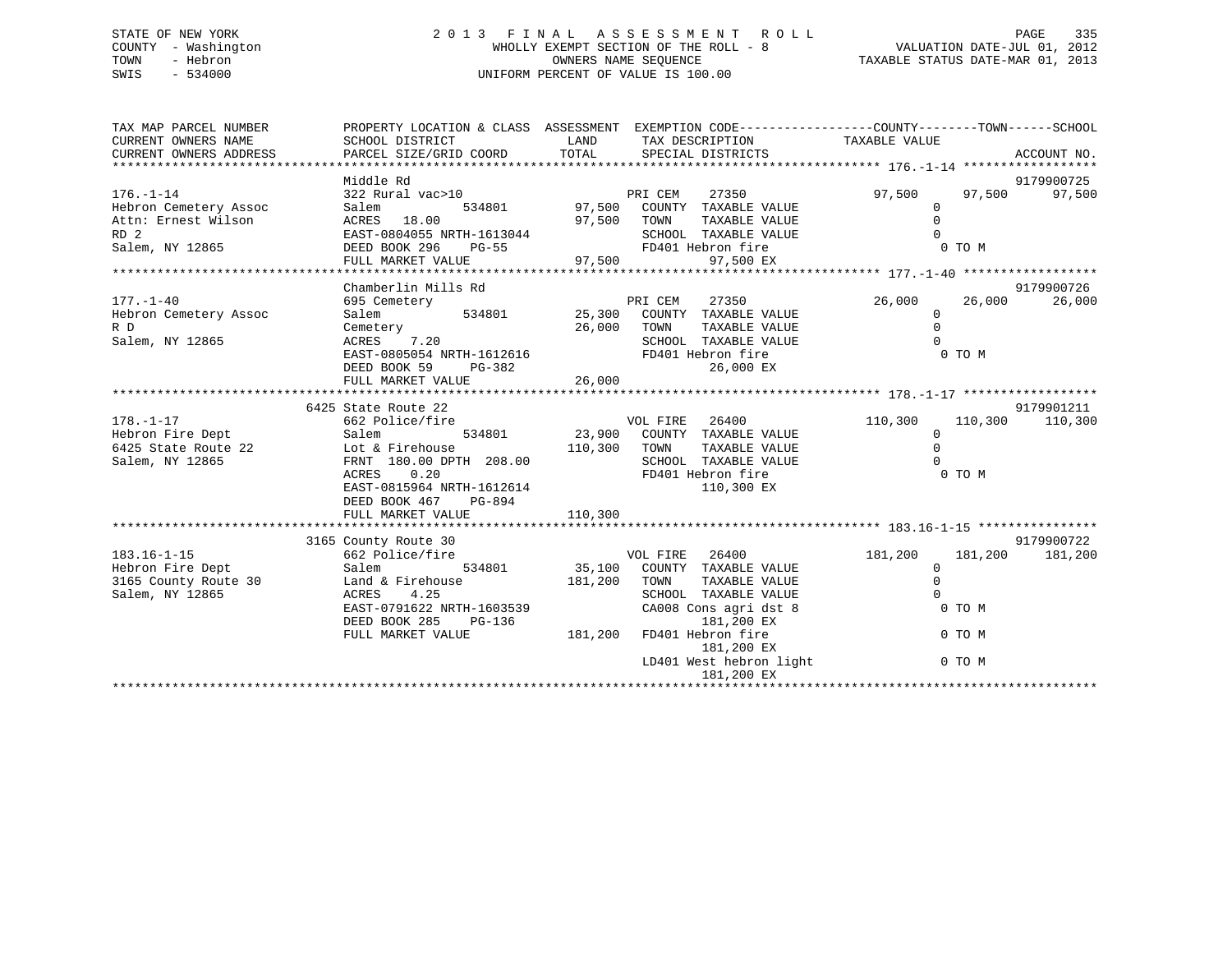| TAX MAP PARCEL NUMBER<br>CURRENT OWNERS NAME<br>CURRENT OWNERS ADDRESS | PROPERTY LOCATION & CLASS ASSESSMENT EXEMPTION CODE----------------COUNTY-------TOWN------SCHOOL<br>SCHOOL DISTRICT<br>PARCEL SIZE/GRID COORD                                   | LAND<br>TOTAL | TAX DESCRIPTION<br>SERCIAL DISTRICTS<br>SPECIAL DISTRICTS |                                                |        | ACCOUNT NO.     |
|------------------------------------------------------------------------|---------------------------------------------------------------------------------------------------------------------------------------------------------------------------------|---------------|-----------------------------------------------------------|------------------------------------------------|--------|-----------------|
|                                                                        |                                                                                                                                                                                 |               |                                                           |                                                |        |                 |
|                                                                        | County Route 30                                                                                                                                                                 |               |                                                           |                                                |        | 9179900723      |
| $183.16 - 1 - 20$                                                      | 330 Vacant comm                                                                                                                                                                 |               | VOL FIRE 26400<br>534801 20,000 COUNTY TAXABLE VALUE      | 20,000                                         | 20,000 | 20,000          |
| Hebron Fire Dept                                                       | Salem                                                                                                                                                                           |               |                                                           | $\Omega$                                       |        |                 |
| 3166 County Route 30                                                   | Ease 835/255<br>35/255<br>66.00 DPTH 195.00                                                                                                                                     | 20,000 TOWN   | TAXABLE VALUE                                             | $\Omega$                                       |        |                 |
| Salem, NY 12865                                                        | FRNT                                                                                                                                                                            |               | SCHOOL TAXABLE VALUE                                      | $\cap$                                         |        |                 |
|                                                                        | 0.30<br>ACRES                                                                                                                                                                   |               | CA008 Cons agri dst 8                                     |                                                | 0 TO M |                 |
|                                                                        | EAST-0792150 NRTH-1603620<br>DEED BOOK 435<br>PG-209                                                                                                                            | FD4(          | 20,000 EX<br>FD401 Hebron fire                            |                                                | 0 TO M |                 |
|                                                                        | FULL MARKET VALUE                                                                                                                                                               |               |                                                           |                                                |        |                 |
|                                                                        |                                                                                                                                                                                 | 20,000        | 20,000 EX<br>LD401 West hebron light 0 TO M               |                                                |        |                 |
|                                                                        |                                                                                                                                                                                 |               | 20,000 EX                                                 |                                                |        |                 |
|                                                                        |                                                                                                                                                                                 |               |                                                           |                                                |        |                 |
|                                                                        | 6560 State Route 22                                                                                                                                                             |               |                                                           |                                                |        | 9179901079      |
|                                                                        |                                                                                                                                                                                 |               |                                                           |                                                |        |                 |
|                                                                        |                                                                                                                                                                                 |               |                                                           |                                                |        |                 |
|                                                                        |                                                                                                                                                                                 |               |                                                           |                                                |        |                 |
|                                                                        |                                                                                                                                                                                 |               |                                                           |                                                |        |                 |
|                                                                        |                                                                                                                                                                                 |               |                                                           |                                                |        |                 |
|                                                                        |                                                                                                                                                                                 |               |                                                           |                                                |        |                 |
|                                                                        |                                                                                                                                                                                 |               |                                                           |                                                |        |                 |
|                                                                        |                                                                                                                                                                                 |               |                                                           |                                                |        |                 |
|                                                                        |                                                                                                                                                                                 |               |                                                           |                                                |        |                 |
|                                                                        |                                                                                                                                                                                 |               |                                                           |                                                |        |                 |
|                                                                        |                                                                                                                                                                                 |               |                                                           |                                                |        |                 |
|                                                                        |                                                                                                                                                                                 |               |                                                           |                                                |        |                 |
|                                                                        |                                                                                                                                                                                 |               |                                                           |                                                |        |                 |
|                                                                        |                                                                                                                                                                                 |               |                                                           |                                                |        |                 |
|                                                                        |                                                                                                                                                                                 |               |                                                           |                                                |        |                 |
|                                                                        |                                                                                                                                                                                 |               |                                                           |                                                |        | 9179900731      |
| $176. - 1 - 22$                                                        |                                                                                                                                                                                 |               |                                                           | $182,500$ $182,500$ $182,500$ $182,500$<br>$0$ |        |                 |
|                                                                        | Salem                                                                                                                                                                           |               | 534801 68,500 COUNTY TAXABLE VALUE                        |                                                |        |                 |
| Hebron Town Highway Dept<br>660 Chamberlin Mills Rd<br>Salem, NY 12865 | ACRES 4.70 182,500 TOWN TAXABLE VALUE<br>EAST-0803087 NRTH-1611643 SCHOOL TAXABLE VALUE<br>DEED BOOK 411 PG-885 FD401 Hebron fire                                               |               |                                                           | $\cap$                                         |        |                 |
|                                                                        |                                                                                                                                                                                 |               |                                                           | $\cap$                                         |        |                 |
|                                                                        | FULL MARKET VALUE 182,500                                                                                                                                                       |               |                                                           |                                                | 0 TO M |                 |
|                                                                        |                                                                                                                                                                                 |               | 182,500 EX                                                |                                                |        |                 |
|                                                                        | 3166 County Route 30                                                                                                                                                            |               |                                                           |                                                |        |                 |
| $183.16 - 1 - 17.1$                                                    | 662 Police/fire                                                                                                                                                                 |               | VOL FIRE 26400                                            | 157,100                                        |        | 157,100 157,100 |
| Hebron Volunteer Fire Co Inc Salem                                     |                                                                                                                                                                                 |               |                                                           | $\Omega$                                       |        |                 |
| 3166 County Route 30                                                   | Salem 534801 27,000 COUNTY TAXABLE VALUE Firehouse/parking Lot 157,100 TOWN TAXABLE VALUE                                                                                       |               |                                                           | $\Omega$                                       |        |                 |
| Salem, NY 12832                                                        | Ease835/255                                                                                                                                                                     |               | SCHOOL TAXABLE VALUE                                      | $\Omega$                                       |        |                 |
|                                                                        |                                                                                                                                                                                 |               | CA008 Cons agri dst 8                                     |                                                | 0 TO M |                 |
|                                                                        | Ease835/255<br>ACRES 1.00<br>EAST-0792315<br>NRTH-1603765<br>DEED BOOK 835 PG-252<br>PG-252<br>PG-252<br>PG-252<br>PG-252<br>PG-252<br>PG-252<br>PG-252<br>PD401<br>Hebron fire |               | 157,100 EX                                                |                                                |        |                 |
|                                                                        |                                                                                                                                                                                 |               |                                                           |                                                | 0 TO M |                 |
|                                                                        | FULL MARKET VALUE                                                                                                                                                               |               | 157,100 157,100 EX                                        |                                                |        |                 |
|                                                                        |                                                                                                                                                                                 |               |                                                           |                                                |        |                 |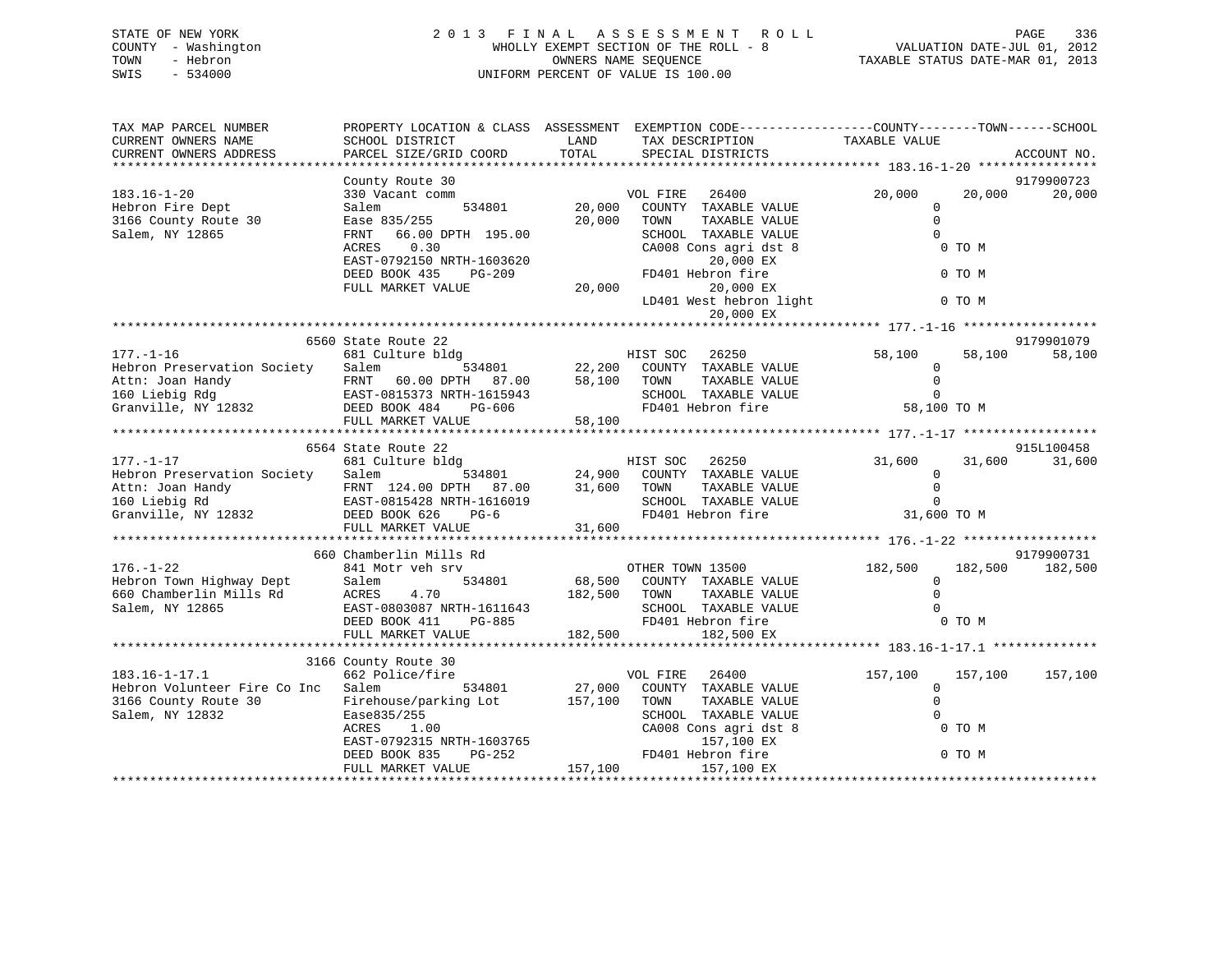# STATE OF NEW YORK 2 0 1 3 F I N A L A S S E S S M E N T R O L L PAGE 337 COUNTY - Washington WHOLLY EXEMPT SECTION OF THE ROLL - 8 VALUATION DATE-JUL 01, 2012 TOWN - Hebron OWNERS NAME SEQUENCE TAXABLE STATUS DATE-MAR 01, 2013 SWIS - 534000 UNIFORM PERCENT OF VALUE IS 100.00

| TAX MAP PARCEL NUMBER<br>CURRENT OWNERS NAME<br>CURRENT OWNERS ADDRESS                                             | PROPERTY LOCATION & CLASS ASSESSMENT EXEMPTION CODE----------------COUNTY-------TOWN-----SCHOOL<br>SCHOOL DISTRICT<br>PARCEL SIZE/GRID COORD                                      | LAND<br>TOTAL                | TAX DESCRIPTION<br>SPECIAL DISTRICTS                                                                                                                                                                         | TAXABLE VALUE                                       |                                       | ACCOUNT NO.          |
|--------------------------------------------------------------------------------------------------------------------|-----------------------------------------------------------------------------------------------------------------------------------------------------------------------------------|------------------------------|--------------------------------------------------------------------------------------------------------------------------------------------------------------------------------------------------------------|-----------------------------------------------------|---------------------------------------|----------------------|
|                                                                                                                    | 7365 State Route 22                                                                                                                                                               |                              |                                                                                                                                                                                                              |                                                     |                                       |                      |
| $153. - 1 - 10.2$<br>Jehovah's Witnesses Congregati Granville<br>7365 State Route 22<br>Granville, NY 12832        | 620 Religious<br>533201<br>ACRES 3.04<br>EAST-0819280 NRTH-1635145<br>DEED BOOK 648<br>$PG-45$                                                                                    | 60,200<br>684,200            | NON-PR REL 25110<br>COUNTY TAXABLE VALUE<br>TOWN<br>TAXABLE VALUE<br>SCHOOL TAXABLE VALUE<br>FD401 Hebron fire                                                                                               | 684,200<br>$\overline{0}$<br>$\Omega$<br>$\Omega$   | 684,200<br>0 TO M                     | 684,200              |
|                                                                                                                    | FULL MARKET VALUE                                                                                                                                                                 | 684,200                      | 684,200 EX                                                                                                                                                                                                   |                                                     |                                       |                      |
|                                                                                                                    | 3178 County Route 30                                                                                                                                                              |                              |                                                                                                                                                                                                              |                                                     |                                       | 9179900727           |
| $183.16 - 1 - 24$<br>M E Church<br>3178 County Route 30<br>Salem, NY 12865                                         | 620 Religious<br>Salem<br>534801<br>68/165 76/16 86/338<br>68.00 DPTH 228.00<br>FRNT<br>0.36<br>ACRES<br>EAST-0792029 NRTH-1603890<br>DEED BOOK 46<br>PG-530<br>FULL MARKET VALUE | 22,100<br>197,200<br>197,200 | NON-PR REL 25110<br>COUNTY TAXABLE VALUE<br>TAXABLE VALUE<br>TOWN<br>SCHOOL TAXABLE VALUE<br>CA008 Cons agri dst 8<br>197,200 EX<br>FD401 Hebron fire<br>197,200 EX<br>LD401 West hebron light<br>197,200 EX | 197,200<br>$\mathbf{0}$<br>$\Omega$<br>$\Omega$     | 197,200<br>0 TO M<br>0 TO M<br>0 TO M | 197,200              |
|                                                                                                                    |                                                                                                                                                                                   |                              |                                                                                                                                                                                                              |                                                     |                                       |                      |
| $152. - 1 - 21$<br>Moorehouse Cemetery<br>Granville, NY 12832                                                      | County Route 31<br>695 Cemetery<br>Granville<br>533201<br>FRNT 140.00 DPTH 190.00<br>EAST-0805588 NRTH-1635607<br>FULL MARKET VALUE                                               | 10,500<br>10,500<br>10,500   | TN CEM<br>13510<br>COUNTY TAXABLE VALUE<br>TOWN<br>TAXABLE VALUE<br>SCHOOL TAXABLE VALUE<br>CA008 Cons agri dst 8<br>10,500 EX<br>FD401 Hebron fire<br>10,500 EX                                             | 10,500<br>$\overline{0}$<br>$\mathbf 0$<br>$\Omega$ | 10,500<br>0 TO M<br>0 TO M            | 9179901078<br>10,500 |
|                                                                                                                    |                                                                                                                                                                                   |                              |                                                                                                                                                                                                              |                                                     |                                       |                      |
| $152. - 1 - 9$<br>North Hebron Cemetery Corp.<br>Attn: Harold Craig<br>1441 County Route 31<br>Granville, NY 12832 | County Route 31<br>695 Cemetery<br>Granville<br>533201<br>Cemetery<br>ACRES<br>3.90<br>EAST-0805509 NRTH-1637154                                                                  | 34,300<br>34,300             | PRI CEM<br>27350<br>COUNTY TAXABLE VALUE<br>TOWN<br>TAXABLE VALUE<br>SCHOOL TAXABLE VALUE<br>FD401 Hebron fire                                                                                               | 34,300<br>$\mathbf 0$<br>$\Omega$<br>$\Omega$       | 34,300<br>0 TO M                      | 9179900720<br>34,300 |
|                                                                                                                    | FULL MARKET VALUE                                                                                                                                                                 | 34,300                       | 34,300 EX                                                                                                                                                                                                    |                                                     |                                       |                      |
| $161. - 2 - 9.1$<br>Pember Library & Museum<br>33 W Main St<br>Granville, NY 12832                                 | State Route 22/W Off<br>314 Rural vac<10<br>533201<br>Granville<br>ACRES<br>4.85<br>EAST-0816669 NRTH-1626633                                                                     | 20,500<br>20,500             | NON-PR EDU 25120<br>COUNTY TAXABLE VALUE<br>TAXABLE VALUE<br>TOWN<br>SCHOOL TAXABLE VALUE                                                                                                                    | 20,500<br>$\mathbf 0$<br>$\Omega$                   | 20,500                                | 915J101588<br>20,500 |
|                                                                                                                    | DEED BOOK 585<br>PG-100<br>FULL MARKET VALUE                                                                                                                                      | 20,500                       | FD401 Hebron fire<br>20,500 EX                                                                                                                                                                               |                                                     | 0 TO M                                |                      |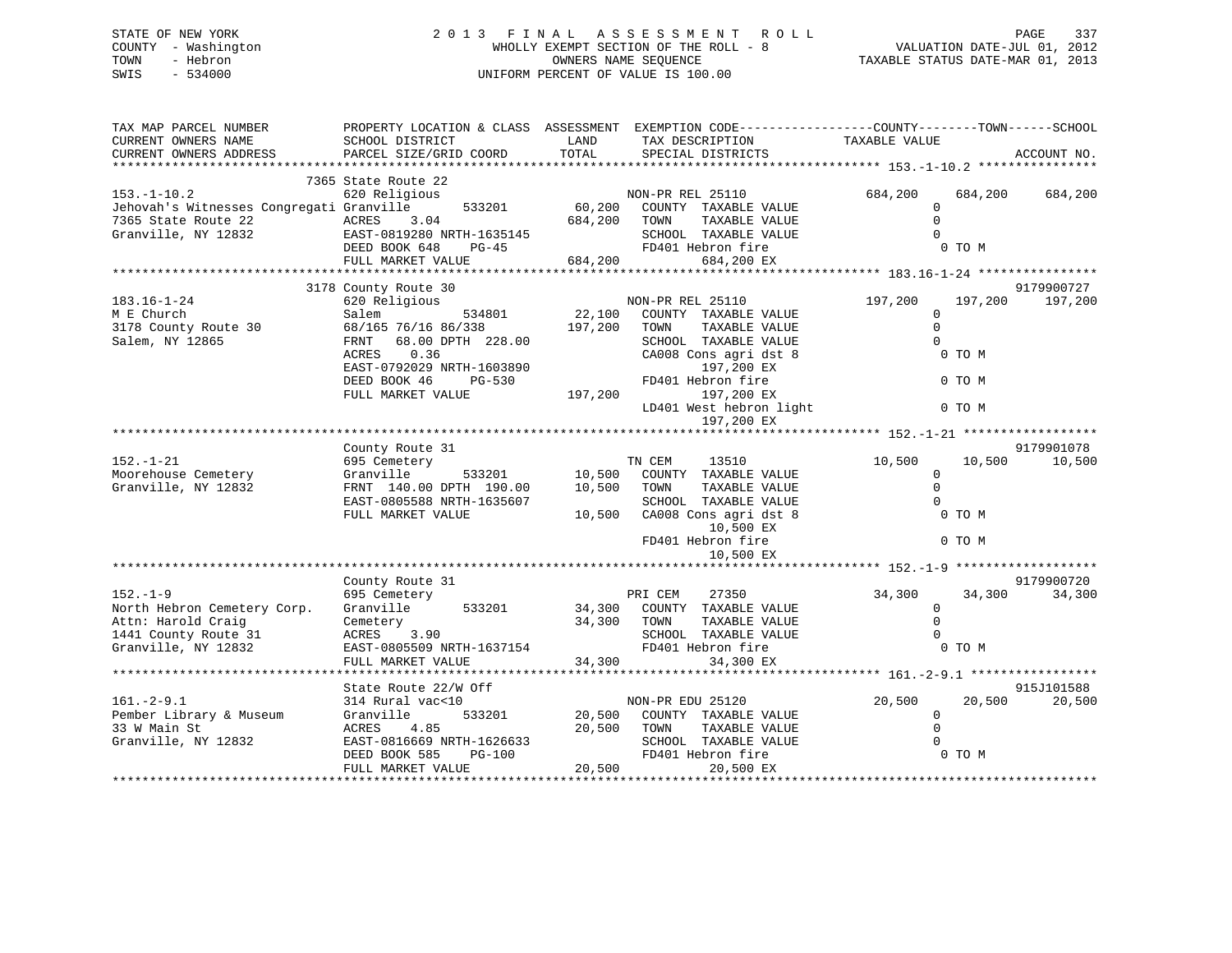# STATE OF NEW YORK 2 0 1 3 F I N A L A S S E S S M E N T R O L L PAGE 338 COUNTY - Washington WHOLLY EXEMPT SECTION OF THE ROLL - 8 VALUATION DATE-JUL 01, 2012 TOWN - Hebron OWNERS NAME SEQUENCE TAXABLE STATUS DATE-MAR 01, 2013 SWIS - 534000 UNIFORM PERCENT OF VALUE IS 100.00

| TAX MAP PARCEL NUMBER<br>CURRENT OWNERS NAME<br>CURRENT OWNERS ADDRESS                                                     | PROPERTY LOCATION & CLASS ASSESSMENT EXEMPTION CODE----------------COUNTY-------TOWN-----SCHOOL<br>SCHOOL DISTRICT<br>PARCEL SIZE/GRID COORD                              | LAND<br>TOTAL                 | TAX DESCRIPTION<br>SPECIAL DISTRICTS                                                                                         | TAXABLE VALUE                                                          | ACCOUNT NO.           |
|----------------------------------------------------------------------------------------------------------------------------|---------------------------------------------------------------------------------------------------------------------------------------------------------------------------|-------------------------------|------------------------------------------------------------------------------------------------------------------------------|------------------------------------------------------------------------|-----------------------|
| $169. - 1 - 18.8$<br>Pember Library & Museum<br>33 W. Main St<br>Granville, NY 12832                                       | 33 South Grimes Hill Rd<br>330 Vacant comm<br>533201<br>Granville<br>V Land<br>ACRES 131.29<br>EAST-0815321 NRTH-1625517<br>DEED BOOK 475<br>PG-101<br>FULL MARKET VALUE  | 161,000<br>161,000<br>161,000 | NON-PR EDU 25120<br>COUNTY TAXABLE VALUE<br>TOWN<br>TAXABLE VALUE<br>SCHOOL TAXABLE VALUE<br>FD401 Hebron fire<br>161,000 EX | 161,000<br>161,000<br>$\mathbf 0$<br>$\mathbf 0$<br>$\Omega$<br>0 TO M | 9179901252<br>161,000 |
| $161. - 2 - 10.16$<br>Pember Library Museum<br>33 W Main St<br>Granville, NY 12832                                         | 6937 State Route 22<br>681 Culture bldg<br>Granville<br>FRNT 224.00 DPTH 235.00<br>EAST-0816711 NRTH-1625009                                                              | 533201 3,000<br>17,300 TOWN   | SCH DIST 13800<br>COUNTY TAXABLE VALUE<br>TAXABLE VALUE<br>SCHOOL TAXABLE VALUE                                              | 17,300<br>17,300<br>$\mathbf 0$<br>$\mathbf 0$<br>$\Omega$             | 9179900263<br>17,300  |
| $176. - 1 - 6$<br>Presbytery Of Albany<br>601 Fifth Ave<br>Watervliet, NY 12189                                            | 191 Presbytery Ln<br>620 Religious<br>534801<br>Salem<br>381/816<br>ACRES 426.80<br>EAST-0799802 NRTH-1614895<br>DEED BOOK 379<br>PG-309<br>FULL MARKET VALUE             | 682,800<br>884,500<br>884,500 | NON-PR REL 25110<br>COUNTY TAXABLE VALUE<br>TOWN<br>TAXABLE VALUE<br>SCHOOL TAXABLE VALUE<br>FD401 Hebron fire<br>884,500 EX | 884,500<br>884,500<br>0<br>$\Omega$<br>0 TO M                          | 9179900730<br>884,500 |
| $170. - 2 - 35$<br>Shaw Cemetery<br>Granville, NY 12832                                                                    | Higgins Rd/e Off<br>695 Cemetery<br>Granville<br>533201<br>Cemetery<br>FRNT 122.00 DPTH 38.00<br>EAST-0821600 NRTH-1623982<br>DEED BOOK R 81 PG-368<br>FULL MARKET VALUE  | 300<br>300<br>300             | TN CEM<br>13510<br>COUNTY TAXABLE VALUE<br>TOWN<br>TAXABLE VALUE<br>SCHOOL TAXABLE VALUE<br>FD401 Hebron fire<br>300 EX      | 300<br>300<br>0<br>$\Omega$<br>0 TO M                                  | 915J101821<br>300     |
| $142. - 3 - 3.2$<br>Washington County<br>Attn: Washington County Treas 142.-1-3.2<br>383 Broadway<br>Fort Edward, NY 12828 | 1249 Big Burch Hill Rd<br>331 Com vac w/im<br>Granville<br>533201<br>FRNT 100.00 DPTH 100.00<br>EAST-0800941 NRTH-1641744<br>DEED BOOK 363<br>PG-564<br>FULL MARKET VALUE | 52,000<br>337,000<br>337,000  | OTHER CTY 13100<br>COUNTY TAXABLE VALUE<br>TOWN<br>TAXABLE VALUE<br>SCHOOL TAXABLE VALUE<br>FD401 Hebron fire<br>337,000 EX  | 337,000<br>337,000<br>$\mathbf 0$<br>$\Omega$<br>0 TO M                | 9179900734<br>337,000 |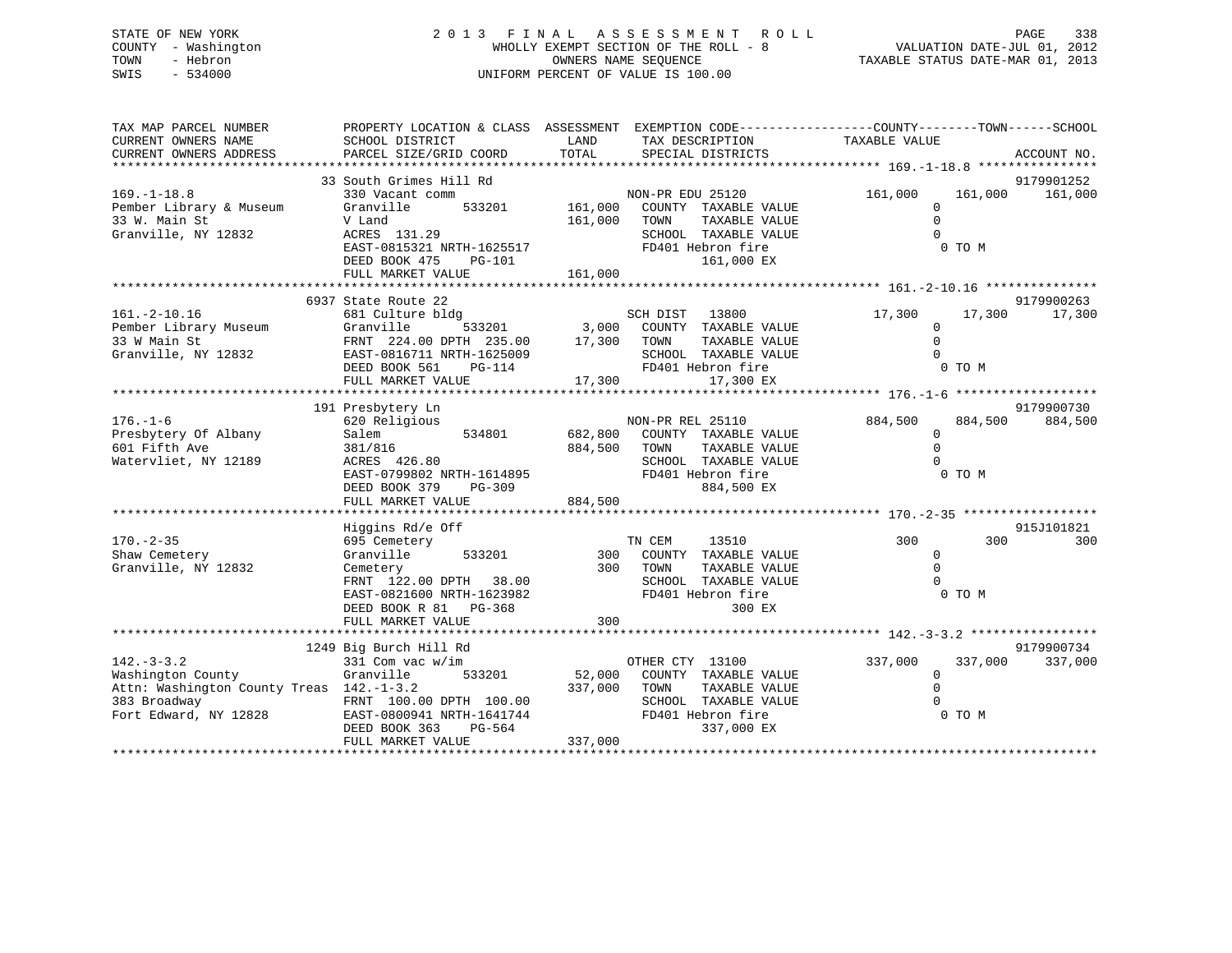| STATE OF NEW YORK<br>- Washington<br>COUNTY<br>- Hebron<br>TOWN<br>$-534000$<br>SWIS | 2013 FINAL<br>WHOLLY EXEMPT SECTION OF THE ROLL - 8<br>UNIFORM PERCENT OF VALUE IS 100.00 | PAGE 339<br>VALUATION DATE-JUL 01, 2012<br>TAXABLE STATUS DATE 11                                |                               |  |
|--------------------------------------------------------------------------------------|-------------------------------------------------------------------------------------------|--------------------------------------------------------------------------------------------------|-------------------------------|--|
| TAX MAP PARCEL NUMBER                                                                |                                                                                           | PROPERTY LOCATION & CLASS ASSESSMENT EXEMPTION CODE----------------COUNTY-------TOWN------SCHOOL |                               |  |
| CURRENT OWNERS NAME                                                                  | SCHOOL DISTRICT                                                                           | LAND<br>TAX DESCRIPTION                                                                          | TAXABLE VALUE                 |  |
| CURRENT OWNERS ADDRESS                                                               | PARCEL SIZE/GRID COORD                                                                    | TOTAL<br>SPECIAL DISTRICTS                                                                       | ACCOUNT NO.                   |  |
|                                                                                      |                                                                                           |                                                                                                  |                               |  |
|                                                                                      | 1248 Big Burch Hill Rd                                                                    |                                                                                                  | 915N200710                    |  |
| $142. - 3 - 11$                                                                      | 831 Tele Comm                                                                             | OTHER CTY 13100                                                                                  | 135,000<br>135,000 135,000    |  |
| Washington County                                                                    | 533801<br>Hartford                                                                        | 79,800<br>COUNTY TAXABLE VALUE                                                                   | $\mathbf 0$                   |  |
| Attn: Washington County Treasu Relay Station                                         |                                                                                           | TAXABLE VALUE<br>135,000<br>TOWN                                                                 | $\Omega$                      |  |
| 383 Broadway Bldg B                                                                  | 142.-1-11                                                                                 | SCHOOL<br>TAXABLE VALUE                                                                          | $\Omega$                      |  |
| Fort Edward, NY 12828                                                                | ACRES 1.45                                                                                | FD401 Hebron fire                                                                                | 0 TO M                        |  |
|                                                                                      | EAST-0801005 NRTH-1640910                                                                 | 135,000 EX                                                                                       |                               |  |
|                                                                                      | DEED BOOK 890<br>$PG-129$                                                                 |                                                                                                  |                               |  |
|                                                                                      | FULL MARKET VALUE                                                                         | 135,000                                                                                          |                               |  |
|                                                                                      |                                                                                           |                                                                                                  |                               |  |
|                                                                                      | 433 Mcknight Hill Rd                                                                      |                                                                                                  | 9179901030                    |  |
| $168. - 1 - 11$                                                                      | 837 Cell Tower                                                                            | $534801$ $47,500$<br>OTHER CTY 13100                                                             | 53,000<br>53,000<br>53,000    |  |
| Washington County                                                                    | Salem                                                                                     | COUNTY TAXABLE VALUE                                                                             | $\mathbf 0$                   |  |
| Attn: Washington County Treas lease 2781/71 2814/308                                 |                                                                                           | TAXABLE VALUE<br>53,000<br>TOWN                                                                  | $\Omega$                      |  |
| Upper Broadway                                                                       | Bischoff Propty, agmt 293                                                                 | SCHOOL<br>TAXABLE VALUE                                                                          |                               |  |
| Fort Edward, NY 12828                                                                | 1.00<br>ACRES                                                                             | FD401 Hebron fire                                                                                | 0 TO M                        |  |
|                                                                                      | EAST-0798966 NRTH-1617505                                                                 | 53,000 EX                                                                                        |                               |  |
|                                                                                      | $PG-460$<br>DEED BOOK 447                                                                 |                                                                                                  |                               |  |
|                                                                                      | FULL MARKET VALUE                                                                         | 53,000                                                                                           |                               |  |
|                                                                                      |                                                                                           |                                                                                                  | 9179900733                    |  |
| $183. - 1 - 3.2$                                                                     | 3335 County Route 30<br>841 Motr veh srv                                                  | OTHER CTY 13100                                                                                  | 239,700<br>239,700<br>239,700 |  |
| Washington County                                                                    | Salem<br>534801                                                                           | 67,100<br>COUNTY TAXABLE VALUE                                                                   | $\Omega$                      |  |
|                                                                                      |                                                                                           |                                                                                                  |                               |  |

| Attn: Washington County Treas                          | 654/205                   | 239,700 | TOWN<br>TAXABLE VALUE   |            |            |
|--------------------------------------------------------|---------------------------|---------|-------------------------|------------|------------|
| Upper Broadway                                         | 4.41<br>ACRES             |         | SCHOOL TAXABLE VALUE    |            |            |
| Fort Edward, NY 12828                                  | EAST-0790292 NRTH-1607218 |         | CA008 Cons agri dst 8   | 0 TO M     |            |
|                                                        | DEED BOOK 467<br>PG-489   |         | 239,700 EX              |            |            |
|                                                        | FULL MARKET VALUE         | 239,700 | FD401 Hebron fire       | 0 TO M     |            |
|                                                        |                           |         | 239,700 EX              |            |            |
|                                                        |                           |         |                         |            |            |
|                                                        | County Route 30           |         |                         |            | 915J101044 |
| $183.20 - 1 - 3$                                       | 311 Res vac land          |         | 13100<br>OTHER CTY      | 500<br>500 | 500        |
| Washington County                                      | 534801<br>Salem           | 500     | COUNTY<br>TAXABLE VALUE |            |            |
| Attn: Washington County Treasu FRNT 116.00 DPTH 122.00 |                           | 500     | TOWN<br>TAXABLE VALUE   |            |            |
| 383 Broadway                                           | 0.32<br>ACRES             |         | SCHOOL TAXABLE VALUE    |            |            |
| Fort Edward, NY 12828                                  | EAST-0792164 NRTH-1603081 |         | CA008 Cons agri dst 8   | 0 TO M     |            |
|                                                        | DEED BOOK 851<br>PG-326   |         | 500 EX                  |            |            |
|                                                        | FULL MARKET VALUE         | 500     | FD401 Hebron fire       | 0 TO M     |            |
|                                                        |                           |         | 500 EX                  |            |            |
|                                                        |                           |         | LD401 West hebron light | 0 TO M     |            |
|                                                        |                           |         | 500 EX                  |            |            |
|                                                        |                           |         |                         |            |            |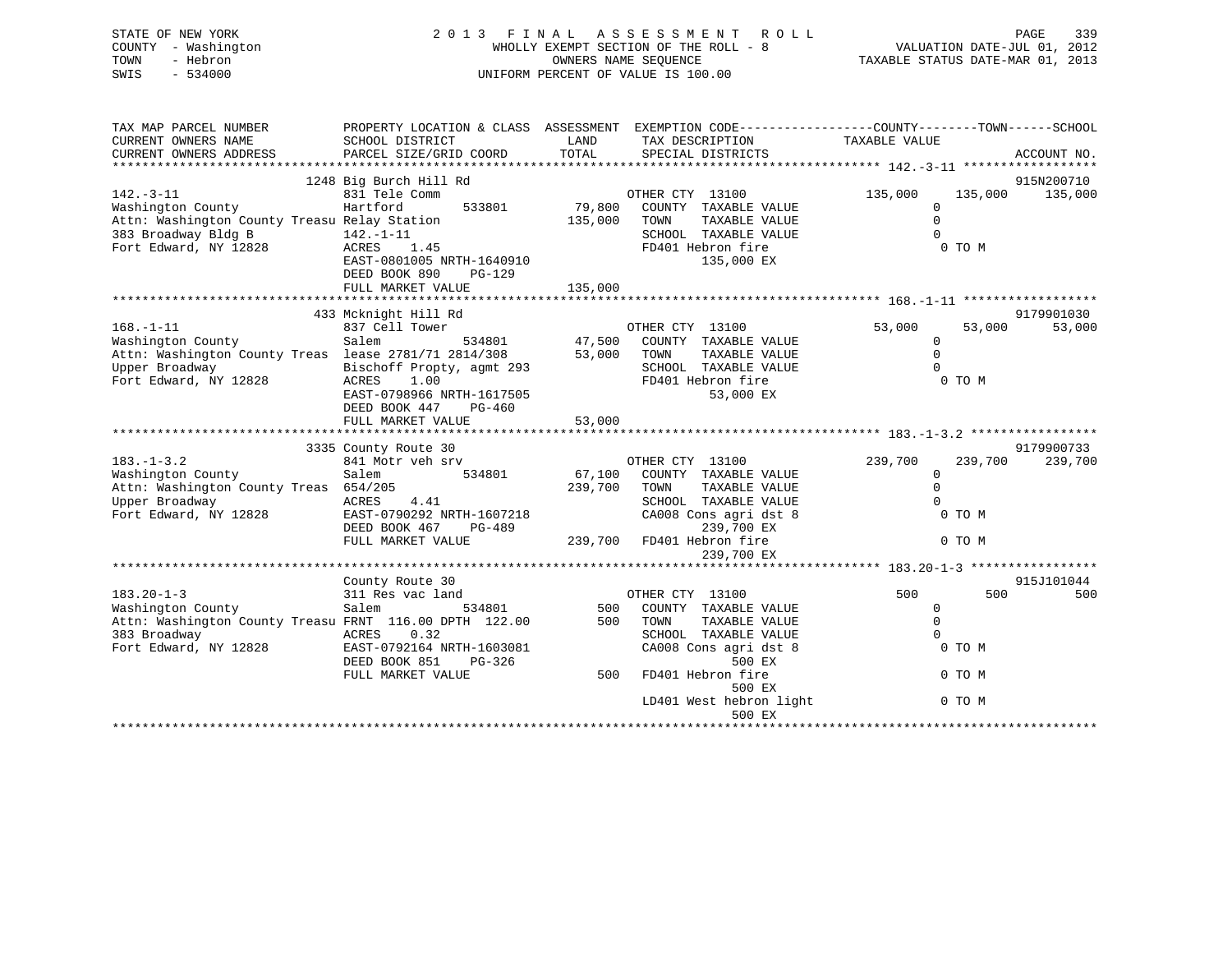|      | STATE OF NEW YORK   | 2013 FINAL ASSESSMENT ROLL            | 340<br>PAGE                      |
|------|---------------------|---------------------------------------|----------------------------------|
|      | COUNTY - Washington | WHOLLY EXEMPT SECTION OF THE ROLL - 8 | VALUATION DATE-JUL 01, 2012      |
| TOWN | - Hebron            | OWNERS NAME SEOUENCE                  | TAXABLE STATUS DATE-MAR 01, 2013 |
| SWIS | - 534000            | UNIFORM PERCENT OF VALUE IS 100.00    |                                  |

| TAX MAP PARCEL NUMBER<br>PROPERTY LOCATION & CLASS ASSESSMENT |                                                |         | EXEMPTION CODE-----------------COUNTY-------TOWN------SCHOOL |                    |             |
|---------------------------------------------------------------|------------------------------------------------|---------|--------------------------------------------------------------|--------------------|-------------|
| CURRENT OWNERS NAME                                           | SCHOOL DISTRICT                                | LAND    | TAX DESCRIPTION                                              | TAXABLE VALUE      |             |
| CURRENT OWNERS ADDRESS                                        | PARCEL SIZE/GRID COORD TOTAL SPECIAL DISTRICTS |         |                                                              |                    | ACCOUNT NO. |
|                                                               |                                                |         |                                                              |                    |             |
|                                                               | 3157 County Route 30                           |         |                                                              |                    | 9179900732  |
| $183.20 - 1 - 1.1$                                            | 620 Religious                                  |         | NON-PR REL 25110                                             | 850,000<br>850,000 | 850,000     |
| West Hebron U P Church                                        | 534801<br>Salem                                | 37,000  | COUNTY<br>TAXABLE VALUE                                      |                    |             |
| Attn: Rev S Poorman                                           | 363/104                                        | 850,000 | TAXABLE VALUE<br>TOWN                                        |                    |             |
| 3157 County Route 30                                          | ACRES 5.00                                     |         | TAXABLE VALUE<br>SCHOOL                                      |                    |             |
| Salem, NY 12865                                               | EAST-0791781 NRTH-1603233                      |         | CA008 Cons agri dst 8                                        | 0 TO M             |             |
|                                                               | DEED BOOK 47<br>PG-499                         |         | 850,000 EX                                                   |                    |             |
|                                                               | FULL MARKET VALUE                              | 850,000 | FD401 Hebron fire                                            | 0 TO M             |             |
|                                                               |                                                |         | 850,000 EX                                                   |                    |             |
|                                                               |                                                |         | LD401 West hebron light                                      | 0 TO M             |             |
|                                                               |                                                |         | 850,000 EX                                                   |                    |             |
|                                                               |                                                |         |                                                              |                    |             |
|                                                               | Higgins Rd/e Off                               |         |                                                              |                    | 915J101822  |
| $170. - 2 - 36$                                               | 695 Cemetery                                   |         | 13510<br>TN CEM                                              | 400<br>400         | 400         |
| Wrights Cemetery                                              | Granville<br>533201                            |         | 400 COUNTY<br>TAXABLE VALUE                                  |                    |             |
| Granville, NY 12832                                           | Cemetery                                       | 400     | TAXABLE VALUE<br>TOWN                                        |                    |             |
|                                                               | FRNT 48.00 DPTH 112.00                         |         | TAXABLE VALUE<br>SCHOOL                                      |                    |             |
|                                                               | EAST-0822078 NRTH-1623977                      |         | FD401 Hebron fire                                            | 0 TO M             |             |
|                                                               | DEED BOOK R 137 PG-150                         |         | 400 EX                                                       |                    |             |
|                                                               | FULL MARKET VALUE                              | 400     |                                                              |                    |             |
|                                                               |                                                |         |                                                              |                    |             |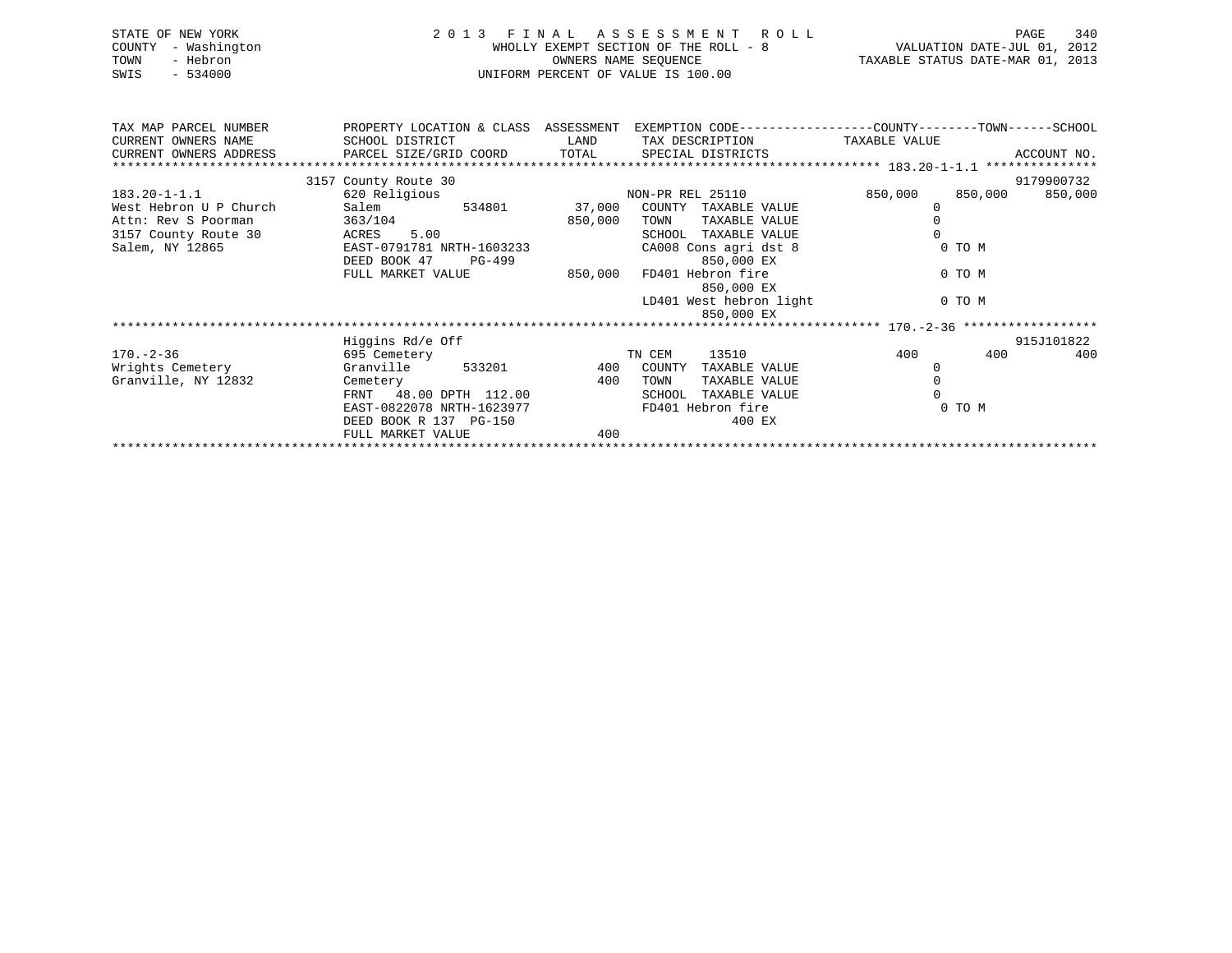VALUATION DATE-JUL 01, 2012 TOWN - Hebron TAXABLE STATUS DATE-MAR 01, 2013 SWIS - 534000 RPS150/V04/L015 UNIFORM PERCENT OF VALUE IS 100.00 CURRENT DATE 6/19/2013

# ROLL SUB SECTION - - TOTALS

#### \*\*\* S P E C I A L D I S T R I C T S U M M A R Y \*\*\*

| CODE DISTRICT NAME   | TOTAL<br>PARCELS | EXTENSION<br>TYPE | EXTENSION<br>VALUE | AD VALOREM<br>VALUE | <b>EXEMPT</b><br>AMOUNT | TAXABLE<br>VALUE |
|----------------------|------------------|-------------------|--------------------|---------------------|-------------------------|------------------|
| CA008 Cons agri dst  |                  | 8 TOTAL M         |                    | 1656,200            | 1656,200                |                  |
| FD401 Hebron fire    |                  | 30 TOTAL M        |                    | 4858,900            | 4769,200                | 89,700           |
| LD401 West hebron li |                  | 5 TOTAL M         |                    | 1248,900            | 1248,900                |                  |

### \*\*\* S C H O O L D I S T R I C T S U M M A R Y \*\*\*

|        |               | TOTAL   | ASSESSED | ASSESSED | EXEMPT   | TOTAL   | <b>STAR</b> | <b>STAR</b> |
|--------|---------------|---------|----------|----------|----------|---------|-------------|-------------|
| CODE   | DISTRICT NAME | PARCELS | LAND     | TOTAL    | AMOUNT   | TAXABLE | AMOUNT      | TAXABLE     |
| 532001 | Arqyle        |         | 42,200   | 42,200   | 42,200   |         |             |             |
| 533201 | Granville     | 10      | 364,200  | 1287,500 | 1287,500 |         |             |             |
| 533801 | Hartford      |         | 79,800   | 135,000  | 135,000  |         |             |             |
| 534801 | Salem         | 18      | 1280,600 | 3394,200 | 3394,200 |         |             |             |
|        | SUB-TOTAL     | 30      | 1766,800 | 4858,900 | 4858,900 |         |             |             |
|        | TOTAL         | 30      | 1766,800 | 4858,900 | 4858,900 |         |             |             |

# \*\*\* S Y S T E M C O D E S S U M M A R Y \*\*\*

### NO SYSTEM EXEMPTIONS AT THIS LEVEL

| CODE  | DESCRIPTION | TOTAL<br>PARCELS | COUNTY   | TOWN     | SCHOOL   |
|-------|-------------|------------------|----------|----------|----------|
| 13100 | OTHER CTY   |                  | 765,200  | 765,200  | 765,200  |
| 13500 | OTHER TOWN  |                  | 182,500  | 182,500  | 182,500  |
| 13510 | TN CEM      |                  | 123,900  | 123,900  | 123,900  |
| 13800 | SCH DIST    |                  | 17,300   | 17,300   | 17,300   |
| 25110 | NON-PR REL  |                  | 2872,400 | 2872,400 | 2872,400 |
| 25120 | NON-PR EDU  | ∠                | 181,500  | 181,500  | 181,500  |
| 26250 | HIST SOC    | $\Omega$         | 89,700   | 89,700   | 89,700   |
| 26400 | VOL FIRE    |                  | 468,600  | 468,600  | 468,600  |
| 27350 | PRI CEM     |                  | 157,800  | 157,800  | 157,800  |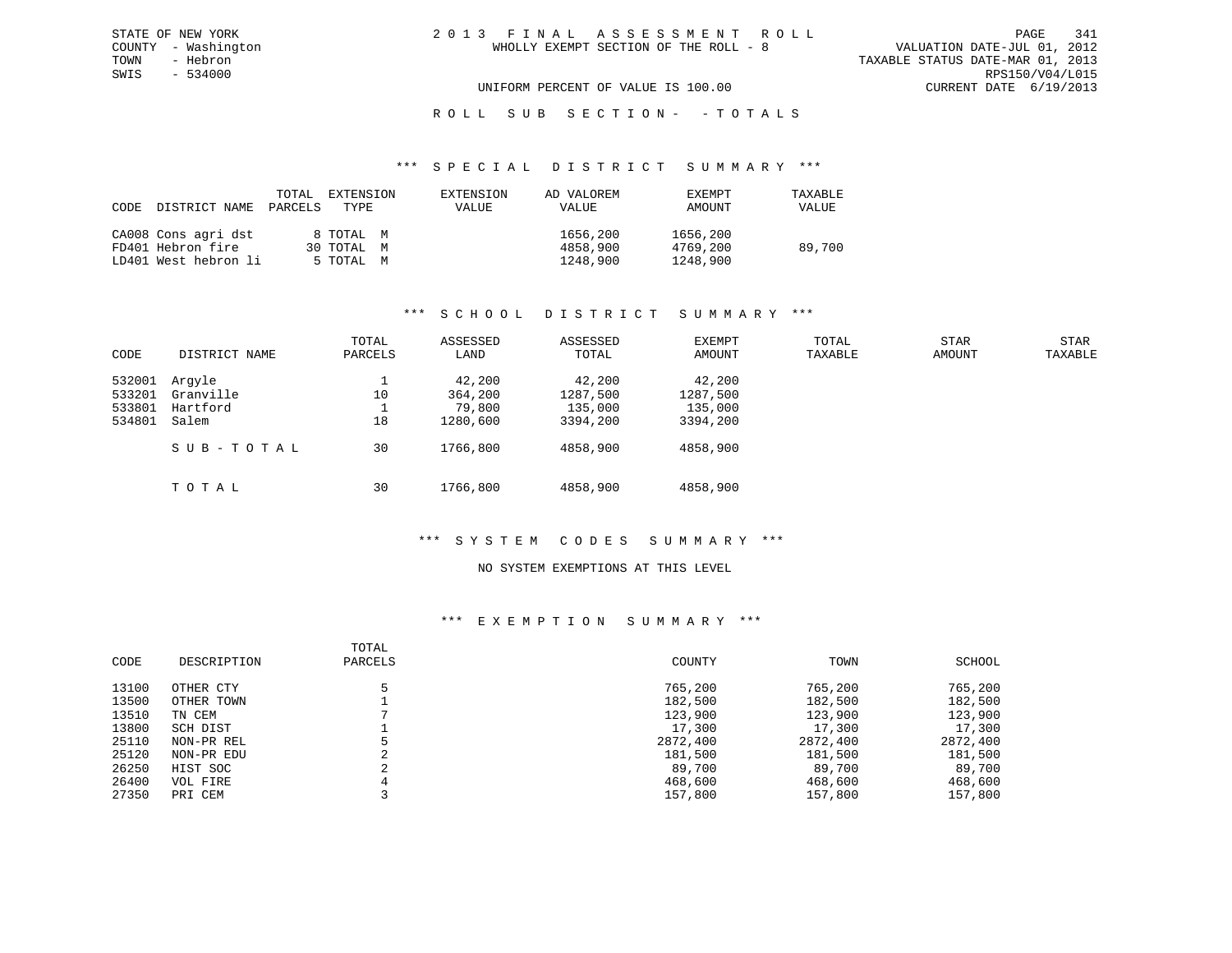| STATE OF NEW YORK   | 2013 FINAL ASSESSMENT ROLL            | 342<br>PAGE                      |
|---------------------|---------------------------------------|----------------------------------|
| COUNTY - Washington | WHOLLY EXEMPT SECTION OF THE ROLL - 8 | VALUATION DATE-JUL 01, 2012      |
| TOWN<br>- Hebron    |                                       | TAXABLE STATUS DATE-MAR 01, 2013 |
| SWIS<br>$-534000$   |                                       | RPS150/V04/L015                  |
|                     | UNIFORM PERCENT OF VALUE IS 100.00    | CURRENT DATE 6/19/2013           |
|                     | ROLL SUB SECTION- - TOTALS            |                                  |

### \*\*\* E X E M P T I O N S U M M A R Y \*\*\*

| CODE | סים הח                | TOTAL<br>PARCELS |          | TOWN            | SCHOOL   |
|------|-----------------------|------------------|----------|-----------------|----------|
|      | ገ ጥ ∆<br>$\mathbf{r}$ | 30               | 4858,900 | 1 O E O<br>,900 | 4858,900 |

| ROLL<br>SEC |               | TOTAL<br>PARCELS | <b>\CCTCCT</b><br>LAND | TOTAL        | TAXABLE<br>COUNTY | TAXABLE<br>TOWN | TAXABLE<br>SCHOOL | STAR<br>TAXABLE |
|-------------|---------------|------------------|------------------------|--------------|-------------------|-----------------|-------------------|-----------------|
|             | WHOLLY FYFMDT |                  | ,800<br>.766           | ,900<br>4858 |                   |                 |                   |                 |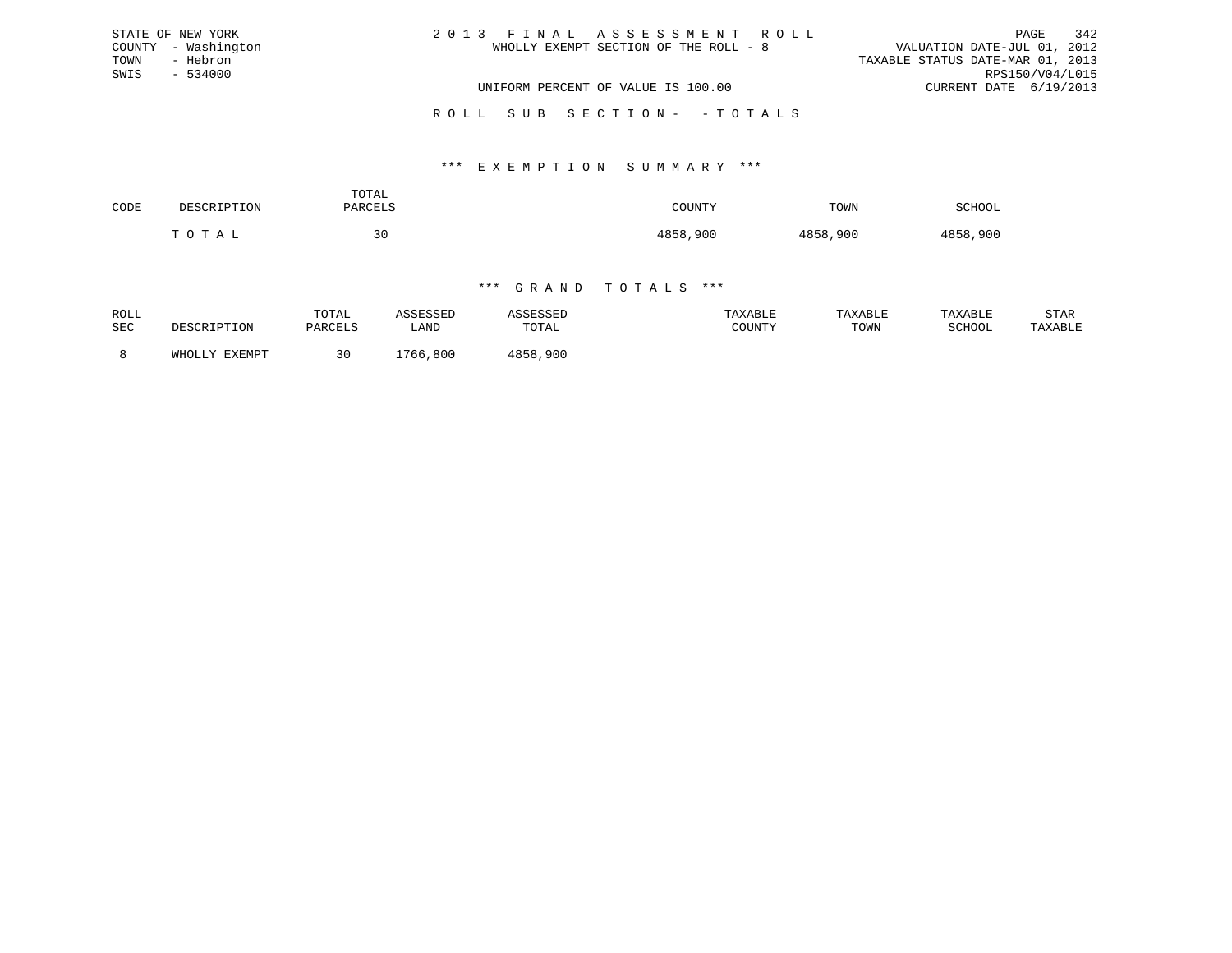|      | STATE OF NEW YORK   | 2013 FINAL ASSESSMENT ROLL |                                       |                                  | PAGE                   | 343 |
|------|---------------------|----------------------------|---------------------------------------|----------------------------------|------------------------|-----|
|      | COUNTY - Washington |                            | WHOLLY EXEMPT SECTION OF THE ROLL - 8 | VALUATION DATE-JUL 01, 2012      |                        |     |
| TOWN | - Hebron            |                            |                                       | TAXABLE STATUS DATE-MAR 01, 2013 |                        |     |
| SWIS | $-534000$           |                            | UNIFORM PERCENT OF VALUE IS 100.00    |                                  | RPS150/V04/L015        |     |
|      |                     |                            |                                       |                                  | CURRENT DATE 6/19/2013 |     |
|      |                     |                            |                                       |                                  |                        |     |

# ROLL SECTION TOTALS

### \*\*\* S P E C I A L D I S T R I C T S U M M A R Y \*\*\*

| CODE | DISTRICT NAME        | TOTAL<br>PARCELS | EXTENSION<br>TYPE | EXTENSION<br>VALUE | AD VALOREM<br>VALUE | <b>EXEMPT</b><br>AMOUNT | TAXABLE<br>VALUE |
|------|----------------------|------------------|-------------------|--------------------|---------------------|-------------------------|------------------|
|      | CA008 Cons agri dst  |                  | 8 TOTAL M         |                    |                     | 1656,200<br>1656,200    |                  |
|      | FD401 Hebron fire    |                  | 30 TOTAL M        |                    |                     | 4769,200<br>4858,900    | 89,700           |
|      | LD401 West hebron li |                  | 5 TOTAL M         |                    |                     | 1248,900<br>1248,900    |                  |

### \*\*\* S C H O O L D I S T R I C T S U M M A R Y \*\*\*

|        |               | TOTAL   | ASSESSED | ASSESSED | EXEMPT   | TOTAL   | <b>STAR</b> | <b>STAR</b> |
|--------|---------------|---------|----------|----------|----------|---------|-------------|-------------|
| CODE   | DISTRICT NAME | PARCELS | LAND     | TOTAL    | AMOUNT   | TAXABLE | AMOUNT      | TAXABLE     |
| 532001 | Arqyle        |         | 42,200   | 42,200   | 42,200   |         |             |             |
| 533201 | Granville     | 10      | 364,200  | 1287,500 | 1287,500 |         |             |             |
| 533801 | Hartford      |         | 79,800   | 135,000  | 135,000  |         |             |             |
| 534801 | Salem         | 18      | 1280,600 | 3394,200 | 3394,200 |         |             |             |
|        | SUB-TOTAL     | 30      | 1766,800 | 4858,900 | 4858,900 |         |             |             |
|        | тотаь         | 30      | 1766,800 | 4858,900 | 4858,900 |         |             |             |

### \*\*\* S Y S T E M C O D E S S U M M A R Y \*\*\*

### NO SYSTEM EXEMPTIONS AT THIS LEVEL

| CODE  | DESCRIPTION | TOTAL<br>PARCELS | COUNTY   | TOWN     | SCHOOL   |
|-------|-------------|------------------|----------|----------|----------|
| 13100 | OTHER CTY   |                  | 765,200  | 765,200  | 765,200  |
| 13500 | OTHER TOWN  |                  | 182,500  | 182,500  | 182,500  |
| 13510 | TN CEM      |                  | 123,900  | 123,900  | 123,900  |
| 13800 | SCH DIST    |                  | 17,300   | 17,300   | 17,300   |
| 25110 | NON-PR REL  |                  | 2872,400 | 2872,400 | 2872,400 |
| 25120 | NON-PR EDU  | ◠<br>∠           | 181,500  | 181,500  | 181,500  |
| 26250 | HIST SOC    | $\sim$           | 89,700   | 89,700   | 89,700   |
| 26400 | VOL FIRE    |                  | 468,600  | 468,600  | 468,600  |
| 27350 | PRI CEM     |                  | 157,800  | 157,800  | 157,800  |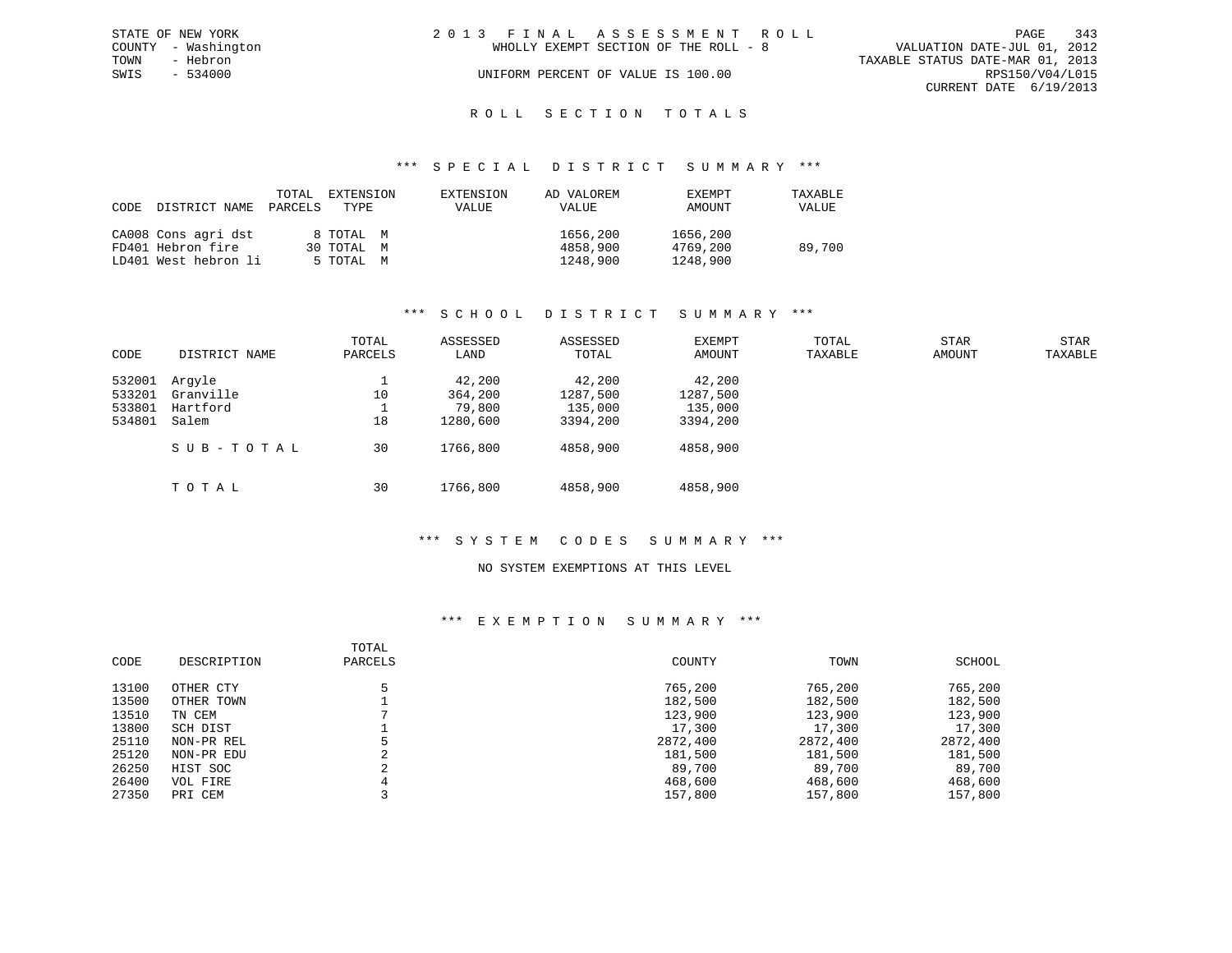|      | STATE OF NEW YORK   | 2013 FINAL ASSESSMENT ROLL            | 344<br>PAGE                      |
|------|---------------------|---------------------------------------|----------------------------------|
|      | COUNTY - Washington | WHOLLY EXEMPT SECTION OF THE ROLL - 8 | VALUATION DATE-JUL 01, 2012      |
| TOWN | - Hebron            |                                       | TAXABLE STATUS DATE-MAR 01, 2013 |
| SWIS | - 534000            | UNIFORM PERCENT OF VALUE IS 100.00    | RPS150/V04/L015                  |
|      |                     |                                       | CURRENT DATE 6/19/2013           |
|      |                     |                                       |                                  |

### R O L L S E C T I O N T O T A L S

### \*\*\* E X E M P T I O N S U M M A R Y \*\*\*

| CODE | DECCETERTOM | TOTAL<br>PARCELS | COUNTY<br>. | TOWN     | SCHOOL   |
|------|-------------|------------------|-------------|----------|----------|
|      | T O T A T   | 30<br>$\sim$     | 4858,900    | 4858,900 | 4858,900 |

| ROLL<br>SEC | DESCRIPTION   | TOTAL<br>PARCELS | \SSESSED<br>LAND | TOTAL    | TAXABLE<br>COUNTY | TAXABLE<br>TOWN | TAXABLE<br>SCHOOI | STAR<br>TAXABLE |
|-------------|---------------|------------------|------------------|----------|-------------------|-----------------|-------------------|-----------------|
|             | WHOLLY EXEMPT |                  | ,800<br>766.     | 4858,900 |                   |                 |                   |                 |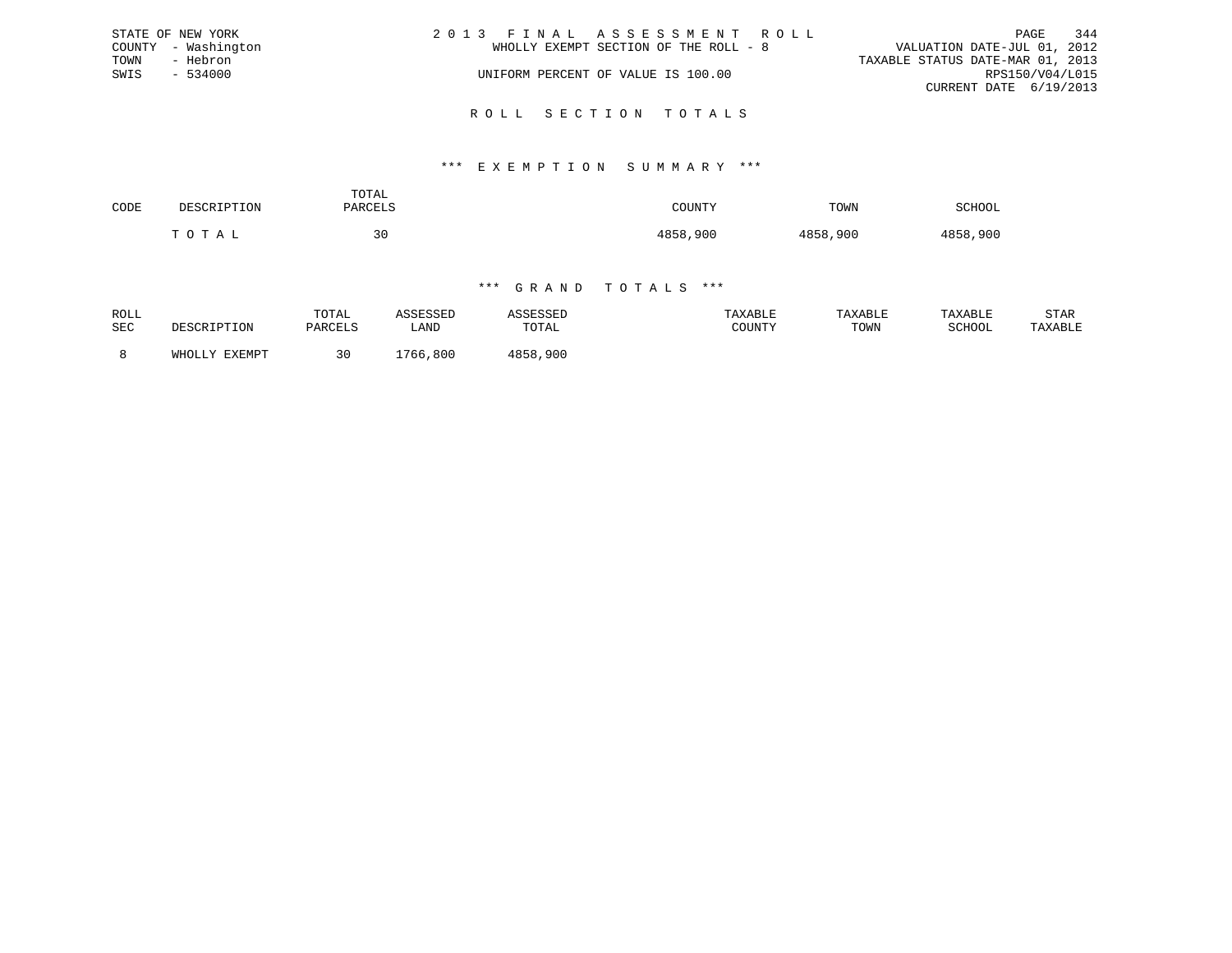### \*\*\* S P E C I A L D I S T R I C T S U M M A R Y \*\*\*

| CODE | DISTRICT NAME        | TOTAL<br>PARCELS | EXTENSION<br>TYPE | EXTENSION<br>VALUE | AD VALOREM<br>VALUE | EXEMPT<br>AMOUNT | TAXABLE<br>VALUE |
|------|----------------------|------------------|-------------------|--------------------|---------------------|------------------|------------------|
|      | TE533 Trans exmt rep |                  | 3 MOVTAX          |                    |                     |                  |                  |
|      | CA001 Cons agri dst  |                  | 11 TOTAL          |                    | 3460,800            | 725,417          | 2735,383         |
|      | CA004 Cons agri dst  |                  | 2 TOTAL M         |                    | 185,000             | 126,159          | 58,841           |
|      | CA006 Cons agri dst  |                  | 7 TOTAL M         |                    | 1762,800            | 875,432          | 887,368          |
|      | CA008 Cons agri dst  |                  | 503 TOTAL M       |                    | 81557,730           | 13798,032        | 67759,698        |
|      | FD401 Hebron fire    |                  | 1,645 TOTAL M     |                    | 202098,176          | 4779,500         | 197318,676       |
|      | LD401 West hebron li |                  | 67 TOTAL M        |                    | 7782,095            | 1248,900         | 6533,195         |

# \*\*\* S C H O O L D I S T R I C T S U M M A R Y \*\*\*

|        |               | TOTAL   | ASSESSED   | ASSESSED   | EXEMPT    | TOTAL      | <b>STAR</b> | <b>STAR</b> |
|--------|---------------|---------|------------|------------|-----------|------------|-------------|-------------|
| CODE   | DISTRICT NAME | PARCELS | LAND       | TOTAL      | AMOUNT    | TAXABLE    | AMOUNT      | TAXABLE     |
| 532001 | Arqyle        | 28      | 1786,700   | 2914, 213  | 488,051   | 2426,162   | 366,600     | 2059,562    |
| 533201 | Granville     | 619     | 44456,793  | 76000,214  | 9996,242  | 66003,972  | 8377,942    | 57626,030   |
| 533401 | Greenwich     | 2       | 185,000    | 185,000    | 126,159   | 58,841     |             | 58,841      |
| 533801 | Hartford      | 194     | 16320,885  | 26019,386  | 3927,047  | 22092,339  | 2846,100    | 19246,239   |
| 534801 | Salem         | 803     | 55102,480  | 97309,363  | 10513,441 | 86795,922  | 10641,935   | 76153,987   |
|        | SUB-TOTAL     | 1,646   | 117851,858 | 202428,176 | 25050,940 | 177377,236 | 22232,577   | 155144,659  |
|        | TOTAL         | 1,646   | 117851,858 | 202428,176 | 25050,940 | 177377,236 | 22232,577   | 155144,659  |

### \*\*\* S Y S T E M C O D E S S U M M A R Y \*\*\*

### NO SYSTEM EXEMPTIONS AT THIS LEVEL

| CODE  | DESCRIPTION | TOTAL<br>PARCELS | COUNTY  | TOWN    | SCHOOL  |
|-------|-------------|------------------|---------|---------|---------|
| 13100 | OTHER CTY   |                  | 765,200 | 765,200 | 765,200 |
| 13500 | OTHER TOWN  |                  | 182,500 | 182,500 | 182,500 |
| 13510 | TN CEM      |                  | 123,900 | 123,900 | 123,900 |
| 13800 | SCH DIST    |                  | 17,300  | 17,300  | 17,300  |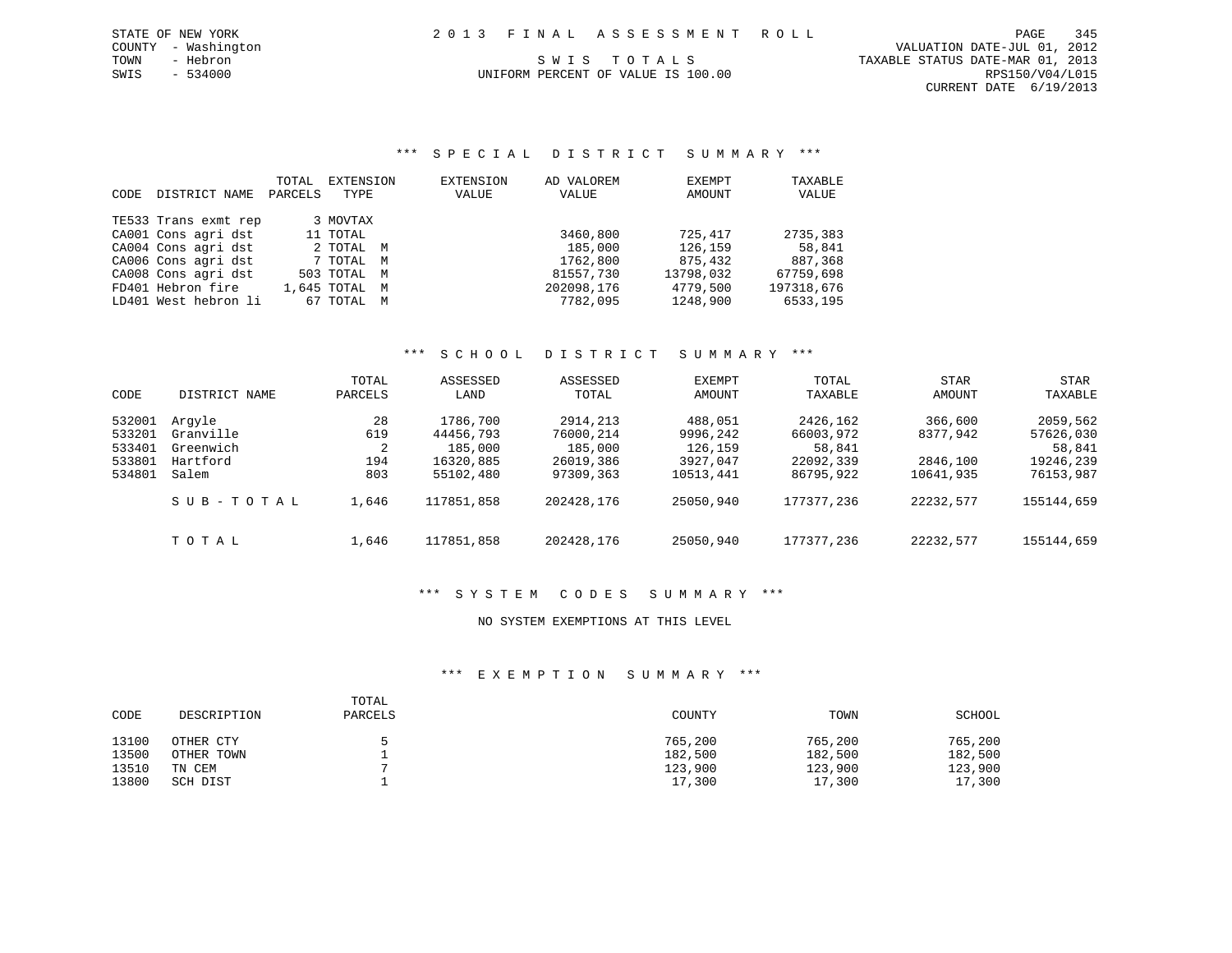UNIFORM PERCENT OF VALUE IS 100.00 RPS150/V04/L015

 COUNTY - Washington VALUATION DATE-JUL 01, 2012 TOWN - Hebron S W I S T O T A L S TAXABLE STATUS DATE-MAR 01, 2013 CURRENT DATE 6/19/2013

|       |                 | TOTAL          |           |           |           |
|-------|-----------------|----------------|-----------|-----------|-----------|
| CODE  | DESCRIPTION     | PARCELS        | COUNTY    | TOWN      | SCHOOL    |
| 25110 | NON-PR REL      | 5              | 2872,400  | 2872,400  | 2872,400  |
| 25120 | NON-PR EDU      | $\overline{2}$ | 181,500   | 181,500   | 181,500   |
| 26250 | HIST SOC        | 2              | 89,700    | 89,700    | 89,700    |
| 26400 | VOL FIRE        | 4              | 468,600   | 468,600   | 468,600   |
| 27350 | PRI CEM         | 3              | 157,800   | 157,800   | 157,800   |
| 41121 | WAR VET/TC      | 39             | 790,203   | 640,465   |           |
| 41131 | CBT VET/TC      | 37             | 1279,637  | 972,679   |           |
| 41141 | DIS VET/TC      | 10             | 324,003   | 290,003   |           |
| 41151 | $CW_10_VET/$    | 5              | 39,078    | 39,078    |           |
| 41500 | RPTL1138        | 3              | 10,300    | 10,300    | 10,300    |
| 41700 | AG BUILD        | 14             | 550,636   | 550,636   | 550,636   |
| 41720 | AG DIST         | 138            | 14083,182 | 14083,182 | 14083,182 |
| 41730 | AGRI-D IND      | 45             | 1740,640  | 1740,640  | 1740,640  |
| 41800 | AGED-ALL        | 17             | 736,636   | 736,636   | 745,123   |
| 41801 | AGED-CO/TN      | 2              | 57,270    | 57,270    |           |
| 41802 | AGED-CO         | 35             | 1608,138  |           |           |
| 41803 | AGED-TOWN       | 17             |           | 568,305   |           |
| 41804 | AGED-SCH        | 21             |           |           | 723,832   |
| 41805 | AGE-CO/SCH      | 5              | 222,698   |           | 237,405   |
| 41806 | AGE-TN/SCH      | $\overline{2}$ |           | 78,705    | 81,505    |
| 41834 | STAR EN         | 151            |           |           | 8952,827  |
| 41854 | STAR B          | 442            |           |           | 13257,500 |
| 41864 | STAR B MH       | 1              |           |           | 22,250    |
| 41931 | DISAB-C/T       | 4              | 194,825   | 194,825   |           |
| 41932 | DISAB-CO        | 2              | 81,235    |           |           |
| 41933 | DISAB-TOWN      | $\overline{2}$ |           | 65,498    |           |
| 42111 | Hist Barns      | $\mathbf{1}$   | 16,789    | 16,789    |           |
| 47460 | <b>FOR 480A</b> | 30             | 2019, 417 | 2019,417  | 2019, 417 |
| 49501 | SOL-CO/TWN      | $\overline{2}$ | 54,000    | 54,000    |           |
|       | TOTAL           | 1,055          | 28667,587 | 26977,328 | 47283,517 |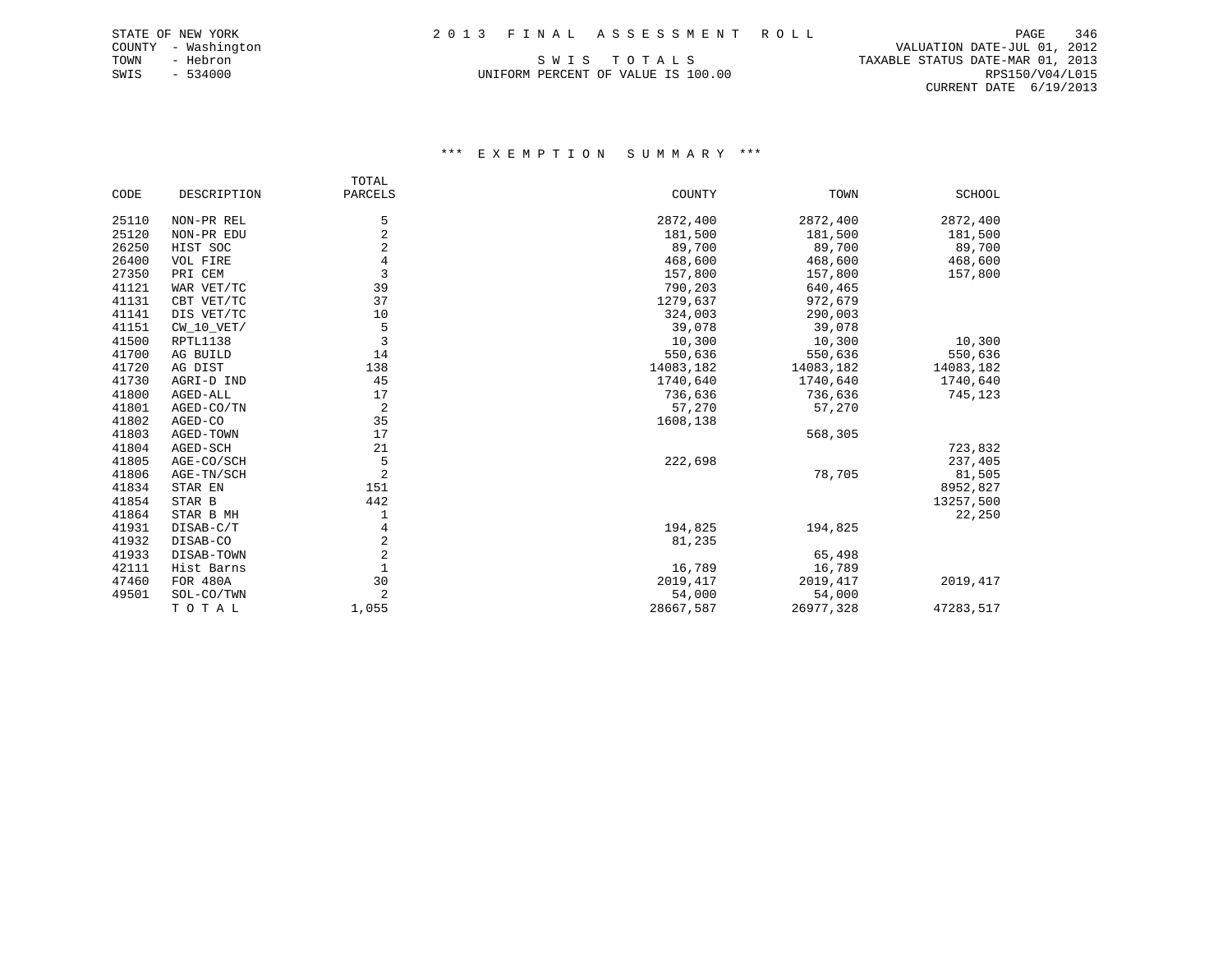| 2013 FINAL ASSESSMENT ROLL         | 347<br>PAGE                      |
|------------------------------------|----------------------------------|
|                                    | VALUATION DATE-JUL 01, 2012      |
| SWIS TOTALS                        | TAXABLE STATUS DATE-MAR 01, 2013 |
| UNIFORM PERCENT OF VALUE IS 100.00 | RPS150/V04/L015                  |
|                                    | CURRENT DATE 6/19/2013           |

### \*\*\* G R A N D T O T A L S \*\*\*

STATE OF NEW YORK COUNTY - Washington TOWN - Hebron  $SWIS$  - 534000

| ROLL<br><b>SEC</b> | DESCRIPTION         | TOTAL<br>PARCELS | ASSESSED<br>LAND | ASSESSED<br>TOTAL | TAXABLE<br>COUNTY | TAXABLE<br>TOWN | TAXABLE<br>SCHOOL | STAR<br>TAXABLE |
|--------------------|---------------------|------------------|------------------|-------------------|-------------------|-----------------|-------------------|-----------------|
|                    | TAXABLE             | 1,588            | 116016,858       | 193243,958        | 169435,271        | 171125,530      | 173051,918        | 150819,341      |
| 3                  | STATE OWNED LAND    |                  | 13,200           | 13,200            | 13,200            | 13,200          | 13,200            | 13,200          |
| 5                  | SPECIAL FRANCHISE   | 9                |                  | 619,396           | 619,396           | 619,396         | 619,396           | 619,396         |
| 6                  | UTILITIES & N.C.    | 18               | 55,000           | 3692,722          | 3692,722          | 3692,722        | 3692,722          | 3692,722        |
| 8                  | WHOLLY EXEMPT       | 30               | 1766,800         | 4858,900          |                   |                 |                   |                 |
| $\star$            | <b>SUB</b><br>TOTAL | 1,646            | 117851,858       | 202428,176        | 173760,589        | 175450,848      | 177377,236        | 155144,659      |
| $***$              | GRAND TOTAL         | 1,646            | 117851,858       | 202428,176        | 173760,589        | 175450,848      | 177377,236        | 155144,659      |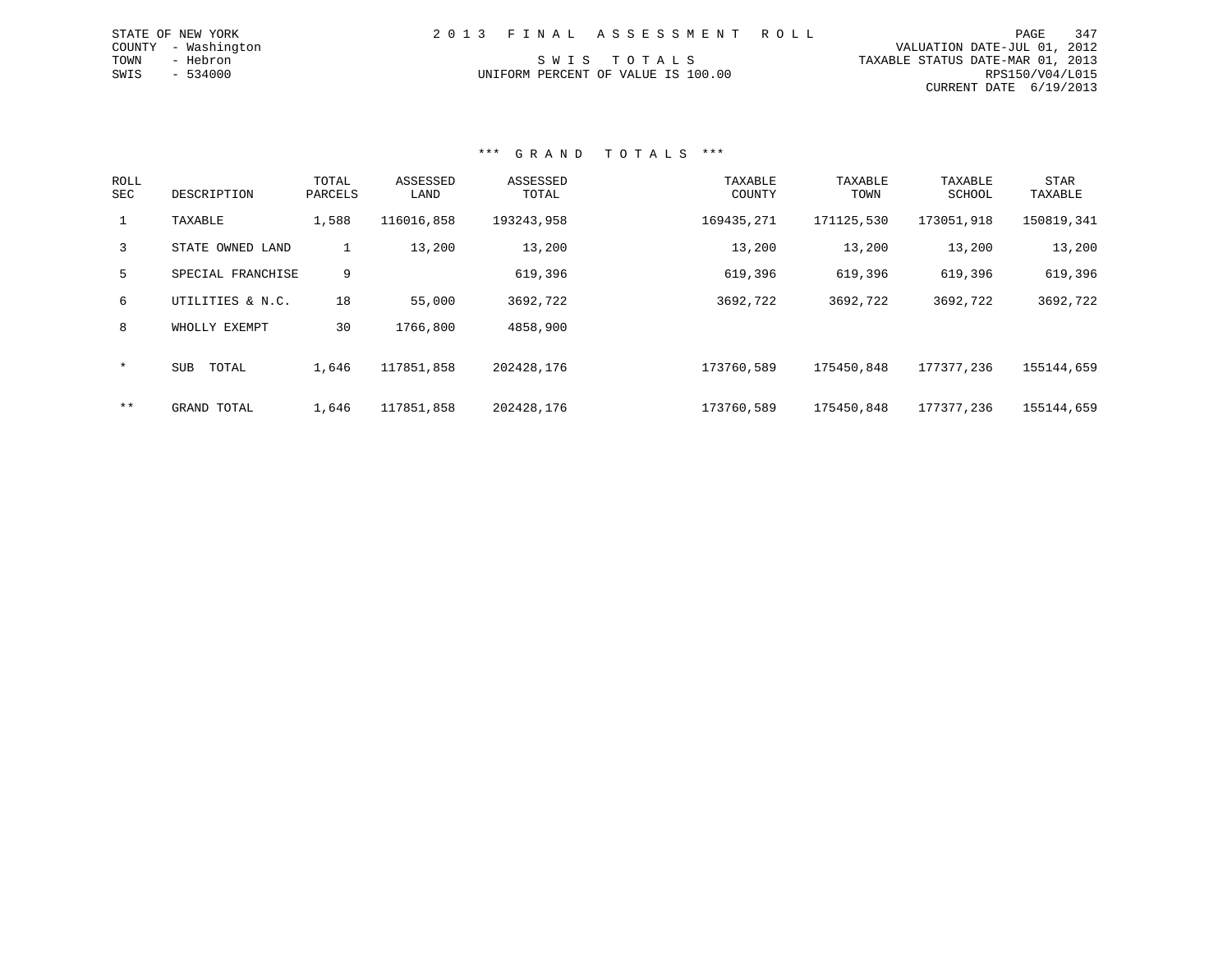|             | STATE OF NEW YORK   |  | 2013 FINAL ASSESSMENT ROLL         |                                  | PAGE            | 348 |
|-------------|---------------------|--|------------------------------------|----------------------------------|-----------------|-----|
|             | COUNTY - Washington |  | TOWN TOTALS                        | VALUATION DATE-JUL 01, 2012      |                 |     |
| TOWN        | - Hebron            |  |                                    | TAXABLE STATUS DATE-MAR 01, 2013 |                 |     |
| SWIS - 5340 |                     |  | UNIFORM PERCENT OF VALUE IS 100.00 |                                  | RPS150/V04/L015 |     |
|             |                     |  |                                    | CURRENT DATE 6/19/2013           |                 |     |

\*\*\* S P E C I A L D I S T R I C T S U M M A R Y \*\*\*

|      |                      | TOTAL   | EXTENSION     | <b>EXTENSION</b> | AD VALOREM | EXEMPT    | TAXABLE    |
|------|----------------------|---------|---------------|------------------|------------|-----------|------------|
| CODE | DISTRICT NAME        | PARCELS | TYPE          | VALUE            | VALUE      | AMOUNT    | VALUE      |
|      | TE533 Trans exmt rep |         | 3 MOVTAX      |                  |            |           |            |
|      | CA001 Cons agri dst  |         | 11 TOTAL      |                  | 3460,800   | 725,417   | 2735,383   |
|      | CA004 Cons agri dst  |         | 2 TOTAL M     |                  | 185,000    | 126,159   | 58,841     |
|      | CA006 Cons agri dst  |         | 7 TOTAL M     |                  | 1762,800   | 875,432   | 887,368    |
|      | CA008 Cons agri dst  |         | 503 TOTAL M   |                  | 81557,730  | 13798,032 | 67759,698  |
|      | FD401 Hebron fire    |         | 1,645 TOTAL M |                  | 202098,176 | 4779,500  | 197318,676 |
|      | LD401 West hebron li |         | 67 TOTAL M    |                  | 7782,095   | 1248,900  | 6533,195   |

# \*\*\* S C H O O L D I S T R I C T S U M M A R Y \*\*\*

| CODE                                           | DISTRICT NAME                                         | TOTAL<br>PARCELS             | ASSESSED<br>LAND                                           | ASSESSED<br>TOTAL                                          | EXEMPT<br>AMOUNT                                        | TOTAL<br>TAXABLE                                          | STAR<br><b>AMOUNT</b>                        | STAR<br>TAXABLE                                           |
|------------------------------------------------|-------------------------------------------------------|------------------------------|------------------------------------------------------------|------------------------------------------------------------|---------------------------------------------------------|-----------------------------------------------------------|----------------------------------------------|-----------------------------------------------------------|
| 532001<br>533201<br>533401<br>533801<br>534801 | Arqyle<br>Granville<br>Greenwich<br>Hartford<br>Salem | 28<br>619<br>2<br>194<br>803 | 1786,700<br>44456,793<br>185,000<br>16320,885<br>55102,480 | 2914,213<br>76000,214<br>185,000<br>26019,386<br>97309,363 | 488,051<br>9996,242<br>126,159<br>3927,047<br>10513,441 | 2426,162<br>66003,972<br>58,841<br>22092,339<br>86795,922 | 366,600<br>8377,942<br>2846,100<br>10641,935 | 2059,562<br>57626,030<br>58,841<br>19246,239<br>76153,987 |
|                                                | SUB-TOTAL                                             | 1,646                        | 117851,858                                                 | 202428,176                                                 | 25050,940                                               | 177377,236                                                | 22232,577                                    | 155144,659                                                |
|                                                | TOTAL                                                 | 1,646                        | 117851,858                                                 | 202428,176                                                 | 25050,940                                               | 177377,236                                                | 22232,577                                    | 155144,659                                                |

### \*\*\* S Y S T E M C O D E S S U M M A R Y \*\*\*

### NO SYSTEM EXEMPTIONS AT THIS LEVEL

| CODE  | DESCRIPTION | TOTAL<br>PARCELS | COUNTY  | TOWN    | SCHOOL  |
|-------|-------------|------------------|---------|---------|---------|
| 13100 | OTHER CTY   |                  | 765,200 | 765,200 | 765,200 |
| 13500 | OTHER TOWN  |                  | 182,500 | 182,500 | 182,500 |
| 13510 | TN CEM      |                  | 123,900 | 123,900 | 123,900 |
| 13800 | SCH DIST    |                  | 17,300  | 17,300  | 17,300  |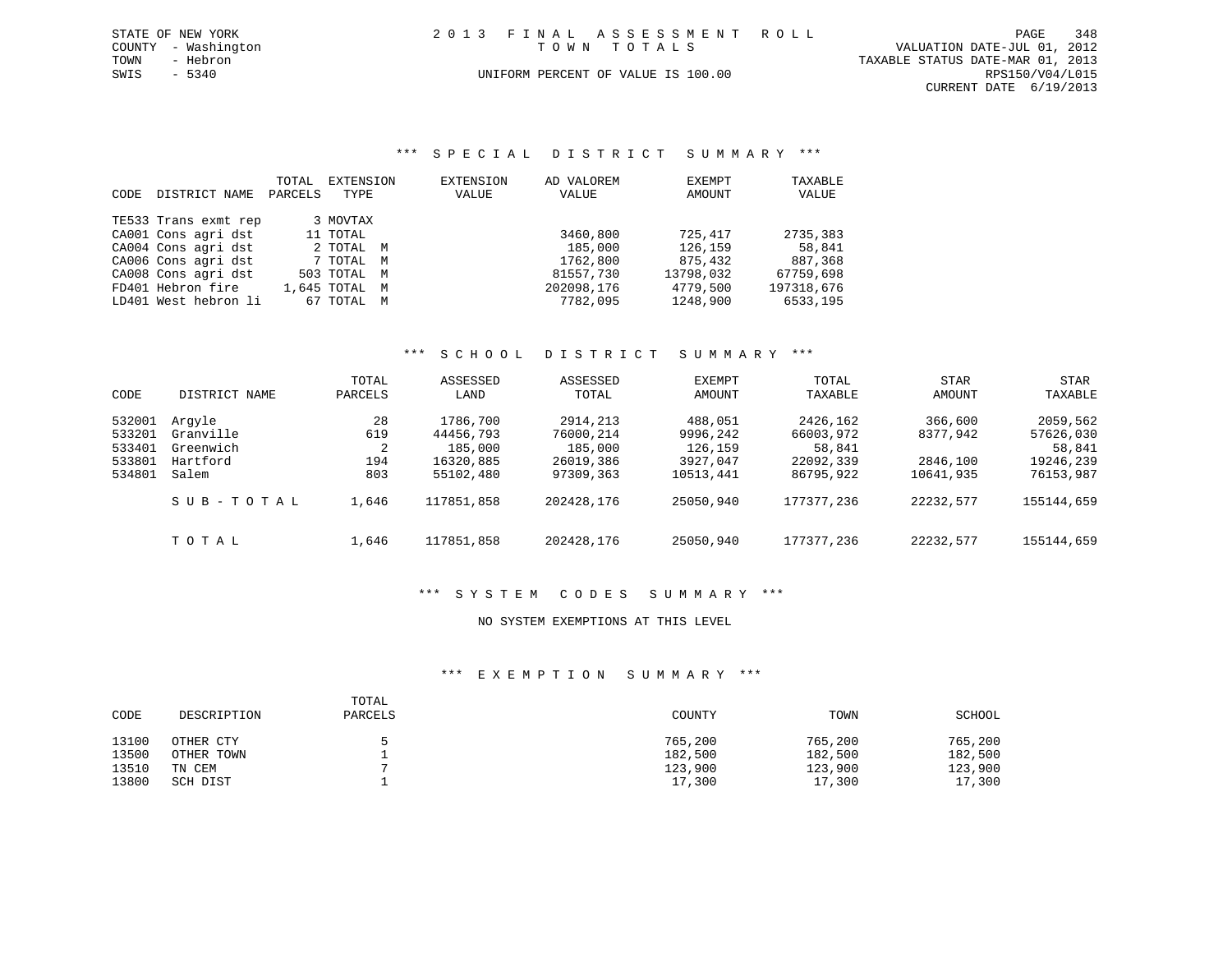|      | STATE OF NEW YORK   | 2013 FINAL ASSESSMENT ROLL         | PAGE                             | 349 |
|------|---------------------|------------------------------------|----------------------------------|-----|
|      | COUNTY - Washington | TOWN TOTALS                        | VALUATION DATE-JUL 01, 2012      |     |
| TOWN | - Hebron            |                                    | TAXABLE STATUS DATE-MAR 01, 2013 |     |
| SWIS | $-5340$             | UNIFORM PERCENT OF VALUE IS 100.00 | RPS150/V04/L015                  |     |
|      |                     |                                    | CURRENT DATE $6/19/2013$         |     |

|       |              | TOTAL          |           |           |           |
|-------|--------------|----------------|-----------|-----------|-----------|
| CODE  | DESCRIPTION  | PARCELS        | COUNTY    | TOWN      | SCHOOL    |
| 25110 | NON-PR REL   | 5              | 2872,400  | 2872,400  | 2872,400  |
| 25120 | NON-PR EDU   | $\overline{c}$ | 181,500   | 181,500   | 181,500   |
| 26250 | HIST SOC     | $\overline{2}$ | 89,700    | 89,700    | 89,700    |
| 26400 | VOL FIRE     | $\overline{4}$ | 468,600   | 468,600   | 468,600   |
| 27350 | PRI CEM      | $\overline{3}$ | 157,800   | 157,800   | 157,800   |
| 41121 | WAR VET/TC   | 39             | 790,203   | 640,465   |           |
| 41131 | CBT VET/TC   | 37             | 1279,637  | 972,679   |           |
| 41141 | DIS VET/TC   | 10             | 324,003   | 290,003   |           |
| 41151 | $CW_10_VET/$ | 5              | 39,078    | 39,078    |           |
| 41500 | RPTL1138     | 3              | 10,300    | 10,300    | 10,300    |
| 41700 | AG BUILD     | 14             | 550,636   | 550,636   | 550,636   |
| 41720 | AG DIST      | 138            | 14083,182 | 14083,182 | 14083,182 |
| 41730 | AGRI-D IND   | 45             | 1740,640  | 1740,640  | 1740,640  |
| 41800 | AGED-ALL     | 17             | 736,636   | 736,636   | 745,123   |
| 41801 | AGED-CO/TN   | 2              | 57,270    | 57,270    |           |
| 41802 | AGED-CO      | 35             | 1608,138  |           |           |
| 41803 | AGED-TOWN    | 17             |           | 568,305   |           |
| 41804 | AGED-SCH     | 21             |           |           | 723,832   |
| 41805 | AGE-CO/SCH   | 5              | 222,698   |           | 237,405   |
| 41806 | AGE-TN/SCH   | $\overline{a}$ |           | 78,705    | 81,505    |
| 41834 | STAR EN      | 151            |           |           | 8952,827  |
| 41854 | STAR B       | 442            |           |           | 13257,500 |
| 41864 | STAR B MH    | 1              |           |           | 22,250    |
| 41931 | DISAB-C/T    | 4              | 194,825   | 194,825   |           |
| 41932 | DISAB-CO     | 2              | 81,235    |           |           |
| 41933 | DISAB-TOWN   | $\overline{2}$ |           | 65,498    |           |
| 42111 | Hist Barns   | $\mathbf{1}$   | 16,789    | 16,789    |           |
| 47460 | FOR 480A     | 30             | 2019, 417 | 2019, 417 | 2019, 417 |
| 49501 | SOL-CO/TWN   | $\overline{2}$ | 54,000    | 54,000    |           |
|       | TOTAL        | 1,055          | 28667,587 | 26977,328 | 47283,517 |